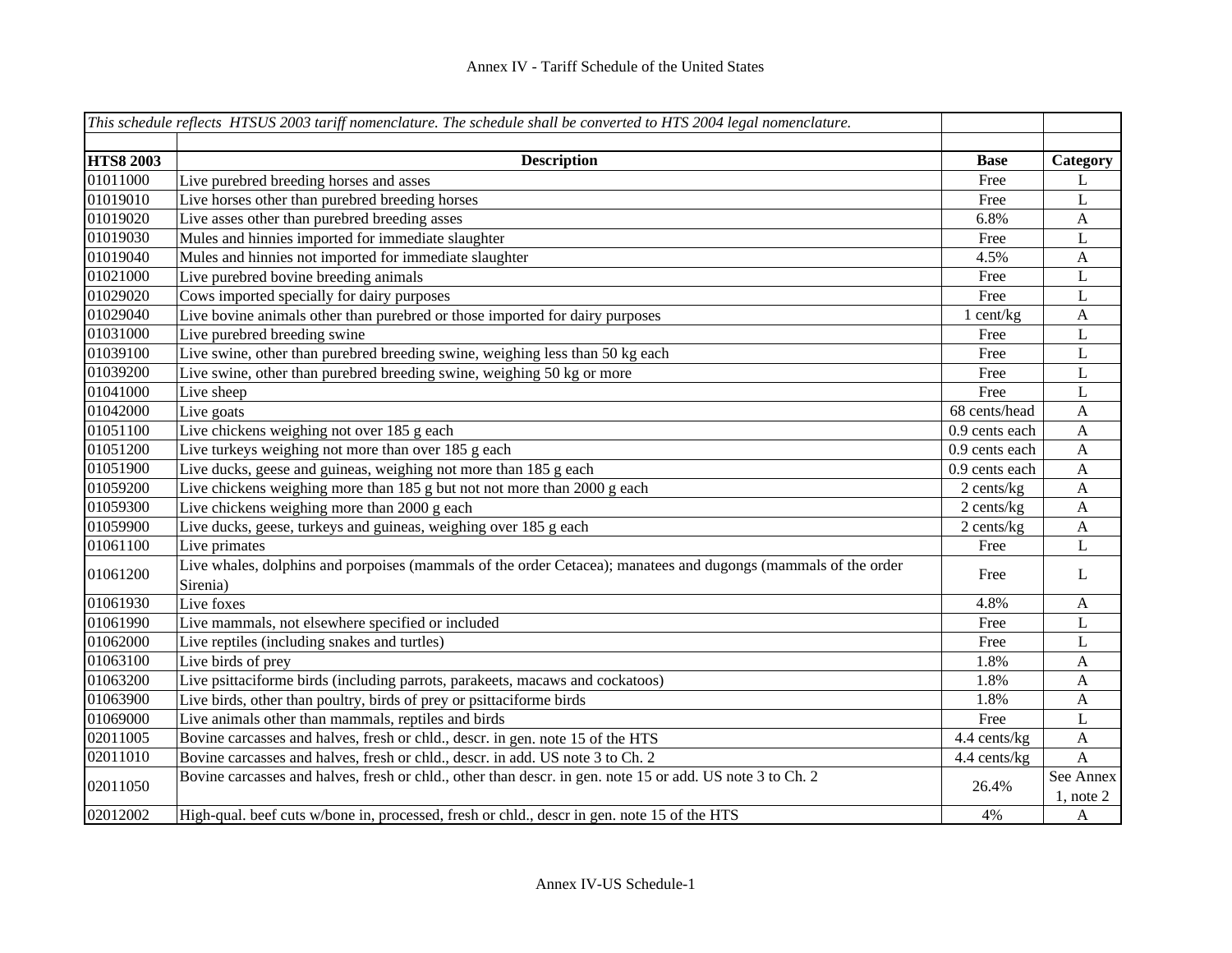|                  | This schedule reflects HTSUS 2003 tariff nomenclature. The schedule shall be converted to HTS 2004 legal nomenclature. |              |                             |
|------------------|------------------------------------------------------------------------------------------------------------------------|--------------|-----------------------------|
|                  |                                                                                                                        |              |                             |
| <b>HTS8 2003</b> | <b>Description</b>                                                                                                     | <b>Base</b>  | Category                    |
| 02012004         | Bovine meat cuts (except high-qual. beef cuts), w/bone in, processed, fresh or chld., descr in gen. note 15 of the HTS | 10%          | $\mathbf{A}$                |
| 02012006         | Bovine meat cuts, w/bone in, not processed, fresh or chld., descr in gen. note 15 of the HTS                           | 4.4 cents/kg | $\boldsymbol{\mathsf{A}}$   |
| 02012010         | High-qual. beef cuts, w/bone in, processed, fresh or chld., descr in add. US note 3 to Ch. 2                           | 4%           | $\mathbf{A}$                |
| 02012030         | Bovine meat cuts (except high-qual. beef cuts), w/bone in, processed, fresh or chld., descr in add. US note 3 to Ch. 2 | 10%          | $\mathbf{A}$                |
| 02012050         | Bovine meat cuts, w/bone in, not processed, fresh or chld., descr in add. US note 3 to Ch. 2                           | 4.4 cents/kg | $\mathbf{A}$                |
| 02012080         | Bovine meat cuts, w/bone in, fresh or chld., not descr in gen. note 15 or add. US note 3 to Ch. 2                      | 26.4%        | See Annex<br>$1$ , note $2$ |
| 02013002         | High-qual. beef cuts, boneless, processed, fresh or chld., descr in gen. note 15 of the HTS                            | 4%           | A                           |
| 02013004         | Bovine meat cuts (except high-qual. beef cuts), boneless, processed, fresh or chld., descr in gen. note 15 of the HTS  | 10%          | $\mathbf{A}$                |
| 02013006         | Bovine meat cuts, boneless, not processed, fresh or chld., descr in gen. note 15 of the HTS                            | 4.4 cents/kg | $\boldsymbol{\mathsf{A}}$   |
| 02013010         | High-qual. beef cuts, boneless, processed, fresh or chld., descr in add. US note 3 to Ch. 2                            | 4%           | A                           |
| 02013030         | Bovine meat cuts (except high-qual. beef cuts), boneless, processed, fresh or chld., descr in add. US note 3 to Ch. 2  | 10%          | $\mathbf{A}$                |
| 02013050         | Bovine meat cuts, boneless, not processed, fresh or chld., descr in add. US note 3 to Ch. 2                            | 4.4 cents/kg | $\mathbf{A}$                |
| 02013080         | Bovine meat cuts, boneless, fresh or chld., not descr in gen. note 15 or add. US note 3 to Ch. 2                       | 26.4%        | See Annex<br>$1$ , note $2$ |
| 02021005         | Bovine carcasses and halves, frozen, descr. in gen. note 15 of the HTS                                                 | 4.4 cents/kg | A                           |
| 02021010         | Bovine carcasses and halves, frozen, descr. in add. US note 3 to Ch. 2                                                 | 4.4 cents/kg | $\boldsymbol{\mathsf{A}}$   |
| 02021050         | Bovine carcasses and halves, frozen, other than descr. in gen. note 15 or add. US note 3 to Ch. 2                      | 26.4%        | See Annex<br>$1$ , note $2$ |
| 02022002         | High-qual. beef cuts w/bone in, processed, frozen, descr in gen. note 15 of the HTS                                    | 4%           | A                           |
| 02022004         | Bovine meat cuts (except high-qual. beef cuts), w/bone in, processed, frozen, descr in gen. note 15 of the HTS         | 10%          | A                           |
| 02022006         | Bovine meat cuts, w/bone in, not processed, frozen, descr in gen. note 15 of the HTS                                   | 4.4 cents/kg | $\mathbf{A}$                |
| 02022010         | High-qual. beef cuts, w/bone in, processed, frozen, descr in add. US note 3 to Ch. 2                                   | 4%           | $\mathbf{A}$                |
| 02022030         | Bovine meat cuts (except high-qual. beef cuts), w/bone in, processed, frozen, descr in add. US note 3 to Ch. 2         | 10%          | $\mathbf{A}$                |
| 02022050         | Bovine meat cuts, w/bone in, not processed, frozen, descr in add. US note 3 to Ch. 2                                   | 4.4 cents/kg | $\mathbf{A}$                |
| 02022080         | Bovine meat cuts, w/bone in, frozen, not descr in gen. note 15 or add. US note 3 to Ch. 2                              | 26.4%        | See Annex<br>$1$ , note $2$ |
| 02023002         | High-qual. beef cuts, boneless, processed, frozen, descr in gen. note 15 of the HTS                                    | 4%           | A                           |
| 02023004         | Bovine meat cuts (except high-qual. beef cuts), boneless, processed, frozen, descr in gen. note 15 of the HTS          | 10%          | $\mathbf{A}$                |
| 02023006         | Bovine meat cuts, boneless, not processed, frozen, descr in gen. note 15 of the HTS                                    | 4.4 cents/kg | $\mathbf{A}$                |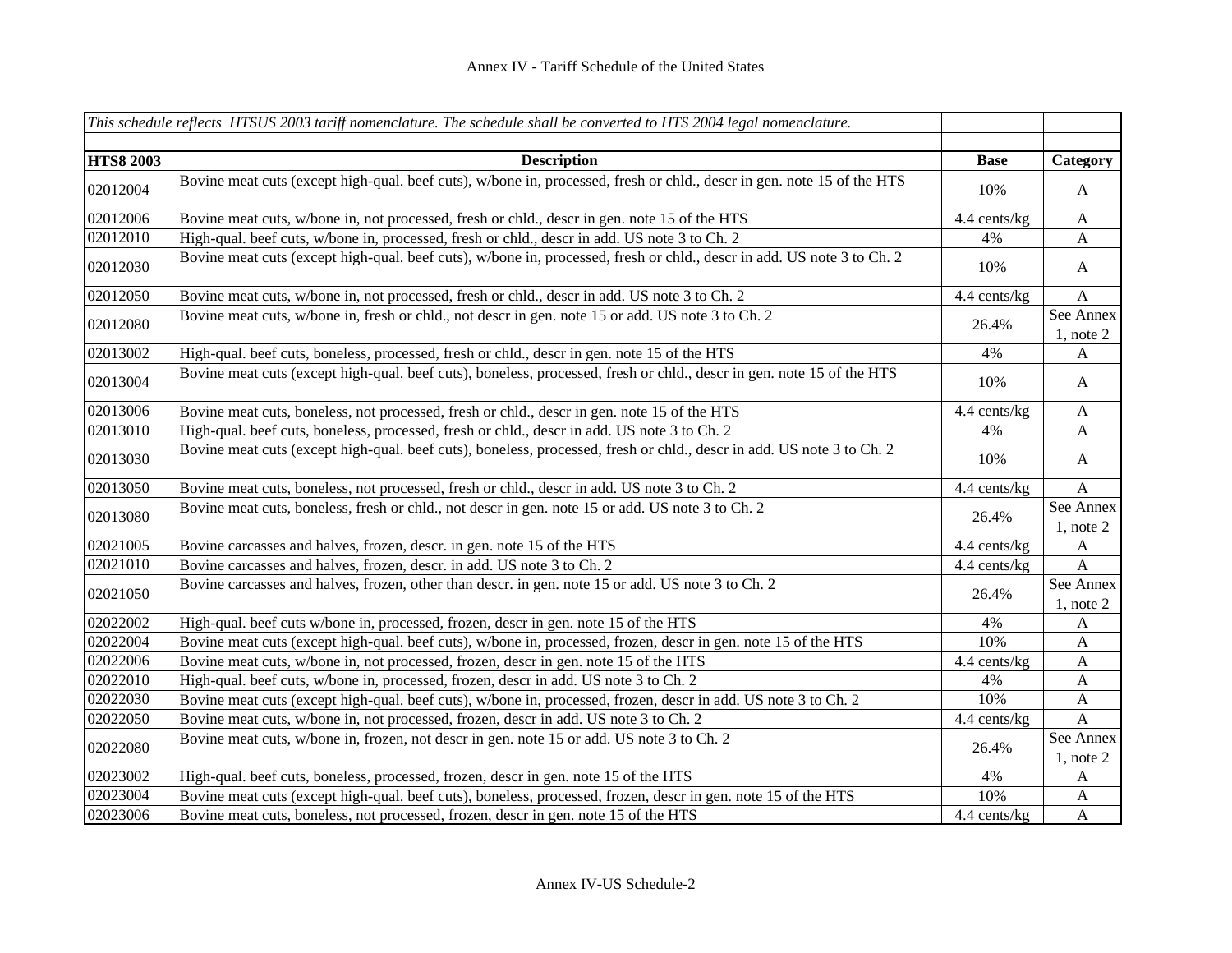|                  | This schedule reflects HTSUS 2003 tariff nomenclature. The schedule shall be converted to HTS 2004 legal nomenclature. |                |                             |
|------------------|------------------------------------------------------------------------------------------------------------------------|----------------|-----------------------------|
| <b>HTS8 2003</b> | <b>Description</b>                                                                                                     | <b>Base</b>    | Category                    |
| 02023010         | High-qual. beef cuts, boneless, processed, frozen, descr in add. US note 3 to Ch. 2                                    | 4%             | A                           |
| 02023030         | Bovine meat cuts (except high-qual. beef cuts), boneless, processed, frozen, descr in add. US note 3 to Ch. 2          | 10%            | $\mathbf{A}$                |
| 02023050         | Bovine meat cuts, boneless, not processed, frozen, descr in add. US note 3 to Ch. 2                                    | 4.4 cents/kg   | $\mathbf{A}$                |
| 02023080         | Bovine meat cuts, boneless, frozen, not descr in gen. note 15 or add. US note 3 to Ch. 2                               | 26.4%          | See Annex<br>$1$ , note $2$ |
| 02031100         | Carcasses and half-carcasses of swine, fresh or chilled                                                                | Free           | L                           |
| 02031210         | Fresh or chilled retail cuts of ham, shoulders and cuts thereof, with bone in                                          | 1.4 cents/kg   | A                           |
| 02031290         | Fresh or chilled hams, shoulders and cuts thereof, with bone in, other than processed                                  | Free           | L                           |
| 02031920         | Meat of swine nesi, retail cuts, fresh or chilled                                                                      | 1.4 cents/kg   | $\mathbf{A}$                |
| 02031940         | Meat of swine, nesi, non retail cuts, fresh or chilled                                                                 | Free           | L                           |
| 02032100         | Carcasses and half-carcasses of swine, frozen                                                                          | Free           | L                           |
| 02032210         | Frozen retail cuts of hams, shoulders and cuts thereof, with bone in                                                   | 1.4 cents/kg   | A                           |
| 02032290         | Frozen hams, shoulders and cuts thereof, with bone in, other than retail cuts                                          | Free           | $\mathbf L$                 |
| 02032920         | Frozen retail cuts of meat of swine, nesi                                                                              | 1.4 cents/kg   | A                           |
| 02032940         | Frozen meat of swine, other than retail cuts, nesi                                                                     | Free           | L                           |
| 02041000         | Carcasses and half-carcasses of lamb, fresh or chilled                                                                 | $0.7$ cents/kg | A                           |
| 02042100         | Carcasses and half-carcasses of sheep, other than lamb, fresh or chilled                                               | 2.8 cents/kg   | A                           |
| 02042220         | Cuts of lamb meat with bone in, fresh or chilled                                                                       | $0.7$ cents/kg | A                           |
| 02042240         | Cuts of sheep meat with bone in, nesi, fresh or chilled                                                                | 2.8 cents/kg   | A                           |
| 02042320         | Boneless meat of lamb, fresh or chilled                                                                                | $0.7$ cents/kg | A                           |
| 02042340         | Boneless meat of sheep, nesi, fresh or chilled                                                                         | 2.8 cents/kg   | A                           |
| 02043000         | Carcasses and half-carcasses of lamb, frozen                                                                           | $0.7$ cents/kg | A                           |
| 02044100         | Carcasses and half-carcasses of sheep, other than lamb, frozen                                                         | 2.8 cents/kg   | A                           |
| 02044220         | Cuts of lamb meat with bone in, frozen                                                                                 | $0.7$ cents/kg | A                           |
| 02044240         | Cuts of sheep meat with bone in, nesi, frozen                                                                          | 2.8 cents/kg   | A                           |
| 02044320         | Boneless meat of lamb, frozen                                                                                          | $0.7$ cents/kg | A                           |
| 02044340         | Boneless meat of sheep, nesi, frozen                                                                                   | 2.8 cents/kg   | A                           |
| 02045000         | Meat of goats, fresh, chilled or frozen                                                                                | Free           | $\mathbf L$                 |
| 02050000         | Meat of horses, asses, mules or hinnies, fresh, chilled or frozen                                                      | Free           | L                           |
| 02061000         | Edible offal of bovine animals, fresh or chilled                                                                       | Free           | L                           |
| 02062100         | Tongues of bovine animals, frozen                                                                                      | Free           | $\mathbf L$                 |
| 02062200         | Livers of bovine animals, frozen                                                                                       | Free           | L                           |
| 02062900         | Edible offal of bovine animals, except tongues or livers, frozen                                                       | Free           | L                           |
| 02063000         | Edible offal of swine, fresh or chilled                                                                                | Free           | L                           |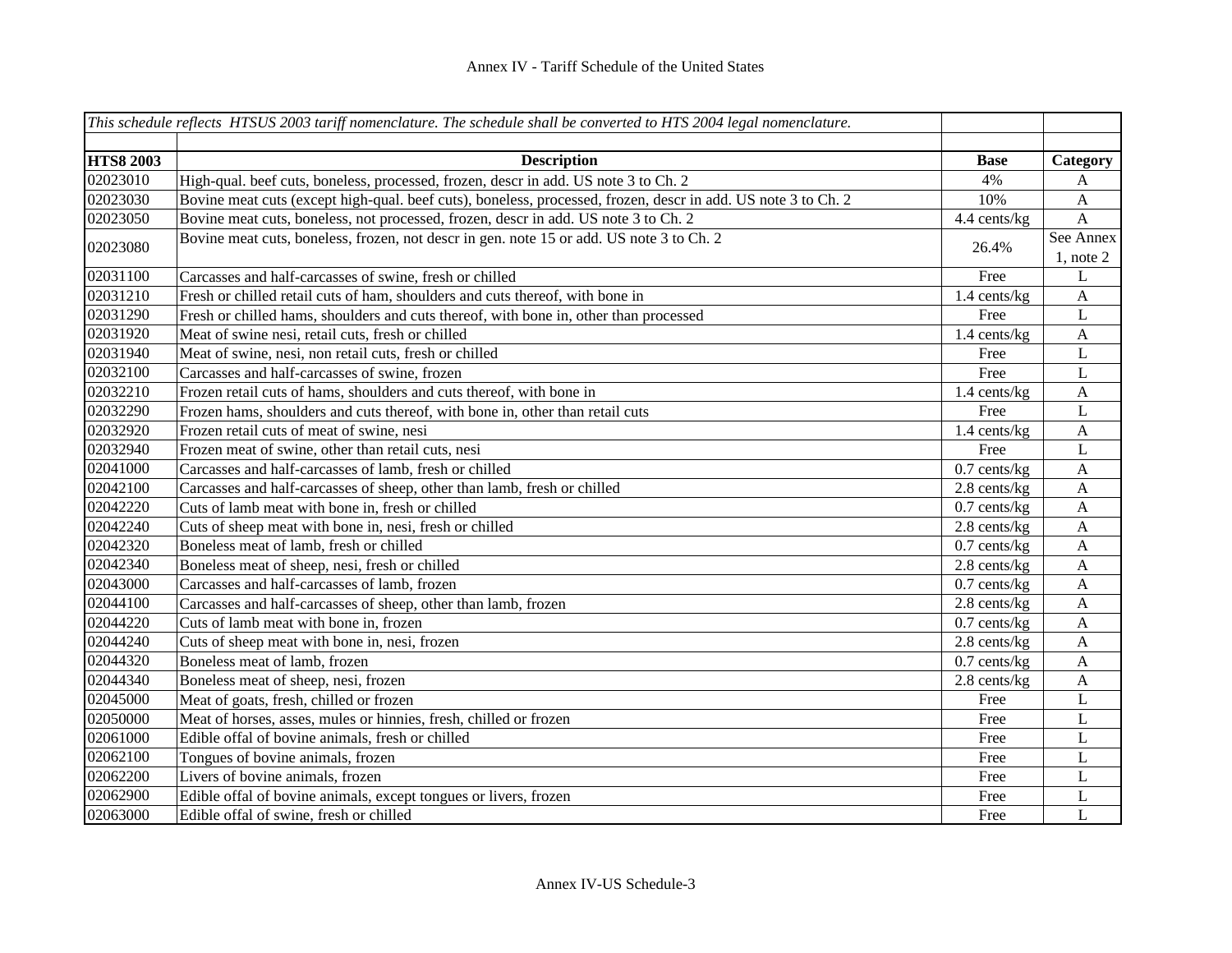|                  | This schedule reflects HTSUS 2003 tariff nomenclature. The schedule shall be converted to HTS 2004 legal nomenclature.                         |                 |                |
|------------------|------------------------------------------------------------------------------------------------------------------------------------------------|-----------------|----------------|
|                  |                                                                                                                                                |                 |                |
| <b>HTS8 2003</b> | <b>Description</b>                                                                                                                             | <b>Base</b>     | Category       |
| 02064100         | Livers of swine, frozen                                                                                                                        | Free            | L              |
| 02064900         | Edible offal of swine, except liver, frozen                                                                                                    | Free            | $\mathbf L$    |
| 02068000         | Edible offal of sheep, goats, horses, asses, mules or hinnies, fresh or chilled                                                                | Free            | L              |
| 02069000         | Edible offal of sheep, goats, horses, asses, mules or hinnies, frozen                                                                          | Free            | $\mathbf L$    |
| 02071100         | Chickens, not cut in pieces, fresh or chilled                                                                                                  | 8.8 cents/kg    | $\mathbf{A}$   |
| 02071200         | Chickens, not cut in pieces, frozen                                                                                                            | 8.8 cents/kg    | $\mathsf{C}$   |
| 02071300         | Cuts and offal of chickens, fresh or chilled                                                                                                   | 17.6 cents/kg   | $\overline{C}$ |
| 02071400         | Cuts and offal of chickens, frozen                                                                                                             | $17.6$ cents/kg | ${\bf G}$      |
| 02072400         | Turkeys, not cut in pieces, fresh or chilled                                                                                                   | 15 cents/kg     | $\mathbf C$    |
| 02072520         | Turkeys, not cut in pieces, valued less than 88 cents/kg, frozen                                                                               | 8.8 cents/kg    | $\mathbf G$    |
| 02072540         | Turkeys, not cut in pieces, valued 88 cents or more per kg, frozen                                                                             | 10%             | $\mathbf C$    |
| 02072600         | Cuts and offal of turkeys, fresh or chilled                                                                                                    | 17.6 cents/kg   | $\overline{A}$ |
| 02072700         | Cuts and offal of turkeys, frozen                                                                                                              | 17.6 cents/kg   | $\mathsf{C}$   |
| 02073200         | Ducks, geese or guineas, not cut in pieces, fresh or chilled                                                                                   | 8.8 cents/kg    | $\mathbf C$    |
| 02073300         | Ducks, geese or guineas, not cut in pieces, frozen                                                                                             | 8.8 cents/kg    | $\mathbf{A}$   |
| 02073400         | Fatty livers of ducks, geese or guineas, fresh or chilled                                                                                      | 17.6 cents/kg   | $\mathbf{A}$   |
| 02073500         | Cuts and offal, other than fatty livers, of ducks, geese or guineas, fresh or chilled                                                          | $17.6$ cents/kg | $\overline{C}$ |
| 02073600         | Cuts and offal of ducks, geese or guineas, frozen                                                                                              | 17.6 cents/kg   | ${\bf G}$      |
| 02081000         | Meat and edible meat offal of rabbits or hares, fresh, chilled or frozen                                                                       | 6.4%            | $\mathsf C$    |
| 02082000         | Frog legs, fresh, chilled or frozen                                                                                                            | Free            | L              |
| 02083000         | Meat and edible meat offal of primates, fresh, chilled or frozen                                                                               | 6.4%            | ${\bf C}$      |
| 02084000         | Meat and edible meat offal of whales, dolphins and porpoises or of manatees and dugongs, fresh, chilled or frozen                              | 6.4%            | $\mathbf C$    |
| 02085000         | Meat and edible meat offal of reptiles, fresh, chilled or frozen                                                                               | 6.4%            | $\mathbf C$    |
| 02089020         | Meat and edible offal of deer, fresh, chilled or frozen                                                                                        | Free            | L              |
| 02089030         | Fresh, chilled or frozen quail, eviscerated, not in pieces                                                                                     | 7 cents/kg      | A              |
| 02089090         | Other meat and edible meat offal not elsewhere specified or included, fresh, chilled or frozen                                                 | 6.4%            | $\mathsf{C}$   |
| 02090000         | Pig fat, free of lean meat, and poultry fat, not rendered or otherwise extracted, fresh, chilled, frozen, salted, in brine, dried<br>or smoked | 3.2%            | A              |
| 02101100         | Hams, shoulders and cuts thereof with bone in, salted, in brine, dried or smoked                                                               | 1.4 cents/kg    | $\mathbf{A}$   |
| 02101200         | Bellies (streaky) and cuts thereof of swine, salted, in brine, dried or smoked                                                                 | 1.4 cents/kg    | A              |
| 02101900         | Meat of swine other than hams, shoulders, bellies (streaky) and cuts thereof, salted, in brine, dried or smoked                                | 1.4 cents/kg    | A              |
| 02102000         | Meat of bovine animals, salted, in brine, dried or smoked                                                                                      | Free            | L              |
| 02109100         | Meat and edible offal of primates, salted, in brine, dried or smoked; edible flours and meals thereof                                          | 2.3%            | $\mathbf{A}$   |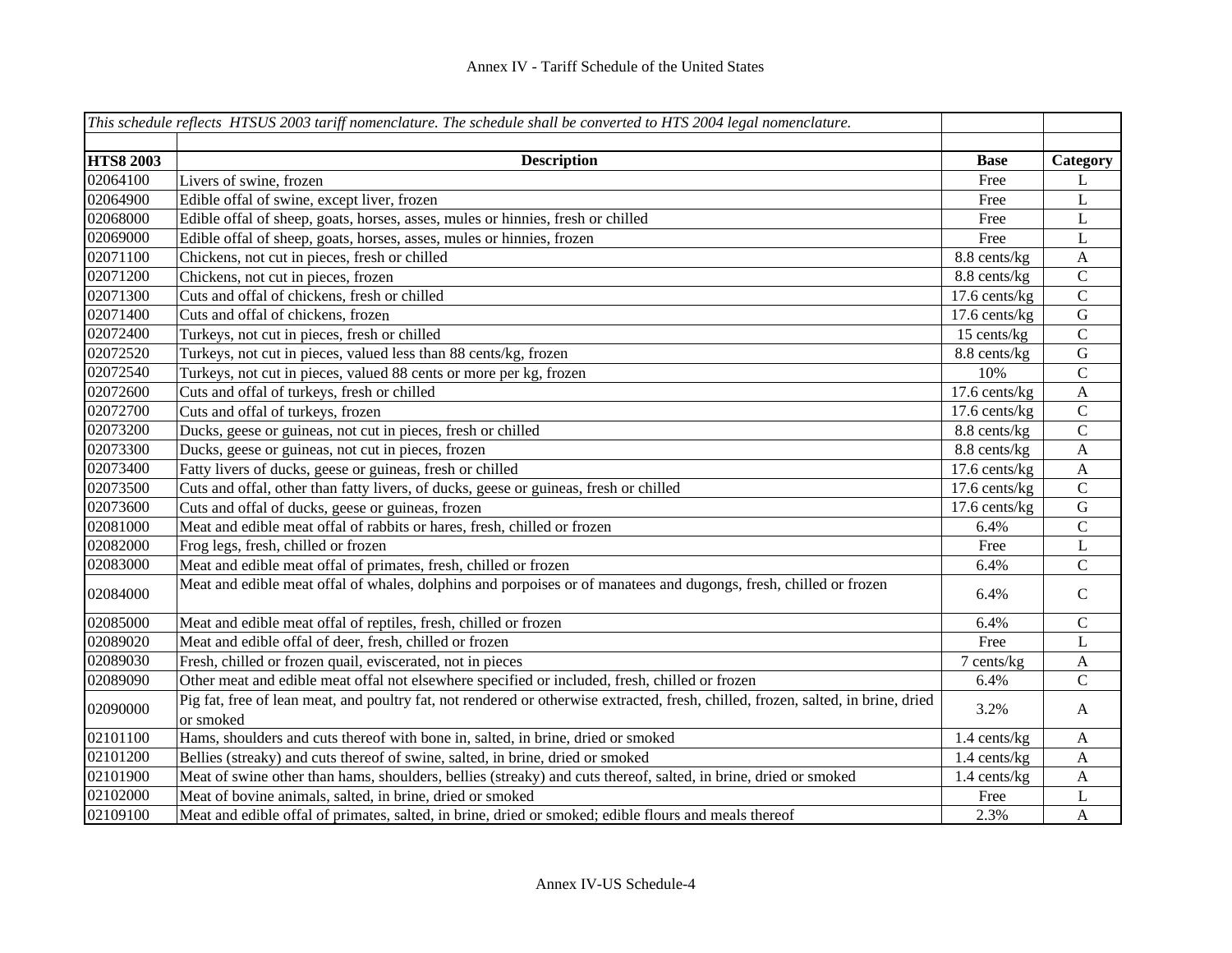|                  | This schedule reflects HTSUS 2003 tariff nomenclature. The schedule shall be converted to HTS 2004 legal nomenclature.                         |                |              |
|------------------|------------------------------------------------------------------------------------------------------------------------------------------------|----------------|--------------|
|                  |                                                                                                                                                |                |              |
| <b>HTS8 2003</b> | <b>Description</b>                                                                                                                             | <b>Base</b>    | Category     |
| 02109200         | Meat and edible offal of whales, dolphins, porpoises, manatees and dugongs, salted, in brine, dried or smoked; edible<br>flour & meals thereof | 2.3%           | $\mathbf{A}$ |
| 02109300         | Meat and edible offal of reptiles, salted, in brine, dried or smoked; edible flours and meals thereof                                          | 2.3%           | $\mathbf{A}$ |
| 02109920         | Meat and edible offal of poultry of heading 0105, in brine, dried or smoked; edible flours and meals thereof                                   | 2.3%           | A            |
| 02109990         | Meat and edible offal not elsewhere specified or included, salted, in brine, dried or smoked; edible flours and meals<br>thereof               | 2.3%           | $\mathbf{A}$ |
| 03011000         | Live ornamental fish                                                                                                                           | Free           | L            |
| 03019100         | Live trout                                                                                                                                     | Free           | L            |
| 03019200         | Live eels                                                                                                                                      | Free           | $\mathbf L$  |
| 03019300         | Live carp                                                                                                                                      | Free           | $\mathbf L$  |
| 03019900         | Live fish, other than trout, eel, carp or ornamental fish                                                                                      | Free           | L            |
| 03021100         | Trout, fresh or chilled, excluding fillets, other meat portions, livers and roes                                                               | Free           | L            |
| 03021200         | Pacific, Atlantic and Danube salmon, fresh or chilled, excluding fillets, other meat portions, livers and roes                                 | Free           | L            |
|                  | Salmonidae other than trout or Pacific, Atlantic & Danube salmon, fresh or chilled, excluding fillets, other meat portions,                    |                |              |
| 03021900         | livers & roes                                                                                                                                  | Free           | L            |
| 03022100         | Halibut and Greenland turbot, fresh or chilled, excluding fillets, other meat portions, livers and roes                                        | Free           | L            |
| 03022200         | Plaice, fresh or chilled, excluding fillets, other meat portions, livers and roes                                                              | Free           | $\mathbf L$  |
| 03022300         | Sole, fresh or chilled, excluding fillets, other meat portions, livers and roes                                                                | $1.1$ cents/kg | $\mathbf{A}$ |
| 03022900         | Flat fish, nesi, fresh or chilled, excluding fillets, other meat portions, livers and roes                                                     | Free           | L            |
| 03023100         | Albacore or longfinned tunas, fresh or chilled, excluding fillets, other meat portions, livers and roes                                        | Free           | $\mathbf L$  |
| 03023200         | Yellowfin tunas, fresh or chilled, excluding fillets, other meat portions, livers and roes                                                     | Free           | $\bf L$      |
| 03023300         | Skipjack or stripe-bellied bonito, fresh or chilled, excluding fillets, other meat portions, livers and roes                                   | Free           | $\bf L$      |
| 03023400         | Bigeye tunas (Thunnas obesus), fresh or chilled, excluding fillets, other meat portions, livers and roes                                       | Free           | L            |
| 03023500         | Bluefin tunas (Thunnas thynnus), fresh or chilled, excluding fillets, other meat portions, livers and roes                                     | Free           | L            |
| 03023600         | Sourther bluefin tunas (Thunnas maccoyii), fresh or chilled, excluding fillets, other meat portions, livers and roes                           | Free           | L            |
| 03023901         | Tunas not elsewhere specified or included, fresh or chilled, excluding fillets, other meat portions, livers and roes                           | Free           | L            |
| 03024000         | Herrings, fresh or chilled, excluding fillets, other meat portions, livers and roes                                                            | Free           | L            |
| 03025000         | Cod, fresh or chilled, excluding fillets, other meat portions, livers and roes                                                                 | Free           | $\mathbf L$  |
| 03026100         | Sardines, sardinella, brisling or sprats, fresh or chilled, excluding fillets, other meat portions, livers and roes                            | Free           | L            |
| 03026200         | Haddock, fresh or chilled, excluding fillets, other meat portions, livers and roes                                                             | Free           | L            |
| 03026300         | Atlantic pollock, fresh or chilled, excluding fillets, other meat portions, livers and roes                                                    | Free           | L            |
| 03026400         | Mackerel, fresh or chilled, excluding fillets, other meat portions, livers and roes                                                            | Free           | L            |
| 03026500         | Dogfish and other sharks, fresh or chilled, excluding fillets, livers, roes and fish meat of 0304                                              | Free           | L            |
| 03026600         | Eels, fresh or chilled, excluding fillets, other meat portions, livers and roes                                                                | Free           | L            |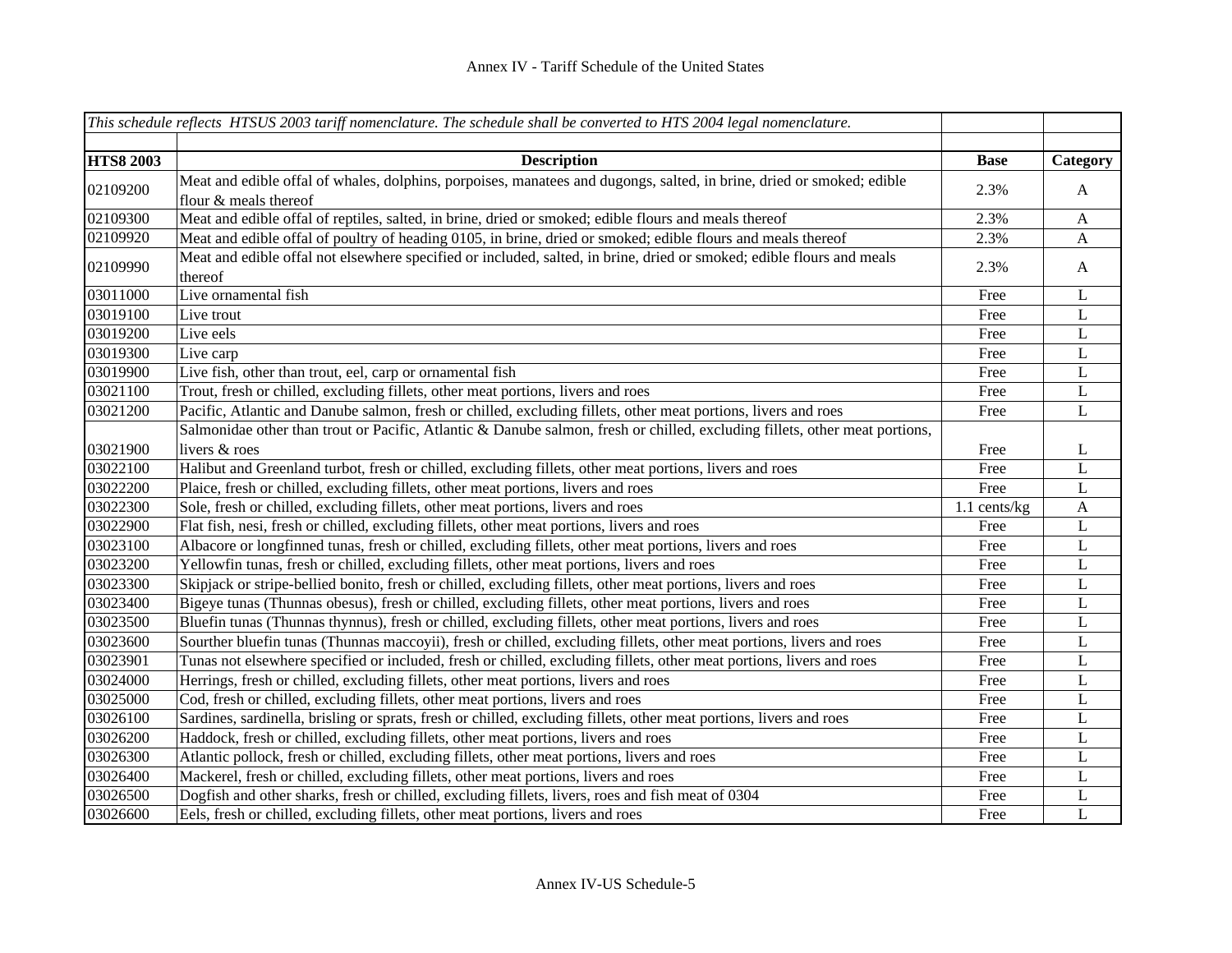|                  | This schedule reflects HTSUS 2003 tariff nomenclature. The schedule shall be converted to HTS 2004 legal nomenclature.           |                |              |
|------------------|----------------------------------------------------------------------------------------------------------------------------------|----------------|--------------|
|                  |                                                                                                                                  |                |              |
| <b>HTS8 2003</b> | <b>Description</b>                                                                                                               | <b>Base</b>    | Category     |
|                  | Fish, nesi, excl. fillets, livers and roes, fresh or chilled, scaled, in immediate containers weighing with their contents 6.8   |                |              |
| 03026910         | kg or less                                                                                                                       | 3%             | $\mathbf{A}$ |
|                  | Smelts, cusk, hake, etc. excl. fillets, livers & roes, fresh or chilled, not scaled, or scaled in immediate containers over 6.8  |                |              |
| 03026920         | kg                                                                                                                               | Free           | $\bf L$      |
|                  |                                                                                                                                  |                |              |
| 03026940         | Fish, nesi, excl. fillets, livers and roes, fresh or chilled, not scaled, or scaled in immediate containers weighing over 6.8 kg | Free           | L            |
| 03027020         | Sturgeon roe, fresh or chilled                                                                                                   | 15%            | $\mathbf{A}$ |
| 03027040         | Fish roes and livers, other than sturgeon, fresh or chilled                                                                      | Free           | L            |
|                  |                                                                                                                                  |                |              |
| 03031100         | Sockeye salmon (red salmon) (Orncorhynchus nerka), frozen, excluding fillets, other meat portions, livers and roes               | Free           | L            |
| 03031900         | Pacific salmon, other than sockeye, frozen, excluding fillets, other meat portions, livers and roes                              | Free           | L            |
| 03032100         | Trout, frozen, excluding fillets, other meat portions, livers and roes                                                           | Free           | $\mathbf L$  |
| 03032200         | Atlantic salmon and Danube salmon, frozen, excluding livers and roes                                                             | Free           | $\mathbf L$  |
|                  | Salmonidae, other than trout or Atlantic and Danube salmon, nesi, frozen, excluding fillets, other meat portions, livers and     |                |              |
| 03032900         | roes                                                                                                                             | Free           | L            |
| 03033100         | Halibut and Greenland turbot, frozen, excluding fillets, other meat portions & livers and roes                                   | Free           | $\mathbf L$  |
| 03033200         | Plaice, frozen, excluding fillets, other meat portions, livers and roes                                                          | Free           | $\mathbf L$  |
| 03033300         | Sole, frozen, excluding fillets, other meat portions, livers and roes                                                            | 1.1 cents/kg   | $\mathbf{A}$ |
|                  | Flat fish, other than halibut, Greenland turbot, plaice and sole, frozen, excluding fillets, other meat portions, livers and     |                |              |
| 03033900         | roes                                                                                                                             | $1.1$ cents/kg | $\mathbf{A}$ |
| 03034100         | Albacore or longfinned tunas, frozen, excluding fillets, other meat portions, livers and roes                                    | Free           | L            |
| 03034200         | Yellowfin tunas, frozen, excluding fillets, other meat portions, livers and roes                                                 | Free           | $\bf L$      |
| 03034300         | Skipjack or stripe-bellied bonito, frozen, excluding fillets, other meat portions, livers and roes                               | Free           | L            |
| 03034400         | Bigeye tunas (Thunnas obesus), frozen, excluding fillets, other meat portions, livers and roes                                   | Free           | L            |
| 03034500         | Bluefin tunas (Thunnas thynnus), frozen, excluding fillets, other meat portions, livers and roes                                 | Free           | L            |
| 03034600         | Sourther bluefin tunas (Thunnas maccoyii), frozen, excluding fillets, other meat portions, livers and roes                       | Free           | $\mathbf L$  |
| 03034901         | Tunas, not elsewhere specified or included, frozen, excluding fillets, other meat portions, livers and roes                      | Free           | $\mathbf L$  |
| 03035000         | Herrings, frozen, excluding fillets, other meat portions, livers and roes                                                        | Free           | $\mathbf L$  |
| 03036000         | Cod, frozen, excluding fillets, other meat portions, livers and roes                                                             | Free           | $\mathbf L$  |
| 03037100         | Sardines, sardinella, brisling or sprats, frozen, excluding fillets, other meat portions, livers and roes                        | 1.1 cents/kg   | $\mathbf{A}$ |
| 03037200         | Haddock, frozen, excluding fillets, other meat portions, livers and roes                                                         | Free           | L            |
| 03037300         | Atlantic pollock, frozen, excluding fillets, other meat portions, livers and roes                                                | Free           | L            |
| 03037400         | Mackerel frozen excluding fillets, livers and roes                                                                               | Free           | L            |
| 03037500         | Dogfish and other sharks, frozen, excluding fillets, livers, roes and fish meat of 0304                                          | 1.1 cents/kg   | $\mathbf{A}$ |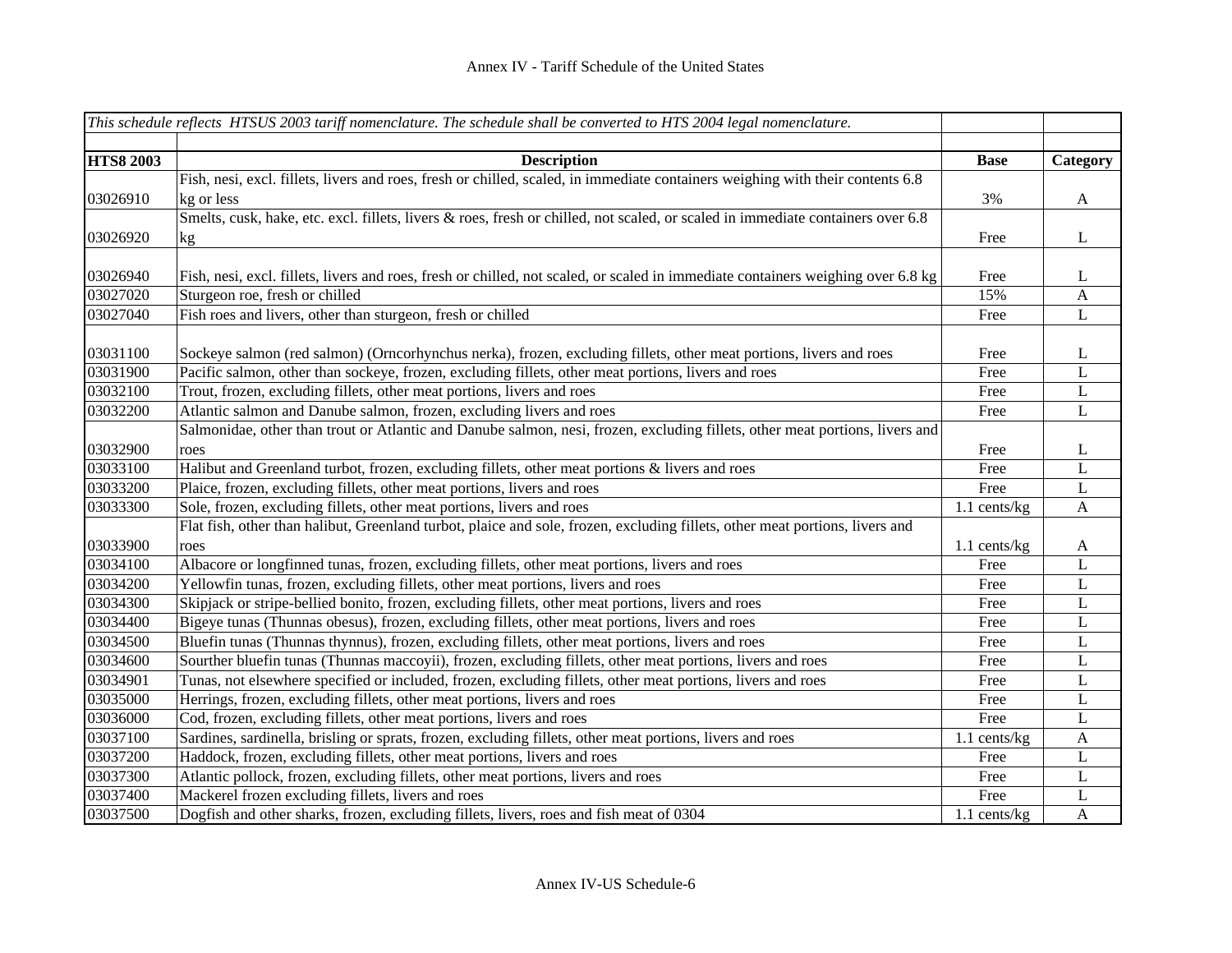|                  | This schedule reflects HTSUS 2003 tariff nomenclature. The schedule shall be converted to HTS 2004 legal nomenclature.         |             |              |
|------------------|--------------------------------------------------------------------------------------------------------------------------------|-------------|--------------|
|                  |                                                                                                                                |             |              |
| <b>HTS8 2003</b> | <b>Description</b>                                                                                                             | <b>Base</b> | Category     |
| 03037600         | Eels, frozen, excluding fillets, other meat portions, livers and roes                                                          | Free        | L            |
| 03037700         | Sea bass, frozen, excluding fillets, other meat portions, livers and roes                                                      | Free        | $\mathbf L$  |
| 03037800         | Whiting and hake, frozen, excluding fillets, other meat portions, livers and roes                                              | Free        | $\mathbf L$  |
|                  | Smelts, cusk, pollock, shad, sturgeon, swordfish, and fresh-water fish, frozen, excluding fillets, other meat portions, livers |             |              |
| 03037920         | and roes                                                                                                                       | Free        | L            |
| 03037940         | Fish, nesi, frozen, excluding fillets, other meat portions, livers and roes                                                    | Free        | L            |
| 03038020         | Sturgeon roe, frozen                                                                                                           | 15%         | $\mathbf{A}$ |
| 03038040         | Fish livers and roes, other than sturgeon roe, frozen                                                                          | Free        | L            |
| 03041010         | Cod, cusk, haddock, pollock, Atlantic ocean perch, filleted or minced, fresh or chilled                                        | Free        | $\mathbf L$  |
| 03041030         | Hake, filleted or minced, fresh or chilled                                                                                     | Free        | $\mathbf L$  |
| 03041040         | Fillets and other meat portions of other fish nesi, fresh or chilled                                                           | Free        | L            |
|                  | Frozen fish fillets, skinned, in blocks weighing over 4.5 kg, to be minced, ground or cut into pieces of uniform weight and    |             |              |
| 03042020         | dimension                                                                                                                      | Free        | L            |
| 03042030         | Fillets and minced meat, frozen, of cod, cusk, haddock, pollock or Atlantic ocean perch                                        | Free        | L            |
| 03042050         | Fillets and minced meat, frozen, of hake                                                                                       | Free        | L            |
| 03042060         | Frozen fillets of fresh-water fish, flat fish, etc., nesi                                                                      | Free        | L            |
|                  |                                                                                                                                |             |              |
| 03049010         | Frozen fish meat (excluding fillets), in bulk or in immediate containers weighing with their contents over 6.8 kg each         | Free        | L            |
|                  | Frozen fish meat (excluding fillets), other than in bulk or in immediate containers weighing with their contents over 6.8 kg   |             |              |
| 03049090         | each                                                                                                                           | 6%          | $\mathbf{A}$ |
|                  | Flours, meals and pellets of fish, fit for human consumption, in bulk or in immediate containers weighing with contents        |             |              |
| 03051020         | over 6.8 kg each                                                                                                               | Free        | L            |
|                  | Flours, meals and pellets of fish, fit for human consumption, other than in bulk or immediate containers weighing contents     |             |              |
| 03051040         | over 6.8 kg each                                                                                                               | 6%          | A            |
| 03052020         | Sturgeon roe, dried, smoked, salted or in brine                                                                                | 7.5%        | A            |
| 03052040         | Fish livers and roes, other than sturgeon roe, dried, smoked, salted or in brine                                               | Free        | L            |
|                  | Fillets of herrings, dried, salted or in brine, but not smoked, in immediate containers weighing with their contents 6.8 kg    |             |              |
| 03053020         | or less each                                                                                                                   | 4%          | $\mathbf{A}$ |
|                  | Fillets of mackerel, dried, salted or in brine, but not smoked, in immediate containers weighing with their contents 6.8 kg    |             |              |
| 03053040         | or less each                                                                                                                   | 5%          | A            |
| 03053060         | Fish fillets, nesi, dried, salted or in brine, but not smoked                                                                  | Free        | L            |
| 03054100         | Smoked Pacific, Atlantic and Danube salmon, including fillets                                                                  | 5%          | $\mathbf{A}$ |
| 03054200         | Smoked herrings, including fillets                                                                                             | Free        | L            |
| 03054920         | Smoked mackerel, including fillets                                                                                             | Free        | $\mathbf L$  |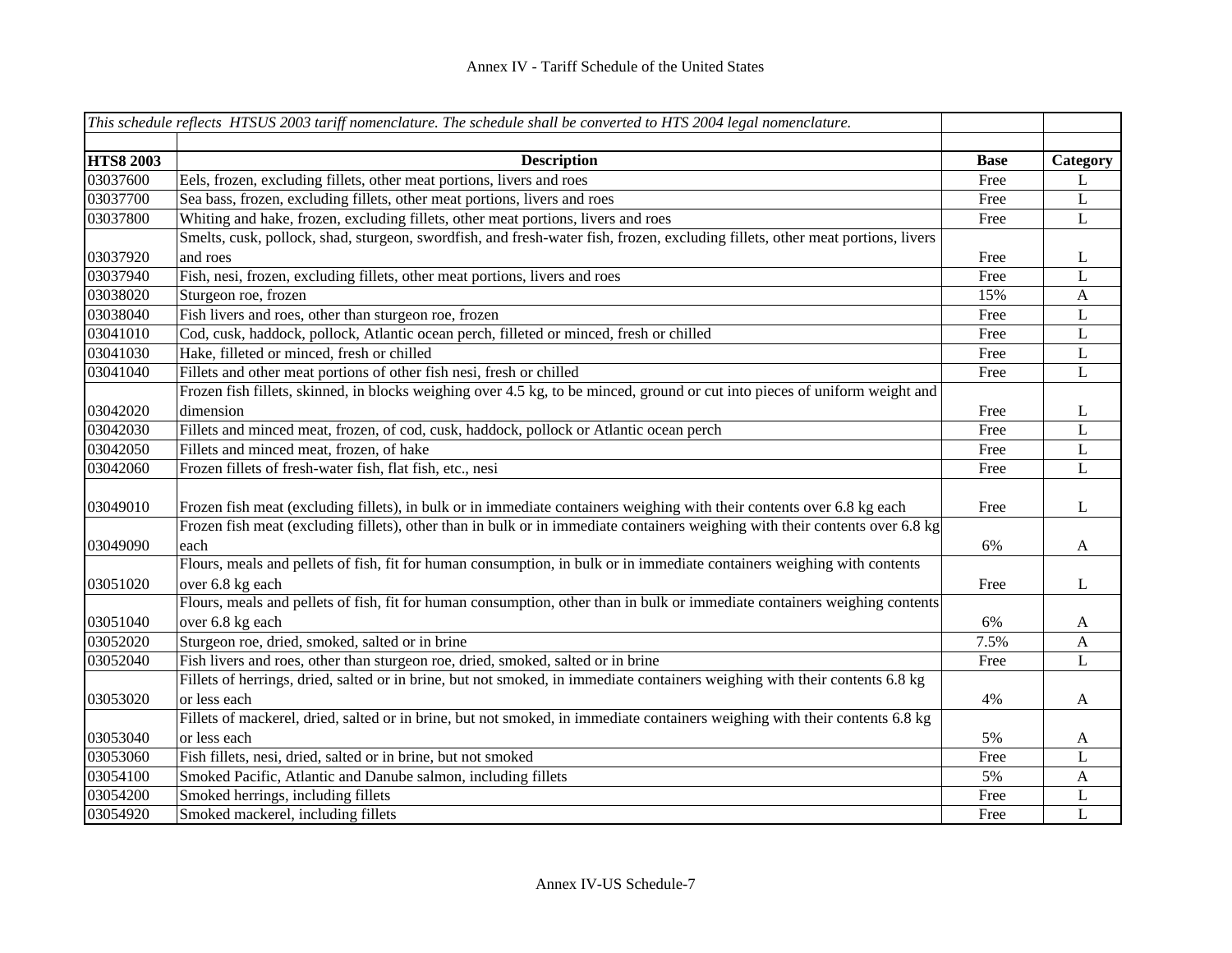|                  | This schedule reflects HTSUS 2003 tariff nomenclature. The schedule shall be converted to HTS 2004 legal nomenclature.      |             |              |
|------------------|-----------------------------------------------------------------------------------------------------------------------------|-------------|--------------|
|                  |                                                                                                                             |             |              |
| <b>HTS8 2003</b> | <b>Description</b>                                                                                                          | <b>Base</b> | Category     |
| 03054940         | Smoked fish, including fillets, other than Pacific, Atlantic and Danube salmon, herrings or mackerel                        | Free        | L            |
| 03055100         | Dried cod, whether or not salted but not smoked                                                                             | Free        | L            |
| 03055920         | Dried shark fins, whether or not salted but not smoked                                                                      | Free        | $\mathbf L$  |
| 03055940         | Dried fish, other than cod or shark fins, whether or not salted but not smoked                                              | Free        | L            |
|                  | Herrings, in brine or salted but not dried or smoked, in immediate containers weighing with their contents 6.8 kg or less   |             |              |
| 03056120         | each                                                                                                                        | 4%          | $\mathbf{A}$ |
|                  | Herrings, in brine or salted but not dried or smoked, other than in immediate containers weighing with their contents 6.8   |             |              |
| 03056140         | kg or less each                                                                                                             | Free        | L            |
| 03056200         | Cod, in brine or salted but not dried or smoked                                                                             | Free        | $\mathbf{L}$ |
|                  | Anchovies, in brine or salted but not dried or smoked, in immediate airtight containers weighing with their contents 6.8 kg |             |              |
| 03056320         | or less each                                                                                                                | 5%          | $\mathbf{A}$ |
|                  | Anchovies, in brine or salted but not dried or smoked, in immediate containers, nesi, weighing with their contents 6.8 kg   |             |              |
| 03056340         | or less each                                                                                                                | Free        | $\bf L$      |
|                  | Anchovies, in brine or salted but not dried or smoked, other than in immediate containers weighing with their contents 6.8  |             |              |
| 03056360         | kg or less each                                                                                                             | Free        | L            |
| 03056910         | Cusk, haddock, hake, and pollock, in brine or salted but not dried or smoked                                                | Free        | L            |
|                  | Mackerel, in brine or salted but not dried or smoked, in immediate containers weighing with their contents 6.8 kg or less   |             |              |
| 03056920         | each                                                                                                                        | 5%          | $\mathbf{A}$ |
|                  | Mackerel, in brine or salted but not dried or smoked, other than in immediate containers weighing with their contents 6.8   |             |              |
| 03056930         | kg or less each                                                                                                             | Free        | L            |
| 03056940         | Salmon, in brine or salted but not dried or smoked                                                                          | 3%          | $\mathbf{A}$ |
|                  | Fish, nesi, in brine or salted but not dried or smoked, in immediate containers weighing with their contents 6.8 kg or less |             |              |
| 03056950         | each                                                                                                                        | Free        | L            |
|                  | Fish, nesi, in brine or salted but not dried or smoked, other than in immediate containers weighing with their contents 6.8 |             |              |
| 03056960         | kg or less each                                                                                                             | 0.5%        | $\mathbf{A}$ |
| 03061100         | Rock lobster and other sea crawfish, cooked in shell or uncooked, dried, salted or in brine, frozen                         | Free        | L            |
| 03061200         | Lobsters excluding rock lobster, cooked in shell or uncooked, dried, salted or in brine, frozen                             | Free        | $\mathbf L$  |
| 03061300         | Shrimps and prawns, cooked in shell or uncooked, dried, salted or in brine, frozen                                          | Free        | L            |
| 03061420         | Crabmeat, frozen                                                                                                            | 7.5%        | $\mathbf{A}$ |
| 03061440         | Crabs, cooked in shell or uncooked (whether in shell or not), dried, salted or in brine, frozen                             | Free        | $\mathbf L$  |
|                  | Crustateans, nesi (including flours, meals and pellets of crustaceans fit for human consumption), cooked in shell or        |             |              |
| 03061900         | uncooked, etc., frozen                                                                                                      | Free        | L            |
| 03062100         | Rock lobster and other sea crawfish, live, cooked in shell, or uncooked, dried, salted or in brine, not frozen              | Free        | L            |
| 03062200         | Lobsters, (Homarus spp.), live, cooked in shell, or uncooked, dried, salted or in brine, not frozen                         | Free        | L            |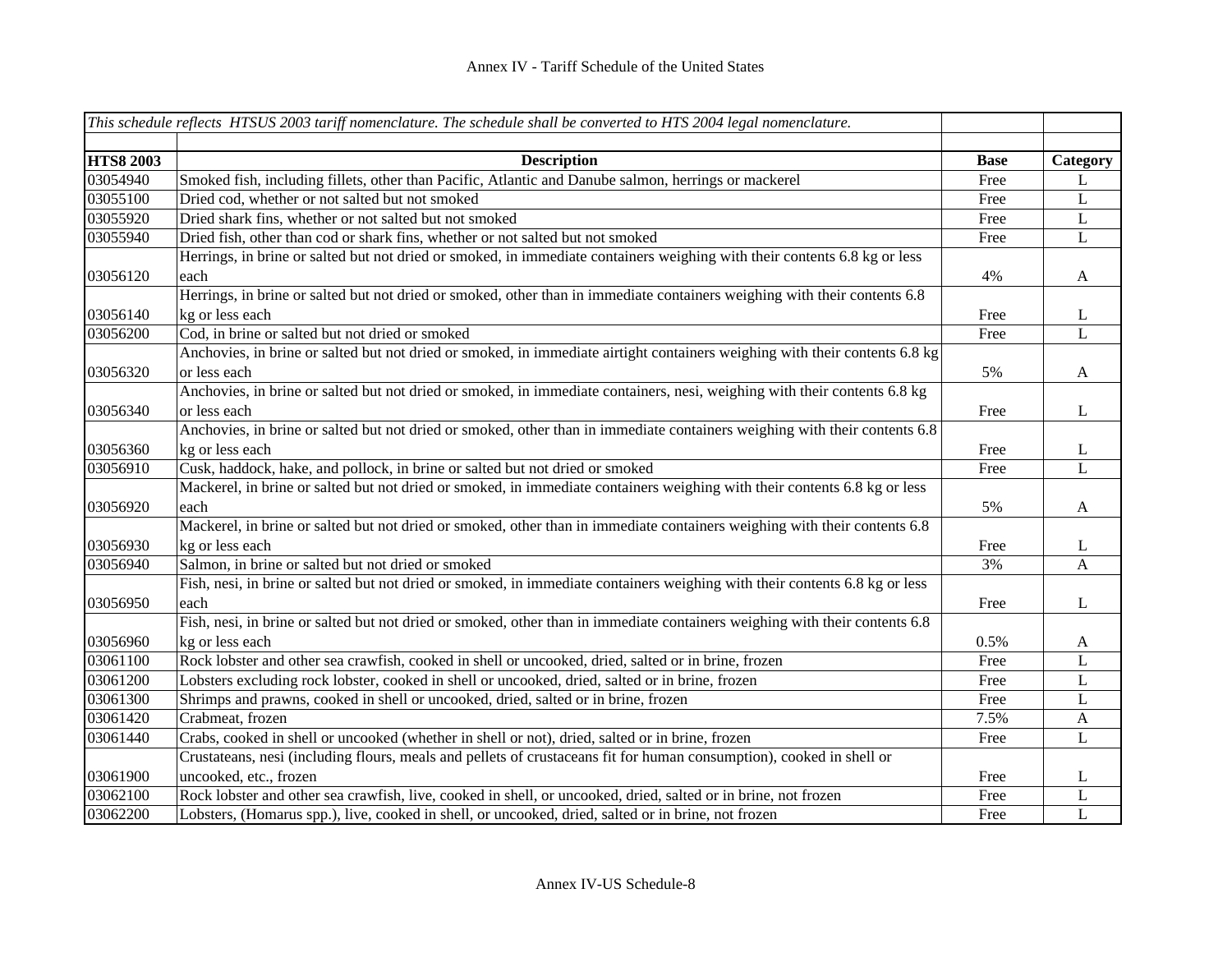|                  | This schedule reflects HTSUS 2003 tariff nomenclature. The schedule shall be converted to HTS 2004 legal nomenclature.                       |                  |                             |
|------------------|----------------------------------------------------------------------------------------------------------------------------------------------|------------------|-----------------------------|
| <b>HTS8 2003</b> | <b>Description</b>                                                                                                                           | <b>Base</b>      | Category                    |
|                  |                                                                                                                                              |                  |                             |
| 03062300         | Shrimps and prawns, live, cooked in shell, or uncooked (whether in shell or not), dried, salted or in brine, not frozen                      | Free             | L                           |
| 03062420         | Crabmeat, not frozen                                                                                                                         | 7.5%             | $\mathbf{A}$                |
| 03062440         | Crabs, live, cooked in shell, or uncooked (whether in shell or not), dried, salted or in brine, not frozen                                   | Free             | L                           |
| 03062900         | Crustaceans, nesi, live, cooked in shell, uncooked, dried, salted, in brine, not frozen                                                      | Free             | $\mathbf L$                 |
| 03071000         | Oysters, whether in shell or not, live, fresh, chilled, frozen, dried, salted or in brine                                                    | Free             | L                           |
| 03072100         | Scallops, including queen scallops, whether in shell or not, live, fresh or chilled                                                          | Free             | L                           |
| 03072900         | Scallops, including queen scallops, whether in shell or not, frozen, dried, salted or in brine                                               | Free             | L                           |
| 03073100         | Mussels, whether in shell or not, live, fresh or chilled                                                                                     | Free             | L                           |
| 03073900         | Mussels, whether in shell or not, frozen, dried, salted or in brine                                                                          | Free             | $\mathbf L$                 |
| 03074100         | Cuttle fish and squid, live, fresh or chilled                                                                                                | Free             | $\mathbf L$                 |
| 03074900         | Cuttle fish and squid, frozen, dried, salted or in brine                                                                                     | Free             | L                           |
| 03075100         | Octopus, live, fresh or chilled                                                                                                              | Free             | L                           |
| 03075900         | Octopus, frozen, dried, salted or in brine                                                                                                   | Free             | L                           |
| 03076000         | Snails, other than sea snails, whether in shell or not, live, fresh, chilled, frozen, dried, salted or in brine                              | 5%               | A                           |
| 03079100         | Molluscs and other aquatic invertebrates, excluding crustaceans, nesi, whether in shell or not, live, fresh or chilled                       | Free             | L                           |
| 03079900         | Molluscs and other aquatic invertebrates, excluding crustaceans, whether in shell or not, frozen, dried, salted or in brine                  | Free             | L                           |
| 04011000         | Milk and cream, unconcentrated, with no added sweeteners, fat content, by weight, not more than 1 percent                                    | 0.34 cents/liter | $\mathbf{A}$                |
| 04012020         | Milk and cream, unconcentrated, unsweetened, fat content over 1% but n/o 6%, for not over 11,356,236 liters entered in<br>any calender year  | 0.43 cents/liter | $\mathbf{A}$                |
| 04012040         | Milk and cream, unconcentrated, unsweetened, fat content over 1% but not over 6%, for over 11,356,236 liters entered in<br>any calender year | 1.5 cents/liter  | $\mathbf{A}$                |
| 04013002         | Milk and cream, not concentrated, not sweetened, fat content o/6% but not o/45%, subject to gen. note 15 of the HTS                          | 3.2 cents/liter  | $\mathbf{A}$                |
| 04013005         | Milk and cream, not concentrated, not sweetened, fat content o/6% but not o/45%, subject to add. US note 5 to Ch. 4                          | 3.2 cents/liter  | $\mathbf{A}$                |
| 04013025         | Milk and cream, not concentrated, not sweetened, fat content o/6% but not o/45%, not subject to gen. nte 15 or add. nte 5<br>to Ch. 4        | 77.2 cents/liter | See Annex<br>$1$ , note $3$ |
| 04013042         | Milk and cream, not concentrated, not sweetened, fat content o/45%, subject to gen. note 15 of the HTS                                       | 12.3 cents/kg    | $\mathbf{A}$                |
| 04013050         | Milk and cream, not concentrated, not sweetened, fat content o/45%, subject to add. US note 6 to Ch. 4                                       | $12.3$ cents/kg  | $\mathbf{A}$                |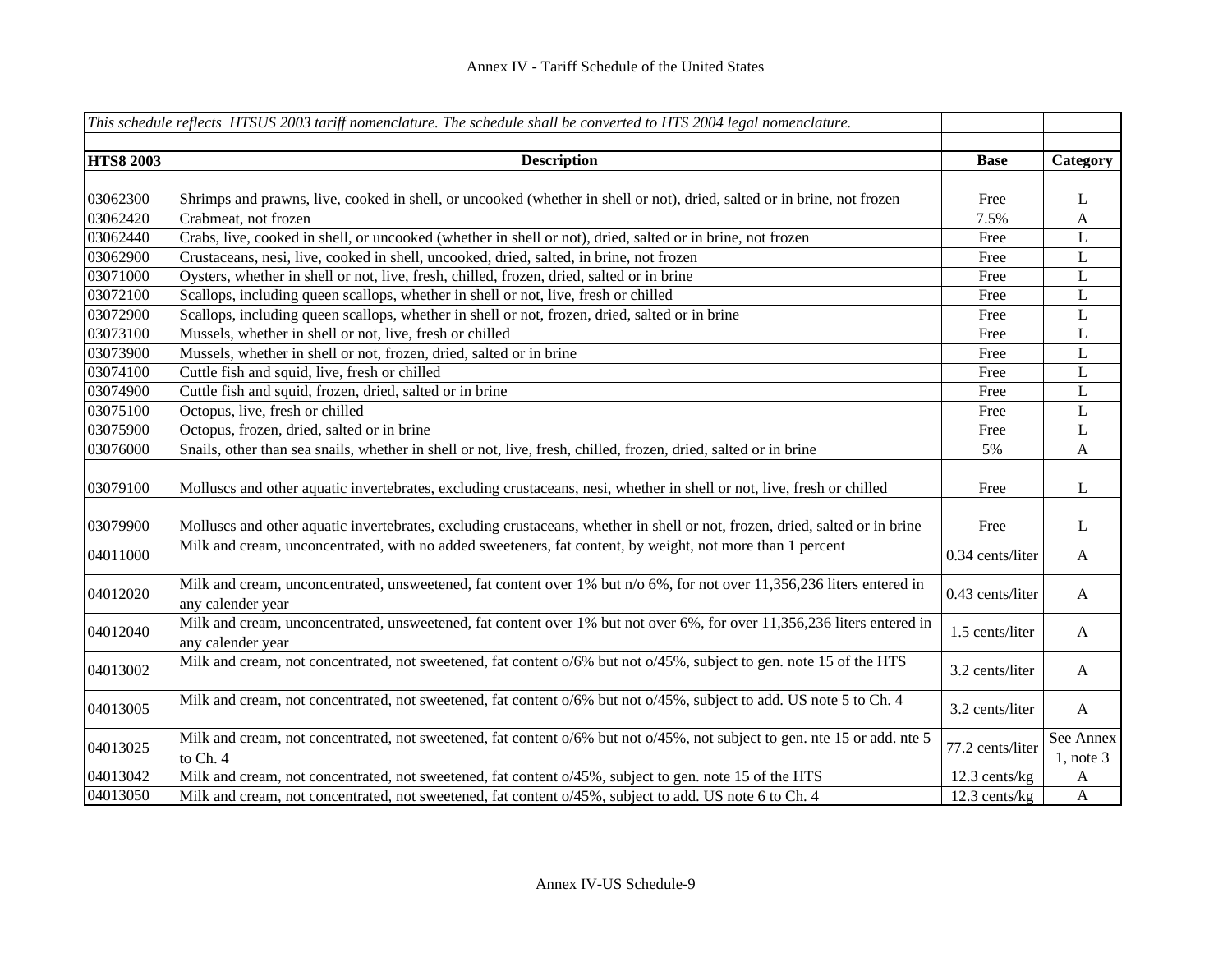|                  | This schedule reflects HTSUS 2003 tariff nomenclature. The schedule shall be converted to HTS 2004 legal nomenclature.                               |                        |                             |
|------------------|------------------------------------------------------------------------------------------------------------------------------------------------------|------------------------|-----------------------------|
| <b>HTS8 2003</b> |                                                                                                                                                      | <b>Base</b>            |                             |
|                  | <b>Description</b>                                                                                                                                   |                        | Category                    |
| 04013075         | Milk and cream, not concentrated, not sweetened, fat content o/45%, not subject to gen. nte 15 or add. nte 6 to Ch. 4                                | \$1.646/kg             | See Annex<br>$1$ , note 6   |
| 04021005         | Milk & cream, concen or sweetened, in powder, granules or other solid forms, w/fat content by weight not o/1.5%, subj to<br><b>GN15</b>              | 3.3 cents/kg           | $\mathbf{A}$                |
| 04021010         | Milk & cream in powder granules/other solid forms fat content by weight not exceeding 1.5% whether/not sweetened,<br>described in addl note 7        | 3.3 cents/kg           | $\mathbf{A}$                |
| 04021050         | Milk & cream in powder granules/other solid forms fat content by weight not exceeding 1.5% whether/not sweetened, nesi                               | 86.5 cents/kg          | See Annex<br>$1$ , note 5   |
| 04022102         | Milk & cream, concen, not sweetened, in powder, granules or other solid forms, w/fat content o/1.5% but not o/3%, subj<br>to GN15                    | 3.3 cents/kg           | $\mathbf{A}$                |
| 04022105         | Milk & cream, concen, not sweetened, in powder, granules or other solid forms, w/fat content o/1.5% but not o/3%, subj<br>Ch4 US note 7              | 3.3 cents/kg           | $\mathbf{A}$                |
| 04022125         | Milk & cream, concen, not sweetened, in powder, granules or other solid forms, w/fat content o/1.5% but not o/3%, not<br>subj GN15/Ch4 US note7      | 86.5 cents/kg          | See Annex<br>$1$ , note 5   |
| 04022127         | Milk & cream, concen, not sweetened, in powder, granules or other solid forms, w/fat content o/3% but not o/35%,<br>subject to gen. note 15          | 6.8 cents/kg           | $\mathbf{A}$                |
| 04022130         | Milk & cream, concen, not sweetened, in powder/granules/oth solid forms, fat cont o/3% but not o/35%, subj to Ch 4 US<br>note 7                      | 6.8 cents/kg           | $\mathbf{A}$                |
| 04022150         | Milk & cream, concen, not sweetened, in powder/granules/oth solid forms, fat cont o/3% but not o/35%, not subj to GN15<br>or Ch 4 US.S. note 7       | \$1.092/kg             | See Annex<br>$1$ , note 5   |
| 04022173         | Milk & cream, concen, not sweetened, in powder, granules or other solid forms, w/fat content o/35%, subject to gen. note<br>15                       | 13.7 cents/kg          | $\mathbf{A}$                |
| 04022175         | Milk & cream, concen, not sweetened, in powder, granules or other solid forms, w/fat content o/35%, subject to add. US<br>note 9 to Ch.4             | 13.7 cents/kg          | $\mathbf{A}$                |
| 04022190         | Milk & cream, concen, not sweetened, in powder, granules or other solid forms, w/fat content o/35%, not subj to GN15 or<br>Ch <sub>4</sub> US note 9 | \$1.556/kg             | See Annex<br>$1$ , note 6   |
| 04022905         | Milk & cream, concen, sweetened, in powder, granules or other solid forms, w/fat content o/1.5%, subject to gen. note 15                             | 17.5%                  | $\mathbf{A}$                |
| 04022910         | Milk & cream, concen, sweetened, in powder, granules or other solid forms, w/fat content o/1.5%, subject to add. US note<br>10 to Ch.4               | 17.5%                  | $\mathbf{A}$                |
| 04022950         | Milk & cream, concen, sweetened, in powder, granules or other solid forms, w/fat content o/1.5%, not subj to GN15 or<br>Ch4 US note 10               | $$1.104/kg +$<br>14.9% | See Annex<br>$1$ , note $7$ |
| 04029103         | Milk & cream, concen, in non-solid forms, not sweetened, in airtight containers, subject to gen. note 15 of the HTS                                  | 2.2 cents/kg           | $\mathbf{A}$                |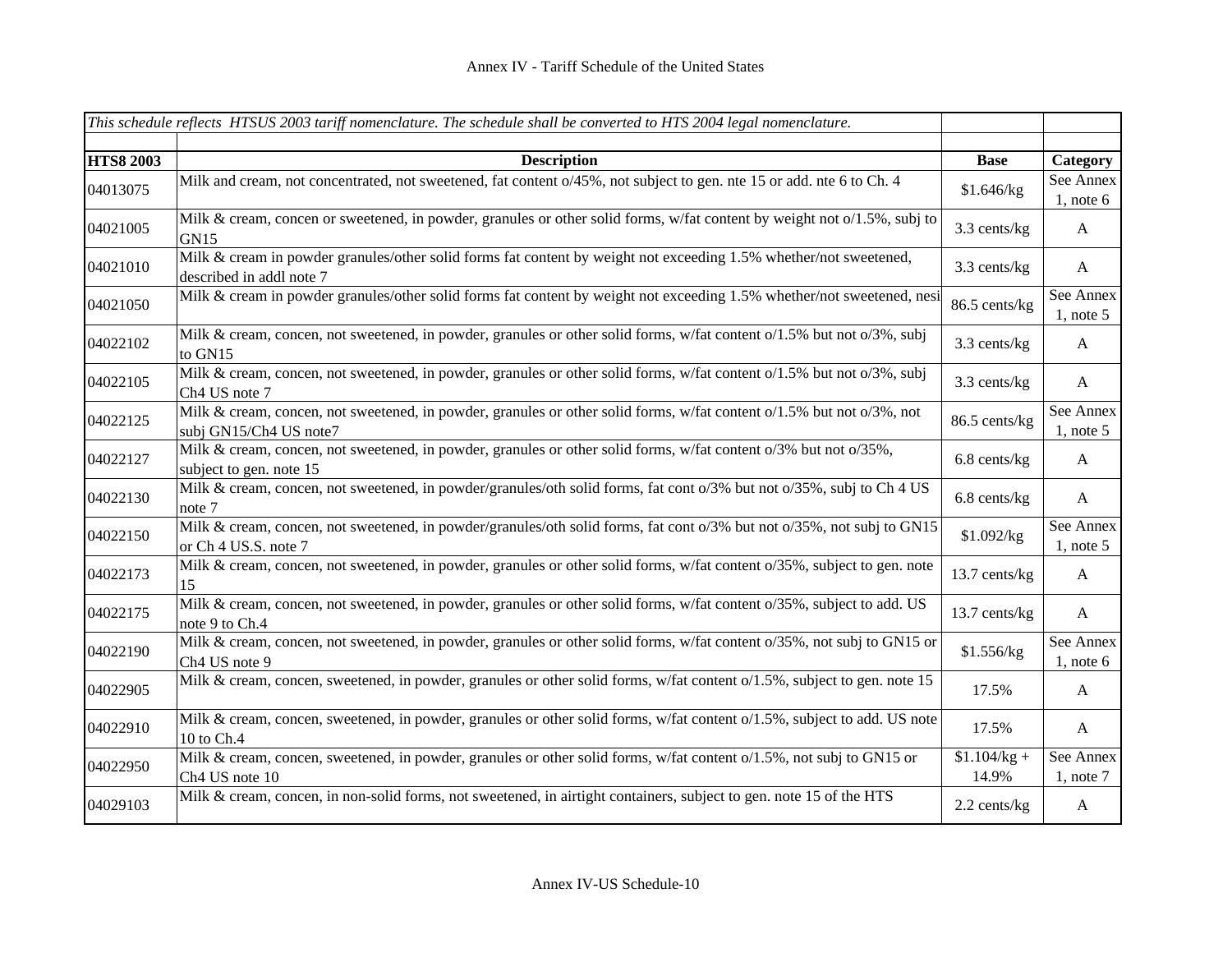|                  | This schedule reflects HTSUS 2003 tariff nomenclature. The schedule shall be converted to HTS 2004 legal nomenclature.                    |                            |                             |
|------------------|-------------------------------------------------------------------------------------------------------------------------------------------|----------------------------|-----------------------------|
| <b>HTS8 2003</b> | <b>Description</b>                                                                                                                        | <b>Base</b>                | Category                    |
| 04029106         | Milk & cream, concen in non-solid forms, not sweetened, not in airtight containers, subject to gen. note 15 of the HTS                    | 3.3 cents/kg               | $\mathbf{A}$                |
| 04029110         | Milk & cream, concen in non-solid forms, not sweetened, in airtight containers, subject to add. US note 11 to Ch.4                        | 2.2 cents/kg               | $\mathbf{A}$                |
| 04029130         | Milk & cream, concen in non-solid forms, not sweetened, not in airtight containers, subject to add. US note 11 to Ch. 4                   | 3.3 cents/kg               | $\boldsymbol{A}$            |
| 04029170         | Milk & cream, concen in non-solid forms, not sweetened, in airtight containers, not subject to gen. note 15 or add. US<br>note 11 to Ch.4 | 31.3 cents/kg              | See Annex<br>$1$ , note $7$ |
| 04029190         | Milk and cream, concentrated, in other than powder, granules or other solid forms, unsweetened, other than in airtight<br>containers      | 31.3 cents/kg              | See Annex<br>$1$ , note $7$ |
| 04029903         | Condensed milk, sweetened, in airtight containers, subject to gen. note 15 of the HTS                                                     | 3.9 cents/kg               | $\mathbf{A}$                |
| 04029906         | Condensed milk, sweetened, not in airtight containers, subject to gen. note 15 of the HTS                                                 | 3.3 cents/kg               | $\mathbf{A}$                |
| 04029910         | Condensed milk, sweetened, in airtight containers, subject to add. US note 11 to Ch.4                                                     | 3.9 cents/kg               | $\mathbf{A}$                |
| 04029930         | Condensed milk, sweetened, not in airtight containers, subject to add. US note 11 to Ch. 4                                                | 3.3 cents/kg               | $\mathbf{A}$                |
| 04029945         | Condensed milk, sweetened, in airtight containers, not subject to gen. note 15 or add. US note 11 to Ch.4                                 | 49.6 cents/kg              | See Annex<br>$1$ , note $7$ |
| 04029955         | Condensed milk, sweetened, not in airtight containers, not subject to gen. note 15 or add. US note 11 to Ch.4                             | 49.6 cents/kg              | See Annex<br>$1$ , note $7$ |
| 04029968         | Milk & cream (except condensed milk), concentrated in non-solid forms, sweetened, subject to gen. note 15 of the HTS                      | 17.5%                      | $\mathbf{A}$                |
| 04029970         | Milk & cream (except condensed milk), concentrated in non-solid forms, sweetened, subject to add. US note 10 to Ch. 4                     | 17.5%                      | $\mathbf{A}$                |
| 04029990         | Milk & cream (except condensed milk), concentrated in non-solid forms, sweetened, not desc. gen. note 15 or add. US<br>note 10 to Ch. 4   | $46.3$ cents/kg +<br>14.9% | See Annex<br>$1$ , note $7$ |
| 04031005         | Yogurt, in dry form, whether or not flavored or containing add fruit or cocoa, subject to gen. note 15 of the HTS                         | 20%                        | $\mathbf{A}$                |
| 04031010         | Yogurt, in dry form, whether or not flavored or containing add fruit or cocoa, subject to add. US note 10 to Ch. 4                        | 20%                        | $\mathbf{A}$                |
| 04031050         | Yogurt, in dry form, whether or not flavored or containing add fruit or cocoa, not subject to gen nte 15 or add. US nte 10<br>to Ch.4     | $$1.035/kg +$<br>17%       | See Annex<br>$1$ , note $7$ |
| 04031090         | Yogurt, not in dry form, whether or not flavored or containing add fruit or cocoa                                                         | 17%                        | ${\bf G}$                   |
| 04039002         | Sour cream, fluid, n/o 45% by wt. butterfat, subject to gen. note 15 of the HTS                                                           | 3.2 cents/liter            | $\mathbf{A}$                |
| 04039004         | Sour cream, fluid, n/o 45% by wt. butterfat, subject to add. US note 5 to Ch.4                                                            | 3.2 cents/liter            | $\mathbf{A}$                |
| 04039016         | Sour cream, fluid, n/o 45% by wt. butterfat, not subject to gen nte 15 or add US note 5 to Ch.4                                           | 77.2 cents/liter           | See Annex<br>$1$ , note $3$ |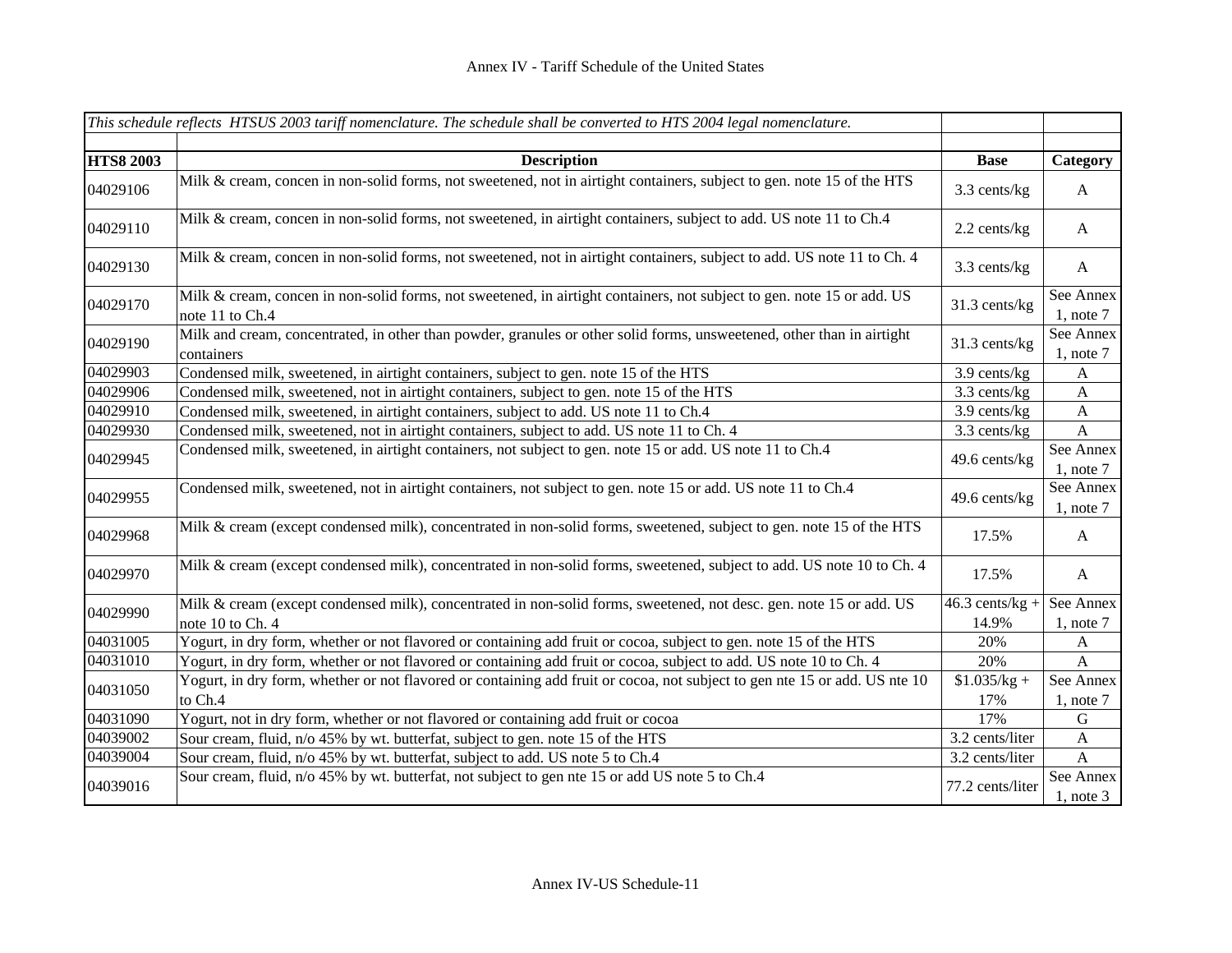|                  | This schedule reflects HTSUS 2003 tariff nomenclature. The schedule shall be converted to HTS 2004 legal nomenclature.         |                      |                           |
|------------------|--------------------------------------------------------------------------------------------------------------------------------|----------------------|---------------------------|
|                  |                                                                                                                                |                      |                           |
| <b>HTS8 2003</b> | <b>Description</b>                                                                                                             | <b>Base</b>          | Category                  |
| 04039020         | Fluid buttermilk                                                                                                               | 0.34 cents/liter     | $\mathbf{A}$              |
| 04039037         | Sour cream, dried, n/o 6% by wt. butterfat, subject to gen. note 15 of the HTS                                                 | 3.3 cents/kg         | $\mathbf{A}$              |
| 04039041         | Sour cream, dried, n/o 6% by wt. butterfat, subject to add. US note 12 to Ch. 4                                                | 3.3 cents/kg         | $\mathbf{A}$              |
| 04039045         | Sour cream, dried, n/o 6% by wt. butterfat, not subject to gen nte 15 or add. US note 12 to Ch. 4                              | 87.6 cents/kg        | See Annex<br>$1$ , note 5 |
| 04039047         | Sour cream, dried, $o/6\%$ but n/o 35% by wt. butterfat, subject to gen. note 15 of the HTS                                    | 6.8 cents/kg         | A                         |
| 04039051         | Sour cream, dried, o/6% but n/o 35% by wt. butterfat, subject to add. US note 8 to Ch. 4                                       | 6.8 cents/kg         | $\boldsymbol{A}$          |
| 04039055         | Sour cream, dried, $o/6\%$ but n/o 35% by wt. butterfat, not subject to gen nte 15 or add. US note 8 to Ch. 4                  | \$1.092/kg           | See Annex<br>$1$ , note 5 |
| 04039057         | Sour cream, dried, o/35% but n/o 45% by wt. butterfat, subject to gen. note 15 of the HTS                                      | 13.7 cents/kg        | $\mathbf{A}$              |
| 04039061         | Sour cream, dried, o/35% but n/o 45% by wt. butterfat, subject to add. US note 9 to Ch. 4                                      | 13.7 cents/kg        | $\mathbf{A}$              |
| 04039065         | Sour cream, dried, $o/35\%$ but n/o 45% by wt. butterfat, not subject to gen nte 15 or add. US note 9 to Ch. 4                 | \$1.556/kg           | See Annex<br>$1$ , note 6 |
| 04039072         | Sour cream, o/45% by wt. butterfat, subject to gen. note 15 of the HTS                                                         | $12.3$ cents/kg      | $\mathbf{A}$              |
| 04039074         | Sour cream, o/45% by wt. butterfat, subject to add. US note 6 to Ch. 4                                                         | 12.3 cents/kg        | $\boldsymbol{\mathsf{A}}$ |
| 04039078         | Sour cream, $o/45\%$ by wt. butterfat, not subject to gen nte 15 or add. US note 6 to Ch. 4                                    | \$1.646/kg           | See Annex<br>1, note $6$  |
| 04039085         | Fermented milk o/than dried fermented milk or o/than dried milk with added lactic ferments                                     | 17%                  | ${\bf G}$                 |
| 04039087         | Curdled milk/cream/kephir & other fermentd or acid. milk/cream descr.in gen. note 15                                           | 20%                  | $\mathbf{A}$              |
| 04039090         | Curdled milk/cream/kephir & other fermentd or acid. milk/cream subject to add US note 10 to Ch.4                               | 20%                  | $\mathbf{A}$              |
| 04039095         | Curdled milk/cream/kephir & other fermentd or acid. milk/cream subj to GN 15 or Ch4 US note 10                                 | $$1.034/kg +$<br>17% | See Annex<br>1, note $7$  |
| 04041005         | Whey protein concentrates                                                                                                      | 8.5%                 | A                         |
| 04041008         | Modified whey (except protein conc.), subject to gen. note 15 of the HTS                                                       | 13%                  | $\mathbf{A}$              |
| 04041011         | Modified whey (except protein conc.), wheth/not conc. or sweetened, subject to add US note 10 to Ch.4                          | 13%                  | $\mathbf{A}$              |
|                  | Modified whey (except protein conc.), wheth/not conc. or sweetened, not subject to gen. note 15 or                             | $$1.035/kg +$        | See Annex                 |
| 04041015         |                                                                                                                                | 8.5%                 | $1$ , note $7$            |
| 04041020         | Fluid whey, whether or not concentrated or containing added sweeteners                                                         | 0.34 cents/liter     | $\mathbf{A}$              |
| 04041048         | Whey (except modified whey), dried, whether or not conc. or sweetened, subject to gen. note 15 of the HTS                      | 3.3 cents/kg         | $\boldsymbol{A}$          |
| 04041050         | Whey (except modified whey), dried, whether or not conc. or sweetened, subject to add. US note 12 to Ch. 4                     | 3.3 cents/kg         | $\mathbf{A}$              |
| 04041090         | Whey (except modified whey), dried, whether or not conc. or sweetened, not subject to gen. note 15 or add US nte 12 to<br>Ch.4 | 87.6 cents/kg        | See Annex<br>1, note $5$  |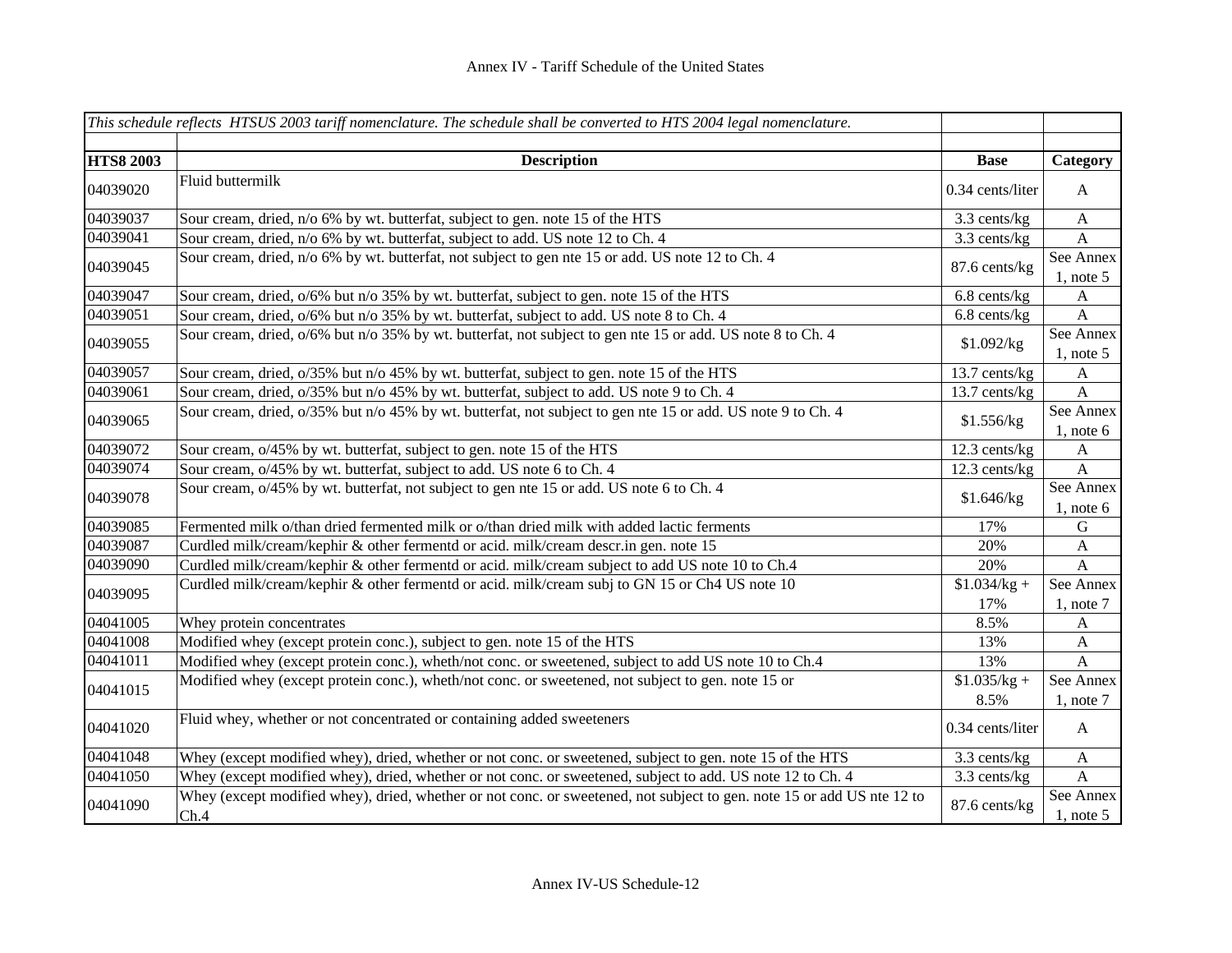|                  | This schedule reflects HTSUS 2003 tariff nomenclature. The schedule shall be converted to HTS 2004 legal nomenclature.                        |                           |                             |
|------------------|-----------------------------------------------------------------------------------------------------------------------------------------------|---------------------------|-----------------------------|
|                  |                                                                                                                                               |                           |                             |
| <b>HTS8 2003</b> | <b>Description</b>                                                                                                                            | <b>Base</b>               | Category                    |
| 04049010         | Milk protein concentrates                                                                                                                     | $0.37$ cents/kg           | A                           |
| 04049028         | Dairy products of nat. milk constituents (except protein conc.), descr. in add. US nte 1 to Ch. 4 and subj to GN 15                           | 14.5%                     | $\mathbf{A}$                |
| 04049030         | Dairy products of nat. milk constituents (except protein conc.), descr. in add. US nte 1 to Ch. 4 and sub to Ch4 US note 10                   | 14.5%                     | $\mathbf{A}$                |
| 04049050         | Dairy products of nat. milk constituents (except protein conc.), descr. in add. US nte 1 to Ch. 4 & not subj to GN15 or<br>Ch4 US note 10     | $$1.189/kg +$<br>8.5%     | See Annex<br>$1$ , note $7$ |
| 04049070         | Products consisting of natural milk constituents (except protein conc.), whether or not sweetened, not descr. in add US<br>note 1 to Ch. 4    | 8.5%                      | $\mathbf C$                 |
| 04051005         | Butter subject to general note 15 (outside quota)                                                                                             | $12.3$ cents/kg           | $\mathbf{A}$                |
| 04051010         | Butter subject to quota pursuant to chapter 4 additional US note 6                                                                            | 12.3 cents/kg             | $\mathbf{A}$                |
| 04051020         | Butter not subject to general note 15 and in excess of quota in chapter 4 additional U.S. note 6                                              | \$1.541/kg                | See Annex<br>1, note $6$    |
| 04052010         | Butter substitute dairy spreads, over 45% butterfat weight, subject to general note 15 (outside quota)                                        | 15.4 cents/kg             | $\mathbf{A}$                |
| 04052020         | Butter substitute dairy spreads, over 45% butterfat weight, subject to quota pursuant to chapter 4 additional US note 14                      | $15.4$ cents/kg           | $\mathbf{A}$                |
| 04052030         | Butter substitute dairy spreads, over 45% butterfat weight, not subj to gen note 15 and in excess of quota in ch. 4<br>additional US note 14  | \$1.996/kg                | See Annex<br>1, note $6$    |
| 04052040         | Butter substitute dairy spreads, containing 45% or less butterfat by weight                                                                   | 13.1 cents/kg             | $\mathcal{C}$               |
| 04052050         | Other dairy spreads of a type provided in chapter 4 additional US note 1, subject to general note 15 (outside quota)                          | 10%                       | $\mathbf{A}$                |
| 04052060         | Other dairy spreads of a type provided in ch. 4 add. US note 1, subject to quota pursuant to chapter 4 additional US note<br>10               | 10%                       | $\mathbf{A}$                |
| 04052070         | Other dairy spreads of a type provided in ch. 4 add. US note 1, not subject to gen note 15 and in excess of quota in ch. 4<br>add. US note 10 | $70.4$ cents/kg +<br>8.5% | See Annex<br>$1$ , note $7$ |
| 04052080         | Other dairy spreads, not butter substitutes or of a type provided for in chapter 4 additional US note 1                                       | 6.4%                      | $\mathbf{A}$                |
| 04059005         | Fats and oils derived from milk, other than butter or dairy spreads, subject to general note 15 (outside quota)                               | 10%                       | $\mathbf{A}$                |
| 04059010         | Fats and oils derived from milk, other than butter or dairy spreads, subject to quota pursuant to chapter 4 additional US<br>note 14          | 10%                       | $\mathbf{A}$                |
| 04059020         | Fats and oils derived from milk, other than butter or dairy spreads, not subject to gen note 15 and excess of quota in ch 4<br>add US note 14 | $$1.865/kg +$<br>8.5%     | See Annex<br>$1$ , note 6   |
| 04061002         | Chongos, unripened or uncured cheese, including whey cheese and curd, subject to gen. note 15 of the HTS                                      | 10%                       | $\mathbf{A}$                |
| 04061004         | Chongos, unripened or uncured cheese, including whey cheese and curd, subject to add. US note 16 to Ch. 4                                     | 10%                       | $\mathbf{A}$                |
| 04061008         | Chongos, unripened or uncured cheese, including whey cheese and curd, not subject to gen note 15 or add. US note 16 to<br>Ch.4                | \$1.509/kg                | See Annex<br>$1,$ note 4    |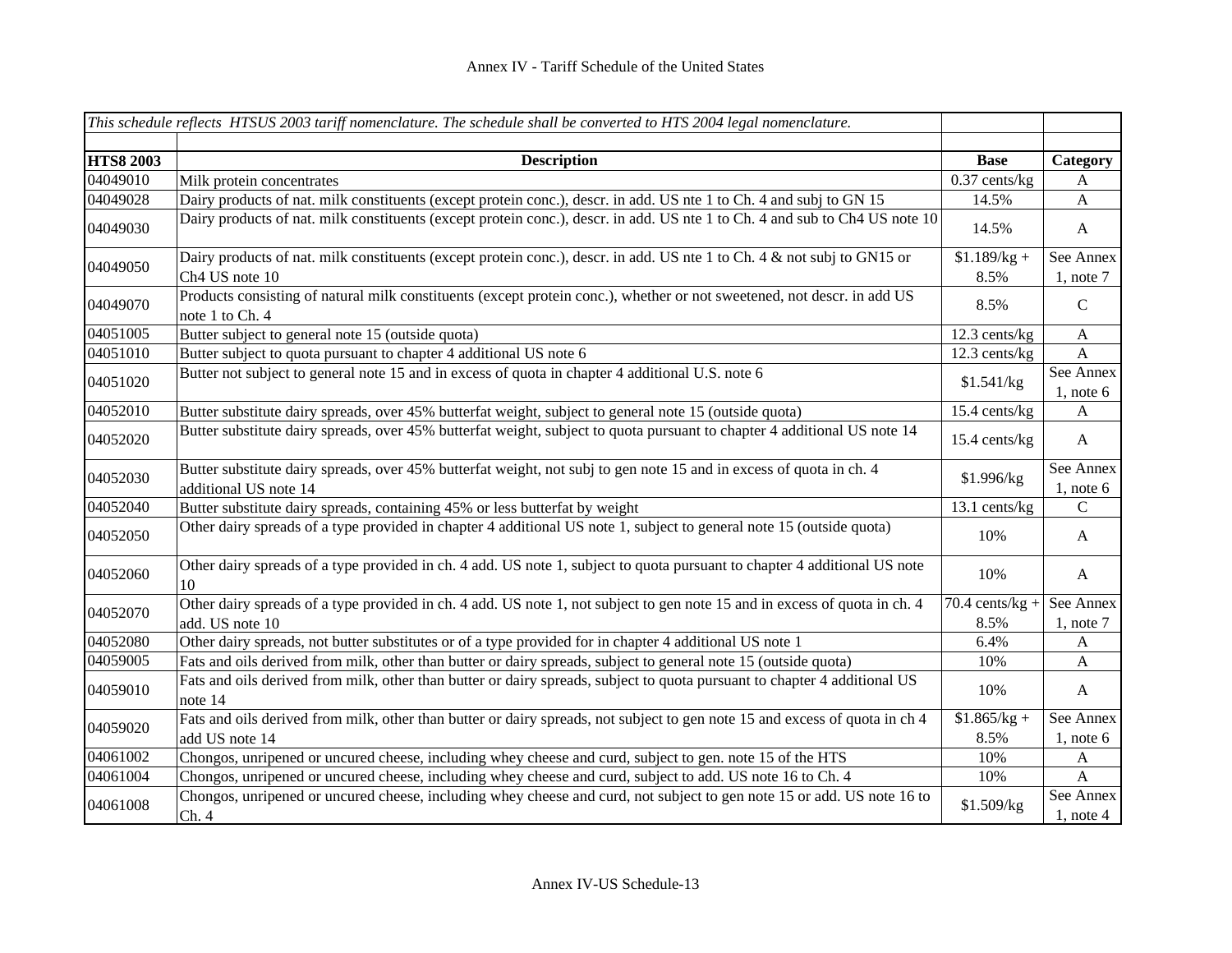|                  | This schedule reflects HTSUS 2003 tariff nomenclature. The schedule shall be converted to HTS 2004 legal nomenclature.                             |             |                             |
|------------------|----------------------------------------------------------------------------------------------------------------------------------------------------|-------------|-----------------------------|
| <b>HTS8 2003</b> | <b>Description</b>                                                                                                                                 | <b>Base</b> | Category                    |
| 04061012         | Fresh (unripened/uncured) cheese (ex chongos), incl whey cheese and curd, subj to gen. note 15 of the HTS, not GN15                                | 10%         | $\mathbf{A}$                |
| 04061014         | Fresh (unripened/uncured) blue-mold cheese, cheese/subs for cheese cont or procd fr blue-mold cheese, subj to Ch4 US<br>note 17, not GN15          | 10%         | $\mathbf{A}$                |
| 04061018         | Fresh (unripened/uncured) blue-mold cheese, cheese/subs for cheese cont or proc fr blue-mold cheese, not subj to Ch4 US<br>note 17 or GN15         | \$2.269/kg  | See Annex<br>$1$ , note 4   |
| 04061024         | Fresh (unripened/uncured) cheddar cheese, cheese/subs for cheese cont or proc from cheddar cheese, subj to Ch 4 US<br>note 18, not GN15            | 10%         | $\mathbf{A}$                |
| 04061028         | Fresh (unripened/uncured) cheddar cheese, cheese/subs for cheese cont or proc from cheddar cheese, not subj to Ch4 US<br>note 18, not GN15         | \$1.227/kg  | See Annex<br>$1$ , note 4   |
| 04061034         | Fresh (unripened/uncured) american-type cheese, cheese cont or proc. fr american-type, subj to add. US note 19 to Ch.4,<br>not GN15                | 10%         | $\mathbf{A}$                |
| 04061038         | Fresh (unripened/uncured) american-type cheese, cheese cont or proc. fr american-type, not subj to add. US note 19 to<br>Ch.4, not GN15            | \$1.055/kg  | See Annex<br>$1$ , note $4$ |
| 04061044         | Fresh (unripened/uncured) edam and gouda cheeses, cheese/subs for cheese cont or processed therefrom, subj to Ch4 US<br>note 20, not GN15          | 10%         | $\mathbf{A}$                |
| 04061048         | Fresh (unripened/uncured) edam and gouda cheeses, cheese/subs for cheese cont or processed therefrom, not sub to Ch4<br>US note 20, not GN15       | \$1.803/kg  | See Annex<br>$1$ , note 4   |
| 04061054         | Fresh (unripened/uncured) Italian-type cheeses from cow milk, cheese/substitutes cont or proc therefrom, subj to Ch4 US<br>nte 21, not GN15        | 10%         | $\mathbf{A}$                |
| 04061058         | Fresh (unrip./uncured) Italian-type cheeses from cow milk, cheese/substitutes cont or proc therefrom, not subj to Ch4 US<br>note 21 or GN15        | \$2.146/kg  | See Annex<br>$1$ , note 4   |
| 04061064         | Fresh (unrip./uncured) Swiss/emmentaler cheeses w/o eyes, gruyere-process and cheese cont/proc. from, subj to Ch4 US<br>note 22, not GN15          | 10%         | $\mathbf{A}$                |
| 04061068         | Fresh (unripened/uncured) Swiss/emmentaler cheeses exc eye formation, gruyere-process cheese and cheese cont or proc.<br>from such, not subj       | \$1.386/kg  | See Annex<br>$1$ , note 4   |
| 04061074         | Fresh cheese, and substitutes for cheese, neosi, w/0.5% or less by wt. of butterfat, descr in add US note 23 to Ch 4, not<br>GN15                  | 10%         | $\mathbf{A}$                |
| 04061078         | Fresh cheese, and substitutes for cheese, neosi, w/0.5% or less by wt. of butterfat, not descr in add US note 23 to Ch 4, not<br><b>GN15</b>       | \$1.128/kg  | See Annex<br>$1$ , note $4$ |
| 04061084         | Fresh cheese, and substitutes for cheese, cont. cows milk, neosi, o/0.5% by wt. of butterfat, descr in add US note 16 to Ch<br>4, not GN15         | 10%         | $\mathbf{A}$                |
| 04061088         | Fresh cheese, and substitutes for cheese, cont. cows milk, neosi, $0/0.5\%$ by wt. of butterfat, not descr in add US note 16 to<br>Ch 4, not GN 15 | \$1.509/kg  | See Annex<br>$1$ , note 4   |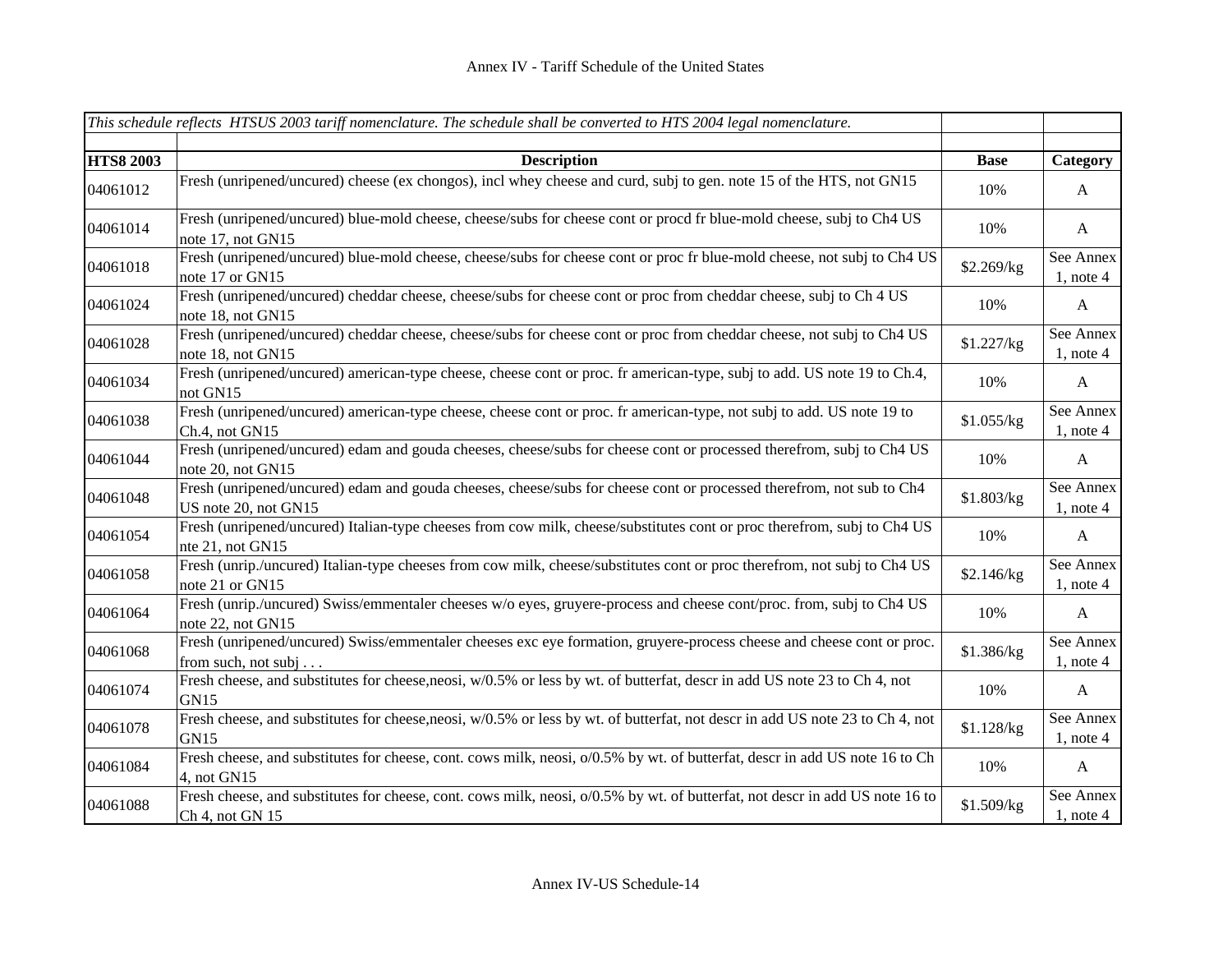|                  | This schedule reflects HTSUS 2003 tariff nomenclature. The schedule shall be converted to HTS 2004 legal nomenclature.                   |             |                             |
|------------------|------------------------------------------------------------------------------------------------------------------------------------------|-------------|-----------------------------|
| <b>HTS8 2003</b> | <b>Description</b>                                                                                                                       | <b>Base</b> | Category                    |
| 04061095         | Fresh cheese, and substitutes for cheese, not cont. cows milk, neosi, o/0.5% by wt. of butterfat                                         | 8.5%        | C                           |
| 04062010         | Roquefort cheese, grated or powdered                                                                                                     | 8%          | $\mathsf C$                 |
| 04062015         | Stilton cheese, grated or powdered, subject to add. US note 24 to Ch. 4                                                                  | 17%         | $\boldsymbol{A}$            |
| 04062022         | Blue-veined cheese (except Roquefort or Stilton), grated or powdered, subject to gen. note 15 of the HTS                                 | 20%         | $\mathbf{A}$                |
| 04062024         | Blue-veined cheese (except Roquefort or Stilton), grated or powdered, subject to add. US note 17 to Ch.4                                 | 20%         | $\mathbf{A}$                |
| 04062028         | Blue-veined cheese (except Roquefort or Stilton), grated or powdered, not subject to gen nte 15 or add. US note 17 to<br>Ch.4            | \$2.269/kg  | See Annex<br>$1$ , note 4   |
| 04062029         | Cheddar cheese, grated or powdered, subject to gen. note 15 of the HTS                                                                   | 16%         | $\mathbf{A}$                |
| 04062031         | Cheddar cheese, grated or powdered, subject to add. US note 18 to Ch. 4                                                                  | 16%         | $\mathbf{A}$                |
| 04062033         | Cheddar cheese, grated or powdered, not subject to gen. note 15 or add. US note 18 to Ch. 4                                              | \$1.227/kg  | See Annex<br>$1$ , note 4   |
| 04062034         | Colby cheese, grated or powdered, subject to gen. note 15 of the HTS                                                                     | 20%         | $\mathbf{A}$                |
| 04062036         | Colby cheese, grated or powdered, subject to add. US note 19 to Ch. 4                                                                    | 20%         | $\mathbf{A}$                |
| 04062039         | Colby cheese, grated or powdered, not describ. in gen. note 15 or add. US note 19 to Ch. 4                                               | \$1.055/kg  | See Annex<br>$1$ , note 4   |
| 04062043         | Edam and gouda cheese, grated or powdered, subject to gen. note 15 of the HTS                                                            | 15%         | $\mathbf{A}$                |
| 04062044         | Edam and gouda cheese, grated or powdered, subject to add. US note 20 to Ch. 4                                                           | 15%         | $\mathbf{A}$                |
| 04062048         | Edam and gouda cheese, grated or powdered, not subject to gen note 15 or add. US nte 20 to Ch. 4                                         | \$1.803/kg  | See Annex<br>$1$ , note $4$ |
| 04062049         | Romano (cows milk), reggiano, provolone, provoletti, sbrinz and goya, grated or powdered, subject to gen. note 15 to<br><b>HTS</b>       | 15%         | A                           |
| 04062051         | Romano, reggiano, provolone, provoletti, sbrinz and goya, made from cow's milk, grated or powdered, subject to add US<br>note 21 to Ch.4 | 15%         | A                           |
| 04062053         | Romano, reggiano, provolone, provoletti, sbrinz and goya, made from cow's milk, grated or powdered, not subj to Ch4<br>US nte 21 or GN15 | \$2.146/kg  | See Annex<br>$1$ , note 4   |
| 04062054         | Reggiano, provolone, provoletti, sbrinz and goya cheeses, not made from cow's milk, grated or powdered                                   | 9.6%        | $\mathbf C$                 |
| 04062055         | Cheeses made from sheep's milk, including mixtures of such cheeses, grated or powdered                                                   | 9.6%        | $\mathsf{C}$                |
| 04062056         | Cheese (including mixtures) nesoi, grated or powdered, subject to gen. note 15 of the HTS                                                | 10%         | $\mathbf{A}$                |
| 04062057         | Cheese containing or processed from bryndza, gjetost, gammelost, nokkelost or roquefort cheeses, grated or powdered                      | 8.5%        | $\mathcal{C}$               |
| 04062061         | Cheese containing or processed from blue-veined cheese (except roquefort), grated/powdered, subject to add US note 17<br>to Ch.4         | 10%         | $\mathbf{A}$                |
| 04062063         | Cheese containing or processed from blue-veined cheese (except roquefort), grated/powdered, not subject to add US note<br>17 to Ch.4     | \$2.269/kg  | See Annex<br>$1$ , note $4$ |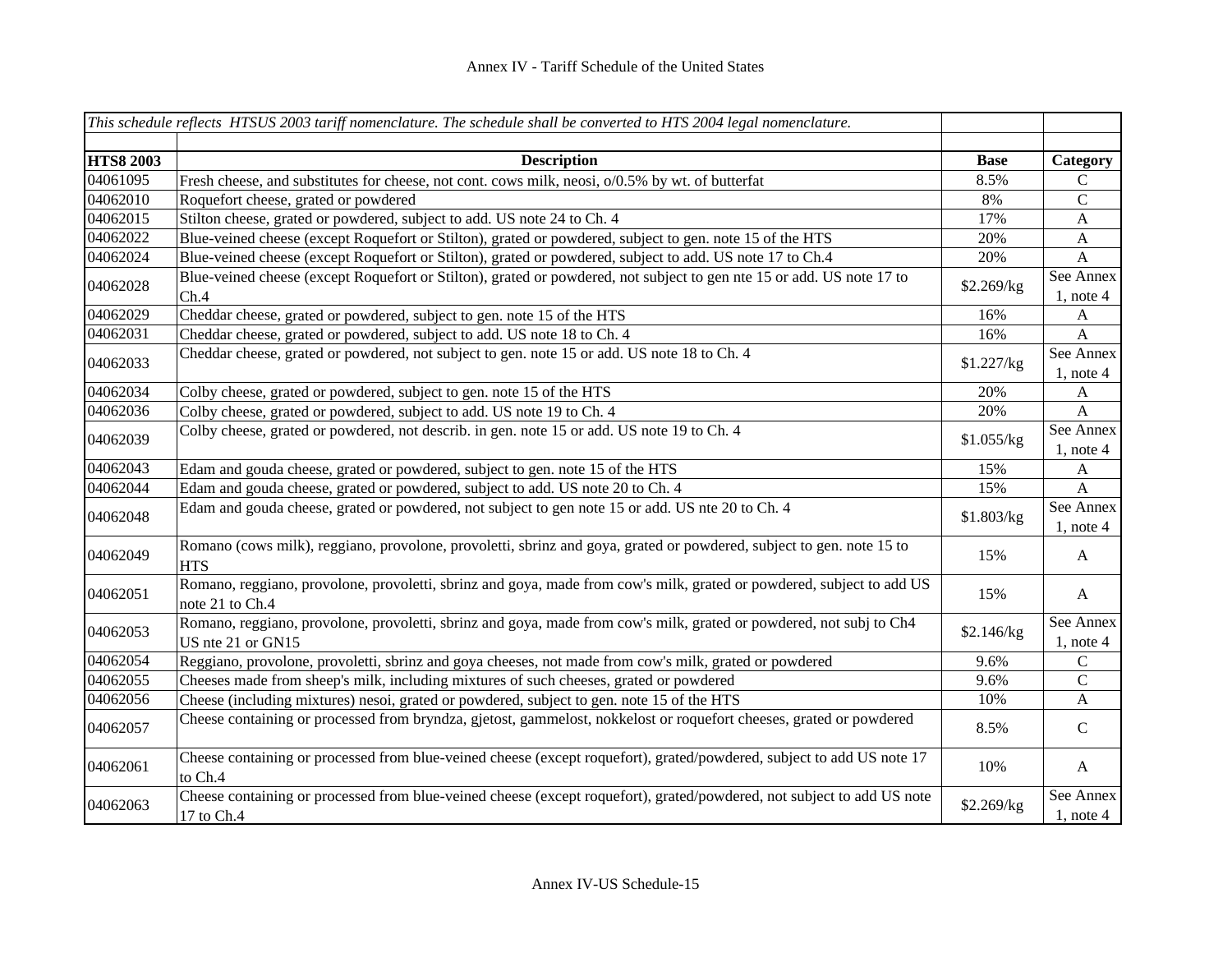|                  | This schedule reflects HTSUS 2003 tariff nomenclature. The schedule shall be converted to HTS 2004 legal nomenclature.                         |             |                             |
|------------------|------------------------------------------------------------------------------------------------------------------------------------------------|-------------|-----------------------------|
| <b>HTS8 2003</b> | <b>Description</b>                                                                                                                             | <b>Base</b> | Category                    |
| 04062065         | Cheese containing or processed from cheddar cheese, grated or powdered, subject to add US note 18 to Ch. 4                                     | 10%         | A                           |
| 04062067         | Cheese containing or processed from cheddar cheese, grated or powdered, not subject to add US note 18 to Ch. 4                                 | \$1.227/kg  | See Annex<br>$1$ , note 4   |
| 04062069         | Cheese containing or processed from american-type cheese (except cheddar), grated or powdered, subject to add US note<br>19 to Ch. 4           | 10%         | $\mathbf{A}$                |
| 04062071         | Cheese containing or processed from american-type cheese (except cheddar), grated or powdered, not subject to add US<br>note 19 to Ch. 4       | \$1.055/kg  | See Annex<br>$1$ , note 4   |
| 04062073         | Cheese containing or processed from edam or gouda cheeses, grated or powdered, subject to add US note 20 to Ch.4                               | 10%         | $\mathbf{A}$                |
| 04062075         | Cheese containing or processed from edam or gouda cheeses, grated or powdered, not subject to add US note 20 to Ch. 4                          | \$1.803/kg  | See Annex<br>$1$ , note 4   |
| 04062077         | Cheese containing or processed from italian-type cheeses made from cow's milk, grated or powdered, subject to add US<br>note 21 to Ch. 4       | 10%         | $\mathbf{A}$                |
| 04062079         | Cheese containing or processed from italian-type cheeses made from cow's milk, grated or powdered, not subject to add<br>US note 21 to Ch. 4   | \$2.146/kg  | See Annex<br>$1$ , note 4   |
| 04062081         | Cheese containing or processed from swiss, emmentaler or gruyere-process cheeses, grated or powdered, subject to add<br>US nte 22 to Ch.4      | 10%         | $\mathbf{A}$                |
| 04062083         | Cheese containing or processed from swiss, emmentaler or gruyere-process cheeses, grated or powdered, not subject to<br>add US nte 22 to Ch. 4 | \$1.386/kg  | See Annex<br>$1$ , note 4   |
| 04062085         | Cheese (including mixtures), nesoi, n/o 0.5% by wt. of butterfat, grated or powdered, subject to add US note 23 to Ch. 4                       | 10%         | $\mathbf{A}$                |
| 04062087         | Cheese (including mixtures), nesoi, n/o 0.5% by wt. of butterfat, grated or powdered, not subject to add US note 23 to Ch.<br>$\overline{4}$   | \$1.128/kg  | See Annex<br>$1$ , note 4   |
| 04062089         | Cheese (including mixtures), nesoi, o/0.5% by wt of butterfat, w/cow's milk, grated or powdered, subject to add US note<br>16 to Ch. 4         | 10%         | $\mathbf{A}$                |
| 04062091         | Cheese (including mixtures), nesoi, o/0.5% by wt of butterfat, w/cow's milk, grated or powdered, not subject to add US<br>note 16 to Ch. 4     | \$1.509/kg  | See Annex<br>$1$ , note 4   |
| 04062095         | Cheese (including mixtures), nesoi, o/0.5% by wt of butterfat, not containing cow's milk, grated or powdered                                   | 8.5%        | $\mathsf{C}$                |
| 04063005         | Stilton cheese, processed, not grated or powdered, subject to add US note 24 to Ch. 4                                                          | 17%         | $\mathbf{A}$                |
| 04063012         | Blue-veined cheese (except roquefort), processed, not grated or powdered, subject to gen. note 15 of the HTS                                   | 20%         | $\boldsymbol{\mathsf{A}}$   |
| 04063014         | Blue-veined cheese (except roquefort), processed, not grated or powdered, subject to add. US note 17 to Ch. 4                                  | 20%         | $\mathbf{A}$                |
| 04063018         | Blue-veined cheese (except roquefort), processed, not grated or powdered, not subject to gen. note 15 or add. US note 17<br>to Ch. 4           | \$2.269/kg  | See Annex<br>$1$ , note $4$ |
| 04063022         | Cheddar cheese, processed, not grated or powdered, subject to gen. note 15 of the HTS                                                          | 16%         | $\mathbf{A}$                |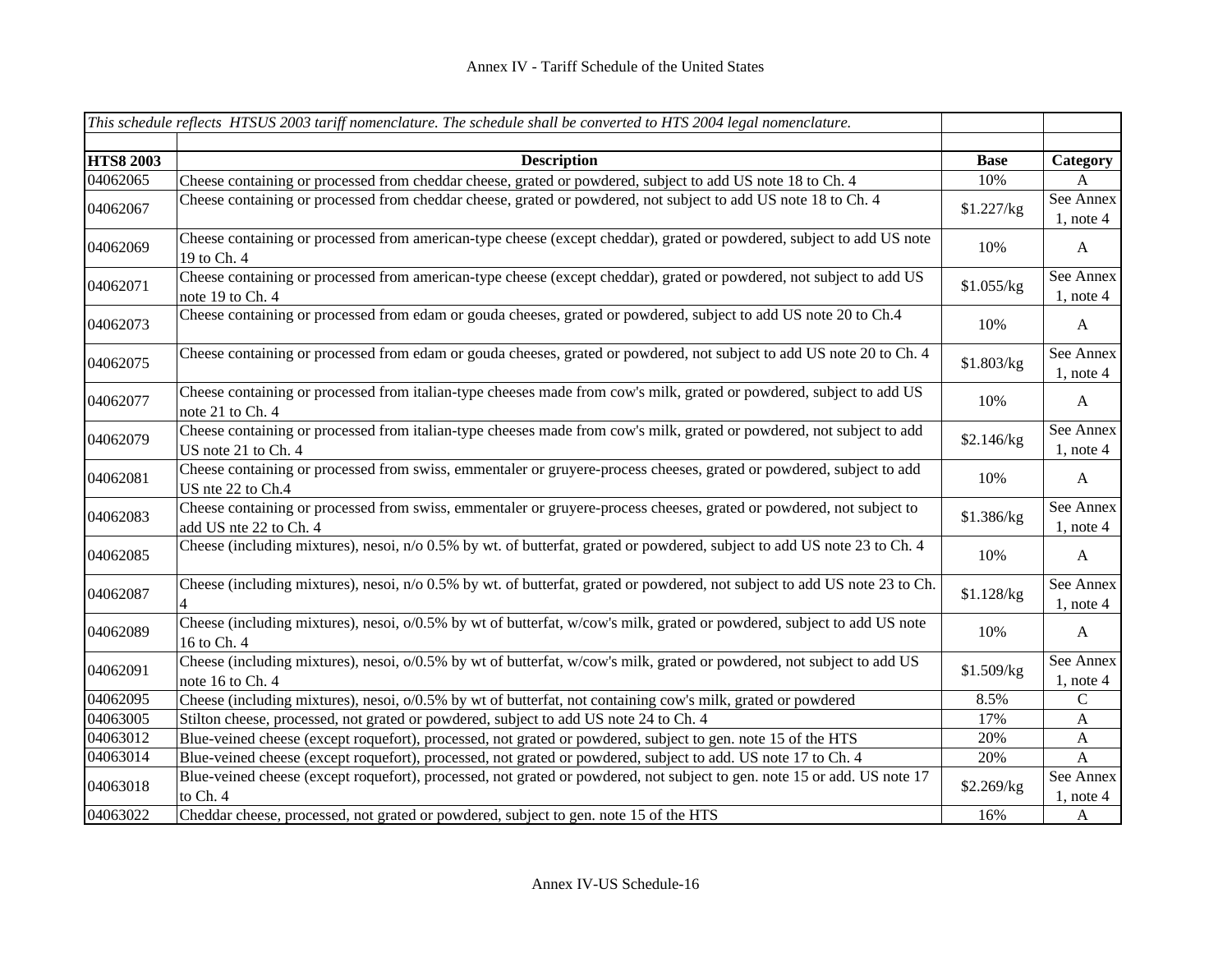|                  | This schedule reflects HTSUS 2003 tariff nomenclature. The schedule shall be converted to HTS 2004 legal nomenclature.                     |             |                             |
|------------------|--------------------------------------------------------------------------------------------------------------------------------------------|-------------|-----------------------------|
|                  |                                                                                                                                            |             |                             |
| <b>HTS8 2003</b> | <b>Description</b>                                                                                                                         | <b>Base</b> | Category                    |
| 04063024         | Cheddar cheese, processed, not grated or powdered, subject to add US note 18 to Ch. 4                                                      | 16%         | A                           |
| 04063028         | Cheddar cheese, processed, not grated or powdered, not subject to gen note 15 or in add US note 18 to Ch. 4                                | \$1.227/kg  | See Annex<br>$1$ , note 4   |
| 04063032         | Colby cheese, processed, not grated or powdered, subject to gen. note 15 of the HTS                                                        | 20%         | $\mathbf{A}$                |
| 04063034         | Colby cheese, processed, not grated or powdered, subject to add US note 19 to Ch. 4                                                        | 20%         | $\mathbf{A}$                |
| 04063038         | Colby cheese, processed, not grated or powdered, not subject to gen note 15 or add US note 19 to Ch. 4                                     | \$1.055/kg  | See Annex<br>$1$ , note 4   |
| 04063042         | Edam and gouda cheese, processed, not grated or powdered, subject to gen. note 15 of the HTS                                               | 15%         | A                           |
| 04063044         | Edam and gouda cheese, processed, not grated or powdered, subject to add. US note 20 to Ch. 4                                              | 15%         | $\mathbf{A}$                |
| 04063048         | Edam and gouda cheese, processed, not grated or powdered, not subject to gen note 15 or add. US note 20 to Ch. 4                           | \$1.803/kg  | See Annex<br>$1$ , note 4   |
| 04063049         | Gruyere-process cheese, processed, not grated or powdered, subject to gen. note 15 of the HTS                                              | 6.4%        | $\mathbf{A}$                |
| 04063051         | Gruyere-process cheese, processed, not grated or powdered, subject to add. US note 22 to Ch. 4                                             | 6.4%        | $\mathbf{A}$                |
| 04063053         | Gruyere-process cheese, processed, not grated or powdered, not subject to gen note 15 or add. US note 22 to Ch. 4                          | \$1.386/kg  | See Annex<br>$1$ , note 4   |
| 04063055         | Processed cheeses made from sheep's milk, including mixtures of such cheeses, not grated or powdered                                       | 9.6%        | A                           |
| 04063056         | Cheese (including mixtures) nesoi, processed, not grated or powdered, subject to gen. note 15 of the HTS                                   | 10%         | $\mathbf{A}$                |
| 04063057         | Processed cheese containing or processed from bryndza, gjetost, gammelost, nokkelost or roquefort, not grated or<br>powdered, not GN15     | 8.5%        | $\mathsf{C}$                |
| 04063061         | Processed cheese cont/procd fr blue-veined cheese (ex roquefort), not grated/powdered, subject to add US note 17 to Ch.<br>4, not GN15     | 10%         | $\mathbf{A}$                |
| 04063063         | Processed cheese cont/procd fr blue-veined cheese (ex roquefort), not grated/powdered, not subject to add US note 17 to<br>Ch. 4, not GN15 | \$2.269/kg  | See Annex<br>$1$ , note $4$ |
| 04063065         | Processed cheese cont/procd fr cheddar cheese, not grated/powdered, subject to add US note 18, not GN15                                    | 10%         | $\mathbf{A}$                |
| 04063067         | Processed cheese cont/procd fr cheddar cheese, not grated/powdered, not subject to add US note 18, not GN15                                | \$1.227/kg  | See Annex<br>$1$ , note 4   |
| 04063069         | Processed cheese cont/procd fr american-type cheese (ex cheddar), not grated/powdered, subject to add US note 19 to Ch.<br>4, not GN15     | 10%         | $\mathbf{A}$                |
| 04063071         | Processed cheese cont/procd fr american-type cheese (ex cheddar), not grated/powdered, not subject to add US note 19 to<br>Ch. 4, not GN15 | \$1.055/kg  | See Annex<br>$1$ , note $4$ |
| 04063073         | Processed cheese cont/procd fr edam or gouda, not grated/powdered, subject to add US note 20 to Ch. 4, not GN15                            | 10%         | $\mathbf{A}$                |
| 04063075         | Processed cheese cont/procd from edam or gouda, not grated/powdered, not subject to add US note 20 to Ch. 4, not GN15                      | \$1.803/kg  | See Annex<br>$1$ , note 4   |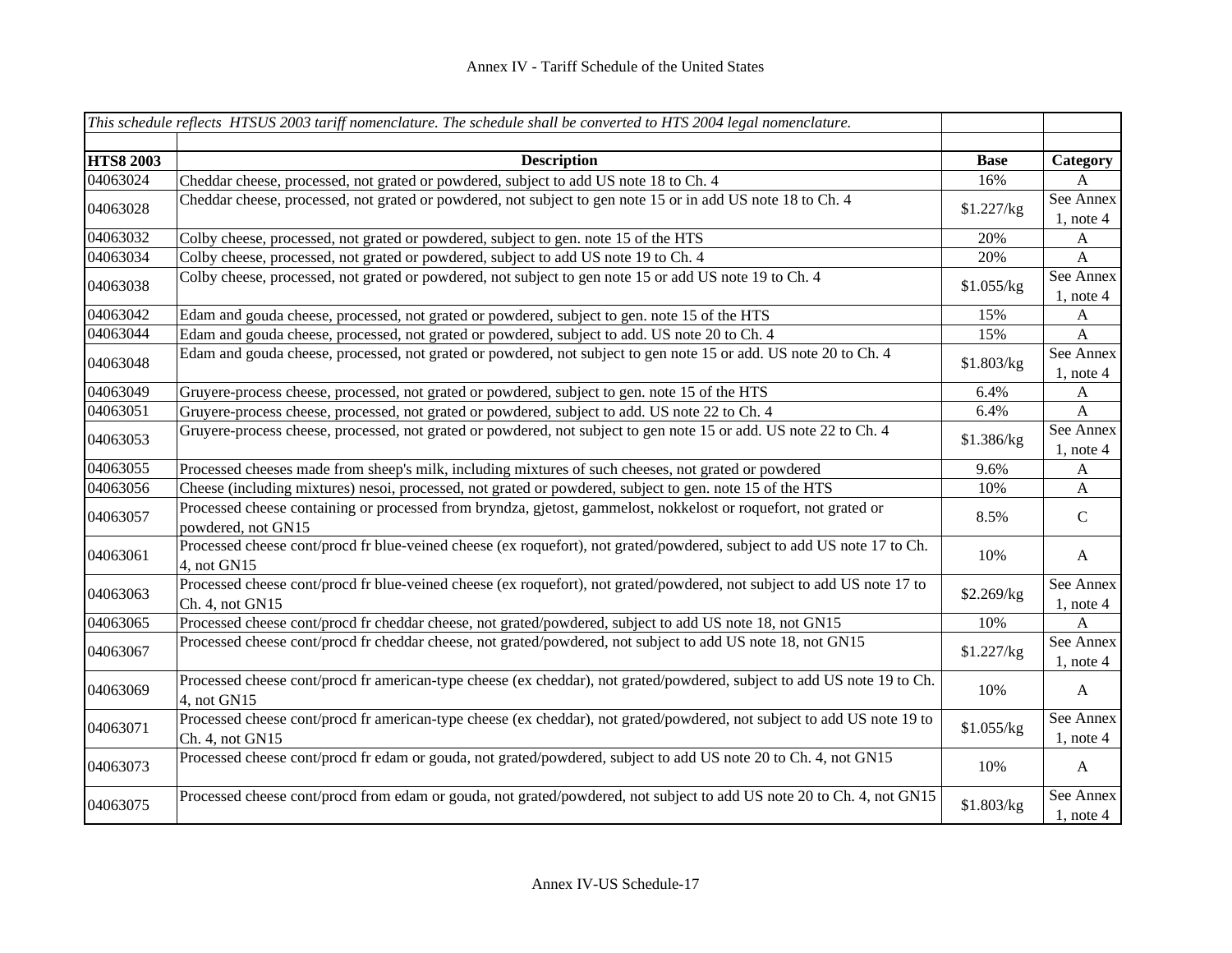|                  | This schedule reflects HTSUS 2003 tariff nomenclature. The schedule shall be converted to HTS 2004 legal nomenclature.                    |             |                           |
|------------------|-------------------------------------------------------------------------------------------------------------------------------------------|-------------|---------------------------|
|                  |                                                                                                                                           |             |                           |
| <b>HTS8 2003</b> | <b>Description</b>                                                                                                                        | <b>Base</b> | Category                  |
| 04063077         | Processed cheese cont/procd from italian-type, not grated/powdered, subject to add US note 21 to Ch. 4, not GN15                          | 10%         | $\mathbf{A}$              |
| 04063079         | Processed cheese cont/procd from italian-type, not grated/powdered, not subject to add US note 21 to Ch. 4, not GN15                      | \$2.146/kg  | See Annex<br>$1$ , note 4 |
| 04063081         | Processed cheese cont/procd from swiss, emmentaler or gruyere-process, n/grated/powdered, subject to add US note 22 to<br>Ch. 4, not GN15 | 10%         | $\mathbf{A}$              |
| 04063083         | Processed cheese cont/procd from swiss/emmentaler/gruyere-process, n/grated/powdered, not subject to add US note 22<br>to Ch. 4, not GN15 | \$1.386/kg  | See Annex<br>$1$ , note 4 |
| 04063085         | Processed cheese (incl. mixtures), nesoi, n/o 0.5% by wt. butterfat, not grated or powdered, subject to Ch4 US note 23,<br>not GN15       | 10%         | $\mathbf{A}$              |
| 04063087         | Processed cheese (incl. mixtures), nesoi, n/o 0.5% by wt. butterfat, not grated or powdered, not subj to Ch 4 US note 23<br>or not GN15   | \$1.128/kg  | See Annex<br>$1$ , note 4 |
| 04063089         | Processed cheese (incl. mixtures), nesoi, w/cow's milk, not grated or powdered, subject to add US note 16 to Ch. 4, not<br>GN15           | 10%         | $\mathbf{A}$              |
| 04063091         | Processed cheese (incl. mixtures), nesoi, w/cow's milk, not grated or powdered, not subject to add US note 16 to Ch. 4,<br>not GN15       | \$1.509/kg  | See Annex<br>$1$ , note 4 |
| 04063095         | Processed cheese (incl. mixtures), nesoi, w/o cows milk, not grated or powdered, not GN15                                                 | 8.5%        | A                         |
| 04064020         | Roquefort cheese in original loaves, not grated or powdered, not processed                                                                | 2.7%        | $\mathbf{A}$              |
| 04064040         | Roquefort cheese, other than in original loaves, not grated or powdered, not processed                                                    | 4.5%        | $\mathbf{A}$              |
| 04064044         | Stilton cheese, nesoi, in original loaves, subject to add. US note 24 to Ch. 4                                                            | 12.8%       | $\mathbf{A}$              |
| 04064048         | Stilton cheese, nesoi, not in original loaves, subject to add. US note 24 to Ch. 4                                                        | 17%         | $\mathbf{A}$              |
| 04064051         | Blue-veined cheese, nesoi, in original loaves, subject to gen. note 15 of the HTS                                                         | 15%         | A                         |
| 04064052         | Blue-veined cheese, nesoi, not in original loaves, subject to gen. note 15 of the HTS                                                     | 20%         | A                         |
| 04064054         | Blue-veined cheese, nesoi, in original loaves, subject to add. US note 17 to Ch. 4                                                        | 15%         | $\mathbf{A}$              |
| 04064058         | Blue-veined cheese, nesoi, not in original loaves, subject to add. US note 17 to Ch. 4                                                    | 20%         | $\mathbf{A}$              |
| 04064070         | Blue-veined cheese, nesoi, not subject to gen. note 15 of the HTS or to add. US note 17 to Ch. 4                                          | \$2.269/kg  | See Annex<br>$1$ , note 4 |
| 04069005         | Bryndza cheese, not grated or powdered, not processed                                                                                     | 7.2%        | ${\bf C}$                 |
| 04069006         | Cheddar cheese, neosi, subject to gen. note 15 of the $\&$ entered pursuant to its provisions                                             | 12%         | $\boldsymbol{\mathsf{A}}$ |
| 04069008         | Cheddar cheese, neosi, subject to add. US note 18 to Ch. 4                                                                                | 12%         | $\mathbf{A}$              |
| 04069012         | Cheddar cheese, nesoi, not subject to gen. note 15 of the HTS or to add. US note 18 to Ch. 4                                              | \$1.227/kg  | See Annex<br>$1$ , note 4 |
| 04069014         | Edam and gouda cheese, nesoi, subject to gen. note 15 of the HTS                                                                          | 15%         | $\mathbf{A}$              |
| 04069016         | Edam and gouda cheese, nesoi, subject to add. US note 20 to Ch. 4                                                                         | 15%         | $\mathbf{A}$              |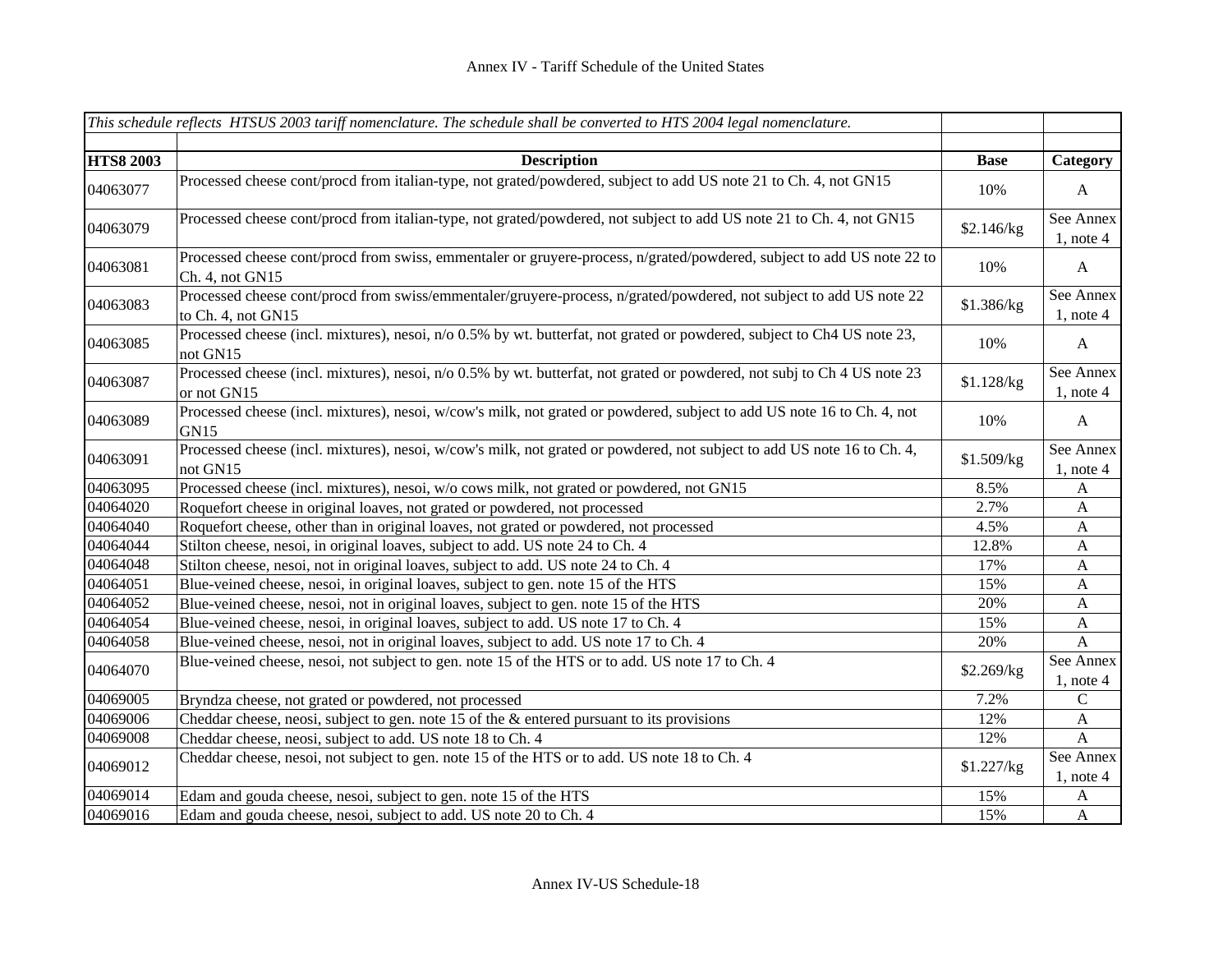|                  | This schedule reflects HTSUS 2003 tariff nomenclature. The schedule shall be converted to HTS 2004 legal nomenclature.                            |             |                           |
|------------------|---------------------------------------------------------------------------------------------------------------------------------------------------|-------------|---------------------------|
|                  |                                                                                                                                                   |             |                           |
| <b>HTS8 2003</b> | <b>Description</b>                                                                                                                                | <b>Base</b> | Category                  |
| 04069018         | Edam and gouda cheese, nesoi, not subject to gen. note 15 of the HTS or to add. US note 20 to Ch. 4                                               | \$1.803/kg  | See Annex<br>$1$ , note 4 |
| 04069020         | Gjetost cheese from goat's milk, whey or whey obtained from a mixture of goat's $\&$ n/o 20% cow's milk, not grated,<br>powdered or processed     | 4.2%        | $\mathbf{A}$              |
| 04069025         | Gjetost cheese, made from goats' milk, whey or whey obtained from a mixture of goats' & $n/0$ 20% cows milk, not grated,<br>powdered or processed | 8.5%        | $\mathbf{A}$              |
| 04069028         | Goya cheese, nesoi, subject to gen. note 15 of the HTS                                                                                            | 25%         | $\mathbf{A}$              |
| 04069031         | Goya cheese from cow's milk, not in original loaves, nesoi, subject to add. US note 21 to Ch. 4                                                   | 25%         | A                         |
| 04069032         | Goya cheese from cow's milk, not in original loaves, nesoi, not subject to gen. note 15 or to add. US note 21 to Ch. 4                            | \$2.146/kg  | See Annex<br>$1$ , note 4 |
| 04069033         | Goya cheese not from cow's milk, nesoi, not subject to gen. note 15 or to add. US note 21 to Ch. 4                                                | 21.3%       |                           |
| 04069034         | Sbrinz cheese, nesoi, subject to gen. note 15 of the HTS                                                                                          | 19%         | $\boldsymbol{\mathsf{A}}$ |
| 04069036         | Sbrinz cheese from cow's milk, nesoi, subject to add. US note 21 to Ch. 4                                                                         | 19%         | A                         |
| 04069037         | Sbrinz cheese from cow's milk, nesoi, not subject to gen. note 15 or to add. US note 21 to Ch. 4                                                  | \$2.146/kg  | See Annex<br>$1$ , note 4 |
| 04069038         | Sbrinz cheese not from cow's milk, nesoi, not subject to gen. note 15 or to add. US note 21 to Ch. 4                                              | 12.2%       | G                         |
| 04069039         | Romano from cows milk, Reggiano, Parmeson, Provolne, and Provoletti cheese, nesoi, subject to gen. note 15 of the HTS                             | 15%         | $\mathbf{A}$              |
| 04069041         | Romano, Reggiano, Parmeson, Provolne, and Provoletti cheese, nesoi, from cow's milk, subject to add. US note 21 to Ch.                            | 15%         | $\mathbf{A}$              |
| 04069042         | Romano, Reggiano, Parmeson, Provolne, and Provoletti cheese, nesoi, from cow's milk, not subj to to GN 15 or Ch4 US<br>note 21                    | \$2.146/kg  | See Annex<br>$1$ , note 4 |
| 04069043         | Reggiano, Parmeson, Provolne, and Provoletti cheese, nesoi, not from cow's milk, not subject to gen. note 15                                      | 9.6%        | $\mathsf{C}$              |
| 04069044         | Swiss or emmenthaler cheese with eye formation, nesoi, subject to gen. note 15 of the HTS                                                         | 6.4%        | $\mathbf{A}$              |
| 04069046         | Swiss or emmenthaler cheese with eye formation, nesoi, subject to add. US note 25 to Ch. 4                                                        | 6.4%        | A                         |
| 04069048         | Swiss or emmenthaler cheese with eye formation, nesoi, not subject to gen. note 15 or to add. US note 25 to Ch. 4                                 | \$1.877/kg  | See Annex<br>$1$ , note 4 |
| 04069049         | Gammelost and nokkelost cheese, nesoi                                                                                                             | 5.4%        | $\mathbf C$               |
| 04069051         | Colby cheese, nesoi, subject to gen. note 15 of the HTS and entered pursuant to its provisions                                                    | 20%         | $\mathbf{A}$              |
| 04069052         | Colby cheese, nesoi, subject to add. US note 19 to Ch. 4 and entered pursuant to its provisions                                                   | 20%         | $\mathbf{A}$              |
| 04069054         | Colby cheese, nesoi, not subject to gen. note 15 or to add. US note 19 to Ch. 4                                                                   | \$1.055/kg  | See Annex<br>$1$ , note 4 |
| 04069056         | Cheeses, nesoi, from sheep's milk in original loaves and suitable for grating                                                                     | Free        | L                         |
| 04069057         | Pecorino cheese, from sheep's milk, in original loaves, not suitable for grating                                                                  | Free        | $\bf L$                   |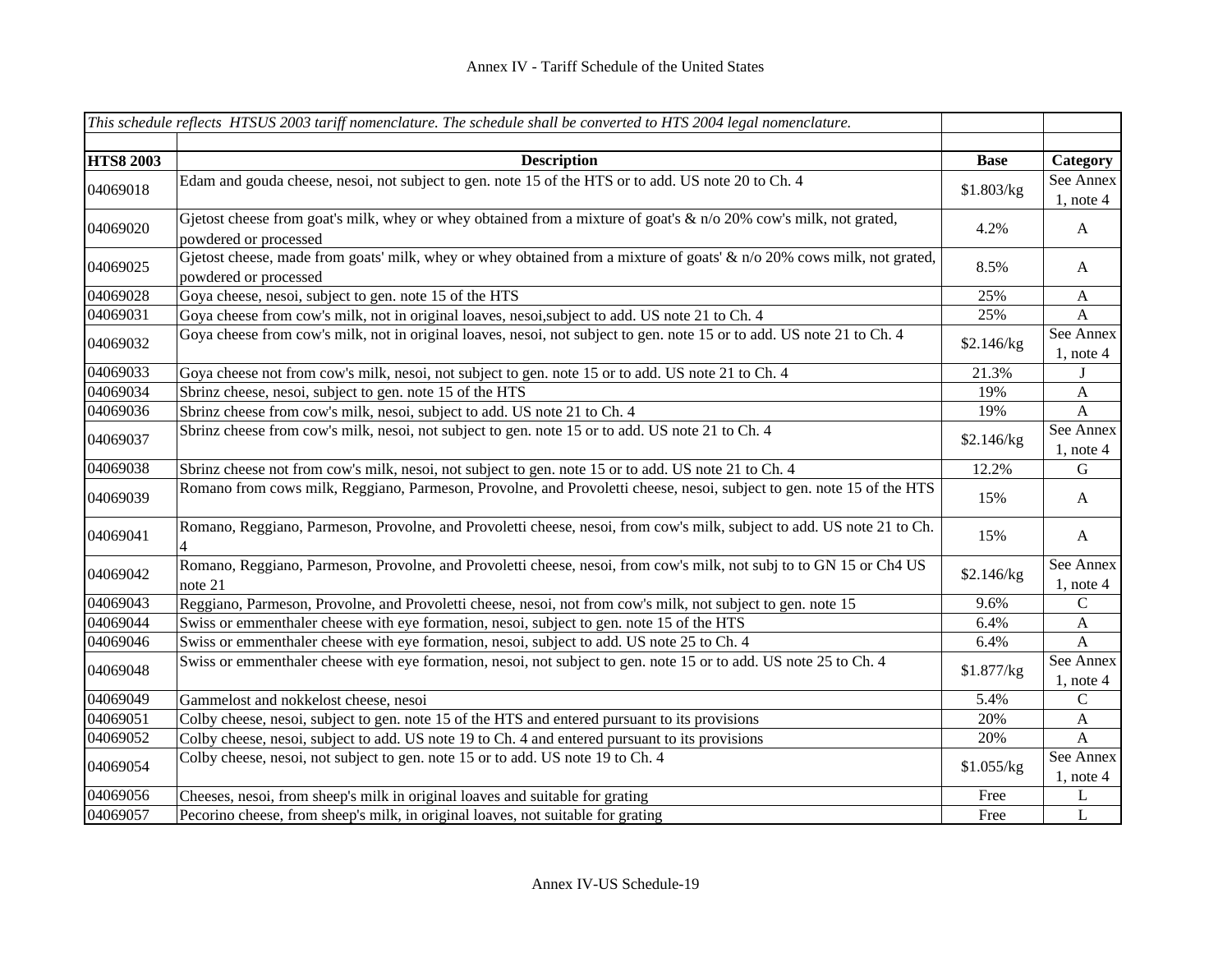|                  | This schedule reflects HTSUS 2003 tariff nomenclature. The schedule shall be converted to HTS 2004 legal nomenclature.                           |             |                             |
|------------------|--------------------------------------------------------------------------------------------------------------------------------------------------|-------------|-----------------------------|
| <b>HTS8 2003</b> | <b>Description</b>                                                                                                                               | <b>Base</b> | Category                    |
| 04069059         | Cheeses, substitute for cheese (including mixtures of cheeses), nesoi, made from sheep's milk                                                    | 9.6%        | $\mathcal{C}$               |
| 04069061         | Cheeses & substitutes for cheese (incl.mixtures) w/romano/reggiano/parmesan/provolone/etc from cows milk, subj. to<br>gen. note 15               | 7.5%        | A                           |
| 04069063         | Cheeses & substitutes for cheese (incl.mixtures) not cont.romano/reggiano/parmesan/provolone/etc from cows milk, subj.<br>to gen. note 15        | 10%         | A                           |
| 04069066         | Cheeses & subst. for cheese(incl. mixt.), nesoi, w/romano/reggiano/parmesan/provolone/etc, f/cow milk, subj. Ch4 US<br>note 21, not GN15         | 7.5%        | $\mathbf{A}$                |
| 04069068         | Cheeses & subst. for cheese(incl. mixt.), nesoi, w/romano/reggiano/parmesan/provolone/etc, f/cow milk, not subj. Ch4 US<br>note 21, not GN15     | \$2.146/kg  | See Annex<br>$1$ , note $4$ |
| 04069072         | Cheeses & subst. for cheese (incl. mixt.), nesoi, w/ or from blue-veined cheese, subj. to add. US note 17 to Ch.4, not<br>GN15                   | 10%         | $\mathbf{A}$                |
| 04069074         | Cheeses & subst. for cheese (incl. mixt.), nesoi, $w/$ or from blue-veined cheese, not subj. to add. US note 17 to Ch.4, not<br>GN <sub>15</sub> | \$2.269/kg  | See Annex<br>$1$ , note $4$ |
| 04069076         | Cheeses & subst. for cheese (incl. mixt.), nesoi, w/ or from cheddar cheese, subj. to add. US note 18 to Ch.4, not GN15                          | 10%         | $\mathbf{A}$                |
| 04069078         | Cheeses & subst. for cheese (incl. mixt.), nesoi, w/ or from cheddar cheese, not subj. to add. US note 18 to Ch.4, not<br><b>GN15</b>            | \$1.227/kg  | See Annex<br>$1$ , note 4   |
| 04069082         | Cheeses & subst. for cheese (incl. mixt.), nesoi, $w/$ or from Am. cheese except cheddar, subj. to add. US note 19 to Ch.4,<br>not GN15          | 10%         | $\mathbf{A}$                |
| 04069084         | Cheeses & subst. for cheese (incl. mixt.), nesoi, w/ or from Am. cheese except cheddar, not subj. to add. US note 19 to<br>Ch.4, not GN15        | \$1.055/kg  | See Annex<br>$1$ , note 4   |
| 04069086         | Cheeses & subst. for cheese (incl. mixt.), nesoi, w/ or from edam or gouda cheese, subj. to add. US note 20 to Ch.4, not<br>GN <sub>15</sub>     | 10%         | $\mathbf{A}$                |
| 04069088         | Cheeses & subst. for cheese (incl. mixt.), nesoi, $w/$ or from edam or gouda cheese, not subj. to add. US note 20 to Ch.4,<br>not GN15           | \$1.803/kg  | See Annex<br>$1$ , note 4   |
| 04069090         | Cheeses & subst. for cheese (incl. mixt.), nesoi, $w/$ or from swiss, emmentaler or gruyere, subj. to add. US note 22 to<br>Ch.4, not GN15       | 10%         | $\mathbf{A}$                |
| 04069092         | Cheeses & subst. for cheese (incl. mixt.), nesoi, $w/$ or from swiss, emmentaler or gruyere, not subj. Ch4 US note 22, not<br>GN <sub>15</sub>   | \$1.386/kg  | See Annex<br>$1$ , note 4   |
| 04069093         | Cheeses & subst. for cheese (incl. mixt.), nesoi, w/butterfat $n/0.5\%$ by wt, subject to add. US note 23 to Ch. 4, not<br>GN15                  | 10%         | $\mathbf{A}$                |
| 04069094         | Cheeses & subst. for cheese (incl. mixt.), nesoi, w/butterfat $n/0.5\%$ by wt, not subject to add. US note 23 to Ch. 4, not<br>GN15              | \$1.128/kg  | See Annex<br>$1$ , note 4   |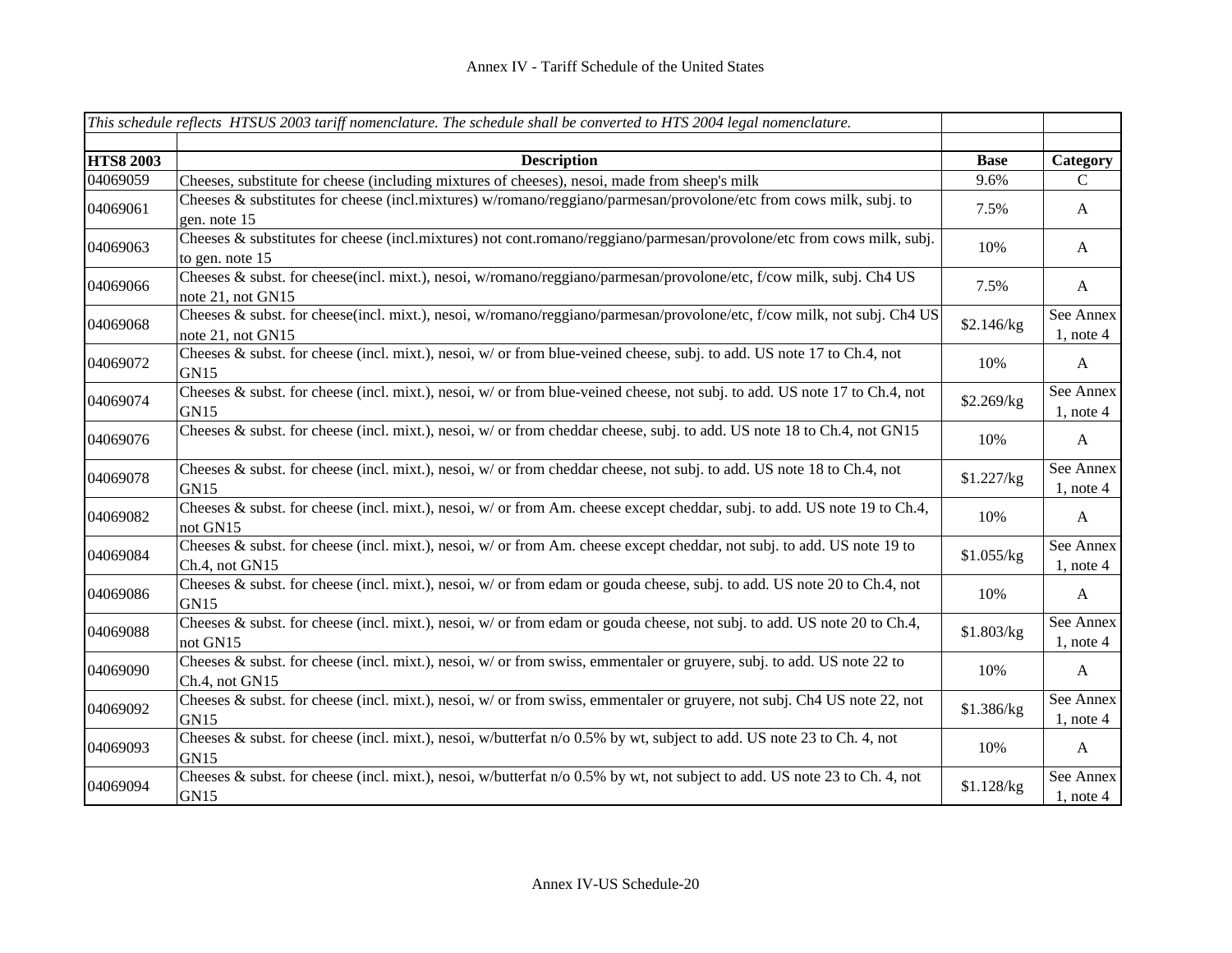|                  | This schedule reflects HTSUS 2003 tariff nomenclature. The schedule shall be converted to HTS 2004 legal nomenclature.                         |                |                           |
|------------------|------------------------------------------------------------------------------------------------------------------------------------------------|----------------|---------------------------|
|                  |                                                                                                                                                |                |                           |
| <b>HTS8 2003</b> | <b>Description</b>                                                                                                                             | <b>Base</b>    | Category                  |
| 04069095         | Cheeses & subst. for cheese (incl. mixt.), nesoi, containing cow's milk (not soft-ripened), subject to add. US note 16 to<br>Ch. 4 (quota)     | 10%            | $\mathbf{A}$              |
| 04069097         | Cheeses & subst. for cheese (incl. mixt.), nesoi, w/cows milk, w/butterfat o/0.5% by wt, not subject to Ch4 US note 16,<br>not GN15            | \$1.509/kg     | See Annex<br>$1$ , note 4 |
| 04069099         | Cheeses & subst. for cheese (incl. mixt.), nesoi, $w/o$ cows milk, w/butterfat $o/0.5\%$ by wt, not GN15                                       | 8.5%           | $\mathcal{C}$             |
| 04070000         | Birds' eggs, in shell, fresh, preserved or cooked                                                                                              | 2.8 cents/doz. | $\mathbf{A}$              |
| 04081100         | Egg yolks, dried, whether or not containing added sweeteners                                                                                   | 47.6 cents/kg  | ${\bf G}$                 |
| 04081900         | Egg yolks, other than dried, whether or not containing added sweeteners                                                                        | 9.7 cents/kg   | $\mathbf{A}$              |
| 04089100         | Birds' eggs, not in shell, dried, whether or not containing added sweeteners                                                                   | 47.6 cents/kg  | $\bf J$                   |
| 04089900         | Birds' eggs, not in shell, other than dried, whether or not containing added sweeteners                                                        | 9.7 cents/kg   | ${\bf C}$                 |
| 04090000         | Natural honey                                                                                                                                  | $1.9$ cents/kg | $\mathbf{A}$              |
| 04100000         | Edible products of animal origin, nesi                                                                                                         | 1.1%           | $\mathbf{A}$              |
| 05010000         | Human hair, unworked, whether or not washed and scoured; waste of human hair                                                                   | 1.4%           | $\boldsymbol{\mathsf{A}}$ |
| 05021000         | Pigs', hogs' or boars' bristles and hair and waste thereof                                                                                     | $0.8$ cents/kg | $\mathbf{A}$              |
| 05029000         | Badger hair and other brushmaking hair, nesi, and waste thereof                                                                                | Free           | $\bf L$                   |
| 05030000         | Horsehair and horsehair waste, whether or not put up as a layer with or without supporting material                                            | Free           | L                         |
| 05040000         | Guts, bladders and stomachs of animals (other than fish), whole and pieces thereof                                                             | Free           | L                         |
| 05051000         | Feathers of a kind used for stuffing, and down                                                                                                 | Free           | L                         |
| 05059020         | Feather meal and waste                                                                                                                         | 2.3%           | $\mathbf{A}$              |
| 05059060         | Skins and parts of birds with their feathers or down (except meal and waste) nesoi                                                             | Free           | $\mathbf L$               |
| 05061000         | Ossein and bones treated with acid                                                                                                             | Free           | L                         |
| 05069000         | Bones & horn-cores, unworked, defatted, simply prepared (but not cut to shape) or degelatinized; powder & waste of<br>these products           | Free           | L                         |
| 05071000         | Ivory, ivory powder and waste                                                                                                                  | Free           | $\mathbf{L}$              |
| 05079000         | Tortoise shell, whalebone and whalebone hair, horns, antlers, hooves, nails, claws and beaks, unworked or simply<br>prepared; waste and powder | Free           | L                         |
| 05080000         | Coral, shells, cuttlebone and similar materials, unworked or simply prepared, but not cut to shape; powder and waste<br>thereof                | Free           | L                         |
| 05090000         | Natural sponges of animal origin                                                                                                               | 3%             | $\mathbf{A}$              |
| 05100020         | Ambergris, castoreum, civet, and musk used in the preparation of pharmaceutical products                                                       | 5.1%           | $\mathbf{A}$              |
| 05100040         | Cantharides; bile; glands and other animal products nesi, used in pharmaceutical products                                                      | Free           | L                         |
| 05111000         | Bovine semen                                                                                                                                   | Free           | L                         |
| 05119100         | Products of fish, crustaceans, molluscs or other aquatic invertebrates nesi; dead animals of chapter 3, unfit for human<br>consumption         | Free           | L                         |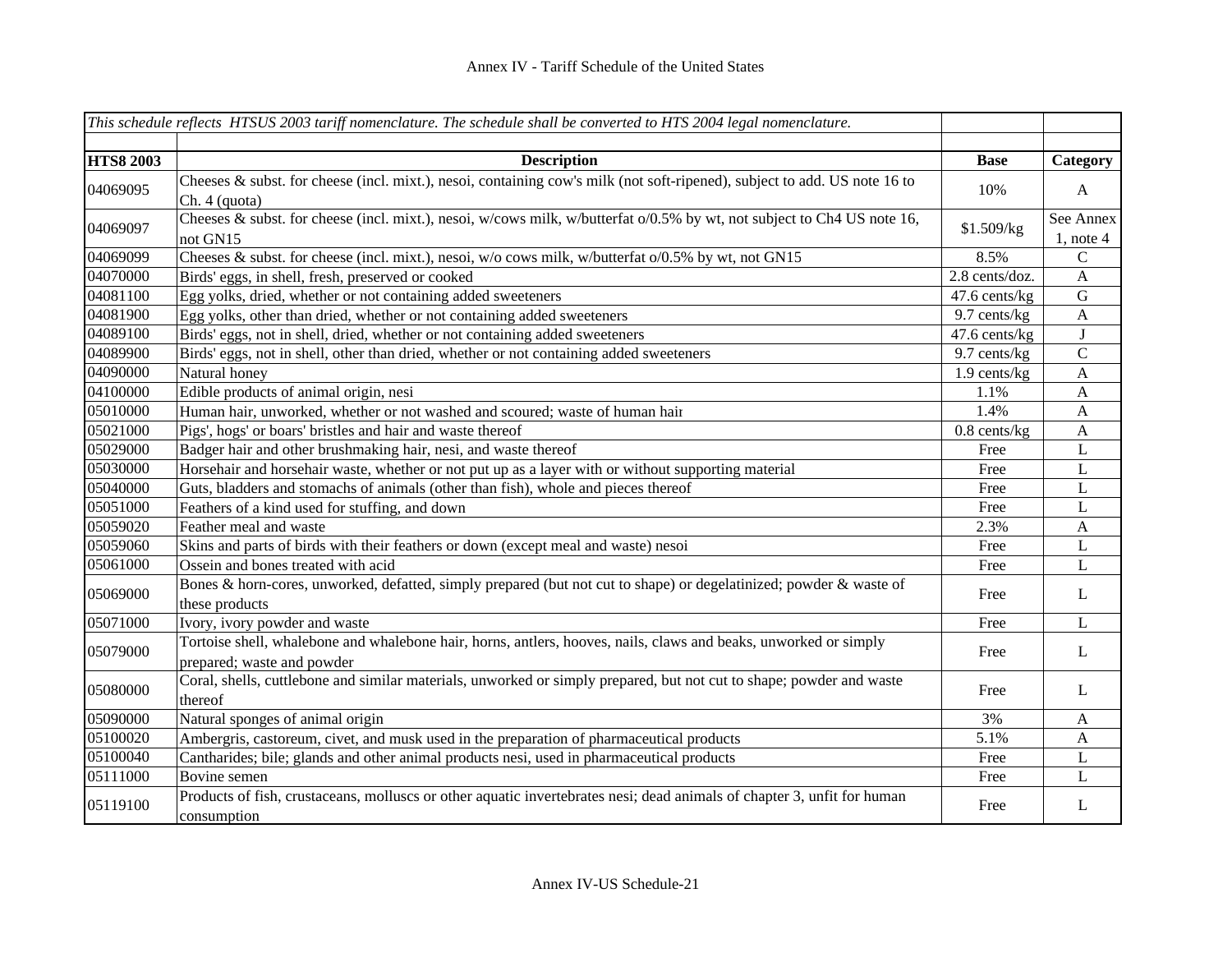|                  | This schedule reflects HTSUS 2003 tariff nomenclature. The schedule shall be converted to HTS 2004 legal nomenclature. |              |              |
|------------------|------------------------------------------------------------------------------------------------------------------------|--------------|--------------|
|                  |                                                                                                                        |              |              |
| <b>HTS8 2003</b> | <b>Description</b>                                                                                                     | <b>Base</b>  | Category     |
| 05119920         | Parings and similar waste of raw hides or skins; glue stock nesi                                                       | Free         | L            |
| 05119930         | Animal products chiefly used as food for animals or as ingredients in such food, nesi                                  | Free         | $\mathbf L$  |
| 05119940         | Animal products nesi; dead animals of chapter 1, unfit for human consumption                                           | 1.1%         | $\mathbf{A}$ |
| 06011015         | Tulip bulbs, dormant                                                                                                   | 89.6         | $\mathbf{A}$ |
|                  |                                                                                                                        | cents/1000   |              |
| 06011030         | Hyacinth bulbs, dormant                                                                                                | 38.4         | $\mathbf{A}$ |
|                  |                                                                                                                        | cents/1000   |              |
| 06011045         | Lily bulbs, dormant                                                                                                    | 55.7         |              |
|                  |                                                                                                                        | cents/1000   | $\mathbf{A}$ |
| 06011060         | Narcissus bulbs, dormant                                                                                               | \$1.34/1000  | $\mathbf{A}$ |
| 06011075         | Crocus corms, dormant                                                                                                  | 19.2         | $\mathbf{A}$ |
|                  |                                                                                                                        | cents/1000   |              |
| 06011085         | Lily of the valley pips, dormant                                                                                       | \$1.44/1000  | $\mathbf A$  |
| 06011090         | Bulbs, tubers, tuberous roots, corms, crowns and rhizomes, nesi, dormant                                               | 3.5%         | A            |
| 06012010         | Hyacinth bulbs, without soil attached, in growth or in flower                                                          | 38.4         | $\mathbf{A}$ |
|                  |                                                                                                                        | cents/1000   |              |
| 06012090         | Bulbs nesi, tubers, tuberous roots, corms, crowns and rhizomes, in growth or in flower; chicory plants and roots       | 1.4%         | $\mathbf{A}$ |
| 06021000         | Unrooted cuttings and slips of live plants                                                                             | 4.8%         | $\mathbf{A}$ |
| 06022000         | Trees, shrubs, and bushes, grafted or not of kinds which bear edible fruits or nuts                                    | Free         | $\mathbf L$  |
| 06023000         | Rhododendron and azalea plants, grafted or not                                                                         | 1.9%         | $\mathbf{A}$ |
| 06024000         | Rose plants, grafted or not                                                                                            | Free         | L            |
| 06029020         | Live orchid plants                                                                                                     | Free         | L            |
| 06029030         | Live herbaceous perennials, other than orchid plants, with soil attached to roots                                      | 1.4%         | A            |
| 06029040         | Live herbaceous perennials, other than orchid plants, without soil attached to roots                                   | 3.5%         | A            |
| 06029050         | Live mushroom spawn                                                                                                    | 1.4 cents/kg | A            |
| 06029060         | Other live plants nesoi, with soil attached to roots                                                                   | 1.9%         | A            |
| 06029090         | Other live plants nesoi, other than those with soil attached to roots                                                  | 4.8%         | A            |
| 06031030         | Miniature (spray) carnations, fresh cut                                                                                | 3.2%         | A            |
| 06031060         | Roses, fresh cut                                                                                                       | 6.8%         | A            |
| 06031070         | Chrysanthemums, standard carnations, anthuriums and orchids, fresh cut                                                 | 6.4%         | $\mathbf{A}$ |
| 06031080         | Cut flowers and flower buds suitable for bouquets or ornamental purposes, fresh cut, nesi                              | 6.4%         | A            |
| 06039000         | Cut flowers and flower buds, suitable for bouquets or ornamental purposes, dried, dyed, bleached, impregnated or       | 4%           | $\mathbf{A}$ |
|                  | otherwise prepared                                                                                                     |              |              |
| 06041000         | Mosses and lichens                                                                                                     | Free         | L            |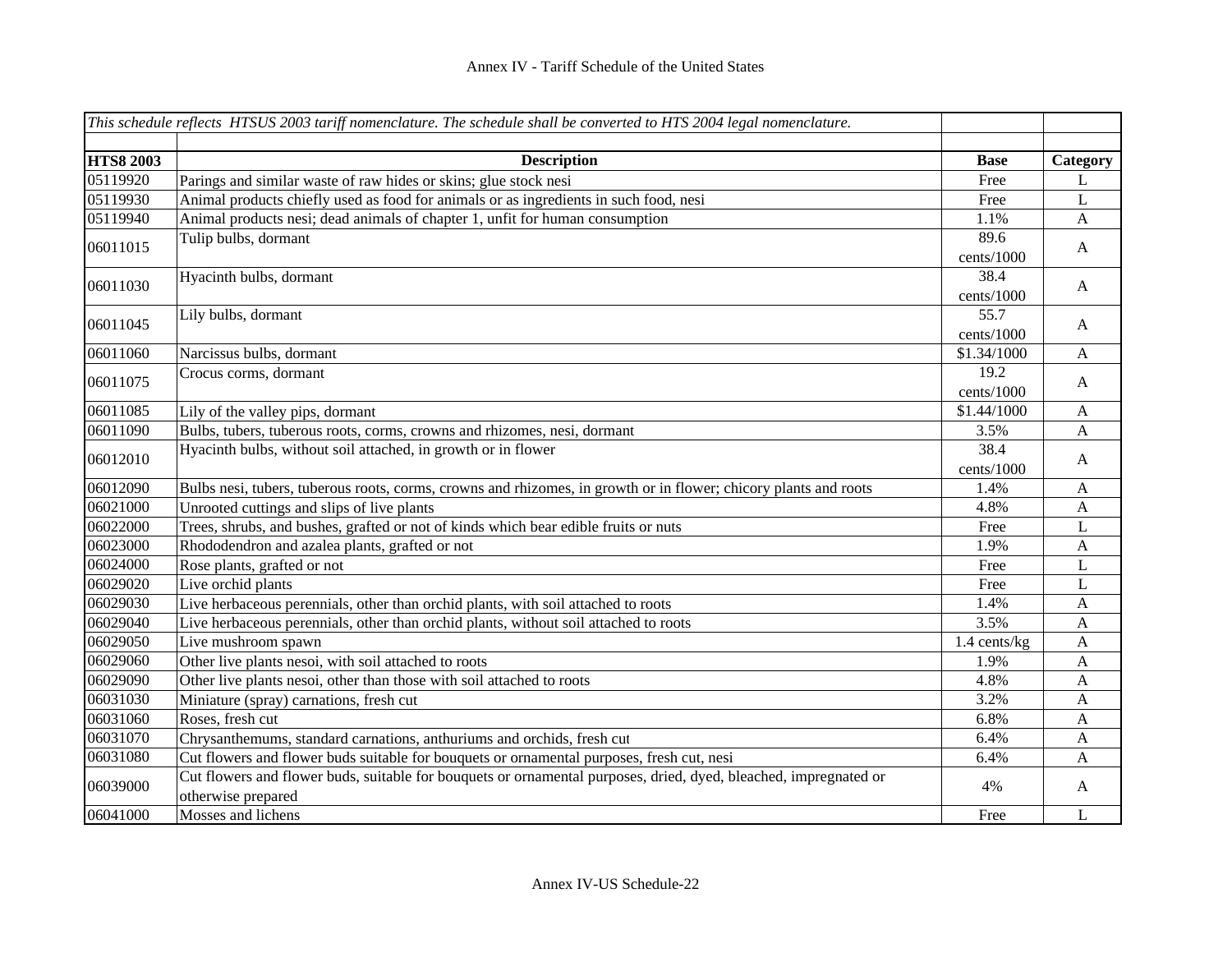|                  | This schedule reflects HTSUS 2003 tariff nomenclature. The schedule shall be converted to HTS 2004 legal nomenclature. |                 |              |
|------------------|------------------------------------------------------------------------------------------------------------------------|-----------------|--------------|
|                  |                                                                                                                        |                 |              |
| <b>HTS8 2003</b> | <b>Description</b>                                                                                                     | <b>Base</b>     | Category     |
| 06049100         | Foliage, branches and other parts of plants without flowers or flower buds, and grasses, suitable for bouquets or      | Free            | L            |
|                  | ornamental purposes, fresh                                                                                             |                 |              |
| 06049930         | Foliage, branches, parts of plants without flowers or buds, and grasses, suitable for bouquets or ornamental purposes, | Free            | L            |
|                  | dried or bleached                                                                                                      |                 |              |
| 06049960         | Foliage, branches, parts of plants and grasses, suitable for bouquets or ornamental purposes, dyed, impregnated or     | 7%              | $\mathbf{A}$ |
|                  | otherwise prepared                                                                                                     |                 |              |
| 07011000         | Seed potatoes, fresh or chilled                                                                                        | $0.5$ cents/kg  | $\mathbf{A}$ |
| 07019010         | Yellow (Solano) potatoes, excluding seed                                                                               | $0.5$ cents/kg  | A            |
| 07019050         | Fresh potatoes, other than yellow (Solano) potatoes or seed potatoes                                                   | $0.5$ cents/kg  | A            |
| 07020020         | Tomatoes, fresh or chilled, entered during Mar.1 to July 14, or the period Sept.1 to Nov.14 in any year                | 3.9 cents/kg    | $\mathbf{A}$ |
| 07020040         | Tomatoes, fresh or chilled, entered during July 15 to Aug.31 in any year                                               | 2.8 cents/kg    | $\mathbf{A}$ |
| 07020060         | Tomatoes, fresh or chilled, entered from Nov. 15 thru the last day of Feb. of the following year                       | 2.8 cents/kg    | $\mathbf{A}$ |
| 07031020         | Onion sets, fresh or chilled                                                                                           | $0.83$ cents/kg | $\mathbf{A}$ |
| 07031030         | Pearl onions not over 16 mm in diameter, fresh or chilled                                                              | $0.96$ cents/kg | $\mathbf{A}$ |
| 07031040         | Onions, other than onion sets or pearl onions not over 16 mm in diameter, and shallots, fresh or chilled               | $3.1$ cents/kg  | A            |
| 07032000         | Garlic, fresh or chilled                                                                                               | $0.43$ cents/kg | $\mathbf{A}$ |
| 07039000         | Leeks and other alliaceous vegetables nesi, fresh or chilled                                                           | 20%             | $\mathbf G$  |
| 07041020         | Cauliflower and headed broccoli, fresh or chilled, if entered June 5 to October 15, inclusive, in any year             | 2.5%            | $\mathbf{A}$ |
| 07041040         | Cauliflower and headed broccoli, fresh or chilled, not reduced in size, if entered Oct. 16 through June 4, inclusive   | 10%             | $\mathbf{A}$ |
| 07041060         | Cauliflower and headed broccoli, fresh or chilled, reduced in size, if entered Oct. 16 through June 4, inclusive       | 14%             | $\mathbf{A}$ |
| 07042000         | Brussels sprouts, fresh or chilled                                                                                     | 12.5%           | $\mathbf{A}$ |
| 07049020         | Cabbage, fresh or chilled                                                                                              | $0.54$ cents/kg | $\mathbf{A}$ |
| 07049040         | Kohlrabi, kale and similar edible brassicas nesi, including sprouting broccoli, fresh or chilled                       | 20%             | G            |
| 07051120         | Head lettuce (cabbage lettuce), fresh or chilled, if entered June 1 to October 31, inclusive, in any year              | $0.4$ cents/kg  | $\mathbf{A}$ |
| 07051140         | Head lettuce (cabbage lettuce), fresh or chilled, if entered Nov. 1 through May 30, inclusive, in any year             | 3.7 cents/kg    | A            |
| 07051920         | Lettuce, other than head lettuce, fresh or chilled, if entered June 1 to October 31, inclusive, in any year            | $0.4$ cents/kg  | $\mathbf{A}$ |
| 07051940         | Lettuce, other than head lettuce, fresh or chilled, if entered Nov. 1 through May 30, inclusive, in any year           | 3.7 cents/kg    | $\mathbf{A}$ |
| 07052100         | Witloof chicory, fresh or chilled                                                                                      | $0.15$ cents/kg | A            |
| 07052900         | Chicory, other than witloof chicory, fresh or chilled                                                                  | $0.15$ cents/kg | A            |
| 07061005         | Carrots, fresh or chilled, reduced in size                                                                             | 14.9%           | A            |
| 07061010         | Carrots, fresh or chilled, not reduced in size, under 10 cm in length                                                  | 1.4 cents/kg    | A            |
| 07061020         | Carrots, fresh or chilled, not reduced in size, 10 cm or over in length                                                | $0.7$ cents/kg  | $\mathbf{A}$ |
| 07061040         | Turnips, fresh or chilled                                                                                              | Free            | L            |
| 07069020         | Radishes, fresh or chilled                                                                                             | 2.7%            | $\mathbf{A}$ |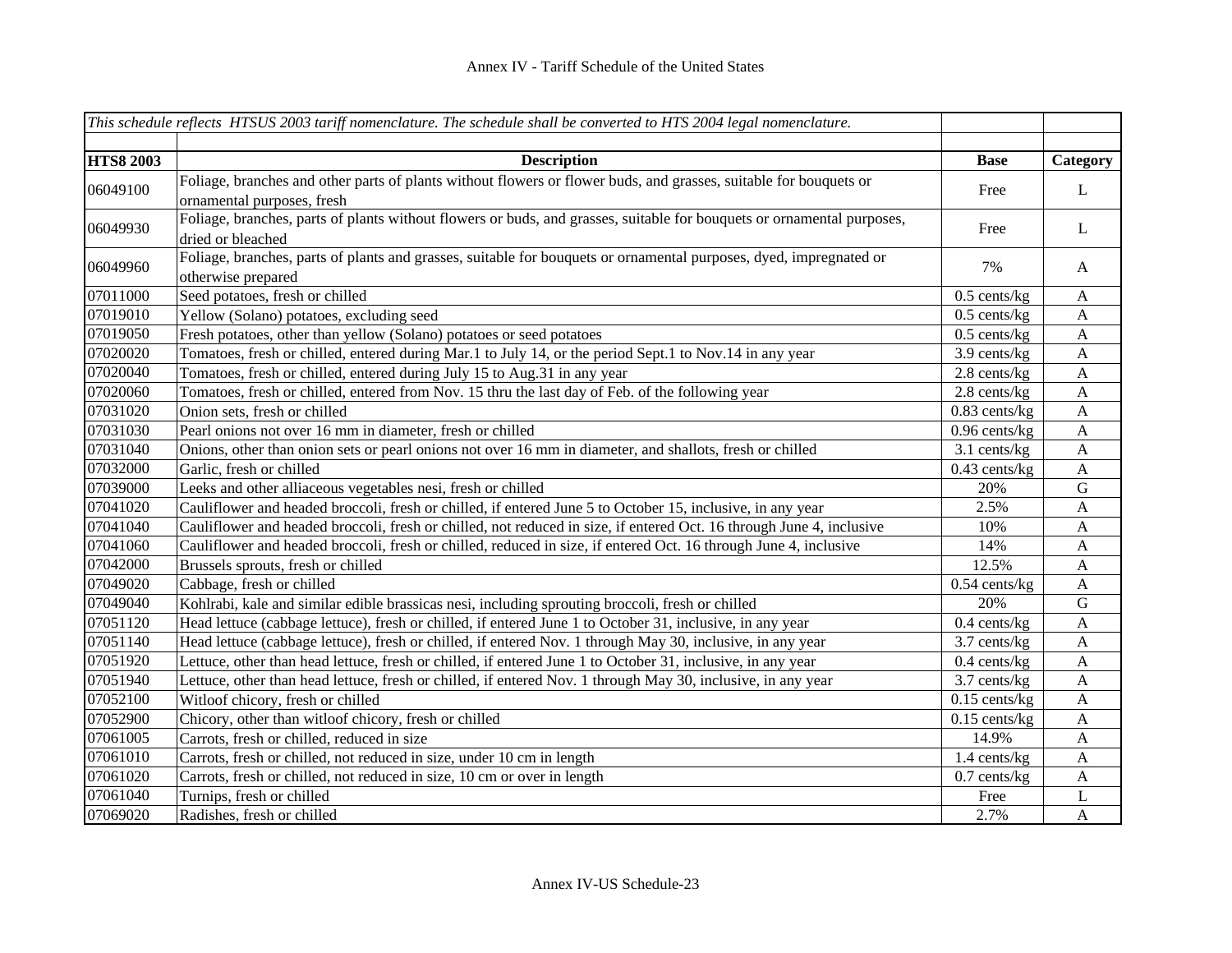|                  | This schedule reflects HTSUS 2003 tariff nomenclature. The schedule shall be converted to HTS 2004 legal nomenclature.                     |                         |               |
|------------------|--------------------------------------------------------------------------------------------------------------------------------------------|-------------------------|---------------|
| <b>HTS8 2003</b> | <b>Description</b>                                                                                                                         | <b>Base</b>             | Category      |
| 07069030         | Beets and horseradish, fresh or chilled                                                                                                    | 1.9%                    | A             |
| 07069040         | Salsify, celeriac, radishes and similar edible roots nesi, fresh or chilled                                                                | 10%                     | $\mathbf C$   |
| 07070020         | Cucumbers, including gherkins, fresh or chilled, if entered December 1 in any year to the last day of the following<br>February, inclusive | 4.2 cents/kg            | A             |
| 07070040         | Cucumbers, including gherkins, fresh or chilled, if entered March 1 to April 30, inclusive, in any year                                    | 5.6 cents/kg            | A             |
| 07070050         | Cucumbers, including gherkins, fresh or chilled, if entered May 1 to June 30, inclusive, or Sept. 1 to Nov. 30, inclusive, in<br>any year  | 5.6 cents/kg            | $\mathbf{A}$  |
| 07070060         | Cucumbers, including gherkins, fresh or chilled, if entered July 1 to August 31, inclusive, in any year                                    | 1.5 cents/kg            | A             |
| 07081020         | Peas, fresh or chilled, shelled or unshelled, if entered July 1 to Sept. 30, inclusive, in any year                                        | $0.5$ cents/kg          | A             |
| 07081040         | Peas, fresh or chilled, shelled or unshelled, if entered Nov. 1 through the following June 30, inclusive                                   | 2.8 cents/kg            | A             |
| 07082010         | Lima beans, fresh or chilled, shelled or unshelled, if entered November 1 through the following May 31, inclusive                          | 2.3 cents/kg            | $\mathbf{A}$  |
| 07082020         | Cowpeas (other than black-eye peas), fresh or chilled, shelled or unshelled                                                                | Free                    | L             |
| 07082090         | Beans nesi, fresh or chilled, shelled or unshelled                                                                                         | 4.9 cents/kg            | $\mathbf{A}$  |
| 07089005         | Chickpeas (garbanzos), fresh or chilled, shelled or unshelled                                                                              | $1$ cent/kg             | $\mathbf{A}$  |
| 07089015         | Lentils, fresh or chilled, shelled or unshelled                                                                                            | $0.1$ cents/kg          | $\mathbf{A}$  |
| 07089025         | Pigeon peas, fresh or chilled, shelled or unshelled, if entered from July 1 to September 30, inclusive, in any year                        | Free                    | L             |
| 07089030         | Pigeon peas, fresh or chilled, shelled or unshelled, if entered Oct. 1 through the following June 30, inclusive                            | $0.8$ cents/ $kg$       | A             |
| 07089040         | Leguminous vegetables nesi, fresh or chilled, shelled or unshelled                                                                         | 4.9 cents/kg            | $\mathcal{C}$ |
| 07091000         | Globe artichokes, fresh or chilled                                                                                                         | 11.3%                   | A             |
| 07092010         | Asparagus, fresh or chilled, not reduced in size, if entered September 15 to November 15, inclusive, and transported to the<br>U.S. by air | 5%                      | $\mathbf{A}$  |
| 07092090         | Asparagus, nesi, fresh or chilled                                                                                                          | 21.3%                   | ${\bf E}$     |
| 07093020         | Eggplants (aubergines), fresh or chilled, if entered April 1 to November 30, inclusive, in any year                                        | 2.6 cents/kg            | A             |
| 07093040         | Eggplants (aubergines), fresh or chilled, if entered December 1 through the following March 31, inclusive                                  | 1.9 cents/kg            | $\mathbf{A}$  |
| 07094020         | Celery, other than celeriac, fresh or chilled, reduced in size                                                                             | 14.9%                   | ${\bf G}$     |
| 07094040         | Celery, other than celeriac, fresh or chilled, not reduced in size, if entered April 15 to July 31, inclusive, in any year                 | $0.25$ cents/kg         | $\mathbf{A}$  |
| 07094060         | Celery, other than celeriac, fresh or chilled, not reduced in size, if entered August 1 through the following April 14,<br>inclusive       | 1.9 cents/kg            | $\mathbf{A}$  |
| 07095101         | Mushrooms of the genus Agaricus, fresh or chilled                                                                                          | $8.8$ cents/kg +<br>20% | $\mathbf C$   |
| 07095200         | Truffles, fresh or chilled                                                                                                                 | Free                    | $\mathbf L$   |
| 07095900         | Mushrooms, other than of the genus Agaricus, fresh or chilled                                                                              | $8.8$ cents/kg +<br>20% | $\mathbf C$   |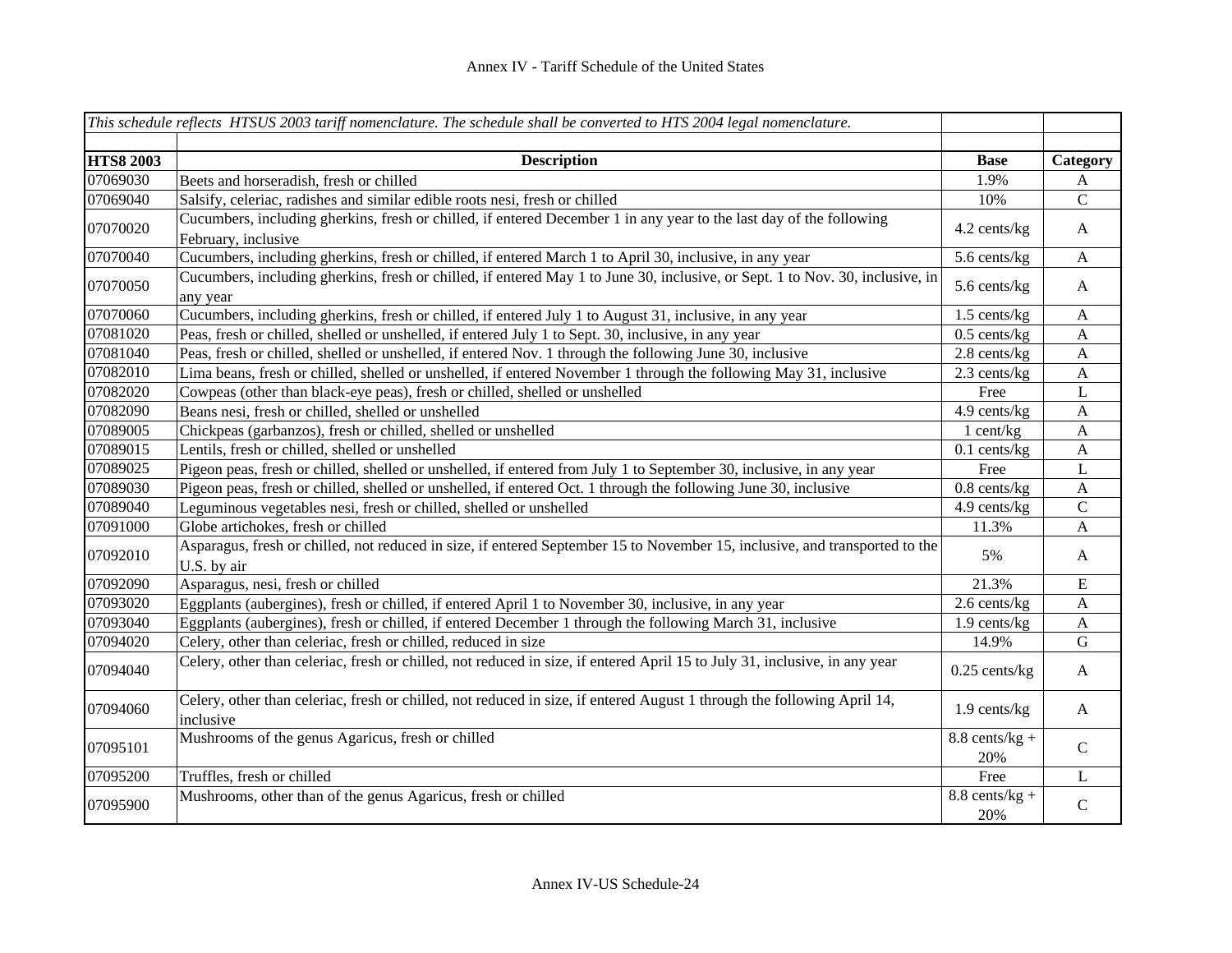|                  | This schedule reflects HTSUS 2003 tariff nomenclature. The schedule shall be converted to HTS 2004 legal nomenclature.                       |                |                           |
|------------------|----------------------------------------------------------------------------------------------------------------------------------------------|----------------|---------------------------|
|                  |                                                                                                                                              |                |                           |
| <b>HTS8 2003</b> | <b>Description</b>                                                                                                                           | <b>Base</b>    | Category                  |
| 07096020         | Chili peppers, fresh or chilled                                                                                                              | 4.4 cents/kg   | A                         |
| 07096040         | Fruits of the genus capsicum (peppers) (ex. chili peppers) or of the genus pimenta (e.g., Allspice), fresh or chilled                        | 4.7 cents/kg   | $\mathbf{A}$              |
| 07097000         | Spinach, New Zealand spinach and orache spinach (garden spinach), fresh or chilled                                                           | 20%            | ${\bf G}$                 |
| 07099005         | Jicamas, pumpkins and breadfruit, fresh or chilled                                                                                           | 11.3%          | $\mathbf{A}$              |
| 07099010         | Chayote, fresh or chilled                                                                                                                    | 5.6%           | $\mathbf{A}$              |
| 07099014         | Okra, fresh or chilled                                                                                                                       | 20%            | $\boldsymbol{A}$          |
| 07099020         | Squash, fresh or chilled                                                                                                                     | 1.5 cents/kg   | $\mathbf{A}$              |
| 07099030         | Fiddlehead greens, fresh or chilled                                                                                                          | 8%             | $\mathbf C$               |
| 07099035         | Olives, fresh or chilled                                                                                                                     | 8.8 cents/kg   | $\boldsymbol{\mathsf{A}}$ |
| 07099045         | Sweet corn, fresh or chilled                                                                                                                 | 21.3%          | ${\bf C}$                 |
| 07099091         | Vegetables, not elsewhere specified or included, fresh or chilled                                                                            | 20%            | $\mathsf C$               |
| 07101000         | Potatoes, uncooked or cooked by steaming or boiling in water, frozen                                                                         | 14%            | A                         |
| 07102120         | Peas, uncooked or cooked by steaming or boiling in water, frozen, if entered July 1 through September 30, inclusive, in<br>any year          | $1$ cent/kg    | A                         |
| 07102140         | Peas, uncooked or cooked by steaming or boiling in water, frozen, if entered Jan. 1 through June 30, or Oct. 1 through<br>Dec. 31, inclusive | 2 cents/kg     | $\mathbf{A}$              |
| 07102210         | Lima beans, uncooked or cooked by steaming or boiling in water, frozen, not reduced in size, entered Nov. 1 through the<br>following May 31  | 2.3 cents/kg   | A                         |
| 07102215         | Lima beans, frozen, entered June 1 - October 31                                                                                              | 4.9 cents/kg   | $\mathbf{A}$              |
| 07102220         | Cowpeas (other than black-eye peas), uncooked or cooked by steaming or boiling in water, frozen, not reduced in size                         | Free           | L                         |
| 07102225         | Frozen string beans (snap beans), not reduced in size                                                                                        | 4.9 cents/kg   | $\mathbf{A}$              |
| 07102237         | Frozen beans nesi, not reduced in size                                                                                                       | 4.9 cents/kg   | $\mathbf{A}$              |
| 07102240         | Beans nesi, uncooked or cooked by steaming or boiling in water, frozen, reduced in size                                                      | 11.2%          | $\mathbf C$               |
| 07102905         | Chickpeas (garbanzos), uncooked or cooked by steaming or boiling in water, frozen                                                            | 1 cent/kg      | $\boldsymbol{\mathsf{A}}$ |
| 07102915         | Lentils, uncooked or cooked by steaming or boiling in water, frozen                                                                          | $0.1$ cents/kg | A                         |
| 07102925         | Pigeon peas, uncooked or cooked by steaming or boiling in water, frozen, if entered July 1 through September 30,                             | Free           | L                         |
|                  | inclusive, in any year                                                                                                                       |                |                           |
| 07102930         | Pigeon peas, uncooked or cooked by steaming or boiling in water, frozen, if entered Oct. 1 through the following June 30,<br>inclusive       | $0.8$ cents/kg | A                         |
| 07102940         | Leguminous vegetables nesi, uncooked or cooked by steaming or boiling in water, frozen                                                       | 3.5 cents/kg   | A                         |
| 07103000         | Spinach, New Zealand spinach and orache spinach (garden spinach), uncooked or cooked by steaming or boiling in water,<br>frozen              | 14%            | $\mathbf G$               |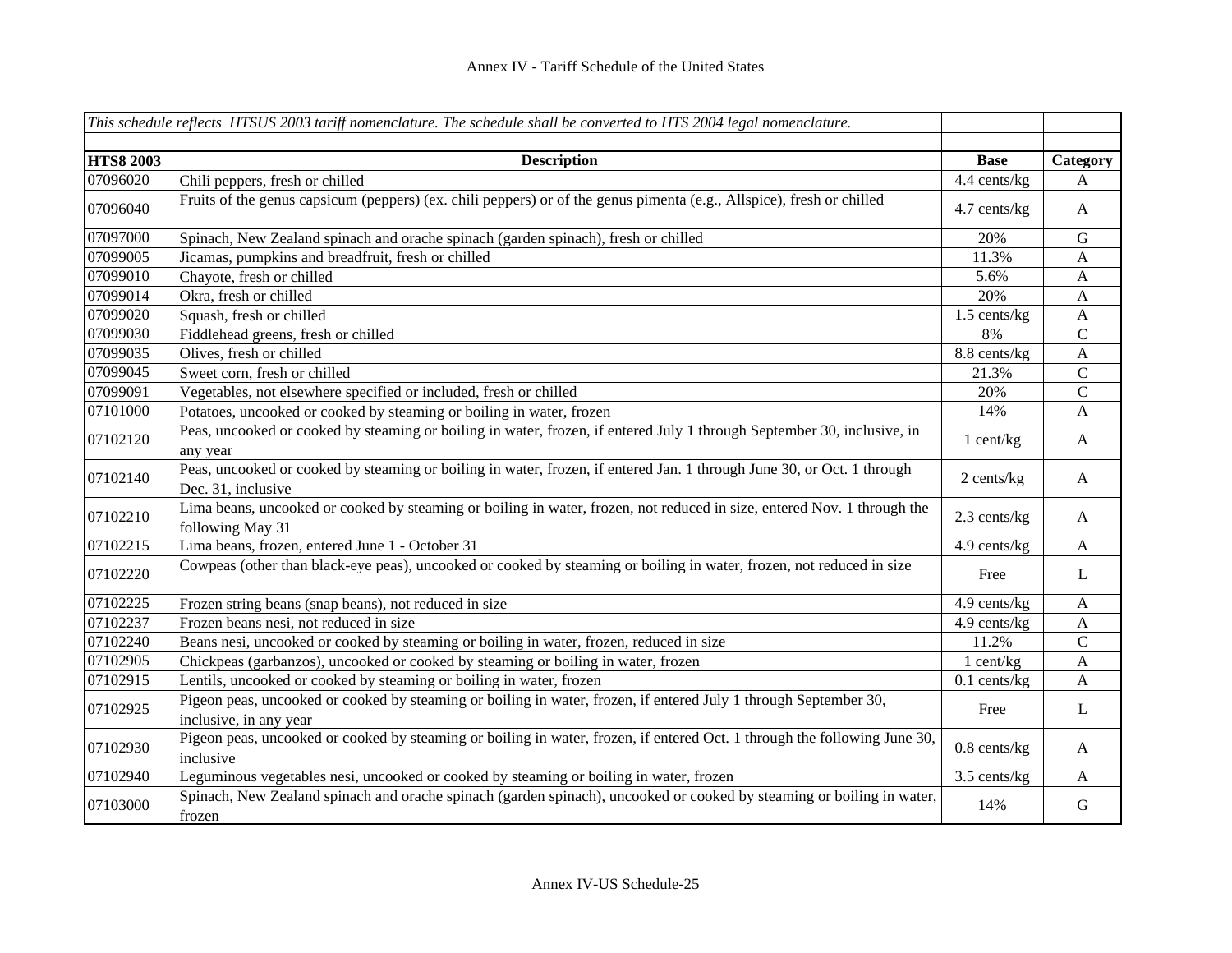|                  | This schedule reflects HTSUS 2003 tariff nomenclature. The schedule shall be converted to HTS 2004 legal nomenclature.                        |                                   |              |
|------------------|-----------------------------------------------------------------------------------------------------------------------------------------------|-----------------------------------|--------------|
| <b>HTS8 2003</b> | <b>Description</b>                                                                                                                            | <b>Base</b>                       | Category     |
| 07104000         | Sweet corn, uncooked or cooked by steaming or boiling in water, frozen                                                                        | 14%                               | C            |
| 07108015         | Bamboo shoots and water chestnuts (other than Chinese water chestnuts), uncooked or cooked by steaming or boiling in<br>water, frozen         | Free                              | L            |
| 07108020         | Mushrooms, uncooked or cooked by steaming or boiling in water, frozen                                                                         | $5.7$ cents/kg +<br>8%            | $\mathsf{C}$ |
| 07108040         | Tomatoes, uncooked or cooked by steaming or boiling in water, frozen, if entered Mar. 1 thru July 14, incl. or Sept. 1 thru<br>Nov. 14, incl. | 2.9 cents/kg                      | $\mathbf{A}$ |
| 07108045         | Tomatoes, uncooked or cooked by steaming or boiling in water, frozen, if entered July 15 through August 31, inclusive, in<br>any year         | 2.1 cents/kg                      | $\mathbf{A}$ |
| 07108050         | Tomatoes, uncooked or cooked by steaming or boiling in water, frozen, if entered Nov. 15 through the following<br>February, incl.             | $2.1$ cents/kg                    | $\mathbf{A}$ |
| 07108060         | Fiddlehead greens, uncooked or cooked by steaming or boiling in water, frozen, not reduced in size                                            | 8%                                | $\mathbf C$  |
| 07108065         | Brussels sprouts, uncooked or cooked by steaming or boiling in water, frozen, not reduced in size                                             | 12.5%                             | $\mathbf A$  |
| 07108070         | Vegetables nesi, uncooked or cooked by steaming or boiling in water, frozen, not reduced in size                                              | 11.3%                             | $\mathbf{A}$ |
| 07108085         | Brussels sprouts, uncooked or cooked by steaming or boiling in water, frozen, reduced in size                                                 | 14%                               | ${\bf G}$    |
| 07108093         | Okra, reduced in size, frozen                                                                                                                 | 14.9%                             | $\mathbf{A}$ |
| 07108097         | Vegetables nesi, uncooked or cooked by steaming or boiling in water, frozen, reduced in size                                                  | 14.9%                             | ${\bf G}$    |
| 07109011         | Mixtures of pea pods and water chestnuts (other than Chinese water chestnuts), uncooked or cooked by steaming or<br>boiling in water, frozen  | 7.9%                              | $\mathbf{A}$ |
| 07109091         | Mixtures of vegetables not elsewhere specified or included, uncooked or cooked by steaming or boiling in water, frozen                        | 14%                               | $\mathbf{A}$ |
| 07112018         | Olives, n/pitted, green, in saline sol., in contain. $> 8$ kg, drained wt, for repacking or sale, subject to add. US note 5 to Ch.            | 3.7 cents/kg on<br>drained weight | $\mathbf{A}$ |
| 07112028         | Olives, n/pitted, green, in saline sol., in contain. $> 8$ kg, drained wt, for repacking or sale, not subject to add. US note 5 to<br>Ch. 7   | 5.9 cents/kg on<br>drained weight | $\mathbf{A}$ |
| 07112038         | Olives, n/pitted, nesoi                                                                                                                       | 5.9 cents/kg on<br>drained weight | A            |
| 07112040         | Olives, pitted or stuffed, provisionally preserved but unsuitable in that state for immediate consumption                                     | 8.6 cents/kg on<br>drained weight | A            |
| 07113000         | Capers, provisionally preserved but unsuitable in that state for immediate consumption                                                        | 8%                                | $\mathbf{A}$ |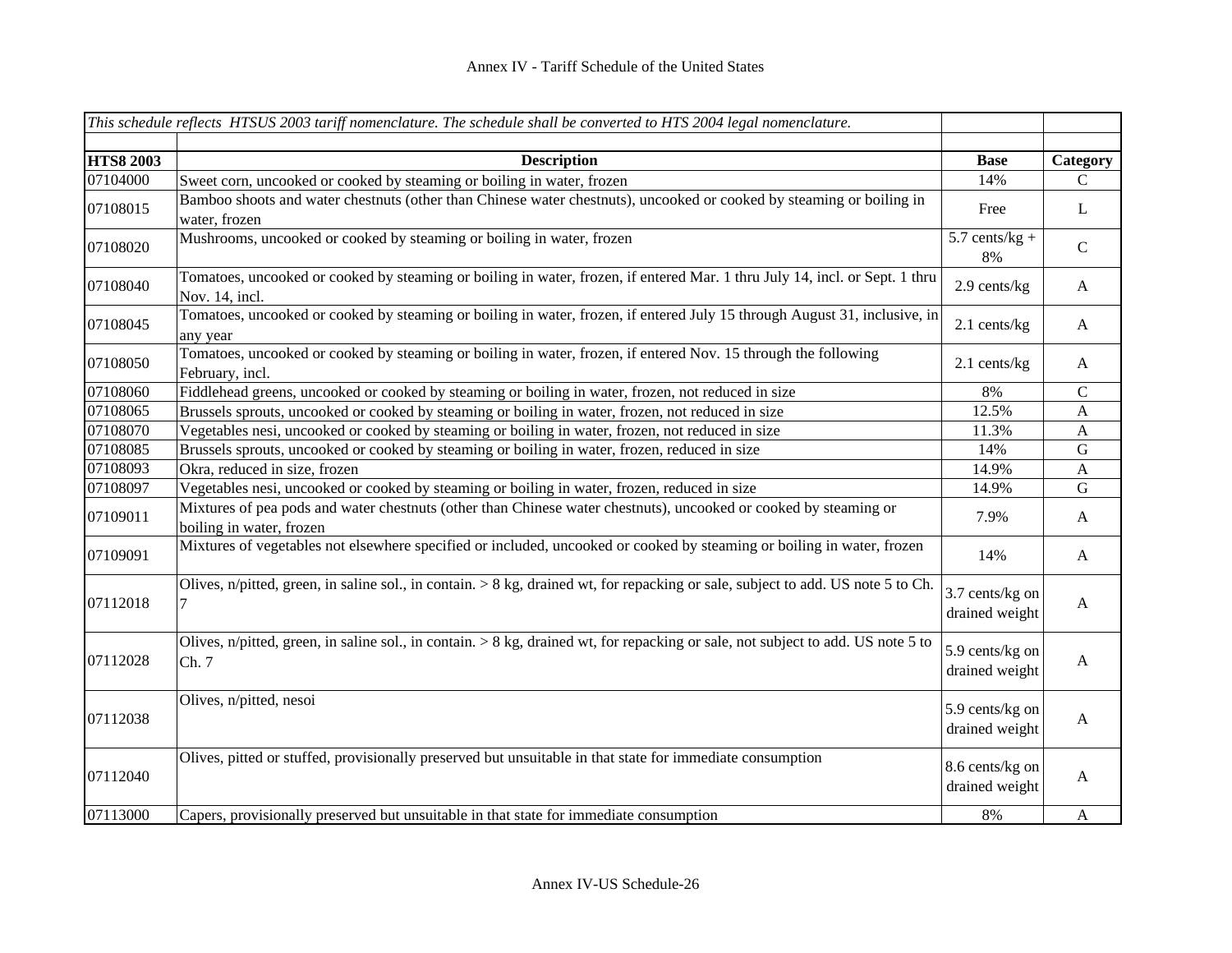|                  | This schedule reflects HTSUS 2003 tariff nomenclature. The schedule shall be converted to HTS 2004 legal nomenclature.    |                  |                           |
|------------------|---------------------------------------------------------------------------------------------------------------------------|------------------|---------------------------|
|                  |                                                                                                                           |                  |                           |
| <b>HTS8 2003</b> | <b>Description</b>                                                                                                        | <b>Base</b>      | Category                  |
| 07114000         | Cucumbers including gherkins, provisionally preserved but unsuitable in that state for immediate consumption              | 7.7%             | $\mathbf{A}$              |
|                  | Mushrooms of the genus Agaricus, provisionally preserved but unsuitable in that state for immediate consumption           | 5.7 cents/kg on  |                           |
| 07115100         |                                                                                                                           | drained weight   | $\mathbf G$               |
|                  |                                                                                                                           | $+8%$            |                           |
|                  | Mushrooms, other than of the genus Agaricus, provisionally preserved but unsuitable in that state for immediate           | 5.7 cents/kg on  |                           |
| 07115910         | consumption                                                                                                               | drained weight   | $\mathbf C$               |
|                  |                                                                                                                           | $+8%$            |                           |
| 07115990         | Truffles, provisionally preserved but unsuitable in that state for immediate consumption                                  | 7.7%             | $\mathbf{A}$              |
| 07119020         | Leguminous vegetables, provisionally preserved but unsuitable in that state for immediate consumption                     | Free             | $\bf L$                   |
| 07119050         | Onions, provisionally preserved but unsuitable in that state for immediate consumption                                    | 5.1%             | $\mathbf{A}$              |
| 07119065         | Vegetables nesoi, and mixtures of vegetables, provisionally preserved but unsuitable in that state for immediate          | 7.7%             | $\mathbf{A}$              |
|                  | consumption                                                                                                               |                  |                           |
| 07122020         | Dried onion powder or flour                                                                                               | 29.8%            | See Annex                 |
|                  |                                                                                                                           |                  | $1$ , note $15$           |
| 07122040         | Dried onions whole, cut, sliced or broken, but not further prepared                                                       | 21.3%            | See Annex                 |
|                  |                                                                                                                           |                  | 1, note 15                |
| 07123110         | Air dried or sun dried mushrooms of the genus Agaricus, whole, cut, sliced, broken or in powder, but not further prepared | $1.3$ cents/kg + | A                         |
|                  |                                                                                                                           | 1.8%             |                           |
| 07123120         | Dried (not air or sun dried) mushrooms of the genus Agaricus, whole, cut, sliced, broken or in powder, but not further    | $1.9$ cents/kg + | A                         |
|                  | prepared                                                                                                                  | 2.6%             |                           |
| 07123200         | Dried wood ears (Auricularia spp.), whole, cut, sliced, broken or in powder, but not further prepared                     | 8.3%             | $\boldsymbol{\mathsf{A}}$ |
| 07123300         | Dried jelly fungi (Tremella spp), whole, cut, sliced, broken or in powder, but not further prepared                       | 8.3%             | $\mathbf{A}$              |
| 07123910         | Air dried or sun dried mushrooms (other than of the genus Agaricus), whole, cut, sliced, broken or in powder, but not     | $1.3$ cents/kg + | A                         |
|                  | further prepared                                                                                                          | 1.8%             |                           |
| 07123920         | Dried (not air or sun dried) mushrooms (other than of the genus Agaricus), whole, cut, sliced, broken or in powder, but   | $1.9$ cents/kg + | A                         |
|                  | not further prepared                                                                                                      | 2.6%             |                           |
| 07123940         | Dried truffles, whole, cut, sliced, broken or in powder, but not further prepared                                         | Free             | $\mathbf{L}$              |
| 07129010         | Dried carrots, whole, cut, sliced, broken or in powder, but not further prepared                                          | 1.3%             | $\boldsymbol{\mathsf{A}}$ |
| 07129015         | Dried olives, not ripe                                                                                                    | 5.5 cents/kg     | $\mathbf{A}$              |
| 07129020         | Dried olives, ripe                                                                                                        | 2.5 cents/kg     | $\boldsymbol{A}$          |
| 07129030         | Dried potatoes, whether or not cut or sliced but not further prepared                                                     | 2.3 cents/kg     | $\mathbf{A}$              |
| 07129040         | Dried garlic, whole, cut, sliced, broken or in powder, but not further prepared                                           | 29.8%            | See Annex                 |
|                  |                                                                                                                           |                  | $1$ , note 16             |
| 07129060         | Dried fennel, marjoram, parsley, savory and tarragon, crude or not manufactured                                           | Free             | $\mathbf{L}$              |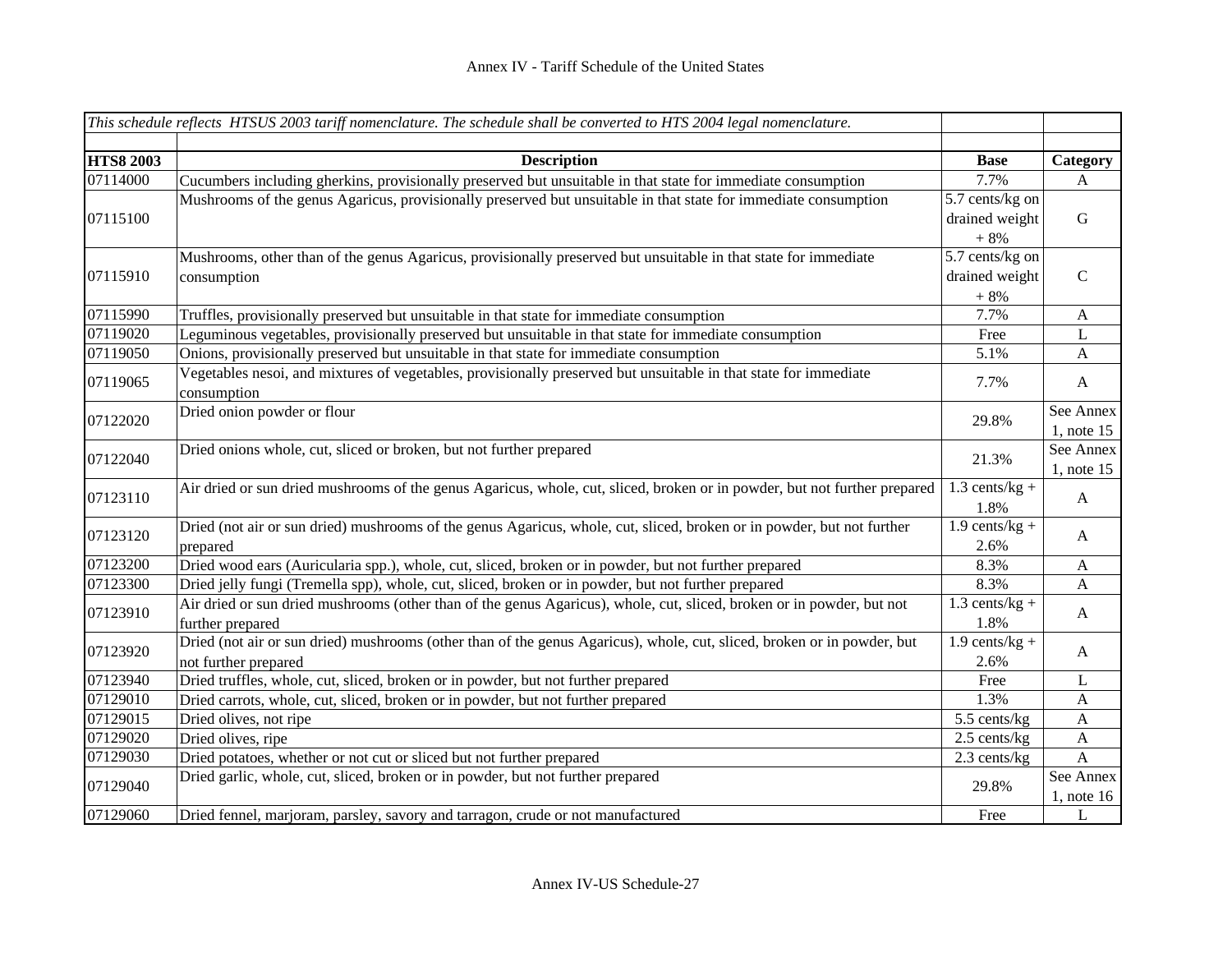|                  | This schedule reflects HTSUS 2003 tariff nomenclature. The schedule shall be converted to HTS 2004 legal nomenclature.                   |                 |                |
|------------------|------------------------------------------------------------------------------------------------------------------------------------------|-----------------|----------------|
|                  |                                                                                                                                          |                 |                |
| <b>HTS8 2003</b> | <b>Description</b>                                                                                                                       | <b>Base</b>     | Category       |
| 07129065         | Dried parsley nesi, whole, cut, sliced, broken or in powder, but not further prepared                                                    | 3.8%            | A              |
| 07129070         | Dried fennel, marjoram, savory and tarragon nesi, whole, cut, sliced, broken or in powder, but not further prepared                      | 1.9%            | $\mathbf{A}$   |
| 07129074         | Tomatoes, dried in powder                                                                                                                | 8.7%            | $\mathbf{A}$   |
| 07129078         | Tomatoes, dried, whole, other                                                                                                            | 8.7%            | A              |
| 07129085         | Dried vegetables nesoi, and mixtures of dried vegetables, whole, cut, sliced, broken or in powder, but not further prepared              | 8.3%            | $\mathbf{A}$   |
| 07131010         | Seeds of peas of a kind used for sowing                                                                                                  | 1.5 cents/kg    | $\mathbf{A}$   |
| 07131020         | Dried split peas, shelled                                                                                                                | Free            | L              |
| 07131040         | Dried peas, nesi, shelled                                                                                                                | $0.4$ cents/kg  | $\mathbf{A}$   |
| 07132010         | Seeds of chickpeas (garbanzos) of a kind used for sowing                                                                                 | 1.5 cents/kg    | $\mathbf{A}$   |
| 07132020         | Dried chickpeas (garbanzos), shelled                                                                                                     | 1.4 cents/kg    | $\mathbf{A}$   |
| 07133110         | Seeds of beans of a kind used for sowing                                                                                                 | $0.8$ cents/kg  | $\mathbf{A}$   |
| 07133120         | Dried beans, shelled, if entered May 1 through August 31, inclusive, in any year                                                         | Free            | L              |
| 07133140         | Dried beans, shelled, if entered September 1 through the following April 30, or withdrawn for consumption at any time                    | $0.3$ cents/kg  | $\mathbf{A}$   |
| 07133210         | Seeds of small red (adzuki) beans of a kind used for sowing                                                                              | 1.5 cents/kg    | $\mathbf{A}$   |
| 07133220         | Dried small red (adzuki) beans, shelled                                                                                                  | 1.2 cents/kg    | A              |
| 07133310         | Seeds of kidney beans, including white pea beans of a kind used for sowing                                                               | 1.5 cents/kg    | A              |
| 07133320         | Dried kidney beans, including white pea beans, shelled, if entered May 1 through August 31, inclusive, in any year                       | $1$ cent/kg     | $\mathbf{A}$   |
| 07133340         | Dried kidney beans, including white pea beans, shelled, if entered Sept. 1 through April 30, or withdrawn for consumption<br>at any time | 1.5 cents/kg    | $\mathbf{A}$   |
| 07133910         | Seeds of beans nesi, of a kind used for sowing                                                                                           | 1.5 cents/kg    | $\mathbf{A}$   |
| 07133915         | Dried cowpeas, shelled                                                                                                                   | Free            | L              |
| 07133920         | Dried beans nesi, shelled, if entered for consumption from May 1 through August 31, inclusive, in any year                               | $0.8$ cents/kg  | $\mathbf{A}$   |
| 07133940         | Dried beans nesi, shelled, if entered for consumption September 1 through April 30, or withdrawn for consumption at any<br>time          | $0.8$ cents/kg  | $\mathbf{A}$   |
| 07134010         | Lentil seeds of a kind used for sowing                                                                                                   | 1.5 cents/kg    | $\mathbf{A}$   |
| 07134020         | Dried lentils, shelled                                                                                                                   | $0.15$ cents/kg | A              |
| 07135010         | Seeds of broad beans and horse beans of a kind used for sowing                                                                           | 1.5 cents/kg    | $\mathbf{A}$   |
| 07135020         | Dried broad beans and horse beans, shelled                                                                                               | 1.2 cents/kg    | $\mathbf{A}$   |
| 07139010         | Seeds of leguminous vegetables nesi, of a kind used for sowing                                                                           | 1.5 cents/kg    | $\mathbf{A}$   |
| 07139050         | Dried guar seeds, shelled                                                                                                                | Free            | $\overline{L}$ |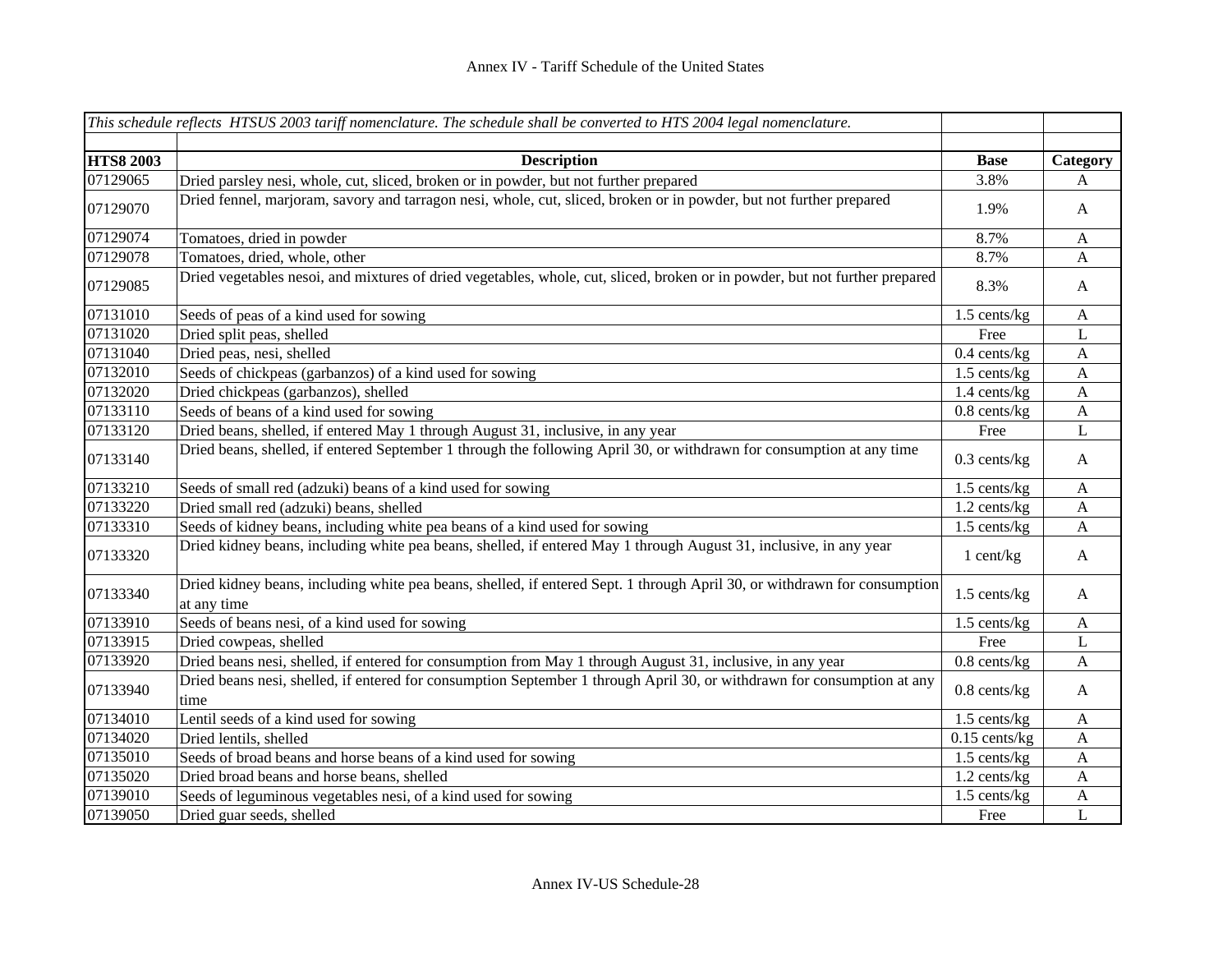|                  | This schedule reflects HTSUS 2003 tariff nomenclature. The schedule shall be converted to $\overline{HTS}$ 2004 legal nomenclature.             |                   |              |
|------------------|-------------------------------------------------------------------------------------------------------------------------------------------------|-------------------|--------------|
|                  |                                                                                                                                                 |                   |              |
| <b>HTS8 2003</b> | <b>Description</b>                                                                                                                              | <b>Base</b>       | Category     |
| 07139060         | Dried leguminous vegetables nesi, shelled, if entered for consumption during the period from May 1 through August 31,<br>inclusive, in any year | $0.8$ cents/ $kg$ | $\mathbf{A}$ |
| 07139080         | Dried leguminous vegetables nesi, shelled, if entered Sept. 1 through the following April 30, or withdrawn for<br>consumption at any time       | 1.5 cents/kg      | $\mathbf{A}$ |
| 07141010         | Cassava (manioc), frozen, whether or not sliced or in the form of pellets                                                                       | 7.9%              | $\mathbf{A}$ |
| 07141020         | Cassava (manioc), fresh, chilled or dried, whether or not sliced or in the form of pellets                                                      | 11.3%             | A            |
| 07142010         | Sweet potatoes, frozen, whether or not sliced or in the form of pellets                                                                         | 6%                | $\mathbf{A}$ |
| 07142020         | Sweet potatoes, fresh, chilled or dried, whether or not sliced or in the form of pellets                                                        | 4.5%              | $\mathbf{A}$ |
| 07149005         | Chinese water chestnuts, fresh or chilled                                                                                                       | 20%               | ${\bf G}$    |
| 07149010         | Fresh or chilled dasheens, whether or not sliced or in the form of pellets                                                                      | 2.3%              | $\mathbf{A}$ |
| 07149020         | Fresh or chilled yams, whether or not sliced or in the form of pellets                                                                          | 6.4%              | A            |
| 07149040         | Fresh or chilled arrowroot, salep, Jerusalem artichokes and similar roots and tubers nesoi, whether or not sliced or in the<br>form of pellets  | 16%               | $\mathbf G$  |
| 07149041         | Mixtures of pea pods and Chineses water chestnuts, frozen                                                                                       | 7.9%              | $\mathbf{A}$ |
| 07149042         | Other mixtures of Chinese water chestnuts, frozen                                                                                               | 14%               | ${\bf G}$    |
| 07149044         | Chinese water chestnuts, not mixed, frozen                                                                                                      | Free              | L            |
| 07149045         | Frozen dasheens/yams/arrowroot/salep/Jerusalem artichokes/similar roots & tubers (but not cassava, sweet potatoes &<br>Chinese water chestnuts) | 6%                | $\mathbf{A}$ |
| 07149048         | Chinese water chestnuts, dried                                                                                                                  | 8.3%              | $\mathbf{A}$ |
| 07149050         | Dried dasheens, yams, arrowroot, salep, Jerusalem artichokes and similar roots and tubers nesoi, in the form of pellets                         | Free              | $\mathbf{L}$ |
| 07149060         | Dried dasheens, yams, arrowroot, salep, Jerusalem artichokes, and similar roots and tubers nesoi, whether or not sliced but<br>not in pellets   | 8.3%              | A            |
| 08011100         | Coconuts, desiccated                                                                                                                            | Free              | L            |
| 08011900         | Coconuts, fresh, in shell or shelled                                                                                                            | Free              | L            |
| 08012100         | Brazil nuts, fresh or dried, in shell                                                                                                           | Free              | L            |
| 08012200         | Brazil nuts, fresh or dried, shelled                                                                                                            | Free              | L            |
| 08013100         | Cashew nuts, fresh or dried, in shell                                                                                                           | Free              | L            |
| 08013200         | Cashew nuts, fresh or dried, shelled                                                                                                            | Free              | L            |
| 08021100         | Almonds, fresh or dried, in shell                                                                                                               | 7.7 cents/kg      | ${\bf G}$    |
| 08021200         | Almonds, fresh or dried, shelled                                                                                                                | 24 cents/kg       | $\mathbf{A}$ |
| 08022100         | Hazelnuts or filberts, fresh or dried, in shell                                                                                                 | 7 cents/kg        | $\mathbf{A}$ |
| 08022200         | Hazelnuts or filberts, fresh or dried, shelled                                                                                                  | 14.1 cents/kg     | ${\bf C}$    |
| 08023100         | Walnuts, fresh or dried, in shell                                                                                                               | 7 cents/kg        | $\mathbf{A}$ |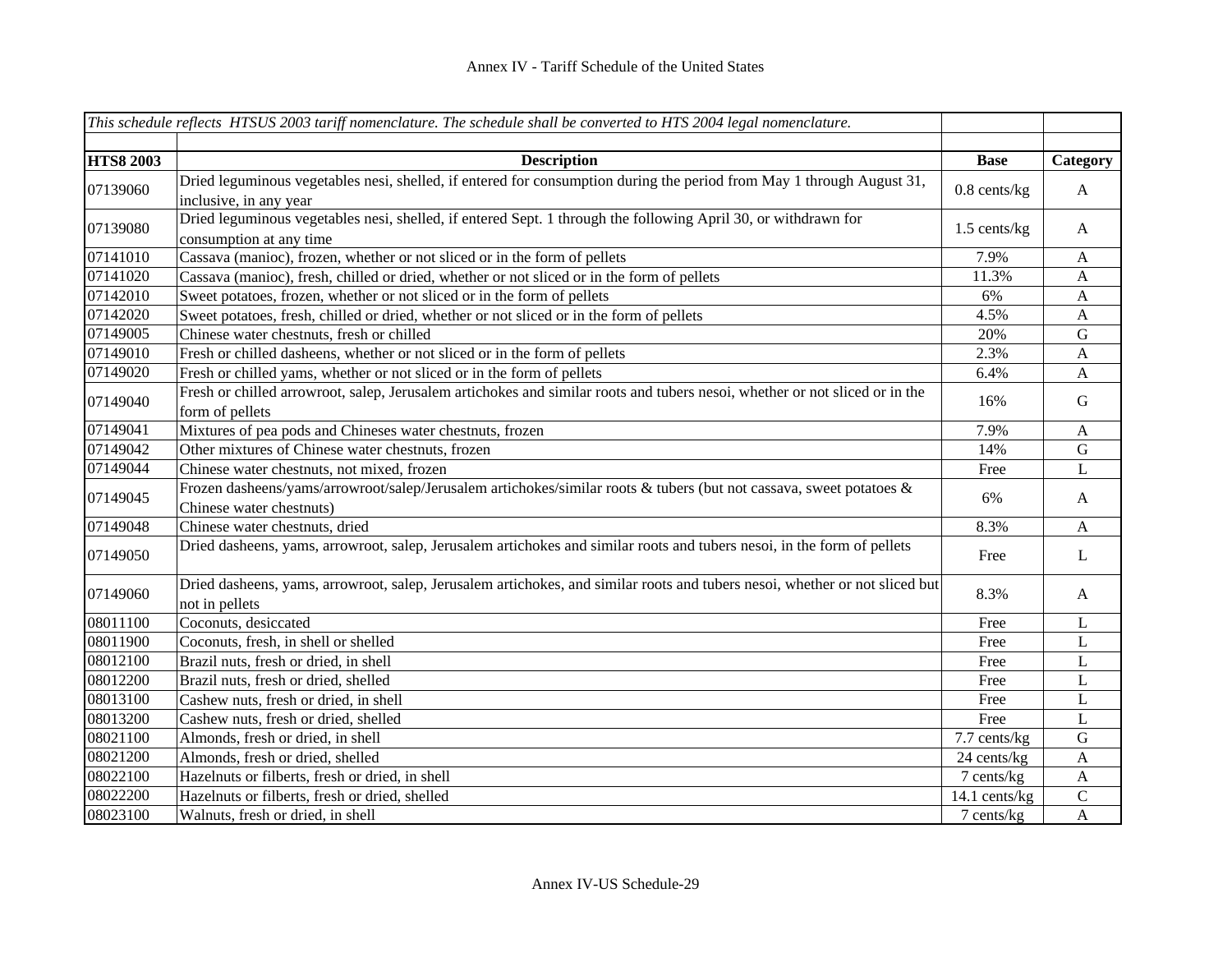|                  | This schedule reflects HTSUS 2003 tariff nomenclature. The schedule shall be converted to HTS 2004 legal nomenclature.             |                 |                           |
|------------------|------------------------------------------------------------------------------------------------------------------------------------|-----------------|---------------------------|
|                  |                                                                                                                                    |                 |                           |
| <b>HTS8 2003</b> | <b>Description</b>                                                                                                                 | <b>Base</b>     | Category                  |
| 08023200         | Walnuts, fresh or dried, shelled                                                                                                   | 26.5 cents/kg   | $\mathbf C$               |
| 08024000         | Chestnuts, fresh or dried, shelled or in shell                                                                                     | Free            | L                         |
| 08025020         | Pistachios, fresh or dried, in shell                                                                                               | $0.9$ cents/kg  | $\boldsymbol{\mathsf{A}}$ |
| 08025040         | Pistachios, fresh or dried, shelled                                                                                                | 1.9 cents/kg    | $\boldsymbol{A}$          |
| 08029010         | Pecans, fresh or dried, in shell                                                                                                   | 8.8 cents/kg    | $\mathbf{A}$              |
| 08029015         | Pecans, fresh or dried, shelled                                                                                                    | 17.6 cents/kg   | $\mathbf{A}$              |
| 08029020         | Pignolias, fresh or dried, in shell                                                                                                | $0.7$ cents/kg  | A                         |
| 08029025         | Pignolias, fresh or dried, shelled                                                                                                 | $1$ cent/kg     | $\boldsymbol{A}$          |
| 08029080         | Nuts nesi, fresh or dried, in shell                                                                                                | 1.3 cents/kg    | $\boldsymbol{\mathsf{A}}$ |
| 08029094         | Kola nuts, fresh or dried, shelled                                                                                                 | 5 cents/kg      | $\mathbf{A}$              |
| 08029098         | Nuts nesi, fresh or dried, shelled                                                                                                 | 5 cents/kg      | $\boldsymbol{\mathsf{A}}$ |
| 08030020         | Bananas, fresh or dried                                                                                                            | Free            | $\mathbf L$               |
| 08030030         | Plantains, fresh                                                                                                                   | Free            | L                         |
| 08030040         | Plantains, dried                                                                                                                   | 1.4%            | A                         |
| 08041020         | Dates, fresh or dried, whole, with or without pits, packed in units weighing (with immediate container, if any) not over 4.6<br>kg | 13.2 cents/kg   | $\mathbf{A}$              |
| 08041040         | Dates, fresh or dried, whole, with pits, packed in units weighing over 4.6 kg                                                      | 1 cent/kg       | A                         |
| 08041060         | Dates, fresh or dried, whole, without pits, packed in units weighing over 4.6 kg                                                   | 2.8 cents/kg    | $\boldsymbol{\mathsf{A}}$ |
| 08041080         | Dates, fresh or dried, other than whole                                                                                            | 29.8%           | $\mathsf{C}$              |
| 08042040         | Figs, fresh or dried, whole, in units weighing more than 0.5 kg each                                                               | 7.9 cents/kg    | $\mathbf{A}$              |
| 08042060         | Figs, fresh or dried, whole, in immediate containers weighing with their contents 0.5 kg or less                                   | 6.2 cents/kg    | $\mathbf{A}$              |
| 08042080         | Figs, fresh or dried, other than whole (including fig paste)                                                                       | 8.8 cents/kg    | $\mathbf{A}$              |
| 08043020         | Pineapples, fresh or dried, not reduced in size, in bulk                                                                           | $0.51$ cents/kg | $\mathbf{A}$              |
| 08043040         | Pineapples, fresh or dried, not reduced in size, in crates or other packages                                                       | 1.1 cents/kg    | $\mathbf{A}$              |
| 08043060         | Pineapples, fresh or dried, reduced in size                                                                                        | $0.44$ cents/kg | $\mathbf{A}$              |
| 08044000         | Avocados, fresh or dried                                                                                                           | 11.2 cents/kg   | ${\bf G}$                 |
| 08045040         | Guavas, mangoes, and mangosteens, fresh, if entered during the period September 1 through May 31, inclusive                        | 6.6 cents/kg    | $\mathbf{A}$              |
| 08045060         | Guavas, mangoes, and mangosteens, fresh, if entered during the period June 1 through August 31, inclusive                          | 6.6 cents/kg    | $\mathbf{A}$              |
| 08045080         | Guavas, mangoes, and mangosteens, dried                                                                                            | 1.5 cents/kg    | $\mathbf{A}$              |
| 08051000         | Oranges, fresh or dried                                                                                                            | 1.9 cents/kg    | $\mathbf{A}$              |
| 08052000         | Mandarins (including tangerines and satsumas); clementines, wilkings and similar citrus hybrids, fresh or dried                    | 1.9 cents/kg    | $\boldsymbol{\mathsf{A}}$ |
| 08054040         | Grapefruit, fresh or dried, entered during the period August 1 through September 30, inclusive                                     | 1.9 cents/kg    | $\mathbf{A}$              |
| 08054060         | Grapefruit, fresh or dried, if entered during the month of October                                                                 | 1.5 cents/kg    | $\bf J$                   |
| 08054080         | Grapefruit, fresh or dried, if entered during the period November 1 through the following July 31, inclusive                       | 2.5 cents/kg    | J                         |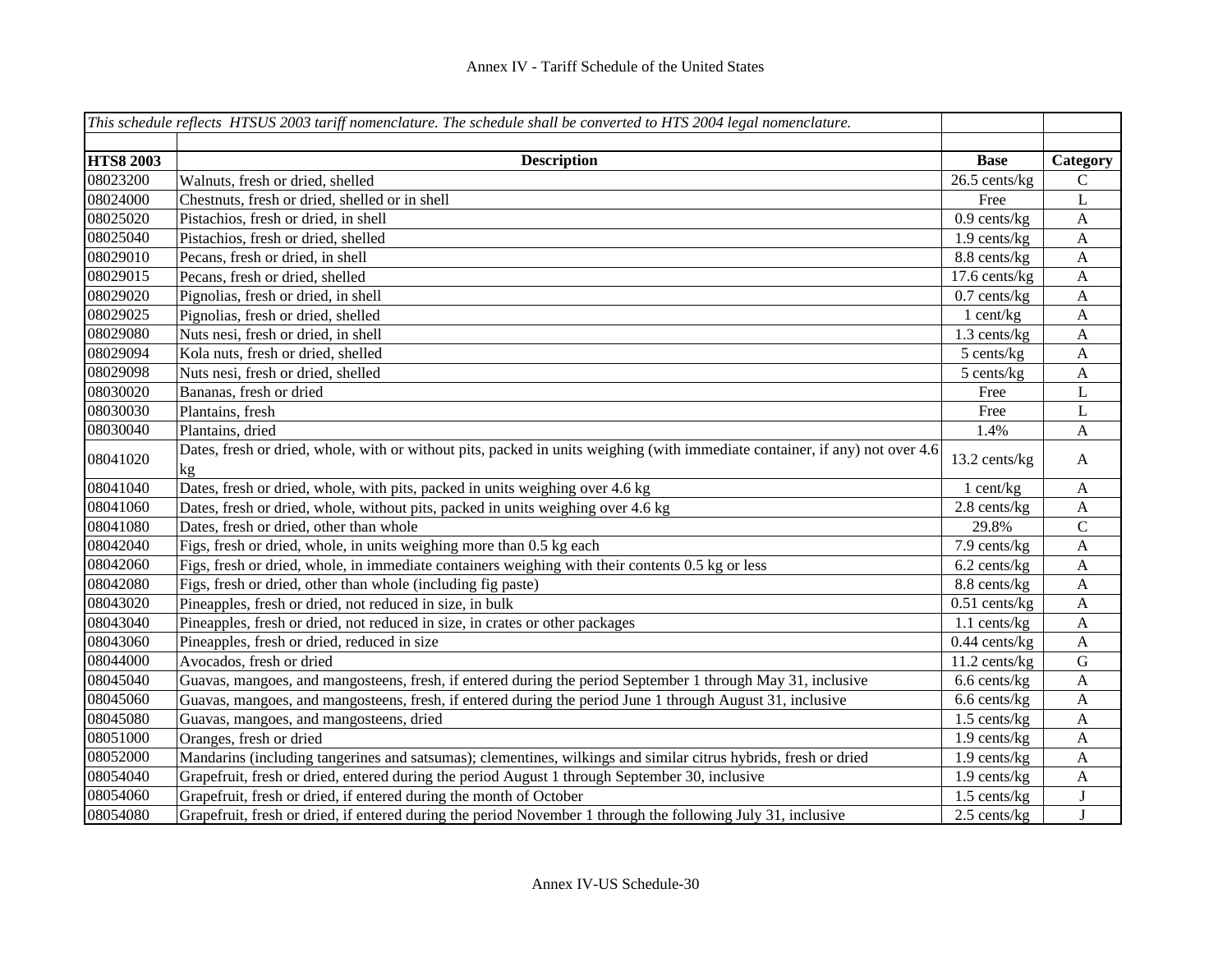|                  | This schedule reflects HTSUS 2003 tariff nomenclature. The schedule shall be converted to HTS 2004 legal nomenclature.         |                |                           |
|------------------|--------------------------------------------------------------------------------------------------------------------------------|----------------|---------------------------|
|                  |                                                                                                                                |                |                           |
| <b>HTS8 2003</b> | <b>Description</b>                                                                                                             | <b>Base</b>    | Category                  |
| 08055020         | Lemons, fresh or dried                                                                                                         | 2.2 cents/kg   | ${\bf C}$                 |
| 08055030         | Tahitian lines, Persian limes and other limes of the Citrus latifolia variety, fresh or dried                                  | 0.8%           | $\mathbf{A}$              |
| 08055040         | Limes of the Citrus aurantifolia variety, fresh or dried                                                                       | 1.8 cents/kg   | $\boldsymbol{\mathsf{A}}$ |
| 08059001         | Citrus fruit, not elsewhere specified or included, fresh or dried, including kumquats, citrons and bergamots                   | 0.8%           | $\mathbf{A}$              |
| 08061020         | Grapes, fresh, if entered during the period February 15 through March 31, inclusive                                            | \$1.13/m3      | $\mathbf{A}$              |
| 08061040         | Grapes, fresh, if entered during the period April 1 through June 30, inclusive                                                 | Free           | L                         |
| 08061060         | Grapes, fresh, if entered during the period July 1 through the following February 14, inclusive                                | \$1.80/m3      | $\mathbf{A}$              |
| 08062010         | Raisins, made from dried seedless grapes                                                                                       | 1.8 cents/kg   | $\mathbf{A}$              |
| 08062020         | Raisins, made from other than seedless grapes                                                                                  | 2.8 cents/kg   | $\mathbf{A}$              |
| 08062090         | Grapes, dried, other than raisins                                                                                              | 3.5 cents/kg   | $\mathbf{A}$              |
| 08071130         | Watermelons, fresh, if entered during the period from December 1, in any year, to the following March 31, inclusive            | 9%             | $\mathbf{A}$              |
| 08071140         | Watermelons, fresh, if entered during the period April 1 through November 30, inclusive                                        | 17%            | $\mathbf{A}$              |
| 08071910         | Cantaloupes, fresh, if entered during the period from August 1 through September 15, inclusive                                 | 12.8%          | A                         |
| 08071920         | Cantaloupes, fresh, if entered during the periods from January 1 through July 31 or September 16 to December 31,<br>inclusive  | 29.8%          | $\mathbf{A}$              |
| 08071950         | Ogen and Galia melons, fresh, if entered during the period from December 1, in any year, to the following May 31,<br>inclusive | 1.6%           | $\mathbf{A}$              |
| 08071960         | Ogen and Galia melons, fresh, if entered during the period from June 1 through November 30, inclusive                          | 6.3%           | $\mathbf{A}$              |
| 08071970         | Other melons nesoi, fresh, if entered during the period from December 1, in any year, to the following May 31, inclusive       | 5.4%           | $\mathbf{A}$              |
| 08071980         | Other melons nesoi, fresh, if entered during the period from June 1 through November 30, inclusive                             | 28%            | ${\bf C}$                 |
| 08072000         | Papayas (papaws), fresh                                                                                                        | 5.4%           | A                         |
| 08081000         | Apples, fresh                                                                                                                  | Free           | L                         |
| 08082020         | Pears and quinces, fresh, if entered during the period from April 1 through June 30, inclusive                                 | Free           | L                         |
| 08082040         | Pears and quinces, fresh, if entered during the period from July 1 through the following March 31, inclusive                   | $0.3$ cents/kg | $\mathbf{A}$              |
| 08091000         | Apricots, fresh                                                                                                                | $0.2$ cents/kg | $\mathbf{A}$              |
| 08092000         | Cherries, fresh                                                                                                                | Free           | L                         |
| 08093020         | Peaches, including nectarines, fresh, if entered during the period from June 1 through November 30, inclusive                  | $0.2$ cents/kg | A                         |
| 08093040         | Peaches, including nectarines, fresh, if entered during the period from December 1 through the following May 31,<br>inclusive  | Free           | $\mathbf{L}$              |
| 08094020         | Plums, prunes and sloes, fresh, if entered during the period from January 1 through May 31, inclusive                          | Free           | L                         |
| 08094040         | Plums, prunes and sloes, fresh, if entered during the period from June 1 through December 31, inclusive                        | $0.5$ cents/kg | $\mathbf{A}$              |
| 08101020         | Strawberries, fresh, if entered during the period from June 15 through September 15, inclusive                                 | $0.2$ cents/kg | $\mathbf{A}$              |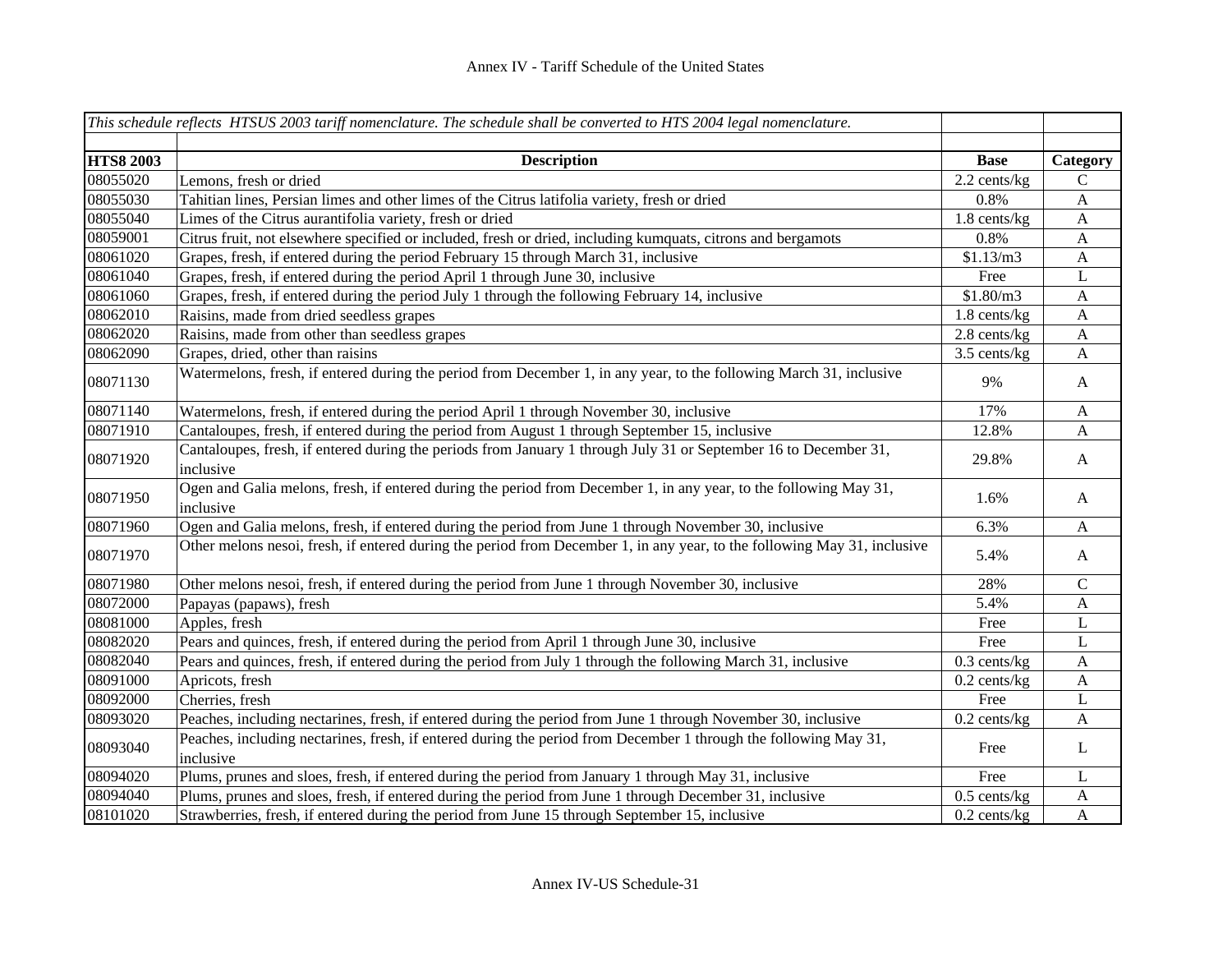|                  | This schedule reflects HTSUS 2003 tariff nomenclature. The schedule shall be converted to HTS 2004 legal nomenclature.               |                 |                  |
|------------------|--------------------------------------------------------------------------------------------------------------------------------------|-----------------|------------------|
|                  |                                                                                                                                      |                 |                  |
| <b>HTS8 2003</b> | <b>Description</b>                                                                                                                   | <b>Base</b>     | Category         |
| 08101040         | Strawberries, fresh, if entered during the period from September 16 through the following June 14, inclusive                         | 1.1 cents/kg    | A                |
| 08102010         | Raspberries and loganberries, fresh, if entered during the period from September 1 through the following June 30,<br>inclusive       | $0.18$ cents/kg | $\mathbf{A}$     |
| 08102090         | Raspberries and loganberries, fresh, if entered July 1 - August 31, inclusive; blackberries & mulberries, fresh, entered any<br>time | Free            | L                |
| 08103000         | Black, white or red currants and gooseberries, fresh                                                                                 | Free            | $\bf L$          |
| 08104000         | Cranberries, blueberries and other fruits of the genus Vaccinium, fresh                                                              | Free            | L                |
| 08105000         | Kiwi fruit, fresh                                                                                                                    | Free            | L                |
| 08106000         | Durians, fresh                                                                                                                       | 2.2%            | $\mathbf{A}$     |
| 08109025         | Berries and tamarinds, fresh                                                                                                         | Free            | L                |
| 08109045         | Fruit, not elsewhere specified or included, fresh                                                                                    | 2.2%            | A                |
| 08111000         | Strawberries, frozen, in water or containing added sweetening                                                                        | 11.2%           | A                |
| 08112020         | Raspberries, loganberries, black currants and gooseberries, frozen, in water or containing added sweetening                          | 4.5%            | $\mathbf{A}$     |
| 08112040         | Blackberries, mulberries and white or red currants, frozen, in water or containing added sweetening                                  | 9%              | $\mathbf{A}$     |
| 08119010         | Bananas and plantains, frozen, in water or containing added sweetening                                                               | 3.4%            | A                |
| 08119020         | Blueberries, frozen, in water or containing added sweetening                                                                         | Free            | L                |
| 08119022         | Boysenberries, frozen, in water or containing added sweetening                                                                       | 11.2%           | G                |
| 08119025         | Cashew apples, mameyes colorados, sapodillas, soursops and sweetsops, frozen, in water or containing added sweetening                | 3.2%            | A                |
| 08119030         | Coconut meat, frozen, in water or containing added sweetening                                                                        | Free            | L                |
| 08119035         | Cranberries, frozen, in water or containing added sweetening                                                                         | Free            | L                |
| 08119040         | Papayas, frozen, in water or containing added sweetening                                                                             | 11.2%           | $\mathbf G$      |
| 08119050         | Pineapples, frozen, in water or containing added sweetening                                                                          | $0.25$ cents/kg | $\mathbf{A}$     |
| 08119052         | Mangoes, frozen, whether or not previously steamed or boiled                                                                         | 10.9%           | $\boldsymbol{A}$ |
| 08119055         | Melons, frozen, in water or containing added sweetening                                                                              | 11.2%           | $\boldsymbol{A}$ |
| 08119080         | Fruit, nesi, frozen, whether or not previously steamed or boiled                                                                     | 14.5%           | $\mathbf C$      |
| 08121000         | Cherries, provisionally preserved, but unsuitable in that state for immediate consumption                                            | 13.4 cents/kg   | ${\bf G}$        |
| 08129010         | Mixtures of two or more fruits, provisionally preserved, but unsuitable in that state for consumption                                | 11.2%           | $\mathbf C$      |
| 08129020         | Citrus fruit, provisionally preserved, but unsuitable in that state for immediate consumption                                        | 1.8 cents/kg    | $\boldsymbol{A}$ |
| 08129030         | Figs, provisionally preserved, but unsuitable in that state for immediate consumption                                                | 2.6 cents/kg    | A                |
| 08129040         | Pineapples, provisionally preserved, but unsuitable in that state for immediate consumption                                          | $0.25$ cents/kg | A                |
| 08129050         | Strawberries, provisionally preserved, but unsuitable in that state for immediate consumption                                        | $0.8$ cents/kg  | A                |
| 08129090         | Fruit and nuts nesi, including mixtures containing nuts, provisionally preserved, but not for immediate consumption                  | $0.1$ cents/kg  | $\mathbf{A}$     |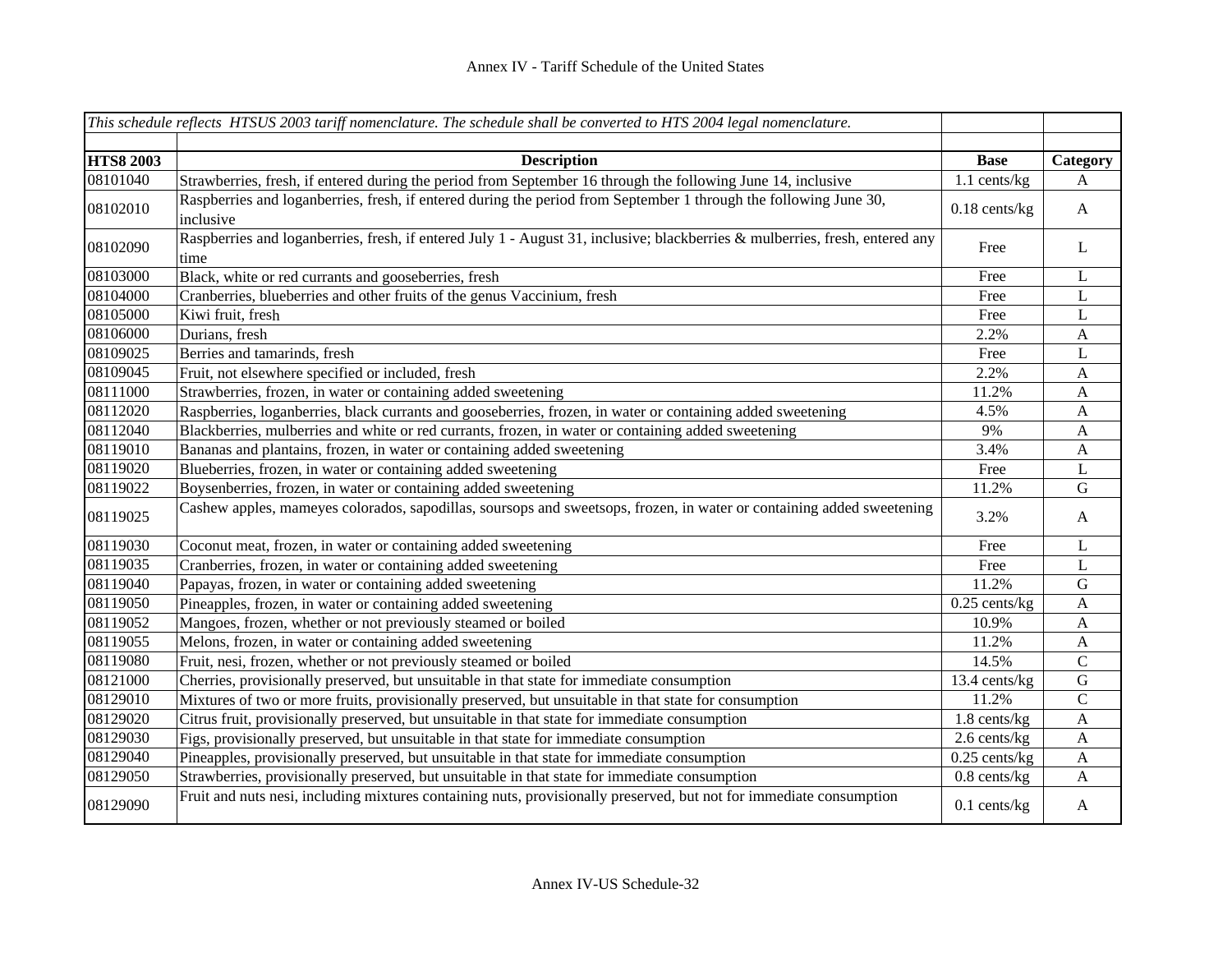|                  | This schedule reflects HTSUS 2003 tariff nomenclature. The schedule shall be converted to HTS 2004 legal nomenclature.    |                 |                           |
|------------------|---------------------------------------------------------------------------------------------------------------------------|-----------------|---------------------------|
|                  |                                                                                                                           |                 |                           |
| <b>HTS8 2003</b> | <b>Description</b>                                                                                                        | <b>Base</b>     | Category                  |
| 08131000         | Apricots, dried                                                                                                           | 1.8 cents/kg    | A                         |
| 08132010         | Prunes and plums, soaked in brine and dried                                                                               | 2 cents/kg      | $\mathbf{A}$              |
| 08132020         | Prunes and plums, dried, (except if presoaked in brine)                                                                   | 14%             | ${\bf G}$                 |
| 08133000         | Apples, dried                                                                                                             | $0.74$ cents/kg | $\mathbf{A}$              |
| 08134010         | Papayas, dried                                                                                                            | 1.8%            | A                         |
| 08134015         | Barberries, dried                                                                                                         | 3.5 cents/kg    | A                         |
| 08134020         | Berries except barberries, dried                                                                                          | 1.4 cents/kg    | $\mathbf{A}$              |
| 08134030         | Cherries, dried                                                                                                           | 10.6 cents/kg   | $\mathsf C$               |
| 08134040         | Peaches, dried                                                                                                            | 1.4 cents/kg    | $\mathbf{A}$              |
| 08134080         | Tamarinds, dried                                                                                                          | 6.8%            | $\mathbf{A}$              |
| 08134090         | Fruit nesi, dried, other than that of headings 0801 to 0806, and excluding mixtures                                       | 2.5%            | A                         |
| 08135000         | Mixtures of nuts or dried fruits of Chapter 8                                                                             | 14%             | $\mathbf G$               |
| 08140010         | Peel of orange or citron, fresh, frozen, dried or provisionally preserved in brine, in sulfur water or other preservative | Free            | L                         |
|                  | solutions                                                                                                                 |                 |                           |
| 08140040         | Lime peel, fresh, frozen or in brine                                                                                      | 1.6 cents/kg    | $\boldsymbol{\mathsf{A}}$ |
| 08140080         | Peel of citrus fruit, excl. orange or citron and peel, nesi, of melon, fresh, frozen, dried or provisionally preserved    | 1.6 cents/kg    | $\mathbf{A}$              |
| 09011100         | Coffee, not roasted, not decaffeinated                                                                                    | Free            | L                         |
| 09011200         | Coffee, not roasted, decaffeinated                                                                                        | Free            | L                         |
| 09012100         | Coffee, roasted, not decaffeinated                                                                                        | Free            | L                         |
| 09012200         | Coffee, roasted, decaffeinated                                                                                            | Free            | $\mathbf L$               |
| 09019010         | Coffee husks and skins                                                                                                    | Free            | L                         |
| 09019020         | Coffee substitutes containing coffee                                                                                      | 1.5 cents/kg    | $\mathbf{A}$              |
| 09021010         | Green tea in packages not over 3 kg, flavored                                                                             | 6.4%            | $\mathbf{A}$              |
| 09021090         | Green tea in packages not over 3 kg, not flavored                                                                         | Free            | $\mathbf L$               |
| 09022010         | Green tea in packages over 3 kg, flavored                                                                                 | 6.4%            | A                         |
| 09022090         | Green tea in packages over 3 kg, not flavored                                                                             | Free            | L                         |
| 09023000         | Black tea (fermented) and partly fermented tea, in immediate packings of a content not exceeding 3 kg                     | Free            | L                         |
| 09024000         | Black tea (fermented) and partly fermented tea, other than in immediate packings of a content not exceeding 3 kg          | Free            | L                         |
| 09030000         | Mate                                                                                                                      | Free            | L                         |
| 09041100         | Pepper of the genus Piper, neither crushed nor ground                                                                     | Free            | L                         |
| 09041200         | Pepper of the genus Piper, crushed or ground                                                                              | Free            | L                         |
| 09042020         | Paprika, dried or crushed or ground                                                                                       | 3 cents/kg      | A                         |
| 09042040         | Anaheim and ancho pepper, dried or crushed or ground                                                                      | 5 cents/kg      | $\mathbf{A}$              |
| 09042060         | Fruits of the genus Capsicum, other than paprika or anaheim and ancho pepper, not ground                                  | 2.5 cents/kg    | $\mathbf{A}$              |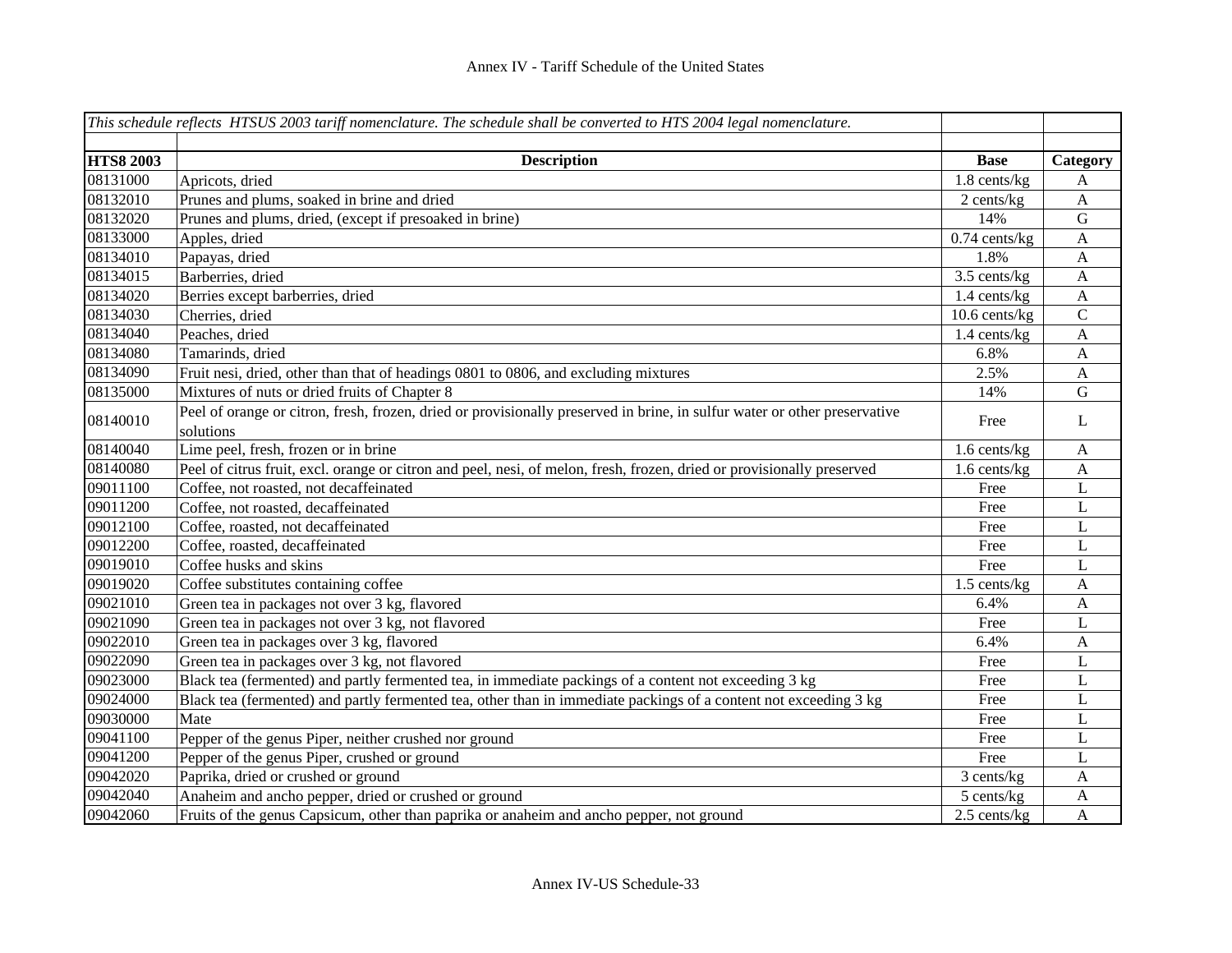|                  | This schedule reflects HTSUS 2003 tariff nomenclature. The schedule shall be converted to $\overline{HTS}$ 2004 legal nomenclature. |                 |                  |
|------------------|-------------------------------------------------------------------------------------------------------------------------------------|-----------------|------------------|
|                  |                                                                                                                                     |                 |                  |
| <b>HTS8 2003</b> | <b>Description</b>                                                                                                                  | <b>Base</b>     | Category         |
| 09042073         | Mixtures of mashed or macerated hot red peppers and salt, nesoi                                                                     | Free            | L                |
| 09042076         | Fruits of the genus capsicum, ground, nesoi                                                                                         | 5 cents/kg      | A                |
| 09042080         | Fruits of the genus Pimenta (including allspice), dried or crushed or ground                                                        | Free            | L                |
| 09050000         | Vanilla beans                                                                                                                       | Free            | L                |
| 09061000         | Cinnamon and cinnamon-tree flowers, neither crushed nor ground                                                                      | Free            | L                |
| 09062000         | Cinnamon and cinnamon-tree flowers, crushed or ground                                                                               | Free            | L                |
| 09070000         | Cloves (whole fruit, cloves and stems)                                                                                              | Free            | L                |
| 09081000         | Nutmeg                                                                                                                              | Free            | $\mathbf L$      |
| 09082020         | Mace, bombay or wild, ground                                                                                                        | 7.4 cents/kg    | $\boldsymbol{A}$ |
| 09082040         | Mace, other than ground Bombay or wild mace                                                                                         | Free            | L                |
| 09083000         | Cardamoms                                                                                                                           | Free            | $\mathbf L$      |
| 09091000         | Seeds of anise or badian                                                                                                            | Free            | $\mathbf L$      |
| 09092000         | Seeds of coriander                                                                                                                  | Free            | L                |
| 09093000         | Seeds of cumin                                                                                                                      | Free            | $\mathbf L$      |
| 09094000         | Seeds of caraway                                                                                                                    | Free            | L                |
| 09095000         | Seeds of fennel or juniper berries                                                                                                  | Free            | L                |
| 09101020         | Ginger, not ground                                                                                                                  | Free            | L                |
| 09101040         | Ginger, ground                                                                                                                      | 1 cent/kg       | A                |
| 09102000         | Saffron                                                                                                                             | Free            | L                |
| 09103000         | Tumeric (curcuma)                                                                                                                   | Free            | L                |
| 09104020         | Thyme; bay leaves, crude or not manufactured                                                                                        | Free            | L                |
| 09104030         | Thyme, other than crude or not manufactured                                                                                         | 4.8%            | A                |
| 09104040         | Bay leaves, other than crude or not manufactured                                                                                    | 3.2%            | A                |
| 09105000         | Curry                                                                                                                               | Free            | L                |
| 09109100         | Mixtures of spices                                                                                                                  | 1.9%            | A                |
| 09109920         | Origanum, crude or not manufactured                                                                                                 | Free            | L                |
| 09109940         | Origanum, other than crude or not manufactured                                                                                      | 3.4%            | A                |
| 09109950         | Dill                                                                                                                                | Free            | L                |
| 09109960         | Spices, nesi                                                                                                                        | 1.9%            | A                |
| 10011000         | Durum wheat                                                                                                                         | $0.65$ cents/kg | A                |
| 10019010         | Seed of wheat and meslin                                                                                                            | 2.8%            | A                |
| 10019020         | Wheat & meslin other than durum or seed wheat                                                                                       | $0.35$ cents/kg | A                |
| 10020000         | Rye                                                                                                                                 | Free            | L                |
| 10030020         | Barley, for malting purposes                                                                                                        | $0.1$ cents/kg  | A                |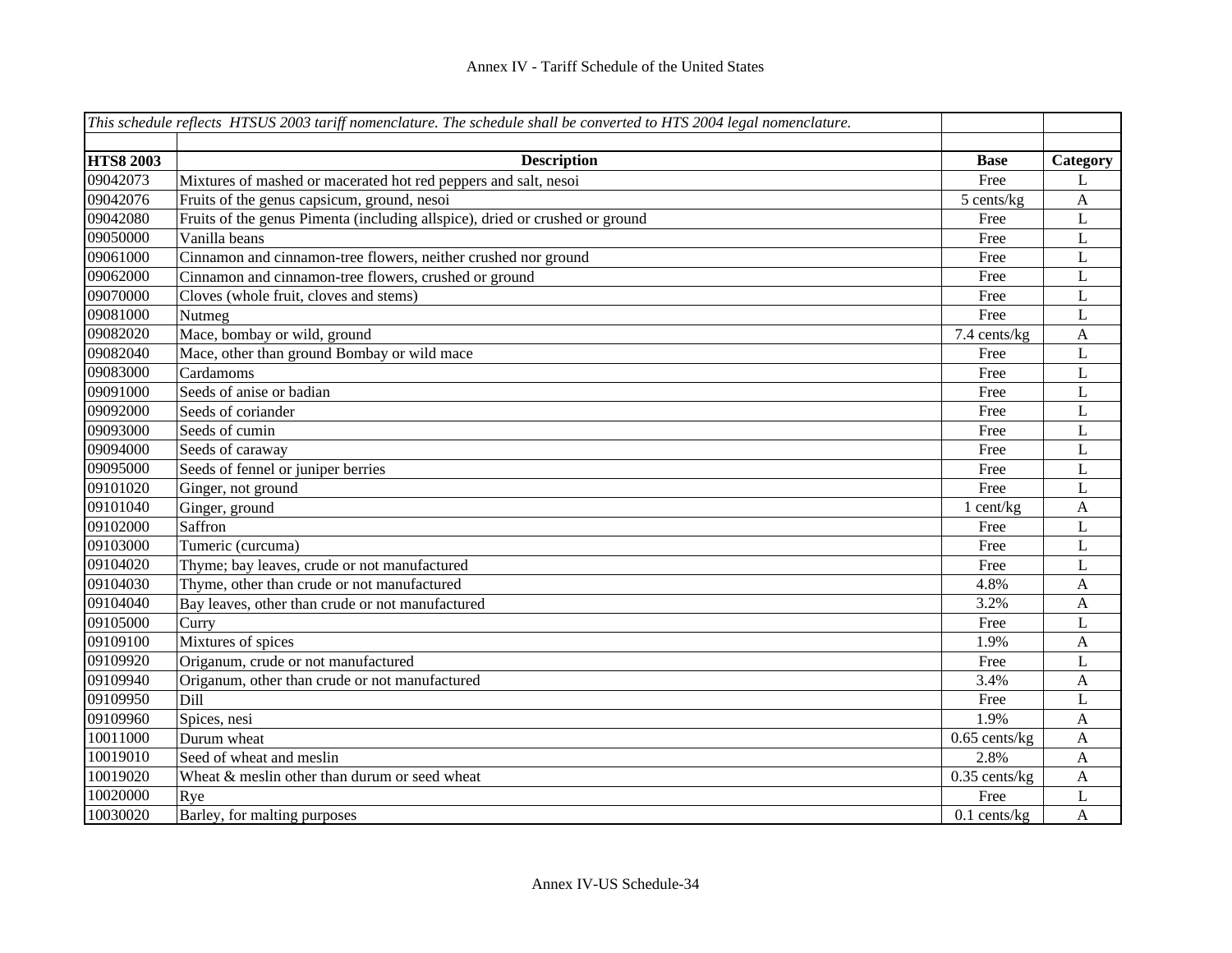|                  | This schedule reflects HTSUS 2003 tariff nomenclature. The schedule shall be converted to HTS 2004 legal nomenclature. |                   |              |
|------------------|------------------------------------------------------------------------------------------------------------------------|-------------------|--------------|
|                  |                                                                                                                        |                   |              |
| <b>HTS8 2003</b> | <b>Description</b>                                                                                                     | <b>Base</b>       | Category     |
| 10030040         | Barley, other than for malting purposes                                                                                | $0.15$ cents/kg   | A            |
| 10040000         | Oats                                                                                                                   | Free              | L            |
| 10051000         | Seed corn (maize)                                                                                                      | Free              | L            |
| 10059020         | Yellow dent corn                                                                                                       | $0.05$ cents/kg   | $\mathbf{A}$ |
| 10059040         | Corn (maize), other than seed and yellow dent corn                                                                     | $0.25$ cents/kg   | A            |
| 10061000         | Rice in the husk (paddy or rough)                                                                                      | $1.8$ cents/ $kg$ | A            |
| 10062020         | Basmati rice, husked                                                                                                   | $0.83$ cents/kg   | $\mathbf{A}$ |
| 10062040         | Husked (brown) rice, other than Basmati                                                                                | 2.1 cents/kg      | $\mathbf{A}$ |
| 10063010         | Rice semi-milled or wholly milled, whether or not polished or glazed, parboiled                                        | 11.2%             | $\mathbf{A}$ |
| 10063090         | Rice semi-milled or wholly milled, whether or not polished or glazed, other than parboiled                             | 1.4 cents/kg      | $\mathbf{A}$ |
| 10064000         | Broken rice                                                                                                            | $0.44$ cents/kg   | A            |
| 10070000         | Grain sorghum                                                                                                          | $0.22$ cents/kg   | $\mathbf{A}$ |
| 10081000         | <b>Buckwheat</b>                                                                                                       | Free              | L            |
| 10082000         | Millet                                                                                                                 | $0.32$ cents/kg   | $\mathbf{A}$ |
| 10083000         | Canary seed                                                                                                            | $0.12$ cents/kg   | $\mathbf{A}$ |
| 10089000         | Cereals nesi (including wild rice)                                                                                     | 1.1%              | $\mathbf{A}$ |
| 11010000         | Wheat or meslin flour                                                                                                  | $0.7$ cents/kg    | $\mathbf{A}$ |
| 11021000         | Rye flour                                                                                                              | $0.23$ cents/kg   | $\mathbf{A}$ |
| 11022000         | Corn (maize) flour                                                                                                     | $0.3$ cents/kg    | $\mathbf{A}$ |
| 11023000         | Rice flour                                                                                                             | $0.09$ cents/kg   | $\mathbf{A}$ |
| 11029020         | <b>Buckwheat flour</b>                                                                                                 | Free              | L            |
| 11029030         | Cereal flours nesi, mixed together                                                                                     | 12.8%             | $\mathbf{A}$ |
| 11029060         | Cereal flours, other than of wheat or meslin, rye, corn, rice or buckwheat                                             | 9%                | $\mathbf{A}$ |
| 11031100         | Groats and meal of wheat                                                                                               | $0.5$ cents/kg    | $\mathbf{A}$ |
| 11031300         | Groats and meal of corn (maize)                                                                                        | $0.3$ cents/kg    | A            |
| 11031912         | Groats and meal of oats                                                                                                | $0.8$ cents/ $kg$ | A            |
| 11031914         | Groats and meal of rice                                                                                                | $0.09$ cents/kg   | A            |
| 11031990         | Groats and meal of cereals other than wheat, oats, corn (maize) or rice                                                | 9%                | $\mathsf C$  |
| 11032000         | Pellets of cereals                                                                                                     | Free              | L            |
| 11041200         | Rolled or flaked grains of oats                                                                                        | 1.2 cents/kg      | A            |
| 11041910         | Rolled or flaked grains of barley                                                                                      | 2 cents/kg        | $\mathbf{A}$ |
| 11041990         | Rolled or flaked grains of cereals, other than of barley or oats                                                       | $0.45$ cents/kg   | A            |
| 11042200         | Grains of oats, hulled, pearled, clipped, sliced, kibbled or otherwise worked, but not rolled or flaked                | 0.5%              | A            |
| 11042300         | Grains of corn (maize), hulled, pearled, clipped, sliced, kibbled or otherwise worked, but not rolled or flaked        | $0.45$ cents/kg   | A            |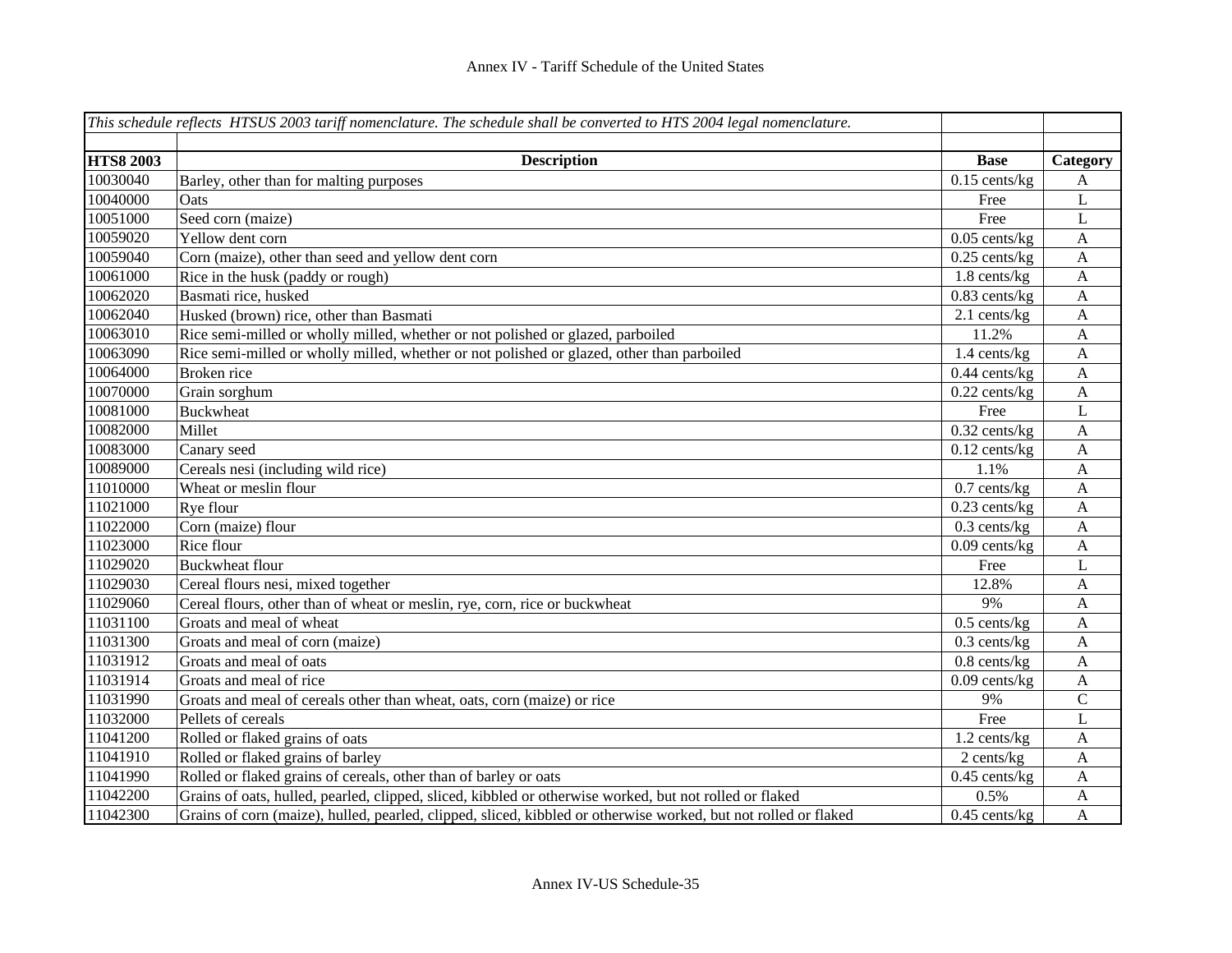|                  | This schedule reflects HTSUS 2003 tariff nomenclature. The schedule shall be converted to HTS 2004 legal nomenclature.                        |                 |                             |
|------------------|-----------------------------------------------------------------------------------------------------------------------------------------------|-----------------|-----------------------------|
|                  |                                                                                                                                               |                 |                             |
| <b>HTS8 2003</b> | <b>Description</b>                                                                                                                            | <b>Base</b>     | Category                    |
| 11042910         | Grains of barley, hulled, pearled, clipped, sliced, kibbled or otherwise worked, but not rolled or flaked                                     | 1.2%            | A                           |
| 11042990         | Grains of cereals other than barley, oats or corn, hulled, pearled, clipped, sliced, kibbled or otherwise worked, but not<br>rolled or flaked | 2.7%            | $\mathbf{A}$                |
| 11043000         | Germ of cereals, whole, rolled, flaked or ground                                                                                              | 4.5%            | $\boldsymbol{A}$            |
| 11051000         | Flour, meal and powder of potatoes                                                                                                            | $1.7$ cents/kg  | $\mathbf{A}$                |
| 11052000         | Flakes, granules and pellets, of potatoes                                                                                                     | 1.3 cents/kg    | $\boldsymbol{A}$            |
| 11061000         | Flour, meal and powder of the dried leguminous vegetables of heading 0713                                                                     | 8.3%            | $\mathbf{A}$                |
| 11062010         | Flour, meal and powder of Chinese water chestnuts                                                                                             | 8.3%            | $\mathbf{A}$                |
| 11062090         | Flour, meal and powder of sago, or of roots or tubers of heading 0714 (excluding Chinese water chestnuts)                                     | Free            | L                           |
| 11063020         | Flour, meal and powder of banana and plantain                                                                                                 | 2.8%            | $\mathbf{A}$                |
| 11063040         | Fruit and nut flour, meal and powder of the products of chapter 8, other than of banana and plantain                                          | 9.6%            | $\boldsymbol{\mathsf{A}}$   |
| 11071000         | Malt, not roasted                                                                                                                             | $0.3$ cents/kg  | $\boldsymbol{\mathsf{A}}$   |
| 11072000         | Malt, roasted                                                                                                                                 | $0.42$ cents/kg | $\mathbf{A}$                |
| 11081100         | Wheat starch                                                                                                                                  | $0.54$ cents/kg | $\mathbf A$                 |
| 11081200         | Corn (maize) starch                                                                                                                           | $0.54$ cents/kg | $\mathbf{A}$                |
| 11081300         | Potato starch                                                                                                                                 | $0.56$ cents/kg | $\boldsymbol{\mathsf{A}}$   |
| 11081400         | Cassava (manioc) starch                                                                                                                       | Free            | L                           |
| 11081900         | Starches other than wheat, corn (maize), potato or cassava (manioc) starches                                                                  | Free            | L                           |
| 11082000         | Inulin                                                                                                                                        | 2.6%            | A                           |
| 11090010         | Wheat gluten, whether or not dried, to be used as animal feed                                                                                 | 1.8%            | A                           |
| 11090090         | Wheat gluten, whether or not dried, to be used for other than animal feed                                                                     | 6.8%            | A                           |
| 12010000         | Soybeans, whether or not broken                                                                                                               | Free            | L                           |
| 12021005         | Peanuts (ground-nuts), not roasted or cooked, in shell, subject to gen note 15 of the HTS                                                     | 9.35 cents/kg   | $\boldsymbol{\mathsf{A}}$   |
| 12021040         | Peanuts (ground-nuts), not roasted or cooked, in shell, subject to add. US note 2 to Ch.12                                                    | 9.35 cents/kg   | $\mathbf{A}$                |
| 12021080         | Peanuts (ground-nuts), not roasted or cooked, in shell, not subject to gen note 15 or add. US note 2 to Ch.12                                 | 163.8%          | See Annex<br>$1$ , note 9   |
| 12022005         | Peanuts (ground-nuts), not roasted or cooked, shelled, subject to gen note 15 of the HTS                                                      | 6.6 cents/kg    | $\mathbf{A}$                |
| 12022040         | Peanuts (ground-nuts), not roasted or cooked, shelled, subject to add. US note 2 to Ch.12                                                     | 6.6 cents/kg    | $\overline{A}$              |
| 12022080         | Peanuts (ground-nuts), not roasted or cooked, shelled, not subject to gen note 15 or add. US note 2 to Ch.12                                  | 131.8%          | See Annex<br>$1$ , note $9$ |
| 12030000         | Copra                                                                                                                                         | Free            | L                           |
| 12040000         | Flaxseed (linseed), whether or not broken                                                                                                     | $0.39$ cents/kg | A                           |
| 12051000         | Low erucic acid rape or colza seeds, whether or not broken                                                                                    | $0.58$ cents/kg | $\boldsymbol{A}$            |
| 12059000         | Rape or colza seeds (other than of low erucic acid), whether or not broken                                                                    | $0.58$ cents/kg | $\mathbf{A}$                |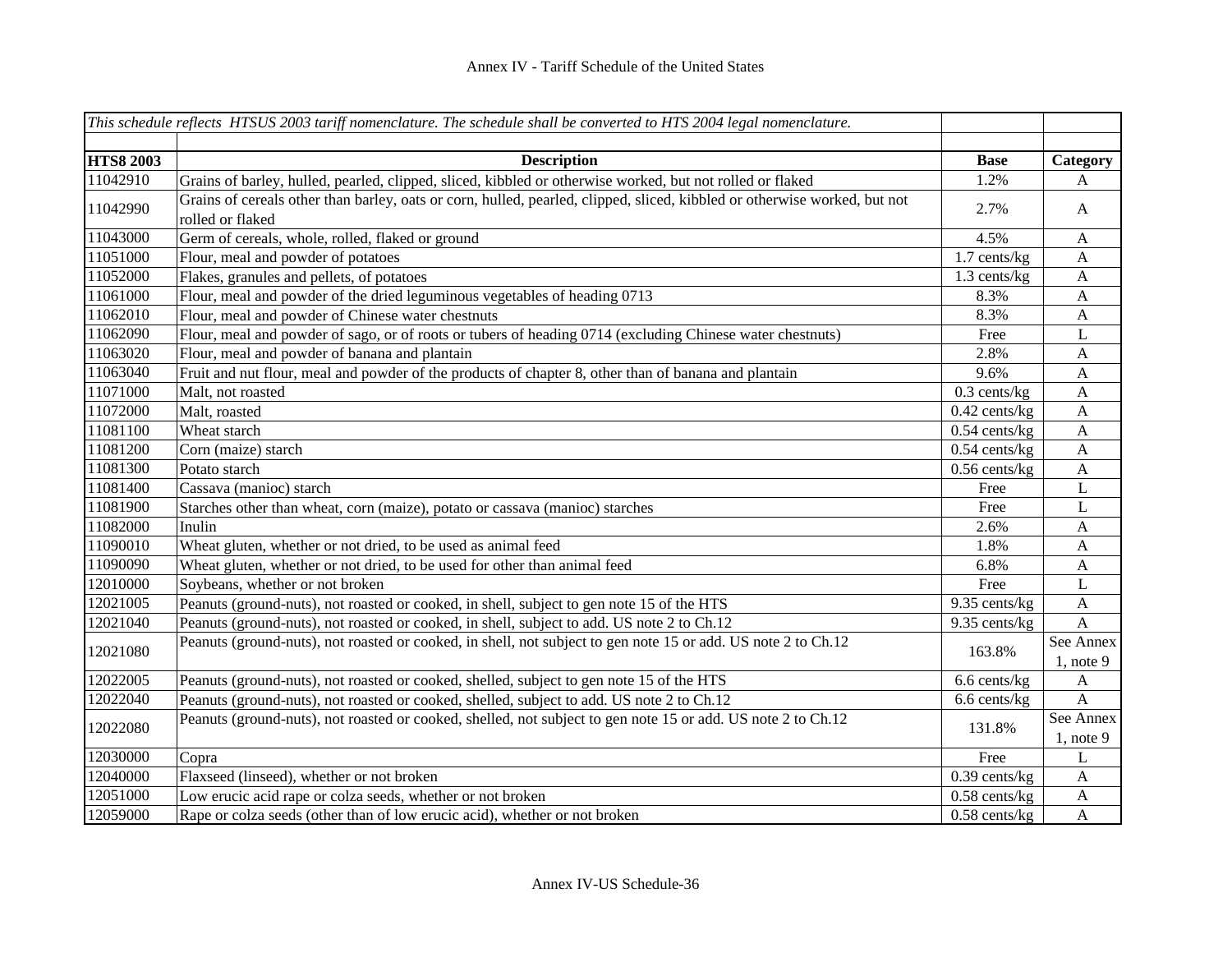|                  | This schedule reflects HTSUS 2003 tariff nomenclature. The schedule shall be converted to HTS 2004 legal nomenclature.        |                 |                  |
|------------------|-------------------------------------------------------------------------------------------------------------------------------|-----------------|------------------|
|                  |                                                                                                                               |                 |                  |
| <b>HTS8 2003</b> | <b>Description</b>                                                                                                            | <b>Base</b>     | Category         |
| 12060000         | Sunflower seeds, whether or not broken                                                                                        | Free            | L                |
| 12071000         | Palm nuts and kernels, whether or not broken                                                                                  | Free            | $\mathbf L$      |
| 12072000         | Cotton seeds, whether or not broken                                                                                           | $0.47$ cents/kg | $\mathbf{A}$     |
| 12073000         | Castor beans, whether or not broken                                                                                           | Free            | L                |
| 12074000         | Sesame seeds, whether or not broken                                                                                           | Free            | $\mathbf L$      |
| 12075000         | Mustard seeds, whether or not broken                                                                                          | Free            | $\mathbf L$      |
| 12076000         | Safflower seeds, whether or not broken                                                                                        | Free            | $\mathbf L$      |
| 12079100         | Poppy seeds, whether or not broken                                                                                            | $0.06$ cents/kg | $\boldsymbol{A}$ |
| 12079901         | Oil seeds and oleaginous fruits not elsewhere specified or included, whether or not broken                                    | Free            | L                |
| 12081000         | Flours and meals of soybeans                                                                                                  | 1.9%            | $\mathbf{A}$     |
| 12089000         | Flours and meals of oil seeds or oleaginous fruits other than those of mustard or soybeans                                    | 1.4%            | $\mathbf{A}$     |
| 12091000         | Sugar beet seed of a kind used for sowing                                                                                     | Free            | L                |
| 12092100         | Alfalfa (lucerne) seed of a kind used for sowing                                                                              | $1.5$ cents/kg  | $\mathbf{A}$     |
| 12092220         | White and ladino clover seed of a kind used for sowing                                                                        | 1.6 cents/kg    | $\boldsymbol{A}$ |
| 12092240         | Clover seed, other than white and ladino, of a kind used for sowing                                                           | Free            | $\mathbf L$      |
| 12092300         | Fescue seed of a kind used for sowing                                                                                         | Free            | $\mathbf L$      |
| 12092400         | Kentucky blue grass seed of a kind used for sowing                                                                            | 1.2 cents/kg    | $\boldsymbol{A}$ |
| 12092500         | Rye grass seed of a kind used for sowing                                                                                      | 1.4 cents/kg    | $\mathbf{A}$     |
| 12092600         | Timothy grass seed of a kind used for sowing                                                                                  | Free            | $\mathbf L$      |
| 12092910         | Beet seed, other than sugar beet seed, of a kind used for sowing                                                              | Free            | $\mathbf L$      |
| 12092990         | Seeds of forage plants of a kind used for sowing, not elsewhere specified or included                                         | Free            | L                |
| 12093000         | Seeds of herbaceous plants cultivated principally for their flowers                                                           | $1$ cent/kg     | A                |
| 12099110         | Cauliflower seeds of a kind used for sowing                                                                                   | 5.9 cents/kg    | A                |
| 12099120         | Celery seeds of a kind used for sowing                                                                                        | Free            | L                |
| 12099140         | Onion seeds of a kind used for sowing                                                                                         | Free            | L                |
| 12099150         | Parsley seeds of a kind used for sowing                                                                                       | $0.68$ cents/kg | $\boldsymbol{A}$ |
| 12099160         | Pepper seeds of a kind used for sowing                                                                                        | Free            | L                |
| 12099180         | Vegetable seeds, nesi, of a kind used for sowing                                                                              | 1.5 cents/kg    | $\mathbf{A}$     |
| 12099920         | Tree and shrub seeds of a kind used for sowing                                                                                | Free            | $\mathbf L$      |
| 12099940         | Seeds, fruits and spores, of a kind used for sowing, nesi                                                                     | $0.83$ cents/kg | $\mathbf{A}$     |
| 12101000         | Hop cones, fresh or dried, neither ground, powdered nor in the form of pellets                                                | 13.2 cents/kg   | A                |
| 12102000         | Hop cones, fresh or dried, ground, powdered or in the form of pellets; lupulin                                                | 13.2 cents/kg   | A                |
| 12111000         | Licorice roots, fresh or dried, of a kind used in perfumery, in pharmacy, or for insecticidal, fungicidal or similar purposes | Free            | L                |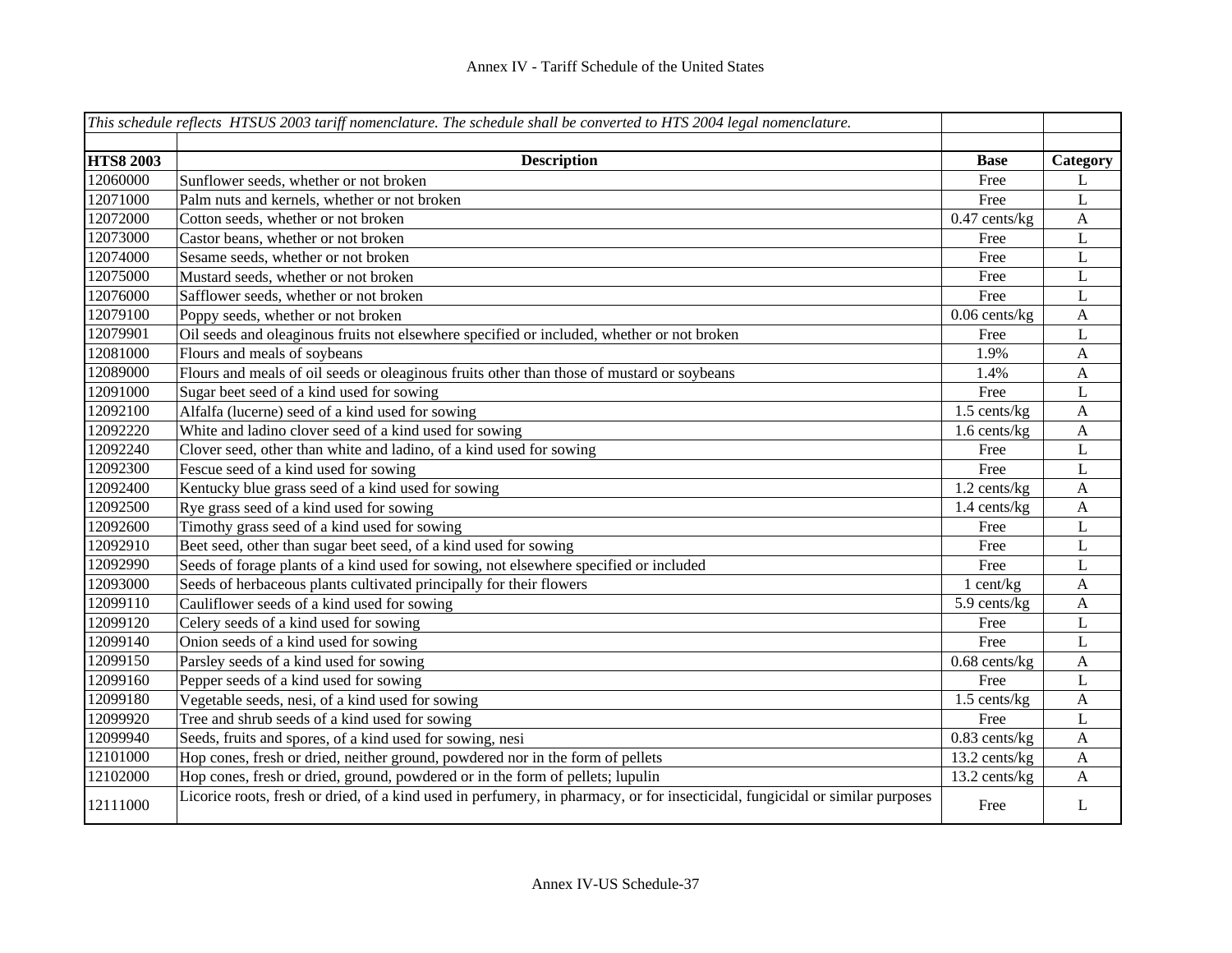|                  | This schedule reflects HTSUS 2003 tariff nomenclature. The schedule shall be converted to HTS 2004 legal nomenclature.                          |              |              |
|------------------|-------------------------------------------------------------------------------------------------------------------------------------------------|--------------|--------------|
|                  |                                                                                                                                                 |              |              |
| <b>HTS8 2003</b> | <b>Description</b>                                                                                                                              | <b>Base</b>  | Category     |
| 12112000         | Ginseng roots, fresh or dried, of a kind used in perfumery, in pharmacy, or for insecticidal, fungicidal or similar purposes                    | Free         | L            |
| 12113000         | Coca leaf, of a kind used in perfumery, in pharmacy or for insecticidal, fungicidal or similar purposes                                         | Free         | L            |
| 12114000         | Poppy straw, of a kind used in perfumery, in pharmacy or for insecticidal, fungicidal or similar purposes                                       | Free         | L            |
| 12119020         | Mint leaves, crude or not manufactured, of a kind used in perfumery, in pharmacy or for insecticidal, fungicidal or similar<br>purposes         | Free         | L            |
| 12119040         | Mint leaves nesi, of a kind used in perfumery, in pharmacy or for insecticidal, fungicidal or similar purposes                                  | 4.8%         | $\mathbf{A}$ |
| 12119060         | Tonka beans, of a kind used in perfumery, in pharmacy or for insecticidal, fungicidal or similar purposes                                       | 6.6 cents/kg | $\mathbf{A}$ |
| 12119090         | Plants and parts of plants nesoi, of a kind used in perfumery, in pharmacy or for insecticidal, fungicidal or similar<br>purposes               | Free         | L            |
| 12121000         | Locust beans, including locust bean seeds, fresh, chilled, frozen or dried, whether or not ground                                               | Free         | L            |
| 12122000         | Seaweeds and other algae, fresh, chilled, frozen or dried, whether or not ground                                                                | Free         | L            |
| 12123010         | Nectarine stones and kernels of a kind used primarily for human consumption, not elsewhere specified or included                                | Free         | L            |
| 12123090         | Apricot, peach (other than nectarine) or plum stones and kernels used primarily for human consumption, not elsewhere<br>specified or included   | 1.5 cents/kg | A            |
| 12129100         | Sugar beet, fresh, chilled, frozen or dried, whether or not ground                                                                              | 39.7 cents/t | $\mathbf{A}$ |
| 12129910         | Sugar cane, fresh, chilled, frozen or dried, whether or not ground                                                                              | \$1.24/t     | $\mathbf{A}$ |
| 12129990         | Fruit stone & kernel (not apricot/peach/plum) & other vegetable products (eg, unroasted chicory roots) used primary<br>human consumption, nesoi | Free         | L            |
| 12130000         | Cereal straw and husks, unprepared, whether or not chopped, ground, pressed or in the form of pellets                                           | Free         | L            |
| 12141000         | Alfalfa (lucerne) meal and pellets                                                                                                              | 1.4%         | $\mathbf{A}$ |
| 12149000         | Rutabagas, mangolds, fodder roots, hay, clover, sainfoin, kale, lupines, vetches & forage products nesi                                         | Free         | L            |
| 13011000         | Lac                                                                                                                                             | Free         | L            |
| 13012000         | Gum Arabic                                                                                                                                      | Free         | L            |
| 13019040         | Turpentine gum (oleoresinous exudate from living trees)                                                                                         | 1.3%         | $\mathbf{A}$ |
| 13019090         | Natural gums, resins, gum-resins and oleoresins (e.g., balsams), nesoi                                                                          | Free         | L            |
| 13021100         | Saps and extracts of opium                                                                                                                      | Free         | L            |
| 13021200         | Saps and extracts of licorice                                                                                                                   | 3.8%         | A            |
| 13021300         | Saps and extracts of hops                                                                                                                       | 89 cents/kg  | A            |
| 13021400         | Saps and extracts of pyrethrum or of the roots of plants containing rotenone                                                                    | Free         | L            |
| 13021921         | Poppy straw extract                                                                                                                             | Free         | L            |
| 13021940         | Ginseng; substances having anesthetic, prophylactic or therapeutic properties, other than poppy straw extract                                   | 1%           | A            |
| 13021990         | Vegetable saps and extracts nesi                                                                                                                | Free         | L            |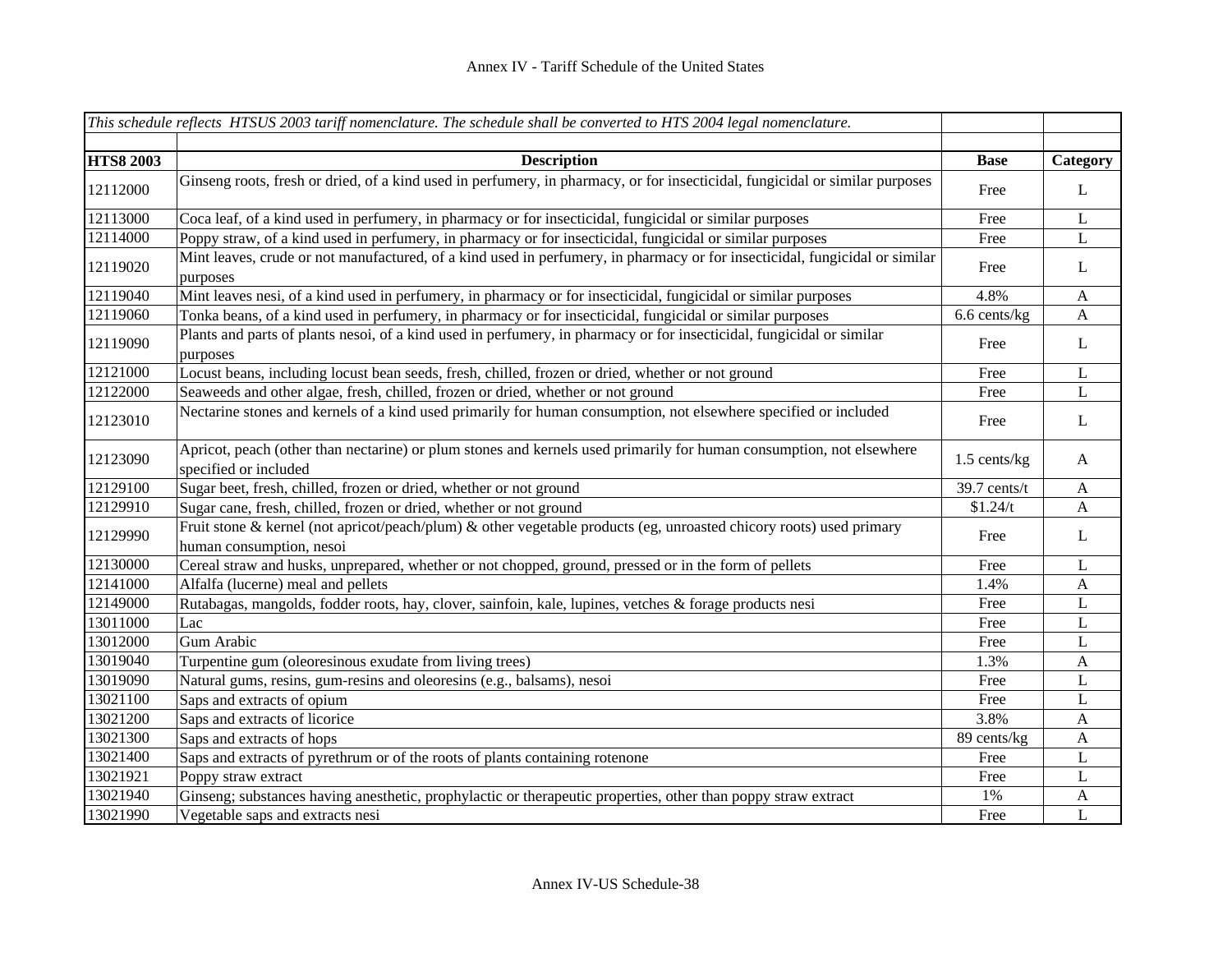|                  | This schedule reflects HTSUS 2003 tariff nomenclature. The schedule shall be converted to HTS 2004 legal nomenclature.                        |                        |              |
|------------------|-----------------------------------------------------------------------------------------------------------------------------------------------|------------------------|--------------|
|                  |                                                                                                                                               |                        |              |
| <b>HTS8 2003</b> | <b>Description</b>                                                                                                                            | <b>Base</b>            | Category     |
| 13022000         | Pectic substances, pectinates and pectates                                                                                                    | Free                   | L            |
| 13023100         | Agar-agar                                                                                                                                     | Free                   | $\mathbf L$  |
| 13023200         | Mucilages and thickeners, whether or not modified, derived from locust beans, locust bean seeds or guar seeds                                 | Free                   | L            |
| 13023900         | Mucilages and thickeners derived from vegetable products other than locust beans, locust bean seeds or guar seeds, and<br>excluding agar-agar | 3.2%                   | $\mathbf{A}$ |
| 14011000         | Bamboos, of a kind used primarily for plaiting                                                                                                | Free                   | L            |
| 14012020         | Rattans, in the rough or cut transversely into sections, of a kind used primarily for plaiting                                                | Free                   | L            |
| 14012040         | Rattans, other than those in the rough or cut transversely into sections, of a kind used primarily for plaiting                               | 2%                     | A            |
| 14019020         | Willow (osier), of a kind used primarily for plaiting                                                                                         | 4.4%                   | A            |
| 14019040         | Lime bark, raffia, reeds, rushes, cleaned, bleached or dyed cereal straw, other vegetable materials nesi, used primarily for<br>plaiting      | 3.2%                   | $\mathbf{A}$ |
| 14020091         | Vegetable hair of a kind used primarily as stuffing or padding, whether or not supported                                                      | $0.5$ cents/kg         | $\mathbf{A}$ |
| 14020099         | Kapok, eel grass and other vegetable materials nesoi, of a kind used primarily as stuffing or padding, whether or not<br>supported            | Free                   | $\mathbf L$  |
| 14030010         | Broomcorn (Sorghum vulgare var. technicum) of a kind used primarily in brooms or brushes                                                      | \$4.95/t               | A            |
| 14030092         | Istle of a kind used primarily in brooms or brushes                                                                                           | Free                   | L            |
| 14030094         | Piassava, couch-grass and other vegetable materials nesoi, of a kind used primarily in brooms or brushes                                      | 2.3%                   | $\mathbf{A}$ |
| 14041000         | Raw vegetable materials of a kind used primarily in dyeing or tanning                                                                         | Free                   | $\mathbf L$  |
| 14042000         | <b>Cotton linters</b>                                                                                                                         | Free                   | $\mathbf L$  |
| 14049000         | Vegetable products nesi                                                                                                                       | Free                   | $\mathbf L$  |
| 15010000         | Pig fat (including lard) and poultry fat, other than that of head 0209 or 1503                                                                | 3 cents/kg             | $\mathbf{A}$ |
| 15020000         | Fats of bovine animals, sheep or goats, other than those of heading 1503                                                                      | $0.43$ cents/kg        | $\mathbf{A}$ |
| 15030000         | Lard stearin, lard oil, oleostearin, oleo-oil, and tallow oil, not emulsified or mixed or otherwise prepared                                  | 2 cents/kg             | A            |
| 15041020         | Cod-liver oil and its fractions                                                                                                               | Free                   | L            |
| 15041040         | Fish-liver oils and their fractions, other than cod-liver oil and its fractions                                                               | 2.5%                   | $\mathbf{A}$ |
| 15042020         | Cod oil and its fractions, other than liver oil                                                                                               | Free                   | L            |
| 15042040         | Herring oil and its fractions, other than liver oil                                                                                           | 1 cent/kg              | A            |
| 15042060         | Fats and oils and their fractions, of fish other than cod and herring, excluding liver oil                                                    | $1.5$ cents/kg +<br>5% | $\mathbf{A}$ |
| 15043000         | Fats and oils and their fractions, of marine mammals                                                                                          | $1.7$ cents/kg +<br>5% | A            |
| 15050010         | Wool grease, crude                                                                                                                            | 1.3 cents/kg           | $\mathbf{A}$ |
| 15050090         | Fatty substances derived from wool grease (including lanolin)                                                                                 | 2.4%                   | $\mathbf{A}$ |
| 15060000         | Animal fats and oils and their fractions nesi, whether or not refined, but not chemically modified                                            | 2.3%                   | $\mathbf{A}$ |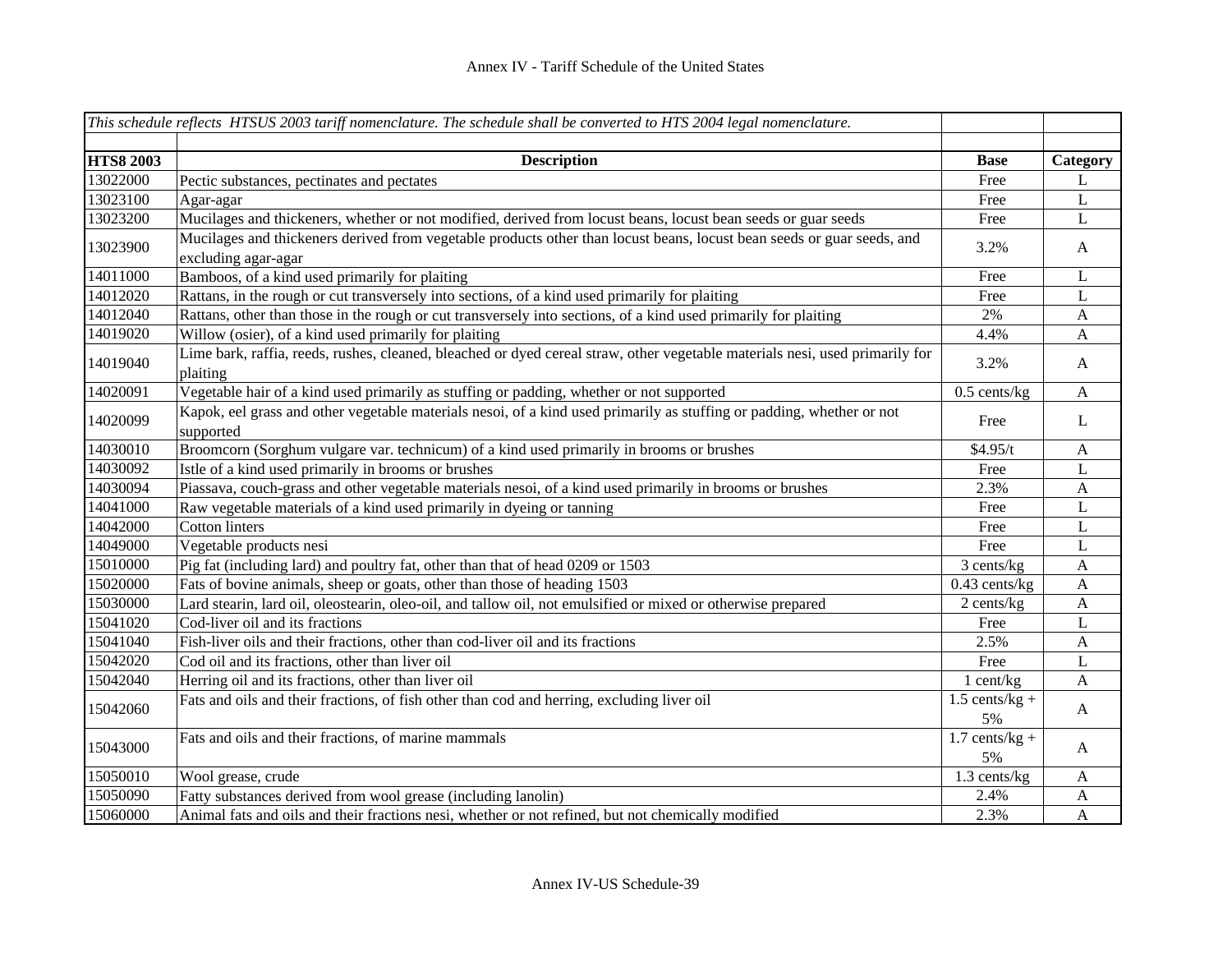|                  | This schedule reflects HTSUS 2003 tariff nomenclature. The schedule shall be converted to HTS 2004 legal nomenclature.                      |                                            |                  |
|------------------|---------------------------------------------------------------------------------------------------------------------------------------------|--------------------------------------------|------------------|
|                  |                                                                                                                                             |                                            |                  |
| <b>HTS8 2003</b> | <b>Description</b>                                                                                                                          | <b>Base</b>                                | Category         |
| 15071000         | Crude soybean oil, whether or not degummed                                                                                                  | 19.1%                                      | G                |
| 15079020         | Pharmaceutical grade soybean oil meeting FDA requirements for use in intravenous fat emulsions, valued over \$5 per kg                      | Free                                       | L                |
| 15079040         | Soybean oil, other than crude, and its fractions, whether or not refined, but not chemically modified, nesi                                 | 19.1%                                      | ${\bf G}$        |
| 15081000         | Crude peanut (ground-nut) oil                                                                                                               | 7.5 cents/kg                               | $\bf I$          |
| 15089000         | Peanut (ground-nut) oil, other than crude, and its fractions, whether or not refined, but not chemically modified                           | 7.5 cents/kg                               | $\rm I$          |
| 15091020         | Virgin olive oil and its fractions, whether or not refined, not chemically modified, weighing with the immediate container<br>under 18 kg   | 5 cents/kg on<br>contents and<br>container | A                |
| 15091040         | Virgin olive oil and its fractions, whether or not refined, not chemically modified, weighing with the immediate container<br>18 kg or over | 3.4 cents/kg                               | A                |
| 15099020         | Olive oil, other than virgin olive oil, and its fractions, not chemically modified, weighing with the immediate container<br>under 18 kg    | 5 cents/kg on<br>contents and<br>container | A                |
| 15099040         | Olive oil, other than virgin olive oil, and its fractions, not chemically modified, weighing with the immediate container 18<br>kg or over  | 3.4 cents/kg                               | $\mathbf{A}$     |
| 15100020         | Olive oil, including blends, and their fractions, not chemically modified, rendered unfit for use as food                                   | Free                                       | $\bf L$          |
| 15100040         | Edible oil including blends, and their fractions, nesi, not chemically modified, weighing under 18 kg                                       | 5 cents/kg on<br>contents and<br>container | $\boldsymbol{A}$ |
| 15100060         | Edible oil including blends, and their fractions, nesi, not chemically modified, weighing 18 kg or over                                     | 3.4 cents/kg                               | $\mathbf{A}$     |
| 15111000         | Palm oil, crude, and its fractions, whether or not refined, not chemically modified                                                         | Free                                       | L                |
| 15119000         | Palm oil, other than crude, and its fractions, whether or not refined, but not chemically modified                                          | Free                                       | L                |
| 15121100         | Sunflower-seed or safflower oil, crude, and their fractions, whether or not refined, not chemically modified                                | $1.7$ cents/kg +<br>3.4%                   | ${\bf C}$        |
| 15121900         | Sunflower seed or safflower oil, other than crude, and their fractions, whether or not refined, but not chemically modified                 | $1.7$ cents/kg +<br>3.4%                   | A                |
| 15122100         | Cottonseed oil, crude, and its fractions, whether or not gossypol has been removed                                                          | 5.6 cents/kg                               | $\mathbf{A}$     |
| 15122900         | Cottonseed oil, other than crude, and its fractions, whether or not refined, but not chemically modified                                    | 5.6 cents/kg                               | A                |
| 15131100         | Coconut (copra) oil, crude, and its fractions, not chemically modified                                                                      | Free                                       | L                |
| 15131900         | Coconut (copra) oil, other than crude, and its fractions, whether or not refined, but not chemically modified                               | Free                                       | $\mathbf L$      |
| 15132100         | Palm kernel or babassu oil, crude, and their fractions, not chemically modified                                                             | Free                                       | L                |
| 15132900         | Palm kernel oil or babassu oil, other than crude, and their fractions, whether or not refined, but not chemically modified                  | Free                                       | L                |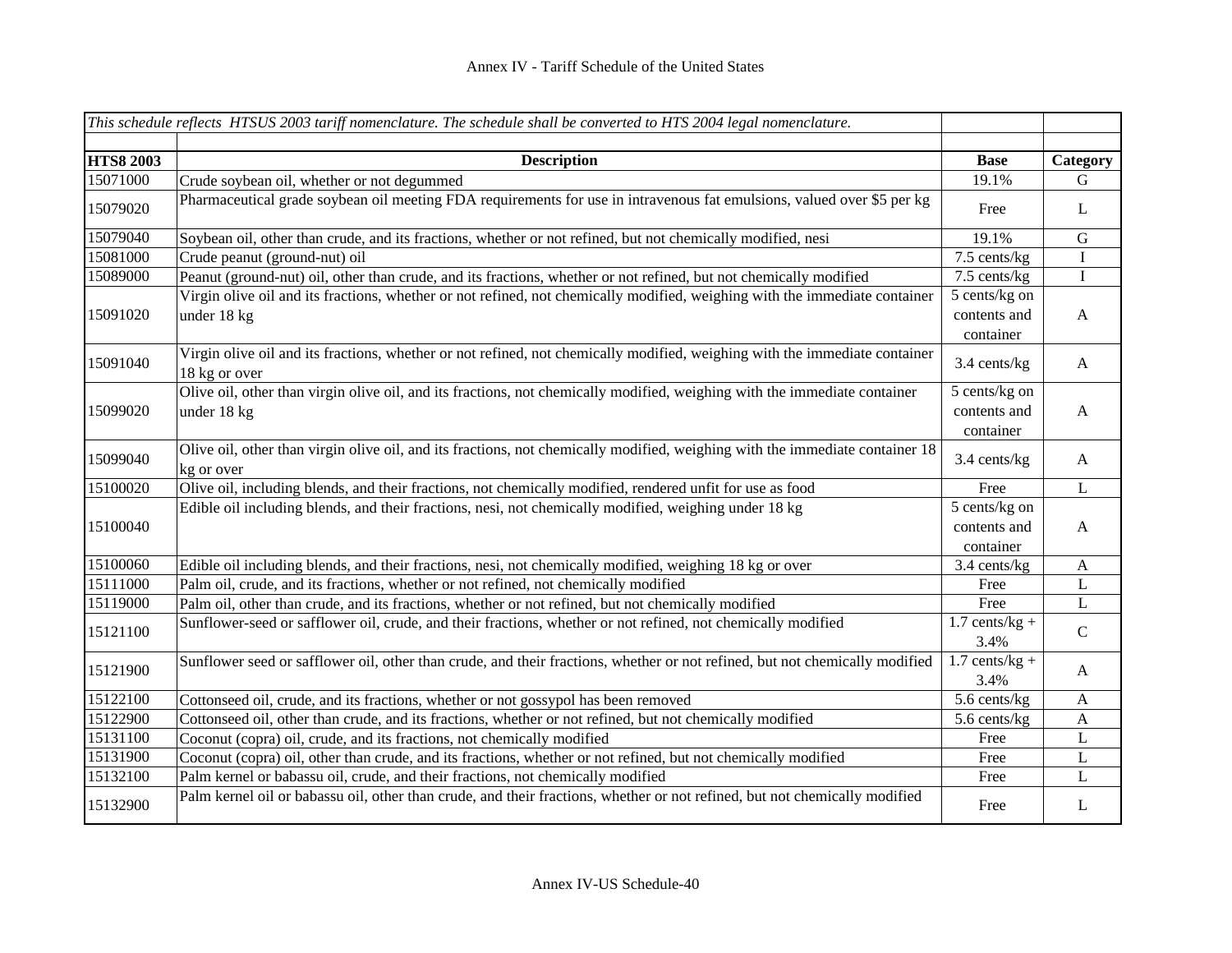|                  | This schedule reflects HTSUS 2003 tariff nomenclature. The schedule shall be converted to HTS 2004 legal nomenclature.                            |                 |                           |
|------------------|---------------------------------------------------------------------------------------------------------------------------------------------------|-----------------|---------------------------|
| <b>HTS8 2003</b> |                                                                                                                                                   |                 |                           |
|                  | <b>Description</b>                                                                                                                                | <b>Base</b>     | Category                  |
| 15141100         | Low erucic acid rapeseed or colza oil, crude, but not chemically modified                                                                         | 6.4%            | $\mathcal{C}$             |
| 15141900         | Low erucic acid rapeseed or colza oil, other than crude, and their fractions, whether or not refined, but not chemically<br>modified              | 6.4%            | $\mathbf C$               |
| 15149110         | Rapeseed/colza (not low erucic) or mustard oil, for use in manufacture of rubber substitutes or lubricating oil, crude, not<br>chem modified      | Free            | L                         |
| 15149190         | Rapeseed or colza (not low erucic acid) or mustard oil, crude, not chemically modified, nesoi                                                     | 6.4%            | $\mathcal{C}$             |
| 15149910         | Rapeseed/colza(not low erucic) or mustard oil, for use manufacture rubber substitute or lube oil,not crude, & its<br>fractions, not chem modified | Free            | $\mathbf{L}$              |
| 15149950         | Denatured rapeseed or colza (not low erucic acid) or mustard oil, other than crude, and their fractions, whether or not<br>refined, nesoi         | 1.3 cents/kg    | $\mathbf{A}$              |
| 15149990         | Rapeseed/colza (not low erucic) or mustard oil, other than crude, & their fractions, whether or not refined, not chemically<br>modified, nesoi    | 6.4%            | $\mathbf C$               |
| 15151100         | Linseed oil, crude, and its fractions, not chemically modified                                                                                    | 6.3 cents/kg    | $\mathbf{A}$              |
| 15151900         | Linseed oil, other than crude, and its fractions, whether or not refined, not chemically modified                                                 | 6.3 cents/kg    | $\mathbf{A}$              |
| 15152100         | Corn (maize) oil, crude, and its fractions, not chemically modified                                                                               | 3.4%            | $\mathbf{A}$              |
| 15152900         | Corn (maize) oil, other than crude, and its fractions, whether or not refined, not chemically modified                                            | 3.4%            | $\mathbf{A}$              |
| 15153000         | Castor oil and its fractions, whether or not refined, but not chemically modified                                                                 | Free            | L                         |
| 15154000         | Tung oil and its fractions, whether or not refined, not chemically modified                                                                       | Free            | L                         |
| 15155000         | Sesame oil and its fractions, whether or not refined, not chemically modified                                                                     | $0.68$ cents/kg | $\mathbf{A}$              |
| 15159020         | Nut oils, whether or not refined, not chemically modified                                                                                         | Free            | L                         |
| 15159060         | Jojoba oil and its fractions, whether or not refined, not chemically modified                                                                     | 2.3%            | $\mathbf{A}$              |
| 15159080         | Fixed vegetable fats and oils and their fractions nesoi, whether or not refined, not chemically modified                                          | 3.2%            | $\mathbf{A}$              |
| 15161000         | Animal fats and oils, partly or wholly hydrogenated, interesterified, reesterified or elaidinized, not further prepared                           | 7 cents/kg      | A                         |
| 15162010         | Rapeseed oil, hydrogenated or hardened                                                                                                            | 7.7%            | $\mathbf C$               |
| 15162090         | Vegetable fats and oils nesi, partly or wholly hydrogenated, interesterified, reesterified or elaidinized, not further prepared                   | 8.8 cents/kg    | $\mathbf C$               |
| 15171000         | Margarine, excluding liquid margarine                                                                                                             | 12.3 cents/kg   | $\mathsf{C}$              |
| 15179010         | Edible artificial mixtures of products provided for in headings 1501 to 1515, cont. 5% or more by weight of soybean oil<br>or fraction thereof    | 18%             | $\mathbf{A}$              |
| 15179020         | Edible artificial mixtures of products provided for in headings 1501 to 1515, nesi                                                                | 8%              | $\mathbf{A}$              |
| 15179045         | Edible mixt. & preps, dairy products described in add. US note 1 to Ch 4: subject to gen. note 15 of the HTS                                      | 11 cents/kg     | $\boldsymbol{\mathsf{A}}$ |
| 15179050         | Edible mixt. & preps, dairy products described in add. US note 1 to Ch 4: subject to add. US note 10 to Ch. 4                                     | 11 cents/kg     | $\mathbf{A}$              |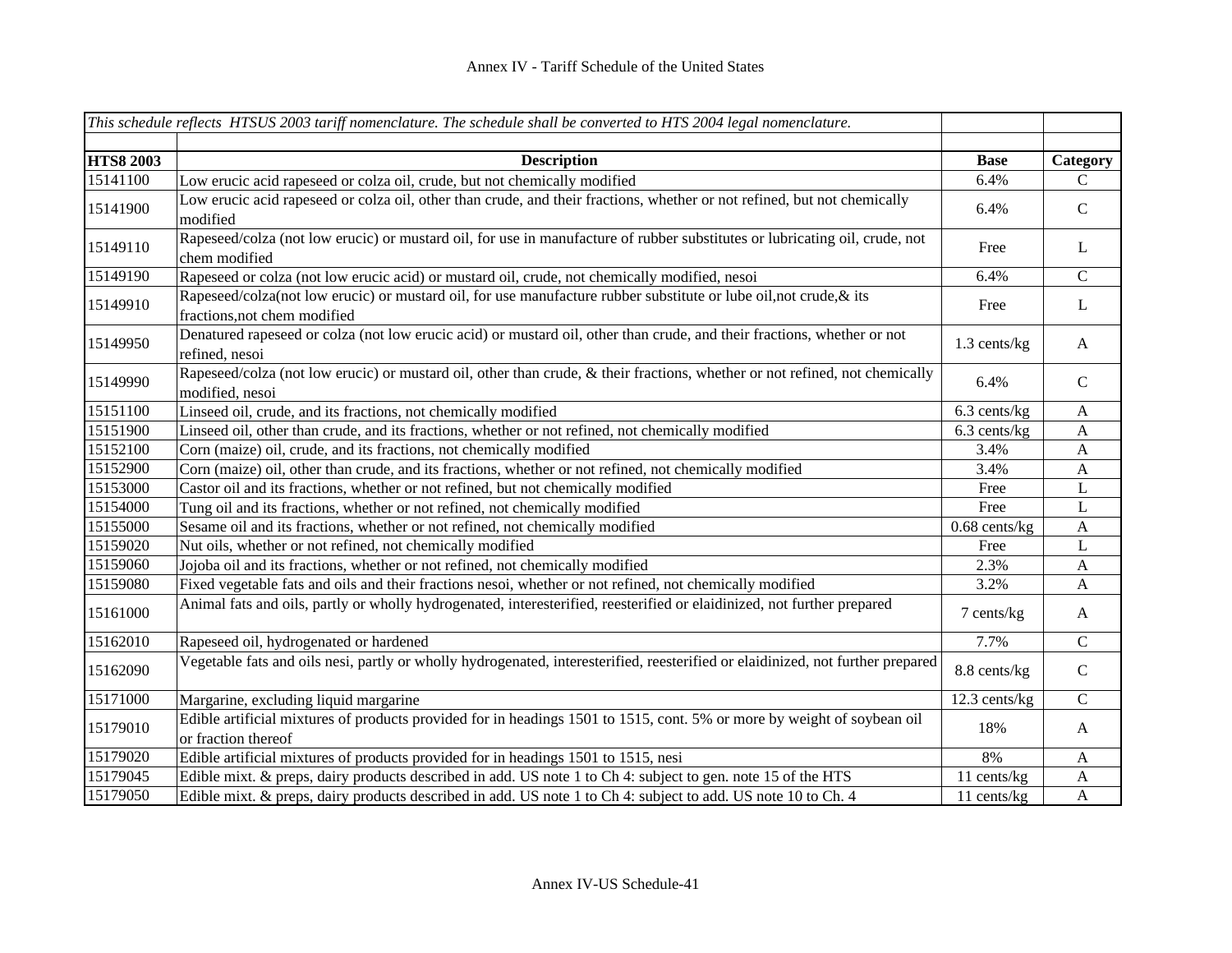|                  | This schedule reflects HTSUS 2003 tariff nomenclature. The schedule shall be converted to HTS 2004 legal nomenclature.                         |                |                             |
|------------------|------------------------------------------------------------------------------------------------------------------------------------------------|----------------|-----------------------------|
|                  |                                                                                                                                                |                |                             |
| <b>HTS8 2003</b> | <b>Description</b>                                                                                                                             | <b>Base</b>    | Category                    |
| 15179060         | Edible mixt. & preps, dairy products described in add. US note 1 to Ch 4: not subj. to gen. note 15 or add. US note 10 to<br>Ch.4              | 34.2 cents/kg  | See Annex<br>$1$ , note $7$ |
| 15179090         | Edible mixt. & preps (ex. dairy products descr. in add. US note 1 to Ch. 4), nesoi                                                             | 8.8 cents/kg   | $\mathsf{C}$                |
| 15180020         | Linseed or flaxseed oil, and their fractions, boiled, oxidized, dehydrated, sulfurized, blown or otherwise chemically<br>modified              | 6.3 cents/kg   | $\mathbf{A}$                |
| 15180040         | Animal or vegetable fats and oils, nesi, oxidized, dehydrated or otherwise chemically modified; inedible mixtures of fats<br>and oils nesi     | 8%             | $\mathbf{A}$                |
| 15200000         | Glycerol, crude; glycerol waters and glycerol lyes                                                                                             | Free           | L                           |
| 15211000         | Vegetable waxes (other than triglycerides), whether or not refined or colored                                                                  | Free           | L                           |
| 15219020         | <b>Bleached</b> beeswax                                                                                                                        | 4.8%           | A                           |
| 15219040         | Insect waxes, other than bleached beeswax, and spermaceti, whether or not refined or colored                                                   | Free           | L                           |
| 15220000         | Degras; residues resulting from the treatment of fatty substances or animal or vegetable waxes                                                 | 3.8%           | A                           |
| 16010020         | Pork sausages and similar products of pork, pork offal or blood; food preparations based on these products                                     | $0.8$ cents/kg | A                           |
| 16010040         | Sausages and similar products of beef, beef offal or blood; food preparations based on these products, in airtight<br>containers               | 3.4%           | $\mathbf{A}$                |
| 16010060         | Sausage and similar products of meats, meat offal or blood nesi; food preparations based on these products                                     | 3.2%           | A                           |
| 16021000         | Homogenized preparations of meat, meat offal or blood, nesi                                                                                    | 1.9%           | A                           |
| 16022020         | Prepared or preserved liver of goose                                                                                                           | 4.9 cents/kg   | $\mathbf{A}$                |
| 16022040         | Prepared or preserved liver of any animal other than of goose                                                                                  | 3.2%           | A                           |
| 16023100         | Prepared or preserved meat or meat offal of turkeys, nesi                                                                                      | 6.4%           | A                           |
| 16023200         | Prepared or preserved meat or meat offal of chickens, nesoi                                                                                    | 6.4%           | A                           |
| 16023900         | Prepared or preserved meat or meat offal of ducks, geese or guineas, nesoi                                                                     | 6.4%           | A                           |
| 16024110         | Prepared or preserved pork ham and cuts thereof, containing cereals or vegetables                                                              | 6.4%           | A                           |
| 16024120         | Pork hams and cuts thereof, not containing cereals or vegetables, boned and cooked and packed in airtight containers                           | 5.3 cents/kg   | $\mathbf{A}$                |
| 16024190         | Prepared or preserved pork hams and cuts thereof, not containing cereals or vegetables, nesi                                                   | 1.4 cents/kg   | $\mathbf{A}$                |
| 16024220         | Pork shoulders and cuts thereof, boned and cooked and packed in airtight containers                                                            | 4.2 cents/kg   | A                           |
| 16024240         | Prepared or preserved pork shoulders and cuts thereof, other than boned and cooked and packed in airtight containers                           | 1.4 cents/kg   | $\mathbf{A}$                |
| 16024910         | Prepared or preserved pork offal, including mixtures                                                                                           | 3.2%           | $\mathbf{A}$                |
| 16024920         | Pork other than ham and shoulder and cuts thereof, not containing cereals or vegetables, boned and cooked and packed in<br>airtight containers | 4.2 cents/kg   | $\mathbf{A}$                |
| 16024940         | Prepared or preserved pork, not containing cereals or vegetables, nesi                                                                         | 1.4 cents/kg   | $\mathbf{A}$                |
| 16024960         | Prepared or preserved pork mixed with beef                                                                                                     | 3.2%           | $\mathbf{A}$                |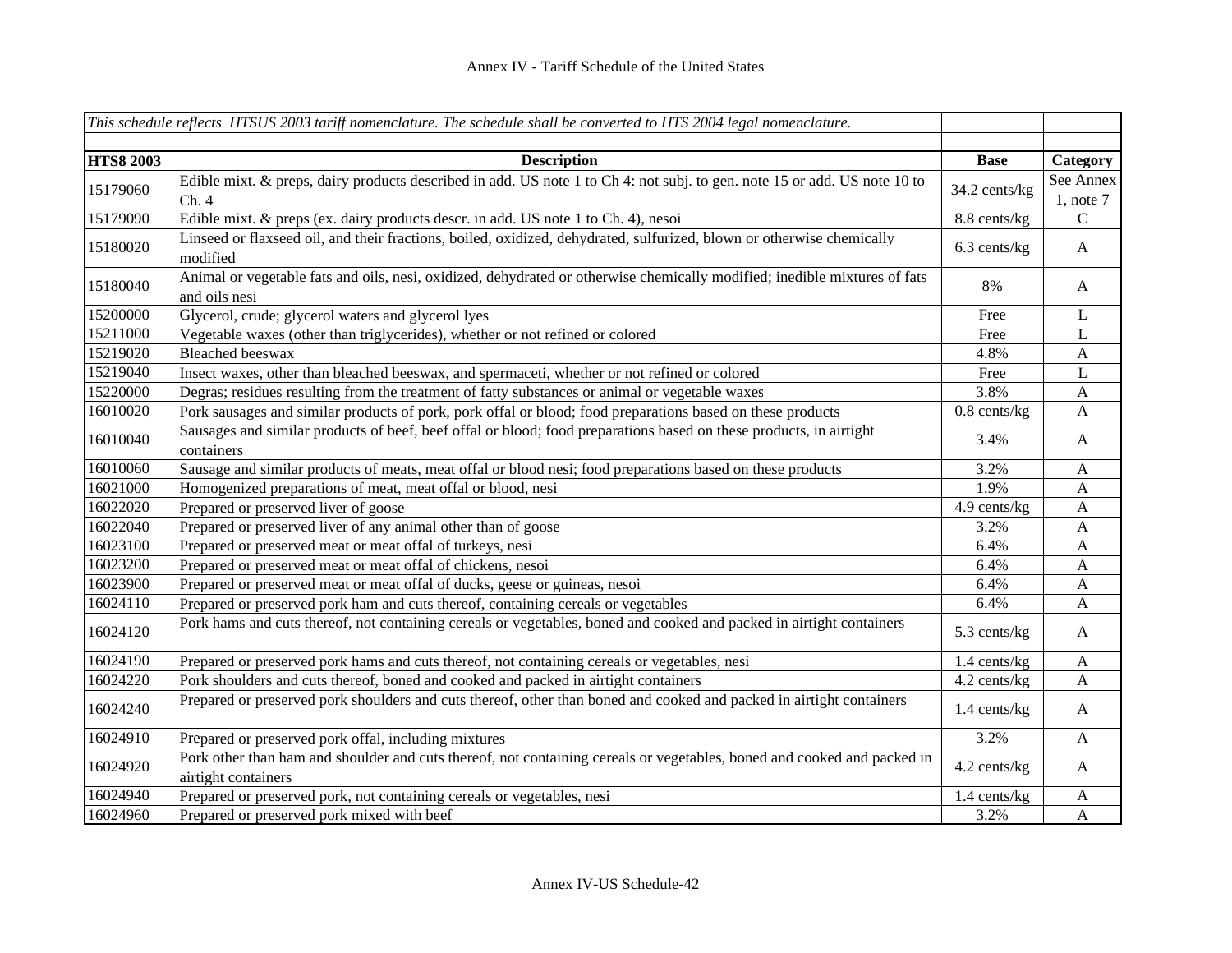|                  | This schedule reflects HTSUS 2003 tariff nomenclature. The schedule shall be converted to HTS 2004 legal nomenclature.         |                |                           |
|------------------|--------------------------------------------------------------------------------------------------------------------------------|----------------|---------------------------|
| <b>HTS8 2003</b> | <b>Description</b>                                                                                                             | <b>Base</b>    | Category                  |
| 16024990         | Prepared or preserved pork, nesi                                                                                               | 6.4%           | A                         |
| 16025005         | Prepared or preserved offal of bovine animals                                                                                  | 2.3%           | $\boldsymbol{\mathsf{A}}$ |
| 16025009         | Prepared or preserved meat of bovine animals, cured or pickled, not containing cereals or vegetables                           | 4.5%           | $\mathbf{A}$              |
| 16025010         | Corned beef in airtight containers                                                                                             | Free           | $\bf L$                   |
| 16025020         | Prepared or preserved beef in airtight containers, other than corned beef, not containing cereals or vegetables                | 1.4%           | $\boldsymbol{A}$          |
| 16025060         | Prepared or preserved meat of bovine animals, not containing cereals or vegetables, nesi                                       | 1.8%           | $\mathbf{A}$              |
| 16025090         | Prepared or preserved meat of bovine animals, containing cereals or vegetables                                                 | 2.5%           | $\boldsymbol{A}$          |
| 16029010         | Prepared or preserved frog meat                                                                                                | 2.7%           | $\mathbf{A}$              |
| 16029090         | Prepared or preserved meat, meat offal or blood, nesi                                                                          | 6.4%           | $\mathbf{A}$              |
| 16030010         | Clam juice                                                                                                                     | 8.5%           | $\mathsf{C}$              |
| 16030090         | Extracts and juices of meat, fish, crustaceans, molluscs or other aquatic invertebrates, other than clam juice                 | Free           | L                         |
| 16041120         | Prepared or preserved salmon, whole or in pieces, but not minced, in oil, in airtight containers                               | 6%             | $\mathbf{A}$              |
| 16041140         | Prepared or preserved salmon, whole or in pieces, but not minced, other than in oil and in airtight containers                 | Free           | $\mathbf{L}$              |
| 16041220         | Prepared or preserved herrings, whole or in pieces, but not minced, in oil, in airtight containers                             | 4%             | $\mathbf{A}$              |
|                  | Herrings, whole or in pieces, but not minced, in tomato sauce, smoked or kippered, in immediate containers over 0.45 kg        |                |                           |
| 16041240         | each                                                                                                                           | Free           | L                         |
| 16041260         | Herrings prepared or preserved, whole or in pieces, but not minced, nesi                                                       | Free           | $\mathbf L$               |
|                  | Smoked sardines, in oil, not skinned nor boned, \$1/kg or more in tin-plate containers, or \$1.10/kg or more in other airtight |                |                           |
| 16041310         | containers                                                                                                                     | Free           | L                         |
| 16041320         | Sardines, not smoked, sardinella, brisling or sprats, neither skinned nor boned, in oil, in airtight containers                | 15%            | ${\bf F}$                 |
| 16041330         | Sardines, sardinella, brisling or sprats, skinned or boned, in oil, in airtight containers                                     | 20%            | $\mathbf{A}$              |
|                  | Sardines, sardinella, brisling, sprats in containers with their contents under 225 g each, except those in oil and in airtight |                |                           |
| 16041340         | containers                                                                                                                     | Free           | L                         |
|                  | Sardines, sardinella and brisling or sprats (not in oil and airtight cont.), prepared or preserved, not minced, cont. 225 g or |                |                           |
| 16041390         | more                                                                                                                           | 3.1%           | $\mathbf{A}$              |
| 16041410         | Tunas and skipjack, whole or in pieces, but not minced, in oil, in airtight containers                                         | 35%            | $\mathbf{A}$              |
| 16041422         | Tunas and skipjack, not in oil, in airtight cont., n/o 7 kg, not of U.S. possessions, product within quota                     | 6%             | A                         |
| 16041430         | Tunas and skipjack, not in oil, in airtight containers, n/o 7 kg, not of U.S. possessions, over quota                          | 12.5%          | A                         |
|                  | Tunas and skipjack, not in airtight containers, not in oil, in bulk or in immediate containers weighing with contents over     |                |                           |
| 16041440         | 6.8 kg each                                                                                                                    | $1.1$ cents/kg | $\mathbf{A}$              |
|                  | Tunas and skipjack, not in airtight containers, not in bulk or in immediate containers weighing with contents over 6.8 kg      |                |                           |
| 16041450         | each                                                                                                                           | 6%             | A                         |
| 16041470         | Bonito (Sarda spp.), in oil                                                                                                    | 4.9%           | A                         |
| 16041480         | Bonito (Sarda spp.), not in oil                                                                                                | 6%             | A                         |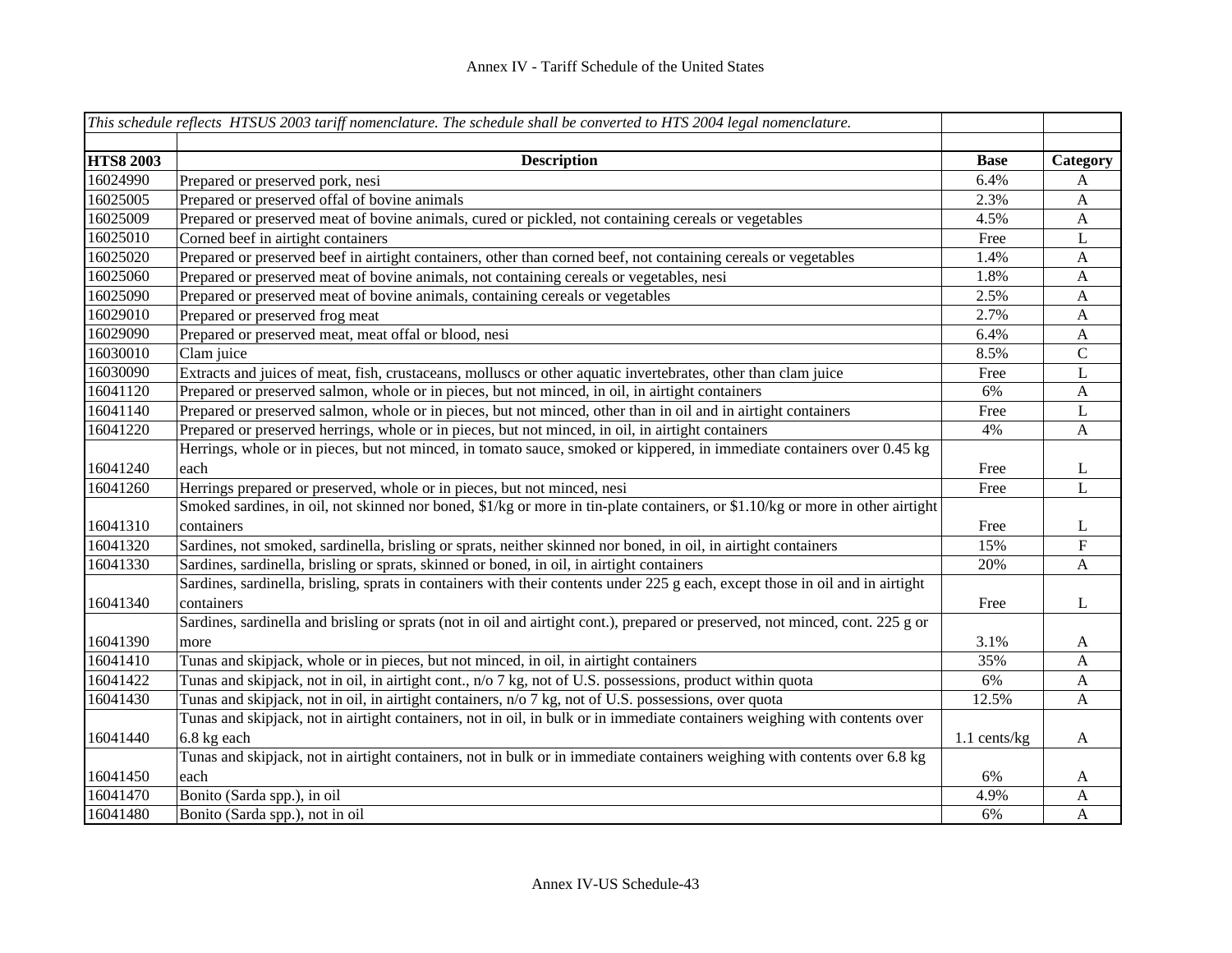|                  | This schedule reflects HTSUS 2003 tariff nomenclature. The schedule shall be converted to HTS 2004 legal nomenclature.                                                                                                                               |             |              |
|------------------|------------------------------------------------------------------------------------------------------------------------------------------------------------------------------------------------------------------------------------------------------|-------------|--------------|
|                  |                                                                                                                                                                                                                                                      |             |              |
| <b>HTS8 2003</b> | <b>Description</b>                                                                                                                                                                                                                                   | <b>Base</b> | Category     |
| 16041500         | Prepared or preserved mackerel, whole or in pieces, but not minced                                                                                                                                                                                   | 3%          | A            |
| 16041610         | Anchovies, whole or in pieces but not minced, in oil, in airtight containers, the first 3,000 metric tons per year                                                                                                                                   | Free        | L            |
| 16041630         | Anchovies, whole or in pieces but not minced, in oil, in airtight containers, after the first 3,000 metric tons per year<br>Prepared or preserved anchovies, whole or in pieces, not minced, not in oil, in immediate containers with their contents | Free        | L            |
| 16041640         | 6.8 kg or less ea.                                                                                                                                                                                                                                   | 5%          | $\mathbf{A}$ |
| 16041660         | Prepared or preserved anchovies, whole or in pieces, but not minced, not in oil, nesi                                                                                                                                                                | Free        | L            |
| 16041910         | Bonito, yellowtail and pollock, whole or in pieces, but not minced, in airtight containers, not in oil                                                                                                                                               | 4%          | $\mathbf{A}$ |
| 16041920         | Prepared or preserved fish, nesi, whole or in pieces, but not minced, in airtight containers, not in oil                                                                                                                                             | 4%          | $\mathbf{A}$ |
| 16041925         | Bonito, yellowtail and pollock, whole or in pieces, but not minced, in airtight containers, in oil                                                                                                                                                   | 5%          | A            |
| 16041930         | Prepared or preserved fish, nesi, whole or in pieces, but not minced, in airtight containers, in oil                                                                                                                                                 | 4%          | A            |
| 16041940         | Fish sticks and like products of any size or shape, fillets or other portions of fish, breaded, coated with batter, not cooked<br>nor in oil                                                                                                         | 10%         | $\mathbf{A}$ |
| 16041950         | Fish sticks and like products of any size or shape, fillets or other portions of fish, if breaded, coated with batter, cooked or<br>in oil                                                                                                           | 8.2%        | $\mathbf{A}$ |
| 16041960         | Prepared or preserved fish nesi, in oil and in bulk or in immediate containers weighing over 7 kg each                                                                                                                                               | Free        | L            |
| 16041980         | Prepared or preserved fish, whole or in pieces, but not minced, nesi                                                                                                                                                                                 | 6%          | $\mathbf{A}$ |
| 16042005         | Products containing meat of crustaceans, molluscs or other aquatic invertebrates, prepared meals                                                                                                                                                     | 10%         | $\mathbf{A}$ |
| 16042010         | Fish pastes                                                                                                                                                                                                                                          | Free        | L            |
| 16042015         | Fish balls, cakes and puddings, in oil                                                                                                                                                                                                               | Free        | $\mathbf L$  |
| 16042020         | Fish balls, cakes and puddings, not in oil, in immediate airtight containers, weighing with their contents not over 6.8 kg<br>each                                                                                                                   | Free        | L            |
| 16042025         | Fish balls, cakes and puddings, not in oil, and in immediate nonairtight containers weighing with their contents not over<br>6.8 kg each                                                                                                             | Free        | $\bf L$      |
| 16042030         | Fish balls, cakes and puddings, not in oil, not in immediate containers, weighing with their contents not over 6.8 kg each                                                                                                                           | Free        | L            |
| 16042040         | Fish sticks and similar products of any size or shape, if breaded, coated with batter or similarly prepared, not cooked nor<br>in oil                                                                                                                | 10%         | $\mathbf{A}$ |
| 16042050         | Fish sticks and similar products of any size or shape, if breaded, coated with batter or similarly prepared, cooked or in oil                                                                                                                        | 7.5%        | A            |
| 16042060         | Prepared or preserved fish, other than whole or in pieces, nesi                                                                                                                                                                                      | Free        | L            |
| 16043020         | Caviar                                                                                                                                                                                                                                               | 15%         | $\mathbf{A}$ |
| 16043030         | Caviar substitutes prepared from fish eggs, boiled and in airtight containers                                                                                                                                                                        | Free        | L            |
| 16043040         | Caviar substitutes prepared from fish eggs, nesi                                                                                                                                                                                                     | Free        | $\mathbf L$  |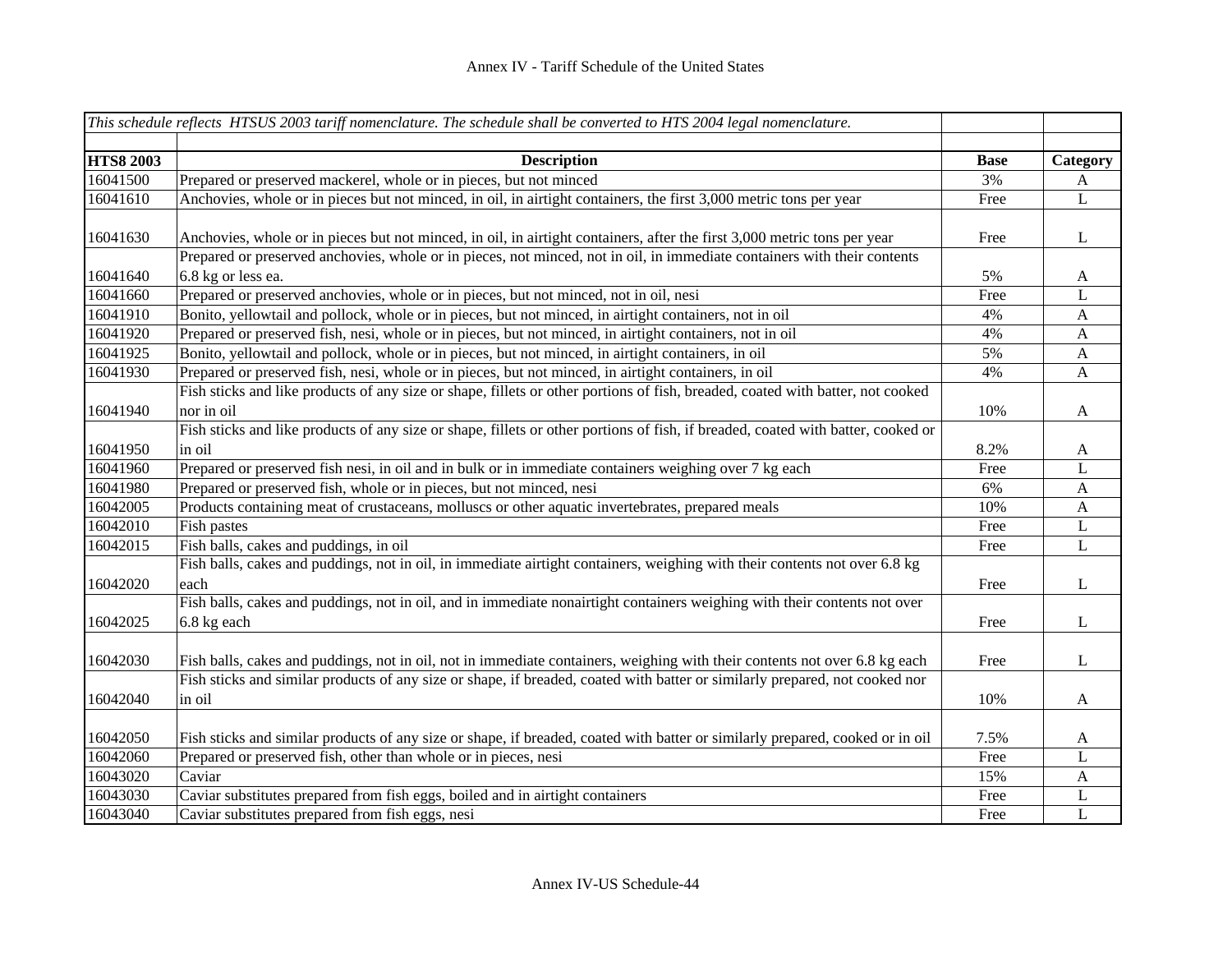|                  | This schedule reflects HTSUS 2003 tariff nomenclature. The schedule shall be converted to HTS 2004 legal nomenclature. |                 |              |
|------------------|------------------------------------------------------------------------------------------------------------------------|-----------------|--------------|
|                  |                                                                                                                        |                 |              |
| <b>HTS8 2003</b> | <b>Description</b>                                                                                                     | <b>Base</b>     | Category     |
| 16051005         | Crab products containing fish meat; prepared meals of crab                                                             | 10%             | A            |
| 16051020         | Crabmeat, prepared or preserved, in airtight containers                                                                | Free            | $\mathbf{L}$ |
| 16051040         | Crabmeat, prepared or preserved, other than in airtight containers                                                     | 5%              | $\mathbf{A}$ |
| 16051060         | Crabs, other than crabmeat, prepared or preserved                                                                      | Free            | L            |
| 16052005         | Shrimp and prawn products containing fish meat; prepared meals of shrimps or prawns                                    | 5%              | $\mathbf{A}$ |
| 16052010         | Shrimps and prawns, prepared or preserved, not containing fish meat, nesi                                              | Free            | L            |
| 16053005         | Lobster products containing fish meat; prepared meals of lobster                                                       | 10%             | $\mathbf{A}$ |
| 16053010         | Lobster, prepared or preserved, not containing fish meat, nesi                                                         | Free            | L            |
| 16054005         | Crustacean products nesi, containing fish meat; prepared meals of crustaceans, nesi                                    | Free            | $\mathbf L$  |
| 16054010         | Crustaceans nesi, prepared or preserved, not containing fish meat, nesi                                                | Free            | L            |
|                  | Products of molluscs and other aquatic invertebrates containing fish meat; prepared meals of molluscs or other aquatic |                 |              |
| 16059005         | invertebrates                                                                                                          | Free            | L            |
| 16059006         | Razor clams, in airtight containers, prepared or preserved, nesi                                                       | Free            | L            |
| 16059010         | Boiled clams in immediate airtight containers, the contents of which do not exceed 680 g gross weight                  | 10%             | $\mathbf{A}$ |
| 16059020         | Clams, prepared or preserved, excluding boiled clams, in immediate airtight containers, nesi                           | Free            | $\mathbf{L}$ |
| 16059030         | Clams, prepared or preserved, other than in airtight containers                                                        | Free            | L            |
| 16059040         | Smoked oysters                                                                                                         | Free            | L            |
| 16059050         | Oysters, prepared or preserved, but not smoked                                                                         | 4.7%            | $\mathbf{A}$ |
| 16059055         | Prepared or preserved snails, other than sea snails                                                                    | 5%              | $\mathbf{A}$ |
| 16059060         | Molluscs other than clams and oysters, and aquatic invertebrates nesi, prepared or preserved                           | Free            | L            |
|                  | Cane sugar, raw, in solid form, w/o added flavoring or coloring, subject to gen. note 15 of the HTS                    | 1.4606          |              |
|                  |                                                                                                                        | cents/kg less   |              |
|                  |                                                                                                                        | 0.020668        |              |
|                  |                                                                                                                        | cents/kg for    |              |
|                  |                                                                                                                        | each degree     |              |
|                  |                                                                                                                        | under 100       |              |
| 17011105         |                                                                                                                        | degrees (and    | A            |
|                  |                                                                                                                        | fractions of a  |              |
|                  |                                                                                                                        | degree in       |              |
|                  |                                                                                                                        | proportion) but |              |
|                  |                                                                                                                        | not less than   |              |
|                  |                                                                                                                        | 0.943854        |              |
|                  |                                                                                                                        | cents/kg        |              |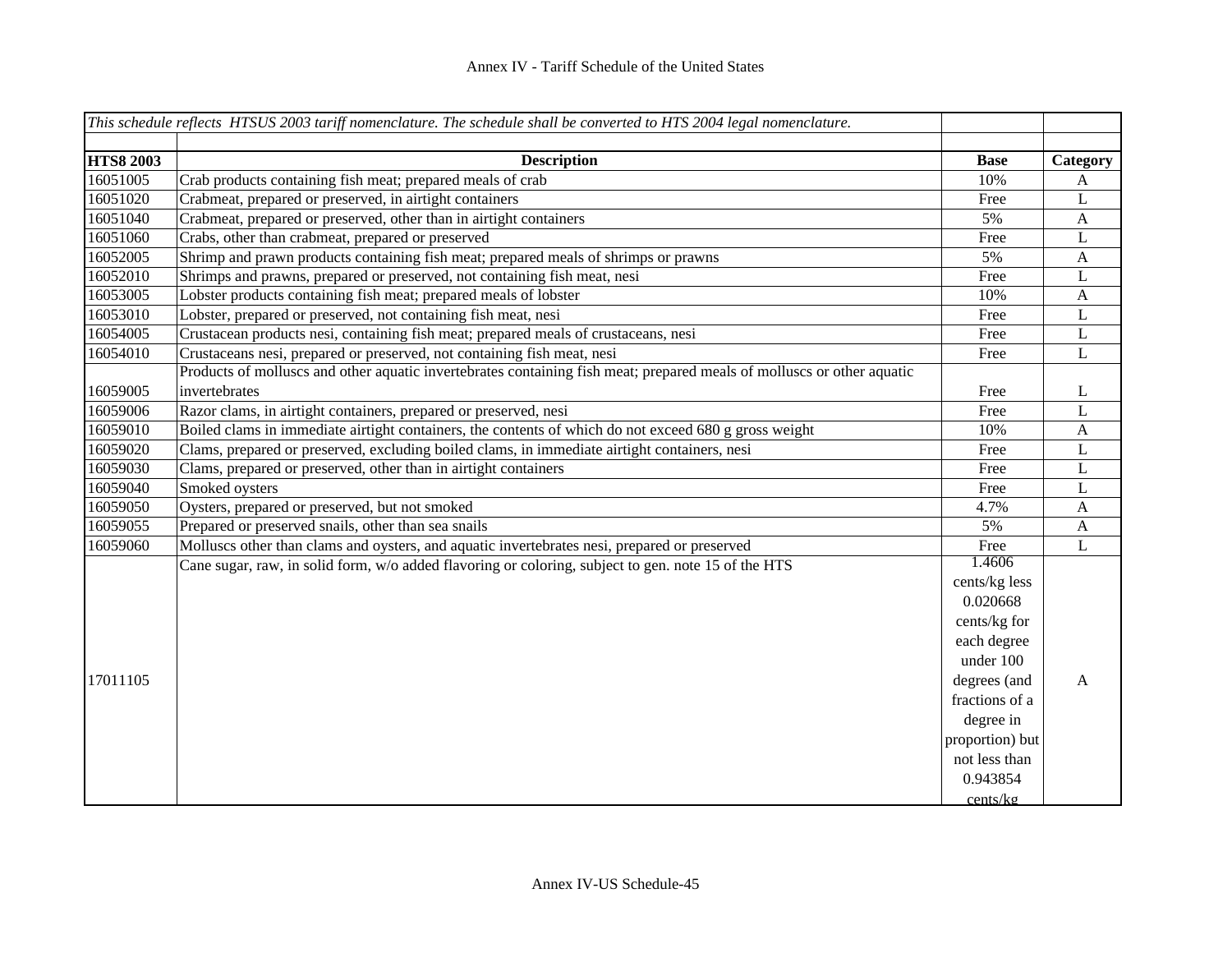|                  | This schedule reflects HTSUS 2003 tariff nomenclature. The schedule shall be converted to HTS 2004 legal nomenclature. |                                |               |
|------------------|------------------------------------------------------------------------------------------------------------------------|--------------------------------|---------------|
|                  |                                                                                                                        |                                |               |
| <b>HTS8 2003</b> | <b>Description</b>                                                                                                     | <b>Base</b>                    | Category      |
|                  | Cane sugar, raw, in solid form, w/o added flavoring or coloring, subject to add. US 5 to Ch.17                         | 1.4606                         |               |
|                  |                                                                                                                        | cents/kg less                  |               |
|                  |                                                                                                                        | 0.020668                       |               |
|                  |                                                                                                                        | cents/kg for                   |               |
|                  |                                                                                                                        | each degree                    |               |
|                  |                                                                                                                        | under 100                      |               |
| 17011110         |                                                                                                                        | degrees (and                   | A             |
|                  |                                                                                                                        | fractions of a                 |               |
|                  |                                                                                                                        | degree in                      |               |
|                  |                                                                                                                        | proportion) not                |               |
|                  |                                                                                                                        | less than than                 |               |
|                  |                                                                                                                        | 0.943854                       |               |
|                  |                                                                                                                        | $rac{\text{cents/kg}}{1.4606}$ |               |
|                  | Cane sugar, raw, in solid form, to be used for certain polyhydric alcohols                                             |                                |               |
|                  |                                                                                                                        | cents/kg less                  |               |
|                  |                                                                                                                        | 0.020668                       |               |
|                  |                                                                                                                        | cents/kg for                   |               |
|                  |                                                                                                                        | each degree                    |               |
|                  |                                                                                                                        | under 100                      |               |
| 17011120         |                                                                                                                        | degrees (and                   | A             |
|                  |                                                                                                                        | fractions of a                 |               |
|                  |                                                                                                                        | degree in                      |               |
|                  |                                                                                                                        | proportion) but                |               |
|                  |                                                                                                                        | not less than                  |               |
|                  |                                                                                                                        | 0.943854                       |               |
|                  |                                                                                                                        | cents/kg                       |               |
| 17011150         | Cane sugar, raw solid form, w/o flavoring or coloring, nesoi, not subject to gen. note 15 or add. US 5 to Ch.17        | 33.87 cents/kg                 | See Annex     |
|                  |                                                                                                                        |                                | $1,$ note $8$ |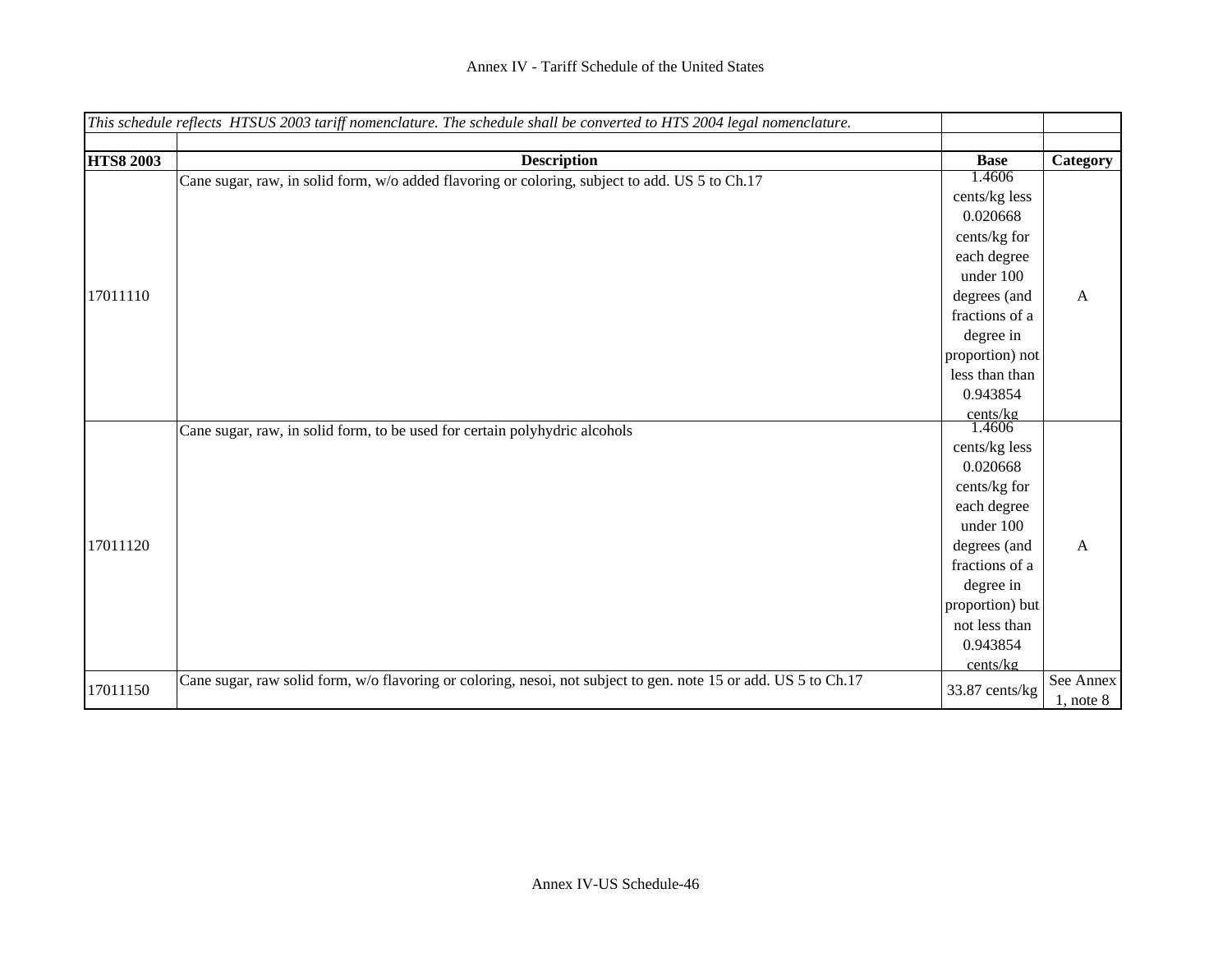|                  | This schedule reflects HTSUS 2003 tariff nomenclature. The schedule shall be converted to HTS 2004 legal nomenclature.    |                                |               |
|------------------|---------------------------------------------------------------------------------------------------------------------------|--------------------------------|---------------|
|                  |                                                                                                                           |                                |               |
| <b>HTS8 2003</b> | <b>Description</b>                                                                                                        | <b>Base</b>                    | Category      |
|                  | Beet sugar, raw, in solid form, w/o added flavoring or coloring, subject to gen. note 15 of the HTS                       | 3.6606                         |               |
|                  |                                                                                                                           | cents/kg less                  |               |
|                  |                                                                                                                           | 0.020668                       |               |
|                  |                                                                                                                           | cents/kg for                   |               |
|                  |                                                                                                                           | each degree                    |               |
|                  |                                                                                                                           | under 100                      |               |
| 17011205         |                                                                                                                           | degrees (and                   | A             |
|                  |                                                                                                                           | fractions of a                 |               |
|                  |                                                                                                                           | degree in                      |               |
|                  |                                                                                                                           | proportion) but                |               |
|                  |                                                                                                                           | not less than                  |               |
|                  |                                                                                                                           | 3.143854                       |               |
|                  |                                                                                                                           | $rac{\text{cents/kg}}{3.6606}$ |               |
|                  | Beet sugar, raw, in solid form, w/o added flavoring or coloring, subject to add. US 5 to Ch.17                            |                                |               |
|                  |                                                                                                                           | cents/kg less                  |               |
|                  |                                                                                                                           | 0.020668                       |               |
|                  |                                                                                                                           | cents/kg for                   |               |
|                  |                                                                                                                           | each degree                    |               |
|                  |                                                                                                                           | under 100                      |               |
| 17011210         |                                                                                                                           | degrees (and                   | A             |
|                  |                                                                                                                           | fractions of a                 |               |
|                  |                                                                                                                           | degree in                      |               |
|                  |                                                                                                                           | proportion) but                |               |
|                  |                                                                                                                           | not less than                  |               |
|                  |                                                                                                                           | 3.143854                       |               |
|                  |                                                                                                                           | cents/kg                       |               |
| 17011250         | Beet sugar, raw, in solid form, w/o added flavoring or coloring, nesoi, not subject to gen. note 15 or add. US 5 to Ch.17 | 35.74 cents/kg                 | See Annex     |
|                  |                                                                                                                           |                                | $1,$ note $8$ |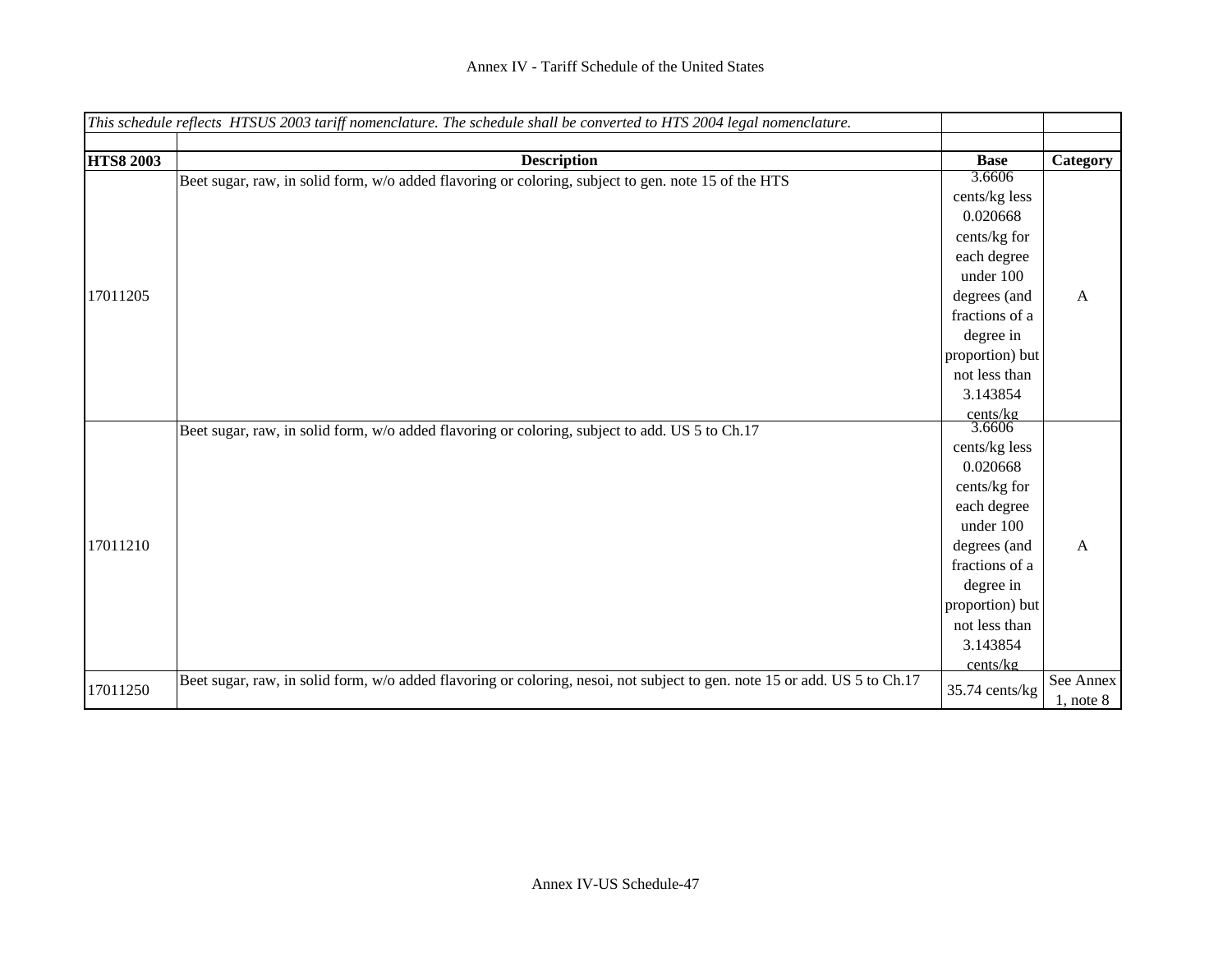|                  | This schedule reflects HTSUS 2003 tariff nomenclature. The schedule shall be converted to HTS 2004 legal nomenclature.      |                   |                |
|------------------|-----------------------------------------------------------------------------------------------------------------------------|-------------------|----------------|
|                  |                                                                                                                             |                   |                |
| <b>HTS8 2003</b> | <b>Description</b>                                                                                                          | <b>Base</b>       | Category       |
|                  | Cane/beet sugar & pure sucrose, refined, solid, w/added coloring but not flav., subject to gen. note 15 of the HTS          | 3.6606            |                |
|                  |                                                                                                                             | cents/kg less     |                |
|                  |                                                                                                                             | 0.020668          |                |
|                  |                                                                                                                             | cents/kg for      |                |
|                  |                                                                                                                             | each degree       |                |
|                  |                                                                                                                             | under 100         |                |
| 17019105         |                                                                                                                             | degrees (and      | A              |
|                  |                                                                                                                             | fractions of a    |                |
|                  |                                                                                                                             | degree in         |                |
|                  |                                                                                                                             | proportion) but   |                |
|                  |                                                                                                                             | not less than     |                |
|                  |                                                                                                                             | 3.143854          |                |
|                  |                                                                                                                             | cents/kg          |                |
|                  | Cane/beet sugar & pure sucrose, refined, solid, w/added coloring but not flav., subject to add. US 5 to Ch.17               | 3.6606            |                |
|                  |                                                                                                                             | cents/kg less     |                |
|                  |                                                                                                                             | 0.020668          |                |
|                  |                                                                                                                             | cents/kg for      |                |
|                  |                                                                                                                             | each degree       |                |
|                  |                                                                                                                             | under 100         |                |
| 17019110         |                                                                                                                             | degrees (and      | A              |
|                  |                                                                                                                             | fractions of a    |                |
|                  |                                                                                                                             | degree in         |                |
|                  |                                                                                                                             | proportion) but   |                |
|                  |                                                                                                                             | not less than     |                |
|                  |                                                                                                                             | 3.143854          |                |
|                  |                                                                                                                             | cents/kg          |                |
| 17019130         | Cane/beet sugar & pure sucrose, refined, solid, w/added coloring but not flav., not subject to gen. note 15 or add. US 5 to | $35.74$ cents/kg  | See Annex      |
|                  | Ch.17                                                                                                                       |                   | $1$ , note $8$ |
| 17019142         | Cane/beet sugar & pure sucrose, refined, solid, w/added flavoring, o/65% by wt. sugar, descr. in Ch17 US note 2, subj. to   | 6%                | A              |
|                  | gen nte 15                                                                                                                  |                   |                |
| 17019144         | Cane/beet sugar & pure sucrose, refined, solid, w/added flavoring, o/65% by wt. sugar, descr. in Ch17 US note 2, subj. to   | 6%                | $\mathbf{A}$   |
|                  | Ch17 US nte 7                                                                                                               |                   |                |
| 17019148         | Cane/beet sugar & pure sucrose, refined, solid, w/added flavoring, o/65% by wt. sugar, descr. in Ch17 US note 2, not GN     | $33.9$ cents/kg + | See Annex      |
|                  | 15/Ch 17 US nte 7                                                                                                           | 5.1%              | $1$ , note $8$ |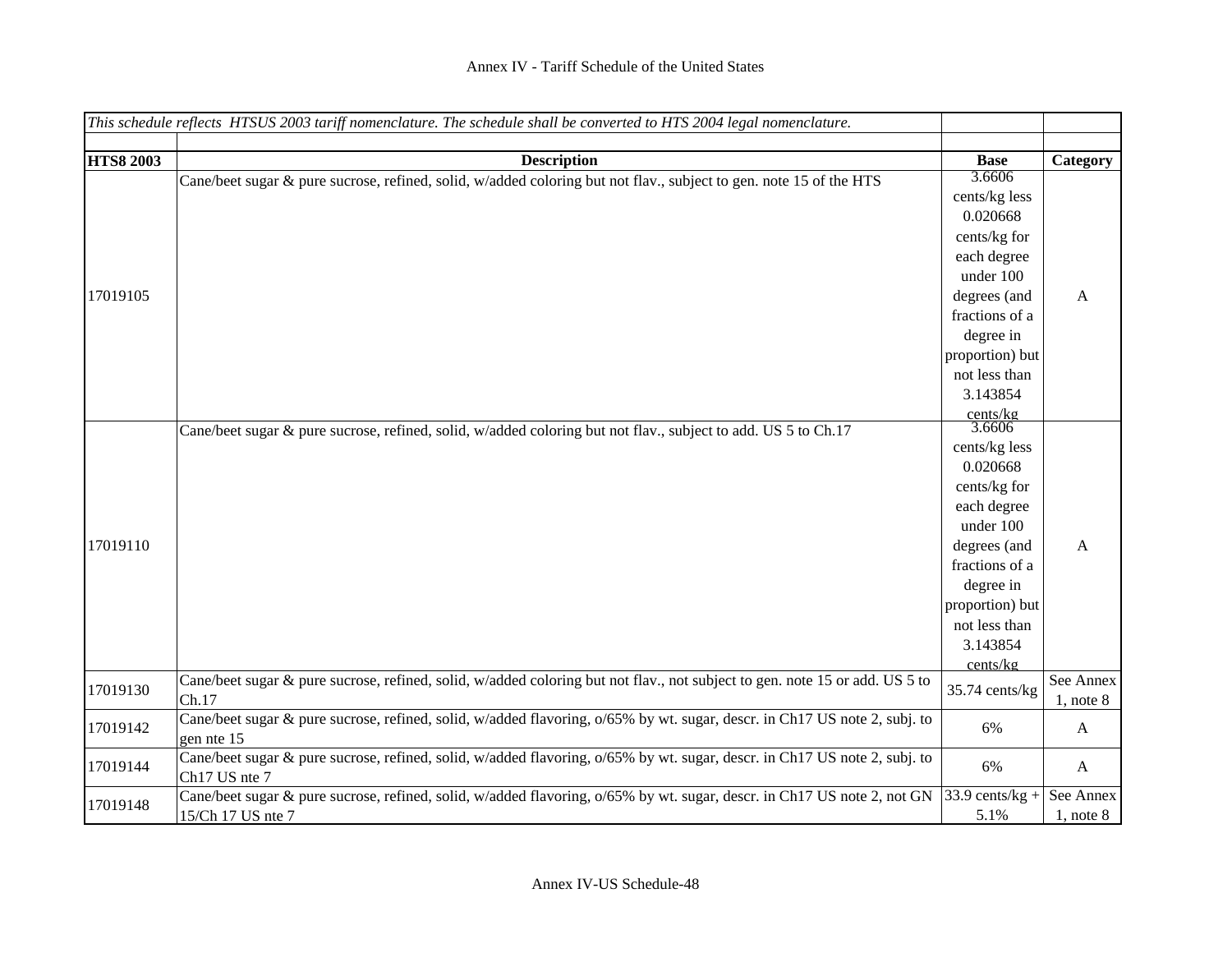|                  | This schedule reflects HTSUS 2003 tariff nomenclature. The schedule shall be converted to HTS 2004 legal nomenclature.                     |                                                                                                                                                                                                                    |                |
|------------------|--------------------------------------------------------------------------------------------------------------------------------------------|--------------------------------------------------------------------------------------------------------------------------------------------------------------------------------------------------------------------|----------------|
|                  |                                                                                                                                            |                                                                                                                                                                                                                    |                |
| <b>HTS8 2003</b> | <b>Description</b>                                                                                                                         | <b>Base</b>                                                                                                                                                                                                        | Category       |
| 17019152         | Cane/beet sugar & pure sucrose, refined, solid, w/added flavoring, o/10% by wt. sugar, descr. in Ch17 US note 3, subj. to<br>gen nte 15    | 6%                                                                                                                                                                                                                 | $\mathbf{A}$   |
| 17019154         | Cane/beet sugar & pure sucrose, refined, solid, w/added flavoring, o/10% by wt. sugar, descr. in Ch17 US note 3, subj. to<br>Ch17 US nte 8 | 6%                                                                                                                                                                                                                 | $\mathbf{A}$   |
| 17019158         | Cane/beet sugar & pure sucrose, refined, solid, w/added flavoring, o/10% by wt. sugar, descr. in Ch17 US note 3, not                       | $33.9$ cents/kg +                                                                                                                                                                                                  | See Annex      |
|                  | GN15/Ch.17 US nte 8                                                                                                                        | 5.1%                                                                                                                                                                                                               | $1$ , note $8$ |
| 17019180         | Cane/beet sugar & pure sucrose, refined, solid, w/added flavoring, nesoi                                                                   | 5.1%                                                                                                                                                                                                               | $\mathbf{A}$   |
| 17019905         | Cane/beet sugar & pure sucrose, refined, solid, w/o added coloring or flavoring, subject to gen. note 15 of the HTS                        | 3.6606<br>cents/kg less<br>0.020668<br>cents/kg for<br>each degree<br>under 100<br>degrees (and<br>fractions of a<br>degree in<br>proportion) but<br>not less than<br>3.143854                                     | A              |
| 17019910         | Cane/beet sugar & pure sucrose, refined, solid, w/o added coloring or flavoring, subject to add. US 5 to Ch.17                             | $rac{\text{cents/kg}}{3.6606}$<br>cents/kg less<br>0.020668<br>cents/kg for<br>each degree<br>under 100<br>degrees (and<br>fractions of a<br>degree in<br>proportion) but<br>not less than<br>3.143854<br>cents/kg | $\mathbf{A}$   |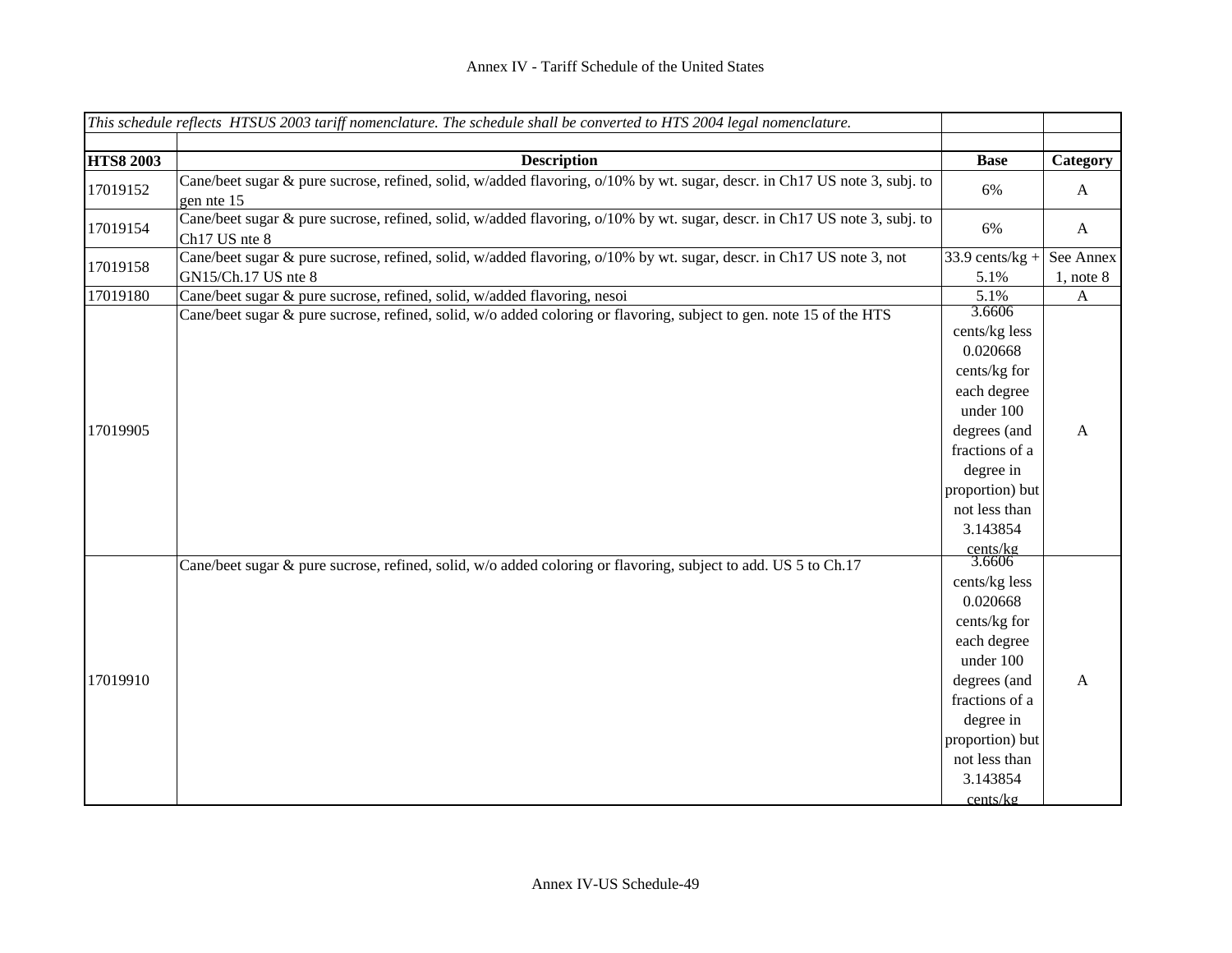|                  | This schedule reflects HTSUS 2003 tariff nomenclature. The schedule shall be converted to HTS 2004 legal nomenclature.                              |                                              |                             |
|------------------|-----------------------------------------------------------------------------------------------------------------------------------------------------|----------------------------------------------|-----------------------------|
|                  |                                                                                                                                                     |                                              |                             |
| <b>HTS8 2003</b> | <b>Description</b>                                                                                                                                  | <b>Base</b>                                  | Category                    |
| 17019950         | Cane/beet sugar & pure sucrose, refined, solid, w/o added coloring or flavoring, not subject to gen. note 15 or add. US 5<br>to Ch.17               | 35.74 cents/kg                               | See Annex<br>$1$ , note $8$ |
| 17021100         | Lactose and lactose syrup containing by weight 99% or more lactose, calculated on the dry matter                                                    | 6.4%                                         | Ι                           |
| 17021900         | Lactose and lactose syrup containing by weight less than 99% lactose, calculated on the dry matter                                                  | 6.4%                                         | $\mathbf I$                 |
| 17022022         | Maple syrup, blended, described in add. US note 4 to Ch.17: subject to gen. note 15 of the HTS                                                      | 6%                                           | $\mathbf{A}$                |
| 17022024         | Maple syrup, blended, described in add. US note 4 to Ch.17: subject to add. US note 9 to Ch.17                                                      | 6%                                           | $\mathbf{A}$                |
| 17022028         | Maple syrup, blended, described in add. US note 4 to Ch.17: not subject to gen note 15 or add. US note 9 to Ch.17                                   | 16.9 cents/kg<br>of total sugars<br>$+5.1%$  | See Annex<br>$1,$ note $8$  |
| 17022040         | Maple sugar and maple syrup, nesi                                                                                                                   | Free                                         | $\mathbf{L}$                |
| 17023022         | Glucose & glucose syrup nt containing or containing in dry state less than 20% fructose; blended, see gen. note 15 of the<br>schedule & prov.       | 6%                                           | A                           |
| 17023024         | Glucose & glucose syrup nt containing or containing in dry state less than 20% fructose; blended, see add'l U.S. note 9<br>(chap. 17) & Prov.       | 6%                                           | $\mathbf{A}$                |
| 17023028         | Glucose & glucose syrup not containing or containing in dry state less than 20% fructose; blended syrups (chap 17-note<br>4), nesoi                 | 16.9 cents/kg<br>of total sugars<br>$+ 5.1%$ | See Annex<br>$1,$ note $8$  |
| 17023040         | Glucose and glucose syrup, not containing fructose or in the dry state less than 20 percent by weight of fructose, nesi                             | 2.2 cents/kg                                 | $\mathbf{A}$                |
| 17024022         | Blended syrup desc. in add'l U.S. note 4(chap.17) Contng in dry state 20%-50% by weight of fructose, see gen. note 15 of<br>the HTS & prov.         | 6%                                           | A                           |
| 17024024         | Blended syrup desc. in add'l U.S. note 4(chap.17) Contng in dry state 20%-50% by weight of fructose, see add'l U.S. note<br>9 (chap.17) & Prov.     | 6%                                           | $\mathbf{A}$                |
| 17024028         | Blended syrup desc. in add'l U.S. note 4(chap.17) Contng in dry state 20%-50% by weight of fructose, nesoi                                          | 33.9 cents/kg<br>of total sugars<br>$+5.1%$  | See Annex<br>$1$ , note $8$ |
| 17024040         | Glucose in solid form & glucose syrup, containing in dry state at least 20% but less than 50% by weight of fructose, nesoi                          | 5.1%                                         | $\mathbf{A}$                |
| 17025000         | Chemically pure fructose                                                                                                                            | 9.6%                                         | $\mathbf I$                 |
| 17026022         | Oth fructose & fruc. syrup conting in dry state >50% by wt. of fructose, blended syrup(see add'l U.S. note 4-chap 17) &<br>see gen. note 15         | 6%                                           | A                           |
| 17026024         | Oth fructose & fruc. syrup conting in dry state >50% by wt. of fructose, blended syrup(see add'l U.S. note 4-chap 17) $\&$<br>see add'l U.S. note 9 | 6%                                           | A                           |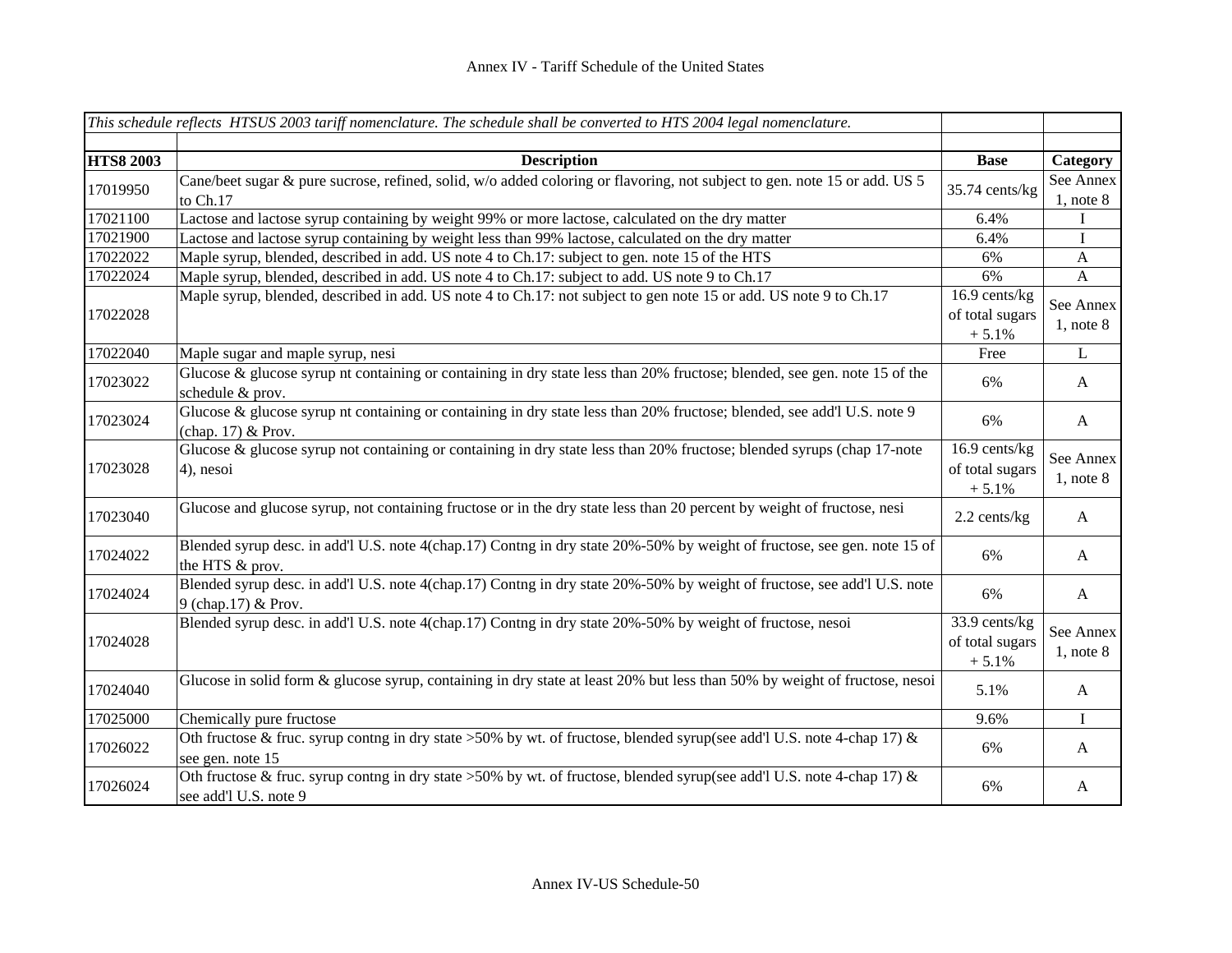|                  | This schedule reflects HTSUS 2003 tariff nomenclature. The schedule shall be converted to HTS 2004 legal nomenclature.                         |                                              |                             |
|------------------|------------------------------------------------------------------------------------------------------------------------------------------------|----------------------------------------------|-----------------------------|
|                  |                                                                                                                                                |                                              |                             |
| <b>HTS8 2003</b> | <b>Description</b>                                                                                                                             | <b>Base</b>                                  | Category                    |
| 17026028         | Oth fructose & fruc. syrup conting in dry state >50% by wt. of fructose, blended syrup(see add'l U.S. note 4-chap 17),<br>nesoi                | 33.9 cents/kg<br>of total sugars<br>$+5.1%$  | See Annex<br>$1$ , note $8$ |
| 17026040         | Glucose and glucose syrup, w/50% or more fructose, other than blended syrups described in add. US note 4 to Ch.17                              | 5.1%                                         | $\mathbf{A}$                |
| 17029005         | Cane/beet sugars & syrups (incl. invert sugar); nesoi, w/soluble non-sugar solids 6% or less soluble solids, subj to GN 15                     | 3.6606<br>cents/kg of<br>total sugars        | $\mathbf{A}$                |
| 17029010         | Cane/beet sugars & syrups (incl. invert sugar); nesoi, w/soluble non-sugar solids 6% or less soluble solids, subj Ch17 US<br>note 5            | 3.6606<br>cents/kg of<br>total sugars        | $\mathbf{A}$                |
| 17029020         | Cane/beet sugars & syrups (incl. invert sugar); nesoi, w/soluble non-sugar solids 6% or less soluble solids, not subj to<br>GN15/Ch17 US nte 5 | 35.74 cents/kg                               | See Annex<br>$1$ , note $8$ |
| 17029035         | Invert molasses                                                                                                                                | 0.35 cents/liter                             | $\mathbf{A}$                |
| 17029040         | Other cane/beet syrups nesi                                                                                                                    | 0.35 cents/liter                             | A                           |
| 17029052         | Sugar syrups, artificial honey, caramel, nesoi, subject to gen. note 15 of the HTS                                                             | 6%                                           | $\mathbf{A}$                |
| 17029054         | Blended syrups described in add. US note 4 to chap. 17, nesoi, subject to add. US note 9 to Ch. 17                                             | 6%                                           | $\mathbf{A}$                |
| 17029058         | Blended syrups described in add. US note 4 to chap. 17, nesoi, not subject to add. US note 9 to Ch. 17                                         | 33.9 cents/kg<br>of total sugars<br>$+ 5.1%$ | See Annex<br>$1$ , note $8$ |
| 17029064         | Sugars nesoi w/o 65% by dry wt. sugar, described in add. U.S note 2 to Ch.17: and subj. to add. US note 7 to Ch.17                             | 6%                                           | A                           |
| 17029068         | Sugars nesoi w/o 65% by dry wt. sugar, described in add. U.S note 2 to Ch.17: and not subj. to add. US note 7 to Ch.17                         | $33.9$ cents/kg +<br>5.1%                    | See Annex<br>$1$ , note $8$ |
| 17029090         | Sugars and sugar syrups, and articles containing sugar, neosi                                                                                  | 5.1%                                         | A                           |
| 17031030         | Cane molasses imported for (a) the commercial extraction of sugar or (b) human consumption                                                     | 0.35 cents/liter                             | A                           |
| 17031050         | Cane molasses nesi                                                                                                                             | $0.01$ cents/kg<br>of total sugars           | $\mathbf{A}$                |
| 17039030         | Molasses, other than cane, imported for (a) the commercial extraction of sugar or (b) human consumption                                        | 0.35 cents/liter                             | A                           |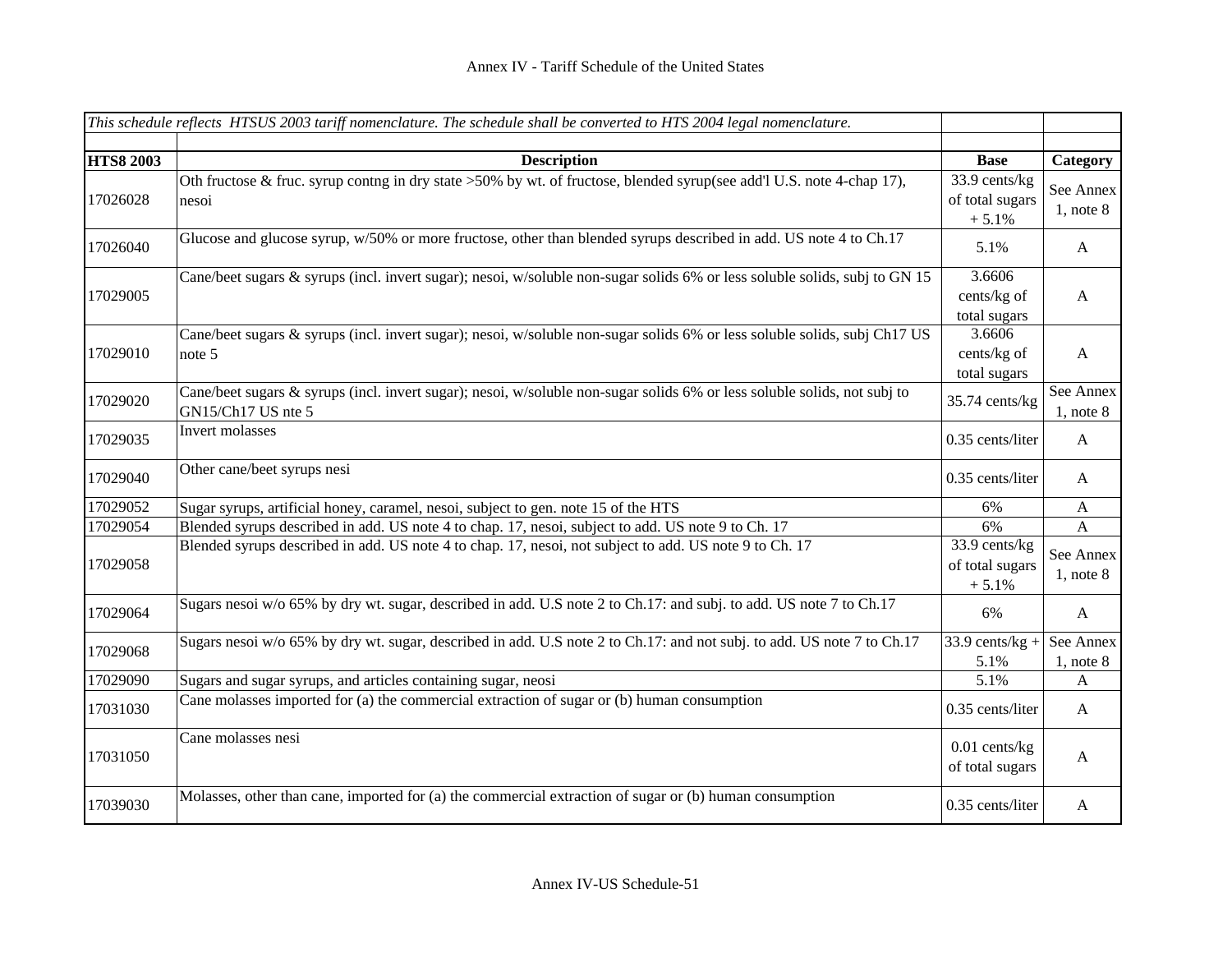|                  | This schedule reflects HTSUS 2003 tariff nomenclature. The schedule shall be converted to HTS 2004 legal nomenclature.                    |                                    |                             |
|------------------|-------------------------------------------------------------------------------------------------------------------------------------------|------------------------------------|-----------------------------|
|                  |                                                                                                                                           |                                    |                             |
| <b>HTS8 2003</b> | <b>Description</b>                                                                                                                        | <b>Base</b>                        | Category                    |
| 17039050         | Molasses nesi                                                                                                                             | $0.01$ cents/kg<br>of total sugars | A                           |
| 17041000         | Chewing gum, not containing cocoa, whether or not sugar-coated                                                                            | 4%                                 | $\mathbf{A}$                |
| 17049010         | Candied nuts, not containing cocoa                                                                                                        | 4.5%                               | $\mathbf{A}$                |
| 17049025         | Sugar confectionary cough drops, not containing cocoa                                                                                     | Free                               | $\mathbf{L}$                |
| 17049035         | Sugar confections or sweetmeats ready for consumption, not containing cocoa, other than candied nuts or cough drops                       | 5.6%                               | A                           |
| 17049052         | Sugar confectionery nesoi, not containing cocoa, subject to gen. note 15 of the HTS                                                       | 12.2%                              | $\mathbf{A}$                |
| 17049054         | Sugar confectionery nesoi, w/o cocoa, dairy products subject to add. US note 1 to chap. 4: subject to add US note 10 to<br>chapter 4      | 12.2%                              | $\mathbf{A}$                |
| 17049058         | Sugar confectionery nesoi, w/o cocoa, dairy products subject to add. US note 1 to chap. 4: not subject to add US note 10<br>to chapter 4  | $40$ cents/kg +<br>10.4%           | See Annex<br>$1$ , note $7$ |
| 17049064         | Sugar confectionery nesoi o/65% by dry wt. of sugar described in add. US note 2 to Ch. 17, w/o cocoa, subj. to add. US<br>note 7 to Ch.17 | 12.2%                              | $\mathbf{A}$                |
| 17049068         | Sugar confectionery nesoi o/65% by dry wt. of sugar described in add. US note 2 to Ch. 17, w/o cocoa, not subj. to Ch17<br>US note 7      | $40$ cents/kg +<br>10.4%           | See Annex<br>$1$ , note $8$ |
| 17049074         | Sugar confectionery nesoi o/10% by dry wt. of sugar described in add. US note 3 to Ch. 17, w/o cocoa, subj. to add. US<br>note 8 to Ch.17 | 12.2%                              | $\mathbf{A}$                |
| 17049078         | Sugar confectionery nesoi o/10% by dry wt. of sugar described in add. US note 3 to Ch. 17, w/o cocoa, not subj. to Ch17<br>US note 8      | $40$ cents/kg +<br>10.4%           | See Annex<br>$1$ , note $8$ |
| 17049090         | Sugar confectionery, w/o cocoa, nesoi                                                                                                     | 10.4%                              | $\mathbf G$                 |
| 18010000         | Cocoa beans, whole or broken, raw or roasted                                                                                              | Free                               | L                           |
| 18020000         | Cocoa shells, husks, skins and other cocoa waste                                                                                          | Free                               | L                           |
| 18031000         | Cocoa paste, not defatted                                                                                                                 | Free                               | $\bf L$                     |
| 18032000         | Cocoa paste, wholly or partly defatted                                                                                                    | $0.2$ cents/kg                     | $\mathbf{A}$                |
| 18040000         | Cocoa butter, fat and oil                                                                                                                 | Free                               | L                           |
| 18050000         | Cocoa powder, not containing added sugar or other sweetening matter                                                                       | $0.52$ cents/kg                    | $\mathbf{A}$                |
| 18061005         | Cocoa powder, sweetened, w/less than 65% by dry wt. sugar, subject to gen. note 15 of the HTS                                             | Free                               | $\bf L$                     |
| 18061010         | Cocoa powder, sweetened, w/less than 65% by dry wt. sugar, subject to add US note 1 to Ch. 18                                             | Free                               | $\mathbf L$                 |
| 18061015         | Cocoa powder, sweetened, w/less than 65% by dry wt. sugar, not subject to gen note 15 or add US note 1 to Ch. 18                          | 21.7 cents/kg                      | See Annex<br>$1$ , note $8$ |
| 18061022         | Cocoa powder, o/65% but less than 90% by dry wt of sugar, subject to gen. note 15 of the HTS                                              | 10%                                | $\mathbf{A}$                |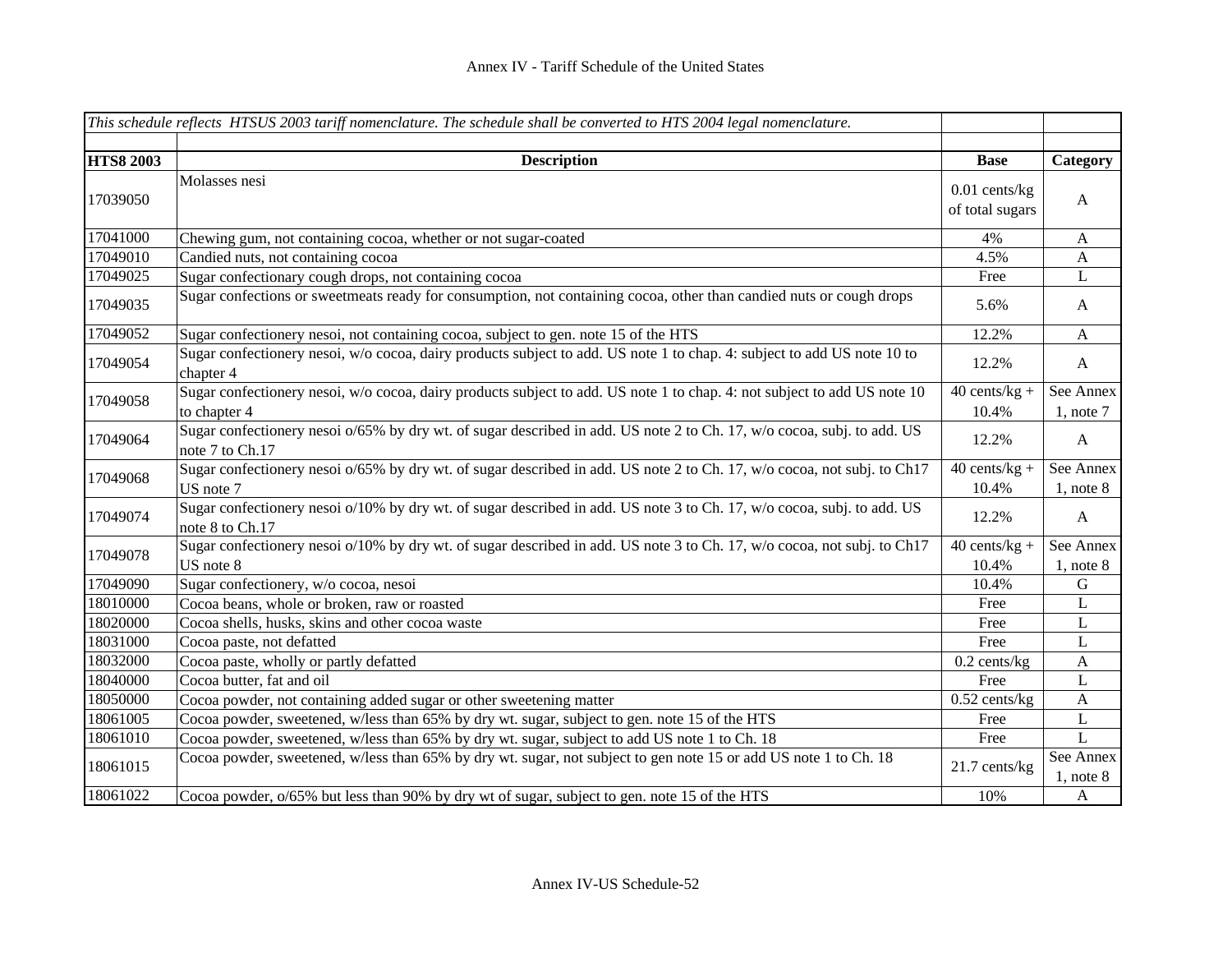|                  | This schedule reflects HTSUS 2003 tariff nomenclature. The schedule shall be converted to HTS 2004 legal nomenclature.                    |                                      |                             |
|------------------|-------------------------------------------------------------------------------------------------------------------------------------------|--------------------------------------|-----------------------------|
|                  |                                                                                                                                           |                                      |                             |
| <b>HTS8 2003</b> | <b>Description</b>                                                                                                                        | <b>Base</b>                          | Category                    |
| 18061024         | Cocoa powder, o/65% but less than 90% by dry wt of sugar, described in add US note 2 to Ch.17: subj. to add US note 7<br>to Ch. 17        | 10%                                  | $\mathbf{A}$                |
| 18061028         | Cocoa powder, o/65% but less than 90% by dry wt of sugar, described in add US note 2 to Ch.17: not subj. to add US<br>note 7 to Ch. 17    | 33.6 cents/kg                        | See Annex<br>$1$ , note $8$ |
| 18061034         | Cocoa powder, sweetened, neosi, subject to add US note 1 to Ch. 18                                                                        | 10%                                  | A                           |
| 18061038         | Cocoa powder, sweetened, neosi, not subject to add US note 1 to Ch. 18                                                                    | 33.6 cents/kg                        | See Annex<br>$1$ , note $8$ |
| 18061043         | Cocoa powder, o/90% by dry wt of sugar, subject to gen. note 15 of the HTS                                                                | 10%                                  | A                           |
| 18061045         | Cocoa powder, o/90% by dry wt of sugar, described in add US note 2 to Ch. 17: subject to add US note 7 to Ch. 17                          | 10%                                  | A                           |
| 18061055         | Cocoa powder, o/90% by dry wt of sugar, described in add US note 2 to Ch. 17: not subject to add US note 7 to Ch. 17                      | 33.6 cents/kg                        | See Annex<br>$1$ , note $8$ |
| 18061065         | Cocoa powder, o/90% by dry wt of sugar, neosi, subject to add. US note 1 to Ch. 18                                                        | 10%                                  | $\boldsymbol{\mathsf{A}}$   |
| 18061075         | Cocoa powder, o/90% by dry wt of sugar, neosi                                                                                             | 33.6 cents/kg                        | See Annex<br>$1$ , note $8$ |
| 18062020         | Preparation consist wholly of ground cocoa beans, cont. n/o 32% butterfat and 60% sugar, in blocks or slabs 4.5 kg or<br>more each        | Free                                 | $\mathbf{L}$                |
| 18062022         | Chocolate, ov 2kg, cont. milk solids, not in blocks 4.5 kg or more, subj. to gen. note 15 of the HTS                                      | 5%                                   | $\mathbf{A}$                |
| 18062024         | Chocolate, ov 2kg, cont. milk solids, not in blocks 4.5 kg or more, subj. to add US note 2 to Ch. 18, not GN15, ov 5.5 pc<br>bf           | 5%                                   | $\mathbf{A}$                |
| 18062026         | Chocolate, ov 2kg, cont. milk solids, not in blocks 4.5 kg or more, not subj. Ch18 US note 2/GN15, ov 5.5 pc bf, less th                  | $37.2$ cents/kg +                    | See Annex                   |
|                  | 21% milk solids                                                                                                                           | 4.3%                                 | $1$ , note $7$              |
| 18062028         | Chocolate, ov 2kg, cont. milk solids, not in blocks 4.5 kg or more, not GN15, ov 5.5 pc bf ov 21 pc milk solids                           | $\overline{52.8}$ cents/kg +<br>4.3% | See Annex<br>$1,$ note $7$  |
| 18062034         | Chocolate, ov 2kg, cont. milk solids, not in blocks 4.5 kg or more, not ov 5.5 pc bf, subj. to add US note 3 to Ch. 18, not<br>GN15       | 5%                                   | $\mathbf{A}$                |
| 18062036         | Chocolate, ov 2kg, cont. milk solids, not in blocks 4.5 kg or more, less than 21 pc milk solids, not subj. to Ch18 US note<br>3/GN15      | $37.2$ cents/kg +<br>4.3%            | See Annex<br>$1$ , note $7$ |
|                  | Chocolate, ov 2kg, cont. milk solids, not in blocks 4.5 kg or more, 21 pc or more milk solids, not GN15                                   | $52.8$ cents/kg +                    | See Annex                   |
| 18062038         |                                                                                                                                           | 4.3%                                 | $1$ , note $7$              |
| 18062050         | Chocolate, ov 2kg, cont. milk solids, not in blocks 4.5 kg or more, no milk solids, not GN15                                              | 4.3%                                 | A                           |
| 18062060         | Confectioners' coatings & other products, not less than 6.8% non-fat solids of the cocoa bean nib and not less than 15%<br>vegetable fats | 2%                                   | $\mathbf{A}$                |
| 18062067         | Chocolate/oth preps with cocoa, ov 2kg but n/o 4.5 kg, o/65% by wt of sugar, subject to gen. note 15 of the HTS                           | 10%                                  | $\mathbf{A}$                |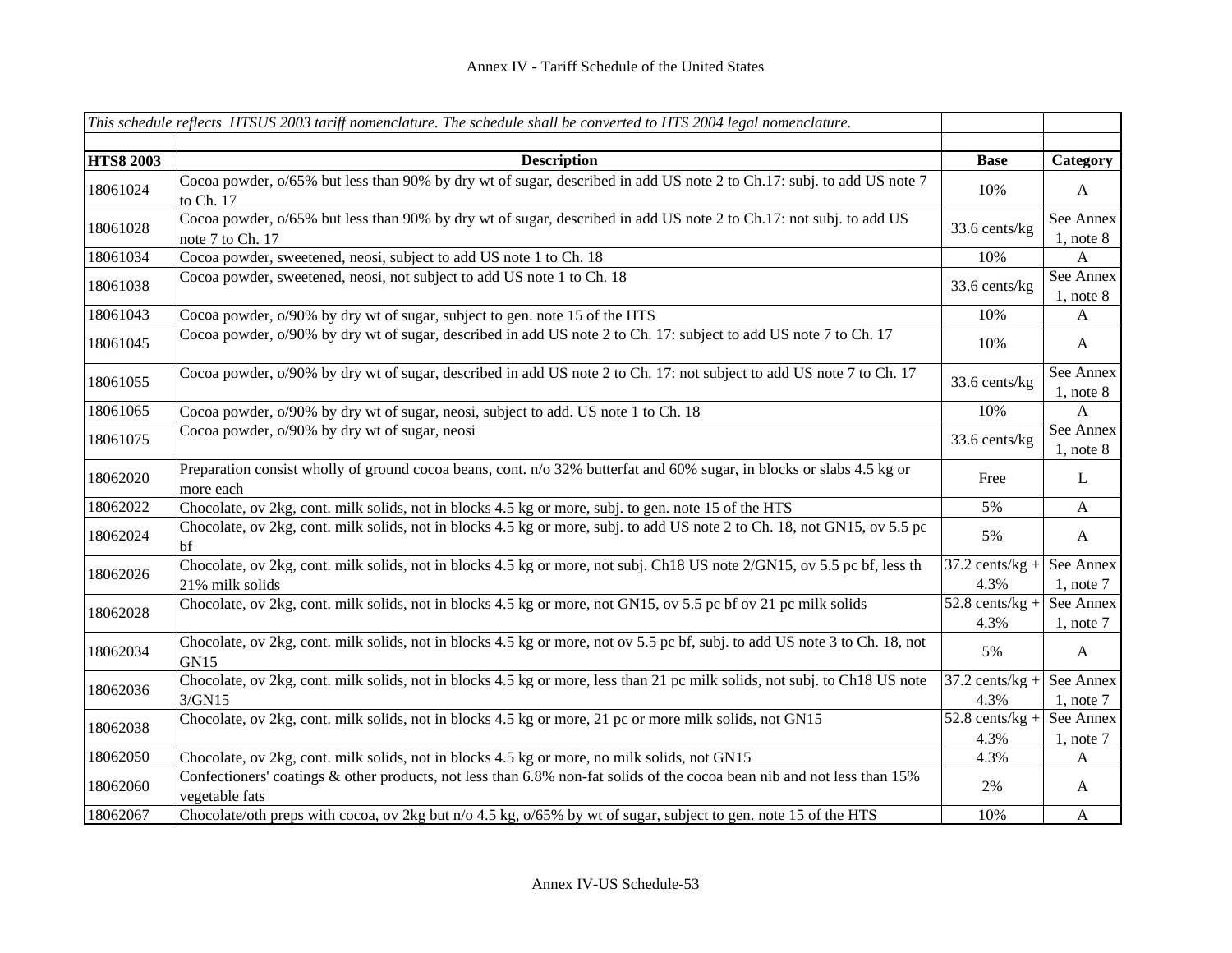|                  | This schedule reflects HTSUS 2003 tariff nomenclature. The schedule shall be converted to HTS 2004 legal nomenclature.                                      |                           |                             |
|------------------|-------------------------------------------------------------------------------------------------------------------------------------------------------------|---------------------------|-----------------------------|
|                  |                                                                                                                                                             |                           |                             |
| <b>HTS8 2003</b> | <b>Description</b>                                                                                                                                          | <b>Base</b>               | Category                    |
| 18062071         | Chocolate/oth preps with cocoa, ov 2kg but n/o 4.5 kg, o/65% by wt of sugar, desc in add US nte 2 to Ch. 17: subj. to add<br>note 7 to Ch. 17               | 10%                       | A                           |
| 18062073         | Chocolate/oth preps with cocoa, ov 2kg but n/o 4.5 kg, o/65% by wt of sugar, desc in Ch17 US nte 2, not subj. to Ch17<br>US note 7                          | $30.5$ cents/kg +<br>8.5% | See Annex<br>$1$ , note $8$ |
| 18062075         | Chocolate/oth preps with cocoa, ov 2kg but n/o 4.5 kg, o/65% by wt of sugar, desc in add US nte 3 to Ch. 17: subj. to<br>Ch17 US note 8                     | 10%                       | $\mathbf{A}$                |
| 18062077         | Chocolate/oth preps with cocoa, ov 2kg but n/o 4.5 kg, o/65% by wt of sugar, desc in add US nte 3 to Ch. 17: not subj. to<br>Ch17 US note 8                 | $30.5$ cents/kg +<br>8.5% | See Annex<br>$1$ , note $8$ |
| 18062078         | Chocolate/oth preps with cocoa, ov 2kg but n/o 4.5 kg, o/65% by wt of sugar, neosi                                                                          | 8.5%                      | A                           |
| 18062079         | Chocolate/oth preps with cocoa, ov 2kg but n/o 4.5 kg, n/o 65% by wt of sugar, not in blocks 4.5 kg or more, subj to GN<br>15                               | 10%                       | $\mathbf{A}$                |
| 18062081         | Chocolate/oth preps with cocoa, ov 2kg but n/o 4.5 kg, (dairy prod. descr. in Ch.4 US note 1), n/o 65% sugar, subj to<br>Ch.4 nte 10, not GN15              | 10%                       | $\mathbf{A}$                |
| 18062082         | Chocolate/oth preps w/cocoa, o/2kg but n/o4.5 kg (dairy prod. of Ch4 US note 1), n/o 65% sugar, less th 21% milk solid,<br>not GN15                         | $37.2$ cents/kg +<br>8.5% | See Annex<br>$1$ , note $7$ |
| 18062083         | Chocolate/oth preps w/cocoa, o/2kg but n/o4.5 kg (dairy prod. of Ch4 US note 10), n/o 65% sugar, 21% or more milk<br>solids, not GN15                       | $52.8$ cents/kg +<br>8.5% | See Annex<br>$1$ , note $7$ |
| 18062085         | Low-fat chocoate crumb, n/o 65% by wt of sugar, ov 2kg but n/o 4.5 kg, subject to add US note 3 to Ch. 18, not GN15                                         | 10%                       | $\mathbf{A}$                |
| 18062087         | Low-fat chocolate crumb, n/o 65% by wt of sugar, ov 2kg but n/o 4.5 kg, less than 21% milk solids, not GN15, not subj to 37.2 cents/kg +<br>ch 18 US note 3 | 8.5%                      | See Annex<br>$1$ , note $7$ |
| 18062089         | Low-fat chocolate crumb, n/o 65% by wt of sugar, 21% or more milk solids, not ov 2kg, not GN15, not subj to ch 18 US<br>note 3                              | $52.8$ cents/kg +<br>8.5% | See Annex<br>$1$ , note $7$ |
| 18062091         | Blended syrups w/chocolate or cocoa, o/2kg but n/o 4.5 kg, n/o 65% sugar, descr in Ch17 US note 4, subj. to Ch17 US<br>note 9, not GN15                     | 10%                       | $\mathbf{A}$                |
| 18062094         | Blended syrups w/chocolate or cocoa, o/2kg but n/o 4.5 kg, n/o 65% sugar, descr in Ch 17 US note 4, not subj. to Cha7<br>US note 9, not GN15                | $37.2$ cents/kg +<br>8.5% | See Annex<br>$1$ , note $8$ |
| 18062095         | Chocolate and preps w/cocoa, nesoi, o/2kg but n/o 4.5 kg, n/o 65% sugar, desc in Ch17 US note 3, subj. to Ch17 US note<br>8, not GN15                       | 10%                       | $\mathbf{A}$                |
| 18062098         | Chocolate and preps w/cocoa, neosi, o/2kg but n/o 4.5 kg, n/o 65% sugar, desc in Ch17 US note 3, not subj to Ch.17 US<br>note 8, not GN15                   | $37.2$ cents/kg +<br>8.5% | See Annex<br>$1$ , note $8$ |
| 18062099         | Chocolate and preps with cocoa, nesoi, ov 2kg but n/o 4.5 kg, n/o 65% sugar, nesoi                                                                          | 8.5%                      | L                           |
| 18063100         | Chocolate and other cocoa preparations, in blocks, slabs or bars, filled, not in bulk                                                                       | 5.6%                      | $\mathbf{A}$                |
| 18063201         | Chocolate, nt filled, in blocks/slabs/bars 2kg or less, subj. to GN15                                                                                       | 5%                        | $\mathbf{A}$                |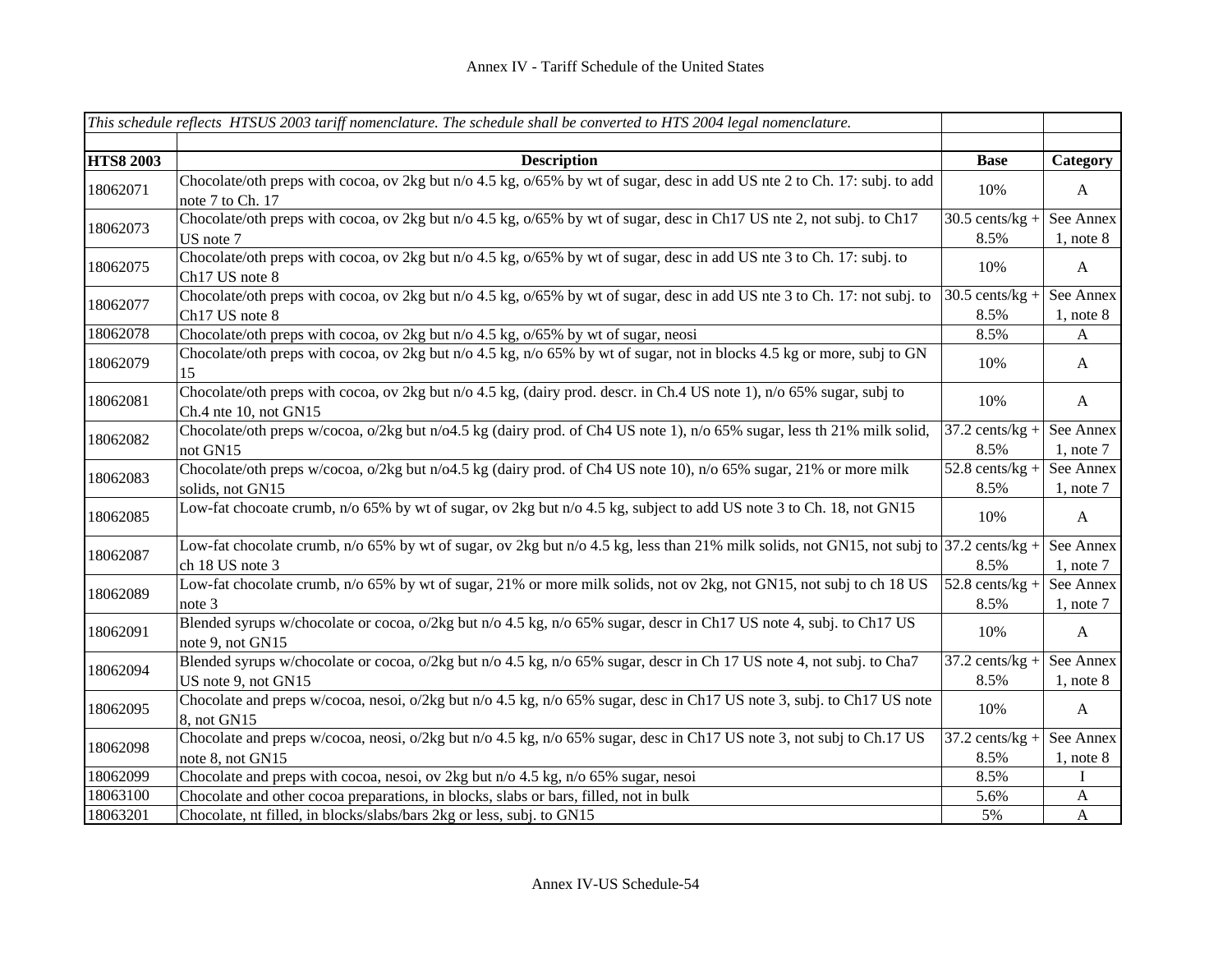|                  | This schedule reflects HTSUS 2003 tariff nomenclature. The schedule shall be converted to HTS 2004 legal nomenclature.                  |                              |                |
|------------------|-----------------------------------------------------------------------------------------------------------------------------------------|------------------------------|----------------|
| <b>HTS8 2003</b> | <b>Description</b>                                                                                                                      | <b>Base</b>                  | Category       |
| 18063204         | Chocolate, nt filled, in blocks/slabs/bars 2kg or less, subj. to add US note 2 to Ch. 18                                                | 5%                           | $\mathbf{A}$   |
|                  | Chocolate, not filled, less than 21% milk solids, in blocks/slabs/bars 2kg or less                                                      | $37.2$ cents/kg +            | See Annex      |
| 18063206         |                                                                                                                                         | 4.3%                         | 1, note $7$    |
|                  | Chocolate, not filled, 21% or more milk solids, in blocks/slabs/bars 2kg or less                                                        | $\overline{52.8}$ cents/kg + | See Annex      |
| 18063208         |                                                                                                                                         | 4.3%                         | $1$ , note $7$ |
| 18063214         | Chocolate, not filled, in blocks/slabs/bars 2kg or less, subj. to add US note 3 to Ch. 18                                               | 5%                           | $\mathbf{A}$   |
|                  | Chocolate, not filled, less than 21% milk solids, in blocks/slabs/bars 2kg or less                                                      | $37.2$ cents/kg +            | See Annex      |
| 18063216         |                                                                                                                                         | 4.3%                         | $1$ , note $7$ |
| 18063218         | Chocolate, not filled, 21% or more milk solids, in blocks/slabs/bars 2kg or less                                                        | $52.8$ cents/kg +            | See Annex      |
|                  |                                                                                                                                         | 4.3%                         | $1$ , note $7$ |
| 18063230         | Chocolate, not filled, w/o butterfat/milk solids, in blocks/slabs/bars 2kg or less                                                      | 4.3%                         | A              |
| 18063255         | Cocoa preps, not filled, in blocks, slabs or bars weighing 2 kg or less, subject to gen. note 15 of the HTS                             | 7%                           | $\mathbf{A}$   |
| 18063260         | Cocoa preps, (dairy prod. of Ch4 US note 1), not filled, in blocks, slabs or bars, w/wt 2 kg or less, subj. to add. US note             | 7%                           | $\mathbf{A}$   |
|                  | 10 to Ch 4                                                                                                                              |                              |                |
| 18063270         | Cocoa preps, (dairy prod. of Ch4 US note 1), less than 21% milk solids, not filled, in blocks/slabs/bars, 2 kg or less, not             | $37.2$ cents/kg +            | See Annex      |
|                  | Ch.4 US nte 10                                                                                                                          | 6%                           | 1, note $7$    |
| 18063280         | Cocoa preps, (dairy prod. of Ch4 US note 1), 21% or more milk solids, not filled, in blocks/slabs/bars, 2 kg or less, not               | $52.8$ cents/kg +            | See Annex      |
|                  | Ch.4 US nte 10                                                                                                                          | 6%                           | $1$ , note $7$ |
| 18063290         | Cocoa preps, not filled, in blocks, slabs or bars weighing 2kg or less,                                                                 | 6%                           | $\mathbf{A}$   |
| 18069001         | Cocoa preps, not in blocks/slabs/bars, subj. to gen. note 15 of the HTS                                                                 | 3.5%                         | $\mathbf{A}$   |
| 18069005         | Cocoa preps, (dairy prod. descr. in add US note 1 to Ch.4), not in blocks, slabs or bars, subj. to add. US note 10 to Ch 4,<br>not GN15 | 3.5%                         | A              |
| 18069008         | Cocoa preps, (dairy prod. descr. in add US note 1 to Ch.4), less than 21% milk solids, not in blocks, slabs or bars, not                | $37.2$ cents/kg +            | See Annex      |
|                  | GN15                                                                                                                                    | 6%                           | $1$ , note $7$ |
| 18069010         | Cocoa preps, (dairy prod. descr. in Ch4 US note 1), 21% or more milk solids, not in blocks, slabs or bars, not Ch4                      | $52.8$ cents/kg +            | See Annex      |
|                  | USNote 10, not GN15                                                                                                                     | 6%                           | $1$ , note $7$ |
| 18069015         | Cocoa preps, $o/5.5\%$ butterfat by wt, not in blocks/slabs/bars, subj. to add US note 2 to Ch. 18, not GN15                            | 3.5%                         | $\mathbf{A}$   |
| 18069018         | Cocoa preps, o/5.5% butterfat by wt, w/less than 21% milk solids, not in blocks/slabs/bars, not GN15                                    | $37.2$ cents/kg +            | See Annex      |
|                  |                                                                                                                                         | 6%                           | $1$ , note $7$ |
| 18069020         | Cocoa preps, o/5.5% butterfat by wt, 21% or more milk solids, not in blocks/slabs/bars, not GN15                                        | $52.8$ cents/kg +            | See Annex      |
|                  |                                                                                                                                         | 6%                           | $1$ , note $7$ |
| 18069025         | Cocoa preps, cont. milk solids, n/o 5.5% butterfat by wt, not in blocks/slabs/bars, subj. to add US note 3 to Ch. 18, not<br>GN15       | 3.5%                         | $\mathbf{A}$   |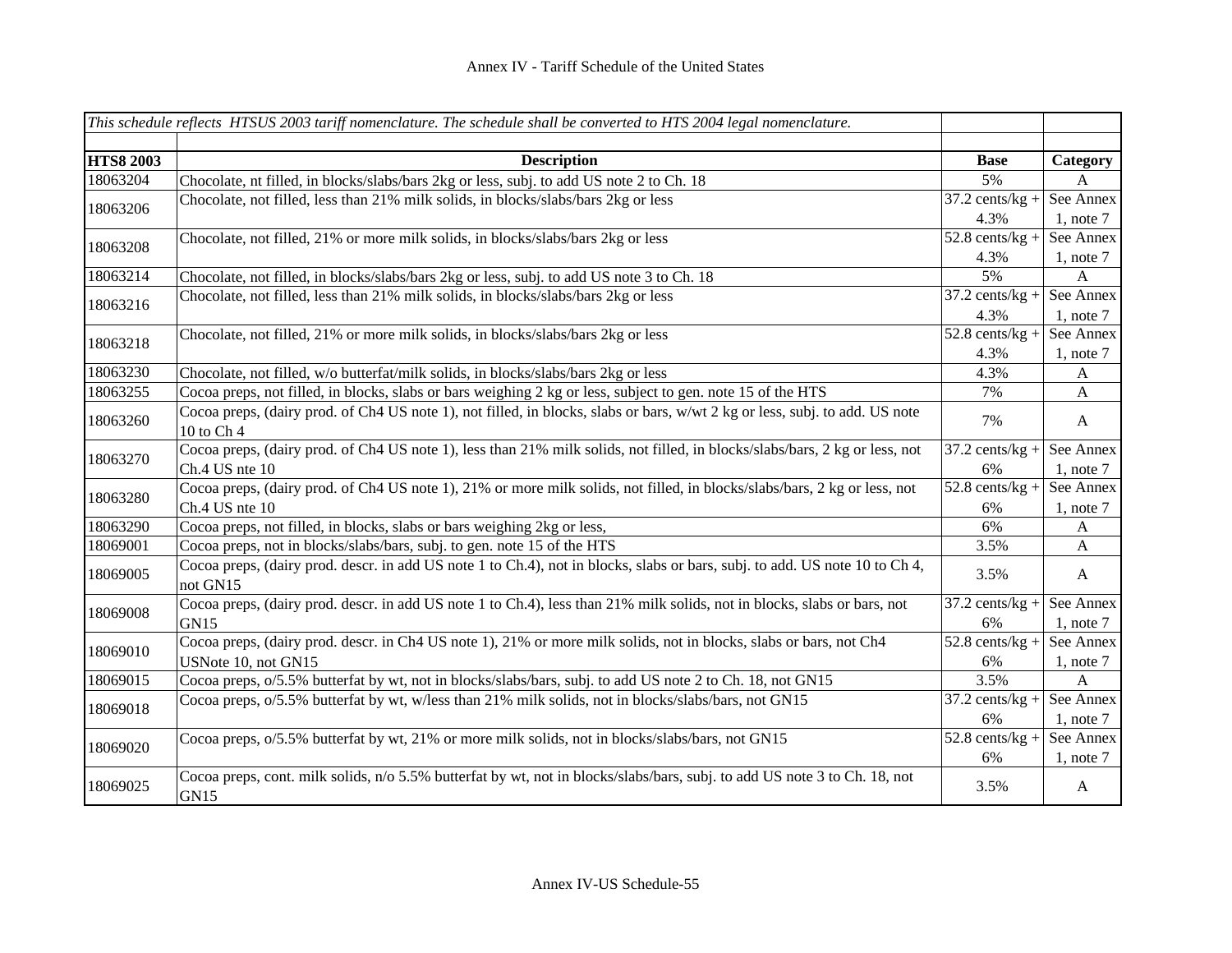|                  | This schedule reflects HTSUS 2003 tariff nomenclature. The schedule shall be converted to HTS 2004 legal nomenclature.                     |                              |                           |
|------------------|--------------------------------------------------------------------------------------------------------------------------------------------|------------------------------|---------------------------|
|                  |                                                                                                                                            |                              |                           |
| <b>HTS8 2003</b> | <b>Description</b>                                                                                                                         | <b>Base</b>                  | Category                  |
| 18069028         | Cocoa preps, cont. milk solids, n/o 5.5% butterfat by wt, w/less than 21% milk solids, not blocks/slabs/bars, not Ch18 US                  | $37.2$ cents/kg +            | See Annex                 |
|                  | note 3, not GN15                                                                                                                           | 6%                           | $1$ , note $7$            |
| 18069030         | Cocoa preps, cont. milk solids, n/o 5.5% butterfat by wt, 21% or more milk solids, not in blocks/slabs/bars, not Ch18 US                   | $\overline{52.8}$ cents/kg + | See Annex                 |
|                  | note 3, not GN15                                                                                                                           | 6%                           | $1$ , note $7$            |
| 18069035         | Blended syrups w/chocolate or cocoa, nesoi, described in add US note 4 to Ch.17: subj. to add US note 9 to Ch. 17, not<br>GN15             | 3.5%                         | $\mathbf{A}$              |
| 18069039         | Blended syrups w/chocolate or cocoa, nesoi, described in add US note 4 to Ch.17: not subj. to add US note 9 to Ch.17,                      | $37.2$ cents/kg +            | See Annex                 |
|                  | not GN15                                                                                                                                   | 6%                           | $1$ , note $8$            |
| 18069045         | Chocolate and preps w/cocoa, nesoi, $o/65\%$ by dry wt of sugar, described in add US note 2 to Ch.17: subj. to Ch17 US<br>note 7, not GN15 | 3.5%                         | $\mathbf{A}$              |
| 18069049         | Chocolate and preps w/cocoa, nesoi, $o/65\%$ by dry wt of sugar, described in add US note 2 to Ch.17: not subj to Ch17 US 37.2 cents/kg +  |                              | See Annex                 |
|                  | note 7, not GN15                                                                                                                           | 6%                           | $1$ , note $8$            |
| 18069055         | Chocolate and preps w/cocoa, nesoi, o/10% by dry wt of sugar, described in add US note 3 to Ch.17: subj to Ch17 US<br>note 8, not GN15     | 3.5%                         | $\mathbf{A}$              |
| 18069059         | Chocolate and preps w/cocoa, nesoi, $o/10\%$ by dry wt of sugar, described in add US note 3 to Ch.17: not subj to Ch17 US 37.2 cents/kg +  |                              | See Annex                 |
|                  | note 8, not GN15                                                                                                                           | 6%                           | $1$ , note $8$            |
| 18069090         | Chocolate and preps w/cocoa, nesoi, not put up for retail sale                                                                             | 6%                           | $\mathbf{A}$              |
| 19011005         | Preps for infant use, for retail sale, o/10% milk solids, subject to gen. note 15                                                          | 17.5%                        | $\boldsymbol{\mathsf{A}}$ |
| 19011015         | Preps for infant use, infant formula containing oligossaccharides and > 10% milk solids, described in add'l U.S. note 2:<br>provisional    | 17.5%                        | $\mathbf{A}$              |
| 19011030         | Infant formula w/oligossaccharides, for retail sale, o/10% milk solids, not subject to add US note 2 to Ch. 19, not GN15                   | $$1.035/kg +$                | See Annex                 |
|                  |                                                                                                                                            | 14.9%                        | $1$ , note $7$            |
| 19011035         | Preps for infant use (dairy prod. of add US note 1 to Ch.4), for retail sale, $o/10\%$ milk solids, subject to Ch4 US note 10,<br>not GN15 | 17.5%                        | $\mathbf{A}$              |
| 19011040         | Preps for infant use (dairy prod. of add US note 1 to Ch.4), for retail sale, $o/10\%$ milk solids, not subject to add US note             | $$1.035/kg +$                | See Annex                 |
|                  | 10 to Ch. 4                                                                                                                                | 14.9%                        | $1$ , note $7$            |
| 19011045         | Preps for infant use (not dairy prod. of add US note 1 to Ch.4), for retail sale, o/10% milk solids, not GN15, nesoi                       | 14.9%                        | $\mathbf G$               |
| 19011055         | Preps for infant use, for retail sale, n/o 10% milk solids, subject to gen. note 15                                                        | 17.5%                        | $\boldsymbol{\mathsf{A}}$ |
| 19011060         | Infant formula w/oligossaccharides, for retail sale, n/o 10% milk solids, subject to add US note 2 to Ch. 19, not GN15                     | 17.5%                        | A                         |
| 19011075         | Infant formula w/oligossaccharides, for retail sale, n/o 10% milk solids, not subject to add US note 2 to Ch. 19, not GN15                 | $$1.035/kg +$                | See Annex                 |
|                  |                                                                                                                                            | 14.9%                        | $1$ , note $7$            |
| 19011080         | Preps for infant use (dairy prod. of Ch4 US note 1), retail sale, n/o 10% milk solids, subject to add US note 10 to Ch. 4,<br>not GN15     | 17.5%                        | $\mathbf{A}$              |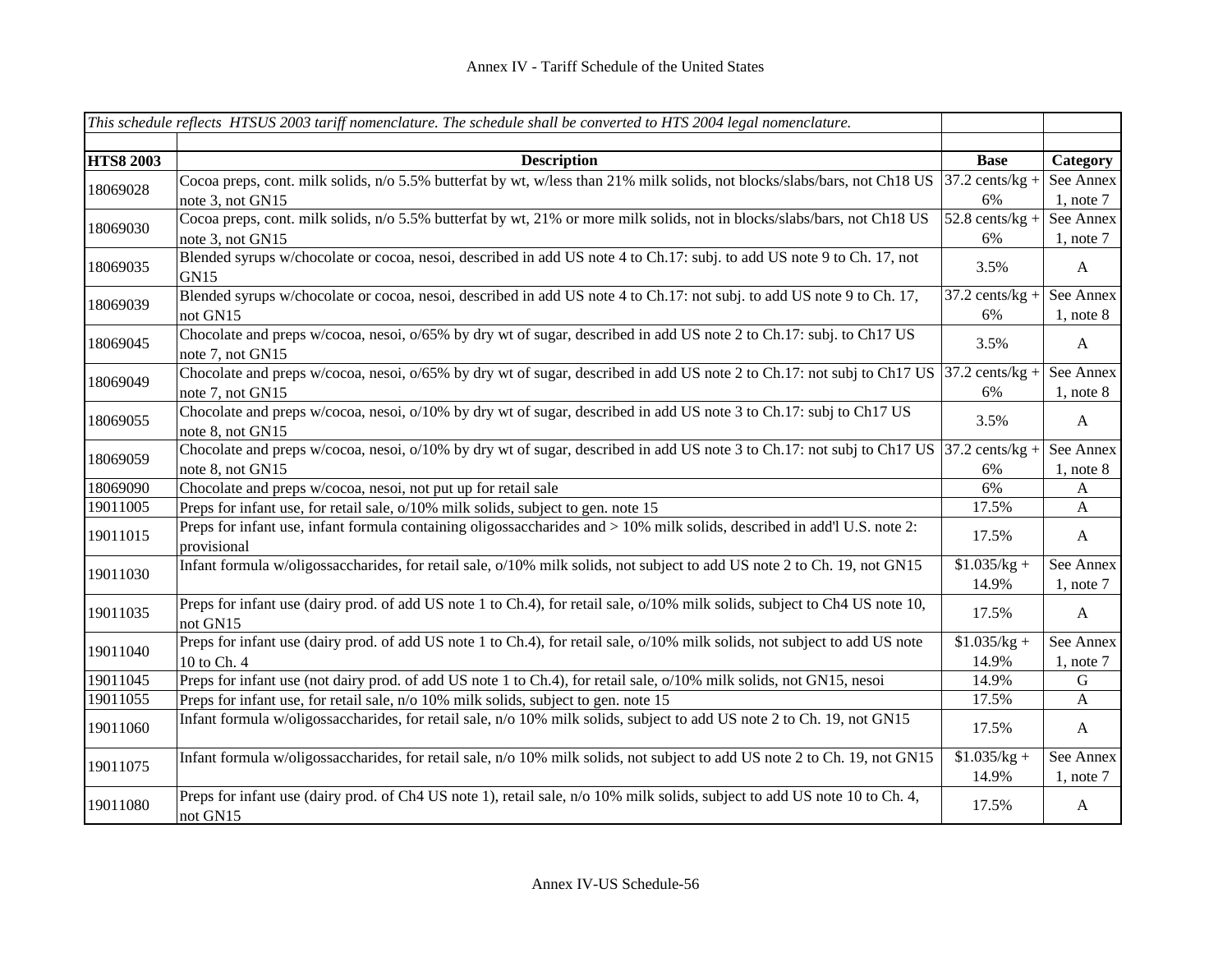|                  | This schedule reflects HTSUS 2003 tariff nomenclature. The schedule shall be converted to HTS 2004 legal nomenclature.                            |                   |                |
|------------------|---------------------------------------------------------------------------------------------------------------------------------------------------|-------------------|----------------|
|                  |                                                                                                                                                   |                   |                |
| <b>HTS8 2003</b> | <b>Description</b>                                                                                                                                | <b>Base</b>       | Category       |
| 19011085         | Preps for infant use (dairy prod. of Ch4 US note 1), retail sale, n/o 10% milk solids, not subject to add US note 10 to Ch.                       | $$1.035/kg +$     | See Annex      |
|                  | 4, not $GN15$                                                                                                                                     | 14.9%             | $1$ , note $7$ |
| 19011095         | Preps for infant use (not dairy prod. of Ch4 US note 1), retail sale, n/o 10% milk solids, nesoi                                                  | 14.9%             | ${\bf G}$      |
| 19012002         | Mixes for bakers wares, o/25% butterfat, not retail, subject to gen. note 15 of the HTS                                                           | 10%               | $\mathbf{A}$   |
| 19012005         | Mixes for bakers wares (dairy prod. of Ch4 US note 1), o/25% by wt butterfat, not retail, subj. to add. US nte 10 to Ch.4,<br>not GN15            | 10%               | $\mathbf{A}$   |
| 19012015         | Mixes for bakers wares (dairy prod. of Ch4 US note 1), o/25% by wt butterfat, not retail, not subj. to add. US nte 10 to                          | $42.3$ cents/kg + | See Annex      |
|                  | Ch.4, not GN15                                                                                                                                    | 8.5%              | $1$ , note $7$ |
| 19012020         | Mixes for bakers wares, o/65% sugar, o/25% bf, not retail, descr in add US note 2 to Ch. 17: subj. to add. US nte 7 to<br>Ch.17, not GN15         | 10%               | $\mathbf{A}$   |
| 19012025         | Mixes and doughs for the prep of bakers wares of heading 1905, containing over 25% by weight of butterfat, not put up                             | $42.3$ cents/kg + | See Annex      |
|                  | for retail sale, nesoi                                                                                                                            | 8.5%              | $1,$ note $8$  |
| 19012030         | Mixes for bakers wares, $o/25\%$ bf, not retail, descr in add US note 1 to Ch. 19: subj. to add. US nte 3 to Ch. 19, not GN15                     | 10%               | $\mathbf{A}$   |
| 19012035         | Mixes for bakers wares, $o/25\%$ bf, not retail, descr in add US note 1 to Ch. 19: not subj. to add. US nte 3 to Ch.19, not                       | $42.3$ cents/kg + | See Annex      |
|                  | GN <sub>15</sub>                                                                                                                                  | 8.5%              | $1$ , note $8$ |
| 19012040         | Mixes for bakers wares, o/25% bf, not retail, nesoi                                                                                               | 8.5%              | A              |
| 19012042         | Mixes for bakers wares, n/o 25% bf, not retail, subject to gen. note 15 of the HTS                                                                | 10%               | $\mathbf{A}$   |
| 19012045         | Mixes for bakers wares (dairy prod. of Ch4 US note 1), n/o 25% bf, not retail, subj. to add. US nte 10 to Ch.4, not GN15                          | 10%               | $\mathbf{A}$   |
| 19012050         | Mixes for bakers wares (dairy prod. of Ch4 US note 1), n/o 25% bf, not retail, not subj. to add. US nte 10 to Ch.4, not                           | $42.3$ cents/kg + | See Annex      |
|                  | GN <sub>15</sub>                                                                                                                                  | 8.5%              | $1$ , note $7$ |
| 19012055         | Mixes for bakers wares, $o/65\%$ sugar, n/o 25% bf, not retail, descr in add US note 2 to Ch. 17: subj. to Ch17 US nte 7, not<br>GN <sub>15</sub> | 10%               | $\mathbf{A}$   |
| 19012060         | Mixes for bakers wares, $o/65\%$ sugar, n/o 25% bf, not retail, descr in add US note 2 to Ch. 17: not subj. to Ch17 US nte 7,                     | $42.3$ cents/kg + | See Annex      |
|                  | not GN15                                                                                                                                          | 8.5%              | $1$ , note $8$ |
| 19012065         | Mixes for bakers wares, n/o 25% bf, not retail, descr in add US note 1 to Ch. 19: subj. to add. US nte 3 to Ch.19, not<br>GN15                    | 10%               | $\mathbf{A}$   |
|                  | Mixes for bakers wares, n/o 25% bf, not retail, descr in add US note 1 to Ch. 19: not subj. to add. US nte 3 to Ch.19, not                        | $42.3$ cents/kg + | See Annex      |
| 19012070         | GN15                                                                                                                                              | 8.5%              | $1$ , note $8$ |
| 19012080         | Mixes for bakers wares, n/o 25% bf, not retail, nesoi                                                                                             | 8.5%              | A              |
| 19019010         | Malt extract, fluid                                                                                                                               | 3.2 cents/liter   | $\mathbf{A}$   |
| 19019020         | Malt extract, solid or condensed                                                                                                                  | 9.6%              | ${\bf C}$      |
| 19019025         | Puddings, ready for immediate consumption without further preparation                                                                             | Free              | $\overline{L}$ |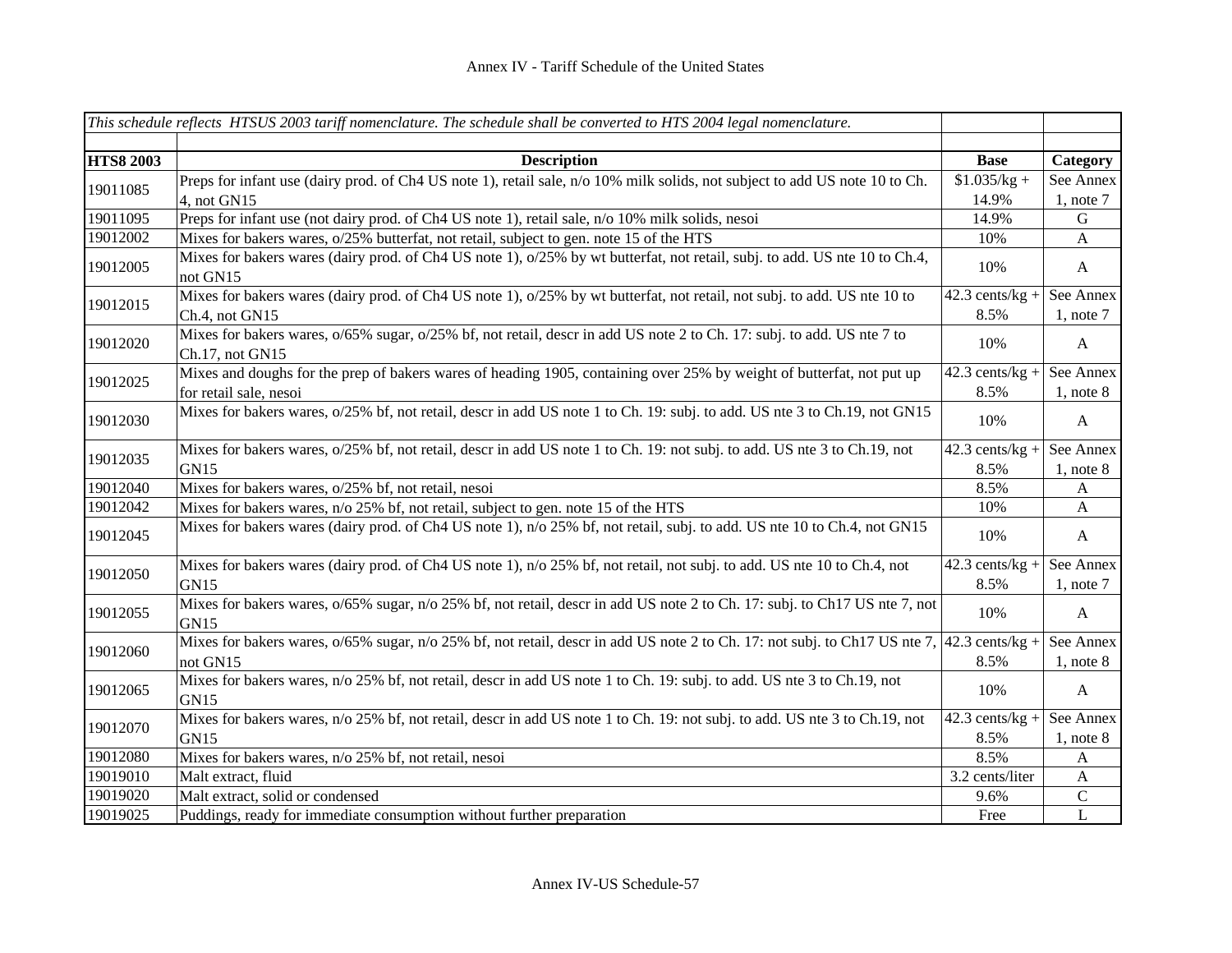|                  | This schedule reflects HTSUS 2003 tariff nomenclature. The schedule shall be converted to HTS 2004 legal nomenclature.                      |                           |                             |
|------------------|---------------------------------------------------------------------------------------------------------------------------------------------|---------------------------|-----------------------------|
|                  |                                                                                                                                             |                           |                             |
| <b>HTS8 2003</b> | <b>Description</b>                                                                                                                          | <b>Base</b>               | Category                    |
| 19019028         | Dry mix. w/less than 31% bf & 17.5% or more sodium caseinate, bf, whey solids o/5.5% b'fat & dry whole milk, n/cntng<br>dry milk/whey/b'fat | $0.37$ cents/kg           | $\mathbf{A}$                |
| 19019032         | Cajeta not made from cow's milk                                                                                                             | 11.2%                     | $\mathbf{A}$                |
| 19019033         | Margarine cheese subject to gen. note 15 of the HTS and entered pursuant to its provisions                                                  | 10%                       | A                           |
| 19019034         | Margarine cheese subject to add. US note 23 to Ch. 4 and entered pursuant to its provisions                                                 | 10%                       | $\mathbf{A}$                |
| 19019036         | Margarine cheese not subject to gen. note 15 or add US note 23 to Ch. 4                                                                     | \$1.128/kg                | See Annex<br>$1$ , note 4   |
| 19019038         | Dairy preps o/10% by wt of milk solids (descr. in add US note 1 to Ch. 4), neosi, subject to gen. note 15 of the HTS                        | 16%                       | A                           |
| 19019042         | Dairy preps o/10% by wt of milk solids (descr. in add US note 1 to Ch. 4), neosi, subject to add US note 10 to Ch.4                         | 16%                       | $\mathbf{A}$                |
| 19019043         | Dairy preps o/10% by wt of milk solids (descr. in add US note 1 to Ch. 4), neosi, not subject to gen note 15 or add US<br>note 10 to Ch.4   | $$1.035/kg +$<br>13.6%    | See Annex<br>$1$ , note $7$ |
| 19019044         | Dairy preps n/o 10% by wt of milk solids (descr. in add US note 1 to Ch. 4), neosi, subject to gen. note 15 of the HTS                      | 16%                       | A                           |
| 19019046         | Dairy preps n/o 10% by wt of milk solids (descr. in add US note 1 to Ch. 4), neosi, subject to add US note 10 to Ch.4                       | 16%                       | $\mathbf{A}$                |
| 19019047         | Dairy preps n/o 10% by wt of milk solids (descr. in add US note 1 to Ch. 4), neosi, not subject to gen note 15 or add US<br>note 10 to Ch.4 | $$1.035/kg +$<br>13.6%    | See Annex<br>$1$ , note $7$ |
| 19019048         | Malt extract and other preps of flour, etc., nesoi, subject to gen. note 15 of the HTS                                                      | 10%                       | A                           |
| 19019052         | Food preps of flour, etc., nesoi, $o/65\%$ by dry wt of sugar, described in add. US note 2 to chap. 17: subj. to add US note 7<br>to Ch.17  | 10%                       | $\mathbf{A}$                |
| 19019054         | Food preps of flour, etc., nesoi, o/65% by dry wt of sugar, described in add. US note 2 to chap. 17: not subj. to add US<br>note 7 to Ch.17 | $23.7$ cents/kg +<br>8.5% | See Annex<br>$1$ , note $8$ |
| 19019056         | Food preps of flour, etc., nesoi, $o/10\%$ by dry wt of sugar, described in add. US note 3 to chap. 17: subj. to add US note 8<br>to Ch.17  | 10%                       | $\mathbf{A}$                |
| 19019058         | Food preps of flour, etc., nesoi, o/10% by dry wt of sugar, described in add. US note 3 to chap. 17: not subj. to add US<br>note 8 to Ch.17 | $23.7$ cents/kg +<br>8.5% | See Annex<br>$1$ , note $8$ |
| 19019070         | Food preps of flour, etc., nesoi, o/5.5% by wt of butterfat, not pkgd for retail sale, nesoi                                                | 10.2%                     | G                           |
| 19019090         | Flour-, meal-, starch-, malt extract- or dairy-based food preps not containing cocoa and not containing specific amounts of<br>dairy, nesoi | 6.4%                      | A                           |
| 19021120         | Uncooked pasta, not stuffed or otherwise prepared, containing eggs, exclusively pasta                                                       | Free                      | L                           |
| 19021140         | Uncooked pasta, not stuffed or otherwise prepared, containing eggs, nesi, including pasta packaged with sauce<br>preparations               | 6.4%                      | A                           |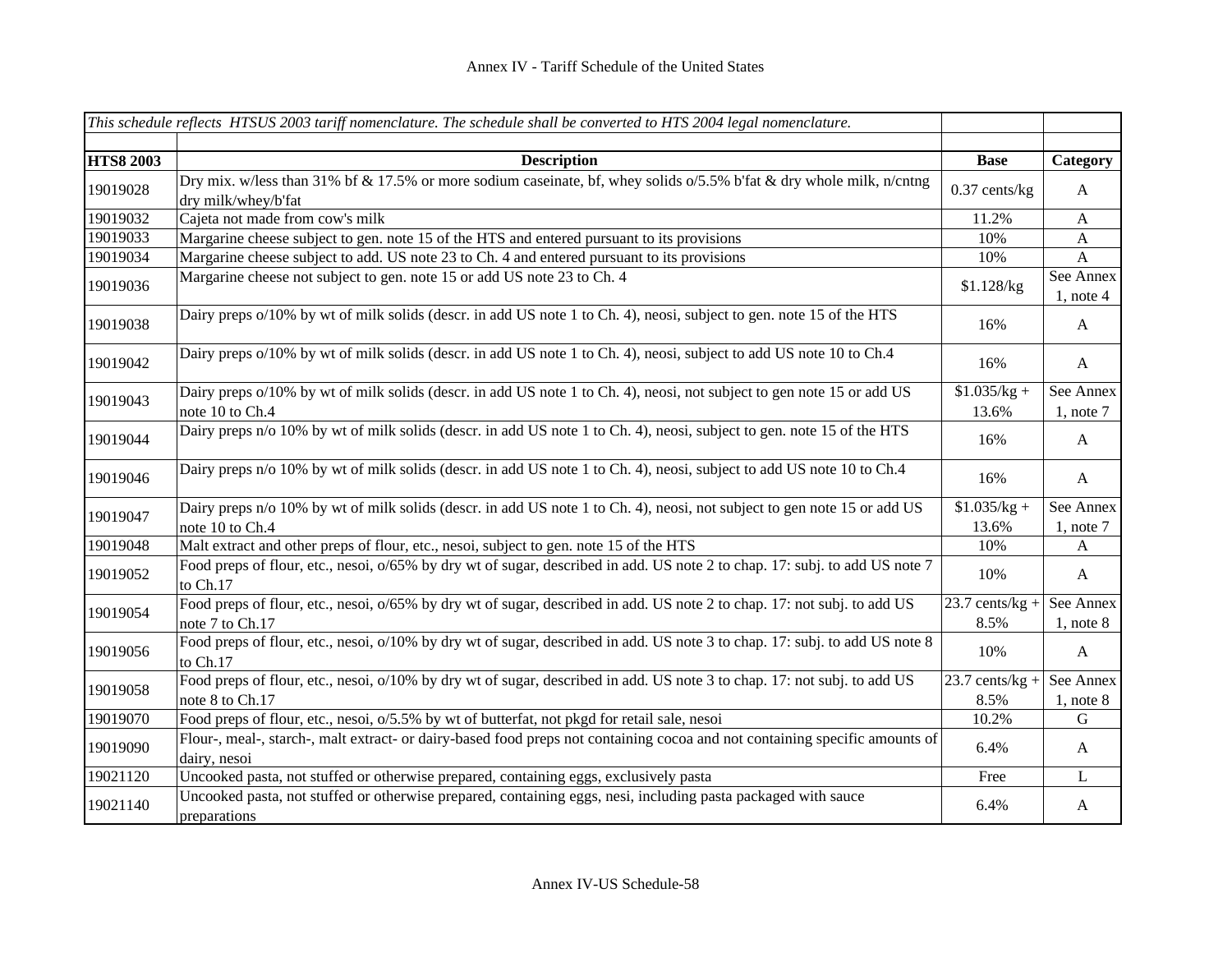|                  | This schedule reflects HTSUS 2003 tariff nomenclature. The schedule shall be converted to HTS 2004 legal nomenclature.                             |                |               |
|------------------|----------------------------------------------------------------------------------------------------------------------------------------------------|----------------|---------------|
|                  |                                                                                                                                                    |                |               |
| <b>HTS8 2003</b> | <b>Description</b>                                                                                                                                 | <b>Base</b>    | Category      |
| 19021920         | Uncooked pasta, not stuffed or otherwise prepared, not containing eggs, exclusively pasta                                                          | Free           | L             |
| 19021940         | Uncooked pasta, not stuffed or otherwise prepared, not containing eggs, nesi, including pasta packaged with sauce<br>preparations                  | 6.4%           | A             |
| 19022000         | Stuffed pasta, whether or not cooked or otherwise prepared                                                                                         | 6.4%           | $\mathbf{A}$  |
| 19023000         | Pasta nesi                                                                                                                                         | 6.4%           | $\mathbf{A}$  |
| 19024000         | Couscous, whether or not prepared                                                                                                                  | 6.4%           | $\mathbf{A}$  |
| 19030020         | Tapioca and substitutes prepared from arrowroot, cassava or sago, in the form of flakes, grains, pearls, siftings or in<br>similar forms           | Free           | L             |
| 19030040         | Tapioca and substitutes, prepared from starch nesi, in the form of flakes, grains, pearls, siftings or in similar forms                            | $0.8$ cents/kg | A             |
| 19041000         | Prepared foods obtained by the swelling or roasting of cereals or cereal products                                                                  | 1.1%           | $\mathbf{A}$  |
| 19042010         | Prep food in airtght cont., of unroast cereal flake/mixture of unroasted/roasted cereal flake/swelled cereal, no<br>apricot/citrus/peach/pear      | 5.6%           | $\mathcal{C}$ |
| 19042090         | Prepared foods obtained from unroasted cereal flakes or from mixtures of unroasted and roasted cereal flakes or swelled<br>cereals, nesoi          | 14.9%          | G             |
| 19043000         | Bulgur wheat, in grain form or in form of flakes or other worked grain (except flour, groats & meal), pre-cooked or<br>otherwise prepared, nesoi   | 14%            | $\mathbf{A}$  |
| 19049001         | Cereals, other than corn, in grain form or form flakes or other worked grain (not flour, groat & meal), pre-cooked or<br>otherwise prepared, nesoi | 14%            | $\mathbf{A}$  |
| 19051000         | Crispbread                                                                                                                                         | Free           | L             |
| 19052000         | Gingerbread and the like                                                                                                                           | Free           | L             |
| 19053100         | Sweet biscuits                                                                                                                                     | Free           | L             |
| 19053200         | Waffles and wafers                                                                                                                                 | Free           | L             |
| 19054000         | Rusks, toasted bread and similar toasted products                                                                                                  | Free           | L             |
| 19059010         | Bread, pastry, cake, biscuit and similar baked products nesi, and puddings whether or not containing chocolate, fruit, nuts<br>or confectionery    | Free           | L             |
| 19059090         | Bakers' wares communion wafers, empty capsules suitable for pharmaceutical use, sealing wafers, rice paper and similar<br>products, nesi           | 4.5%           | A             |
| 20011000         | Cucumbers including gherkins, prepared or preserved by vinegar or acetic acid                                                                      | 9.6%           | $\mathbf{A}$  |
| 20019010         | Capers, prepared or preserved by vinegar or acetic acid, in immediate containers holding more than 3.4 kg                                          | 8%             | A             |
| 20019020         | Capers, prepared or preserved by vinegar or acetic acid, nesi                                                                                      | $8\%$          | A             |
| 20019025         | Artichokes, prepared or preserved by vinegar or acetic acid                                                                                        | 10.2%          | A             |
| 20019030         | Beans, prepared or preserved by vinegar or acetic acid                                                                                             | 5.8%           | A             |
| 20019033         | Nopalitos, preserved by vinegar                                                                                                                    | 7.7%           | A             |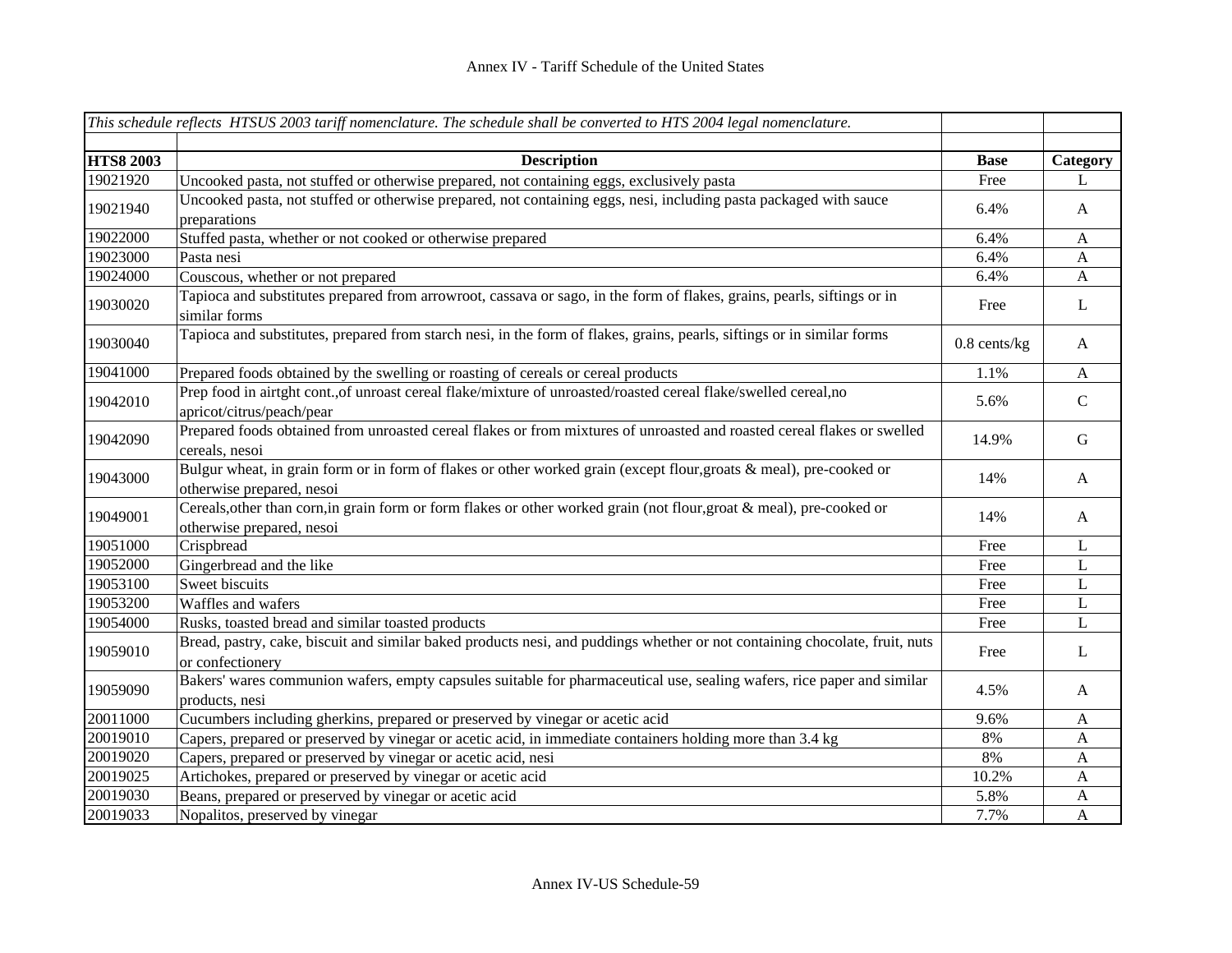|                  | This schedule reflects HTSUS 2003 tariff nomenclature. The schedule shall be converted to HTS 2004 legal nomenclature.                      |                                                    |                              |
|------------------|---------------------------------------------------------------------------------------------------------------------------------------------|----------------------------------------------------|------------------------------|
|                  |                                                                                                                                             |                                                    |                              |
| <b>HTS8 2003</b> | <b>Description</b>                                                                                                                          | <b>Base</b>                                        | Category                     |
| 20019034         | Onions, prepared or preserved by vinegar or acetic acid                                                                                     | 3.6%                                               | A                            |
| 20019035         | Pimientos, prepared or preserved by vinegar or acetic acid                                                                                  | 8.1%                                               | A                            |
| 20019038         | Vegetables (including olives) nesoi, prepared or preserved by vinegar or acetic acid                                                        | 9.6%                                               | A                            |
| 20019042         | Chestnuts, prepared or preserved by vinegar or acetic acid                                                                                  | 4.9 cents/kg                                       | $\mathbf{A}$                 |
| 20019045         | Mangoes, prepared or preserved by vinegar or acetic acid                                                                                    | $1.5$ cents/kg                                     | $\mathbf{A}$                 |
| 20019048         | Chinese water chestnuts, prepared or preserved by vinegar or acetic acid                                                                    | 9.6%                                               | $\mathbf{A}$                 |
| 20019050         | Walnuts, prepared or preserved by vinegar or acetic acid                                                                                    | 7 cents/kg                                         | $\mathbf{A}$                 |
| 20019060         | Fruits, nuts, and other edible parts of plants, nesi, prepared or preserved by vinegar or acetic acid                                       | 14%                                                | A                            |
| 20021000         | Tomatoes, whole or in pieces, prepared or preserved otherwise than by vinegar or acetic acid                                                | 12.5%                                              | See Annex<br>$1$ , note $12$ |
| 20029040         | Tomato prep/pres ex by vinegar/acetic acid, powder                                                                                          | 11.6%                                              | A                            |
| 20029080         | Tomatoes prepared or preserved otherwise than by vinegar or acetic acid, nesoi                                                              | 11.6%                                              | See Annex<br>$1$ , note $12$ |
|                  | Mushrooms of the genus Agaricus, prepared or preserved otherwise than by vinegar or acetic acid                                             | 6 cents/kg on                                      |                              |
| 20031001         |                                                                                                                                             | drained weight<br>$+8.5%$                          | $\mathcal{C}$                |
| 20032000         | Truffles, prepared or preserved otherwise than by vinegar or acetic acid                                                                    | Free                                               | L                            |
| 20039000         | Mushrooms other than of the genus Agaricus, prepared or preserved otherwise than by vinegar or acetic acid                                  | 6 cents/kg on<br>drained weight<br>$+8.5%$         | $\mathbf C$                  |
| 20041040         | Yellow (Solano) potatoes, prepared or preserved otherwise than by vinegar or acetic acid, frozen                                            | 6.4%                                               | $\mathbf{A}$                 |
| 20041080         | Potatoes (not Solano), prepared or preserved otherwise than by vinegar or acetic acid, frozen                                               | 8%                                                 | A                            |
| 20049010         | Antipasto, prepared or preserved otherwise than by vinegar or acetic acid, frozen                                                           | 3.2%                                               | A                            |
| 20049080         | Beans, prepared or preserved otherwise than by vinegar or acetic acid, frozen                                                               | 2.1 cents/kg on<br>entire contents<br>of container | $\mathbf{A}$                 |
| 20049085         | Vegetables and mixtures of vegetables, nesoi, prepared or preserved other than by vinegar or acetic acid, frozen, not<br>preserved by sugar | 11.2%                                              | $\mathbf{A}$                 |
| 20051000         | Homogenized vegetables, prepared or preserved otherwise than by vinegar or acetic acid, not frozen                                          | 11.2%                                              | A                            |
| 20052000         | Potato preparations, prepared or preserved otherwise than by vinegar or acetic acid, not frozen                                             | 6.4%                                               | A                            |
| 20054000         | Peas, prepared or preserved otherwise than by vinegar or acetic acid, not frozen                                                            | Free                                               | $\mathbf L$                  |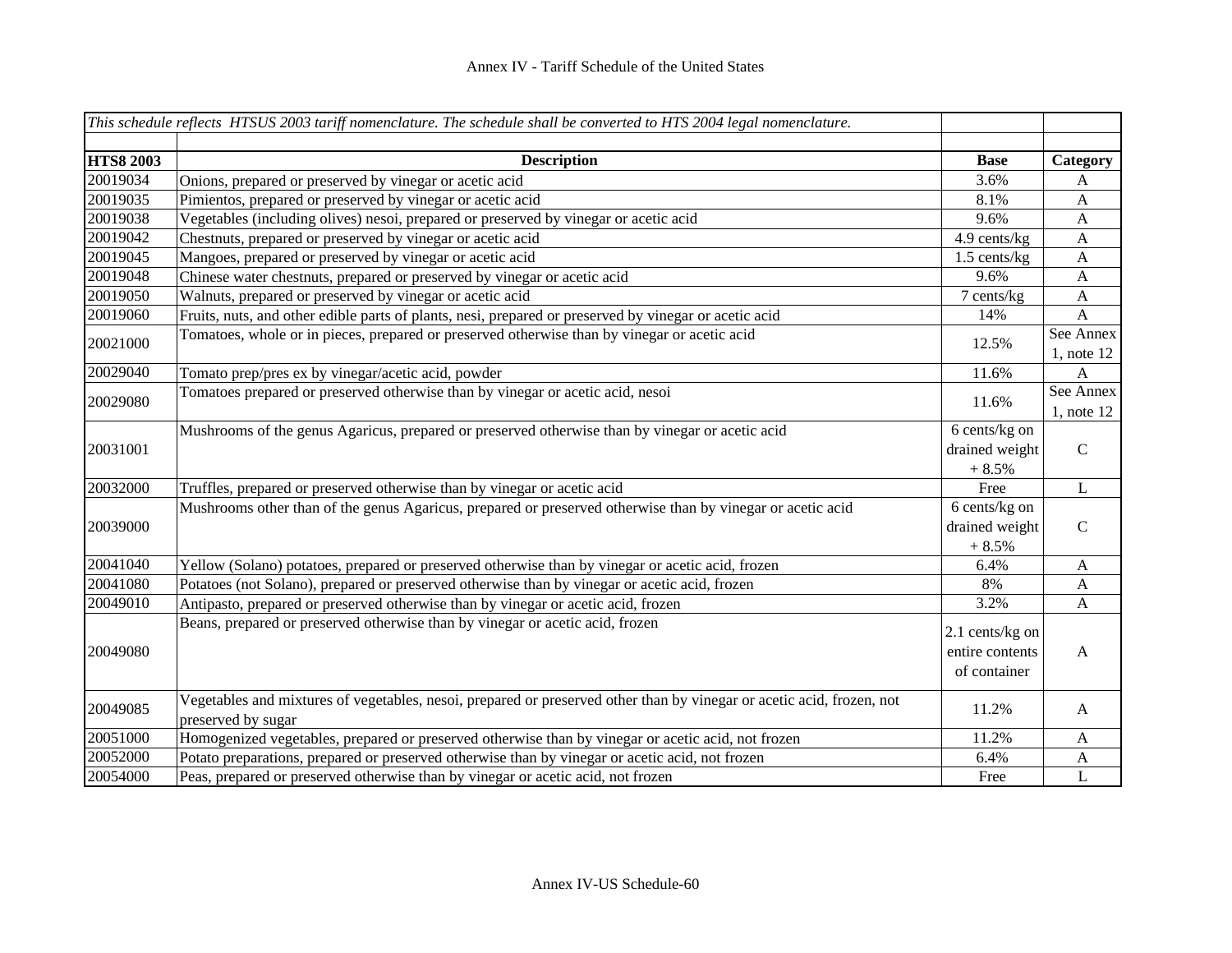|                  | This schedule reflects HTSUS 2003 tariff nomenclature. The schedule shall be converted to HTS 2004 legal nomenclature.          |                                                    |              |
|------------------|---------------------------------------------------------------------------------------------------------------------------------|----------------------------------------------------|--------------|
|                  |                                                                                                                                 |                                                    |              |
| <b>HTS8 2003</b> | <b>Description</b>                                                                                                              | <b>Base</b>                                        | Category     |
| 20055120         | Black-eye cowpeas, shelled, prepared or preserved otherwise than by vinegar or acetic acid, not frozen                          | 1.5 cents/kg on<br>entire contents<br>of container | A            |
| 20055140         | Beans other than black-eye cowpeas, shelled, prepared or preserved otherwise than by vinegar or acetic acid, not frozen         | 2.1 cents/kg on<br>entire contents<br>of container | A            |
| 20055900         | Beans, not shelled, prepared or preserved otherwise than by vinegar or acetic acid, not frozen                                  | 1.5 cents/kg on<br>entire contents<br>of container | $\mathbf{A}$ |
| 20056000         | Asparagus, prepared or preserved otherwise than by vinegar or acetic acid, not frozen                                           | 14.9%                                              | J            |
| 20057002         | Olives, green, not pitted, in saline, ripe, in containers holding 13 kg or less, aggregate quantity not to exceed 730 m ton/yr  | 5.4 cents/kg on<br>drained weight                  | $\mathbf{A}$ |
| 20057004         | Olives, green, not pitted, in saline, ripe, in containers holding 13 kg or less, aggregate quantity exceeding 730 m ton/yr      | 3.7 cents/kg on<br>drained weight                  | $\mathbf{A}$ |
| 20057006         | Olives, green, not pitted, in saline, not ripe, in containers holding o/8 kg for repkg, subject to add. US note 4 to Ch. 20     | 3.7 cents/kg on<br>drained weight                  | $\mathbf{A}$ |
| 20057008         | Olives, green, not pitted, in saline, not ripe, in containers holding o/8 kg for repkg, not subject to add. US note 4 to Ch. 20 | 3.7 cents/kg on<br>drained weight                  | $\mathbf{A}$ |
| 20057012         | Olives, green, not pitted, in saline, not ripe                                                                                  | 3.7 cents/kg on<br>drained weight                  | A            |
| 20057016         | Olives, green, in saline, place packed, stuffed, in containers holding n/o 1 kg, aggregate quantity n/o 2700 m ton/yr           | 5.4 cents/kg on<br>drained weight                  | $\mathbf{A}$ |
| 20057018         | Olives, green, in saline, place packed, stuffed, in containers holding $n/0$ 1 kg, aggregate quantity $o/2700$ m ton/yr         | 6.9 cents/kg on<br>drained weight                  | $\mathbf{A}$ |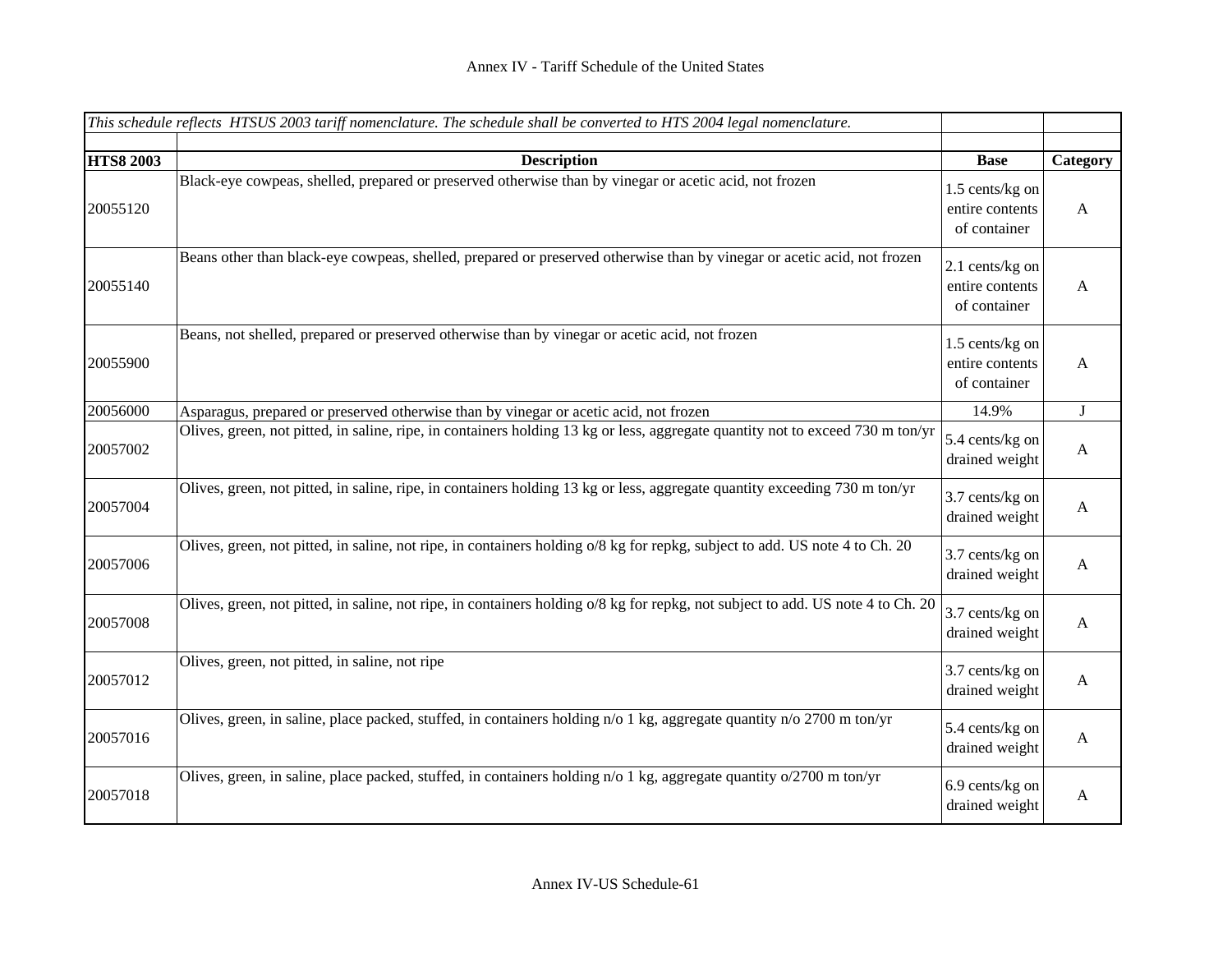|                  | This schedule reflects HTSUS 2003 tariff nomenclature. The schedule shall be converted to HTS 2004 legal nomenclature.                          |                                       |              |
|------------------|-------------------------------------------------------------------------------------------------------------------------------------------------|---------------------------------------|--------------|
|                  |                                                                                                                                                 |                                       |              |
| <b>HTS8 2003</b> | <b>Description</b>                                                                                                                              | <b>Base</b>                           | Category     |
| 20057023         | Olives, green, in saline, place packed, stuffed, not in containers holding 1 kg or less                                                         | 6.9 cents/kg on<br>drained weight     | A            |
| 20057025         | Olives, green, in a saline solution, pitted or stuffed, not place packed                                                                        | 8.6 cents/kg on<br>drained weight     | A            |
| 20057050         | Olives (not green), in a saline solution, canned, not pitted                                                                                    | 9.3 cents/kg on<br>drained weight     | A            |
| 20057060         | Olives (not green), in a saline solution, canned, pitted                                                                                        | 10.1 cents/kg<br>on drained<br>weight | $\mathbf G$  |
| 20057070         | Olives (not green), in a saline solution, in airtight containers of glass or metal but not canned                                               | 9.9 cents/kg on<br>drained weight     | $\mathbf{A}$ |
| 20057075         | Olives (not green), in a saline solution, not canned, nesi                                                                                      | 4.3 cents/kg on<br>drained weight     | A            |
| 20057091         | Olives, green, container less 13 kg, quota of 550 m tons/year, prepared or preserved otherwise than by vinegar/acetic acid,<br>not in saline    | 5.5 cents/kg on<br>drained weight     | A            |
| 20057093         | Olives, green, container less than 13 kg, exceed 550 m tons/year, prepared or preserved otherwise than by vinegar/acetic<br>acid, not in saline | 8.8 cents/kg on<br>drained weight     | A            |
| 20057097         | Olives, prepared or preserved otherwise than by vinegar, acetic acid or saline soln, not frozen, nesoi                                          | 8.8 cents/kg on<br>drained weight     | A            |
| 20058000         | Sweet corn, prepared or preserved otherwise than by vinegar, acetic acid or sugar, not frozen                                                   | 5.6%                                  | A            |
| 20059010         | Carrots in airtight containers, prepared or preserved otherwise than by vinegar, acetic acid or sugar, not frozen                               | 6.4%                                  | A            |
| 20059020         | Onions, prepared or preserved otherwise than by vinegar or acetic acid, not frozen                                                              | 4.5%                                  | A            |
| 20059030         | Sauerkraut, prepared or preserved otherwise than by vinegar or acetic acid, not frozen                                                          | 4.8%                                  | A            |
| 20059041         | Water chestnuts, other than Chinese water chestnuts, prepared or preserved otherwise than by vinegar or acetic acid or<br>sugar, not frozen     | Free                                  | L            |
| 20059050         | Pimientos, prepared or preserved otherwise than by vinegar or acetic acid, not frozen                                                           | 8.1%                                  | $\mathbf{A}$ |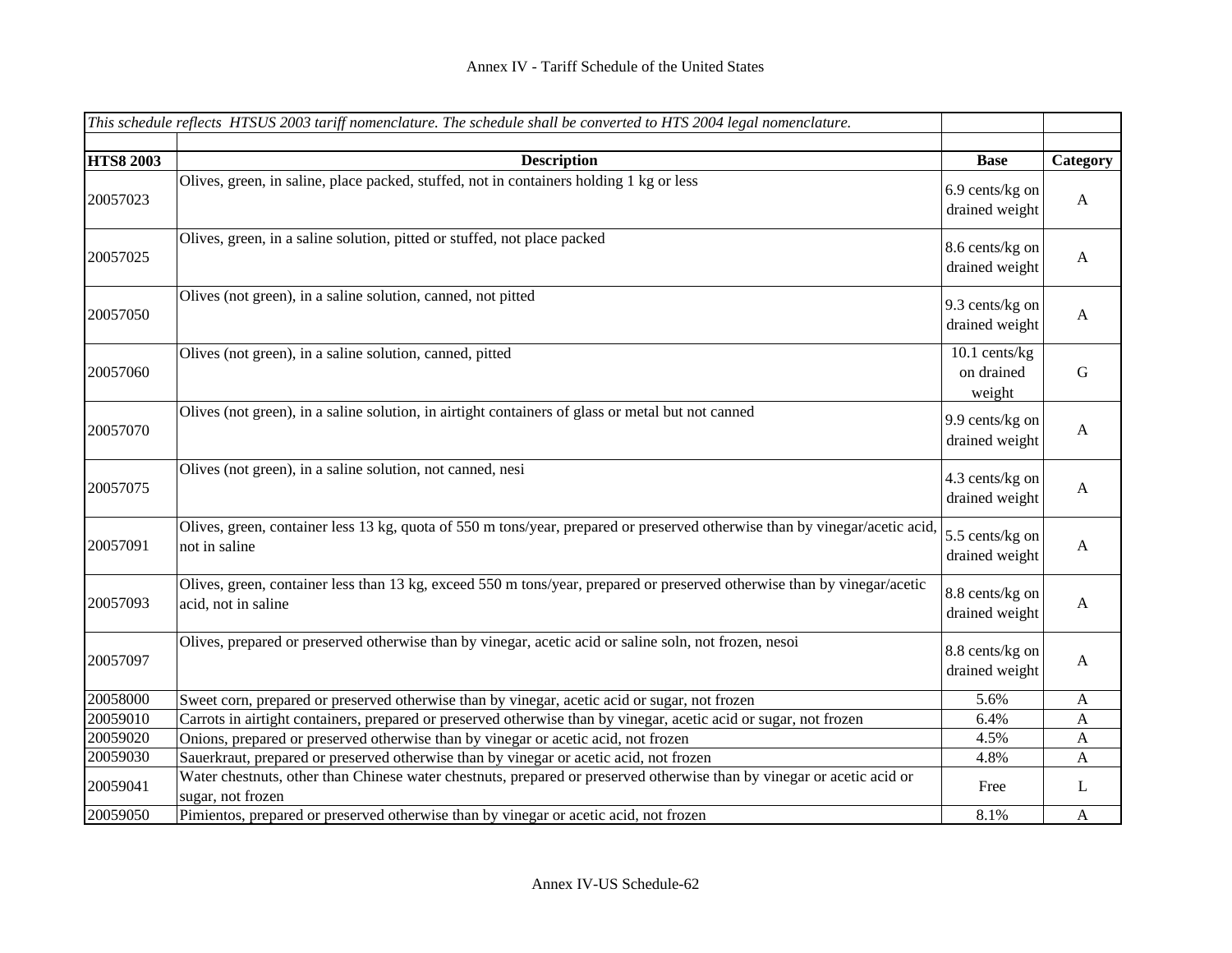|                  | This schedule reflects HTSUS 2003 tariff nomenclature. The schedule shall be converted to HTS 2004 legal nomenclature.                            |                                                      |              |
|------------------|---------------------------------------------------------------------------------------------------------------------------------------------------|------------------------------------------------------|--------------|
|                  |                                                                                                                                                   |                                                      |              |
| <b>HTS8 2003</b> | <b>Description</b>                                                                                                                                | <b>Base</b>                                          | Category     |
| 20059055         | Fruits of the genus Capsicum or Pimenta, not pimientos, prepared or preserved otherwise than by vinegar or acetic acid,<br>not frozen             | 14.9%                                                | $\mathbf{A}$ |
| 20059060         | Bamboo shoots in airtight containers, prepared or preserved otherwise than by vinegar or acetic acid, not frozen, not<br>preserved by sugar       | Free                                                 | L            |
| 20059080         | Artichokes, prepared or preserved otherwise than by vinegar or acetic acid, not frozen                                                            | 14.9%                                                | ${\bf G}$    |
| 20059085         | Chickpeas (garbanzos), prepared or preserved otherwise than by vinegar or acetic acid, not frozen                                                 | $0.8$ cents/kg on<br>entire contents<br>of container | $\mathbf{A}$ |
| 20059097         | Vegetables nesoi, & mixtures of vegetables, prepared or preserved otherwise than by vinegar or acetic acid, not frozen, not<br>preserved by sugar | 11.2%                                                | $\mathbf{A}$ |
| 20060020         | Cherries, preserved by sugar (drained, glace or crystallized)                                                                                     | 9.9 cents/ $kg +$<br>6.4%                            | I            |
| 20060030         | Ginger root, preserved by sugar (drained, glace or crystallized)                                                                                  | 2.4%                                                 | $\mathbf{A}$ |
| 20060040         | Pineapples, preserved by sugar (drained, glace or crystallized)                                                                                   | 2.1%                                                 | $\mathbf{A}$ |
| 20060050         | Mixtures of vegetables, fruit, nuts, fruit-peel or other parts of plants, preserved by sugar (drained, glace or crystallized)                     | 16%                                                  | $\mathsf{C}$ |
| 20060060         | Citrus fruit or peel of citrus or other fruit, except mixtures, preserved by sugar (drained, glace or crystallized)                               | 6 cents/kg                                           | $\mathbf{A}$ |
| 20060070         | Fruit nesi, and nuts, except mixtures, preserved by sugar (drained, glace or crystallized)                                                        | 8%                                                   | $\mathbf{A}$ |
| 20060090         | Vegetables and parts of plants, nesoi, preserved by sugar (drained, glace or crystallized), except mixtures,                                      | 16%                                                  | $\mathbf{A}$ |
| 20071000         | Homogenized cooked preparations of fruit put up for retail sale as infant food or for dietetic purposes, in cont. not over<br>250 grams, net      | 12%                                                  | G            |
| 20079110         | Citrus fruit pastes and purees, being cooked preparations                                                                                         | 11.2%                                                | $\mathbf C$  |
| 20079140         | Orange marmalade                                                                                                                                  | 3.5%                                                 | A            |
| 20079190         | Citrus jams, fruit jellies, and marmalades (other than orange)                                                                                    | 4.5%                                                 | A            |
| 20079905         | Lingonberry and raspberry jams                                                                                                                    | 1.8%                                                 | A            |
| 20079910         | Strawberry jam                                                                                                                                    | 2.2%                                                 | A            |
| 20079915         | Currant and other berry jams, nesi                                                                                                                | 1.4%                                                 | A            |
| 20079920         | Apricot jam                                                                                                                                       | 3.5%                                                 | A            |
| 20079925         | Cherry jam                                                                                                                                        | 4.5%                                                 | A            |
| 20079930         | Guava jam                                                                                                                                         | Free                                                 | L            |
| 20079935         | Peach jam                                                                                                                                         | 7%                                                   | $\mathsf{C}$ |
| 20079940         | Pineapple jam                                                                                                                                     | 4%                                                   | A            |
| 20079945         | Jams, nesi                                                                                                                                        | 5.6%                                                 | A            |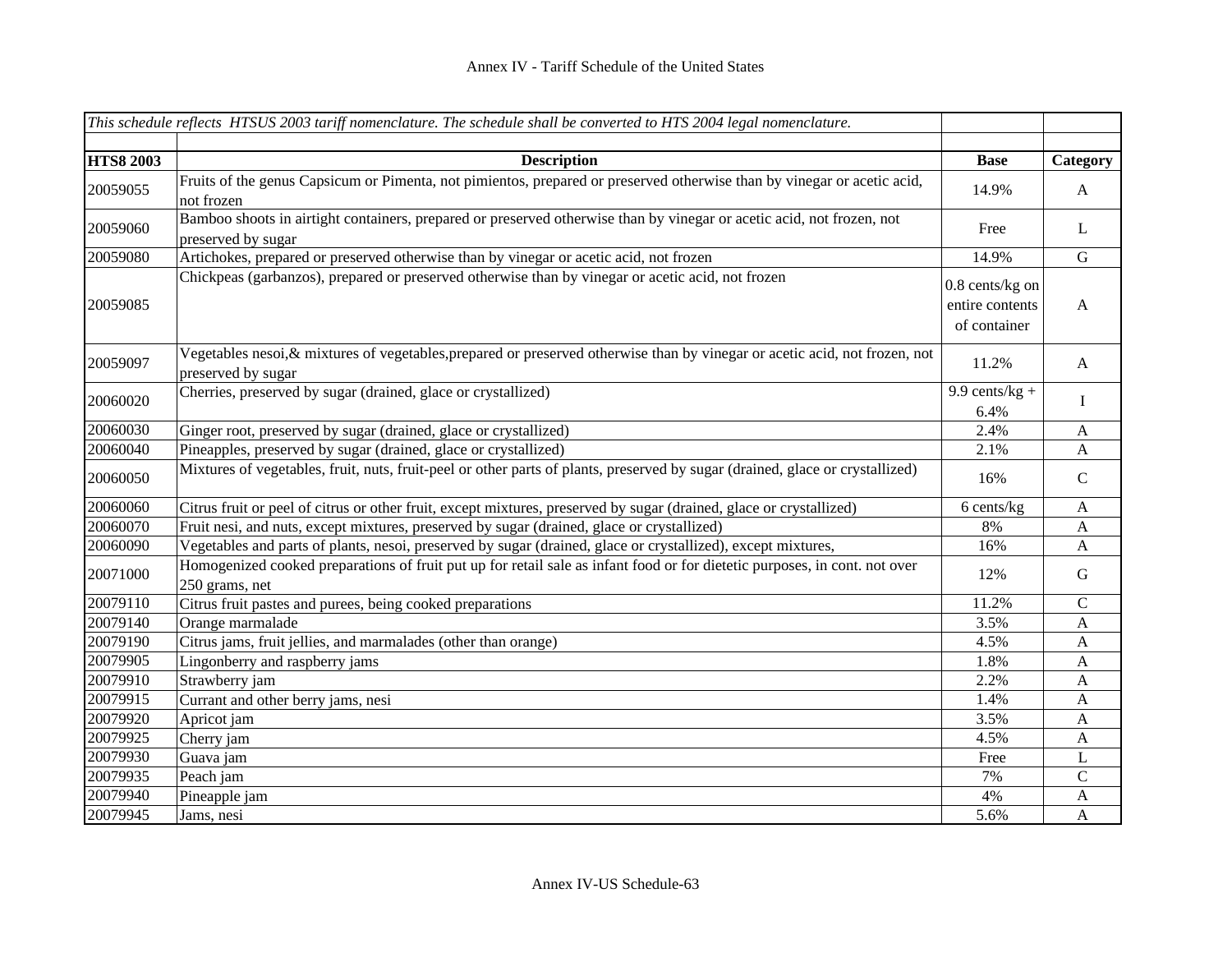|                  | This schedule reflects HTSUS 2003 tariff nomenclature. The schedule shall be converted to HTS 2004 legal nomenclature. |                 |              |
|------------------|------------------------------------------------------------------------------------------------------------------------|-----------------|--------------|
|                  |                                                                                                                        |                 |              |
| <b>HTS8 2003</b> | <b>Description</b>                                                                                                     | <b>Base</b>     | Category     |
| 20079948         | Apple, quince and pear pastes and purees, being cooked preparations                                                    | 12%             | A            |
| 20079950         | Guava and mango pastes and purees, being cooked preparations                                                           | 1.3%            | $\mathbf{A}$ |
| 20079955         | Papaya pastes and purees, being cooked preparations                                                                    | 14%             | ${\bf G}$    |
| 20079960         | Strawberry pastes and purees, being cooked preparations                                                                | 12%             | $\mathsf C$  |
| 20079965         | Fruit pastes and purees, nesi, and nut pastes and purees, being cooked preparations                                    | 10%             | $\mathbf{A}$ |
| 20079970         | Currant and berry fruit jellies                                                                                        | 1.4%            | $\mathbf{A}$ |
| 20079975         | Fruit jellies, other than currant and berry                                                                            | 3.2%            | $\mathbf{A}$ |
| 20081102         | Peanut butter and paste, subject to gen. note 15 of the HTS                                                            | Free            | $\mathbf L$  |
| 20081105         | Peanut butter and paste, subject to add. US note 5 to Ch. 20, not GN15                                                 | Free            | L            |
| 20081115         | Peanut butter and paste, nesoi, not subject to gen note 15 or add US note 5 to Ch. 20                                  | 131.8%          | See Annex    |
|                  |                                                                                                                        |                 | $1$ , note 9 |
| 20081122         | Blanched peanuts, subject to gen. note 15 of the HTS                                                                   | 6.6 cents/kg    | A            |
| 20081125         | Blanched peanuts, subject to add. US note 2 to Ch. 12, not GN15                                                        | 6.6 cents/kg    | $\mathbf{A}$ |
| 20081135         | Blanched peanuts, nesoi, not subject to gen note 15 or add US note 2 to Ch. 12                                         | 131.8%          | See Annex    |
|                  |                                                                                                                        |                 | $1$ , note 9 |
| 20081142         | Peanuts, otherwise prepared or preserved, nesoi, subject to gen. note 15 of the HTS                                    | 6.6 cents/kg    | A            |
| 20081145         | Peanuts, otherwise prepared or preserved, nesoi, subject to add. US note 2 to chap. 12, not GN15                       | 6.6 cents/kg    | $\mathbf{A}$ |
| 20081160         | Peanuts, otherwise prepared or preserved, nesoi, not subject to gen note 15 or add US note 2 to Ch. 12                 | 131.8%          | See Annex    |
|                  |                                                                                                                        |                 | $1$ , note 9 |
| 20081910         | Brazil nuts and cashew nuts, otherwise prepared or preserved, nesi                                                     | Free            | L            |
| 20081915         | Coconuts, otherwise prepared or preserved, nesi                                                                        | 1%              | A            |
| 20081920         | Filberts, otherwise prepared or preserved, nesi                                                                        | 11.3 cents/kg   | A            |
| 20081925         | Pecans, otherwise prepared or preserved, nesi                                                                          | 9.9 cents/kg    | A            |
| 20081930         | Pignolia and pistachio nuts, otherwise prepared or preserved, nesi                                                     | 1 cent/kg       | $\mathbf{A}$ |
| 20081940         | Almonds, otherwise prepared or preserved, nesi                                                                         | 32.6 cents/kg   | ${\bf G}$    |
| 20081950         | Watermelon seeds, otherwise prepared or preserved, nesi                                                                | 6.4%            | $\mathbf C$  |
| 20081985         | Mixtures of nuts or other seeds otherwise prepared or preserved, nesi                                                  | 22.4%           | ${\bf J}$    |
| 20081990         | Other nuts and seeds nesi, excluding mixtures, otherwise prepared or preserved, nesi                                   | 17.9%           | $\mathbf{A}$ |
| 20082000         | Pineapples, otherwise prepared or preserved, nesi                                                                      | $0.35$ cents/kg | $\mathbf{A}$ |
| 20083010         | Peel of oranges, mandarins, clementines, wilkings and similar citrus hybrids, otherwise prepared or preserved, nesi    | 2 cents/kg      | $\mathbf{A}$ |
| 20083020         | Peel of lemons, otherwise prepared or preserved, nesi                                                                  | 4.2 cents/kg    | $\mathbf{A}$ |
| 20083030         | Peel of citrus fruit, nesi, otherwise prepared or preserved, nesi                                                      | 11.3 cents/kg   | $\mathbf{A}$ |
| 20083035         | Orange pulp, otherwise prepared or preserved, nesi                                                                     | 11.2%           | ${\bf G}$    |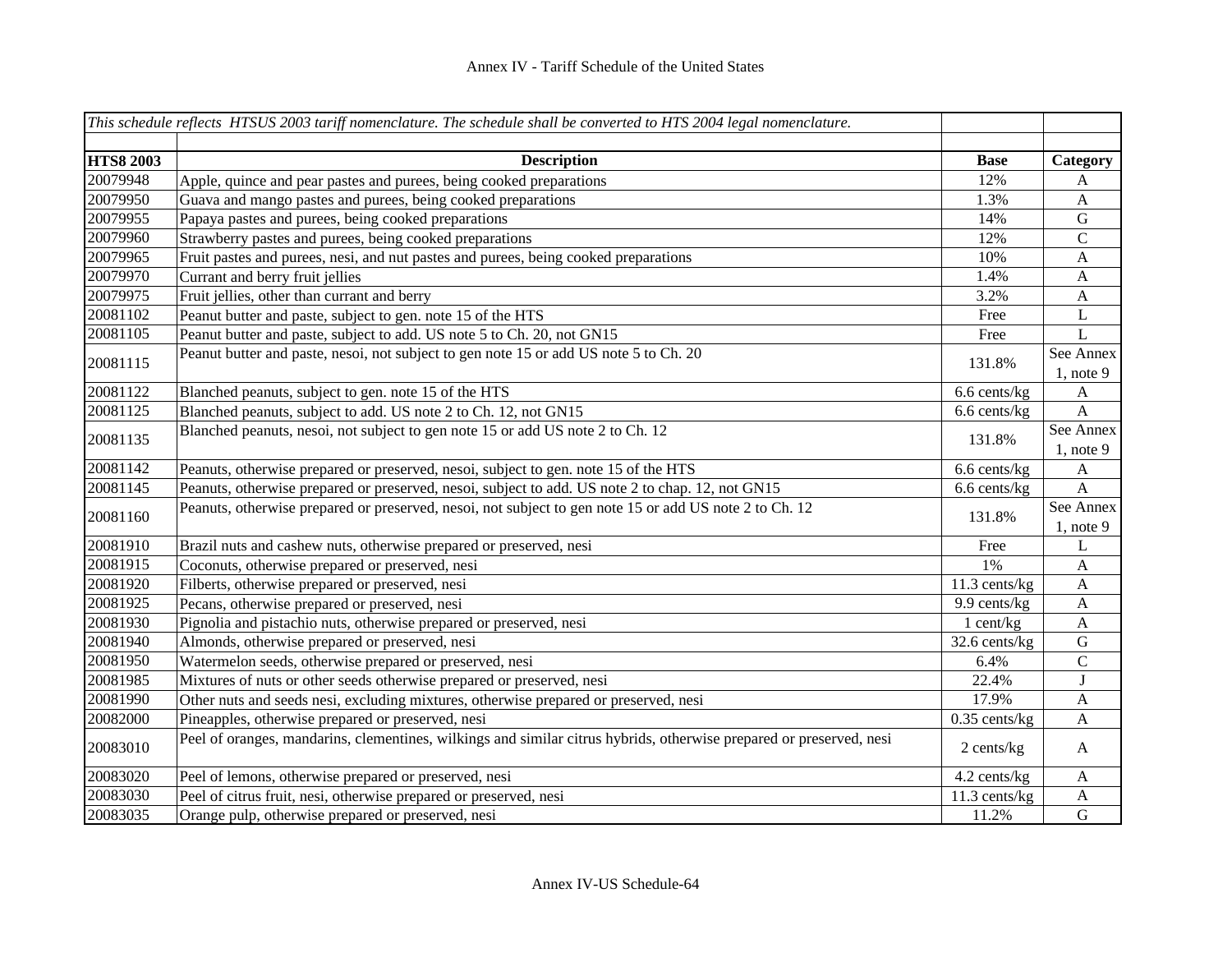|                  | This schedule reflects HTSUS 2003 tariff nomenclature. The schedule shall be converted to HTS 2004 legal nomenclature.                         |                  |                           |
|------------------|------------------------------------------------------------------------------------------------------------------------------------------------|------------------|---------------------------|
| <b>HTS8 2003</b> | <b>Description</b>                                                                                                                             | <b>Base</b>      | Category                  |
| 20083037         | Citrus fruit pulp other than orange, otherwise prepared or preserved, nesi                                                                     | 6.8%             | A                         |
| 20083040         | Oranges (other than peel or pulp), otherwise prepared or preserved, nesi                                                                       | 1.4 cents/kg     | $\boldsymbol{A}$          |
| 20083042         | Satsumas, prepared or preserved, in airtight containers, aggregate quantity n/o 40,000 metric tons/calandar yr                                 | Free             | L                         |
| 20083046         | Satsumas, prepared or preserved, in airtight containers, aggregate quantity o/40,000 metric tons/calandar yr                                   | $0.28$ cents/kg  | $\boldsymbol{A}$          |
| 20083048         | Mandarins (other than satsuma), prepared or preserved, nesoi                                                                                   | $0.28$ cents/kg  | $\boldsymbol{\mathsf{A}}$ |
| 20083055         | Clementines, wilkings and similar citrus hybrids (other than peel or pulp), otherwise prepared or preserved, nesi                              | 1.4 cents/kg     | $\mathbf{A}$              |
| 20083060         | Lemons (other than peel or pulp), otherwise prepared or preserved, nesi                                                                        | $0.8$ cents/kg   | $\mathbf{A}$              |
| 20083066         | Limes (other than peel or pulp), otherwise prepared or preserved, not elsewhere specified or included                                          | 14%              | $\mathbf C$               |
| 20083070         | Grapefruit (other than peel or pulp), otherwise prepared or preserved, nesi                                                                    | $1.1$ cents/kg   | $\mathbf{A}$              |
| 20083080         | Kumquats (other than peel or pulp), otherwise prepared or preserved, nesi                                                                      | $0.55$ cents/kg  | $\boldsymbol{\mathsf{A}}$ |
| 20083085         | Citron (other than peel or pulp), otherwise prepared or preserved, nesi                                                                        | 14%              | $\mathsf{C}$              |
| 20083096         | Citrus fruit nesoi (including bergamots), other than peel or pulp, otherwise prepared or preserved, nesoi                                      | 14%              | $\mathbf{A}$              |
| 20084000         | Pears, otherwise prepared or preserved, nesi                                                                                                   | 15.3%            | $\overline{K}$            |
| 20085020         | Apricot pulp, otherwise prepared or preserved, nesi                                                                                            | 10%              | $\boldsymbol{\mathsf{A}}$ |
| 20085040         | Apricots, other than pulp, otherwise prepared or preserved, nesi                                                                               | 29.8%            | $\bf K$                   |
| 20086000         | Cherries, otherwise prepared or preserved, nesi                                                                                                | $6.9$ cents/kg + | $\mathsf{C}$              |
|                  |                                                                                                                                                | 4.5%             |                           |
| 20087010         | Nectarines, otherwise prepared or preserved, not elsewhere specified or included                                                               | 16%              | $\bf K$                   |
| 20087020         | Peaches (excluding nectarines), otherwise prepared or preserved, not elsewhere specified or included                                           | 17%              | $\bf K$                   |
| 20088000         | Strawberries, otherwise prepared or preserved, nesi                                                                                            | 11.9%            | $\mathbf C$               |
| 20089100         | Palm hearts, otherwise prepared or preserved, nesi                                                                                             | 0.9%             | A                         |
| 20089210         | Mixtures of fruit or edible parts of plants, in airtight cont. excl. apricots, citrus, peaches or pears (incl. canned tropical<br>fruit salad) | 5.6%             | A                         |
| 20089290         | Mixtures of fruit or other edible parts of plants, otherwise prepared or preserved, nesi (excluding tropical fruit salad)                      | 14.9%            | $\rm K$                   |
| 20089905         | Apples, otherwise prepared or preserved, nesi                                                                                                  | $0.9$ cents/kg   | $\mathbf{A}$              |
| 20089910         | Avocados, otherwise prepared or preserved, nesi                                                                                                | 10.6 cents/kg    | ${\bf G}$                 |
| 20089913         | Banana pulp, otherwise prepared or preserved, nesi                                                                                             | 3.4%             | $\mathbf{A}$              |
| 20089915         | Bananas, other than pulp, otherwise prepared or preserved, nesi                                                                                | 0.8%             | A                         |
| 20089918         | Blueberries, otherwise prepared or preserved, nesi.                                                                                            | 2.2%             | A                         |
| 20089920         | Berries, other than blueberries and strawberries, otherwise prepared or preserved, nesi                                                        | 4.5%             | A                         |
| 20089923         | Cashew apples, mameyes colorados, sapodillas, soursops and sweetsops, otherwise prepared or preserved, nesi                                    | 1.3%             | A                         |
| 20089925         | Dates, otherwise prepared or preserved, nesi                                                                                                   | 22.4%            | $\mathsf{C}$              |
| 20089928         | Figs, otherwise prepared or preserved, nesi                                                                                                    | 9.6%             | $\mathbf{A}$              |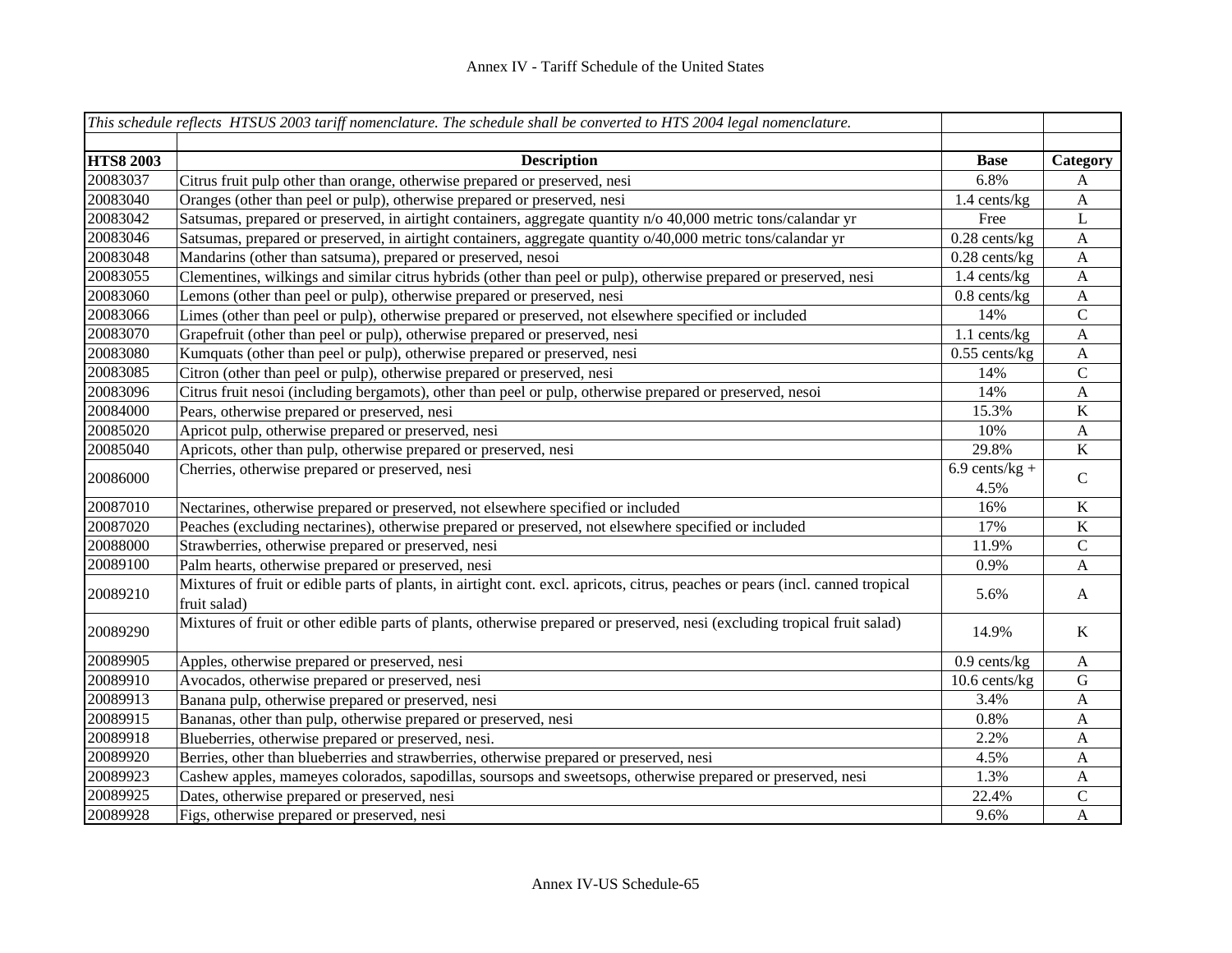|                  | This schedule reflects HTSUS 2003 tariff nomenclature. The schedule shall be converted to HTS 2004 legal nomenclature.                           |                  |                  |
|------------------|--------------------------------------------------------------------------------------------------------------------------------------------------|------------------|------------------|
| <b>HTS8 2003</b> | <b>Description</b>                                                                                                                               | <b>Base</b>      | Category         |
| 20089929         | Grapes, otherwise prepared or preserved, nesi                                                                                                    | 7%               | C                |
| 20089930         | Guavas, otherwise prepared or preserved, nesi                                                                                                    | Free             | $\mathbf L$      |
| 20089935         | Lychees and longans, otherwise prepared or preserved, nesi                                                                                       | 7%               | $\boldsymbol{A}$ |
| 20089940         | Mangoes, otherwise prepared or preserved, nesi                                                                                                   | 1.5 cents/kg     | $\mathbf{A}$     |
| 20089945         | Papaya pulp, otherwise prepared or preserved, nesi                                                                                               | 14%              | $\mathbf{A}$     |
| 20089950         | Papayas, other than pulp, otherwise prepared or preserved, nesi                                                                                  | 1.8%             | $\mathbf{A}$     |
| 20089960         | Plums (including prune plums and sloes), otherwise prepared or preserved, nesi                                                                   | 11.2%            | ${\bf G}$        |
| 20089961         | Soybeans, otherwise prepared or preserved, nesi                                                                                                  | 3.8%             | $\mathbf{A}$     |
| 20089963         | Sweet ginger, otherwise prepared or preserved, nesi                                                                                              | 4.4%             | $\mathbf{A}$     |
| 20089965         | Yucca, otherwise prepared or preserved, nesi                                                                                                     | 7.9%             | $\mathbf{A}$     |
| 20089970         | Chinese water chestnuts, otherwise prepared or preserved, frozen, not elsewhere specified or included                                            | 11.2%            | ${\bf G}$        |
| 20089971         | Chinese water chestnuts, otherwise prepared or preserved, not frozen, not elsewhere specified or included                                        | Free             | L                |
| 20089980         | Pulp of fruit nesi, and other edible parts of plants nesi, excluding mixtures, otherwise prepared or preserved, nesi                             | 9.6%             | A                |
| 20089990         | Fruit nesi, and other edible parts of plants nesi, other than pulp and excluding mixtures, otherwise prepared or preserved,<br>nesi              | 6%               | $\mathbf{A}$     |
| 20091100         | Orange juice, frozen, unfermented and not containing added spirit                                                                                | 7.85 cents/liter | K                |
| 20091225         | Orange juice, not frozen, Brix value not exceed 20, not concentrate & not made from juice degree concentration of 1.5 or<br>$>$ , unfermented    | 4.5 cents/liter  | J                |
| 20091245         | Orange juice, not frozen, of a Brix value not exceeding 20, concentrated, unfermented                                                            | 7.85 cents/liter | J                |
| 20091900         | Orange juice, not frozen, of a Brix value exceeding 20, unfermented                                                                              | 7.85 cents/liter | $\bf{J}$         |
| 20092120         | Grapefruit juice, Brix value not exceeding 20, not concentrated and not made from a juice degree of concentration of 1.5<br>or $>$ , unfermented | 4.5 cents/liter  | J                |
| 20092140         | Grapefruit juice, of a Brix value not exceeding 20, concentrated, unfermented                                                                    | 7.9 cents/liter  | J                |
| 20092900         | Grapefruit juice, of a Brix value exceeding 20, unfermented                                                                                      | 7.9 cents/liter  | $\mathbf{J}$     |
| 20093110         | Lime juice, of a Brix value not exceeding 20, unfit for beverage purposes, unfermented                                                           | 1.8 cents/kg     | $\boldsymbol{A}$ |
| 20093120         | Lime juice, of a Brix value not exceeding 20, fit for beverage purposes, unfermented                                                             | 1.7 cents/liter  | A                |
| 20093140         | Citrus juice of any single citrus fruit (other than orange, grapefruit or lime), Brix value not exceeding 20, not<br>concentrated, unfermented   | 3.4 cents/liter  | $\mathbf{A}$     |
| 20093160         | Citrus juice of any single citrus fruit (other than orange, grapefruit or lime), of a Brix value not exceeding 20,<br>concentrated, unfermented  | 7.9 cents/liter  | J                |
| 20093910         | Lime juice, of a Brix value exceeding 20, unfit for beverage purposes, unfermented                                                               | 1.8 cents/kg     | $\mathbf{A}$     |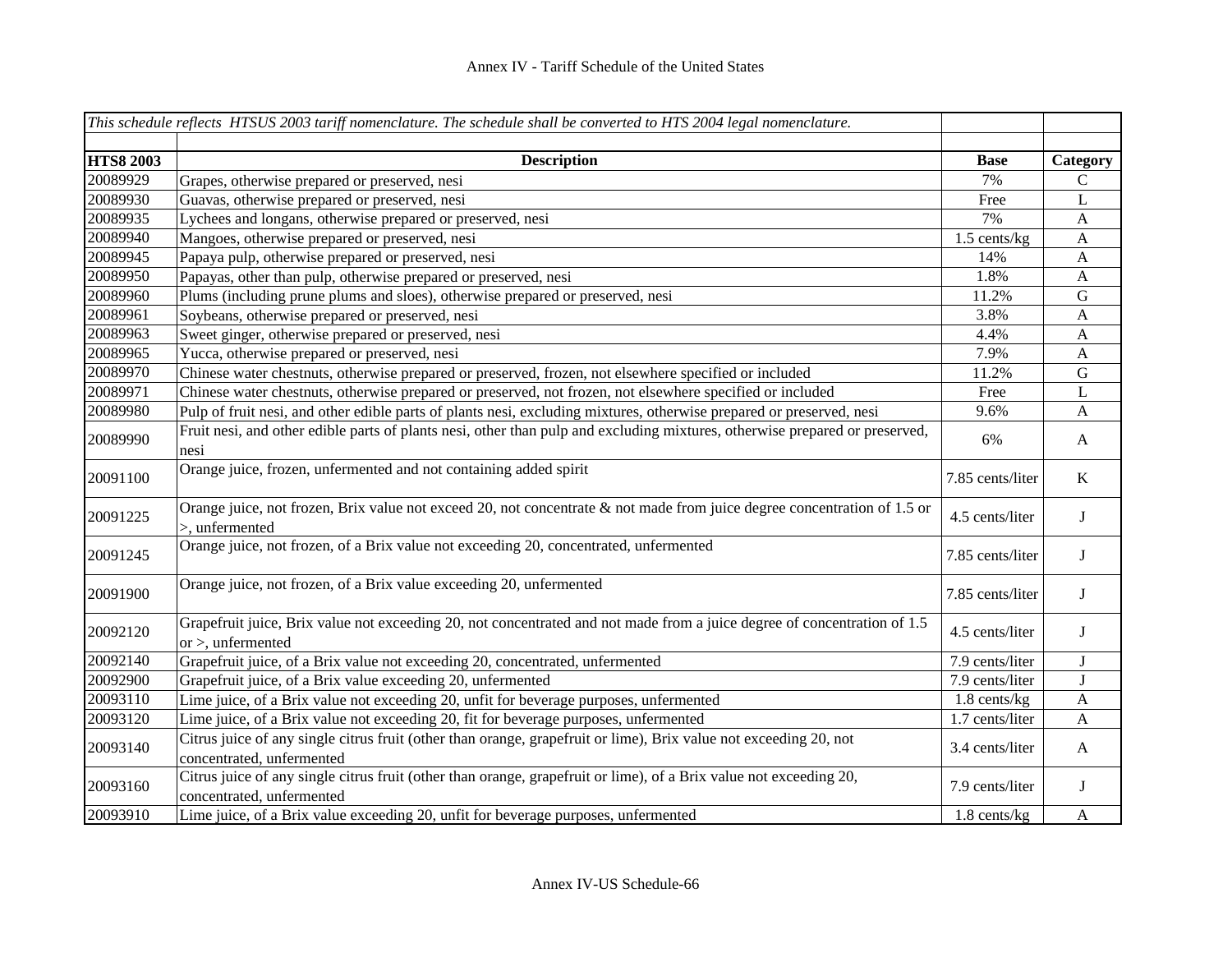|                  | This schedule reflects HTSUS 2003 tariff nomenclature. The schedule shall be converted to HTS 2004 legal nomenclature.                            |                           |                             |
|------------------|---------------------------------------------------------------------------------------------------------------------------------------------------|---------------------------|-----------------------------|
|                  |                                                                                                                                                   |                           |                             |
| <b>HTS8 2003</b> | <b>Description</b>                                                                                                                                | <b>Base</b>               | Category                    |
| 20093920         | Lime juice, of a Brix value exceeding 20, fit for beverage purposes, unfermented                                                                  | 1.7 cents/liter           | A                           |
| 20093960         | Citrus juice of any single citrus fruit (other than orange, grapefruit or lime), of a Brix value exceeding 20, unfermented                        | 7.9 cents/liter           | J                           |
| 20094120         | Pineapple juice, of a Brix value not exceeding 20, not concentrated, or not having a degree of concentration of $> 3.5$ ,<br>unfermented          | 4.2 cents/liter           | $\mathbf G$                 |
| 20094140         | Pineapple juice, of a Brix value not exceeding 20, concentrated (in degree of concentration greater than 3.5), unfermented                        | 1 cent/liter              | $\mathbf{A}$                |
| 20094920         | Pineapple juice, of a Brix value exceeding 20, not concentrated, or not having a degree of concentration of $> 3.5$ ,<br>unfermented              | 4.2 cents/liter           | $\mathbf C$                 |
| 20094940         | Pineapple juice, of a Brix value exceeding 20, concentrated (in degree of concentration greater than 3.5)                                         | 1 cent/liter              | $\mathbf{A}$                |
| 20095000         | Tomato juice, concentrated or not concentrated                                                                                                    | 0.14 cents/liter          | $\mathbf{A}$                |
| 20096100         | Grape juice (including grape must), of a Brix value not exceeding 30, unfermented                                                                 | 4.4 cents/liter           | E                           |
| 20096900         | Grape juice (including grape must), of a Brix value exceeding 30, unfermented                                                                     | 4.4 cents/liter           | ${\bf E}$                   |
| 20097100         | Apple juice, of a Brix value not exceeding 20, unfermented                                                                                        | Free                      | L                           |
| 20097900         | Apple juice, of a Brix value exceeding 20, unfermented                                                                                            | Free                      | $\mathbf{L}$                |
| 20098020         | Pear juice, concentrated or not concentrated                                                                                                      | Free                      | $\bf L$                     |
| 20098040         | Prune juice, concentrated or not concentrated                                                                                                     | 0.64 cents/liter          | $\mathbf{A}$                |
| 20098060         | Juice of any other single fruit, nesi, (including cherries and berries), concentrated or not concentrated                                         | 0.5 cents/liter           | $\boldsymbol{A}$            |
| 20098080         | Juice of any single vegetable, other than tomato, concentrated or not concentrated                                                                | 0.2 cents/liter           | A                           |
| 20099020         | Mixtures of vegetable juices, concentrated or not concentrated                                                                                    | 0.2 cents/liter           | $\mathbf{A}$                |
| 20099040         | Mixtures of fruit juices, or mixtures of vegetable and fruit juices, concentrated or not concentrated                                             | 7.4 cents/liter           | $\overline{C}$              |
| 21011121         | Instant coffee, not flavored                                                                                                                      | Free                      | $\bf L$                     |
| 21011129         | Extracts, essences and concentrates of coffee other than unflavored instant coffee                                                                | Free                      | L                           |
| 21011232         | Preparations with a basis of extracts, essences or concentrates or with a basis of coffee, subject to general note 15 (outside<br>quota)          | 10%                       | A                           |
| 21011234         | Blend syrup (Ch17 add US note 4) preparation w/basis of extract, essence or concentrate or w/basis of coffee, subj. quota<br>of Ch17 add US nte 9 | 10%                       | $\mathbf{A}$                |
| 21011238         | Blend syrup (Ch17 add US note 4) preparation w/basis of extract, essence or concentrate or w/basis of coffee, over Ch17<br>add US note 9 quota    | $30.5$ cents/kg +<br>8.5% | See Annex<br>$1$ , note $8$ |
| 21011244         | Preparation ov 65% sugar (Ch17 add US nte 2) w/basis of extract, essence or concentrate or w/basis of coffee, subj. quota<br>of Ch17 add US nte 7 | 10%                       | $\mathbf{A}$                |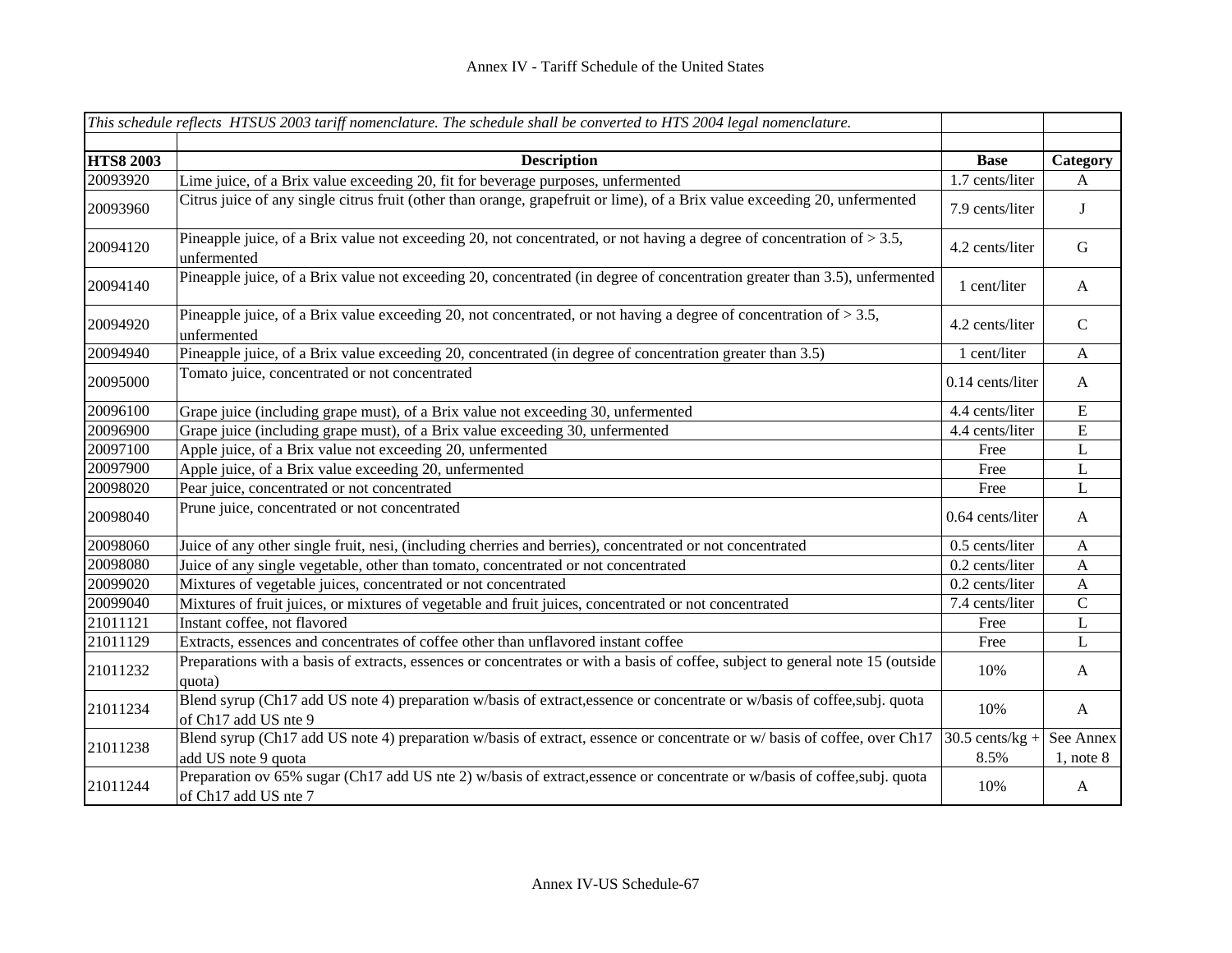|                  | This schedule reflects HTSUS 2003 tariff nomenclature. The schedule shall be converted to HTS 2004 legal nomenclature.                            |                   |                |           |
|------------------|---------------------------------------------------------------------------------------------------------------------------------------------------|-------------------|----------------|-----------|
|                  |                                                                                                                                                   |                   |                |           |
| <b>HTS8 2003</b> | <b>Description</b>                                                                                                                                | <b>Base</b>       | Category       |           |
| 21011248         | Preparation ov 65% sugar (Ch17 add US note 2) w/ basis of extract, essence or concentrate or w/ basis of coffee, ov Ch17                          | $30.5$ cents/kg + | See Annex      |           |
|                  | add US note 9 quota                                                                                                                               | 8.5%              | $1,$ note $8$  |           |
| 21011254         | Preparation ov 10% sugar (Ch17 add US nte 3) w/basis of extract, essence or concentrate or w/basis of coffee, subj. quota<br>of Ch17 add US nte 8 | 10%               | $\mathbf{A}$   |           |
|                  | Preparation ov 10% sugar (Ch17 add US note 3) w/ basis of extract, essence or concentrate or w/ basis of coffee, ov Ch17                          | $30.5$ cents/kg + | See Annex      |           |
| 21011258         | add US note 8 quota                                                                                                                               | 8.5%              | $1$ , note $8$ |           |
| 21011290         | Preparations nesoi, with a basis of extracts, essences or concentrates or with a basis of coffee                                                  | 8.5%              | $\mathbf{A}$   |           |
| 21012020         | Extracts, essences or concentrates of tea or mate                                                                                                 | Free              | L              |           |
| 21012032         | Preparations with a basis of extracts, essences or concentrates or with a basis of tea or mate, subject to general note 15<br>(outside quota)     | 10%               | $\mathbf{A}$   |           |
| 21012034         | Blend syrup (Ch17 add US nte 4) preparation w/basis extract/essence/concentrate or w/basis of tea or mate,subj. quota of<br>Ch17 add US nte 9     | 10%               | $\mathbf{A}$   |           |
|                  | Blend syrup (Ch17 add US note 4) preparation w/basis of extract/essence/concentrate or w/basis of tea or mate, over                               | $30.5$ cents/kg + | See Annex      |           |
| 21012038         | Ch17 add US note 9 quota                                                                                                                          | 8.5%              | $1,$ note $8$  |           |
| 21012044         | Preparation ov 65% sugar (Ch17 add US nte 2) w/basis extract/essence/concentrate or w/basis of tea or mate,subj. quota<br>of Ch17 add US note 7   | 10%               | $\mathbf{A}$   |           |
|                  | Preparation ov 65% sugar (Ch17 add US note 2) w/basis of extract/essence/concentrate or w/basis of tea or mate, ov Ch17 30.5 cents/kg +           |                   | See Annex      |           |
| 21012048         | add US note 9 quota                                                                                                                               | 8.5%              | $1,$ note $8$  |           |
| 21012054         | Preparation ov 10% sugar (Ch17 add US nte 3) w/basis extract/essence/concentrate or w/basis of tea or mate,subj. quota<br>of Ch17 add US note 8   | 10%               | $\mathbf{A}$   |           |
|                  | Preparation ov 10% sugar (Ch17 add US note 3) w/basis of extract/essence/concentrate or w/basis of tea or mate, ov Ch17 30.5 cents/kg +           |                   | See Annex      |           |
| 21012058         | add US note 8 quota                                                                                                                               | 8.5%              | $1$ , note $8$ |           |
| 21012090         | Preparations nesoi, with a basis of extracts, essences or concentrates or with a basis of tea or mate                                             | 8.5%              | A              |           |
| 21013000         | Roasted chicory and other roasted coffee substitutes and extracts, essences and concentrates thereof                                              | 2.1 cents/kg      | $\mathbf C$    |           |
| 21021000         | Active yeasts                                                                                                                                     | 6.4%              | $\mathbf{A}$   |           |
| 21022020         | Inactive yeasts (except dried brewers' yeast)                                                                                                     | 6.4%              | $\mathbf{A}$   |           |
| 21022040         | Dried brewers' yeast, crude                                                                                                                       | Free              | L              |           |
| 21022060         | Single-cell micro-organisms, dead, excluding yeasts, (but not including vaccines of heading 3002)                                                 | 3.2%              | A              |           |
| 21023000         | Prepared baking powders                                                                                                                           | Free              | $\mathbf{L}$   |           |
| 21031000         | Soy sauce                                                                                                                                         | 3%                | $\mathbf A$    |           |
| 21032020         | Tomato ketchup                                                                                                                                    | 6%                | $\mathbf{A}$   |           |
| 21032040         | Tomato sauces, nesi                                                                                                                               | 11.6%             |                | See Annex |
|                  |                                                                                                                                                   |                   | $1$ , note 13  |           |
| 21033020         | Mustard flour and meal                                                                                                                            | Free              | L              |           |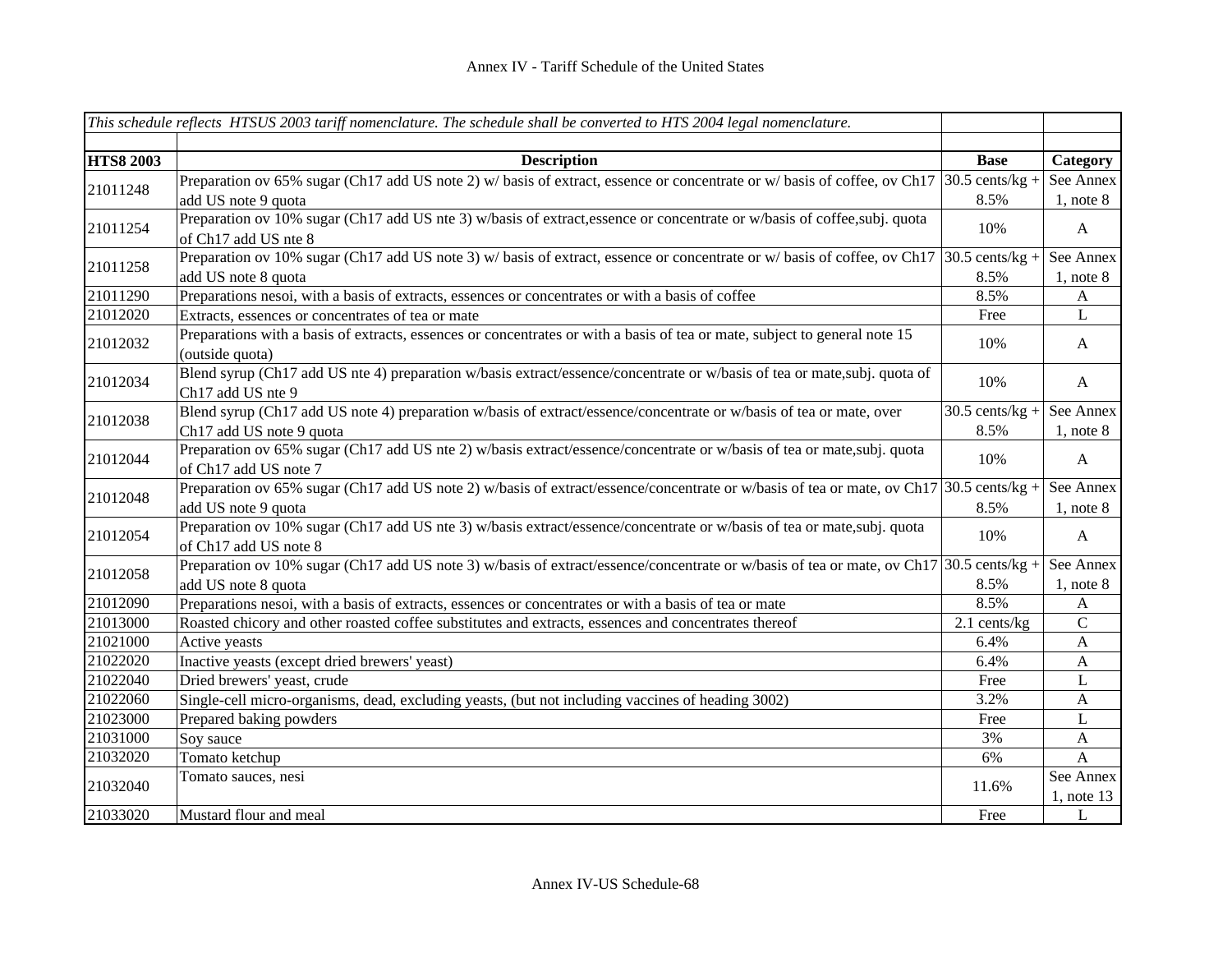|                  | This schedule reflects HTSUS 2003 tariff nomenclature. The schedule shall be converted to HTS 2004 legal nomenclature.                         |                          |                             |
|------------------|------------------------------------------------------------------------------------------------------------------------------------------------|--------------------------|-----------------------------|
| <b>HTS8 2003</b> | <b>Description</b>                                                                                                                             | <b>Base</b>              | Category                    |
| 21033040         | Prepared mustard                                                                                                                               | $2.8$ cents/kg           | $\mathbf{A}$                |
| 21039020         | Sauces derived or prepared from fish                                                                                                           | Free                     | $\mathbf{L}$                |
| 21039040         | Nonalcoholic preparations of yeast extract (other than sauces)                                                                                 | 3.2%                     | $\mathbf{A}$                |
| 21039072         | Mixed condiments and mixed seasonings (described in add US note 3 to Ch. 21), subject to gen. note 15 of the HTS                               | 7.5%                     | $\mathbf{A}$                |
| 21039074         | Mixed condiments and mixed seasonings (described in add US note 3 to Ch. 21), subject to add. US note 8(a) to Ch.17,<br>not GN15               | 7.5%                     | $\mathbf{A}$                |
| 21039078         | Mixed condiments and mixed seasonings (described in add US note 3 to Ch. 21), not subject to gen note 15 or add. US                            | $30.5$ cents/kg +        | See Annex                   |
|                  | note $8(a)$ to Ch.17                                                                                                                           | 6.4%                     | $1$ , note $8$              |
| 21039080         | Mixed condiments and mixed seasonings, not described in add US note 3 to Ch. 21                                                                | 6.4%                     | $\mathbf{A}$                |
| 21039090         | Sauces and preparations therefor, neosi                                                                                                        | 6.4%                     | $\mathbf{A}$                |
| 21041000         | Soups and broths and preparations therefor                                                                                                     | 3.2%                     | $\mathbf{A}$                |
| 21042000         | Homogenized composite food preparations                                                                                                        | 2.5%                     | $\mathbf{A}$                |
| 21050005         | Ice cream, whether or not w/cocoa, subject to gen. note 15 of the HTS                                                                          | 20%                      | $\boldsymbol{\mathsf{A}}$   |
| 21050010         | Ice cream, whether or not w/cocoa, subject to add. US note 5 to Ch. 21, not GN15                                                               | 20%                      | $\mathbf{A}$                |
| 21050020         | Ice cream, whether or not containing cocoa, not subject to gen note 15 or add. US note 5 to Ch.21                                              | $50.2$ cents/kg +        | See Annex                   |
|                  |                                                                                                                                                | 17%                      | $1$ , note $3$              |
| 21050025         | Edible ice (dairy prod. described in add US note 1 to Ch. 4), subject to gen note 15 of the HTS                                                | 20%                      | $\mathbf{A}$                |
| 21050030         | Edible ice (dairy prod. described in add US note 1 to Ch. 4), subject to add US note 10 to Ch. 4, not GN15                                     | 20%                      | $\mathbf{A}$                |
| 21050040         | Edible ice except ice cream, dairy products described in add'l U.S. note 1 to chap. 4, nesoi                                                   | $50.2$ cents/kg +        | See Annex                   |
|                  |                                                                                                                                                | 17%<br>17%               | $1$ , note $7$              |
| 21050050         | Edible ice, except ice cream, not described in add US note 1 to Ch. 4, nesoi                                                                   |                          | G                           |
| 21061000         | Protein concentrates and textured protein substances                                                                                           | 6.4%                     | $\mathbf{A}$                |
| 21069003         | Food preps, nesoi, n/o 5.5% bf, mixed w/other ingred. if o/16% milk solids capable of being further proc., subj. to GN15                       | 2.9 cents/kg             | $\mathbf{A}$                |
| 21069006         | Food preps, nesoi, n/o 5.5% bf, mixed w/other ingred. if o/16% milk solids capable of being further proc., subj. to Ch4<br>US nte 10, not GN15 | 2.9 cents/kg             | $\mathbf{A}$                |
| 21069009         | Food preps, nesoi, n/o 5.5% b'fat, mixed w/other ingredi., if o/16% milk solids by wt, capable of being further proc, bulk,<br>nesoi, not GN15 | 86.2 cents/kg            | See Annex<br>$1$ , note $7$ |
| 21069012         | Compound alcoholic preparations of a kind used for the manufacture of beverages, over 20% weight alcohol but not over<br>0.5% vol alcohol      | $4.2$ cents/kg +<br>1.9% | A                           |
| 21069015         | Compound alcoholic preparations used in the manufacture of beverages, cont. over 20% not over 50% of alcohol by<br>weight                      | $8.4$ cents/kg +<br>1.9% | A                           |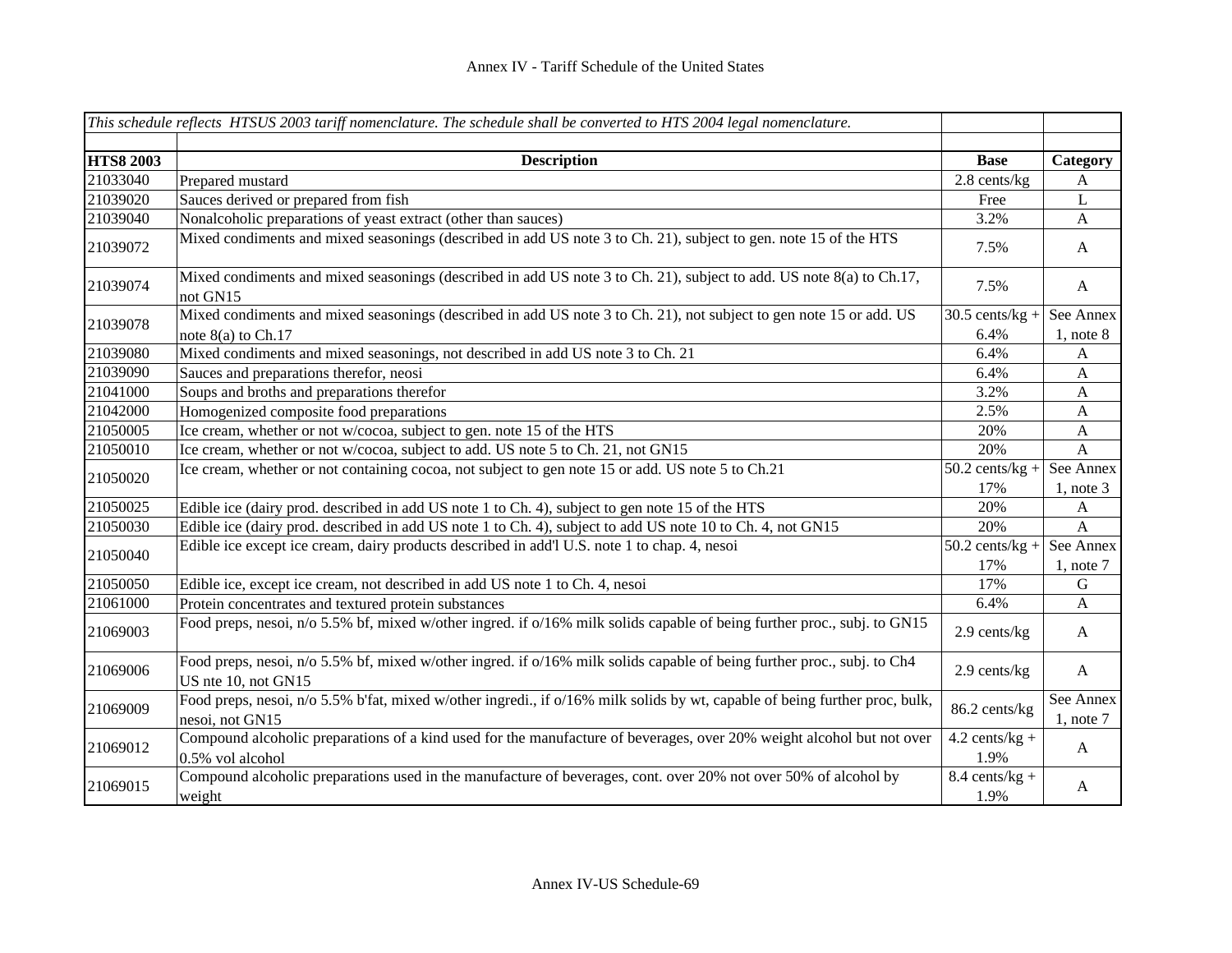|                      | This schedule reflects HTSUS 2003 tariff nomenclature. The schedule shall be converted to HTS 2004 legal nomenclature.                 |                                                                      |                             |
|----------------------|----------------------------------------------------------------------------------------------------------------------------------------|----------------------------------------------------------------------|-----------------------------|
| <b>HTS8 2003</b>     | <b>Description</b>                                                                                                                     | <b>Base</b>                                                          | Category                    |
| 21069018             | Compound alcoholic preparations of a kind used for the manufacture of beverages, containing over 50% of alcohol by<br>weight           | $17$ cents/kg +<br>1.9%                                              | $\mathbf{A}$                |
| 21069022             | Butter substitutes o/10% by wt of milk solids, o/45% butterfat, subject to gen. note 15 to the HTS                                     | $15.4$ cents/kg                                                      | $\mathbf{A}$                |
| 21069024             | Butter substitutes o/10% by wt of milk solids, o/45% butterfat, subject to add US note 14 to Ch.4, not GN15                            | 15.4 cents/kg                                                        | $\mathbf{A}$                |
| 21069026             | Butter substitutes o/10% by wt of milk solids, o/45% butterfat, not subject to gen note 15 or add US note 14 to Ch.4                   | \$1.996/kg                                                           | See Annex<br>1, note $6$    |
| 21069028             | Butter substitutes o/10% by wt of milk solids, n/o 45% butterfat, neosi                                                                | $13.1$ cents/kg                                                      | $\mathsf{C}$                |
| 21069032             | Butter substitutes n/o 10% by wt of milk solids, o/45% butterfat, subject to gen. note 15 to the HTS                                   | 15.4 cents/kg                                                        | $\mathbf{A}$                |
| 21069034             | Butter substitutes n/o 10% by wt of milk solids, o/45% butterfat, subject to add US note 14 to Ch.4, not GN15                          | 15.4 cents/kg                                                        | $\mathbf{A}$                |
| 21069036             | Butter substitutes n/o 10% by wt of milk solids, o/45% butterfat, not subject to gen note 15 or add US note 14 to Ch.4                 | \$1.996/kg                                                           | See Annex<br>$1$ , note $6$ |
| 21069038             | Butter substitutes n/o 10% by wt of milk solids, n/o 45% butterfat, neosi                                                              | 13.1 cents/kg                                                        | $\mathbf C$                 |
| 21069039             | Artificially sweetened cough drops                                                                                                     | Free                                                                 | ${\bf L}$                   |
| 21069042             | Syrups from cane/beet sugar, neosi, w/added coloring but not added flavoring, subject to gen. note 15 of the HTS                       | 3.6606<br>cents/kg of<br>total sugars                                | $\mathbf{A}$                |
| 21069044             | Syrups from cane/beet sugar, neosi, w/added coloring but not added flavoring, subject to add US note 5 to Ch. 17, not<br>GN15          | 3.6606<br>cents/kg of<br>total sugars                                | $\mathbf{A}$                |
| 21069046             | Syrups from cane/beet sugar, neosi, w/added coloring but not added flavoring, not subject to gen note 15 or add US note 5<br>to Ch. 17 | 35.74 cents/kg                                                       | See Annex<br>$1$ , note $8$ |
| 21069048             | Orange juice, fortified with vitamins or minerals                                                                                      | 7.85 cents/liter                                                     | J                           |
| 21069052             | Juice of any single fruit or vegetables juices (o/t orange), concentrated, fortified with vitamins or minerals                         | The rate<br>applicable to<br>the natural<br>juice in<br>heading 2009 | $\mathbf{A}$                |
| 21069054<br>21069058 | Mixtures of fruit or vegetable juices, fortified with vitamins or minerals, nesoi, mixtures of juices in concentrated form             | The rate<br>applicable to<br>the natural<br>juice in<br>heading 2009 | $\mathbf{A}$                |
|                      | Food preparations of gelatin, neosi                                                                                                    | 4.8%                                                                 | A                           |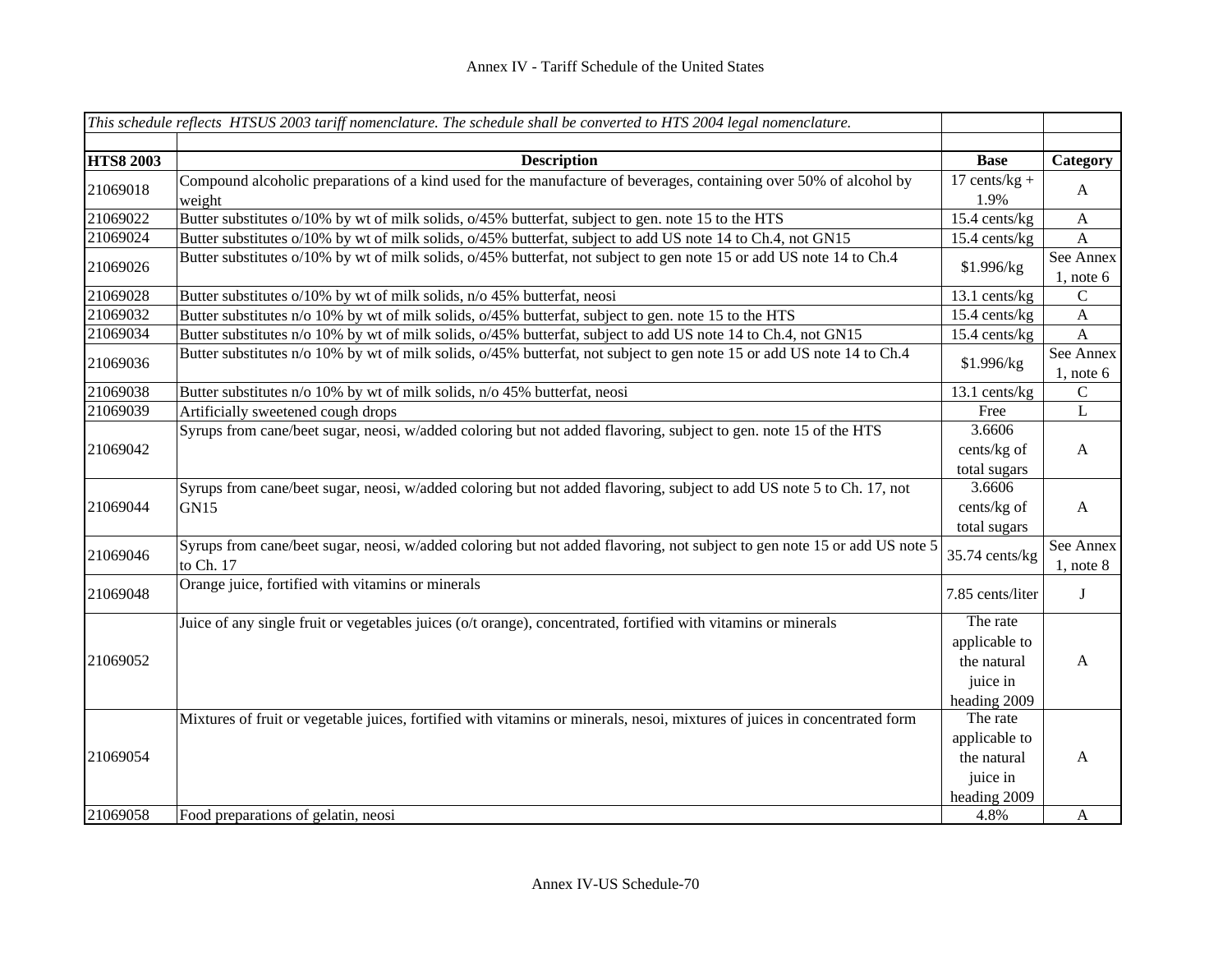|                  | This schedule reflects HTSUS 2003 tariff nomenclature. The schedule shall be converted to HTS 2004 legal nomenclature.                                         |                           |                             |
|------------------|----------------------------------------------------------------------------------------------------------------------------------------------------------------|---------------------------|-----------------------------|
| <b>HTS8 2003</b> | <b>Description</b>                                                                                                                                             | <b>Base</b>               | Category                    |
| 21069062         | Food preps, nesoi, o/10% by wt of milk solids, subject to gen. note 15 of the HTS                                                                              | 10%                       | A                           |
| 21069064         | Food preps, nesoi, o/10% by wt of milk solids, dairy prods, descr. in add US note 1 to Ch.4: subject to add US note 10 to<br>Ch.4, not GN15                    | 10%                       | $\mathbf{A}$                |
| 21069066         | Food preps, nesoi, o/10% by wt of milk solids, dairy prods, descr. in add US note 1 to Ch.4: not subject to Ch4 US note<br>10, not GN15                        | $70.4$ cents/kg +<br>8.5% | See Annex<br>$1$ , note $7$ |
| 21069068         | Blended syrups, neosi, o/10% milk solids, descr. in add US note 4 to Ch 17: subject to add US note 9 to Ch. 17, not GN15                                       | 10%                       | $\mathbf{A}$                |
| 21069072         | Blended syrups, neosi, o/10% milk solids, descr. in add US note 4 to Ch 17: not subject to add US note 9 to Ch. 17, not<br>GN <sub>15</sub>                    | $70.4$ cents/kg +<br>8.5% | See Annex<br>$1$ , note $8$ |
| 21069074         | Food preps, nesoi, o/10% milk solids, o/65% sugar, descr. in add US note 2 to Ch.17, subject to add US note 7 to Ch.17,<br>not GN15                            | 10%                       | $\mathbf{A}$                |
| 21069076         | Food preps, nesoi, o/10% milk solids, o/65% sugar, descr. in add US note 2 to Ch.17, not subject to add US note 7 to Ch.<br>17, not GN15                       | $70.4$ cents/kg +<br>8.5% | See Annex<br>$1$ , note $8$ |
| 21069078         | Food preps, nesoi, o/10% milk solids, o/10% sugar, descr. in add US note 3 to Ch.17, subject to add US note 8 to Ch.17,<br>not GN15                            | 10%                       | $\mathbf{A}$                |
| 21069080         | Food preps, nesoi, $o/10\%$ milk solids, $o/10\%$ sugar, descr. in add US note 3 to Ch.17, not subject to add US note 8 to Ch.                                 | $70.4$ cents/kg +         | See Annex                   |
|                  | 17, not GN15                                                                                                                                                   | 8.5%                      | $1$ , note $8$              |
| 21069082         | Food preps, nesoi, o/10% milk solids, neosi                                                                                                                    | 6.4%                      | A                           |
| 21069083         | Food preps, nesoi, n/o 10% by wt of milk solids, subject to gen. note 15 of the HTS                                                                            | 10%                       | $\mathbf{A}$                |
| 21069085         | Food preps, nesoi, n/o 10% by wt of milk solids, dairy prods, descr. in add US note 1 to Ch.4: subject to add US note 10<br>to Ch.4, not GN15                  | 10%                       | $\mathbf{A}$                |
| 21069087         | Food preps, nesoi, n/o 10% by wt of milk solids, dairy prods, descr. in add US note 1 to Ch.4: n/subject to add US note 10 28.8 cents/kg +<br>to Ch. 4, n/GN15 | 8.5%                      | See Annex<br>$1$ , note $7$ |
| 21069089         | Blended syrups, neosi, n/o 10% milk solids, descr. in add US note 4 to Ch 17: subject to add US note 9 to Ch. 17, not<br>GN15                                  | 10%                       | $\mathbf{A}$                |
| 21069091         | Blended syrups, neosi, n/o/10% milk solids, descr. in add US note 4 to Ch 17: not subject to add US note 9 to Ch. 17, not<br>GN15                              | $28.8$ cents/kg +<br>8.5% | See Annex<br>$1$ , note $8$ |
| 21069092         | Food preps, nesoi, n/o 10% milk solids, o/65% sugar, descr. in add US note 2 to Ch.17, subject to add US note 7 to Ch.<br>17, not GN15                         | 10%                       | $\mathbf{A}$                |
| 21069094         | Food preps, nesoi, n/o 10% milk solids, o/65% sugar, descr. in add US note 2 to Ch.17, not subject to add US note 7 to<br>Ch. 17, not GN15                     | $28.8$ cents/kg +<br>8.5% | See Annex<br>$1$ , note $8$ |
| 21069095         | Food preps, nesoi, n/o 10% milk solids, o/10% sugar, descr. in add US note 3 to Ch.17, subject to add US note 8 to Ch.<br>17, not GN15                         | 10%                       | A                           |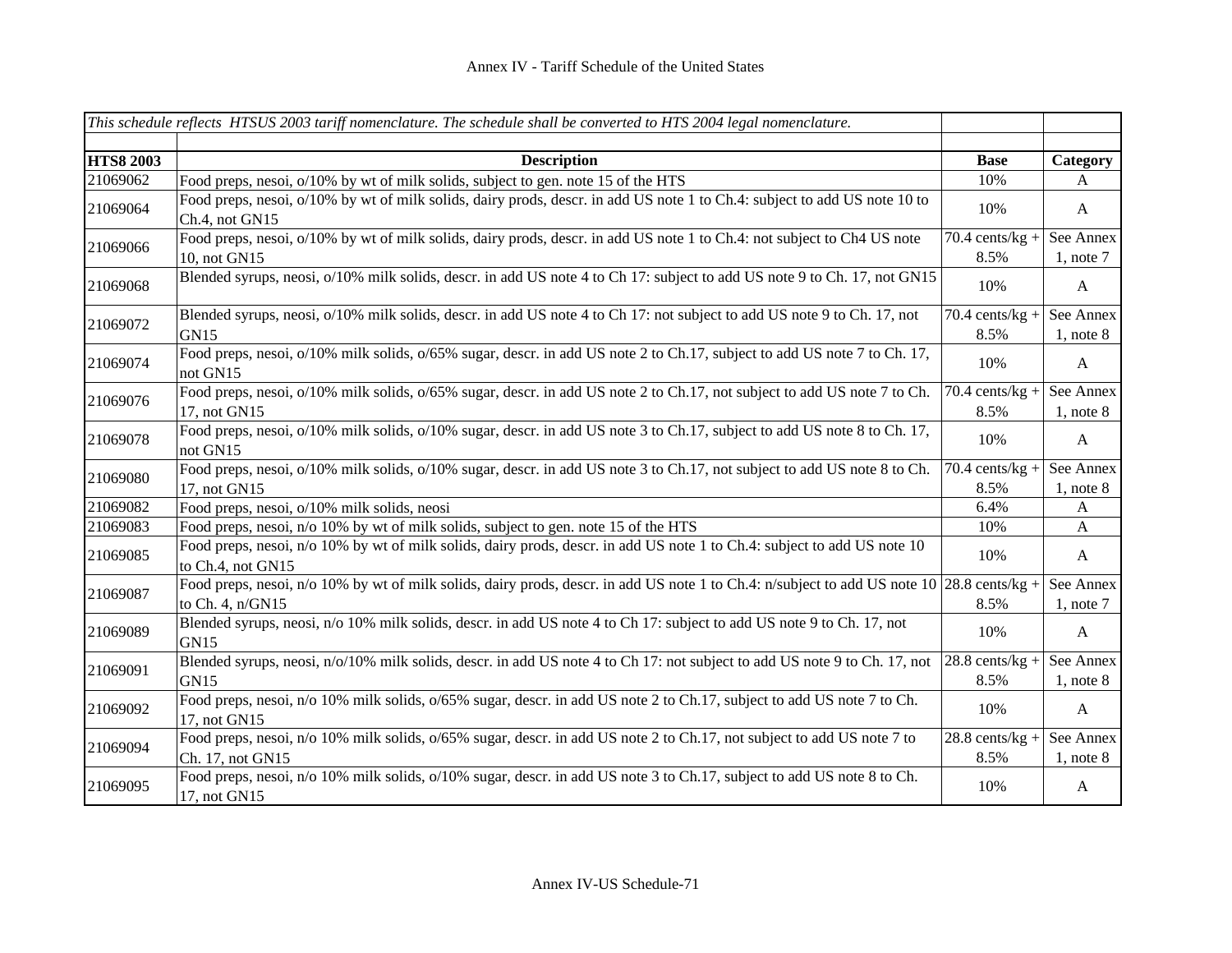|                  | This schedule reflects HTSUS 2003 tariff nomenclature. The schedule shall be converted to HTS 2004 legal nomenclature.                         |                                                                      |                              |
|------------------|------------------------------------------------------------------------------------------------------------------------------------------------|----------------------------------------------------------------------|------------------------------|
| <b>HTS8 2003</b> | <b>Description</b>                                                                                                                             | <b>Base</b>                                                          | Category                     |
|                  | Food preps, nesoi, n/o 10% milk solids, o/10% sugar, descr. in add US note 3 to Ch.17, not subject to add US note 8 to                         | $28.8$ cents/kg +                                                    | See Annex                    |
| 21069097         | Ch. 17, not GN15                                                                                                                               | 8.5%                                                                 | $1$ , note $8$               |
| 21069099         | Food preparations not elsewhere specified or included, not canned or frozen                                                                    | 6.4%                                                                 | A                            |
| 22011000         | Mineral waters and aerated waters, not containing added sugar or other sweetening matter nor flavored                                          | 0.26 cents/liter                                                     | $\mathbf{A}$                 |
| 22019000         | Waters (incl. ice, snow and steam), ot/than mineral waters or aerated waters, not cont. added sugar or other sweetening<br>matter nor flavored | Free                                                                 | L                            |
| 22021000         | Waters, including mineral waters and aerated waters, containing added sugar or other sweetening matter or flavored                             | 0.2 cents/liter                                                      | $\mathbf{A}$                 |
| 22029010         | Chocolate milk drink                                                                                                                           | 17%                                                                  | ${\bf G}$                    |
| 22029022         | Non-alcoholic milk-based drinks (except chocolate), subject to gen. note 15 of the HTS                                                         | 17.5%                                                                | $\mathbf{A}$                 |
| 22029024         | Non-alcoholic milk-based drinks (except chocolate), subject to add US note 10 to Ch. 4, not GN15                                               | 17.5%                                                                | $\boldsymbol{\mathsf{A}}$    |
| 22029028         | Non-alcoholic milk-based drinks (except chocolate), not subject to gen note 15 or add US note 10 to Ch. 4                                      | 23.5 cents/liter                                                     | See Annex                    |
|                  |                                                                                                                                                | $+14.9%$                                                             | $1$ , note $7$               |
| 22029030         | Orange juice, fortified with vitamins or minerals, not concentrated and not prepared from concentrate                                          | 4.5 cents/liter                                                      | J                            |
| 22029035         | Orange juice, fortified with vitamins or minerals, prepared from concentrate                                                                   | 7.85 cents/liter                                                     | J                            |
| 22029036         | Single fruit or vegetable juice (other than orange), fortified with vitamins or minerals, not concentrated                                     | The rate<br>applicable to<br>the natural<br>juice in<br>heading 2009 | $\mathbf{A}$                 |
| 22029037         | Mixed fruit or vegetable juice (other than orange), fortified with vitamins or minerals, not concentrated                                      | The rate<br>applicable to<br>the natural<br>juice in<br>heading 2009 | $\mathbf{A}$                 |
| 22029090         | Nonalcoholic beverages, nesi, not including fruit or vegetable juices of heading 2009                                                          | 0.2 cents/liter                                                      | $\mathbf{A}$                 |
| 22030000         | Beer made from malt                                                                                                                            | Free                                                                 | $\mathbf L$                  |
| 22041000         | Sparkling wine, made from grapes                                                                                                               | 19.8 cents/liter                                                     | $\mathbf{A}$                 |
| 22042120         | Effervescent grape wine, in containers holding 2 liters or less                                                                                | 19.8 cents/liter                                                     | See Annex<br>$1$ , note $14$ |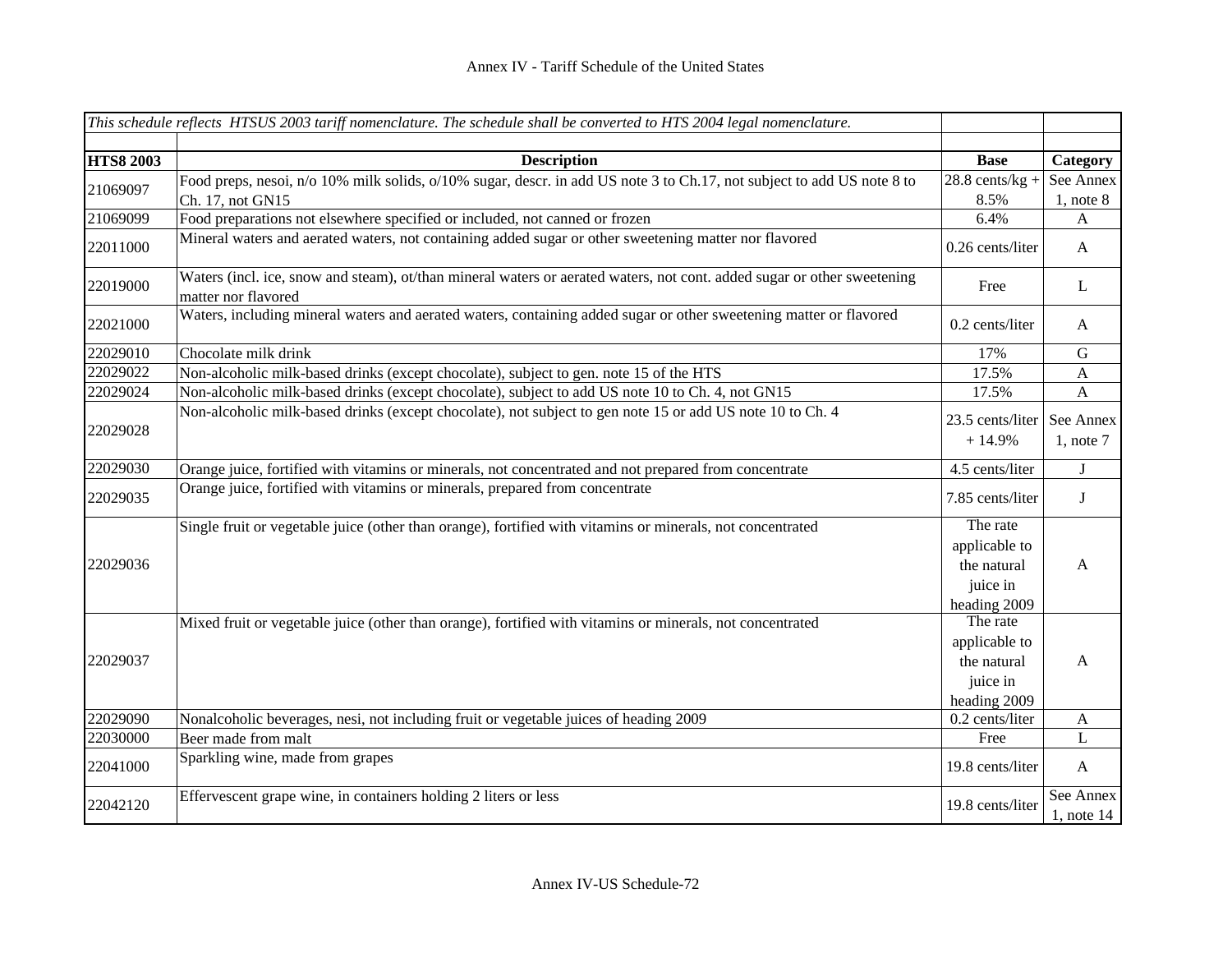|                  | This schedule reflects HTSUS 2003 tariff nomenclature. The schedule shall be converted to HTS 2004 legal nomenclature.            |                                                                            |                              |
|------------------|-----------------------------------------------------------------------------------------------------------------------------------|----------------------------------------------------------------------------|------------------------------|
| <b>HTS8 2003</b> | <b>Description</b>                                                                                                                | <b>Base</b>                                                                | Category                     |
| 22042130         | Tokay wine (not carbonated) not over 14% alcohol, in containers not over 2 liters                                                 | 6.3 cents/liter                                                            | A                            |
| 22042150         | Wine other than Tokay (not carbonated), not over 14% alcohol, in containers not over 2 liters                                     | 6.3 cents/liter                                                            | See Annex<br>$1$ , note $14$ |
| 22042160         | "Marsala" wine, over 14% vol. alcohol, in containers holding 2 liters or less                                                     | 5.3 cents/liter                                                            | A                            |
| 22042180         | Grape wine, other than "Marsala", not sparkling or effervescent, over 14% vol. alcohol, in containers holding 2 liters or<br>less | 16.9 cents/liter                                                           | $\mathbf{A}$                 |
| 22042920         | Grape wine, other than sparkling, not over 14% vol. alcohol, in containers holding over 2 but not over 4 liters                   | 8.4 cents/liter                                                            | See Annex<br>$1$ , note $14$ |
| 22042940         | Grape wine, other than sparkling, over 14% vol. alcohol, in containers holding over 2 but not over 4 liters                       | 22.4 cents/liter                                                           | See Annex<br>$1$ , note $14$ |
| 22042960         | Grape wine, other than sparkling, not over 14% vol. alcohol, in containers holding over 4 liters                                  | 14 cents/liter                                                             | See Annex<br>$1$ , note $14$ |
| 22042980         | Grape wine, other than sparkling, over 14% vol. alcohol, in containers holding over 4 liters                                      | 22.4 cents/liter                                                           | See Annex<br>$1$ , note $14$ |
| 22043000         | Grape must, nesi, in fermentation or with fermentation arrested otherwise than by addition of alcohol                             | 4.4 cents/liter +<br>31.4 cents/pf.<br>Liter                               | See Annex<br>$1$ , note $14$ |
| 22051030         | Vermouth in containers holding 2 liters or less                                                                                   | 3.5 cents/liter                                                            | $\mathbf{A}$                 |
| 22051060         | Wine of fresh grapes flavored with plants or aromatic substances, other than vermouth, in containers holding 2 liters or<br>less  | 4.2 cents/liter                                                            | $\boldsymbol{\mathsf{A}}$    |
| 22059020         | Vermouth in containers each holding over 2 liters but not over 4 liters                                                           | 3.5 cents/liter                                                            | $\boldsymbol{\mathsf{A}}$    |
| 22059040         | Vermouth in containers each holding over 4 liters                                                                                 | 3.8 cents/liter                                                            | A                            |
| 22059060         | Wine of fresh grapes flavored with plants or aromatic substances, other than vermouth, in containers holding over 2 liters        | 4.2 cents/liter                                                            | A                            |
| 22060015         | Cider, fermented, whether still or sparkling                                                                                      | 0.4 cents/liter                                                            | $\mathbf{A}$                 |
| 22060030         | Prune wine                                                                                                                        | $3.1$ cents/liter +<br>22.1 cents/pf.<br>liter on ethyl<br>alcohol content | $\mathbf{A}$                 |
| 22060045         | Rice wine or sake                                                                                                                 | 3 cents/liter                                                              | $\mathbf{A}$                 |
| 22060060         | Effervescent wine, nesi                                                                                                           | 13.9 cents/liter                                                           | ${\bf C}$                    |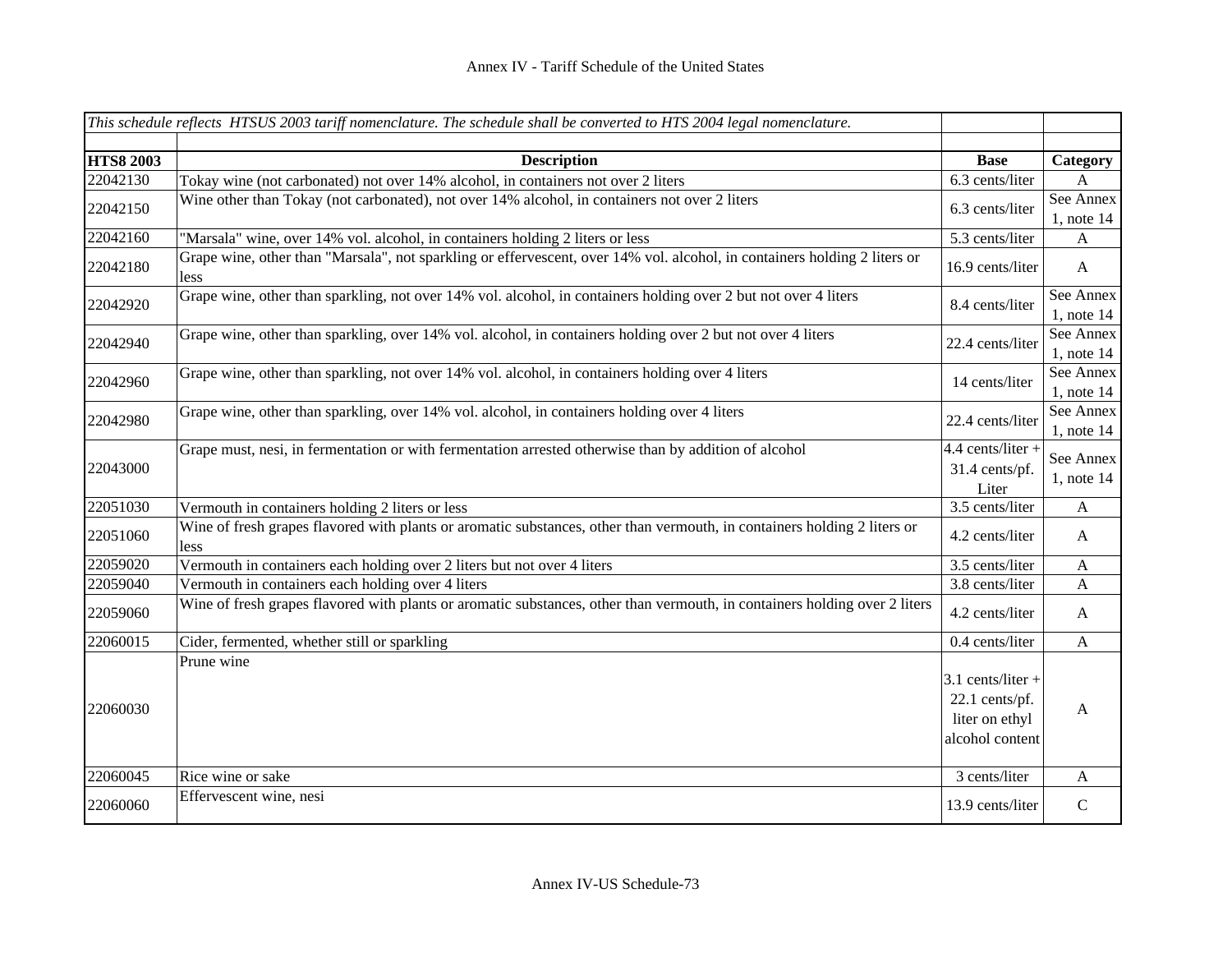|                  | This schedule reflects HTSUS 2003 tariff nomenclature. The schedule shall be converted to HTS 2004 legal nomenclature. |                         |              |
|------------------|------------------------------------------------------------------------------------------------------------------------|-------------------------|--------------|
|                  |                                                                                                                        |                         |              |
| <b>HTS8 2003</b> | <b>Description</b>                                                                                                     | <b>Base</b>             | Category     |
| 22060090         | Fermented beverages (other than grape wine, beer, cider, prune wine, sake, vermouth, or other effervescent wines)      | 4.2 cents/liter         | $\mathbf{A}$ |
| 22071030         | Undenatured ethyl alcohol of 80 percent vol. alcohol or higher, for beverage purposes                                  | 18.9 cents/pf.<br>liter | $\mathbf{A}$ |
| 22071060         | Undenatured ethyl alcohol of 80 percent vol. alcohol or higher, for nonbeverage purposes                               | 2.5%                    | A            |
| 22072000         | Ethyl alcohol and other spirits, denatured, of any strength                                                            | 1.9%                    | A            |
| 22082010         | Pisco and singani                                                                                                      | Free                    | L            |
| 22082020         | Grape brandy, excluding pisco and singani, in containers not over 4 liters, not over \$2.38/liter                      | Free                    | $\mathbf L$  |
| 22082030         | Grape brandy, excluding pisco and singani, in containers not over 4 liters, valued over \$2.38 to \$3.43/liter         | Free                    | $\mathbf L$  |
| 22082040         | Grape brandy, excluding pisco and singani, in containers not over 4 liters, valued over \$3.43/liter                   | Free                    | $\mathbf L$  |
| 22082050         | Grape brandy, excluding pisco and singani, in containers over 4 liters, not over \$2.38/liter                          | Free                    | L            |
| 22082060         | Grape brandy, excluding pisco and singani, in containers over 4 liters, over \$2.38/liter                              | Free                    | L            |
| 22083030         | Irish and Scotch whiskies                                                                                              | Free                    | L            |
| 22083060         | Whiskies, other than Irish and Scotch whiskies                                                                         | Free                    | $\mathbf L$  |
| 22084020         | Rum and tafia, in containers each holding not over 4 liters, valued not over \$3/proof liter                           | 23.7 cents/pf.<br>liter | $\bf J$      |
| 22084040         | Rum and tafia, in containers each holding not over 4 liters, valued over \$3/proof liter                               | 4.3 cents/pf.<br>liter  | $\mathbf{A}$ |
| 22084060         | Rum and tafia, in containers each holding over 4 liters, valued not over \$0.69/proof liter                            | 23.7 cents/pf.<br>liter | $\bf J$      |
| 22084080         | Rum and tafia, in containers each holding over 4 liters, valued over \$0.69/proof liter                                | 4.3 cents/pf.<br>liter  | $\mathbf{A}$ |
| 22085000         | Gin and Geneve                                                                                                         | Free                    | L            |
| 22086010         | Vodka, in containers each holding not over 4 liters, valued not over \$2.05/liter                                      | Free                    | L            |
| 22086020         | Vodka, in containers each holding not over 4 liters, valued over \$2.05/liter                                          | Free                    | L            |
| 22086050         | Vodka, in containers each holding over 4 liters                                                                        | Free                    | L            |
| 22087000         | Liqueurs and cordials                                                                                                  | Free                    | L            |
| 22089001         | Aquavit                                                                                                                | Free                    | L            |
| 22089005         | Bitters, not fit for use as beverages                                                                                  | Free                    | L            |
| 22089010         | Bitters, fit for use as beverages                                                                                      | Free                    | L            |
| 22089012         | Slivovitz brandy, valued not over \$3.43/liter, in containers each holding not over 4 liters                           | Free                    | L            |
| 22089014         | Slivovitz brandy, valued not over \$3.43/liter, in containers each holding over 4 liters                               | Free                    | L            |
| 22089015         | Slivovitz brandy, valued over \$3.43/liter                                                                             | Free                    | L            |
| 22089020         | Brandy, except slivovitz, in containers each holding not over 4 liters, valued not over \$2.38/liter                   | Free                    | L            |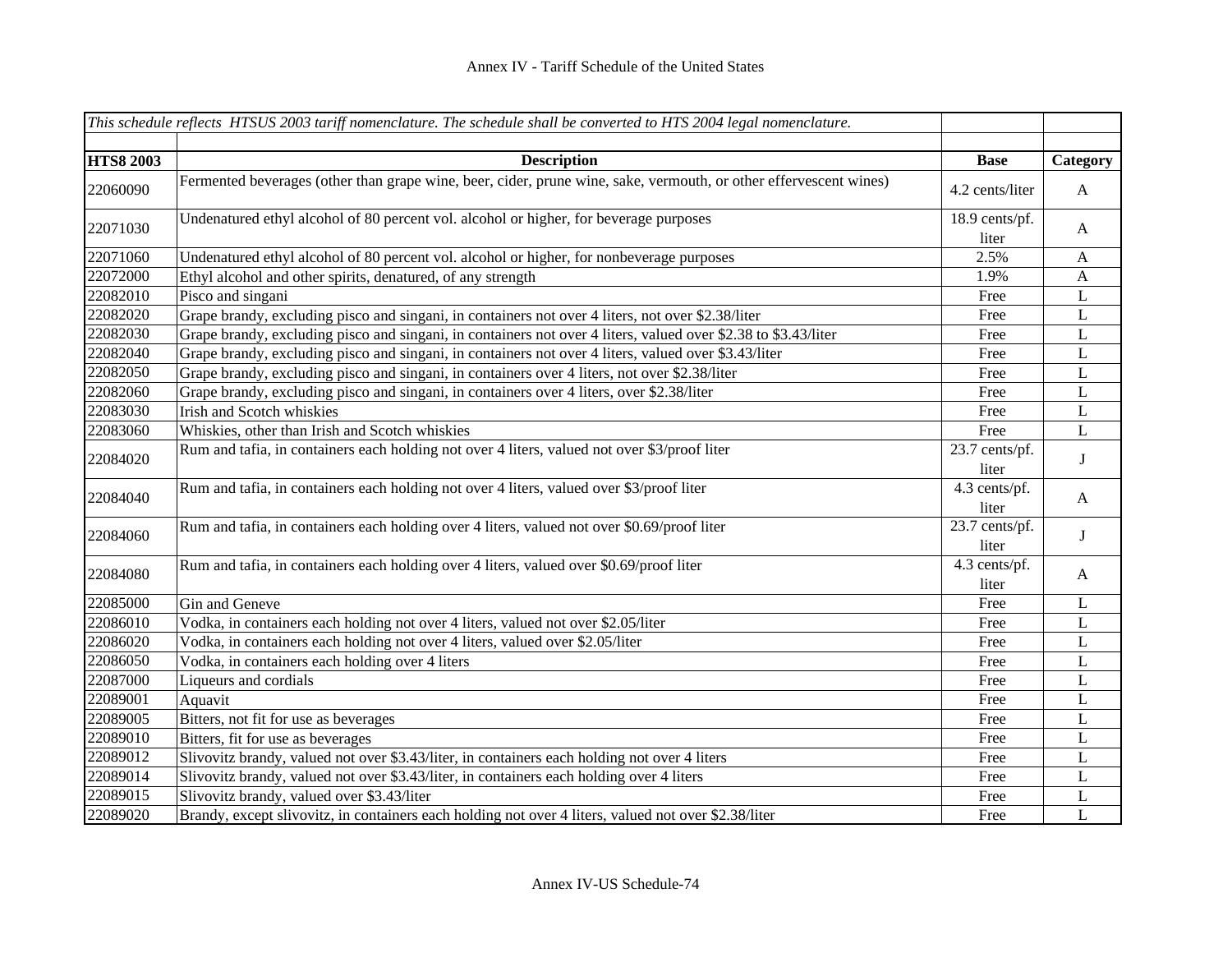|                  | This schedule reflects HTSUS 2003 tariff nomenclature. The schedule shall be converted to HTS 2004 legal nomenclature.                        |                         |                           |
|------------------|-----------------------------------------------------------------------------------------------------------------------------------------------|-------------------------|---------------------------|
|                  |                                                                                                                                               |                         |                           |
| <b>HTS8 2003</b> | <b>Description</b>                                                                                                                            | <b>Base</b>             | Category                  |
| 22089025         | Brandy, except grape brandy and slivovitz, in containers each holding not over 4 liters, valued over \$2.38 but not over<br>\$3.43/liter      | Free                    | L                         |
| 22089030         | Brandy, except grape brandy and slivovitz, in containers each holding not over 4 liters, valued over \$3.43/liter                             | Free                    | L                         |
| 22089035         | Brandy, except grape brandy and slivovitz, in containers each holding over 4 liters, valued not over \$2.38/liter                             | Free                    | L                         |
| 22089040         | Brandy, except grape brandy and slivovitz, in containers each holding over 4 liters, valued over \$2.38/liter                                 | Free                    | L                         |
| 22089046         | Kirschwasser and ratafia                                                                                                                      | Free                    | $\mathbf L$               |
| 22089050         | Tequila, in containers each holding not over 4 liters                                                                                         | Free                    | L                         |
| 22089055         | Tequila, in containers each holding over 4 liters                                                                                             | Free                    | $\mathbf L$               |
| 22089071         | Imitations of brandy and other spirituous beverages containing alcohol                                                                        | Free                    | $\mathbf L$               |
| 22089072         | Mescal in containers each holding not over 4 liters                                                                                           | Free                    | $\mathbf L$               |
| 22089075         | Spirits nesi, fit for use as beverages or for beverage purposes                                                                               | Free                    | L                         |
| 22089080         | Undenatured ethyl alcohol of an alcoholic strength by volume of less than 80 percent vol., nesi                                               | 21.1 cents/pf.<br>liter | $\mathbf{A}$              |
| 22090000         | Vinegar and substitutes for vinegar obtained from acetic acid                                                                                 | 0.5 cents/pf.<br>Liter  | $\mathbf{A}$              |
| 23011000         | Flours, meals, and pellets, of meat or meat offal unfit for human consumption; greaves (cracklings)                                           | Free                    | L                         |
| 23012000         | Flours, meals, and pellets, of fish or of crustaceans, molluscs or other aquatic invertebrates, unfit for human consumption                   | Free                    | L                         |
| 23021000         | Bran, sharps (middlings) and other residues, derived from the sifting, milling or other working of corn (maize)                               | Free                    | L                         |
| 23022000         | Bran, sharps (middlings) and other residues, derived from the sifting, milling or other working of rice                                       | Free                    | $\mathbf L$               |
| 23023000         | Bran, sharps (middlings) and other residues, derived from the sifting, milling or other working of wheat                                      | Free                    | $\mathbf{L}$              |
| 23024000         | Bran, sharps (middlings) and other residues, derived from the sifting, milling or other working of cereals, excluding corn,<br>rice and wheat | Free                    | L                         |
| 23025000         | Bran, sharps (middlings) and other residues, derived from the sifting, milling or other working of leguminous plants                          | 1.4%                    | $\mathbf{A}$              |
| 23031000         | Residues of starch manufacture and similar residues                                                                                           | 1.4%                    | $\mathbf{A}$              |
| 23032000         | Beet-pulp, bagasse and other waste of sugar manufacture                                                                                       | Free                    | L                         |
| 23033000         | Brewing or distilling dregs and waste                                                                                                         | Free                    | $\mathbf L$               |
| 23040000         | Oilcake and other solid residues, resulting from the extraction of soybean oil                                                                | $0.45$ cents/kg         | $\mathbf{A}$              |
| 23050000         | Oilcake and other solid residues, resulting from the extraction of peanut (ground-nut) oil                                                    | $0.32$ cents/kg         | $\mathbf{A}$              |
| 23061000         | Oilcake and other solid residues, resulting from the extraction of vegetable fats or oils, of cotton seeds                                    | $0.56$ cents/kg         | $\mathbf C$               |
| 23062000         | Oilcake and other solid residues, resulting from the extraction of vegetable fats or oils, of linseed                                         | $0.12$ cents/kg         | $\boldsymbol{A}$          |
| 23063000         | Oilcake and other solid residues, resulting from the extraction of vegetable fats or oils, of sunflower seeds                                 | $0.45$ cents/kg         | $\boldsymbol{\mathsf{A}}$ |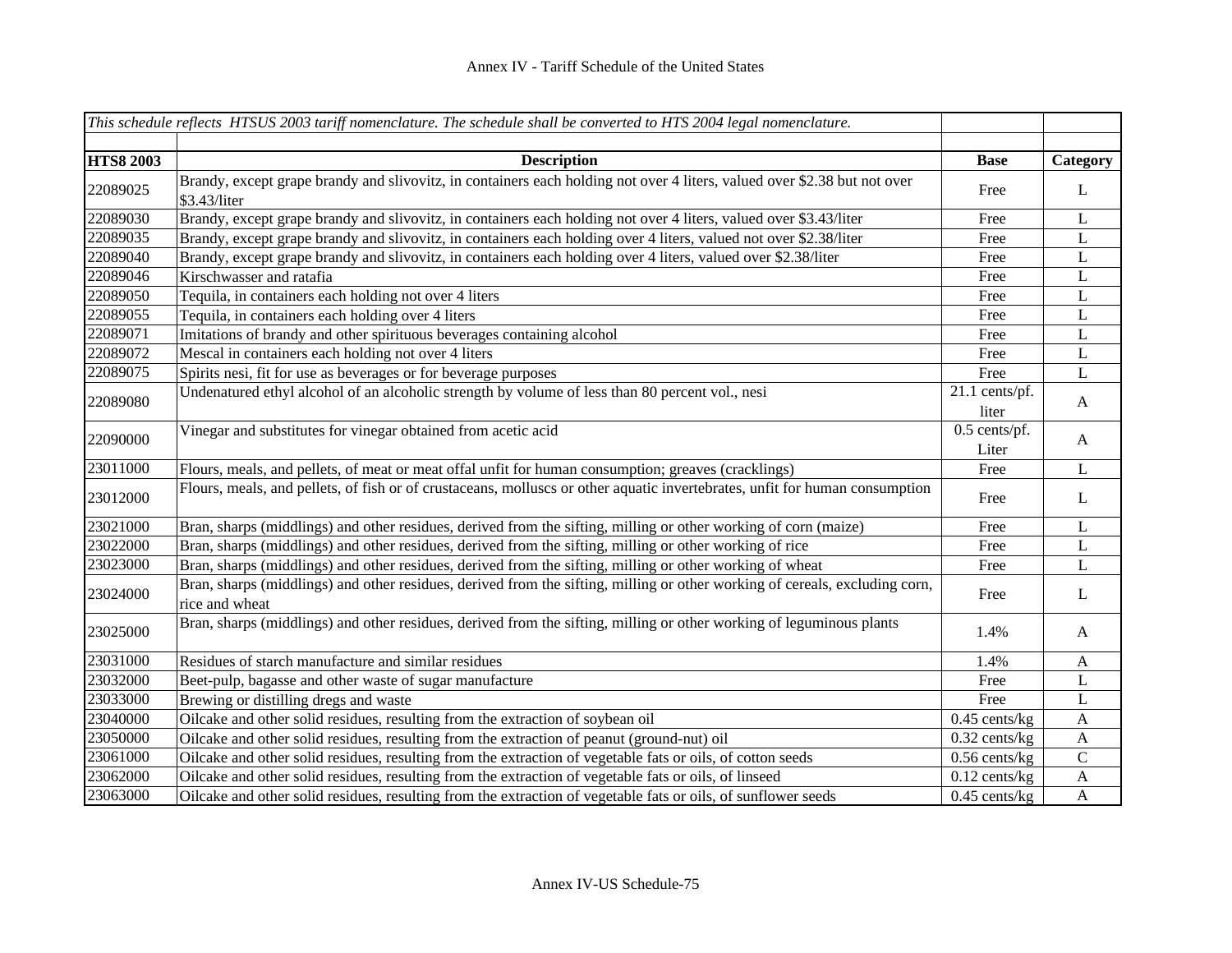|                  | This schedule reflects HTSUS 2003 tariff nomenclature. The schedule shall be converted to HTS 2004 legal nomenclature.                         |                           |                           |
|------------------|------------------------------------------------------------------------------------------------------------------------------------------------|---------------------------|---------------------------|
| <b>HTS8 2003</b> | <b>Description</b>                                                                                                                             | <b>Base</b>               | Category                  |
| 23064100         | Oilcake and other solid residues, resulting from the extraction of vegetable fats or oils, of low erucic acid rape or colza<br>seeds           | $0.17$ cents/kg           | A                         |
| 23064900         | Oilcake and other solid residues, resulting from the extraction of vegetable fats/oils, of rape or colza seeds (other than low<br>erucic acid) | $0.17$ cents/kg           | A                         |
| 23065000         | Oilcake and other solid residues, resulting from the extraction of vegetable fats or oils, of coconut or copra                                 | $0.45$ cents/kg           | $\mathbf{A}$              |
| 23066000         | Oilcake and other solid residues, resulting from the extraction of vegetable fats or oils, of palm nuts or kernels                             | $0.32$ cents/kg           | $\boldsymbol{A}$          |
| 23067000         | Oilcake and other solid residues, resulting from the extraction of vegetable fats or oils, of corn (maize) germ                                | $0.32$ cents/kg           | $\boldsymbol{A}$          |
| 23069000         | Oilcake and other solid residues, resulting from the extraction of vegetable fats or oils, nesi                                                | $0.32$ cents/kg           | $\mathbf{A}$              |
| 23070000         | Wine lees; argol                                                                                                                               | Free                      | L                         |
| 23080010         | Acorns and horse-chestnuts, of a kind used in animal feeding, not elsewhere specified or included                                              | 1.4%                      | $\mathbf{A}$              |
| 23080093         | Screenings, scalpings, chaff or scourings, ground or not ground of flaxseed (linseed), of a kind used in animal feeding,<br>nesoi              | Free                      | L                         |
| 23080095         | Dehydrated marigolds, of a kind used in animal feeding, not elsewhere specified or included                                                    | 1.9%                      | $\boldsymbol{\mathsf{A}}$ |
| 23080098         | Vegetable materials and vegetable waste, vegetable residues and byproducts, of a kind used in animal feeding, nesoi                            | 1.4%                      | $\mathbf{A}$              |
| 23091000         | Dog or cat food, put up for retail sale                                                                                                        | Free                      | L                         |
| 23099010         | Mixed feed or mixed feed ingredients used in animal feeding                                                                                    | Free                      | L                         |
| 23099022         | Animal feeds w/milk or milk derivatives, o/10% by wt of milk solids, subject to gen. note 15 of the HTS                                        | 7.5%                      | $\mathbf{A}$              |
| 23099024         | Animal feeds w/milk or milk derivatives, o/10% by wt of milk solids, subject to add note 2 to Ch. 23, not GN15                                 | 7.5%                      | A                         |
| 23099028         | Animal feeds w/milk or milk derivatives, o/10% by wt of milk solids, not subject to gen note 15 or add note 2 to Ch. 23                        | $80.4$ cents/kg +<br>6.4% | See Annex<br>$1$ , note 5 |
| 23099042         | Animal feeds w/milk or milk derivatives, n/o 10% by wt of milk solids, subject to gen. note 15 of the HTS                                      | 7.5%                      | $\mathbf{A}$              |
| 23099044         | Animal feeds w/milk or milk derivatives, n/o 10% by wt of milk solids, subject to add note 2 to Ch. 23, not GN15                               | 7.5%                      | $\boldsymbol{A}$          |
|                  | Animal feeds w/milk or milk derivatives, n/o 10% by wt of milk solids, not subject to gen note 15 or add note 2 to Ch. 23                      | $80.4$ cents/kg +         | See Annex                 |
| 23099048         |                                                                                                                                                | 6.4%                      | $1$ , note 5              |
| 23099060         | Animal feeds containing egg, other than mixed feeds or mixed feed ingredients, not containing milk or milk derivatives                         | 1.9%                      | A                         |
| 23099070         | Other preps nes with a basis of vitamin B12, for supplementing animal in animal feeding, not cont milk or egg prods                            | 1.4%                      | A                         |
| 23099095         | Other preps nes of a kind used in animal feeding, not cont milk or egg prods                                                                   | 1.4%                      | $\mathbf{A}$              |
| 24011021         | Wrapper tobacco, not stemmed/stripped                                                                                                          | Free                      | L                         |
| 24011029         | Tobacco (o/t wrapper tobacco), cont ov 35% wrapper tobacco, not stemmed/stripped                                                               | Free                      | $\mathbf L$               |
| 24011044         | Tobacco, not stemmed or stripped, not or not over 35% wrapper tobacco, oriental or turkish type, cigarette leaf                                | Free                      | $\mathbf L$               |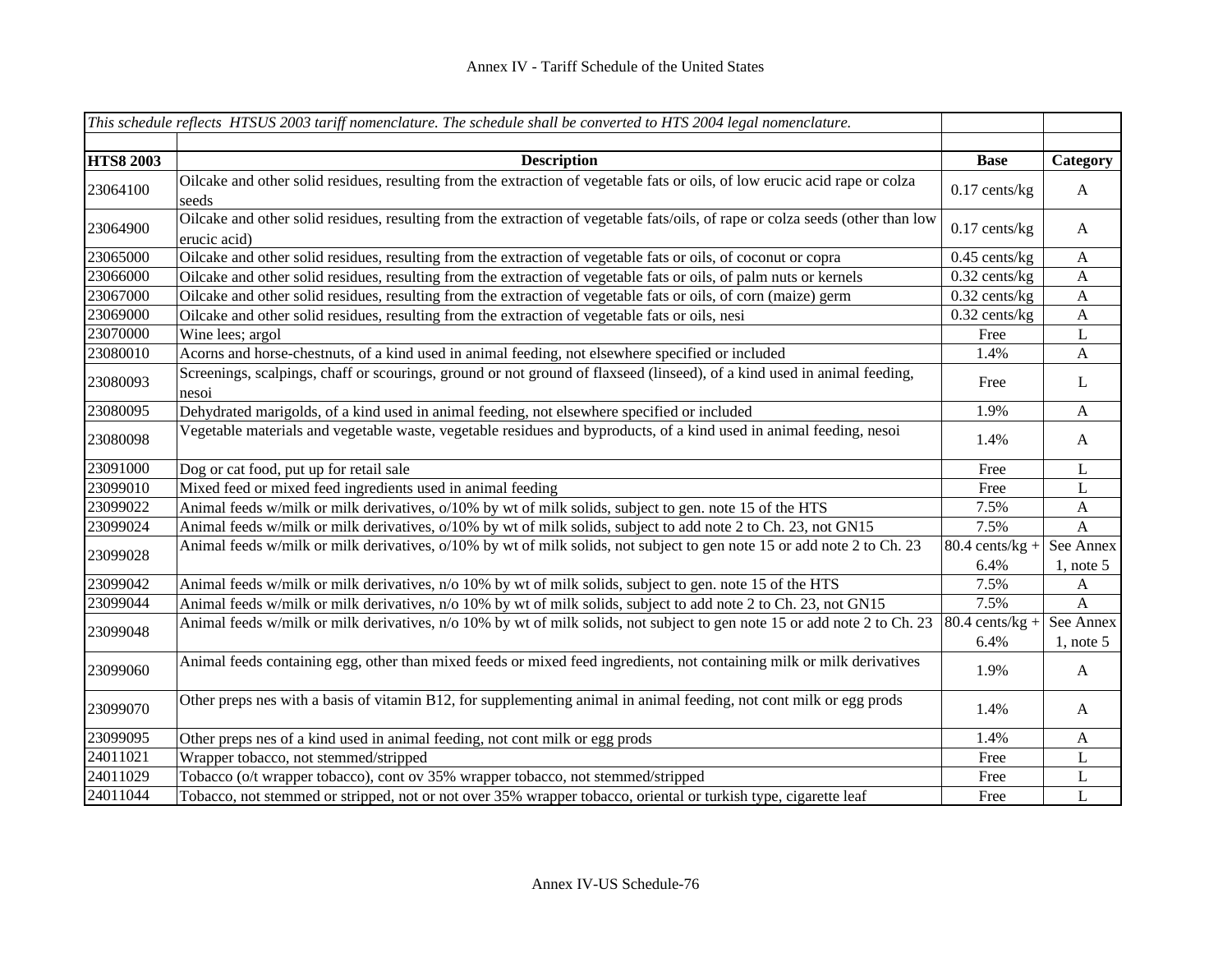|                  | This schedule reflects HTSUS 2003 tariff nomenclature. The schedule shall be converted to HTS 2004 legal nomenclature.                          |               |                              |
|------------------|-------------------------------------------------------------------------------------------------------------------------------------------------|---------------|------------------------------|
|                  |                                                                                                                                                 |               |                              |
| <b>HTS8 2003</b> | <b>Description</b>                                                                                                                              | <b>Base</b>   | Category                     |
| 24011048         | Tobacco, not stemmed or stripped, not or not over 35% wrapper tobacco, oriental or turkish type, other than cigarette leaf                      | Free          | $\mathbf{L}$                 |
| 24011053         | Tobacco, not stemmed or stripped, not or not over 35% wrapper tobacco, cigar binder and filler                                                  | Free          | $\bf L$                      |
| 24011061         | Tobacco, not stemmed or stripped, not or not over 35% wrapper tobacco, flue-cured burley etc, not for cigarettes                                | 23.9 cents/kg | $\mathbf G$                  |
| 24011063         | Tobacco, not stemmed or stripped, not or not over 35% wrapper tobacco, flue-cured burley, etc., described in addl US<br>note 5 to chap 24       | 23.9 cents/kg | $\mathbf{A}$                 |
| 24011065         | Tobacco, not stemmed or stripped, not or not over 35% wrapper tobacco, flue-cured burley, etc., other nesi                                      | 350%          | See Annex<br>$1$ , note $10$ |
| 24011095         | Tobacco, not stemmed or stripped, not or not over 35% wrapper tobacco, not flue-cured burley, etc., other nesi                                  | 32.7 cents/kg | A                            |
| 24012005         | Leaf tobacco, the product of two or more countries or dependencies, when mixed or packed together, partly or wholly<br>stemmed, not threshed    | \$5.48/kg     | ${\bf G}$                    |
| 24012014         | Wrapper tobacco, partly or wholly stemmed (stripped), not threshed or similarly processed                                                       | Free          | $\mathbf L$                  |
| 24012018         | Tobacco containing over 35% wrapper tobacco, partly or wholly stemmed (stripped), not threshed or similarly processed                           | Free          | $\mathbf{L}$                 |
| 24012023         | Tobacco, partly or wholly stemmed/stripped, n/threshed or similarly processed, not or n/over 35% wrapper, oriental or<br>turkish, cigarette lea | Free          | L                            |
| 24012026         | Tobacco, partly or wholly stemmed/stripped, n/threshed or similarly processed, not or n/over 35% wrapper, not cigarette<br>leaf                 | Free          | $\mathbf{L}$                 |
| 24012029         | Tobacco, partly or wholly stemmed/stripped, n/threshed or similarly processed, not or n/over 35% wrapper, cigar binder<br>and filler            | Free          | $\bf L$                      |
| 24012031         | Tobacco, partly or wholly stemmed/stripped, n/threshed or similarly proc., not or n/over 35% wrapper, flue-cured burley<br>etc, not for cigaret | 40.9 cents/kg | $\mathbf G$                  |
| 24012033         | Tobacco, partly or wholly stemmed/stripped, n/threshed or similarly proc., not or n/over 35% wrapper, des. in addl US<br>note 5 to ch. 24       | 40.9 cents/kg | $\mathbf{A}$                 |
| 24012035         | Tobacco, partly or wholly stemmed/stripped, n/threshed or similarly proc., not or n/over 35% wrapper, flue-cured burley<br>etc, other nesi      | 350%          | See Annex<br>$1$ , note $10$ |
| 24012057         | Tobacco, partly or wholly stemmed/stripped, n/threshed or similarly proc., not or n/over 35% wrapper, not flue-cured<br>burley etc., other nesi | 39.7 cents/kg | $\mathbf{A}$                 |
| 24012060         | Tobacco, partly or wholly stemmed (stripped), threshed or similarly processed, from cigar leaf                                                  | Free          | $\mathbf{L}$                 |
| 24012075         | Tobacco, partly or wholly stemmed/stripped, threshed or similarly processed, not from cigar leaf, oriental or turkish                           | Free          | $\mathbf{L}$                 |
| 24012083         | Tobacco, partly or wholly stemmed/stripped, threshed or similarly processed, not from cigar leaf, not oriental or turkish,<br>not for cigarett  | 37.5 cents/kg | $\mathbf G$                  |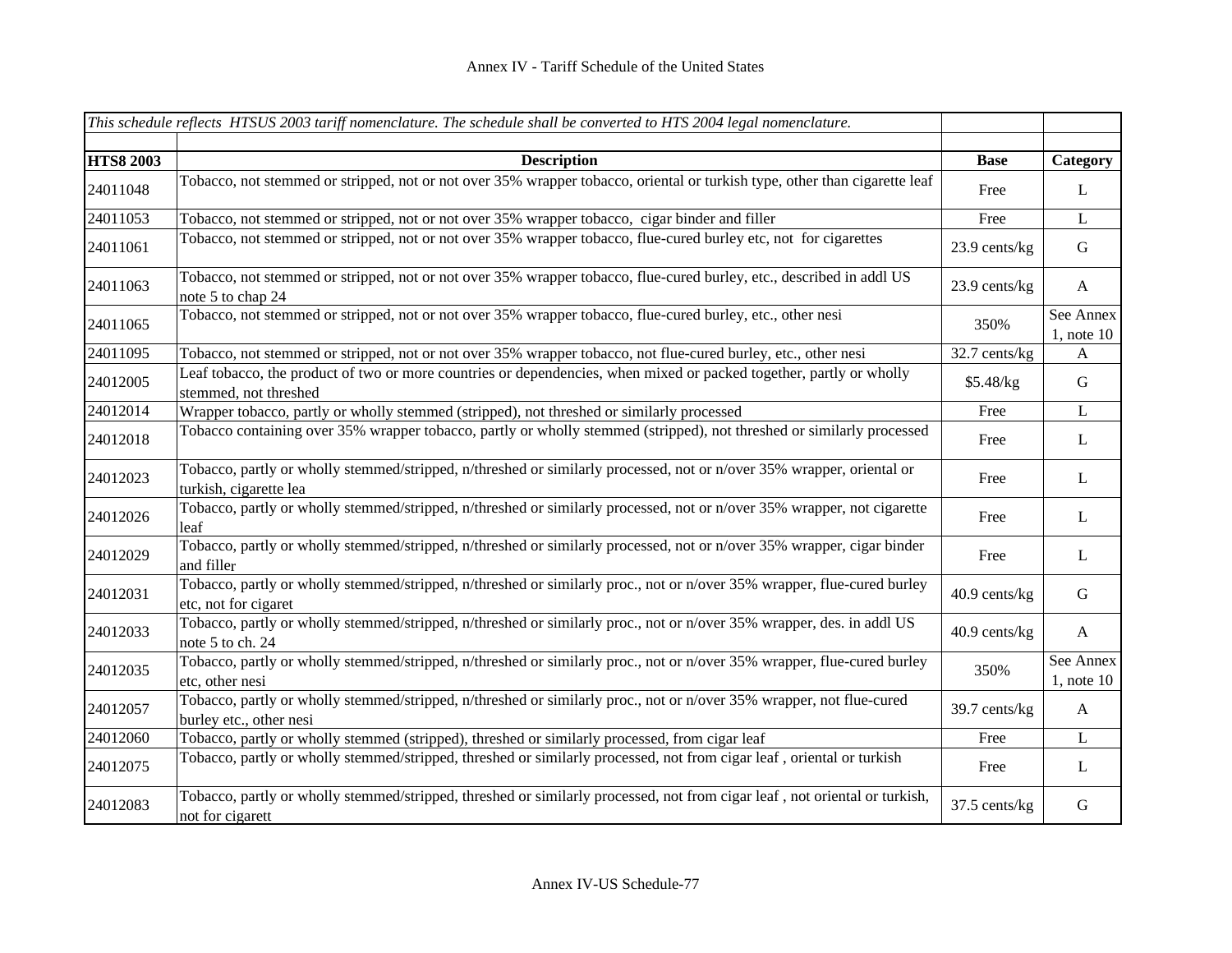|                  | This schedule reflects HTSUS 2003 tariff nomenclature. The schedule shall be converted to HTS 2004 legal nomenclature.                      |                           |                              |
|------------------|---------------------------------------------------------------------------------------------------------------------------------------------|---------------------------|------------------------------|
|                  |                                                                                                                                             |                           |                              |
| <b>HTS8 2003</b> | <b>Description</b>                                                                                                                          | <b>Base</b>               | Category                     |
| 24012085         | Tobacco, partly or wholly stemmed/stripped, threshed or similarly processed, not from cigar leaf, described in addl US<br>note 5 to chap 24 | 37.5 cents/kg             | $\mathbf{A}$                 |
| 24012087         | Tobacco, partly or wholly stemmed/stripped, threshed or similarly processed, not from cigar leaf, not oriental or turkish,<br>other nesi    | 350%                      | See Annex<br>$1$ , note $10$ |
| 24013003         | Tobacco refuse, tobacco stems, not cut, ground or pulverized                                                                                | Free                      | L                            |
| 24013006         | Tobacco refuse, from cigar leaf, tobacco stems, cut, ground or pulverized                                                                   | Free                      | L                            |
| 24013009         | Tobacco refuse, from cigar leaf, other than tobacco stems                                                                                   | Free                      | L                            |
| 24013013         | Tobacco refuse, from oriental or turkish type, tobacco stems, not cut, ground or pulverized                                                 | Free                      | L                            |
| 24013016         | Tobacco refuse, from oriental or turkish type, tobacco stems, cut, ground or pulverized                                                     | Free                      | $\mathbf L$                  |
| 24013019         | Tobacco refuse, from oriental or turkish type, other than tobacco stems                                                                     | Free                      | $\bf L$                      |
| 24013023         | Tobacco refuse, from other tobacco, other than for cigarettes, tobacco stems, not cut, ground or pulverized                                 | Free                      | $\mathbf L$                  |
| 24013025         | Tobacco refuse, from other tobacco, other than for cigarettes, tobacco stems, cut, ground or pulverized                                     | 97 cents/kg               | $\boldsymbol{A}$             |
| 24013027         | Tobacco refuse, from other tobacco, other than for cigarettes, to ther than tobacco stems                                                   | 28.4 cents/kg             | $\mathbf{J}$                 |
| 24013033         | Tobacco refuse, from other tobacco, for cigarettes, described in addl US note 5 to chap 24, tobacco stems, not cut,<br>ground or pulverized | Free                      | $\mathbf{L}$                 |
| 24013035         | Tobacco refuse, from other tobacco, for cigarettes, described in addl US note 5 to chap 24, tobacco stems, cut, ground or<br>pulverized     | 97 cents/kg               | $\mathbf{A}$                 |
| 24013037         | Tobacco refuse, from other tobacco, for cigarettes, described in addl US note 5 to chap 24, not tobacco stems                               | 28.4 cents/kg             | $\mathbf{A}$                 |
| 24013070         | Tobacco refuse, from other tobacco, for cigarettes, other nesi                                                                              | 350%                      | See Annex<br>$1$ , note $10$ |
| 24021030         | Cigars, cheroots and cigarillos containing tobacco, each valued less than 15 cents                                                          | $$1.89/kg +$<br>4.7%      | $\mathcal{C}$                |
| 24021060         | Cigars, cheroots and cigarillos containing tobacco, each valued 15 cents or over but less than 23 cents                                     | $57$ cents/kg +<br>1.4%   | $\mathbf{A}$                 |
| 24021080         | Cigars, cheroots and cigarillos containing tobacco, each valued 23 cents or over                                                            | $57$ cents/kg +<br>1.4%   | $\mathbf{A}$                 |
| 24022010         | Cigarettes containing tobacco and clove                                                                                                     | $41.7$ cents/kg +<br>0.9% | $\mathbf{A}$                 |
| 24022080         | Cigarettes containing tobacco but not containing clove, paper-wrapped                                                                       | $$1.05/kg +$<br>2.3%      | $\mathbf G$                  |
| 24022090         | Cigarettes containing tobacco, nesi                                                                                                         | $$1.50/kg +$<br>3.2%      | A                            |
| 24029000         | Cigars, cheroots and cigarillos and cigarettes of tobacco substitutes                                                                       | $$1.05/kg +$<br>2.3%      | $\mathbf C$                  |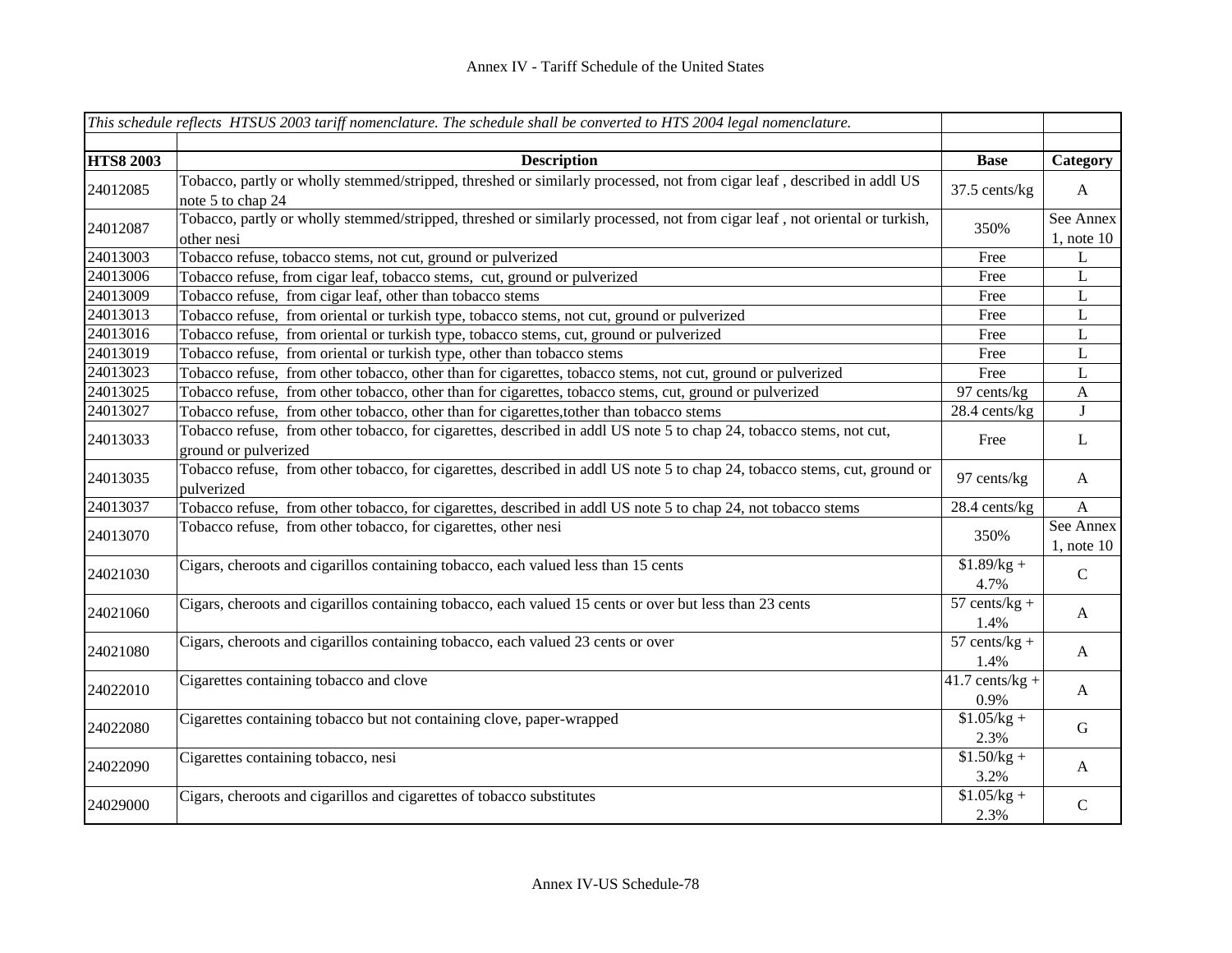|                  | This schedule reflects HTSUS 2003 tariff nomenclature. The schedule shall be converted to HTS 2004 legal nomenclature.                          |               |                              |
|------------------|-------------------------------------------------------------------------------------------------------------------------------------------------|---------------|------------------------------|
| <b>HTS8 2003</b> | <b>Description</b>                                                                                                                              | <b>Base</b>   | Category                     |
| 24031020         | Smoking tobacco, whether or not containing tobacco substitutes, prepared for marketing directly to consumer as packaged                         | 32.8 cents/kg | $\mathbf{A}$                 |
| 24031030         | Smoking tobacco, whether or not containing tobacco substitutes, other, to be used in products other than cigarettes                             | 32.8 cents/kg | $\mathbf{A}$                 |
| 24031060         | Smoking tobacco, whether or not containing tobacco substitutes, other, to be used in cigarettes, described in addl US note<br>5 to chap 24      | 32.8 cents/kg | $\mathbf{A}$                 |
| 24031090         | Smoking tobacco, whether or not containing tobacco substitutes, other, to be used in cigarettes, other nesi                                     | 350%          | See Annex<br>$1$ , note $10$ |
| 24039120         | 'Homogenized" or "reconstituted" tobacco suitable for use as wrapper tobacco                                                                    | 62 cents/kg   | A                            |
| 24039143         | 'Homogenized" or "reconstituted" tobacco, not suitable for use as wrapper tobacco, to be used in products other than<br>cigarettes              | 19.9 cents/kg | $\mathbf{A}$                 |
| 24039145         | "Homogenized" or "reconstituted" tobacco, not suitable for use as wrapper tobacco, to be used in cigarettes, des. in addl<br>US note 5 to chap  | 19.9 cents/kg | $\mathbf{A}$                 |
| 24039147         | "Homogenized" or "reconstituted" tobacco, not suitable for use as wrapper tobacco, to be used in cigarettes, other nesi                         | 350%          | See Annex<br>$1$ , note $10$ |
| 24039920         | Other manufactured tobacco, tobacco substitutes, tobacco extracts or essences, prepared for marketing directly to<br>consumer as packaged       | 24.7 cents/kg | $\mathbf{A}$                 |
| 24039930         | Other manufactured tobacco, tobacco substitutes, tobacco extracts or essences, other, to be used in products other than<br>cigarettes           | 24.7 cents/kg | $\mathsf C$                  |
| 24039960         | Other manufactured tobacco, tobacco substitutes, tobacco extracts or essences, to be used in cigarettes, described in addl<br>US note 5 to chap | 24.7 cents/kg | A                            |
| 24039990         | Other manufactured tobacco, tobacco substitutes, tobacco extracts or essences, other, to be used in cigarettes, other nesi                      | 350%          | See Annex<br>$1$ , note $10$ |
| 25010000         | Salt & pure sodium chloride, whether or not in aqueous solution or cont. added anticaking or free-flowing agents; sea<br>water                  | Free          | L                            |
| 25020000         | Iron pyrites, unroasted                                                                                                                         | Free          | L                            |
| 25030000         | Sulfur of all kinds, other than sublimed, precipitated and colloidal sulfur                                                                     | Free          | L                            |
| 25041010         | Natural graphite, crystalline flake (not including flake dust)                                                                                  | Free          | $\mathbf L$                  |
| 25041050         | Natural graphite in powder or flakes (other than crystalline flake)                                                                             | Free          | L                            |
| 25049000         | Natural graphite, other than in powder or in flakes                                                                                             | Free          | $\mathbf L$                  |
| 25051010         | Natural silica and quartz sands, containing by weight 95% or more of silica and not more than 0.6% of oxide of iron                             | Free          | L                            |
| 25051050         | Natural silica and quartz sands, nesoi                                                                                                          | Free          | $\mathbf L$                  |
| 25059000         | Natural sands, other than silica or quartz sands and other than metal-bearing sands of chapter 26                                               | Free          | $\mathbf{L}$                 |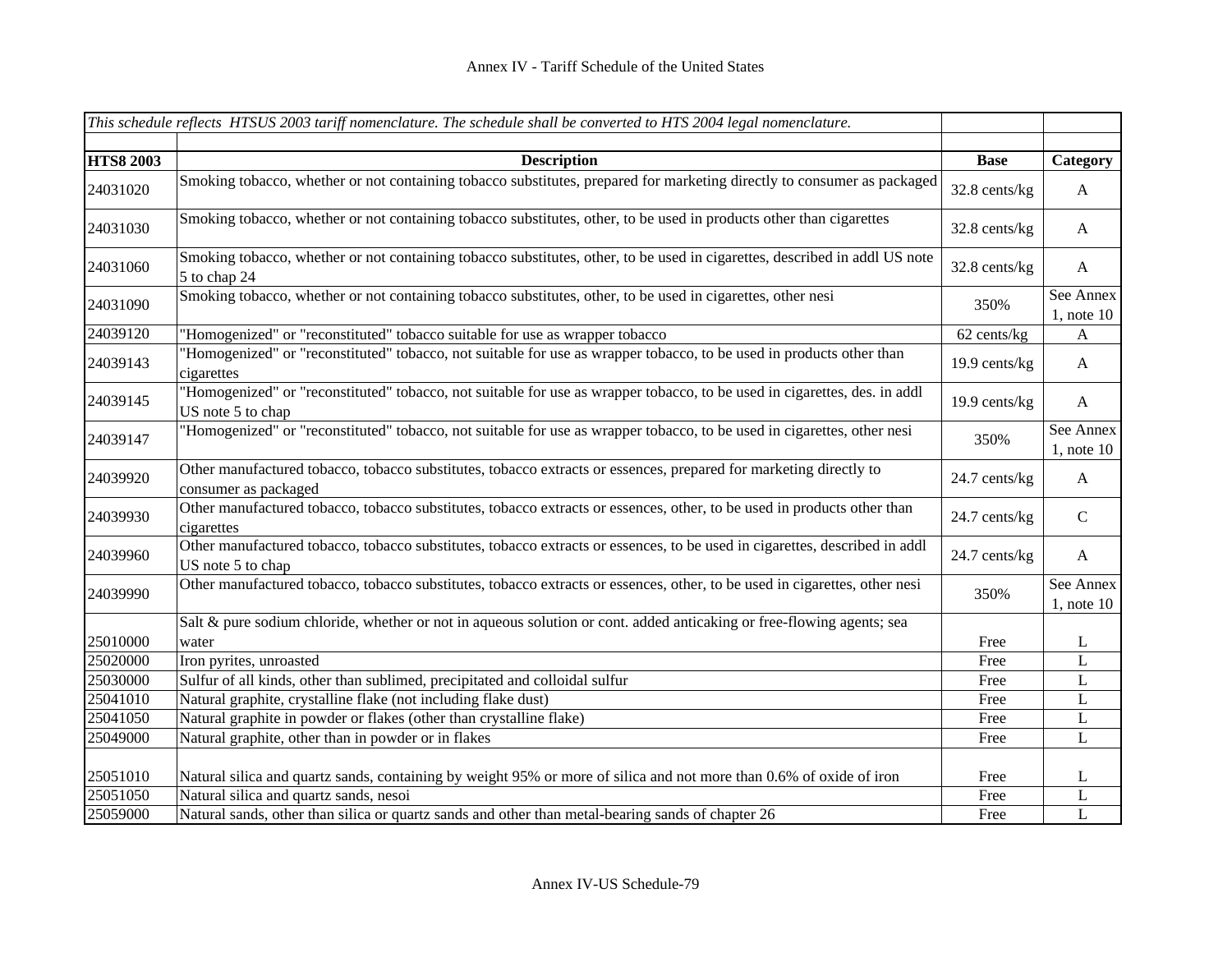|                  | This schedule reflects HTSUS 2003 tariff nomenclature. The schedule shall be converted to HTS 2004 legal nomenclature.     |             |              |
|------------------|----------------------------------------------------------------------------------------------------------------------------|-------------|--------------|
|                  |                                                                                                                            |             |              |
| <b>HTS8 2003</b> | <b>Description</b>                                                                                                         | <b>Base</b> | Category     |
| 25061000         | Quartz (other than natural sands)                                                                                          | Free        | L            |
| 25062100         | Quartzite, crude or roughly trimmed                                                                                        | Free        | L            |
| 25062900         | Quartzite, cut by sawing or otherwise, into blocks or slabs of a rectangular (including square) shape                      | Free        | $\mathbf L$  |
| 25070000         | Kaolin and other kaolinic clays, whether or not calcined                                                                   | Free        | $\mathbf L$  |
| 25081000         | Bentonite clay, whether or not calcined                                                                                    | Free        | $\mathbf L$  |
| 25082000         | Decolorizing earths and fuller's earth, whether or not calcined                                                            | Free        | $\mathbf L$  |
| 25083000         | Fire-clay, whether or not calcined                                                                                         | Free        | $\mathbf L$  |
| 25084000         | Clays, (not including expanded clays of heading 6806), nesoi, whether or not calcined                                      | Free        | $\mathbf L$  |
| 25085000         | Andalusite, kyanite and sillimanite, whether or not calcined                                                               | Free        | $\mathbf L$  |
| 25086000         | Mullite                                                                                                                    | Free        | L            |
| 25087000         | Chamotte or dinas earths                                                                                                   | Free        | L            |
| 25090010         | Chalk, crude                                                                                                               | Free        | L            |
| 25090020         | Chalk, other than crude                                                                                                    | Free        | L            |
| 25101000         | Natural calcium phosphates, natural aluminum calcium phosphates and phosphatic chalk, unground                             | Free        | L            |
| 25102000         | Natural calcium phosphates, natural aluminum calcium phosphates and phosphatic chalk, ground                               | Free        | $\mathbf{L}$ |
| 25111010         | Natural barium sulfate (barytes), ground                                                                                   | Free        | L            |
| 25111050         | Natural barium sulfate (barytes), not ground                                                                               | \$1.25/t    | $\mathbf{A}$ |
| 25112000         | Natural barium carbonate (witherite), whether or not calcined                                                              | Free        | $\mathbf{L}$ |
|                  |                                                                                                                            |             |              |
| 25120000         | Siliceous fossil meals and similar siliceous earths, whether or not calcined, of an apparent specific gravity of 1 or less | Free        | L            |
| 25131100         | Pumice, crude or in irregular pieces, including crushed                                                                    | Free        | L            |
| 25131900         | Pumice, other than crude, crushed or in irregular pieces                                                                   | Free        | $\mathbf L$  |
|                  | Emery; natural corundum, nat. garnet and other nat. abrasives, whether or not heat-treated, all the foregoing crude or in  |             |              |
| 25132010         | irregular pieces                                                                                                           | Free        | L            |
|                  | Emery; natural corundum, nat. garnet and other nat. abrasives, whether or not heat-treated, all the foregoin not crude or  |             |              |
| 25132090         | irregular pieces                                                                                                           | Free        | L            |
|                  |                                                                                                                            |             |              |
| 25140000         | Slate, whether or not roughly trimmed or merely cut into blocks or slabs of a rectangular (including square) shape         | Free        | L            |
| 25151100         | Marble and travertine, crude or roughly trimmed                                                                            | Free        | L            |
| 25151210         | Marble, merely cut into blocks or slabs of a rectangular (including square) shape                                          | Free        | L            |
| 25151220         | Travertine, merely cut into blocks or slabs of a rectangular (including square) shape                                      | 3%          | $\mathbf{A}$ |
|                  | Calcareous monument.or build.stone (o/than marble/traver.) of spec. gravity >=2.5 & alabaster, crude, rough, trimmed or    |             |              |
| 25152000         | cut blocks or slabs                                                                                                        | 3%          | A            |
| 25161100         | Granite, crude or roughly trimmed                                                                                          | Free        | L            |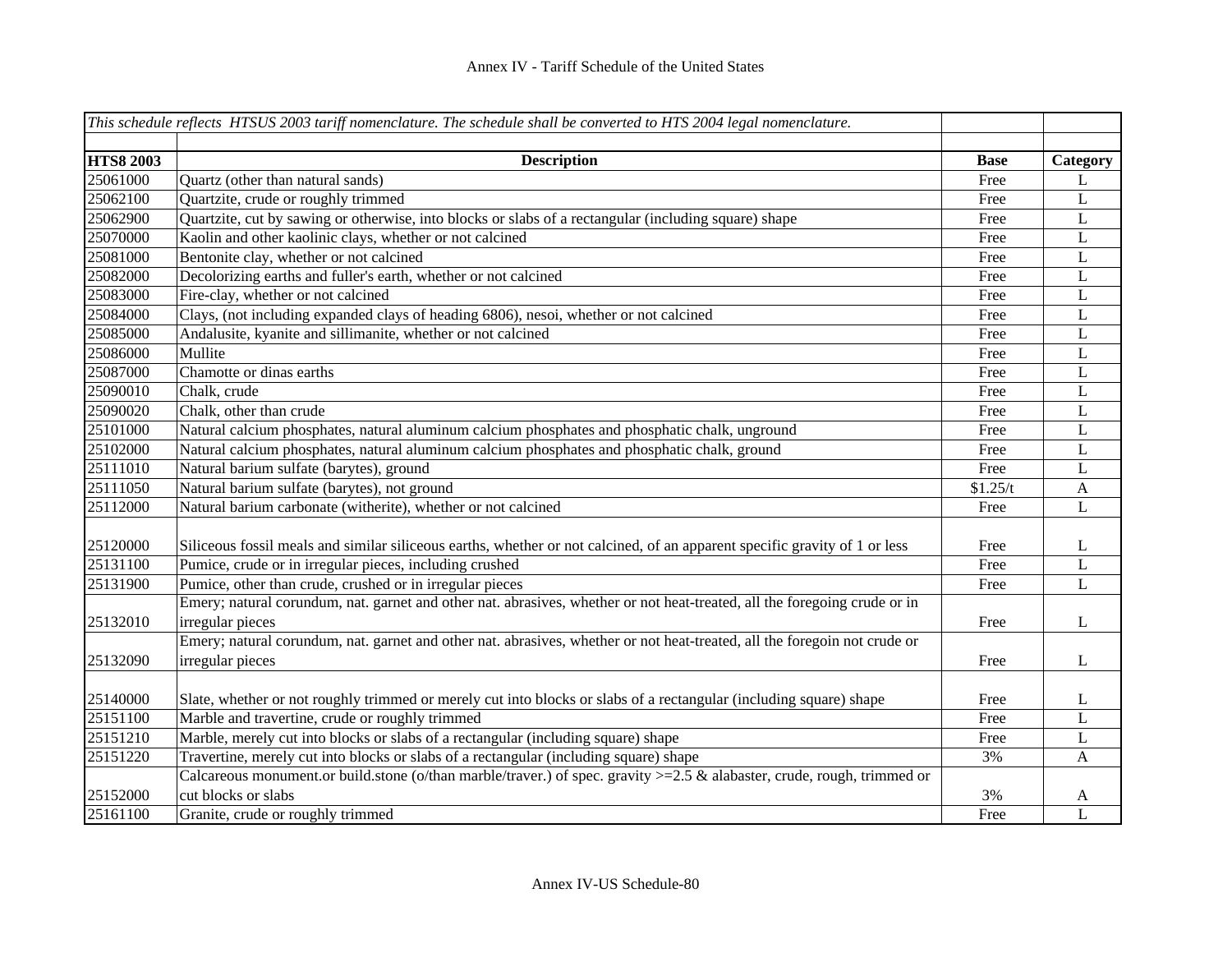|                  | This schedule reflects HTSUS 2003 tariff nomenclature. The schedule shall be converted to HTS 2004 legal nomenclature.       |             |              |
|------------------|------------------------------------------------------------------------------------------------------------------------------|-------------|--------------|
|                  |                                                                                                                              |             |              |
| <b>HTS8 2003</b> | <b>Description</b>                                                                                                           | <b>Base</b> | Category     |
| 25161200         | Granite, merely cut into blocks or slabs of a rectangular (including square) shape                                           | 2.8%        | A            |
| 25162100         | Sandstone, crude or roughly trimmed                                                                                          | Free        | $\mathbf L$  |
| 25162200         | Sandstone, merely cut into blocks or slabs of a rectangular (including square) shape                                         | 3%          | $\mathbf{A}$ |
|                  | Porphyry, basalt and other monument. or build. stone (except granite/sandstone), crude or roughly trimmed or cut into        |             |              |
| 25169000         | rect. blocks/slabs                                                                                                           | 3%          | $\mathbf{A}$ |
|                  | Pebbles, gravel, broken or crushed stones, for concrete aggregates, road metalling, ballast, shingle or flint, whether o/not |             |              |
| 25171000         | heat-treated                                                                                                                 | Free        | L            |
| 25172000         | Macadam of slag, dross or similar industrial waste, whether or not incorporating pebbles, gravel, etc.                       | Free        | L            |
| 25173000         | Tarred macadam                                                                                                               | Free        | $\mathbf L$  |
| 25174100         | Granules, chippings and powder of marble, whether or not heat-treated                                                        | Free        | L            |
|                  | Granules, chippings and powder, of travertine/calcareous monument. or build.stone (except                                    |             |              |
| 25174900         | marble)/granite/porphyry/basalt/sandstone etc.                                                                               | Free        | $\mathbf{L}$ |
|                  | Dolomite, not calcined, whether or not or roughly trimmed or merely cut into blocks or slabs of a rectangular (including     |             |              |
| 25181000         | square) shape                                                                                                                | Free        | $\mathbf{L}$ |
|                  | Dolomite, calcined, whether or not roughly trimmed or merely cut into blocks or slabs of a rectangular (including square)    |             |              |
| 25182000         | shape                                                                                                                        | 3%          | $\mathbf{A}$ |
| 25183000         | Agglomerated dolomite (including tarred dolomite)                                                                            | Free        | L            |
| 25191000         | Natural magnesium carbonate (magnesite)                                                                                      | Free        | $\mathbf L$  |
|                  | Fused magnesia; dead-burned (sintered) magnesia, whether or not cont. small quant. of other oxides added before              |             |              |
| 25199010         | sintering                                                                                                                    | Free        | L            |
| 25199020         | Caustic calcined magnesite                                                                                                   | Free        | L            |
| 25199050         | Magnesium oxide, nesi, whether or not pure                                                                                   | Free        | L            |
| 25201000         | Gypsum; anhydrite                                                                                                            | Free        | L            |
|                  | Plasters (of calcined gypsum or calcium sulfate), whether or not colored, with or without small quantities of accelerators   |             |              |
| 25202000         | or retarders                                                                                                                 | Free        | L            |
| 25210000         | Limestone flux; limestone and other calcareous stone, of a kind used for the manufacture of lime or cement                   | Free        | L            |
| 25221000         | Quicklime (other than calcium oxide and hydroxide of heading 2825)                                                           | Free        | $\mathbf L$  |
| 25222000         | Slaked lime (other than calcium oxide and hydroxide of heading 2825)                                                         | Free        | L            |
| 25223000         | Hydraulic lime (other than calcium oxide and hydroxide of heading 2825)                                                      | Free        | L            |
| 25231000         | Clinkers of portland, aluminous, slag, supersulfate and similar hydraulic cements                                            | Free        | L            |
| 25232100         | Portland cement (white cement), whether or not artificially colored                                                          | Free        | L            |
| 25232900         | Portland cement (other than white cement), whether or not colored                                                            | Free        | L            |
| 25233000         | Aluminous cement, whether or not colored                                                                                     | Free        | L            |
| 25239000         | Slag cement, supersulfate cement and other hydraulic cements, nesoi, whether or not colored                                  | Free        | L            |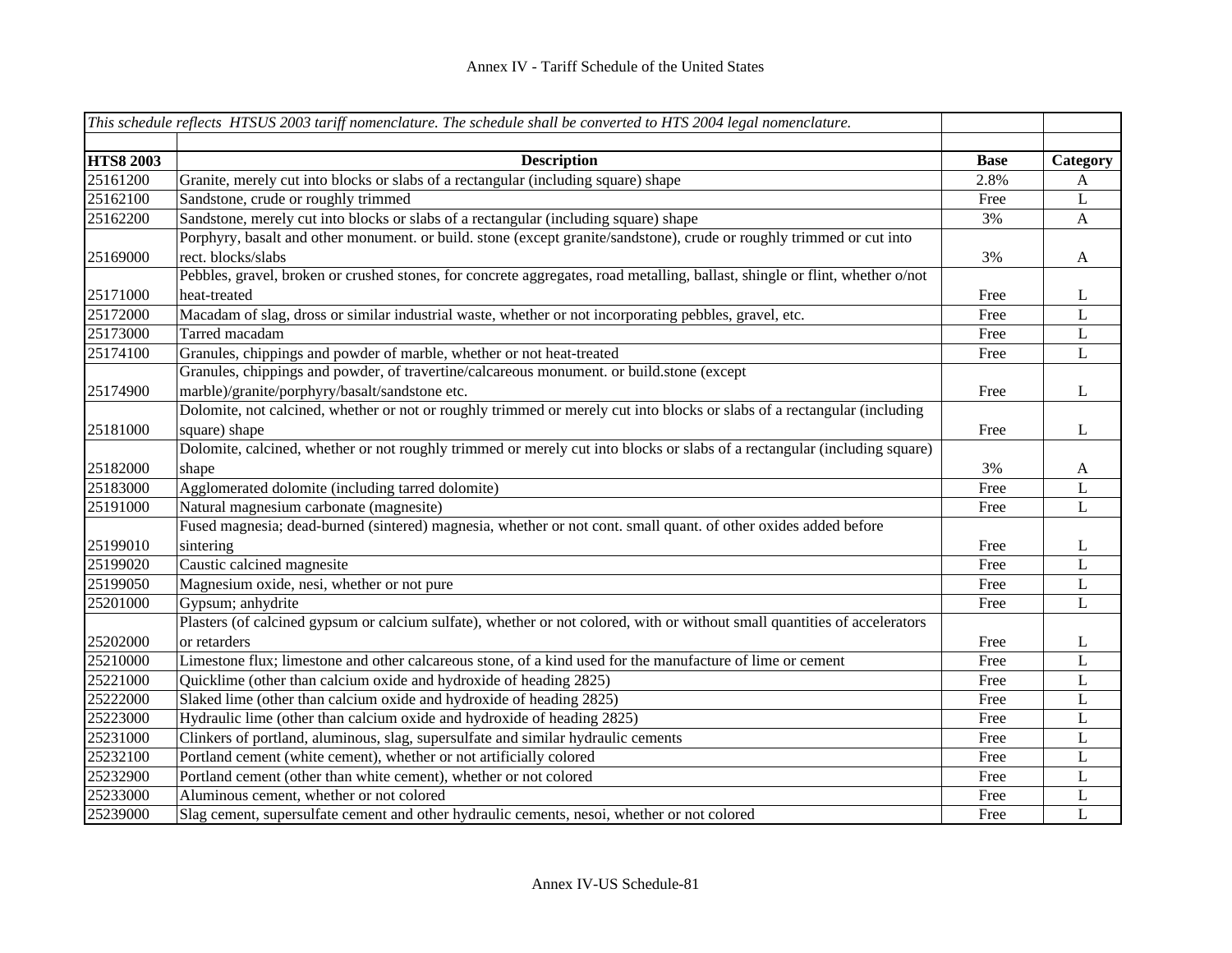|                  | This schedule reflects HTSUS 2003 tariff nomenclature. The schedule shall be converted to HTS 2004 legal nomenclature.                                                                                                                                  |                 |             |
|------------------|---------------------------------------------------------------------------------------------------------------------------------------------------------------------------------------------------------------------------------------------------------|-----------------|-------------|
| <b>HTS8 2003</b> | <b>Description</b>                                                                                                                                                                                                                                      | <b>Base</b>     | Category    |
| 25240000         | Asbestos                                                                                                                                                                                                                                                | Free            | L           |
| 25251000         | Mica, crude or rifted into sheets or splittings                                                                                                                                                                                                         | Free            | L           |
| 25252000         | Mica, powder                                                                                                                                                                                                                                            | Free            | L           |
| 25253000         | Mica, waste                                                                                                                                                                                                                                             | Free            | L           |
|                  | Steatite, natural n/crushed or powdered, whether or not roughly trimmed or cut into rect. blocks or slabs; talc n/crushed or                                                                                                                            |                 |             |
| 25261000         | powdered                                                                                                                                                                                                                                                | Free            | L           |
| 25262000         | Steatite, natural; talc; the foregoing crushed or powdered                                                                                                                                                                                              | Free            | L           |
| 25281000         | Sodium borates, natural, and concentrates thereof (whether or not calcined), but not incl. borates separated from nat. brine<br>Borates (except sodium borates), natural and conc., but n/incl. borates from nat. brine; nat. boric acid w/not over 85% | Free            | L           |
| 25289000         | H3B03 by dry weight                                                                                                                                                                                                                                     | Free            | L           |
| 25291000         | Feldspar                                                                                                                                                                                                                                                | Free            | L           |
| 25292100         | Fluorspar, containing by weight 97 percent or less of calcium fluoride                                                                                                                                                                                  | Free            | L           |
| 25292200         | Fluorspar, containing by weight more than 97 percent of calcium fluoride                                                                                                                                                                                | Free            | L           |
| 25293000         | Leucite; nepheline and nepheline syenite                                                                                                                                                                                                                | Free            | $\mathbf L$ |
| 25301000         | Vermiculite, perlite and chlorites, unexpanded                                                                                                                                                                                                          | Free            | L           |
| 25302010         | Kieserite                                                                                                                                                                                                                                               | Free            | L           |
| 25302020         | Epsom salts (natural magnesium sulfates)                                                                                                                                                                                                                | Free            | L           |
| 25309010         | Natural cryolite; natural chiolite                                                                                                                                                                                                                      | Free            | L           |
| 25309020         | Natural micaceous iron oxides                                                                                                                                                                                                                           | 2.9%            | A           |
| 25309080         | Other mineral substances, not elsewhere specified or included                                                                                                                                                                                           | Free            | L           |
| 26011100         | Iron ores and concentrates (other than roasted iron pyrites), not agglomerated                                                                                                                                                                          | Free            | L           |
| 26011200         | Iron ores and concentrates (other than roasted iron pyrites), agglomerated                                                                                                                                                                              | Free            | L           |
| 26012000         | Roasted iron pyrites                                                                                                                                                                                                                                    | Free            | L           |
|                  | Manganese ores and concentrates including ferruginous manganese ores & concentrates with manganese content over                                                                                                                                         |                 |             |
| 26020000         | 20% calculated on dry weight                                                                                                                                                                                                                            | Free            | L           |
|                  |                                                                                                                                                                                                                                                         | 1.7 cents/kg on |             |
| 26030000         | Copper ores and concentrates                                                                                                                                                                                                                            | lead content    | A           |
| 26040000         | Nickel ores and concentrates                                                                                                                                                                                                                            | Free            | L           |
| 26050000         | Cobalt ores and concentrates                                                                                                                                                                                                                            | Free            | L           |
| 26060000         | Aluminum ores and concentrates                                                                                                                                                                                                                          | Free            | L           |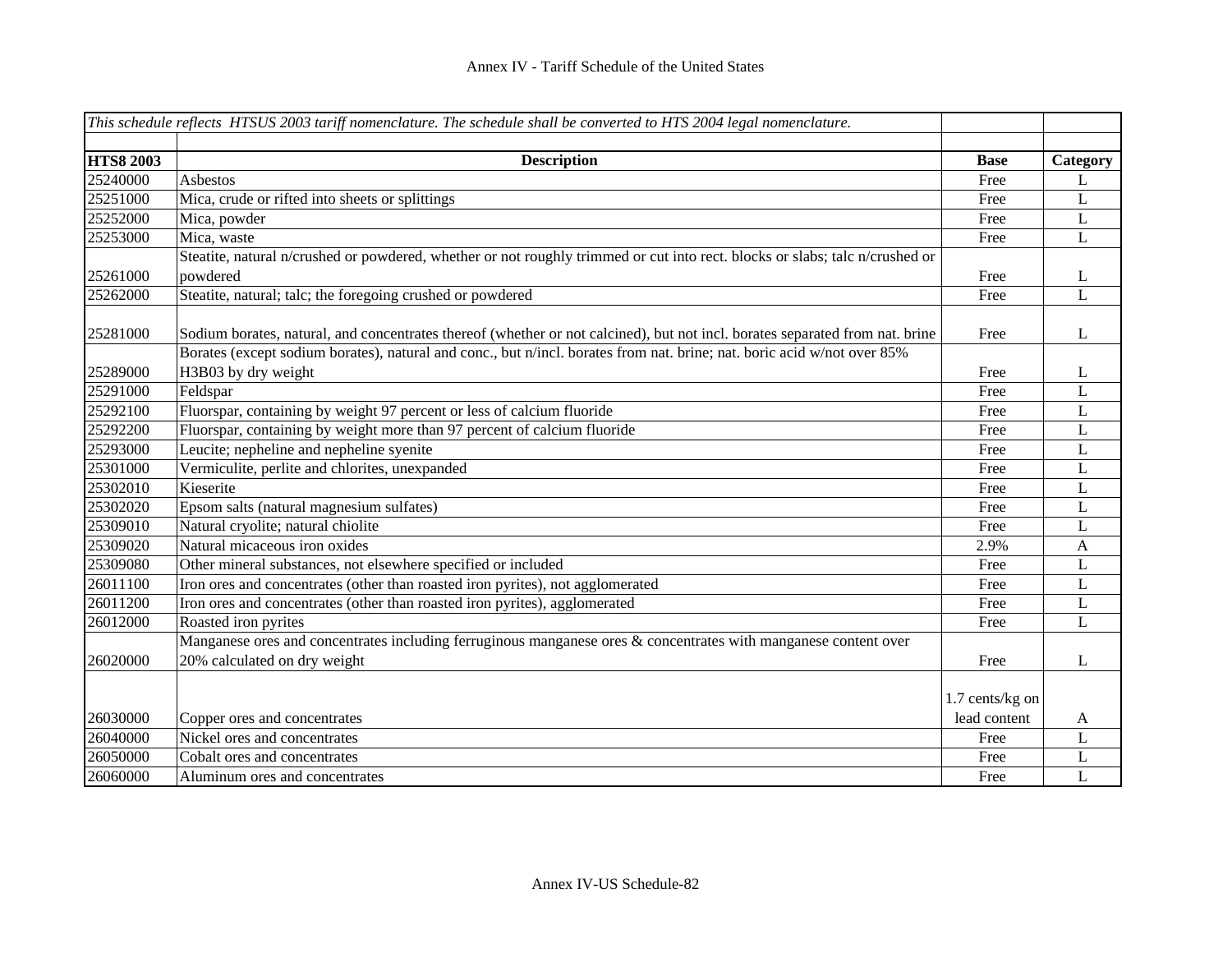|                  | This schedule reflects HTSUS 2003 tariff nomenclature. The schedule shall be converted to HTS 2004 legal nomenclature. |                  |              |
|------------------|------------------------------------------------------------------------------------------------------------------------|------------------|--------------|
|                  |                                                                                                                        |                  |              |
| <b>HTS8 2003</b> | <b>Description</b>                                                                                                     | <b>Base</b>      | Category     |
|                  |                                                                                                                        |                  |              |
|                  |                                                                                                                        | 1.1 cents/kg on  |              |
| 26070000         | Lead ores and concentrates                                                                                             | lead content     | A            |
| 26080000         | Zinc ores and concentrates                                                                                             | Free             | L            |
| 26090000         | Tin ores and concentrates                                                                                              | Free             | L            |
| 26100000         | Chromium ores and concentrates                                                                                         | Free             | L            |
| 26110030         | Tungsten ores                                                                                                          | Free             | $\mathbf L$  |
|                  |                                                                                                                        | 37.5 cents/kg    |              |
|                  |                                                                                                                        | on tungsten      |              |
| 26110060         | Tungsten concentrates                                                                                                  | content          | A            |
| 26121000         | Uranium ores and concentrates                                                                                          | Free             | L            |
| 26122000         | Thorium ores and concentrates                                                                                          | Free             | $\mathbf{L}$ |
|                  |                                                                                                                        |                  |              |
|                  |                                                                                                                        | 12.8 cents/kg    |              |
|                  |                                                                                                                        | on               |              |
|                  |                                                                                                                        | molybdenum       |              |
| 26131000         | Molybdenum ores and concentrates, roasted                                                                              | content $+1.8\%$ | A            |
|                  |                                                                                                                        | 17.8 cents/kg    |              |
|                  |                                                                                                                        | on               |              |
|                  |                                                                                                                        | molybdenum       |              |
| 26139000         | Molybdenum ores and concentrates, not roasted                                                                          | content          | A            |
| 26140030         | Synthetic rutile                                                                                                       | Free             | L            |
| 26140060         | Titanium ores and concentrates, other than synthetic rutile                                                            | Free             | $\mathbf L$  |
| 26151000         | Zirconium ores and concentrates                                                                                        | Free             | L            |
| 26159030         | Synthetic tantalum-niobium concentrates                                                                                | Free             | L            |
| 26159060         | Niobium, tantalum or vanadium ores and concentrates, nesoi                                                             | Free             | L            |
|                  |                                                                                                                        |                  |              |
|                  |                                                                                                                        | 0.8 cents/kg on  |              |
| 26161000         | Silver ores and concentrates                                                                                           | lead content     | $\mathbf{A}$ |
|                  |                                                                                                                        |                  |              |
|                  |                                                                                                                        | 1.7 cents/kg on  |              |
| 26169000         | Precious metal (other than silver) ores and concentrates                                                               | lead content     | A            |
| 26171000         | Antimony ores and concentrates                                                                                         | Free             | L            |
| 26179000         | Metal ores and concentrates, nesoi                                                                                     | Free             | L            |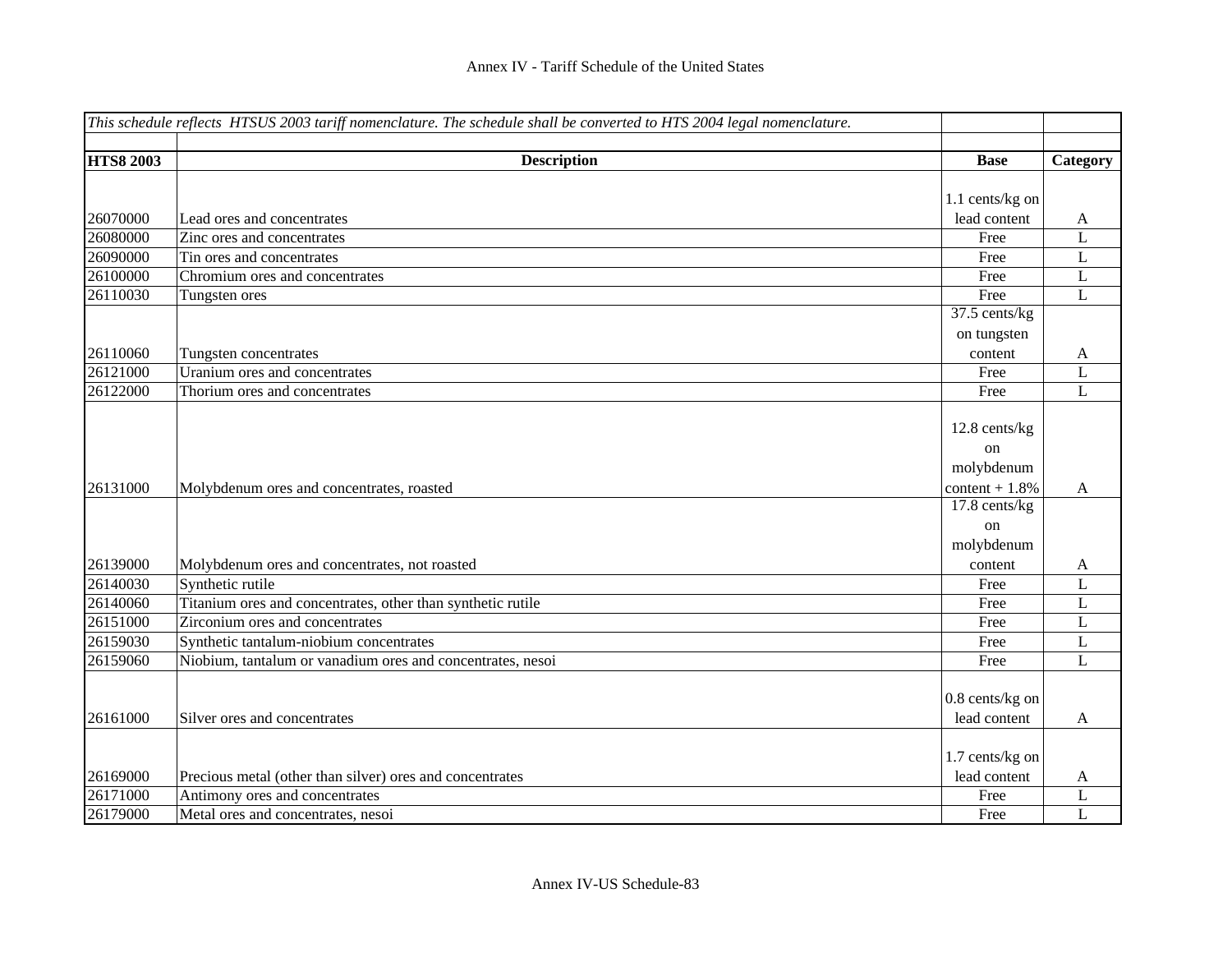|                  | This schedule reflects HTSUS 2003 tariff nomenclature. The schedule shall be converted to HTS 2004 legal nomenclature.                      |                              |                |
|------------------|---------------------------------------------------------------------------------------------------------------------------------------------|------------------------------|----------------|
|                  |                                                                                                                                             |                              |                |
| <b>HTS8 2003</b> | <b>Description</b>                                                                                                                          | <b>Base</b>                  | Category       |
| 26180000         | Granulated slag (slag sand) from the manufacture of iron or steel                                                                           | Free                         | L              |
| 26190030         | Ferrous scale                                                                                                                               | Free                         | L              |
| 26190090         | Slag, dross and other waste (except ferrous scale) from the manufacture of iron or steel                                                    | Free                         | $\mathbf L$    |
| 26201100         | Hard zinc spelter                                                                                                                           | Free                         | L              |
| 26201930         | Zinc dross and skimmings (not from from the mfr. of iron or steel)                                                                          | Free                         | L              |
|                  |                                                                                                                                             | $0.7$ cents/kg on            |                |
|                  |                                                                                                                                             | copper content               |                |
|                  | Ash and residues (not from the mfr. of iron or steel), containing mainly zinc, other than hard zinc spelter/zinc dross &                    | $+0.7$ cents/kg              |                |
| 26201960         | skimmings                                                                                                                                   | on lead content              | A              |
| 26202100         | Leaded gasoline sludges and leaded anti-knock compound sludges, containing mainly lead                                                      | Free                         | $\mathbf L$    |
| 26202900         | Ash and residues (other than from the manufacture of iron or steel), containing mainly lead, nesoi                                          | Free                         | $\overline{L}$ |
| 26203000         | Ash and residues (not from the mfr. of iron or steel), containing mainly copper                                                             | Free                         | $\mathbf L$    |
| 26204000         | Ash and residues (not from the mfr. of iron or steel), containing mainly aluminum                                                           | Free                         | $\mathbf L$    |
|                  | Ash/residues contain arsenic, mercury, thallium or their mixtures, kind used only for extraction of arsenic or manufacture                  |                              |                |
| 26206010         | of its compounds                                                                                                                            | 5%                           | A              |
|                  | Ash/residue contain arsenic, mercury, thallium/their mixtures, kind used only for extraction of those metals or manufacture                 |                              |                |
| 26206090         | of their compounds                                                                                                                          | Free                         | L              |
|                  | Ash and residues (other than from the manufacture of iron or steel), containing antimony, beryllium, cadmium, chromium                      |                              |                |
| 26209100         | or their mixtures                                                                                                                           | Free                         | L              |
| 26209910         | Ash and residues (other than from the manufacture of iron or steel), containing mainly vanadium                                             | Free                         | $\mathbf L$    |
|                  |                                                                                                                                             | 17.6 cents/kg<br>on tungsten |                |
| 26209920         | Ash and residues (other than from the manufacture of iron or steel), containing mainly tungsten                                             | content $+3.8%$              | A              |
| 26209930         | Materials (ash and residues) not provided for elsewhere in heading 2620 containing by weight over 10 percent nickel                         | Free                         | L              |
|                  | Slag (other than from the manufacture of iron or steel) contains over 40% titanium & if has over 2% Cu/Pb/Zn is not for                     |                              |                |
| 26209950         | recovery thereof<br>Residues (not from mfr. of iron or steel) cont. metals/metal compounds nesoi, and n/adv. in value or cond. & if $> 2\%$ | Free                         | L              |
|                  |                                                                                                                                             |                              |                |
| 26209975         | Cu/Pb/Zn n/for recovery                                                                                                                     | Free                         | L              |
| 26209985         | Other ash and residues (other than from the manufacture of iron or steel), containing metals or metal compounds, nesoi                      | Free                         | L              |
| 26211000         | Ash and residues from the incineraction of municipal waste                                                                                  | Free                         | $\mathbf{L}$   |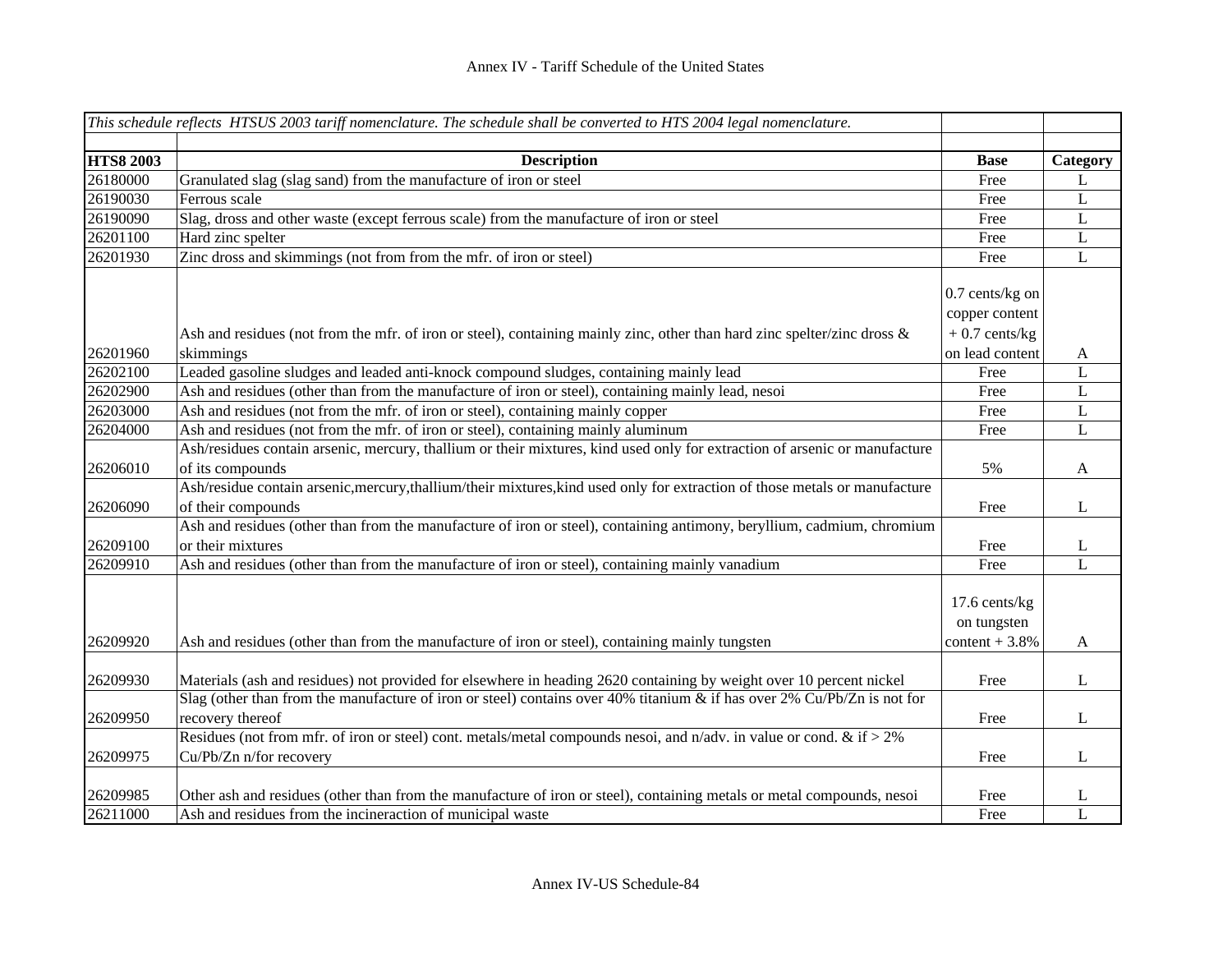|                  | This schedule reflects HTSUS 2003 tariff nomenclature. The schedule shall be converted to HTS 2004 legal nomenclature.   |                  |          |
|------------------|--------------------------------------------------------------------------------------------------------------------------|------------------|----------|
|                  |                                                                                                                          |                  |          |
| <b>HTS8 2003</b> | <b>Description</b>                                                                                                       | <b>Base</b>      | Category |
| 26219000         | Other slag and ash, including seaweed ash (kelp), not elsewhere specified or included                                    | Free             | L        |
| 27011100         | Coal, anthracite, whether or not pulverized, but not agglomerated                                                        | Free             | L        |
| 27011200         | Coal, bituminous, whether or not pulverized, but not agglomerated                                                        | Free             | L        |
| 27011900         | Coal, other than anthracite or bituminous, whether or not pulverized, but not agglomerated                               | Free             | L        |
| 27012000         | Coal, briquettes, ovoids and similar solid fuels manufactured from coal                                                  | Free             | L        |
| 27021000         | Lignite (excluding jet), whether or not pulverized, but not agglomerated                                                 | Free             | L        |
| 27022000         | Lignite (excluding jet), agglomerated                                                                                    | Free             | L        |
| 27030000         | Peat (including peat litter), whether or not agglomerated                                                                | Free             | L        |
| 27040000         | Coke and semicoke of coal, lignite or peat, whether or not agglomerated; retort carbon                                   | Free             | L        |
| 27050000         | Coal gas, water gas, producer gas and similar gases, other than petroleum gases or other gaseous hydrocarbons            | Free             | L        |
|                  | Tars (including reconstituted tars), distill. from coal, lignite or peat, and other mineral tars, whether dehydrated or  |                  |          |
| 27060000         | partially distilled                                                                                                      | Free             | L        |
|                  |                                                                                                                          |                  |          |
| 27071000         | Benzene, from distillation of hi-temp coal tar or in which wt. of aromatic components o/wt. of nonaromatic components    | Free             | L        |
|                  |                                                                                                                          |                  |          |
| 27072000         | Toluene, from distillation of hi-temp coal tar or in which wt. of aromatic components o/wt. of nonaromatic components    | Free             | L        |
|                  |                                                                                                                          |                  |          |
| 27073000         | Xylenes, from distillation of hi-temp coal tar or in which wt. of aromatic components o/wt. of nonaromatic components    | Free             | L        |
|                  | Naphthalene, from distillation of hi-temp coal tar or in which wt. of aromatic components o/wt. of nonaromatic           |                  |          |
| 27074000         | components                                                                                                               | Free             | L        |
|                  | Aromatichydrocarbon mix.(from dist.ofhi-temp coaltar or wt.of aromatic > nonaromatic),65%+ by vol.(incl.losses) dist. at |                  |          |
| 27075000         | 250 C/ASTM D 86                                                                                                          | Free             | L        |
|                  |                                                                                                                          | $2.9$ cents/kg + |          |
| 27076005         | Phenols $> 50\%$ by wt hydroxybenzene                                                                                    | 12.5%            | A        |
|                  | Metacresol/orthocresol/paracresol/metaparacresol (from dist.of hi-temp coal tar or wt. of aromatic > nonaromatic),       | $0.9$ cents/kg + |          |
| 27076010         | w/purity of $75% + by$ wt.                                                                                               | 3%               | A        |
| 27076090         | Phenols, nesoi                                                                                                           | Free             | L        |
| 27079100         | Creosote oils, from dist of hi-temp coal tar or wt. of aromatic exceeds nonaromatic                                      | Free             | L        |
| 27079910         | Light oil, from dist.of hi-temp coal tar or wt. of aromatic exceeds nonaromatic                                          | Free             | L        |
| 27079920         | Picolines, from dist.of hi-temp coal tar or wt. of aromatic exceeds nonaromatic                                          | Free             | L        |
|                  |                                                                                                                          | $0.9$ cents/kg + |          |
| 27079940         | Carbazole, from dist of hi-temp coal tar or wt. of aromatic exceeds nonaromatic, w/purity of 65% or more by wt.          | 3%               | A        |
|                  | Other products of hi-temp coal tar distillation and like products in which aromatic constituents exceed nonaromatic      |                  |          |
| 27079950         | constituents, nesi                                                                                                       | Free             | L        |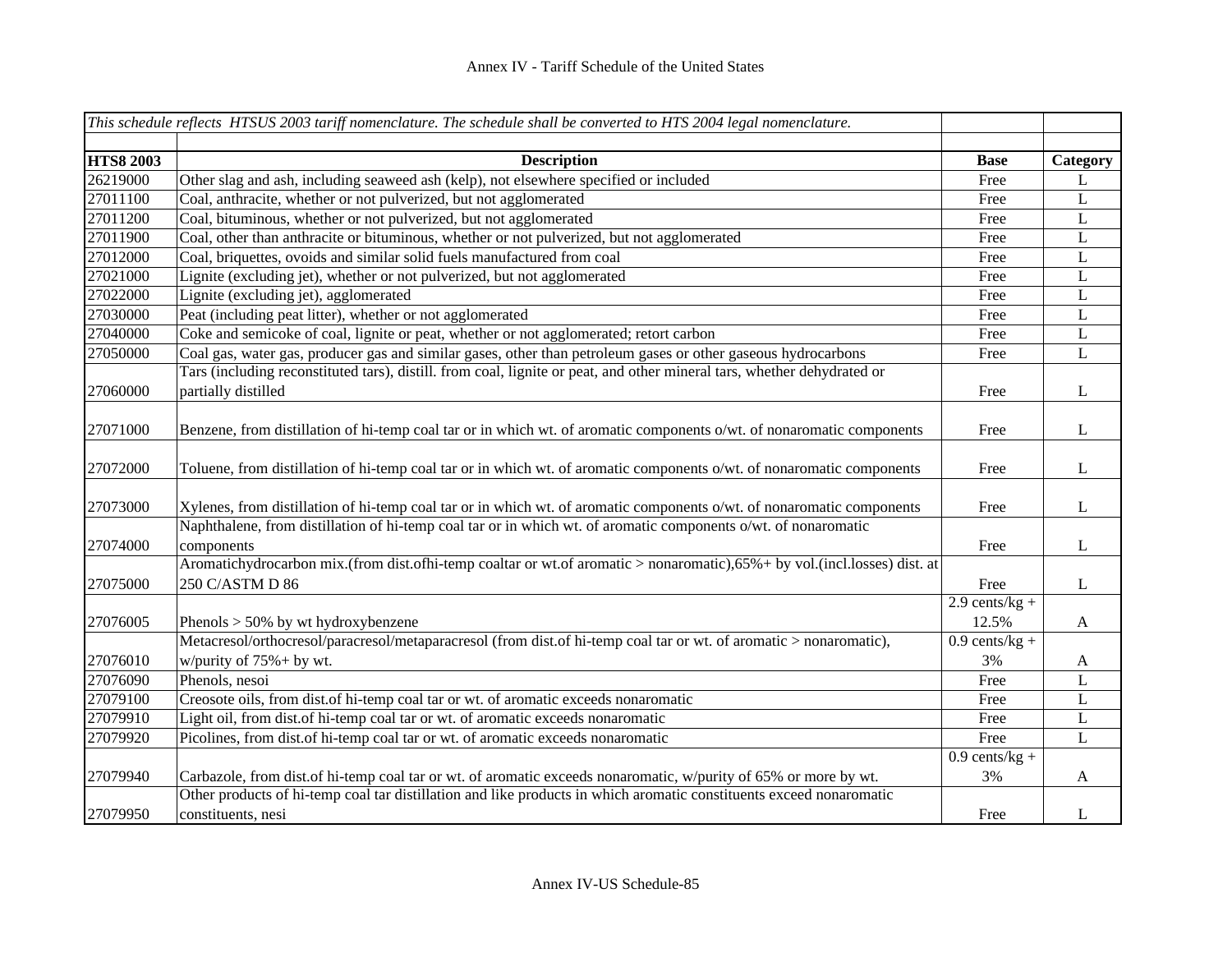|                  | This schedule reflects HTSUS 2003 tariff nomenclature. The schedule shall be converted to HTS 2004 legal nomenclature.            |                  |                           |
|------------------|-----------------------------------------------------------------------------------------------------------------------------------|------------------|---------------------------|
|                  |                                                                                                                                   |                  |                           |
| <b>HTS8 2003</b> | <b>Description</b>                                                                                                                | <b>Base</b>      | Category                  |
| 27081000         | Pitch, obtained from coal tar or other mineral tars                                                                               | Free             | L                         |
| 27082000         | Pitch coke, obtained from coal tar or other mineral tars                                                                          | Free             | L                         |
| 27090010         | Petroleum oils and oils from bituminous minerals, crude, testing under 25 degrees A.P.I.                                          | 5.25 cents/bbl   | $\overline{F}$            |
| 27090020         | Petroleum oils and oils from bituminous minerals, crude, testing 25 degrees A.P.I. or more                                        | 10.5 cents/bbl   | $\overline{F}$            |
|                  | Light oil motor fuel from petroleum oils and bituminous minerals (o/than crude) or preps. 70%+ by wt. from petroleum              |                  |                           |
| 27101115         | oils                                                                                                                              | 52.5 cents/bbl   | $\mathbf{A}$              |
|                  | Light oil motor fuel blending stock from petroleum oils & bituminous minerals (o/than crude) or prep 70%+ by wt. from             |                  |                           |
| 27101118         | petroleum oils                                                                                                                    | 52.5 cents/bbl   | $\mathbf{A}$              |
|                  | Naphthas (exc. motor fuel/mtr fuel blend. stock) fr petroleum oils & bitumin minerals (o/than crude) or preps 70%+ by             |                  |                           |
| 27101125         | wt. fr petroleum oils                                                                                                             | 10.5 cents/bbl   | $\mathbf{A}$              |
|                  | Light oil mixt. of hydrocarbons fr petro oils & bitum min( $o$ /than crude) or prep 70% + wt. fr petro oils, nesoi,n/ $o$ 50% any |                  |                           |
| 27101145         | single hydrocarbon                                                                                                                | 10.5 cents/bbl   | $\mathbf{A}$              |
|                  | Light oils and preparations from petroleum oils $\&$ oils from bituminous min. or preps 70%+ by wt. from petro. oils or           |                  |                           |
| 27101190         | bitum. min., nesoi                                                                                                                | 7%               | $\mathbf{A}$              |
|                  | Distillate and residual fuel oil (including blends) derived from petroleum or oils from bituminous minerals, testing under        |                  |                           |
| 27101905         | 25 degrees A.P.I.                                                                                                                 | 5.25 cents/bbl   | $\mathbf{A}$              |
|                  | Distillate and residual fuel oil (including blends) derived from petroleum oils or oil of bituminous minerals, testing 25         |                  |                           |
| 27101910         | degree A.P.I. or $>$                                                                                                              | 10.5 cents/bbl   | $\boldsymbol{\mathrm{F}}$ |
|                  | Kerosene-type jet fuel from petroleum oils and oils of bitumin minerals (o/than crude) or preps. 70% + by wt. from                |                  |                           |
| 27101915         | petroleum oils                                                                                                                    | 52.5 cents/bbl   | $\mathbf{A}$              |
|                  | Kerosene motor fuel (not jet) from petro oils and bitumin minerals (o/than crude) or preps. 70%+ by wt. from petroleum            |                  |                           |
| 27101921         | oils                                                                                                                              | 52.5 cents/bbl   | A                         |
|                  | Kerosene motor fuel blending stock (not jet), from petro oils and bitumin. minerals (o/than crude) or preps. 70%+ by wt.          |                  |                           |
| 27101922         | from petro oils                                                                                                                   | 52.5 cents/bbl   | A                         |
|                  | Kerosene (ex. motor fuel/mtr fuel blend stock/jet), fr petro oils and bitumin. minerals (o/than crude) or preps. 70%+ by          |                  |                           |
| 27101923         | wt. fr petro oils                                                                                                                 | 10.5 cents/bbl   | $\mathbf{A}$              |
|                  |                                                                                                                                   |                  |                           |
| 27101930         | Lubricating oils, w/or w/o additives, fr. petro oils and bitumin minerals (o/than crude) or preps. 70%+ by wt. fr. petro oils     | 84 cents/bbl     | $\mathbf{A}$              |
|                  | Lubricating greases from petro oil/bitum min/70%+ by wt. fr. petro. oils but n/o 10% by wt. of fatty acid salts                   |                  |                           |
| 27101935         | animal/vegetable origin                                                                                                           | 5.8%             | $\mathbf{A}$              |
|                  | Lubricating greases from petro oil/bitum min/70% + by wt. fr. petro. oils but over 10% by wt. of fatty acid salts                 | $1.3$ cents/kg + |                           |
| 27101940         | animal/vegetable origin                                                                                                           | 5.7%             | A                         |
|                  | Mixture of hydrocarbons from petro oils & bitum. min. or preps.70%+ by wt. fr. petro. oils, nesoi, n/o 50% any single             |                  |                           |
| 27101945         | hydrocarbon                                                                                                                       | 10.5 cents/bbl   | A                         |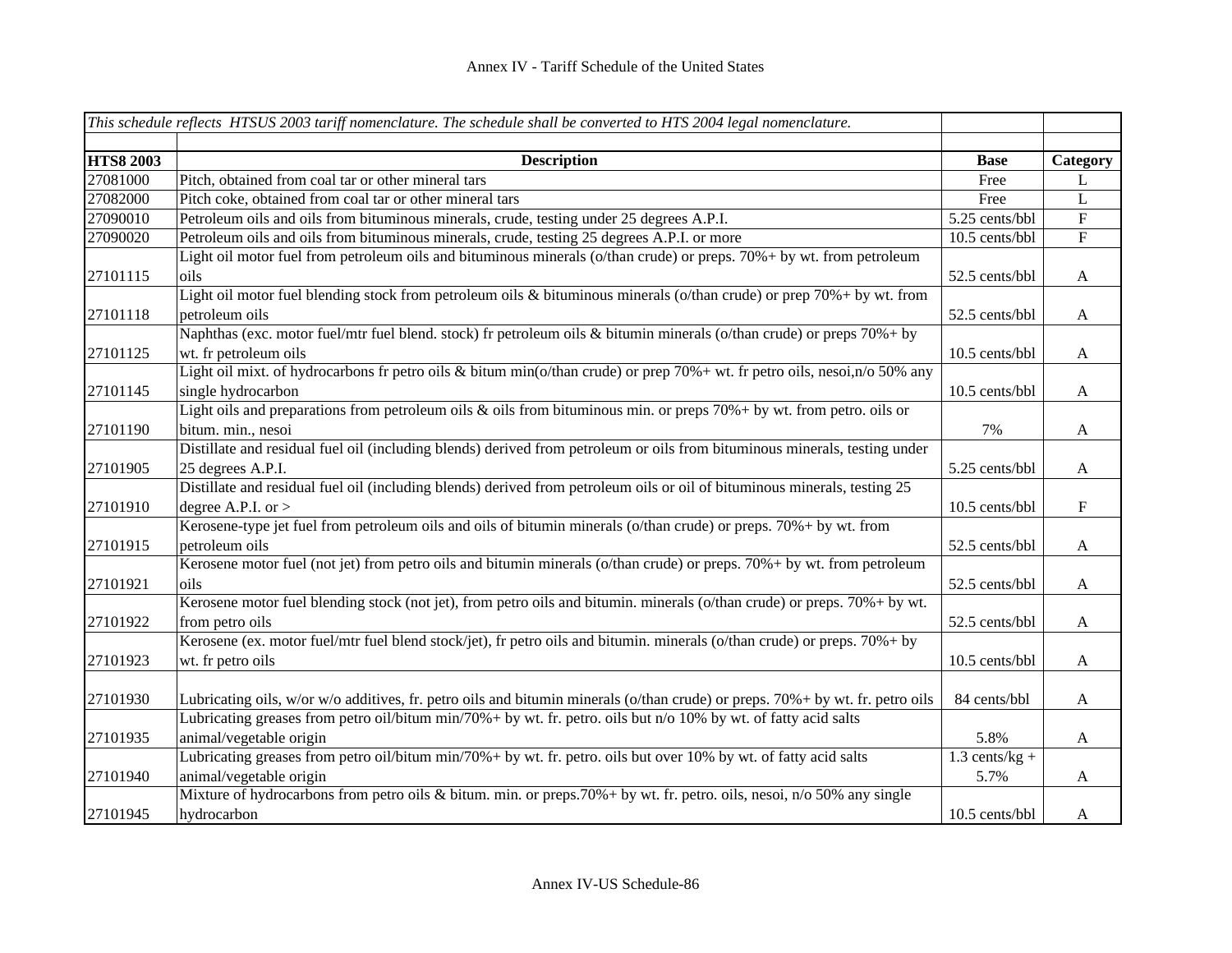|                  | This schedule reflects HTSUS 2003 tariff nomenclature. The schedule shall be converted to $\overline{HTS}$ 2004 legal nomenclature. |                  |                           |
|------------------|-------------------------------------------------------------------------------------------------------------------------------------|------------------|---------------------------|
|                  |                                                                                                                                     |                  |                           |
| <b>HTS8 2003</b> | <b>Description</b>                                                                                                                  | <b>Base</b>      | Category                  |
|                  | Petroleum oils & oils from bituminous minerals or preps nesoi 70%+ by wt. from petroleum oils or bitum. min., not                   |                  |                           |
| 27101990         | waste, nesoi                                                                                                                        | 7%               | $\mathbf{A}$              |
|                  | Waste oils from petro oils/bitum minerals/preps 70%+ by wt. fr. petro oils/bitum minerals containing PCBs, PCTs or                  |                  |                           |
| 27109100         | <b>PBBs</b>                                                                                                                         | 10.5 cents/bbl   | $\mathbf{A}$              |
|                  | Wastes of distillate and residual fuel oil (including blends) derived from petroleum oil/bituminous minerals, testing under         |                  |                           |
| 27109905         | 25 degree A.P.I.                                                                                                                    | 5.25 cents/bbl   | $\mathbf{A}$              |
|                  | Wastes of distillate and residual fuel oil (including blends) derived from petroleum oil/bituminous minerals, testing 25            |                  |                           |
| 27109910         | degrees A.P.I. or $>$                                                                                                               | 10.5 cents/bbl   | $\mathbf{A}$              |
|                  | Waste motor fuel or motor fuel blending stock from petro oils and bitumin. minerals (o/than crude) or preps. 70%+ by wt.            |                  |                           |
| 27109916         | from petro oils                                                                                                                     | 52.5 cents/bbl   | $\mathbf{A}$              |
|                  | Waste kerosene or naphthas from petro oils and bitumin minerals (o/than crude) or preps. 70%+ by wt. From petro                     |                  |                           |
| 27109921         | oils/bitumin minerals                                                                                                               | 10.5 cents/bbl   | $\mathbf{A}$              |
|                  | Waste lubricating oils, w/or w/o additives, from petro oils and bitumin minerals (o/than crude) or preps. 70%+ by wt.               |                  |                           |
| 27109931         | from petro oils                                                                                                                     | 84 cents/bbl     | $\mathbf{A}$              |
|                  | Waste lubricating greases from petro oil/bitum min/70%+ by wt. fr petro oils but n/o 10% by wt. of fatty acid salts                 |                  |                           |
| 27109932         | animal/vegetable origin                                                                                                             | 5.8%             | $\boldsymbol{\mathsf{A}}$ |
|                  | Waste lubricating greases from petro oil/bitum min/70% + by wt. fr petro oils but over 10% by wt. of fatty acid salts               | $1.3$ cents/kg + |                           |
| 27109939         | animal/vegetable origin                                                                                                             | 5.7%             | $\mathbf{A}$              |
|                  | Waste mixtures of hydrocarbons from petro oils & bitum. min. or preps.70%+ by wt. fr. petro oils, nesoi, n/o 50% any                |                  |                           |
| 27109945         | single hydrocarbon                                                                                                                  | 10.5 cents/bbl   | $\mathbf{A}$              |
| 27109990         | Waste petroleum oils & oils from bitum. min. or preps nesoi 70% + by wt. from petro. oils or bitum. min., nesoi                     | 7%               | $\mathbf{A}$              |
| 27111100         | Natural gas, liquefied                                                                                                              | Free             | $\mathbf L$               |
| 27111200         | Propane, liquefied                                                                                                                  | Free             | $\mathbf L$               |
| 27111300         | Butanes, liquefied                                                                                                                  | Free             | L                         |
| 27111400         | Ethylene, propylene, butylene and butadiene, liquefied                                                                              | Free             | L                         |
| 27111900         | Liquefied petroleum gases and other gaseous hydrocarbons, nesoi                                                                     | Free             | L                         |
| 27112100         | Natural gas, in gaseous state                                                                                                       | Free             | L                         |
| 27112900         | Petroleum gases and other gaseous hydrocarbons, except natural gas                                                                  | Free             | L                         |
| 27121000         | Petroleum jelly                                                                                                                     | Free             | L                         |
| 27122000         | Paraffin wax (whether or not colored), obtained by synthesis or other process and less than 0.75% oil by wt.                        | Free             | L                         |
| 27129010         | Montan wax (whether or not colored), obtained by synthesis or other process                                                         | Free             | $\mathbf L$               |
|                  | Mineral waxes (i.e., paraffin w/0.75% + oil, microcrystall. wax, slack lignite & peat waxes, ozokerite), obtained by                |                  |                           |
| 27129020         | synthesis                                                                                                                           | Free             | L                         |
| 27131100         | Coke, petroleum, not calcined                                                                                                       | Free             | L                         |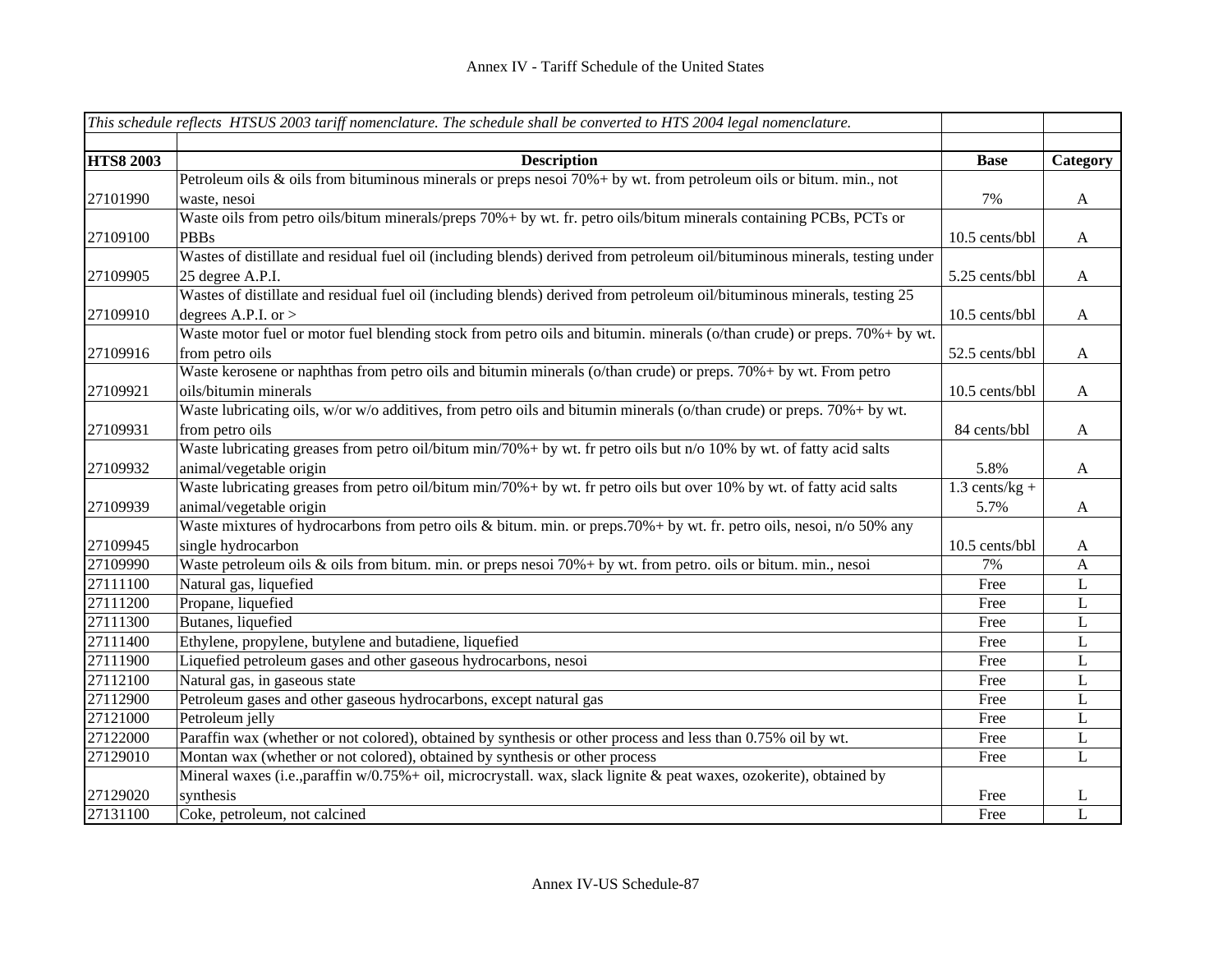|                  | This schedule reflects HTSUS 2003 tariff nomenclature. The schedule shall be converted to HTS 2004 legal nomenclature. |             |                           |
|------------------|------------------------------------------------------------------------------------------------------------------------|-------------|---------------------------|
|                  |                                                                                                                        |             |                           |
| <b>HTS8 2003</b> | <b>Description</b>                                                                                                     | <b>Base</b> | Category                  |
| 27131200         | Coke, petroleum coke, calcined                                                                                         | Free        | L                         |
| 27132000         | Petroleum bitumen                                                                                                      | Free        | L                         |
|                  |                                                                                                                        |             |                           |
| 27139000         | Residues (except petroleum coke or petroleum bitumen) of petroleum oils or of oils obtained from bituminous materials  | Free        | L                         |
| 27141000         | Bituminous or oil shale and tar sands                                                                                  | Free        | L                         |
| 27149000         | Bitumen and asphalt, natural; asphaltites and asphaltic rocks                                                          | Free        | L                         |
|                  |                                                                                                                        |             |                           |
| 27150000         | Bituminous mixtures based on natural asphalt, natural bitumen, petroleum bitumen, mineral tar or mineral tar pitch     | Free        | L                         |
| 27160000         | Electrical energy                                                                                                      | Free        | $\mathbf L$               |
| 28011000         | Chlorine                                                                                                               | Free        | $\mathbf L$               |
| 28012000         | Iodine                                                                                                                 | Free        | $\mathbf L$               |
| 28013010         | Fluorine                                                                                                               | 3.7%        | $\boldsymbol{\mathsf{A}}$ |
| 28013020         | <b>Bromine</b>                                                                                                         | 5.5%        | $\mathbf{A}$              |
| 28020000         | Sulfur, sublimed or precipitated; colloidal sulfur                                                                     | Free        | L                         |
| 28030000         | Carbon (carbon blacks and other forms of carbon not elsewhere specified or included)                                   | Free        | L                         |
| 28041000         | Hydrogen                                                                                                               | 3.7%        | $\mathbf{A}$              |
| 28042100         | Argon                                                                                                                  | 3.7%        | A                         |
| 28042900         | Rare gases, other than argon                                                                                           | 3.7%        | $\mathbf{A}$              |
| 28043000         | Nitrogen                                                                                                               | 3.7%        | $\mathbf{A}$              |
| 28044000         | Oxygen                                                                                                                 | 3.7%        | $\mathbf{A}$              |
| 28045000         | Boron; tellurium                                                                                                       | Free        | L                         |
| 28046100         | Silicon containing by weight not less than 99.99 percent of silicon                                                    | Free        | L                         |
| 28046910         | Silicon, containing by weight less than 99.99 percent but not less than 99 percent of silicon                          | 5.3%        | A                         |
| 28046950         | Silicon, containing by weight less than 99 percent of silicon                                                          | 5.5%        | $\overline{A}$            |
| 28047000         | Phosphorus                                                                                                             | Free        | L                         |
| 28048000         | Arsenic                                                                                                                | Free        | L                         |
| 28049000         | Selenium                                                                                                               | Free        | L                         |
| 28051100         | Sodium                                                                                                                 | 5.3%        | A                         |
| 28051200         | Calcium                                                                                                                | 3%          | A                         |
| 28051910         | Strontium                                                                                                              | 3.7%        | A                         |
| 28051920         | Barium                                                                                                                 | Free        | L                         |
| 28051990         | Alkali metals, other than sodium                                                                                       | 5.5%        | A                         |
| 28053000         | Rare-earth metals, scandium and yttrium, whether or not intermixed or interalloyed                                     | 5%          | A                         |
| 28054000         | Mercury                                                                                                                | 1.7%        | A                         |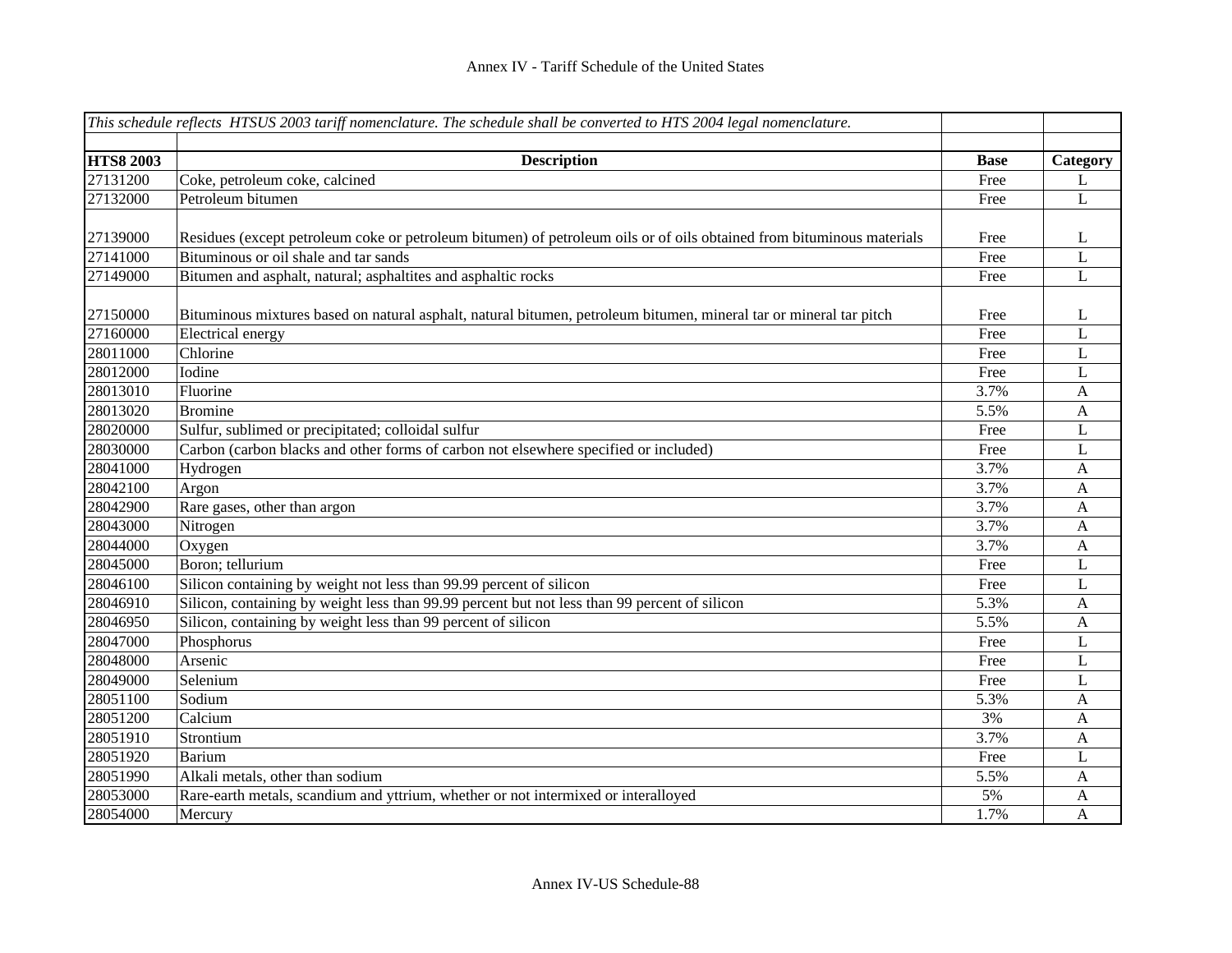|                  | This schedule reflects HTSUS 2003 tariff nomenclature. The schedule shall be converted to HTS 2004 legal nomenclature. |             |              |
|------------------|------------------------------------------------------------------------------------------------------------------------|-------------|--------------|
|                  |                                                                                                                        |             |              |
| <b>HTS8 2003</b> | <b>Description</b>                                                                                                     | <b>Base</b> | Category     |
| 28061000         | Hydrogen chloride (Hydrochloric acid)                                                                                  | Free        | L            |
| 28062000         | Chlorosulfuric acid                                                                                                    | 4.2%        | A            |
| 28070000         | Sulfuric acid; oleum                                                                                                   | Free        | L            |
| 28080000         | Nitric acid; sulfonitric acids                                                                                         | Free        | L            |
| 28091000         | Diphosphorus pentoxide                                                                                                 | Free        | L            |
| 28092000         | Phosphoric acid and polyphosphoric acids                                                                               | Free        | L            |
| 28100000         | Oxides of boron; boric acids                                                                                           | 1.5%        | $\mathbf{A}$ |
| 28111100         | Hydrogen fluoride (Hydrofluoric acid)                                                                                  | Free        | $\mathbf L$  |
| 28111910         | Arsenic acid                                                                                                           | 2.3%        | $\mathbf{A}$ |
| 28111930         | Hydrobromic acid                                                                                                       | Free        | L            |
| 28111960         | Other inorganic acids                                                                                                  | 4.2%        | A            |
| 28112100         | Carbon dioxide                                                                                                         | 3.7%        | A            |
| 28112210         | Synthetic silica gel                                                                                                   | 3.7%        | $\mathbf{A}$ |
| 28112250         | Silicon dioxide, other than synthetic silica gel                                                                       | Free        | $\mathbf L$  |
| 28112300         | Sulfur dioxide                                                                                                         | 4.2%        | $\mathbf{A}$ |
| 28112910         | Arsenic trioxide                                                                                                       | Free        | $\mathbf L$  |
| 28112920         | Selenium dioxide                                                                                                       | Free        | $\mathbf L$  |
| 28112950         | Other inorganic oxygen compounds of nonmetals, nesoi                                                                   | 3.7%        | A            |
| 28121010         | Phosphorus pentachloride                                                                                               | Free        | L            |
| 28121050         | Chlorides and chloride oxides other than phosphorus pentachloride                                                      | 3.7%        | A            |
| 28129000         | Halides and halide oxides of nonmetals, excluding chlorides and chloride oxides                                        | 3.7%        | $\mathbf{A}$ |
| 28131000         | Carbon disulfide                                                                                                       | 3.7%        | $\mathbf{A}$ |
| 28139010         | Arsenic sulfides                                                                                                       | Free        | L            |
| 28139020         | Phosphorus sulfides                                                                                                    | Free        | L            |
| 28139050         | Sulfides of nonmetals, excluding carbon disulfide and sulfides of arsenic or phosphorus                                | 3.7%        | $\mathbf{A}$ |
| 28141000         | Anhydrous ammonia                                                                                                      | Free        | L            |
| 28142000         | Ammonia in aqueous solution                                                                                            | Free        | L            |
| 28151100         | Sodium hydroxide (Caustic soda), solid                                                                                 | Free        | L            |
| 28151200         | Sodium hydroxide (Caustic soda), in aqueous solution (Soda lye or liquid soda)                                         | Free        | L            |
| 28152000         | Potassium hydroxide (Caustic potash)                                                                                   | Free        | L            |
| 28153000         | Peroxides of sodium or potassium                                                                                       | 3.7%        | $\mathbf{A}$ |
| 28161000         | Hydroxide and peroxide of magnesium                                                                                    | 3.1%        | A            |
| 28164010         | Oxides, hydroxides and peroxides of strontium                                                                          | 4.2%        | A            |
| 28164020         | Oxides, hydroxides and peroxides of barium                                                                             | 2%          | A            |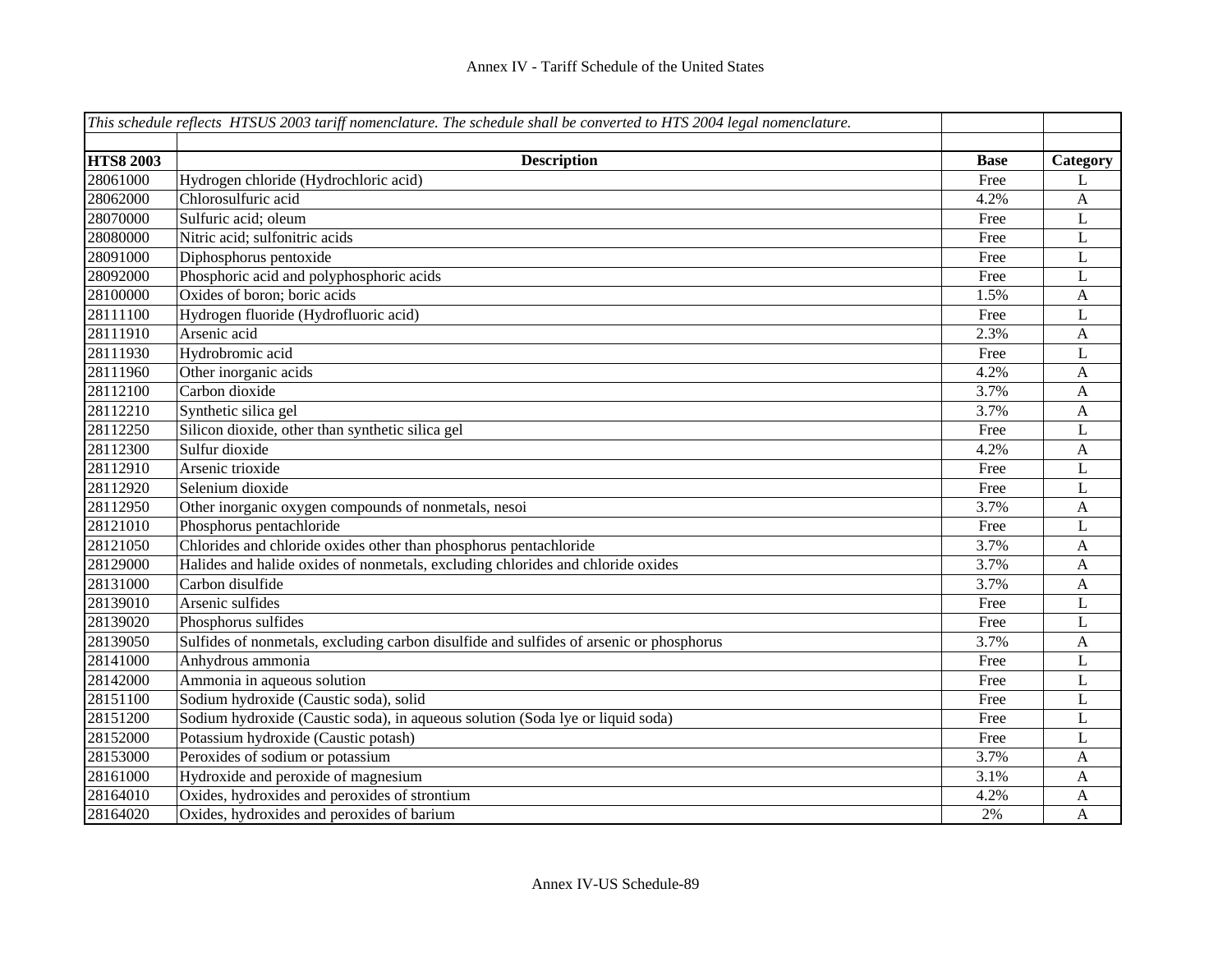|                  | This schedule reflects HTSUS 2003 tariff nomenclature. The schedule shall be converted to HTS 2004 legal nomenclature. |             |                |
|------------------|------------------------------------------------------------------------------------------------------------------------|-------------|----------------|
|                  |                                                                                                                        |             |                |
| <b>HTS8 2003</b> | <b>Description</b>                                                                                                     | <b>Base</b> | Category       |
| 28170000         | Zinc oxide; zinc peroxide                                                                                              | Free        | L              |
| 28181010         | Artificial corundum, crude                                                                                             | Free        | L              |
| 28181020         | Artificial corundum, in grains, or ground, pulverized or refined                                                       | 1.3%        | $\mathbf{A}$   |
| 28182000         | Aluminum oxide, other than artificial corundum                                                                         | Free        | $\mathbf{L}$   |
| 28183000         | Aluminum hydroxide                                                                                                     | Free        | $\mathbf L$    |
| 28191000         | Chromium trioxide                                                                                                      | 3.7%        | A              |
| 28199000         | Chromium oxides and hydroxides, other than chromium trioxide                                                           | 3.7%        | A              |
| 28201000         | Manganese dioxide                                                                                                      | 4.7%        | A              |
| 28209000         | Manganese oxides, other than manganese dioxide                                                                         | 4.7%        | $\mathbf{A}$   |
| 28211000         | Iron oxides and hydroxides                                                                                             | 3.7%        | $\mathbf{A}$   |
| 28212000         | Earth colors containing 70 percent or more by weight of combined iron evaluated as Fe2O3                               | 5.5%        | $\mathbf{A}$   |
| 28220000         | Cobalt oxides and hydroxides; commercial cobalt oxides                                                                 | 0.1%        | $\mathbf{A}$   |
| 28230000         | Titanium oxides                                                                                                        | 5.5%        | $\mathbf{A}$   |
| 28241000         | Lead monoxide (Litharge, massicot)                                                                                     | 3%          | $\mathbf{A}$   |
| 28242000         | Red lead and orange lead                                                                                               | 3.4%        | $\mathbf{A}$   |
| 28249010         | Lead suboxide (Leady litharge)                                                                                         | 6.4%        | $\mathbf{A}$   |
| 28249050         | Lead oxides, nesoi                                                                                                     | 4.8%        | A              |
| 28251000         | Hydrazine and hydroxylamine and their inorganic salts                                                                  | 3.7%        | $\mathbf{A}$   |
| 28252000         | Lithium oxide and hydroxide                                                                                            | 3.7%        | $\mathbf{A}$   |
| 28253000         | Vanadium oxides and hydroxides                                                                                         | 6.6%        | $\mathbf{A}$   |
| 28254000         | Nickel oxides and hydroxides                                                                                           | Free        | L              |
| 28255010         | Cupric oxide                                                                                                           | 4.3%        | $\mathbf{A}$   |
| 28255020         | Cuprous oxide                                                                                                          | 5%          | A              |
| 28255030         | Copper hydroxides                                                                                                      | 3.9%        | A              |
| 28256000         | Germanium oxides and zirconium dioxide                                                                                 | 3.7%        | A              |
| 28257000         | Molybdenum oxides and hydroxides                                                                                       | 3.2%        | $\mathbf{A}$   |
| 28258000         | Antimony oxides                                                                                                        | Free        | $\mathbf{L}$   |
| 28259010         | Beryllium oxide and hydroxide                                                                                          | 3.7%        | $\mathbf{A}$   |
| 28259015         | Niobium oxide                                                                                                          | 3.7%        | $\mathbf{A}$   |
| 28259020         | Tin oxides                                                                                                             | 4.2%        | $\mathbf{A}$   |
| 28259030         | Tungsten oxides                                                                                                        | 5.5%        | $\mathbf{A}$   |
| 28259045         | Mercuric oxide                                                                                                         | Free        | L              |
| 28259075         | Cadmium oxide                                                                                                          | Free        | L              |
| 28259090         | Other inorganic bases; other metal oxides, hydroxides and peroxides, nesoi                                             | 3.7%        | $\overline{A}$ |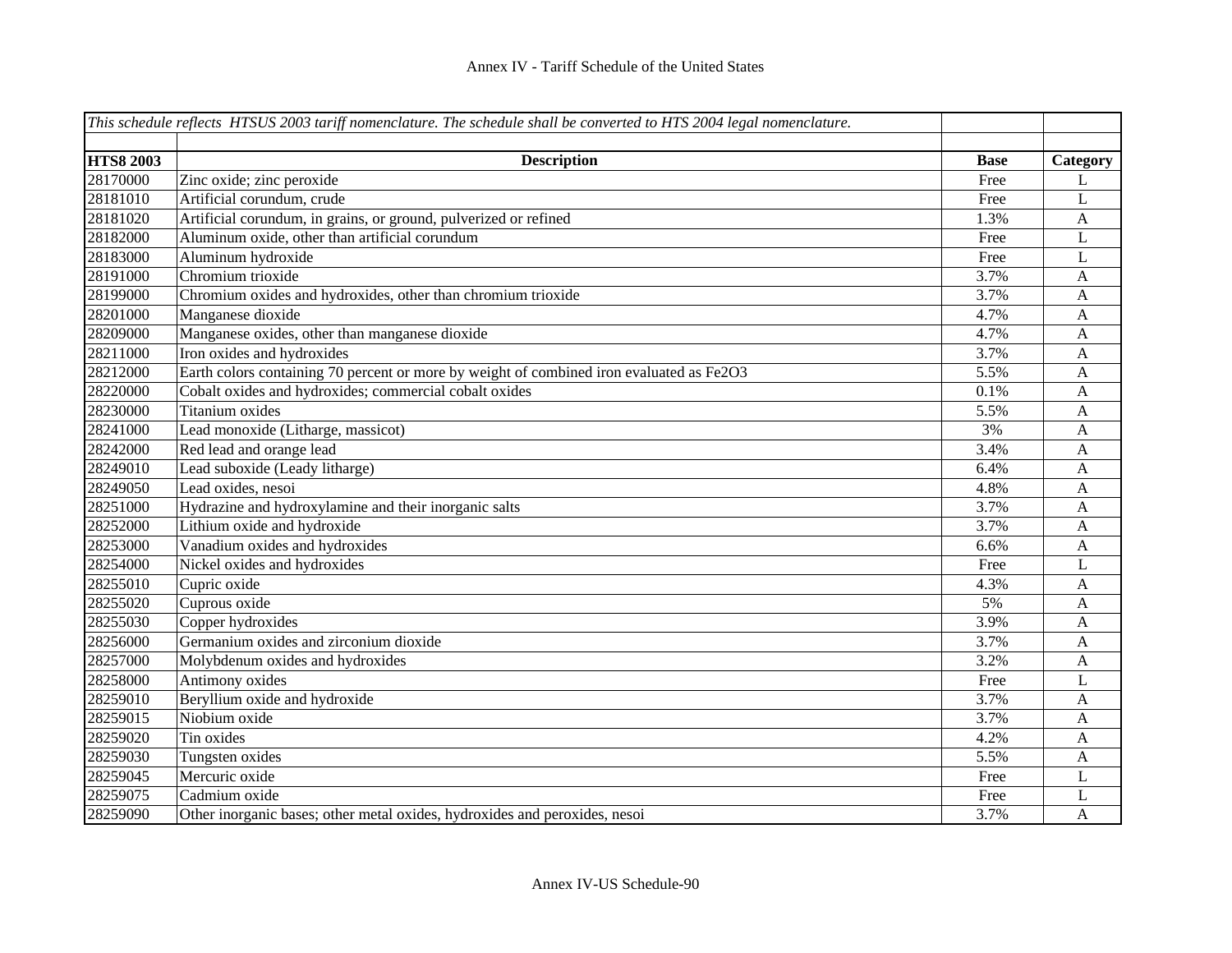|                  | This schedule reflects HTSUS 2003 tariff nomenclature. The schedule shall be converted to $\overline{HTS}$ 2004 legal nomenclature. |             |              |
|------------------|-------------------------------------------------------------------------------------------------------------------------------------|-------------|--------------|
|                  |                                                                                                                                     |             |              |
| <b>HTS8 2003</b> | <b>Description</b>                                                                                                                  | <b>Base</b> | Category     |
| 28261110         | Ammonium fluoride                                                                                                                   | 3.1%        | A            |
| 28261150         | Sodium fluoride                                                                                                                     | 3.7%        | A            |
| 28261200         | Fluorides of aluminum                                                                                                               | Free        | L            |
| 28261900         | Fluorides, other than of ammonium, sodium or aluminum                                                                               | 3.9%        | A            |
| 28262000         | Fluorosilicates of sodium or of potassium                                                                                           | 4.1%        | A            |
| 28263000         | Sodium hexafluoroaluminate (Synthetic cryolite)                                                                                     | Free        | L            |
| 28269000         | Other complex fluorine salts, nesoi                                                                                                 | 3.1%        | A            |
| 28271000         | Ammonium chloride                                                                                                                   | 2.9%        | $\mathbf A$  |
| 28272000         | Calcium chloride                                                                                                                    | Free        | L            |
| 28273100         | Magnesium chloride                                                                                                                  | 1.5%        | $\mathbf{A}$ |
| 28273200         | Aluminum chloride                                                                                                                   | Free        | L            |
| 28273300         | Iron chlorides                                                                                                                      | 3.7%        | $\mathbf{A}$ |
| 28273400         | Cobalt chlorides                                                                                                                    | 4.2%        | $\mathbf{A}$ |
| 28273500         | Nickel chloride                                                                                                                     | 3.7%        | $\mathbf{A}$ |
| 28273600         | Zinc chloride                                                                                                                       | 1.6%        | A            |
| 28273910         | Vanadium chlorides                                                                                                                  | 6.6%        | A            |
| 28273920         | Mercury chlorides                                                                                                                   | 5.1%        | A            |
| 28273925         | Tin chlorides                                                                                                                       | 4.2%        | A            |
| 28273930         | Titanium chlorides                                                                                                                  | 4.9%        | A            |
| 28273940         | Tungsten hexachloride                                                                                                               | 5.5%        | A            |
| 28273945         | Barium chloride                                                                                                                     | 4.2%        | A            |
| 28273950         | Chlorides, nesoi                                                                                                                    | 3.7%        | A            |
| 28274100         | Chloride oxides and chloride hydroxides of copper                                                                                   | 3.9%        | A            |
| 28274910         | Chloride oxides and chloride hydroxides of vanadium                                                                                 | 6.6%        | A            |
| 28274950         | Chloride oxides and chloride hydroxides other than of copper or of vanadium                                                         | 5.5%        | A            |
| 28275100         | Bromides of sodium or potassium                                                                                                     | Free        | L            |
| 28275925         | Bromides or bromide oxides of ammonium, calcium, or zinc                                                                            | Free        | L            |
| 28275950         | Bromides and bromide oxides, nesoi                                                                                                  | 3.6%        | A            |
| 28276010         | Iodide and iodide oxide of calcium or copper                                                                                        | Free        | L            |
| 28276020         | Iodide and iodide oxide of potassium                                                                                                | 2.8%        | A            |
| 28276050         | Iodides and iodide oxides, other than of calcium, copper or potassium                                                               | 4.2%        | A            |
| 28281000         | Commercial calcium hypochlorite and other calcium hypochlorites                                                                     | 2.4%        | A            |
| 28289000         | Hypochlorites, except of calcium; hypobromites; chlorites                                                                           | 3.7%        | A            |
| 28291100         | Sodium chlorate                                                                                                                     | Free        | L            |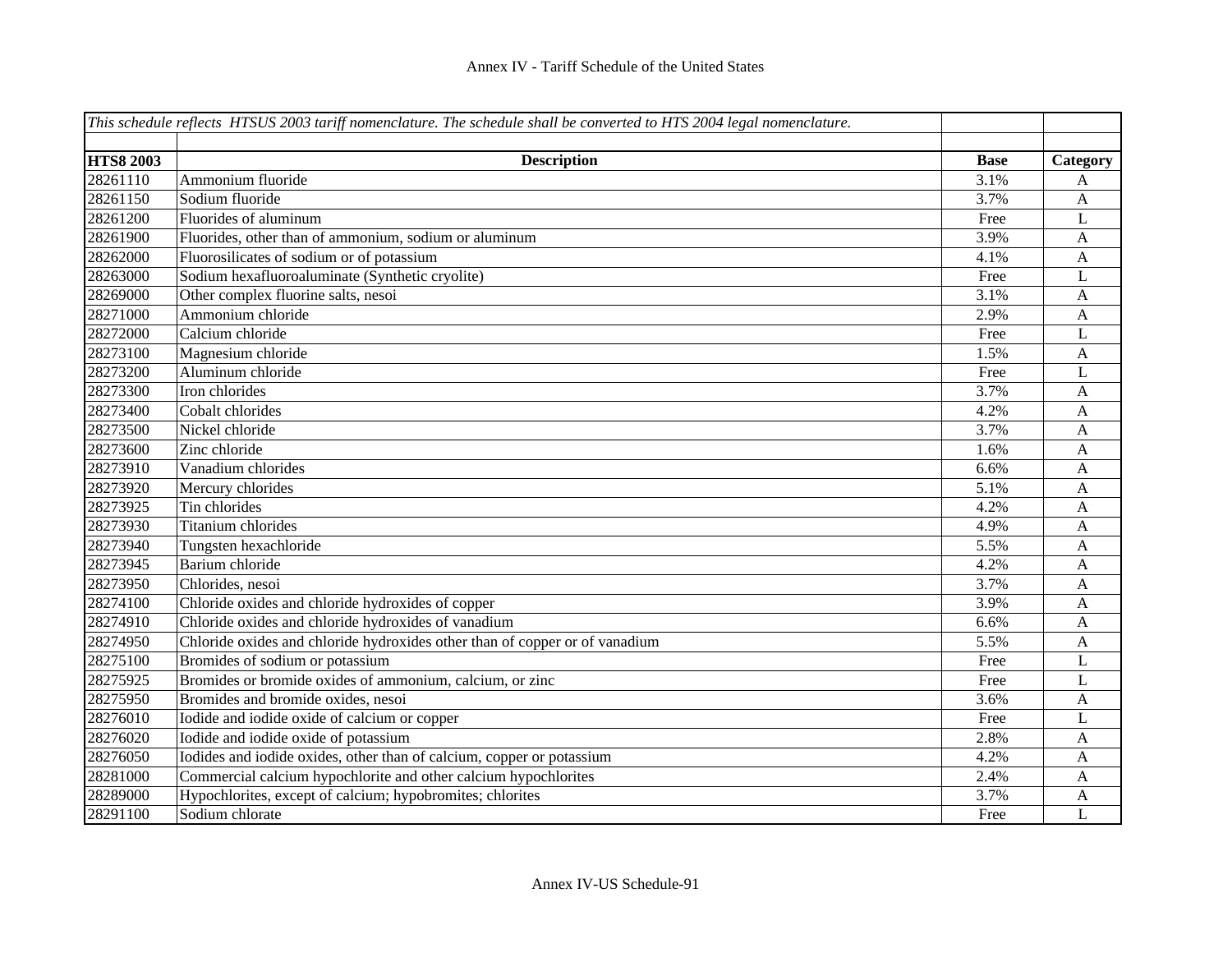|                  | This schedule reflects HTSUS 2003 tariff nomenclature. The schedule shall be converted to HTS 2004 legal nomenclature. |             |                |
|------------------|------------------------------------------------------------------------------------------------------------------------|-------------|----------------|
| <b>HTS8 2003</b> |                                                                                                                        | <b>Base</b> |                |
| 28291900         | <b>Description</b><br>Chlorates, other than of sodium                                                                  | 3.3%        | Category       |
| 28299005         | Potassium bromate                                                                                                      | Free        | A              |
| 28299025         | Sodium bromate                                                                                                         |             | L              |
|                  |                                                                                                                        | Free        | L              |
| 28299040         | Perchlorates, perbromates, iodates, periodates; of potassium                                                           | 3.1%        | $\mathbf{A}$   |
| 28299060         | Perchlorates, perbromates, iodates, periodates, excluding potassium nesoi                                              | 3.7%        | $\mathbf{A}$   |
| 28301000         | Sodium sulfides                                                                                                        | 3.7%        | $\mathbf{A}$   |
| 28302010         | Zinc sulfide, luminescent grade, purity >= 99.99 % By wt.                                                              | Free        | L              |
| 28302020         | Zinc sulfide excluding luminescent grade                                                                               | 2.8%        | $\mathbf{A}$   |
| 28303000         | Cadmium sulfide                                                                                                        | 3.1%        | $\mathbf{A}$   |
| 28309000         | Polysulfides; sulfides, other than those of sodium, zinc and cadmium                                                   | 3%          | $\mathbf{A}$   |
| 28311010         | Sodium formaldehyde sulfoxylate                                                                                        | Free        | $\bf L$        |
| 28311050         | Dithionites and sulfoxylates of sodium                                                                                 | 6.7%        | $\mathbf{A}$   |
| 28319000         | Dithionites and sulfoxylates, other than those of sodium                                                               | 6.7%        | $\mathbf{A}$   |
| 28321000         | Sodium sulfites                                                                                                        | 1.5%        | A              |
| 28322000         | Sulfites, except sodium sulfites                                                                                       | 3.1%        | A              |
| 28323010         | Sodium thiosulfate                                                                                                     | 1.5%        | A              |
| 28323050         | Thiosulfates, except sodium thiosulfate                                                                                | 3.1%        | $\mathbf{A}$   |
| 28331110         | Disodium sulfate, crude (Salt cake)                                                                                    | Free        | L              |
| 28331150         | Disodium sulfate, other than crude                                                                                     | 0.4%        | $\mathbf{A}$   |
| 28331900         | Sodium sulfates, other than disodium sulfate                                                                           | Free        | L              |
| 28332100         | Magnesium sulfate                                                                                                      | 3.7%        | $\overline{A}$ |
| 28332200         | Aluminum sulfate                                                                                                       | Free        | L              |
| 28332300         | Chromium sulfate                                                                                                       | 3.7%        | A              |
| 28332400         | Nickel sulfate                                                                                                         | 3.2%        | A              |
| 28332500         | Copper sulfate                                                                                                         | 1.4%        | A              |
| 28332600         | Zinc sulfate                                                                                                           | 1.6%        | A              |
| 28332700         | Barium sulfate                                                                                                         | 0.6%        | A              |
| 28332910         | Cobalt sulfate                                                                                                         | 1.4%        | A              |
| 28332920         | Iron sulfate                                                                                                           | Free        | L              |
| 28332930         | Vanadium sulfate                                                                                                       | 6.6%        | A              |
| 28332950         | Other sulfates nesoi                                                                                                   | 3.7%        | A              |
| 28333000         | Alums                                                                                                                  | 1.6%        | A              |
| 28334020         | Sodium peroxosulfates (sodium persulfates)                                                                             | 3.7%        | A              |
| 28334060         | Peroxosulfates (persulfates), nesoi                                                                                    | 3.1%        | A              |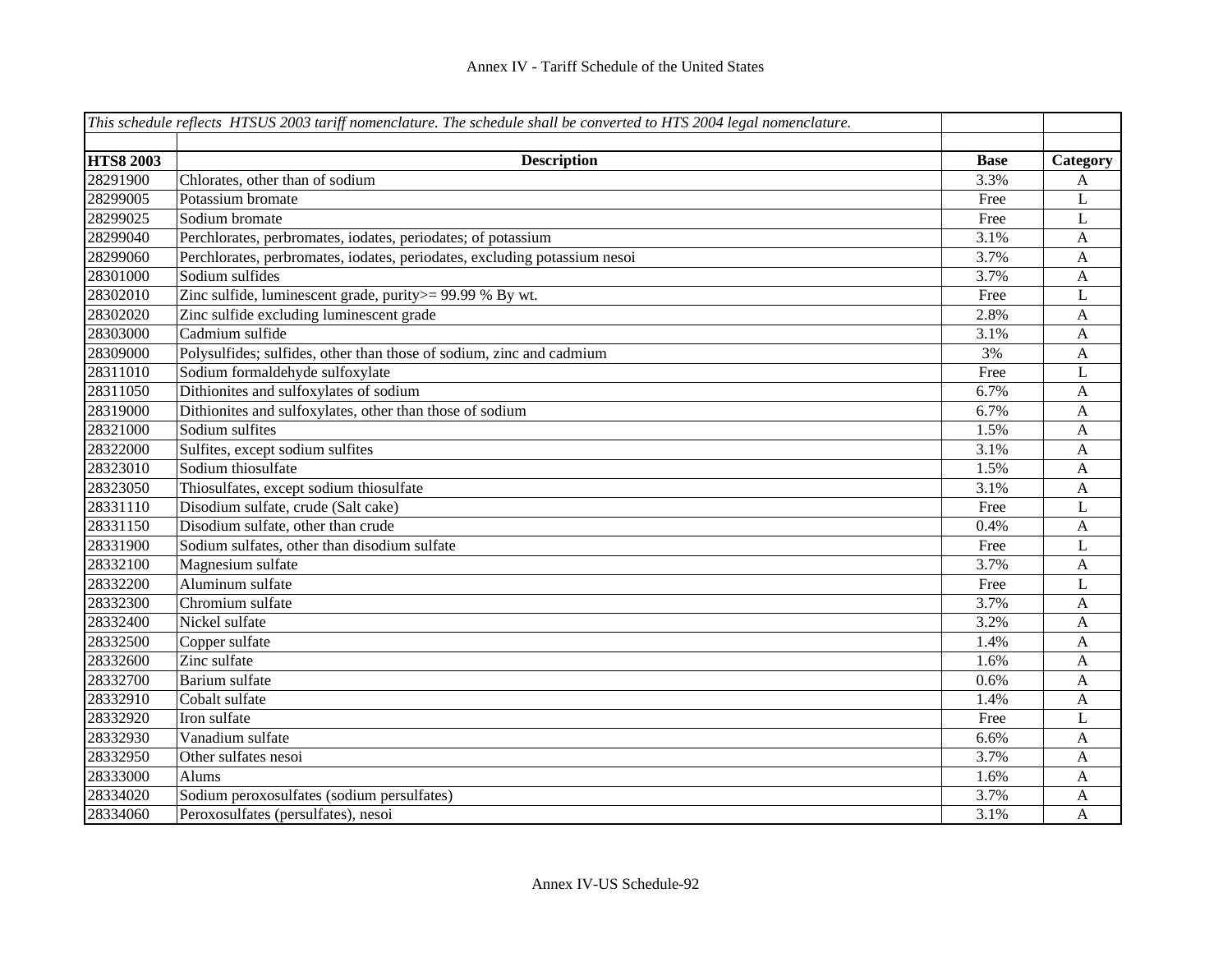|                  | This schedule reflects HTSUS 2003 tariff nomenclature. The schedule shall be converted to HTS 2004 legal nomenclature. |             |                           |
|------------------|------------------------------------------------------------------------------------------------------------------------|-------------|---------------------------|
|                  |                                                                                                                        |             |                           |
| <b>HTS8 2003</b> | <b>Description</b>                                                                                                     | <b>Base</b> | Category                  |
| 28341010         | Sodium nitrite                                                                                                         | 5.5%        | A                         |
| 28341050         | Nitrites, other than of sodium                                                                                         | 3.1%        | $\mathbf{A}$              |
| 28342100         | Potassium nitrate                                                                                                      | Free        | L                         |
| 28342905         | <b>Bismuth</b> nitrate                                                                                                 | 5.5%        | A                         |
| 28342910         | Calcium nitrate                                                                                                        | Free        | L                         |
| 28342920         | Strontium nitrate                                                                                                      | 4.2%        | $\mathbf{A}$              |
| 28342950         | Nitrates, nesoi                                                                                                        | 3.5%        | A                         |
| 28351000         | Phosphinates (hypophosphites) and phosphonates (phosphites)                                                            | 3.1%        | $\boldsymbol{\mathsf{A}}$ |
| 28352200         | Mono- or disodium phosphates                                                                                           | 1.4%        | $\boldsymbol{\mathsf{A}}$ |
| 28352300         | Trisodium phosphate                                                                                                    | 2.2%        | A                         |
| 28352400         | Potassium phosphate                                                                                                    | 3.1%        | $\mathbf{A}$              |
| 28352500         | Calcium hydrogenorthophosphate ("Dicalcium phosphate")                                                                 | Free        | $\mathbf L$               |
| 28352600         | Other phosphates of calcium, nesoi                                                                                     | Free        | $\mathbf L$               |
| 28352910         | Aluminum phosphate                                                                                                     | Free        | L                         |
| 28352920         | Triammonium phosphate                                                                                                  | 1.5%        | $\mathbf{A}$              |
| 28352950         | Phosphates, nesoi                                                                                                      | 4.1%        | A                         |
| 28353100         | Sodium triphosphate (Sodium tripolyphosphate)                                                                          | 1.4%        | $\mathbf{A}$              |
| 28353910         | Potassium polyphosphate                                                                                                | 3.1%        | $\boldsymbol{A}$          |
| 28353950         | Polyphosphates, other than sodium triphosphate and potassium polyphosphate                                             | 3.7%        | $\mathbf{A}$              |
| 28361000         | Commercial ammonium carbonate, containing ammonium carbamate, and other ammonium carbonates                            | 1.7%        | A                         |
| 28362000         | Disodium carbonate                                                                                                     | 1.2%        | $\mathbf{A}$              |
| 28363000         | Sodium hydrogencarbonate (Sodium bicarbonate)                                                                          | Free        | L                         |
| 28364010         | Dipotassium carbonate                                                                                                  | 1.9%        | A                         |
| 28364020         | Potassium hydrogencarbonate (Potassium bicarbonate)                                                                    | 1.3%        | $\overline{A}$            |
| 28365000         | Calcium carbonate                                                                                                      | Free        | L                         |
| 28366000         | Barium carbonate                                                                                                       | 2.3%        | A                         |
| 28367000         | Lead carbonate                                                                                                         | 0.5%        | $\mathbf{A}$              |
| 28369100         | Lithium carbonates                                                                                                     | 3.7%        | A                         |
| 28369200         | Strontium carbonate                                                                                                    | 4.2%        | A                         |
| 28369910         | Cobalt carbonates                                                                                                      | 4.2%        | $\mathbf{A}$              |
| 28369920         | <b>Bismuth carbonate</b>                                                                                               | 5.5%        | A                         |
| 28369950         | Carbonates nesoi, and peroxocarbonates (percarbonates)                                                                 | 3.7%        | A                         |
| 28371100         | Sodium cyanide                                                                                                         | Free        | L                         |
| 28371900         | Cyanides and cyanide oxides, except those of sodium                                                                    | Free        | L                         |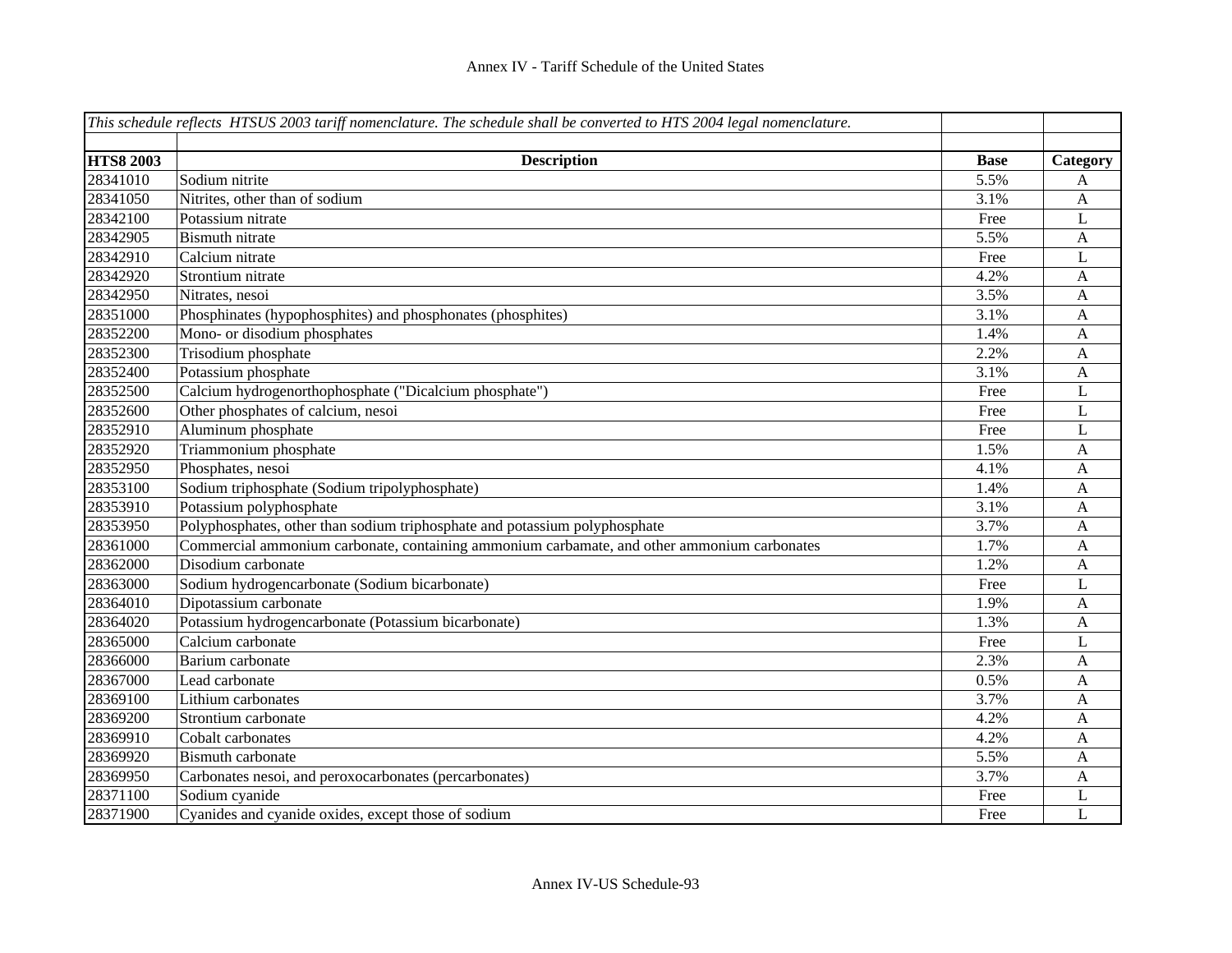|                  | This schedule reflects HTSUS 2003 tariff nomenclature. The schedule shall be converted to HTS 2004 legal nomenclature. |             |              |
|------------------|------------------------------------------------------------------------------------------------------------------------|-------------|--------------|
|                  |                                                                                                                        |             |              |
| <b>HTS8 2003</b> | <b>Description</b>                                                                                                     | <b>Base</b> | Category     |
| 28372010         | Potassium ferricyanide                                                                                                 | 1.1%        | A            |
| 28372050         | Complex cyanides, excluding potassium ferricyanide                                                                     | 1.7%        | A            |
| 28380000         | Fulminates, cyanates and thiocyanates                                                                                  | 3.1%        | A            |
| 28391100         | Sodium metasilicates                                                                                                   | 1.1%        | A            |
| 28391900         | Sodium silicates except sodium metasilicates                                                                           | 1.1%        | A            |
| 28392000         | Potassium silicate                                                                                                     | 3.1%        | A            |
| 28399000         | Silicates and commercial alkali metal silicates, excluding those of sodium and potassium                               | 3.1%        | A            |
| 28401100         | Anhydrous disodium tetraborate (refined borax)                                                                         | 0.3%        | $\mathbf{A}$ |
| 28401900         | Disodium tetraborate (refined borax) except anhydrous                                                                  | 0.1%        | $\mathbf A$  |
| 28402000         | Borates, other than disodium tetraborate (refined borax)                                                               | 3.7%        | A            |
| 28403000         | Peroxoborates (perborates)                                                                                             | 3.7%        | A            |
| 28411000         | Aluminates                                                                                                             | 3.1%        | $\mathbf{A}$ |
| 28412000         | Chromates of zinc or of lead                                                                                           | 3.7%        | $\mathbf{A}$ |
| 28413000         | Sodium dichromate                                                                                                      | 2.4%        | $\mathbf A$  |
| 28415010         | Potassium dichromate                                                                                                   | 1.5%        | $\mathbf{A}$ |
| 28415090         | Chromates except of zinc or lead and dichromates except of sodium or potassium; peroxochromates                        | 3.1%        | $\mathbf{A}$ |
| 28416100         | Potassium permanganate                                                                                                 | 5%          | A            |
| 28416900         | Manganites, manganates and permanganates (except potassium permanganate)                                               | 5%          | $\mathbf{A}$ |
| 28417010         | Ammonium molybdate                                                                                                     | 4.3%        | A            |
| 28417050         | Molybdates, other than of ammonium                                                                                     | 3.7%        | A            |
| 28418000         | Tungstates (wolframates)                                                                                               | 5.5%        | A            |
| 28419010         | Vanadates                                                                                                              | 6.1%        | A            |
| 28419020         | Ammonium perrhenate                                                                                                    | 3.1%        | A            |
| 28419030         | Potassium stannate                                                                                                     | 3.1%        | A            |
| 28419050         | Salts of oxometallic or peroxometallic acids nesoi                                                                     | 3.7%        | A            |
| 28421000         | Double or complex silicates                                                                                            | 3.7%        | A            |
| 28429000         | Salts of inorganic acids or peroxoacids nesoi, excluding azides                                                        | 3.3%        | A            |
| 28431000         | Colloidal precious metals                                                                                              | 5.5%        | A            |
| 28432100         | Silver nitrate                                                                                                         | 3.7%        | A            |
| 28432900         | Silver compounds, other than silver nitrate                                                                            | 3.7%        | A            |
| 28433000         | Gold compounds                                                                                                         | 5%          | A            |
|                  |                                                                                                                        |             |              |
| 28439000         | Inorganic or organic compounds of precious metals, excluding those of silver and gold; amalgams of precious metals     | 3.7%        | A            |
| 28441010         | Natural uranium metal                                                                                                  | 5%          | A            |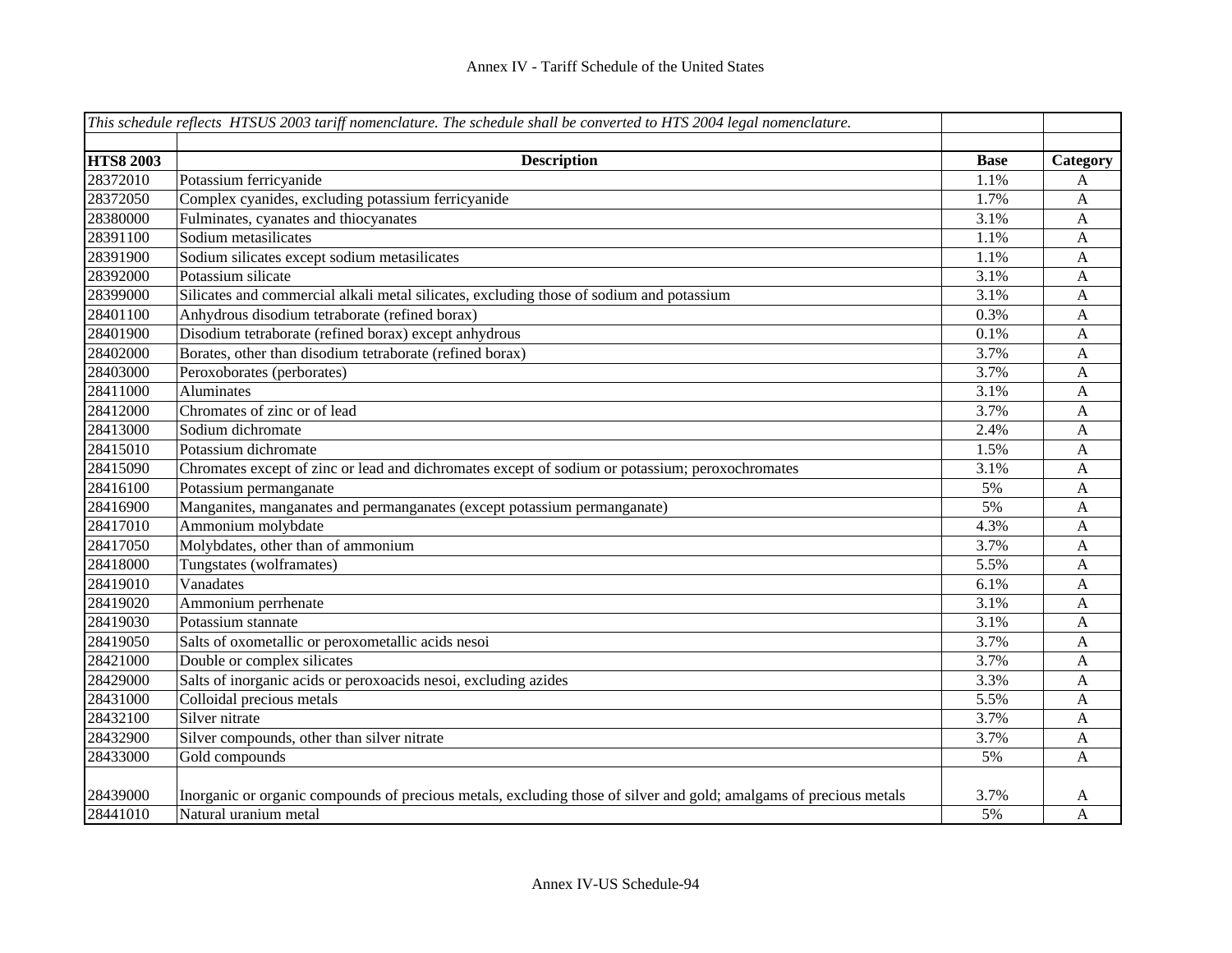|                  | This schedule reflects HTSUS 2003 tariff nomenclature. The schedule shall be converted to HTS 2004 legal nomenclature.  |             |              |
|------------------|-------------------------------------------------------------------------------------------------------------------------|-------------|--------------|
|                  |                                                                                                                         |             |              |
| <b>HTS8 2003</b> | <b>Description</b>                                                                                                      | <b>Base</b> | Category     |
| 28441020         | Natural uranium compounds                                                                                               | Free        | L            |
|                  | Alloys, dispersions (including cermets), ceramic products and mixtures containing natural uranium or natural uranium    |             |              |
| 28441050         | compounds                                                                                                               | 5%          | $\mathbf{A}$ |
|                  | Uranium enriched in U235 and plutonium and their compounds; alloys, dispersions, ceramic products and mixtures          |             |              |
| 28442000         | containing these products                                                                                               | Free        | L            |
| 28443010         | Thorium compounds                                                                                                       | 5.5%        | A            |
| 28443020         | Compounds of uranium depleted in U235                                                                                   | Free        | L            |
|                  | Uranium depleted in U235, thorium; alloys, dispersions, ceramic products and mixtures of these products and their       |             |              |
| 28443050         | compounds                                                                                                               | 5%          | $\mathbf{A}$ |
|                  | Radioactive elements, isotopes, compounds nesoi; alloys, dispersions, ceramic products and mixtures of these products;  |             |              |
| 28444000         | radioactive residues                                                                                                    | Free        | L            |
| 28445000         | Spent (irradiated) fuel elements (cartridges) of nuclear reactors                                                       | Free        | $\mathbf{L}$ |
| 28451000         | Heavy water (Deuterium oxide)                                                                                           | Free        | $\mathbf L$  |
| 28459000         | Isotopes not in heading 2844 and their compounds other than heavy water                                                 | Free        | $\mathbf L$  |
| 28461000         | Cerium compounds                                                                                                        | 5.5%        | $\mathbf{A}$ |
| 28469020         | Mixtures of rare-earth oxides or of rare-earth chlorides                                                                | Free        | $\bf L$      |
| 28469040         | Yttrium materials and compounds containing by wt. >19% But < 85% yttrium oxide equivalent                               | Free        | $\mathbf{L}$ |
|                  |                                                                                                                         |             |              |
| 28469080         | Compounds, inorganic or organic, of rare-earth metals, of yttrium or of scandium, or of mixtures of these metals, nesoi | 3.7%        | A            |
| 28470000         | Hydrogen peroxide, whether or not solidified with urea                                                                  | 3.7%        | A            |
| 28480010         | Phosphide of copper (phosphor copper), containing more than 15 percent by weight of phosphorus                          | 2.6%        | $\mathbf{A}$ |
|                  | Phosphides of metals or nonmetals, excluding ferrophosphorus and phosphor copper containing more than 15 percent by     |             |              |
| 28480090         | weight of phosphorus                                                                                                    | Free        | L            |
| 28491000         | Calcium carbide                                                                                                         | 1.8%        | A            |
| 28492010         | Silicon carbide, crude                                                                                                  | Free        | L            |
| 28492020         | Silicon carbide, in grains, or ground, pulverized or refined                                                            | 0.5%        | A            |
| 28499010         | Boron carbide                                                                                                           | 3.7%        | A            |
| 28499020         | Chromium carbide                                                                                                        | 4.2%        | $\mathbf{A}$ |
| 28499030         | Tungsten carbide                                                                                                        | 6%          | $\mathbf{A}$ |
| 28499050         | Carbides, nesoi                                                                                                         | 3.7%        | $\mathbf{A}$ |
| 28500005         | Hydride, nitride, azide, silicide and boride of calcium                                                                 | Free        | L            |
| 28500007         | Hydride, nitride, azide, silicide and boride of titanium                                                                | 4.9%        | A            |
| 28500010         | Hydride, nitride, azide, silicide and boride of tungsten                                                                | 5.5%        | A            |
| 28500020         | Hydride, nitride, azide, silicide and boride of vanadium                                                                | 6.6%        | A            |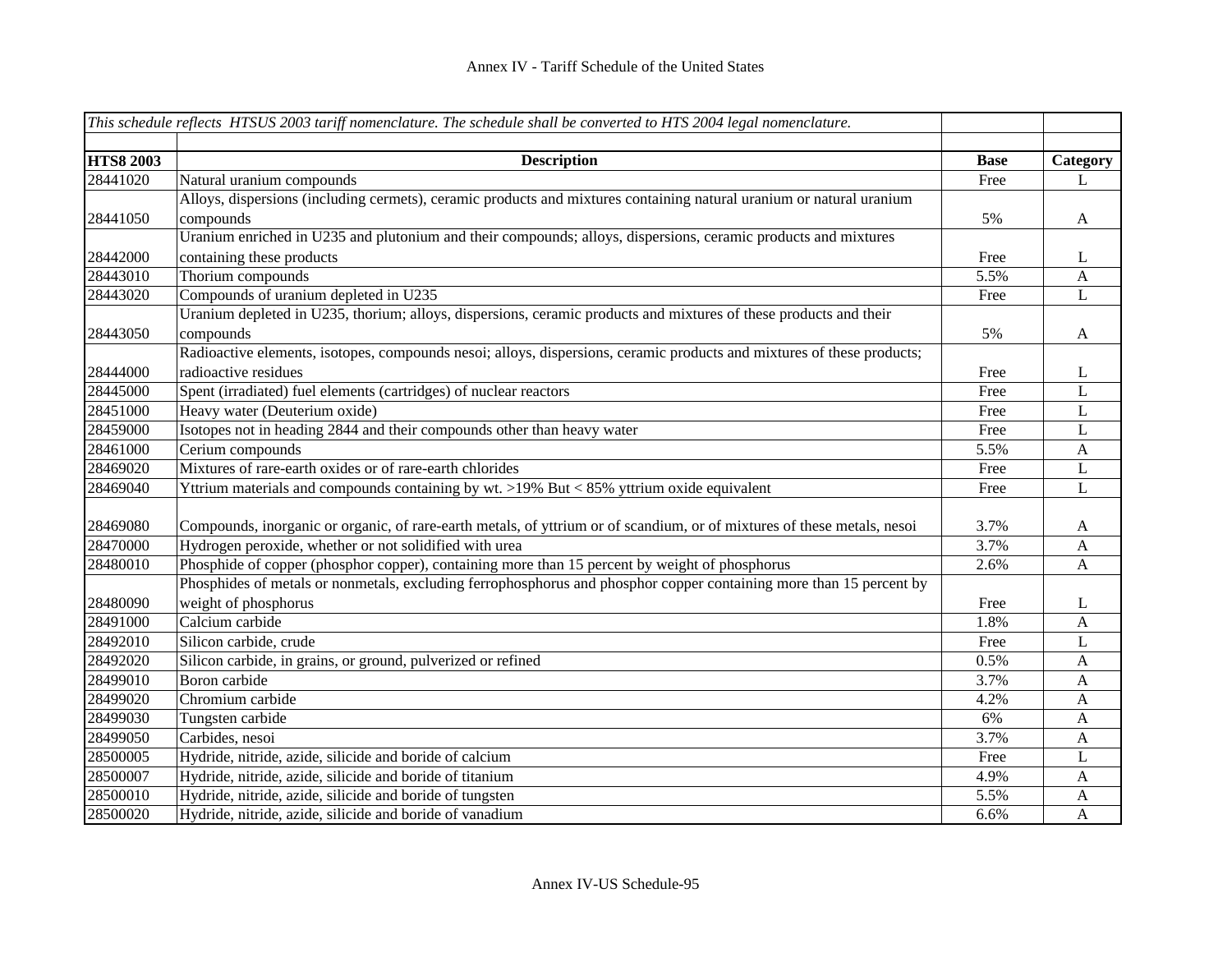|                  | This schedule reflects HTSUS 2003 tariff nomenclature. The schedule shall be converted to HTS 2004 legal nomenclature.     |                  |              |
|------------------|----------------------------------------------------------------------------------------------------------------------------|------------------|--------------|
|                  |                                                                                                                            |                  |              |
| <b>HTS8 2003</b> | <b>Description</b>                                                                                                         | <b>Base</b>      | Category     |
| 28500050         | Hydrides, nitrides, azides, silicides and borides other than of calcium, titanium, tungsten or vanadium                    | 3.7%             | A            |
| 28510000         | Inorganic compounds, nesoi; liquid air; compressed air; amalgams, other than of precious metals                            | 2.8%             | $\mathbf{A}$ |
| 29011010         | Ethane and butane                                                                                                          | Free             | $\mathbf L$  |
| 29011030         | n-Pentane and isopentane                                                                                                   | Free             | L            |
|                  | Saturated acyclic hydrocarbon (not ethane,butane,n-pentane or isopentane),derived in whole or part from petroleum,shale    |                  |              |
| 29011040         | oil or natural gas                                                                                                         | Free             | L            |
|                  | Saturated acyclic hydrocarbon (not ethane, butane, n-pentane or isopentane), not derived in whole or part petroleum, shale |                  |              |
| 29011050         | oil or natural gas                                                                                                         | Free             | L            |
| 29012100         | Ethylene                                                                                                                   | Free             | $\mathbf{L}$ |
| 29012200         | Propene (Propylene)                                                                                                        | Free             | $\mathbf L$  |
| 29012300         | Butene (Butylene) and isomers thereof                                                                                      | Free             | L            |
| 29012410         | Buta-1,3-diene                                                                                                             | Free             | L            |
| 29012420         | Isoprene, having a purity of 95 percent or more by weight                                                                  | Free             | L            |
| 29012450         | Isoprene less than 95 percent pure                                                                                         | Free             | L            |
| 29012910         | Unsaturated acyclic hydrocarbons, nesoi, derived in whole or in part from petroleum, shale oil or natural gas              | Free             | L            |
| 29012950         | Unsaturated acyclic hydrocarbons, nesoi, not derived in whole or in part from petroleum, shale oil or natural gas          | Free             | $\mathbf{L}$ |
|                  |                                                                                                                            | $0.2$ cents/kg + |              |
| 29021100         | Cyclohexane                                                                                                                | 1.2%             | V            |
| 29021900         | Cyclanic hydrocarbons (except cyclohexane), cyclenic hydrocarbons and cycloterpenes                                        | Free             | L            |
| 29022000         | Benzene                                                                                                                    | Free             | L            |
| 29023000         | Toluene                                                                                                                    | Free             | L            |
| 29024100         | o-Xylene                                                                                                                   | Free             | L            |
| 29024200         | m-Xylene                                                                                                                   | Free             | L            |
| 29024300         | p-Xylene                                                                                                                   | Free             | L            |
| 29024400         | Mixed xylene isomers                                                                                                       | Free             | L            |
| 29025000         | Styrene                                                                                                                    | Free             | $\mathbf{L}$ |
|                  |                                                                                                                            | $0.1$ cents/kg + |              |
| 29026000         | Ethylbenzene                                                                                                               | 1.7%             | V            |
| 29027000         | Cumene                                                                                                                     | Free             | L            |
| 29029010         | Pseudocumene                                                                                                               | Free             | L            |
|                  | Acenaphthene, chrysene, cymene, dimethylnaphthalenes, fluoranthene, fluorene, indene, mesitylene, and other specified      |                  |              |
| 29029020         | cyclic hydrocarbons                                                                                                        | Free             | $\mathbf{L}$ |
|                  |                                                                                                                            | $0.1$ cents/kg + |              |
| 29029030         | Alkylbenzenes and polyalkylbenzenes                                                                                        | 1.7%             | $\mathbf V$  |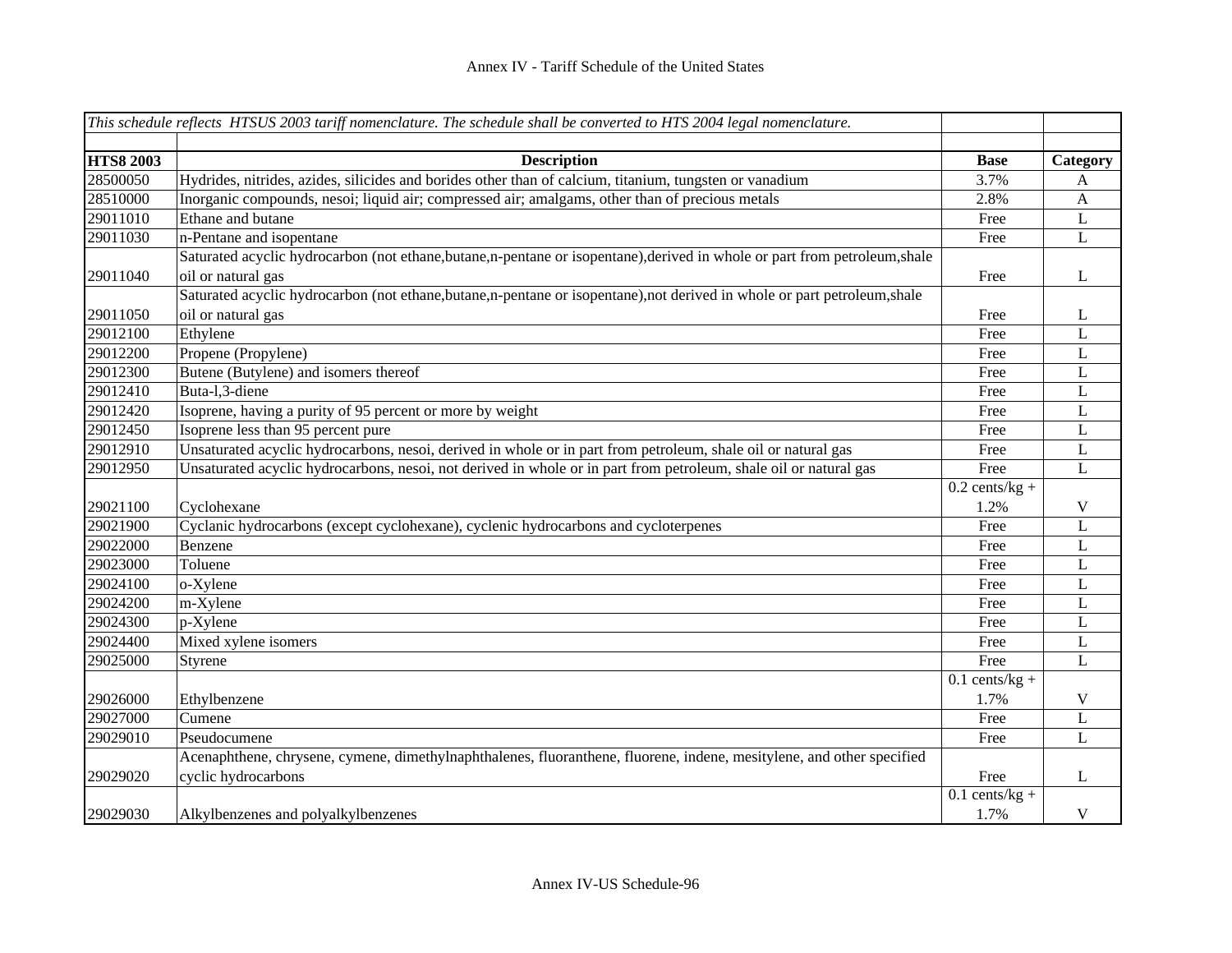|                  | This schedule reflects HTSUS 2003 tariff nomenclature. The schedule shall be converted to HTS 2004 legal nomenclature. |             |              |
|------------------|------------------------------------------------------------------------------------------------------------------------|-------------|--------------|
|                  |                                                                                                                        |             |              |
| <b>HTS8 2003</b> | <b>Description</b>                                                                                                     | <b>Base</b> | Category     |
| 29029040         | Anthracene and 1,4-di-(2-methylstyryl)benzene                                                                          | 1%          | V            |
| 29029060         | Biphenyl (diphenyl), in flakes                                                                                         | 1%          | $\mathbf V$  |
| 29029090         | Cyclic hydrocarbons, nesoi                                                                                             | 1%          | $\mathbf V$  |
| 29031100         | Chloromethane (Methyl chloride) & chloroethane (Ethyl chloride)                                                        | 7%          | A            |
| 29031200         | Dichloromethane (Methylene chloride)                                                                                   | 3.7%        | A            |
| 29031300         | Chloroform (Trichloromethane)                                                                                          | 6.5%        | A            |
| 29031400         | Carbon tetrachloride                                                                                                   | 2.3%        | A            |
| 29031500         | 1,2-Dichloroethane (Ethylene dichloride)                                                                               | 5.5%        | A            |
| 29031905         | 1,2-Dichloropropane (Propylene dichloride) and dichlorobutanes                                                         | 5.1%        | A            |
| 29031910         | Hexachloroethane and tetrachloroethane                                                                                 | 3.7%        | A            |
| 29031930         | sec-Butyl chloride                                                                                                     | Free        | L            |
| 29031960         | Saturated chlorinated derivatives of acyclic hydrocarbons, nesoi                                                       | 6.8%        | A            |
| 29032100         | Vinyl chloride (Chloroethylene)                                                                                        | 6.2%        | A            |
| 29032200         | Trichloroethylene                                                                                                      | 4.2%        | A            |
| 29032300         | Tetrachloroethylene (Perchloroethylene)                                                                                | 3.4%        | A            |
| 29032900         | Unsaturated chlorinated derivatives of acyclic hydrocarbons, nesoi                                                     | 6.8%        | A            |
| 29033005         | Ethylene dibromide                                                                                                     | 5.4%        | A            |
| 29033015         | Acetylene tetrabromide; alkyl bromides; methylene dibromide; and vinyl bromide                                         | Free        | L            |
| 29033020         | Fluorinated, brominated or iodinated derivatives of acyclic hydrocarbons, nesoi                                        | 3.7%        | A            |
| 29034100         | Trichlorofluoromethane                                                                                                 | 3.7%        | A            |
| 29034200         | Dichlorodifluoromethane                                                                                                | 3.7%        | A            |
| 29034300         | Trichlorotrifluoroethanes                                                                                              | 3.7%        | A            |
| 29034400         | Dichlorotetrafluoroethanes and chloropentafluoroethane                                                                 | 3.7%        | A            |
| 29034500         | Other halogenated acyclic hydrocarbon derivatives perhalogenated only with fluorine and chlorine                       | 3.7%        | A            |
| 29034600         | Bromochlorodifluoromethane, bromotrifluoromethane and dibromotetrafluoroethanes                                        | 3.7%        | A            |
| 29034700         | Other perhalogenated acyclic hydrocarbon derivatives, nesoi                                                            | 3.7%        | A            |
| 29034910         | Bromochloromethane                                                                                                     | Free        | L            |
| 29034990         | Other halogenated derivatives of acyclic hydrocarbons containing two or more different halogens, nesoi                 | 3.7%        | $\mathbf{A}$ |
| 29035100         | 1,2,3,4,5,6-Hexachlorocyclohexane                                                                                      | 6.2%        | $\mathbf{A}$ |
| 29035905         | Dibromoethyldibromocyclohexane                                                                                         | 1.4%        | V            |
| 29035910         | Halogenated pesticides derived in whole or in part from benzene or other aromatic hydrocarbon, nesoi                   | 6.2%        | A            |
|                  | Halogenated products derived in whole or in part from benzene or other aromatic hydrocarbon, described in additional   |             |              |
| 29035915         | U.S. note 3 to sec. VI                                                                                                 | 6.3%        | A            |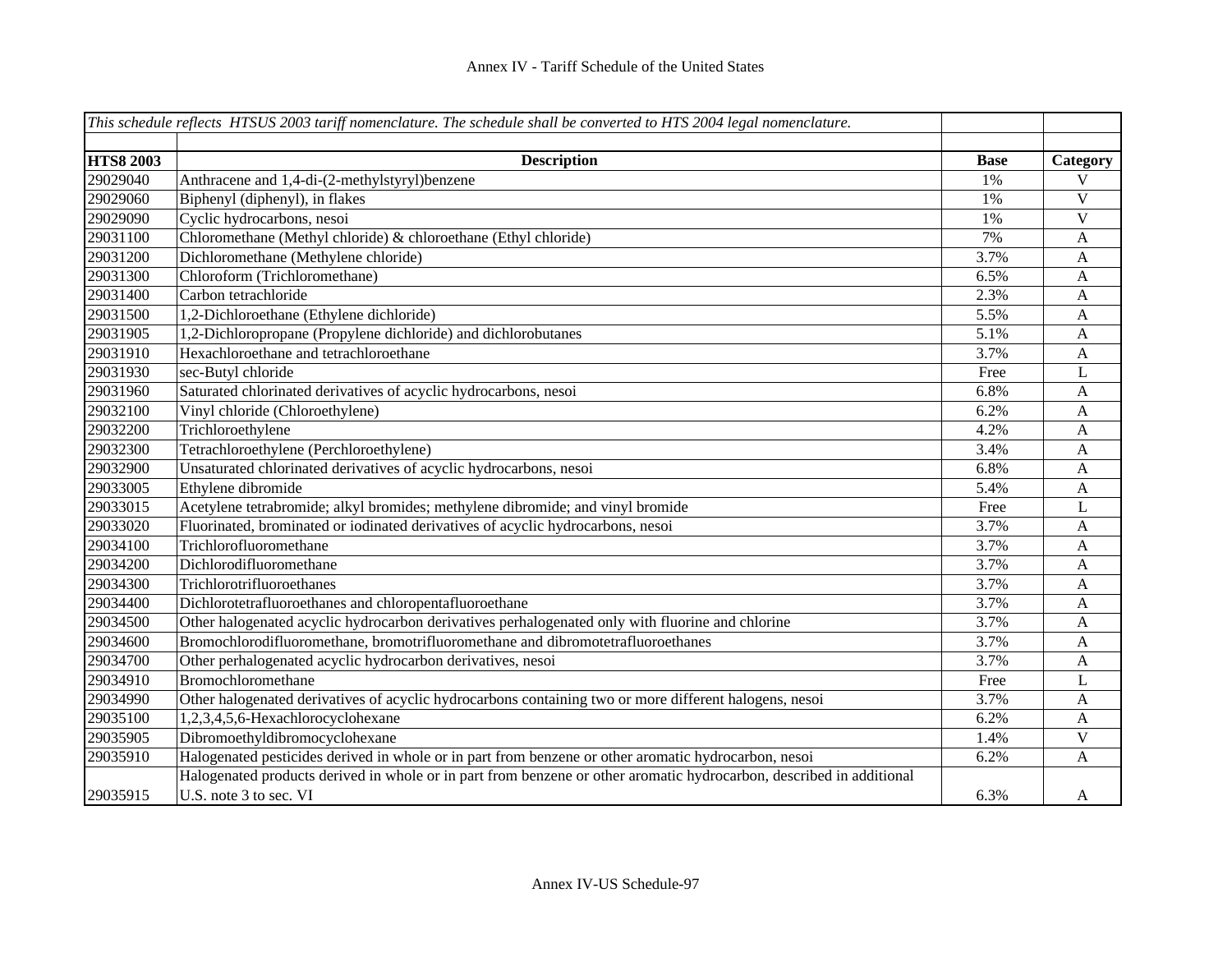|                  | This schedule reflects HTSUS 2003 tariff nomenclature. The schedule shall be converted to HTS 2004 legal nomenclature.       |                  |                           |
|------------------|------------------------------------------------------------------------------------------------------------------------------|------------------|---------------------------|
| <b>HTS8 2003</b> | <b>Description</b>                                                                                                           | <b>Base</b>      | Category                  |
|                  |                                                                                                                              | $0.4$ cents/kg + |                           |
| 29035920         | Halogenated derivatives derived in whole or in part from benzene or other aromatic hydrocarbon, nesoi                        | 6.6%             | A                         |
|                  |                                                                                                                              |                  |                           |
| 29035930         | Chlorinated, but not otherwise halogenated derivatives of cyclanic, cyclenic or cycloterpenic hydrocarbons, nesoi            | 6.8%             | A                         |
| 29035940         | 1,3,5,7,9,11-Hexabromocyclododecane                                                                                          | 3.7%             | $\mathbf{A}$              |
| 29035960         | Tetrabromocyclooctane                                                                                                        | Free             | L                         |
| 29035970         | Other halogenated derivatives of cyclanic etc hydrocarbons not deriv from benzene or other aromatic hydrocarbons             | 3.7%             | A                         |
| 29036110         | Chlorobenzene                                                                                                                | 7%               | $\mathbf{A}$              |
| 29036120         | o-Dichlorobenzene                                                                                                            | 6.5%             | $\mathbf{A}$              |
| 29036130         | p-Dichlorobenzene                                                                                                            | 5.5%             | $\boldsymbol{\mathsf{A}}$ |
| 29036200         | Hexachlorobenzene and DDT (1,1,1-Trichloro-2,2-bis(p-chlorophenyl)ethane)                                                    | 5.5%             | A                         |
| 29036905         | 3-Bromo-alpha, alpha, alpha-trifluorotoluene; and other specified halogenated derivatives of aromatic hydrocarbons           | 5.5%             | A                         |
| 29036910         | m-Dichlorobenzene; 1,1-dichloro-2,2-bis(p-ethylphenyl)ethane; and trichlorobenzenes                                          | 5.5%             | A                         |
| 29036915         | Triphenylmethyl chloride                                                                                                     | Free             | L                         |
| 29036920         | Benzyl chloride (alpha-Chlorotoluene); benzotrichloride (alpha, alpha, alpha-trichlorotoluene)                               | 5.5%             | A                         |
| 29036923         | Pentabromoethylbenzene                                                                                                       | Free             | L                         |
| 29036927         | Tribromocumene                                                                                                               | 5.5%             | A                         |
| 29036930         | Pesticides derived from halogenated derivatives of aromatic hydrocarbons                                                     | 6.2%             | A                         |
| 29036970         | Other halogenated derivatives of aromatic hydrocarbons                                                                       | 5.5%             | A                         |
| 29041004         | 2-Anthracenesulfonic acid                                                                                                    | $6.3\%$          | A                         |
|                  |                                                                                                                              | $0.4$ cents/kg + |                           |
| 29041008         | Benzenesulfonyl chloride                                                                                                     | 6.5%             | A                         |
| 29041010         | m-Benzenedisulfonic acid, sodium salt; 1,5-naphthalenedisulfonic acid; and p-toluenesulfonyl chloride                        | 5.5%             | A                         |
|                  |                                                                                                                              | $0.4$ cents/kg + |                           |
| 29041015         | Mixtures of 1,3,6-naphthalenetrisulfonic acid and 1,3,7-naphthalenetrisulfonic acid                                          | 6.2%             | A                         |
|                  | Aromatic derivatives of hydrocarbons containing only sulfo groups, their salts and ethyl esters, described in add. U.S. note |                  |                           |
| 29041032         | 3 to sec. VI                                                                                                                 | 6.3%             | A                         |
|                  |                                                                                                                              | $0.4$ cents/kg + |                           |
| 29041037         | Aromatic derivatives of hydrocarbons containing only sulfo groups, their salts and ethyl esters, nesoi                       | 6.5%             | A                         |
| 29041050         | Nonaromatic derivatives of hydrocarbons containing only sulfo groups, their salts and ethyl esters, nesoi                    | 4.2%             | A                         |
| 29042010         | p-Nitrotoluene                                                                                                               | 5.5%             | A                         |
| 29042015         | p-Nitro-o-xylene                                                                                                             | 5.5%             | A                         |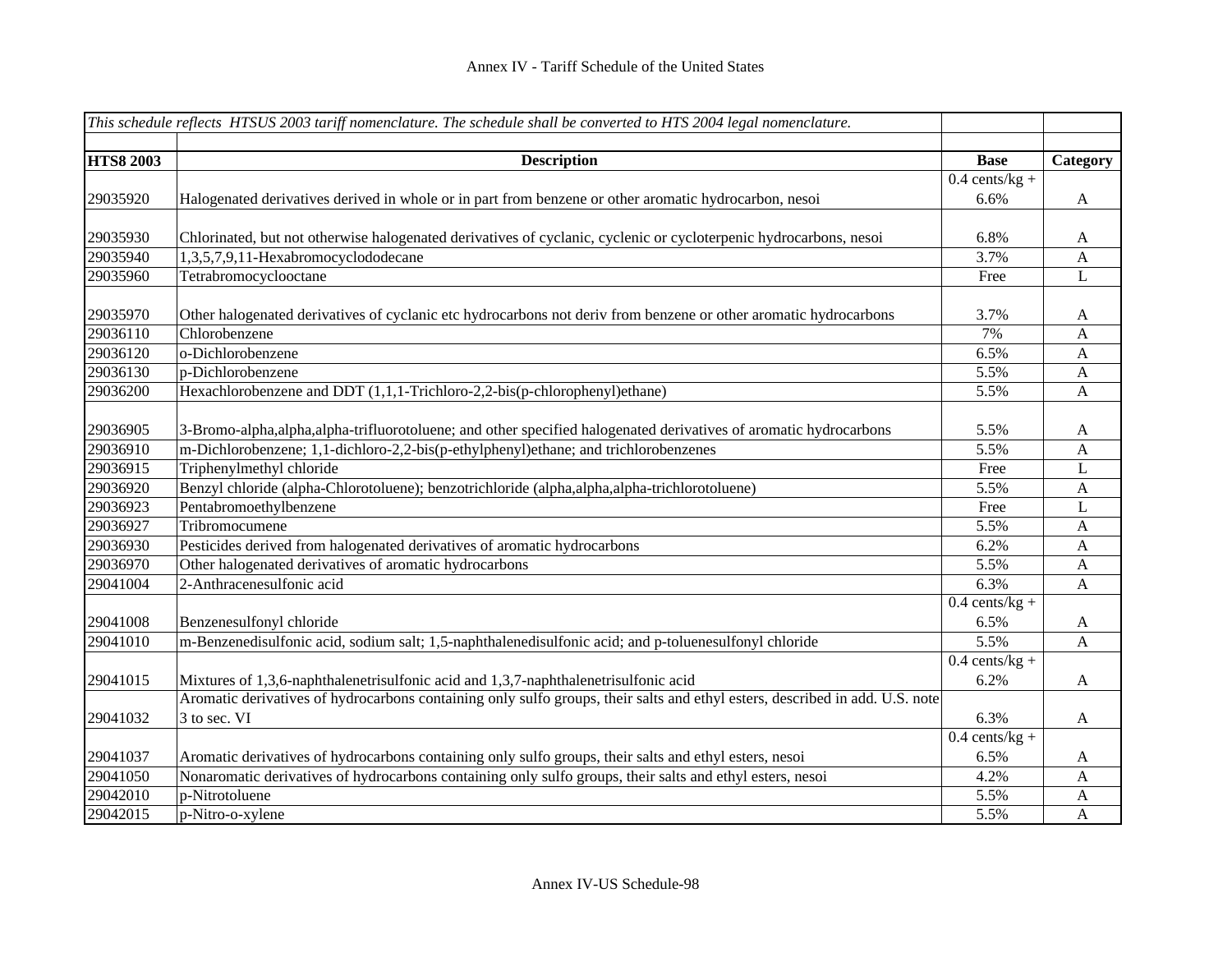|                  | This schedule reflects HTSUS 2003 tariff nomenclature. The schedule shall be converted to HTS 2004 legal nomenclature.      |                  |                |
|------------------|-----------------------------------------------------------------------------------------------------------------------------|------------------|----------------|
|                  |                                                                                                                             |                  |                |
| <b>HTS8 2003</b> | <b>Description</b>                                                                                                          | <b>Base</b>      | Category       |
| 29042020         | Trinitrotoluene                                                                                                             | Free             | L              |
| 29042030         | 5-tert-Butyl-2,4,6-trinitro-m-xylene (Musk xylol) and other artificial musks                                                | 5.5%             | $\mathbf{A}$   |
|                  |                                                                                                                             | $0.3$ cents/kg + |                |
| 29042035         | Nitrated benzene, nitrated toluene (except p-nitrotoluene) or nitrated naphthalene                                          | 6.2%             | $\mathbf{A}$   |
|                  | Aromatic derivatives of hydrocarbons containing only nitro or only nitroso groups, described in additional U.S. note 3 to   |                  |                |
| 29042040         | section VI                                                                                                                  | 6.3%             | A              |
|                  |                                                                                                                             | $0.4$ cents/kg + |                |
| 29042045         | Aromatic derivatives of hydrocarbons containing only nitro or only nitroso groups, nesoi                                    | 6.5%             | A              |
| 29042050         | Nonaromatic derivatives of hydrocarbons containing only nitro or only nitroso groups, nesoi                                 | 5.5%             | $\mathbf{A}$   |
| 29049004         | o- and p-Nitrochlorobenzenes                                                                                                | 5.5%             | $\overline{A}$ |
| 29049008         | m-Nitrochlorobenzene                                                                                                        | 5.5%             | $\mathbf{A}$   |
|                  | 4-Chloro-3-nitro-alpha,alpha,alpha-trifluorotoluene; and other specified aromatic sulfonated, nitrated or nitrosated deriv. | $0.4$ cents/kg + |                |
| 29049015         | of hydrocar.                                                                                                                | 6.5%             | A              |
| 29049020         | Nitrotoluenesulfonic acids                                                                                                  | 6%               | $\mathbf{A}$   |
| 29049030         | 1-Bromo-2-nitrobenzene; 1-chloro-3,4-dinitrobenzene; 1,2-dichloro-4-nitrobenzene; and o-fluoronitrobenzene                  | 5.5%             | $\mathbf{A}$   |
| 29049035         | 4,4'-Dinitrostilbene-2,2'-disulfonic acid                                                                                   | 6.4%             | A              |
|                  | Aromatic sulfonated, nitrated or nitrosated derivatives of hydrocarbons nesoi, described in additional U.S. note 3 to       |                  |                |
| 29049040         | section VI                                                                                                                  | 6.3%             | A              |
|                  |                                                                                                                             | $0.4$ cents/kg + |                |
| 29049047         | Aromatic sulfonated, nitrated or nitrosated derivatives of hydrocarbons, nesoi                                              | 6.5%             | $\mathbf{A}$   |
| 29049050         | Nonaromatic sulfonated, nitrated or nitrosated derivatives of hydrocarbons nesoi                                            | 3.7%             | $\mathbf{A}$   |
|                  |                                                                                                                             |                  |                |
| 29051110         | Methanol (Methyl alcohol) imported only for use in producing synthetic natural gas (SNG) or for direct use as a fuel        | Free             | L              |
|                  | Methanol (Methyl alcohol), other than imported only for use in producing synthetic natural gas (SNG) or for direct use as   |                  |                |
| 29051120         | fuel                                                                                                                        | 6.8%             | A              |
| 29051200         | Propan-1-ol (Propyl alcohol) and Propan-2-ol (isopropyl alcohol)                                                            | 6.4%             | $\mathbf{A}$   |
| 29051300         | Butan-1-ol (n-Butyl alcohol)                                                                                                | 5.5%             | $\mathbf{A}$   |
| 29051410         | tert-Butyl alcohol, having a purity of less than 99 percent by weight                                                       | Free             | L              |
| 29051450         | Butanols other than butan-1-ol and tert-butyl alcohol having a purity of less than 99 percent by weight                     | 5.5%             | $\mathbf{A}$   |
| 29051500         | Pentanol (Amyl alcohol) and isomers thereof                                                                                 | 5.5%             | $\mathbf{A}$   |
| 29051600         | Octanol (Octyl acohol) and isomers thereof                                                                                  | 3.7%             | A              |
| 29051700         | Dodecan-1-ol (Lauryl alcohol); hexadecan-1-ol (Cetyl alcohol); octadecan-1-ol (Stearyl alcohol)                             | 5%               | A              |
| 29051900         | Saturated monohydric alcohols, nesoi                                                                                        | 3.7%             | A              |
| 29052210         | Geraniol                                                                                                                    | 3%               | A              |
|                  |                                                                                                                             |                  |                |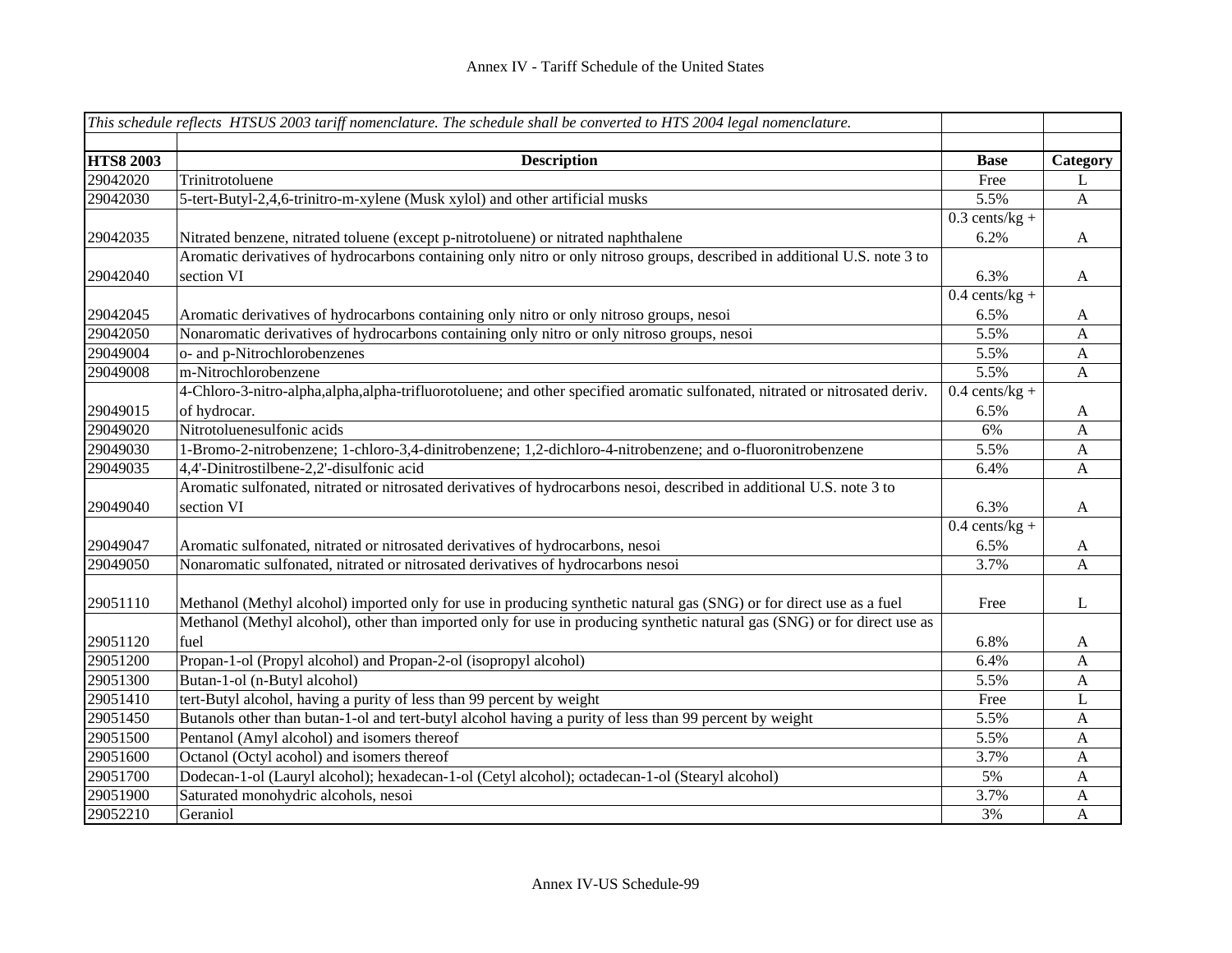|                  | This schedule reflects HTSUS 2003 tariff nomenclature. The schedule shall be converted to HTS 2004 legal nomenclature.   |                  |              |
|------------------|--------------------------------------------------------------------------------------------------------------------------|------------------|--------------|
|                  |                                                                                                                          |                  |              |
| <b>HTS8 2003</b> | <b>Description</b>                                                                                                       | <b>Base</b>      | Category     |
| 29052220         | Isophytol                                                                                                                | 3.7%             | A            |
| 29052250         | Acyclic terpene alcohols, other than geraniol and isophytol                                                              | 4.8%             | A            |
| 29052910         | Allyl alcohol                                                                                                            | 5.5%             | A            |
| 29052990         | Unsaturated monohydric alcohols, other than allyl alcohol or acyclic terpene alcohols                                    | 3.7%             | A            |
| 29053100         | Ethylene glycol (Ethanediol)                                                                                             | 6.2%             | A            |
| 29053200         | Propylene glycol (Propane-1,2-diol)                                                                                      | 6.1%             | A            |
| 29053910         | Butylene glycol                                                                                                          | 6.1%             | A            |
| 29053920         | Neopentyl glycol                                                                                                         | 5.5%             | $\mathbf{A}$ |
| 29053960         | Hexylene glycol                                                                                                          | Free             | $\mathbf{L}$ |
| 29053990         | Dihydric alcohols (diols), nesoi                                                                                         | 6.2%             | $\mathbf{A}$ |
| 29054100         | 2-Ethyl-2-(hydroxymethyl)propane-1,3-diol (Trimethylolpropane)                                                           | 3.7%             | A            |
| 29054200         | Pentaerythritol                                                                                                          | 3.7%             | A            |
| 29054300         | Mannitol                                                                                                                 | 4.6%             | A            |
| 29054400         | D-glucitol (Sorbitol)                                                                                                    | 4.9%             | A            |
| 29054500         | Glycerol                                                                                                                 | $0.5$ cents/kg   | $\mathbf{A}$ |
| 29054910         | Triols and tetrols                                                                                                       | 3.7%             | $\mathbf{A}$ |
| 29054920         | Esters of glycerol formed with the acids of heading 2904                                                                 | 6.2%             | $\mathbf{A}$ |
| 29054930         | Xylitol                                                                                                                  | Free             | L            |
| 29054940         | Polyhydric alcohols derived from sugars, nesoi                                                                           | 5.5%             | A            |
| 29054950         | Polyhydric alcohols, nesoi                                                                                               | 6.2%             | $\mathbf{A}$ |
| 29055100         | Ethchlorvynol (INN)                                                                                                      | Free             | $\mathbf L$  |
| 29055910         | Halogenated, sulfonated, nitrated or nitrosated derivatives of monohydric alcohols                                       | 5.5%             | $\mathbf{A}$ |
| 29055930         | Dibromoneopentylglycol                                                                                                   | 1.2%             | $\mathbf V$  |
| 29055990         | Halogenated, sulfonated, nitrated or nitrosated derivatives of acyclic alcohols, nesoi                                   | 6.2%             | $\mathbf{A}$ |
| 29061100         | Menthol                                                                                                                  | 2.1%             | $\mathbf{A}$ |
|                  |                                                                                                                          | $0.4$ cents/kg + |              |
| 29061200         | Cyclohexanol, methylcyclohexanols and dimethylcyclohexanols                                                              | 6.6%             | A            |
| 29061310         | Inositols                                                                                                                | Free             | L            |
| 29061350         | <b>Sterols</b>                                                                                                           | 3.7%             | $\mathbf{A}$ |
| 29061400         | Terpineols                                                                                                               | 5.5%             | $\mathbf{A}$ |
|                  | 4,4'-Isopropylidenedicyclohexanol;and mixt. w/not less 90% stereoisomers of 2-isopropyl-5-methylcyclohexanol but n/o     |                  |              |
| 29061910         | 30% any 1 stereoisomer                                                                                                   | Free             | L            |
| 29061950         | Other cyclanic, cyclenic or cycloterpenic alcohols and their halogenated, sulfonated, nitrated or nitrosated derivatives | 5.5%             | A            |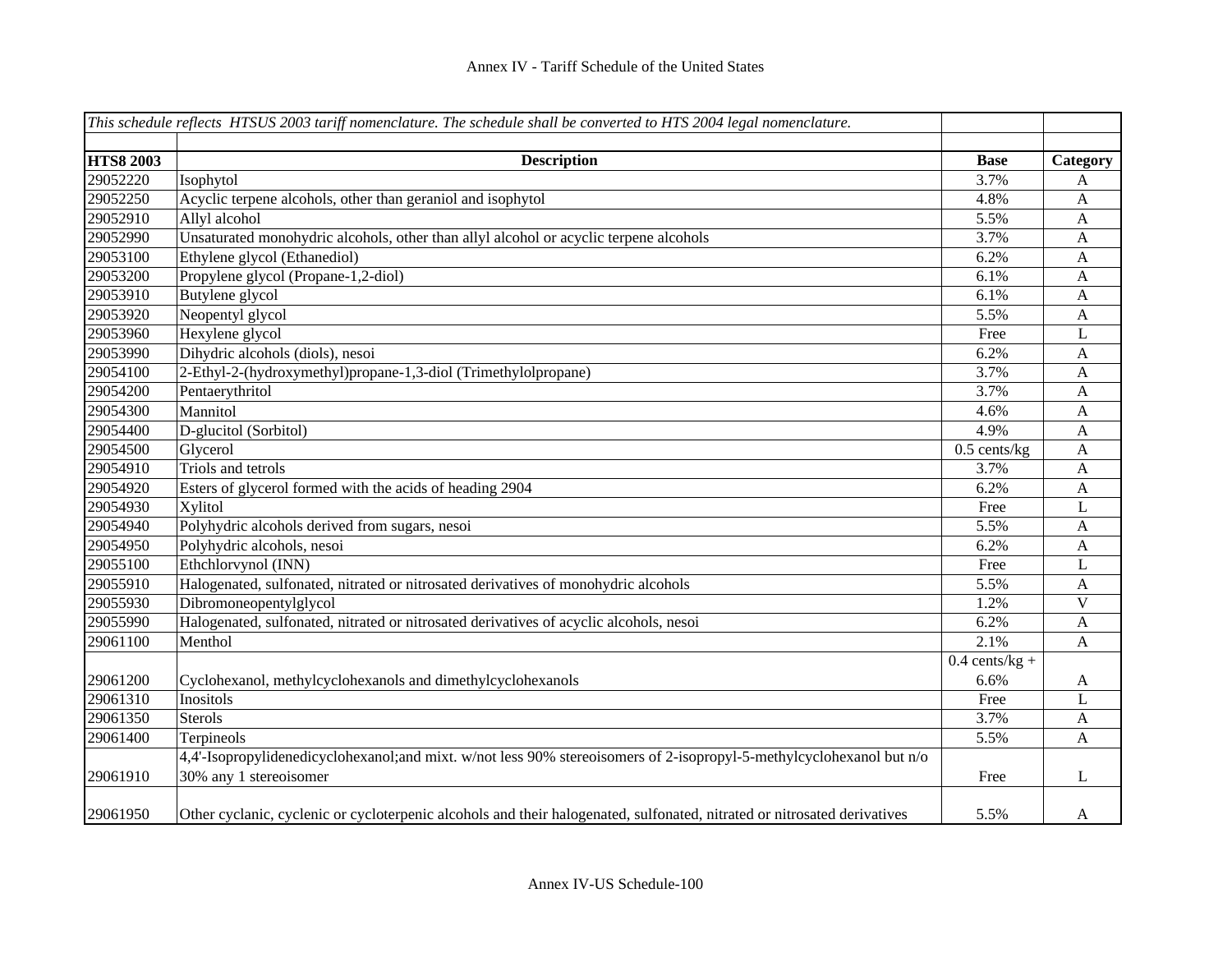|                  | This schedule reflects HTSUS 2003 tariff nomenclature. The schedule shall be converted to HTS 2004 legal nomenclature. |                  |              |
|------------------|------------------------------------------------------------------------------------------------------------------------|------------------|--------------|
|                  |                                                                                                                        |                  |              |
| <b>HTS8 2003</b> | <b>Description</b>                                                                                                     | <b>Base</b>      | Category     |
| 29062100         | Benzyl alcohol                                                                                                         | 5.5%             | A            |
| 29062910         | Phenethyl alcohol                                                                                                      | 6.6%             | A            |
|                  | Odoriferous or flavoring compounds of aromatic alcohols and their halogenated, sulfonated, nitrated or nitrosated      |                  |              |
| 29062920         | derivatives, nesoi                                                                                                     | 6.1%             | A            |
| 29062930         | 1,1-Bis(4-chlorophenyl)-2,2,2-trichloroethanol (Dicofol); and p-nitrobenzyl alcohol                                    | Free             | L            |
| 29062960         | Other aromatic alcohols and their halogenated, sulfonated, nitrated or nitrosated derivatives                          | 5.5%             | A            |
| 29071100         | Phenol (Hydroxybenzene) and its salts                                                                                  | 5.5%             | $\mathbf{A}$ |
| 29071200         | Cresols and their salts                                                                                                | 4.2%             | $\mathbf{A}$ |
| 29071300         | Octylphenol, nonylphenol and their isomers; salts thereof                                                              | 6%               | $\mathbf{A}$ |
| 29071400         | Xylenols and their salts                                                                                               | Free             | L            |
| 29071510         | alpha-Naphthol                                                                                                         | 7%               | $\mathbf{A}$ |
| 29071530         | 2-Naphthol                                                                                                             | Free             | L            |
| 29071560         | Naphthols and their salts, other than alpha-Naphthol and 2-Naphthol                                                    | 7%               | A            |
| 29071910         | Alkylcresols                                                                                                           | 5.5%             | $\mathbf{A}$ |
| 29071920         | Alkylphenols                                                                                                           | 6%               | $\mathbf{A}$ |
| 29071940         | Thymol                                                                                                                 | 4.2%             | $\mathbf{A}$ |
| 29071960         | 2-t-Butyl ethyl phenol; and 6-t-butyl-2,4-xylenol                                                                      | Free             | L            |
| 29071980         | Other monophenols                                                                                                      | 5.5%             | $\mathbf{A}$ |
| 29072100         | Resorcinol and its salts                                                                                               | 5.5%             | A            |
| 29072210         | Hydroquinone (Quinol) and its salts, photographic grade                                                                | 5.5%             | A            |
| 29072250         | Hydroquinone (Quinol) and its salts, other than photographic grade                                                     | 5.5%             | $\mathbf{A}$ |
|                  |                                                                                                                        | $0.4$ cents/kg + |              |
| 29072300         | 4,4'-Isopropylidenediphenol (Bisphenol A, Diphenylolpropane) and its salts                                             | 6.3%             | A            |
| 29072905         | Phenol-alcohols                                                                                                        | 5.5%             | $\mathbf{A}$ |
| 29072910         | Pyrogallic acid                                                                                                        | 1.3%             | A            |
| 29072915         | 4,4'-Biphenol                                                                                                          | Free             | L            |
| 29072925         | tert-Butylhydroquinone                                                                                                 | 5.5%             | A            |
| 29072990         | Other polyphenols, nesoi                                                                                               | 5.5%             | $\mathbf{A}$ |
| 29081005         | 2,2-Bis(4-hydroxyphenyl)-1,1,1,3,3,3-hexafluoropropane                                                                 | Free             | L            |
| 29081010         | 6-Chloro-m-cresol [OH=1]; m-chlorophenol; and chlorothymol                                                             | 5.5%             | $\mathbf{A}$ |
| 29081015         | 3-Hydroxy-alpha, alpha, alpha-trifluorotoluene                                                                         | 6.3%             | $\mathbf{A}$ |
| 29081020         | Pentachlorophenol and its salts; and 2,4,5-trichlorophenol and its salts                                               | 6.1%             | $\mathbf{A}$ |
|                  |                                                                                                                        | $0.2$ cents/kg + |              |
| 29081025         | Tetrabromobisphenol A                                                                                                  | 6.9%             | A            |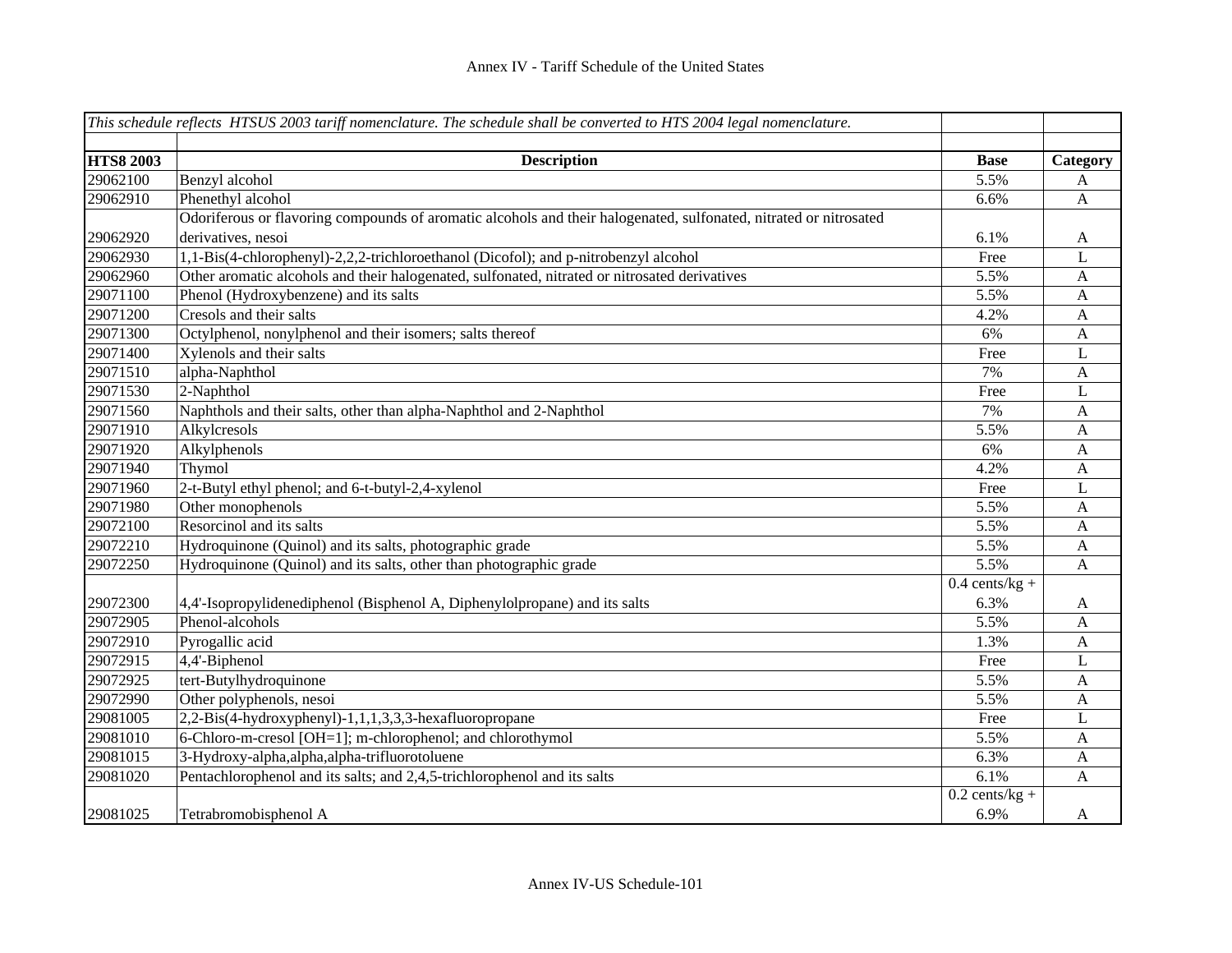|                  | This schedule reflects HTSUS 2003 tariff nomenclature. The schedule shall be converted to HTS 2004 legal nomenclature.        |                  |              |
|------------------|-------------------------------------------------------------------------------------------------------------------------------|------------------|--------------|
|                  |                                                                                                                               |                  |              |
| <b>HTS8 2003</b> | <b>Description</b>                                                                                                            | <b>Base</b>      | Category     |
|                  | Derivatives of phenols or phenol-alcohols containing only halogen substituents and their salts described in add. U.S. note    |                  |              |
| 29081035         | 3 to sec. VI                                                                                                                  | 6.3%             | A            |
|                  |                                                                                                                               | $0.2$ cents/kg + |              |
| 29081060         | Other halogenated, sulfonated, nitrated or nitrosated derivatives of phenol or phenol-alcohols                                | 6.9%             | A            |
| 29082004         | Specified derivatives of phenols or phenol-alcohols containing only sulfo groups, their salts and esters                      | 5.5%             | $\mathbf{A}$ |
| 29082008         | 4-Hydroxy-1-naphthalenesulfonic acid                                                                                          | Free             | L            |
|                  |                                                                                                                               | $0.2$ cents/kg + |              |
| 29082015         | 1,8-Dihydroxynaphthalene-3,6-disulfonic acid and its sodium salt                                                              | 6.9%             | A            |
|                  | Derivatives nesoi, of phenols or phenol-alcohols cont. only sulfo groups, their salts and esters, described in add. U.S. note |                  |              |
| 29082020         | 3 to section VI                                                                                                               | 6.3%             | A            |
|                  |                                                                                                                               | $0.2$ cents/kg + |              |
| 29082060         | Derivatives of phenol or phenol-alcohols containing only sulfo groups, their salts and esters, nesoi                          | 6.9%             | A            |
| 29089004         | p-Nitrophenol                                                                                                                 | 5.5%             | A            |
| 29089008         | Nitrophenols, except p-nitrophenol                                                                                            | 5.5%             | $\mathbf{A}$ |
| 29089024         | 4,6-Dinitro-o-cresol                                                                                                          | 5.5%             | A            |
| 29089028         | 4-Nitro-m-cresol                                                                                                              | 5.5%             | $\mathbf{A}$ |
| 29089030         | Dinitrobutylphenol and its salts                                                                                              | 6.3%             | $\mathbf{A}$ |
|                  | Halogenated, sulfonated, nitrated or nitrosated derivatives of phenols or phenol-alcohols described in additional U.S. note   |                  |              |
| 29089040         | 3 to section VI                                                                                                               | 6.3%             | $\mathbf{A}$ |
|                  |                                                                                                                               | $0.2$ cents/kg + |              |
| 29089050         | Halogenated, sulfonated, nitrated or nitrosated derivatives of phenols or phenol-alcohols, nesoi                              | 6.9%             | A            |
| 29091100         | Diethyl ether                                                                                                                 | 1%               | $\mathbf{A}$ |
| 29091914         | Methyl tertiay-butyl ether. (MTBE)                                                                                            | 5.5%             | $\mathbf{A}$ |
| 29091918         | Ethers of acyc monohydric alcohols & deriv, nesoi                                                                             | 5.5%             | $\mathbf{A}$ |
| 29091930         | Triethylene glycol dichloride                                                                                                 | Free             | L            |
| 29091960         | Ethers of polyhydric alcohols and their halogenated, sulfonated, nitrated or nitrosated derivatives, nesoi                    | 6.2%             | A            |
| 29092000         | Cyclanic, cyclenic or cycloterpenic ethers and their halogenated, sulfonated, nitrated or nitrosated derivatives              | 3.7%             | A            |
| 29093005         | 5-Chloro-2-nitroanisole; 6-chloro-3-nitro-p-dimethoxybenzene; and dimethyl diphenyl ether                                     | 5.5%             | $\mathbf{A}$ |
| 29093007         | Decabromodiphenyl oxide; and octabromodiphenyl oxide                                                                          | 7%               | $\mathbf{A}$ |
| 29093009         | Bis-(tribromophenoxy)ethane; pentabromodiphenyl oxide; and tetradecabromodiphenoxy benzene                                    | 2%               | $\mathbf V$  |
| 29093010         | 6-tert-Butyl-3-methyl-2,4-dinitroanisole (Musk ambrette) and other artificial musks                                           | 5.5%             | $\mathbf{A}$ |
|                  | Odoriferous or flavoring compounds of aromatic ethers and their halogenated, sulfonated, nitrated or nitrosated               |                  |              |
| 29093020         | derivatives, nesoi                                                                                                            | 6%               | A            |
| 29093030         | Pesticides, of aromatic ethers and their halogenated, sulfonated, nitrated or nitrosated derivatives                          | 6.3%             | A            |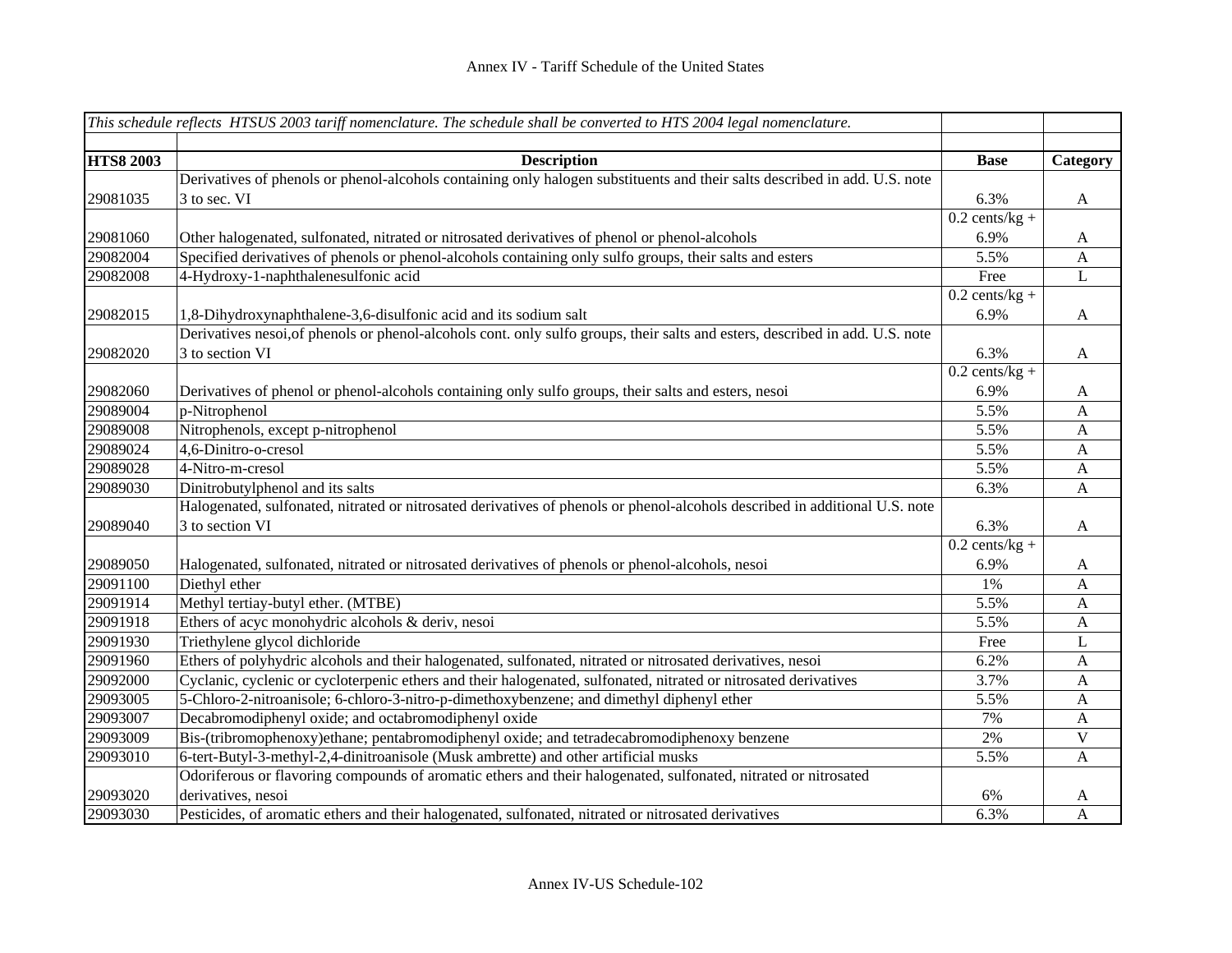|                  | This schedule reflects HTSUS 2003 tariff nomenclature. The schedule shall be converted to HTS 2004 legal nomenclature.       |             |              |
|------------------|------------------------------------------------------------------------------------------------------------------------------|-------------|--------------|
|                  |                                                                                                                              |             |              |
| <b>HTS8 2003</b> | <b>Description</b>                                                                                                           | <b>Base</b> | Category     |
|                  | Aromatic ethers and their halogenated, sulfonated, nitrated or nitrosated derivatives, nesoi, described in add. U.S. note 3  |             |              |
| 29093040         | to section VI                                                                                                                | 6.3%        | A            |
| 29093060         | Other aromatic ethers and their halogenated, sulfonated, nitrated, or nitrosated derivatives, nesoi                          | 7%          | $\mathbf{A}$ |
| 29094100         | 2,2'-Oxydiethanol (Diethylene glycol, Digol)                                                                                 | 6.2%        | $\mathbf{A}$ |
| 29094200         | Monomethyl ethers of ethylene glycol or of diethylene glycol                                                                 | 6.2%        | $\mathbf{A}$ |
| 29094300         | Monobutyl ethers of ethylene glycol or of diethylene glycol                                                                  | 6.2%        | $\mathbf{A}$ |
| 29094400         | Monoalkyl (except monomethyl) ethers of ethylene glycol or of diethylene glycol                                              | 6.2%        | $\mathbf{A}$ |
| 29094905         | Guaifenesin                                                                                                                  | Free        | L            |
|                  | Other aromatic ether-alcohols, their halogenated, sulfonated, nitrated or nitrosated derivatives described in add. US note 3 |             |              |
| 29094910         | to section VI                                                                                                                | 6.3%        | A            |
| 29094915         | Aromatic ether-alcohols and their halogenated, sulfonated, nitrated or nitrosated derivatives, nesoi                         | 7%          | A            |
| 29094920         | Nonaromatic glycerol ethers                                                                                                  | 3.7%        | A            |
| 29094930         | Di-pentaerythritol having a purity of 94% or more by weight                                                                  | Free        | L            |
| 29094960         | Other non-aromatic ether-alcohols and their halogenated, sulfonated, nitrated or nitrosated derivatives                      | 6.2%        | $\mathbf{A}$ |
| 29095010         | 4-Ethylguaiacol                                                                                                              | 5.5%        | $\mathbf{A}$ |
| 29095020         | Guaiacol and its derivatives                                                                                                 | 5.5%        | A            |
|                  | Odoriferous or flavoring compounds of ether-phenols, ether-alcohol-phenols & their halogenated, sulfonated, nitrated,        |             |              |
| 29095040         | nitrosated derivatives                                                                                                       | 4.8%        | A            |
|                  | Ether-phenols, ether-alcohol-phenols & their halogenated, sulfonated, nitrated, nitrosated derivatives nesoi, in add. U.S.   |             |              |
| 29095045         | note 3 to sec. VI                                                                                                            | 6.3%        | $\mathbf{A}$ |
| 29095050         | Ether-phenols, ether-alcohol-phenols and their halogenated, sulfonated, nitrated or nitrosated derivatives, nesoi            | 7%          | A            |
|                  | Aromatic alcohol, ether and ketone peroxides and their halogenated, sulfonated, nitrated, nitrosated derivatives, in add.    |             |              |
| 29096010         | US note 3 sec. VI                                                                                                            | 6.3%        | $\mathbf{A}$ |
|                  | Aromatic alcohol peroxides, ether peroxides, ketone peroxides and their halogenated, sulfonated, nitrated or nitrosated      |             |              |
| 29096020         | derivatives, nesoi                                                                                                           | 7%          | $\mathbf{A}$ |
|                  |                                                                                                                              |             |              |
| 29096050         | Nonaromatic alcohol, ether and ketone peroxides and their halogenated, sulfonated, nitrated or nitrosated derivatives        | 3.7%        | $\mathbf{A}$ |
| 29101000         | Oxirane (Ethylene oxide)                                                                                                     | 5.5%        | $\mathbf{A}$ |
| 29102000         | Methyloxirane (Propylene oxide)                                                                                              | 6.2%        | A            |
| 29103000         | 1-Chloro-2,3-epoxypropane (Epichlorohydrin)                                                                                  | 3.7%        | A            |
| 29109010         | Butylene oxide                                                                                                               | 4.6%        | A            |
|                  | Aromatic epoxides, epoxyalcohols, epoxyphenols and epoxyethers, with a three-membered ring, and their derivatives,           |             |              |
| 29109020         | nesoi                                                                                                                        | 5.5%        | A            |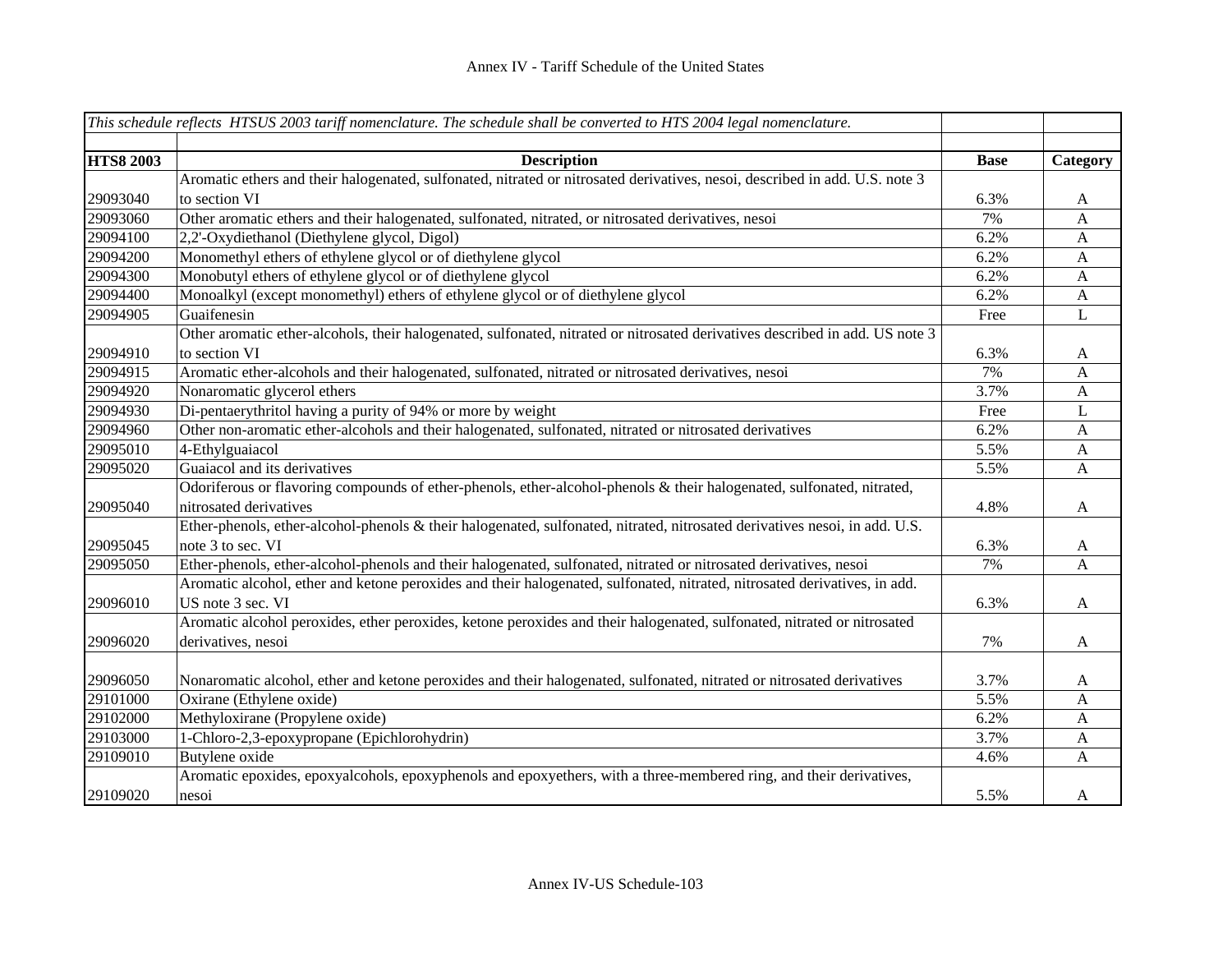|                  | This schedule reflects HTSUS 2003 tariff nomenclature. The schedule shall be converted to HTS 2004 legal nomenclature. |             |              |
|------------------|------------------------------------------------------------------------------------------------------------------------|-------------|--------------|
|                  |                                                                                                                        |             |              |
| <b>HTS8 2003</b> | <b>Description</b>                                                                                                     | <b>Base</b> | Category     |
|                  | Nonaromatic epoxides, epoxyalcohols, epoxyphenols and epoxyethers, with a three-membered ring, and their derivatives,  |             |              |
| 29109050         | nesoi                                                                                                                  | 4.8%        | A            |
| 29110010         | 1,1-Bis-(1-methylethoxy)cyclohexane                                                                                    | Free        | L            |
|                  | Acetals and hemiacetals, whether or not with other oxygen function, and their halogenated, sulfonated, nitrated or     |             |              |
| 29110050         | nitrosated derivatives                                                                                                 | 5.3%        | A            |
| 29121100         | Methanal (Formaldehyde)                                                                                                | 2.8%        | A            |
| 29121200         | Ethanal (Acetaldehyde)                                                                                                 | 5.5%        | $\mathbf{A}$ |
| 29121300         | Butanal (Butyraldehyde, normal isomer)                                                                                 | 7%          | $\mathbf{A}$ |
| 29121910         | Citral                                                                                                                 | 5.5%        | $\mathbf{A}$ |
| 29121920         | Odoriferous or flavoring compounds of acyclic aldehydes without other oxygen function, nesoi                           | 4.8%        | $\mathbf{A}$ |
| 29121930         | Glyoxal                                                                                                                | 3.7%        | A            |
| 29121940         | Isobutanal                                                                                                             | 7%          | $\mathbf{A}$ |
| 29121950         | Acyclic aldehydes without other oxygen function, nesoi                                                                 | 5.5%        | $\mathbf{A}$ |
| 29122100         | Benzaldehyde                                                                                                           | 5.5%        | $\mathbf{A}$ |
| 29122910         | Phenylacetaldehyde                                                                                                     | 5.5%        | $\mathbf{A}$ |
| 29122930         | 3,4-Dimethylbenzaldehyde and p-tolualdehyde                                                                            | Free        | L            |
| 29122960         | Other cyclic aldehydes without other oxygen function                                                                   | 6.1%        | $\mathbf{A}$ |
| 29123010         | Aromatic aldehyde-alcohols                                                                                             | 6%          | $\mathbf{A}$ |
| 29123020         | Hydroxycitronellal                                                                                                     | 4.8%        | $\mathbf{A}$ |
| 29123050         | Nonaromatic aldehyde-alcohols, other than hydroxycitronellal                                                           | 5.1%        | $\mathbf{A}$ |
| 29124100         | Vanillin (4-Hydroxy-3-methoxybenzaldehyde)                                                                             | 5.5%        | $\mathbf{A}$ |
| 29124200         | Ethylvanillin (3-Ethoxy-4-hydroxy-benzaldehyde)                                                                        | 6.6%        | $\mathbf{A}$ |
| 29124910         | p-Anisaldehyde                                                                                                         | 5.5%        | $\mathbf{A}$ |
| 29124915         | P-Hydroxybenzaldehyde                                                                                                  | Free        | L            |
| 29124925         | Other aromatic aldehyde-ethers, aldehyde-phenols and aldehydes with other oxygen function                              | 6.1%        | A            |
| 29124950         | Nonaromatic aldehyde-ethers, aldehyde-phenols and aldehydes with other oxygen function, nesoi                          | 4.8%        | $\mathbf{A}$ |
| 29125010         | Metaldehyde from cyclic polymers of aldehydes                                                                          | Free        | L            |
| 29125050         | Cyclic polymers of aldehydes, other than Metaldehyde.                                                                  | 5.5%        | $\mathbf{A}$ |
| 29126000         | Paraformaldehyde                                                                                                       | 5.1%        | $\mathbf{A}$ |
| 29130020         | 4-Fluoro-3-phenoxybenzaldehyde                                                                                         | Free        | $\bf L$      |
| 29130040         | Aromatic halogenated, sulfonated, nitrated or nitrosated derivatives of product of heading 2912                        | 7%          | $\mathbf{A}$ |
| 29130050         | Nonaromatic halogenated, sulfonated, nitrated or nitrosated derivatives of products of heading 2912                    | 5.5%        | A            |
| 29141110         | Acetone, derived in whole or in part from cumene                                                                       | 6.8%        | $\mathbf{A}$ |
| 29141150         | Acetone, not derived in whole or in part from cumene                                                                   | Free        | L            |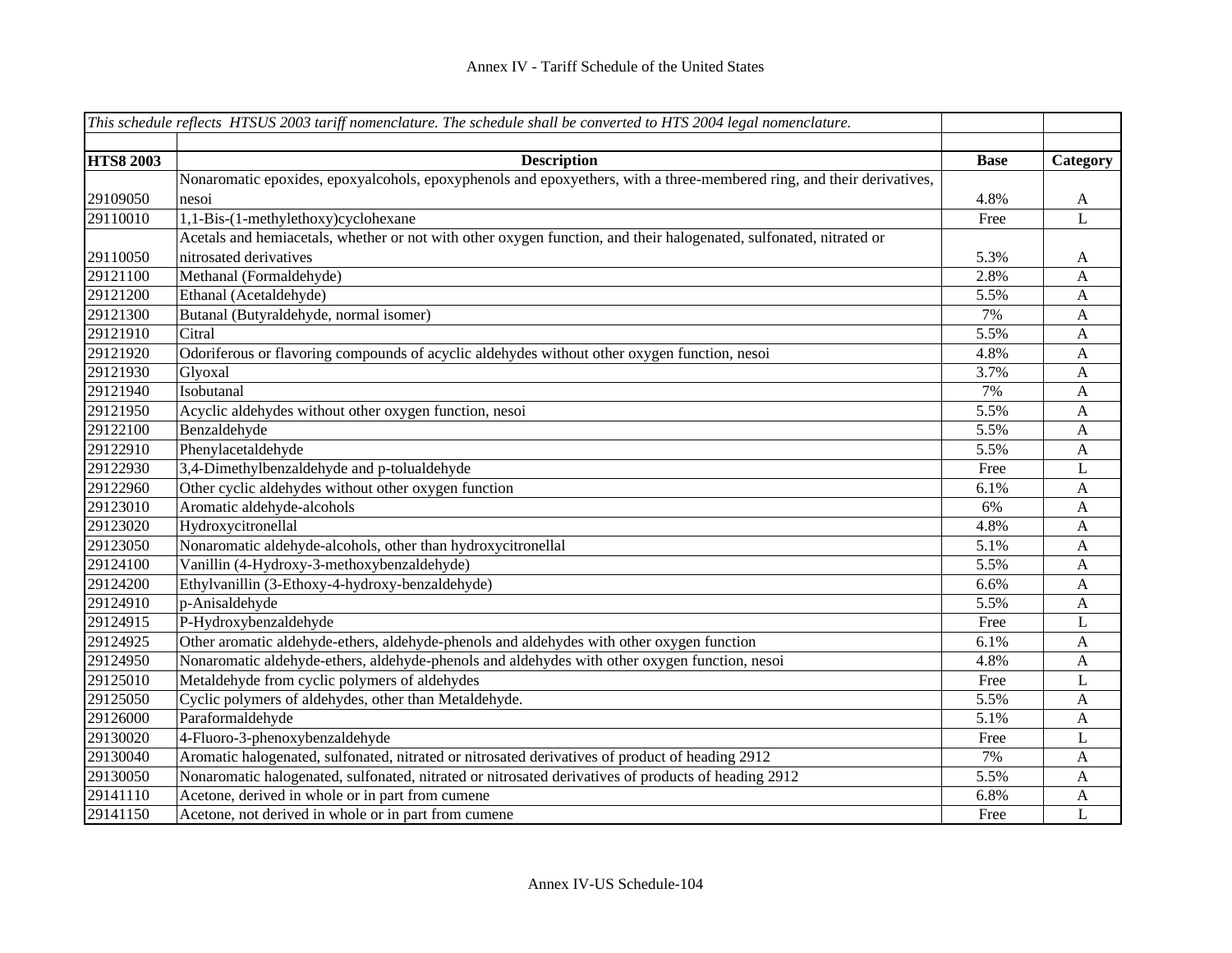|                  | This schedule reflects HTSUS 2003 tariff nomenclature. The schedule shall be converted to HTS 2004 legal nomenclature. |                  |              |
|------------------|------------------------------------------------------------------------------------------------------------------------|------------------|--------------|
| <b>HTS8 2003</b> | <b>Description</b>                                                                                                     | <b>Base</b>      | Category     |
| 29141200         | Butanone (Methyl ethyl ketone)                                                                                         | 3.1%             | A            |
| 29141300         | 4-Methylpentan-2-one (Methyl isobutyl ketone)                                                                          | 4%               | $\mathbf{A}$ |
| 29141900         | Acyclic ketones without other oxygen function, nesoi                                                                   | 4%               | $\mathbf{A}$ |
| 29142110         | Natural camphor                                                                                                        | Free             | L            |
| 29142120         | Synthetic camphor                                                                                                      | 2.6%             |              |
|                  |                                                                                                                        | $0.2$ cents/kg + | A            |
| 29142210         | Cyclohexanone                                                                                                          | 6.2%             | A            |
| 29142220         | Methylcyclohexanone                                                                                                    | 5.5%             | A            |
| 29142300         | Ionones and methylionones                                                                                              | 5.5%             | A            |
| 29142910         | Isophorone                                                                                                             | 4%               |              |
| 29142950         |                                                                                                                        | 4.8%             | A            |
|                  | Cyclanic, cyclenic or cycloterpenic ketones without other oxygen function, nesoi                                       |                  | A            |
| 29143100         | Phenylacetone (Phenylpropan-2-one)                                                                                     | 6.1%             | $\mathbf{A}$ |
|                  | 7-Acetyl-1,1,3,4,4,6-hexamethyltetrahydronaphthalene; 1-(2-Naphthalenyl)ethanone; and 6-Acetyl-1,1,2,3,3,5-            |                  |              |
| 29143910         | hexamethylindan                                                                                                        | Free             | L            |
| 29143990         | Aromatic ketones without other oxygen function, nesoi                                                                  | 6.1%             | A            |
| 29144010         | 4-Hydroxy-4-methylpentan-2-one (Diacetone alcohol)                                                                     | 4%               | A            |
| 29144020         | 1,2,3-Indantrione monohydrate (Ninhydrin)                                                                              | 6%               | A            |
| 29144040         | Aromatic ketone-alcohols and ketone-aldehydes, nesoi                                                                   | 6%               | A            |
| 29144060         | 1,3-Dihydroxyacetone                                                                                                   | Free             | L            |
| 29144090         | Nonaromatic ketone-alcohols and ketone-aldehydes, nesoi                                                                | 4.8%             | A            |
| 29145010         | 5-Benzoyl-4-hydroxy-2-methoxy-benzenesulfonic acid                                                                     | Free             | L            |
| 29145030         | Aromatic ketone-phenols and ketones with other oxygen function                                                         | 6%               | $\mathbf{A}$ |
| 29145050         | Nonaromatic ketone-phenols and ketones with other oxygen function                                                      | 4%               | $\mathbf{A}$ |
| 29146100         | Anthraquinone                                                                                                          | Free             | L            |
| 29146910         | Photographic chemicals of quinones                                                                                     | 5.5%             | $\mathbf{A}$ |
| 29146920         | Drugs of quinones                                                                                                      | 5.5%             | $\mathbf{A}$ |
| 29146960         | 1,4-Dihydroxyanthraquinone; and 2-ethylanthraquinone                                                                   | Free             | L            |
| 29146990         | Quinones, nesoi                                                                                                        | 6%               | $\mathbf{A}$ |
| 29147010         | Specified aromatic halogenated, sulfonated, nitrated or nitrosated derivatives of ketones and quinones                 | 5.5%             | A            |
| 29147030         | Anthraquinone disulfonic acid, sodium salt; and 4-(3,4-dichlorophenyl)-1-tetralone                                     | Free             | L            |
|                  | Other halogenated, sulfonated, nitrated, or nitrosated derivatives of aromatic ketones & quinones whether or not with  |                  |              |
| 29147040         | other oxygen function                                                                                                  | 6%               | A            |
| 29147060         | 1-Chloro-5-hexanone                                                                                                    | Free             | $\mathbf{L}$ |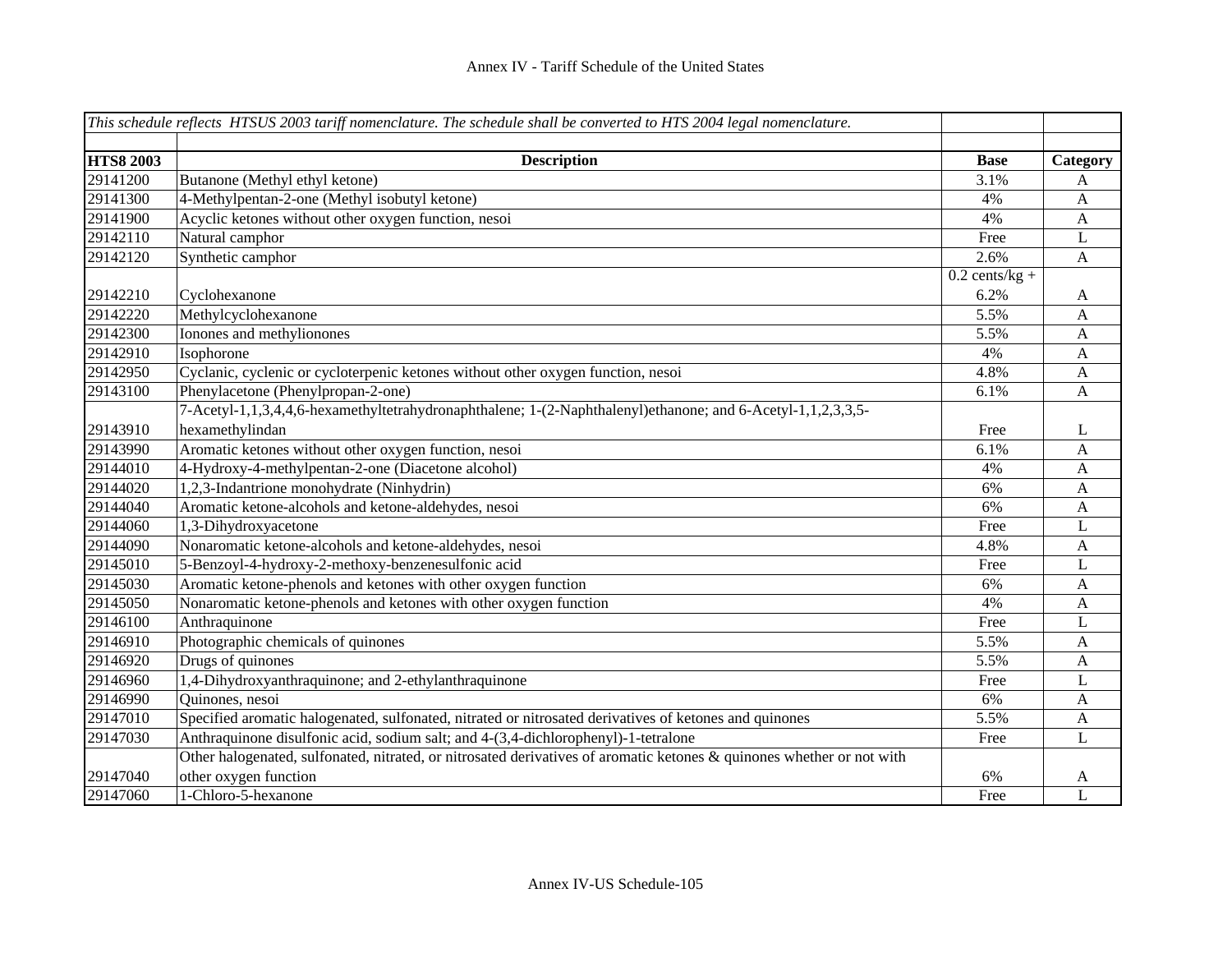|                  | This schedule reflects HTSUS 2003 tariff nomenclature. The schedule shall be converted to HTS 2004 legal nomenclature. |                  |              |
|------------------|------------------------------------------------------------------------------------------------------------------------|------------------|--------------|
|                  |                                                                                                                        |                  |              |
| <b>HTS8 2003</b> | <b>Description</b>                                                                                                     | <b>Base</b>      | Category     |
|                  | Other halogenated, sulfonated, nitrated or nitrosated derivatives of non-aromatic ketones & quinones whether or not    |                  |              |
| 29147090         | w/other oxygen function                                                                                                | 4%               | A            |
| 29151100         | Formic acid                                                                                                            | 5.5%             | A            |
| 29151200         | Salts of formic acid                                                                                                   | 5.5%             | A            |
| 29151310         | Aromatic esters of formic acid                                                                                         | 6.1%             | A            |
| 29151350         | Nonaromatic esters of formic acid                                                                                      | 3.7%             | A            |
| 29152100         | Acetic acid                                                                                                            | 1.8%             | $\mathbf{A}$ |
| 29152200         | Sodium acetate                                                                                                         | 3.7%             | $\mathbf{A}$ |
| 29152300         | Cobalt acetates                                                                                                        | 4.2%             | $\mathbf{A}$ |
| 29152400         | Acetic anhydride                                                                                                       | 3.5%             | $\mathbf{A}$ |
| 29152910         | Cupric acetate monohydrate                                                                                             | Free             | L            |
| 29152950         | Other salts of acetic acid                                                                                             | 2.8%             | A            |
| 29153100         | Ethyl acetate                                                                                                          | 3.7%             | A            |
| 29153200         | Vinyl acetate                                                                                                          | 3.8%             | $\mathbf{A}$ |
| 29153300         | n-Butyl acetate                                                                                                        | 6.5%             | $\mathbf{A}$ |
| 29153400         | Isobutyl acetate                                                                                                       | 6.5%             | $\mathbf{A}$ |
| 29153500         | 2-Ethoxyethyl acetate (Ethylene glycol, monoethyl ether acetate)                                                       | 6.2%             | $\mathbf{A}$ |
| 29153910         | Benzyl acetate                                                                                                         | 7.3%             | $\mathbf{A}$ |
| 29153920         | Odoriferous or flavoring compounds of aromatic esters of acetic acid, other than benzyl acetate                        | 6.1%             | $\mathbf{A}$ |
| 29153930         | Aromatic esters of acetic acid described in additional U.S. note 3 to section VI                                       | 6.3%             | $\mathbf{A}$ |
|                  |                                                                                                                        | $0.4$ cents/kg + |              |
| 29153935         | Aromatic esters of acetic acid, nesoi                                                                                  | 6.7%             | A            |
| 29153940         | Linalyl acetate                                                                                                        | 6.8%             | $\mathbf{A}$ |
| 29153945         | Odoriferous or flavoring compounds of nonaromatic esters of acetic acid, nesoi                                         | 4.8%             | $\mathbf{A}$ |
| 29153947         | Acetates of polyhydric alcohols or of polyhydric alcohol ethers                                                        | 6.2%             | $\mathbf{A}$ |
| 29153960         | Bis(bromoacetoxy)butene                                                                                                | Free             | L            |
| 29153990         | Other non-aromatic esters of acetic acid                                                                               | 3.7%             | A            |
| 29154010         | Chloroacetic acids                                                                                                     | 1.8%             | $\mathbf{A}$ |
| 29154020         | Aromatic salts and esters of chlorocetic acids, described in additional U.S. note 3 to section VI                      | 6.3%             | $\mathbf{A}$ |
|                  |                                                                                                                        | $0.4$ cents/kg + |              |
| 29154030         | Aromatic salts and esters of chlorocetic acids, nesoi                                                                  | 6.7%             | A            |
| 29154050         | Nonaromatic salts and esters of chlorocetic acids, nesoi                                                               | 3.7%             | A            |
| 29155010         | Propionic acid                                                                                                         | 4.2%             | A            |
| 29155020         | Aromatic salts and esters of propionic acid                                                                            | 6.1%             | $\mathbf{A}$ |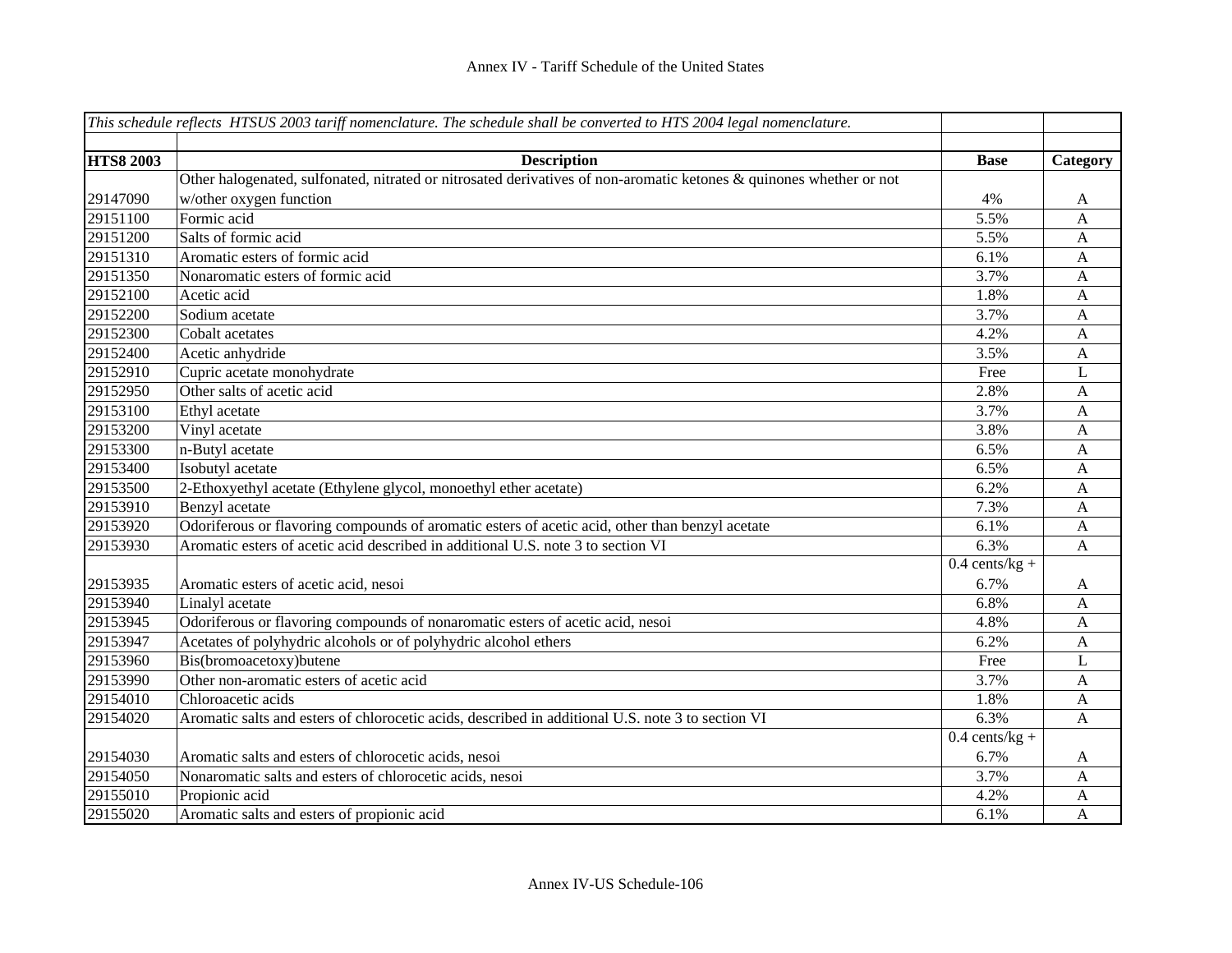|                  | This schedule reflects HTSUS 2003 tariff nomenclature. The schedule shall be converted to HTS 2004 legal nomenclature.              |                  |                |
|------------------|-------------------------------------------------------------------------------------------------------------------------------------|------------------|----------------|
| <b>HTS8 2003</b> | <b>Description</b>                                                                                                                  | <b>Base</b>      | Category       |
| 29155050         | Nonaromatic salts and esters of propionic acid                                                                                      | 3.7%             | A              |
| 29156010         | Aromatic salts and esters of butyric acids and valeric acids                                                                        | 6.1%             | A              |
| 29156050         | Butyric acids, valeric acids, their nonaromatic salts and esters                                                                    | 2.1%             | $\mathbf{A}$   |
| 29157000         | Palmitic acid, stearic acid, their salts and esters                                                                                 | 5%               | A              |
| 29159010         | Fatty acids of animal or vegetable origin, nesoi                                                                                    | 5%               | A              |
| 29159014         | Valproic acid                                                                                                                       | 4.2%             | A              |
| 29159018         | Saturated acyclic monocarboxylic acids, nesoi                                                                                       | 4.2%             | A              |
| 29159020         | Aromatic anhydrides, halides, peroxides and peroxyacids, of saturated acyclic monocarboxylic acids, and their<br>derivatives, nesoi | 6.1%             | A              |
|                  | Nonaromatic anhydrides, halides, peroxides and peroxyacids, of saturated acyclic monocarboxylic acids, and their                    |                  |                |
| 29159050         | derivatives, nesoi                                                                                                                  | 3.8%             | A              |
| 29161100         | Acrylic acid and its salts                                                                                                          | 4.2%             | A              |
| 29161210         | Aromatic esters of acrylic acid                                                                                                     | 7%               | A              |
| 29161250         | Nonaromatic esters of acrylic acid                                                                                                  | 3.7%             | A              |
| 29161300         | Methacrylic acid and its salts                                                                                                      | 4.2%             | A              |
| 29161410         | Dicyclopentenyloxyethyl methacrylate                                                                                                | Free             | L              |
| 29161420         | Other esters of methacrylic acid                                                                                                    | 3.7%             | A              |
| 29161510         | Oleic, linoleic or linolenic acids                                                                                                  | 6.5%             | A              |
| 29161550         | Salts and esters of oleic, linoleic or linolenic acids                                                                              | 4.4%             | A              |
| 29161910         | Potassium sorbate                                                                                                                   | 3.1%             | A              |
| 29161920         | Sorbic acid                                                                                                                         | 4.2%             | A              |
| 29161930         | Unsaturated acyclic monocarboxylic acids, nesoi                                                                                     | 6.1%             | $\mathbf{A}$   |
| 29161950         | Unsaturated acyclic monocarboxylic acid anhydrides, halides, peroxides, peroxyacids and their derivatives, nesoi                    | 3.7%             | A              |
| 29162010         | Tefluthrin                                                                                                                          | Free             | $\overline{L}$ |
|                  | Cyclanic, cyclenic or cycloterpenic monocarboxylic acids, their anhydrides, halides, peroxides, peroxyacids and their               |                  |                |
| 29162050         | derivatives                                                                                                                         | 3.7%             | A              |
| 29163105         | p-Sulfobenzoic acid, potassium salt                                                                                                 | Free             | L              |
| 29163115         | Benzoic acid and its salts and esters nesoi                                                                                         | 6.5%             | A              |
| 29163120         | Odoriferous or flavoring compounds of benzoic acid esters                                                                           | 7.3%             | $\mathbf{A}$   |
| 29163130         | Benzoic acid esters, except odoriferous or flavoring compounds, described in additional U.S. note 3 to section VI                   | 7.2%             | A              |
|                  |                                                                                                                                     | $0.4$ cents/kg + |                |
| 29163150         | Benzoic acid esters, nesoi                                                                                                          | 7.6%             | A              |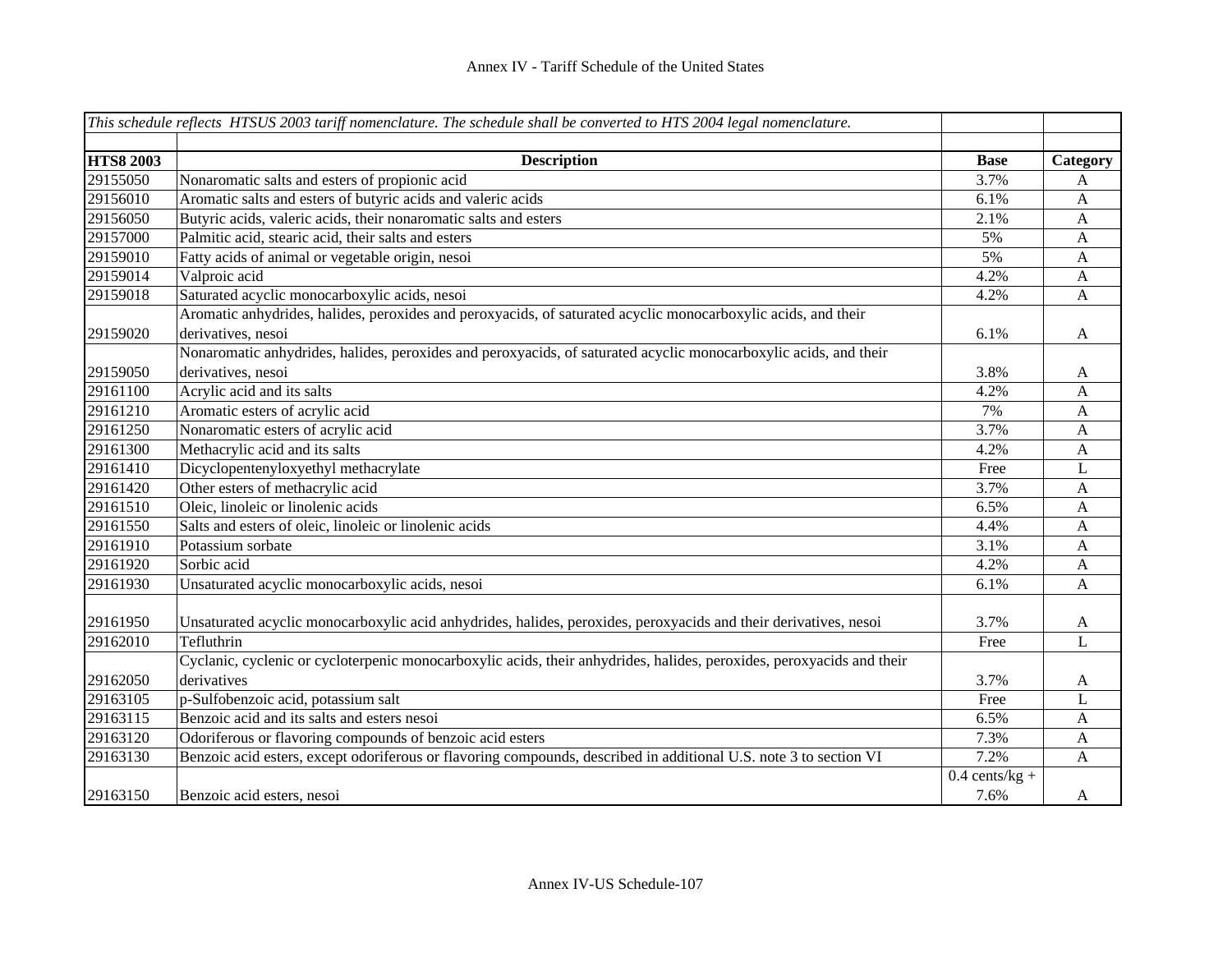|                  | This schedule reflects HTSUS 2003 tariff nomenclature. The schedule shall be converted to HTS 2004 legal nomenclature.  |                  |              |
|------------------|-------------------------------------------------------------------------------------------------------------------------|------------------|--------------|
|                  |                                                                                                                         |                  |              |
| <b>HTS8 2003</b> | <b>Description</b>                                                                                                      | <b>Base</b>      | Category     |
|                  |                                                                                                                         | $0.4$ cents/kg + |              |
| 29163210         | Benzoyl peroxide                                                                                                        | 7.6%             | A            |
| 29163220         | Benzoyl chloride                                                                                                        | 6.5%             | $\mathbf{A}$ |
| 29163410         | Phenylacetic acid (alpha-Toluic acid)                                                                                   | 6.5%             | $\mathbf{A}$ |
| 29163415         | Odoriferous or flavoring compounds of phenylacetic acid and its salts                                                   | 7%               | $\mathbf{A}$ |
| 29163425         | Phenylacetic acid salts, nesoi, described in additional US note 3 to section VI                                         | 7.2%             | $\mathbf{A}$ |
|                  |                                                                                                                         | $0.4$ cents/kg + |              |
| 29163455         | Phenylacetic acid salts, nesoi                                                                                          | 1.8%             | V            |
| 29163515         | Odoriferous or flavoring compounds of phenylacetic acid esters                                                          | 7%               | $\mathbf{A}$ |
| 29163525         | Phenylacetic acid esters, nesoi, described in additional US note 3 to section VI                                        | 7.2%             | $\mathbf{A}$ |
|                  |                                                                                                                         | $0.4$ cents/kg + |              |
| 29163555         | Phenylacetic acid esters, nesoi                                                                                         | 1.8%             | $\mathbf V$  |
|                  |                                                                                                                         |                  |              |
| 29163903         | Benzoic anhydride; tert-butyl peroxybenzoate; p-nitrobenzoyl chloride; 2-nitro-m-toluic acid; and 3-nitro-o-toluic acid | 6.5%             | A            |
| 29163905         | m-Chloroperoxybenzoic acid                                                                                              | Free             | L            |
|                  |                                                                                                                         | $0.4$ cents/kg + |              |
| 29163906         | Cinnamic acid                                                                                                           | 7.6%             | A            |
| 29163908         | 4-Chloro-3-nitrobenzoic acid                                                                                            | 6.5%             | $\mathbf{A}$ |
| 29163912         | 4-Chloro-3,5-dinitrobenzoic acid and its esters                                                                         | 7.2%             | $\mathbf{A}$ |
| 29163915         | Ibuprofen                                                                                                               | 6.5%             | $\mathbf{A}$ |
|                  |                                                                                                                         | $0.4$ cents/kg + |              |
| 29163916         | 4-Chlorobenzoic acid                                                                                                    | 7.6%             | A            |
| 29163917         | 2,2-Dichlorophenylacetic acid ethyl ester and m-toluic acid                                                             | Free             | $\mathbf{L}$ |
|                  | Odoriferous or flavoring compounds of aromatic monocarboxylic acids, their anhydrides, halides, peroxides, peroxyacids  |                  |              |
| 29163920         | and derivatives                                                                                                         | 7%               | A            |
|                  | Aromatic monocarboxylic acids, their anhydrides, halides, peroxides, peroxyacids and derivatives described in add'l US  |                  |              |
| 29163945         | note 3 to section VI                                                                                                    | 7.2%             | $\mathbf{A}$ |
|                  |                                                                                                                         | $0.4$ cents/kg + |              |
| 29163975         | Other aromatic monocarboxylic acids, their anhydrides, halides, peroxides, peroxyacids and their derivatives            | 7.6%             | A            |
| 29171100         | Oxalic acid, its salts and esters                                                                                       | 3.1%             | $\mathbf{A}$ |
| 29171210         | Adipic acid                                                                                                             | 7.8%             | $\mathbf{A}$ |
| 29171220         | Plasticizers of adipic acid salts and esters                                                                            | 7.6%             | A            |
| 29171250         | Adipic acid salts and esters, nesoi                                                                                     | 7.2%             | A            |
| 29171300         | Azelaic acid, sebacic acid, their salts and esters                                                                      | 4.8%             | A            |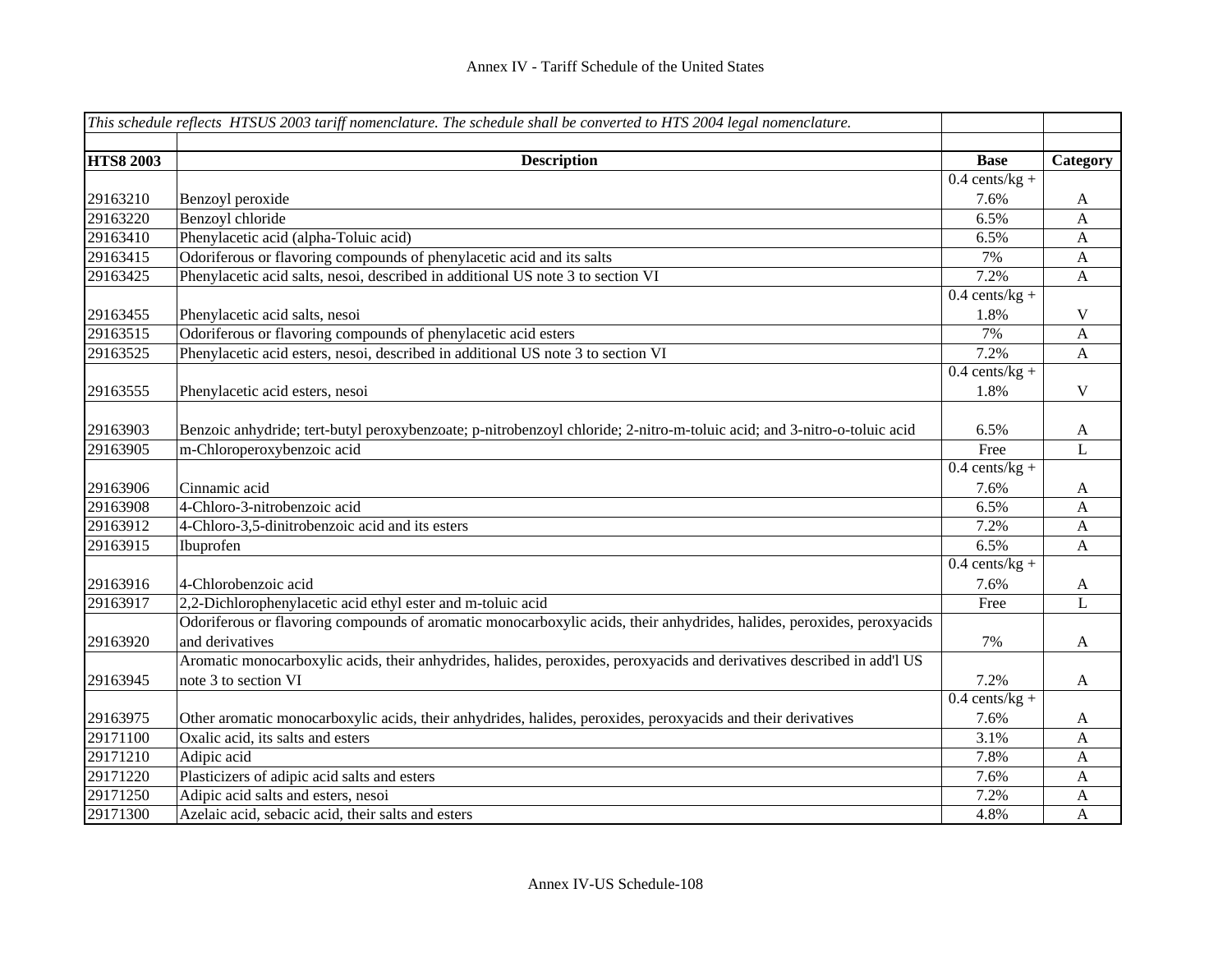|                  | This schedule reflects HTSUS 2003 tariff nomenclature. The schedule shall be converted to HTS 2004 legal nomenclature.    |                  |              |
|------------------|---------------------------------------------------------------------------------------------------------------------------|------------------|--------------|
|                  |                                                                                                                           |                  |              |
| <b>HTS8 2003</b> | <b>Description</b>                                                                                                        | <b>Base</b>      | Category     |
|                  |                                                                                                                           | $0.2$ cents/kg + |              |
| 29171410         | Maleic anhydride derived in whole or in part from benzene or other aromatic hydrocarbons                                  | 7.4%             | A            |
| 29171450         | Maleic anhydride, except derived in whole or in part from benzene or other aromatic hydrocarbons                          | 4.2%             | $\mathbf{A}$ |
| 29171910         | Ferrous fumarate                                                                                                          | 6.5%             | $\mathbf{A}$ |
| 29171915         | Fumaric acid, derived in whole or in part from aromatic hydrocarbons                                                      | 7.8%             | $\mathbf{A}$ |
| 29171917         | Fumaric acid except derived in whole or in part from aromatic hydrocarbons                                                | 4.2%             | $\mathbf{A}$ |
| 29171920         | Specified acyclic polycarboxylic acids and their derivatives, described in additional U.S. note 3 to section VI           | 7.2%             | $\mathbf{A}$ |
|                  |                                                                                                                           | $0.4$ cents/kg + |              |
| 29171923         | Maleic acid                                                                                                               | 7.5%             | A            |
|                  |                                                                                                                           | $0.4$ cents/kg + |              |
| 29171927         | Succinic acid, glutaric acid, and their derivatives, and derivatives of adipic, fumeric and maleic acids, nesoi           | 7.5%             | A            |
| 29171930         | Ethylene brassylate                                                                                                       | 4.8%             | A            |
| 29171935         | Malonic acid                                                                                                              | Free             | L            |
|                  |                                                                                                                           | $0.4$ cents/kg + |              |
| 29171940         | Acyclic polycarboxylic acids, derived from aromatic hydrocarbons, and their derivatives, nesoi                            | 7.1%             | A            |
| 29171970         | Acyclic polycarboxylic acids and derivative (excluding plasticizers)                                                      | 4%               | A            |
|                  | Cyclanic, cyclenic or cycloterpenic polycarboxylic acids, their anhydrides, halides, peroxides, peroxyacids and their     |                  |              |
| 29172000         | derivatives                                                                                                               | 4.2%             | A            |
| 29173100         | Dibutyl orthophthalates                                                                                                   | 7.6%             | A            |
| 29173200         | Dioctyl orthophthalates                                                                                                   | 7.6%             | A            |
| 29173300         | Dinonyl or didecyl orthophthalates                                                                                        | 7.6%             | A            |
| 29173400         | Esters of orthophthalic acid, nesoi                                                                                       | 7.6%             | A            |
|                  |                                                                                                                           | $0.3$ cents/kg + |              |
| 29173500         | Phthalic anhydride                                                                                                        | 6.7%             | A            |
|                  |                                                                                                                           | $0.4$ cents/kg + |              |
| 29173600         | Terephthalic acid and its salts                                                                                           | 7.6%             | $\mathbf{A}$ |
|                  |                                                                                                                           | $0.3$ cents/kg + |              |
| 29173700         | Dimethyl terephthalate                                                                                                    | 7.2%             | $\mathbf{A}$ |
|                  | 1,2,4-Benzenetricarboxylic acid,1,2-dianhydride(trimellitic anhydride);naphthalic anhydride;phthalic acid; & 4-sulfo-1,8- |                  |              |
| 29173904         | naphthalic anhydride                                                                                                      | 6.5%             | A            |
| 29173908         | Naphthalic anhydride                                                                                                      | Free             | L            |
| 29173912         | 4,4'-(Hexafluoroisopropyl-indene)bis(phthalic anhydride)                                                                  | Free             | L            |
| 29173915         | Isophthalic acid                                                                                                          | 6.5%             | A            |
| 29173917         | Tetrabromophthalic anhydride                                                                                              | 7.8%             | A            |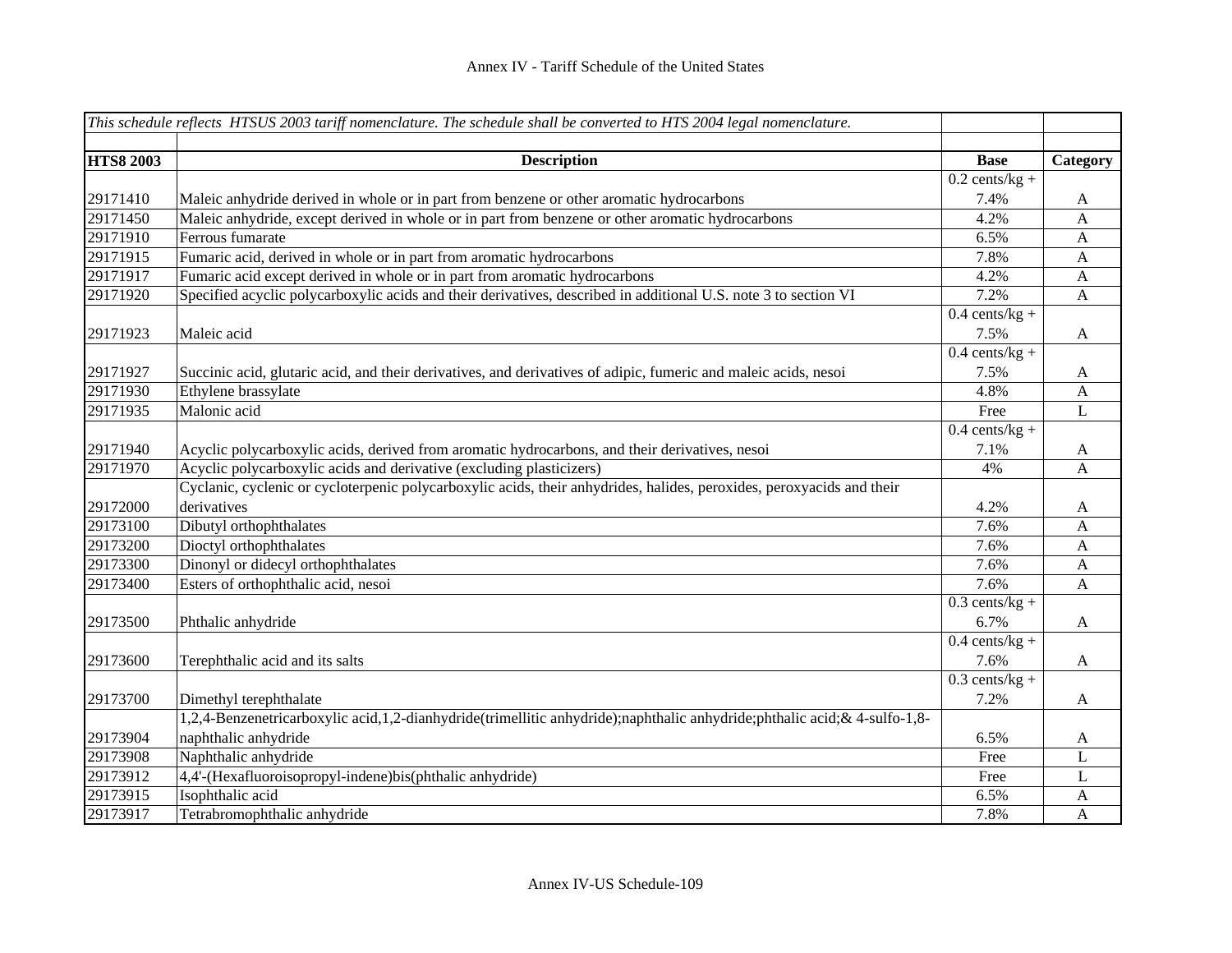|                  | This schedule reflects HTSUS 2003 tariff nomenclature. The schedule shall be converted to HTS 2004 legal nomenclature.                                                                                                                               |                  |              |
|------------------|------------------------------------------------------------------------------------------------------------------------------------------------------------------------------------------------------------------------------------------------------|------------------|--------------|
|                  |                                                                                                                                                                                                                                                      |                  |              |
| <b>HTS8 2003</b> | <b>Description</b>                                                                                                                                                                                                                                   | <b>Base</b>      | Category     |
|                  |                                                                                                                                                                                                                                                      | 7.6%             |              |
| 29173920         | Plasticizers of aromatic polycarboxylic acids, their anhydrides, halides, peroxides, peroxyacids and their derivatives<br>Aromatic polycarboxylic acids, their anhydrides, halides, peroxides, peroxyacids and their derivatives nesoi, in add. U.S. |                  | A            |
| 29173930         | note 3 to sec. VI                                                                                                                                                                                                                                    |                  |              |
|                  |                                                                                                                                                                                                                                                      | 7.2%             | $\mathbf A$  |
| 29173970         | Other aromatic polycarboxylic acids and their derivatives (excluding those described in additional US note 3 to section VI                                                                                                                           | 7.8%             | A            |
| 29181110         | Lactic acid                                                                                                                                                                                                                                          | 5.1%             | $\mathbf{A}$ |
| 29181150         | Salts and esters of lactic acid                                                                                                                                                                                                                      | 3.4%             | $\mathbf{A}$ |
| 29181200         | Tartaric acid                                                                                                                                                                                                                                        | Free             | $\mathbf L$  |
| 29181310         | Potassium antimony tartrate (Tartar emetic)                                                                                                                                                                                                          | Free             | $\mathbf L$  |
| 29181320         | Potassium bitartrate (Cream of tartar)                                                                                                                                                                                                               | Free             | $\mathbf L$  |
| 29181330         | Potassium sodium tartrate (Rochelle salts)                                                                                                                                                                                                           | Free             | $\mathbf L$  |
| 29181350         | Salts and esters of tartaric acid, nesoi                                                                                                                                                                                                             | 4.4%             | $\mathbf{A}$ |
| 29181400         | Citric acid                                                                                                                                                                                                                                          | 6%               | $\mathbf{A}$ |
| 29181510         | Sodium citrate                                                                                                                                                                                                                                       | 6.5%             | $\mathbf{A}$ |
| 29181550         | Salts and esters of citric acid, except sodium citrate                                                                                                                                                                                               | 3.7%             | $\mathbf{A}$ |
| 29181610         | Gluconic acid                                                                                                                                                                                                                                        | 6%               | $\mathbf{A}$ |
| 29181650         | Salts and esters of gluconic acid                                                                                                                                                                                                                    | 3.7%             | $\mathbf{A}$ |
| 29181910         | Benzilic acid; and benzilic acid, methyl ester                                                                                                                                                                                                       | 5.8%             | A            |
| 29181912         | Phenylglycolic acid (Mandelic acid)                                                                                                                                                                                                                  | Free             | L            |
| 29181915         | Phenylglycolic (Mandelic) acid salts and esters                                                                                                                                                                                                      | 6.5%             | A            |
|                  | Aromatic carboxylic acids with alcohol function, w/o other oxygen functions, and their derivatives, described in add. U.S.                                                                                                                           |                  |              |
| 29181920         | note 3 to sec. VI                                                                                                                                                                                                                                    | 7.2%             | A            |
|                  |                                                                                                                                                                                                                                                      | $0.4$ cents/kg + |              |
| 29181930         | Aromatic carboxylic acids with alcohol function, without other oxygen functions, and their derivatives, nesoi                                                                                                                                        | 7.6%             | A            |
| 29181960         | Malic acid                                                                                                                                                                                                                                           | 4%               | $\mathbf{A}$ |
| 29181990         | Nonaromatic carboxylic acids with alcohol function, without other oxygen function, and their derivatives, nesoi                                                                                                                                      | 4%               | $\mathbf{A}$ |
| 29182110         | Salicylic acid and its salts, suitable for medicinal use                                                                                                                                                                                             | 6.5%             | $\mathbf{A}$ |
|                  |                                                                                                                                                                                                                                                      | $0.4$ cents/kg + |              |
| 29182150         | Salicylic acid and its salts, not suitable for medicinal use                                                                                                                                                                                         | 7.6%             | A            |
| 29182210         | O-Acetylsalicylic acid (Aspirin)                                                                                                                                                                                                                     | 6.9%             | A            |
| 29182250         | Salts and esters Of O-acetylsalicylic acid                                                                                                                                                                                                           | 6.5%             | A            |
| 29182310         | Salol (Phenyl salicylate) suitable for medicinal use                                                                                                                                                                                                 | 6.5%             | A            |
| 29182320         | Odoriferous or flavoring compounds of other esters of salicyclic acid and their salts, nesoi                                                                                                                                                         | 7%               | $\mathbf{A}$ |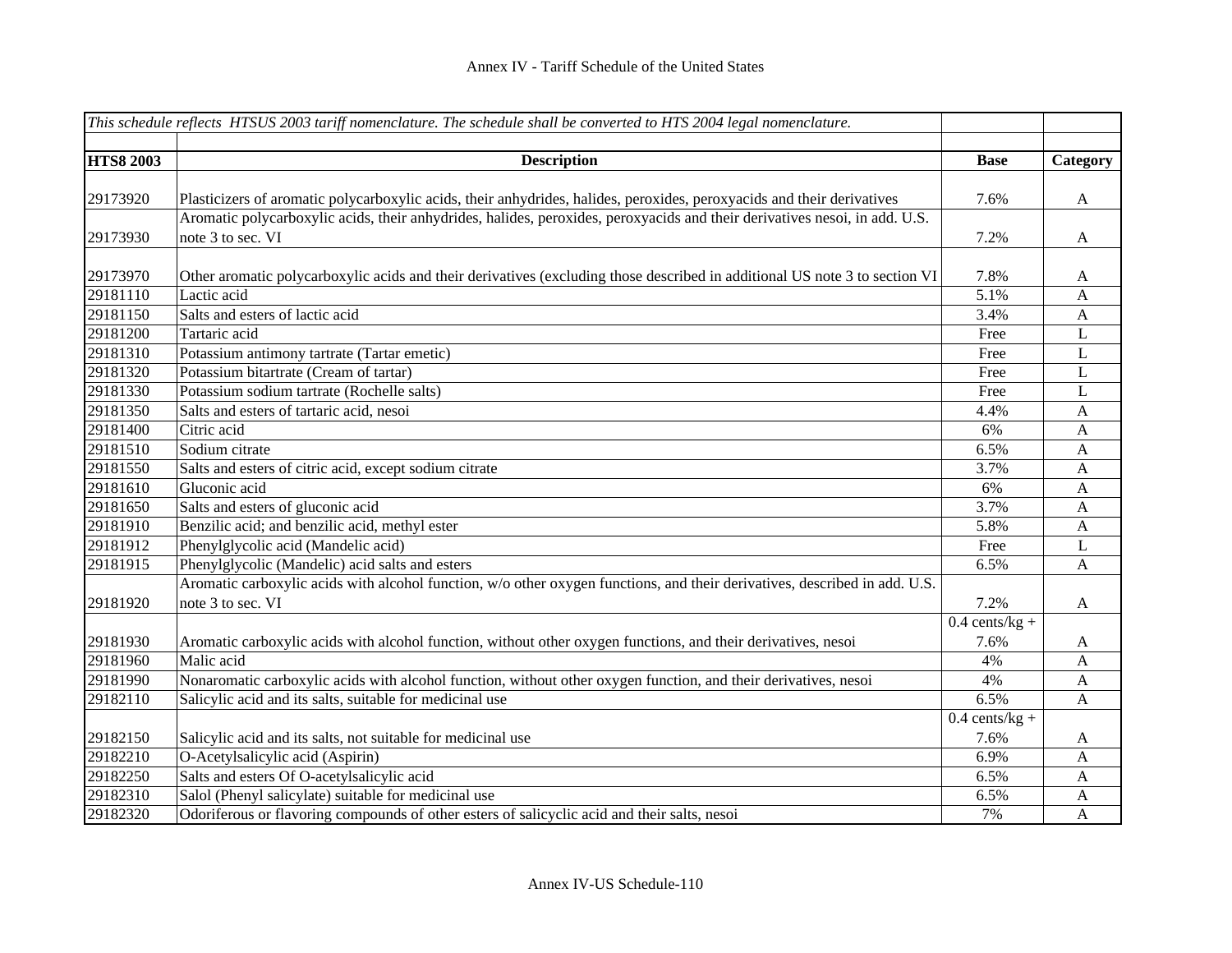|                  | This schedule reflects HTSUS 2003 tariff nomenclature. The schedule shall be converted to HTS 2004 legal nomenclature. |                  |                           |
|------------------|------------------------------------------------------------------------------------------------------------------------|------------------|---------------------------|
|                  |                                                                                                                        |                  |                           |
| <b>HTS8 2003</b> | <b>Description</b>                                                                                                     | <b>Base</b>      | Category                  |
| 29182330         | Esters of salicylic acid and their salts, described in additional U.S. note 3 to section VI                            | 7.2%             | A                         |
|                  |                                                                                                                        | $0.4$ cents/kg + |                           |
| 29182350         | Esters of salicylic acid and their salts, nesoi                                                                        | 7.6%             | $\mathbf{A}$              |
|                  | 2,3-Cresotic acid; m-hydroxybenzoic acid; 2-hydroxybenzoic acid, calcium salt; and other specified carboxylic acids    |                  |                           |
| 29182904         | w/phenol function                                                                                                      | 5.8%             | A                         |
| 29182908         | m-Hydroxybenzoic acid                                                                                                  | Free             | L                         |
| 29182920         | Gentisic acid; and hydroxycinnamic acid and its salts                                                                  | 6.5%             | $\mathbf{A}$              |
| 29182922         | p-Hydroxybenzoic acid                                                                                                  | 6.5%             | $\mathbf{A}$              |
|                  |                                                                                                                        | $0.4$ cents/kg + |                           |
| 29182925         | 3-Hydroxy-2-naphthoic acid                                                                                             | 7.6%             | $\mathbf{A}$              |
| 29182930         | Gallic acid                                                                                                            | 1%               | $\mathbf{A}$              |
| 29182939         | 4,4-Bis(4-hydroxyphenyl)-pentanoic acid; and 3,5,6-triclorosalicylic acid                                              | Free             | $\mathbf{L}$              |
|                  |                                                                                                                        |                  |                           |
| 29182965         | Carboxylic acids with phenol function but w/o other oxygen function, described in add'l. U.S. note 3 to section VI     | 7.2%             | $\boldsymbol{\mathsf{A}}$ |
|                  | Other carboxylic acids w/phenol function but w/o other oxygen function & their derivatives (excluding goods of add. US | $0.4$ cents/kg + |                           |
| 29182975         | note 3 to section VI)                                                                                                  | 7.6%             | $\mathbf{A}$              |
| 29183010         | 1-Formylphenylacetic acid, methyl ester                                                                                | 5.8%             | $\mathbf{A}$              |
| 29183015         | 2-Chloro-4,5-difluoro-beta-oxobenzenepropanoic acid, ethyl ester; and ethyl 2-keto-4-phenylbutanoate                   | Free             | $\mathbf L$               |
|                  | Aromatic carboxylic acids w/aldehyde or ketone function but w/o other oxygen function & their deriv desc. in add US    |                  |                           |
| 29183025         | note 3 to sec VI, nesoi                                                                                                | 7.2%             | $\mathbf{A}$              |
|                  |                                                                                                                        | $0.4$ cents/kg + |                           |
| 29183030         | Aromatic carboxylic acids with aldehyde or ketone function, but without other oxygen function, and derivatives, nesoi  | 7.6%             | $\mathbf{A}$              |
|                  | Dimethyl acetyl succinate; oxalacetic acid diethyl ester sodium salt; 4,4,4-trifluoro-3-oxobutanoic acid, both ethyl & |                  |                           |
| 29183070         | methyl ester versions                                                                                                  | Free             | $\mathbf L$               |
|                  | Non-aromatic carboxylic acids w/aldehyde or ketone function but w/o other oxygen func. their anhydrides, halides,      |                  |                           |
| 29183090         | peroxides, etc derivatives                                                                                             | 3.7%             | $\mathbf{A}$              |
|                  |                                                                                                                        |                  |                           |
| 29189005         | p-Anisic acid; clofibrate; 1,6-hexanediol-bis(3,5-dibutyl-4-hydroxyphenyl)propionate; and 3-phenoxybenzoic acid        | 5.8%             | $\mathbf A$               |
|                  |                                                                                                                        |                  |                           |
| 29189006         | 1-Hydroxy-6-octadecyloxy-2-naphthalenccarboxylic acid; and 1-hydroxy-6-docosyloxy-2-naphthalene carboxylic acid        | Free             | L                         |
| 29189014         | 2-(4-Chloro-2-methyl-phenoxy) propionic acid and its salts                                                             | Free             | $\mathbf L$               |
|                  |                                                                                                                        |                  |                           |
| 29189018         | 4-(4-Chloro-2-methyl-phenoxy)butyric acid; p-chlorophenoxyacetic acid; and 2-(2,4-dichlorophenoxy)propionic acid       | 6.5%             | A                         |
| 29189020         | Aromatic pesticides, derived from carboxylic acids with additional oxygen function, and their derivatives, nesoi       | 7.2%             | $\mathbf{A}$              |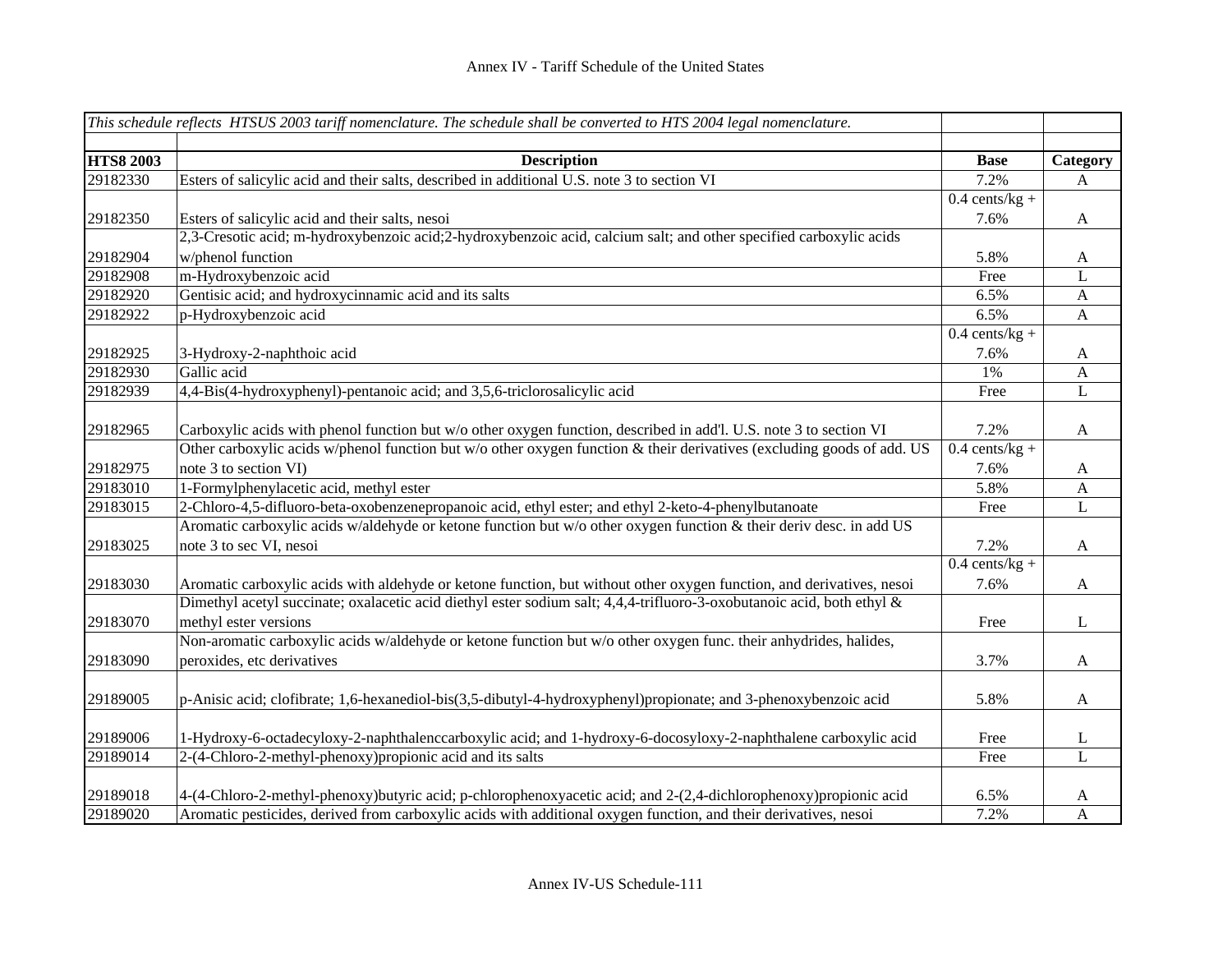|                  | This schedule reflects HTSUS 2003 tariff nomenclature. The schedule shall be converted to HTS 2004 legal nomenclature.     |                  |                  |
|------------------|----------------------------------------------------------------------------------------------------------------------------|------------------|------------------|
| <b>HTS8 2003</b> | <b>Description</b>                                                                                                         | <b>Base</b>      | Category         |
| 29189030         | Aromatic drugs derived from carboxylic acids with additional oxygen function, and their derivatives, nesoi                 | 6.5%             | A                |
|                  |                                                                                                                            |                  |                  |
| 29189035         | Odoriferous or flavoring compounds of carboxylic acids with additional oxygen function, and their derivatives, nesoi       | 7%               | A                |
|                  | Aromatic carboxylic acids with add'l oxygen function and their anhydrides, halide, etc deriv described in add US note 3 to |                  |                  |
| 29189043         | sect VI, nesoi                                                                                                             | 7.2%             | $\mathbf{A}$     |
|                  | Other aromatic carboxylic acids with add'l oxygen function and their anhydrides, halide, etc deriv (exclud goods in add    | $0.4$ cents/kg + |                  |
| 29189047         | US note $3$ to sec $VI$ )                                                                                                  | 7.6%             | A                |
| 29189050         | Nonaromatic carboxylic acids with additional oxygen function, and their derivatives, nesoi                                 | 4%               | A                |
| 29190015         | Triphenyl phosphate plasticizers                                                                                           | Free             | L                |
| 29190025         | Other aromatic plasticizers                                                                                                | 7.6%             | $\mathbf A$      |
|                  |                                                                                                                            |                  |                  |
| 29190030         | Aromatic phosphoric esters and their salts, including lactophosphates, and their derivatives, not used as plasticizers     | 6.5%             | $\mathbf{A}$     |
| 29190050         | Nonaromatic phosphoric esters and their salts, including lactophosphates, and their derivatives                            | 3.7%             | A                |
| 29201010         | O,O-Dimethyl-O-(4-nitro-m-tolyl)-phosphorothioate (Fenitrothion)                                                           | 6.5%             | $\mathbf{A}$     |
| 29201030         | O,O-diethyl-O-(4-nitrophenyl) phosphorothioate; and O,O-dimethyl-O-(4-nitrophenyl)phosphorothioate                         | Free             | $\mathbf L$      |
|                  | Other aromatic thiophosphoric esters (phosphorothioates) and their salts; their halogenated, sulfonated, nitrated or       |                  |                  |
| 29201040         | nitrosated derivatives                                                                                                     | 7.1%             | $\mathbf{A}$     |
|                  |                                                                                                                            |                  |                  |
| 29201050         | Nonaromatic phosphorothioates, their salts and halogenated, sulfonated, nitrated or nitrosated derivatives, nesoi          | 3.7%             | $\mathbf{A}$     |
|                  |                                                                                                                            |                  |                  |
| 29209010         | Aromatic pesticides of esters of other inorganic acids (excluding hydrogen halides), their salts and their derivatives     | 7.1%             | $\mathbf{A}$     |
| 29209020         | Aromatic esters of other inorganic acids (excluding hydrogen halides) their salts and their derivatives, nesoi             | 6.5%             | $\mathbf A$      |
| 29209050         | Nonaromatic esters of other inorganic acids (excluding hydrogen halides), their salts and their derivatives, nesoi         | 3.7%             | $\boldsymbol{A}$ |
| 29211100         | Methylamine, di- or trimethylamine, and their salts                                                                        | 3.7%             | $\mathbf{A}$     |
| 29211200         | Diethylamine and its salts                                                                                                 | 3.7%             | $\mathbf{A}$     |
| 29211910         | Mono- and triethylamines; mono-, di-, and tri(propyl- and butyl-) monoamines; salts of any of the foregoing                | 3.7%             | $\mathbf{A}$     |
|                  | 3-Amino-3-methyl-1-butyne; 2-chloro-N,N-dimethylethylamine hydrochloride; 2-(diethylamino)ethyl HCl; and                   |                  |                  |
| 29211930         | dimethylaminoisopropyl Cl HCl                                                                                              | Free             | L                |
| 29211960         | Other acyclic monoamines and their derivatives                                                                             | 6.5%             | $\mathbf{A}$     |
| 29212100         | Ethylenediamine and its salts                                                                                              | 5.8%             | $\mathbf{A}$     |
| 29212205         | Hexamethylenediamine adipate (Nylon salt)                                                                                  | 6.5%             | $\mathbf{A}$     |
| 29212210         | Hexamethylenediamine and its salts (except Nylon salt), derived in whole or in part from adipic acid                       | 7.8%             | $\mathbf A$      |
| 29212250         | Hexamethylenediamine and its salts (except Nylon salt), not derived in whole or in part from adipic acid                   | 6.5%             | A                |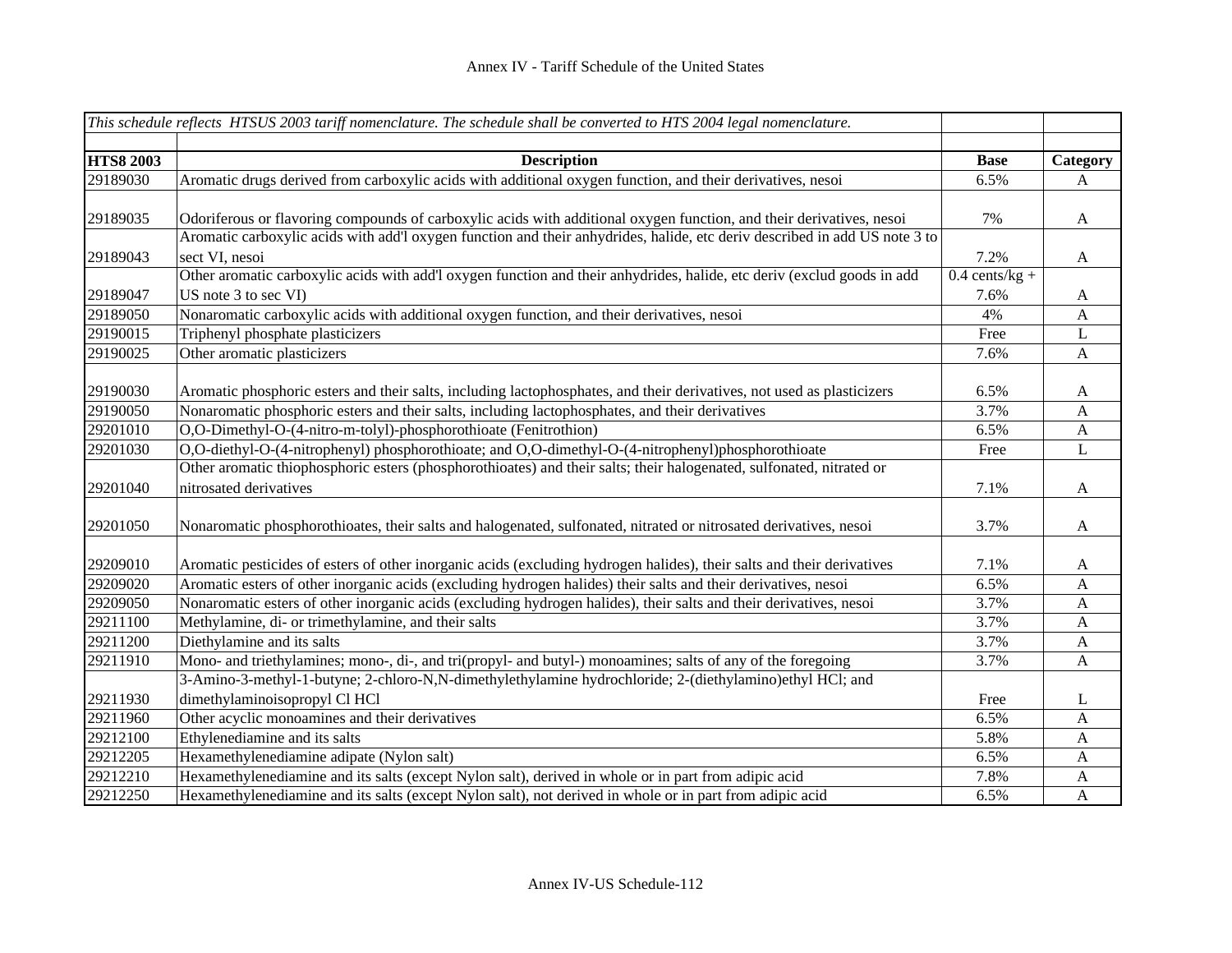|                  | This schedule reflects HTSUS 2003 tariff nomenclature. The schedule shall be converted to HTS 2004 legal nomenclature.      |                  |                |
|------------------|-----------------------------------------------------------------------------------------------------------------------------|------------------|----------------|
|                  |                                                                                                                             |                  |                |
| <b>HTS8 2003</b> | <b>Description</b>                                                                                                          | <b>Base</b>      | Category       |
|                  |                                                                                                                             |                  |                |
| 29212900         | Acyclic polyamines, their derivatives and salts, other than ethylenediamine or hexamethylenediamine and their salts         | 6.5%             | $\mathbf{A}$   |
| 29213005         | 1,3-Bis(aminoethyl)cyclohexane                                                                                              | Free             | $\overline{L}$ |
|                  | Cyclanic, cyclenic, cycloterpenic mono- or polyamines, derivatives and salts, from any aromatic compound desc in add        |                  |                |
| 29213010         | US note 3, sec. VI                                                                                                          | 7.2%             | $\mathbf A$    |
|                  | Cyclanic, cyclenic, cycloterpenic mono- or polyamines and their derivative, deriv from any aromatic cmpd (excl goods in     | $0.4$ cents/kg + |                |
| 29213030         | add US note 3 sec VI                                                                                                        | 7.5%             | $\mathbf{A}$   |
|                  | Cyclanic, cyclenic or cycloterpenic mono- or polyamines, and their derivatives and salts, from any nonaromatic              |                  |                |
| 29213050         | compounds                                                                                                                   | 3.7%             | $\mathbf{A}$   |
|                  |                                                                                                                             | $0.4$ cents/kg + |                |
| 29214110         | Aniline                                                                                                                     | 7.2%             | $\mathbf{A}$   |
|                  |                                                                                                                             | $0.2$ cents/kg + |                |
| 29214120         | Aniline salts                                                                                                               | 7.7%             | $\mathbf{A}$   |
| 29214210         | N,N-Dimethylaniline                                                                                                         | 7.1%             | $\mathbf{A}$   |
|                  |                                                                                                                             | $0.2$ cents/kg + |                |
| 29214215         | N-Ethylaniline and N,N-diethylaniline                                                                                       | 7.7%             | $\mathbf{A}$   |
| 29214216         | 2,4,5-Trichloroaniline                                                                                                      | Free             | L              |
|                  | o-Aminobenzenesulfonic acid; 6-chlorometanilic acid; 2-chloro-5-nitroaniline; 4-chloro-3-nitroaniline; dichloroanilines;    |                  |                |
| 29214218         | and other specified                                                                                                         | 5.8%             | $\mathbf{A}$   |
|                  |                                                                                                                             | $0.2$ cents/kg + |                |
| 29214221         | Metanilic acid                                                                                                              | 7.7%             | $\mathbf{A}$   |
|                  |                                                                                                                             | $0.2$ cents/kg + |                |
| 29214222         | Sulfanilic acid                                                                                                             | 7.7%             | $\mathbf{A}$   |
|                  |                                                                                                                             | $0.2$ cents/kg + |                |
| 29214223         | 3,4-Dichloroaniline                                                                                                         | 7.7%             | $\mathbf{A}$   |
|                  | m-Chloroaniline; 2-chloro-4-nitroaniline; 2,5-dicholoraniline-4-sulfonic acid & its monosodium salt; & other specified      |                  |                |
| 29214236         | aniline derivatives                                                                                                         | Free             | L              |
| 29214255         | Fast color bases of aniline derivatives and their salts                                                                     | 7.1%             | $\mathbf{A}$   |
| 29214265         | Aniline derivatives and their salts of products in additional U.S. note 3 to section VI                                     | 7.2%             | $\mathbf{A}$   |
|                  |                                                                                                                             | $0.2$ cents/kg + |                |
| 29214290         | Other aniline derivatives and their salts                                                                                   | 7.7%             | A              |
| 29214304         | 3-Chloro-o-toluidine; and 6-chloro-o-toluidine                                                                              | Free             | L              |
|                  | 4-Chloro-o-toluidine hydrochloride; 5-chloro-o-o-toluidine; 6-chloro-2-toluidine-sulfonic acid; 4-chloro-a,a,a-trifluoro-o- |                  |                |
| 29214308         | toluidine; & other                                                                                                          | 5.8%             | A              |
|                  |                                                                                                                             |                  |                |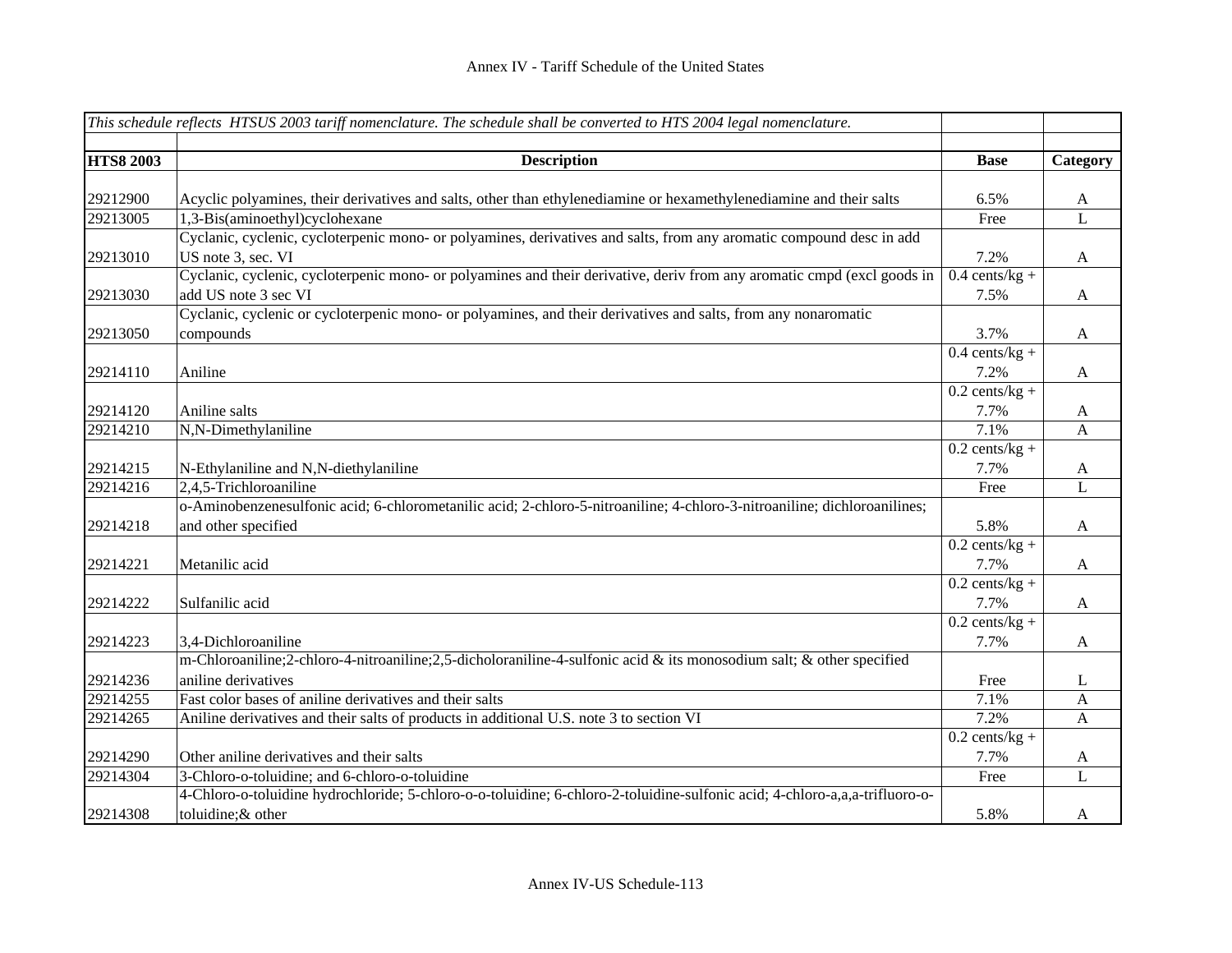|                  | This schedule reflects HTSUS 2003 tariff nomenclature. The schedule shall be converted to HTS 2004 legal nomenclature.    |                  |              |
|------------------|---------------------------------------------------------------------------------------------------------------------------|------------------|--------------|
|                  |                                                                                                                           |                  |              |
| <b>HTS8 2003</b> | <b>Description</b>                                                                                                        | <b>Base</b>      | Category     |
| 29214315         | alpha, alpha, alpha-Trifluoro-2, 6-dinitro-N, N-dipropyl-p-toluidine (Trifluralin)                                        | 7.2%             | A            |
|                  |                                                                                                                           | $0.2$ cents/kg + |              |
| 29214319         | alpha, alpha, alpha-Trifluoro-o-toluidine; alpha, alpha, alpha-trifluoro-6-chloro-m-toluidine                             | 7.7%             | A            |
|                  | 2-Amino-5-chloro-4-ethyl-benzenesulfonic acid; 2-amino-5-chloro-p-toluenesulfonic acid; p-nitro-o-toluidine; and 3-       |                  |              |
| 29214324         | (trifluoromethyl)aniline                                                                                                  | Free             | L            |
| 29214340         | Toluidines and their derivatives; salts thereof; described in additional U.S. note 3 to section VI                        | 7.2%             | A            |
|                  |                                                                                                                           | $0.2$ cents/kg + |              |
| 29214380         | Other toluidines and their derivatives; and salts thereof                                                                 | 7.7%             | A            |
| 29214405         | 4,4'-Bis(alpha,alpha-dimethlbenzyl)diphenylamine; and N-nitrosodiphenylamine                                              | Free             | $\mathbf{L}$ |
| 29214410         | Nitrosodiphenylamine                                                                                                      | 6.5%             | A            |
|                  | Diphenylamine and its derivatives (except nitrodiphenylamine); salts thereof, described in additional U.S. note 3 to      |                  |              |
| 29214420         | section VI                                                                                                                | 7.2%             | A            |
|                  |                                                                                                                           | $0.2$ cents/kg + |              |
| 29214470         | Diphenylamine and its derivatives; salts thereof; excluding goods in additional U.S. note 3 to section VI                 | 7.7%             | A            |
|                  |                                                                                                                           |                  |              |
| 29214510         | 7-Amino-1,3-naphthalenedisulfonic acid, specified naphthalenesulfonic acids and their salts; N-phenyl-2-napthylamine      | 6.5%             | A            |
| 29214520         | Specified aromatic monoamines and their derivatives; salts thereof                                                        | 5.8%             | A            |
|                  | Mixture of 5- & 8-amino-2-naphthalenesulfonic acid; 2-naphthalamine-o-sulfonic acid; & o-naphthionic acid (1-amino-2-     |                  |              |
| 29214525         | naphthalenesulfonic acid)                                                                                                 | Free             | L            |
| 29214560         | Aromatic monoamines and their derivatives and salts described in additional US note 3 to section VI, nesoi                | 7.2%             | A            |
|                  |                                                                                                                           | $0.2$ cents/kg + |              |
| 29214590         | Aromatic monoamines and their derivatives and salts thereof nesoi                                                         | 7.7%             | A            |
|                  | Amfetamine (INN), benzfetamine (INN), dexamfetamine (INN), etilamfetamine (INN), and other specified INNs; salts          |                  |              |
| 29214600         | thereof                                                                                                                   | Free             | L            |
|                  |                                                                                                                           |                  |              |
| 29214910         | 4-Amino-2-stilbenesulfonic acid and its salts, p-ethylaniline; 2,4,6-trimethylaniline (Mesidine); and specified xylidines | 5.8%             | A            |
| 29214915         | m-Nitro-p-toluidine                                                                                                       | Free             | L            |
| 29214932         | Fast color bases of aromatic monamines and their derivatives                                                              | 7.1%             | $\mathbf{A}$ |
| 29214938         | Aromatic monoamine antidepressants, tranquilizers and other psychotherapeutic agents, nesoi                               | 7.5%             | $\mathbf{A}$ |
| 29214943         | Aromatic monoamine drugs, nesoi                                                                                           | 6.5%             | $\mathbf{A}$ |
| 29214945         | Aromatic monoamines and their derivatives nesoi; salts thereof, described in additional U.S. note 3 to section VI         | 7.2%             | $\mathbf{A}$ |
|                  |                                                                                                                           | $0.2$ cents/kg + |              |
| 29214950         | Aromatic monoamines and their derivatives and salts thereof, nesoi                                                        | 7.7%             | A            |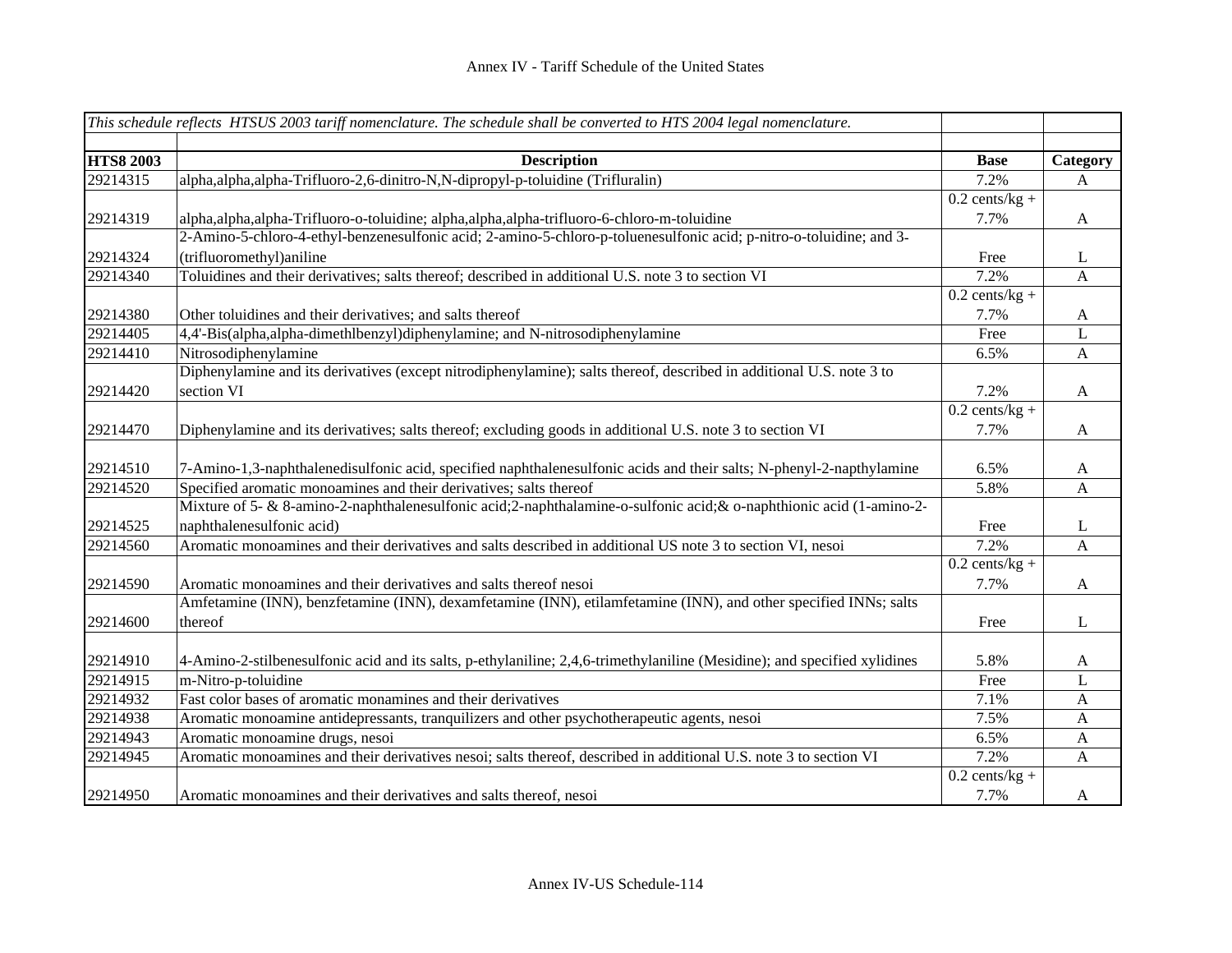|                  | This schedule reflects HTSUS 2003 tariff nomenclature. The schedule shall be converted to HTS 2004 legal nomenclature.      |                  |              |
|------------------|-----------------------------------------------------------------------------------------------------------------------------|------------------|--------------|
| <b>HTS8 2003</b> | <b>Description</b>                                                                                                          | <b>Base</b>      | Category     |
|                  | 4-Amino-2-(N,N-diethylamino)toluene hydrochloride; m- and o-phenylenediamine; toluene-2,4- and -2,5-diamine; and            |                  |              |
| 29215110         | toluene-2,5-diamine sulfate                                                                                                 | 6.5%             | A            |
| 29215120         | Photographic chemicals of o-, m-, p-phenylenediamine, diaminotoluenes, and their derivatives, and salts thereof             | 6.5%             | $\mathbf{A}$ |
|                  | o-, m-, p-Phenylenediamine, diaminotoluenes, and their derivatives, and salts thereof, described in additional U.S. note 3  |                  |              |
| 29215130         | to section VI                                                                                                               | 7.2%             | $\mathbf{A}$ |
|                  |                                                                                                                             | $0.2$ cents/kg + |              |
| 29215150         | o-, m-, p-Phenylenediamine, and diaminotoluenes and their derivatives, and salts thereof, nesoi                             | 7.7%             | $\mathbf{A}$ |
| 29215904         | 1,8-diaminonaphthalene (1,8-naphthalenediamino)                                                                             | Free             | L            |
|                  | 5-Amino-2-(p-aminoanilino)benzenesulfonic acid; 4,4-diamino-3-biphenylsulfonic acid; 3,3-dimethylbenzidine (o-              |                  |              |
| 29215908         | tolidine); & other specified                                                                                                | 5.8%             | $\mathbf{A}$ |
|                  | 4,4'-Benzidine-2,2'-disulfonic acid;1,4-diaminobenzene-2-sulfonic acid;4,4'-methylenebis-(2,6-diethylaniline);m-            |                  |              |
| 29215917         | xylenediamine; and 1 other                                                                                                  | Free             | L            |
| 29215920         | 4,4'-Diamino-2,2'-stilbenedisulfonic acid                                                                                   | 6.9%             | $\mathbf{A}$ |
| 29215930         | 4,4'-Methylenedianiline                                                                                                     | 6.5%             | $\mathbf{A}$ |
| 29215940         | Aromatic polyamines and their derivatives and salts thereof, described in additional U.S. note 3 to section VI              | 7.2%             | $\mathbf{A}$ |
|                  |                                                                                                                             | $0.2$ cents/kg + |              |
| 29215980         | Aromatic polyamines and their derivatives; salts thereof nesoi                                                              | 7.7%             | $\mathbf{A}$ |
| 29221100         | Monoethanolamine and its salts                                                                                              | 7%               | $\mathbf{A}$ |
| 29221200         | Diethanolamine and its salts                                                                                                | 7%               | A            |
| 29221300         | Triethanolamine and its salts                                                                                               | 7%               | $\mathbf{A}$ |
| 29221400         | Dextropropoxyphene (INN) and its salts                                                                                      | Free             | L            |
|                  | Aromatic amino-alcohols drugs, their ethers and esters, other than those containing > one kind of oxygen function; salts    |                  |              |
| 29221909         | thereof; nesoi                                                                                                              | 6.5%             | $\mathbf{A}$ |
|                  | 4,4'-Bis(dimethylamino)benzhydrol (Michler's hydrol) and other specified aromatic amino-alcohols, their ethers and          |                  |              |
| 29221920         | esters; salts thereof                                                                                                       | 5.8%             | $\mathbf{A}$ |
|                  | N1-(2-Hydroxyethyl-2-nitro-1,4-phenylendiamine; N1, N4, N4-tris(2-hydroxyethyl)-2-nitro-1,4-phenylenediamine; and           |                  |              |
| 29221933         | other specified chemicals                                                                                                   | Free             | L            |
|                  | Aromatic amino-alcohols, their ethers and esters, other than those containing more than one oxy func described in add. US   |                  |              |
| 29221960         | note 3 to sect VI                                                                                                           | 7.2%             | $\mathbf{A}$ |
|                  | Other aromatic amino-alcohols, their ethers $\&$ esters, other than those contain more than one oxy func (exc goods of add. | $0.4$ cents/kg + |              |
| 29221970         | US note 3 sect VI)                                                                                                          | 7.4%             | $\mathbf{A}$ |
|                  | Other non-aromatic amino-alcohols, their ethers and esters other than those containing more than one oxygen function;       |                  |              |
| 29221995         | salts thereof                                                                                                               | 6.5%             | A            |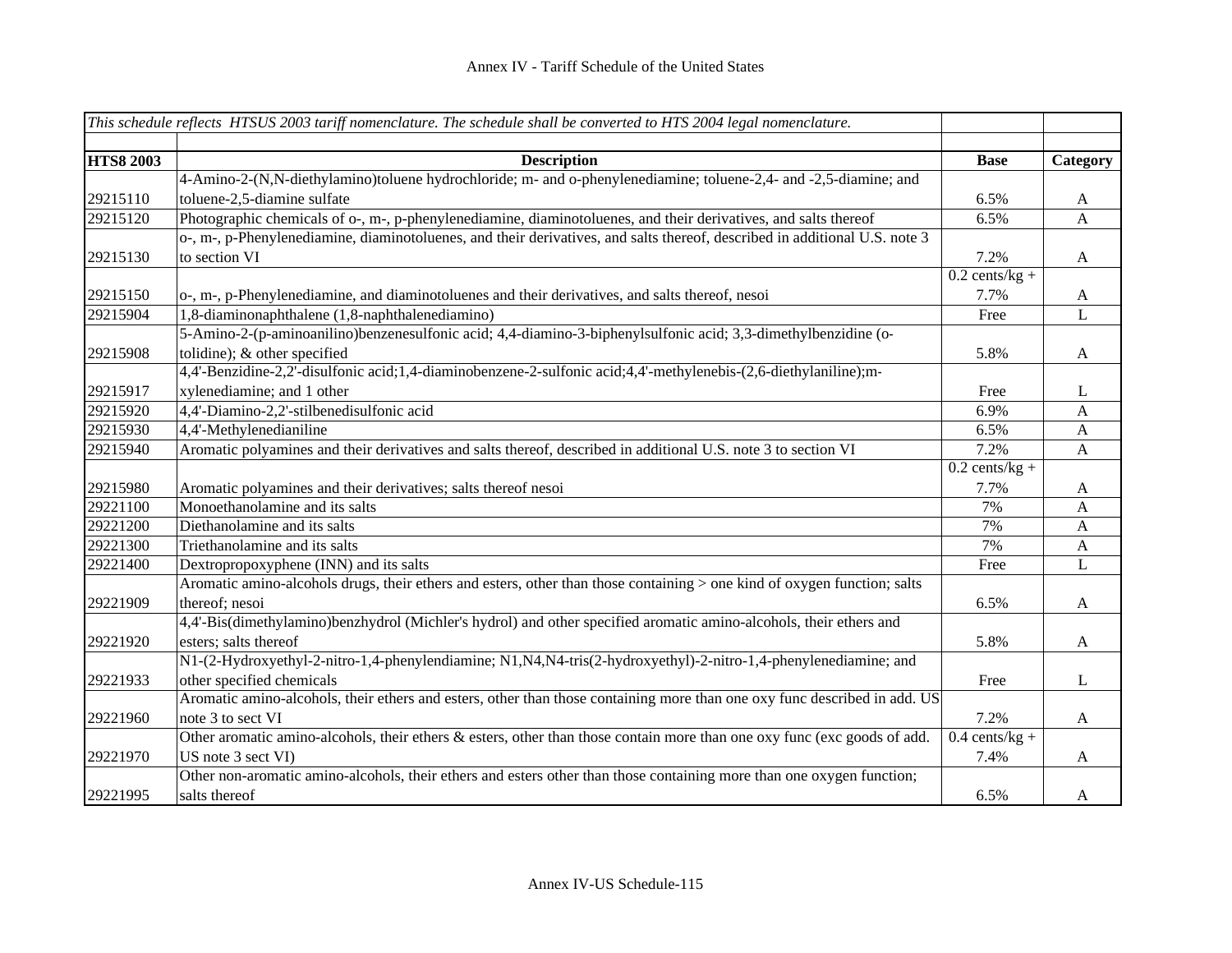|                  | This schedule reflects HTSUS 2003 tariff nomenclature. The schedule shall be converted to HTS 2004 legal nomenclature.  |                  |          |
|------------------|-------------------------------------------------------------------------------------------------------------------------|------------------|----------|
|                  |                                                                                                                         |                  |          |
| <b>HTS8 2003</b> | <b>Description</b>                                                                                                      | <b>Base</b>      | Category |
|                  | 1-Amino-8-hydroxy-3,6-naphthalenedisulfonic acid; and other specified aminohydroxynaphthalenesulfonic acids and their   |                  |          |
| 29222110         | salts                                                                                                                   | 5.8%             | A        |
| 29222125         | 1-Amino-8-hydroxy-4,6-naphthalenedisulfonic acid, monosodium salts                                                      | Free             | L        |
|                  |                                                                                                                         |                  |          |
| 29222140         | Aminohydroxynaphthalene sulfonic acids and their salts of products described in additional US note 3 to section VI      | 7.2%             | A        |
|                  |                                                                                                                         | $0.4$ cents/kg + |          |
| 29222150         | Aminohydroxynaphthalene sulfonic acids and their salts, nesoi                                                           | 7.4%             | A        |
| 29222210         | o-Anisidine; p-anisidine; and p-phenetidine                                                                             | 6.5%             | A        |
| 29222220         | Anisidines, dianisidines, phenetidines, and their salts, described in additional U.S. note 3 to section VI              | 7.2%             | A        |
|                  |                                                                                                                         | $0.4$ cents/kg + |          |
| 29222250         | Other anisidines, dianisidines, phenetidines, and their salts, nesoi                                                    | 7.4%             | A        |
| 29222906         | m-Nitro-p-anisidine and m-nitro-o-anisidine as fast color bases                                                         | Free             | L        |
| 29222908         | m-Nitro-p-anisidine and m-nitro-o-anisidine, nesoi                                                                      | Free             | L        |
|                  | 2-Amino-6-chloro-4-nitrophenol and other specified amino-naphthols and amino-phenols, their ethers and esters; salts    |                  |          |
| 29222910         | thereof                                                                                                                 | 5.8%             | A        |
| 29222913         | o-Aminophenol; and 2,2-bis-[4-(4-aminophenoxy)phenyl]propane                                                            | Free             | L        |
| 29222915         | m-Diethylaminophenol; m-dimethylaminophenol; 3-ethylamino-p-cresol; and 5-methoxy-m-phenylenediamine                    | 6.5%             | A        |
| 29222920         | 4-Chloro-2,5-dimethoxyaniline; and 2,4-dimethoxyaniline                                                                 | Free             | L        |
| 29222926         | Amino-naphthols and other amino-phenols and their derivatives used as fast color bases                                  | 7.1%             | A        |
|                  | Drugs of amino-naphthols and -phenols, their ethers and esters, except those cont. more than one oxygen function; salts |                  |          |
| 29222927         | thereof, nesoi                                                                                                          | 6.5%             | A        |
|                  | Photographic chemicals of amino-naphthols and -phenols, their ethers/esters, except those cont. more than one oxygen    |                  |          |
| 29222929         | function; salts, nesoi                                                                                                  | 6.5%             | A        |
|                  |                                                                                                                         |                  |          |
| 29222960         | Amino-naphthols and other amino-phenols and their derivatives of products described in add'l U.S. note 3 to section VI  | 7.2%             | A        |
|                  | Amino-naphthols and other amino-phenols; their ethers, esters & salts (not containing more than one oxygen function)    | $0.4$ cents/kg + |          |
| 29222980         | thereof nesoi                                                                                                           | 7.4%             | A        |
| 29223100         | Amfepramone (INN), methadone (INN) and normethadone (INN); salts thereof                                                | Free             | L        |
| 29223905         | 1-Amino-2,4-dibromoanthraquinone; and 2-Amino-5-chlorobenzophenone                                                      | Free             | L        |
|                  | 2'-Aminoacetophenone & other specified aromatic amino-aldehydes, -ketones and -quinones, other than those with more     |                  |          |
| 29223910         | than one oxygen function                                                                                                | 5.8%             | A        |
| 29223914         | 2-Aminoanthraquinone                                                                                                    | 7.2%             | A        |
| 29223917         | 1-Aminoanthraquinone                                                                                                    | Free             | L        |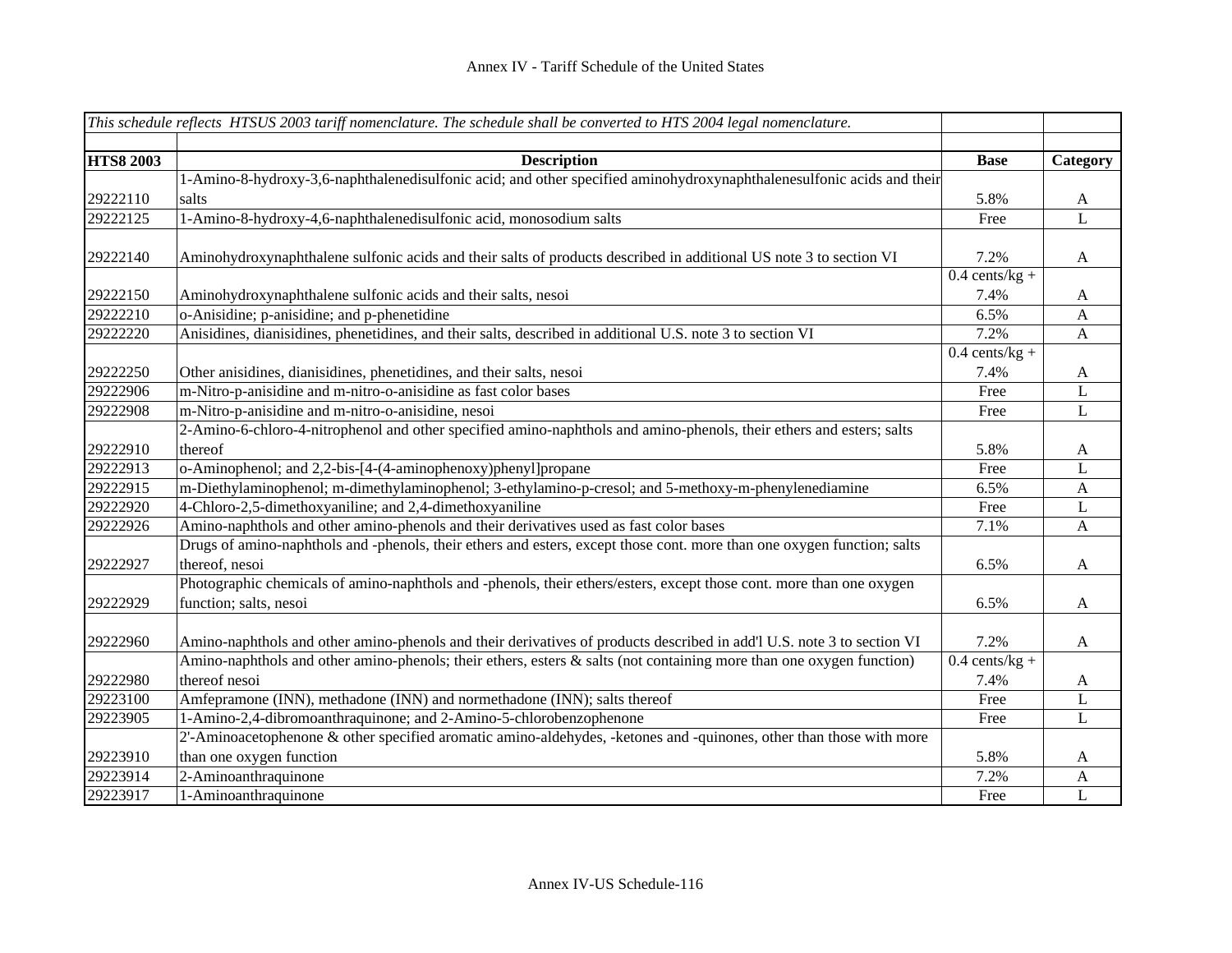|                  | This schedule reflects HTSUS 2003 tariff nomenclature. The schedule shall be converted to HTS 2004 legal nomenclature.    |                  |              |
|------------------|---------------------------------------------------------------------------------------------------------------------------|------------------|--------------|
|                  |                                                                                                                           |                  |              |
| <b>HTS8 2003</b> | <b>Description</b>                                                                                                        | <b>Base</b>      | Category     |
|                  | Aromatic amino-aldehydes, -ketones and -quinones, other than those with more than one oxygen function; salts; desc in     |                  |              |
| 29223925         | add US note 3 sec VI                                                                                                      | 7.2%             | $\mathbf{A}$ |
|                  | Aromatic amino-aldehydes, -ketones and -quinones, other than those with more than one oxygen function; salts thereof;     | $0.4$ cents/kg + |              |
| 29223945         | nesoi                                                                                                                     | 7.4%             | $\mathbf{A}$ |
|                  | Nonaromatic amino-aldehydes, -ketones and -quinones, other than those with more than one kind of oxygen function, salts   |                  |              |
| 29223950         | thereof; nesoi                                                                                                            | 6.5%             | $\mathbf{A}$ |
|                  | Amino-naphthols and amino-phenol, their ethers, esters, except those with more than one kind of oxygen function; and      |                  |              |
| 29224100         | salts thereof, nesoi                                                                                                      | 3.7%             | $\mathbf{A}$ |
| 29224210         | Monosodium glutamate                                                                                                      | 7%               | A            |
| 29224250         | Glutamic acid and its salts, other than monosodium glutamate                                                              | 3.7%             | $\mathbf{A}$ |
| 29224310         | Anthranilic acid and its salts, described in additional US note 3 to section VI                                           | 7.2%             | $\mathbf{A}$ |
|                  |                                                                                                                           | $0.4$ cents/kg + |              |
| 29224350         | Anthranilic acid and its salts, nesoi                                                                                     | 7.4%             | $\mathbf{A}$ |
| 29224400         | Tildine (INN) and its salts                                                                                               | Free             | $\mathbf L$  |
| 29224905         | (R)-alpha-Aminobenzeneacetic acid; and 2-amino-3-chlorobenzoic acid, methyl ester                                         | Free             | $\mathbf{L}$ |
|                  | m-Aminobenzoic acid, technical; and other specified aromatic amino-acids and their esters, except those with more than    |                  |              |
| 29224910         | one oxygen function                                                                                                       | 5.8%             | A            |
| 29224926         | Aromatic amino-acids drugs and their esters, not containing more than one kind of oxygen function, nesoi                  | 6.5%             | $\mathbf{A}$ |
|                  | Aromatic amino-acids and their esters, excl. those with more than one oxygen function; salts; described in add. U.S. note |                  |              |
| 29224930         | 3 to sect VI                                                                                                              | 7.2%             | $\mathbf{A}$ |
|                  | Aromatic amino-acids and their esters, not contng more than 1 kind of oxygen function (excluding goods in add U.S. note   | $0.4$ cents/kg + |              |
| 29224937         | 3 to sec VI), nesoi                                                                                                       | 7.4%             | A            |
| 29224940         | Nonaromatic amino-acids, other than those containing more than one kind of oxygen function, nesoi                         | 4.2%             | A            |
| 29224960         | 3-Aminocrotonic acid, methyl ester; and (R)-alpha-amino-1,4-cyclohexadiene-1-acetic acid                                  | Free             | L            |
|                  |                                                                                                                           |                  |              |
| 29224980         | Non-aromatic esters of amino-acids, other than those containing more than one kind of oxygen function; salts thereof      | 3.7%             | $\mathbf{A}$ |
|                  | 3,4-Diaminophenetole dihydrogen sulfate; 2-nitro-5-[(2,3-dihydroxy)propoxy]-N-methylaniline; and other specified          |                  |              |
| 29225007         | aromatic chemicals                                                                                                        | Free             | $\bf L$      |
|                  |                                                                                                                           |                  |              |
| 29225010         | Specified aromatic amino-alcohol-phenols, amino-acid-phenols and other amino-compounds with oxygen function               | 5.8%             | $\mathbf{A}$ |
|                  |                                                                                                                           | $0.4$ cents/kg + |              |
| 29225011         | Salts of d(underscored)-(-)-p-Hydroxyphenylglycine                                                                        | 7.4%             | A            |
| 29225013         | Isoetharine hydrochloride and other specified aromatic drugs of amino-compounds with oxygen function                      | Free             | L            |
| 29225014         | Other aromatic cardiovascular drugs of amino-compounds with oxygen function                                               | 6.5%             | $\mathbf{A}$ |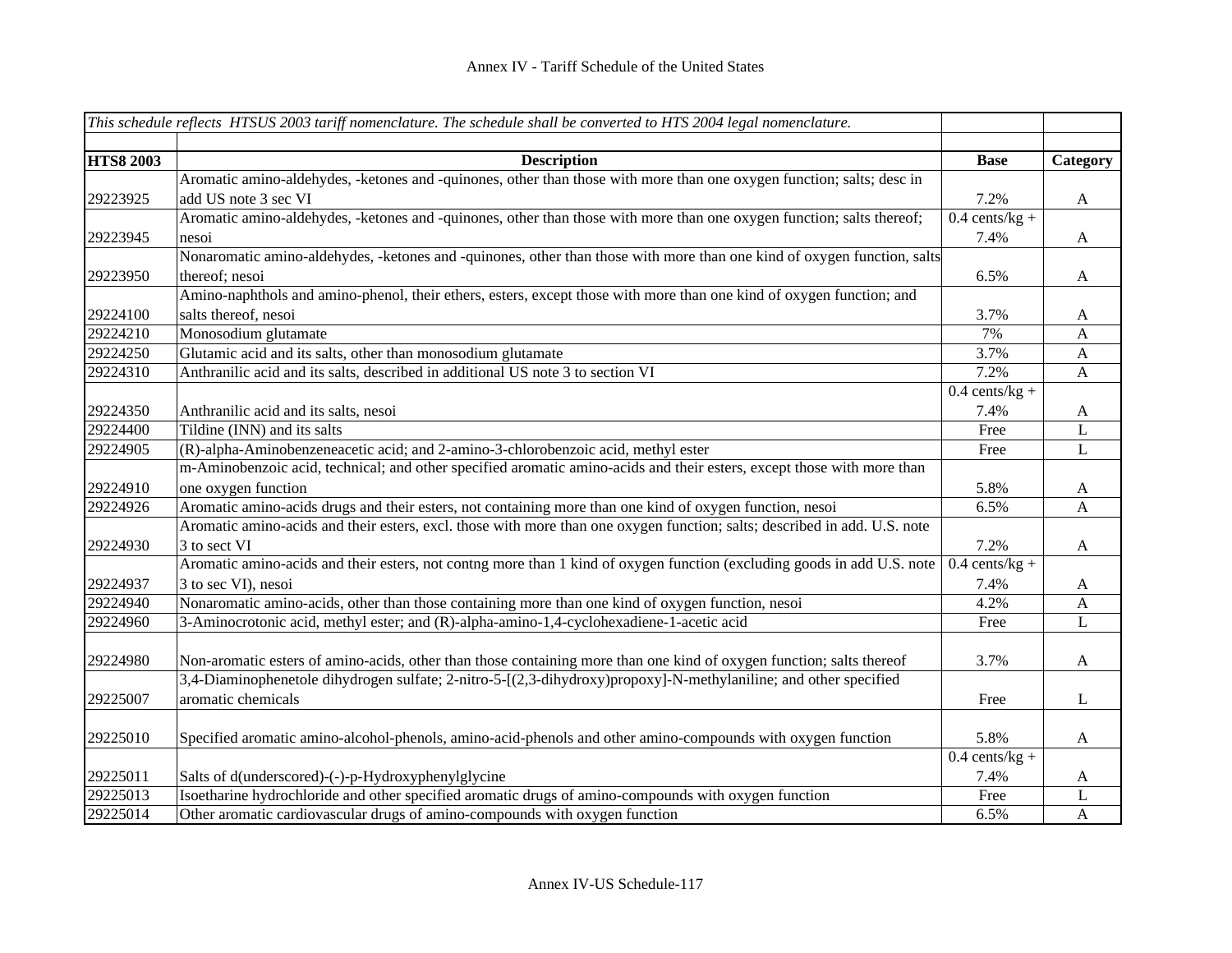|                  | This schedule reflects HTSUS 2003 tariff nomenclature. The schedule shall be converted to HTS 2004 legal nomenclature. |                               |                  |
|------------------|------------------------------------------------------------------------------------------------------------------------|-------------------------------|------------------|
| <b>HTS8 2003</b> | <b>Description</b>                                                                                                     | <b>Base</b>                   | Category         |
| 29225017         | Aromatic dermatological agents and local anesthetics of amino-compounds with oxygen function                           | 6.5%                          | A                |
| 29225019         | Aromatic guaiacol derivatives of amino-compounds with oxygen function                                                  | 6.5%                          | $\mathbf{A}$     |
| 29225025         | Aromatic drugs of amino-compounds with oxygen function, nesoi                                                          | 6.5%                          | $\mathbf{A}$     |
|                  | Aromatic amino-alcohol-phenols, amino-acid-phenols and other amino-compounds with oxygen function described in         |                               |                  |
| 29225035         | add. US note 3 to section VI                                                                                           | 7.2%                          | $\mathbf{A}$     |
|                  |                                                                                                                        | $0.4$ cents/kg +              |                  |
| 29225040         | Aromatic amino-alcohol-phenols, amino-acid-phenols and other amino-compounds with oxygen function, nesoi               | 7.4%                          | A                |
| 29225050         | Nonaromatic amino-alcohol-phenols, amino-acid-phenols and other amino-compounds with oxygen function                   | 6.5%                          | $\mathbf{A}$     |
| 29231000         | Choline and its salts                                                                                                  | 3.7%                          | $\boldsymbol{A}$ |
|                  | Purified egg phospholipids, pharmaceutical grade meeting requirements of the U.S. FDA for use in intravenous fat       |                               |                  |
| 29232010         | emulsion                                                                                                               | Free                          | L                |
| 29232020         | Lecithins and other phosphoaminolipids, nesoi                                                                          | 5%                            | $\mathbf{A}$     |
| 29239000         | Quaternary ammonium salts and hydroxides, except choline and its salts                                                 | 6.2%                          | $\mathbf{A}$     |
| 29241100         | Meprobamate (INN)                                                                                                      | Free                          | $\mathbf L$      |
| 29241910         | Acyclic amides (including acyclic carbamates)                                                                          | 3.7%                          | $\mathbf{A}$     |
| 29241980         | Acyclic amide derivatives; salts thereof; nesoi                                                                        | 6.5%                          | $\boldsymbol{A}$ |
| 29242104         | 3-(p-Chlorophenyl)-1,1-dimethylurea (Monuron)                                                                          | 6.5%                          | $\mathbf{A}$     |
| 29242108         | 1,1-Diethyl-3-(alpha,alpha,alpah-trifluoro-m-tolyl)urea (Fluometuron)                                                  | Free                          | L                |
| 29242112         | 1-(2-Methylcyclohexyl)-3-phenylurea                                                                                    | Free                          | $\mathbf L$      |
| 29242116         | Aromatic ureines and their derivatives pesticides, nesoi                                                               | 7.2%                          | $\mathbf{A}$     |
|                  |                                                                                                                        | $0.4$ cents/kg +              |                  |
| 29242118         | sym-Diethyldiphenylurea                                                                                                | 7.7%                          | A                |
| 29242120         | Aromatic ureines and their derivatives; salts thereof; described in additional U.S. note 3 to section VI               | 7.2%                          | $\mathbf{A}$     |
|                  |                                                                                                                        | $0.4$ cents/kg +              |                  |
| 29242145         | Aromatic ureines and their derivatives; salts thereof, nesoi                                                           | 7.7%                          | A                |
| 29242150         | Nonaromatic ureines and their derivatives; and salts thereof                                                           | 6.5%                          | $\mathbf{A}$     |
|                  |                                                                                                                        | $0.4 \overline{ cents/kg + }$ |                  |
| 29242310         | 2-Acetamidobenzoic acid                                                                                                | 7.7%                          | $\mathbf{A}$     |
| 29242370         | 2-Acetamidobenzoic acid salts described in additional U.S. note 3 to section VI                                        | 7.2%                          | $\mathbf{A}$     |
|                  |                                                                                                                        | $0.4$ cents/kg +              |                  |
| 29242375         | 2-Acetamidobenzoic acid salts, nesoi                                                                                   | 7.7%                          | A                |
| 29242400         | Ethinamate (INN)                                                                                                       | Free                          | $\overline{L}$   |
|                  | p-Acetanisidide; p-acetoacetatoluidide; 4'-amino-N-methylacetanilide; 2,5-dimethoxyacetanilide; and N-(7-hydroxy-1-    |                               |                  |
| 29242901         | naphthyl) acetamide                                                                                                    | Free                          | L                |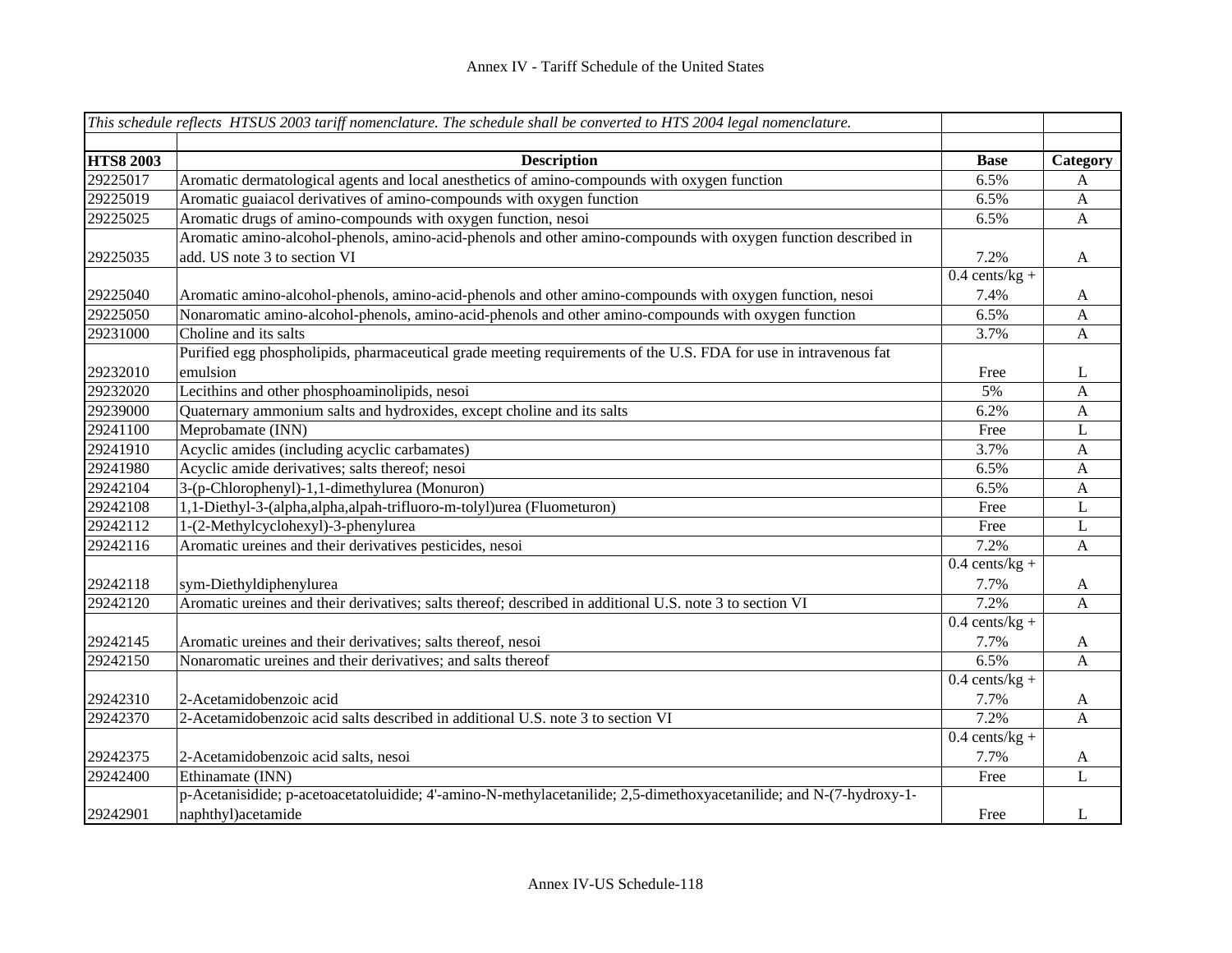|                  | This schedule reflects HTSUS 2003 tariff nomenclature. The schedule shall be converted to HTS 2004 legal nomenclature. |                  |                           |
|------------------|------------------------------------------------------------------------------------------------------------------------|------------------|---------------------------|
|                  |                                                                                                                        |                  |                           |
| <b>HTS8 2003</b> | <b>Description</b>                                                                                                     | <b>Base</b>      | Category                  |
| 29242903         | 3,5-Dinitro-o-toluamide                                                                                                | Free             | L                         |
| 29242905         | Biligrafin acid; 3,5-diacetamido-2,4,6-triiodobenzoic acid; and metrizoic acid                                         | 5.3%             | $\boldsymbol{\mathsf{A}}$ |
|                  |                                                                                                                        | $0.4$ cents/kg + |                           |
| 29242910         | Acetanilide; N-acetylsulfanilyl chloride; aspartame; and 2-methoxy-5-acetamino-N,N-bis(2-acetoxyethyl)aniline          | 7.7%             | $\mathbf{A}$              |
|                  | 2-Acetamido-3-chloroanthraquinone; o-acetoacetaidide; o-acetoacetotoluidide; 2,4-acetoacetoxylidide; and 1-amino-5-    |                  |                           |
| 29242920         | benzamidoanthraquinone                                                                                                 | 6.5%             | $\mathbf{A}$              |
|                  | 4-Aminoacetanilide; 2-2-oxamidobis[ethyl-3-(3,5-di-tert-butyl-4-hydroxyphenyl)propionate]; and other specified cyclic  |                  |                           |
| 29242923         | amide chemicals                                                                                                        | Free             | L                         |
| 29242926         | 3-Aminomethoxybenzanilide                                                                                              | Free             | $\mathbf{L}$              |
|                  | N-[[(4-Chlorophenyl)amino]carbonyl]difluorobenzamide; and 3,5-dichloro-N-(1,1-dimethyl-2-propynyl)benzamide            |                  |                           |
| 29242928         | (pronamide)                                                                                                            | Free             | L                         |
|                  | 4-Acetamido-2-aminophenol; p-acetaminobenzaldehyde; acetoacetbenzylamide; p-acetoacetophenetidide; N-acetyl-2,6-       |                  |                           |
| 29242931         | xylidine; & other specified                                                                                            | 5.8%             | $\mathbf{A}$              |
|                  | 3-Hydroxy-2-naphthanilide; 3-hydroxy-2-naphtho-o-toluidide; 3-hydroxy-2-naphtho-o-anisidine; 3-hydroxy-2-naphtho-o-    |                  |                           |
| 29242933         | phenetidide; & other                                                                                                   | Free             | L                         |
| 29242936         | Naphthol AS and derivatives, nesoi                                                                                     | 7.2%             | $\mathbf{A}$              |
|                  |                                                                                                                        |                  |                           |
| 29242943         | 3-Ethoxycarbonylaminophenyl-N-phenylcarbamate (desmedipham); and Isopropyl-N-(3-chlorophenyl)carbamate (CIPC)          | 6.5%             | $\mathbf{A}$              |
| 29242947         | Other cyclic amides used as pesticides                                                                                 | 7.1%             | $\mathbf{A}$              |
| 29242952         | Aromatic cyclic amides for use as fast color bases                                                                     | 7.1%             | $\mathbf{A}$              |
| 29242957         | Diethylaminoacetoxylidide (Lidocaine)                                                                                  | Free             | L                         |
| 29242962         | Other aromatic cyclic amides and derivatives for use as drugs                                                          | 6.5%             | $\mathbf{A}$              |
| 29242965         | 5-Bromoacetyl-2-salicylamide                                                                                           | 7.2%             | A                         |
| 29242971         | Aromatic cyclic amides and their derivatives of products described in additional U.S. note 3 to section VI, nesoi      | 7.2%             | A                         |
|                  |                                                                                                                        | $0.4$ cents/kg + |                           |
| 29242976         | Aromatic cyclic amides and their derivatives; salts thereof; nesoi                                                     | 7.7%             | $\mathbf{A}$              |
| 29242980         | 2,2-Dimethylcyclopropylcarboxamide                                                                                     | Free             | L                         |
| 29242995         | Other nonaromatic cyclic amides and their derivatives; salts thereof; nesoi                                            | 6.5%             | $\mathbf{A}$              |
| 29251100         | Saccharin and its salts                                                                                                | 6.5%             | $\mathbf{A}$              |
| 29251200         | Glutethimide (INN)                                                                                                     | Free             | L                         |
| 29251910         | Ethylenebistetrabromophthalimide                                                                                       | 7.4%             | A                         |
| 29251930         | Bis(o-tolyl)carbodiimide; and 2,2,6,6-tetraisopropyldiphenylcarbodiimide                                               | Free             | L                         |
| 29251942         | Other aromatic imides and their derivatives; salts thereof; nesoi                                                      | 7.4%             | A                         |
| 29251970         | N-Chlorosuccinimide; and N,N-ethylenebis(5,6-dibromo-2,3-norbornanedicarbooximide                                      | Free             | L                         |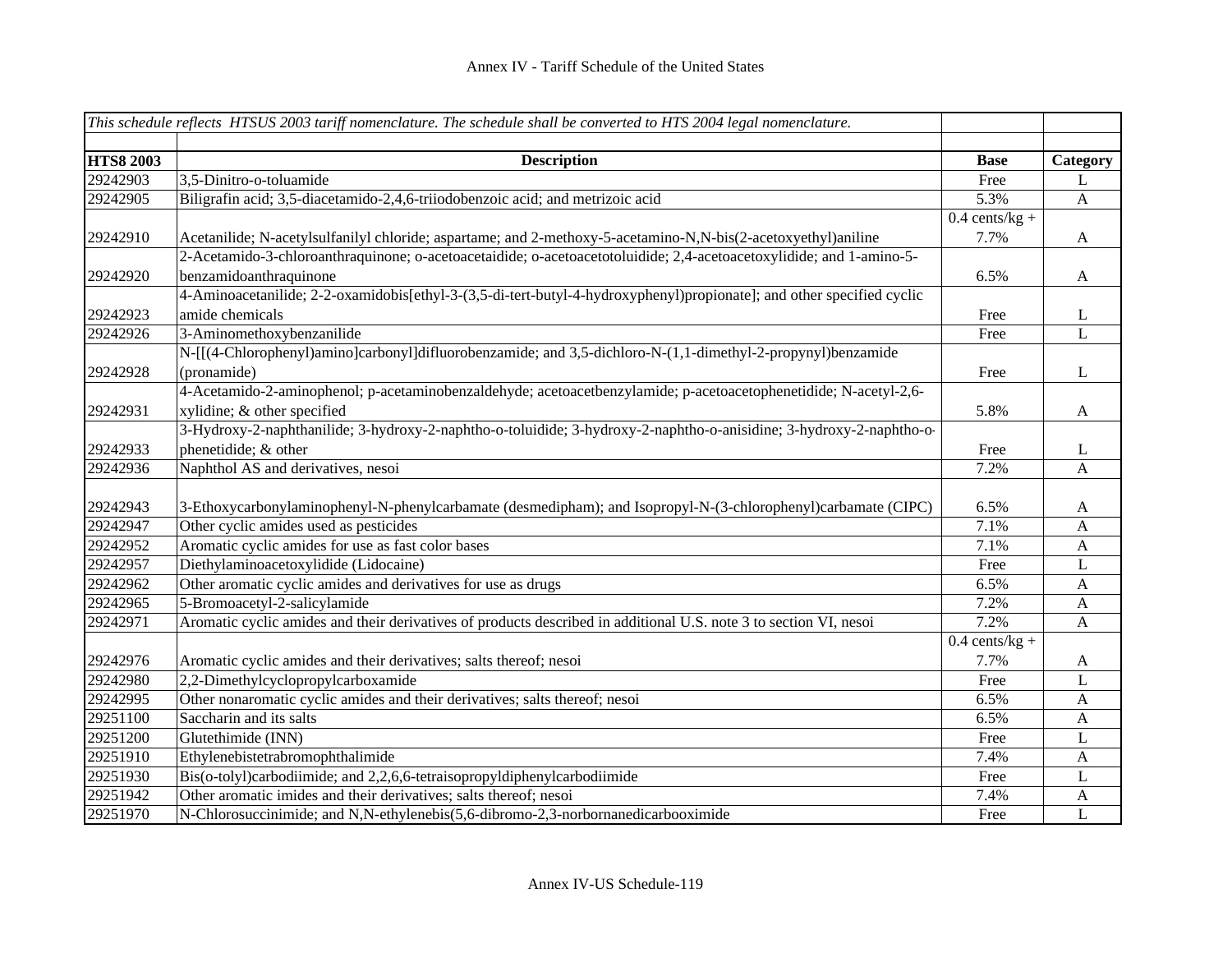|                  | This schedule reflects HTSUS 2003 tariff nomenclature. The schedule shall be converted to HTS 2004 legal nomenclature. |             |                  |
|------------------|------------------------------------------------------------------------------------------------------------------------|-------------|------------------|
|                  |                                                                                                                        |             |                  |
| <b>HTS8 2003</b> | <b>Description</b>                                                                                                     | <b>Base</b> | Category         |
| 29251990         | Other non-aromatic imides and their derivatives                                                                        | 3.7%        | A                |
| 29252010         | N'-(4-Chloro-o-tolyl)-N,N-dimethylformamidine; bunamidine hydrochloride; and pentamidine                               | 6.5%        | $\mathbf{A}$     |
|                  | N,N'-diphenylguanidine; 3-dimethylaminomethyleneiminophenol hydrochloride; 1,3-di-o-tolyguandidine; and one other      |             |                  |
| 29252018         | specified chemical                                                                                                     | Free        | L                |
| 29252020         | Aromatic drugs of imines and their derivatives, nesoi                                                                  | 6.5%        | $\mathbf{A}$     |
| 29252060         | Aromatic imines and their derivatives; salts thereof (excluding drugs); nesoi                                          | 7.4%        | $\mathbf{A}$     |
| 29252070         | Tetramethylguanidine                                                                                                   | Free        | L                |
| 29252090         | Non-aromatic imines and their derivatives; salts thereof                                                               | 3.7%        | $\mathbf{A}$     |
| 29261000         | Acrylonitrile                                                                                                          | 7%          | $\mathbf{A}$     |
| 29262000         | 1-Cyanoguanidine (Dicyandiamide)                                                                                       | Free        | $\mathbf{L}$     |
| 29263010         | Fenproporex (INN) and its salts                                                                                        | Free        | $\mathbf{L}$     |
| 29263020         | 4-Cyano-2-dimethylamino-4,4-diphenylbutane                                                                             | 7.2%        | $\mathbf{A}$     |
| 29269001         | 2-Cyano-4-nitroaniline                                                                                                 | Free        | $\mathbf{L}$     |
|                  | 2-Amino-4-chlorobenzonitrile (5-chloro-2-cyanoaniline); 2-amino-5-chlorobenzonitrile; 4-amino-2-chlorobenzonitrile;    |             |                  |
| 29269005         | and others specified                                                                                                   | 6.5%        | A                |
| 29269008         | Benzonitrile                                                                                                           | 6.5%        | $\mathbf{A}$     |
| 29269011         | 2,6-Diclorobenzonitrile                                                                                                | Free        | L                |
| 29269012         | Other dichlorobenzonitriles                                                                                            | 6.5%        | $\mathbf{A}$     |
| 29269014         | p-Chlorobenzonitrile and verapamil hydrochloride                                                                       | 7.2%        | $\boldsymbol{A}$ |
| 29269016         | Specifically named derivative of dimethylcyclopropanecarboxylic acid                                                   | Free        | L                |
| 29269017         | o-Chlorobenzonitrile                                                                                                   | 7.8%        | $\mathbf{A}$     |
| 29269019         | N,N-Bis(2-cyanoethyl)aniline; and 2,6-diflourobenzonitrile                                                             | Free        | L                |
| 29269021         | Aromatic fungicides of nitrile-function compounds                                                                      | 7%          | $\mathbf{A}$     |
| 29269023         | 3,5-Dibromo-4-hydroxybenzonitrile (Bromoxynil)                                                                         | 6.5%        | $\mathbf{A}$     |
| 29269025         | Aromatic herbicides of nitrile-function compounds, nesoi                                                               | 7.2%        | $\mathbf{A}$     |
| 29269030         | Other aromatic nitrile-function pesticides                                                                             | 7.1%        | $\mathbf{A}$     |
| 29269043         | Aromatic nitrile-function compounds, nesoi, described in additional U.S. note 3 to section VI                          | 7.2%        | $\mathbf{A}$     |
| 29269048         | Aromatic nitrile-function compounds other than those products in additional U.S. note 3 to section VI, nesoi           | 7.8%        | $\mathbf{A}$     |
| 29269050         | Nonaromatic nitrile-function compounds, nesoi                                                                          | Free        | L                |
| 29270003         | 4-Aminoazobenzenedisulfonic acid, monosodium salt                                                                      | Free        | L                |
| 29270006         | $p$ -Aminoazobenzenedisulfonic acid; and diazoaminobenzene $(\overline{1,3}$ -diphenyltriazine)                        | 5.8%        | $\mathbf{A}$     |
| 29270015         | 1,1'-Azobisformamide                                                                                                   | 3.7%        | A                |
| 29270018         | 1-Naphthalenesulfonic acid, 6-diazo-5,6-dihydro-5-oxo, ester with phenyl compound; and three other specified chemicals | Free        | L                |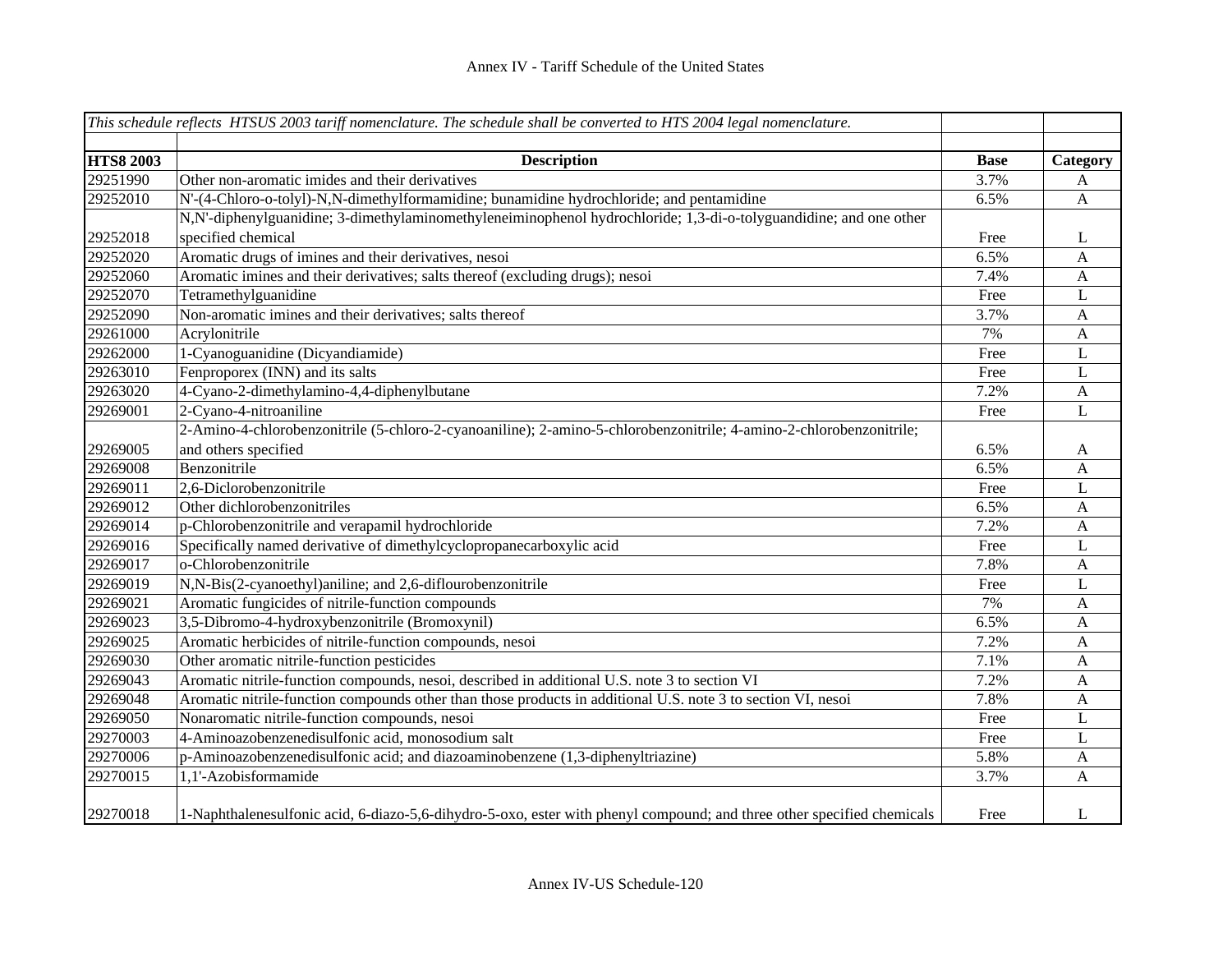|                  | This schedule reflects HTSUS 2003 tariff nomenclature. The schedule shall be converted to HTS 2004 legal nomenclature. |                  |              |
|------------------|------------------------------------------------------------------------------------------------------------------------|------------------|--------------|
|                  |                                                                                                                        |                  |              |
| <b>HTS8 2003</b> | <b>Description</b>                                                                                                     | <b>Base</b>      | Category     |
| 29270025         | Diazo-, azo- or azoxy-compounds used as photographic chemicals                                                         | 6.5%             | A            |
| 29270030         | Fast color bases and fast color salts, of diazo-, azo- or azoxy-compounds                                              | 7.1%             | $\mathbf{A}$ |
| 29270040         | Diazo-, azo- or azoxy-compounds, nesoi, described in additional U.S. note 3 to section VI                              | 7.2%             | $\mathbf{A}$ |
| 29270050         | Other diazo-, azo- or azoxy-compounds, nesoi                                                                           | 7.8%             | $\mathbf{A}$ |
| 29280010         | Methyl ethyl ketoxime                                                                                                  | 3.7%             | $\mathbf{A}$ |
| 29280015         | Phenylhydrazine                                                                                                        | Free             | L            |
| 29280025         | Aromatic organic derivatives of hydrazine or of hydroxylamine                                                          | 6.5%             | $\mathbf{A}$ |
| 29280030         | Nonaromatic drugs of organic derivatives of hydrazine or of hydroxylamine, other than Methyl ethyl ketoxime            | 3.7%             | A            |
| 29280050         | Nonaromatic organic derivatives of hydrazine or of hydroxylamine, nesoi                                                | 6.5%             | $\mathbf{A}$ |
| 29291010         | Toluenediisocyanates (unmixed)                                                                                         | 6.5%             | $\mathbf{A}$ |
|                  |                                                                                                                        | $0.4$ cents/kg + |              |
| 29291015         | Mixtures of 2,4- and 2,6-toluenediisocyanates                                                                          | 7.2%             | A            |
| 29291020         | Bitolylene diisocyanate (TODI); o-Isocyanic acid, o-tolyl ester; and Xylene diisocyanate                               | 5.8%             | $\mathbf{A}$ |
|                  | N-Butylisocyanate; cyclohexyl isocyanate; 1-isocyanato-3-(trifluoromethyl)benzene; 1,5-naphthalene diisocyanate; and   |                  |              |
| 29291027         | octadecyl isocyanate                                                                                                   | Free             | L            |
|                  |                                                                                                                        | $0.3$ cents/kg + |              |
| 29291030         | 3,4-Dichlorophenylisocyanate                                                                                           | 7.5%             | A            |
| 29291035         | 1,6-Hexamethylene diisocyanate                                                                                         | 6.7%             | $\mathbf{A}$ |
| 29291055         | Isocyanates of products described in additioonal U.S. note 3 to sect VI                                                | 7.2%             | $\mathbf{A}$ |
|                  |                                                                                                                        | $0.3$ cents/kg + |              |
| 29291080         | Other isocyanates, nesoi                                                                                               | 7.5%             | A            |
|                  | 2,2-Bis(4-cyanatophenyl)-1,1,1,3,3,3,-hexafluoropropane; 2,2-bis(4-cyanatophenyl)propane; 1,1-ethylidenebis(phenyl-4-  |                  |              |
| 29299005         | cyanate); and 2 others                                                                                                 | Free             | L            |
|                  |                                                                                                                        |                  |              |
| 29299015         | Other aromatic compounds with other nitrogen function of products described in additional U.S. note 3 to section VI    | 7.2%             | $\mathbf{A}$ |
|                  |                                                                                                                        | $0.3$ cents/kg + |              |
| 29299020         | Aromatic compounds with other nitrogen function, nesoi                                                                 | 7.5%             | A            |
| 29299050         | Nonaromatic compounds with other nitrogen functions, except isocyanates                                                | 6.5%             | $\mathbf{A}$ |
| 29301000         | Dithiocarbonates (xanthates)                                                                                           | 3.7%             | $\mathbf{A}$ |
| 29302010         | Aromatic pesticides of thiocarbamates and dithiocarbamates                                                             | 7.2%             | A            |
| 29302020         | Aromatic compounds of thiocarbamates and dithiocarbamates, excluding pesticides                                        | 6.5%             | $\mathbf{A}$ |
| 29302070         | S-(2,3,3-trichloroallyl)diisopropylthiocarbamate                                                                       | Free             | L            |
| 29302090         | Other non-aromatic thiocarbamates and dithiocarbamates                                                                 | 3.7%             | A            |
| 29303030         | Tetramethylthiuram monosulfide                                                                                         | Free             | $\mathbf{L}$ |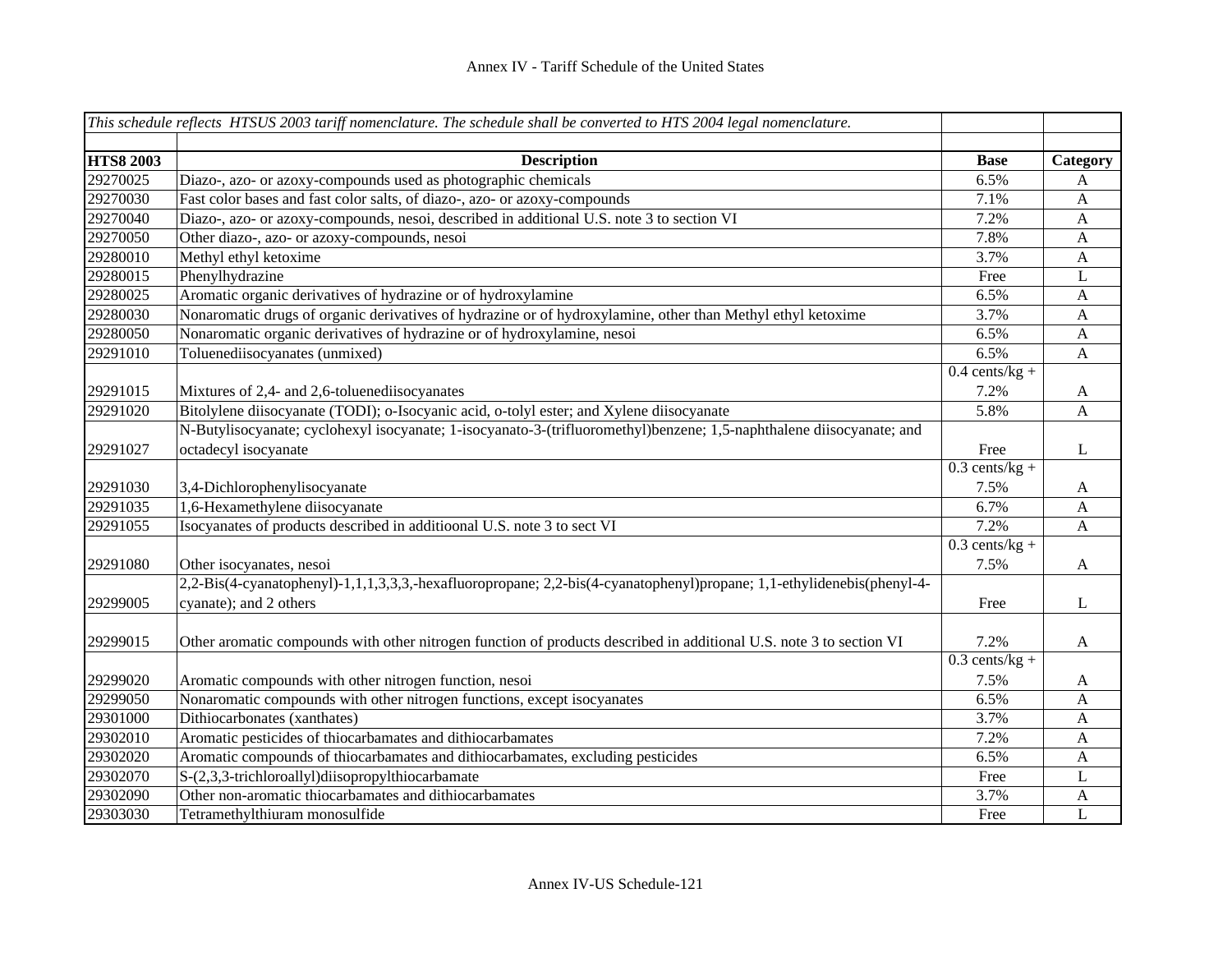|                  | This schedule reflects HTSUS 2003 tariff nomenclature. The schedule shall be converted to HTS 2004 legal nomenclature.  |                  |                             |
|------------------|-------------------------------------------------------------------------------------------------------------------------|------------------|-----------------------------|
| <b>HTS8 2003</b> | <b>Description</b>                                                                                                      | <b>Base</b>      |                             |
| 29303060         | Thiuram mono-, di- or tetrasulfides, other than tetramethylthiuram monosulfide                                          | 3.7%             | Category<br>A               |
| 29304000         | Methionine                                                                                                              | Free             | L                           |
| 29309010         | Aromatic pesticides of organo-sulfur compounds, nesoi                                                                   | 7.1%             | $\mathbf{A}$                |
| 29309024         | N-Cyclohexylthiophthalimide                                                                                             | 6.5%             | $\mathbf{A}$                |
|                  | 3-(4-Aminobenzamido)phenyl-beta-hydroxyethylsulfone; 2-[(4-aminophenyl)sulfonyl]ethanol, hydrogen sulfate ester;        |                  |                             |
| 29309026         | diphenylthiourea; & others                                                                                              | Free             | L                           |
| 29309029         | Other aromatic organo-sulfur compounds (excluding pesticides)                                                           | 6.5%             | A                           |
| 29309030         | Thiocyanates, thiurams and isothiocyanates                                                                              | 3.7%             | $\mathbf{A}$                |
| 29309042         | O,O-Dimethyl-S-methylcarbamoylmethyl phosphorodithioate; and malathion                                                  | Free             | $\mathbf L$                 |
| 29309044         | Other non-aromatic organo-sulfur compounds used as pesticides                                                           | 6.5%             | $\mathbf{A}$                |
| 29309046         | dl(underscored)-Hydroxy analog of dl(underscored)-methionine                                                            | Free             | $\mathbf{L}$                |
| 29309049         | Nonaromatic organo-sulfur acids, nesoi                                                                                  | 4.2%             |                             |
| 29309071         |                                                                                                                         | Free             | $\mathbf{A}$<br>$\mathbf L$ |
| 29309090         | Dibutylthiourea<br>Other non-aromatic organo-sulfur compounds                                                           |                  |                             |
|                  |                                                                                                                         | 3.7%             | $\mathbf{A}$                |
| 29310005         | Diphenyldichlorosilane; and phenyltrichlorosilane                                                                       | Free             | $\mathbf{L}$                |
|                  |                                                                                                                         | $0.4$ cents/kg + |                             |
| 29310010         | 4,4'-Diphenyl-bis-phosphonous acid, di(2',2",4',4"-di-tert-butyl)phenyl ester                                           | 7.1%             | A                           |
| 29310015         | Sodium tetraphenylboron                                                                                                 | 5.8%             | $\mathbf{A}$                |
| 29310022         | Drugs of aromatic organo-inorganic (except organo-sulfur) compounds                                                     | 6.5%             | $\mathbf{A}$                |
| 29310025         | Pesticides of aromatic organo-inorganic (except organo-sulfur) compounds                                                | 7%               | $\mathbf{A}$                |
| 29310027         | Aromatic organo-mercury compounds                                                                                       | 6.5%             | $\mathbf{A}$                |
| 29310030         | Aromatic organo-inorganic compounds, nesoi, described in additional U.S. note 3 to section VI                           | 7.2%             | $\mathbf{A}$                |
| 29310060         | Other aromatic organo-inorganic compounds (excluding products described in additional U.S. note 3 to section VI         | 7.6%             | A                           |
| 29310070         | N,N'-Bis(trimethylsilyl)urea;2-Phosphonobutane-1,2,4-tricarboxylic acid and its salts; and one other specified chemical | Free             | L                           |
| 29310090         | Other non-aromatic organo-inorganic compounds                                                                           | 3.7%             | $\mathbf{A}$                |
| 29321100         | Tetrahydrofuran                                                                                                         | 3.7%             | $\mathbf{A}$                |
| 29321200         | 2-Furaldehyde (Furfuraldehyde)                                                                                          | Free             | L                           |
| 29321300         | Furfuryl alcohol and tetrahydrofurfuryl alcohol                                                                         | 3.7%             | $\mathbf{A}$                |
| 29321910         | Aromatic heterocyclic compounds with oxygen hetero-atom(s) only, containing an unfused furan ring, nesoi                | 6.5%             | $\mathbf{A}$                |
| 29321950         | Nonaromatic heterocyclic compounds with oxygen hetero-atom(s) only, containing an unfused furan ring, nesoi             | 3.7%             | $\mathbf{A}$                |
| 29322100         | Coumarin, methylcoumarins and ethylcoumarins                                                                            | 7.8%             | $\mathbf{A}$                |
| 29322910         | Aromatic pesticides of lactones                                                                                         | 7.1%             | $\mathbf{A}$                |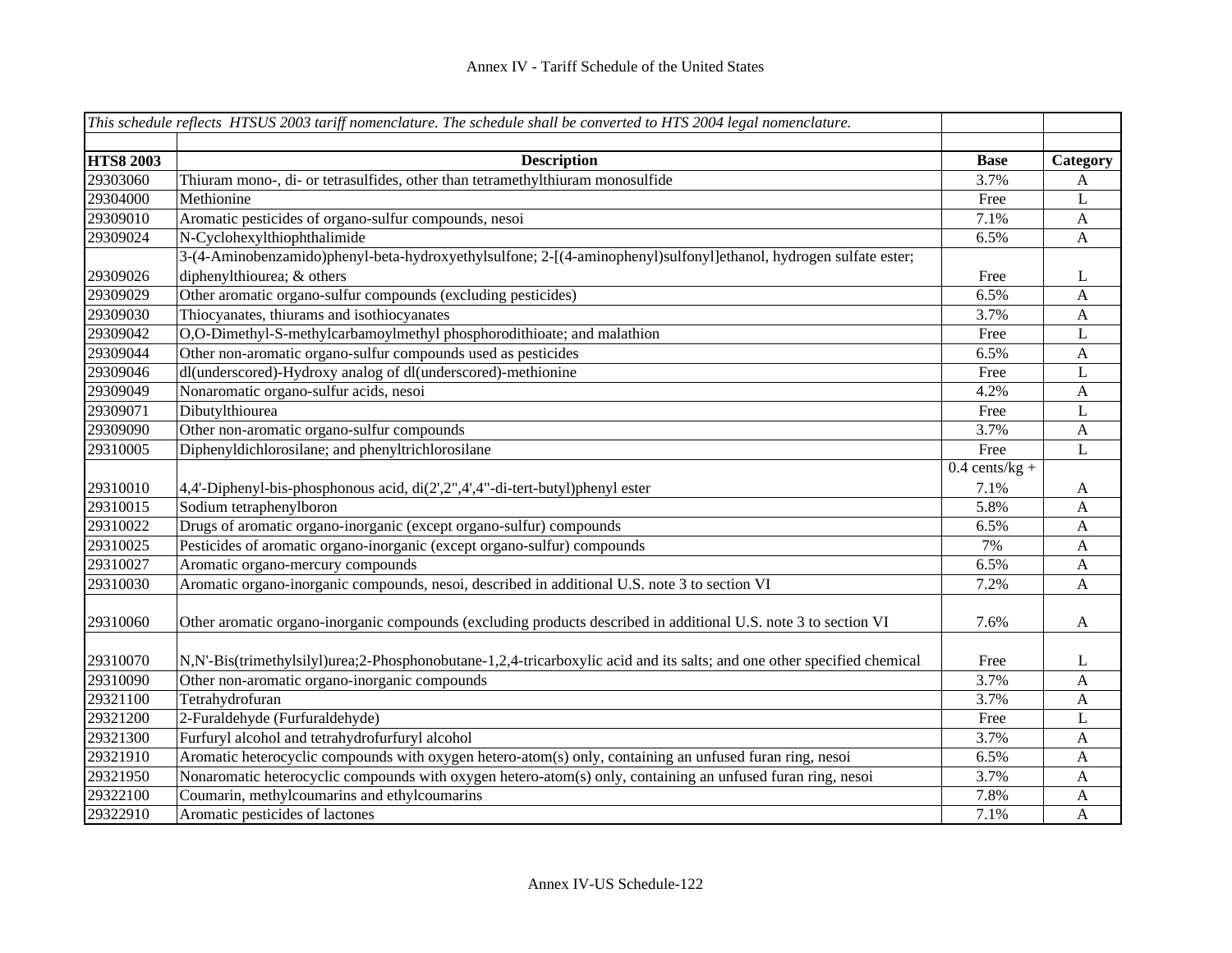|                  | This schedule reflects HTSUS 2003 tariff nomenclature. The schedule shall be converted to HTS 2004 legal nomenclature. |                  |              |
|------------------|------------------------------------------------------------------------------------------------------------------------|------------------|--------------|
|                  |                                                                                                                        |                  |              |
| <b>HTS8 2003</b> | <b>Description</b>                                                                                                     | <b>Base</b>      | Category     |
| 29322920         | Aromatic drugs of lactones                                                                                             | 6.5%             | A            |
|                  |                                                                                                                        | $0.4$ cents/kg + |              |
| 29322925         | 4-Hydroxycoumarin                                                                                                      | 7.5%             | $\mathbf{A}$ |
| 29322930         | Aromatic lactones, nesoi, described in additional U.S. note 3 to section VI                                            | 7.2%             | A            |
|                  |                                                                                                                        | $0.4$ cents/kg + |              |
| 29322945         | Aromatic lactones, nesoi                                                                                               | 7.5%             | A            |
| 29322950         | Nonaromatic lactones                                                                                                   | 3.7%             | $\mathbf{A}$ |
| 29329100         | Isosafrole                                                                                                             | 7.2%             | $\mathbf{A}$ |
| 29329200         | 1-(1,3-Benzodioxol-5-yl)propan-2-one                                                                                   | 7.2%             | $\mathbf{A}$ |
| 29329300         | Piperonal (heliotropin)                                                                                                | 4.8%             | $\mathbf{A}$ |
| 29329400         | Safrole                                                                                                                | 6.5%             | $\mathbf{A}$ |
| 29329500         | Tetrahydrocannabinols (all isomers)                                                                                    | Free             | L            |
| 29329904         | 2,2-Dimethyl-1,3-benzodioxol-4-yl methylcarbamate (Bendiocarb)                                                         | Free             | $\mathbf L$  |
| 29329908         | 2-Ethoxy-2,3-dihydro-3,3-dimethyl-5-benzofuranylmethanesulfonate                                                       | 6.5%             | $\mathbf{A}$ |
| 29329920         | Aromatic pesticides of heterocyclic compounds with oxygen hetero-atom(s) only, nesoi                                   | 7%               | $\mathbf{A}$ |
| 29329932         | Benzofuran (Coumarone); and Dibenzofuran (Diphenylene oxide)                                                           | Free             | $\mathbf{L}$ |
| 29329935         | 2-Hydroxy-3-dibenzofurancarboxylic acid                                                                                | 6.5%             | $\mathbf{A}$ |
| 29329939         | Benzointetrahydropyranyl ester; and Xanthen-9-one                                                                      | 5.8%             | $\mathbf{A}$ |
| 29329955         | Bis-O-[(4-methylphenyl)methylene]-D-glucitol (Dimethylbenzylidene sorbitol); and Rhodamine 2C base                     | Free             | $\mathbf L$  |
|                  | Aromatic heterocyclic compounds with oxygen hetero-atom(s) only described in additional U.S. note 3 to section VI,     |                  |              |
| 29329961         | nesoi                                                                                                                  | 7.2%             | $\mathbf{A}$ |
|                  |                                                                                                                        | $0.4$ cents/kg + |              |
| 29329970         | Aromatic heterocyclic compounds with oxygen hetero-atom(s) only, nesoi                                                 | 7.5%             | $\mathbf{A}$ |
| 29329980         | Paraldehyde, USP grade                                                                                                 | Free             | L            |
| 29329990         | Nonaromatic heterocyclic compounds with oxygen hetero-atom(s) only, nesoi                                              | 3.7%             | A            |
| 29331100         | Phenazone (Antipyrine) and its derivatives                                                                             | 6.5%             | A            |
|                  | Aminoethylphenylpyrazole (phenylmethylaminopyrazole); 3-methyl-1-(p-tolyl)-2-pyrazolin-5-one (p-                       |                  |              |
| 29331904         | tolylmethylpyrazolone)                                                                                                 | Free             | L            |
|                  |                                                                                                                        |                  |              |
| 29331908         | 3-(5-Amino-3-methyl-1H-pyrazol-1-yl)benzenesulfonic acid; amino-J-pyrazolone; and another 12 specified chemicals       | 5.8%             | $\mathbf{A}$ |
| 29331915         | 1,2-Dimethyl-3,5-diphenyl-1H-pyrazolium methyl sulfate (difenzoquat methyl sulfate)                                    | Free             | L            |
| 29331918         | 2-Chloro-5-sulfophenylmethylpyrazolone; phenylcarbethyoxypyrazolone; and 3 other specified chemicals                   | Free             | L            |
|                  | Aromatic or modified aromatic pesticides containing an unfused pyrazole ring (whether or not hydrogenated) in the      |                  |              |
| 29331923         | structure                                                                                                              | 7.2%             | A            |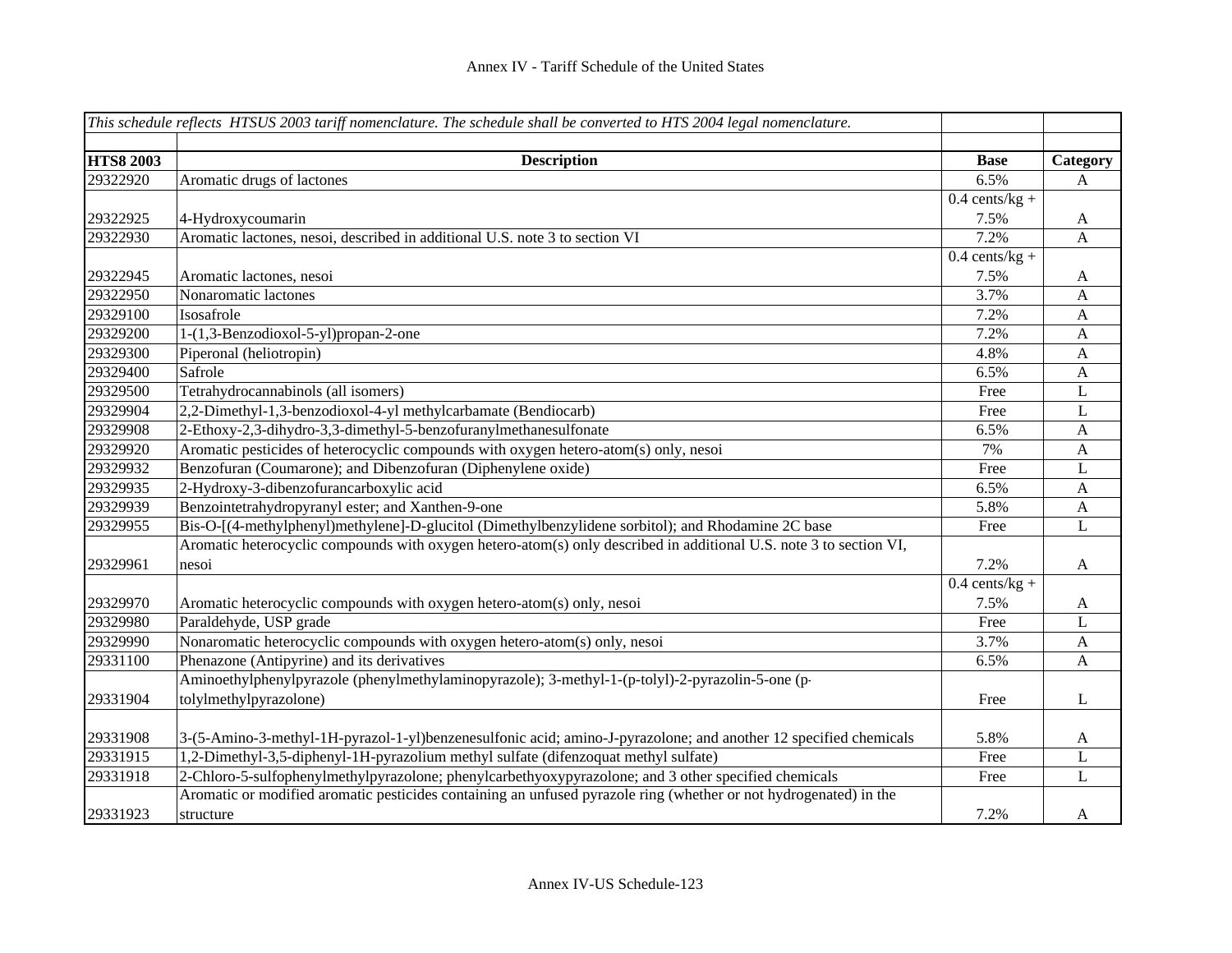|                  | This schedule reflects HTSUS 2003 tariff nomenclature. The schedule shall be converted to HTS 2004 legal nomenclature. |                  |              |
|------------------|------------------------------------------------------------------------------------------------------------------------|------------------|--------------|
|                  |                                                                                                                        |                  |              |
| <b>HTS8 2003</b> | <b>Description</b>                                                                                                     | <b>Base</b>      | Category     |
|                  | Aromatic or modified aromatic photographic chemicals containing an unfused pyrazole ring (whether or n/hydrogenated)   |                  |              |
| 29331930         | in the structure, nesoi                                                                                                | 6.5%             | A            |
|                  | Aromatic or modified aromatic drugs of heterocyclic compounds with nitrogen hetero-atom(s) only containing an unfused  |                  |              |
| 29331935         | pyrazole ring                                                                                                          | 6.5%             | $\mathbf{A}$ |
|                  | Aromatic or mod. aromatic compound desc in add US note 3 to section VI contain an unfused pyrazole ring (w/wo          |                  |              |
| 29331937         | hydrogenated) in the structure                                                                                         | 7.2%             | $\mathbf{A}$ |
|                  | Aromatic or modified aromatic compounds (excluding products in add US note 3 to sec VI) containing an unfused          | $0.4$ cents/kg + |              |
| 29331943         | pyrazole ring in the structure                                                                                         | 7.5%             | $\mathbf{A}$ |
|                  |                                                                                                                        |                  |              |
| 29331945         | Nonaromatic drugs of heterocyclic compounds with nitrogen hetero-atom(s) only containing an unfused pyrazole ring      | 3.7%             | A            |
| 29331970         | 3-Methyl-5-pyrazolone                                                                                                  | Free             | L            |
|                  | Other compound (excluding aromatic, modified aromatic & drugs) containing unfused pyrazole ring (whether or            |                  |              |
| 29331990         | n/hydrogenated) in the structure                                                                                       | 6.5%             | A            |
| 29332100         | Hydantoin and its derivatives                                                                                          | 6.5%             | $\mathbf{A}$ |
|                  |                                                                                                                        |                  |              |
| 29332905         | 1-[1-((4-Chloro-2-(trifluoromethyl)phenyl)imino)-2-propoxyethyl]-1H-imidazole (triflumizole); and ethylene thiourea    | Free             | L            |
| 29332910         | 2-Phenylimidazole                                                                                                      | 5.8%             | A            |
|                  | Aromatic or modified aromatic drugs of heterocyclic compounds with nitrogen hetero-atom(s) only cont. an unfused       |                  |              |
| 29332920         | imidazole ring                                                                                                         | 6%               | A            |
|                  | Aromatic or mod. aromatic goods in add US note 3 to sect VI containing an unfused imidazole ring (whether or           |                  |              |
| 29332935         | n/hydrogenated) in structure                                                                                           | 7.2%             | $\mathbf{A}$ |
|                  | Aromatic or mod aromatic goods contng unfused imidazole ring (whether or n/hydrogenated) in the structure (exc prod in | $0.4$ cents/kg + |              |
| 29332943         | add US note 3 sec VI)                                                                                                  | 7.5%             | A            |
|                  | Nonaromatic drugs of heterocyclic compounds with nitrogen hetero-atom(s) only, containing an unfused imidazole ring,   |                  |              |
| 29332945         | nesoi                                                                                                                  | 3.7%             | A            |
| 29332960         | Imidazole                                                                                                              | Free             | $\mathbf{L}$ |
|                  | Other compounds (excluding drugs, aromatic and modified aromatic compounds) containing an unfused imidazole ring       |                  |              |
| 29332990         | (whether or n/hydrogenated)                                                                                            | 6.5%             | A            |
| 29333100         | Pyridine and its salts                                                                                                 | Free             | L            |
|                  |                                                                                                                        | $0.4$ cents/kg + |              |
| 29333210         | Piperidine                                                                                                             | 7.5%             | A            |
| 29333250         | Piperidine salts                                                                                                       | 7.2%             | $\mathbf{A}$ |
|                  | Alfentanil (INN), anileridine (INN), bezitramide (INN), bromazepam (INN), difenoxin (INN), and other specified INNs;   |                  |              |
| 29333300         | salts thereof                                                                                                          | Free             | L            |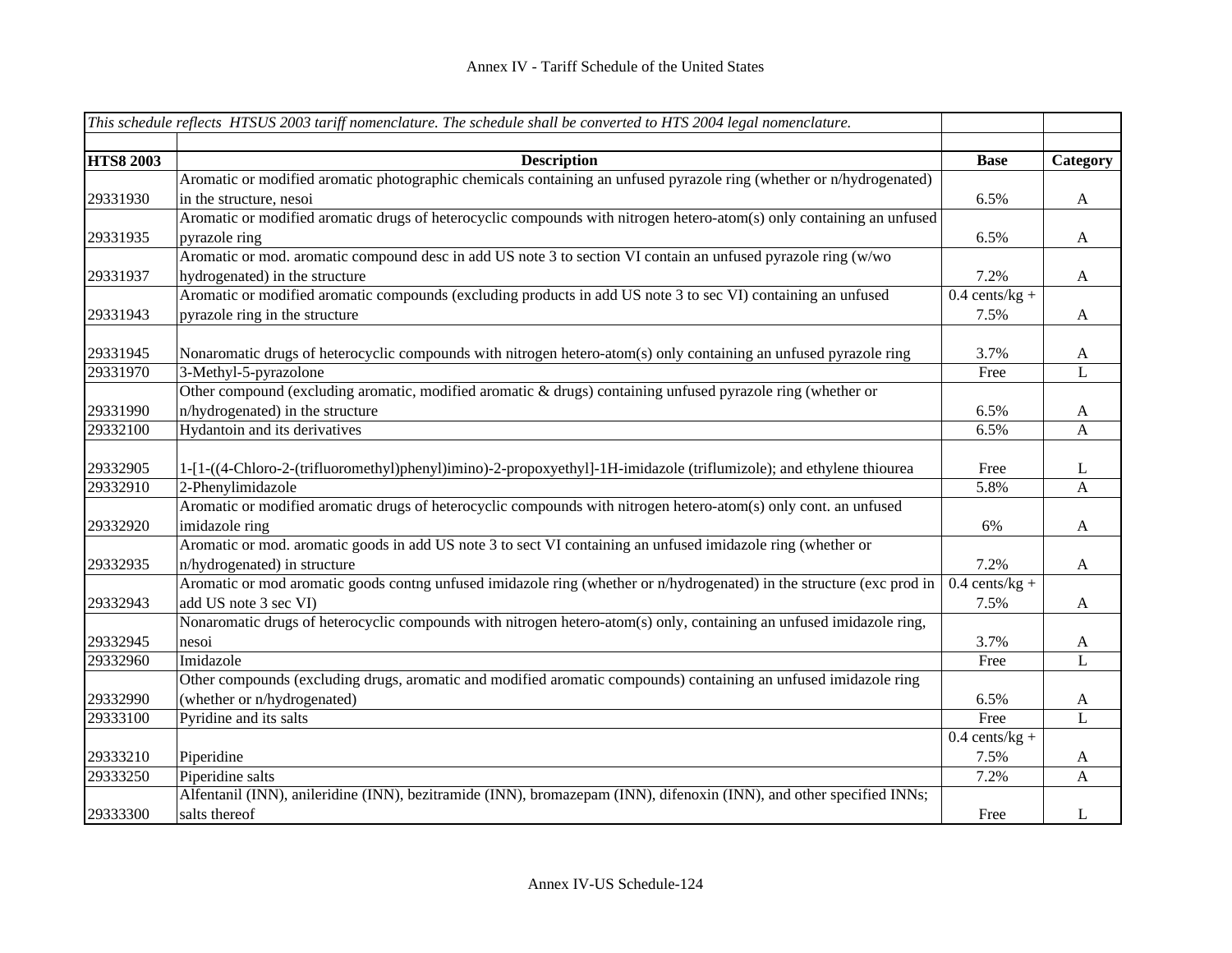|                  | This schedule reflects HTSUS 2003 tariff nomenclature. The schedule shall be converted to HTS 2004 legal nomenclature.     |                  |                  |
|------------------|----------------------------------------------------------------------------------------------------------------------------|------------------|------------------|
| <b>HTS8 2003</b> | <b>Description</b>                                                                                                         | <b>Base</b>      | Category         |
|                  | 1-(3-Sulfapropyl)pryidinium hydroxide; N,N-bis(2,2,6,6-tetramethyl-4-piperidinyl)-1,6-hexanediamine; and 5 other           |                  |                  |
| 29333908         | specified chemicals                                                                                                        | Free             | L                |
| 29333910         | Collidines, lutidines and picolines                                                                                        | Free             | L                |
|                  | p-Chloro-2-benzylpyridine & other specified heterocyclic compounds, w nitrogen hetero-atom(s) only cont. an unfused        |                  |                  |
| 29333920         | pyridine ring                                                                                                              | 5.8%             | A                |
| 29333921         | Fungicides of heterocyclic compounds with nitrogen hetero-atom(s) only, containing an unfused pyridine ring                | 7%               | $\mathbf{A}$     |
| 29333923         | o-Paraquat dichloride                                                                                                      | 6.5%             | A                |
|                  |                                                                                                                            |                  |                  |
| 29333925         | Herbicides nesoi, of heterocyclic compounds with nitrogen hetero-atom(s) only, containing an unfused pyridine ring         | 7.2%             | $\mathbf{A}$     |
| 29333927         | Pesticides nesoi, of heterocyclic compounds with nitrogen hetero-atom(s) only, containing an unfused pyridine ring         | 7.1%             | A                |
|                  | Psychotherapeutic agents of heterocyclic compounds with nitrogen hetero-atom(s) only, containing an unfused pyridine       |                  |                  |
| 29333931         | ring, nesoi                                                                                                                | 7.5%             | A                |
| 29333941         | Drugs containing an unfused pyridine ring (whether or not hydrogenated) in the structure, nesoi                            | 6.5%             | $\mathbf{A}$     |
|                  | Heterocyclic compounds with nitrogen hetero-atom(s) only containing an unfused pyridine ring, described in add. US note    |                  |                  |
| 29333961         | 3 to sec. VI                                                                                                               | 7.2%             | $\mathbf{A}$     |
|                  |                                                                                                                            | $0.4$ cents/kg + |                  |
| 29333991         | Heterocyclic compounds with nitrogen hetero-atom(s) only containing an unfused pyridine ring, nesoi                        | 7.5%             | A                |
| 29334100         | Levorphenol (INN) and its salts                                                                                            | Free             | $\mathbf L$      |
|                  |                                                                                                                            | $0.4$ cents/kg + |                  |
| 29334908         | 4,7-Dichloroquinoline                                                                                                      | 7.5%             | A                |
| 29334910         | Ethoxyquin (1,2-Dihydro-6-ethoxy-2,2,4-trimethylquinoline)                                                                 | 6.5%             | $\boldsymbol{A}$ |
| 29334915         | 8-Methylquinoline and Isoquinoline                                                                                         | 5.8%             | $\mathbf{A}$     |
| 29334917         | Ethyl ethyl-6,7,8-trifluoro-1,4-dihydro-4-oxo-3-quinoline carboxylate                                                      | Free             | L                |
| 29334920         | 5-Chloro-7-iodo-8-quinolinol (Iodochlorhydroxyquin); Decoquinate; Diiodohydroxyquin; and Oxyquinoline sulfate              | 6.5%             | $\mathbf{A}$     |
| 29334926         | Drugs containing a quinoline or isoquinoline ring-system (whether or not hydrogenated) not further fused, nesoi            | 6.5%             | $\mathbf{A}$     |
|                  | Pesticides of heterocyclic compounds with nitrogen hetero-atom(s) only, cont. a quinoline or isoquinoline ring-system, not |                  |                  |
| 29334930         | further fused                                                                                                              | 7%               | $\mathbf{A}$     |
|                  | Products described in add. US note 3 to sec VI containing quinoline or isoquinoline ring-system (whether or                |                  |                  |
| 29334960         | n/hydrogenated), n/further fused                                                                                           | 7.2%             | $\mathbf{A}$     |
|                  |                                                                                                                            | $0.4$ cents/kg + |                  |
| 29334970         | Heterocyclic compounds with nitrogen hetero-atom(s) only, containing a quinoline ring-system, not further fused, nesoi     | 7.5%             | A                |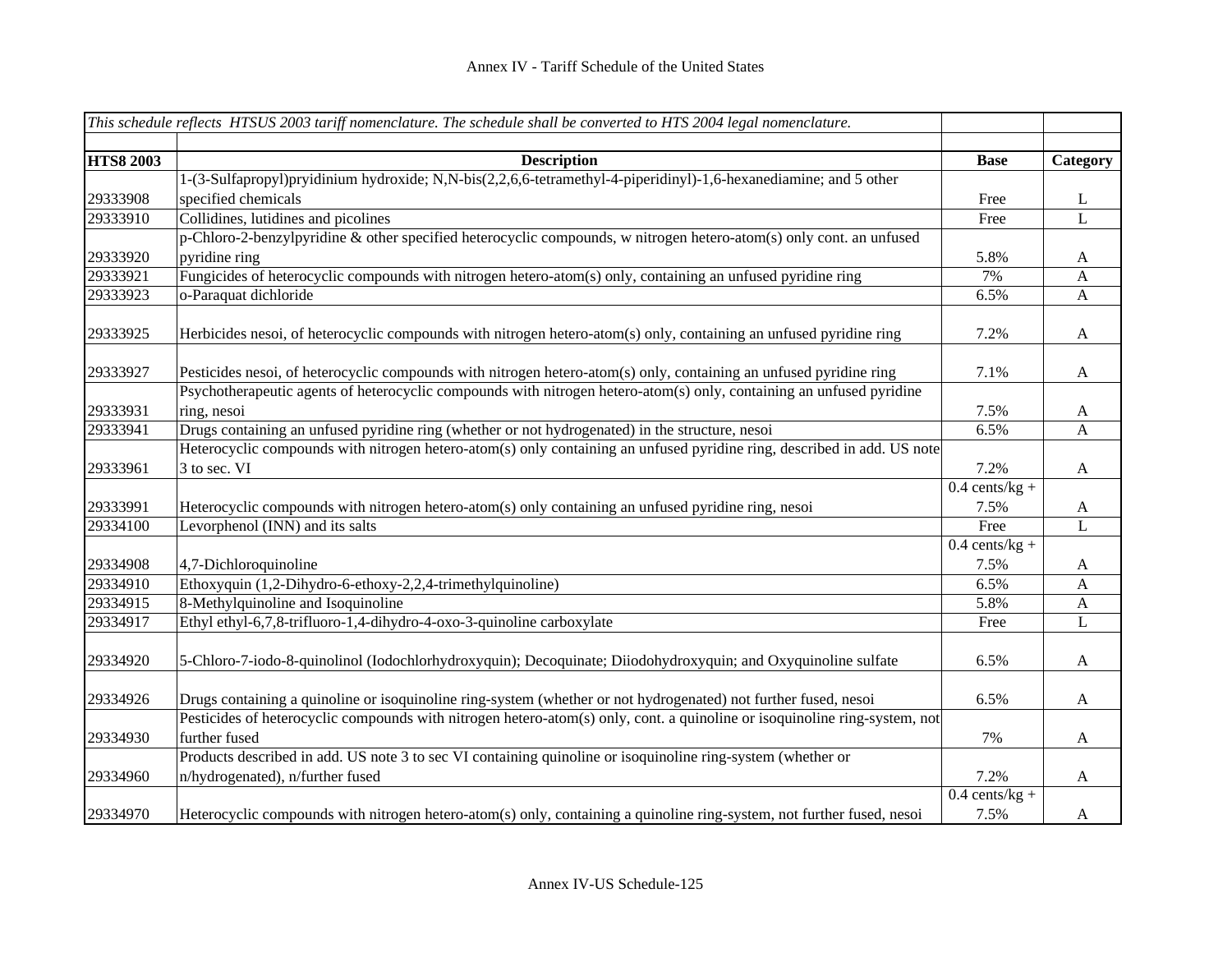|                  | This schedule reflects HTSUS 2003 tariff nomenclature. The schedule shall be converted to HTS 2004 legal nomenclature.   |                  |                           |
|------------------|--------------------------------------------------------------------------------------------------------------------------|------------------|---------------------------|
| <b>HTS8 2003</b> | <b>Description</b>                                                                                                       | <b>Base</b>      | Category                  |
| 29335210         | Malonylurea (barbituric acid)                                                                                            | Free             | L                         |
| 29335290         | Salts of barbituric acid                                                                                                 | Free             | L                         |
|                  | Allobarbital (INN), amobarbital (INN), barbital (INN), butalbital (INN), butobarbital, and other specified INNs; salts   |                  |                           |
| 29335300         | thereof                                                                                                                  | Free             | L                         |
| 29335400         | Other derivatives of malonylurea (barbituric acid); salts thereof                                                        | 3.7%             | $\mathbf{A}$              |
| 29335500         | Loprazolam (INN), mecloqualone (INN), methaqualone (INN) and zipeprol (INN); salts thereof                               | Free             | $\mathbf{L}$              |
|                  | Aromatic or modified aromatic herbicides of heterocyclic compounds with nitrogen hetero-atom(s) only, cont. a            |                  |                           |
| 29335910         | pyrimidine or piperazine ring                                                                                            | 7.2%             | A                         |
|                  | Aromatic or mod. aromatic pesticides nesoi, of heterocyclic compounds with nitrogen hetero-atom(s) only cont.            |                  |                           |
| 29335915         | pyrimidine or piperazine ring                                                                                            | 7.1%             | A                         |
|                  | Nonaromatic pesticides of heterocyclic compounds with nitrogen hetero-atom(s) only, cont. pyrimidine or piperazine ring, |                  |                           |
| 29335918         | nesoi                                                                                                                    | 6.5%             | A                         |
| 29335921         | Antihistamines, including those principally used as antinauseants                                                        | 6.5%             | $\boldsymbol{A}$          |
| 29335922         | Nicarbazin and trimethoprim                                                                                              | 6.5%             | $\boldsymbol{\mathsf{A}}$ |
|                  | Anti-infective agents nesoi, of heterocyclic compounds with nitrogen hetero-atom(s) only, cont. pyrimidine, piperazine   |                  |                           |
| 29335936         | ring                                                                                                                     | 6.5%             | $\boldsymbol{A}$          |
|                  | Psychotherapeutic agents of heterocyclic compounds with nitrogen hetero-atom(s) only, cont. pyrimidine or piperazine     |                  |                           |
| 29335946         | ring, nesoi                                                                                                              | 7.5%             | $\mathbf{A}$              |
|                  | Other aromatic or modified aromatic drugs containing a pyrimidine ring (whether or not hydrogenated) or piperazine ring  |                  |                           |
| 29335953         | in the structure                                                                                                         | 6.5%             | $\mathbf{A}$              |
|                  | Nonaromatic drugs of heterocyclic compounds nesoi, with nitrogen hetero-atom(s) only, cont. a pyrimidine or piperazine   |                  |                           |
| 29335959         | ring                                                                                                                     | 3.7%             | $\mathbf{A}$              |
|                  | Aromatic heterocyclic compounds nesoi, with nitrogen hetero-atom(s) only, cont. pyrimidine or piperazine ring, in add.   |                  |                           |
| 29335970         | U.S. note 3, sec. VI                                                                                                     | 7.2%             | $\mathbf{A}$              |
|                  | Aromatic or modified aromatic heterocyclic compounds nesoi, with nitrogen hetero-atom(s) only, cont. pyrimidine or       | $0.4$ cents/kg + |                           |
| 29335980         | piperazine ring                                                                                                          | 7.5%             | $\mathbf{A}$              |
| 29335985         | 2-Amino-4-chloro-6-methoxypyrimidine; 2-amino-4,6-dimethoxypyrimidine; and 6-methyluracil                                | Free             | L                         |
|                  | Other (excluding aromatic or mod aromatic) compds containing pyrimidine ring (whether or n/hydrogenated) or              |                  |                           |
| 29335995         | piperazine ring in the structure                                                                                         | 6.5%             | $\mathbf{A}$              |
| 29336100         | Melamine                                                                                                                 | 3.5%             | $\mathbf{A}$              |
| 29336920         | 2,4-Diamino-6-phenyl-1,3,5-triazine                                                                                      | Free             | $\mathbf{L}$              |
| 29336960         | Other compounds containing an unfused triazine ring (whether or not hydrogenated) in the structure                       | 3.5%             | $\mathbf{A}$              |
|                  |                                                                                                                          | $0.3$ cents/kg + |                           |
| 29337100         | 6-Hexanelactam (epsilon-Caprolactam)                                                                                     | 6.8%             | $\mathbf{A}$              |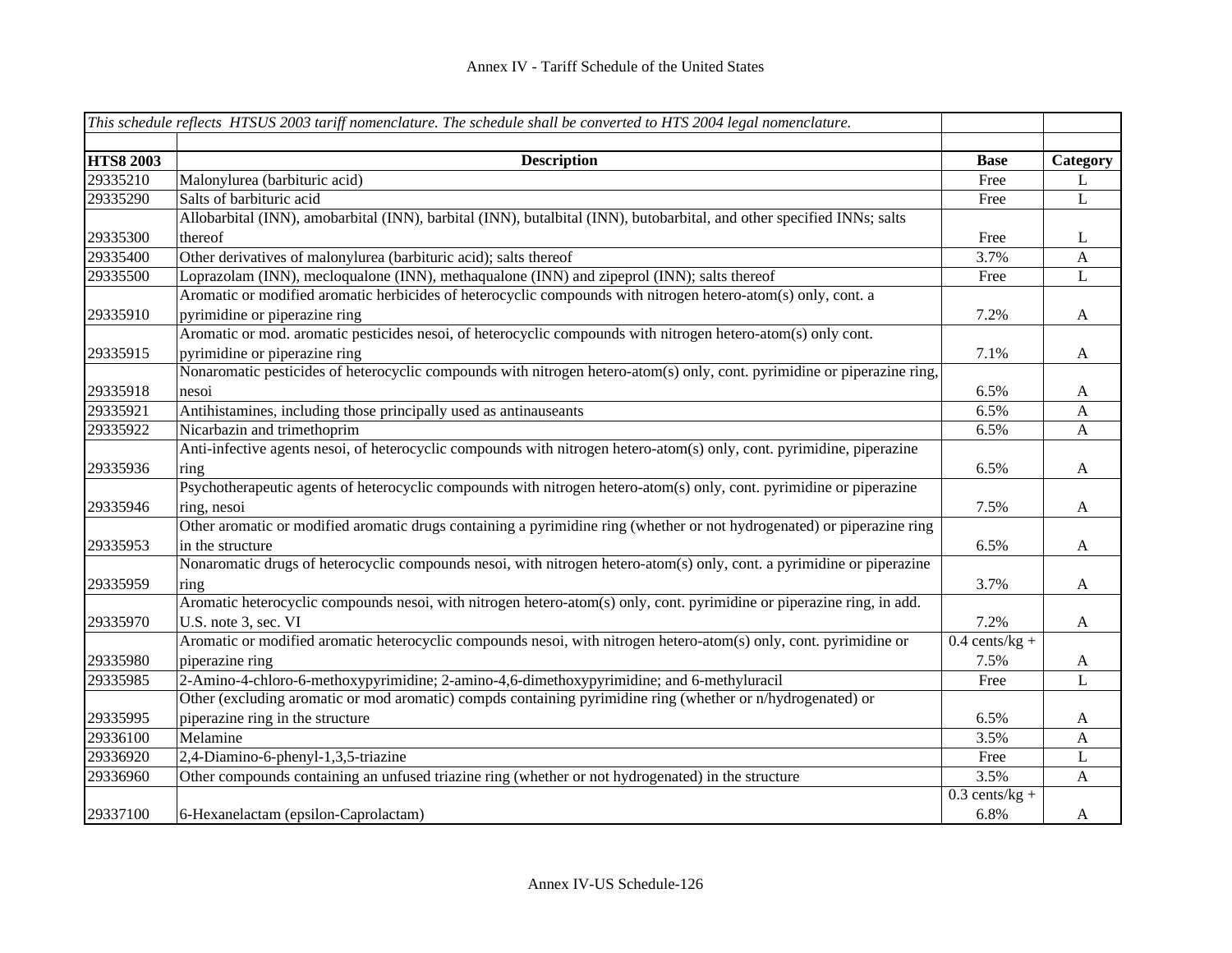|                  | This schedule reflects HTSUS 2003 tariff nomenclature. The schedule shall be converted to HTS 2004 legal nomenclature.                     |                                     |              |
|------------------|--------------------------------------------------------------------------------------------------------------------------------------------|-------------------------------------|--------------|
|                  |                                                                                                                                            |                                     |              |
| <b>HTS8 2003</b> | <b>Description</b>                                                                                                                         | <b>Base</b>                         | Category     |
| 29337200         | Clobazam (INN) and methyprylon (INN)                                                                                                       | Free                                | L            |
| 29337904         | 2,4-Dihydro-3,6-diphenylpyrrolo-(3,4-C)pyrrole-1,4-dione                                                                                   | Free                                | L            |
| 29337908         | Aromatic or modified aromatic lactams with nitrogen hetero-atoms only described in additional U.S. note 3 to section VI                    | 7.2%<br>$\overline{0.4}$ cents/kg + | $\mathbf{A}$ |
| 29337915         | Aromatic or modified aromatic lactams, nesoi                                                                                               | 7.5%                                | $\mathbf{A}$ |
| 29337920         | N-Methyl-2-pyrrolidone; and 2-pyrrolidone                                                                                                  | 4.2%                                | $\mathbf{A}$ |
| 29337930         | N-Vinyl-2-pyrrolidone, monomer                                                                                                             | 5.5%                                | $\mathbf{A}$ |
| 29337940         | 12-Aminododecanoic acid lactam                                                                                                             | Free                                | $\mathbf L$  |
| 29337985         | Aromatic or modified aromatic lactams with nitrogen hetero-atoms only, nesoi                                                               | 6.5%                                | $\mathbf{A}$ |
|                  | Alprazolam (INN), camazepam (INN), chlordiazepoxide (INN), clonazepam (INN), clorazepate, and other specified                              |                                     |              |
| 29339100         | INNs; salts thereof                                                                                                                        | Free                                | L            |
| 29339901         | Butyl (R)-2-[4-(5-triflouromethyl-2-pyridinyloxy)phenoxy]propanoate                                                                        | Free                                | $\mathbf{L}$ |
| 29339902         | 2-[4-[(6-Chloro-2-quinoxalinyl)oxy]phenoxy]propionic acid, ethyl ester; and 1 other specified aromatic chemical                            | Free                                | $\mathbf L$  |
| 29339905         | Acridine and indole                                                                                                                        | Free                                | L            |
| 29339906         | alpha-Butyl-alpha-(4-chlorophenyl)-1H-1,2,4-triazole-1-propanenitrile (Mycolbutanil); and one other specified aromatic<br>chemical         | 7%                                  | $\mathbf{A}$ |
| 29339908         | Acetoacetyl-5-aminobenzimidazolone; 1,3,3-Trimethyl-2-methyleneindoline; and two other specified aromatic chemicals                        | Free                                | L            |
| 29339911         | Carbazole                                                                                                                                  | Free                                | $\mathbf{L}$ |
| 29339913         | 6-Bromo-5-methyl-1H-imidazo-(4,5-b)pyridine; 2-sec-butyl-4-tert-butyl-6-(benzotriazol-2-yl)phenol; 2-methylindoline;<br>and other specific | 5.8%                                | A            |
| 29339914         | 5-Amino-4-chloro-alpha-phenyl-3-pyridazinone                                                                                               | 6.5%                                | $\mathbf{A}$ |
| 29339916         | o-Diquat dibromide (1,1-Ethylene-2,2-dipyridylium dibromide)                                                                               | Free                                | $\mathbf L$  |
| 29339917         | Aromatic or modified aromatic insecticides with nitrogen hetero-atom(s) only, nesoi                                                        | 7.1%                                | $\mathbf{A}$ |
| 29339922         | Other heterocyclic aromatic or modified aromatic pesticides with nitrogen hereo-atom(s) only, nesoi                                        | 7.2%                                | $\mathbf{A}$ |
| 29339924         | Aromatic or modified aromatic photographic chemicals with nitrogen hetero-atom(s) only                                                     | 6.5%                                | $\mathbf{A}$ |
| 29339926         | Aromatic or modified aromatic antihistamines of heterocyclic compounds with nitrogen hetero-atom(s) only                                   | 6.5%                                | $\mathbf{A}$ |
| 29339942         | Acriflavin; Acriflavin hydrochloride; Carbadox; Pyrazinamide                                                                               | Free                                | $\mathbf L$  |
| 29339946         | Aromatic or modified aromatic anti-infective agents of heterocyclic compounds with nitrogen hetero-atom(s) only, nesoi                     | 6.5%                                | A            |
| 29339951         | Hydralazine hydrochloride                                                                                                                  | Free                                | $\mathbf L$  |
| 29339953         | Aromatic or modified aromatic cardiovascular drugs of heterocyclic compounds with nitrogen hetero-atom(s) only, nesoi                      | 6.5%                                | A            |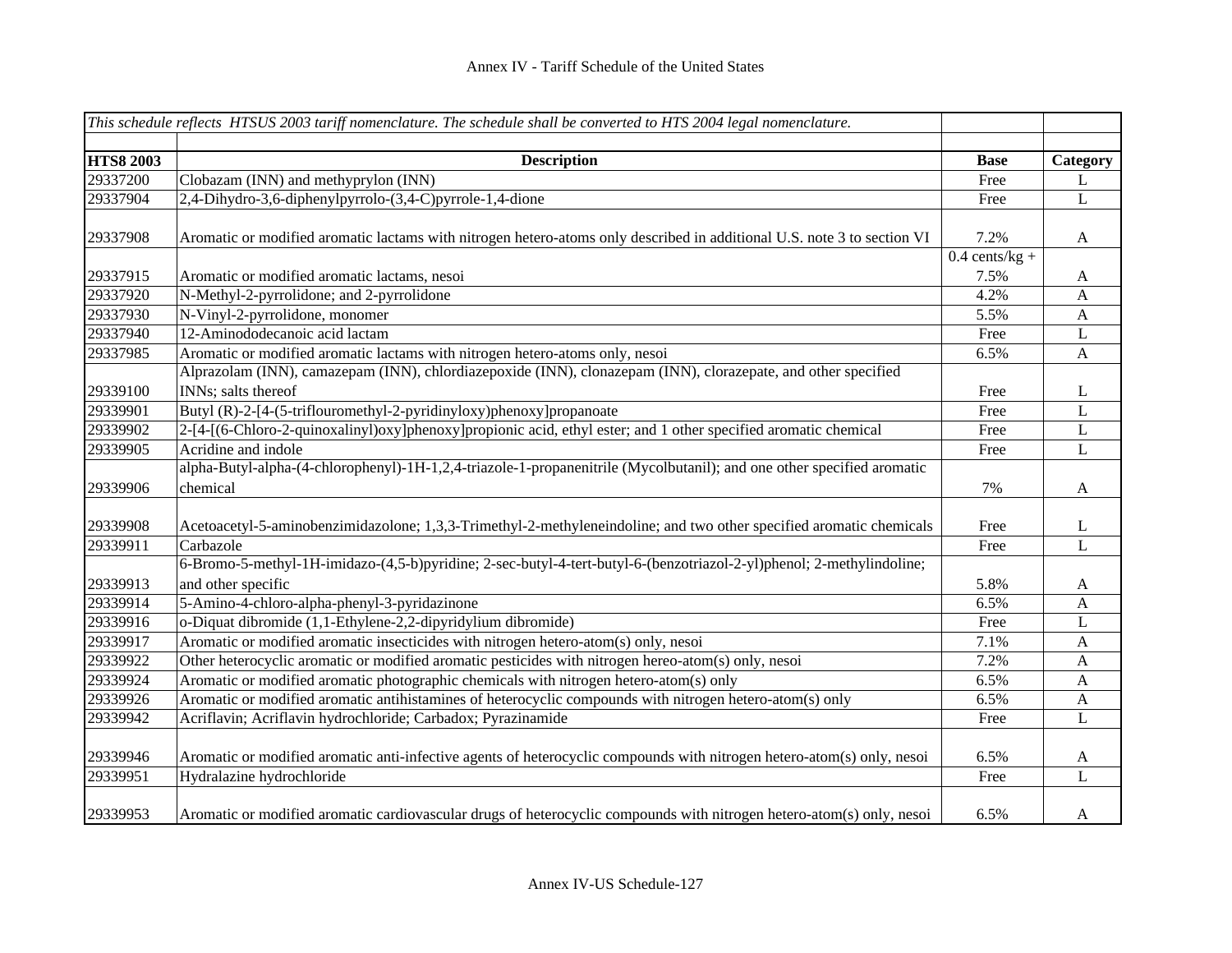|                  | This schedule reflects HTSUS 2003 tariff nomenclature. The schedule shall be converted to HTS 2004 legal nomenclature.  |                  |              |
|------------------|-------------------------------------------------------------------------------------------------------------------------|------------------|--------------|
|                  |                                                                                                                         |                  |              |
| <b>HTS8 2003</b> | <b>Description</b>                                                                                                      | <b>Base</b>      | Category     |
|                  | Aromatic or modified aromatic analgesics and certain like affecting chemicals, of heterocyclic compounds with nitrogen  |                  |              |
| 29339955         | hetero-atom(s) only                                                                                                     | 6.5%             | $\mathbf{A}$ |
| 29339958         | Droperidol; and Imipramine hydrochloride                                                                                | Free             | L            |
|                  | Aromatic/modified aromatic psychotherapeutic agents, affecting the CNS, of heterocyclic compounds with nitrogen         |                  |              |
| 29339961         | hetero-atom(s) only, nesoi                                                                                              | 7.5%             | A            |
|                  | Aromatic or modified aromatic anticonvulsants, hypnotics and sedatives, of heterocyclic compounds with nitrogen hetero- |                  |              |
| 29339965         | atom(s) only, nesoi                                                                                                     | 6.5%             | $\mathbf{A}$ |
|                  | Aromatic or modified aromatic drugs affecting the central nervous system, of heterocyclic compounds with nitrogen       |                  |              |
| 29339970         | atom(s) only, nesoi                                                                                                     | 6.5%             | $\mathbf{A}$ |
| 29339975         | Aromatic or modified aromatic drugs of heterocyclic compounds with nitrogen hetero-atom(s) only, nesoi                  | 6.5%             | $\mathbf{A}$ |
|                  | Aromatic or modified aromatic compounds with nitrogen hetero-atom(s) only described in additional U.S. note 3 to        |                  |              |
| 29339979         | section VI                                                                                                              | 7.2%             | $\mathbf{A}$ |
|                  | Aromatic or mod. aromatic compounds with nitrogen hetero-atom(s) only other than products described in add. U.S. note   | $0.4$ cents/kg + |              |
| 29339982         | 3 to section VI, nesoi                                                                                                  | 7.5%             | $\mathbf{A}$ |
| 29339985         | 3-Amino-1,2,4-triazole                                                                                                  | 3.7%             | $\mathbf{A}$ |
| 29339987         | Hexamethylenetetramine                                                                                                  | 6.3%             | $\mathbf{A}$ |
| 29339989         | Hexamethyleneimine                                                                                                      | Free             | L            |
| 29339990         | Nonaromatic drugs of heterocyclic compounds with nitrogen hetero-atom(s) only, nesoi                                    | 3.7%             | $\mathbf{A}$ |
| 29339997         | Nonaromatic heterocyclic compounds with nitrogen hetero-atom(s) only, nesoi                                             | 6.5%             | A            |
|                  | Aromatic or modified aromatic heterocyclic compounds cont. an unfused thiazole ring, described in add. U.S. note 3 to   |                  |              |
| 29341010         | section VI                                                                                                              | 7.2%             | $\mathbf{A}$ |
|                  |                                                                                                                         | $0.4$ cents/kg + |              |
| 29341020         | Aromatic or modified aromatic heterocyclic compounds, nesoi, containing an unfused thiazole ring                        | 7.5%             | A            |
| 29341070         | 4,5-Dichloro-2-n-octyl-4-isothiazolin-3-one; thiothiamine hydrochloride; and 4 other specified chemicals                | Free             | $\mathbf{L}$ |
|                  | Other compounds (excluding aromatic or modified aromatic) containing an unfused thiazole ring (whether or not           |                  |              |
| 29341090         | hydrogenated) in the structure                                                                                          | 6.5%             | $\mathbf{A}$ |
|                  |                                                                                                                         | $0.4$ cents/kg + |              |
| 29342005         | N-tert-Butyl-2-benzothiazolesulfenamide                                                                                 | 7.5%             | $\mathbf{A}$ |
| 29342010         | 2,2'-Dithiobisbenzothiazole                                                                                             | 7.4%             | $\mathbf{A}$ |
|                  |                                                                                                                         | $0.4$ cents/kg + |              |
| 29342015         | 2-Mercaptobenzothiazole; and N-(Oxydiethylene)benzothiazole-2-sulfenamide                                               | 7.5%             | $\mathbf{A}$ |
|                  |                                                                                                                         | $0.1$ cents/kg + |              |
| 29342020         | 2-Mercaptobenzothiazole, sodium salt (2-Benzothiazolethiol, sodium salt)                                                | 7.1%             | A            |
| 29342025         | 2-Amino-5,6-dichlorobenzothiazole; 2-amino-6-nitrobenzothiazole; and 2 other specified chemicals                        | Free             | $\mathbf{L}$ |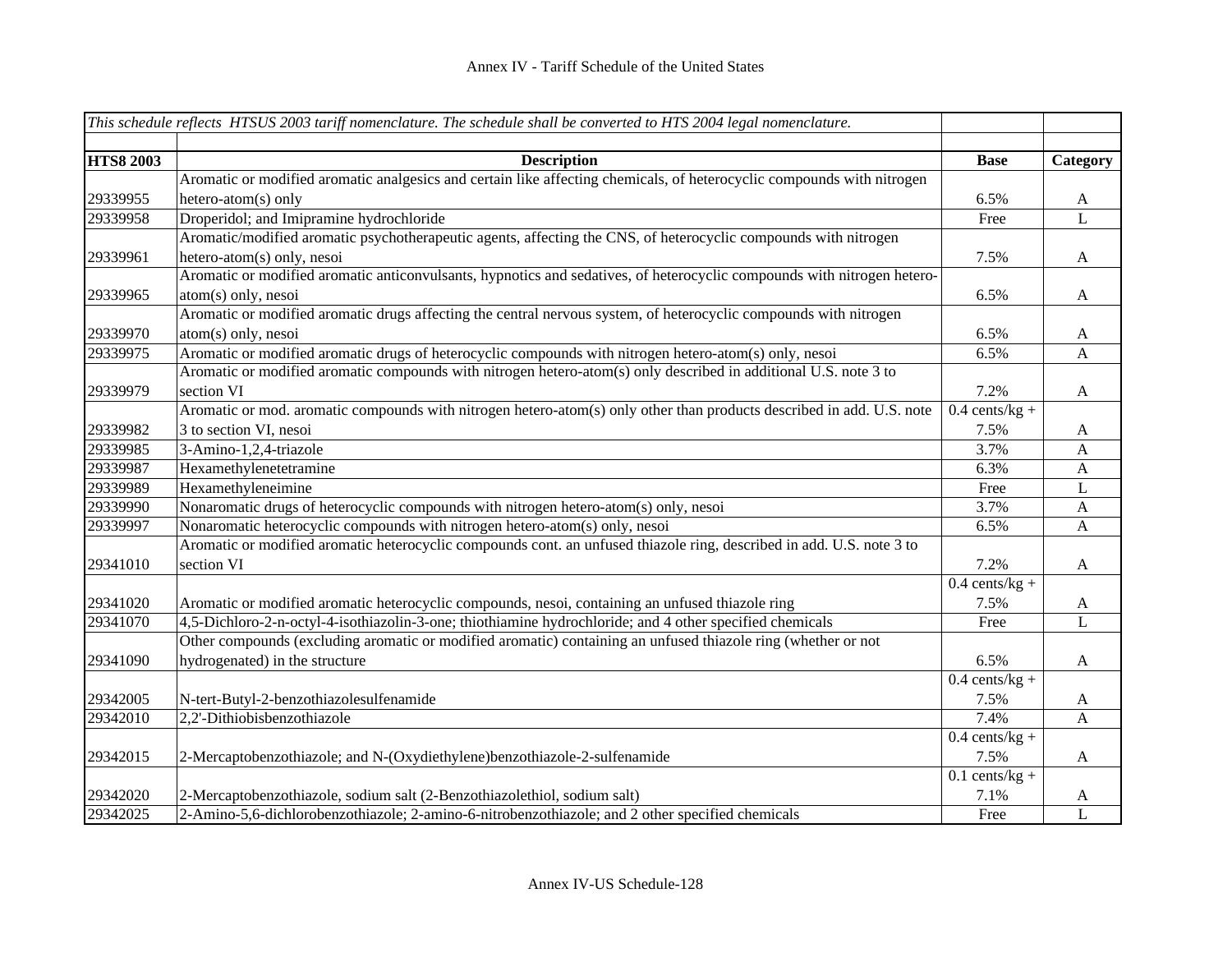|                  | This schedule reflects HTSUS 2003 tariff nomenclature. The schedule shall be converted to HTS 2004 legal nomenclature.     |                  |              |
|------------------|----------------------------------------------------------------------------------------------------------------------------|------------------|--------------|
|                  |                                                                                                                            |                  |              |
| <b>HTS8 2003</b> | <b>Description</b>                                                                                                         | <b>Base</b>      | Category     |
|                  | 2-Amino-6-methoxybenzothiazole and other specified heterocyclic compounds, cont. a benzothiazole ring-system, not          |                  |              |
| 29342030         | further fused                                                                                                              | 5.8%             | $\mathbf{A}$ |
| 29342035         | Pesticides containing a benzothiazole ring-system, not further fused                                                       | 7%               | $\mathbf{A}$ |
|                  | Heterocyclic compounds containing a benzothiazole ring-system, not further fused, described in add. U.S. note 3 to         |                  |              |
| 29342040         | section VI                                                                                                                 | 7.2%             | A            |
|                  |                                                                                                                            | $0.4$ cents/kg + |              |
| 29342080         | Other compounds containing a benzothiazole ring system (whether or not hydrogenated), not further fused                    | 7.5%             | $\mathbf{A}$ |
| 29343012         | 2-(Trifluoromethyl)phenothiazine                                                                                           | 6.5%             | $\mathbf{A}$ |
| 29343018         | Ethyl (1H-phenothiazin-2,4,1)carbamate                                                                                     | Free             | $\mathbf{L}$ |
|                  |                                                                                                                            |                  |              |
| 29343023         | Antidepressants, tranquilizers and other pschotherapeutic agents containing a phenothiazine ring-system, not further fused | 7.5%             | $\mathbf{A}$ |
| 29343027         | Other drugs containing a phenothiazine ring system (whether or not hydrogenated), not further fused, nesoi                 | 6.5%             | A            |
|                  | Products described in add. US note 3 to section VI containing a phenothiazine ring system (whether or not hydrogenated),   |                  |              |
| 29343043         | not further fused                                                                                                          | 7.2%             | $\mathbf{A}$ |
|                  |                                                                                                                            | $0.4$ cents/kg + |              |
| 29343050         | Heterocyclic compounds containing a phenothiazine ring-system (whether or not hydrogenated), not further fused, nesoi      | 7.5%             | $\mathbf{A}$ |
|                  | Aminorex (INN), brotizolam (INN), clotiazepam (INN), cloxazolam (INN), dextromoramide (INN), and other specified           |                  |              |
| 29349100         | INNs; salts thereof                                                                                                        | Free             | L            |
| 29349901         | Mycophenolate mofetil                                                                                                      | Free             | L            |
| 29349903         | 2-Acetylbenzo(b)thiophene; and 2 other specified aromatic or modified aromatic compounds                                   | Free             | L            |
|                  | 5-Amino-3-phenyl-1,2,4-thiadiazole(3-Phenyl-5-amino-1,2,4-thiadiazole); and 3 other specified aromatic/mod. aromatic       |                  |              |
| 29349905         | heterocyclic compounds                                                                                                     | 5.8%             | $\mathbf{A}$ |
| 29349906         | 7-Nitronaphth[1,2]oxadiazole-5-sulfonic acid and its salts                                                                 | 6.5%             | $\mathbf{A}$ |
| 29349907         | Ethyl 2-[4-[(6-chloro-2-benzoxazoyl)oxy]phenoxy]propanoate (Fenoxaprop-ethyl)                                              | Free             | $\bf L$      |
|                  |                                                                                                                            | $0.4$ cents/kg + |              |
| 29349908         | 2,5-Diphenyloxazole                                                                                                        | 7.5%             | A            |
| 29349909         | 1,2-Benzisothiazolin-3-one                                                                                                 | Free             | L            |
| 29349911         | 2-tert-Butyl-4-(2,4-dichloro-5-isopropoxyphenyl)-delta(squared)-1,3,4-oxadiazolin-5-one; Bentazon; Phosalone               | 6.5%             | $\mathbf{A}$ |
| 29349912         | Aromatic or modified aromatic fungicides of other heterocyclic compounds, nesoi                                            | 7%               | $\mathbf{A}$ |
| 29349915         | Aromatic or modified aromatic herbicides of other heterocyclic compounds, nesoi                                            | 7.2%             | $\mathbf{A}$ |
| 29349916         | Aromatic or modified aromatic insecticides of other heterocyclic compounds, nesoi                                          | 7.1%             | $\mathbf{A}$ |
| 29349918         | Aromatic or modified aromatic pesticides nesoi, of other heterocyclic compounds, nesoi                                     | 6.9%             | A            |
| 29349920         | Aromatic or modified aromatic photographic chemicals of other heterocyclic compounds, nesoi                                | 6.5%             | A            |
| 29349930         | Aromatic or modified aromatic drugs of other heterocyclic compounds, nesoi                                                 | 6.5%             | $\mathbf{A}$ |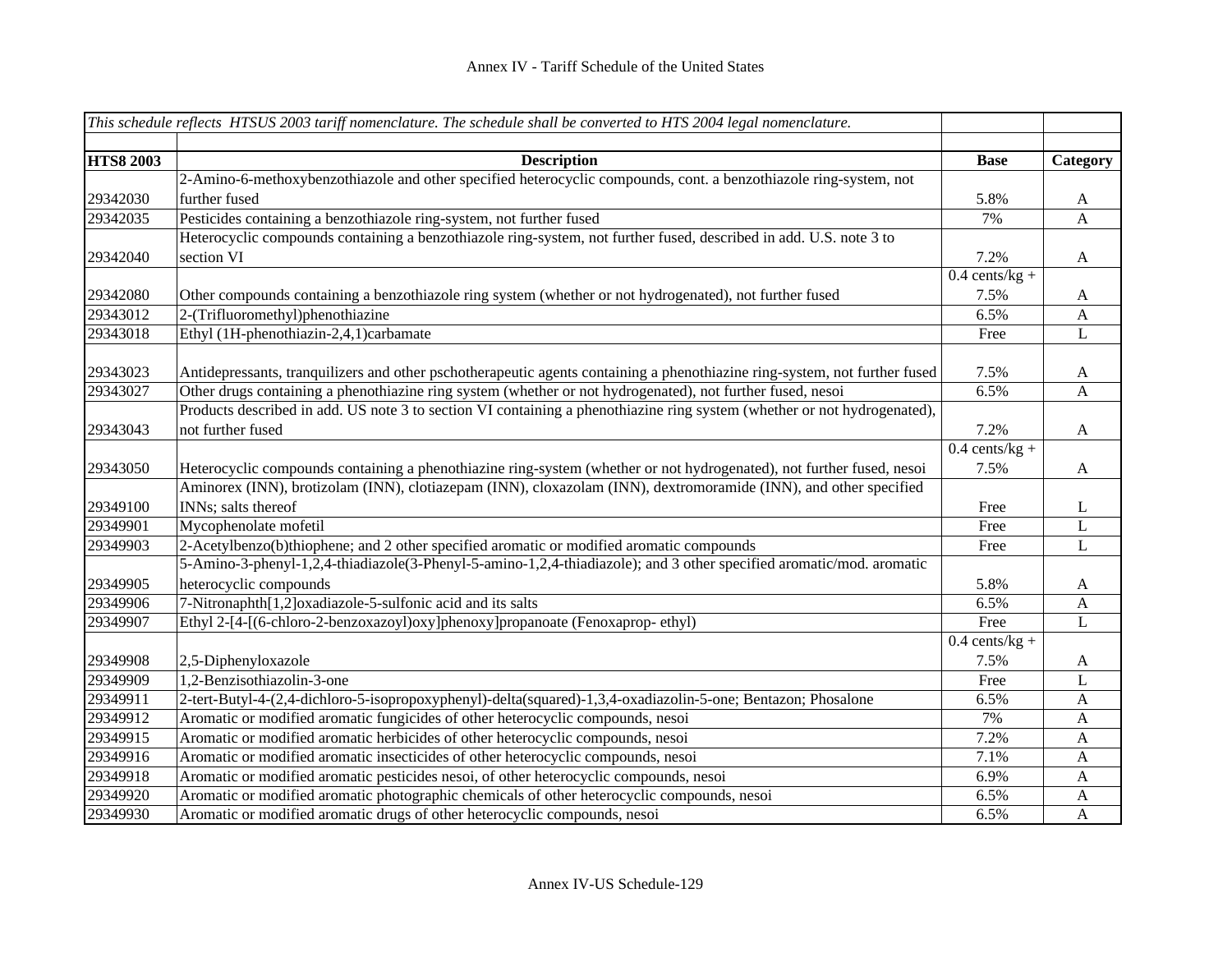|                  | This schedule reflects HTSUS 2003 tariff nomenclature. The schedule shall be converted to HTS 2004 legal nomenclature.  |                  |                |
|------------------|-------------------------------------------------------------------------------------------------------------------------|------------------|----------------|
|                  |                                                                                                                         |                  |                |
| <b>HTS8 2003</b> | <b>Description</b>                                                                                                      | <b>Base</b>      | Category       |
| 29349939         | Aromatic or modified aromatic other heterocyclic compounds described in additional U.S. note 3 to section VI            | 7.2%             | A              |
|                  |                                                                                                                         | $0.4$ cents/kg + |                |
| 29349944         | Aromatic or modified aromatic other heterocyclic compounds, nesoi                                                       | 7.5%             | $\mathbf{A}$   |
| 29349947         | Nonaromatic drugs of other heterocyclic compounds, nesoi                                                                | 3.7%             | $\overline{A}$ |
|                  | Morpholinethyl chloride hydrochloride; 2-methyl-2,5-dioxo-1-oxa-2-phospholan; and 1 other specified nonaromatic         |                  |                |
| 29349970         | chemical                                                                                                                | Free             | L              |
| 29349990         | Nonaromatic other heterocyclic compounds, nesoi                                                                         | 6.5%             | A              |
| 29350006         | 4-Amino-6-chloro-m-benzenedisulfonamide; and Methyl-4-aminobenzenesulfonylcarbamate (Asulam)                            | 6.5%             | A              |
| 29350010         | 2-Amino-N-ethylbenzenesulfonamide; and six other specified sulfonamides                                                 | 6.5%             | $\mathbf{A}$   |
|                  | (5-[2-Chloro-4-(trifluoromeythyl)phenoxy]-N-(methylsulfonyl)-2-nitrobenzamide) (fomesafen); and seven other specified   |                  |                |
| 29350013         | chemicals                                                                                                               | Free             | L              |
| 29350015         | o-Toluenesulfonamide                                                                                                    | 6.5%             | $\mathbf{A}$   |
| 29350020         | Fast color bases and fast color salts, of sulfonamides                                                                  | 7.1%             | $\mathbf{A}$   |
| 29350029         | Acetylsulfaguanidine                                                                                                    | Free             | $\mathbf L$    |
| 29350030         | Sulfamethazine                                                                                                          | Free             | L              |
| 29350032         | Acetylsulfisoxazole; sulfacetamide, sodium; and sulfamethazine, sodium                                                  | 6.9%             | $\mathbf{A}$   |
| 29350033         | Sulfathiazole; and sulfathiazole, sodium                                                                                | Free             | L              |
| 29350042         | Salicylazosulfapyridine; sulfadiazine; sulfamerazine; sulfaguanidine; and sulfapyridine                                 | Free             | $\mathbf L$    |
| 29350048         | Other sulfonamides used as anti-infective agents                                                                        | 6.9%             | $\mathbf{A}$   |
| 29350060         | Other sulfonamide drugs (excluding anti-infective agents)                                                               | 6.5%             | $\mathbf{A}$   |
|                  |                                                                                                                         |                  |                |
| 29350075         | Other sulfonamides (excluding drugs and certain specified chemicals) described in additional U.S. note 3 to section VI  | 7.2%             | A              |
|                  | Other sulfonamides (excluding drugs and certain specified chemicals) not described in additional U.S. note 3 to section | $0.4$ cents/kg + |                |
| 29350095         | VI                                                                                                                      | 7.6%             | A              |
| 29361000         | Provitamins, unmixed                                                                                                    | Free             | L              |
| 29362100         | Vitamins A and their derivatives, unmixed, natural or synthesized                                                       | Free             | L              |
| 29362200         | Vitamin B1 (Thiamine) and its derivatives, unmixed, natural or synthesized                                              | Free             | $\mathbf L$    |
| 29362300         | Vitamin B2 (Riboflavin) and its derivatives, unmixed, natural or synthesized                                            | Free             | L              |
| 29362400         | Vitamin B3 or B5 (d- or dl-Pantothenic acid) and its derivatives, unmixed, natural or synthesized                       | Free             | $\mathbf L$    |
|                  | Vitamin B6 (Pyridoxine and related compounds with Vitamin B6 activity) and its derivatives, unmixed, natural or         |                  |                |
| 29362500         | synthesized                                                                                                             | Free             | L              |
|                  | Vitamin B12 (Cyanocobalamin and related compounds with Vitamin B12 activity) and its derivatives, unmixed, natural or   |                  |                |
| 29362600         | synthesized                                                                                                             | Free             | L              |
| 29362700         | Vitamin C (Ascorbic acid) and its derivatives, unmixed, natural or synthesized                                          | Free             | L              |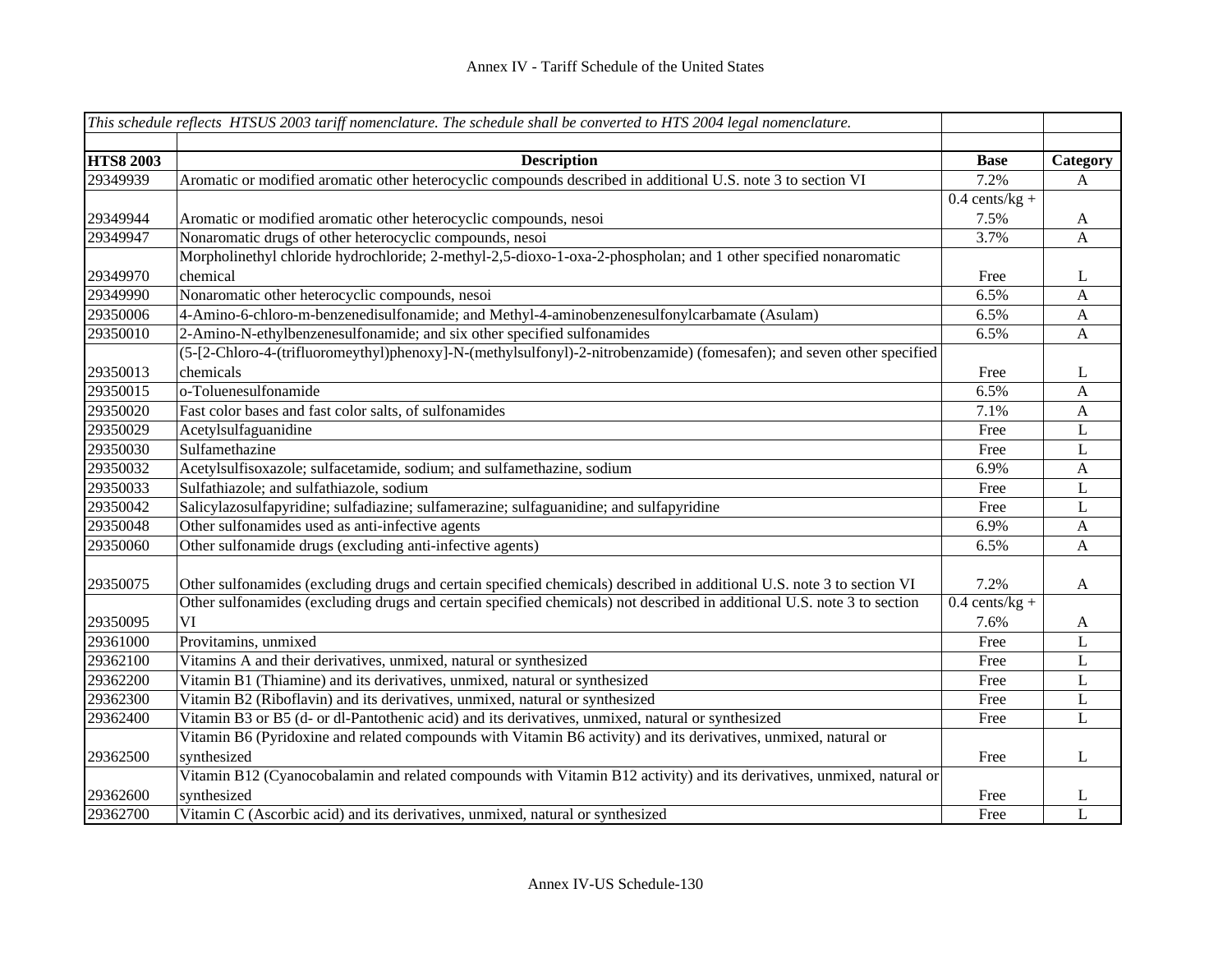|                  | This schedule reflects HTSUS 2003 tariff nomenclature. The schedule shall be converted to HTS 2004 legal nomenclature.                     |             |                |
|------------------|--------------------------------------------------------------------------------------------------------------------------------------------|-------------|----------------|
|                  |                                                                                                                                            |             |                |
| <b>HTS8 2003</b> | <b>Description</b>                                                                                                                         | <b>Base</b> | Category       |
|                  | Vitamin E (Tocopherols and related compounds with Vitamin E activity) and its derivatives, unmixed, natural or                             |             |                |
| 29362800         | synthesized                                                                                                                                | Free        | L              |
| 29362910         | Folic acid and its derivatives, unmixed                                                                                                    | Free        | L              |
| 29362915         | Niacin an niacinamide                                                                                                                      | Free        | $\overline{L}$ |
| 29362920         | Aromatic or modified aromatic vitamins and their derivatives, nesoi                                                                        | Free        | $\mathbf L$    |
| 29362950         | Other vitamins and their derivatives, nesoi                                                                                                | Free        | L              |
|                  | Vitamins or provitamins nesoi (including natural concentrates) and intermixtures of the foregoing, whether or not in any                   |             |                |
| 29369000         | solvent                                                                                                                                    | Free        | L              |
| 29371100         | Somatotropin, its derivatives and structural analogues                                                                                     | Free        | $\mathbf L$    |
| 29371200         | Insulin and its salts                                                                                                                      | Free        | L              |
|                  |                                                                                                                                            |             |                |
| 29371900         | Polypeptide hormones, protein hormones and glycoprotein hormones, their derivatives and structural analogues, nesoi                        | Free        | L              |
| 29372100         | Cortisone, hydrocortisone, prednisone (Dehydrocortisone) and prednisolone (Dehydrohydrocortisone)                                          | Free        | L              |
| 29372200         | Halogenated derivatives of corticosteroidal hormones                                                                                       | Free        | L              |
| 29372310         | Estrogens and progestins obtained directly or indirectly from animal or vegetable materials                                                | Free        | $\mathbf L$    |
| 29372325         | Estradiol benzoate; and Estradiol cyclopentylpropionate (estradiol cypionate)                                                              | Free        | $\mathbf L$    |
| 29372350         | Other estrogens and progestins not derived from animal or vegetable materials, nesoi                                                       | Free        | $\mathbf L$    |
| 29372910         | Desonide; and Nandrolone phenpropionate                                                                                                    | Free        | $\mathbf L$    |
| 29372990         | Steroidal hormones, their derivatives and structural analogues, nesoi                                                                      | Free        | $\mathbf L$    |
| 29373100         | Epinephrine                                                                                                                                | Free        | $\bf L$        |
| 29373910         | Epinephrine hydrochloride                                                                                                                  | Free        | $\bf L$        |
| 29373990         | Catecholamine hormones, their derivatives and structural analogues, nesoi                                                                  | Free        | $\mathbf L$    |
| 29374010         | l(underscored)-Thyroxine, sodium                                                                                                           | Free        | $\mathbf L$    |
| 29374090         | Amino-acid derivatives of hormones and their derivatives, nesoi                                                                            | Free        | $\mathbf L$    |
| 29375000         | Prostaglandins, thromboxanes and leukotrienes, their derivatives and structural analogues                                                  | Free        | $\mathbf{L}$   |
|                  | Other hormones, their derivatives and structural analogues, other steroid derivatives and structural analogue used primarily               |             |                |
| 29379000         | as hormones, nesoi                                                                                                                         | Free        | L              |
| 29381000         | Rutoside (Rutin) and its derivatives                                                                                                       | 1.5%        | $\mathbf{A}$   |
|                  | Glycosides, natural or synthesized, and their salts, ethers, esters, and other derivatives other than rutoside and its                     |             |                |
| 29389000         | derivatives                                                                                                                                | 3.7%        | A              |
|                  | Concentrates of poppy straw; buprenorphine (INN), codeine, dihydrocodeine (INN), ethylmorphine, and other specified                        |             |                |
| 29391100         | INNs; salts thereof                                                                                                                        | Free        | L              |
| 29391100         | Concentrates of poppy straw; buprenorphine (INN), codeine, dihydrocodeine (INN), ethylmorphine, and other specified<br>INNs; salts thereof | Free        | L              |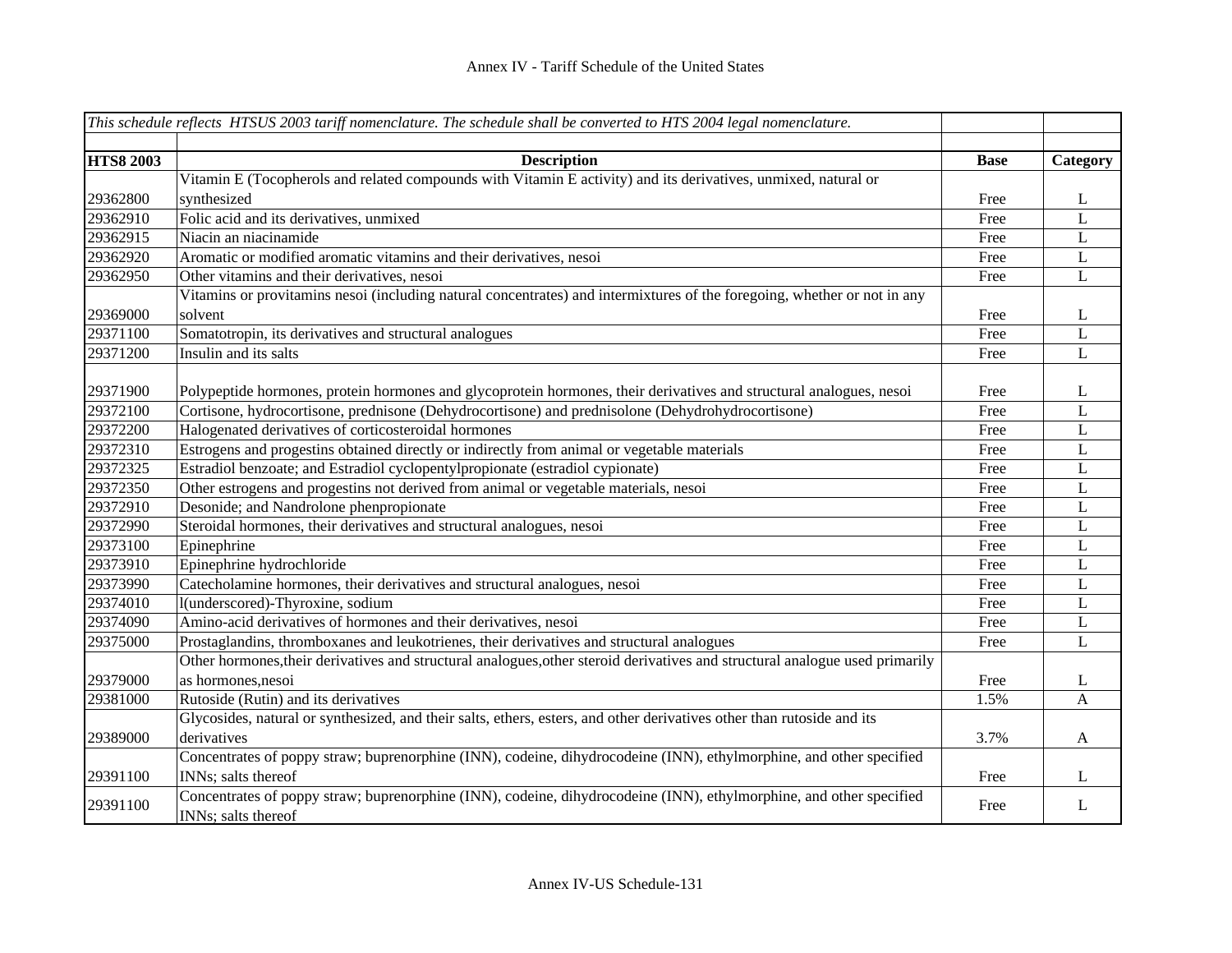|                  | This schedule reflects HTSUS 2003 tariff nomenclature. The schedule shall be converted to HTS 2004 legal nomenclature. |             |              |
|------------------|------------------------------------------------------------------------------------------------------------------------|-------------|--------------|
|                  |                                                                                                                        |             |              |
| <b>HTS8 2003</b> | <b>Description</b>                                                                                                     | <b>Base</b> | Category     |
| 29391910         | Papaverine and its salts                                                                                               | Free        | L            |
| 29391920         | Synthetic alkaloids of opium and their derivatives; salts thereof; nesoi                                               | Free        | $\mathbf L$  |
| 29391950         | Nonsynthetic alkaloids of opium and their derivatives; salts thereof; nesoi                                            | Free        | $\mathbf L$  |
| 29392100         | Quinine and its salts                                                                                                  | Free        | $\mathbf L$  |
| 29392900         | Alkaloids of cinchona, and their derivatives; salts thereof, other than quinine and its salts                          | Free        | $\mathbf L$  |
| 29393000         | Caffeine and its salts                                                                                                 | Free        | L            |
| 29394100         | Ephedrine and its salts                                                                                                | Free        | L            |
| 29394200         | Pseudoephedrine and its salts                                                                                          | Free        | L            |
| 29394300         | Cathine (INN) and its salts                                                                                            | Free        | L            |
| 29394901         | Ephedrines and their salts, other than cathine and pseudoephedrine and their salts                                     | Free        | L            |
| 29395100         | Fenetylline (INN) its salts                                                                                            | Free        | L            |
| 29395900         | Theophylline aminophylline (Theophylline-ethylenediamine) and their derivatives; salts thereof; nesoi                  | Free        | L            |
| 29396100         | Ergometrine and its salts                                                                                              | Free        | $\mathbf L$  |
| 29396200         | Ergotamine and its salts                                                                                               | Free        | $\mathbf L$  |
| 29396300         | Lysergic acid and its salts                                                                                            | Free        | L            |
| 29396900         | Alkaloids of rye ergot and their derivatives, nesoi; salts thereof                                                     | Free        | $\mathbf L$  |
|                  | Cocaine, ecgonine, levometamfetamine, metamfetamine (INN), metamfetamine racemate; salts, esters and other             |             |              |
| 29399100         | derivatives thereof                                                                                                    | Free        | L            |
|                  |                                                                                                                        |             |              |
| 29399900         | Vegetable alkaloids, natural or reproduced by synthesis, and their salts, ethers, esters and other derivatives, nesoi  | Free        | L            |
| 29400020         | D-Arabinose                                                                                                            | Free        | L            |
| 29400060         | Other sugars, nesoi excluding d-arabinose                                                                              | 5.8%        | $\mathbf{A}$ |
| 29411010         | Ampicillin and its salts                                                                                               | Free        | L            |
| 29411020         | Penicillin G salts                                                                                                     | Free        | $\mathbf L$  |
| 29411030         | Carfecillin, sodium; cloxacillin, sodium; dicloxacillin, sodium; flucloxacillin (Floxacillin); and oxacillin, sodium   | Free        | $\mathbf L$  |
| 29411050         | Penicillins and their derivatives nesoi, with a penicillanic acid structure; salts thereof                             | Free        | L            |
| 29412010         | Dihydrostreptomycins and its derivatives; salts thereof                                                                | 3.5%        | A            |
| 29412050         | Streptomycins and their derivatives; salts thereof, nesoi                                                              | Free        | L            |
| 29413000         | Tetracyclines and their derivatives; salts thereof                                                                     | Free        | L            |
| 29414000         | Chloramphenicol and their derivatives; salts thereof                                                                   | Free        | L            |
| 29415000         | Erythromycin and their derivatives; salts thereof                                                                      | Free        | L            |
| 29419010         | Natural antibiotics, nesoi                                                                                             | Free        | L            |
| 29419030         | Antibiotics, nesoi, aromatic or modified aromatic, other than natural                                                  | Free        | L            |
| 29419050         | Antibiotics nesoi, other than aromatic or modified aromatic antibiotics                                                | Free        | $\mathbf{L}$ |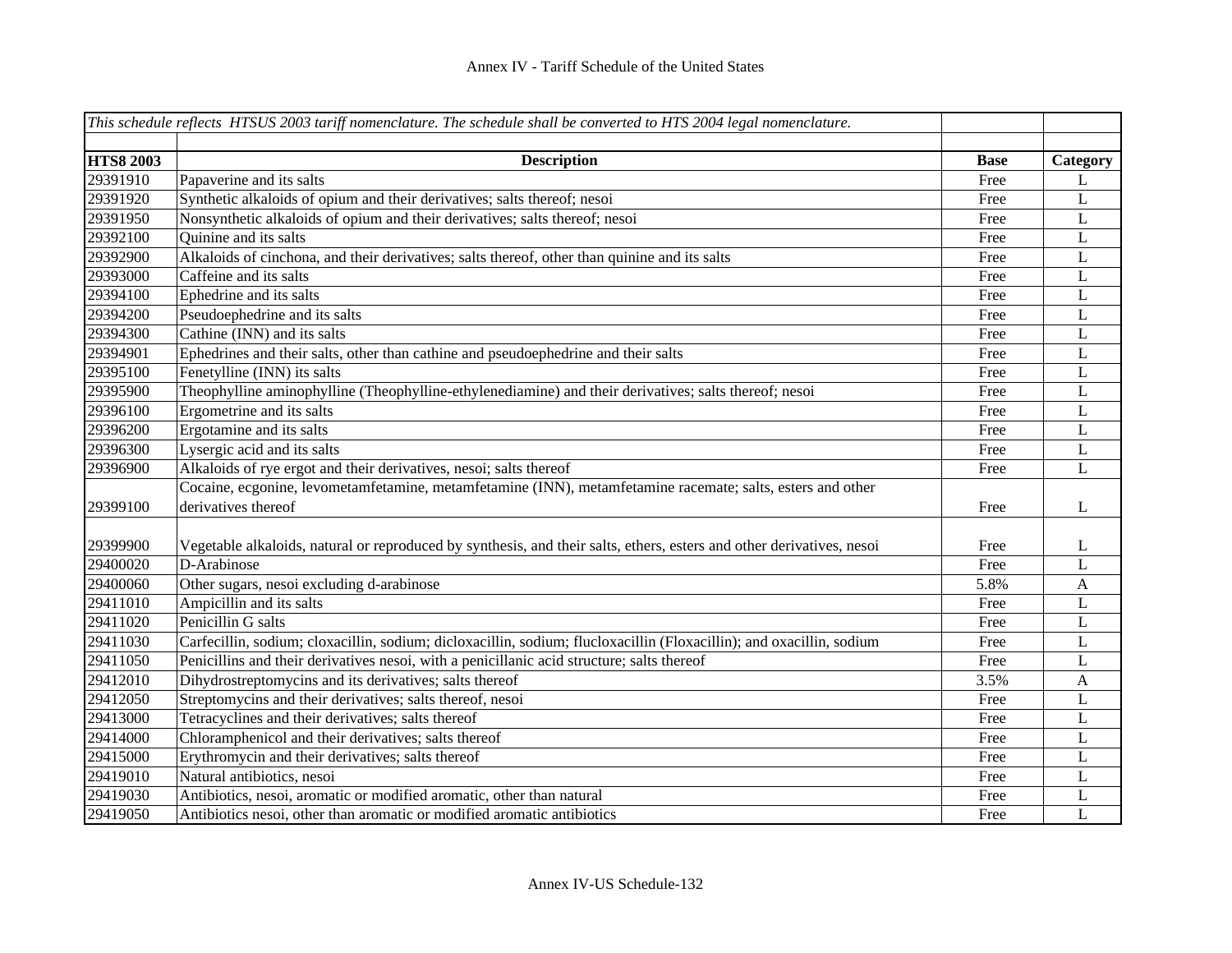|                  | This schedule reflects HTSUS 2003 tariff nomenclature. The schedule shall be converted to HTS 2004 legal nomenclature.         |             |              |
|------------------|--------------------------------------------------------------------------------------------------------------------------------|-------------|--------------|
| <b>HTS8 2003</b> | <b>Description</b>                                                                                                             | <b>Base</b> | Category     |
| 29420003         | [2,2'-Thiobis(4-(1,1,3,3-tetramethyl-n-butyl)phenolato)(2,1)]-O,O',S-s(1-butanamine), nickel II                                | Free        | L            |
| 29420005         | Aromatic or modified aromatic drugs of other organic compounds, nesoi                                                          | 6.5%        | $\mathbf{A}$ |
| 29420010         | Aromatic or modified aromatic organic compounds, nesoi, described in additional U.S. note 3 to section VI                      | 7.2%        | A            |
|                  | Other aromatic or modified aromatic organic compounds (excluding products described in additional U.S. note 3 to               |             |              |
| 29420035         | section VI)                                                                                                                    | 7.5%        | $\mathbf{A}$ |
| 29420050         | Nonaromatic organic compounds, nesoi                                                                                           | 3.7%        | A            |
| 30011000         | Glands and other organs for organotherapeutic uses, dried, whether or not powdered                                             | Free        | L            |
| 30012000         | Extracts of glands or other organs or of their secretions for organotherapeutic uses                                           | Free        | L            |
| 30019000         | Heparin and its salts; other human or animal substances prepared for therapeutic or prophylactic uses, nesoi                   | Free        | L            |
| 30021001         | Antisera and other blood fractions and modified immunological products                                                         | Free        | L            |
| 30022000         | Vaccines for human medicine                                                                                                    | Free        | L            |
| 30023000         | Vaccines for veterinary medicine                                                                                               | Free        | L            |
| 30029010         | Ferments, excluding yeasts                                                                                                     | Free        | $\mathbf L$  |
|                  | Human blood; animal blood prepared for therapeutic, prophylactic, diagnostic uses; toxins, cultures of micro-organisms         |             |              |
| 30029051         | nesoi & like products                                                                                                          | Free        | L            |
| 30031000         | Medicaments, cont. penicillins or streptomycins, not dosage form and not packed for retail                                     | Free        | L            |
| 30032000         | Medicaments containing antibiotics, nesoi, not dosage form and not packaged for retail                                         | Free        | L            |
| 30033100         | Medicaments containing insulin, not dosage form and not packed for retail                                                      | Free        | L            |
|                  | Medicaments containing artificial mixtures of natural hormones, but not antibiotics, not dosage form and not packed for        |             |              |
| 30033910         | retail                                                                                                                         | Free        | L            |
| 30033950         | Medicaments containing products of heading 2937, nesoi, but not antibiotics, not dosage form and not packed for retail         | Free        | L            |
| 30034000         | Medicaments containing alkaloids but not products of heading 2937 or antibiotics, not dosage form and not packed for<br>retail | Free        | L            |
| 30039000         | Medicaments nesoi, not dosage form and not packed for retail                                                                   | Free        | L            |
| 30041010         | Medicaments containing penicillin G salts, in dosage form and packed for retail                                                | Free        | $\mathbf L$  |
| 30041050         | Medicaments cont. penicillins or streptomycins, nesoi, in dosage form or packed for retail                                     | Free        | L            |
| 30042000         | Medicaments containing antibiotics, nesoi, in dosage form or packed for retail                                                 | Free        | L            |
| 30043100         | Medicaments containing insulin, in dosage form or packed for retail                                                            | Free        | L            |
| 30043200         | Medicaments, containing adrenal cortical hormones, in dosage form or packed for retail                                         | Free        | L            |
| 30043900         | Medicaments, containing products of heading 2937 nesoi, in dosage form or packed for retail                                    | Free        | L            |
| 30044000         | Medicaments cont. alkaloids, but not products of heading 2937 or antibiotics, in dosage form or packed for retail              | Free        | L            |
| 30045010         | Medicaments containing vitamin B2 synthesized from aromatic or mod. aromatic compounds, in dosage form or packed<br>for retail | Free        | L            |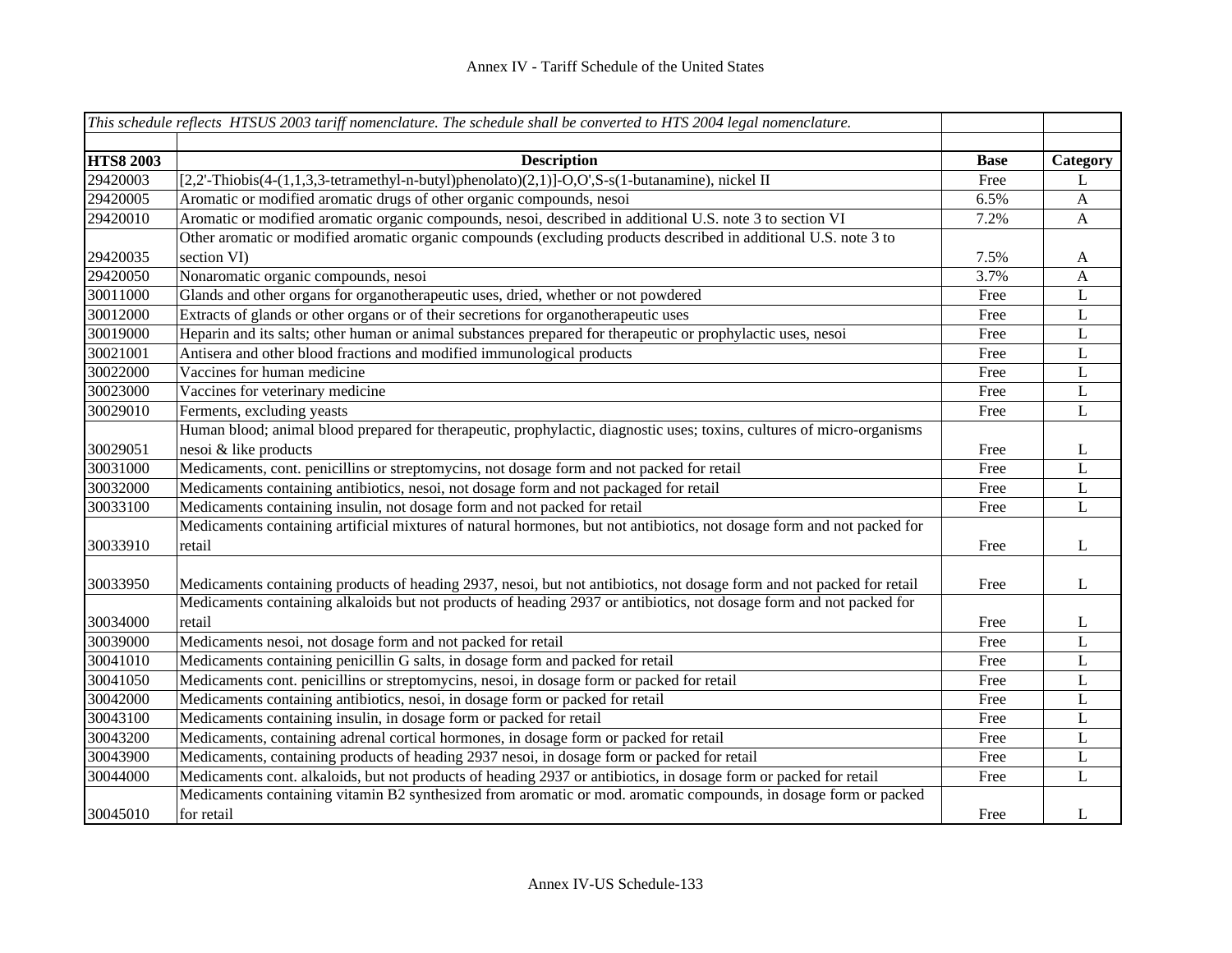|                  | This schedule reflects HTSUS 2003 tariff nomenclature. The schedule shall be converted to HTS 2004 legal nomenclature.      |             |              |
|------------------|-----------------------------------------------------------------------------------------------------------------------------|-------------|--------------|
|                  |                                                                                                                             |             |              |
| <b>HTS8 2003</b> | <b>Description</b>                                                                                                          | <b>Base</b> | Category     |
|                  | Medicaments containing vitamim B12 synthesized from aromatic or mod. aromatic compounds, in dosage form or packed           |             |              |
| 30045020         | for retail                                                                                                                  | Free        | $\mathbf{L}$ |
|                  | Medicaments containing vitamin E synthesized from aromatic or mod. aromatic compounds, in dosage form or packed for         |             |              |
| 30045030         | retail                                                                                                                      | Free        | L            |
|                  | Medicaments containing vitamins nesoi, synthesized from aromatic or mod. aromatic compounds, in dosage form or              |             |              |
| 30045040         | packed for retail                                                                                                           | Free        | L            |
| 30045050         | Medicaments containing vitamins or other products of heading 2936, nesoi, in dosage form or packed for retail               | Free        | L            |
| 30049010         | Medicaments containing antigens or hyaluronic acid or its sodium salt, nesoi, in dosage form or packed for retail           | Free        | $\mathbf L$  |
|                  | Medicaments consisting of mixed or unmixed products for therapeutic or prophylactic uses, in measured doses or put up       |             |              |
| 30049091         | for retail, nesoi                                                                                                           | Free        | L            |
|                  | Adhesive dressings and other articles having an adhesive layer, coated or impregnated with pharmaceutical substances,       |             |              |
| 30051010         | packed for retail                                                                                                           | Free        | $\mathbf{L}$ |
|                  | Adhesive dressings and other articles having an adhesive layer, packed for retail for medical, surgical, dental, veterinary |             |              |
| 30051050         | purposes                                                                                                                    | Free        | $\bf L$      |
|                  | Wadding, gauze, bandages, & similar articles, not having an adhesive layer, coated, impregnated with pharmaceutical         |             |              |
| 30059010         | substances, for retail                                                                                                      | Free        | $\mathbf{L}$ |
|                  | Wadding, gauze, bandages, and similar articles, not having an adhesive layer, packed for retail for medical, surgical, like |             |              |
| 30059050         | purposes                                                                                                                    | Free        | $\bf L$      |
|                  | Sterile surgical catgut, suture materials, tissue adhesives for wound closure, laminaria, laminaria tents, and absorbable   |             |              |
| 30061000         | hemostatics                                                                                                                 | Free        | $\mathbf{L}$ |
| 30062000         | Blood-grouping reagents                                                                                                     | Free        | $\bf L$      |
|                  | Opacifying preparation for X-ray examination; diagnostic reagent designed to be administered to the patient; all cont.      |             |              |
| 30063010         | antigens or antisera                                                                                                        | Free        | L            |
|                  |                                                                                                                             |             |              |
| 30063050         | Opacifying preparations for X-ray examinations; diagnostic reagents designed to be administered to the patient, nesoi       | Free        | L            |
| 30064000         | Dental cements and other dental fillings; bone reconstruction cements                                                       | Free        | L            |
| 30065000         | First-aid boxes and kits                                                                                                    | Free        | $\bf L$      |
| 30066000         | Chemical contraceptive preparations based on hormones or spermicides                                                        | Free        | $\mathbf{L}$ |
|                  | Gel preparation use human/veterinary medicine lubricant in surgical operation, physical exam or coupling agent tween        |             |              |
| 30067000         | body & med instrument                                                                                                       | 5%          | A            |
| 30068000         | Waste pharmaceuticals                                                                                                       | Free        | $\mathbf{L}$ |
|                  |                                                                                                                             |             |              |
| 31010000         | Animal or vegetable fertilizers; fertilizers produced by the mixing or chemical treatment of animal or vegetable products   | Free        | L            |
| 31021000         | Urea, whether or not in aqueous solution                                                                                    | Free        | L            |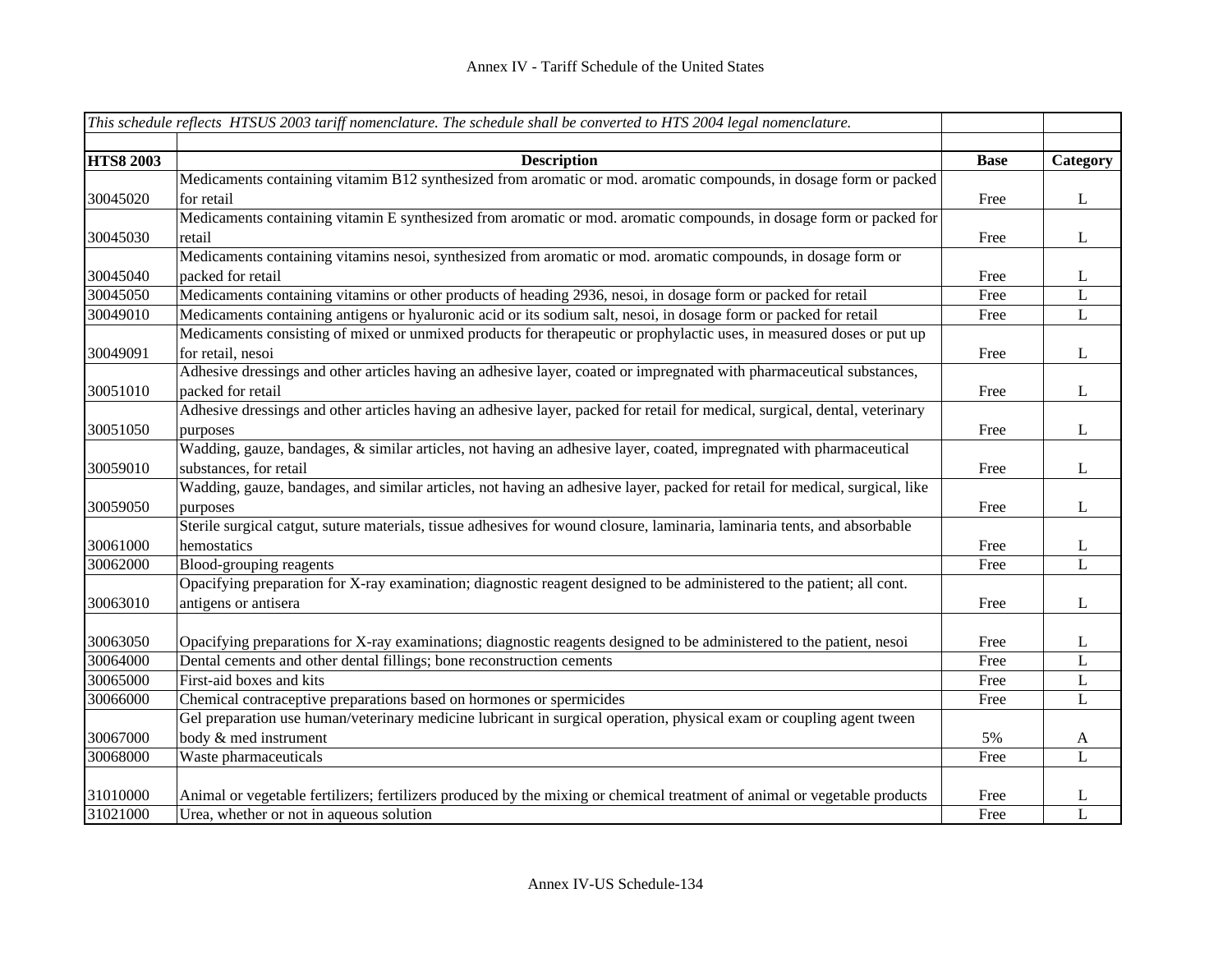|                  | This schedule reflects HTSUS 2003 tariff nomenclature. The schedule shall be converted to HTS 2004 legal nomenclature.         |             |              |
|------------------|--------------------------------------------------------------------------------------------------------------------------------|-------------|--------------|
|                  |                                                                                                                                |             |              |
| <b>HTS8 2003</b> | <b>Description</b>                                                                                                             | <b>Base</b> | Category     |
| 31022100         | Ammonium sulfate                                                                                                               | Free        | L            |
| 31022900         | Double salts and mixtures of ammonium sulfate and ammonium nitrate                                                             | Free        | $\mathbf L$  |
| 31023000         | Ammonium nitrate, whether or not in aqueous solution                                                                           | Free        | $\mathbf L$  |
| 31024000         | Mixtures of ammonium nitrate with calcium carbonate or other inorganic nonfertilizing substances                               | Free        | $\mathbf L$  |
| 31025000         | Sodium nitrate                                                                                                                 | Free        | $\mathbf L$  |
| 31026000         | Double salts and mixtures of calcium nitrate and ammonium nitrate                                                              | Free        | L            |
| 31027000         | Calcium cyanamide                                                                                                              | Free        | L            |
| 31028000         | Mixtures of urea and ammonium nitrate in aqueous or ammoniacal solution                                                        | Free        | L            |
| 31029000         | Mineral or chemical fertilizers, nitrogenous, nesoi, including mixtures not specified elsewhere in heading 3102                | Free        | $\mathbf L$  |
| 31031000         | Superphosphates                                                                                                                | Free        | $\mathbf{L}$ |
| 31032000         | Basic slag phosphatic fertilizers                                                                                              | Free        | $\mathbf{L}$ |
| 31039000         | Mineral or chemical fertilizers, phosphatic, other than superphosphates or basic slag                                          | Free        | $\mathbf{L}$ |
| 31041000         | Carnallite, sylvite and other crude natural potassium salts                                                                    | Free        | $\mathbf L$  |
| 31042000         | Potassium chloride                                                                                                             | Free        | $\mathbf L$  |
| 31043000         | Potassium sulfate                                                                                                              | Free        | $\mathbf L$  |
| 31049000         | Mineral or chemical fertilizers, potassic, nesoi                                                                               | Free        | $\mathbf L$  |
| 31051000         | Fertilizers of chapter 31 in tablets or similar forms or in packages of a gross weight not exceeding 10 kg                     | Free        | $\mathbf{L}$ |
| 31052000         | Mineral or chemical fertilizers nesoi, containing the three fertilizing elements nitrogen, phosphorus and potassium            | Free        | L            |
| 31053000         | Diammonium hydrogenorthophosphate (Diammonium phosphate)                                                                       | Free        | $\mathbf{L}$ |
|                  | Ammonium dihydrogenorthophosphate (Monoammonium phosphate), mixtures thereof with diammonium                                   |             |              |
| 31054000         | hydrogenorthophosphate (Diammonium phosphate)                                                                                  | Free        | L            |
| 31055100         | Mineral or chemical fertilizers nesoi, containing nitrates and phosphates                                                      | Free        | $\mathbf L$  |
| 31055900         | Mineral or chemical fertilizers nesoi, containing the two fertilizing elements nitrogen and phosphorus                         | Free        | $\mathbf L$  |
| 31056000         | Mineral or chemical fertilizers nesoi, containing the two fertilizing elements phosphorous and potassium                       | Free        | L            |
|                  | Mineral or chemical fertilizers cont. two or three of the fertilizing elements nitrogen, phosphorus and potassium fertilizers, |             |              |
| 31059000         | nesoi                                                                                                                          | Free        | L            |
| 32011000         | Quebracho tanning extract                                                                                                      | Free        | L            |
| 32012000         | Wattle tanning extract                                                                                                         | Free        | L            |
| 32019010         | Tannic acid, containing by weight 50 percent or more of tannic acid                                                            | 1.5%        | $\mathbf{A}$ |
|                  | Tanning extracts of canaigre, chestnut curupay, divi-                                                                          |             |              |
| 32019025         | divi,eucalyptus,gambier,hemlock,larch,mangrove,myrobalan,oak,sumac,tara,urunday,valonia                                        | Free        | L            |
| 32019050         | Tanning extracts of vegetable origin nesoi; tannins and their salts, ethers, esters and other derivatives                      | 3.1%        | A            |
| 32021010         | Aromatic or modified aromatic synthetic organic tanning substances                                                             | 7.3%        | $\mathbf{A}$ |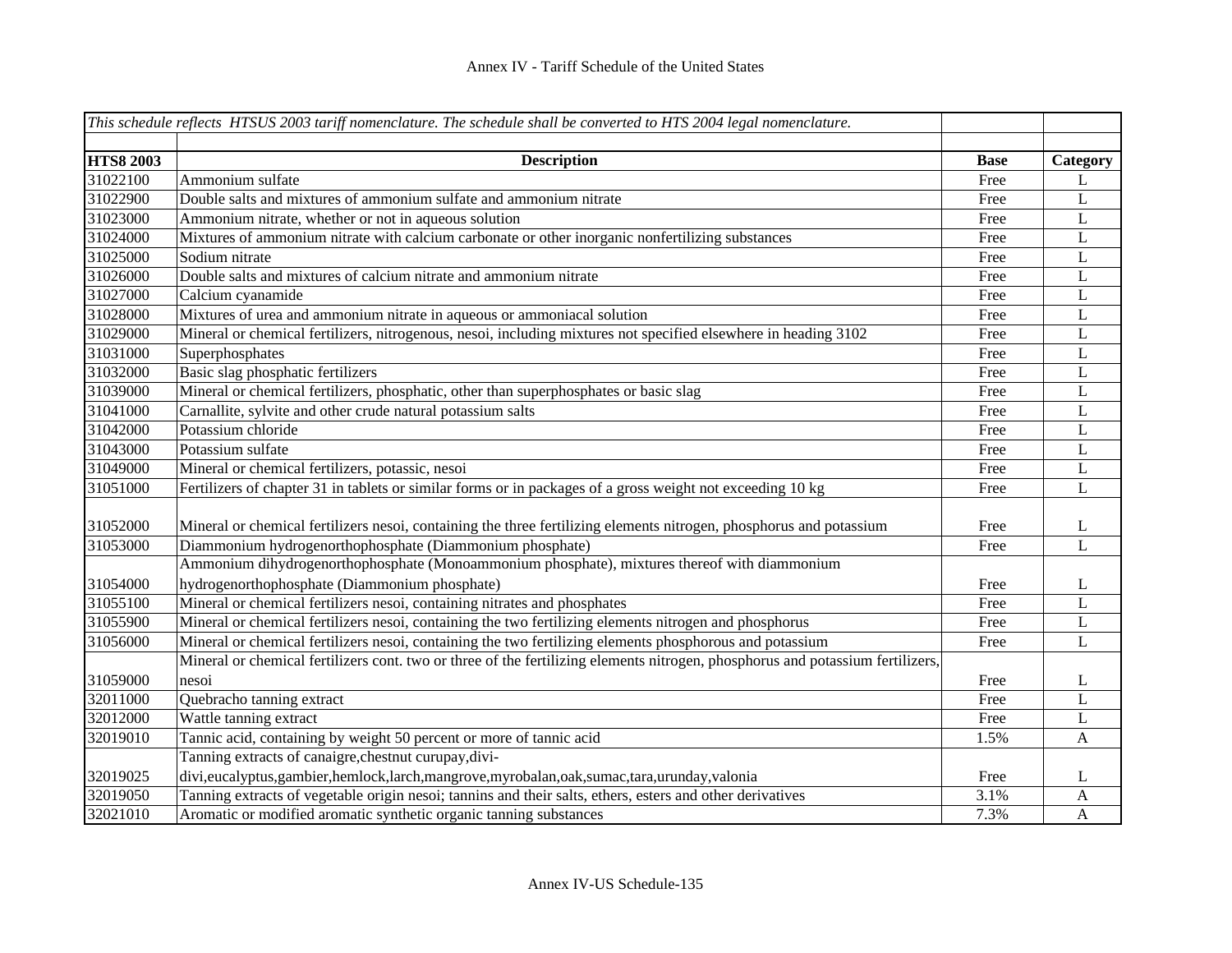|                  | This schedule reflects HTSUS 2003 tariff nomenclature. The schedule shall be converted to HTS 2004 legal nomenclature. |             |                           |
|------------------|------------------------------------------------------------------------------------------------------------------------|-------------|---------------------------|
| <b>HTS8 2003</b> | <b>Description</b>                                                                                                     | <b>Base</b> | Category                  |
| 32021050         | Synthetic organic tanning substances, nonaromatic                                                                      | 6.5%        | A                         |
|                  | Tanning substances, tanning preparations and enzymatic preparations for pre-tanning consisting wholly of inorganic     |             |                           |
| 32029010         | substances                                                                                                             | Free        | L                         |
| 32029050         | Tanning substances, tanning preparations and enzymatic preparations for pre-tanning, nesoi                             | 5%          | $\mathbf{A}$              |
| 32030010         | Coloring matter of annato, archil, cochineal, cudbear, litmus and marigold meal                                        | Free        | $\mathbf L$               |
|                  | Mixtures of 3,4-dihydroxyphenyl-2,4,6,-trihydroxypphenylmethanone and 2-(2,4-dihydroxyphenyl)-3,5,7-trihydroxy-4H-     |             |                           |
| 32030030         | 1-benzopyran-4-one                                                                                                     | Free        | L                         |
| 32030080         | Coloring matter of vegetable or animal origin, nesoi                                                                   | 3.1%        | A                         |
| 32041110         | Disperse blue 19 and other specified dispersed dyes and preparations based thereon                                     | 6.5%        | A                         |
| 32041115         | Disperse blue 30 and preparations based thereon                                                                        | 7.3%        | $\mathbf{A}$              |
|                  |                                                                                                                        |             |                           |
| 32041118         | N-[2-[2,6-Dicyano-4-methylphenylazo]-5-(diethylamino)phenyl]methanesulfonamide; and 1 other specified disperse dye     | Free        | L                         |
| 32041135         | Disperse dyes described in add'l U.S. note 3 to section VI                                                             | 7.4%        | $\mathbf{A}$              |
| 32041150         | Disperse dyes and preparations based thereon, nesoi                                                                    | 7.8%        | $\boldsymbol{\mathsf{A}}$ |
| 32041205         | Acid black 210 powder and presscake                                                                                    | Free        | L                         |
| 32041213         | Acid violet 19                                                                                                         | Free        | L                         |
|                  | Acid dyes, whether or not premetallized, and preparations based thereon, acid black 31, and other specified acid or    |             |                           |
| 32041217         | mordant dyes                                                                                                           | 7.3%        | $\mathbf{A}$              |
| 32041220         | Acid black 61 and other specified acid and mordant dyes and preparations based thereon                                 | 6.5%        | $\mathbf{A}$              |
| 32041230         | Mordant black 75, blue 1, brown 79, red 81, 84 and preparations based thereon                                          | 6.5%        | $\mathbf{A}$              |
|                  |                                                                                                                        |             |                           |
| 32041245         | Acid dyes, whether or not premetallized, and preparations based thereon, described in add'l U.S. note 3 to section VI  | 7.4%        | A                         |
| 32041250         | Synthetic acid and mordant dyes and preparations based thereon, nesoi                                                  | 7.8%        | A                         |
| 32041310         | Basic black 7 and other specified basic dyes and preparations based thereon                                            | 6.5%        | A                         |
| 32041320         | Basic orange 22, basic red 13 dyes, and preparations based thereon                                                     | 7.3%        | A                         |
| 32041325         | Basic blue 3; basic red 14; and basic yellow 1, 11, 13; and preparations based thereon                                 | 7.8%        | $\mathbf{A}$              |
| 32041345         | $3,7$ -Bis(dimethylamino)phenazathionium chloride (methylene blue); and basic blue 147                                 | Free        | L                         |
| 32041360         | Basic dyes and preparations based thereon, described in add'l U.S note 3 to section VIvi                               | 7.4%        | $\mathbf{A}$              |
| 32041380         | Basic dyes and preparations based thereon, nesoi                                                                       | 7.8%        | $\mathbf{A}$              |
| 32041410         | Direct black 62 and other specified basic dyes and preparations based thereon                                          | 7.3%        | $\mathbf{A}$              |
| 32041420         | Direct black 51 and other specified basic dyes and preparations based thereon                                          | 6.5%        | A                         |
| 32041425         | Direct blue 86; direct red 83; direct yellow 28 dyes; and preparations based thereon                                   | 7.8%        | $\mathbf{A}$              |
| 32041430         | Direct dyes nesoi, and preparations based thereon, described in additional U.S. note 3 to section VI                   | 7.4%        | $\mathbf{A}$              |
| 32041450         | Direct dyes and preparations based thereon, nesoi                                                                      | 7.8%        | $\mathbf{A}$              |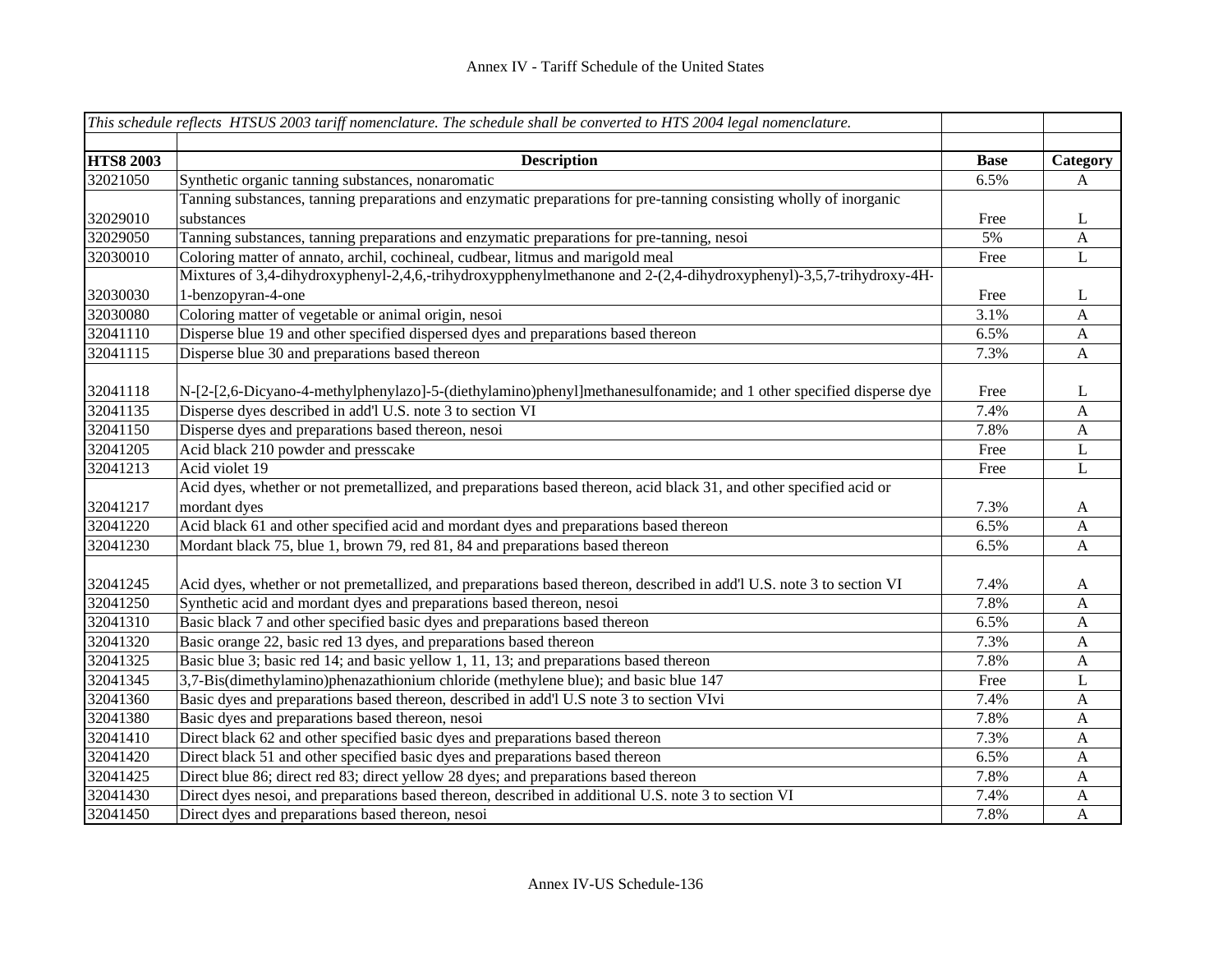|                  | This schedule reflects HTSUS 2003 tariff nomenclature. The schedule shall be converted to HTS 2004 legal nomenclature.     |                  |                           |
|------------------|----------------------------------------------------------------------------------------------------------------------------|------------------|---------------------------|
| <b>HTS8 2003</b> | <b>Description</b>                                                                                                         | <b>Base</b>      | Category                  |
|                  |                                                                                                                            | $0.3$ cents/kg + |                           |
| 32041510         | Vat blue 1 (synthetic indigo) dye, "Colour Index No. 73000" and preparations based thereon                                 | 7.3%             | A                         |
| 32041520         | Vat brown 3; vat orange 2, 7; and vat violet 9, 13 dyes and preparations based thereon                                     | 7.8%             | $\mathbf{A}$              |
| 32041525         | Vat red 1                                                                                                                  | Free             | L                         |
| 32041530         | Solubilized vat blue 5 and specified solubilized vat dyes and preparations based thereon                                   | 6.5%             | $\mathbf{A}$              |
| 32041535         | Solubilized vat orange 3, vat blue 2, vat red 44; and vat yellow 4, 20 and preparations based thereon                      | 7.3%             | $\mathbf{A}$              |
| 32041540         | Vat dyes (incl. those usable as pigments) and preparations based thereon, described in add. U.S. note 3 to sec. VI         | 7.4%             | A                         |
| 32041580         | Vat dyes (including those usable in that state as pigments) and preparations based thereon, nesoi                          | 7.8%             | A                         |
| 32041610         | Reactive black 1; blue 1, 2, 4; orange 1; red 1, 2, 3, 5, 6; and yellow 1; and preparations based thereon                  | 7.3%             | $\mathbf{A}$              |
| 32041620         | Specified reactive dye mixtures and preparations based thereon                                                             | 6.5%             | $\boldsymbol{\mathsf{A}}$ |
| 32041630         | Reactive dyes and preparations based thereon nesoi, described in additional U.S. note 3 to section VI                      | 7.4%             | $\mathbf A$               |
| 32041650         | Synthetic reactive dyes and preparations based thereon, nesoi                                                              | 7.8%             | $\mathbf{A}$              |
| 32041704         | Pigments and preparations based thereon, pigment black 1, and other specified pigments, nesoi                              | 6.5%             | $\mathbf{A}$              |
| 32041708         | Pigment red 178; pigment yellow 101, 138                                                                                   | Free             | L                         |
| 32041720         | Copper phthalocyanine ([Phthalocyanato(2-)]copper) not ready for use as a pigment                                          | 7.6%             | $\mathbf{A}$              |
| 32041740         | Pigments and preparations based thereon, isoindoline red pigment; pigment red 242, 245; pigment yellow 155, 183, nesoi     | Free             | L                         |
| 32041760         | Pigments and preparations based thereon, products described in add'l U.S. note 3 to section VI, nesoi                      | 7.4%             | A                         |
| 32041790         | Other pigments and preparations based thereon, nesoi                                                                       | 7.8%             | A                         |
| 32041906         | Solvent yellow 43, 44, 85, 172                                                                                             | Free             | L                         |
| 32041911         | Solvent black 2 and other specified solvent dyes and preparations based thereon                                            | 6.5%             | A                         |
| 32041920         | Solvent dyes and preparations based thereon, products described in add'l U.S. note 3 to section VI                         | 7.4%             | A                         |
| 32041925         | Solvent dyes and preparations based thereon nesoi                                                                          | 7.8%             | $\mathbf{A}$              |
|                  |                                                                                                                            | $0.3$ cents/kg + |                           |
| 32041930         | Sulfur black, "Colour Index Nos. 53185, 53190 and 53195" and preparations based thereon                                    | 7.2%             | A                         |
| 32041935         | Beta-carotene and other carotenoid coloring matter                                                                         | 3.1%             | A                         |
| 32041940         | Synthetic organic coloring matter and preparations based thereon, nesoi, described in additional U.S. note 3 to section VI | 7.4%             | A                         |
|                  | Synthetic organic coloring matter and preparations based thereon nesoi, including mixtures of items from subheading        |                  |                           |
| 32041950         | 320411 to 320419                                                                                                           | 7.8%             | A                         |
| 32042010         | Fluorescent brightening agent 32                                                                                           | 7.8%             | A                         |
| 32042040         | Benzoxazol                                                                                                                 | Free             | L                         |
| 32042080         | Synthetic organic products of a kind used as fluorescent brightening agents, nesoi                                         | 6.5%             | A                         |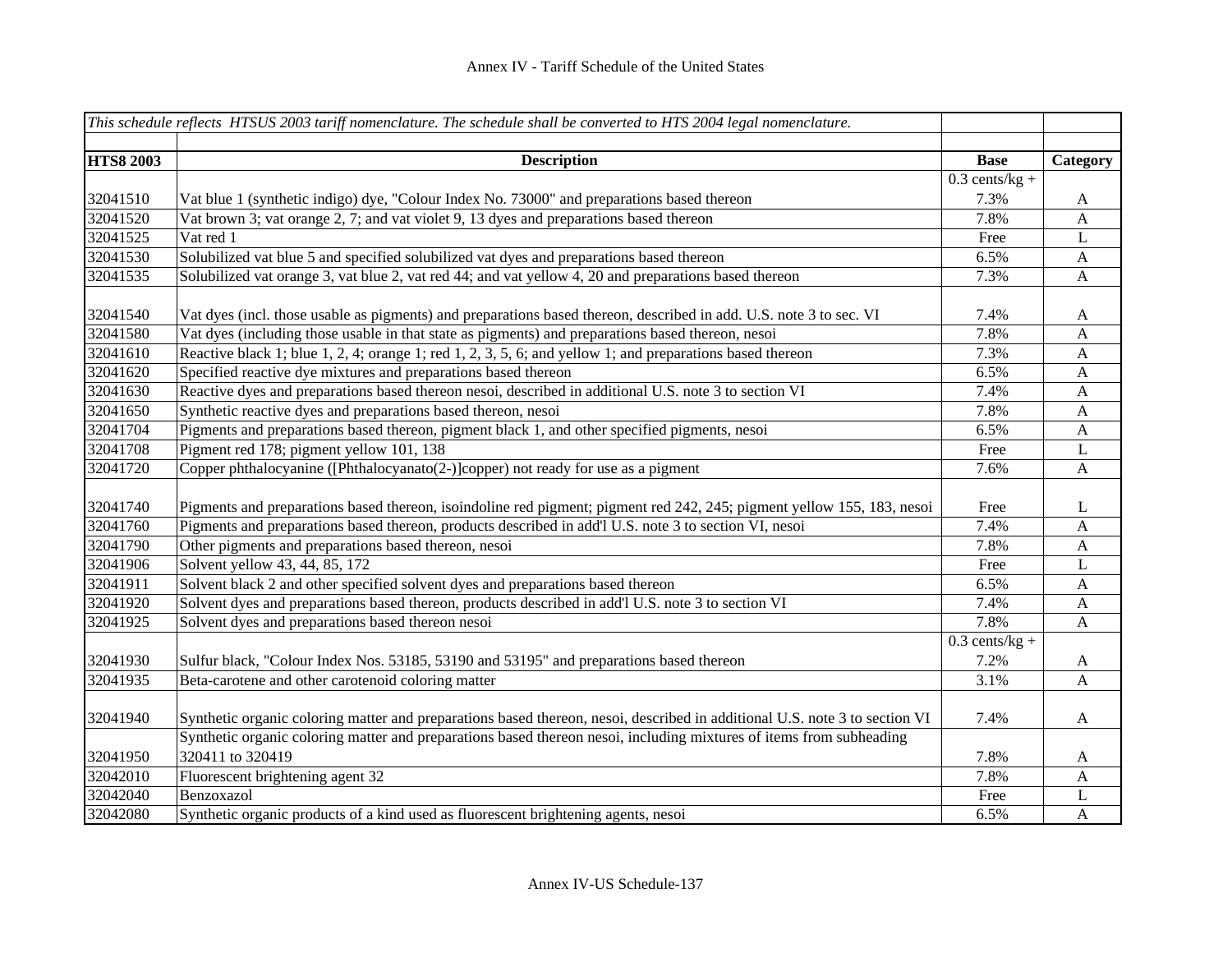|                  | This schedule reflects HTSUS 2003 tariff nomenclature. The schedule shall be converted to HTS 2004 legal nomenclature.       |             |                           |
|------------------|------------------------------------------------------------------------------------------------------------------------------|-------------|---------------------------|
| <b>HTS8 2003</b> | <b>Description</b>                                                                                                           | <b>Base</b> | Category                  |
|                  |                                                                                                                              |             |                           |
| 32049000         | Synthetic organic coloring matter or preparations based thereon, nesoi; synthetic organic products used as luminophores      | 5.9%        | $\mathbf{A}$              |
|                  | Carmine food coloring solutions, cont cochineal carmine lake and paprika oleoresins, not including any synthetic organic     |             |                           |
| 32050005         | coloring matter                                                                                                              | Free        | $\mathbf{L}$              |
| 32050015         | Carmine color lakes and preparations as specified in note 3 to this chapter, nesoi                                           | 7.4%        | $\mathbf{A}$              |
| 32050040         | Color lakes and preparations based thereon, described in additional U.S. note 3 to section VI                                | 7.4%        | $\mathbf{A}$              |
| 32050050         | Color lakes and preparations based thereon, nesoi                                                                            | 7.8%        | $\boldsymbol{\mathsf{A}}$ |
|                  | Pigments & preparations based on titanium dioxide containing 80 percent or more by weight off titanium dioxide               |             |                           |
| 32061100         | calculated on the dry weight                                                                                                 | 6%          | A                         |
| 32061900         | Pigments and preparations based on titanium dioxide, nesoi                                                                   | 6%          | $\boldsymbol{A}$          |
| 32062000         | Pigments and preparations based on chromium compounds                                                                        | 3.7%        | $\mathbf{A}$              |
| 32063000         | Pigments and preparations based on cadmium compounds                                                                         | 3.1%        | $\mathbf{A}$              |
| 32064100         | Ultramarine and preparations based thereon                                                                                   | 1.5%        | $\mathbf{A}$              |
| 32064200         | Lithopone and other pigments and preparations based on zinc sulfide                                                          | 2.2%        | A                         |
| 32064300         | Pigments and preparations based on hexacyanoferrates (ferrocyanides and ferricyanides)                                       | 3.7%        | $\mathbf{A}$              |
| 32064910         | Concentrated dispersions of pigments in plastics materials                                                                   | 5.9%        | $\mathbf{A}$              |
| 32064920         | Coloring preparations based on iron oxides, as specified in note 3 to this chapter 32                                        | 6.5%        | $\mathbf{A}$              |
| 32064930         | Coloring preparations based on zinc oxides, as specified in note 3 to this chapter 32                                        | 1.3%        | $\boldsymbol{A}$          |
| 32064940         | Coloring preparations based on carbon black, as specified in note 3 to this chapter 32                                       | Free        | L                         |
| 32064950         | Coloring matter and preparations, nesoi, as specified in note 3 to this chapter 32                                           | 3.1%        | $\boldsymbol{A}$          |
| 32065000         | Inorganic products of a kind used as luminophores                                                                            | 6.5%        | A                         |
| 32071000         | Prepared pigments, opacifiers, colors, and similar preparations, of a kind used in the ceramic, enamelling or glass industry | 3.1%        | $\mathbf{A}$              |
|                  | Vitrifiable enamels and glazes, engobes (slips), and similar preparations, of a kind used in the ceramic, enamelling or      |             |                           |
| 32072000         | glass industry                                                                                                               | 4.9%        | A                         |
| 32073000         | Liquid lustres and similar preparations, of a kind used in the ceramic, enamelling or glass industry                         | 3.1%        | $\mathbf{A}$              |
| 32074010         | Glass frit and other glass, ground or pulverized                                                                             | 6%          | A                         |
| 32074050         | Glass frit and other glass, in the form of granules or flakes                                                                | 7.2%        | $\boldsymbol{A}$          |
| 32081000         | Paints and varnishes (including enamels and lacquers) based on polyesters in a nonaqueous medium                             | 3.7%        | $\mathbf{A}$              |
| 32082000         |                                                                                                                              |             |                           |
|                  | Paints and varnishes (including enamels and lacquers) based on acrylic or vinyl polymers in a nonaqueous medium              | 3.6%        | $\mathbf{A}$              |
|                  | Paints and varnishes based on synthetic polymers or chemically modified natural polymers nesoi, in a nonaqueous              |             |                           |
| 32089000         | medium                                                                                                                       | 3.2%        | A                         |
| 32091000         | Paints and varnishes (including enamels and lacquers) based on acrylic or vinyl polymers in an aqueous medium                | 5.1%        | $\mathbf{A}$              |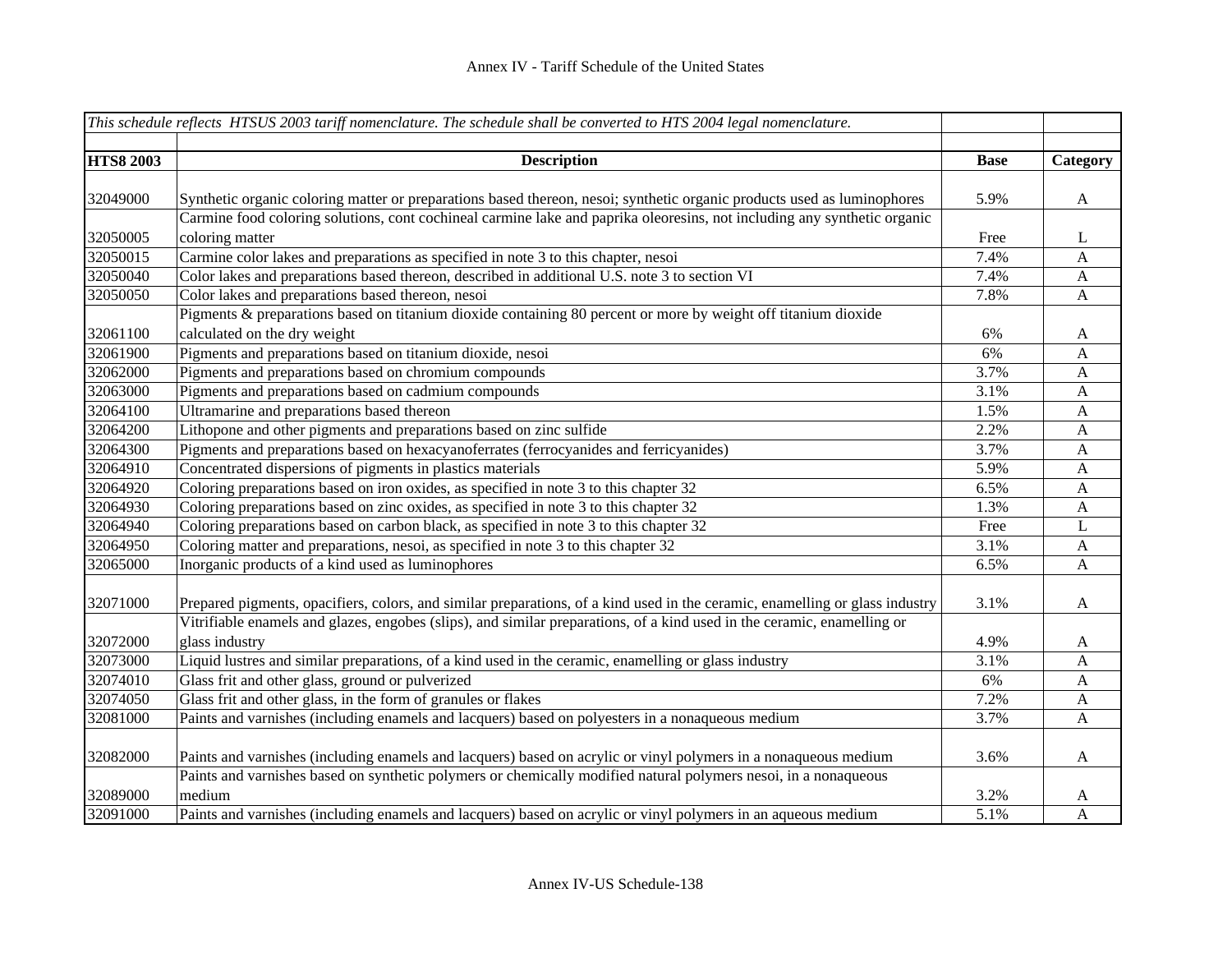|                  | This schedule reflects HTSUS 2003 tariff nomenclature. The schedule shall be converted to HTS 2004 legal nomenclature.        |                |              |
|------------------|-------------------------------------------------------------------------------------------------------------------------------|----------------|--------------|
|                  |                                                                                                                               |                |              |
| <b>HTS8 2003</b> | <b>Description</b>                                                                                                            | <b>Base</b>    | Category     |
|                  |                                                                                                                               |                |              |
| 32099000         | Paints and varnishes based on synthetic polymers or chemically modified natural polymers nesoi, in an aqueous medium          | 5.9%           | $\mathbf{A}$ |
|                  | Other paints and varnishes (including enamels, lacquers and distempers) nesoi; prepared water pigments of a kind used for     |                |              |
| 32100000         | finishing leather                                                                                                             | 1.8%           | $\mathbf{A}$ |
| 32110000         | Prepared driers for paints and varnishes                                                                                      | 3.7%           | $\mathbf{A}$ |
| 32121000         | Stamping foils                                                                                                                | 4.7%           | $\mathbf{A}$ |
|                  | Pigments dispersed in nonaqueous media, in liquid or paste form, used in making paints; dyes & coloring matter packaged       |                |              |
| 32129000         | for retail sale                                                                                                               | 3.1%           | $\mathbf{A}$ |
|                  |                                                                                                                               | $6.5\%$ on the |              |
| 32131000         | Artists', students' or signboard painters' colors, in tablets, tubes, jars, bottles, pans or in similar packings, in sets     | entire set     | $\mathbf{A}$ |
| 32139000         | Artists', students' or signboard painters' colors, in tablets, tubes, jars, bottles, pans or in similar packings, not in sets | 3.4%           | A            |
| 32141000         | Glaziers' putty, grafting putty, resin cements, caulking compounds and other mastics; painters' fillings                      | 3.7%           | $\mathbf{A}$ |
| 32149010         | Nonrefractory surfacing preparations for facades, indoor walls, floors, ceilings or the like, based on rubber                 | Free           | L            |
| 32149050         | Nonrefractory surfacing preparations for facades, indoor walls, floors, ceilings or the like, not based on rubber             | 7%             | $\mathbf{A}$ |
| 32151100         | Printing ink, black                                                                                                           | 1.8%           | $\mathbf{A}$ |
| 32151900         | Printing ink, other than black                                                                                                | 1.8%           | $\mathbf{A}$ |
| 32159010         | Drawing ink                                                                                                                   | 3.1%           | $\mathbf{A}$ |
| 32159050         | Inks, other than printing or drawing inks                                                                                     | 1.8%           | $\mathbf{A}$ |
| 33011100         | Essential oils of bergamot                                                                                                    | Free           | $\mathbf L$  |
| 33011200         | Essential oils of orange                                                                                                      | 2.7%           | $\mathbf{A}$ |
| 33011300         | Essential oils of lemon                                                                                                       | 3.8%           | $\mathbf{A}$ |
| 33011400         | Essential oils of lime                                                                                                        | Free           | L            |
| 33011910         | Essential oils of grapefruit                                                                                                  | 2.7%           | A            |
| 33011950         | Essential oils of citrus fruit, nesoi                                                                                         | Free           | L            |
| 33012100         | Essential oils of geranium                                                                                                    | Free           | L            |
| 33012200         | Essential oils of jasmine                                                                                                     | Free           | L            |
| 33012300         | Essential oils of lavender or of lavandin                                                                                     | Free           | L            |
| 33012400         | Essential oils of peppermint (Mentha piperita)                                                                                | 4.2%           | $\mathbf{A}$ |
| 33012500         | Essential oils of mints, other than peppermint                                                                                | Free           | L            |
| 33012600         | Essential oils of vetiver                                                                                                     | Free           | $\mathbf L$  |
| 33012910         | Essential oils of eucalyptus                                                                                                  | 1.8%           | A            |
| 33012920         | Essential oils of orris                                                                                                       | 1.1%           | $\mathbf{A}$ |
| 33012950         | Essential oils other than those of citrus fruits, nesoi                                                                       | Free           | $\mathbf{L}$ |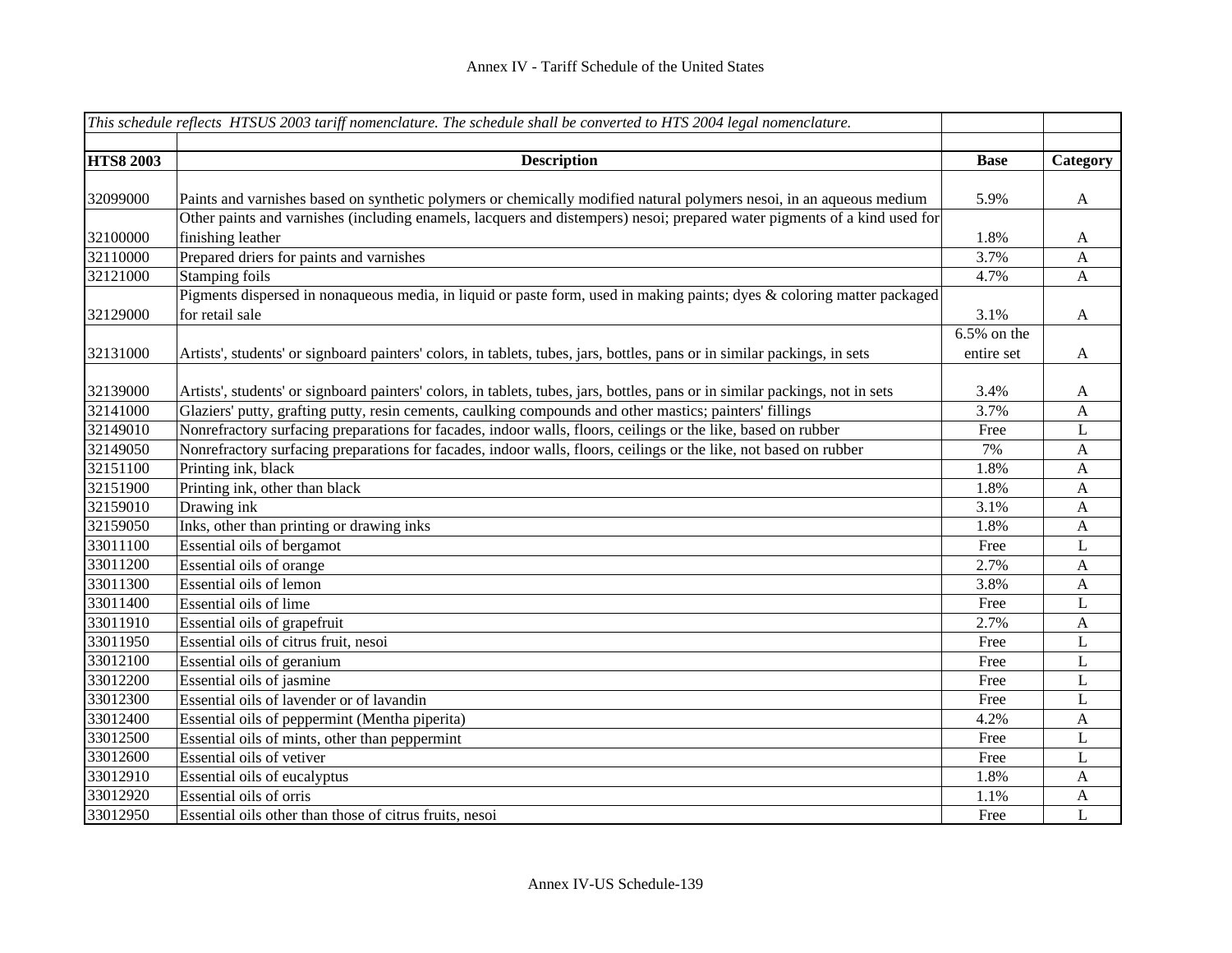|                  | This schedule reflects HTSUS 2003 tariff nomenclature. The schedule shall be converted to HTS 2004 legal nomenclature.                           |                                 |              |
|------------------|--------------------------------------------------------------------------------------------------------------------------------------------------|---------------------------------|--------------|
|                  |                                                                                                                                                  |                                 |              |
| <b>HTS8 2003</b> | <b>Description</b>                                                                                                                               | <b>Base</b>                     | Category     |
| 33013000         | Resinoids                                                                                                                                        | Free                            | L            |
| 33019010         | Extracted oleoresins consisting essentially of nonvolatile components of the natural raw plant                                                   | 3.8%                            | $\mathbf{A}$ |
| 33019050         | Concentrates of essential oils; terpenic by-product of the deterpenation of essential oils; aqueous distillates & solutions of<br>essential oils | Free                            | L            |
| 33021010         | Mixtures of odoriferous substances, mixtures with a basis of these substances, used in the food or drink industries, not<br>containing alcohol   | Free                            | L            |
| 33021020         | Mixtures of or with a basis of odoriferous substances, used in the food or drink industries, not over 20 percent alcohol by<br>weight            | Free                            | L            |
| 33021040         | Mixtures of/with basis of odoriferous substances, with 20% to 50% alcohol by weight, needs only addn of ethyl alcohol or<br>water to be beverage | $8.4$ cents/kg +<br>1.9%        | $\mathbf{A}$ |
| 33021050         | Mixtures of/with basis of odoriferous substances, over 50% of alcohol by weight, requiring only addn of ethyl alcohol or<br>water to be beverage | $17 \text{ cents/kg} +$<br>1.9% | $\mathbf{A}$ |
| 33021090         | Mixtures of or with a basis of odoriferous substances, used in the food or drink industries, over 20 percent of alcohol by<br>weight, nesoi      | Free                            | L            |
| 33029010         | Mixtures of or with a basis of odoriferous substances, used in other than the food or drink industries, zero to 10% alcohol<br>by weight         | Free                            | L            |
|                  | Mixtures of or with a basis of odoriferous substances, used in other than the food or drink industries, over 10 percent                          |                                 |              |
| 33029020         | alcohol by weight                                                                                                                                | Free                            | L            |
| 33030010         | Floral or flower waters, not containing alcohol                                                                                                  | Free                            | $\mathbf{L}$ |
| 33030020         | Perfumes and toilet waters, other than floral or flower waters, not containing alcohol                                                           | Free                            | L            |
| 33030030         | Perfumes and toilet waters, containing alcohol                                                                                                   | Free                            | $\mathbf L$  |
| 33041000         | Lip make-up preparations                                                                                                                         | Free                            | $\mathbf L$  |
| 33042000         | Eye make-up preparations                                                                                                                         | Free                            | L            |
| 33043000         | Manicure or pedicure preparations                                                                                                                | Free                            | $\mathbf L$  |
| 33049100         | Beauty or make-up powders, whether or not compressed                                                                                             | Free                            | L            |
| 33049910         | Petroleum jelly put up for retail sale                                                                                                           | Free                            | L            |
|                  | Beauty or make-up preparations & preparations for the care of the skin, excl. medicaments but incl. sunscreen or sun tan                         |                                 |              |
| 33049950         | preparations, nesoi                                                                                                                              | Free                            | L            |
| 33051000         | Shampoos                                                                                                                                         | Free                            | $\mathbf L$  |
| 33052000         | Preparations for permanent waving or straightening the hair                                                                                      | Free                            | $\mathbf L$  |
| 33053000         | Hair lacquers                                                                                                                                    | Free                            | $\mathbf L$  |
| 33059000         | Preparations for use on the hair, nesoi                                                                                                          | Free                            | $\mathbf L$  |
| 33061000         | Dentifrices                                                                                                                                      | Free                            | L            |
| 33062000         | Yarn used to clean between the teeth (dental floss)                                                                                              | Free                            | L            |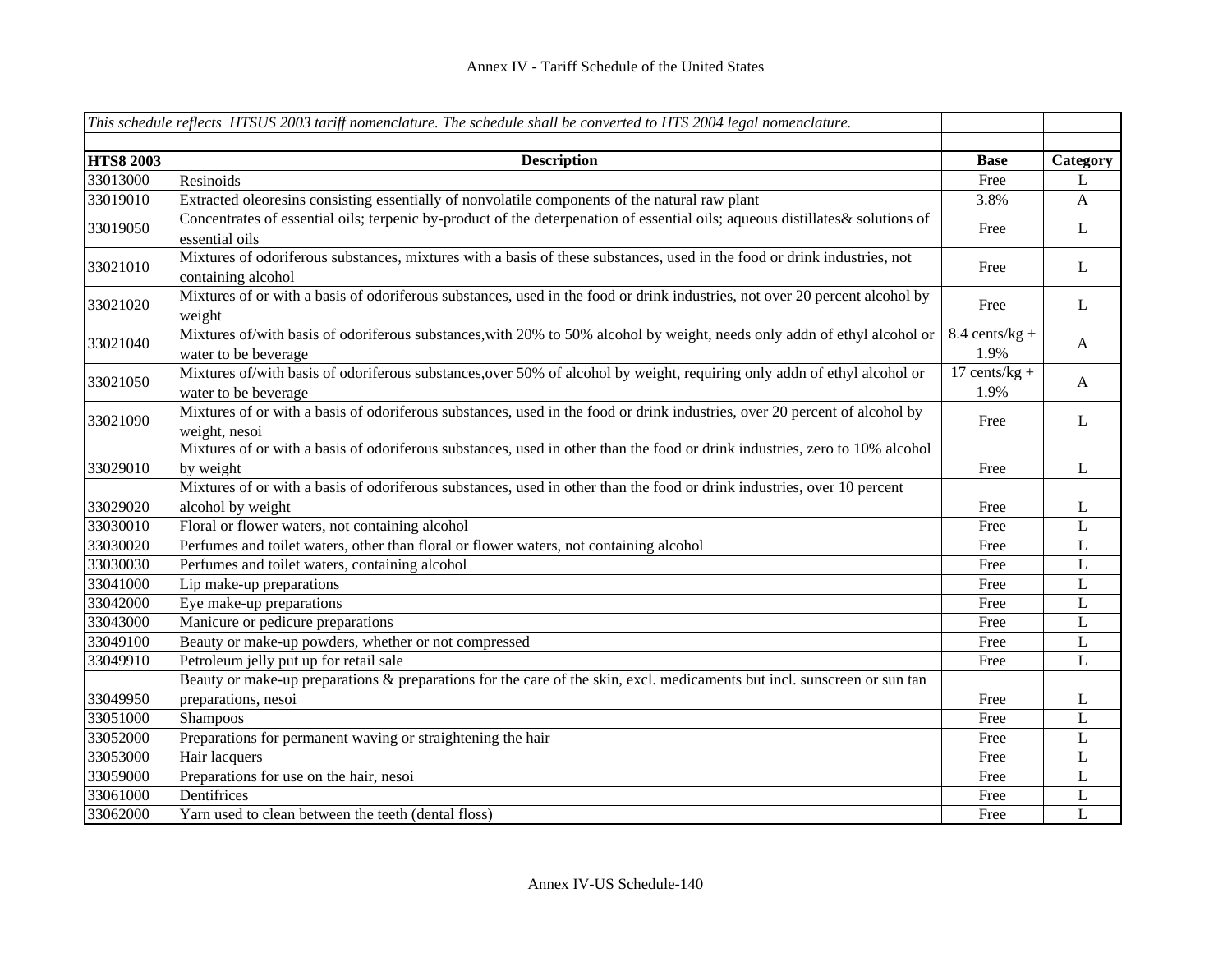|                  | This schedule reflects HTSUS 2003 tariff nomenclature. The schedule shall be converted to HTS 2004 legal nomenclature.        |             |              |
|------------------|-------------------------------------------------------------------------------------------------------------------------------|-------------|--------------|
|                  |                                                                                                                               |             |              |
| <b>HTS8 2003</b> | <b>Description</b>                                                                                                            | <b>Base</b> | Category     |
| 33069000         | Preparations for oral or dental hygiene, including denture fixative pastes and powders, excluding dentifrices                 | Free        | L            |
| 33071010         | Pre-shave, shaving or after-shave preparations, not containing alcohol                                                        | 4.9%        | $\mathbf{A}$ |
| 33071020         | Pre-shave, shaving or after-shave preparations, containing alcohol                                                            | 4.9%        | $\mathbf{A}$ |
| 33072000         | Personal deodorants and antiperspirants                                                                                       | 4.9%        | $\mathbf{A}$ |
| 33073010         | Bath salts, whether or not perfumed                                                                                           | 5.8%        | $\mathbf{A}$ |
| 33073050         | Bath preparations, other than bath salts                                                                                      | 4.9%        | $\mathbf{A}$ |
|                  | Agarbatti and other odoriferous preparations which operate by burning, to perfume or deodorize rooms or used during           |             |              |
| 33074100         | religious rites                                                                                                               | 2.4%        | $\mathbf{A}$ |
| 33074900         |                                                                                                                               |             |              |
| 33079000         | Preparations for perfuming or deodorizing rooms, including odoriferous preparations used during religious rites, nesoi        | 6%          | $\mathbf{A}$ |
|                  | Depilatories and other perfumery, cosmetic or toilet preparations. nesoi                                                      | 5.4%        | A            |
| 34011110         | Castile soap in the form of bars, cakes or molded pieces or shapes                                                            | Free        | L            |
|                  | Soap, nesoi; organic surface-active products used as soap, in bars, cakes, pieces, soap-impregnated paper, wadding, felt,     |             |              |
| 34011150         | for toilet use                                                                                                                | Free        | L            |
|                  | Soap; organic surface-active products used as soap, in bars, cakes, pieces; soap-impregnated paper, wadding, felt, not for    |             |              |
| 34011900         | toilet use                                                                                                                    | Free        | L            |
| 34012000         | Soap, not in the form of bars, cakes, molded pieces or shapes                                                                 | Free        | L            |
|                  | Organic surface-active products for wash skin, in liquid or cream, contain any aromatic/mod aromatic surface-active           |             |              |
| 34013010         | agent, put up for retail                                                                                                      | 4%          | $\mathbf{A}$ |
| 34013050         | Organic surface-active products and preparations for washing the skin, in liquid or cream form, put up for retail sale, nesoi | Free        | L            |
| 34021120         | Linear alkylbenzene sulfonates                                                                                                | 6.5%        | A            |
| 34021140         | Anionic, aromatic or modified aromatic organic surface-active agents, whether or not put up for retail sale, nesoi            | 4%          | $\mathbf{A}$ |
| 34021150         | Nonaromatic anionic organic surface-active agents (other than soap)                                                           | 3.7%        | $\mathbf{A}$ |
| 34021210         | Aromatic or modified aromatic cationic organic surface-active agents (other than soap)                                        | 4%          | A            |
| 34021250         | Nonaromatic cationic organic surface-active agents (other than soap)                                                          | 4%          | $\mathbf{A}$ |
| 34021310         | Aromatic or modified aromatic nonionic organic surface-active agents (other than soap)                                        | 4%          | $\mathbf{A}$ |
|                  |                                                                                                                               |             |              |
| 34021320         | Nonaromatic nonionic organic surface-active agents (other than soap) of fatty substances of animal or vegetable origin        | 4%          | $\mathbf{A}$ |
|                  | Nonaromatic nonionic organic surface-active agents (other than soap), other than of fatty substances of animal or             |             |              |
| 34021350         | vegetable origin                                                                                                              | 3.7%        | A            |
|                  |                                                                                                                               |             |              |
| 34021910         | Aromatic or modified aromatic organic surface-active agents (other than soap) other than anionic, cationic or nonionic        | 4%          | A            |
| 34021950         | Nonaromatic organic surface-active agents (other than soap) nesoi                                                             | 3.7%        | $\mathbf{A}$ |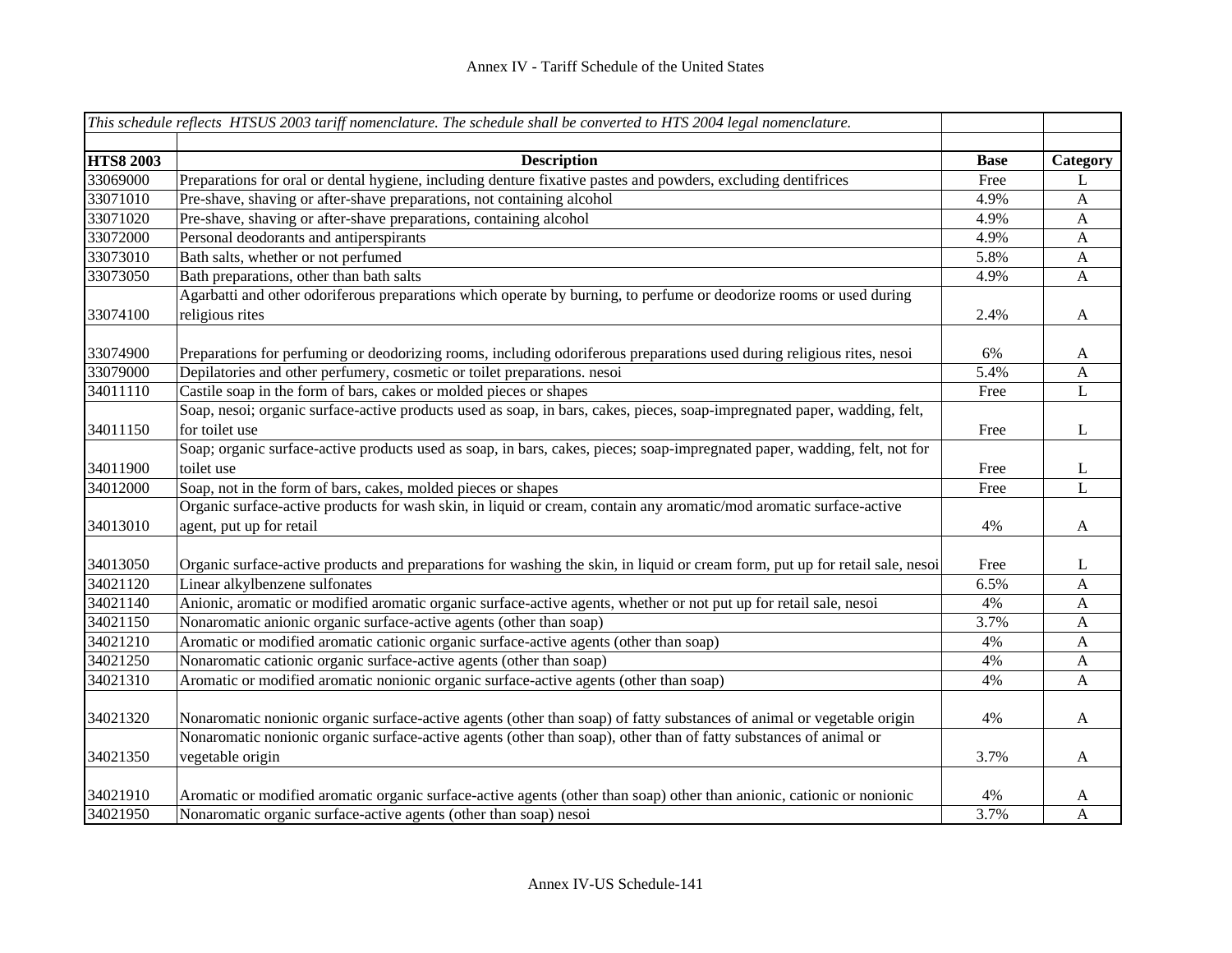|                  | This schedule reflects HTSUS 2003 tariff nomenclature. The schedule shall be converted to HTS 2004 legal nomenclature.    |                 |              |
|------------------|---------------------------------------------------------------------------------------------------------------------------|-----------------|--------------|
|                  |                                                                                                                           |                 |              |
| <b>HTS8 2003</b> | <b>Description</b>                                                                                                        | <b>Base</b>     | Category     |
|                  | Surface-active/washing/cleaning preparations containing any aromatic or mod aromatic surface-active agent, put up for     |                 |              |
| 34022011         | retail, not head 3401                                                                                                     | 4%              | $\mathbf{A}$ |
| 34022051         | Surface-active, washing, and cleaning preparations nesoi, put up for retail sale, not of heading 3401                     | Free            | L            |
| 34029010         | Synthetic detergents put up for retail sale                                                                               | 3.8%            | $\mathbf{A}$ |
|                  | Surface-active, washing, and cleaning preparations cont. any aromatic or modified aromatic surface-active agent, put up   |                 |              |
| 34029030         | for retail sale                                                                                                           | 4%              | $\mathbf{A}$ |
| 34029050         | Surface-active, washing, and cleaning preparations nesoi, put up for retail sale                                          | 3.7%            | A            |
|                  | Preparations for the treatment of textile materials, containing 50 but not over 70 percent or more by weight of petroleum |                 |              |
| 34031120         | oils                                                                                                                      | 0.2%            | $\mathbf{A}$ |
| 34031140         | Preparations for the treatment of textile materials, containing less than 50 percent by weight of petroleum oils          | 6.1%            | $\mathbf{A}$ |
|                  | Preparations for the treatment of leather, furskins, other materials nesoi, containing less than 70% petroleum or         |                 |              |
| 34031150         | bituminous mineral oils                                                                                                   | 1.4%            | $\mathbf{A}$ |
|                  | Lubricating preparations containing 50% but less than 70% by weight of petroleum oils or of oils obtained from            |                 |              |
| 34031910         | bituminous minerals                                                                                                       | 0.2%            | $\mathbf{A}$ |
|                  |                                                                                                                           |                 |              |
| 34031950         | Lubricating preparations containing less than 50% by weight of petroleum oils or of oils from bituminous minerals         | 5.8%            | $\mathbf{A}$ |
| 34039110         | Preparations for the treatment of textile materials, nesoi                                                                | 6%              | $\mathbf{A}$ |
| 34039150         | Preparations nesoi, for the treatment of leather, furskins or other materials nesoi                                       | 6.5%            | $\mathbf{A}$ |
| 34039900         | Lubricating preparations (incl. lubricant-based preparations), nesoi                                                      | 6.5%            | A            |
| 34041000         | Artificial waxes and prepared waxes of chemically modified lignite                                                        | Free            | L            |
| 34042000         | Artificial waxes and prepared waxes of polyethylene glycol                                                                | 4.9%            | $\mathbf{A}$ |
| 34049010         | Artificial waxes and prepared waxes containing bleached beeswax                                                           | Free            | L            |
|                  | Artificial waxes and prepared waxes, excluding those of chemically modified lignite, polyethylene glycol or containing    |                 |              |
| 34049050         | bleached beeswax                                                                                                          | Free            | L            |
| 34051000         | Polishes, creams and similar preparations for footwear or leather                                                         | Free            | L            |
| 34052000         | Polishes, creams and similar preparations for the maintenance of wooden furniture, floors or other woodwork               | Free            | L            |
| 34053000         | Polishes and similar preparations for coachwork, other than metal polishes                                                | Free            | L            |
| 34054000         | Scouring pastes and powders and other scouring preparations                                                               | Free            | L            |
| 34059000         | Polishes, creams and similar preparations for glass or metal                                                              | Free            | L            |
| 34060000         | Candles, tapers and the like                                                                                              | Free            | L            |
| 34070020         | Modeling pastes, including those put up for children's amusement                                                          | Free            | L            |
| 34070040         | Modeling pastes, nesoi                                                                                                    | Free            | L            |
| 35011010         | Casein, milk protein concentrate                                                                                          | $0.37$ cents/kg | $\mathbf{A}$ |
| 35011050         | Casein, other than milk protein concentrate                                                                               | Free            | $\mathbf{L}$ |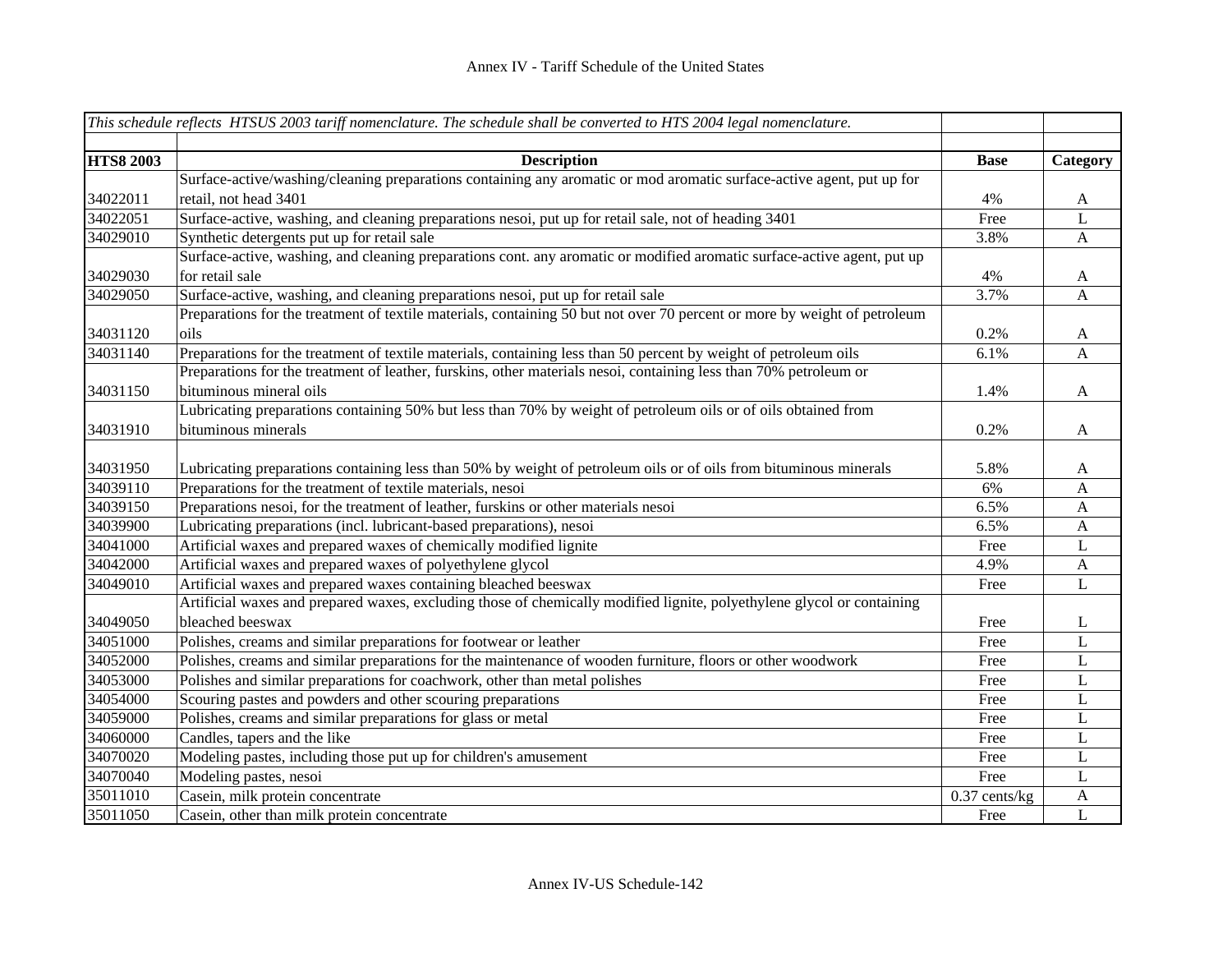|                  | This schedule reflects HTSUS 2003 tariff nomenclature. The schedule shall be converted to HTS 2004 legal nomenclature.     |                          |                           |
|------------------|----------------------------------------------------------------------------------------------------------------------------|--------------------------|---------------------------|
| <b>HTS8 2003</b> | <b>Description</b>                                                                                                         | <b>Base</b>              | Category                  |
| 35019020         | Casein glues                                                                                                               | 6%                       | A                         |
| 35019060         | Caseinates and other casein derivatives, nesoi                                                                             | $0.37$ cents/kg          | $\boldsymbol{A}$          |
| 35021100         | Egg albumin, dried                                                                                                         | 47.6 cents/kg            | $\mathbf C$               |
| 35021900         | Egg albumin, other than dried                                                                                              | 9.7 cents/kg             | $\boldsymbol{\mathsf{A}}$ |
| 35022000         | Milk albumin, including concentrates of two or more whey proteins                                                          | Free                     | $\bf L$                   |
| 35029000         | Albumins, albuminates and other albumin derivatives, nesoi                                                                 | Free                     | $\mathbf{L}$              |
| 35030010         | Fish glue                                                                                                                  | $1.2$ cents/kg +<br>1.5% | $\mathbf{A}$              |
| 35030020         | Inedible gelatin and animal glue valued under 88 cents per kg                                                              | $1.2$ cents/kg +<br>3.2% | $\mathbf{A}$              |
| 35030040         | Inedible gelatin and animal glue valued 88 cents or more per kg                                                            | $2.8$ cents/kg +<br>3.8% | $\mathbf C$               |
| 35030055         | Gelatin sheets and derivatives, nesoi; isinglass; other glues of animal origin, nesoi                                      | $2.8$ cents/kg +<br>3.8% | A                         |
| 35040010         | Protein isolates                                                                                                           | 5%                       | A                         |
| 35040050         | Peptones and their derivatives; protein substances and their derivatives, nesoi; hide powder                               | 4%                       | $\mathbf{A}$              |
| 35051000         | Dextrins and other modified starches                                                                                       | $0.7$ cents/kg           | A                         |
| 35052000         | Glues based on starches or on dextrins or other modified starches                                                          | $2.1$ cents/kg +<br>2.9% | $\mathbf{A}$              |
| 35061010         | Animal glue, including casein glue but not including fish glue, not exceeding a net weight of 1 kg, put up for retail sale | 6.5%                     | A                         |
| 35061050         | Products suitable for use as glues or adhesives, nesoi, not exceeding 1 kg, put up for retail sale                         | 2.1%                     | A                         |
| 35069100         | Adhesive preparations based on rubber or plastics (including artificial resins)                                            | 2.1%                     | A                         |
| 35069900         | Prepared glues and other prepared adhesives, excluding adhesives based on rubber or plastics, nesoi                        | 2.1%                     | A                         |
| 35071000         | Rennet and concentrates thereof                                                                                            | Free                     | L                         |
| 35079020         | Penicillin G amidase                                                                                                       | Free                     | L                         |
| 35079070         | Enzymes and prepared enzymes, nesoi                                                                                        | Free                     | L                         |
| 36010000         | Propellant powders                                                                                                         | 6.5%                     | A                         |
| 36020000         | Prepared explosives, other than propellant powders                                                                         | Free                     | L                         |
| 36030030         | Safety fuses or detonating fuses                                                                                           | 3%                       | $\mathbf A$               |
| 36030060         | Percussion caps                                                                                                            | 4.2%                     | A                         |
| 36030090         | Detonating caps, igniters or electric detonators                                                                           | 0.2%                     | A                         |
| 36041010         | Display or special fireworks (Class 1.3G)                                                                                  | 2.4%                     | $\mathbf A$               |
| 36041090         | Fireworks, nesoi                                                                                                           | 5.3%                     | A                         |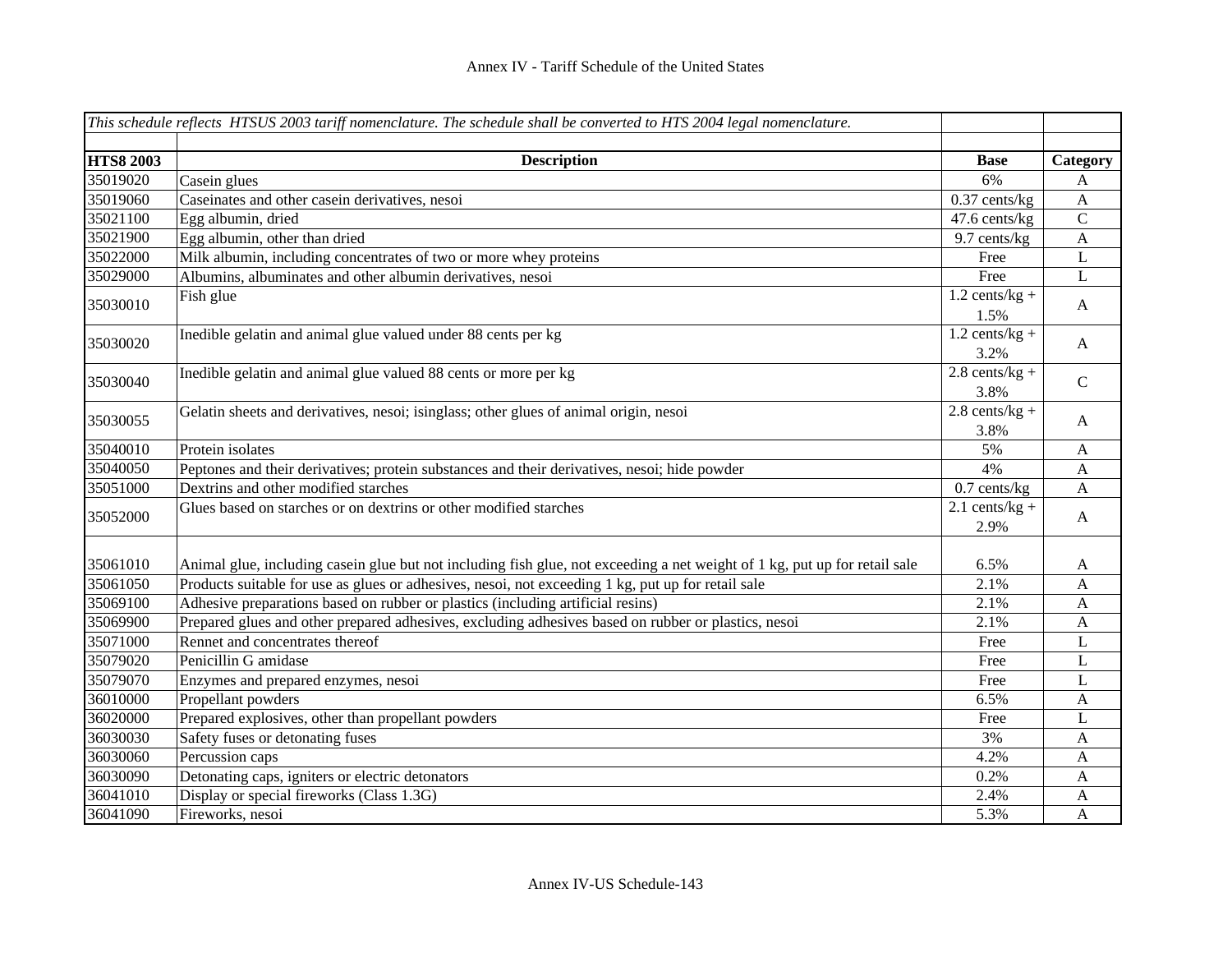|                  | This schedule reflects HTSUS 2003 tariff nomenclature. The schedule shall be converted to HTS 2004 legal nomenclature.     |             |                          |
|------------------|----------------------------------------------------------------------------------------------------------------------------|-------------|--------------------------|
| <b>HTS8 2003</b> | <b>Description</b>                                                                                                         | <b>Base</b> |                          |
| 36049000         | Signaling flares, rain rockets, fog signals and other pyrotechnic articles, excluding fireworks                            | 6.5%        | Category<br>$\mathbf{A}$ |
| 36050000         | Matches, other than pyrotechnic articles of heading 3604                                                                   | Free        | L                        |
|                  | Liquid or liquefied-gas fuels in containers used for filling cigarette or similar lighters of a capacity not exceeding 300 |             |                          |
| 36061000         | cubic cm                                                                                                                   | Free        | L                        |
| 36069030         | Ferrocerium and other pyrophoric alloys in all forms                                                                       | 5.9%        | $\mathbf{A}$             |
| 36069040         | Metaldehyde                                                                                                                | Free        | L                        |
| 36069080         | Articles of combustible materials as specified in note 2 of chap. 36, nesoi                                                | 5%          | A                        |
|                  | Photographic plates and film in the flat, sensitized, unexposed, of any material other than paper, paperboard or textiles, |             |                          |
| 37011000         | for X-ray use                                                                                                              | 3.7%        | $\mathbf{A}$             |
| 37012000         | Instant print film in the flat, sensitized, unexposed, whether or not in packs                                             | 3.7%        | $\mathbf{A}$             |
|                  | Photographic plates and film nesoi, with any side 255 mm, in the flat, sensitized, unexposed, not of paper, paperboard, or |             |                          |
| 37013000         | textiles                                                                                                                   | 3.7%        | $\mathbf{A}$             |
|                  | Photographic plates, film, for color photography, nesoi, in the flat, sensitized, unexposed, not of paper, paperboard,     |             |                          |
| 37019100         | textiles                                                                                                                   | 3.7%        | $\mathbf{A}$             |
| 37019930         | Photographic dry plates, nesoi, sensitized, unexposed, of any material other than paper, paperboard or textiles            | 4.9%        | A                        |
|                  | Photographic plates and film, nesoi, in the flat, sensitized, unexposed, of any material other than paper, paperboard or   |             |                          |
| 37019960         | textiles                                                                                                                   | 3.7%        | $\mathbf{A}$             |
|                  |                                                                                                                            |             |                          |
| 37021000         | Photographic film in rolls, sensitized, unexposed, for X-ray use; of any material other than paper, paperboard or textiles | 3.7%        | $\mathbf{A}$             |
| 37022000         | Instant print film in rolls, sensitized, unexposed                                                                         | 3.7%        | $\mathbf{A}$             |
|                  |                                                                                                                            |             |                          |
| 37023100         | Film in rolls, for color photography, without sprocket holes, of a width not exceeding 105 mm, sensitized, unexposed       | 3.7%        | $\mathbf{A}$             |
|                  |                                                                                                                            |             |                          |
| 37023200         | Film in rolls, with silver halide emulsion, without sprocket holes, of a width not exceeding 105 mm, sensitized, unexposed | 3.7%        | $\mathbf{A}$             |
|                  | Film in rolls without sprocket holes, width not exceeding 105 mm, other than color photography or silver halide emulsion   |             |                          |
| 37023900         | film                                                                                                                       | 3.7%        | $\mathbf A$              |
|                  | Film in rolls, without sprocket holes, of a width exceeding 610 mm and of a length exceeding 200 m, for color              |             |                          |
| 37024100         | photography                                                                                                                | 3.7%        | $\mathbf{A}$             |
|                  | Film in rolls, without sprocket holes, of a width exceeding 610 mm and of a length exceeding 200 m, other than for color   |             |                          |
| 37024200         | photography                                                                                                                | 3.7%        | A                        |
| 37024300         | Film in rolls, without sprocket holes, of a width exceeding 610 mm and of a length not exceeding 200 m                     | 3.7%        | $\mathbf{A}$             |
| 37024400         | Film in rolls, without sprocket holes, of a width exceeding 105 mm but not exceeding 610 mm                                | 3.7%        | $\mathbf A$              |
| 37025100         | Film for color photography, in rolls, of a width not exceeding 16 mm and of a length not exceeding 14 m                    | 3.7%        | $\mathbf{A}$             |
| 37025200         | Film for color photography, in rolls, of a width not exceeding 16 mm and of a length exceeding 14 m                        | 3.7%        | $\mathbf{A}$             |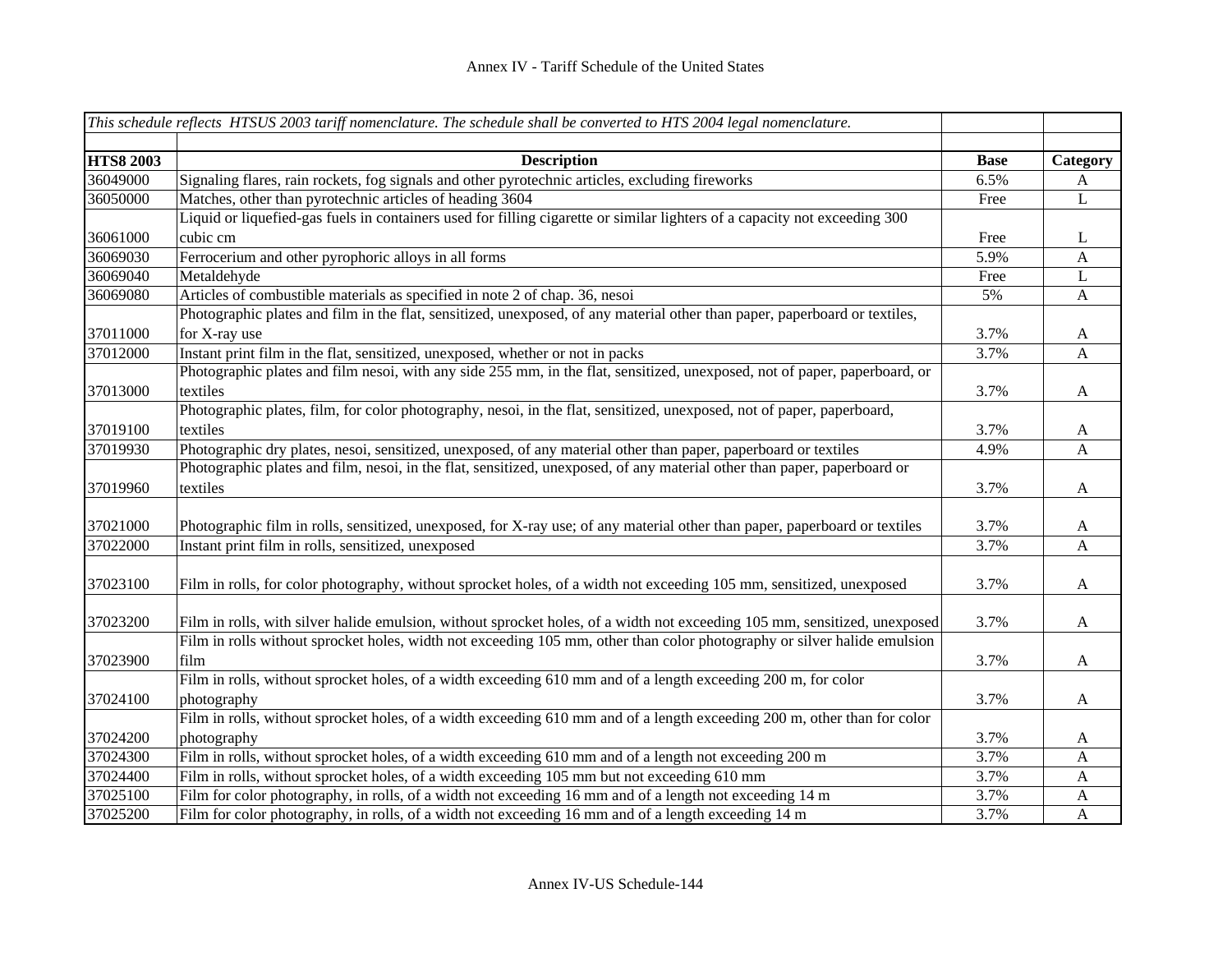|                  | This schedule reflects HTSUS 2003 tariff nomenclature. The schedule shall be converted to HTS 2004 legal nomenclature.       |             |              |
|------------------|------------------------------------------------------------------------------------------------------------------------------|-------------|--------------|
| <b>HTS8 2003</b> | <b>Description</b>                                                                                                           | <b>Base</b> | Category     |
|                  |                                                                                                                              |             |              |
| 37025300         | Film for color photography, in rolls, exceeding 16 but not 35 mm in width and of a length not exceeding 30 m, for slides     | 3.7%        | $\mathbf{A}$ |
|                  | Film for color photography, in rolls, exceeding 16 but not 35 mm in width, of a length not exceeding 30 m, other than for    |             |              |
| 37025400         | slides                                                                                                                       | 3.7%        | A            |
| 37025500         | Film for color photography, in rolls, exceeding 16 but not 35 mm in width and of a length exceeding 30 m                     | Free        | L            |
| 37025600         | Film for color photography, in rolls, of a width exceeding 35 mm                                                             | Free        | L            |
| 37029101         | Photographic film nesoi in rolls, sensitivized, unexposed, of materials nesoi, of a width not exceeding 16 mm                | 3.7%        | $\mathbf{A}$ |
| 37029300         | Photographic film nesoi, in rolls, of a width exceeding 16 but not 35 mm and of a length not exceeding 30 m                  | 3.7%        | $\mathbf{A}$ |
| 37029400         | Photographic film nesoi, in rolls, of a width exceeding 16 but not 35 mm and of a length exceeding 30 m                      | Free        | $\bf L$      |
| 37029500         | Photographic film nesoi, in rolls, of a width exceeding 35 mm                                                                | 3.7%        | $\mathbf{A}$ |
| 37031030         | Silver halide photographic papers, sensitized, unexposed, in rolls of a width exceeding 610 mm                               | 3.7%        | $\mathbf{A}$ |
|                  | Photographic paper (other than silver halide), paperboard and textiles, sensitized, unexposed, in rolls of a width exceeding |             |              |
| 37031060         | 610 mm                                                                                                                       | 3.1%        | $\mathbf{A}$ |
| 37032030         | Silver halide papers, other than in rolls of a width exceeding 610 mm, for color photography, sensitized, unexposed          | 3.7%        | A            |
|                  | Photographic paper (not silver halide), paperbd & textiles for color photos, other than in rolls of a width $>610$ mm,       |             |              |
| 37032060         | sensitized, unexposed                                                                                                        | 3.1%        | A            |
|                  | Silver halide photographic papers, sensitized, unexposed, not for color photography, other than in rolls of a width          |             |              |
| 37039030         | exceeding 610 mm                                                                                                             | 3.7%        | A            |
|                  | Photographic paper (not silver halide), paperbd, tex., not for color photo, other than in rolls of a width $> 610$ mm,       |             |              |
| 37039060         | sensitized, unexposed                                                                                                        | 2.8%        | $\mathbf{A}$ |
| 37040000         | Photographic plates, film, paper, paperboard and textiles, exposed but not developed                                         | Free        | $\mathbf{L}$ |
| 37051000         | Photographic plates and films, exposed and developed, other than motion picture film, for offset reproduction                | Free        | L            |
| 37052010         | Microfilms covered by Nairobi Protocal                                                                                       | Free        | L            |
| 37052050         | Microfilms not covered by Nairobi Protocal                                                                                   | Free        | L            |
| 37059000         | Photographic plates and films, exposed and developed, other than motion picture film, nesoi                                  | Free        | L            |
|                  |                                                                                                                              |             |              |
| 37061030         | Sound recordings on motion-picture film of a width of 35 mm or more, suitable for use with motion-picture exhibits           | 1.4%        | $\mathbf{A}$ |
|                  | Motion-picture film of a width of 35 mm or more, exposed and developed, whether or not incorporating sound track,            |             |              |
| 37061060         | nesoi                                                                                                                        | Free        | L            |
| 37069000         | Motion-picture film, exposed and developed, less than 35 mm wide                                                             | Free        | L            |
| 37071000         | Sensitizing emulsions, for photographic uses, nesoi                                                                          | 3%          | A            |
| 37079031         | Acid violet 19 for photographic uses                                                                                         | Free        | L            |
| 37079032         | Chemical preparations for photographic uses, nesoi                                                                           | 6.5%        | $\mathbf{A}$ |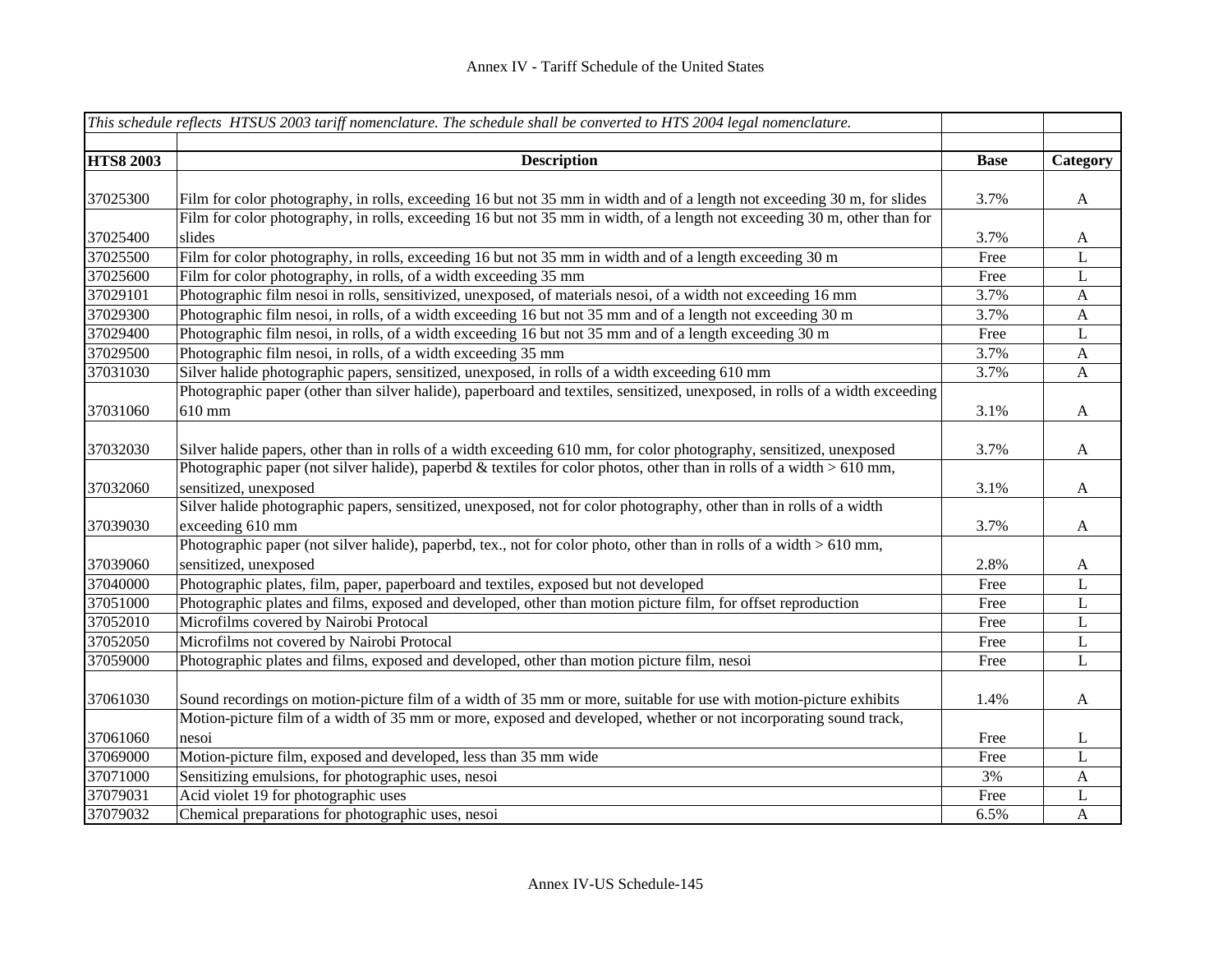|                  | This schedule reflects HTSUS 2003 tariff nomenclature. The schedule shall be converted to HTS 2004 legal nomenclature.     |             |              |
|------------------|----------------------------------------------------------------------------------------------------------------------------|-------------|--------------|
|                  |                                                                                                                            |             |              |
| <b>HTS8 2003</b> | <b>Description</b>                                                                                                         | <b>Base</b> | Category     |
|                  |                                                                                                                            |             |              |
| 37079060         | Unmixed products for photographic uses, put up in measured portions or put up for retail sale in a form ready for use      | 1.5%        | $\mathbf{A}$ |
|                  | Artificial graphite plates, rods, powder and other forms, for manufacture into brushes for electric generators, motors or  |             |              |
| 38011010         | appliances                                                                                                                 | 3.7%        | $\mathbf{A}$ |
| 38011050         | Artificial graphite, nesoi                                                                                                 | Free        | $\mathbf L$  |
| 38012000         | Colloidal or semi-colloidal graphite                                                                                       | Free        | $\mathbf L$  |
| 38013000         | Carbonaceous pastes for electrodes and similar pastes for furnace linings                                                  | 4.9%        | A            |
| 38019000         | Preparations based on graphite or other carbon in the form of pastes, blocks, plates or other semimanufactures, nesoi      | 4.9%        | A            |
| 38021000         | Activated carbon                                                                                                           | 4.8%        | $\mathbf{A}$ |
| 38029010         | Bone black                                                                                                                 | 5.8%        | $\mathbf{A}$ |
| 38029020         | Activated clays and activated earths                                                                                       | 2.5%        | $\mathbf{A}$ |
| 38029050         | Activated natural mineral products, nesoi; animal black, including spent animal black                                      | 4.8%        | $\mathbf{A}$ |
| 38030000         | Tall oil, whether or not refined                                                                                           | Free        | $\mathbf L$  |
| 38040010         | Lignin sulfonic acid and its salts                                                                                         | Free        | $\mathbf L$  |
| 38040050         | Residual lyes from the manufacture of wood pulp, nesoi, excluding tall oil                                                 | 3.7%        | A            |
| 38051000         | Gum, wood or sulfate turpentine oils                                                                                       | 5%          | $\mathbf{A}$ |
| 38052000         | Pine oil containing alpha-terpineol as the main constituent                                                                | Free        | L            |
|                  | Terpenic oils, nesoi, produced by treatment of coniferous woods; crude dipentene; sulfite turpentine and other crude para- |             |              |
| 38059000         | cymene                                                                                                                     | 3.7%        | A            |
| 38061000         | Rosin and resin acids                                                                                                      | 5%          | $\mathbf{A}$ |
| 38062000         | Salts of rosin or of resin acids                                                                                           | 3.7%        | $\mathbf{A}$ |
| 38063000         | Ester gums                                                                                                                 | 6.5%        | A            |
| 38069000         | Resin acids, derivatives of resin acids and rosin, rosin spirit and rosin oils, run gums, nesoi                            | 4.2%        | A            |
|                  | Wood tar and its oils; wood creosote; wood naphtha; vegetable pitch; preparations based on rosin, resin acids or vegetable |             |              |
| 38070000         | pitch                                                                                                                      | 0.1%        | $\mathbf{A}$ |
| 38081010         | Fly ribbons (ribbon fly catchers), put up in packings for retail sale                                                      | 2.8%        | $\mathbf{A}$ |
| 38081015         | Mixtures of N-[[(chlorophenyl)amino]carbonyl]-2,6-difluorobenzamide and inert substances                                   | Free        | $\mathbf L$  |
| 38081025         | Insecticides containing any aromatic or modified aromatic insecticide, nesoi                                               | 6.5%        | $\mathbf{A}$ |
| 38081030         | Insecticides, nesoi, containing an inorganic substance, put up for retail sale                                             | 5%          | $\mathbf{A}$ |
| 38081050         | Insecticides, nesoi, for retail sale or as preparations or articles                                                        | 5%          | A            |
| 38082005         | Mixtures of dinocap and application adjuvants                                                                              | Free        | L            |
| 38082015         | Fungicides containing any aromatic or modified aromatic fungicide, nesoi                                                   | 6.5%        | A            |
| 38082024         | Maneb; zinab; mancozeb; and metiram                                                                                        | Free        | L            |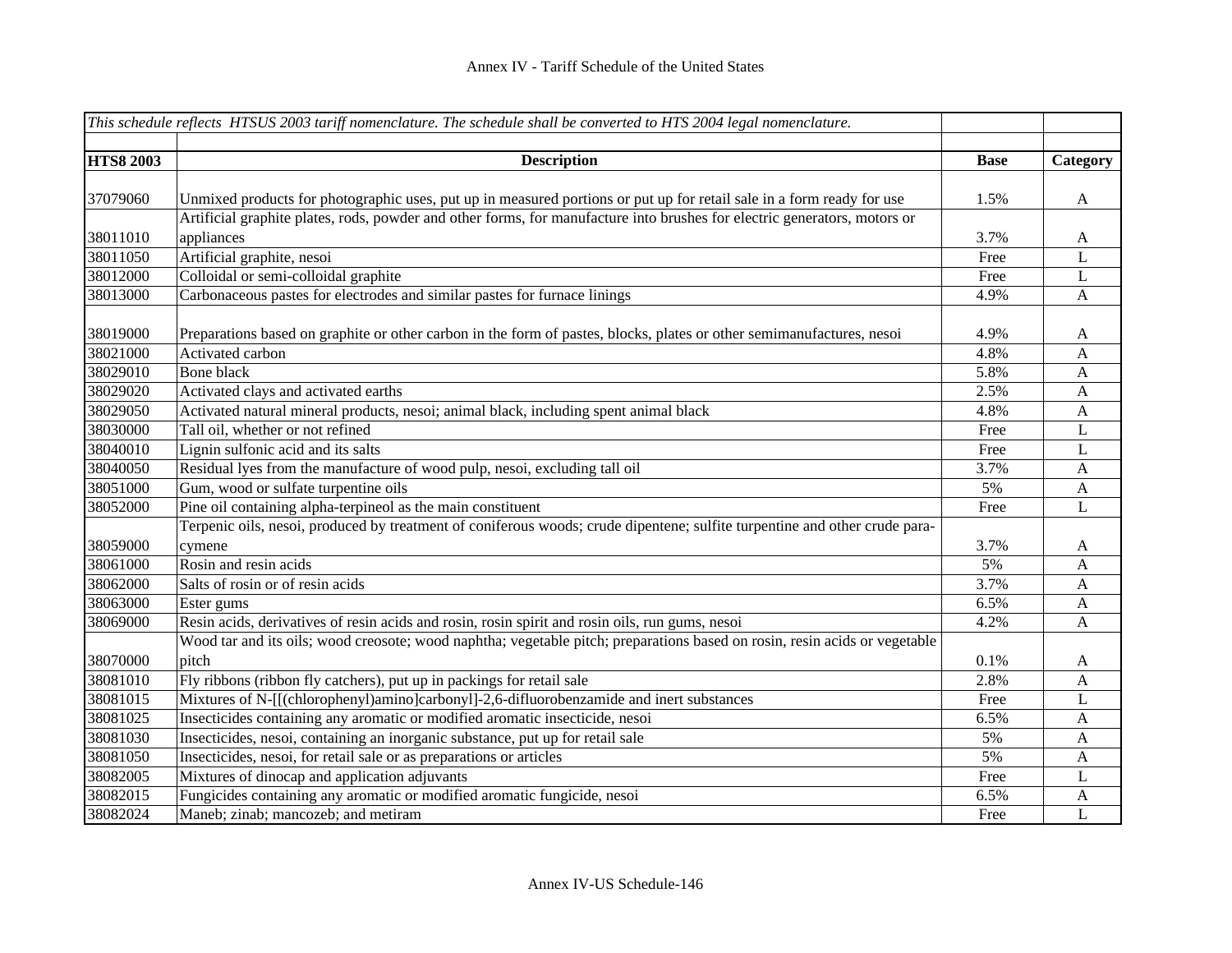|                  | This schedule reflects HTSUS 2003 tariff nomenclature. The schedule shall be converted to HTS 2004 legal nomenclature.      |                  |              |
|------------------|-----------------------------------------------------------------------------------------------------------------------------|------------------|--------------|
|                  |                                                                                                                             |                  |              |
| <b>HTS8 2003</b> | <b>Description</b>                                                                                                          | <b>Base</b>      | Category     |
|                  | Fungicides containing any fungicide which is a thioamide, thiocarbamate, dithio carbamate, thiuram or isothiocyanate,       |                  |              |
| 38082028         | nesoi                                                                                                                       | 3.7%             | A            |
| 38082030         | Fungicides, nesoi, containing an inorganic substance, put up for retail sale                                                | 5%               | A            |
| 38082050         | Fungicides nesoi, put up in forms or packing for retail sale or as preparations or articles                                 | 5%               | $\mathbf{A}$ |
| 38083005         | Herbicides, antisprouting products and plant-growth regulators, aromatic or modified aromatic, for retail sale              | Free             | L            |
| 38083015         | Herbicides containing any aromatic or modified aromatic herbicide, antisprouting agent or plant-growth regulator, nesoi     | 6.5%             | $\mathbf{A}$ |
| 38083020         | Herbicides, antisprouting products and plant-growth regulators, nesoi, containing an inorganic substance, for retail sale   | 5%               | A            |
| 38083050         | Herbicides, antisprouting products and plant-growth regulators nesoi, put up for retail sale                                | 5%               | A            |
| 38084010         | Disinfectants, containing any aromatic or modified aromatic disinfectant                                                    | 6.5%             | A            |
| 38084050         | Disinfectants nesoi                                                                                                         | 5%               | $\mathbf{A}$ |
| 38089004         | Mixtures of 1,1-bis(4-chlorophenyl)-2,2,2-trichloroethanol (Dicofol) and application adjuvants                              | Free             | L            |
| 38089008         | Rodenticides containing any aromatic or modified aromatic pesticide, nesoi                                                  | 6.5%             | $\mathbf{A}$ |
|                  | Formulated biocides based on 2-methyl-4-isothiazolin-3-one, or 2-n-octyl-4-isothiazolin-3-one, or on certain other          |                  |              |
| 38089030         | chemicals; metaldehyde                                                                                                      | Free             | L            |
| 38089070         | Rodenticides containing an inorganic substance                                                                              | 5%               | A            |
| 38089095         | Rodenticides, nesoi                                                                                                         | 5%               | $\mathbf{A}$ |
| 38091000         | Finishing agents, dye carriers and like products, nesoi, with a basis of amylaceous substances                              | $2.2$ cents/kg + | $\mathbf{A}$ |
|                  |                                                                                                                             | 3%               |              |
| 38099100         | Finishing agents, dye carriers and like products, nesoi, used in the textile or like industries                             | 6%               | $\mathbf{A}$ |
|                  | Finishing agents, dye carriers and other preparations used in paper or like industries, 5% or more by wt. aromatic (mod.)   |                  |              |
| 38099210         | substance(s)                                                                                                                | 7%               | $\mathbf{A}$ |
|                  | Finishing agents, dye carriers and other preparations used in paper or like industries, $<$ 5% by weight of aromatic (mod.) |                  |              |
| 38099250         | substance(s)                                                                                                                | 6%               | A            |
|                  | Finishing agents, dye carriers and other preparations used in leather and like industries, > 5% by weight aromatic (mod.)   |                  |              |
| 38099310         | substance(s)                                                                                                                | 7%               | A            |
|                  | Finishing agents, dye carriers and other preparations used in leather and like industries, < 5% by weight aromatic (mod.)   |                  |              |
| 38099350         | substance(s)                                                                                                                | 6%               | A            |
|                  | Pickling preparations for metal surfaces; soldering, brazing or welding powders and pastes consisting of metal and other    |                  |              |
| 38101000         | materials                                                                                                                   | 5%               | $\mathbf{A}$ |
|                  | Preparations used for soldering or cores or coatings for welding electrodes or rods, 5% or more by weight aromatic (or      | $0.4$ cents/kg + |              |
| 38109010         | mod.) substance(s)                                                                                                          | 7.2%             | $\mathbf{A}$ |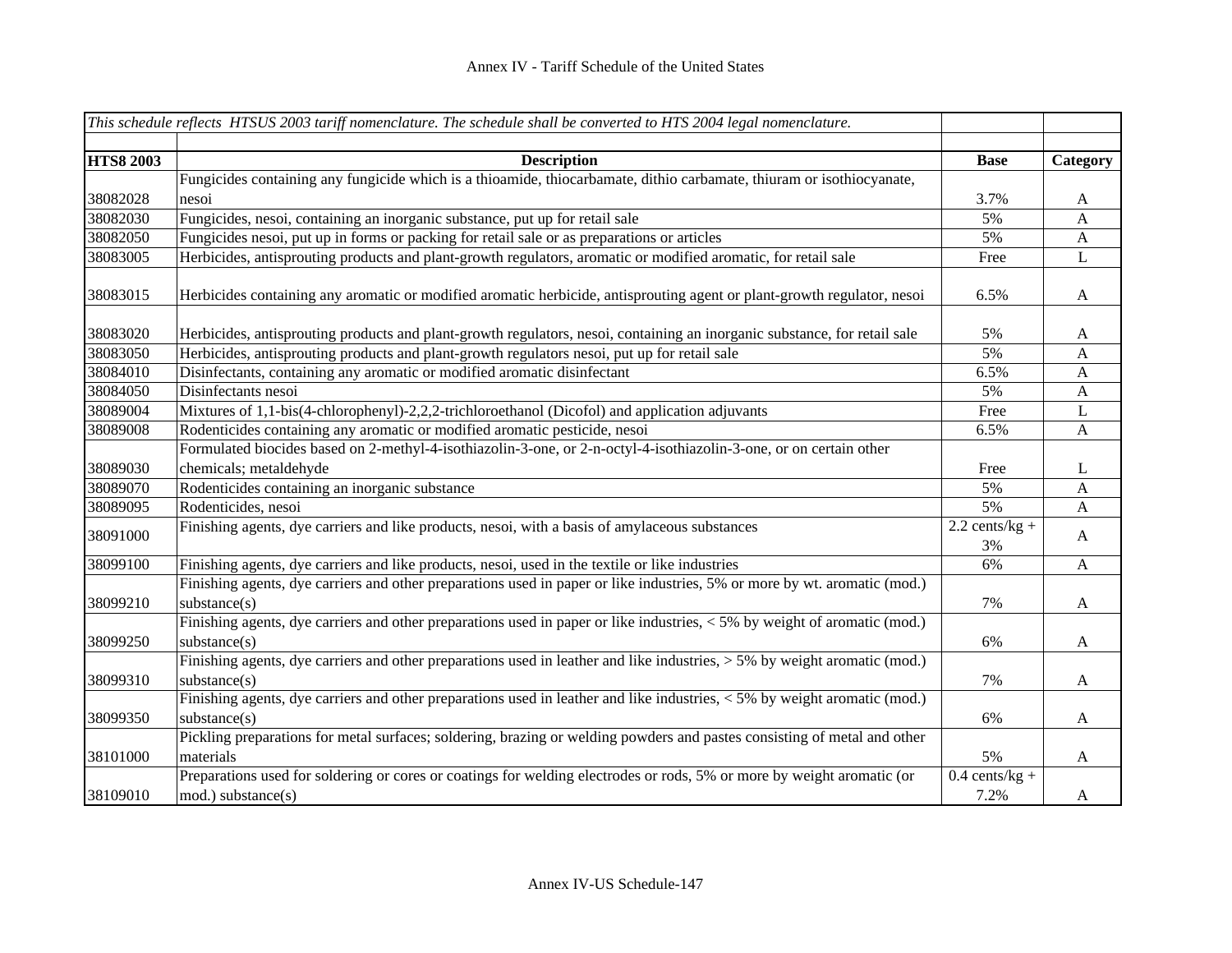|                  | This schedule reflects HTSUS 2003 tariff nomenclature. The schedule shall be converted to HTS 2004 legal nomenclature.   |                  |                           |
|------------------|--------------------------------------------------------------------------------------------------------------------------|------------------|---------------------------|
|                  |                                                                                                                          |                  |                           |
| <b>HTS8 2003</b> | <b>Description</b>                                                                                                       | <b>Base</b>      | Category                  |
|                  | Preparations used for soldering or as cores or coatings for welding electrodes or rods, consisting wholly of inorganic   |                  |                           |
| 38109020         | substances                                                                                                               | Free             | L                         |
| 38109050         | Preparations used for soldering or as cores or coatings for welding electrodes or rods, nesoi                            | 5%               | A                         |
| 38111110         | Antiknock preparations based on tetraethyl lead or on a mixture of tetraethyl lead and tetramethyl lead                  | Free             | L                         |
| 38111150         | Antiknock preparations based on lead compounds, nesoi                                                                    | Free             | L                         |
|                  |                                                                                                                          | $0.4$ cents/kg + |                           |
| 38111900         | Antiknock preparations based on other than lead compounds                                                                | 7.2%             | $\mathbf{A}$              |
| 38112100         | Additives for lubricating oils containing petroleum oils or oils obtained from bituminous minerals                       | 7%               | $\boldsymbol{\mathsf{A}}$ |
| 38112900         | Additives for lubricating oils, nesoi                                                                                    | 6.5%             | $\mathbf{A}$              |
|                  |                                                                                                                          | $0.4$ cents/kg + |                           |
| 38119000         | Prepared additives for mineral oils (incl. gasoline) or other liquids used for the same purposes as mineral oils, nesoi  | 7.2%             | $\mathbf{A}$              |
|                  |                                                                                                                          | $0.4$ cents/kg + |                           |
| 38121010         | Prepared rubber accelerators containing any aromatic or modified aromatic rubber accelerator nesoi                       | 7.2%             | $\mathbf{A}$              |
| 38121050         | Prepared rubber accelerators not containing any aromatic or modified aromatic rubber accelerator nesoi                   | 5%               | $\mathbf{A}$              |
| 38122010         | Compound plasticizers for rubber or plastics containing any aromatic or modified aromatic plasticizer nesoi              | 7.6%             | $\mathbf{A}$              |
| 38122050         | Compound plasticizers for rubber or plastics not containing any aromatic or modified aromatic plasticizer nesoi          | 5%               | $\mathbf{A}$              |
|                  |                                                                                                                          | $0.4$ cents/kg + |                           |
| 38123020         | Mixtures of N,N'-diaryl-p-phenylenediamines                                                                              | 7.2%             | $\mathbf{A}$              |
|                  | Specific master batches of aromatic or mod aromatic antioxidizing preparations and other compound stabilizers for rubber |                  |                           |
| 38123030         | or plastics                                                                                                              | Free             | L                         |
|                  | Antioxidizing prep & oth compound stabilizers for rubber/plastics cont any aromatic or modified aromatic antioxidant or  | $0.4$ cents/kg + |                           |
| 38123060         | o/stabilizer, nesoi                                                                                                      | 7.2%             | $\mathbf{A}$              |
| 38123070         | Bis (1,2,2,6,6-pentamethyl-4-piperidinyl)sebacate                                                                        | Free             | L                         |
| 38123090         | Antioxidizing preparations and other compound stabilizers for rubber or plastics, nesoi                                  | 5%               | $\mathbf{A}$              |
|                  | Preparations and charges for fire extinguishers; charged fire-extinguishing grenades; consisting wholly of inorganic     |                  |                           |
| 38130010         | substances                                                                                                               | Free             | L                         |
| 38130050         | Preparations and charges for fire extinguishers; charged fire-extinguishing grenades; nesoi                              | 3.7%             | A                         |
|                  |                                                                                                                          | $0.4$ cents/kg + |                           |
| 38140010         | Organic composite solvents and thinners containing 5 to 25 percent, by weight of one or more aromatic substances         | 7.2%             | $\mathbf{A}$              |
| 38140020         | Organic composite solvents and thinners containing more than 25 percent by weight of one or more aromatic substances     | 6.5%             | A                         |
| 38140050         | Organic composite solvents and thinners, nesoi; prepared paint or varnish removers; nesoi                                | 6%               | $\mathbf{A}$              |
| 38151100         | Supported catalysts with nickel or nickel compounds as the active substance                                              | Free             | L                         |
| 38151200         | Supported catalysts with precious metal or precious metal compounds as the active substance                              | Free             | L                         |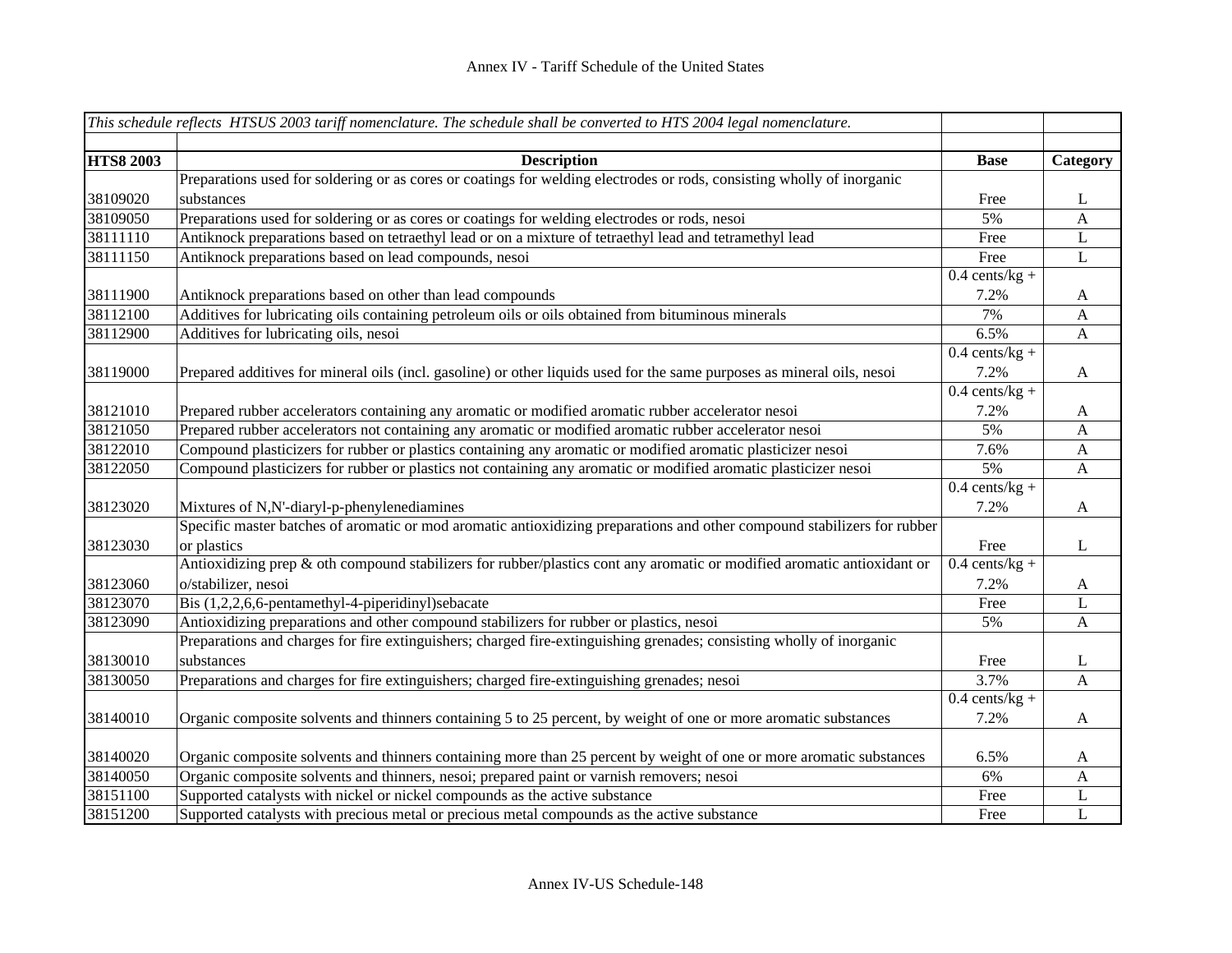|                  | This schedule reflects HTSUS 2003 tariff nomenclature. The schedule shall be converted to HTS 2004 legal nomenclature.        |                  |              |
|------------------|-------------------------------------------------------------------------------------------------------------------------------|------------------|--------------|
|                  |                                                                                                                               |                  |              |
| <b>HTS8 2003</b> | <b>Description</b>                                                                                                            | <b>Base</b>      | Category     |
| 38151900         | Supported catalysts other than with nickel or precious metal or their compounds as the active substance                       | Free             | L            |
|                  | Reaction initiators, reaction accelerators and catalytic preparations, nesoi, consisting wholly of bismuth, of tungsten or of |                  |              |
| 38159010         | vanadium                                                                                                                      | 6.5%             | $\mathbf A$  |
|                  | Reaction initiators, reaction accelerators and catalytic preparations, nesoi, consisting wholly of mercury or of              |                  |              |
| 38159020         | molybdenum                                                                                                                    | 2.8%             | $\mathbf A$  |
| 38159030         |                                                                                                                               | Free             | L            |
|                  | Reaction initiators, reaction accelerators and catalytic preparations, nesoi, consisting wholly of inorganic substances nesoi | 5%               |              |
| 38159050         | Reaction initiators, reaction accelerators and catalytic preparations, nesoi                                                  |                  | A            |
| 38160000         | Refractory cements, mortars, concretes and similar compositions, other than products of heading 3801                          | 3%               | $\mathbf{A}$ |
|                  |                                                                                                                               | $0.1$ cents/kg + |              |
| 38170010         | Mixed linear alkylbenzenes, other than those of heading 2707 or 2902                                                          | 7.6%             | $\mathbf{A}$ |
|                  |                                                                                                                               | $0.1$ cents/kg + |              |
| 38170015         | Mixed alkylbenzenes, other than linear or those of heading 2707 or 2902                                                       | 7.6%             | $\mathbf A$  |
|                  |                                                                                                                               | $0.4$ cents/kg + |              |
| 38170020         | Mixed alkylnaphthalenes, other than those of heading 2707 or 2902                                                             | 7.2%             | $\mathbf{A}$ |
|                  | Chemical elements doped for use in electronics, in the form of discs, wafers etc., chemical compounds doped for               |                  |              |
| 38180000         | electronic use                                                                                                                | Free             | L            |
|                  |                                                                                                                               | $0.4$ cents/kg + |              |
| 38190000         | Hydraulic brake fluids and transmission fluids cont. less than 70% by weight of petroleum oils, or bituminous mineral oils    | 7.2%             | A            |
| 38200000         | Antifreezing preparations and prepared de-icing fluids                                                                        | 7%               | A            |
| 38210000         | Prepared culture media for development of microorganisms                                                                      | 5%               | A            |
| 38220010         | Composite diagnostic or laboratory reagents, other than those of heading 3002 or 3006, containing antigens or antisera        | Free             | L            |
| 38220050         | Composite diagnostic or laboratory reagents, nesoi                                                                            | Free             | L            |
| 38220060         | Certified reference materials as defined in note 2 to chapter 38                                                              | Free             | L            |
|                  | Stearic acid                                                                                                                  | $2.1$ cents/kg + |              |
| 38231100         |                                                                                                                               | 3.8%             | $\mathbf{A}$ |
| 38231200         | Oleic acid                                                                                                                    | $2.1$ cents/kg + | A            |
|                  |                                                                                                                               | 3.2%             |              |
| 38231300         | Tall oil fatty acids                                                                                                          | 3.2%             | $\mathbf{A}$ |
| 38231920         | Industrial monocarboxylic fatty acids or acid oils from refining derived from coconut, palm-kernel, or palm oil               | 2.3%             | A            |
| 38231940         | Industrial monocarboxylic fatty acids or acid oils from refining, nesoi                                                       | 3.2%             | $\mathbf{A}$ |
| 38237020         | Oleyl alcohol derived from fatty substances of animal or vegetable origin                                                     | 5.1%             | $\mathbf C$  |
| 38237040         | Industrial fatty alcohols, other than oleyl, derived from fatty substances of animal or vegetable origin                      | 2%               | $\mathbf{A}$ |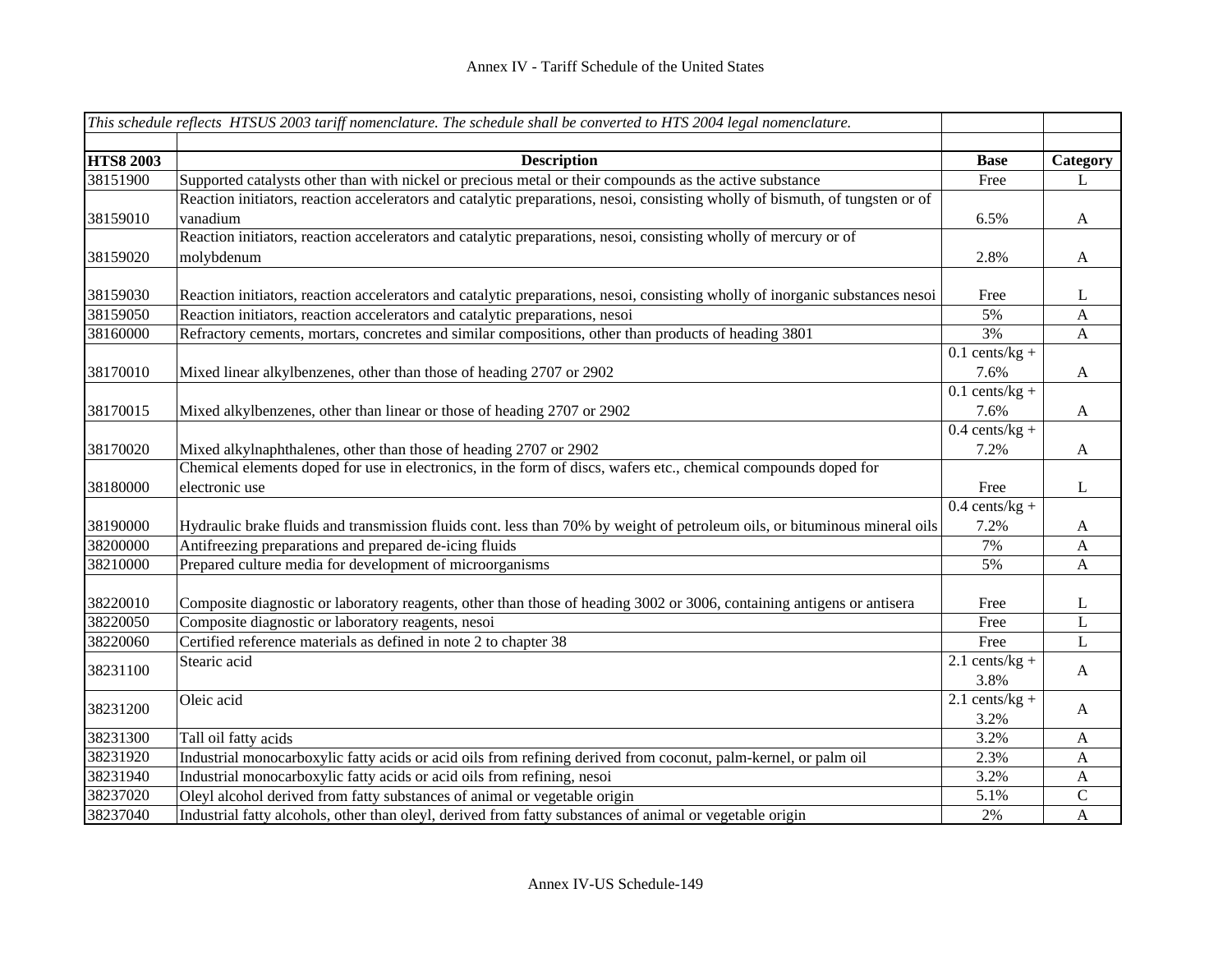|                  | This schedule reflects HTSUS 2003 tariff nomenclature. The schedule shall be converted to HTS 2004 legal nomenclature.                          |                  |                           |
|------------------|-------------------------------------------------------------------------------------------------------------------------------------------------|------------------|---------------------------|
|                  |                                                                                                                                                 |                  |                           |
| <b>HTS8 2003</b> | <b>Description</b>                                                                                                                              | <b>Base</b>      | Category                  |
| 38237060         | Industrial fatty alcohols other than derived from fatty substances of animal or vegetable origin                                                | 2.4%             | A                         |
| 38241000         | Prepared binders for foundry molds or cores                                                                                                     | 6%               | $\mathbf{A}$              |
| 38242000         | Naphthenic acids, their water-insoluble salts, and their esters                                                                                 | 3.7%             | $\boldsymbol{\mathsf{A}}$ |
| 38243000         | Nonagglomerated metal carbides mixed together or with metallic binders                                                                          | 3.6%             | $\mathbf{A}$              |
|                  | Prepared additives for cements, mortars or concretes containing 5% or more by weight of aromatic or modified aromatic                           | $0.4$ cents/kg + |                           |
| 38244010         | substances                                                                                                                                      | 7.2%             | $\mathbf{A}$              |
| 38244020         | Prepared additives for cements, mortars or concretes consisting wholly of inorganic substances                                                  | Free             | L                         |
| 38244050         | Prepared additives for cements, mortars or concretes, nesoi                                                                                     | 5%               | $\mathbf{A}$              |
| 38245000         | Non-refractory mortars and concretes                                                                                                            | Free             | L                         |
| 38246000         | Sorbitol other than that of subheading 2905.44                                                                                                  | 4.9%             | $\mathbf{A}$              |
| 38247100         | Mixtures containing acyclic hydrocarbons perhalogenated only with fluorine and chlorine                                                         | 3.7%             | A                         |
| 38247900         | Mixtures containing perhalogenated derivatives of acyclic hydrocarbons containing two or more different halogens, nesoi                         | 3.7%             | $\mathbf{A}$              |
| 38249011         | Cultured crystals (other than optical elements of Chapter 90), in the form of ingots, weighing not less than 2.5 g each                         | Free             | L                         |
| 38249019         | Cultured crystals (other than optical elements of Chapter 90) weighing not less than 2.5 g each, not in the form of ingots                      | 6.5%             | $\mathbf{A}$              |
| 38249021         | Mixtures containing 5% or more by weight of aromatic/modified aromatic substance(s), wholly of substances found<br>naturally in coal tar, nesoi | Free             | $\bf L$                   |
|                  |                                                                                                                                                 | $0.4$ cents/kg + |                           |
| 38249022         | Mixtures containing polymers of 1,2-dihydro-2,2,4-trimethylquinoline average under 5 monomer units                                              | 7.5%             | $\mathbf{A}$              |
|                  | Aqueous mixtures: triphenyl sulfonium Cl;diphenyl (4-phenylthio)phenyl sulfonium Cl;(thiodi-4,1-phenylene)bis(diphenyl                          | $0.4$ cents/kg + |                           |
| 38249025         | sulfonium) dichloride                                                                                                                           | 7.2%             | $\mathbf{A}$              |
| 38249026         | Benzene, 2,4-diisocyanate-1,3,5-tris-(1-methylethyl) homopolymer; a specified chemical; and two specified mixtures                              | Free             | $\bf L$                   |
|                  |                                                                                                                                                 | $0.4$ cents/kg + |                           |
| 38249028         | Chemical mixtures nesoi, containing 5% or more by weight of aromatic or modified aromatic substance(s), nesoi                                   | 7.2%             | A                         |
| 38249031         | Chemical mixtures nesoi, of two or more inorganic compounds, of bismuth                                                                         | 6.5%             | $\mathbf{A}$              |
| 38249032         | Chemical mixtures nesoi, of two or more inorganic compounds, of hydrosulfite or sulfoxylate compounds or of both                                | 7.6%             | A                         |
| 38249033         | Chemical mixtures nesoi, of two or more inorganic compounds, of mercury                                                                         | 4.2%             | $\mathbf{A}$              |
| 38249034         | Chemical mixtures nesoi, of two or more inorganic compounds, of molybdenum                                                                      | 2.8%             | $\mathbf{A}$              |
| 38249035         | Chemical mixtures nesoi, of two or more inorganic compounds, of tungsten                                                                        | 6.5%             | A                         |
| 38249036         | Chemical mixtures nesoi, of two or more inorganic compounds, of vanadium                                                                        | 6.5%             | $\mathbf{A}$              |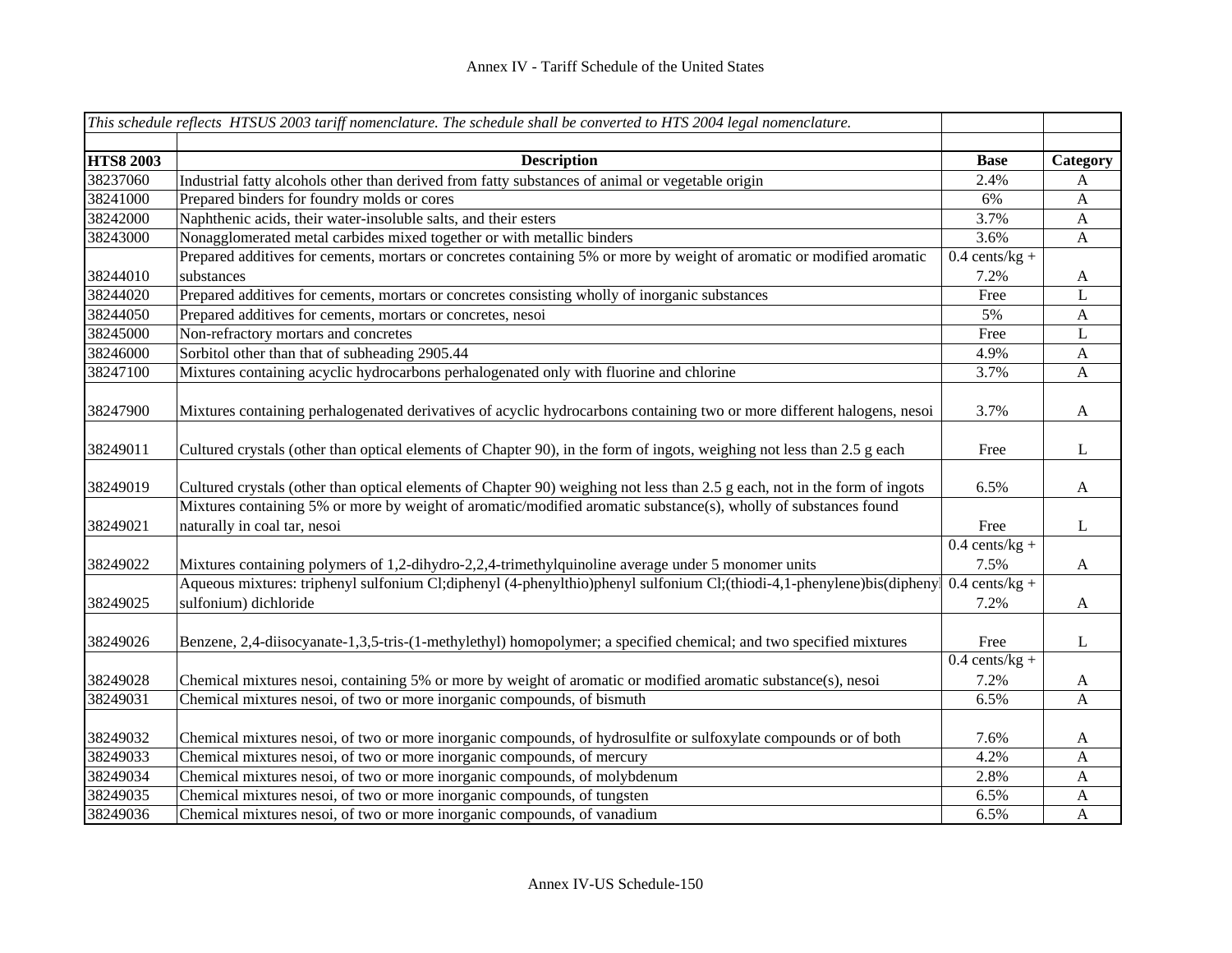|                  | This schedule reflects HTSUS 2003 tariff nomenclature. The schedule shall be converted to HTS 2004 legal nomenclature.     |             |              |
|------------------|----------------------------------------------------------------------------------------------------------------------------|-------------|--------------|
|                  |                                                                                                                            |             |              |
| <b>HTS8 2003</b> | <b>Description</b>                                                                                                         | <b>Base</b> | Category     |
| 38249039         | Chemical mixtures of two or more inorganic compounds, nesoi                                                                | Free        | L            |
| 38249040         | Fatty substances of animal or vegetable origin and mixtures thereof, nesoi                                                 | 4.6%        | $\mathbf{A}$ |
|                  | Mixtures nesoi, that are in whole or in part of hydrocarbons derived in whole or in part from petroleum, shale oil or      |             |              |
| 38249045         | natural gas                                                                                                                | 6.5%        | A            |
| 38249046         | Mixtures of halogenated hydrocarbons, chlorinated but not otherwise halogenated, nesoi                                     | 7.6%        | $\mathbf{A}$ |
| 38249047         | Mixtures of halogenated hydrocarbons other than chlorinated only, nesoi                                                    | 3.7%        | $\mathbf{A}$ |
|                  | Various chemicals and mixtures for electroplating and other plating solutions, printed circuit boards, plastics, and metal |             |              |
| 38249070         | finishings                                                                                                                 | Free        | L            |
| 38249091         | Chemical products, preparations, and residual products of the chemical or allied products industries, nesoi                | 5%          | $\mathbf{A}$ |
| 38251000         | Municipal waste                                                                                                            | Free        | L            |
| 38252000         | Sewage sludge                                                                                                              | Free        | L            |
| 38253000         | Clinical waste                                                                                                             | Free        | L            |
| 38254100         | Halogenated waste organic solvents                                                                                         | Free        | L            |
| 38254900         | Waste organic solvents, other than halogenated                                                                             | Free        | L            |
| 38255000         | Wastes of metal-pickling liquors, hydraulic fluids, brake fluids and anti-freeze fluids                                    | Free        | L            |
| 38256100         | Other wastes from the chemical or allied industries mainly containing organic constituents                                 | Free        | L            |
| 38256900         | Other wastes from the chemical or allied industries, other than those mainly containing organic constituents               | Free        | L            |
|                  |                                                                                                                            |             |              |
| 38259000         | Residual products of the chemical or allied industries, nesoi; other wastes, nesoi, specified in note 6 to chapter 38      | Free        | L            |
| 39011000         | Polyethylene having a specific gravity of less than 0.94, in primary forms                                                 | 7.1%        | A            |
| 39012000         | Polyethylene having a specific gravity of 0.94 or more, in primary forms                                                   | 7.1%        | A            |
|                  | Ethylene copolymer: Vinyl acetate-vinyl chloride-ethylene terpoly w/ < 50% deriv of vinyl acetate, exc polymer             |             |              |
| 39013020         | aromatic/mod arom monomers                                                                                                 | Free        | L            |
| 39013060         | Ethylene-vinyl acetate copolymers, nesoi                                                                                   | 5.3%        | $\mathbf{A}$ |
| 39019010         | Polymers of ethylene, nesoi, in primary forms, elastomeric                                                                 | Free        | L            |
| 39019055         | Ethylene copolymers, in primary forms, other than elastomeric                                                              | 7.1%        | $\mathbf{A}$ |
| 39019090         | Polymers of ethylene, nesoi, in primary forms, other than elastomeric                                                      | 6.5%        | $\mathbf{A}$ |
| 39021000         | Polypropylene, in primary forms                                                                                            | 7.1%        | $\mathbf{A}$ |
| 39022010         | Polyisobutylene, elastomeric, in primary forms                                                                             | Free        | L            |
| 39022050         | Polyisobutylene, other than elastomeric, in primary forms                                                                  | 6.5%        | A            |
| 39023000         | Propylene copolymers, in primary forms                                                                                     | 6.5%        | A            |
| 39029000         | Polymers of propylene or of other olefins, nesoi, in primary forms                                                         | 6.5%        | A            |
| 39031100         | Polystyrene, expandable, in primary forms                                                                                  | 6.5%        | A            |
| 39031900         | Polystyrene, other than expandable, in primary forms                                                                       | 6.5%        | $\mathbf{A}$ |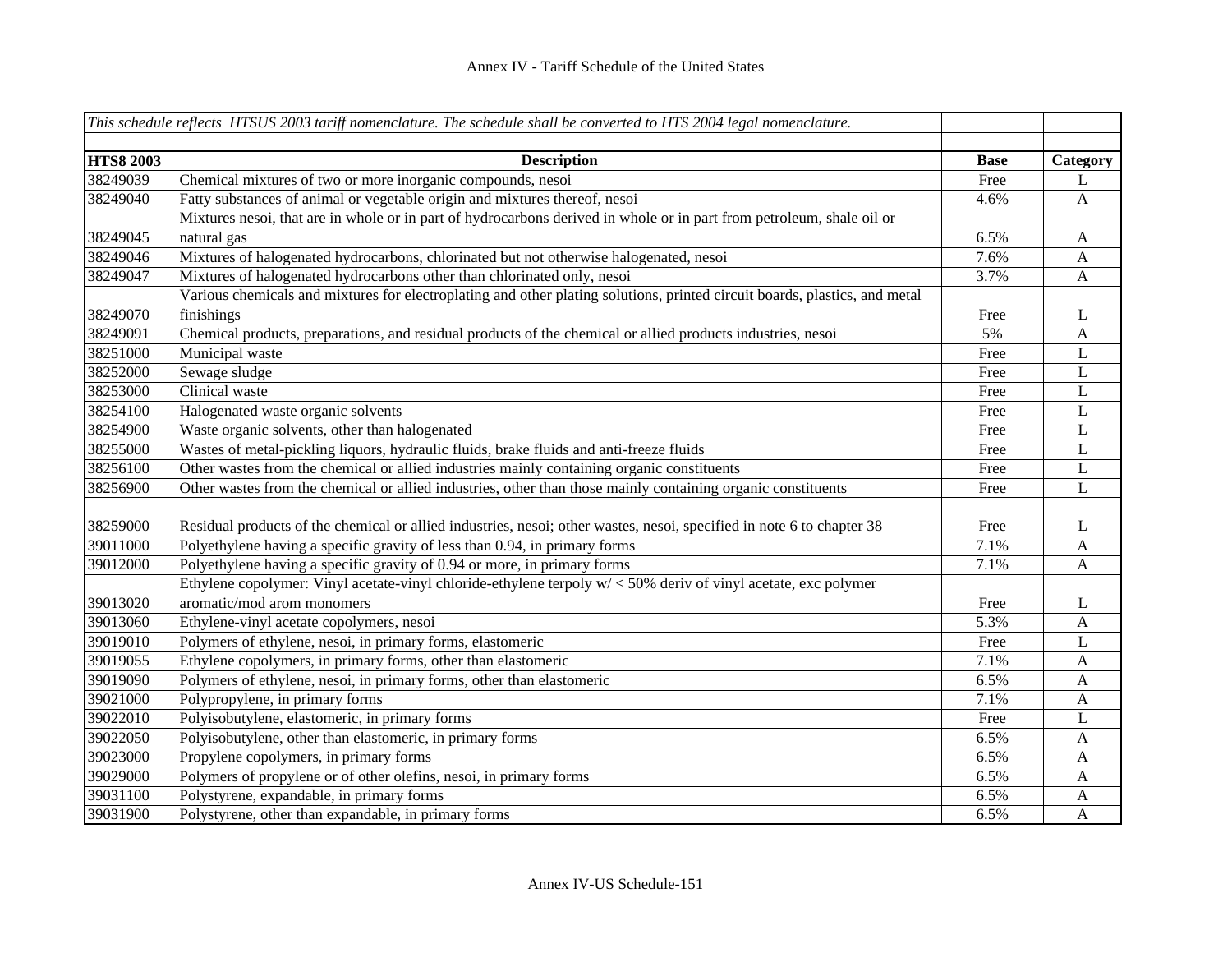|                  | This schedule reflects HTSUS 2003 tariff nomenclature. The schedule shall be converted to HTS 2004 legal nomenclature.  |             |                           |
|------------------|-------------------------------------------------------------------------------------------------------------------------|-------------|---------------------------|
| <b>HTS8 2003</b> | <b>Description</b>                                                                                                      | <b>Base</b> | Category                  |
| 39032000         | Styrene-acrylonitrile (SAN) copolymers, in primary forms                                                                | 6.5%        | A                         |
| 39033000         | Acrylonitrile-butadiene-styrene (ABS) copolymers, in primary forms                                                      | 6.5%        | $\mathbf{A}$              |
| 39039010         | Methyl methacrylate-butadiene-styrene (MBS) copolymers, in primary forms                                                | 6.5%        | $\mathbf{A}$              |
| 39039050         | Polymers of styrene, nesoi, in primary forms                                                                            | 6.5%        | $\mathbf{A}$              |
| 39041000         | Polyvinyl chloride, not mixed with any other substances, in primary forms                                               | 6.9%        | $\mathbf{A}$              |
| 39042100         | Polyvinyl chloride, mixed with other substances, nonplasticized, in primary forms                                       | 6.9%        | $\boldsymbol{A}$          |
| 39042200         | Polyvinyl chloride, mixed with other substances, plasticized, in primary forms                                          | 6.9%        | $\mathbf{A}$              |
|                  | Vinyl chloride copolymer: Vinyl acetate-vinyl chloride-ethylene terpoly w/< 50% deriv vinyl acetate, exc polymer        |             |                           |
| 39043020         | aromatic/mod arom monomers                                                                                              | Free        | L                         |
| 39043060         | Vinyl chloride-vinyl acetate copolymers, nesoi                                                                          | 5.3%        | $\boldsymbol{A}$          |
| 39044000         | Vinyl chloride copolymers nesoi, in primary forms                                                                       | 5.3%        | $\mathbf{A}$              |
| 39045000         | Vinylidene chloride polymers, in primary forms                                                                          | 6.5%        | $\mathbf{A}$              |
| 39046100         | Polytetrafluoroethylene (PTFE), in primary forms                                                                        | 5.8%        | $\boldsymbol{\mathsf{A}}$ |
| 39046910         | Fluoropolymers, elastomeric, other than polytetrafluoroethylene, in primary forms                                       | Free        | L                         |
| 39046950         | Fluoropolymers, other than elastomeric and other than polytetrafluoroethylene, in primary forms                         | 6.5%        | $\boldsymbol{A}$          |
| 39049010         | Polymers of vinyl chloride or of other halogenated olefins, nesoi, in primary forms, elastomeric, in primary forms      | Free        | $\mathbf L$               |
|                  | Polymers of vinyl chloride or of other halogenated olefins, nesoi, in primary forms, other than elastomeric, in primary |             |                           |
| 39049050         | forms                                                                                                                   | 6.5%        | A                         |
| 39051200         | Polyvinyl acetate, in aqueous dispersion                                                                                | 4%          | $\boldsymbol{\mathsf{A}}$ |
| 39051900         | Polyvinyl acetate, other than in aqueous dispersion, in primary forms                                                   | 4%          | $\mathbf A$               |
| 39052100         | Vinyl acetate copolymers, in aqueous dispersion                                                                         | 4%          | A                         |
| 39052900         | Vinyl acetate copolymers, other than in aqueous dispersion, in primary forms                                            | 4%          | A                         |
| 39053000         | Polyvinyl alcohols, whether or not containing unhydrolyzed acetate groups, in primary forms                             | 3.2%        | $\mathbf{A}$              |
|                  | Copolymers of vinyl esters or other vinyls, in primary forms, containing by weight 50% or more of derivatives of vinyl  |             |                           |
| 39059110         | acetate                                                                                                                 | 4%          | A                         |
| 39059150         | Copolymers of vinyl esters or other vinyls, in primary forms, nesoi                                                     | 5.3%        | $\mathbf{A}$              |
| 39059930         | Polyvinyl carbazole (including adjuvants)                                                                               | Free        | L                         |
| 39059980         | Polymers of vinyl esters or other vinyl polymers, in primary forms, nesoi                                               | 5.3%        | A                         |
| 39061000         | Polymethyl methacrylate, in primary forms                                                                               | 6.3%        | A                         |
| 39069010         | Acrylic polymers (except PMMA) in primary forms, elastomeric                                                            | Free        | L                         |
| 39069020         | Acrylic plastics polymers (except PMMA), in primary forms, nonelastomeric                                               | 6.3%        | A                         |
| 39069050         | Acrylic polymers (except plastics or elastomers), in primary forms, nesoi                                               | 4.2%        | A                         |
| 39071000         | Polyacetals in primary forms                                                                                            | 6.5%        | $\mathbf A$               |
| 39072000         | Polyethers, other than polyacetals, in primary forms                                                                    | 6.5%        | A                         |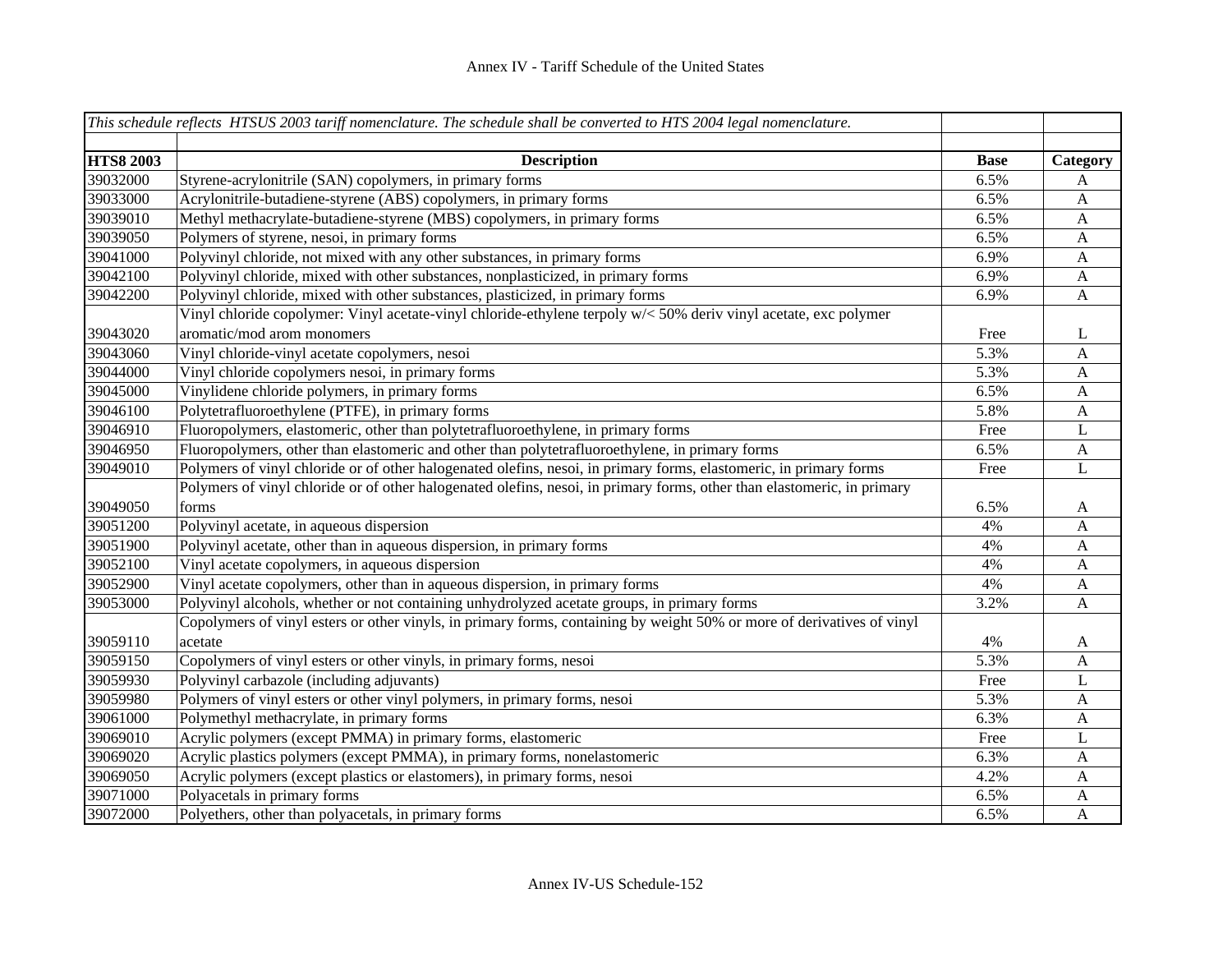|                  | This schedule reflects HTSUS 2003 tariff nomenclature. The schedule shall be converted to HTS 2004 legal nomenclature. |                  |                           |
|------------------|------------------------------------------------------------------------------------------------------------------------|------------------|---------------------------|
|                  |                                                                                                                        |                  |                           |
| <b>HTS8 2003</b> | <b>Description</b>                                                                                                     | <b>Base</b>      | Category                  |
| 39073000         | Epoxide resins in primary forms                                                                                        | 6.1%             | A                         |
| 39074000         | Polycarbonates in primary forms                                                                                        | 5.8%             | $\boldsymbol{\mathsf{A}}$ |
|                  |                                                                                                                        | $0.3$ cents/kg + |                           |
| 39075000         | Alkyd resins in primary forms                                                                                          | 6.8%             | $\mathbf{A}$              |
|                  |                                                                                                                        | $0.3$ cents/kg + |                           |
| 39076000         | Polyethylene terephthalate in primary forms                                                                            | 6.8%             | A                         |
| 39079120         | Unsaturated allyl resins, uncompounded                                                                                 | Free             | L                         |
| 39079140         | Unsaturated allyl resins, nesoi                                                                                        | 5.8%             | A                         |
| 39079150         | Unsaturated polyesters, other than allyl resins in primary forms                                                       | 6.5%             | $\mathbf{A}$              |
|                  |                                                                                                                        | $0.3$ cents/kg + |                           |
| 39079900         | Polyesters nesoi, saturated, in primary forms                                                                          | 6.8%             | $\mathbf{A}$              |
| 39081000         | Polyamide-6, -11, -12, -6,6, -6,9, -6,10 or -6,12 in primary form                                                      | 6.3%             | $\mathbf{A}$              |
| 39089020         | Bis(4-amino-3-methylcyclohexyl)methaneisophthalic acid-laurolactam copolymer                                           | Free             | $\mathbf L$               |
| 39089070         | Other polyamides in primary forms                                                                                      | 6.5%             | $\mathbf{A}$              |
| 39091000         | Urea resins; thiourea resins                                                                                           | 6.5%             | $\mathbf{A}$              |
| 39092000         | Melamine resins                                                                                                        | 6.5%             | $\mathbf{A}$              |
| 39093000         | Amino-resins, nesoi                                                                                                    | 6.5%             | $\mathbf{A}$              |
| 39094000         | Phenolic resins                                                                                                        | 6.5%             | $\mathbf{A}$              |
| 39095010         | Polyurethanes, elastomeric, in primary forms                                                                           | Free             | L                         |
| 39095020         | Polyurethanes: cements, in primary forms                                                                               | 2.1%             | $\mathbf{A}$              |
| 39095050         | Polyurethanes, other than elastomeric or cements, in primary forms                                                     | 6.3%             | $\mathbf{A}$              |
| 39100000         | Silicones in primary forms                                                                                             | 3%               | $\mathbf{A}$              |
| 39111000         | Petroleum resins, coumarone, indene, or coumarone-indene resins and polyterpenes, in primary forms                     | 6.1%             | A                         |
|                  |                                                                                                                        |                  |                           |
| 39119010         | Elastomeric polysulfides, polysulfones and other products specified in note 3 to chapter 39, nesoi, in primary forms   | Free             | L                         |
| 39119015         | Specified carbodiimide or homopolymer with polyethylene thermoplastic goods                                            | Free             | $\mathbf{L}$              |
|                  | Thermoplastic polysulfides, polysulfones $\&$ oth products spec in note 3, chapt 39, cont aromatic monomer units or    |                  |                           |
| 39119025         | derived therefrom                                                                                                      | 6.1%             | $\mathbf{A}$              |
| 39119035         | Benzenamine; and hydrocarbon novolac cyanate ester                                                                     | Free             | L                         |
|                  | Thermosetting polysulfides, polysulfones & oth products spec in note 3, chapt 39, cont aromatic monomer units or       |                  |                           |
| 39119045         | derived therefrom                                                                                                      | 5.8%             | A                         |
| 39119070         | Chlorinated synthetic rubber                                                                                           | Free             | L                         |
| 39119090         | Polysulfides, polysulfones & other products specified in note 3 to chapter 39, nesoi                                   | 6.5%             | $\mathbf{A}$              |
| 39121100         | Cellulose acetates, nesoi, in primary forms, nonplasticized                                                            | 5.6%             | $\mathbf{A}$              |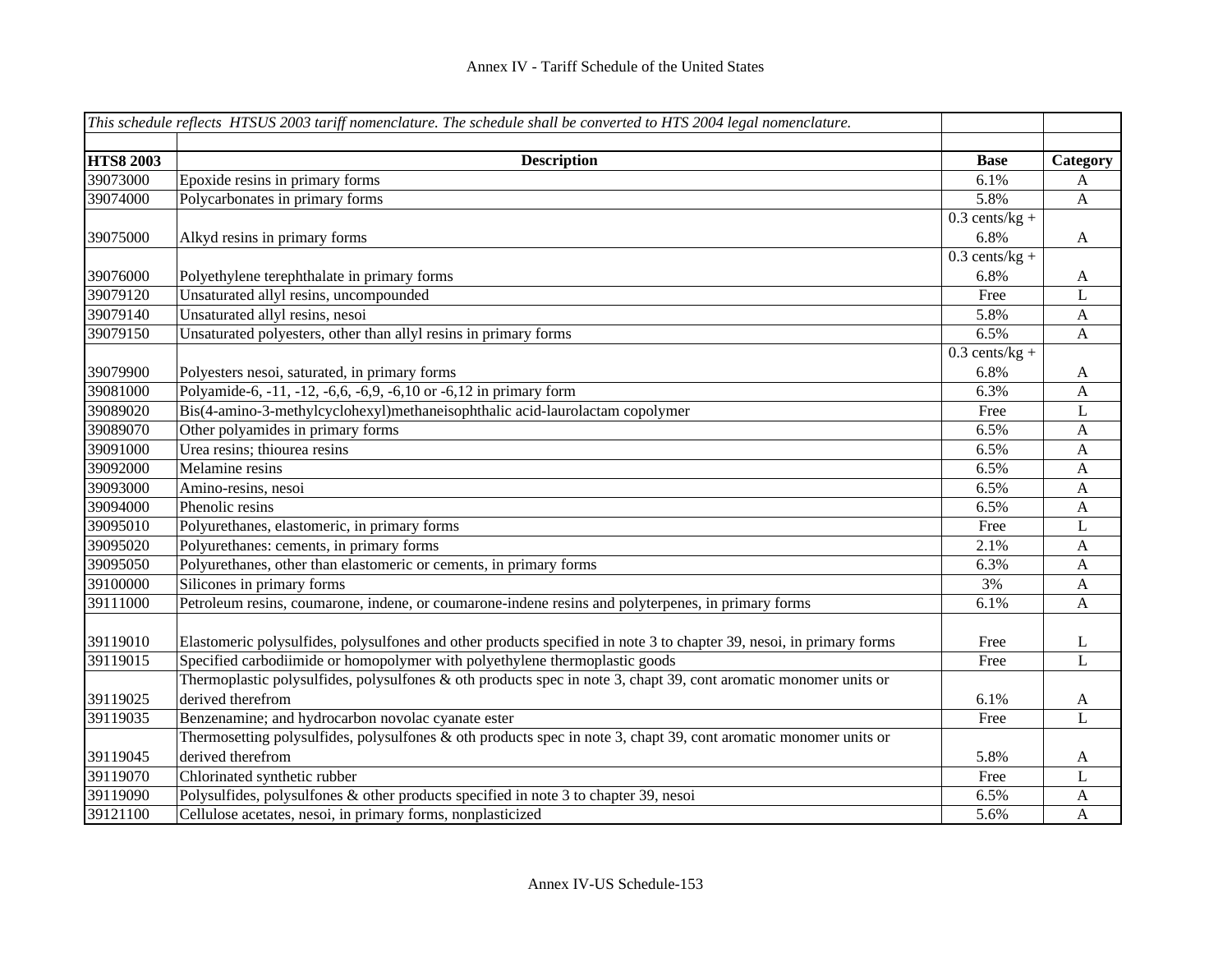|                  | This schedule reflects HTSUS 2003 tariff nomenclature. The schedule shall be converted to HTS 2004 legal nomenclature.    |             |                           |
|------------------|---------------------------------------------------------------------------------------------------------------------------|-------------|---------------------------|
|                  |                                                                                                                           |             |                           |
| <b>HTS8 2003</b> | <b>Description</b>                                                                                                        | <b>Base</b> | Category                  |
| 39121200         | Cellulose acetates, nesoi, in primary forms, plasticized                                                                  | 5.6%        | A                         |
| 39122000         | Cellulose nitrates (including collodions), in primary forms                                                               | 5.2%        | $\mathbf{A}$              |
| 39123100         | Carboxymethylcellulose and its salts                                                                                      | 6.4%        | $\boldsymbol{A}$          |
| 39123900         | Cellulose ethers, other than carboxymethylcellulose and its salts, in primary forms                                       | 4.2%        | $\mathbf{A}$              |
| 39129000         | Cellulose and its chemical derivatives nesoi, in primary forms                                                            | 5.2%        | $\mathbf{A}$              |
| 39131000         | Alginic acid, and its salts and esters, in primary forms                                                                  | 4.2%        | $\boldsymbol{A}$          |
| 39139010         | Chemical derivatives of natural rubber, nesoi, in primary forms                                                           | Free        | L                         |
| 39139020         | Polysaccharides and their derivatives, nesoi, in primary forms                                                            | 5.8%        | $\mathbf{A}$              |
| 39139050         | Natural polymers and modified natural polymers, nesoi, in primary forms                                                   | 6.5%        | $\boldsymbol{A}$          |
| 39140020         | Cross-linked polyvinylbenzyltrimethylammonium chloride (Cholestyramine resin USP)                                         | Free        | $\mathbf L$               |
| 39140060         | Ion-exchangers based on polymers of headings 3901 to 3913, in primary forms, nesoi                                        | 3.9%        | $\mathbf{A}$              |
| 39151000         | Waste, parings and scraps, of polymers of ethylene                                                                        | Free        | $\mathbf L$               |
| 39152000         | Waste, parings and scrap, of polymers of styrene                                                                          | Free        | $\mathbf L$               |
| 39153000         | Waste, parings and scrap, of polymers of vinyl chloride                                                                   | Free        | $\bf L$                   |
| 39159000         | Waste, parings and scrap, of plastics, nesoi                                                                              | Free        | $\mathbf{L}$              |
|                  | Monofilament with cross-section dimension over 1 mm, rods, sticks, profile shapes, at most surface-worked, of polymers    |             |                           |
| 39161000         | of ethylene                                                                                                               | 5.8%        | A                         |
|                  | Monofilament with cross-section dimension over 1 mm, rods, sticks, profile shapes, at most surface-worked, of polymers    |             |                           |
| 39162000         | of vinyl chloride                                                                                                         | 5.8%        | $\mathbf{A}$              |
|                  | Monofilament with cross-section dimension over 1 mm, rods, sticks, profile shapes, at most surface-worked, of acrylic     |             |                           |
| 39169010         | polymers                                                                                                                  | 6.5%        | A                         |
| 39169020         | Monofilament racket strings of plastics of which any cross-sectional dimension exceeds 1 mm                               | 3.1%        | A                         |
| 39169030         | Monafilament nesoi, of plastics, excluding ethylene, vinyl chloride and acrylic polymers                                  | 6.5%        | $\boldsymbol{\mathsf{A}}$ |
| 39169050         | Rods, sticks and profile shapes, at most surface-worked, of plastics, nesoi                                               | 5.8%        | A                         |
| 39171010         | Artificial guts (sausage casings) of cellulosic plastics materials                                                        | 6.5%        | A                         |
| 39171060         | Artificial guts (sausage casings) of collagen                                                                             | Free        | L                         |
| 39171090         | Artificial guts (sausage casings) of hardened protein, nesoi                                                              | 4.2%        | A                         |
| 39172100         | Tubes, pipes and hoses, rigid, of polymers of ethylene                                                                    | 3.1%        | A                         |
| 39172200         | Tubes, pipes and hoses, rigid, of polymers of propylene                                                                   | 3.1%        | $\mathbf{A}$              |
| 39172300         | Tubes, pipes and hoses, rigid, of polymers of vinyl chloride                                                              | 3.1%        | $\mathbf{A}$              |
| 39172900         | Tubes, pipes and hoses, rigid, of other plastics nesoi                                                                    | 3.1%        | A                         |
| 39173100         | Flexible plastic tubes, pipes and hoses, having a minimum burst pressure of 27.6 MPa                                      | 3.1%        | A                         |
|                  | Tubes, pipes and hoses, of plastics, other than rigid, not reinforced or otherwise combined with other materials, without |             |                           |
| 39173200         | fittings                                                                                                                  | 3.1%        | A                         |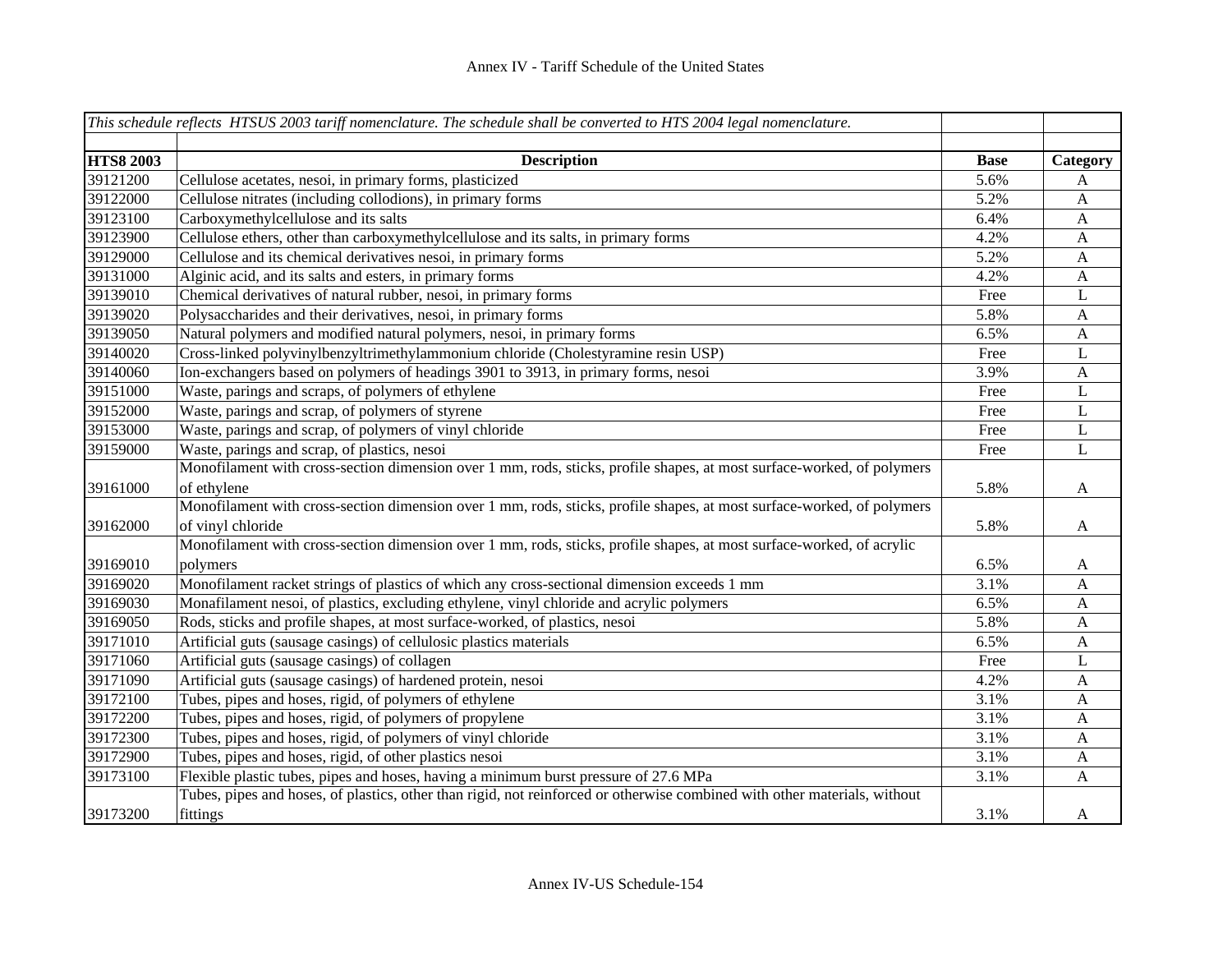|                  | This schedule reflects HTSUS 2003 tariff nomenclature. The schedule shall be converted to HTS 2004 legal nomenclature.           |             |                           |
|------------------|----------------------------------------------------------------------------------------------------------------------------------|-------------|---------------------------|
|                  |                                                                                                                                  |             |                           |
| <b>HTS8 2003</b> | <b>Description</b>                                                                                                               | <b>Base</b> | Category                  |
|                  |                                                                                                                                  |             |                           |
| 39173300         | Flexible plastic tubes, pipes and hoses, nesoi, with fittings, not reinforced or otherwise combined with other materials         | 3.1%        | $\mathbf{A}$              |
| 39173900         | Flexible plastic tubes, pipes and hoses, nesoi                                                                                   | 3.1%        | A                         |
| 39174000         | Fittings of plastics, for plastic tubes, pipes and hoses, nesoi                                                                  | 5.3%        | A                         |
| 39181010         | Vinyl tile floor coverings                                                                                                       | 5.3%        | A                         |
| 39181020         | Vinyl flooring, excluding vinyl tile                                                                                             | 5.3%        | A                         |
| 39181031         | Wall or ceiling coverings, with a backing of manmade fibers, greater than 70% by weight of PVC                                   | 4.2%        | $\mathbf{A}$              |
| 39181032         | Wall or ceiling coverings, with a backing of manmade fibers, less than or equal to 70% by weight of PVC                          | 6.5%        | $\boldsymbol{\mathsf{A}}$ |
|                  |                                                                                                                                  |             |                           |
| 39181040         | Wall or ceiling coverings of polymers of vinyl chloride with a backing of textile fibers other than of manmade fibers            | 5.3%        | $\mathbf{A}$              |
| 39181050         | Wall or ceiling coverings of polymers of vinyl chloride, without a backing of textile fibers                                     | 4.2%        | A                         |
| 39189010         | Floor coverings of plastics, other than of polymers of vinyl chloride, nesoi                                                     | 5.3%        | $\mathbf{A}$              |
| 39189020         | Wall or ceiling coverings, with a backing of manmade fibers, of plastics other than polymers of vinyl chloride                   | 6.5%        | $\mathbf{A}$              |
|                  | Wall or ceiling coverings of plastics other than of polymers of vinyl chloride with a backing of textile fibers other than of    |             |                           |
| 39189030         | manmade fiber                                                                                                                    | 5.3%        | $\mathbf{A}$              |
| 39189050         | Wall or ceiling coverings of plastics other than vinyl chloride, without a backing of textile fibers                             | 4.2%        | $\mathbf{A}$              |
|                  | Self-adhesive plates, sheets, other flat shapes, of plastics, in rolls n/o 20 cm wide, light-reflecting surface produced by      |             |                           |
| 39191010         | glass grains                                                                                                                     | 6.5%        | $\mathbf{A}$              |
|                  | Self-adhesive plates, sheets, other flat shapes, of plastics, in rolls n/o 20 cm wide, not having a light-reflecting glass grain |             |                           |
| 39191020         | surface                                                                                                                          | 5.8%        | $\mathbf{A}$              |
|                  |                                                                                                                                  |             |                           |
| 39199010         | Self-adhesive plates, sheets, other flat shapes, of plastics, light-reflecting surface produced by glass grains, nesoi           | 6.5%        | $\mathbf{A}$              |
|                  | Self-adhesive plates, sheets, other flat shapes, of plastics, not having a light-reflecting surface produced by glass grains,    |             |                           |
| 39199050         | nesoi                                                                                                                            | 5.8%        | $\mathbf{A}$              |
|                  | Nonadhesive plates, sheets, film, foil and strip, noncellular, not reinforced or combined with other materials, of polymers      |             |                           |
| 39201000         | of ethylene                                                                                                                      | 4.2%        | $\mathbf{A}$              |
|                  | Nonadhesive plates, sheets, film, foil and strip, noncellular, not reinforced or combined with other materials, of polymers      |             |                           |
| 39202000         | of propylene                                                                                                                     | 4.2%        | $\mathbf{A}$              |
|                  | Nonadhesive plates, sheets, film, foil and strip, noncellular, not reinforced or combined with other materials, of polymers      |             |                           |
| 39203000         | of styrene                                                                                                                       | 5.8%        | $\mathbf{A}$              |
|                  | Nonadhesive plates/sheets/film/foil/strip made imitation of patent leather, of vinyl chloride polymers, not less 6%              |             |                           |
| 39204310         | plasticizers                                                                                                                     | 3.1%        | $\mathbf{A}$              |
|                  | Nonadhesive plate/sheet/film/foil/strip, noncellular, not comb w/other materials, of vinyl chloride polymers, not less 6%        |             |                           |
| 39204350         | plasticizer, nesoi                                                                                                               | 4.2%        | A                         |
|                  |                                                                                                                                  |             |                           |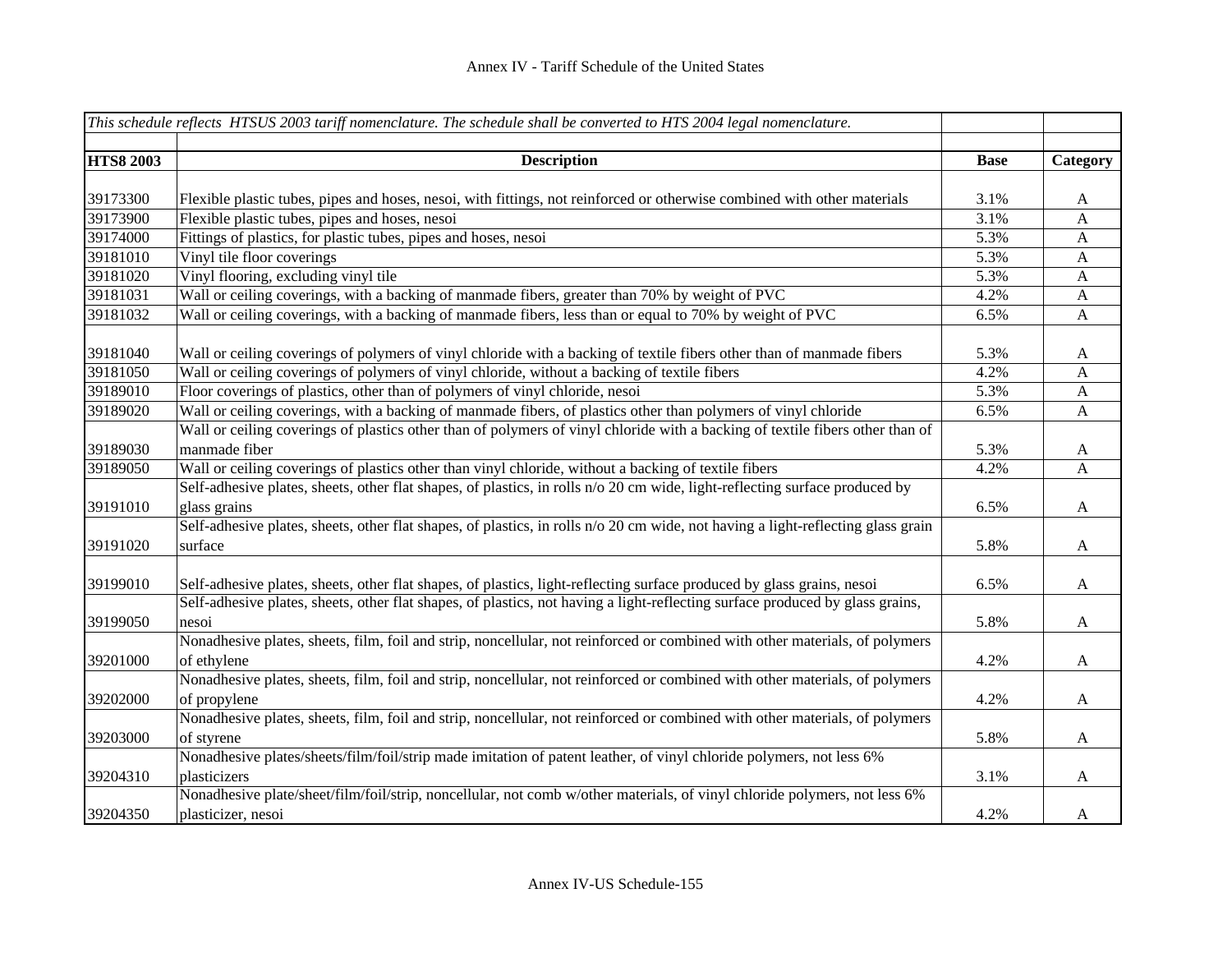|                  | This schedule reflects HTSUS 2003 tariff nomenclature. The schedule shall be converted to HTS 2004 legal nomenclature.                                                                                                                                 |             |              |
|------------------|--------------------------------------------------------------------------------------------------------------------------------------------------------------------------------------------------------------------------------------------------------|-------------|--------------|
| <b>HTS8 2003</b> | <b>Description</b>                                                                                                                                                                                                                                     | <b>Base</b> | Category     |
|                  | Nonadhesive plates, sheets, film, foil, strip, noncellular, not combined w/other materials, of polymers of vinyl chloride, <                                                                                                                           |             |              |
| 39204900         | 6% plasticizers                                                                                                                                                                                                                                        | 5.8%        | $\mathbf{A}$ |
|                  | Nonadhesive plates, sheets, film, foil and strip, noncellular, not combined with other materials, of polymethyl                                                                                                                                        |             |              |
| 39205110         | methacrylate, flexible                                                                                                                                                                                                                                 | 6%          | $\mathbf{A}$ |
|                  | Nonadhesive plates, sheets, film, foil and strip, noncellular, not combined with other materials, of polymethyl                                                                                                                                        |             |              |
| 39205150         | methacrylate, not flexible                                                                                                                                                                                                                             | 6.5%        | A            |
|                  | Nonadhesive plates, sheets, film, foil and strip, noncellular, not combined with other materials, of acrylic polymers,                                                                                                                                 |             |              |
| 39205910         | flexible, nesoi                                                                                                                                                                                                                                        | 6%          | A            |
| 39205940         | Transparent sheeting containing 30% or more by weight of lead                                                                                                                                                                                          | Free        | L            |
| 39205980         | Plates, sheets, film, etc, noncellular, not reinforced, laminated, combined, of other acrylic polymers, nesoi                                                                                                                                          | 6.5%        | $\mathbf{A}$ |
|                  |                                                                                                                                                                                                                                                        |             |              |
| 39206100         | Nonadhesive plates, sheets, film, foil and strip, noncellular, not combined with other materials, of polycarbonates                                                                                                                                    | 5.8%        | $\mathbf{A}$ |
|                  | Nonadhesive plates, sheets, film, foil and strip, noncellular, not combined with other materials, of polyethylene                                                                                                                                      |             |              |
| 39206200         | terephthalate                                                                                                                                                                                                                                          | 4.2%        | A            |
|                  | Nonadhesive plates, sheets, film, foil and strip, noncellular, not combined with other materials, of unsaturated polyesters,                                                                                                                           |             |              |
| 39206310         | flexible                                                                                                                                                                                                                                               | 4.2%        | A            |
|                  | Nonadhesive plates, sheets, film, foil and strip, noncellular, not combined with other materials, of unsaturated polyesters,                                                                                                                           |             |              |
| 39206320         | not flexible                                                                                                                                                                                                                                           | 5.8%        | $\mathbf{A}$ |
|                  |                                                                                                                                                                                                                                                        |             |              |
| 39206900         | Nonadhesive plates, sheets, film, foil and strip, noncellular, not combined with other materials, of polyesters, nesoi                                                                                                                                 | 4.2%        | $\mathbf{A}$ |
|                  |                                                                                                                                                                                                                                                        |             |              |
| 39207100         | Nonadhesive plates, sheets, film, foil and strip, noncellular, not combined with other materials, of regenerated cellulose                                                                                                                             | 6.2%        | A            |
|                  |                                                                                                                                                                                                                                                        |             |              |
| 39207200         | Nonadhesive plates, sheets, film, foil and strip, noncellular, not combined with other materials, of vulcanized fiber                                                                                                                                  | 3.1%        | $\mathbf{A}$ |
| 39207300         |                                                                                                                                                                                                                                                        |             |              |
|                  | Nonadhesive plates, sheets, film, foil and strip, noncellular, not combined with other materials, of cellulose acetate<br>Nonadhesive films, strips, sheets, noncellular, not combined with other materials, of other cellulose derivatives nesoi, n/o | 2.9%        | $\mathbf{A}$ |
| 39207910         | $0.076$ mm thick                                                                                                                                                                                                                                       |             |              |
|                  | Nonadhesive plates, sheets, film, foil and strip, noncellular, not combined with other materials, of cellulose derivatives,                                                                                                                            | 6.2%        | $\mathbf{A}$ |
| 39207950         | nesoi                                                                                                                                                                                                                                                  | 3.7%        |              |
|                  |                                                                                                                                                                                                                                                        |             | A            |
| 39209100         | Nonadhesive plates, sheets, film, foil and strip, noncellular, not combined with other materials, of polyvinyl butyral                                                                                                                                 | 4.2%        | A            |
| 39209200         | Nonadhesive plates, sheets, film, foil and strip, noncellular, not combined with other materials, of polyamides                                                                                                                                        | 4.2%        | A            |
| 39209300         | Nonadhesive plates, sheets, film, foil and strip, noncellular, not combined with other materials, of amino-resins                                                                                                                                      | 5.8%        | $\mathbf{A}$ |
|                  |                                                                                                                                                                                                                                                        |             |              |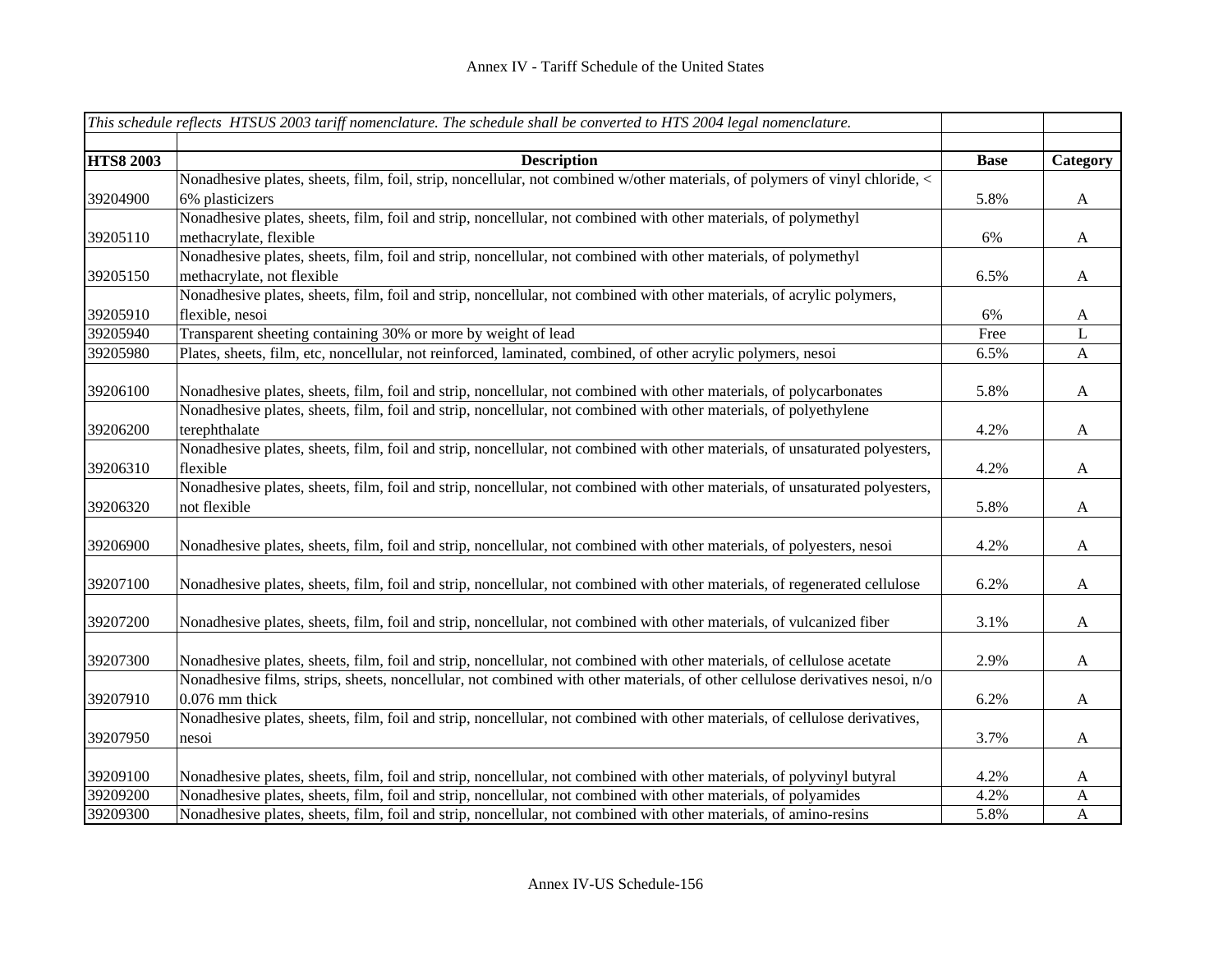|                  | This schedule reflects HTSUS 2003 tariff nomenclature. The schedule shall be converted to HTS 2004 legal nomenclature.         |             |                           |
|------------------|--------------------------------------------------------------------------------------------------------------------------------|-------------|---------------------------|
|                  |                                                                                                                                |             |                           |
| <b>HTS8 2003</b> | <b>Description</b>                                                                                                             | <b>Base</b> | Category                  |
| 39209400         | Nonadhesive plates, sheets, film, foil and strip, noncellular, not combined with other materials, of phenolic resins           | 5.8%        | A                         |
|                  | Nonadhesive film, noncellular, not combined with other materials, of plastics nesoi, flexible, over 0.152mm thick, not in      |             |                           |
| 39209910         | rolls                                                                                                                          | 6%          | $\mathbf{A}$              |
| 39209920         | Nonadhesive film, strips and sheets, noncellular, not combined with other materials, of plastics nesoi, flexible               | 4.2%        | A                         |
| 39209950         | Nonadhesive plates, sheets, film, foil and strip, noncellular, not combined with other materials, of plastics, nesoi           | 5.8%        | $\mathbf{A}$              |
| 39211100         | Nonadhesive plates, sheets, film, foil and strip, cellular, of polymers of styrene                                             | 5.3%        | $\mathbf{A}$              |
|                  | Nonadhesive plates, sheets, film, foil, strip, cellular, of polymers of vinyl chloride, with man-made textile fibers, over     |             |                           |
| 39211211         | 70% plastics                                                                                                                   | 4.2%        | $\mathbf{A}$              |
|                  | Nonadhesive plates, sheets, film, foil, strip, cellular, of polymers of vinyl chloride, with man-made textile fibers, n/o 70%  |             |                           |
| 39211215         | plastics                                                                                                                       | 6.5%        | $\boldsymbol{\mathrm{F}}$ |
|                  | Nonadhesive plates, sheets, film, foil and strip, cellular, of polymers of vinyl chloride, combined with textile materials,    |             |                           |
| 39211219         | nesoi                                                                                                                          | 5.3%        | $\mathbf F$               |
|                  |                                                                                                                                |             |                           |
| 39211250         | Nonadhesive plates, sheets, film, foil and strip, cellular, of polymers of vinyl chloride, not combined with textile materials | 6.5%        | $\mathbf{A}$              |
|                  |                                                                                                                                |             |                           |
| 39211311         | Nonadhesive plates, sheets, film, foil and strip, cellular, of polyurethanes, with man-made textile fibers, over 70% plastics  | 4.2%        | $\mathbf{A}$              |
|                  | Nonadhesive plates, sheets, film, foil and strip, cellular, of polyurethanes, with man-made textile fibers, not over 70        |             |                           |
| 39211315         | percent plastics                                                                                                               | 6.5%        | $\mathbf F$               |
| 39211319         | Nonadhesive plates, sheets, film, foil and strip, cellular, of polyurethanes, combined with textile materials nesoi            | 5.3%        | $\boldsymbol{\mathrm{F}}$ |
|                  |                                                                                                                                |             |                           |
| 39211350         | Nonadhesive plates, sheets, film, foil and strip, cellular, of polyurethanes, not combined with textile materials, nesoi       | 4.2%        | $\mathbf{A}$              |
| 39211400         | Nonadhesive plates, sheets, film, foil and strip, cellular, of regenerated cellulose                                           | 6.5%        | A                         |
| 39211900         | Nonadhesive plates, sheets, film, foil and strip, cellular, of plastics nesoi                                                  | 6.5%        | $\mathbf{A}$              |
|                  | Nonadhesive plates, sheets, film, foil, strip, of noncellular plastics combined with man-made fibers, n/o 1.492 kg/sq m,       |             |                           |
| 39219011         | over 70% plastics                                                                                                              | 4.2%        | $\mathbf{A}$              |
|                  | Nonadhesive plates, sheets, film, foil, strip, of noncellular plastics combined with man-made fibers, n/o 1.492 kg/sq m,       |             |                           |
| 39219015         | $n$ /o 70% plastics                                                                                                            | 6.5%        | $\mathbf F$               |
|                  | Nonadhesive plates, sheets, film, foil and strip, of noncellular plastics combined with textile materials, nesoi, not over     |             |                           |
| 39219019         | $1.492$ kg/sq m                                                                                                                | 5.3%        | ${\bf F}$                 |
| 39219021         | Nonadhesive plates, sheets, film, foil and strip, of noncellular plastics combined with cotton, over 1.492 kg/sq m             | 6.5%        | $\boldsymbol{\mathsf{A}}$ |
|                  | Nonadhesive plates, sheets, film, foil and strip, of noncellular plastics combined with man-made fibers, over 1.492 kg/sq      |             |                           |
| 39219025         | m                                                                                                                              | 7.4%        | $\mathbf{A}$              |
|                  | Nonadhesive plates, sheets, film, foil and strip, of noncellular plastics combined with textile materials, nesoi, over 1.492   |             |                           |
| 39219029         | kg/sq m                                                                                                                        | 4.4%        | $\mathbf{A}$              |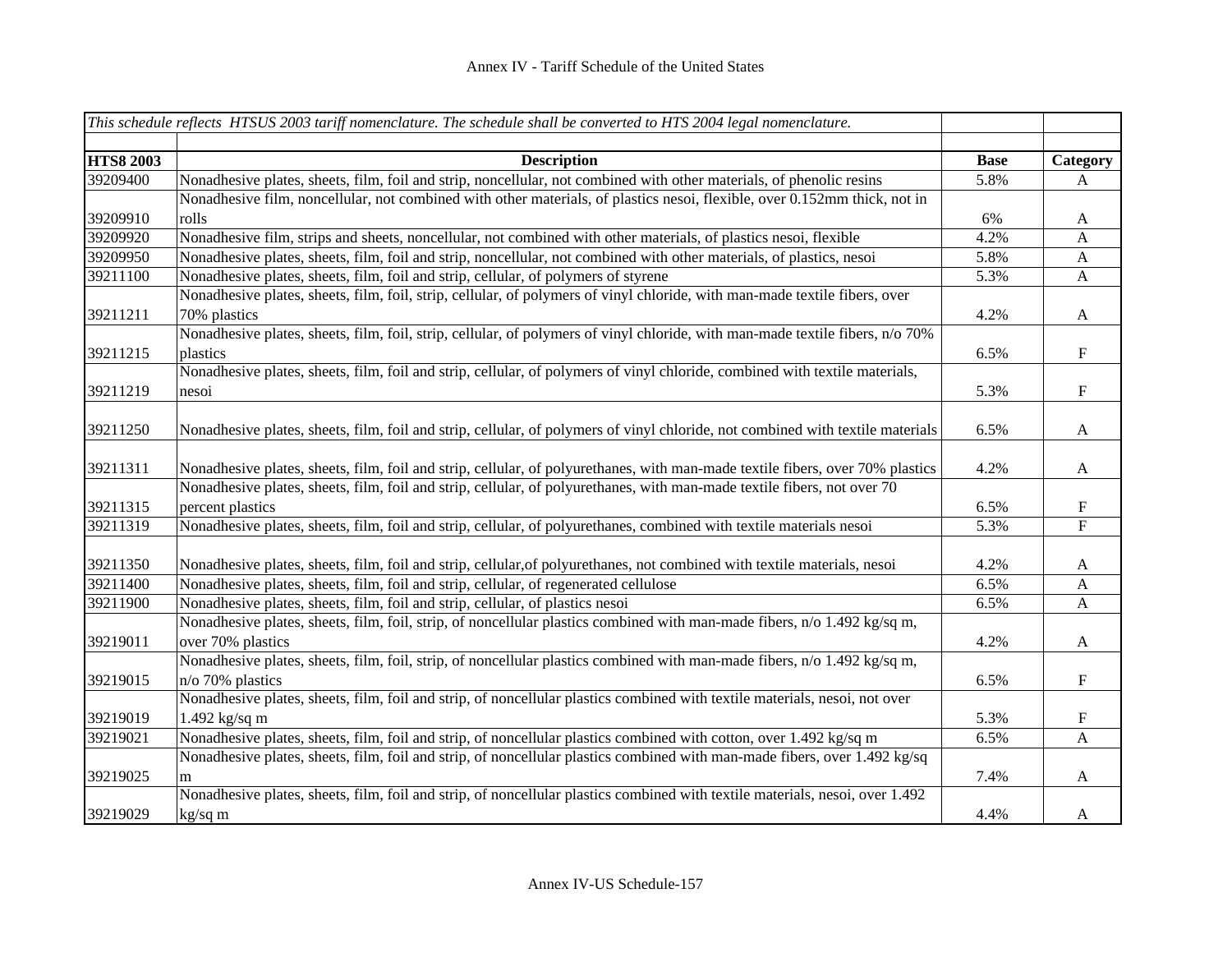|                  | This schedule reflects HTSUS 2003 tariff nomenclature. The schedule shall be converted to HTS 2004 legal nomenclature.        |             |                           |
|------------------|-------------------------------------------------------------------------------------------------------------------------------|-------------|---------------------------|
|                  |                                                                                                                               |             |                           |
| <b>HTS8 2003</b> | <b>Description</b>                                                                                                            | <b>Base</b> | Category                  |
| 39219040         | Nonadhesive plates, sheets, film, foil and strip, flexible, nesoi, of noncellular plastics                                    | 4.2%        | A                         |
| 39219050         | Nonadhesive plates, sheets, film, foil and strip, nonflexible, nesoi, of noncellular plastics                                 | 4.8%        | A                         |
| 39221000         | Baths, shower baths and washbasins, of plastics                                                                               | 6.3%        | $\mathbf{A}$              |
| 39222000         | Lavatory seats and covers, of plastics                                                                                        | 6.3%        | $\mathbf{A}$              |
| 39229000         | Bidets, lavatory pans, flushing cisterns and similar sanitary ware nesoi, of plastics                                         | 6.3%        | $\mathbf{A}$              |
| 39231000         | Boxes, cases, crates and similar articles for the conveyance or packing of goods, of plastics                                 | 3%          | $\mathbf{A}$              |
| 39232100         | Sacks and bags (including cones) for the conveyance or packing of goods, of polymers of ethylene                              | 3%          | $\boldsymbol{\mathsf{A}}$ |
| 39232900         | Sacks and bags (including cones) for the conveyance or packing of goods, of plastics other than polymers of ethylene          | 3%          | A                         |
| 39233000         | Carboys, bottles, flasks and similar articles for the conveyance or packing of goods, of plastics                             | 3%          | $\mathbf{A}$              |
| 39234000         | Spools, cops, bobbins and similar supports, of plastics                                                                       | 5.3%        | $\boldsymbol{\mathsf{A}}$ |
| 39235000         | Stoppers, lids, caps and other closures, of plastics                                                                          | 5.3%        | $\mathbf{A}$              |
| 39239000         | Articles nesoi, for the conveyance or packing of goods, of plastics                                                           | 3%          | $\mathbf{A}$              |
| 39241010         | Salt, pepper, mustard and ketchup dispensers and similar dispensers, of plastics                                              | 3.4%        | A                         |
| 39241020         | Plates, cups, saucers, soup bowls, cereal bowls, sugar bowls, creamers, gravy boats, serving dishes and platters, of plastics | 6.5%        | A                         |
| 39241030         | Trays, of plastics                                                                                                            | 5.3%        | A                         |
| 39241040         | Tableware and kitchenware articles, nesoi, of plastics                                                                        | 3.4%        | A                         |
|                  | Curtains and drapes, incl. panels and valances, napkins, table covers, mats, scarves, runners, doilies, and like furnishings, |             |                           |
| 39249010         | of plastics                                                                                                                   | 3.3%        | A                         |
| 39249020         | Picture frames of plastics                                                                                                    | 3.4%        | A                         |
| 39249055         | Household articles and toilet articles, nesoi, of plastics                                                                    | 3.4%        | A                         |
| 39251000         | Reservoirs, tanks, vats and similar containers, of a capacity exceeding 300 liters, of plastics                               | 6.3%        | A                         |
| 39252000         | Doors, windows, and their frames and thresholds for doors, of plastics                                                        | 5.3%        | A                         |
| 39253010         | Blinds (including venetian blinds), of plastics                                                                               | 3.3%        | A                         |
| 39253050         | Shutters and similar articles and parts thereof, nesoi, of plastics                                                           | 5.3%        | A                         |
| 39259000         | Builders' ware of plastics, nesoi                                                                                             | 5.3%        | A                         |
| 39261000         | Office or school supplies, of plastics                                                                                        | 5.3%        | A                         |
| 39262010         | Gloves, seamless, of plastics                                                                                                 | Free        | L                         |
| 39262020         | Baseball and softball gloves and mitts, of plastics                                                                           | Free        | L                         |
| 39262030         | Gloves specially designed for use in sports, nesoi, of plastics                                                               | 3%          | A                         |
| 39262040         | Gloves, nesoi, of plastics                                                                                                    | 7.2%        | A                         |
|                  | Plastic rainwear, incl jackets, coats, ponchos, parkas & slickers, w/ outer shell PVC and w/wo attached hoods, val not        |             |                           |
| 39262060         | over \$10 per unit                                                                                                            | Free        | L                         |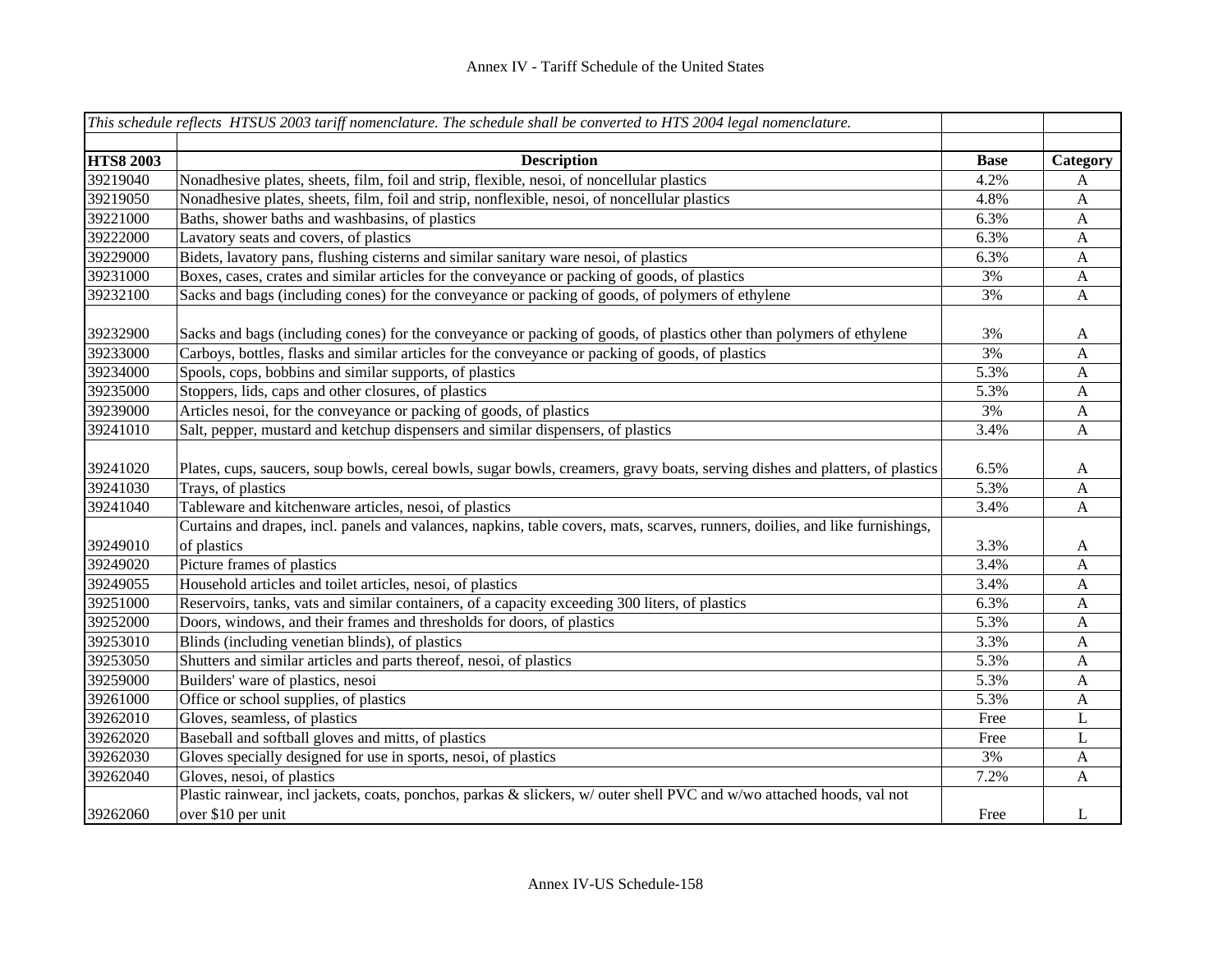|                  | This schedule reflects HTSUS 2003 tariff nomenclature. The schedule shall be converted to HTS 2004 legal nomenclature.     |             |              |
|------------------|----------------------------------------------------------------------------------------------------------------------------|-------------|--------------|
|                  |                                                                                                                            |             |              |
| <b>HTS8 2003</b> | <b>Description</b>                                                                                                         | <b>Base</b> | Category     |
| 39262090         | Articles of apparel & clothing accessories, of plastic, nesoi                                                              | 5%          | A            |
| 39263010         | Handles and knobs for furniture, coachwork or the like, of plastics                                                        | 6.5%        | $\mathbf{A}$ |
| 39263050         | Fittings for furniture, coachwork or the like, other than handles and knobs, of plastics                                   | 5.3%        | $\mathbf{A}$ |
| 39264000         | Statuettes and other ornamental articles, of plastics                                                                      | 5.3%        | $\mathbf{A}$ |
| 39269010         | Buckets and pails, of plastics, nesoi                                                                                      | 3.4%        | $\mathbf{A}$ |
| 39269015         | Nursing nipples and pacifiers, of plastics                                                                                 | 3.1%        | $\mathbf{A}$ |
| 39269020         | Specified sanitary, invalid and nursing products, and fittings therefor, of plastics                                       | 4.2%        | $\mathbf{A}$ |
| 39269025         | Handles and knobs, not used as fittings for furniture, coachwork or the like, of plastics                                  | 6.5%        | $\mathbf{A}$ |
| 39269030         | Parts for yachts or pleasure boats of heading 8903 and watercraft not used with motors or sails, of plastics               | 4.2%        | $\mathbf{A}$ |
| 39269033         | Handbags made of beads, bugles and spangles, of plastics                                                                   | 6.5%        | A            |
| 39269035         | Beads, bugles and spangles, not strung or set; articles thereof, nesoi, of plastics                                        | 6.5%        | A            |
| 39269040         | Imitation gemstones, of plastics                                                                                           | 2.8%        | A            |
| 39269045         | Gaskets, washers and other seals, of plastics                                                                              | 3.5%        | $\mathbf{A}$ |
| 39269050         | Frames or mounts for photographic slides, of plastics                                                                      | 3.8%        | $\mathbf{A}$ |
| 39269055         | V-belts of plastics, containing textile fibers                                                                             | 5.1%        | $\mathbf{A}$ |
| 39269056         | Belting and belts (except V-belts) for machinery, of plastics, containing predominately vegetable fibers                   | 5.1%        | $\mathbf{A}$ |
| 39269057         | Belting and belts (except V-belts) for machinery, of plastics, containing predominately man-made fibers                    | 6.5%        | $\mathbf{A}$ |
| 39269059         | Belting and belts (except V-belts) for machinery, of plastics, containing textile fibers nesoi                             | 2.4%        | $\mathbf{A}$ |
| 39269060         | Belting and belts (except V-belts) for machinery, of plastics, not containing textile fibers                               | 4.2%        | A            |
| 39269065         | Clothespins, spring type, of plastics                                                                                      | 4.2%        | $\mathbf{A}$ |
| 39269070         | Clothespins, other than spring type, of plastics                                                                           | 5.3%        | $\mathbf{A}$ |
| 39269075         | Pneumatic mattresses and other inflatable articles, nesoi, of plastics                                                     | 4.2%        | $\mathbf{A}$ |
| 39269077         | Waterbed mattresses and liners and parts of the foregoing, of plastics                                                     | 2.4%        | $\mathbf{A}$ |
| 39269083         | Empty cartridges and cassettes for typewriter and machine ribbons, of plastics                                             | 5.3%        | $\mathbf{A}$ |
| 39269085         | Fasteners, in clips suitable for use in a mechanical attaching device, of plastics                                         | 7%          | $\mathbf{A}$ |
| 39269087         | Flexible document binders with tabs, rolled or flat, of plastics                                                           | 5.3%        | $\mathbf{A}$ |
|                  | Cards, not punched, suit. for jacquard cards; jacquard cards & jacquard heads for power-driven weaving mach, etc; &        |             |              |
| 39269094         | trans sheet plast 30% lead                                                                                                 | Free        | L            |
|                  | Casing for bicycle derailleur cable;and casing for cable or inner wire for caliper and cantilever bake, whether or not cut |             |              |
| 39269096         | length; of plastic                                                                                                         | Free        | L            |
| 39269098         | Other articles of plastic, nesoi                                                                                           | 5.3%        | $\mathbf{A}$ |
| 40011000         | Natural rubber latex, whether or not prevulcanized                                                                         | Free        | L            |
| 40012100         | Natural rubber smoked sheets                                                                                               | Free        | L            |
| 40012200         | Technically specified natural rubber (TSNR), in primary forms                                                              | Free        | $\mathbf{L}$ |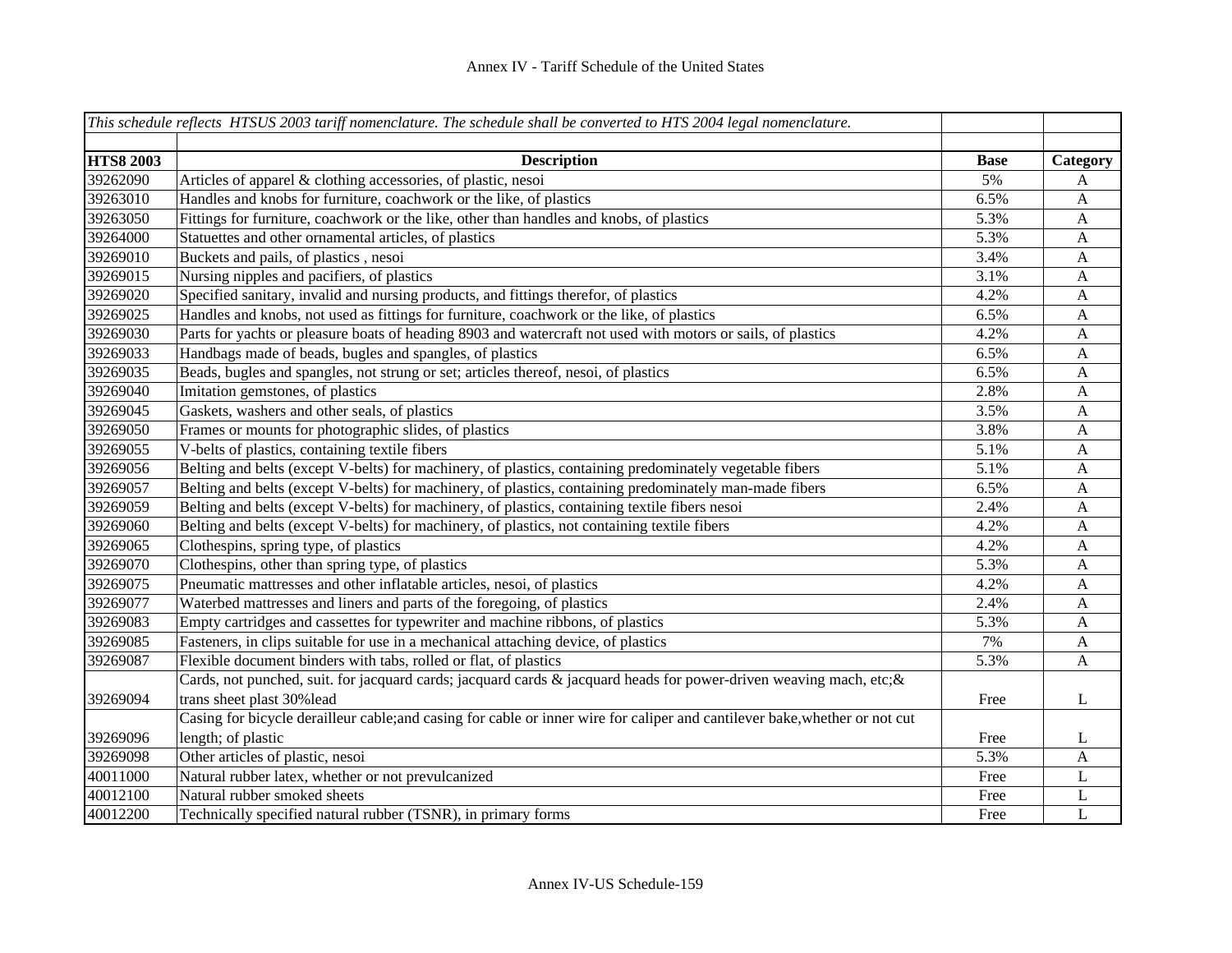|                  | This schedule reflects HTSUS 2003 tariff nomenclature. The schedule shall be converted to HTS 2004 legal nomenclature. |             |              |
|------------------|------------------------------------------------------------------------------------------------------------------------|-------------|--------------|
|                  |                                                                                                                        |             |              |
| <b>HTS8 2003</b> | <b>Description</b>                                                                                                     | <b>Base</b> | Category     |
| 40012900         | Natural rubber in primary forms other than latex, smoked sheets or technically specified natural rubber (TSNR)         | Free        | L            |
| 40013000         | Balata, gutta-percha, guayule, chicle and similar natural rubber gums, in primary forms                                | Free        | L            |
|                  | Styrene-butadiene rubber (SBR) or carboxylated styrene-butadiene rubber (XSBR), latex, in primary forms or in plates,  |             |              |
| 40021100         | sheets or strip                                                                                                        | Free        | L            |
|                  | Styrene-butadiene rubber (SBR), carboxylated styrene-butadiene rubber (XSBR), except latex, in primary forms or in     |             |              |
| 40021900         | plates, sheets or strip                                                                                                | Free        | L            |
| 40022000         | Butadiene rubber (BR), in primary forms or in plates, sheets or strip                                                  | Free        | L            |
| 40023100         | Isobutene-isoprene (butyl) rubber (IIR), in primary forms or in plates, sheets or strip                                | Free        | L            |
| 40023900         | Halo-isobutene-isoprene rubber (CIIR or BIIR), in primary forms or in plates, sheets or strip                          | Free        | $\mathbf L$  |
| 40024100         | Chloroprene (chlorobutadiene) rubber (CR), latex, in primary forms or in plates, sheets or strip                       | Free        | $\mathbf L$  |
| 40024900         | Chloroprene (chlorobutadiene) rubber (CR), other than latex, in primary forms or in plates, sheets or strip            | Free        | $\mathbf L$  |
| 40025100         | Acrylonitrile-butadiene rubber (NBR), latex, in primary forms or in plates, sheets or strip                            | Free        | L            |
| 40025900         | Acrylonitrile-butadiene rubber (NBR), other than latex, in primary forms or in plates, sheets or strip                 | Free        | $\bf L$      |
| 40026000         | Isoprene rubber (IR), in primary forms or in plates, sheets or strip                                                   | Free        | $\bf L$      |
| 40027000         | Ethylene-propylene-nonconjugated diene rubber (EPDM), in primary forms or in plates, sheets or strip                   | Free        | L            |
| 40028000         | Mixtures of natural rubber gums with synthetic rubber, in primary forms or in plates, sheets or strip                  | Free        | L            |
| 40029100         | Synthetic rubber and factice derived from oils, in latex form, in primary forms or in plates, sheets or strip, nesoi   | Free        | L            |
| 40029900         | Synthetic rubber and factice derived from oils, in primary forms or in plates, sheets or strip, nesoi                  | Free        | L            |
| 40030000         | Reclaimed rubber in primary forms or in plates, sheets or strip                                                        | Free        | L            |
| 40040000         | Waste, parings and scrap of rubber (other than hard rubber) and powders and granules obtained therefrom                | Free        | L            |
| 40051000         | Rubber, unvulcanized, compounded with carbon black or silica, in primary forms or in plates, sheets or strip           | Free        | L            |
| 40052000         | Solutions and dispersions of rubber, unvulcanized, compounded with other than carbon black or silica                   | Free        | L            |
| 40059100         | Compounded rubber, unvulcanized, in plates, sheets and strip                                                           | Free        | L            |
| 40059900         | Compounded rubber, unvulcanized, in primary forms, nesoi                                                               | Free        | L            |
| 40061000         | Camel-back strips of unvulcanized rubber, for retreading rubber tires                                                  | 2.9%        | $\mathbf{A}$ |
| 40069010         | Rods, tubes, profile shapes, discs, rings, and similar articles, of natural, unvulcanized rubber                       | Free        | L            |
| 40069050         | Rods, tubes, profile shapes, discs, rings, and similar articles, of synthetic unvulcanized rubber                      | 2.7%        | $\mathbf{A}$ |
| 40070000         | Vulcanized rubber thread and cord                                                                                      | Free        | L            |
| 40081110         | Plates, sheets and strip of vulcanized natural cellular rubber, other than hard rubber                                 | Free        | L            |
| 40081150         | Plates, sheets and strip of vulcanized synthetic cellular rubber, other than hard rubber                               | 3.3%        | $\mathbf{A}$ |
| 40081920         | Rods and profile shapes of vulcanized natural cellular rubber, other than hard rubber                                  | Free        | L            |
| 40081940         | Vulcanized natural cellular rubber, other than hard rubber, other than rods and profile shapes, nesi                   | Free        | L            |
| 40081960         | Rods and profile shapes of vulcanized, synthetic cellular rubber, other than hard rubber                               | 3.3%        | A            |
| 40081980         | Vulcanized, synthetic cellular rubber, other than hard rubber, other than rods and profile shapes                      | 3.3%        | A            |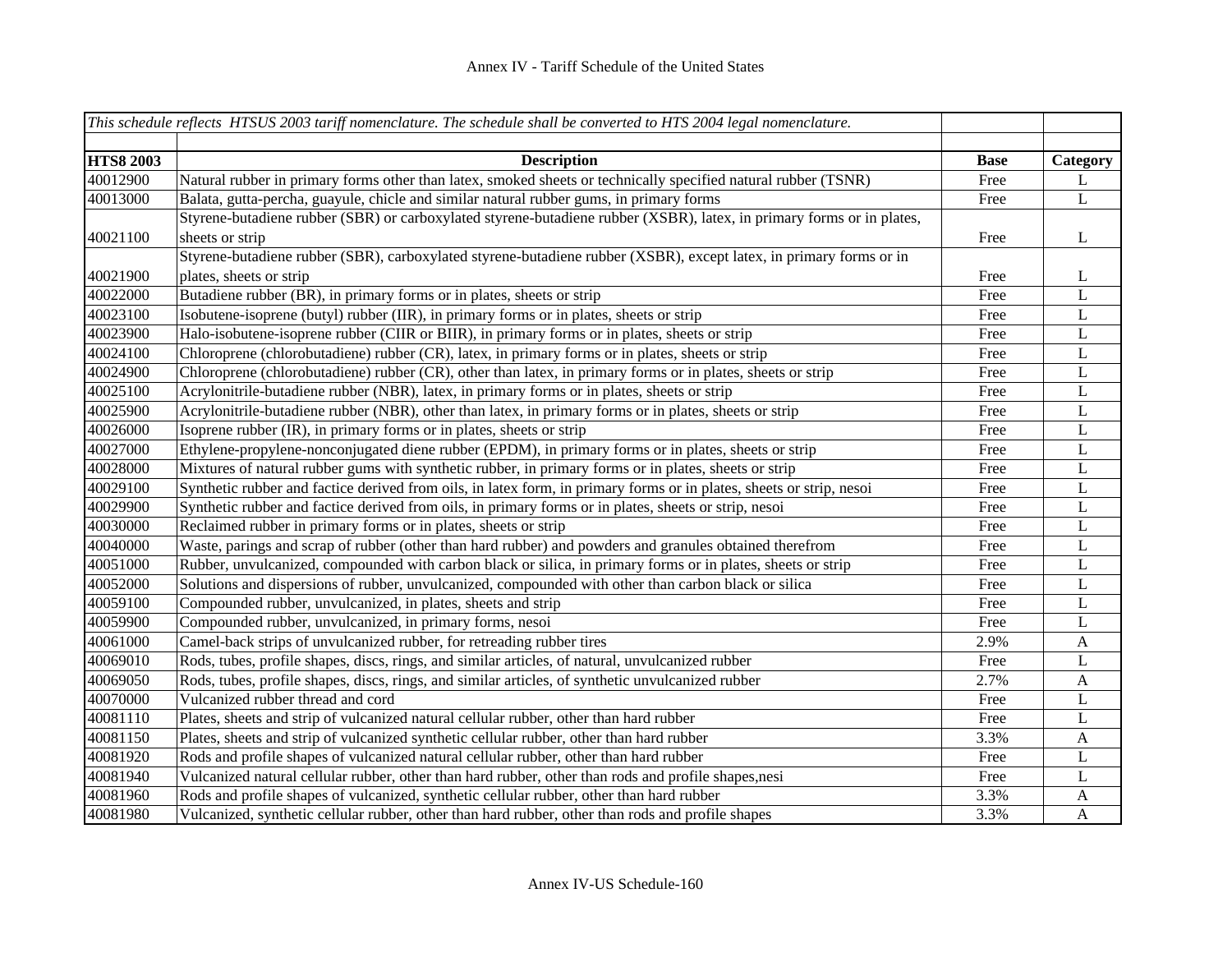|                  | This schedule reflects HTSUS 2003 tariff nomenclature. The schedule shall be converted to HTS 2004 legal nomenclature.                      |             |              |
|------------------|---------------------------------------------------------------------------------------------------------------------------------------------|-------------|--------------|
| <b>HTS8 2003</b> | <b>Description</b>                                                                                                                          | <b>Base</b> | Category     |
| 40082100         | Plates, sheets and strip of vulcanized, noncellular rubber, other than hard rubber                                                          | Free        | L            |
| 40082920         | Rods and profile shapes of vulcanized, noncellular rubber, other than hard rubber                                                           | 2.9%        | $\mathbf{A}$ |
| 40082940         | Vulcanized, noncellular rubber, other than hard rubber, other than rods and profile shapes, nesoi                                           | 2.9%        | A            |
| 40091100         | Tubes, pipes and hoses of vulcanized rubber other than hard rubber, not reinforced or combined w/other materials,<br>without fittings       | 2.5%        | A            |
|                  | Tubes, pipes and hoses of vulcanized rubber other than hard rubber, not reinforced or combined w/other materials, with                      |             |              |
| 40091200         | fittings                                                                                                                                    | 2.5%        | $\mathbf{A}$ |
|                  | Tubes, pipes and hoses of vulcanized rubber other than hard rubber, reinforced or combined only with metal, without                         |             |              |
| 40092100         | fittings                                                                                                                                    | 2.5%        | A            |
|                  |                                                                                                                                             |             |              |
| 40092200         | Tubes, pipes and hoses of vulcanized rubber other than hard rubber, reinforced or combined only with metal, with fittings                   | 2.5%        | A            |
| 40093100         | Tubes, pipes and hoses of vulcanized rubber other than hard rubber, reinforced or combined only with textile materials,<br>without fittings | 2.5%        | $\mathbf{A}$ |
|                  | Tubes, pipes and hoses of vulcanized rubber other than hard rubber, reinforced or combined only with textile materials,                     |             |              |
| 40093200         | with fittings                                                                                                                               | 2.5%        | $\mathbf{A}$ |
|                  | Tubes, pipes and hoses of vulcanized rubber other than hard rubber, reinforced or combined with other materials nesoi,                      |             |              |
| 40094100         | without fittings                                                                                                                            | 2.5%        | A            |
|                  | Tubes, pipes and hoses of vulcanized rubber other than hard rubber, reinforced or combined with other materials nesoi,                      |             |              |
| 40094200         | with fittings                                                                                                                               | 2.5%        | A            |
| 40101100         | Conveyor belts or belting of vulcanized rubber reinforced only with metal                                                                   | 3.3%        | $\mathbf{A}$ |
|                  | Conveyor belts or belting of vulcanized rubber reinforced only with textile materials, in which vegetable fibers                            |             |              |
| 40101210         | predominate ov other fibers                                                                                                                 | 4.1%        | A            |
| 40101250         | Conveyor belts/belting of vulcanized rubber reinforced w/textile material, mostly man-made fiber, width exceeds 20 cm                       | 8%          | A            |
|                  | Conveyor belts/belting of vulcanized rubber reinforced only w/textile material, mostly man-made fiber, width not over 20                    |             |              |
| 40101255         | cm                                                                                                                                          | 6.4%        | A            |
| 40101290         | Conveyor belts or belting of vulcanized rubber reinforced only with textile materials, nesoi                                                | 1.9%        | $\mathbf{A}$ |
| 40101300         | Conveyor belts or belting of vulcanized rubber reinforced only with plastics                                                                | 3.3%        | $\mathbf{A}$ |
|                  | Conveyor belts or belting of vulcanized rubber, nesoi, combined with textile materials in which vegetable fibers                            |             |              |
| 40101910         | predominate ov other fibers                                                                                                                 | 4.1%        | A            |
|                  | Conveyor belts/belting of vulcanized rubber, nesoi, combined w/textile components in which man-made fibers                                  |             |              |
| 40101950         | predominate, width exceed 20 cm                                                                                                             | 8%          | $\mathbf{A}$ |
|                  | Conveyor belts/belting of vulcanized rubber, nesoi, combined w/textile components in which man-made fibers                                  |             |              |
| 40101955         | predominate, width under 20 cm                                                                                                              | 6.4%        | A            |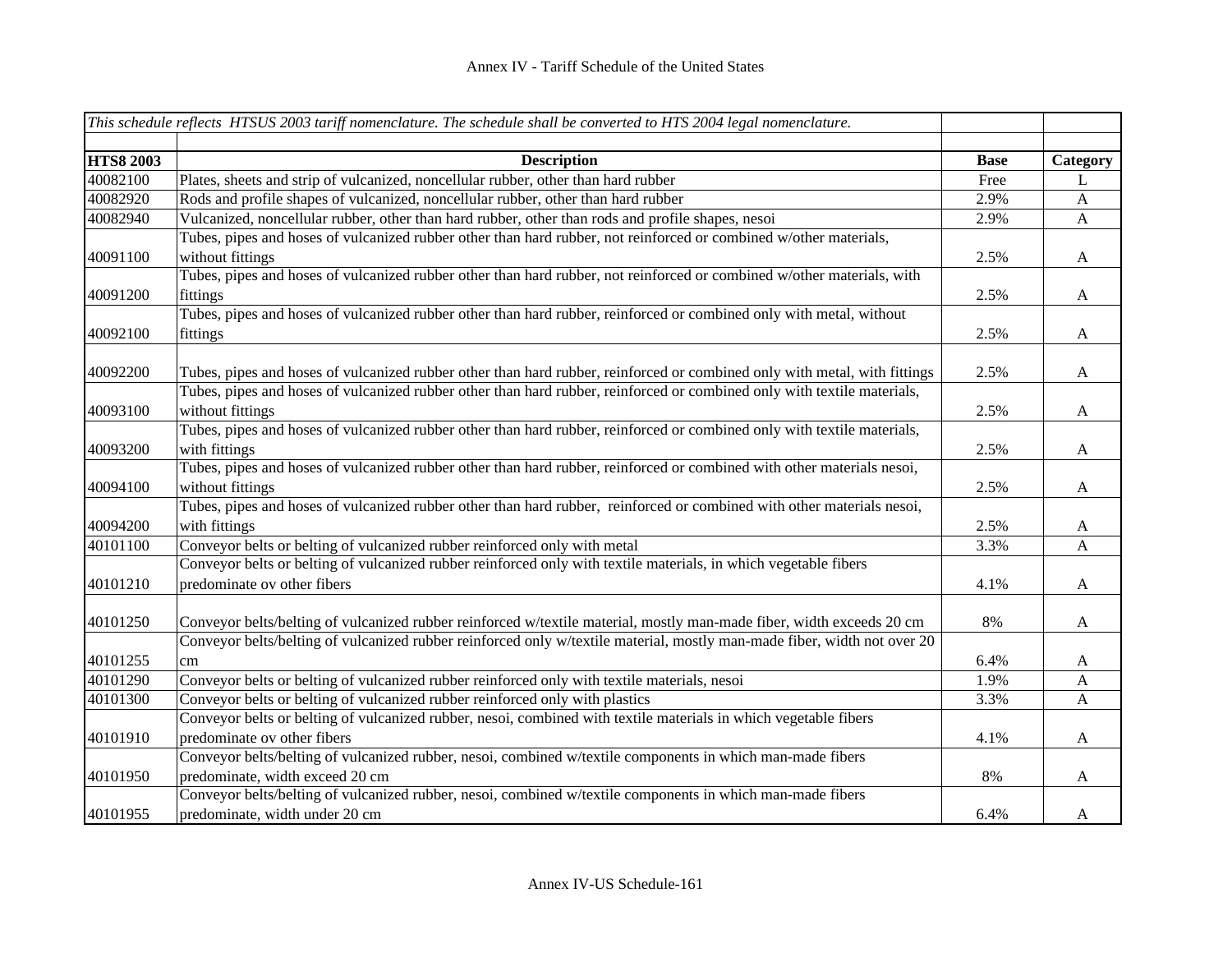|                  | This schedule reflects HTSUS 2003 tariff nomenclature. The schedule shall be converted to HTS 2004 legal nomenclature.  |             |              |
|------------------|-------------------------------------------------------------------------------------------------------------------------|-------------|--------------|
|                  |                                                                                                                         |             |              |
| <b>HTS8 2003</b> | <b>Description</b>                                                                                                      | <b>Base</b> | Category     |
| 40101980         | Conveyor belts/belting of vulcanized rubber, nesoi, combined with textile materials nesoi                               | 1.9%        | A            |
| 40101990         | Conveyor belts/belting of vulcanized rubber, nesoi, other than combined with textile materials                          | 3.3%        | $\mathbf{A}$ |
|                  | Transmission V-belts of vulcanized rubber, V-ribbed, circumference exceed 60 cm but not exceed 180 cm, combined with    |             |              |
| 40103130         | textile materials                                                                                                       | 3.4%        | $\mathbf{A}$ |
|                  | Transmission V-belt of vulcanized rubber, V-ribbed, circumference exceed 60 cm but not exceed 180 cm, other than        |             |              |
| 40103160         | combined w/textile material                                                                                             | 2.8%        | $\mathbf{A}$ |
|                  | Transmission V-belts of vulcanized rubber, not V-ribbed, circumference exceed 60 cm but not exceed 180 cm, combined     |             |              |
| 40103230         | with textile materials                                                                                                  | 3.4%        | $\mathbf{A}$ |
|                  | Transmission V-belt of vulcanized rubber, not V-ribbed, circumference exceed 60 cm not exceed 180 cm, other than        |             |              |
| 40103260         | combined w/textile material                                                                                             | 2.8%        | $\mathbf{A}$ |
|                  | Transmission V-belts of vulcanized rubber, V-ribbed, circumference exceed 180 cm but not exceed 240 cm, combined        |             |              |
| 40103330         | with textile materials                                                                                                  | 3.4%        | $\mathbf{A}$ |
|                  | Transmission V-belt of vulcanized rubber, V-ribbed, circumference exceed 180 cm not exceed 240 cm, other than           |             |              |
| 40103360         | combined w/textile material                                                                                             | 2.8%        | $\mathbf{A}$ |
|                  | Transmission V-belts of vulcanized rubber, not V-ribbed, circumference exceed 180 cm but not exceed 240 cm, combined    |             |              |
| 40103430         | with textile materials                                                                                                  | 3.4%        | $\mathbf{A}$ |
|                  | Transmission V-belt of vulcanized rubber, not V-ribbed, circumference exceed 180 cm not exceed 240 cm, other than       |             |              |
| 40103460         | combined w/textile material                                                                                             | 2.8%        | $\mathbf{A}$ |
|                  | Endless synchronous transmission belt of vulcan. rubber, circum. 60-150 cm, combined w/textile mat. w/vegetable fiber   |             |              |
| 40103530         | more than other fibers                                                                                                  | 4.1%        | $\mathbf{A}$ |
|                  | Endless synchronous transmission belt of vulcan. rubber, circum. 60-150 cm, combine w/textile mat.;manmade fiber        |             |              |
| 40103541         | predominant; width ov 20 cm                                                                                             | 8%          | $\mathbf{A}$ |
|                  | Endless synchronous transmission belt of vulcan. rubber, circum. 60-150 cm, combine w/text. mat.;manmade fiber          |             |              |
| 40103545         | predominant; width n/o 20 cm                                                                                            | 6.4%        | $\mathbf{A}$ |
|                  | Endless synchronous transmission belt of vulcanized rubber, circumference 60 to 150 cm, combined with textile materials |             |              |
| 40103550         | nesoi                                                                                                                   | 1.9%        | $\mathbf{A}$ |
|                  | Endless synchronous transmission belt of vulcanized rubber, circumference 60 to 150 cm, other than combined with        |             |              |
| 40103590         | textile materials                                                                                                       | 3.3%        | $\mathbf{A}$ |
|                  | Endless synchronous transmission belt of vulcan. rubber, circum. 150-198 cm, combined w/textile with vegetable fiber    |             |              |
| 40103630         | predom over other fiber                                                                                                 | 4.1%        | $\mathbf{A}$ |
|                  | Endless synchronous transmission belt of vulcan. rubber, circum. 150-198cm, combined w/manmade fiber exceeding          |             |              |
| 40103641         | other fibers, width ov 20 cm                                                                                            | 8%          | $\mathbf{A}$ |
|                  | Endless synchronous transmission belt of vulcan. rubber, circum. 150-198cm, combined w/manmade fiber exceeding          |             |              |
| 40103645         | other fiber, width n/o 20 cm                                                                                            | 6.4%        | $\mathbf{A}$ |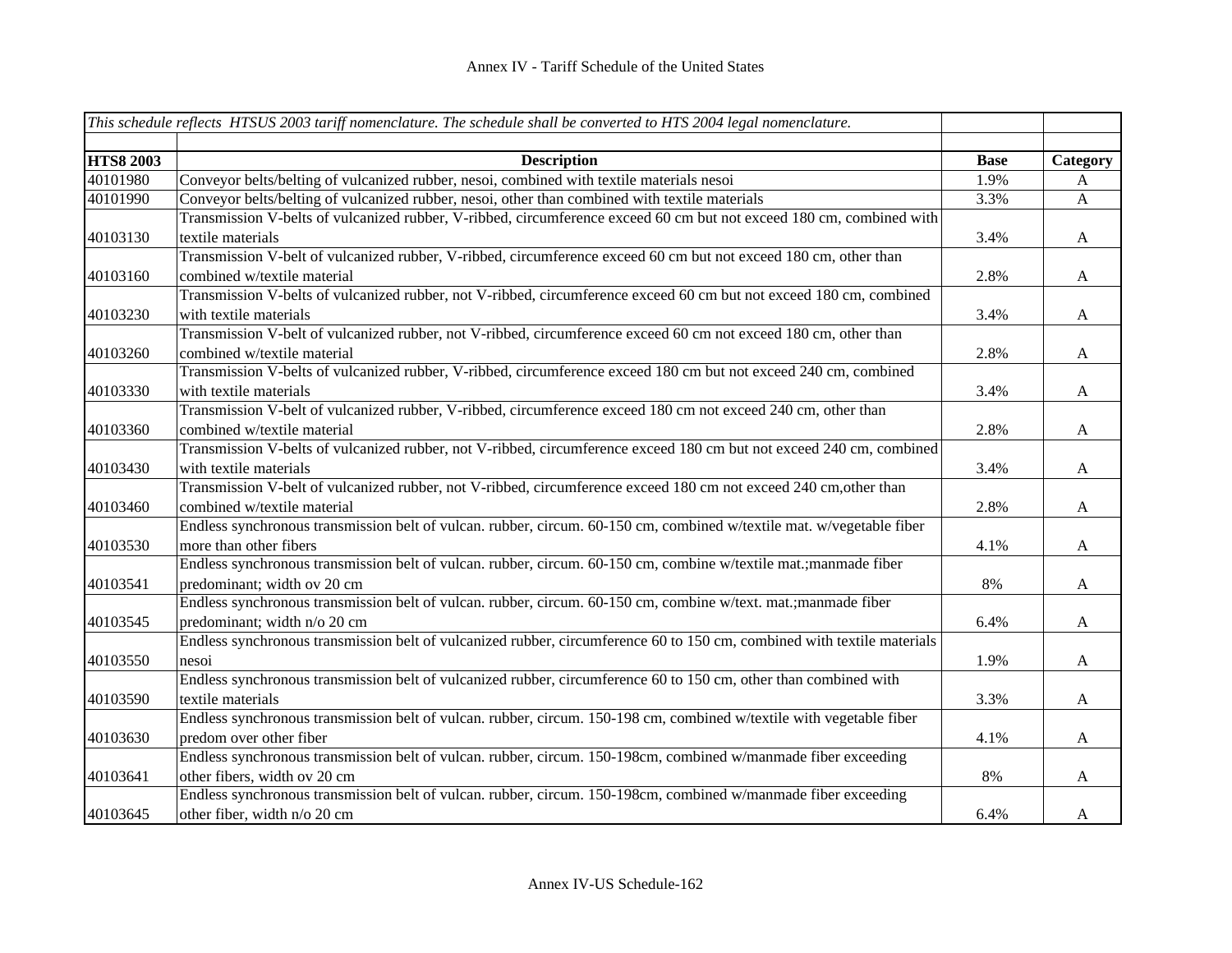|                  | This schedule reflects HTSUS 2003 tariff nomenclature. The schedule shall be converted to HTS 2004 legal nomenclature.       |             |                       |
|------------------|------------------------------------------------------------------------------------------------------------------------------|-------------|-----------------------|
|                  |                                                                                                                              |             |                       |
| <b>HTS8 2003</b> | <b>Description</b>                                                                                                           | <b>Base</b> | Category              |
|                  | Endless synchronous transmission belts of vulcanized rubber, circumference 150 to 198 cm, combined with textile              |             |                       |
| 40103650         | materials nesoi                                                                                                              | 1.9%        | A                     |
|                  | Endless synchronous transmission belts of vulcanized rubber, circumference 150 to 198 cm, other than combined with           |             |                       |
| 40103690         | textile materials                                                                                                            | 3.3%        | A                     |
| 40103910         | Transmission V-belts and V-belting of vulcanized rubber, nesoi, combined with textile materials                              | 3.4%        | $\mathbf{A}$          |
| 40103920         | Transmission V-belts and V-belting of vulcanized rubber, nesoi, other than combined with textile materials                   | 2.8%        | $\mathbf{A}$          |
|                  | Transmission belts or belting of vulcanized rubber, nesoi, combined with textile materials in which vegetable fiber          |             |                       |
| 40103930         | predominate other fibers                                                                                                     | 4.1%        | A                     |
|                  | Transmission belts or belting of vulcanized rubber, nesoi, combined w. textile materials with man-made fibers                |             |                       |
| 40103941         | predominant, width over 20 cm                                                                                                | 8%          | $\mathbf{A}$          |
|                  | Transmission belts or belting of vulcanized rubber, nesoi, combined w. textile materials with man-made fibers                |             |                       |
| 40103945         | predominant, width n/o 20 cm                                                                                                 | 6.4%        | A                     |
| 40103950         | Transmission belts or belting of vulcanized rubber, nesoi, combined with textile materials nesoi                             | 1.9%        | $\mathbf{A}$          |
| 40103990         | Transmission belts or belting of vulcanized rubber, nesoi, other than combined with textile materials                        | 3.3%        | $\mathbf{A}$          |
| 40111010         | New pneumatic radial tires, of rubber, of a kind used on motor cars (including station wagons and racing cars)               | 4%          | $\mathbf{A}$          |
|                  |                                                                                                                              |             |                       |
| 40111050         | New pneumatic tires excluding radials, of rubber, of a kind used on motor cars (including station wagons and racing cars)    | 3.4%        | A                     |
| 40112010         | New pneumatic radial tires, of rubber, of a kind used on buses or trucks                                                     | 4%          | $\mathbf{A}$          |
| 40112050         | New pneumatic tires excluding radials, of rubber, of a kind used on buses or trucks                                          | 3.4%        | $\mathbf{A}$          |
| 40113000         | New pneumatic tires, of rubber, of a kind used on aircraft                                                                   | Free        | ${\bf L}$             |
| 40114000         | New pneumatic tires, of rubber, of a kind used on motorcycles                                                                | Free        | $\bf L$               |
| 40115000         | New pneumatic tires, of rubber, of a kind used on bicycles                                                                   | Free        | $\mathbf L$           |
|                  | New pneumatic tires, of rubber, with a "herring-bone" or like tread, of a kind used on agricultural or forestry vehicles and |             |                       |
| 40116100         | machines                                                                                                                     | Free        | L                     |
|                  | New pneumatic tires, of rubber, with a "herring-bone" or like tread, for construction or industrial handling vehicles, rim   |             |                       |
| 40116200         | size n/o 61 cm                                                                                                               | Free        | $\mathbf L$           |
|                  | New pneumatic tires, of rubber, with a "herring-bone" or like tread, for construction or industrial handling vehicles, rim   |             |                       |
| 40116300         | size over 61 cm                                                                                                              | Free        | L                     |
| 40116900         | New pneumatic tires, of rubber, having a "herring-bone" or similar tread, for equipment or vehicles nesoi                    | Free        | $\overline{\text{L}}$ |
| 40119200         | New pneumatic tires, of rubber, nesoi, of a kind used on agricultural or forestry vehicles and machines                      | Free        | $\overline{L}$        |
|                  | Other new pneumatic radial tires, of rubber, for construction or industrial handling vehicles and machines, rim size not     |             |                       |
| 40119340         | over 61 cm, nesoi                                                                                                            | 4%          | $\mathbf{A}$          |
|                  | New pneumatic tires (nonradial), of rubber, for construction or industrial handling vehicles and machines, rim size not      |             |                       |
| 40119380         | over 61 cm, nesoi                                                                                                            | 3.4%        | A                     |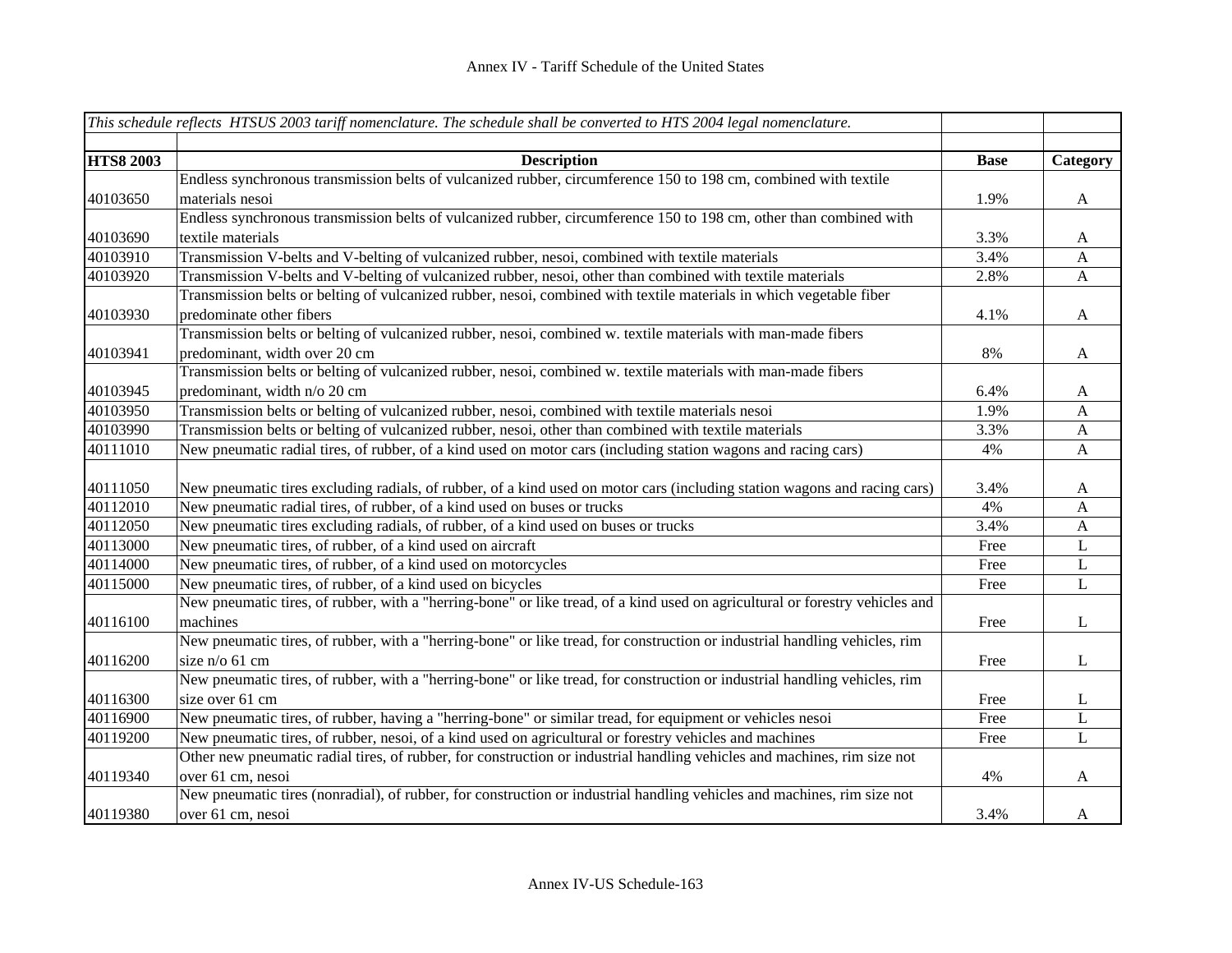|                  | This schedule reflects HTSUS 2003 tariff nomenclature. The schedule shall be converted to HTS 2004 legal nomenclature.     |             |              |
|------------------|----------------------------------------------------------------------------------------------------------------------------|-------------|--------------|
|                  |                                                                                                                            |             |              |
| <b>HTS8 2003</b> | <b>Description</b>                                                                                                         | <b>Base</b> | Category     |
|                  | Other new pneumatic radial tires, of rubber, for construction or industrial handling vehicles and machines, rim size over  |             |              |
| 40119440         | 61 cm, nesoi                                                                                                               | 4%          | $\mathbf{A}$ |
|                  | New pneumatic tires (nonradial), of rubber, for construction or industrial handling vehicles and machines, rim size over   |             |              |
| 40119480         | 61 cm, nesoi                                                                                                               | 3.4%        | $\mathbf{A}$ |
| 40119945         | Other new pnuematic radial tires, of rubber, nesoi                                                                         | 4%          | A            |
| 40119985         | New pneumatic tire, of rubber, nesoi                                                                                       | 3.4%        | $\mathbf{A}$ |
|                  |                                                                                                                            |             |              |
| 40121140         | Retreaded radial pnuematic tires, of rubber, of a kind used on motor cars (including station wagons and racing cars)       | 4%          | $\mathbf{A}$ |
|                  |                                                                                                                            |             |              |
| 40121180         | Retreaded pnuematic tires (nonradials), of rubber, of a kind used on motor cars (including station wagons and racing cars) | 3.4%        | $\mathbf{A}$ |
| 40121240         | Retreaded pnuematic radial tires, of rubber, of a kind used on buses or trucks                                             | 4%          | A            |
| 40121280         | Retreaded pnuematic tires (nonradials), of rubber, of a kind used on buses or trucks                                       | 3.4%        | $\mathbf{A}$ |
| 40121300         | Retreaded pneumatic tires, of rubber, of a kind used on aircraft                                                           | Free        | L            |
| 40121920         | Retreaded pneumatic tires, of rubber, designed for certain agricultural or horticultural machinery                         | Free        | L            |
| 40121940         | Retreaded pnuematic radial tires, of rubber, not elsewhere specified or included                                           | 4%          | $\mathbf{A}$ |
| 40121980         | Retreaded pnuematic tires (nonradials), of rubber, not elsewhere specified or included                                     | 3.4%        | $\mathbf{A}$ |
| 40122010         | Used pneumatic tires of rubber, for aircraft                                                                               | Free        | $\mathbf L$  |
|                  | Used pneumatic tires of rubber, designed for certain agricultural or horticultural machinery, for on-highway trasnport of  |             |              |
| 40122015         | passengers or goods                                                                                                        | Free        | L            |
| 40122045         | Used pneumatic tires of rubber, designed for certain agricultural or horticultural machinery, nesoi                        | Free        | $\mathbf{L}$ |
|                  | Used pneumatic tires, of rubber, for vehicles for on-highway transport of passengers or goods nesoi, or vehicles of        |             |              |
| 40122060         | heading 8705                                                                                                               | Free        | L            |
| 40122080         | Used pneumatic tires, of rubber for machinery, nesoi                                                                       | Free        | $\mathbf L$  |
| 40129010         | Solid or cushion tires of rubber                                                                                           | Free        | $\mathbf L$  |
| 40129030         | Bicycle rim strips of natural rubber                                                                                       | Free        | L            |
| 40129045         | Interchangeable tire treads and tire flaps, of natural rubber, nesoi                                                       | 4.2%        | A            |
| 40129070         | Bicycle rim strips of rubber other than of natural rubber                                                                  | Free        | L            |
| 40129090         | Interchangeable tire treads and tire flaps, of rubber other than natural rubber, except bicycle rim strips, nesoi          | 2.7%        | $\mathbf{A}$ |
| 40131000         | Inner tubes of rubber, of a kind used on motor cars (including station wagons and racing cars), buses or trucks            | 3.7%        | $\mathbf{A}$ |
| 40132000         | Inner tubes of rubber, of a kind used on bicycles                                                                          | Free        | L            |
| 40139010         | Inner tubes of rubber designed for tires used on certain agricultural or horticultural machinery                           | Free        | L            |
| 40139050         | Inner tubes of rubber for vehicles nesoi                                                                                   | 3.7%        | $\mathbf{A}$ |
| 40141000         | Sheath contraceptives of vulcanized rubber                                                                                 | Free        | L            |
| 40149010         | Nursing nipples of vulcanized rubber                                                                                       | Free        | $\mathbf L$  |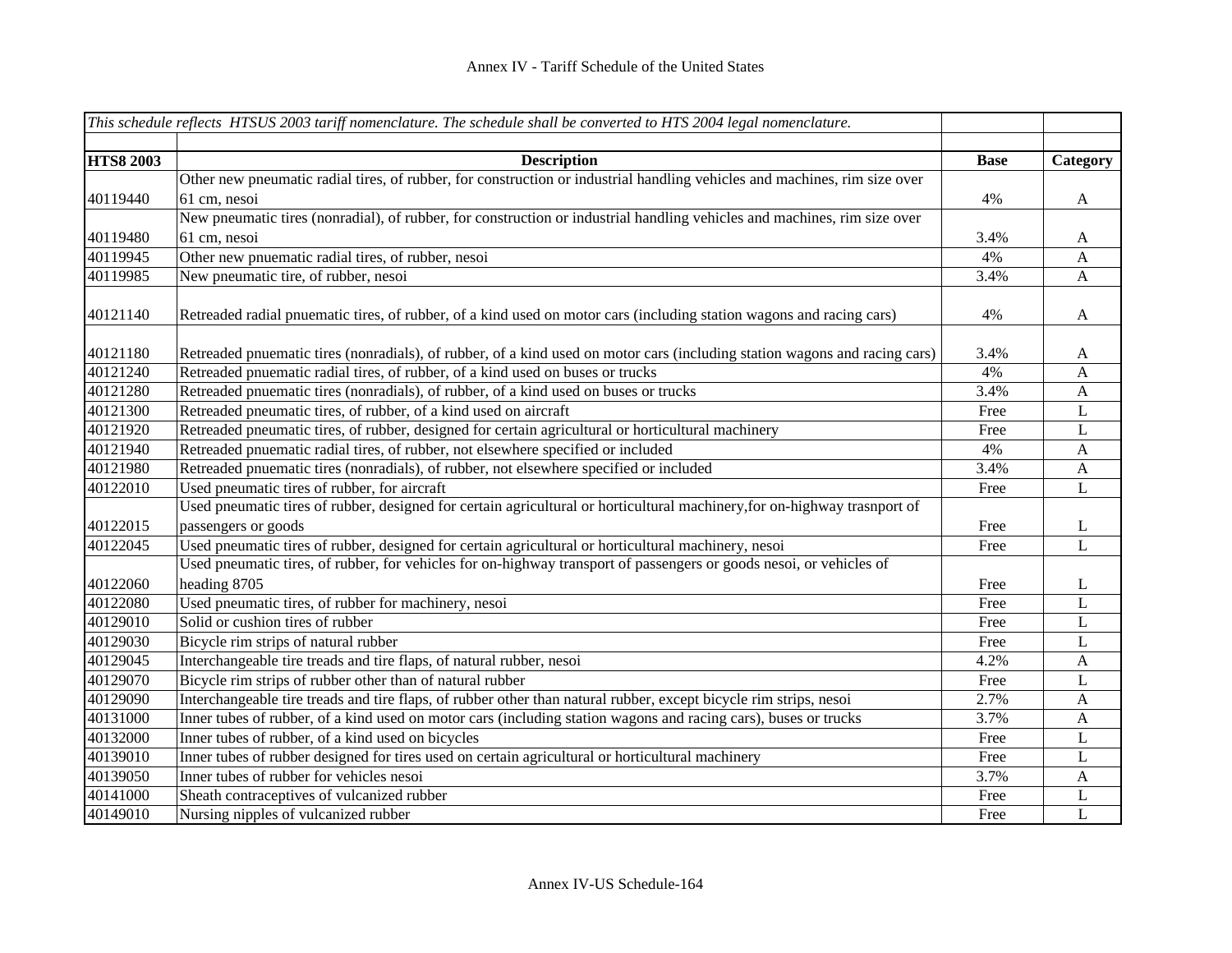|                  | This schedule reflects HTSUS 2003 tariff nomenclature. The schedule shall be converted to HTS 2004 legal nomenclature.                              |             |                           |
|------------------|-----------------------------------------------------------------------------------------------------------------------------------------------------|-------------|---------------------------|
|                  |                                                                                                                                                     |             |                           |
| <b>HTS8 2003</b> | <b>Description</b>                                                                                                                                  | <b>Base</b> | Category                  |
|                  | Hygienic or pharmaceutical articles nesoi, of vulcanized rubber other than hard rubber, with or without fittings of hard                            |             |                           |
| 40149050         | rubber                                                                                                                                              | 4.2%        | A                         |
| 40151101         | Surgical gloves of vulcanized rubber other than hard rubber                                                                                         | Free        | L                         |
| 40151905         | Medical gloves of vulcanized rubber other than hard rubber                                                                                          | Free        | L                         |
| 40151910         | Seamless gloves of vulcanized rubber other than hard rubber, other than surgical or medical gloves                                                  | 3%          | $\mathbf{A}$              |
| 40151950         | Nonseamless gloves of vulcanized rubber other than hard rubber, other than surgical or medical gloves                                               | 14%         | $\mathbf{A}$              |
| 40159000         | Articles of apparel and clothing accessories, excluding gloves, of vulcanized rubber other than hard rubber                                         | 4%          | $\mathbf{A}$              |
| 40161000         | Articles of vulcanized cellular rubber other than hard rubber                                                                                       | Free        | L                         |
| 40169100         | Floor covering and mats, of noncellular vulcanized rubber other than hard rubber                                                                    | 2.7%        | $\mathbf{A}$              |
| 40169200         | Erasers, of noncellular vulcanized rubber other than hard rubber                                                                                    | 4.2%        | $\boldsymbol{A}$          |
| 40169310         | Gaskets, washers and other seals, of noncellular vulcanized rubber other than hard rubber                                                           | 2.5%        | $\mathbf{A}$              |
| 40169350         | Gaskets, washers and other seals, of noncellular vulcanized rubber other than hard rubber                                                           | 2.5%        | $\mathbf{A}$              |
| 40169400         | Boat or dock fenders, whether or not inflatable, of noncellular vulcanized rubber other than hard rubber                                            | 4.2%        | $\boldsymbol{\mathsf{A}}$ |
| 40169500         | Inflatable articles nesoi, of noncellular vulcanized rubber other than hard rubber                                                                  | 4.2%        | $\mathbf{A}$              |
|                  | Containers of noncellular vulcanized rubber, other than hard rubber, of a kind for packing, transport or marketing of                               |             |                           |
| 40169903         | merchandise                                                                                                                                         | 3%          | A                         |
| 40169905         | Household articles nesoi, of noncellular vulcanized rubber other than hard rubber                                                                   | 3.4%        | $\mathbf{A}$              |
| 40169910         | Handles and knobs, of noncellular vulcanized rubber other than hard rubber                                                                          | 3.3%        | $\mathbf{A}$              |
| 40169915         | Caps, lids, seals, stoppers and other closures, of noncellular vulcanized rubber other than hard rubber                                             | 2.7%        | $\mathbf{A}$              |
| 40169920         | Toys for pets made of noncellular vulcanized rubber other than hard rubber                                                                          | 4.3%        | $\boldsymbol{A}$          |
| 40169930         | Articles made of noncellular vulcanized natural rubber, used as vibration control goods in vehicles of 8701 through 8705                            | Free        | L                         |
| 40169935         | Articles made of noncellular vulcanized natural rubber, not used as vibration control goods in vehicles of 8701 through<br>8705 nesoi               | Free        | L                         |
| 40169955         | Articles nesoi, of noncellular vulcanized synthetic rubber other than hard rubber, used as vibration control goods in veh<br>8701/8705              | 2.5%        | A                         |
| 40169960         | Articles of noncellular vulcanized synthetic rubber other than hard rubber                                                                          | 2.5%        | A                         |
| 40170000         | Hard rubber (for example, ebonite) in all forms, including waste and scrap; articles of hard rubber                                                 | 2.7%        | $\mathbf{A}$              |
| 41012010         | Whole raw hide/skin of bovine/equines (n/o 8 kg when dried, 10 kg when dry salted or 16 kg when fresh/otherwise<br>preserved), not pretanned        | Free        | L                         |
| 41012020         | Whole bovine hides/skin upper/lining $(n/0 8 kg$ when dried, 10 kg when dry salted or 16 kg when fresh/otherwise<br>preserved), n/o 2.6 m2, nesoi   | Free        | L                         |
| 41012030         | Whole bovine hides/skin nesoi ( $n/0$ 8 kg when dried, 10 kg when dry salted or 16 kg when fresh/otherwise preserved), $n/0$<br>$2.6$ m $2$ , nesoi | 2.4%        | A                         |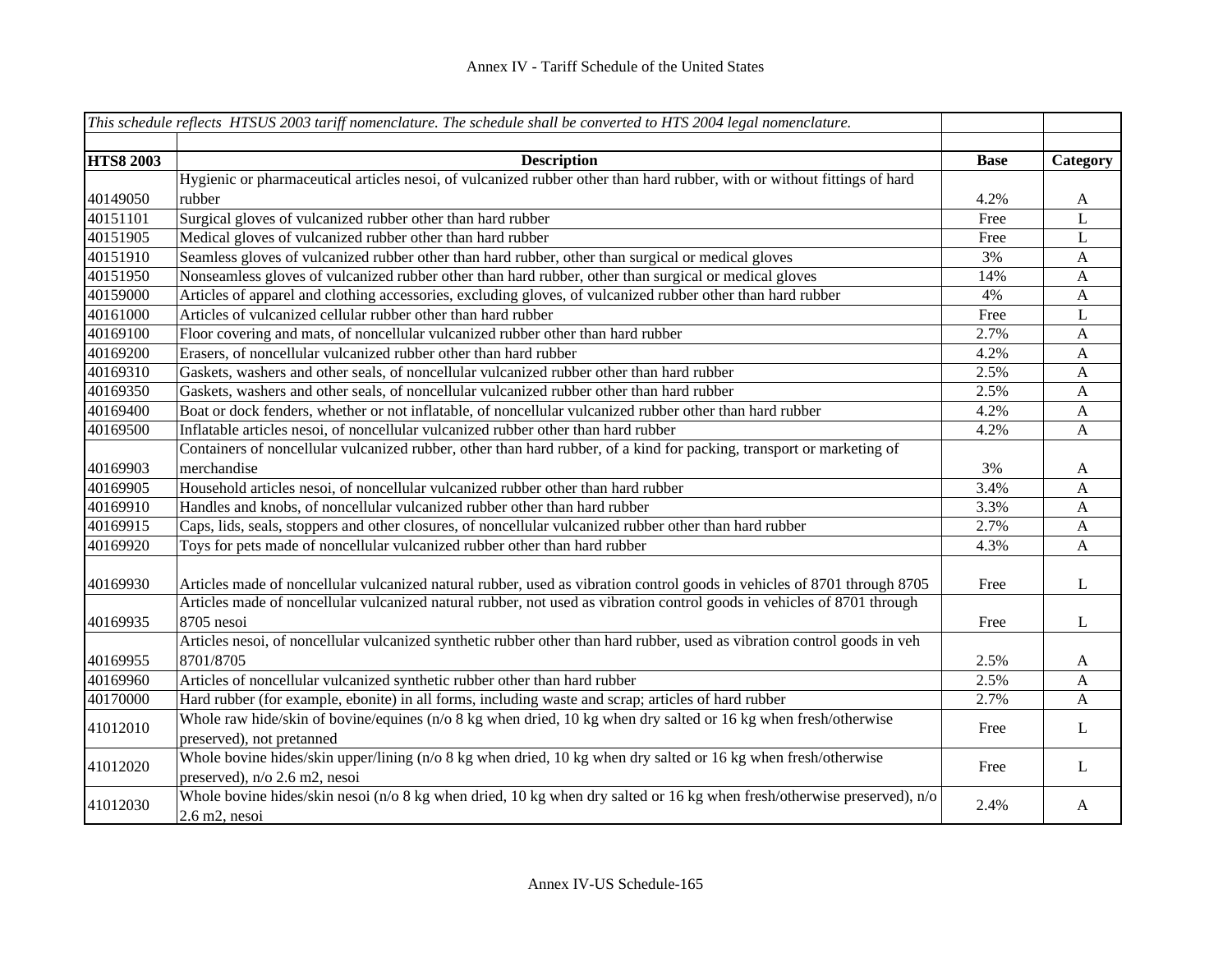|                  | This schedule reflects HTSUS 2003 tariff nomenclature. The schedule shall be converted to HTS 2004 legal nomenclature.                            |             |              |
|------------------|---------------------------------------------------------------------------------------------------------------------------------------------------|-------------|--------------|
| <b>HTS8 2003</b> | <b>Description</b>                                                                                                                                | <b>Base</b> | Category     |
| 41012035         | Whole raw buffalo hides/skins (n/o 8 kg when dried, 10 kg when dry salted or 16 kg when fresh/otherwise preserved),<br>over 2.6 m2, nesoi         | 2.4%        | A            |
| 41012040         | Whole bovine hides/skins (not buffalo) (n/o 8 kg dried, 10 kg dry salted or 16 kg fresh/otherwise preserved), ov 2.6 m2,<br>vegetable pretanned   | 5%          | A            |
| 41012050         | Whole bovine hide/skin (not buffalo) (n/o 8 kg dried, 10 kg dry salted or 16 kg fresh/otherwise preserved), ov 2.6 m2, not<br>vegetable pretann   | 3.3%        | A            |
| 41012070         | Whole equine hides and skins ( $n/0$ 8 kg when dried, 10 kg when dry salted or 16 kg when fresh/otherwise preserved),<br>other than not pretanned | 3.3%        | A            |
| 41015010         | Whole raw hides and skins of bovine or equine animals, of a weight exceeding 16 kg, not pretanned                                                 | Free        | $\mathbf L$  |
| 41015020         | Whole raw bovine hides and skins upper/lining, of a weight over 16 kg, unit surface area n/o 2.6 m2, pretanned but not<br>further prepared        | Free        | L            |
| 41015030         | Whole raw bovine hides and skins, of a weight over 16 kg, unit surface area n/o 2.6 sq m, pretanned but not further<br>prepared                   | 2.4%        | $\mathbf{A}$ |
| 41015035         | Whole raw buffalo hidess and skins, of a weight over 16 kg, surface area over 2.6 sq m, pretanned but not further<br>prepared,                    | 2.4%        | A            |
| 41015040         | Whole raw bovine hides and skins (not buffalo), weight over 16 kg, surface area over 2.6 m2, vegetable pretanned but not<br>further prepared      | 5%          | A            |
| 41015050         | Whole raw bovine hides/skins (not buffalo), weight over 16 kg, surface area over 2.6 m2, pretanned (not vegetable) but<br>not further prepared    | 3.3%        | A            |
| 41015070         | Whole raw equine hides and skins, of a weight exceeding 16 kg, pretanned but not further prepared                                                 | 3.3%        | $\mathbf{A}$ |
| 41019010         | Raw hides and skins (other than whole) of bovine or equine animals, not pretanned                                                                 | Free        | L            |
| 41019035         | Raw buffalo hides and skins (other than whole), pretanned but not further prepared                                                                | 2.4%        | A            |
| 41019040         | Raw bovine hides and skins (other than whole), vegetable pretanned but not further prepared                                                       | 5%          | $\mathbf{A}$ |
| 41019050         | Raw bovine hides and skins (other than whole), pretanned (other than vegetable pretanned) but not further prepared                                | 3.3%        | $\mathbf{A}$ |
| 41019070         | Raw equine hides and skins (other than whole), pretanned but further prepared                                                                     | 3.3%        | $\mathbf{A}$ |
| 41021010         | Raw skins of sheep or lambs (not excluded by note $1(c)$ to chapter 41), with wool on, not pretanned                                              | Free        | $\mathbf{L}$ |
| 41021020         | Raw skins of sheep or lamb (not excluded by note 1(c) to chapter 41), with wool on, vegetable pretanned but not further<br>prepared               | Free        | $\mathbf{L}$ |
| 41021030         | Raw skins of sheep or lamb (not excluded by note 1(c) to chapter 41), with wool on, pretanned other than vegetable but<br>not further prepared    | 2%          | A            |
| 41022100         | Raw skins of sheep or lambs, without wool on, pickled, other than those excluded by note 1(c) to chapter 41                                       | Free        | L            |
| 41022910         | Raw skins of sheep or lamb (not excluded by note 1(c) to chapter 41), without wool on, not pretanned                                              | Free        | L            |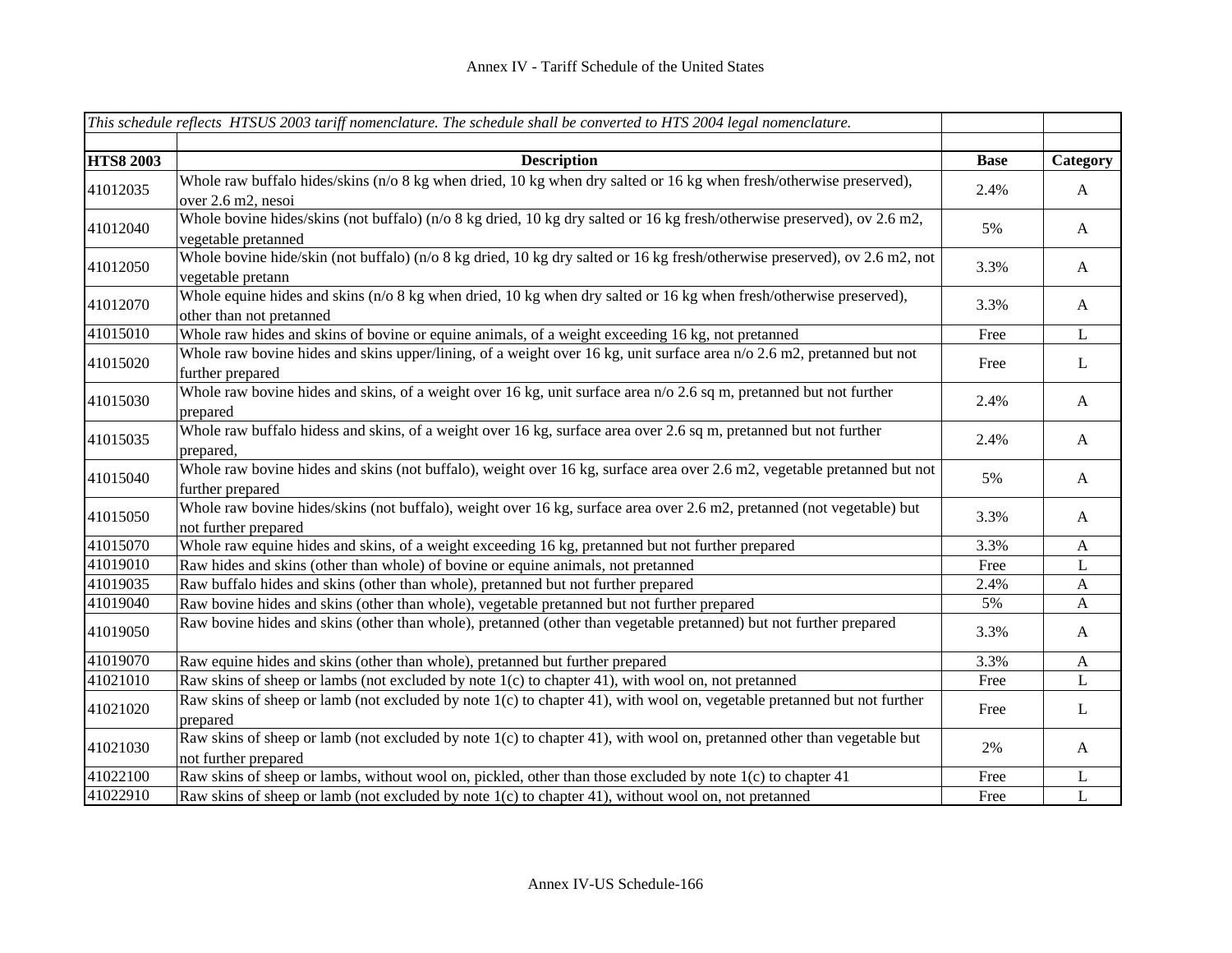|                  | This schedule reflects HTSUS 2003 tariff nomenclature. The schedule shall be converted to HTS 2004 legal nomenclature.                          |             |                  |
|------------------|-------------------------------------------------------------------------------------------------------------------------------------------------|-------------|------------------|
| <b>HTS8 2003</b> | <b>Description</b>                                                                                                                              | <b>Base</b> | Category         |
| 41022920         | Raw sheep or lamb skins (not excluded by note 1(c) to chapter 41), without wool on, vegetable pretanned but not further<br>prepared             | Free        | L                |
| 41022930         | Raw sheep or lamb skins (not excluded by note 1(c) to chapter 41), without wool on, pretanned other than vegetable but<br>not further prepared  | 2%          | $\mathbf{A}$     |
| 41031010         | Raw hides and skins of goats or kids (not excluded by note 1(c) to chapter 41), not pretanned                                                   | Free        | $\mathbf{L}$     |
| 41031020         | Raw hides and skins of goats or kids (not excluded by note 1(c) to chapter 41), vegetable pretanned but not further<br>prepared                 | Free        | L                |
| 41031030         | Raw hides and skins of goat or kid (not excluded by note 1(c) to chapter 41), pretanned (other than vegetable) but not<br>prepared              | 3.7%        | A                |
| 41032010         | Raw hides and skins of reptiles, not pretanned                                                                                                  | Free        | L                |
| 41032020         | Raw hides and skins of reptiles, vegetable pretanned but not further prepared                                                                   | 5%          | $\mathbf{A}$     |
| 41032030         | Raw hides and skins of reptiles, pretanned other than vegetable pretanned but not further prepared                                              | Free        | L                |
| 41033010         | Raw hides and skins of swine, not pretanned                                                                                                     | Free        | L                |
| 41033020         | Raw hides and skins of swine, pretanned but not further prepared                                                                                | 4.2%        | $\boldsymbol{A}$ |
| 41039010         | Raw hides and skins of animals nesoi (other than those excluded by note $1(b)$ or $1(c)$ to chapter 41), not pretanned                          | Free        | L                |
| 41039020         | Raw hides and skins of animals nesoi (other than those excluded by note 1(b) or 1(c) to chapter 41), pretanned but not<br>further prepared      | 3.3%        | A                |
| 41041110         | Tanned whole bovine skin and hide upper/lining leather, w/o hair on, unit surface area n/o 2.6 sq m, in the wet state                           | Free        | L                |
| 41041120         | Tanned whole bovine skin and hide leather (not upper/lining), w/o hair on, unit surface area n/o 2.6 sq m, in the wet state                     | 2.4%        | $\mathbf{A}$     |
| 41041130         | Full grain unsplit or grain split buffalo hide or skin, w/o hair on, tanned but not further prepared, surface ov 2.6 m2, in the<br>wet state    | 2.4%        | $\mathbf{A}$     |
| 41041140         | Full grain unsplit/grain split bovine nesoi and equine upper & sole hides/skins, w/o hair, tanned but not further prepared,<br>in the wet state | 5%          | $\mathbf{A}$     |
| 41041150         | Full grain unsplit/grain split bovine (except buffalo) nesoi and equine hides/skins, w/o hair, tanned not further prepared, in<br>the wet state | 3.3%        | $\boldsymbol{A}$ |
| 41041910         | Whole bovine skin upper or lining leather, $w$ /o hair on, unit surface $n/0$ 2.6 sq m, tanned but not further prepared, in the<br>wet state    | Free        | L                |
| 41041920         | Whole bovine skin leather (not upper or lining), $w$ /o hair on, surface $n/0$ 2.6 sq m, tanned but not further prepared, in the<br>wet state   | 2.4%        | $\mathbf{A}$     |
| 41041930         | Buffalo hides and skins nesoi, w/o hair on, unit surface area ov 2.6 m2, tanned but not further prepared, in the wet state                      | 2.4%        | A                |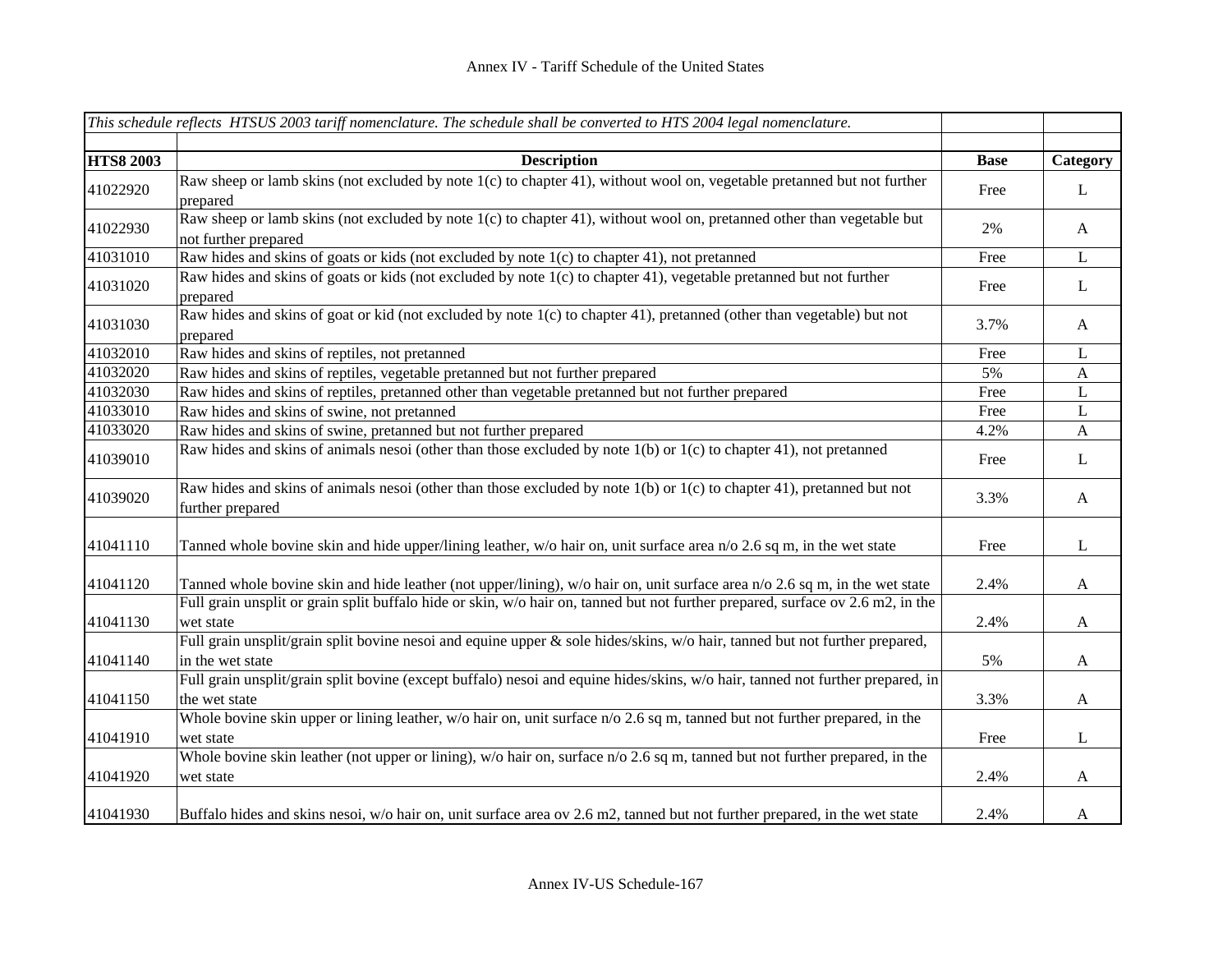|                  | This schedule reflects HTSUS 2003 tariff nomenclature. The schedule shall be converted to HTS 2004 legal nomenclature.       |             |              |
|------------------|------------------------------------------------------------------------------------------------------------------------------|-------------|--------------|
|                  |                                                                                                                              |             |              |
| <b>HTS8 2003</b> | <b>Description</b>                                                                                                           | <b>Base</b> | Category     |
|                  | Upper and sole bovine (except buffalo) and equine hides and skins, nesoi, w/o hair, tanned but not further prepared, in the  |             |              |
| 41041940         | wet state                                                                                                                    | 5%          | $\mathbf{A}$ |
|                  | Bovine (except buffalo) and equine hides and skins (not upper/sole) nesoi, w/o hair, tanned but not further prepared, in the |             |              |
| 41041950         | wet state                                                                                                                    | 3.3%        | $\mathbf{A}$ |
|                  | Crust whole bovine hide and skin upper or lining leather, $w/o$ hair on, unit surface $n/o$ 2.6 sq m, tanned but not further |             |              |
| 41044110         | prepared                                                                                                                     | Free        | $\mathbf{L}$ |
|                  | Crust whole bovine hide and skin leather (not upper or lining), w/o hair on, surface n/o 2.6 sq m, tanned but not further    |             |              |
| 41044120         | prepared                                                                                                                     | 2.4%        | $\mathbf{A}$ |
|                  | Crust full grain unsplit or grain split buffalo hides and skins, surface area over 2.6 m2, without hair on, tanned but not   |             |              |
| 41044130         | further prepared                                                                                                             | 2.4%        | $\mathbf{A}$ |
|                  | Crust full grain unsplit/grain split bovine (ex. buffalo) nesoi/equine hides/skins upper/sole leather, w/o hair, tanned not  |             |              |
| 41044140         | further prepared                                                                                                             | 5%          | A            |
|                  | Crust full grain unsplit/grain split bovine (except buffalo) nesoi and equine hides and skins, nesoi, w/o hair, tanned not   |             |              |
| 41044150         | further prepared                                                                                                             | 3.3%        | $\mathbf{A}$ |
|                  | Crust whole bovine hide and skin upper or lining leather, w/o hair on, unit surface n/o 2.6 sq m, tanned but not further     |             |              |
| 41044910         | prepared, nesoi                                                                                                              | Free        | $\mathbf{L}$ |
|                  | Crust whole bovine hide and skin (not upper or lining leather), w/o hair on, surface n/o 2.6 sq m, tanned but not further    |             |              |
| 41044920         | prepared, nesoi                                                                                                              | 2.4%        | $\mathbf{A}$ |
| 41044930         | Crust buffalo hides and skins nesoi, without hair on, surface area over 2.6 m2, tanned but not further prepared              | 2.4%        | A            |
|                  | Crust upper and sole equine and bovine (except buffalo) nesoi hides and skins, nesoi, w/o hair, tanned but not further       |             |              |
| 41044940         | prepared                                                                                                                     | 5%          | $\mathbf{A}$ |
| 41044950         | Crust bovine (except buffalo) nesoi and equine hides and skins, nesoi, w/o hair, tanned but not further prepared             | 3.3%        | $\mathbf{A}$ |
| 41051010         | Sheep or lamb skins, without wool on, tanned but not further prepared, wet blue                                              | 2%          | $\mathbf{A}$ |
| 41051090         | Sheep or lamb skins, without wool on, tanned but not further prepared, in the wet state other than wet blue                  | 2%          | $\mathbf{A}$ |
| 41053000         | Sheep or lamb skins, without wool on, tanned but not further prepared, in the dry state (crust)                              | 2%          | $\mathbf{A}$ |
| 41062110         | Hides and skins of goats or kids, without hair on, tanned but not further prepared, wet blue                                 | 2.4%        | $\mathbf{A}$ |
|                  |                                                                                                                              |             |              |
| 41062190         | Hides and skins of goats or kids, without hair on, tanned but not further prepared, in the wet state other than wet blue     | 2.4%        | A            |
| 41062200         | Hides and skins of goats or kids, without hair on, tanned but not further prepared, in the dry state (crust)                 | 2.4%        | $\mathbf{A}$ |
| 41063110         | Hides and skins of swine, without hair on, tanned but not further prepared, wet blue                                         | 4.2%        | $\mathbf{A}$ |
| 41063190         | Hides and skins of swine, without hair on, tanned but not further prepared, in the wet state other than wet blue             | 4.2%        | $\mathbf{A}$ |
| 41063200         | Hides and skins of swine, without hair on, tanned but not further prepared, in the dry state (crust)                         | 4.2%        | $\mathbf{A}$ |
| 41064000         | Tanned or cust hides and skins of reptiles, whether or not split, but not further prepared                                   | Free        | $\mathbf L$  |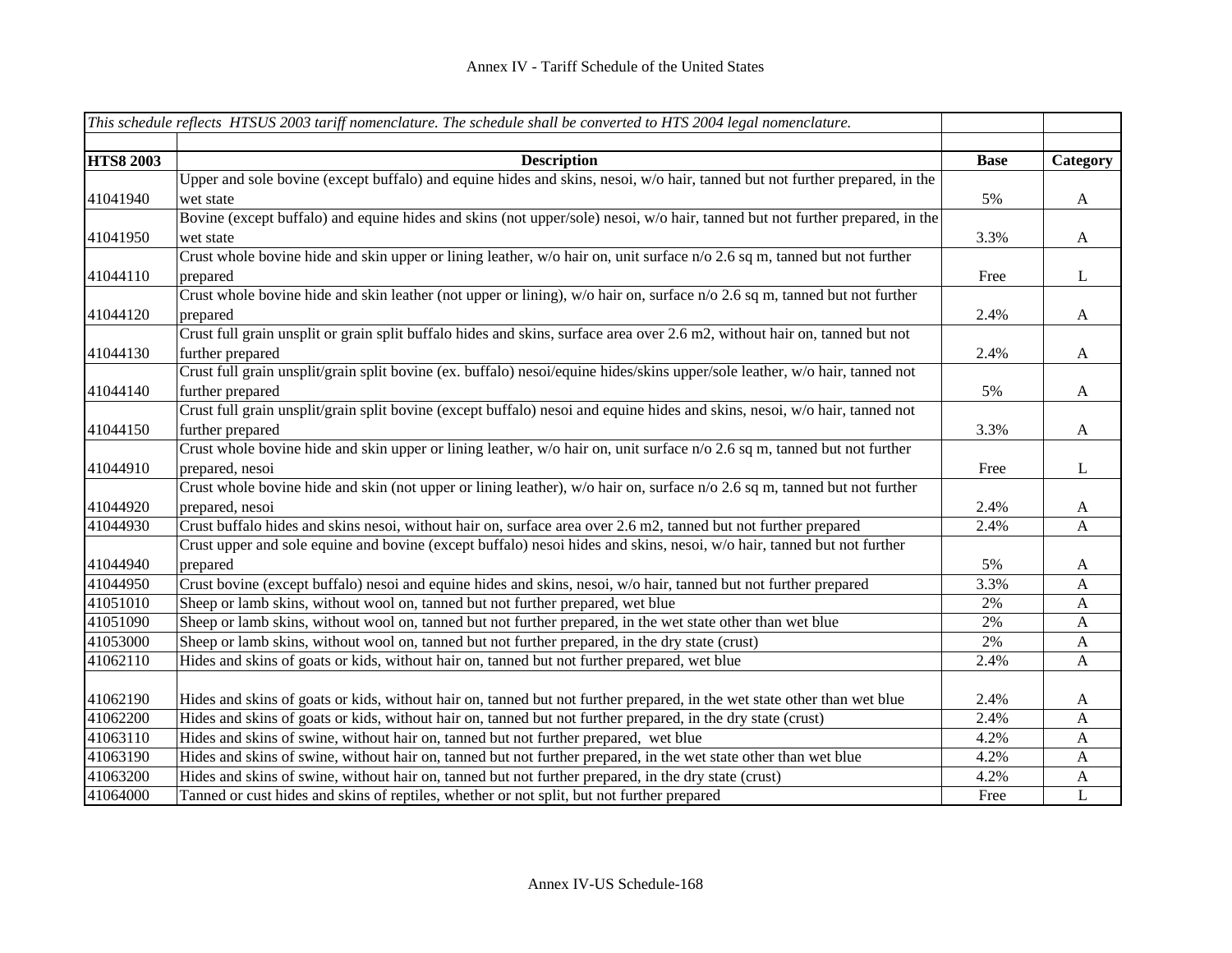|                  | This schedule reflects HTSUS 2003 tariff nomenclature. The schedule shall be converted to HTS 2004 legal nomenclature.        |             |                           |
|------------------|-------------------------------------------------------------------------------------------------------------------------------|-------------|---------------------------|
| <b>HTS8 2003</b> | <b>Description</b>                                                                                                            | <b>Base</b> | Category                  |
|                  |                                                                                                                               |             |                           |
| 41069100         | Hides and skins of animals nesoi, without hair on, tanned but not further prepared, in the wet state (including wet-blue)     | 3.3%        | A                         |
| 41069200         | Hides and skins of animals nesoi, without hair on, tanned but not further prepared, in the dry state (crust)                  | 3.3%        | $\mathbf{A}$              |
|                  | Full grain unsplit whole bovine upper or lining leather, w/o hair on, surface n/o 2.6 m2, prepared after tanning or crusting, |             |                           |
| 41071110         | not head 4114                                                                                                                 | Free        | $\mathbf{L}$              |
|                  | Full grain unsplit whole bovine leather (not upper/lining), w/o hair on, not fancy, n/o 2.6 m2, prepared after tanning or     |             |                           |
| 41071120         | crust, not head 4114                                                                                                          | 2.4%        | $\mathbf{A}$              |
|                  | Full grain unsplit whole bovine leather (not upper/lining), w/o hair on, fancy, n/o 2.6 m2, prepared after tanning or         |             |                           |
| 41071130         | crusting, not head 4114                                                                                                       | 3.6%        | $\boldsymbol{\mathsf{A}}$ |
|                  | Full grain unsplit whole buffalo leather, without hair on, surface over 2.6 sq m, prepared after tanning or crusting, not     |             |                           |
| 41071140         | heading 4114                                                                                                                  | 2.5%        | A                         |
|                  | Full grain unsplit upholstery leather of bovines (not buffalo) nesoi and equines, w/o hair on, prepared after tanning or      |             |                           |
| 41071150         | crusting, not 4114                                                                                                            | 2.8%        | $\mathbf{A}$              |
|                  | Full grain unsplit upper & sole leather of bovines (not buffalo) nesoi or equine, w/o hair on, prepared after tanning or      |             |                           |
| 41071160         | crusting, not 4114                                                                                                            | 3.3%        | $\mathbf{A}$              |
|                  | Full grain unsplit whole bovine (not buffalo) nesoi and equine leather nesoi, w/o hair, prepared after tanning/crusting, not  |             |                           |
| 41071170         | fancy, not 4114                                                                                                               | 5%          | $\mathbf{A}$              |
|                  | Full grain unsplit whole bovine (not buffalo) nesoi and equine leather nesoi, w/o hair, prepared after tanning or crusting,   |             |                           |
| 41071180         | fancy, not 4114                                                                                                               | 2.4%        | $\mathbf{A}$              |
|                  | Grain split whole bovine skin upper or lining leather, w/o hair on, unit surface n/o 2.6 sq m, prepared after tanning or      |             |                           |
| 41071210         | crusting, not 4114                                                                                                            | Free        | $\mathbf L$               |
|                  | Grain split whole bovine skin leather (not upper or lining), w/o hair, not fancy, n/o 2.6 sq m, prepared after tanning or     |             |                           |
| 41071220         | crusting, not 4114                                                                                                            | 2.4%        | $\mathbf{A}$              |
|                  | Grain split whole bovine skin leather (not upper or lining), w/o hair on, fancy, n/o 2.6 sq m, prepared after tanning or      |             |                           |
| 41071230         | crusting, not 4114                                                                                                            | 3.6%        | A                         |
|                  | Grain split whole buffalo leather, without hair on, unit surface area over 2.6 sq m, prepared after tanning or crusting, not  |             |                           |
| 41071240         | of heading 4114                                                                                                               | 2.5%        | $\mathbf{A}$              |
|                  | Grain split whole upholstery leather of bovines (not buffalo) nesoi and equines, w/o hair on, prepared after tanning or       |             |                           |
| 41071250         | crusting, not 4114                                                                                                            | 2.8%        | $\mathbf{A}$              |
|                  | Grain split whole upper & sole leather of bovines (not buffalo) nesoi or equines, w/o hair on, prepared after tanning or      |             |                           |
| 41071260         | crusting, not 4114                                                                                                            | 3.3%        | $\mathbf{A}$              |
|                  | Grain split whole bovine (not buffalo) nesoi and equine nesoi leathers, w/o hair on, prepared after tanning or crusting, not  |             |                           |
| 41071270         | fancy, not 4114                                                                                                               | 5%          | A                         |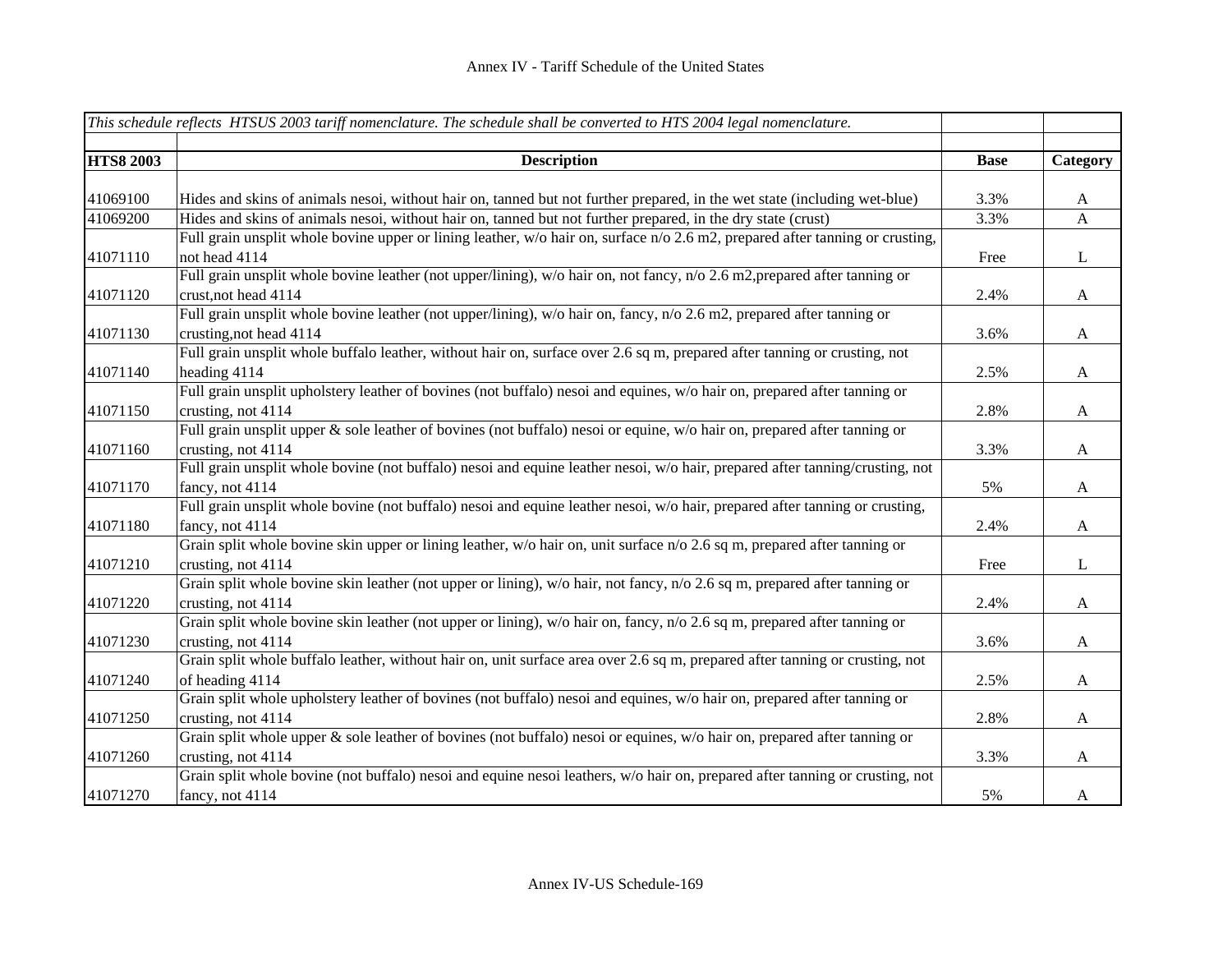|                  | This schedule reflects HTSUS 2003 tariff nomenclature. The schedule shall be converted to HTS 2004 legal nomenclature.       |             |                           |
|------------------|------------------------------------------------------------------------------------------------------------------------------|-------------|---------------------------|
|                  |                                                                                                                              |             |                           |
| <b>HTS8 2003</b> | <b>Description</b>                                                                                                           | <b>Base</b> | Category                  |
|                  | Grain split whole bovine (not buffalo) nesoi and equine nesoi leathers, without hair on, prepared after tanning or crusting, |             |                           |
| 41071280         | fancy, not 4114                                                                                                              | 2.4%        | $\boldsymbol{A}$          |
|                  | Whole bovine skin upper or lining leather nesoi, w/o hair on, unit surface n/o 2.6 m2, prepared after tanning or crusting,   |             |                           |
| 41071910         | not of head 4114                                                                                                             | Free        | $\bf L$                   |
|                  | Whole bovine skin leather (not upper or lining) nesoi, w/o hair on, not fancy, n/or 2.6 sq m, prepared after tanning or      |             |                           |
| 41071920         | crusting, not 4114                                                                                                           | 2.4%        | $\boldsymbol{A}$          |
|                  | Whole bovine skin leather (not upper or lining) nesoi, w/o hair on, fancy, surface n/o 2.6 m2, prepared after tanning or     |             |                           |
| 41071930         | crusting, not 4114                                                                                                           | 3.6%        | $\boldsymbol{\mathsf{A}}$ |
|                  | Whole buffalo skin leather (not full grain unsplits/grain splits), w/o hair on, over 2.6 sq m, prepared after tanning or     |             |                           |
| 41071940         | crusting, not 4114                                                                                                           | 2.5%        | $\boldsymbol{\mathsf{A}}$ |
|                  | Whole upholstery leather of bovines (not buffalo) nesoi and equines nesoi, without hair on, prepared after tanning or        |             |                           |
| 41071950         | crusting, not 4114                                                                                                           | 2.8%        | $\boldsymbol{A}$          |
|                  | Whole upper $\&$ sole leather of bovines (not buffalo) nesoi or equines nesoi, without hair on, prepared after tanning or    |             |                           |
| 41071960         | crusting, not 4114                                                                                                           | 5%          | $\boldsymbol{\mathsf{A}}$ |
|                  | Whole bovine (not buffalo) and equine leather, nesoi, without hair on, not fancy, prepared after tanning or crusting, not of |             |                           |
| 41071970         | heading 4114                                                                                                                 | 5%          | $\boldsymbol{A}$          |
|                  | Whole bovine (not buffalo) and equine leather, nesoi, without hair on, fancy, prepared after tanning or crusting, not of     |             |                           |
| 41071980         | heading 4114                                                                                                                 | 2.4%        | $\mathbf{A}$              |
|                  | Full grain unsplit buffalo leather (not whole), w/o hair on, prepared after tanning or crusting (including parchment-        |             |                           |
| 41079140         | dressed), not head 4114                                                                                                      | 2.5%        | $\mathbf{A}$              |
|                  | Full grain unsplit upholstery leather of bovines (not buffalo) & equines, not whole, w/o hair, prepared after tanning or     |             |                           |
| 41079150         | crusting, not 4114                                                                                                           | 2.8%        | $\boldsymbol{\mathsf{A}}$ |
|                  | Full grain unsplit upper & sole leather of bovines (not buffalo) or equines, not whole, w/o hair, prep. after tanning or     |             |                           |
| 41079160         | crusting, not 4114                                                                                                           | 3.3%        | $\boldsymbol{\mathsf{A}}$ |
|                  | Full grain unsplit bovine (not buffalo) & equine leather, not whole, w/o hair on, nesoi, not fancy, prep. after              |             |                           |
| 41079170         | tanning/crusting, not 4114                                                                                                   | 5%          | $\mathbf{A}$              |
|                  | Full grain unsplit bovine (not buffalo) & equine leather, not whole, w/o hair on, nesoi, fancy, prepared after tanning or    |             |                           |
| 41079180         | crusting, not 4114                                                                                                           | 2.4%        | $\mathbf{A}$              |
| 41079240         | Grain splits buffalo leather (not whole), without hair on, prepared after tanning or crusting, other than of heading 4114    | 2.5%        | $\boldsymbol{A}$          |
|                  | Grain splits upholstery leather of bovines (not buffalo) and equines, not whole, w/o hair on, prepared after tanning or      |             |                           |
| 41079250         | crusting, not 4114                                                                                                           | 2.8%        | $\mathbf{A}$              |
|                  | Grain splits upper $\&$ sole leather of bovines (not buffalo) or equines, not whole, w/o hair on, prepared after tanning or  |             |                           |
| 41079260         | crusting, not 4114                                                                                                           | 3.3%        | $\mathbf{A}$              |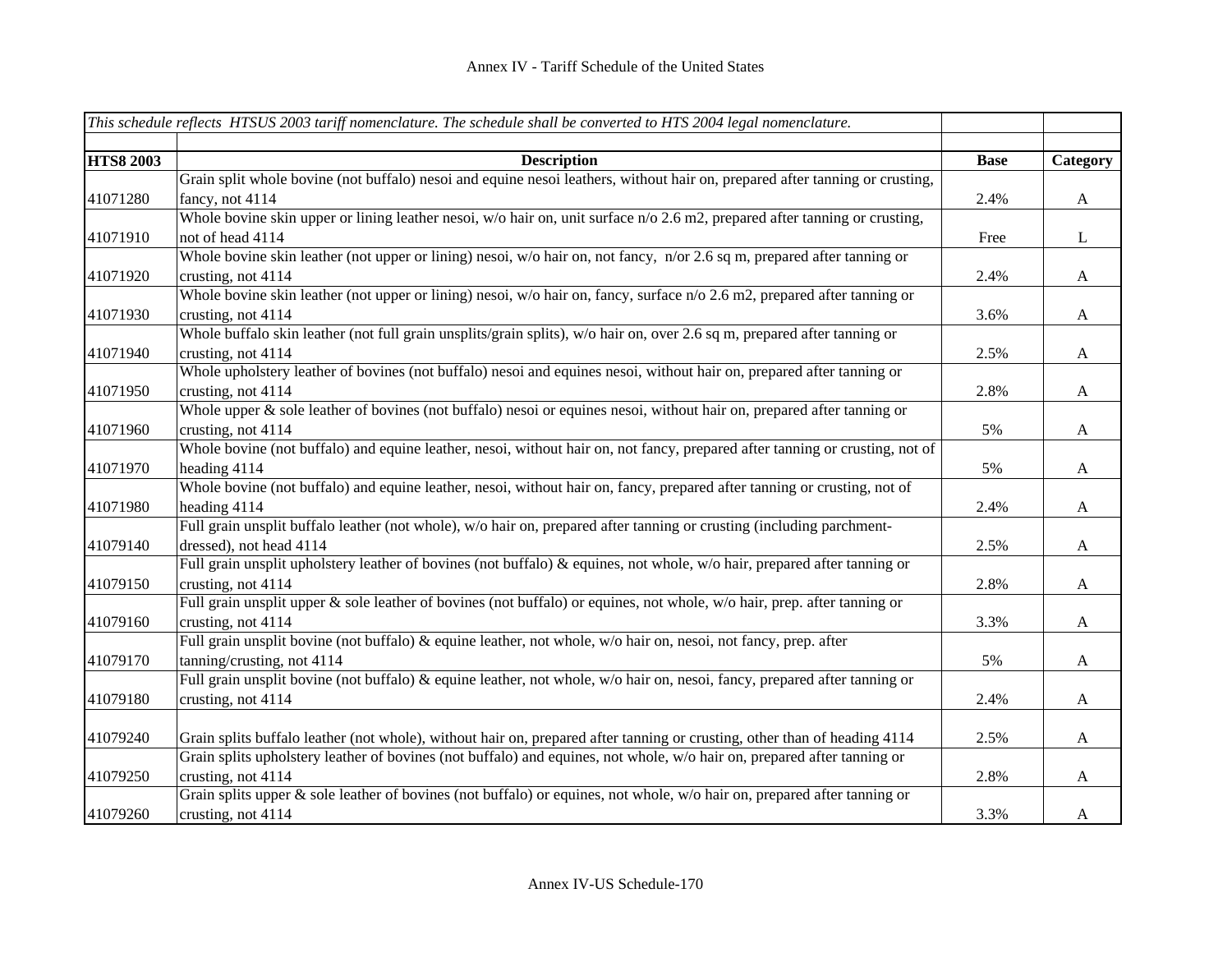|                  | This schedule reflects HTSUS 2003 tariff nomenclature. The schedule shall be converted to HTS 2004 legal nomenclature.         |             |                           |
|------------------|--------------------------------------------------------------------------------------------------------------------------------|-------------|---------------------------|
|                  |                                                                                                                                |             |                           |
| <b>HTS8 2003</b> | <b>Description</b>                                                                                                             | <b>Base</b> | Category                  |
|                  | Grain splits bovine (not buffalo) and equine leather, not whole, w/o hair on, nesoi, not fancy, prepared after tanning or      |             |                           |
| 41079270         | crusting, not 4114                                                                                                             | 5%          | $\mathbf{A}$              |
|                  | Grain splits bovine (not buffalo) and equine leather, not whole, without hair on, nesoi, fancy, prepared after tanning or      |             |                           |
| 41079280         | crusting, not 4114                                                                                                             | 2.4%        | $\boldsymbol{\mathsf{A}}$ |
|                  | Buffalo leather other than full grains unsplit & grain splits, not whole, w/o hair on, prepared after tanning or crusting, not |             |                           |
| 41079940         | heading 4114                                                                                                                   | 2.5%        | $\boldsymbol{A}$          |
|                  | Upholstery leather of bovines (not buffalo) or equines, not whole, nesoi, without hair on, prepared after tanning or           |             |                           |
| 41079950         | crusting, not 4114                                                                                                             | 2.8%        | $\boldsymbol{A}$          |
|                  | Upper & sole leather of bovines (not buffalo) or equines, not whole, nesoi, w/o hair on, prepare after tanning or crusting,    |             |                           |
| 41079960         | not 4114                                                                                                                       | 5%          | $\boldsymbol{\mathsf{A}}$ |
|                  | Bovine (not buffalo) and equine leather, not whole, nesoi, without hair on, not fancy, prepared after tanning or crusting,     |             |                           |
| 41079970         | not heading 4114                                                                                                               | 5%          | $\boldsymbol{\mathsf{A}}$ |
|                  | Bovine (not buffalo) and equine leather, not whole, nesoi, without hair on, fancy, prepared after tanning or crusting, not of  |             |                           |
| 41079980         | heading 4114                                                                                                                   | 2.4%        | $\boldsymbol{A}$          |
|                  |                                                                                                                                |             |                           |
| 41120030         | Sheep or lamb skin leather, without wool on, not fancy, prepared after tanning or crusting, other than of heading 4114         | 2%          | $\boldsymbol{A}$          |
|                  |                                                                                                                                |             |                           |
| 41120060         | Sheep or lamb skin leather, without wool on, fancy, further prepared after tanning or crusting, other than of heading 4114     | 2%          | $\boldsymbol{\mathsf{A}}$ |
|                  |                                                                                                                                |             |                           |
| 41131030         | Goat or kidskin leather, without hair on, not fancy, further prepared after tanning or crusting, other than of heading 4114    | 2.4%        | $\boldsymbol{\mathsf{A}}$ |
|                  |                                                                                                                                |             |                           |
| 41131060         | Goat or kidskin leather, without hair on, fancy, further prepared after tanning or crusting, other than of heading 4114        | 2.8%        | $\mathbf{A}$              |
| 41132000         | Leather of swine, without hair on, further prepared after tanning or crusting, other than leather of heading 4114              | 4.2%        | $\mathbf{A}$              |
| 41133030         | Reptile leather, not fancy, further prepared after tanning or crusting, other than leather of heading 4114                     | Free        | L                         |
| 41133060         | Reptile leather, fancy, further prepared after tanning or crusting, other than leather of heading 4114                         | Free        | L                         |
|                  | Leather of animals nesoi, without hair on, not fancy, further prepared after tanning or crusting, other than leather of        |             |                           |
| 41139030         | heading 4114                                                                                                                   | 3.3%        | $\boldsymbol{A}$          |
|                  | Leather of animals nesoi, without hair on, fancy, further prepared after tanning or crusting, other than leather of heading    |             |                           |
| 41139060         | 4114                                                                                                                           | 1.6%        | $\mathbf{A}$              |
| 41141000         | Chamois (including combination chamois) leather                                                                                | 3.2%        | $\mathbf{A}$              |
| 41142030         | Patent leather                                                                                                                 | 2.3%        | $\mathbf{A}$              |
| 41142040         | Patent laminated leather or metallized leather, of calf or kip                                                                 | 3.6%        | $\mathbf{A}$              |
| 41142070         | Patent laminated leather or metallized leather, other than calf or kip                                                         | 1.6%        | $\mathbf{A}$              |
| 41151000         | Composition leather with a basis of leather or leather fiber, in slabs, sheets or strip, whether or not in rolls               | Free        | L                         |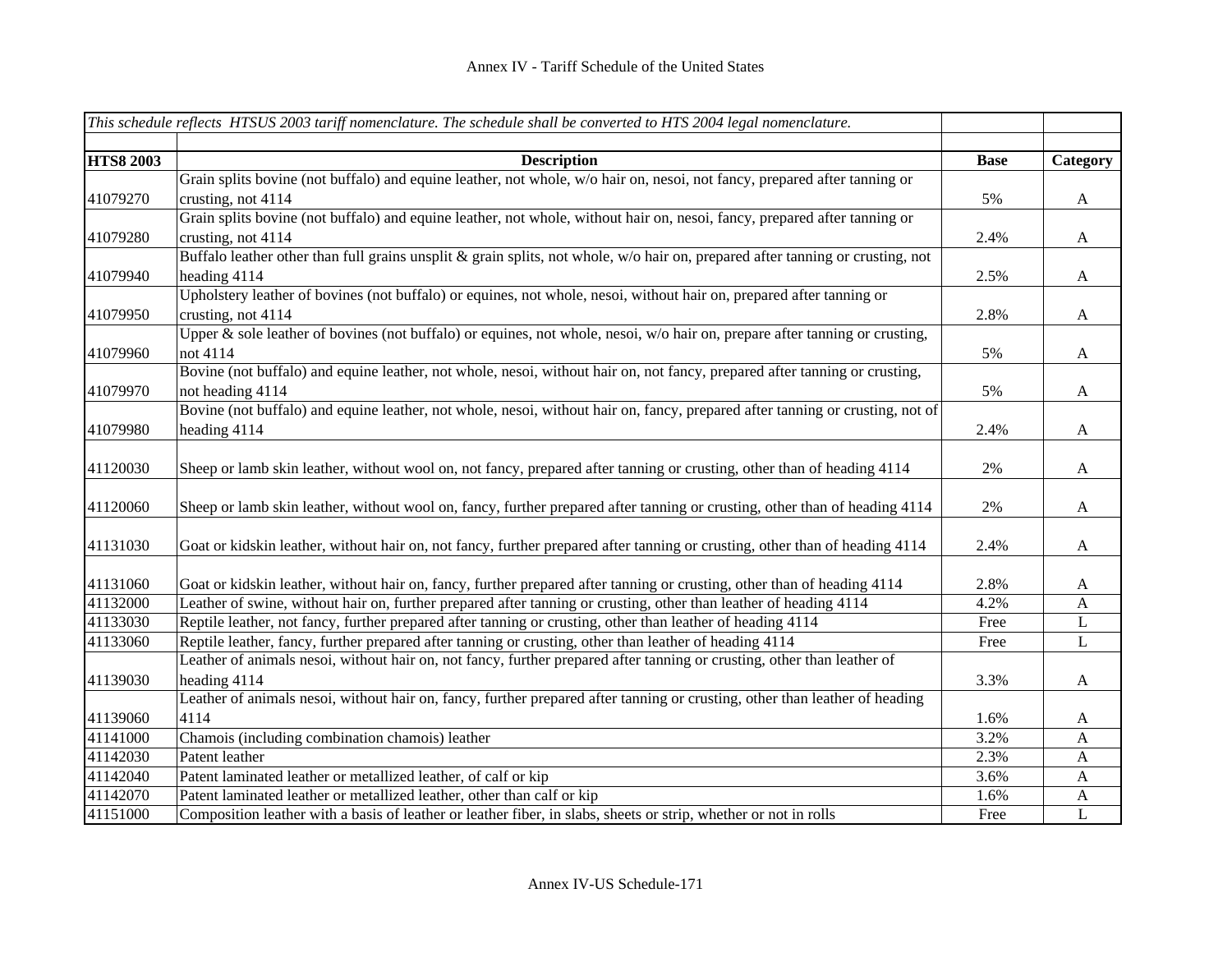|                  | This schedule reflects HTSUS 2003 tariff nomenclature. The schedule shall be converted to HTS 2004 legal nomenclature.       |             |                           |
|------------------|------------------------------------------------------------------------------------------------------------------------------|-------------|---------------------------|
|                  |                                                                                                                              |             |                           |
| <b>HTS8 2003</b> | <b>Description</b>                                                                                                           | <b>Base</b> | Category                  |
|                  | Parings & other waste of leather or composition leather, not suitable for the manufacture of leather articles; leather dust, |             |                           |
| 41152000         | powder & flour                                                                                                               | Free        | $\mathbf{L}$              |
| 42010030         | Dog leashes, collars, muzzles, harnesses and similar dog equipment, of any material                                          | 2.4%        | $\mathbf{A}$              |
|                  | Saddlery and harnesses for animals nesi, (incl. traces, leads, knee pads, muzzles, saddle cloths and bags and the like), of  |             |                           |
| 42010060         | any material                                                                                                                 | 2.8%        | $\mathbf{A}$              |
|                  | Trunks, suitcases, vanity & all other cases, occupational luggage & like containers, surface of leather, composition or      |             |                           |
| 42021100         | patent leather                                                                                                               | 8%          | $\mathbf{A}$              |
|                  |                                                                                                                              |             |                           |
| 42021220         | Trunks, suitcases, vanity and attache cases, occupational luggage and similar containers, with outer surface of plastics     | 20%         | $\boldsymbol{\mathsf{A}}$ |
|                  | Trunks, suitcases, vanity & attache cases, occupational luggage & like containers, surfaces of cotton, not of pile or tufted |             |                           |
| 42021240         | construction                                                                                                                 | 6.4%        | $\mathbf F$               |
|                  | Trunks, suitcases, vanity & attache cases, occupational luggage & like containers, w outer surface of veg. fibers, excl.     |             |                           |
| 42021260         | cotton                                                                                                                       | 5.8%        | $\boldsymbol{\mathrm{F}}$ |
|                  | Trunks, suitcases, vanity & attache cases, occupational luggage and similar containers, with outer surface of textile        |             |                           |
| 42021280         | materials nesi                                                                                                               | 17.8%       | $\mathbf F$               |
|                  | Trunks, suitcases, vanity cases, attache cases, occupational luggage & like containers surface of vulcanized fiber or        |             |                           |
| 42021900         | paperboard nesi                                                                                                              | 20%         | $\mathbf{A}$              |
| 42022130         | Handbags, with or without shoulder strap or without handle, with outer surface of reptile leather                            | 5.3%        | $\mathbf{A}$              |
|                  | Handbags, with or without shoulder strap or without handle, with outer surface of leather, composition or patent leather,    |             |                           |
| 42022160         | nesi, n/o \$20 ea.                                                                                                           | 10%         | $\mathbf{A}$              |
|                  | Handbags, with or without shoulder strap or without handle, with outer surface of leather, composition or patent leather,    |             |                           |
| 42022190         | nesi, over \$20 ea.                                                                                                          | 9%          | $\mathbf{A}$              |
| 42022215         | Handbags, with or without shoulder straps or without handle, with outer surface of sheeting of plastics                      | 16.4%       | $\mathbf{A}$              |
|                  | Handbags with or without shoulder strap or without handle, with outer surface of textile materials, wholly or in part of     |             |                           |
| 42022235         | braid, of abaca                                                                                                              | 8.4%        | $\mathbf F$               |
|                  | Handbags with or without shoulder strap or without handle, with outer surface of textile materials, wholly or in part of     |             |                           |
| 42022240         | braid, nesi                                                                                                                  | 7.5%        | $\mathbf F$               |
|                  | Handbags with or without shoulder strap or without handle, with outer surface of cotton, not of pile or tufted construction  |             |                           |
| 42022245         | or braid                                                                                                                     | 6.4%        | $\boldsymbol{\mathrm{F}}$ |
|                  | Handbags with or w/o shoulder strap or w/o handle, outer surface of veg. fibers, exc. cotton, not of pile or tufted          |             |                           |
| 42022260         | construction or braid                                                                                                        | 5.8%        | $\boldsymbol{\mathrm{F}}$ |
|                  |                                                                                                                              |             |                           |
| 42022270         | Handbags with or w/o shoulder strap or w/o handle, with outer surface containing 85% or more of silk, not braided            | 7%          | $\mathbf F$               |
| 42022280         | Handbags with or without shoulder strap or without handle, with outer surface of textile materials, nesi                     | 17.8%       | $\overline{F}$            |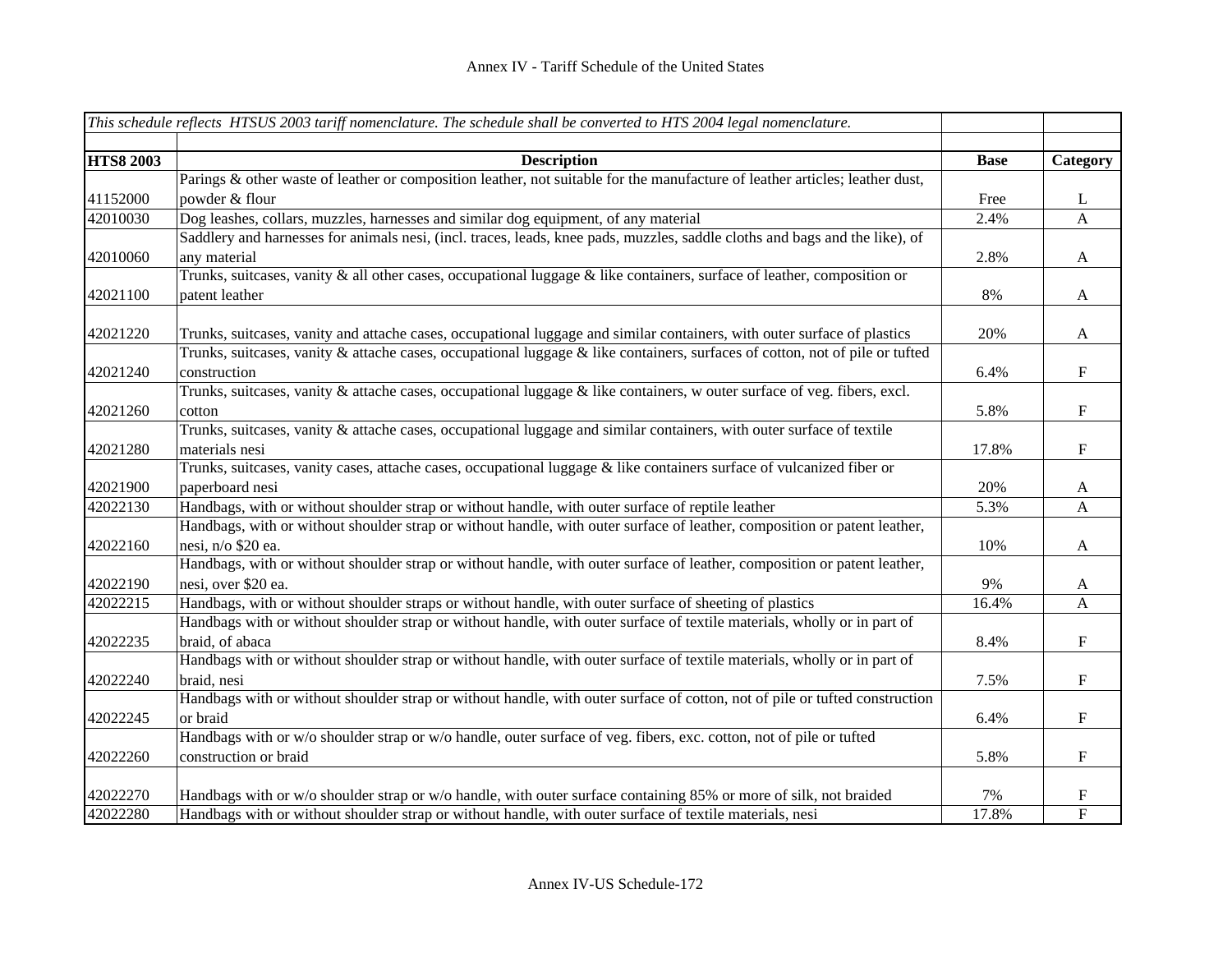|                  | This schedule reflects HTSUS 2003 tariff nomenclature. The schedule shall be converted to HTS 2004 legal nomenclature.          |                   |                           |
|------------------|---------------------------------------------------------------------------------------------------------------------------------|-------------------|---------------------------|
|                  |                                                                                                                                 |                   |                           |
| <b>HTS8 2003</b> | <b>Description</b>                                                                                                              | <b>Base</b>       | Category                  |
|                  | Handbags w. or w/o shld. strap or w/o handle of mat. (o/t leather, shtng. of plas., tex. mat., vul. fib. or paperbd.), paper    |                   |                           |
| 42022910         | cov., of plas.                                                                                                                  | 5.3%              | $\mathbf{A}$              |
|                  | Handbags w. or w/o shld. strap or w/o handle of mat. (o/t leather, shtng. of plas., tex. mat., vul. fib. or paperbd.), paper    |                   |                           |
| 42022920         | cov., of wood                                                                                                                   | 3.3%              | $\mathbf{A}$              |
|                  | Handbags w. or w/o shld. strap or w/o handle of mat. (o/t leather, shtng. of plas., tex. mat., vul. fib. or paperbd.),          |                   |                           |
| 42022950         | pap.cov., of mat. nesi                                                                                                          | 7.8%              | $\mathbf{A}$              |
|                  | Handbags with or without shoulder straps or without handle, with outer surface of vulcanized fiber or of paperboard, not        |                   |                           |
| 42022990         | covered with paper                                                                                                              | 20%               | $\mathbf{A}$              |
| 42023130         | Articles of a kind normally carried in the pocket or handbag, with outer surface of reptile leather                             | 3.7%              | A                         |
|                  | Articles of a kind normally carried in the pocket or handbag, with outer surface of leather, composition or patent leather,     |                   |                           |
| 42023160         | nesi                                                                                                                            | 8%                | $\mathbf{A}$              |
|                  |                                                                                                                                 | $12.1$ cents/kg + |                           |
| 42023210         | Articles of a kind normally carried in the pocket or handbag, with outer surface of reinforced or laminated plastics            | 4.6%              | $\mathbf{A}$              |
| 42023220         | Articles of a kind normally carried in the pocket or handbag, with outer surface of plastic sheeting, nesi                      | 20%               | A                         |
|                  |                                                                                                                                 |                   |                           |
| 42023240         | Articles of a kind normally carried in the pocket or handbag, with outer surface of cotton, not of pile or tufted construction  | 6.4%              | $\boldsymbol{\mathrm{F}}$ |
|                  | Articles of a kind normally carried in the pocket or handbag, with outer surface of vegetable fibers, not of pile or tufted     |                   |                           |
| 42023280         | construction, nesi                                                                                                              | 5.8%              | ${\bf F}$                 |
| 42023285         | Articles of a kind normally carried in the pocket or handbag, with outer surface 85% or more silk or silk waste                 | 2%                | $\overline{F}$            |
| 42023295         | Articles of a kind normally carried in the pocket or handbag, with outer surface of textile materials, nesi                     | 17.8%             | ${\bf F}$                 |
|                  | Articles of kind usually carried in pocket or handbag (o/t leather, shtng. of plas., tex. mat., vul. fib. or paperbd.), pap.    |                   |                           |
| 42023910         | cov., of plas.                                                                                                                  | 5.3%              | $\mathbf{A}$              |
|                  | Articles of kind usually carried in pocket or handbag (o/t leather, shtng. of plas., tex. mat., vul. fib. or paperbd.), pap.    |                   |                           |
| 42023920         | cov., of wood                                                                                                                   | 3.3%              | $\mathbf{A}$              |
|                  | Articles of kind usu. carried in pocket or handbag (o/t lea., shtng. of plas., tex. mat., vul. fib. or paperbd.), pap. cov., of |                   |                           |
| 42023950         | mat. nesi                                                                                                                       | 7.8%              | $\mathbf{A}$              |
|                  |                                                                                                                                 |                   |                           |
| 42023990         | Articles of a kind normally carried in the pocket or handbag, with outer surface of vulcanized fiber or of paperboard           | 20%               | $\mathbf{A}$              |
| 42029100         | Cases, bags and containers nesi, with outer surface of leather, of composition leather or patent leather                        | 4.5%              | $\mathbf{A}$              |
| 42029205         | Insulated food or beverage bags with outer surface of textile materials                                                         | 7.0%              | ${\bf F}$                 |
| 42029210         | Insulated food or beverage bags with outer surface of sheeting of plastic                                                       | 3.4%              | $\mathbf{A}$              |
| 42029215         | Travel, sports and similar bags with outer surface of cotton, not of pile or tufted construction                                | 6.4%              | ${\bf F}$                 |
| 42029220         | Travel, sports and similar bags with outer surface of vegetable fibers, excl. cotton, not of pile construction                  | 5.8%              | ${\bf F}$                 |
| 42029230         | Travel, sports and similar bags with outer surface of textile materials other than of vegetable fibers                          | 17.8%             | $\overline{F}$            |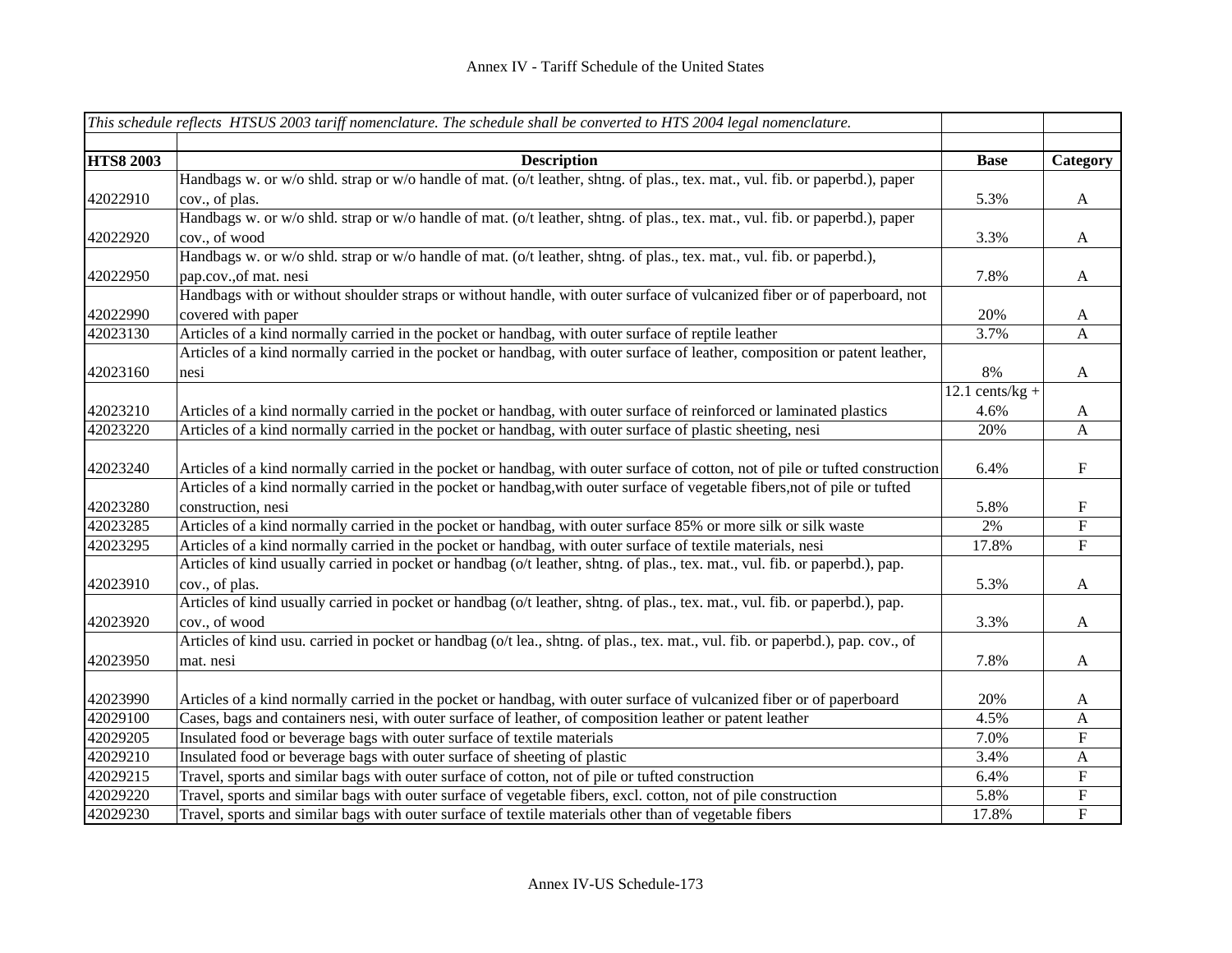|                  | This schedule reflects HTSUS 2003 tariff nomenclature. The schedule shall be converted to HTS 2004 legal nomenclature.                          |             |                       |
|------------------|-------------------------------------------------------------------------------------------------------------------------------------------------|-------------|-----------------------|
| <b>HTS8 2003</b> | <b>Description</b>                                                                                                                              | <b>Base</b> | Category              |
| 42029245         | Travel, sports and similar bags with outer surface of plastic sheeting                                                                          | 20.0%       | F                     |
| 42029250         | Musical instrument cases, with outer surface of plastic sheeting or of textile materials                                                        | 4.2%        | ${\bf F}$             |
| 42029260         | Bags, cases and similar containers, nesi, with outer surface of cotton                                                                          | 6.4%        | ${\bf F}$             |
| 42029290         | Bags, cases and similar containers nesi, with outer surface of plastic sheeting or of textile materials, excl. cotton                           | 17.8%       | ${\bf F}$             |
| 42029910         | Cases, bags and sim. containers, nesi, of mat. (o/t leather, shtng. of plas., tex. mat., vul. fib., or paperbd.), pap. cov., of<br>plastic      | 3.4%        | $\mathbf{A}$          |
| 42029920         | Cases & sim. cont., nesi, of mat. (o/t lea., shtng. of plas., tex. mat., vul. fib. or paperbd.), pap. cov., of wood, not lined<br>with tex.fab. | 4.3%        | A                     |
| 42029930         | Cases, bags & sim. cont., nesi, of mat. (o/t lea., plas. shtng., tex. mat., vul. fib. or paperbd.), pap. cov., of wood, lined with<br>tex. fab. | Free        | L                     |
| 42029950         | Cases, bags & sim. cont., nesi, of mat. (o/t lea., plas. shtng., tex. mat., vul. fib. or paperbd.), pap. cov., except of wood or<br>plastic     | 7.8%        | $\mathbf{A}$          |
| 42029990         | Cases, bags and similar containers, nesi, with outer surface of vulcanized fiber or of paperboard                                               | 20%         | $\mathbf{A}$          |
| 42031020         | Articles of apparel, of reptile leather                                                                                                         | 4.7%        | $\mathbf{A}$          |
| 42031040         | Articles of apparel, of leather or of composition leather, nesi                                                                                 | 6%          | $\mathbf{A}$          |
| 42032120         | Batting gloves, of leather or of composition leather                                                                                            | 3%          | A                     |
| 42032140         | Baseball and softball gloves and mitts, excluding batting gloves, of leather or of composition leather                                          | Free        | $\mathbf L$           |
| 42032155         | Cross-country ski gloves, mittens and mitts, of leather or of composition leather                                                               | 3.5%        | $\mathbf{A}$          |
| 42032160         | Ski or snowmobile gloves, mittens and mitts, nesi, of leather or of composition leather                                                         | 5.5%        | $\mathbf{A}$          |
| 42032170         | Ice hockey gloves, of leather or of composition leather                                                                                         | Free        | L                     |
| 42032180         | Gloves, mittens and mitts specially designed for use in sports, nesi, of leather or of composition leather                                      | 4.9%        | $\mathbf{A}$          |
| 42032905         | Gloves, wholly of horsehide or cowhide leather not specially designed for use in sports, with fourchettes or sidewalls                          | 12.6%       | $\mathbf{A}$          |
| 42032908         | Gloves, wholly of horsehide or cowhide (except calfskin) leather, not specially designed for use in sports, nesi                                | 14%         | A                     |
| 42032915         | Gloves not wholly of horsehide or cowhide leather not specially designed for use in sports, with fourchettes or sidewalls                       | 14%         | A                     |
| 42032918         | Gloves not wholly of horsehide or cowhide leather not specially designed for use in sports, nesi                                                | 14%         | A                     |
| 42032920         | Gloves, mittens and mitts of leather or composition leather, nesi, not seamed                                                                   | 12.6%       | $\mathbf{A}$          |
| 42032930         | Men's gloves, mittens and mitts of leather or composition leather, nesi, seamed                                                                 | 14%         | A                     |
| 42032940         | Gloves, mittens and mitts of leather or composition leather, nesi, not lined, for persons other than men                                        | 12.6%       | A                     |
| 42032950         | Gloves, mittens and mitts of leather or composition leather, nesi, lined, for persons other than men                                            | 12.6%       | $\boldsymbol{A}$      |
| 42033000         | Belts and bandoliers with or without buckles, of leather or of composition leather                                                              | 2.7%        | A                     |
| 42034030         | Clothing accessories nesi, of reptile leather                                                                                                   | 4.9%        | $\boldsymbol{\rm{A}}$ |
| 42034060         | Clothing accessories of leather or of composition leather, nesi                                                                                 | Free        | $\overline{L}$        |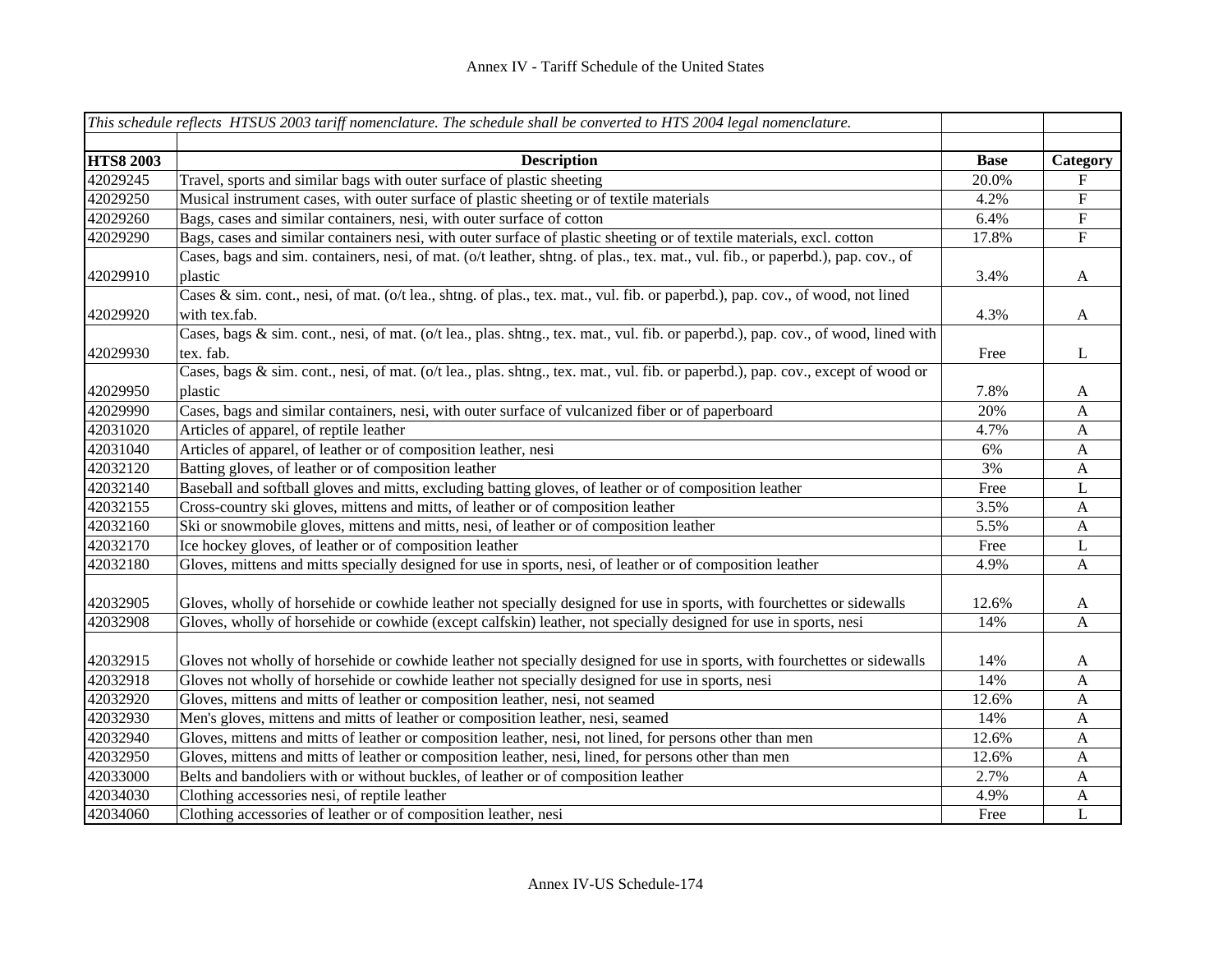|                  | This schedule reflects HTSUS 2003 tariff nomenclature. The schedule shall be converted to HTS 2004 legal nomenclature.        |             |                           |
|------------------|-------------------------------------------------------------------------------------------------------------------------------|-------------|---------------------------|
|                  |                                                                                                                               |             |                           |
| <b>HTS8 2003</b> | <b>Description</b>                                                                                                            | <b>Base</b> | Category                  |
|                  | Belting leather cut or wholly or partly manufactured into forms or shapes suit. for conversion into belting for machinery or  |             |                           |
| 42040030         | appliances                                                                                                                    | 2.9%        | $\mathbf{A}$              |
|                  | Articles of leather or composition leather used in machinery or mechanical appliances or for other technical uses, except     |             |                           |
| 42040060         | belting leathers                                                                                                              | Free        | L                         |
| 42050020         | Shoelaces of leather or of composition leather                                                                                | Free        | L                         |
| 42050040         | Straps and strops of leather or of composition leather                                                                        | 1.8%        | A                         |
| 42050060         | Articles of reptile leather, nesi                                                                                             | 4.9%        | $\mathbf{A}$              |
| 42050080         | Articles of leather or of composition leather, nesi, excluding reptile leather                                                | Free        | $\mathbf L$               |
| 42061030         | Articles of catgut if imported for use in the manufacture of sterile surgical sutures                                         | 3.5%        | $\boldsymbol{\mathsf{A}}$ |
| 42061090         | Articles of catgut, nesi                                                                                                      | 3.9%        | $\mathbf{A}$              |
| 42069000         | Articles of gut (other than silkworm gut or catgut), of goldbeater's skin, of bladders or of tendons                          | Free        | $\mathbf L$               |
| 43011000         | Raw furskins of mink, whole, with or without head, tail or paws                                                               | Free        | $\mathbf L$               |
| 43013000         | Raw lamb furskins of Astrakhan, Broadtail, Caracul, Persian, Indian, Chinese, Mongolian, Tibetan, whole                       | Free        | L                         |
| 43016030         | Raw furskins of silver, black or platinum fox (including mutations of these), whole, with or without head, tail or paws       | 5.1%        | $\mathbf{A}$              |
| 43016060         | Raw furskins of fox, other than of silver, black or platinum fox, whole, with or without head, tail or paws                   | Free        | L                         |
| 43017000         | Raw furskins of seal, whole, with or without head, tail or paws                                                               | Free        | L                         |
| 43018001         | Raw furskins, whole, with or without head, tail or paws, not elsewhere specified or included                                  | Free        | $\mathbf L$               |
| 43019000         | Heads, tails, paws and other pieces or cuttings of raw furskins, suitable for furriers' use                                   | Free        | $\mathbf L$               |
| 43021100         | Tanned or dressed whole furskins of mink, with or without head, tail or paws, not assembled                                   | 2.1%        | $\mathbf{A}$              |
|                  | Tanned/dressed whole skins of Astrakhan, Broadtail, Caracul, Persian, Indian, Mongolian, Chinese & Tibetan lamb, not          |             |                           |
| 43021300         | assembled                                                                                                                     | 2.2%        | $\mathbf{A}$              |
|                  | Tanned or dressed whole furskins of silver, black or platinum fox (including mutations), with or without head, tail or        |             |                           |
| 43021915         | paws, not assembled                                                                                                           | 5.6%        | $\mathbf{A}$              |
|                  | Tanned or dressed whole furskins of beaver, chinchilla, ermine, lynx, raccoon, sable, other specified animals, not dyed,      |             |                           |
| 43021930         | not assembled                                                                                                                 | 1.5%        | $\mathbf{A}$              |
|                  | Tanned or dressed whole furskins of beaver, chinchilla, ermine, lynx, raccoon, sable, wolf, other specified animals, dyed,    |             |                           |
| 43021945         | not assembled                                                                                                                 | 2.2%        | $\mathbf{A}$              |
| 43021955         | Tanned or dressed whole furskins of rabbit or hare, with or without head, tail or paws, not assembled                         | 2.7%        | $\mathbf{A}$              |
| 43021960         | Tanned or dressed whole furskins, nesi, with or without head, tail or paws, not assembled, not dyed                           | 3.5%        | $\mathbf{A}$              |
| 43021975         | Tanned or dressed whole furskins, nesi, with or without head, tail or paws, not assembled, dyed                               | 1.7%        | $\mathbf{A}$              |
|                  | Heads, tails, paws, other pieces or cuttings of dressed or tanned furskins, of beaver, ermine, wolf, other specified animals, |             |                           |
| 43022030         | nt assembled                                                                                                                  | 2.1%        | $\mathbf{A}$              |
| 43022060         | Heads, tails, paws and other pieces or cuttings of dressed or tanned furskins, nesi, not assembled, not dyed                  | 3.5%        | $\mathbf{A}$              |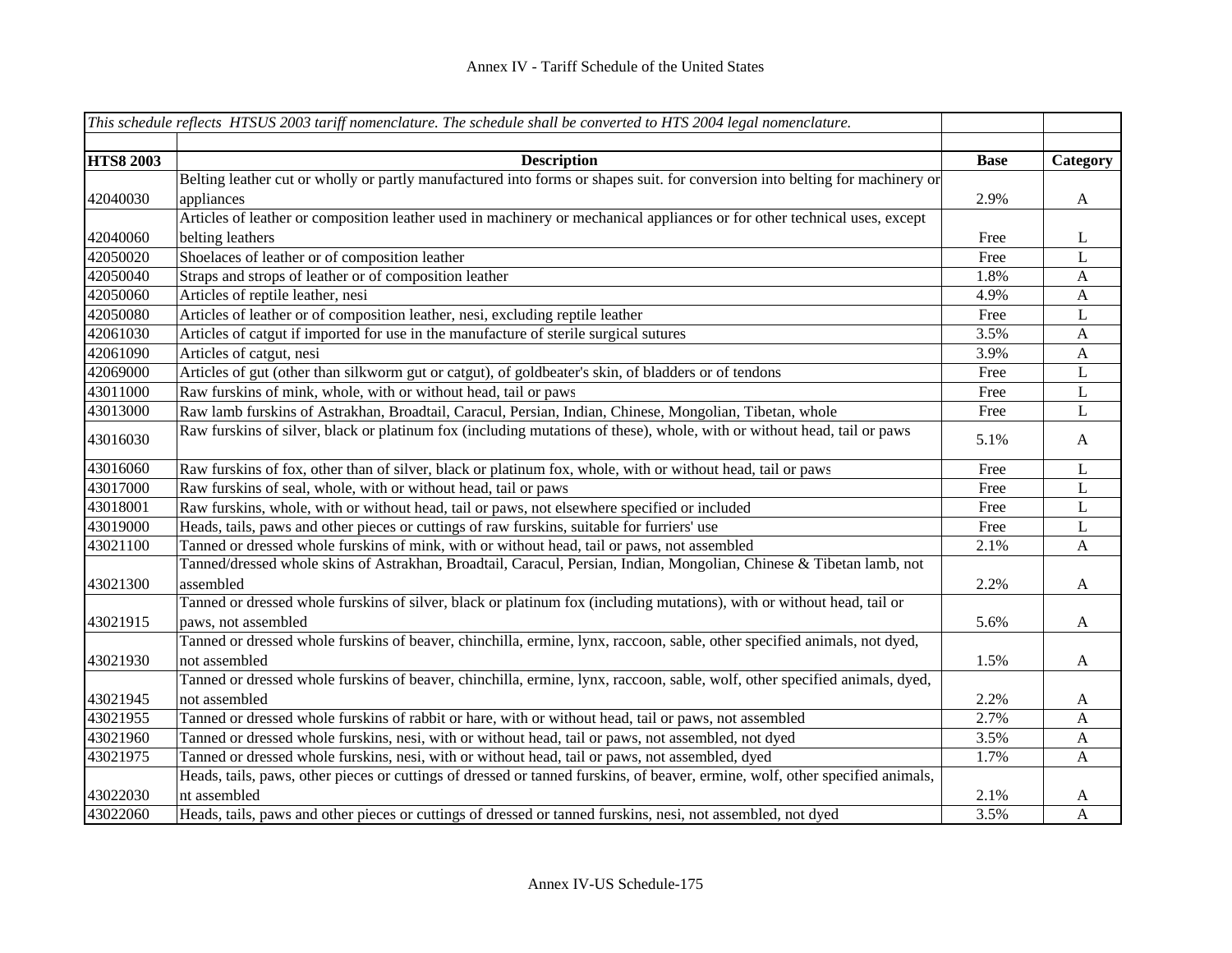|                  | This schedule reflects HTSUS 2003 tariff nomenclature. The schedule shall be converted to HTS 2004 legal nomenclature.         |             |                |
|------------------|--------------------------------------------------------------------------------------------------------------------------------|-------------|----------------|
| <b>HTS8 2003</b> | <b>Description</b>                                                                                                             | <b>Base</b> | Category       |
| 43022090         | Heads, tails, paws and other pieces or cuttings of dressed or tanned furskins, nesi, not assembled, dyed                       | 1.7%        | A              |
| 43023000         | Whole furskins and pieces or cuttings thereof, tanned and dressed, assembled                                                   | 5.3%        | A              |
| 43031000         | Articles of apparel and clothing accessories, of furskins                                                                      | 4%          | A              |
| 43039000         | Articles of furskin, nesi                                                                                                      | Free        | L              |
| 43040000         | Artificial fur and articles thereof                                                                                            | 6.5%        | A              |
| 44011000         | Fuel wood, in logs, in billets, in twigs, in faggots or similar forms                                                          | Free        | L              |
| 44012100         | Coniferous wood in chips or particles                                                                                          | Free        | L              |
| 44012200         | Nonconiferous wood in chips or particles                                                                                       | Free        | L              |
| 44013020         | Artificial fire logs, composed of wax and sawdust, with or without added materials                                             | 0.2%        | $\mathbf V$    |
| 44013040         | Sawdust and wood waste and scrap, whether or not agglomerated in logs, briquettes, pellets or similar forms, nesi              | Free        | L              |
| 44020000         | Wood charcoal (including shell or nut charcoal), whether or not agglomerated                                                   | Free        | $\mathbf{L}$   |
|                  | Wood in the rough whether or not stripped of bark or sapwood, or roughly squared, treated with paint, stain, creosote or       |             |                |
| 44031000         | other preservatives                                                                                                            | Free        | L              |
| 44032000         | Coniferous wood in the rough, whether or not stripped of bark or sapwood or roughly squared, not treated with<br>preservatives | Free        | L              |
|                  | Wood in the rough/roughly squared, of Dark Red Meranti, Light Red Meranti and Meranti Bakau, not treated with                  |             |                |
| 44034100         | paint/stain/cresote/other preserv                                                                                              | Free        | L              |
|                  | Wood in rough/roughly squared, of tropical wood specified in ch. 44 subhead note 1 nesoi, not treated with                     |             |                |
| 44034900         | paint/stain/cresote/other preserv                                                                                              | Free        | L              |
|                  |                                                                                                                                |             |                |
| 44039100         | Oak wood in the rough, whether or not stripped of bark or sapwood, or roughly squared, not treated with preservatives          | Free        | L              |
| 44039200         | Beech wood in the rough, not treated with preservatives                                                                        | Free        | $\mathbf L$    |
| 44039900         | Wood in the rough, nesi                                                                                                        | Free        | $\overline{L}$ |
|                  | Coniferous wood, roughly shaped into poles, pickets, stakes, sticks and other forms, to be finished into specific articles or  |             |                |
| 44041000         | products                                                                                                                       | Free        | L              |
|                  | Nonconiferous wood, roughly shaped into poles, pickets, stakes, sticks and other forms, to be finished into specific           |             |                |
| 44042000         | articles or products                                                                                                           | Free        | L              |
| 44050000         | Wood wool (excelsior); wood flour                                                                                              | 3.2%        | $\mathbf{A}$   |
| 44061000         | Railway or tramway sleepers (cross-ties) of wood, not impregnated                                                              | Free        | L              |
| 44069000         | Railway or tramway sleepers (cross-ties) of wood, impregnated                                                                  | Free        | L              |
| 44071000         | Coniferous wood sawn or chipped lengthwise, sliced or peeled, of a thickness exceeding 6 mm                                    | Free        | L              |
| 44072400         | Virola, Mahogany, Imbuia and Balsa wood sawn or chipped lengthwise, sliced or peeled, over 6 mm thick                          | Free        | L              |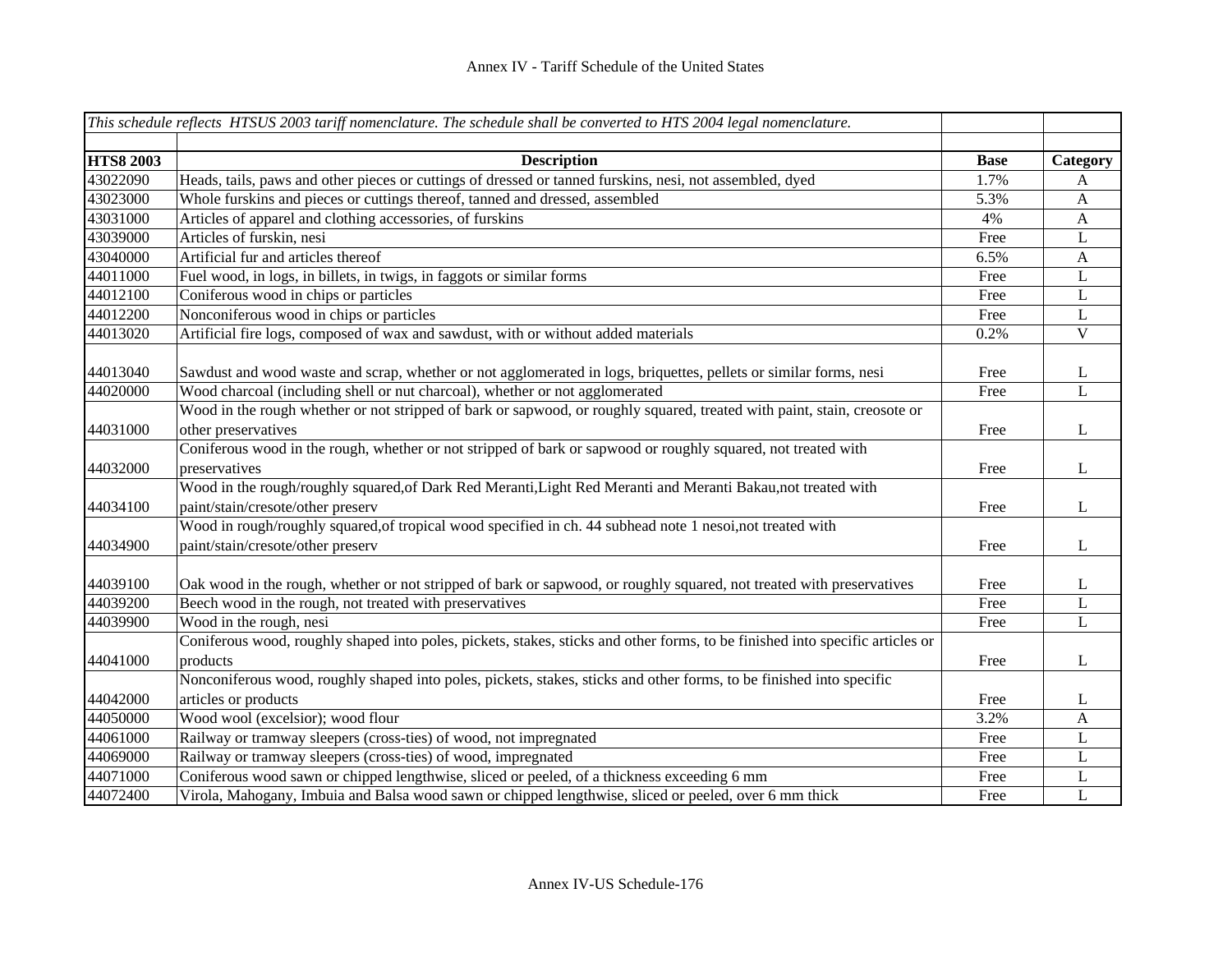|                  | This schedule reflects HTSUS 2003 tariff nomenclature. The schedule shall be converted to HTS 2004 legal nomenclature.    |             |              |
|------------------|---------------------------------------------------------------------------------------------------------------------------|-------------|--------------|
|                  |                                                                                                                           |             |              |
| <b>HTS8 2003</b> | <b>Description</b>                                                                                                        | <b>Base</b> | Category     |
|                  | Dark Red Meranti, Light Red Meranti and Meranti Bakau wood sawn or chipped lengthwise, sliced or peeled, over 6 mm        |             |              |
| 44072500         | thick                                                                                                                     | Free        | L            |
|                  | White Lauan, White Meranti, White Seraya, Yellow Meranta and Alan wood sawn or chipped lengthwise, sliced or              |             |              |
| 44072600         | peeled, over 6 mm thick                                                                                                   | Free        | L            |
|                  | Tropical wood specified in chapter 44 subheading note 1, nesoi, sawn or chipped lengthwise, sliced or peeled, over 6 mm   |             |              |
| 44072900         | thick                                                                                                                     | Free        | L            |
| 44079100         | Oak wood, sawn or chipped lengthwise, sliced or peeled, over 6 mm thick                                                   | Free        | L            |
| 44079200         | Beech wood, sawn or chipped lengthwise, sliced or peeled, over 6 mm thick                                                 | Free        | L            |
| 44079900         | Nonconiferous woods, nesi, sawn or chipped lengthwise, sliced or peeled, over 6 mm thick                                  | Free        | $\mathbf L$  |
| 44081001         | Coniferous veneer sheets and sheets for plywood & coniferous wood sawn/sliced/peeled not over 6 mm thick                  | Free        | $\mathbf L$  |
|                  | Dark Red Meranti, Light Red Meranti and Meranti Bakau veneer sheets and sheets for plywood and other wood                 |             |              |
| 44083101         | sawn/sliced/peeled, n/o 6 mm thick                                                                                        | Free        | L            |
|                  | Tropical wood specified in ch. 44 subhead note 1,nesoi, veneer sheets and sheets for plywood and other wood               |             |              |
| 44083901         | sawn/sliced/peeled, n/o 6 mm thick                                                                                        | Free        | L            |
|                  |                                                                                                                           |             |              |
| 44089001         | Nontropical nonconiferous veneer sheets and sheets for plywood and other wood sawn/sliced/peeled, not over 6 mm thick     | Free        | L            |
|                  | Coniferous wood continuously shaped along any of its ends, wether or not also continuously shaped along any its edges or  |             |              |
| 44091005         | faces                                                                                                                     | 3.2%        | A            |
| 44091010         | Coniferous wood siding continuously shaped along any of its edges or faces but not on its ends                            | Free        | L            |
| 44091020         | Coniferous wood flooring continuously shaped along any of its edges or faces but not on its ends                          | Free        | L            |
|                  |                                                                                                                           |             |              |
| 44091040         | Standard wood moldings of pine (Pinus spp.) continuously shaped along any of its edges or faces but not on its ends       | Free        | L            |
|                  | Standard coniferous wood moldings, other than of pine, continuously shaped along any of its edges or faces but not on its |             |              |
| 44091045         | ends                                                                                                                      | Free        | L            |
|                  | Coniferous wood moldings, other than standard type, continuously shaped along any of its edges or faces but not on its    |             |              |
| 44091050         | ends                                                                                                                      | Free        | L            |
| 44091060         | Coniferous wood dowel rods, plain, continuously shaped along any of its edges or faces but not on its ends                | Free        | $\mathbf{L}$ |
|                  | Coniferous wood dowel rod, sanded/grooved/otherwise advanced in condition, continuously shaped along any of edges or      |             |              |
| 44091065         | faces but not its ends                                                                                                    | 4.9%        | $\mathbf{A}$ |
|                  | Coniferous wood, other than siding, flooring, moldings or dowel rod, continuously shaped along any of its edges or faces  |             |              |
| 44091090         | but not on its ends                                                                                                       | Free        | L            |
|                  | Nonconiferous wood continuously shaped along any of its ends, wether or not also continuously shaped along any its        |             |              |
| 44092005         | edges or faces                                                                                                            | 3.2%        | A            |
| 44092010         | Nonconiferous wood siding continuously shaped along any of its edges or faces but not on its ends                         | Free        | $\mathbf{L}$ |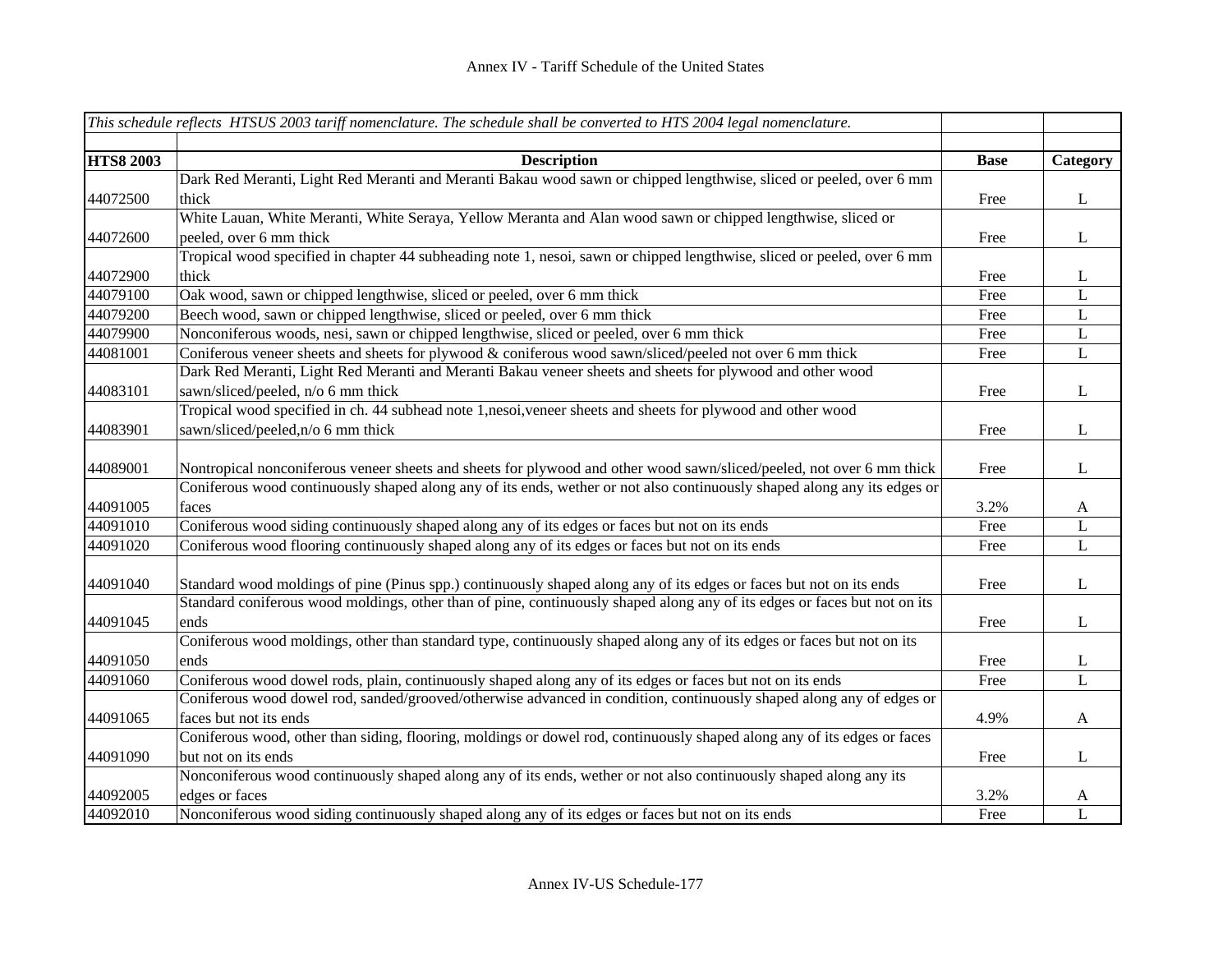|                  | This schedule reflects HTSUS 2003 tariff nomenclature. The schedule shall be converted to HTS 2004 legal nomenclature.    |                  |                  |
|------------------|---------------------------------------------------------------------------------------------------------------------------|------------------|------------------|
| <b>HTS8 2003</b> | <b>Description</b>                                                                                                        | <b>Base</b>      | Category         |
| 44092025         | Nonconiferous wood flooring continuously shaped along any of its edges or faces but not on its ends                       | Free             | L                |
|                  |                                                                                                                           |                  |                  |
| 44092040         | Standard nonconiferous wood moldings continuously shaped along any of its edges or faces but not on its ends              | Free             | L                |
|                  | Nonconiferous wood moldings, other than standard type, continuously shaped along any of its edges or faces but not on its |                  |                  |
| 44092050         | ends                                                                                                                      | Free             | $\Gamma$         |
| 44092060         | Nonconiferous wood dowel rods, plain, continuously shaped along any of its edges or faces but not on its ends             | Free             | $\overline{L}$   |
|                  | Nonconiferous wood dowel rods, sanded/grooved/otherwise advanced in condition, continuously shaped along any of           |                  |                  |
| 44092065         | edges or faces but not ends                                                                                               | 4.9%             | A                |
|                  | Nonconiferous wood, other than siding, flooring, molding or dowel rods, continuously shaped along any of edges or faces   |                  |                  |
| 44092090         | but not on its ends                                                                                                       | Free             | L                |
| 44102100         | Oriented strand board and waferboard, of wood, unworked or not further worked than sanded                                 | Free             | $\mathbf L$      |
| 44102900         | Oriented strand board and waferboard, of wood, further worked than sanded                                                 | Free             | $\mathbf L$      |
|                  | Particle board and similar board of wood, other than oriented strand board or waferboard, unworked or not further worked  |                  |                  |
| 44103100         | than sanded                                                                                                               | Free             | L                |
|                  | Particle board and similar board of wood, other than oriented strand board or waferboard, surface-covered with melamine-  |                  |                  |
| 44103200         | impregnated paper                                                                                                         | Free             | $\mathbf{L}$     |
|                  | Particle board and similar board of wood, other than oriented strand board/waferboard, surface-covered with decorative    |                  |                  |
| 44103300         | laminates of plastic                                                                                                      | Free             | L                |
|                  | Particle board and similar board of wood, other than oriented strand board or waferboard, further worked than sanded,     |                  |                  |
| 44103900         | nesoi                                                                                                                     | Free             | L                |
| 44109000         | Particle board and similar board of ligneous materials other than wood                                                    | Free             | $\mathbf{L}$     |
| 44111100         | Fiberboard of a density exceeding 0.8 g/cm3, not mechanically worked or surface covered                                   | Free             | L                |
| 44111920         | Fiberboard, of a density exceeding 0.8 g/cm3, mechanically worked, not surface covered (except for oil treatment)         | Free             | L                |
| 44111930         | Fiberboard, of a density exceeding 0.8 g/cm3, mechanically edged-worked, for construction uses                            | Free             | L                |
| 44111940         | Fiberboard nesi, density exceeding 0.8 g/cm3                                                                              | 6%               | $\mathbf{A}$     |
| 44112100         | Fiberboard of a density over 0.5 but not over 0.8 g/cm3, not mechanically worked or surface covered                       | Free             | L                |
|                  |                                                                                                                           | $1.9$ cents/kg + |                  |
| 44112920         | Fiberboard of a density over 0.5 but not over 0.8 g/cm3, edgeworked continuously, laminated, for construction uses        | 1.5%             | $\boldsymbol{A}$ |
|                  | Fiberboard of a density over 0.5 but not over 0.8 g/cm 3, tongued, grooved or rabbetted continuously, for construction    |                  |                  |
| 44112930         | uses, nesi                                                                                                                | Free             | L                |
| 44112960         | Fiberboard of a density over 0.5 g/cm3 but not over 0.8 g/cm3, not mechanically worked surface covered                    | Free             | $\mathbf L$      |
| 44112990         | Fiberboard nesi, density between 0.5 g/cm3 and 0.8 g/cm3                                                                  | 3.9%             | $\mathbf{A}$     |
|                  |                                                                                                                           |                  |                  |
| 44113100         | Fiberboard of a density exceeding 0.35 g/cm3 but not exceeding 0.5 g/cm3, not mechanically worked or surface covered      | Free             | L                |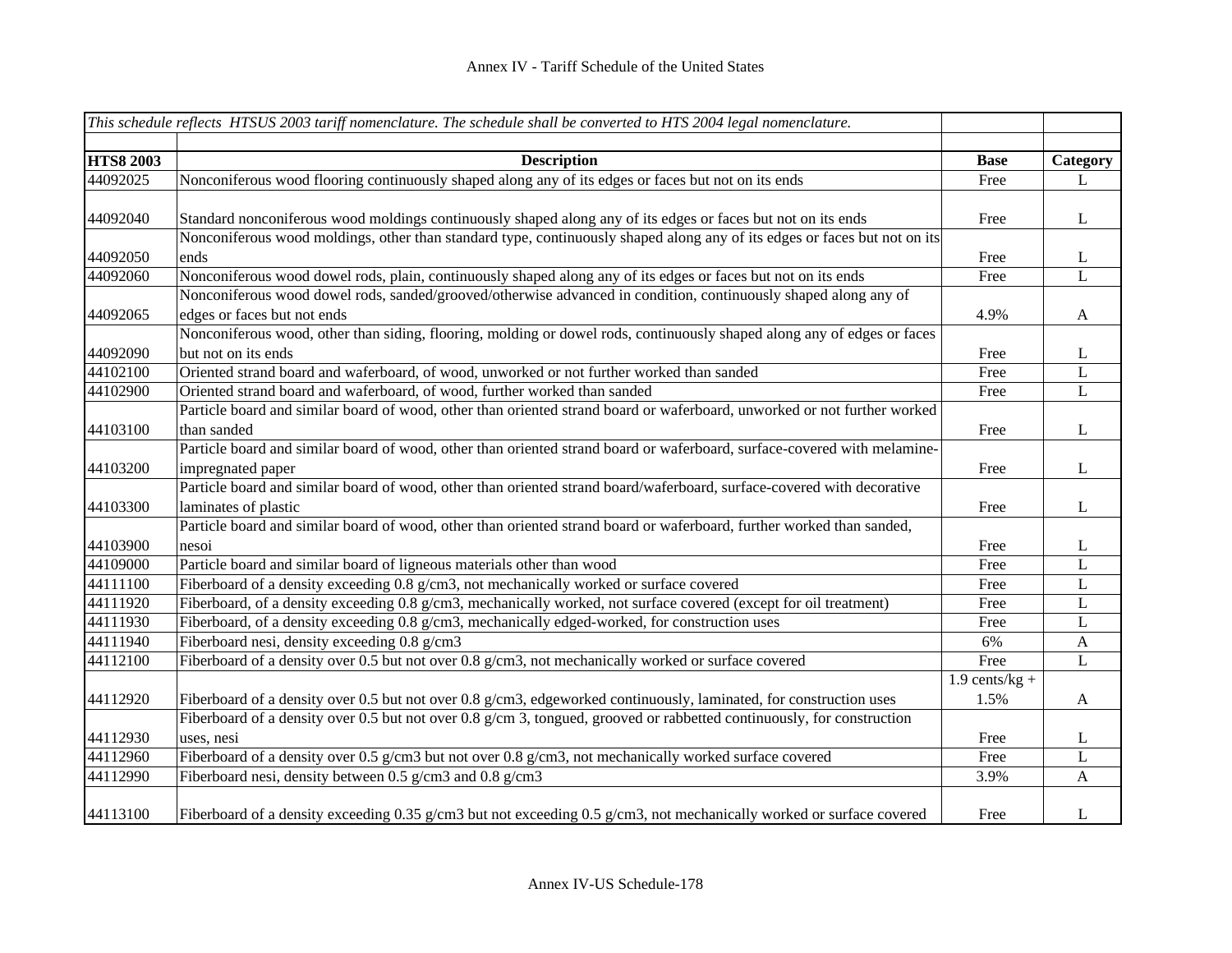|                  | This schedule reflects HTSUS 2003 tariff nomenclature. The schedule shall be converted to HTS 2004 legal nomenclature.                       |             |                  |
|------------------|----------------------------------------------------------------------------------------------------------------------------------------------|-------------|------------------|
| <b>HTS8 2003</b> | <b>Description</b>                                                                                                                           | <b>Base</b> | Category         |
|                  |                                                                                                                                              |             |                  |
| 44113900         | Fiberboard of a density exceeding 0.35 g/cm3 but not exceeding 0.5 g/cm3, mechanically worked or surface covered                             | Free        | L                |
| 44119100         | Fiberboard of a density 0.35 g/cm3 or less, not mechanically worked or surface covered                                                       | Free        | L                |
| 44119900         | Fiberboard of a density 0.35 g/cm3 or less, mechanically worked or surface covered                                                           | Free        | $\bf L$          |
| 44121305         | Plywood sheets n/o 6 mm thick, tropical hardwood outer ply, birch face ply, not surface-covered beyond clear/transparent                     | Free        | $\mathbf{L}$     |
|                  | Plywood sheet n/o 6 mm thick, tropical hard wood outer ply, face ply of Spanish cedar or walnut, not surface-covered                         |             |                  |
| 44121325         | beyond clear/transparent                                                                                                                     | 8%          | A                |
| 44121340         | Plywood sheets n/o 6 mm thick, with specified tropical wood outer ply, with face ply nesoi, not surface-covered beyond<br>clear/transparent  | 8%          | A                |
|                  | Plywood sheets n/o 6 mm thick, tropical wood nesoi at least one outer ply, with face ply nesoi, not surface-covered                          |             |                  |
| 44121351         | beyond clear/transparent                                                                                                                     | 8%          | A                |
|                  | Plywood sheets n/o 6 mm thick, with certain specified tropical wood outer ply, surface covered beyond clear or                               |             |                  |
| 44121360         | transparent                                                                                                                                  | 8%          | $\mathbf{A}$     |
|                  |                                                                                                                                              |             |                  |
| 44121391         | Plywood sheets n/o 6 mm thick, tropical wood nesoi at least one outer ply, surface covered beyond clear or transparent                       | 8%          | $\boldsymbol{A}$ |
|                  | Plywood sheets n/o 6 mm thick, outer ply of nontropical hardwood, birch face ply, not surface-covered beyond                                 |             |                  |
| 44121405         | clear/transparent                                                                                                                            | Free        | L                |
|                  | Plywood sheet n/o 6 mm thick, outer ply of nontropical hardwood, face ply Spanish Cedar or walnut, not surface-covered                       |             |                  |
| 44121425         | beyond clear/transparent                                                                                                                     | 5.1%        | $\mathbf{A}$     |
|                  | Plywood sheet n/o 6 mm thick, at least one outer ply of nonconiferous wood, with face ply nesoi, not surfacecovered                          |             |                  |
| 44121431         | beyond clear/transparent                                                                                                                     | 8%          | $\mathbf{A}$     |
|                  | Plywood sheets n/o 6 mm thick, at least one outer ply of nonconiferous wood, surface covered other than clear or                             |             |                  |
| 44121456         | transparent                                                                                                                                  | 8%          | $\mathbf{A}$     |
|                  | Plywood of wood sheets, n/o 6 mm thick each, with outer plies of coniferous wood, face ply of Parana pine, not or clear                      |             |                  |
| 44121910         | surface covered                                                                                                                              | Free        | $\mathbf{L}$     |
|                  | Plywood of wood sheets, n/o 6 mm thick each, with outer plies of coniferous wood, European red pine face ply, not or                         |             |                  |
| 44121930         | clear surface covered<br>Plywood of wood sheets, n/o 6 mm thick each, with outer plies of coniferous wood, with face play nesi, not or clear | 3.4%        | $\mathbf{A}$     |
| 44121940         | surface covered                                                                                                                              | $8\%$       | $\mathbf{A}$     |
| 44121950         | Plywood of wood sheets, n/o 6 mm thick each, with outer plies of coniferous wood, nesi, surface covered, nesi                                | 5.1%        | A                |
|                  | Plywood nesoi, veneered panel & similar laminated wood w/hardwood outer ply, least on ply of tropical wood, least one                        |             |                  |
| 44122206         | layer of particle board                                                                                                                      | Free        | L                |
| 44122210         | Plywood nesoi, at least one hardwood outer ply, not surface-covered beyond clear/transparent, face ply of birch                              | Free        | $\mathbf{L}$     |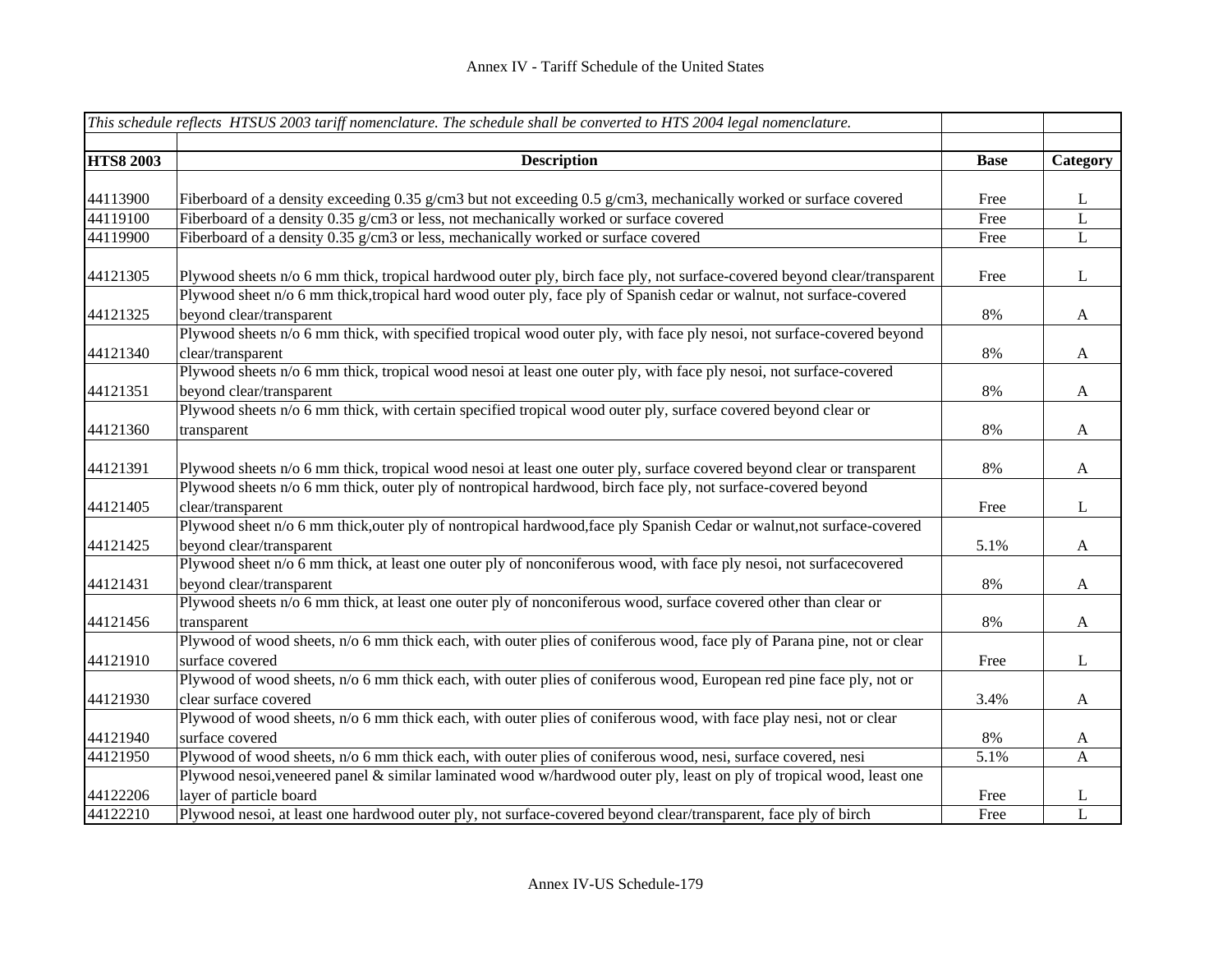|                  | This schedule reflects HTSUS 2003 tariff nomenclature. The schedule shall be converted to HTS 2004 legal nomenclature.        |             |              |
|------------------|-------------------------------------------------------------------------------------------------------------------------------|-------------|--------------|
| <b>HTS8 2003</b> | <b>Description</b>                                                                                                            | <b>Base</b> | Category     |
|                  | Plywood nesoi, least one hardwood outer ply, w/tropical wood ply, not surface-covered beyond clear/transparent, not           |             |              |
| 44122231         | w/face ply of birch                                                                                                           | 8%          | $\mathbf{A}$ |
|                  | Plywood nesoi, at least one hardwood outer ply, at least one tropical hardwood ply, surface covered other than clear or       |             |              |
| 44122241         | transparent                                                                                                                   | 8%          | $\mathbf{A}$ |
|                  |                                                                                                                               |             |              |
| 44122251         | Veneered panels and similar laminated wood w/ at least one hardwood outer ply, at least one ply of tropical wood, nesoi       | Free        | $\mathbf{L}$ |
|                  | Plywood nesoi, veneered panel and similar laminated wood w/least one hardwood outer ply nesoi, at least one layer of          |             |              |
| 44122301         | particle board                                                                                                                | Free        | $\mathbf{L}$ |
|                  | Plywood nesoi, at least one hardwood outer ply nesoi, no particle board, not surface-covered beyond clear/transparent,        |             |              |
| 44122915         | birch face ply                                                                                                                | Free        | L            |
|                  | Plywood nesoi, at least one hardwood outer ply nesoi, no particle board, not surface-covered beyond clear/transparent,        |             |              |
| 44122936         | face ply nesoi                                                                                                                | 8%          | $\mathbf{A}$ |
|                  |                                                                                                                               |             |              |
| 44122946         | Plywood nesoi, at least one hardwood outer ply nesoi, no particle board, surface covered other than clear/transparent         | 8%          | $\mathbf{A}$ |
| 44122956         | Veneer panels and similar laminated wood, nesoi, at least one hardwood outer ply nesoi                                        | Free        | $\mathbf{L}$ |
|                  | Plywood/veneered panel/sim. laminated wood nesoi, softwood outer plies, least one ply tropical hardwood, least one layer      |             |              |
| 44129206         | of particle board                                                                                                             | Free        | $\mathbf{L}$ |
|                  | Plywood nesoi,softwood outer plies, least 1 ply tropical hardwood, no particle board, not surf.-cov. beyond clear/transp.,    |             |              |
| 44129210         | face ply Parana pine                                                                                                          | Free        | $\bf L$      |
|                  | Plywood nesoi, softwood outer plies, least 1 ply trop. hardwood, no particle board, not surf.-cov. beyond clear/transp., face |             |              |
| 44129230         | ply Europe red pine                                                                                                           | 3.4%        | $\mathbf{A}$ |
|                  | Plywood nesoi,softwood outer plies, least 1 ply trop. hardwood, no particle board, not surface-covered beyond                 |             |              |
| 44129241         | clear/transparent, face ply nesoi                                                                                             | 8%          | $\mathbf{A}$ |
|                  | Plywood nesoi, softwood outer plies, at least 1 ply tropical hardwood, no particle board, surface covered other than clear    |             |              |
| 44129251         | or transparent                                                                                                                | 5.1%        | A            |
|                  | Veneered panels and similar laminated wood nesoi, softwood outer plies, at least one ply tropical hard wood, no particle      |             |              |
| 44129291         | board                                                                                                                         | Free        | L            |
|                  | Veneered panels and similar laminated wood nesoi,softwood outer plies,no tropical hardwood ply, containing least one          |             |              |
| 44129301         | layer of particle board                                                                                                       | Free        | $\mathbf{L}$ |
|                  | Plywood nesoi,softwood outer plies,no tropical hardwood ply,no particle board, not surface-covered beyond                     |             |              |
| 44129915         | clear/transp., face ply Parana pine                                                                                           | Free        | L            |
|                  | Plywood nesoi,softwood outer plies,no trop. hardwood ply,no particle board,not surface-cov. beyond clear/transp.,face ply     |             |              |
| 44129935         | European red pine                                                                                                             | 3.4%        | A            |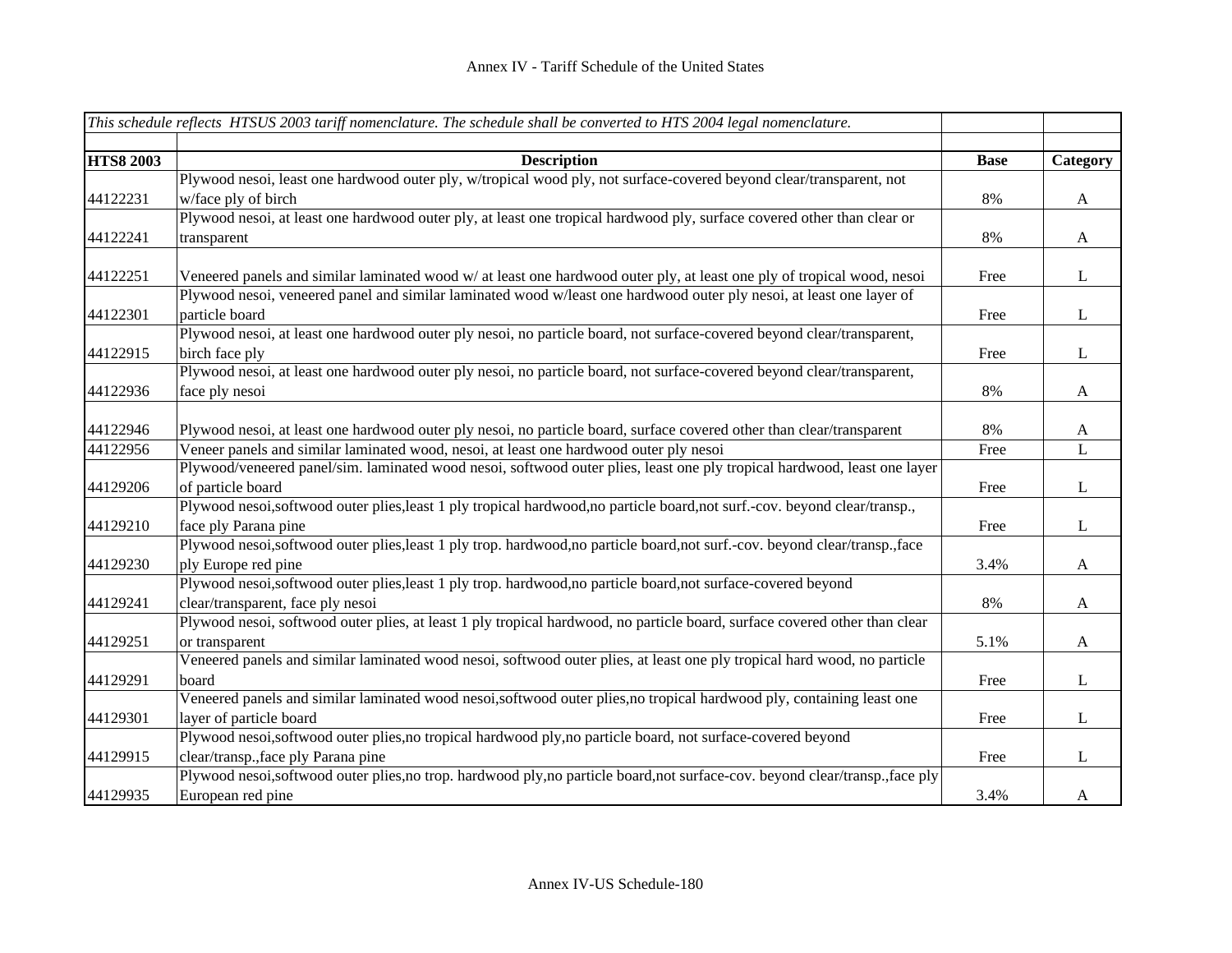|                  | This schedule reflects HTSUS 2003 tariff nomenclature. The schedule shall be converted to HTS 2004 legal nomenclature.    |             |              |
|------------------|---------------------------------------------------------------------------------------------------------------------------|-------------|--------------|
|                  |                                                                                                                           |             |              |
| <b>HTS8 2003</b> | <b>Description</b>                                                                                                        | <b>Base</b> | Category     |
|                  | Plywood nesoi, softwood outer plies, no trop. hardwood ply, no particle board, not surface-covered beyond                 |             |              |
| 44129946         | clear/transparent, face ply nesoi                                                                                         | 8%          | $\mathbf{A}$ |
|                  | Plywood nesoi, softwood outer plies, no tropical hardwood ply, no particle board, surface covered other than clear or     |             |              |
| 44129956         | transparent                                                                                                               | 5.1%        | $\mathbf{A}$ |
|                  | Veneered panels and similar laminated wood nesoi, softwood outer plies, no tropical hardwood ply, no particle board,      |             |              |
| 44129996         | nesoi                                                                                                                     | Free        | L            |
| 44130000         | Densified wood, in blocks, plates, strips or profile shapes                                                               | 3.7%        | $\mathbf{A}$ |
| 44140000         | Wooden frames for paintings, photographs, mirrors or similar objects                                                      | 3.9%        | $\mathbf{A}$ |
| 44151030         | Packing boxes and cases of wood with solid sides, lids and bottoms                                                        | Free        | L            |
| 44151060         | Wooden containers designed for use in the harvesting of fruits and vegetables                                             | Free        | L            |
| 44151090         | Wood cases, boxes, crates, drums and similar packings nesi; cable-drums of wood                                           | 10.7%       | $\mathbf{A}$ |
| 44152040         | Wooden pallets, box-pallets and other load boards designed for use in the harvesting of fruits and vegetables             | Free        | L            |
|                  |                                                                                                                           |             |              |
| 44152080         | Wooden pallets, box-pallets and other load boards, other than designed for use in the harvesting of fruits and vegetables | 10.7%       | $\mathbf{A}$ |
| 44160030         | Wooden casks, barrels and hogsheads                                                                                       | Free        | $\mathbf L$  |
| 44160060         | Wooden staves and hoops; tight barrelheads of softwood                                                                    | Free        | $\mathbf L$  |
| 44160090         | Wooden vats, tubs and other coopers' products and parts thereof                                                           | 3.2%        | $\mathbf{A}$ |
| 44170020         | Wooden broom and mop handles, 1.9 cm or more in diameter and 97 cm or more in length                                      | Free        | $\bf L$      |
| 44170040         | Wooden paint brush and paint roller handles                                                                               | Free        | $\bf L$      |
| 44170060         | Wooden brush backs                                                                                                        | Free        | L            |
|                  |                                                                                                                           |             |              |
| 44170080         | Wooden tools, tool bodies, tool handles, broom or brush bodies and handles nesi; wooden boot or shoe lasts and trees      | 5.1%        | A            |
| 44181000         | Wooden windows, French-windows and their frames                                                                           | 3.2%        | A            |
| 44182040         | French doors of wood                                                                                                      | 4.8%        | A            |
| 44182080         | Doors of wood, other than French doors                                                                                    | 4.8%        | A            |
| 44183000         | Wooden parquet panels                                                                                                     | Free        | L            |
| 44184000         | Wooden formwork (shuttering) for concrete constructional work                                                             | 3.2%        | $\mathbf{A}$ |
| 44185000         | Wooden shingles and shakes                                                                                                | Free        | L            |
| 44189020         | Edge-glued lumber                                                                                                         | Free        | $\mathbf L$  |
| 44189045         | Builders' joinery and carpentry of wood, including cellular wood panels, nesoi                                            | 3.2%        | $\mathbf{A}$ |
| 44190040         | Wooden forks and spoons for tableware and kitchenware                                                                     | 5.3%        | $\mathbf{A}$ |
| 44190080         | Wooden tableware and kitchenware, other than forks and spoons                                                             | 3.2%        | A            |
| 44201000         | Wooden statuettes and other wood ornaments                                                                                | 3.2%        | $\mathbf{A}$ |
| 44209020         | Wooden cigar and cigarette boxes                                                                                          | Free        | L            |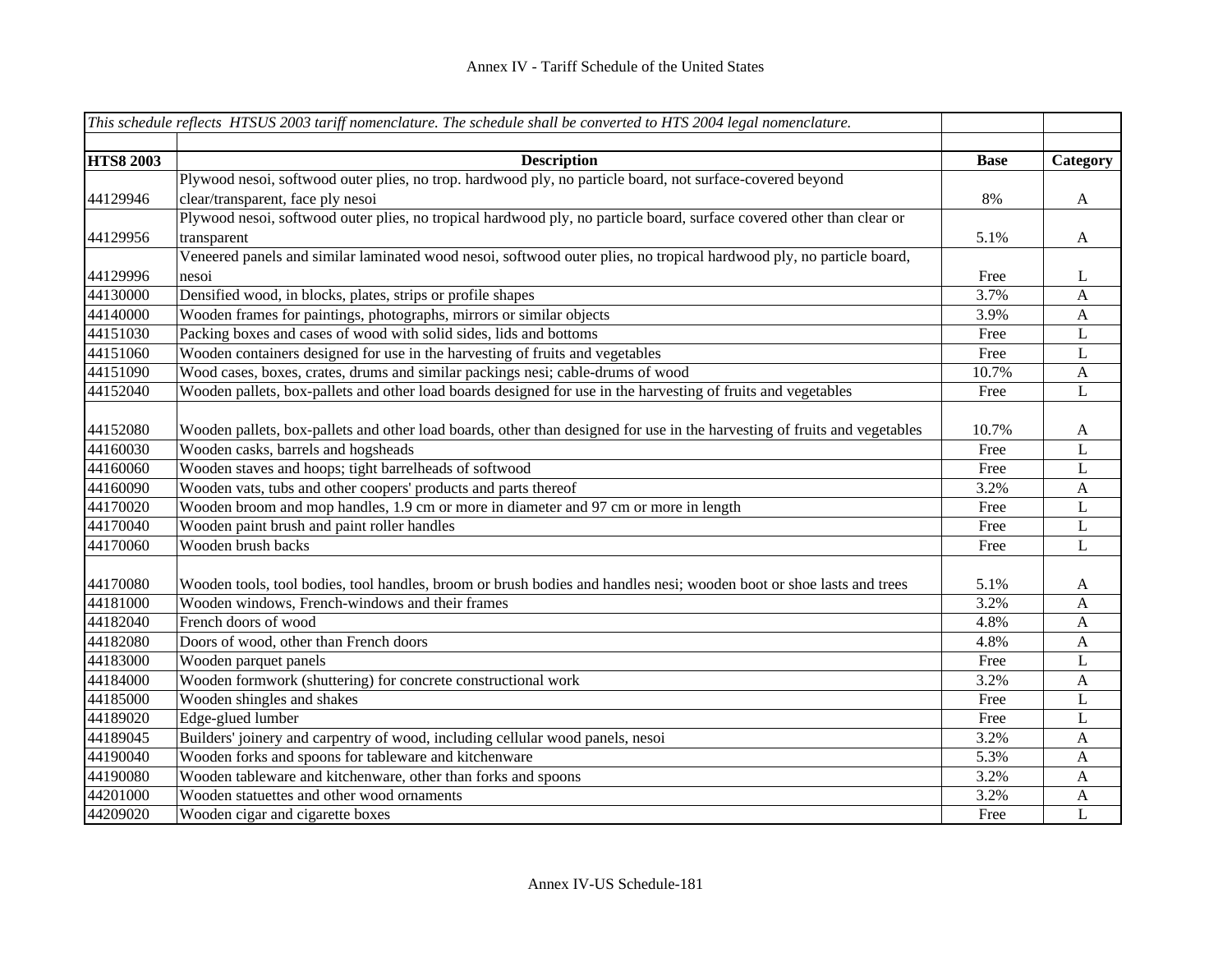|                  | This schedule reflects HTSUS 2003 tariff nomenclature. The schedule shall be converted to HTS 2004 legal nomenclature.      |                 |                           |
|------------------|-----------------------------------------------------------------------------------------------------------------------------|-----------------|---------------------------|
|                  |                                                                                                                             |                 |                           |
| <b>HTS8 2003</b> | <b>Description</b>                                                                                                          | <b>Base</b>     | Category                  |
|                  | Wooden jewelry boxes, silverware chests, microscope, tool or utensil cases, similar boxes, cases and chests, not lined with |                 |                           |
| 44209045         | textile fabrics                                                                                                             | 4.3%            | $\boldsymbol{\mathsf{A}}$ |
|                  | Wooden jewelry boxes, silverware chests, microscope, tool or utensil cases, similar boxes, cases and chests, lined with     |                 |                           |
| 44209065         | textile fabrics                                                                                                             | Free            | L                         |
| 44209080         | Wood marquetry and inlaid wood; wooden articles of furniture, nesi                                                          | 3.2%            | $\mathbf{A}$              |
| 44211000         | Wooden clothes hangers                                                                                                      | 3.2%            | $\boldsymbol{A}$          |
| 44219010         | Plain coniferous wood dowel pins                                                                                            | Free            | L                         |
| 44219015         | Plain nonconiferous wood dowel pins                                                                                         | Free            | $\bf L$                   |
| 44219020         | Wood dowel pins, sanded, grooved or otherwise advanced in condition                                                         | 4.9%            | $\boldsymbol{A}$          |
|                  | Wood blinds, shutters, screens and shades consisting of wooden frames in the center of which are fixed louver boards or     |                 |                           |
| 44219030         | slats                                                                                                                       | 10.7%           | $\mathbf{A}$              |
|                  | Wood blinds, shutters, screens and shades, not consisting of wooden frames in the center of which are fixed louver boards   |                 |                           |
| 44219040         | or slats                                                                                                                    | 5.1%            | A                         |
| 44219050         | Wooden toothpicks                                                                                                           | Free            | $\bf L$                   |
|                  | Wooden skewers, candy sticks, ice cream sticks, tongue depressors, drink mixers and similar small wares, other than         |                 |                           |
| 44219060         | toothpicks                                                                                                                  | 5.1%            | A                         |
| 44219070         | Wooden pickets, palings, posts and rails, which are sawn; assembled wooden fence sections                                   | Free            | $\bf L$                   |
|                  |                                                                                                                             |                 |                           |
| 44219080         | Spring-type clothespins made of wood                                                                                        | 6.5 cents/gross | A                         |
| 44219085         | Clothespins made of wood, other than the spring-type                                                                        | 4.8%            | $\mathbf{A}$              |
| 44219088         | Canoe paddles of wood                                                                                                       | Free            | $\mathbf L$               |
| 44219093         | Theatrical, ballet, and operatic scenery and properties, including sets, of wood                                            | Free            | L                         |
| 44219097         | Articles of wood, not elsewhere specified or included                                                                       | 3.3%            | $\boldsymbol{\mathsf{A}}$ |
| 45011000         | Natural cork, raw or simply prepared                                                                                        | Free            | $\mathbf L$               |
| 45019020         | Waste cork                                                                                                                  | Free            | L                         |
| 45019040         | Crushed, granulated or ground cork                                                                                          | Free            | $\overline{L}$            |
|                  | Natural cork, debacked or roughly squared or in rectangular blocks, plates, sheets or strip (incl. sharp-edged blanks for   |                 |                           |
| 45020000         | corks or stoppers)                                                                                                          | Free            | L                         |
|                  | Corks and stoppers of natural cork, tapered and of a thickness (or length) greater than the maximum diameter, n/o 19 mm     |                 |                           |
| 45031020         | maximum diameter                                                                                                            | Free            | L                         |
|                  | Corks and stoppers wholly of natural cork, tapered $\&$ of a thickness (or length) greater than the maximum diam., over 19  |                 |                           |
| 45031030         | mm maximum diam.                                                                                                            | Free            | L                         |
|                  | Corks and stoppers of natural cork, tapered $\&$ of a thickness (or length) greater than the maximum diam., over 19 mm      |                 |                           |
| 45031040         | maximum diam., nesi                                                                                                         | Free            | L                         |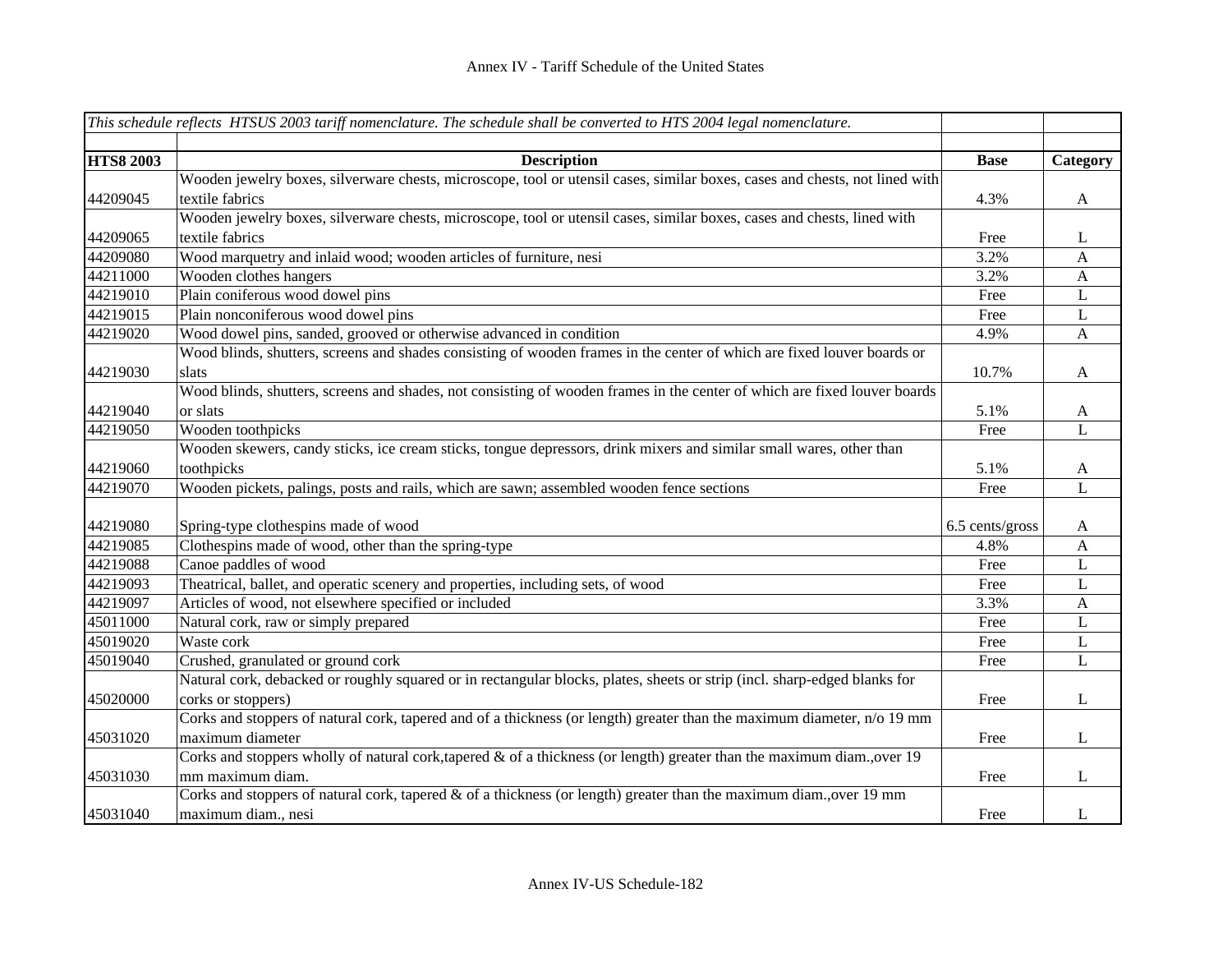|                  | This schedule reflects HTSUS 2003 tariff nomenclature. The schedule shall be converted to HTS 2004 legal nomenclature.                                             |             |              |
|------------------|--------------------------------------------------------------------------------------------------------------------------------------------------------------------|-------------|--------------|
|                  |                                                                                                                                                                    |             |              |
| <b>HTS8 2003</b> | <b>Description</b>                                                                                                                                                 | <b>Base</b> | Category     |
| 45031060         | Corks and stoppers of natural cork, of a thickness (or length) not greater than the maximum diameter                                                               | Free        | L            |
| 45039020         | Disks, wafers and washers of natural cork                                                                                                                          | Free        | $\mathbf L$  |
| 45039040         | Natural cork wallcoverings, backed with paper or otherwise reinforced                                                                                              | Free        | $\mathbf L$  |
| 45039060         | Articles of natural cork, other than corks and stoppers                                                                                                            | 14%         | $\mathbf{A}$ |
| 45041010         | Vulcanized sheets and slabs wholly of agglomerated ground or pulverized cork and rubber                                                                            | Free        | $\mathbf L$  |
| 45041020         | Insulation of compressed agglomerated cork, coated or not coated                                                                                                   | Free        | $\mathbf L$  |
| 45041030         | Floor coverings of agglomerated cork                                                                                                                               | Free        | $\mathbf L$  |
| 45041040         | Agglomerated cork wallcoverings, backed with paper or otherwise reinforced                                                                                         | Free        | L            |
|                  |                                                                                                                                                                    |             |              |
| 45041045         | Agglomerated cork stoppers, not tapered, wholly of cork, of a thickness (or length) greater than the maximum diameter                                              | Free        | L            |
| 45041047         | Corks, stoppers, disks, wafers and washers of agglomerated cork, nesi                                                                                              | Free        | L            |
|                  |                                                                                                                                                                    |             |              |
| 45041050         | Blocks, plates, sheets and strip; tiles of any shape; solid cylinder; all the foregoing of cork; all the foregoing, nesi                                           | Free        | L            |
| 45049000         | Agglomerated cork and articles of cork, nesoi                                                                                                                      | Free        | L            |
| 46012020         | Rattan webbing for mats, matting and screens<br>Woven or partly assembled materials of one or more of the materials bamboo, rattan or willow for mats, matting and | Free        | $\mathbf L$  |
|                  |                                                                                                                                                                    |             |              |
| 46012040         | screens                                                                                                                                                            | 3.3%        | $\mathbf{A}$ |
| 46012060         | Woven or partly assembled vegetable materials other than bamboo, rattan or willow, for mats, matting and screens                                                   | 4.8%        | A            |
| 46012080         | Floor coverings nesi, of vegetable materials                                                                                                                       | Free        | L            |
| 46012090         | Mats, matting and screens of vegetable materials, nesi                                                                                                             | 8%          | $\mathbf{A}$ |
| 46019105         | Plaits of vegetable materials and similar products of such plaiting materials, whether or not assembled into strips                                                | 2.7%        | A            |
|                  | Products nesoi, of plaiting materials, bound together in parallel strands or woven, in sheet form, of bamboo, rattan, willow                                       |             |              |
| 46019120         | or wood                                                                                                                                                            | 6.6%        | A            |
| 46019140         | Products nesoi, of plaiting vegetable materials nesoi, bound together in parallel strands or woven, in sheet form                                                  | Free        | L            |
| 46019905         | Plaits and similar products of plaiting materials (not vegetable), whether or not assembled into strips                                                            | 2.7%        | $\mathbf{A}$ |
|                  |                                                                                                                                                                    |             |              |
| 46019990         | Products nesoi of plaiting materials (not vegetable), bound together in parallel strands or woven, in sheet form, nesoi                                            | 3.3%        | $\mathbf{A}$ |
| 46021005         | Fishing baskets or creels made from vegetable materials                                                                                                            | 5%          | $\mathbf{A}$ |
| 46021007         | Baskets and bags of bamboo wickerwork                                                                                                                              | Free        | $\mathbf L$  |
| 46021009         | Baskets and bags of bamboo other than wickerwork                                                                                                                   | 10%         | $\mathbf{A}$ |
| 46021012         | Baskets and bags, nesi, whether or not lined, of willow                                                                                                            | 5.8%        | $\mathbf{A}$ |
| 46021014         | Baskets and bags of rattan or palm leaf wickerwork                                                                                                                 | Free        | L            |
| 46021016         | Baskets and bags of rattan or palm leaf other than wickerwork                                                                                                      | 5%          | $\mathbf{A}$ |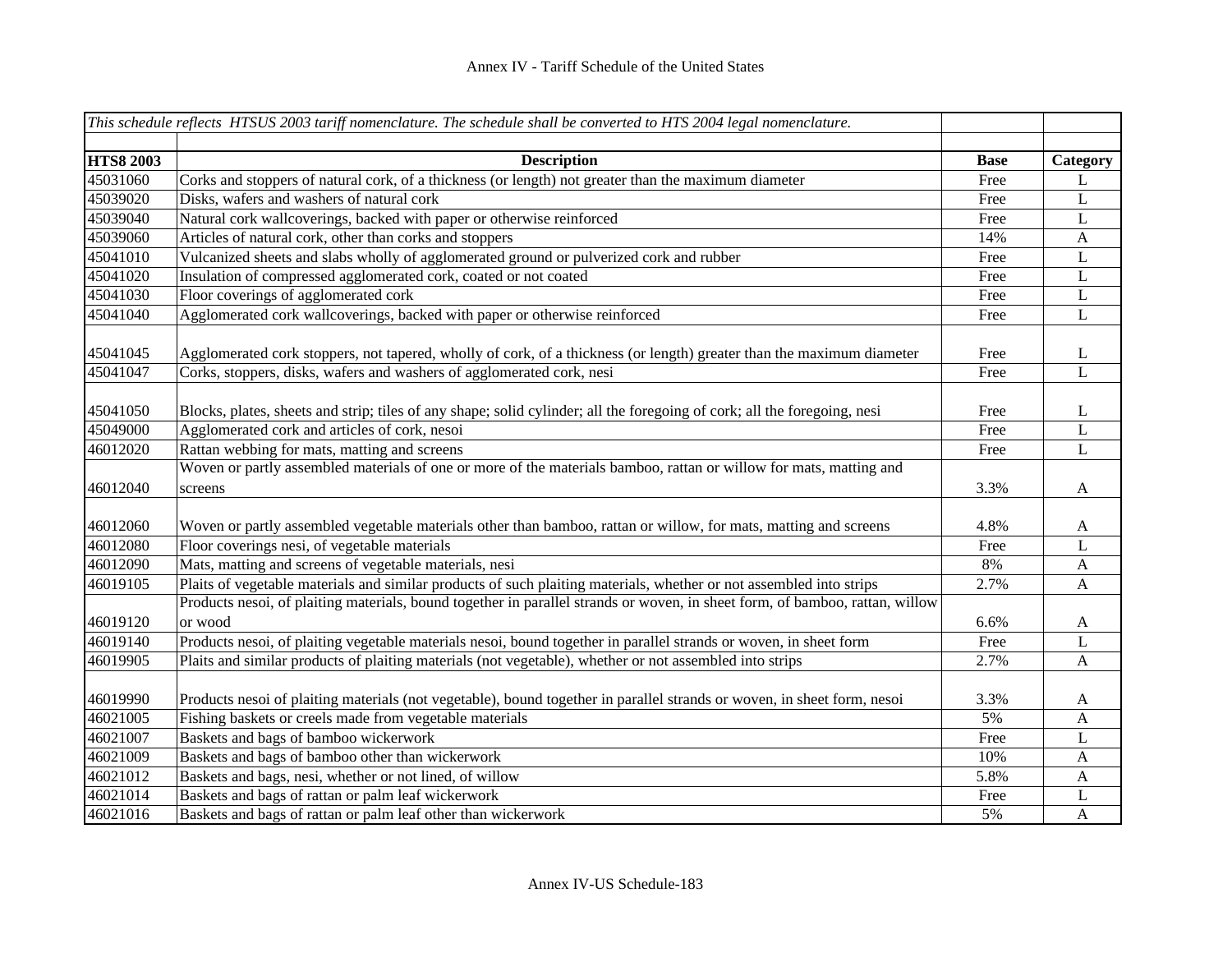|                  | This schedule reflects HTSUS 2003 tariff nomenclature. The schedule shall be converted to HTS 2004 legal nomenclature.  |             |               |
|------------------|-------------------------------------------------------------------------------------------------------------------------|-------------|---------------|
| <b>HTS8 2003</b> | <b>Description</b>                                                                                                      | <b>Base</b> |               |
| 46021017         | Baskets and bags of vegetable material wickerwork, neosi                                                                | Free        | Category<br>L |
| 46021018         | Baskets and bags of vegetable material, neosi                                                                           | 4.5%        |               |
|                  |                                                                                                                         |             | A             |
| 46021021         | Luggage, handbags and flat goods, whether or not lined, of bamboo                                                       | 6.2%        | A             |
| 46021022         | Luggage, handbags and flat goods, whether or not lined, of willow                                                       | 5.8%        | A             |
| 46021023         | Articles of a kind normally carried in the pocket or in the handbag, of rattan or of palm leaf                          | 9%          | A             |
| 46021025         | Luggage, handbags and flat goods, whether or not lined, of rattan or of palm leaf, nesi                                 | 18%         | A             |
| 46021029         | Luggage, handbags and flat goods, whether or not lined, made from plaiting materials nesi                               | 5.3%        | A             |
| 46021035         | Articles of wickerwork, neosi, of one or more of the following: bamboo, rattan, willow or wood                          | Free        | L             |
| 46021045         | Basketwork and other articles, neosi, of one or more of bamboo, rattan, willow or wood                                  | 6.6%        | A             |
| 46021060         | Articles of wickerwork, neosi, of vegetable materials, nesoi                                                            | Free        | L             |
| 46021080         | Basketwork and other articles, neosi, of vegetables materials, nesoi                                                    | 2.3%        | A             |
|                  | Basketwork, wickerwork and other articles made directly from plaiting materials or from articles of heading 4601, nesi; |             |               |
| 46029000         | loofah articles                                                                                                         | 3.5%        | A             |
| 47010000         | Mechanical woodpulp                                                                                                     | Free        | L             |
| 47020000         | Chemical woodpulp, dissolving grades                                                                                    | Free        | L             |
| 47031100         | Chemical woodpulp, soda or sulfate, other than dissolving grades, of unbleached coniferous wood                         | Free        | L             |
| 47031900         | Chemical woodpulp, soda or sulfate, other than dissolving grades, of unbleached nonconiferous wood                      | Free        | $\mathbf L$   |
| 47032100         | Chemical woodpulp, soda or sulfate, other than dissolving grades, of semibleached or bleached coniferous wood           | Free        | L             |
| 47032900         | Chemical woodpulp, soda or sulfate, other than dissolving grades, of semibleached or bleached nonconiferous wood        | Free        | L             |
| 47041100         | Chemical woodpulp, sulfite, other than dissolving grades, of unbleached coniferous wood                                 | Free        | $\mathbf{L}$  |
| 47041900         | Chemical woodpulp, sulfite, other than dissolving grades, of unbleached nonconiferous wood                              | Free        | L             |
| 47042100         | Chemical woodpulp, sulfite, other than dissolving grades, of semibleached or bleached coniferous wood                   | Free        | L             |
| 47042900         | Chemical woodpulp, sulfite, other than dissolving grades, of semibleached or bleached nonconiferous wood                | Free        | L             |
| 47050000         | Semichemical woodpulp                                                                                                   | Free        | L             |
| 47061000         | Cotton linters pulp                                                                                                     | Free        | L             |
| 47062000         | Pulps of fibers derived from recovered (waste and scrap) paper or paperboard                                            | Free        | L             |
| 47069100         | Pulps of fibrous cellulosic material, other than cotton linters pulp, mechanical                                        | Free        | L             |
| 47069200         | Pulps of fibrous cellulosic material, other than cotton linters pulp, chemical                                          | Free        | L             |
| 47069300         | Pulps of fibrous cellulosic material, other than cotton linters pulp, semichemical                                      | Free        | L             |
| 47071000         | Waste and scrap of unbleached kraft paper or paperboard or of corrugated paper or paperboard                            | Free        | L             |
| 47072000         | Waste and scrap of other paper or paperboard, made mainly of bleached chemical pulp, not colored in the mass            | Free        | L             |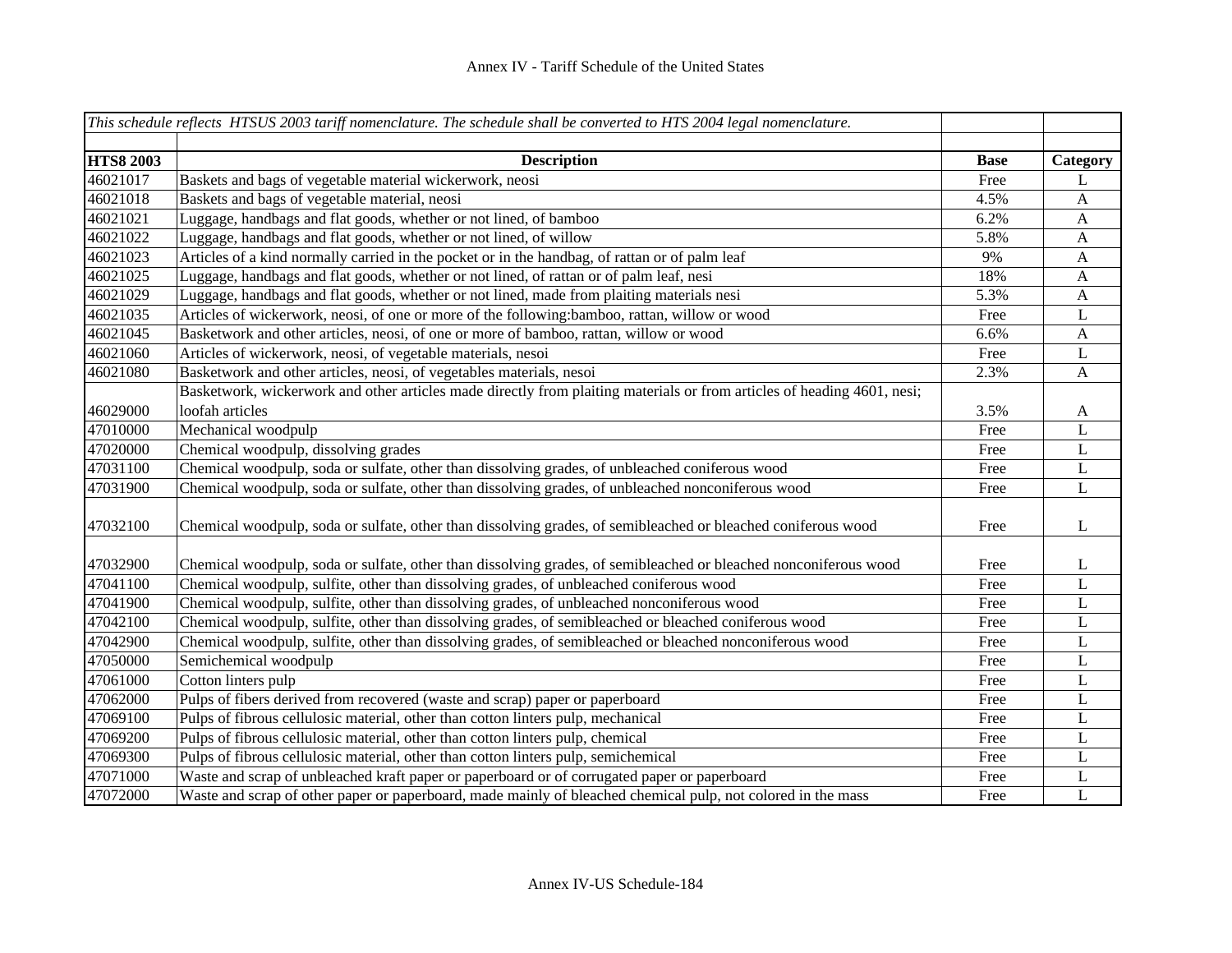|                  | This schedule reflects HTSUS 2003 tariff nomenclature. The schedule shall be converted to HTS 2004 legal nomenclature.     |             |                         |
|------------------|----------------------------------------------------------------------------------------------------------------------------|-------------|-------------------------|
|                  |                                                                                                                            |             |                         |
| <b>HTS8 2003</b> | <b>Description</b>                                                                                                         | <b>Base</b> | Category                |
|                  | Waste and scrap of paper or paperboard made mainly of mechanical pulp (for example, newspapers, journals, and similar      |             |                         |
| 47073000         | printed matter)                                                                                                            | Free        | L                       |
| 47079000         | Waste and scrap of paper or paperboard nesi, including unsorted waste and scrap                                            | Free        | $\mathbf{L}$            |
| 48010000         | Newsprint, in rolls or sheets                                                                                              | Free        | $\mathbf{L}$            |
| 48021000         | Handmade paper and paperboard                                                                                              | 0.2%        | $\overline{\mathbf{V}}$ |
|                  | Paper & paperboard use for photo-sensitive/heat-sensitive/electro-sensitive paper/paperboard, in strip/rolls ov 15 cm wide |             |                         |
| 48022010         | or certain sheets                                                                                                          | Free        | $\mathbf{L}$            |
|                  | Uncoated basic paper for photo-sensitive/heat-sensitve/eletro-sensitive paper/paperboard to be sensitized for photography, |             |                         |
| 48022020         | roll/sheets nesoi                                                                                                          | 0.1%        | $\mathbf V$             |
|                  | Uncoated paper and paperboard of a kind used for photo-sensitive/heat-sensitve/eletro-sensitive paper/paperboard, in rolls |             |                         |
| 48022040         | or sheets nesoi                                                                                                            | 0.3%        | $\mathbf V$             |
|                  | Carbonizing base paper weighing n/ov 15 g/m2, in strip/roll over 15 cm wide or rectangular sheets w/side ov 36 cm and      |             |                         |
| 48023050         | other ov 15 cm unfold                                                                                                      | 0.3%        | $\mathbf{V}$            |
|                  | Carbonizing base paper weighing over 15 g/m2, in strip/roll over 15 cm wide or rectangular sheets w/side ov 36 cm and      |             |                         |
| 48023060         | other ov 15 cm unfold                                                                                                      | 0.2%        | $\mathbf V$             |
| 48023070         | Carbonizing base paper of a kind used for writing, printing or other graphic purposes, in rolls or sheets nesoi            | 0.3%        | $\overline{\text{V}}$   |
| 48024000         | Wallpaper base (hanging paper), in rolls or sheets                                                                         | Free        | $\bf L$                 |
|                  | Writing paper, weigh < 40 g/m2, cont. $n/0$ 10% total fiber content by a mechanical/chemi- process, in strip/roll ov 15 cm |             |                         |
| 48025410         | wide/certain sheets                                                                                                        | 0.2%        | $\mathbf V$             |
|                  | India & bible paper, weigh < 40 g/m2, n/o 10% total fiber content by a mechanical/chemi- process, in strip/roll ov 15 cm   |             |                         |
| 48025420         | wide/certain sheets                                                                                                        | 0.2%        | $\mathbf V$             |
|                  | Paper/paperboard nesoi, weigh < 40 g/m2, n/o 10% total fiber by mechanical/chemi- process, in strip/roll ov 15 cm wide     |             |                         |
| 48025430         | or certain sheets                                                                                                          | Free        | $\bf L$                 |
|                  | Other basic paper to be sensitized use in photography, wt < $40g/m2$ , n/o 10% total fiber by mechanical/chem-process, in  |             |                         |
| 48025450         | rolls/sheets nesoi                                                                                                         | 0.1%        | $\mathbf V$             |
|                  | Other paper/paperboard kind use writing/printing/other graphic purposes, $wt < 40g/m2$ , n/o fiber by mechanical/chemi     |             |                         |
| 48025460         | process,roll/sheet nesoi                                                                                                   | 0.3%        | $\mathbf V$             |
|                  | Writing/cover paper, wt 40 g/m2-150 g/m2, n/o 10% total fiber by mechanical/chemi- process, in rolls exceeding 15 cm in    |             |                         |
| 48025510         | width                                                                                                                      | 0.2%        | $\mathbf V$             |
|                  | Drawing paper, wt 40 g/m2 -150 g/m2, n/o 10% total fiber content by mechanical/chemi- process, in rolls exceeding 15       |             |                         |
| 48025520         | cm in width                                                                                                                | 0.2%        | $\mathbf{V}$            |
|                  | India/bible paper, wt 40 g/m2-150 g/m2, n/o 10% total fiber content by mechanical/chemi- process, in rolls exceeding 15    |             |                         |
| 48025530         | cm in width                                                                                                                | 0.2%        | $\mathbf V$             |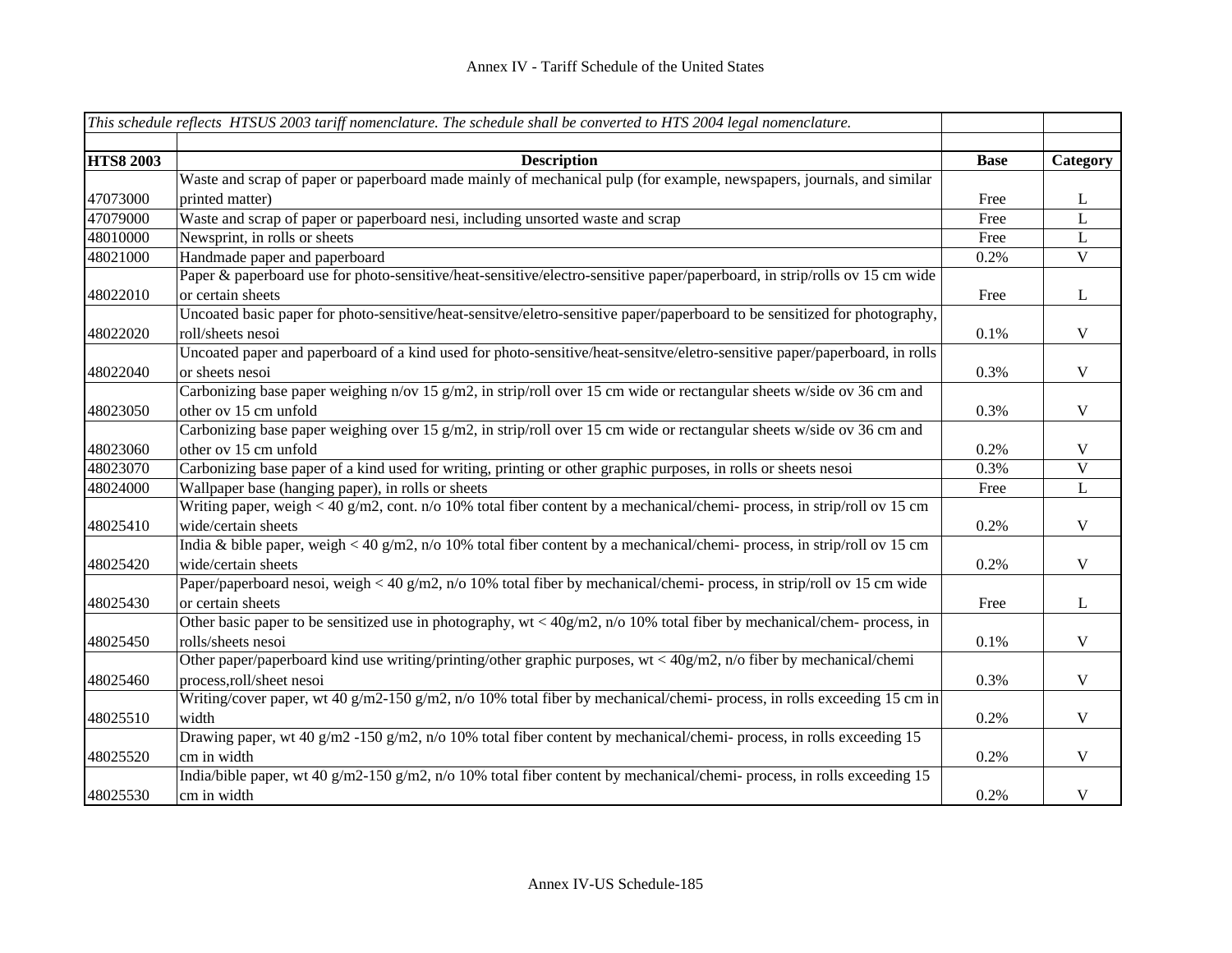|                  | This schedule reflects HTSUS 2003 tariff nomenclature. The schedule shall be converted to HTS 2004 legal nomenclature.                             |             |              |
|------------------|----------------------------------------------------------------------------------------------------------------------------------------------------|-------------|--------------|
|                  |                                                                                                                                                    |             |              |
| <b>HTS8 2003</b> | <b>Description</b>                                                                                                                                 | <b>Base</b> | Category     |
| 48025540         | Paper & paperboard, nesoi, 40 g/m2-150 g/m2, n/o 10% total fiber by mechanical/chemi- process, in rolls exceeding 15<br>cm in width                | Free        | $\mathbf{L}$ |
| 48025560         | Other basic paper be sensitized for use photography, 40g/m2-150g/m2, n/o 10% total fiber by mechanical/chemi-process,<br>rolls n/o 15 cm wide      | 0.1%        | $\mathbf{V}$ |
| 48025570         | Other paper/paperboard for writing/printing/other graphic purpose, 40g/m2-150g/m2, n/o 10% fiber mechanical/chemi-<br>process, roll n/o 15 cm wide | 0.3%        | $\mathbf{V}$ |
| 48025610         | Writing & cover paper, wt 40 g/m2-150 g/m2, n/o 10% by weight total fiber content by mechanical/chemi- process, in<br>certain size sheets          | 0.2%        | $\mathbf V$  |
| 48025620         | Drawing paper, wt 40 g/m2-150 g/m2, contain n/o 10% weight total fiber content obtained by mechanical/chemi-process,<br>in certain size sheets     | 0.2%        | $\mathbf V$  |
| 48025630         | India & bible paper, wt 40 g/m2-150 g/m2, n/o 10% by wt. total fiber content obtained by mechanical/chemi- process, in<br>certain size sheets      | 0.2%        | $\mathbf{V}$ |
| 48025640         | Paper & paperboard nesoi, 40 g/m2-150 g/m2, n/o 10% by wt. total fiber content obtained by mechanical/chemi-process,<br>in certain size sheets     | Free        | $\mathbf L$  |
| 48025660         | Other basic paper be sensitized use in photography, wt. 40g/m2-150g/m2, n/o 10% total fiber by mechanical/chemi-<br>process, other sized sheets    | 0.1%        | $\mathbf V$  |
| 48025670         | Paper/paperboard for writing/printing/other graphic purpose, wt 40g/m2-150g/m2, n/o 10% fiber by mechanical/chemi-<br>process, other sized sheets  | 0.3%        | $\mathbf V$  |
| 48025710         | Writing/cover paper, wt 40 g/m2-150 g/m2, cont. n/o 10% by weight total fiber content obtained by mechanical/chemi-<br>process, in sheets nesoi    | 0.2%        | $\mathbf V$  |
| 48025720         | Drawing paper, wt 40 g/m2 to 150 g/m2, cont. n/o 10% by weight total fiber content obtained by mechanical/chemi-<br>process, in sheets nesoi       | 0.2%        | $\mathbf V$  |
| 48025730         | India & bible paper, wt 40 g/m2 to 150 g/m2, cont. n/o 10% by wt. total fiber content obtained by mechanical/chemi-<br>process, in sheets nesoi    | 0.2%        | $\mathbf V$  |
| 48025740         | Paper & paperboard nesoi, 40 g/m2-150 g/m2, cont. n/o 10% by wt. total fiber content obtained by mechanical/chemi-<br>process, in sheets nesoi     | Free        | $\mathbf{L}$ |
| 48025810         | Writing/cover paper, >150 g/m2, n/o 10% by wt total fiber content by mechanical process/chemi-, in strip/roll ov 15 cm<br>wide or certain sheet    | 0.2%        | $\mathbf V$  |
| 48025820         | Paper & paperboard nesoi, >150 g/m2, n/o 10% total fiber content by mechanical/chemi- process, in strip/roll ov 15 cm<br>wide or certain sheets    | 0.2%        | $\mathbf V$  |
| 48025850         | Basic paper be sensitized for photography, wt >150 g/m2, n/o 10% total fiber content by mechanical process/chemi-, in<br>rolls/sheets nesoi        | 0.1%        | $\mathbf V$  |
| 48025860         | Paper/paperboard for writing/printing/other graphic purpose, >150 g/m2, n/o 10% fiber content by mechanical<br>process/chemi-,rolls/sheets nesoi   | 0.3%        | $\mathbf V$  |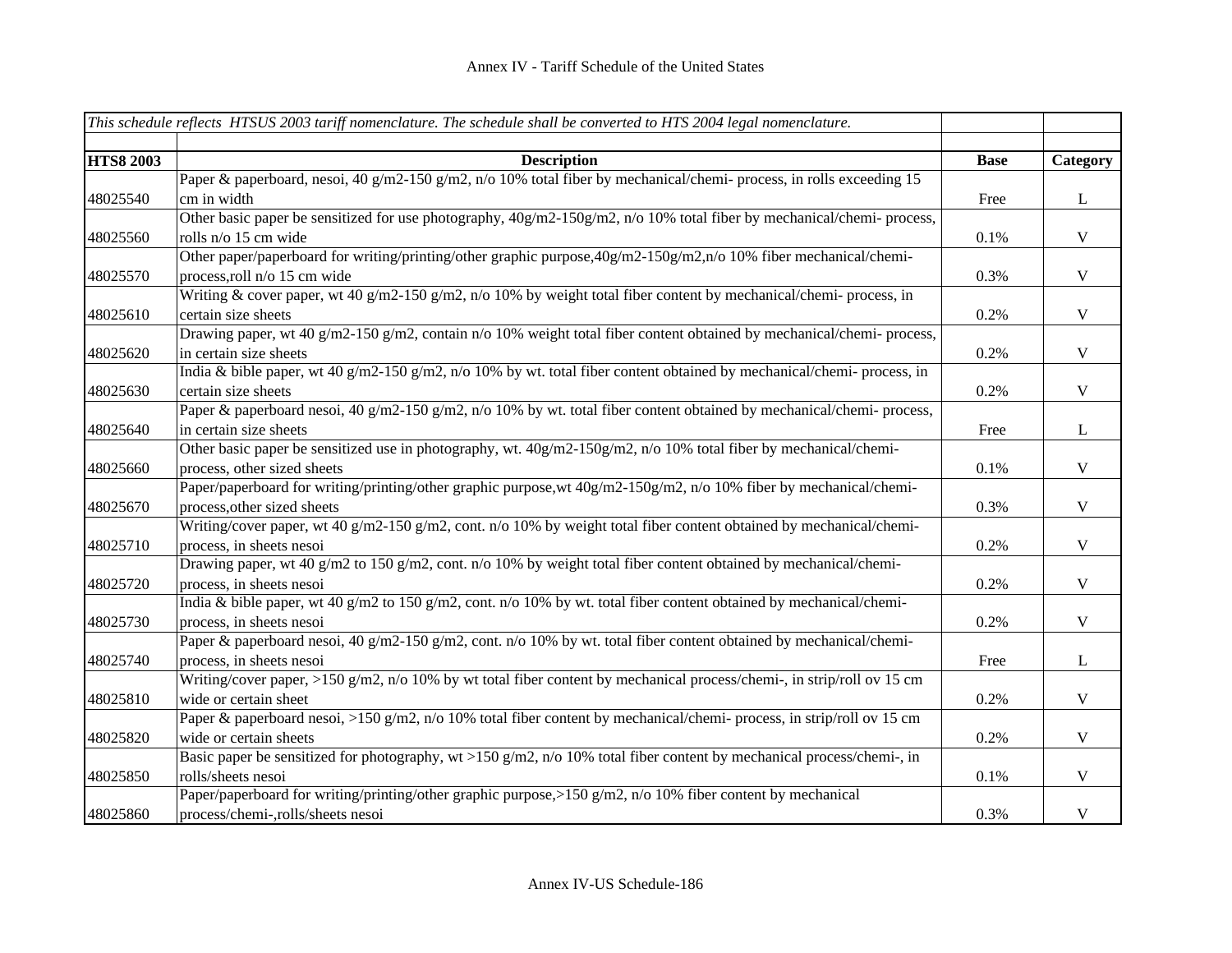|                  | This schedule reflects HTSUS 2003 tariff nomenclature. The schedule shall be converted to HTS 2004 legal nomenclature.   |             |                |
|------------------|--------------------------------------------------------------------------------------------------------------------------|-------------|----------------|
| <b>HTS8 2003</b> | <b>Description</b>                                                                                                       | <b>Base</b> | Category       |
|                  | Writing & cover paper, over 10% by wt total fiber content consists of fiber obtained by mechanical/chemi- process, in    |             |                |
| 48026110         | rolls over 15 cm wide                                                                                                    | 0.2%        | $\mathbf V$    |
|                  | Drawing paper, over 10% by weight total fiber content consists of fiber obtained by mechanical/chemi- process, in rolls  |             |                |
| 48026120         | over 15 cm wide                                                                                                          | 0.2%        | $\mathbf V$    |
|                  | Paper and paperboard for graphic purpose nesoi, ov 10% total fiber content obtained by mechanical/chemi- process, in     |             |                |
| 48026130         | rolls over 15 cm wide                                                                                                    | Free        | $\bf L$        |
|                  | Basic paper to be sensitized for photography, ov 10% total fiber content obtained by mechanical/chemi- process, in rolls |             |                |
| 48026150         | $n$ /o 15 cm wide                                                                                                        | 0.1%        | $\mathbf V$    |
|                  | Paper/paperboard for writing/printing/other graphic purposes nesoi, ov 10% total fiber by mechanical/chemi-process, in   |             |                |
| 48026160         | rolls n/o 15 cm wide                                                                                                     | 0.3%        | $\mathbf V$    |
|                  | Writing & cover paper, over 10% by wt total fiber content consists of fiber obtained by mechanical/chemi- process, in    |             |                |
| 48026210         | certain size sheets                                                                                                      | 0.2%        | $\mathbf V$    |
|                  | Drawing paper, which ov 10% by weight total fiber content consists of fiber obtained by mechanical/chemi- process, in    |             |                |
| 48026220         | certain size sheets                                                                                                      | 0.2%        | $\mathbf V$    |
|                  | Paper and paperboard for graphic purposes nesoi, ov 10% by wt total fiber obtained by mechanical/chemi- process, in      |             |                |
| 48026230         | certain size sheets                                                                                                      | Free        | $\bf L$        |
|                  | Basic paper to be sensitized for use in photography, ov 10% by wt total fiber obtained by mechanical/chemi-process,      |             |                |
| 48026250         | other sized sheets                                                                                                       | 0.1%        | $\mathbf V$    |
|                  | Paper/paperboard used for graphic purposes nesoi, ov 10% by wt total fiber obtained by mechanical/chemi- process, other  |             |                |
| 48026260         | sized sheets                                                                                                             | 0.3%        | $\mathbf V$    |
|                  | Writing & cover paper, of which over 10% by weight total fiber content consists of fiber obtained by mechanical process, |             |                |
| 48026910         | sheets nesoi                                                                                                             | 0.2%        | $\mathbf V$    |
|                  | Drawing paper, of which over 10% by weight total fiber content consists of fiber obtained by mechanical process, in      |             |                |
| 48026920         | sheets nesoi                                                                                                             | 0.2%        | $\mathbf V$    |
|                  | Paper and paperboard for graphic purposes nesoi, ov 10% by wt total fiber obtained by mechanical/chemi-process, in       |             |                |
| 48026930         | sheets nesoi                                                                                                             | Free        | L              |
| 48030020         | Cellulose wadding in rolls over 36 cm wide or sheets with at least one side over 36 cm                                   | 0.4%        | $\overline{V}$ |
|                  | Toilet, facial tissue, towel or napkin stock and paper for household/sanitary purposes, in rolls or sheets of specific   |             |                |
| 48030040         | measure                                                                                                                  | Free        | L              |
| 48041100         | Uncoated, unbleached kraftliner, in rolls or sheets                                                                      | Free        | $\mathbf{L}$   |
| 48041900         | Uncoated kraftliner, other than unbleached, in rolls or sheets                                                           | Free        | L              |
| 48042100         | Uncoated, unbleached sack kraft paper, in rolls or sheets                                                                | Free        | $\mathbf L$    |
| 48042900         | Uncoated sack kraft paper, other than unbleached, in rolls or sheets                                                     | Free        | $\mathbf{L}$   |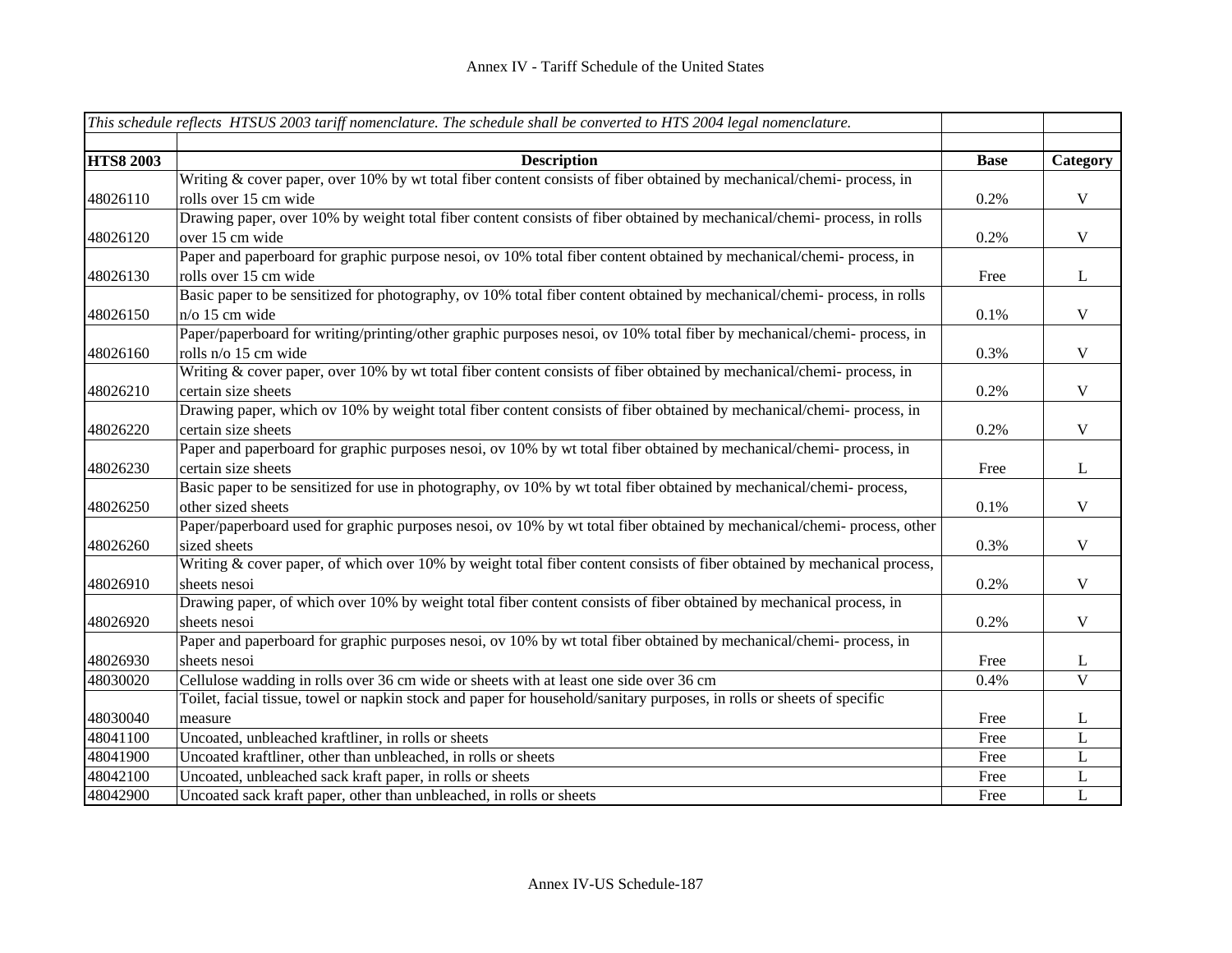|                  | This schedule reflects HTSUS 2003 tariff nomenclature. The schedule shall be converted to HTS 2004 legal nomenclature.                      |             |                         |
|------------------|---------------------------------------------------------------------------------------------------------------------------------------------|-------------|-------------------------|
|                  |                                                                                                                                             |             |                         |
| <b>HTS8 2003</b> | <b>Description</b>                                                                                                                          | <b>Base</b> | Category                |
|                  |                                                                                                                                             |             |                         |
| 48043110         | Uncoated, unbleached kraft condenser paper, in rolls or sheets, weighing more than 15 g/m 2 but not over 30 g/m 2                           | 0.2%        | $\mathbf V$             |
|                  | Uncoated, unbleached kraft condenser paper, in rolls or sheets, weighing less than 15 g/m 2 or more than 30 g/m 2 to 150                    |             |                         |
| 48043120         | $g/m$ 2                                                                                                                                     | 0.4%        | $\mathbf V$             |
| 48043140         | Uncoated, unbleached kraft wrapping paper in rolls or sheets, weighing 150 g/m2 or less                                                     | Free        | $\mathbf L$             |
| 48043160         | Uncoated, unbleached kraft paper nesi, in rolls or sheets, weighing 150 g/m2 or less                                                        | 0.4%        | $\overline{V}$          |
| 48043920         | Uncoated kraft condenser paper, other than unbleached, in rolls or sheets, weighing 150 g/m2 or less                                        | 0.4%        | $\overline{\mathbf{V}}$ |
| 48043940         | Uncoated kraft wrapping paper, other than unbleached, in rolls or sheets, weighing 150 g/m2 or less                                         | Free        | $\mathbf L$             |
| 48043960         | Uncoated kraft paper and paperboard, other than unbleached, in rolls or sheets, weighing 150 g/m2 or less, nesi                             | 0.4%        | $\mathbf V$             |
| 48044120         | Uncoated, unbleached kraft wrapping paper in rolls or sheets, weighing more than 150 but less than 225 $g/m2$                               | Free        | L                       |
| 48044140         | Uncoated, unbleached kraft paper and paperboard, nesi, in rolls or sheets, weighing more than 150 but less than 225 $g/m2$                  | 0.4%        | $\mathbf V$             |
|                  | Uncoated, bleached kraft paper and paperboard, over 150 but n/o 225 g/m2, over 95% content of wood fibers by chemical                       |             |                         |
| 48044200         | process, rolls or sheets                                                                                                                    | Free        | $\bf L$                 |
|                  |                                                                                                                                             |             |                         |
| 48044900         | Uncoated kraft paper and paperboard, nesi, in rolls or sheets, weighing more than 150 but less than 225 $g/m2$ , nesi                       | 0.4%        | $\mathbf V$             |
| 48045100         | Uncoated, unbleached kraft paper and paperboard, in rolls or sheets, weighing 225 g/m2 or more                                              | Free        | $\mathbf L$             |
|                  | Uncoated, bleached kraft paper & paperboard, over $225 \text{ g/m}$ , over 95% content of wood fibers obtained by chemical                  |             |                         |
| 48045200         | process, rolls or sheets                                                                                                                    | Free        | L                       |
| 48045900         | Uncoated kraft paper and paperboard in rolls or sheets, weighing 225 g/m2 or more, nesi                                                     | 0.4%        | $\overline{\mathbf{V}}$ |
|                  |                                                                                                                                             |             |                         |
| 48051100         | Uncoated semichemical fluting paper, in rolls or sheets, not further worked than as specified in note 3 to chapter 48                       | 0.4%        | $\mathbf V$             |
|                  | Uncoated straw fluting paper, weighing 150 $g/m2$ or less, in rolls or sheets, not further worked than as specified in note 3               |             |                         |
| 48051210         | to chapter 48                                                                                                                               | 0.4%        | $\mathbf V$             |
|                  | Uncoated straw fluting pape, weighing over 150 g/m2, in rolls or sheets, not further worked than as specified in note 3 to                  |             |                         |
| 48051220         | chapter 48<br>Uncoated fluting paper nesoi, weighing $150 g/m2$ or less, in rolls or sheets, not further worked than as specified in note 3 | Free        | $\bf L$                 |
| 48051910         | to chapter 48                                                                                                                               | 0.4%        | $\mathbf V$             |
|                  | Uncoated fluting paper nesoi, weighing over 150 g/m2, in rolls or sheets, not further worked than as specified in note 3 to                 |             |                         |
| 48051920         | chapter 48                                                                                                                                  | Free        | $\bf L$                 |
|                  | Uncoated testliner (recycled liner board), weighing $n/0$ 15 g/m2, in rolls or sheets, not further worked than in note 3 to                 |             |                         |
| 48052450         | chapter 48                                                                                                                                  | 0.2%        | $\mathbf V$             |
|                  | Uncoated testliner, weighing over 15 g/m2 but not over 30 g/m2, in rolls or sheets, not further worked than in note 3 to                    |             |                         |
| 48052470         | chapter 48                                                                                                                                  | Free        | $\bf L$                 |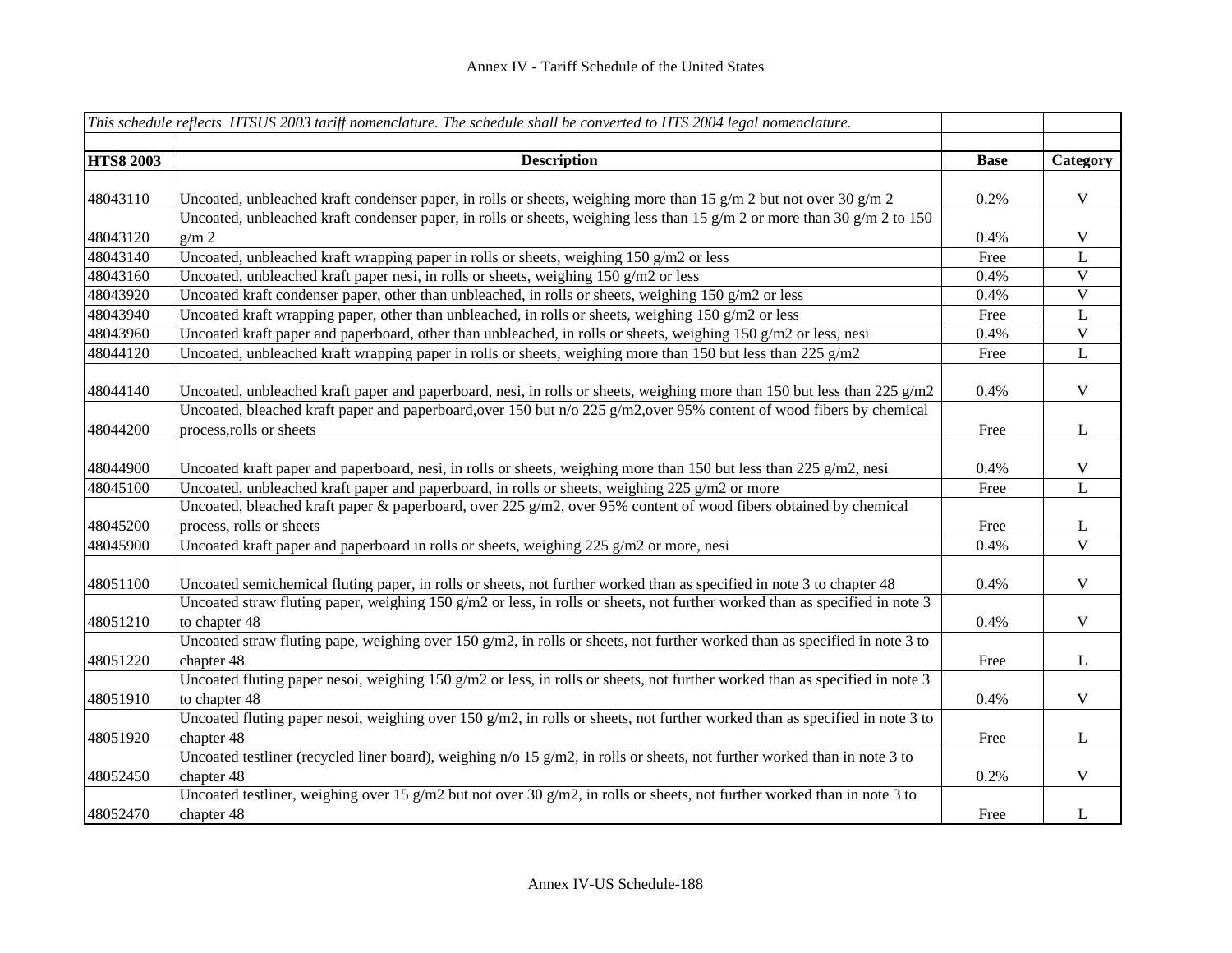|                  | This schedule reflects HTSUS 2003 tariff nomenclature. The schedule shall be converted to $\overline{HTS}$ 2004 legal nomenclature. |             |                |
|------------------|-------------------------------------------------------------------------------------------------------------------------------------|-------------|----------------|
|                  |                                                                                                                                     |             |                |
| <b>HTS8 2003</b> | <b>Description</b>                                                                                                                  | <b>Base</b> | Category       |
|                  | Uncoated testliner, weighing over 30 g/m2 but not over 150 g/m2, in rolls or sheets, not further worked than in note 3 to           |             |                |
| 48052490         | chapter 48                                                                                                                          | 0.4%        | $\mathbf V$    |
|                  | Uncoated testliner, weighing more than $150 g/m2$ , in rolls or sheets, not further worked than as specified in note 3 to           |             |                |
| 48052500         | chapter 48                                                                                                                          | Free        | L              |
| 48053000         | Uncoated sulfite wrapping paper in rolls or sheets                                                                                  | 0.2%        | $\overline{V}$ |
| 48054000         | Uncoated filter paper and paperboard in rolls or sheets                                                                             | 0.4%        | $\overline{V}$ |
| 48055000         | Uncoated felt paper and paperboard in rolls or sheets                                                                               | Free        | $\bf L$        |
|                  | Uncoated multi-ply paper & paperboard, bibulous & wrapping paper, weigh 150 g/m2 or less, in rolls/sheets, not further              |             |                |
| 48059110         | worked than in note 3                                                                                                               | Free        | $\bf L$        |
|                  | Uncoated condenser paper, weighing $150 g/m2$ or less, in rolls or sheets, not further worked than as specified in note 3 to        |             |                |
| 48059120         | chapter 48                                                                                                                          | 0.4%        | V              |
|                  | Uncoated paper and paperboard nesoi, weighing not over 15 $g/m2$ , in rolls or sheets, not further worked than as in note 3         |             |                |
| 48059150         | to chapter 48                                                                                                                       | 0.2%        | $\mathbf{V}$   |
|                  | Uncoated paper and paperboard nesoi, weigh over 15 g/m2 but $n/0$ 30 g/m2, in rolls or sheets, not further worked than in           |             |                |
| 48059170         | note 3 to chapter 48                                                                                                                | Free        | $\mathbf{L}$   |
|                  | Uncoated paper and paperboard nesoi, weigh ov 30 g/m2 but n/o 150 g/m2, in rolls or sheets, not further worked than in              |             |                |
| 48059190         | note 3 to chapter 48                                                                                                                | 0.4%        | $\mathbf V$    |
|                  | Uncoated pressboard, weighing more than 150 g/m2 but less than 225 g/m2, in rolls or sheets, not further worked than in             |             |                |
| 48059220         | note 3 to chapter 48                                                                                                                | 0.5%        | $\mathbf V$    |
|                  | Uncoated paper & paperboard nesoi, weighing > 150 g/m2 but < 225 g/m2, in rolls or sheets, not further worked than in               |             |                |
| 48059240         | note 3 to chapter 48                                                                                                                | Free        | $\bf L$        |
|                  | Uncoated pressboard weighing 225 g/m2 or more, in rolls or sheets, not further worked than as specified in note 3 to                |             |                |
| 48059320         | chapter 48                                                                                                                          | 0.5%        | $\mathbf V$    |
|                  | Uncoated paper and paperboard nesoi, weighing 225 g/m2 or more, in rolls or sheets, not further worked than as in note 3            |             |                |
| 48059340         | to chapter 48                                                                                                                       | Free        | L              |
| 48061000         | Vegetable parchment in rolls or sheets                                                                                              | Free        | L              |
| 48062000         | Greaseproof papers in rolls or sheets                                                                                               | Free        | L              |
| 48063000         | Tracing papers in rolls or sheets                                                                                                   | Free        | L              |
| 48064000         | Glassine and other glazed transparent or translucent papers, in rolls or sheets                                                     | Free        | L              |
|                  | Composite paper and paperboard, laminated internally with bitumen, tar or asphalt, not surface-coated or impregnated, in            |             |                |
| 48070010         | rolls or sheets                                                                                                                     | Free        | L              |
| 48070091         | Composite straw paper and paperboard, not surface-coated or impregnated, in rolls or sheets                                         | 0.3%        | V              |
| 48070092         | Composite cloth-lined or reinforced paper, not surface-coated or impregnated, in rolls or sheets                                    | 0.2%        | $\mathbf V$    |
| 48070094         | Composite paper and paperboard nesoi, not surface-coated or impregnated, in rolls or sheets                                         | Free        | L              |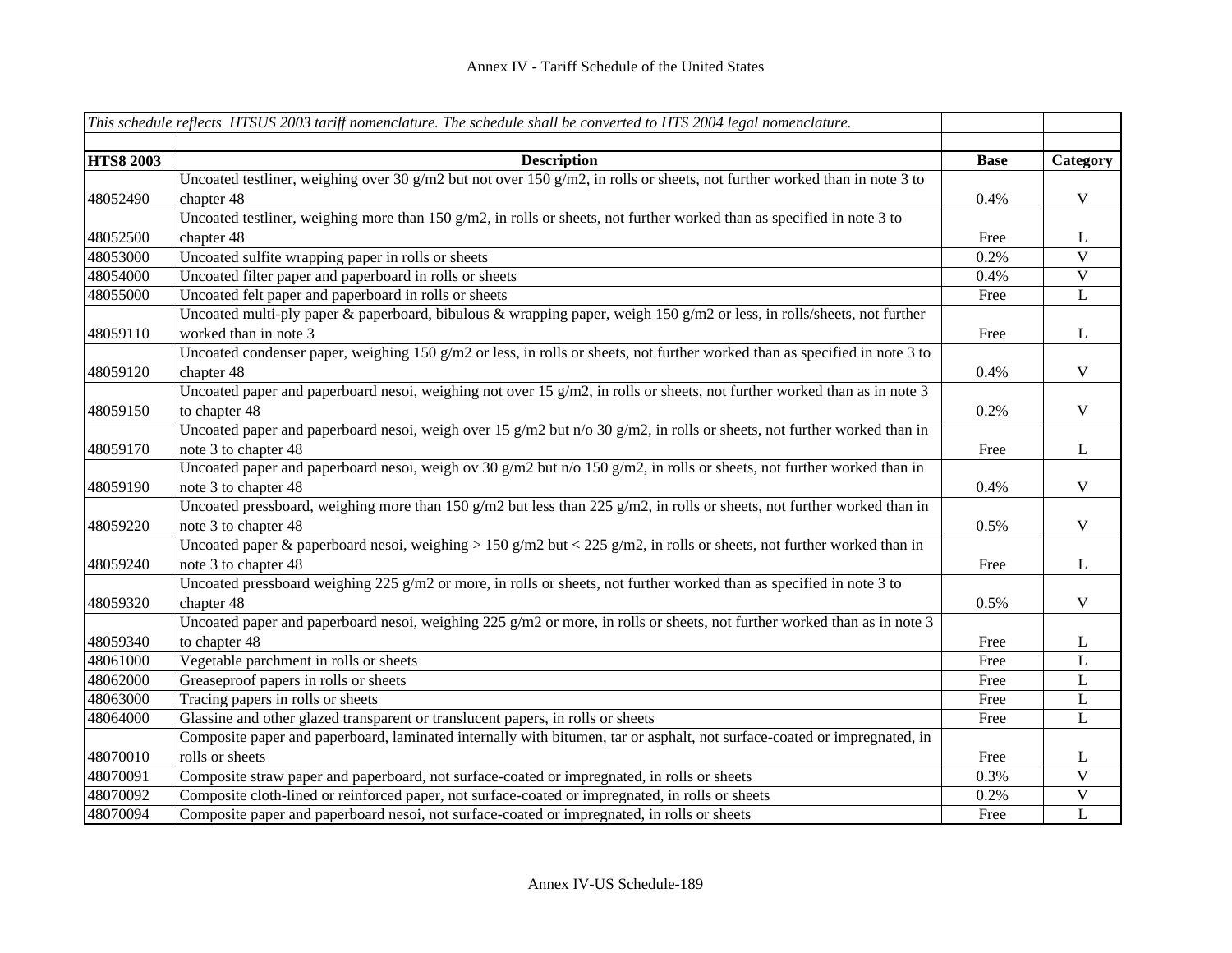|                  | This schedule reflects HTSUS 2003 tariff nomenclature. The schedule shall be converted to HTS 2004 legal nomenclature.     |             |                         |
|------------------|----------------------------------------------------------------------------------------------------------------------------|-------------|-------------------------|
|                  |                                                                                                                            |             |                         |
| <b>HTS8 2003</b> | <b>Description</b>                                                                                                         | <b>Base</b> | Category                |
| 48081000         | Corrugated paper and paperboard, whether or not perforated, in rolls or sheets                                             | 0.4%        | $\overline{V}$          |
| 48082000         | Sack kraft paper, creped or crinkled, whether or not embossed or perforated, in rolls or sheets                            | Free        | $\bf L$                 |
| 48083000         | Kraft paper, nesi, creped or crinkled, whether or not embossed or perforated, in rolls or sheets                           | Free        | L                       |
| 48089020         | Paper and paperboard, creped or crinkled, in rolls or sheets, nesi                                                         | 0.3%        | $\overline{\mathbf{V}}$ |
| 48089040         | Paper and paperboard, embossed, in rolls or sheets, nesi                                                                   | 0.2%        | $\overline{\mathbf{V}}$ |
| 48089060         | Paper and paperboard, in rolls or sheets, nesi                                                                             | 0.5%        | $\overline{\mathbf{V}}$ |
|                  | Carbon or similar copying paper, in rolls over 36 cm wide or rectangular sheets over 36cm on side(s), weighing n/o 15      |             |                         |
| 48091020         | g/m2                                                                                                                       | 0.3%        | $\mathbf V$             |
|                  | Carbon or similar copying paper, in rolls over 36 cm wide or rectangular sheets over 36 cm on side(s), weighing over 15    |             |                         |
| 48091040         | g/m2                                                                                                                       | Free        | L                       |
| 48092020         | Self-copy writing paper in rolls over 36 cm wide or rectangular sheets over 36 cm on side(s)                               | 0.4%        | $\mathbf{V}$            |
| 48092040         | Self-copy paper in rolls over 36 cm wide or rectangular sheets over 36 cm on side(s), other than writing paper             | Free        | L                       |
| 48099020         | Stereotype-matrix board and mat in rolls over 36 cm wide or in rectangular sheets over 36 cm on side(s)                    | 0.6%        | $\mathbf V$             |
| 48099040         | Simplex decalcomania paper in rolls over 36 cm wide or in rectangular sheets over 36 cm on side(s)                         | 0.3%        | $\mathbf V$             |
| 48099060         | Duplex decalcomania paper in rolls over 36 cm wide or in rectangular sheets over 36 cm on side(s)                          | Free        | L                       |
|                  |                                                                                                                            |             |                         |
| 48099070         | Copying or transfer paper impregnated and/or coated, in rolls over 36 cm wide or rectangular sheets over 36 cm on side(s)  | Free        | L                       |
| 48099080         | Copying or transfer papers, nesi, in rolls over 36 cm wide or rectangular sheets over 36 cm on side(s)                     | 0.2%        | $\mathbf V$             |
|                  | Basic paper be sensitized for photography, coated w/inorganic, n/o 150 g/m2, n/o 10% fiber by mechanical/chemi-            |             |                         |
| 48101311         | process, rolls ov 15 cm wide                                                                                               | 0.1%        | $\mathbf V$             |
|                  | India or bible paper, coated w/inorganic, $n/0$ 150 g/m2, $n/0$ 10% fiber content obtained by a mechanical/chemi- process, |             |                         |
| 48101313         | rolls ov 15 cm wide                                                                                                        | 0.2%        | $\mathbf V$             |
|                  | Paper/paperboard for graphic use nesoi, coated w/inorganic, n/o 150g/m2, n/o 10% fiber by mechanical/chemi-process,        |             |                         |
| 48101319         | rolls ov 15 cm wide                                                                                                        | 0.2%        | $\mathbf V$             |
|                  | Paper and paperboard for graphic use, coated w/inorganic, ov 150g/m2, n/o 10% fiber by mechanical/chemi-process, in        |             |                         |
| 48101320         | rolls over 15 cm wide                                                                                                      | 0.3%        | $\mathbf V$             |
|                  | Printed/embossed/perforated paper & paperboard graphic use, coated w/inorganic, n/o 10% fiber by mech/chemi-process,       |             |                         |
| 48101350         | rolls n/o 15 cm wide                                                                                                       | 0.3%        | $\mathbf V$             |
|                  | Basic paper be sensitized for photography, coated w/kaolin/inorganic, n/o 10% fiber by mechanical/chemi-process, rolls     |             |                         |
| 48101360         | n/o 15 cm wide                                                                                                             | 0.1%        | $\mathbf V$             |
|                  | Paper & paperboard for graphic purposes nesoi, coated w/kaolin/inorganic, n/o 10% fiber by mechanical/chemi- process,      |             |                         |
| 48101370         | rolls n/o 15 cm wide                                                                                                       | 0.3%        | $\mathbf V$             |
|                  | Basic paper be sensitized for photography, coated w/inorganic, n/o 150g/m2, n/o 10% fiber by mechanical/chemi-             |             |                         |
| 48101411         | process, certain size sheets                                                                                               | 0.1%        | $\mathbf V$             |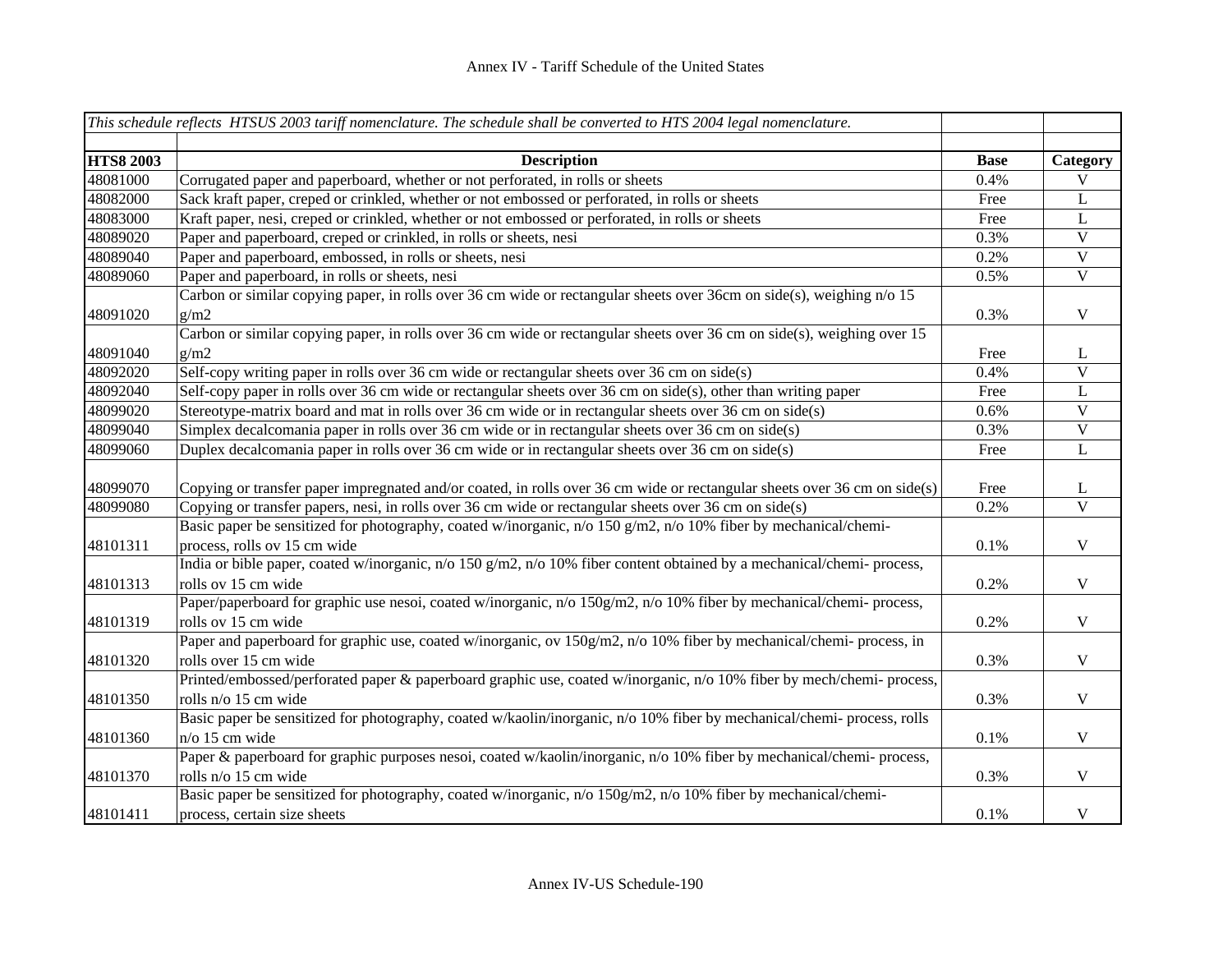|                  | This schedule reflects HTSUS 2003 tariff nomenclature. The schedule shall be converted to HTS 2004 legal nomenclature. |             |              |
|------------------|------------------------------------------------------------------------------------------------------------------------|-------------|--------------|
|                  |                                                                                                                        |             |              |
| <b>HTS8 2003</b> | <b>Description</b>                                                                                                     | <b>Base</b> | Category     |
|                  | India or bible paper, coated w/inorganic, n/o 150 g/m2, of n/o 10% fiber content obtained by mechanical/chemi-process, |             |              |
| 48101413         | certain size sheets                                                                                                    | 0.2%        | $\mathbf V$  |
|                  | Paper and paperboard for graphic use nesoi, coated w/inorganic, n/o 150g/m2, n/o 10% fiber by mechanical/chemi-        |             |              |
| 48101419         | process, certain size sheets                                                                                           | 0.2%        | $\mathbf{V}$ |
|                  | Paper and paperboard for graphic use, coated w/inorganic, ov 150g/m2, n/o 10% fiber obtained mechanical/chemi-         |             |              |
| 48101420         | process, certain size sheets                                                                                           | 0.3%        | $\mathbf{V}$ |
|                  | Printed/embossed/perforated paper & paperboard, coated w/inorganic, n/o 10% fiber obtained mechanical/chemi-process,   |             |              |
| 48101450         | other sized sheets                                                                                                     | 0.3%        | $\mathbf V$  |
|                  | Basic paper be sensitized use in photography, coated w/inorganic, n/o 10% fiber obtained mechanical/chemi-process,     |             |              |
| 48101460         | other sized sheets                                                                                                     | 0.1%        | $\mathbf V$  |
|                  | Paper & paperboard for graphic purposes nesoi, coated w/inorganic, n/o 10% fiber obtained mechanical/chemi- process,   |             |              |
| 48101470         | other sized sheets                                                                                                     | 0.3%        | $\mathbf{V}$ |
|                  | Basic paper be sensitized use in photography, coated w/inorganic, n/o 150g/m2, n/o 10% fiber by mechanical/chemi-      |             |              |
| 48101911         | process, sheets nesoi                                                                                                  | 0.1%        | $\mathbf{V}$ |
|                  | India or bible paper, coated w/inorganic, n/o 150 g/m2, of n/o 10% fiber content obtained by a mechanical/chemi-       |             |              |
| 48101913         | process, sheets nesoi                                                                                                  | 0.2%        | $\mathbf V$  |
|                  | Paper & paperboard for graphic use nesoi, coated w/inorganic, n/o 150g/m2, n/o 10% fiber obtained by mechanical/chemi- |             |              |
| 48101919         | process, sheets nesoi                                                                                                  | 0.2%        | $\mathbf V$  |
|                  | Paper and paperboard for graphic use, coated w/inorganic, ov 150g/m2, n/o 10% fiber obtained by a mechanical/chemi-    |             |              |
| 48101920         | process, sheets nesoi                                                                                                  | 0.3%        | $\mathbf V$  |
|                  | Light-weight coated paper for graphic use, > 10% fiber content obtained by mechanical/chemi-process, strip/roll ov 15  |             |              |
| 48102210         | cm wide/sized sheets                                                                                                   | 0.2%        | $\mathbf V$  |
|                  | Light-wt coated printed/embossed/perforated paper/paperboard for graphic, > 10% fiber obtained mechanical/chemi-       |             |              |
| 48102250         | process, roll/sheet nesoi                                                                                              | 0.3%        | $\mathbf V$  |
|                  | Light-weight coated basic paper be sensitized use in photography, > 10% fiber obtained mechanical/chemi-process,       |             |              |
| 48102260         | rolls/sheets nesoi                                                                                                     | 0.1%        | $\mathbf V$  |
|                  | Light-wt coated paper & paperboard used for graphic purposes, > 10% fiber obtained by a mechanical/chemi-process,      |             |              |
| 48102270         | roll/sheet nesoi                                                                                                       | 0.3%        | $\mathbf V$  |
|                  | Paper/paperboard for graphic, coated w/inorganic, > 10% fiber obtained by mechanical/chemi-process, strip/roll ov 15   |             |              |
| 48102910         | cm wide & sized sheets                                                                                                 | 0.2%        | $\mathbf V$  |
|                  | Printed/embossed/perforated paper/paperboard for graphic, coated w/inorganic, > 10% fiber by mechanical/chemi-         |             |              |
| 48102950         | process, rolls/sheets nesoi                                                                                            | 0.3%        | $\mathbf{V}$ |
|                  | Basic paper to be sensitized for use in photography, coated w/inorganic, > 10% fiber by mechanical/chemi-process,      |             |              |
| 48102960         | rolls/sheets nesoi                                                                                                     | 0.1%        | $\mathbf V$  |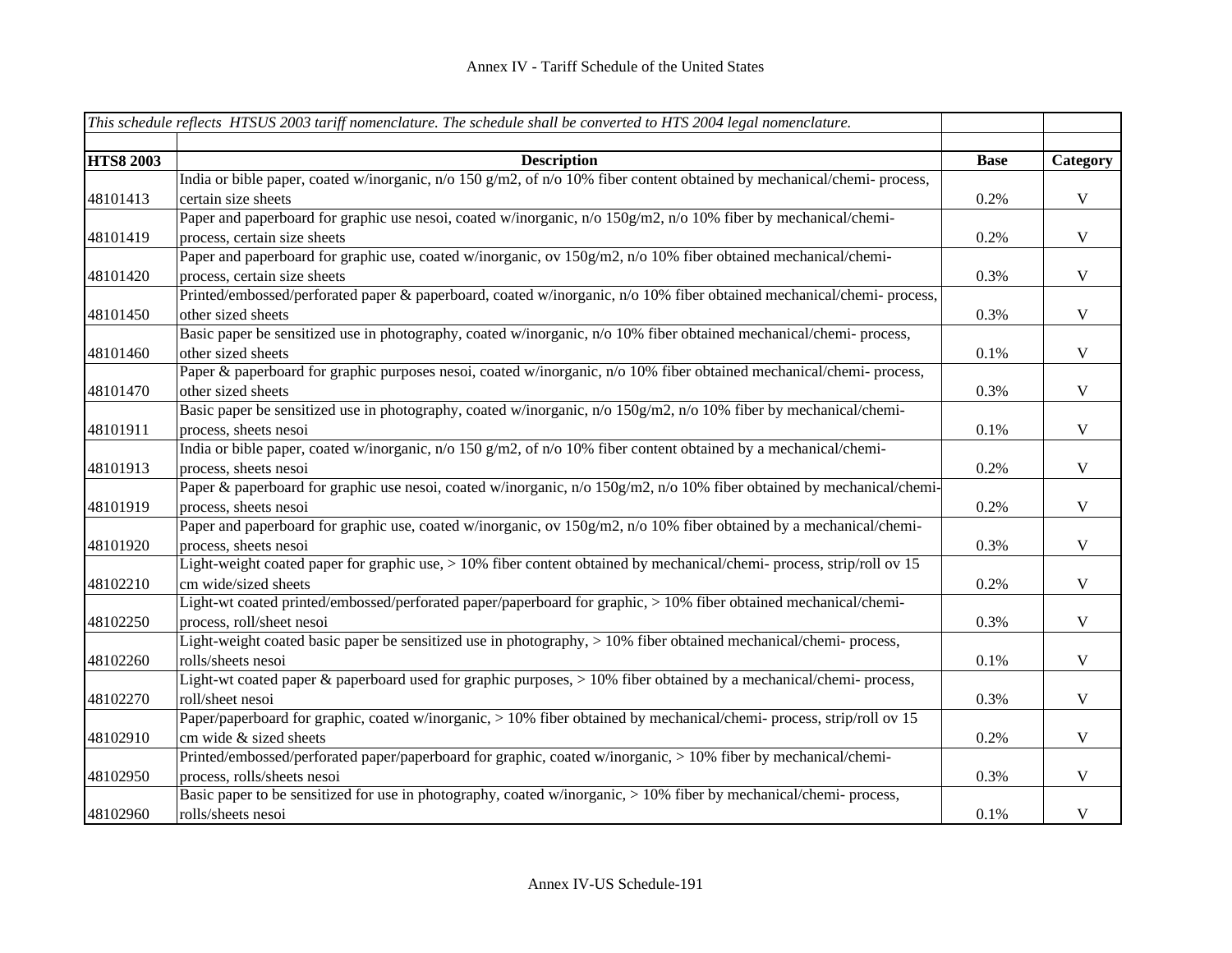|                  | This schedule reflects HTSUS 2003 tariff nomenclature. The schedule shall be converted to HTS 2004 legal nomenclature.    |             |              |
|------------------|---------------------------------------------------------------------------------------------------------------------------|-------------|--------------|
|                  |                                                                                                                           |             |              |
| <b>HTS8 2003</b> | <b>Description</b>                                                                                                        | <b>Base</b> | Category     |
|                  | Paper/paperboard used for graphic purposes, coated w/inorganic, > 10% fiber by mechanical/chemi-process, rolls/sheets     |             |              |
| 48102970         | nesoi                                                                                                                     | 0.3%        | $\mathbf V$  |
|                  | Nongraphic bleached coated kraft paper/paperboard, >95% wood fiber by chemical process, 150g/m2 or <, strip/roll ov       |             |              |
| 48103110         | 15 cm wide/certain sheet                                                                                                  | Free        | $\bf L$      |
|                  | Bleached coated kraft paper cards, not punched, for punchcard machine, >95% wood fiber by chemical process, 150g/m2       |             |              |
| 48103130         | or <, rolls/sheets nesoi                                                                                                  | 0.4%        | $\mathbf{V}$ |
|                  | Nongraphic bleached coated kraft paper/paperboard nesoi, of > 95% wood fiber by chemical process, 150 g/m2 or less, in    |             |              |
| 48103165         | rolls or sheets nesoi                                                                                                     | 0.6%        | $\mathbf V$  |
|                  | Nongraphic bleached coated kraft paper/paperboard, > 95% wood fiber by chemical process, >150g/m2, strip/roll ov 15       |             |              |
| 48103210         | cm wide/certain sheets                                                                                                    | Free        | $\bf L$      |
|                  | Bleached coated kraft paper card, not punched, for punchcard machine, >95% wood fiber by chemical process, >              |             |              |
| 48103230         | 150g/m2, in strips/sheets nesoi                                                                                           | 0.4%        | $\mathbf V$  |
|                  | Nongraphic bleached coated kraft paper/paperboard nesoi, of $> 95\%$ wood fiber obtained chemical process, $> 150$ g/m2,  |             |              |
| 48103265         | in rolls or sheets nesoi                                                                                                  | 0.6%        | $\mathbf V$  |
|                  | Nongraphic nonbleach uniformly kraft paper/paperboard,coated w/inorganic,wheth impreg but not treated,strip/roll ov       |             |              |
| 48103912         | 15cm wide/certain sheet                                                                                                   | Free        | $\mathbf{L}$ |
|                  | Nongraphic nonbleached uniformly kraft paper and paperboard nesoi, coated w/kaolin/inorganic substances, strip/roll ov    |             |              |
| 48103914         | 15 cm/certain sheets                                                                                                      | 0.2%        | $\mathbf V$  |
|                  | Nonbleached uniformly kraft paper cards, not punched, for punchcard machines, coated w/inorganic substances,              |             |              |
| 48103930         | strips/sheets nesoi                                                                                                       | 0.4%        | $\mathbf V$  |
|                  | Nongraphic nonbleached uniformly kraft paper or paperboard nesoi, coated with kaolin or other inorganic substances, in    |             |              |
| 48103965         | rolls or sheets nesoi                                                                                                     | 0.6%        | $\mathbf V$  |
|                  | Multi-ply paper & paperboard nesoi, coat w/kaolin/other inorganic substances, wt > 150g/m2, strips/rolls ov 15 cm wide    |             |              |
| 48109212         | or certain sheets                                                                                                         | Free        | $\mathbf{L}$ |
|                  | Multi-ply paper/paperboard nesoi, coat w/kaolin/other inorganic substances, wt 150g/m2 or less, strips/rolls ov 15 cm     |             |              |
| 48109214         | wide or certain sheets                                                                                                    | 0.2%        | $\mathbf V$  |
|                  | Mult-ply paper/paperboard cards, not punched, for punchcard machines, coated w/kaolin/other inorganic substances, in      |             |              |
| 48109230         | strips/sheets nesoi                                                                                                       | 0.4%        | $\mathbf V$  |
|                  | Multi-ply paper or paperboard nesoi, coated with kaolin or other inorganic substances, in rolls n/o 15 cm wide and        |             |              |
| 48109265         | rectangular sheets nesoi                                                                                                  | 0.6%        | $\mathbf V$  |
|                  | Paper & paperboard nesoi, coated with kaolin or other inorganic substances, in strips/rolls ov 15 cm wide or certain size |             |              |
| 48109910         | rectangular sheets                                                                                                        | 0.2%        | $\mathbf V$  |
|                  | Paper & paperboard cards nesoi, not punched, for punchcard machines, coated w/kaolin/inorganic substances, in strips or   |             |              |
| 48109930         | sheets nesoi                                                                                                              | 0.4%        | $\mathbf V$  |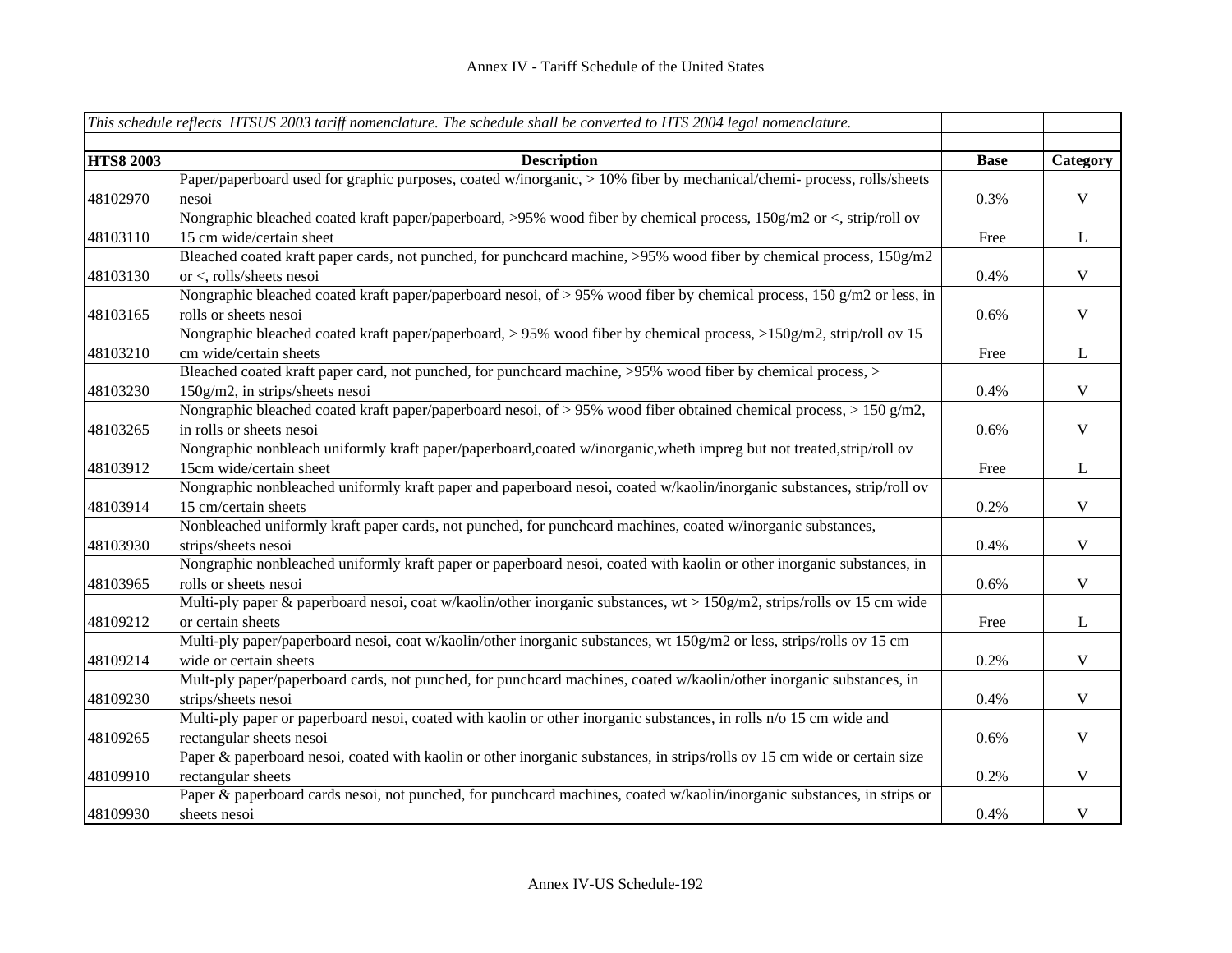|                  | This schedule reflects HTSUS 2003 tariff nomenclature. The schedule shall be converted to HTS 2004 legal nomenclature.   |             |                |
|------------------|--------------------------------------------------------------------------------------------------------------------------|-------------|----------------|
|                  |                                                                                                                          |             |                |
| <b>HTS8 2003</b> | <b>Description</b>                                                                                                       | <b>Base</b> | Category       |
|                  | Paper and paperboard nesoi, coated with kaolin or other inorganic substances, in rolls n/o 15 cm wide and rectangular    |             |                |
| 48109965         | sheets nesoi                                                                                                             | 0.6%        | $\mathbf V$    |
|                  | Tarred, bituminized or asphalted paper & paperboard, in strip/roll ov 15cm wide or rectangular sheet w/side ov 36cm &    |             |                |
| 48111010         | other ov 15cm unfolded                                                                                                   | Free        | $\mathbf{L}$   |
|                  | Tarred, bituminized or asphalted paper and paperboard, in strips or rolls not over 15 cm wide or in rectangular sheets   |             |                |
| 48111020         | nesoi                                                                                                                    | 0.6%        | $\mathbf{V}$   |
|                  | Self-adhesive paper & paperboard, in strips/rolls ov 15cm wide or rectangular sheets w/1 side ov 36cm & other side ov    |             |                |
| 48114110         | 15cm in unfolded                                                                                                         | 0.6%        | $\mathbf{V}$   |
| 48114120         | Self-adhesive paper and paperboard, in strips or rolls not over 15 cm wide                                               | 0.6%        | $\mathbf{V}$   |
| 48114130         | Self-adhesive paper and paperboard, in rectangular sheets nesoi                                                          | 0.5%        | $\mathbf V$    |
|                  | Gummed or adhesive paper and paperboard (other than self-adhesive), in strips or rolls over 15 cm wide or certain sized  |             |                |
| 48114910         | rectangular sheets                                                                                                       | Free        | $\bf L$        |
| 48114920         | Gummed or adhesive paper and paperboard (other than self-adhesive), in strips or rolls not over 15 cm wide               | 0.3%        | $\mathbf V$    |
| 48114930         | Gummed or adhesive paper and paperboard (other than self-adhesive), in rectangular sheets nesoi                          | 0.5%        | $\overline{V}$ |
|                  | Bleached paper and paperboard, coated/impregnated/covered w/plastics, wt >150g/m2, 0.3mm or more thick, in certain       |             |                |
| 48115120         | size strips/rolls/sheets                                                                                                 | Free        | $\bf L$        |
|                  | Bleached paper and paperboard, coated/impregnated/covered w/plastics, $wt > 150$ g/m2, < 0.3 mm thick, in certain size   |             |                |
| 48115140         | strips/rolls/sheets                                                                                                      | 0.3%        | $\mathbf V$    |
|                  | Bleached paper and paperboard, coated/impregnated/covered w/plastics, $wt > 150$ g/m2, in rolls n/o 15 cm wide or        |             |                |
| 48115160         | rectangular sheets nesoi                                                                                                 | 0.5%        | $\mathbf V$    |
|                  | Bleached nesoi/nonbleached printing paper, coated, impregnated or covered with plastics, in strips/rolls ov 15cm wide or |             |                |
| 48115920         | certain size sheets                                                                                                      | 0.2%        | $\mathbf V$    |
|                  | Bleached nesoi/nonbleached paper and paperboard nesoi, coated/impregnated/covered with plastics, in certain size         |             |                |
| 48115940         | strip/rolls/sheets                                                                                                       | Free        | $\mathbf{L}$   |
|                  | Bleached nesoi/nonbleached paper & paperboard, coated/impregnated/covered with plastics, in rolls n/o 15 cm wide or      |             |                |
| 48115960         | rectangular sheets nesoi                                                                                                 | 0.5%        | $\mathbf V$    |
|                  | Paper and paperboard, coated/impregnated/covered with wax/paraffin/stearin/oil/glycerol, in strips/rolls ov 15cm wide or |             |                |
| 48116040         | certain size sheets                                                                                                      | 0.3%        | $\mathbf V$    |
|                  | Paper and paperboard, coated/impregnated/covered with wax/paraffin/stearin/oil/glycerol, in rolls n/o 15cm wide or       |             |                |
| 48116060         | rectangular sheets nesoi                                                                                                 | 0.5%        | $\mathbf V$    |
|                  | Handmade paper of cellulose fibers, in strip or roll ov 15 cm wide or rectangular sheets w/1 side ov 36 cm and other ov  |             |                |
| 48119010         | 15 cm in unfolded                                                                                                        | 0.4%        | $\mathbf V$    |
|                  | Paper/paperboard/cell wadding/webs of cell fibers, all/partly covered w/flock/gelatin/metal/metal solutions, in certain  |             |                |
| 48119020         | strip/rolls/sheets                                                                                                       | 0.3%        | $\mathbf V$    |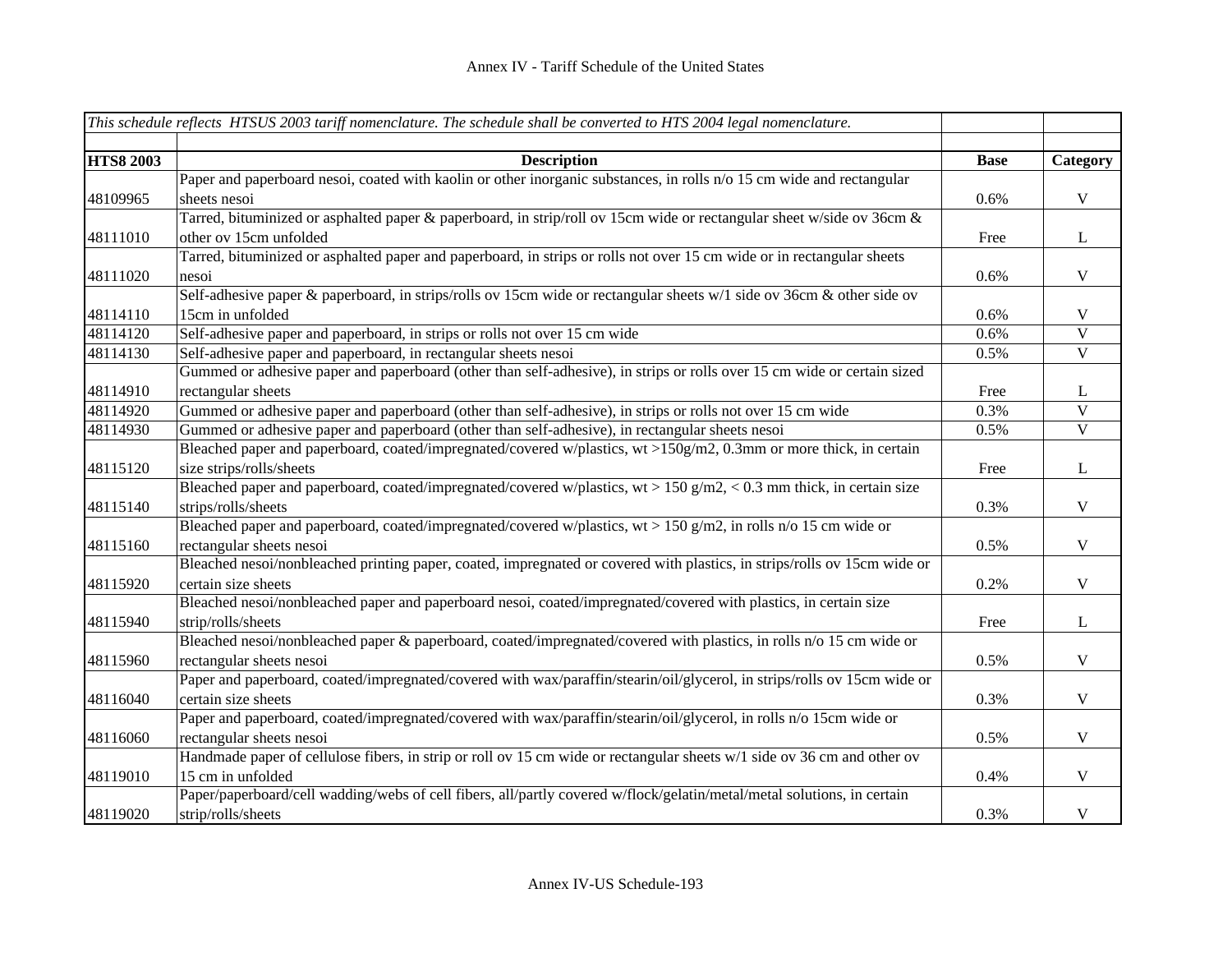|                  | This schedule reflects HTSUS 2003 tariff nomenclature. The schedule shall be converted to HTS 2004 legal nomenclature.      |             |                         |
|------------------|-----------------------------------------------------------------------------------------------------------------------------|-------------|-------------------------|
|                  |                                                                                                                             |             |                         |
| <b>HTS8 2003</b> | <b>Description</b>                                                                                                          | <b>Base</b> | Category                |
|                  | Paper, paperboard, cellulose wadding and webs of cellulose fibers, impregnated with latex, in certain size                  |             |                         |
| 48119030         | strips/rolls/sheets                                                                                                         | Free        | $\bf L$                 |
|                  | Paper, paperboard, cellulose wadding and webs of cellulose fibers, nesoi, weighing not over 15 g/m2, in certain size        |             |                         |
| 48119040         | strips, rolls or sheets                                                                                                     | 0.3%        | $\mathbf V$             |
|                  | Paper, paperboard, cellulose wadding and web of cellulose fibers, nesoi, wt ov 15g/m2 n/o 30g/m2, in certain size strips,   |             |                         |
| 48119060         | rolls or sheets                                                                                                             | Free        | $\mathbf{L}$            |
|                  | Paper, paperboard, cellulose wadding and webs of cellulose fibers, nesoi, weighing over 30 $g/m2$ , in certain size strips, |             |                         |
| 48119080         | rolls or sheets                                                                                                             | 0.2%        | $\mathbf V$             |
|                  | Paper, paperboard, cellulose wadding and webs of cellulose fibers, nesoi, in rolls n/o 15 cm wide or rectangular sheets     |             |                         |
| 48119090         | nesoi                                                                                                                       | 0.5%        | $\mathbf V$             |
| 48120000         | Filter blocks, slabs and plates of paper pulp                                                                               | 0.4%        | $\overline{V}$          |
| 48131000         | Cigarette paper in the form of booklets or tubes                                                                            | 0.5%        | $\overline{V}$          |
| 48132000         | Cigarette paper in rolls of a width not exceeding 5 cm                                                                      | 0.5%        | $\overline{V}$          |
| 48139000         | Cigarette paper, whether or not cut to size, nesi                                                                           | 0.5%        | $\mathbf V$             |
| 48141000         | Ingrain paper                                                                                                               | Free        | L                       |
| 48142000         | Wallpaper and similar wallcoverings of paper, coated or covered on the face side with a layer of plastics                   | Free        | L                       |
| 48143000         | Wallpaper and similar wallcoverings of paper, covered on the face side with plaiting material                               | Free        | L                       |
| 48149000         | Other wallpaper and similar wallcoverings, nesi; window transparencies of paper, nesi                                       | Free        | L                       |
| 48150000         | Floor coverings on a base of paper or of paperboard, whether or not cut to size                                             | 0.4%        | $\mathbf V$             |
| 48161000         | Carbon or similar copying papers, nesi                                                                                      | 0.3%        | $\mathbf V$             |
| 48162000         | Self-copy paper, nesi                                                                                                       | 0.3%        | $\mathbf V$             |
| 48163000         | Duplicator stencils                                                                                                         | 0.3%        | $\mathbf V$             |
| 48169000         | Copying or transfer papers, nesi                                                                                            | 0.3%        | $\mathbf V$             |
| 48171000         | Envelopes of paper or paperboard                                                                                            | 0.4%        | $\mathbf{V}$            |
| 48172020         | Sheets of writing paper with border gummed or perforated, prepared for use as combination sheets and envelopes              | 0.5%        | $\mathbf V$             |
| 48172040         | Other letter cards, plain postcards and correspondence cards, nesi                                                          | 0.3%        | $\overline{\mathbf{V}}$ |
|                  |                                                                                                                             |             |                         |
| 48173000         | Boxes, pouches, wallets and writing compendiums, of paper or paperboard, containing an assortment of paper stationery       | 0.4%        | $\mathbf V$             |
| 48181000         | Toilet paper                                                                                                                | 0.5%        | $\overline{\mathbf{V}}$ |
|                  |                                                                                                                             |             |                         |
| 48182000         | Handkerchiefs, cleansing or facial tissues and towels of paper pulp, paper, cellulose wadding or webs of cellulose fiber    | 0.5%        | $\mathbf V$             |
| 48183000         | Tablecloths and table napkins of paper pulp, paper, cellulose wadding or webs of cellulose fiber                            | 0.5%        | $\overline{\mathbf{V}}$ |
| 48184020         | Sanitary napkins and tampons, diapers and diaper liners and similar sanitary articles, of paper pulp                        | Free        | L                       |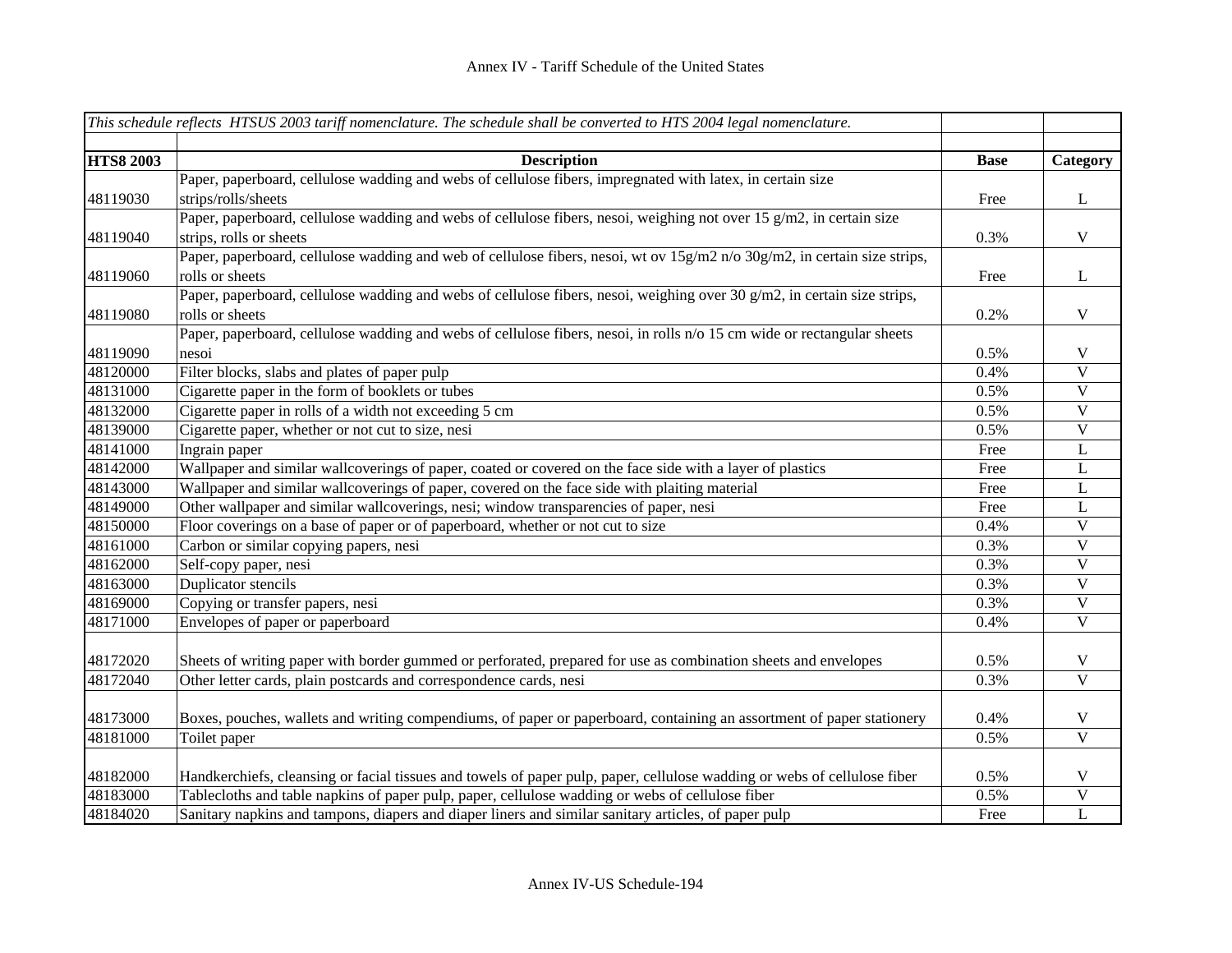|                      | This schedule reflects HTSUS 2003 tariff nomenclature. The schedule shall be converted to HTS 2004 legal nomenclature.                                                                                                  |                |                                        |
|----------------------|-------------------------------------------------------------------------------------------------------------------------------------------------------------------------------------------------------------------------|----------------|----------------------------------------|
| <b>HTS8 2003</b>     | <b>Description</b>                                                                                                                                                                                                      | <b>Base</b>    | Category                               |
| 48184040             | Sanitary napkins and tampons, diapers and diaper liners and similar sanitary articles, other than of paper pulp                                                                                                         | 0.5%           | V                                      |
| 48185000             | Articles of apparel and clothing accessories of paper pulp, paper, cellulose wadding or webs of cellulose fibers                                                                                                        | 0.6%           | $\overline{\mathbf{V}}$                |
| 48189000             | Bedsheets and similar household, sanitary or hospital articles of paper, cellulose wadding or webs of cellulose fibers, nesi                                                                                            | 0.3%           | V                                      |
| 48191000             | Cartons, boxes and cases of corrugated paper or paperboard                                                                                                                                                              | 0.3%           | $\mathbf V$                            |
| 48192000             | Folding cartons, boxes and cases of noncorrugated paper or paperboard                                                                                                                                                   | 0.3%           | $\overline{\mathbf{V}}$                |
| 48193000             | Sacks and bags, having a base of a width of 40 cm or more, of paper, paperboard, cellulose wadding or webs of cellulose<br>fibers                                                                                       | 0.5%           | V                                      |
| 48194000             | Sacks and bags, nesi, including cones, of paper, paperboard, cellulose wadding or webs of cellulose fibers                                                                                                              | 0.5%           | $\overline{\mathbf{V}}$                |
| 48195020             | Sanitary food and beverage containers of paper, paperboard, cellulose wadding or webs of cellulose fibers, nesi                                                                                                         | 0.4%           | $\mathbf V$                            |
| 48195030             | Record sleeves of paper, paperboard, cellulose wadding or webs of cellulose fibers                                                                                                                                      | $0.4$ cents/kg | $\mathbf V$                            |
| 48195040             | Packing containers, nesi, of paper, paperboard, cellulose wadding or webs of cellulose fibers                                                                                                                           | 0.5%           | $\mathbf V$                            |
| 48196000             | Box files, letter trays, storage & like articles, used in offices & shops, of paper, paperboard, cellulose wadding/webs of<br>cellulose fibers                                                                          | 0.5%           | $\mathbf V$                            |
| 48201020<br>48201040 | Diaries, notebooks and address books, bound; letter and memorandum pads and similar articles, of paper or paperboard<br>Registers, account, order and receipt books, and similar articles, of paper or paperboard, nesi | 0.4%<br>Free   | V<br>L                                 |
| 48202000             | Exercise books of paper or paperboard                                                                                                                                                                                   | Free           | L                                      |
| 48203000             | Binders (other than book covers), folders and file covers of paper or paperboard                                                                                                                                        | 0.5%           | $\mathbf{V}$                           |
| 48204000             | Manifold business forms and interleaved carbon sets of paper or paperboard                                                                                                                                              | 0.5%           | $\mathbf{V}$                           |
| 48205000             | Albums for samples or for collections, of paper or paperboard                                                                                                                                                           | 0.4%           | $\mathbf{V}$                           |
| 48209000             | Blotting pads and other articles of stationery nesi, and book covers, of paper or paperboard                                                                                                                            | 0.5%           | V                                      |
| 48211020             | Paper and paperboard labels, printed in whole or part by a lithographic process                                                                                                                                         | $0.9$ cents/kg | $\ensuremath{\mathsf{V}}$              |
| 48211040             | Paper and paperboard labels, printed by other than a lithographic process                                                                                                                                               | 0.4%           | V                                      |
| 48219020             | Pressure-sensitive paper and paperboard labels, not printed                                                                                                                                                             | 0.6%           | $\mathbf{V}$                           |
| 48219040             | Paper and paperboard labels, not printed, nesi                                                                                                                                                                          | 0.3%           | $\mathbf{V}$                           |
| 48221000             | Bobbins, spools, cops and similar supports of paper pulp, paper or paperboard of a kind used for winding textile yarn                                                                                                   | 0.4%           | $\mathbf V$<br>$\overline{\mathbf{V}}$ |
| 48229000             | Bobbins, spools, cops and similar supports of paper pulp, paper or paperboard, nesi                                                                                                                                     | 0.4%           |                                        |
| 48231200             | Self-adhesive gummed or adhesive paper, in strips or rolls, nesoi                                                                                                                                                       | 0.6%           | $\mathbf V$                            |
| 48231901             | Gummed or adhesive paper (other than self-adhesive), in strips or rolls, nesoi                                                                                                                                          | 0.3%           | $\mathbf V$<br>$\overline{\mathbf{V}}$ |
| 48232010             | Paint filters and strainers of paper or paperboard                                                                                                                                                                      | 0.5%           |                                        |
| 48232090             | Filter paper and paperboard, nesi                                                                                                                                                                                       | 0.4%           | $\mathbf V$<br>$\overline{\mathbf{V}}$ |
| 48234000             | Rolls, sheets and dials of paper or paperboard printed for self-recording apparatus                                                                                                                                     | 0.5%           |                                        |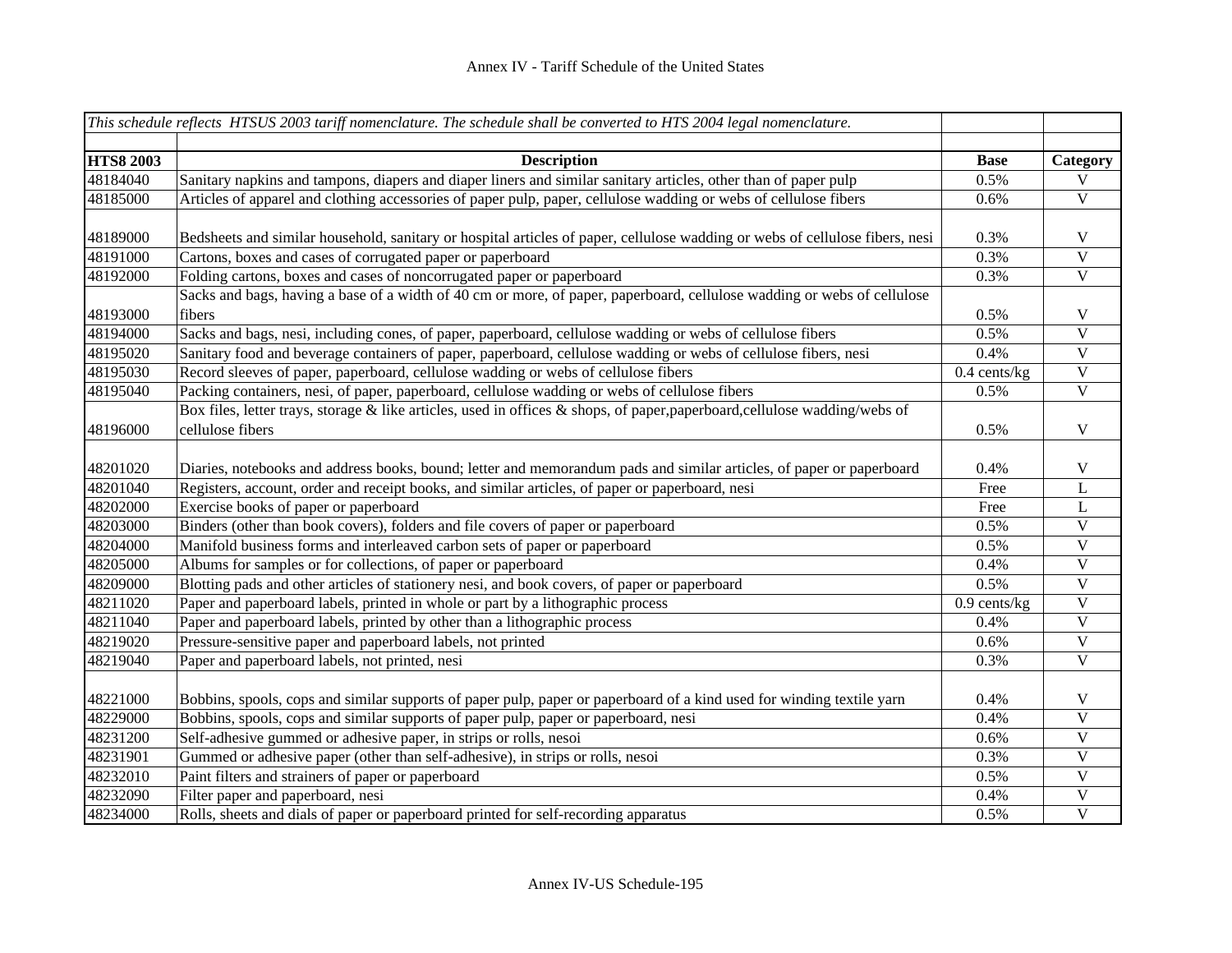|                  | This schedule reflects HTSUS 2003 tariff nomenclature. The schedule shall be converted to HTS 2004 legal nomenclature.  |                  |                           |
|------------------|-------------------------------------------------------------------------------------------------------------------------|------------------|---------------------------|
|                  |                                                                                                                         |                  |                           |
| <b>HTS8 2003</b> | <b>Description</b>                                                                                                      | <b>Base</b>      | Category                  |
| 48236000         | Trays, dishes, plates, cups and the like, of paper or paperboard                                                        | 0.4%             | V                         |
| 48237000         | Molded or pressed articles of paper pulp                                                                                | Free             | L                         |
| 48239010         | Articles of paper pulp, nesi                                                                                            | Free             | L                         |
| 48239020         | Articles of papier-mache, nesi                                                                                          | 0.3%             | $\bar{V}$                 |
| 48239031         | Cards of paper or paperboard, nesoi, not punched, for punchcard machines, whether or not in strips                      | 0.4%             | $\mathbf V$               |
| 48239040         | Frames or mounts for photographic slides of paper or paperboard                                                         | 0.4%             | $\mathbf V$               |
| 48239050         | Hand fans of paper or paperboard                                                                                        | 1.7%             | $\mathbf V$               |
| 48239060         | Gaskets, washers and other seals of coated paper or paperboard                                                          | 0.6%             | $\mathbf V$               |
| 48239066         | Articles of coated paper or paperboard, nesoi                                                                           | 0.6%             | $\boldsymbol{\mathrm{V}}$ |
| 48239070         | Articles of cellulose wadding, nesi                                                                                     | 0.4%             | $\mathbf V$               |
| 48239080         | Gaskets, washers and other seals of paper, paperboard and webs of cellulose fibers, nesi                                | 0.5%             | $\mathbf V$               |
| 48239086         | Articles of paper pulp, paper, paperboard, cellulose wadding or webs of cellulose fibers, nesoi                         | 0.5%             | $\mathbf V$               |
| 49011000         | Printed books, brochures, leaflets and similar printed matter in single sheets, whether or not folded                   | Free             | L                         |
| 49019100         | Printed dictionaries and encyclopedias and serial installments thereof                                                  | Free             | L                         |
| 49019900         | Printed books, brochures, leaflets and similar printed matter, other than in single sheets                              | Free             | L                         |
| 49021000         | Newspapers, journals and periodicals, appearing at least four times a week                                              | Free             | L                         |
| 49029010         | Newspaper supplements printed by a gravure process                                                                      | 0.2%             | $\overline{\mathsf{V}}$   |
| 49029020         | Newspaper, journals and periodicals, except those appearing at least four times a week                                  | Free             | L                         |
| 49030000         | Children's picture, drawing or coloring books                                                                           | Free             | L                         |
| 49040000         | Music, printed or in manuscript, whether or not bound or illustrated                                                    | Free             | L                         |
| 49051000         | Globes, printed                                                                                                         | 0.5%             | $\mathbf V$               |
| 49059100         | Maps and hydrographic or similar charts of all kinds, including atlases and topographical plans, printed in book form   | Free             | L                         |
|                  | Maps and hydrographic or similar charts of all kinds, including atlases, wall maps and topographical plans, printed, in |                  |                           |
| 49059900         | other than book form                                                                                                    | Free             | L                         |
|                  | Hand-drawn original plans and drawings; hand-written texts; photo reproductions on sensitized paper and carbon copies   |                  |                           |
| 49060000         | of the foregoing                                                                                                        | Free             | L                         |
|                  | Unused stamps of current or new issue in country to which destined; stamp-impressed paper; check forms; documents of    |                  |                           |
| 49070000         | title, etc                                                                                                              | Free             | L                         |
|                  |                                                                                                                         | $0.3$ cents/kg + |                           |
| 49081000         | Transfers (decalcomanias), vitrifiable                                                                                  | 0.4%             | V                         |
| 49089000         | Transfers (decalcomanias), not vitrifiable                                                                              | 1.5 cents/kg     | $\boldsymbol{\mathrm{V}}$ |
| 49090020         | Postcards, printed or illustrated                                                                                       | 0.4%             | $\mathbf V$               |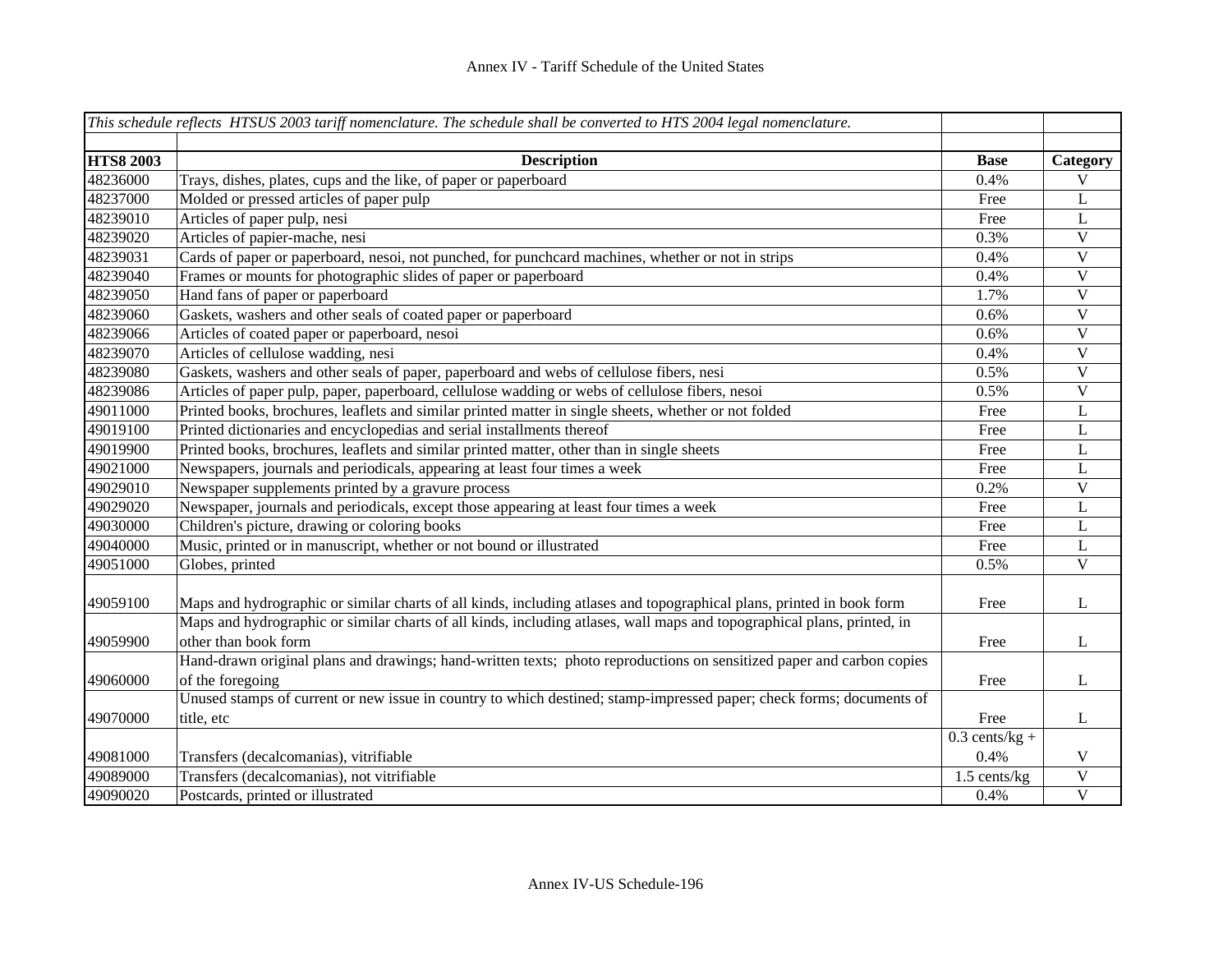|                  | This schedule reflects HTSUS 2003 tariff nomenclature. The schedule shall be converted to HTS 2004 legal nomenclature. |                |                  |
|------------------|------------------------------------------------------------------------------------------------------------------------|----------------|------------------|
|                  |                                                                                                                        |                |                  |
| <b>HTS8 2003</b> | <b>Description</b>                                                                                                     | <b>Base</b>    | Category         |
|                  | Printed cards (except postcards) bearing personal greetings, messages or announcements, with or without envelopes or   |                |                  |
| 49090040         | trimmings                                                                                                              | 0.5%           | $\mathbf V$      |
|                  |                                                                                                                        |                |                  |
| 49100020         | Calendars printed on paper or paperboard in whole or in part by a lithographic process, not over 0.51 mm in thickness  | Free           | L                |
|                  |                                                                                                                        |                |                  |
| 49100040         | Calendars printed on paper or paperboard in whole or in part by a lithographic process, over 0.51 mm in thickness      | $0.4$ cents/kg | $\mathbf V$      |
|                  |                                                                                                                        |                |                  |
| 49100060         | Printed calendars, including calendar blocks, printed on paper or paperboard by other than a lithographic process      | 0.3%           | $\mathbf V$      |
| 49111000         | Printed trade advertising material, commercial catalogs and the like                                                   | Free           | $\overline{L}$   |
| 49119110         | Pictures, designs and photographs, printed over 20 years at time of importation                                        | Free           | $\mathbf L$      |
|                  | Pictures, designs and photographs printed not over 20 years at time of importation, used in production of articles of  |                |                  |
| 49119115         | heading 4901                                                                                                           | Free           | $\mathbf{L}$     |
|                  |                                                                                                                        |                |                  |
| 49119120         | Lithographs on paper or paperboard, not over 0.51 mm in thickness, printed not over 20 years at time of importation    | $0.3$ cents/kg | $\mathbf V$      |
| 49119130         | Lithographs on paper or paperboard, over 0.51 mm in thickness, printed not over 20 years at time of importation        | Free           | $\overline{L}$   |
|                  | Pictures, designs and photographs, excluding lithographs on paper or paperboard, printed not over 20 years at time of  |                |                  |
| 49119140         | importation                                                                                                            | 0.3%           | $\mathbf V$      |
|                  | Printed international customs forms (carnets), and parts thereof, in English or French, (whether or not in additional  |                |                  |
| 49119920         | languages)                                                                                                             | Free           | L                |
| 49119960         | Printed matter, nesi, printed on paper in whole or in part by a lithographic process                                   | Free           | $\mathbf L$      |
| 49119980         | Printed matter, nesi                                                                                                   | 0.5%           | $\mathbf V$      |
| 50010000         | Silkworm cocoons suitable for reeling                                                                                  | Free           | $\mathbf L$      |
| 50020000         | Raw silk (not thrown)                                                                                                  | Free           | $\mathbf L$      |
| 50031000         | Silk waste (including cocoons unsuitable for reeling, yarn waste and garnetted stock) not carded or combed             | Free           | $\mathbf L$      |
| 50039000         | Silk waste (including cocoons unsuitable for reeling, yarn waste and garnetted stock) carded or combed                 | 2.5%           | $\boldsymbol{A}$ |
| 50040000         | Silk yarns (other than yarn spun from silk waste) not put up for retail sale                                           | 0.5%           | $\mathbf{A}$     |
| 50050000         | Yarn spun from silk waste, not put up for retail sale                                                                  | 0.5%           | $\boldsymbol{A}$ |
| 50060010         | Spun yarn, containing 85% or more by weight of silk, put up for retail sale; silkworm gut                              | 0.5%           | A                |
| 50060090         | Spun silk yarn, containing less than 85% by weight of silk, put up for retail sale                                     | 0.5%           | $\mathbf{A}$     |
| 50071030         | Woven fabrics of noil silk, containing 85 percent or more by weight of silk or silk waste                              | 1.2%           | $\boldsymbol{A}$ |
| 50071060         | Woven fabrics of noil silk, containing less than 85 percent by weight of silk or silk waste                            | 4.3%           | $\mathbf{A}$     |
| 50072000         | Woven fabrics containing 85 percent or more by weight of silk or of silk waste, other than noil silk                   | Free           | $\mathbf{A}$     |
| 50079030         | Woven silk fabrics, containing 85 percent or more by weight of silk or silk waste, nesoi                               | 1.2%           | $\mathbf{A}$     |
| 50079060         | Other silk woven fabrics, containing less than 85 percent by weight of silk or silk waste, nesoi                       | 4.3%           | $\mathbf{A}$     |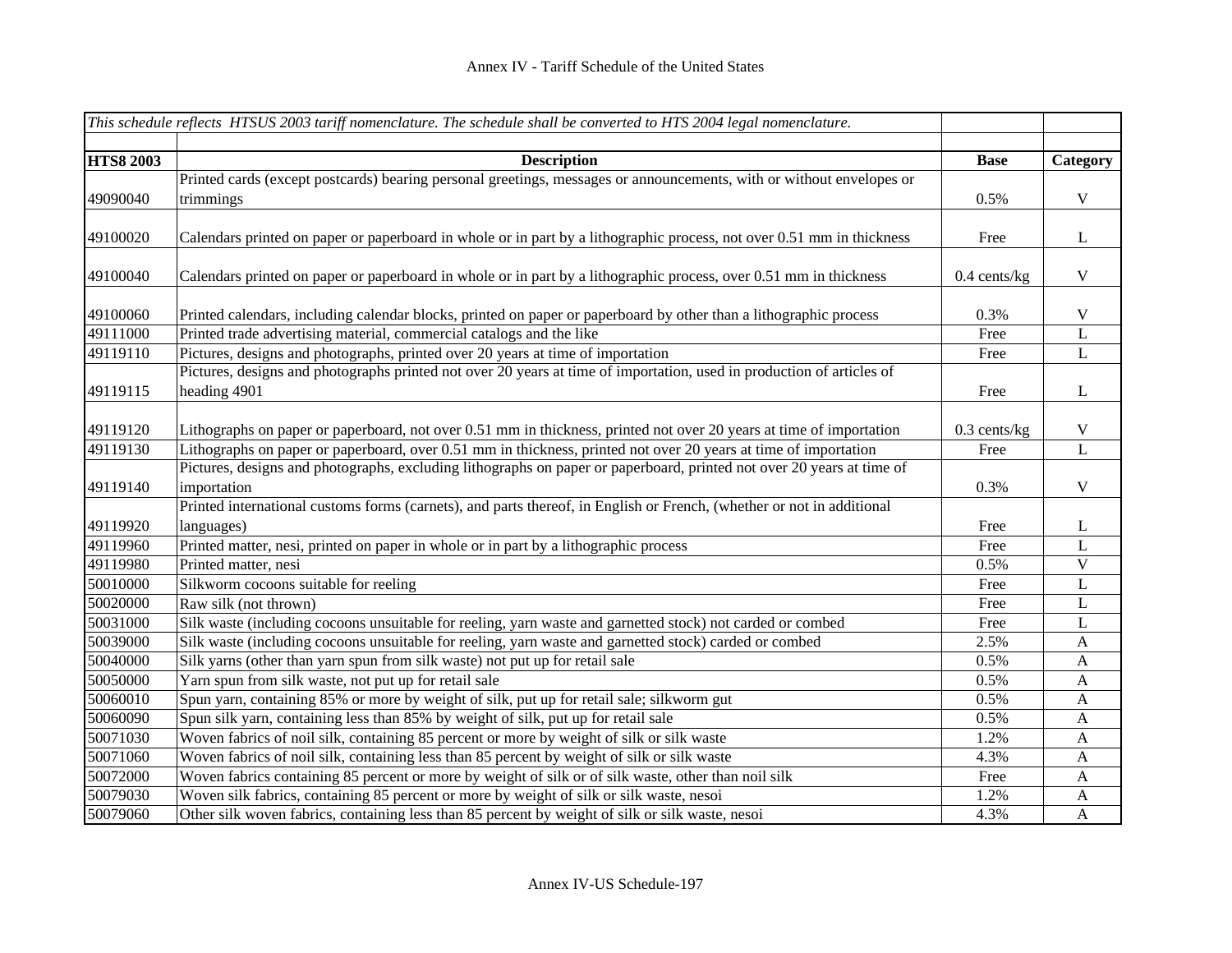|                  | This schedule reflects HTSUS 2003 tariff nomenclature. The schedule shall be converted to HTS 2004 legal nomenclature.                     |                          |              |
|------------------|--------------------------------------------------------------------------------------------------------------------------------------------|--------------------------|--------------|
| <b>HTS8 2003</b> | <b>Description</b>                                                                                                                         | <b>Base</b>              | Category     |
| 51011110         | Unimproved wool and other wool not finer than 46s, greasy, shorn, not carded or combed, for special uses                                   | Free                     | L            |
| 51011120         | Unimproved wool and other wool not finer than 40s, greasy, shorn, not carded or combed, not for special uses                               | Free                     | $\mathbf{L}$ |
| 51011140         | Wool, excluding unimproved, finer than 40s but not 44s, greasy, shorn, not carded or combed, not for special uses                          | Free                     | L            |
| 51011150         | Wool, excluding unimproved, finer than 44s but not 46s, greasy, shorn, not carded or combed, not for special uses                          | Free                     | L            |
| 51011160         | Wool, excluding unimproved, finer than 46s, greasy, shorn, not carded or combed                                                            | 18.7<br>cents/clean kg   | $\mathbf{A}$ |
| 51011910         | Unimproved wool and other wool not finer than 46s, greasy, not shorn, not carded or combed, for special uses                               | Free                     | $\mathbf L$  |
| 51011920         | Unimproved wool and other wool not finer than 40s, greasy, not shorn, not carded or combed, not for special uses                           | Free                     | L            |
| 51011940         | Wool, excl. unimproved, finer than 40s, but not 44s, greasy, not shorn, not carded or combed, not for special uses                         | Free                     | L            |
| 51011950         | Wool, excluding unimproved, finer than 44s but not 46s, greasy, not shorn, not carded or combed, not for special uses                      | Free                     | $\mathbf{L}$ |
| 51011960         | Wool, excluding unimproved, finer than 46s, greasy, incl. fleece-washed, not shorn, not carded or combed                                   | 18.7<br>cents/clean kg   | $\mathbf G$  |
| 51012110         | Unimproved wool and other wool not finer than 46s, degreased, not further processed, shorn, not carded or combed, for<br>special uses      | Free                     | $\mathbf{L}$ |
| 51012115         | Unimproved wool and other wool not finer than 40s, degreased, not further processed, shorn, not carded or combed, not<br>for special uses  | Free                     | L            |
| 51012130         | Wool, excl. unimproved, finer than 40s but not 44s, degreased, not further processed, shorn, not carded or combed, not<br>for special uses | Free                     | L            |
| 51012135         | Wool, excl. unimproved, finer than 44s but not 46s, degreased, not further processed, shorn, not carded or combed, not<br>for special uses | Free                     | $\mathbf{L}$ |
| 51012140         | Wool, excl. unimproved, finer than 46s, degreased, not further processed, shorn, not carded or combed, not for special<br>uses             | 20.6<br>cents/clean kg   | $\mathbf C$  |
| 51012165         | Unimproved wool and other wool, not finer than 46s, degreased, shorn, not carbonized, not carded or combed                                 | Free                     | $\mathbf L$  |
| 51012170         | Unimproved wool and other wool, finer than 46s, degreased, shorn, not carbonized, not carded or combed                                     | $6.5$ cents/kg +<br>5.3% | ${\bf C}$    |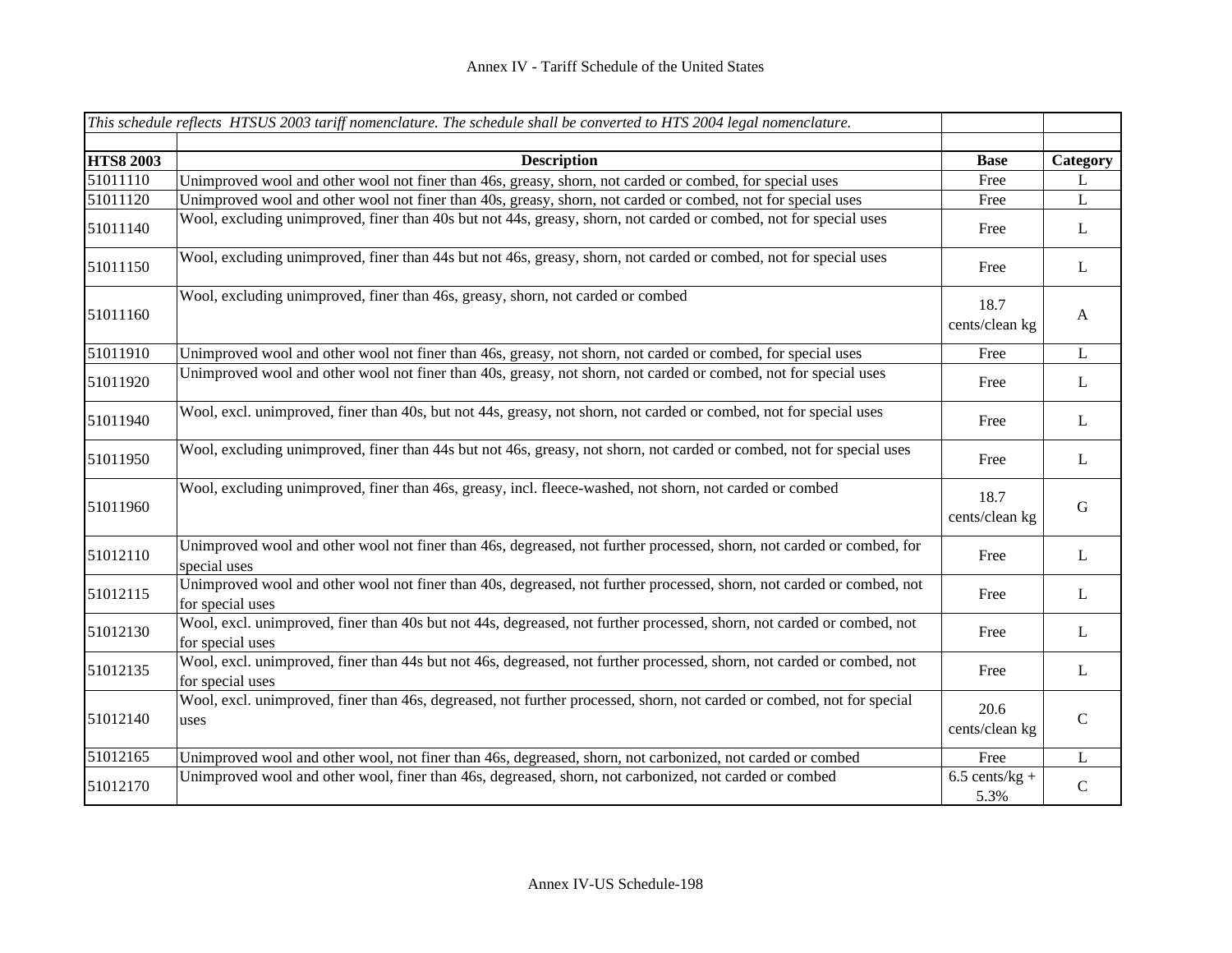|                  | This schedule reflects HTSUS 2003 tariff nomenclature. The schedule shall be converted to HTS 2004 legal nomenclature.                         |                                   |              |
|------------------|------------------------------------------------------------------------------------------------------------------------------------------------|-----------------------------------|--------------|
| <b>HTS8 2003</b> | <b>Description</b>                                                                                                                             | <b>Base</b>                       | Category     |
| 51012910         | Unimproved wool and other wool not finer than 46s, degreased, not further processed, not shorn, not carded or combed,<br>for special uses      | Free                              | L            |
| 51012915         | Unimproved wool and other wool not finer than 40s, degreased, not further processed, not shorn, not carded or combed,<br>not for special uses  | Free                              | $\bf L$      |
| 51012930         | Wool, excl. unimproved, finer than 40s but not 44s, degreased, not further processed, not shorn, not carded or combed,<br>not for special uses | Free                              | $\bf L$      |
| 51012935         | Wool, excl. unimproved, finer than 44s but not 46s, degreased, not further processed, not shorn, not carded or combed,<br>not for special uses | Free                              | L            |
| 51012940         | Wool, excl. unimproved, finer than 46s, degreased, not further processed, not shorn, not carded or combed, not for special<br>uses             | 20.6<br>cents/clean kg            | $\mathsf{C}$ |
| 51012965         | Unimproved wool and other wool, not finer than 46s, not shorn, not carbonized, degreased and further processed, not<br>carded or combed        | Free                              | $\mathbf{L}$ |
| 51012970         | Wool, finer than 46s, not carded or combed, not carbonized, not shorn, degreased and processed to remove grease                                | $6.5$ cents/kg +<br>5.3%          | $\mathsf{C}$ |
| 51013010         | Unimproved wool and other wool, not finer than 40s, carbonized, not further processed, not carded or combed                                    | Free                              | $\bf L$      |
| 51013015         | Wool, excluding unimproved, finer than 40s but not finer than 44s, carbonized, not further processed, not carded or<br>combed                  | Free                              | L            |
| 51013030         | Wool, excluding unimproved, finer than 44s but not finer than 46s, carbonized, not further processed, not carded or<br>combed                  | Free                              | L            |
| 51013040         | Wool, excluding unimproved, finer than 46s, carbonized, not further processed, not carded or combed                                            | 24.4 cents/kg                     | $\mathbf C$  |
| 51013065         | Unimproved wool and other wool, not finer than 46s, carbonized and further processed, not carded or combed                                     | Free                              | $\mathbf L$  |
| 51013070         | Unimproved wool and other wool, finer than 46s, carbonized and further processed, not carded or combed                                         | $6.5$ cents/kg +<br>5.3%          | $\mathbf C$  |
| 51021110         | Fine hair of Kashmir (cashmere) goats, not processed in any manner beyond the degreased or carbonized condition, not<br>carded or combed       | 5.1 cents/clean<br>kg             | $\mathbf{A}$ |
| 51021190         | Fine hair of Kashmir (cashmere) goats, processed beyond the degreased or carbonized condition, not carded or combed                            | $\overline{4.9}$ cents/kg +<br>4% | A            |
| 51021920         | Fine hair of the camel, not processed in any manner beyond the degreased or carbonized condition, not carded or combed                         | 5 cents/clean<br>kg               | A            |
| 51021960         | Fine animal hair (other than Kashmir or camel), not processed beyond the degreased or carbonized condition, not carded<br>or combed            | 0.4%                              | $\mathbf{A}$ |
| 51021980         | Fur, prepared for hatters' use, not carded or combed                                                                                           | Free                              | L            |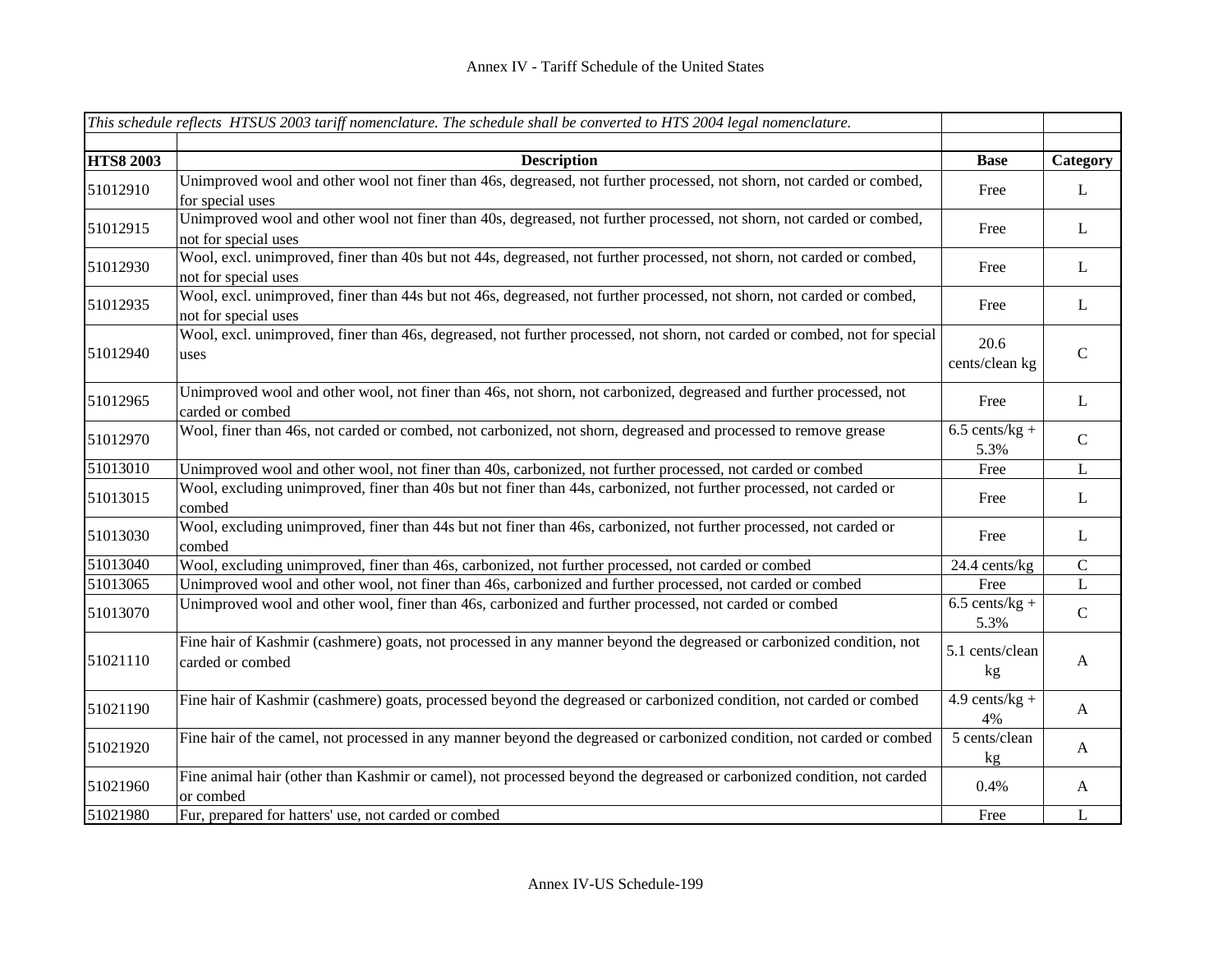|                  | This schedule reflects HTSUS 2003 tariff nomenclature. The schedule shall be converted to HTS 2004 legal nomenclature.     |                             |                           |
|------------------|----------------------------------------------------------------------------------------------------------------------------|-----------------------------|---------------------------|
|                  |                                                                                                                            |                             |                           |
| <b>HTS8 2003</b> | <b>Description</b>                                                                                                         | <b>Base</b>                 | Category                  |
| 51021990         | Fine animal hair, further processed, not carded or combed                                                                  | $\overline{4.9}$ cents/kg + | A                         |
|                  |                                                                                                                            | 4%                          |                           |
| 51022000         | Coarse animal hair, not carded or combed                                                                                   | Free                        | $\mathbf{L}$              |
| 51031000         | Noils of wool or of fine animal hair                                                                                       | 2.6 cents/kg                | $\mathbf{A}$              |
| 51032000         | Waste, other than noils, of wool or of fine animal hair, including yarn waste but excluding garnetted stock                | 2.6 cents/kg                | $\boldsymbol{\mathsf{A}}$ |
| 51033000         | Waste of coarse animal hair, including yarn waste but excluding garnetted stock                                            | 7%                          | $\mathcal{C}$             |
| 51040000         | Garnetted stock of wool or of fine or coarse animal hair                                                                   | $0.6$ cents/kg              | $\mathbf{A}$              |
|                  |                                                                                                                            | $6.6$ cents/kg +            |                           |
| 51051000         | Carded wool                                                                                                                | 5.4%                        | $\mathbf{A}$              |
|                  |                                                                                                                            | $4.1$ cents/kg +            |                           |
| 51052100         | Combed wool in fragments                                                                                                   | 3.3%                        | $\mathbf{A}$              |
|                  |                                                                                                                            | $4.3$ cents/kg +            |                           |
| 51052900         | Wool tops and other combed wool, except in fragments                                                                       | 3.4%                        | $\mathbf{A}$              |
|                  |                                                                                                                            | $6.9$ cents/kg +            |                           |
| 51053100         | Fine hair of Kashmir (cashmere) goats, carded or combed                                                                    | 5.6%                        | $\mathbf{A}$              |
|                  |                                                                                                                            | $6.9$ cents/kg +            |                           |
| 51053900         | Fine animal hair (other than Kashmir), carded or combed                                                                    | 5.6%                        | A                         |
| 51054000         | Coarse animal hair, carded or combed                                                                                       | 0.4%                        | $\mathbf{A}$              |
| 51061000         | Yarn of carded wool, containing 85 percent or more by weight of wool, not put up for retail sale                           | 6.3%                        | $\mathbf D$               |
| 51062000         | Yarn of carded wool, containing less than 85 percent by weight of wool, not put up for retail sale                         | 6.3%                        | D                         |
|                  | Yarn of combed wool, containing 85% or more by weight of wool, not put up for retail sale, of wool fiber avg diameter      |                             |                           |
| 51071030         | 18.5 micron or $<$                                                                                                         | 6.3%                        | ${\bf D}$                 |
| 51071060         | Yarn of combed wool, containing 85% or more by weight of wool, not put up for retail sale, nesoi                           | 6.3%                        | $\mathbf D$               |
|                  | Yarn of combed wool, containing less than 85 percent by weight of wool, not put up retail sale, of wool fiber avg diameter |                             |                           |
| 51072030         | 18.5 micron or $<$                                                                                                         | 6.3%                        | $\mathbf D$               |
| 51072060         | Yarn of combed wool, containing less than 85 percent by weight of wool, not put up retail sale, nesoi                      | 6.3%                        | D                         |
| 51081030         | Yarn of Angora rabbit hair, carded, not put up for retail sale                                                             | 4.1%                        | $\mathbf{A}$              |
| 51081060         | Yarn of fine animal hair other than Angora rabbit hair, carded, not put up for retail sale                                 | 4.5%                        | $\mathbf{A}$              |
| 51082030         | Yarn of Angora rabbit hair, combed, not put up for retail sale                                                             | 4.1%                        | $\boldsymbol{A}$          |
| 51082060         | Yarn of fine animal hair other than Angora rabbit hair, combed, not put up for retail sale                                 | 4.5%                        | $\mathbf{A}$              |
|                  | Yarn of wool, containing 85 percent or more by weight of wool, colored, cut into uniform lengths of not over 8 cm, put up  |                             |                           |
| 51091020         | for retail sale                                                                                                            | Free                        | $\mathbf D$               |
| 51091040         | Yarn of Angora rabbit hair, containing 85 percent or more by weight of the Angora hair, put up for retail sale             | 4.1%                        | $\mathbf D$               |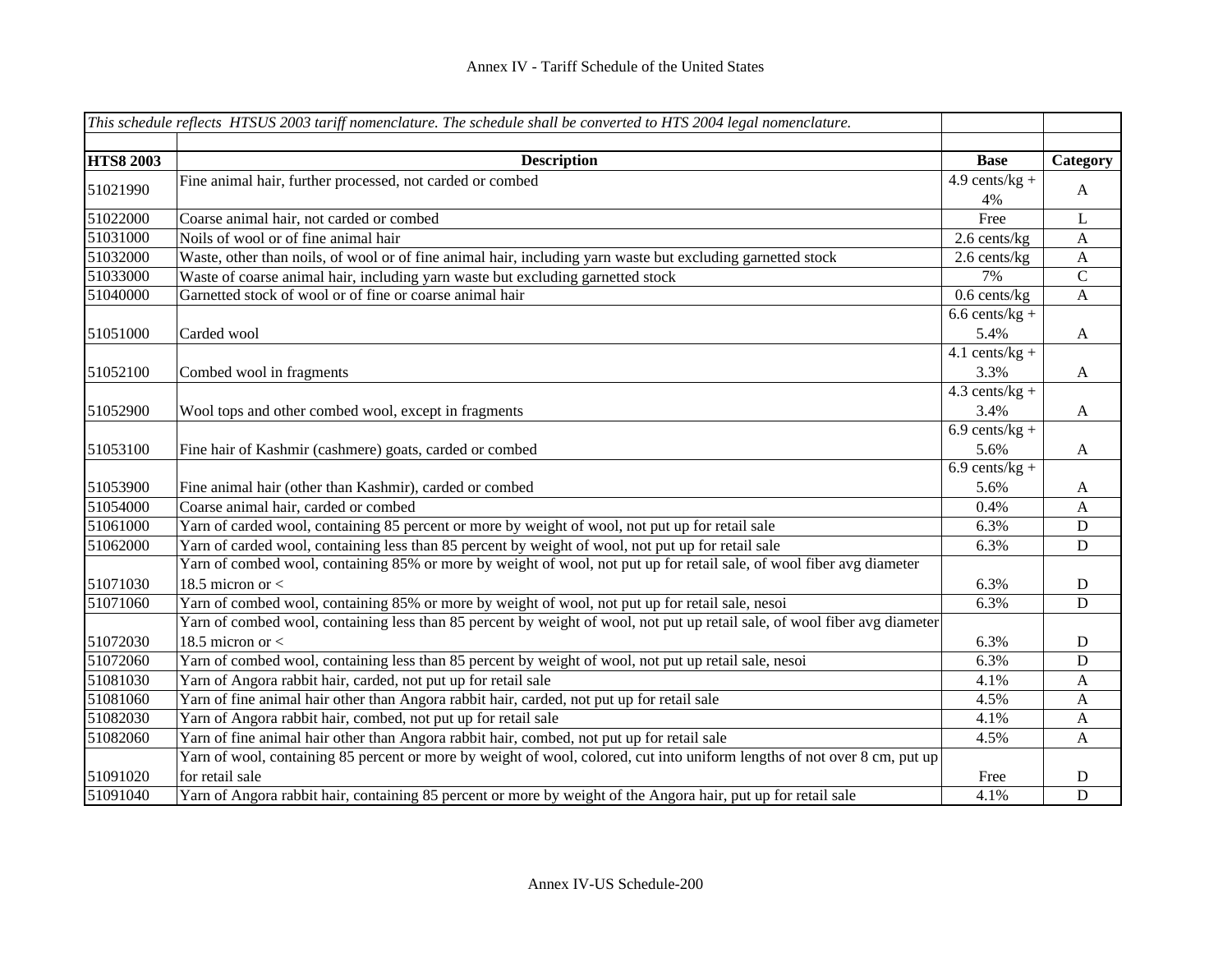|                  | This schedule reflects HTSUS 2003 tariff nomenclature. The schedule shall be converted to HTS 2004 legal nomenclature.                      |                  |                  |
|------------------|---------------------------------------------------------------------------------------------------------------------------------------------|------------------|------------------|
|                  |                                                                                                                                             |                  |                  |
| <b>HTS8 2003</b> | <b>Description</b>                                                                                                                          | <b>Base</b>      | Category         |
|                  | Yarn of wool nesoi, or fine animal hair nesoi, over 85% or > of that wool/hair, for retail sale, of wool fiber avg diamter                  |                  |                  |
| 51091080         | 18.5 micron or $<$                                                                                                                          | 6.3%             | $\mathbf D$      |
| 51091090         | Yarn of wool nesoi, or fine animal hair nesoi, over 85% or > of that wool/hair, put up for retail sale, nesoi                               | 6.3%             | $\mathbf D$      |
|                  | Yarn of wool, colored, and cut into uniform lengths of not over 8 cm, containing less than 85% by weight of wool, put up                    |                  |                  |
| 51099020         | for retail sale                                                                                                                             | Free             | $\mathbf D$      |
| 51099040         | Yarn of Angora rabbit hair containing less than 85 percent by weight of the Angora hair, put up for retail sale                             | 4.1%             | D                |
|                  | Yarn of wool nesoi, or fine animal hair nesoi, < 85% of that wool/hair, for retail sale, of wool fiber avg diameter 18.5                    |                  |                  |
| 51099080         | micron or $<$                                                                                                                               | 6.3%             | ${\bf D}$        |
| 51099090         | Yarn of wool nesoi, or fine animal hair nesoi, < 85% of that wool/hair, put up for retail sale, nesoi                                       | 6.3%             | $\mathbf D$      |
| 51100000         | Yarn of coarse animal hair or horsehair (including gimped horsehair yarn) whether or not put up for retail sale                             | 0.4%             | $\boldsymbol{A}$ |
| 51111120         | Tapestry and upholstery fabrics of carded wool/fine animal hair, over 85% wool or hair, weighing not over 140 g/m2                          | 7%               | D                |
|                  | Hand-woven fabrics of carded wool/fine animal hair, 85% or more wool or hair, loom width less than 76 cm, weight not                        | $1.8$ cents/kg + |                  |
| 51111130         | over 300 g/m2                                                                                                                               | 10.2%            | $\mathbf D$      |
| 51111170         | Woven fabrics, 85% or more by weight of carded wool/fine animal hair, weight not over 300 g/m2, nesoi                                       | 26.1%            | $\mathbf D$      |
| 51111910         | Tapestry and upholstery fabrics, woven, 85% or more by weight of carded wool/fine animal hair, weight over 300 g/m2                         | 7%               | $\mathbf D$      |
|                  | Hand-woven fabrics, with 85 percent or more by weight of carded wool/fine animal hair, loom width of less than 76 cm,                       | $1.8$ cents/kg + |                  |
| 51111920         | weight ov 300 g/m2                                                                                                                          | 10.2%            | $\mathbf D$      |
| 51111960         | Woven fabrics, with 85 percent or more by weight of carded wool/fine animal hair nesoi, weight over 300 $g/m2$                              | 26.1%            | D                |
| 51112005         | Tapestry & upholstery fabrics of carded wool/fine animal hair, mixed mainly or solely with man-made filaments, weight<br>exceeding 300 g/m2 | 7%               | $\mathbf D$      |
|                  | Tapestry & upholstery fabrics of carded wool/fine animal hair, mixed mainly or solely with man-made filaments, weight                       |                  |                  |
| 51112010         | not over 140 g/m2                                                                                                                           | 7%               | ${\bf D}$        |
|                  |                                                                                                                                             | $4.8$ cents/kg + |                  |
| 51112090         | Woven fabrics of carded wool/fine animal hair, mixed mainly or solely with man-made filaments, nesoi                                        | 26.3%            | $\mathbf D$      |
|                  | Tapestry & upholstery fabrics of carded wool/fine animal hair, mixed mainly/solely with man-made staple fibers, weight                      |                  |                  |
| 51113005         | exceeding 300 g/m2                                                                                                                          | 7%               | $\mathbf D$      |
|                  | Tapestry & upholstery fabrics of carded wool/fine animal hair, mixed mainly/solely with man-made staple fibers, weight                      |                  |                  |
| 51113010         | not over 140 g/m2                                                                                                                           | 7%               | ${\bf D}$        |
|                  |                                                                                                                                             | $4.8$ cents/kg + |                  |
| 51113090         | Woven fabrics of carded wool/fine animal hair, mixed mainly or solely with man-made staple fibers, nesoi                                    | 26.3%            | $\mathbf D$      |
|                  | Woven fabrics of carded wool/fine animal hair, containing 30 percent or more by weight of silk or silk waste, valued over                   |                  |                  |
| 51119030         | \$33/kg                                                                                                                                     | 7%               | $\mathbf D$      |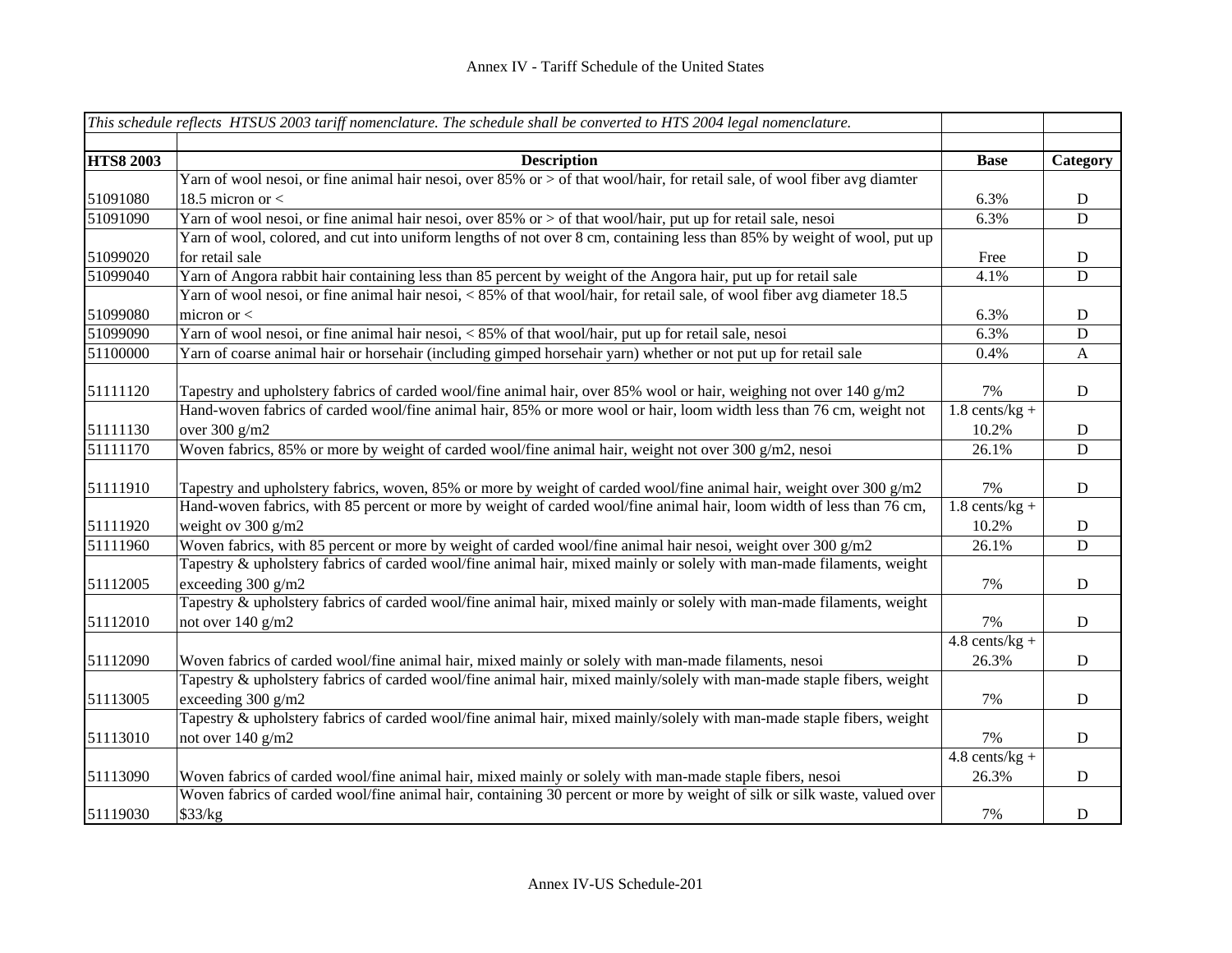|                  | This schedule reflects HTSUS 2003 tariff nomenclature. The schedule shall be converted to HTS 2004 legal nomenclature.      |                  |             |
|------------------|-----------------------------------------------------------------------------------------------------------------------------|------------------|-------------|
| <b>HTS8 2003</b> | <b>Description</b>                                                                                                          | <b>Base</b>      | Category    |
|                  | Tapestry and upholstery fabrics of carded wool/fine animal hair, weight over 300 g/m2, containing less than 85% wool or     |                  |             |
| 51119040         | hair, nesoi                                                                                                                 | 7%               | D           |
|                  | Tapestry and upholstery fabrics of carded wool/fine animal hair, weight not over 140 g/m2, containing less than 85%         |                  |             |
| 51119050         | wool or hair, nesoi                                                                                                         | 7%               | D           |
| 51119090         | Woven fabrics of carded wool/fine animal hair, containing less than 85% wool or hair, nesoi                                 | 25.8%            | D           |
|                  | Tapestry and upholstery fabrics of combed wool/fine animal hair, containing 85% or more wool or hair, weight not over       |                  |             |
| 51121110         | $140$ g/m2                                                                                                                  | 7%               | $\mathbf D$ |
|                  | Woven fabrics of combed wool/fine animal hair, over 85% wool or hair, weight not over 200 g/m2, avg wool fiber              |                  |             |
| 51121130         | diameter 18.5 micron or $<$                                                                                                 | 26.1%            | D           |
| 51121160         | Woven fabrics of combed wool/fine animal hair, over 85% wool or hair, weight not over 200 $g/m2$ , nesoi                    | 26.1%            | $\mathbf D$ |
| 51121920         | Tapestry and upholstery fabrics of combed wool/fine animal hair, over 85% wool or hair, weight over 300 $g/m2$              | 7%               | D           |
|                  | Woven fabrics of combed wool/fine animal hair, over 85% wool or fine animal hair, ov 200 $g/\overline{m2}$ , avg wool fiber |                  |             |
| 51121960         | diameter 18.5 micron or $<$                                                                                                 | 26.1%            | D           |
| 51121995         | Woven fabrics of combed wool/fine animal hair, over 85% wool or fine animal hair, weight over 200 $g/m2$ , nesoi            | 26.1%            | $\mathbf D$ |
|                  | Tapestry and upholstery fabrics of combed wool/fine animal hair, mixed mainly/solely with man-made filaments, weight        |                  |             |
| 51122010         | over 300 g/m2                                                                                                               | 7%               | $\mathbf D$ |
|                  | Tapestry and upholstery fabrics of combed wool/fine animal hair, mixed mainly/solely with man-made filaments, weight        |                  |             |
| 51122020         | not over 140 g/m2                                                                                                           | 7%               | $\mathbf D$ |
|                  |                                                                                                                             | $4.8$ cents/kg + |             |
| 51122030         | Woven fabrics of combed wool/fine animal hair, mixed mainly or solely with man-made filaments, nesoi                        | 26.3%            | $\mathbf D$ |
|                  | Tapestry and upholstery fabrics of combed wool/fine animal hair, mixed mainly/solely with man-made staple fibers,           |                  |             |
| 51123010         | weight over 300 g/m2                                                                                                        | 7%               | $\mathbf D$ |
|                  | Tapestry & upholstery fabrics of combed wool/fine animal hair, mixed mainly/solely with man-made staple fibers, weight      |                  |             |
| 51123020         | not over 140 g/m2                                                                                                           | 7%               | $\mathbf D$ |
|                  |                                                                                                                             | $4.8$ cents/kg + |             |
| 51123030         | Woven fabrics of combed wool/fine animal hair, mixed mainly or solely with man-made staple fibers, nesoi                    | 26.3%            | $\mathbf D$ |
|                  | Woven fabrics of combed wool/fine animal hair, nesoi, containing 30 percent or more by weight of silk or silk waste,        |                  |             |
| 51129030         | valued over \$33/kg                                                                                                         | 7%               | D           |
|                  | Woven tapestry/upholstery fabrics of combed wool/fine animal hair, con. by wt. under 85% wool/hair & under 30% silk,        |                  |             |
| 51129040         | over 300 g/m2, nesoi                                                                                                        | 7%               | D           |
|                  | Woven tapestry/upholstery fabrics of combed wool/fine animal hair, con. by wt. under 85% wool/hair & under 30% silk,        |                  |             |
| 51129050         | $n$ /o 140 g/m2, nesoi                                                                                                      | 7%               | $\mathbf D$ |
| 51129090         | Woven fabrics of combed wool or combed fine animal hair, nesoi                                                              | 25.8%            | ${\bf D}$   |
| 51130000         | Woven fabrics of coarse animal hair or of horsehair                                                                         | 3%               | ${\bf D}$   |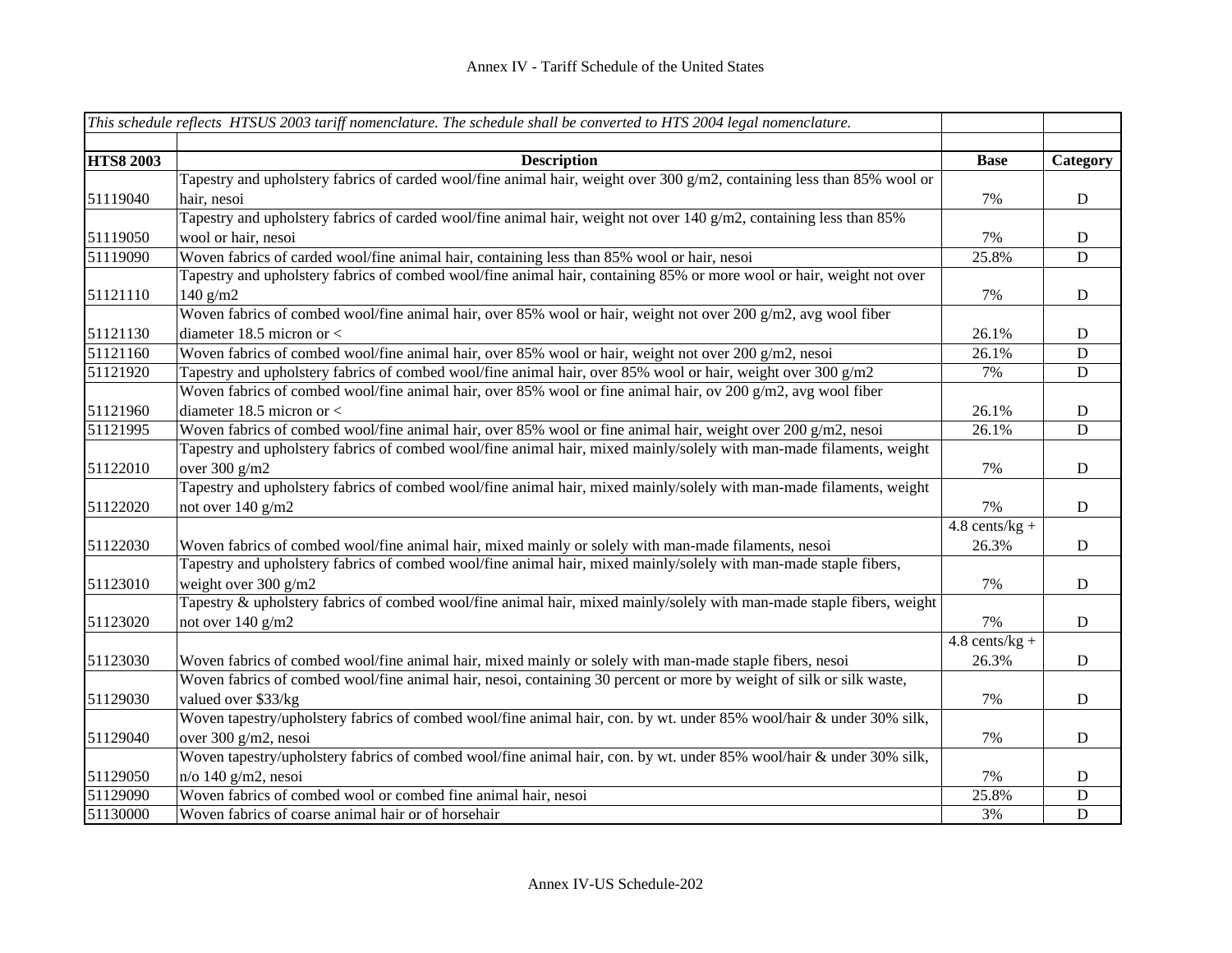|                  | This schedule reflects HTSUS 2003 tariff nomenclature. The schedule shall be converted to HTS 2004 legal nomenclature.                          |               |                              |
|------------------|-------------------------------------------------------------------------------------------------------------------------------------------------|---------------|------------------------------|
| <b>HTS8 2003</b> | <b>Description</b>                                                                                                                              | <b>Base</b>   | Category                     |
| 52010005         | Cotton, not carded or combed, having a staple length under 19.05 mm (3/4 inch), harsh or rough                                                  | Free          | L                            |
| 52010012         | Cotton, n/carded or combed, having a staple length < 28.575 mm (1-1/8 inches), n/harsh or rough, described in gen. note<br>15                   | Free          | $\mathbf{L}$                 |
| 52010014         | Cotton, n/carded or combed, having a staple length < 28.575 mm $(1-1/8)$ inches), n/harsh or rough, quota described in ch<br>52 add'l US note 5 | Free          | $\mathbf{L}$                 |
| 52010018         | Cotton, not carded or combed, having a staple length under 28.575 mm (1-1/8 inches), n/harsh or rough, nesoi                                    | 31.4 cents/kg | See Annex<br>$1$ , note $11$ |
| 52010022         | Cotton, not carded or combed, staple length of 28.575 mm or more but under 34.925 mm, described in gen. note 15                                 | 4.4 cents/kg  | $\mathbf{A}$                 |
| 52010024         | Cotton,n/carded or combed,harsh or rough,staple length 29.36875 mm or more but n/o 34.925 mm,white in color,quota<br>descrd ch 52 add US note 6 | 4.4 cents/kg  | $\mathbf{A}$                 |
| 52010028         | Cotton, not carded or combed, harsh or rough, staple length of 29.36875 mm or more but under 34.925 mm & white in<br>color, nesoi               | 31.4 cents/kg | See Annex<br>$1$ , note $11$ |
| 52010034         | Cotton, not carded or combed, staple length of 28.575 mm or more but under 34.925 mm, other, quota described in<br>chapter 52 add'l US note 7   | 4.4 cents/kg  | $\mathbf{A}$                 |
| 52010038         | Cotton, not carded or combed, staple length of 28.575 mm or more but under 34.925 mm, nesoi                                                     | 31.4 cents/kg | See Annex<br>$1$ , note $11$ |
| 52010055         | Cotton, not carded or combed, having a staple length of 34.925 mm or more, described in the gen. note 15                                        | 1.5 cents/kg  | A                            |
| 52010060         | Cotton, not carded or combed, having a staple length of 34.925 mm or more, quota described in chapter 52 add'l US note<br>8                     | 1.5 cents/kg  | $\mathbf{A}$                 |
| 52010080         | Cotton, not carded or combed, having a staple length of 34.925 mm or more, nesoi                                                                | 31.4 cents/kg | See Annex<br>$1$ , note $11$ |
| 52021000         | Cotton yarn waste (including thread waste)                                                                                                      | Free          | L                            |
| 52029100         | Cotton garnetted stock                                                                                                                          | 4.3%          | $\mathbf{A}$                 |
| 52029905         | Cotton card strips made from cotton waste having staple length under 30.1625 mm & lap, sliver & roving waste described<br>in gen. nte 15        | Free          | L                            |
| 52029910         | Cotton card strips made from cotton waste w/staple length under 30.1625 mm & lap, sliver & roving waste, quota dscrbd<br>in ch 52 add US note 9 | Free          | $\bf L$                      |
| 52029930         | Cotton card strips made from cotton waste having staple length under 30.1625 mm & lap, sliver & roving waste, nesoi                             | 7.8 cents/kg  | See Annex<br>$1$ , note $11$ |
| 52029950         | Cotton waste, other than yarn waste and garnetted stock, nesoi                                                                                  | Free          | $\bf L$                      |
| 52030005         | Cotton fibers, carded or combed, of cotton fiber processed but not spun, described in gen. note 15                                              | 5%            | $\mathbf{A}$                 |
| 52030010         | Cotton fibers, carded or combed, of cotton fiber processed but not spun, quota described in chapter 52 add'l US note 10                         | 5%            | $\mathbf{A}$                 |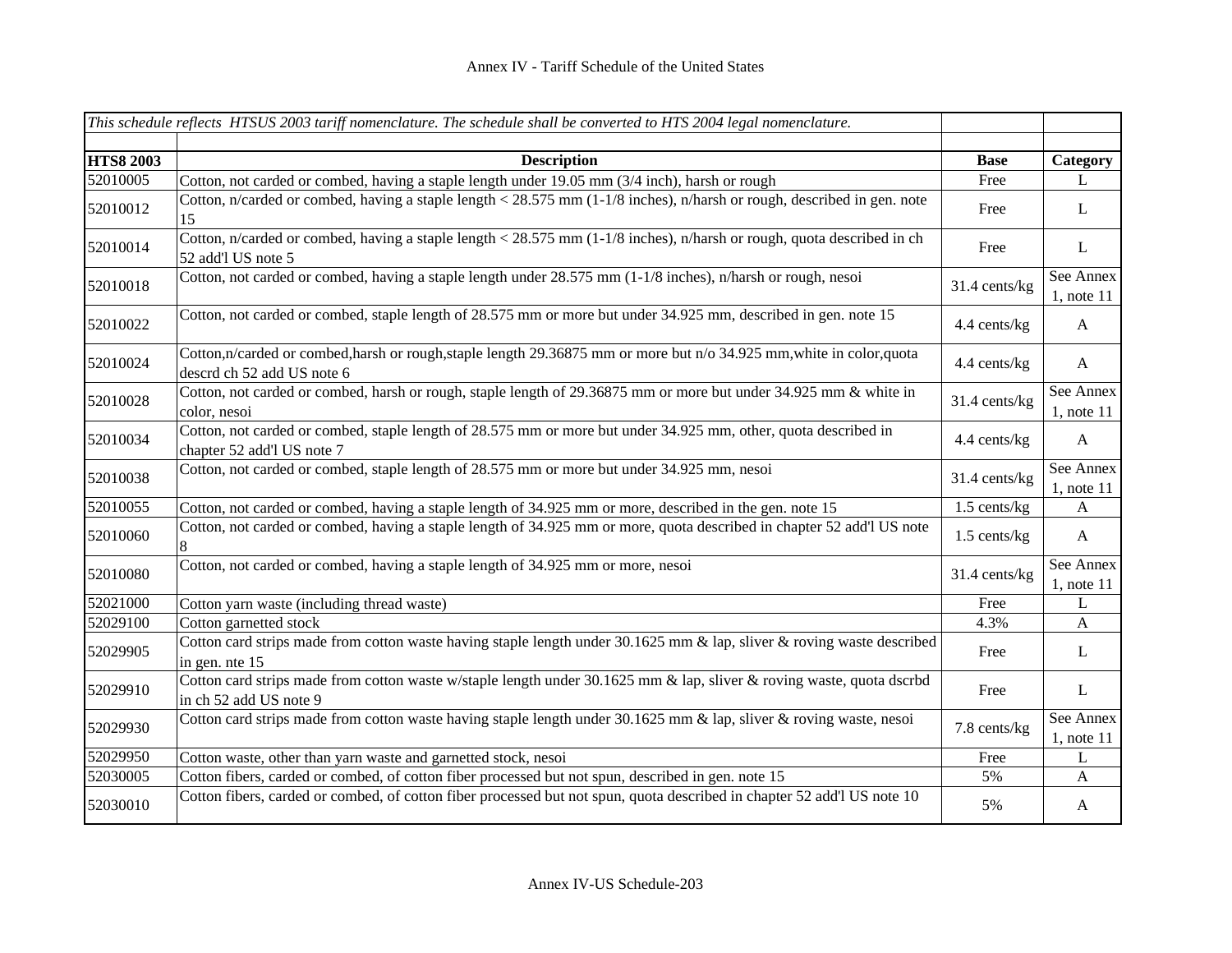|                  | This schedule reflects HTSUS 2003 tariff nomenclature. The schedule shall be converted to HTS 2004 legal nomenclature.                             |               |                              |
|------------------|----------------------------------------------------------------------------------------------------------------------------------------------------|---------------|------------------------------|
| <b>HTS8 2003</b> | <b>Description</b>                                                                                                                                 | <b>Base</b>   | Category                     |
| 52030030         | Cotton fibers, carded or combed, of cotton fiber processed, but not spun, nesoi                                                                    | 31.4 cents/kg | See Annex<br>$1$ , note $11$ |
| 52030050         | Cotton carded or combed, excluding fibers of cotton processed but not spun                                                                         | 4.3%          | $\mathbf{A}$                 |
| 52041100         | Cotton sewing thread, containing 85 percent or more by weight of cotton, not put up for retail sale                                                | 4.5%          | D                            |
| 52041900         | Cotton sewing thread, containing less than 85 percent by weight of cotton, not put up for retail sale                                              | 4.5%          | ${\bf D}$                    |
| 52042000         | Cotton sewing thread, put up for retail sale                                                                                                       | 4.5%          | D                            |
| 52051110         | Single cotton yarn, 85% or more cotton by weight, of uncombed fibers, not over 14 nm, unbleached, not mercerized, not<br>put up for retail sale    | 3.7%          | $\mathbf D$                  |
| 52051120         | Single cotton yarn, 85% or more cotton by weight, of uncombed fibers, n/o 14 nm, bleached or mercerized                                            | 5.1%          | $\mathbf D$                  |
| 52051210         | Single cotton yarn, 85% or more cotton, of uncombed fibers, over 14 but n/o 43 nm, unbleached, not mercerized, not put<br>up for retail sale       | 5.2%          | $\mathbf D$                  |
| 52051220         | Single cotton yarn, 85% or more cotton by weight, of uncombed fibers, over 14 nm but n/o 43 nm, bleached or mercerized                             | 6.6%          | $\mathbf D$                  |
| 52051310         | Single cotton yarn, 85% or more cotton, of uncombed fibers, over 43 but n/o 52 nm, unbleached, not mercerized, not put<br>up for retail sale       | 6.5%          | D                            |
| 52051320         | Single cotton yarn, 85% or more cotton, of uncombed fibers, over 43 nm but n/o 52 mm, bleached or mercerized                                       | 7.4%          | $\mathbf D$                  |
| 52051410         | Single cotton yarn, 85% or more cotton, of uncombed fibers, over 52 but n/o 80 nm, unbleached, not mercerized, not put<br>up for retail sale       | 7.8%          | ${\bf D}$                    |
| 52051420         | Single cotton yarn, 85% or more cotton by weight, of uncombed fibers, over 52 but n/o 80 nm, bleached or mercerized                                | 8.8%          | $\mathbf D$                  |
| 52051510         | Single cotton yarn, 85% or more cotton, of uncombed fibers, over 80 nm, unbleached, not mercerized, not put up for retail<br>sale                  | 9.9%          | $\mathbf D$                  |
| 52051520         | Single cotton yarn, 85% or more cotton, of uncombed fibers, over 80 nm, bleached or mercerized, not put up for retail<br>sale, nesoi               | 12%           | $\mathbf D$                  |
| 52052100         | Single cotton yarn, 85% or more cotton by weight, of combed fibers, not over 14 nm, not put up for retail sale                                     | 5.8%          | D                            |
| 52052200         | Single cotton yarn, 85% or more cotton by weight, of combed fibers, over 14 but n/o 43 nm, not put up for retail sale                              | 7.3%          | $\mathbf D$                  |
| 52052300         | Single cotton yarn, 85% or more cotton by weight, of combed fibers, over 43 but n/o 52 nm, not put up for retail sale                              | 8.6%          | $\mathbf D$                  |
| 52052400         | Single cotton yarn, 85% or more cotton by weight, of combed fibers, over 52 but n/o 80 nm, not put up for retail sale                              | 9.9%          | $\mathbf D$                  |
| 52052600         | Single cotton yarn, 85% or > cotton by wt, of combed fiber, meas. <125 but not <106.38 decitex, >80nm but not >94nm,<br>not put up for retail sale | 12%           | $\mathbf D$                  |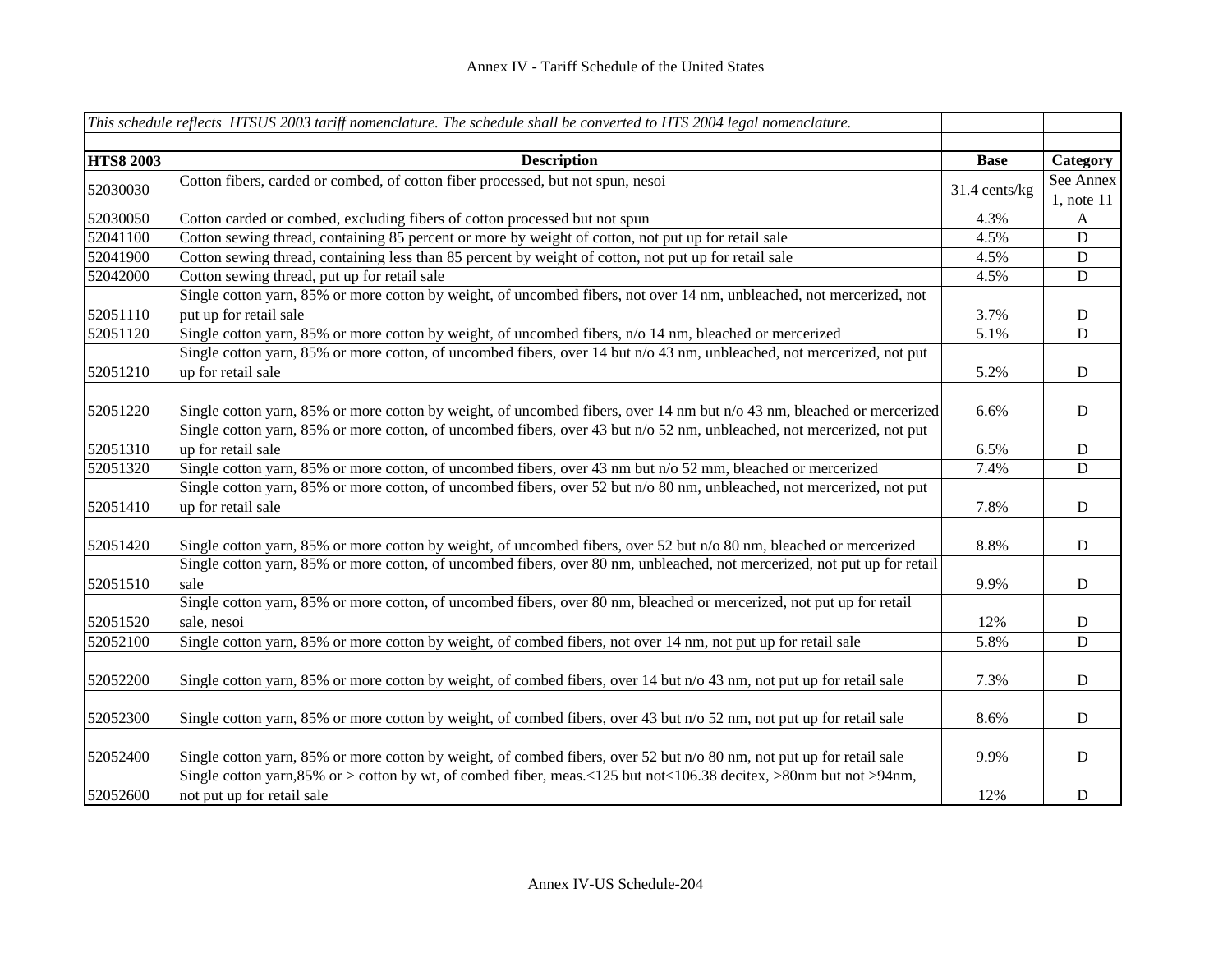|                  | This schedule reflects HTSUS 2003 tariff nomenclature. The schedule shall be converted to HTS 2004 legal nomenclature.      |             |              |
|------------------|-----------------------------------------------------------------------------------------------------------------------------|-------------|--------------|
|                  |                                                                                                                             |             |              |
| <b>HTS8 2003</b> | <b>Description</b>                                                                                                          | <b>Base</b> | Category     |
|                  | Single cotton yarn, 85% or > cotton by wt, of combed fiber, meas.<106.38 but not<83.33 decitex, >94nm but not               |             |              |
| 52052700         | >120nm, not put up for retail sale                                                                                          | 12%         | ${\bf D}$    |
|                  |                                                                                                                             |             |              |
| 52052800         | Single cotton yarn, 85% or > cotton by wt, of combed fibers, meas. $83.33$ decitex, $>120$ nm, not put up for retail sale   | 12%         | D            |
|                  | Multiple or cabled cotton yarn, 85% or more cotton by weight, of uncombed fibers, n/o 14 nm per single yarn, not put up     |             |              |
| 52053100         | for retail sale                                                                                                             | 5.8%        | $\mathbf D$  |
|                  | Multiple or cabled cotton yarn, 85% or more cotton by weight, of uncombed fibers, yarn over 14 but n/o 43 nm, not put       |             |              |
| 52053200         | up for retail sale                                                                                                          | 7.3%        | ${\bf D}$    |
|                  | Multiple or cabled cotton yarn, 85% or more cotton by weight, of uncombed fibers, yarn over 43 but n/o 52 nm, not put       |             |              |
| 52053300         | up for retail sale                                                                                                          | 8.6%        | ${\bf D}$    |
|                  | Multiple or cabled cotton yarn, 85% or more cotton by weight, of uncombed fibers, yarn over 52 but n/o 80 nm, not put       |             |              |
| 52053400         | up for retail sale                                                                                                          | 9.9%        | $\mathbf D$  |
|                  | Multiple or cabled cotton yarn, 85% or more cotton by weight, of uncombed fibers, over 80 nm per single yarn, not put up    |             |              |
| 52053500         | for retail sale                                                                                                             | 12%         | $\mathbf D$  |
|                  | Multiple or cabled cotton yarn, 85% or more cotton by weight, of combed fibers, not over 14 nm per single yarn, not put     |             |              |
| 52054100         | up for retail sale                                                                                                          | 5.1%        | ${\bf D}$    |
|                  | Multiple or cabled cotton yarn, 85% or more cotton by weight, of combed fibers, yarn over 14 but n/o 43 nm, not put up      |             |              |
| 52054200         | for retail sale                                                                                                             | 6.6%        | ${\bf D}$    |
|                  | Multiple or cabled cotton yarn, 85% or more cotton by weight, of combed fibers, yarn over 43 but n/o 52 nm, not put up      |             |              |
| 52054300         | for retail sale                                                                                                             | 8.6%        | $\mathbf D$  |
|                  | Multiple or cabled cotton yarn, 85% or more cotton by weight, of combed fibers, yarn over 52 but n/o 80 nm, not put up      |             |              |
| 52054400         | for retail sale                                                                                                             | 9.9%        | ${\bf D}$    |
|                  | Multiple or cabled cotton yarn, 85% or > cotton by wt, of combed fibers, >80nm but not >94nm/single yarn, not put up        |             |              |
| 52054600         | for retail sale                                                                                                             | 12%         | $\mathbf{A}$ |
|                  | Multiple or cabled cotton yarn, 85% or > cotton by wt, of combed fibers, >94nm but not >120nm/single yarn, not put up       |             |              |
| 52054700         | for retail sale                                                                                                             | 12%         | $\mathbf{A}$ |
|                  | Multiple or cabled cotton yarn, 85% or $>$ cotton by wt, of combed fibers, $>120$ nm per single yarn, not put up for retail |             |              |
| 52054800         | sale                                                                                                                        | 12%         | ${\bf D}$    |
|                  |                                                                                                                             |             |              |
| 52061100         | Single cotton yarn, less than 85 percent cotton by weight, of uncombed fibers, not over 14 nm, not put up for retail sale   | 9.4%        | ${\rm D}$    |
|                  | Single cotton yarn, less than 85 percent cotton by weight, of uncombed fibers, over 14 but n/o 43 nm, not put up for retail |             |              |
| 52061200         | sale                                                                                                                        | 9.4%        | D            |
|                  | Single cotton yarn, less than 85 percent cotton by weight, of uncombed fibers, over 43 but n/o 52 nm, not put up for retail |             |              |
| 52061300         | sale                                                                                                                        | 9.4%        | $\mathbf D$  |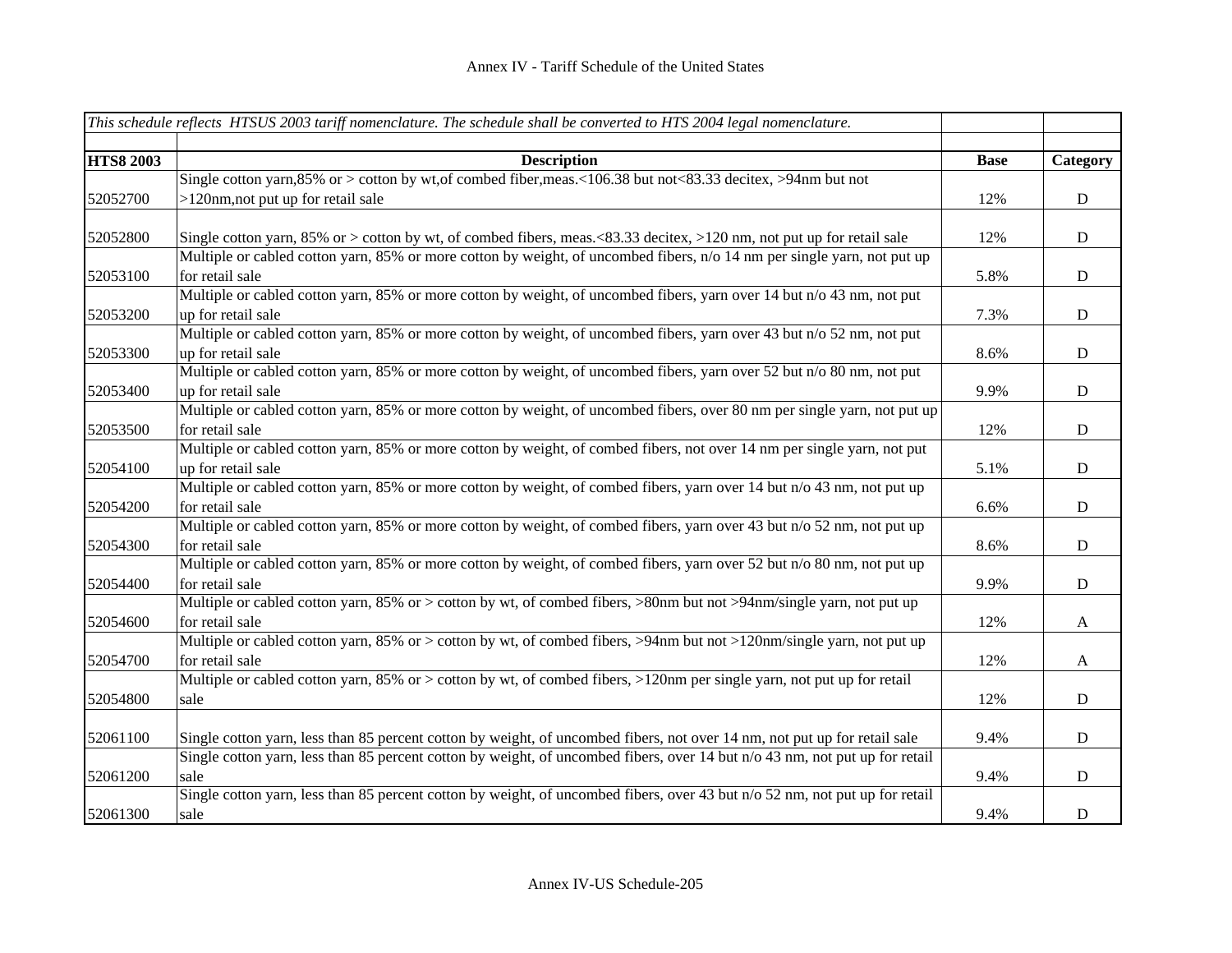|                  | This schedule reflects HTSUS 2003 tariff nomenclature. The schedule shall be converted to HTS 2004 legal nomenclature.      |             |             |
|------------------|-----------------------------------------------------------------------------------------------------------------------------|-------------|-------------|
|                  |                                                                                                                             |             |             |
| <b>HTS8 2003</b> | <b>Description</b>                                                                                                          | <b>Base</b> | Category    |
|                  | Single cotton yarn, less than 85 percent cotton by weight, of uncombed fibers, over 52 but n/o 80 nm, not put up for retail |             |             |
| 52061400         | sale                                                                                                                        | 9.4%        | ${\bf D}$   |
|                  |                                                                                                                             |             |             |
| 52061500         | Single cotton yarn, less than 85 percent cotton by weight, of uncombed fibers, over 80 nm, not put up for retail sale       | 9.4%        | D           |
| 52062100         | Single cotton yarn, less than 85 percent cotton by weight, of combed fibers, not over 14 nm, not put up for retail sale     | 9.4%        | ${\bf D}$   |
|                  | Single cotton yarn, less than 85 percent cotton by weight, of combed fibers, over 14 but n/o 43 nm, not put up for retail   |             |             |
| 52062200         | sale                                                                                                                        | 9.4%        | ${\bf D}$   |
|                  | Single cotton yarn, less than 85 percent cotton by weight, of combed fibers, over 43 but n/o 52 nm, not put up for retail   |             |             |
| 52062300         | sale                                                                                                                        | 9.4%        | $\mathbf D$ |
|                  | Single cotton yarn, less than 85 percent cotton by weight, of combed fibers, over 52 but n/o 80 nm, not put up for retail   |             |             |
| 52062400         | sale                                                                                                                        | 9.4%        | D           |
| 52062500         | Single cotton yarn, less than 85 percent cotton by weight, of combed fibers, over 80 nm, not put up for retail sale         | 9.4%        | D           |
|                  | Multiple or cabled cotton yarn, < 85% cotton by weight, of uncombed fibers, not over 14 nm per single yarn, not put up      |             |             |
| 52063100         | for retail sale                                                                                                             | 9.4%        | ${\bf D}$   |
|                  | Multiple or cabled cotton yarn, < 85% cotton by weight, of uncombed fibers, over 14 but n/o 43 nm/single yarn, not put      |             |             |
| 52063200         | up for retail sale                                                                                                          | 9.4%        | ${\bf D}$   |
|                  | Multiple or cabled cotton yarn, < 85% cotton by weight, of uncombed fibers, over 43 but n/o 52 nm/single yarn, not put      |             |             |
| 52063300         | up for retail sale                                                                                                          | 9.4%        | ${\bf D}$   |
|                  | Multiple or cabled cotton yarn, < 85% cotton by weight, of uncombed fibers, over 52 but n/o 80 nm/single yarn, not put      |             |             |
| 52063400         | up for retail sale                                                                                                          | 9.4%        | ${\bf D}$   |
|                  | Multiple or cabled cotton yarn, < 85% cotton by weight, of uncombed fibers, over 80 nm per single yarn, not put up for      |             |             |
| 52063500         | retail sale                                                                                                                 | 9.4%        | ${\bf D}$   |
|                  | Multiple or cabled cotton yarn, < 85% cotton by weight, of combed fibers, n/o 14 nm per single yarn, not put up for retail  |             |             |
| 52064100         | sale                                                                                                                        | 9.4%        | D           |
|                  | Multiple or cabled cotton yarn, < 85% cotton by weight, of combed fibers, over 14 but n/o 43 nm per single yarn, not put    |             |             |
| 52064200         | up for retail sale                                                                                                          | 9.4%        | $\mathbf D$ |
|                  | Multiple or cabled cotton yarn, < 85% cotton by weight, of combed fibers, over 43 but n/o 52 nm per single yarn, not put    |             |             |
| 52064300         | up for retail sale                                                                                                          | 9.4%        | ${\bf D}$   |
|                  | Multiple or cabled cotton yarn, < 85% cotton by weight, of combed fibers, over 52 but n/o 80 nm per single yarn, not put    |             |             |
| 52064400         | up for retail sale                                                                                                          | 9.4%        | D           |
|                  | Multiple or cabled cotton yarn, < 85% cotton by weight, of combed fibers, over 80 nm per single yarn, not put up for        |             |             |
| 52064500         | retail sale                                                                                                                 | 9.4%        | A           |
| 52071000         | Cotton yarn, other than sewing thread, containing 85 percent or more cotton by weight, put up for retail sale               | 0.5%        | $\mathbf D$ |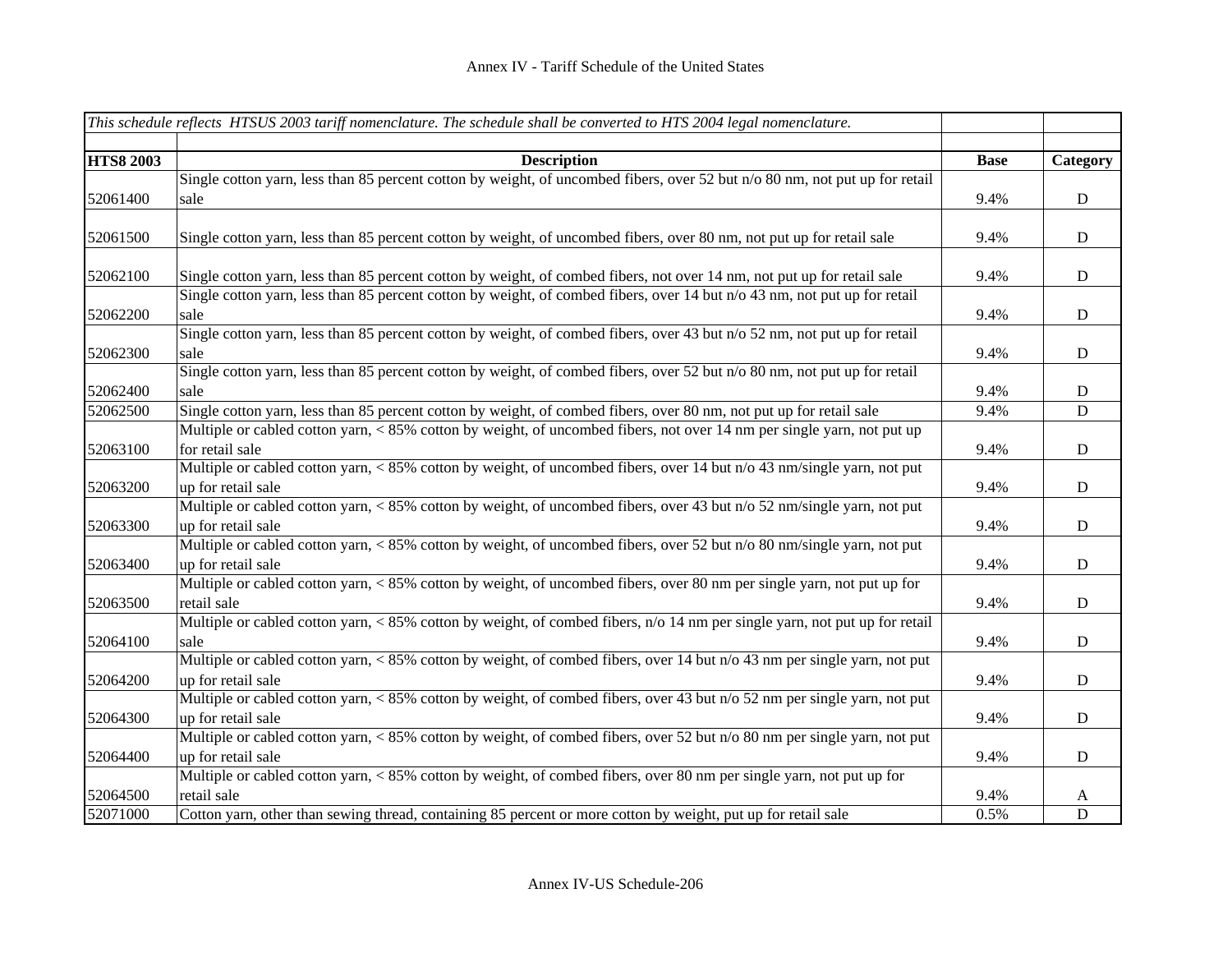| This schedule reflects HTSUS 2003 tariff nomenclature. The schedule shall be converted to HTS 2004 legal nomenclature. |                                                                                                                                                 |                          |             |
|------------------------------------------------------------------------------------------------------------------------|-------------------------------------------------------------------------------------------------------------------------------------------------|--------------------------|-------------|
| <b>HTS8 2003</b>                                                                                                       | <b>Description</b>                                                                                                                              | <b>Base</b>              | Category    |
| 52079000                                                                                                               | Cotton yarn, other than sewing thread, containing less than 85 percent cotton by weight, put up for retail sale                                 | 5%                       | D           |
| 52081120                                                                                                               | Woven cotton fabric, 85% or more cotton by weight, plain weave, weight not over 100 $g/m2$ , unbleached, of number 42<br>or lower               | 7%                       | D           |
| 52081140                                                                                                               | Woven cotton fabric, 85% or more cotton by weight, plain weave, weight not over 100 g/m2, unbleached, of numbers 43-<br>68                      | 9%                       | ${\bf D}$   |
| 52081160                                                                                                               | Woven cotton fabric, 85% or more cotton by weight, plain weave, wt n/o 100 g/m2, unbleached, of number 69 or over, for<br>typewriter ribbon     | $0.8$ cents/kg +<br>1.9% | ${\bf D}$   |
| 52081180                                                                                                               | Woven cotton fabric, 85% or more cotton by weight, plain weave, weight not over 100 $g/m2$ , unbleached, of number 69<br>or over, nesoi         | 10.5%                    | ${\bf D}$   |
| 52081240                                                                                                               | Woven cotton fabric, 85% or more cotton by weight, plain weave, weight over 100 but n/o 200 g/m2, unbleached, of<br>numbers 42 or lower         | 7%                       | $\mathbf D$ |
| 52081260                                                                                                               | Woven cotton fabric, 85% or more cotton by weight, plain weave, weight over 100 but n/o 200 g/m2, unbleached, of<br>numbers 43-68               | 9%                       | ${\bf D}$   |
| 52081280                                                                                                               | Woven cotton fabric, 85% or more cotton by weight, plain weave, weight over 100 but n/o 200 g/m2, unbleached, of<br>number 69 or over           | 10.7%                    | ${\rm D}$   |
| 52081300                                                                                                               | Unbleached 3- or 4-thread twill fabrics of cotton, incl. cross twill, containing 85% or more of cotton by weight, weighing<br>not over 200 g/m2 | 7.9%                     | ${\bf D}$   |
| 52081920                                                                                                               | Unbleached satin or twill weave fabrics of cotton, containing 85% or more cotton by weight, weighing not more than 200<br>$g/m2$ , nesoi        | 7.9%                     | D           |
| 52081940                                                                                                               | Unbleached woven fabrics of cotton, nesoi, 85% or more of cotton by weight, weighing not more than 200 g/m2, of<br>number 42 or lower           | 7%                       | ${\bf D}$   |
| 52081960                                                                                                               | Unbleached woven fabrics of cotton, nesoi, 85% or more of cotton by weight, weighing not more than 200 g/m2, of<br>numbers 43-68                | 9%                       | $\mathbf D$ |
| 52081980                                                                                                               | Unbleached woven fabrics of cotton, nesoi, 85% or more of cotton by weight, weighing not more than 200 $g/m2$ , of<br>number 69 or higher       | 10.7%                    | $\mathbf D$ |
| 52082120                                                                                                               | Woven cotton fabric, 85 percent or more cotton by weight, plain weave, not over 100 $g/m2$ , bleached, of number 42 or<br>lower                 | 8.4%                     | ${\bf D}$   |
| 52082140                                                                                                               | Woven cotton fabric, 85% or more cotton by weight, plain weave, not over 100 g/m2, bleached, of numbers 43-68                                   | 10.2%                    | D           |
| 52082160                                                                                                               | Woven cotton fabric, 85% or more cotton by weight, plain weave, not over 100 g/m2, bleached, of number 69 or higher                             | 11.7%                    | ${\bf D}$   |
| 52082240                                                                                                               | Woven cotton fabric, 85% or more cotton by weight, plain weave, over 100 but n/o 200 g/m2, bleached, of number 42 or<br>lower                   | 8.4%                     | $\mathbf D$ |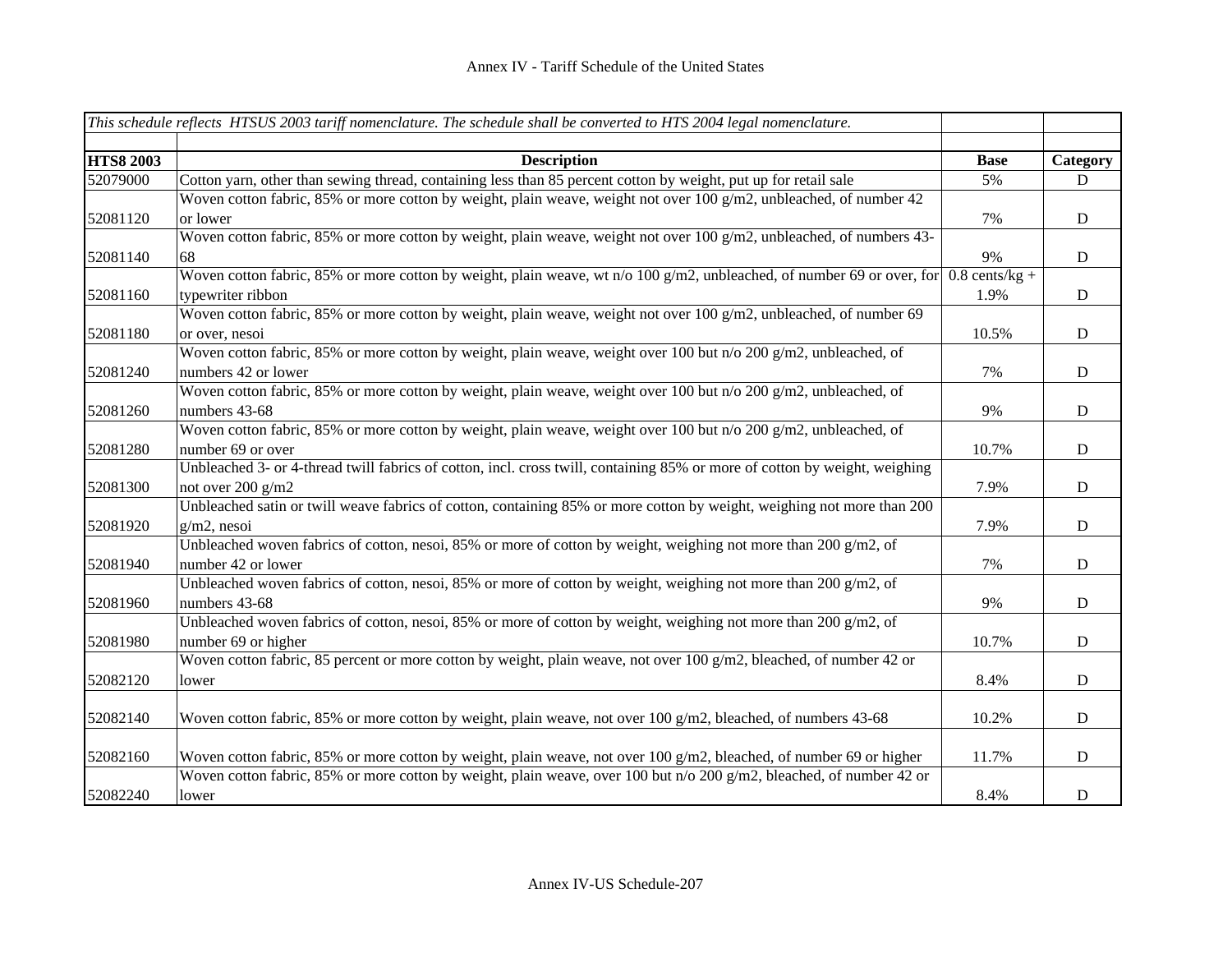|                  | This schedule reflects HTSUS 2003 tariff nomenclature. The schedule shall be converted to HTS 2004 legal nomenclature.    |             |             |
|------------------|---------------------------------------------------------------------------------------------------------------------------|-------------|-------------|
|                  |                                                                                                                           |             |             |
| <b>HTS8 2003</b> | <b>Description</b>                                                                                                        | <b>Base</b> | Category    |
|                  | Woven cotton fabric, 85% or more cotton by weight, plain weave, over 100 but n/o 200 g/m2, bleached, of numbers 43-       |             |             |
| 52082260         | 68                                                                                                                        | 8.8%        | ${\bf D}$   |
|                  | Woven cotton fabric, 85% or more cotton by weight, plain weave, over 100 but n/o 200 g/m2, bleached, of number 69 or      |             |             |
| 52082280         | higher                                                                                                                    | 11.7%       | ${\bf D}$   |
|                  | Bleached 3- or 4-thread twill fabrics, including cross twill, 85% or more of cotton by weight, weighing not more than 200 |             |             |
| 52082300         | g/m2                                                                                                                      | 9.1%        | $\mathbf D$ |
|                  |                                                                                                                           |             |             |
| 52082920         | Bleached satin or twill weave fabrics, containing 85% or more cotton by weight, weighing not more than 200 $g/m2$ , nesoi | 7.8%        | $\mathbf D$ |
|                  | Bleached woven fabrics of cotton, nesoi, 85% or more cotton by weight, weighing not more than 200 g/m2, of number 42      |             |             |
| 52082940         | or lower                                                                                                                  | 8.4%        | ${\bf D}$   |
|                  | Bleached woven fabrics of cotton, nesoi, containing 85% or more cotton by weight, weighing not more than 200 g/m2, of     |             |             |
| 52082960         | numbers 43-68                                                                                                             | 10.2%       | ${\bf D}$   |
|                  | Bleached woven fabrics of cotton, nesoi, containing 85% or more cotton by weight, weighing not more than 200 g/m2, of     |             |             |
| 52082980         | number 69 or higher                                                                                                       | 13.5%       | $\mathbf D$ |
|                  | Dyed plain weave certified hand-loomed fabrics of cotton, containing 85% or more cotton by weight, weighing not more      |             |             |
| 52083120         | than $100 g/m2$                                                                                                           | 3.3%        | $\mathbf D$ |
|                  | Dyed plain weave fabrics of cotton, containing 85% or more cotton by weight, weighing not more than 100 g/m2, of          |             |             |
| 52083140         | number 42 or lower, nesoi                                                                                                 | 8.2%        | $\mathbf D$ |
|                  | Dyed plain weave fabrics of cotton, containing 85% or more cotton by weight, weighing not more than 100 g/m2, of          |             |             |
| 52083160         | numbers 43-68, nesoi                                                                                                      | 9.9%        | ${\bf D}$   |
|                  | Dyed plain weave fabrics of cotton, containing 85% or more cotton by weight, weighing not more than 100 g/m2, of          |             |             |
| 52083180         | number 69 or higher, nesoi                                                                                                | 12.7%       | ${\bf D}$   |
|                  | Dyed plain weave certified hand-loomed fabrics of cotton, cont. 85% or more cotton by weight, weighing over 100 g/m2      |             |             |
| 52083210         | but not over 200 g/m2                                                                                                     | 3.3%        | $\mathbf D$ |
|                  | Dyed plain weave fabrics of cotton, nesoi, 85% or more cotton by weight, over 100 g/m2 but not more than 200 g/m2, of     |             |             |
| 52083230         | number 42 or lower                                                                                                        | 7.3%        | $\mathbf D$ |
|                  | Dyed plain weave fabrics of cotton, nesoi, 85% or more cotton by weight, over 100 g/m2 but not more than 200 g/m2, of     |             |             |
| 52083240         | numbers 43-68                                                                                                             | 9.9%        | ${\bf D}$   |
|                  | Dyed plain weave fabrics of cotton, nesoi, 85% or more cotton by weight, over 100 g/m2 but not more than 200 g/m2, of     |             |             |
| 52083250         | number 69 or higher                                                                                                       | 12.7%       | ${\bf D}$   |
|                  | Dyed 3- or 4-thread twill fabrics of cotton, including cross twill, 85% or more cotton by weight, weighing not more than  |             |             |
| 52083300         | $200$ g/m2                                                                                                                | 10.3%       | ${\bf D}$   |
|                  | Dyed satin or twill weave fabrics of cotton, containing 85% or more cotton by weight, weighing not more than 200 g/m2,    |             |             |
| 52083920         | nesoi                                                                                                                     | 9%          | $\mathbf D$ |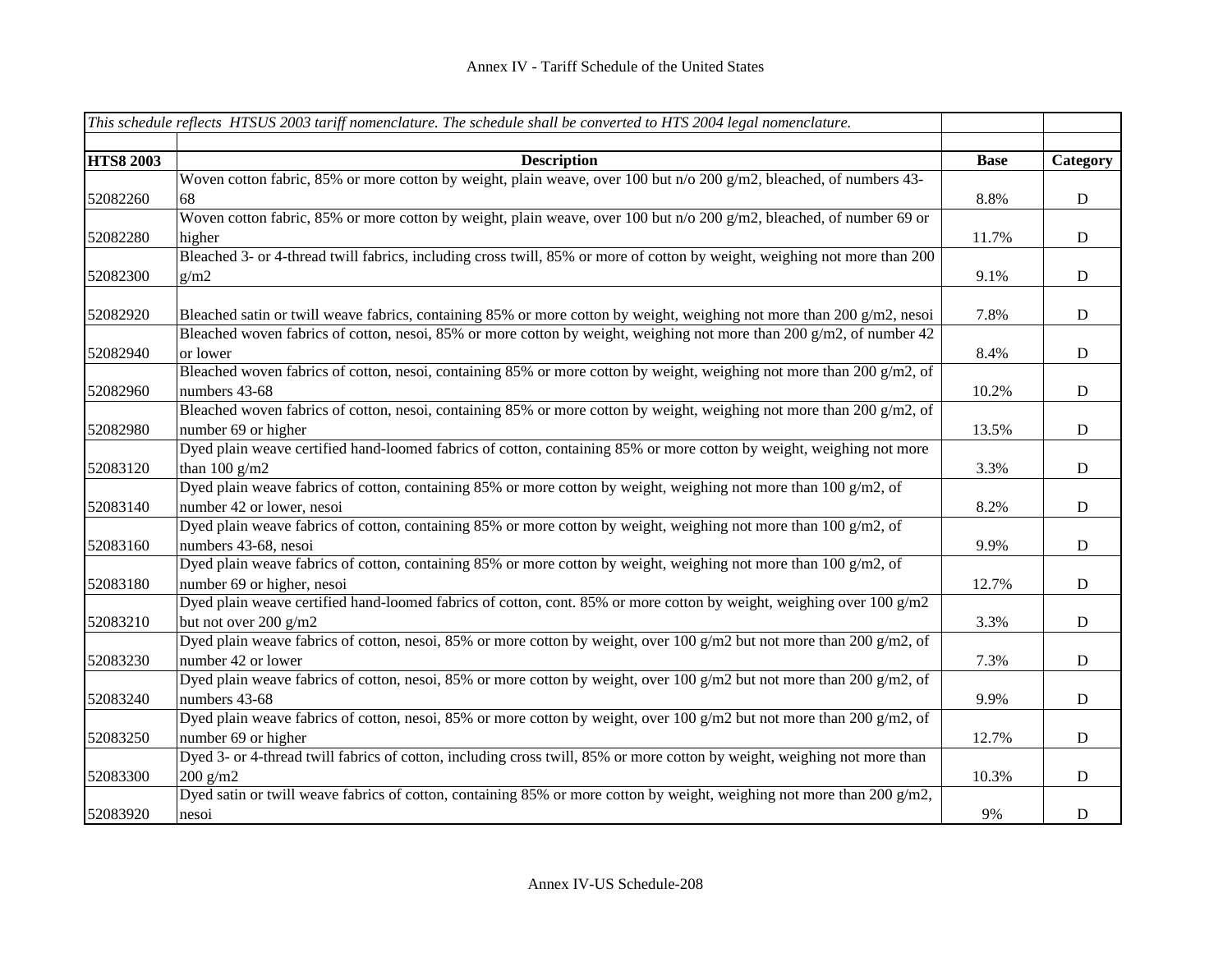|                  | This schedule reflects HTSUS 2003 tariff nomenclature. The schedule shall be converted to HTS 2004 legal nomenclature.      |             |             |
|------------------|-----------------------------------------------------------------------------------------------------------------------------|-------------|-------------|
|                  |                                                                                                                             |             |             |
| <b>HTS8 2003</b> | <b>Description</b>                                                                                                          | <b>Base</b> | Category    |
|                  | Dyed woven fabrics of cotton, nesoi, containing 85% or more cotton by weight, weighing not more than 200 g/m2, of           |             |             |
| 52083940         | number 42 or lower                                                                                                          | 7.3%        | ${\bf D}$   |
|                  | Dyed woven fabrics of cotton, nesoi, containing 85% or more cotton by weight, weighing not more than 200 g/m2, of           |             |             |
| 52083960         | numbers 43-68                                                                                                               | 9.9%        | ${\bf D}$   |
|                  | Dyed woven fabrics of cotton, nesoi, containing 85% or more cotton by weight, weighing not more than 200 g/m2, of           |             |             |
| 52083980         | number 69 or higher                                                                                                         | 12.7%       | $\mathbf D$ |
|                  | Plain weave certified hand-loomed fabrics of cotton, 85% or more cotton by weight, weighing not over 100 g/m2, of yarns     |             |             |
| 52084120         | of different colors                                                                                                         | 3.3%        | ${\bf D}$   |
|                  | Plain weave fabrics of cotton, 85% or more cotton by weight, weighing not over 100 g/m2, number 42 or lower, of yarns       |             |             |
| 52084140         | of different colors                                                                                                         | 8.2%        | ${\bf D}$   |
|                  | Plain weave fabrics of cotton, 85% or more cotton by weight, weighing not over 100 g/m2, of numbers 43-68, of yarns of      |             |             |
| 52084160         | different colors                                                                                                            | 11.4%       | ${\bf D}$   |
|                  | Plain weave fabrics of cotton, 85% or more cotton by weight, weighing not over 100 g/m2, of number 69 or higher, of         |             |             |
| 52084180         | yarn of different colors                                                                                                    | 14.7%       | ${\bf D}$   |
|                  | Plain weave certified hand-loomed fabrics of cotton, 85% or more cotton by weight, over 100 but n/o 200 g/m2, of yarns      |             |             |
| 52084210         | of different colors                                                                                                         | 3.3%        | ${\bf D}$   |
|                  | Plain weave fabrics of cotton, 85% or more cotton by weight, over 100 but n/o 200 g/m2, of numbers 42 or lower, of          |             |             |
| 52084230         | varns of different colors                                                                                                   | 8.2%        | ${\bf D}$   |
|                  | Plain weave fabrics of cotton, 85% or more cotton by weight, over 100 but n/o 200 g/m2, of numbers 43-68, of yarns of       |             |             |
| 52084240         | different colors                                                                                                            | 11.4%       | ${\bf D}$   |
|                  | Plain weave fabrics of cotton, 85% or more cotton by weight, over 100 but n/o 200 g/m2, number 69 or higher, of yarns of    |             |             |
| 52084250         | different colors                                                                                                            | 14.7%       | ${\bf D}$   |
|                  | 3- or 4-thread twill fabrics of cotton, including cross twill, 85% or more cotton by weight, not over 200 g/m2, of yarns of |             |             |
| 52084300         | different colors                                                                                                            | 1%          | $\mathbf D$ |
|                  | Satin or twill weave fabrics of cotton, cont. 85% or more cotton by weight, weighing not over 200 g/m2, of yarns of         |             |             |
| 52084920         | different colors, nesoi                                                                                                     | 1%          | $\mathbf D$ |
|                  | Woven fabrics of cotton, nesoi, 85% or more cotton by weight, wt not more than 200 g/m2, of number 42 or lower, of          |             |             |
| 52084940         | yarns of different colors                                                                                                   | 8.2%        | ${\bf D}$   |
|                  | Woven fabrics of cotton, nesoi, 85% or more cotton by weight, wt not over 200 g/m2, of numbers 43-68, of yarns of           |             |             |
| 52084960         | different colors                                                                                                            | 9.9%        | ${\bf D}$   |
|                  | Woven fabrics of cotton, nesoi, 85% or more cotton by weight, wt not over 200 g/m2, of number 69 or higher, of yarns of     |             |             |
| 52084980         | different colors                                                                                                            | 14.7%       | D           |
| 52085120         | Printed certified hand-loomed plain weave fabrics of cotton, 85% or more cotton by weight, weighing not over 100 $g/m2$     | 3.3%        | ${\bf D}$   |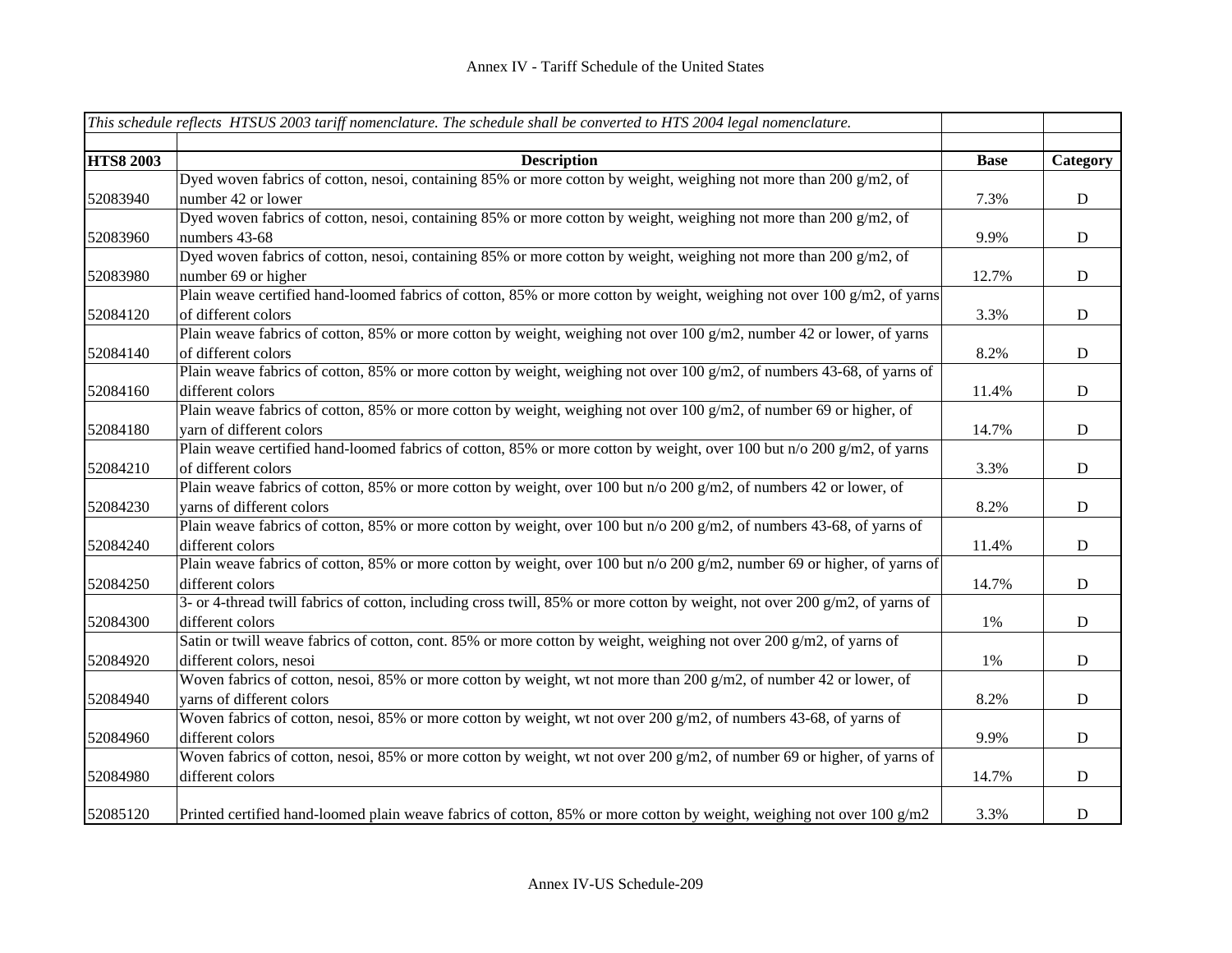|                  | This schedule reflects HTSUS 2003 tariff nomenclature. The schedule shall be converted to HTS 2004 legal nomenclature.      |             |             |
|------------------|-----------------------------------------------------------------------------------------------------------------------------|-------------|-------------|
| <b>HTS8 2003</b> | <b>Description</b>                                                                                                          | <b>Base</b> | Category    |
|                  | Printed plain weave fabrics of cotton, containg 85% or more cotton by weight, weighing not over 100 g/m2, of number 42      |             |             |
| 52085140         | or lower                                                                                                                    | 8.2%        | D           |
|                  | Printed plain weave fabrics of cotton, containing 85% or more cotton by weight, weighing not over 100 g/m2, of numbers      |             |             |
| 52085160         | 43-68                                                                                                                       | 11.4%       | $\mathbf D$ |
|                  | Printed plain weave fabrics of cotton, containg 85% or more cotton by weight, weighing not over 100 g/m2, of number 69      |             |             |
| 52085180         | or higher                                                                                                                   | 12.7%       | ${\rm D}$   |
|                  | Printed certified hand-loomed plain weave fabrics of cotton, 85% or more cotton by weight, wt more than 100 g/m2 but        |             |             |
| 52085210         | not more than 200 $g/m2$                                                                                                    | 3.3%        | ${\bf D}$   |
|                  | Printed plain weave fabrics of cotton, 85% or more cotton by weight, weighing over 100g/m2 but not more than 200            |             |             |
| 52085230         | $g/m2$ , of number 42 or lower                                                                                              | 6.4%        | ${\rm D}$   |
|                  | Printed plain weave fabrics of cotton, 85% or more cotton by weight, weighing over 100 g/m2 but not more than 200           |             |             |
| 52085240         | $g/m2$ , of numbers 43-68                                                                                                   | 11.4%       | ${\rm D}$   |
|                  | Printed plain weave fabrics of cotton, 85% or more cotton by weight, weighing over 100g/m2 but not more than 200g/m2,       |             |             |
| 52085250         | of number 69 or higher                                                                                                      | 12.7%       | ${\rm D}$   |
|                  | Printed 3- or 4-thread twill fabrics of cotton, including cross twill, 85% or more cotton by weight, weighing not more than |             |             |
| 52085300         | $200$ g/m2                                                                                                                  | 9%          | ${\rm D}$   |
|                  | Printed satin or twill weave fabrics of cotton, containing 85% or more cotton by weight, weighing not more than 200         |             |             |
| 52085920         | $g/m2$ , nesoi                                                                                                              | 10.3%       | ${\rm D}$   |
|                  | Printed woven fabrics of cotton, nesoi, containing 85% or more cotton by weight, weighing not more than 200 g/m2, of        |             |             |
| 52085940         | number 42 or lower                                                                                                          | 6.4%        | ${\bf D}$   |
|                  | Printed woven fabrics of cotton, nesoi, containing 85% or more cotton by weight, weighing not more than 200 g/m2, of        |             |             |
| 52085960         | numbers 43-68                                                                                                               | 9.9%        | ${\bf D}$   |
|                  | Printed woven fabrics of cotton, nesoi, containing 85% or more cotton by weight, weighing not more than 200 g/m2, of        |             |             |
| 52085980         | number 69 or higher                                                                                                         | 11.7%       | D           |
| 52091100         | Unbleached plain weave fabrics of cotton, 85 percent or more cotton by weight, weight more than 200 g/m2                    | 6.5%        | ${\bf D}$   |
|                  | Unbleached 3- or 4-thread twill fabrics of cotton, including cross twill, 85 percent or more cotton by weight, weighing     |             |             |
| 52091200         | more than $200$ g/m2                                                                                                        | 6.5%        | ${\bf D}$   |
| 52091900         | Unbleached woven fabrics of cotton, nesoi, containing 85% or more cotton by weight, weighing more than 200g/m2              | 6.5%        | ${\bf D}$   |
| 52092100         | Bleached plain weave fabrics of cotton, 85% or more cotton by weight, weighing more than 200 $g/m2$                         | 7.7%        | D           |
|                  | Bleached 3- or 4-thread twill fabrics of cotton, including cross twill, 85 percent or more cotton by weight, weighing more  |             |             |
| 52092200         | than 200 $g/m2$                                                                                                             | 7.7%        | D           |
| 52092900         | Bleached woven fabrics of cotton, nesoi, containing 85% or more cotton by weight, weighing more than 200g/m2                | 7.7%        | ${\bf D}$   |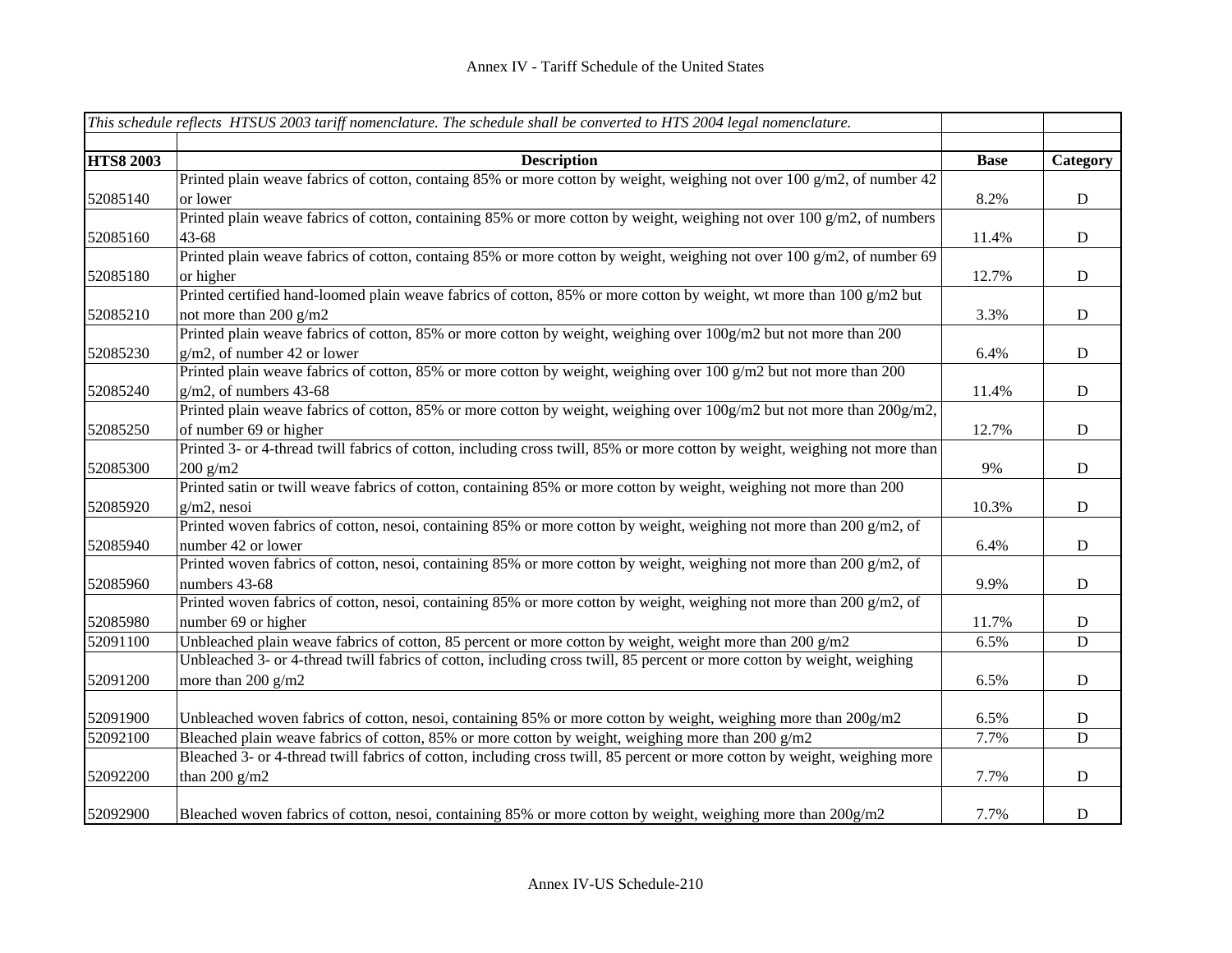|                  | This schedule reflects HTSUS 2003 tariff nomenclature. The schedule shall be converted to HTS 2004 legal nomenclature.       |             |             |
|------------------|------------------------------------------------------------------------------------------------------------------------------|-------------|-------------|
|                  |                                                                                                                              |             |             |
| <b>HTS8 2003</b> | <b>Description</b>                                                                                                           | <b>Base</b> | Category    |
|                  | Dyed, plain weave certified hand-loomed fabrics of cotton, containing 85% or more cotton by weight, weighing more than       |             |             |
| 52093130         | $200$ g/m2                                                                                                                   | 3.3%        | D           |
|                  |                                                                                                                              |             |             |
| 52093160         | Dyed, plain weave fabrics of cotton, containing 85% or more cotton by weight, weighing more than 200 $g/m2$ , nesoi          | 8.4%        | D           |
|                  | Dyed 3- or 4-thread twill fabrics of cotton, including cross twill, containing 85% or more cotton by weight, weighing        |             |             |
| 52093200         | more than 200 g/m2                                                                                                           | 8.4%        | D           |
| 52093900         | Dyed woven fabrics of cotton, nesoi, containing 85% or more cotton by weight, weighing more than 200 $g/m2$                  | 8.4%        | D           |
|                  | Plain weave certified hand-loomed fabrics of cotton, cont. 85% or more cotton by weight, weighing over 200 g/m2, of          |             |             |
| 52094130         | varns of different colors                                                                                                    | 3.3%        | D           |
|                  | Plain weave fabrics of cotton, nesoi, containing 85% or more cotton by weight, weighing more than 200 g/m2, of yarns of      |             |             |
| 52094160         | different colors                                                                                                             | 7.6%        | D           |
| 52094200         | Denim containing 85% or more cotton by weight, weighing more than 200 $g/m2$ , of yarns of different colors                  | 8.4%        | D           |
|                  | 3- or 4-thread twill fabrics of cotton, incl. cross twill, nesoi, 85% or more cotton by wt, weighing ov 200g/m2, of yarns of |             |             |
| 52094300         | different colors                                                                                                             | 8.4%        | $\mathbf D$ |
|                  | Woven fabrics of cotton, nesoi, containing 85% or more cotton by weight, weighing more than 200 g/m2, of yarns of            |             |             |
| 52094900         | different colors                                                                                                             | 8.4%        | D           |
|                  | Printed plain weave certified hand-loomed fabrics of cotton, containing 85% or more cotton by weight, weighing more          |             |             |
| 52095130         | than 200 $g/m2$                                                                                                              | 3.3%        | ${\bf D}$   |
|                  |                                                                                                                              |             |             |
| 52095160         | Printed plain weave fabrics of cotton, nesoi, containing 85% or more cotton by weight, weighing more than 200 $g/m2$         | 8.4%        | D           |
|                  | Printed 3- or 4-thread twill fabrics of cotton, including cross twill, containing 85% or more cotton by weight, weighing     |             |             |
| 52095200         | more than $200$ g/m2                                                                                                         | 8.4%        | ${\bf D}$   |
| 52095900         | Printed woven fabrics of cotton, nesoi, containing 85% or more cotton by weight, weighing more than 200 g/m2                 | 8.4%        | ${\bf D}$   |
|                  | Unbleached plain weave fabrics of cotton, < 85% cotton, mixed mainly/solely with man-made fibers, wt < 200 $g/m2$ , of       |             |             |
| 52101140         | number 42 or lower                                                                                                           | 8.4%        | $\mathbf D$ |
|                  | Unbleached plain weave fabrics of cotton, < 85% cotton, mixed mainly/solely with man-made fibers, wt < 200 $g/m2$ , of       |             |             |
| 52101160         | numbers 43-68                                                                                                                | 10.2%       | $\mathbf D$ |
|                  | Unbleached plain weave fabrics of cotton, < 85% cotton, mixed mainly/solely with man-made fibers, wt < 200 $g/m2$ , of       |             |             |
| 52101180         | number 69 or higher                                                                                                          | 13.5%       | $\mathbf D$ |
|                  | Unbleached 3- or 4-thread twill fabrics of cotton, incl. cross twill, <85% cotton by wt, mixed mainly/solely with mm         |             |             |
| 52101200         | fibers, $n/o 200 g/m2$                                                                                                       | 9.1%        | ${\bf D}$   |
|                  | Unbleached satin or twill weave fabrics of cotton, < 85% cotton by wt, mixed mainly/solely with man-made fibers, not         |             |             |
| 52101920         | more than 200 g/m2                                                                                                           | 9.1%        | ${\bf D}$   |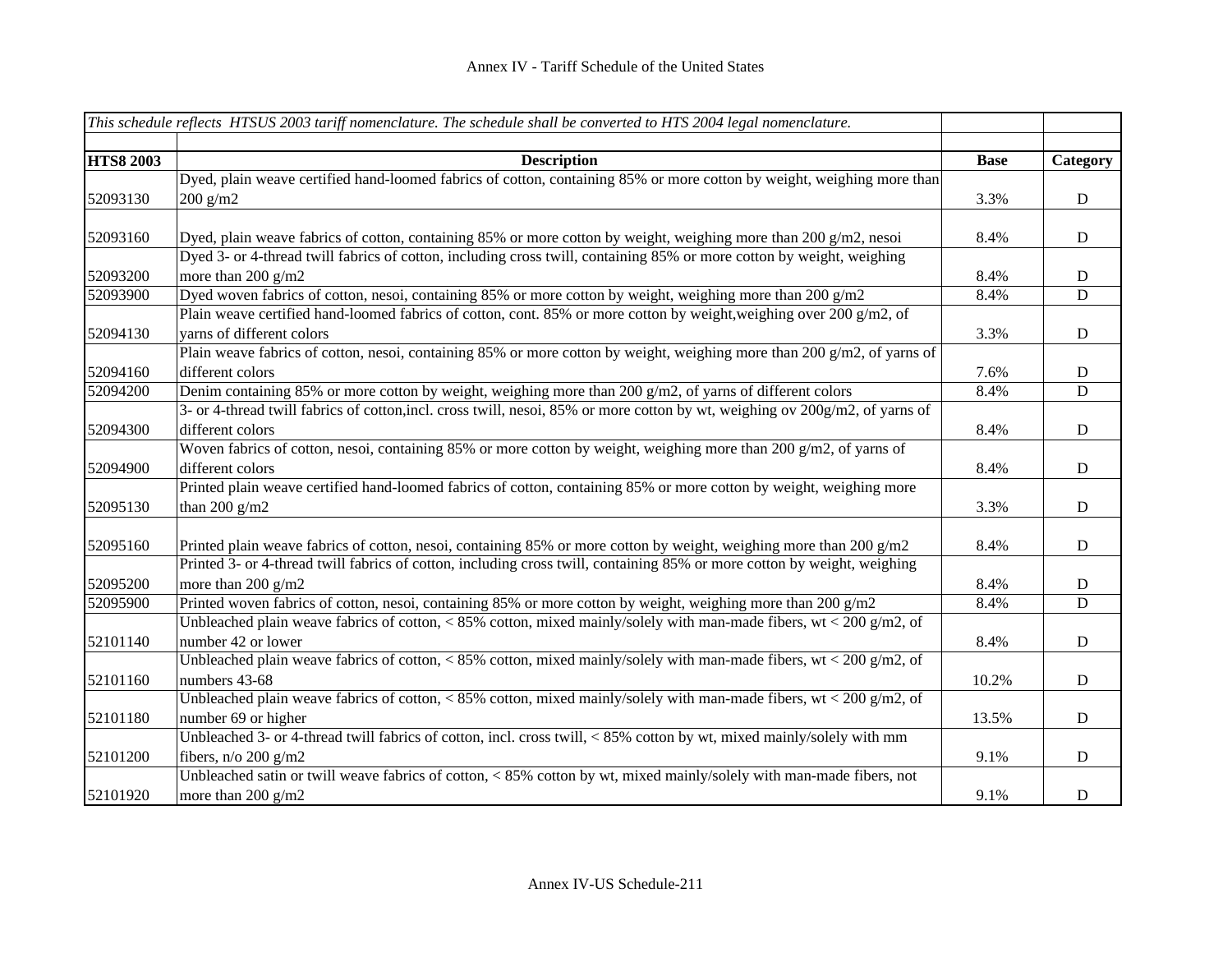|                  | This schedule reflects HTSUS 2003 tariff nomenclature. The schedule shall be converted to HTS 2004 legal nomenclature.  |             |             |
|------------------|-------------------------------------------------------------------------------------------------------------------------|-------------|-------------|
|                  |                                                                                                                         |             |             |
| <b>HTS8 2003</b> | <b>Description</b>                                                                                                      | <b>Base</b> | Category    |
|                  | Unbleached woven fabrics of cotton, nesoi, < 85% cotton by wt, mixed mainly/solely with man-made fibers, n/o 200        |             |             |
| 52101940         | $g/m2$ , of number 42 or lower                                                                                          | 8.4%        | ${\bf D}$   |
|                  | Unbleached woven fabrics of cotton, nesoi, < 85% cotton by wt, mixed mainly/solely with man-made fibers, n/o 200        |             |             |
| 52101960         | $g/m2$ , of numbers 43-68                                                                                               | 8.8%        | ${\bf D}$   |
|                  | Unbleached woven fabrics of cotton, nesoi, < 85% cotton by wt, mixed mainly/solely w/man-made fibers, n/o 200 g/m2,     |             |             |
| 52101980         | of number 69 or higher                                                                                                  | 10.5%       | $\mathbf D$ |
|                  | Bleached plain weave fabrics of cotton, < 85% cotton by wt, mixed mainly/solely with man-made fibers, n/o 200 g/m2, of  |             |             |
| 52102140         | number 42 or lower                                                                                                      | 8.2%        | $\mathbf D$ |
|                  | Bleached plain weave fabrics of cotton, < 85% cotton by wt, mixed mainly/solely with man-made fibers, not over 200      |             |             |
| 52102160         | $g/m2$ , of numbers 43-68                                                                                               | 11.4%       | ${\bf D}$   |
|                  | Bleached plain weave fabrics of cotton, < 85% cotton by wt, mixed mainly/solely with man-made fibers, n/o 200 g/m2, of  |             |             |
| 52102180         | number 69 or higher                                                                                                     | 12.7%       | ${\bf D}$   |
|                  | Bleached 3- or 4-thread twill fabrics of cotton, incl. cross twill, <85% cotton by wt, mixed mainly/solely w/man-made   |             |             |
| 52102200         | fibers, $n/o 200 g/m2$                                                                                                  | 10.3%       | $\mathbf D$ |
|                  | Bleached satin or twill weave fabrics of cotton, < 85% cotton by weight, mixed mainly/solely with man-made fibers, not  |             |             |
| 52102920         | more than $200$ g/m2                                                                                                    | 10.3%       | $\mathbf D$ |
|                  | Bleached woven fabrics of cotton, nesoi, < 85% cotton by weight, mixed mainly/solely w/man-made fibers, n/o 200 g/m2,   |             |             |
| 52102940         | of number 42 or lower                                                                                                   | 8.2%        | $\mathbf D$ |
|                  | Bleached woven fabrics of cotton, nesoi, < 85% cotton by weight, mixed mainly/solely with man-made fibers, n/o 200      |             |             |
| 52102960         | $g/m2$ , of numbers 43-68                                                                                               | 11.4%       | ${\bf D}$   |
|                  | Bleached woven fabrics of cotton, nesoi, < 85% cotton by wt, mixed mainly/solely with man-made fibers, n/o 200 g/m2,    |             |             |
| 52102980         | of number 69 or higher                                                                                                  | 14.7%       | ${\bf D}$   |
|                  | Dyed plain weave fabrics of cotton, < 85% cotton by wt, mixed mainly/solely with man-made fibers, not over 200 g/m2,    |             |             |
| 52103140         | of number 42 or lower                                                                                                   | 10%         | ${\bf D}$   |
|                  | Dyed plain weave fabrics of cotton, < 85% cotton by wt, mixed mainly/solely with man-made fibers, not over 200 g/m2,    |             |             |
| 52103160         | of numbers 43-68                                                                                                        | 12.2%       | $\mathbf D$ |
|                  | Dyed plain weave cotton fabrics, < 85% cotton by wt, mixed mainly/solely with man-made fibers, not over 200 g/m2, of    |             |             |
| 52103180         | number 69 or higher                                                                                                     | 15.5%       | ${\bf D}$   |
|                  | Dyed 3 or 4-thread twill fabrics of cotton, incl. cross twill, < 85% cotton by wt, mixed mainly/solely with man-made    |             |             |
| 52103200         | fibers, wt n/o 200 g/m2                                                                                                 | 10.1%       | ${\bf D}$   |
|                  | Dyed satin or twill weave fabrics of cotton, < 85% cotton by wt, mixed mainly/solely with man-made fibers, weighing not |             |             |
| 52103920         | more than 200 g/m2                                                                                                      | 10.1%       | ${\bf D}$   |
|                  | Dyed woven fabrics of cotton, nesoi, < 85% cotton by weight, mixed mainly/solely w/man-made fibers, not over 200        |             |             |
| 52103940         | $g/m2$ , of number 42 or lower                                                                                          | 9%          | ${\bf D}$   |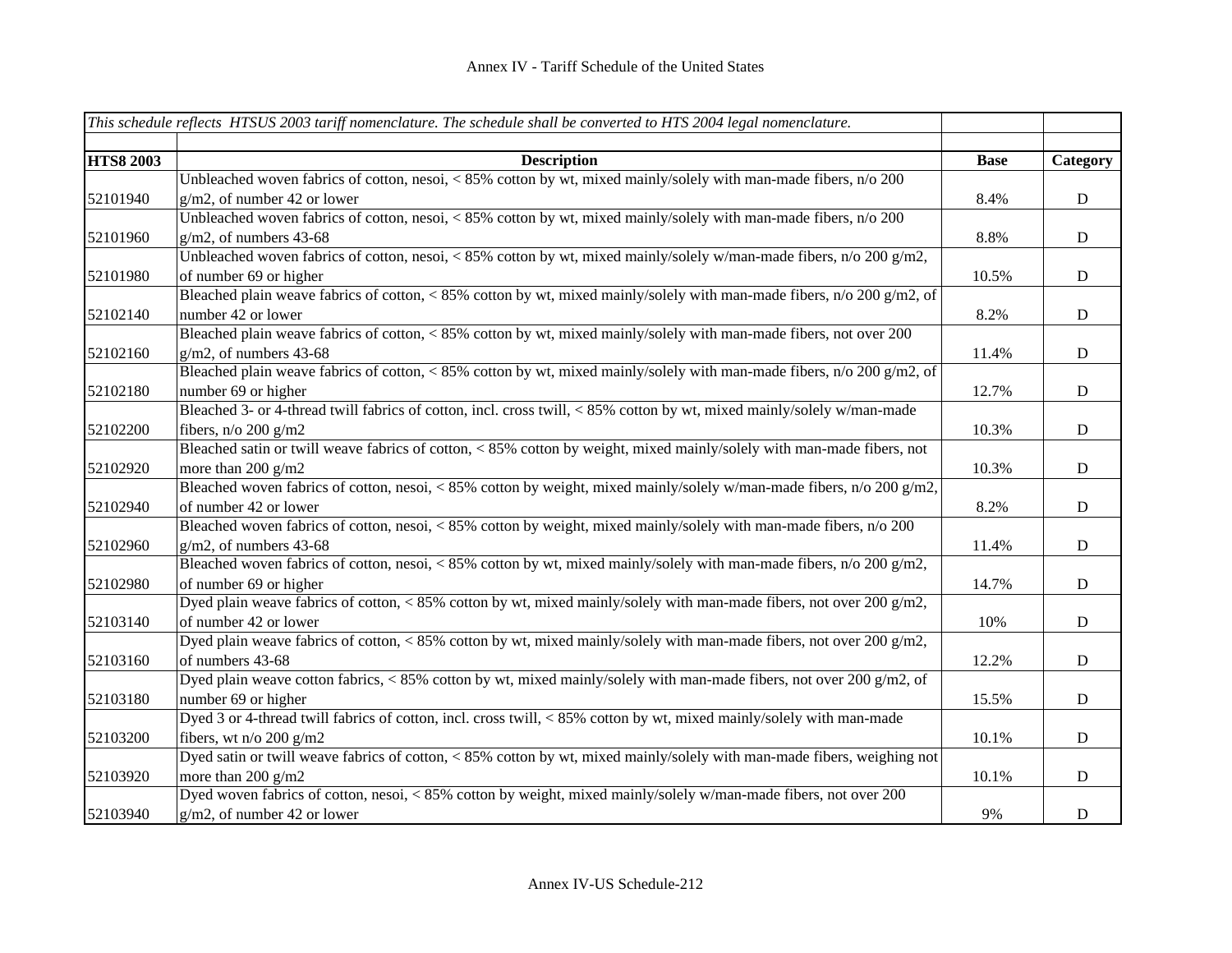|                  | This schedule reflects HTSUS 2003 tariff nomenclature. The schedule shall be converted to HTS 2004 legal nomenclature.          |             |             |
|------------------|---------------------------------------------------------------------------------------------------------------------------------|-------------|-------------|
|                  |                                                                                                                                 |             |             |
| <b>HTS8 2003</b> | <b>Description</b>                                                                                                              | <b>Base</b> | Category    |
|                  | Dyed woven fabrics of cotton, nesoi, < 85% cotton by weight, mixed mainly/solely w/man-made fibers, not over 200                |             |             |
| 52103960         | $g/m2$ , of numbers 43-68                                                                                                       | 12.2%       | ${\bf D}$   |
|                  | Dyed woven fabrics of cotton, nesoi, < 85% cotton by wt, mixed mainly/solely w/man-made fibers, not over 200 g/m2, of           |             |             |
| 52103980         | number 69 or higher                                                                                                             | 12.7%       | ${\bf D}$   |
|                  | Plain weave cotton fabrics, < 85% cotton by wt, mixed mainly/solely w/mm fibers, n/o 200 g/m2, of number 42 or lower,           |             |             |
| 52104140         | of yarn of diff colors                                                                                                          | 10%         | $\mathbf D$ |
|                  | Plain weave cotton fabrics, < 85% cotton by wt, mixed mainly/solely w/mm fibers, $n/0$ 200 g/m2, of numbers 43-68, of           |             |             |
| 52104160         | yarn of different colors                                                                                                        | 12.2%       | $\mathbf D$ |
|                  | Plain weave cotton fabrics, < 85% cotton by wt, mixed mainly/solely w/mm fibers, n/o 200 g/m2, number 69 or higher, of          |             |             |
| 52104180         | yarn of diff colors                                                                                                             | 15.5%       | $\mathbf D$ |
|                  | 3- or 4-thread twill fabrics of cotton, incl. cross twill, < 85% cotton by wt, mixed mainly/solely w/mm fibers, n/o 200         |             |             |
| 52104200         | g/m2, of yarn diff colors                                                                                                       | 10.1%       | ${\bf D}$   |
|                  | Satin or twill weave fabrics of cotton,<85% cotton by wt, mixed mainly/solely w/mm fibers, wt n/o 200g/m2, of yarn of           |             |             |
| 52104920         | different colors, nesoi                                                                                                         | 10.1%       | $\mathbf D$ |
|                  | Woven fabrics of cotton,nesoi,<85% cotton by wt,mixed mainly/solely w/mm fibers, n/o 200g/m2, of number 42 or                   |             |             |
| 52104940         | lower, of yarn of diff colors                                                                                                   | 10%         | $\mathbf D$ |
|                  | Woven fabrics of cotton,nesoi,< 85% cotton by wt,mixed mainly/solely w/man-made fibers, n/o 200 g/m2, numbers 43-               |             |             |
| 52104960         | 68, of yarn of diff colors                                                                                                      | 10.6%       | $\mathbf D$ |
|                  | Woven fabrics of cotton, nesoi, < 85% cotton by wt, mixed mainly with m-m fibers, $n/0.200 \text{ g/m2}$ , number 69 or higher, |             |             |
| 52104980         | of yarn of diff colors                                                                                                          | 15.5%       | $\mathbf D$ |
|                  | Printed plain weave cotton fabrics, < 85% cotton by wt, mixed mainly/solely with man-made fibers, $n/0$ 200 g/m2, of            |             |             |
| 52105140         | number 42 or lower                                                                                                              | 10%         | $\mathbf D$ |
|                  | Printed plain weave cotton fabrics, < 85% cotton by wt, mixed mainly/solely with man-made fibers, n/o 200 g/m2, of              |             |             |
| 52105160         | numbers 43-68                                                                                                                   | 12.2%       | $\mathbf D$ |
|                  | Printed plain weave cotton fabrics, < 85% cotton by weight, mixed mainly/solely with man-made fibers, n/o 200 g/m2, of          |             |             |
| 52105180         | number 69 or higher                                                                                                             | 15.5%       | $\mathbf D$ |
|                  | Printed 3- or 4-thread twill fabrics of cotton, incl. cross twill, < 85% cotton by wt, mixed mainly/solely w/man-made           |             |             |
| 52105200         | fibers, $n/o 200 g/m2$                                                                                                          | 10.1%       | ${\bf D}$   |
|                  | Printed satin or twill weave cotton fabrics, nesoi, < 85% cotton by wt, mixed mainly/solely with man-made fibers,               |             |             |
| 52105920         | weighing n/o 200 g/m2                                                                                                           | 10.1%       | ${\bf D}$   |
|                  | Printed woven fabrics of cotton, nesoi, <85% cotton by wt, mixed mainly/solely with man-made fibers, wt n/o 200g/m2,            |             |             |
| 52105940         | of number 42 or lower                                                                                                           | 9%          | ${\bf D}$   |
|                  | Printed woven fabrics of cotton, nesoi, < 85% cotton by wt, mixed mainly/solely with man-made fibers, weighing n/o              |             |             |
| 52105960         | $200g/m2$ , of numbers 43-68                                                                                                    | 10.6%       | $\mathbf D$ |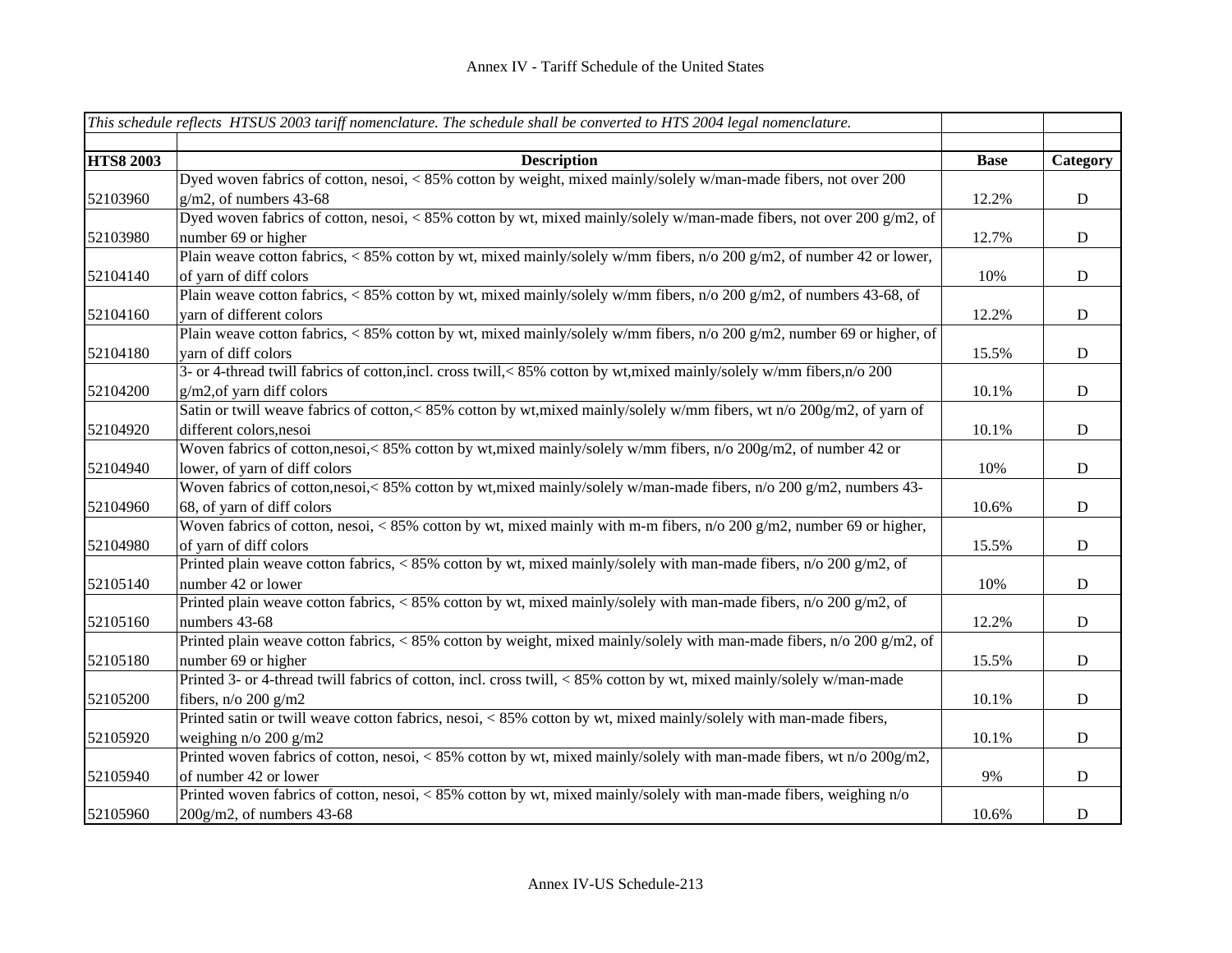|                  | This schedule reflects HTSUS 2003 tariff nomenclature. The schedule shall be converted to HTS 2004 legal nomenclature.        |             |             |
|------------------|-------------------------------------------------------------------------------------------------------------------------------|-------------|-------------|
|                  |                                                                                                                               |             |             |
| <b>HTS8 2003</b> | <b>Description</b>                                                                                                            | <b>Base</b> | Category    |
|                  | Printed woven fabrics of cotton, nesoi, < 85% cotton by wt, mixed mainly/solely w/man-made fibers, weighing n/o               |             |             |
| 52105980         | 200g/m2, number 69 or higher                                                                                                  | 8.6%        | ${\bf D}$   |
|                  |                                                                                                                               |             |             |
| 52111100         | Unbleached plain weave fabrics of cotton, < 85% cotton by wt, mixed mainly/solely with man-made fibers, over 200 $g/m2$       | 7.7%        | D           |
|                  | Unbleached 3- or 4-thread twill fabrics of cotton, incl. cross twill, <85% cotton by wt, mixed mainly/solely w/man-made       |             |             |
| 52111200         | fiber, ov $200$ g/m2                                                                                                          | 7.7%        | $\mathbf D$ |
|                  | Unbleached woven fabrics of cotton, nesoi, containing < 85% cotton by weight, mixed mainly/solely with man-made               |             |             |
| 52111900         | fibers, more than 200 g/m2                                                                                                    | 7.7%        | ${\bf D}$   |
|                  | Bleached plain weave fabrics of cotton, < 85% cotton by weight, mixed mainly/solely with man-made fibers, over 200            |             |             |
| 52112100         | g/m2                                                                                                                          | 8.4%        | ${\bf D}$   |
|                  | Bleached 3- or 4-thread twill fabrics of cotton, incl. cross twill, <85% cotton by wt, mixed mainly/solely w/man-made         |             |             |
| 52112200         | fibers, over 200 g/m2                                                                                                         | 8.4%        | $\mathbf D$ |
|                  | Bleached woven fabrics of cotton, nesoi, containing < 85% cotton by weight, mixed mainly/solely with man-made fibers,         |             |             |
| 52112900         | more than 200g/m2                                                                                                             | 8.4%        | ${\bf D}$   |
|                  | Dyed plain weave fabrics of cotton, containing < 85% cotton by weight, mixed mainly/solely with man-made fibers, more         |             |             |
| 52113100         | than 200 $g/m2$                                                                                                               | 8.3%        | ${\bf D}$   |
|                  | Dyed 3- or 4-thread twill fabrics of cotton, incl. cross twill, < 85% cotton by wt, mixed mainly/solely w/man-made fibers,    |             |             |
| 52113200         | more than 200g/m2                                                                                                             | 8.3%        | ${\bf D}$   |
|                  | Dyed woven fabrics of cotton, nesoi, < 85% cotton by weight, mixed mainly/solely with man-made fibers, weighing more          |             |             |
| 52113900         | than $200g/m2$                                                                                                                | 8.3%        | $\mathbf D$ |
|                  | Plain weave fabrics of cotton, < 85% cotton by weight, mixed mainly/solely with man-made fibers, over 200g/m2, of             |             |             |
| 52114100         | varns of different colors                                                                                                     | 8.3%        | $\mathbf D$ |
|                  | Denim containing < 85% cotton by wt, mixed mainly/solely w/man-made fibers, weighing > 200 g/m2, of yarns of                  |             |             |
| 52114200         | different colors                                                                                                              | 8.3%        | ${\bf D}$   |
|                  | 3-or 4-thread twill fab of cotton, incl cross twill, nesoi, < 85% cotton wt, mixed mainly/solely w/mm fibers, ov 200 g/m2, of |             |             |
| 52114300         | yarn of diff colors                                                                                                           | 8.3%        | ${\bf D}$   |
|                  | Woven fabrics of cotton, nesoi, < 85% cotton by weight, mixed mainly/solely w/manmade fibers, over 200g/m2, of yarns          |             |             |
| 52114900         | of different colors                                                                                                           | 8.3%        | ${\bf D}$   |
|                  | Printed plain weave fabrics of cotton, < 85% cotton by wt, mixed mainly/solely with man-made fibers, weighing more            |             |             |
| 52115100         | than $200g/m2$                                                                                                                | 1%          | ${\bf D}$   |
|                  | Printed 3- or 4-thread twill fabrics of cotton, incl cross twill, < 85% cotton by wt, mixed mainly/solely with man-made       |             |             |
| 52115200         | fibers, over 200g/m2                                                                                                          | 8.3%        | ${\bf D}$   |
|                  | Printed woven fabrics of cotton, nesoi, <85% cotton by weight, mixed mainly/solely with man-made fibers, weighing             |             |             |
| 52115900         | more than 200g/m2                                                                                                             | 8.3%        | $\mathbf D$ |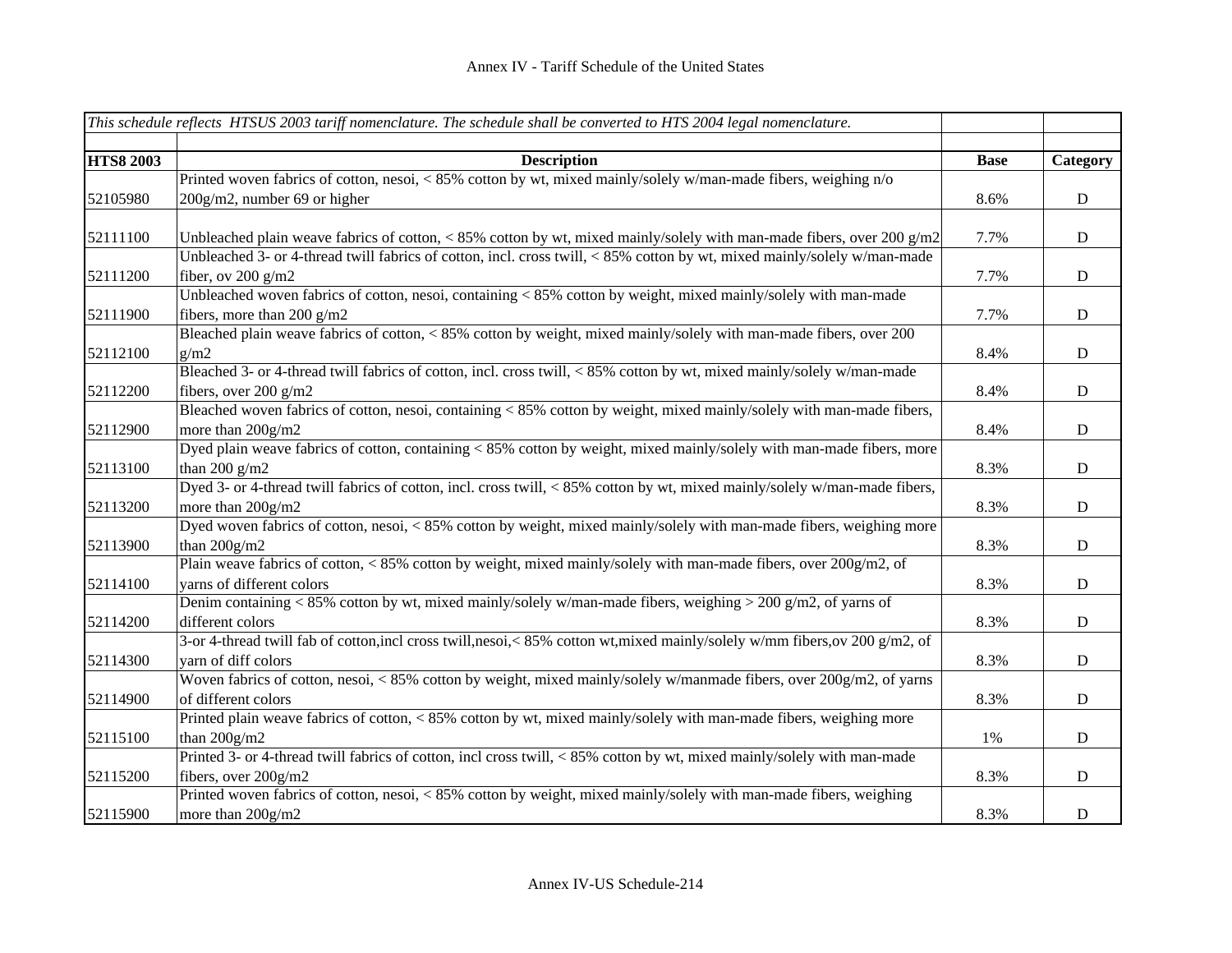|                  | This schedule reflects HTSUS 2003 tariff nomenclature. The schedule shall be converted to HTS 2004 legal nomenclature.    |                |              |
|------------------|---------------------------------------------------------------------------------------------------------------------------|----------------|--------------|
|                  |                                                                                                                           |                |              |
| <b>HTS8 2003</b> | <b>Description</b>                                                                                                        | <b>Base</b>    | Category     |
|                  | Other woven fabrics of cotton, containing 36% or more by weight of wool or fine hair, weighing not more than 200 g/m2,    |                |              |
| 52121110         | unbleached                                                                                                                | 18.2%          | $\mathbf D$  |
| 52121160         | Other woven fabrics of cotton, nesoi, weighing not more than 200 g/m2, unbleached                                         | 7.8%           | $\mathbf D$  |
|                  | Other woven fabrics of cotton, containing 36% or more by weight of wool or fine hair, weighing not more than 200 $g/m2$ , |                |              |
| 52121210         | bleached                                                                                                                  | 18.2%          | $\mathbf D$  |
| 52121260         | Other woven fabrics of cotton, nesoi, weighing not more than 200 g/m2, bleached                                           | 7.8%           | D            |
|                  | Other woven fabrics of cotton, containing 36% or more by weight of wool or fine hair, weighing not more than 200 g/m2,    |                |              |
| 52121310         | dyed                                                                                                                      | 18.2%          | ${\bf D}$    |
| 52121360         | Other woven fabrics of cotton, nesoi, weighing not more than 200 g/m2, dyed                                               | 7.8%           | $\mathbf D$  |
|                  | Other woven fabrics of cotton, containing 36% or more of wool or fine hair, weighing not more than 200 g/m2, of yarns     |                |              |
| 52121410         | of different colors                                                                                                       | 18.2%          | $\mathbf D$  |
| 52121460         | Other woven fabrics of cotton, nesoi, weighing not more than $200 g/m2$ , of yarns of different colors                    | 7.8%           | D            |
|                  | Other woven fabrics of cotton, containing 36% or more by weight of wool or fine hair, weighing not more than 200 $g/m2$ , |                |              |
| 52121510         | printed                                                                                                                   | 3.3%           | $\mathbf D$  |
| 52121560         | Other woven fabrics of cotton, nesoi, weighing not more than 200 g/m2, printed                                            | 7.8%           | $\mathbf D$  |
|                  | Other woven fabrics of cotton, containing 36% or more by weight of wool or fine hair, weighing more than 200 g/m2,        |                |              |
| 52122110         | unbleached                                                                                                                | 18.2%          | $\mathbf D$  |
| 52122160         | Other woven fabrics of cotton, nesoi, weighing more than $200 \frac{\text{g}}{\text{m2}}$ , unbleached                    | 7.8%           | D            |
|                  | Other woven fabrics of cotton, containing 36% or more by weight of wool or fine hair, weighing more than 200 g/m2,        |                |              |
| 52122210         | bleached                                                                                                                  | 18.2%          | $\mathbf D$  |
| 52122260         | Other woven fabrics of cotton, nesoi, weighing more than 200 g/m2, bleached                                               | 7.8%           | $\mathbf D$  |
|                  | Other woven fabrics of cotton, containing 36% or more by weight of wool or fine hair, weighing more than 200 $g/m2$ ,     |                |              |
| 52122310         | dyed                                                                                                                      | 18.2%          | $\mathbf D$  |
| 52122360         | Other woven fabrics of cotton, nesoi, weighing more than 200 g/m2, dyed                                                   | 7.8%           | $\mathbf D$  |
|                  | Other woven fabrics of cotton, containing 36% or more by weight of wool or fine hair, weighing more than 200 $g/m2$ , of  |                |              |
| 52122410         | yarns of different colors                                                                                                 | 18.2%          | $\mathbf D$  |
| 52122460         | Other woven fabrics of cotton, nesoi, weighing more than 200 g/m2, of yarns of different colors                           | 7.8%           | D            |
|                  | Other woven fabrics of cotton, containing 36% or more by weight of wool or fine hair, weighing more than 200 $g/m2$ ,     |                |              |
| 52122510         | printed                                                                                                                   | 3.3%           | $\mathbf D$  |
| 52122560         | Other woven fabrics of cotton, nesoi, weighing more than 200 g/m2, printed                                                | 0.8%           | $\mathbf D$  |
| 53011000         | Flax, raw or retted                                                                                                       | Free           | L            |
| 53012100         | Flax, broken or scutched                                                                                                  | $0.2$ cents/kg | $\mathbf{A}$ |
| 53012900         | Flax, hackled or otherwise processed, except broken or scutched but not spun                                              | 3.8%           | A            |
| 53013000         | Flax tow and waste (including yarn waste and garnetted stock)                                                             | Free           | L            |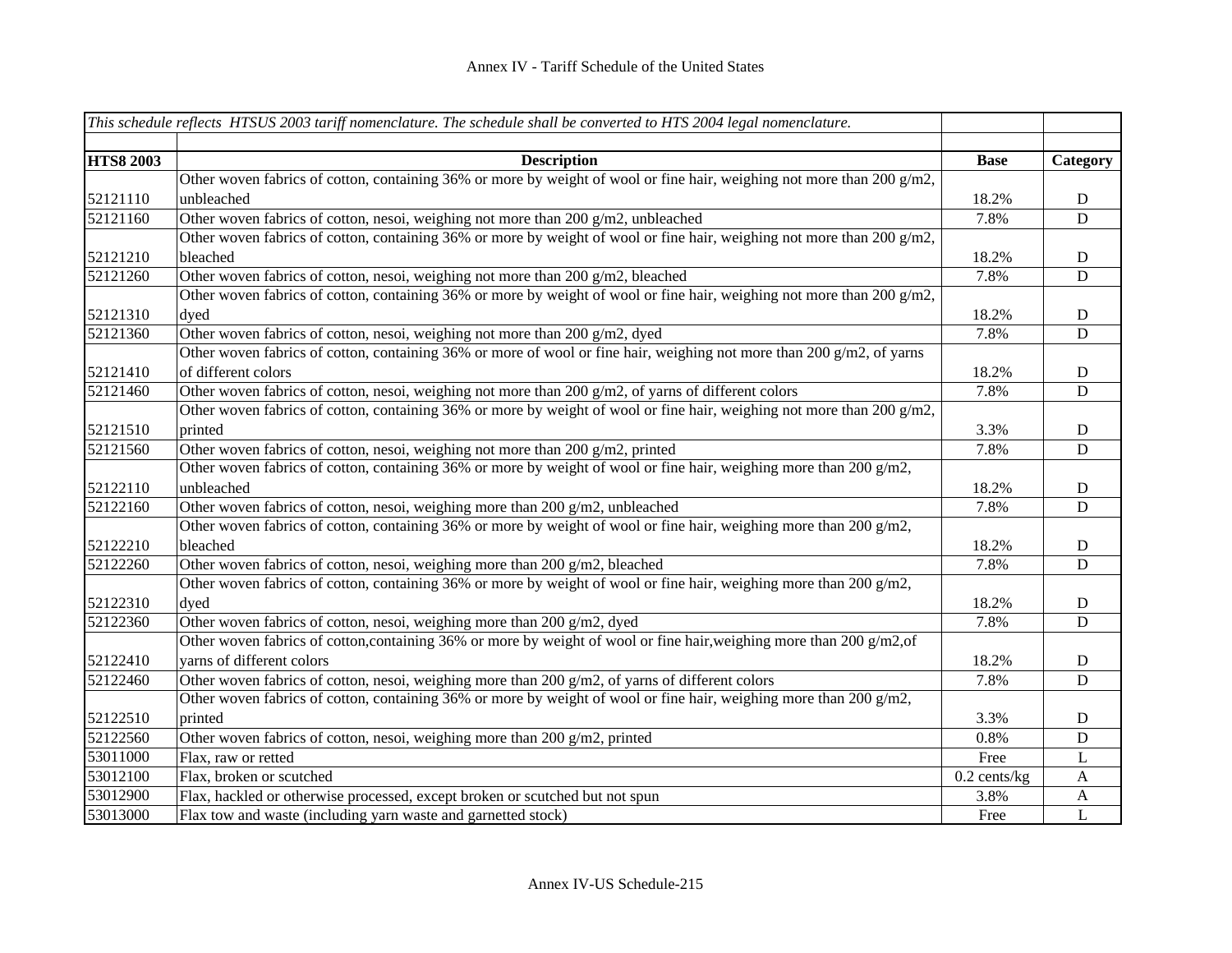|                  | This schedule reflects HTSUS 2003 tariff nomenclature. The schedule shall be converted to HTS 2004 legal nomenclature.      |             |              |
|------------------|-----------------------------------------------------------------------------------------------------------------------------|-------------|--------------|
|                  |                                                                                                                             |             |              |
| <b>HTS8 2003</b> | <b>Description</b>                                                                                                          | <b>Base</b> | Category     |
| 53021000         | True hemp, raw or retted                                                                                                    | Free        | L            |
| 53029000         | True hemp, processed but not spun; tow and waste of true hemp (including yarn waste and garnetted stock)                    | Free        | L            |
| 53031000         | Jute and other textile bast fibers (excluding flax, true hemp and ramie), raw or retted                                     | Free        | $\mathbf{A}$ |
|                  | Jute and other textile bast fibers (excluding flax, true hemp and ramie), processed but not spun; tow and waste of these    |             |              |
| 53039000         | fibers                                                                                                                      | Free        | A            |
| 53041000         | Sisal and other textile fibers of genus Agave, raw                                                                          | Free        | $\mathbf{A}$ |
|                  | Sisal and other textile fibers of genus Agave, processed but not spun; tow and waste of these fibers (incl. yarn waste and  |             |              |
| 53049000         | garnetted stock)                                                                                                            | Free        | A            |
| 53051100         | Coconut (coir) fibers, raw                                                                                                  | Free        | A            |
|                  |                                                                                                                             |             |              |
| 53051900         | Coconut (coir) fibers, processed but not spun; coconut tow, noils and waste (including yarn waste and garnetted stock)      | Free        | A            |
| 53052100         | Abaca (Manila hemp or Musa textilis Nee) fibers, raw                                                                        | Free        | A            |
|                  | Abaca (Manila hemp or Musa textilis Nee) fibers, processed but not spun; abaca tow, noils and waste (incl. yarn waste       |             |              |
| 53052900         | and garnetted stock)                                                                                                        | Free        | A            |
|                  | Vegetable textile fibers nesoi, raw or processed but not spun; tow, noils & waste of these fibers (including yarn waste and |             |              |
| 53059000         | garnetted stock)                                                                                                            | Free        | A            |
| 53061000         | Flax yarn, single                                                                                                           | 0.7%        | $\mathbf{A}$ |
| 53062000         | Flax yarn, multiple (folded) or cabled                                                                                      | 0.6%        | $\mathbf{A}$ |
| 53071000         | Yarn of jute or other textile bast fibers (excluding flax, true hemp, and ramie), single                                    | 0.2%        | $\mathbf{A}$ |
| 53072000         | Yarn of jute or other textile bast fibers (excluding flax, true hemp, and ramie), multiple (folded) or cabled               | 0.3%        | $\mathbf{A}$ |
| 53081000         | Coir yarn                                                                                                                   | Free        | A            |
| 53082000         | True hemp yarn                                                                                                              | 0.7%        | $\mathbf{A}$ |
| 53089010         | Paper yarn                                                                                                                  | 3%          | $\mathbf{A}$ |
| 53089090         | Yarn of other vegetable textile fibers, nesoi                                                                               | 0.4%        | $\mathbf{A}$ |
| 53091100         | Woven fabrics of flax, containing 85 percent or more by weight of flax, unbleached or bleached                              | 0.3%        | $\mathbf D$  |
| 53091900         | Woven fabrics of flax, containing 85 percent or more by weight of flax, other than unbleached or bleached                   | 0.3%        | ${\bf D}$    |
|                  | Woven fabrics of flax, containing less than 85% by weight of flax, containing over 17% of wool or fine animal hair,         |             |              |
| 53092120         | unbleached or bleached                                                                                                      | 15.6%       | D            |
|                  | Woven fabrics of flax, $\lt 85\%$ by wt of flax, unbleached or bleached, containing $\lt 17\%$ by wt of wool and containing |             |              |
| 53092130         | cotton and manmade fibers                                                                                                   | 7%          | $\mathbf D$  |
| 53092140         | Woven fabrics of flax, containing less than 85 percent by weight of flax, unbleached or bleached, nesoi                     | 0.3%        | $\mathbf D$  |
|                  | Woven fabrics of flax, containing < 85% by wt of flax, contain over 17% by wt of wool or fine animal hair, other than       |             |              |
| 53092920         | unbleached or bleached                                                                                                      | 15.6%       | $\mathbf D$  |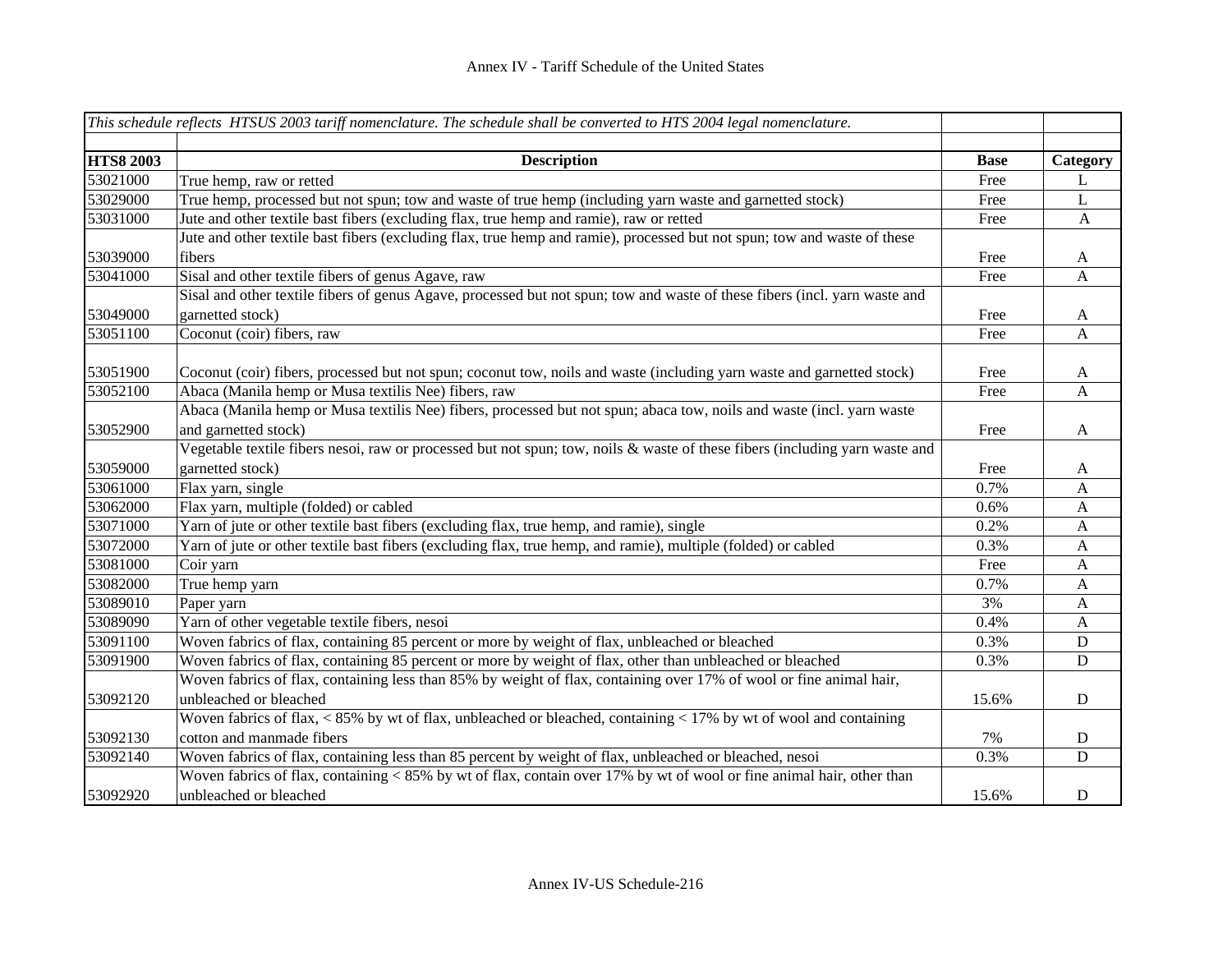|                  | This schedule reflects HTSUS 2003 tariff nomenclature. The schedule shall be converted to HTS 2004 legal nomenclature.         |             |              |
|------------------|--------------------------------------------------------------------------------------------------------------------------------|-------------|--------------|
|                  |                                                                                                                                |             |              |
| <b>HTS8 2003</b> | <b>Description</b>                                                                                                             | <b>Base</b> | Category     |
|                  | Woven fabrics of flax, less than 85% by wt of flax, containing less than 17% by wt of wool and containing cotton and           |             |              |
| 53092930         | manmade fibers, nesoi                                                                                                          | 0.8%        | $\mathbf D$  |
|                  |                                                                                                                                |             |              |
| 53092940         | Woven fabrics of flax, containing less than 85 percent by weight of flax, other than unbleached or bleached, nesoi             | 0.3%        | $\mathbf D$  |
| 53101000         | Unbleached woven fabrics of jute or of other textile bast fibers of heading 5303                                               | Free        | $\mathbf D$  |
| 53109000         | Woven fabrics of jute or of other textile bast fibers of heading 5303, other than unbleached                                   | 0.1%        | $\mathbf D$  |
| 53110020         | Woven fabrics of other vegetable textile fibers, containing more than 17% by weight of wool or fine animal hair                | 15.6%       | $\mathbf D$  |
| 53110030         | Woven fabrics of other vegetable textile fibers, containing cotton and manmade fibers, nesoi                                   | 0.8%        | $\mathbf D$  |
| 53110040         | Woven fabrics of other vegetable textile fibers, nesoi                                                                         | 0.3%        | $\mathbf D$  |
| 53110060         | Woven fabrics of paper yarn                                                                                                    | 3%          | $\mathbf D$  |
| 54011000         | Sewing thread of synthetic filaments, whether or not put up for retail sale                                                    | 11.6%       | $\mathbf D$  |
| 54012000         | Sewing thread of artificial filaments, whether or not put up for retail sale                                                   | 11.6%       | A            |
| 54021030         | Single high tenacity yarn of nylon or polyamides, not put up for retail sale                                                   | 8.9%        | $\mathbf{A}$ |
|                  | Multiple (folded) or cabled high tenacity yarn (except sewing thread) of nylon or other polyamides, not put up for retail      |             |              |
| 54021060         | sale                                                                                                                           | 8.1%        | $\mathbf{A}$ |
| 54022030         | Single high tenacity yarn of polyesters, not put up for retail sale                                                            | 8.9%        | $\mathbf{A}$ |
| 54022060         | Multiple (folded) or cabled high tenacity yarn (except sewing thread) of polyesters, not put up for retail sale                | 7.7%        | $\mathbf{A}$ |
|                  |                                                                                                                                |             |              |
| 54023130         | Single textured yarn, of nylon or other polyamides, measuring not more than 500 decitex, not put up for retail sale            | 8.9%        | $\mathbf D$  |
|                  | Multiple or cabled textured yarn (except sewing thread), of polyamides, single yarn not more than 500 decitex, not put up      |             |              |
| 54023160         | for retail sale                                                                                                                | 8.1%        | $\mathbf D$  |
| 54023230         | Single textured yarn, of nylon or other polyamides, measuring more than 500 decitex, not put up for retail sale                | 8.2%        | $\mathbf{A}$ |
|                  | Multiple or cabled textured yarn (except sewing thread), of polyamides, single yarn more than 500 decitex, not put up for      |             |              |
| 54023260         | retail sale                                                                                                                    | 8.1%        | $\mathbf{A}$ |
| 54023330         | Single textured yarn of polyesters, not put up for retail sale                                                                 | 8.9%        | D            |
| 54023360         | Multiple or cabled textured yarn (except sewing thread), of polyesters, not put up for retail sale                             | 8.1%        | $\mathbf D$  |
| 54023930         | Single textured yarn, nesoi, not put up for retail sale                                                                        | 8.9%        | $\mathbf D$  |
| 54023960         | Multiple or cabled textured yarn (except sewing thread), nesoi, not put up for retail sale                                     | 8.1%        | $\mathbf D$  |
|                  | Synth filament yarn, for doll wigs, of colored multifil, untwisted/with twist < 5 turns/meter, of nylon or other polyamide,    |             |              |
| 54024110         | not retail sale                                                                                                                | Free        | $\mathbf{A}$ |
|                  | Syn filament yarn (not for doll wigs), of colored multifil, untwisted/with twist < 5 turns/meter, of nylon or o/polyamides,    |             |              |
| 54024190         | not retail sale                                                                                                                | 8.2%        | A            |
| 54024200         | Yarn of polyesters, partially oriented, single, untwisted or with a twist not exceeding 50 turns/m, not put up for retail sale | 8.9%        | $\mathbf D$  |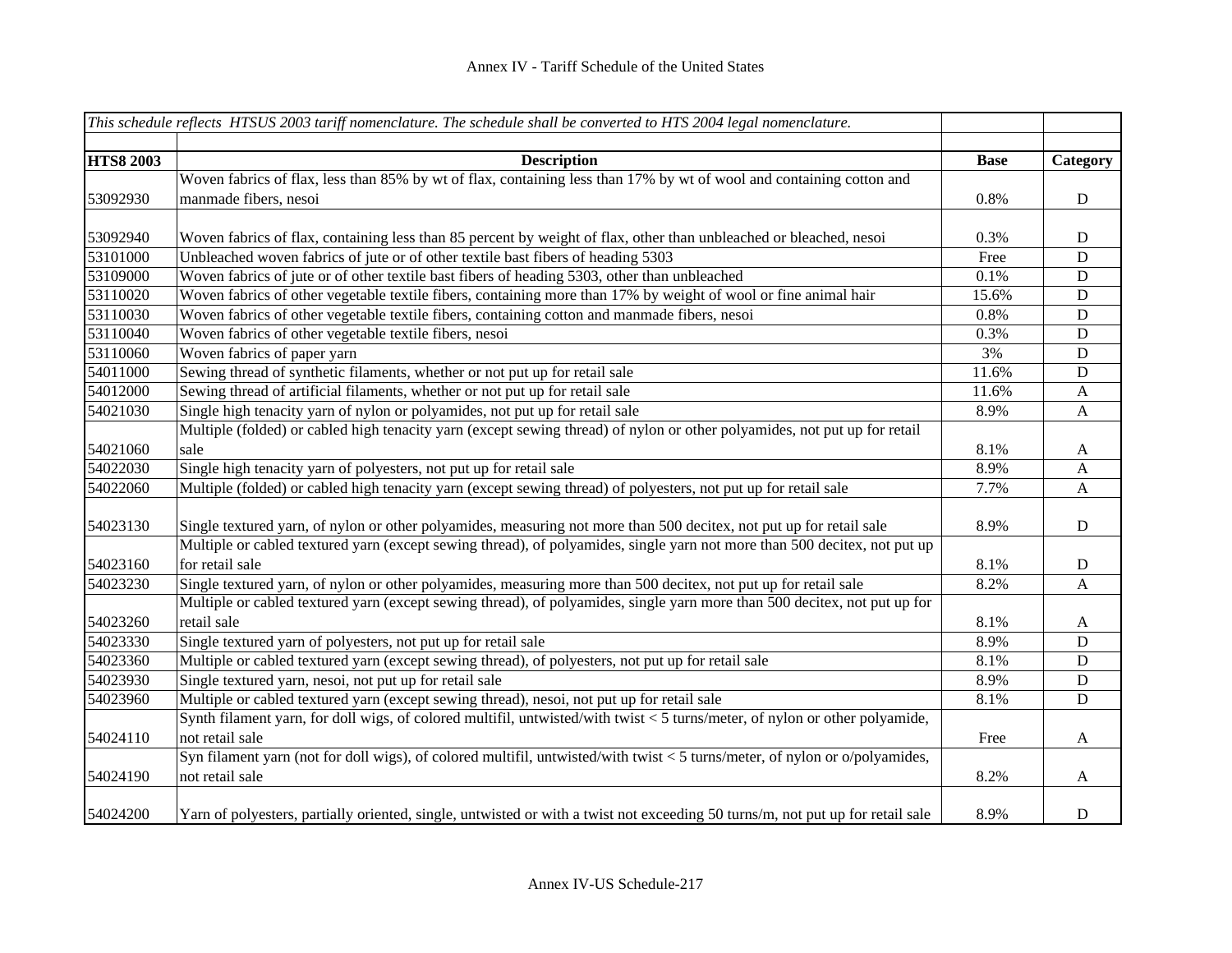|                  | This schedule reflects HTSUS 2003 tariff nomenclature. The schedule shall be converted to HTS 2004 legal nomenclature.                       |             |              |
|------------------|----------------------------------------------------------------------------------------------------------------------------------------------|-------------|--------------|
|                  |                                                                                                                                              |             |              |
| <b>HTS8 2003</b> | <b>Description</b>                                                                                                                           | <b>Base</b> | Category     |
| 54024310         | Single yarn, twist of 0-50 turns/m, wholly polyester, 75-80 decitex, 24 filaments, nesoi, not put up for retail sale                         | 8.2%        | D            |
| 54024390         | Single yarn, twist of 0-50 turns/m, other than wholly of polyester, nesoi, not put up for retail sale                                        | 8.2%        | $\mathbf D$  |
|                  | Colored multifilament yarn to be used to make wigs for dolls, of modacrylic, untwisted or twisted, < 5 turns per meter, not                  |             |              |
| 54024910         | for retail sale                                                                                                                              | Free        | $\mathbf{A}$ |
|                  | Other yarns, monofil; multifil, untwisted or twisted $>$ or $=$ to 5, not exceeding 50 turns per meter of other synthetic, not for           |             |              |
| 54024990         | retail sale                                                                                                                                  | 8.2%        | $\mathbf{A}$ |
| 54025100         | Nylon or other polyamide yarns, single, with a twist exceeding 50 turns/m, not put up for retail sale                                        | 8.9%        | A            |
| 54025210         | Single yarn, twist exceeding 50 turns/m, wholly polyester, 75-80 decitex, 24 filaments, nesoi, not put up for retail sale                    | 8.9%        | A            |
| 54025290         | Single yarn, twist exceeding 50 turns/m, other than wholly of polyester, nesoi, not put up for retail sale                                   | 8.9%        | $\mathbf{A}$ |
| 54025900         | Yarn of synthetic filaments nesoi, single, twist exceeding 50 turns/m, not put up for retail sale                                            | 8.2%        | $\mathbf{A}$ |
| 54026100         | Nylon or other polyamide yarn, multiple (folded) or cabled, (except sewing thread), not put up for retail sale                               | 7.7%        | $\mathbf{A}$ |
| 54026200         | Polyester yarn, multiple (folded) or cabled, (except sewing thread), not put up for retail sale                                              | 7.7%        | $\mathbf{A}$ |
| 54026900         | Yarn of synthetic filaments nesoi, multiple (folded) or cabled, (except sewing thread), not put up for retail sale                           | 7.7%        | $\mathbf{A}$ |
| 54031030         | Single high tenacity yarn of viscose rayon, not put up for retail sale                                                                       | 10%         | $\mathbf{A}$ |
| 54031060         | Multiple (folded) or cabled high tenacity yarn of viscose rayon (except sewing thread), not put up for retail sale                           | 9.1%        | $\mathbf{A}$ |
| 54032030         | Single textured artificial filament yarn (other than sewing thread), not put up for retail sale                                              | 10%         | A            |
| 54032060         | Multiple (folded) or cabled textured artificial filament yarn (other than sewing thread), not put up for retail sale                         | 9.1%        | A            |
|                  | Single yarn of viscose rayon (not high ten. or sewing thread), untwisted or with a twist not over 120 turns/m, not put up                    |             |              |
| 54033100         | for retail sale                                                                                                                              | 10%         | $\mathbf{A}$ |
| 54033200         | Single yarn of viscose rayon (not high ten. or sewing thread), with twist exceeding 120 turns/m, not put up for retail sale                  | 10%         | A            |
| 54033300         | Single yarn of cellulose acetate (not high ten. or sewing thread), not put up for retail sale                                                | 8.9%        | A            |
| 54033900         | Artificial filament yarn nesoi, single, not put up for retail sale                                                                           | 8.2%        | A            |
| 54034100         | Viscose rayon yarn (except sewing thread), multiple (folded) or cabled, not put up for retail sale                                           | 9.1%        | $\mathbf{A}$ |
| 54034200         | Yarn of cellulose acetate (except sewing thread) multiple (folded) or cabled, not put up for retail sale                                     | 8.1%        | $\mathbf{A}$ |
| 54034900         | Artificial filament yarn (except sewing thread) nesoi, multiple (folded) or cabled, not put up for retail sale                               | 7.7%        | $\mathbf{A}$ |
| 54041010         | Racket strings of synthetic monofilament of 67 decitex or more and of which no cross-sectional dimension exceeds 1 mm                        | 2.7%        | $\mathbf{A}$ |
| 54041040         | Polypropylene monofilament of 67 decitex or more (not racket strings), and with no cross-sectional dim. > 1 mm, not over<br>254 mm in length | 7%          | A            |
| 54041080         | Synthetic monofilament (exc. polypropylene), of 67 decitex or more and with no cross-sectional dimension > 1 mm, nesoi                       | 7%          | A            |
| 54049000         | Strip and the like of synthetic textile materials of an apparent width not exceeding 5 mm                                                    | 0.5%        | $\mathbf{A}$ |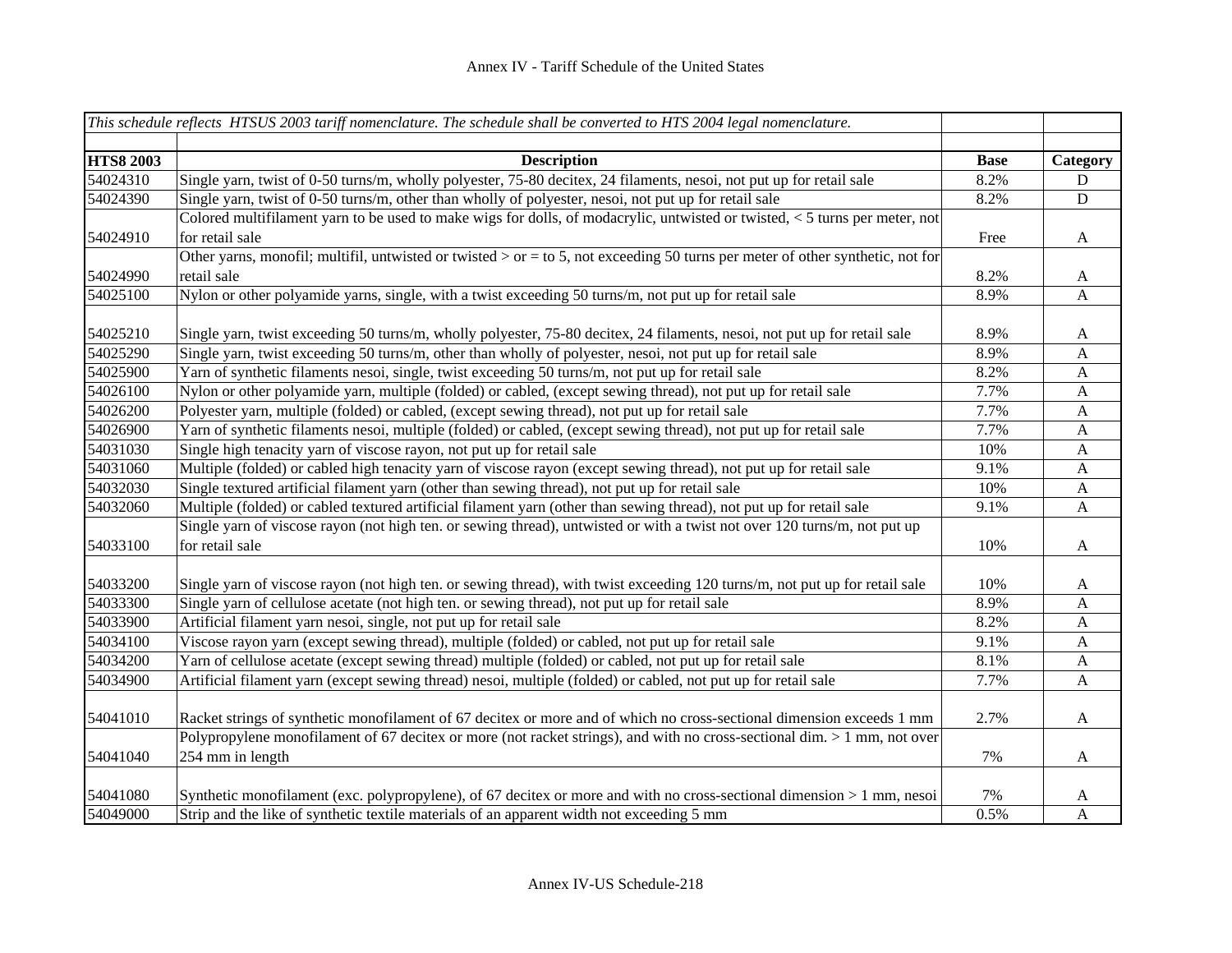|                  | This schedule reflects HTSUS 2003 tariff nomenclature. The schedule shall be converted to HTS 2004 legal nomenclature.      |                              |              |
|------------------|-----------------------------------------------------------------------------------------------------------------------------|------------------------------|--------------|
| <b>HTS8 2003</b> | <b>Description</b>                                                                                                          | <b>Base</b>                  | Category     |
| 54050030         | Artificial monofilament of 67 decitex or more and of which no cross-sectional dimension exceeds 1 mm                        | 7%                           | A            |
| 54050060         | Strip and the like of artificial textile materials of an apparent width not exceeding 5 mm                                  | 5.9%                         | $\mathbf{A}$ |
| 54061000         | Synthetic filament yarn (except sewing thread), put up for retail sale                                                      | 8%                           | ${\bf D}$    |
| 54062000         | Artificial filament yarn (except sewing thread), put up for retail sale                                                     | 8%                           | $\mathbf{A}$ |
| 54071000         | Woven fabrics obtained from high tenacity yarn of nylon or other polyamides or of polyesters                                | 13.9%                        | D            |
| 54072000         | Woven fabrics obtained from strip or the like of synthetic textile materials                                                | 1.7%                         | ${\bf D}$    |
| 54073010         | Woven fabrics specified in note 9 to section XI, of synthetic filament yarn, over 60 percent by weight of plastics          | 0.3%                         | ${\bf D}$    |
| 54073090         | Woven fabrics specified in note 9 to section XI, of synthetic filament yarn, nesoi                                          | 8.8%                         | ${\bf D}$    |
|                  | Woven fabrics, containing 85 percent or more by weight of filaments of nylon or other polyamides, unbleached or             |                              |              |
| 54074100         | bleached                                                                                                                    | 13.9%                        | ${\bf D}$    |
| 54074200         | Woven fabrics, containing 85 percent or more by weight of filaments of nylon or other polyamides, dyed                      | 15.1%                        | $\mathbf D$  |
|                  | Woven fabrics, over 85% by wt fil. of nylon/other polyamides, of diff colored yarns, thread count over 69-142/cm warp,      | $13.4$ cents/kg +            |              |
| 54074310         | over 31-71/cm filling                                                                                                       | 12.4%                        | D            |
|                  | Woven fabrics, containing 85 percent or more by weight of filaments of nylon or other polyamides, of yarns of different     |                              |              |
| 54074320         | colors, nesoi                                                                                                               | 9.4%                         | D            |
| 54074400         | Woven fabrics, containing 85 percent or more by weight of filaments of nylon or other polyamides, printed                   | 12.5%                        | ${\bf D}$    |
| 54075100         | Woven fabrics, containing 85 percent or more by weight of textured polyester filaments, unbleached or bleached              | 15.1%                        | ${\bf D}$    |
|                  | Woven fabrics, over 85 percent textured polyester filaments, dyed, less than 77 cm in width, thread count 69-142/cm         | 19.4 cents/ $kg +$           |              |
| 54075205         | warp, 31-71/cm filling                                                                                                      | 18.1%                        | ${\bf D}$    |
| 54075220         | Woven fabrics, over 85 percent textured polyester filaments, dyed, nesoi                                                    | 15.1%                        | D            |
|                  | Woven fabrics, over 85% textured polyester filaments, of different colored yarns, thread count 69-142/cm warp and 31-       | 19.4 cents/kg +              |              |
| 54075310         | 71/cm filling                                                                                                               | 17.9%                        | ${\bf D}$    |
|                  |                                                                                                                             |                              |              |
| 54075320         | Woven fabrics, containing 85 percent or more by weight of textured polyester filaments, of yarns of different colors, nesoi | 12.5%                        | ${\bf D}$    |
| 54075400         | Woven fabrics, containing 85 percent or more by weight of textured polyester filaments, printed                             | 15.1%                        | ${\bf D}$    |
|                  | Woven fab, dyed, 100% polyester, <77cm wide, >69-142 warp > 31-71 filling, of non-tex singles yarn, 75-80dtx, 24            | 19.9 cents/ $kg +$           |              |
| 54076111         | fil/yn, twist 900+ turns/m                                                                                                  | 18.4%                        | $\mathbf D$  |
|                  | Woven fab, dyed, $85\%$ + non-tex poly. fil., <77cm wide, >69-142 warp >31-71 filling (not 100% poly. sin.yarn, 75-80dtx,   | 19.9 cents/ $kg +$           |              |
| 54076119         | 24 fil/yn & 900+ turns/m)                                                                                                   | 18.4%                        | $\mathbf D$  |
|                  | Woven fab,yn diff colors,<77cm wide, >69-142 warp, >31-71 filling, 100% poly.non-tex sin. yarn of 75-80 dtx., 24 fil/yn     | $\overline{13.4}$ cents/kg + |              |
| 54076121         | & twist 900+ turns/m                                                                                                        | 12.4%                        | ${\rm D}$    |
|                  | Woven fab, 85% + non-tex poly, yn diff colors, <77cm wide, >69-142 warp, >31-71 filling (not 100% poly sin yarn, 75-        | $13.4$ cents/kg +            |              |
| 54076129         | 80dtx, 24 fil/yn & 900+ turns/m)                                                                                            | 12.4%                        | $\mathbf D$  |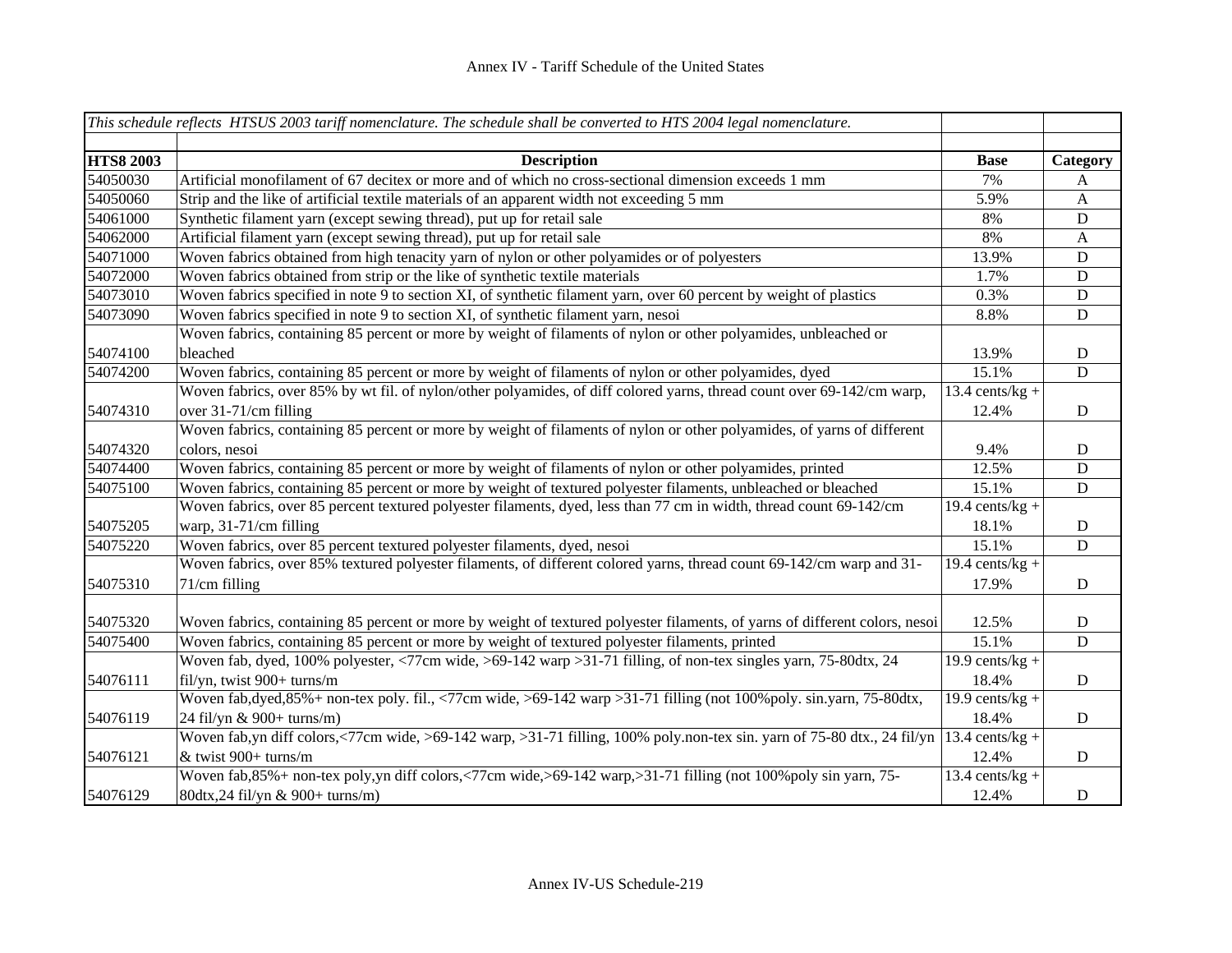|                  | This schedule reflects HTSUS 2003 tariff nomenclature. The schedule shall be converted to HTS 2004 legal nomenclature.     |                  |             |
|------------------|----------------------------------------------------------------------------------------------------------------------------|------------------|-------------|
|                  |                                                                                                                            |                  |             |
| <b>HTS8 2003</b> | <b>Description</b>                                                                                                         | <b>Base</b>      | Category    |
|                  | Woven fab, 85%+ non-tex poly fil, wholly of polyester, of single yarns 75-80 decitex, 24 fil/yarn & a twist of 900 or more |                  |             |
| 54076191         | turns/m                                                                                                                    | 15.1%            | D           |
|                  | Woven fab, of 85%+ non-text. polyester filaments, nesoi (not wholly polyester single yarns, 75-80 dtx, 24 fil/yarn & twist |                  |             |
| 54076199         | $900+ \text{turns/m}$                                                                                                      | 15.1%            | D           |
| 54076910         | Woven fab, containing 85%+ by wt of polyester filaments nesoi, unbleached or bleached                                      | 15.1%            | $\mathbf D$ |
| 54076920         | Woven fab, containing 85%+ by wt of polyester filaments nesoi, dyed                                                        | 15.1%            | ${\bf D}$   |
|                  | Woven fab, cont. 85% + by wt polyester filaments nesoi, thread count >69-142/cm in warp $\&$ >31-71/cm filling, of yarns   | $2.4$ cents/kg + |             |
| 54076930         | of diff. colors                                                                                                            | 2.2%             | D           |
| 54076940         | Woven fab, containing 85%+ by wt polyester filaments nesoi, of yarns of different colors, nesoi                            | 9.4%             | ${\bf D}$   |
| 54076990         | Woven fab, containing 85%+ by wt polyester filaments nesoi, printed                                                        | 15.1%            | ${\bf D}$   |
| 54077100         | Woven fabrics, containing 85 percent or more by weight of synthetic filaments, unbleached or bleached                      | 15.1%            | ${\bf D}$   |
| 54077200         | Woven fabrics, containing 85 percent or more by weight of synthetic filaments, dyed                                        | 15.1%            | ${\bf D}$   |
|                  | Woven fabrics, cont. 85% or more syn. filaments by weight, thread count >69-142/cm warp and >31-71/cm filling, of          | $2.4$ cents/kg + |             |
| 54077310         | different colored yarns                                                                                                    | 2.2%             | D           |
| 54077320         | Woven fabrics, containing 85% or more by weight of synthetic filaments, of yarns of different colors, nesoi                | 9.4%             | ${\bf D}$   |
| 54077400         | Woven fabrics, containing 85 percent or more by weight of synthetic filaments, printed                                     | 15.1%            | ${\bf D}$   |
|                  | Woven fabrics, containing less than 85% by weight of synthetic filaments, mixed mainly or solely with cotton, unbleached   |                  |             |
| 54078100         | or bleached                                                                                                                | 15.1%            | ${\bf D}$   |
|                  |                                                                                                                            |                  |             |
| 54078200         | Woven fabrics, containing less than 85 percent by weight of synthetic filaments, mixed mainly or solely with cotton, dyed  | 15.1%            | ${\bf D}$   |
|                  | Woven fabrics, less than 85 percent by weight of synthetic filaments, mixed mainly or solely with cotton, of yarns of      |                  |             |
| 54078300         | different colors                                                                                                           | 9.4%             | ${\bf D}$   |
|                  | Woven fabrics, containing less than 85 percent by weight of synthetic filaments, mixed mainly or solely with cotton,       |                  |             |
| 54078400         | printed                                                                                                                    | 15.1%            | ${\bf D}$   |
|                  | Woven fabrics of synthetic filament yarn nesoi, containing 36 percent or more by weight of wool or fine animal hair,       | $4.8$ cents/kg + |             |
| 54079105         | unbleached or bleached                                                                                                     | 26.3%            | D           |
|                  | Woven fabrics of synthetic filament yarn nesoi, mixed mainly or solely with wool or fine animal hair, unbleached or        |                  |             |
| 54079110         | bleached, nesoi                                                                                                            | 12.2%            | D           |
| 54079120         | Woven fabrics of synthetic filament yarn nesoi, unbleached or bleached, nesoi                                              | 15.1%            | ${\bf D}$   |
|                  |                                                                                                                            | $4.8$ cents/kg + |             |
| 54079205         | Woven fabrics of synthetic filament yarn nesoi, containing 36 percent or more by weight of wool or fine animal hair, dyed  | 26.3%            | ${\bf D}$   |
|                  | Woven fabrics of synthetic filament yarn nesoi, mixed mainly or solely with wool or fine animal hair, cont. <36%           |                  |             |
| 54079210         | wool/fine animal hair, dyed                                                                                                | 12.2%            | $\mathbf D$ |
| 54079220         | Woven fabrics of synthetic filament yarn nesoi, dyed, nesoi                                                                | 15.1%            | $\mathbf D$ |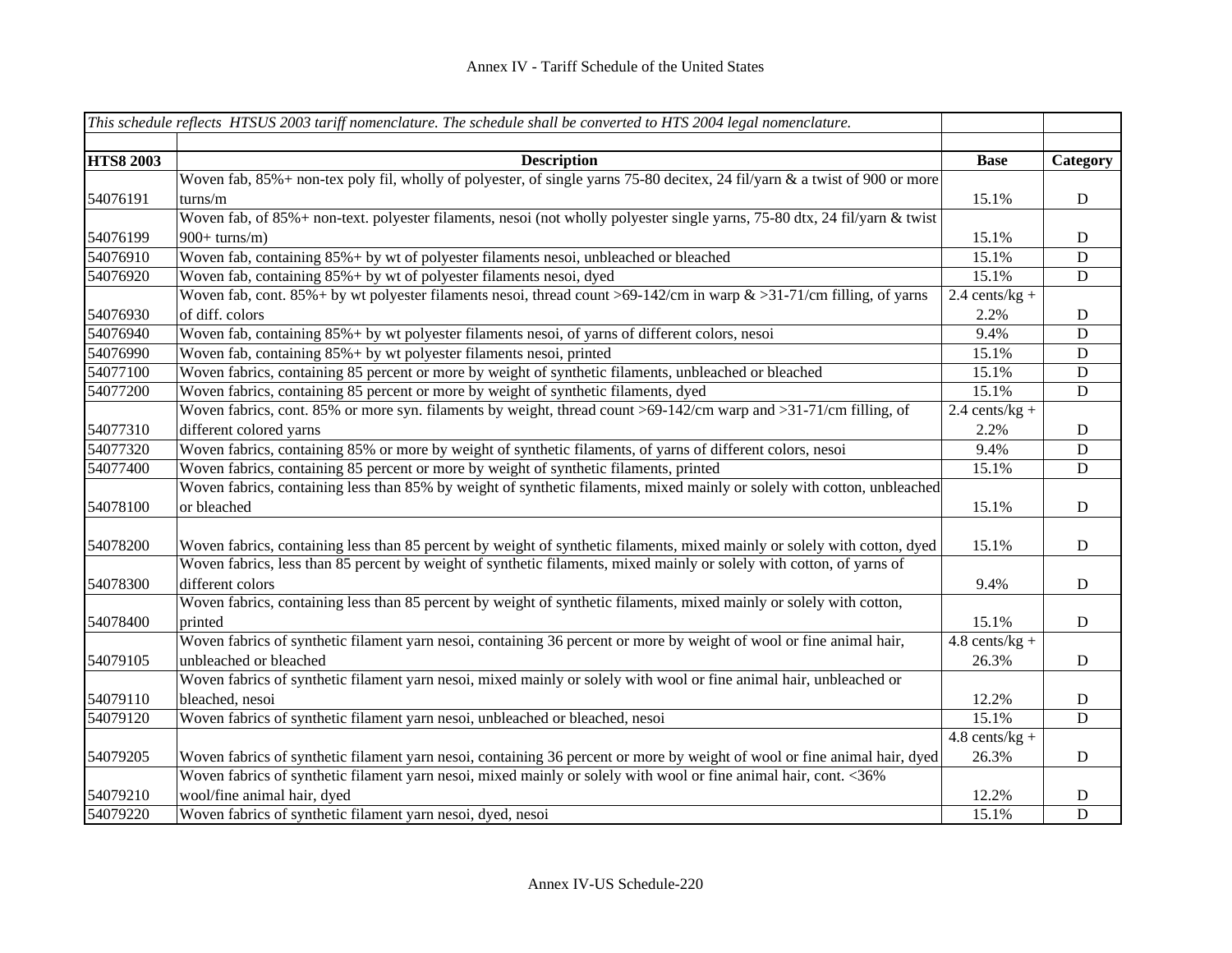|                  | This schedule reflects HTSUS 2003 tariff nomenclature. The schedule shall be converted to HTS 2004 legal nomenclature.                   |                  |                |
|------------------|------------------------------------------------------------------------------------------------------------------------------------------|------------------|----------------|
|                  |                                                                                                                                          |                  |                |
| <b>HTS8 2003</b> | <b>Description</b>                                                                                                                       | <b>Base</b>      | Category       |
|                  | Woven fabrics of synthetic filament yarn nesoi, containing 36% or more by weight of wool or fine animal hair, of yarns of 4.8 cents/kg + |                  |                |
| 54079305         | different colors                                                                                                                         | 26.3%            | ${\bf D}$      |
|                  | Woven fabrics of synthetic filament yarn nesoi, mixed mainly or solely with wool or fine animal hair, of yarns of different              |                  |                |
| 54079310         | colors, nesoi                                                                                                                            | 12.2%            | $\mathbf D$    |
|                  | Woven fabrics, cont. 85% or more of man-made filaments, thread count >69-142/cm warp and >31-71/cm filling, of                           | $2.4$ cents/kg + |                |
| 54079315         | different colored yarns                                                                                                                  | 2.2%             | $\mathbf D$    |
| 54079320         | Woven fabrics of synthetic filament yarn nesoi, of yarns of different colors, nesoi                                                      | 12.5%            | $\overline{D}$ |
|                  | Woven fabrics of synthetic filament yarn nesoi, containing 36 percent or more by weight of wool or fine animal hair,                     | $4.8$ cents/kg + |                |
| 54079405         | printed                                                                                                                                  | 3.8%             | $\mathbf D$    |
|                  | Woven fabrics of synthetic filament yarn nesoi, mixed mainly/solely with wool/fine animal hair, contain < 36% wool/fine                  |                  |                |
| 54079410         | animal hair, printed                                                                                                                     | 12.2%            | $\mathbf D$    |
| 54079420         | Woven fabrics of synthetic filament yarn nesoi, printed, nesoi                                                                           | 15.1%            | $\mathbf D$    |
| 54081000         | Woven fabrics obtained from high tenacity yarn, of viscose rayon                                                                         | 15.1%            | $\mathbf D$    |
|                  |                                                                                                                                          |                  |                |
| 54082100         | Woven fabrics, containing 85 percent or more by weight of artificial filament or strip or the like, unbleached or bleached               | 15.1%            | D              |
| 54082210         | Woven fabric, 85%+ artificial filament or strip or the like, dyed, of cuprammonium rayon                                                 | 15.1%            | D              |
| 54082290         | Woven fabric, 85% + artificial filament or strip or the like, dyed, not of cuprammonium rayon, nesoi                                     | 15.1%            | $\mathbf D$    |
|                  | Woven fabric, $85\%$ + artificial filament/strip, of yarns of different colors, > 69-142 warp $\&$ > 31-71 filling yarns, of             | $2.4$ cents/kg + |                |
| 54082311         | cupra/rayon, nesoi                                                                                                                       | 2.2%             | $\mathbf D$    |
|                  | Woven fabric, $85\%$ + artificial filament/strip, of yarns of different colors, > 69-142 warp $\&$ > 31-71 filling yarns, not of         | $2.4$ cents/kg + |                |
| 54082319         | cupra/rayon, nesoi                                                                                                                       | 2.2%             | $\mathbf D$    |
|                  | Woven fabric, 85%+ artificial filament/strip, of yarns of different colors, not 69-142 warp & 31-71 filling yarns, of                    |                  |                |
| 54082321         | cupra/rayon, nesoi                                                                                                                       | 12.5%            | D              |
|                  | Woven fabric, 85%+ artificial filament/strip, of yarns of different colors, not 69-142 warp & 31-71 filling yarns, not of                |                  |                |
| 54082329         | cupra/rayon, nesoi                                                                                                                       | 12.5%            | D              |
| 54082410         | Woven fabric, 85% + artificial filament/strip, printed, of cuprammonium rayon, nesoi                                                     | 12.5%            | D              |
| 54082490         | Woven fabric, 85%+ artificial filament/strip, printed, not of cuprammonium rayon, nesoi                                                  | 12.5%            | $\mathbf D$    |
|                  | Woven fabrics of artificial filament yarn nesoi, containing 36 percent or more by wt of wool or fine animal hair,                        | $4.8$ cents/kg + |                |
| 54083105         | unbleached or bleached                                                                                                                   | 26.3%            | $\mathbf D$    |
|                  | Woven fabrics of artificial filament yarn nesoi, mixed mainly or solely with wool or fine animal hair, unbleached or                     |                  |                |
| 54083110         | bleached, nesoi                                                                                                                          | 12.2%            | D              |
| 54083120         | Woven fabrics of artificial filament yarn nesoi, unbleached or bleached, nesoi                                                           | 15.1%            | $\mathbf D$    |
|                  |                                                                                                                                          | $4.8$ cents/kg + |                |
| 54083205         | Woven fabrics of artificial filament yarn nesoi, containing 36 percent or more by wt of wool or fine animal hair, dyed                   | 21.5%            | $\mathbf D$    |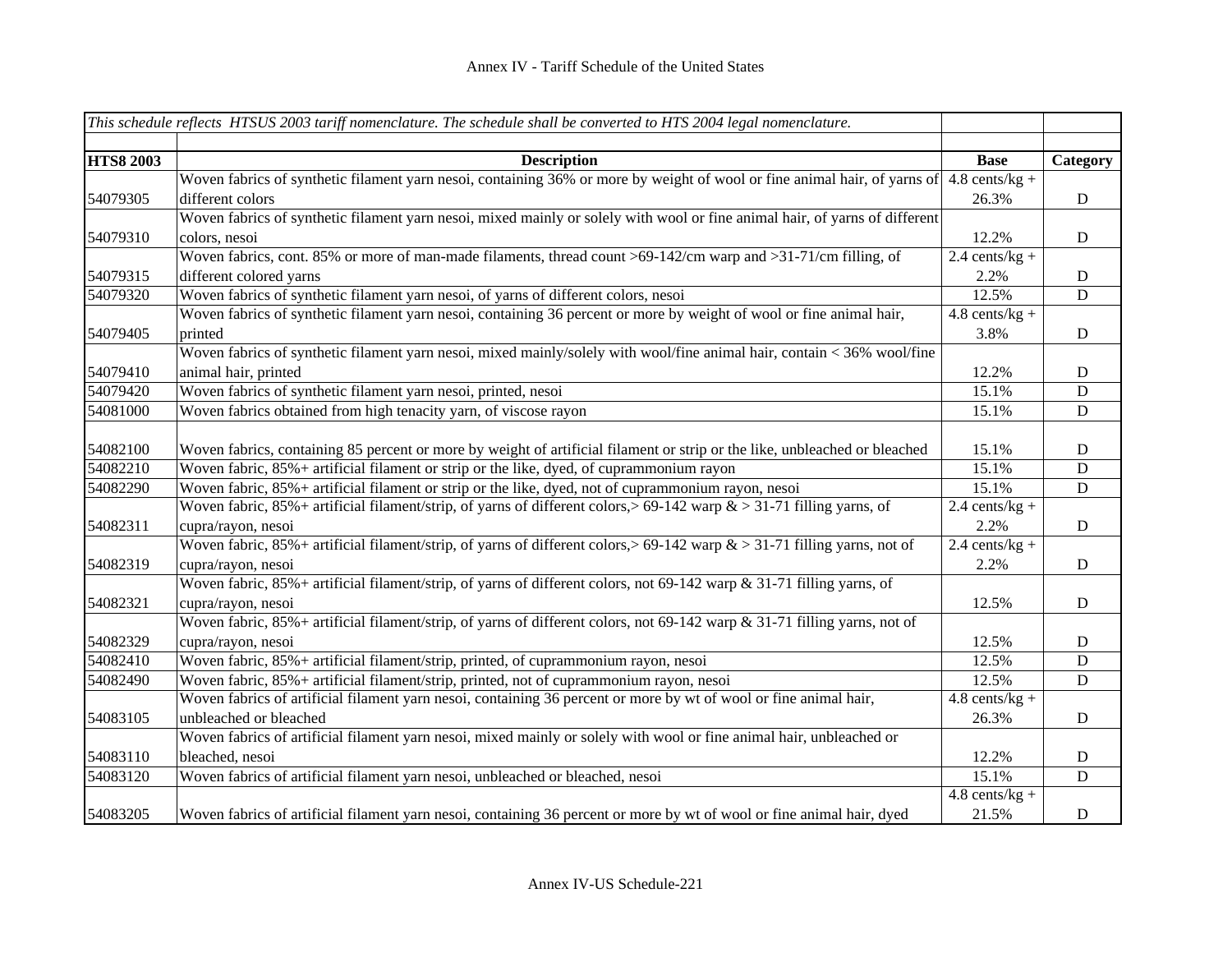|                  | This schedule reflects HTSUS 2003 tariff nomenclature. The schedule shall be converted to HTS 2004 legal nomenclature.       |                   |                |
|------------------|------------------------------------------------------------------------------------------------------------------------------|-------------------|----------------|
|                  |                                                                                                                              |                   |                |
| <b>HTS8 2003</b> | <b>Description</b>                                                                                                           | <b>Base</b>       | Category       |
| 54083210         | Woven fabrics of artificial filament yarn nesoi, mixed mainly or solely with wool or fine animal hair, dyed, nesoi           | 12.2%             | $\mathbf D$    |
|                  |                                                                                                                              |                   |                |
| 54083230         | Woven fabrics of artificial filament yarn nesoi, dyed, 30 percent or more by wt of silk or silk waste, valued over \$33/kg   | 7%                | ${\bf D}$      |
| 54083290         | Woven fabrics of artificial filament yarn nesoi, dyed, nesoi                                                                 | 15.2%             | $\overline{D}$ |
|                  | Woven fabrics of artificial filament yarn nesoi, containing 36% or more by wt of wool or fine animal hair, of yarns of       | $4.8$ cents/kg +  |                |
| 54083305         | different colors                                                                                                             | 21.4%             | $\mathbf D$    |
|                  | Woven fabrics of artificial filament yarn nesoi, mixed mainly or solely with wool or fine animal hair, of yarns of different |                   |                |
| 54083310         | colors, nesoi                                                                                                                | 12.2%             | $\mathbf D$    |
|                  | Woven fabrics cont. 85% or more mm filaments nesoi, thread count > $69-142$ /cm warp and > 31-71/cm filling, of              | $13.5$ cents/kg + |                |
| 54083315         | different colored yarns                                                                                                      | 12.5%             | $\mathbf D$    |
|                  | Woven fabrics of artificial filament yarn nesoi, of yarns of different colors, 30 percent or more of silk or silk waste,     |                   |                |
| 54083330         | valued over \$33/kg                                                                                                          | 7%                | ${\bf D}$      |
| 54083390         | Woven fabrics of artificial filament yarn nesoi, of yarns of different colors, nesoi                                         | 12.5%             | $\mathbf D$    |
|                  | Woven fabrics of artificial filament yarn nesoi, containing 36 percent or more by weight of wool or fine animal hair,        | $4.8$ cents/kg +  |                |
| 54083405         | printed                                                                                                                      | 3.8%              | $\mathbf D$    |
| 54083410         | Woven fabrics of artificial filament yarn nesoi, mixed mainly or solely with wool or fine animal hair, printed, nesoi        | 12.2%             | D              |
|                  | Woven fabrics of artificial filament yarn nesoi, printed, 30 percent or more by weight of silk or silk waste, valued over    |                   |                |
| 54083430         | \$33/kg                                                                                                                      | 0.8%              | $\mathbf D$    |
| 54083490         | Woven fabrics of artificial filament yarn nesoi, printed, nesoi                                                              | 12.5%             | $\mathbf D$    |
| 55011000         | Synthetic filament tow of nylon or other polyamides                                                                          | 7.8%              | $\mathbf{A}$   |
| 55012000         | Synthetic filament tow of polyesters                                                                                         | 7.8%              | $\mathbf{A}$   |
| 55013000         | Synthetic filament tow of acrylic or modacrylic                                                                              | 7.8%              | $\mathbf{A}$   |
| 55019000         | Synthetic filament tow, nesoi                                                                                                | 7.8%              | $\mathbf{A}$   |
| 55020000         | Artificial filament tow                                                                                                      | 7.8%              | A              |
|                  | Synthetic staple fibers, n/carded, combed or otherwise processed for spinning, of nylon/other polyamides, cont 10% or        |                   |                |
| 55031010         | more by wt of nylon 12                                                                                                       | Free              | $\mathbf{A}$   |
|                  |                                                                                                                              |                   |                |
| 55031090         | Synthetic staple fibers, n/carded, combed or otherwise processed for spinning, of nylon or other polyamides, nesoi           | 4.4%              | $\mathbf{A}$   |
| 55032000         | Synthetic staple fibers, not carded, combed or otherwise processed for spinning, of polyesters                               | 4.4%              | $\mathbf{A}$   |
| 55033000         | Synthetic (acrylic or modacrylic) staple fibers, not carded, combed or otherwise processed for spinning                      | 4.4%              | $\mathbf{A}$   |
| 55034000         | Synthetic staple fibers, not carded, combed or otherwise processed for spinning, of polypropylene                            | 4.4%              | $\mathbf{A}$   |
| 55039010         | Synthetic staple fibers, not carded, combed or otherwise processed for spinning, of vinyon                                   | Free              | $\mathbf{A}$   |
| 55039090         | Synthetic staple fibers, not carded, combed or otherwise processed for spinning, nesoi                                       | 4.4%              | A              |
| 55041000         | Artificial staple fibers, not carded, combed or otherwise processed for spinning, of viscose rayon                           | 4.4%              | $\mathbf{A}$   |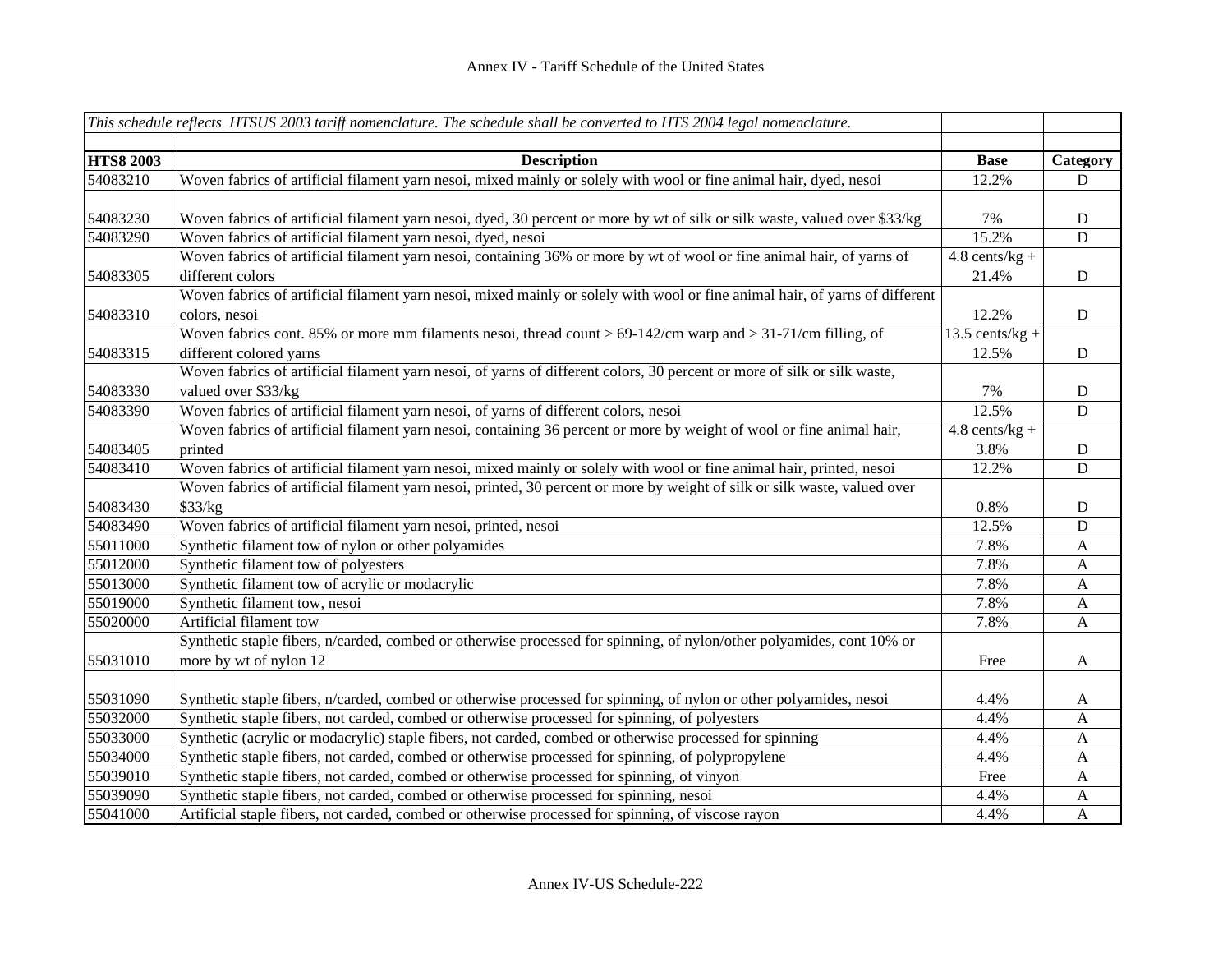|                  | This schedule reflects HTSUS 2003 tariff nomenclature. The schedule shall be converted to HTS 2004 legal nomenclature.        |             |              |
|------------------|-------------------------------------------------------------------------------------------------------------------------------|-------------|--------------|
| <b>HTS8 2003</b> | <b>Description</b>                                                                                                            | <b>Base</b> | Category     |
| 55049000         | Artificial staple fibers, not carded, combed or otherwise processed for spinning, other than of viscose rayon                 | 4.4%        | A            |
| 55051000         | Waste (including noils, yarn waste and garnetted stock) of synthetic fibers                                                   | 0.2%        | $\mathbf{A}$ |
| 55052000         | Waste (including noils, yarn waste and garnetted stock) of artificial fibers                                                  | 0.2%        | $\mathbf{A}$ |
| 55061000         | Synthetic staple fibers, carded, combed or otherwise processed for spinning, of nylon or other polyamides                     | 5.2%        | $\mathbf{A}$ |
| 55062000         | Synthetic staple fibers, carded, combed or otherwise processed for spinning, of polyesters                                    | 5.8%        | $\mathbf{A}$ |
| 55063000         | Synthetic (acrylic or modacrylic) staple fibers, carded, combed or otherwise processed for spinning                           | 5.2%        | $\mathbf{A}$ |
| 55069000         | Synthetic staple fibers, carded, combed or otherwise processed for spinning, nesoi                                            | 5.2%        | $\mathbf{A}$ |
| 55070000         | Artificial staple fibers, carded, combed or otherwise processed for spinning                                                  | 5.2%        | $\mathbf{A}$ |
| 55081000         | Sewing thread of synthetic staple fibers, whether or not put up for retail sale                                               | 11.6%       | ${\bf D}$    |
| 55082000         | Sewing thread of artificial staple fibers, whether or not put up for retail sale                                              | 11.2%       | ${\bf D}$    |
|                  | Yarn (other than sewing thread) containing 85% or more by weight of nylon/polyamide staple fibers, singles, not put up        |             |              |
| 55091100         | for retail sale                                                                                                               | 9.6%        | ${\bf D}$    |
|                  | Yarn (other than sewing thread) cont. 85% or more by weight of nylon/polyamide staple fibers, multiple or cabled, not put     |             |              |
| 55091200         | up for retail sale                                                                                                            | 10.7%       | ${\rm D}$    |
|                  | Yarn (other than sewing thread) containing 85% or more by weight of polyester staple fibers, singles, not put up for retail   |             |              |
| 55092100         | sale                                                                                                                          | 9.8%        | ${\bf D}$    |
|                  | Yarn (other than sewing thread) cont. 85% or more by weight of polyester staple fibers, multiple or cabled, not put up for    |             |              |
| 55092200         | retail sale                                                                                                                   | 10.7%       | ${\rm D}$    |
|                  | Yarn (not sewing thread) cont. 85% or more by weight of acrylic or modacrylic staple fibers, singles, not put up for retail   |             |              |
| 55093100         | sale                                                                                                                          | 9.2%        | ${\bf D}$    |
|                  | Yarn (not sewing thread) cont. 85% or more by wt. of acrylic or modacrylic staple fibers, multiple or cabled, not put up for  |             |              |
| 55093200         | retail sale                                                                                                                   | 10.2%       | ${\bf D}$    |
|                  | Yarn (other than sewing thread) containing 85% or more by weight of synthetic staple fibers nesoi, singles, not put up for    |             |              |
| 55094100         | retail sale                                                                                                                   | 9.2%        | ${\bf D}$    |
|                  | Yarn (other than sewing thread) cont. 85% or more by weight of synthetic staple fibers nesoi, multiple or cabled, not put     |             |              |
| 55094200         | up for retail sale                                                                                                            | 7.5%        | ${\bf D}$    |
|                  | Yarn (not sewing thread) of polyester staple fibers mixed mainly/solely with artificial staple fibers, single, not put up for |             |              |
| 55095130         | retail sale                                                                                                                   | 9.8%        | ${\bf D}$    |
|                  | Yarn (not sewing thread) of polyester staple fibers mixed mainly/solely with artificial staple fibers, multiple, not put up   |             |              |
| 55095160         | for retail sale                                                                                                               | 10.7%       | ${\rm D}$    |
|                  | Yarn (other than sewing thread) of polyester staple fibers mixed mainly/solely with wool or fine animal hair, not put up      |             |              |
| 55095200         | for retail sale                                                                                                               | 12.3%       | ${\bf D}$    |
|                  |                                                                                                                               |             |              |
| 55095300         | Yarn (other than sewing thread) of polyester staple fibers mixed mainly or solely with cotton, not put up for retail sale     | 13.4%       | ${\bf D}$    |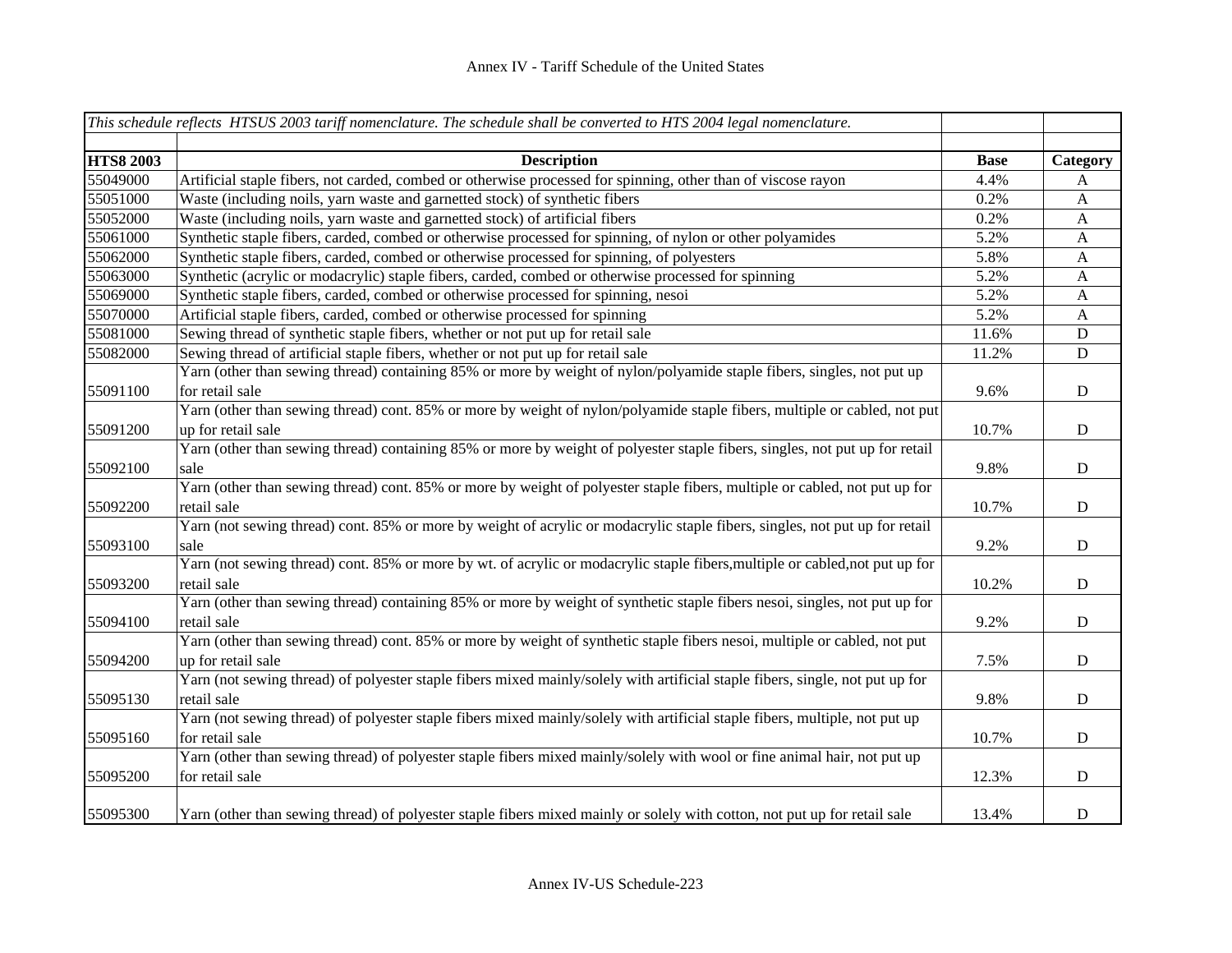|                  | This schedule reflects HTSUS 2003 tariff nomenclature. The schedule shall be converted to HTS 2004 legal nomenclature.          |             |             |
|------------------|---------------------------------------------------------------------------------------------------------------------------------|-------------|-------------|
|                  |                                                                                                                                 |             |             |
| <b>HTS8 2003</b> | <b>Description</b>                                                                                                              | <b>Base</b> | Category    |
| 55095900         | Yarn (other than sewing thread) of polyester staple fibers nesoi, not put up for retail sale                                    | 13.4%       | D           |
|                  | Yarn (other than sewing thread) of acrylic or modacrylic staple fibers mixed with wool or fine animal hair, not put up for      |             |             |
| 55096100         | retail sale                                                                                                                     | 13.4%       | $\mathbf D$ |
|                  | Yarn (other than sewing thread) of acrylic or modacrylic staple fibers mixed mainly or solely with cotton, not put up for       |             |             |
| 55096200         | retail sale                                                                                                                     | 12.3%       | $\mathbf D$ |
|                  | Yarn (not sew thread) of acrylic/modacrylic staple fibers mixed mainly/solely w/artificial staple fibers, singles, not for      |             |             |
| 55096920         | retail sale                                                                                                                     | 9.2%        | $\mathbf D$ |
|                  | Yarn (not sewing thread) of acrylic/modacrylic staple fiber mixed mainly/solely w/artificial staple fiber, multiple or          |             |             |
| 55096940         | cabled, not retail sale                                                                                                         | 10.2%       | $\mathbf D$ |
| 55096960         | Yarn (other than sewing thread) of acrylic or modacrylic staple fibers nesoi, not put up for retail sale                        | 13.4%       | D           |
|                  | Yarn (other than sewing thread) of synthetic staple fibers mixed mainly or solely with wool or fine animal hair, not put up     |             |             |
| 55099100         | for retail sale                                                                                                                 | 12.3%       | $\mathbf D$ |
|                  |                                                                                                                                 |             |             |
| 55099200         | Yarn (other than sewing thread) of synthetic staple fibers mixed mainly or solely with cotton, not put up for retail sale       | 8.2%        | $\mathbf D$ |
|                  | Yarn (not sewing thread) of synthetic staple fibers nesoi, mixed mainly/solely w/artificial staple fibers, singles, not for     |             |             |
| 55099920         | retail sale                                                                                                                     | 9.2%        | $\mathbf D$ |
|                  | Yarn (not sewing thread) of synthetic staple fibers nesoi, mixed mainly/solely w/artificial staple fibers, multiple, not for    |             |             |
| 55099940         | retail sale                                                                                                                     | 10.7%       | $\mathbf D$ |
| 55099960         | Yarn (other than sewing thread) of synthetic staple fibers nesoi, not put up for retail sale                                    | 13.4%       | D           |
|                  | Yarn (other than sewing thread) containing 85% or more by weight of artificial staple fibers, singles, not put up for retail    |             |             |
| 55101100         | sale                                                                                                                            | 9.2%        | $\mathbf D$ |
|                  | Yarn (other than sewing thread) cont. 85% or more by weight of artificial staple fibers, multiple or cabled, not put up for     |             |             |
| 55101200         | retail sale                                                                                                                     | 10.7%       | $\mathbf D$ |
|                  | Yarn (other than sewing thread) of artificial staple fibers mixed mainly or solely with wool or fine animal hair, not put up    |             |             |
| 55102000         | for retail sale                                                                                                                 | 10.7%       | $\mathbf D$ |
|                  |                                                                                                                                 |             |             |
| 55103000         | Yarn (other than sewing thread) of artificial staple fibers mixed mainly or solely with cotton, not put up for retail sale      | 8.2%        | $\mathbf D$ |
|                  | Yarn (other than sewing thread) of artificial staple fibers mixed mainly/solely with synthetic staple fibers, singles, not for  |             |             |
| 55109020         | retail sale                                                                                                                     | 9.2%        | ${\bf D}$   |
|                  | Yarn (other than sewing thread) of artificial staple fibers mixed mainly/solely with synthetic staple fibers, multiple, not for |             |             |
| 55109040         | retail sale                                                                                                                     | 10.7%       | D           |
| 55109060         | Yarn (other than sewing thread) of artificial staple fibers nesoi, not put up for retail sale                                   | 13.4%       | D           |
|                  | Yarn (other than sewing thread) of synthetic staple fibers, containing 85% or more by weight of such fibers, put up for         |             |             |
| 55111000         | retail sale                                                                                                                     | 8%          | $\mathbf D$ |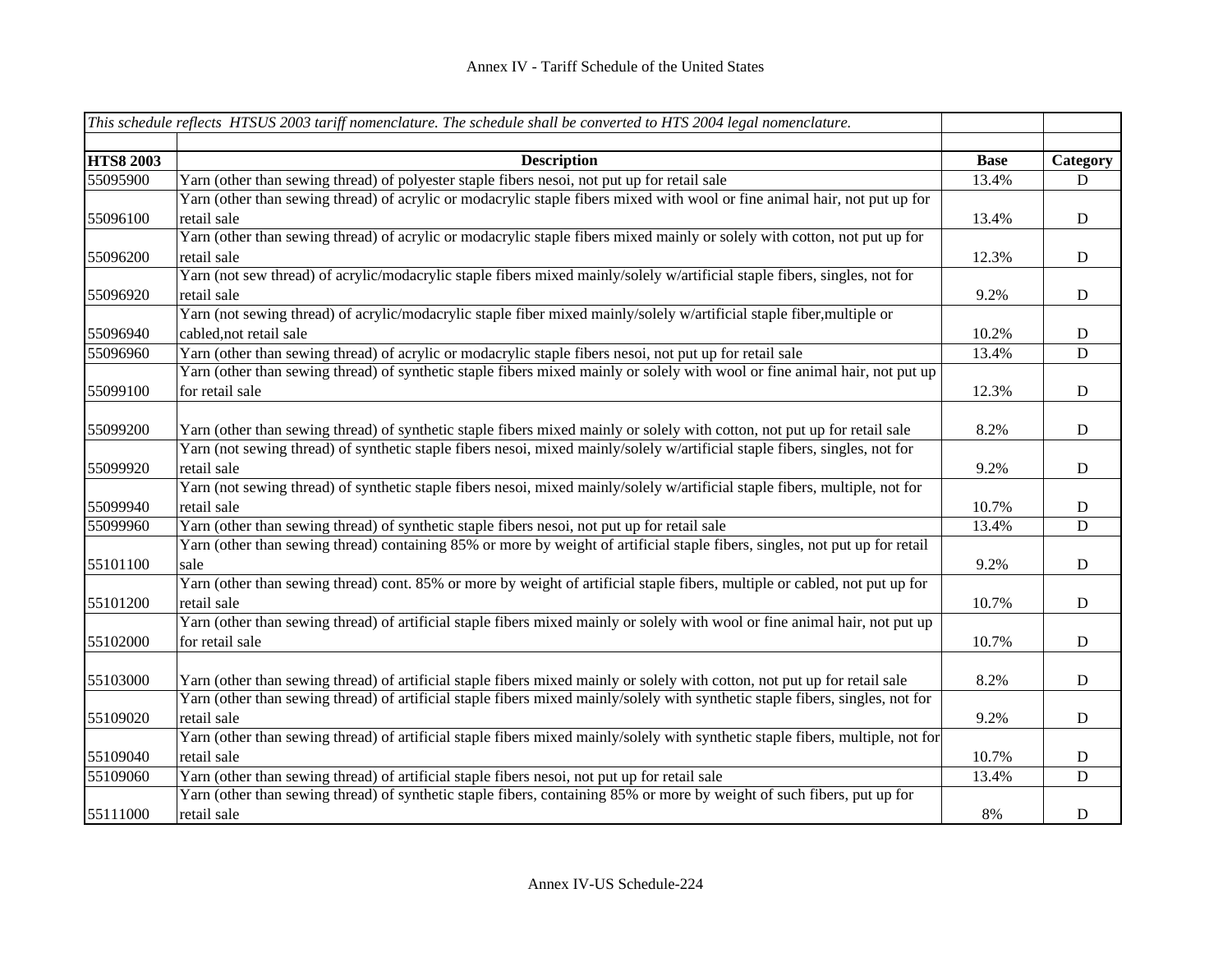|                  | This schedule reflects HTSUS 2003 tariff nomenclature. The schedule shall be converted to HTS 2004 legal nomenclature.      |             |             |
|------------------|-----------------------------------------------------------------------------------------------------------------------------|-------------|-------------|
|                  |                                                                                                                             |             |             |
| <b>HTS8 2003</b> | <b>Description</b>                                                                                                          | <b>Base</b> | Category    |
|                  | Yarn (other than sewing thread) of synthetic staple fibers, containing less than 85% by weight of such fibers, put up for   |             |             |
| 55112000         | retail sale                                                                                                                 | 8%          | ${\bf D}$   |
| 55113000         | Yarn (other than sewing thread) of artificial staple fibers, put up for retail sale                                         | 8%          | $\mathbf D$ |
| 55121100         | Woven fabrics containing 85% or more by weight of polyester staple fibers, unbleached or bleached                           | 12.5%       | D           |
| 55121900         | Woven fabrics containing 85% or more by weight of polyester staple fibers, other than unbleached or bleached                | 13.9%       | $\mathbf D$ |
| 55122100         | Woven fabrics containing 85% or more by weight of acrylic or modacrylic staple fibers, unbleached or bleached               | 12.5%       | $\mathbf D$ |
|                  | Woven fabrics containing 85% or more by weight of acrylic or modacrylic staple fibers, other than unbleached or             |             |             |
| 55122900         | bleached                                                                                                                    | 12.5%       | ${\bf D}$   |
| 55129100         | Woven fabrics, containing 85% or more by weight of synthetic fibers nesoi, unbleached or bleached                           | 15.1%       | $\mathbf D$ |
| 55129900         | Woven fabrics, containing 85% or more by weight of synthetic fibers nesoi, other than unbleached or bleached                | 12.5%       | $\mathbf D$ |
|                  | Woven fabric of poly staple fiber,< 85% wt poly staple fibers, mixed mainly/solely w/cotton, wt n/o 170 g/m2, plain         |             |             |
| 55131100         | weave,unbleached/bleached                                                                                                   | 15.1%       | $\mathbf D$ |
|                  | Woven 3-or 4-thread twill fabric of poly staple fib, < 85% poly staple fiber, mixed mainly/solely w/cotton, wt n/o 170      |             |             |
| 55131200         | g/m2,unbleached/bleached                                                                                                    | 15.1%       | $\mathbf D$ |
|                  | Woven fabrics of polyester staple fibers,<85% polyester staple fibers, mixed mainly/solely w/cotton,n/o 170                 |             |             |
| 55131300         | g/m2,unbleached/bleached, nesoi                                                                                             | 15.1%       | ${\bf D}$   |
|                  | Woven fabrics of synthetic staple fibers nesoi, < 85% by weight of such fibers, mixed with cotton, $n/0$ 170g/m2,           |             |             |
| 55131900         | unbleached or bleached                                                                                                      | 15.1%       | $\mathbf D$ |
|                  | Woven fabrics of polyester staple fibers, < 85% polyester staple fibers, mixed mainly/solely w/cotton, not over 170 g/m2,   |             |             |
| 55132100         | plain weave, dyed                                                                                                           | 15.1%       | $\mathbf D$ |
|                  | Woven 3- or 4-thread twill fabric of poly staple fib, < 85% polyester staple fibers, mixed mainly/solely w/cotton, n/o 170  |             |             |
| 55132200         | $g/m2$ , dyed                                                                                                               | 15.1%       | ${\bf D}$   |
|                  | Woven fabrics of polyester staple fibers, < 85% by wt polyester staple fibers, mixed mainly/solely w/cotton, not over 170   |             |             |
| 55132300         | g/m2, dyed, nesoi                                                                                                           | 15.1%       | ${\bf D}$   |
|                  | Woven fabrics of synthetic staple fibers nesoi, < 85% by wt of such fibers, mixed mainly/solely w/cotton, weighing n/o      |             |             |
| 55132900         | $170g/m2$ , dyed, nesoi                                                                                                     | 15.1%       | $\mathbf D$ |
|                  | Woven fabrics of poly staple fib,< 85% polyester staple fibers, mixed mainly/solely w/cotton, n/o 170 g/m2, plain weave, of |             |             |
| 55133100         | yarns of dif. colors                                                                                                        | 15.1%       | $\mathbf D$ |
|                  | Woven 3-or 4-thread twill fabric of poly stple fib,< 85% poly stple fibers, mixed mainly/solely w/cotton, n/o 170 g/m2, of  |             |             |
| 55133200         | yarns of dif. colors                                                                                                        | 15.1%       | ${\bf D}$   |
|                  | Woven fabrics of poly staple fib, < 85% by wt polyester staple fibers, mixed mainly/solely w/cotton, wt n/o 170 g/m2, of    |             |             |
| 55133300         | varns of dif. colors                                                                                                        | 15.1%       | ${\bf D}$   |
|                  | Woven fabrics of synthetic staple fibers nesoi,< 85% by wt of such fibers, mixed mainly/solely w/cotton, n/o 170g/m2, of    |             |             |
| 55133900         | dif. colored yarns                                                                                                          | 15.1%       | ${\bf D}$   |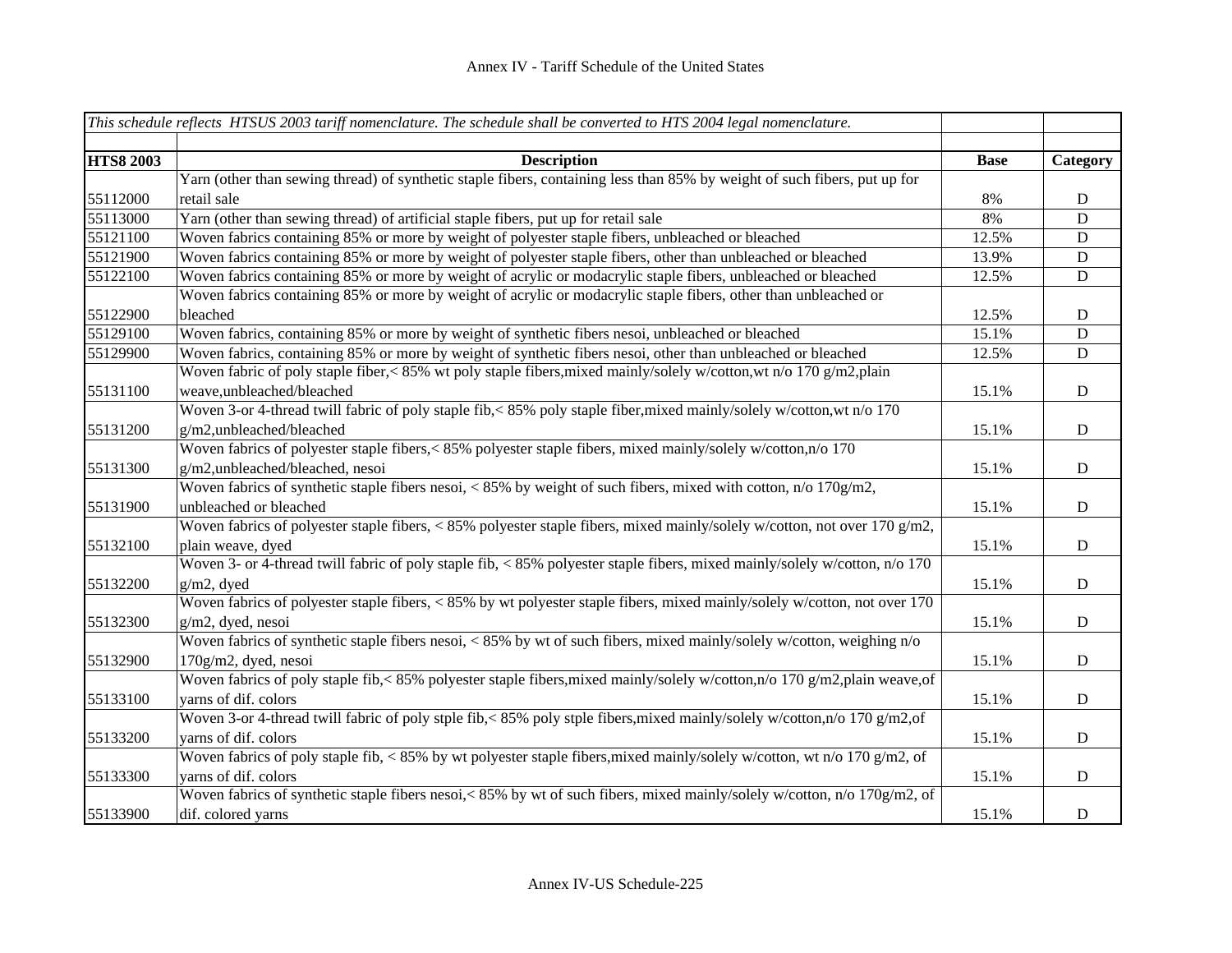|                  | This schedule reflects HTSUS 2003 tariff nomenclature. The schedule shall be converted to HTS 2004 legal nomenclature.       |             |              |
|------------------|------------------------------------------------------------------------------------------------------------------------------|-------------|--------------|
|                  |                                                                                                                              |             |              |
| <b>HTS8 2003</b> | <b>Description</b>                                                                                                           | <b>Base</b> | Category     |
|                  | Printed plain weave fabrics of poly staple fib,< 85% by weight polyester staple fibers, mixed mainly/solely with cotton,     |             |              |
| 55134100         | $n$ /o 170 $g$ /m2                                                                                                           | 15.1%       | ${\bf D}$    |
|                  | Printed 3-or 4-thread twill fabric of poly staple fib,incl cross twill,<85% wt poly staple fibers, mixed mainly/solely       |             |              |
| 55134200         | w/cotton, n/o $170$ g/m2                                                                                                     | 13.9%       | D            |
|                  | Printed woven fabrics of polyester staple fibers, < 85% by wt polyester staple fibers, mixed mainly/solely with cotton,      |             |              |
| 55134300         | weighing $n/o$ 170g/m2                                                                                                       | 15.1%       | ${\bf D}$    |
|                  | Printed woven fabrics of synthetic staple fibers nesoi, < 85% by weight of such fibers, mixed mainly or solely with cotton,  |             |              |
| 55134900         | $n/o$ 170 $g$ /m2                                                                                                            | 9.4%        | ${\bf D}$    |
|                  | Plain weave fabrics of poly staple fiber,< 85% wt polyester staple fibers, mixed mainly/solely w/cotton, wt ov 170 g/m2,     |             |              |
| 55141100         | unbleached/bleached                                                                                                          | 15.1%       | ${\bf D}$    |
|                  | Wov 3-or 4-thread twill fabric of poly staple fib,<85% polyester staple fiber, mixed mainly/solely w/cotton, ov 170          |             |              |
| 55141200         | g/m2,unbleached/bleached                                                                                                     | 15.1%       | $\mathbf D$  |
|                  | Woven fabric of poly staple fiber, < 85% wt polyester staple fibers, mixed mainly/solely w/cotton, over 170 g/m2,            |             |              |
| 55141300         | unbleached/bleached, nesoi                                                                                                   | 15.1%       | $\mathbf D$  |
|                  | Unbleached or bleached woven fabric of synthetic staple fibers nesoi, < 85% by wt of such fibers, mixed mainly/solely        |             |              |
| 55141900         | w/cotton, over 170g/m2                                                                                                       | 9.4%        | ${\bf D}$    |
|                  | Plain weave fabrics of polyester staple fiber, < 85% by wt polyester staple fibers, mixed mainly/solely with cotton, over    |             |              |
| 55142100         | 170 $g/m2$ , dyed                                                                                                            | 15.1%       | ${\bf D}$    |
|                  | Wov 3-or 4-thread twill fabric of poly staple fib,incl cross twill,<85% poly staple fibers, mixed mainly/solely w/cotton, ov |             |              |
| 55142200         | $170$ g/m2, dyed                                                                                                             | 15.1%       | ${\bf D}$    |
|                  | Woven fabrics of polyester staple fib, < 85% by wt polyester staple fibers, mixed mainly/solely w/cotton, over 170 g/m2,     |             |              |
| 55142300         | dyed, nesoi                                                                                                                  | 15.1%       | ${\bf D}$    |
|                  | Dyed woven fabrics of synthetic staple fibers nesoi, < 85% by weight of such fibers, mixed mainly or solely with cotton,     |             |              |
| 55142900         | over 170g/m2                                                                                                                 | 12.5%       | ${\bf D}$    |
|                  | Plain weave fabrics of poly staple fiber, < 85% polyester staple fibers, mixed mainly/solely with cotton, ov 170 g/m2, of    |             |              |
| 55143100         | varns of dif. colors                                                                                                         | 15.1%       | D            |
|                  | Woven 3-or 4-thread twill fabric of poly staple fib,< 85% poly staple fibers, mixed mainly/solely w/cotton, ov 170 g/m2, of  |             |              |
| 55143200         | yarn of dif. colors                                                                                                          | 15.1%       | ${\bf D}$    |
|                  | Woven fabrics of poly staple fiber,<85% polyester staple fibers, mixed mainly/solely w/cotton, ov 170 g/m2, of yarns of      |             |              |
| 55143300         | different colors, nesoi                                                                                                      | 12.5%       | ${\bf D}$    |
|                  | Woven fabrics of synthetic staple fibers nesoi, < 85% by wt of such fibers, mixed mainly/solely w/cotton, ov 170g/m2, of     |             |              |
| 55143900         | dif. colored yarns                                                                                                           | 1.7%        | $\mathbf{D}$ |
|                  | Printed plain weave fabrics of polyester staple fiber, $\lt 85\%$ by wt polyester staple fibers, mixed mainly or solely with |             |              |
| 55144100         | cotton, over 170g/m2                                                                                                         | 15.1%       | ${\rm D}$    |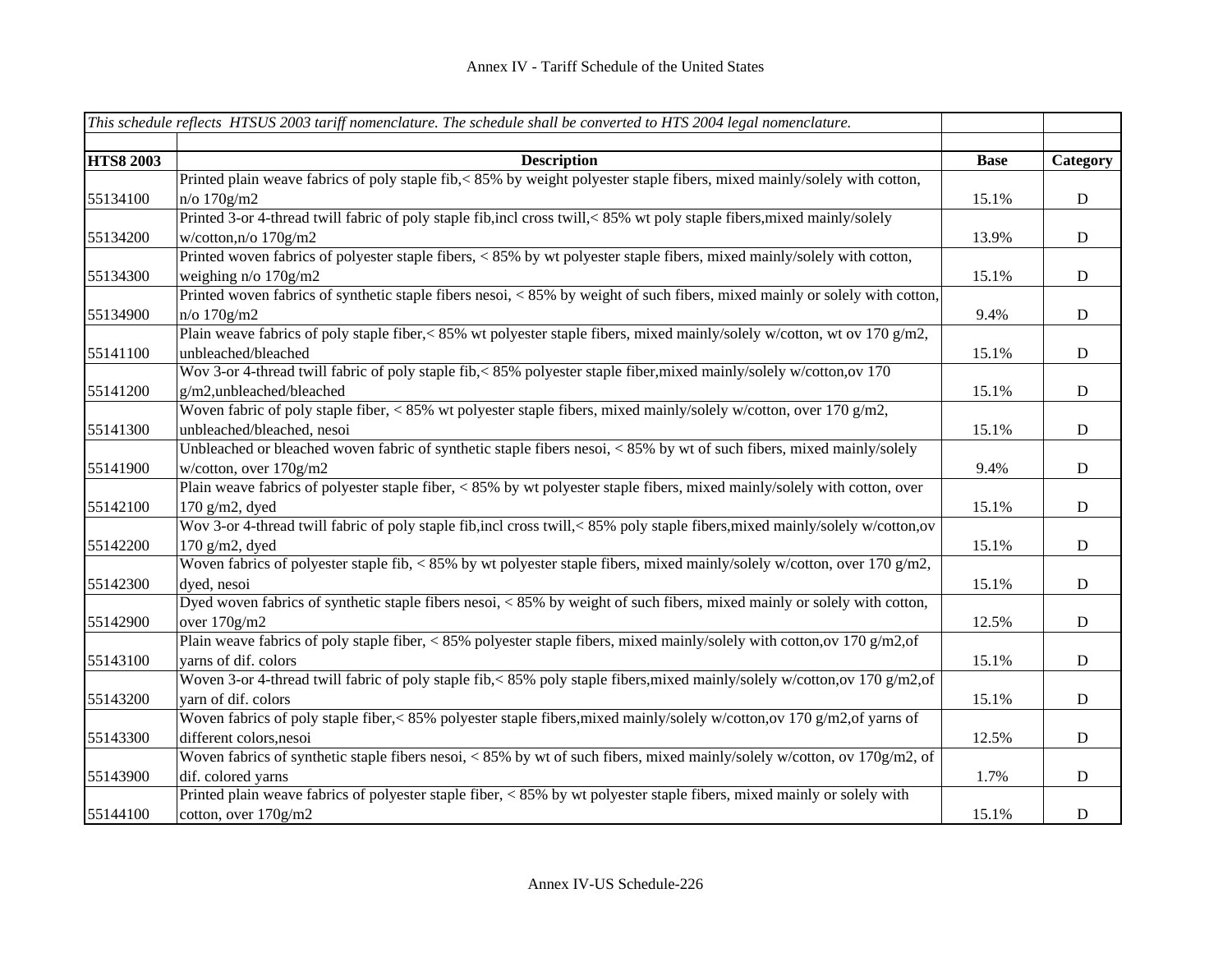|                  | This schedule reflects HTSUS 2003 tariff nomenclature. The schedule shall be converted to HTS 2004 legal nomenclature.               |                  |                |
|------------------|--------------------------------------------------------------------------------------------------------------------------------------|------------------|----------------|
|                  |                                                                                                                                      |                  |                |
| <b>HTS8 2003</b> | <b>Description</b>                                                                                                                   | <b>Base</b>      | Category       |
|                  | Printed 3-or 4-thread twill fab of poly staple fib, incl cross twill,<85% by wt poly staple fibers, mixed mainly/solely              |                  |                |
| 55144200         | w/cotton,ov 170g/m                                                                                                                   | 15.1%            | ${\bf D}$      |
|                  | Printed woven fabrics of polyester staple fiber, < 85% by wt polyester staple fibers, mixed mainly/solely with cotton, over          |                  |                |
| 55144300         | 170g/m2, nesoi                                                                                                                       | 1.7%             | ${\bf D}$      |
|                  | Printed woven fabrics of synthetic staple fibers nesoi, $\langle 85\%$ by weight of such fibers, mixed mainly or solely with cotton, |                  |                |
| 55144900         | over 170g/m2                                                                                                                         | 9.4%             | $\mathbf D$    |
| 55151100         | Woven fabrics of polyester staple fibers, mixed mainly or solely with viscose rayon staple fibers, nesoi                             | 15.1%            | D              |
| 55151200         | Woven fabrics of polyester staple fibers, mixed mainly or solely with man-made filaments, nesoi                                      | 12.5%            | $\mathbf D$    |
|                  |                                                                                                                                      | $4.8$ cents/kg + |                |
| 55151305         | Woven fabrics of polyester staple fibers, containing 36 percent or more by weight of wool or fine animal hair, nesoi                 | 26.3%            | ${\bf D}$      |
| 55151310         | Woven fabrics of polyester staple fibers, mixed mainly or solely with wool or fine animal hair, nesoi                                | 12.2%            | $\overline{D}$ |
| 55151900         | Woven fabrics of polyester staple fibers, nesoi                                                                                      | 12.5%            | $\mathbf D$    |
| 55152100         | Woven fabrics of acrylic or modacrylic staple fibers, mixed mainly or solely with man-made filaments, nesoi                          | 1.7%             | $\mathbf D$    |
|                  |                                                                                                                                      | $4.8$ cents/kg + |                |
| 55152205         | Woven fabrics of acrylic or modacrylic staple fibers, containing 36% or more by weight of wool or fine animal hair, nesoi            | 21.9%            | $\mathbf D$    |
| 55152210         | Woven fabrics of acrylic or modacrylic staple fibers, mixed mainly or solely with wool or fine animal hair, nesoi                    | 12.2%            | D              |
| 55152900         | Woven fabrics of acrylic or modacrylic staple fibers, nesoi                                                                          | 1.7%             | $\mathbf D$    |
|                  | Woven fabrics of synthetic staple fibers (not polyester/acrylic or modacrylic staple fiber) mixed mainly/solely w/man-               |                  |                |
| 55159100         | made filaments, nesoi                                                                                                                | 12.5%            | $\mathbf D$    |
|                  | Woven fabrics of synthetic staple fibers (not polyester/acrylic or modacrylic staple fiber) contain 36% or more wool/fine            | $4.8$ cents/kg + |                |
| 55159205         | animal hair, nesoi                                                                                                                   | 26.3%            | $\mathbf D$    |
|                  | Woven fabrics of synthetic staple fibers (not polyester/acrylic/modacrylic staple fiber) mixed mainly/solely w/wool/fine             |                  |                |
| 55159210         | animal hair, nesoi                                                                                                                   | 12.2%            | $\mathbf D$    |
| 55159900         | Woven fabrics of synthetic staple fibers (not of polyester, acrylic or modacrylic staple fibers), nesoi                              | 9.4%             | D              |
| 55161100         | Woven fabrics of artificial staple fibers, containing 85% or more by weight of such fibers, unbleached or bleached                   | 15.1%            | $\mathbf D$    |
| 55161200         | Woven fabrics of artificial staple fibers, containing 85% or more by weight of such fibers, dyed                                     | 15.1%            | $\mathbf D$    |
|                  |                                                                                                                                      |                  |                |
| 55161300         | Woven fabrics of artificial staple fibers, containing 85% or more by weight of such fibers, of yarns of different colors             | 15.1%            | $\mathbf D$    |
| 55161400         | Woven fabrics of artificial staple fibers, containing 85% or more by weight of such fibers, printed                                  | 10.7%            | ${\bf D}$      |
|                  | Woven fabrics of artificial staple fibers, < 85% by weight of such fibers, mixed mainly/solely with man-made filaments,              |                  |                |
| 55162100         | unbleached/bleached                                                                                                                  | 15.1%            | $\mathbf D$    |
|                  | Woven fabrics of artificial staple fibers, < 85% by weight of such fibers, mixed mainly/solely with man-made filaments,              |                  |                |
| 55162200         | dyed                                                                                                                                 | 15.1%            | $\mathbf D$    |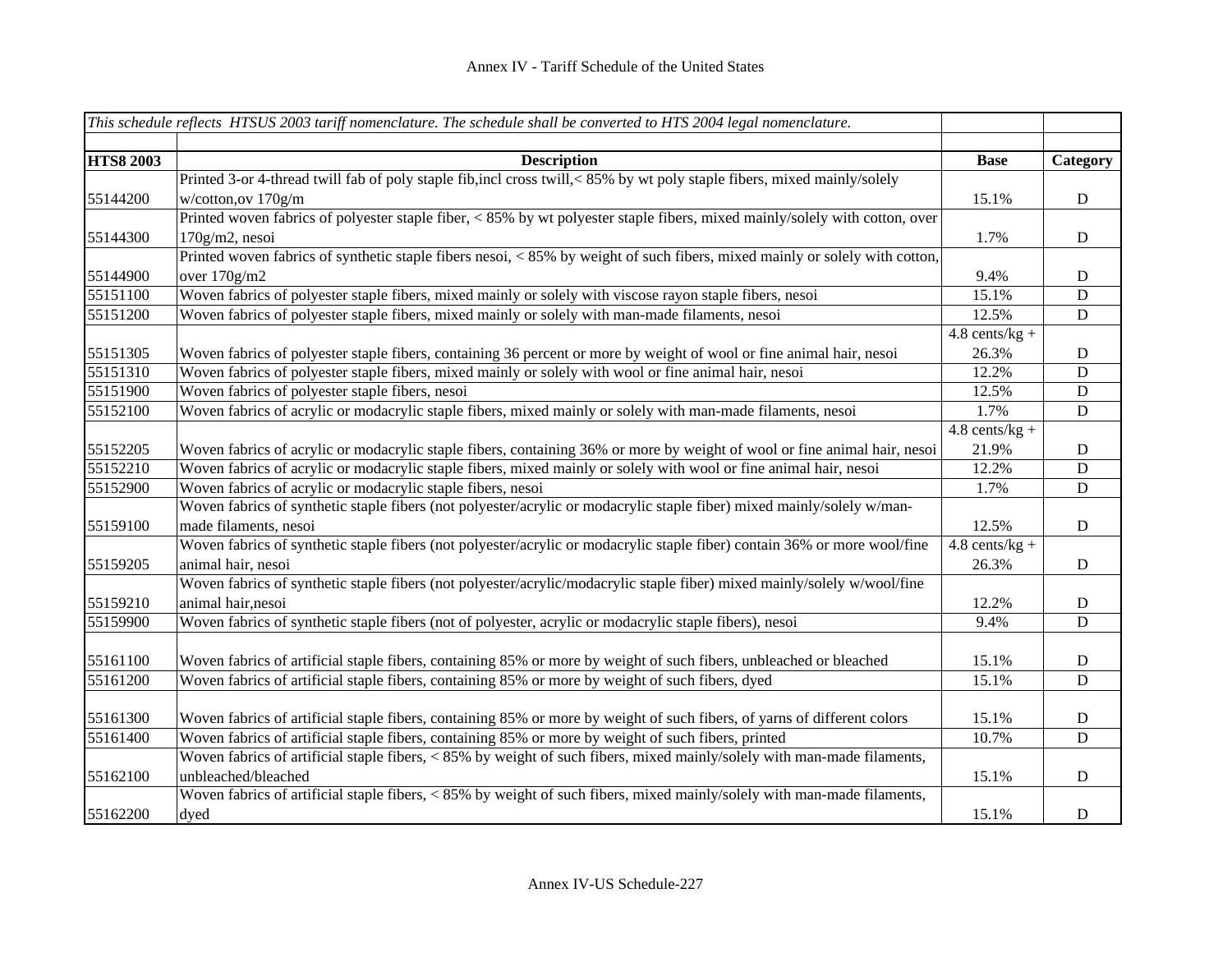|                  | This schedule reflects HTSUS 2003 tariff nomenclature. The schedule shall be converted to HTS 2004 legal nomenclature.      |                  |             |
|------------------|-----------------------------------------------------------------------------------------------------------------------------|------------------|-------------|
|                  |                                                                                                                             |                  |             |
| <b>HTS8 2003</b> | <b>Description</b>                                                                                                          | <b>Base</b>      | Category    |
|                  | Woven fabrics of artificial staple fibers, < 85% by wt of such fibers, mixed mainly/solely w/man-made filaments, of         |                  |             |
| 55162300         | different colored yarns                                                                                                     | 9.4%             | ${\bf D}$   |
|                  | Woven fabrics of artificial staple fibers, < 85% by weight of such fibers, mixed mainly or solely with man-made             |                  |             |
| 55162400         | filaments, printed                                                                                                          | 15.1%            | $\mathbf D$ |
|                  | Woven fabrics of artificial staple fibers, < 85% of such fibers, containing 36% or more of wool or fine animal              | $4.8$ cents/kg + |             |
| 55163105         | hair, unbleached or bleached                                                                                                | 21.6%            | $\mathbf D$ |
|                  | Woven fabrics of artificial staple fibers, $\lt 85\%$ of such fibers, mixed mainly/solely w/wool or fine animal hair,       |                  |             |
| 55163110         | unbleached/bleached, nesoi                                                                                                  | 12.2%            | $\mathbf D$ |
|                  |                                                                                                                             | $4.8$ cents/kg + |             |
| 55163205         | Woven fabrics of artificial staple fibers, < 85% of such fibers, containing 36% or more of wool or fine animal hair, dyed   | 26.3%            | $\mathbf D$ |
|                  | Woven fabrics of artificial staple fibers, < 85% by weight of such fibers, mixed mainly/solely with wool or fine animal     |                  |             |
| 55163210         | hair, dyed, nesoi                                                                                                           | 12.2%            | $\mathbf D$ |
|                  | Woven fabrics of artificial staple fibers, < 85% such fibers, containing 36% or more of wool or fine animal hair, of        | $4.8$ cents/kg + |             |
| 55163305         | different colored yarns                                                                                                     | 26.3%            | $\mathbf D$ |
|                  | Woven fabrics of artificial staple fibers, < 85% of such fiber, mixed mainly/solely w/wool or fine animal hair, of dif.     |                  |             |
| 55163310         | colored yarns, nesoi                                                                                                        | 12.2%            | $\mathbf D$ |
|                  | Woven fabrics of artificial staple fibers, < 85% of such fibers, containing 36% or more of wool or fine animal hair,        | $4.8$ cents/kg + |             |
| 55163405         | printed                                                                                                                     | 21.5%            | $\mathbf D$ |
|                  | Woven fabrics of artificial staple fibers, < 85% of such fibers, mixed mainly or solely with wool or fine animal hair,      |                  |             |
| 55163410         | printed, nesoi                                                                                                              | 12.2%            | $\mathbf D$ |
|                  | Woven fabrics of artificial staple fibers, < 85% by weight of such fibers, mixed mainly or solely with cotton, unbleached   |                  |             |
| 55164100         | or bleached                                                                                                                 | 15.1%            | $\mathbf D$ |
|                  |                                                                                                                             |                  |             |
| 55164200         | Woven fabrics of artificial staple fibers, less than 85% by weight of such fibers, mixed mainly or solely with cotton, dyed | 12.5%            | $\mathbf D$ |
|                  | Woven fabrics of artificial staple fibers, < 85% by wt. of such fibers, mixed mainly or solely with cotton, of yarns of     |                  |             |
| 55164300         | different colors                                                                                                            | 1.7%             | $\mathbf D$ |
|                  | Woven fabrics of artificial staple fibers, less than 85% by weight of such fibers, mixed mainly or solely with cotton,      |                  |             |
| 55164400         | printed                                                                                                                     | 9.4%             | $\mathbf D$ |
| 55169100         | Woven fabrics of artificial staple fibers nesoi, unbleached or bleached, nesoi                                              | 12.5%            | D           |
| 55169200         | Woven fabrics of artificial staple fibers nesoi, dyed, nesoi                                                                | 12.5%            | $\mathbf D$ |
| 55169300         | Woven fabrics of artificial staple fibers nesoi, of yarns of different colors, nesoi                                        | 9.4%             | $\mathbf D$ |
| 55169400         | Woven fabrics of artificial staple fibers nesoi, printed, nesoi                                                             | 12.5%            | D           |
|                  |                                                                                                                             |                  |             |
| 56011010         | Sanitary towels and tampons, diapers and diaper liners for babies and similar sanitary articles, of wadding of cotton       | 4%               | $\mathbf D$ |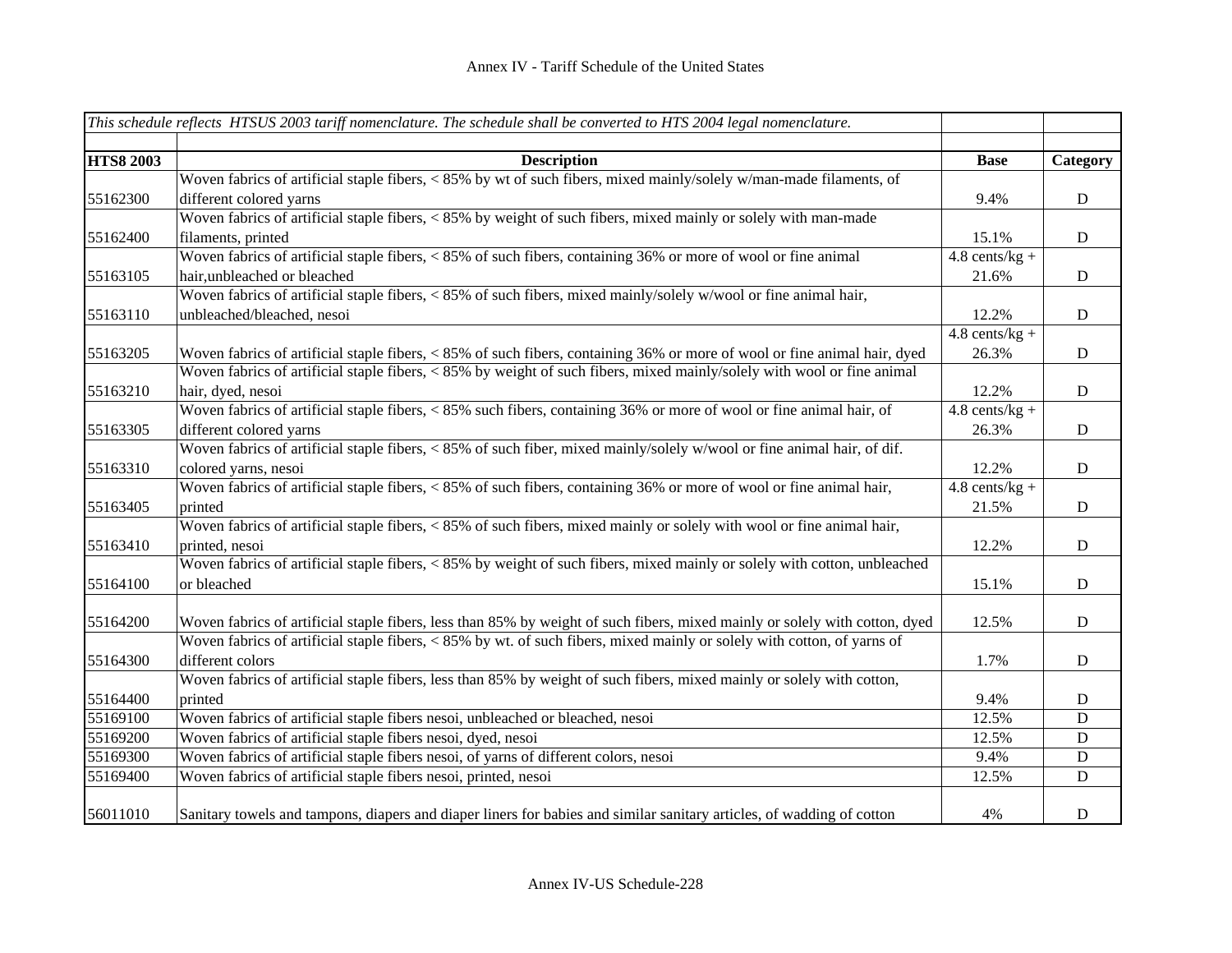|                  | This schedule reflects HTSUS 2003 tariff nomenclature. The schedule shall be converted to HTS 2004 legal nomenclature.                                |                   |              |
|------------------|-------------------------------------------------------------------------------------------------------------------------------------------------------|-------------------|--------------|
|                  |                                                                                                                                                       |                   |              |
| <b>HTS8 2003</b> | <b>Description</b>                                                                                                                                    | <b>Base</b>       | Category     |
|                  | Sanitary towels and tampons, diapers and diaper liners for babies & similar sanitary articles, of wadding of other textile                            |                   |              |
| 56011020         | materials, nesoi                                                                                                                                      | 6.9%              | $\mathbf D$  |
| 56012100         | Wadding of cotton and other articles of cotton wadding nesoi                                                                                          | 4%                | $\mathbf D$  |
| 56012200         | Wadding of man-made fibers and other articles of such wadding nesoi                                                                                   | 6.9%              | D            |
| 56012900         | Wadding of textile materials (excluding cotton and man-made fibers) and articles thereof, nesoi                                                       | 4.4%              | D            |
| 56013000         | Textile flock, not exceeding 5 mm in length, and textile dust and mill neps                                                                           | 0.5%              | $\mathbf{A}$ |
| 56021010         | Laminated fabrics of needleloom felt or stitch-bonded fiber fabrics                                                                                   | 12.4%             | ${\bf D}$    |
| 56021090         | Needleloom felt and stitch-bonded fabrics, whether or not impregnated, coated or covered, nesoi                                                       | 10.8%             | $\mathbf D$  |
|                  | Felt, excluding needleloom felt and stitch-bonded fiber fabrics, not impregnated, coated, covered or laminated, of wool or $ 51.2 \text{ cents/kg} +$ |                   |              |
| 56022100         | fine animal hair                                                                                                                                      | 7.8%              | $\mathbf D$  |
|                  | Felt, excluding needleloom felt and stitch-bonded fiber fabrics, not impregnated, coated, covered or laminated, of textile                            |                   |              |
| 56022900         | materials nesoi                                                                                                                                       | 6.9%              | D            |
| 56029030         | Laminated fabrics of felt, nesoi                                                                                                                      | 1.6%              | D            |
| 56029060         | Felt, impregnated, coated or covered, of man-made fibers, nesoi                                                                                       | 6.9%              | $\mathbf D$  |
|                  |                                                                                                                                                       | $54.2$ cents/kg + |              |
| 56029090         | Felt, impregnated, coated or covered, nesoi                                                                                                           | 8.2%              | ${\bf D}$    |
|                  | Nonwovens, of man-made filaments, weighing not >25 g/square m, whether or not impregnated, coated, covered or                                         |                   |              |
| 56031100         | laminated                                                                                                                                             | Free              | D            |
|                  | Nonwovens, of man-made filaments, weighing >25 but not >70 g/square m, whether or not impregnated, coated, covered                                    |                   |              |
| 56031200         | or laminated                                                                                                                                          | Free              | D            |
|                  | Nonwovens, of man-made filaments, weighing >70 but not >150 g/square m, whether or not impregnated, coated, covered                                   |                   |              |
| 56031300         | or laminated                                                                                                                                          | Free              | $\mathbf D$  |
| 56031430         | Laminated nonwoven fabs, of man-made filaments, weighing >150 g/square m                                                                              | Free              | $\mathbf D$  |
|                  | Nonwovens (except laminated), of man-made filaments, weighing >150 g/square m, whether or not impregnated, coated,                                    |                   |              |
| 56031490         | or covered                                                                                                                                            | Free              | D            |
|                  | Nonwovens (not of man-made filaments), weighing not >25 g/square m, whether or not impregnated, coated, covered or                                    |                   |              |
| 56039100         | laminated                                                                                                                                             | Free              | $\mathbf D$  |
|                  | Nonwovens (not of man-made filaments), weighing >25 but not >70 g/square m, whether or not impregnated, coated,                                       |                   |              |
| 56039200         | covered or laminated                                                                                                                                  | Free              | ${\bf D}$    |
|                  | Nonwovens (not of man-made filaments), weighing >70 but not >150 g/square m, whether or not impregnated, coated,                                      |                   |              |
| 56039300         | covered or laminated                                                                                                                                  | Free              | ${\bf D}$    |
|                  | Nonwoven floor covering underlays (not of man-made filaments), weighing >150 g/square m, whether or not impreg,                                       |                   |              |
| 56039410         | coated, cov or laminated                                                                                                                              | 0.3%              | D            |
| 56039430         | Laminated nonwovens nesoi (not of man-made filaments), weighing >150 g/square m                                                                       | Free              | $\mathbf D$  |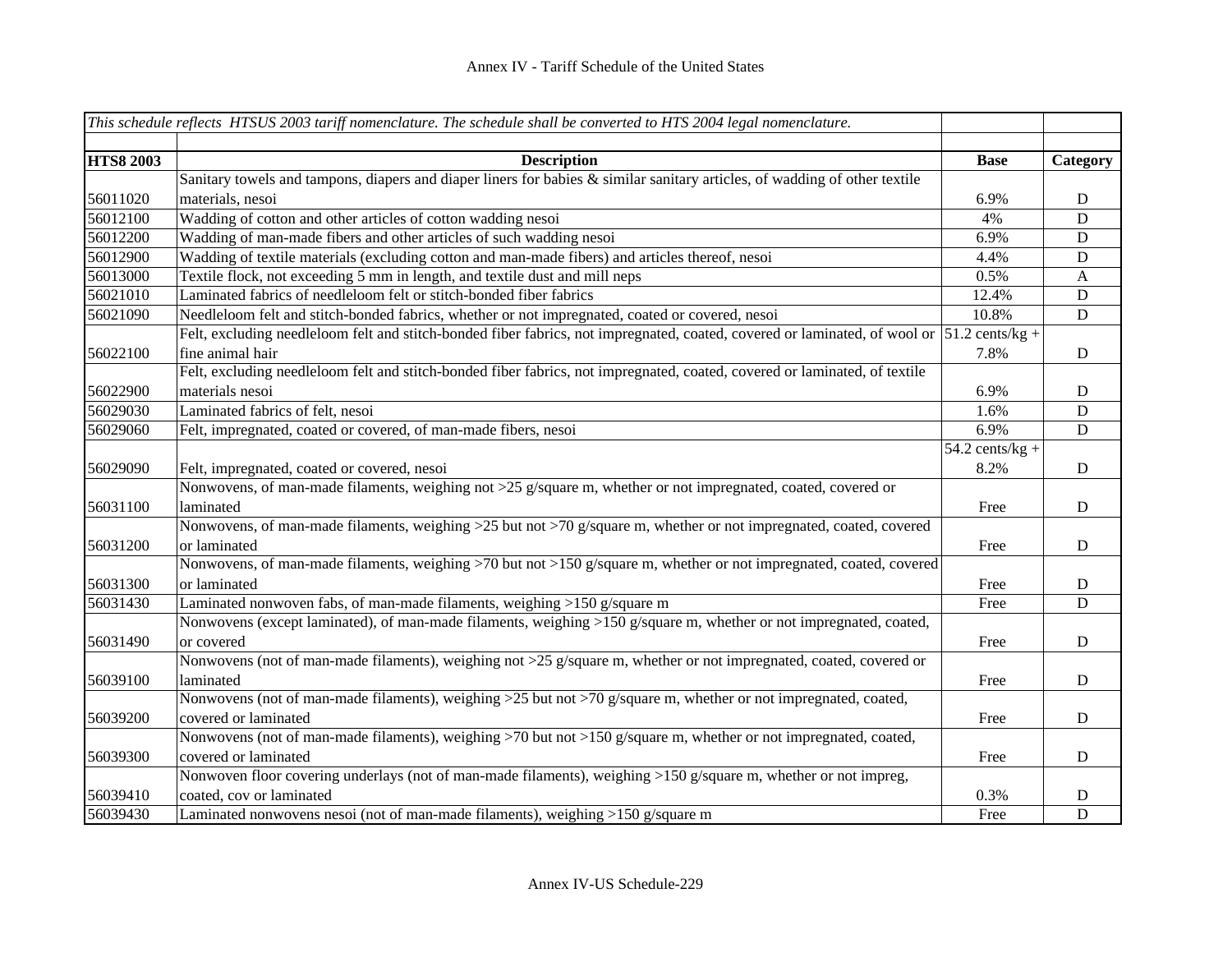|                  | This schedule reflects HTSUS 2003 tariff nomenclature. The schedule shall be converted to HTS 2004 legal nomenclature.          |                              |              |
|------------------|---------------------------------------------------------------------------------------------------------------------------------|------------------------------|--------------|
| <b>HTS8 2003</b> | <b>Description</b>                                                                                                              | <b>Base</b>                  | Category     |
|                  | Nonwovens nesoi (not of man-made filaments), weighing >150 g/square m, whether or not impregnated, coated, covered              |                              |              |
| 56039490         | but not laminated                                                                                                               | Free                         | D            |
| 56041000         | Rubber thread and cord, textile covered                                                                                         | 6.4%                         | A            |
| 56042000         | High tenacity yarn of polyesters, of nylon or other polyamides or of viscose rayon, impregnated or coated                       | 8.9%                         | $\mathbf{A}$ |
|                  | Textile yarn and strip and the like of heading 5404 or 5405, impregnated, coated, covered or sheathed with rubber or            |                              |              |
| 56049000         | plastics, nesoi                                                                                                                 | 5.5%                         | $\mathbf{A}$ |
|                  | Metal coated or metal laminated man-made monofilament or strip or the like, ungimped & untwisted or w/twist of less             |                              |              |
| 56050010         | than 5 turns per meter                                                                                                          | 8.2%                         | $\mathbf{A}$ |
|                  | Metalized textile yarn nesoi, of man-made monofilament or strip or the like, other than ungimped or w/twist of < 5 turns        |                              |              |
| 56050090         | per meter                                                                                                                       | 13.4%                        | A            |
| 56060000         | Gimped yarn, and strip and the like of man-made monofilament; chenille yarn; loop wale-yarn                                     | 8.4%                         | $\mathbf{A}$ |
| 56071000         | Twine, cordage, rope and cables, of jute or other textile bast fibers (excluding flax, true hemp and ramie)                     | 0.4%                         | ${\bf D}$    |
| 56072100         | Binder or baler twine, of sisal or other textile fibers of genus Agave                                                          | Free                         | ${\bf D}$    |
| 56072900         | Twine (except binder or baler twine), cordage, rope and cables of sisal or other textile fibers of genus Agave                  | 4%                           | ${\bf D}$    |
| 56074110         | Binder or baler twine of wide nonfibrillated strip, of polyethylene or polypropylene                                            | 3%                           | ${\bf D}$    |
| 56074130         | Binder or baler twine, of polyethylene or polypropylene, nesoi                                                                  | 4.4%                         | ${\bf D}$    |
|                  | Twine (other than binder or baler twine), cordage, rope and cables of wide nonfibrillated strip, of polyethylene or             |                              |              |
| 56074910         | polypropylene                                                                                                                   | 3%                           | $\mathbf D$  |
|                  | Twine (ex binder/baler twine), cordage, rope and cables, of polyethylene or polypropylene, not braided or plaited, less         |                              |              |
| 56074915         | than 4.8 mm in diam                                                                                                             | 7.1%                         | D            |
|                  | Twine (except binder or baler twine), cordage, rope and cables, of polyethylene or polypropylene, not braided or plaited,       | $\overline{11.6}$ cents/kg + |              |
| 56074925         | nesoi                                                                                                                           | 6.3%                         | D            |
| 56074930         | Twine (except binder or baler twine), cordage, rope and cables, of polyethylene or polypropylene, nesoi                         | 4%                           | D            |
|                  | 3- or 4-ply multicolor twine of synthetic fibers nesoi at least $10\%$ cotton, having "S" twist, < 3.5 mm diameter, not braided |                              |              |
| 56075025         | or plaited                                                                                                                      | 7.1%                         | D            |
|                  | Twine nesoi, cordage, rope and cables of synthetic fibers, other than of polyethylene or polypropylene, not braided or          | $20.7$ cents/kg +            |              |
| 56075035         | plaited                                                                                                                         | 11.2%                        | D            |
| 56075040         | Twine, cordage, rope and cables of synthetic fibers, other than of polyethylene or polypropylene, nesoi                         | 4%                           | D            |
| 56079010         | Twine, cordage, rope and cables, of coir                                                                                        | Free                         | ${\bf D}$    |
|                  | Twine, cordage, rope and cables of abaca or other hard (leaf) fibers, of stranded construction measuring 1.88 cm or over        |                              |              |
| 56079025         | in diameter                                                                                                                     | Free                         | $\mathbf D$  |
|                  | Twine, cordage, rope $\&$ cables of abaca or other hard (leaf) fibers, other than stranded construction or stranded $n/0$ 1.88  |                              |              |
| 56079035         | cm in diameter                                                                                                                  | 3.7%                         | D            |
| 56079090         | Twine, cordage, rope and cables, of materials nesoi                                                                             | 6.4%                         | $\mathbf D$  |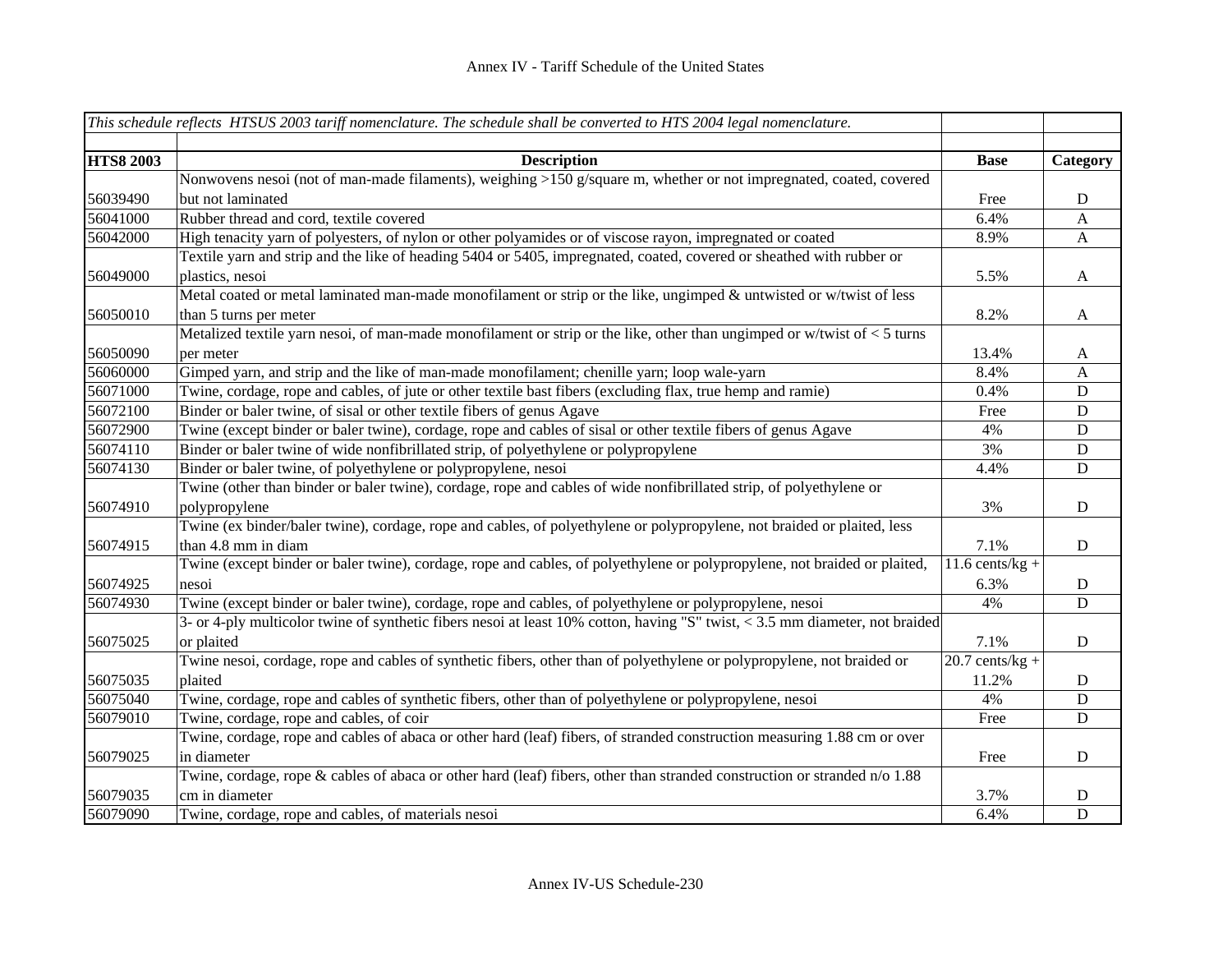|                  | This schedule reflects HTSUS 2003 tariff nomenclature. The schedule shall be converted to HTS 2004 legal nomenclature.      |              |             |
|------------------|-----------------------------------------------------------------------------------------------------------------------------|--------------|-------------|
| <b>HTS8 2003</b> | <b>Description</b>                                                                                                          | <b>Base</b>  | Category    |
| 56081100         | Made-up fishing nets, of man-made textile materials                                                                         | 8.9%         | A           |
| 56081910         | Fish netting (other than made-up fishing nets) of man-made textile materials                                                | 9.4%         | D           |
|                  |                                                                                                                             |              |             |
| 56081920         | Knotted netting of twine, cordage or rope (excluding fish netting or made-up fishing nets) of man-made textile materials    | 5.5%         | D           |
| 56089010         | Fish netting and fishing nets, of textile materials other than man-made materials                                           | 8.9%         | D           |
| 56089023         | Hammocks, of cotton                                                                                                         | 14.3%        | $\mathbf D$ |
| 56089027         | Netting or nets, of cotton, other than hammocks or netting or nets for fishing                                              | 14.3%        | $\mathbf D$ |
|                  | Knotted netting of twine, cordage or rope or other made-up nets (not fish netting and nets) of textile materials (not       |              |             |
| 56089030         | cotton/manmade mat.)                                                                                                        | 5.5%         | $\mathbf D$ |
| 56090010         | Articles of yarn, strip, twine, cordage, rope or cables nesoi, of cotton                                                    | 3.2%         | $\mathbf D$ |
| 56090020         | Articles of yarn, strip, twine, cordage, rope or cables nesoi, of vegetable fibers except cotton                            | 0.4%         | $\mathbf D$ |
| 56090030         | Articles of yarn, strip, twine, cordage, rope or cables nesoi, of man-made fibers                                           | 5%           | $\mathbf D$ |
| 56090040         | Articles of yarn, strip or the like of man-made monofilaments, twine, cordage, rope or cables, nesoi                        | 4.3%         | $\mathbf D$ |
|                  | Carpet & other textile floor covering, hand-knotted/hand-inserted, w/ov 50% wt pile of fine animal hair, foregoing cert.    |              |             |
| 57011013         | hand-loomed & folklore                                                                                                      | 0.4%         | $\mathbf D$ |
|                  | Carpets & other textile floor coverings, hand-knotted or hand-inserted, w/ov 50% by weight of the pile of fine animal hair, |              |             |
| 57011016         | nesoi                                                                                                                       | 0.4%         | $\mathbf D$ |
|                  | Carpets and other textile floor coverings, of wool or fine animal hair, hand-hooked (tufts were inserted and knotted by     |              |             |
| 57011040         | hand or hand tool)                                                                                                          | 0.5%         | $\mathbf D$ |
|                  |                                                                                                                             |              |             |
| 57011090         | Carpets and other textile floor coverings, of wool or fine animal hair, not hand-hooked, not hand knotted during weaving    | 4.6%         | $\mathbf D$ |
|                  | Carpet and oth textile floor covering, knotted, of text. materials (not wool/hair) nesoi, pile inserted & knotted during    |              |             |
| 57019010         | weaving or knitting                                                                                                         | 0.5%         | $\mathbf D$ |
|                  | Carpet & oth textile floor covering, knotted, of text materials (not wool/hair) nesoi,not w/pile inserted & knotted during  |              |             |
| 57019020         | weaving/knitting                                                                                                            | 0.7%         | $\mathbf D$ |
|                  |                                                                                                                             |              |             |
| 57021010         | Certified hand-loomed and folklore products being "Kelem", "Schumacks", "Karamanie" and similar hand-woven rugs             | 0.5%         | $\mathbf D$ |
|                  |                                                                                                                             |              |             |
| 57021090         | Kelem, "Schumacks", "Karamanie" and similar hand-woven rugs, other than certified hand-loomed and folklore products         | 0.5%         | D           |
| 57022010         | Floor coverings of coconut fibers (coir), woven, not tufted or flocked, with pile                                           | 2.2 cents/m2 | $\mathbf D$ |
| 57022020         | Floor coverings of coconut fibers (coir), woven, not tufted or flocked, other than with pile                                | Free         | $\mathbf D$ |
|                  | Wilton, velvet and like floor coverings of pile construction, woven, not tufted or flocked, not made up, of wool or fine    |              |             |
| 57023110         | animal hair                                                                                                                 | 8.2%         | $\mathbf D$ |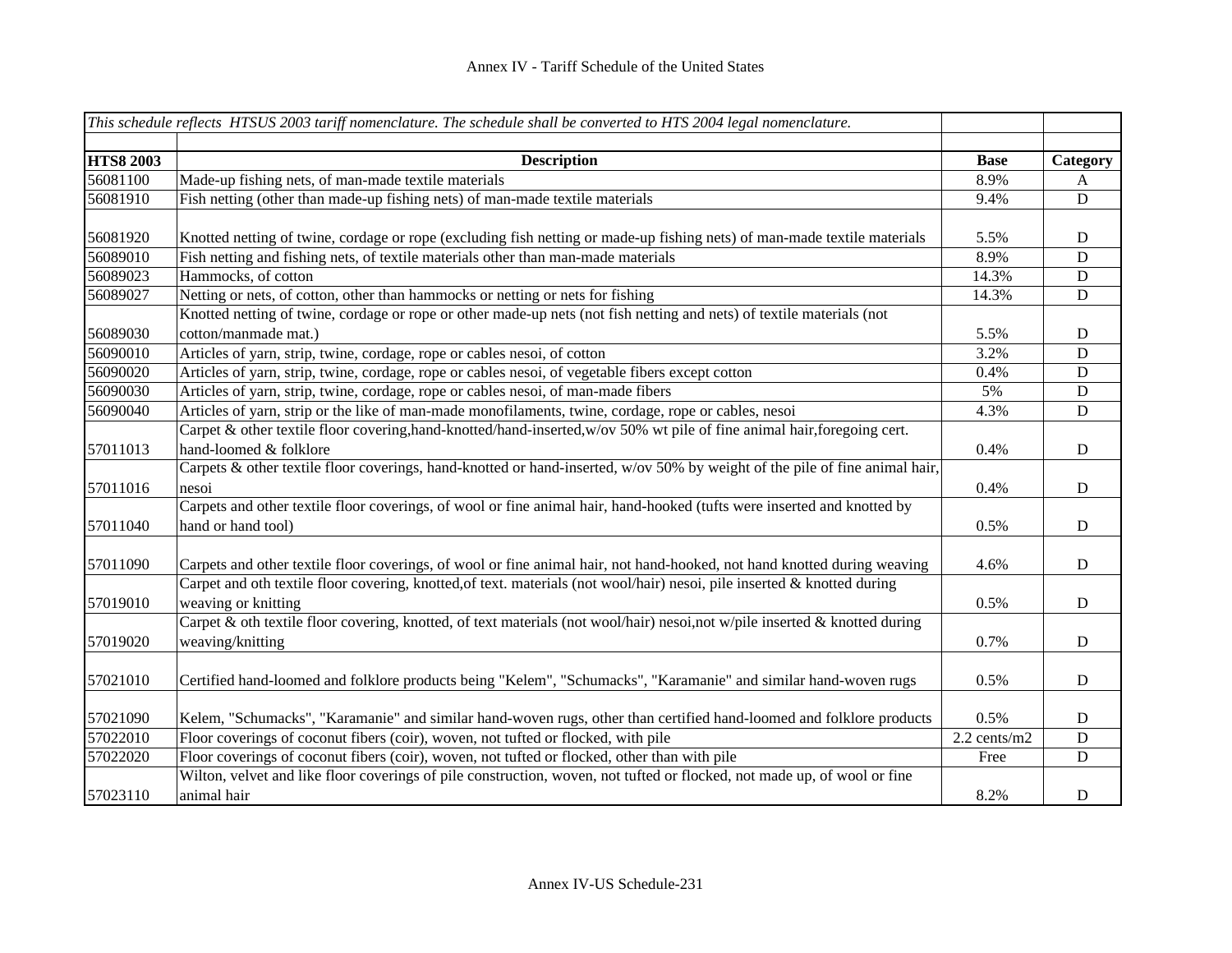|                  | This schedule reflects HTSUS 2003 tariff nomenclature. The schedule shall be converted to HTS 2004 legal nomenclature.      |             |             |
|------------------|-----------------------------------------------------------------------------------------------------------------------------|-------------|-------------|
| <b>HTS8 2003</b> | <b>Description</b>                                                                                                          | <b>Base</b> | Category    |
|                  | Carpets and other textile floor coverings of pile construction, woven, not tufted or flocked, not made up, of wool/fine     |             |             |
| 57023120         | animal hair, nesoi                                                                                                          | 4.4%        | D           |
|                  | Wilton, velvet and like floor coverings of pile construction, woven, not tufted or flocked, not made up, of man-made        |             |             |
| 57023210         | textile materials                                                                                                           | 8.2%        | $\mathbf D$ |
|                  | Carpets & other textile floor coverings of pile construction, woven, not tufted or flocked, not made up, of man-made        |             |             |
| 57023220         | textile materials, nesoi                                                                                                    | 7.1%        | $\mathbf D$ |
| 57023910         | Carpets and other textile floor coverings of pile construction, woven, not tufted or flocked, not made up, of jute          | 0.4%        | D           |
|                  | Carpets and other textile floor coverings of pile construction, woven, not tufted or flocked, not made up, of other textile |             |             |
| 57023920         | materials nesoi                                                                                                             | 4%          | ${\bf D}$   |
|                  | Wilton, velvet and like floor coverings of pile construction, woven, not tufted or flocked, made up, of wool or fine animal |             |             |
| 57024110         | hair                                                                                                                        | 1%          | $\mathbf D$ |
|                  | Carpets and other textile floor coverings of pile construction, woven, not tufted or flocked, made up, of wool or fine      |             |             |
| 57024120         | animal hair, nesoi                                                                                                          | 0.8%        | D           |
|                  | Wilton, velvet and like floor coverings of pile construction, woven, not tufted or flocked, made up, of man-made textile    |             |             |
| 57024210         | materials                                                                                                                   | 1%          | $\mathbf D$ |
|                  | Carpets and other textile floor coverings, of pile construction, woven, not tufted or flocked, made up, of man-made textile |             |             |
| 57024220         | materials, nesoi                                                                                                            | 0.8%        | D           |
| 57024910         | Carpets not other textile floor coverings of pile construction, woven, not tufted or flocked, made up, of cotton            | 0.4%        | $\mathbf D$ |
| 57024915         | Carpets and other textile floor coverings of pile construction, woven, not tufted or flocked, made up, of jute              | 0.4%        | ${\bf D}$   |
|                  | Carpets & other textile floor coverings of pile construction, woven, not tufted or flocked, made up, of other textile       |             |             |
| 57024920         | materials nesoi                                                                                                             | 4.4%        | ${\bf D}$   |
|                  | Carpets & other textile floor coverings, not of pile construction, woven but not on a power-driven loom, not made up, of    |             |             |
| 57025120         | wool/fine animal hair                                                                                                       | 4.4%        | $\mathbf D$ |
|                  |                                                                                                                             |             |             |
| 57025140         | Carpets & other textile floor coverings, not of pile construction, woven, not made up, of wool or fine animal hair, nesoi   | 6.4%        | $\mathbf D$ |
|                  |                                                                                                                             |             |             |
| 57025200         | Carpets & other textile floor coverings, not of pile construction, woven, not made up, of man-made textile materials        | 4.8%        | D           |
| 57025910         | Carpets & other textile floor coverings, not of pile construction, woven, not made up, of cotton                            | 6.9%        | D           |
|                  |                                                                                                                             |             |             |
| 57025920         | Carpets & other textile floor coverings, not of pile construction, woven, not made up, of other textile materials nesoi     | 3%          | $\mathbf D$ |
|                  | Certified hand-loomed & folklore floor covering, woven not on power-driven loom, not of pile construction, made up, of      |             |             |
| 57029120         | wool or fine animal hair                                                                                                    | 0.5%        | D           |
|                  |                                                                                                                             |             |             |
| 57029130         | Floor coverings, not of pile construction, woven not on power-driven loom, made up, of wool or fine animal hair, nesi       | 4.4%        | D           |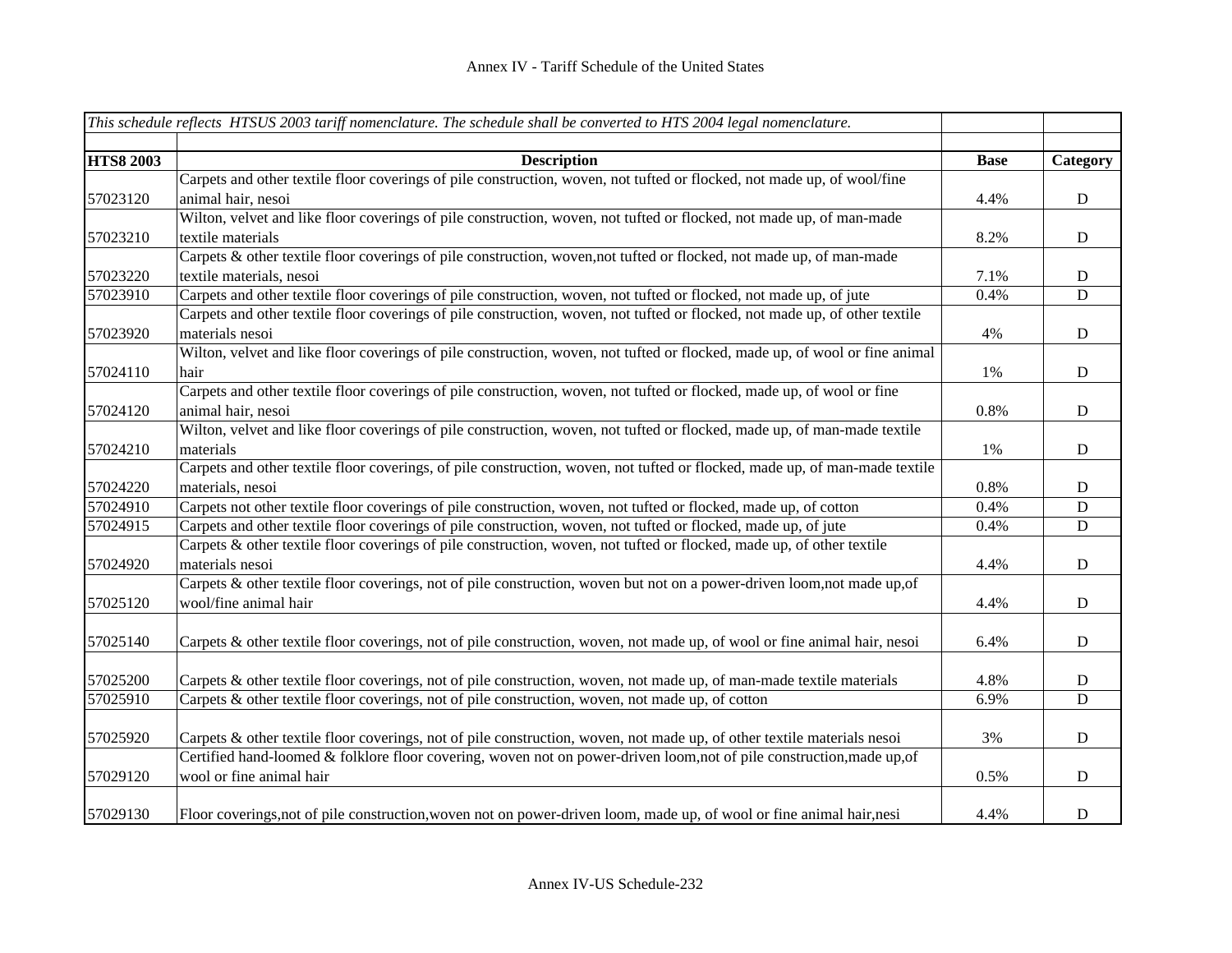|                  | This schedule reflects HTSUS 2003 tariff nomenclature. The schedule shall be converted to HTS 2004 legal nomenclature.         |             |             |
|------------------|--------------------------------------------------------------------------------------------------------------------------------|-------------|-------------|
| <b>HTS8 2003</b> | <b>Description</b>                                                                                                             | <b>Base</b> | Category    |
|                  |                                                                                                                                |             |             |
| 57029140         | Carpets & other textile floor coverings, not of pile construction, woven nesoi, made up, of wool or fine animal hair, nesoi    | 4%          | ${\bf D}$   |
| 57029200         | Carpet & other textile floor coverings, not of pile construction, woven, made up, of man-made textile materials,nesi           | 3%          | D           |
| 57029910         | Carpets and other textile floor coverings, not of pile construction, woven, made up, of cotton                                 | 6.9%        | $\mathbf D$ |
| 57029920         | Carpets & other textile floor coverings, not of pile construction, woven, made up, of other textile materials nesoi            | 3%          | $\mathbf D$ |
| 57031000         | Carpets and other textile floor coverings, tufted, whether or not made up, of wool or fine animal hair                         | 6.1%        | $\mathbf D$ |
| 57032010         | Carpets and other textile floor coverings, tufted, whether or not made up, of nylon or other polyamides, hand-hooked           | 5.9%        | $\mathbf D$ |
| 57032020         | Carpets and other textile floor coverings, tufted, whether or not made up, of nylon or other polyamides, nesoi                 | 6.8%        | $\mathbf D$ |
|                  | Carpets and other textile floor coverings, tufted, whether or not made up, of man-made textile materials (not nylon or         |             |             |
| 57033000         | other polyamides)                                                                                                              | 6.2%        | $\mathbf D$ |
| 57039000         | Carpets and other textile floor coverings, tufted, whether or not made up, of other textile materials nesoi                    | 4.2%        | $\mathbf D$ |
| 57041000         | Carpet tiles of felt, not tufted or flocked, whether or not made up, having a maximum surface area of 0.3 m2                   | 4.8%        | $\mathbf D$ |
|                  | Carpets and other textile floor coverings (excluding certain felt carpet tiles) of felt, not tufted or flocked, whether or not |             |             |
| 57049000         | made up                                                                                                                        | 0.5%        | $\mathbf D$ |
| 57050010         | Carpets and other textile floor coverings, whether or not made up, of coir, nesoi                                              | Free        | $\mathbf D$ |
| 57050020         | Carpets and other textile floor coverings, whether or not made up, nesoi                                                       | 3.6%        | $\mathbf D$ |
| 58011000         | Woven pile fabrics and chenille fabrics, other than fabrics of heading 5802 or 5806, of wool or fine animal hair               | 0.5%        | $\mathbf D$ |
| 58012100         | Uncut weft pile fabrics of cotton, other than fabrics of heading 5802 or 5806                                                  | 20.5%       | $\mathbf D$ |
| 58012210         | Cut corduroy woven pile fabrics of cotton, greater than 7.5 wales per cm, other than fabrics of heading 5802 or 5806           | 11.3%       | $\mathbf D$ |
| 58012290         | Cut corduroy woven pile fabrics of cotton, less than 7.5 wales per cm, other than fabrics of heading 5802 or 5806              | 20.5%       | $\mathbf D$ |
| 58012300         | Weft pile fabrics, cut, of cotton, other than fabrics of heading 5802 or 5806, nesoi                                           | 11%         | ${\bf D}$   |
| 58012400         | Warp pile fabrics, epingle (uncut), of cotton, other than fabrics of heading 5802 or 5806                                      | 11.6%       | $\mathbf D$ |
| 58012500         | Warp pile fabrics, cut, of cotton, other than fabrics of heading 5802 or 5806                                                  | 18.8%       | $\mathbf D$ |
| 58012600         | Chenille fabrics of cotton, other than fabrics of heading 5802 or 5806                                                         | 1.3%        | $\mathbf D$ |
| 58013100         | Uncut weft pile fabrics of man-made fibers, other than fabrics of heading 5802 or 5806                                         | 17.4%       | ${\bf D}$   |
| 58013200         | Cut corduroy of man-made fibers, other than fabrics of heading 5802 or 5806                                                    | 14.6%       | ${\bf D}$   |
| 58013300         | Weft pile fabrics of man-made fibers, cut, other than fabrics of heading 5802 or 5806, nesoi                                   | 10.8%       | $\mathbf D$ |
| 58013400         | Warp pile fabrics, epingle (uncut), of man-made fibers, other than fabrics of heading 5802 or 5806                             | 14.6%       | $\mathbf D$ |
| 58013500         | Warp pile fabrics, cut, of man-made fibers, other than fabrics of heading 5802 or 5806                                         | 17.4%       | ${\bf D}$   |
| 58013600         | Chenille fabrics of man-made fibers, other than fabrics of heading 5802 or 5806                                                | 10.8%       | $\mathbf D$ |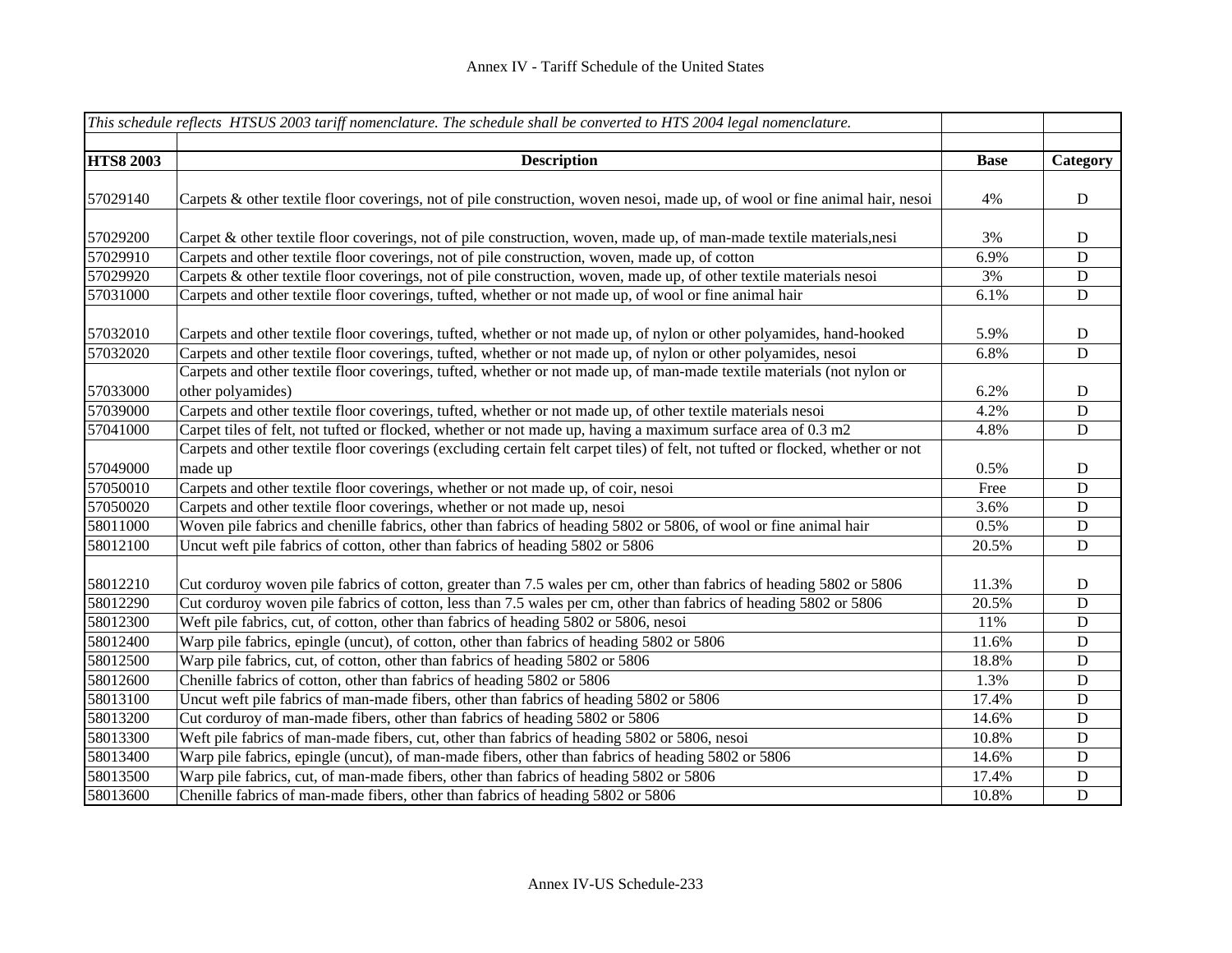|                  | This schedule reflects HTSUS 2003 tariff nomenclature. The schedule shall be converted to HTS 2004 legal nomenclature.         |             |             |
|------------------|--------------------------------------------------------------------------------------------------------------------------------|-------------|-------------|
| <b>HTS8 2003</b> | <b>Description</b>                                                                                                             | <b>Base</b> | Category    |
|                  |                                                                                                                                |             |             |
| 58019010         | Woven pile fabrics and chenille fabrics of vegetable fibers except cotton, other than fabrics of heading 5802 or 5806          | 3.8%        | D           |
| 58019020         | Woven pile fabrics and chenille fabrics of textile materials nesoi, other than fabrics of heading 5802 or 5806                 | 3%          | D           |
| 58021100         | Terry toweling and similar woven terry fabrics (other than narrow fabrics of heading 5806) of cotton, unbleached               | 9.9%        | ${\bf D}$   |
|                  | Terry toweling and similar woven terry fabrics (other than narrow fabrics of heading 5806) of cotton, other than               |             |             |
| 58021900         | unbleached                                                                                                                     | 9.6%        | $\mathbf D$ |
|                  | Terry toweling and similar woven terry fabrics (other than narrow fabrics of heading 5806) of textile materials other than     |             |             |
| 58022000         | cotton                                                                                                                         | 14.6%       | D           |
| 58023000         | Tufted textile fabrics, other than products of heading 5703                                                                    | 6.3%        | ${\bf D}$   |
| 58031000         | Gauze (other than narrow fabrics of heading 5806) of cotton                                                                    | 1.1%        | ${\bf D}$   |
|                  | Gauze (other than narrow fabrics of heading 5806) tapestry and upholstery fabrics, of wool or fine animal hair, weighing       |             |             |
| 58039011         | not over 140 g/m2                                                                                                              | 7.0%        | $\mathbf D$ |
|                  | Gauze (not narrow fabrics of heading 5806), except tapestry and upholstery fabrics, of wool or fine animal hair, weighing      |             |             |
| 58039012         | $n$ o 140 g/m2                                                                                                                 | 18.2%       | $\mathbf D$ |
| 58039020         | Gauze (other than narrow fabrics of heading 5806) of vegetable fibers except cotton                                            | 0.3%        | $\mathbf D$ |
| 58039030         | Gauze (other than narrow fabrics of heading 5806) of man-made fibers                                                           | 1.7%        | $\mathbf D$ |
| 58039040         | Gauze (other than narrow fabrics of heading 5806) of other textile materials nesoi                                             | 0.5%        | $\mathbf D$ |
| 58041010         | Tulles and other net fabrics (not including woven, knitted or crocheted fabrics) of cotton or man-made fibers                  | 6.6%        | $\mathbf D$ |
|                  | Tulles and other net fabrics (not including woven, knitted or crocheted fabrics) of textile fibers except cotton or man-       |             |             |
| 58041090         | made                                                                                                                           | 1.2%        | $\mathbf D$ |
| 58042100         | Mechanically made lace, in the piece, in strips or in motifs (not fabric of heading 6002), of man-made fibers                  | 12.4%       | $\mathbf D$ |
| 58042910         | Mechanically made lace, in the piece, in strips or in motifs (not fabric of heading 6002), of cotton                           | 8.2%        | D           |
|                  | Mechanically made lace, in the piece, in strips or in motifs (not fabric of heading 6002), of textile materials (not cotton or |             |             |
| 58042990         | mm fibers)                                                                                                                     | 5.5%        | $\mathbf D$ |
| 58043000         | Hand-made lace, in the piece, in strips or in motifs (other than fabrics of heading 6002)                                      | 13.4%       | $\mathbf D$ |
|                  | Hand-woven tapestries of the type Gobelins, Flanders, Aubusson, Beauvais and the like, used only as wall hangings,             |             |             |
| 58050010         | valued over \$215/m2                                                                                                           | Free        | D           |
| 58050020         | Certified hand-loomed and folklore hand-woven tapestries nesoi and needle-worked tapestries, of wool or fine animal hair       | 0.4%        | $\mathbf D$ |
| 58050025         | Hand-woven tapestries nesoi and needle-worked tapestries, of wool or fine animal hair                                          | 0.4%        | D           |
| 58050030         | Hand-woven tapestries nesoi and needle-worked tapestries, of cotton                                                            | 0.7%        | ${\bf D}$   |
| 58050040         | Hand-woven tapestries nesoi and needle-worked tapestries, other than of cotton, wool or fine animal hair                       | 0.8%        | D           |
|                  | Narrow woven pile fabrics (including terry toweling and the like) and chenille fabrics (other than goods of heading 5807)      |             |             |
| 58061010         | of cotton                                                                                                                      | 7.9%        | D           |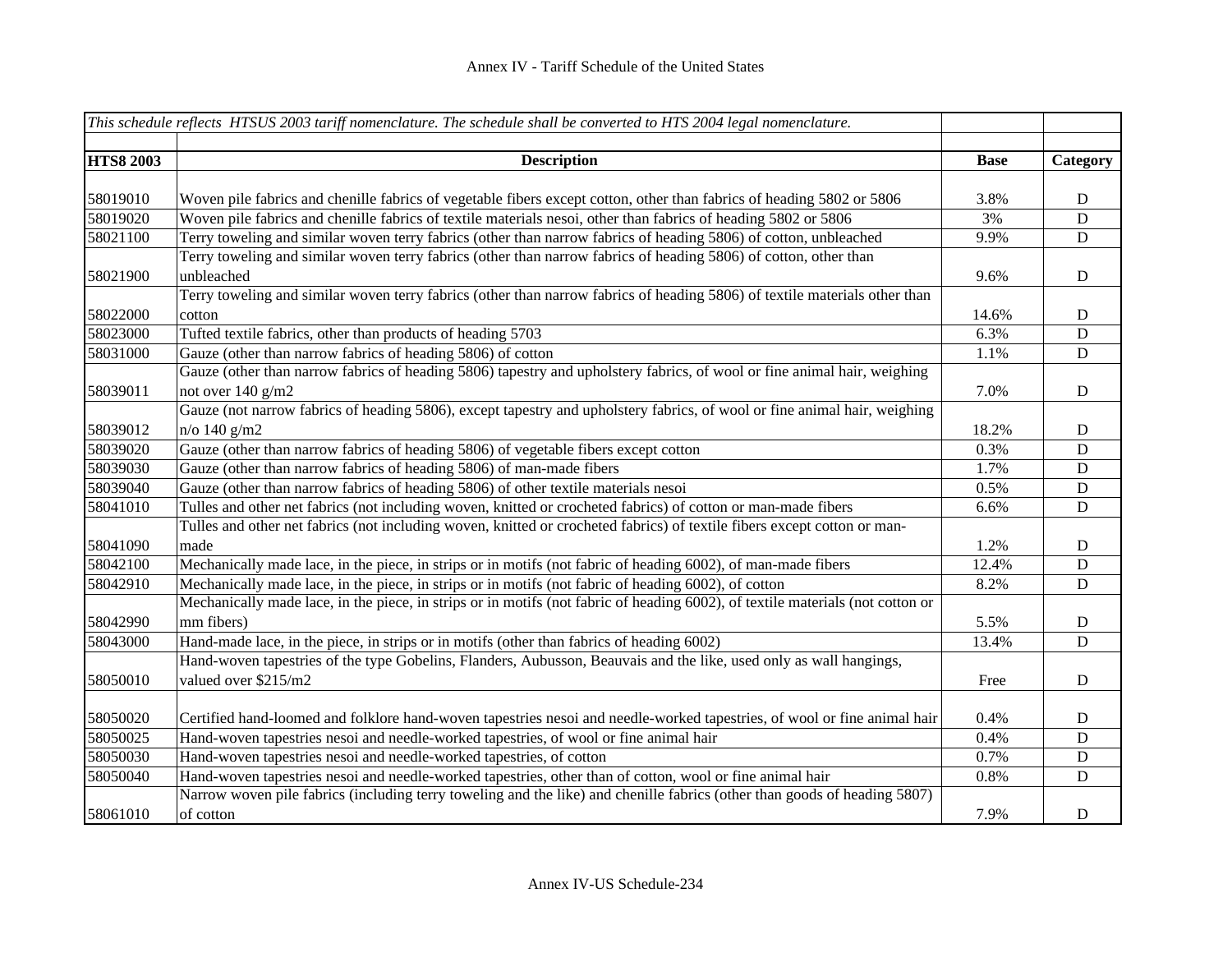|                  | This schedule reflects HTSUS 2003 tariff nomenclature. The schedule shall be converted to HTS 2004 legal nomenclature.          |             |             |
|------------------|---------------------------------------------------------------------------------------------------------------------------------|-------------|-------------|
| <b>HTS8 2003</b> | <b>Description</b>                                                                                                              | <b>Base</b> | Category    |
| 58061024         | Narrow woven pile fastener fabric tapes (other than goods of heading 5807) of man-made fibers                                   | 7%          | D           |
|                  | Narrow woven pile fabrics, incl terry toweling/chenille fabric (excl fastener fabric tape)) (other than goods of heading        |             |             |
| 58061028         | 5807) of m-m fibers                                                                                                             | 8.5%        | D           |
|                  | Narrow woven pile fabrics (including terry toweling/the like) & chenille fabrics, except of cotton or of m-m fibers (not        |             |             |
| 58061030         | goods of head 5807)                                                                                                             | 4.2%        | $\mathbf D$ |
|                  | Narrow woven fabrics (not goods of heading 5807), not pile, containing by weight 5 percent or more of elastomeric yarn          |             |             |
| 58062000         | or rubber thread                                                                                                                | 7.1%        | ${\bf D}$   |
|                  | Narrow woven fabrics (other than goods of heading 5807), not pile, not cont by wt 5% or more of elastomeric yarn or             |             |             |
| 58063100         | rubber, of cotton, nesoi                                                                                                        | 8.9%        | D           |
| 58063210         | Woven ribbons of man-made fibers, not pile, not cont by wt 5% or more of elastomeric yarn or rubber                             | 6.3%        | ${\bf D}$   |
|                  | Narrow woven fabrics (other than ribbons), not pile, of man-made fibers, not cont by wt 5% or more of elastomeric yarn          |             |             |
| 58063220         | or rubber                                                                                                                       | 6.3%        | ${\rm D}$   |
|                  | Narrow woven fabrics (not goods of heading 5807), not pile, of wool/fine animal hair, not cont by wt 5% or more                 |             |             |
| 58063910         | elastomeric yarn or rubber                                                                                                      | 6.7%        | ${\rm D}$   |
|                  | Narrow woven fabric (not good of heading 5807), not pile, of vegetable fibers except cotton, not cont by wt 5% or more          |             |             |
| 58063920         | elastomer yarn/rubber                                                                                                           | 5%          | $\mathbf D$ |
|                  | Narrow woven fabrics (not goods of heading 5807), not pile, of textile materials nesoi, not cont by wt 5% or more               |             |             |
| 58063930         | elastomeric yarn or rubber                                                                                                      | 0.3%        | D           |
| 58064000         | Narrow fabrics consisting of warp without weft assembled by means of an adhesive (bolducs)                                      | 8.8%        | $\mathbf D$ |
| 58071005         | Labels, in the piece, in strips or cut to shape or size, woven, not embroidered, of cotton or man-made fibers                   | 8%          | $\mathbf D$ |
|                  | Labels, in the piece, in strips or cut to shape or size, woven, not embroidered, of textile materials other than cotton or man- |             |             |
| 58071015         | made fibers                                                                                                                     | 5%          | D           |
|                  | Woven badges and similar articles of textile materials (except labels), in the piece, in strips or cut to shape or size, not    |             |             |
| 58071020         | embroidered                                                                                                                     | 3.6%        | D           |
| 58079005         | Labels, in the piece, in strips or cut to shape or size, nonwoven, not embroidered, of cotton or man-made fibers                | 8%          | $\mathbf D$ |
|                  | Labels, in the piece, in strips or cut to shape or size, nonwoven, not embroidered, of textile materials other than cotton or   |             |             |
| 58079015         | man-made fiber                                                                                                                  | 5%          | D           |
|                  | Badges & similar articles (except labels) of textile materials, not woven, not embroidered, in the piece, in strips or cut to   |             |             |
| 58079020         | shape or size                                                                                                                   | 3.6%        | D           |
| 58081010         | Braids, in the piece, of abaca or ramie, suitable for making or ornamenting headwear                                            | Free        | ${\bf D}$   |
| 58081040         | Braids in the piece, suitable for making or ornamenting headwear, of cotton or man-made fibers                                  | 3.2%        | ${\bf D}$   |
|                  | Braids in the piece, suitable for making or ornamenting headwear, of textile materials other than cotton or man-made            |             |             |
| 58081050         | fibers                                                                                                                          | 0.4%        | ${\bf D}$   |
| 58081070         | Braids in the piece, not suitable for making or ornamenting headwear, of cotton or man-made fibers                              | 7.5%        | $\mathbf D$ |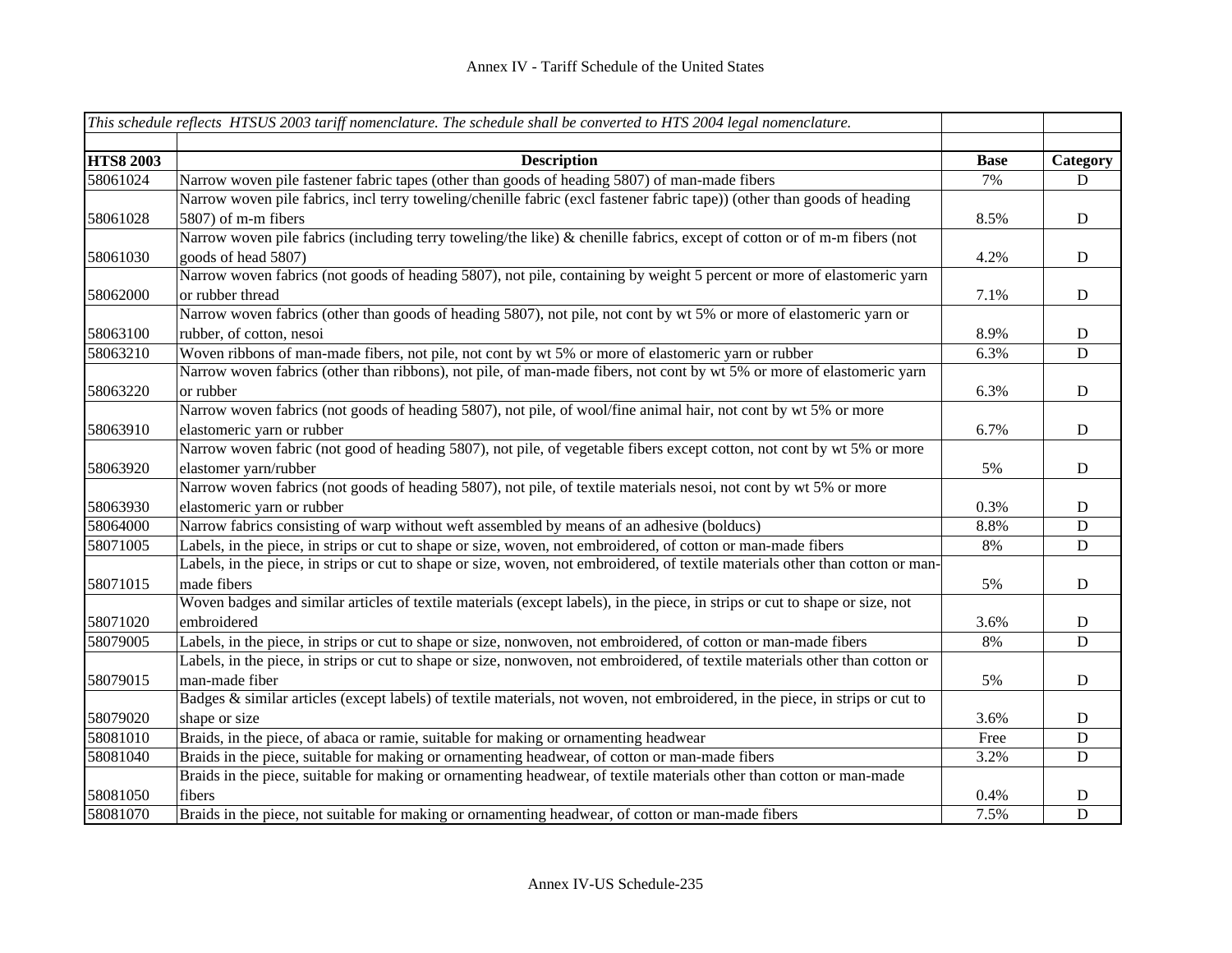|                  | This schedule reflects HTSUS 2003 tariff nomenclature. The schedule shall be converted to HTS 2004 legal nomenclature.     |                |              |
|------------------|----------------------------------------------------------------------------------------------------------------------------|----------------|--------------|
|                  |                                                                                                                            |                |              |
| <b>HTS8 2003</b> | <b>Description</b>                                                                                                         | <b>Base</b>    | Category     |
|                  | Braids in the piece, not suitable for making or ornamenting headwear, of textile materials other than cotton or man-made   |                |              |
| 58081090         | fibers                                                                                                                     | 4.6%           | $\mathbf D$  |
|                  | Ornamental trimmings in the piece, without embroidery, other than knitted or crocheted; tassels, pompons and similar       |                |              |
| 58089000         | articles                                                                                                                   | 4.3%           | D            |
|                  | Woven fabrics of metal thread & woven fabrics of metallized yarn of heading 5605, used in apparel, as furnishing fabrics   |                |              |
| 58090000         | or the like, nesoi                                                                                                         | 15.1%          | $\mathbf D$  |
| 58101000         | Embroidery in the piece, in strips or in motifs, without visible ground                                                    | 14.3%          | D            |
|                  |                                                                                                                            | See additional |              |
| 58109100         | Embroidery of cotton, in the piece, in strips or in motifs, other than without visible ground                              | U.S. note 1    | D            |
|                  |                                                                                                                            | See additional |              |
| 58109210         | Badges, emblems, and motifs of man-made fibers, embroidered, in the piece or in strips, other than without visible ground  | U.S. note 2    | ${\bf D}$    |
|                  | Embroidery in the piece or in strips (excluding badges, emblems and motifs), of man-made fibers, other than without        | See additional |              |
| 58109290         | visible ground                                                                                                             | U.S. note 3    | ${\rm D}$    |
|                  |                                                                                                                            | See additional |              |
| 58109910         | Embroidery in the piece, in strips or in motifs, of wool or fine animal hair, other than without visible ground            | U.S. note 4    | ${\rm D}$    |
|                  | Embroidery in piece/strips/motifs, of textile material except cotton, man-made fiber, wool or fine animal hair, other than | See additional |              |
| 58109990         | w/o visible ground                                                                                                         | U.S. note 5    | ${\rm D}$    |
|                  | Quilted textile products in the piece (excluding embroidery), of one or more layers assembled with padding, of wool or     |                |              |
| 58110010         | fine animal hair                                                                                                           | 13.4%          | $\mathbf{A}$ |
|                  |                                                                                                                            |                |              |
| 58110020         | Quilted textile products in the piece (excluding embroidery), of one or more layers assembled with padding, of cotton      | 6.4%           | $\mathbf{A}$ |
|                  | Quilted textile products in the piece (excluding embroidery), of one or more layers assembled with padding, of man-made    |                |              |
| 58110030         | fibers                                                                                                                     | 8.8%           | $\mathbf{A}$ |
|                  | Quilted textile products in the piece (excluding embroidery), of one or more layers assembled with padding, of textile     |                |              |
| 58110040         | materials nesoi                                                                                                            | 0.4%           | $\mathbf{A}$ |
|                  | Textile fabrics coated with gum or amylaceous substances, of a kind used for outer covers of books or the like, of man-    |                |              |
| 59011010         | made fibers                                                                                                                | 7.1%           | D            |
|                  | Textile fabrics coated with gum or amylaceous substances, of a kind used for outer covers of books or the like, other than |                |              |
| 59011020         | man-made fibers                                                                                                            | 4.2%           | $\mathbf D$  |
|                  | Tracing cloth, prepared painting canvas, buckram and similar stiffened textile fabrics used in hat foundations, of man-    |                |              |
| 59019020         | made fibers                                                                                                                | 7.1%           | $\mathbf D$  |
|                  | Tracing cloth, prepared painting canvas, buckram and similar stiffened textile fabrics used in hat foundations, except of  |                |              |
| 59019040         | man-made fibers                                                                                                            | 4.2%           | ${\bf D}$    |
| 59021000         | Tire cord fabric of high tenacity yarn of nylon or other polyamides                                                        | 5.9%           | $\mathbf D$  |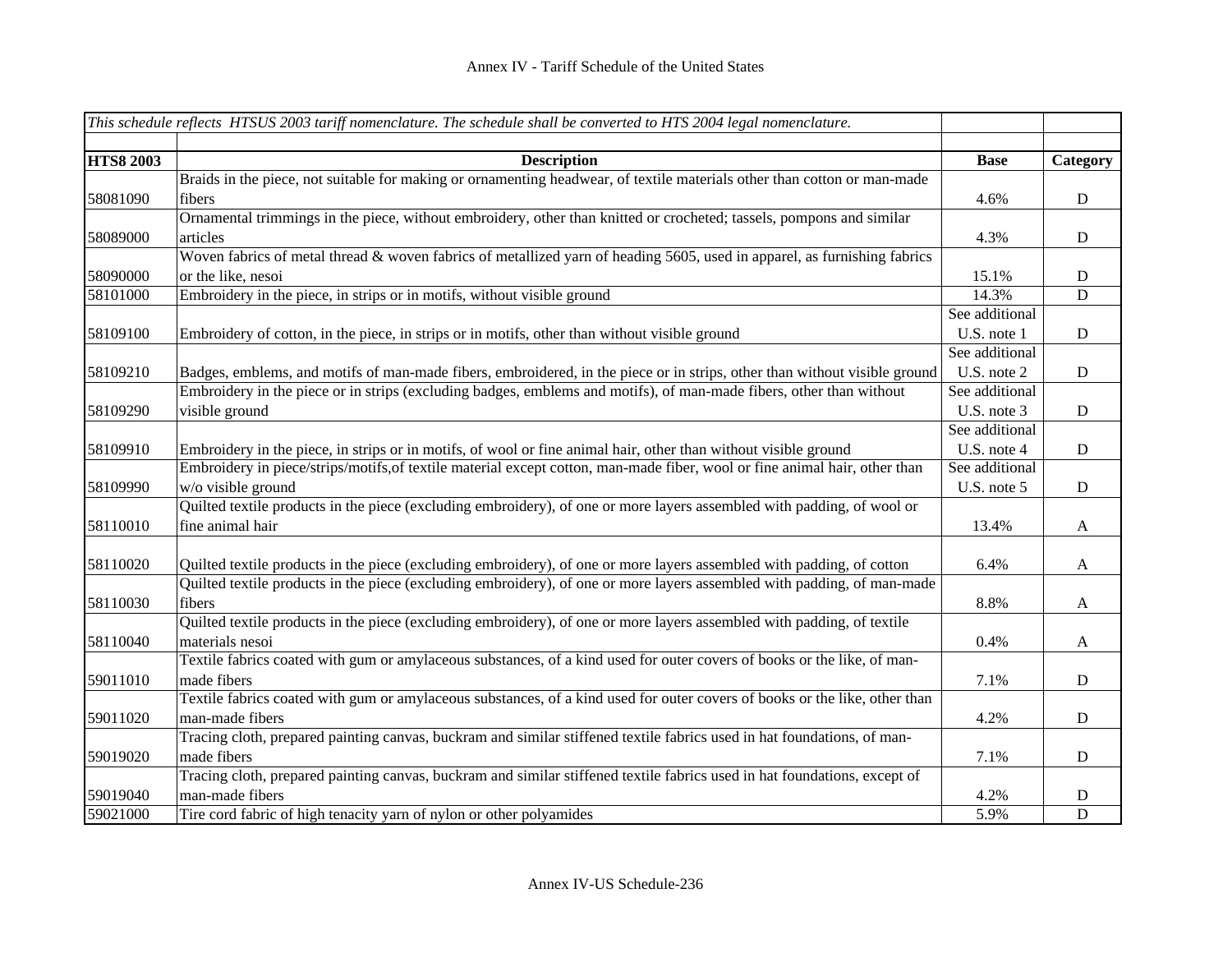|                  | This schedule reflects HTSUS 2003 tariff nomenclature. The schedule shall be converted to HTS 2004 legal nomenclature.     |             |             |
|------------------|----------------------------------------------------------------------------------------------------------------------------|-------------|-------------|
| <b>HTS8 2003</b> | <b>Description</b>                                                                                                         | <b>Base</b> | Category    |
| 59022000         | Tire cord fabric of high tenacity yarn of polyesters                                                                       | 5.9%        | D           |
| 59029000         | Tire cord fabric of high tenacity yarns of viscose rayon                                                                   | 0.7%        | D           |
| 59031010         | Textile fabrics of cotton, impregnated, coated, covered or laminated with polyvinyl chloride                               | 3%          | ${\bf D}$   |
|                  | Textile fabric spec in note 9 to sect XI, of man-made fibers, impreg, coated, covered or laminated w/polyvinyl chloride,   |             |             |
| 59031015         | over 60% plastics                                                                                                          | 0.3%        | D           |
|                  | Textile fabrics spec in note 9 to section XI, of man-made fibers, impregnated, coated, covered or laminated with polyvinyl |             |             |
| 59031018         | chloride, nesoi                                                                                                            | 14.3%       | $\mathbf D$ |
|                  | Textile fabrics nesoi, of man-made fibers, impregnated, coated, covered or laminated with polyvinyl chloride, over 70% wt. |             |             |
| 59031020         | rubber or plastics                                                                                                         | 0.4%        | $\mathbf D$ |
|                  | Textile fabrics nesoi, of man-made fibers, impregnated, coated, covered or laminated with polyvinyl chloride, n/o 70% by   |             |             |
| 59031025         | wt. rubber or plastics                                                                                                     | 7.6%        | D           |
|                  |                                                                                                                            |             |             |
| 59031030         | Textile fabrics nesoi, impregnated, coated, covered or laminated with polyvinyl chloride, other than those of heading 5902 | 3%          | $\mathbf D$ |
| 59032010         | Textile fabrics of cotton, impregnated, coated, covered or laminated with polyurethane                                     | 3%          | $\mathbf D$ |
|                  | Textile fabrics spec in note 9 to section XI, of man-made fibers, impreg, coated, covered or laminated with polyurethane,  |             |             |
| 59032015         | over 60% plastics                                                                                                          | 0.3%        | ${\bf D}$   |
|                  | Textile fabrics specified in note 9 to section XI, of man-made fibers, impregnated, coated, covered or laminated with      |             |             |
| 59032018         | polyurethane, nesoi                                                                                                        | 8.8%        | ${\bf D}$   |
|                  | Textile fabrics of man-made fibers, impregnated, coated, covered or laminated with polyurethane, over 70% weight           |             |             |
| 59032020         | rubber or plastics                                                                                                         | 0.4%        | D           |
|                  | Textile fabrics of man-made fibers, impregnated, coated, covered or laminated with polyurethane, n/o 70% by weight         |             |             |
| 59032025         | rubber or plastics                                                                                                         | 7.6%        | ${\bf D}$   |
| 59032030         | Textile fabrics nesoi, impregnated, coated, covered or laminated with polyurethane                                         | 3%          | $\mathbf D$ |
|                  |                                                                                                                            |             |             |
| 59039010         | Textile fabrics of cotton, impregnated, coated, covered or laminated with plastics nesoi, other than those of heading 5902 | 3%          | $\mathbf D$ |
|                  | Textile fabrics spec in note 9 to section XI, of man-made fibers, impreg, coated, covered or laminated w/plastics, nesoi,  |             |             |
| 59039015         | over 60% plastics                                                                                                          | 0.3%        | $\mathbf D$ |
|                  | Textile fabrics specified in note 9 to section XI, of man-made fabrics, impregnated, coated, covered or laminated with     |             |             |
| 59039018         | plastics, nesoi                                                                                                            | 8.8%        | D           |
|                  | Textile fabrics of man-made fibers, impregnated, coated, covered or laminated with plastics, nesoi, over 70% weight        |             |             |
| 59039020         | rubber or plastics                                                                                                         | 0.4%        | $\mathbf D$ |
|                  | Textile fabrics of man-made fibers, impregnated, coated, covered or laminated with plastics, nesoi, n/o 70% by weight      |             |             |
| 59039025         | rubber or plastics                                                                                                         | 7.6%        | $\mathbf D$ |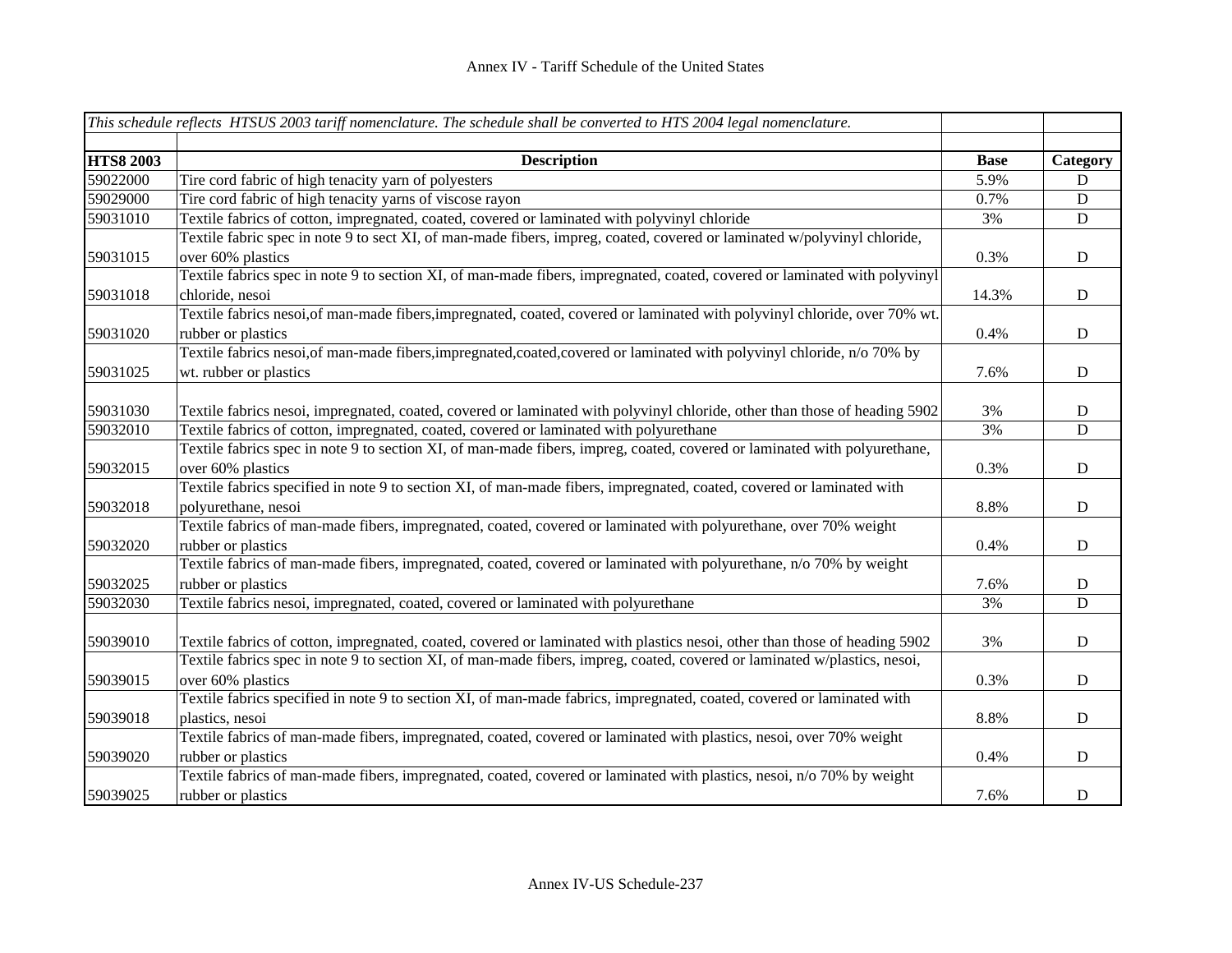|                  | This schedule reflects HTSUS 2003 tariff nomenclature. The schedule shall be converted to HTS 2004 legal nomenclature.             |             |                |
|------------------|------------------------------------------------------------------------------------------------------------------------------------|-------------|----------------|
| <b>HTS8 2003</b> | <b>Description</b>                                                                                                                 | <b>Base</b> | Category       |
|                  | Textile fabrics nesoi, impreg, coated, covered or laminated w/plastics other than vinyl chloride or polyurethane, other than       |             |                |
| 59039030         | those head 5902                                                                                                                    | 3%          | D              |
| 59041000         | Linoleum, whether or not cut to shape                                                                                              | 0.4%        | $\overline{D}$ |
|                  | Floor coverings consisting of a coating or covering applied on a textile backing, with a base consisting of needleloom felt        |             |                |
| 59049010         | or nonwovens                                                                                                                       | 0.5%        | D              |
|                  | Floor coverings consisting of a coating or covering applied on textile backing, with textile base other than of needleloom         |             |                |
| 59049090         | felt or nonwovens                                                                                                                  | 0.5%        | D              |
| 59050010         | Textile wall coverings backed with permanently affixed paper                                                                       | Free        | D              |
| 59050090         | Textile wall coverings, nesoi                                                                                                      | 1.2%        | D              |
| 59061000         | Rubberized textile fabric adhesive tape of a width not exceeding 20 cm (other than fabric of heading 5902)                         | 3.2%        | $\mathbf{A}$   |
| 59069110         | Rubberized textile fabrics of cotton, knitted or crocheted (other than fabric of heading 5902                                      | 3%          | D              |
|                  | Rubberized textile fabrics (other than of heading 5902) nesoi, knitted or crocheted, of man-made fibers, ov 70% by wt of           |             |                |
| 59069120         | rubber or plastics                                                                                                                 | 0.4%        | D              |
|                  | Rubberized textile fabrics (other than of head 5902), nesoi, knitted or crocheted, of man-made fibers, n/o 70% by wt of            |             |                |
| 59069125         | rubber or plastics                                                                                                                 | 7.6%        | ${\bf D}$      |
|                  | Rubberized textile fabrics (other than of heading 5902) nesoi, knitted or crocheted, other than of cotton or man-made              |             |                |
| 59069130         | fibers                                                                                                                             | 3%          | $\mathbf D$    |
| 59069910         | Rubberized textile fabrics not knitted or crocheted, of cotton, other than fabrics of heading 5902                                 | 3%          | D              |
|                  | Rubberized textile fabrics (other than of head 5902), nesoi, not knitted or crocheted, of man-made fibers, ov 70% by wt of         |             |                |
| 59069920         | rubber/plastics                                                                                                                    | 0.4%        | D              |
|                  | Rubberized textile fabrics (other than of head 5902), nesoi, not knitted or crocheted, of man-made fibers, n/o 70% by wt           |             |                |
| 59069925         | of rubber/plastics                                                                                                                 | 0.8%        | ${\bf D}$      |
| 59069930         | Rubberized textile fabrics, not knitted or crocheted, other than those of heading 5902, nesoi                                      | 3.6%        | D              |
|                  | Laminated fabrics specified in note 9 to sect. XI of HTS, of m-m fiber, for theatrical, ballet, & operatic scenery &               |             |                |
| 59070005         | properties, incl sets                                                                                                              | Free        | $\mathbf{A}$   |
|                  | Laminated fabrics spec in note 9 to sect XI of HTS, of m-m fiber, other than theatrical, ballet, & operatic scenery &              |             |                |
| 59070015         | properties, incl sets                                                                                                              | 8.8%        | A              |
|                  | Lam fabs specified in nte 9 to sect. XI of HTS, of tx mats except m-m fiber, for theatrical, ballet, & opera scenery &             |             |                |
| 59070025         | properties, incl sets                                                                                                              | Free        | A              |
|                  | Lam fabs specified in nte 9 to sect. XI of HTS, of tx mats except m-m fiber, other than theatrical, ballet, $\&$ oper scenery $\&$ |             |                |
| 59070035         | prop, incl sets                                                                                                                    | 8.8%        | $\mathbf{A}$   |
|                  | Other fabric, impregnated, coated or covered, and painted canvas being theatrical scenery, back-cloths or the like, of man-        |             |                |
| 59070060         | made fibers                                                                                                                        | 0.6%        | A              |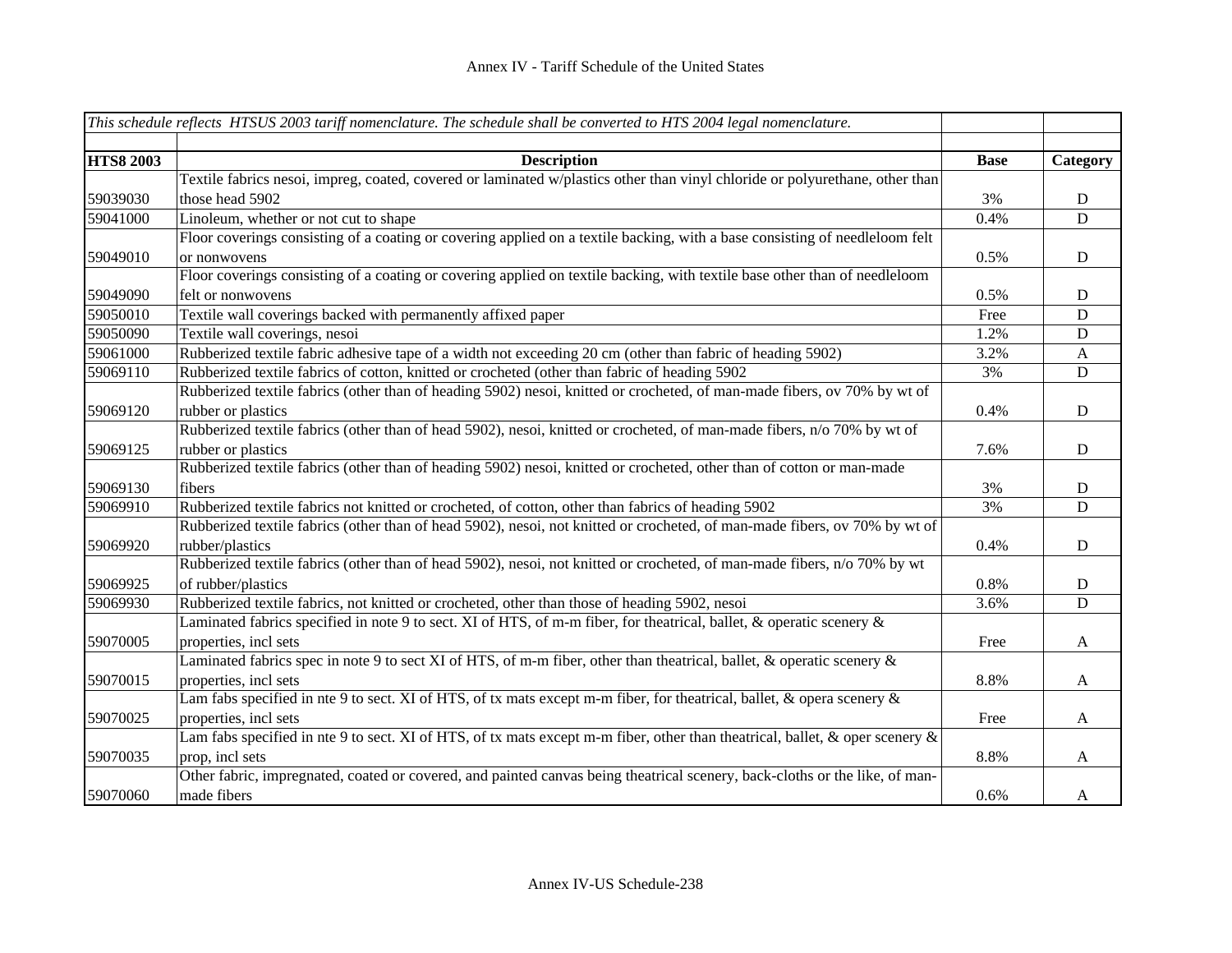|                  | This schedule reflects HTSUS 2003 tariff nomenclature. The schedule shall be converted to HTS 2004 legal nomenclature.         |             |              |
|------------------|--------------------------------------------------------------------------------------------------------------------------------|-------------|--------------|
| <b>HTS8 2003</b> | <b>Description</b>                                                                                                             | <b>Base</b> | Category     |
|                  | Other fabric, impregnated, coated or covered, & painted canvas being theatrical scenery, back-cloths or the like, other        |             |              |
| 59070080         | than man-made fibers                                                                                                           | 0.6%        | A            |
|                  | Textile wicks, woven, plaited or knitted, for lamps, stoves, candles and the like; gas mantles and tubular knitted gas         |             |              |
| 59080000         | mantle fabric                                                                                                                  | 3.7%        | A            |
|                  | Textile hosepiping and similar textile tubing of vegetable fibers, with or without lining, armor or accessories of other       |             |              |
| 59090010         | materials                                                                                                                      | 0.4%        | A            |
| 59090020         | Textile hosepiping and similar textile tubing nesoi, with or without lining, armor or accessories of other materials           | 3.6%        | A            |
| 59100010         | Transmission or conveyor belts or belting of man-made fibers                                                                   | 4.4%        | $\mathbf{A}$ |
| 59100090         | Transmission or conveyor belts or belting of textile materials, other than man-made fibers                                     | 2.8%        | $\mathbf{A}$ |
| 59111010         | Printers' rubberized blankets of textile fabrics                                                                               | 3.2%        | A            |
|                  | Textile fabrics, felt and felt-lined woven fabrics, combined with layer(s) of rubber, leather or other material, for technical |             |              |
| 59111020         | uses, nesoi                                                                                                                    | 4.2%        | A            |
| 59112010         | Bolting cloth fabrics principally used for stenciling purposes in screen-process printing, whether or not made up              | 3.6%        | A            |
| 59112020         | Bolting cloth nesoi, of silk, whether or not made up                                                                           | Free        | $\mathbf{A}$ |
| 59112030         | Bolting cloth, whether or not made up, nesoi                                                                                   | 0.6%        | $\mathbf{A}$ |
|                  | Textile fabrics and felts, endless or fitted with linking devices, used for papermaking or similar machines, weighing less     |             |              |
| 59113100         | than $650$ g/m2                                                                                                                | 4.2%        | $\mathbf{A}$ |
|                  | Textile fabrics and felts, endless or fitted with linking devices, used for papermaking or similar machines, weighing 650      |             |              |
| 59113200         | $g/m2$ or more                                                                                                                 | 4.2%        | $\mathbf{A}$ |
| 59114000         | Straining cloth of a kind used in oil presses or the like, of textile material or of human hair                                | 8.5%        | A            |
|                  | Textile products and articles, of a kind used in machinery or plants for technical uses, specified in note 7 to chapter 59,    |             |              |
| 59119000         | nesoi                                                                                                                          | 4.2%        | $\mathbf{A}$ |
| 60011020         | Knitted or crocheted "long pile" fabrics of man-made fibers                                                                    | 17.4%       | ${\bf D}$    |
| 60011060         | Knitted or crocheted "long pile" fabrics, other than of man-made fibers                                                        | 9.2%        | ${\bf D}$    |
| 60012100         | Knitted or crocheted looped pile fabrics of cotton                                                                             | 9.9%        | ${\bf D}$    |
| 60012200         | Knitted or crocheted looped pile fabrics of man-made fibers                                                                    | 17.4%       | D            |
| 60012900         | Knitted or crocheted looped pile fabrics of textile materials, other than of cotton or man-made fibers                         | 7.1%        | $\mathbf D$  |
| 60019100         | Knitted or crocheted pile fabrics (other than "long pile" or looped pile) of cotton                                            | 18.8%       | ${\rm D}$    |
| 60019200         | Knitted or crocheted pile fabrics (other than "long pile" or looped pile) of man-made fibers                                   | 17.4%       | ${\bf D}$    |
|                  | Knitted or crocheted pile fabrics (except long or looped pile), of tex mats other than cotton or mmf, containing 85% or        |             |              |
| 60019910         | more by wt of silk                                                                                                             | 4.4%        | D            |
|                  | Knitted or crocheted pile fabrics (except long or looped pile), of tex mats other than cotton or mmf, cont less than 85% by    |             |              |
| 60019990         | wt of silk,                                                                                                                    | 7.1%        | ${\bf D}$    |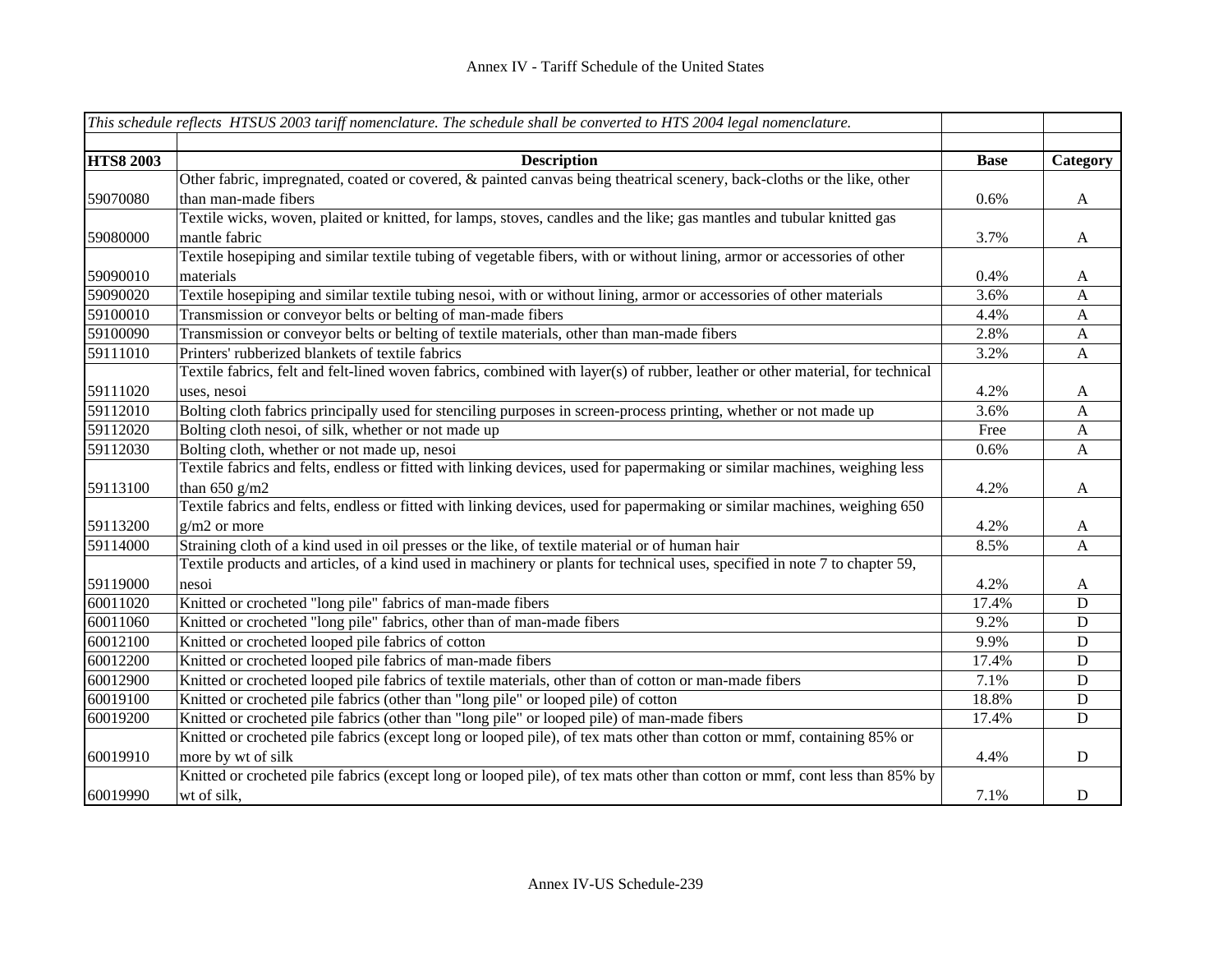|                  | This schedule reflects HTSUS 2003 tariff nomenclature. The schedule shall be converted to HTS 2004 legal nomenclature.                                                                                                             |             |             |
|------------------|------------------------------------------------------------------------------------------------------------------------------------------------------------------------------------------------------------------------------------|-------------|-------------|
|                  |                                                                                                                                                                                                                                    |             |             |
| <b>HTS8 2003</b> | <b>Description</b>                                                                                                                                                                                                                 | <b>Base</b> | Category    |
|                  | Knitted or crocheted fabrics nesoi, width not exceeding 30 cm, containing 5% or more elastomeric yarn but no rubber                                                                                                                |             |             |
| 60024040         | thread, of cotton                                                                                                                                                                                                                  | 8.9%        | ${\bf D}$   |
|                  | Knitted or crocheted fabrics nesoi, width n/o 30 cm, containing 5% or more elastomeric yarn but no rubber thread, other                                                                                                            |             |             |
| 60024080         | than of cotton                                                                                                                                                                                                                     | 8.1%        | ${\rm D}$   |
|                  | Knitted or crocheted fabrics nesoi, width not exceeding 30 cm, containing 5% or more elastomeric yarn or rubber thread                                                                                                             |             |             |
| 60029040         | nesoi, of cotton                                                                                                                                                                                                                   | 8.9%        | ${\bf D}$   |
|                  | Knitted or crocheted fabrics nesoi, width n/o 30 cm, containing 5% or more elastomeric yarn or rubber thread nesoi, other                                                                                                          |             |             |
| 60029080         | than of cotton                                                                                                                                                                                                                     | 8.1%        | ${\bf D}$   |
|                  | Warp knit open-worked fabrics of wool or fine animal hair, width not exceeding 30 cm, other than those of heading 6001                                                                                                             |             |             |
| 60031010         | or 6002                                                                                                                                                                                                                            | 14.3%       | ${\bf D}$   |
|                  | Knitted or crocheted fabrics of wool or fine animal hair nesoi, width not exceeding 30 cm, other than those of heading                                                                                                             |             |             |
| 60031090         | 6001 or 6002                                                                                                                                                                                                                       | 6.7%        | $\mathbf D$ |
| 60032010         | Warp knit open-worked fabrics of cotton, width not exceeding 30 cm, other than those of heading 6001 or 6002                                                                                                                       | 14.3%       | D           |
|                  | Knitted or crocheted fabrics of cotton (other than warp knit open-worked), width not exceed 30 cm, other than those of                                                                                                             |             |             |
| 60032030         | heading 6001 or 6002                                                                                                                                                                                                               | 8.2%        | $\mathbf D$ |
|                  |                                                                                                                                                                                                                                    |             |             |
| 60033010         | Warp knit open-worked fabrics of synthetic fibers, width not exceeding 30 cm, other than those of heading 6001 or 6002                                                                                                             | 14.3%       | ${\bf D}$   |
|                  |                                                                                                                                                                                                                                    |             |             |
| 60033060         | Knitted or crocheted fabrics of synthetic fibers nesoi, width not over 30 cm, other than those of heading 6001 or 6002                                                                                                             | 7.7%        | $\mathbf D$ |
|                  |                                                                                                                                                                                                                                    |             |             |
| 60034010         | Warp knit open-worked fabrics of artificial fibers, width not exceeding 30 cm, other than those of heading 6001 or 6002                                                                                                            | 14.3%       | ${\bf D}$   |
| 60034060         |                                                                                                                                                                                                                                    | 7.7%        | ${\bf D}$   |
| 60039010         | Knitted or crocheted fabrics of artifical fibers nesoi, width not over 30 cm, other than those of heading 6001 or 6002<br>Warp knit open-worked fabrics nesoi, width not exceeding 30 cm, other than those of heading 6001 or 6002 | 14.3%       | ${\bf D}$   |
| 60039090         | Knitted or crocheted fabrics nesoi, width not exceeding 30 cm, other than those of heading 6001 or 6002                                                                                                                            | 6.7%        | ${\bf D}$   |
|                  | Knitted or crocheted fabrics, width exceeding 30 cm, containing 5% or more of elastomeric yarn but no rubber thread, not                                                                                                           |             |             |
| 60041000         | of heading 6001                                                                                                                                                                                                                    | 12.5%       | ${\bf D}$   |
|                  | Knitted or crocheted fabrics, width exceeding 30 cm, containing 5% or more of elastomeric yarn and rubber thread, other                                                                                                            |             |             |
| 60049020         | than of heading 6001                                                                                                                                                                                                               | 12.5%       | ${\bf D}$   |
|                  | Knitted or crocheted fabrics, width exceeding 30 cm, containing 5% or more of rubber thread, other than those of heading                                                                                                           |             |             |
| 60049090         | 6001                                                                                                                                                                                                                               | 7.1%        | ${\bf D}$   |
|                  | Warp knit fabrics (including those made on galloon knitting machines) of wool or fine animal hair, other than those of                                                                                                             |             |             |
| 60051000         |                                                                                                                                                                                                                                    |             | ${\bf D}$   |
|                  | headings 6001 to 6004                                                                                                                                                                                                              | 10.9%       |             |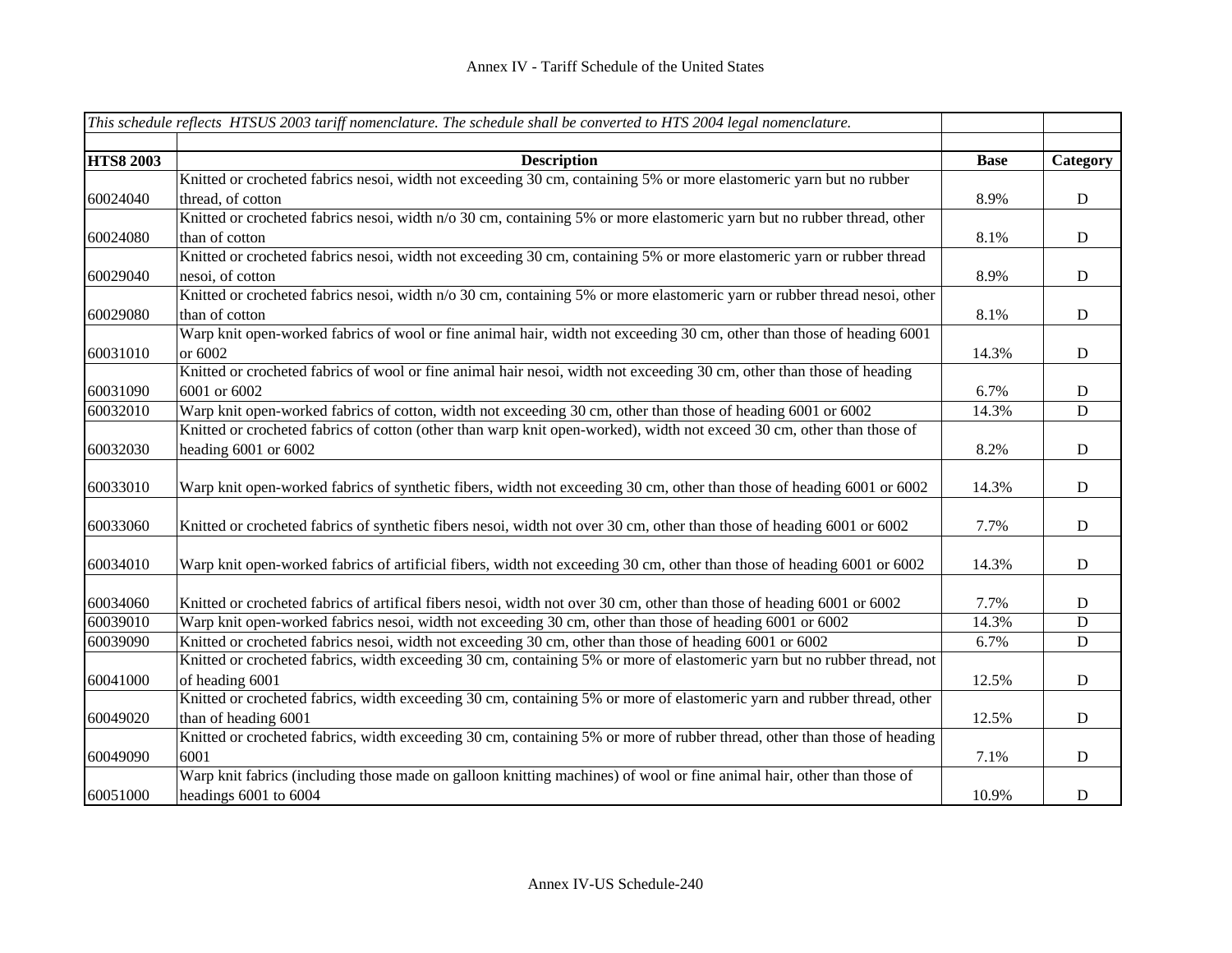|                  | This schedule reflects HTSUS 2003 tariff nomenclature. The schedule shall be converted to HTS 2004 legal nomenclature.    |             |             |
|------------------|---------------------------------------------------------------------------------------------------------------------------|-------------|-------------|
|                  |                                                                                                                           |             |             |
| <b>HTS8 2003</b> | <b>Description</b>                                                                                                        | <b>Base</b> | Category    |
|                  | Unbleached or bleached warp knit fabrics (including those made on galloon knitting machines) of cotton, other than of     |             |             |
| 60052100         | headings 6001 to 6004                                                                                                     | 10.4%       | ${\bf D}$   |
|                  | Dyed warp knit fabrics (including those made on galloon knitting machines) of cotton, other than those of headings 6001   |             |             |
| 60052200         | to 6004                                                                                                                   | 10.4%       | ${\bf D}$   |
|                  | Warp knit fabrics of yarns of different colors (including made on galloon knitting machines) of cotton, other than        |             |             |
| 60052300         | headings 6001 to 6004                                                                                                     | 10.4%       | $\mathbf D$ |
|                  | Printed warp knit fabrics (including those made on galloon knitting machines) of cotton, other than those of headings     |             |             |
| 60052400         | 6001 to 6004                                                                                                              | 10.4%       | $\mathbf D$ |
|                  | Unbleached or bleached warp knit fabrics (including made on galloon knitting machines) of synthetic fibers, other than    |             |             |
| 60053100         | headings 6001 to 6004                                                                                                     | 10.4%       | ${\bf D}$   |
|                  | Dyed warp knit fabrics (including those made on galloon knitting machines) of synthetic fibers, other than those of       |             |             |
| 60053200         | headings 6001 to 6004                                                                                                     | 10.4%       | ${\bf D}$   |
|                  | Warp knit fabrics of yarn of different color (including made on galloon knitting machine) of synthetic fiber, other than  |             |             |
| 60053300         | headings 6001-6004                                                                                                        | 10.4%       | $\mathbf D$ |
|                  | Printed warp knit fabrics (including those made on galloon knitting machines) of synthetic fibers, other than those of    |             |             |
| 60053400         | headings 6001 to 6004                                                                                                     | 10.4%       | $\mathbf D$ |
|                  | Unbleached or bleached warp knit fabrics (including made on galloon knitting machines) of artificial fiber, other than    |             |             |
| 60054100         | headings 6001 to 6004                                                                                                     | 10.4%       | $\mathbf D$ |
|                  | Dyed warp knit fabrics (including those made on galloon knitting machines) of artificial fibers, other than those of      |             |             |
| 60054200         | headings 6001 to 6004                                                                                                     | 10.4%       | $\mathbf D$ |
|                  | Warp knit fabrics of yarn of different color (including made on galloon knitting machine) of artificial fiber, other than |             |             |
| 60054300         | headings 6001-6004                                                                                                        | 10.4%       | ${\bf D}$   |
|                  | Printed warp knit fabrics (including those made on galloon knitting machine) of artificial fibers, other than those of    |             |             |
| 60054400         | headings 6001 to 6004                                                                                                     | 10.4%       | $\mathbf D$ |
|                  | Warp knit fabric (including made on galloon knit machine), not of wool/fine animal hair, cotton or manmade fiber, not of  |             |             |
| 60059000         | headings 6001-6004                                                                                                        | 10.4%       | D           |
| 60061000         | Knitted or crocheted fabrics of wool or fine animal hair, nesoi                                                           | 10.9%       | D           |
| 60062110         | Unbleached or bleached circular knit fabric, wholly of cotton yarns over 100 metric number per single yarn, nesoi         | 10.4%       | $\mathbf D$ |
| 60062190         | Unbleached or bleached knitted or crocheted fabrics of cotton, nesoi                                                      | 10.4%       | $\mathbf D$ |
| 60062210         | Dyed circular knit fabric, wholly of cotton yarns over 100 metric number per single yarn, nesoi                           | 10.4%       | $\mathbf D$ |
| 60062290         | Dyed knitted or crocheted fabrics of cotton, nesoi                                                                        | 10.4%       | D           |
|                  |                                                                                                                           |             |             |
| 60062310         | Circular knit fabric, of yarns of different colors, wholly of cotton yarns over 100 metric number per single yarn, nesoi  | 10.4%       | D           |
| 60062390         | Knitted or crocheted fabrics of cotton, of yarns of different colors, nesoi                                               | 10.4%       | $\mathbf D$ |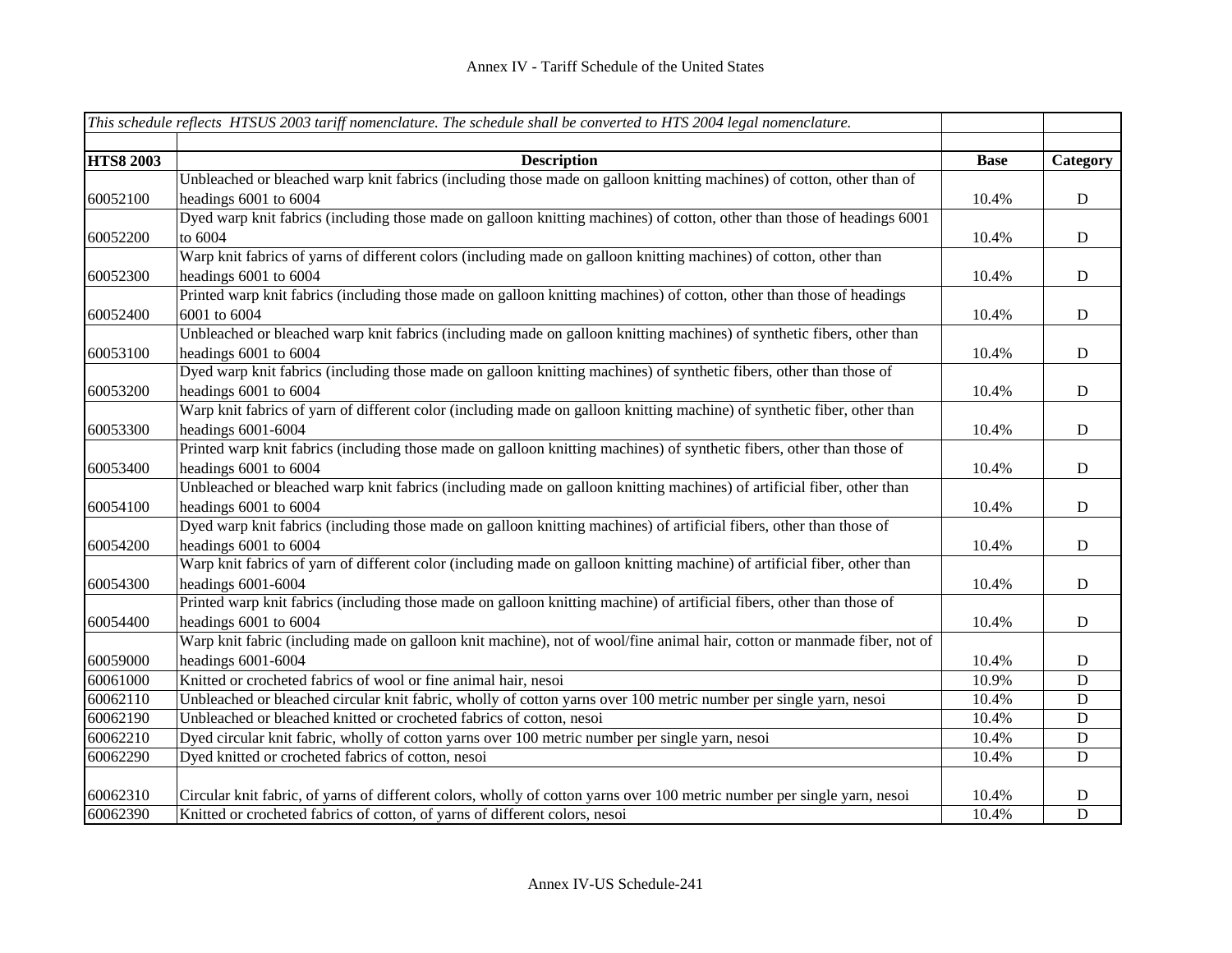|                  | This schedule reflects HTSUS 2003 tariff nomenclature. The schedule shall be converted to HTS 2004 legal nomenclature.      |                   |             |
|------------------|-----------------------------------------------------------------------------------------------------------------------------|-------------------|-------------|
| <b>HTS8 2003</b> | <b>Description</b>                                                                                                          | <b>Base</b>       | Category    |
| 60062410         | Printed circular knit fabric, wholly of cotton yarns over 100 metric number per single yarn, nesoi                          | 10.4%             | D           |
| 60062490         | Printed knitted or crocheted fabrics of cotton, nesoi                                                                       | 10.4%             | ${\bf D}$   |
| 60063100         | Unbleached or bleached knitted or crocheted fabrics of synthetic fibers, nesoi                                              | 10.4%             | D           |
| 60063200         | Dyed knitted or crocheted fabrics of synthetic fibers, nesoi                                                                | 10.4%             | $\mathbf D$ |
| 60063300         | Knitted or crocheted fabrics of synthetic fibers, of yarns of different colors, nesoi                                       | 10.4%             | $\mathbf D$ |
| 60063400         | Printed knitted or crocheted fabrics of synthetic fibers, nesoi                                                             | 10.4%             | $\mathbf D$ |
| 60064100         | Unbleached or bleached knitted or crocheted fabrics of artificial fibers, nesoi                                             | 10.4%             | $\mathbf D$ |
| 60064200         | Dyed knitted or crocheted fabrics of artificial fibers, nesoi                                                               | 10.4%             | $\mathbf D$ |
| 60064300         | Knitted or crocheted fabrics of artificial fibers, of yarns of different colors, nesoi                                      | 10.4%             | ${\bf D}$   |
| 60064400         | Printed knitted or crocheted fabrics of artificial fibers, nesoi                                                            | 10.4%             | ${\bf D}$   |
| 60069010         | Other knitted or crocheted fabrics nesoi, containing 85 percent or more by weight of silk or silk waste                     | 7.7%              | $\mathbf D$ |
|                  | Other knitted or crocheted fabrics nesoi, other than of wool, cotton or manmade fibers & containing $< 85\%$ by wt of       |                   |             |
| 60069090         | silk/silk waste                                                                                                             | 1.4%              | D           |
|                  | Men's or boys' overcoats, carcoats, capes, cloaks, windbreakers and similar articles, knitted or crocheted, of wool or fine | $63.2$ cents/kg + |             |
| 61011000         | animal hair                                                                                                                 | 16.4%             | $\mathbf D$ |
|                  | Men's or boys' overcoats, carcoats, capes, cloaks, anoraks, windbreakers and similar articles, knitted or crocheted, of     |                   |             |
| 61012000         | cotton                                                                                                                      | 16%               | $\mathbf D$ |
|                  | Men's or boys' overcoats, carcoats, capes and like articles knitted or crocheted, of man-made fibers, 25% or more by        |                   |             |
| 61013010         | weight of leather                                                                                                           | 5.6%              | D           |
|                  | Men's or boy's overcoat, etc., knitted or crocheted, of manmade fibers, containing 23% or more wool or fine animal hair,    | $42.5$ cents/kg + |             |
| 61013015         | nesoi                                                                                                                       | 11%               | ${\bf D}$   |
|                  | Men's or boy's overcoats, carcoats, capes, cloaks, windbreakers and similar articles, knitted or crocheted, of man-made     |                   |             |
| 61013020         | fibers, nesoi                                                                                                               | 28.4%             | $\mathbf D$ |
|                  | Men's or boys' overcoats, carcoats, etc., of tex mats (other than wool, cotton or mmf), cont 70% or more wt of silk,        |                   |             |
| 61019010         | knitted or crocheted                                                                                                        | 1.4%              | $\mathbf D$ |
|                  | Men's or boys' overcoats, carcoats, etc., of tex mats (other than wool, cotton or mmf), cont less than 70% wt silk, knitted |                   |             |
| 61019090         | or crocheted                                                                                                                | 5.7%              | D           |
|                  | Women's or girls' overcoats, carcoats, capes, windbreakers and similar articles, knitted or crocheted, of wool or fine      | $57.1$ cents/kg + |             |
| 61021000         | animal hair                                                                                                                 | 16.8%             | $\mathbf D$ |
|                  | Women's or girls' overcoats, carcoats, capes, cloaks, anoraks, windbreakers and similar articles, knitted or crocheted, of  |                   |             |
| 61022000         | cotton                                                                                                                      | 16%               | $\mathbf D$ |
|                  | Women's or girls' overcoats, carcoats, etc., knitted or crocheted, of manmade fibers, cont. 25% or more by weight of        |                   |             |
| 61023005         | leather                                                                                                                     | 5.4%              | $\mathbf D$ |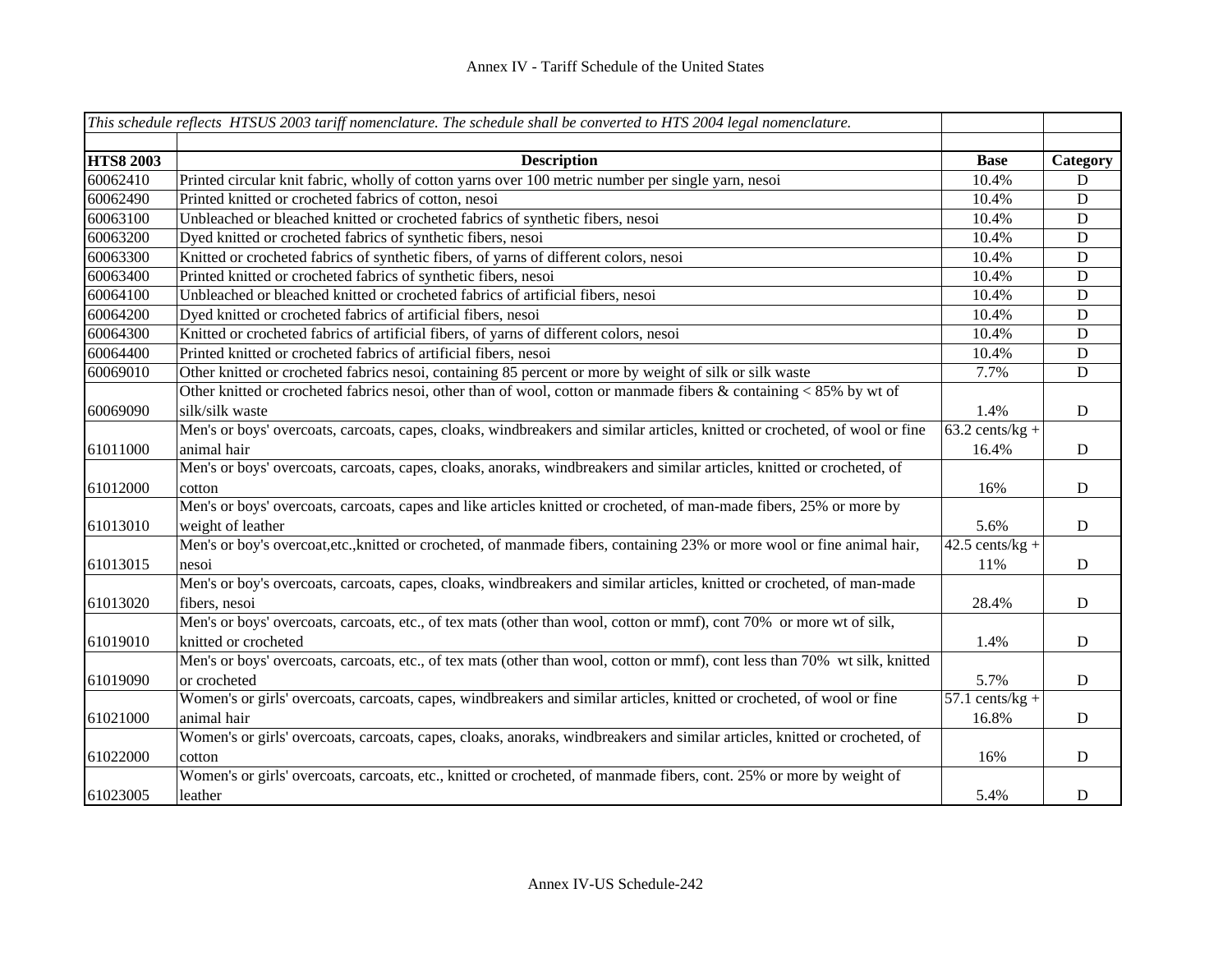|                  | This schedule reflects HTSUS 2003 tariff nomenclature. The schedule shall be converted to HTS 2004 legal nomenclature.       |                   |           |
|------------------|------------------------------------------------------------------------------------------------------------------------------|-------------------|-----------|
|                  |                                                                                                                              |                   |           |
| <b>HTS8 2003</b> | <b>Description</b>                                                                                                           | <b>Base</b>       | Category  |
|                  | Women's or girls' overcoats, carcoats, etc., knitted or crocheted, of manmade fibers, containing 23% or more of wool or      | $64.8$ cents/kg + |           |
| 61023010         | fine animal hair                                                                                                             | 18.9%             | ${\bf D}$ |
|                  | Women's or girls' overcoats, carcoats, capes, windbreakers and similar articles, knitted or crocheted, of manmade fibers,    |                   |           |
| 61023020         | nesoi                                                                                                                        | 28.4%             | ${\bf D}$ |
|                  | Women's or girls' overcoats, carcoats, etc., of tex mats (other than wool, cotton or mmf), cont 70% or more wt of silk,      |                   |           |
| 61029010         | knitted or crochet                                                                                                           | 1.4%              | D         |
|                  | Women's or girls' overcoats, carcoats, etc., of tex mats (other than wool, cotton or mmf), cont less than 70% wt of silk,    |                   |           |
| 61029090         | knitted/crocheted                                                                                                            | 5.7%              | ${\bf D}$ |
|                  |                                                                                                                              | $42.6$ cents/kg + |           |
| 61031100         | Men's or boys' suits, knitted or crocheted, of wool or fine animal hair                                                      | 11%               | D         |
|                  |                                                                                                                              | $62$ cents/kg +   |           |
| 61031210         | Men's or boys' suits, knitted or crocheted, of synthetic fibers, containing 23 percent or more of wool or fine animal hair   | 16%               | D         |
| 61031220         | Men's or boys' suits, knitted or crocheted, of synthetic fibers, nesoi                                                       | 28.4%             | ${\bf D}$ |
|                  |                                                                                                                              | 7.7 cents/ $kg +$ |           |
| 61031910         | Men's or boys' suits, knitted or crocheted, of artificial fibers, containing 23 percent or more of wool or fine animal hair  | 2%                | D         |
| 61031915         | Men's or boys' suits, knitted or crocheted, of artificial fibers, nesoi                                                      | 3%                | D         |
| 61031920         | Men's or boys' suits, knitted or crocheted, of cotton                                                                        | 10.3%             | ${\bf D}$ |
|                  | Men's or boys' suits, of tex mats(ex wool, cotton or mmf), containing 70% or more by weight of silk or silk waste, knitted   |                   |           |
| 61031960         | or crocheted                                                                                                                 | 1.4%              | D         |
|                  | Men's or boys' suits, of tex mats (ex wool, cotton or mmf), containing under 70% by weight of silk or silk waste, knitted or |                   |           |
| 61031990         | crocheted                                                                                                                    | 5.6%              | ${\bf D}$ |
|                  |                                                                                                                              | The rate          |           |
|                  |                                                                                                                              | applicable to     |           |
|                  |                                                                                                                              | each garment      |           |
|                  |                                                                                                                              | in the en         |           |
|                  |                                                                                                                              | semble if         |           |
|                  |                                                                                                                              | separately        |           |
| 61032100         | Men's or boys' ensembles, knitted or crocheted, of wool or fine animal hair                                                  | entered           | D         |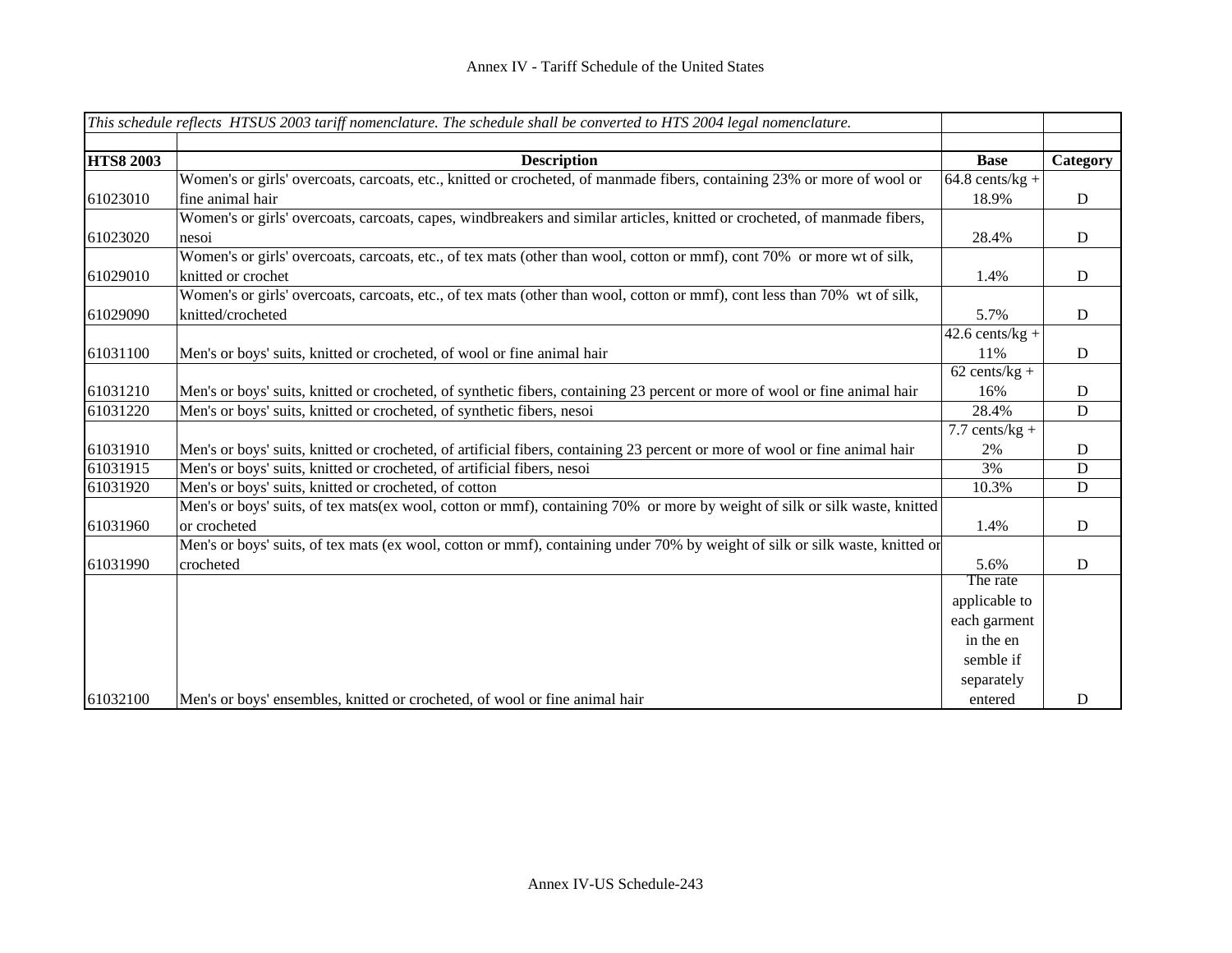|                  | This schedule reflects HTSUS 2003 tariff nomenclature. The schedule shall be converted to HTS 2004 legal nomenclature.     |                          |             |
|------------------|----------------------------------------------------------------------------------------------------------------------------|--------------------------|-------------|
|                  |                                                                                                                            |                          |             |
| <b>HTS8 2003</b> | <b>Description</b>                                                                                                         | <b>Base</b>              | Category    |
|                  |                                                                                                                            | The rate                 |             |
|                  |                                                                                                                            | applicable to            |             |
|                  |                                                                                                                            | each garment             |             |
|                  |                                                                                                                            | in the en                |             |
|                  |                                                                                                                            | semble if                |             |
|                  |                                                                                                                            | separately               |             |
| 61032200         | Men's or boys' ensembles, knitted or crocheted, of cotton                                                                  | entered                  | D           |
|                  |                                                                                                                            | The rate                 |             |
|                  |                                                                                                                            | applicable to            |             |
|                  |                                                                                                                            | each garment             |             |
|                  |                                                                                                                            | in the en                |             |
|                  |                                                                                                                            | semble if                |             |
|                  |                                                                                                                            | separately               |             |
| 61032300         | Men's or boys' ensembles, knitted or crocheted, of synthetic fibers                                                        | entered                  | $\mathbf D$ |
|                  |                                                                                                                            | The rate                 |             |
|                  |                                                                                                                            | applicable to            |             |
|                  |                                                                                                                            | each garment             |             |
|                  |                                                                                                                            | in the en                |             |
|                  |                                                                                                                            | semble if                |             |
|                  |                                                                                                                            | separately               |             |
| 61032910         | Men's or boys' ensembles, knitted or crocheted, of artificial fibers                                                       | entered                  | D           |
|                  |                                                                                                                            | The rate                 |             |
|                  |                                                                                                                            | applicable to            |             |
|                  |                                                                                                                            | each garment             |             |
|                  |                                                                                                                            | in the en                |             |
|                  |                                                                                                                            | semble if                |             |
|                  |                                                                                                                            | separately               |             |
| 61032920         | Men's or boys' ensembles, knitted or crocheted, of textile materials nesoi                                                 | entered                  | D           |
|                  |                                                                                                                            | $\sqrt{42.5}$ cents/kg + |             |
| 61033100         | Men's or boys' suit-type jackets and blazers, knitted or crocheted, of wool or fine animal hair                            | 11%                      | D           |
| 61033200         | Men's or boys' suit-type jackets and blazers, knitted or crocheted, of cotton                                              | 13.8%                    | D           |
|                  | Men's or boys' suit-type jackets and blazers, knitted or crocheted, of synthetic fibers, containing 23% or more of wool or | $42.5$ cents/kg +        |             |
| 61033310         | fine animal hair                                                                                                           | 11%                      | D           |
| 61033320         | Men's or boys' suit-type jackets and blazers, knitted or crocheted, of synthetic fibers, nesoi                             | 28.4%                    | D           |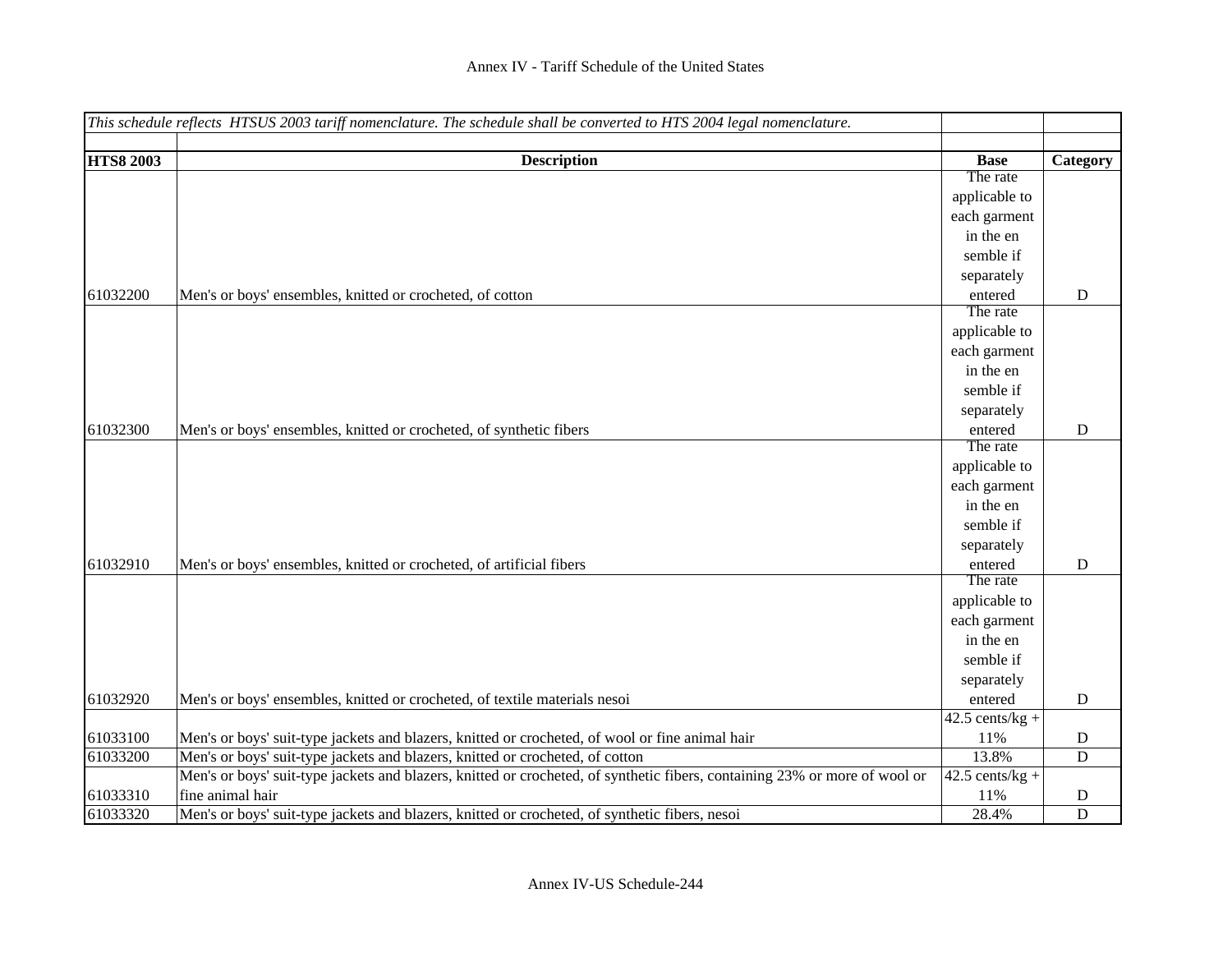|                      | This schedule reflects HTSUS 2003 tariff nomenclature. The schedule shall be converted to HTS 2004 legal nomenclature.                                                                                                                                                      |                                       |             |
|----------------------|-----------------------------------------------------------------------------------------------------------------------------------------------------------------------------------------------------------------------------------------------------------------------------|---------------------------------------|-------------|
| <b>HTS8 2003</b>     | <b>Description</b>                                                                                                                                                                                                                                                          | <b>Base</b>                           | Category    |
| 61033910             | Men's or boys' suit-type jackets and blazers, knitted or crocheted, of artificial fibers                                                                                                                                                                                    | 16.4%                                 | D           |
| 61033940             | Men's or boys' suit-type jackets and blazers, of textile mats, (except wool, cotton, or mmf), cont 70% or more by wt of<br>silk, knitted/croc                                                                                                                               | 1.4%                                  | D           |
| 61033980             | Men's or boys' suit-type jackets and blazers, of textile mats, (except wool, cotton, or mmf), cont less than 70% by wt of<br>silk, knitted/croc                                                                                                                             | 5.6%                                  | D           |
| 61034110             | Men's or boys' trousers, breeches and shorts, knitted or crocheted, of wool or fine animal hair                                                                                                                                                                             | $\overline{62.7}$ cents/kg +<br>16.2% | D           |
| 61034120             | Men's or boys' bib and brace overalls, knitted or crocheted, of wool or fine animal hair                                                                                                                                                                                    | 13.9%                                 | D           |
| 61034210             | Men's or boys' trousers, breeches and shorts, knitted or crocheted, of cotton                                                                                                                                                                                               | 16.2%                                 | $\mathbf D$ |
| 61034220             | Men's or boys' bib and brace overalls, knitted or crocheted, of cotton                                                                                                                                                                                                      | 10.4%                                 | D           |
|                      | Men's or boys' trousers, breeches and shorts, knitted or crocheted, of syn. fibers, cont. 23 percent or more of wool or fine                                                                                                                                                | $60.4$ cents/kg +                     |             |
| 61034310             | animal hair                                                                                                                                                                                                                                                                 | 15.7%                                 | D           |
| 61034315             | Men's or boys' trousers, breeches and shorts, knitted or crocheted, of synthetic fibers, nesoi                                                                                                                                                                              | 28.4%                                 | D           |
| 61034320             | Men's and boys' bib and brace overalls of synthetic fibers, knitted or crocheted                                                                                                                                                                                            | 15.1%                                 | D           |
| 61034910             | Men's or boys' trousers, breeches and shorts, knitted or crocheted, of artificial fibers                                                                                                                                                                                    | 28.4%                                 | D           |
| 61034920             | Men's or boys' bib and brace overalls, knitted or crocheted, of artificial fibers                                                                                                                                                                                           | 13.9%                                 | D           |
| 61034940             | Men's or boys' trousers, bib and brace overalls, breeches and shorts, of tex mat (except wool, cot or mmf), con 70% or<br>more wt of silk, k/c<br>Men's or boys' trousers, bib and brace overalls, breeches and shorts, of tex mat (except wool, cot or mmf), con under 70% | 1.4%                                  | D           |
| 61034980             | by wt of silk, k/c                                                                                                                                                                                                                                                          | 5.6%                                  | D           |
| 61041100             | Women's or girls' suits, knitted or crocheted, of wool or fine animal hair                                                                                                                                                                                                  | 13.9%                                 | D           |
| 61041200             | Women's or girls' suits, knitted or crocheted, of cotton                                                                                                                                                                                                                    | 10.3%                                 | $\mathbf D$ |
| 61041310<br>61041320 | Women's or girls' suits, knitted or crocheted, of synthetic fibers, containing 23 percent or more of wool or fine animal hair<br>Women's or girls' suits, knitted or crocheted, of synthetic fibers, nesoi                                                                  | 1.7%<br>16.4%                         | D<br>D      |
|                      |                                                                                                                                                                                                                                                                             |                                       |             |
| 61041910             | Women's or girls' suits, knitted or crocheted, of artificial fibers, containing 23 percent or more of wool or fine animal hair                                                                                                                                              | 9.4%                                  | $\mathbf D$ |
| 61041915             | Women's or girls' suits, knitted or crocheted, of artificial fibers, nesoi                                                                                                                                                                                                  | 3%                                    | $\mathbf D$ |
| 61041940             | Women's or girls' suits, of tex mats (ex wool, cotton or mmf), containing 70% or more by weight of silk or silk waste,<br>knitted or crocheted                                                                                                                              | 1.4%                                  | $\mathbf D$ |
| 61041980             | Women's or girls' suits, of tex mats (ex wool, cotton or mmf), containing under 70% by weight of silk or silk waste,<br>knitted or crocheted                                                                                                                                | 5.6%                                  | $\mathbf D$ |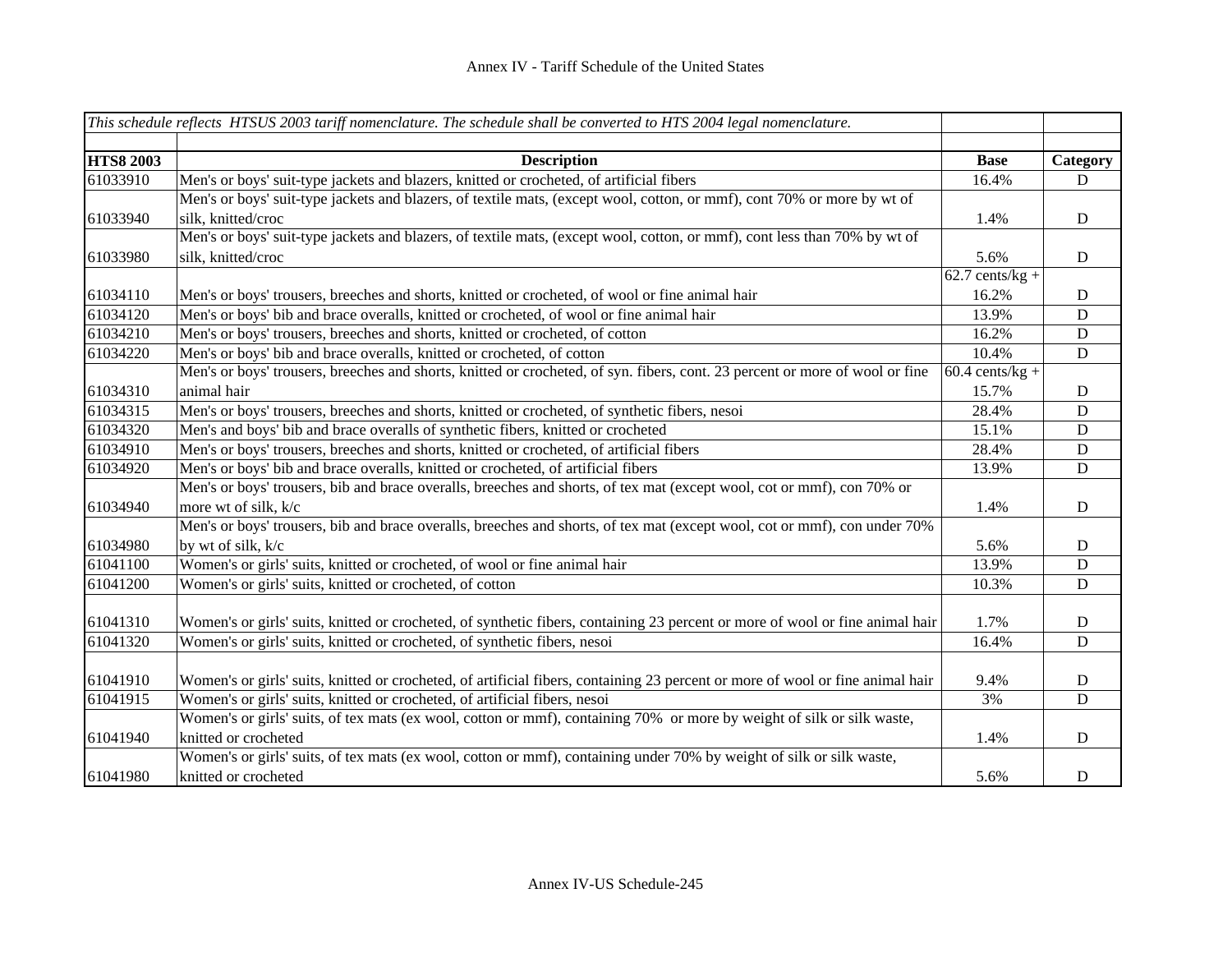|                  | This schedule reflects HTSUS 2003 tariff nomenclature. The schedule shall be converted to HTS 2004 legal nomenclature. |               |             |
|------------------|------------------------------------------------------------------------------------------------------------------------|---------------|-------------|
| <b>HTS8 2003</b> | <b>Description</b>                                                                                                     | <b>Base</b>   | Category    |
|                  |                                                                                                                        | The rate      |             |
|                  |                                                                                                                        | applicable to |             |
|                  |                                                                                                                        | each garment  |             |
|                  |                                                                                                                        | in the en     |             |
|                  |                                                                                                                        | semble if     |             |
|                  |                                                                                                                        | separately    |             |
| 61042100         | Women's or girls' ensembles, knitted or crocheted, of wool or fine animal hair                                         | entered       | ${\bf D}$   |
|                  |                                                                                                                        | The rate      |             |
|                  |                                                                                                                        | applicable to |             |
|                  |                                                                                                                        | each garment  |             |
|                  |                                                                                                                        | in the en     |             |
|                  |                                                                                                                        | semble if     |             |
|                  |                                                                                                                        | separately    |             |
| 61042200         | Women's or girls' ensembles, knitted or crocheted, of cotton                                                           | entered       | ${\bf D}$   |
|                  |                                                                                                                        | The rate      |             |
|                  |                                                                                                                        | applicable to |             |
|                  |                                                                                                                        | each garment  |             |
|                  |                                                                                                                        | in the en     |             |
|                  |                                                                                                                        | semble if     |             |
|                  |                                                                                                                        | separately    |             |
| 61042300         | Women's or girls' ensembles, knitted or crocheted, of synthetic fibers                                                 | entered       | $\mathbf D$ |
|                  |                                                                                                                        | The rate      |             |
|                  |                                                                                                                        | applicable to |             |
|                  |                                                                                                                        | each garment  |             |
|                  |                                                                                                                        | in the en     |             |
|                  |                                                                                                                        | semble if     |             |
|                  |                                                                                                                        | separately    |             |
| 61042910         | Women's or girls' ensembles, knitted or crocheted, of artificial fibers                                                | entered       | $\mathbf D$ |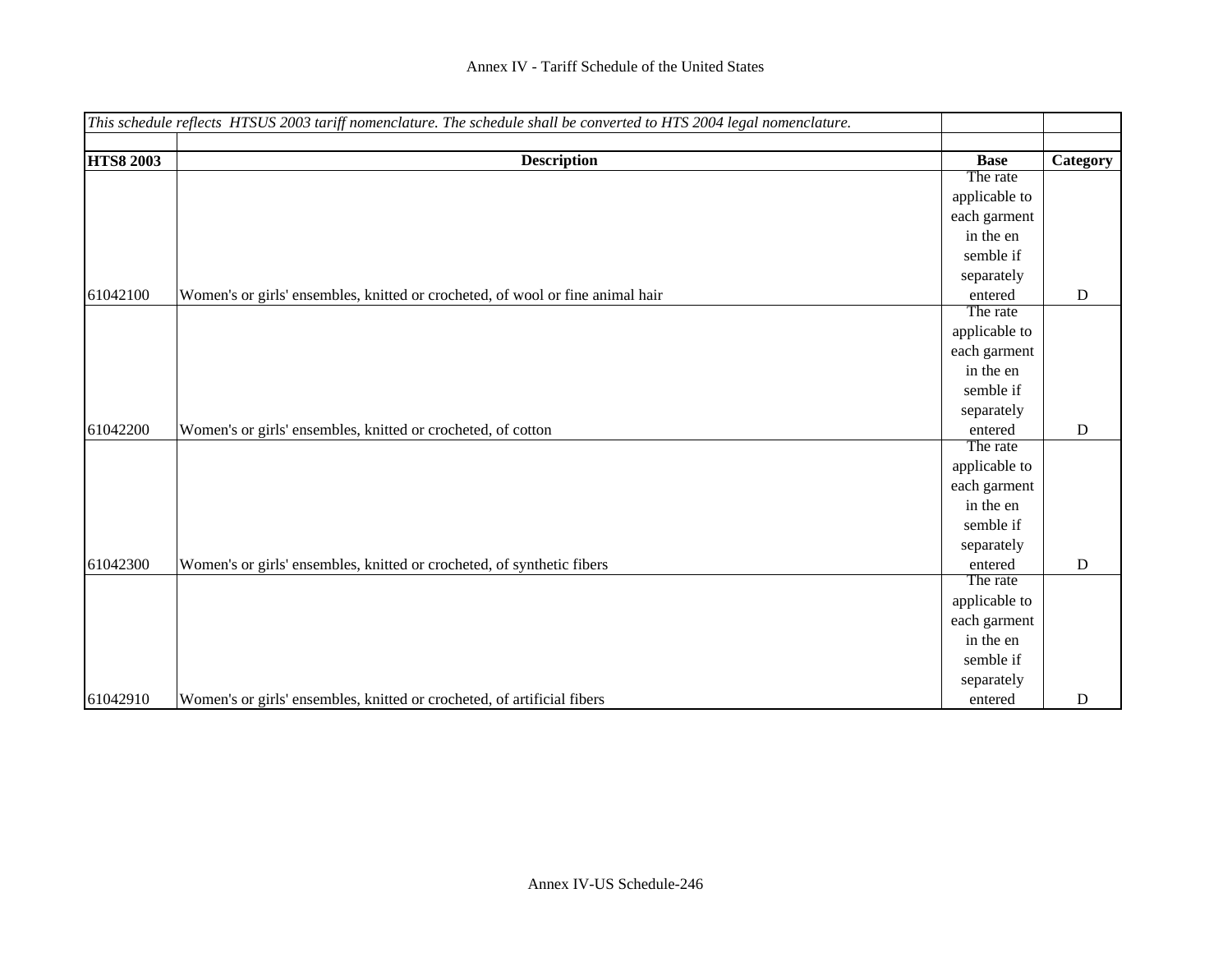|                  | This schedule reflects HTSUS 2003 tariff nomenclature. The schedule shall be converted to HTS 2004 legal nomenclature.      |                                      |             |
|------------------|-----------------------------------------------------------------------------------------------------------------------------|--------------------------------------|-------------|
|                  |                                                                                                                             |                                      |             |
| <b>HTS8 2003</b> | <b>Description</b>                                                                                                          | <b>Base</b>                          | Category    |
|                  |                                                                                                                             | The rate                             |             |
|                  |                                                                                                                             | applicable to                        |             |
|                  |                                                                                                                             | each garment                         |             |
|                  |                                                                                                                             | in the en                            |             |
|                  |                                                                                                                             | semble if                            |             |
|                  |                                                                                                                             | separately                           |             |
| 61042920         | Women's or girls' ensembles, knitted or crocheted, of textile materials nesoi                                               | entered                              | $\mathbf D$ |
|                  |                                                                                                                             | $\overline{56.2 \text{ cents/kg}}$ + |             |
| 61043100         | Women's or girls' suit-type jackets and blazers, knitted or crocheted, of wool or fine animal hair                          | 16.4%                                | $\mathbf D$ |
| 61043200         | Women's or girls' suit-type jackets and blazers, knitted or crocheted, of cotton                                            | 15.1%                                | ${\bf D}$   |
|                  | Women's or girls' suit-type jackets & blazers, knit or crocheted, of synthetic fibers, cont. 23% or more of wool or fine    | $57.6$ cents/kg +                    |             |
| 61043310         | animal hair                                                                                                                 | 16.8%                                | $\mathbf D$ |
| 61043320         | Women's or girls' suit-type jackets and blazers, knitted or crocheted, of synthetic fibers, nesoi                           | 28.4%                                | $\mathbf D$ |
| 61043910         | Women's or girls' suit-type jackets, knitted or crocheted, of artificial fibers                                             | 24.6%                                | $\mathbf D$ |
| 61043920         | Women's or girls' suit-type jackets, knitted or crocheted, of textile materials nesoi                                       | 0.6%                                 | ${\bf D}$   |
| 61044100         | Women's or girls' dresses, knitted or crocheted, of wool or fine animal hair                                                | 13.9%                                | ${\bf D}$   |
| 61044200         | Women's or girls' dresses, knitted or crocheted, of cotton                                                                  | 11.6%                                | ${\bf D}$   |
|                  | Women's or girls' dresses, knitted or crocheted, of synthetic fibers, containing 23 percent or more of wool or fine animal  |                                      |             |
| 61044310         | hair                                                                                                                        | 15.1%                                | $\mathbf D$ |
| 61044320         | Women's or girls' dresses, knitted or crocheted, of synthetic fibers, nesoi                                                 | 16.1%                                | $\mathbf D$ |
|                  | Women's or girls' dresses, knitted or crocheted, of artificial fibers, containing 23 percent or more of wool or fine animal |                                      |             |
| 61044410         | hair                                                                                                                        | 15.1%                                | ${\bf D}$   |
| 61044420         | Women's or girls' dresses, knitted or crocheted, of artificial fibers, nesoi                                                | 15.1%                                | $\mathbf D$ |
|                  | Women's or girls' dresses, of textile mats (ex wool, cotton or mmf), containing 70% or more by weight of silk or silk       |                                      |             |
| 61044910         | waste, knitted or croc                                                                                                      | 1.4%                                 | $\mathbf D$ |
|                  | Women's or girls' dresses, of textile mats (ex wool, cotton or mmf), containing under 70% by weight of silk or silk waste,  |                                      |             |
| 61044990         | knitted or croc                                                                                                             | 5.6%                                 | $\mathbf D$ |
| 61045100         | Women's or girls' skirts and divided skirts, knitted or crocheted, of wool or fine animal hair                              | 15.1%                                | ${\bf D}$   |
| 61045200         | Women's or girls' skirts and divided skirts, knitted or crocheted, of cotton                                                | 8.4%                                 | ${\bf D}$   |
|                  | Women's or girls' skirts & divided skirts, knitted or crocheted, of synthetic fibers, cont. 23% or more of wool or fine     |                                      |             |
| 61045310         | animal hair                                                                                                                 | 15.1%                                | $\mathbf D$ |
| 61045320         | Women's or girls' skirts and divided skirts, knitted or crocheted, of synthetic fibers, nesoi                               | 16.1%                                | ${\bf D}$   |
| 61045910         | Women's or girls' skirts and divided skirts, knitted or crocheted, of artificial fibers                                     | 8.9%                                 | $\mathbf D$ |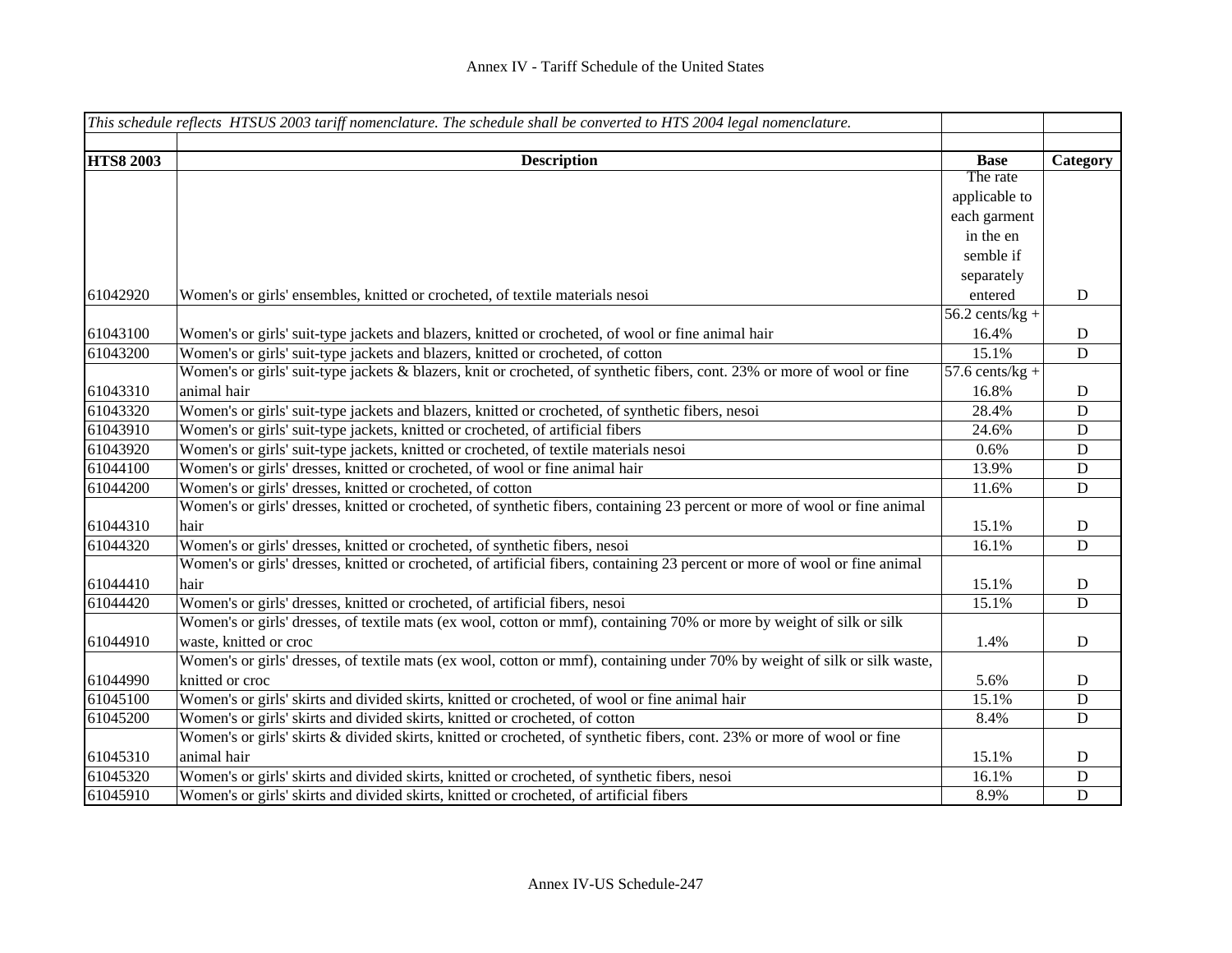|                  | This schedule reflects HTSUS 2003 tariff nomenclature. The schedule shall be converted to HTS 2004 legal nomenclature.                        |             |                   |
|------------------|-----------------------------------------------------------------------------------------------------------------------------------------------|-------------|-------------------|
|                  |                                                                                                                                               |             |                   |
| <b>HTS8 2003</b> | <b>Description</b>                                                                                                                            | <b>Base</b> | Category          |
| 61045940         | Women's or girls' skirts & divided skirts, of textile mats (ex wool, cotton or mmf), containing 70% or more by wt of silk,<br>knitted or croc | 1.4%        | ${\bf D}$         |
| 61045980         | Women's or girls' skirts and divided skirts, of textile mats (ex wool, cotton or mmf), containing under 70% by wt of silk,<br>knitted or croc | 5.6%        | $\mathbf D$       |
| 61046100         | Women's or girls' trousers, bib and brace overalls, breeches and shorts, knitted or crocheted, of wool or fine animal hair                    | 15.1%       | ${\bf D}$         |
|                  |                                                                                                                                               |             | See<br>Chapter 4, |
| 61046210         | Women's or girls' bib and brace overalls, knitted or crocheted, of cotton                                                                     | 10.4%       | Annex 2           |
|                  |                                                                                                                                               |             | See               |
|                  |                                                                                                                                               |             | Chapter 4,        |
| 61046220         | Women's or girls' trousers, breeches and shorts, knitted or crocheted, of cotton                                                              | 15.1%       | Annex 2           |
|                  |                                                                                                                                               |             | See               |
|                  |                                                                                                                                               |             | Chapter 4,        |
| 61046310         | Women's or girls' bib and brace overalls, knitted or crocheted, of synthetic fibers                                                           | 15.1%       | Annex 2           |
|                  |                                                                                                                                               |             | See               |
|                  | Women's or girls' trousers, etc., knitted or crocheted, of synthetic fibers, containing 23 percent or more of wool or fine                    |             | Chapter 4,        |
| 61046315         | animal hair                                                                                                                                   | 15.1%       | Annex 2           |
|                  |                                                                                                                                               |             | See               |
|                  |                                                                                                                                               |             | Chapter 4,        |
| 61046320         | Women's or girls' trousers, breeches and shorts, knitted or crocheted, of synthetic fibers, nesoi                                             | 28.4%       | Annex 2           |
| 61046910         | Women's or girls' bib and brace overalls, knitted or crocheted, of artificial fibers                                                          | 13.9%       | D                 |
| 61046920         | Women's or girls' trousers, breeches and shorts, knitted or crocheted, of artificial fibers                                                   | 28.4%       | $\mathbf D$       |
|                  | Women's or girls' trousers, bib & brace overalls, breeches & shorts, of tex mats (ex wool, cotton or mmf), cont 70% or                        |             |                   |
| 61046940         | more wt of silk, k/c                                                                                                                          | 1.4%        | $\mathbf D$       |
|                  | Women's or girls' trousers, bib & brace overalls, breeches & shorts, of tex mats (ex wool, cotton or mmf), cont under 70%                     |             |                   |
| 61046980         | by wt of silk, k/c                                                                                                                            | 5.6%        | D                 |
|                  |                                                                                                                                               |             | See               |
|                  |                                                                                                                                               |             | Chapter 4,        |
| 61051000         | Men's or boys' shirts, knitted or crocheted, of cotton                                                                                        | 19.8%       | Annex 2           |
| 61052010         | Men's or boys' shirts, knitted or crocheted, of manmade fibers, containing 23 percent or more of wool or fine animal hair                     | 13.9%       | D                 |
| 61052020         | Men's or boys' shirts, knitted or crocheted, of manmade fibers, nesoi                                                                         | 32.3%       | $\mathbf D$       |
| 61059010         | Men's or boys' shirts, knitted or crocheted, of wool or fine animal hair                                                                      | 15.1%       | $\mathbf D$       |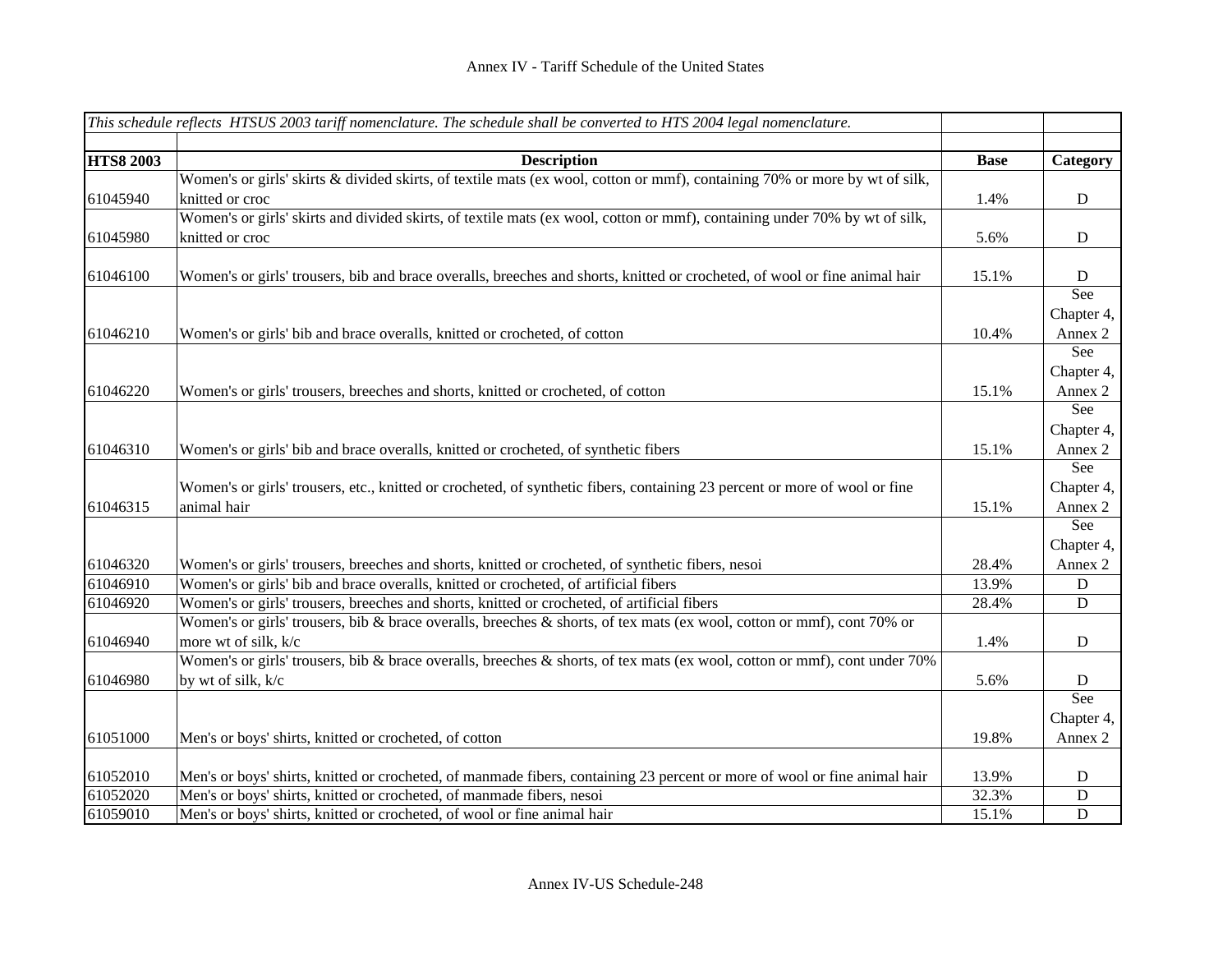|                  | This schedule reflects HTSUS 2003 tariff nomenclature. The schedule shall be converted to HTS 2004 legal nomenclature.      |             |             |
|------------------|-----------------------------------------------------------------------------------------------------------------------------|-------------|-------------|
|                  |                                                                                                                             |             |             |
| <b>HTS8 2003</b> | <b>Description</b>                                                                                                          | <b>Base</b> | Category    |
|                  | Men's or boys' shirts, of textile materials (ex wool, cotton or mmf), containing 70% or more by weight of silk or silk      |             |             |
| 61059040         | waste, knitted/croch                                                                                                        | 1.4%        | $\mathbf D$ |
|                  | Men's or boys' shirts, of textile materials (ex wool, cotton or mmf), containing under 70% by weight of silk or silk waste, |             |             |
| 61059080         | knitted/crochete                                                                                                            | 5.6%        | D           |
|                  |                                                                                                                             |             | See         |
|                  |                                                                                                                             |             | Chapter 4,  |
| 61061000         | Women's or girls' blouses and shirts, knitted or crocheted, of cotton                                                       | 19.8%       | Annex 2     |
|                  |                                                                                                                             |             | See         |
|                  | Women's or girls' blouses and shirts, knitted or crocheted, of manmade fibers, containing 23 percent or more of wool or     |             | Chapter 4,  |
| 61062010         | fine animal hair                                                                                                            | 15.1%       | Annex 2     |
|                  |                                                                                                                             |             | See         |
|                  |                                                                                                                             |             | Chapter 4,  |
| 61062020         | Women's or girls' blouses and shirts, knitted or crocheted, of man-made fibers, nesoi                                       | 32.3%       | Annex 2     |
| 61069010         | Women's or girls' blouses and shirts, knitted or crocheted, of wool or fine animal hair                                     | 13.9%       | D           |
|                  | Women's or girls' blouses and shirts, of textile materials (ex wool, cotton or mmf), containing 70% or more weight of silk, |             |             |
| 61069015         | knitted or croc                                                                                                             | 1.4%        | $\mathbf D$ |
|                  | Women's or girls' blouses and shirts, of textile materials (ex wool, cotton or mmf), containing under 70% by weight of      |             |             |
| 61069025         | silk, knitted or croc                                                                                                       | 5.6%        | $\mathbf D$ |
| 61069030         | Women's or girls' blouses and shirts, knitted or crocheted, of textile materials nesoi                                      | 4.7%        | D           |
| 61071100         | Men's or boys' underpants and briefs, knitted or crocheted, of cotton                                                       | 7.4%        | $\mathbf D$ |
| 61071200         | Men's or boys' underpants and briefs, knitted or crocheted, of man-made fibers                                              | 15%         | $\mathbf D$ |
|                  | Men's or boys' underpants & briefs, of textile materials (ex cotton or mmf), containing 70% or more by weight of silk or    |             |             |
| 61071910         | silk waste, k/croc                                                                                                          | 1.4%        | ${\bf D}$   |
|                  | Men's or boys' underpants and briefs, of textile materials (except cotton or mmf), containing under 70% by weight of silk,  |             |             |
| 61071990         | knitted or croc                                                                                                             | 5.6%        | D           |
| 61072100         | Men's or boys' nightshirts and pajamas, knitted or crocheted, of cotton                                                     | 9%          | D           |
| 61072200         | Men's or boys' nightshirts and pajamas, knitted or crocheted, of man-made fibers                                            | 16.1%       | $\mathbf D$ |
| 61072920         | Men's or boys' nightshirts and pajamas, knitted or crocheted, of wool or fine animal hair                                   | 9.4%        | $\mathbf D$ |
|                  | Men's or boys' nightshirts and pajamas, of textile materials (ex cotton, mmf or wool), containing 70% or more by wt of      |             |             |
| 61072950         | silk, knitted or croc                                                                                                       | 1.4%        | ${\bf D}$   |
|                  | Men's or boys' nightshirts and pajamas, of textile materials (ex cotton, mmf or wool), containing under 70% by wt of silk,  |             |             |
| 61072990         | knitted or croc                                                                                                             | 5.6%        | $\mathbf D$ |
| 61079100         | Men's or boys' bathrobes, dressing gowns and similar articles, knitted or crocheted, of cotton                              | 8.8%        | $\mathbf D$ |
| 61079200         | Men's or boys' bathrobes, dressing gowns and similar articles, knitted or crocheted, of man-made fibers                     | 15.1%       | $\mathbf D$ |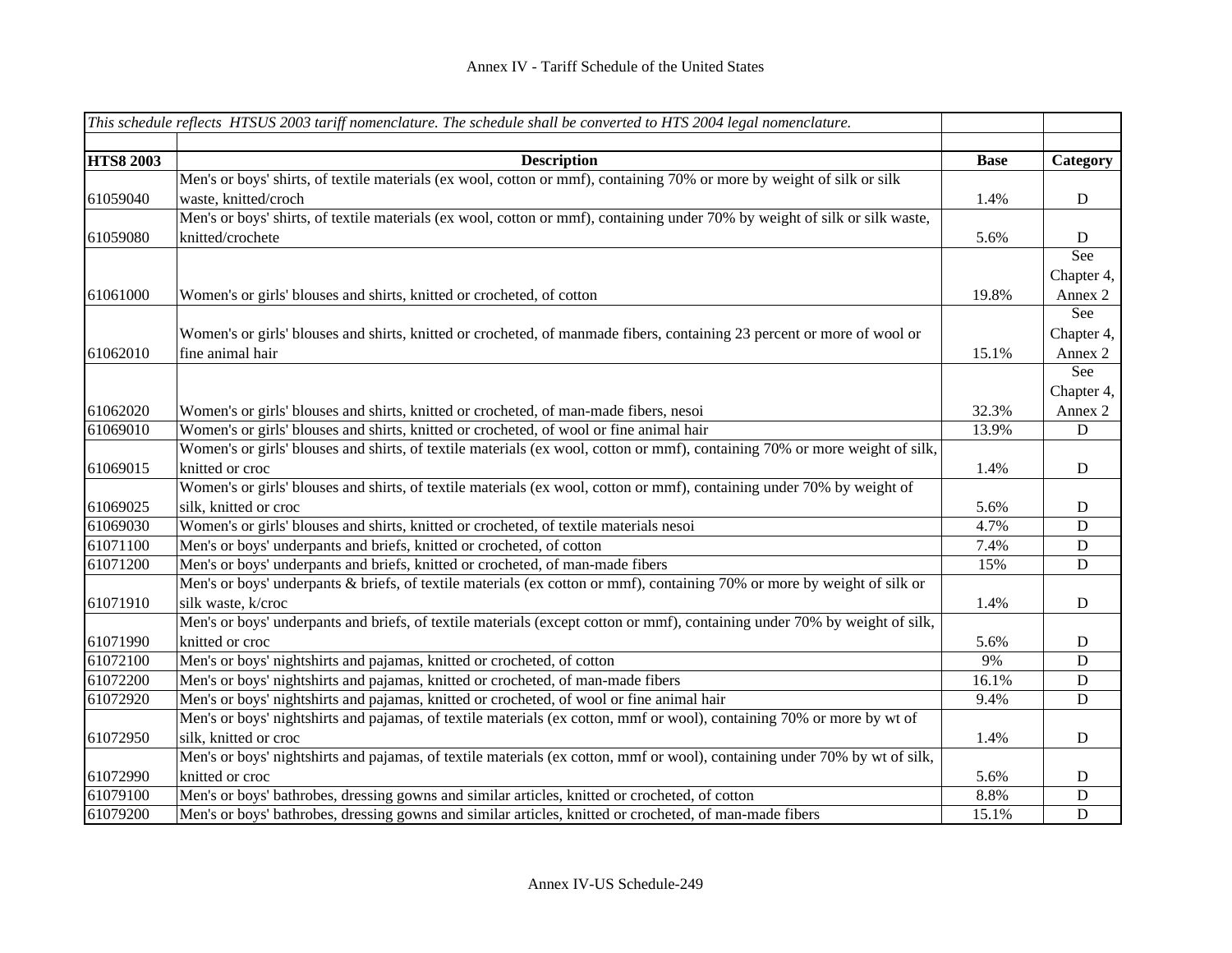|                  | This schedule reflects HTSUS 2003 tariff nomenclature. The schedule shall be converted to HTS 2004 legal nomenclature.       |             |             |
|------------------|------------------------------------------------------------------------------------------------------------------------------|-------------|-------------|
|                  |                                                                                                                              |             |             |
| <b>HTS8 2003</b> | <b>Description</b>                                                                                                           | <b>Base</b> | Category    |
| 61079920         | Men's or boys' bathrobes, dressing gowns and similar articles, knitted or crocheted, of wool or fine animal hair             | 13.9%       | $\mathbf D$ |
|                  | Men's or boys' bathrobes, dressing gowns, & similar articles, of textile materials (except wool), containing 70% or more     |             |             |
| 61079950         | by wt of silk, k/c                                                                                                           | 1.2%        | ${\bf D}$   |
|                  | Men's or boys' bathrobes, dressing gowns, and similar articles, of textile materials (except wool), containing under 70%     |             |             |
| 61079990         | by wt of silk, k/c                                                                                                           | 4.8%        | $\mathbf D$ |
| 61081100         | Women's or girls' slips and petticoats, knitted or crocheted, of man-made fibers                                             | 15%         | D           |
|                  | Women's or girls' slips and petticoats, of textile materials (except mmf), containing 70% or more by weight of silk, knitted |             |             |
| 61081910         | or crocheted                                                                                                                 | 1.7%        | $\mathbf D$ |
|                  | Women's or girls' slips and petticoats, of textile materials (except mmf), containing under 70% by weight of silk, knitted   |             |             |
| 61081990         | or crocheted                                                                                                                 | 6.6%        | $\mathbf D$ |
| 61082100         | Women's or girls' briefs and panties, knitted or crocheted, of cotton                                                        | 7.6%        | $\mathbf D$ |
|                  |                                                                                                                              |             | See         |
|                  |                                                                                                                              |             | Chapter 4,  |
| 61082210         | Women's or girls' disposable briefs and panties designed for one-time use, of man-made fibers, knitted or crocheted          | 9.1%        | Annex 2     |
|                  |                                                                                                                              |             | See         |
|                  |                                                                                                                              |             | Chapter 4,  |
| 61082290         | Women's or girls' briefs and panties (other than disposable), of man-made fibers, knitted or crocheted                       | 15.7%       | Annex 2     |
|                  | Women's or girls' briefs and panties (other than disposable), of text materials (other than cotton or mmf) cont 70% or       |             |             |
| 61082910         | more wt of silk, k/c                                                                                                         | 3.3%        | $\mathbf D$ |
|                  | Women's or girls' briefs and panties (other than disposable), of text mats (other than cotton or mmf) cont under 70% by      |             |             |
| 61082990         | wt of silk, k/c                                                                                                              | 13.4%       | $\mathbf D$ |
| 61083100         | Women's or girls' nightdresses and pajamas, knitted or crocheted, of cotton                                                  | 8.6%        | D           |
| 61083200         | Women's or girls' nightdresses and pajamas, knitted or crocheted, of man-made fibers                                         | 16.1%       | $\mathbf D$ |
| 61083910         | Women's or girls' nightdresses and pajamas, knitted or crocheted, of wool or fine animal hair                                | 9.4%        | $\mathbf D$ |
| 61083940         | Women's or girls' nightdresses & pajamas, con. 70% or more by wt of silk or silk waste, knitted or crocheted                 | 0.9%        | D           |
|                  | Women's or girls' nightdresses & pajamas, of textiles (except of cotton/mmf/wool), con. under 70% by wt of silk, knitted     |             |             |
| 61083980         | or crocheted                                                                                                                 | 3.8%        | $\mathbf D$ |
| 61089100         | Women's or girls' negligees, bathrobes, dressing gowns and similar articles, knitted or crocheted, of cotton                 | 8.6%        | $\mathbf D$ |
| 61089200         | Women's or girls' negligees, bathrobes, dressing gowns and similar articles, knitted or crocheted, of man-made fibers        | 16.1%       | $\mathbf D$ |
|                  | Women's or girls' negligees, bathrobes, dressing gowns and similar articles, knitted or crocheted, of wool or fine animal    |             |             |
| 61089920         | hair                                                                                                                         | 9.4%        | $\mathbf D$ |
| 61089950         | Women's or girls' bathrobes, negligees, & sim. articles, con. 70% or more by wt of silk or silk waste, knitted or crocheted  | 0.9%        | $\mathbf D$ |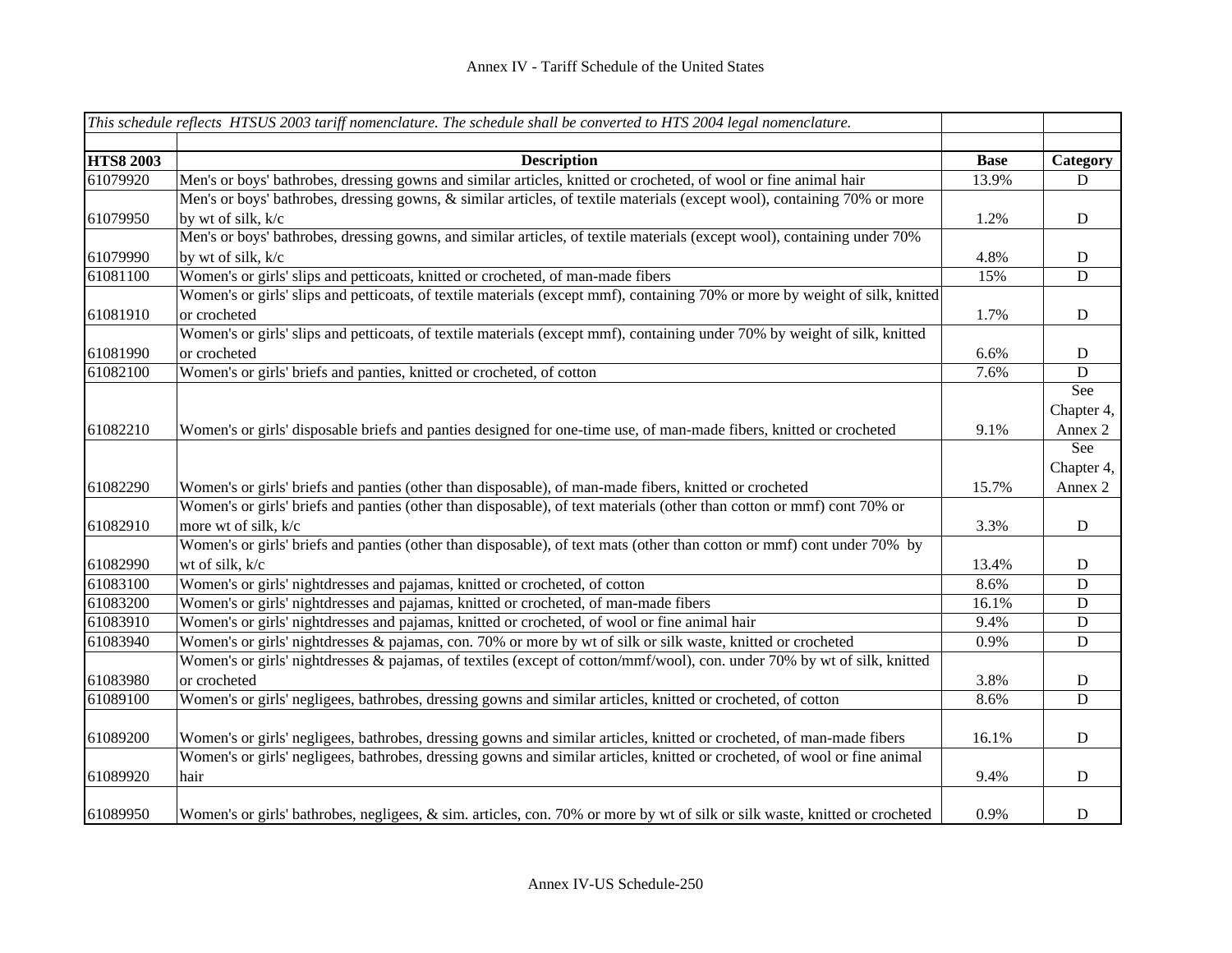|                  | This schedule reflects HTSUS 2003 tariff nomenclature. The schedule shall be converted to HTS 2004 legal nomenclature.        |             |            |
|------------------|-------------------------------------------------------------------------------------------------------------------------------|-------------|------------|
|                  |                                                                                                                               |             |            |
| <b>HTS8 2003</b> | <b>Description</b>                                                                                                            | <b>Base</b> | Category   |
|                  | Women's or girls' bathrobes, negligees, & sim. articles, of textiles (except of cotton/mmf/wool), con under 70% by wt of      |             |            |
| 61089990         | silk, k/c                                                                                                                     | 3.8%        | D          |
|                  |                                                                                                                               |             | See        |
|                  |                                                                                                                               |             | Chapter 4, |
| 61091000         | T-shirts, singlets, tank tops and similar garments, knitted or crocheted, of cotton                                           | 17%         | Annex 2    |
|                  |                                                                                                                               |             | See        |
|                  |                                                                                                                               |             | Chapter 4, |
| 61099010         | T-shirts, singlets, tank tops and similar garments, knitted or crocheted, of man-made fibers                                  | 32.2%       | Annex 2    |
|                  |                                                                                                                               |             | See        |
|                  |                                                                                                                               |             | Chapter 4, |
| 61099015         | T-shirts and similar garments, knitted or crocheted, of wool, with long sleeves                                               | 5.6%        | Annex 2    |
|                  |                                                                                                                               |             | See        |
|                  | T-shirts, singlets tanktops & sim garments, of text mat (except cotton, mmf or long sleeve wool garments), cont 70% or        |             | Chapter 4, |
| 61099040         | more wt of silk, k/c                                                                                                          | 4%          | Annex 2    |
|                  |                                                                                                                               |             | See        |
|                  | T-shirts, singlets tanktops and sim garments, of text mat (except cotton, mmf or long sleeve wool garments), cont under       |             | Chapter 4, |
| 61099080         | 70% wt of silk, k/c                                                                                                           | 16.1%       | Annex 2    |
|                  |                                                                                                                               |             | See        |
|                  |                                                                                                                               |             | Chapter 4, |
| 61101100         | Sweaters, pullovers, sweatshirts, waistcoats (vests) and similar articles, knitted or crocheted, of wool                      | 16.1%       | Annex 2    |
|                  |                                                                                                                               |             | See        |
|                  | Sweaters, pullovers, sweatshirts, waistcoats (vests) and similar articles, knitted or crocheted, of Kashmir goats, wholly of  |             | Chapter 4, |
| 61101210         | cashmere                                                                                                                      | 4.4%        | Annex 2    |
|                  |                                                                                                                               |             | See        |
|                  | Sweaters, pullovers, sweatshirts, waistcoats (vests) and similar articles, knitted or crocheted, of Kashmir goats, not wholly |             | Chapter 4, |
| 61101220         | of cashmere                                                                                                                   | 16.1%       | Annex 2    |
|                  |                                                                                                                               |             | See        |
|                  |                                                                                                                               |             | Chapter 4, |
| 61101900         | Sweaters, pullovers, sweatshirts, waistcoats (vests) and similar articles, knitted or crocheted, of fine animal hair          | 16.1%       | Annex 2    |
|                  |                                                                                                                               |             | See        |
|                  |                                                                                                                               |             | Chapter 4, |
| 61102010         | Sweaters, pullovers and similar articles, knitted or crocheted, of cotton, containing 36 percent or more of flax fibers       | 5%          | Annex 2    |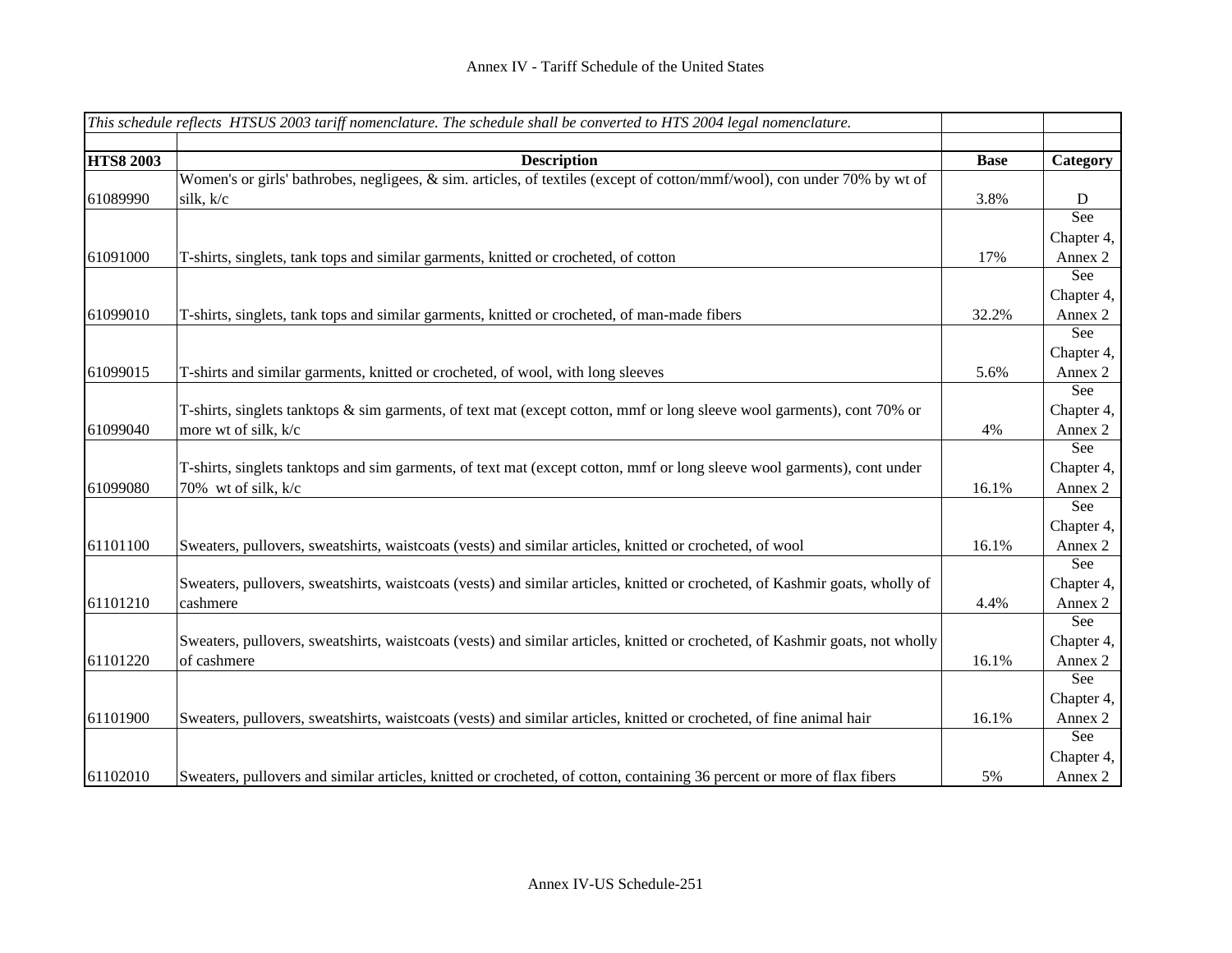| This schedule reflects HTSUS 2003 tariff nomenclature. The schedule shall be converted to HTS 2004 legal nomenclature. |                                                                                                                                 |             |             |
|------------------------------------------------------------------------------------------------------------------------|---------------------------------------------------------------------------------------------------------------------------------|-------------|-------------|
|                                                                                                                        |                                                                                                                                 |             |             |
| <b>HTS8 2003</b>                                                                                                       | <b>Description</b>                                                                                                              | <b>Base</b> | Category    |
|                                                                                                                        |                                                                                                                                 |             | See         |
|                                                                                                                        |                                                                                                                                 |             | Chapter 4,  |
| 61102020                                                                                                               | Sweaters, pullovers and similar articles, knitted or crocheted, of cotton, nesoi                                                | 16.9%       | Annex 2     |
|                                                                                                                        |                                                                                                                                 |             | See         |
|                                                                                                                        | Sweaters, pullovers, sweatshirts and similar articles, knitted or crocheted, of man-made fibers, cont. 25% or more by           |             | Chapter 4,  |
| 61103010                                                                                                               | weight of leather                                                                                                               | 6%          | Annex 2     |
|                                                                                                                        |                                                                                                                                 |             | See         |
|                                                                                                                        |                                                                                                                                 |             | Chapter 4,  |
| 61103015                                                                                                               | Sweaters, etc., knitted or crocheted, of manmade fibers, containing 23% or more of wool or fine animal hair                     | 17%         | Annex 2     |
|                                                                                                                        |                                                                                                                                 |             | See         |
|                                                                                                                        | Sweaters, pullovers & similar articles, knitted or crocheted, of manmade fibers, containing 30 percent or more of silk or       |             | Chapter 4,  |
| 61103020                                                                                                               | silk waste                                                                                                                      | 6.3%        | Annex 2     |
|                                                                                                                        |                                                                                                                                 |             | See         |
|                                                                                                                        |                                                                                                                                 |             | Chapter 4,  |
| 61103030                                                                                                               | Sweaters, pullovers and similar articles, knitted or crocheted, of manmade fibers, nesoi                                        | 32.2%       | Annex 2     |
|                                                                                                                        | Sweaters, pullovers, sweatshirts, vests and similar articles, of text mat (except wool, cotton or mmf), cont 70% or more by     |             |             |
| 61109010                                                                                                               | wt of silk, k/c                                                                                                                 | 1.4%        | ${\bf D}$   |
|                                                                                                                        | Sweaters, pullovers, sweatshirts, vests and sim articles, of text mat (except wool, cotton or mmf), containing under 70%        |             |             |
| 61109090                                                                                                               | by wt of silk, k/c                                                                                                              | 6%          | D           |
| 61111000                                                                                                               | Babies' garments and clothing accessories, knitted or crocheted, of wool or fine animal hair                                    | 13.9%       | $\mathbf D$ |
|                                                                                                                        |                                                                                                                                 |             | See         |
|                                                                                                                        |                                                                                                                                 |             | Chapter 4,  |
| 61112010                                                                                                               | Babies' blouses and shirts, except those imported as parts of sets, knitted or crocheted, of cotton                             | 19.8%       | Annex 2     |
|                                                                                                                        |                                                                                                                                 |             | See         |
|                                                                                                                        |                                                                                                                                 |             | Chapter 4,  |
| 61112020                                                                                                               | Babies' T-shirts, singlets and similar garments, except those imported as parts of sets, of cotton                              | 15.5%       | Annex 2     |
|                                                                                                                        |                                                                                                                                 |             | See         |
|                                                                                                                        | Babies' sweaters, pullovers, sweatshirts and similar articles, except those imported as parts of sets, knitted or crocheted, of |             | Chapter 4,  |
| 61112030                                                                                                               | cotton                                                                                                                          | 15.5%       | Annex 2     |
|                                                                                                                        |                                                                                                                                 |             | See         |
|                                                                                                                        |                                                                                                                                 |             | Chapter 4,  |
| 61112040                                                                                                               | Babies' dresses, knitted or crocheted, of cotton                                                                                | 11.6%       | Annex 2     |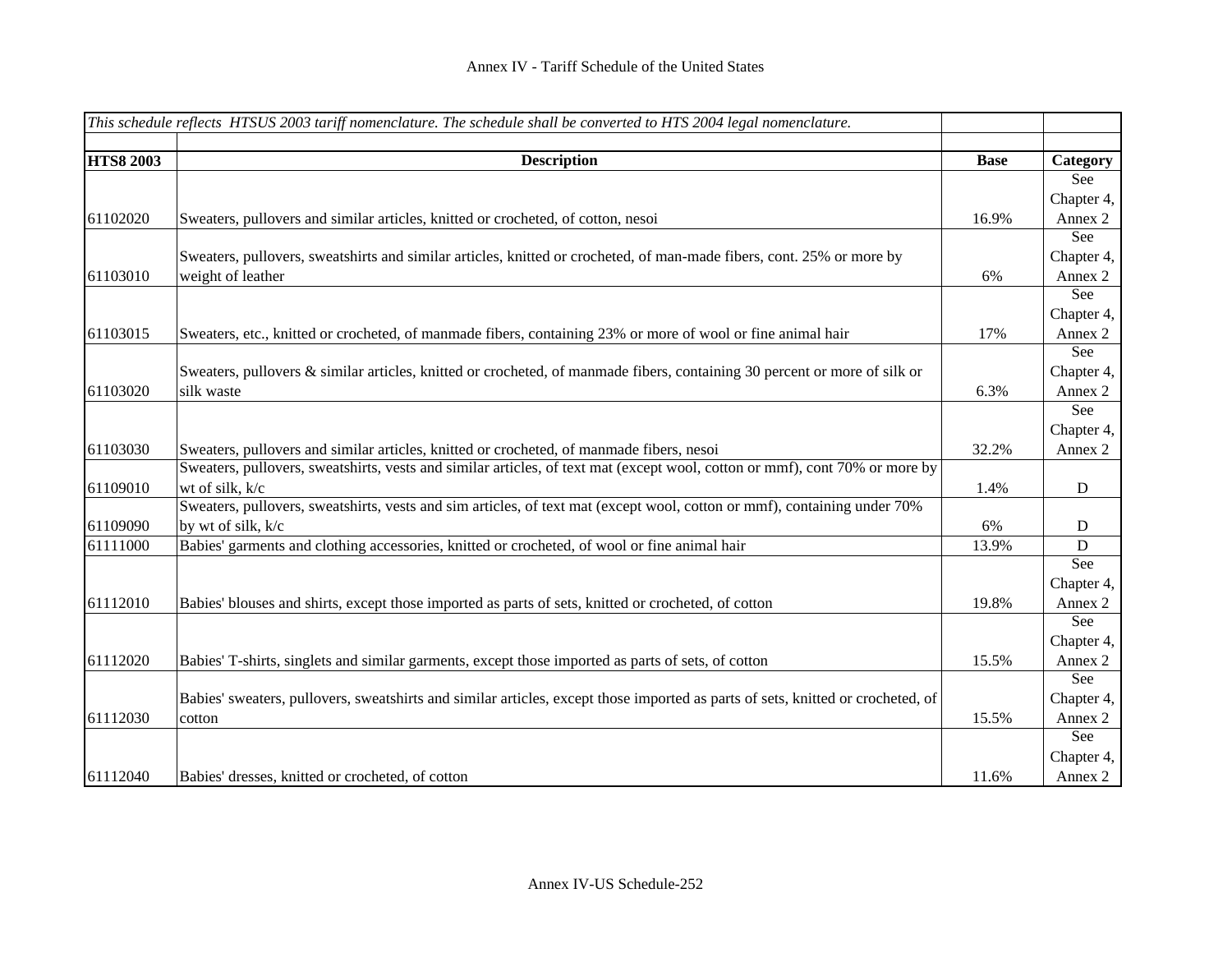|                  | This schedule reflects HTSUS 2003 tariff nomenclature. The schedule shall be converted to HTS 2004 legal nomenclature.           |             |             |
|------------------|----------------------------------------------------------------------------------------------------------------------------------|-------------|-------------|
|                  |                                                                                                                                  |             |             |
| <b>HTS8 2003</b> | <b>Description</b>                                                                                                               | <b>Base</b> | Category    |
|                  |                                                                                                                                  |             | See         |
|                  |                                                                                                                                  |             | Chapter 4,  |
| 61112050         | Babies' trousers, breeches and shorts, except those imported as parts of sets, knitted or crocheted, of cotton                   | 15.1%       | Annex 2     |
|                  |                                                                                                                                  |             | See         |
|                  |                                                                                                                                  |             | Chapter 4,  |
| 61112060         | Babies' garments and clothing accessories, knitted or crocheted, of cotton, nesoi                                                | 8.2%        | Annex 2     |
|                  |                                                                                                                                  |             | See         |
|                  |                                                                                                                                  |             | Chapter 4,  |
| 61113010         | Babies' trousers, breeches and shorts, except those imported as parts of sets, knitted or crocheted, of synthetic fibers         | 28.4%       | Annex 2     |
|                  |                                                                                                                                  |             | See         |
|                  |                                                                                                                                  |             | Chapter 4,  |
| 61113020         | Babies' blouses and shirts, except those imported as parts of sets, knitted or crocheted, of synthetic fibers                    | 32.3%       | Annex 2     |
|                  |                                                                                                                                  |             | See         |
|                  | Babies' T-shirts, singlets and similar garments, except those imported as parts of sets, knitted or crocheted, of synthetic      |             | Chapter 4,  |
| 61113030         | fibers                                                                                                                           | 32.3%       | Annex 2     |
|                  |                                                                                                                                  |             | See         |
|                  | Babies' sweaters, pullovers and similar articles, except those imported as parts of sets, knitted or crocheted, of synthetic     |             | Chapter 4,  |
| 61113040         | fibers                                                                                                                           | 30.5%       | Annex 2     |
|                  |                                                                                                                                  |             | See         |
|                  |                                                                                                                                  |             | Chapter 4,  |
| 61113050         | Babies' garments and clothing accessories, knitted or crocheted, of synthetic fibers, nesoi                                      | 16.1%       | Annex 2     |
| 61119010         | Babies' trousers, breeches and shorts, except those imported as parts of sets, knitted or crocheted, of artificial fibers        | 16.4%       | ${\bf D}$   |
| 61119020         | Babies' blouses and shirts, except those imported as parts of sets, knitted or crocheted, of artificial fibers                   | 19%         | D           |
|                  | Babies' T-shirts, singlets and similar garments, except those imported as parts of sets, knitted or crocheted, of artificial     |             |             |
| 61119030         | fibers                                                                                                                           | 3.5%        | D           |
|                  | Babies' sweaters, sweatshirts, and similar articles, except those imported as parts of sets, knitted or crocheted, of artificial |             |             |
| 61119040         | fibers                                                                                                                           | 26.9%       | D           |
| 61119050         | Babies' garments and clothing accessories, knitted or crocheted, of artificial fibers, nesoi                                     | 15.1%       | D           |
|                  | Babies garments and clothing accessories, of textile materials (except wool, cotton or mmf), containing 70% or more by           |             |             |
| 61119070         | weight of silk, k/c                                                                                                              | 1.4%        | D           |
|                  | Babies garments and clothing accessories, of textile materials (except wool, cotton or mmf), containing under 70% by             |             |             |
| 61119090         | weight of silk, k/c                                                                                                              | 5.6%        | $\mathbf D$ |
| 61121100         | Track suits, knitted or crocheted, of cotton                                                                                     | 15.1%       | ${\bf D}$   |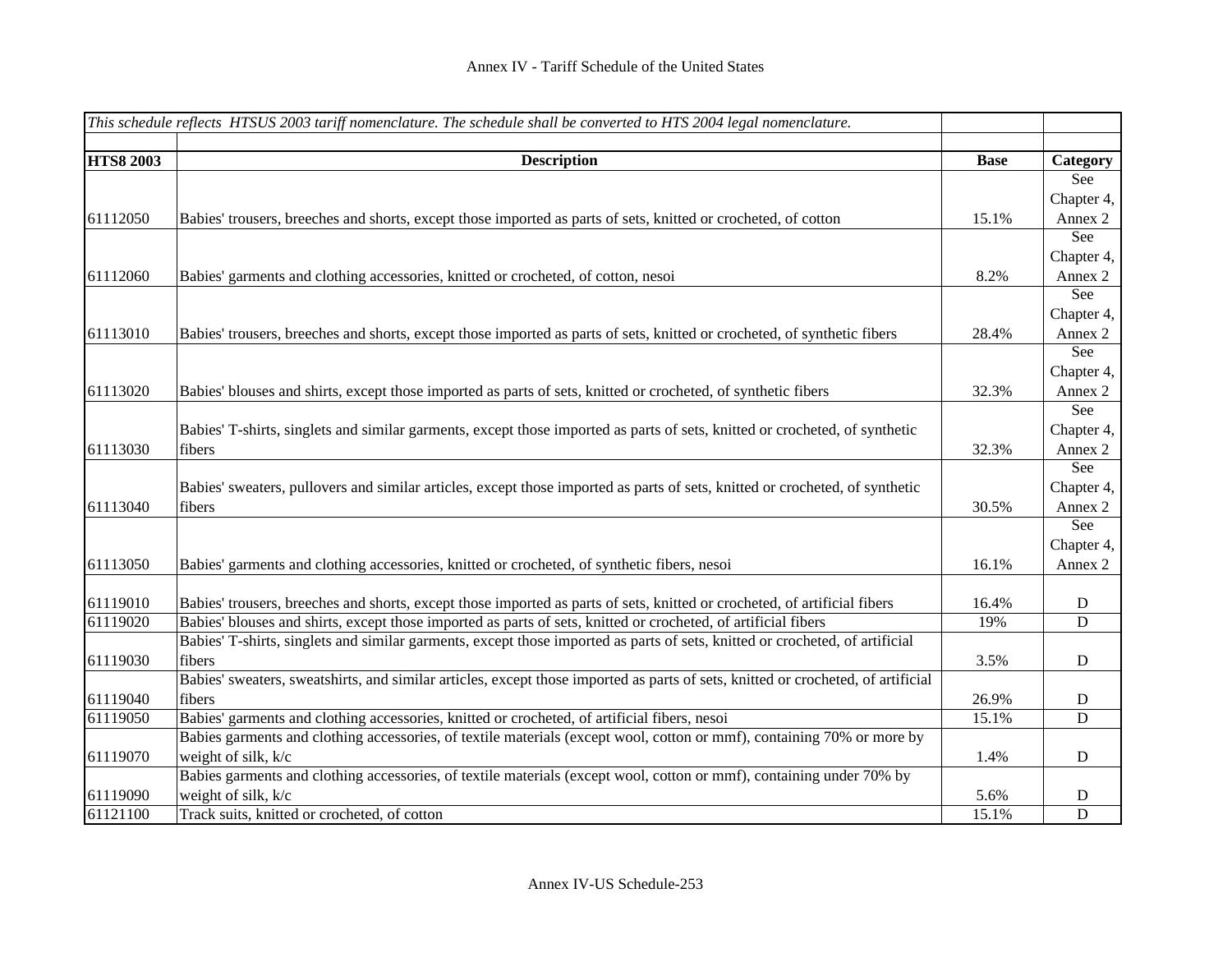|                  | This schedule reflects HTSUS 2003 tariff nomenclature. The schedule shall be converted to HTS 2004 legal nomenclature.         |             |             |
|------------------|--------------------------------------------------------------------------------------------------------------------------------|-------------|-------------|
| <b>HTS8 2003</b> | <b>Description</b>                                                                                                             | <b>Base</b> | Category    |
| 61121200         | Track suits, knitted or crocheted, of synthetic fibers                                                                         | 28.4%       | D           |
| 61121910         | Track suits, knitted or crocheted, of artificial fibers                                                                        | 28.4%       | ${\bf D}$   |
|                  | Track suits, of textile materials (except cotton or mmf), containing 70% or more by weight of silk or silk waste, knitted or   |             |             |
| 61121940         | crocheted                                                                                                                      | 5.4%        | D           |
|                  | Track suits, of textile materials (except cotton or mmf), containing less than 70% by weight of silk or silk waste, knitted or |             |             |
| 61121980         | crocheted                                                                                                                      | 21.7%       | D           |
| 61122010         | Ski-suits, knitted or crocheted, of man-made fibers                                                                            | 28.4%       | ${\bf D}$   |
| 61122020         | Ski-suits, knitted or crocheted, of textile materials other than man-made fibers                                               | 9.1%        | ${\bf D}$   |
| 61123100         | Men's or boys' swimwear, knitted or crocheted, of synthetic fibers                                                             | 26.1%       | ${\bf D}$   |
| 61123900         | Men's or boys' swimwear, knitted or crocheted, of textile materials other than synthetic fibers                                | 13.3%       | ${\bf D}$   |
| 61124100         | Women's or girls' knitted or crocheted swimwear of synthetic fibers                                                            | 25.1%       | $\mathbf D$ |
| 61124900         | Women's or girls' swimwear, knitted or crocheted, of textile materials other than synthetic fibers                             | 13.3%       | $\mathbf D$ |
|                  | Garments nesoi, made up of k/c fabrics of 5903, 5906 or 5907, w an outer surf impreg, coated, cov, or lam w rub/p mat          |             |             |
| 61130010         | which obscures the fab                                                                                                         | 4.2%        | D           |
|                  | Garments nesoi, made up of k/c fabrics of 5903, 5906 or 5907, not impreg, coated, covered, or laminated w rubber or            |             |             |
| 61130090         | plastics materials                                                                                                             | 7.2%        | $\mathbf D$ |
| 61141000         | Garments nesoi, knitted or crocheted, of wool or fine animal hair                                                              | 12.5%       | D           |
| 61142000         | Garments nesoi, knitted or crocheted, of cotton                                                                                | 10.9%       | ${\bf D}$   |
| 61143010         | Tops, knitted or crocheted, of man-made fibers                                                                                 | 28.4%       | $\mathbf D$ |
| 61143020         | Bodysuits and bodyshirts, knitted or crocheted, of man-made fibers                                                             | 32.2%       | ${\bf D}$   |
| 61143030         | Garments nesoi, knitted or crocheted, of man-made fibers                                                                       | 15%         | ${\bf D}$   |
|                  | Other garments nesoi, of textile materials (except wool, cotton or mmf), contain 70% or more by weight of silk or silk         |             |             |
| 61149010         | waste, knitted/croch                                                                                                           | 1.4%        | D           |
|                  | Other garment, nesoi, of textile materials (except wool, cotton or mmf), containing under 70% by wt of silk or silk waste,     |             |             |
| 61149090         | knitted/crocheted                                                                                                              | 5.6%        | D           |
| 61151100         | Panty hose and tights, knitted or crocheted, of synthetic fibers, measuring per single yarn less than 67 decitex               | 16.1%       | ${\bf D}$   |
|                  | Surgical panty hose w/graduated compression for orthopedic treatment, knitted/crocheted, of syn fibers, meas per single        |             |             |
| 61151210         | yarn 67+ dtx                                                                                                                   | Free        | D           |
| 61151220         | Panty hose (not surgical) & tights, knitted/crocheted, of syn fibers, measuring per single yarn 67+ dtx                        | 15.1%       | ${\bf D}$   |
|                  | Surgical panty hose w/graduated compression for orthopedic treatment, knitted/crocheted, of textile materials exc syn          |             |             |
| 61151920         | fibers                                                                                                                         | Free        | D           |
| 61151940         | Panty hose (not surgical) and tights, containing 70% or more by weight of silk or silk waste, knitted or crocheted             | 4%          | $\mathbf D$ |
| 61151980         | Panty hose (not surgical) and tights, of textile materials nesoi, knitted or crocheted                                         | 16.1%       | ${\bf D}$   |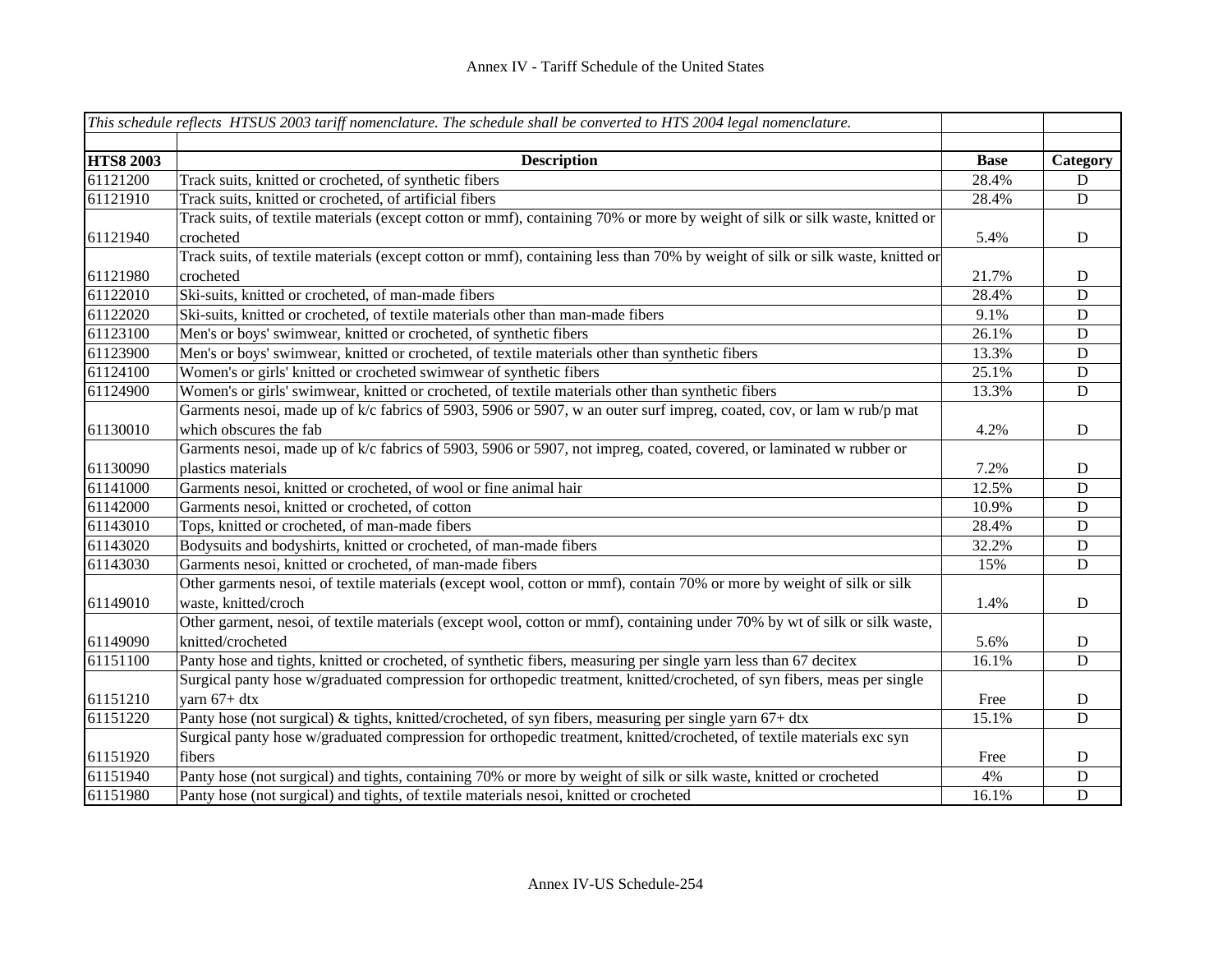|                  | This schedule reflects HTSUS 2003 tariff nomenclature. The schedule shall be converted to HTS 2004 legal nomenclature.        |             |             |
|------------------|-------------------------------------------------------------------------------------------------------------------------------|-------------|-------------|
|                  |                                                                                                                               |             |             |
| <b>HTS8 2003</b> | <b>Description</b>                                                                                                            | <b>Base</b> | Category    |
|                  | Women's full-length or knee-length hosiery, measuring per single yarn less than 67 decitex containing 70% or more by wt       |             |             |
| 61152010         | of silk, knit/croc                                                                                                            | 4.3%        | ${\bf D}$   |
|                  | Women's full-length or knee-length hosiery, measuring per single yarn less than 67 decitex containing under 70% by wt of      |             |             |
| 61152090         | silk, knitted/croc                                                                                                            | 15%         | $\mathbf D$ |
| 61159100         | Hosiery nesoi, knitted or crocheted, of wool or fine animal hair                                                              | 11.4%       | $\mathbf D$ |
| 61159230         | Surgical stockings w/graduated compression for orthopedic treatment, knitted or crocheted, of cotton                          | Free        | D           |
| 61159260         | Stockings, socks, etc. (not surgical), knitted or crocheted, of cotton, containing lace or net                                | 11%         | D           |
| 61159290         | Stockings, socks, etc. nesoi (not surgical and not containing lace or net), knitted or crocheted, of cotton                   | 13.6%       | $\mathbf D$ |
| 61159330         | Surgical stockings w/graduated compression for orthopedic treatment, knitted or crocheted, of synthetic fibers                | Free        | $\mathbf D$ |
| 61159360         | Stockings, socks, etc. nesoi, knitted or crocheted, of synthetic fibers, containing lace or net                               | 18.9%       | $\mathbf D$ |
| 61159390         | Stockings, socks, etc. nesoi, knitted or crocheted, of synthetic fibers (not containing lace or net)                          | 14.7%       | $\mathbf D$ |
| 61159914         | Hosiery nesoi, of artificial fibers, containing lace or net                                                                   | 18.9%       | $\mathbf D$ |
| 61159918         | Hosiery nesoi, knitted or crocheted, of artificial fibers, other than those containing lace or net                            | 14.7%       | $\mathbf D$ |
|                  | Stockings and other hosiery, including footwear without applied soles, of textile materials(except mmf), cont 70% or more     |             |             |
| 61159940         | by wt of silk, k/c                                                                                                            | 2.5%        | D           |
|                  | Stockings and other hosiery, including footwear without applied soles, of textile materials(except mmf), cont under 70%       |             |             |
| 61159980         | by wt of silk, k/c                                                                                                            | 10%         | $\mathbf D$ |
| 61161005         | Ice hockey and field hockey gloves, knitted or crocheted, impregnated, coated or covered with plastics or rubber              | Free        | $\mathbf D$ |
|                  | Other gloves, mittens and mitts, the foregoing specially designed for sports use, incl. ski and snowmobile gloves, mittens    |             |             |
| 61161008         | and mitts                                                                                                                     | 3.1%        | $\mathbf D$ |
|                  | Gloves, mittens & mitts, w/o four., k/c, coated w. plastics/rubber nesoi, cut & sewn, of veg. fibers, cont. > 50% by wt. of   |             |             |
| 61161013         | plastics/rubber                                                                                                               | 13.8%       | ${\bf D}$   |
|                  | Gloves, mittens & mitts, w/o four., k/c, coated w. plastics/rubber, nesoi, cut & sewn, of veg. fibers, cont. 50 % or less wt. |             |             |
| 61161017         | of plas./rub.                                                                                                                 | 23.6%       | $\mathbf D$ |
|                  | Gloves, mittens & mitts(excl sports), impreg etc, cut & sewn from pre-exist non-veg fib impreg fab, w/o fourch, con ov        |             |             |
| 61161044         | 50% wt plast/rub k/c                                                                                                          | 10.9%       | $\mathbf D$ |
|                  | Gloves, mittens & mitts(excl sports), impreg etc, cut & sewn from pre-exist non-veg fib impreg fab, w/o fourch, con <         |             |             |
| 61161048         | 50% wt pla/rub k/c                                                                                                            | 18.7%       | ${\bf D}$   |
|                  | Gloves, mittens & mitts(excl ports), impreg etc, not cut & sewn from pre-existing fabric, w/o fourch, con 50% or more wt      |             |             |
| 61161055         | of tex fibers, k/c                                                                                                            | 13.3%       | ${\bf D}$   |
|                  | Gloves, mittens & mitts(excl sports), impreg etc, not cut & sewn from pre-existing fabric, w/o fourch, cont < 50% by wt       |             |             |
| 61161065         | of text fib, k/c                                                                                                              | 7.7%        | $\mathbf D$ |
|                  | Gloves, mittens & mitts(excl sports), impreg etc, not cut & sewn from pre-existing fabric, with fourch, con 50% or more       |             |             |
| 61161075         | wt of text fib, k/c                                                                                                           | 13.3%       | $\mathbf D$ |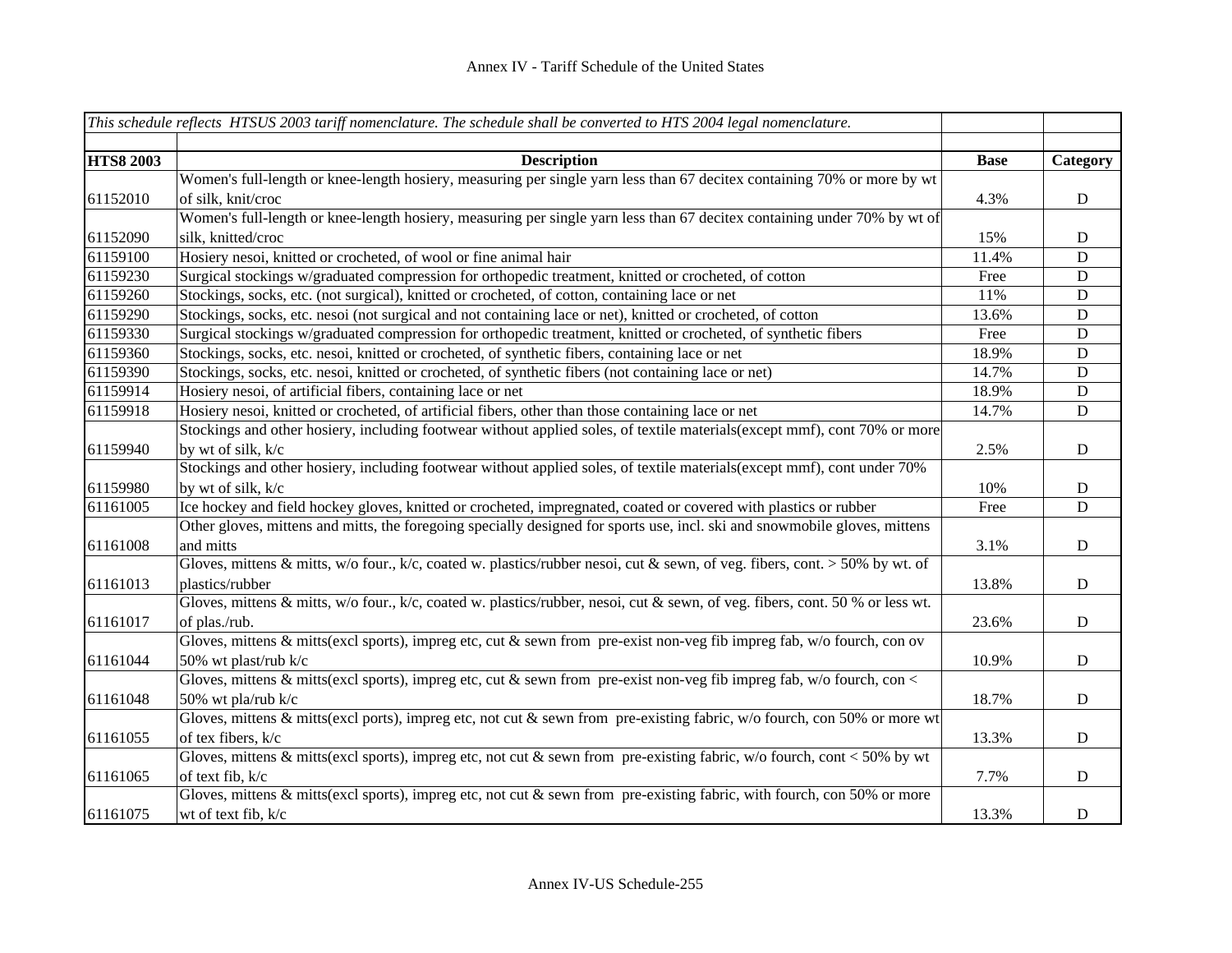|                  | This schedule reflects HTSUS 2003 tariff nomenclature. The schedule shall be converted to HTS 2004 legal nomenclature.               |                              |             |
|------------------|--------------------------------------------------------------------------------------------------------------------------------------|------------------------------|-------------|
|                  |                                                                                                                                      |                              |             |
| <b>HTS8 2003</b> | <b>Description</b>                                                                                                                   | <b>Base</b>                  | Category    |
|                  | Gloves, mittens & mitts(excl sports), impreg etc, not cut & sewn from pre-existing fab, w fourch, cont < 50% by wt of                |                              |             |
| 61161095         | textile fiber, k/c                                                                                                                   | 7.7%                         | D           |
|                  |                                                                                                                                      | $31.4$ cents/kg +            |             |
| 61169100         | Gloves, mittens and mitts, knitted or crocheted, of wool or fine animal hair                                                         | 7%                           | D           |
|                  | Ice hockey and field hockey gloves, knitted or crocheted, of cotton, not impregnated, coated or covered with plastics or             |                              |             |
| 61169205         | rubber                                                                                                                               | Free                         | D           |
|                  | Gloves, etc., specially designed for sports, including ski and snowmobile gloves, mittens and mitts, knitted or crocheted,           |                              |             |
| 61169208         | of cotton                                                                                                                            | 3.1%                         | D           |
|                  | Gloves, mittens & mitts, (excl. ski or snowmobile), knitted or crocheted, of cotton, made from a pre-existing machine knit           |                              |             |
| 61169264         | fabric, w/o four.                                                                                                                    | 23.6%                        | ${\bf D}$   |
|                  |                                                                                                                                      |                              |             |
| 61169274         | Gloves, mittens & mitts (excl. ski or snowmobile), $k/c$ , of cotton, from a pre-existing machine knit fabric, with fourchettes      | 23.6%                        | D           |
|                  | Gloves, mittens & mitts, (excl. ski or snowmobile), $k/c$ , of cotton, not made from a pre-existing machine knit fabric, $w/o$       |                              |             |
| 61169288         | fourchettes                                                                                                                          | 9.5%                         | D           |
|                  | Gloves, mittens $\&$ mitts, of cotton, $k/c$ , not impreg. etc. with plas./rub., not from pre-ex. mach. knit fabric, not for sports, |                              |             |
| 61169294         | with four.                                                                                                                           | 9.5%                         | D           |
|                  | Ice hockey and field hockey gloves, knitted or crocehted, of synthetic fibers, not impregnated, coated or covered with               |                              |             |
| 61169305         | plastics or rubber                                                                                                                   | Free                         | D           |
| 61169308         | Gloves, mittens $\&$ mitts, for sports use, (incl. ski and snowmobile gloves, etc.), of synthetic fibers                             | 3.1%                         | D           |
|                  | Gloves, mittens & mitts (excl. those designed for sports etc.), $k/c$ , of synthetic fiber, cont. 23% or more wt. of wool etc.,      | $31.2$ cents/kg +            |             |
| 61169364         | w/o four.                                                                                                                            | 7%                           | ${\bf D}$   |
|                  | Gloves, mittens $\&$ mitts (excl. those designed for sports etc.), $k/c$ , of synthetic fibers, cont. 23% or more wt. of wool etc.,  | $\overline{31.2}$ cents/kg + |             |
| 61169374         | with four.                                                                                                                           | 7%                           | $\mathbf D$ |
|                  | Gloves, mittens & mitts (excl. those designed for sports etc.), $k/c$ , of synthetic fibers, under 23% by wt. of wool etc., $w/o$    |                              |             |
| 61169388         | fourchettes                                                                                                                          | 18.7%                        | ${\bf D}$   |
|                  | Gloves, mittens & mitts (excl. those designed for sports etc.), k/c, of synthetic fibers, under 23% by wt. of wool etc., with        |                              |             |
| 61169394         | fourchettes                                                                                                                          | 18.7%                        | ${\bf D}$   |
|                  | Ice hockey and field hockey gloves, knitted or crocheted, of artificial fibers, not impregnated, coated or covered with              |                              |             |
| 61169920         | plastics or rubber                                                                                                                   | Free                         | $\mathbf D$ |
|                  | Gloves, mittens & mitts specially designed for sports, including ski and snowmobile gloves, mittens and mitts, of artificial         |                              |             |
| 61169935         | fibers                                                                                                                               | 3.1%                         | $\mathbf D$ |
|                  |                                                                                                                                      |                              |             |
| 61169948         | Gloves, mittens & mitts (excl. those designed for sports etc.), knitted/crocheted, of artificial fibers, without fourchettes         | 18.9%                        | ${\bf D}$   |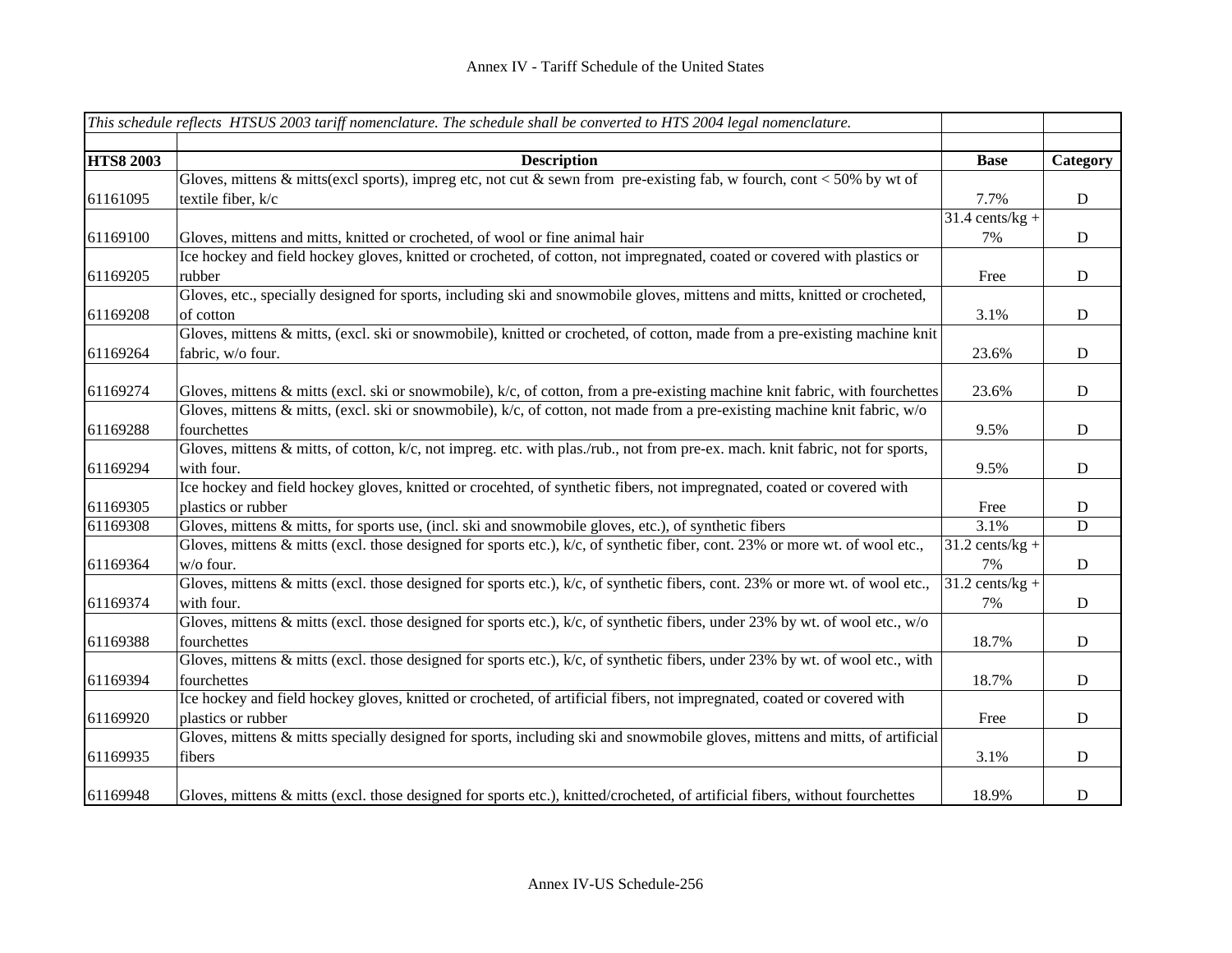|                  | This schedule reflects HTSUS 2003 tariff nomenclature. The schedule shall be converted to HTS 2004 legal nomenclature.          |                              |             |
|------------------|---------------------------------------------------------------------------------------------------------------------------------|------------------------------|-------------|
| <b>HTS8 2003</b> | <b>Description</b>                                                                                                              | <b>Base</b>                  | Category    |
|                  |                                                                                                                                 |                              |             |
| 61169954         | Gloves, mittens & mitts (excl. those designed for sports etc.), knitted or crocheted, of artificial fibers, with fourchettes    | 18.9%                        | $\mathbf D$ |
|                  | Gloves, mittens and mitts, of textile materials (except wool, cotton or mmf), containing 70% or more by wt of silk or silk      |                              |             |
| 61169975         | waste, knit/croc                                                                                                                | 0.4%                         | $\mathbf D$ |
|                  | Gloves, mittens and mitts, of textile materials (except wool, cotton or mmf), containing under 70% by weight of silk or silk    |                              |             |
| 61169995         | waste, knit/croc                                                                                                                | 3.8%                         | D           |
| 61171010         | Shawls, scarves, mufflers, mantillas, veils and the like, knitted or crocheted, of wool or fine animal hair                     | 9.7%                         | ${\bf D}$   |
| 61171020         | Shawls, scarves, mufflers, mantillas, veils and the like, knitted or crocheted, of man-made fibers                              | 11.4%                        | ${\bf D}$   |
| 61171040         | Shawls, scarves, etc., knitted or crocheted, containing 70% or more by weight of silk or silk waste                             | 2.4%                         | $\mathbf D$ |
| 61171060         | Shawls, scarves, mufflers, mantillas, veils and the like, nesoi                                                                 | 9.6%                         | ${\bf D}$   |
| 61172010         | Ties, bow ties and cravats, containing 70% or more by weight of silk or silk waste, knitted or crocheted                        | 1.9%                         | ${\bf D}$   |
| 61172090         | Ties, bow ties and cravats, containing under 70% by weight of silk or silk waste, knitted or crocheted                          | 5.3%                         | ${\bf D}$   |
|                  | Made up clothing accessories (excl shawls, scarves, mufflers, mantillas, veils and the like; ties and cravat), con $>$ or = 70% |                              |             |
| 61178010         | wt of silk, k/c                                                                                                                 | 3.6%                         | ${\rm D}$   |
|                  | Headbands, ponytail holders & similar articles, of textile materials other than containing 70% or more by weight of silk,       |                              |             |
| 61178085         | knitted/crocheted                                                                                                               | 14.7%                        | ${\bf D}$   |
|                  | Made up clothing accessories (excl shawl, scarve, and like, tie, cravat, headband, ponytail holder and like), cont < 70% wt     |                              |             |
| 61178095         | of silk, k/c                                                                                                                    | 14.7%                        | ${\bf D}$   |
|                  |                                                                                                                                 |                              |             |
| 61179010         | Parts of garments or of clothing accessories, containing 70% or more by weight of silk or silk waste, knitted or crocheted      | 3.6%                         | ${\bf D}$   |
|                  |                                                                                                                                 |                              |             |
| 61179090         | Parts of garments or of clothing accessories, containing under 70% by weight of silk or silk waste, knitted or crocheted        | 14.7%                        | $\mathbf D$ |
|                  |                                                                                                                                 | $\overline{42.2}$ cents/kg + |             |
| 62011100         | Men's or boys' overcoats, carcoats, capes, cloaks and similar coats of wool or fine animal hair, not knitted or crocheted       | 16.8%                        | ${\bf D}$   |
|                  | Men's or boys' overcoats, carcoats, capes, & similar coats of cotton, not knit or crocheted, containing 15% or more by wt       |                              |             |
| 62011210         | of down, etc                                                                                                                    | 4.4%                         | D           |
|                  | Men's or boys' overcoats, carcoats, capes, & similar coats of cotton, not knit or crocheted, not containing 15% or more by      |                              |             |
| 62011220         | wt of down, etc                                                                                                                 | 9.5%                         | $\mathbf D$ |
|                  | Men's or boys' overcoats, carcoats, capes, & like coats of man-made fibers, not knit or crocheted, cont. 15% or more by         |                              |             |
| 62011310         | wt of down, etc                                                                                                                 | 4.4%                         | $\mathbf D$ |
|                  | Men's or boys' overcoats, carcoats, capes, & like coats of manmade fibers, not knit or crocheted, cont. 36 percent or more      | $50$ cents/kg +              |             |
| 62011330         | of wool, nesoi                                                                                                                  | 19.8%                        | ${\bf D}$   |
|                  |                                                                                                                                 |                              |             |
| 62011340         | Men's or boys' overcoats, carcoats, capes, cloaks and similar coats, not knitted or crocheted, of manmade fibers, nesoi         | 27.9%                        | D           |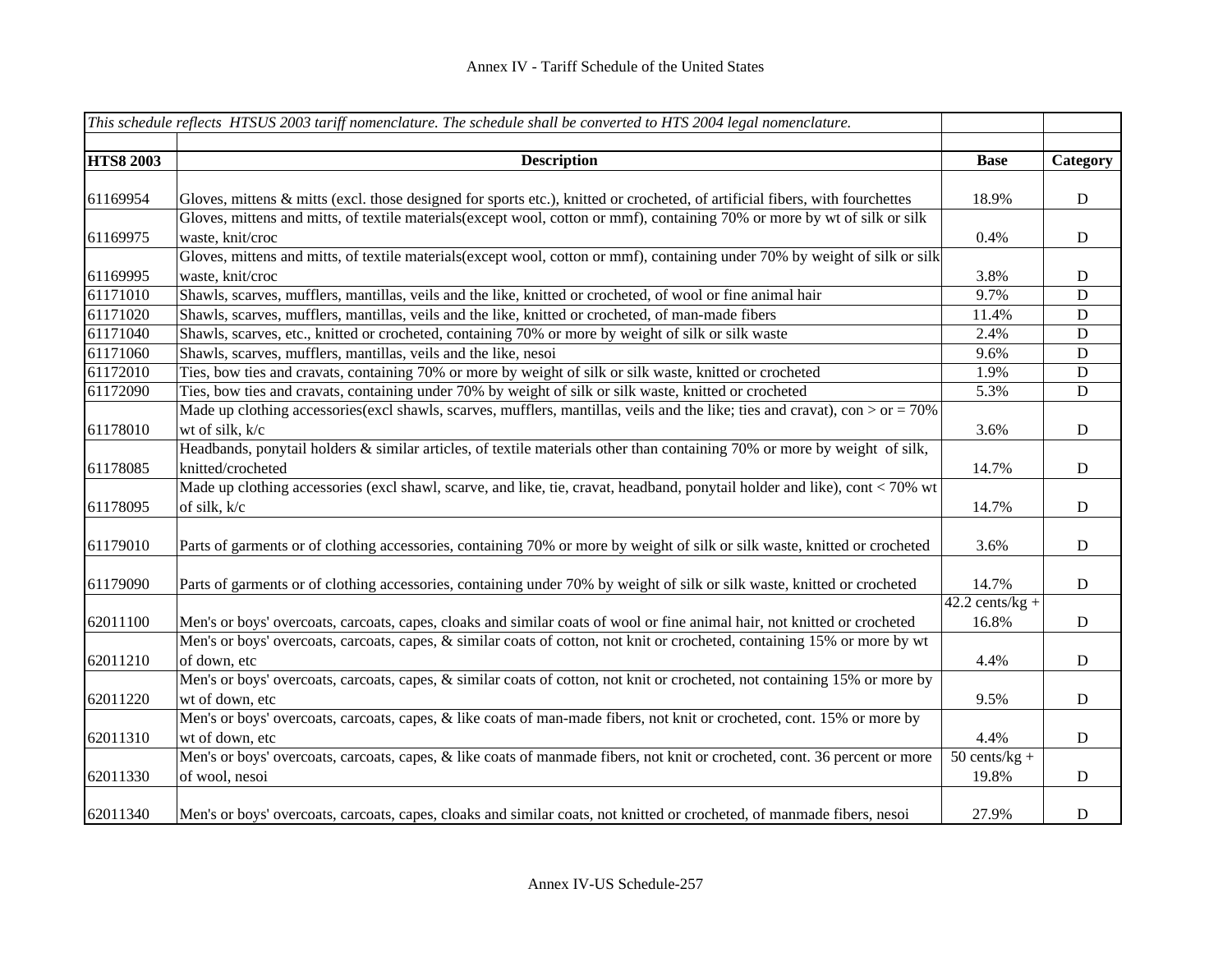|                  | This schedule reflects HTSUS 2003 tariff nomenclature. The schedule shall be converted to HTS 2004 legal nomenclature.      |                   |             |
|------------------|-----------------------------------------------------------------------------------------------------------------------------|-------------------|-------------|
|                  |                                                                                                                             |                   |             |
| <b>HTS8 2003</b> | <b>Description</b>                                                                                                          | <b>Base</b>       | Category    |
|                  | Men's or boys' overcoats, carcoats, capes, cloaks, $\&$ sim coats, of tex mats(except wool, cotton or mmf), cont > or = 70% |                   |             |
| 62011910         | by wt silk, not k/c                                                                                                         | 0.3%              | D           |
|                  | Men's or boys' overcoats, carcoats, capes, cloaks, & sim coats, of tex mats(except wool, cotton or mmf), cont under 70%     |                   |             |
| 62011990         | by wt silk, not k/c                                                                                                         | 2.8%              | D           |
| 62019110         | Men's or boys' padded, sleeveless jackets, not knitted or crocheted, of wool or fine animal hair                            | 9.4%              | $\mathbf D$ |
|                  |                                                                                                                             | $50$ cents/kg +   |             |
| 62019120         | Men's or boys' anoraks, windbreakers and similar articles nesoi, not knitted or crocheted, of wool or fine animal hair      | 19.8%             | D           |
|                  |                                                                                                                             |                   | See         |
|                  | Men's or boys' anoraks, windbreakers & similar articles, not knitted or crocheted, of cotton, containing 15% or more by     |                   | Chapter 4,  |
| 62019210         | weight of down, etc                                                                                                         | 4.4%              | Annex 2     |
|                  |                                                                                                                             |                   | See         |
|                  |                                                                                                                             |                   | Chapter 4,  |
| 62019215         | Men's or boys' anoraks, windbreakers and similar articles, nesoi, not knitted or crocheted, of cotton, water resistant      | 6.2%              | Annex 2     |
|                  |                                                                                                                             |                   | See         |
|                  | Men's or boys' anoraks, windbreakers & similar articles nesoi, not knitted or crocheted, of cotton, not cont. 15% or more   |                   | Chapter 4,  |
| 62019220         | by wt of down, etc                                                                                                          | 9.5%              | Annex 2     |
|                  |                                                                                                                             |                   | See         |
|                  | Men's or boys' anoraks, windbreakers & similar articles, not knitted or crocheted, of man-made fibers, cont. 15% or more    |                   | Chapter 4,  |
| 62019310         | by wt of down, etc                                                                                                          | 4.4%              | Annex 2     |
|                  |                                                                                                                             |                   | See         |
|                  | Men's or boys' padded, sleeveless jackets, not knitted or crocheted, of man-made fibers, not containing 15% or more by      |                   | Chapter 4,  |
| 62019320         | weight of down, etc                                                                                                         | 15.1%             | Annex 2     |
|                  |                                                                                                                             |                   | See         |
|                  | Men's or boys' anoraks, etc, nesoi, not knitted or crocheted, of manmade fibers, containing 36 percent or more of wool or   | $49.8$ cents/kg + | Chapter 4,  |
| 62019325         | fine animal hair                                                                                                            | 19.7%             | Annex 2     |
|                  |                                                                                                                             |                   | See         |
|                  | Men's or boys' anoraks, windbreakers and similar articles, not knitted or crocheted, of manmade fibers, nesoi, water        |                   | Chapter 4,  |
| 62019330         | resistant                                                                                                                   | 7.2%              | Annex 2     |
|                  |                                                                                                                             |                   | See         |
|                  |                                                                                                                             |                   | Chapter 4,  |
| 62019335         | Men's or boys' anoraks, windbreakers and similar articles, not knitted or crocheted, of manmade fibers, nesoi               | 27.9%             | Annex 2     |
|                  | Men's or boys' anoraks, wind-breakers and similar articles, of tex mats(except wool, cotton or mmf), cont 70% or more by    |                   |             |
| 62019910         | wt silk, not k/c                                                                                                            | 0.4%              | ${\bf D}$   |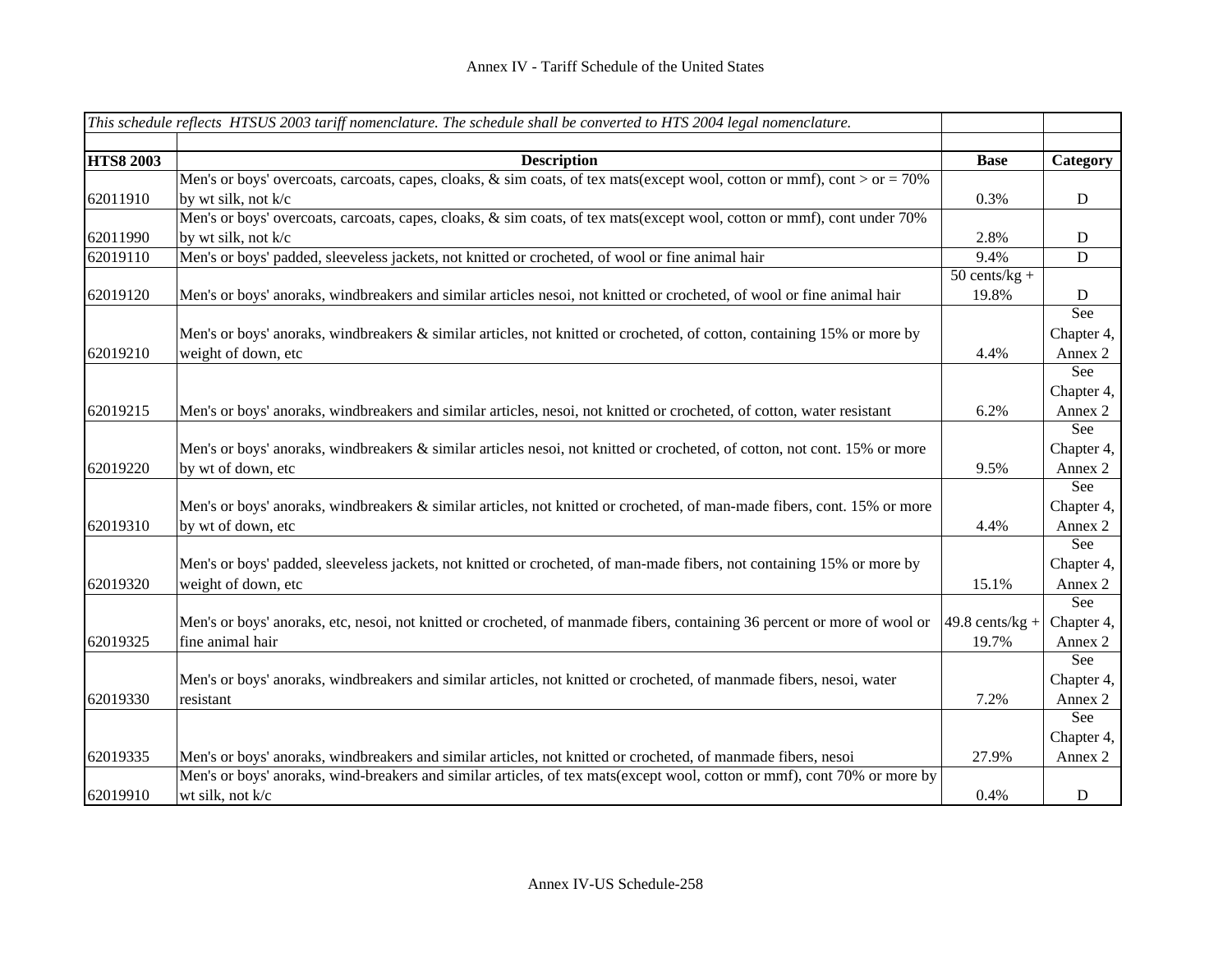|                  | This schedule reflects HTSUS 2003 tariff nomenclature. The schedule shall be converted to HTS 2004 legal nomenclature.        |                         |             |
|------------------|-------------------------------------------------------------------------------------------------------------------------------|-------------------------|-------------|
|                  |                                                                                                                               |                         |             |
| <b>HTS8 2003</b> | <b>Description</b>                                                                                                            | <b>Base</b>             | Category    |
|                  | Men's or boys' anoraks, wind-breakers and similar articles, of text mats(except wool, cotton or mmf), cont under 70% by       |                         |             |
| 62019990         | wt of silk, not k/c                                                                                                           | 4.2%                    | ${\bf D}$   |
|                  |                                                                                                                               | $41.5$ cents/kg +       |             |
| 62021100         | Women's or girls' overcoats, carcoats, capes, cloaks and similar coats, not knitted or crocheted, of wool or fine animal hair | 16.8%                   | $\mathbf D$ |
|                  | Women's or girls' overcoats, carcoats, etc, not knitted or crocheted, of cotton, containing 15% or more by weight of down,    |                         |             |
| 62021210         | etc                                                                                                                           | 4.4%                    | D           |
|                  | Women's or girls' overcoats, carcoats, etc, not knitted or crocheted, of cotton, not containing 15% or more by weight of      |                         |             |
| 62021220         | down, etc                                                                                                                     | 9%                      | $\mathbf D$ |
|                  | Women's or girls' overcoats, carcoats, etc, not knitted or crocheted, of man-made fibers, containing 15% or more by           |                         |             |
| 62021310         | weight of down, etc                                                                                                           | 4.4%                    | $\mathbf D$ |
|                  | Women's or girls' overcoats, carcoats, etc, not knitted or crocheted, of m-m fibers, cont. 36% or more of wool or fine        | $43.8$ cents/kg +       |             |
| 62021330         | animal hair, nesoi                                                                                                            | 19.8%                   | $\mathbf D$ |
|                  | Women's or girls' overcoats, carcoats, capes, cloaks and similar articles, not knitted or crocheted, of man-made fibers,      |                         |             |
| 62021340         | nesoi                                                                                                                         | 27.9%                   | $\mathbf D$ |
|                  | Women's or girls' overcoats, carcoats, capes, cloaks & sim coats, of tex mats(except wool, cotton or mmf), con 70% or         |                         |             |
| 62021910         | more wt silk, not k/c                                                                                                         | 0.3%                    | D           |
|                  | Women's or girls' overcoats, carcoats, capes, cloaks & sim coats, of tex mats(except wool, cotton or mmf), con under 70%      |                         |             |
| 62021990         | wt silk, not k/c                                                                                                              | 2.8%                    | $\mathbf D$ |
| 62029110         | Women's or girls' padded, sleeveless jackets, not knitted or crocheted, of wool or fine animal hair                           | 14.3%                   | D           |
|                  |                                                                                                                               | $37 \text{ cents/kg} +$ |             |
| 62029120         | Women's or girls' anoraks, windbreakers and similar articles nesoi, not knitted or crocheted, of wool or fine animal hair     | 16.8%                   | $\mathbf D$ |
|                  |                                                                                                                               |                         | See         |
|                  | Women's or girls' anoraks, windbreakers and similar articles, not knitted or crocheted, of cotton, cont. 15% or more by       |                         | Chapter 4,  |
| 62029210         | weight of down                                                                                                                | 4.4%                    | Annex 2     |
|                  |                                                                                                                               |                         | See         |
|                  |                                                                                                                               |                         | Chapter 4,  |
| 62029215         | Women's or girls' anoraks, windbreakers and similar articles, not knitted or crocheted, of cotton, nesoi, water resistant     | 6.2%                    | Annex 2     |
|                  |                                                                                                                               |                         | See         |
|                  | Women's or girls' anoraks, windbreakers & similar articles, nt knitted or crocheted, of cotton, nt cont. 15% or more by wt    |                         | Chapter 4,  |
| 62029220         | of down, etc                                                                                                                  | 9%                      | Annex 2     |
|                  | Women's or girls' anoraks, windbreakers & like articles, not knitted or crocheted, of man-made fibers, cont. 15% or more      |                         |             |
| 62029310         | by wt of down, etc                                                                                                            | 4.4%                    | $\mathbf D$ |
|                  | Women's or girls' padded, sleeveless jackets, not knitted or crocheted, of man-made fibers, not cont. 15% or more by          |                         |             |
| 62029320         | weight of down, etc                                                                                                           | 15.1%                   | $\mathbf D$ |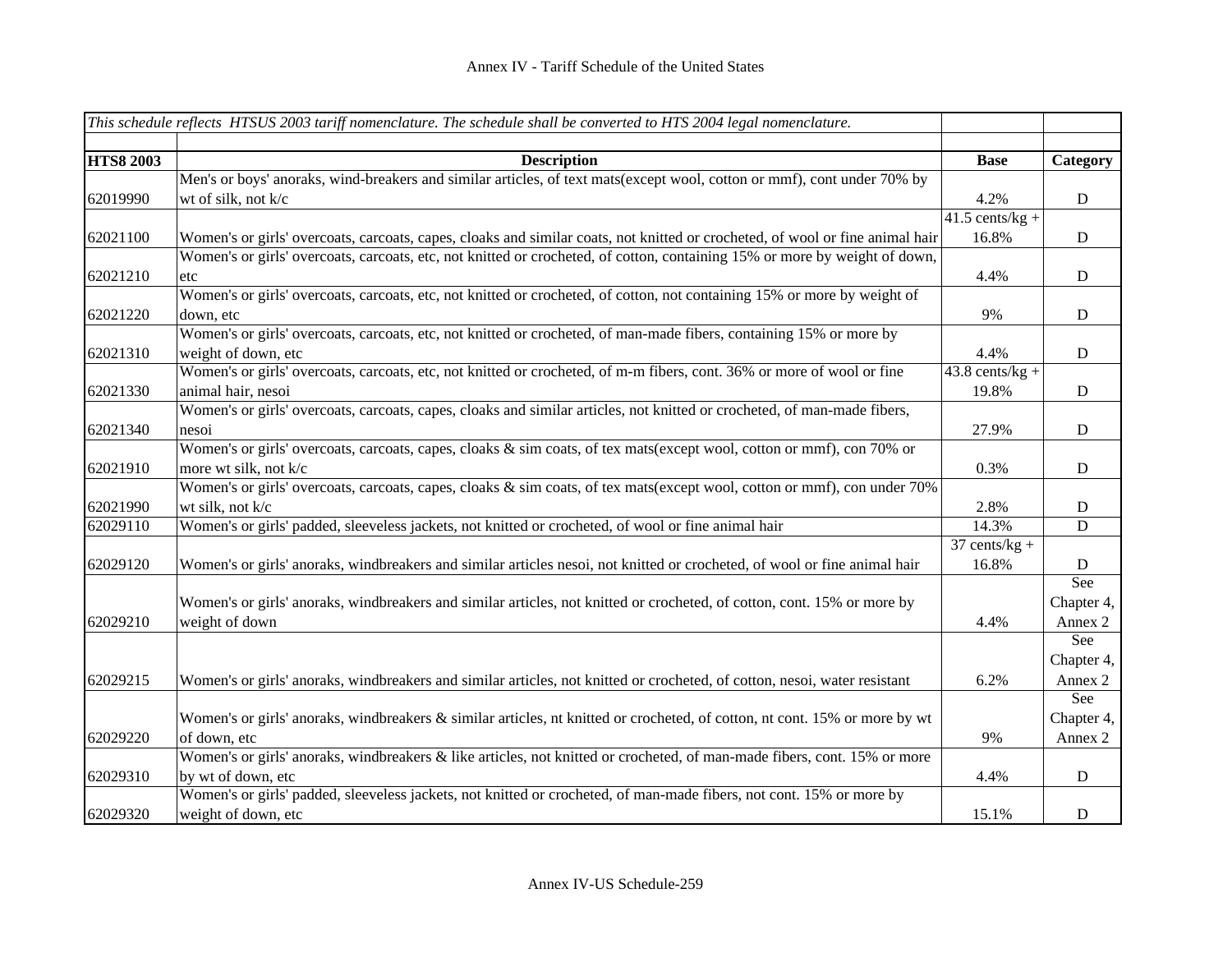|                  | This schedule reflects HTSUS 2003 tariff nomenclature. The schedule shall be converted to HTS 2004 legal nomenclature.                         |                              |             |
|------------------|------------------------------------------------------------------------------------------------------------------------------------------------|------------------------------|-------------|
|                  |                                                                                                                                                |                              |             |
| <b>HTS8 2003</b> | <b>Description</b><br>Women's or girls' anoraks, windbreakers, etc, nt knit or crocheted, of manmade fibers, cont. 36% or more of wool or fine | <b>Base</b>                  | Category    |
|                  |                                                                                                                                                | $43.7$ cents/kg +            |             |
| 62029340         | animal hair, nesoi                                                                                                                             | 19.8%                        | D           |
|                  | Women's or girls' anoraks, windbreakers and similar articles, not knitted or crocheted, of manmade fibers, nesoi, water                        |                              |             |
| 62029345         | resistant                                                                                                                                      | 7.2%                         | D           |
| 62029350         | Women's or girls' anoraks, windbreakers and similar articles, not knitted or crocheted, of man-made fibers, nesoi                              | 27.9%                        | $\mathbf D$ |
|                  | Women's or girls' anoraks, wind-breakers and similar articles, of tex mats(except wool, cotton or mmf), cont 70% or more                       |                              |             |
| 62029910         | by wt silk, not k/c                                                                                                                            | 0.3%                         | $\mathbf D$ |
|                  | Women's or girls' anoraks, wind-breakers and similar articles, of tex mats(except wool, cotton or mmf), cont < 70% by wt                       |                              |             |
| 62029990         | of silk, not k/c                                                                                                                               | 2.8%                         | $\mathbf D$ |
|                  |                                                                                                                                                |                              | See         |
|                  | Men's/boys' suits of wool, not knitted or crocheted, 30% or more of silk or silk waste, of wool yarn w/avg fiber diameter                      |                              | Chapter 4,  |
| 62031115         | 18.5 micron or $<$                                                                                                                             | 7.5%                         | Annex 2     |
|                  |                                                                                                                                                |                              | See         |
|                  | Men's or boys' suits of wool or fine animal hair, not knitted or crocheted, containing 30 percent or more of silk or silk                      |                              | Chapter 4,  |
| 62031130         | waste, nesoi                                                                                                                                   | 7.5%                         | Annex 2     |
|                  |                                                                                                                                                |                              | See         |
|                  | Men's or boys' suits of wool, not knitted or crocheted, nesoi, of wool yarn with average fiber diameter of 18.5 micron or                      | $5.3$ cents/kg +             | Chapter 4,  |
| 62031160         | less                                                                                                                                           | 17.8%                        | Annex 2     |
|                  |                                                                                                                                                |                              | See         |
|                  |                                                                                                                                                | 5.3 cents/ $kg +$            | Chapter 4,  |
| 62031190         | Men's or boys' suits of wool or fine animal hair, not knitted or crocheted, nesoi                                                              | 17.8%                        | Annex 2     |
|                  | Men's or boys' suits, of synthetic fibers, not knitted or crocheted, containing 36 percent or more by weight of wool or fine                   | $5.3$ cents/kg +             |             |
| 62031210         | animal hair                                                                                                                                    | 17.8%                        | $\mathbf D$ |
| 62031220         | Men's or boys' suits, of synthetic fibers, under 36% by weight of wool, not knitted or crocheted                                               | 27.5%                        | D           |
| 62031910         | Men's or boys' suits, not knitted or crocheted, of cotton                                                                                      | 13.5%                        | $\mathbf D$ |
|                  |                                                                                                                                                | $\overline{52.9}$ cents/kg + |             |
| 62031920         | Men's or boys' suits, of artificial fibers, not knitted or crocheted, containing 36 percent or more of wool or fine animal hair                | 21%                          | D           |
| 62031930         | Men's or boys' suits, of artificial fibers, nesoi, not knitted or crocheted                                                                    | 16.3%                        | $\mathbf D$ |
|                  | Men's or boys' suits, of textile mats(except wool, cotton or mmf), containing 70% or more by weight of silk or silk waste,                     |                              |             |
| 62031950         | not knit or croch                                                                                                                              | 4.2%                         | $\mathbf D$ |
|                  | Men's or boys' suits, of textile mats(except wool, cotton or mmf), containing under 70% by weight of silk or silk waste,                       |                              |             |
|                  |                                                                                                                                                |                              | $\mathbf D$ |
| 62031990         | not knit or croch                                                                                                                              | 7.1%                         |             |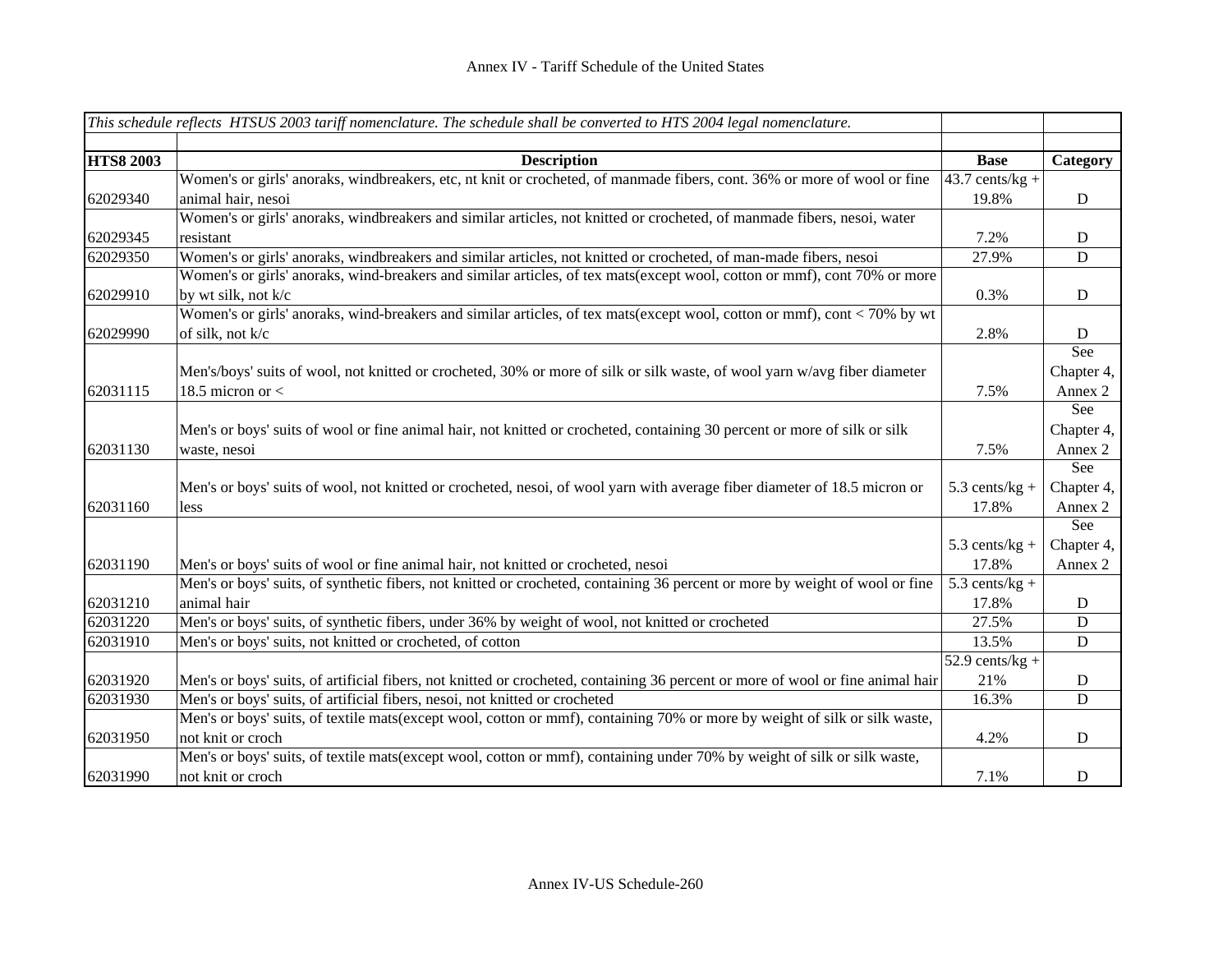|                  | This schedule reflects HTSUS 2003 tariff nomenclature. The schedule shall be converted to HTS 2004 legal nomenclature.                           |                                                                                          |             |
|------------------|--------------------------------------------------------------------------------------------------------------------------------------------------|------------------------------------------------------------------------------------------|-------------|
| <b>HTS8 2003</b> | <b>Description</b>                                                                                                                               | <b>Base</b>                                                                              | Category    |
|                  |                                                                                                                                                  | The rate<br>applicable to<br>each garment<br>in the ensemble                             |             |
| 62032130         | Men's or boys' ensembles, not knitted or crocheted, of worsted wool fabric with wool yarn having average fiber diameter<br>of 18.5 micron or $<$ | if separately<br>entered                                                                 | $\mathbf D$ |
|                  |                                                                                                                                                  | The rate<br>applicable to<br>each garment<br>in the ensemble<br>if separately            |             |
| 62032190         | Men's or boys' ensembles, not knitted or crocheted, of wool or fine animal hair                                                                  | entered                                                                                  | $\mathbf D$ |
| 62032210         | Men's or boys' judo, karate and other oriental martial arts uniforms, not knitted or crocheted, of cotton                                        | 7.6%                                                                                     | $\mathbf D$ |
|                  | Men's or boys' ensembles, not knitted or crocheted, of cotton, other than judo, karate and other oriental martial arts                           | The rate<br>applicable to<br>each garment<br>in the ensemble<br>if separately            |             |
| 62032230         | uniforms                                                                                                                                         | entered<br>The rate<br>applicable to<br>each garment<br>in the ensemble<br>if separately | $\mathbf D$ |
| 62032300         | Men's or boys' ensembles, not knitted or crocheted, of synthetic fibers                                                                          | entered                                                                                  | D           |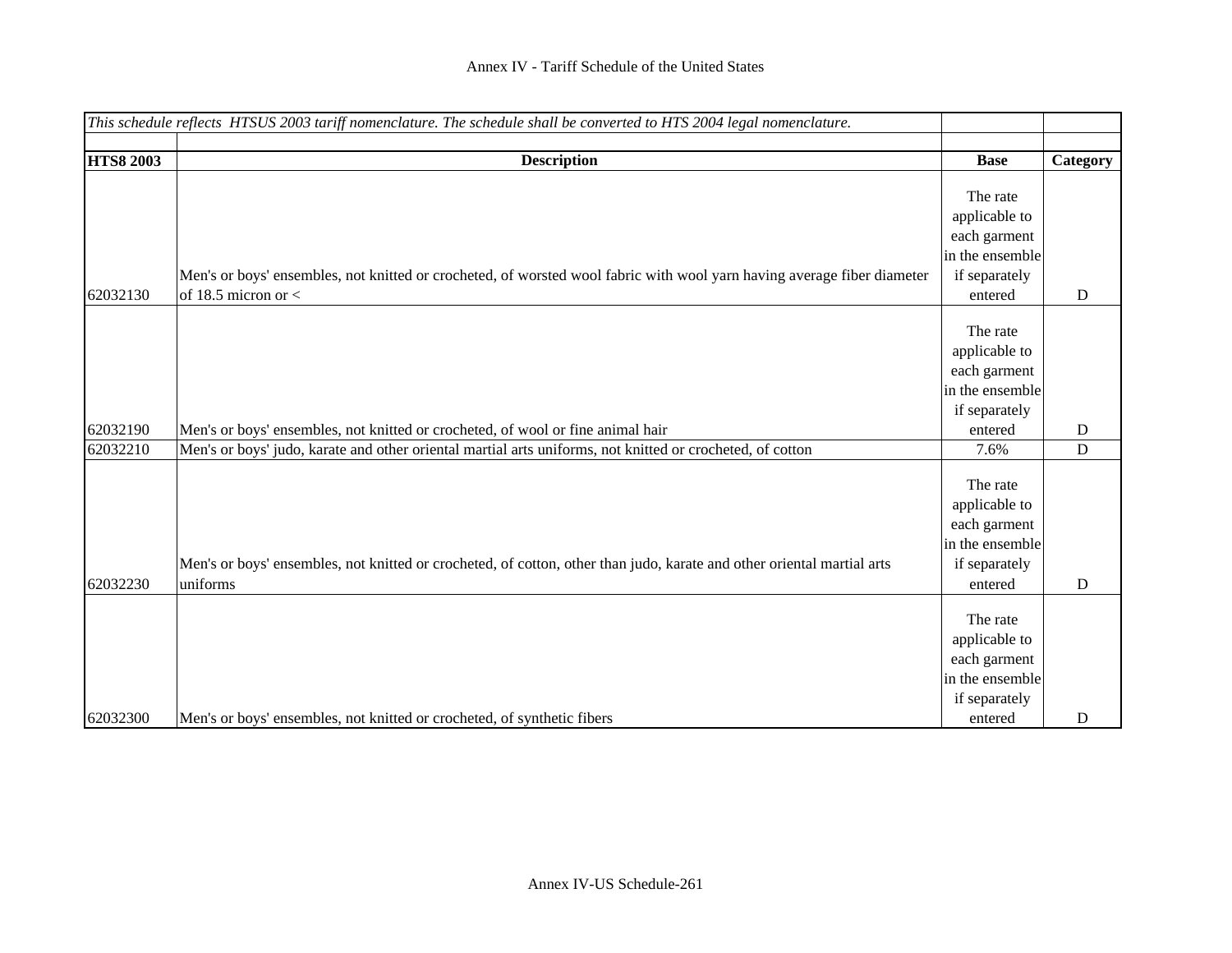| This schedule reflects HTSUS 2003 tariff nomenclature. The schedule shall be converted to HTS 2004 legal nomenclature. |                                                                                                                                               |                                 |                |
|------------------------------------------------------------------------------------------------------------------------|-----------------------------------------------------------------------------------------------------------------------------------------------|---------------------------------|----------------|
| <b>HTS8 2003</b>                                                                                                       |                                                                                                                                               | <b>Base</b>                     |                |
|                                                                                                                        | <b>Description</b>                                                                                                                            |                                 | Category       |
|                                                                                                                        |                                                                                                                                               | The rate                        |                |
|                                                                                                                        |                                                                                                                                               | applicable to                   |                |
|                                                                                                                        |                                                                                                                                               | each garment                    |                |
|                                                                                                                        |                                                                                                                                               | in the ensemble                 |                |
|                                                                                                                        |                                                                                                                                               | if separately                   |                |
| 62032920                                                                                                               | Men's or boys' ensembles, not knitted or crocheted, of artificial fibers                                                                      | entered                         | ${\bf D}$      |
|                                                                                                                        |                                                                                                                                               |                                 |                |
|                                                                                                                        |                                                                                                                                               | The rate                        |                |
|                                                                                                                        |                                                                                                                                               | applicable to                   |                |
|                                                                                                                        |                                                                                                                                               | each garment<br>in the ensemble |                |
|                                                                                                                        |                                                                                                                                               | if separately                   |                |
| 62032930                                                                                                               | Men's or boys' ensembles, not knitted or crocheted, of textile materials nesoi                                                                | entered                         | D              |
|                                                                                                                        |                                                                                                                                               |                                 | See            |
|                                                                                                                        | Men's or boys' suit-type jackets and blazers, of worsted wool fabric of wool yarn fiber avg diameter 18.5 micron or <, not                    |                                 | Chapter 4,     |
| 62033150                                                                                                               | knitt/crocheted                                                                                                                               | 18%                             | Annex 2        |
|                                                                                                                        |                                                                                                                                               |                                 | See            |
|                                                                                                                        |                                                                                                                                               |                                 | Chapter 4,     |
| 62033190                                                                                                               | Men's or boys' suit-type jackets and blazers, of wool or fine animal hair, not knitted or crocheted                                           | 18%                             | Annex 2        |
|                                                                                                                        | Men's or boys' suit-type jackets and blazers, not knitted or crocheted, of cotton, containing 36 percent or more of flax                      |                                 |                |
| 62033210                                                                                                               | fibers                                                                                                                                        | 2.8%                            | ${\bf D}$      |
| 62033220                                                                                                               | Men's or boys' suit-type jackets and blazers, not knitted or crocheted, of cotton, under 36% by weight of flax                                | 9.5%                            | $\mathbf D$    |
|                                                                                                                        |                                                                                                                                               |                                 | See            |
|                                                                                                                        | Men's or boys' suit-type jackets and blazers, not knitted or crocheted, of synthetic fibers, cont. 36% or more of wool or<br>fine animal hair |                                 | Chapter 4,     |
| 62033310                                                                                                               |                                                                                                                                               | 22%                             | Annex 2<br>See |
|                                                                                                                        |                                                                                                                                               |                                 | Chapter 4,     |
| 62033320                                                                                                               | Men's or boys' suit-type jackets and blazers, not knitted or crocheted, of synthetic fibers, under 36% by weight of wool                      | 27.5%                           | Annex 2        |
|                                                                                                                        | Men's or boys' suit-type jackets and blazers, of artificial fibers, containing 36% or more by weight of wool or fine animal                   |                                 |                |
| 62033910                                                                                                               | hair, not k/c                                                                                                                                 | 22%                             | ${\bf D}$      |
| 62033920                                                                                                               | Men's or boys' suit-type jackets and blazers, not knitted or crocheted, of artificial fibers, under 36% by weight of wool                     | 27.5%                           | ${\bf D}$      |
|                                                                                                                        |                                                                                                                                               |                                 |                |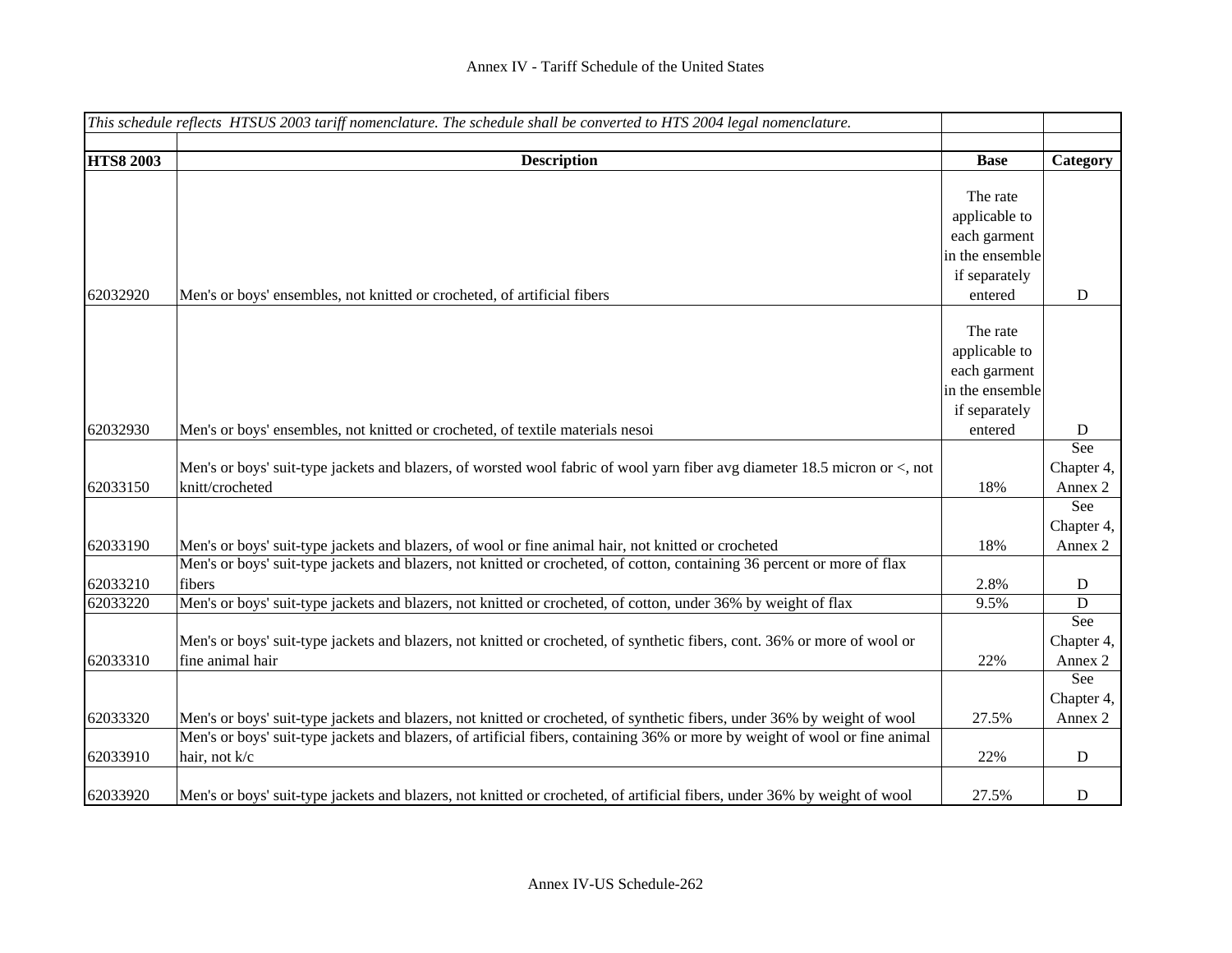| This schedule reflects HTSUS 2003 tariff nomenclature. The schedule shall be converted to HTS 2004 legal nomenclature. |                                                                                                                                 |                  |             |
|------------------------------------------------------------------------------------------------------------------------|---------------------------------------------------------------------------------------------------------------------------------|------------------|-------------|
| <b>HTS8 2003</b>                                                                                                       | <b>Description</b>                                                                                                              | <b>Base</b>      | Category    |
|                                                                                                                        | Men's or boys' suit-type jackets and blazers, of textile materials (except wool, cotton or mmf), cont 70% or more by            |                  |             |
| 62033950                                                                                                               | weight of silk, not k/c                                                                                                         | 1.6%             | $\mathbf D$ |
|                                                                                                                        | Men's or boys' suit-type jackets and blazers, of text materials (except wool, cotton or mmf), containing under 70% by           |                  |             |
| 62033990                                                                                                               | weight of silk, not k/c                                                                                                         | 6.5%             | ${\bf D}$   |
|                                                                                                                        | Men's or boys' trousers & breeches, of wool or fine an. hair, cont elastomeric fib, water resist, w/o belt loops, weighing $>9$ |                  |             |
| 62034105                                                                                                               | kg/doz                                                                                                                          | 7.6%             | D           |
|                                                                                                                        | Men's or boys' trousers and breeches, other than of HTSA 6203.41.05, of wool yarn having average fiber diameter of 18.5         | 43 cents/ $kg +$ |             |
| 62034112                                                                                                               | micron or less                                                                                                                  | 16.8%            | D           |
|                                                                                                                        |                                                                                                                                 | $43$ cents/kg +  |             |
| 62034118                                                                                                               | Men's or boys' trousers and breeches, other than of HTSA 6203.41.05, nesoi                                                      | 16.8%            | D           |
| 62034120                                                                                                               | Men's or boys' bib and brace overalls, not knitted or crocheted, of wool or fine animal hair                                    | 9.4%             | $\mathbf D$ |
|                                                                                                                        |                                                                                                                                 |                  | See         |
|                                                                                                                        |                                                                                                                                 |                  | Chapter 4,  |
| 62034210                                                                                                               | Men's or boys' trousers, overalls & shorts, not knitted or crocheted, of cotton, cont. 10 to 15% or more by weight of down      | 0.5%             | Annex 2     |
|                                                                                                                        |                                                                                                                                 |                  | See         |
|                                                                                                                        | Men's or boys' bib and brace overalls, not knitted or crocheted, of cotton, not containing 10 to 15% or more by weight of       |                  | Chapter 4,  |
| 62034220                                                                                                               | down, etc                                                                                                                       | 10.4%            | Annex 2     |
|                                                                                                                        |                                                                                                                                 |                  | See         |
|                                                                                                                        | Men's or boys' trousers and shorts, not bibs, not knitted or crocheted, of cotton, not containing 15% or more by weight of      |                  | Chapter 4,  |
| 62034240                                                                                                               | down, etc                                                                                                                       | 16.7%            | Annex 2     |
|                                                                                                                        |                                                                                                                                 |                  | See         |
|                                                                                                                        | Men's or boys' trousers, bib & brace overalls, breeches & shorts, not knitted or crocheted, of syn. fibers, cont. 15% or        |                  | Chapter 4,  |
| 62034310                                                                                                               | more of down, etc                                                                                                               | 0.5%             | Annex 2     |
|                                                                                                                        |                                                                                                                                 |                  | See         |
|                                                                                                                        |                                                                                                                                 |                  | Chapter 4,  |
| 62034315                                                                                                               | Men's or boys' bib and brace overalls, not knitted or crocheted, of synthetic fibers, water resistant, not down                 | 7.2%             | Annex 2     |
|                                                                                                                        |                                                                                                                                 |                  | See         |
|                                                                                                                        |                                                                                                                                 |                  | Chapter 4,  |
| 62034320                                                                                                               | Men's or boys' bib and brace overalls, not knitted or crocheted, of synthetic fibers, not down, not water resistant             | 15.1%            | Annex 2     |
|                                                                                                                        |                                                                                                                                 |                  | See         |
|                                                                                                                        | Men's or boys' trousers, breeches and shorts, not knitted or crocheted, of synthetic fibers, certified hand-loomed and          |                  | Chapter 4,  |
| 62034325                                                                                                               | folklore products                                                                                                               | 12.3%            | Annex 2     |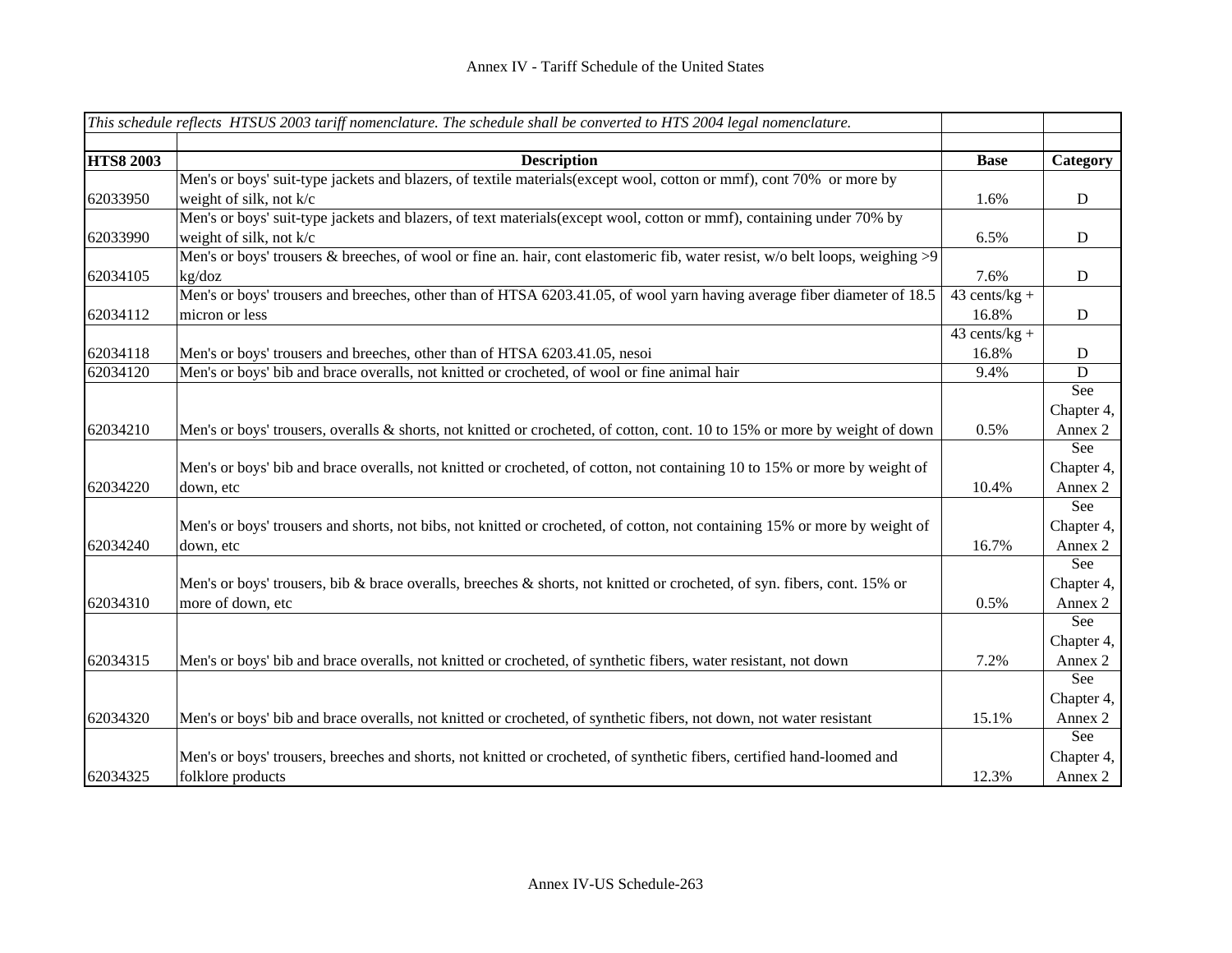| This schedule reflects HTSUS 2003 tariff nomenclature. The schedule shall be converted to HTS 2004 legal nomenclature. |                                                                                                                               |                    |             |
|------------------------------------------------------------------------------------------------------------------------|-------------------------------------------------------------------------------------------------------------------------------|--------------------|-------------|
|                                                                                                                        |                                                                                                                               |                    |             |
| <b>HTS8 2003</b>                                                                                                       | <b>Description</b>                                                                                                            | <b>Base</b>        | Category    |
|                                                                                                                        |                                                                                                                               |                    | See         |
|                                                                                                                        | Men's or boys' trousers, etc, not knitted or crocheted, of synthetic fibers, containing 36 percent or more of wool or fine    | 49.9 cents/ $kg +$ | Chapter 4,  |
| 62034330                                                                                                               | animal hair                                                                                                                   | 19.8%              | Annex 2     |
|                                                                                                                        |                                                                                                                               |                    | See         |
|                                                                                                                        |                                                                                                                               |                    | Chapter 4,  |
| 62034335                                                                                                               | Men's or boys' trousers and breeches, not knitted or crocheted, of synthetic fibers, nesoi, water resistant                   | 7.2%               | Annex 2     |
|                                                                                                                        |                                                                                                                               |                    | See         |
|                                                                                                                        | Men's or boys' trousers, breeches & shorts, of synthetic fibers, con under 15% wt down etc, cont under 36% wt wool,           |                    | Chapter 4,  |
| 62034340                                                                                                               | n/water resist, not k/c                                                                                                       | 28.1%              | Annex 2     |
| 62034910                                                                                                               | Men's or boys' bib and brace overalls, not knitted or crocheted, of artificial fibers                                         | 9.4%               | D           |
|                                                                                                                        | Men's or boys' trousers, breeches and shorts, not knitted or crocheted, of artificial fibers, certified hand-loomed and       |                    |             |
| 62034915                                                                                                               | folklore products                                                                                                             | 12.3%              | D           |
| 62034920                                                                                                               | Men's or boys' trousers, breeches and shorts, not knitted or crocheted, of artificial fibers, nesoi                           | 28.1%              | $\mathbf D$ |
|                                                                                                                        | Men's or boys' trousers, bib & brace overalls, breeches & shorts, of text mats (except wool, cotton or mmf), cont > or =      |                    |             |
| 62034940                                                                                                               | 70% wt silk, not k/c                                                                                                          | 0.3%               | D           |
|                                                                                                                        | Men's or boys' trousers, bib & brace overalls, breeches & shorts, of text mats(except wool, cotton or mmf), con < 70% by      |                    |             |
| 62034980                                                                                                               | wt silk, not k/c                                                                                                              | 2.8%               | D           |
| 62041100                                                                                                               | Women's or girls' suits, not knitted or crocheted, of wool or fine animal hair                                                | 14.3%              | D           |
| 62041200                                                                                                               | Women's or girls' suits, not knitted or crocheted, of cotton                                                                  | 15.1%              | ${\bf D}$   |
|                                                                                                                        | Women's or girls' suits, not knitted or crocheted, of synthetic fibers, containing 36 percent or more of wool or fine animal  |                    |             |
| 62041310                                                                                                               | hair                                                                                                                          | 17%                | D           |
|                                                                                                                        |                                                                                                                               | $35.5$ cents/kg +  |             |
| 62041320                                                                                                               | Women's or girls' suits, not knitted or crocheted, of synthetic fibers, nesoi                                                 | 26.1%              | D           |
|                                                                                                                        | Women's or girls' suits, not knitted or crocheted, of artificial fibers, containing 36 percent or more of wool or fine animal |                    |             |
| 62041910                                                                                                               | hair                                                                                                                          | 17%                | D           |
|                                                                                                                        |                                                                                                                               | $35.5$ cents/kg +  |             |
| 62041920                                                                                                               | Women's or girls' suits, not knitted or crocheted, of artificial fibers, nesoi                                                | 26.1%              | D           |
|                                                                                                                        | Women's or girls' suits, of textile materials(except wool, cotton or mmf), containing 70% or more by weight of silk or silk   |                    |             |
| 62041940                                                                                                               | waste, not k/c                                                                                                                | 1.6%               | D           |
|                                                                                                                        | Women's or girls' suits, of textile material(except wool, cotton or mmf), containing under 70% by weight of silk or silk      |                    |             |
| 62041980                                                                                                               | waste, not knit/croc                                                                                                          | 6.5%               | D           |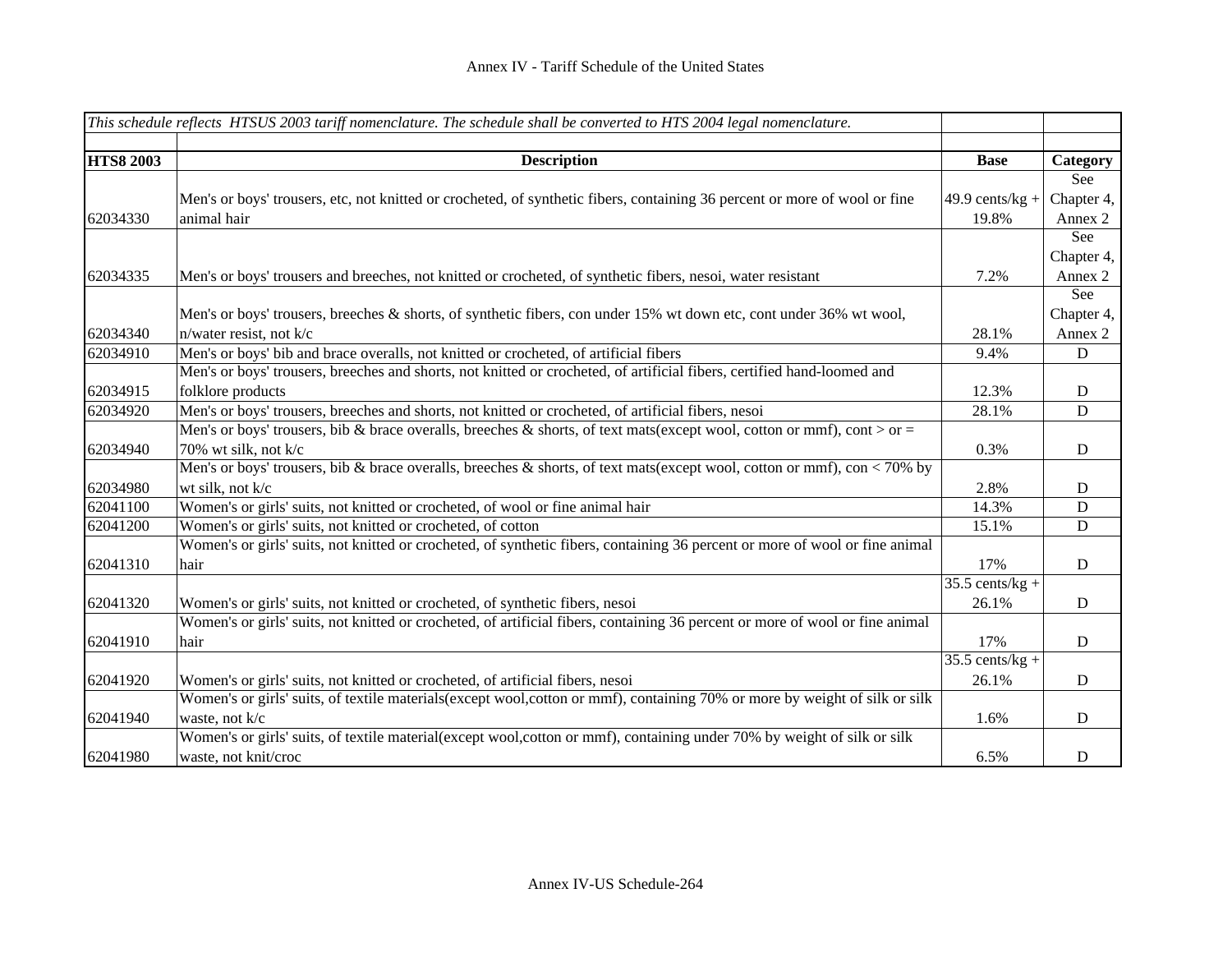|                  | This schedule reflects HTSUS 2003 tariff nomenclature. The schedule shall be converted to HTS 2004 legal nomenclature.    |                 |             |
|------------------|---------------------------------------------------------------------------------------------------------------------------|-----------------|-------------|
|                  |                                                                                                                           |                 |             |
| <b>HTS8 2003</b> | <b>Description</b>                                                                                                        | <b>Base</b>     | Category    |
|                  |                                                                                                                           |                 |             |
|                  |                                                                                                                           | The rate        |             |
|                  |                                                                                                                           | applicable to   |             |
|                  |                                                                                                                           | each garment    |             |
|                  |                                                                                                                           | in the ensemble |             |
|                  |                                                                                                                           | if separately   |             |
| 62042100         | Women's or girls' ensembles, not knitted or crocheted, of wool or fine animal hair                                        | entered         | $\mathbf D$ |
| 62042210         | Women's or girls' judo, karate and other oriental martial arts uniforms, not knitted or crocheted, of cotton              | 7.6%            | D           |
|                  |                                                                                                                           |                 |             |
|                  |                                                                                                                           | The rate        |             |
|                  |                                                                                                                           | applicable to   |             |
|                  |                                                                                                                           | each garment    |             |
|                  |                                                                                                                           | in the ensemble |             |
|                  | Women's or girls' ensembles, not knitted or crocheted, of cotton, other than judo, karate and other oriental martial arts | if separately   |             |
| 62042230         | uniforms                                                                                                                  | entered         | $\mathbf D$ |
|                  |                                                                                                                           |                 |             |
|                  |                                                                                                                           | The rate        |             |
|                  |                                                                                                                           | applicable to   |             |
|                  |                                                                                                                           | each garment    |             |
|                  |                                                                                                                           | in the ensemble |             |
|                  |                                                                                                                           | if separately   |             |
| 62042300         | Women's or girls' ensembles, not knitted or crocheted, of synthetic fibers                                                | entered         | D           |
|                  |                                                                                                                           |                 |             |
|                  |                                                                                                                           | The rate        |             |
|                  |                                                                                                                           | applicable to   |             |
|                  |                                                                                                                           | each garment    |             |
|                  |                                                                                                                           | in the ensemble |             |
|                  |                                                                                                                           | if separately   |             |
| 62042920         | Women's or girls' ensembles, not knitted or crocheted, of artificial fibers                                               | entered         | D           |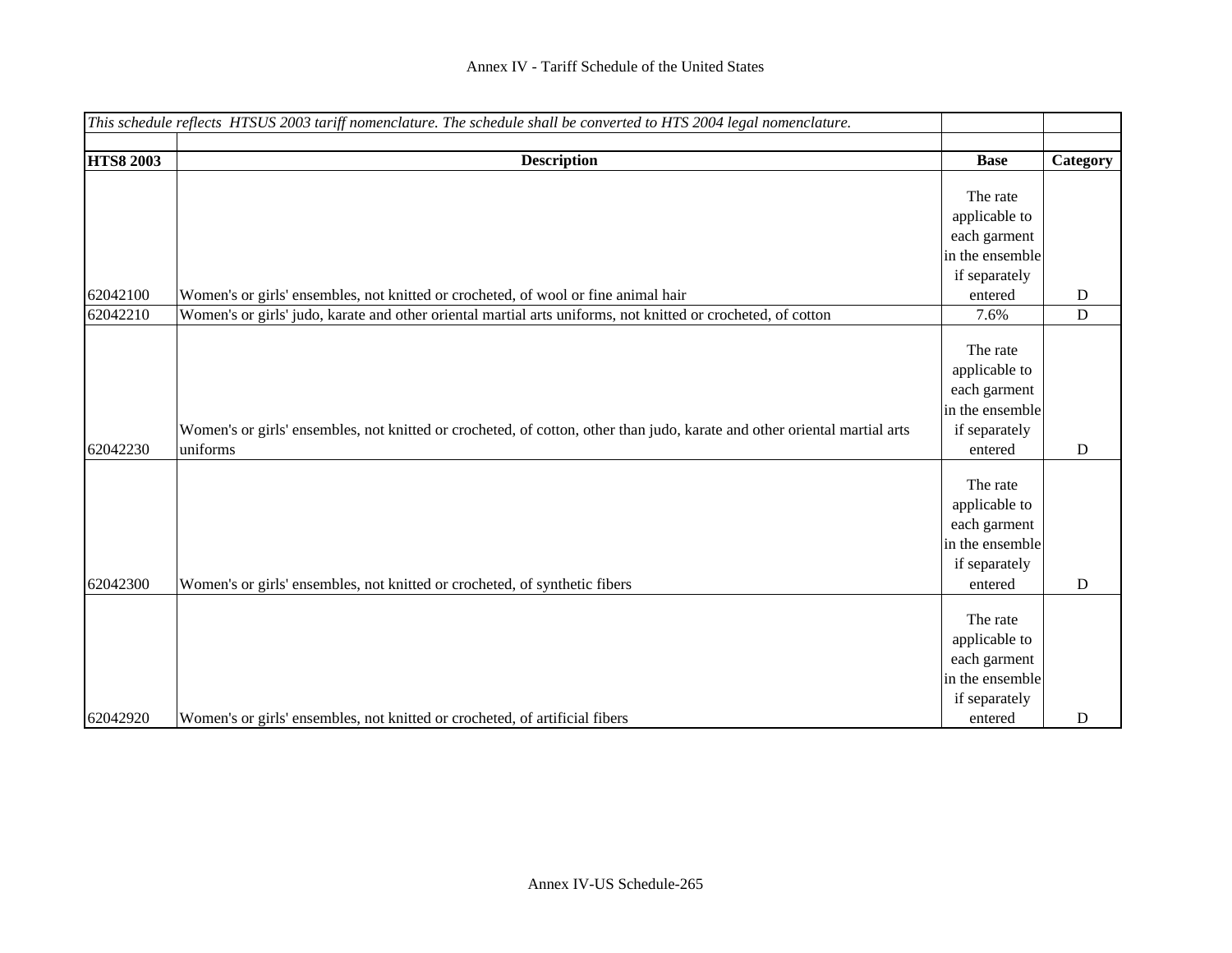|                  | This schedule reflects HTSUS 2003 tariff nomenclature. The schedule shall be converted to HTS 2004 legal nomenclature.          |                   |             |
|------------------|---------------------------------------------------------------------------------------------------------------------------------|-------------------|-------------|
|                  |                                                                                                                                 |                   |             |
| <b>HTS8 2003</b> | <b>Description</b>                                                                                                              | <b>Base</b>       | Category    |
|                  |                                                                                                                                 | The rate          |             |
|                  |                                                                                                                                 | applicable to     |             |
|                  |                                                                                                                                 | each garment      |             |
|                  |                                                                                                                                 | in the ensemble   |             |
|                  |                                                                                                                                 | if separately     |             |
| 62042940         | Women's or girls' ensembles, not knitted or crocheted, of textile materials nesoi                                               | entered           | ${\bf D}$   |
|                  | Women's or girls' suit-type jackets & blazers, of wool or fine animal hair, not knitted or crocheted, cont. 30% or more of      |                   |             |
| 62043110         | silk/silk waste                                                                                                                 | 7.5%              | ${\bf D}$   |
|                  | Women's or girls' suit-type jackets and blazers, of wool or fine animal hair, not knitted or crocheted, under 30% by weight     | $4.6$ cents/kg +  |             |
| 62043120         | of silk                                                                                                                         | 17.8%             | ${\bf D}$   |
|                  | Women's or girls' suit-type jackets and blazers, of cotton, not knitted or crocheted, containing 36 percent or more of flax     |                   |             |
| 62043210         | fibers                                                                                                                          | 2.8%              | D           |
| 62043220         | Women's or girls' suit-type jackets and blazers, of cotton, not knitted or crocheted, under 36% flax                            | 9.5%              | $\mathbf D$ |
|                  |                                                                                                                                 |                   | See         |
|                  | Women's or girls' suit-type jackets and blazers, not knitted or crocheted, of synthetic fibers, cont. 30% or more of silk/silk  |                   | Chapter 4,  |
| 62043310         | waste                                                                                                                           | 7.1%              | Annex 2     |
|                  |                                                                                                                                 |                   | See         |
|                  | Women's or girls' suit-type jackets and blazers, not knitted or crocheted, of synthetic fibers, containing 36 percent or more   |                   | Chapter 4,  |
| 62043320         | of flax fibers                                                                                                                  | 2.8%              | Annex 2     |
|                  |                                                                                                                                 |                   | See         |
|                  | Women's or girls' suit-type jackets & blazers, not knitted or crocheted, of synthetic fibers, cont. 36% or more of wool or      | $46.3$ cents/kg + | Chapter 4,  |
| 62043340         | fine animal hair                                                                                                                | 21%               | Annex 2     |
|                  |                                                                                                                                 |                   | See         |
|                  |                                                                                                                                 |                   | Chapter 4,  |
| 62043350         | Women's or girls' suit-type jackets and blazers, not knitted or crocheted, of synthetic fibers, nesoi                           | 27.5%             | Annex 2     |
|                  | Women's or girls' suit-type jackets & blazers, not knitted or crocheted, of artificial fibers, cont. 36% or more of wool or     | $38$ cents/kg +   |             |
| 62043920         | fine animal hair                                                                                                                | 17.2%             | $\mathbf D$ |
| 62043930         | Women's or girls' suit-type jackets and blazers, not knitted or crocheted, of artificial fibers, under 36% by weight of wool    |                   |             |
|                  | Women's or girls' suit-type jackets and blazers, not knitted/crocheted, of textile materials nesoi, cont. 70% + of silk or silk | 27.5%             | ${\bf D}$   |
| 62043960         | waste                                                                                                                           | 1.6%              | $\mathbf D$ |
| 62043980         | Women's or girls' suit-type jackets and blazers, not knitted or crocheted, of textile materials nesoi                           | 6.3%              | $\mathbf D$ |
|                  |                                                                                                                                 |                   |             |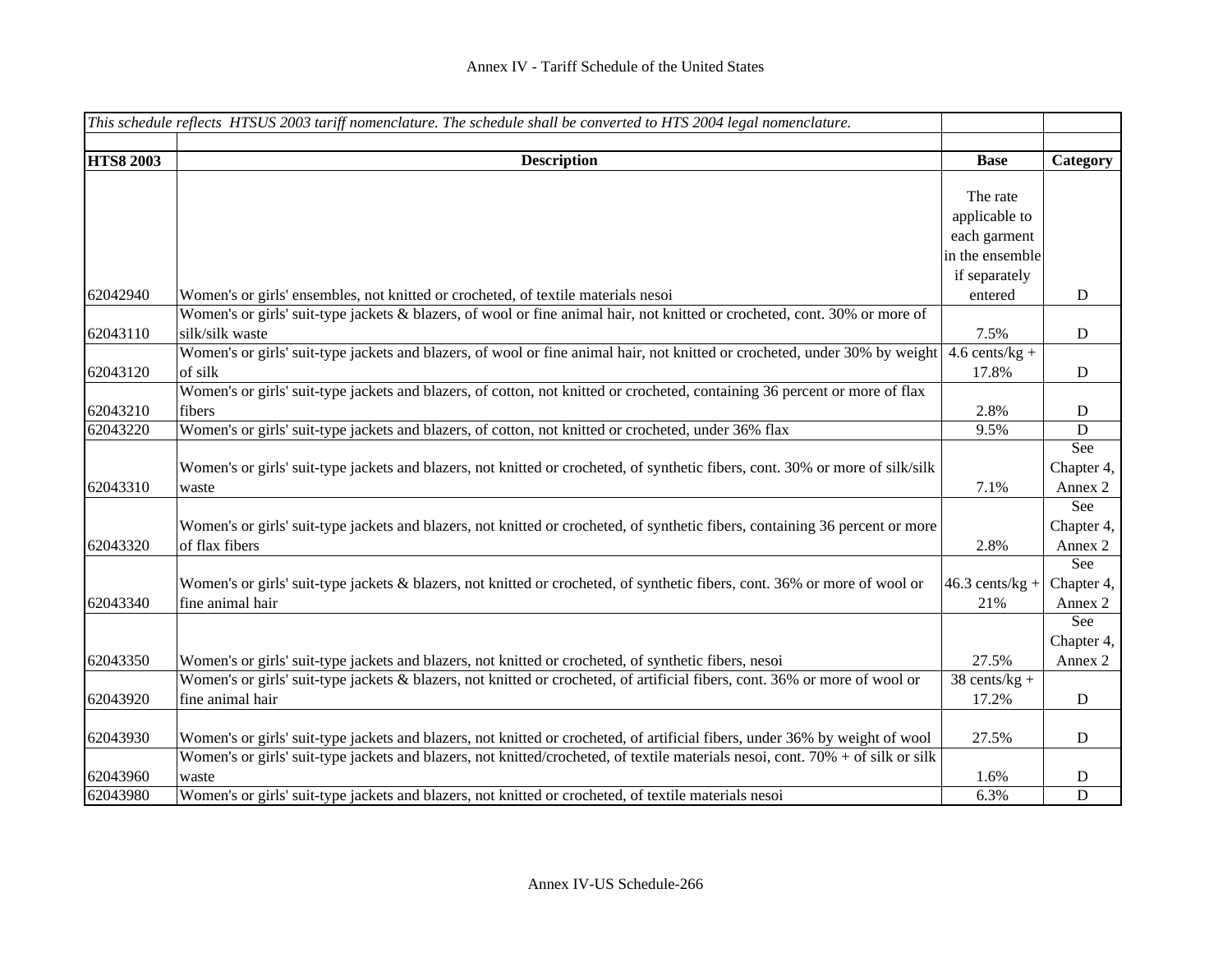|                  | This schedule reflects HTSUS 2003 tariff nomenclature. The schedule shall be converted to HTS 2004 legal nomenclature.        |             |            |
|------------------|-------------------------------------------------------------------------------------------------------------------------------|-------------|------------|
|                  |                                                                                                                               |             |            |
| <b>HTS8 2003</b> | <b>Description</b>                                                                                                            | <b>Base</b> | Category   |
|                  |                                                                                                                               |             |            |
| 62044110         | Women's or girls' dresses, not knitted or crocheted, of wool or fine animal hair, containing 30 percent of silk or silk waste | 7.2%        | D          |
| 62044120         | Women's or girls' dresses, not knitted or crocheted, of wool or fine animal hair, under 30% by weight of silk                 | 13.9%       | ${\bf D}$  |
|                  |                                                                                                                               |             | See        |
|                  |                                                                                                                               |             | Chapter 4, |
| 62044210         | Women's or girls' dresses, not knitted or crocheted, of cotton, certified hand-loomed and folklore products                   | 11.9%       | Annex 2    |
|                  |                                                                                                                               |             | See        |
|                  | Women's or girls' dresses, not knitted or crocheted, of cotton, containing 36 percent or more of flax fibers, other than      |             | Chapter 4, |
| 62044220         | certified                                                                                                                     | 5.5%        | Annex 2    |
|                  |                                                                                                                               |             | See        |
|                  |                                                                                                                               |             | Chapter 4, |
| 62044230         | Women's or girls' dresses, not knitted or crocheted, of cotton, nesoi                                                         | 8.8%        | Annex 2    |
|                  |                                                                                                                               |             | See        |
|                  |                                                                                                                               |             | Chapter 4, |
| 62044310         | Women's or girls' dresses, not knitted or crocheted, of synthetic fibers, certified hand-loomed and folklore products         | 11.4%       | Annex 2    |
|                  |                                                                                                                               |             | See        |
|                  | Women's or girls' dresses, not knit or crocheted, of synthetic fibers, containing 30% or more of silk or silk waste, other    |             | Chapter 4, |
| 62044320         | than certified                                                                                                                | 7.1%        | Annex 2    |
|                  |                                                                                                                               |             | See        |
|                  | Women's or girls' dresses, of synthetic fibers, not knitted or crocheted, containing 36 percent or more of wool or fine       |             | Chapter 4, |
| 62044330         | animal hair, nesoi                                                                                                            | 15.1%       | Annex 2    |
|                  |                                                                                                                               |             | See        |
|                  |                                                                                                                               |             | Chapter 4, |
| 62044340         | Women's or girls' dresses, not knitted or crocheted, of synthetic fibers, nesoi                                               | 16.1%       | Annex 2    |
|                  |                                                                                                                               |             | See        |
|                  |                                                                                                                               |             | Chapter 4, |
| 62044420         | Women's or girls' dresses, not knitted or crocheted, of artificial fibers, nesoi, certified hand-loomed and folklore products | 11.4%       | Annex 2    |
|                  |                                                                                                                               |             | See        |
|                  | Women's or girls' dresses, not knitted or crocheted, of artificial fibers, containing 36 percent or more of wool or fine      |             | Chapter 4, |
| 62044430         | animal hair                                                                                                                   | 9.4%        | Annex 2    |
|                  |                                                                                                                               |             | See        |
|                  |                                                                                                                               |             | Chapter 4, |
| 62044440         | Women's or girls' dresses, not knitted or crocheted, of artificial fibers, nesoi                                              | 16.1%       | Annex 2    |
| 62044910         | Women's or girls' dresses, not knitted or crocheted, containing 70% or more by weight of silk or silk waste                   | 7%          | D          |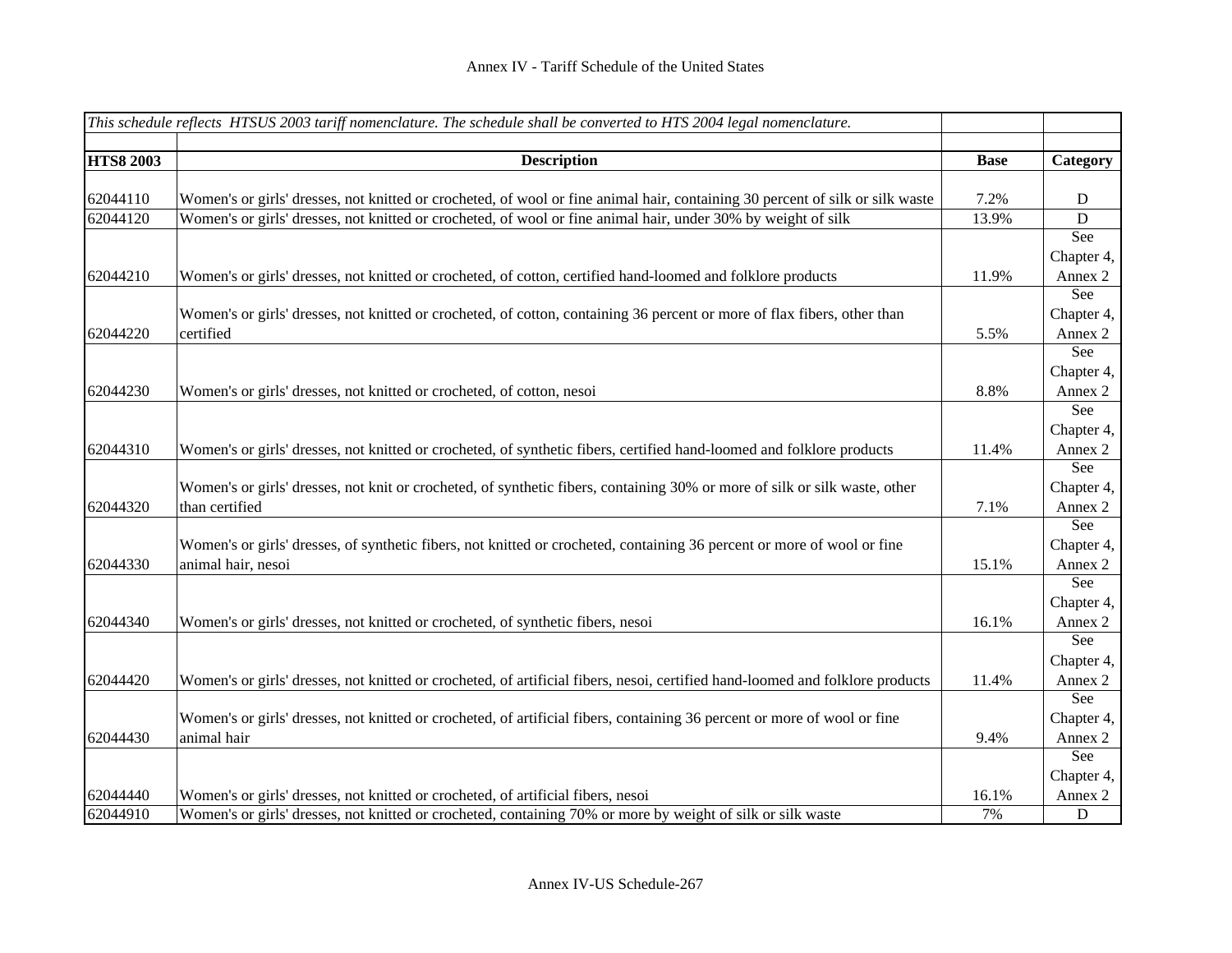|                  | This schedule reflects HTSUS 2003 tariff nomenclature. The schedule shall be converted to HTS 2004 legal nomenclature.          |             |            |
|------------------|---------------------------------------------------------------------------------------------------------------------------------|-------------|------------|
|                  |                                                                                                                                 |             |            |
| <b>HTS8 2003</b> | <b>Description</b>                                                                                                              | <b>Base</b> | Category   |
| 62044950         | Women's or girls' dresses, not knitted or crocheted, of textile materials nesoi                                                 | 7%          | D          |
| 62045100         | Women's or girls' skirts and divided skirts, not knitted or crocheted, of wool or fine animal hair                              | 14.3%       | D          |
|                  |                                                                                                                                 |             | See        |
|                  | Women's or girls' skirts and divided skirts, not knitted or crocheted, of cotton, certified hand-loomed and folklore            |             | Chapter 4, |
| 62045210         | products                                                                                                                        | 8%          | Annex 2    |
|                  |                                                                                                                                 |             | See        |
|                  |                                                                                                                                 |             | Chapter 4, |
| 62045220         | Women's or girls' skirts and divided skirts, not knitted or crocheted, of cotton, nesoi                                         | 8.2%        | Annex 2    |
|                  | Women's or girls' skirts and divided skirts, not knitted or crocheted, of synthetic fibers, certified hand-loomed and folklore  |             |            |
| 62045310         | products                                                                                                                        | 11.4%       | ${\bf D}$  |
|                  | Women's or girls' skirts & divided skirts, nt knit or crocheted, of synthetic fibers, cont. 36% or more of wool or fine         |             |            |
| 62045320         | animal hair, nesoi                                                                                                              | 15.1%       | D          |
| 62045330         | Women's or girls' skirts and divided skirts, not knitted or crocheted, of synthetic fibers, nesoi                               | 16.1%       | D          |
|                  |                                                                                                                                 |             | See        |
|                  | Women's or girls' skirts and divided skirts, not knitted or crocheted, of artificial fibers, certified hand-loomed and folklore |             | Chapter 4, |
| 62045910         | products                                                                                                                        | 11.4%       | Annex 2    |
|                  |                                                                                                                                 |             | See        |
|                  | Women's or girls' skirts & divided skirts, nt knit or crocheted, of artificial fibers, cont. 36% or more of wool or fine        |             | Chapter 4, |
| 62045920         | animal hair, nesoi                                                                                                              | 15.1%       | Annex 2    |
|                  |                                                                                                                                 |             | See        |
|                  |                                                                                                                                 |             | Chapter 4, |
| 62045930         | Women's or girls' skirts and divided skirts, not knitted or crocheted, of artificial fibers, nesoi                              | 16.1%       | Annex 2    |
|                  |                                                                                                                                 |             | See        |
|                  |                                                                                                                                 |             | Chapter 4, |
| 62045940         | Women's or girls' skirts and divided skirts, not knitted or crocheted, of textile materials nesoi                               | 6.7%        | Annex 2    |
|                  |                                                                                                                                 |             | See        |
|                  | Women's or girls' trousers & breeches, of wool or f.a.h., cont elastomeric fib, water resist, $w/o$ belt loops, weighing > 6    |             | Chapter 4, |
| 62046110         | kg/doz, not k/c                                                                                                                 | 7.6%        | Annex 2    |
|                  |                                                                                                                                 |             | See        |
|                  | Women's or girls' trousers & breeches, of wool, not cont elastomeric fib, not water resist, w belt loops, weighing under 6      |             | Chapter 4, |
| 62046190         | kg/doz, not k/c                                                                                                                 | 13.9%       | Annex 2    |
|                  |                                                                                                                                 |             | See        |
|                  | Women's or girls' trousers, bib & brace overalls, breeches & shorts, not knit or crocheted, of cotton, cont. 15% or more by     |             | Chapter 4, |
| 62046210         | wt of down, etc                                                                                                                 | 0.5%        | Annex 2    |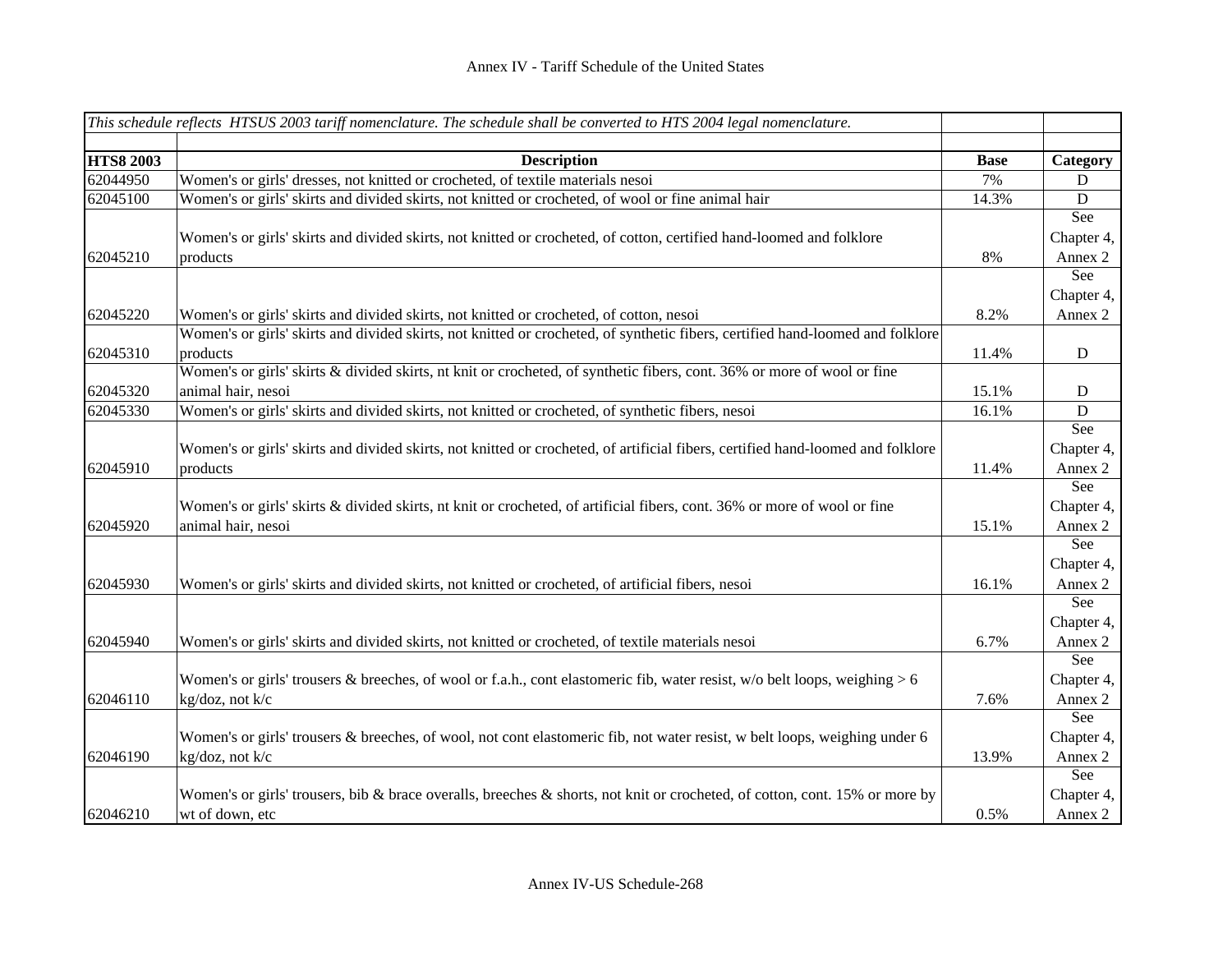|                  | This schedule reflects HTSUS 2003 tariff nomenclature. The schedule shall be converted to HTS 2004 legal nomenclature.       |             |            |
|------------------|------------------------------------------------------------------------------------------------------------------------------|-------------|------------|
|                  |                                                                                                                              |             |            |
| <b>HTS8 2003</b> | <b>Description</b>                                                                                                           | <b>Base</b> | Category   |
|                  |                                                                                                                              |             | See        |
|                  | Women's or girls' bib and brace overalls, not knitted or crocheted, of cotton, not containing 15% or more by weight of       |             | Chapter 4, |
| 62046220         | down, etc                                                                                                                    | 9%          | Annex 2    |
|                  |                                                                                                                              |             | See        |
|                  | Women's or girls' trousers, breeches and shorts, not knitted or crocheted, of cotton, nesoi, certified hand-loomed and       |             | Chapter 4, |
| 62046230         | folklore products                                                                                                            | 7.1%        | Annex 2    |
|                  |                                                                                                                              |             | See        |
|                  |                                                                                                                              |             | Chapter 4, |
| 62046240         | Women's or girls' trousers, breeches and shorts, not knitted or crocheted, of cotton, nesoi                                  | 16.7%       | Annex 2    |
|                  |                                                                                                                              |             | See        |
|                  | Women's or girls' trousers, bib & brace overalls, breeches & shorts, nt knit or crocheted, of syn. fibers, cont. 15% or more |             | Chapter 4, |
| 62046310         | of down, etc.                                                                                                                | 0.5%        | Annex 2    |
|                  |                                                                                                                              |             | See        |
|                  | Women's or girls' bib & brace overalls, not knit or crocheted, of syn. fibers, water resistant, not cont. 15% or more by wt. |             | Chapter 4, |
| 62046312         | of down, etc                                                                                                                 | 7.2%        | Annex 2    |
|                  |                                                                                                                              |             | See        |
|                  | Women's or girls' bib & brace overalls of synthetic fibers, not knitted or crocheted, not cont. 15% or more by weight of     |             | Chapter 4, |
| 62046315         | down, etc, nesoi                                                                                                             | 15.1%       | Annex 2    |
|                  |                                                                                                                              |             | See        |
|                  | Women's or girls' trousers, breeches & shorts, not knit or crocheted, of synthetic fibers, nesoi, certified hand-loomed $\&$ |             | Chapter 4, |
| 62046320         | folklore products                                                                                                            | 11.4%       | Annex 2    |
|                  |                                                                                                                              |             | See        |
|                  | Women's or girls' trousers, breeches & shorts, not knit or crocheted, of syn. fibers, cont. 36% or more of wool or fine      |             | Chapter 4, |
| 62046325         | animal hair, nesoi                                                                                                           | 13.9%       | Annex 2    |
|                  |                                                                                                                              |             | See        |
|                  |                                                                                                                              |             | Chapter 4, |
| 62046330         | Women's or girls' trousers, breeches and shorts, not knitted or crocheted, of synthetic fibers, nesoi, water resistant       | 7.2%        | Annex 2    |
|                  |                                                                                                                              |             | See        |
|                  |                                                                                                                              |             | Chapter 4, |
| 62046335         | Women's or girls' trousers, breeches and shorts, not knitted or crocheted, of synthetic fibers, nesoi                        | 28.8%       | Annex 2    |
|                  |                                                                                                                              |             | See        |
|                  |                                                                                                                              |             | Chapter 4, |
| 62046910         | Women's or girls' bib and brace overalls, not knitted or crocheted, of artificial fibers                                     | 13.9%       | Annex 2    |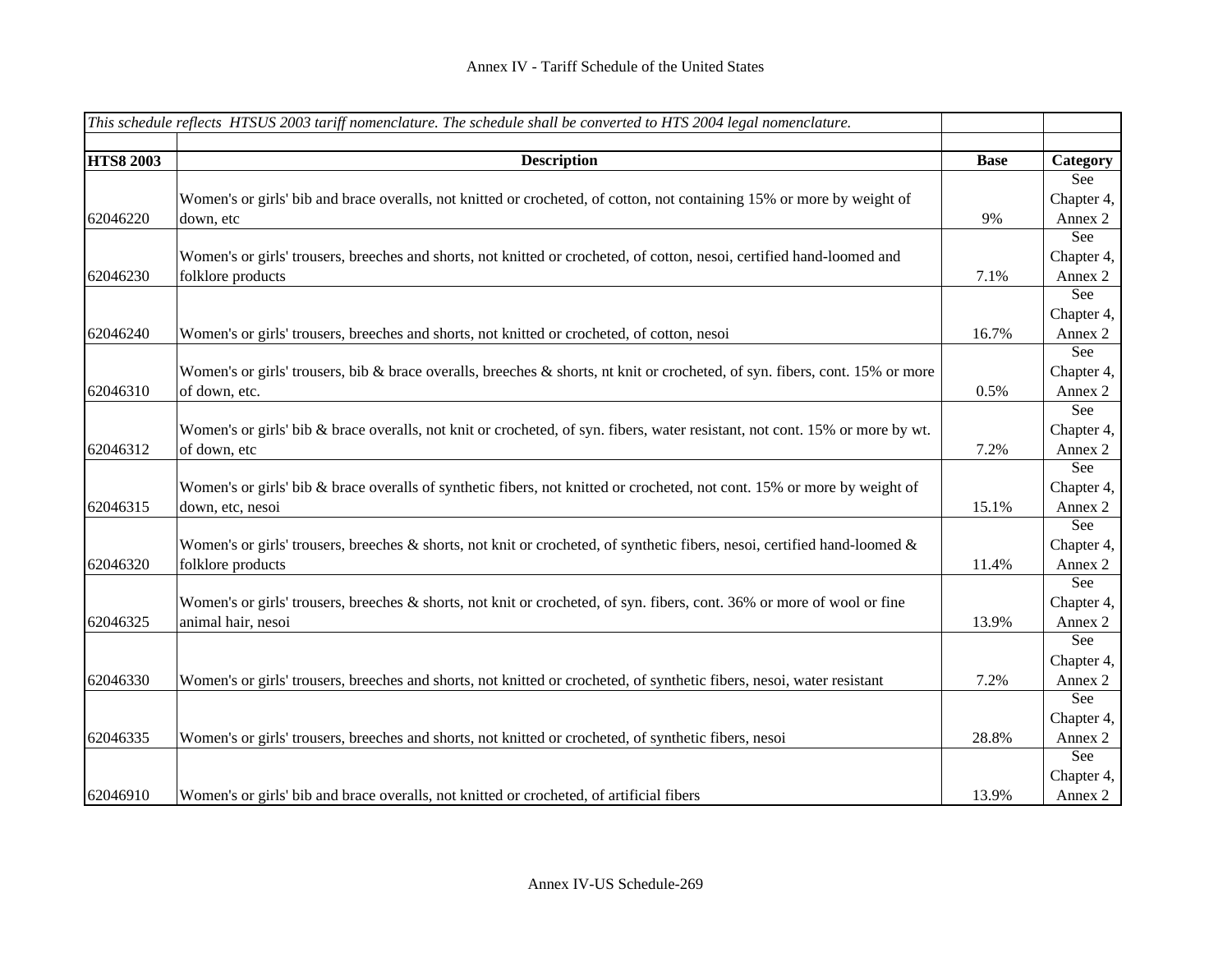|                  | This schedule reflects HTSUS 2003 tariff nomenclature. The schedule shall be converted to HTS 2004 legal nomenclature.        |                    |             |
|------------------|-------------------------------------------------------------------------------------------------------------------------------|--------------------|-------------|
|                  |                                                                                                                               |                    |             |
| <b>HTS8 2003</b> | <b>Description</b>                                                                                                            | <b>Base</b>        | Category    |
|                  |                                                                                                                               |                    | See         |
|                  | Women's or girls' trousers, breeches & shorts, not knit or crocheted, of artificial fibers, cont. 36% or more of wool or fine |                    | Chapter 4,  |
| 62046920         | animal hair                                                                                                                   | 13.9%              | Annex 2     |
|                  |                                                                                                                               |                    | See         |
|                  |                                                                                                                               |                    | Chapter 4,  |
| 62046925         | Women's or girls' trousers, breeches and shorts, not knitted or crocheted, of artificial fibers, nesoi                        | 28.8%              | Annex 2     |
|                  |                                                                                                                               |                    | See         |
|                  | Women's or girls' trousers, bib and brace overalls, breeches & shorts, of silk or silk waste, cont > or = 70% wt silk or silk |                    | Chapter 4,  |
| 62046940         | waste, not k/c                                                                                                                | 1.7%               | Annex 2     |
|                  |                                                                                                                               |                    | See         |
|                  | Women's or girls' trousers, bib & brace overalls, breeches & shorts, of silk or silk waste, cont under 70% by wt silk or silk |                    | Chapter 4,  |
| 62046960         | waste, not k/c                                                                                                                | 7.1%               | Annex 2     |
|                  |                                                                                                                               |                    | See         |
|                  |                                                                                                                               |                    | Chapter 4,  |
| 62046990         | Women's or girls' trousers, bib and brace overalls, breeches and shorts, not knitted or crocheted, of textile materials nesoi | 2.8%               | Annex 2     |
|                  |                                                                                                                               |                    |             |
| 62051010         | Men's or boys' shirts, not knitted or crocheted, of wool or fine animal hair, certified hand-loomed and folklore products     | 9.3%               | $\mathbf D$ |
|                  |                                                                                                                               | $5.3$ cents/kg +   |             |
| 62051020         | Men's or boys' shirts, not knitted or crocheted, of wool or fine animal hair, nesoi                                           | 17.8%              | D           |
|                  |                                                                                                                               |                    | See         |
|                  |                                                                                                                               |                    | Chapter 4,  |
| 62052010         | Men's or boys' shirts, not knitted or crocheted, of cotton, certified hand-loomed and folklore products                       | 8.8%               | Annex 2     |
|                  |                                                                                                                               |                    | See         |
|                  |                                                                                                                               |                    | Chapter 4,  |
| 62052020         | Men's or boys' shirts, not knitted or crocheted, of cotton, nesoi                                                             | 19.8%              | Annex 2     |
|                  |                                                                                                                               |                    | See         |
|                  |                                                                                                                               |                    | Chapter 4,  |
| 62053010         | Men's or boys' shirts, not knitted or crocheted, of manmade fibers, certified hand-loomed and folklore products               | 12.3%              | Annex 2     |
|                  |                                                                                                                               |                    | See         |
|                  | Men's or boys' shirts, not knitted or crocheted, of manmade fibers, containing 36 percent or more of wool or fine animal      | 49.9 cents/ $kg +$ | Chapter 4,  |
| 62053015         | hair, nesoi                                                                                                                   | 19.8%              | Annex 2     |
|                  |                                                                                                                               |                    | See         |
|                  |                                                                                                                               | $29.3$ cents/kg +  | Chapter 4,  |
| 62053020         | Men's or boys' shirts, not knitted or crocheted, of manmade fibers, nesoi                                                     | 26.1%              | Annex 2     |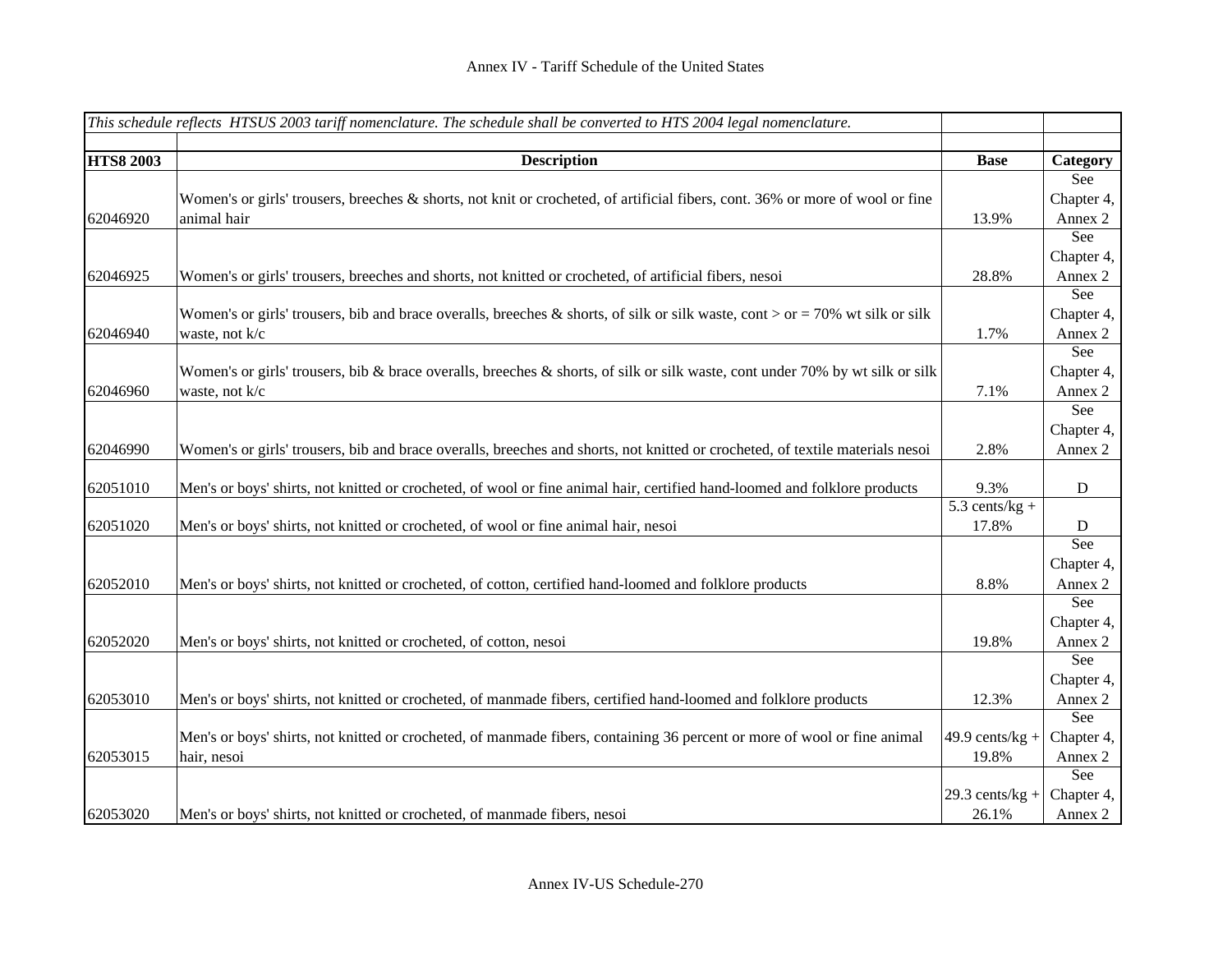|                  | This schedule reflects HTSUS 2003 tariff nomenclature. The schedule shall be converted to HTS 2004 legal nomenclature.     |                   |             |
|------------------|----------------------------------------------------------------------------------------------------------------------------|-------------------|-------------|
|                  |                                                                                                                            |                   |             |
| <b>HTS8 2003</b> | <b>Description</b>                                                                                                         | <b>Base</b>       | Category    |
| 62059010         | Men's or boys' shirts, of silk or silk waste, containing 70% or more by wt of silk or silk waste, not knitted or crocheted | 1.7%              | $\mathbf D$ |
|                  |                                                                                                                            |                   |             |
| 62059030         | Men's or boys' shirts, of silk or silk waste, containing under 70% by wt of silk or silk waste, not knitted or crocheted   | 7.1%              | D           |
| 62059040         | Men's or boys' shirts, not knitted or crocheted, of textile materials, nesoi                                               | 2.8%              | D           |
| 62061000         | Women's or girls' blouses, shirts and shirt-blouses, not knitted or crocheted, of silk or silk waste                       | 7%                | $\mathbf D$ |
|                  | Women's or girls' blouses and shirts, not knitted or crocheted, of wool or fine animal hair, certified hand-loomed and     |                   |             |
| 62062010         | folklore products                                                                                                          | 9.4%              | $\mathbf D$ |
|                  | Women's or girls' blouses & shirts, not knitted or crocheted, of wool or fine animal hair, containing 30% or more of       |                   |             |
| 62062020         | silk/silk waste, nesoi                                                                                                     | 7.2%              | D           |
|                  |                                                                                                                            | $8.3$ cents/kg +  |             |
| 62062030         | Women's or girls' blouses and shirts, not knitted or crocheted, of wool or fine animal hair, nesoi                         | 17.4%             | D           |
|                  |                                                                                                                            |                   | See         |
|                  |                                                                                                                            |                   | Chapter 4,  |
| 62063010         | Women's or girls' blouses and shirts, not knitted or crocheted, of cotton, certified hand-loomed and folklore products     | 9.1%              | Annex 2     |
|                  |                                                                                                                            |                   | See         |
|                  | Women's or girls' blouses and shirts, not knitted or crocheted, of cotton, containing 36 percent or more of flax fibers,   |                   | Chapter 4,  |
| 62063020         | nesoi                                                                                                                      | 3.5%              | Annex 2     |
|                  |                                                                                                                            |                   | See         |
|                  |                                                                                                                            |                   | Chapter 4,  |
| 62063030         | Women's or girls' blouses and shirts, not knitted or crocheted, of cotton, nesoi                                           | 15.5%             | Annex 2     |
|                  |                                                                                                                            |                   | See         |
|                  | Women's or girls' blouses and shirts, not knitted or crocheted, of manmade fibers, certified hand-loomed and folklore      |                   | Chapter 4,  |
| 62064010         | products                                                                                                                   | 11.4%             | Annex 2     |
|                  |                                                                                                                            |                   | See         |
|                  | Women's or girls' blouses and shirts, not knitted or crocheted, of manmade fibers, containing 30 percent or more of        |                   | Chapter 4,  |
| 62064020         | silk/silk waste, nesoi                                                                                                     | 4.4%              | Annex 2     |
|                  |                                                                                                                            |                   | See         |
|                  | Women's or girls' blouses, shirts and shirt-blouses, not knitted or crocheted, of manmade fibers, containing 36% or more   | $58.9$ cents/kg + | Chapter 4,  |
| 62064025         | of wool, nesoi                                                                                                             | 15%               | Annex 2     |
|                  |                                                                                                                            |                   | See         |
|                  |                                                                                                                            |                   | Chapter 4,  |
| 62064030         | Women's or girls' blouses and shirts, not knitted or crocheted, of manmade fibers, nesoi                                   | 27.1%             | Annex 2     |
| 62069000         | Women's or girls' blouses, shirts and shirt-blouses, not knitted or crocheted, of textile materials nesoi                  | 6.7%              | $\mathbf D$ |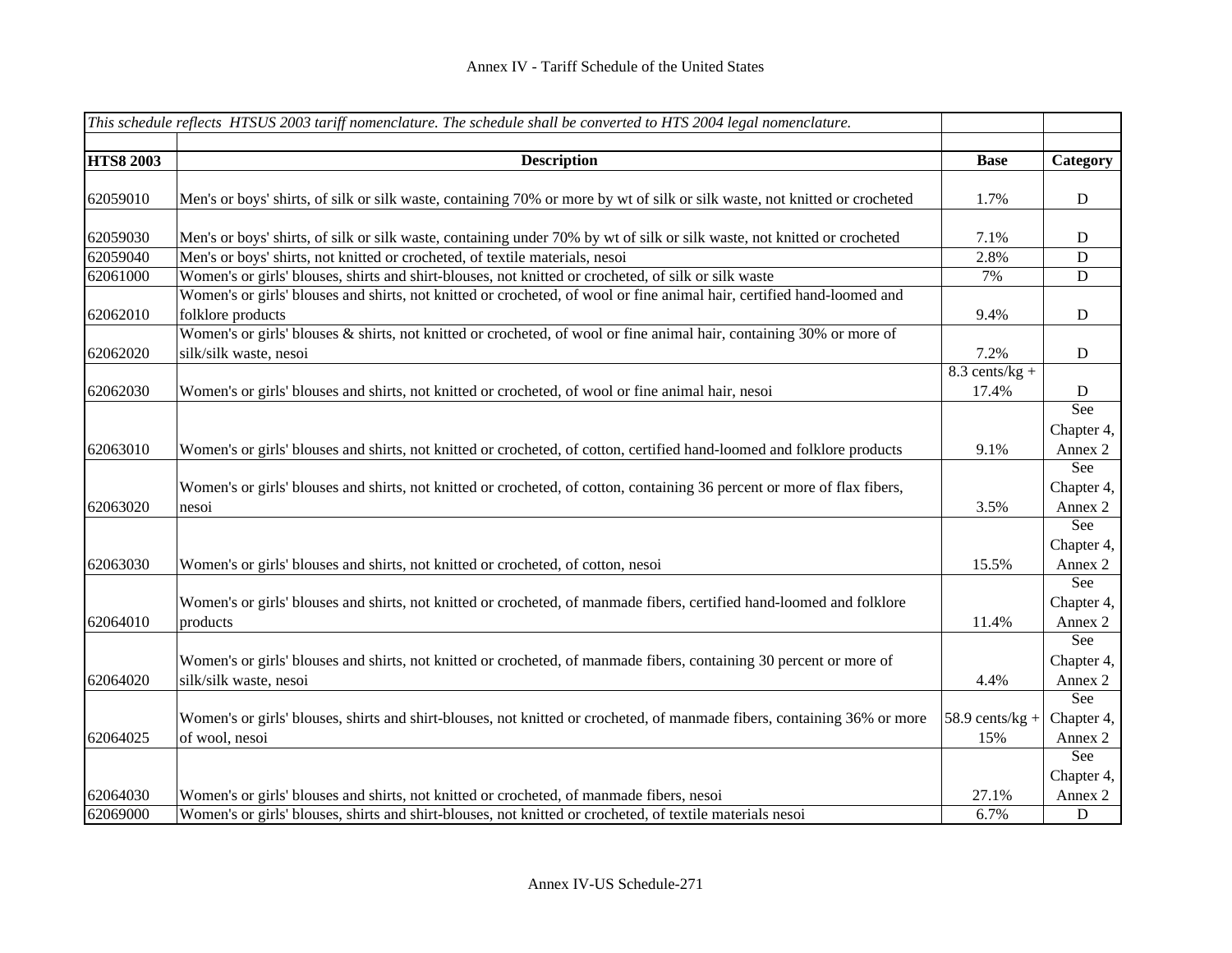|                  | This schedule reflects HTSUS 2003 tariff nomenclature. The schedule shall be converted to HTS 2004 legal nomenclature.        |             |             |
|------------------|-------------------------------------------------------------------------------------------------------------------------------|-------------|-------------|
| <b>HTS8 2003</b> | <b>Description</b>                                                                                                            | <b>Base</b> | Category    |
| 62071100         | Men's or boys' underpants and briefs, not knitted or crocheted, of cotton                                                     | 6.1%        | $\mathbf D$ |
|                  | Men's or boys' underpants and briefs, of textile mats(except cotton), cont 70% or more wt of silk or silk waste, not          |             |             |
| 62071910         | knitted/crocheted                                                                                                             | 2.6%        | ${\bf D}$   |
|                  | Men's or boys' underpants and briefs, of textile mats(except cotton), cont under 70% by wt of silk or silk waste, not         |             |             |
| 62071990         | knitted/crocheted                                                                                                             | 10.6%       | $\mathbf D$ |
| 62072100         | Men's or boys' nightshirts and pajamas, not knitted or crocheted, of cotton                                                   | 9%          | D           |
| 62072200         | Men's or boys' nightshirts and pajamas, not knitted or crocheted, of man-made fibers                                          | 16.1%       | D           |
|                  | Men's or boys' nightshirts and pajamas, of textile materials (except cotton or mmf), cont 70% or more by wt of silk or silk   |             |             |
| 62072910         | waste, not k/c                                                                                                                | 1.7%        | $\mathbf D$ |
|                  | Men's or boys' nightshirts and pajamas, of textile materials (except cotton or mmf), cont under 70% by weight of silk or      |             |             |
| 62072990         | silk waste, not k/c                                                                                                           | 7.1%        | $\mathbf D$ |
| 62079110         | Men's or boys' bathrobes, dressing gowns and similar articles, not knitted or crocheted, of cotton                            | 8.5%        | D           |
| 62079130         | Men's or boys' singlets and other undershirts, not knitted or crocheted, of cotton                                            | 6.1%        | $\mathbf D$ |
| 62079220         | Men's or boys' bathrobes, dressing gowns and similar articles, not knitted or crocheted, of man-made fibers                   | 15.1%       | $\mathbf D$ |
| 62079240         | Men's or boys' singlets and other undershirts, not knitted or crocheted, of man-made fibers, nesoi                            | 10.6%       | D           |
| 62079920         | Men's or boys' bathrobes, dressing gowns and similar articles, not knitted or crocheted, of wool or fine animal hair          | 9.4%        | $\mathbf D$ |
| 62079940         | Men's or boys' singlets and other undershirts, not knitted or crocheted, of wool or fine animal hair                          | 6.1%        | D           |
|                  |                                                                                                                               |             |             |
| 62079970         | Men's or boys' undershirts, bathrobes, & sim art, cont 70% or more by wt of silk or silk waste, not knitted or crocheted      | 1.7%        | $\mathbf D$ |
| 62079990         | Men's or boys' undershirts, bathrobes, & sim art, of text mats (except of cotton, mmf, wool, silk), not knitted or crocheted  | 7.1%        | $\mathbf D$ |
| 62081100         | Women's or girls' slips and petticoats, not knitted or crocheted, of man-made fibers                                          | 15.1%       | D           |
| 62081920         | Women's or girls' slips and petticoats, not knitted or crocheted, of cotton                                                   | 11.3%       | $\mathbf D$ |
|                  | Women's or girls' slips and petticoats, of textile materials (except mmf or cotton), cont 70% or more by wt of silk or silk   |             |             |
| 62081950         | waste, not k/c                                                                                                                | 2.2%        | $\mathbf D$ |
|                  | Women's or girls' slips and petticoats, of textile materials (except mmf or cotton), cont under 70% by weight of silk or silk |             |             |
| 62081990         | waste, not k/c                                                                                                                | 8.8%        | $\mathbf D$ |
| 62082100         | Women's or girls' nightdresses and pajamas, not knitted or crocheted, of cotton                                               | 9%          | D           |
| 62082200         | Women's or girls' nightdresses and pajamas, not knitted or crocheted, of man-made fibers                                      | 16.1%       | $\mathbf D$ |
|                  | Women's or girls' nightdresses and pajamas, of textile materials (except cotton or mmf), cont > or = 70% by wt of silk or     |             |             |
| 62082910         | silk waste, not k/c                                                                                                           | 1.7%        | $\mathbf D$ |
|                  | Women's or girls' nightdresses and pajamas, of textile materials(except cotton or mmf), cont under 70% by wt of silk or       |             |             |
| 62082990         | silk waste, not k/c                                                                                                           | 7.1%        | $\mathbf D$ |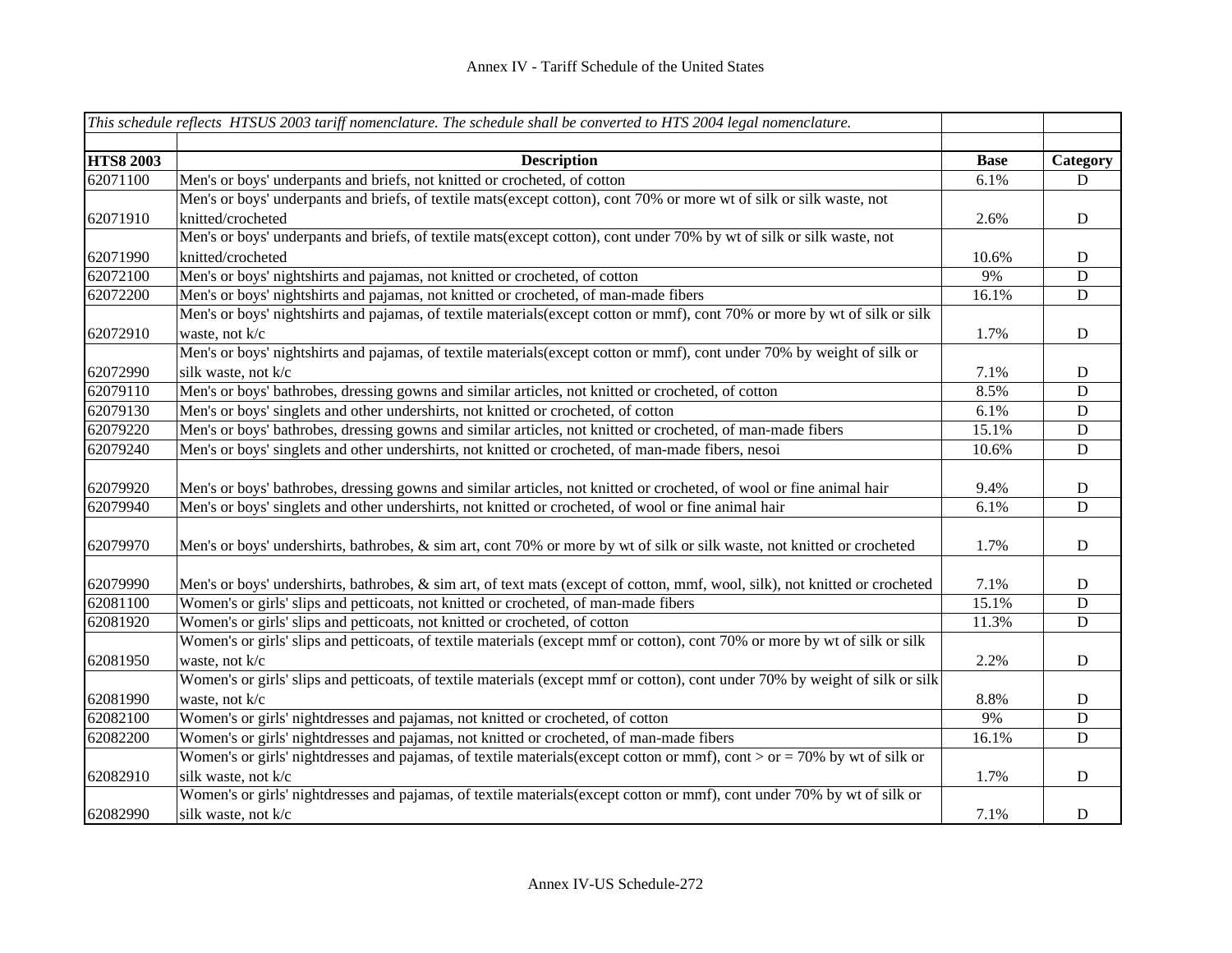|                      | This schedule reflects HTSUS 2003 tariff nomenclature. The schedule shall be converted to HTS 2004 legal nomenclature.         |                   |                        |
|----------------------|--------------------------------------------------------------------------------------------------------------------------------|-------------------|------------------------|
| <b>HTS8 2003</b>     | <b>Description</b>                                                                                                             | <b>Base</b>       | Category               |
| 62089110             | Women's or girls' bathrobes, dressing gowns and similar articles, not knitted or crocheted, of cotton                          | 7.6%              | D                      |
| 62089130             | Women's or girls' undershirts and underpants, not knitted or crocheted, of cotton                                              | 11.3%             | D                      |
|                      |                                                                                                                                |                   | See                    |
|                      | Women's or girls' singlets & other undershirts, briefs, panties, bathrobes & similar articles, not knitted or crocheted, of    |                   | Chapter 4,             |
| 62089200             | man-made fibers                                                                                                                | 16.1%             | Annex 2                |
| 62089920             | Women's or girls' undershirts, underpants, bathrobes & like articles, not knitted or crocheted, of wool or fine animal hair    | 9.4%              | $\mathbf D$            |
|                      | Women's or girls' singlet & other undershirt, briefs, panties, negligees, dressing gowns & sim art, of silk, con > or = 70%    |                   |                        |
| 62089930             | wt silk, not k/c                                                                                                               | 1.7%              | $\mathbf D$            |
|                      | Women's or girls' singlets & other undershirts, briefs, panties, negligees, dressing gowns $\&$ sim art, of silk, con < 70% wt |                   |                        |
| 62089950             | silk, not k/c                                                                                                                  | 7.1%              | $\mathbf D$            |
|                      |                                                                                                                                |                   |                        |
| 62089980             | Women's or girls' undershirts, underpants, bathrobes & like articles, not knitted or crocheted, of textile materials nesoi     | 2.8%              | $\mathbf D$            |
|                      |                                                                                                                                | $33.2$ cents/kg + |                        |
| 62091000             | Babies' garments and clothing accessories, not knitted or crocheted, of wool or fine animal hair                               | 15.1%             | D                      |
|                      |                                                                                                                                |                   | See                    |
|                      |                                                                                                                                |                   | Chapter 4,             |
| 62092010             | Babies' dresses, not knitted or crocheted, of cotton                                                                           | 11.9%             | Annex 2                |
|                      |                                                                                                                                |                   | See                    |
|                      |                                                                                                                                |                   | Chapter 4,             |
| 62092020             | Babies' blouses and shirts, except those imported as parts of sets, not knitted or crocheted, of cotton                        | 15.1%             | Annex 2                |
|                      |                                                                                                                                |                   | See                    |
|                      |                                                                                                                                |                   | Chapter 4,             |
| 62092030             | Babies' trousers, breeches and shorts, except those imported as parts of sets, not knitted or crocheted, of cotton             | 15.2%             | Annex 2                |
|                      |                                                                                                                                |                   | See                    |
|                      | Babies' garments & clothing acc. nesoi, of cotton, incl. sunsuits & sim app, sets & parts of sets, & diapers, not knitted or   |                   | Chapter 4,             |
| 62092050<br>62093010 | crocheted<br>Babies' blouses and shirts, except those imported as parts of sets, not knitted or crocheted, of synthetic fibers | 9.4%<br>22.7%     | Annex 2<br>$\mathbf D$ |
|                      |                                                                                                                                |                   |                        |
| 62093020             | Babies' trousers, breeches and shorts, except those imported as parts of sets, not knitted or crocheted, of synthetic fibers   | 28.8%             | $\mathbf D$            |
| 62093030             | Babies' garments and clothing accessories, not knitted or crocheted, nesoi, of synthetic fibers                                | 16.1%             | ${\bf D}$              |
| 62099010             | Babies' blouses and shirts, except those imported as parts of sets, not knitted or crocheted, of artificial fibers             | 22.7%             | $\mathbf D$            |
| 62099020             | Babies' trousers, breeches and shorts, except those imported as parts of sets, not knitted or crocheted, of artificial fibers  | 16.4%             | $\mathbf D$            |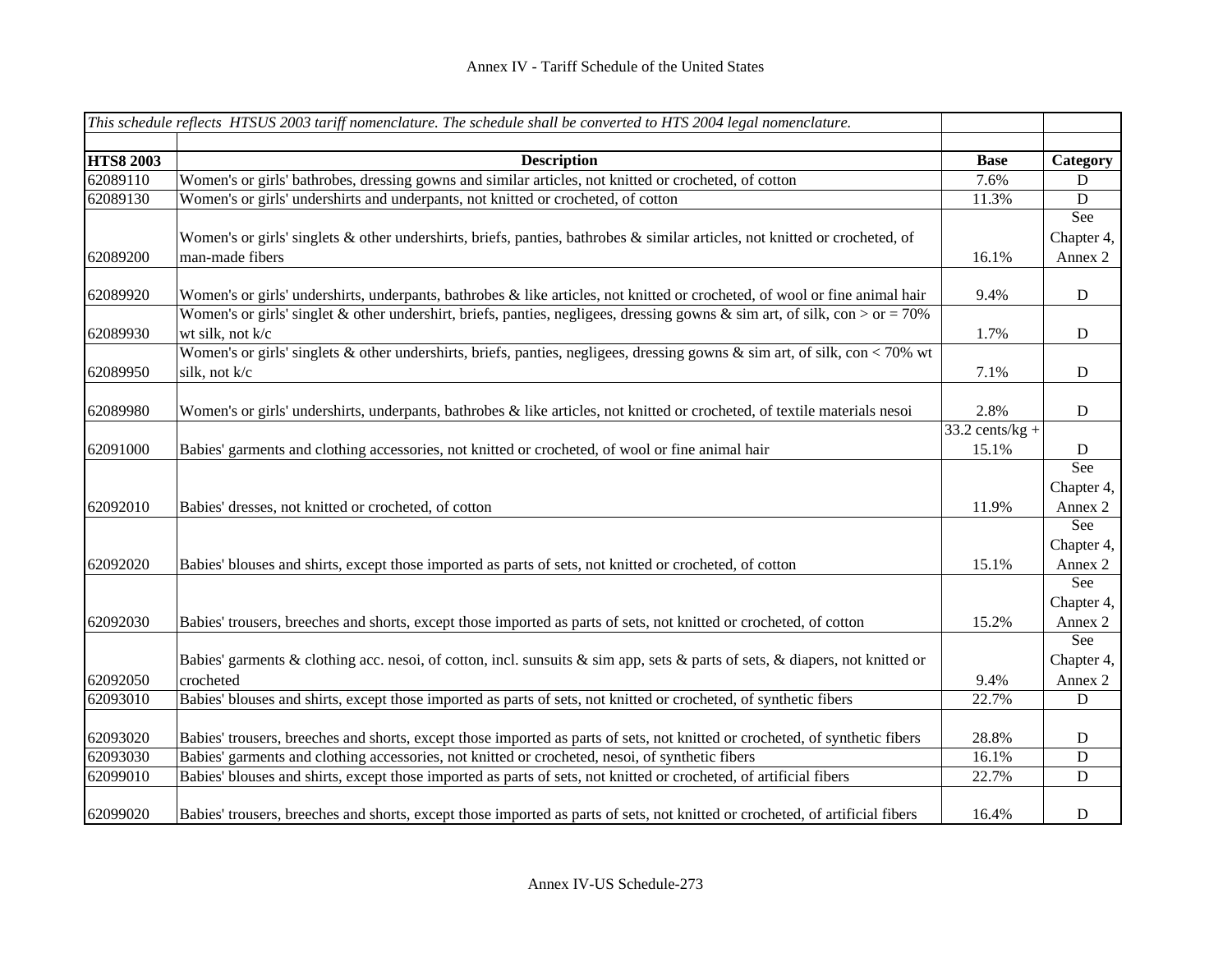|                  | This schedule reflects HTSUS 2003 tariff nomenclature. The schedule shall be converted to HTS 2004 legal nomenclature.    |             |             |
|------------------|---------------------------------------------------------------------------------------------------------------------------|-------------|-------------|
| <b>HTS8 2003</b> | <b>Description</b>                                                                                                        | <b>Base</b> | Category    |
| 62099030         | Babies' garments and clothing accessories, not knitted or crocheted, nesoi, of artificial fibers                          | 15.1%       | D           |
|                  | Babies' garments and clothing accessories, of text mats(except wool, cotton or mmf), cont 70% or more by wt of silk or    |             |             |
| 62099050         | silk waste, not k/c                                                                                                       | 0.3%        | $\mathbf D$ |
|                  | Babies' garments and clothing accessories, of textile mats(except wool, cotton or mmf), cont under 70% by wt of silk or   |             |             |
| 62099090         | silk waste, not k/c                                                                                                       | 2.8%        | $\mathbf D$ |
|                  | Garments, not knitted or crocheted, made up of fabrics of heading 5602 or 5603 formed on a base of paper or covered or    |             |             |
| 62101020         | lined with paper                                                                                                          | 3.1%        | $\mathbf D$ |
|                  | Nonwoven dispos apparel designed for hosps, clinics, labs or cont area use, made up of fab of 5602/5603, n/formed or      |             |             |
| 62101050         | lined w paper, not $k/c$                                                                                                  | 0.6%        | D           |
|                  | Disposable briefs and panties designed for one time use, made up of fabrics of 5602 or 5603, not formed or lined w paper, |             |             |
| 62101070         | not $k/c$                                                                                                                 | 9.4%        | $\mathbf D$ |
| 62101090         | Garments, nesoi, made up of fabrics of heading 5602 or 5603, not formed or lined w paper, not k/c                         | 16.1%       | $\mathbf D$ |
|                  | Men's or boys' garments, sim to 6201.11-6201.19, of mmf, outer surf impreg, coated etc. w rub/plast, underlying fab       |             |             |
| 62102030         | completely obsc, not k/c                                                                                                  | 4.2%        | $\mathbf D$ |
|                  | Men's or boys' overcoats/carcoats/capes/etc. of mmf, other than with outer sur. impreg/coated/etc. w/rub/plast, n         |             |             |
| 62102050         | knitted/crocheted                                                                                                         | 7.2%        | ${\bf D}$   |
|                  | Men's or boys' overcoats/carcoats/capes/etc. of tx mat(excl mmf), outer sur. impreg/etc. w/rub/plast completely obscuring |             |             |
| 62102070         | fab, n k/c                                                                                                                | 3.6%        | $\mathbf D$ |
|                  | Men's or boys' overcoats/carcoats/capes/etc. of tx mat(excl mmf), other than with outer sur. impreg/coated/etc. w/        |             |             |
| 62102090         | rub/plast, n k/c                                                                                                          | 6.2%        | $\mathbf D$ |
|                  | Women's or girls' overcoats/carcoats/capes/etc. of mmf, outer sur. impreg/coated/etc. w/rub/plast completely obscuring    |             |             |
| 62103030         | fab, n k/c                                                                                                                | 4.2%        | $\mathbf D$ |
|                  |                                                                                                                           |             |             |
| 62103050         | Women's or girls' overcoats/carcoats/capes/etc. of mmf, other than with outer sur. impreg/coated/etc. w/rub/plast, n k/c  | 7.2%        | ${\bf D}$   |
|                  | Women's or girls' overcoats/carcoats/capes/etc. of tx mat(excl mmf), fabric impreg/coated w/rub/plast completely          |             |             |
| 62103070         | obscuring fab, n k/c                                                                                                      | 3.6%        | ${\bf D}$   |
|                  | Women's or girls' overcoats/carcoats/capes/etc. of tx mat(excl mmf), other than with outer sur. impreg/coated etc.        |             |             |
| 62103090         | w/rub/plast, n k/c                                                                                                        | 6.2%        | ${\bf D}$   |
|                  | Men's or boys' garm, nesoi, of fab of 5903/5906/5907, of mmf, w/outer sur. impreg/coated/etc. w/rub/plast completely      |             |             |
| 62104030         | obscuring fab, n k/c                                                                                                      | 4.2%        | ${\bf D}$   |
|                  | Men's or boys' garm, nesoi, of fab of 5903/5906/5907, of mmf, other than w/outer sur. impreg/coated/etc. w/rub/plast, n   |             |             |
| 62104050         | k/c                                                                                                                       | 7.2%        | $\mathbf D$ |
|                  | Men's or boys' garm, nesoi, of fab of 5903/5906/5907, of tx mat(excl mmf), w/outer sur. impreg/etc. w/rub/plast compl     |             |             |
| 62104070         | obscuring fab, n k/c                                                                                                      | 3.6%        | ${\bf D}$   |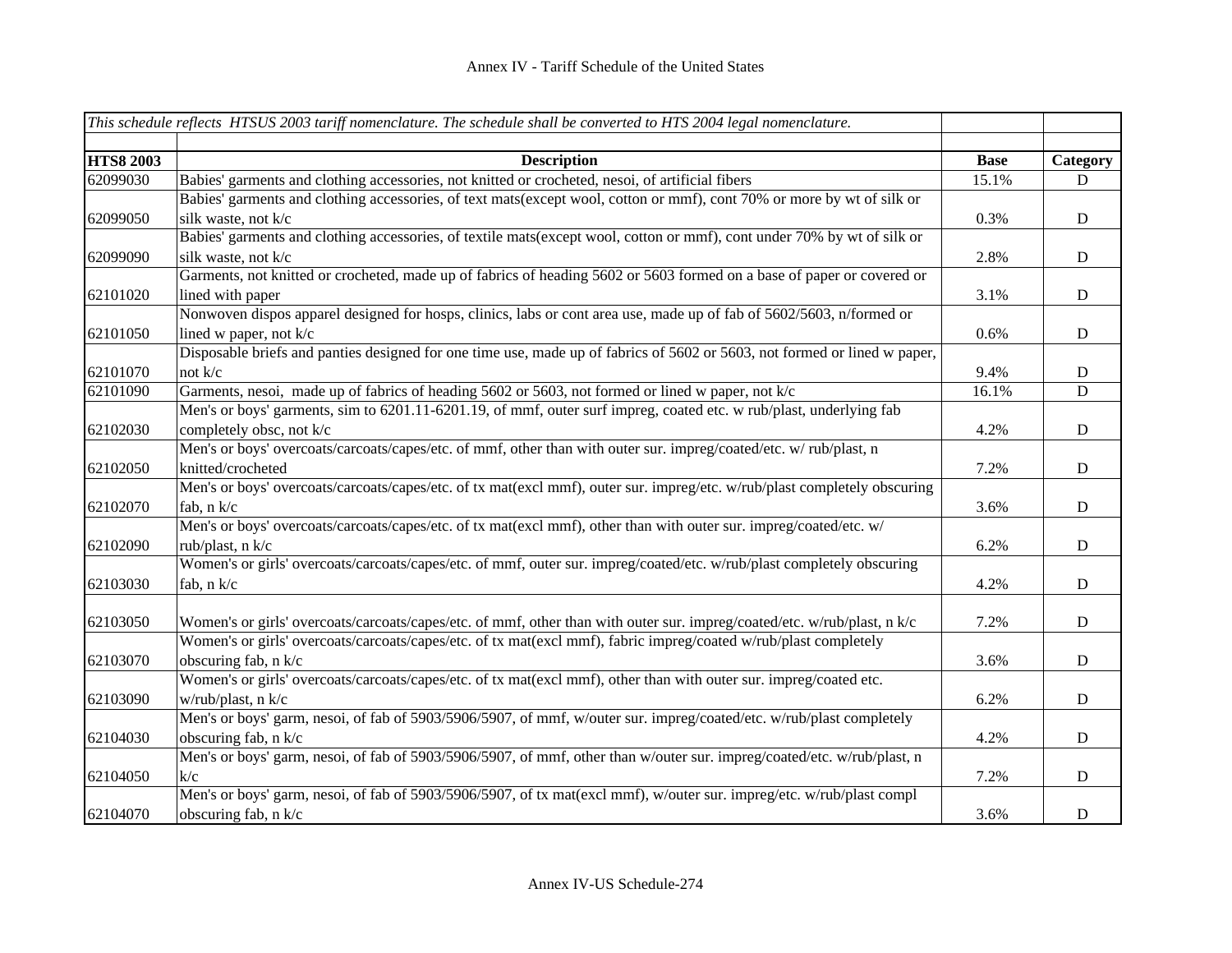|                  | This schedule reflects HTSUS 2003 tariff nomenclature. The schedule shall be converted to HTS 2004 legal nomenclature.    |             |             |
|------------------|---------------------------------------------------------------------------------------------------------------------------|-------------|-------------|
|                  |                                                                                                                           |             |             |
| <b>HTS8 2003</b> | <b>Description</b>                                                                                                        | <b>Base</b> | Category    |
| 62104090         | Men's or boys' garm, nesoi, of fab of 5903/5906/5907, of tx mat(excl mmf), w/outer sur. impreg/etc. w/rub/plast, n k/c    | 6.2%        | ${\bf D}$   |
|                  | Women's or girls' garm, nesoi, of fab of 5903/5906/5907, of mmf, w/outer sur. impreg/coated/etc. w/rub/plast compl        |             |             |
| 62105030         | obscuring fab, n k/c                                                                                                      | 4.2%        | $\mathbf D$ |
|                  |                                                                                                                           |             |             |
| 62105050         | Women's or girls' garm, nesoi, of fab of 5903/5906/5907, of mmf, other than w/outer sur. impreg/etc. w/rub/plast, n k/c   | 7.2%        | $\mathbf D$ |
|                  | Wom's or girls' garm, nesoi, of fab of 5903/5906/5907, of tx mat(excl mmf), w/outer sur. impreg/etc. w/rub/plast comp     |             |             |
| 62105070         | obscuring fab, n k/c                                                                                                      | 3.6%        | $\mathbf D$ |
|                  | Wom's or girls' garm, nesoi, of fab of 5903/5906/5907, of tx mat(except mmf), other than w/outer sur. impreg/coated       |             |             |
| 62105090         | w/rub/plas, n k/c                                                                                                         | 6.2%        | $\mathbf D$ |
| 62111110         | Men's or boys' swimwear, not knitted or crocheted, of man-made fibers                                                     | 28%         | D           |
|                  | Men's or boys' swimwear, of textile materials(except mmf), containing 70% or more by weight of silk or silk waste, not    |             |             |
| 62111140         | knit or crocheted                                                                                                         | 4.4%        | $\mathbf D$ |
|                  | Men's or boys' swimwear, of textile materials(except mmf), containing under 70% by weight of silk or silk waste, not knit |             |             |
| 62111180         | or crocheted                                                                                                              | 7.6%        | $\mathbf D$ |
| 62111210         | Women's or girls' swimwear, not knitted or crocheted, of man-made fibers                                                  | 13%         | D           |
|                  | Women's or girls' swimwear, of textile materials(except mmf), containing 70% or more by weight of silk or silk waste, not |             |             |
| 62111240         | knit or crocheted                                                                                                         | 1.9%        | $\mathbf D$ |
|                  | Women's or girls' swimwear, of textile materials(except mmf), containing under 70% by weight of silk or silk waste, not   |             |             |
| 62111280         | knit or crocheted                                                                                                         | 7.6%        | $\mathbf D$ |
|                  | Anoraks, windbreakers and similar articles imported as parts of ski-suits, con 15% or more by wt of down & waterfowl      |             |             |
| 62112004         | plumage, etc, not k/c                                                                                                     | 1.1%        | $\mathbf D$ |
|                  | Anoraks, windbreakers and similar articles imported as parts of ski-suits, con under 15% by wt of down & waterfowl        |             |             |
| 62112008         | plumage, etc, not k/c                                                                                                     | 4.4%        | ${\bf D}$   |
| 62112015         | Men's or boys' ski-suits, not knitted or crocheted, water resistant, not containing 15% or more by weight of down, etc    | 7.2%        | ${\bf D}$   |
|                  | Men's or boys' anoraks, windbreakers and sim art impted as pts of ski-suits, of wool, con < 15% wt of down etc, not water |             |             |
| 62112024         | resist, not k/c                                                                                                           | 18.7%       | ${\bf D}$   |
|                  | Men's or boys' anoraks, etc. imported as parts of ski-suits, of tx mats(except wool), con 15% wt of down etc, not water   |             |             |
| 62112028         | resist, not k/c                                                                                                           | 27.9%       | $\mathbf D$ |
|                  | Men's or boys' trousers and breeches imported as parts of ski-suits, of wool, con under 15% by wt of down etc., not water |             |             |
| 62112034         | resist, not k/c                                                                                                           | 18.7%       | $\mathbf D$ |
|                  | Men's or boys' trousers & breeches imported as pts of ski-suits, of tx mat(except wool), con 15% wt down etc, not water   |             |             |
| 62112038         | resist, not k/c                                                                                                           | 28.3%       | ${\bf D}$   |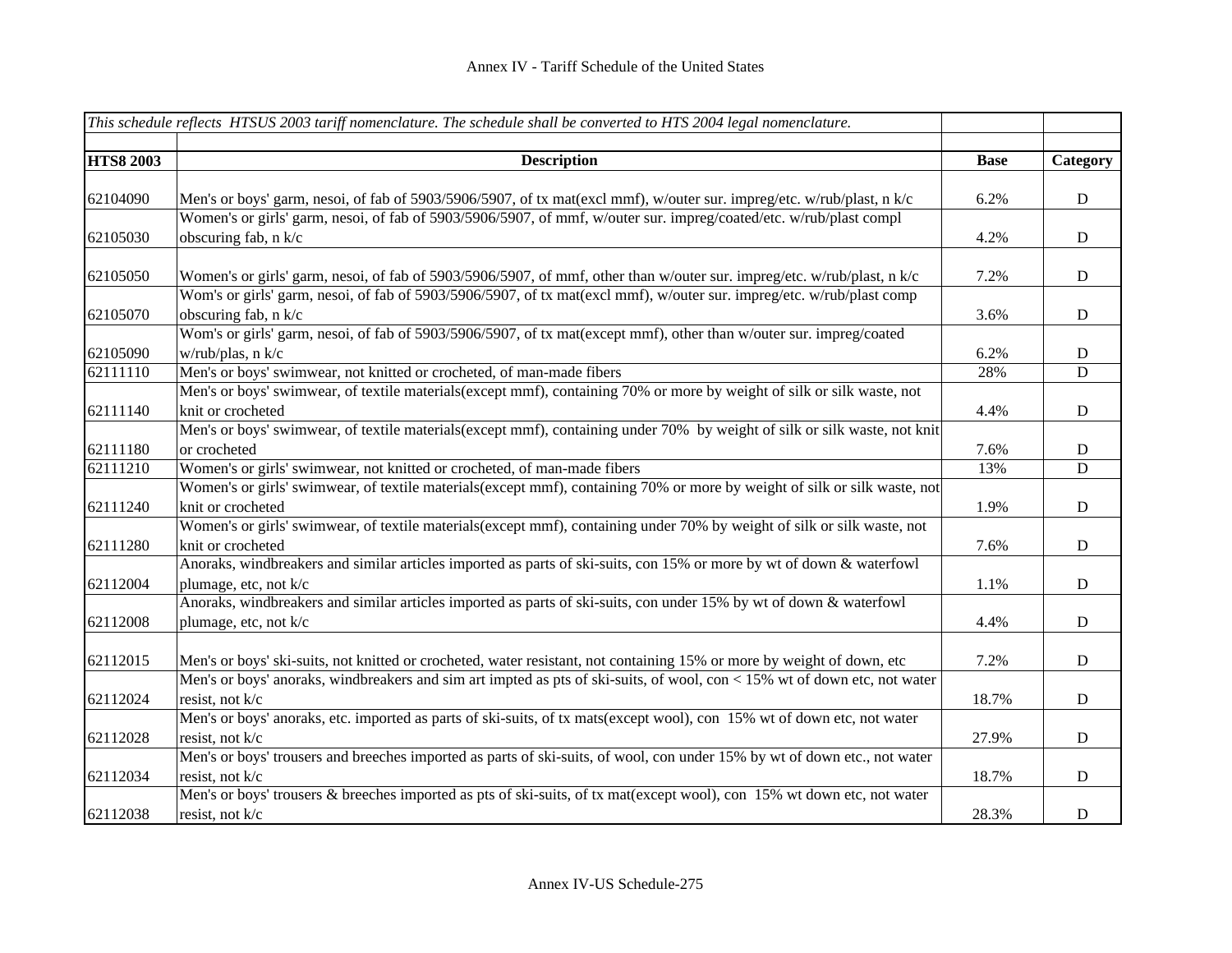|                  | This schedule reflects HTSUS 2003 tariff nomenclature. The schedule shall be converted to HTS 2004 legal nomenclature.    |             |             |
|------------------|---------------------------------------------------------------------------------------------------------------------------|-------------|-------------|
|                  |                                                                                                                           |             |             |
| <b>HTS8 2003</b> | <b>Description</b>                                                                                                        | <b>Base</b> | Category    |
|                  | Men's or boys' ski-suits nesoi, of wool or fine animal hair, con under 15% wt down etc, not water resist, not             |             |             |
| 62112044         | knitted/crocheted                                                                                                         | 14.3%       | ${\bf D}$   |
|                  | Men's or boys' ski-suits nesoi, of tx mats(except wool or fine animal hair), con under 15% wt down etc, not water resist, |             |             |
| 62112048         | not knitted/croch                                                                                                         | 15.1%       | $\mathbf D$ |
|                  | Women's or girls' anoraks, windbreakers and sim art impted as pts of ski-suits, of wool, con 15% wt down etc, not water   |             |             |
| 62112054         | resist, not k/c                                                                                                           | 18.7%       | ${\bf D}$   |
|                  | Women's or girls' anoraks and sim art imported as pts of ski-suits, of tx mats(except wool), con < 15% wt down etc, not   |             |             |
| 62112058         | wat resist, n k/c                                                                                                         | 28.2%       | ${\bf D}$   |
|                  | Women's or girls' trousers and breeches imported as parts of ski-suits, of wool, cont under 15% by wt of down etc, not    |             |             |
| 62112064         | water resist, not k/c                                                                                                     | 18.8%       | ${\bf D}$   |
|                  | Women's or girls' trousers & breeches imp as pts of ski-suits, of tx mats(except wool), con < 15% wt of down etc, not wat |             |             |
| 62112068         | resist, not k/c                                                                                                           | 28.8%       | $\mathbf D$ |
|                  | Women's or girls' ski-suits nesoi, of wool or fine animal hair, con under 15% by wt of down etc, not water resistant, not |             |             |
| 62112074         | knit or crocheted                                                                                                         | 14.3%       | $\mathbf D$ |
|                  | Women's or girls' ski-suits nesoi, of tx mats(except wool), con under 15% by weight of down etc, not water resistant, not |             |             |
| 62112078         | knit or crocheted                                                                                                         | 15.1%       | $\mathbf D$ |
| 62113100         | Men's or boys' track suits or other garments nesoi, not knitted or crocheted, of wool or fine animal hair                 | 12.5%       | $\mathbf D$ |
| 62113200         | Men's or boys' track suits or other garments nesoi, not knitted or crocheted, of cotton                                   | 8.2%        | ${\bf D}$   |
|                  |                                                                                                                           |             | See         |
|                  |                                                                                                                           |             | Chapter 4,  |
| 62113300         | Men's or boys' track suits or other garments nesoi, not knitted or crocheted, of man-made fibers                          | 16.1%       | Annex 2     |
|                  | Men's or boys' garments(excl swimwear or ski-suits), nesoi, of tex mat(except wool, cotton or mmf), cont 70% or more wt   |             |             |
| 62113910         | of silk, not k/c                                                                                                          | 0.8%        | ${\bf D}$   |
|                  | Men's or boys' garments(excl swimwear or ski-suits), nesoi, of tex mat(except wool, cotton or mmf), cont under 70% by     |             |             |
| 62113990         | wt of silk, not k/c                                                                                                       | 2.8%        | D           |
| 62114100         | Women's or girls' track suits or other garments nesoi, not knitted or crocheted, of wool or fine animal hair              | 12.5%       | D           |
|                  |                                                                                                                           |             | See         |
|                  |                                                                                                                           |             | Chapter 4,  |
| 62114200         | Women's or girls' track suits or other garments nesoi, not knitted or crocheted, of cotton                                | 8.2%        | Annex 2     |
| 62114300         | Women's or girls' track suits or other garments nesoi, not knitted or crocheted, of man-made fibers                       | 16.1%       | ${\bf D}$   |
|                  | Women's or girls' garments(excl swimwear or ski-suits), nesoi, of tex mat(except wool, cotton or mmf), cont 70% or more   |             |             |
| 62114910         | wt of silk, not k/c                                                                                                       | 1.9%        | $\mathbf D$ |
|                  | Women's or girls' garments(excl swimwear or ski-suits), nesoi, of tex mat(except wool, cotton or mmf), cont under 70%     |             |             |
| 62114990         | by wt of silk, not k/c                                                                                                    | 7.4%        | $\mathbf D$ |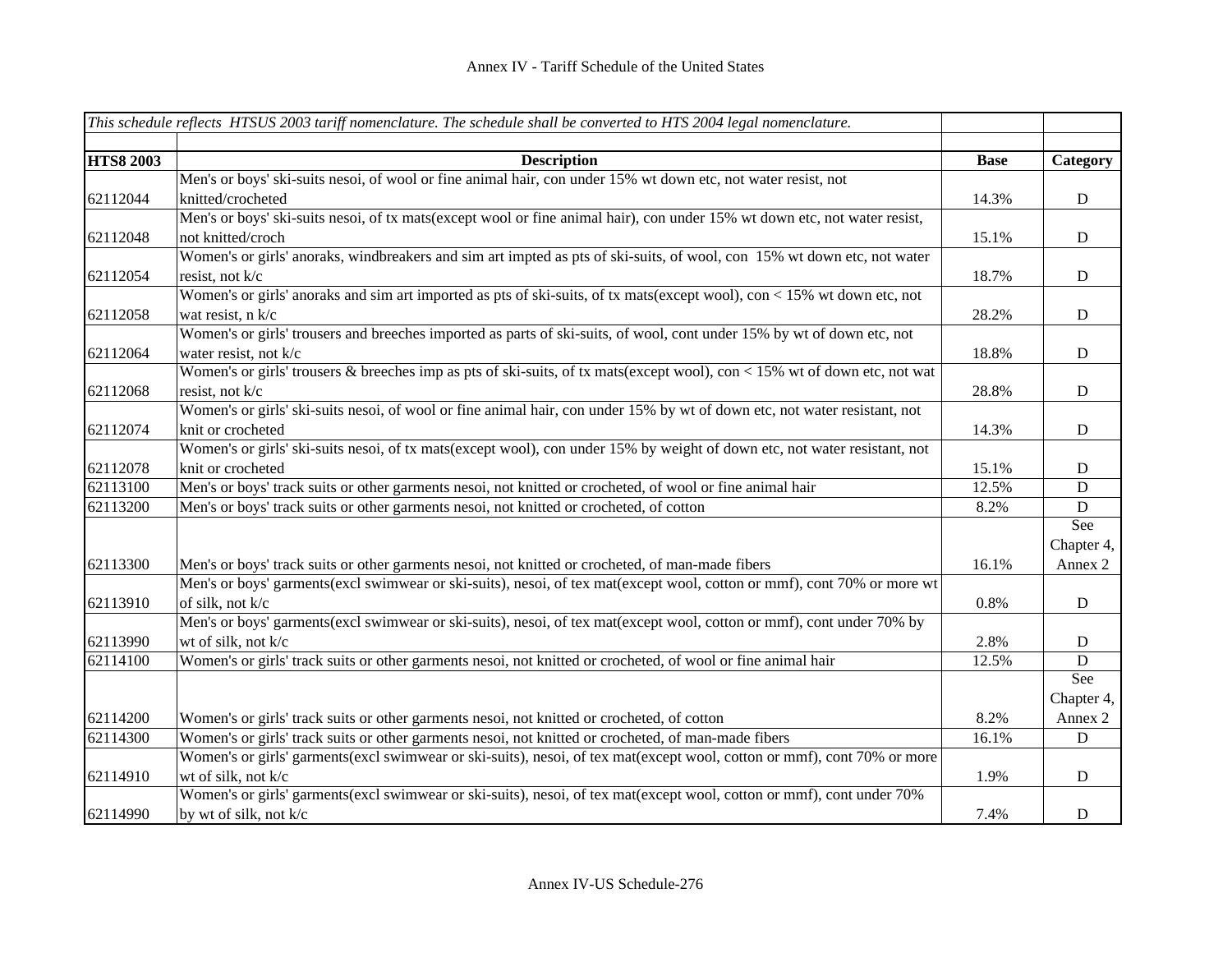|                  | This schedule reflects HTSUS 2003 tariff nomenclature. The schedule shall be converted to HTS 2004 legal nomenclature.        |                 |                |
|------------------|-------------------------------------------------------------------------------------------------------------------------------|-----------------|----------------|
|                  |                                                                                                                               |                 |                |
| <b>HTS8 2003</b> | <b>Description</b>                                                                                                            | <b>Base</b>     | Category       |
|                  |                                                                                                                               |                 | See            |
|                  | Brassieres, containing lace, net or embroidery, containing 70% or more by weight of silk or silk waste, whether or not        |                 | Chapter 4,     |
| 62121030         | knitted or crocheted                                                                                                          | 7.5%            | Annex 2        |
|                  |                                                                                                                               |                 | See            |
|                  | Brassieres containing lace, net or embroidery, containing under 70% by weight of silk or silk waste, whether or not knitted   |                 | Chapter 4,     |
| 62121050         | or crocheted                                                                                                                  | 17%             | Annex 2        |
|                  |                                                                                                                               |                 | See            |
|                  | Brassieres, not containing lace, net or embroidery, containing 70% or more by wt of silk or silk waste, whether or not        |                 | Chapter 4,     |
| 62121070         | knitted or crocheted                                                                                                          | 4.2%            | Annex 2        |
|                  |                                                                                                                               |                 | See            |
|                  | Brassieres, not containing lace, net or embroidery, containing under 70% by wt of silk or silk waste, whether or not          |                 | Chapter 4,     |
| 62121090         | knitted or crocheted                                                                                                          | 17%             | Annex 2        |
| 62122000         | Girdles and panty-girdles                                                                                                     | 20.5%           | $\mathbf D$    |
| 62123000         | Corsets                                                                                                                       | 23.6%           | ${\bf D}$      |
| 62129000         | Braces, suspenders, garters and similar articles and parts thereof                                                            | 6.6%            | $\mathbf D$    |
| 62131010         | Handkerchiefs, not knitted or crocheted, containing 70% or more by weight of silk or silk waste                               | 1.7%            | D              |
| 62131020         | Handkerchiefs, of silk or silk waste, containing less than 70 percent by weight of silk or silk waste                         | 4.2%            | $\mathbf D$    |
| 62132010         | Handkerchiefs, not knitted or crocheted, of cotton, hemmed, not containing lace or embroidery                                 | 13.3%           | $\mathbf D$    |
| 62132020         | Handkerchiefs, not knitted or crocheted, of cotton, nesoi                                                                     | 7.1%            | D              |
| 62139010         | Handkerchiefs, not knitted or crocheted, of man-made fibers                                                                   | 10.9%           | ${\bf D}$      |
| 62139020         | Handkerchiefs, not knitted or crocheted, of textile materials, nesoi                                                          | 5.8%            | ${\bf D}$      |
|                  |                                                                                                                               |                 |                |
| 62141010         | Shawls, scarves, mufflers, mantillas, veils and the like, not knitted or crocheted, containing 70% or more silk or silk waste | 1.2%            | A              |
|                  | Shawls, scarves, mufflers, mantillas, veils and the like, not knitted or crocheted, containing less than 70% silk or silk     |                 |                |
| 62141020         | waste                                                                                                                         | 3.9%            | A              |
| 62142000         | Shawls, scarves, mufflers, mantillas, veils and the like, not knitted or crocheted, of wool or fine animal hair               | 6.7%            | $\mathbf D$    |
| 62143000         | Shawls, scarves, mufflers, mantillas, veils and the like, not knitted or crocheted, of synthetic fibers                       | 5.3%            | ${\bf D}$      |
| 62144000         | Shawls, scarves, mufflers, mantillas, veils and the like, not knitted or crocheted, of artificial fibers                      | 5.3%            | ${\bf D}$      |
| 62149000         | Shawls, scarves, mufflers, mantillas, veils and the like, not knitted or crocheted, of textile materials nesoi                | 11.3%           | ${\bf D}$      |
| 62151000         | Ties, bow ties and cravats, not knitted or crocheted, of silk or silk waste                                                   | 7.3%            | $\mathbf{A}$   |
|                  |                                                                                                                               | $25$ cents/kg + |                |
| 62152000         | Ties, bow ties and cravats, not knitted or crocheted, of man-made fibers                                                      | 12.8%           | D              |
| 62159000         | Ties, bow ties and cravats, not knitted or crocheted, of textile materials nesoi                                              | 5.3%            | $\overline{D}$ |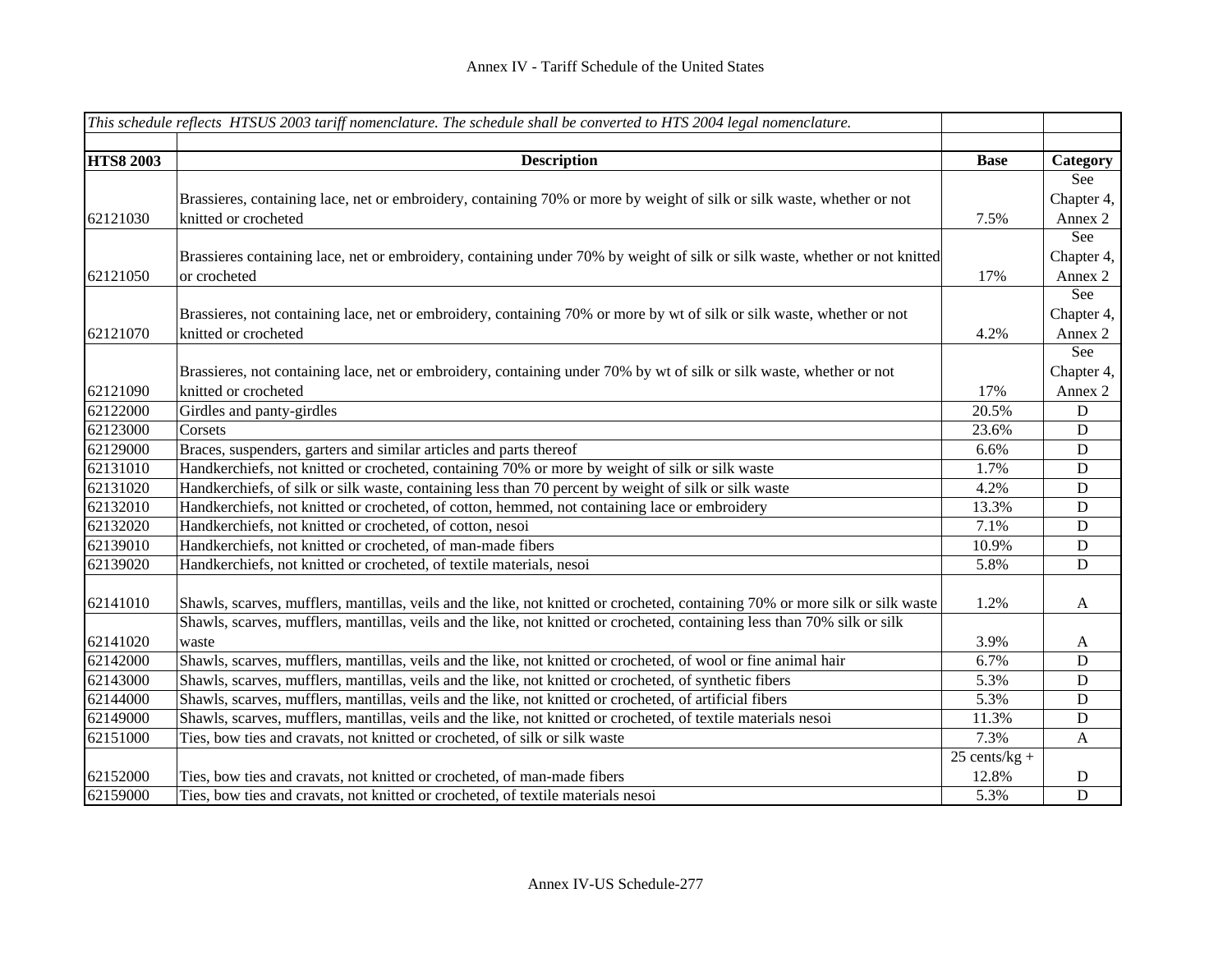|                  | This schedule reflects HTSUS 2003 tariff nomenclature. The schedule shall be converted to HTS 2004 legal nomenclature.                                             |                 |             |
|------------------|--------------------------------------------------------------------------------------------------------------------------------------------------------------------|-----------------|-------------|
|                  |                                                                                                                                                                    |                 |             |
| <b>HTS8 2003</b> | <b>Description</b>                                                                                                                                                 | <b>Base</b>     | Category    |
|                  |                                                                                                                                                                    |                 |             |
| 62160005         | Ice hockey and field hockey gloves, not knitted or crocheted, impregnated, coated or covered with plastics or rubber                                               | Free            | ${\bf D}$   |
|                  | Gloves, mittens & mitts, for sports, including ski & snowmobile gloves, etc., not knitted/crocheted, impreg. or cov. with                                          |                 |             |
| 62160008         | plastic/rubber                                                                                                                                                     | 1.3%            | $\mathbf D$ |
|                  | Gloves etc. (excl. for sports etc.), not k/c, impreg. etc. with plas/rub, w/o four., cut & sewn, of veg. fibers, over 50% by                                       |                 |             |
| 62160013         | wt. plas/rub                                                                                                                                                       | 13.8%           | $\mathbf D$ |
|                  | Gloves etc. (excl. for sports), not $k/c$ , impreg. etc. with plas/rub, w/o four., cut & sewn, of veg. fibers, cont. <50% by wt.                                   |                 |             |
| 62160017         | plas./rubber                                                                                                                                                       | 23.6%           | $\mathbf D$ |
|                  | Gloves, mittens and mitts(excl sports), w/o four, impreg etc, cut & sewn from pre-exist impreg fab, of non-veg fib, con >                                          | 12.2 cents/kg + |             |
| 62160019         | 50% wt plas/rub                                                                                                                                                    | 6%              | $\mathbf D$ |
|                  | Gloves, mittens and mitts(excl sports), w/o four, impreg etc, cut & sewn from pre-exist impreg fab, of non-veg fib, con < $ 20.7 \text{ cents/kg} +$               |                 |             |
| 62160021         | 50% wt plas/rub                                                                                                                                                    | 10.4%           | $\mathbf D$ |
|                  | Gloves, mittens and mitts(excl sports), w/o four, impreg etc, not cut & sewn from pre-exist fab, con 50% or more wt                                                |                 |             |
| 62160024         | cotton/mmf, not k/c                                                                                                                                                | 13.3%           | D           |
|                  | Gloves, mittens and mitts(excl sports), w/o four, impreg etc, not cut & sewn from pre-exist fab, con under 50% wt cotton                                           |                 |             |
| 62160026         | or mmf, not $k/c$                                                                                                                                                  | 7.7%            | $\mathbf D$ |
|                  | Gloves, mittens and mitts(excl sports), impreg, etc., with fourchettes, cont 50% or more by wt of coton, mmf or combo                                              |                 |             |
| 62160029         | thereof, not knit/croc                                                                                                                                             | 13.3%           | $\mathbf D$ |
|                  | Gloves, mittens and mitts(excl sports), impreg, etc., with fourchettes, cont under 50% by wt of coton, mmf or combo                                                |                 |             |
| 62160031         | thereof, not knit/croc                                                                                                                                             | 7.7%            | $\mathbf D$ |
|                  | Ice hockey and field hockey gloves, not knitted or crocheted, of cotton, not impregnated, coated or covered with plastics                                          |                 |             |
| 62160033         | or rubber                                                                                                                                                          | Free            | $\mathbf D$ |
|                  |                                                                                                                                                                    |                 |             |
| 62160035         | Gloves, mittens & mitts, all the foregoing for sports use, including ski & snowmobile gloves, mittens & mitts, of cotton                                           | 3.1%            | $\mathbf D$ |
|                  | Gloves, mittens & mitts (excl. for sports), not impregnated, coated or covered with plastics or rubber, of cotton, without                                         |                 |             |
| 62160038         | fourchettes                                                                                                                                                        | 23.6%           | $\mathbf D$ |
|                  | Gloves, mittens & mitts (excl. for sports), not impregnated, coated or covered with plastics or rubber, of cotton, with                                            |                 |             |
| 62160041         | fourchettes                                                                                                                                                        | 23.6%           | $\mathbf D$ |
|                  | Ice hockey and field hockey gloves, not knitted or crocheted, of man-made fibers, not impregnated etc. with plastics or                                            |                 |             |
| 62160043         | rubber                                                                                                                                                             | Free            | ${\bf D}$   |
|                  | Gloves, mittens & mitts, for sports use, incl. ski & snowmobile, of man-made fibers, not impregnated/coated with plastics                                          |                 |             |
| 62160046         | or rubber                                                                                                                                                          | 3.1%            | $\mathbf D$ |
|                  | Gloves, mittens & mitts (excl. for sports), not impregnated, coated or covered with plastics or rubber, of man-made fibers, $\left  20.8 \text{ cents/kg} \right $ |                 |             |
| 62160054         | w/o fourchettes                                                                                                                                                    | 10.5%           | $\mathbf D$ |
|                  |                                                                                                                                                                    |                 |             |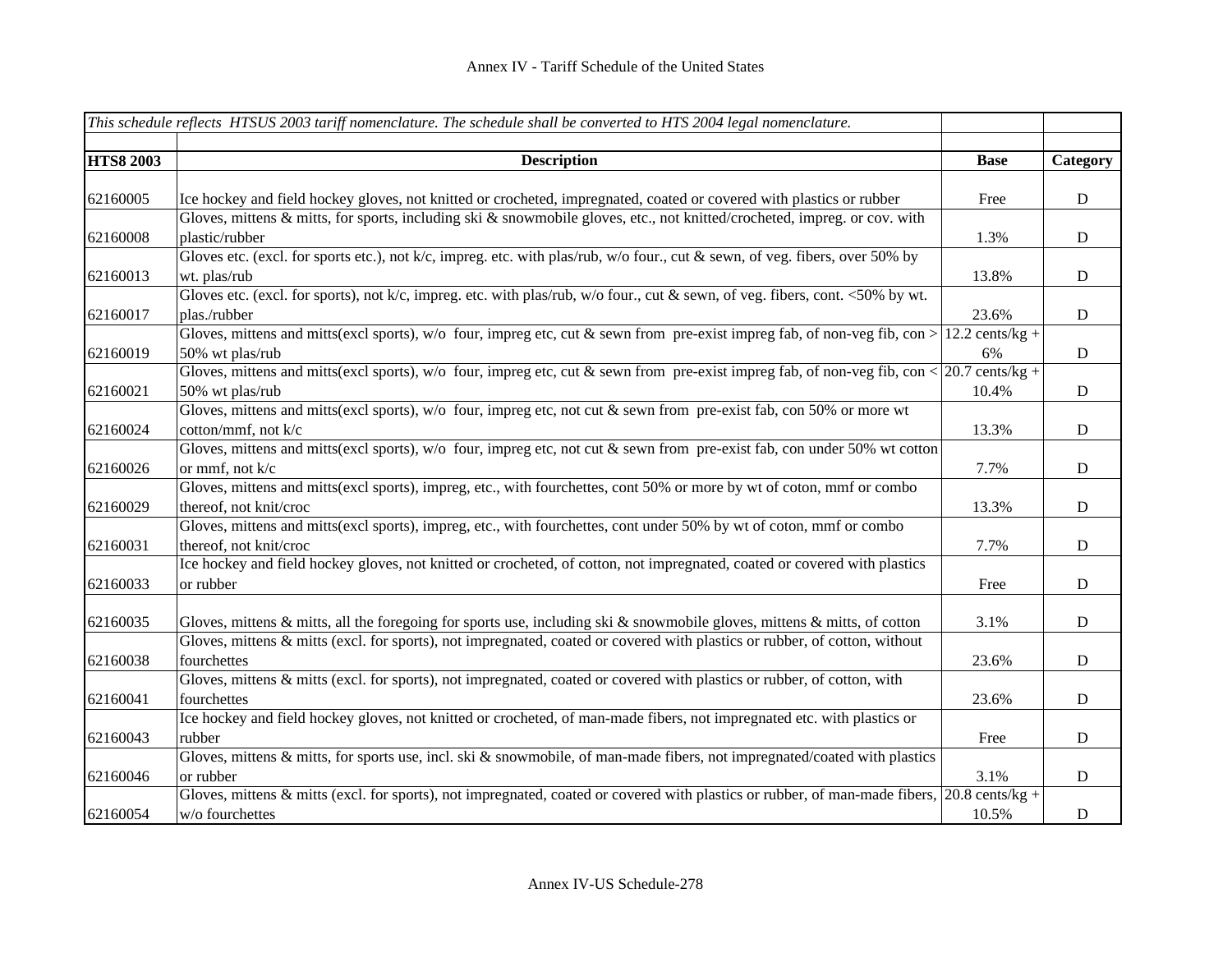|                  | This schedule reflects HTSUS 2003 tariff nomenclature. The schedule shall be converted to HTS 2004 legal nomenclature.       |                   |                |
|------------------|------------------------------------------------------------------------------------------------------------------------------|-------------------|----------------|
|                  |                                                                                                                              |                   |                |
| <b>HTS8 2003</b> | <b>Description</b>                                                                                                           | <b>Base</b>       | Category       |
|                  | Gloves, mittens & mitts (excl. for sports), not impregnated, coated or covered with plastics or rubber, of mmf, with         | $20.8$ cents/kg + |                |
| 62160058         | fourchettes                                                                                                                  | 10.5%             | $\mathbf D$    |
| 62160080         | Gloves, mittens and mitts, not knitted or crocheted, of wool or fine animal hair, nesoi                                      | 3.5%              | $\overline{D}$ |
| 62160090         | Gloves, mittens and mitts, not knitted or crocheted, of textile materials nesoi                                              | 3.8%              | $\mathbf D$    |
|                  | Made up clothing accessories (excl those of heading 6212), containing 70% or more by weight of silk or silk waste, not       |                   |                |
| 62171010         | knitted or crocheted                                                                                                         | 3.6%              | $\mathbf D$    |
| 62171085         | Headbands, ponytail holders and similar articles, of textile materials containing < 70% by weight of silk, not knit/crochet  | 14.7%             | $\mathbf D$    |
|                  | Made up clothing accessories (excl of heading 6212 or headbands, ponytail holders & like), containing < 70% wgt of silk,     |                   |                |
| 62171095         | not knit/crochet                                                                                                             | 14.7%             | $\mathbf D$    |
|                  | Parts of garments or of clothing accessories (excl those of heading 6212), containing 70% or more by weight of silk or       |                   |                |
| 62179010         | silk waste, not k/c                                                                                                          | 3.6%              | $\mathbf D$    |
|                  | Parts of garments or of clothing accessories(excl those of heading 6212), containing under 70% by weight of silk or silk     |                   |                |
| 62179090         | waste, n/knit/croc                                                                                                           | 14.7%             | $\mathbf D$    |
| 63011000         | Electric blankets                                                                                                            | 11.6%             | $\mathbf D$    |
|                  |                                                                                                                              | $0.4$ cents/kg +  |                |
| 63012000         | Blankets (other than electric blankets) and traveling rugs, of wool or fine animal hair                                      | 1.5%              | D              |
| 63013000         | Blankets (other than electric blankets) and traveling rugs, of cotton                                                        | 8.5%              | $\mathbf D$    |
|                  |                                                                                                                              |                   | See            |
|                  |                                                                                                                              |                   | Chapter 4,     |
| 63014000         | Blankets (other than electric blankets) and traveling rugs, of synthetic fibers                                              | 9%                | Annex 2        |
| 63019000         | Blankets and traveling rugs, nesoi                                                                                           | 7.9%              | $\mathbf D$    |
| 63021000         | Bed linen, knitted or crocheted                                                                                              | 6.2%              | D              |
|                  | Bed linen, not knitted or crocheted, printed, of cotton, cont any embroidery, lace, braid, edging, trimming, piping or       |                   |                |
| 63022130         | applique work, napped                                                                                                        | 13.1%             | D              |
|                  | Bed linen, not knit or crocheted, printed, of cotton, cont any embroidery, lace, braid, edging, trimming, piping or applique |                   |                |
| 63022150         | work, n/napped                                                                                                               | 21.2%             | $\mathbf D$    |
|                  | Bed linen, not knit or crocheted, printed, of cotton, not cont any embroidery, lace, braid, edging, trimming, piping or      |                   |                |
| 63022170         | applique work, napped                                                                                                        | 3%                | $\mathbf D$    |
|                  | Bed linen, not knit or croc, printed, of cotton, not cont any embroidery, lace, braid, edging, trimming, piping or applique  |                   |                |
| 63022190         | work, not napped                                                                                                             | 6.8%              | $\mathbf D$    |
| 63022210         | Bed linen, not knitted or crocheted, printed, of manmade fibers, containing embroidery, lace, braid, etc or applique work    | 15.1%             | D              |
| 63022220         | Bed linen, not knitted or crocheted, printed, of manmade fibers, nesoi                                                       | 11.6%             | $\mathbf D$    |
|                  |                                                                                                                              |                   |                |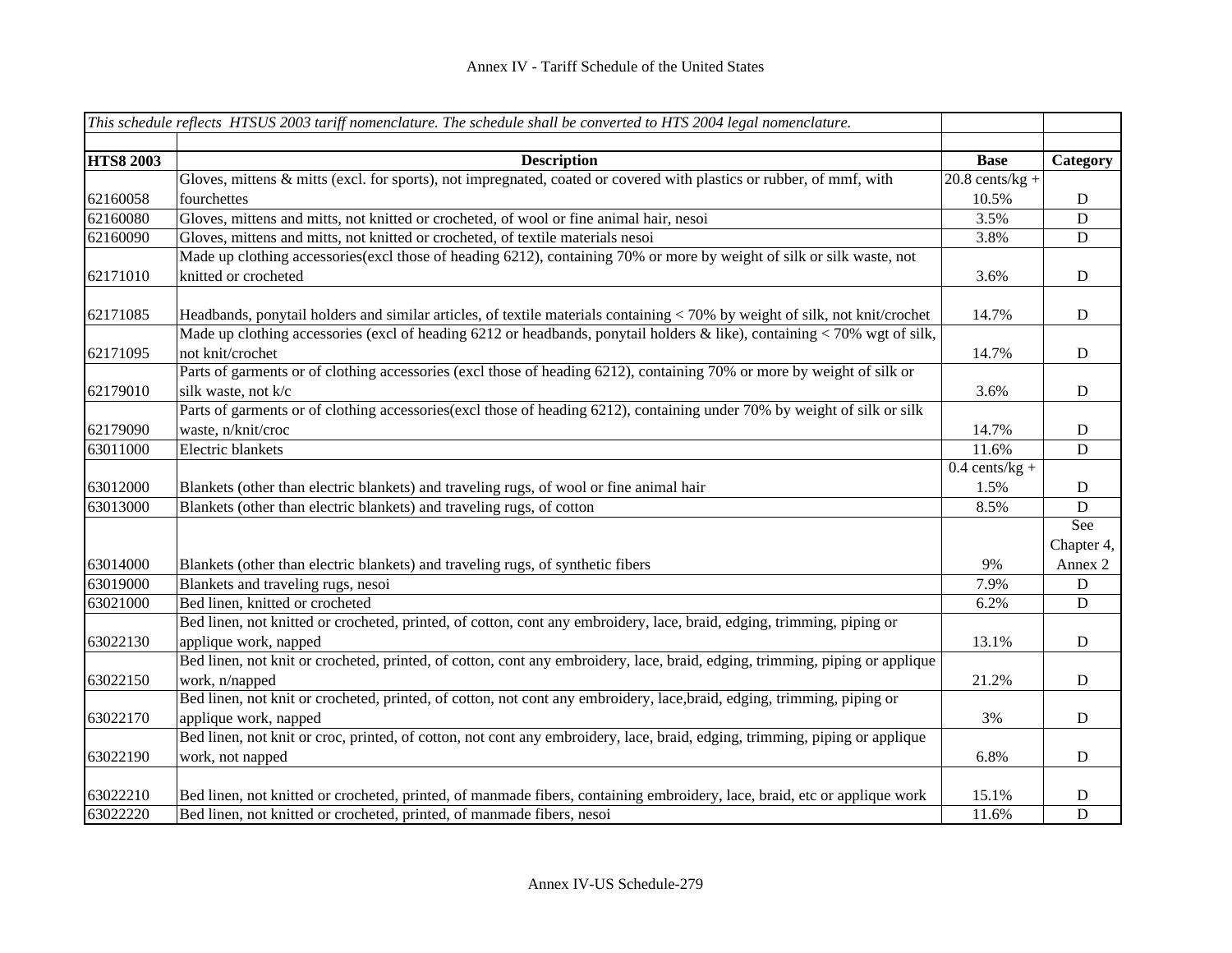|                  | This schedule reflects HTSUS 2003 tariff nomenclature. The schedule shall be converted to HTS 2004 legal nomenclature.           |                   |                         |
|------------------|----------------------------------------------------------------------------------------------------------------------------------|-------------------|-------------------------|
| <b>HTS8 2003</b> |                                                                                                                                  |                   |                         |
| 63022900         | <b>Description</b><br>Bed linen, not knitted or crocheted, printed, of textile materials nesoi                                   | <b>Base</b><br>5% | Category<br>$\mathbf D$ |
|                  | Bed linen, not knit/croc, not printed, of cotton, cont any embroidery, lace, braid, edging, trimming, piping or applique         |                   |                         |
| 63023130         | work, napped                                                                                                                     | 13.1%             | ${\bf D}$               |
|                  | Bed linen, not knit/croc, not printed, of cotton, cont any embroidery, lace, braid, edging, trimming, piping or applique         |                   |                         |
| 63023150         | work, not napped                                                                                                                 | 21.2%             | ${\bf D}$               |
|                  | Bed linen, not knit/croc, not printed, of cotton, not cont any embroidery, lace, braid, edging, trimming, piping or applique     |                   |                         |
| 63023170         | work, napped                                                                                                                     | 4.2%              | $\mathbf D$             |
|                  | Bed linen, not knit/croc, not printed, of cotton, not cont any embroidery, lace, braid, edging, trimming, piping or applique     |                   |                         |
| 63023190         | work, not napped                                                                                                                 | 6.8%              | $\mathbf D$             |
|                  | Bed linen, not knitted or crocheted, not printed, of manmade fiber, containing embroidery, lace, braid, etc or applique          |                   |                         |
| 63023210         | work                                                                                                                             | 15.1%             | $\mathbf D$             |
| 63023220         | Bed linen, not knitted or crocheted, not printed, of manmade fibers, nesoi                                                       | 11.6%             | D                       |
| 63023900         | Bed linen, not knitted or crocheted, not printed, of textile materials nesoi                                                     | 4.7%              | $\mathbf D$             |
| 63024010         | Table linen, knitted or crocheted, of vegetable fiber (except of cotton)                                                         | 7%                | D                       |
| 63024020         | Table linen, knitted or crocheted, nesoi                                                                                         | 6.9%              | D                       |
| 63025110         | Damask tablecloths and napkins, not knitted or crocheted, of cotton                                                              | 6.2%              | $\mathbf D$             |
| 63025120         | Plain woven tablecloths and napkins, not knitted or crocheted, of cotton                                                         | 4.9%              | $\mathbf D$             |
| 63025130         | Tablecloths and napkins, other than plain woven or damask, not knitted or crocheted, of cotton                                   | 5.9%              | $\mathbf D$             |
| 63025140         | Table linen, other than tablecloths and napkins, not knitted or crocheted, of cotton, nesoi                                      | 6.4%              | $\mathbf D$             |
| 63025210         | Tablecloths and napkins of flax, not knitted or crocheted                                                                        | 5.6%              | $\mathbf D$             |
| 63025220         | Table linen of flax, other than tablecloths and napkins, not knitted or crocheted                                                | 0.6%              | $\mathbf D$             |
| 63025300         | Table linen of man-made fibers, not knitted or crocheted                                                                         | 11.4%             | $\mathbf D$             |
| 63025900         | Table linen, of textile materials other than of cotton, flax or man-made fibers, not knitted or crocheted                        | 8.9%              | D                       |
| 63026000         | Toilet linen and kitchen linen, of terry toweling or similar terry fabrics, of cotton                                            | 9.2%              | D                       |
| 63029100         | Toilet and kitchen linen, other than terry toweling or similar terry fabrics of cotton                                           | 9.3%              | D                       |
| 63029200         | Toilet and kitchen linen of flax                                                                                                 | 0.2%              | $\mathbf D$             |
| 63029310         | Toilet and kitchen linen, of manmade fibers, of pile or tufted construction                                                      | 6.3%              | $\mathbf D$             |
| 63029320         | Toilet and kitchen linen, of manmade fibers, nesoi                                                                               | 10%               | $\mathbf D$             |
| 63029910         | Toilet and kitchen linen of textile materials nesoi, containing 85% or more by weight of silk or silk waste                      | 3%                | $\mathbf D$             |
| 63029920         | Toilet and kitchen linen of textile materials nesoi, containing less than 85% by weight of silk or silk waste                    | 8.5%              | $\mathbf D$             |
| 63031100         | Curtains (including drapes), interior blinds and valances of cotton, knitted or crocheted                                        | 10.4%             | $\mathbf D$             |
| 63031200         | Curtains (including drapes), interior blinds and valances of synthetic fibers, knitted or crocheted                              | 11.4%             | D                       |
|                  | Curtains (including drapes), interior blinds and valances of textile materials other than of cotton or synthetic fibers, knitted |                   |                         |
| 63031900         | or crocheted                                                                                                                     | 7%                | $\mathbf D$             |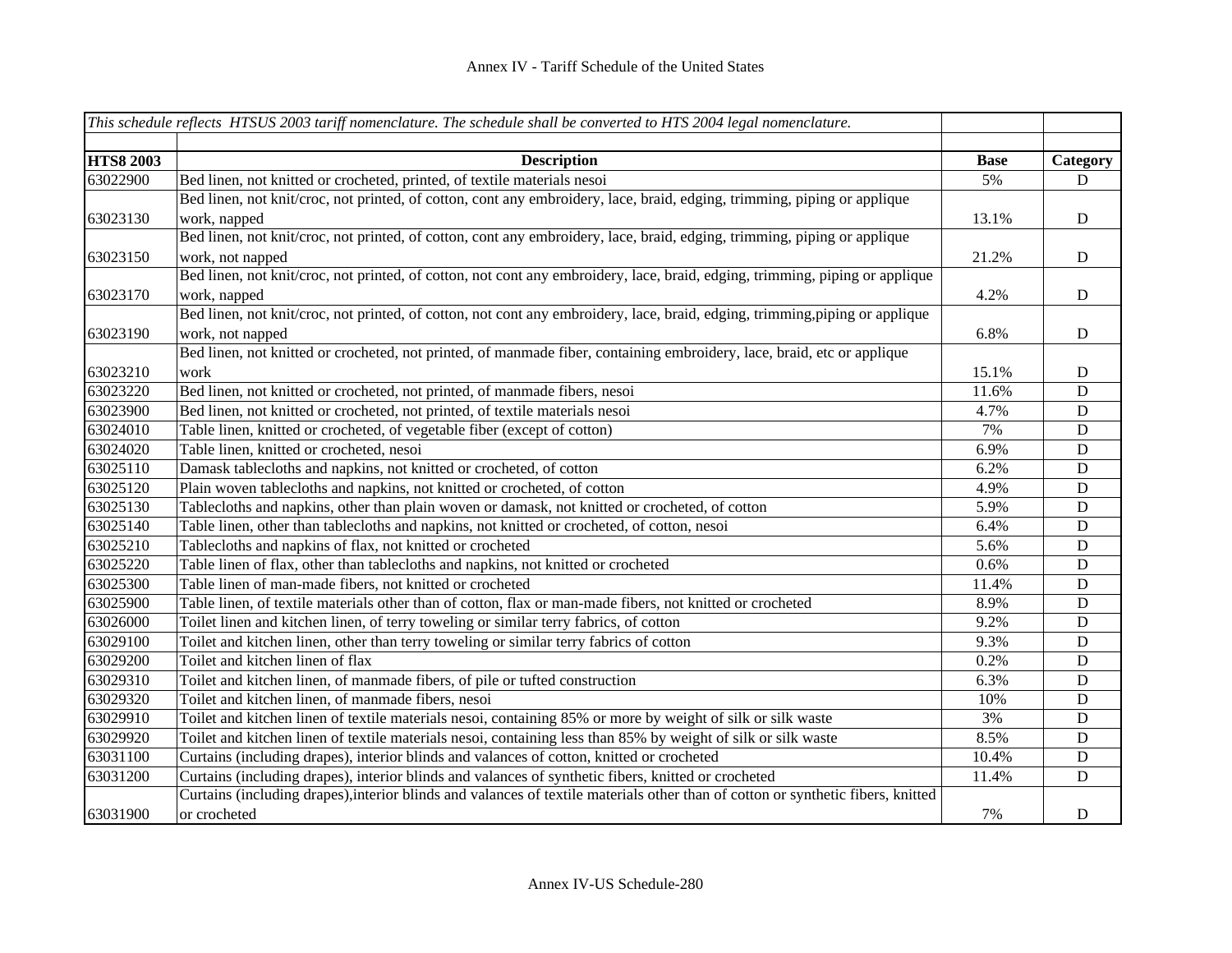|                  | This schedule reflects HTSUS 2003 tariff nomenclature. The schedule shall be converted to HTS 2004 legal nomenclature.       |             |             |
|------------------|------------------------------------------------------------------------------------------------------------------------------|-------------|-------------|
|                  |                                                                                                                              |             |             |
| <b>HTS8 2003</b> | <b>Description</b>                                                                                                           | <b>Base</b> | Category    |
|                  |                                                                                                                              |             | See         |
|                  |                                                                                                                              |             | Chapter 4,  |
| 63039100         | Curtains (including drapes), interior blinds and valances of cotton, not knitted or crocheted                                | 10.4%       | Annex 2     |
|                  |                                                                                                                              |             | See         |
|                  | Curtains/drapes, inter. blinds, etc. of syn fib, made up from fab of subh 5407.60.11/5407.60.21/5407.60.91, not knitted or   |             | Chapter 4,  |
| 63039210         | crocheted                                                                                                                    | 11.4%       | Annex 2     |
|                  |                                                                                                                              |             | See         |
|                  |                                                                                                                              |             | Chapter 4,  |
| 63039220         | Curtains (including drapes), interior blinds and valances, nesoi, of synthetic fibers, not knitted or crocheted              | 11.4%       | Annex 2     |
|                  | Curtains (including drapes), interior blinds, valances of textile materials other than of cotton or of synthetic fibers, not |             |             |
| 63039900         | knitted/crocheted                                                                                                            | 11.4%       | $\mathbf D$ |
| 63041110         | Bedspreads of cotton, knitted or crocheted, excluding those of heading 9404                                                  | 12.2%       | ${\bf D}$   |
| 63041120         | Bedspreads of man-made fibers, knitted or crocheted, excluding those of heading 9404                                         | 7.2%        | ${\bf D}$   |
|                  | Bedspreads of textile materials other than of cotton or of man-made fibers, knitted or crocheted, excluding those of         |             |             |
| 63041130         | heading 9404                                                                                                                 | 6.5%        | D           |
| 63041905         | Bedspreads, not knitted or crocheted, of cotton, containing any embroidery, lace, etc.                                       | 12.2%       | D           |
| 63041910         | Bedspreads, not knitted or crocheted, of cotton, nesoi                                                                       | 4.5%        | ${\bf D}$   |
| 63041915         | Bedspreads, not knitted or crocheted, of manmade fibers, containing any embroidery, lace, etc.                               | 15.1%       | D           |
| 63041920         | Bedspreads, not knitted or crocheted, of manmade fibers, nesoi                                                               | 7.2%        | D           |
|                  |                                                                                                                              |             |             |
| 63041930         | Bedspreads, not knitted or crocheted, other than those of cotton or man-made fibers, excluding those of heading 9404         | 6.9%        | $\mathbf D$ |
| 63049100         | Furnishing articles (excluding those of heading 9404 and other than bedspreads) knitted or crocheted                         | 6.4%        | D           |
|                  |                                                                                                                              |             |             |
| 63049200         | Furnishing articles (excluding those of heading 9404 and other than bedspreads) not knitted or crocheted, of cotton          | 6.4%        | $\mathbf D$ |
|                  | Furnishing articles (excluding those of heading 9404 and other than bedspreads) not knitted or crocheted, of synthetic       |             |             |
| 63049300         | fibers                                                                                                                       | 9.4%        | ${\bf D}$   |
|                  | Wall hangings, not knitted or crocheted, of wool or fine animal hair, the foregoing certified hand-loomed and folklore       |             |             |
| 63049910         | products                                                                                                                     | 4.2%        | $\mathbf D$ |
| 63049915         | Wall hangings, not knitted or crocheted, of wool or fine animal hair, nesoi                                                  | 11.4%       | ${\bf D}$   |
| 63049925         | Wall hangings of jute, excluding those of heading 9404                                                                       | 11.4%       | ${\bf D}$   |
|                  | Furnishing articles (excl. those of heading 9404 and other than bedspreads and jute wall hangings) of veg. fibers (excl.     |             |             |
| 63049935         | cotton), not k/c                                                                                                             | 11.4%       | D           |
| 63049940         | Certified hand-loomed and folklore pillow covers of wool or fine animal hair, not knitted or crocheted                       | 4.2%        | D           |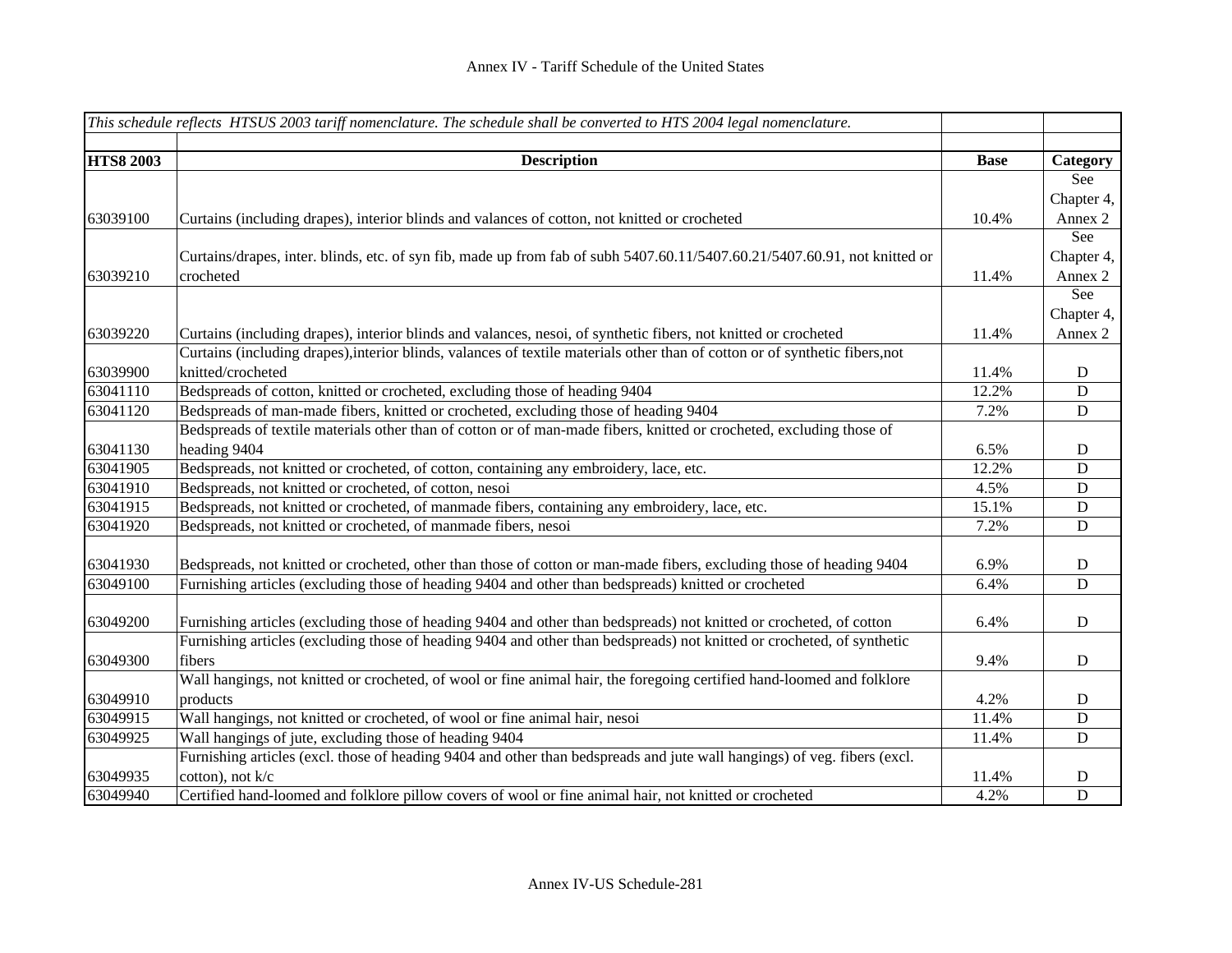|                  | This schedule reflects HTSUS 2003 tariff nomenclature. The schedule shall be converted to HTS 2004 legal nomenclature.   |             |                |
|------------------|--------------------------------------------------------------------------------------------------------------------------|-------------|----------------|
|                  |                                                                                                                          |             |                |
| <b>HTS8 2003</b> | <b>Description</b>                                                                                                       | <b>Base</b> | Category       |
|                  | Furnishing articles (excluding those of heading 9404 and other than bedspreads) not knitted or crocheted, of textile     |             |                |
| 63049960         | materials, nesoi                                                                                                         | 3.5%        | $\mathbf D$    |
| 63051000         | Sacks and bags of a kind used for the packing of goods, of jute or of other textile bast fibers of heading 5303          | Free        | $\overline{D}$ |
| 63052000         | Sacks and bags of a kind used for the packing of goods, of cotton                                                        | 6.3%        | $\mathbf D$    |
| 63053200         | Flexible intermed. bulk containers of a kind used for packing goods, of man-made textile materials                       | 8.5%        | D              |
|                  | Other sacks/bags for packing goods, of mm tex.mat.(not flex.intermed.bulk containers), of polyethylene or polypro. strip |             |                |
| 63053300         | or the like                                                                                                              | 8.5%        | D              |
| 63053900         | Sacks and bags of a kind used for the packing of goods, of man-made textile materials, nesoi                             | 8.5%        | D              |
| 63059000         | Sacks and bags of a kind used for the packing of goods, of textile materials, nesoi                                      | 6.3%        | $\mathbf D$    |
| 63061100         | Tarpaulins, awnings and sunblinds, of cotton                                                                             | 8.8%        | $\mathbf D$    |
| 63061200         | Tarpaulins, awnings and sunblinds, of synthetic fibers                                                                   | 8.9%        | $\mathbf D$    |
| 63061900         | Tarpaulins, awnings and sunblinds, of textile materials other than of cotton or synthetic fibers                         | 5.2%        | $\mathbf D$    |
| 63062100         | Tents of cotton                                                                                                          | 8.8%        | $\mathbf D$    |
| 63062210         | Backpacking tents of synthetic fibers                                                                                    | 0.5%        | D              |
| 63062290         | Tents other than backpacking tents, of synthetic fibers                                                                  | 8.9%        | D              |
| 63062900         | Tents of textile materials other than of cotton or synthetic fibers                                                      | 3.2%        | D              |
| 63063100         | Sails for boats, sailboards or landcraft, of synthetic fibers                                                            | 0.4%        | D              |
| 63063900         | Sails for boats, sailboards or landcraft, of textile materials other than of synthetic fibers                            | 0.4%        | D              |
| 63064100         | Pneumatic mattresses of cotton                                                                                           | 3.8%        | D              |
| 63064900         | Pneumatic mattresses of textile materials other than of cotton                                                           | 3.8%        | D              |
| 63069100         | Camping goods nesoi, of cotton                                                                                           | 3.8%        | D              |
| 63069900         | Camping goods nesoi, of textile materials other than of cotton                                                           | 5%          | D              |
| 63071010         | Dustcloths, mop cloths and polishing cloths, of cotton                                                                   | 4.2%        | D              |
|                  | Floor cloths, dishcloths and similar cleaning cloths of textile materials (except dustcloths, mops cloths and polishing  |             |                |
| 63071020         | cloths of cotton)                                                                                                        | 5.8%        | D              |
| 63072000         | Lifejackets and lifebelts of textile materials                                                                           | 5%          | A              |
| 63079030         | Made-up labels of textile materials                                                                                      | 8%          | D              |
| 63079040         | Cords and tassels of textile materials                                                                                   | 0.7%        | D              |
| 63079050         | Corset lacings, footwear lacings or similar lacings of textile materials                                                 | $0.8\%$     | D              |
| 63079060         | Surgical drapes of fabric formed on a base of paper or covered or lined with paper                                       | 0.6%        | D              |
| 63079068         | Surgical drapes of spunlaced or bonded fiber fabric disposable surgical drapes of man-made fibers                        | 0.6%        | D              |
| 63079072         | Surgical drapes, nesoi, not spunlaced or bonded fiber fabric                                                             | 5%          | D              |
| 63079075         | Toys for pets, of textile materials                                                                                      | 4.7%        | D              |
| 63079085         | Wall banners, of man-made fibers                                                                                         | 6.4%        | D              |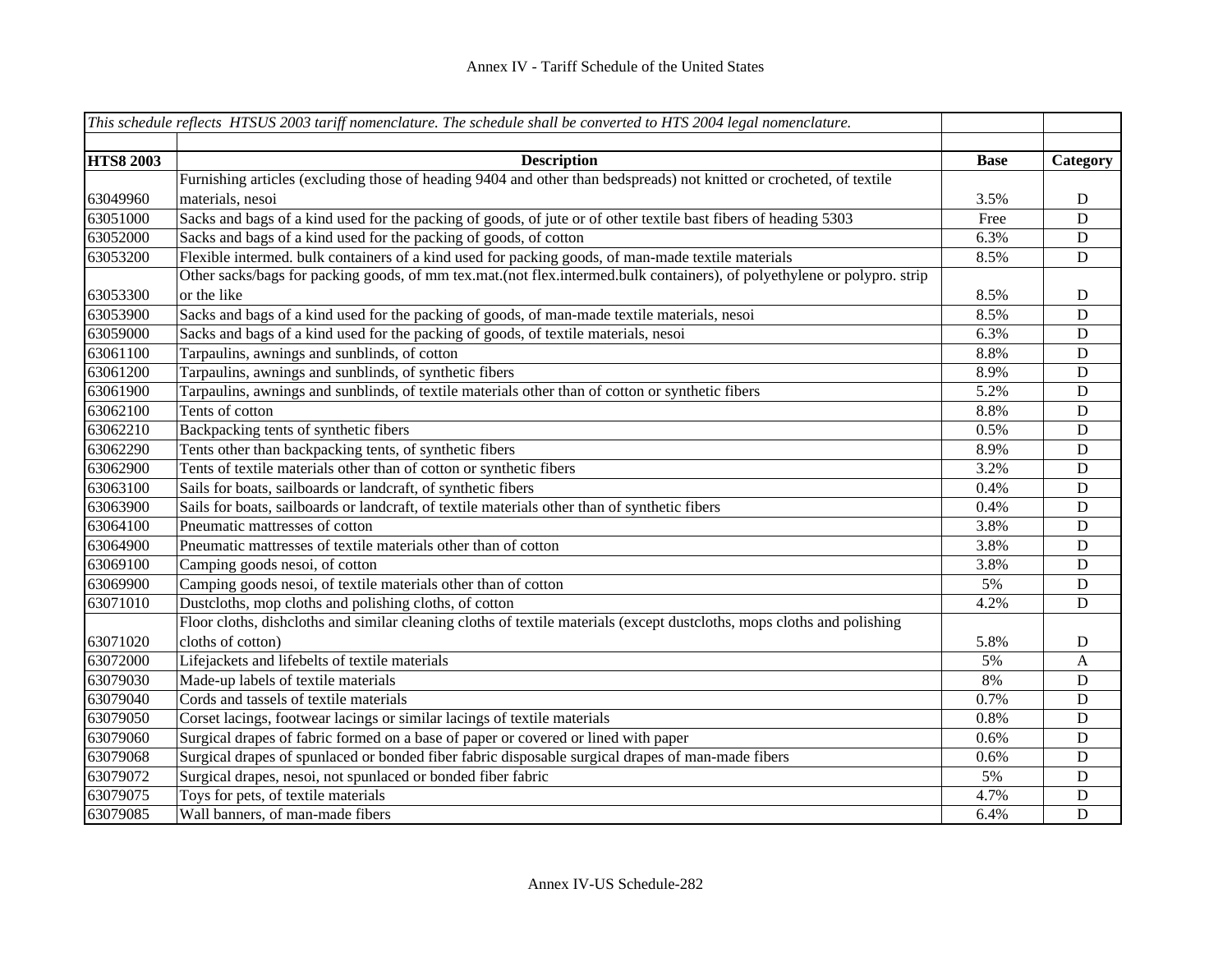| <b>HTS8 2003</b><br><b>Description</b><br><b>Base</b><br>Category<br>Surgical towels; cotton towels of pile/tufted const.; pillow shells, of cotton; shells for quilts etc., and similar articles of<br>63079089<br>7.0%<br>D<br>cotton<br>63079098<br>National flags and other made-up articles of textile materials, nesoi<br>7.0%<br>${\bf D}$<br>Needlecraft sets for making up into rugs, etc., consist of woven fabric and yarn, whether/not w/accessories, put up<br>63080000<br>packings for retail sale<br>11.6%<br>D<br>Worn clothing and other worn articles<br>63090000<br>0.2%<br>$\boldsymbol{\mathrm{H}}$<br>63101010<br>Used or new rags, scrap and worn out articles of twine, cordage, rope or cables, of wool or fine animal hair, sorted<br>$0.6$ cents/kg<br>$\mathbf{A}$<br>63101020<br>Used or new rags, scrap and worn out articles of twine, cordage, rope or cables, of textile materials nesoi, sorted<br>Free<br>$\mathbf{A}$<br>63109010<br>Used or new rags, scrap and worn out articles of twine, cordage, rope or cables, of wool or fine animal hair, not sorted<br>5.6 cents/kg<br>A<br>63109020<br>Used or new rags, scrap and worn out articles of twine, cordage, rope or cables, of textile materials nesoi, not sorted<br>Free<br>A<br>${\bf F}$<br>64011000<br>Waterproof footwear, not mechanically assembled, w/outer soles & uppers of rubber or plastics, w/metal toecap<br>37.5%<br>64019100<br>Waterproof footwear, not mechanically assembled, w/outer soles & uppers of rubber or plastics, covering the knee<br>$\mathbf F$<br>37.5%<br>Waterproof ski boots & snowboard boots, not mechanically asmbld., w/outer sole and uppers of rubb. or plast., | This schedule reflects HTSUS 2003 tariff nomenclature. The schedule shall be converted to HTS 2004 legal nomenclature. |  |
|--------------------------------------------------------------------------------------------------------------------------------------------------------------------------------------------------------------------------------------------------------------------------------------------------------------------------------------------------------------------------------------------------------------------------------------------------------------------------------------------------------------------------------------------------------------------------------------------------------------------------------------------------------------------------------------------------------------------------------------------------------------------------------------------------------------------------------------------------------------------------------------------------------------------------------------------------------------------------------------------------------------------------------------------------------------------------------------------------------------------------------------------------------------------------------------------------------------------------------------------------------------------------------------------------------------------------------------------------------------------------------------------------------------------------------------------------------------------------------------------------------------------------------------------------------------------------------------------------------------------------------------------------------------------------------------------------------|------------------------------------------------------------------------------------------------------------------------|--|
|                                                                                                                                                                                                                                                                                                                                                                                                                                                                                                                                                                                                                                                                                                                                                                                                                                                                                                                                                                                                                                                                                                                                                                                                                                                                                                                                                                                                                                                                                                                                                                                                                                                                                                        |                                                                                                                        |  |
|                                                                                                                                                                                                                                                                                                                                                                                                                                                                                                                                                                                                                                                                                                                                                                                                                                                                                                                                                                                                                                                                                                                                                                                                                                                                                                                                                                                                                                                                                                                                                                                                                                                                                                        |                                                                                                                        |  |
|                                                                                                                                                                                                                                                                                                                                                                                                                                                                                                                                                                                                                                                                                                                                                                                                                                                                                                                                                                                                                                                                                                                                                                                                                                                                                                                                                                                                                                                                                                                                                                                                                                                                                                        |                                                                                                                        |  |
|                                                                                                                                                                                                                                                                                                                                                                                                                                                                                                                                                                                                                                                                                                                                                                                                                                                                                                                                                                                                                                                                                                                                                                                                                                                                                                                                                                                                                                                                                                                                                                                                                                                                                                        |                                                                                                                        |  |
|                                                                                                                                                                                                                                                                                                                                                                                                                                                                                                                                                                                                                                                                                                                                                                                                                                                                                                                                                                                                                                                                                                                                                                                                                                                                                                                                                                                                                                                                                                                                                                                                                                                                                                        |                                                                                                                        |  |
|                                                                                                                                                                                                                                                                                                                                                                                                                                                                                                                                                                                                                                                                                                                                                                                                                                                                                                                                                                                                                                                                                                                                                                                                                                                                                                                                                                                                                                                                                                                                                                                                                                                                                                        |                                                                                                                        |  |
|                                                                                                                                                                                                                                                                                                                                                                                                                                                                                                                                                                                                                                                                                                                                                                                                                                                                                                                                                                                                                                                                                                                                                                                                                                                                                                                                                                                                                                                                                                                                                                                                                                                                                                        |                                                                                                                        |  |
|                                                                                                                                                                                                                                                                                                                                                                                                                                                                                                                                                                                                                                                                                                                                                                                                                                                                                                                                                                                                                                                                                                                                                                                                                                                                                                                                                                                                                                                                                                                                                                                                                                                                                                        |                                                                                                                        |  |
|                                                                                                                                                                                                                                                                                                                                                                                                                                                                                                                                                                                                                                                                                                                                                                                                                                                                                                                                                                                                                                                                                                                                                                                                                                                                                                                                                                                                                                                                                                                                                                                                                                                                                                        |                                                                                                                        |  |
|                                                                                                                                                                                                                                                                                                                                                                                                                                                                                                                                                                                                                                                                                                                                                                                                                                                                                                                                                                                                                                                                                                                                                                                                                                                                                                                                                                                                                                                                                                                                                                                                                                                                                                        |                                                                                                                        |  |
|                                                                                                                                                                                                                                                                                                                                                                                                                                                                                                                                                                                                                                                                                                                                                                                                                                                                                                                                                                                                                                                                                                                                                                                                                                                                                                                                                                                                                                                                                                                                                                                                                                                                                                        |                                                                                                                        |  |
|                                                                                                                                                                                                                                                                                                                                                                                                                                                                                                                                                                                                                                                                                                                                                                                                                                                                                                                                                                                                                                                                                                                                                                                                                                                                                                                                                                                                                                                                                                                                                                                                                                                                                                        |                                                                                                                        |  |
|                                                                                                                                                                                                                                                                                                                                                                                                                                                                                                                                                                                                                                                                                                                                                                                                                                                                                                                                                                                                                                                                                                                                                                                                                                                                                                                                                                                                                                                                                                                                                                                                                                                                                                        |                                                                                                                        |  |
|                                                                                                                                                                                                                                                                                                                                                                                                                                                                                                                                                                                                                                                                                                                                                                                                                                                                                                                                                                                                                                                                                                                                                                                                                                                                                                                                                                                                                                                                                                                                                                                                                                                                                                        |                                                                                                                        |  |
|                                                                                                                                                                                                                                                                                                                                                                                                                                                                                                                                                                                                                                                                                                                                                                                                                                                                                                                                                                                                                                                                                                                                                                                                                                                                                                                                                                                                                                                                                                                                                                                                                                                                                                        |                                                                                                                        |  |
|                                                                                                                                                                                                                                                                                                                                                                                                                                                                                                                                                                                                                                                                                                                                                                                                                                                                                                                                                                                                                                                                                                                                                                                                                                                                                                                                                                                                                                                                                                                                                                                                                                                                                                        |                                                                                                                        |  |
|                                                                                                                                                                                                                                                                                                                                                                                                                                                                                                                                                                                                                                                                                                                                                                                                                                                                                                                                                                                                                                                                                                                                                                                                                                                                                                                                                                                                                                                                                                                                                                                                                                                                                                        |                                                                                                                        |  |
|                                                                                                                                                                                                                                                                                                                                                                                                                                                                                                                                                                                                                                                                                                                                                                                                                                                                                                                                                                                                                                                                                                                                                                                                                                                                                                                                                                                                                                                                                                                                                                                                                                                                                                        |                                                                                                                        |  |
| 64019230<br>cover/ankle but not knee<br>L<br>Free                                                                                                                                                                                                                                                                                                                                                                                                                                                                                                                                                                                                                                                                                                                                                                                                                                                                                                                                                                                                                                                                                                                                                                                                                                                                                                                                                                                                                                                                                                                                                                                                                                                      |                                                                                                                        |  |
| Waterproof footwear, not mechanically asmbld., w/over 90% of ext. surf. area of soles & uppers PVC, covering/ankle but                                                                                                                                                                                                                                                                                                                                                                                                                                                                                                                                                                                                                                                                                                                                                                                                                                                                                                                                                                                                                                                                                                                                                                                                                                                                                                                                                                                                                                                                                                                                                                                 |                                                                                                                        |  |
| 64019260<br>not knee<br>4.6%<br>$\mathbf{A}$                                                                                                                                                                                                                                                                                                                                                                                                                                                                                                                                                                                                                                                                                                                                                                                                                                                                                                                                                                                                                                                                                                                                                                                                                                                                                                                                                                                                                                                                                                                                                                                                                                                           |                                                                                                                        |  |
| Waterproof footwear, not mechanically asmbld., w/outer soles and upper of rubber or plastics, nesoi, covering ankle but                                                                                                                                                                                                                                                                                                                                                                                                                                                                                                                                                                                                                                                                                                                                                                                                                                                                                                                                                                                                                                                                                                                                                                                                                                                                                                                                                                                                                                                                                                                                                                                |                                                                                                                        |  |
| ${\bf F}$<br>64019290<br>37.5%<br>not knee                                                                                                                                                                                                                                                                                                                                                                                                                                                                                                                                                                                                                                                                                                                                                                                                                                                                                                                                                                                                                                                                                                                                                                                                                                                                                                                                                                                                                                                                                                                                                                                                                                                             |                                                                                                                        |  |
| Waterproof protect. footwear, not mechanically asmbld., w/outer soles and uppers of rubber or plastics, not cover ankle,                                                                                                                                                                                                                                                                                                                                                                                                                                                                                                                                                                                                                                                                                                                                                                                                                                                                                                                                                                                                                                                                                                                                                                                                                                                                                                                                                                                                                                                                                                                                                                               |                                                                                                                        |  |
| 64019930<br>${\bf F}$<br>w/o closures<br>25%                                                                                                                                                                                                                                                                                                                                                                                                                                                                                                                                                                                                                                                                                                                                                                                                                                                                                                                                                                                                                                                                                                                                                                                                                                                                                                                                                                                                                                                                                                                                                                                                                                                           |                                                                                                                        |  |
| Waterproof protect. footwear, not mechanically asmbld., w/outer soles and uppers of rubber or plastics, not cover ankle,                                                                                                                                                                                                                                                                                                                                                                                                                                                                                                                                                                                                                                                                                                                                                                                                                                                                                                                                                                                                                                                                                                                                                                                                                                                                                                                                                                                                                                                                                                                                                                               |                                                                                                                        |  |
| 64019960<br>$\boldsymbol{\mathrm{F}}$<br>37.5%<br>w/closures                                                                                                                                                                                                                                                                                                                                                                                                                                                                                                                                                                                                                                                                                                                                                                                                                                                                                                                                                                                                                                                                                                                                                                                                                                                                                                                                                                                                                                                                                                                                                                                                                                           |                                                                                                                        |  |
| Waterproof footwear, not mechanically asmbld, w/outer soles and 90% of ext. surf. area of uppers of rubber or plastics,                                                                                                                                                                                                                                                                                                                                                                                                                                                                                                                                                                                                                                                                                                                                                                                                                                                                                                                                                                                                                                                                                                                                                                                                                                                                                                                                                                                                                                                                                                                                                                                |                                                                                                                        |  |
| 64019980<br>L<br>not cover ankle<br>Free                                                                                                                                                                                                                                                                                                                                                                                                                                                                                                                                                                                                                                                                                                                                                                                                                                                                                                                                                                                                                                                                                                                                                                                                                                                                                                                                                                                                                                                                                                                                                                                                                                                               |                                                                                                                        |  |
| 64019990<br>Waterproof footwear, not mechanically asmbld, w/outer soles and uppers of rubber or plastics, nesoi, not cover ankle<br>37.5%<br>F                                                                                                                                                                                                                                                                                                                                                                                                                                                                                                                                                                                                                                                                                                                                                                                                                                                                                                                                                                                                                                                                                                                                                                                                                                                                                                                                                                                                                                                                                                                                                         |                                                                                                                        |  |
| Ski-boots, cross-country ski footwear and snowboard boots, w/outer soles and uppers of rubber or plastics<br>$\mathbf L$<br>64021200<br>Free                                                                                                                                                                                                                                                                                                                                                                                                                                                                                                                                                                                                                                                                                                                                                                                                                                                                                                                                                                                                                                                                                                                                                                                                                                                                                                                                                                                                                                                                                                                                                           |                                                                                                                        |  |
| Golf shoes w/outer soles of rubber or plastics and uppers > 90% of ext. surface area rubber or plastics<br>64021905<br>6%<br>$\mathbf{A}$                                                                                                                                                                                                                                                                                                                                                                                                                                                                                                                                                                                                                                                                                                                                                                                                                                                                                                                                                                                                                                                                                                                                                                                                                                                                                                                                                                                                                                                                                                                                                              |                                                                                                                        |  |
| Sports footwear (o/than ski fwear & golf shoes), w/outer soles of rubber or plastics & uppers >90% ext. surf. area rubber                                                                                                                                                                                                                                                                                                                                                                                                                                                                                                                                                                                                                                                                                                                                                                                                                                                                                                                                                                                                                                                                                                                                                                                                                                                                                                                                                                                                                                                                                                                                                                              |                                                                                                                        |  |
| 64021915<br>5.1%<br>or plast.<br>A                                                                                                                                                                                                                                                                                                                                                                                                                                                                                                                                                                                                                                                                                                                                                                                                                                                                                                                                                                                                                                                                                                                                                                                                                                                                                                                                                                                                                                                                                                                                                                                                                                                                     |                                                                                                                        |  |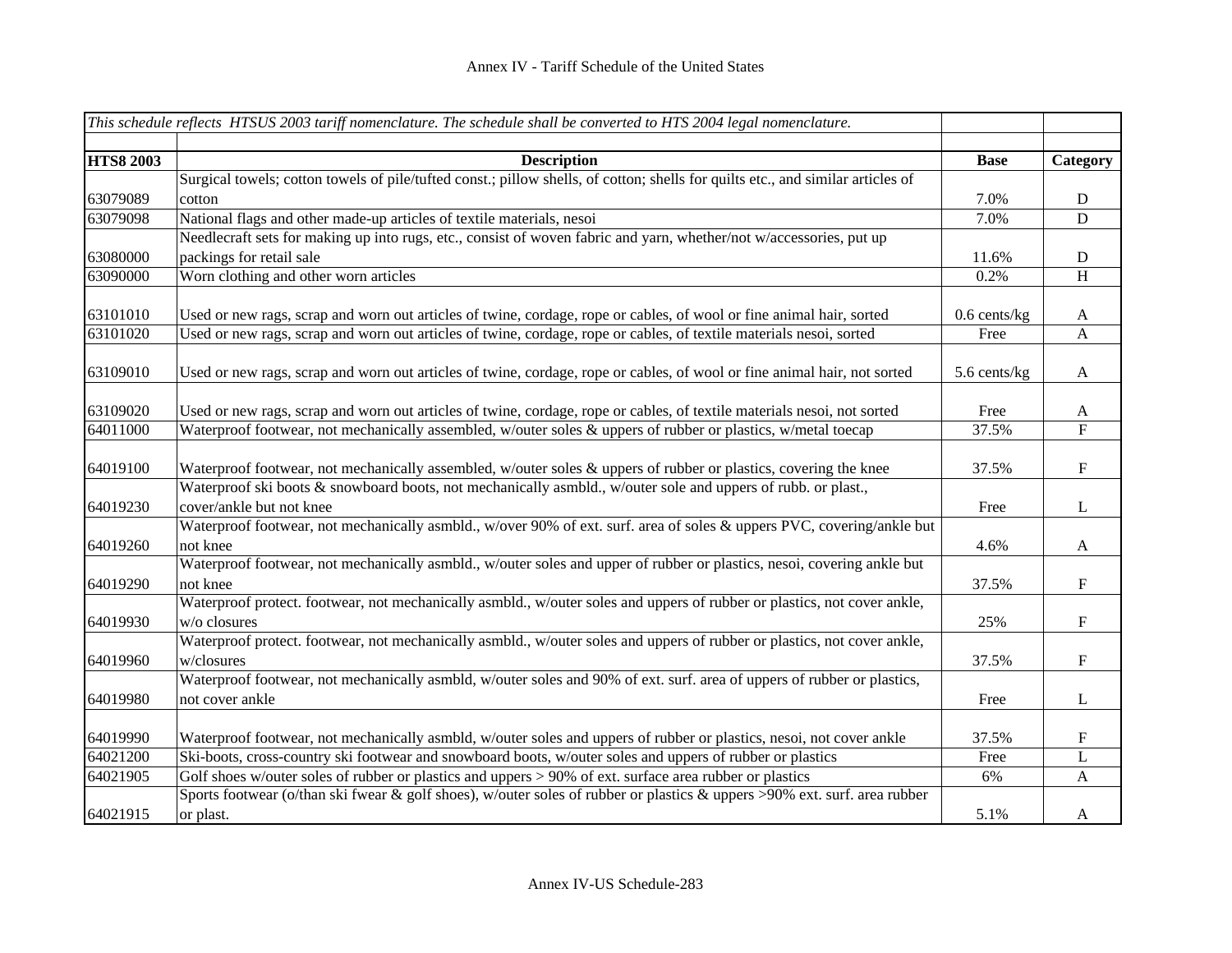|                  | This schedule reflects HTSUS 2003 tariff nomenclature. The schedule shall be converted to HTS 2004 legal nomenclature.   |                  |                         |
|------------------|--------------------------------------------------------------------------------------------------------------------------|------------------|-------------------------|
| <b>HTS8 2003</b> | <b>Description</b>                                                                                                       | <b>Base</b>      | Category                |
| 64021930         | Sports footwear w/outer soles and uppers of rubber or plastics, nesi, valued not over \$3/pair                           | Free             | L                       |
|                  |                                                                                                                          | 76 cents/pr. $+$ |                         |
| 64021950         | Sports footwear w/outer soles and uppers of rubber or plastics, nesi, valued over \$3 but not over \$6.50/pair           | 32%              | $\mathbf{A}$            |
|                  |                                                                                                                          | 76 cents/pr. $+$ |                         |
| 64021970         | Sports footwear w/outer soles and uppers of rubber or plastics, nesi, valued over \$6.50 but not over \$12/pair          | 17%              | A                       |
| 64021990         | Sports footwear w/outer soles and uppers of rubber or plastics, nesi, valued over \$12/pair                              | 9%               | A                       |
| 64022000         | Footwear w/outer soles & uppers of rubber/plastics, w/upper straps or thongs assembled to sole by means of plugs (zoris) | Free             | L                       |
| 64023030         | Footwear w/outer soles of rubber or plastics, nesoi, w/metal toe-cap, w/ext. surf. uppers o/90% rubber or plastics       | 6%               | A                       |
|                  | Footwear w/outer soles & uppers of rubber or plastics, nesoi, w/metal toe-cap, designed as a protection against liquids, |                  |                         |
| 64023050         | chemicals, weather                                                                                                       | 37.5%            | $\mathbf F$             |
| 64023060         | Footwear w/outer soles & uppers of rubber or plastics, nesoi, w/metal toe-cap, not protective, valued n/o \$3/pair       | 24%              | $\mathbf{A}$            |
|                  | Footwear w/outer soles & uppers of rubber or plastics, nesoi, w/metal toe-cap, not protective, valued over \$3 but n/o   | 90 cents/pr. $+$ |                         |
| 64023070         | \$6.50/pair                                                                                                              | 37.5%            | $\mathbf F$             |
|                  | Footwear w/outer soles & uppers of rubber or plastics, nesoi, w/metal toe-cap, not protective, valued o/\$6.50 but n/o   | 90 cents/pr. $+$ |                         |
| 64023080         | \$12/pair                                                                                                                | 20%              | $\mathbf F$             |
| 64023090         | Footwear w/outer soles & uppers of rubber or plastics, nesoi, w/metal toe-cap, not protective, valued over \$12/pair     | 20%              | $\mathbf{A}$            |
|                  | Footwear w/outer soles & uppers of rubber or plastics, nesoi, covering ankle, w/ext. surf. of uppers o/90% rubber or     |                  |                         |
| 64029140         | plastics                                                                                                                 | 6%               | $\mathbf{A}$            |
|                  | Footwear w/outer soles & uppers of rubber or plastics, nesoi, covering ankle, designed as protection against liquids,    |                  |                         |
| 64029150         | chemicals, weather                                                                                                       | 37.5%            | $\mathbf F$             |
| 64029160         | Footwear w/outer soles & uppers of rubber or plastics, nesoi, covering ankle, nesoi, valued n/o \$3/pair                 | 48%              | $\mathbf{A}$            |
|                  |                                                                                                                          | 90 cents/pr. $+$ |                         |
| 64029170         | Footwear w/outer soles & uppers of rubber or plastics, nesoi, covering ankle, nesoi, valued over \$3 but n/o \$6.50/pair | 37.5%            | $\mathbf{A}$            |
|                  |                                                                                                                          | 90 cents/pr. $+$ |                         |
| 64029180         | Footwear w/outer soles & uppers of rubber or plastics, nesoi, covering ankle, nesoi, valued o/\$6.50 but n/o \$12/pair   | 20%              | $\mathbf F$             |
| 64029190         | Footwear w/outer soles & uppers of rubber or plastics, nesoi, covering ankle, nesoi, valued over \$12/pair               | 20%              | $\overline{\mathrm{F}}$ |
|                  | Footwear w/outer soles & uppers of rubber or plastics, nesoi, n/cov. ankle, w/ext. surf. uppers o/90% rubber/plastics,   |                  |                         |
| 64029905         | w/base of wood                                                                                                           | 8%               | $\mathbf{A}$            |
|                  | Footwear w/outer soles & uppers of rubber or plastics, nesoi, n/cov. ankle, w/ext. surf. uppers o/90% rubber/plastics,   |                  |                         |
| 64029910         | w/base of cork                                                                                                           | 12.5%            | A                       |
| 64029914         | Sandals w/outer soles & uppers of rubber or plastics, not cov. ankle, produced in one piece by molding                   | 3%               | $\mathbf{A}$            |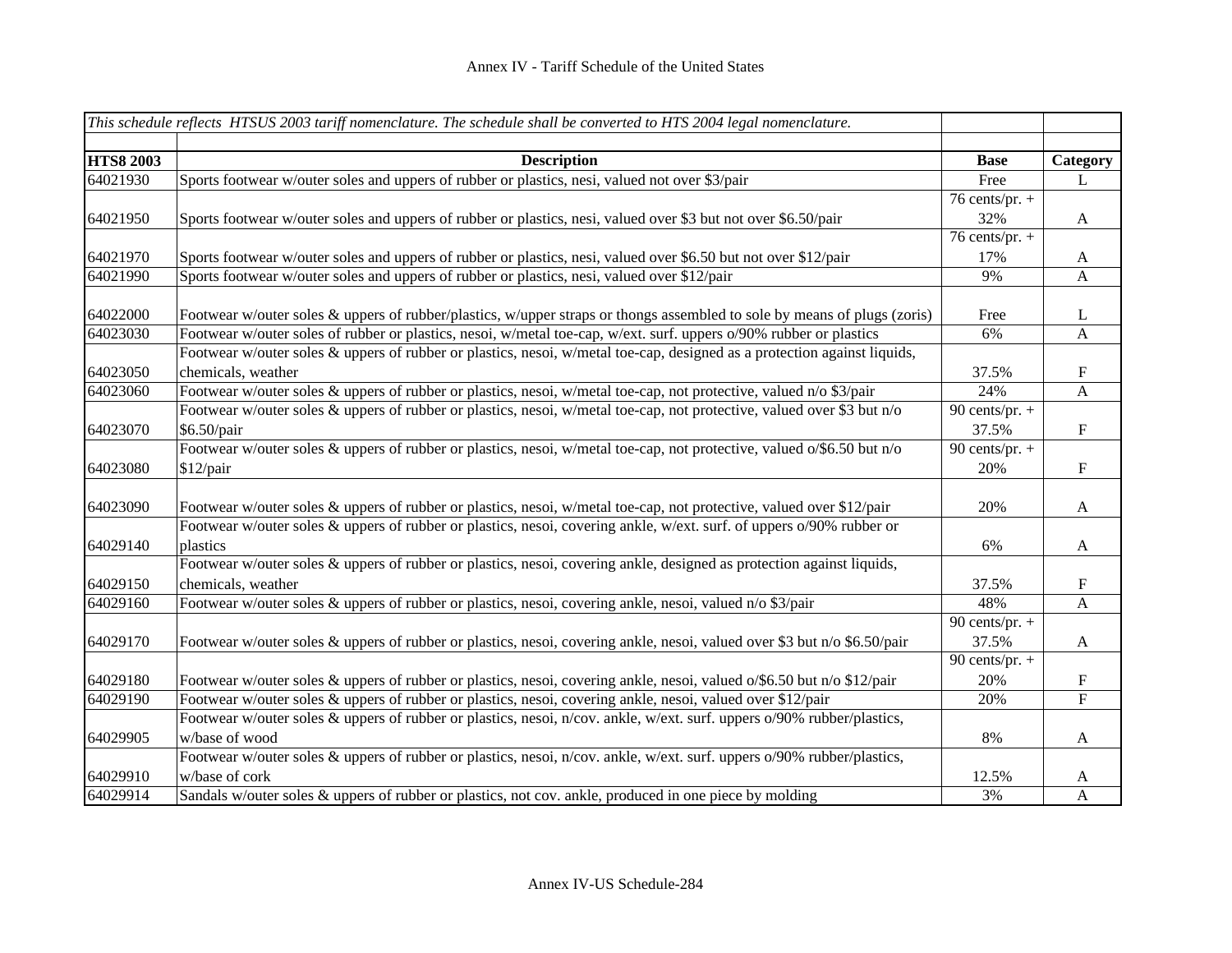|                  | This schedule reflects HTSUS 2003 tariff nomenclature. The schedule shall be converted to HTS 2004 legal nomenclature.       |                  |                           |
|------------------|------------------------------------------------------------------------------------------------------------------------------|------------------|---------------------------|
|                  |                                                                                                                              |                  |                           |
| <b>HTS8 2003</b> | <b>Description</b>                                                                                                           | <b>Base</b>      | Category                  |
|                  | Footwear w/outer soles & uppers of rubber or plastics, nesoi, n/cov. ankle, w/ext. surf. of uppers o/90% rubber or plastics, |                  |                           |
| 64029918         | nesoi                                                                                                                        | 6%               | $\mathbf{A}$              |
|                  | Footwear w/outer soles & uppers of rubber or plastics, nesoi, n/cov. ankle, nesoi, design. as protection against             |                  |                           |
| 64029920         | liquids/chemicals/weather                                                                                                    | 37.5%            | $\mathbf F$               |
| 64029930         | Footwear w/outer soles & uppers of rubber or plastics, nesoi, n/cov. ankle, w/open toes or heels or of the slip-on type      | 37.5%            | $\mathbf{A}$              |
| 64029960         | Footwear w/outer soles & uppers of rubber or plastics, nesoi, n/cov. ankle, nesoi, valued n/o \$3/pair                       | 48%              | $\mathbf{A}$              |
|                  |                                                                                                                              | 90 cents/pr. $+$ |                           |
| 64029970         | Footwear w/outer soles & uppers of rubber or plastics, nesoi, n/cov. ankle, nesoi, valued o/\$3 but n/o \$6.50/pair          | 37.5%            | $\mathbf{A}$              |
|                  |                                                                                                                              | 90 cents/pr. $+$ |                           |
| 64029980         | Footwear w/outer soles & uppers of rubber or plastics, nesoi, n/cov. ankle, nesoi, valued o/\$6.50 but n/o \$12/pair         | 20%              | ${\bf F}$                 |
| 64029990         | Footwear w/outer soles & uppers of rubber or plastics, nesoi, n/cov. ankle, nesoi, valued over \$12/pair                     | 20%              | $\boldsymbol{\mathrm{F}}$ |
|                  | Ski-boots, cross-country ski footwear and snowboard boots, w/outer soles of rubber/plastics/leather/comp. leather &          |                  |                           |
| 64031230         | uppers of leather, welt                                                                                                      | Free             | $\bf L$                   |
|                  | Ski-boots, cross-country ski footwear and snowboard boot, w/outer soles of rubber/plastics/leather/comp. leather &uppers     |                  |                           |
| 64031260         | of leather, n/welt                                                                                                           | Free             | $\mathbf{L}$              |
| 64031910         | Golf shoes, w/outer soles rubber/plastics/leather/comp. leather & uppers of leather, welt, for men/youths/boys               | 5%               | A                         |
|                  | Sports footwear, nesoi, w/outer soles of rubber/plastics/leather/comp. leather & uppers of leather, welt, for                |                  |                           |
| 64031920         | men/youths/boys                                                                                                              | Free             | L                         |
| 64031930         | Golf shoes, w/outer soles rubber/plastics/leather/comp. leather & uppers of leather, n/welt, for men/youths/boys             | 8.5%             | $\mathbf{A}$              |
|                  | Sports footwear, nesoi, w/outer soles rubber/plastics/leather/comp. leather & uppers of leather, n/welt, for                 |                  |                           |
| 64031940         | men/youths/boys                                                                                                              | 4.3%             | $\mathbf{A}$              |
| 64031950         | Golf shoes, w/outer soles rubber/plastics/leather/comp. leather & upper of leather, for persons other than men/youths/boys   | 10%              | $\mathbf{A}$              |
|                  | Sports footwear, nesoi, w/outer soles rubber/plastics/leather/comp.leather & uppers of leather, for persons other than       |                  |                           |
| 64031970         | men/youths/boys                                                                                                              | Free             | L                         |
| 64032000         | Footwear w/outer soles leather and uppers consist. of leather straps across the instep and around the big toe                | Free             | $\mathbf L$               |
|                  | Footwear w/outer soles of rubber/plastics/leather/comp. leather & uppers of leather, nesoi, made on a base or platform of    |                  |                           |
| 64033000         | wood, w/o insole                                                                                                             | Free             | $\bf L$                   |
| 64034030         | Footwear w/outer soles of rubber/plastics/leather/comp. leather & uppers of leather, w/protective metal toe-cap, welt        | 5%               | $\mathbf{A}$              |
| 64034060         | Footwear w/outer soles of rubber/plastics/leather/comp. leather & uppers of leather, w/protective metal toe-cap, n/welt      | 8.5%             | $\mathbf{A}$              |
| 64035130         | Footwear w/outer soles and uppers of leather, nesoi, covering the ankle, welt                                                | 5%               | $\mathbf{A}$              |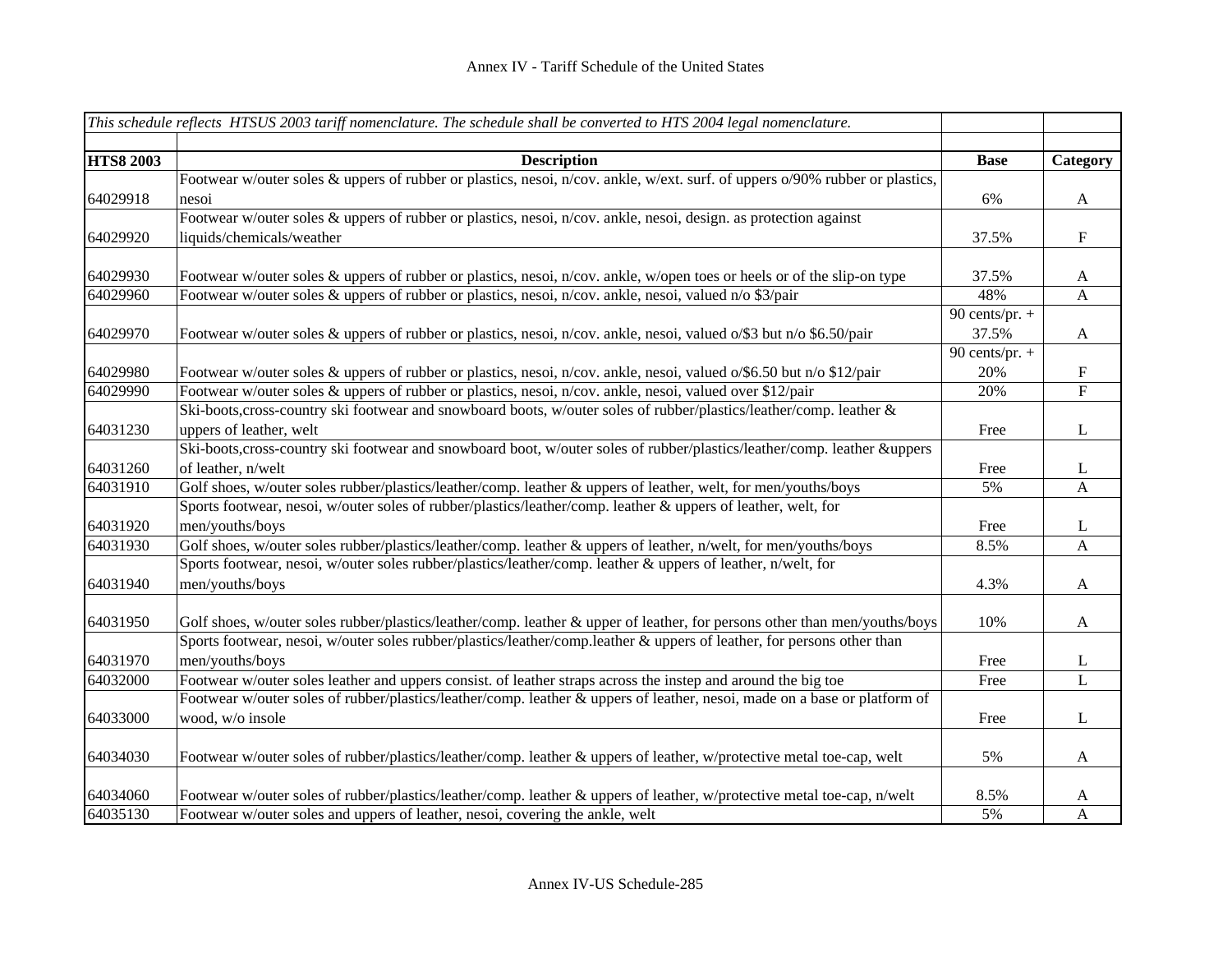| <b>HTS8 2003</b><br><b>Base</b><br><b>Description</b><br>Category<br>Footwear w/outer soles and uppers of leather, nesoi, covering the ankle, n/welt, for men, youths and boys<br>64035160<br>8.5%<br>A<br>Footwear w/outer soles and uppers of leather, nesoi, covering the ankle, n/welt, for persons other than men, youths and<br>64035190<br>10%<br>A<br>boys<br>64035915<br>Turn or turned footwear w/outer soles and uppers of leather, not covering the ankle<br>2.5%<br>$\mathbf{A}$<br>Footwear w/outer soles and uppers of leather, not covering the ankle, welt, nesoi<br>64035930<br>5%<br>$\mathbf{A}$<br>64035960<br>Footwear w/outer soles and uppers of leather, not cov. ankle, n/welt, for men, youths and boys<br>8.5%<br>$\mathbf{A}$<br>64035990<br>Footwear w/outer soles and uppers of leather, not cov. ankle, n/welt, for persons other than men, youths and boys<br>10%<br>A<br>Footwear w/outer soles of rubber/plastics/composition leather & uppers of leather, covering the ankle, welt<br>64039130<br>5%<br>$\mathbf{A}$<br>Footwear w/outer soles of rubber/plastics/composition leather & uppers of leather, covering the ankle, n/welt, for<br>64039160<br>men, youths and boys<br>8.5%<br>$\mathbf{A}$<br>Footwear w/outer soles of rubber/plastics/comp. leather & uppers of leather, cov. ankle, n/welt, for persons other than<br>64039190<br>men/youths/boys<br>10%<br>A<br>64039920<br>Footwear w/outer soles of rubber/plastics/comp. leather & uppers of leather, n/cov. ankle, made on a base wood<br>8%<br>$\boldsymbol{\mathsf{A}}$<br>Footwear w/outer soles of rubber/plastics/comp. leather & uppers of leather, n/cov. ankle, welt, nesoi<br>64039940<br>5%<br>A<br>Footwear w/outer soles of rubber/plastics/comp. leather & uppers of leather, n/cov. ankle, n/welt, for men, youths and<br>64039960<br>8.5%<br>boys, nesoi<br>$\mathbf{A}$<br>Footwear w/outer soles of rubber/plastics/comp. leather & uppers of leather, n/cov. ankle, for women/child./infants,<br>64039975<br>7%<br>val.n/o \$2.50/pr<br>$\mathbf{A}$<br>Footwear w/outer soles of rubber/plastics/comp. leather & uppers of leather, n/cov. ankle, for women/child./infants, val.<br>64039990<br>10%<br>over \$2.50/pair<br>$\mathbf{A}$<br>64041120<br>Sports & athletic footwear w/outer soles of rubber/plastics & uppers of textile, w/ext. surf. of uppers over 50% leather<br>10.5%<br>A<br>Sports & athletic footwear w/outer soles of rubber/plastics & uppers of textile, val. n/o \$3/pair, w/soles fixed w/adhesives<br>64041140<br>37.5%<br>$w/o$ foxing<br>A<br>64041150<br>Sports & athletic footwear w/outer soles of rubber/plastics & uppers of textile, valued n/o \$3/pair, nesoi<br>48%<br>$\mathbf{A}$<br>Sports & athletic footwear w/outer soles of rubber/plastics & uppers of textile, val. $\frac{6}{5}$ but n/o \$6.50/pr, w/soles fixed<br>64041160<br>w/adhesives<br>37.5%<br>$\mathbf A$<br>90 cents/pr. $+$<br>64041170<br>Sports & athletic footwear w/outer soles of rubber/plastics & uppers of textile, valued $\frac{0}{93}$ but n/o \$6.50/pr, nesoi<br>37.5%<br>$\mathbf{A}$<br>90 cents/pr. $+$<br>64041180<br>Sports & athletic footwear w/outer soles of rubber/plastics & uppers of textile, valued $o$ /\$6.50 but n/o \$12/pair<br>20%<br>$\mathbf{A}$<br>64041190<br>Sports & athletic footwear w/outer soles of rubber/plastics & uppers of textile, valued o/\$12/pair<br>${\bf F}$<br>20% |          | This schedule reflects HTSUS 2003 tariff nomenclature. The schedule shall be converted to HTS 2004 legal nomenclature. |       |              |
|---------------------------------------------------------------------------------------------------------------------------------------------------------------------------------------------------------------------------------------------------------------------------------------------------------------------------------------------------------------------------------------------------------------------------------------------------------------------------------------------------------------------------------------------------------------------------------------------------------------------------------------------------------------------------------------------------------------------------------------------------------------------------------------------------------------------------------------------------------------------------------------------------------------------------------------------------------------------------------------------------------------------------------------------------------------------------------------------------------------------------------------------------------------------------------------------------------------------------------------------------------------------------------------------------------------------------------------------------------------------------------------------------------------------------------------------------------------------------------------------------------------------------------------------------------------------------------------------------------------------------------------------------------------------------------------------------------------------------------------------------------------------------------------------------------------------------------------------------------------------------------------------------------------------------------------------------------------------------------------------------------------------------------------------------------------------------------------------------------------------------------------------------------------------------------------------------------------------------------------------------------------------------------------------------------------------------------------------------------------------------------------------------------------------------------------------------------------------------------------------------------------------------------------------------------------------------------------------------------------------------------------------------------------------------------------------------------------------------------------------------------------------------------------------------------------------------------------------------------------------------------------------------------------------------------------------------------------------------------------------------------------------------------------------------------------------------------------------------------------------------------------------------------------------------------------------------------------------------------------------------------------------------------------------------------------------------------------------------------------------------------------------------------------------------------------------------------------------|----------|------------------------------------------------------------------------------------------------------------------------|-------|--------------|
|                                                                                                                                                                                                                                                                                                                                                                                                                                                                                                                                                                                                                                                                                                                                                                                                                                                                                                                                                                                                                                                                                                                                                                                                                                                                                                                                                                                                                                                                                                                                                                                                                                                                                                                                                                                                                                                                                                                                                                                                                                                                                                                                                                                                                                                                                                                                                                                                                                                                                                                                                                                                                                                                                                                                                                                                                                                                                                                                                                                                                                                                                                                                                                                                                                                                                                                                                                                                                                                                     |          |                                                                                                                        |       |              |
|                                                                                                                                                                                                                                                                                                                                                                                                                                                                                                                                                                                                                                                                                                                                                                                                                                                                                                                                                                                                                                                                                                                                                                                                                                                                                                                                                                                                                                                                                                                                                                                                                                                                                                                                                                                                                                                                                                                                                                                                                                                                                                                                                                                                                                                                                                                                                                                                                                                                                                                                                                                                                                                                                                                                                                                                                                                                                                                                                                                                                                                                                                                                                                                                                                                                                                                                                                                                                                                                     |          |                                                                                                                        |       |              |
|                                                                                                                                                                                                                                                                                                                                                                                                                                                                                                                                                                                                                                                                                                                                                                                                                                                                                                                                                                                                                                                                                                                                                                                                                                                                                                                                                                                                                                                                                                                                                                                                                                                                                                                                                                                                                                                                                                                                                                                                                                                                                                                                                                                                                                                                                                                                                                                                                                                                                                                                                                                                                                                                                                                                                                                                                                                                                                                                                                                                                                                                                                                                                                                                                                                                                                                                                                                                                                                                     |          |                                                                                                                        |       |              |
|                                                                                                                                                                                                                                                                                                                                                                                                                                                                                                                                                                                                                                                                                                                                                                                                                                                                                                                                                                                                                                                                                                                                                                                                                                                                                                                                                                                                                                                                                                                                                                                                                                                                                                                                                                                                                                                                                                                                                                                                                                                                                                                                                                                                                                                                                                                                                                                                                                                                                                                                                                                                                                                                                                                                                                                                                                                                                                                                                                                                                                                                                                                                                                                                                                                                                                                                                                                                                                                                     |          |                                                                                                                        |       |              |
|                                                                                                                                                                                                                                                                                                                                                                                                                                                                                                                                                                                                                                                                                                                                                                                                                                                                                                                                                                                                                                                                                                                                                                                                                                                                                                                                                                                                                                                                                                                                                                                                                                                                                                                                                                                                                                                                                                                                                                                                                                                                                                                                                                                                                                                                                                                                                                                                                                                                                                                                                                                                                                                                                                                                                                                                                                                                                                                                                                                                                                                                                                                                                                                                                                                                                                                                                                                                                                                                     |          |                                                                                                                        |       |              |
|                                                                                                                                                                                                                                                                                                                                                                                                                                                                                                                                                                                                                                                                                                                                                                                                                                                                                                                                                                                                                                                                                                                                                                                                                                                                                                                                                                                                                                                                                                                                                                                                                                                                                                                                                                                                                                                                                                                                                                                                                                                                                                                                                                                                                                                                                                                                                                                                                                                                                                                                                                                                                                                                                                                                                                                                                                                                                                                                                                                                                                                                                                                                                                                                                                                                                                                                                                                                                                                                     |          |                                                                                                                        |       |              |
|                                                                                                                                                                                                                                                                                                                                                                                                                                                                                                                                                                                                                                                                                                                                                                                                                                                                                                                                                                                                                                                                                                                                                                                                                                                                                                                                                                                                                                                                                                                                                                                                                                                                                                                                                                                                                                                                                                                                                                                                                                                                                                                                                                                                                                                                                                                                                                                                                                                                                                                                                                                                                                                                                                                                                                                                                                                                                                                                                                                                                                                                                                                                                                                                                                                                                                                                                                                                                                                                     |          |                                                                                                                        |       |              |
|                                                                                                                                                                                                                                                                                                                                                                                                                                                                                                                                                                                                                                                                                                                                                                                                                                                                                                                                                                                                                                                                                                                                                                                                                                                                                                                                                                                                                                                                                                                                                                                                                                                                                                                                                                                                                                                                                                                                                                                                                                                                                                                                                                                                                                                                                                                                                                                                                                                                                                                                                                                                                                                                                                                                                                                                                                                                                                                                                                                                                                                                                                                                                                                                                                                                                                                                                                                                                                                                     |          |                                                                                                                        |       |              |
|                                                                                                                                                                                                                                                                                                                                                                                                                                                                                                                                                                                                                                                                                                                                                                                                                                                                                                                                                                                                                                                                                                                                                                                                                                                                                                                                                                                                                                                                                                                                                                                                                                                                                                                                                                                                                                                                                                                                                                                                                                                                                                                                                                                                                                                                                                                                                                                                                                                                                                                                                                                                                                                                                                                                                                                                                                                                                                                                                                                                                                                                                                                                                                                                                                                                                                                                                                                                                                                                     |          |                                                                                                                        |       |              |
|                                                                                                                                                                                                                                                                                                                                                                                                                                                                                                                                                                                                                                                                                                                                                                                                                                                                                                                                                                                                                                                                                                                                                                                                                                                                                                                                                                                                                                                                                                                                                                                                                                                                                                                                                                                                                                                                                                                                                                                                                                                                                                                                                                                                                                                                                                                                                                                                                                                                                                                                                                                                                                                                                                                                                                                                                                                                                                                                                                                                                                                                                                                                                                                                                                                                                                                                                                                                                                                                     |          |                                                                                                                        |       |              |
|                                                                                                                                                                                                                                                                                                                                                                                                                                                                                                                                                                                                                                                                                                                                                                                                                                                                                                                                                                                                                                                                                                                                                                                                                                                                                                                                                                                                                                                                                                                                                                                                                                                                                                                                                                                                                                                                                                                                                                                                                                                                                                                                                                                                                                                                                                                                                                                                                                                                                                                                                                                                                                                                                                                                                                                                                                                                                                                                                                                                                                                                                                                                                                                                                                                                                                                                                                                                                                                                     |          |                                                                                                                        |       |              |
|                                                                                                                                                                                                                                                                                                                                                                                                                                                                                                                                                                                                                                                                                                                                                                                                                                                                                                                                                                                                                                                                                                                                                                                                                                                                                                                                                                                                                                                                                                                                                                                                                                                                                                                                                                                                                                                                                                                                                                                                                                                                                                                                                                                                                                                                                                                                                                                                                                                                                                                                                                                                                                                                                                                                                                                                                                                                                                                                                                                                                                                                                                                                                                                                                                                                                                                                                                                                                                                                     |          |                                                                                                                        |       |              |
|                                                                                                                                                                                                                                                                                                                                                                                                                                                                                                                                                                                                                                                                                                                                                                                                                                                                                                                                                                                                                                                                                                                                                                                                                                                                                                                                                                                                                                                                                                                                                                                                                                                                                                                                                                                                                                                                                                                                                                                                                                                                                                                                                                                                                                                                                                                                                                                                                                                                                                                                                                                                                                                                                                                                                                                                                                                                                                                                                                                                                                                                                                                                                                                                                                                                                                                                                                                                                                                                     |          |                                                                                                                        |       |              |
|                                                                                                                                                                                                                                                                                                                                                                                                                                                                                                                                                                                                                                                                                                                                                                                                                                                                                                                                                                                                                                                                                                                                                                                                                                                                                                                                                                                                                                                                                                                                                                                                                                                                                                                                                                                                                                                                                                                                                                                                                                                                                                                                                                                                                                                                                                                                                                                                                                                                                                                                                                                                                                                                                                                                                                                                                                                                                                                                                                                                                                                                                                                                                                                                                                                                                                                                                                                                                                                                     |          |                                                                                                                        |       |              |
|                                                                                                                                                                                                                                                                                                                                                                                                                                                                                                                                                                                                                                                                                                                                                                                                                                                                                                                                                                                                                                                                                                                                                                                                                                                                                                                                                                                                                                                                                                                                                                                                                                                                                                                                                                                                                                                                                                                                                                                                                                                                                                                                                                                                                                                                                                                                                                                                                                                                                                                                                                                                                                                                                                                                                                                                                                                                                                                                                                                                                                                                                                                                                                                                                                                                                                                                                                                                                                                                     |          |                                                                                                                        |       |              |
|                                                                                                                                                                                                                                                                                                                                                                                                                                                                                                                                                                                                                                                                                                                                                                                                                                                                                                                                                                                                                                                                                                                                                                                                                                                                                                                                                                                                                                                                                                                                                                                                                                                                                                                                                                                                                                                                                                                                                                                                                                                                                                                                                                                                                                                                                                                                                                                                                                                                                                                                                                                                                                                                                                                                                                                                                                                                                                                                                                                                                                                                                                                                                                                                                                                                                                                                                                                                                                                                     |          |                                                                                                                        |       |              |
|                                                                                                                                                                                                                                                                                                                                                                                                                                                                                                                                                                                                                                                                                                                                                                                                                                                                                                                                                                                                                                                                                                                                                                                                                                                                                                                                                                                                                                                                                                                                                                                                                                                                                                                                                                                                                                                                                                                                                                                                                                                                                                                                                                                                                                                                                                                                                                                                                                                                                                                                                                                                                                                                                                                                                                                                                                                                                                                                                                                                                                                                                                                                                                                                                                                                                                                                                                                                                                                                     |          |                                                                                                                        |       |              |
|                                                                                                                                                                                                                                                                                                                                                                                                                                                                                                                                                                                                                                                                                                                                                                                                                                                                                                                                                                                                                                                                                                                                                                                                                                                                                                                                                                                                                                                                                                                                                                                                                                                                                                                                                                                                                                                                                                                                                                                                                                                                                                                                                                                                                                                                                                                                                                                                                                                                                                                                                                                                                                                                                                                                                                                                                                                                                                                                                                                                                                                                                                                                                                                                                                                                                                                                                                                                                                                                     |          |                                                                                                                        |       |              |
|                                                                                                                                                                                                                                                                                                                                                                                                                                                                                                                                                                                                                                                                                                                                                                                                                                                                                                                                                                                                                                                                                                                                                                                                                                                                                                                                                                                                                                                                                                                                                                                                                                                                                                                                                                                                                                                                                                                                                                                                                                                                                                                                                                                                                                                                                                                                                                                                                                                                                                                                                                                                                                                                                                                                                                                                                                                                                                                                                                                                                                                                                                                                                                                                                                                                                                                                                                                                                                                                     |          |                                                                                                                        |       |              |
|                                                                                                                                                                                                                                                                                                                                                                                                                                                                                                                                                                                                                                                                                                                                                                                                                                                                                                                                                                                                                                                                                                                                                                                                                                                                                                                                                                                                                                                                                                                                                                                                                                                                                                                                                                                                                                                                                                                                                                                                                                                                                                                                                                                                                                                                                                                                                                                                                                                                                                                                                                                                                                                                                                                                                                                                                                                                                                                                                                                                                                                                                                                                                                                                                                                                                                                                                                                                                                                                     |          |                                                                                                                        |       |              |
|                                                                                                                                                                                                                                                                                                                                                                                                                                                                                                                                                                                                                                                                                                                                                                                                                                                                                                                                                                                                                                                                                                                                                                                                                                                                                                                                                                                                                                                                                                                                                                                                                                                                                                                                                                                                                                                                                                                                                                                                                                                                                                                                                                                                                                                                                                                                                                                                                                                                                                                                                                                                                                                                                                                                                                                                                                                                                                                                                                                                                                                                                                                                                                                                                                                                                                                                                                                                                                                                     |          |                                                                                                                        |       |              |
|                                                                                                                                                                                                                                                                                                                                                                                                                                                                                                                                                                                                                                                                                                                                                                                                                                                                                                                                                                                                                                                                                                                                                                                                                                                                                                                                                                                                                                                                                                                                                                                                                                                                                                                                                                                                                                                                                                                                                                                                                                                                                                                                                                                                                                                                                                                                                                                                                                                                                                                                                                                                                                                                                                                                                                                                                                                                                                                                                                                                                                                                                                                                                                                                                                                                                                                                                                                                                                                                     |          |                                                                                                                        |       |              |
|                                                                                                                                                                                                                                                                                                                                                                                                                                                                                                                                                                                                                                                                                                                                                                                                                                                                                                                                                                                                                                                                                                                                                                                                                                                                                                                                                                                                                                                                                                                                                                                                                                                                                                                                                                                                                                                                                                                                                                                                                                                                                                                                                                                                                                                                                                                                                                                                                                                                                                                                                                                                                                                                                                                                                                                                                                                                                                                                                                                                                                                                                                                                                                                                                                                                                                                                                                                                                                                                     |          |                                                                                                                        |       |              |
|                                                                                                                                                                                                                                                                                                                                                                                                                                                                                                                                                                                                                                                                                                                                                                                                                                                                                                                                                                                                                                                                                                                                                                                                                                                                                                                                                                                                                                                                                                                                                                                                                                                                                                                                                                                                                                                                                                                                                                                                                                                                                                                                                                                                                                                                                                                                                                                                                                                                                                                                                                                                                                                                                                                                                                                                                                                                                                                                                                                                                                                                                                                                                                                                                                                                                                                                                                                                                                                                     |          |                                                                                                                        |       |              |
|                                                                                                                                                                                                                                                                                                                                                                                                                                                                                                                                                                                                                                                                                                                                                                                                                                                                                                                                                                                                                                                                                                                                                                                                                                                                                                                                                                                                                                                                                                                                                                                                                                                                                                                                                                                                                                                                                                                                                                                                                                                                                                                                                                                                                                                                                                                                                                                                                                                                                                                                                                                                                                                                                                                                                                                                                                                                                                                                                                                                                                                                                                                                                                                                                                                                                                                                                                                                                                                                     |          |                                                                                                                        |       |              |
|                                                                                                                                                                                                                                                                                                                                                                                                                                                                                                                                                                                                                                                                                                                                                                                                                                                                                                                                                                                                                                                                                                                                                                                                                                                                                                                                                                                                                                                                                                                                                                                                                                                                                                                                                                                                                                                                                                                                                                                                                                                                                                                                                                                                                                                                                                                                                                                                                                                                                                                                                                                                                                                                                                                                                                                                                                                                                                                                                                                                                                                                                                                                                                                                                                                                                                                                                                                                                                                                     |          |                                                                                                                        |       |              |
|                                                                                                                                                                                                                                                                                                                                                                                                                                                                                                                                                                                                                                                                                                                                                                                                                                                                                                                                                                                                                                                                                                                                                                                                                                                                                                                                                                                                                                                                                                                                                                                                                                                                                                                                                                                                                                                                                                                                                                                                                                                                                                                                                                                                                                                                                                                                                                                                                                                                                                                                                                                                                                                                                                                                                                                                                                                                                                                                                                                                                                                                                                                                                                                                                                                                                                                                                                                                                                                                     |          |                                                                                                                        |       |              |
|                                                                                                                                                                                                                                                                                                                                                                                                                                                                                                                                                                                                                                                                                                                                                                                                                                                                                                                                                                                                                                                                                                                                                                                                                                                                                                                                                                                                                                                                                                                                                                                                                                                                                                                                                                                                                                                                                                                                                                                                                                                                                                                                                                                                                                                                                                                                                                                                                                                                                                                                                                                                                                                                                                                                                                                                                                                                                                                                                                                                                                                                                                                                                                                                                                                                                                                                                                                                                                                                     |          |                                                                                                                        |       |              |
|                                                                                                                                                                                                                                                                                                                                                                                                                                                                                                                                                                                                                                                                                                                                                                                                                                                                                                                                                                                                                                                                                                                                                                                                                                                                                                                                                                                                                                                                                                                                                                                                                                                                                                                                                                                                                                                                                                                                                                                                                                                                                                                                                                                                                                                                                                                                                                                                                                                                                                                                                                                                                                                                                                                                                                                                                                                                                                                                                                                                                                                                                                                                                                                                                                                                                                                                                                                                                                                                     |          |                                                                                                                        |       |              |
|                                                                                                                                                                                                                                                                                                                                                                                                                                                                                                                                                                                                                                                                                                                                                                                                                                                                                                                                                                                                                                                                                                                                                                                                                                                                                                                                                                                                                                                                                                                                                                                                                                                                                                                                                                                                                                                                                                                                                                                                                                                                                                                                                                                                                                                                                                                                                                                                                                                                                                                                                                                                                                                                                                                                                                                                                                                                                                                                                                                                                                                                                                                                                                                                                                                                                                                                                                                                                                                                     |          |                                                                                                                        |       |              |
|                                                                                                                                                                                                                                                                                                                                                                                                                                                                                                                                                                                                                                                                                                                                                                                                                                                                                                                                                                                                                                                                                                                                                                                                                                                                                                                                                                                                                                                                                                                                                                                                                                                                                                                                                                                                                                                                                                                                                                                                                                                                                                                                                                                                                                                                                                                                                                                                                                                                                                                                                                                                                                                                                                                                                                                                                                                                                                                                                                                                                                                                                                                                                                                                                                                                                                                                                                                                                                                                     |          |                                                                                                                        |       |              |
|                                                                                                                                                                                                                                                                                                                                                                                                                                                                                                                                                                                                                                                                                                                                                                                                                                                                                                                                                                                                                                                                                                                                                                                                                                                                                                                                                                                                                                                                                                                                                                                                                                                                                                                                                                                                                                                                                                                                                                                                                                                                                                                                                                                                                                                                                                                                                                                                                                                                                                                                                                                                                                                                                                                                                                                                                                                                                                                                                                                                                                                                                                                                                                                                                                                                                                                                                                                                                                                                     |          |                                                                                                                        |       |              |
|                                                                                                                                                                                                                                                                                                                                                                                                                                                                                                                                                                                                                                                                                                                                                                                                                                                                                                                                                                                                                                                                                                                                                                                                                                                                                                                                                                                                                                                                                                                                                                                                                                                                                                                                                                                                                                                                                                                                                                                                                                                                                                                                                                                                                                                                                                                                                                                                                                                                                                                                                                                                                                                                                                                                                                                                                                                                                                                                                                                                                                                                                                                                                                                                                                                                                                                                                                                                                                                                     | 64041915 | Footwear w/outer soles of rubber/plastics & uppers of textile, nesoi, w/ext. surf. of uppers over 50% leather          | 10.5% | $\mathbf{A}$ |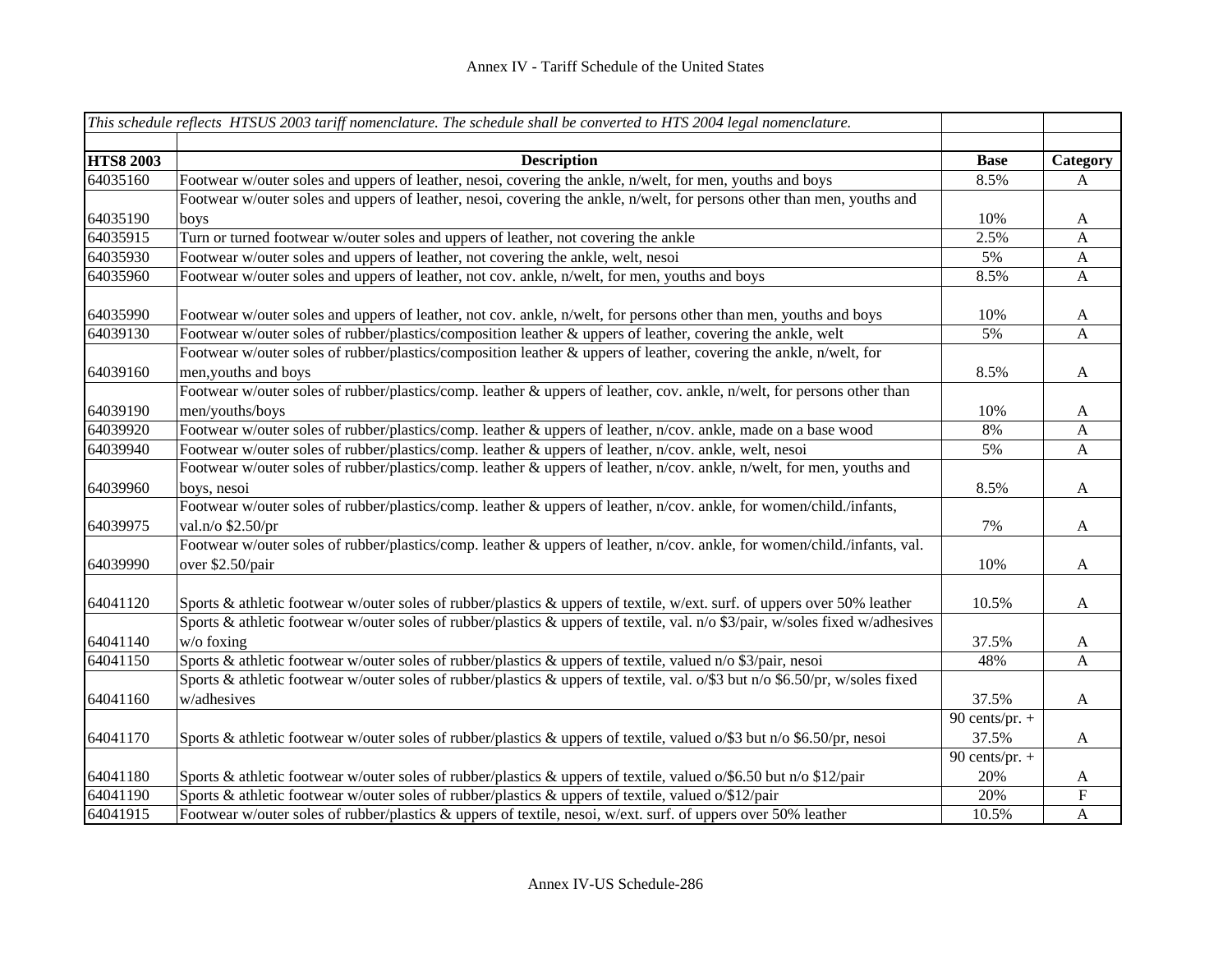|                  | This schedule reflects HTSUS 2003 tariff nomenclature. The schedule shall be converted to HTS 2004 legal nomenclature.      |                  |                           |
|------------------|-----------------------------------------------------------------------------------------------------------------------------|------------------|---------------------------|
|                  |                                                                                                                             |                  |                           |
| <b>HTS8 2003</b> | <b>Description</b>                                                                                                          | <b>Base</b>      | Category                  |
|                  | Footwear w/outer soles of rubber/plastics & uppers of textile, nesoi, designed as a protection against liquids, chemicals & |                  |                           |
| 64041920         | weather                                                                                                                     | 37.5%            | $\boldsymbol{\mathrm{F}}$ |
|                  | Footwear w/outer soles of rub./plast. & upp. of veg. fibers, nesoi, w/open toes/heels or slip-on type, less than 10%        |                  |                           |
| 64041925         | rubber/plastics by wt.                                                                                                      | 7.5%             | $\mathbf A$               |
|                  | Footwear w/outer soles of rub./plast. & upp. of textile, nesoi, w/open toes/heels or slip-on type, less than 10%            |                  |                           |
| 64041930         | rubber/plastics by wt.                                                                                                      | 12.5%            | $\mathbf{A}$              |
|                  | Footwear w/outer soles of rub./plast. & upp. of textile, nesoi, w/open toes/heels or slip-on type, 10% or more by wt. of    |                  |                           |
| 64041935         | rubb./plastic                                                                                                               | 37.5%            | $\boldsymbol{\mathsf{A}}$ |
|                  | Footwear w/outer soles of rub./plast. & upp. of textile, nesoi, val. n/o \$3/pr, w/soles affixed to upp. w/adhesives & w/o  |                  |                           |
| 64041940         | foxing                                                                                                                      | 37.5%            | $\mathbf{A}$              |
| 64041950         | Footwear w/outer soles of rub./plast. & upp. of textile, nesoi, val. n/o \$3/pr, nesoi                                      | 48%              | $\mathbf{A}$              |
|                  | Footwear w/outer soles of rub./plast. & upp. of textile, nesoi, val. o/\$3 but n/o \$6.50/pr, w/soles affixed to upp.       |                  |                           |
| 64041960         | w/adhesives $&$ w/o foxing                                                                                                  | 37.5%            | $\mathbf A$               |
|                  |                                                                                                                             | 90 cents/pr. $+$ |                           |
| 64041970         | Footwear w/outer soles of rub./plast. & upp. of textile, nesoi, val. o/\$3 but n/o \$6.50/pr, nesoi                         | 37.5%            | $\boldsymbol{A}$          |
|                  |                                                                                                                             | 90 cents/pr. $+$ |                           |
| 64041980         | Footwear w/outer soles of rub./plast. & upp. of textile, nesoi, val. o/\$6.50 but n/o \$12/pr                               | 20%              | $\mathbf{A}$              |
| 64041990         | Footwear w/outer soles of rub./plast. & upp. of textile, nesoi, val. o/\$12/pr                                              | 9%               | $\mathbf{A}$              |
|                  | Footwear w/outer soles of leather/comp. leath., n/o 50% by wt. rub./plast. or rub./plast./text. & 10%+ by wt. rub./plast.,  |                  |                           |
| 64042020         | val. n/o \$2.50/pr                                                                                                          | 15%              | $\mathbf{A}$              |
|                  | Footwear w/outer soles of leather/comp. leath., n/o 50% by wt. rub./plast. or rub./plast./text. & 10%+ by wt. rub./plast.,  |                  |                           |
| 64042040         | val. $o$ /\$2.50/pr                                                                                                         | 10%              | $\mathbf{A}$              |
| 64042060         | Footwear w/outer soles of leather/comp. leather & uppers of textile, nesoi                                                  | 37.5%            | $\mathbf{A}$              |
|                  | Footwear, nesoi, w/outer soles of other than rubber/plastics/leather/comp.leather & uppers of leather/composition leather,  |                  |                           |
| 64051000         | nesoi                                                                                                                       | 10%              | $\mathbf{A}$              |
|                  |                                                                                                                             |                  |                           |
| 64052030         | Footwear, nesoi, w/outer soles of other than rubber/plastics/leather/comp.leather & uppers of vegetable fibers, nesoi       | 7.5%             | $\boldsymbol{\mathrm{F}}$ |
| 64052060         | Footwear, nesoi, with soles and uppers of wool felt                                                                         | 2.5%             | $\overline{\mathrm{F}}$   |
|                  | Footwear,nesoi,w/outer sole other than rubber/plastics/leather/comp. leather & upper of text. material other than veg.      |                  |                           |
| 64052090         | fibers or wool felt                                                                                                         | 12.5%            | ${\bf F}$                 |
| 64059020         | Disposable footwear, nesoi, designed for one-time use                                                                       | 3.8%             | $\mathbf{A}$              |
| 64059090         | Footwear, nesoi, w/outer soles and uppers other than of rubber/plastics/leather/comp. leather/textile materials             | 12.5%            | $\mathbf{A}$              |
| 64061005         | Formed uppers for footwear, of leather/composition leather, for men, youths and boys                                        | 8.5%             | $\mathbf{A}$              |
| 64061010         | Formed uppers for footwear, of leather/composition leather, for women, misses, children and infants                         | 10%              | $\mathbf{A}$              |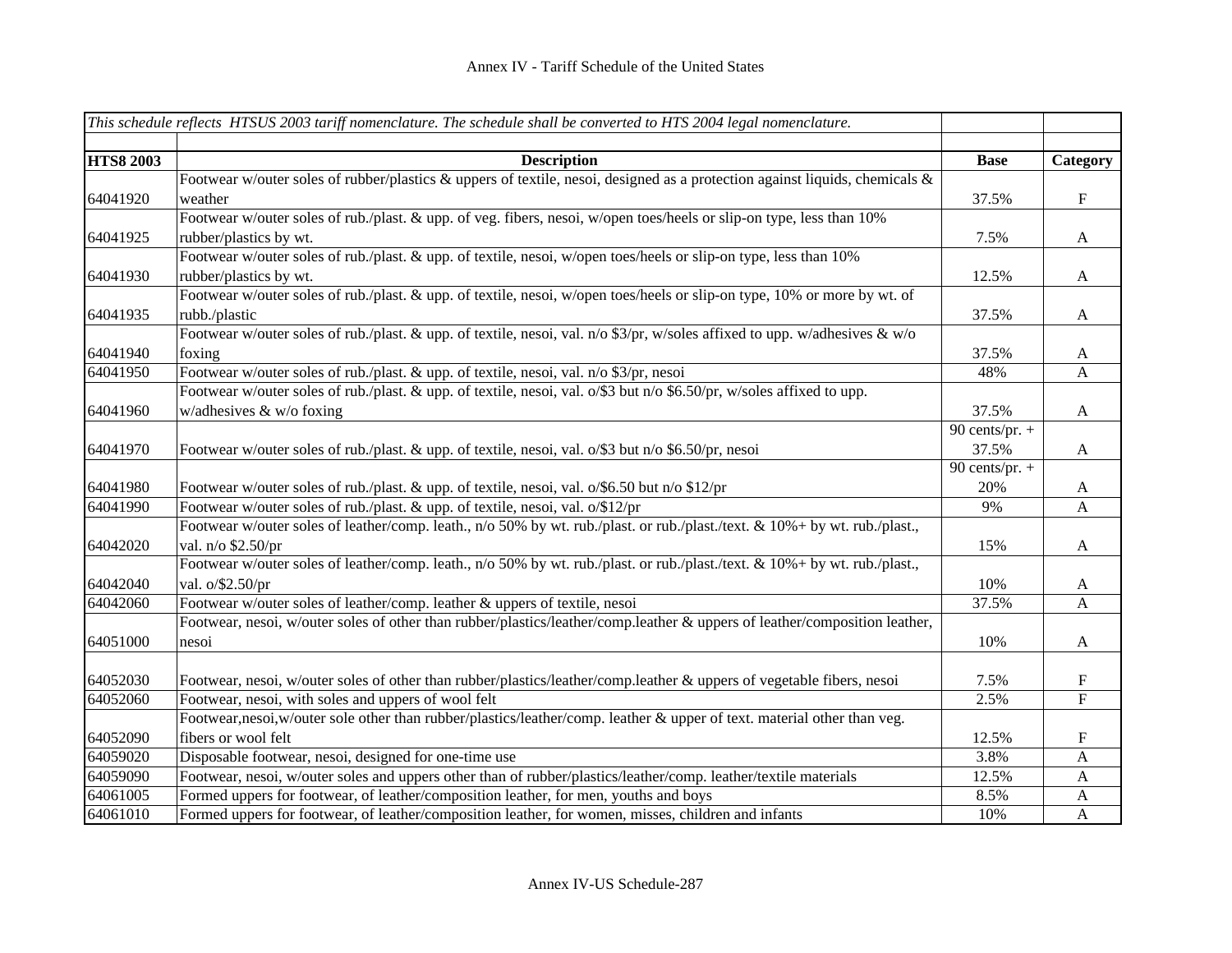|                  | This schedule reflects HTSUS 2003 tariff nomenclature. The schedule shall be converted to HTS 2004 legal nomenclature.         |                              |                           |
|------------------|--------------------------------------------------------------------------------------------------------------------------------|------------------------------|---------------------------|
| <b>HTS8 2003</b> | <b>Description</b>                                                                                                             | <b>Base</b>                  | Category                  |
| 64061020         | Formed uppers for footwear, of textile materials, w/o 50% of external surface leather                                          | 10.5%                        | $\mathbf F$               |
| 64061025         | Formed uppers for footwear, of textile materials, nesoi, valued n/o \$3/pr                                                     | 33.6%                        | ${\bf F}$                 |
|                  |                                                                                                                                | $63$ cents/pr. +             |                           |
| 64061030         | Formed uppers for footwear, of textile materials, nesoi, valued o/\$3 but n/o \$6.50/pr                                        | 26.2%                        | $\mathbf F$               |
|                  |                                                                                                                                | $\overline{62}$ cents/pr. +  |                           |
| 64061035         | Formed uppers for footwear, of textile materials, nesoi, valued o/\$6.50 but n/o \$12/pr                                       | 13.7%                        | $\boldsymbol{\mathrm{F}}$ |
| 64061040         | Formed uppers for footwear, of textile materials, nesoi, valued o/\$12/pr                                                      | 7.5%                         | $\overline{F}$            |
|                  | Formed upper for footwear, of materials other than leather/comp.leather or textile, w/over 90% of ext. surf. rub./plast. not   |                              |                           |
| 64061045         | for fw w/foxing                                                                                                                | 6%                           | A                         |
| 64061050         | Formed uppers for footwear, of materials other than leather/comp.leather or textile materials, nesoi                           | 26.2%                        | $\mathsf{A}$              |
| 64061060         | Uppers $\&$ pts. thereof for footwear, nesoi, of rubber or plastics                                                            | Free                         | $\mathbf L$               |
| 64061065         | Uppers & pts. thereof for footwear, nesoi, of leather                                                                          | Free                         | L                         |
| 64061070         | Uppers & pts. thereof for footwear, nesoi, of textile materials w/external surface area over 50% leather                       | Free                         | L                         |
| 64061072         | Uppers for footwear, nesoi, of cotton, w/external surface area less than 50% textile materials                                 | 11.2%                        | ${\rm F}$                 |
| 64061077         | Uppers & pts. thereof for footwear, nesoi, of cotton, w/external surface area 50% or more of textile materials                 | 11.2%                        | ${\bf F}$                 |
| 64061085         | Uppers for footwear, nesoi, of materials nesoi, w/external surface area less than 50% textile materials                        | 5%                           | $\mathbf{A}$              |
| 64061090         | Uppers & pts. thereof for footwear, nesoi                                                                                      | 5%                           | ${\bf F}$                 |
| 64062000         | Outer soles and heels for footwear, of rubber or plastics                                                                      | 2.7%                         | A                         |
| 64069100         | Parts of footwear, nesoi, of wood                                                                                              | 2.6%                         | $\mathbf{A}$              |
|                  | Parts of footwear; removable insoles, heel cushions, etc; gaiters, leggings, etc, & pts. thereof; all the foregoing of textile |                              |                           |
| 64069915         | materials                                                                                                                      | 15.1%                        | ${\bf F}$                 |
|                  | Parts of footwear, nesoi; removable insoles, heel cushions, etc; gaiters, leggings, etc, & pts. thereof; all the foregoing of  |                              |                           |
| 64069930         | rub./plast.                                                                                                                    | 5.3%                         | $\mathbf{A}$              |
|                  |                                                                                                                                |                              |                           |
| 64069960         | Parts of footwear; removable insoles, heel cushions, etc; gaiters, leggings, etc, & pts. thereof; all the foregoing of leather | Free                         | $\mathbf{L}$              |
|                  | Parts of footwear, nesoi; removable insoles, heel cushions, etc; gaiters, leggings, etc, & pts thereof; all the foregoing of   |                              |                           |
| 64069990         | materials nesoi                                                                                                                | Free                         | L                         |
|                  | Hat forms, hat bodies and hoods, not blocked to shape or with made brims; plateaux & manchons; all of fur felt, for men        |                              |                           |
| 65010030         | or boys                                                                                                                        | Free                         | L                         |
|                  | Hat forms, hat bodies and hoods, not blocked to shape or with made brims; plateaux & manchons; all of fur felt, not for        | 96 cents/doz. +              |                           |
| 65010060         | men or boys                                                                                                                    | 1.4%                         | A                         |
|                  | Hat forms, hat bodies and hoods, not blocked to shape or with made brims; plateaux & manchons; all of felt, other than         | $\overline{10.4}$ cents/kg + |                           |
| 65010090         | fur felt                                                                                                                       | 10.4%                        | $\mathbf F$               |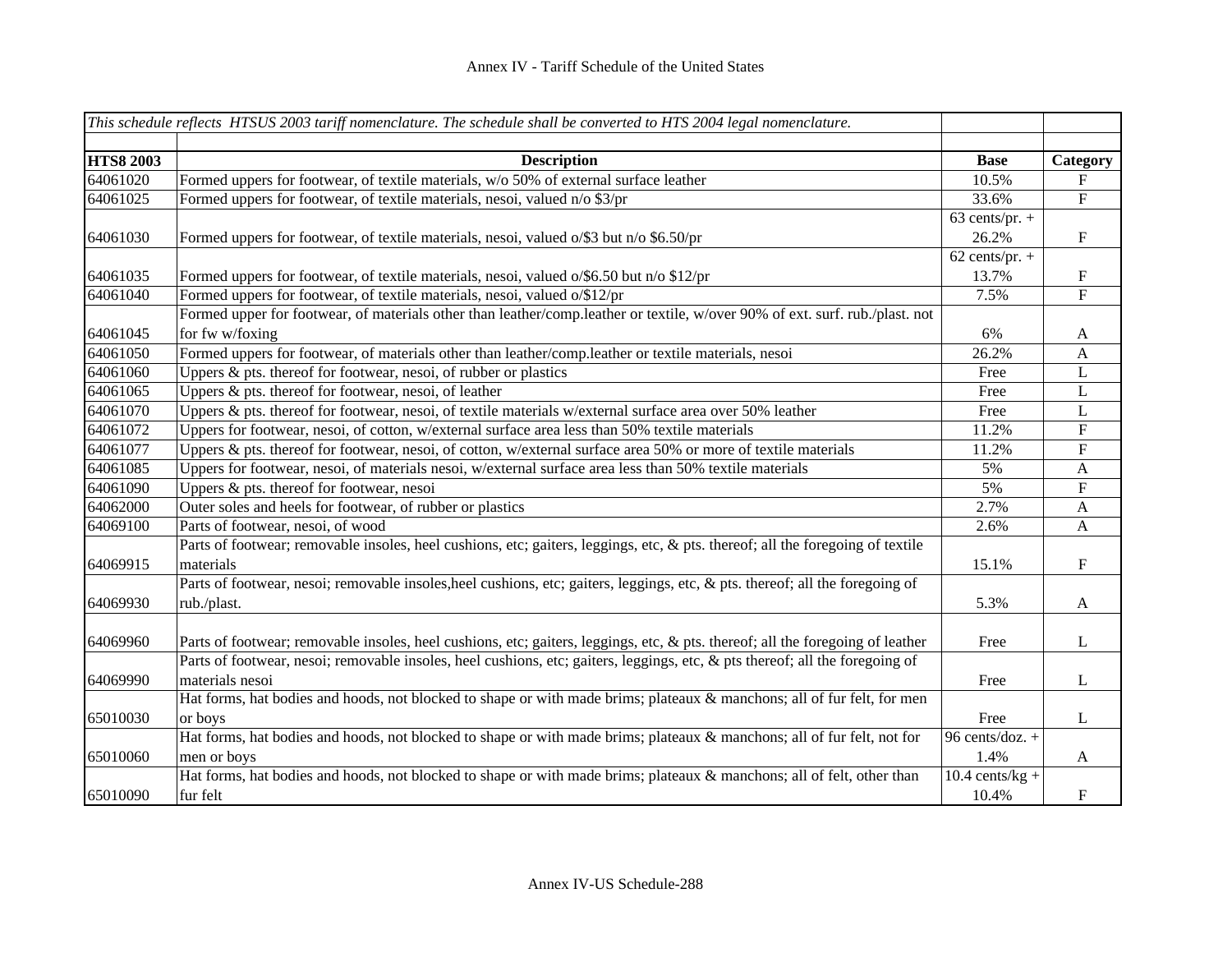|                  | This schedule reflects HTSUS 2003 tariff nomenclature. The schedule shall be converted to HTS 2004 legal nomenclature.     |                              |                           |
|------------------|----------------------------------------------------------------------------------------------------------------------------|------------------------------|---------------------------|
|                  |                                                                                                                            |                              |                           |
| <b>HTS8 2003</b> | <b>Description</b>                                                                                                         | <b>Base</b>                  | Category                  |
|                  | Hat shapes, plaited or assembled from strips, not blocked/lined/trimmed & w/o made brims, of veg. fibers or materls, or    | $34$ cents/doz. +            |                           |
| 65020020         | paper yarn, sewed                                                                                                          | 3.4%                         | $\boldsymbol{\mathrm{F}}$ |
|                  | Hat shapes, plaited or asmbld from strips, $n/blocked/lined/trimmed \& w/o$ made brims, of veg. fibers or materls, not     |                              |                           |
| 65020040         | sewed/bleached/colored                                                                                                     | 4%                           | $\boldsymbol{\mathrm{F}}$ |
|                  | Hat shapes, plaited or asmbld from strips, n/blocked/lined/trimmed & w/o made brims, of veg. fibers or materls, not        |                              |                           |
| 65020060         | sewed but bleachd/colord                                                                                                   | Free                         | $\boldsymbol{\mathrm{F}}$ |
|                  | Hat shapes, plaited or assembled from strips, not blocked/lined/trimmed & w/o made brims, not veg. fibers/veg.             |                              |                           |
| 65020090         | materials/paper yarn, nesoi                                                                                                | 6.8%                         | F                         |
| 65030030         | Hats and headgear of fur felt made from hat forms and hat bodies of 6501, for men or boys                                  | Free                         | L                         |
| 65030060         | Hats and headgear of fur felt made from hat forms and hat bodies of 6501, not for men or boys                              | Free                         | $\overline{L}$            |
|                  |                                                                                                                            | 13.6 cents/ $kg +$           |                           |
|                  |                                                                                                                            | $6.3\% + 1.9$                |                           |
| 65030090         | Hats and headgear of felt, other than of fur felt, made from hat forms and hat bodies of 6501                              | cents/article                | F                         |
|                  | Hats and headgear, plaited or assembled from strips of veg. fibers or unspun fibrous veg. materials and/or paper yarn,     |                              |                           |
| 65040030         | sewed                                                                                                                      | 6%                           | F                         |
|                  |                                                                                                                            |                              |                           |
|                  | Hats and headgear, plaited or assembled from strips of veg. fibers or unspun fibrous veg. materials and/or paper yarn, not | 94.8 cents/doz.              |                           |
| 65040060         | sewed                                                                                                                      | $+4.6%$                      | $\boldsymbol{\mathrm{F}}$ |
|                  | Hats and headgear, plaited or assembled from strips of any material (o/than veg. fibers/unspun fibrous veg. materials      |                              |                           |
| 65040090         | and/or paper yarn)                                                                                                         | 6.8%                         | $\mathbf F$               |
| 65051000         | Hair-nets of any material, whether or not lined or trimmed                                                                 | 9.5%                         | ${\bf F}$                 |
| 65059015         | Hats and headgear, of cotton and/or flax, knitted                                                                          | 8%                           | $\mathbf F$               |
|                  |                                                                                                                            |                              |                           |
| 65059020         | Headwear, of cotton, not knitted; certified hand-loomed and folklore hats & headgear, of cotton and/or flax, not knitted   | 7.6%                         | $\mathbf F$               |
| 65059025         | Hats and headgear, of flax or of flax and cotton, not knitted                                                              | 7.6%                         | $\overline{F}$            |
|                  |                                                                                                                            | $\overline{27.9}$ cents/kg + |                           |
| 65059030         | Hats and headgear, of wool, knitted or crocheted or made up from knitted or crocheted fabric                               | 8.5%                         | $\mathbf{F}$              |
|                  | Hats and headgear, of wool, made up from felt or o/textile materl, but n/knitted or crocheted or made up from knitted or   | $31.2$ cents/kg +            |                           |
| 65059040         | crocheted fabric                                                                                                           | 8%                           | F                         |
|                  |                                                                                                                            |                              |                           |
| 65059050         | Hats and headgear, of mmf, knitted or crocheted or made up from knitted or crocheted fabric, wholly or in part of braid    | 6.8%                         | $\boldsymbol{\mathrm{F}}$ |
|                  |                                                                                                                            | $22$ cents/kg +              |                           |
| 65059060         | Hats and headgear, of mmf, knitted or crocheted or made up from knitted or crocheted fabrics, not in part of braid         | 7.7%                         | $\boldsymbol{\mathrm{F}}$ |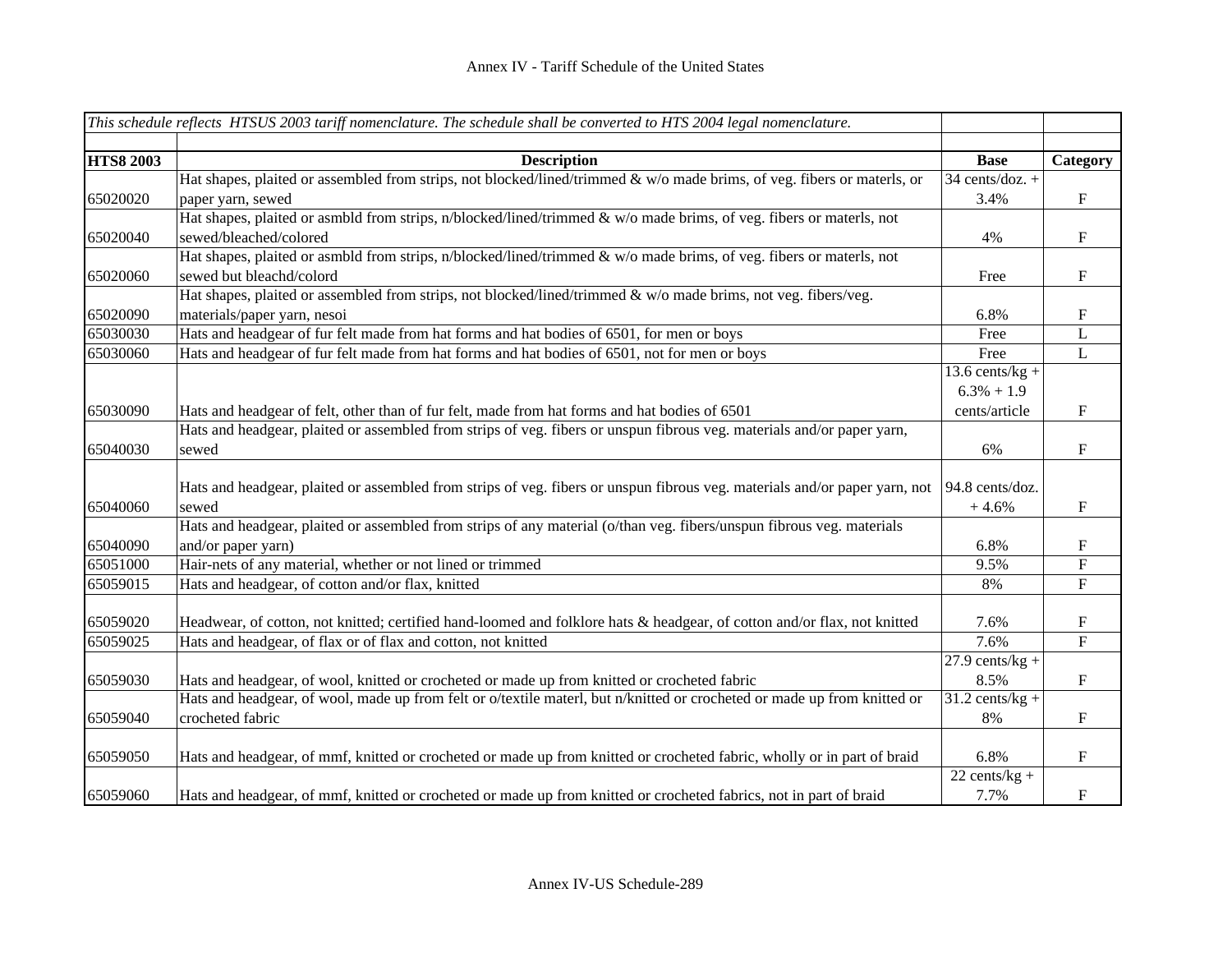|                  | This schedule reflects HTSUS 2003 tariff nomenclature. The schedule shall be converted to HTS 2004 legal nomenclature.              |                   |                           |
|------------------|-------------------------------------------------------------------------------------------------------------------------------------|-------------------|---------------------------|
| <b>HTS8 2003</b> | <b>Description</b>                                                                                                                  | <b>Base</b>       | Category                  |
|                  |                                                                                                                                     |                   |                           |
| 65059070         | Hats and headgear, of mmf, made up from felt or o/textile material (but n/knitted or crocheted), wholly or in part braid            | 6.8%              | $\mathbf F$               |
|                  |                                                                                                                                     | 19 cents/ $kg +$  |                           |
| 65059080         | Hats and headgear, of mmf, made up from felt or o/textile material (but n/knitted or crocheted), not in part of braid               | 6.9%              | $\mathbf F$               |
|                  |                                                                                                                                     | $20.8$ cents/kg + |                           |
| 65059090         | Hats and headgear, of textile materials (other than of cotton, flax, wool or mmf), nesoi                                            | 7.6%              | $\boldsymbol{\mathrm{F}}$ |
| 65061030         | Safety headgear of reinforced or laminated plastics, whether or not lined or trimmed                                                | Free              | L                         |
| 65061060         | Safety headgear, other than of reinforced or laminated plastics, whether or not lined or trimmed                                    | Free              | L                         |
| 65069100         | Headgear (other than safety headgear), nesoi, of rubber or plastics, whether or not lined or trimmed                                | Free              | L                         |
| 65069200         | Headgear, nesoi, of furskin, whether or not lined or trimmed                                                                        | 3.3%              | $\mathbf{A}$              |
|                  | Headgear (other than safety headgear), nesoi, of materials other than rubber, plastics, or furskins, whether or not lined or        |                   |                           |
| 65069900         | trimmed                                                                                                                             | 8.5%              | A                         |
| 65070000         | Headbands, linings, covers, hat foundations, hat frames, peaks (visors) and chinstraps, for headgear                                | Free              | $\mathbf L$               |
| 66011000         | Garden or similar umbrellas                                                                                                         | 6.5%              | $\mathbf{A}$              |
| 66019100         | Umbrellas, other than garden or similar umbrellas, having a telescopic shaft                                                        | Free              | L                         |
| 66019900         | Umbrellas, other than garden or similar umbrellas, not having a telescopic shaft                                                    | 8.2%              | A                         |
| 66020000         | Walking-sticks, seat-sticks, whips, riding-crops and the like                                                                       | 4%                | $\mathbf{A}$              |
| 66031040         | Umbrella handles and knobs                                                                                                          | Free              | L                         |
| 66031080         | Handles and knobs for walking sticks, seat-sticks, whips, riding crops and the like                                                 | 5.2%              | A                         |
|                  | Umbrella frames, including frames mounted on shafts (sticks), for hand-held umbrellas chiefly used for protection against           |                   |                           |
| 66032030         | rain                                                                                                                                | Free              | L                         |
| 66032090         | Umbrella frames, including frames mounted on shafts (sticks), other than for hand-held rain umbrellas, nesoi                        | 12%               | $\boldsymbol{A}$          |
| 66039040         | Umbrella tips and caps                                                                                                              | Free              | L                         |
| 66039080         | Parts, trimmings and accessories, nesoi, for umbrellas, walking-sticks, seat-sticks and the like                                    | 5.2%              | $\mathbf{A}$              |
|                  | Articles of feathers or down (other than articles & apparel filled or stuffed with feathers/down and worked quills &                |                   |                           |
| 67010030         | scapes)                                                                                                                             | 4.7%              | A                         |
| 67010060         | Skins and o/parts of birds w/their feathers or down, feathers, pts of feathers/down, nesoi                                          | 4.7%              | $\mathbf{A}$              |
| 67021020         | Artificial flowers/foliage/fruit; articles of art. flowers, etc.; all of plastics, asmbld by binding/gluing/or similar methods      | 8.4%              | A                         |
|                  | Artificial flowers/foliage/fruit & pts of; articles of art. flowers, etc.; all of plastics, not asmbld by binding/gluing/or similar |                   |                           |
| 67021040         | methods                                                                                                                             | 3.4%              | A                         |
| 67029010         | Artificial flowers/foliage/fruit & pts thereof; articles of artif. flowers, etc.; all the foregoing of feathers                     | 4.7%              | $\mathbf{A}$              |
| 67029035         | Artificial flowers/foliage/fruit & pts thereof; articles of artif. flowers, etc.; all the foregoing of man-made fibers              | 9%                | A                         |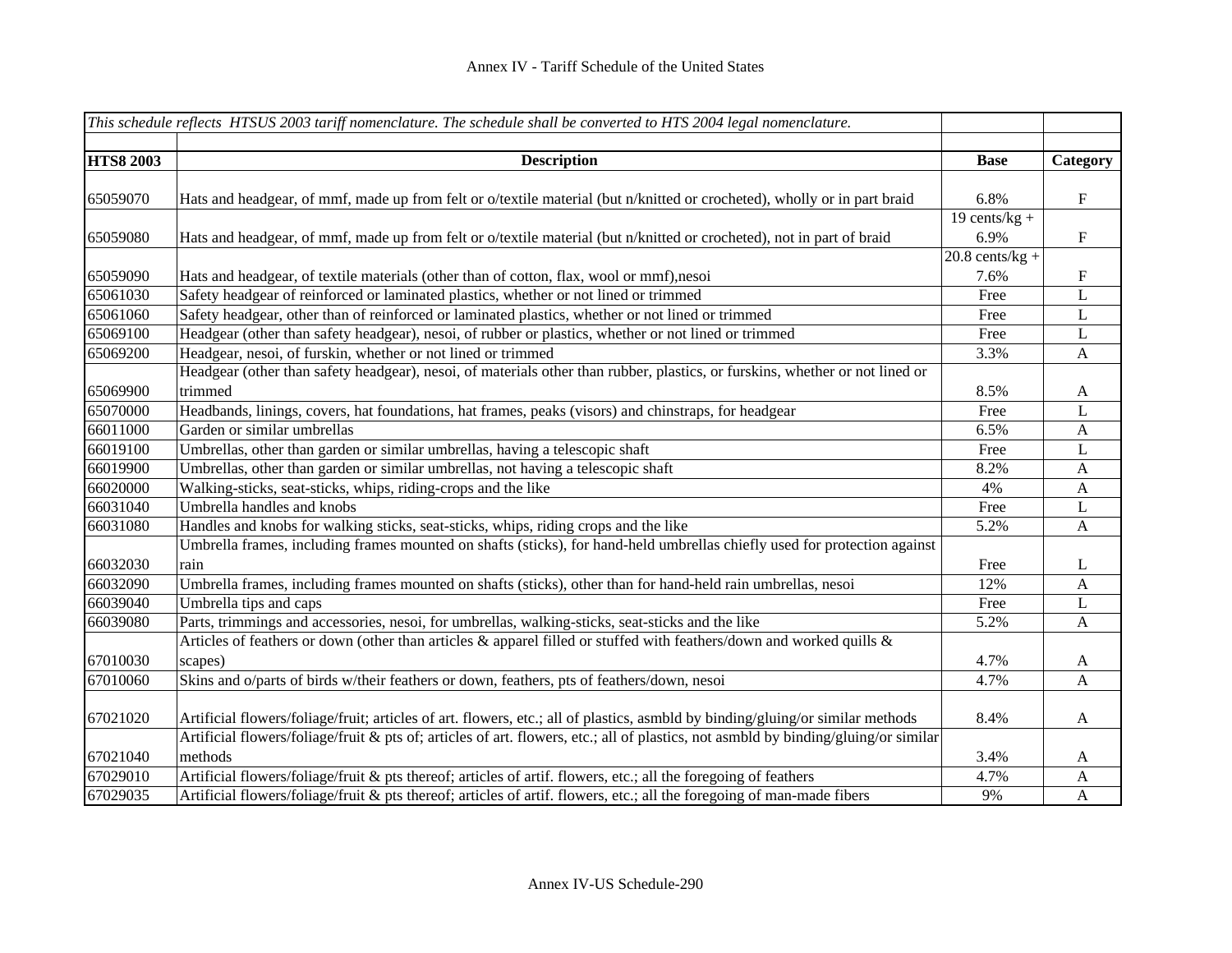|                  | This schedule reflects HTSUS 2003 tariff nomenclature. The schedule shall be converted to HTS 2004 legal nomenclature.  |                |                           |
|------------------|-------------------------------------------------------------------------------------------------------------------------|----------------|---------------------------|
| <b>HTS8 2003</b> | <b>Description</b>                                                                                                      | <b>Base</b>    | Category                  |
|                  | Artificial flowers/foliage/fruit & pts thereof; articles of artif. flowers, etc.; all the foregoing of materials o/than |                |                           |
| 67029065         | plast./feath./mmf                                                                                                       | 17%            | A                         |
| 67030030         | Human hair, dressed, thinned, bleached or otherwise worked, for use in making wigs or the like                          | Free           | L                         |
| 67030060         | Wool or other animal hair or other textile materials, prepared for use in making wigs or the like                       | Free           | L                         |
| 67041100         | Wigs (complete), of synthetic textile materials                                                                         | Free           | L                         |
| 67041900         | Wigs (partial), false beards, eyebrows and the like, of synthetic textile materials                                     | Free           | L                         |
| 67042000         | Wigs, false beards, eyebrows and the like, of human hair; articles of human hair, nesoi                                 | Free           | L                         |
| 67049000         | Wigs, false beards, eyebrows and the like, of animal hair or textile materials (other than synthetic textiles)          | Free           | L                         |
| 68010000         | Setts, curbstones and flagstones, of natural stone (except slate)                                                       | 2.8%           | $\boldsymbol{\mathsf{A}}$ |
|                  | Tiles/cubes/similar arts. of natural stone, enclosable in a sq. w/a side less than 7 cm; artificially colored granules, |                |                           |
| 68021000         | chippings & powder                                                                                                      | 4.8%           | A                         |
| 68022110         | Monumental or building stone & arts. thereof, of travertine, simply cut/sawn, w/flat or even surface                    | 4.2%           | $\mathbf{A}$              |
| 68022150         | Monumental or building stone & arts. thereof, of marble & alabaster, simply cut/sawn, w/flat or even surface            | 1.9%           | $\mathbf{A}$              |
| 68022200         | Monumental or building stone & arts. thereof, of calcareous stone, nesoi, simply cut/sawn, w/flat or even surface       | 4.9%           | A                         |
| 68022300         | Monumental or building stone & arts. thereof, of granite, simply cut/sawn, w/flat or even surface                       | 3.7%           | $\mathbf A$               |
| 68022900         | Monumental or building stone & arts. thereof, of stone, nesoi, simply cut/sawn, w/flat or even surface                  | 6%             | $\boldsymbol{\mathsf{A}}$ |
| 68029105         | Marble slabs, further worked than simply cut/sawn                                                                       | 2.5%           | $\mathbf{A}$              |
| 68029115         | Monumental or building stone & arts. thereof (o/than slabs), of marble, further worked than simply cut/sawn, nesoi      | 4.9%           | A                         |
| 68029120         | Monumental or building stone & arts. thereof, of travertine, dressed or polished but not further worked, nesoi          | 4.2%           | A                         |
| 68029125         | Monumental or building stone & arts. thereof, of travertine, further worked than dressed or polished, nesoi             | 3.7%           | $\mathbf{A}$              |
| 68029130         | Monumental or building stone & arts. thereof, of alabaster, further worked than simply cut/sawn, nesoi                  | 4.7%           | A                         |
| 68029200         | Monumental or building stone & arts. thereof, of calcareous stone, nesoi, further worked than simply cut/sawn, nesoi    | 4.9%           | A                         |
| 68029300         | Monumental or building stone & arts. thereof, of granite, further worked than simply cut/sawn, nesoi                    | 3.7%           | A                         |
| 68029900         | Monumental or building stone & arts. thereof, nesoi, further worked than simply cut/sawn, nesoi                         | 6.5%           | A                         |
| 68030010         | Roofing slate                                                                                                           | 3.3%           | A                         |
| 68030050         | Worked slate (other than roofing slate) and articles of slate or agglomerated slate                                     | Free           | L                         |
| 68041000         | Millstones and grindstones for milling, grinding or pulping                                                             | Free           | L                         |
| 68042100         | Millstones, grindstones, grinding wheels and the like, nesoi, of agglomerated synthetic or natural diamond              | Free           | $\mathbf L$               |
|                  | Millstones, grindstones, grinding wheels and the like, nesoi, of agglomerated abrasives nesoi, or ceramics, bonded with | $5$ cents/kg + |                           |
| 68042210         | synthetic resins                                                                                                        | $2\%$          | A                         |
| 68042240         | Abrasive wheels of agglomerated abrasives nesoi, or ceramics, not bonded with synthetic resins                          | Free           | $\overline{L}$            |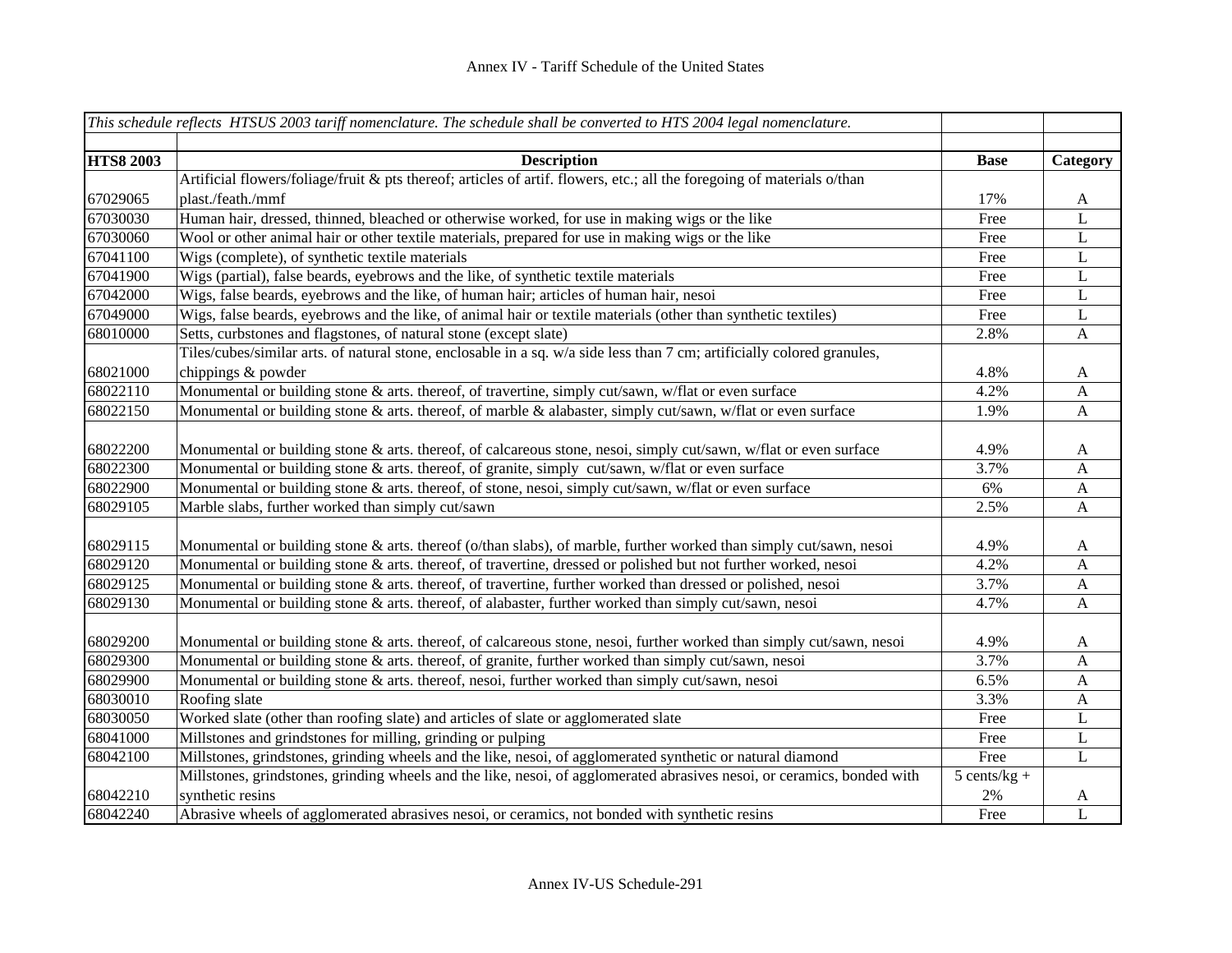|                  | This schedule reflects HTSUS 2003 tariff nomenclature. The schedule shall be converted to HTS 2004 legal nomenclature.       |             |              |
|------------------|------------------------------------------------------------------------------------------------------------------------------|-------------|--------------|
|                  |                                                                                                                              |             |              |
| <b>HTS8 2003</b> | <b>Description</b>                                                                                                           | <b>Base</b> | Category     |
|                  | Millstones, grindstones, grinding wheels and the like, nesoi, of agglomerated abrasives nesoi, or ceramics, not bonded       |             |              |
| 68042260         | w/synthetic resins                                                                                                           | Free        | $\mathbf{L}$ |
| 68042300         | Millstones, grindstones, grinding wheels and the like, nesoi, of natural stone                                               | Free        | L            |
| 68043000         | Hand sharpening or polishing stones                                                                                          | Free        | L            |
| 68051000         | Natural or artificial abrasive powder or grain on a base of woven textile fabric only                                        | Free        | L            |
| 68052000         | Natural or artificial abrasive powder or grain on a base of paper or paperboard only                                         | Free        | L            |
|                  | Articles wholly or partly coated natural or artificial abrasive powder or grain, on a base of materials nesoi, in sheets,    |             |              |
| 68053010         | strips, disks, etc.                                                                                                          | Free        | L            |
| 68053050         | Natural or artificial abrasive powder or grain on a base of materials nesoi, in forms nesoi                                  | Free        | $\mathbf L$  |
| 68061000         | Slag wool, rock wool and similar mineral wools, in bulk, sheets or rolls                                                     | 3.9%        | $\mathbf{A}$ |
| 68062000         | Exfoliated vermiculite, expanded clays, foamed slag and similar expanded mineral materials                                   | Free        | $\mathbf L$  |
| 68069000         | Mixtures and articles of heat-insulating, sound-insulating or sound-absorbing mineral materials, nesoi                       | Free        | L            |
| 68071000         | Articles of asphalt or of similar material, in rolls                                                                         | Free        | L            |
| 68079000         | Articles of asphalt or of similar material, not in rolls                                                                     | 2.7%        | $\mathbf{A}$ |
|                  | Panels, boards, tiles and similar articles of vegetable fiber, straw or wood wastes, agglomerated with cement, plaster or    |             |              |
| 68080000         | o/mineral binders                                                                                                            | Free        | L            |
|                  | Panels, boards, sheets, tiles and similar articles of plaster or comp. plaster, n/ornamented, faced or reinforced w/paper or |             |              |
| 68091100         | paperboard only                                                                                                              | Free        | L            |
| 68091900         | Panels, boards, sheets, tiles and similar articles of plaster or comp. plaster, not ornamented, nesoi                        | 3%          | $\mathbf{A}$ |
| 68099000         | Articles (other than panels, boards, sheets, tiles, etc.) of plaster or of compositions based on plaster, nesoi              | Free        | L            |
| 68101100         | Building blocks and bricks, of cement, concrete or artificial stone, whether or not reinforced                               | 3.2%        | $\mathbf{A}$ |
| 68101912         | Floor and wall tiles, of stone agglomerated with binders other than cement                                                   | 4.9%        | $\mathbf{A}$ |
| 68101914         | Floor and wall tiles, of cement, concrete, or of artificial stone (except stone agglom. w/binders other than cement)         | 9%          | $\mathbf{A}$ |
| 68101950         | Tiles, flagstones, and similar articles, nesoi, of cement, concrete or artificial stone, whether or not reinforced           | 3.9%        | $\mathbf{A}$ |
|                  |                                                                                                                              |             |              |
| 68109100         | Prefabricated structural components for building or civil engineering, of cement, concrete or artificial stone, nesoi        | Free        | L            |
| 68109900         | Articles of cement (other than tiles, flagstones, bricks and similar arts.), of concrete or artificial stone, nesoi          | Free        | L            |
| 68111000         | Corrugated sheets, of asbestos-cement, cellulose fiber-cement or the like                                                    | Free        | L            |
|                  |                                                                                                                              |             |              |
| 68112000         | Sheets (other than corrugated), panels, tiles and similar articles of asbestos-cement, cellulose-fiber cement or the like    | Free        | L            |
| 68113000         | Tubes, pipes and tube or pipe fittings, of asbestos-cement, cellulose fiber-cement or the like                               | Free        | L            |
| 68119000         | Articles of asbestos-cement, cellulose fiber-cement or the like, nesoi                                                       | Free        | L            |
| 68125010         | Asbestos or mixtures with a basis of asbestos, footwear                                                                      | 8.3%        | A            |
| 68125050         | Asbestos or mixtures with a basis of asbestos, clothing, clothing accessories and headgear                                   | Free        | L            |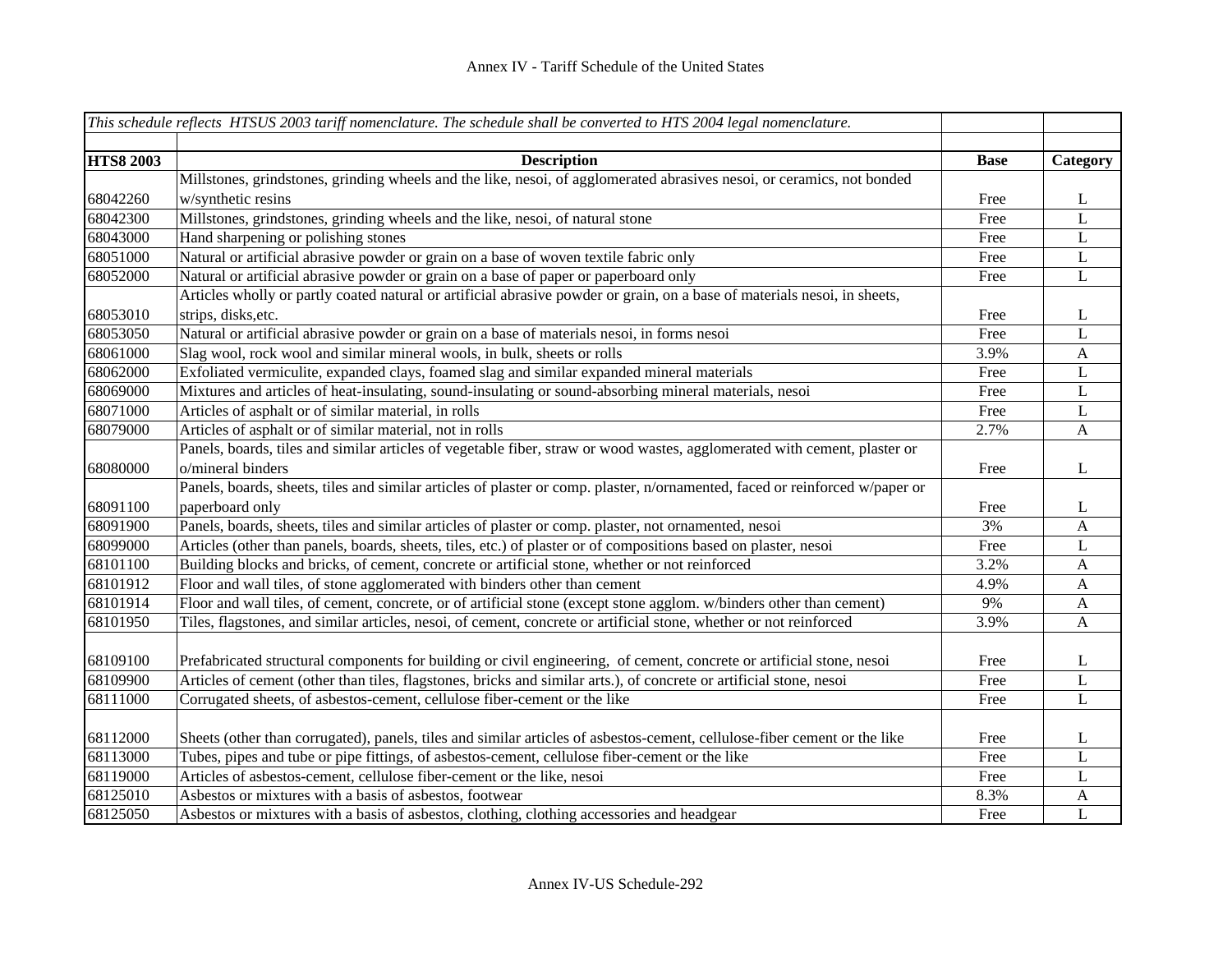|                      | This schedule reflects HTSUS 2003 tariff nomenclature. The schedule shall be converted to HTS 2004 legal nomenclature.                      |              |                     |
|----------------------|---------------------------------------------------------------------------------------------------------------------------------------------|--------------|---------------------|
|                      |                                                                                                                                             |              |                     |
| <b>HTS8 2003</b>     | <b>Description</b>                                                                                                                          | <b>Base</b>  | Category            |
| 68126000             | Asbestos or mixtures with a basis of asbestos, paper, millboard and felt                                                                    | Free         | L                   |
| 68127000             | Asbestos or mixtures with a basis of asbestos, compressed fiber jointing, in sheets or rolls                                                | Free         | L                   |
|                      | Articles nesoi, of asbestos or mixtures with a basis of asbestos or asbestos and magnesium carbonate, other than heading                    |              |                     |
| 68129001             | 6811 or 6813                                                                                                                                | Free         | L                   |
| 68131000             | Brake linings and pads, not mounted, of friction material with a basis of asbestos or other mineral substances or cellulose                 | Free         | L                   |
| 68139000             | Friction material & articles thereof, nesoi, not mounted, with a basis of asbestos or other mineral substances or cellulose                 | Free         | L                   |
| 68141000             | Agglomerated or reconstituted mica, in plates, sheets and strips, whether or not on a support                                               | 2.7%         | $\mathbf{A}$        |
| 68149000             | Worked mica and articles of mica, nesoi, whether or not on a support of paper, paperboard or other materials                                | 2.6%         | $\mathbf{A}$        |
| 68151000             | Nonelectrical articles of graphite or other carbon, nesoi                                                                                   | Free         | L                   |
| 68152000             | Articles of peat, nesoi                                                                                                                     | Free         | L                   |
| 68159100             | Articles containing magnesoite, dolomite or chromite, nesoi                                                                                 | Free         | L                   |
| 68159920             | Talc, steatite and soapstone, cut or sawn, or in blanks, crayons, cubes, disks or other forms                                               | Free         | $\mathbf L$         |
| 68159940             | Articles of stone or of other mineral substances (including carbon fibers & articles thereof), nesoi                                        | Free         | L                   |
| 69010000             | Siliceous fossil meal or earth bricks, blocks, tiles and other ceramic goods                                                                | Free         | L                   |
| 69021010             | Refractory bricks of magnesite, containing by weight o/50% MgO                                                                              | Free         | L                   |
| 69021050             | Refractory bricks, blocks, tiles and similar goods containing by weight o/50% MgO, CaO, or Cr2O3                                            | Free         | L                   |
| 69022010             | Refractory bricks containing by weight o/50% alumina (Al2O2) or silica (SiO2) or mixtures or compounds thereof                              | Free         | $\mathbf{L}$        |
|                      | Refractory blocks, tiles & similar goods (o/than bricks), cont. by wt. o/50% alumina (Al2O2) or silica (SiO2) or mixtures                   |              |                     |
| 69022050             | thereof                                                                                                                                     | Free         | L                   |
| 69029010             | Refractory bricks, nesoi                                                                                                                    | Free         | L                   |
| 69029050             | Refractory blocks, tiles & similar goods (other than bricks), nesoi                                                                         | Free         | L                   |
|                      | Refractory ceramic goods (o/than of siliceous fossil meals or earths), nesoi, cont. by wt. o/50% graphite or o/forms or                     |              |                     |
| 69031000             | mix. of carbon<br>Refractory ceramic goods (o/than of siliceous fossil meals or earths), nesoi, cont. by wt. o/50% alumina or mix. or comp. | Free         | L                   |
| 69032000             | of Al2O3 & SiO3                                                                                                                             |              |                     |
| 69039000             | Refractory ceramic goods (o/than of siliceous fossil meals or earths), nesoi                                                                | Free<br>Free | L<br>L              |
| 69041000             | Ceramic building bricks (o/than refractory bricks)                                                                                          |              |                     |
| 69049000             |                                                                                                                                             | Free<br>Free | $\bf L$<br>L        |
| 69051000             | Ceramic flooring blocks, support or filler tiles and the like (other than bricks)                                                           | 13.5%        |                     |
|                      | Ceramic roofing tiles                                                                                                                       |              | $\mathbf{A}$        |
| 69059000<br>69060000 | Ceramic chimney pots, cowls, chimney liners, architectural ornaments and other construction goods                                           | 3.2%         | $\mathbf{A}$        |
|                      | Ceramic pipes, conduits, guttering and pipe fittings                                                                                        | Free         | L<br>$\overline{F}$ |
| 69071000             | Unglazed ceramic tiles, cubes and similar articles with largest area enclosable in a sq. w/sides under 7 cm                                 | 11%          |                     |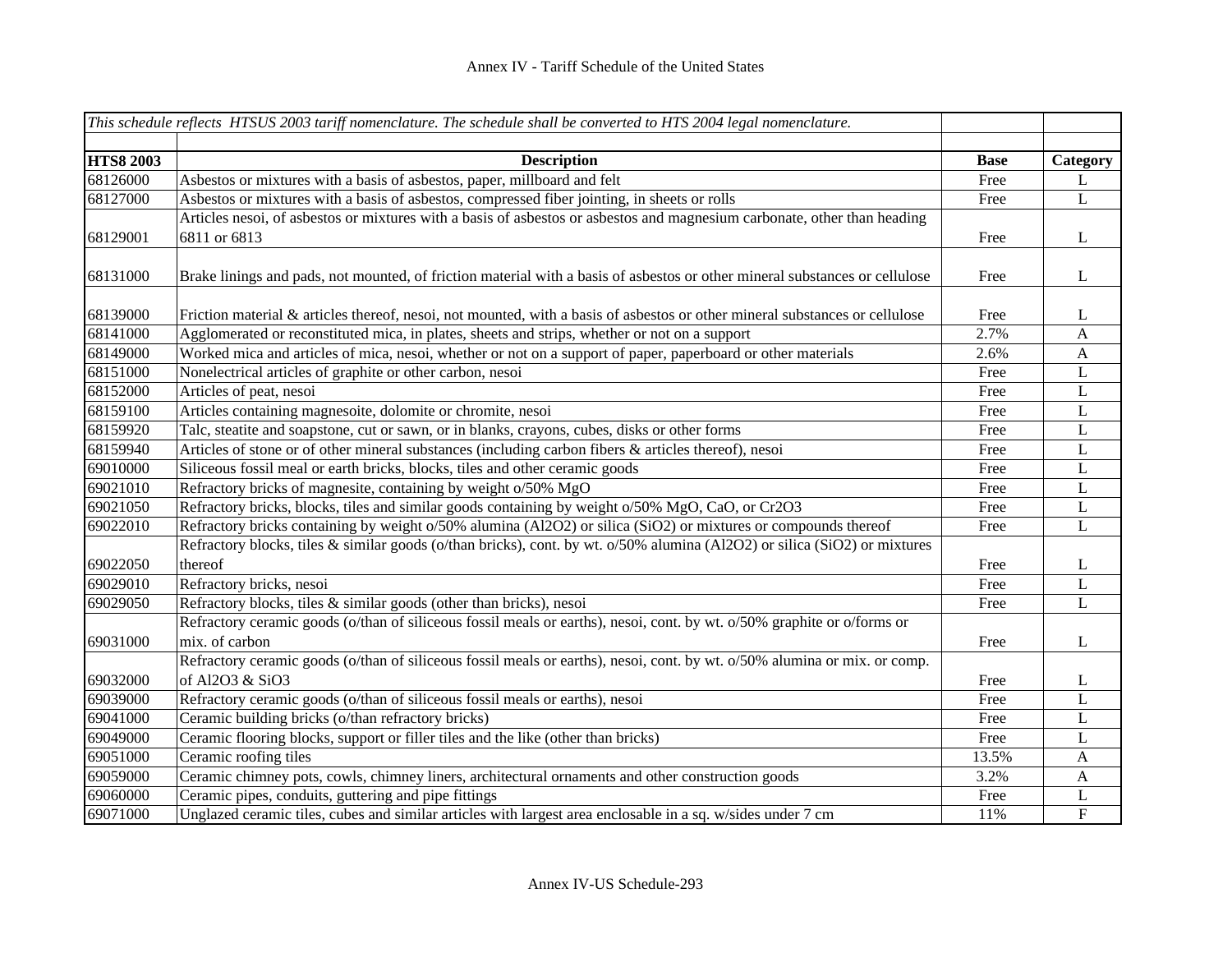|                  | This schedule reflects HTSUS 2003 tariff nomenclature. The schedule shall be converted to HTS 2004 legal nomenclature.                                                                                                                          |             |                           |
|------------------|-------------------------------------------------------------------------------------------------------------------------------------------------------------------------------------------------------------------------------------------------|-------------|---------------------------|
| <b>HTS8 2003</b> | <b>Description</b>                                                                                                                                                                                                                              | <b>Base</b> | Category                  |
| 69079000         | Unglazed ceramic flags, paving, hearth or wall tiles, mosaic cubes and the like, nesoi                                                                                                                                                          | 11%         | F                         |
| 69081010         | Glazed ceramic tiles, cubes $\&$ similar arts. w/largest area enclosable in sq. w/sides under 7 cm $\&$ n/o 3229 tiles/m2,<br>boundd by straig lines                                                                                            | 11%         | $\mathbf F$               |
| 69081020         | Glazed ceramic tiles, cubes & similar arts. w/largest area enclosable in sq. w/sides under 7 cm & larg. surf. area less than<br>38.7 cm2                                                                                                        | 11%         | A                         |
| 69081050         | Glazed ceramic tiles, cubes & similar arts. w/largest area enclosable in sq. w/sides under 7 cm, nesoi                                                                                                                                          | 9.6%        | ${\bf F}$                 |
| 69089000         | Glazed ceramic flags and paving, hearth or wall tiles; glazed ceramic mosaic cubes and the like, nesoi                                                                                                                                          | 9.6%        | ${\bf F}$                 |
| 69091120         | Porcelain or china ceramic machinery parts                                                                                                                                                                                                      | Free        | $\mathbf L$               |
| 69091140         | Porcelain or china ceramic wares for laboratory, chemical or other technical uses (other than machinery parts), nesoi<br>Ceramic wares (o/than of porcelain or china) for laboratory, chemical or technical uses, w/hardness equivalent to 9 or | 4.5%        | $\mathbf{A}$              |
| 69091200         | more on Mohs scale                                                                                                                                                                                                                              | 4%          | A                         |
| 69091910         | Ceramic ferrite core memories                                                                                                                                                                                                                   | Free        | $\mathbf L$               |
| 69091950         | Ceramic wares for laboratory, chemical or other technical uses (o/than of porcelain or china), nesoi                                                                                                                                            | 4%          | $\mathbf{A}$              |
|                  | Ceramic troughs, tubes $\&$ siml. receptacles for agriculture; ceramic pots, jars, $\&$ siml. arts. for conveyance or packing of                                                                                                                |             |                           |
| 69099000         | goods                                                                                                                                                                                                                                           | 4%          | $\mathbf{A}$              |
| 69101000         | Porcelain or china ceramic sinks, washbasins, baths, bidets, water closet bowls, urinals & siml. sanitary fixtures                                                                                                                              | 5.8%        | $\mathbf{A}$              |
| 69109000         | Ceramic (o/than porcelain or china) sinks, washbasins, baths, bidets, water closet bowls, urinals & siml. sanitary fixtures                                                                                                                     | 5.7%        | A                         |
| 69111010         | Porcelain or china hotel, restaurant & nonhousehold table and kitchenware                                                                                                                                                                       | 26%         | ${\bf F}$                 |
| 69111015         | Bone china household table & kitchenware valued n/o \$31.50/doz. pcs.                                                                                                                                                                           | 8%          | $\boldsymbol{\mathsf{A}}$ |
| 69111025         | Bone china household table & kitchenware valued o/\$31.50/doz. pcs.                                                                                                                                                                             | 6%          | $\mathbf{A}$              |
| 69111035         | Porcelain or china (o/than bone china) househld tabl. & kitch.ware in sets in which aggregate val. of arts./US note 6(b) n/o<br>\$56                                                                                                            | 26%         | A                         |
| 69111037         | Porcelain or china (o/than bone china) househld tabl. & kitch.ware in sets in which aggregate val. of arts./US note 6(b)<br>o/\$56 n/o \$200                                                                                                    | 8%          | $\mathbf{A}$              |
| 69111038         | Porcelain or china (o/than bone china) househld tabl. & kitch.ware in sets in which aggregate val. of arts./US note 6(b)<br>$o$ /\$200                                                                                                          | 6%          | A                         |
|                  | Porcelain or china (o/than bone china) hsehld steins w/pewter lids, decanters, punch bowls, spoons & rests, salt/pepper                                                                                                                         |             |                           |
| 69111041         | sets, etc.                                                                                                                                                                                                                                      | 6.3%        | A                         |
| 69111045         | Porcelain or china (o/than bone china) household mugs and steins w/o attached pewter lids                                                                                                                                                       | 14.4%       | A                         |
| 69111052         | Porcelain or china (o/than bone china) hsehld tabl/kit.ware n/in specif.sets,cups o/\$8 but n/o \$29/dz, saucers o/\$5.25 but<br>n/o \$18.75/dz,etc                                                                                             | 8%          | $\boldsymbol{\mathrm{F}}$ |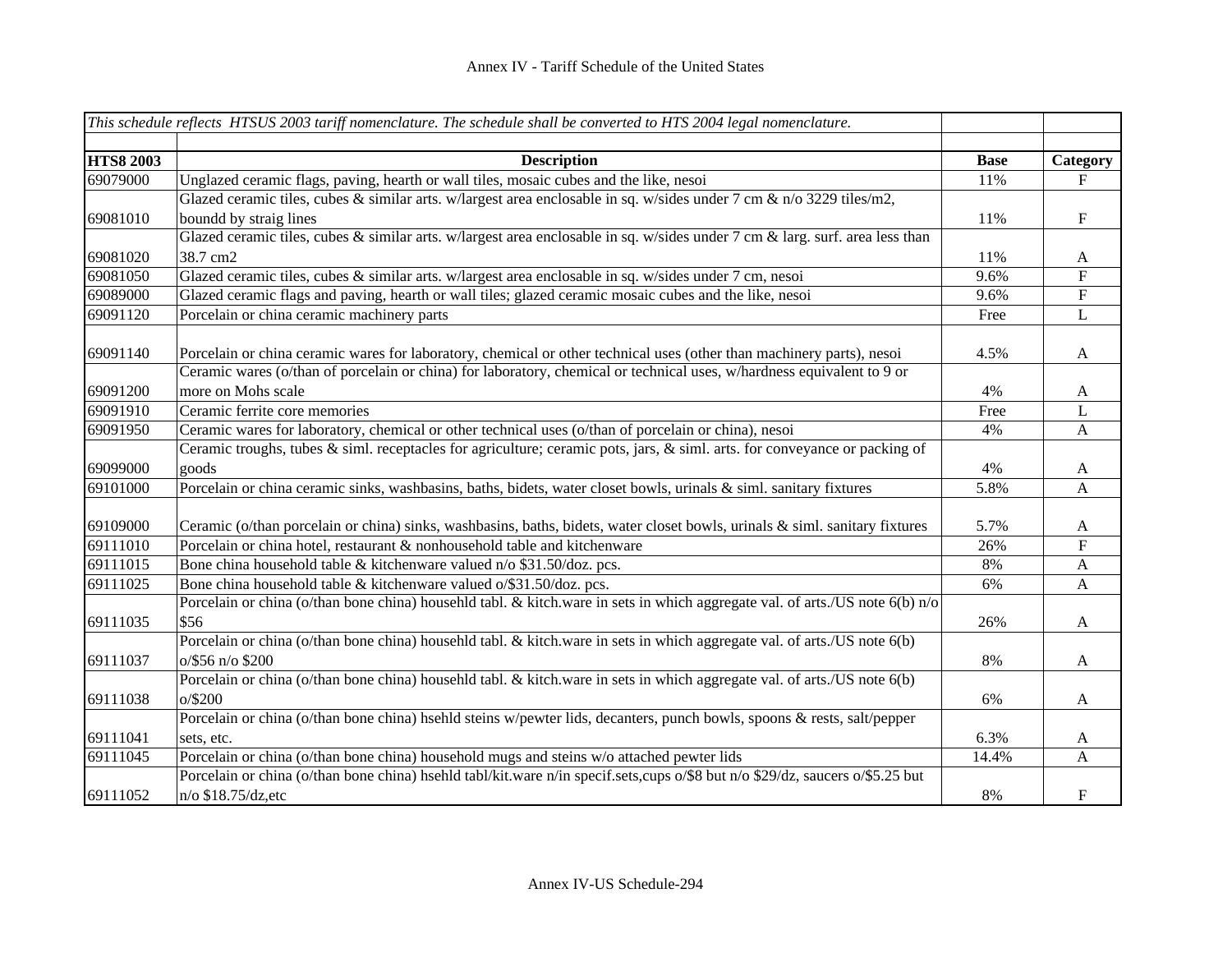|                  | This schedule reflects HTSUS 2003 tariff nomenclature. The schedule shall be converted to HTS 2004 legal nomenclature.      |             |                           |
|------------------|-----------------------------------------------------------------------------------------------------------------------------|-------------|---------------------------|
|                  |                                                                                                                             |             |                           |
| <b>HTS8 2003</b> | <b>Description</b>                                                                                                          | <b>Base</b> | Category                  |
|                  | Porcelain or china (o/than bone china) hsehld tabl/kit ware n/in specif. sets, cups o/\$29/dz, saucers o/\$18.75/dz, bowls  |             |                           |
| 69111058         | $o$ /\$33/dz, etc.                                                                                                          | 6%          | A                         |
| 69111060         | Porcelain or china (o/than bone china) household serviette rings                                                            | 21.3%       | $\boldsymbol{\mathsf{A}}$ |
| 69111080         | Porcelain or china (o/than bone china) household tableware & kitchenware, not in specified sets, nesoi                      | 21.3%       | ${\bf F}$                 |
| 69119000         | Porcelain or china (o/than bone china) household and toilet articles (other than tableware or kitchenware), nesoi           | 5.4%        | $\boldsymbol{A}$          |
|                  | Course-grained earthen/stoneware tabl & kitchware; fine-grain earthenware tabl & kitch.ware w/reddish body & lustrous       |             |                           |
| 69120010         | colored/mottled glaze                                                                                                       | 0.7%        | A                         |
| 69120020         | Ceramic (o/than porcelain or china) hotel, restaurant or nonhousehold tableware and kitchenware                             | 28.7%       | $\boldsymbol{\mathrm{F}}$ |
|                  | Ceramic (o/than porcelain or china) household table and kitchenware, in sets in which aggregate val. of arts./US note 6(b)  |             |                           |
| 69120035         | $n$ o \$38                                                                                                                  | 9.8%        | A                         |
|                  | Ceramic (o/than porcelain or china) household table and kitchenware, in sets in which aggregate val. of arts./US note 6(b)  |             |                           |
| 69120039         | $o$ /\$38                                                                                                                   | 4.5%        | $\boldsymbol{\mathrm{F}}$ |
|                  | Ceramic (o/than porcelain or china) hsehld steins w/pewter lids, decanters, punch bowls, spoons & rests, salt/pepper sets,  |             |                           |
| 69120041         | etc.                                                                                                                        | 3.9%        | A                         |
| 69120044         | Ceramic (o/than porcelain or china) household mugs and steins w/o attached pewter lids                                      | 10%         | $\boldsymbol{A}$          |
|                  |                                                                                                                             |             |                           |
| 69120045         | Ceramic (o/than porcelain or china) household tabl/kitch.ware,n/in specif. sets, cups o/\$5.25/dz, saucers o/\$3/dz, etc.   | 4.5%        | $\boldsymbol{\mathrm{F}}$ |
| 69120046         | Ceramic (o/than porcelain or china) household serviette rings                                                               | 9.8%        | $\boldsymbol{A}$          |
| 69120048         | Ceramic (o/than porcelain or china) household tableware and kitchenware, nesoi                                              | 9.8%        | $\boldsymbol{A}$          |
| 69120050         | Ceramic (o/than porcelain or china) household articles and toilet articles (o/than table and kitchenware), nesoi            | 6%          | $\mathbf{A}$              |
|                  |                                                                                                                             |             |                           |
| 69131010         | Porcelain or china statues, statuettes & handmade flowers, valued o/\$2.50 each, of original work by professional sculptors | Free        | L                         |
| 69131020         | Bone china statuettes and other ornamental articles, nesoi                                                                  | 3.3%        | A                         |
| 69131050         | Porcelain or china (o/than bone china) statuettes and other ornamental articles, nesoi                                      | Free        | L                         |
|                  | Ceramic (o/than porcelain or china) statues, statuettes, handmade flowers, val. o/\$2.50 each, of original work by          |             |                           |
| 69139010         | professional sculptors                                                                                                      | Free        | L                         |
| 69139020         | Ornamental articles of ceramic tile                                                                                         | Free        | L                         |
| 69139030         | Earthenware ornamental articles, having a reddish-colored body and a lustrous glaze of differing colors                     | Free        | L                         |
| 69139050         | Ceramic (o/than porcelain, china or eartherware) ornamental articles, nesoi                                                 | 6%          | $\mathbf{A}$              |
|                  | Porcelain or china ceramic ferrules, n/o 3mm diam or 25mm long, w/fiber channel open. and/or ceramic mating sleeves of      |             |                           |
| 69141040         | Al2O3 or zirconia                                                                                                           | Free        | L                         |
| 69141080         | Porcelain or china arts. (o/than tableware/kitchenware/household & ornament. arts), nesoi                                   | 9%          | A                         |
|                  | Ceramic (o/porcelain or china) ferrules, n/o 3mm or 25mm long, w/fiber channel open. and/or ceramic mating of sleeves       |             |                           |
| 69149040         | of Al2O3 or zirconia                                                                                                        | Free        | L                         |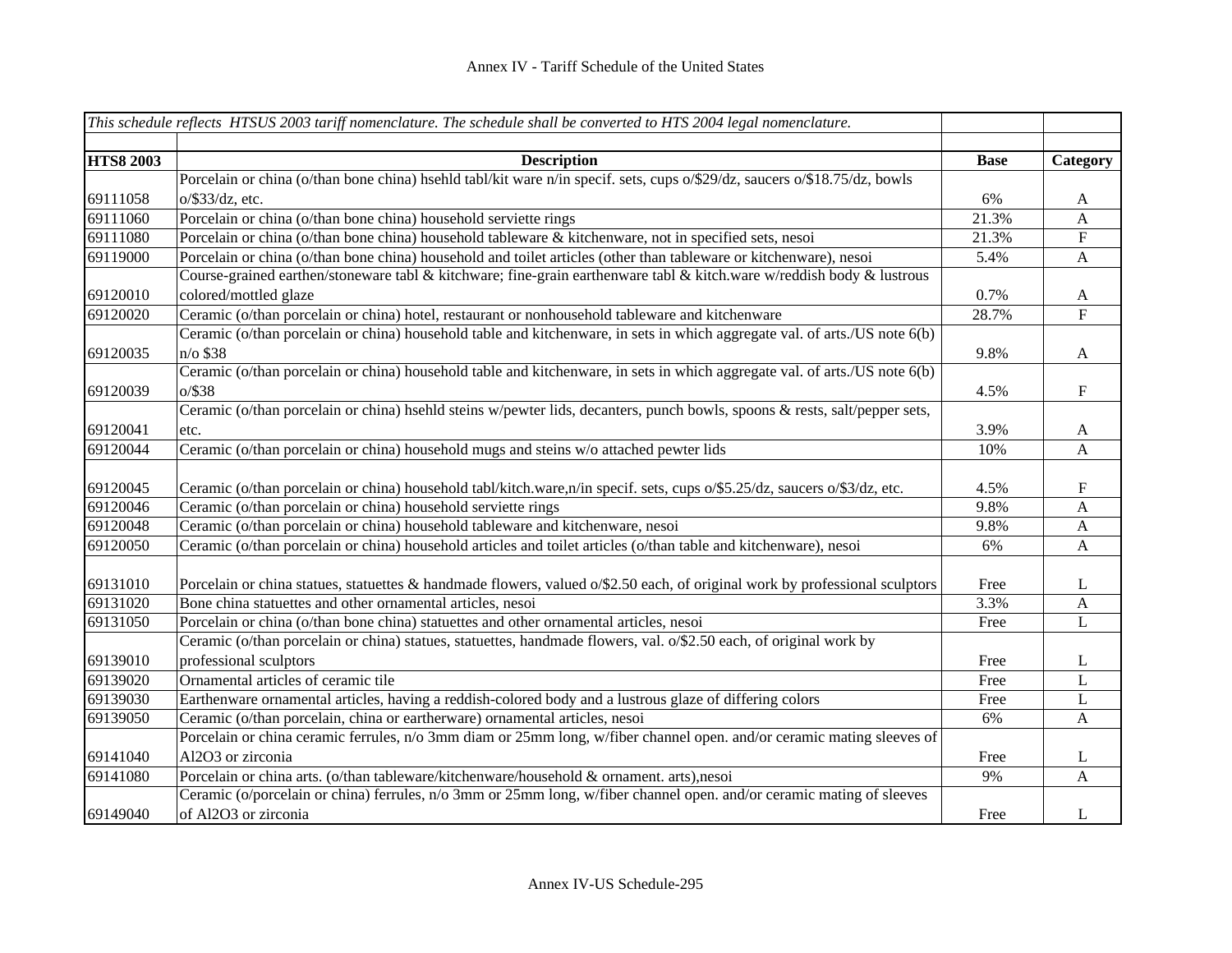|                  | This schedule reflects HTSUS 2003 tariff nomenclature. The schedule shall be converted to HTS 2004 legal nomenclature.         |                |              |
|------------------|--------------------------------------------------------------------------------------------------------------------------------|----------------|--------------|
|                  |                                                                                                                                |                |              |
| <b>HTS8 2003</b> | <b>Description</b>                                                                                                             | <b>Base</b>    | Category     |
| 69149080         | Ceramic (o/than porcelain or china) arts. (o/than tableware/kitchenware/household & ornament. arts), nesoi                     | 5.6%           | A            |
| 70010010         | Glass in the mass of fused quartz or other fused silica                                                                        | Free           | L            |
| 70010020         | Glass in the mass (other than of fused quartz or other fused silica)                                                           | 3%             | $\mathbf{A}$ |
| 70010050         | Cullet and other waste and scrap of glass                                                                                      | Free           | $\mathbf L$  |
| 70021010         | Glass in balls (o/than microspheres of heading 7018), unworked, n/o 6mm in diameter                                            | 3.9%           | $\mathbf{A}$ |
| 70021020         | Glass in balls (o/than microspheres of heading 7018), unworked, over 6 mm in diameter                                          | Free           | $\mathbf L$  |
| 70022010         | Glass rods of fused quartz or other fused silica, unworked                                                                     | Free           | $\mathbf L$  |
| 70022050         | Glass rods (o/than of fused quartz or other fused silica), unworked                                                            | 6%             | $\mathbf{A}$ |
| 70023100         | Glass tubes of fused quartz or other fused silica, unworked                                                                    | Free           | L            |
|                  | Glass tubes (o/than fused quartz/silica), w/linear coefficient of expansion n/o 5x10-6 per Kelvin in range of 0-300 degrees    |                |              |
| 70023200         | C, unworked                                                                                                                    | 6%             | A            |
| 70023900         | Glass tubes (o/than fused quartz/silica), nesoi, unworked                                                                      | 6%             | $\mathbf{A}$ |
|                  | Cast or rolled glass, in nonwired sheets, colored thru the mass, opacified, flashed or w/absorbent,reflect. or non-            |                |              |
| 70031200         | reflect.layer, not wkd.                                                                                                        | 1.4%           | $\mathbf{A}$ |
| 70031900         | Cast or rolled glass, in nonwired sheets, n/colored thru the mass, opacified, flashed, etc. & not further worked               | 1.3%           | A            |
| 70032000         | Cast or rolled glass, in wired sheets                                                                                          | 1.1%           | $\mathbf{A}$ |
| 70033000         | Cast or rolled glass profiles                                                                                                  | 6.3%           | $\mathbf{A}$ |
| 70042010         | Drawn or blown glass, in sheets, w/absorbent, reflecting or non-reflecting layer, n/furth. wkd.                                | Free           | L            |
|                  | Drawn or blown glass, in rect. sheets, colored thru the mass, etc., w/o absorbent, reflecting or non-reflect. layer, n/furth   | $1$ cent/kg +  |              |
| 70042020         | wkd                                                                                                                            | 1.6%           | A            |
|                  | Drawn or blown glass, in sheets (o/than rect.), colored thru the mass, opacified, flashed, w/o absorbent, etc. layer, n/furth. |                |              |
| 70042050         | wkd.                                                                                                                           | 7.2%           | A            |
| 70049005         | Drawn or blown glass, nesoi, in rectangular sheets, w/thick. n/o 1.5 mm & n/o 0.26 m2 in area, n/further wkd.                  | Free           | L            |
| 70049010         | Drawn or blown glass, nesoi, in rectangular sheets, w/thick. n/o 1.5 mm & over 0.26 m2 in area, n/further wkd.                 | Free           | $\mathbf L$  |
|                  |                                                                                                                                |                |              |
| 70049015         | Drawn or blown glass, nesoi, in rectangular sheets, w/thick. over 1.5 but n/o 2 mm & n/o 0.26 m2 in area, n/further wkd.       | Free           | L            |
|                  |                                                                                                                                |                |              |
| 70049020         | Drawn or blown glass, nesoi, in rectangular sheets, w/thick. over 1.5 but n/o 2 mm & over 0.26 m2 in area, n/further wkd.      | Free           | L            |
| 70049025         | Drawn or blown glass, nesoi, in rectangular sheets, w/thick. over 2 but n/o 3.5 mm, not further wkd.                           | $0.7$ cents/kg | $\mathbf{A}$ |
| 70049030         | Drawn or blown glass, nesoi, in rectangular sheets, w/thick. over 3.5 mm & n/o 0.65 m2 in area, not further wkd.               | Free           | L            |
| 70049040         | Drawn or blown glass, nesoi, in rectangular sheets, w/thick. over 3.5 mm & over 0.65 m2 in area, not further wkd.              | Free           | L            |
| 70049050         | Drawn or blown glass, nesoi, in sheets (other than rectangular), nesoi                                                         | 5%             | A            |
|                  | Surface ground or polished glass, w/absorb. or reflect. layer, n/o 1.2 mm thick & n/o 0.8 M2 in area, suitable for use in      |                |              |
| 70051040         | LCD's                                                                                                                          | Free           | L            |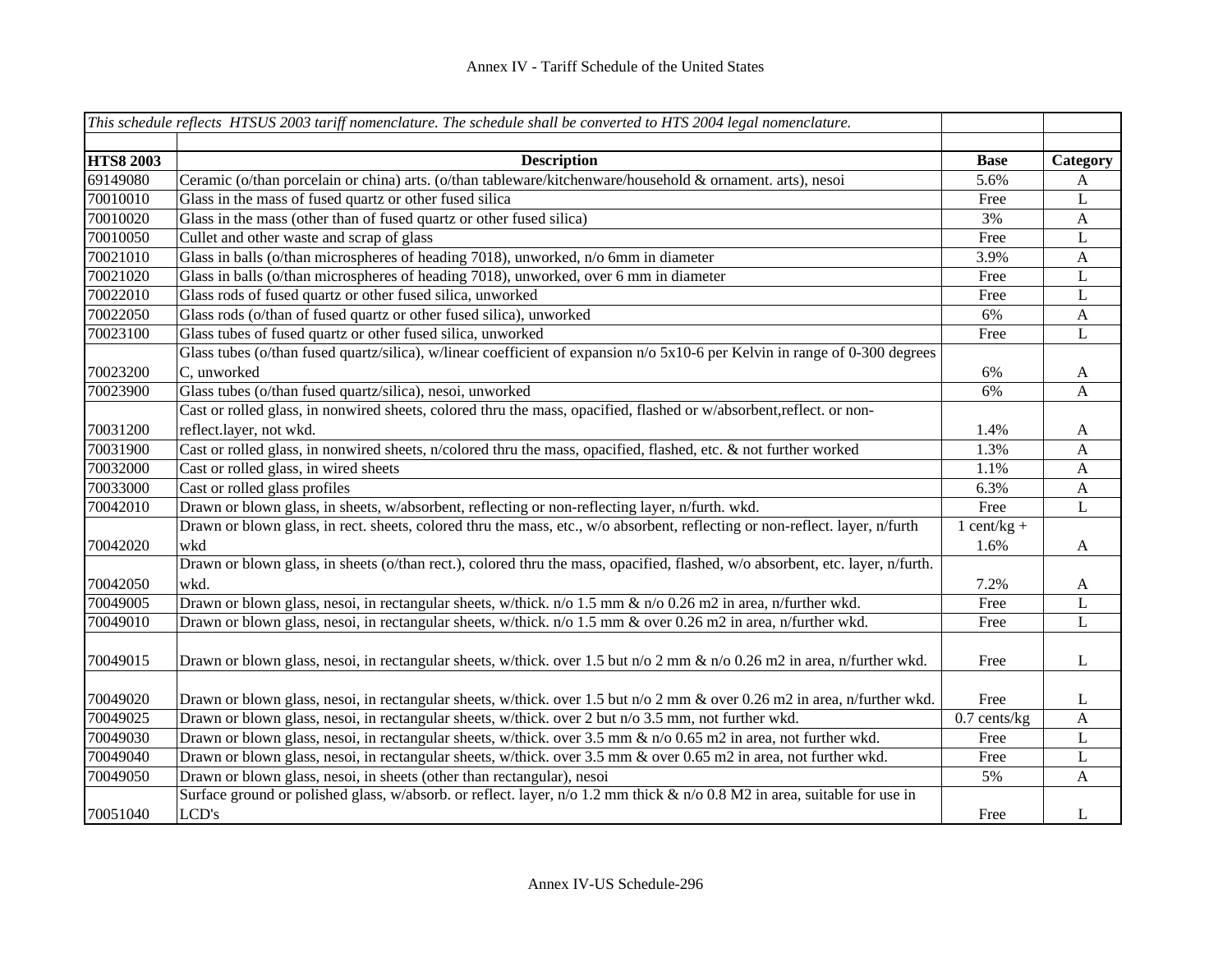|                  | This schedule reflects HTSUS 2003 tariff nomenclature. The schedule shall be converted to HTS 2004 legal nomenclature.         |                 |              |
|------------------|--------------------------------------------------------------------------------------------------------------------------------|-----------------|--------------|
| <b>HTS8 2003</b> | <b>Description</b>                                                                                                             | <b>Base</b>     | Category     |
|                  |                                                                                                                                |                 |              |
| 70051080         | Float glass & surface ground or polished glass, nonwired, in sheets, w/absorb. or reflect. layer, nesoi, not worked            | 4.4%            | $\mathbf{A}$ |
|                  | Float glass & surface ground or polished glass, nonwired, in sheets, colored thru mass, opacified, flashed, under 10 mm        | $14.5$ cents/m2 |              |
| 70052110         | thick, not worked                                                                                                              | $+0.4%$         | $\mathbf{A}$ |
|                  | Float glass & surface ground or polished glass, nonwired, in sheets, colored thru mass, opacified, flashed, 10 mm or more      |                 |              |
| 70052120         | thick, not worked                                                                                                              | 5.6%            | $\mathbf{A}$ |
|                  | Float glass & surface ground or polished glass, in sheets, less than 10 mm thick, w/area n/o 0.65 M2 & for liquid crystal      |                 |              |
| 70052904         | displays                                                                                                                       | Free            | L            |
|                  | Float glass & surface ground or polished glass, nonwired, in sheets, less than 10 mm thick, w/area n/o 0.65 M2 & not for       |                 |              |
| 70052908         | LCD's                                                                                                                          | 18.7 cents/m2   | $\mathbf{A}$ |
|                  | Float glass & surface ground or polished glass, in sheets, less than 10 mm thick, w/area o/0.65 M2 & for liquid crystal        |                 |              |
| 70052914         | displays                                                                                                                       | Free            | L            |
|                  | Float glass & surface ground or polished glass, nonwired, in sheets, less than 10 mm thick, w/area over 0.65 M2 & not for      |                 |              |
| 70052918         | LCD's                                                                                                                          | $14.5$ cents/m2 | A            |
| 70052925         | Float glass & surface ground or polished glass, nonwired, in sheets, 10 mm or more in thickness                                | 4.9%            | $\mathbf{A}$ |
| 70053000         | Float glass & surface ground or polished glass, wired, in sheets                                                               | 29.1 cents/m2   | $\mathbf{A}$ |
| 70060010         | Glass of heading 7003-7005 in strips n/o 15.2 cm wide & o/2 mm thick, w/longitudinal edges ground or smoothed                  | 8.8%            | $\mathbf{A}$ |
|                  | Drawn or blown glass, not containing wire netting & not surface ground or polished, but bent, edged or otherwise worked        |                 |              |
| 70060020         | but not framed                                                                                                                 | 6.4%            | A            |
|                  | Glass of heading 7003-7005, bent, edgeworked, engraved, drilled, enameled or otherwise worked, but not framed or               |                 |              |
| 70060040         | fitted, nesoi                                                                                                                  | 4.9%            | $\mathbf{A}$ |
|                  |                                                                                                                                |                 |              |
| 70071100         | Toughened (tempered) safety glass, of size and shape suitable for incorporation in vehicles, aircraft, spacecraft or vessels   | 5.5%            | $\mathbf{A}$ |
|                  | Toughened (tempered) safety glass, not of size or shape suitable for incorporation in vehicles, aircraft, spacecraft or        |                 |              |
| 70071900         | vessels                                                                                                                        | 5%              | $\mathbf{A}$ |
|                  |                                                                                                                                |                 |              |
| 70072110         | Laminated safety glass, windshields, of size and shape suitable for incorporation in vehicles, aircraft, spacecraft or vessels | 4.9%            | $\mathbf{A}$ |
|                  | Laminated safety glass (o/than windshields), of size and shape suitable for incorporation in vehicles, aircraft, spacecraft or |                 |              |
| 70072150         | vessels                                                                                                                        | 4.9%            | A            |
| 70072900         | Laminated safety glass, not of size or shape suitable for incorporation in vehicles, aircraft, spacecraft or vessels           | 4.9%            | A            |
| 70080000         | Glass multiple-walled insulating units                                                                                         | 3.9%            | $\mathbf{A}$ |
| 70091000         | Glass rearview mirrors for vehicles                                                                                            | 3.9%            | $\mathbf{A}$ |
| 70099110         | Glass mirrors (o/than rearview mirrors), unframed, n/o 929 cm2 in reflecting area                                              | 7.8%            | $\mathbf{A}$ |
| 70099150         | Glass mirrors (o/than rearview mirrors), unframed, over 929 cm2 in reflecting area                                             | 6.5%            | $\mathbf{A}$ |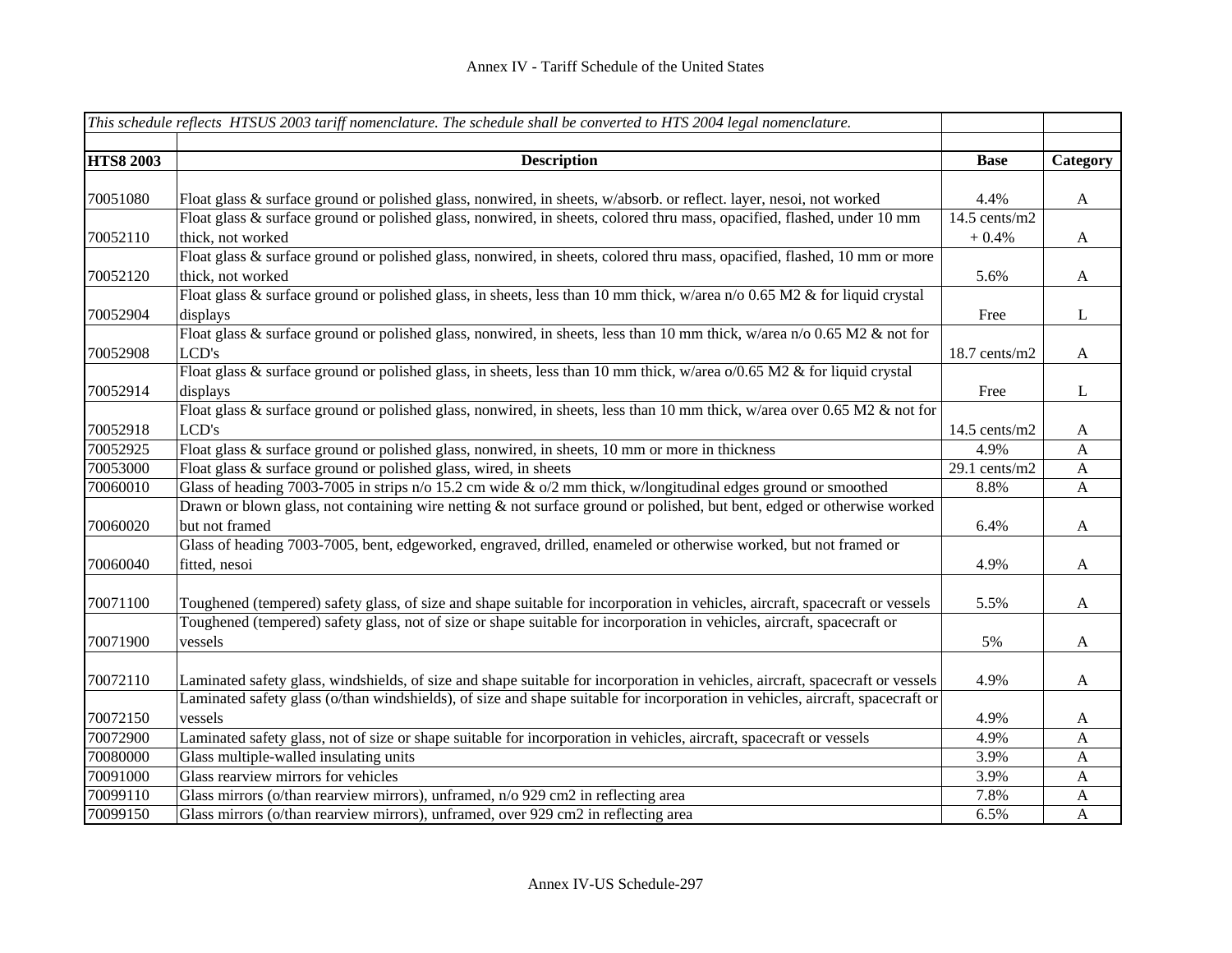|                  | This schedule reflects HTSUS 2003 tariff nomenclature. The schedule shall be converted to HTS 2004 legal nomenclature.   |             |                           |
|------------------|--------------------------------------------------------------------------------------------------------------------------|-------------|---------------------------|
|                  |                                                                                                                          |             |                           |
| <b>HTS8 2003</b> | <b>Description</b>                                                                                                       | <b>Base</b> | Category                  |
| 70099210         | Glass mirrors (o/than rearview mirrors), framed, n/o 929 cm2 in reflecting area                                          | 7.8%        | A                         |
| 70099250         | Glass mirrors (o/than rearview mirrors), framed, over 929 cm2 in reflecting area                                         | 6.5%        | $\mathbf{A}$              |
| 70101000         | Glass ampoules used for the conveyance or packing of goods                                                               | Free        | $\mathbf L$               |
| 70102020         | Glass stoppers, lids and other closures produced by automatic machine                                                    | 2.5%        | $\mathbf{A}$              |
| 70102030         | Glass stoppers, lids and other closures not produced by automatic machine                                                | 5.2%        | $\mathbf{A}$              |
| 70109005         | Glass serum bottles, vials and other pharmaceutical containers                                                           | Free        | L                         |
|                  | Glass containers for conveyance/packing perfume/toilet preps & containers with/designed for ground glass stopper, made   |             |                           |
| 70109020         | by automatic machine                                                                                                     | 2.5%        | $\mathbf{A}$              |
|                  | Glass containers for convey/pack perfume/toilet preps & containers with/designed for ground glass stopper, not made by   |             |                           |
| 70109030         | automatic machine                                                                                                        | 5.2%        | $\mathbf{A}$              |
|                  | Glass carboys, bottles, jars, pots, flasks, & other containers for conveyance/packing of goods (w/wo closures) &         |             |                           |
| 70109050         | preserving jars, nesoi                                                                                                   | Free        | $\mathbf{L}$              |
| 70111010         | Glass bulbs ( $w/o$ fittings) for electric incandescent lamps                                                            | Free        | L                         |
|                  | Glass envelopes, open, & glass parts thereof, for electric lighting (other than bulbs for incandescent lamps), without   |             |                           |
| 70111050         | fittings                                                                                                                 | 4.6%        | A                         |
| 70112010         | Glass cones (w/o fittings) for cathode-ray tubes                                                                         | 5.2%        | A                         |
|                  | Monochrome glass envelopes (open & w/o fittings), to specified specs. & certified by importer for actual use in computer |             |                           |
| 70112040         | display CRTs                                                                                                             | Free        | L                         |
| 70112080         | Glass envelopes (open $\&$ w/o fittings) $\&$ glass parts thereof, nesoi, for cathode-ray tubes                          | 5.2%        | $\mathbf{A}$              |
| 70119000         | Glass envelopes (open & w/o fittings) & glass parts thereof (o/than for electric lighting or cathode-ray tubes           | 6.6%        | $\mathbf{A}$              |
| 70120000         | Glass inners for vacuum flasks or for other vacuum vessels                                                               | 6.6%        | $\mathbf{A}$              |
|                  | Transparent glass-ceramic kitchenware 75% by vol. crystallilne, of lithium aluminosilicate, w/low lin. coefficient of    |             |                           |
| 70131010         | expansion                                                                                                                | 6.9%        | A                         |
| 70131050         | Glass-ceramic ware of a kind used for household, office, indoor decoration or similar purposes, nesoi                    | 26%         | $\boldsymbol{\mathrm{F}}$ |
| 70132110         | Drinking glasses of lead crystal, valued n/over \$1 each                                                                 | 15.5%       | ${\bf F}$                 |
| 70132120         | Drinking glasses of lead crystal, valued o/\$1 but n/over \$3 each                                                       | 14%         | $\overline{F}$            |
| 70132130         | Drinking glasses of lead crystal, valued o/\$3 but n/over \$5 each                                                       | 7.3%        | $\mathbf{A}$              |
| 70132150         | Drinking glasses of lead crystal, valued over \$5 each                                                                   | 3%          | $\mathbf{A}$              |
| 70132905         | Drinking glasses of pressed and toughened (specially tempered) glass                                                     | 12.5%       | $\mathbf{A}$              |
| 70132910         | Drinking glasses of glass (o/than Pb crystal), nesoi, valued n/over \$0.30 each                                          | 29.4%       | ${\bf F}$                 |
| 70132920         | Drinking glasses of glass (o/than Pb crystal), nesoi, valued over \$0.30 but n/over \$3 each                             | 23.2%       | ${\bf F}$                 |
| 70132930         | Drinking glasses of glass (o/than Pb crystal), nesoi, cut or engraved, valued over \$3 but n/over \$5 each               | 11.3%       | $\mathbf{A}$              |
| 70132940         | Drinking glasses of glass (o/than Pb crystal), nesoi, cut or engraved, valued over \$5 each                              | 5%          | A                         |
| 70132950         | Drinking glasses of glass (o/than Pb crystal), nesoi, n/cut or engraved, valued over \$3 but n/over \$5 each             | 8.2%        | $\mathbf{A}$              |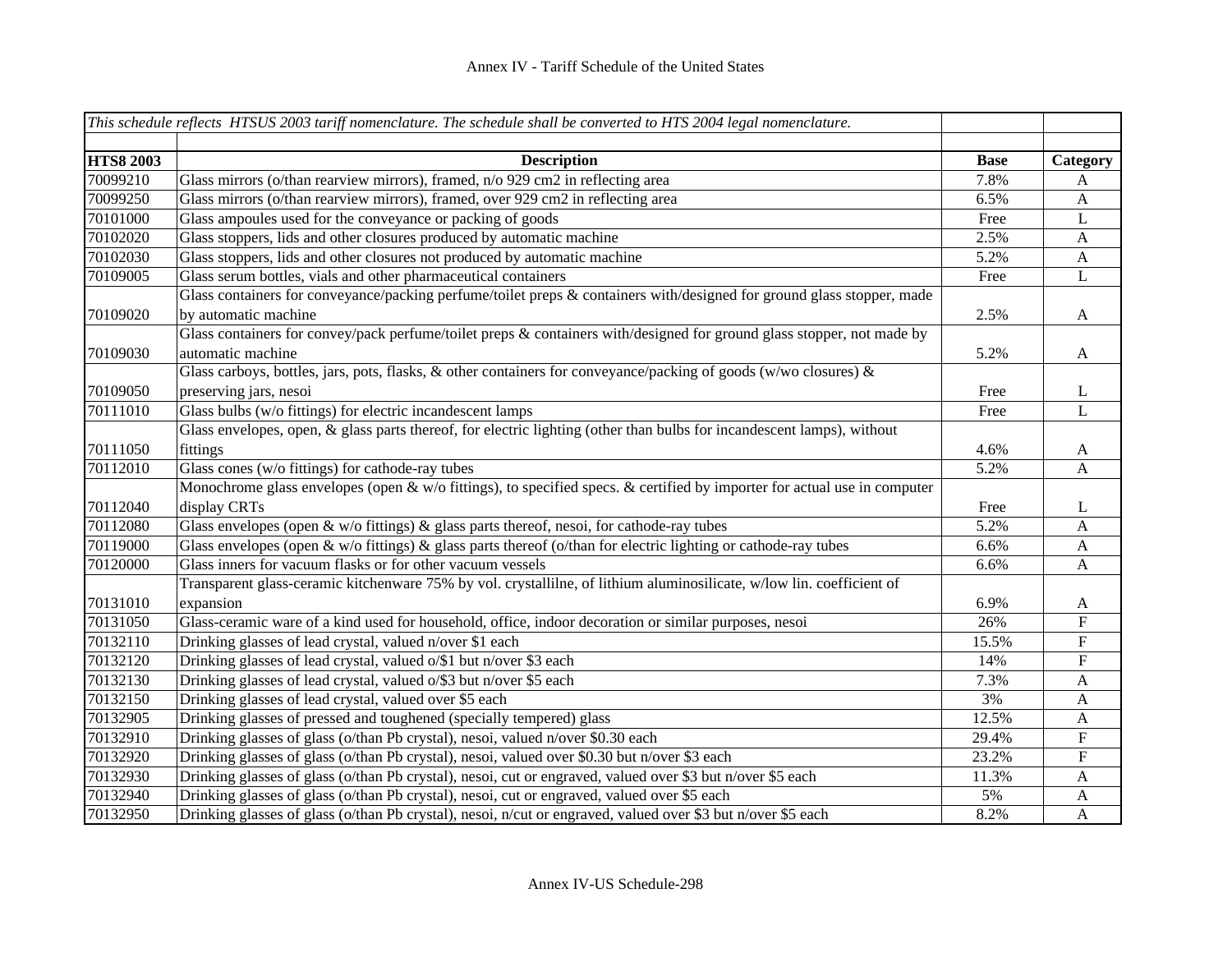|                      | This schedule reflects HTSUS 2003 tariff nomenclature. The schedule shall be converted to HTS 2004 legal nomenclature.                                                                                                      |             |                           |
|----------------------|-----------------------------------------------------------------------------------------------------------------------------------------------------------------------------------------------------------------------------|-------------|---------------------------|
| <b>HTS8 2003</b>     | <b>Description</b>                                                                                                                                                                                                          | <b>Base</b> | Category                  |
| 70132960             | Drinking glasses of glass (o/than Pb crystal), nesoi, n/cut or engraved, valued over \$5 each                                                                                                                               | 5%          | F                         |
| 70133110             | Glassware for table or kitchen purposes (o/than drinking glasses), of lead crystal, valued n/over \$1 each                                                                                                                  | 15.5%       | $\mathbf{A}$              |
| 70133120             | Glassware for table or kitchen purposes (o/than drinking glasses), of lead crystal, valued over \$1 but n/over \$3 each                                                                                                     | 14%         | A                         |
| 70133130             | Glassware for table or kitchen purposes (o/than drinking glasses), of lead crystal, valued over \$3 but n/over \$5 each                                                                                                     | 10.5%       | A                         |
| 70133150             | Glassware for table or kitchen purposes (o/than drinking glasses), of lead crystal, valued over \$5 each                                                                                                                    | 6%          | A                         |
| 70133210             | Glassware for table or kitchen purposes (o/than drinking glasses), of pressed and toughened low coefficient of heat<br>expansion glass                                                                                      | 12.5%       | A                         |
| 70133220             | Glassware for table or kitchen purposes (o/than drinking glasses), of low coefficient of heat expansion glass, n/o \$3 each                                                                                                 | 23.2%       | A                         |
| 70133230             | Glassware for table or kitchen purposes (o/than drinking glasses), of low coefficient of heat expansion glass, over \$3 but<br>n/o \$5 each                                                                                 | 11.7%       | $\mathbf{A}$              |
| 70133240             | Glassware for table or kitchen purposes (o/than drinking glasses), of low coefficient of heat expansion, over \$5 each                                                                                                      | 7.2%        | A                         |
| 70133910             | Glassware for table or kitchen purposes (o/than drinking glasses), of pressed and toughened glass, nesoi                                                                                                                    | 12.5%       | $\boldsymbol{\mathsf{A}}$ |
| 70133920             | Glassware for table or kitchen purposes (o/than drinking glasses), nesoi, valued n/over \$3 each                                                                                                                            | 23.2%       | A                         |
| 70133930             | Glassware for table or kitchen purposes (o/than drinking glasses), nesoi, cut or engraved, valued over \$3 but n/over \$5<br>each                                                                                           | 11.7%       | A                         |
| 70133940             | Glassware for table or kitchen purposes (o/than drinking glasses), nesoi, cut or engraved, valued over \$5 each                                                                                                             | 7.2%        | $\mathbf{A}$              |
| 70133950             | Glassware for table or kitchen purposes (o/than drinking glasses), nesoi, n/cut or engraved, valued over \$3 but n/o \$5 each                                                                                               | 15%         | A                         |
| 70133960             | Glassware for table or kitchen purposes (o/than drinking glasses), nesoi, n/cut or engraved, valued over \$5 each                                                                                                           | 7.2%        | A                         |
| 70139110<br>70139120 | Glassware for toilet/office/indoor decor. & similar purposes, of lead crystal, valued n/over \$1 each<br>Glassware for toilet/office/indoor decor. & similar purposes, of lead crystal, valued over \$1 but n/over \$3 each | 20%<br>14%  | A                         |
| 70139130             | Glassware for toilet/office/indoor decor. & similar purposes, of lead crystal, valued over \$3 but n/over \$5 each                                                                                                          | 10.5%       | A<br>A                    |
| 70139150             | Glassware for toilet/office/indoor decor. & similar purposes, of lead crystal, valued over \$5 each                                                                                                                         | 6%          | A                         |
|                      | Glassware, nesoi, decorated/colored within the body prior to solidification; millefiori glassware; glassware colored $\&$                                                                                                   |             |                           |
| 70139910             | w/bubbles etc                                                                                                                                                                                                               | 15.5%       | A                         |
| 70139920             | Glassware for toilet/office/indoor decor. & similar purposes, of pressed and toughened (specially tempered) glass                                                                                                           | 12.5%       | A                         |
| 70139930             | Smokers' articles of glass, nesoi; perfume bottles of glass fitted with ground glass stoppersk, nesoi                                                                                                                       | 9%          | A                         |
| 70139935             | Votive-candle holders of glass, nesoi                                                                                                                                                                                       | 6.6%        | A                         |
| 70139940             | Glassware for toilet/office/indoor decor. or similar purposes, nesoi, valued n/over \$0.30 each                                                                                                                             | 38%         | $\mathbf{A}$              |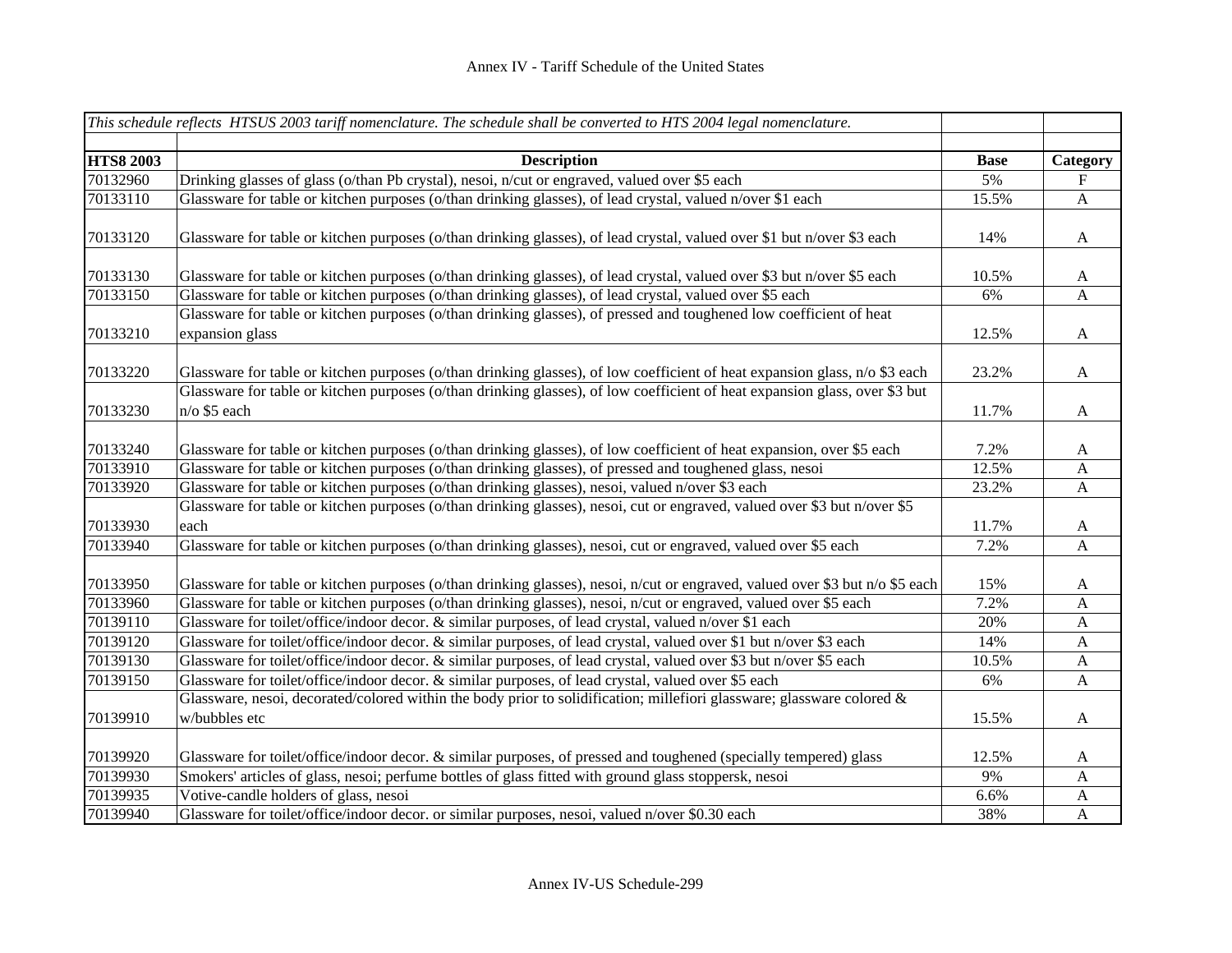|                  | This schedule reflects HTSUS 2003 tariff nomenclature. The schedule shall be converted to HTS 2004 legal nomenclature.       |             |                  |
|------------------|------------------------------------------------------------------------------------------------------------------------------|-------------|------------------|
| <b>HTS8 2003</b> | <b>Description</b>                                                                                                           | <b>Base</b> | Category         |
| 70139950         | Glassware for toilet/office/indoor decor. or similar purposes, nesoi, valued over \$0.30 but n/over \$3 each                 | 30%         | A                |
| 70139960         | Glassware for toilet/office/indoor decor. or similar purposes, nesoi, cut or engraved, valued over \$3 but n/over \$5 each   | 15%         | A                |
| 70139970         | Glassware for toilet/office/indoor decor. or similar purposes, nesoi, cut or engraved, valued over \$5 each                  | 7.2%        | $\mathbf{A}$     |
|                  |                                                                                                                              |             |                  |
| 70139980         | Glassware for toilet/office/indoor decor. or similar purposes, nesoi, n/cut or engraved, valued over \$3 but n/over \$5 each | 11.7%       | A                |
| 70139990         | Glassware for toilet/office/indoor decor. or similar purposes, nesoi, n/cut or engraved, valued over \$5 each                | 7.2%        | $\boldsymbol{A}$ |
| 70140010         | Glass lens blanks (other than for spectacles), not optically worked                                                          | 4.1%        | $\boldsymbol{A}$ |
| 70140020         | Glass optical elements (other than lens blanks), not optically worked                                                        | 5%          | $\mathbf{A}$     |
| 70140030         | Glass lenses and filters (other than optical elements) and parts thereof, for signaling purposes, not optically worked       | 3.4%        | A                |
| 70140050         | Signaling glassware, nesoi, not optically worked                                                                             | 3.3%        | $\mathbf{A}$     |
| 70151000         | Glasses, curved, bent, hollowed, or the like (but not optically worked), for corrective spectacles                           | Free        | L                |
| 70159010         | Watch glasses, round                                                                                                         | Free        | L                |
| 70159020         | Watch glasses, not round                                                                                                     | Free        | L                |
|                  | Clock glasses; glasses curved, bent, hollowed, etc. for noncorrective spectacles; hollow spheres & segments for glasses;     |             |                  |
| 70159050         | all n/opt. wkd.                                                                                                              | Free        | L                |
| 70161000         | Glass cubes and other glass smallwares, whether or not on a backing, for mosaics or similar decorative purposes              | 2.7%        | $\mathbf{A}$     |
|                  |                                                                                                                              |             |                  |
| 70169010         | Paving blocks, slabs, bricks, squares, tiles & other arts. of pressed or molded glass, for building or construction purposes | 8%          | A                |
| 70169050         | Leaded glass windows & the like; multicellular or foam glass in blocks, panels, plates, shells or similar forms              | 5%          | $\mathbf{A}$     |
|                  | Fused quartz reactor tubes and holders designed for insertion into diffusion and oxidation furnaces for semiconductor        |             |                  |
| 70171030         | wafer production                                                                                                             | Free        | L                |
|                  | Laboratory, hygienic or pharmaceutical glassware, whether or not calibrated or graduated, of fused quartz or other fused     |             |                  |
| 70171060         | silica, nesoi                                                                                                                | 4.6%        | $\mathbf{A}$     |
|                  | Laboratory, hygienic or pharmaceutical glassware, whether or not calibrated or graduated, of glass w/low coefficient of      |             |                  |
| 70172000         | heat expansion                                                                                                               | 6.7%        | A                |
| 70179010         | Glass microscope slides and micro cover glasses                                                                              | Free        | L                |
| 70179050         | Laboratory, hygienic or pharmaceutical glassware, whether or not calibrated, nesoi, of glass, nesoi                          | 6.7%        | $\mathbf{A}$     |
| 70181010         | Glass imitation pearls and pearl beads of all shapes and colors, whether or not drilled, not strung and not set              | 4%          | $\mathbf{A}$     |
| 70181020         | Glass imitation precious or semiprecious stones (except beads)                                                               | Free        | L                |
| 70181050         | Glass beads (o/than imitat. pearls) & similar glass smallwares, nesoi                                                        | Free        | L                |
| 70182000         | Glass microspheres not exceeding 1 mm in diameter                                                                            | 5%          | $\mathbf{A}$     |
| 70189010         | Glass eyes, except prosthetic articles                                                                                       | 3.2%        | $\mathbf{A}$     |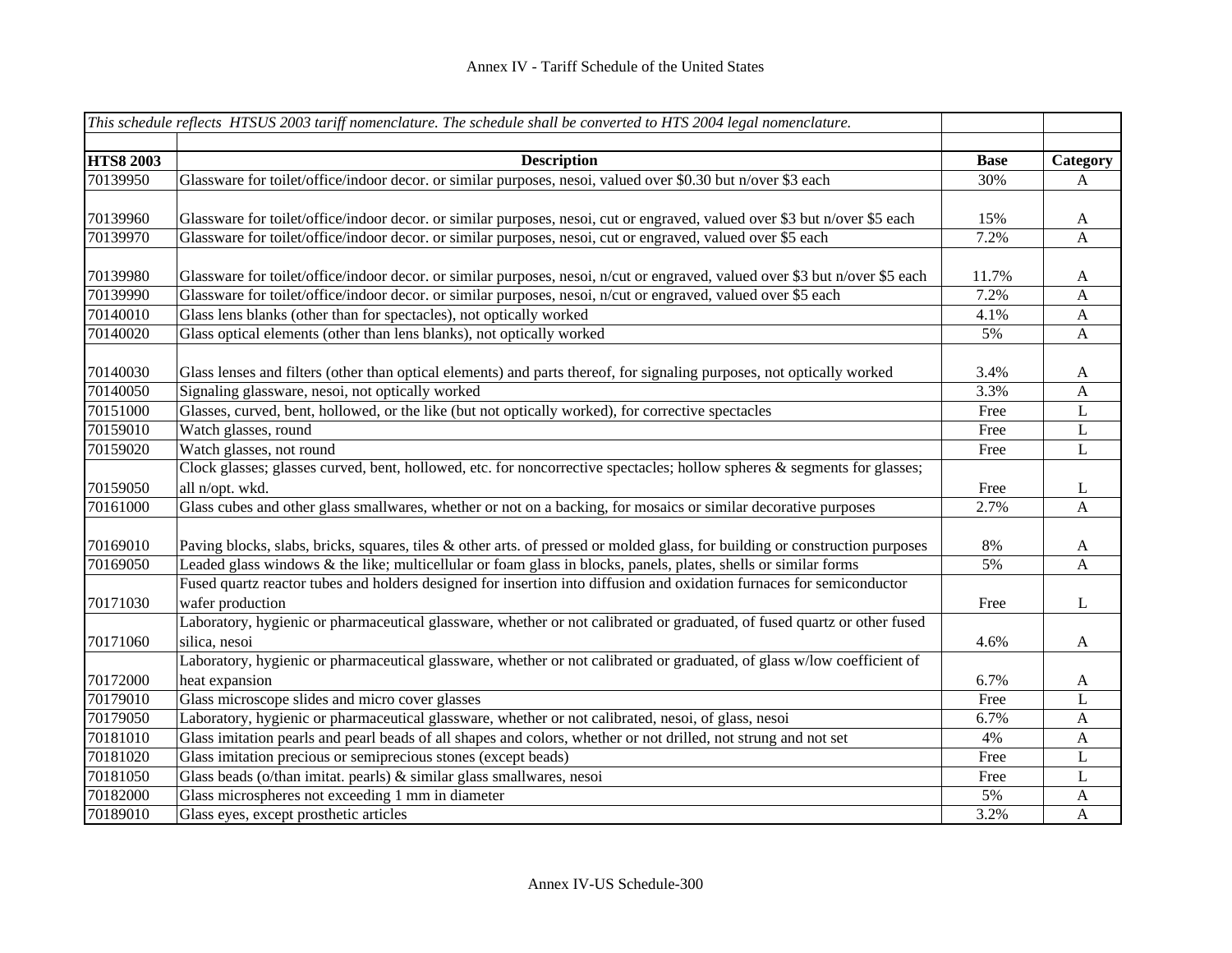|                  | This schedule reflects HTSUS 2003 tariff nomenclature. The schedule shall be converted to HTS 2004 legal nomenclature.     |             |                           |
|------------------|----------------------------------------------------------------------------------------------------------------------------|-------------|---------------------------|
|                  |                                                                                                                            |             |                           |
| <b>HTS8 2003</b> | <b>Description</b>                                                                                                         | <b>Base</b> | Category                  |
|                  | Articles (o/than imitation jewellry) of glass beads, pearls and imitation stones and statuettes & ornaments of lamp-worked |             |                           |
| 70189050         | glass                                                                                                                      | 6.6%        | A                         |
| 70191100         | Glass fiber chopped strands of a length not more than 50 mm                                                                | 4.9%        | $\boldsymbol{\mathsf{A}}$ |
| 70191200         | Glass fiber rovings                                                                                                        | 4.8%        | $\mathbf{A}$              |
|                  | Fiberglass rubber reinforcing yarn, not color, of electrically nonconductive continuous filament 9 to 11 microns diam &    |             |                           |
| 70191905         | impreg for adhesion to                                                                                                     | Free        | A                         |
| 70191915         | Glass fiber yarns, not colored, other than fiberglass rubber reinforcing yarn                                              | 6.6%        | A                         |
|                  | Fiberglass rubber reinforce yarn, color, of electrically nonconduct. continuous filament 9 to 11 microns diam & impreg for |             |                           |
| 70191924         | adhesion to polym.                                                                                                         | Free        | A                         |
| 70191928         | Glass fiber yarns, colored, other than fiberglass rubber reinforcing yarn                                                  | 7.3%        | A                         |
| 70191930         | Glass fiber chopped strands of a length more than 50 mm                                                                    | 4.9%        | $\boldsymbol{A}$          |
|                  | Fiberglass rubber reinforce cord, of electrically nonconduct. contin. filament 9 to 11 microns diam & impreg for adhesion  |             |                           |
| 70191970         | to polymeric comp.                                                                                                         | Free        | A                         |
| 70191990         | Glass fiber slivers                                                                                                        | 4.2%        | $\mathbf{A}$              |
| 70193100         | Nonwoven glass fiber mats                                                                                                  | 4.3%        | $\boldsymbol{A}$          |
| 70193200         | Nonwoven glass fiber in thin sheets (voiles)                                                                               | 4.3%        | $\mathbf{A}$              |
| 70193910         | Nonwoven glass wool insulation products                                                                                    | 4.9%        | $\boldsymbol{\mathsf{A}}$ |
| 70193950         | Nonwoven glass fiber webs, mattresses, boards and similar articles of nonwoven glass fibers, nesoi                         | 4.9%        | $\mathbf{A}$              |
|                  | Woven fiberglass tire cord fabric of rovings, n/o 30 cm wide, of elect. nonconductive cont. filament 9-11 micron diam $\&$ |             |                           |
| 70194005         | impreg for adhesion                                                                                                        | Free        | A                         |
| 70194015         | Woven glass fiber fabric of rovings, n/o 30 cm in width, other than fiberglass tire cord fabric                            | 6%          | $\mathbf{A}$              |
|                  | Woven fiberglass tire cord fabric of roving, 0/30 cm wide, n/color, of elect. nonconduct. contin. fil. 9-11 micron diam &  |             |                           |
| 70194030         | impreg for adhesion                                                                                                        | Free        | A                         |
| 70194040         | Woven glass fiber fabric of rovings, $o/30$ cm wide, not colored, other than fiberglass tire cord fabric                   | 7.4%        | $\mathbf{A}$              |
|                  | Woven fiberglass tire cord fabric of roving, o/30 cm wide, color, of elect nonconduct. cont. filament 9-11 micron diam &   |             |                           |
| 70194070         | impreg for adhesion                                                                                                        | Free        | A                         |
| 70194090         | Woven glass fiber fabrics of rovings, o/30 cm wide, colored, other than fiberglass tire cord fabric                        | 7.4%        | $\mathbf{A}$              |
|                  | Woven fiberglass tire cord fabric, n/roving, n/o 30 cm wide, of electrical nonconduct. contin. filament 9-11 micron diam & |             |                           |
| 70195110         | impreg for adhesion                                                                                                        | Free        | A                         |
| 70195190         | Woven glass fiber fabric, not of rovings, n/o 30 cm wide, other than fiberglass tire cord fabric                           | 6%          | $\mathbf{A}$              |
|                  | Woven fiberglass tire cord fabric,n/rov,pl.weave,o/30 cm wide & less than 250 g/m2,w/no single yarn o/136 tex,n/colrd,of   |             |                           |
| 70195230         | elect nonconduct                                                                                                           | Free        | $\mathbf{A}$              |
|                  | Woven glass fiber woven fabric, not colored, not of rovings, plain weave, o/30 cm wide, less than 250 g/m2, w/no single    |             |                           |
| 70195240         | yarn o/136 tex, nesoi                                                                                                      | 7.4%        | A                         |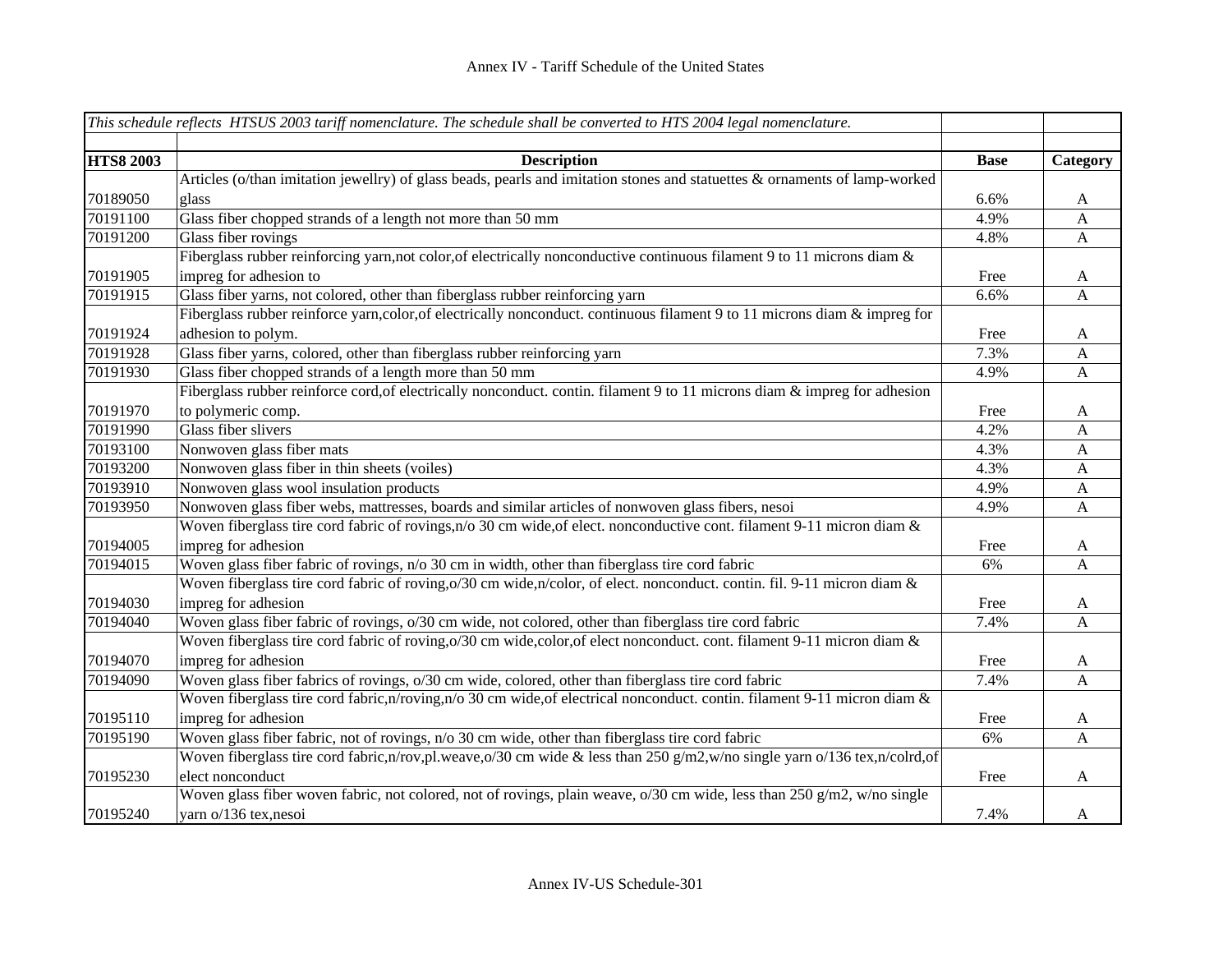|                  | This schedule reflects HTSUS 2003 tariff nomenclature. The schedule shall be converted to HTS 2004 legal nomenclature.        |             |              |
|------------------|-------------------------------------------------------------------------------------------------------------------------------|-------------|--------------|
|                  |                                                                                                                               |             |              |
| <b>HTS8 2003</b> | <b>Description</b>                                                                                                            | <b>Base</b> | Category     |
|                  | Woven fiberglass tire cord fabric, n/rov, color, pl. weave, o/30 cm wide & less thna 250 g/m2, w/no single yarn o/136 tex, of |             |              |
| 70195270         | elect nonconduct                                                                                                              | Free        | $\mathbf{A}$ |
|                  | Woven glass fiber fabric, not colored, not rovings, plain weave, o/30 cm wide & less than 250 g/m2, w/no single yarn not      |             |              |
| 70195290         | more than 136 tex, nesoi                                                                                                      | 7.4%        | $\mathbf{A}$ |
|                  | Woven fiberglass tire cord fabric,n/colored,nesoi,o/30 cm wide,of elect. noncond contin filament 9-11 micron diam and         |             |              |
| 70195930         | impreg for adhesion                                                                                                           | Free        | A            |
| 70195940         | Woven glass fiber woven fabrics, not colored, nesoi, o/30 cm wide, nesoi                                                      | 7.4%        | A            |
|                  | Woven fiberglass tire cord fabric, colored, nesoi, o/30 cm wide, of elect. nonconduct contin filaments 9-11 micron diam &     |             |              |
| 70195970         | impreg for adhesion                                                                                                           | Free        | A            |
| 70195990         | Woven glass fiber woven fabrics, colored, nesoi, o/30 cm wide, nesoi                                                          | 7.4%        | $\mathbf{A}$ |
| 70199010         | Woven glass fiber articles (other than fabrics), nesoi                                                                        | 4.8%        | $\mathbf{A}$ |
| 70199050         | Glass fibers (including glass wool), nesoi, and articles thereof, nesoi                                                       | 4.3%        | $\mathbf{A}$ |
|                  | Quartz reactor tubes and holders designed for insertion into diffusion and oxidation furnaces for semiconductor wafer         |             |              |
| 70200030         | production, nesoi                                                                                                             | Free        | L            |
| 70200060         | Articles of glass, not elsewhere specified or included                                                                        | 5%          | $\mathbf{A}$ |
| 71011030         | Natural pearls, graded and temporarily strung for convenence of transport                                                     | Free        | L            |
| 71011060         | Natural pearls, not strung, mounted or set                                                                                    | Free        | L            |
| 71012100         | Cultured pearls, unworked                                                                                                     | Free        | L            |
| 71012230         | Cultured pearls, worked, graded and temporarily strung for convenience of transport                                           | Free        | L            |
| 71012260         | Cultured pearls, worked, not strung, mounted or set                                                                           | Free        | L            |
| 71021000         | Diamonds, unsorted, whether or not worked                                                                                     | Free        | L            |
| 71022110         | Miners' diamonds, unworked or simply sawn, cleaved or bruted                                                                  | Free        | L            |
| 71022130         | Industrial diamonds (other than miners' diamonds), simply sawn, cleaved or bruted                                             | Free        | L            |
| 71022140         | Industrial diamonds (other than miners' diamonds), unworked                                                                   | Free        | L            |
| 71022900         | Industrial diamonds, worked, but not mounted or set                                                                           | Free        | L            |
| 71023100         | Nonindustrial diamonds, unworked or simply sawn, cleaved or bruted                                                            | Free        | L            |
| 71023900         | Nonindustrial diamonds, worked, but not mounted or set                                                                        | Free        | L            |
| 71031020         | Precious stones (o/than diamonds) & semiprecious stones, unworked                                                             | Free        | L            |
| 71031040         | Precious stones (o/than diamonds) & semiprecious stones, simply sawn or roughly shaped                                        | 10.5%       | $\mathbf{A}$ |
|                  | Rubies, sapphires and emeralds, worked, whether or not graded, but n/strung (ex. ungraded temporarily strung), mounted        |             |              |
| 71039100         | or set                                                                                                                        | Free        | L            |
| 71039910         | Precious or semiprecious stones, nesoi, cut but not set and suitable for use in the manufacture of jewelry                    | Free        | L            |
|                  | Precious or semiprecious stones, nesoi, worked, whether or not graded, but n/strung (ex. ungraded temporarily strung),        |             |              |
| 71039950         | mtd. or set                                                                                                                   | 10.5%       | A            |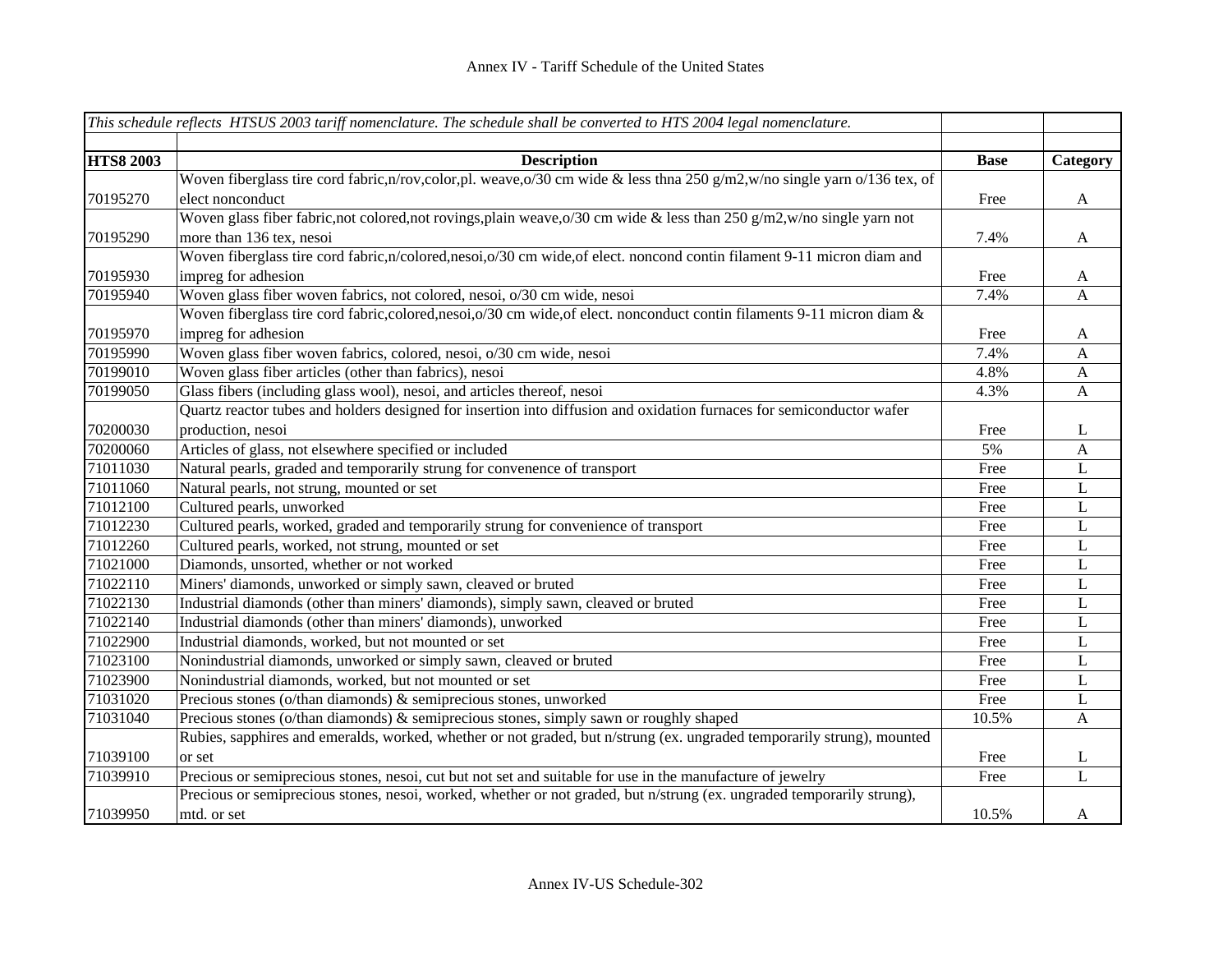|                  | This schedule reflects HTSUS 2003 tariff nomenclature. The schedule shall be converted to HTS 2004 legal nomenclature.     |             |              |
|------------------|----------------------------------------------------------------------------------------------------------------------------|-------------|--------------|
|                  |                                                                                                                            |             |              |
| <b>HTS8 2003</b> | <b>Description</b>                                                                                                         | <b>Base</b> | Category     |
| 71041000         | Piezo-electric quartz                                                                                                      | 3%          | A            |
| 71042000         | Synthetic or reconstructed precious or semiprecious stones, unworked or simply sawn or roughly shaped                      | 3%          | $\mathbf{A}$ |
|                  | Synthetic or reconstructed precious or semiprecious stones, cut but not set $\&$ suitable for use in the manufacture of    |             |              |
| 71049010         | jewelry                                                                                                                    | Free        | L            |
|                  | Synth.or reconstruct. precious or semiprecious stones, wkd, whether or not graded, but n/strung (ex.ungraded temp.         |             |              |
| 71049050         | strung), mtd./set,nesoi                                                                                                    | 6.4%        | $\mathbf{A}$ |
| 71051000         | Diamond dust and powder                                                                                                    | Free        | L            |
| 71059000         | Natural or synthetic precious (except diamond) or semiprecious stone dust and powder                                       | Free        | L            |
| 71061000         | Silver powder                                                                                                              | Free        | L            |
| 71069110         | Silver bullion and dore                                                                                                    | Free        | L            |
| 71069150         | Silver, unwrought (o/than bullion and dore)                                                                                | 3%          | $\mathbf{A}$ |
|                  | Silver (incl. silver plate w gold/platinum),semimanufacture,rectangular/near rectangular shape,99.5% or > pure,marked      |             |              |
| 71069210         | only by wgt/identity                                                                                                       | Free        | L            |
| 71069250         | Silver (including silver plated with gold or platinum), in semimanufactured form, nesoi                                    | 3%          | $\mathbf{A}$ |
| 71070000         | Base metals clad with silver, not further worked than semimanufactured                                                     | 3.3%        | $\mathbf{A}$ |
| 71081100         | Gold powder                                                                                                                | Free        | L            |
| 71081210         | Gold, nonmonetary, bullion and dore                                                                                        | Free        | $\mathbf L$  |
| 71081250         | Gold, nonmonetary, unwrought (o/than gold bullion and dore)                                                                | 4.1%        | $\mathbf{A}$ |
| 71081310         | Gold leaf                                                                                                                  | Free        | $\mathbf{L}$ |
|                  | Gold (incl. gold plated w platinum), not money, semimanufacture, rectangle/near rectangular shape, 99.5% or > pure, marked |             |              |
| 71081355         | only by wgt/identity                                                                                                       | Free        | L            |
| 71081370         | Gold (including gold plated with platinum), nonmonetary, in semimanufactured forms (except gold leaf), nesoi               | 4.1%        | $\mathbf{A}$ |
| 71082000         | Gold, monetary, in unwrought, semimanufactured or powder form                                                              | Free        | L            |
| 71090000         | Base metals or silver clad with gold, but not further worked than semimanufactured                                         | 6%          | A            |
| 71101100         | Platinum, unwrought or in powder form                                                                                      | Free        | L            |
| 71101900         | Platinum, in semimanufactured forms                                                                                        | Free        | L            |
| 71102100         | Palladium, unwrought or in powder form                                                                                     | Free        | L            |
| 71102900         | Palladium, in semimanufactured forms                                                                                       | Free        | L            |
| 71103100         | Rhodium, unwrought or in powder form                                                                                       | Free        | L            |
| 71103900         | Rhodium, in semimanufactured forms                                                                                         | Free        | L            |
| 71104100         | Iridium, osmium and ruthenium, unwrought or in powder form                                                                 | Free        | L            |
| 71104900         | Iridium, osmium and ruthenium, in semimanufactured forms                                                                   | Free        | L            |
| 71110000         | Base metals, silver or gold clad with platinum, not further worked than semimanufactured                                   | 10%         | A            |
| 71123000         | Ash containing precious metals or precious metal compounds                                                                 | Free        | L            |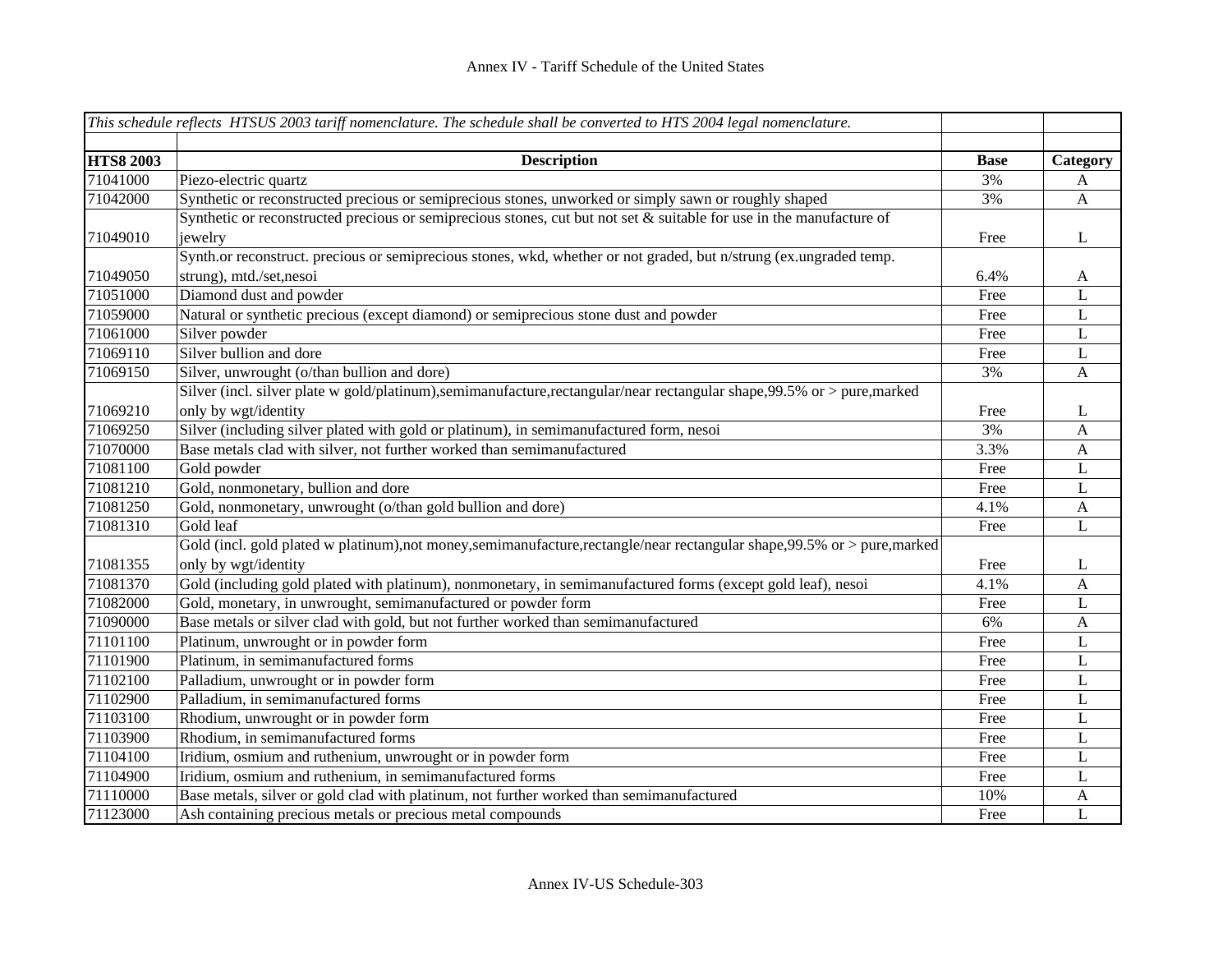|                  | This schedule reflects HTSUS 2003 tariff nomenclature. The schedule shall be converted to HTS 2004 legal nomenclature.        |             |                           |
|------------------|-------------------------------------------------------------------------------------------------------------------------------|-------------|---------------------------|
|                  |                                                                                                                               |             |                           |
| <b>HTS8 2003</b> | <b>Description</b>                                                                                                            | <b>Base</b> | Category                  |
| 71129100         | Gold waste and scrap, including metal clad with gold but excluding sweepings containing other precious metals                 | Free        | L                         |
|                  |                                                                                                                               |             |                           |
| 71129200         | Platinum waste and scrap, including metal clad with platinum but excluding sweepings containing other precious metals         | Free        | L                         |
| 71129900         | Precious metal (other than of gold or platinum) waste and scrap, including metal clad with precious metals, nesoi             | Free        | L                         |
|                  | Silver rope, curb, etc. in continuous lengths, whether or not plated/clad with other precious metal, suitable for jewelry     |             |                           |
| 71131110         | manufacture                                                                                                                   | 6.3%        | A                         |
| 71131120         | Silver articles of jewelry and parts thereof, nesoi, valued not over \$18 per dozen pieces or parts                           | 13.5%       | $\mathbf{A}$              |
| 71131150         | Silver articles of jewelry and parts thereof, nesoi, valued over \$18 per dozen pieces or parts                               | 5%          | $\mathbf{A}$              |
|                  | Precious metal (o/than silver) rope, curb, etc. in continuous lengths, whether or not plated/clad precious metal, for jewelry |             |                           |
| 71131910         | manufacture                                                                                                                   | 7%          | A                         |
| 71131921         | Gold rope necklaces and neck chains                                                                                           | 5%          | $\boldsymbol{\mathsf{A}}$ |
| 71131925         | Gold mixed link necklaces and neck chains                                                                                     | 5.8%        | $\mathbf{A}$              |
| 71131929         | Gold necklaces and neck chains (o/than of rope or mixed links)                                                                | 5.5%        | $\mathbf{A}$              |
| 71131930         | Precious metal (o/than silver) clasps and parts thereof                                                                       | 5.8%        | $\boldsymbol{\mathsf{A}}$ |
|                  |                                                                                                                               |             |                           |
| 71131950         | Precious metal (o/than silver) articles of jewelry and parts thereo, whether or not plated or clad with precious metal, nesoi | 5.5%        | $\mathbf{A}$              |
|                  |                                                                                                                               |             |                           |
| 71132010         | Base metal clad w/precious metal, rope, curb & like articles in continuous lengths, suitable for use in jewelry manufacture   | 7%          | A                         |
| 71132021         | Base metal clad w/gold rope necklaces and neck chains                                                                         | 5.8%        | $\mathbf{A}$              |
| 71132025         | Base metal clad w/gold mixed link necklaces and neck chains                                                                   | 5.8%        | A                         |
| 71132029         | Base metal clad w/gold necklaces and neck chains, nesoi                                                                       | 5.2%        | $\boldsymbol{A}$          |
| 71132030         | Base metal clad w/precious metal clasps and parts thereof                                                                     | 5.8%        | $\mathbf{A}$              |
| 71132050         | Base metal clad w/precious metal articles of jewelry and parts thereof, nesoi                                                 | 5.2%        | $\mathbf{A}$              |
| 71141110         | Knives with handles of silver, whether or not plated or clad with other precious metal                                        | 2.8%        | $\mathbf{A}$              |
| 71141120         | Forks with handles of silver, whether or not plated or clad with other precious metal                                         | 2.7%        | $\mathbf{A}$              |
| 71141130         | Spoons and ladles with handles of sterling silver                                                                             | 3.3%        | A                         |
|                  |                                                                                                                               |             |                           |
| 71141140         | Spoons and ladles (o/than w/sterling silver handles) of silver, whether or not plated or clad w/other precious metal          | 3.5%        | $\mathbf{A}$              |
|                  | Sets of two or more knives or forks w/silver handles or spoons and ladles of silver, whether or not clad or plated            |             |                           |
| 71141145         | w/prec.metal                                                                                                                  | 3%          | A                         |
| 71141150         | Tableware, nesoi, of sterling silver                                                                                          | 3.3%        | $\mathbf{A}$              |
| 71141160         | Articles of silver nesoi, for household, table or kitchen use, toilet and sanitary wares, including parts thereof             | 3%          | $\mathbf{A}$              |
| 71141170         | Silversmiths' wares (other than for household/table/kitchen use & toilet and sanitary wares) of silver, nesoi                 | 3%          | $\mathbf{A}$              |
| 71141900         | Precious metal (o/than silver) articles, nesoi, whether or not plated or clad with other precious metal, nesoi                | 7.9%        | $\mathbf{A}$              |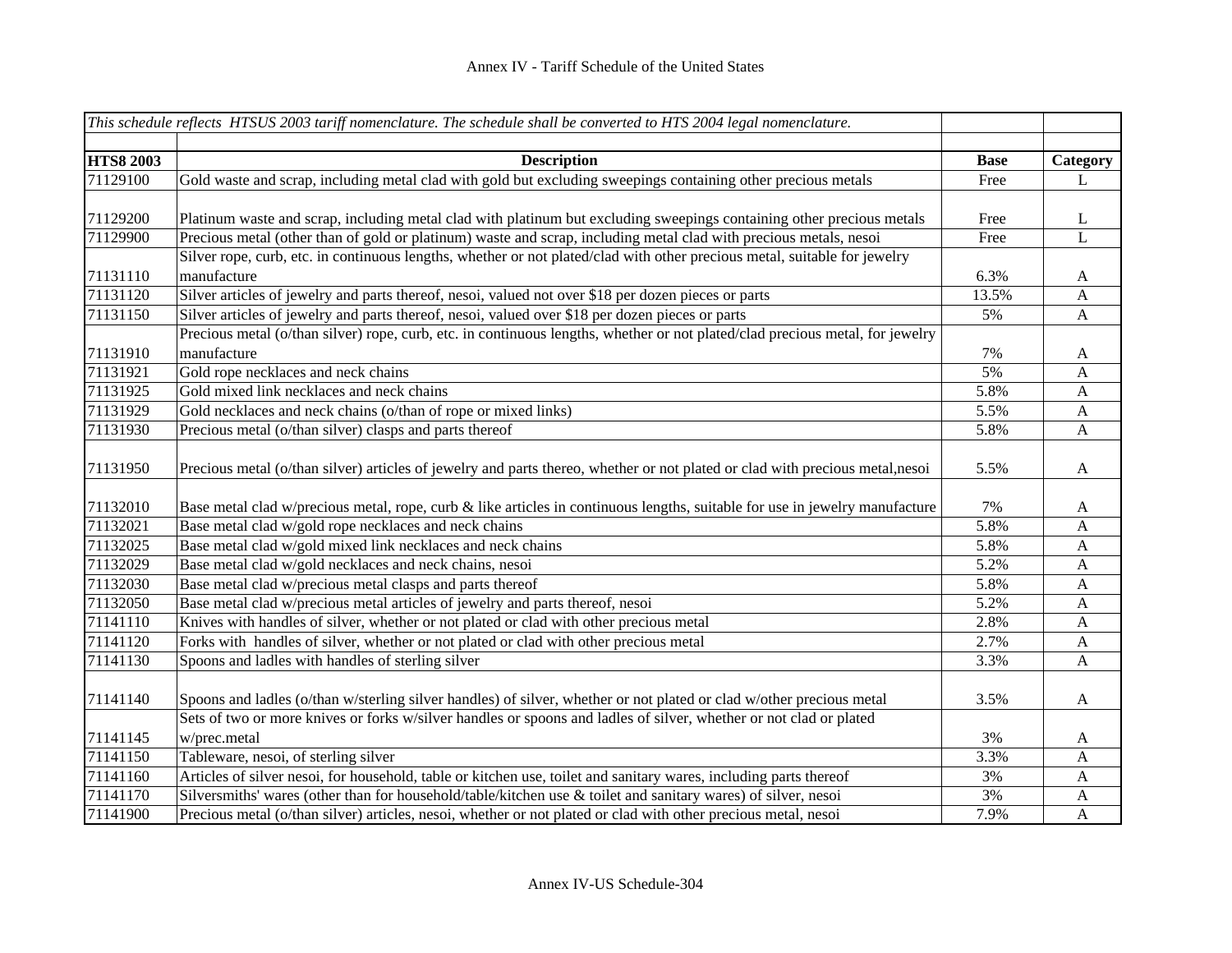|                  | This schedule reflects HTSUS 2003 tariff nomenclature. The schedule shall be converted to HTS 2004 legal nomenclature.       |             |                           |
|------------------|------------------------------------------------------------------------------------------------------------------------------|-------------|---------------------------|
| <b>HTS8 2003</b> | <b>Description</b>                                                                                                           | <b>Base</b> | Category                  |
| 71142000         | Goldsmiths' or silversmiths' wares of base metal clad with precious metal                                                    | 3%          | $\mathbf{A}$              |
| 71151000         | Platinum catalysts in the form of wire cloth or grill                                                                        | 4%          | $\mathbf{A}$              |
|                  | Precious metal articles, incl. metal clad w/precious metal, rectangle/near rectangle shape, 99.5%/ or pure, marked only by   |             |                           |
| 71159005         | wgt/identity                                                                                                                 | Free        | L                         |
| 71159030         | Gold (including metal clad with gold) articles (o/than jewellry or goldsmiths' wares), nesoi                                 | 3.9%        | A                         |
| 71159040         | Silver (including metal clad with silver) articles (o/than jewellry or silversmiths' wares), nesoi                           | 3%          | $\mathbf{A}$              |
| 71159060         | Articles of precious metal (o/than gold or silver), including metal clad with precious metal, nesoi                          | 4%          | $\mathbf{A}$              |
| 71161010         | Natural pearl articles                                                                                                       | 3.3%        | $\mathbf{A}$              |
| 71161025         | Cultured pearl articles                                                                                                      | 5.5%        | $\mathbf{A}$              |
| 71162005         | Jewelry articles of precious or semiprecious stones, valued not over \$40 per piece                                          | 3.3%        | $\mathbf{A}$              |
| 71162015         | Jewelry articles of precious or semiprecious stones, valued over \$40 per piece                                              | 6.5%        | $\mathbf{A}$              |
| 71162030         | Semiprecious stones (except rock crystal), graded and strung temporarily for convenience of transport                        | 2.1%        | $\boldsymbol{\mathsf{A}}$ |
| 71162035         | Semiprecious stone (except rock crystal) figurines                                                                           | 4.5%        | $\mathbf{A}$              |
| 71162040         | Semiprecious stone (except rock crystal) articles (other than jewelry and figurines)                                         | 10.5%       | $\boldsymbol{\mathsf{A}}$ |
| 71162050         | Precious stone articles, nesoi                                                                                               | Free        | L                         |
| 71171100         | Cuff links and studs of base metal (whether or not plated w/precious metal)                                                  | $8\%$       | $\boldsymbol{\mathsf{A}}$ |
| 71171905         | Toy jewelry rope, curb, cable, chain, etc, of base metal (whether or not plated w/prec. metal), val. n/o 8 cents each        | Free        | L                         |
|                  | Rope, curb, cable, chain, etc., of base metal (whether or n/plated w/prec. metal), val. n/over 33 cents/meter for jewelry    |             |                           |
| 71171915         | mfr.                                                                                                                         | 8%          | A                         |
| 71171920         | Rope, curb, cable, chain, etc., of base metal (whether or n/plated w/prec. metal), val. o/33 cents/meter, for jewelry mfr.   | 11%         | A                         |
|                  | Religious articles of a devotional character, design. to be carried on the person, of base metal (whether or not plated with |             |                           |
| 71171930         | precious metal)                                                                                                              | 3.9%        | A                         |
| 71171960         | Toy jewelry (o/than rope, curb, cable, chain, etc.) of base metal, val. not over 8 cents each                                | Free        | L                         |
|                  | Imitation jewelry (o/than toy jewelry & rope, curb, cable, chain, etc.), of base metal (wheth. or n/plated w/prec.metal),    |             |                           |
| 71171990         | nesoi                                                                                                                        | 11%         | A                         |
| 71179010         | Necklaces wholly of plastic shapes on a fiber string, valued not over 30 cents per dozen                                     | Free        | $\overline{L}$            |
| 71179020         | Rosaries and chaplets of a purely devotional character for personal use, of a material o/than prec. or base metals, nesoi    | 3.3%        | A                         |
| 71179030         | Religious articles of a purely devotional character designed to be carried on the person, nesoi                              | 3.9%        | $\mathbf A$               |
| 71179045         | Toy jewelry (except pts.), other than necklaces of plastic shapes, not of base metal, n/o 20 cents/dozen pcs                 | Free        | L                         |
| 71179055         | Imitation jewelry nesoi, not of base metal, n/o 20 cents/doz. pcs or pts                                                     | 7.2%        | $\mathbf A$               |
| 71179060         | Toy jewelry (except pts.), not of base metal, n/o 8 cents each                                                               | Free        | L                         |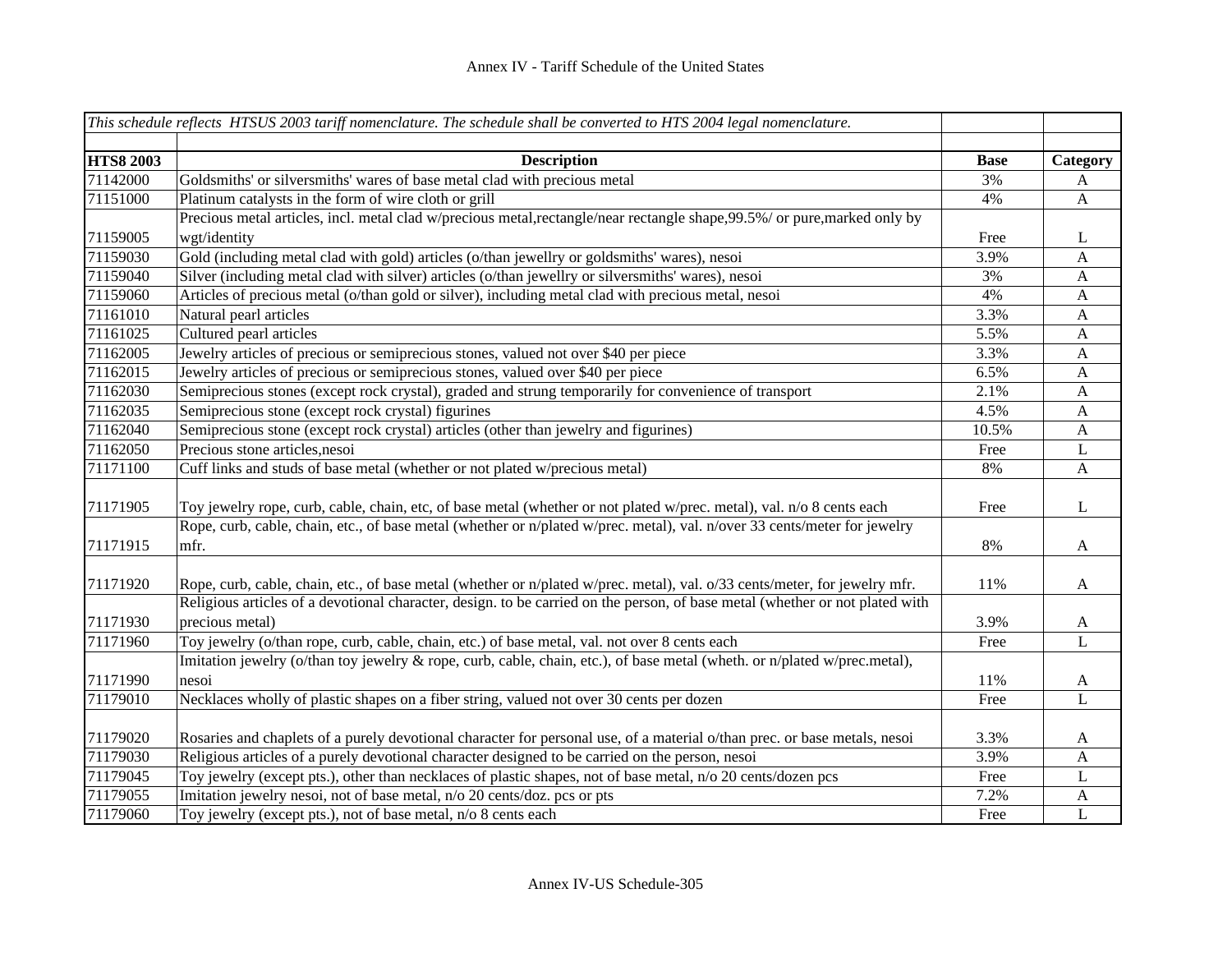|                  | This schedule reflects HTSUS 2003 tariff nomenclature. The schedule shall be converted to HTS 2004 legal nomenclature.   |             |                           |
|------------------|--------------------------------------------------------------------------------------------------------------------------|-------------|---------------------------|
|                  |                                                                                                                          |             |                           |
| <b>HTS8 2003</b> | <b>Description</b>                                                                                                       | <b>Base</b> | Category                  |
| 71179075         | Imitation jewelry of plastics, nesoi, over 20 cents/dozen pcs or pts                                                     | Free        | L                         |
| 71179090         | Imitation jewelry not of base metal or plastics, nesoi, over 20 cents/dozen pcs or pts                                   | 11%         | $\mathbf{A}$              |
| 71181000         | Coin (other than gold coin), not being legal tender                                                                      | Free        | $\mathbf L$               |
| 71189000         | Coins, nesoi                                                                                                             | Free        | $\mathbf L$               |
| 72011000         | Nonalloy pig iron containing by weight 0.5 percent or less of phosphorus                                                 | Free        | L                         |
| 72012000         | Nonalloy pig iron containing by weight more than 0.5 percent of phosphorus                                               | Free        | L                         |
| 72015030         | Alloy pig iron in blocks or other primary forms                                                                          | Free        | L                         |
| 72015060         | Spiegeleisen in blocks or other primary forms                                                                            | Free        | L                         |
| 72021110         | Ferromanganese containing by weight more than 2 percent but not more than 4 percent of carbon                            | 1.4%        | $\mathbf{A}$              |
| 72021150         | Ferromanganese containing by weight more than 4 percent of carbon                                                        | 1.5%        | ${\bf F}$                 |
| 72021910         | Ferromanganese containing by weight not more than 1 percent of carbon                                                    | 2.3%        | $\mathbf{A}$              |
| 72021950         | Ferromanganese containing by weight more than 1 percent but not more than 2 percent of carbon                            | 1.4%        | $\mathbf{A}$              |
| 72022110         | Ferrosilicon containing by weight more than 55% but not more than 80% of silicon and more than 3% of calcium             | 1.1%        | $\mathbf{A}$              |
| 72022150         | Ferrosilicon containing by weight more than 55% but not more than 80% of silicon, nesoi                                  | 1.5%        | $\mathbf{A}$              |
| 72022175         | Ferrosilicon containing by weight more than 80% but not more than 90% of silicon                                         | 1.9%        | ${\bf F}$                 |
| 72022190         | Ferrosilicon containing by weight more than 90% of silicon                                                               | 5.8%        | ${\bf F}$                 |
| 72022900         | Ferrosilicon containing by weight 55% or less of silicon                                                                 | Free        | L                         |
| 72023000         | Ferrosilicon manganese                                                                                                   | 3.9%        | $\mathbf{A}$              |
| 72024100         | Ferrochromium containing by weight more than 4 percent of carbon                                                         | 1.9%        | $\mathbf{A}$              |
| 72024910         | Ferrochromium containing by weight more than 3 percent but not more than 4 percent of carbon                             | 1.9%        | ${\bf F}$                 |
| 72024950         | Ferrochromium containing by weight 3 percent or less of carbon                                                           | 3.1%        | $\mathbf{A}$              |
| 72025000         | Ferrosilicon chromium                                                                                                    | 10%         | $\mathbf{A}$              |
| 72026000         | Ferronickel                                                                                                              | Free        | L                         |
| 72027000         | Ferromolybdenum                                                                                                          | 4.5%        | ${\bf F}$                 |
| 72028000         | Ferrotungsten and ferrosilicon tungsten                                                                                  | 5.6%        | A                         |
| 72029100         | Ferrotitanium and ferrosilicon titanium                                                                                  | 3.7%        | $\boldsymbol{\mathrm{F}}$ |
| 72029200         | Ferrovanadium                                                                                                            | 4.2%        | $\overline{\mathrm{F}}$   |
| 72029300         | Ferroniobium                                                                                                             | 5%          | ${\bf F}$                 |
| 72029910         | Ferrozirconium                                                                                                           | 4.2%        | $\mathbf{A}$              |
| 72029950         | Ferroalloys nesoi                                                                                                        | 5%          | ${\bf F}$                 |
| 72031000         | Ferrous products obtained by direct reduction of iron ore                                                                | Free        | L                         |
|                  | Spongy ferrous products, in lumps, pellets or like forms; iron of a minimum purity by weight of 99.94% in lumps, pellets |             |                           |
| 72039000         | or like forms                                                                                                            | Free        | L                         |
| 72041000         | Cast iron waste and scrap                                                                                                | Free        | L                         |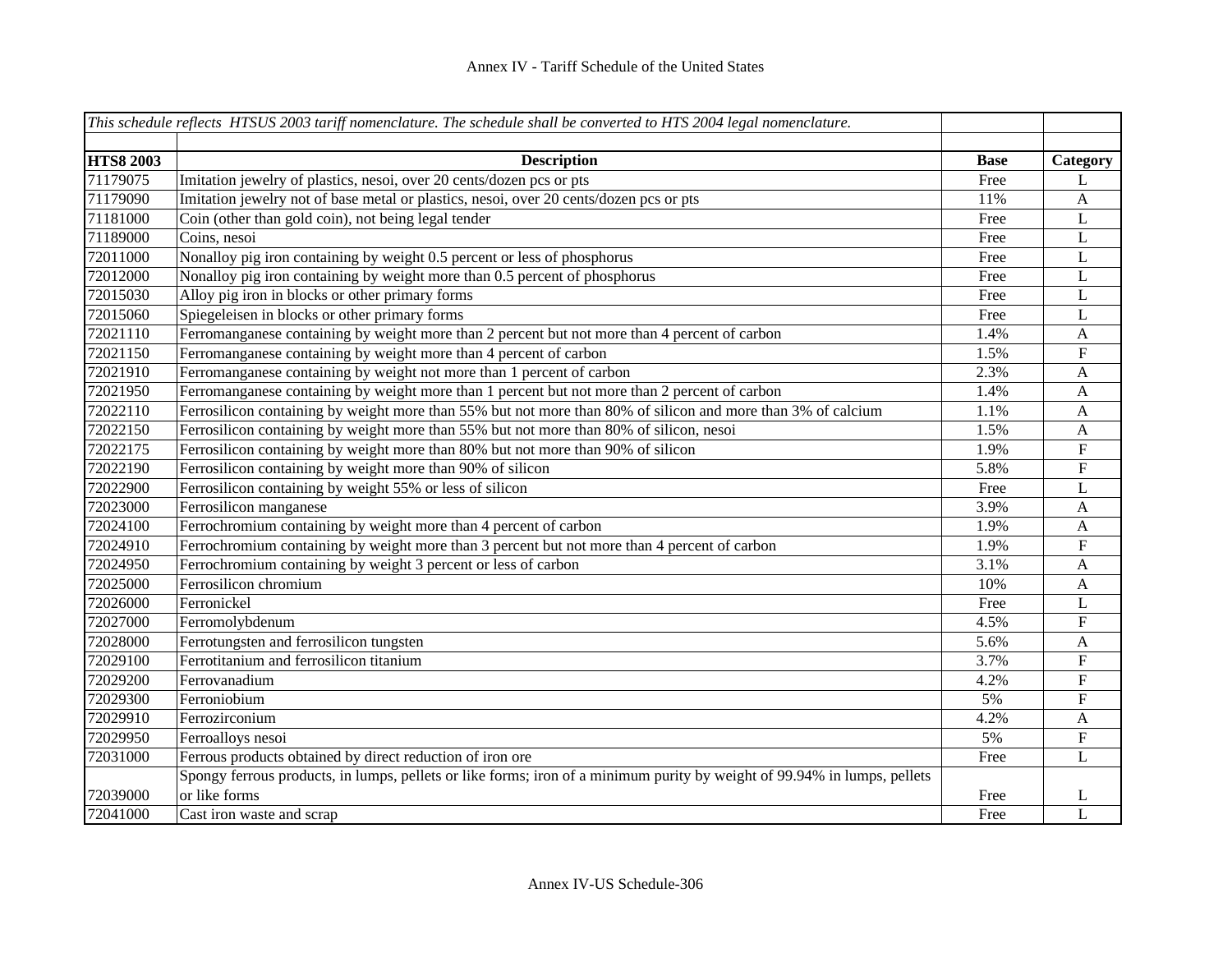|                  | This schedule reflects HTSUS 2003 tariff nomenclature. The schedule shall be converted to HTS 2004 legal nomenclature.            |             |              |
|------------------|-----------------------------------------------------------------------------------------------------------------------------------|-------------|--------------|
|                  |                                                                                                                                   |             |              |
| <b>HTS8 2003</b> | <b>Description</b>                                                                                                                | <b>Base</b> | Category     |
| 72042100         | Stainless steel waste and scrap                                                                                                   | Free        | L            |
| 72042900         | Alloy steel (o/than stainless) waste and scrap                                                                                    | Free        | $\mathbf{L}$ |
| 72043000         | Tinned iron or steel waste and scrap                                                                                              | Free        | $\mathbf{L}$ |
| 72044100         | Ferrous turnings, shavings, chips, milling wastes, sawdust, fillings, trimmings and stampings, whether or not in bundles          | Free        | L            |
| 72044900         | Ferrous waste and scrap nesoi                                                                                                     | Free        | L            |
| 72045000         | Iron or steel remelting scrap ingots                                                                                              | Free        | L            |
| 72051000         | Pig iron, spiegeleisen, and iron or steel granules                                                                                | Free        | L            |
| 72052100         | Alloy steel powders                                                                                                               | Free        | $\mathbf L$  |
| 72052900         | Pig iron, spiegeleisen, and iron or steel (o/than alloy steel) powders                                                            | Free        | L            |
| 72061000         | Iron and nonalloy steel ingots                                                                                                    | 0.4%        | $\mathbf V$  |
| 72069000         | Iron and nonalloy steel in primary forms (o/than ingots)                                                                          | Free        | L            |
|                  | Iron or nonalloy steel semifinished products, w/less than 0.25% carbon, w/rect. cross sect.(incl. sq.), w/width less than         |             |              |
| 72071100         | twice thickness                                                                                                                   | 0.4%        | V            |
| 72071200         | Iron or nonalloy steel semifinished products, w/less than 0.25% carbon, w/rect. cross sect. (exclud. sq.), nesoi                  | 0.4%        | $\mathbf{V}$ |
| 72071900         | Iron or nonalloy steel semifinished products, w/less than 0.25% carbon, o/than w/rect. cross section                              | 0.4%        | $\mathbf V$  |
| 72072000         | Iron or nonalloy steel semifinished products, w/0.25% or more of carbon                                                           | 0.4%        | $\mathbf V$  |
|                  | Iron/nonalloy steel, width 600mm+, hot-rolled flat-rolled products, w/patterns in relief, in coils, pickled, not                  |             |              |
| 72081015         | clad/plated/coated                                                                                                                | 0.5%        | $\mathbf V$  |
|                  | Iron/nonalloy steel, width 600mm+, hot-rolled flat-rolled product, in coil, w/pattern in relief, w/thick 4.75mm+, not pickld, not |             |              |
| 72081030         | clad/plated/coatd                                                                                                                 | 0.6%        | $\mathbf V$  |
|                  | Iron/nonalloy steel, width 600mm+, hot-rolled flat-rolled product, in coil, w/pattern in relief, w/thick <4.75mm, not pickld, not |             |              |
| 72081060         | clad/plated/coatd                                                                                                                 | 0.5%        | $\mathbf V$  |
|                  | Nonalloy hi-strength steel, width 600mm+, hot-rolled flat-rolled products, in coils, w/thick 4.75mm+, pickled, not                |             |              |
| 72082530         | clad/plated/coated                                                                                                                | 0.6%        | $\mathbf V$  |
|                  | Iron/nonalloy steel, width 600mm+, hot-rolled flat-rolled products, in coils, w/thick 4.7mm or more, pickled, not                 |             |              |
| 72082560         | clad/plated/coated                                                                                                                | 0.5%        | $\mathbf V$  |
|                  | Iron/nonalloy steel, width 600mm+, hot-rolled flat-rolled products, in coils, w/thick 3mm or mor but less 4.75mm,                 |             |              |
| 72082600         | pickled, not clad/plated                                                                                                          | 0.5%        | $\mathbf V$  |
|                  | Iron/nonalloy steel, width 600mm+, hot-rolled flat-rolled products, in coils, w/thick less than 3mm, pickled, not                 |             |              |
| 72082700         | clad/plated/coated                                                                                                                | 0.5%        | $\mathbf V$  |
|                  | Iron/nonalloy steel, width 600mm+, hot-rolled flat-rolled products, in coils, w/thick o/10mm, not                                 |             |              |
| 72083600         | pickled/clad/plated/coated                                                                                                        | 0.6%        | $\mathbf V$  |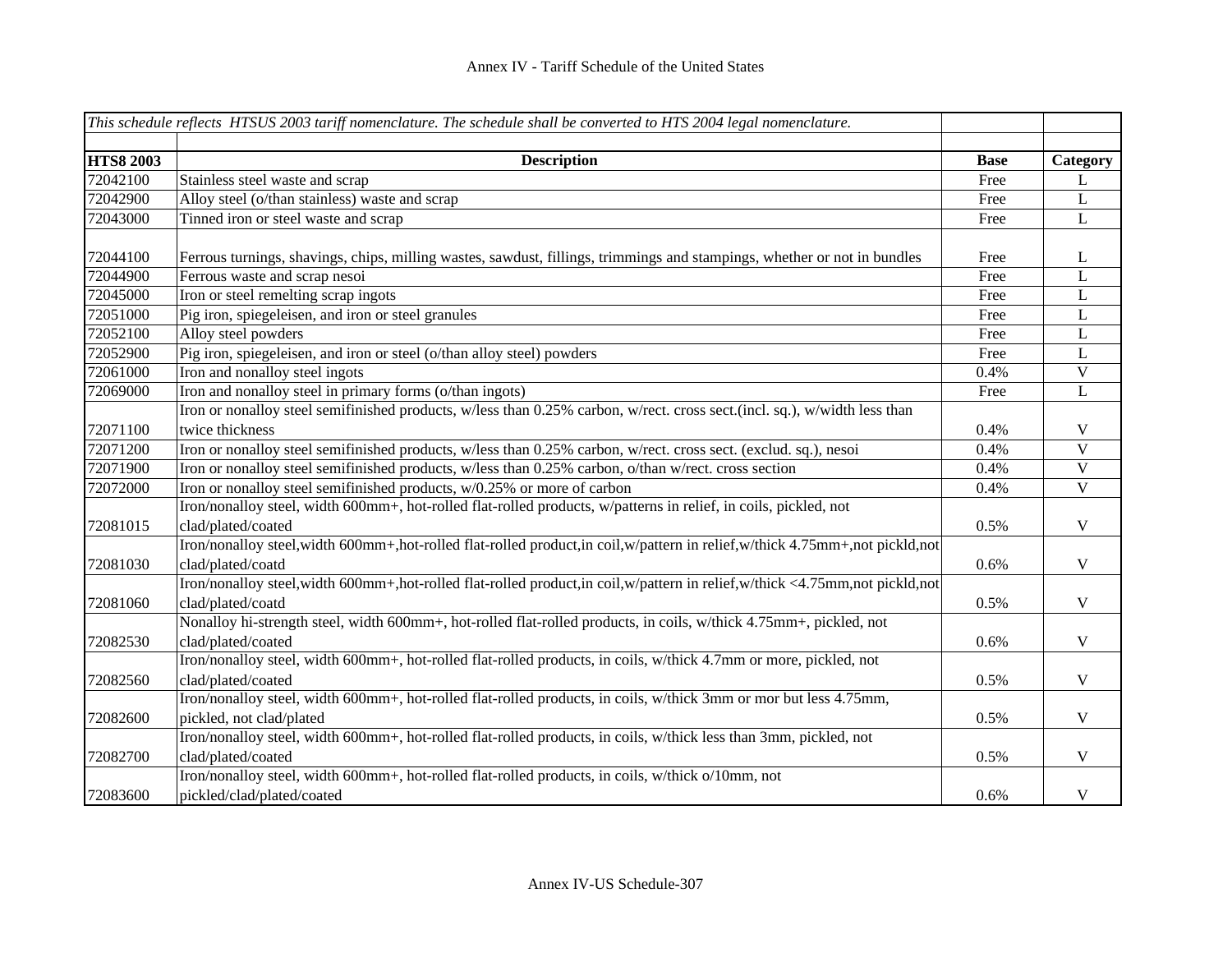|                  | This schedule reflects HTSUS 2003 tariff nomenclature. The schedule shall be converted to HTS 2004 legal nomenclature.                       |             |              |
|------------------|----------------------------------------------------------------------------------------------------------------------------------------------|-------------|--------------|
| <b>HTS8 2003</b> | <b>Description</b>                                                                                                                           | <b>Base</b> | Category     |
|                  | Iron/nonalloy steel, width 600mm+, hot-rolled flat-rolled products, in coils, w/thick 4.75mm or more & n/o 10mm, not                         |             |              |
| 72083700         | pickled/clad/plated                                                                                                                          | 0.6%        | $\mathbf V$  |
|                  | Iron/nonalloy steel, width 600mm+, hot-rolled flat-rolled products, in coils, w/thick 3mm or more & less 4.75mm, not                         |             |              |
| 72083800         | pickld/clad/plated                                                                                                                           | 0.5%        | $\mathbf V$  |
|                  | Iron/nonalloy steel, width 600mm+, hot-rolled flat-rolled products, in coils, w/thick less than 3mm, not                                     |             |              |
| 72083900         | pickled/clad/plated/coated                                                                                                                   | 0.5%        | $\mathbf V$  |
|                  | Iron/nonalloy steel, width 600mm+, hot-rolled flat-rolled products, w/pattern in relief, not coils, w/thick 4.75 or more,                    |             |              |
| 72084030         | n/clad/plated/coated                                                                                                                         | 0.6%        | $\mathbf V$  |
|                  | Iron/nonalloy steel, width 600mm+, hot-rolled flat-rolled products, w/pattern in relief,not coils,w/thick < 4.75mm, not                      |             |              |
| 72084060         | clad/plated/coated                                                                                                                           | 0.5%        | $\mathbf V$  |
|                  | Iron/nonalloy steel, width 600mm+, hot-rolled flat-rolled products, nesoi, not in coils, w/thick o/10mm, not                                 |             |              |
|                  |                                                                                                                                              |             | $\mathbf V$  |
| 72085100         | clad/plated/coated<br>Iron/nonalloy steel, width 600mm+, hot-rolled flat-rolled products, neosi, not in coils, w/thick 4.75mm+ but n/o 10mm, | 0.6%        |              |
|                  |                                                                                                                                              |             |              |
| 72085200         | not clad/plated/                                                                                                                             | 0.6%        | $\mathbf V$  |
|                  | Iron/nonalloy steel, width 600mm+, hot-rolled flat-rolled products, neosi, not in coils, w/thick 3mm+ but < 4.75mm, not                      |             |              |
| 72085300         | clad/plated/coated                                                                                                                           | 0.5%        | $\mathbf V$  |
|                  | Iron/nonalloy steel, width 600mm+, hot-rolled flat-rolled products, neosi, not in coils, w/thick less than 3mm, not                          |             |              |
| 72085400         | clad/plated/coated                                                                                                                           | 0.5%        | $\mathbf V$  |
| 72089000         | Iron/nonalloy steel, width 600mm+, hot-rolled flat-rolled products, nesoi, not clad/plated/coated                                            | 0.5%        | $\mathbf{V}$ |
| 72091500         | Iron/nonalloy steel, width 600mm+, cold-rolled flat-rolled products, in coils, w/thick 3mm+, not clad/plated/coated                          | 0.5%        | $\mathbf V$  |
|                  | Iron/nonalloy steel, width 600mm+, cold-rolled flat-rolled products, in coils, w/thick o/1mm but less than 3mm, not                          |             |              |
|                  | clad/plated/coated                                                                                                                           |             | $\mathbf V$  |
| 72091600         | Iron/nonalloy steel, width 600mm+, cold-rolled flat-rolled products, in coils, w/thick 0.5mm or more but n/o 1mm, not                        | 0.5%        |              |
| 72091700         | clad/plated/coated                                                                                                                           | 0.5%        | $\mathbf V$  |
|                  | Nonalloy hi-strength steel, width 600mm+, cold-rolled flat-rolled products, in coils, w/thick less than 0.5mm, not                           |             |              |
|                  |                                                                                                                                              |             | $\mathbf V$  |
| 72091815         | clad/plated/coated<br>Nonalloy steel(blackplate), width 600mm+, cold-rolled flat-rolled products, in coils, w/thick less than 0.361mm, not   | 0.5%        |              |
|                  |                                                                                                                                              |             |              |
| 72091825         | clad/plated/coated                                                                                                                           | 0.3%        | $\mathbf V$  |
|                  | Iron/nonalloy steel, width 600mm+, cold-rolled flat-rolled products, in coils, w/thick 0.361mm+ but less 5mm, not                            |             |              |
| 72091860         | clad/plated/coated                                                                                                                           | 0.5%        | $\mathbf V$  |
|                  | Iron/nonalloy steel, width 600mm+, cold-rolled flat-rolled products, not in coils, w/thick 3mm or more, not                                  |             |              |
| 72092500         | clad/plated/coated                                                                                                                           | 0.5%        | V            |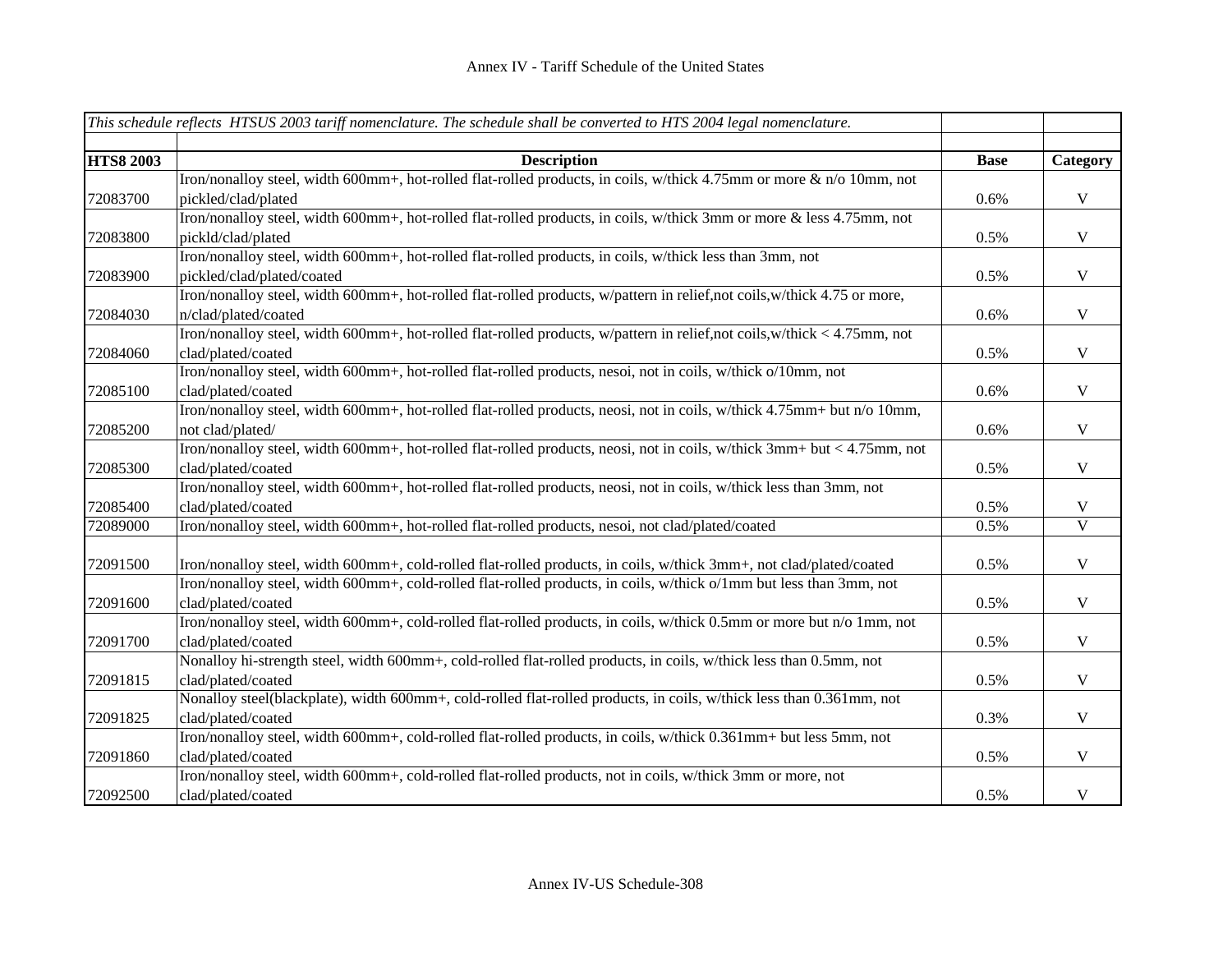|                  | This schedule reflects HTSUS 2003 tariff nomenclature. The schedule shall be converted to HTS 2004 legal nomenclature.  |             |                         |
|------------------|-------------------------------------------------------------------------------------------------------------------------|-------------|-------------------------|
| <b>HTS8 2003</b> | <b>Description</b>                                                                                                      | <b>Base</b> | Category                |
|                  | Iron/nonalloy steel, width 600mm+, cold-rolled flat-rolled products, not in coils, w/thick o/1mm but less than 3mm, not |             |                         |
| 72092600         | clad/plated/coated                                                                                                      | 0.5%        | V                       |
|                  | Iron/nonalloy steel, width 600mm+, cold-rolled flat-rolled products, not in coils, w/thick 0.5mm+ but n/o 1mm, not      |             |                         |
| 72092700         | clad/plated/coated                                                                                                      | 0.5%        | $\mathbf V$             |
|                  | Iron/nonalloy steel, width 600mm+, cold-rolled flat-rolled products, not in coils, w/thick less than 0.5mm, not         |             |                         |
| 72092800         | clad/plated/coated                                                                                                      | 0.5%        | $\mathbf V$             |
| 72099000         | Iron/nonalloy steel, width 600mm+, flat-rolled products further worked than cold-rolled, not clad/plated/coated, nesoi  | 0.5%        | V                       |
| 72101100         | Iron/nonalloy steel, width 600mm+, flat-rolled products, plated or coated with tin, w/thick. 0.5 mm or more             | 0.4%        | $\mathbf{V}$            |
| 72101200         | Iron/nonalloy steel, width 600mm+, flat-rolled products, plated or coated with tin, less than 0.5 mm thick              | 0.4%        | $\mathbf V$             |
| 72102000         | Iron/nonalloy steel, width 600mm+, flat-rolled products, plated or coated with lead, including terneplate               | 0.4%        | $\mathbf V$             |
| 72103000         | Iron/nonalloy steel, width 600mm+, flat-rolled products, electrolytically plated or coated with zinc                    | 0.6%        | $\mathbf V$             |
|                  | Iron/nonalloy steel, width 600mm+, flat-rolled products, plated or coated with zinc (other than electrolytically),      |             |                         |
| 72104100         | corrugated                                                                                                              | 0.6%        | $\mathbf V$             |
|                  | Iron/nonalloy steel, width 600mm+, flat-rolled products, plated or coated with zinc (other than electrolytically), not  |             |                         |
| 72104900         | corrugated                                                                                                              | 0.6%        | $\mathbf V$             |
|                  | Iron/nonalloy steel, width 600mm+, flat-rolled products, plated or coated with chromium oxides or with chromium and     |             |                         |
| 72105000         | chromium oxides                                                                                                         | 0.6%        | $\mathbf V$             |
| 72106100         | Iron/nonalloy steel, width 600mm+, flat-rolled products, plated or coated with aluminum-zinc alloys                     | 0.6%        | $\overline{\mathbf{V}}$ |
|                  |                                                                                                                         |             |                         |
| 72106900         | Iron/nonalloy steel, width 600mm+, flat-rolled products, plated or coated with aluminum o/than aluminum-zinc alloy      | 0.6%        | V                       |
|                  | Iron/nonalloy steel, width 600mm+, flat-rolled products, painted/varnished or coated w/plastic but not plated/coated or |             |                         |
| 72107030         | clad w/metal                                                                                                            | 0.5%        | $\mathbf V$             |
| 72107060         | Iron/nonalloy steel, width 600mm+, flat-rolled products, painted/varnished or coated w/plastic, nesoi                   | 0.6%        | $\mathbf V$             |
| 72109010         | Iron/nonalloy steel, width 600mm+, flat-rolled products, clad                                                           | 0.6%        | $\overline{\mathbf{V}}$ |
| 72109060         | Iron/nonalloy steel, width 600mm+, flat-rolled products, electrolytically coated or plated with base metal, nesoi       | 0.6%        | $\overline{\mathbf{V}}$ |
| 72109090         | Iron/nonalloy steel, width 600mm+, flat-rolled products, plated or coated, nesoi                                        | 0.6%        | $\mathbf{V}$            |
| 72111300         | Iron/nonalloy steel, width less th/600mm, hot-rolled flat-rolled universal mill plate, not clad/plated/coated           | 0.6%        | $\mathbf V$             |
|                  | Iron/nonalloy steel, width less th/600mm, hot-rolled flat-rolled products, nesoi, w/thick of 4.75mm or more, not        |             |                         |
| 72111400         | clad/plated/coated                                                                                                      | 0.6%        | V                       |
| 72111915         | Nonalloy hi-strength steel, width less th/300mm, hot-rolled flat-rolled products, not clad/plated/coated                | 0.6%        | $\overline{\mathbf{V}}$ |
|                  | Iron/nonalloy steel, neosi, width less th/300mm, hot-rolled flat-rolled products, w/thick o/1.25 mm but n/o 4.75 mm,    |             |                         |
| 72111920         | n/clad/plated/coated                                                                                                    | 0.6%        | $\mathbf V$             |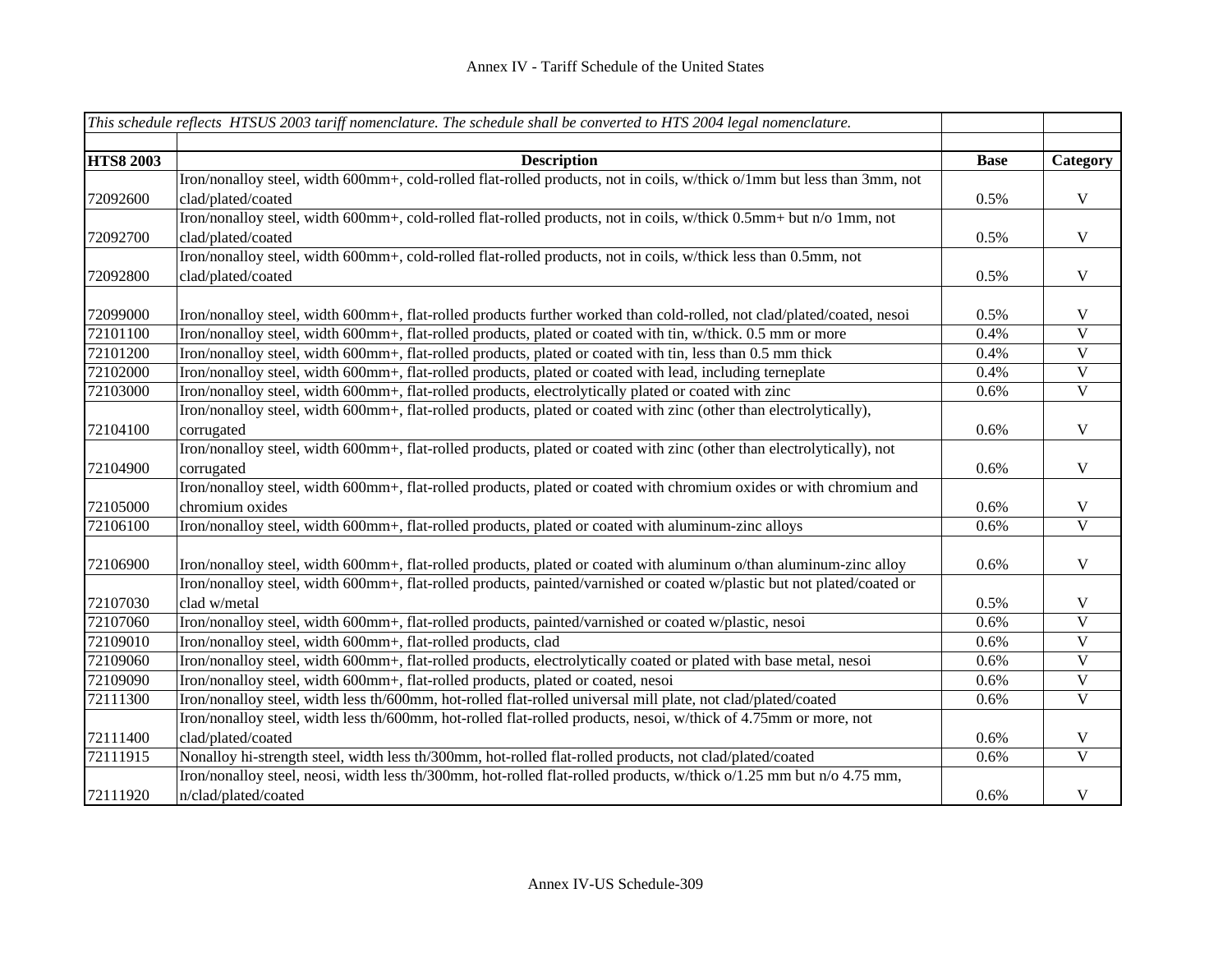|                  | This schedule reflects HTSUS 2003 tariff nomenclature. The schedule shall be converted to HTS 2004 legal nomenclature.         |             |                         |
|------------------|--------------------------------------------------------------------------------------------------------------------------------|-------------|-------------------------|
|                  |                                                                                                                                |             |                         |
| <b>HTS8 2003</b> | <b>Description</b>                                                                                                             | <b>Base</b> | Category                |
|                  | Iron/nonalloy steel, neosi, width less th/300mm, hot-rolled flat-rolled products, w/thick 1.25mm or less, not                  |             |                         |
| 72111930         | clad/plated/coated                                                                                                             | 0.3%        | $\mathbf V$             |
|                  |                                                                                                                                |             |                         |
| 72111945         | Nonalloy hi-strength steel, width 300mm+ but less th/600mm, hot-rolled flat-rolled products, not clad/plated/coated            | 0.5%        | $\mathbf{V}$            |
|                  | Iron/nonalloy steel, neosi, width 300mm+ but less th/600mm, hot-rolled flat-rolled products, pickled, not                      |             |                         |
| 72111960         | clad/plated/coated                                                                                                             | 0.5%        | $\mathbf V$             |
|                  | Iron/nonalloy steel, neosi, width 300mm+ but less th/600mm, hot-rolled flat-rolled products, not pickled, not                  |             |                         |
| 72111975         | clad/plated/coated                                                                                                             | 0.5%        | $\mathbf V$             |
|                  | Nonalloy hi-strength steel, width less th/300mm, cold-rolled flat-rolled, <0.25% carbon, w/thick o/1.25mm, not                 |             |                         |
| 72112315         | clad/plated/coated                                                                                                             | 0.3%        | $\mathbf V$             |
|                  | Iron/nonalloy steel, nesoi, width less th/300mm, cold-rolled flat-rolled, <0.25% carbon, w/thick o/1.25mm, not                 |             |                         |
| 72112320         | clad/plated/coated                                                                                                             | 0.6%        | $\mathbf V$             |
|                  | Iron/nonalloy steel, nesoi, width less th/300mm, cold-rolled flat-rolled, <0.25% carbon, w/thick o/0.25mm n/o 1.25mm,          |             |                         |
| 72112330         | not clad/plated                                                                                                                | 0.3%        | $\mathbf V$             |
|                  | Iron/nonalloy steel, nesoi, width less th/300mm, cold-rolled flat-rolled, <0.25% carbon, w/thick n/o 0.25mm, not               |             |                         |
| 72112345         | clad/plated/coated                                                                                                             | 0.2%        | $\mathbf V$             |
|                  | Iron/nonalloy steel, nesoi, width 300mm+ but less th/600mm, cold-rolled flat-rolled, <0.25% carbon, not                        |             |                         |
| 72112360         | clad/plated/coated                                                                                                             | 0.5%        | $\mathbf V$             |
|                  | Iron/nonalloy steel, width less th/300mm, cold-rolled flat-rolled, w/0.25% or more carbon, w/thick o/0.25mm, not               |             |                         |
| 72112920         | clad/plated/coated                                                                                                             | 0.3%        | $\mathbf V$             |
|                  | Iron/nonalloy steel, width less th/300mm, cold-rolled flat-rolled, w/0.25% or more carbon, w/thick 0.25mm or less, not         |             |                         |
| 72112945         | clad/plated/coated                                                                                                             | 0.2%        | $\mathbf V$             |
|                  | Iron/nonalloy steel, width 300mm+ but less th/600mm, cold-rolled flat-rolled, w/0.25% or more carbon, not                      |             |                         |
| 72112960         | clad/plated/coated                                                                                                             | 0.5%        | $\mathbf V$             |
| 72119000         | Iron/nonalloy steel, width less th/600mm, flat-rolled further worked than cold-rolled, not clad, plated or coated              | 0.5%        | $\overline{\mathbf{V}}$ |
| 72121000         | Iron/nonalloy steel, width less th/600mm, flat-rolled products, plated or coated with tin                                      | 0.4%        | $\overline{\mathbf{V}}$ |
| 72122000         | Iron/nonalloy steel, width less th/600mm, flat-rolled products, electrolytically plated or coated with zinc                    | 0.6%        | $\overline{V}$          |
|                  | Iron/nonalloy steel, width less th/300mm, flat-rolled products, plated/coated with zinc (other than electrolytically), w/thick |             |                         |
| 72123010         | o/0.25mm                                                                                                                       | 0.3%        | $\mathbf V$             |
|                  | Iron/nonalloy steel, width less th/300mm, flat-rolled products, plated/coated w/zinc (other than electrolytically), w/thick    |             |                         |
| 72123030         | 0.25mm or less                                                                                                                 | 0.2%        | $\mathbf V$             |
|                  | Iron/nonalloy steel, width 300+ but less th/600mm, flat-rolled products, plated or coated with zinc (other than                |             |                         |
| 72123050         | electrolytically)                                                                                                              | 0.6%        | $\mathbf V$             |
| 72124010         | Iron/nonalloy steel, width less th/300mm, flat-rolled products, painted, varnished or coated w/plastic                         | 0.3%        | $\overline{V}$          |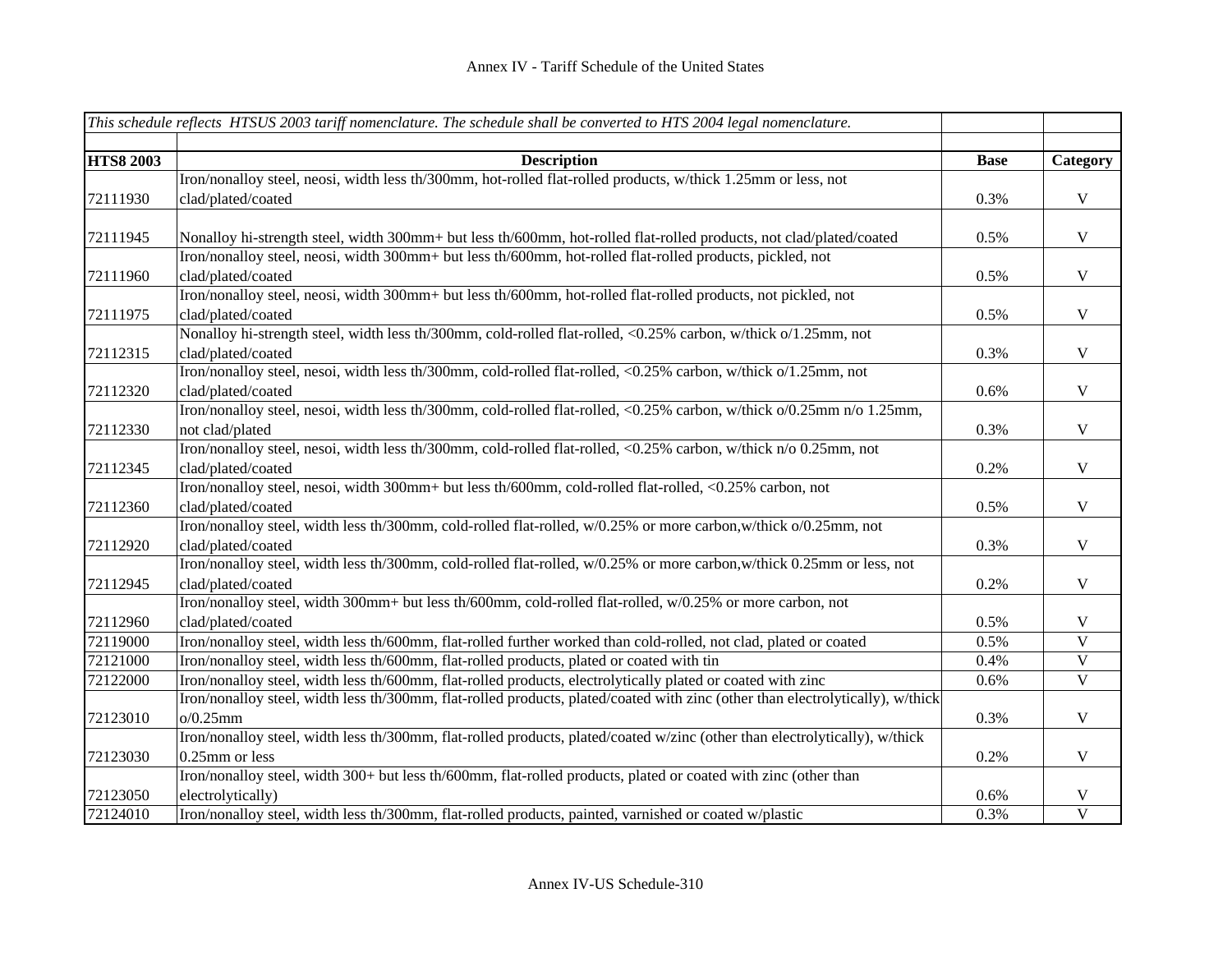|                  | This schedule reflects HTSUS 2003 tariff nomenclature. The schedule shall be converted to HTS 2004 legal nomenclature.    |             |                         |
|------------------|---------------------------------------------------------------------------------------------------------------------------|-------------|-------------------------|
|                  |                                                                                                                           |             |                         |
| <b>HTS8 2003</b> | <b>Description</b>                                                                                                        | <b>Base</b> | Category                |
| 72124050         | Iron/nonalloy steel, width 300+ but less th/600mm, flat-rolled products, painted, varnished or coated w/plastic           | 0.5%        | V                       |
| 72125000         | Iron/nonalloy steel, width less th/600mm, flat-rolled products, plated or coated nesoi                                    | 0.6%        | $\mathbf V$             |
| 72126000         | Iron/nonalloy steel, width less th/600mm, flat-rolled products, clad                                                      | 0.6%        | $\mathbf V$             |
| 72131000         | Iron/nonalloy, concrete reinforcing bars and rods in irregularly wound coils, hot-rolled                                  | 0.5%        | $\overline{V}$          |
| 72132000         | Free-cutting steel, bars and rods in irregularly wound coils, hot-rolled                                                  | 0.2%        | $\overline{V}$          |
|                  | Iron/nonalloy steel, nesoi, hot-rolled bars & rods in irregularly wound coils, w/cir. x-sect. diam. <14mm,                |             |                         |
| 72139130         | n/tempered/treated/partly mfd                                                                                             | 0.2%        | $\mathbf V$             |
|                  | Iron/nonalloy steel, nesoi, hot-rolled bars & rods in irregularly wound coils, w/cir. x-sect. diam. <14mm, w/0.6%+ of     |             |                         |
| 72139145         | carbon, nesoi                                                                                                             | 0.2%        | $\mathbf V$             |
|                  | Iron/nonalloy steel, nesoi, hot-rolled bars & rods in irregularly wound coils, w/cir. x-sect. diam. <14mm, w/less th/0.6% |             |                         |
| 72139160         | carbon, nesoi                                                                                                             | 0.2%        | $\mathbf V$             |
|                  | Iron/nonalloy steel, nesoi, hot-rolled bars & rods, w/cir. x-sect. diam 14+mm or non-circ. x-sect., in irregularly wound  |             |                         |
| 72139900         | coils, nesoi                                                                                                              | 0.2%        | $\mathbf V$             |
| 72141000         | Iron/nonalloy steel, forged bars and rods, not in coils                                                                   | 0.5%        | $\mathbf{V}$            |
|                  | Iron/nonalloy steel, concrete reinforcing bars and rods, not further worked than hot-rolled, hot-drawn or hot-extruded,   |             |                         |
| 72142000         | n/coils                                                                                                                   | 0.5%        | V                       |
| 72143000         | Free-cutting steel, bars and rods, not further worked than hot-rolled, hot-drawn or hot-extruded, n/coils, nesoi          | 0.5%        | $\mathbf V$             |
|                  | Iron/nonalloy steel, bars and rods, not further worked than hot-rolled, hot-drawn or hot-extruded, w/rectangular (o/than  |             |                         |
| 72149100         | square) X-section                                                                                                         | 0.5%        | $\mathbf V$             |
|                  | Iron/nonalloy steel, bars and rods, not further worked than hot-rolled, hot-drawn or hot-extruded, w/non-rectangular X-   |             |                         |
| 72149900         | sect, not in coils                                                                                                        | 0.5%        | $\mathbf V$             |
| 72151000         | Free-cutting steel, bars and rods, not further worked than cold-formed or cold-finished, not in coils                     | 0.8%        | $\overline{\mathbf{V}}$ |
| 72155000         | Iron/nonalloy steel nesoi, bars and rods, not further wkd. than cold-formed or cold-finished, not in coils                | 0.8%        | $\mathbf V$             |
| 72159010         | Iron/nonalloy steel, bars and rods, not cold-formed, plated or coated with metal                                          | 0.3%        | $\mathbf V$             |
| 72159030         | Iron/nonalloy steel, bars and rods, cold-formed, plated or coated with metal                                              | 0.8%        | $\overline{\mathbf{V}}$ |
| 72159050         | Iron/nonalloy steel, bars and rods, further worked than cold-formed or cold-finished, nesoi                               | 0.8%        | $\mathbf V$             |
|                  |                                                                                                                           |             |                         |
| 72161000         | Iron/nonalloy steel, U,I or H-sections, not further worked than hot-rolled, hot-drawn or extruded, w/height under 80 mm   | 0.1%        | $\mathbf V$             |
| 72162100         | Iron/nonalloy steel, L-sections, not further worked than hot-rolled, hot-drawn or extruded, w/height under 80 mm          | $0.1\%$     | $\overline{\mathbf{V}}$ |
|                  |                                                                                                                           |             |                         |
| 72162200         | Iron/nonalloy steel, T-sections, not further worked than hot-rolled, hot-drawn or extruded, w/height under 80 mm          | 0.1%        | $\mathbf V$             |
| 72163100         | Iron/nonalloy steel, U-sections, not further worked than hot-rolled, hot-drawn or extruded, w/height of 80 mm or more     | 0.1%        | $\mathbf V$             |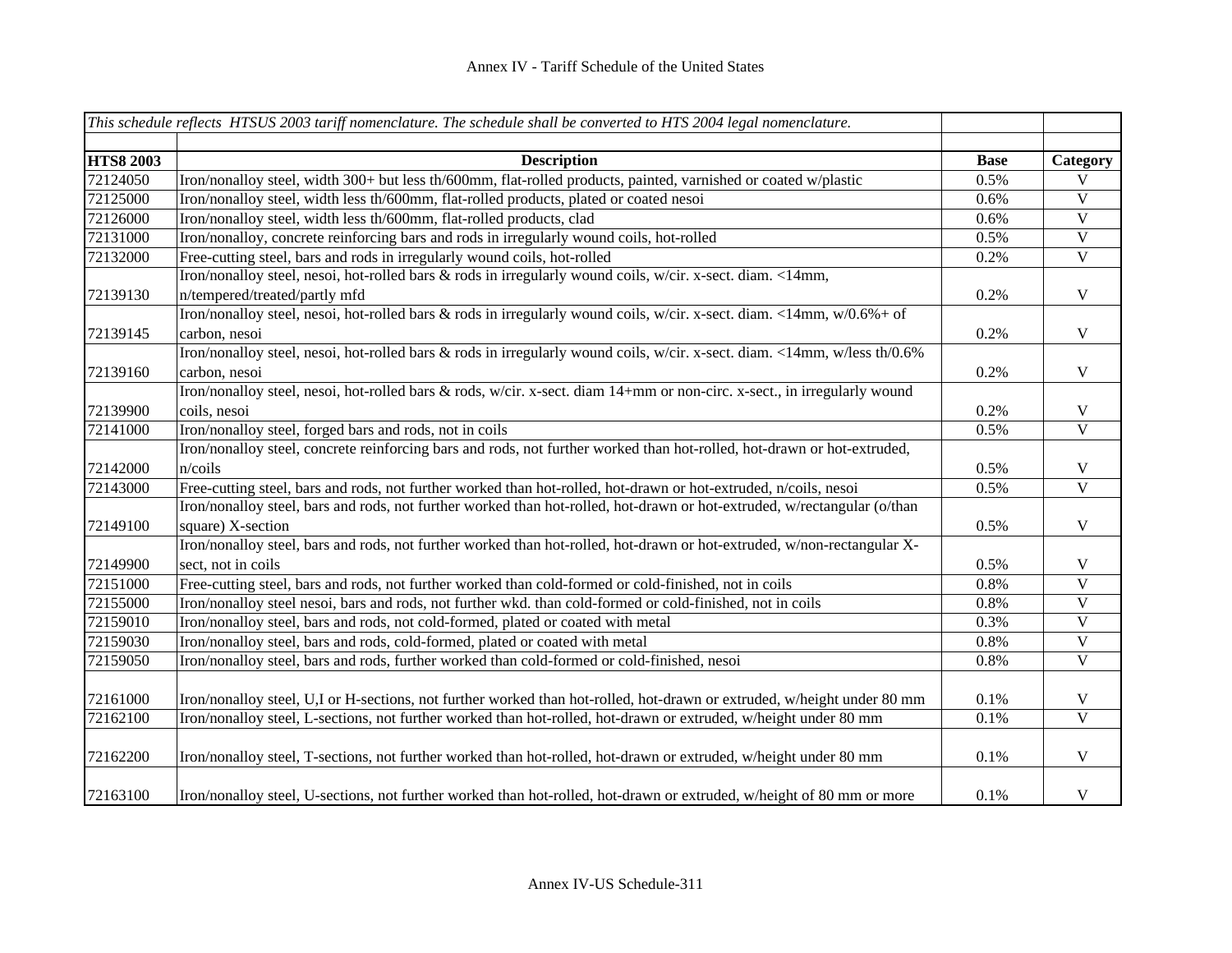|                  | This schedule reflects HTSUS 2003 tariff nomenclature. The schedule shall be converted to HTS 2004 legal nomenclature.       |             |                         |
|------------------|------------------------------------------------------------------------------------------------------------------------------|-------------|-------------------------|
|                  |                                                                                                                              |             |                         |
| <b>HTS8 2003</b> | <b>Description</b>                                                                                                           | <b>Base</b> | Category                |
|                  | Iron/nonalloy steel, I-sections (standard beams), not further worked than hot-rolled, hot-drawn or extruded, w/height 80     |             |                         |
| 72163200         | mm or more                                                                                                                   | 0.1%        | $\mathbf V$             |
|                  |                                                                                                                              |             |                         |
| 72163300         | Iron/nonalloy steel, H-sections, not further worked than hot-rolled, hot-drawn or extruded, w/height 80 mm or more           | 0.1%        | $\mathbf V$             |
|                  |                                                                                                                              |             |                         |
| 72164000         | Iron/nonalloy steel, L or T-sections, not further worked than hot-rolled, hot-drawn or extruded, w/height 80 mm or more      | 0.1%        | $\mathbf V$             |
| 72165000         | Iron/nonalloy steel, angles, shapes & sections nesoi, not further worked than hot-rolled, hot-drawn or extruded              | 0.1%        | $\overline{\mathbf{V}}$ |
|                  | Iron/nonalloy steel, angles, shapes & sections nesoi, not further worked than cold-formed or cold-finished, from flat-rolled |             |                         |
| 72166100         | products                                                                                                                     | 0.5%        | $\mathbf V$             |
|                  | Iron/nonalloy steel, angles, shapes & sections nesoi, not further worked than cold-formed or cold-finished, not from flat-   |             |                         |
| 72166900         | rolled products                                                                                                              | 0.5%        | $\mathbf V$             |
|                  | Iron/nonalloy steel, angle, shapes & sections nesoi,cold-formed/cold-finished from flat-rolled prod. & furth wkd th/cold-    |             |                         |
| 72169100         | formed/cold-finish                                                                                                           | 0.4%        | $\mathbf V$             |
|                  | Iron/nonalloy steel, angles, shapes & sections nesoi, further wkd. than cold-formed or cold-finished and not from flat-      |             |                         |
| 72169900         | rolled products                                                                                                              | 0.4%        | $\mathbf{V}$            |
| 72171010         | Iron/nonalloy steel, flat wire, <0.25% carbon, not plated or coated, w/thick n/o 0.25 mm                                     | 0.4%        | $\mathbf{V}$            |
| 72171020         | Iron/nonalloy steel, flat wire, <0.25% carbon, not plated or coated, w/thick o/0.25mm but n/o 1.25 mm                        | 0.3%        | $\mathbf V$             |
| 72171030         | Iron/nonalloy steel, flat wire, <0.25% carbon, not plated or coated, w/thick o/1.25 mm                                       | 0.5%        | $\mathbf V$             |
| 72171040         | Iron/nonalloy steel, round wire, <0.25% carbon, not plated or coated, w/diameter less than 1.5 mm                            | 0.5%        | $\mathbf V$             |
| 72171050         | Iron/nonalloy steel, round wire, <0.25% carbon, not plated or coated, w/diameter of 1.5 mm or more                           | 0.2%        | $\mathbf V$             |
| 72171060         | Iron/nonalloy steel, wire (other than flat or round), <0.25% carbon, not plated or coated                                    | 0.6%        | $\mathbf V$             |
| 72171070         | Iron/nonalloy steel, flat wire, w/0.25% or more carbon, not plated or coated                                                 | 0.3%        | $\mathbf V$             |
| 72171080         | Iron/nonalloy steel, round wire, w/0.25% or more carbon, not plated or coated                                                | 0.5%        | $\mathbf V$             |
| 72171090         | Iron/nonalloy steel, wire (other than flat or round), w/0.25% or more of carbon, not plated or coated                        | 0.6%        | $\mathbf V$             |
| 72172015         | Iron/nonalloy steel, flat wire, plated or coated with zinc                                                                   | 0.5%        | $\mathbf V$             |
| 72172030         | Iron/nonalloy steel, round wire, <0.25% carbon, plated or coated with zinc, w/diameter of 1.5 mm or more                     | 0.2%        | $\mathbf V$             |
| 72172045         | Iron/nonalloy steel, round wire, w/0.25% or more carbon and/or <1.5mm diam, plated or coated with zinc                       | 0.5%        | $\mathbf V$             |
| 72172060         | Iron/nonalloy steel, wire (other than flat or round), <0.25% carbon, plated or coated with zinc                              | 0.6%        | $\mathbf V$             |
| 72172075         | Iron/nonalloy steel, wire (other than flat or round), w/0.25% or more of carbon, plated or coated with zinc                  | 0.5%        | $\overline{\mathbf{V}}$ |
| 72173015         | Iron/nonalloy steel, flat wire, plated or coated with base metal other than zinc                                             | 0.5%        | $\overline{\mathbf{V}}$ |
|                  | Iron/nonalloy steel, round wire, <0.25% carbon, plated or coated with base metal other than zinc, w/diam. of 1.5 mm or       |             |                         |
| 72173030         | more                                                                                                                         | 0.2%        | $\mathbf V$             |
|                  | Iron/nonalloy steel, round wire, w/0.25% or more carbon and/or <1.5mm diam, plated or coated with base metal other           |             |                         |
| 72173045         | than zinc                                                                                                                    | 0.5%        | $\mathbf V$             |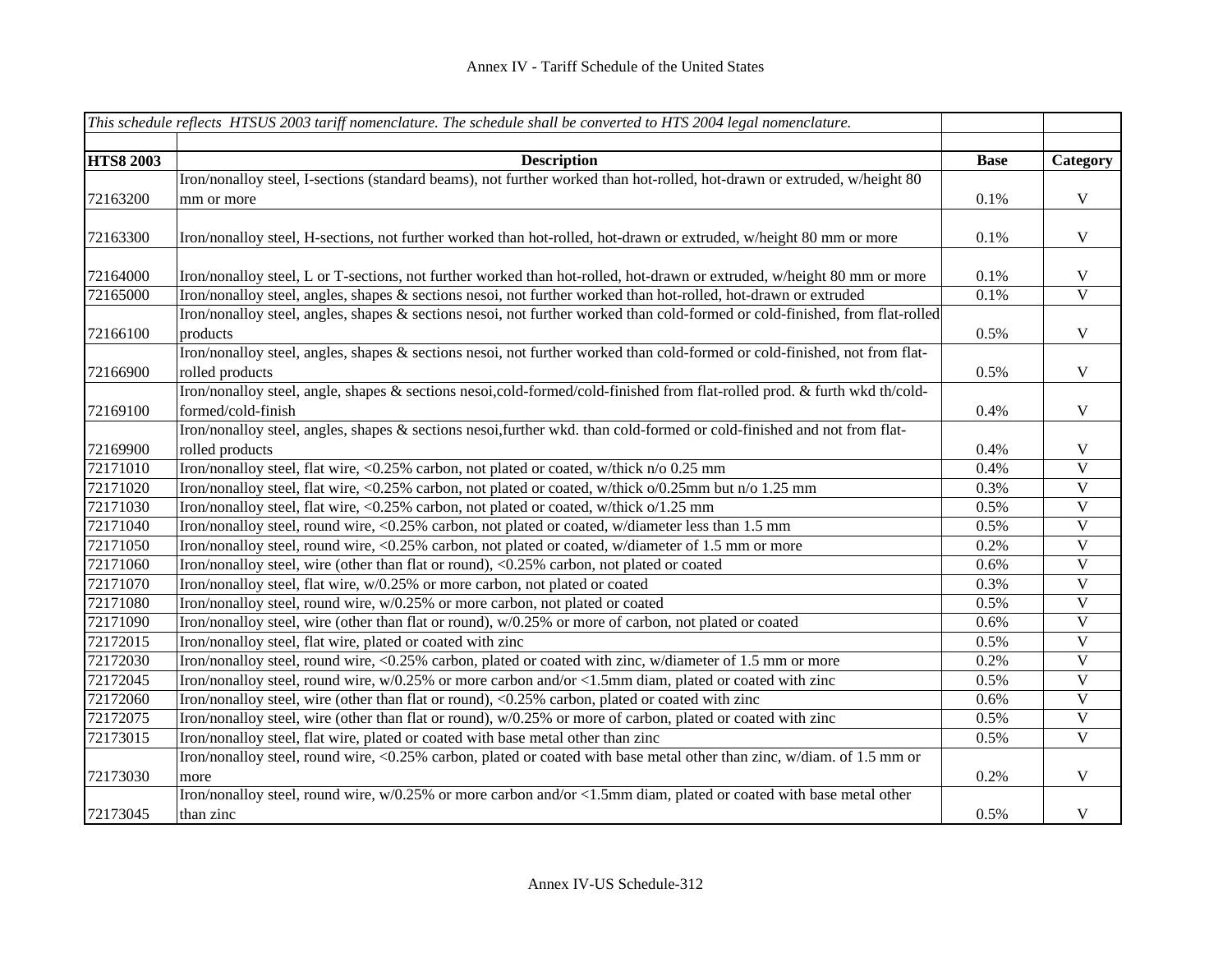|                  | This schedule reflects HTSUS 2003 tariff nomenclature. The schedule shall be converted to HTS 2004 legal nomenclature.    |             |                           |
|------------------|---------------------------------------------------------------------------------------------------------------------------|-------------|---------------------------|
|                  |                                                                                                                           |             |                           |
| <b>HTS8 2003</b> | <b>Description</b>                                                                                                        | <b>Base</b> | Category                  |
| 72173060         | Iron/nonalloy steel, wire (other than flat or round), <0.25% carbon, plated or coated with base metal other than zinc     | 0.6%        | $\mathbf V$               |
|                  | Iron/nonalloy steel, wire (other than flat or round), w/0.25% or more of carbon, plated or coated with base metal other   |             |                           |
| 72173075         | than zinc                                                                                                                 | 0.5%        | $\mathbf V$               |
| 72179010         | Iron/nonalloy steel, wire, coated with plastics                                                                           | 0.1%        | $\overline{\mathbf{V}}$   |
| 72179050         | Iron/nonalloy steel, wire, plated or coated with materials other than base metals or plastics                             | 0.5%        | $\overline{\mathbf{V}}$   |
| 72181000         | Stainless steel, ingots and other primary forms                                                                           | 0.5%        | $\overline{V}$            |
| 72189100         | Stainless steel, semifinished products of rectangular (other than square) cross-section                                   | 0.5%        | $\overline{V}$            |
| 72189900         | Stainless steel, semifinished products, other than of rectangular (other than square) cross-section                       | 0.5%        | $\mathbf V$               |
| 72191100         | Stainless steel, width 600mm+, hot-rolled flat-rolled products, in coils, w/thickness o/10 mm                             | 1%          | $\mathbf V$               |
| 72191200         | Stainless steel, width 600mm+, hot-rolled flat-rolled products, in coils, w/thick. 4.75 mm or more but n/o 10 mm          | 1%          | $\mathbf V$               |
|                  |                                                                                                                           |             |                           |
| 72191300         | Stainless steel, width 600mm+, hot-rolled flat-rolled products, in coils, w/thick. 3 mm or more but less than 4.75 mm     | 1%          | $\mathbf V$               |
| 72191400         | Stainless steel, width 600mm+, hot-rolled flat-rolled products, in coils, w/thickness less than 3 mm                      | 1%          | $\mathbf V$               |
| 72192100         | Stainless steel, width 600mm+, hot-rolled flat-rolled products, not in coils, w/thickness o/10 mm                         | 1%          | $\overline{\mathbf{V}}$   |
|                  |                                                                                                                           |             |                           |
| 72192200         | Stainless steel, width 600mm+, hot-rolled flat-rolled products, not in coils, w/thick. 4.75 mm or more but n/o 10 mm      | 1%          | $\mathbf V$               |
|                  |                                                                                                                           |             |                           |
| 72192300         | Stainless steel, width 600mm+, hot-rolled flat-rolled products, not in coils, w/thick. 3 mm or more but less than 4.75 mm | 1%          | $\ensuremath{\mathsf{V}}$ |
| 72192400         | Stainless steel, width 600mm+, hot-rolled flat-rolled products, not in coils, w/thickness less than 3 mm                  | 1%          | $\mathbf V$               |
| 72193100         | Stainless steel, width 600mm+, cold-rolled flat-rolled products, w/thickness of 4.75 mm or more                           | 1%          | $\mathbf V$               |
| 72193200         | Stainless steel, width 600mm+, cold-rolled flat-rolled products, w/thickness of 3 mm or more but less than 4.75 mm        | 1%          | V                         |
| 72193300         | Stainless steel, width 600mm+, cold-rolled flat-rolled products, w/thickness o/1 mm but less than 3 mm                    | 1%          | $\mathbf V$               |
| 72193400         | Stainless steel, width 600mm+, cold-rolled flat-rolled products, w/thickness of 0.5 mm or more but n/o 1 mm               | 1%          | $\overline{V}$            |
| 72193500         | Stainless steel, width 600mm+, cold-rolled flat-rolled products, w/thickness of less than 0.5 mm                          | 1%          | $\overline{V}$            |
| 72199000         | Stainless steel, width 600mm+, flat-rolled products, nesoi, further worked than cold-rolled                               | 0.6%        | $\overline{\mathbf{V}}$   |
| 72201100         | Stainless steel, width less th/600mm, hot-rolled flat-rolled products, w/thickness of 4.75 mm or more                     | 1.1%        | $\overline{\mathbf{V}}$   |
| 72201210         | Stainless steel, width 300m+ but less th/600mm, hot-rolled flat-rolled products, w/thickness of less than 4.75 mm         | 1%          | $\overline{\mathbf{V}}$   |
| 72201250         | Stainless steel, width less th/300mm, hot-rolled flat-rolled products, w/thickness of less than 4.75 mm                   | 1.2%        | $\overline{\mathbf{V}}$   |
| 72202010         | Stainless steel, width 300+ but less th/600mm, cold-rolled flat-rolled products                                           | 1%          | $\overline{\mathbf{V}}$   |
| 72202060         | Stainless steel, width less th/300mm, cold-rolled flat-rolled products, w/thickness o/1.25 mm                             | 1.2%        | $\mathbf V$               |
| 72202070         | Stainless steel, width less th/300mm, cold-rolled flat-rolled products, w/ thickness of 0.25 mm but n/o 1.25 mm           | 1.1%        | $\mathbf V$               |
| 72202080         | Stainless razor blade steel, width less th/300mm, cold-rolled flat-rolled, w/thickness n/o 0.25 mm                        | 0.5%        | $\overline{\mathbf{V}}$   |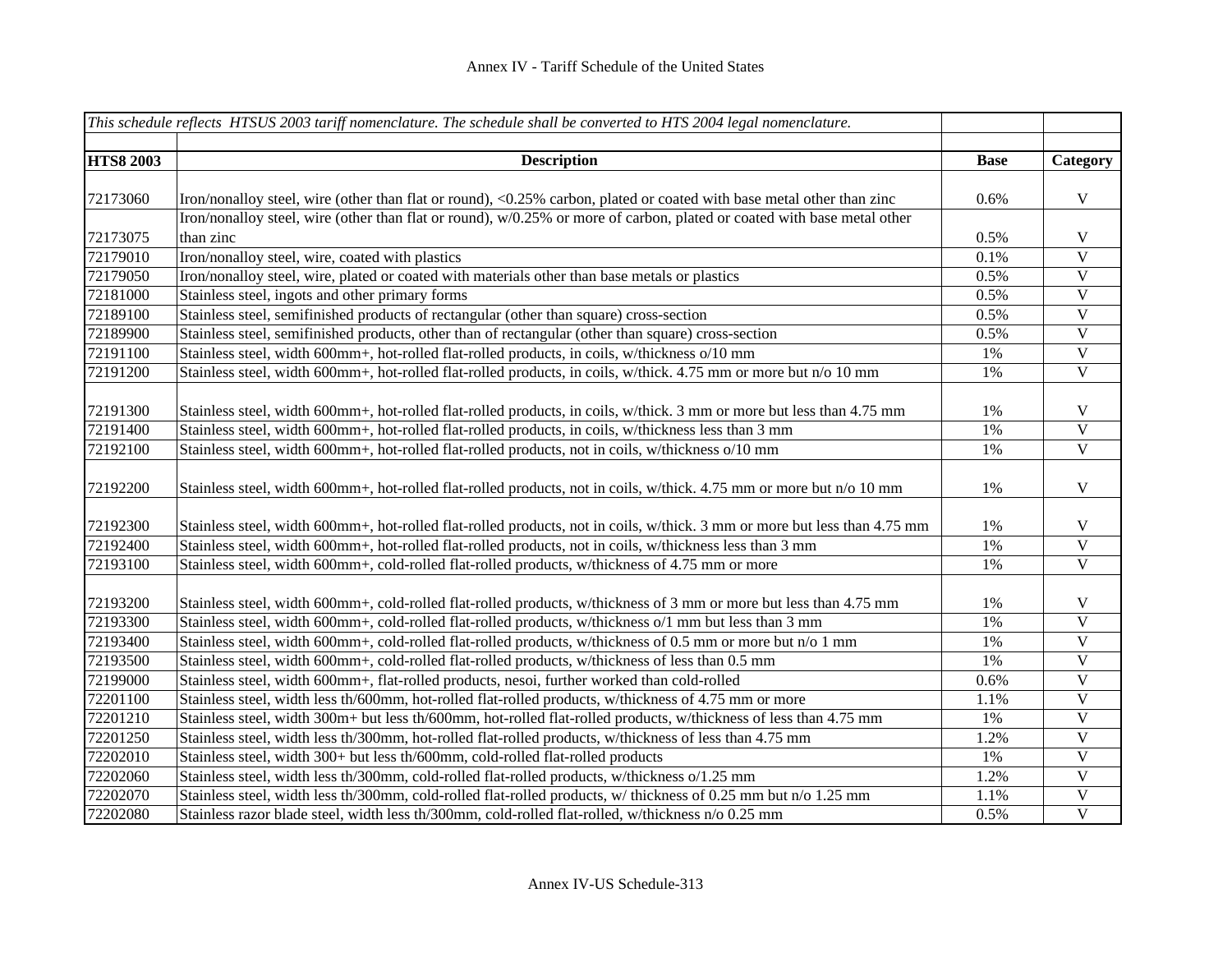|                  | This schedule reflects HTSUS 2003 tariff nomenclature. The schedule shall be converted to HTS 2004 legal nomenclature.            |             |                         |
|------------------|-----------------------------------------------------------------------------------------------------------------------------------|-------------|-------------------------|
|                  |                                                                                                                                   |             |                         |
| <b>HTS8 2003</b> | <b>Description</b>                                                                                                                | <b>Base</b> | Category                |
|                  |                                                                                                                                   |             |                         |
| 72202090         | Stainless steel (o/than razor blade steel), width less th/300mm, cold-rolled flat-rolled products, w/thickness n/o 0.25 mm        | 0.8%        | $\mathbf V$             |
| 72209000         | Stainless steel, width less th/600mm, flat-rolled products further worked than cold-rolled                                        | 0.6%        | $\mathbf V$             |
| 72210000         | Stainless steel, bars and rods in irregularly wound coils, hot-rolled                                                             | 0.5%        | $\mathbf V$             |
| 72221100         | Stainless steel, bars and rods, hot-rolled, hot-drawn or extruded, of circular cross-section                                      | 1.1%        | $\overline{\mathbf{V}}$ |
| 72221900         | Stainless steel, bars and rods, hot-rolled, hot-drawn or extruded, other than of circular cross-section                           | 1.1%        | $\overline{\mathbf{V}}$ |
| 72222000         | Stainless steel, bars and rods, not further worked than cold-formed or cold-finished, nesoi                                       | 1.1%        | $\mathbf V$             |
| 72223000         | Stainless steel, bars and rods, further worked than cold-formed or cold-finished, nesoi                                           | 1.1%        | $\mathbf V$             |
| 72224030         | Stainless steel, angles, shapes & sections, hot-rolled, not drilled/punched or otherwise advanced                                 | 0.2%        | $\mathbf V$             |
| 72224060         | Stainless steel, angles, shapes & sections, other than hot-rolled and not drilled/punched or otherwise advanced                   | 0.5%        | $\mathbf V$             |
| 72230010         | Stainless steel, round wire                                                                                                       | 0.9%        | $\mathbf V$             |
| 72230050         | Stainless steel, flat wire                                                                                                        | 0.3%        | $\mathbf V$             |
| 72230090         | Stainless steel, wire (other than round or flat wire)                                                                             | 0.6%        | V                       |
| 72241000         | Alloy (o/than stainless) steel, ingots and other primary forms                                                                    | 0.5%        | $\mathbf V$             |
| 72249000         | Alloy (o/than stainless) steel, semifinished products                                                                             | 0.5%        | $\mathbf V$             |
| 72251100         | Alloy silicon electrical steel (grain-oriented), width 600mm+, flat-rolled products                                               | 0.6%        | $\mathbf V$             |
| 72251900         | Alloy silicon electrical steel (other than grain-oriented), width 600mm+, flat-rolled products                                    | 0.6%        | $\mathbf V$             |
| 72252000         | Alloy high-speed steel, width 600mm+, flat-rolled products                                                                        | 1%          | $\mathbf V$             |
|                  |                                                                                                                                   |             |                         |
| 72253010         | Alloy tool steel (o/than hi-speed), width 600m+, hot-rolled flat-rolled products, in coils, w/thick. of 4.75 mm or more           | 1%          | V                       |
|                  | Alloy (o/th stainless, silicon elect., hi-speed, or tool) steel, width 600mm+, hot-rolled flat-rolled products, in coils, w/thick |             |                         |
| 72253030         | $4.75$ mm+                                                                                                                        | 0.4%        | $\mathbf V$             |
|                  |                                                                                                                                   |             |                         |
| 72253050         | Alloy tool steel (o/than hi-speed), width 600m+, hot-rolled flat-rolled products, in coils, w/thick. of less than 4.75 mm         | $1\%$       | $\mathbf V$             |
|                  | Alloy (o/th stainless, silicon elect., hi-speed, or tool) steel, width 600mm+, hot-rolled flat-rolled prod., in coils, w/thick    |             |                         |
| 72253070         | less 4.75mm                                                                                                                       | 1%          | $\mathbf V$             |
|                  |                                                                                                                                   |             |                         |
| 72254010         | Alloy tool steel (o/than hi-speed), width 600m+, hot-rolled flat-rolled products, n/coils, w/thick. of 4.75 mm or more            | 1%          | $\mathbf V$             |
|                  | Alloy (o/th stainless, silicon elect., hi-speed, or tool) steel, width 600mm+, hot-rolled flat-rolled products, n/coils, w/thick  |             |                         |
| 72254030         | $4.75$ mm+                                                                                                                        | 0.4%        | $\mathbf V$             |
|                  |                                                                                                                                   |             |                         |
| 72254050         | Alloy tool steel (o/than hi-speed), width 600m+, hot-rolled flat-rolled products, n/coils, w/thick. of less than 4.75 mm          | 1%          | V                       |
|                  | Alloy (o/th stainless, silicon elect., hi-speed, or tool) steel, width 600mm+, hot-rolled flat-rolled prod., n/coils, w/thick     |             |                         |
| 72254070         | less 4.75mm                                                                                                                       | 1%          | V                       |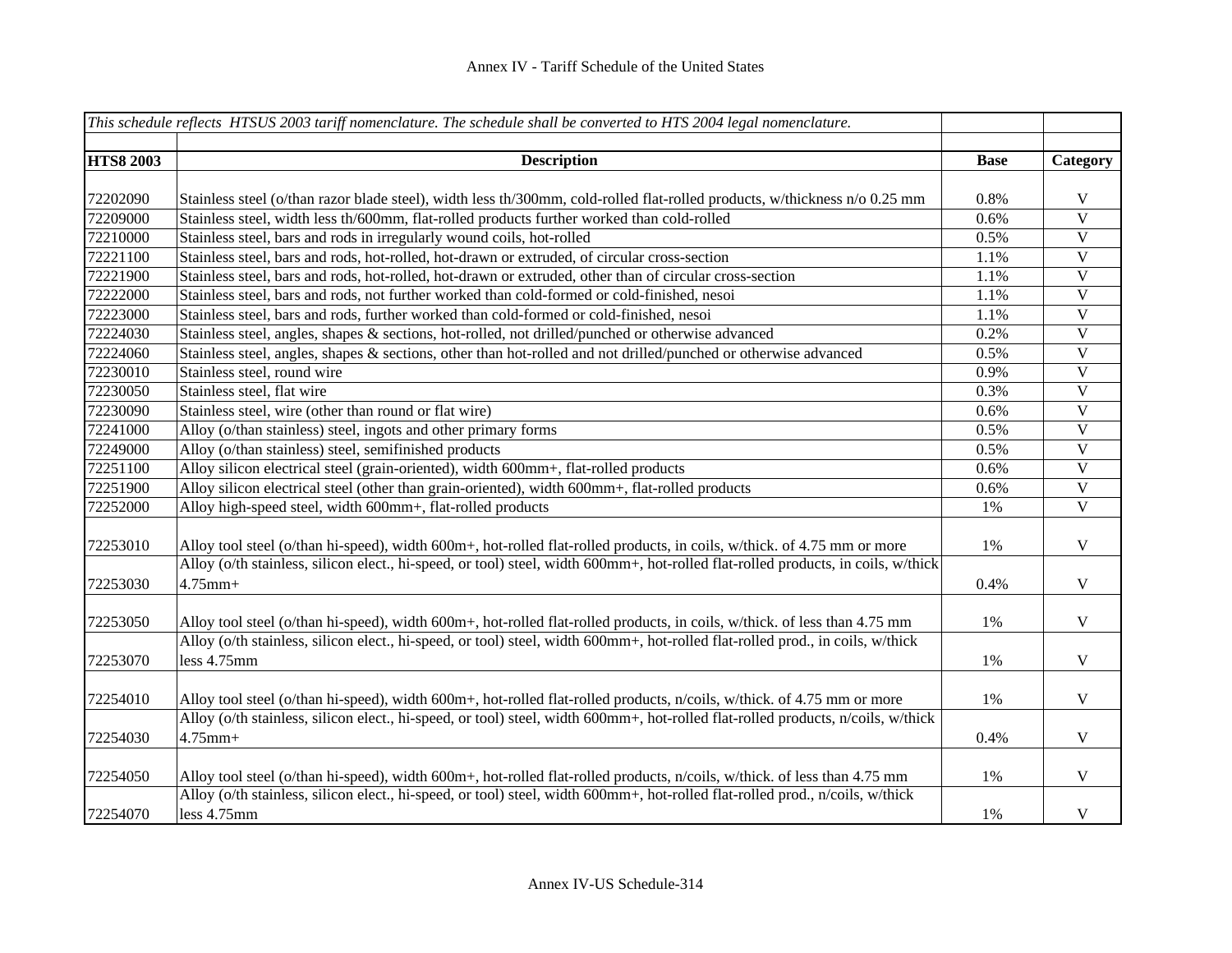|                  | This schedule reflects HTSUS 2003 tariff nomenclature. The schedule shall be converted to HTS 2004 legal nomenclature.        |             |                         |
|------------------|-------------------------------------------------------------------------------------------------------------------------------|-------------|-------------------------|
| <b>HTS8 2003</b> | <b>Description</b>                                                                                                            | <b>Base</b> | Category                |
| 72255010         | Alloy tool steel (o/th hi-speed), width 600mm+, cold-rolled flat-rolled products                                              | 1%          | V                       |
| 72255060         | Alloy steel (o/ than tool), width 600mm+, cold-rolled flat-rolled products, w/thickness 4.75 mm or more                       | 0.6%        | $\mathbf V$             |
| 72255070         | Alloy heat-resisting steel, width 600mm+, cold-rolled flat-rolled products, w/thickness less than 4.75 mm                     | 0.4%        | $\mathbf V$             |
| 72255080         | Alloy steel (o/th heat-resisting), width 600mm+, cold-rolled flat-rolled products, w/thickness less than 4.75 mm              | 0.4%        | $\mathbf V$             |
|                  | Alloy steel, width 600mm+, flat-rolled products further worked than cold-rolled, electrolytically plated or coated with       |             |                         |
| 72259100         | zinc                                                                                                                          | 0.6%        | $\mathbf V$             |
|                  | Alloy steel, width 600mm+, flat-rolled products further worked than cold-rolled, plated or coated with zinc (o/than           |             |                         |
| 72259200         | electrolytically)                                                                                                             | 0.6%        | V                       |
| 72259900         | Alloy steel, width 600mm+, flat-rolled products further worked than cold-rolled, nesoi                                        | 0.6%        | $\mathbf V$             |
| 72261110         | Alloy silicon electrical steel (grain-oriented), width 300mm+ but less th/600mm, flat-rolled products                         | 0.6%        | $\mathbf{V}$            |
| 72261190         | Alloy silicon electrical steel (grain-oriented), width less th/300mm, flat-rolled products                                    | 0.7%        | $\mathbf{V}$            |
| 72261910         | Alloy silicon electrical steel (o/than grain-oriented), width 300mm+ but less th/600mm, flat-rolled products                  | 0.6%        | $\mathbf V$             |
| 72261990         | Alloy silicon electrical steel (o/than grain-oriented), width less th/300mm, flat-rolled products                             | 0.7%        | $\mathbf V$             |
| 72262000         | Alloy high-speed steel, width less th/600mm, flat-rolled products of high-speed steel                                         | 1.2%        | $\mathbf{V}$            |
| 72269105         | Alloy chipper knife tool steel (o/than hi-speed), width less th/600mm, hot-rolled flat-rolled products                        | Free        | L                       |
| 72269115         | Alloy tool steel (o/than hi-speed/chipper knife), width 300mm+ but less th/600mm, hot-rolled flat-rolled products             | 1%          | $\mathbf{V}$            |
| 72269125         | Alloy tool steel (o/than hi-speed/chipper knife), width less th/300mm, hot-rolled flat-rolled products                        | 1.2%        | $\mathbf{V}$            |
|                  | Alloy steel (o/than silicon elect./tool), width less th/600mm, hot-rolled flat-rolled products, w/thickness of 4.75 mm or     |             |                         |
| 72269150         | more                                                                                                                          | 0.4%        | $\mathbf V$             |
|                  | Alloy steel (o/than silicon elect./tool), width 300mm+ but less th/600mm, hot-rolled flat-rolled products, w/thickness less   |             |                         |
| 72269170         | than 4.75 mm                                                                                                                  | $1\%$       | $\mathbf V$             |
| 72269180         | Alloy steel (o/than silicon elect./tool), width less th/300mm, hot-rolled flat-rolled products, w/thickness less than 4.75 mm | 0.6%        | V                       |
| 72269210         | Alloy tool steel (o/than hi-speed), width 300mm+ but less th/600mm, cold-rolled flat-rolled products                          | $1\%$       | $\mathbf{V}$            |
| 72269230         | Alloy tool steel (o/than hi-speed), width less th/300mm, cold-rolled flat-rolled products                                     | 1.1%        | $\overline{\mathbf{V}}$ |
| 72269250         | Alloy steel (o/than tool), width 300mm+ but less th/600mm, cold-rolled flat-rolled products                                   | 0.4%        | $\mathbf V$             |
| 72269270         | Alloy steel (o/than tool), width less th/300mm, cold-rolled flat-rolled products, w/thickness n/o 0.25 mm                     | 0.5%        | $\mathbf V$             |
| 72269280         | Alloy steel (o/than tool), width less th/300mm, cold-rolled flat-rolled products, w/thickness o/0.25 mm                       | 0.6%        | $\mathbf{V}$            |
|                  | Alloy steel, width less th/600mm, flat-rolled products further worked than cold-rolled, electrolytically plated or coated     |             |                         |
| 72269300         | with zinc                                                                                                                     | 0.6%        | V                       |
|                  | Alloy steel, width less th/600mm, flat-rolled products further wrkd than cold-rolled, plated or coated with zinc o/than       |             |                         |
| 72269400         | electrolytically                                                                                                              | 0.6%        | $\mathbf V$             |
| 72269900         | Alloy steel (n/plated or coated w/zinc), width less than 600mm, flat-rolled products further worked than cold-rolled, nesoi   | 0.6%        | $\mathbf V$             |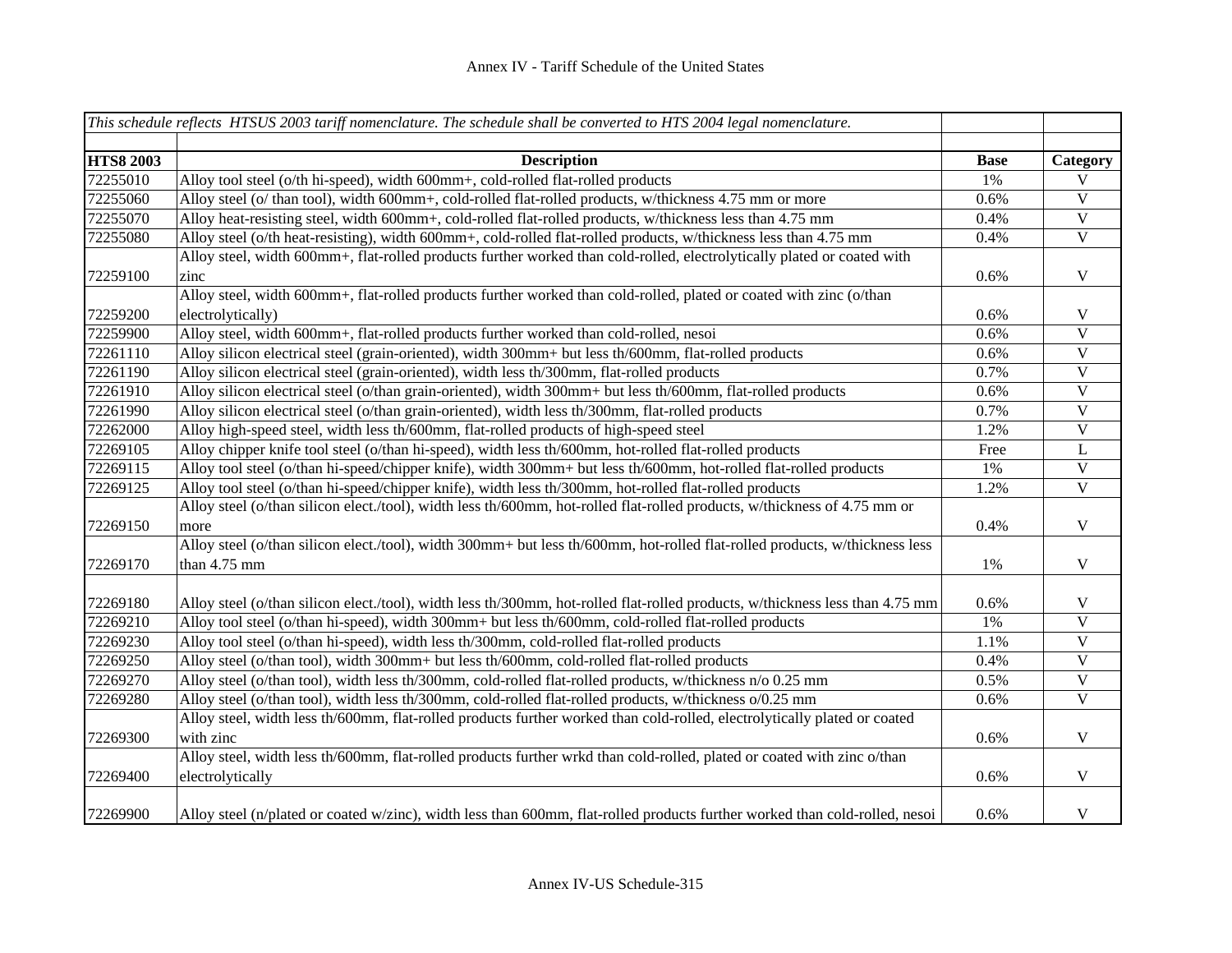|                  | This schedule reflects HTSUS 2003 tariff nomenclature. The schedule shall be converted to HTS 2004 legal nomenclature.     |             |                           |
|------------------|----------------------------------------------------------------------------------------------------------------------------|-------------|---------------------------|
|                  |                                                                                                                            |             |                           |
| <b>HTS8 2003</b> | <b>Description</b>                                                                                                         | <b>Base</b> | Category                  |
| 72271000         | Alloy high-speed steel, bars and rods in irregularly wound coils, hmot-rolled                                              | 0.5%        | $\overline{V}$            |
| 72272000         | Alloy silico-manganese steel, bars and rods in irregularly wound coils, hot-rolled                                         | 0.4%        | $\overline{\mathbf{V}}$   |
|                  | Alloy tool steel (o/than hi-speed), bars & rods in irregular wound coils, hot-rolled, n/tempered, treated or partly        |             |                           |
| 72279010         | manufactured                                                                                                               | 0.2%        | V                         |
| 72279020         | Alloy tool steel (o/than hi-speed), bars and rods in irregularly wound coils, hot-rolled, nesoi                            | 0.4%        | $\mathbf V$               |
| 72279060         | Alloy steel (o/than hi-speed/silico-mang./tool) steel, bars and rods in irregularly wound coils, hot-rolled                | 0.4%        | $\overline{\mathbf{V}}$   |
| 72281000         | Alloy high-speed steel, bars and rods, o/than hot-rolled and in irregularly wound coils                                    | 1.2%        | $\overline{\mathbf{V}}$   |
| 72282010         | Alloy silico-manganese steel, bars and rods, not cold-formed, o/than hot-rolled and in irregularly wound coils             | 0.6%        | $\overline{\mathbf{V}}$   |
| 72282050         | Alloy silico-manganese steel, bars and rods, cold formed, o/than hot-rolled and in irregularly wound coils                 | 0.8%        | $\mathbf V$               |
| 72283020         | Alloy ball-bearing tool steel, bars and rods, not further worked than hot-rolled, hot-drawn or extruded                    | 0.6%        | $\mathbf V$               |
|                  |                                                                                                                            |             |                           |
| 72283040         | Alloy chipper knife tool steel, bars and rods, not cold-formed & not further worked than hot-rolled, hot-drawn or extruded | Free        | L                         |
|                  | Alloy tool steel (o/than ball-bearing/chipper knife), bars and rods, not further worked than hot-rolled, hot-drawn or      |             |                           |
| 72283060         | extruded                                                                                                                   | 1.1%        | $\mathbf V$               |
|                  |                                                                                                                            |             |                           |
| 72283080         | Alloy steel (o/than hi-speed, silico-mang./tool), bars and rods, not further worked than hot-rolled, hot-drawn or extruded | 0.6%        | $\mathbf V$               |
| 72284000         | Alloy steel, bars and rods, not further worked than forged                                                                 | 0.6%        | $\ensuremath{\mathbf{V}}$ |
| 72285010         | Alloy tool steel (o/than hi-speed), bars and rods, not further worked than cold-formed or cold-finished                    | 1.1%        | $\ensuremath{\mathbf{V}}$ |
| 72285050         | Alloy steel (o/than tool), bars and rods, not further worked than cold-formed or cold-finished                             | 0.8%        | $\mathbf V$               |
|                  |                                                                                                                            |             |                           |
| 72286010         | Alloy tool steel (o/than hi-speed), bars and rods, further worked than hot-rolled, forged, cold-formed or cold-finished    | 1.1%        | V                         |
| 72286060         | Alloy steel (o/than tool), bars and rods, further worked than hot-rolled, forged but not cold-formed                       | 0.6%        | $\mathbf V$               |
| 72286080         | Alloy steel (o/than tool), bars and rods, cold-formed                                                                      | 0.8%        | $\mathbf V$               |
| 72287030         | Alloy steel, angles, shapes and sections, hot-rolled $\&$ not drilled/not punched and not otherwise advanced               | 0.2%        | $\mathbf V$               |
| 72287060         | Alloy steel, angles, shapes and sections, $o$ /than hot-rolled & not drilled/punced and not otherwise advanced             | 0.5%        | $\mathbf V$               |
| 72288000         | Alloy steel hollow drill bars and rods                                                                                     | 0.6%        | $\overline{V}$            |
| 72291000         | Alloy high-speed steel, wire                                                                                               | 1%          | $\ensuremath{\mathbf{V}}$ |
| 72292000         | Alloy silico-manganese steel, wire                                                                                         | 0.9%        | $\ensuremath{\mathsf{V}}$ |
| 72299010         | Alloy steel (o/than hi-speed/silico-mang.), flat wire                                                                      | 0.6%        | $\ensuremath{\mathsf{V}}$ |
| 72299050         | Alloy steel (o/than hi-speed/silico-mang.), round wire                                                                     | 0.9%        | $\mathbf V$               |
| 72299090         | Alloy steel (o/than hi-speed/silico-mang.), wire (o/than flat or round wire)                                               | 0.6%        | $\mathbf V$               |
| 73011000         | Iron or steel sheet piling, whether or not drilled, punched or made from assembled elements                                | 0.1%        | $\mathbf V$               |
| 73012010         | Iron or nonalloy steel, angles, shapes and sections, welded                                                                | 0.3%        | $\mathbf V$               |
| 73012050         | Alloy steel, angles, shapes and sections of alloy steel, welded                                                            | 0.4%        | $\overline{\mathbf{V}}$   |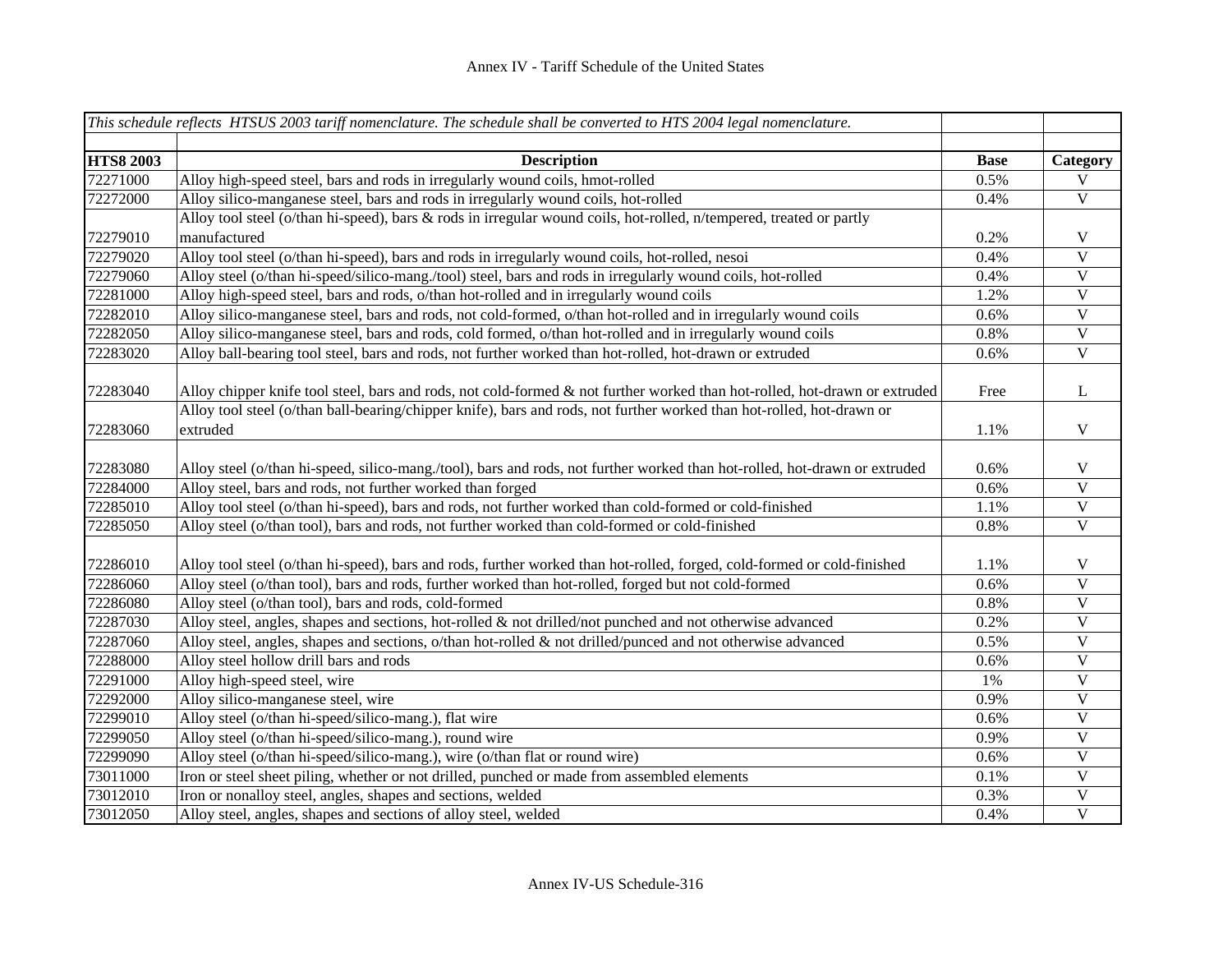|                  | This schedule reflects HTSUS 2003 tariff nomenclature. The schedule shall be converted to HTS 2004 legal nomenclature.                         |             |                         |
|------------------|------------------------------------------------------------------------------------------------------------------------------------------------|-------------|-------------------------|
|                  |                                                                                                                                                |             |                         |
| <b>HTS8 2003</b> | <b>Description</b>                                                                                                                             | <b>Base</b> | Category                |
| 73021010         | Iron or nonalloy steel, rails for railway or tramway tracks                                                                                    | Free        | L                       |
| 73021050         | Alloy steel, rails for railway or tramway tracks                                                                                               | 0.4%        | $\overline{\mathbf{V}}$ |
| 73023000         | Iron or steel, switch blades, crossing frogs, point rods and other crossing pieces, for jointing or fixing rails                               | Free        | $\mathbf L$             |
| 73024000         | Iron or steel, fish plates and sole plates for jointing or fixing rails                                                                        | $0.1\%$     | $\mathbf V$             |
| 73029010         | Sleepers (cross-ties) for railway or tramway track construction of iron or steel                                                               | $0.1\%$     | $\overline{\mathbf{V}}$ |
|                  | Railway or tramway track construction material and other materials specialized for joing or fixing rails, of iron or steel,                    |             |                         |
| 73029090         | nesoi                                                                                                                                          | 0.6%        | $\mathbf V$             |
| 73030000         | Cast iron, tubes, pipes and hollow profiles                                                                                                    | Free        | L                       |
| 73041010         | Iron (o/than cast) or nonalloy steel, seamless line pipe used for oil and gas pipelines                                                        | 0.8%        | $\mathbf V$             |
| 73041050         | Alloy steel, seamless line pipe used for oil or gas pipelines                                                                                  | 0.8%        | $\mathbf V$             |
| 73042130         | Iron (o/than cast) or nonalloy steel, seamless drill pipe, of a kind used in drilling for oil or gas                                           | 0.8%        | $\mathbf V$             |
| 73042160         | Alloy steel, seamless drill pipe, of a kind used in drilling for oil or gas                                                                    | 0.8%        | $\mathbf V$             |
| 73042910         | Iron (o/than cast) or nonalloy steel, seamless casing pipe, threaded or coupled, of a kind used in drilling for oil or gas                     | 0.6%        | $\mathbf V$             |
| 73042920         | Iron (o/than cast) or nonalloy steel, seamless casing pipe, not threaded or coupled, of a kind used in drilling for oil or gas                 | Free        | L                       |
| 73042930         | Alloy steel, seamless casing pipe, threaded or coupled, of a kind used in drilling for oil or gas                                              | 0.6%        | $\mathbf V$             |
| 73042940         | Alloy steel, seamless casing pipe, not threaded or coupled, of a kind used in drilling for oil or gas                                          | 0.3%        | $\mathbf V$             |
| 73042950         | Iron (o/than cast) or nonalloy, seamless tubing, of a kind used in drilling for oil or gas                                                     | 0.8%        | $\mathbf V$             |
| 73042960         | Alloy steel, seamless tubing, of a kind used in drilling for oil or gas                                                                        | 0.8%        | $\mathbf V$             |
| 73043130         | Iron (o/than cast) or nonalloy steel, seamless, cold-drawn or cold-rolled, hollow bars w/circular cross section                                | 0.6%        | $\mathbf V$             |
| 73043160         | Iron (o/than cast) or nonalloy steel, seamless, cold-drawn or cold-rolled, tubes, pipes & hollow profiles, w/circular cross<br>section, nesoi  | 0.8%        | $\mathbf V$             |
| 73043900         | Iron (o/than cast) or nonalloy steel, seamless, not cold-drawn or cold-rolled, tubes, pipes and hollow prof., w/circular<br>cross sect., nesoi | 0.8%        | $\mathbf V$             |
| 73044130         | Stainless steel, seamless, cold-drawn/cold-rolled, tubes, pipes and hollow profiles, w/circular cross section & extern. diam<br>less than 19mm | 0.8%        | $\mathbf V$             |
|                  | Stainless steel, seamless, cold-drawn/cold-rolled, tubes, pipes and hollow profiles, w/circular cross section & extern. diam                   |             |                         |
| 73044160         | of 19mm or more                                                                                                                                | 0.8%        | $\mathbf V$             |
| 73044900         | Stainless steel, seamless, not cold-drawn/cold-rolled, tubes, pipes and hollow profiles, w/circular cross section                              | $0.8\%$     | $\overline{\mathbf{V}}$ |
| 73045110         | Alloy steel (o/than stainless), seamless, cold-drawn/cold-rolled, tubes, pipes, etc., w/circ. cross sect., for mfr of ball/roller<br>bearings  | 0.7%        | $\mathbf V$             |
| 73045150         | Alloy steel (o/than stainless), seamless, cold-drawn/cold-rolled, tubes, pipes and hollow profiles, w/circular cross section,<br>nesoi         | 0.8%        | $\mathbf V$             |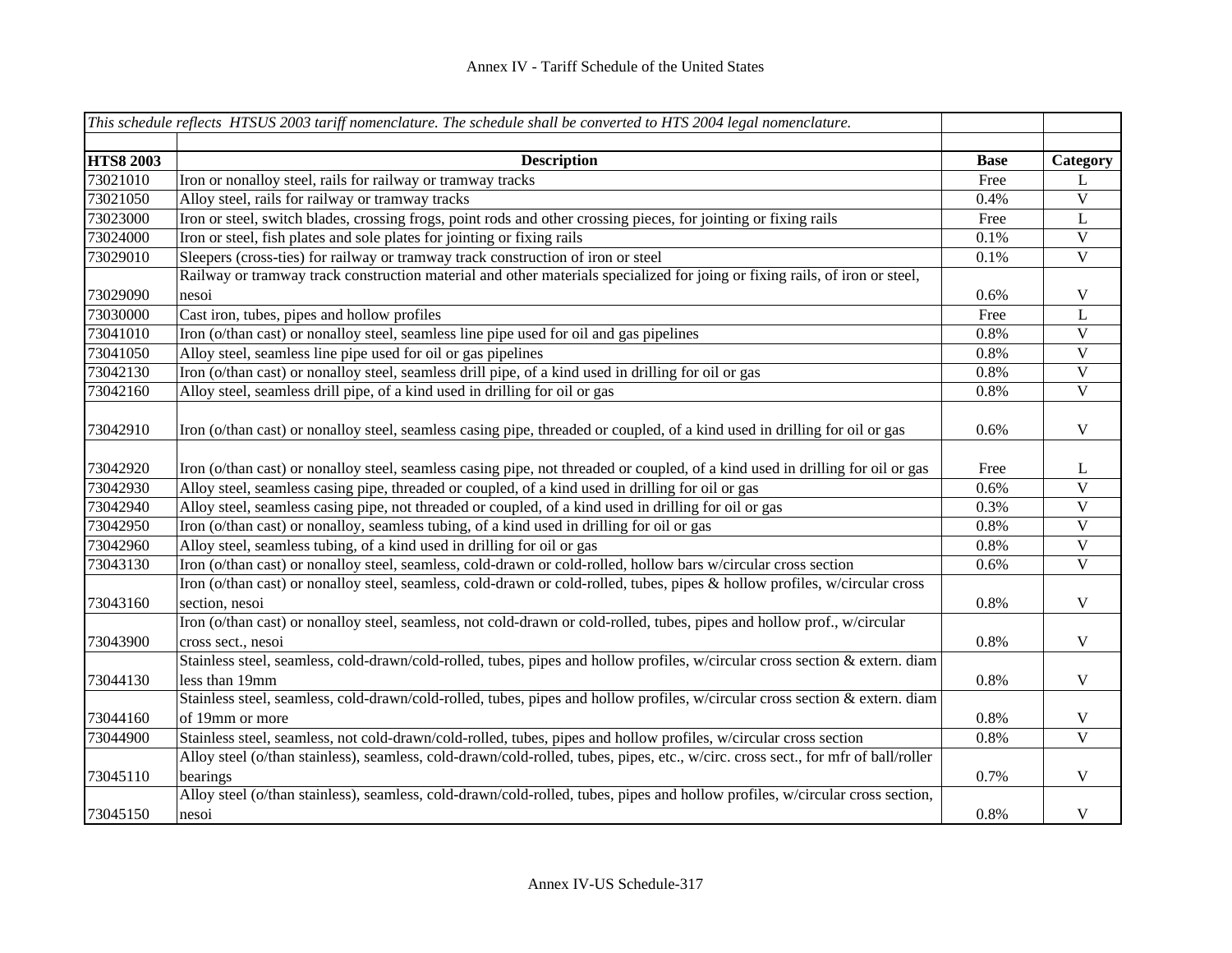|                  | This schedule reflects HTSUS 2003 tariff nomenclature. The schedule shall be converted to HTS 2004 legal nomenclature.            |             |              |
|------------------|-----------------------------------------------------------------------------------------------------------------------------------|-------------|--------------|
|                  |                                                                                                                                   |             |              |
| <b>HTS8 2003</b> | <b>Description</b>                                                                                                                | <b>Base</b> | Category     |
|                  | Alloy steel (o/than stainless), seamless, n/cold-drawn/cold-rolled, tubes, pipes, etc. w/circ. cross sect., for mfr ball/roller   |             |              |
| 73045910         | bearings                                                                                                                          | 0.7%        | $\mathbf V$  |
|                  | Alloy steel (o/than stainless), seamless, n/cold-drawn/cold-rolled, tubes, pipes, etc. w/circ. cross sect., for boilers, heaters, |             |              |
| 73045920         | etc                                                                                                                               | 0.8%        | $\mathbf V$  |
| 73045960         | Heat-resisting alloy steel (o/than stainless), seamless, n/cold-drawn/cold-rolled, tubes, pipes, etc., w/circ. cross sect., nesoi | 0.8%        | $\mathbf V$  |
|                  | Alloy steel (o/than heat-resist or stainless), seamless, n/cold-drawn/cold-rolled, tubes, pipes and hollow prof., w/circ.         |             |              |
| 73045980         | cross sect., nesoi                                                                                                                | 0.8%        | $\mathbf V$  |
|                  | Iron (o/than cast) or nonalloy steel, seamless, tubes, pipes and hollow profiles, o/than circ. cross sect., w/wall thickness of   |             |              |
| 73049010         | 4 mm or more                                                                                                                      | Free        | $\bf L$      |
|                  | Alloy steel (o/than stainless), seamless, tubes, pipes and hollow profiles, o/than circ. cross sect., w/wall thickness of 4 mm    |             |              |
| 73049030         | or more                                                                                                                           | 0.3%        | $\mathbf V$  |
|                  | Iron (o/than cast) or nonalloy steel, seamless, tubes, pipes and hollow profiles, o/than circ. cross sect., w/wall thickness      |             |              |
| 73049050         | less than 4 mm                                                                                                                    | 0.8%        | $\mathbf V$  |
|                  | Alloy steel (o/than stainless), seamless, tubes, pipes and hollow profiles, o/than circ. cross sect., w/wall thickness less than  |             |              |
| 73049070         | 4 mm                                                                                                                              | 0.8%        | $\mathbf V$  |
|                  | Iron or nonalloy steel, seamed, w/circ. cross sect. & ext. diam o/406.4mm, line pipe, long. submerg. arc weld., used for          |             |              |
| 73051110         | oil/gas                                                                                                                           | 0.2%        | $\mathbf V$  |
|                  | Alloy steel, seamed, circ. w/cross sect. & ext. diam o/406.4mm, line pipe, long. submerg. arc weld., used for oil/gas             |             |              |
| 73051150         | pipelines                                                                                                                         | 0.5%        | $\mathbf V$  |
|                  |                                                                                                                                   |             |              |
| 73051210         | Iron or nonalloy steel, seamed, w/circ. cross sect. & ext. diam o/406.4mm, line pipe, long. welded nesoi, used for oil/gas        | 0.2%        | $\mathbf V$  |
| 73051250         | Alloy steel, seamed, w/circ. cross sect. & ext. diam o/406.4mm, line pipe, long. welded nesoi, used for oil/gas pipelines         | 0.5%        | $\mathbf V$  |
| 73051910         | Iron or nonalloy steel, seamed, w/circ. cross sect.& ext. diam o/406.4mm, line pipe, not long. welded, used for oil/gas           | 0.2%        | $\mathbf V$  |
| 73051950         | Alloy steel, seamed, w/circ. cross sect. & ext. diam o/406.4mm, line pipe, not long. welded, used for oil/gas pipelines           | 0.5%        | $\mathbf V$  |
|                  | Iron or nonalloy steel, seamed, w/circ. cross sect. & ext. diam. o/406.4mm, casing pipe, threaded/coupled, of kind for            |             |              |
| 73052020         | drilling for oil/gas                                                                                                              | 0.6%        | $\mathbf V$  |
|                  | Iron or nonalloy steel, seamed, w/circ. cross sect. & ext. diam. o/406.4mm, casing pipe, n/threaded/coupled, of kind for          |             |              |
| 73052040         | drill. for oil/gas                                                                                                                | Free        | $\mathbf{L}$ |
|                  | Alloy steel, seamed, w/circ. cross sect. & ext. diam. o/406.4mm, casing pipe, threaded/coupled, of kind for drilling for          |             |              |
| 73052060         | oil/gas                                                                                                                           | 0.6%        | $\mathbf V$  |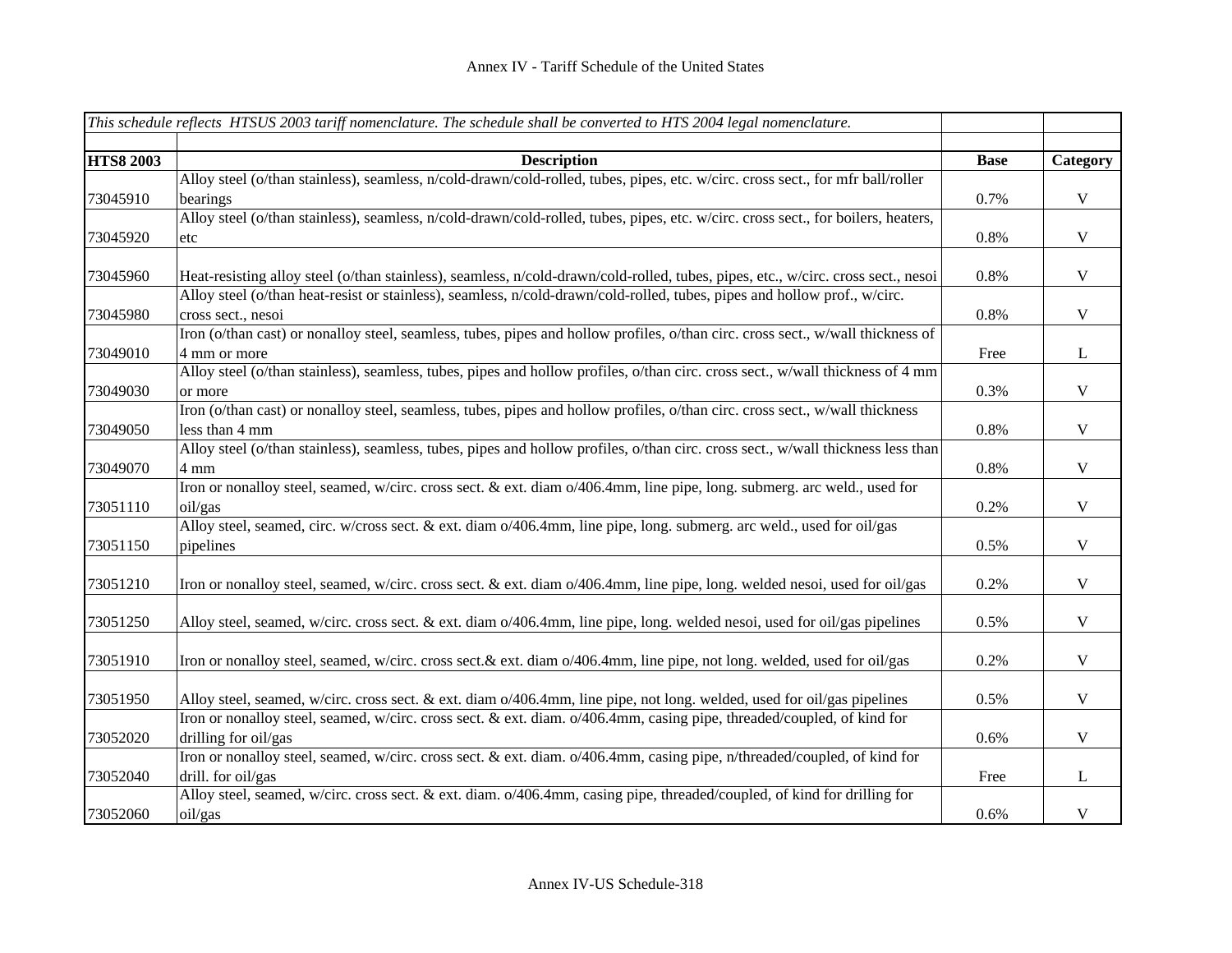|                  | This schedule reflects HTSUS 2003 tariff nomenclature. The schedule shall be converted to HTS 2004 legal nomenclature.        |             |              |
|------------------|-------------------------------------------------------------------------------------------------------------------------------|-------------|--------------|
|                  |                                                                                                                               |             |              |
| <b>HTS8 2003</b> | <b>Description</b>                                                                                                            | <b>Base</b> | Category     |
|                  | Alloy steel, seamed, w/circ. cross sect. & ext. diam. o/406.4mm, casing pipe, n/threaded/coupled, of kind for drilling for    |             |              |
| 73052080         | oil/gas                                                                                                                       | 0.3%        | $\mathbf V$  |
|                  | Steel, long. welded, w/circ. cross sect & ext. diam o/406.4mm, tapered pipes and tubes principally used as pts of             |             |              |
| 73053120         | illuminating arts.                                                                                                            | 0.8%        | $\mathbf{V}$ |
|                  | Iron or nonalloy steel, long. welded, w/circ. cross sect. & ext. diam. o/406.4mm, tubes and pipes, o/th used in oil/gas       |             |              |
| 73053140         | drill.etc                                                                                                                     | 0.2%        | $\mathbf V$  |
|                  | Alloy steel, long. welded, w/circ. cross sect. & ext. diam. o/406.4mm, tubes and pipes, o/than used in oil/gas drill. or      |             |              |
| 73053160         | pipelines                                                                                                                     | 0.5%        | $\mathbf V$  |
|                  | Iron or nonalloy steel, weld. o/than long. weld., w/circ. x-sect. & ext. diam. o/406.4mm, tubes and pipes, o/th used in       |             |              |
| 73053910         | oil/gas drill.etc                                                                                                             | 0.2%        | $\mathbf V$  |
|                  | Alloy steel, weld. o/than long. weld., w/circ. x-sect. & ext. diam. o/406.4mm, tubes and pipes, o/than used in oil/gas drill. |             |              |
| 73053950         | or pipelines                                                                                                                  | 0.5%        | $\mathbf V$  |
|                  | Iron or nonalloy steel, seamed, w/circ. cross sect. & ext. diam. o/406.4mm, not welded, tubes and pipes, o/th used in         |             |              |
| 73059010         | oil/gas drill.etc                                                                                                             | 0.2%        | $\mathbf V$  |
|                  | Alloy steel, seamed, w/circ. cross sect. & ext. diam. o/406.4mm, not welded, tubes and pipes, o/than used in oil/gas drill.   |             |              |
| 73059050         | or pipelines                                                                                                                  | 0.5%        | $\mathbf V$  |
|                  | Iron or nonalloy steel, seamed, w/ext. diam. 406.4mm or less or o/than circ. x-sect, line pipe of a kind used for oil and gas |             |              |
| 73061010         | pipelines                                                                                                                     | 0.2%        | $\mathbf V$  |
|                  |                                                                                                                               |             |              |
| 73061050         | Alloy steel, seamed, w/ext. diam 406.4mm or less or o/than circ. x-sect, line pipe of a kind used for oil and gas pipelines   | 0.5%        | $\mathbf V$  |
|                  | Iron or nonalloy steel, seamed, w/ext. diam 406.4mm or less or o/than circ. x-sect, threaded/coupled, casing of kind used     |             |              |
| 73062010         | in drill. oil/gas                                                                                                             | 0.6%        | $\mathbf V$  |
|                  | Iron or nonalloy steel, seamed, w/ext. diam 406.4mm or less or o/than circ. x-sect, n/threaded/coupled, casing kind used      |             |              |
| 73062020         | drill for oil/gas                                                                                                             | Free        | $\bf L$      |
|                  | Alloy steel, seamed, w/ext. diam 406.4mm or less or o/than circ. x-sect, threaded/coupled, casing of kind used in drilling    |             |              |
| 73062030         | for oil/gas                                                                                                                   | 0.6%        | $\mathbf V$  |
|                  | Alloy steel, seamed, w/ext. diam 406.4mm or less or o/than circ. x-sect, n/threaded/coupled, casing of kind used in drilling  |             |              |
| 73062040         | for oil/gas                                                                                                                   | 0.3%        | $\mathbf V$  |
|                  | Iron or nonalloy steel, seamed, w/ext. diam. 406.4mm or less or o/than circ. x-sect, tubing of a kind used for drilling for   |             |              |
| 73062060         | oil/gas                                                                                                                       | 0.2%        | $\mathbf V$  |
|                  |                                                                                                                               |             |              |
| 73062080         | Alloy steel, seamed, w/ext. diam 406.4mm or less or o/than circ. x-sect, tubing of a kind used for drilling for oil/gas       | 0.5%        | $\mathbf V$  |
|                  | Iron or nonalloy steel, welded, w/circ. x-sect & ext. diam. 406.4mm or less, tubes, pipes, hollow profiles, w/wall thick.     |             |              |
| 73063010         | less than 1.65 mm                                                                                                             | 0.8%        | $\mathbf V$  |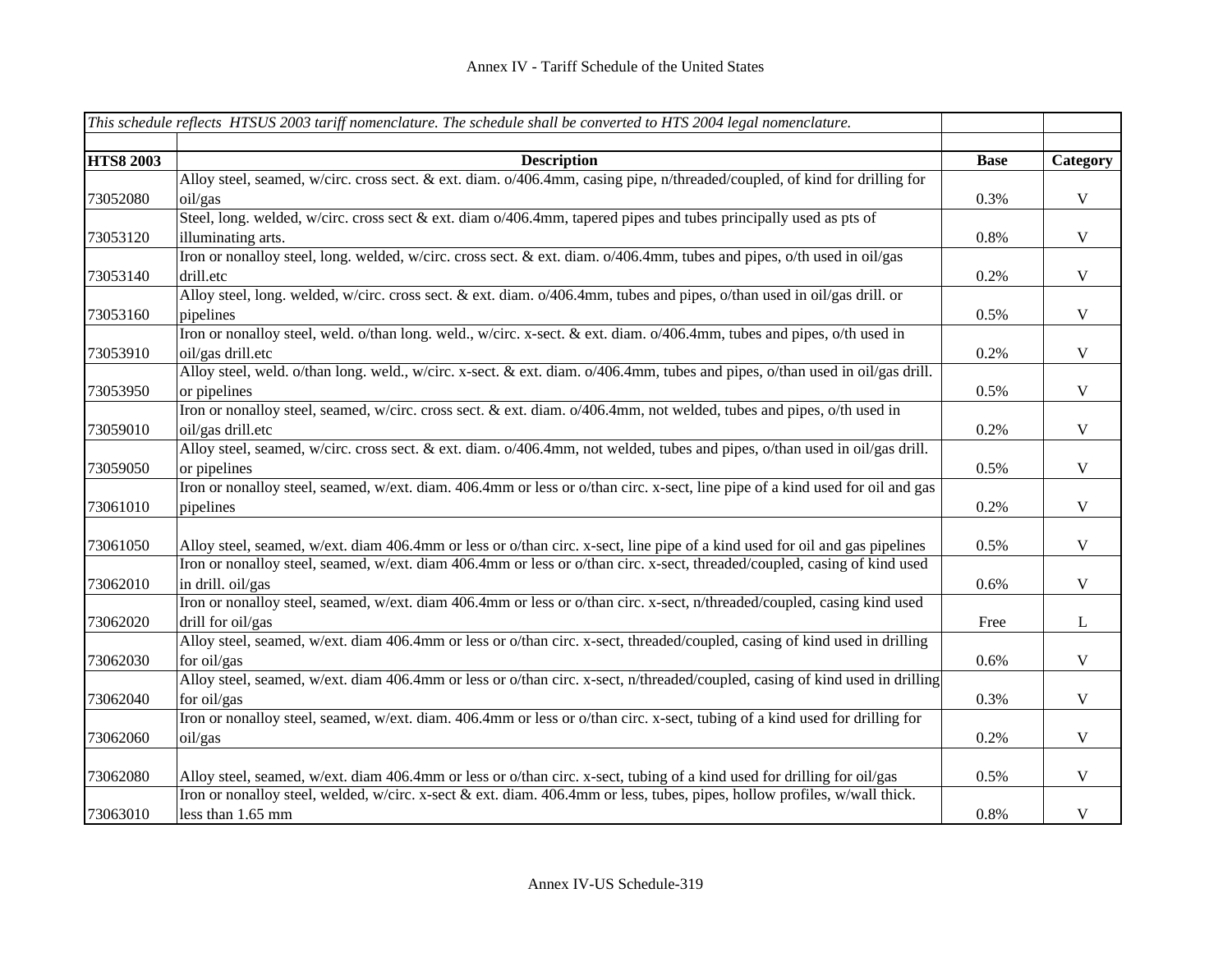|                  | This schedule reflects HTSUS 2003 tariff nomenclature. The schedule shall be converted to HTS 2004 legal nomenclature.         |             |                           |
|------------------|--------------------------------------------------------------------------------------------------------------------------------|-------------|---------------------------|
| <b>HTS8 2003</b> | <b>Description</b>                                                                                                             | <b>Base</b> | Category                  |
|                  | Nonalloy steel, welded, w/circ. x-sect & ext. diam. 406.4mm or less, tapered pipes & tubes, w/wall thick. of 1.65 mm+,         |             |                           |
| 73063030         | pts. of illum. arts.                                                                                                           | 0.8%        | $\mathbf V$               |
|                  | Iron or nonalloy steel, welded, w/circ. x-sect & ext. diam. 406.4mm or less, pipes, tubes & holl. prof., w/wall thick. of      |             |                           |
| 73063050         | 1.65 mm or more                                                                                                                | 0.2%        | $\mathbf V$               |
|                  | Stainless steel, welded, w/circ. x-sect & ext. diam. 406.4mm or less, tubes, pipes, hollow profiles, w/wall thick. less than   |             |                           |
| 73064010         | $1.65$ mm                                                                                                                      | 0.8%        | $\mathbf V$               |
|                  | Stainless steel, welded, w/circ. x-sect & ext. diam. 406.4mm or less, tubes, pipes, hollow profiles, w/wall thick. of 1.65     |             |                           |
| 73064050         | mm or more                                                                                                                     | 0.5%        | $\mathbf V$               |
|                  | Alloy steel (o/stainless), welded, w/circ. x-sect & ext. diam. 406.4mm or less, tubes, pipes, hollow prof., w/wall thick. less |             |                           |
| 73065010         | $th/1.65$ mm                                                                                                                   | 0.8%        | $\mathbf V$               |
|                  | Alloy steel (o/stainless), welded, w/circ. x-sect & ext. diam. 406.4mm or less, tapered pipes & tubes, w/wall thick. of 1.65   |             |                           |
| 73065030         | mm+, pts. illum                                                                                                                | 0.8%        | $\mathbf V$               |
|                  | Alloy steel (o/stainless), welded, w/circ. x-sect & ext. diam. 406.4mm or less, tubes, pipes, hollow prof., w/wall thick. of   |             |                           |
| 73065050         | $1.65$ mm+                                                                                                                     | 0.5%        | $\mathbf V$               |
|                  |                                                                                                                                |             |                           |
| 73066010         | Iron or nonalloy steel, welded, w/non-circ. x-sect, tubes, pipes and hollow profiles, w/wall thickness of 4 mm or more         | Free        | L                         |
| 73066030         | Alloy steel, welded, w/non-circ. x-sect, tubes, pipes and hollow profiles, w/wall thickness of 4 mm or more                    | 0.4%        | $\overline{\mathbf{V}}$   |
|                  |                                                                                                                                |             |                           |
| 73066050         | Iron or nonalloy steel, welded, w/non-circ. x-sect, tubes, pipes and hollow profiles, w/wall thickness less than 4 mm          | 0.8%        | V                         |
| 73066070         | Alloy steel, welded, w/non-circ. x-sect, tubes, pipes and hollow profiles, w/wall thickness less than 4 mm                     | 0.8%        | $\overline{V}$            |
|                  | Iron or nonalloy steel, seamed o/welded, w/non-circ. x-sect. or circ. x-sect. w/ext. diam. 406.4mm or less, tubes, pipes &     |             |                           |
| 73069010         | hollow profiles                                                                                                                | 0.2%        | $\mathbf V$               |
|                  | Alloy steel, seamed o/than welded, w/non-circ. x-sect or circ. x-sect w/ext. diam. 406.4mm or less, tubes, pipes and           |             |                           |
| 73069050         | hollow profiles                                                                                                                | 0.5%        | V                         |
| 73071100         | Cast nonmalleable iron, fittings for tubes or pipes                                                                            | 4.8%        | $\boldsymbol{\mathsf{A}}$ |
| 73071930         | Cast ductile iron or steel, fittings for tubes or pipes                                                                        | 5.6%        | $\boldsymbol{A}$          |
| 73071990         | Cast iron or steel, fittings for tubes or pipes, nesoi                                                                         | 6.2%        | $\overline{F}$            |
| 73072110         | Stainless steel, flanges for tubes/pipes, forged, not machined, not tooled and not otherwise processed after forging           | 3.3%        | $\mathbf{A}$              |
|                  | Stainless steel, not cast, flanges for tubes/pipes, not forged or forged and machined, tooled and otherwise processed after    |             |                           |
| 73072150         | forging                                                                                                                        | 5.6%        | A                         |
| 73072210         | Stainless steel, not cast, threaded sleeves (couplings) for tubes/pipes                                                        | 0.6%        | V                         |
| 73072250         | Stainless steel, not cast, threaded elbow and bends for tubes/pipes                                                            | 6.2%        | $\mathbf{A}$              |
| 73072300         | Stainless steel, not cast, butt welding fittings for tubes/pipes                                                               | 5%          | $\mathbf{A}$              |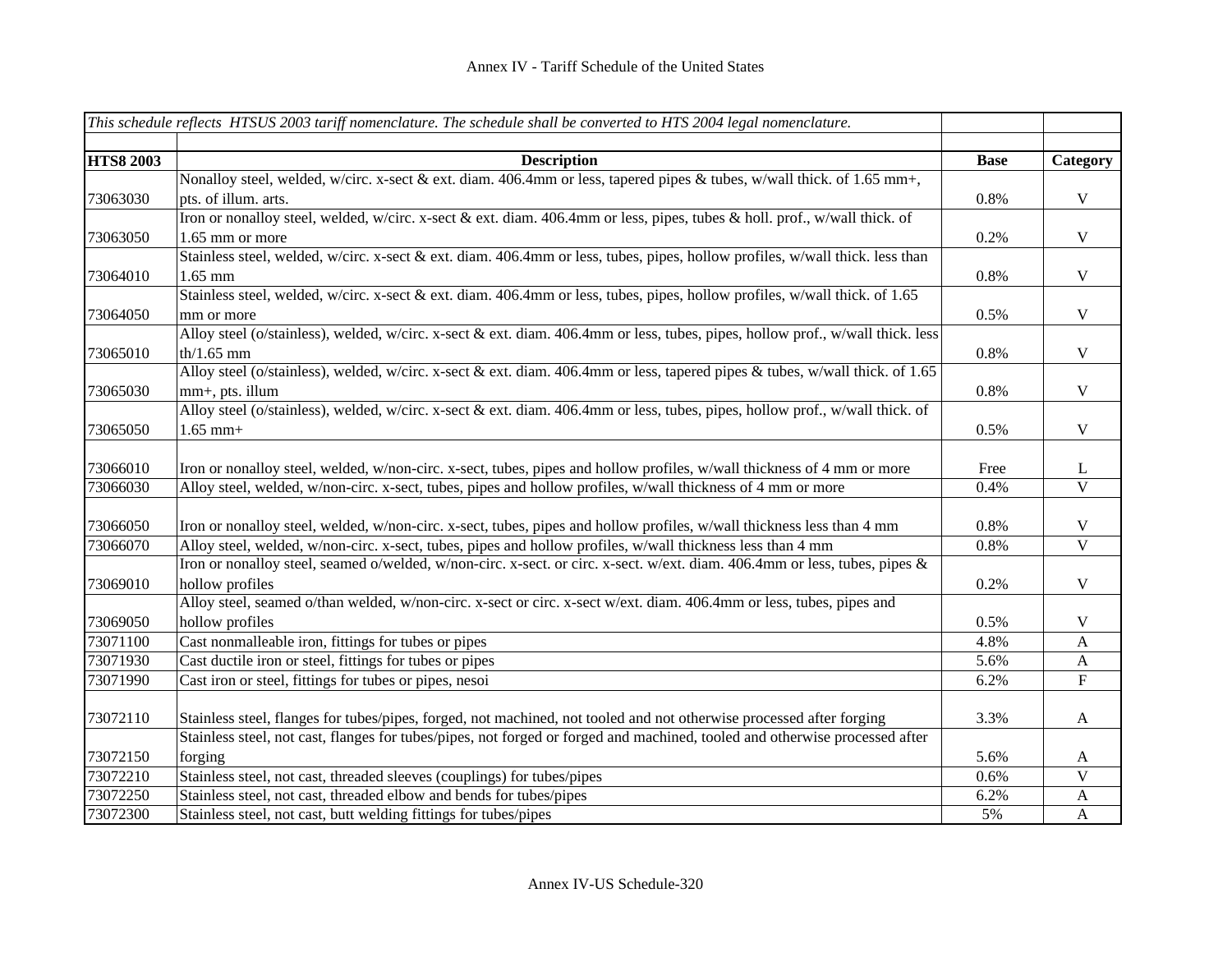|                  | This schedule reflects HTSUS 2003 tariff nomenclature. The schedule shall be converted to HTS 2004 legal nomenclature.         |             |                           |
|------------------|--------------------------------------------------------------------------------------------------------------------------------|-------------|---------------------------|
|                  |                                                                                                                                |             |                           |
| <b>HTS8 2003</b> | <b>Description</b>                                                                                                             | <b>Base</b> | Category                  |
| 73072900         | Stainless steel, not cast, fittings for tubes/pipes, nesoi                                                                     | 5%          | A                         |
|                  |                                                                                                                                |             |                           |
| 73079110         | Iron or nonalloy steel, flanges for tubes/pipes, forged, not machined, not tooled and not otherwise processed after forging    | 3.3%        | $\mathbf{A}$              |
|                  | Alloy steel (o/than stainless), not cast, flanges for tubes/pipes, forged, not machined/tooled and not otherwise processed     |             |                           |
| 73079130         | after forging                                                                                                                  | 3.2%        | $\mathbf{A}$              |
|                  | Iron or steel (o/than stainless), not cast, flanges for tubes/pipes, not forged or forged and machined, tooled & processed     |             |                           |
| 73079150         | after forging                                                                                                                  | 5.5%        | $\mathbf{A}$              |
| 73079230         | Iron or steel (o/than stainless), not cast, threaded sleeves (couplings) for tubes/pipes                                       | 0.6%        | $\overline{\mathbf{V}}$   |
| 73079290         | Iron or steel (o/than stainless), not cast, threaded elbow and bends for tubes/pipes                                           | 6.2%        | $\boldsymbol{\mathsf{A}}$ |
| 73079330         | Iron or nonalloy steel, not cast, butt welding fittings for tubes/pipes, w/inside diam. less than 360mm                        | 6.2%        | $\boldsymbol{\mathrm{F}}$ |
| 73079360         | Alloy steel (o/than stainless), not cast, butt welding fittings for tubes/pipes, w/inside diam. less than 360mm                | 5.5%        | $\mathbf{A}$              |
|                  |                                                                                                                                |             |                           |
| 73079390         | Iron or alloy steel (o/than stainless), not cast, butt welding fittings for tubes/pipes, w/inside diam. 360mm or more          | 4.3%        | $\mathbf{A}$              |
|                  | Iron or nonalloy steel, fittings for tubes/pipes, nesoi, forged, not machined, not tooled and not otherwise processed after    |             |                           |
| 73079910         | forging                                                                                                                        | 3.7%        | $\mathbf{A}$              |
|                  | Alloy steel (o/than stainless), fittings for tubes/pipes, nesoi, forged, not machined/tooled and not otherwise processed after |             |                           |
| 73079930         | forging                                                                                                                        | 3.2%        | $\mathbf{A}$              |
|                  | Iron/steel (o/than stainless), n/cast, fittings for tubes/pipes, nesoi, not forged or forged and machined, tooled & processed  |             |                           |
| 73079950         | after forging                                                                                                                  | 4.3%        | $\mathbf{A}$              |
| 73081000         | Iron or steel, bridges and bridge sections                                                                                     | 0.6%        | $\mathbf V$               |
| 73082000         | Iron or steel, towers and lattice masts                                                                                        | 0.6%        | $\overline{\mathbf{V}}$   |
| 73083010         | Stainless steel, doors, windows and their frames, and thresholds for doors                                                     | 0.3%        | $\ensuremath{\mathbf{V}}$ |
| 73083050         | Iron or steel (o/than stainless), doors, windows and their frames, and thresholds for doors                                    | 0.2%        | $\ensuremath{\mathbf{V}}$ |
| 73084000         | Iron or steel, props and similar equipment for scaffolding, shuttering or pit-propping                                         | 0.6%        | $\ensuremath{\mathbf{V}}$ |
| 73089030         | Iron or steel, not in part alloy steel, columns, pillars, posts, beams and girders                                             | 0.3%        | $\mathbf V$               |
| 73089060         | Iron or steel, columns, pillars, posts, beams and girders, nesoi                                                               | 0.4%        | $\mathbf V$               |
| 73089070         | Steel, grating for structures or parts of structures                                                                           | 0.6%        | $\overline{\mathbf{V}}$   |
| 73089095         | Iron or steel, structures (excluding prefab structures of 9406) and parts of structures, nesoi                                 | 0.6%        | $\overline{\mathbf{V}}$   |
|                  | Iron/steel, reservoirs, tanks, vats, siml. contain., for any material (o/than compress./liq.gas), w/capacity o/300 l, n/fit.   |             |                           |
| 73090000         | w/mech/thermal                                                                                                                 | Free        | $\bf L$                   |
|                  | Iron/steel, tanks, casks, drums, cans, boxes & siml. cont. for any material (o/than compress./liq.gas), w/cap. of 50+1 but     |             |                           |
| 73101000         | n/o 300 1                                                                                                                      | Free        | L                         |
| 73102100         | Iron/steel, cans for any material (o/compressed/liq. gas), closed by soldering or crimping, w/cap. less than 501               | Free        | L                         |
| 73102900         | Iron/steel, cans for any material (o/compressed/liq. gas), n/closed by soldering or crimping, w/cap. less than 50 l            | Free        | $\mathbf L$               |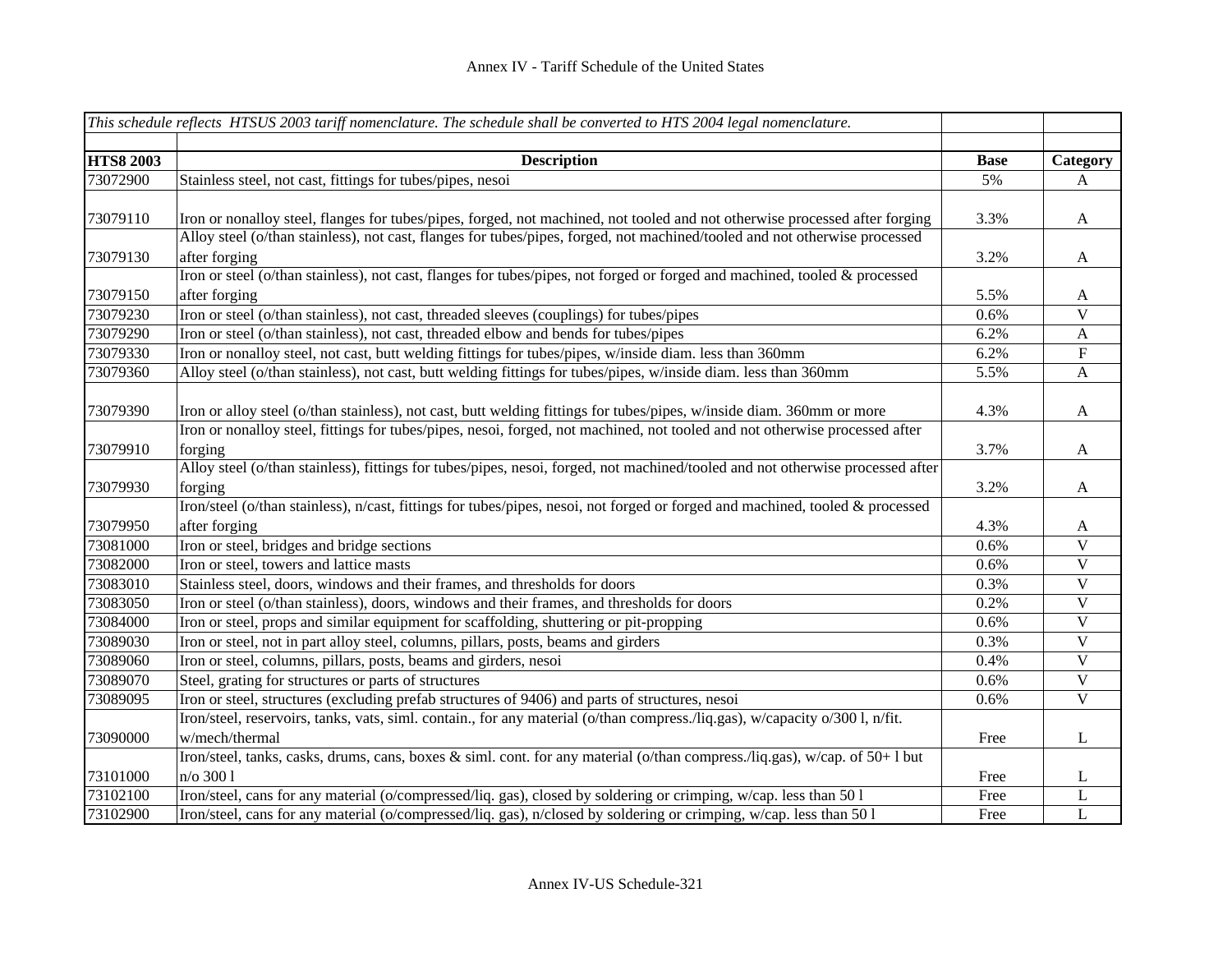|                  | This schedule reflects HTSUS 2003 tariff nomenclature. The schedule shall be converted to HTS 2004 legal nomenclature.            |             |                         |
|------------------|-----------------------------------------------------------------------------------------------------------------------------------|-------------|-------------------------|
|                  |                                                                                                                                   |             |                         |
| <b>HTS8 2003</b> | <b>Description</b>                                                                                                                | <b>Base</b> | Category                |
| 73110000         | Iron/steel, containers for compressed or liquefied gas                                                                            | Free        | L                       |
| 73121005         | Stainless steel, stranded wire, not elect. insulated, fitted with fittings or made up into articles                               | 0.6%        | V                       |
| 73121010         | Stainless steel, stranded wire, not elect. insulated, not fitted with fittings or made up into articles                           | 0.6%        | $\overline{V}$          |
| 73121020         | Iron or steel (o/than stainless), stranded wire, not elect. insul., fitted with fittings or made up into articles                 | 0.6%        | $\overline{\mathbf{V}}$ |
| 73121030         | Iron or steel (o/than stainless), stranded wire, not elect. insul., not fitted with fittings or made up into articles             | 0.5%        | $\overline{\mathbf{V}}$ |
|                  | Stainless steel, ropes, cables and cordage (o/than stranded wire), not elect. insul., fitted with fittings or made up into        |             |                         |
| 73121050         | articles                                                                                                                          | 0.6%        | $\mathbf V$             |
|                  | Stainless steel, ropes, cables and cordage (o/than stranded wire), not elect. insul., not fitted with fittings or made up into    |             |                         |
| 73121060         | articles                                                                                                                          | 0.4%        | $\mathbf V$             |
|                  | Iron/steel (o/stainless), ropes, cables & cordage (o/than stranded wire), n/elect. insul., fitted with fittings or made up into   |             |                         |
| 73121070         | articles                                                                                                                          | 0.6%        | $\mathbf V$             |
|                  | Iron/steel (o/stainless), ropes, cables & cordage, of brass plated wire (o/than stranded wire), n/elect. insul., w/o fittings or  |             |                         |
| 73121080         | arts.                                                                                                                             | 0.4%        | $\mathbf V$             |
|                  | Iron/steel (o/stainless), ropes, cables & cordage, o/th of brass plate wire (o/than stranded wire), n/elect. insul., w/o fittings |             |                         |
| 73121090         | etc.                                                                                                                              | 0.4%        | $\mathbf V$             |
| 73129000         | Iron/steel (o/stainless), plaited bands, slings and the like, not electrically insulated                                          | 0.6%        | $\overline{\mathbf{V}}$ |
|                  | Iron/steel, barbed wire; iron/steel, twisted hoop or single flat wire and loosely twisted double wire, of a kind used for         |             |                         |
| 73130000         | fencing                                                                                                                           | Free        | $\mathbf{L}$            |
|                  | Stainless steel, woven cloth endless bands for machinery, w/meshes not finer than 12 wires to the lineal cm in warp or            |             |                         |
| 73141210         | filling                                                                                                                           | 0.5%        | $\mathbf V$             |
|                  | Stainless steel, woven cloth endless bands for machinery, w/meshes finer than 12 but n/finer than 36 wires to the lineal cm       |             |                         |
| 73141220         | warp or filling                                                                                                                   | 0.5%        | $\mathbf V$             |
| 73141230         | Stainless steel, Fourdrinier wires for papermaking machines w/94 or more wires to the lineal cm in warp or filling                | Free        | L                       |
| 73141260         | Stainless steel, Fourdrinier wires for papermaking machines w/36 to 93 wires to the lineal cm in warp or filling                  | 1%          | $\mathbf V$             |
|                  | Stainless steel, woven cloth endless bands for machinery, nesoi, w/meshes finer than 36 wires to the lineal cm in warp or         |             |                         |
| 73141290         | filling                                                                                                                           | 0.7%        | $\mathbf V$             |
| 73141300         | Iron or steel (o/than stainless), woven cloth endless bands for machinery, neosi                                                  | 0.5%        | $\overline{\mathbf{V}}$ |
|                  | Stainless steel, woven cloth (o/than endless bands for machinery), w/meshes not finer than 12 wires to the lineal cm in           |             |                         |
| 73141410         | warp or filling                                                                                                                   | 0.5%        | $\mathbf V$             |
|                  | Stainless steel, woven cloth (o/than endless bands for machinery), w/meshes finer 12 but n/finer 36 wires to the lineal cm        |             |                         |
| 73141420         | warp/filling                                                                                                                      | 0.5%        | $\mathbf V$             |
|                  | Stainless steel, Fourdrinier wires (o/than endless bands) for papermaking machines, w/meshes 94 or more wire to lineal cm         |             |                         |
| 73141430         | warp/filling                                                                                                                      | Free        | $\mathbf{L}$            |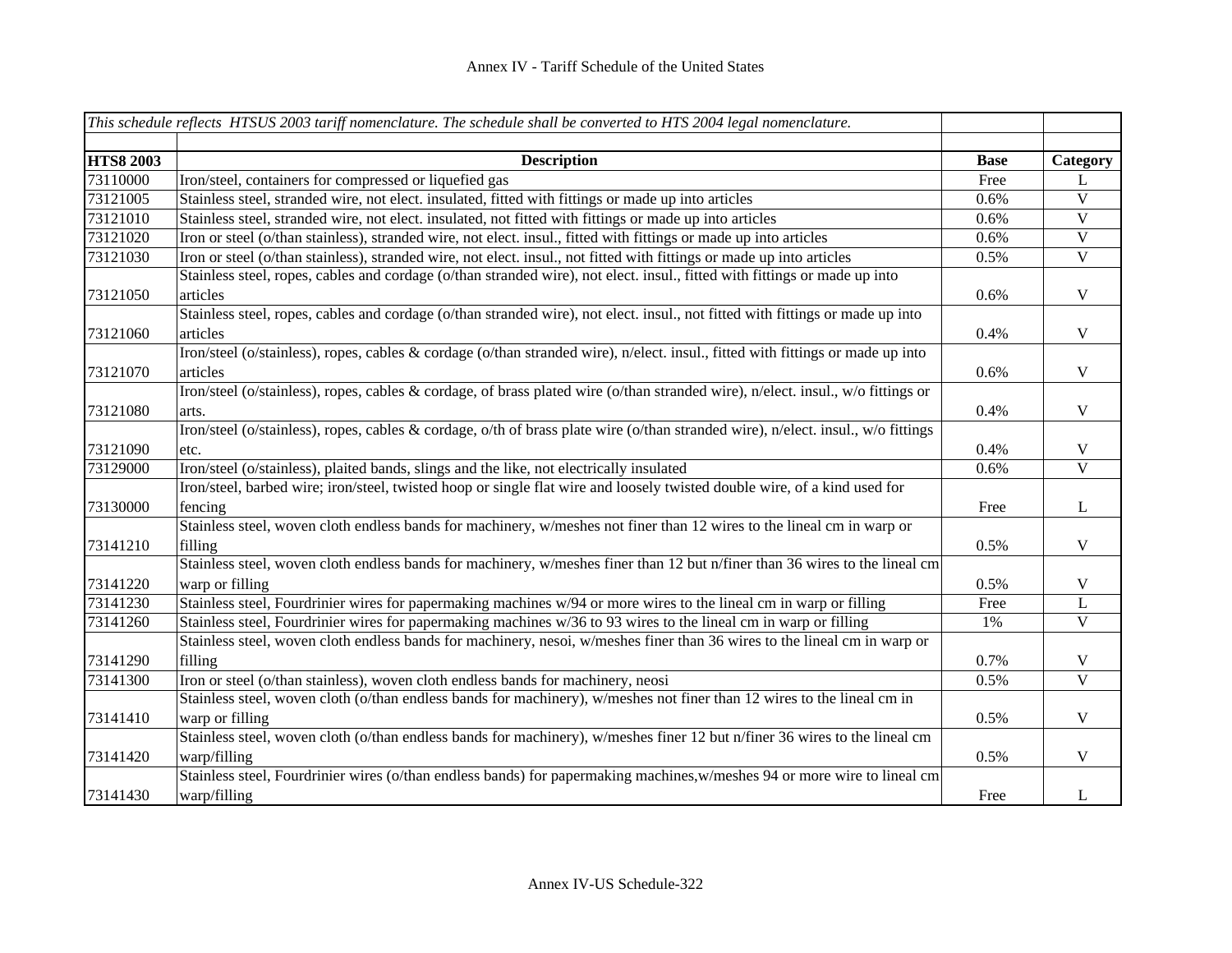|                  | This schedule reflects HTSUS 2003 tariff nomenclature. The schedule shall be converted to HTS 2004 legal nomenclature.         |             |                           |
|------------------|--------------------------------------------------------------------------------------------------------------------------------|-------------|---------------------------|
|                  |                                                                                                                                |             |                           |
| <b>HTS8 2003</b> | <b>Description</b>                                                                                                             | <b>Base</b> | Category                  |
|                  | Stainless steel, Fourdrinier wires (o/than endless bands) for papermaking machines, w/meshes 36 to 93 wires to the lineal      |             |                           |
| 73141460         | cm warp/filling                                                                                                                | 1%          | $\mathbf V$               |
|                  | Stainless steel woven cloth (other than endless band for machinery), neosi, w/meshes finer than 36 wires to the lineal cm      |             |                           |
| 73141490         | in warp or filling                                                                                                             | 0.7%        | V                         |
| 73141900         | Iron or steel (o/than stainless), woven cloth (o/than endless bands for machinery)                                             | 0.5%        | $\overline{\mathbf{V}}$   |
|                  | Iron/steel, grill, netting & fencing, of wire w/maximum x-sect. dimension 3 mm or more, welded at intersection, w/mesh         |             |                           |
| 73142000         | size 100 cm2 or more                                                                                                           | 0.6%        | $\mathbf V$               |
|                  | Iron/steel, fencing, of wire, welded at the intersection, plated or coated with zinc, whether or not covered w/plastic         |             |                           |
| 73143110         | material                                                                                                                       | Free        | L                         |
| 73143150         | Iron/steel, grill and netting, of wire, welded at the intersection, plated or coated with zinc, nesoi                          | 0.6%        | $\ensuremath{\mathbf{V}}$ |
| 73143900         | Iron/steel, grill, netting and fencing, of wire, welded at the intersection, not plated or coated with zinc                    | 0.6%        | $\bar{V}$                 |
| 73144100         | Iron/steel, grill, netting and fencing, of wire, not welded at the intersection, plated or coated with zinc                    | Free        | L                         |
| 73144200         | Iron/steel, grill, netting and fencing, of wire, not welded at the intersection, coated with plastics                          | Free        | L                         |
| 73144930         | Iron/steel, grill, netting and fencing, of wire, not welded at the intersection, not cut to shape                              | 0.6%        | $\mathbf V$               |
| 73144960         | Iron/steel, grill, netting and fencing, of wire, not welded at the intersection, cut to shape                                  | 0.5%        | $\mathbf V$               |
| 73145000         | Iron or steel, expanded metal                                                                                                  | 0.4%        | $\mathbf V$               |
| 73151100         | Iron or steel, roller chain                                                                                                    | Free        | L                         |
| 73151200         | Iron or steel, articulated link chain (other than roller chain)                                                                | Free        | L                         |
| 73151900         | Iron or steel, parts of articulated link chain                                                                                 | Free        | L                         |
| 73152010         | Iron or steel, skid chain, not over 8 mm in diameter                                                                           | Free        | L                         |
| 73152050         | Iron or steel, skid chain, over 8 mm in diameter                                                                               | Free        | L                         |
| 73158100         | Iron or steel, stud link chain                                                                                                 | Free        | L                         |
| 73158210         | Alloy steel, welded link chain, not over 10 mm in diameter                                                                     | Free        | L                         |
| 73158230         | Alloy steel, welded link chain, over 10 mm in diameter                                                                         | Free        | L                         |
| 73158250         | Iron or nonalloy steel, welded link chain, not over 10 mm in diameter                                                          | Free        | L                         |
| 73158270         | Iron or nonalloy steel, welded link chain, over 10 mm in diameter                                                              | Free        | L                         |
| 73158910         | Iron or steel, chain nesoi, with links of essentially round cross section, not over 8 mm in diameter                           | 1.5%        | A                         |
| 73158930         | Iron or steel, chain nesoi, with links of essentially round cross sections, over 8 mm in diameter                              | Free        | L                         |
| 73158950         | Iron or steel, chain nesoi                                                                                                     | 3.9%        | A                         |
| 73159000         | Iron or steel, parts of chain (other than articulated link chain)                                                              | 2.9%        | A                         |
| 73160000         | Iron or steel, anchors, grapnels and parts thereof                                                                             | Free        | L                         |
| 73170010         | Iron or steel, thumb tacks                                                                                                     | 0.1%        | $\mathbf V$               |
|                  | Iron or steel, nails, tacks, corrugated nails, staples & similar arts., not threaded, suitable for use in powder-actuated hand |             |                           |
| 73170020         | tools                                                                                                                          | Free        | L                         |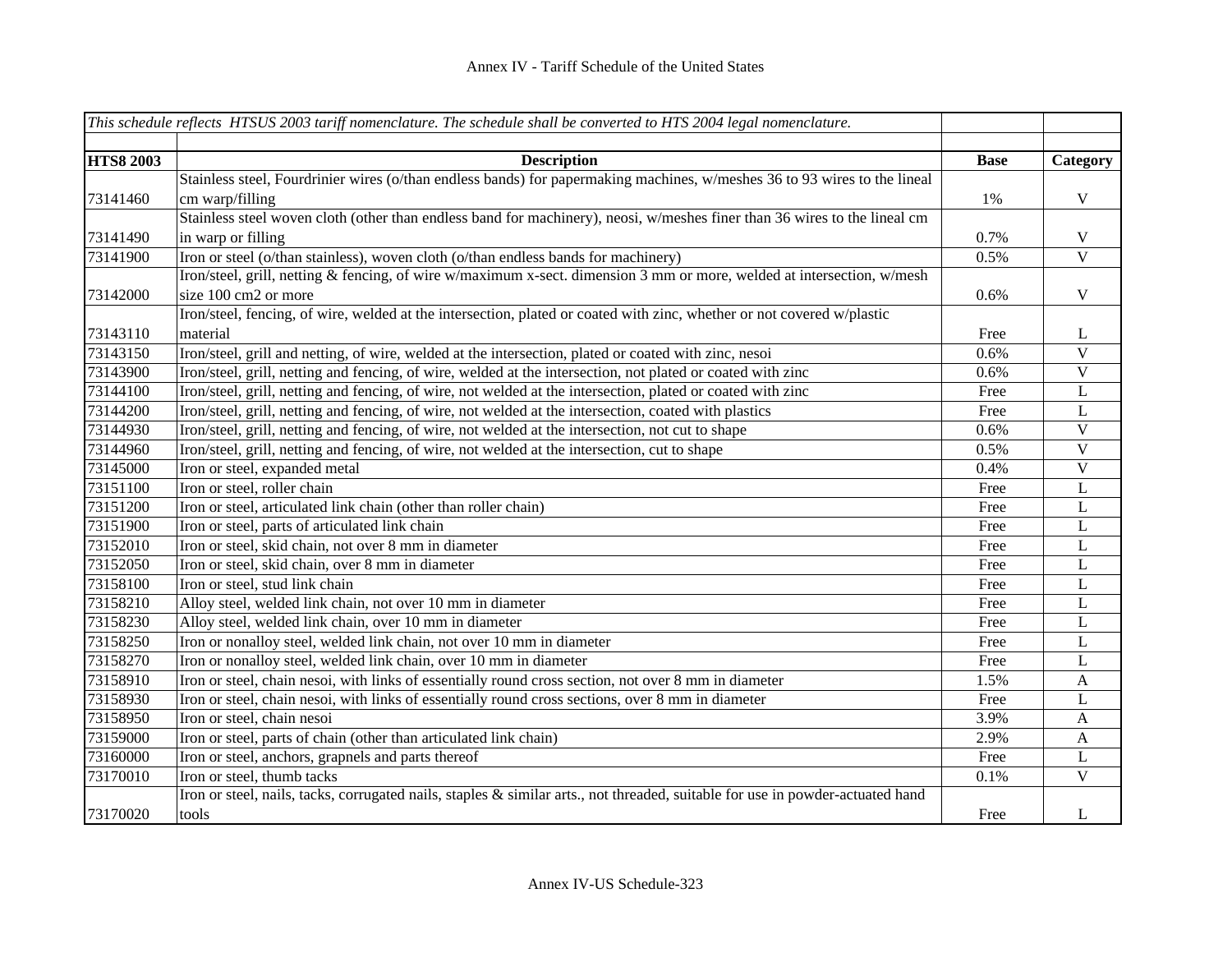|                  | This schedule reflects HTSUS 2003 tariff nomenclature. The schedule shall be converted to HTS 2004 legal nomenclature.                            |             |                           |
|------------------|---------------------------------------------------------------------------------------------------------------------------------------------------|-------------|---------------------------|
|                  |                                                                                                                                                   |             |                           |
| <b>HTS8 2003</b> | <b>Description</b>                                                                                                                                | <b>Base</b> | Category                  |
|                  |                                                                                                                                                   |             |                           |
| 73170030         | Iron or steel, nails, tacks, corrugated nails, staples & similar arts., threaded, suitable for use in powder-actuated hand tools                  | 0.5%        | $\mathbf V$               |
| 73170055         | Iron or steel, nails, tacks, corrugated nails, staples & similar arts., of one piece construction, made of round wire, nesoi                      | Free        | L                         |
| 73170065         | Iron or steel, nails, tacks, corrugated nails, staples & similar arts., of one piece construction, not made of round wire, nesoi                  | 0.3%        | $\mathbf V$               |
| 73170075         | Iron or steel, nails, tacks, corrugated nails, staples & similar arts., of two or more pieces, nesoi                                              | 0.2%        | $\overline{\mathbf{V}}$   |
| 73181100         | Iron or steel, coach screws                                                                                                                       | 12.5%       | ${\rm F}$                 |
| 73181200         | Iron or steel, wood screws (o/than coach screws)                                                                                                  | 12.5%       | $\boldsymbol{A}$          |
| 73181300         | Iron or steel, screw hooks and screw rings                                                                                                        | 5.7%        | $\boldsymbol{\mathsf{A}}$ |
| 73181410         | Iron or steel, self-tapping screws, w/shanks or threads less than 6 mm in diameter                                                                | 6.2%        | ${\bf F}$                 |
| 73181450         | Iron or steel, self-tapping screws, w/shanks or threads 6 mm or more in diameter                                                                  | 8.6%        | $\overline{\mathrm{F}}$   |
| 73181520         | Iron or steel, bolts and bolts & their nuts or washers, imported in the same shipment                                                             | Free        | $\mathbf L$               |
| 73181540         | Iron or steel, machine screws (o/than cap screws), 9.5 mm or more in length and 3.2 mm in diameter                                                | Free        | $\mathbf L$               |
| 73181550         | Iron or steel, threaded studs                                                                                                                     | Free        | L                         |
| 73181560         | Iron or steel, screws and bolts, nesoi, having shanks or threads less than 6 mm in diameter                                                       | 6.2%        | $\boldsymbol{\mathsf{A}}$ |
| 73181580         | Iron or steel, screws and bolts, nesoi, having shanks or threads 6 mm or more in diameter                                                         | 8.5%        | $\mathbf{A}$              |
| 73181600         | Iron or steel, nuts                                                                                                                               | Free        | $\mathbf{L}$              |
| 73181900         | Iron or steel, threaded articles similar to screws, bolts, nuts, coach screws & screw hooks, nesoi                                                | 5.7%        | $\mathbf{A}$              |
| 73182100         | Iron or steel, spring washers and other lock washers                                                                                              | 5.8%        | $\boldsymbol{\mathsf{A}}$ |
| 73182200         | Iron or steel, washers (o/than spring washers and other lock washers)                                                                             | Free        | L                         |
| 73182300         | Iron or steel, rivets                                                                                                                             | Free        | $\mathbf L$               |
| 73182400         | Iron or steel, cotters and cotter pins                                                                                                            | 3.8%        | $\mathbf{A}$              |
| 73182900         | Iron or steel, nonthreaded articles similar to rivets, cotters, cotter pins, washers and spring washers                                           | 2.8%        | A                         |
| 73191000         | Iron or steel, sewing, darning or embroidery needles                                                                                              | Free        | L                         |
| 73192000         | Iron or steel, safety pins                                                                                                                        | 4.5%        | A                         |
| 73193010         | Iron or steel, dressmakers' or common pins                                                                                                        | 4.1%        | A                         |
| 73193050         | Iron or steel, pins (o/than safety pins, dressmakers' or common pins)                                                                             | Free        | L                         |
| 73199000         | Iron or steel, knitting needles, bodkins, crochet hooks, embroidery stilettos and similar articles for use in the hand                            | 2.9%        | $\mathbf{A}$              |
| 73201030         | Iron or steel, leaf springs & leaves therefore, to be used in motor vehicles having a G.V.W. not exceeding 4 metric tons                          | 3.2%        | A                         |
| 73201060         | Iron or steel, leaf springs & leaves therefore, suitable for motor vehicle suspension (o/than for motor vehicles w/a G.V.W.<br>$o/4$ metric tons) | 3.2%        | A                         |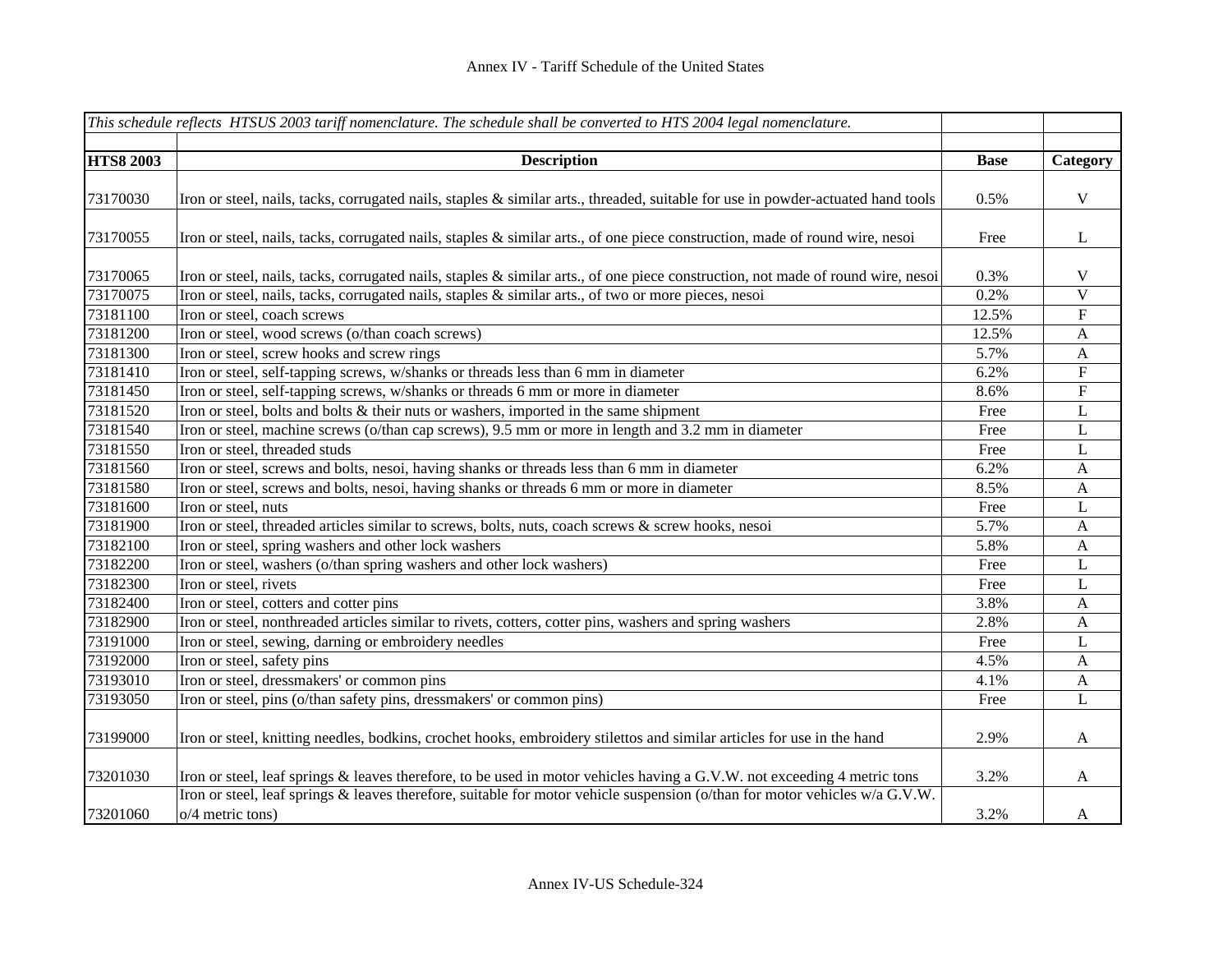|                  | This schedule reflects HTSUS 2003 tariff nomenclature. The schedule shall be converted to HTS 2004 legal nomenclature.        |             |              |
|------------------|-------------------------------------------------------------------------------------------------------------------------------|-------------|--------------|
| <b>HTS8 2003</b> | <b>Description</b>                                                                                                            | <b>Base</b> | Category     |
| 73201090         | Iron or steel, leaf springs $\&$ leaves therefore, not suitable for motor vehicle suspension                                  | 3.2%        | A            |
| 73202010         | Iron or steel, helical springs, suitable for motor-vehicle suspension                                                         | 3.2%        | $\mathbf{A}$ |
| 73202050         | Iron or steel, helical springs (o/than suitable for motor-vehicle suspension)                                                 | 3.9%        | $\mathbf{A}$ |
| 73209010         | Iron or steel, hairsprings                                                                                                    | Free        | L            |
| 73209050         | Iron or steel, springs (o/than leaf springs, helical springs or hairsprings)                                                  | 2.9%        | $\mathbf{A}$ |
|                  | Iron or steel, portable non-electric domestic cooking appliances and plate warmers, for gas fuel or for both gas and other    |             |              |
| 73211110         | fuels                                                                                                                         | 5.7%        | A            |
| 73211130         | Iron or steel, nonportable non-electric domestic stoves or ranges, for gas fuel or for both gas and other fuels               | Free        | L            |
|                  | Iron or steel, nonportable non-electric domestic cook. appl. (o/th stoves or ranges) & plate warmers, for gas fuel or both    |             |              |
| 73211160         | gas & other fuels                                                                                                             | Free        | L            |
| 73211200         | Iron or steel, non-electric domestic cooking appliances and plate warmers, for liquid fuels                                   | Free        | L            |
| 73211300         | Iron or steel, non-electric domestic cooking appliances and plate warmers, for solid fuels                                    | Free        | $\mathbf L$  |
|                  | Iron or steel, portable non-electric domestic grates & warming appl. (o/cooking/plate warmers), for gas fuel or both gas      |             |              |
| 73218110         | and other fuels                                                                                                               | 2.9%        | A            |
|                  | Iron or steel, nonportable non-electric domestic grates & warming appl. (o/than cooking/plate warmers), for gas fuel/both     |             |              |
| 73218150         | gas & other fuels                                                                                                             | Free        | L            |
| 73218210         | Iron or steel, portable non-electric domestic grates & warming appliances (o/than cooking/plate warmers) for liquid fuels     | 2.9%        | $\mathbf{A}$ |
|                  | Iron or steel, nonportable non-electric domestic grates & warming appliances (o/than cooking/plate warmers), for liquid       |             |              |
| 73218250         | fuels                                                                                                                         | Free        | L            |
| 73218300         | Iron or steel, non-electric domestic grates & warming appliances (o/than cooking/plate warmers), for solid fuels              | Free        | L            |
| 73219010         | Iron/steel, cooking chambers for nonportable non-electric domestic stoves or ranges, for gas or for gas and other fuels       | Free        | L            |
|                  | Iron/steel, top surface panels w/ or w/o burners/controls for nonportable non-elect. domest. stoves or ranges, for gas or gas |             |              |
| 73219020         | & other fuels                                                                                                                 | Free        | L            |
|                  | Iron/steel, door assmbly w/more than one of inner panel, out. panel, window, insul., for non-elect. stoves or ranges, for     |             |              |
| 73219040         | gas or gas & other                                                                                                            | Free        | L            |
| 73219050         | Iron/steel, parts of nonportable non-electric domestic stoves or ranges, nesoi, for gas fuel or for both gas and other fuels  | Free        | $\mathbf{L}$ |
| 73219060         | Iron/steel, parts, of nonelectric domestic cooking and warming appliances, nesoi                                              | Free        | L            |
| 73221100         | Cast iron, non-electrically heated radiators and parts thereof, for central heating                                           | Free        | $\mathbf L$  |
| 73221900         | Iron (o/than cast) or steel, non-electrically heated radiators and parts thereof, for central heating                         | Free        | L            |
| 73229000         | Iron or steel, non-electrically heated air heaters and hot air distributors w/motor driven fan or blower and parts thereof    | Free        | L            |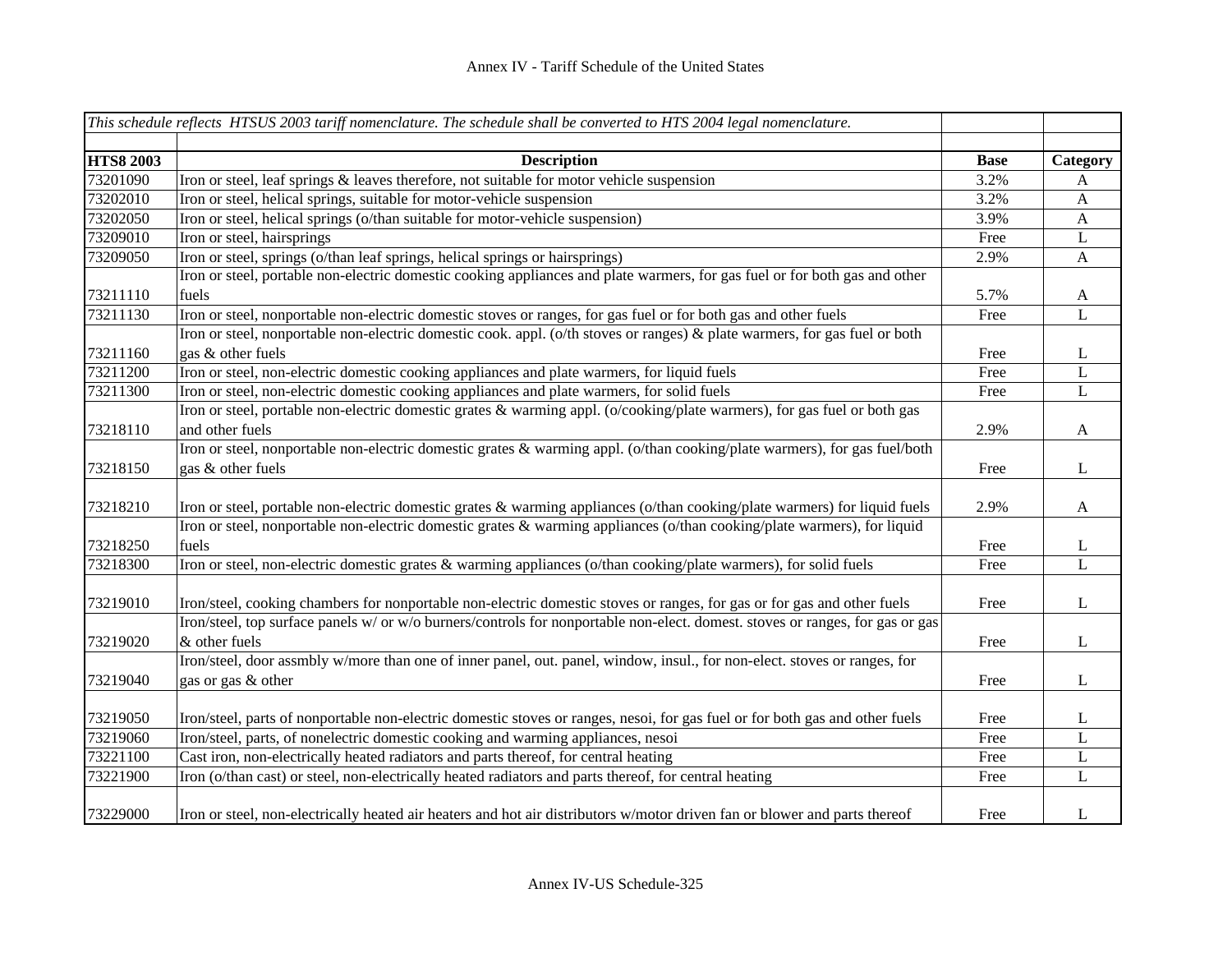|                  | This schedule reflects HTSUS 2003 tariff nomenclature. The schedule shall be converted to HTS 2004 legal nomenclature.                          |             |              |
|------------------|-------------------------------------------------------------------------------------------------------------------------------------------------|-------------|--------------|
|                  |                                                                                                                                                 |             |              |
| <b>HTS8 2003</b> | <b>Description</b>                                                                                                                              | <b>Base</b> | Category     |
| 73231000         | Iron or steel wool; iron or steel pot scourers and scouring or polishing pads, gloves and the like                                              | Free        | L            |
| 73239110         | Cast iron, table, kitchen or o/household arts. and parts thereof, not enameled but coated or plated with precious metals                        | Free        | L            |
| 73239150         | Cast iron, table, kitchen or o/household arts. and parts thereof, not enameled $\&$ not coated or plated with precious metals                   | 5.3%        | A            |
| 73239200         | Cast iron, table, kitchen or o/household arts. and parts thereof, enameled                                                                      | Free        | L            |
| 73239300         | Stainless steel, table, kitchen or o/household arts. amd parts thereof                                                                          | 2%          | $\mathbf{A}$ |
| 73239400         | Iron (o/than cast) or steel (o/than stainless), table, kitchen or o/household arts. and parts thereof, enameled                                 | 2.7%        | $\mathbf{A}$ |
| 73239910         | Iron (o/th cast) or steel (o/th stainless), table, kitchen or o/household arts. & parts thereof, not enameled but plated/coat.<br>w/silver      | Free        | L            |
| 73239930         | Iron (o/th cast)/steel (o/th stainless), table/kitchen /household arts. & parts thereof, not enameled but plated/coat. w/prec<br>metal o/silver | 8.2%        | A            |
| 73239950         | Tinplate, table, kitchen or o/household arts. & parts thereof, not coated or plated w/precious metal                                            | Free        | L            |
| 73239970         | Iron (o/th cast) or steel (o/than tinplate or stainless), cookingware, not coated or plated with precious metal                                 | 5.3%        | $\mathbf{A}$ |
| 73239990         | Iron (o/th cast)/steel (o/th tinplate or stainless), table, kitchen (o/th cooking.) or o/household arts & part, n/coated/plated<br>w/prec.metal | 3.4%        | A            |
| 73241000         | Stainless steel, sinks and wash basins                                                                                                          | 3.4%        | $\mathbf{A}$ |
| 73242110         | Cast iron, baths (whether or not enameled), coated or plated with precious metal                                                                | Free        | L            |
| 73242150         | Cast iron, baths (whether or not enameled), not coated or plated with precious metal                                                            | Free        | L            |
| 73242900         | Iron (o/than cast) or steel, baths (whether or not enameled)                                                                                    | Free        | L            |
| 73249000         | Iron or steel, sanitary ware (o/than baths or stainless steel sinks and wash basins) and parts thereof                                          | Free        | L            |
| 73251000         | Nonmalleable cast iron, articles, nesoi                                                                                                         | Free        | L            |
| 73259100         | Iron or steel, cast grinding balls and similar articles for mills                                                                               | 2.9%        | A            |
| 73259910         | Cast iron (o/than nonmalleable cast iron), articles nesoi                                                                                       | Free        | L            |
| 73259950         | Steel, cast articles nesoi                                                                                                                      | 2.9%        | A            |
| 73261100         | Iron or steel, forged or stamped grinding balls and similar articles for mills                                                                  | Free        | L            |
| 73261900         | Iron or steel, articles forged or stamped but n/further worked, nesoi                                                                           | 2.9%        | A            |
| 73262000         | Iron or steel, articles of wire, nesoi                                                                                                          | 3.9%        | A            |
| 73269010         | Tinplate, articles nesoi                                                                                                                        | Free        | L            |
| 73269025         | Iron or steel, cable or inner wire for caliper and cantilever brakes and casing therefore, whether or not cut to length                         | Free        | L            |
| 73269035         | Iron or steel, containers of a kind normally carried on the person, in the pocket or in the handbag, nesoi                                      | 7.8%        | A            |
| 73269045         | Iron or steel, horse and mule shoes                                                                                                             | Free        | L            |
| 73269060         | Iron or steel, articles nesoi, coated or plated with precious metal                                                                             | 8.6%        | A            |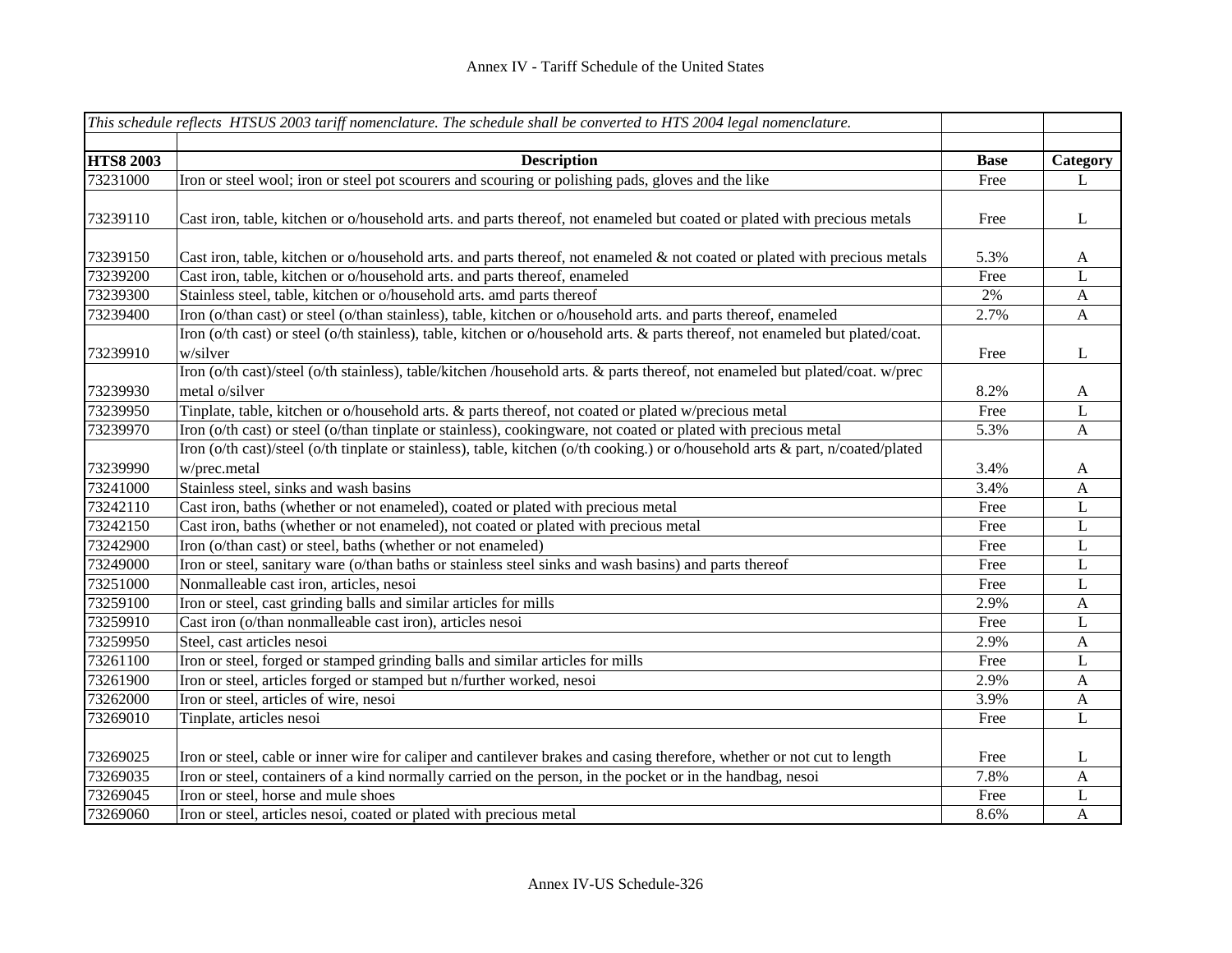|                  | This schedule reflects HTSUS 2003 tariff nomenclature. The schedule shall be converted to HTS 2004 legal nomenclature.        |             |              |
|------------------|-------------------------------------------------------------------------------------------------------------------------------|-------------|--------------|
|                  |                                                                                                                               |             |              |
| <b>HTS8 2003</b> | <b>Description</b>                                                                                                            | <b>Base</b> | Category     |
| 73269085         | Iron or steel, articles, nesoi                                                                                                | 2.9%        | A            |
| 74011000         | Copper mattes                                                                                                                 | Free        | $\mathbf L$  |
| 74012000         | Cement copper (precipitated copper)                                                                                           | Free        | $\mathbf L$  |
| 74020000         | Unrefined copper; copper anodes for electrolytic refining                                                                     | Free        | L            |
| 74031100         | Refined copper cathodes and sections of cathodes                                                                              | 1%          | $\mathbf{A}$ |
| 74031200         | Refined copper, wire bars                                                                                                     | 1%          | A            |
| 74031300         | Refined copper, billets                                                                                                       | 1%          | A            |
| 74031900         | Refined copper, unwrought articles nesoi                                                                                      | 1%          | $\mathbf{A}$ |
| 74032100         | Copper-zinc base alloys (brass), unwrought nesoi                                                                              | 1%          | $\mathbf{A}$ |
| 74032200         | Copper-tin base alloys (bronze), unwrought nesoi                                                                              | 1%          | $\mathbf{A}$ |
| 74032300         | Copper-nickel base alloys (cupro-nickel) or copper-nickel-zinc base alloys (nickel silver), unwrought nesoi                   | 1%          | $\mathbf{A}$ |
|                  | Copper alloys (o/than copper-zinc, copper-tin, copper-nickel(cupro-nickel) or copper-nickel-zinc base alloys, unwrought       |             |              |
| 74032900         | nesoi                                                                                                                         | 1%          | $\mathbf{A}$ |
| 74040030         | Copper spent anodes; copper waste $&$ scrap containing less than 94% by weight of copper                                      | Free        | $\mathbf{L}$ |
| 74040060         | Copper, waste and scrap containing 94% or more by weight of copper                                                            | Free        | L            |
| 74050010         | Copper master alloys, containing 5% or more but n/more than 15% by weight of phosphorus                                       | Free        | L            |
| 74050060         | Copper master alloys, not containing 5% or more but n/more than 15% by weight of phosphorus                                   | Free        | L            |
| 74061000         | Copper, powders of non-lamellar structure                                                                                     | Free        | L            |
| 74062000         | Copper, powders of lamellar structure; copper flakes                                                                          | Free        | L            |
| 74071015         | Refined copper, hollow profiles                                                                                               | 3%          | A            |
| 74071030         | Refined copper, profiles (o/than hollow profiles)                                                                             | 3%          | $\mathbf{A}$ |
| 74071050         | Refined copper, bars and rods                                                                                                 | 1%          | $\mathbf{A}$ |
| 74072115         | Copper-zinc base alloys (brass), hollow profiles                                                                              | 2.2%        | A            |
| 74072130         | Copper-zinc base alloys (brass), profiles (o/than hollow profiles)                                                            | 2.2%        | A            |
| 74072150         | Copper-zinc base alloys (brass), low fuming brazing rods                                                                      | 2.2%        | A            |
| 74072170         | Copper-zinc base alloys (brass), bars & rods nesoi, having a rectangular cross section                                        | 1.9%        | A            |
| 74072190         | Copper-zinc base alloys (brass), bars & rods nesoi, not having a rectangular cross section                                    | 2.2%        | A            |
| 74072215         | Copper-nickel base alloys (cupro-nickel) or copper-nickel-zinc base alloys (nickel silver), hollow profiles                   | 3%          | A            |
|                  |                                                                                                                               |             |              |
| 74072230         | Copper-nickel base alloys (cupro-nickel) or copper-nickel-zinc base alloys (nickel silver), profiles (o/than hollow profiles) | 3%          | A            |
| 74072250         | Copper-nickel base alloys (cupro-nickel) or copper-nickel-zinc base alloys (nickel silver), bars & rods                       | 3%          | A            |
| 74072915         | Copper alloys (o/than brass, cupro-nickel or nickel silver), hollow profiles                                                  | 3%          | A            |
| 74072930         | Copper alloys (o/than brass, cupro-nickel or nickel silver), profiles (o/than hollow profiles)                                | 3%          | A            |
| 74072950         | Copper alloys (o/than brass, cupro-nickel or nickel silver), bars and rods                                                    | 1.6%        | $\mathbf{A}$ |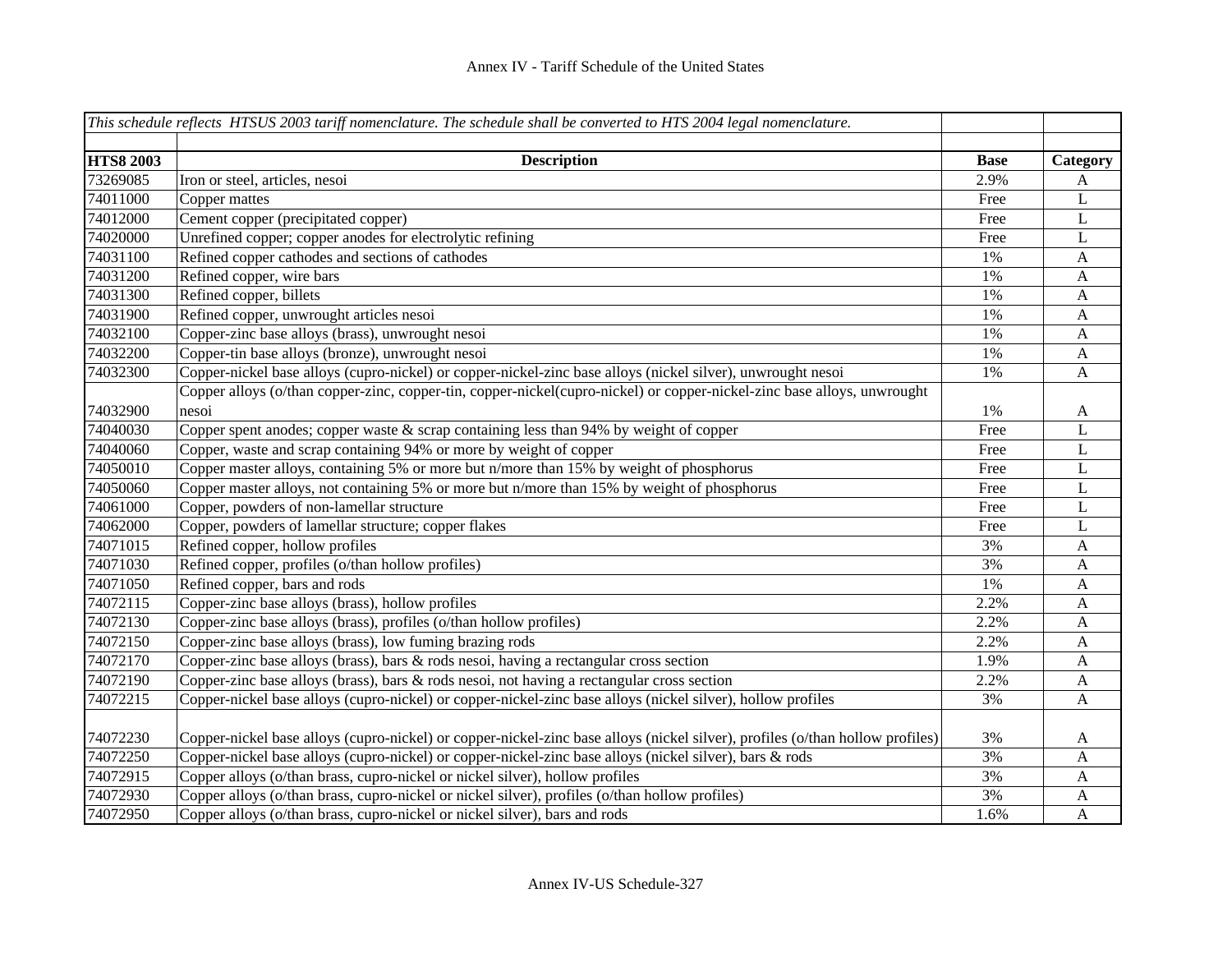|                  | This schedule reflects HTSUS 2003 tariff nomenclature. The schedule shall be converted to HTS 2004 legal nomenclature.      |             |              |
|------------------|-----------------------------------------------------------------------------------------------------------------------------|-------------|--------------|
| <b>HTS8 2003</b> | <b>Description</b>                                                                                                          | <b>Base</b> | Category     |
| 74081130         | Refined copper, wire, w/maximum cross-sectional dimension over 9.5 mm                                                       | 1%          | A            |
| 74081160         | Refined copper, wire, w/maximum cross-sectional dimension over 6 mm but not over 9.5 mm                                     | 3%          | $\mathbf{A}$ |
| 74081900         | Refined copper, wire, w/maximum cross-sectional dimension of 6 mm or less                                                   | 3%          | $\mathbf{A}$ |
| 74082100         | Copper-zinc base alloys (brass), wire                                                                                       | 3%          | $\mathbf{A}$ |
|                  | Copper-nickel base alloys (cupro-nickel) or copper-nickel-zinc base alloys (nickel silver), wire, coated or plated with     |             |              |
| 74082210         | metal                                                                                                                       | 3%          | $\mathbf{A}$ |
|                  | Copper-nickel base alloys (cupro-nickel) or copper-nickel-zinc base alloys (nickel silver), wire, not coated or plated      |             |              |
| 74082250         | w/metal                                                                                                                     | 3%          | A            |
| 74082910         | Copper alloys (o/than brass, cupro-nickel or nickel-silver), wire, coated or plated with metal                              | 3%          | A            |
| 74082950         | Copper alloys (o/than brass, cupro-nickel or nickel-silver), wire, not coated or plated with metal                          | 3%          | $\mathbf{A}$ |
| 74091110         | Refined copper, plates, sheets and strip, in coils, with a thickness of 5 mm or more                                        | 3%          | $\mathbf{A}$ |
| 74091150         | Refined copper, plates, sheets and strip, in coils, with a thickness over 0.15mm but less than 5 mm                         | 1%          | $\mathbf{A}$ |
| 74091910         | Refined copper, plates, sheets and strip, not in coils, with a thickness of 5 mm or more                                    | 3%          | A            |
|                  | Refined copper, plates, sheets and strip, not in coils, with a thickness o/0.15mm but less than 5 mm & a width of 500 mm    |             |              |
| 74091950         | or more                                                                                                                     | 1%          | A            |
|                  | Refined copper, plates, sheets and strip, not in coils, with a thickness o/0.15mm but less than 5 mm & a width of less than |             |              |
| 74091990         | 500 mm                                                                                                                      | 3%          | A            |
| 74092100         | Copper-zinc base alloys (brass), plates, sheets and strip, in coils                                                         | 1.9%        | A            |
| 74092900         | Copper-zinc base alloys (brass), plates, sheets and strip, not in coils                                                     | 1.9%        | $\mathbf{A}$ |
| 74093110         | Copper-tin base alloys (bronze), plates, sheets and strip, in coils. with a thickness of 5 mm or more                       | 3%          | $\mathbf{A}$ |
|                  | Copper-tin base alloys (bronze), plates, sheets and strip, in coils, with a thickness o/0.15mm but less than 5mm & a width  |             |              |
| 74093150         | of 500mm or more                                                                                                            | 1.7%        | $\mathbf{A}$ |
|                  | Copper-tin base alloys (bronze), plates, sheets and strip, in coils, w/thickness o/0.15mm but less than 5mm & a width of    |             |              |
| 74093190         | less than 500mm                                                                                                             | 3%          | $\mathbf{A}$ |
| 74093910         | Copper-tin base alloys (bronze), plates, sheets and strip, with a thickness of 5 mm or more                                 | 3%          | A            |
|                  | Copper-tin base alloys (bronze), plates, sheets and strip, with a thickness o/0.15 but less than 5 mm & of a width of 500   |             |              |
| 74093950         | mm or more                                                                                                                  | 1.7%        | A            |
|                  | Copper-tin base alloys (bronze), plates, sheets and strip, with a thickness o/0.15 but less than 5 mm & of a width of less  |             |              |
| 74093990         | than 500 mm                                                                                                                 | 3%          | A            |
|                  | Copper-nickel base alloys (cupro-nickel) or copper-nickel-zinc base alloys (nickel silver), plates, sheets and strip,       |             |              |
| 74094000         | w/thickness o/0.15mm                                                                                                        | 3%          | A            |
| 74099010         | Copper alloys (o/than brass/bronze/cupro-nickel/nickel silver), plates, sheets & strip, with thickness of 5 mm or more      | 3%          | A            |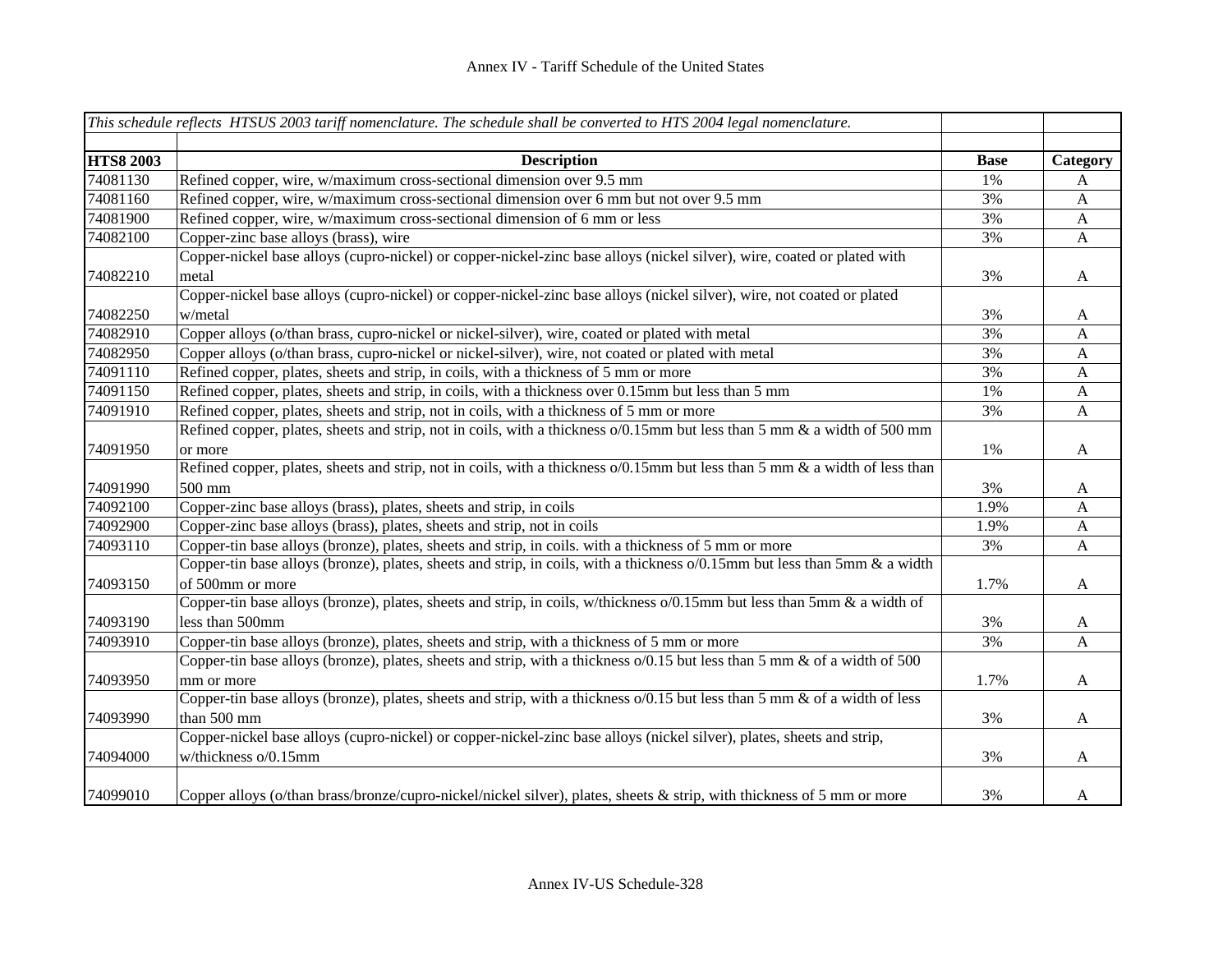|                  | This schedule reflects HTSUS 2003 tariff nomenclature. The schedule shall be converted to HTS 2004 legal nomenclature.      |             |              |
|------------------|-----------------------------------------------------------------------------------------------------------------------------|-------------|--------------|
|                  |                                                                                                                             |             |              |
| <b>HTS8 2003</b> | <b>Description</b>                                                                                                          | <b>Base</b> | Category     |
|                  | Copper alloys (o/than brass/bronze/cupro-nickel/nickel silver), plates, sheets & strip, w/thick. o/0.15mm but less th/5mm   |             |              |
| 74099050         | & width 500mm+                                                                                                              | 1.7%        | $\mathbf{A}$ |
|                  | Copper alloys (o/than brass/bronze/cupro-nickel/nickel silver), plates, sheets & strip, w/thick. o/0.15mm but less th/5mm   |             |              |
| 74099090         | & width less 500mm                                                                                                          | 3%          | $\mathbf{A}$ |
| 74101100         | Refined copper, foil, w/thickness of 0.15 mm or less, not backed                                                            | 1%          | A            |
| 74101200         | Copper alloys, foil, w/thickness of 0.15 mm or less, not backed                                                             | 1%          | A            |
| 74102130         | Refined copper, clad laminates, w/thickness of 0.15 mm or less, backed                                                      | 3%          | A            |
| 74102160         | Refined copper, foil, w/thickness of 0.15 mm or less, backed                                                                | 1.5%        | $\mathbf{A}$ |
| 74102200         | Copper alloys, foil, w/thickness of 0.15 mm or less, backed                                                                 | 1.5%        | $\mathbf{A}$ |
| 74111010         | Refined copper, tubes and pipes, seamless                                                                                   | 1.5%        | $\mathbf{A}$ |
| 74111050         | Refined copper, tubes and pipes, other than seamless                                                                        | 3%          | A            |
| 74112110         | Copper-zinc base alloys (brass), tubes and pipes, seamless                                                                  | 1.4%        | A            |
| 74112150         | Copper-zinc base alloys (brass), tubes and pipes, other than seamless                                                       | 3%          | A            |
| 74112200         | Copper-nickel base alloys (cupro-nickel) or copper-nickel-zinc base alloys (nickel-silver), tubes and pipes                 | 3%          | A            |
| 74112910         | Copper alloys (o/than brass/cupro-nickel/nickel-silver), pipes and tubes, seamless                                          | 1.4%        | A            |
| 74112950         | Copper alloys (o/than brass/cupro-nickel/nickel-silver), pipes and tubes, other than seamless                               | 3%          | $\mathbf{A}$ |
| 74121000         | Refined copper, fittings for tubes and pipes                                                                                | 3%          | $\mathbf{A}$ |
| 74122000         | Copper alloys, fittings for tubes and pipes                                                                                 | 3%          | A            |
| 74130010         | Copper, stranded wire, not electrically insulated, not fitted with fittings and not made up into articles                   | 3%          | $\mathbf{A}$ |
| 74130050         | Copper, cables, plaited bands and the like, not fitted with fittings and not made up into articles                          | 2%          | A            |
|                  | Copper, stranded wire, cables, plaited bands and the like, not electrically insulated, fitted with fittings or made up into |             |              |
| 74130090         | articles                                                                                                                    | 3%          | $\mathbf{A}$ |
| 74142030         | Copper, Fourdrinier wires, for use in papermaking machines, w/94 or more wires to the lineal cm                             | Free        | L            |
| 74142060         | Copper, Fourdrinier wires, for use in papermaking machines, w/less than 94 wires to the lineal cm                           | 3%          | $\mathbf{A}$ |
| 74142090         | Copper, wire cloth (o/than Fourdrinier wires for use in papermaking machines)                                               | 3%          | A            |
| 74149000         | Copper, wire grill and netting; expanded metal of copper                                                                    | 3%          | A            |
| 74151000         | Copper or iron/steel w/heads of copper, nails and tacks, drawing pins, staples and similar articles                         | 2.5%        | A            |
| 74152100         | Copper, washers (including spring washers)                                                                                  | 3%          | A            |
| 74152900         | Copper, rivets, cotters, cotter pins and similar non-threaded articles (o/than washers)                                     | 3%          | $\mathbf{A}$ |
| 74153305         | Copper screws for wood                                                                                                      | 3%          | $\mathbf{A}$ |
| 74153310         | Muntz or yellow metal copper bolts                                                                                          | 1.4%        | $\mathbf{A}$ |
| 74153380         | Screws (other than wood screws), bolts (other than Muntz or yellow metal) and nuts, of copper, threaded, nesoi              | 3%          | A            |
| 74153900         | Copper, screw hooks and other threaded articles, nesoi                                                                      | 3%          | A            |
| 74160000         | Copper, springs                                                                                                             | 3%          | $\mathbf{A}$ |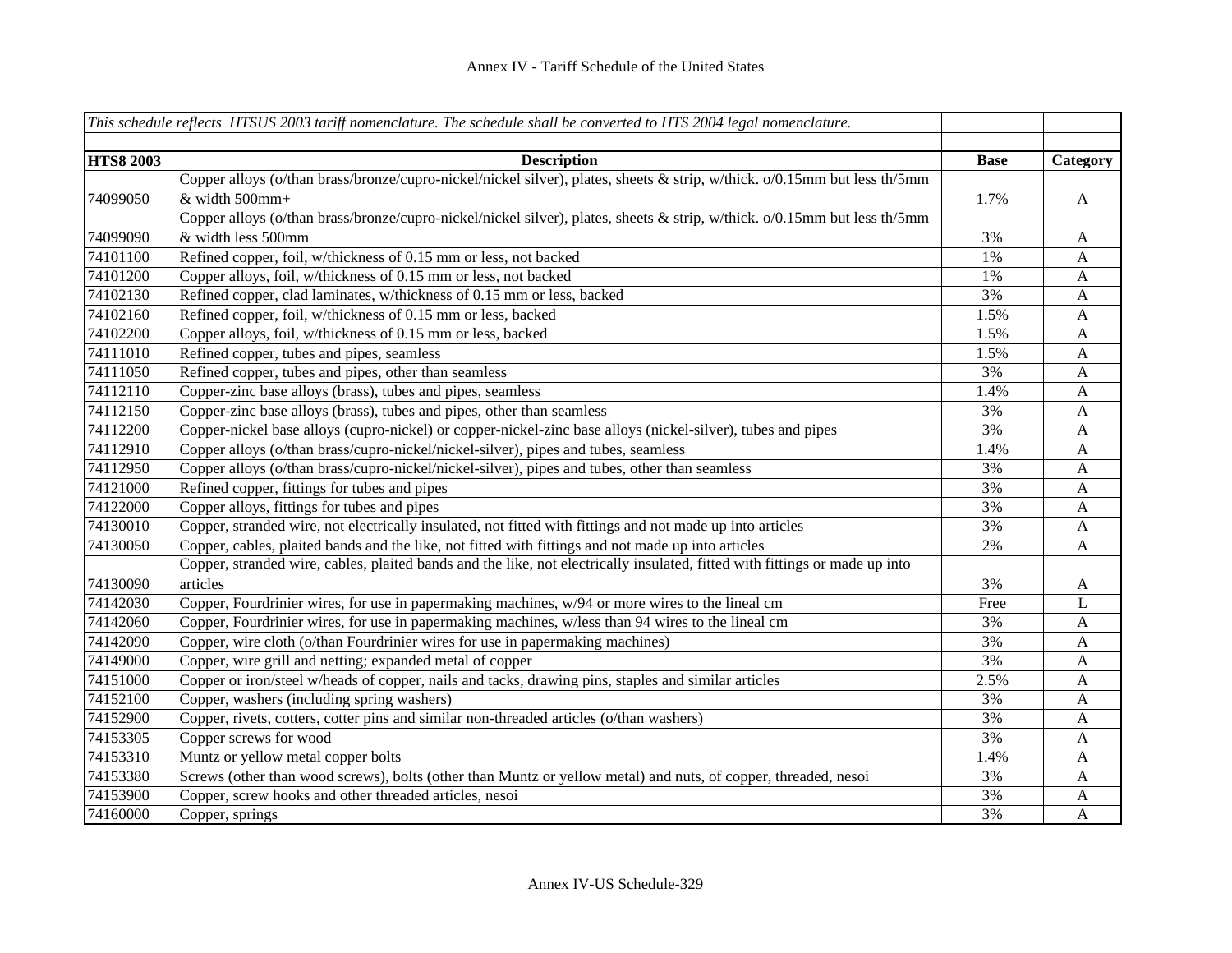|                  | This schedule reflects HTSUS 2003 tariff nomenclature. The schedule shall be converted to HTS 2004 legal nomenclature.     |             |              |
|------------------|----------------------------------------------------------------------------------------------------------------------------|-------------|--------------|
|                  |                                                                                                                            |             |              |
| <b>HTS8 2003</b> | <b>Description</b>                                                                                                         | <b>Base</b> | Category     |
| 74170000         | Copper, cooking or heating apparatus of a kind used for domestic purposes, nonelectric, and parts thereof                  | 3%          | A            |
| 74181120         | Copper-zinc alloy (brass), pot scourers, scouring or polishing pads, gloves and the like                                   | 3%          | A            |
| 74181140         | Copper (o/than copper-zinc alloys), pot scourers, scouring or polishing pads, gloves and the like                          | 3%          | A            |
| 74181910         | Copper, table, kitchen or other household articles and parts thereof, coated or plated w/precious metals                   | 3%          | A            |
|                  | Copper-zinc alloy (brass), table, kitchen or other household articles and parts thereof, not coated or plated w/precious   |             |              |
| 74181920         | metals                                                                                                                     | 3%          | $\mathbf{A}$ |
| 74181950         | Copper (o/than brass), table kitchen or other household articles and parts thereof, not coated or plated w/precious metals | 3%          | A            |
| 74182010         | Copper-zinc base alloys (brass), sanitary ware and parts thereof                                                           | 3%          | A            |
| 74182050         | Copper (o/than brass), sanitary ware and parts thereof                                                                     | 3%          | $\mathbf{A}$ |
| 74191000         | Copper, chain and parts thereof                                                                                            | 3%          | $\mathbf{A}$ |
| 74199100         | Copper, articles nesoi, cast, molded, stamped, or forged but not further worked                                            | Free        | $\mathbf L$  |
| 74199915         | Copper, containers a kind normally carried on the person, in the pocket or in the handbag                                  | 3%          | $\mathbf{A}$ |
| 74199930         | Copper, articles nesoi, coated or plated with precious metal                                                               | 3%          | $\mathbf{A}$ |
| 74199950         | Copper, articles nesoi, not coated or plated with precious metal                                                           | Free        | L            |
| 75011000         | Nickel mattes                                                                                                              | Free        | L            |
| 75012000         | Nickel oxide sinters and other intermediate products of nickel metallurgy                                                  | Free        | L            |
| 75021000         | Nickel (o/than alloy), unwrought                                                                                           | Free        | L            |
| 75022000         | Nickel alloys, unwrought                                                                                                   | Free        | L            |
| 75030000         | Nickel, waste and scrap                                                                                                    | Free        | L            |
| 75040000         | Nickel, powders and flakes                                                                                                 | Free        | L            |
| 75051110         | Nickel (o/than alloy), bars and rods, cold formed                                                                          | 3%          | $\mathbf{A}$ |
| 75051130         | Nickel (o/than alloy), bars and rods, not cold formed                                                                      | 2.6%        | $\mathbf{A}$ |
| 75051150         | Nickel (o/than alloy), profiles                                                                                            | 3%          | A            |
| 75051210         | Nickel alloy, bars and rods, cold formed                                                                                   | 3%          | $\mathbf{A}$ |
| 75051230         | Nickel alloy, bars and rods, not cold formed                                                                               | 2.5%        | A            |
| 75051250         | Nickel alloy, profiles                                                                                                     | 3%          | $\mathbf{A}$ |
| 75052110         | Nickel (o/than alloy), wire, cold formed                                                                                   | 3%          | $\mathbf{A}$ |
| 75052150         | Nickel (o/than alloy), wire, not cold formed                                                                               | 2.6%        | $\mathbf{A}$ |
| 75052210         | Nickel alloy, wire, cold formed                                                                                            | 3%          | A            |
| 75052250         | Nickel alloy, wire, not cold formed                                                                                        | 2.6%        | A            |
| 75061010         | Nickel (o/than alloy), plates, sheets and strip, cold formed                                                               | 3%          | A            |
| 75061030         | Nickel (o/than alloy), plates, sheets and strip, not cold formed                                                           | 2.5%        | A            |
| 75061045         | Nickel, foil, w/thickness not over 0.15 mm                                                                                 | 2.5%        | $\mathbf{A}$ |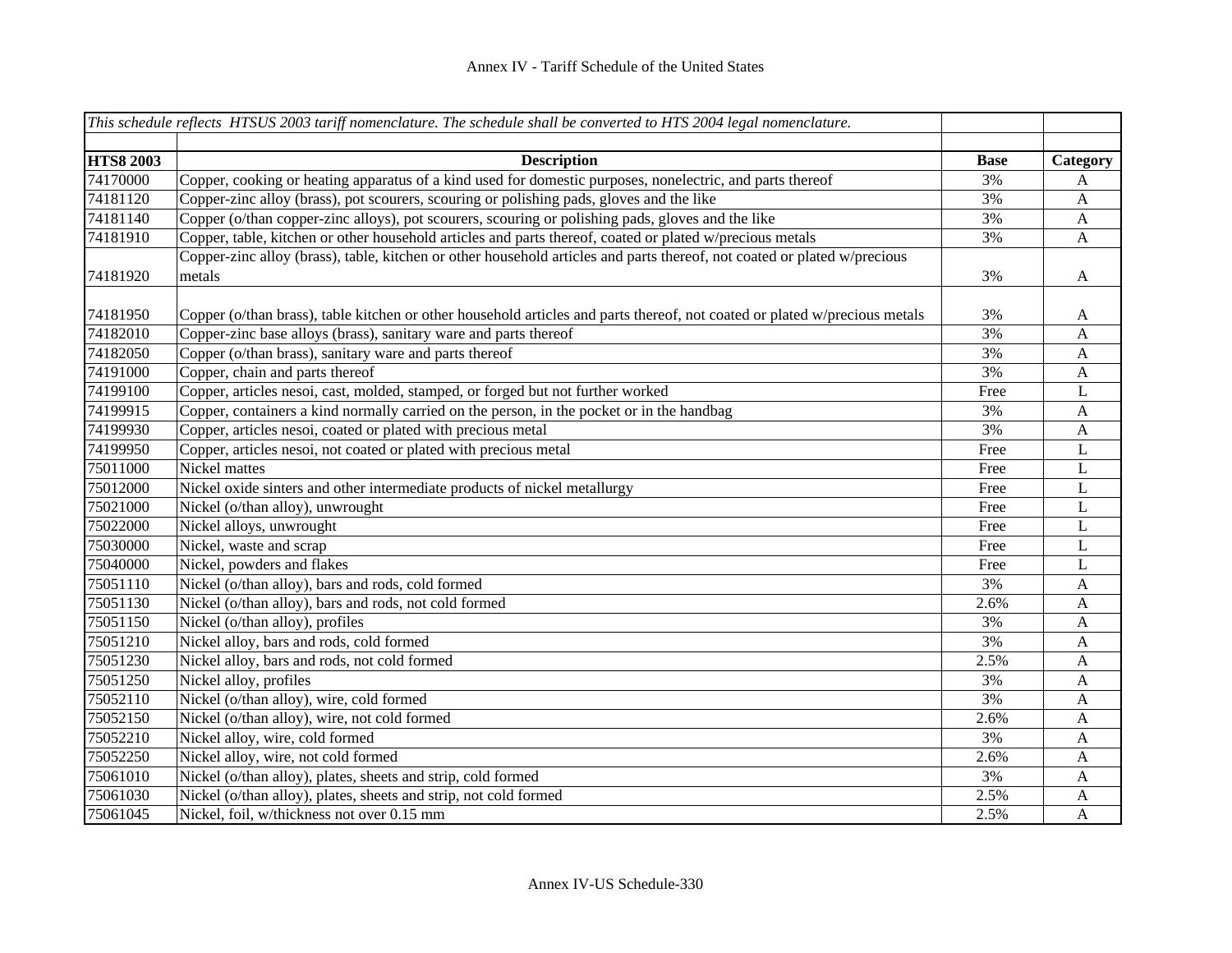|                  | This schedule reflects HTSUS 2003 tariff nomenclature. The schedule shall be converted to HTS 2004 legal nomenclature.  |             |              |
|------------------|-------------------------------------------------------------------------------------------------------------------------|-------------|--------------|
|                  |                                                                                                                         |             |              |
| <b>HTS8 2003</b> | <b>Description</b>                                                                                                      | <b>Base</b> | Category     |
| 75061060         | Nickel, foil, w/thickness over 0.15 mm                                                                                  | 2.5%        | A            |
| 75062010         | Nickel alloy, plates, sheets and strip, cold formed                                                                     | 3%          | $\mathbf{A}$ |
| 75062030         | Nickel alloy, plates, sheets and strip, not cold formed                                                                 | 2.5%        | $\mathbf{A}$ |
| 75062045         | Nickel alloy, foil, w/thickness not over 0.15 mm                                                                        | 3%          | $\mathbf{A}$ |
| 75062060         | Nickel alloy, foil, w/thickness over 0.15 mm                                                                            | 3%          | $\mathbf{A}$ |
| 75071100         | Nickel (o/than alloy), tubes and pipes                                                                                  | 2%          | $\mathbf{A}$ |
| 75071200         | Nickel alloy, tubes and pipes                                                                                           | 2%          | $\mathbf{A}$ |
| 75072000         | Nickel, fittings for tubes and pipes                                                                                    | 3%          | $\mathbf{A}$ |
| 75081000         | Nickel, wire cloth, grill and netting                                                                                   | 3%          | $\mathbf{A}$ |
| 75089010         | Nickel, stranded wire                                                                                                   | 3%          | A            |
| 75089050         | Nickel, articles of nesoi                                                                                               | 3%          | A            |
|                  | Aluminum (o/than alloy), unwrought, in coils, w/uniform x-section throughout length & w/least cross-sectional dimension |             |              |
| 76011030         | $n$ /o 9.5 mm                                                                                                           | 2.6%        | $\mathbf{A}$ |
| 76011060         | Aluminum (o/than alloy), unwrought nesoi                                                                                | Free        | L            |
|                  | Aluminum alloys, unwrought, in coils, w/uniform x-section throughout length & w/least cross-sectional dimension n/o 9.5 |             |              |
| 76012030         | mm                                                                                                                      | 2.6%        | A            |
| 76012060         | Aluminum alloys, w/25% or more by weight of silicon, unwrought nesoi                                                    | 2.1%        | $\mathbf{A}$ |
| 76012090         | Aluminum alloys nesoi, unwrought nesoi                                                                                  | Free        | L            |
| 76020000         | Aluminum, waste and scrap                                                                                               | Free        | L            |
| 76031000         | Aluminum, powders of non-lamellar structure                                                                             | 5%          | $\mathbf{A}$ |
| 76032000         | Aluminum, powders of lamellar structure; aluminum flakes                                                                | 3.9%        | $\mathbf{A}$ |
| 76041010         | Aluminum (o/than alloy), profiles                                                                                       | 5%          | $\mathbf{A}$ |
| 76041030         | Aluminum (o/than alloy), bar and rods, with a round cross section                                                       | 2.6%        | $\mathbf{A}$ |
| 76041050         | Aluminum (o/than alloy), bar and rods, other than with a round cross section                                            | 3%          | $\mathbf{A}$ |
| 76042100         | Aluminum alloy, hollow profiles                                                                                         | 1.5%        | $\mathbf{A}$ |
| 76042910         | Aluminum alloy, profiles (o/than hollow profiles)                                                                       | 5%          | $\mathbf{A}$ |
| 76042930         | Aluminum alloy, bars and rods, having a round cross section                                                             | 2.6%        | $\mathbf{A}$ |
| 76042950         | Aluminum alloy, bars and rodss, other than with a round cross section                                                   | 3%          | $\mathbf{A}$ |
| 76051100         | Aluminum (o/than alloy), wire, with a maximum cross-sectional dimension over 7 mm                                       | 2.6%        | $\mathbf{A}$ |
| 76051900         | Aluminum (o/than alloy), wire, with a maximum cross-sectional dimension of 7 mm or less                                 | 4.2%        | A            |
| 76052100         | Aluminum alloy, wire, with a maximum cross-sectional dimension over 7 mm                                                | 2.6%        | $\mathbf{A}$ |
| 76052900         | Aluminum alloy, wire, with a maximum cross-sectional dimension of 7 mm or less                                          | 4.2%        | A            |
| 76061130         | Aluminum (o/than alloy), plates/sheets/strip, w/thick. o/0.2mm, rectangular (incl. sq), not clad                        | 3%          | A            |
| 76061160         | Aluminum (o/than alloy), plates/sheets/strip, w/thick. o/0.2mm, rectangular (incl. sq), clad                            | 2.7%        | $\mathbf{A}$ |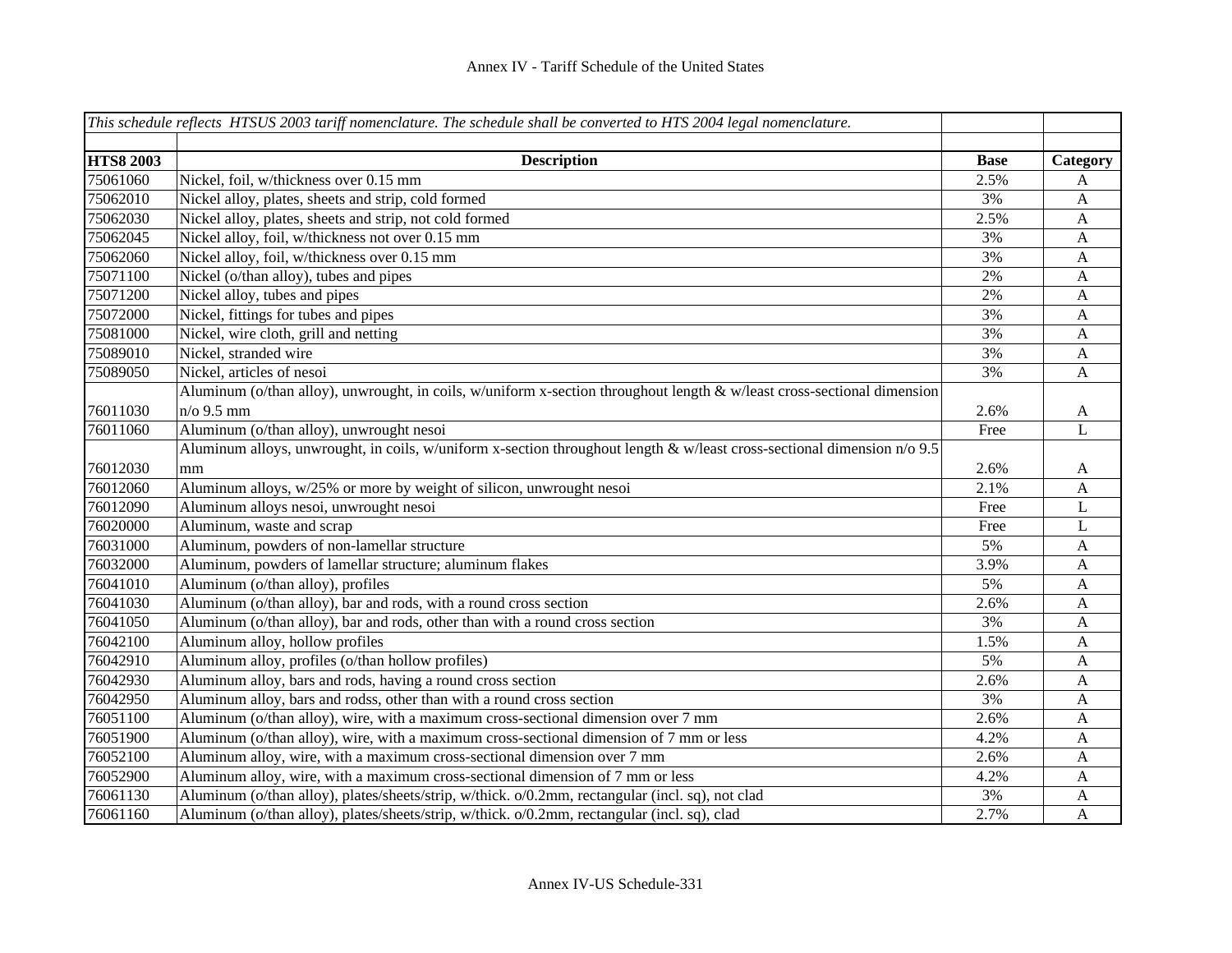|                  | This schedule reflects HTSUS 2003 tariff nomenclature. The schedule shall be converted to HTS 2004 legal nomenclature.       |             |                           |
|------------------|------------------------------------------------------------------------------------------------------------------------------|-------------|---------------------------|
| <b>HTS8 2003</b> | <b>Description</b>                                                                                                           | <b>Base</b> | Category                  |
| 76061230         | Aluminum alloy, plates/sheets/strip, w/thick. o/0.2mm, rectangular (incl. sq), not clad                                      | 3%          | A                         |
| 76061260         | Aluminum alloy, plates/sheets/strip, w/thick. o/0.2mm, rectangular (incl. sq), clad                                          | 6.5%        | $\mathbf{A}$              |
| 76069130         | Aluminum (o/than alloy), plates/sheets/strip, w/thick. o/0.2mm, o/than rectangular (incl. sq), not clad                      | 3%          | $\mathbf{A}$              |
| 76069160         | Aluminum (o/than alloy), plates/sheets/strip, w/thick. o/0.2mm, o/than rectangular (incl. sq), clad                          | 2.7%        | $\mathbf{A}$              |
| 76069230         | Aluminum alloy, plates/sheets/strip, w/thick. o/0.2mm, o/than rectangular (incl. sq), not clad                               | 3%          | $\mathbf{A}$              |
| 76069260         | Aluminum alloy, plates/sheets/strip, w/thick. o/0.2mm, o/than rectangular (incl. sq), clad                                   | 6.5%        | $\mathbf{A}$              |
| 76071130         | Aluminum, foil, w/thickness n/o 0.01 mm, rolled but not further worked, not backed                                           | 5.8%        | $\mathbf{A}$              |
| 76071160         | Aluminum, foil, w/thickness over 0.01 mm but n/o 0.15 mm, rolled but not further worked, not backed                          | 5.3%        | $\mathbf{A}$              |
| 76071190         | Aluminum, foil, w/thickness over 0.15 mm but n/o 0.2 mm, rolled but not further worked, not backed                           | 3%          | $\boldsymbol{\mathsf{A}}$ |
| 76071910         | Aluminum, etched capacitor foil, w/thickness n/o 0.2 mm, not rolled or rolled and further worked, not backed                 | 5.3%        | $\mathbf{A}$              |
| 76071930         | Aluminum, foil nesoi, w/thickness n/o 0.15 mm, cut to shape, not rolled, not backed                                          | 5.7%        | A                         |
|                  | Aluminum, foil nesoi, w/thickness o/0.15mm but n/o 0.2 mm or 0.15mm or less & not cut to shape, not rolled, not backed,      |             |                           |
| 76071960         | nesoi                                                                                                                        | 3%          | $\mathbf{A}$              |
|                  |                                                                                                                              |             |                           |
| 76072010         | Aluminum, foil, w/thickness n/o 0.2 mm, backed, covered or decorated with a character, design, fancy effect or pattern       | 3.7%        | A                         |
| 76072050         | Aluminum, foil, w/thickness n/o 0.2 mm, backed, nesoi                                                                        | Free        | L                         |
| 76081000         | Aluminum (o/than alloy), tubes and pipes                                                                                     | 5.7%        | $\mathbf{A}$              |
| 76082000         | Aluminum alloy, tubes and pipes                                                                                              | 5.7%        | A                         |
| 76090000         | Aluminum, fittings for tubes and pipes                                                                                       | 5.7%        | $\mathbf{A}$              |
| 76101000         | Aluminum, doors, windows and their frames and thresholds for doors                                                           | 5.7%        | $\boldsymbol{\mathsf{A}}$ |
|                  | Aluminum, structures and parts of structures, nesoi; aluminum plates, rods, profiles, tubes and the like prepared for use in |             |                           |
| 76109000         | structures                                                                                                                   | 5.7%        | $\mathbf{A}$              |
|                  | Aluminum, reservoirs, tanks, vats & like containers for any material (o/than compressed or liq. gas), w/capacity o/300 l,    |             |                           |
| 76110000         | not fitted w/                                                                                                                | 2.6%        | $\mathbf{A}$              |
| 76121000         | Aluminum, collapsible tubular containers, w/capacity of 300 l or less                                                        | 2.4%        | A                         |
|                  | Aluminum, casks, drums & like containers, for any material (o/than compressed or liq. gas), w/cap. n/o 201, n/fitted         |             |                           |
| 76129010         | w/mech/thermal                                                                                                               | 5.7%        | $\mathbf{A}$              |
|                  | Aluminum, casks, drums & like containers, for any material (o/thna compressed or liq. gas), w/cap. o/20 but n/o 300 l,       |             |                           |
| 76129050         | n/fitted w/mech                                                                                                              | Free        | L                         |
| 76130000         | Aluminum, containers for compressed or liquefied gas                                                                         | 5%          | A                         |
|                  | Aluminum, stranded wire, cables & the like w/steel core, not electrically insulated, not fitted with fittings & not made up  |             |                           |
| 76141010         | into articles                                                                                                                | 4.9%        | A                         |
|                  | Aluminum, stranded wire, cables & the like w/steel core, not electrically insulated, fitted with fittings or made up into    |             |                           |
| 76141050         | articles                                                                                                                     | 4.9%        | A                         |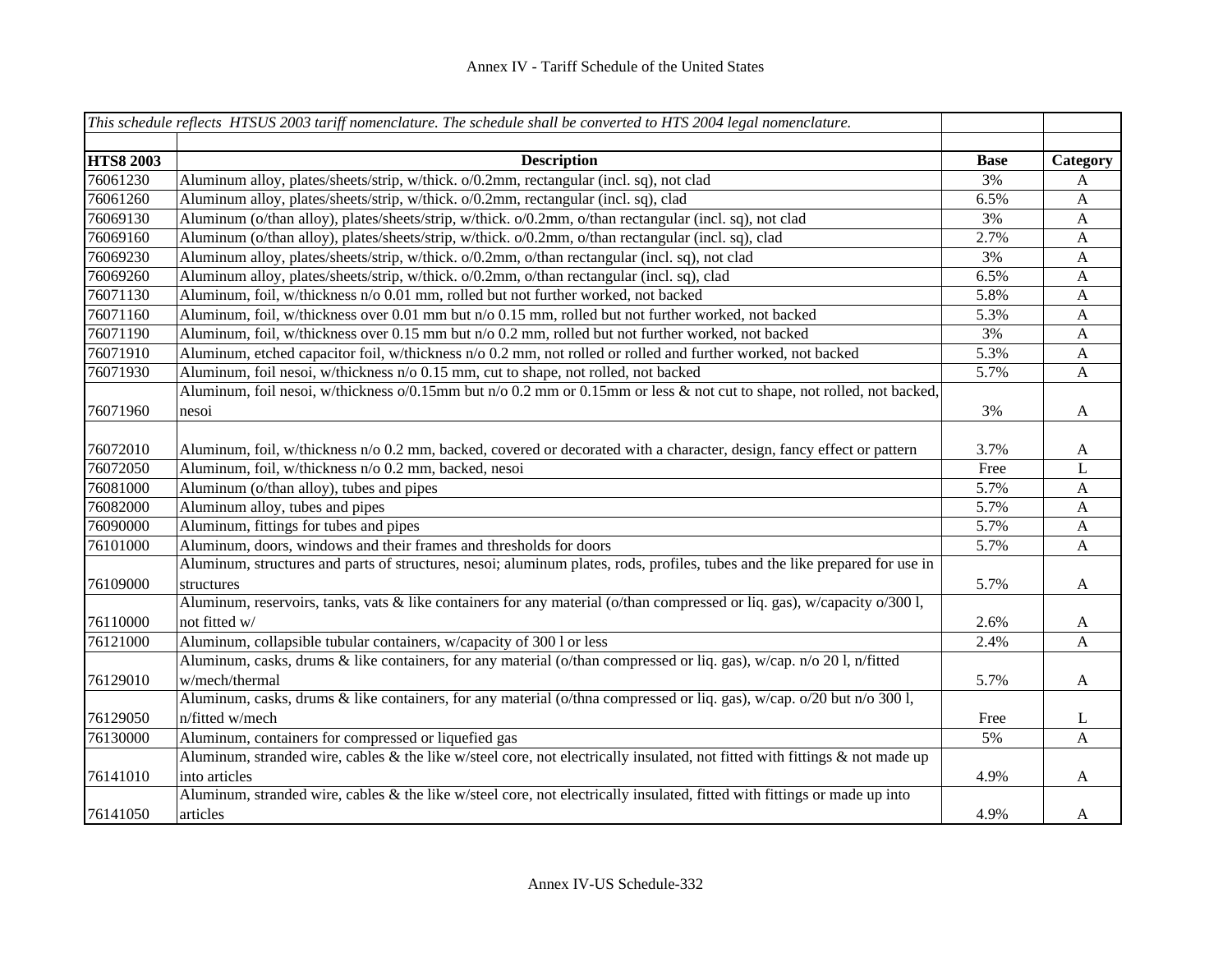|                  | This schedule reflects HTSUS 2003 tariff nomenclature. The schedule shall be converted to HTS 2004 legal nomenclature.          |                           |                  |
|------------------|---------------------------------------------------------------------------------------------------------------------------------|---------------------------|------------------|
|                  |                                                                                                                                 |                           |                  |
| <b>HTS8 2003</b> | <b>Description</b>                                                                                                              | <b>Base</b>               | Category         |
|                  | Aluminum, elect. conductors of stranded wire, cables & the like (o/than w/steel core), n/elect. insulated, n/fitted w/fittings  |                           |                  |
| 76149020         | or articles                                                                                                                     | 4.9%                      | A                |
|                  | Aluminum, stranded wire, cables, & the like (o/than elect. conduct or w/steel core), n/elect. insulated, n/fitted w/fittings or |                           |                  |
| 76149040         | articles                                                                                                                        | 4.9%                      | $\mathbf{A}$     |
|                  | Aluminum, stranded wire, cables and the like (o/than w/steel core), not electrically insulated, fitted w/fittings or made up    |                           |                  |
| 76149050         | into articles                                                                                                                   | 5.7%                      | A                |
| 76151100         | Aluminum, pot scourers, scouring or polishing pads, gloves and the like                                                         | 3.1%                      | $\mathbf{A}$     |
| 76151910         | Aluminum, cast cooking and kitchen ware, enameled or glazed or containing nonstick interior finishes                            | 3.1%                      | $\mathbf{A}$     |
| 76151930         | Aluminum, cooking and kitchen ware (o/than cast), enameled or glazed or containing nonstick interior finishes                   | 3.1%                      | $\mathbf{A}$     |
| 76151950         | Aluminum, cast cooking and kitchen ware, not enameled or glazed and not containing nonstick interior finishes                   | 3.1%                      | $\mathbf{A}$     |
|                  |                                                                                                                                 |                           |                  |
| 76151970         | Aluminum, cooking and kitchen ware (o/than cast), not enameled or glazed and not containing nonstick interior finishes          | 3.1%                      | A                |
| 76151990         | Aluminum, table, kitchen or other household articles (o/than cooking or kitchen ware) and parts thereof                         | 3.1%                      | A                |
| 76152000         | Aluminum, sanitary ware and parts thereof                                                                                       | 3.8%                      | $\mathbf{A}$     |
| 76161010         | Aluminum, nails, tacks and staples                                                                                              | 5.7%                      | $\mathbf{A}$     |
| 76161030         | Aluminum, rivets                                                                                                                | 4.7%                      | $\mathbf{A}$     |
| 76161050         | Aluminum, cotters and cotter pins                                                                                               | 5.7%                      | $\mathbf{A}$     |
|                  |                                                                                                                                 |                           |                  |
| 76161070         | Aluminum, screws, bolts, nuts, screw hooks, washers and similar articles w/shanks, threads, or holes o/6 mm in diameter         | 5.5%                      | $\boldsymbol{A}$ |
|                  | Aluminum, screws, bolts, nuts, screw hooks, washers and similar articles w/shanks, threads or holes 6 mm or less in             |                           |                  |
| 76161090         | diameter                                                                                                                        | 6%                        | A                |
| 76169100         | Aluminum, wire cloth, grill, netting and fencing                                                                                | 2.5%                      | $\mathbf{A}$     |
| 76169910         | Aluminum, luggage frames                                                                                                        | Free                      | $\mathbf{L}$     |
| 76169950         | Aluminum, articles, nesoi                                                                                                       | 2.5%                      | $\mathbf{A}$     |
|                  |                                                                                                                                 | $2.5\%$ on the            |                  |
|                  |                                                                                                                                 | value of the              |                  |
| 78011000         | Refined lead, unwrought                                                                                                         | lead content              | $\mathbf{A}$     |
|                  |                                                                                                                                 | $2.5\%$ on the            |                  |
|                  |                                                                                                                                 | value of the              |                  |
| 78019100         | Lead (o/than refined lead), containing by weight antimony as the principal other element, unwrought                             | lead content              | $\mathbf{A}$     |
|                  |                                                                                                                                 | $\overline{2.5\%}$ on the |                  |
|                  |                                                                                                                                 | value of the              |                  |
| 78019930         | Lead (o/than refined lead), bullion                                                                                             | lead content              | A                |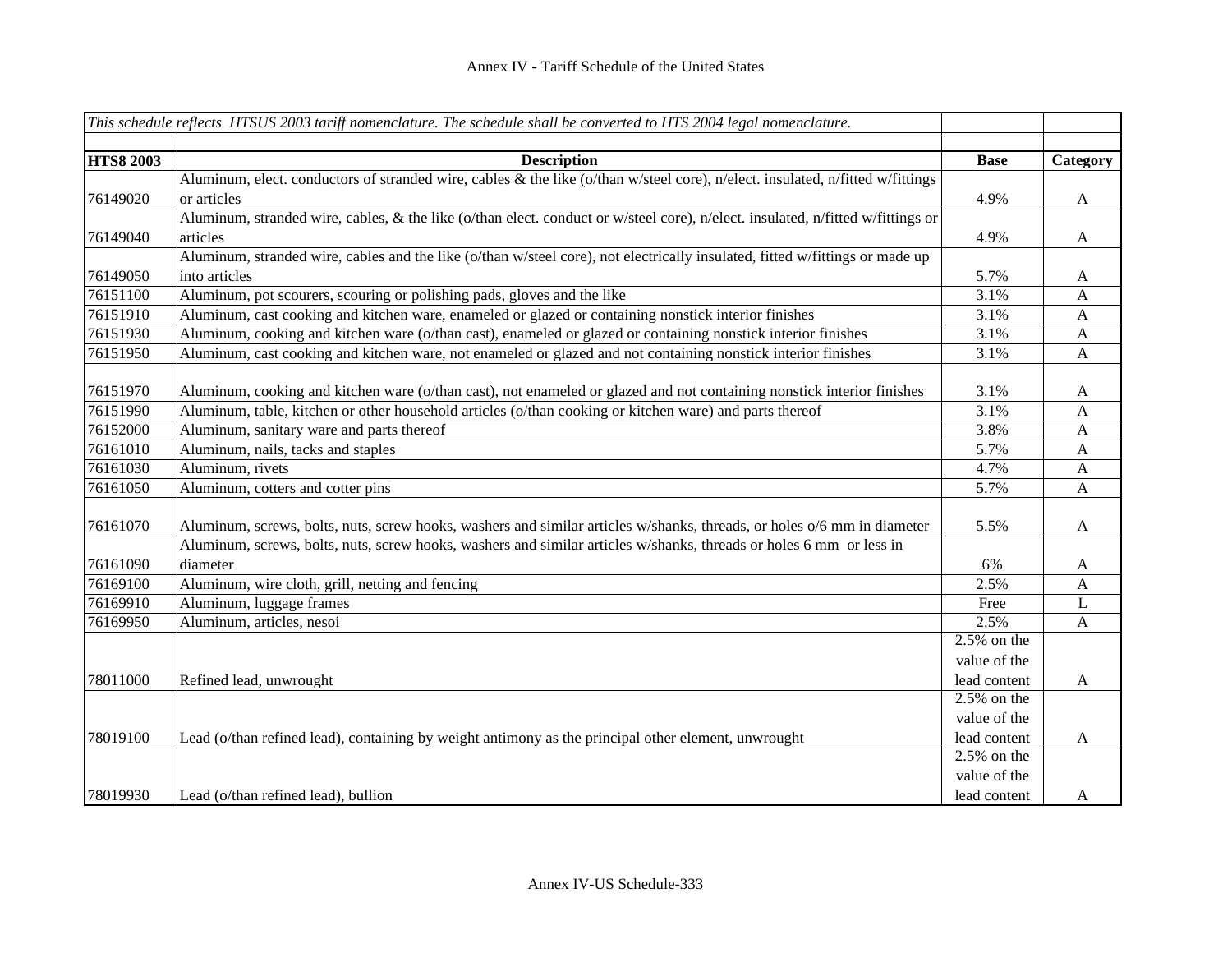|                  | This schedule reflects HTSUS 2003 tariff nomenclature. The schedule shall be converted to HTS 2004 legal nomenclature.   |                |                  |
|------------------|--------------------------------------------------------------------------------------------------------------------------|----------------|------------------|
| <b>HTS8 2003</b> | <b>Description</b>                                                                                                       | <b>Base</b>    | Category         |
|                  |                                                                                                                          | $2.5\%$ on the |                  |
|                  |                                                                                                                          | value of the   |                  |
| 78019990         | Lead (o/than refined lead), unwrought nesoi                                                                              | lead content   | A                |
| 78020000         | Lead, waste and scrap                                                                                                    | Free           | L                |
| 78030000         | Lead, bars, rods, profiles and wire                                                                                      | 1.2%           | A                |
| 78041100         | Lead, sheets, strip and foil, w/thickness n/o 0.2 mm, excluding any backing                                              | 2.2%           | A                |
| 78041900         | Lead, plates & sheets, strip and foil w/thickness o/0.2mm, nesoi                                                         | 3%             | A                |
| 78042000         | Lead, powders and flakes                                                                                                 | Free           | L                |
| 78050000         | Lead, tubes or pipes and fittings for tubes or pipes                                                                     | 2%             | A                |
| 78060000         | Lead, articles, nesoi                                                                                                    | 3%             | A                |
| 79011100         | Zinc (o/than alloy), unwrought, containing o/99.99% by weight of zinc                                                    | 1.5%           | A                |
| 79011210         | Zinc (o/than alloy), unwrought, casting-grade zinc, containing at least 97.5% but less than 99.99% by weight of zinc     | 3%             | A                |
| 79011250         | Zinc (o/than alloy), unwrought, o/than casting-grade zinc, containing at least 97.5% but less than 99.99% by wt. of zinc | 1.5%           | A                |
| 79012000         | Zinc alloy, unwrought                                                                                                    | 3%             | $\mathbf{A}$     |
| 79020000         | Zinc, waste and scrap                                                                                                    | Free           | L                |
| 79031000         | Zinc, dust                                                                                                               | $0.7$ cents/kg | $\mathbf{A}$     |
| 79039030         | Zinc, powders                                                                                                            | $0.5$ cents/kg | $\boldsymbol{A}$ |
| 79039060         | Zinc, flakes                                                                                                             | 3%             | A                |
| 79040000         | Zinc, bars, rods, profiles and wire                                                                                      | 4.2%           | A                |
| 79050000         | Zinc, plates, sheets, strip and foil                                                                                     | 2.8%           | $\mathbf{A}$     |
| 79060000         | Zinc, tubes or pipes and fittings for tubes or pipes                                                                     | 3%             | A                |
| 79070010         | Zinc, household, table or kitchen use articles; zinc toilet and sanitary wares; zinc parts of all the foregoing          | 3%             | $\boldsymbol{A}$ |
| 79070060         | Zinc, articles (o/than for household, table or kitchen use), nesoi                                                       | 3%             | $\mathbf{A}$     |
| 80011000         | Tin (o/than alloy), unwrought                                                                                            | Free           | L                |
| 80012000         | Tin alloy, unwrought                                                                                                     | Free           | L                |
| 80020000         | Tin, waste and scrap                                                                                                     | Free           | L                |
| 80030000         | Tin, bars, rods, profiles and wire                                                                                       | 3%             | $\mathbf{A}$     |
| 80040000         | Tin, plates, sheets and strip, of a thickness exceeding 0.20 mm                                                          | 2.4%           | $\overline{A}$   |
| 80050010         | Tin. foil, w/thickness (excluding any backing) n/o 0.2 mm                                                                | 3%             | A                |
| 80050020         | Tin, powders and flakes                                                                                                  | 2.8%           | A                |
| 80060000         | Tin, tubes or pipes and fittings for tubes or pipes                                                                      | 2.4%           | A                |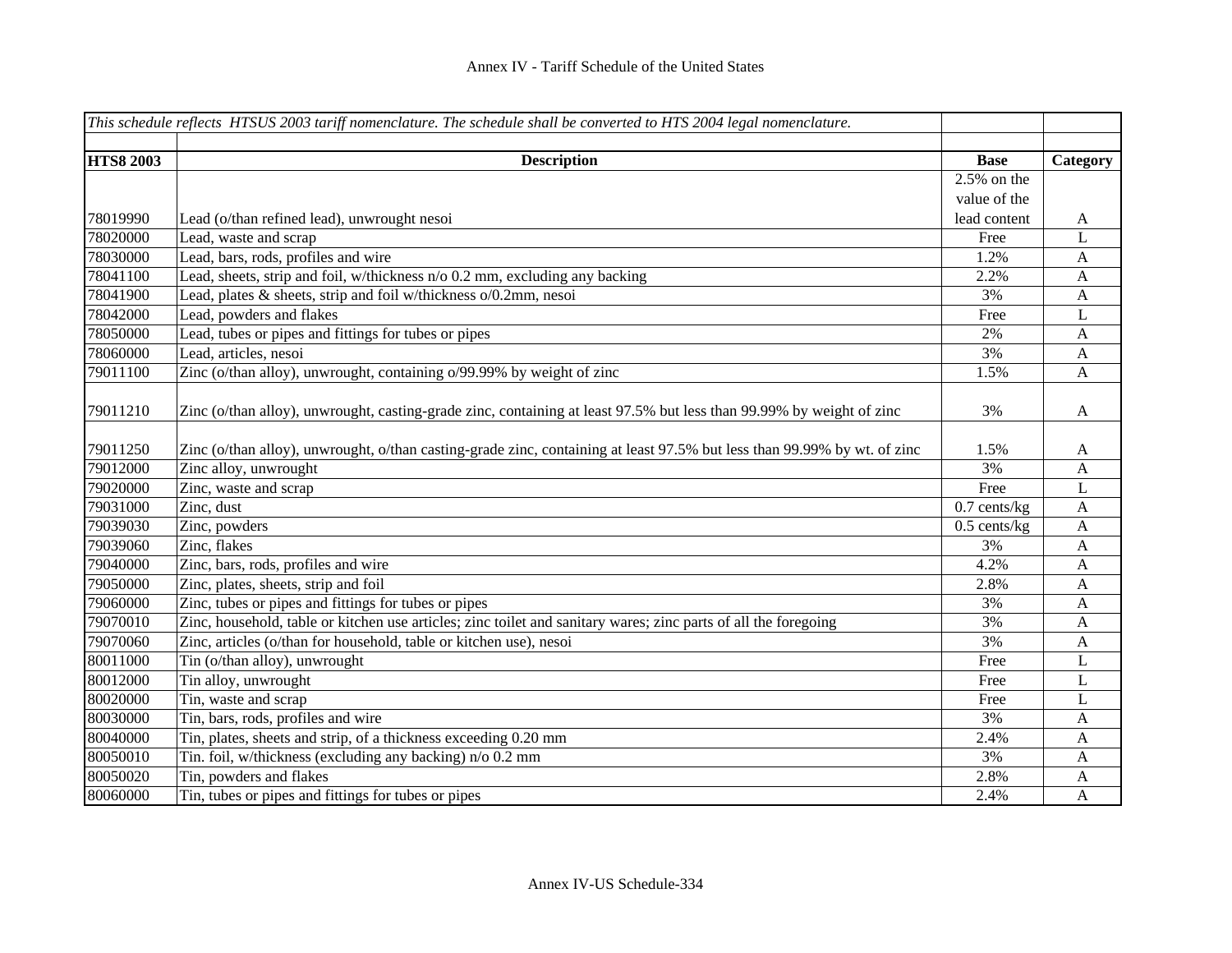|                  | This schedule reflects HTSUS 2003 tariff nomenclature. The schedule shall be converted to HTS 2004 legal nomenclature.      |                                                  |                  |
|------------------|-----------------------------------------------------------------------------------------------------------------------------|--------------------------------------------------|------------------|
|                  |                                                                                                                             |                                                  |                  |
| <b>HTS8 2003</b> | <b>Description</b>                                                                                                          | <b>Base</b>                                      | Category         |
|                  | Tin, household, table or kitchen use articles; tin toilet and sanitary wares; all the foregoing, n/coated or plated w/prec. |                                                  |                  |
| 80070010         | metal                                                                                                                       | 2.1%                                             | A                |
| 80070050         | Tin, articles nesoi                                                                                                         | 2.8%                                             | A                |
| 81011000         | Tungsten, powders                                                                                                           | 7%                                               | A                |
| 81019400         | Tungsten, unwrought (including bars and rods obtained simply by sintering)                                                  | 6.6%                                             | $\mathbf{A}$     |
| 81019500         | Tungsten bars and rods (o/than those obtained simply by sintering), profiles, plates, sheets, strip and foil                | 6.5%                                             | $\mathbf{A}$     |
| 81019600         | Tungsten wire                                                                                                               | 4.4%                                             | A                |
| 81019700         | Tungsten waste and scrap                                                                                                    | 2.8%                                             | A                |
| 81019900         | Tungsten, articles nesoi                                                                                                    | 3.7%                                             | $\mathbf{A}$     |
| 81021000         | Molybdenum, powders                                                                                                         | 9.1 cents/kg on<br>molybdenum<br>content $+1.2%$ | A                |
|                  |                                                                                                                             | 13.9 cents/kg<br>on<br>molybdenum                |                  |
| 81029400         | Molybdenum, unwrought (including bars and rods obtained simply by sintering)                                                | $content + 1.9%$                                 | A                |
| 81029530         | Molybdenum bars and rods (o/than those obtained simply by sintering)                                                        | 6.6%                                             | $\mathbf{A}$     |
| 81029560         | Molybdenum profiles, plates, sheets, strip and foil                                                                         | 6.6%                                             | A                |
| 81029600         | Molybdenum wire                                                                                                             | 4.4%                                             | $\mathbf{A}$     |
| 81029700         | Molybdenum waste and scrap                                                                                                  | Free                                             | L                |
| 81029900         | Molybdenum, articles nesoi                                                                                                  | 3.7%                                             | A                |
| 81032000         | Tantalum, unwrought (including bars and rods obtained simply by sintering); tantalum powders                                | 2.5%                                             | $\mathbf{A}$     |
| 81033000         | Tantalum waste and scrap                                                                                                    | Free                                             | L                |
| 81039000         | Tantalum, articles nesoi                                                                                                    | 4.4%                                             | $\boldsymbol{A}$ |
| 81041100         | Magnesium, unwrought, containing at least 99.8 percent by weight of magnesium                                               | 8%                                               | A                |
| 81041900         | Magnesium, unwrought, nesoi                                                                                                 | 6.5%                                             | A                |
| 81042000         | Magnesium, waste and scrap                                                                                                  | Free                                             | L                |
| 81043000         | Magnesium, raspings, turnings and granules graded according to size; magnesium powders                                      | 4.4%                                             | A                |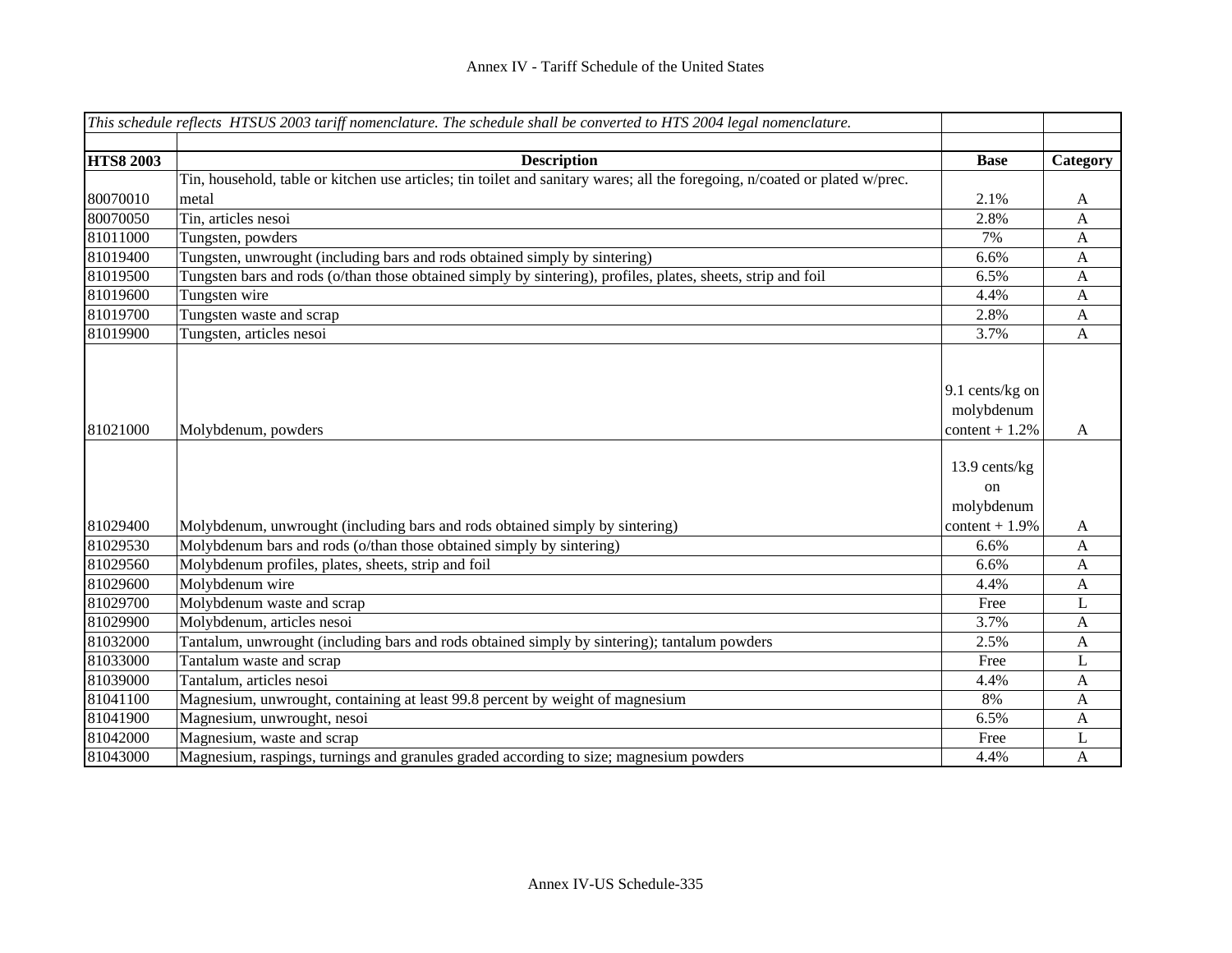|                  | This schedule reflects HTSUS 2003 tariff nomenclature. The schedule shall be converted to HTS 2004 legal nomenclature. |                 |              |
|------------------|------------------------------------------------------------------------------------------------------------------------|-----------------|--------------|
|                  |                                                                                                                        |                 |              |
| <b>HTS8 2003</b> | <b>Description</b>                                                                                                     | <b>Base</b>     | Category     |
|                  |                                                                                                                        |                 |              |
|                  |                                                                                                                        |                 |              |
|                  |                                                                                                                        | 14.8 cents/kg   |              |
|                  |                                                                                                                        | on magnesium    |              |
| 81049000         | Magnesium, articles nesoi                                                                                              | content $+3.5%$ | A            |
| 81052030         | Cobalt alloys, unwrought                                                                                               | 4.4%            | A            |
| 81052060         | Cobalt (other than alloys), unwrought                                                                                  | Free            | L            |
| 81052090         | Cobalt, mattes and other intermediate products of cobalt metallurgy; cobalt powders                                    | Free            | L            |
| 81053000         | Cobalt waste and scrap                                                                                                 | Free            | L            |
| 81059000         | Cobalt, articles thereof nesoi                                                                                         | 3.7%            | $\mathbf{A}$ |
| 81060000         | Bismuth (including waste $&$ scrap) and articles thereof, nesoi                                                        | Free            | L            |
| 81072000         | Cadmium, unwrought; cadmium powders                                                                                    | Free            | L            |
| 81073000         | Cadmium waste and scrap                                                                                                | Free            | L            |
| 81079000         | Cadmium, articles thereof nesoi                                                                                        | 4.4%            | $\mathbf{A}$ |
| 81082000         | Titanium, unwrought; titanium powders                                                                                  | 15%             | $\mathbf{A}$ |
| 81083000         | Titanium waste and scrap                                                                                               | Free            | L            |
| 81089030         | Titanium, articles nesoi                                                                                               | 5.5%            | $\mathbf{A}$ |
| 81089060         | Titanium, wrought nesoi                                                                                                | 15%             | A            |
| 81092000         | Zirconium, unwrought; zirconium powders                                                                                | 4.2%            | $\mathbf{A}$ |
| 81093000         | Zirconium waste and scrap                                                                                              | Free            | L            |
| 81099000         | Zirconium, articles, nesoi                                                                                             | 3.7%            | $\mathbf{A}$ |
| 81101000         | Antimony, unwrought; antimony powders                                                                                  | Free            | L            |
| 81102000         | Antimony waste and scrap                                                                                               | Free            | L            |
| 81109000         | Articles of antimony, nesoi                                                                                            | Free            | $\bf L$      |
| 81110030         | Manganese, waste and scrap                                                                                             | Free            | L            |
| 81110045         | Manganese, unwrought                                                                                                   | 14%             | A            |
| 81110060         | Manganese (o/than waste and scrap, unwrought) and articles thereof, nesoi                                              | 3.7%            | A            |
| 81121200         | Beryllium, unwrought; beryllium powders                                                                                | 8.5%            | $\mathbf{A}$ |
| 81121300         | Beryllium waste and scrap                                                                                              | Free            | $\mathbf L$  |
| 81121900         | Beryllium, articles nesoi                                                                                              | 5.5%            | $\mathbf{A}$ |
| 81122100         | Chromium, unwrought; chromium powders                                                                                  | 3%              | $\mathbf{A}$ |
| 81122200         | Chromium waste and scrap                                                                                               | Free            | L            |
| 81122900         | Articles of chromium, nesoi                                                                                            | 3%              | A            |
| 81123030         | Germanium, waste and scrap                                                                                             | Free            | L            |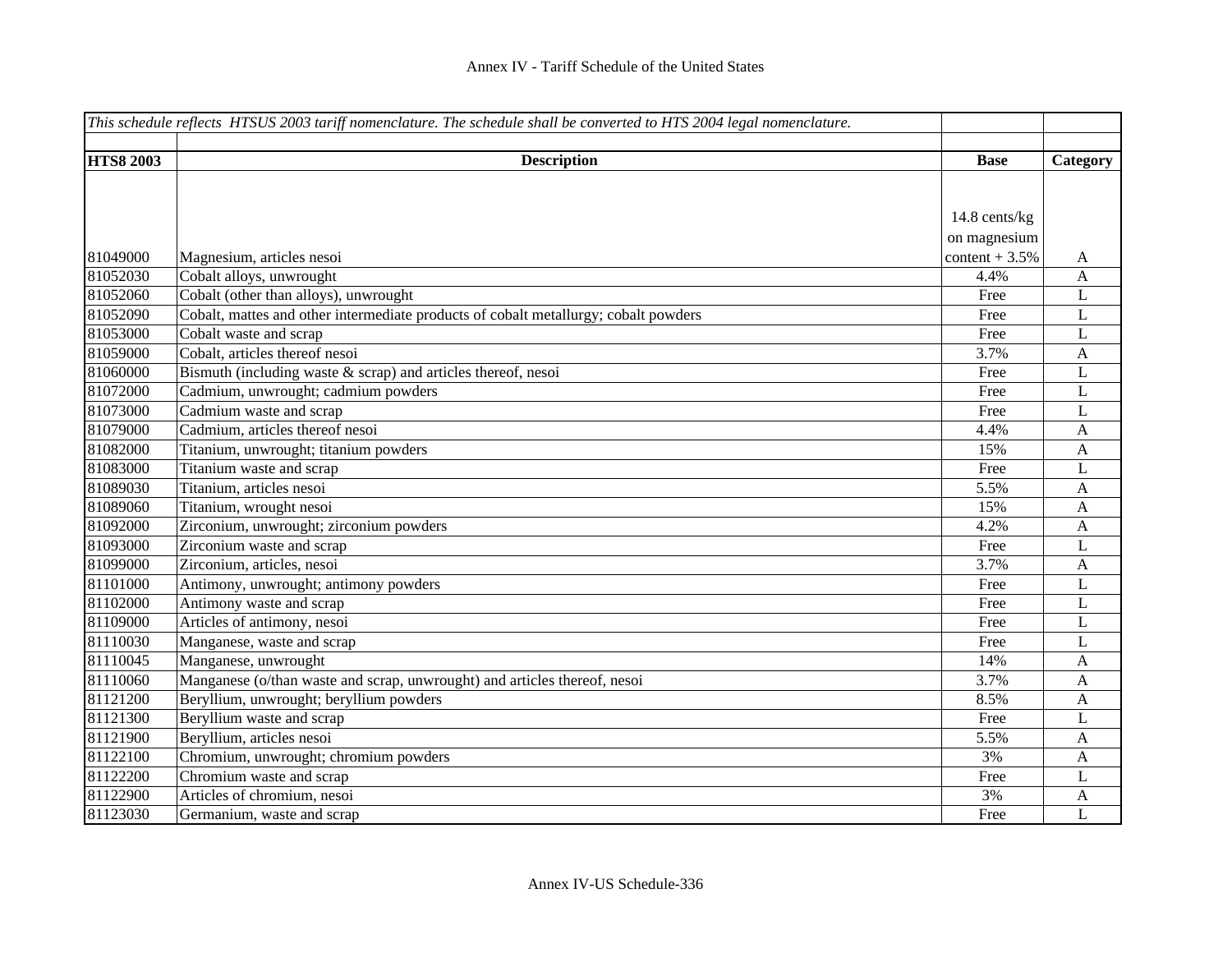|                  | This schedule reflects HTSUS 2003 tariff nomenclature. The schedule shall be converted to HTS 2004 legal nomenclature. |                   |                           |
|------------------|------------------------------------------------------------------------------------------------------------------------|-------------------|---------------------------|
|                  |                                                                                                                        |                   |                           |
| <b>HTS8 2003</b> | <b>Description</b>                                                                                                     | <b>Base</b>       | Category                  |
| 81123060         | Germanium, unwrought                                                                                                   | 2.6%              | A                         |
| 81123090         | Germanium nesoi and articles thereof                                                                                   | 4.4%              | $\mathbf{A}$              |
| 81124030         | Vanadium, waste and scrap                                                                                              | Free              | $\mathbf L$               |
| 81124060         | Vanadium (o/than waste $\&$ scrap) and articles thereof                                                                | 2%                | $\boldsymbol{\mathsf{A}}$ |
| 81125100         | Thallium, unwrought; thallium powders                                                                                  | 4%                | $\mathbf{A}$              |
| 81125200         | Thallium waste and scrap                                                                                               | Free              | L                         |
| 81125900         | Articles of thallium, nesoi                                                                                            | 4%                | $\mathbf{A}$              |
| 81129205         | Waste and scrap of gallium, hafnium, indium, niobium or rhenium                                                        | Free              | L                         |
| 81129210         | Gallium, unwrought; gallium powders                                                                                    | 3%                | $\mathbf{A}$              |
| 81129220         | Hafnium, unwrought; hafnium powders                                                                                    | Free              | L                         |
| 81129230         | Indium, unwrought; indium powders                                                                                      | Free              | L                         |
| 81129240         | Niobium (columbium), unwrought; niobium powders                                                                        | 4.9%              | $\mathbf{A}$              |
| 81129250         | Rhenium, unwrought; rhenium powders                                                                                    | 3%                | $\mathbf{A}$              |
| 81129901         | Articles of gallium, hafnium, indium, niobium or rhenium, nesoi                                                        | 4%                | $\mathbf{A}$              |
| 81130000         | Cermets (including waste & scrap) and articles thereof                                                                 | 3.7%              | $\mathbf{A}$              |
| 82011000         | Spades and shovels and base metal parts thereof                                                                        | Free              | $\mathbf L$               |
| 82012000         | Forks (hand tools) and base metal parts thereof                                                                        | Free              | $\mathbf L$               |
| 82013000         | Mattocks, picks, hoes and rakes and base metal parts thereof                                                           | Free              | $\bf L$                   |
| 82014030         | Machetes, and base metal parts thereof                                                                                 | Free              | $\mathbf L$               |
| 82014060         | Axes, bill hooks and similar hewing tools (o/than machetes), and base metal parts thereof                              | 6.2%              | $\mathbf{A}$              |
|                  |                                                                                                                        | $1$ cent each $+$ |                           |
| 82015000         | One-handed secateurs, pruners and shears (including poultry shears), and base metal parts thereof                      | 2.8%              | $\mathbf{A}$              |
|                  |                                                                                                                        | 1 cent each $+$   |                           |
| 82016000         | Hedge shears, two-handed pruning shears and similar two-handed shears, and base metal parts thereof                    | 2.8%              | A                         |
|                  |                                                                                                                        | 2 cents each $+$  |                           |
| 82019030         | Grass shears, and base metal parts thereof                                                                             | 5.1%              | $\mathbf{A}$              |
| 82019060         | Base metal hand tools of a kind used in agriculture, horticulture or forestry nesoi, and base metal parts thereof      | Free              | $\mathbf L$               |
| 82021000         | Hand saws, and base metal parts thereof (except blades)                                                                | Free              | $\mathbf L$               |
| 82022000         | <b>Band saw blades</b>                                                                                                 | Free              | L                         |
| 82023100         | Circular saw blades (including slitting or slotting saw blades), w/working part of steel                               | Free              | $\mathbf L$               |
|                  | Circular saw blades (including slitting or slotting saw blades), with working part of o/than steel, & base metal parts |                   |                           |
| 82023900         | thereof                                                                                                                | Free              | L                         |
| 82024030         | Chain saw blades & base metal parts thereof, w/cutting parts cont. o/0.2% of Cr, Mo or W, or o/0.1% of V               | 7.2%              | A                         |
| 82024060         | Chain saw blades and base metal parts thereof, nesoi                                                                   | Free              | L                         |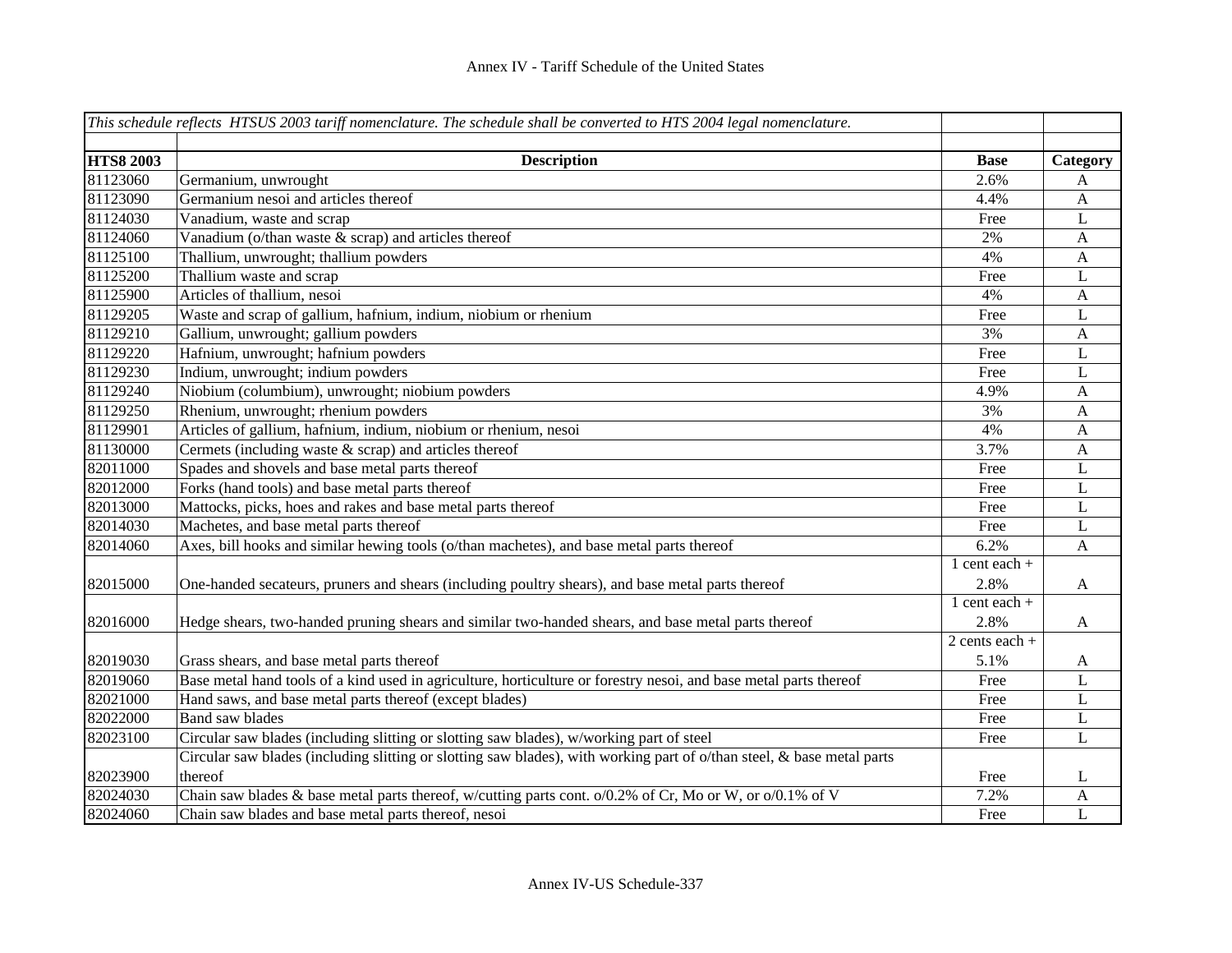|                  | This schedule reflects HTSUS 2003 tariff nomenclature. The schedule shall be converted to HTS 2004 legal nomenclature.        |                   |                           |
|------------------|-------------------------------------------------------------------------------------------------------------------------------|-------------------|---------------------------|
| <b>HTS8 2003</b> | <b>Description</b>                                                                                                            | <b>Base</b>       | Category                  |
| 82029130         | Hacksaw blades for working metal                                                                                              | Free              | L                         |
| 82029160         | Straight saw blades for working metal (o/than hacksaw blades), and base metal parts thereof                                   | Free              | L                         |
| 82029900         | Saw blades nesoi, and base metal parts thereof                                                                                | Free              | L                         |
| 82031030         | Files, rasps and similar tools, n/o 11 cm in length                                                                           | Free              | L                         |
| 82031060         | Files, rasps and similar tools, $\sqrt{11}$ cm but n/o 17 cm in length                                                        | Free              | L                         |
| 82031090         | Files, rasps and similar tools, o/17 cm in length                                                                             | Free              | L                         |
| 82032020         | Base metal tweezers                                                                                                           | 4%                | $\boldsymbol{\mathsf{A}}$ |
| 82032040         | Slip joint pliers                                                                                                             | 12%               | $\mathbf{A}$              |
|                  |                                                                                                                               | 12 cents/doz. $+$ |                           |
| 82032060         | Pliers (including cutting pliers but not slip joint pliers), pincers and similar tools                                        | 5.5%              | A                         |
| 82032080         | Base metal parts of pliers (including cutting pliers), pincers, tweezers and similar tools                                    | 4.5%              | $\mathbf{A}$              |
| 82033000         | Metal cutting shears and similar tools, and base metal parts thereof                                                          | Free              | $\mathbf L$               |
|                  | Pipe cutters, bolt cutters, perf. punches & similar tools, w/cutting parts $o/0.2\%$ Cr, Mo or W, or $o/0.1\%$ V & base metal |                   |                           |
| 82034030         | pts.                                                                                                                          | 6%                | A                         |
| 82034060         | Pipe cutters, bolt cutters, perforating punches and similar tools, nesoi, and base metal parts thereof                        | 3.3%              | A                         |
| 82041100         | Hand-operated non-adjustable spanners and wrenches, and base metal parts thereof                                              | 9%                | A                         |
| 82041200         | Hand-operated adjustable spanners and wrenches, and base metal parts thereof                                                  | 9%                | A                         |
| 82042000         | Socket wrenches, with or without handles, drives and extensions, and base metal parts thereof                                 | 9%                | A                         |
| 82051000         | Drilling, threading or tapping tools, and base metal parts thereof                                                            | 6.2%              | A                         |
| 82052030         | Hammers and sledge hammers, with heads not over 1.5 kg each, and base metal parts thereof                                     | 6.2%              | A                         |
| 82052060         | Hammers and sledge hammers, with heads over 1.5 kg each, and base metal parts thereof                                         | Free              | L                         |
|                  | Planes, chisels, gouges etc. for working wood, over 0.2% chromium, molybdenum or tungsten, or over 0.1% vanadium,             |                   |                           |
| 82053030         | base metal parts thereof                                                                                                      | 5.7%              | A                         |
| 82053060         | Planes, chisels, gouges and similar cutting tools for working wood, nesoi, and base metal parts thereof                       | 5%                | A                         |
| 82054000         | Screwdrivers and base metal parts thereof                                                                                     | 6.2%              | A                         |
| 82055115         | Carving and butcher steels, of iron or steel, with or without their handles                                                   | Free              | L                         |
| 82055130         | Iron or steel household handtools (o/than carving & butcher steels), and base metal parts thereof                             | 3.7%              | A                         |
| 82055145         | Copper household handtools, and base metal parts thereof                                                                      | Free              | $\mathbf L$               |
|                  |                                                                                                                               | $2.2$ cents/kg +  |                           |
| 82055160         | Aluminum household handtools, and base metal parts thereof                                                                    | 5%                | A                         |
| 82055175         | Base metal, nesoi, household handtools, and base metal parts thereof                                                          | 3.7%              | A                         |
| 82055910         | Pipe tools and base metal parts thereof                                                                                       | 7.2%              | A                         |
| 82055920         | Powder-actuated hand tools and base metal parts thereof                                                                       | Free              | L                         |
| 82055930         | Crowbars, track tools and wedges, and base metal parts thereof                                                                | Free              | L                         |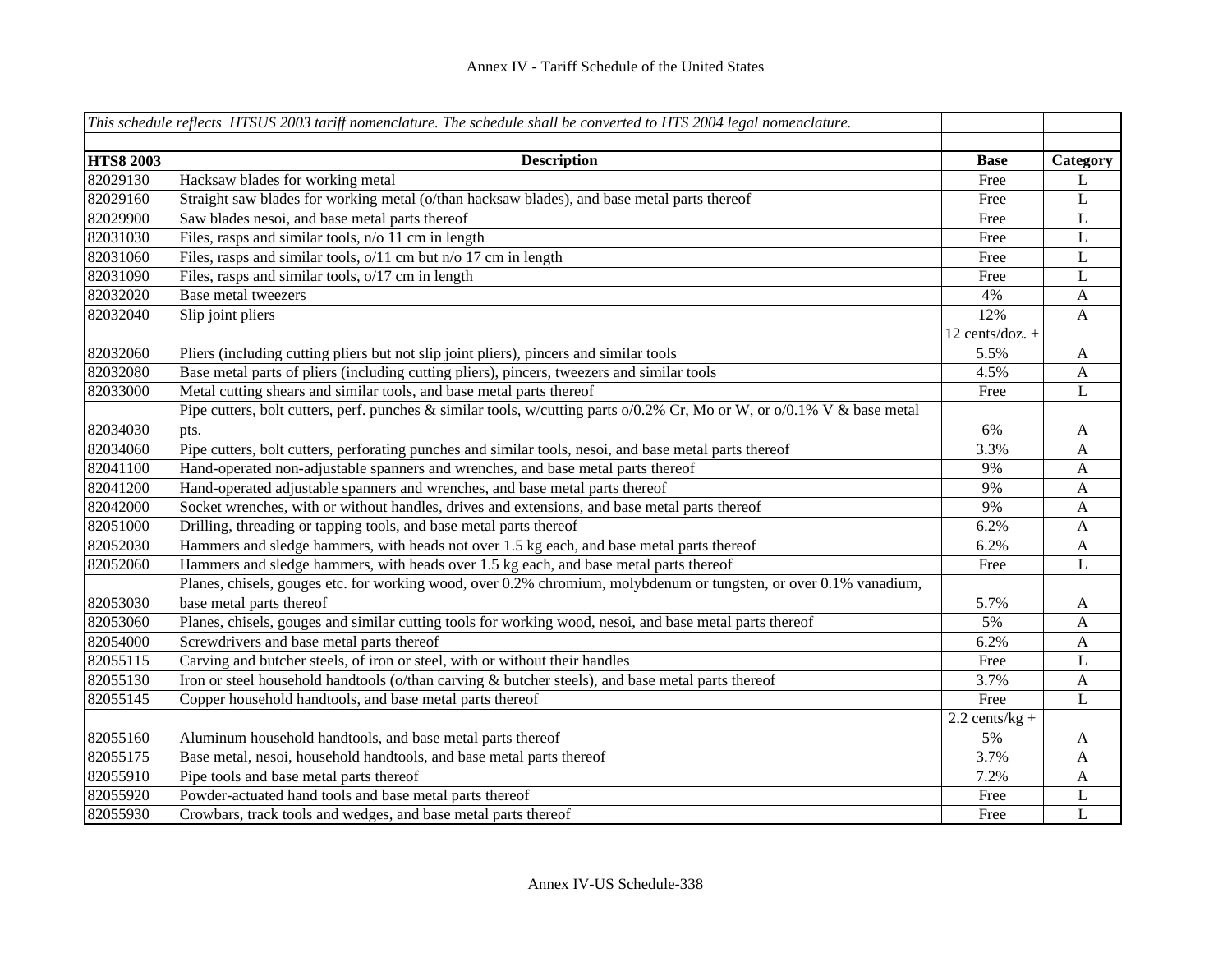|                  | This schedule reflects HTSUS 2003 tariff nomenclature. The schedule shall be converted to HTS 2004 legal nomenclature.                                                                                              |                                                                                                              |                  |
|------------------|---------------------------------------------------------------------------------------------------------------------------------------------------------------------------------------------------------------------|--------------------------------------------------------------------------------------------------------------|------------------|
|                  |                                                                                                                                                                                                                     |                                                                                                              |                  |
| <b>HTS8 2003</b> | <b>Description</b>                                                                                                                                                                                                  | <b>Base</b>                                                                                                  | Category         |
|                  |                                                                                                                                                                                                                     |                                                                                                              |                  |
| 82055940         | Base metal handtools (o/than household) nesoi, for agricultural, horticultural or forestry, and base metal parts thereof                                                                                            | Free                                                                                                         | L                |
| 82055945         | Caulking guns of iron or steel, and base metal parts thereof                                                                                                                                                        | 5.3%                                                                                                         | $\mathbf{A}$     |
| 82055955         | Iron or steel handtools (o/than household) nesoi, and base metal parts thereof                                                                                                                                      | 5.3%                                                                                                         | $\mathbf{A}$     |
| 82055960         | Copper handtools (o/than household) nesoi, and base metal parts thereof                                                                                                                                             | Free                                                                                                         | L                |
|                  |                                                                                                                                                                                                                     | $1.5$ cents/kg +                                                                                             |                  |
| 82055970         | Aluminum handtools (o/than household) nesoi, and base metal parts thereof                                                                                                                                           | 3.5%                                                                                                         | $\mathbf{A}$     |
| 82055980         | Base metal, nesoi, handtools (o/than household), and base metal parts thereof                                                                                                                                       | 3.7%                                                                                                         | $\mathbf{A}$     |
| 82056000         | Blow torches and similar self-contained torches, and base metal parts thereof                                                                                                                                       | 2.9%                                                                                                         | $\mathbf{A}$     |
| 82057000         | Vises, clamps and the like, and base metal parts thereof                                                                                                                                                            | 5%                                                                                                           | $\boldsymbol{A}$ |
| 82058000         | Anvils, portable forges, hand- or pedal-operated grinding wheels with frameworks and base metal parts thereof                                                                                                       | Free                                                                                                         | L                |
| 82059000         | Sets of articles (handtools and other specified tools) of two or more subheadings of heading 8205                                                                                                                   | The rate of<br>duty applicable<br>to that article<br>in the set<br>subject to the<br>highest rate of<br>duty | A                |
| 82060000         | Tools of two or more of headings 8202 to 8205 put up in sets for retail sale                                                                                                                                        | The rate of<br>duty applicable<br>to that article<br>in the set<br>subject to the<br>highest rate of<br>duty | A                |
|                  |                                                                                                                                                                                                                     |                                                                                                              |                  |
| 82071300         | Interchangeable tools for rock drilling or earth boring tools, w/working part of cermets<br>Interchangeable tools for rock drilling or earth boring tools, w/cutting part o/0.2% Cr, Mo or W, or o/0.1% V by wt., & | 3.6%                                                                                                         | $\mathbf{A}$     |
| 82071930         | base metal parts                                                                                                                                                                                                    | 5%                                                                                                           | $\mathbf{A}$     |
| 82071960         | Interchangeable tools for rock drilling or earth boring tools, w/working part neosi, and base metal parts thereof                                                                                                   | 2.9%                                                                                                         | A                |
| 82072000         | Interchangeable dies for drawing or extruding metal, and base metal parts thereof                                                                                                                                   | 3.9%                                                                                                         | $\mathbf{A}$     |
| 82073030         | Interchangeable tools for pressing, stamping or punching, suitable for cutting metal, and base metal parts thereof                                                                                                  | 5.7%                                                                                                         | A                |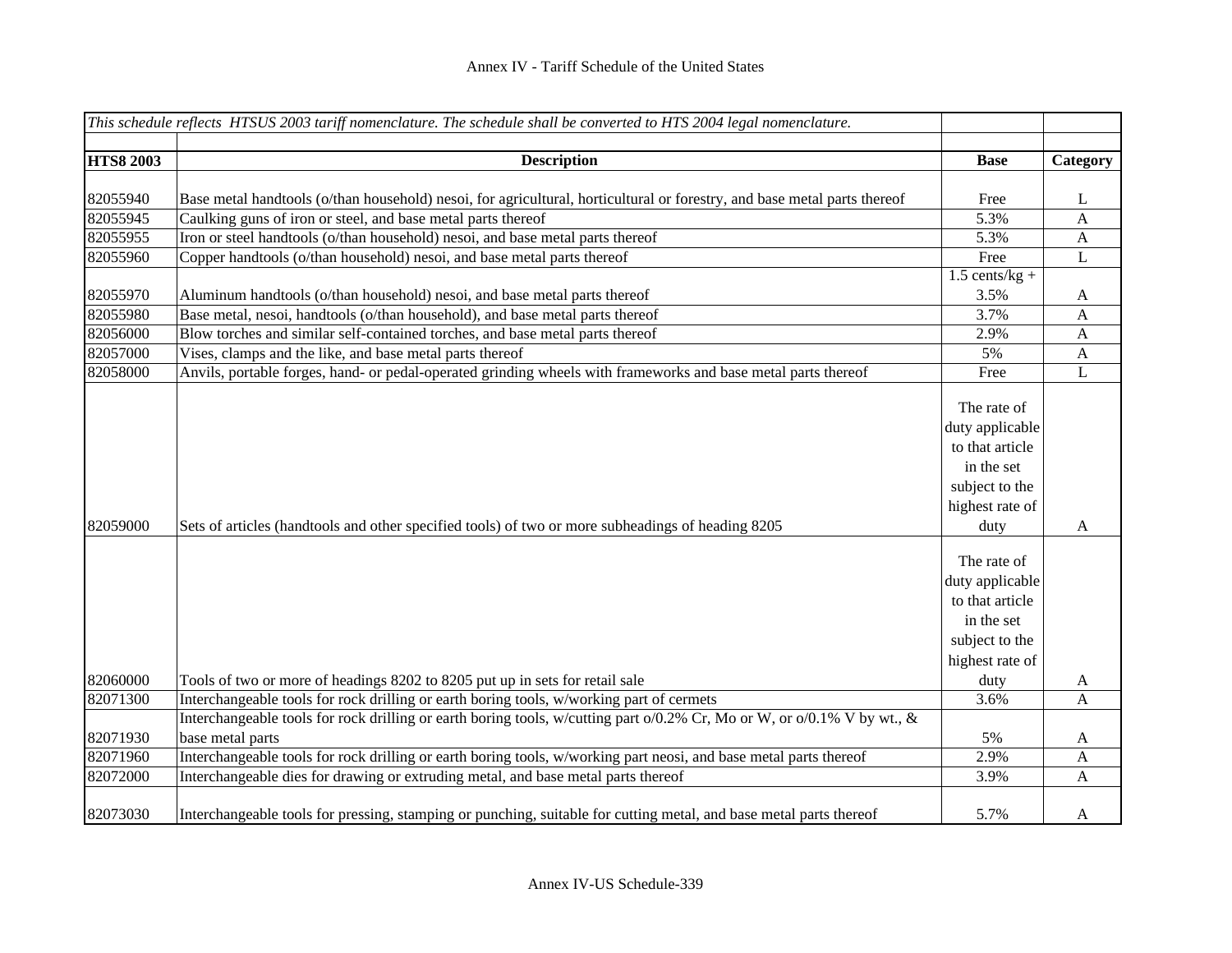|                  | This schedule reflects HTSUS 2003 tariff nomenclature. The schedule shall be converted to HTS 2004 legal nomenclature.          |             |              |
|------------------|---------------------------------------------------------------------------------------------------------------------------------|-------------|--------------|
|                  |                                                                                                                                 |             |              |
| <b>HTS8 2003</b> | <b>Description</b>                                                                                                              | <b>Base</b> | Category     |
| 82073060         | Interchangeable tools for pressing, stamping or punching, not suitable for cutting metal, and base metal parts thereof          | 2.9%        | $\mathbf A$  |
|                  | Interchangeable tools for tapping or threading, w/cutting pts ov 0.2% by wt of Cr, Mo, W, or ov 0.1% V, & base metal pts        |             |              |
| 82074030         | thereof                                                                                                                         | 5.7%        | $\mathbf A$  |
| 82074060         | Interchangeable tools for tapping or threading, nesoi, and base metal parts thereof                                             | 4.8%        | A            |
|                  | Interchangeable tools for drilling (o/than rock drilling) w/cutting part ov 0.2% Cr, Mo or W, or ov 0.1% V & base metal         |             |              |
| 82075020         | parts thereof                                                                                                                   | 5%          | $\mathbf{A}$ |
| 82075040         | Interchangeable tools for drilling (o/than rock drilling), nesoi, suitable for cutting metal, and base metal parts thereof      | 8.4%        | $\mathbf{A}$ |
|                  | Interchangeable tools for handtools, for drilling (o/than rock drilling), nesoi, n/suitable for cutting metal, & base metal     |             |              |
| 82075060         | parts thereof                                                                                                                   | 5.2%        | $\mathbf{A}$ |
|                  | Interchangeable tools (o/than for handtools) for drilling (o/than rock drilling), nesoi, not suitable for cutting metal, & base |             |              |
| 82075080         | metal parts                                                                                                                     | 2.9%        | $\mathbf{A}$ |
| 82076000         | Interchangeable tools for boring or broaching, and base metal parts thereof                                                     | 4.8%        | A            |
|                  | Interchangeable tools for milling, w/cutting part ov 0.2% by wt of Cr, Mo or W, or ov 0.1% by wt of V & base metal parts        |             |              |
| 82077030         | thereof                                                                                                                         | 5%          | $\mathbf{A}$ |
| 82077060         | Interchangeable tools for milling, nesoi, and base metal parts thereof                                                          | 2.9%        | A            |
|                  | Interchangeable tools for turning, w/cutting part ov 0.2% by wt of Cr, Mo or W, or ov 0.1% by wt of V & base metal parts        |             |              |
| 82078030         | thereof                                                                                                                         | 4.8%        | $\mathbf{A}$ |
| 82078060         | Interchangeable tools for turning, nesoi, and base metal parts thereof                                                          | 3.7%        | A            |
| 82079015         | Interchangeable files and rasps, including rotary files and rasps, and base metal parts thereof                                 | 1.6%        | A            |
|                  | Interchangeable cutting tools, nesoi, w/cutting part ov 0.2% by wt of Cr, Mo or W, or ov 0.1% by wt of V, and base metal        |             |              |
| 82079030         | parts thereof                                                                                                                   | 5%          | A            |
| 82079045         | Interchangeable tools, nesoi, suitable for cutting metal, nesoi and base metal parts thereof                                    | 4.8%        | A            |
| 82079060         | Interchangeable tools for handtools, nesoi, not suitable for cutting metal, nesoi and base metal parts thereof                  | 4.3%        | $\mathbf{A}$ |
| 82079075         | Interchangeable tools (o/than for handtools) nesoi, not suitable for cutting metal, nesoi and base metal parts thereof          | 3.7%        | $\mathbf{A}$ |
| 82081000         | Knives and cutting blades for metal working machines or mechanical appliances, and base metal parts thereof                     | Free        | L            |
| 82082000         | Knives and cutting blades for wood working machines or mechanical appliances, and base metal parts thereof                      | Free        | $\mathbf{L}$ |
| 82083000         | Knives and cutting blades for kitchen appliances or for machines used by the food industry, and base metal parts thereof        | Free        | L            |
| 82084030         | Lawnmower blades for agricultural, horticultural or forestry machines                                                           | Free        | L            |
|                  | Knives and cutting blades (o/than lawnmower blades) for agricultural, horticultural or forestry machines, and base metal        |             |              |
| 82084060         | parts thereof                                                                                                                   | Free        | L            |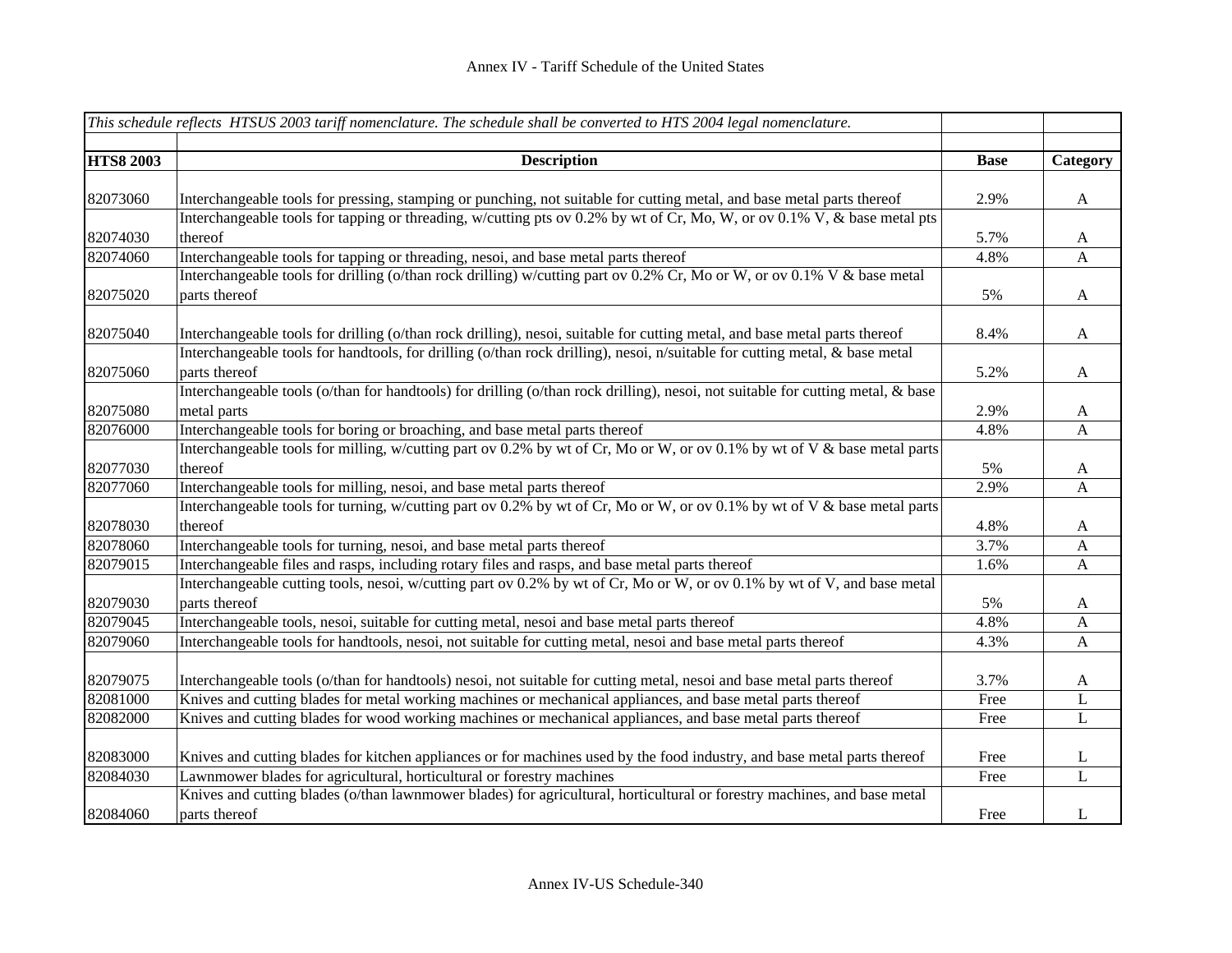|                  | This schedule reflects HTSUS 2003 tariff nomenclature. The schedule shall be converted to HTS 2004 legal nomenclature.     |                   |              |
|------------------|----------------------------------------------------------------------------------------------------------------------------|-------------------|--------------|
| <b>HTS8 2003</b> | <b>Description</b>                                                                                                         | <b>Base</b>       |              |
| 82089030         | Knives and cutting blades for shoe machinery, and base metal parts thereof                                                 | Free              | Category     |
| 82089060         | Knives and cutting blades, nesoi for machines or for mechanical appliances nesoi, and base metal parts thereof             | Free              | L            |
| 82090000         |                                                                                                                            |                   | L            |
|                  | Cermet plates, sticks, tips and the like for tools, unmounted                                                              | 4.6%              | A            |
|                  | Hand-operated mechanical appliances weighing 10 kg or less, used in preparation, conditioning, serving food or drink &     |                   |              |
| 82100000         | base metal pts                                                                                                             | 3.7%              | A            |
|                  |                                                                                                                            | The rate of       |              |
|                  |                                                                                                                            | duty applicable   |              |
|                  |                                                                                                                            | to that article   |              |
|                  |                                                                                                                            |                   |              |
|                  |                                                                                                                            | in the set        |              |
|                  |                                                                                                                            | subject to the    |              |
|                  |                                                                                                                            | highest rate of   |              |
| 82111000         | Sets of assorted knives w/cutting blades serrated or not (including pruning knives)                                        | duty              | A            |
| 82119110         | Table knives with fixed blades and silver-plated handles                                                                   | Free              | L            |
|                  | Table knives w/fixed blades, w/stain. steel handles w/Ni or ov 10% by wt. of Mn, w/overall length 25.9cm or less & val.    | 0.4 cents each    |              |
| 82119120         | <than 25="" cents="" ea<="" td=""><td><math>+6.4%</math></td><td><math>\mathbf{A}</math></td></than>                       | $+6.4%$           | $\mathbf{A}$ |
|                  |                                                                                                                            | 0.4 cents each    |              |
| 82119125         | Table knives w/fixed blades, w/stain. steel handles cont. Ni or ov 10% by wt of Mn, nesoi                                  | $+6.8%$           | $\mathbf{A}$ |
|                  |                                                                                                                            | 0.9 cents each    |              |
| 82119130         | Table knives w/fixed blades, w/stain. steel handles, nesoi, not ov 25.9 cm in overall length & val less than 25 cents each | $+10.6%$          | $\mathbf{A}$ |
|                  |                                                                                                                            | 0.3 cents each    |              |
| 82119140         | Table knives w/fixed blades, w/stain. steel handles, nesoi                                                                 | $+3.7%$           | $\mathbf{A}$ |
|                  |                                                                                                                            | 0.7 cents each    |              |
| 82119150         | Table knives w/fixed blades, with rubber or plastics handles                                                               | $+3.7%$           | $\mathbf{A}$ |
|                  |                                                                                                                            | 0.3 cents each    |              |
| 82119180         | Table knives w/fixed blades, w/handles other than of silver-plate, stainless steel, rubber or plastics                     | $+4.9%$           | A            |
|                  |                                                                                                                            | 0.8 cents each    |              |
| 82119220         | Kitchen and butcher knives w/fixed blades, with rubber or plastics handles                                                 | $+4.6%$           | $\mathbf{A}$ |
|                  |                                                                                                                            | $1$ cent each $+$ |              |
| 82119240         | Knives w/fixed blades (o/than table or kitchen and butcher knives), with rubber or plastic handles                         | 4.6%              | A            |
| 82119260         | Hunting knives w/fixed blades, with wood handles                                                                           | 4.4%              | A            |
|                  |                                                                                                                            | 0.4 cents each    |              |
| 82119290         | Knives w/fixed blades (o/than table knives, other knives w/rubb./plast. handles, or hunting knives w/wood handles)         | $+6.1%$           | A            |
|                  |                                                                                                                            |                   |              |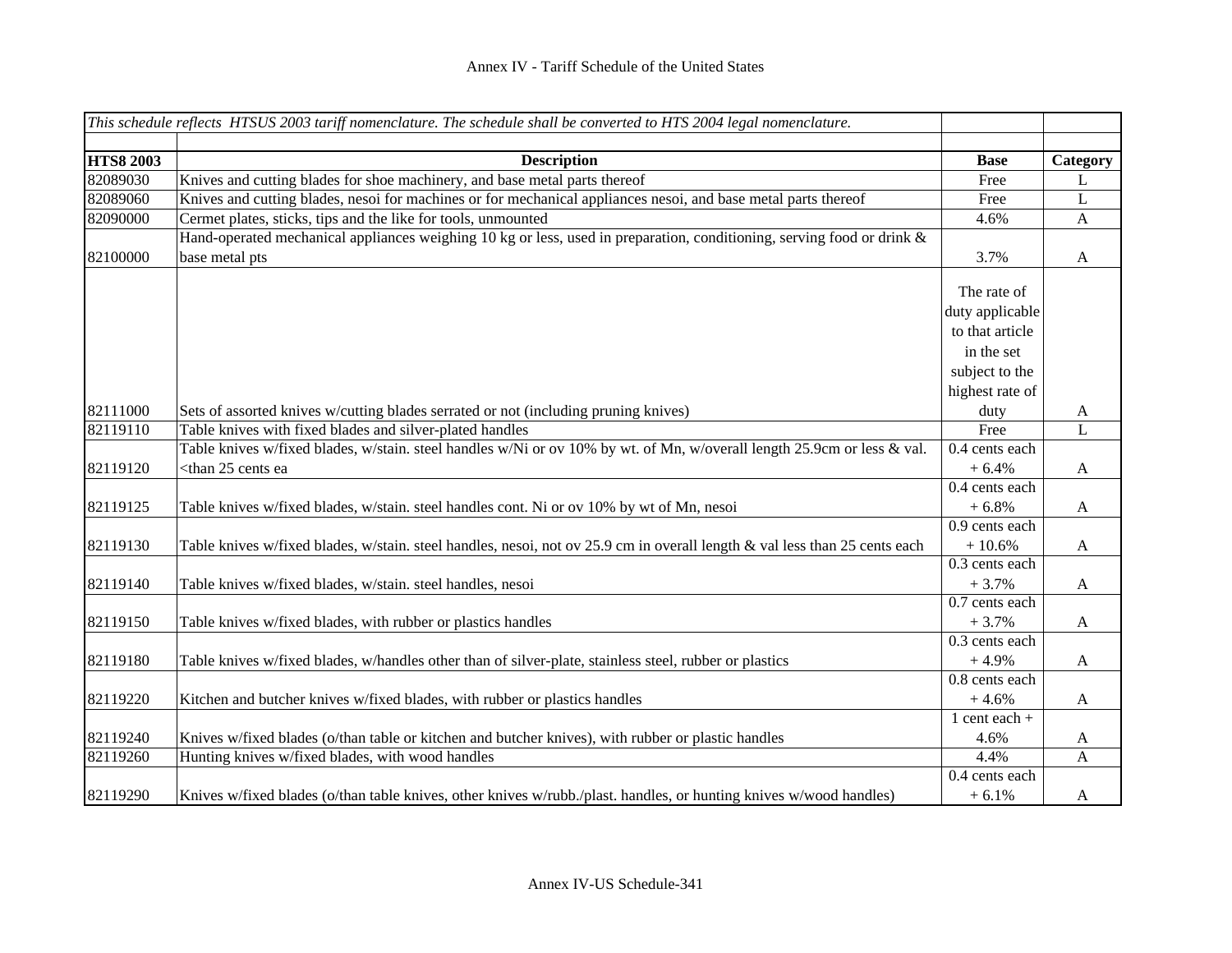|                  | This schedule reflects HTSUS 2003 tariff nomenclature. The schedule shall be converted to HTS 2004 legal nomenclature.   |                   |              |
|------------------|--------------------------------------------------------------------------------------------------------------------------|-------------------|--------------|
| <b>HTS8 2003</b> | <b>Description</b>                                                                                                       | <b>Base</b>       | Category     |
|                  |                                                                                                                          | $3$ cents each +  |              |
| 82119300         | Knives having other than fixed blades                                                                                    | 5.4%              | $\mathbf{A}$ |
|                  |                                                                                                                          | $0.16$ cents each |              |
| 82119410         | Base metal blades for knives having fixed blades                                                                         | $+2.2%$           | $\mathbf{A}$ |
|                  |                                                                                                                          | 1 cent each $+$   |              |
| 82119450         | Base metal blades for knives having other than fixed blades                                                              | 5.4%              | $\mathbf{A}$ |
|                  |                                                                                                                          | 0.3 cents each    |              |
| 82119510         | Base metal handles for table knives w/fixed blades                                                                       | $+4.9%$           | $\mathbf{A}$ |
|                  |                                                                                                                          | 0.4 cents each    |              |
| 82119550         | Base metal handles for knives (o/than table knivies) w/fixed blades                                                      | $+6.1%$           | $\mathbf{A}$ |
|                  |                                                                                                                          | $3$ cents each +  |              |
| 82119590         | Base metal handles for knives having other than fixed blades                                                             | 5.4%              | A            |
| 82121000         | <b>Base metal razors</b>                                                                                                 | Free              | $\mathbf L$  |
| 82122000         | Base metal safety razor blades (including razor blade blanks)                                                            | Free              | $\mathbf L$  |
| 82129000         | Base metal parts of razors and razor blades                                                                              | Free              | $\mathbf{L}$ |
|                  |                                                                                                                          | 1.7 cents each    |              |
| 82130030         | Base metal scissors, tailors' shears and similar shears, and blades thereof, valued n/o \$1.75 per dozen                 | $+4.3%$           | $\mathbf{A}$ |
|                  |                                                                                                                          | 8 cents each +    |              |
| 82130060         | Base metal pinking shears, and blades thereof, valued over \$30 per dozen                                                | 8%                | $\mathbf{A}$ |
|                  | Base metal scissors, tailors' shears and similar shears (o/than pinking shears val o\$30/dz), and base metal parts, val. | 3.7 cents each    |              |
| 82130090         | $o$ /\$1.75 per dozen                                                                                                    | $+3.7%$           | $\mathbf{A}$ |
|                  | Base metal paper knives, letter openers, erasing knives, nonmechanical pencil sharpeners and blades and base metal parts | 0.3 cents each    |              |
| 82141000         | thereof                                                                                                                  | $+4.2%$           | A            |
| 82142030         | Base metal instruments for manicure or pedicure purposes, and base metal parts thereof                                   | 4%                | $\mathbf{A}$ |
| 82142060         | Manicure and pedicure sets, and combinations thereof, in leather containers                                              | Free              | L            |
| 82142090         | Manicure and pedicure sets, and combinations thereof, other than in leather containers                                   | 4.1%              | $\mathbf{A}$ |
|                  |                                                                                                                          | $1$ cent each $+$ |              |
| 82149030         | Butchers' or kitchen cleavers with their handles, nesoi, and base metal parts thereof                                    | 4.9%              | $\mathbf{A}$ |
|                  |                                                                                                                          | 0.2 cents each    |              |
| 82149060         | Butchers' or kitchen chopping or mincing knives (o/than cleavers w/their handles), and base metal parts thereof          | $+3.1%$           | A            |
|                  |                                                                                                                          | 1.4 cents each    |              |
| 82149090         | Articles of cutlery, nesoi, and base metal parts of cutlery, nesoi                                                       | $+3.2%$           | $\mathbf{A}$ |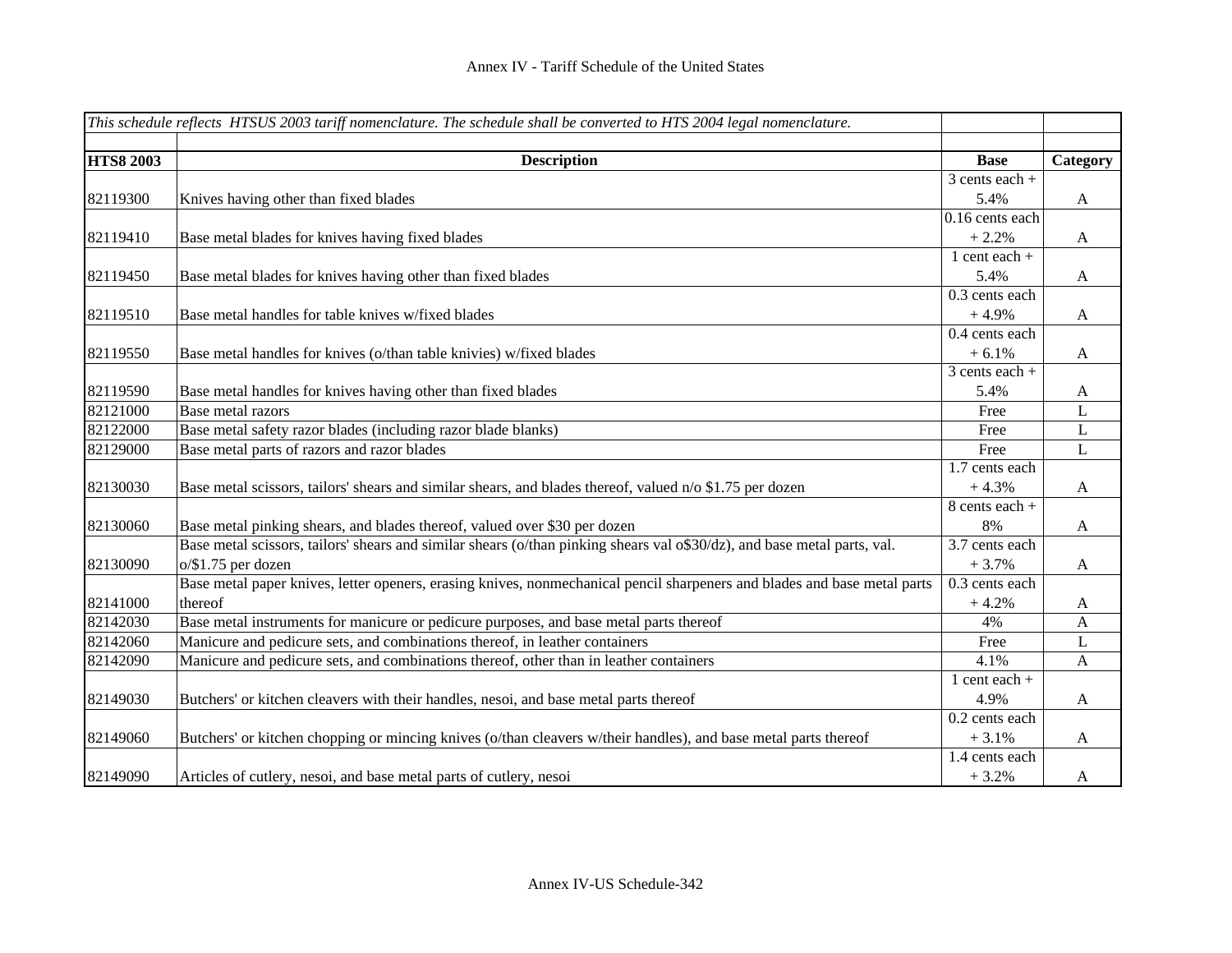|                  | This schedule reflects HTSUS 2003 tariff nomenclature. The schedule shall be converted to HTS 2004 legal nomenclature.       |                 |              |
|------------------|------------------------------------------------------------------------------------------------------------------------------|-----------------|--------------|
|                  |                                                                                                                              |                 |              |
| <b>HTS8 2003</b> | <b>Description</b>                                                                                                           | <b>Base</b>     | Category     |
|                  |                                                                                                                              | The rate of     |              |
|                  |                                                                                                                              | duty applicable |              |
|                  |                                                                                                                              | to that article |              |
|                  |                                                                                                                              | in the set      |              |
|                  |                                                                                                                              | subject to the  |              |
|                  | Sets of assted. base metal spoons, forks, ladles, etc. & similar kitchen or tableware, w/at least one article plated w/prec. | highest rate of |              |
| 82151000         | metal                                                                                                                        | duty            | $\mathbf{A}$ |
|                  |                                                                                                                              |                 |              |
|                  |                                                                                                                              | The rate of     |              |
|                  |                                                                                                                              | duty applicable |              |
|                  |                                                                                                                              | to that article |              |
|                  |                                                                                                                              | in the set      |              |
|                  |                                                                                                                              | subject to the  |              |
|                  | Sets of assted. base metal spoons, forks, ladles, etc. & similar kitchen or tableware, w/no articles plated with precious    | highest rate of |              |
| 82152000         | metal                                                                                                                        | duty            | A            |
| 82159130         | Base metal forks plated with precious metal                                                                                  | Free            | L            |
| 82159160         | Base metal spoons and ladles plated with precious metal                                                                      | 4.2%            | $\mathbf{A}$ |
|                  |                                                                                                                              |                 |              |
| 82159190         | Base metal skimmers, cake-servers, fish-knives, etc. and similar kitchen or tableware and parts, plated with precious metal  | 2.7%            | A            |
|                  | Base metal forks, w/stainless steel handles cont. Ni or o/10% by wt of Mn, w/overall length n/o 25.9cm, valued under         | 0.9 cents each  |              |
| 82159901         | 25cents ea                                                                                                                   | $+15.8%$        | $\mathbf{A}$ |
|                  |                                                                                                                              | 0.5 cents each  |              |
| 82159905         | Base metal forks, w/stainless steel handles cont. Ni or o/10% by wt of Mn, nesoi                                             | $+8.5%$         | $\mathbf{A}$ |
|                  |                                                                                                                              | 0.5 cents each  |              |
| 82159910         | Base metal forks, w/stainless steel handles, nesoi, valued under 25 cents each                                               | $+6.3%$         | $\mathbf{A}$ |
|                  |                                                                                                                              | 0.4 cents each  |              |
| 82159915         | Base metal forks, w/stainless steel handles, nesoi, valued at 25 cents each or more                                          | $+4.8%$         | $\mathbf{A}$ |
|                  |                                                                                                                              | 0.5 cents each  |              |
| 82159920         | Base metal forks, with rubber or plastic handles                                                                             | $+3.2%$         | A            |
| 82159922         | Base metal forks, without their handles                                                                                      | Free            | $\mathbf L$  |
|                  |                                                                                                                              | 0.3 cents each  |              |
| 82159924         | Base metal table forks and barbecue forks, with wood handles                                                                 | $+4.5%$         | A            |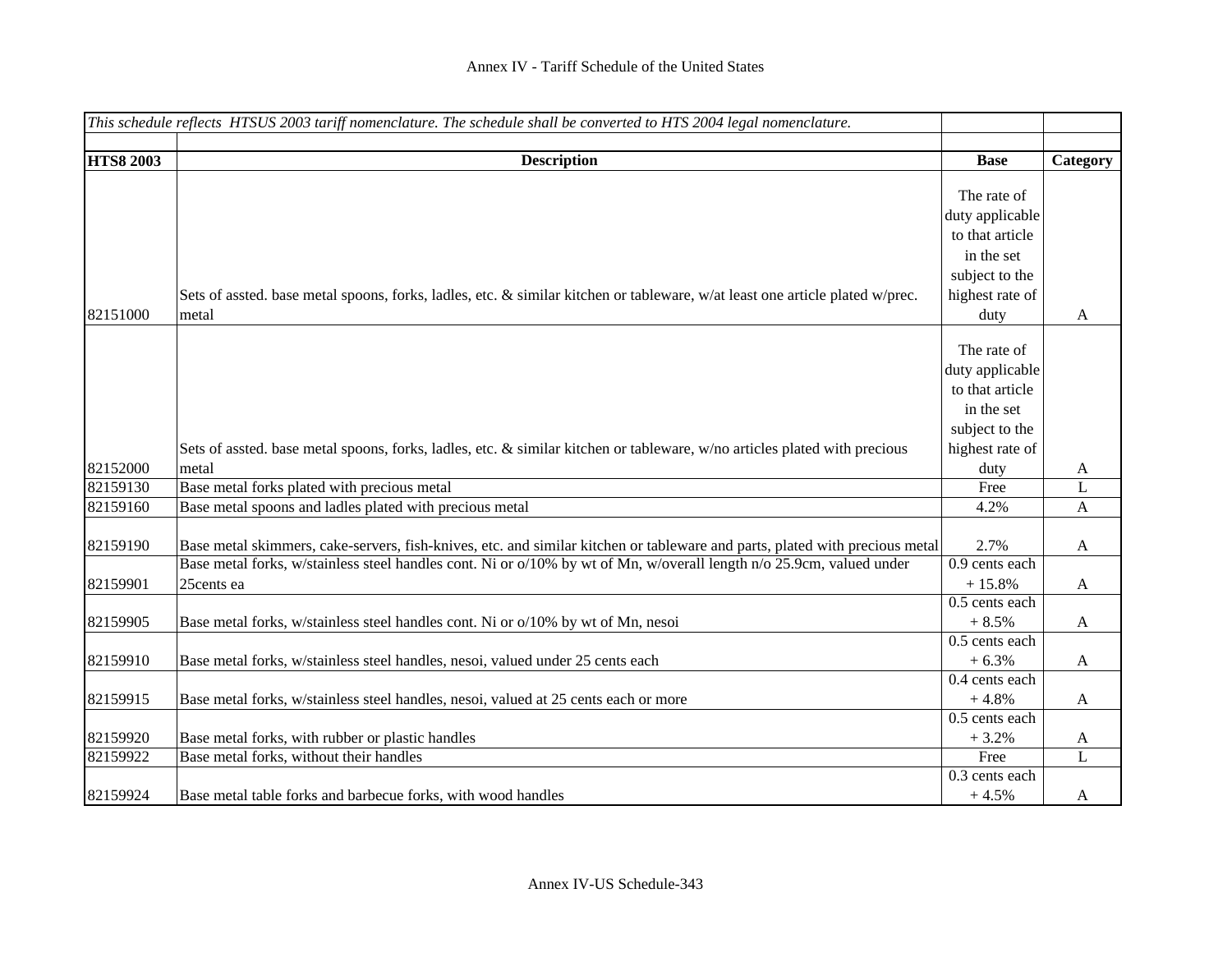|                  | This schedule reflects HTSUS 2003 tariff nomenclature. The schedule shall be converted to HTS 2004 legal nomenclature.      |                  |          |
|------------------|-----------------------------------------------------------------------------------------------------------------------------|------------------|----------|
|                  |                                                                                                                             |                  |          |
| <b>HTS8 2003</b> | <b>Description</b>                                                                                                          | <b>Base</b>      | Category |
|                  |                                                                                                                             | $0.2$ cents each |          |
| 82159926         | Base metal forks (o/than plated w/prec. metal, or w/handles of stain. steel, wood, rubber or plastics), nesoi               | $+3.1%$          | A        |
| 82159930         | Base metal spoons, w/stainless steel handles & valued under 25 cents each                                                   | 14%              | A        |
|                  |                                                                                                                             |                  |          |
| 82159935         | Base metal spoons, w/stainless steel handles & valued at 25 cents and over, and base metal ladles w/stainless steel handles | 6.8%             | A        |
| 82159940         | Base metal spoons and ladles with handles of base metal (o/than stain. steel) or w/nonmetal handles                         | 5%               | A        |
| 82159945         | Base metal spoons and ladles, nesoi                                                                                         | Free             | L        |
|                  | Base metal skimmers/cake-servers/butter-knives/sugar tongs & similar kitchen or tableware, & base metal parts (incl. pts.   |                  |          |
| 82159950         | of forks/spoons)                                                                                                            | 5.3%             | A        |
| 83011020         | Padlocks, base metal, not of cylinder or pin tumbler construction, not ov 3.8cm wide                                        | 2.3%             | A        |
| 83011040         | Padlocks, base metal, not of cylinder or pin tumbler construction, ov 3.8cm but n/o 6.4cm wide                              | 3.8%             | A        |
| 83011050         | Padlocks, base metal, not of cylinder or pin tumbler construction, ov 6.4cm wide                                            | 3.6%             | A        |
| 83011060         | Padlocks, base metal, of cylinder or pin tumbler construction, not ov 3.8cm wide                                            | 6.1%             | A        |
| 83011080         | Padlocks, base metal, of cylinder or pin tumbler construction, ov 3.8cm but n/o 6.4cm wide                                  | 4.8%             | A        |
| 83011090         | Padlocks, base metal, of cylinder or pin tumbler construction, ov 6.4cm wide                                                | 4.2%             | A        |
| 83012000         | Base metal locks, of a kind used on motor vehicles                                                                          | 5.7%             | A        |
| 83013000         | Base metal locks, of a kind used for furniture                                                                              | 5.7%             | A        |
| 83014030         | Base metal luggage locks                                                                                                    | 3.1%             | A        |
| 83014060         | Base metal locks (o/than padlocks, locks for motor vehicles or furniture, luggage locks)                                    | 5.7%             | A        |
| 83015000         | Base metal clasps and frames with clasps, incorporating locks                                                               | 3.1%             | A        |
| 83016000         | Base metal parts of padlocks, other locks, and clasps and frames with clasps incorporating locks                            | 2.8%             | A        |
| 83017000         | Base metal keys for padlocks, other locks, and clasps and frames with clasps incorporating locks                            | 4.5%             | A        |
| 83021030         | Iron or steel, aluminum, or zinc hinges and base metal parts thereof, designed for motor vehicles                           | 2%               | A        |
| 83021060         | Iron or steel, aluminum, or zinc hinges and base metal parts thereof, not designed for motor vehicles                       | 3.5%             | A        |
| 83021090         | Base metal (o/than iron/steel/aluminum/zinc) hinges and base metal parts thereof                                            | 3.4%             | A        |
| 83022000         | Base metal castors and base metal parts thereof                                                                             | 5.7%             | A        |
|                  | Iron or steel, aluminum or zinc mountings, fittings and similar articles nesoi, suitable for motor vehicles, and base metal |                  |          |
| 83023030         | parts thereof                                                                                                               | 2%               | A        |
|                  | Base metal (o/than iron/steel/aluminum/zinc) mountings, fittings & similar articles, suitable for motor vehicles, & base    |                  |          |
| 83023060         | metal pts thereof                                                                                                           | 3.5%             | A        |
| 83024130         | Base metal door closers (except automatic door closers) suitable for buildings, and base metal parts thereof                | 3.9%             | A        |
|                  | Iron or steel, aluminum or zinc mountings, fittings & similar articles, nesoi, suitable for buildings, & base metal pts     |                  |          |
| 83024160         | thereof                                                                                                                     | 3.9%             | A        |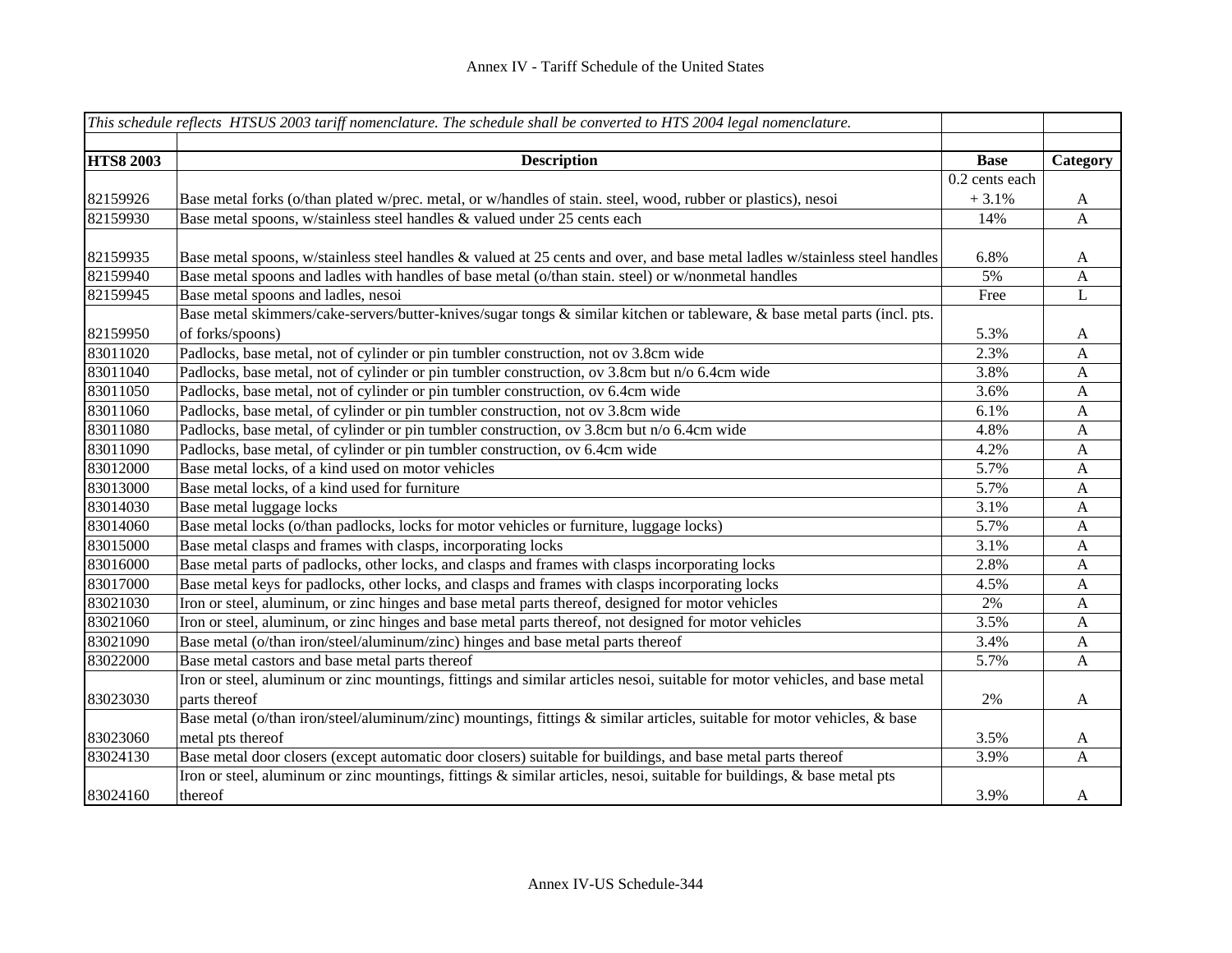|                  | This schedule reflects HTSUS 2003 tariff nomenclature. The schedule shall be converted to HTS 2004 legal nomenclature.           |                     |                           |
|------------------|----------------------------------------------------------------------------------------------------------------------------------|---------------------|---------------------------|
|                  |                                                                                                                                  |                     |                           |
| <b>HTS8 2003</b> | <b>Description</b>                                                                                                               | <b>Base</b>         | Category                  |
|                  | Base metal (o/than iron/steel/aluminum/zinc) mountings, fittings and similar arts, nesoi, suitable for buildings & base          |                     |                           |
| 83024190         | metal parts thereof                                                                                                              | 3.5%                | $\mathbf{A}$              |
|                  |                                                                                                                                  |                     |                           |
| 83024230         | Iron or steel, aluminum, or zinc mountings, fittings $\&$ similar articles, suitable for furniture, and base metal parts thereof | 3.9%                | A                         |
|                  | Base metal (o/than iron/steel/aluminum/zinc) mountings, fittings & similar articles, suitable for furniture, and base metal      |                     |                           |
| 83024260         | parts thereof                                                                                                                    | 3.4%                | A                         |
|                  |                                                                                                                                  |                     |                           |
| 83024920         | Base metal harness, saddlery or riding-bridle hardware coated or plated w/prec. metal, and base metal parts thereof              | 7.5%                | $\mathbf{A}$              |
|                  |                                                                                                                                  |                     |                           |
| 83024940         | Base metal harness, saddlery or riding-bridle hardware, not coated or plated w/prec. metal, and base metal parts thereof         | Free                | L                         |
| 83024960         | Iron or steel, aluminum, or zinc, mountings, fittings & similar articles nesoi, and base metal parts thereof                     | 5.7%                | A                         |
|                  |                                                                                                                                  |                     |                           |
| 83024980         | Base metal (o/than iron/steel/aluminum/zinc) mountings, fittings & similar articles nesoi, and base metal parts thereof          | 3.5%                | A                         |
| 83025000         | Base metal hat-racks, hat pegs, brackets and similar fixtures, and base metal parts thereof                                      | Free                | L                         |
| 83026030         | Base metal automatic door closers                                                                                                | 3.9%                | A                         |
| 83026090         | Base metal parts of automatic door closers                                                                                       | 3.1%                | $\mathbf{A}$              |
|                  | Base metal armored or reinforced safes/strong-boxes & doors & safe deposit lockers for strong rooms/cash & deed boxes            |                     |                           |
| 83030000         | etc., & base metal pts                                                                                                           | 3.8%                | A                         |
|                  | Base metal desk-top filing/card-index cabinets, paper trays, pen trays & similar office/desk equipment nesoi, and base           |                     |                           |
| 83040000         | metal parts thereof                                                                                                              | 3.9%                | A                         |
| 83051000         | Base metal fittings for loose-leaf binders or files                                                                              | 2.9%                | $\mathbf{A}$              |
| 83052000         | Base metal staples in strips (e.g., for offices, upholstery, packaging)                                                          | Free                | L                         |
| 83059030         | Base metal paper clips and base metal parts thereof                                                                              | Free                | L                         |
| 83059060         | Base metal letter clips, letter corners, indexing tags and similar office articles nesoi, and base metal parts thereof           | 5.7%                | $\mathbf{A}$              |
| 83061000         | Base metal, nonelectric bells, gongs, and the like, and base metal parts thereof                                                 | 5.8%                | $\boldsymbol{\mathsf{A}}$ |
| 83062100         | Base metal statuettes and other ornaments plated w/prec. metal, and base metal parts thereof                                     | 4.5%                | A                         |
| 83062900         | Base metal statuettes and other ornaments not plated w/prec.metal, and base metal parts thereof                                  | Free                | L                         |
| 83063000         | Base metal photograph, picture or similar frames; base metal mirrors; base metal parts thereof                                   | 2.7%                | A                         |
| 83071030         | Iron or steel flexible tubing, with fittings                                                                                     | 3.8%                | A                         |
| 83071060         | Iron or steel flexible tubing, without fittings                                                                                  | 3.8%                | A                         |
| 83079030         | Base metal (o/than iron or steel) flexible tubing, with fittings                                                                 | 3.8%                | A                         |
| 83079060         | Base metal (o/than iron or steel) flexible tubing, without fittings                                                              | 3.8%                | A                         |
|                  | Base metal hooks, eyes, and eyelets, of a kind used for clothing, footwear, awnings, handbags, travel goods, or other made       | $cents/kg +$<br>1.1 |                           |
| 83081000         | up articles                                                                                                                      | 2.9%                | A                         |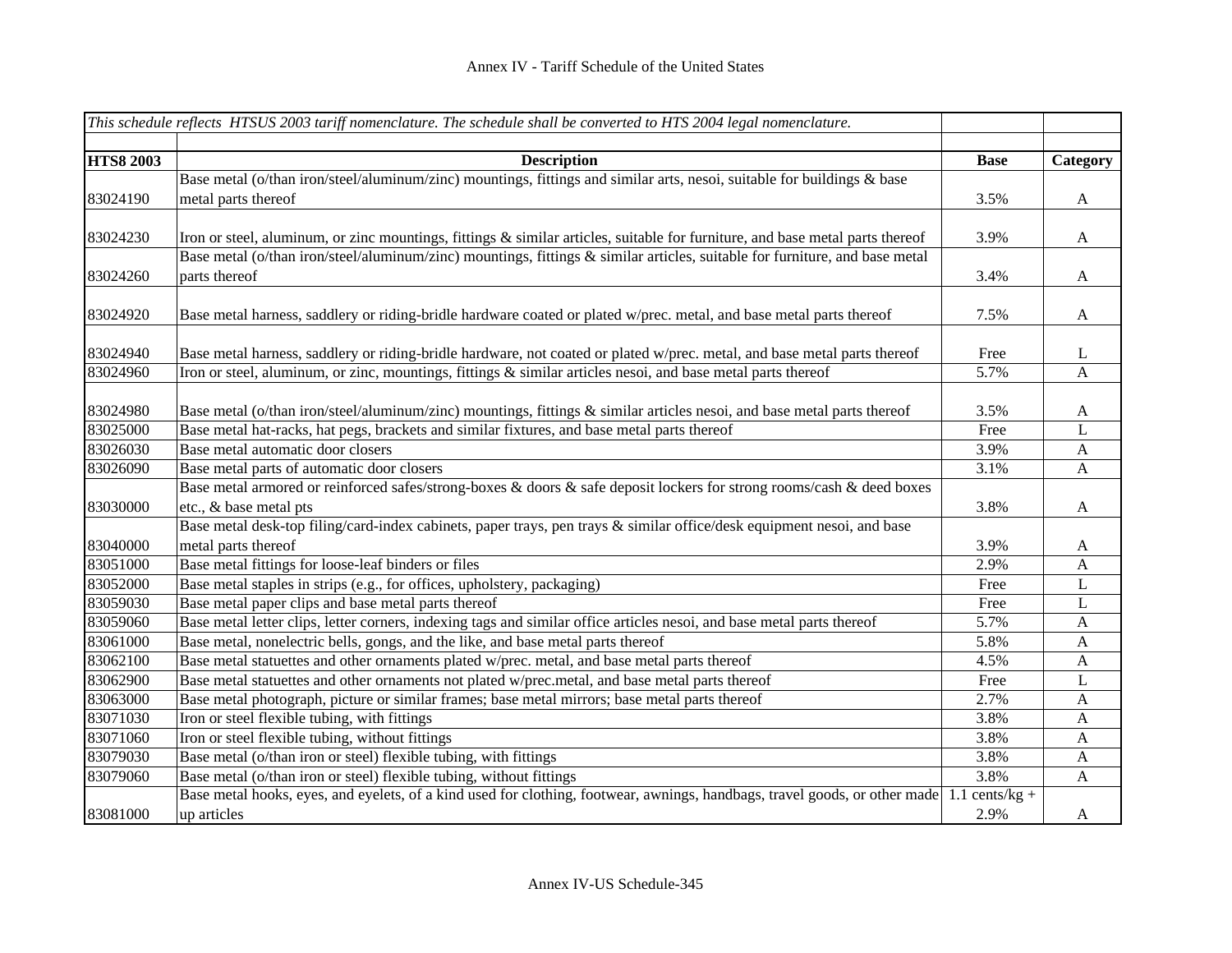|                  | This schedule reflects HTSUS 2003 tariff nomenclature. The schedule shall be converted to HTS 2004 legal nomenclature.              |             |                  |
|------------------|-------------------------------------------------------------------------------------------------------------------------------------|-------------|------------------|
| <b>HTS8 2003</b> | <b>Description</b>                                                                                                                  | <b>Base</b> | Category         |
| 83082030         | Iron or steel bifurcated rivets, not brightened, not lathed and not machined                                                        | Free        | L                |
| 83082060         | Base metal tubular or bifurcated rivets (o/than of iron or steel)                                                                   | Free        | L                |
| 83089030         | Base metal beads and spangles                                                                                                       | Free        | L                |
| 83089060         | Base metal buckles and buckle clasps, and base metal parts thereof                                                                  | 3.9%        | $\boldsymbol{A}$ |
| 83089090         | Base metal clasps, frames with clasps not incorporating a lock, and like articles, and base metal parts thereof                     | 2.7%        | $\mathbf{A}$     |
| 83091000         | Base metal crown corks (including crown seals and caps), and base metal parts thereof                                               | Free        | $\mathbf L$      |
| 83099000         | Base metal stoppers, caps and lids (o/than crown corks), threaded bungs, bung covers, seals, other packing accessories<br>and parts | 2.6%        | $\mathbf{A}$     |
|                  | Base metal sign plates, name plates, address plates, numbers, letters and other symbols (o/than of 9405), and base metal            |             |                  |
| 83100000         | parts thereof                                                                                                                       | Free        | L                |
| 83111000         | Coated base metal electrodes for electric arc-welding                                                                               | Free        | $\mathbf L$      |
| 83112000         | Base metal cored wire for electric arc-welding                                                                                      | Free        | $\mathbf L$      |
| 83113030         | Coated rod or cored wire lead-tin solders                                                                                           | Free        | L                |
| 83113060         | Coated rods and cored wire of base metal (o/than lead-tin solders), for soldering, brazing or welding by flame                      | Free        | L                |
|                  | Wire & rods of agglom. base metal powder for metal spray.; metal carbide wire, rods, tubes, electrodes, coated/cored                |             |                  |
| 83119000         | w/flux, for welding etc                                                                                                             | Free        | L                |
| 84011000         | Nuclear reactors                                                                                                                    | 3.3%        | $\mathbf{A}$     |
| 84012000         | Machinery and apparatus for isotopic separation, and parts thereof                                                                  | 2.6%        | $\mathbf{A}$     |
| 84013000         | Fuel elements (cartridges), non-irradiated and parts thereof                                                                        | 3.3%        | $\mathbf{A}$     |
| 84014000         | Parts of nuclear reactors                                                                                                           | 3.3%        | A                |
| 84021100         | Watertube boilers with a steam production exceeding 45 tons per hour                                                                | 5.2%        | $\mathbf{A}$     |
| 84021200         | Watertube boilers with a steam production not exceeding 45 tons per hour                                                            | 4.3%        | A                |
| 84021900         | Vapor-generating boilers, including hybrid boilers, other than watertube boilers                                                    | 5.2%        | A                |
| 84022000         | Super-heated water boilers                                                                                                          | 3.3%        | A                |
| 84029000         | Parts of steam- or other vapor-generating boilers                                                                                   | 4.3%        | A                |
| 84031000         | Central heating boilers (other than those of heading 8402)                                                                          | Free        | L                |
| 84039000         | Parts of central heating boilers (other than those of heading 8402)                                                                 | Free        | L                |
| 84041000         | Auxiliary plant for use with boilers of heading 8402 or 8403                                                                        | 3.5%        | $\mathbf{A}$     |
| 84042000         | Condensers for steam or other vapor power units                                                                                     | 5.6%        | A                |
| 84049000         | Parts for auxiliary plant for use with boilers of heading 8402 and 8403 and condensers for steam or vapor power units               | 3.5%        | $\mathbf{A}$     |
|                  | Producer gas or water gas generators, acetylene gas generators and similar water process gas generators; with or without            |             |                  |
| 84051000         | their purifiers                                                                                                                     | Free        | L                |
| 84059000         | Parts for gas generators of subheading 8405.10                                                                                      | Free        | L                |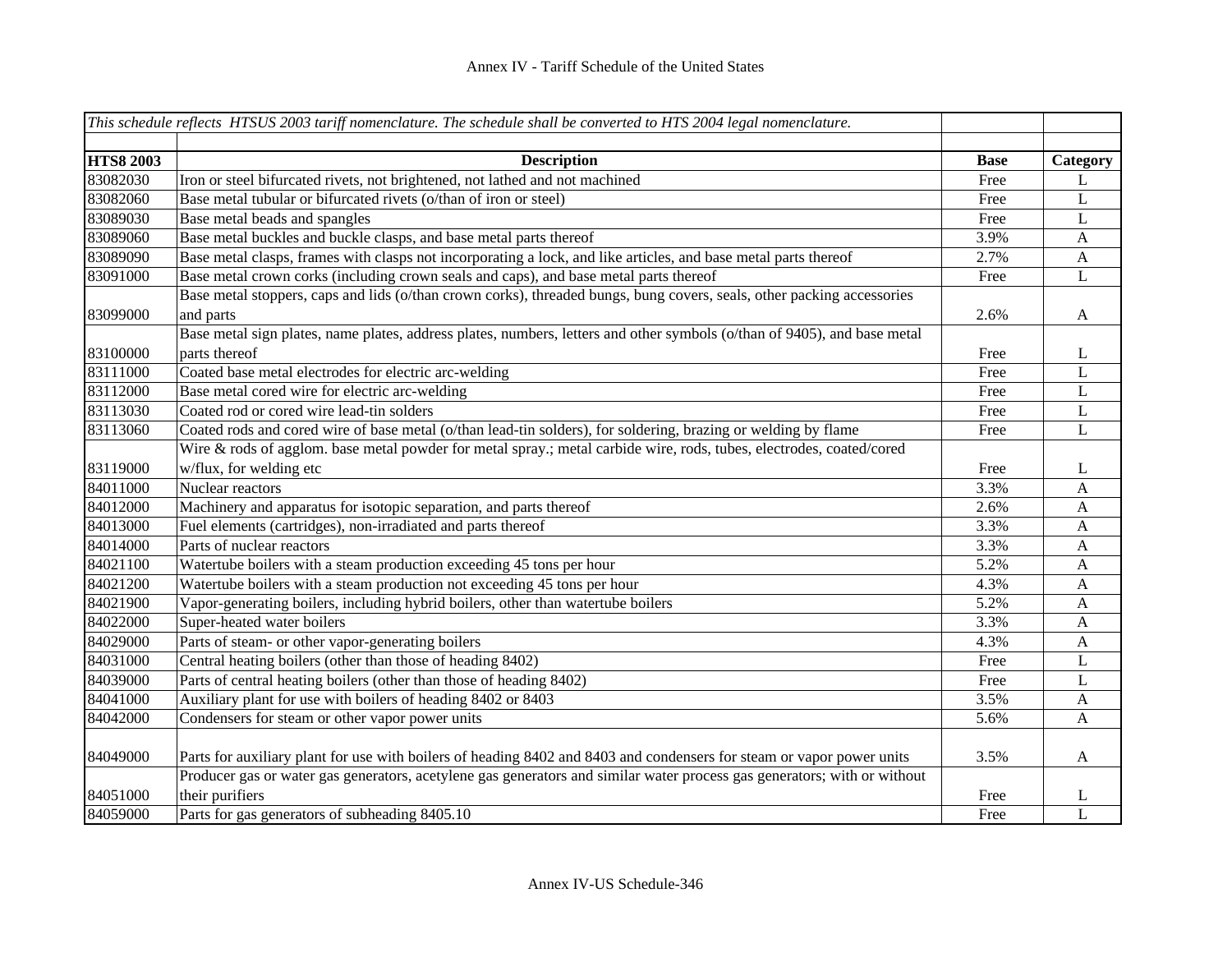|                  | This schedule reflects HTSUS 2003 tariff nomenclature. The schedule shall be converted to HTS 2004 legal nomenclature.                           |             |              |
|------------------|--------------------------------------------------------------------------------------------------------------------------------------------------|-------------|--------------|
|                  |                                                                                                                                                  |             |              |
| <b>HTS8 2003</b> | <b>Description</b>                                                                                                                               | <b>Base</b> | Category     |
| 84061010         | Steam turbines for marine propulsion                                                                                                             | 6.7%        | A            |
| 84061090         | Vapor turbines (other than steam) for marine propulsion                                                                                          | Free        | L            |
| 84068110         | Steam turbines other than for marine propulsion, of an output exceeding 40 MW                                                                    | 6.7%        | $\mathbf{A}$ |
| 84068190         | Vapor turbines (excluding steam turbines) other than for marine propulsion, of an output exceeding 40 MW                                         | Free        | L            |
| 84068210         | Steam turbines other than for marine propulsion, of an output not exceeding 40 MW                                                                | 6.7%        | $\mathbf{A}$ |
| 84068290         | Vapor turbines (excluding steam turbines) other than for marine propulsion, of an output not exceeding 40 MW                                     | Free        | L            |
| 84069020         | Parts of steam turbines, rotors, finished for final assembly                                                                                     | 6.7%        | $\mathbf{A}$ |
|                  | Parts of steam turbines, rotors, not further worked than cleaned or machined for removal of fins, etc., or certain other                         |             |              |
| 84069030         | working                                                                                                                                          | 6.7%        | $\mathbf{A}$ |
| 84069040         | Parts of steam turbines, blades, rotating or stationary                                                                                          | 6.7%        | A            |
| 84069045         | Parts of steam turbines, other                                                                                                                   | 6.7%        | $\mathbf{A}$ |
| 84069050         | Parts of vapor turbines other than steam turbines, rotors, finished for final assembly                                                           | Free        | L            |
|                  | Parts of vapor turbines other than steam turbines, rotors, not further worked than cleaned or machined for removal of fins,                      |             |              |
| 84069060         | etc., or other                                                                                                                                   | Free        | L            |
| 84069070         | Parts of vapor turbines other than steam turbines, blades, rotating or stationary                                                                | Free        | L            |
| 84069075         | Parts of vapor turbines other than steam turbines, other                                                                                         | Free        | L            |
| 84071000         | Spark-ignition reciprocating or rotary internal combustion piston engines for use in aircraft                                                    | Free        | L            |
| 84072100         | Marine propulsion spark-ignition reciprocating or rotary internal-combustion piston engines for outboard motors                                  | Free        | L            |
| 84072900         | Marine propulsion spark-ignition reciprocating or rotary internal-combustion piston engines, nesi                                                | Free        | L            |
| 84073100         | Spark-ignition reciprocating piston engines used for propulsion of vehicles of chapter 87, of a cylinder capacity not<br>exceeding 50cc          | Free        | L            |
| 84073210         | Spark-ignition reciprocating piston engines used in tractors suitable for agricultural use, of a cylinder capacity over 50cc<br>but n/o 250cc    | Free        | $\bf L$      |
| 84073220         | Spark-ignition reciprocating piston engines used in vehicles of heading 8701.20, 8702-8704, cylinder capacity over 50cc<br>but n/o 250cc         | Free        | $\bf L$      |
| 84073290         | Spark-ignition reciprocating piston engines used for vehicles, of chap. 87 nesi, of a cylinder capacity over 50 but not over<br>250cc            | Free        | $\bf L$      |
| 84073310         | Spark-ignition reciprocating piston engines used in tractors for agricultural use, of a cylinder capacity over 250cc but not<br>over 1000cc      | Free        | $\bf L$      |
| 84073330         | Spark-ignition reciprocating piston engines, for certain spec. veh. of 8701.20, 8702, 8703 or 8704, cylinder cap. > 250 cc<br>$>$ or = 1, 000 cc | Free        | L            |
| 84073360         | Spark-ignition reciprocating piston engines, for other veh. of 8701.20, 8702, 8703 or 8704, cylinder cap. > 250 cc > or =<br>1,000 cc, nesi      | 2.5%        | A            |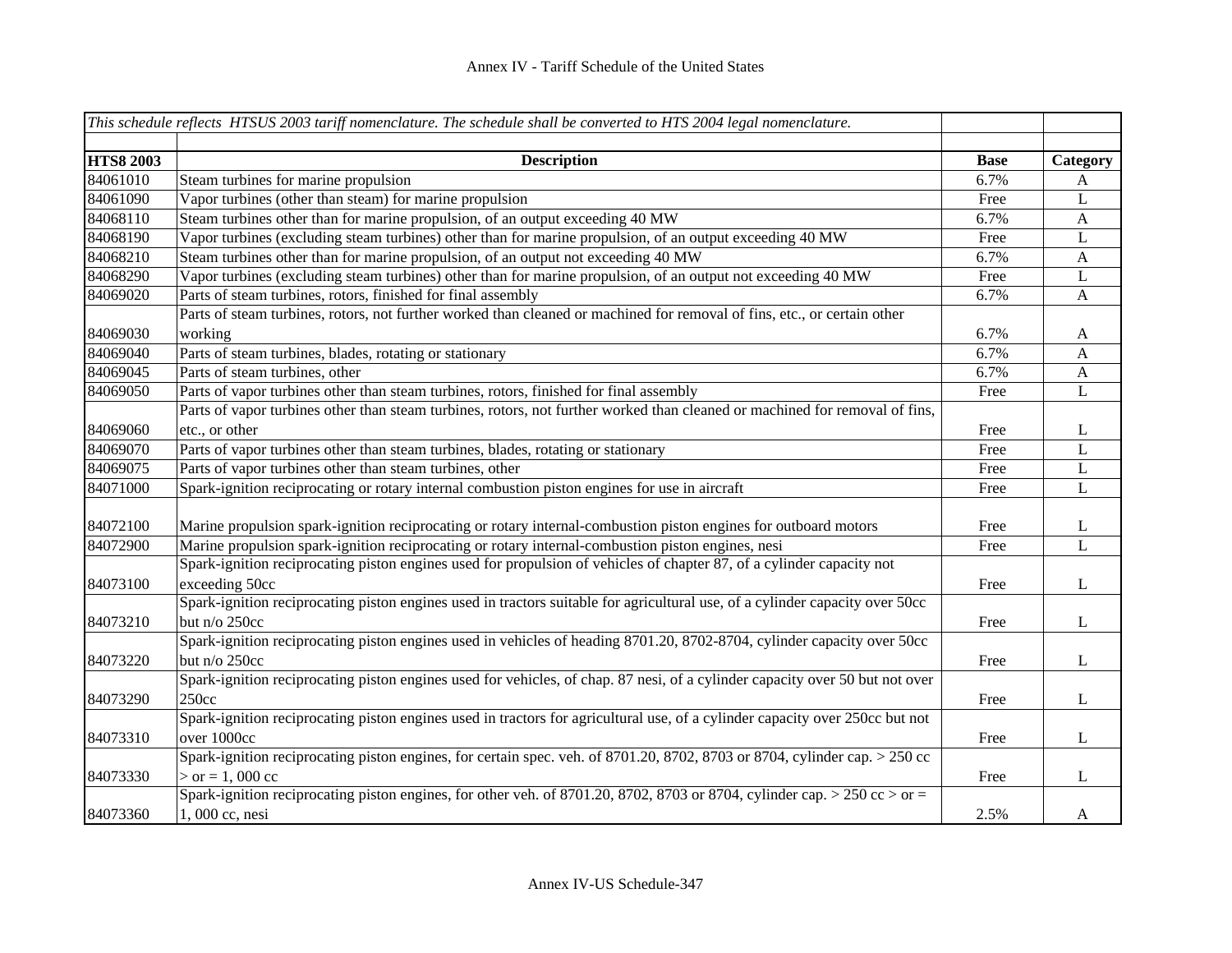| This schedule reflects HTSUS 2003 tariff nomenclature. The schedule shall be converted to HTS 2004 legal nomenclature. |                                                                                                                            |             |                |
|------------------------------------------------------------------------------------------------------------------------|----------------------------------------------------------------------------------------------------------------------------|-------------|----------------|
|                                                                                                                        |                                                                                                                            |             |                |
| <b>HTS8 2003</b>                                                                                                       | <b>Description</b>                                                                                                         | <b>Base</b> | Category       |
|                                                                                                                        | Spark-ignition reciprocating piston engines for vehicles of chap. 87 nesi, of a cylinder capacity over 250cc but not over  |             |                |
| 84073390                                                                                                               | 1000cc                                                                                                                     | Free        | $\mathbf{L}$   |
| 84073405                                                                                                               | Spark-ignition reciprocating piston engines used in agricultural tractors, cylinder capacity over 1000 cc to 2000 cc       | Free        | L              |
|                                                                                                                        | Spark-ignition reciprocating piston engines for vehicles of 8701.20 or 8702-8704, cylinder cap. over 1000 cc to 2000 cc,   |             |                |
| 84073414                                                                                                               | used or rebuilt                                                                                                            | 2.5%        | $\mathbf{A}$   |
|                                                                                                                        | Spark-ignition reciprocating piston engines for vehicles of 8701.20 or 8702-8704, cylinder cap. over 1000 cc to 2000 cc,   |             |                |
| 84073418                                                                                                               | new                                                                                                                        | 2.5%        | $\mathbf{A}$   |
| 84073425                                                                                                               | Spark-ignition reciprocating piston engines for other vehicles of chap. 87, of a cylinder capacity over 1000 cc to 2000 cc | Free        | L              |
| 84073435                                                                                                               | Spark-ignition reciprocating piston engines used in agricultural tractors, cylinder capacity over 2000 cc                  | Free        | L              |
|                                                                                                                        | Spark-ignition reciprocating piston engines for vehicles of 8701.20 or 8702-8704, cylinder capacity over 2000 cc, used or  |             |                |
| 84073444                                                                                                               | rebuilt                                                                                                                    | 2.5%        | A              |
| 84073448                                                                                                               | Spark-ignition reciprocating piston engines for vehicles of 8701.20 or 8702-8704, cylinder capacity over 2000 cc, new      | 2.5%        | $\mathbf{A}$   |
| 84073455                                                                                                               | Spark-ignition reciprocating piston engines for other vehicles of chap. 87 nesi, of a cylinder capacity exceeding 2000 cc  | Free        | L              |
|                                                                                                                        | Spark-ignition rotary or reciprocating internal-combustion piston engines nesi, installed in agricultural/horticultural    |             |                |
| 84079010                                                                                                               | machinery/equipment                                                                                                        | Free        | L              |
| 84079090                                                                                                               | Spark-ignition rotary or reciprocating internal-combustion piston engines, for machinery or equipment nesi                 | Free        | L              |
| 84081000                                                                                                               | Marine propulsion compression-ignition internal-combustion piston engines                                                  | 2.5%        | $\mathbf{A}$   |
| 84082010                                                                                                               | Compression-ignition internal-combustion piston engines to be installed in tractors suitable for agricultural use          | Free        | L              |
|                                                                                                                        | Compression-ignition internal-combustion piston engines to be installed in vehicles of heading 8701.20, 8702, 8703, or     |             |                |
| 84082020                                                                                                               | 8704                                                                                                                       | 2.5%        | A              |
| 84082090                                                                                                               | Compression-ignition internal-combustion piston engines used for propulsion of vehicles of chapter 87, nesi                | 2.5%        | $\overline{A}$ |
|                                                                                                                        | Compression-ignition internal-combustion piston engines, to be installed in agricultural or horticultural machinery or     |             |                |
| 84089010                                                                                                               | equipment, nesi                                                                                                            | Free        | L              |
| 84089090                                                                                                               | Compression-ignition internal-combustion piston engines, for machinery or equipment, nesi                                  | Free        | L              |
| 84091000                                                                                                               | Parts for internal combustion aircraft engines                                                                             | Free        | $\bf L$        |
| 84099110                                                                                                               | Cast-iron parts used solely or principally with spark-ignition internal-combustion piston engines of heading 8407          | Free        | L              |
| 84099130                                                                                                               | Aluminum cylinder heads for spark-ignition internal combustion piston engines for vehicles of 8701.20 or 8702-8704         | 2.5%        | $\mathbf{A}$   |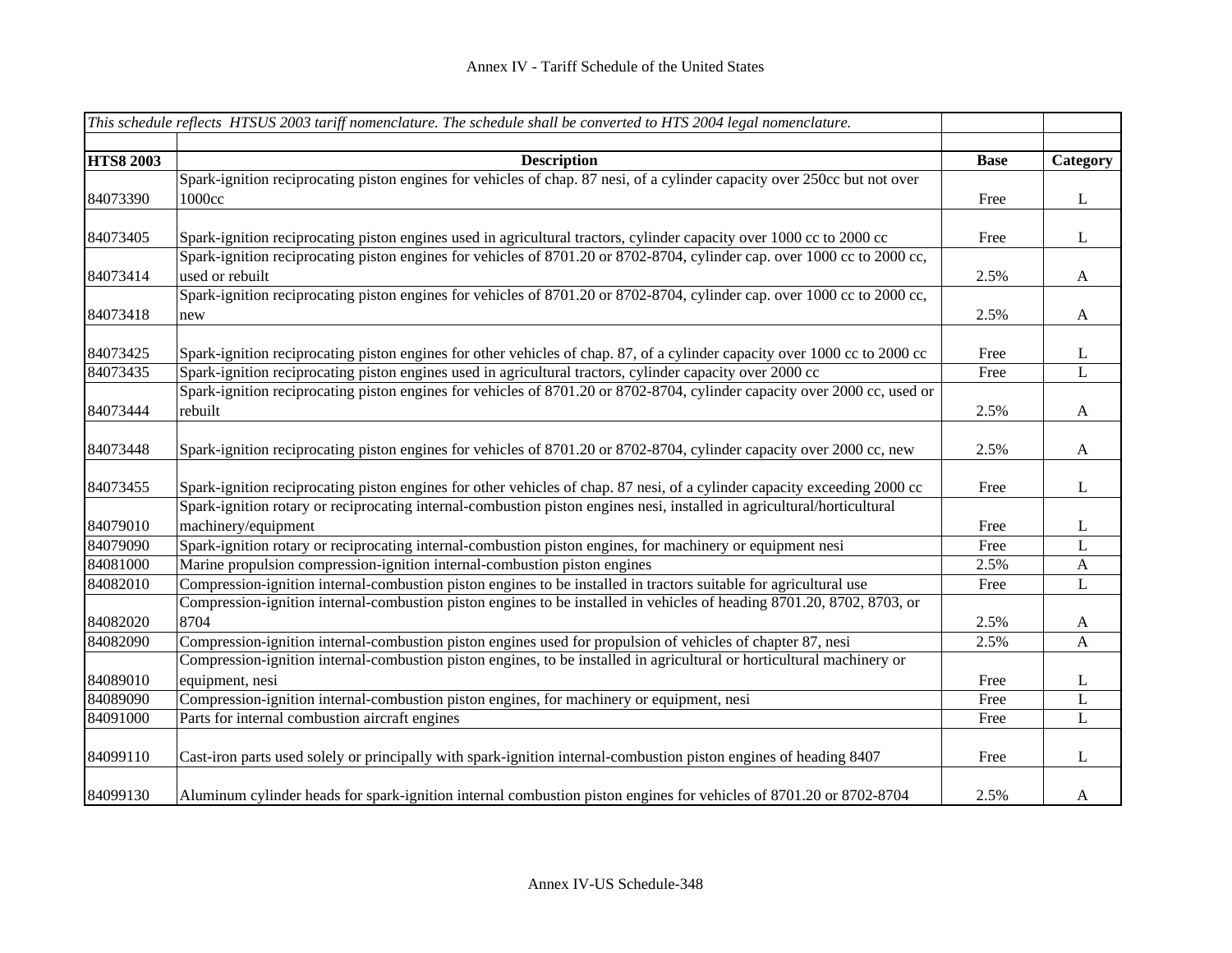|                  | This schedule reflects HTSUS 2003 tariff nomenclature. The schedule shall be converted to HTS 2004 legal nomenclature.      |             |                  |
|------------------|-----------------------------------------------------------------------------------------------------------------------------|-------------|------------------|
|                  |                                                                                                                             |             |                  |
| <b>HTS8 2003</b> | <b>Description</b>                                                                                                          | <b>Base</b> | Category         |
|                  | Parts nesi, used solely or principally with spark-ignition internal-combustion piston engines for vehicles of head 8701.20, |             |                  |
| 84099150         | 8702-8704                                                                                                                   | 2.5%        | A                |
|                  |                                                                                                                             |             |                  |
| 84099192         | Parts nesi, used solely or principally with spark-ignition internal-combustion piston engines for marine propulsion         | 2.5%        | A                |
|                  |                                                                                                                             |             |                  |
| 84099199         | Parts nesi, used solely or principally with spark-ignition internal-combustion piston engines of heading 8407, nesi         | 2.5%        | A                |
|                  | Cast iron parts not advanced beyond cleaning & machined only for removal of fins, gates, etc. or to permit location in      |             |                  |
| 84099910         | machinery                                                                                                                   | Free        | L                |
|                  |                                                                                                                             |             |                  |
| 84099991         | Parts nesi, used solely or principally with the engines of heading 8408, for vehicles of heading 8701.20, 8702, 8703, 8704  | 2.5%        | A                |
|                  |                                                                                                                             |             |                  |
| 84099992         | Parts nesi, used solely or principally with compression-ignition internal-combustion piston engines for marine propulsion   | 2.5%        | $\mathbf{A}$     |
|                  | Parts nesi, used solely or principally with compression-ignition internal-combustion piston engines of heading 8407 or      |             |                  |
| 84099999         | 8408, nesi                                                                                                                  | Free        | $\mathbf{L}$     |
| 84101100         | Hydraulic turbines and water wheels of a power not exceeding 1,000 kW                                                       | 3.8%        | $\mathbf{A}$     |
| 84101200         | Hydraulic turbines and water wheels of a power exceeding 1,000 kW but not exceeding 10,000 kW                               | 3.8%        | $\mathbf{A}$     |
| 84101300         | Hydraulic turbines and water wheels of a power exceeding 10,000 kW                                                          | 3.8%        | $\mathbf{A}$     |
| 84109000         | Parts, including regulators, of hydraulic turbines and water wheels                                                         | 3.8%        | $\mathbf{A}$     |
| 84111140         | Aircraft turbojets of a thrust not exceeding 25 kN                                                                          | Free        | L                |
| 84111180         | Turbojets of a thrust not exceeding 25 kN, other than aircraft                                                              | Free        | L                |
| 84111240         | Aircraft turbojets of a thrust exceeding 25 kN                                                                              | Free        | L                |
| 84111280         | Turbojets of a thrust exceeding 25 kN, other than aircraft                                                                  | Free        | $\mathbf{L}$     |
| 84112140         | Aircraft turbopropellers of a power not exceeding 1,100 kW                                                                  | Free        | $\bf L$          |
| 84112180         | Turbopropellers of a power not exceeding 1,100 kW, other than aircraft                                                      | Free        | $\bf L$          |
| 84112240         | Aircraft turbopropellers of a power exceeding 1,100 kW                                                                      | Free        | L                |
| 84112280         | Turbopropellers of a power exceeding 1,100 kW, other than aircraft                                                          | Free        | L                |
| 84118140         | Aircraft gas turbines other than turbojets or turbopropellers, of a power not exceeding 5,000 kW                            | Free        | L                |
| 84118180         | Gas turbines other than turbojets or turbopropellers, of a power not exceeding 5,000 kW, other than aircraft                | 2.5%        | $\mathbf{A}$     |
| 84118240         | Aircraft gas turbines other than turbojets or turbopropellers, of a power exceeding 5,000 kW                                | Free        | L                |
| 84118280         | Gas turbines, other than turbojets or turbopropellers of a power exceeding 5,000 kW, other than aircraft                    | 2.5%        | $\boldsymbol{A}$ |
|                  | Cast-iron parts of turbojets or turbopropellers machined only for removal of fins, gates, etc. or to permit location in     |             |                  |
| 84119110         | machinery                                                                                                                   | Free        | L                |
| 84119190         | Parts of turbojets or turbopropellers other than those of subheading 8411.91.10                                             | Free        | $\mathbf L$      |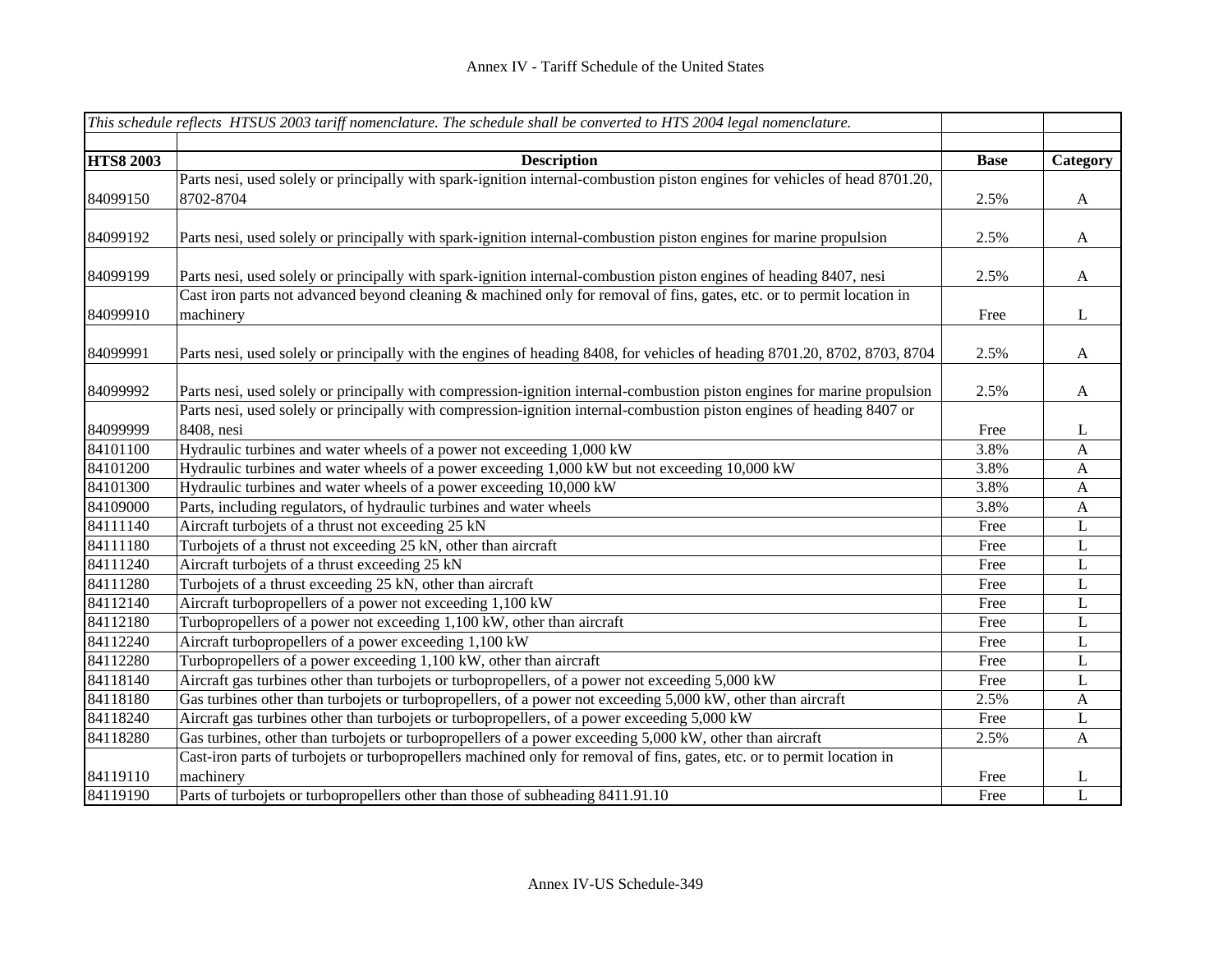|                  | This schedule reflects HTSUS 2003 tariff nomenclature. The schedule shall be converted to HTS 2004 legal nomenclature.     |             |                |
|------------------|----------------------------------------------------------------------------------------------------------------------------|-------------|----------------|
|                  |                                                                                                                            |             |                |
| <b>HTS8 2003</b> | <b>Description</b>                                                                                                         | <b>Base</b> | Category       |
|                  | Cast-iron parts of gas turbines nesi, not advanced beyond cleaning, and machined for removal of fins, gates, sprues and    |             |                |
| 84119910         | risers                                                                                                                     | Free        | L              |
| 84119990         | Parts of gas turbines nesi, other than those of subheading 8411.99.10                                                      | 2.4%        | $\mathbf{A}$   |
| 84121000         | Reaction engines other than turbojets                                                                                      | Free        | L              |
| 84122100         | Hydraulic power engines and motors, linear acting (cylinders)                                                              | Free        | L              |
| 84122940         | Hydrojet engines for marine propulsion                                                                                     | Free        | L              |
| 84122980         | Hydraulic power engines and motors, nesi                                                                                   | Free        | L              |
| 84123100         | Pneumatic power engines and motors, linear acting (cylinders)                                                              | Free        | $\mathbf L$    |
| 84123900         | Pneumatic power engines and motors, other than linear acting                                                               | Free        | $\mathbf L$    |
| 84128010         | Spring-operated and weight-operated motors                                                                                 | Free        | $\mathbf L$    |
| 84128090         | Engines and motors, nesi (excluding motors of heading 8501)                                                                | Free        | $\mathbf L$    |
| 84129010         | Parts of hydrojet engines for marine propulsion                                                                            | Free        | $\mathbf L$    |
| 84129090         | Parts for engines of heading 8412 other than hydrojet engines for marine propulsion                                        | Free        | L              |
|                  | Pumps fitted or designed to be fitted with a measuring device, used for dispensing fuel or lubricants, of the type used in |             |                |
| 84131100         | filling-stations                                                                                                           | Free        | L              |
| 84131900         | Pumps for liquids fitted or designed to be fitted with a measuring device, nesi                                            | Free        | $\overline{L}$ |
| 84132000         | Hand pumps other than those of subheading 8413.11 or 8413.19, not fitted with a measuring device                           | Free        | $\mathbf L$    |
| 84133010         | Fuel-injection pumps for compression-ignition engines, not fitted with a measuring device                                  | 2.5%        | $\mathbf{A}$   |
|                  | Fuel, lubricating or cooling medium pumps for internal-combustion piston engines, not fitted with a measuring device,      |             |                |
| 84133090         | nesi                                                                                                                       | 2.5%        | $\mathbf{A}$   |
| 84134000         | Concrete pumps for liquids, not fitted with a measuring device                                                             | Free        | $\mathbf L$    |
| 84135000         | Reciprocating positive displacement pumps for liquids, not fitted with a measuring device, nesi                            | Free        | $\mathbf L$    |
| 84136000         | Rotary positive displacement pumps for liquids, not fitted with a measuring device, nesi                                   | Free        | L              |
|                  | Stock pumps imported for use with machines for making cellulosic pulp, paper or paperboard, not fitted with a measuring    |             |                |
| 84137010         | device                                                                                                                     | Free        | L              |
| 84137020         | Centrifugal pumps for liquids, not fitted with a measuring device, nesi                                                    | Free        | L              |
| 84138100         | Pumps for liquids, not fitted with a measuring device, nesi                                                                | Free        | L              |
| 84138200         | Liquid elevators                                                                                                           | Free        | $\mathbf L$    |
| 84139110         | Parts of fuel-injection pumps for compression-ignition engines                                                             | 2.5%        | $\mathbf{A}$   |
| 84139120         | Parts of stock pumps imported for use with machines for making cellulosic pulp, paper or paperboard                        | Free        | L              |
| 84139190         | Parts of pumps, nesi                                                                                                       | Free        | L              |
| 84139200         | Parts of liquid elevators                                                                                                  | Free        | L              |
| 84141000         | Vacuum pumps                                                                                                               | 2.5%        | A              |
| 84142000         | Hand-operated or foot-operated air pumps                                                                                   | 3.7%        | $\mathbf{A}$   |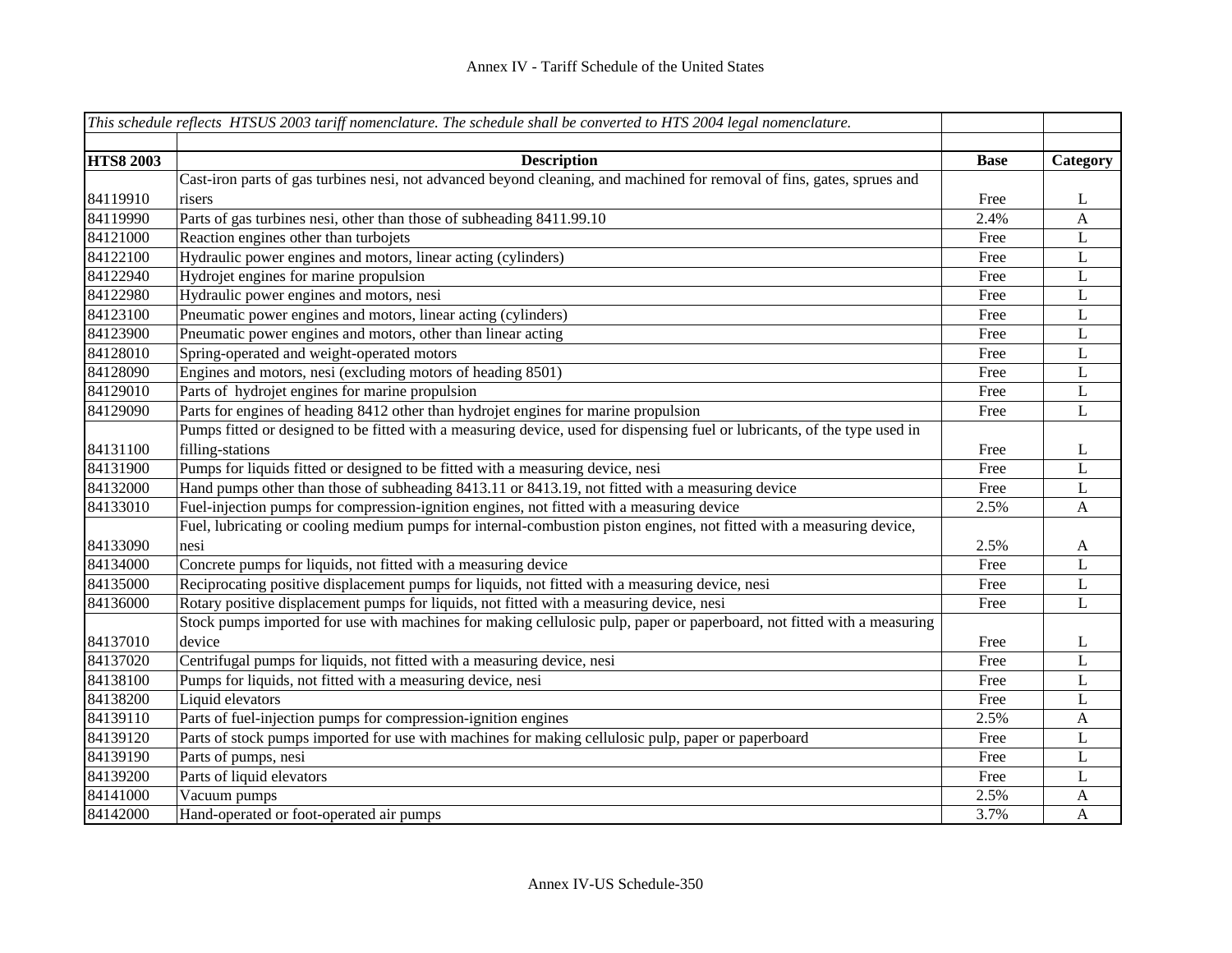|                  | This schedule reflects HTSUS 2003 tariff nomenclature. The schedule shall be converted to HTS 2004 legal nomenclature.    |             |              |
|------------------|---------------------------------------------------------------------------------------------------------------------------|-------------|--------------|
|                  |                                                                                                                           |             |              |
| <b>HTS8 2003</b> | <b>Description</b>                                                                                                        | <b>Base</b> | Category     |
|                  |                                                                                                                           |             |              |
| 84143040         | Compressors of a kind used in refrigerating equipment (including air conditioning) not exceeding 1/4 horsepower           | Free        | L            |
| 84143080         | Compressors of a kind used in refrigerating equipment (incl. air conditioning) exceeding 1/4 horsepower                   | Free        | $\mathbf L$  |
| 84144000         | Air compressors mounted on a wheeled chassis for towing                                                                   | 2.7%        | $\mathbf{A}$ |
| 84145100         | Table, floor, wall, window, ceiling or roof fans, with a self-contained electric motor of an output not exceeding 125 W   | 4.7%        | $\mathbf{A}$ |
| 84145910         | Blowers for pipe organs                                                                                                   | Free        | L            |
| 84145930         | Turbocharger and supercharger fans                                                                                        | 2.3%        | $\mathbf{A}$ |
| 84145960         | Fans, nesi                                                                                                                | 2.3%        | $\mathbf{A}$ |
| 84146000         | Ventilating or recycling hoods incorporating a fan, having a maximum horizontal side not exceeding 120 cm                 | Free        | $\mathbf L$  |
| 84148005         | Turbocharger and supercharger air compressors                                                                             | Free        | $\mathbf L$  |
| 84148016         | Air compressors, nesoi                                                                                                    | Free        | $\mathbf L$  |
| 84148020         | Gas compressors, nesi                                                                                                     | Free        | $\mathbf L$  |
| 84148090         | Air or gas pumps, compressors and fans, nesi                                                                              | 3.7%        | $\mathbf{A}$ |
| 84149010         | Parts of fans (including blowers) and ventilating or recycling hoods                                                      | 4.7%        | $\mathbf{A}$ |
| 84149030         | Stators and rotors of goods of subheading 8414.30                                                                         | Free        | $\mathbf L$  |
| 84149041         | Parts of air or gas compressors, nesoi                                                                                    | Free        | $\bf L$      |
| 84149090         | Parts of air or vacuum pumps and ventilating or recycling hoods                                                           | Free        | $\mathbf L$  |
| 84151030         | Window or wall type air conditioning machines, self-contained                                                             | Free        | $\mathbf L$  |
|                  | Window or wall type air conditioning machines, "split-system", incorporating a refrigerating unit & valve for reversal of |             |              |
| 84151060         | cooling/heat cycle                                                                                                        | 1%          | A            |
| 84151090         | Window or wall type air conditioning machines, "split-system", nesoi                                                      | 2.2%        | $\mathbf{A}$ |
| 84152000         | Air conditioning machines of a kind used for persons, in motor vehicles                                                   | 1.4%        | $\mathbf{A}$ |
| 84158101         | Air conditioning machines incorporating a refrigerating unit and valve for reversal of cooling/heat cycle, nesoi          | 1%          | A            |
| 84158201         | Air conditioning machines incorporating a refrigerating unit, nesoi                                                       | 2.2%        | A            |
| 84158300         | Air conditioning machines not incorporating a refrigerating unit                                                          | 1.4%        | $\mathbf{A}$ |
| 84159040         | Chassis, chassis bases and other outer cabinets for air conditioning machines,                                            | 1.4%        | $\mathbf{A}$ |
| 84159080         | Parts for air conditioning machines, nesi                                                                                 | 1.4%        | $\mathbf{A}$ |
| 84161000         | Furnace burners for liquid fuel                                                                                           | Free        | $\mathbf L$  |
| 84162000         | Furnace burners for pulverized solid fuel or for gas, including combination burners                                       | Free        | L            |
| 84163000         | Mechanical stokers, including their mechanical grates, mechanical ash dischargers and similar appliances                  | Free        | $\mathbf L$  |
| 84169000         | Parts for furnace burners, mechanical stokers, mechanical grates, mechanical ash dischargers and similar appliances       | Free        | L            |
| 84171000         | Furnaces and ovens for the roasting, melting or other heat treatment of ores, pyrites or of metals                        | 2.9%        | $\mathbf{A}$ |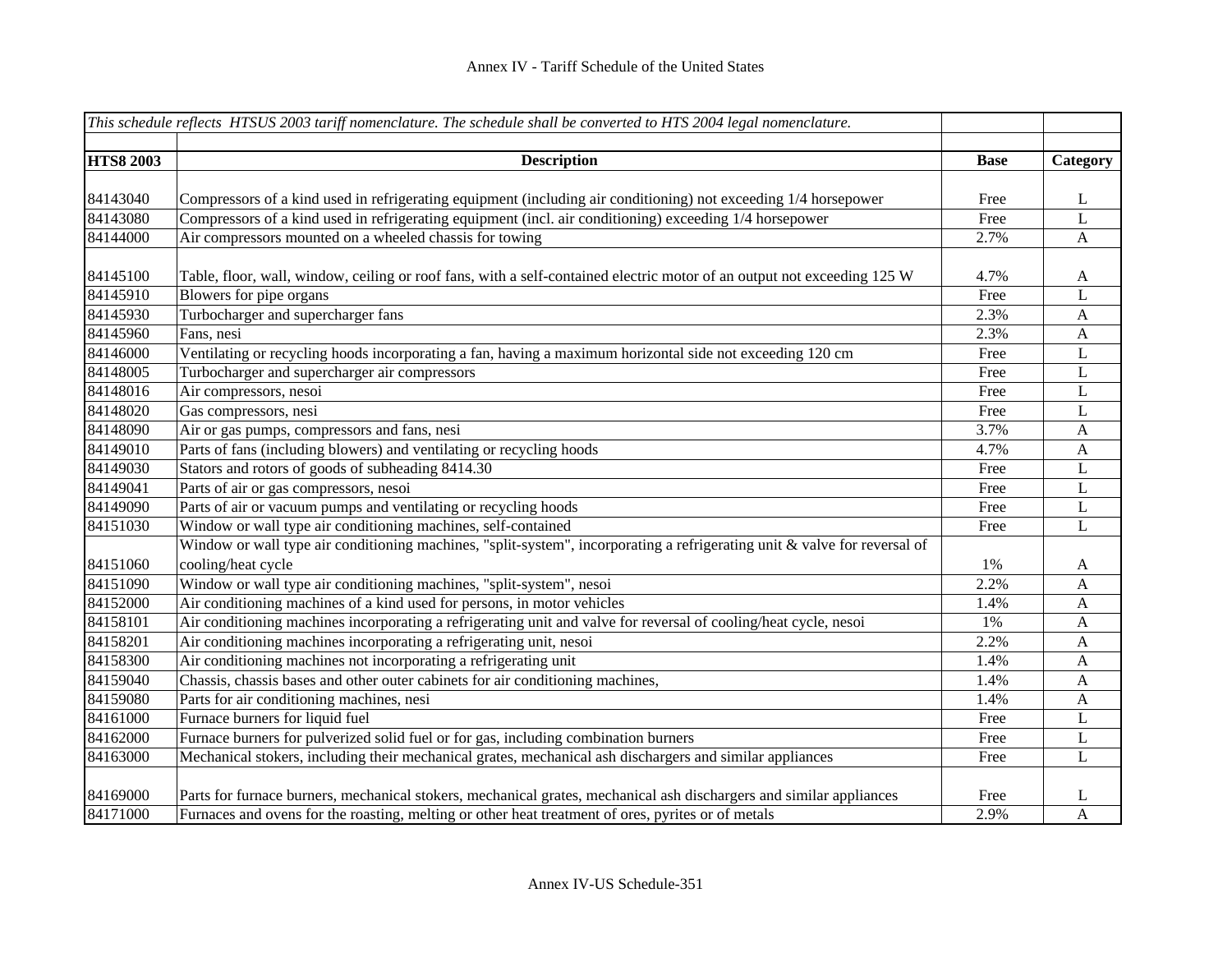|                  | This schedule reflects HTSUS 2003 tariff nomenclature. The schedule shall be converted to HTS 2004 legal nomenclature.          |             |                  |
|------------------|---------------------------------------------------------------------------------------------------------------------------------|-------------|------------------|
| <b>HTS8 2003</b> | <b>Description</b>                                                                                                              | <b>Base</b> | Category         |
| 84172000         | Bakery ovens, including biscuit ovens                                                                                           | 3.5%        | A                |
| 84178000         | Industrial or laboratory furnaces and ovens nesi, including incinerators, nonelectric                                           | 3.9%        | $\mathbf{A}$     |
| 84179000         | Parts for industrial or laboratory furnaces and ovens, including incinerators, nonelectric                                      | 3.9%        | $\mathbf{A}$     |
| 84181000         | Combined refrigerator-freezers, fitted with separate external doors, electric or other                                          | Free        | L                |
| 84182100         | Refrigerators, household compression-type, electric or other, other than those of subheading 8418.10                            | Free        | $\mathbf L$      |
| 84182200         | Refrigerators, household absorption-type, electrical, other than those of subheading 8418.10                                    | 1%          | $\boldsymbol{A}$ |
| 84182900         | Refrigerators, household type, electric or other, other than those of subheading 8418.10, nesi                                  | 1.9%        | $\mathbf{A}$     |
| 84183000         | Freezers of the chest type, not exceeding 800 liters capacity, electric or other                                                | Free        | L                |
| 84184000         | Freezers of the upright type, not exceeding 900 liters capacity, electric or other                                              | Free        | $\mathbf L$      |
| 84185000         | Refrigerating or freezing display counters, cabinets, showcases and similar refrigerating or freezing furniture                 | Free        | $\bf L$          |
| 84186100         | Compression-type refrigerating units whose condensers are heat exchangers                                                       | Free        | $\mathbf L$      |
| 84186900         | Refrigerating or freezing equipment nesi; heat pumps, other than the air-conditioning machines of heading 8415                  | Free        | L                |
| 84189100         | Furniture designed to receive refrigerating or freezing equipment                                                               | Free        | $\mathbf L$      |
| 84189940         | Certain door assemblies for refrigerators, freezers and other refrigerating or freezing equipment                               | Free        | $\mathbf L$      |
|                  | Parts for refrigerators, freezers and other refrigerating or freezing equipment, electric or other, nesi; parts for heat pumps, |             |                  |
| 84189980         | nesi                                                                                                                            | Free        | L                |
| 84191100         | Instantaneous gas water heaters, nonelectric                                                                                    | Free        | L                |
| 84191900         | Storage water heaters, nonelectric                                                                                              | Free        | L                |
| 84192000         | Medical, surgical or laboratory sterilizers                                                                                     | Free        | $\mathbf L$      |
| 84193100         | Dryers for agricultural products, not used for domestic purposes                                                                | Free        | L                |
| 84193210         | Dryers for wood                                                                                                                 | Free        | L                |
| 84193250         | Dryers for paper pulp, paper or paperboard                                                                                      | Free        | L                |
| 84193901         | Dryers, other than of a kind for domestic purposes, nesoi                                                                       | Free        | $\mathbf{L}$     |
| 84194000         | Distilling or rectifying plant, not used for domestic purposes                                                                  | Free        | L                |
| 84195010         | Brazed aluminum plate-fin heat exchangers                                                                                       | 4.2%        | $\mathbf{A}$     |
| 84195050         | Heat exchange units, nesoi                                                                                                      | Free        | L                |
| 84196010         | Machinery for liquefying air or gas containing brazed aluminum plate-fin heat exchangers                                        | 4.2%        | A                |
| 84196050         | Machinery for liquefying air or gas, nesoi                                                                                      | Free        | $\mathbf{L}$     |
|                  | Cooking stoves, ranges & ovens, other than microwave, for making hot drinks or for cooking or heating food, not used for        |             |                  |
| 84198150         | domestic purposes                                                                                                               | Free        | L                |
| 84198190         | Machinery and equipment nesi, for making hot drinks or for cooking or heating food, not used for domestic purposes              | Free        | L                |
|                  | Machinery and equipment for the treatment of materials (by a process which changes temperatures), for making paper              |             |                  |
| 84198910         | pulp, paper or paperboard                                                                                                       | Free        | L                |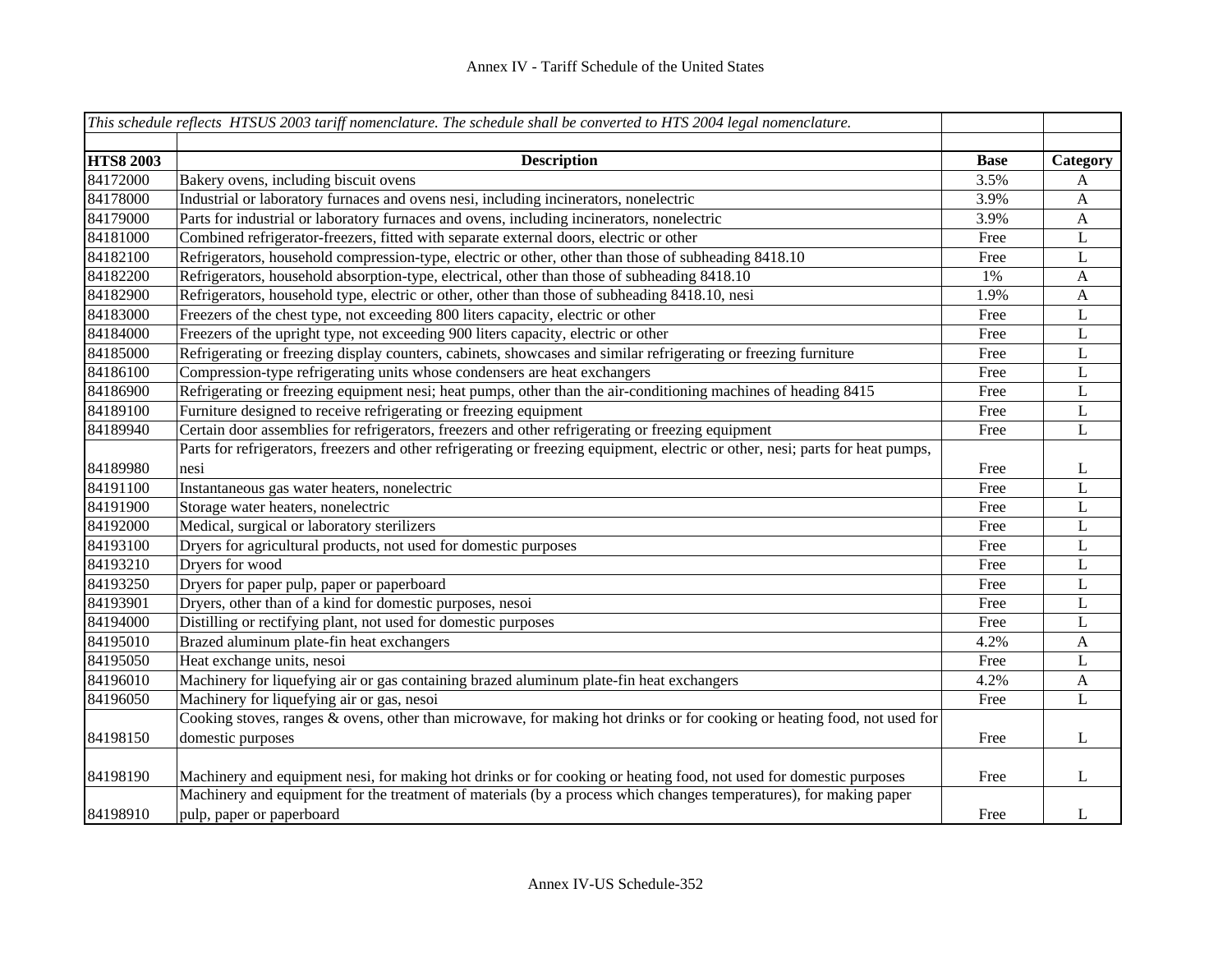|                  | This schedule reflects HTSUS 2003 tariff nomenclature. The schedule shall be converted to HTS 2004 legal nomenclature.         |             |                           |
|------------------|--------------------------------------------------------------------------------------------------------------------------------|-------------|---------------------------|
|                  |                                                                                                                                |             |                           |
| <b>HTS8 2003</b> | <b>Description</b>                                                                                                             | <b>Base</b> | Category                  |
|                  | Industrial machinery, plant or equip. for the treat. of mat., involving a change in temp., for molten-salt-cooled acrylic acid |             |                           |
| 84198960         | reactors                                                                                                                       | Free        | L                         |
|                  | Industrial machinery, plant or equipment for the treatment of materials, by process involving a change in temperature,         |             |                           |
| 84198995         | nesoi                                                                                                                          | 4.2%        | A                         |
| 84199010         | Parts of instantaneous or storage water heaters                                                                                | Free        | L                         |
| 84199020         | Parts of machinery and plant, for making paper pulp, paper or paperbroad                                                       | Free        | L                         |
| 84199030         | Parts of heat exchange units                                                                                                   | Free        | L                         |
| 84199050         | Parts of molten-salt-cooled acrylic acid reactors, nesi; parts of certain medical, surgical or laboratory sterilizers, nesi    | Free        | L                         |
|                  | Parts of electromechanical tools for work in the hand, w/self-contained electric motor, for treatment of materials by          |             |                           |
| 84199085         | change in temperature                                                                                                          | Free        | L                         |
|                  | Parts of machinery, plant or laboratory equipment for the treatment of materials by a process involving a change of            |             |                           |
| 84199095         | temperature, nesoi                                                                                                             | 4%          | A                         |
| 84201010         | Textile calendering or rolling machines                                                                                        | 3.5%        | $\boldsymbol{\mathsf{A}}$ |
| 84201020         | Calendering or similar rolling machines for making paper pulp, paper or paperboard                                             | Free        | $\mathbf L$               |
| 84201090         | Calendering or other rolling machines, other than for metals or glass, nesi                                                    | Free        | $\mathbf L$               |
| 84209110         | Cylinders for textile calendering or rolling machines                                                                          | 2.6%        | $\mathbf{A}$              |
| 84209120         | Cylinders for paper pulp, paper or paperboard calendering or rolling machines                                                  | Free        | L                         |
| 84209190         | Cylinders for calendering and similar rolling machines, nesi                                                                   | Free        | L                         |
| 84209910         | Parts of calendering or rolling machines for processing textiles                                                               | 3.5%        | $\mathbf{A}$              |
| 84209920         | Parts of calendering or rolling machines for making paper pulp, paper or paperboard                                            | Free        | L                         |
| 84209990         | Parts of calendering or other rolling machines, other than for metals or glass, nesi                                           | Free        | L                         |
| 84211100         | Cream separators                                                                                                               | Free        | L                         |
| 84211200         | Centrifugal clothes dryers                                                                                                     | Free        | L                         |
| 84211930         | Spin dryers for semiconductor wafer processing                                                                                 | Free        | L                         |
| 84211990         | Centrifuges, other than cream separators, clothes dryers or spin dryers for semiconductor wafer processing                     | 1.3%        | $\mathbf{A}$              |
| 84212100         | Machinery and apparatus for filtering or purifying water                                                                       | Free        | L                         |
| 84212200         | Machinery and apparatus for filtering or purifying beverages other than water                                                  | Free        | L                         |
| 84212300         | Oil or fuel filters for internal combustion engines                                                                            | 2.5%        | A                         |
| 84212900         | Filtering or purifying machinery and apparatus for liquids, nesi                                                               | Free        | L                         |
| 84213100         | Intake air filters for internal combustion engines                                                                             | 2.5%        | A                         |
| 84213940         | Catalytic converters                                                                                                           | Free        | L                         |
|                  | Filtering or purifying machinery and apparatus for gases, other than intake air filters for internal combustion engines or     |             |                           |
| 84213980         | catalytic conv.                                                                                                                | Free        | L                         |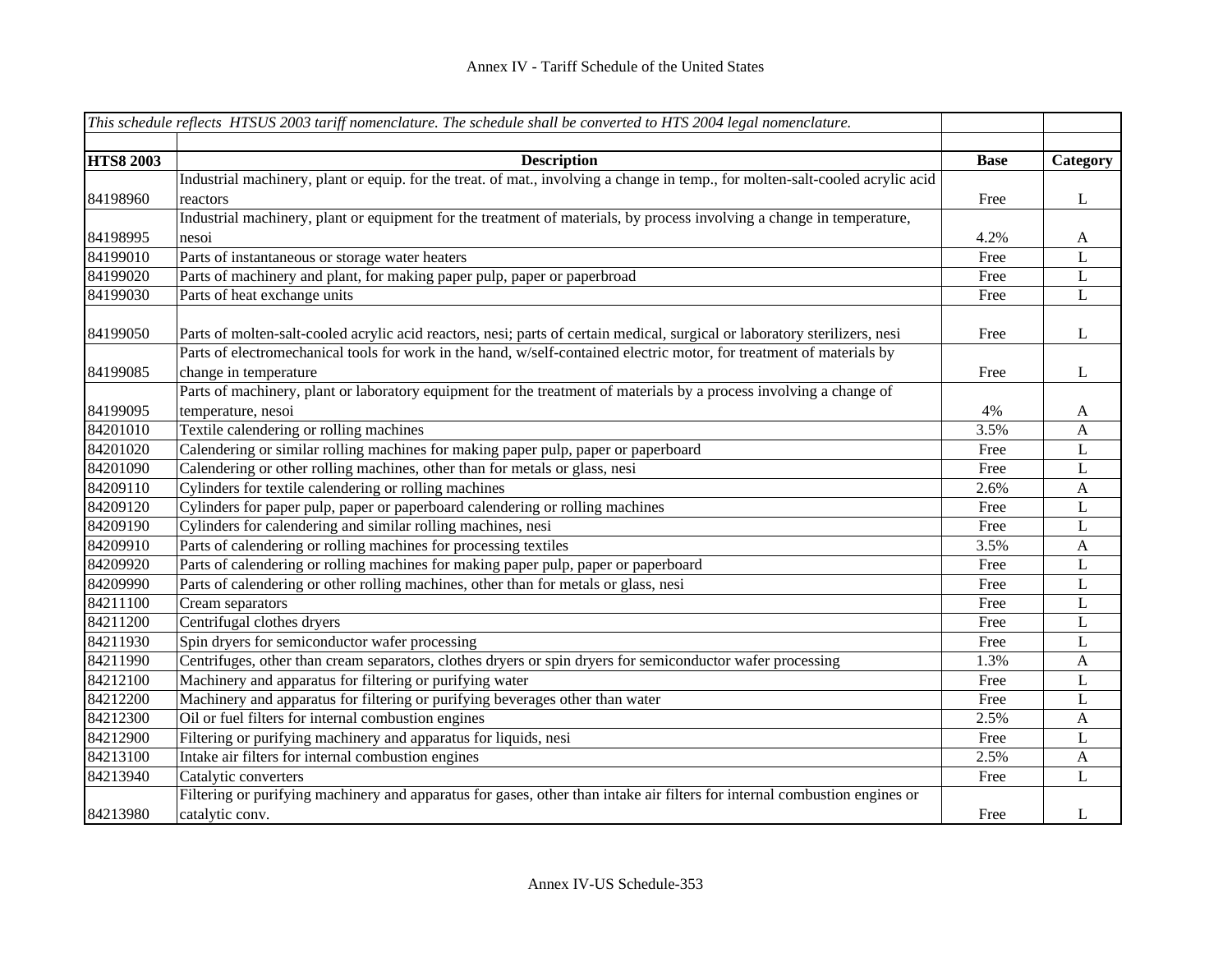|                  | This schedule reflects HTSUS 2003 tariff nomenclature. The schedule shall be converted to HTS 2004 legal nomenclature.          |             |                           |
|------------------|---------------------------------------------------------------------------------------------------------------------------------|-------------|---------------------------|
|                  |                                                                                                                                 |             |                           |
| <b>HTS8 2003</b> | <b>Description</b>                                                                                                              | <b>Base</b> | Category                  |
|                  | Drying chambers for the clothes-dryers of subheading 8421.12 and other parts of clothes-dryers incorporating drying             |             |                           |
| 84219120         | chambers                                                                                                                        | Free        | L                         |
| 84219140         | Furniture designed to receive the clothes-dryers of subheading 8421.12                                                          | Free        | L                         |
| 84219160         | Parts of centrifuges, including centrifugal dryers, nesi                                                                        | Free        | L                         |
| 84219900         | Parts for filtering or purifying machinery or apparatus for liquids or gases                                                    | Free        | L                         |
| 84221100         | Dishwashing machines of the household type                                                                                      | 2.4%        | $\boldsymbol{\mathsf{A}}$ |
| 84221900         | Dishwashing machines other than of the household type                                                                           | Free        | L                         |
| 84222000         | Machinery for cleaning or drying bottles or other containers                                                                    | Free        | $\mathbf L$               |
| 84223011         | Can-sealing machines                                                                                                            | Free        | L                         |
|                  | Machinery for filling, closing, sealing, capsuling or labeling bottles, cans, boxes or other containers; machinery for aerating |             |                           |
| 84223091         | beverages; nesoi                                                                                                                | Free        | L                         |
|                  | Machinery for packing or wrapping pipe tobacco, candy and cigarette packages; combination candy cutting and wrapping            |             |                           |
| 84224011         | machines                                                                                                                        | Free        | L                         |
| 84224091         | Packing or wrapping machinery, nesoi                                                                                            | Free        | $\overline{L}$            |
|                  | Water containment chambers for the household dishwashing machines and other parts of the same incorporating water               |             |                           |
| 84229002         | containment chambers                                                                                                            | Free        | L                         |
| 84229004         | Door assemblies for the dishwashing machines of subheading 8422.11                                                              | Free        | L                         |
| 84229006         | Parts of dishwashing machines, nesi                                                                                             | Free        | L                         |
| 84229011         | Parts of can-sealing machines                                                                                                   | Free        | L                         |
|                  | Parts of machines for packing tobacco, wrapping candy, cigarette packages and of combination candy cutting and                  |             |                           |
| 84229021         | wrapping machines                                                                                                               | Free        | L                         |
| 84229091         | Parts of packing or wrapping machinery, nesoi                                                                                   | Free        | L                         |
| 84231000         | Personal weighing machines, including baby scales; household scales                                                             | Free        | L                         |
| 84232000         | Scales for continuous weighing of goods on conveyors                                                                            | 2.9%        | A                         |
|                  | Constant weight scales and scales for discharging a predetermined weight of material into a bag or container, including         |             |                           |
| 84233000         | hopper scales                                                                                                                   | Free        | L                         |
| 84238100         | Weighing machinery having a maximum weighing capacity not exceeding 30 kg                                                       | Free        | $\mathbf L$               |
| 84238200         | Weighing machinery having a maximum weighing capacity exceeding 30 kg but not exceeding 5,000 kg                                | Free        | L                         |
| 84238900         | Weighing machinery, nesi                                                                                                        | 2.9%        | A                         |
| 84239000         | Weighing machine weights of all kinds; parts of weighing machinery                                                              | 2.8%        | A                         |
| 84241000         | Fire extinguishers, whether or not charged                                                                                      | Free        | L                         |
| 84242010         | Simple piston pump sprays and powder bellows                                                                                    | 2.9%        | A                         |
| 84242090         | Spray guns and similar appliances other than simple piston pump sprays and powder bellows                                       | Free        | L                         |
| 84243010         | Sand blasting machines                                                                                                          | Free        | L                         |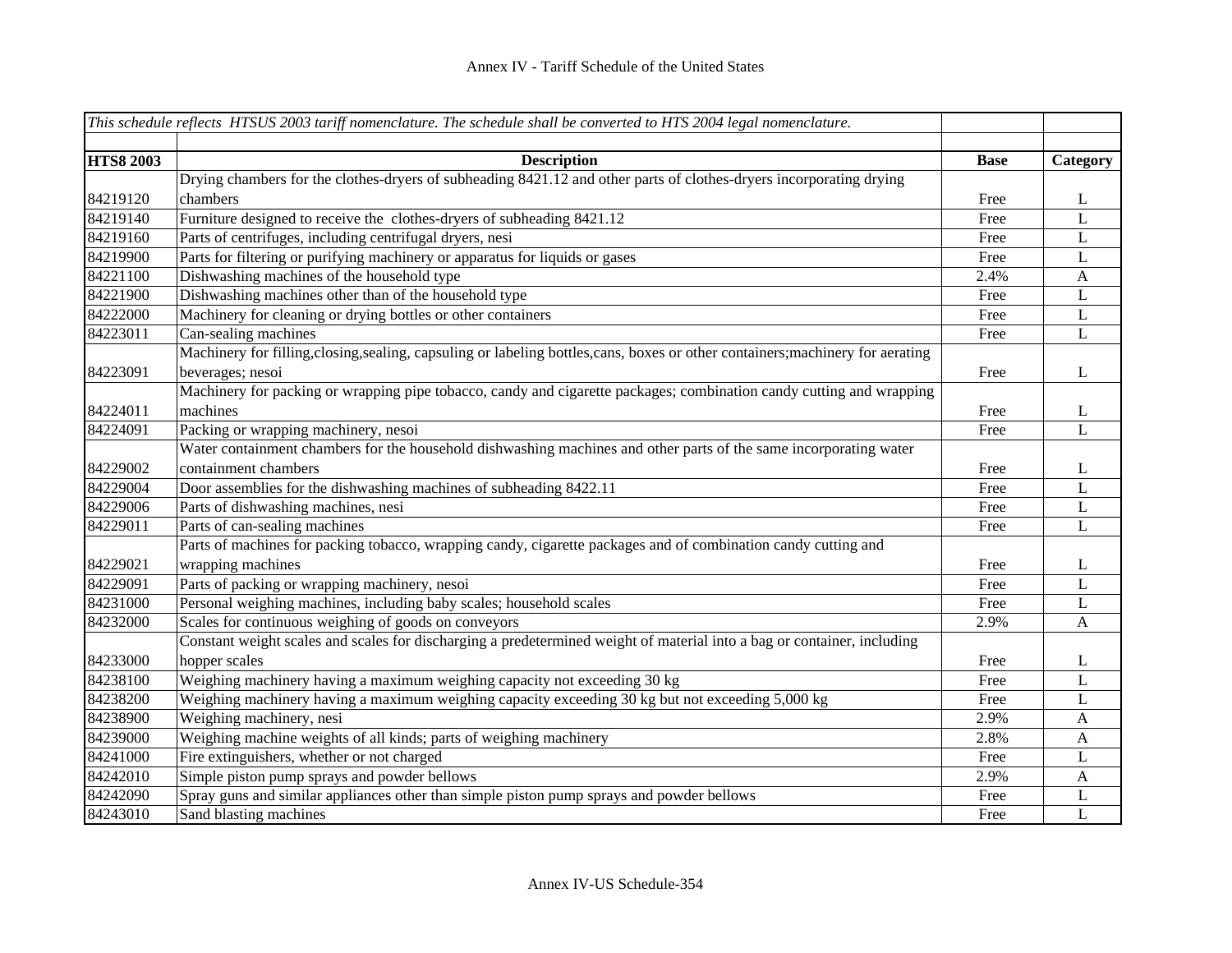|                  | This schedule reflects HTSUS 2003 tariff nomenclature. The schedule shall be converted to HTS 2004 legal nomenclature.   |             |                           |
|------------------|--------------------------------------------------------------------------------------------------------------------------|-------------|---------------------------|
|                  |                                                                                                                          |             |                           |
| <b>HTS8 2003</b> | <b>Description</b>                                                                                                       | <b>Base</b> | Category                  |
| 84243090         | Steam blasting machines and similar jet projecting machines, other than sand blasting machines; nesi                     | Free        | L                         |
|                  | Mechanical sprayers (except sprayers self-contained, having a capacity not over 20 liters), suitable for agricultural or |             |                           |
| 84248110         | horticultural use                                                                                                        | Free        | L                         |
|                  |                                                                                                                          |             |                           |
| 84248190         | Mechanical agricultural or horticultural appliances for projecting, dispersing or spraying liquids or powders, nesi      | 2.4%        | $\mathbf{A}$              |
| 84248930         | Spraying appliances for etching, stripping or cleaning semiconductor wafers                                              | Free        | L                         |
|                  | Spray appliance to develop semiconductor wafers; spray appliance to etch, develop, strip or clean flat panel screen;     |             |                           |
| 84248950         | certain deflash machine                                                                                                  | Free        | L                         |
|                  |                                                                                                                          |             |                           |
| 84248970         | Mechanical appliances (whether or not hand operated) for projecting, dispersing or spraying liquids or powder, nesoi     | 1.8%        | $\mathbf{A}$              |
| 84249005         | Parts of fire extinguishers                                                                                              | Free        | L                         |
| 84249010         | Parts of simple piston pump sprays and powder bellows                                                                    | 2.9%        | $\boldsymbol{\mathsf{A}}$ |
| 84249020         | Parts of sand blasting machines                                                                                          | Free        | $\mathbf L$               |
|                  | Parts of mechanical appliances for projecting, dispersing or spraying liquids or powders, fire extinguishers and similar |             |                           |
| 84249090         | machines, nesi                                                                                                           | Free        | L                         |
| 84251100         | Pulley tackle and hoists other than skip hoists or hoists used for raising vehicles, powered by electric motor           | Free        | L                         |
| 84251900         | Pulley tackle and hoists other than skip hoists or hoists used for raising vehicles, not powered by electric motor       | Free        | $\mathbf L$               |
| 84252000         | Pit-head winding gear; winches specially designed for use underground                                                    | Free        | L                         |
| 84253100         | Winches nesi, and capstans, powered by electric motor                                                                    | Free        | L                         |
| 84253900         | Winches nesi, and capstans, not powered by electric motor                                                                | Free        | L                         |
| 84254100         | Built-in jacking systems of a type used in garages                                                                       | Free        | L                         |
| 84254200         | Hydraulic jacks and hoists, nesi                                                                                         | Free        | L                         |
| 84254900         | Jacks and hoists of a kind used for raising vehicles, other than hydraulic, nesi                                         | Free        | L                         |
| 84261100         | Overhead traveling cranes on fixed support                                                                               | Free        | L                         |
| 84261200         | Mobile lifting frames on tires and straddle carriers                                                                     | Free        | L                         |
| 84261900         | Transporter cranes, gantry cranes and bridge cranes                                                                      | Free        | $\mathbf L$               |
| 84262000         | Tower cranes                                                                                                             | Free        | $\mathbf L$               |
| 84263000         | Portal or pedestal jib cranes                                                                                            | Free        | $\mathbf L$               |
| 84264100         | Derricks, cranes and other lifting machinery nesi, self-propelled, on tires                                              | Free        | L                         |
| 84264900         | Derricks, cranes and other lifting machinery nesi, self-propelled, not on tires                                          | Free        | L                         |
| 84269100         | Derricks, cranes and other lifting machinery nesi, designed for mounting on road vehicles                                | Free        | L                         |
| 84269900         | Derricks, cranes and other lifting machinery nesi                                                                        | Free        | L                         |
| 84271040         | Self-propelled works trucks powered by an electric motor, rider type forklift trucks                                     | Free        | L                         |
| 84271080         | Self-propelled works trucks powered by an electric motor, fitted with lifting and handling equipment, nesi               | Free        | $\mathbf{L}$              |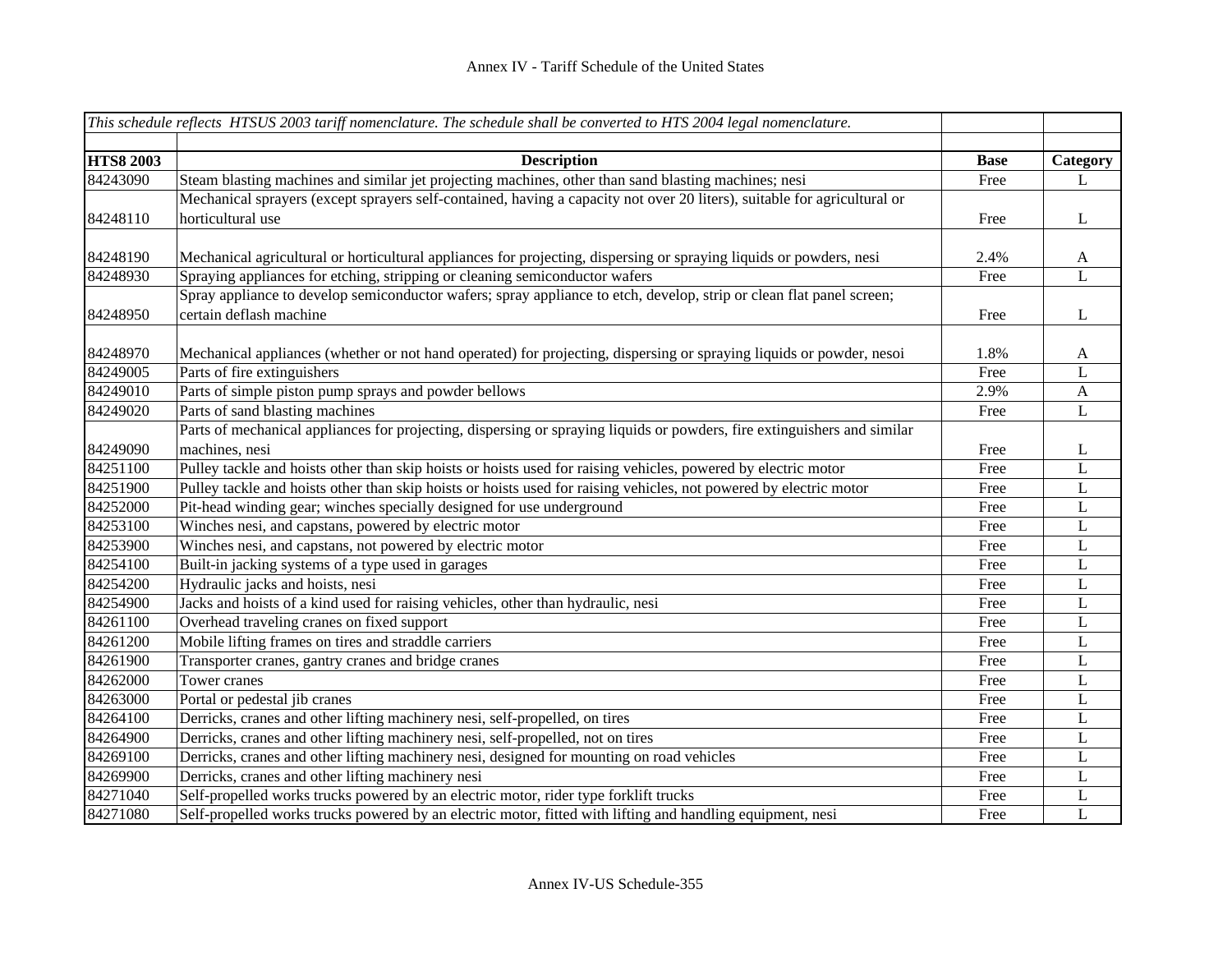|                  | This schedule reflects HTSUS 2003 tariff nomenclature. The schedule shall be converted to HTS 2004 legal nomenclature. |             |             |
|------------------|------------------------------------------------------------------------------------------------------------------------|-------------|-------------|
|                  |                                                                                                                        |             |             |
| <b>HTS8 2003</b> | <b>Description</b>                                                                                                     | <b>Base</b> | Category    |
| 84272040         | Self-propelled works trucks not powered by an electric motor, rider type forklift trucks                               | Free        | L           |
| 84272080         | Self-propelled works trucks not powered by an electric motor, fitted with lifting and handling equipment, nesi         | Free        | $\mathbf L$ |
| 84279000         | Trucks, fitted with lifting or handling equipment, nesi                                                                | Free        | $\mathbf L$ |
| 84281000         | Passenger or freight elevators other than continuous action; skip hoists                                               | Free        | L           |
| 84282000         | Pneumatic elevators and conveyors                                                                                      | Free        | L           |
| 84283100         | Continuous-action elevators and conveyors, for goods or materials, specially designed for underground use              | Free        | L           |
| 84283200         | Bucket type continuous-action elevators and conveyors, for goods or materials                                          | Free        | L           |
| 84283300         | Belt type continuous-action elevators and conveyors, for goods or materials                                            | Free        | L           |
| 84283900         | Continuous-action elevators and conveyors, for goods or materials, nesi                                                | Free        | L           |
| 84284000         | Escalators and moving walkways                                                                                         | Free        | L           |
|                  |                                                                                                                        |             |             |
| 84285000         | Mine wagon pushers, locomotive or wagon traversers, wagon tippers and similar railway wagon handling equipment         | Free        | L           |
| 84286000         | Teleferics, chair lifts, ski draglines; traction mechanisms for funiculars                                             | Free        | $\mathbf L$ |
| 84289000         | Machinery for lifting, handling, loading or unloading, nesi                                                            | Free        | $\mathbf L$ |
| 84291100         | Self-propelled bulldozers and angledozers, for track laying                                                            | Free        | $\mathbf L$ |
| 84291900         | Self-propelled bulldozers and angledozers other than track laying                                                      | Free        | $\mathbf L$ |
| 84292000         | Self-propelled graders and levelers                                                                                    | Free        | $\bf L$     |
| 84293000         | Self-propelled scrapers                                                                                                | Free        | $\mathbf L$ |
| 84294000         | Self-propelled tamping machines and road rollers                                                                       | Free        | $\mathbf L$ |
| 84295110         | Self-propelled front-end shovel loaders, wheel-type                                                                    | Free        | $\mathbf L$ |
| 84295150         | Self-propelled front-end shovel loaders, other than wheel-type                                                         | Free        | L           |
| 84295210         | Self-propelled backhoes, shovels, clamshells and draglines with a 360 degree revolving superstructure                  | Free        | L           |
|                  | Self-propelled machinery with a 360 degree revolving superstructure, other than backhoes, shovels, clamshells and      |             |             |
| 84295250         | draglines                                                                                                              | Free        | L           |
| 84295910         | Self-propelled backhoes, shovels, clamshells and draglines not with a 360 degree revolving superstructure              | Free        | L           |
|                  | Self-propelled machinery not with a 360 degree revolving superstructure, other than backhoes, shovels, clamshells and  |             |             |
| 84295950         | draglines                                                                                                              | Free        | L           |
| 84301000         | Pile-drivers and pile-extractors                                                                                       | Free        | L           |
| 84302000         | Snowplows and snowblowers                                                                                              | Free        | $\mathbf L$ |
| 84303100         | Self-propelled coal or rock cutters and tunneling machinery                                                            | Free        | L           |
| 84303900         | Coal or rock cutters and tunneling machinery, not self-propelled                                                       | Free        | L           |
| 84304100         | Self-propelled boring or sinking machinery                                                                             | Free        | L           |
| 84304940         | Offshore oil and natural gas drilling and production platforms                                                         | Free        | L           |
| 84304980         | Boring or sinking machinery, not self-propelled, nesi                                                                  | Free        | L           |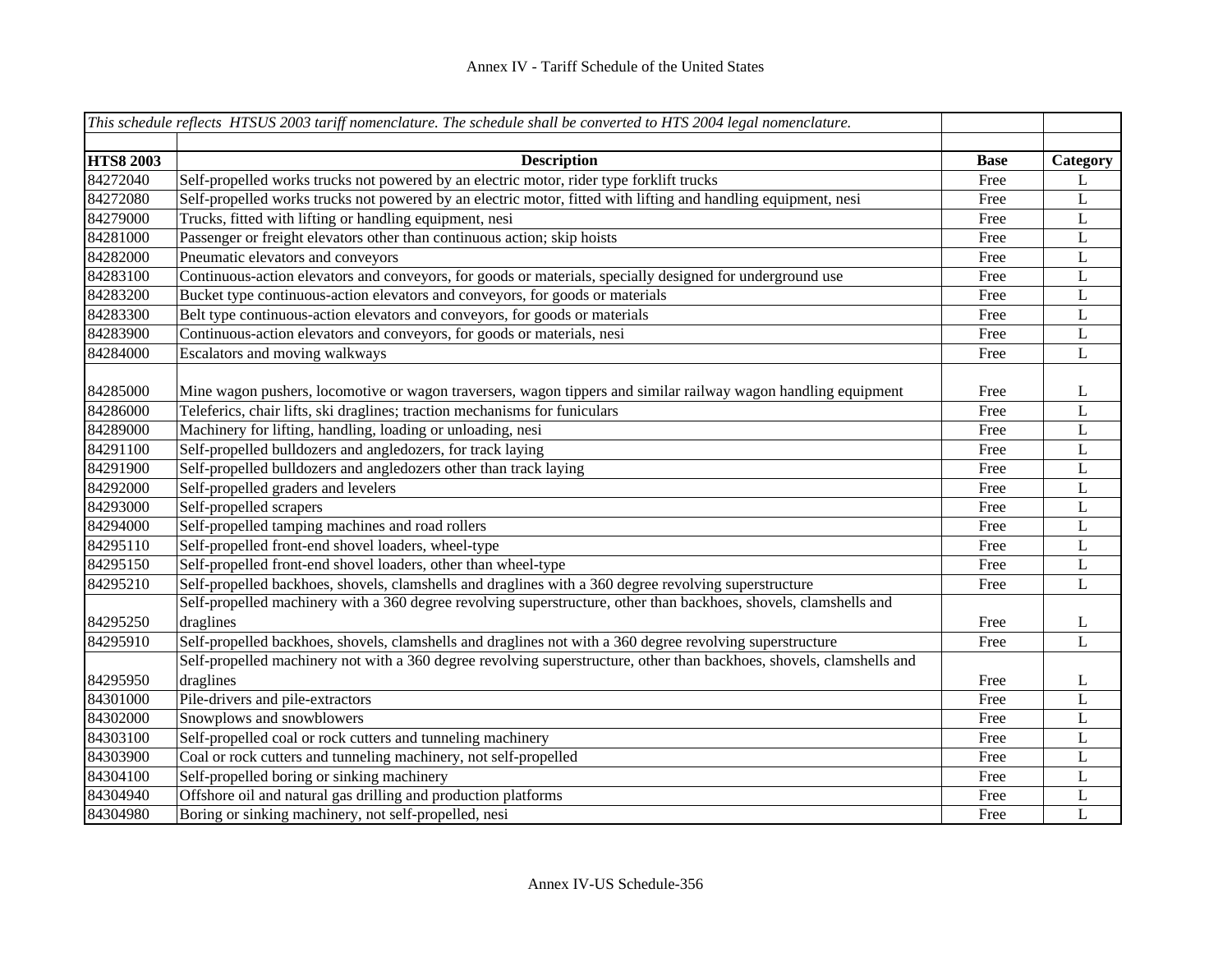|                  | This schedule reflects HTSUS 2003 tariff nomenclature. The schedule shall be converted to HTS 2004 legal nomenclature.         |             |              |
|------------------|--------------------------------------------------------------------------------------------------------------------------------|-------------|--------------|
|                  |                                                                                                                                |             |              |
| <b>HTS8 2003</b> | <b>Description</b>                                                                                                             | <b>Base</b> | Category     |
| 84305010         | Self-propelled peat excavators                                                                                                 | Free        | L            |
| 84305050         | Self-propelled machinery for working earth, minerals or ores, nesi                                                             | Free        | $\mathbf L$  |
| 84306100         | Tamping or compacting machinery, not self-propelled                                                                            | Free        | $\mathbf L$  |
| 84306901         | Machinery for working earth, minerals or ores, not self-propelled, nesoi                                                       | Free        | $\mathbf L$  |
| 84311000         | Parts suitable for use solely or principally with the machinery of heading 8425                                                | Free        | $\mathbf L$  |
| 84312000         | Parts suitable for use solely or principally with the machinery of heading 8427                                                | Free        | $\mathbf{L}$ |
|                  | Parts suitable for use solely or principally with passenger or freight elevators other than continuous action, skip hoists or  |             |              |
| 84313100         | escalators                                                                                                                     | Free        | L            |
| 84313900         | Parts suitable for use solely or principally with the machinery of heading 8428, nesi                                          | Free        | L            |
|                  | Buckets, shovels, grabs and grips suitable for use solely or principally with the machinery of headings 8426, 8429, or         |             |              |
| 84314100         | 8430                                                                                                                           | Free        | L            |
|                  |                                                                                                                                |             |              |
| 84314200         | Bulldozer or angledozer blades suitable for use solely or principally with the machinery of heading 8426, 8429 or 8430         | Free        | L            |
| 84314340         | Parts for offshore oil & natural gas, drilling and production platforms                                                        | Free        | L            |
| 84314380         | Parts for boring or sinking machinery of 8430.41 or 8430.49, nesi                                                              | Free        | $\mathbf L$  |
| 84314910         | Parts suitable for use solely or principally with the machinery of heading 8426, nesi                                          | Free        | L            |
| 84314990         | Parts suitable for use solely or principally with the machinery of heading 8429 or 8430, nesi                                  | Free        | L            |
| 84321000         | Plows for soil preparation or cultivation                                                                                      | Free        | $\mathbf L$  |
| 84322100         | Disc harrows for soil preparation or cultivation                                                                               | Free        | $\mathbf L$  |
| 84322900         | Harrows (other than disc), scarifiers, cultivators, weeders and hoes for soil preparation or cultivation                       | Free        | $\mathbf L$  |
| 84323000         | Seeders, planters and transplanters for soil preparation or cultivation                                                        | Free        | L            |
| 84324000         | Manure spreaders and fertilizer distributors for soil preparation or cultivation                                               | Free        | $\mathbf L$  |
|                  |                                                                                                                                |             |              |
| 84328000         | Agricultural, horticultural or forestry machinery for soil preparation or cultivation, nesi; lawn or sports ground rollers     | Free        | L            |
|                  | Parts of agricultural, horticultural or forestry machinery for soil preparation or cultivation; parts of lawn or sports ground |             |              |
| 84329000         | rollers                                                                                                                        | Free        | L            |
| 84331100         | Mowers for lawns, parks or sports grounds, powered, with the cutting device rotating in a horizontal plane                     | Free        | L            |
| 84331900         | Mowers for lawns, parks or sports grounds, nesi                                                                                | Free        | $\mathbf L$  |
| 84332000         | Mowers nesi, including cutter bars for tractor mounting                                                                        | Free        | L            |
| 84333000         | Haymaking machinery other than mowers                                                                                          | Free        | L            |
| 84334000         | Straw or fodder balers, including pick-up balers                                                                               | Free        | L            |
| 84335100         | Combine harvester-threshers                                                                                                    | Free        | L            |
| 84335200         | Threshing machinery other than combine harvester-threshers                                                                     | Free        | L            |
| 84335300         | Root or tuber harvesting machines                                                                                              | Free        | $\mathbf{L}$ |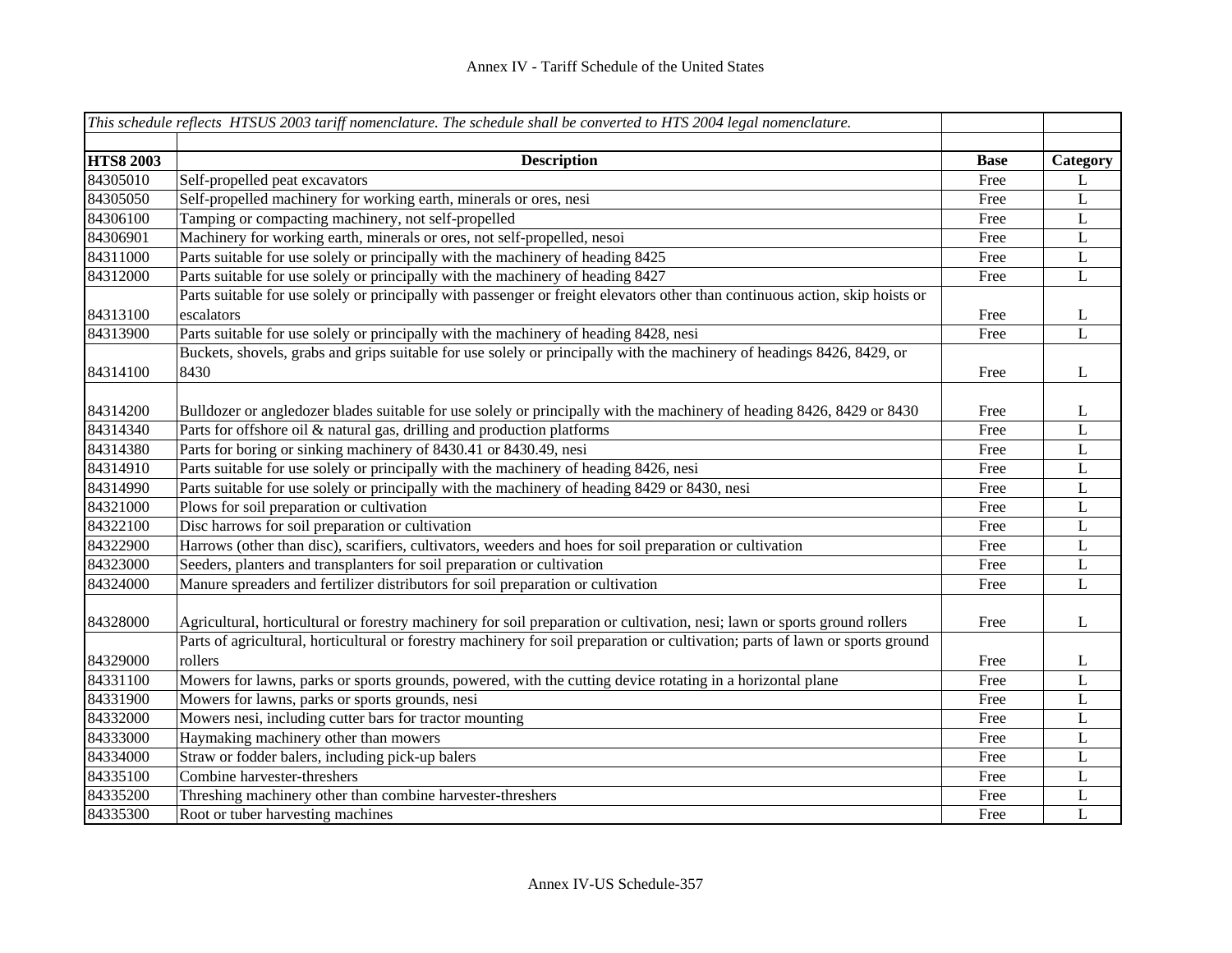|                  | This schedule reflects HTSUS 2003 tariff nomenclature. The schedule shall be converted to HTS 2004 legal nomenclature.       |             |              |
|------------------|------------------------------------------------------------------------------------------------------------------------------|-------------|--------------|
| <b>HTS8 2003</b> | <b>Description</b>                                                                                                           | <b>Base</b> | Category     |
| 84335900         | Harvesting machinery or threshing machinery, nesi                                                                            | Free        | L            |
| 84336000         | Machines for cleaning, sorting or grading eggs, fruit or other agricultural produce                                          | Free        | L            |
| 84339010         | Parts of mowers for lawns, parks or sports grounds                                                                           | Free        | L            |
| 84339050         | Parts for machinery of heading 8433, nesi                                                                                    | Free        | L            |
| 84341000         | Milking machines                                                                                                             | Free        | L            |
| 84342000         | Dairy machinery other than milking machines                                                                                  | Free        | L            |
| 84349000         | Parts for milking machines and dairy machinery                                                                               | Free        | L            |
| 84351000         | Presses, crushers and similar machinery used in the manufacture of wine, cider, fruit juices or similar beverages            | Free        | L            |
| 84359000         | Parts of presses, crushers and similar machinery used in the manufacture of wine, cider, fruit juices or similar beverages   | Free        | L            |
| 84361000         | Machinery for preparing animal feeds                                                                                         | Free        | L            |
| 84362100         | Poultry incubators and brooders                                                                                              | Free        | $\bf L$      |
| 84362900         | Poultry-keeping machinery                                                                                                    | Free        | L            |
| 84368000         | Agricultural, horticultural, forestry or bee-keeping machinery, nesi                                                         | Free        | L            |
| 84369100         | Parts of poultry-keeping machinery or poultry incubators and brooders                                                        | Free        | $\bf L$      |
| 84369900         | Parts for agricultural, horticultural, forestry or bee-keeping machinery, nesi                                               | Free        | L            |
| 84371000         | Machines for cleaning, sorting or grading seed, grain or dried leguminous vegetables                                         | Free        | $\mathbf L$  |
|                  | Machinery used in the milling industry or for the working of cereals or dried leguminous vegetables, other than farm type    |             |              |
| 84378000         | machinery                                                                                                                    | Free        | L            |
|                  | Parts for machinery used in the milling industry or for cleaning, sorting, grading or working of cereals or dried leguminous |             |              |
| 84379000         | vegetables                                                                                                                   | Free        | L            |
| 84381000         | Bakery machinery and machinery for the manufacture of macaroni, spaghetti or similar products, nesi                          | Free        | L            |
| 84382000         | Machinery for the manufacture of confectionery, cocoa or chocolate, nesi                                                     | Free        | L            |
| 84383000         | Machinery for sugar manufacture, nesi                                                                                        | Free        | L            |
| 84384000         | Brewery machinery, nesi                                                                                                      | 2.3%        | A            |
| 84385000         | Machinery for the preparation of meat or poultry, nesi                                                                       | 2.8%        | A            |
| 84386000         | Machinery for the preparation of fruits, nuts or vegetables, nesi                                                            | Free        | L            |
| 84388000         | Machinery for the industrial preparation or manufacture of food or drink, nesi                                               | Free        | L            |
| 84389010         | Parts of machinery for sugar manufacture, nesi                                                                               | Free        | $\mathbf{L}$ |
| 84389090         | Parts of machinery for the industrial preparation or manufacture of food or drink, other than sugar manufacturing, nesi      | 2.8%        | A            |
| 84391000         | Machinery for making pulp of fibrous cellulosic material                                                                     | Free        | L            |
| 84392000         | Machinery for making paper or paperboard                                                                                     | Free        | L            |
| 84393000         | Machinery for finishing paper or paperboard                                                                                  | Free        | L            |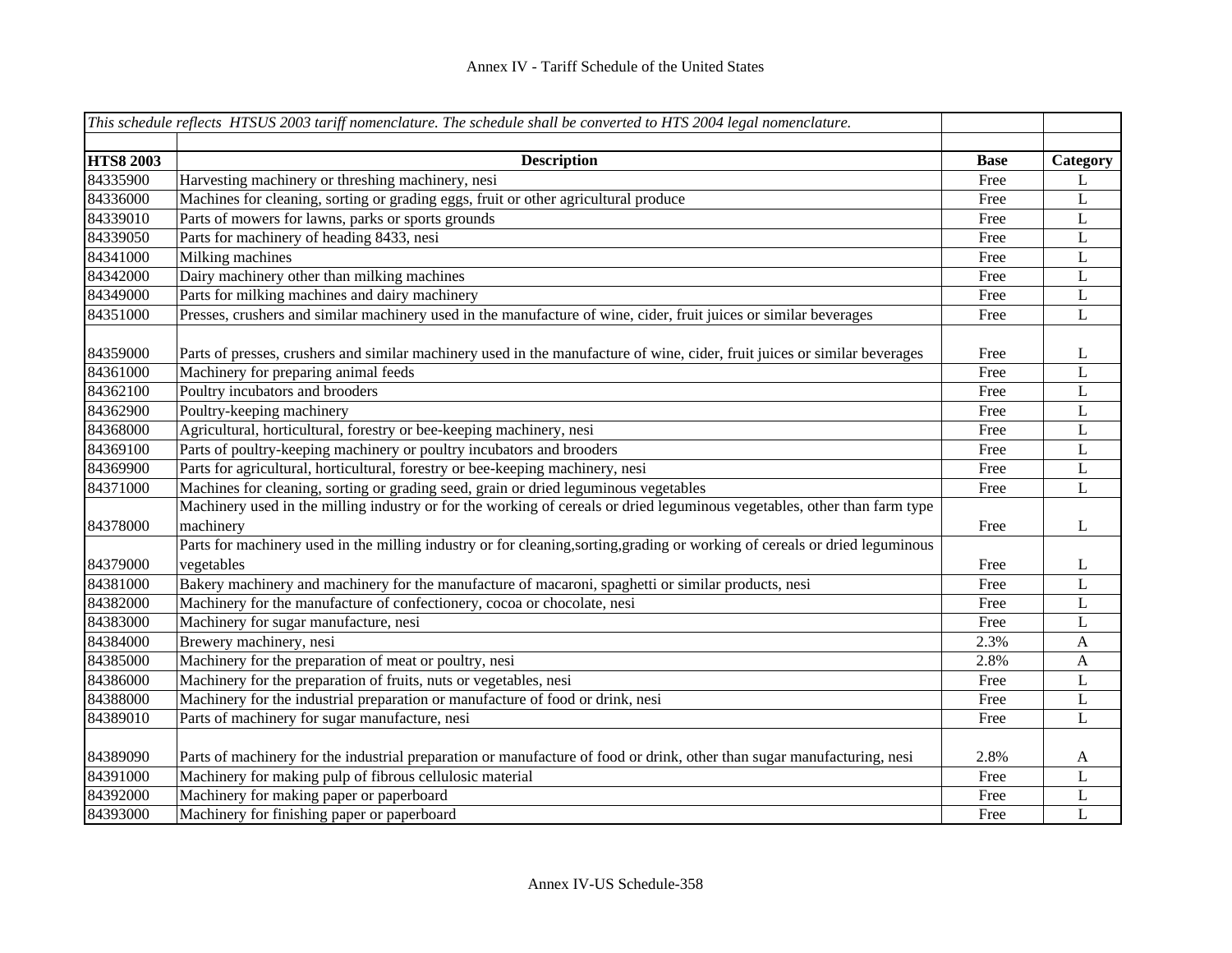|                  | This schedule reflects HTSUS 2003 tariff nomenclature. The schedule shall be converted to HTS 2004 legal nomenclature.  |             |              |
|------------------|-------------------------------------------------------------------------------------------------------------------------|-------------|--------------|
|                  |                                                                                                                         |             |              |
| <b>HTS8 2003</b> | <b>Description</b>                                                                                                      | <b>Base</b> | Category     |
| 84399110         | Bed plates, roll bars and other stock-treating parts of machinery for making pulp of fibrous cellulosic materials       | Free        | L            |
| 84399190         | Parts of machinery for making pulp of fibrous cellulosic materials, nesi                                                | Free        | $\mathbf L$  |
| 84399910         | Parts of machinery for making paper or paperboard                                                                       | Free        | $\bf L$      |
| 84399950         | Parts of machinery for finishing paper or paperboard                                                                    | Free        | $\bf L$      |
| 84401000         | Bookbinding machinery, including book-sewing machines                                                                   | Free        | $\bf L$      |
| 84409000         | Parts for bookbinding machinery, including book-sewing machines                                                         | Free        | L            |
| 84411000         | Cutting machines of all kinds used for making up paper pulp, paper or paperboard                                        | Free        | L            |
| 84412000         | Machines for making bags, sacks or envelopes of paper pulp, paper or paperboard                                         | Free        | L            |
|                  | Machines for making cartons, boxes, cases, tubes, drums or similar containers, other than by molding, of paper pulp,    |             |              |
| 84413000         | paper or paperboard                                                                                                     | Free        | L            |
| 84414000         | Machines for molding articles in paper pulp, paper or paperboard                                                        | Free        | $\mathbf L$  |
| 84418000         | Machinery for making up paper pulp, paper or paperboard, nesi                                                           | Free        | $\mathbf L$  |
| 84419000         | Parts for machinery used in making up paper pulp, paper or paperboard, including cutting machines                       | Free        | $\mathbf L$  |
| 84421000         | Phototypesetting and composing machines                                                                                 | Free        | $\mathbf L$  |
|                  |                                                                                                                         |             |              |
| 84422000         | Machinery, apparatus and equipment for typesetting or composing by other processes, with or without founding device     | Free        | L            |
| 84423000         | Machinery, apparatus and equipment of heading 8442, nesi                                                                | Free        | $\mathbf L$  |
| 84424000         | Parts of the machinery, apparatus or equipment of subheadings 8442.10, 8442.20 and 8442.30                              | Free        | $\mathbf L$  |
| 84425010         | Printing plates                                                                                                         | Free        | $\mathbf L$  |
|                  | Printing type, blocks, cylinders and other printing components; blocks, cylinders and lithographic stones, prepared for |             |              |
| 84425090         | printing purposes                                                                                                       | 4%          | $\mathbf{A}$ |
| 84431110         | Reel-fed offset printing machinery, double-width newspaper printing presses                                             | 3.3%        | $\mathbf{A}$ |
| 84431150         | Reel-fed offset printing machinery, other than double-width newspaper printing presses                                  | Free        | L            |
| 84431200         | Sheet-fed offset printing machinery, office type (sheet size not exceeding 22 X 36 cm)                                  | Free        | L            |
| 84431910         | Offset printing machinery, weighing 900 kg or less, nesi                                                                | Free        | L            |
| 84431950         | Offset printing machinery, weighing more than 900 kg but less than 1,600 kg, nesi                                       | Free        | $\mathbf L$  |
| 84431990         | Offset printing machinery, weighing 1,600 kg or more, nesi                                                              | Free        | $\mathbf L$  |
| 84432100         | Letterpress printing machinery, excluding flexographic printing, reel-fed                                               | 2.2%        | $\mathbf{A}$ |
| 84432900         | Letterpress printing machinery, excluding flexographic printing, other than reel-fed                                    | Free        | L            |
| 84433000         | Flexographic printing machinery                                                                                         | 2.2%        | $\mathbf{A}$ |
| 84434000         | Gravure printing machinery                                                                                              | 2.2%        | $\mathbf{A}$ |
| 84435110         | Ink-jet textile printing machinery                                                                                      | 2.6%        | $\mathbf{A}$ |
| 84435150         | Ink-jet printing machinery nesoi, other than textile                                                                    | Free        | L            |
| 84435910         | Textile printing machinery, nesoi                                                                                       | 2.6%        | $\mathbf{A}$ |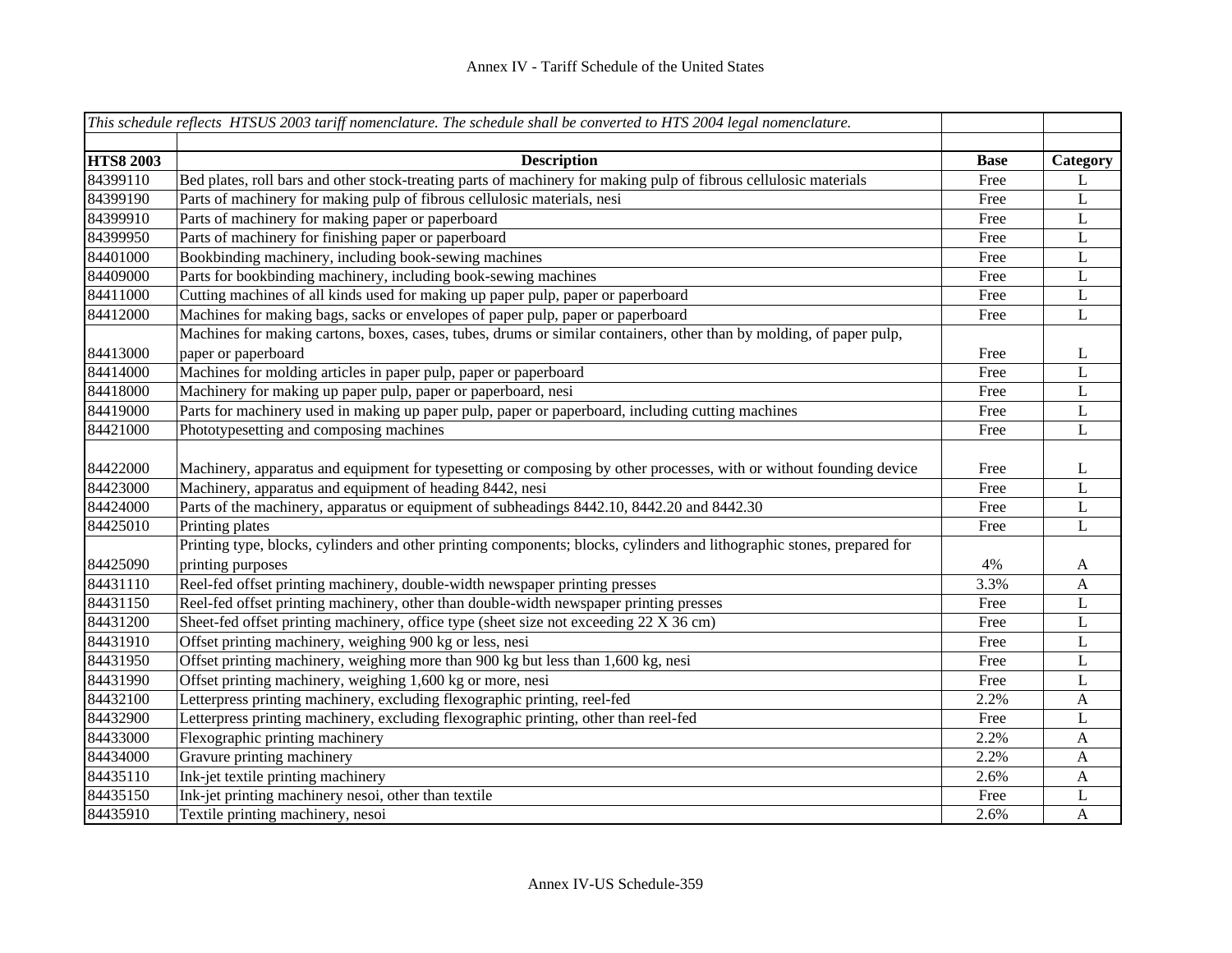|                              | This schedule reflects HTSUS 2003 tariff nomenclature. The schedule shall be converted to HTS 2004 legal nomenclature.     |             |                           |
|------------------------------|----------------------------------------------------------------------------------------------------------------------------|-------------|---------------------------|
|                              |                                                                                                                            |             |                           |
| <b>HTS8 2003</b><br>84435990 | <b>Description</b>                                                                                                         | <b>Base</b> | Category                  |
|                              | Printing machinery, nesoi                                                                                                  | Free        | L                         |
| 84436000                     | Machines for uses ancillary to printing                                                                                    | Free        | L                         |
| 84439010                     | Parts of textile printing machinery                                                                                        | 2.6%        | $\mathbf{A}$              |
| 84439090                     | Parts for printing machinery other than textile printing machinery                                                         | Free        | L                         |
| 84440000                     | Machines for extruding, drawing, texturing or cutting man-made textile materials                                           | Free        | L                         |
| 84451100                     | Carding machines for preparing textile fibers                                                                              | Free        | L                         |
| 84451200                     | Combing machines for preparing textile fibers                                                                              | Free        | $\bf L$                   |
| 84451300                     | Drawing or roving machines for preparing textile fibers                                                                    | Free        | $\mathbf L$               |
| 84451900                     | Machines for preparing textile fibers, nesi                                                                                | 3.3%        | $\mathbf{A}$              |
| 84452000                     | Textile spinning machines                                                                                                  | Free        | L                         |
| 84453000                     | Textile doubling or twisting machines                                                                                      | Free        | L                         |
| 84454000                     | Textile winding (including weft-winding) or reeling machines                                                               | 3.7%        | A                         |
|                              | Machinery for producing textile yarns nesi; machines for preparing textile yarns for use on machines of heading 8446 or    |             |                           |
| 84459000                     | 8447                                                                                                                       | 3.7%        | A                         |
| 84461000                     | Weaving machines (looms) for weaving fabrics of a width not exceeding 30 cm                                                | Free        | L                         |
| 84462110                     | Shuttle type power looms for weaving fabrics of a width exceeding 4.9 m                                                    | Free        | L                         |
| 84462150                     | Shuttle type power looms for weaving fabrics of a width exceeding 30 cm, but not exceeding 4.9 m                           | 3.7%        | $\boldsymbol{\mathsf{A}}$ |
| 84462900                     | Weaving machines for weaving fabrics of a width exceeding 30 cm, shuttle type, nesi                                        | Free        | $\mathbf L$               |
| 84463010                     | Shuttleless type power looms, for weaving fabrics of a width exceeding 4.9 m, nesi                                         | Free        | L                         |
| 84463050                     | Shuttleless type weaving machines (looms), for weaving fabrics of a width exceeding 30 cm, nesi                            | 3.7%        | $\mathbf{A}$              |
| 84471110                     | Circular knitting machines with cylinder diameter not exceeding 165 mm, for knitting hosiery                               | Free        | $\mathbf L$               |
| 84471190                     | Circular knitting machines with cylinder diameter not exceeding 165 mm, other than for knitting hosiery                    | Free        | $\mathbf L$               |
| 84471210                     | Circular knitting machines with cylinder diameter exceeding 165 mm, for knitting hosiery                                   | Free        | L                         |
| 84471290                     | Circular knitting machines with cylinder diameter exceeding 165 mm, other than for knitting hosiery                        | Free        | L                         |
| 84472020                     | V-bed flat knitting machines, power driven, over 50.8 mm in width                                                          | Free        | L                         |
| 84472030                     | V-bed flat knitting machines, nesi                                                                                         | 2.6%        | A                         |
| 84472040                     | Warp knitting machines                                                                                                     | Free        | L                         |
| 84472060                     | Flat knitting machines, other than V-bed or warp; stitch-bonding machines                                                  | Free        | L                         |
| 84479010                     | Braiding and lace-braiding machines                                                                                        | Free        | L                         |
| 84479050                     | Embroidery machines                                                                                                        | Free        | L                         |
|                              | Knitting machines other than circular or flat knitting; machines for making gimped yarn, tulle, trimmings or net; machines |             |                           |
| 84479090                     | for tufting                                                                                                                | Free        | L                         |
|                              | Dobbies and Jacquards, card reducing, copying, punching or assembling machines for use with machines of heading 8444,      |             |                           |
| 84481100                     | 8445, 8446 or 8447                                                                                                         | Free        | L                         |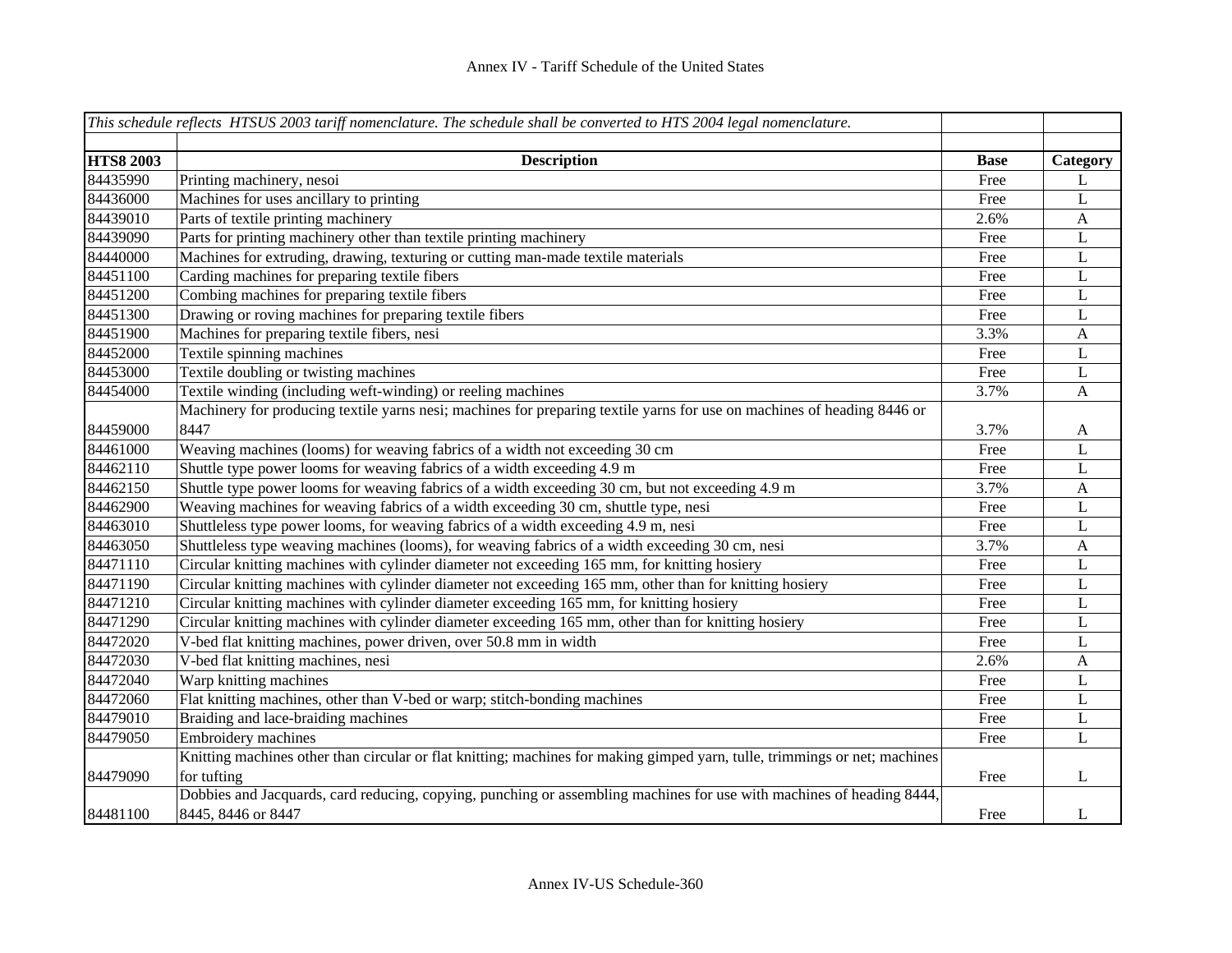|                  | This schedule reflects HTSUS 2003 tariff nomenclature. The schedule shall be converted to HTS 2004 legal nomenclature.                   |             |                           |
|------------------|------------------------------------------------------------------------------------------------------------------------------------------|-------------|---------------------------|
| <b>HTS8 2003</b> | <b>Description</b>                                                                                                                       | <b>Base</b> | Category                  |
| 84481900         | Auxiliary machinery for machines of heading 8444, 8445, 8446 or 8447, nesi                                                               | Free        | L                         |
| 84482010         | Parts and accessories of machines for extruding or drawing man-made textile filaments                                                    | 3.7%        | $\mathbf{A}$              |
| 84482050         | Parts and accessories of machines of heading 8444 or of their auxiliary machinery, nesi                                                  | 3.3%        | $\mathbf{A}$              |
| 84483100         | Card clothing as parts and accessories of machines of heading 8445 or of their auxiliary machinery                                       | 3.3%        | $\mathbf{A}$              |
| 84483200         | Parts and accessories of machines for preparing textile fibers, other than card clothing                                                 | Free        | L                         |
| 84483300         | Spindles, spindle flyers, spinning rings and ring travellers of machines of heading 8445 or of their auxiliary machines                  | 3.3%        | A                         |
| 84483910         | Parts of spinning, doubling or twisting machines of heading 8445 or of their auxiliary machinery                                         | Free        | L                         |
| 84483950         | Parts of winding or reeling machines of heading 8445 or of their auxiliary machinery                                                     | 3.7%        | $\mathbf{A}$              |
| 84483990         | Parts and accessories of machines of heading 8445 or their auxiliary machinery, nesi                                                     | Free        | $\bf L$                   |
| 84484100         | Shuttles for weaving machines (looms)                                                                                                    | 3.7%        | $\boldsymbol{\mathsf{A}}$ |
| 84484200         | Reeds for looms, healds and heald-frames of weaving machines (looms) or their auxiliary machinery                                        | 3.7%        | A                         |
|                  | Parts and accessories of weaving machines (looms) or of their auxiliary machinery, other than shuttles, reeds, healds and                |             |                           |
| 84484900         | heald-frames                                                                                                                             | Free        | L                         |
| 84485110         | Latch needles for knitting machines                                                                                                      | Free        | $\mathbf L$               |
| 84485120         | Spring-beard needles for knitting machines                                                                                               | Free        | L                         |
| 84485130         | Needles for knitting machines other than latch needles or spring-beard needles                                                           | Free        | L                         |
| 84485150         | Sinkers, needles and other articles used to form stitches, nesi, for machines of heading 8447                                            | Free        | L                         |
| 84485910         | Parts of knitting machines of heading 8447 or of their auxiliary machinery, nesi                                                         | Free        | L                         |
| 84485950         | Accessories of machines of heading 8447 or of their auxiliary machinery, nesi                                                            | Free        | L                         |
| 84490010         | Finishing machinery for felt or nonwovens and parts thereof                                                                              | 2.6%        | A                         |
| 84490050         | Machinery for making felt hats; blocks for making hats; parts thereof                                                                    | Free        | L                         |
| 84501100         | Household- or laundry-type washing machines, each of a dry linen capacity not exceeding 10 kg, fully automatic                           | 1.4%        | A                         |
| 84501200         | Household- or laundry-type washing machines, each of a dry linen capacity not exceeding 10 kg, with built-in centrifugal<br>driers, nesi | 2.6%        | A                         |
| 84501900         | Household- or laundry-type washing machines, each of a dry linen capacity not exceeding 10 kg, nesi                                      | 1.8%        | A                         |
| 84502000         | Household- or laundry-type washing machines, each of a dry linen capacity exceeding 10 kg                                                | 1%          | A                         |
| 84509020         | Tub and tub assemblies for household- or laundry-type washing machines                                                                   | 2.6%        | A                         |
| 84509040         | Furniture designed to receive household- or laundry-type washing machines                                                                | 2.6%        | A                         |
| 84509060         | Parts for household- or laundry-type washing machines, nesi                                                                              | 2.6%        | A                         |
| 84511000         | Dry-cleaning machines                                                                                                                    | Free        | L                         |
| 84512100         | Drying machines, each of a dry linen capacity not exceeding 10 kg                                                                        | 3.4%        | A                         |
| 84512900         | Drying machines for yarns, fabrics or made up textile articles, each of a dry linen capacity exceeding 10 kg                             | 2.6%        | A                         |
| 84513000         | Ironing machines and presses (including fusing presses) for textile fabrics or made up textile articles                                  | Free        | $\mathbf{L}$              |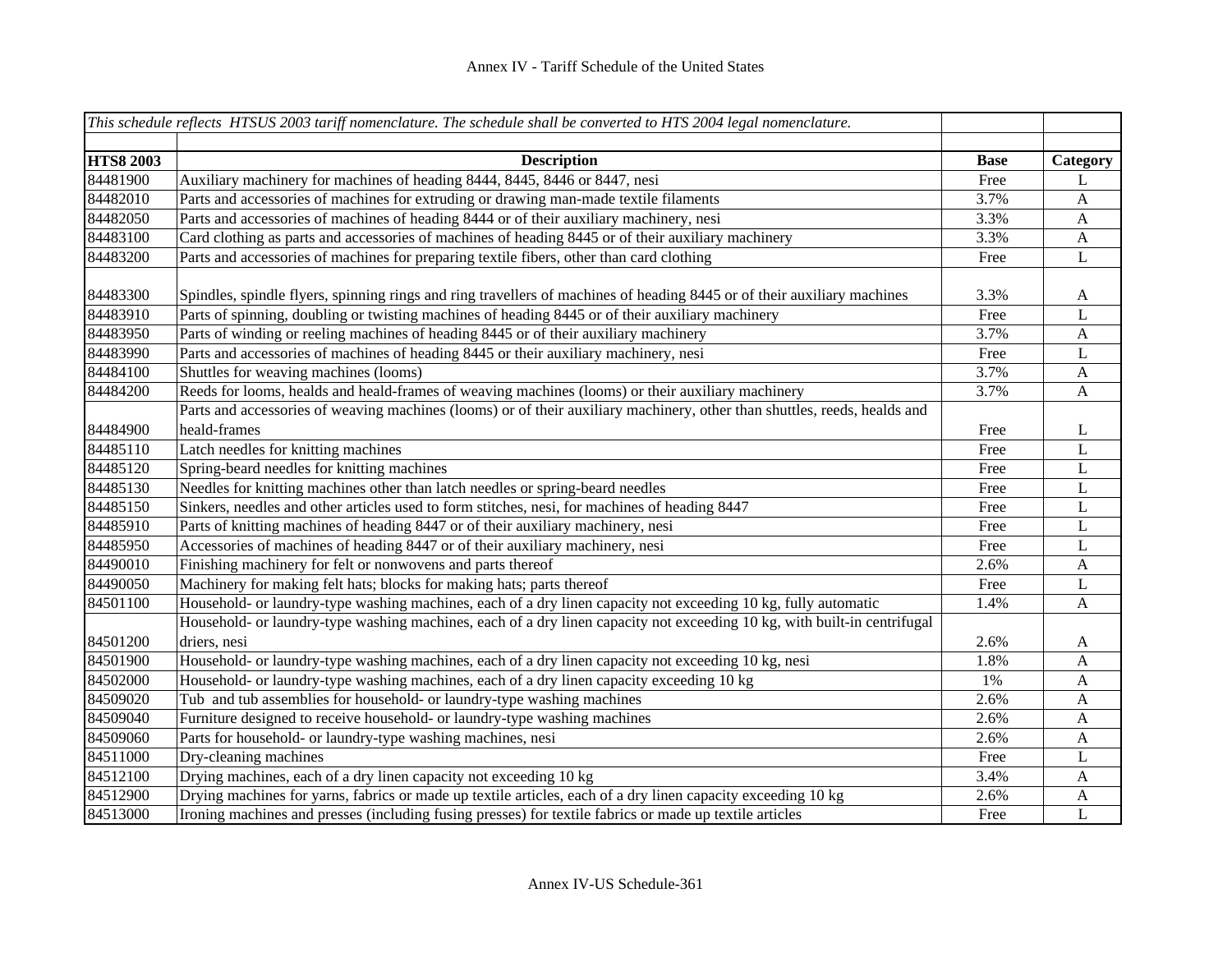|                  | This schedule reflects HTSUS 2003 tariff nomenclature. The schedule shall be converted to HTS 2004 legal nomenclature.         |             |              |
|------------------|--------------------------------------------------------------------------------------------------------------------------------|-------------|--------------|
|                  |                                                                                                                                |             |              |
| <b>HTS8 2003</b> | <b>Description</b>                                                                                                             | <b>Base</b> | Category     |
| 84514000         | Washing, bleaching or dyeing machines for textile yarns, fabrics or made up textile articles                                   | 3.5%        | A            |
| 84515000         | Machines for reeling, unreeling, folding, cutting or pinking textile fabrics                                                   | Free        | L            |
| 84518000         | Machinery for the handling of textile yarns, fabrics or made up textile articles, nesi                                         | 3.5%        | A            |
|                  | Drying chambers for the drying machines of subheading 8451.21 or 8451.29, and other parts of drying machines                   |             |              |
| 84519030         | incorporating drying chambers                                                                                                  | 3.5%        | A            |
| 84519060         | Furniture designed to receive the drying machines of subheading 8451.21 or 8451.29                                             | 3.5%        | A            |
| 84519090         | Parts of machines for the handling of textile yarns, fabrics or made up textile articles, nesi                                 | 3.5%        | A            |
| 84521000         | Sewing machines of the household type                                                                                          | Free        | L            |
| 84522110         | Sewing machines specially designed to join footwear soles to uppers, automatic                                                 | Free        | L            |
| 84522190         | Sewing machines, automatic, nesi                                                                                               | Free        | L            |
| 84522910         | Sewing machines, other than automatic, specially designed to join footwear soles to uppers                                     | Free        | L            |
| 84522990         | Sewing machines, other than automatic, nesi                                                                                    | Free        | L            |
| 84523000         | Sewing machine needles                                                                                                         | Free        | L            |
| 84524000         | Furniture, bases and covers for sewing machines, and parts thereof                                                             | 2.5%        | $\mathbf{A}$ |
| 84529000         | Parts of sewing machines, other than needles, nesi                                                                             | Free        | L            |
| 84531000         | Machinery for preparing, tanning or working hides, skins or leather                                                            | Free        | L            |
| 84532000         | Machinery for making or repairing footwear                                                                                     | Free        | L            |
| 84538000         | Machinery, nesi, for making or repairing articles of hides, skins or leather                                                   | Free        | L            |
| 84539010         | Parts of machinery for making or repairing footwear                                                                            | Free        | $\mathbf L$  |
|                  |                                                                                                                                |             |              |
| 84539050         | Parts of machinery for preparing, tanning or working hides, skins or leather or making or repairing articles of same, nesi     | Free        | L            |
| 84541000         | Converters of a kind used in metallurgy or in metal foundries                                                                  | Free        | L            |
| 84542000         | Ingot molds and ladles, of a kind used in metallurgy or in metal foundries                                                     | Free        | $\mathbf L$  |
| 84543000         | Casting machines, of a kind used in metallurgy or in metal foundries                                                           | Free        | L            |
| 84549000         | Parts of converters, ladles, ingot molds and casting machines, of a kind used in metallurgy or in metal foundries              | Free        | L            |
| 84551000         | Metal-rolling tube mills                                                                                                       | Free        | L            |
| 84552100         | Metal-rolling mills, other than tube mills, hot or combination hot and cold                                                    | Free        | L            |
| 84552200         | Metal-rolling mills, other than tube mills, cold                                                                               | Free        | L            |
| 84553000         | Rolls for metal-rolling mills                                                                                                  | Free        | L            |
|                  |                                                                                                                                |             |              |
| 84559040         | Parts for metal-rolling mills, other than rolls, in the form of castings or weldments, individually weighing less than 90 tons | Free        | L            |
| 84559080         | Parts for metal-rolling mills, other than rolls, nesi                                                                          | Free        | L            |
| 84561010         | Machine tools operated by laser or other light or photon beam processes, for working metal                                     | 3.5%        | A            |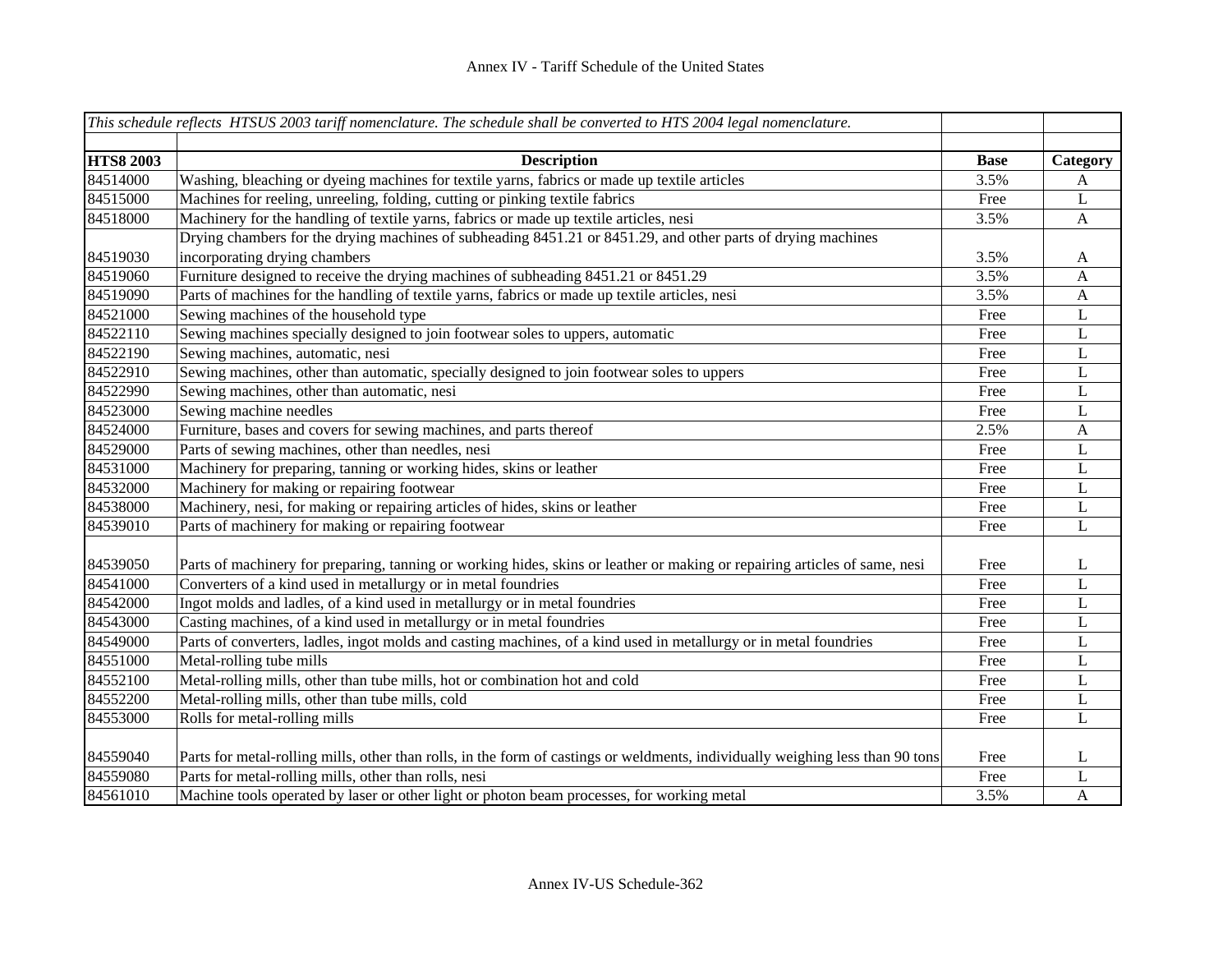|                  | This schedule reflects HTSUS 2003 tariff nomenclature. The schedule shall be converted to HTS 2004 legal nomenclature.  |             |              |
|------------------|-------------------------------------------------------------------------------------------------------------------------|-------------|--------------|
|                  |                                                                                                                         |             |              |
| <b>HTS8 2003</b> | <b>Description</b>                                                                                                      | <b>Base</b> | Category     |
|                  | Machine tool operate laser/other light/photon beam process in semicond wafer production;lasercutter to cut contacting   |             |              |
| 84561060         | track in semiconductor                                                                                                  | Free        | L            |
| 84561080         | Machine tools operated by laser or other light or photon beam processes, other than for working metal, nesoi            | 2.4%        | A            |
| 84562010         | Machine tools operated by ultrasonic processes, for working metal                                                       | 3.5%        | $\mathbf{A}$ |
| 84562050         | Machine tools operated by ultrasonic processes, other than for working metal                                            | 2.4%        | $\mathbf{A}$ |
| 84563010         | Machine tools operated by electro-discharge processes, for working metal                                                | 3.5%        | $\mathbf{A}$ |
| 84563050         | Machine tools operated by electro-discharge processes, other than for working metal                                     | 2.4%        | $\mathbf{A}$ |
|                  | Machine tools for dry etching patterns on semiconductor materials by electro-chemical, electron-beam, ionic-beam or     |             |              |
| 84569100         | plasma arc processes                                                                                                    | Free        | L            |
|                  |                                                                                                                         |             |              |
| 84569910         | Focused ion beam milling machines to produce or repair masks and reticles for patterns on semiconductor devices         | Free        | L            |
|                  | Machine tool for working metal by removal of material nesoi, operated by electro-chemical, electron-beam, ionic-beam or |             |              |
| 84569930         | plasma arc processes                                                                                                    | 3.5%        | $\mathbf{A}$ |
|                  | Machine tool for stripping and cleaning semiconductor wafers, operated by electro-chemical/electron-beam/ionic-         |             |              |
| 84569970         | beam/plasma arc process, nesoi                                                                                          | Free        | L            |
|                  | Machine tool for working material (n/metal) removal of mat. operated by electro-chemical/electron-beam/ionic-           |             |              |
| 84569990         | beam/plasma arc processes, nesoi                                                                                        | 2.2%        | A            |
| 84571000         | Machining centers for working metal                                                                                     | 4.2%        | A            |
| 84572000         | Unit construction machines (single station), for working metal                                                          | 3.3%        | $\mathbf{A}$ |
| 84573000         | Multistation transfer machines for working metal                                                                        | 3.3%        | $\mathbf{A}$ |
| 84581100         | Horizontal lathes (including turning centers) for removing metal, numerically controlled                                | 4.4%        | $\mathbf{A}$ |
| 84581900         | Horizontal lathes (including turning centers) for removing metal, other than numerically controlled                     | 4.4%        | $\mathbf{A}$ |
| 84589110         | Vertical turret lathes (including turning centers) for removing metal, numerically controlled                           | 4.2%        | $\mathbf{A}$ |
|                  | Lathes (including turning centers), other than horizontal or vertical turret lathes, for removing metal, numerically    |             |              |
| 84589150         | controlled                                                                                                              | 4.4%        | A            |
| 84589910         | Vertical turret lathes (including turning centers) for removing metal, other than numerically controlled                | 4.2%        | A            |
|                  | Lathes (including turning centers), other than horizontal or vertical turret lathes, for removing metal, other than     |             |              |
| 84589950         | numerically controlled                                                                                                  | 4.4%        | $\mathbf{A}$ |
|                  | Way-type unit head machines for drilling, boring, milling, threading or tapping by removing metal, other than lathes of |             |              |
| 84591000         | heading 8458                                                                                                            | 3.3%        | A            |
| 84592100         | Drilling machines, numerically controlled, nesi                                                                         | 4.2%        | $\mathbf{A}$ |
| 84592900         | Drilling machines, other than numerically controlled, nesi                                                              | 4.2%        | A            |
| 84593100         | Boring-milling machines, numerically controlled, nesi                                                                   | 4.2%        | $\mathbf{A}$ |
| 84593900         | Boring-milling machines, other than numerically controlled, nesi                                                        | 4.2%        | $\mathbf{A}$ |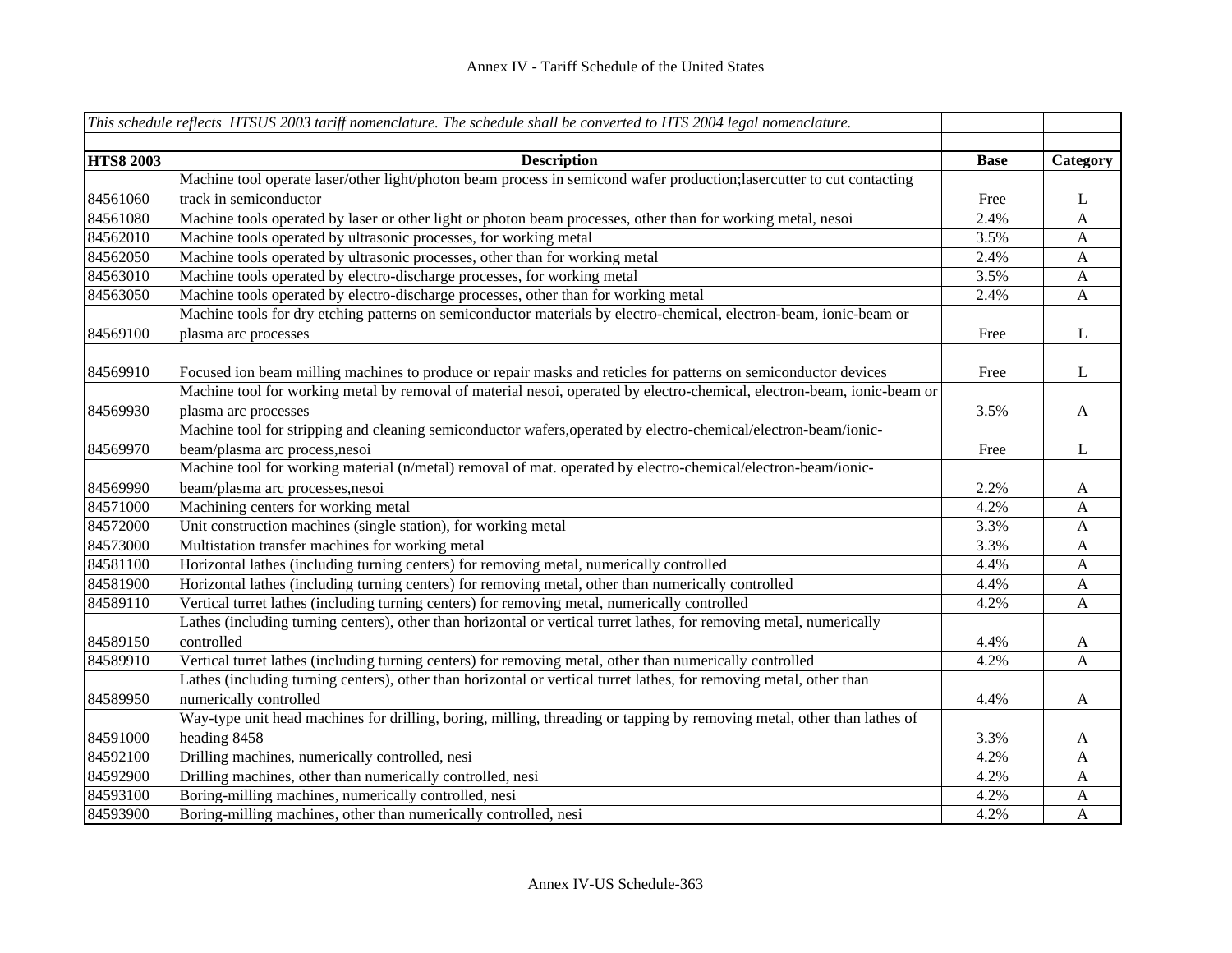|                  | This schedule reflects HTSUS 2003 tariff nomenclature. The schedule shall be converted to HTS 2004 legal nomenclature. |             |                           |
|------------------|------------------------------------------------------------------------------------------------------------------------|-------------|---------------------------|
|                  |                                                                                                                        |             |                           |
| <b>HTS8 2003</b> | <b>Description</b>                                                                                                     | <b>Base</b> | Category                  |
| 84594000         | Boring machines nesi                                                                                                   | 4.2%        | A                         |
| 84595100         | Milling machines, knee type, numerically controlled, nesi                                                              | 4.2%        | $\mathbf{A}$              |
| 84595900         | Milling machines, knee type, other than numerically controlled, nesi                                                   | 4.2%        | $\mathbf{A}$              |
| 84596100         | Milling machines, other than knee type, numerically controlled, nesi                                                   | 4.2%        | $\mathbf{A}$              |
| 84596900         | Milling machines, other than knee type, other than numerically controlled, nesi                                        | 4.2%        | $\mathbf{A}$              |
| 84597040         | Other threading or tapping machines, numerically controlled                                                            | 4.2%        | $\mathbf{A}$              |
| 84597080         | Other threading or tapping machines nesi                                                                               | 4.2%        | $\mathbf{A}$              |
|                  | Flat-surface grinding machines for metal or cermets, w/positioning accuracy in any one axis of at least 0.01 mm,       |             |                           |
| 84601100         | numerically controlled                                                                                                 | 4.4%        | $\mathbf{A}$              |
|                  | Flat-surface grinding machines for metal or cermets, w/positioning accuracy in any one axis of at least 0.01 mm, not   |             |                           |
| 84601900         | numerically controlled                                                                                                 | 4.4%        | $\mathbf{A}$              |
|                  | Other grinding machines for metal or cermets, w/positioning accuracy in any one axis of at least 0.01 mm, numerically  |             |                           |
| 84602100         | controlled                                                                                                             | 4.4%        | $\mathbf{A}$              |
|                  | Other grinding machines for metal or cermets, w/positioning accuracy in any one axis of at least 0.01 mm, other than   |             |                           |
| 84602900         | numerically controlled                                                                                                 | 4.4%        | $\mathbf{A}$              |
| 84603100         | Sharpening (tool or cutter grinding) machines for working metal or cermets, numerically controlled                     | 4.4%        | $\mathbf{A}$              |
| 84603900         | Sharpening (tool or cutter grinding) machines for working metal or cermets, other than numerically controlled          | 4.4%        | $\mathbf{A}$              |
| 84604040         | Honing or lapping machines for working metal or cermets, numerically controlled                                        | 4.4%        | $\mathbf{A}$              |
| 84604080         | Honing or lapping machines for working metal or cermets, other than numerically controlled                             | 4.4%        | $\boldsymbol{\mathsf{A}}$ |
|                  |                                                                                                                        |             |                           |
| 84609040         | Other machine tools for deburring, polishing or otherwise finishing metal or cermets, nesoi, numerically controlled    | 4.4%        | $\mathbf{A}$              |
|                  | Other machine tools for deburring, polishing or otherwise finishing metal or cermets, nesoi, other than numerically    |             |                           |
| 84609080         | controlled                                                                                                             | 4.4%        | $\mathbf{A}$              |
| 84612040         | Shaping or slotting machines for working by removing metal or cermets, numerically controlled                          | 4.4%        | A                         |
| 84612080         | Shaping or slotting machines for working by removing metal or cermets, other than numerically controlled               | 4.4%        | A                         |
| 84613040         | Broaching machines for working by removing metal or cermets, numerically controlled                                    | 4.4%        | $\mathbf{A}$              |
| 84613080         | Broaching machines for working by removing metal or cermets, other than numerically controlled                         | 4.4%        | $\mathbf{A}$              |
| 84614010         | Gear cutting machines for working by removing metal or cermets                                                         | 5.8%        | $\mathbf{A}$              |
| 84614050         | Gear grinding or finishing machines for working by removing metal or cermets                                           | 4.4%        | $\mathbf{A}$              |
| 84615040         | Sawing or cutting-off machines for working by removing metal or cermets, numerically controlled                        | 4.4%        | $\mathbf{A}$              |
| 84615080         | Sawing or cutting-off machines for working by removing metal or cermets, other than numerically controlled             | 4.4%        | $\mathbf{A}$              |
| 84619030         | Machine-tools for working by removing metal or cermets, nesoi, numerically controlled                                  | 4.4%        | A                         |
| 84619060         | Machine-tools for working by removing metal or cermets, nesoi, other than numerically controlled                       | 4.4%        | A                         |
| 84621000         | Forging or die-stamping machines (including presses) and hammers                                                       | 4.4%        | $\mathbf{A}$              |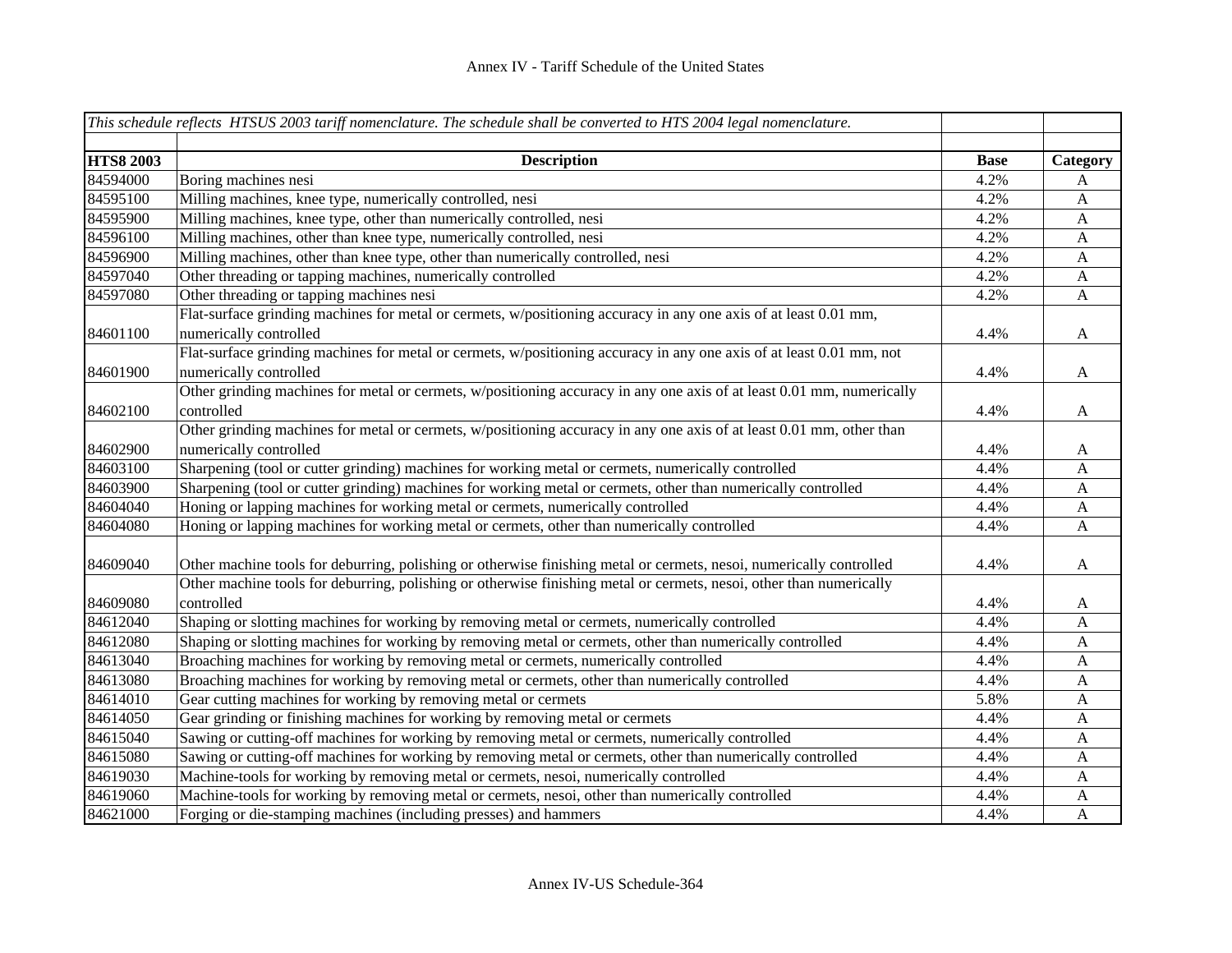|                  | This schedule reflects HTSUS 2003 tariff nomenclature. The schedule shall be converted to HTS 2004 legal nomenclature.     |             |                |
|------------------|----------------------------------------------------------------------------------------------------------------------------|-------------|----------------|
|                  |                                                                                                                            |             |                |
| <b>HTS8 2003</b> | <b>Description</b>                                                                                                         | <b>Base</b> | Category       |
| 84622140         | Bending, folding or straightening machines, numerically controlled, for semiconductor leads                                | Free        | L              |
|                  | Bending, folding, straightening or flattening machines (including presses) numerically controlled for working metal or     |             |                |
| 84622180         | metal carbides, nesoi                                                                                                      | 4.4%        | $\mathbf{A}$   |
| 84622940         | Bending, folding or straightening machines, not numerically controlled, for semiconductor leads                            | Free        | $\overline{L}$ |
|                  | Bending, folding, straightening or flattening machine (including presses) not numerically controlled for working           |             |                |
| 84622980         | metal/metal carbides, nesoi                                                                                                | 4.4%        | $\mathbf{A}$   |
|                  | Shearing machines (incl. presses), excl. combined punching & shearing machines, numerically controlled for working         |             |                |
| 84623100         | metal or metal carbides                                                                                                    | 4.4%        | $\mathbf{A}$   |
|                  | Shearing machines (incl. presses), excl. combined punch & shearing machines, nt numerically controlled for working         |             |                |
| 84623900         | metal or metal carbides                                                                                                    | 4.4%        | $\mathbf{A}$   |
|                  | Punch/notch machines (incl. presses), incl. combined punch & shearing machines, numerically controlled for working         |             |                |
| 84624100         | metal or metal carbides                                                                                                    | 4.4%        | $\mathbf{A}$   |
|                  | Punch/notch machines (incl. presses), incl. combined punch & shear machines, nt numerically controlled for working         |             |                |
| 84624900         | metal or metal carbides                                                                                                    | 4.4%        | $\mathbf{A}$   |
| 84629140         | Hydraulic presses, numerically controlled                                                                                  | 4.4%        | A              |
| 84629180         | Hydraulic presses, not numerically controlled                                                                              | 4.4%        | $\mathbf{A}$   |
| 84629940         | Machine tools (including nonhydraulic presses) for working metal or metal carbides, nesi, numerically controlled           | 4.4%        | $\mathbf{A}$   |
| 84629980         | Machine tools (including nonhydraulic presses) for working metal or metal carbides, nesi, not numerically controlled       | 4.4%        | $\mathbf{A}$   |
| 84631000         | Draw-benches for bars, tubes, profiles, wire or the like, for working metal or cermets, without removing material          | 4.4%        | $\mathbf{A}$   |
| 84632000         | Thread rolling machines for working metal or cermets, without removing material                                            | 4.4%        | $\mathbf{A}$   |
| 84633000         | Machines for working wire of metal or cermets, without removing material                                                   | 4.4%        | $\mathbf{A}$   |
| 84639000         | Machine tools for working metal or cermets, without removing material, nesoi                                               | 4.4%        | A              |
|                  | Sawing machines for working stone, ceramics, concrete, asbestos-cement or like mineral materials or for cold working       |             |                |
| 84641000         | glass                                                                                                                      | Free        | L              |
| 84642010         | Grinding or polishing machines for processing of semiconductor wafers                                                      | Free        | $\mathbf L$    |
|                  | Grinding or polishing machines for working stone, ceramics, concrete, asbestos-cement or like mineral materials, or glass, |             |                |
| 84642050         | nesi                                                                                                                       | 2%          | $\mathbf{A}$   |
|                  | Machine tools for scribing or scoring semiconductor wafers; machine tools for wet-chemical etching semiconductor           |             |                |
| 84649010         | wafers                                                                                                                     | Free        | $\bf L$        |
|                  | Machine tool for wet-etching or -stripping semiconductor wafers; machine tool for wet-etching, -developing or -stripping   |             |                |
| 84649060         | flat panel screens                                                                                                         | Free        | $\bf L$        |
|                  | Machine tools for working stone, ceramics, concrete, asbestos-cement or like mineral materials or for cold working glass,  |             |                |
| 84649090         | nesoi                                                                                                                      | 2%          | A              |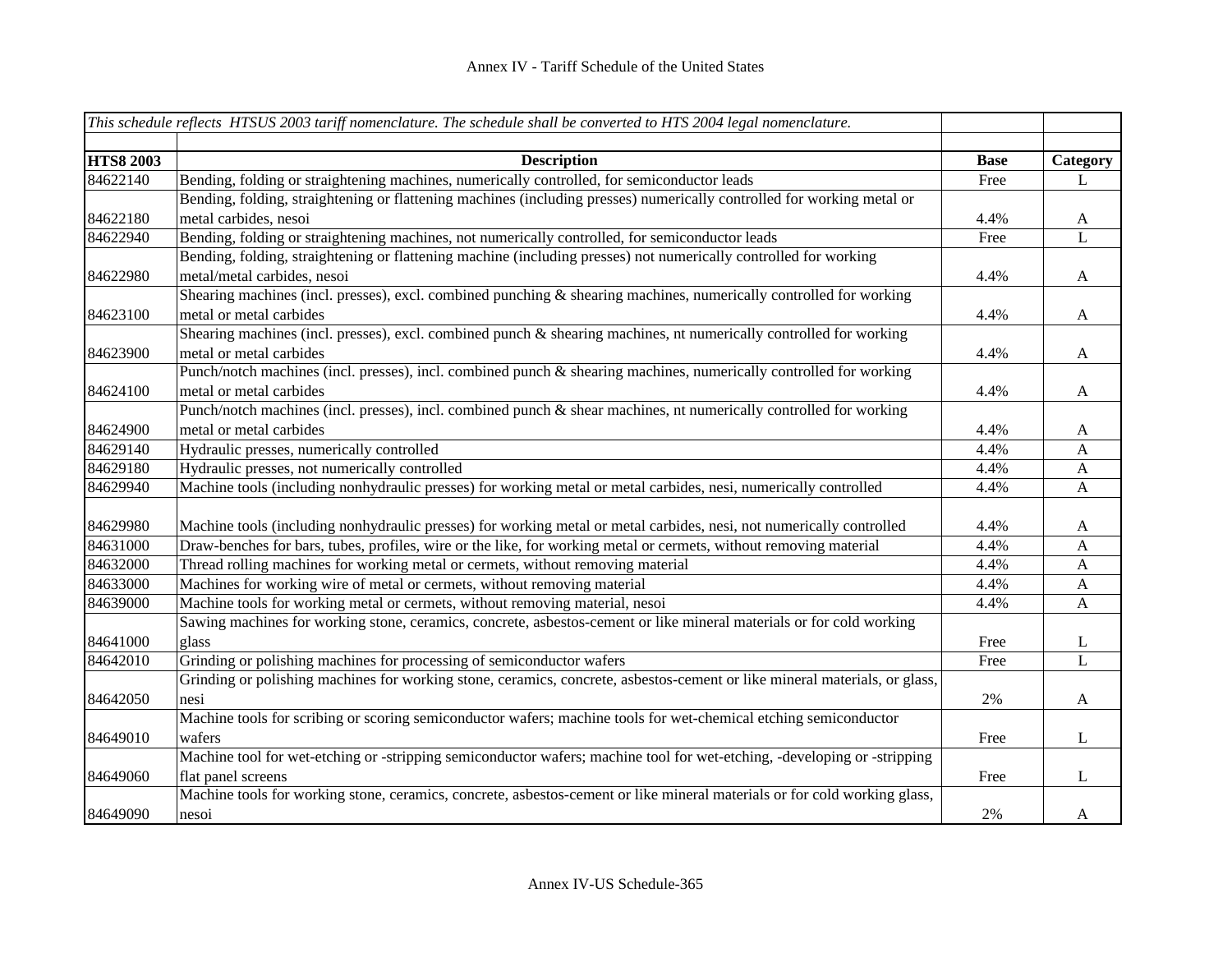|                  | This schedule reflects HTSUS 2003 tariff nomenclature. The schedule shall be converted to HTS 2004 legal nomenclature.     |             |              |
|------------------|----------------------------------------------------------------------------------------------------------------------------|-------------|--------------|
|                  |                                                                                                                            |             |              |
| <b>HTS8 2003</b> | <b>Description</b>                                                                                                         | <b>Base</b> | Category     |
|                  | Machines for working certain hard materials which can carry out different types of machining operations w/o tool change    |             |              |
| 84651000         | between operations                                                                                                         | 2.4%        | A            |
| 84659100         | Sawing machines for working wood, cork, bone, hard rubber, hard plastics or similar hard materials                         | 3%          | A            |
|                  | Planing, milling or molding (by cutting) machines for working wood, cork, bone, hard rubber, hard plastics or similar hard |             |              |
| 84659200         | materials                                                                                                                  | 3%          | A            |
|                  | Grinding, sanding or polishing machines for working wood, cork, bone, hard rubber, hard plastics or similar hard           |             |              |
| 84659300         | materials                                                                                                                  | 3%          | A            |
|                  |                                                                                                                            |             |              |
| 84659400         | Bending or assembling machines for working wood, cork, bone hard rubber, hard plastics or similar hard materials           | 2.9%        | A            |
| 84659500         | Drilling or mortising machines for working wood, cork, bone, hard rubber, hard plastics or similar hard materials          | 3%          | $\mathbf{A}$ |
| 84659600         | Splitting, slicing or paring machines for working wood, cork, bone, hard rubber, hard plastics or similar hard materials   | 2.4%        | A            |
|                  | Deflash machines (by chemical bath) for cleaning and removing contanimants from metal leads of semiconductor               |             |              |
| 84659940         | packages                                                                                                                   | Free        | L            |
| 84659980         | Machine tools for working wood, cork, bone, hard rubber, hard plastics and similar hard materials, nesoi                   | 2.4%        | A            |
|                  | Tool holders for use solely or principally with machines of headings 8456 to 8465 described in add. US note 3 to chapter   |             |              |
| 84661040         | 84                                                                                                                         | Free        | L            |
|                  |                                                                                                                            |             |              |
| 84661080         | Tool holders and self-opening dieheads for use solely or principally with machines of headings 8456 to 8465, nesoi         | 3.9%        | A            |
| 84662010         | Work holders for machine tools used in cutting gears                                                                       | 4.6%        | A            |
| 84662040         | Work holders for the machine tools described in additional U.S. note 3 to chapter 84                                       | Free        | L            |
| 84662080         | Work holders for machine tools other than those used in cutting gears, nesoi                                               | 3.7%        | A            |
| 84663010         | Dividing heads for use solely or principally for machine tools of headings 8456 to 8465                                    | 3.7%        | A            |
| 84663045         | Special attachments mach, us note 3 ch 84, nesoi                                                                           | Free        | L            |
|                  | Special attachments (which are machines) use solely or principally for machines of heading 8456 to 8465, excluding         |             |              |
| 84663060         | dividing heads, nesoi                                                                                                      | 2.9%        | A            |
| 84663080         | Special attachments for use solely or principally for machine tools of headings 8456 to 8465, nesoi                        | 8%          | A            |
| 84669110         | Cast iron parts not advanced beyond cleaning and specifically machined, for machines of heading 8464                       | Free        | L            |
| 84669150         | Parts and accessories nesi, for machines of heading 8464                                                                   | Free        | L            |
| 84669210         | Cast-iron parts not advanced beyond cleaning and specifically machined, for machines of heading 8465                       | Free        | L            |
| 84669250         | Parts and accessories nesi, for machines of heading 8465                                                                   | 4.7%        | A            |
|                  | Certain specified cast-iron parts not advanced beyond cleaning and specifically machined, for metalworking machine         |             |              |
| 84669315         | tools for cutting, etc.                                                                                                    | Free        | L            |
| 84669330         | Certain specified parts and accessories of metal working machine tools for cutting gears                                   | 5.8%        | A            |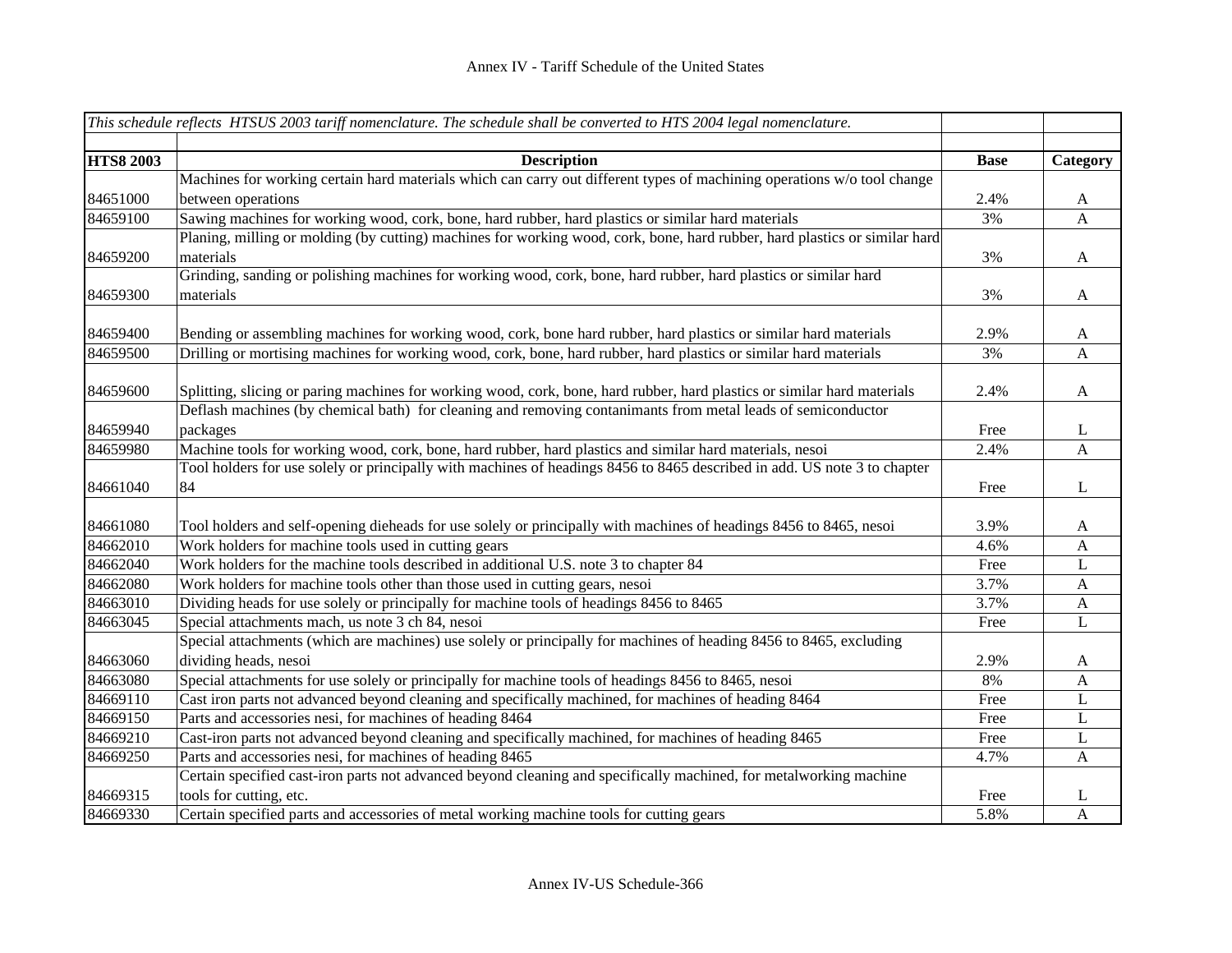|                  | This schedule reflects HTSUS 2003 tariff nomenclature. The schedule shall be converted to HTS 2004 legal nomenclature.        |             |              |
|------------------|-------------------------------------------------------------------------------------------------------------------------------|-------------|--------------|
|                  |                                                                                                                               |             |              |
| <b>HTS8 2003</b> | <b>Description</b>                                                                                                            | <b>Base</b> | Category     |
|                  |                                                                                                                               |             |              |
| 84669347         | Certain specified parts and accessories for machines of subheading 8456.10.60, 8456.91, 8456.99.10 or 8456.99.70, nesoi       | Free        | $\mathbf{L}$ |
| 84669353         | Certain specified parts and accessories for machines of heading 8456 to 8461, nesoi                                           | 4.7%        | A            |
|                  | Other cast-iron parts not advanced beyond cleaning and specifically machined, for metalworking machine tools for              |             |              |
| 84669360         | cutting, etc.                                                                                                                 | Free        | L            |
| 84669375         | Other parts and accessories of metal working machine tools for cutting gears                                                  | 5.8%        | A            |
| 84669385         | Other parts and accessories for machines of subheading 8456.10.60, 8456.91, 8456.99.10 or 8456.99.70, nesoi                   | Free        | L            |
| 84669395         | Other parts and accessories for machines of heading 8456 to 8461, nesoi                                                       | 4.7%        | $\mathbf{A}$ |
|                  | Certain specified cast-iron parts not advanced beyond cleaning and specifically machined, for machines of heading 8462        |             |              |
| 84669420         | or 8463                                                                                                                       | Free        | L            |
|                  |                                                                                                                               |             |              |
| 84669440         | Other cast-iron parts not advanced beyond cleaning and specifically machined, for machines of heading 8462 or 8463            | Free        | L            |
| 84669455         | Other specified parts and accessories for machines of subheading 8462.21.40 or 8462.29.40, nesoi                              | Free        | $\mathbf L$  |
| 84669465         | Other specified parts and accessories for machines of heading 8462 or 8463, nesoi                                             | 4.7%        | A            |
| 84669475         | Other parts and accessories for machines of subheading 8462.21.40 or 8462.29.40, nesoi                                        | Free        | L            |
| 84669485         | Other parts and accessories for machines of heading 8462 or 8463, nesoi                                                       | 4.7%        | $\mathbf{A}$ |
| 84671110         | Tools for working in the hand, pneumatic, rotary type, suitable for metal working                                             | 4.5%        | $\mathbf{A}$ |
| 84671150         | Tools for working in the hand, pneumatic, rotary type, other than suitable for metal working                                  | Free        | L            |
| 84671910         | Tools for working in the hand, pneumatic, other than rotary type, suitable for metal working                                  | 4.5%        | $\mathbf{A}$ |
| 84671950         | Tools for working in the hand, pneumatic, other than rotary type, other than suitable for metal working                       | Free        | L            |
| 84672100         | Electromechanical drills of all kinds for working in the hand, with self-contained electric motor                             | 1.7%        | $\mathbf{A}$ |
| 84672200         | Electromechanical saws for working in the hand, with self-contained electric motor                                            | Free        | $\mathbf{L}$ |
| 84672900         | Electromechanical tools for working in the hand, other than drills or saws, with self-contained electric motor                | Free        | L            |
| 84678100         | Chain saws for working in the hand, hydraulic or with self-contained nonelectric motor                                        | Free        | L            |
|                  |                                                                                                                               |             |              |
| 84678910         | Other tools for working in the hand, hydraulic or with self-contained nonelectric motor, suitable for metal working, nesoi    | Free        | L            |
|                  | Other tools for working in the hand, hydraulic or with self-contained nonelectric motor, other than suitable for metal        |             |              |
| 84678950         | working, nesoi                                                                                                                | Free        | L            |
| 84679101         | Parts of chain saws                                                                                                           | Free        | $\mathbf{L}$ |
| 84679200         | Parts of pneumatic tools for working in the hand                                                                              | Free        | $\bf L$      |
|                  |                                                                                                                               |             |              |
| 84679901         | Parts of tools for working in the hand, hydraulic or with self-contained nonelectric or electric motor, other than chain saws | Free        | L            |
| 84681000         | Hand-held blow torches                                                                                                        | 2.9%        | $\mathbf{A}$ |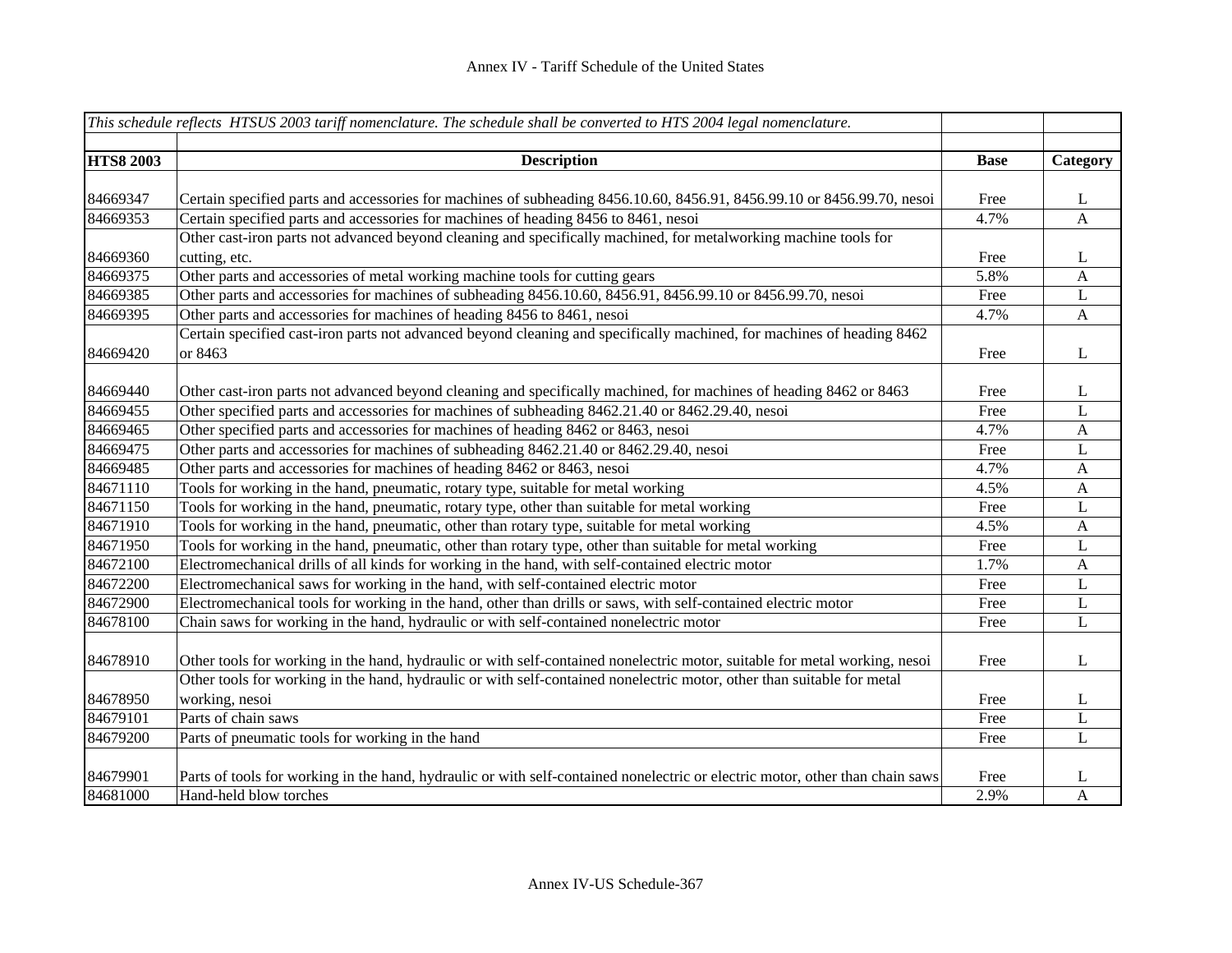|                  | This schedule reflects HTSUS 2003 tariff nomenclature. The schedule shall be converted to HTS 2004 legal nomenclature.       |             |              |
|------------------|------------------------------------------------------------------------------------------------------------------------------|-------------|--------------|
|                  |                                                                                                                              |             |              |
| <b>HTS8 2003</b> | <b>Description</b>                                                                                                           | <b>Base</b> | Category     |
|                  | Gas-operated machinery, apparatus and appliances, hand-directed or -controlled, used for soldering, brazing, welding or      |             |              |
| 84682010         | tempering, nesi                                                                                                              | 3.9%        | $\mathbf{A}$ |
|                  | Gas-operated machinery, apparatus and appliances, not hand-directed or -controlled, used for soldering, brazing, welding     |             |              |
| 84682050         | or tempering, nesi                                                                                                           | Free        | L            |
| 84688010         | Machinery and apparatus, hand-directed or -controlled, used for soldering, brazing or welding, not gas-operated              | 2.9%        | A            |
|                  |                                                                                                                              |             |              |
| 84688050         | Machinery and apparatus other than hand-directed or -controlled, used for soldering, brazing or welding, not gas-operated    | Free        | $\bf L$      |
|                  | Parts of hand-directed or -controlled machinery, apparatus and appliances used for soldering, brazing, welding or            |             |              |
| 84689010         | tempering                                                                                                                    | 2.9%        | $\mathbf{A}$ |
|                  | Parts for machinery, apparatus or appliances, not hand-directed or -controlled, used for soldering, brazing, welding or      |             |              |
| 84689050         | tempering                                                                                                                    | Free        | $\bf L$      |
| 84691100         | Word processing machines                                                                                                     | Free        | L            |
| 84691200         | Automatic typewriters                                                                                                        | Free        | L            |
| 84692000         | Electric typewriters, other than automatic                                                                                   | Free        | L            |
| 84693000         | Nonelectric typewriters                                                                                                      | Free        | L            |
|                  | Electronic calculator operate w/o external electric power & pocket-size data recording/reproducing/displaying machine        |             |              |
| 84701000         | w/calculating function                                                                                                       | Free        | $\mathbf{L}$ |
| 84702100         | Electronic calculating machines, incorporating a printing device, nesi                                                       | Free        | L            |
| 84702900         | Electronic calculating machines, not incorporating a printing device, nesi                                                   | Free        | L            |
| 84703000         | Calculating machines nesi, other than electronic                                                                             | Free        | $\mathbf L$  |
| 84704000         | Accounting machines                                                                                                          | Free        | $\mathbf L$  |
| 84705000         | Cash registers                                                                                                               | Free        | $\mathbf L$  |
| 84709000         | Postage-franking, ticket-issuing and similar machines nesi, incorporating a calculating device                               | Free        | L            |
| 84711000         | Analog or hybrid automatic data processing machines                                                                          | Free        | L            |
|                  | Portable digital automatic data processing machines, not over 10 kg, consisting at least a central processing unit, keyboard |             |              |
| 84713000         | and display                                                                                                                  | Free        | $\mathbf{L}$ |
|                  | Digital ADP machines, nonportable or over 10 kg, comprise in the same housing least central processing unit and input $\&$   |             |              |
| 84714100         | output unit                                                                                                                  | Free        | $\bf L$      |
|                  | Digital processing units nesoi entered w/rest of system, may contain in same housing one/two following: storage unit,input   |             |              |
| 84714910         | unit, output unit                                                                                                            | Free        | $\bf L$      |
| 84714915         | Combined input/output units for automatic data processing machines entered with the rest of a system                         | Free        | L            |
| 84714921         | Keyboards for automatic data processing machines entered with the rest of a system                                           | Free        | $\mathbf{L}$ |
|                  | Display unit without CRT, w/visual display diagonal not exceed 30.5 cm for automatic data processing machines, entered       |             |              |
| 84714924         | w/ the rest of system                                                                                                        | Free        | L            |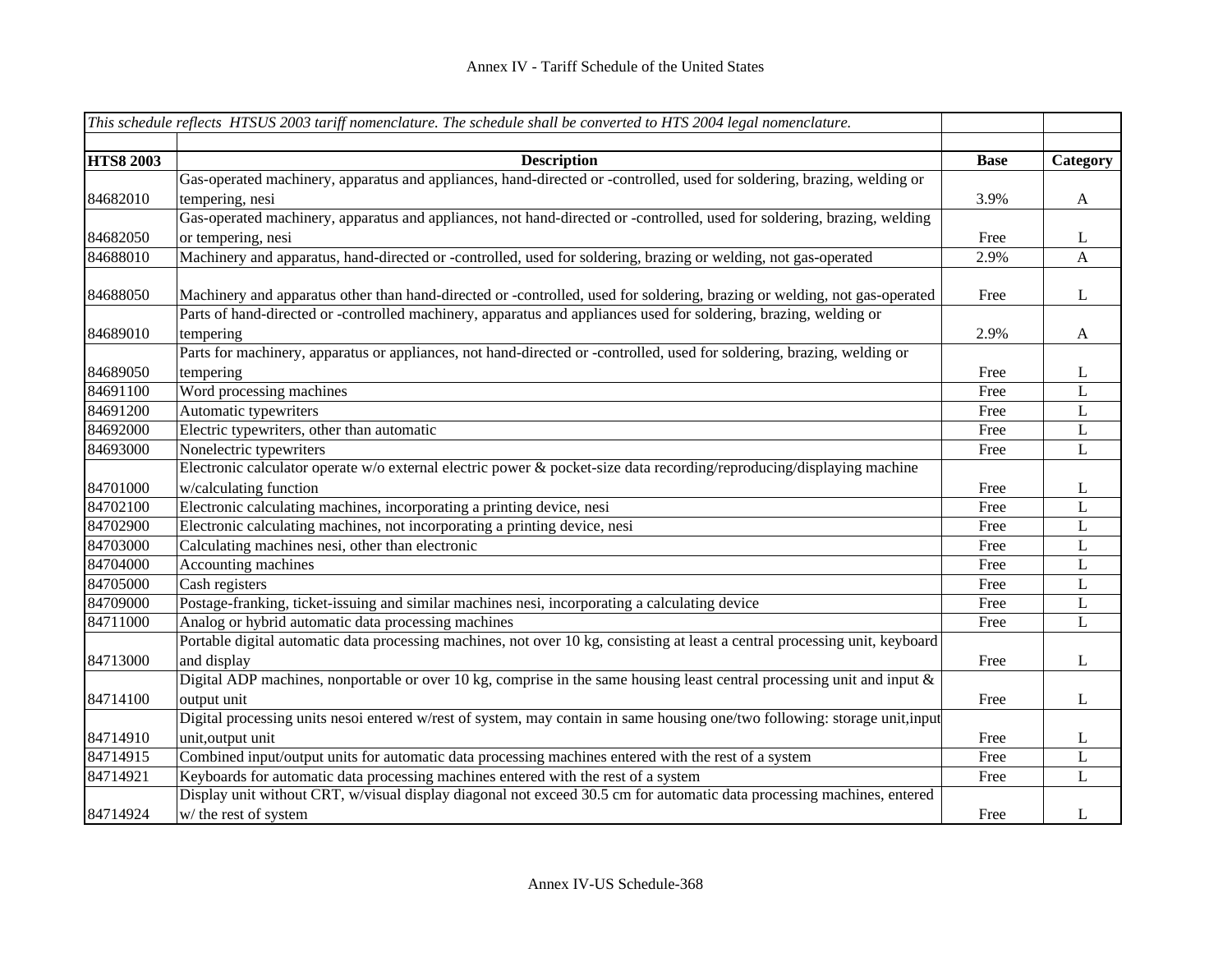|                              | This schedule reflects HTSUS 2003 tariff nomenclature. The schedule shall be converted to HTS 2004 legal nomenclature.      |             |              |
|------------------------------|-----------------------------------------------------------------------------------------------------------------------------|-------------|--------------|
|                              |                                                                                                                             |             |              |
| <b>HTS8 2003</b><br>84714926 | <b>Description</b><br>Display units for ADP machines with color cathode-ray tube entered with the rest of a system          | <b>Base</b> | Category     |
|                              | Display units for ADP machines, with a non-color cathode-ray tube or non-CRT display type nesoi, entered with the rest      | Free        | L            |
| 84714929                     | of a system                                                                                                                 | Free        | L            |
| 84714931                     | ADP laser printer units, entered with the rest of a system, capable of more than 20 pages per minute                        | Free        | L            |
| 84714932                     | ADP laser printer units, entered with the rest of a system, not capable of more than 20 pages per minute                    | Free        | $\mathbf L$  |
| 84714933                     |                                                                                                                             | Free        | $\mathbf L$  |
|                              | ADP light bar electronic type printer units entered with the rest of a system                                               |             |              |
| 84714934                     | ADP ink jet printer units entered with the rest of a system                                                                 | Free        | L            |
| 84714935                     | ADP thermal transfer printer units entered with the rest of a system                                                        | Free        | L            |
| 84714936                     | ADP ionographic printer units entered with the rest of a system                                                             | Free        | $\mathbf L$  |
| 84714937                     | ADP printer units, nesoi, entered with the rest of a system                                                                 | Free        | $\mathbf L$  |
| 84714942                     | Optical scanners and magnetic ink recognition devices entered with the rest of a ADP system                                 | Free        | $\mathbf L$  |
| 84714948                     | Input or output units of ADP machines, nesoi, entered with the rest of a system                                             | Free        | $\mathbf L$  |
| 84714950                     | Storage units for automatic data processing machines entered with the rest of a system                                      | Free        | $\mathbf L$  |
| 84714960                     | Control or adapter units for automatic data processing machines entered with the rest of a system                           | Free        | $\mathbf L$  |
| 84714970                     | Power supplies for automatic data processing machines entered with the rest of a system                                     | Free        | $\mathbf L$  |
|                              | Units suitable for physical incorporation into automatic data processing machines or units thereof, nesoi, entered with the |             |              |
| 84714985                     | rest of a system                                                                                                            | Free        | L            |
| 84714995                     | Other units of digital automatic data processing machines, nesoi, entered with the rest of a system                         | Free        | L            |
| 84715000                     | Digital processing units other than those of subheading 8471.41 and 8471.49, nesoi                                          | Free        | L            |
| 84716010                     | Combined input/output units for automatic data processing machines not entered with the rest of a system                    | Free        | L            |
| 84716020                     | Keyboards for automatic data processing machines not entered with the rest of a system                                      | Free        | L            |
|                              | Display unit w/o CRT, w/visual display diagonal not exceed 30.5 cm for automatic data processing machine, not entered       |             |              |
| 84716030                     | w/ the rest of system                                                                                                       | Free        | L            |
| 84716035                     | Display units for ADP machines with color cathode-ray tube not entered with the rest of a system                            | Free        | L            |
|                              | Display units for ADP machines, with a non-color cathode-ray tube or non-CRT display type nesoi, not entered with the       |             |              |
| 84716045                     | rest of a system                                                                                                            | Free        | $\bf L$      |
|                              | Assembled ADP laser printer unit incorporating least certain mechanisms, not entered w/rest of system, capable of more      |             |              |
| 84716051                     | than 20 page/minute                                                                                                         | Free        | $\bf L$      |
|                              | Assembled ADP laser printer unit incorporating least certain mechanisms, not entered w/rest of system, not capable of       |             |              |
| 84716052                     | more than 20 page/minute                                                                                                    | Free        | $\mathbf{L}$ |
|                              | Assembled ADP light bar electronic type printer units incorporating at least certain mechanisms, not entered with the rest  |             |              |
| 84716053                     | of a system                                                                                                                 | Free        | L            |
| 84716054                     | Assembled ADP ink jet printer units incorporating at least certain mechanisms, not entered with the rest of a system        | Free        | $\bf L$      |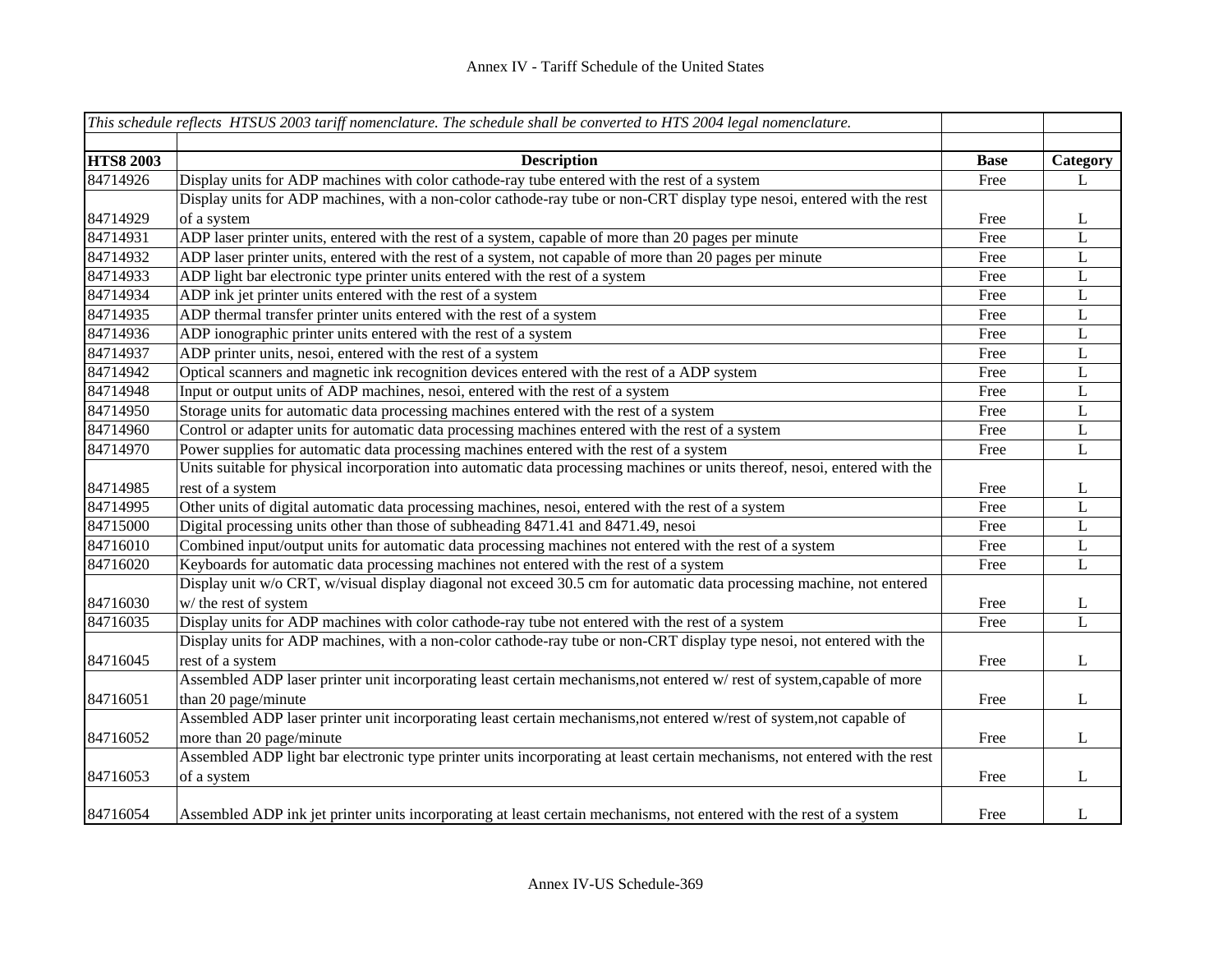|                  | This schedule reflects HTSUS 2003 tariff nomenclature. The schedule shall be converted to HTS 2004 legal nomenclature.        |             |              |
|------------------|-------------------------------------------------------------------------------------------------------------------------------|-------------|--------------|
|                  |                                                                                                                               |             |              |
| <b>HTS8 2003</b> | <b>Description</b>                                                                                                            | <b>Base</b> | Category     |
|                  | Assembled ADP thermal transfer printer units incorporating at least certain mechanisms, not entered with the rest of a        |             |              |
| 84716055         | system                                                                                                                        | Free        | $\bf L$      |
|                  |                                                                                                                               |             |              |
| 84716056         | Assembled ADP ionographic printer units incorporating at least certain mechanisms, not entered with the rest of a system      | Free        | $\bf L$      |
|                  |                                                                                                                               |             |              |
| 84716057         | Assembled ADP printer units, nesoi, incorporating at least certain mechanisms, not entered with the rest of a system          | Free        | $\mathbf{L}$ |
|                  |                                                                                                                               |             |              |
| 84716061         | Other ADP laser printer units capable of more than 20 pages per minute, not entered with the rest of a system, nesoi          | Free        | $\bf L$      |
|                  |                                                                                                                               |             |              |
| 84716062         | Other ADP laser printer units not capable of more than 20 pages per minute, not entered with the rest of a system, nesoi      | Free        | $\bf L$      |
| 84716063         | Other ADP light bar electronic type printer units not entered with the rest of a system, nesoi                                | Free        | $\mathbf L$  |
| 84716064         | Other ADP ink jet printer units not entered with the rest of a system, nesoi                                                  | Free        | $\mathbf L$  |
| 84716065         | Other ADP thermal transfer printer units not entered with the rest of a system, nesoi                                         | Free        | L            |
| 84716066         | Other ADP ionographic printer units not entered with the rest of a system, nesoi                                              | Free        | $\mathbf L$  |
| 84716067         | Other ADP printer units nesoi, not entered with the rest of a system, nesoi                                                   | Free        | $\mathbf L$  |
|                  | Input or output units suitable for physical incorporation into ADP machine or unit thereof,nesoi, not entered with the rest   |             |              |
| 84716070         | of a system                                                                                                                   | Free        | $\mathbf{L}$ |
| 84716080         | Optical scanners and magnetic ink recognition devices not entered with the rest of a ADP system                               | Free        | L            |
| 84716090         | Other input or output units of digital ADP machines, nesoi, not entered with the rest of a system                             | Free        | $\mathbf L$  |
|                  | ADP magnetic disk drive storage units, disk dia. ov 21 cm, w/o read-write unit; read-write units; all not entered with the    |             |              |
| 84717010         | rest of a system                                                                                                              | Free        | $\bf L$      |
|                  | ADP magnetic disk drive storage units, disk dia. ov 21 cm: for incorp. into ADP machines or units, not entered with the       |             |              |
| 84717020         | rest of a system                                                                                                              | Free        | $\Gamma$     |
| 84717030         | ADP magnetic disk drive storage units, disk dia. ov 21 cm, nesoi, not entered with the rest of a system                       | Free        | $\mathbf L$  |
|                  | ADP magnetic disk drive storage units, disk dia. n/ov 21 cm, not in cabinet, w/o attached external power supply, n/entered    |             |              |
| 84717040         | w/rest of a system                                                                                                            | Free        | L            |
| 84717050         | ADP magnetic disk drive storage units, disk dia. n/ov 21 cm, nesoi, not entered with the rest of a system                     | Free        | L            |
|                  | ADP storage units other than magnetic disk, not in cabinets for placing on a table, etc., not entered with the rest of a      |             |              |
| 84717060         | system                                                                                                                        | Free        | $\bf L$      |
| 84717090         | ADP storage units other than magnetic disk drive units, nesoi, not entered with the rest of a system                          | Free        | L            |
| 84718010         | Control or adapter units for automatic data processing machines not entered with rest of a system                             | Free        | $\mathbf L$  |
|                  | Unit suitable for physical incorporation into automatic data processing machine or unit thereof, not entered with the rest of |             |              |
| 84718040         | a system, nesoi                                                                                                               | Free        | $\mathbf{L}$ |
| 84718090         | Other units of automatic data processing machines, not entered with the rest of a system, nesoi                               | Free        | L            |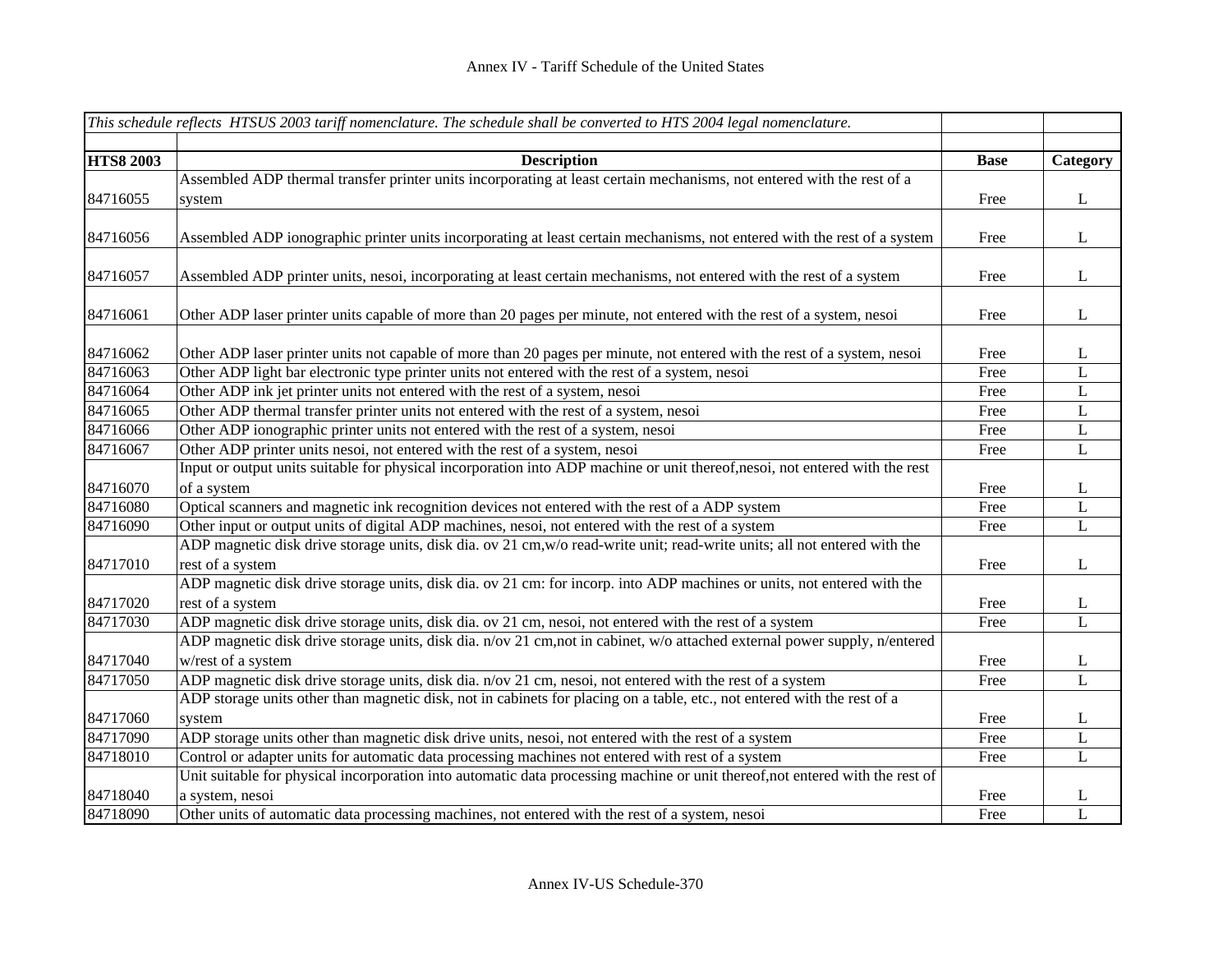| This schedule reflects HTSUS 2003 tariff nomenclature. The schedule shall be converted to HTS 2004 legal nomenclature. |                                                                                                                           |             |                |
|------------------------------------------------------------------------------------------------------------------------|---------------------------------------------------------------------------------------------------------------------------|-------------|----------------|
| <b>HTS8 2003</b>                                                                                                       | <b>Description</b>                                                                                                        | <b>Base</b> | Category       |
|                                                                                                                        | Magnetic or optical readers, nesoi; machines for transcribing data on data media in coded form and machines for           |             |                |
| 84719000                                                                                                               | processing such data, nesoi                                                                                               | Free        | $\mathbf{L}$   |
| 84721000                                                                                                               | Hectographic or stencil duplicating machines                                                                              | 1.6%        | $\mathbf{A}$   |
| 84722000                                                                                                               | Addressing machines and address plate embossing machines                                                                  | 2.1%        | $\mathbf{A}$   |
| 84723000                                                                                                               | Machines for sorting, folding, opening, closing or sealing mail, and postage stamp affixing or canceling machines         | 1.8%        | A              |
| 84729010                                                                                                               | Automatic teller machines                                                                                                 | Free        | L              |
| 84729040                                                                                                               | Pencil sharpeners                                                                                                         | 2.6%        | $\mathbf{A}$   |
| 84729060                                                                                                               | Numbering, dating and check-writing machines                                                                              | Free        | $\mathbf L$    |
|                                                                                                                        | Accessory & auxiliary machines intended for attachment to an electrostatic photocopier & which do not operate             |             |                |
| 84729070                                                                                                               | independent of such copier                                                                                                | Free        | L              |
| 84729080                                                                                                               | Office printing machines other than those of heading 8443 or 8471                                                         | Free        | L              |
| 84729090                                                                                                               | Other office machines, nesoi                                                                                              | 1.8%        | $\mathbf{A}$   |
| 84731020                                                                                                               | Printed circuit asemblies for word processing machines                                                                    | Free        | L              |
| 84731040                                                                                                               | Parts of word processing machines, other than printed circuit assemblies                                                  | 2%          | $\mathbf{A}$   |
| 84731060                                                                                                               | Parts of typewriters                                                                                                      | 2%          | $\mathbf{A}$   |
| 84731090                                                                                                               | Accessories of typewriters and word processing machines                                                                   | 2%          | $\mathbf{A}$   |
| 84732100                                                                                                               | Parts and accessories of the electronic calculating machines of subheading 8470.10, 8470.21 or 8470.29                    | Free        | $\mathbf L$    |
| 84732900                                                                                                               | Parts and accessories of machines of heading 8470, nesi                                                                   | Free        | L              |
| 84733010                                                                                                               | Pts adp mch, nt incptng crt, prt crt assem.; nesoi                                                                        | Free        | L              |
|                                                                                                                        | Parts and accessories of the ADP machines of heading 8471, not incorporating a CRT, parts and accessories of printed      |             |                |
| 84733020                                                                                                               | circuit assemblies                                                                                                        | Free        | L              |
|                                                                                                                        | Parts and accessories of the ADP machines of heading 8471, not incorporating a CRT, other parts for printers specified in |             |                |
| 84733030                                                                                                               | addl. U.S. note 2                                                                                                         | Free        | $\Gamma$       |
| 84733050                                                                                                               | Parts and accessories of the ADP machines of heading 8471, not incorporating a CRT, nesi                                  | Free        | $\overline{L}$ |
|                                                                                                                        | Parts and accessories of the ADP machines of heading 8471, incorporating a CRT, other parts for printers specified in     |             |                |
| 84733060                                                                                                               | addl. U.S. note 2                                                                                                         | Free        | L              |
| 84733090                                                                                                               | Parts and accessories of the ADP machines of heading 8471, incorporating a CRT, nesi                                      | Free        | L              |
| 84734010                                                                                                               | Printed circuit assemblies for automatic teller machines of subheading 8472.90.10                                         | Free        | $\mathbf L$    |
| 84734060                                                                                                               | Parts & accessories of machines of goods of subheading 8472.90.70                                                         | Free        | $\mathbf L$    |
| 84734080                                                                                                               | Parts and accessories of the goods of subheading 8472.90.80                                                               | Free        | $\mathbf L$    |
| 84734085                                                                                                               | Parts and accessories of machines of heading 8472, nesoi                                                                  | 1.9%        | $\mathbf{A}$   |
| 84735030                                                                                                               | Printed circuit assemblies suitable for use with machines of two or more of the headings 8469 to 8472                     | Free        | L              |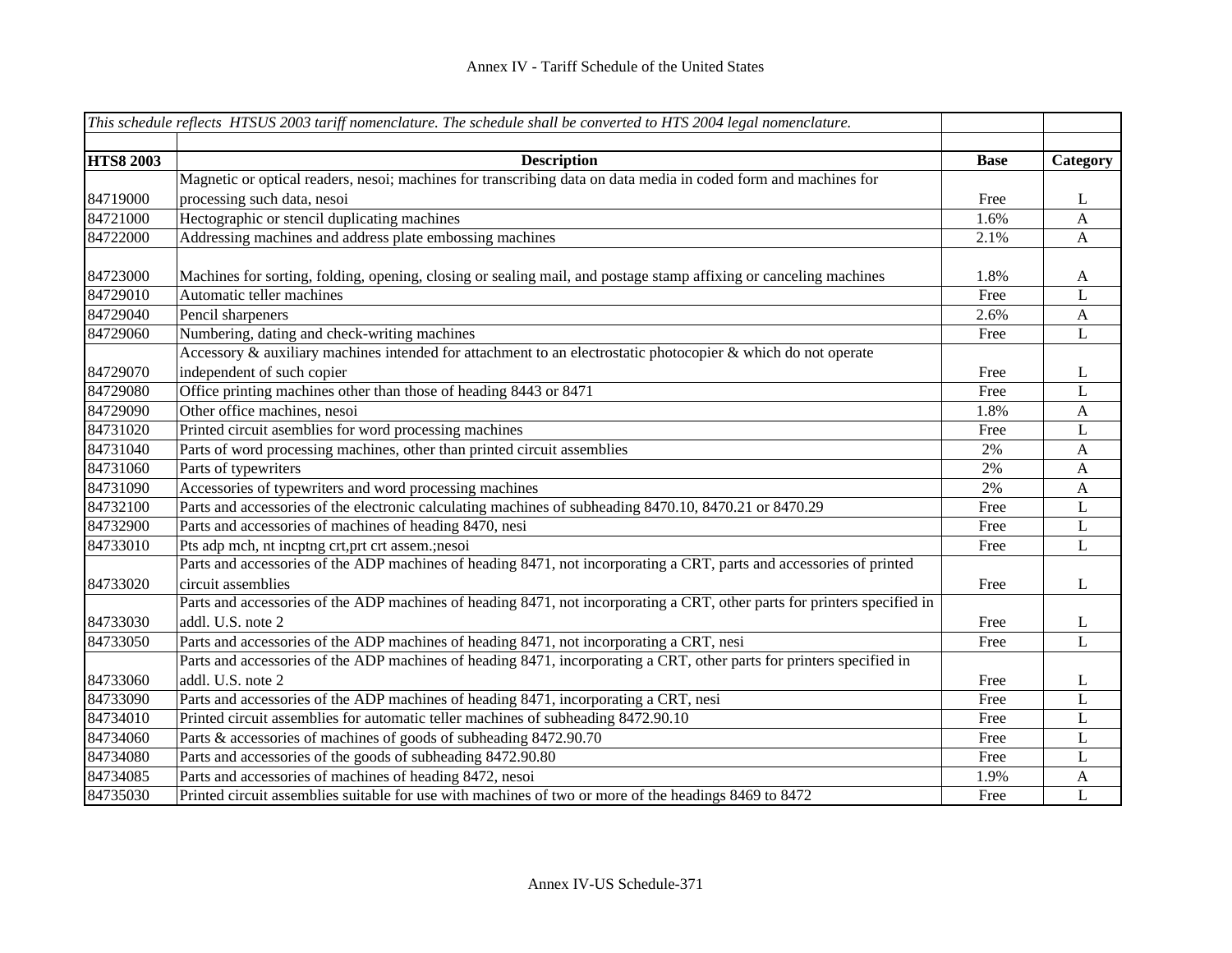|                  | This schedule reflects HTSUS 2003 tariff nomenclature. The schedule shall be converted to HTS 2004 legal nomenclature.                                                                                                                |             |                |
|------------------|---------------------------------------------------------------------------------------------------------------------------------------------------------------------------------------------------------------------------------------|-------------|----------------|
|                  |                                                                                                                                                                                                                                       |             |                |
| <b>HTS8 2003</b> | <b>Description</b>                                                                                                                                                                                                                    | <b>Base</b> | Category       |
|                  | Part/accessory (also face plate and lock latch) of printed circuit assemblies suitable for use w/machine of two or more                                                                                                               |             |                |
| 84735060         | heading 8469 to 8472                                                                                                                                                                                                                  | Free        | L              |
| 84735090         | Parts and accessories, nesoi, suitable for use with machines of two or more of the headings 8469 to 8472                                                                                                                              | Free        | $\overline{L}$ |
| 84741000         | Sorting, screening, separating or washing machines for earth, stones, ores or other mineral substances in solid form                                                                                                                  | Free        | L              |
| 84742000         | Crushing or grinding machines for earth, stones, ores or other mineral substances                                                                                                                                                     | Free        | $\mathbf L$    |
| 84743100         | Concrete or mortar mixers                                                                                                                                                                                                             | Free        | $\mathbf L$    |
| 84743200         | Machines for mixing mineral substances with bitumen                                                                                                                                                                                   | Free        | L              |
| 84743900         | Mixing or kneading machines for earth, stones, ores or other mineral substances, nesi                                                                                                                                                 | Free        | L              |
|                  | Machinery for agglomerating, shaping or molding solid mineral fuels, or other mineral products; machines for forming                                                                                                                  |             |                |
| 84748000         | sand foundry molds                                                                                                                                                                                                                    | Free        | L              |
| 84749000         | Parts for the machinery of heading 8474                                                                                                                                                                                               | Free        | $\mathbf L$    |
| 84751000         | Machines for assembling electric or electronic lamps, tubes or flashbulbs, in glass envelopes                                                                                                                                         | Free        | $\mathbf L$    |
| 84752100         | Machines for making glass optical fibers and preforms thereof                                                                                                                                                                         | Free        | $\mathbf L$    |
| 84752900         | Machines for manufacturing or hot working glass or glassware, nesoi                                                                                                                                                                   | Free        | $\mathbf L$    |
| 84759010         | Parts of machines for assembling electric or electronic lamps, tubes or flashbulbs, in glass envelopes                                                                                                                                | Free        | $\mathbf L$    |
| 84759090         | Parts of machines for manufacturing or hot working glass or glassware                                                                                                                                                                 | Free        | $\mathbf L$    |
| 84762100         | Automatic beverage-vending machines incorporating heating or refrigerating devices                                                                                                                                                    | Free        | $\mathbf L$    |
| 84762900         | Automatic beverage-vending machines other than machines that incorporate heating or refrigerating devices                                                                                                                             | Free        | $\mathbf L$    |
| 84768100         | Automatic goods-vending machines (other than beverage-vending) incorporating heating or refrigerating devices<br>Automatic goods-vending (other than beverage-vending but incl. money-changing machines) not incorporating heating or | Free        | L              |
| 84768900         | refrigerating devices                                                                                                                                                                                                                 | Free        | L              |
| 84769000         | Parts for automatic goods-vending and money-changing machines                                                                                                                                                                         | Free        | L              |
| 84771030         | Injection-molding machines for manufacturing shoes of rubber or plastics                                                                                                                                                              | Free        | L              |
| 84771040         | Injection-molding machines for use in the manufacture of video laser discs                                                                                                                                                            | Free        | $\mathbf L$    |
| 84771070         | Injection-molding machines for encapsulation in the assembly of semiconductors                                                                                                                                                        | Free        | $\mathbf L$    |
| 84771090         | Injection-molding machines of a type used for working or manufacturing products from rubber or plastics, nesoi                                                                                                                        | 3.1%        | $\mathbf{A}$   |
| 84772000         | Extruders for working rubber or plastics or for the manufacture of products from these materials, nesi                                                                                                                                | 3.1%        | $\mathbf{A}$   |
| 84773000         | Blow-molding machines for working rubber or plastics or for the manufacture of products from these materials                                                                                                                          | 3.1%        | $\mathbf{A}$   |
| 84774040         | Transfer molding and compression molding machines for encapsulation in the assembly of semiconductors                                                                                                                                 | Free        | L              |
|                  | Vacuum-molding and other thermoforming machines for working rubber or plastics or for manufacture of products from                                                                                                                    |             |                |
| 84774080         | these materials, nesoi                                                                                                                                                                                                                | 3.1%        | A              |
| 84775100         | Machinery for molding or retreading pneumatic tires or for molding or otherwise forming inner tubes                                                                                                                                   | 3.1%        | $\mathbf{A}$   |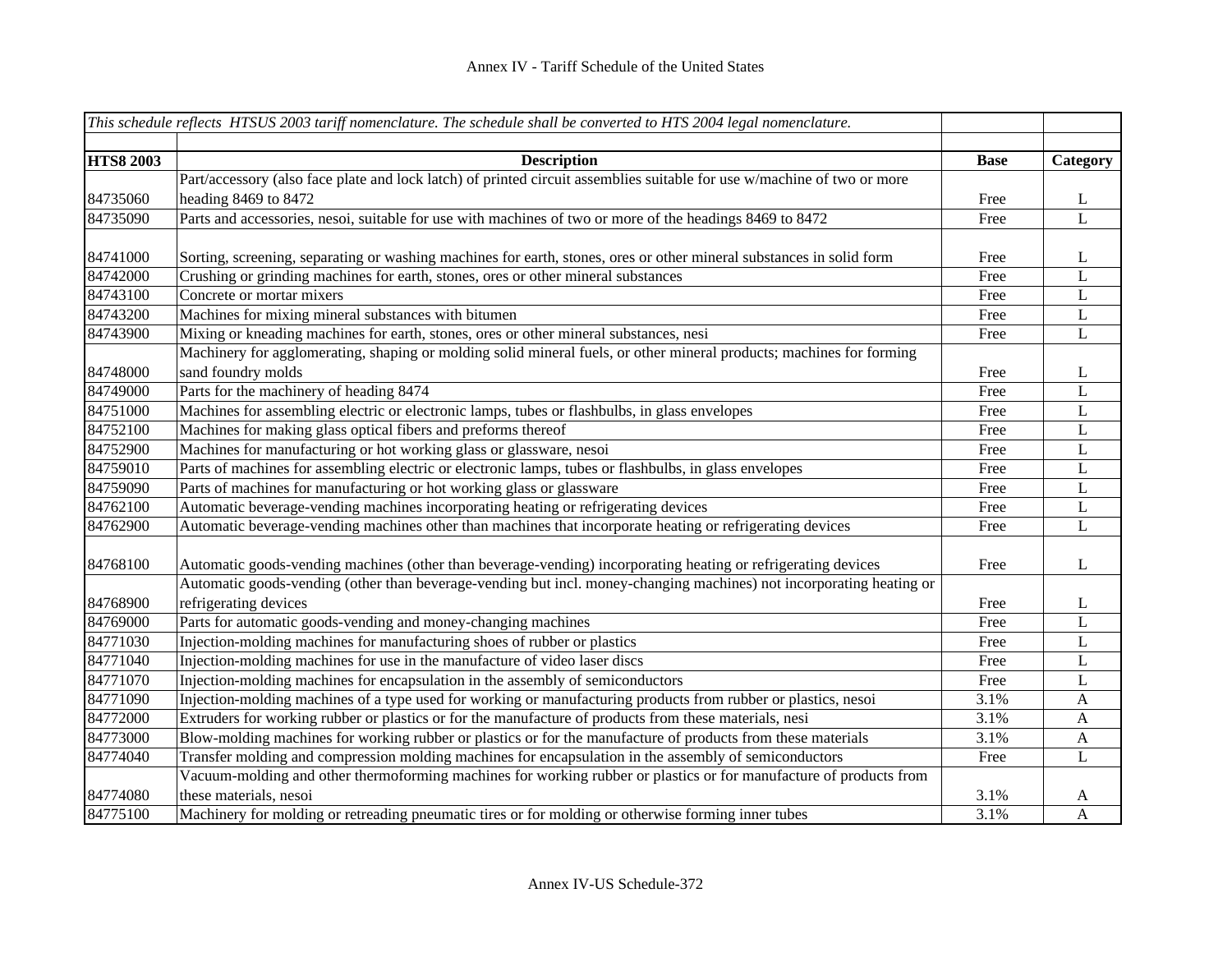|                  | This schedule reflects HTSUS 2003 tariff nomenclature. The schedule shall be converted to HTS 2004 legal nomenclature.    |             |                |
|------------------|---------------------------------------------------------------------------------------------------------------------------|-------------|----------------|
| <b>HTS8 2003</b> | <b>Description</b>                                                                                                        | <b>Base</b> | Category       |
| 84775940         | Liquid encapsulate molding machines for encapsulation in the assembly of semiconductors                                   | Free        | L              |
|                  |                                                                                                                           |             |                |
| 84775980         | Machinery for molding or otherwise forming rubber or plastics other than for molding or retreading pneumatic tires, nesoi | 3.1%        | A              |
| 84778000         | Machinery for working rubber or plastics or for the manufacture of products from these materials, nesi                    | 3.1%        | $\mathbf{A}$   |
|                  | Base, bed, platen, clamp cylinder and other specified parts of machines of subheading 8477.10.70, 8477.40.40 or           |             |                |
| 84779015         | 8477.59.40                                                                                                                | Free        | L              |
|                  | Base, bed, platen and specified parts of machinery for working rubber or plastics or for manufacture of products from     |             |                |
| 84779025         | these material, nesoi                                                                                                     | 3.1%        | A              |
| 84779035         | Barrel screws of machines of subheading 8477.10.70, 8477.40.40 or 8477.59.40                                              | Free        | $\overline{L}$ |
|                  |                                                                                                                           |             |                |
| 84779045         | Barrel screws of machinery for working rubber or plastics or for the manufacture of products from these materials, nesoi  | 3.1%        | A              |
| 84779055         | Hydraulic assemblies of machines of subheading 8477.10.70, 8477.40.40 or 8477.59.40                                       | Free        | $\overline{L}$ |
|                  | Hydraulic assemblies of machinery for working rubber or plastics or for the manufacture of products from these materials, |             |                |
| 84779065         | nesoi                                                                                                                     | 3.1%        | $\mathbf{A}$   |
| 84779075         | Parts of machines of subheading 8477.10.70, 8477.40.40 or 8477.59.40, nesoi                                               | Free        | L              |
| 84779085         | Parts of machinery for working rubber or plastics or for the manufacture of products from these materials, nesoi          | 3.1%        | $\mathbf{A}$   |
| 84781000         | Machinery for preparing or making up tobacco, nesi                                                                        | Free        | L              |
| 84789000         | Parts of machinery for preparing or making up tobacco, nesi                                                               | Free        | $\mathbf{L}$   |
| 84791000         | Machinery for public works, building or the like, nesi                                                                    | Free        | L              |
| 84792000         | Machinery for the extraction or preparation of animal or fixed vegetable fats or oils, nesi                               | Free        | L              |
|                  | Presses for making particle board or fiber building board of wood or other ligneous materials, and mach. for treat. wood  |             |                |
| 84793000         | or cork, nesi                                                                                                             | Free        | L              |
| 84794000         | Rope- or cable-making machines nesi                                                                                       | Free        | L              |
| 84795000         | Industrial robots, not elsewhere specified or included                                                                    | 2.5%        | $\mathbf{A}$   |
| 84796000         | Evaporative air coolers                                                                                                   | 2.8%        | A              |
| 84798100         | Machines and mechanical appliances for treating metal, including electric wire coil-winders, nesi                         | Free        | L              |
| 84798200         | Machines for mixing, kneading, crushing, grinding, screening, sifting, homogenizing, emulsifying or stirring, nesi        | Free        | L              |
| 84798910         | Air humidifiers or dehumidifiers with self-contained electric motor, other than for domestic purposes                     | Free        | L              |
| 84798920         | Floor polishers with self-contained electric motor, other than for domestic purposes                                      | Free        | L              |
| 84798930         | Vacuum cleaners with self-contained electric motor, other than for domestic purposes                                      | Free        | L              |
| 84798955         | Electromechanical appliances with self-contained electric motor, trash compactors                                         | 2.8%        | A              |
| 84798965         | Electromechanical appliances with self-contained electric motor, nesi                                                     | 2.8%        | $\mathbf{A}$   |
| 84798970         | Carpet sweepers, not electromechanical having self-contained electric motor                                               | Free        | L              |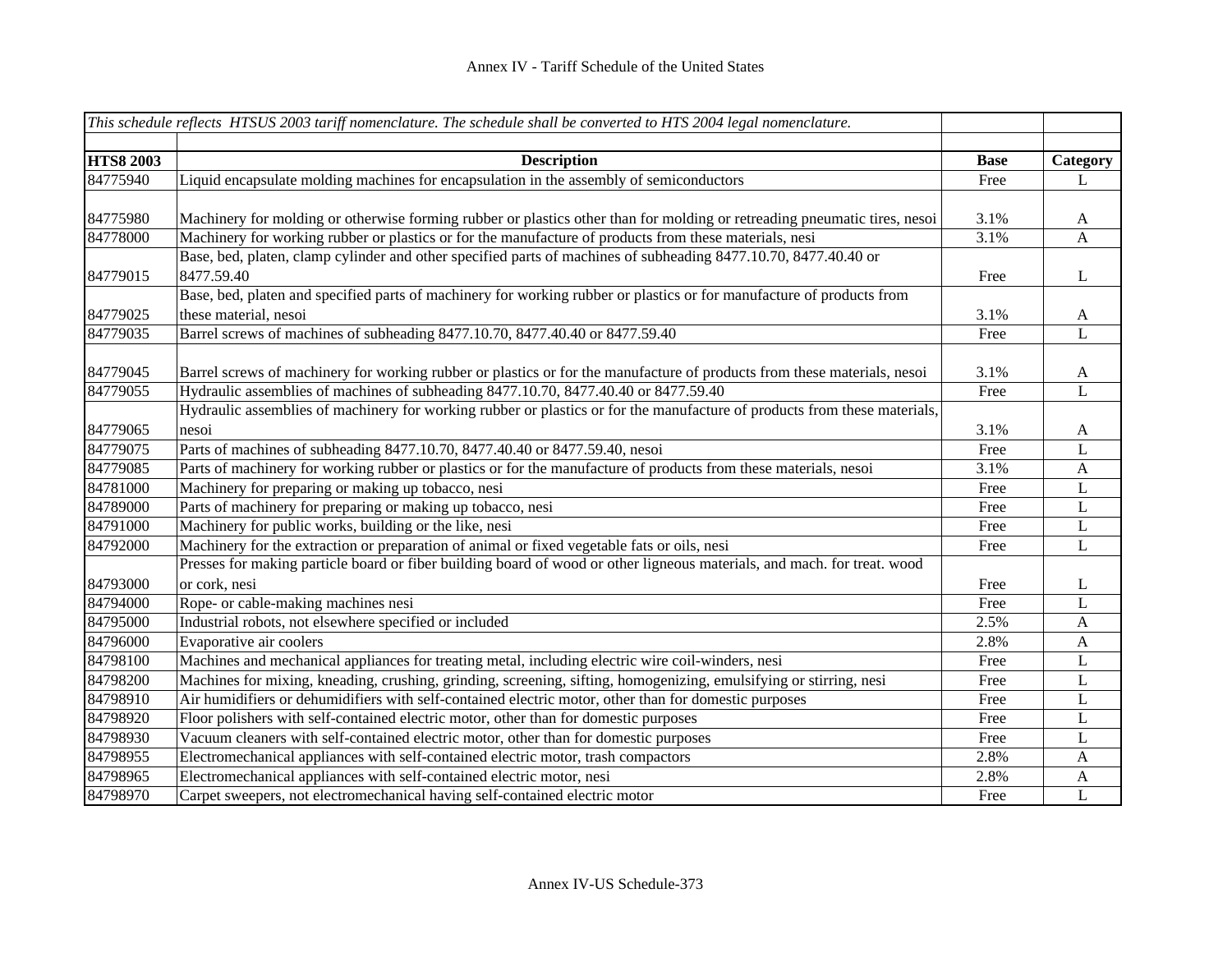|                  | This schedule reflects HTSUS 2003 tariff nomenclature. The schedule shall be converted to HTS 2004 legal nomenclature.   |             |              |
|------------------|--------------------------------------------------------------------------------------------------------------------------|-------------|--------------|
|                  |                                                                                                                          |             |              |
| <b>HTS8 2003</b> | <b>Description</b>                                                                                                       | <b>Base</b> | Category     |
|                  | Machines for production & assembly of diodes, transistors and similar semiconductor devices & circuits; machines for     |             |              |
| 84798984         | mfg video laser discs                                                                                                    | Free        | L            |
| 84798987         | Machines for wet-cleaning flat panel displays, nesoi                                                                     | Free        | L            |
| 84798996         | Printing machines other than those of heading 8443, 8471 or 8472                                                         | Free        | L            |
|                  |                                                                                                                          |             |              |
| 84798998         | Machines and mechanical appliances having individual functions, not specified or included elsewhere in chapter 84, nesoi | 2.5%        | A            |
| 84799040         | Parts of vacuum cleaners and floor polishers of subheadings 8479.89.10 and 8479.89.30; parts of carpet sweepers          | Free        | $\mathbf{L}$ |
| 84799045         | Parts of trash compactors, frame assemblies                                                                              | Free        | L            |
| 84799055         | Parts of trash compactors, ram assemblies                                                                                | Free        | $\mathbf L$  |
| 84799065         | Parts of trash compactors, container assemblies                                                                          | Free        | L            |
| 84799075         | Parts of trash compactors, cabinets or cases                                                                             | Free        | $\mathbf L$  |
| 84799085         | Parts of trash compactors, nesi                                                                                          | Free        | $\mathbf{L}$ |
|                  | Parts of machines and mechanical appliances having individual functions, not specidied or included elsewhere in chapter  |             |              |
| 84799094         | 84, nesoi                                                                                                                | Free        | L            |
| 84801000         | Molding boxes for metal foundry                                                                                          | 3.8%        | A            |
| 84802000         | Mold bases                                                                                                               | 3.4%        | A            |
| 84803000         | Molding patterns                                                                                                         | 2.8%        | A            |
| 84804100         | Molds for metal or metal carbides, injection or compression types                                                        | 3.1%        | A            |
| 84804900         | Molds for metal or metal carbides other than injection or compression types                                              | 3.1%        | $\mathbf{A}$ |
| 84805000         | Molds for glass                                                                                                          | Free        | L            |
| 84806000         | Molds for mineral materials                                                                                              | Free        | L            |
| 84807110         | Molds for rubber or plastics, injection or compression types, for shoe machinery                                         | Free        | L            |
| 84807140         | Injection or compression type molds for rubber or plastics for the manufacture of semiconductor devices                  | Free        | L            |
|                  | Molds for rubber or plastics, injection or compression types, other than for shoe machinery or for manufacture of        |             |              |
| 84807180         | semiconductor devices                                                                                                    | 3.1%        | A            |
| 84807910         | Molds for rubber or plastics, other than injection or compression types, for shoe machinery                              | Free        | L            |
| 84807990         | Molds for rubber or plastics, other than injection or compression types, other than for shoe machinery                   | 3.1%        | $\mathbf{A}$ |
| 84811000         | Pressure-reducing valves for pipes, boiler shells, tanks, vats or the like                                               | 2%          | $\mathbf{A}$ |
| 84812000         | Valves for oleohydraulic or pneumatic transmissions                                                                      | 2%          | $\mathbf{A}$ |
| 84813010         | Check valves of copper for pipes, boiler shells, tanks, vats or the like                                                 | 3%          | $\mathbf{A}$ |
| 84813020         | Check valves of iron or steel for pipes, boiler shells, tanks, vats or the like                                          | 5%          | A            |
| 84813090         | Check valves other than of copper or iron or steel, for pipes, boiler shells, tanks, vats or the like                    | 3%          | $\mathbf{A}$ |
| 84814000         | Safety or relief valves for pipes, boiler shells, tanks, vats or the like                                                | 2%          | A            |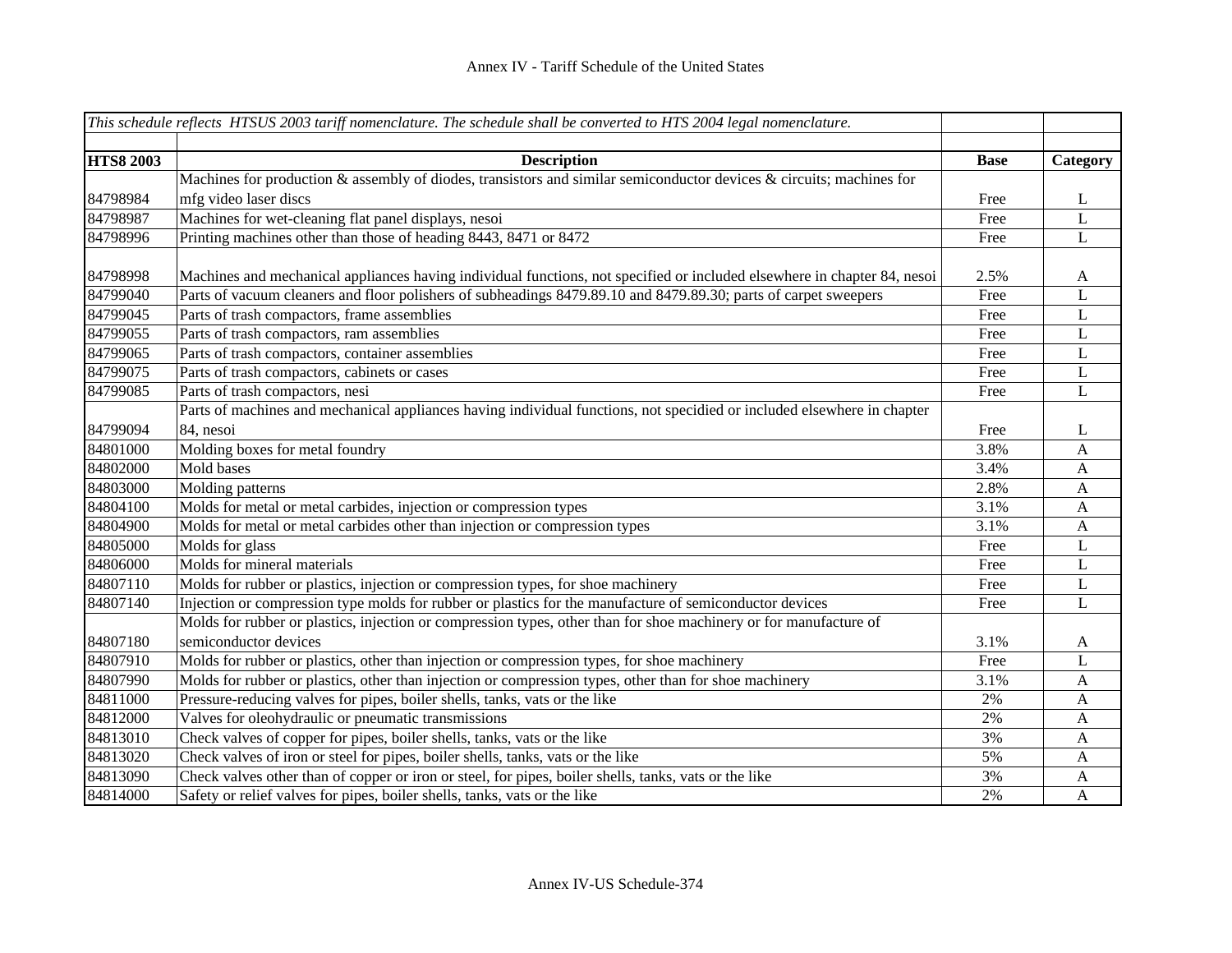|                  | This schedule reflects HTSUS 2003 tariff nomenclature. The schedule shall be converted to HTS 2004 legal nomenclature.         |             |              |
|------------------|--------------------------------------------------------------------------------------------------------------------------------|-------------|--------------|
| <b>HTS8 2003</b> | <b>Description</b>                                                                                                             | <b>Base</b> | Category     |
|                  |                                                                                                                                |             |              |
| 84818010         | Taps, cocks, valves & similar appliances for pipes, boiler shells, tanks, vats or the like, hand operated, of copper, nesi     | 4%          | A            |
|                  | Taps, cocks, valves & similar appliances for pipes, boiler shells, tanks, vats or the like, hand operated, of iron or steel,   |             |              |
| 84818030         | nesi                                                                                                                           | 5.6%        | A            |
|                  | Taps, cocks, valves & similar appliances for pipes, boiler shells, tanks, vats or the like, hand operated, not copper, iron or |             |              |
| 84818050         | steel, nesi                                                                                                                    | 3%          | $\mathbf{A}$ |
| 84818090         | Taps, cocks, valves & similar appliances for pipes, boiler shells, tanks, vats or the like, other than hand operated, nesi     | 2%          | A            |
| 84819010         | Parts of hand operated and check appliances for pipes, boiler shells, tanks, vats or the like, of copper                       | 3%          | $\mathbf{A}$ |
| 84819030         | Parts of hand operated and check appliances for pipes, boiler shells, tanks, vats or the like, of iron or steel                | 5%          | A            |
|                  | Parts of hand operated and check appliances for pipes, boiler shells, tanks, vats or the like, other than of copper or iron or |             |              |
| 84819050         | steel                                                                                                                          | 3%          | A            |
| 84819090         | Parts of taps, cocks, valves and similar appliances for pipes, boiler shells, tanks, vats or the like, nesi                    | Free        | L            |
| 84821010         | Ball bearings with integral shafts                                                                                             | 2.4%        | ${\bf F}$    |
| 84821050         | Ball bearings other than ball bearings with integral shafts                                                                    | 9%          | ${\bf F}$    |
| 84822000         | Tapered roller bearings, including cone and tapered roller assemblies                                                          | 5.8%        | ${\bf F}$    |
| 84823000         | Spherical roller bearings                                                                                                      | 5.8%        | A            |
| 84824000         | Needle roller bearings                                                                                                         | 5.8%        | A            |
| 84825000         | Cylindrical roller bearings nesi                                                                                               | 5.8%        | A            |
| 84828000         | Ball or roller bearings nesi, including combined ball/roller bearings                                                          | 5.8%        | A            |
| 84829100         | Balls, needles and rollers for ball or roller bearings                                                                         | 4.4%        | ${\bf F}$    |
| 84829905         | Inner or outer rings or races for ball bearings                                                                                | 9.9%        | ${\bf F}$    |
| 84829915         | Inner or outer rings or races for taper roller bearings                                                                        | 5.8%        | ${\bf F}$    |
| 84829925         | Inner or outer rings or races for other bearings, nesi                                                                         | 5.8%        | ${\bf F}$    |
| 84829935         | Parts of ball bearings (including parts of ball bearings with integral shafts), nesi                                           | 9.9%        | $\mathbf F$  |
| 84829945         | Parts of tapered roller bearings, nesi                                                                                         | 5.8%        | ${\bf F}$    |
| 84829965         | Parts of other ball or roller bearings, nesi                                                                                   | 5.8%        | $\mathbf F$  |
| 84831010         | Camshafts and crankshafts for use solely or principally with spark-ignition internal-combustion piston or rotary engines       | 2.5%        | A            |
| 84831030         | Camshafts and crankshafts nesi                                                                                                 | 2.5%        | A            |
| 84831050         | Transmission shafts and cranks other than camshafts and crankshafts                                                            | Free        | L            |
| 84832040         | Housed bearings of the flange, take-up, cartridge and hanger unit type (incorporating ball or roller bearings)                 | 4.5%        | A            |
| 84832080         | Housed bearings (incorporating ball or roller bearings), nesi                                                                  | 4.5%        | ${\bf F}$    |
| 84833040         | Bearing housings of the flange, take-up, cartridge and hanger unit type                                                        | 4.5%        | $\mathbf{A}$ |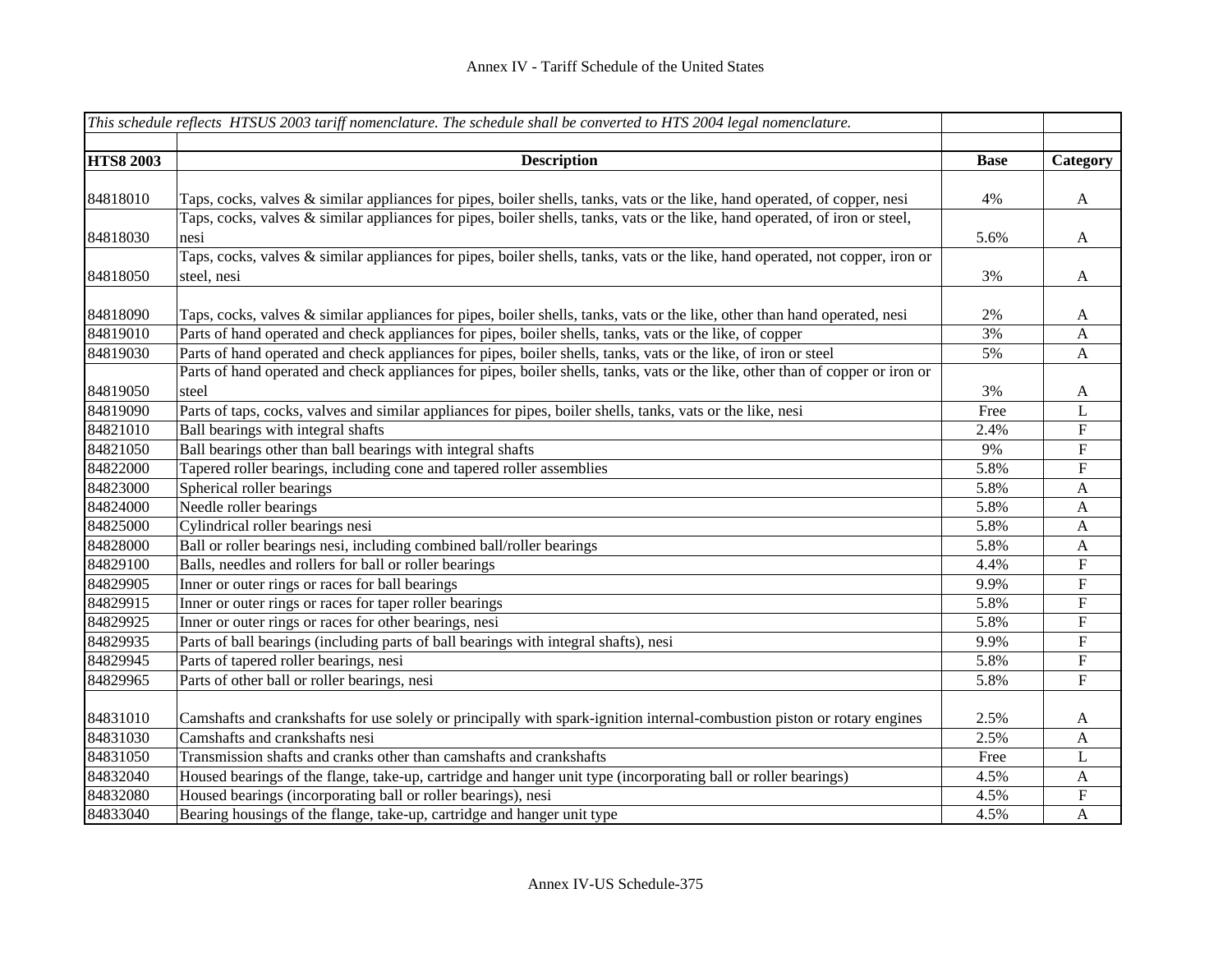|                  | This schedule reflects HTSUS 2003 tariff nomenclature. The schedule shall be converted to HTS 2004 legal nomenclature.          |                   |                           |
|------------------|---------------------------------------------------------------------------------------------------------------------------------|-------------------|---------------------------|
|                  |                                                                                                                                 |                   |                           |
| <b>HTS8 2003</b> | <b>Description</b>                                                                                                              | <b>Base</b>       | Category                  |
| 84833080         | Bearing housings nesi; plain shaft bearings                                                                                     | 4.5%              | $\boldsymbol{\mathrm{F}}$ |
| 84834010         | Torque converters                                                                                                               | Free              | L                         |
|                  | Fixed, multiple and variable ratio speed changers, imported for use with machines for making cellulosic pulp, paper or          |                   |                           |
| 84834030         | paperboard                                                                                                                      | Free              | L                         |
|                  | Fixed, multiple and variable ratio speed changers, not imported for use with machines for making cellulosic pulp, paper or      |                   |                           |
| 84834050         | paperboard                                                                                                                      | 2.5%              | $\mathbf{A}$              |
|                  |                                                                                                                                 | $25$ cents each + |                           |
| 84834070         | Speed changers other than fixed, multiple and variable ratio speed changers                                                     | 3.9%              | $\mathbf{A}$              |
| 84834080         | <b>Ball or roller screws</b>                                                                                                    | 3.8%              | $\mathbf{A}$              |
|                  |                                                                                                                                 |                   |                           |
| 84834090         | Gears and gearing, other than toothed wheels, chain sprockets and other transmission elements entered separately                | 2.5%              | A                         |
| 84835040         | Gray-iron awning or tackle pulleys, not over 6.4 cm in wheel diameter                                                           | 5.7%              | $\mathbf{A}$              |
| 84835060         | Flywheels, nesi                                                                                                                 | 2.8%              | $\mathbf{A}$              |
| 84835090         | Pulleys, including pulley blocks, nesi                                                                                          | 2.8%              | $\mathbf{A}$              |
| 84836040         | Clutches and universal joints                                                                                                   | 2.8%              | $\mathbf{A}$              |
| 84836080         | Shaft couplings (other than universal joints)                                                                                   | 2.8%              | $\boldsymbol{\mathrm{F}}$ |
| 84839010         | Chain sprockets and parts thereof                                                                                               | 2.8%              | A                         |
| 84839020         | Parts of flange, take-up, cartridge and hanger units                                                                            | 4.5%              | $\mathbf{A}$              |
| 84839030         | Parts of bearing housings and plain shaft bearings, nesi                                                                        | 4.5%              | ${\bf F}$                 |
| 84839050         | Parts of gearing, gear boxes and other speed changers                                                                           | 2.5%              | $\mathbf{A}$              |
| 84839070         | Parts of articles of subheading 8483.20                                                                                         | 5.5%              | ${\bf F}$                 |
| 84839080         | Parts of transmission equipment, nesi                                                                                           | 2.8%              | ${\bf F}$                 |
| 84841000         | Gaskets and similar joints of metal sheeting combined with other material or of two or more layers of metal                     | 2.5%              | $\mathbf{A}$              |
| 84842000         | Mechanical seals                                                                                                                | 3.9%              | A                         |
|                  | Sets or assortments of gaskets and similar joints dissimilar in composition, put up in pouches, envelopes or similar            |                   |                           |
| 84849000         | packings                                                                                                                        | 2.5%              | $\mathbf{A}$              |
| 84851000         | Ships' or boats propellers and blades therefor                                                                                  | Free              | $\mathbf{L}$              |
|                  | Machinery parts, not containing electrical connectors, insulators, coils, contacts or other electrical features and other parts |                   |                           |
| 84859000         | nesi                                                                                                                            | 3.9%              | $\mathbf{A}$              |
| 85011020         | Electric motors of an output of under 18.65 W, synchronous, valued not over \$4 each                                            | 6.7%              | $\mathbf{A}$              |
| 85011040         | Electric motors of an output of under 18.65 W, other than synchronous valued not over \$4 each                                  | 4.4%              | A                         |
| 85011060         | Electric motors of an output of 18.65 W or more but not exceeding 37.5 W                                                        | 2.8%              | $\mathbf{A}$              |
| 85012020         | Universal AC/DC motors of an output exceeding 37.5 W but not exceeding 74.6 W                                                   | 3.3%              | A                         |
| 85012040         | Universal AC/DC motors of an output exceeding 74.6 W but not exceeding 735 W                                                    | 4%                | $\mathbf{A}$              |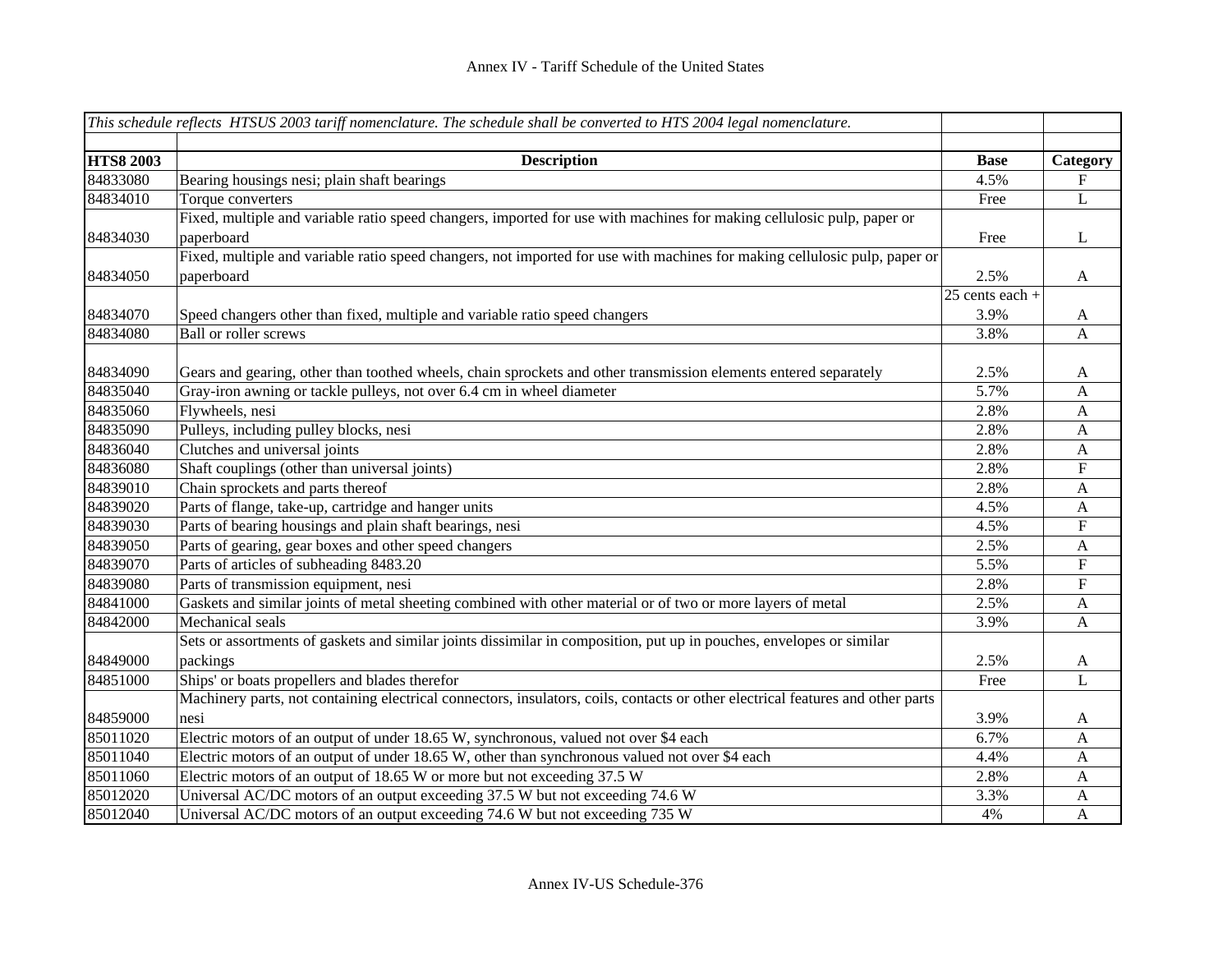|                  | This schedule reflects HTSUS 2003 tariff nomenclature. The schedule shall be converted to HTS 2004 legal nomenclature. |             |              |
|------------------|------------------------------------------------------------------------------------------------------------------------|-------------|--------------|
|                  |                                                                                                                        |             |              |
| <b>HTS8 2003</b> | <b>Description</b>                                                                                                     | <b>Base</b> | Category     |
| 85012050         | Universal AC/DC motors of an output exceeding 735 W but under 746 W                                                    | 3.3%        | A            |
| 85012060         | Universal AC/DC motors of an output of 746 W or more                                                                   | 2.4%        | $\mathbf{A}$ |
| 85013120         | DC motors nesi, of an output exceeding 37.5 W but not exceeding 74.6 W                                                 | 2.8%        | $\mathbf{A}$ |
| 85013140         | DC motors, nesi, of an output exceeding 74.6 W but not exceeding 735 W                                                 | 4%          | $\mathbf{A}$ |
| 85013150         | DC motors, nesi, of an ouput exceeding 735 W but under 746 W                                                           | 3.3%        | $\mathbf{A}$ |
| 85013160         | DC motors nesi, of an output of 746 W but not exceeding 750 W                                                          | 2.4%        | $\mathbf{A}$ |
| 85013180         | DC generators of an output not exceeding 750 W                                                                         | 2.5%        | $\mathbf{A}$ |
| 85013220         | DC motors nesi, of an output exceeding 750 W but not exceeding 14.92 kW                                                | 2.9%        | $\mathbf{A}$ |
|                  | DC motors nesi, of an output exceeding 14.92 kW but not exceeding 75 kW, used as primary source of mechanical power    |             |              |
| 85013245         | for electric vehicles                                                                                                  | Free        | L            |
| 85013255         | DC motors nesi, of an output exceeding 14.92 kW but not exceeding 75 kW, nesi                                          | Free        | L            |
| 85013260         | DC generators of an output exceeding 750 W but not exceeding 75 kW                                                     | $2\%$       | $\mathbf{A}$ |
| 85013320         | DC motors nesi, of an output exceeding 75 kW but under 149.2 kW                                                        | Free        | L            |
| 85013330         | DC motors, nesi, 149.2 kW or more but not exceeding 150 kW                                                             | 2.8%        | $\mathbf{A}$ |
| 85013340         | DC motors nesi, of an output exceeding 150 kW but not exceeding 375 kW                                                 | 2.8%        | $\mathbf{A}$ |
| 85013360         | DC generators of an output exceeding 75 kW but not exceeding 375 kW                                                    | 2.5%        | $\mathbf{A}$ |
| 85013430         | DC motors nesi, of an output exceeding 375 kW                                                                          | 2.8%        | $\mathbf{A}$ |
| 85013460         | DC generators of an output exceeding 375 kW                                                                            | 2%          | $\mathbf{A}$ |
| 85014020         | AC motors nesi, single-phase, exceeding 37.5 W but not exceeding 74.6 W                                                | 3.3%        | $\mathbf{A}$ |
| 85014040         | AC motors, nesi, single-phase, exceeding 74.6 W but not exceeding 735 W                                                | 4%          | $\mathbf{A}$ |
| 85014050         | AC motors, nesi, single-phase, exceeding 735 W but under 746 W                                                         | 3.3%        | $\mathbf{A}$ |
| 85014060         | AC motors nesi, single-phase, of 746 W or more                                                                         | 3.7%        | $\mathbf{A}$ |
| 85015120         | AC motors nesi, multi-phase, of an output exceeding 37.5 W but not exceeding 74.6 W                                    | 2.5%        | A            |
| 85015140         | AC motors, nesi, multi-phase, of an output exceeding 74.6 W but not exceeding 735 W                                    | 2.5%        | A            |
| 85015150         | AC motors, nesi, multi-phase, of an output exceeding 735 W but under 746 W                                             | 3.3%        | A            |
| 85015160         | AC motors nesi, multi-phase of an output of 746 W but not exceeding 750 W                                              | 2.5%        | $\mathbf{A}$ |
| 85015240         | AC motors nesi, multi-phase, of an output exceeding 750 W but not exceeding 14.92 kW                                   | 3.7%        | $\mathbf{A}$ |
| 85015280         | AC motors nesi, multi-phase, of an output exceeding 14.92 kW but not exceeding 75 kW                                   | Free        | L            |
| 85015340         | AC motors nesi, multi-phase, of an output exceeding 75 kW but under 149.2 kW                                           | Free        | L            |
| 85015360         | AC motors, nesi, multi-phase, 149.2 kW or more but not exceeding 150 kW                                                | 4.2%        | $\mathbf{A}$ |
| 85015380         | AC motors nesi, multi-phase, of an output exceeding 150 kW                                                             | 2.8%        | A            |
| 85016100         | AC generators (alternators) of an output not exceeding 75 kVA                                                          | 2.5%        | $\mathbf{A}$ |
| 85016200         | AC generators (alternators) of an output exceeding 75 kVA but not exceeding 375 kVA                                    | 2.5%        | $\mathbf{A}$ |
| 85016300         | AC generators (alternators) of an output exceeding 375 kVA but not exceeding 750 kVA                                   | 2.5%        | A            |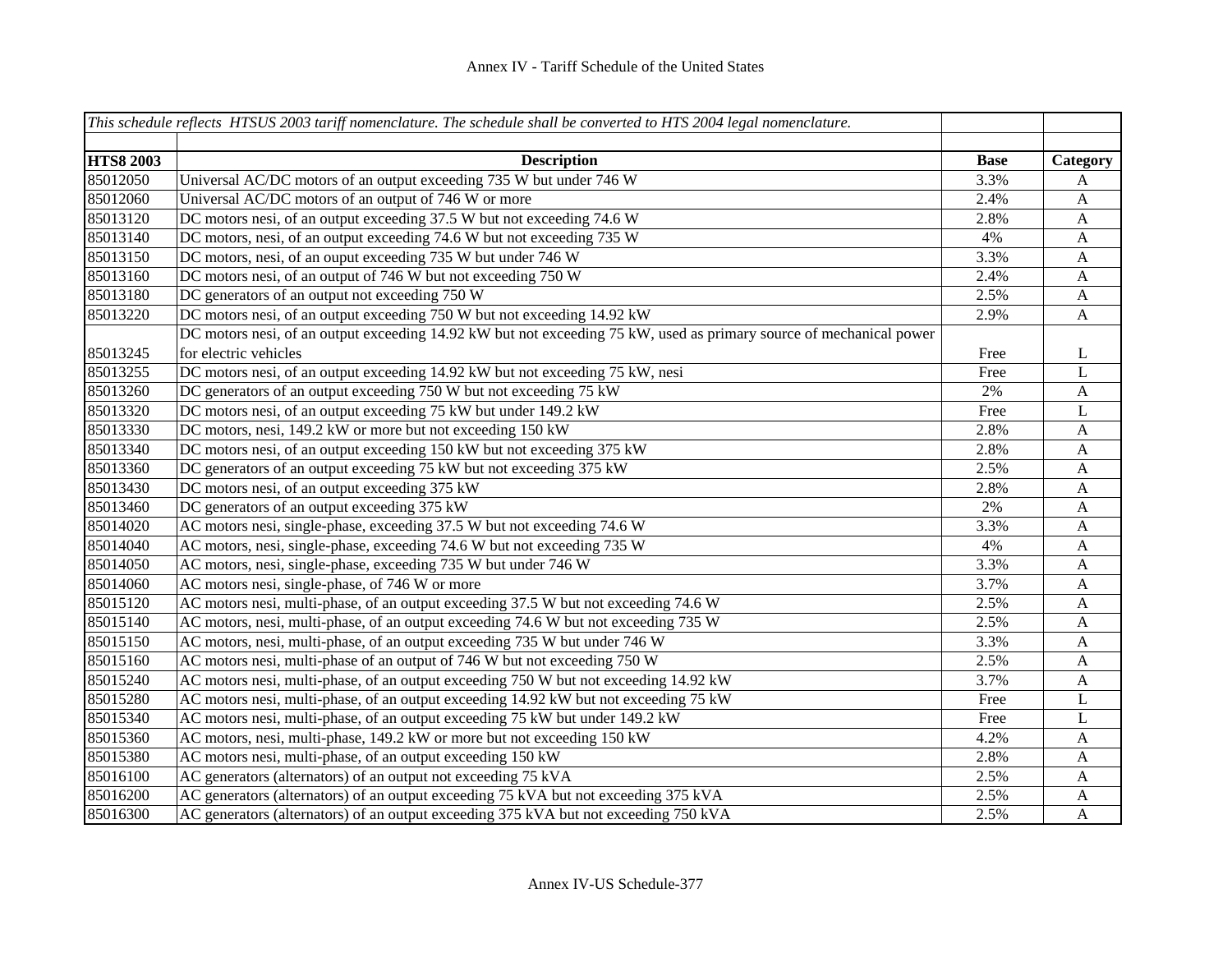|                  | This schedule reflects HTSUS 2003 tariff nomenclature. The schedule shall be converted to HTS 2004 legal nomenclature.   |             |                  |
|------------------|--------------------------------------------------------------------------------------------------------------------------|-------------|------------------|
| <b>HTS8 2003</b> | <b>Description</b>                                                                                                       | <b>Base</b> | Category         |
| 85016400         | AC generators (alternators) of an output exceeding 750 kVA                                                               | 2.4%        | A                |
|                  |                                                                                                                          |             |                  |
| 85021100         | Electric generating sets with compression-ignition internal-combustion piston engines, of an output not exceeding 75 kVA | 2.5%        | $\mathbf{A}$     |
|                  | Electric generating sets with compression-ignition internal-combustion piston engines, of an output exceeding 75 kVA but |             |                  |
| 85021200         | not over 375 kVA                                                                                                         | 2.5%        | $\mathbf{A}$     |
|                  |                                                                                                                          |             |                  |
| 85021300         | Electric generating sets with compression-ignition internal-combustion piston engines, of an output exceeding 375 kVA    | 2%          | A                |
| 85022000         | Electric generating sets with spark-ignition internal-combustion piston engines                                          | 2%          | $\mathbf{A}$     |
| 85023100         | Wind-powered electric generating sets                                                                                    | 2.5%        | A                |
| 85023900         | Electric generating sets, nesoi                                                                                          | 2.5%        | A                |
| 85024000         | Electric rotary converters                                                                                               | 3%          | $\mathbf{A}$     |
| 85030020         | Commutators suitable for use solely or principally with the machines of heading 8501 or 8502                             | 2.4%        | $\mathbf{A}$     |
| 85030035         | Parts of electric motors under 18.65 W, stators and rotors                                                               | 6.5%        | $\mathbf{A}$     |
| 85030045         | Stators and rotors for electric generators for use on aircraft                                                           | Free        | $\mathbf L$      |
| 85030065         | Stators and rotors for electric motors & generators of heading 8501, nesi                                                | 3%          | $\boldsymbol{A}$ |
| 85030075         | Parts of electric motors under 18.65 W, other than commutators, stators or rotors                                        | 6.5%        | $\mathbf{A}$     |
| 85030090         | Parts for electric generators suitable for use on aircraft                                                               | Free        | L                |
| 85030095         | Other parts, nesi, suitable for use solely or principally with the machines in heading 8501 or 8502                      | 3%          | $\mathbf{A}$     |
| 85041000         | Ballasts for discharge lamps or tubes                                                                                    | 3%          | $\boldsymbol{A}$ |
| 85042100         | Liquid dielectric transformers having a power handling capacity not exceeding 650 kVA                                    | Free        | L                |
| 85042200         | Liquid dielectric transformers having a power handling capacity exceeding 650 kVA but not exceeding 10,000 kVA           | Free        | L                |
| 85042300         | Liquid dielectric transformers having a power handling capacity exceeding 10,000 kVA                                     | 1.6%        | $\overline{A}$   |
|                  |                                                                                                                          |             |                  |
| 85043120         | Unrated electrical transformers other than liquid dielectric, having a power handling capacity not exceeding 1 kVA       | Free        | L                |
| 85043140         | Electrical transformers other than liquid dielectric, having a power handling capacity less than 1 kVA                   | 6.6%        | $\mathbf{A}$     |
| 85043160         | Electrical transformers other than liquid dielectric, having a power handling capacity of 1 kVA                          | 1.6%        | $\mathbf{A}$     |
|                  | Electrical transformers other than liquid dielectric, having a power handling capacity exceeding 1 kVA but not exceeding |             |                  |
| 85043200         | 16 kVA                                                                                                                   | 2.4%        | $\mathbf{A}$     |
|                  | Electrical transformers other than liquid dielectric, having a power handling capacity exceeding 16 kVA but not          |             |                  |
| 85043300         | exceeding 500 kVA                                                                                                        | 1.6%        | A                |
| 85043400         | Electrical transformers other than liquid dielectric, having a power handling capacity exceeding 500 kVA                 | 1.6%        | $\mathbf{A}$     |
| 85044040         | Electrical speed drive controllers for electric motors (static converters)                                               | 1.5%        | $\mathbf{A}$     |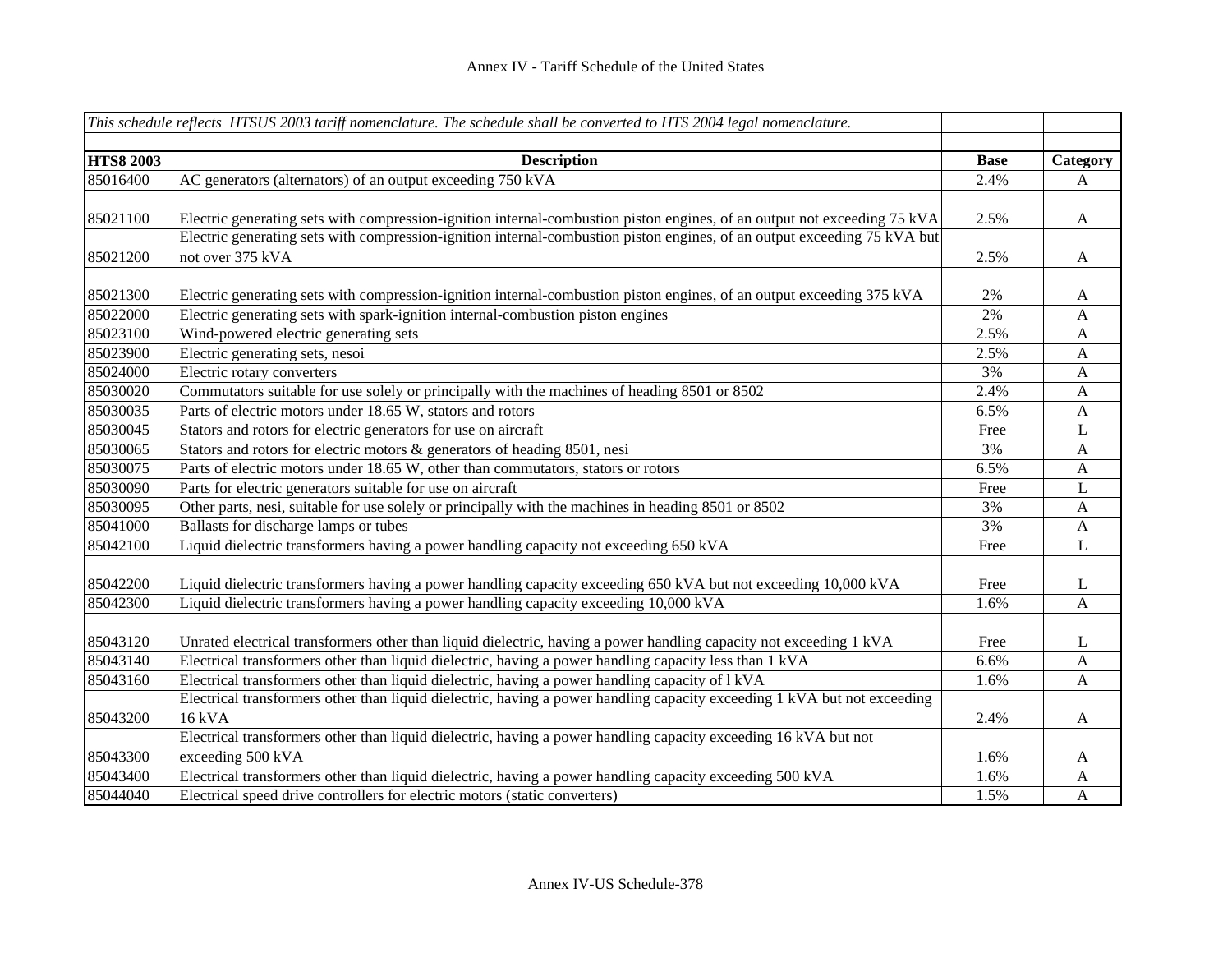|                  | This schedule reflects HTSUS 2003 tariff nomenclature. The schedule shall be converted to HTS 2004 legal nomenclature.                                                                                                                             |             |              |
|------------------|----------------------------------------------------------------------------------------------------------------------------------------------------------------------------------------------------------------------------------------------------|-------------|--------------|
|                  |                                                                                                                                                                                                                                                    |             |              |
| <b>HTS8 2003</b> | <b>Description</b>                                                                                                                                                                                                                                 | <b>Base</b> | Category     |
|                  | Power supplies suitable for physical incorporation into automatic data processing machines or units thereof of heading                                                                                                                             |             |              |
| 85044060         | 8471                                                                                                                                                                                                                                               | Free        | L            |
| 85044070         | Power supplies for automatic data processing machines or units thereof of heading 8471, nesoi                                                                                                                                                      | Free        | L            |
| 85044085         | Static converters (for example, rectifiers) for telecommunication apparatus                                                                                                                                                                        | Free        | $\mathbf L$  |
| 85044095         | Static converters (for example, rectifiers), nesoi                                                                                                                                                                                                 | 1.5%        | $\mathbf{A}$ |
| 85045040         | Other inductors for power supplies for ADP machines and units of heading 8471 or for telecommunication apparatus                                                                                                                                   | Free        | L            |
| 85045080         | Other inductors, nesoi                                                                                                                                                                                                                             | 3%          | A            |
| 85049020         | Printed circuit assemblies of power supplies for automatic data processing machines or units thereof of heading 8471<br>Parts of power supplies (other than printed circuit assemblies) for automatic data processing machines or units thereof of | Free        | L            |
| 85049040         | heading 8471                                                                                                                                                                                                                                       | Free        | L            |
| 85049065         | Printed circuit assemblies of the goods of subheading 8504.40 or 8504.50 for telecommunication apparatus                                                                                                                                           | Free        | L            |
| 85049075         | Printed circuit assemblies of electrical transformers, static converters and inductors, nesoi                                                                                                                                                      | 2.4%        | $\mathbf{A}$ |
| 85049095         | Parts (other than printed circuit assemblies) of electrical transformers, static converters and inductors                                                                                                                                          | 2.4%        | $\mathbf{A}$ |
| 85051100         | Permanent magnets and articles intended to become permanent magnets after magnetization, of metal                                                                                                                                                  | 2.1%        | $\mathbf{A}$ |
| 85051900         | Permanent magnets and articles intended to become permanent magnets after magnetization, other than of metal                                                                                                                                       | 4.9%        | $\mathbf{A}$ |
| 85052000         | Electromagnetic couplings, clutches and brakes                                                                                                                                                                                                     | 3.1%        | A            |
| 85053000         | Electromagnetic lifting heads                                                                                                                                                                                                                      | Free        | L            |
| 85059040         | Electromagnetic or permanent magnet work holders and parts thereof                                                                                                                                                                                 | Free        | L            |
| 85059080         | Electromagnets and parts thereof, and parts of related electromagnetic articles nesi                                                                                                                                                               | 1.3%        | A            |
| 85061000         | Manganese dioxide primary cells and primary batteries                                                                                                                                                                                              | 2.7%        | A            |
| 85063010         | Mercuric oxide primary cells and primary batteries having an external volume not exceeding 300 cubic cm                                                                                                                                            | 2.7%        | A            |
| 85063050         | Mercuric oxide primary cells and primary batteries having an external volume exceeding 300 cubic cm                                                                                                                                                | 2.7%        | A            |
| 85064010         | Silver oxide primary cells and primary batteries having an external volume not exceeding 300 cubic cm                                                                                                                                              | 2.7%        | A            |
| 85064050         | Silver oxide primary cells and primary batteries having an external volume exceeding 300 cubic cm                                                                                                                                                  | 2.7%        | $\mathbf{A}$ |
| 85065000         | Lithium primary cells and primary batteries                                                                                                                                                                                                        | 2.7%        | $\mathbf{A}$ |
| 85066000         | Air-zinc primary cells and primary batteries                                                                                                                                                                                                       | 2.7%        | $\mathbf{A}$ |
| 85068000         | Primary cells and primary batteries, nesoi                                                                                                                                                                                                         | 2.7%        | $\mathbf{A}$ |
| 85069000         | Parts of primary cells and primary batteries                                                                                                                                                                                                       | 2.7%        | $\mathbf{A}$ |
| 85071000         | Lead-acid storage batteries of a kind used for starting piston engines                                                                                                                                                                             | 3.5%        | A            |
| 85072040         | Lead-acid storage batteries of a kind used as the primary source of electrical power for electrically powered vehicles of<br>8703.90                                                                                                               | 3.5%        | A            |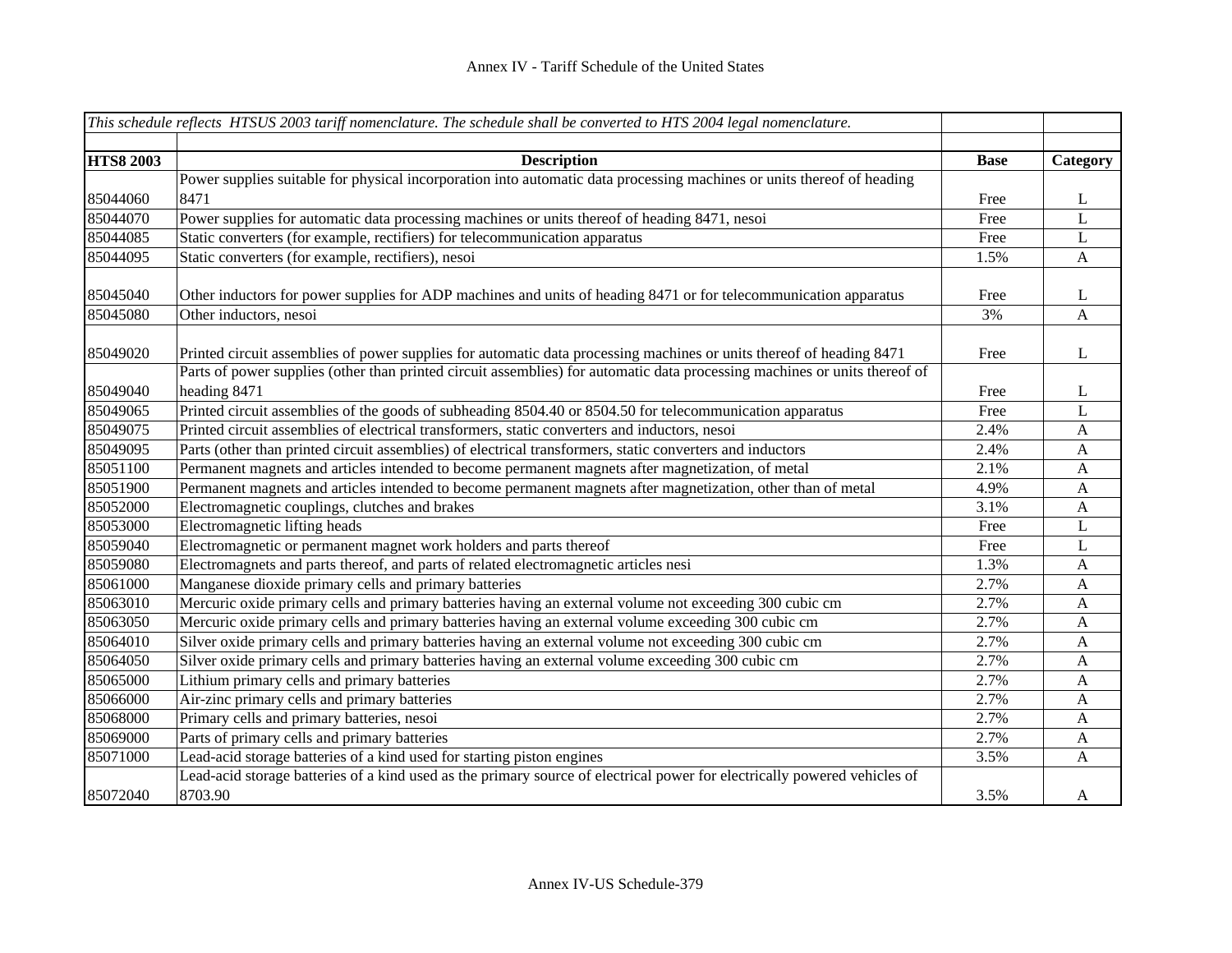|                  | This schedule reflects HTSUS 2003 tariff nomenclature. The schedule shall be converted to HTS 2004 legal nomenclature.       |             |              |
|------------------|------------------------------------------------------------------------------------------------------------------------------|-------------|--------------|
|                  |                                                                                                                              |             |              |
| <b>HTS8 2003</b> | <b>Description</b>                                                                                                           | <b>Base</b> | Category     |
|                  | Lead-acid storage batteries other than of a kind used for starting piston engines or as the primary source of power for      |             |              |
| 85072080         | electric vehicles                                                                                                            | 3.5%        | $\mathbf{A}$ |
|                  | Nickel-cadmium storage batteries, of a kind used as the primary source of electrical power for electrically powered          |             |              |
| 85073040         | vehicles of 8703.90                                                                                                          | 2.5%        | $\mathbf{A}$ |
| 85073080         | Nickel-cadmium storage batteries, other than of a kind used as the primary source of power for electric vehicles             | 2.5%        | A            |
|                  | Nickel-iron storage batteries, of a kind used as the primary source of electrical power for electrically powered vehicles of |             |              |
| 85074040         | 8703.90                                                                                                                      | 3.4%        | $\mathbf{A}$ |
| 85074080         | Nickel-iron storage batteries, other than of a kind used as the primary source of power for electric vehicles                | 3.4%        | $\mathbf{A}$ |
|                  | Other storage batteries nesi, of a kind used as the primary source of electrical power for electrically powered vehicles of  |             |              |
| 85078040         | 8703.90                                                                                                                      | 3.4%        | $\mathbf{A}$ |
| 85078080         | Other storage batteries nesi, other than of a kind used as the primary source of power for electric vehicles                 | 3.4%        | A            |
| 85079040         | Parts of lead-acid storage batteries, including separators therefor                                                          | 3.5%        | A            |
| 85079080         | Parts of storage batteries, including separators therefor, other than parts of lead-acid storage batteries                   | 3.4%        | $\mathbf{A}$ |
| 85091000         | Electromechanical vacuum cleaners, with self-contained electric motor, for domestic uses                                     | Free        | L            |
| 85092000         | Electromechanical floor polishers, with self-contained electric motor, for domestic uses                                     | Free        | L            |
| 85093000         | Electromechanical kitchen waste disposers (disposals), with self-contained electric motor, for domestic uses                 | Free        | L            |
|                  | Electromechanical food grinders, processors, mixers, fruit or vegetable juice extractors, w self-contained electric motor,   |             |              |
| 85094000         | for domestic uses                                                                                                            | 4.2%        | $\mathbf{A}$ |
| 85098000         | Electromechanical domestic appliances nesi, with self-contained electric motor                                               | 4.2%        | A            |
| 85099005         | Housings for electromechanical domestic vacuum cleaners                                                                      | 2%          | A            |
| 85099015         | Parts of electromechanical domestic vacuum cleaners, other than housings                                                     | 2%          | $\mathbf{A}$ |
| 85099025         | Parts of electromechanical domestic floor polishers, housings                                                                | 3.4%        | $\mathbf{A}$ |
| 85099035         | Parts of electromechanical domestic floor polishers, other than housings                                                     | 3.4%        | $\mathbf{A}$ |
| 85099045         | Parts of electromechanical domestic appliances nesi, housings                                                                | 4.2%        | $\mathbf{A}$ |
| 85099055         | Parts of electromechanical domestic appliances nesi, other than housings                                                     | 4.2%        | A            |
| 85101000         | Shavers, with self-contained electric motor                                                                                  | Free        | L            |
| 85102000         | Hair clippers, with self-contained electric motor                                                                            | 4%          | $\mathbf{A}$ |
| 85103000         | Hair-removing appliances with self-contained electric motor                                                                  | 4.2%        | A            |
| 85109010         | Blades and cutting heads of shavers with self-contained electric motor                                                       | Free        | L            |
| 85109020         | Parts of shavers with self-contained electric motor, other than blades and cutting heads                                     | Free        | L            |
| 85109030         | Parts of hair clippers with self-contained electric motor                                                                    | 4%          | $\mathbf{A}$ |
| 85109055         | Parts of hair-removing appliances of subheading 8510.30                                                                      | 4.2%        | A            |
| 85111000         | Spark plugs                                                                                                                  | 2.5%        | $\mathbf{A}$ |
| 85112000         | Ignition magnetos, magneto-dynamos and magnetic flywheels                                                                    | 2.5%        | $\mathbf{A}$ |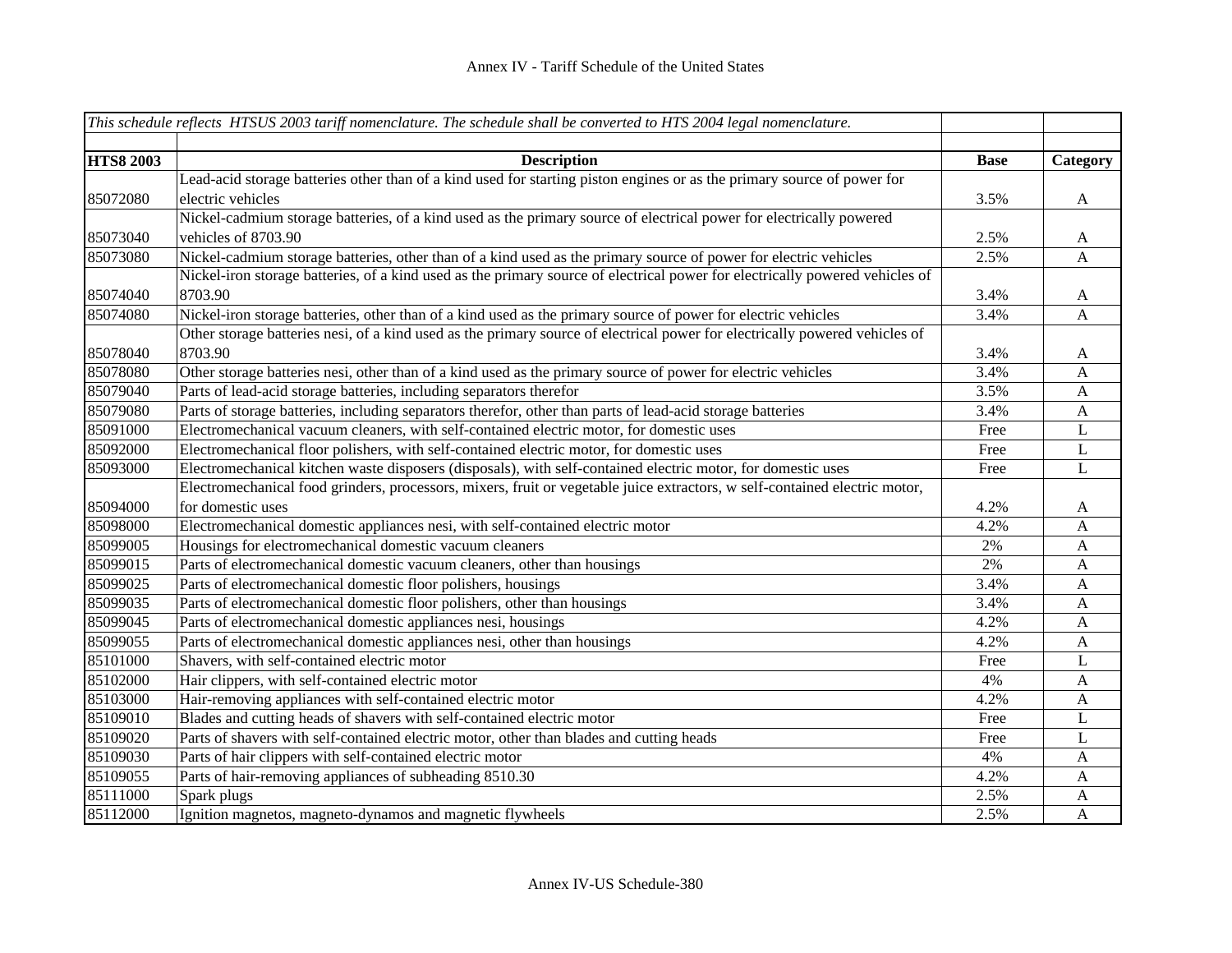|                  | This schedule reflects HTSUS 2003 tariff nomenclature. The schedule shall be converted to HTS 2004 legal nomenclature.  |             |              |
|------------------|-------------------------------------------------------------------------------------------------------------------------|-------------|--------------|
|                  |                                                                                                                         |             |              |
| <b>HTS8 2003</b> | <b>Description</b>                                                                                                      | <b>Base</b> | Category     |
| 85113000         | Distributors and ignition coils                                                                                         | 2.5%        | A            |
| 85114000         | Starter motors and dual purpose starter-generators                                                                      | 2.5%        | $\mathbf{A}$ |
|                  |                                                                                                                         |             |              |
| 85115000         | Generators nesi, of a kind used in conjunction with spark-ignition or compression-ignition internal-combustion engines  | 2.5%        | $\mathbf{A}$ |
| 85118020         | Voltage and voltage-current regulators with cut-out relays designed for use on 6, 12 or 24 V systems                    | 2.5%        | $\mathbf{A}$ |
|                  |                                                                                                                         |             |              |
| 85118040         | Voltage and voltage-current regulators with cut-out relays other than those designed for use on 6, 12 or 24 V systems   | Free        | L            |
|                  | Electrical ignition or starting equipment of a kind used for spark-ignition internal-combustion or compression-ignition |             |              |
| 85118060         | engines, nesi                                                                                                           | 2.5%        | $\mathbf{A}$ |
| 85119020         | Parts of voltage and voltage-current regulators with cut-out relays, designed for use on 6, 12 or 24 V systems          | 3.1%        | A            |
|                  | Parts of voltage and voltage-current regulators with cut-out relays, other than those designed for use on 6, 12 or 24 V |             |              |
| 85119040         | systems                                                                                                                 | Free        | $\mathbf{L}$ |
|                  | Parts nesi of electrical ignition or starting equipment or generators used for spark- or compression-ignition internal- |             |              |
| 85119060         | combustion engines                                                                                                      | 2.5%        | $\mathbf{A}$ |
| 85121020         | Electrical lighting equipment of a kind used on bicycles                                                                | Free        | L            |
| 85121040         | Electrical visual signaling equipment of a kind used on bicycles                                                        | 2.7%        | $\mathbf{A}$ |
| 85122020         | Electrical lighting equipment of a kind used for motor vehicles or cycles other than bicycles                           | Free        | L            |
| 85122040         | Electrical visual signaling equipment of a kind used for motor vehicles or cycles other than bicycles                   | 2.5%        | $\mathbf{A}$ |
| 85123000         | Electrical sound signaling equipment of a kind used for cycles or motor vehicles                                        | 2.5%        | $\mathbf{A}$ |
| 85124020         | Defrosters and demisters of a kind used for cycles or motor vehicles                                                    | 2.5%        | $\mathbf{A}$ |
| 85124040         | Windshield wipers of a kind used for cycles or motor vehicles                                                           | 2.5%        | $\mathbf{A}$ |
| 85129020         | Parts of electrical signaling equipment of a kind used for cycles or motor vehicles                                     | 2.5%        | $\mathbf{A}$ |
| 85129040         | Parts of electrical lighting equipment of a kind used on bicycles                                                       | Free        | L            |
| 85129060         | Parts of electrical lighting equipment of a kind used for motor vehicles or cycles other than bicycles                  | Free        | L            |
| 85129070         | Parts of defrosters and demisters of a kind used for cycles or motor vehicles                                           | 2.5%        | $\mathbf{A}$ |
| 85129090         | Parts of windshield wipers of a kind used for motor vehicles or cycles                                                  | 2.5%        | $\mathbf{A}$ |
| 85131020         | Flashlights                                                                                                             | 12.5%       | $\mathbf{A}$ |
| 85131040         | Portable electric lamps designed to function by their own source of energy, other than flashlights                      | 3.5%        | $\mathbf{A}$ |
| 85139020         | Parts of flashlights                                                                                                    | 12.5%       | $\mathbf{A}$ |
| 85139040         | Parts of portable electric lamps designed to function by their own source of energy, other than flashlights             | 3.5%        | $\mathbf{A}$ |
| 85141000         | Resistance heated industrial or laboratory furnaces and ovens                                                           | Free        | L            |
| 85142040         | Industrial or laboratory microwave ovens for making hot drinks or for cooking or heating food                           | 4%          | $\mathbf{A}$ |
| 85142060         | Industrial or laboratory microwave ovens, nesoi                                                                         | 4.2%        | A            |
| 85142080         | Industrial or laboratory furnaces and ovens (other than microwave) functioning by induction or dielectric loss          | Free        | $\mathbf L$  |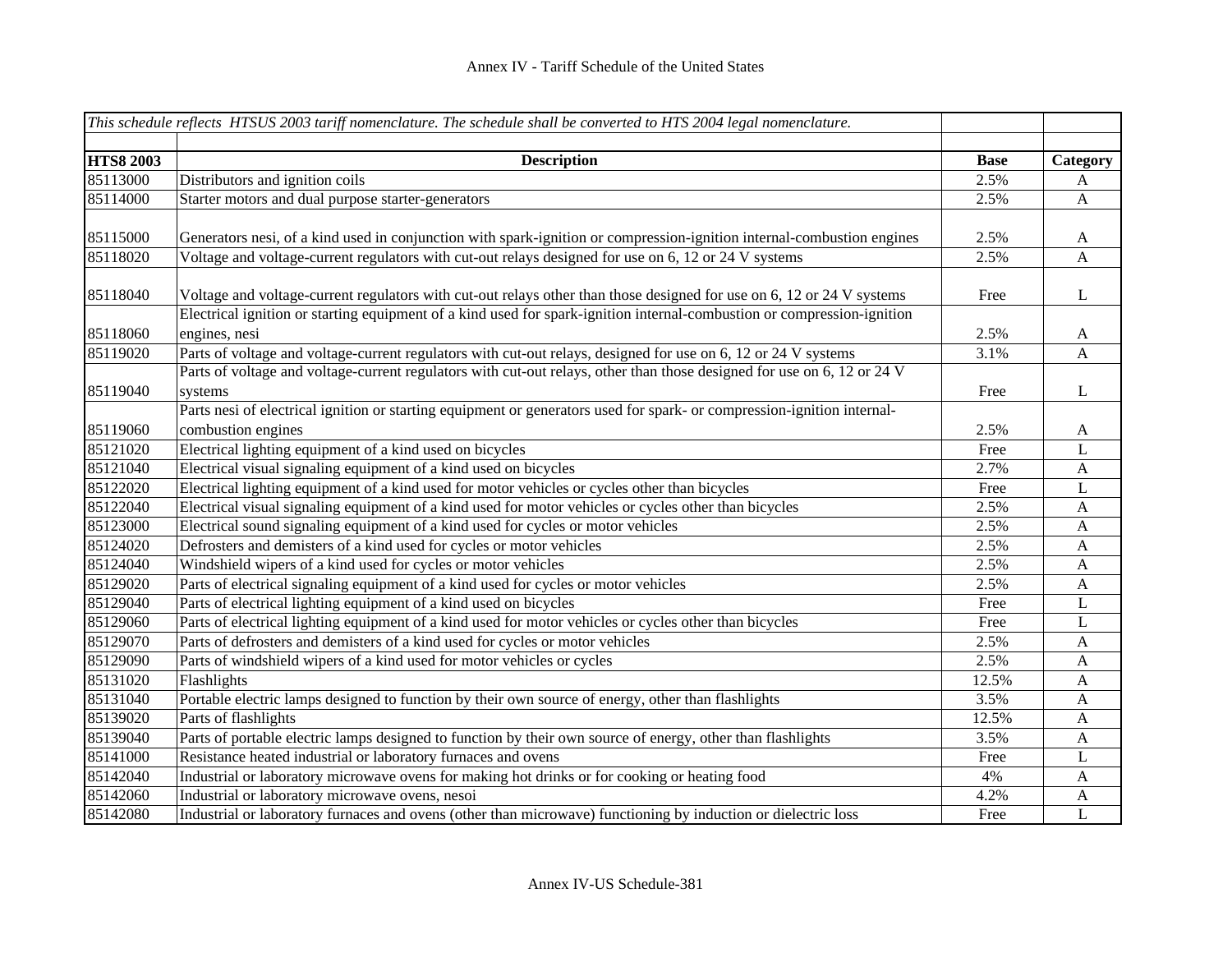|                  | This schedule reflects HTSUS 2003 tariff nomenclature. The schedule shall be converted to HTS 2004 legal nomenclature.   |             |              |
|------------------|--------------------------------------------------------------------------------------------------------------------------|-------------|--------------|
|                  |                                                                                                                          |             |              |
| <b>HTS8 2003</b> | <b>Description</b>                                                                                                       | <b>Base</b> | Category     |
| 85143020         | Electric furnaces and ovens for diffusion, oxidation or annealing of semiconductor wafers                                | Free        | L            |
| 85143060         | Industrial or laboratory electric furnaces and ovens, nesoi, for the rapid heating of semiconductor wafers               | Free        | L            |
| 85143080         | Industrial or laboratory electric furnaces and ovens, nesoi                                                              | 1.3%        | $\mathbf{A}$ |
| 85144000         | Industrial or laboratory induction or dielectric heating equipment nesi                                                  | Free        | $\mathbf L$  |
| 85149040         | Parts of industrial or laboratory microwaves                                                                             | 4%          | $\mathbf{A}$ |
|                  | Parts of industrial or laboratory electric furnaces and ovens and other industrial or laboratory induction or dielectric |             |              |
| 85149080         | heating equipment                                                                                                        | Free        | L            |
| 85151100         | Electric soldering irons and guns                                                                                        | 2.5%        | $\mathbf{A}$ |
| 85151900         | Electric brazing or soldering machines and apparatus, other than soldering irons and guns                                | Free        | L            |
| 85152100         | Electric machines and apparatus for resistance welding of metal, fully or partly automatic                               | Free        | $\mathbf L$  |
| 85152900         | Electric machines and apparatus for resistance welding of metal, other than fully or partly automatic                    | Free        | L            |
| 85153100         | Electric machines and apparatus for arc (including plasma arc) welding of metals, fully or partly automatic              | 1.6%        | A            |
| 85153900         | Electric machines and apparatus for arc (including plasma arc) welding of metals, other than fully or partly automatic   | 1.6%        | $\mathbf{A}$ |
| 85158000         | Electric welding apparatus nesi, and electric machines and apparatus for hot spraying metals or sintered metal carbides  | Free        | L            |
|                  | Parts of electric welding die attach apparatus, tape automated bonders and wire bonders of subheading 8515.80 for        |             |              |
| 85159010         | assembly of semiconductors                                                                                               | Free        | L            |
| 85159030         | Parts of electric welding machines and apparatus, nesoi                                                                  | 1.6%        | $\mathbf{A}$ |
|                  | Parts of electric soldering or brazing machines & apparatus, & electric apparatus for hot spraying of metals or sintered |             |              |
| 85159040         | metal carbides                                                                                                           | Free        | L            |
| 85161000         | Electric instantaneous or storage water heaters and immersion heaters                                                    | Free        | L            |
| 85162100         | Electric storage heating radiators                                                                                       | Free        | L            |
| 85162900         | Electric space heating apparatus and electric soil heating apparatus, other than storage heating radiators               | 3.7%        | $\mathbf{A}$ |
| 85163100         | Electrothermic hair dryers                                                                                               | 3.9%        | $\mathbf{A}$ |
| 85163200         | Electrothermic hairdressing apparatus other than hair dryers                                                             | 3.9%        | $\mathbf{A}$ |
| 85163300         | Electrothermic hand drying apparatus                                                                                     | Free        | L            |
| 85164020         | Electric flatirons, travel type                                                                                          | Free        | L            |
| 85164040         | Electric flatirons, other than travel type                                                                               | 2.8%        | $\mathbf{A}$ |
| 85165000         | Microwave ovens of a kind used for domestic purposes                                                                     | 2%          | $\mathbf{A}$ |
| 85166040         | Electrothermic cooking stoves, ranges and ovens (excluding microwave ovens) of a kind used for domestic purposes         | Free        | L            |
| 85166060         | Electrothermic cookers, cooking plates, boiling rings, grillers and roasters, nesi, of a kind used for domestic purposes | 2.7%        | A            |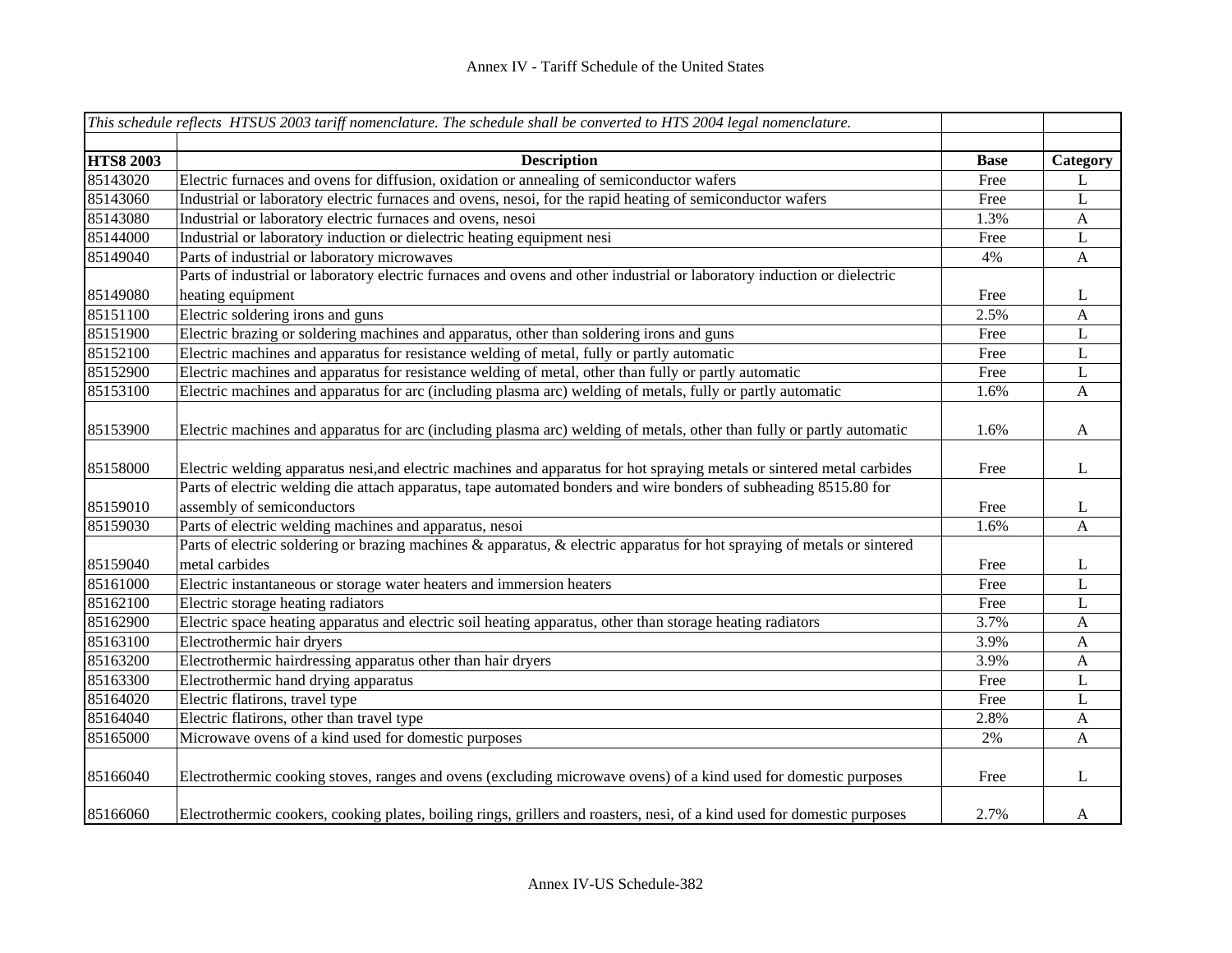|                  | This schedule reflects HTSUS 2003 tariff nomenclature. The schedule shall be converted to HTS 2004 legal nomenclature.       |             |                           |
|------------------|------------------------------------------------------------------------------------------------------------------------------|-------------|---------------------------|
|                  |                                                                                                                              |             |                           |
| <b>HTS8 2003</b> | <b>Description</b>                                                                                                           | <b>Base</b> | Category                  |
| 85167100         | Electrothermic coffee or tea makers, for domestic purposes                                                                   | 3.7%        | A                         |
| 85167200         | Electrothermic toasters, for domestic purposes                                                                               | 5.3%        | $\mathbf{A}$              |
| 85167900         | Electrothermic appliances nesi, of a kind used for domestic purposes                                                         | 2.7%        | $\mathbf{A}$              |
|                  | Electric heating resistors assembled only with simple insulated former and electrical connectors, used for anti-icing or de- |             |                           |
| 85168040         | icing                                                                                                                        | Free        | L                         |
| 85168080         | Electric heating resistors, nesi                                                                                             | Free        | L                         |
| 85169005         | Parts of electric heaters or heating apparatus of subheading 8516.10, 8516.21 or 8516.29                                     | 3.7%        | $\boldsymbol{\mathsf{A}}$ |
| 85169015         | Housings for hand-drying apparatus of subheading 8516.33                                                                     | 3.9%        | $\mathbf{A}$              |
| 85169025         | Housings and steel bases for electric flat irons of subheading 8516.40                                                       | 3.9%        | $\mathbf{A}$              |
|                  | Parts of domestic microwave ovens, assemblies, having more than one of: cooking chamber; structural supporting               |             |                           |
| 85169035         | chassis; door; outer case                                                                                                    | Free        | L                         |
| 85169045         | Parts of domestic microwave ovens, printed circuit assemblies                                                                | Free        | L                         |
| 85169050         | Parts of domestic microwave ovens, other nesi                                                                                | Free        | $\mathbf L$               |
|                  | Parts of domestic electrothermic cooking stoves, ranges and ovens of subheading 8516.60.40, cooking chambers whether         |             |                           |
| 85169055         | or not assembled                                                                                                             | Free        | L                         |
|                  | Parts of domestic electrothermic cooking stoves, ranges and ovens of subheading 8516.60.40, top surface panels w/orw/o       |             |                           |
| 85169065         | elements or controls                                                                                                         | Free        | L                         |
| 85169075         | Parts of domestic electrothermic cooking stoves, ranges and ovens of subheading 8516.60.40, door assemblies                  | Free        | L                         |
| 85169080         | Parts of domestic electrothermic cooking stoves, ranges and ovens of subheading 8516.60.40, other nesi                       | Free        | L                         |
| 85169085         | Housings for domestic electrothermic toasters                                                                                | 3.9%        | A                         |
|                  | Parts of electric instantaneous or storage water heaters and immersion heaters and other domestic electrothermic             |             |                           |
| 85169090         | appliance, nesi                                                                                                              | 3.9%        | A                         |
| 85171100         | Line telephone sets with cordless handsets                                                                                   | Free        | $\mathbf L$               |
| 85171940         | Videophones                                                                                                                  | Free        | L                         |
| 85171980         | Telephone sets, nesoi                                                                                                        | Free        | $\mathbf L$               |
| 85172100         | Facsimile machines                                                                                                           | Free        | L                         |
| 85172200         | Teleprinters                                                                                                                 | Free        | L                         |
| 85173015         | Electrical central office telephone switching apparatus                                                                      | Free        | L                         |
| 85173020         | Electrical private branch exchange telephonic switching apparatus                                                            | Free        | L                         |
| 85173025         | Electronic key telephonic switching system                                                                                   | Free        | L                         |
| 85173030         | Electrical telephonic switching apparatus, nesi                                                                              | Free        | L                         |
| 85173050         | Electrical telegraphic switching apparatus                                                                                   | Free        | L                         |
| 85175010         | Modems, of a kind used with data processing machines of heading 8471                                                         | Free        | L                         |
| 85175050         | Electrical apparatus for telephonic carrier-current line systems or for digital line systems, nesoi                          | Free        | L                         |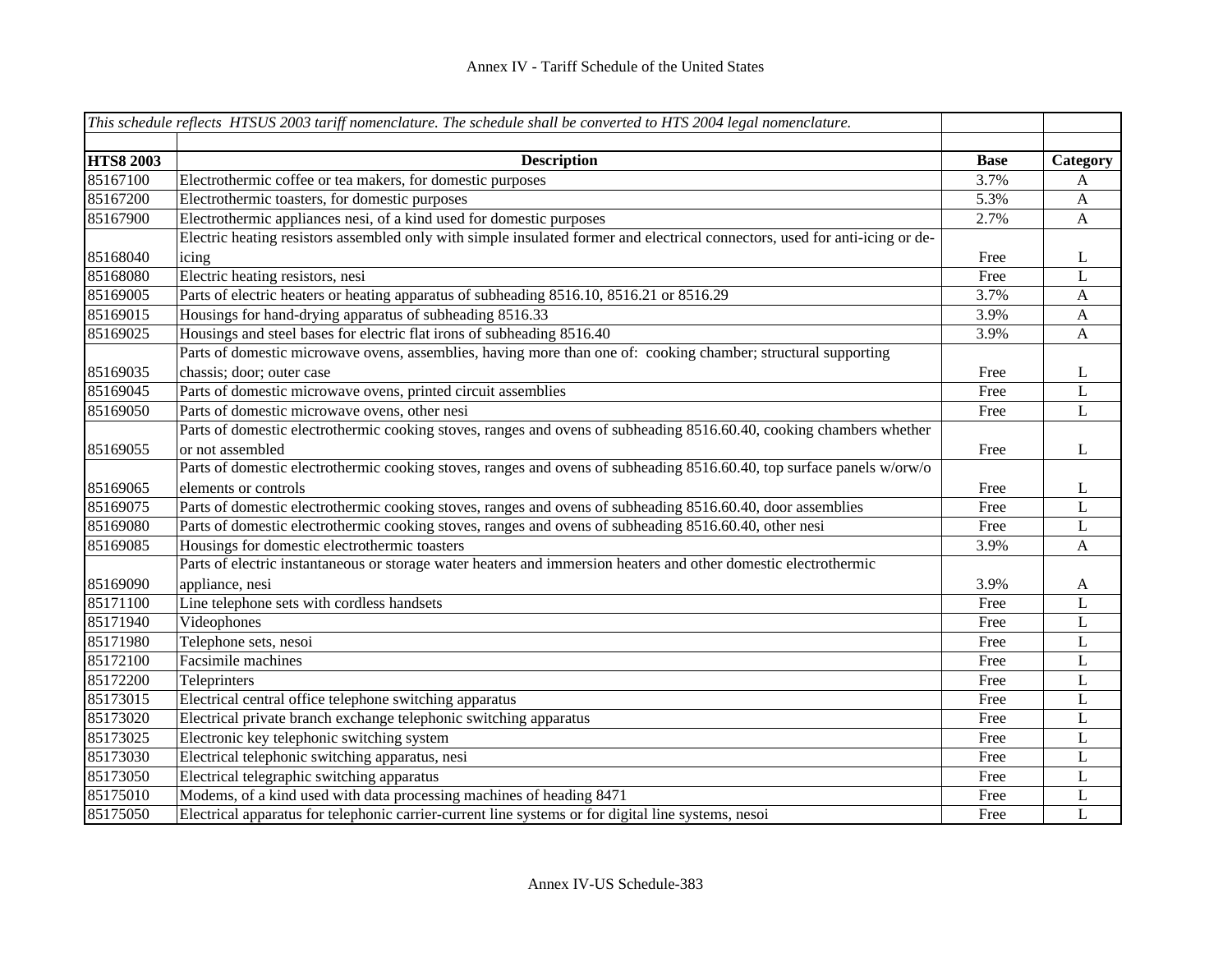|                  | This schedule reflects HTSUS 2003 tariff nomenclature. The schedule shall be converted to HTS 2004 legal nomenclature. |             |              |
|------------------|------------------------------------------------------------------------------------------------------------------------|-------------|--------------|
|                  |                                                                                                                        |             |              |
| <b>HTS8 2003</b> | <b>Description</b>                                                                                                     | <b>Base</b> | Category     |
| 85175060         | Electrical apparatus for telegraphic carrier-current line systems, nesoi                                               | Free        | L            |
| 85175090         | Electrical apparatus for telegraphic digital line systems, nesoi                                                       | Free        | $\mathbf L$  |
| 85178010         | Other electrical telephonic apparatus, nesoi                                                                           | Free        | $\mathbf L$  |
| 85178020         | Other electrical telegraphic apparatus, nesoi                                                                          | Free        | $\mathbf L$  |
| 85179004         | Parts of facsimile machines specified in additional U.S. note 7 to this chapter                                        | Free        | L            |
| 85179008         | Parts of facsimile machines other than those specified in additional U.S. note 7 to this chapter                       | Free        | L            |
| 85179012         | Parts of telephone sets, incorporating printed circuit assemblies                                                      | Free        | L            |
| 85179016         | Parts of teleprinters (including teletypewriters), incorporating printed circuit assemblies                            | Free        | L            |
| 85179024         | Parts of electrical telephonic switching or terminal apparatus, incorporating printed circuit assemblies               | Free        | L            |
| 85179026         | Parts of electrical telegraphic switching apparatus, nesi, incorporating printed circuit assemblies                    | Free        | $\mathbf L$  |
| 85179032         | Parts of electrical telephonic apparatus, nesi, incorporating printed circuit assemblies                               | Free        | $\mathbf L$  |
| 85179034         | Parts of electrical telephonic or telegraphic apparatus, nesi, incorporating printed circuit assemblies                | Free        | $\mathbf L$  |
| 85179036         | Printed circuit assemblies for telephonic switching or terminal apparatus (other than telephone sets)                  | Free        | $\mathbf L$  |
| 85179038         | Printed circuit assemblies for telephonic apparatus, other than switching or terminal apparatus                        | Free        | $\mathbf L$  |
| 85179044         | Printed circuit assemblies for telegraphic apparatus                                                                   | Free        | $\mathbf L$  |
| 85179048         | Parts of printed circuit assemblies for telephonic switching or terminal apparatus (other than telephone sets)         | Free        | $\bf L$      |
| 85179052         | Parts for printed circuit assemblies for telephonic apparatus, other than switching or terminal apparatus              | Free        | $\bf L$      |
| 85179056         | Parts for printed circuit assemblies for telegraphic apparatus                                                         | Free        | $\bf L$      |
| 85179058         | Other parts for telephonic switching or terminal apparatus (other than telephone sets), nesi                           | Free        | $\bf L$      |
| 85179064         | Other parts for telephonic apparatus, other than switching or terminal apparatus, nesi                                 | Free        | L            |
| 85179066         | Other parts for telegraphic apparatus, nesi                                                                            | Free        | $\mathbf L$  |
|                  | Microphones having a frequency range of 300Hz-3.4kHz with diameter not over 10 mm and height not over 3 mm, for        |             |              |
| 85181040         | telecommunication                                                                                                      | Free        | L            |
| 85181080         | Microphones and stands therefor, nesoi                                                                                 | 4.9%        | A            |
| 85182100         | Single loudspeakers mounted in their enclosures                                                                        | 4.9%        | A            |
| 85182200         | Multiple loudspeakers mounted in the same enclosure                                                                    | 4.9%        | $\mathbf{A}$ |
|                  | Loudspeakers not mounted in their enclosures, with frequency range of 300Hz to 3.4kHz, with a diameter not over 50     |             |              |
| 85182940         | mm, for telecommunication                                                                                              | Free        | L            |
| 85182980         | Loudspeakers nesoi, not mounted in their enclosures, nesoi                                                             | 4.9%        | $\mathbf{A}$ |
| 85183010         | Line telephone handsets                                                                                                | Free        | $\bf L$      |
| 85183020         | Headphones, earphones and combined microphone/speaker sets, other than telephone handsets                              | 4.9%        | $\mathbf{A}$ |
| 85184010         | Audio-frequency electric amplifiers for use as repeaters in line telephony                                             | Free        | L            |
| 85184020         | Audio-frequency electric amplifiers, other than for use as repeaters in line telephony                                 | 4.9%        | A            |
| 85185000         | Electric sound amplifier sets                                                                                          | 4.9%        | $\mathbf{A}$ |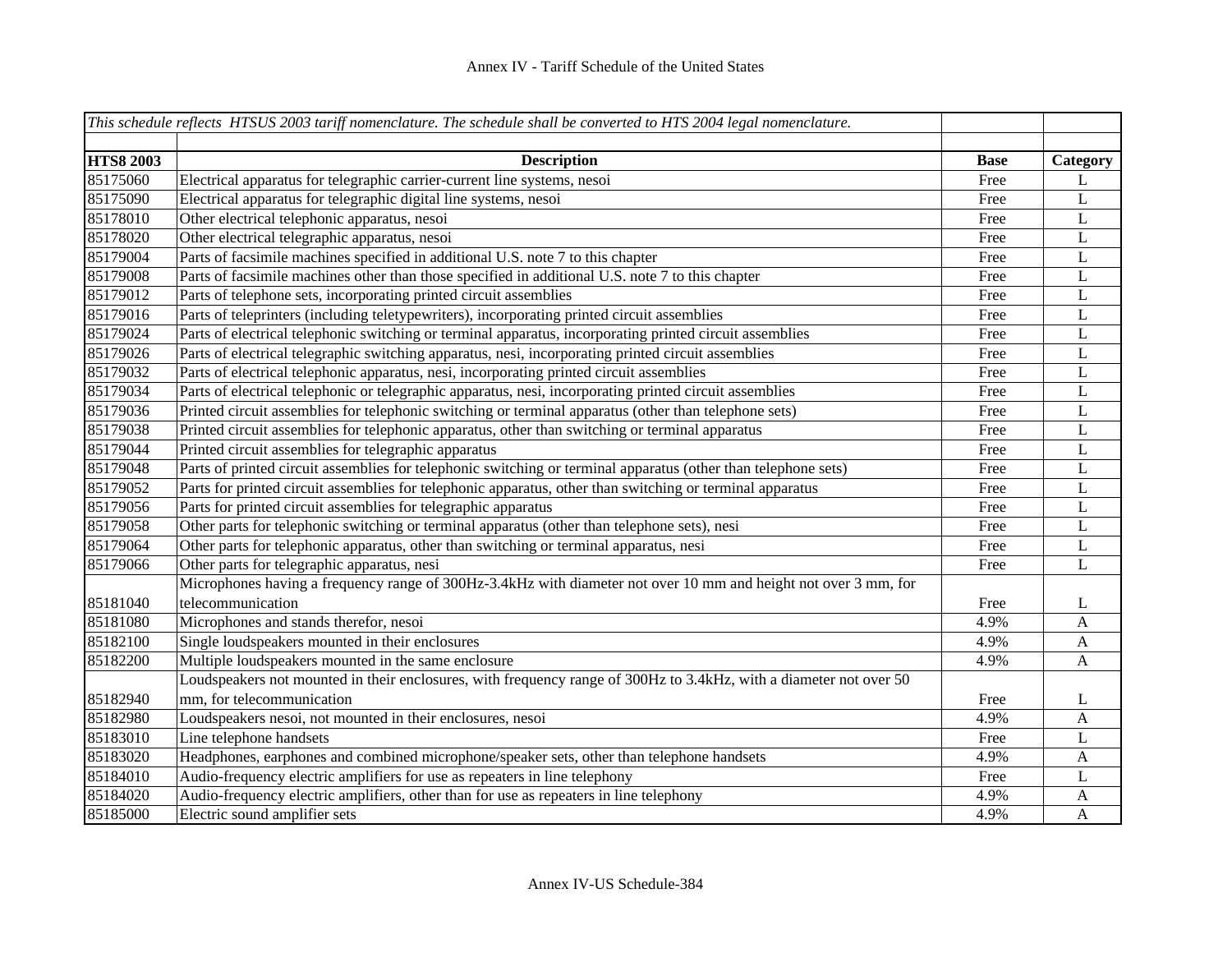|                  | This schedule reflects HTSUS 2003 tariff nomenclature. The schedule shall be converted to HTS 2004 legal nomenclature.  |             |              |
|------------------|-------------------------------------------------------------------------------------------------------------------------|-------------|--------------|
|                  |                                                                                                                         |             |              |
| <b>HTS8 2003</b> | <b>Description</b>                                                                                                      | <b>Base</b> | Category     |
| 85189020         | Printed circuit assemblies of line telephone handsets; parts of repeaters                                               | Free        | L            |
| 85189040         | Parts of telephone handsets other than printed circuit assemblies                                                       | 8.5%        | $\mathbf{A}$ |
|                  |                                                                                                                         |             |              |
| 85189060         | Printed circuit assemblies of the microphones of subheading 8518.10.40 or the loudspeakers of subheading 8518.29.40     | Free        | L            |
|                  | Parts of microphones & stands, loudspeakers, headphones & earphones nesi, electric amplifiers, & electric sound         |             |              |
| 85189080         | amplifier sets, neso                                                                                                    | 4.9%        | A            |
| 85191000         | Coin- or token-operated record players                                                                                  | Free        | L            |
| 85192100         | Record players, other than coin- or token-operated, without loudspeaker                                                 | Free        | $\mathbf L$  |
| 85192900         | Record players other than coin- or token-operated, with loudspeakers                                                    | 3.9%        | $\mathbf{A}$ |
| 85193100         | Turntables with automatic record changing mechanism                                                                     | 3.9%        | $\mathbf{A}$ |
| 85193900         | Turntables without automatic record changing mechanism                                                                  | Free        | L            |
| 85194000         | Transcribing machines                                                                                                   | 3.9%        | $\mathbf{A}$ |
| 85199200         | Pocket-size cassette players (non-recording)                                                                            | Free        | L            |
| 85199340         | Cassette players (non-recording) designed exclusively for motor-vehicle installation (non-recording)                    | 3.7%        | $\mathbf{A}$ |
| 85199380         | Cassette players (non-recording), nesoi                                                                                 | Free        | $\mathbf{L}$ |
| 85199900         | Sound reproducing apparatus nesi, not incorporating a sound recording device                                            | Free        | $\mathbf{L}$ |
| 85201000         | Dictating machines not capable of operating without an external source of power                                         | Free        | $\mathbf L$  |
| 85202000         | Telephone answering machines                                                                                            | Free        | $\mathbf L$  |
| 85203200         | Digital audio magnetic tape recorders incorporating sound reproducing apparatus                                         | Free        | $\mathbf L$  |
| 85203300         | Cassette type magnetic tape recorders (other than digit audio type) incorporating sound reproducing apparatus           | Free        | $\mathbf L$  |
| 85203900         | Magnetic tape recorders, other than cassette type, incorporating sound reproducing apparatus                            | Free        | $\mathbf L$  |
| 85209000         | Sound recording apparatus, whether or not incorporating a sound reproducing device, nesi                                | Free        | $\mathbf L$  |
| 85211030         | Color, cartridge or cassette magnetic tape-type video players                                                           | Free        | L            |
| 85211060         | Color, cartridge or cassette magnetic tape-type video recording and reproducing apparatus, nesi                         | Free        | L            |
| 85211090         | Magnetic tape-type video recording or reproducing apparatus, other than color, cartridge or cassette type               | Free        | L            |
| 85219000         | Video recording or reproducing apparatus, other than magnetic tape-type                                                 | Free        | L            |
| 85221000         | Pick-up cartridges for use with apparatus of heading 8519 to 8521                                                       | 3.9%        | $\mathbf{A}$ |
|                  | Assemblies & subassemblies of articles of 8520.90, consisting of 2 or more pieces fastened together, printed circuit    |             |              |
| 85229025         | assemblies                                                                                                              | 2%          | $\mathbf{A}$ |
|                  | Assemblies & subassemblies of articles of 8520.90, consisting of 2 or more pieces fastened together, other than printed |             |              |
| 85229035         | circuit assemblies                                                                                                      | 2%          | $\mathbf{A}$ |
| 85229045         | Other parts of telephone answering machines, printed circuit assemblies                                                 | Free        | L            |
| 85229055         | Other parts of telephone answering machines, other than printed circuit assemblies                                      | 2%          | $\mathbf{A}$ |
| 85229065         | Parts and accessories of apparatus of headings 8519 to 8521, nesi, printed circuit assemblies                           | 2%          | $\mathbf{A}$ |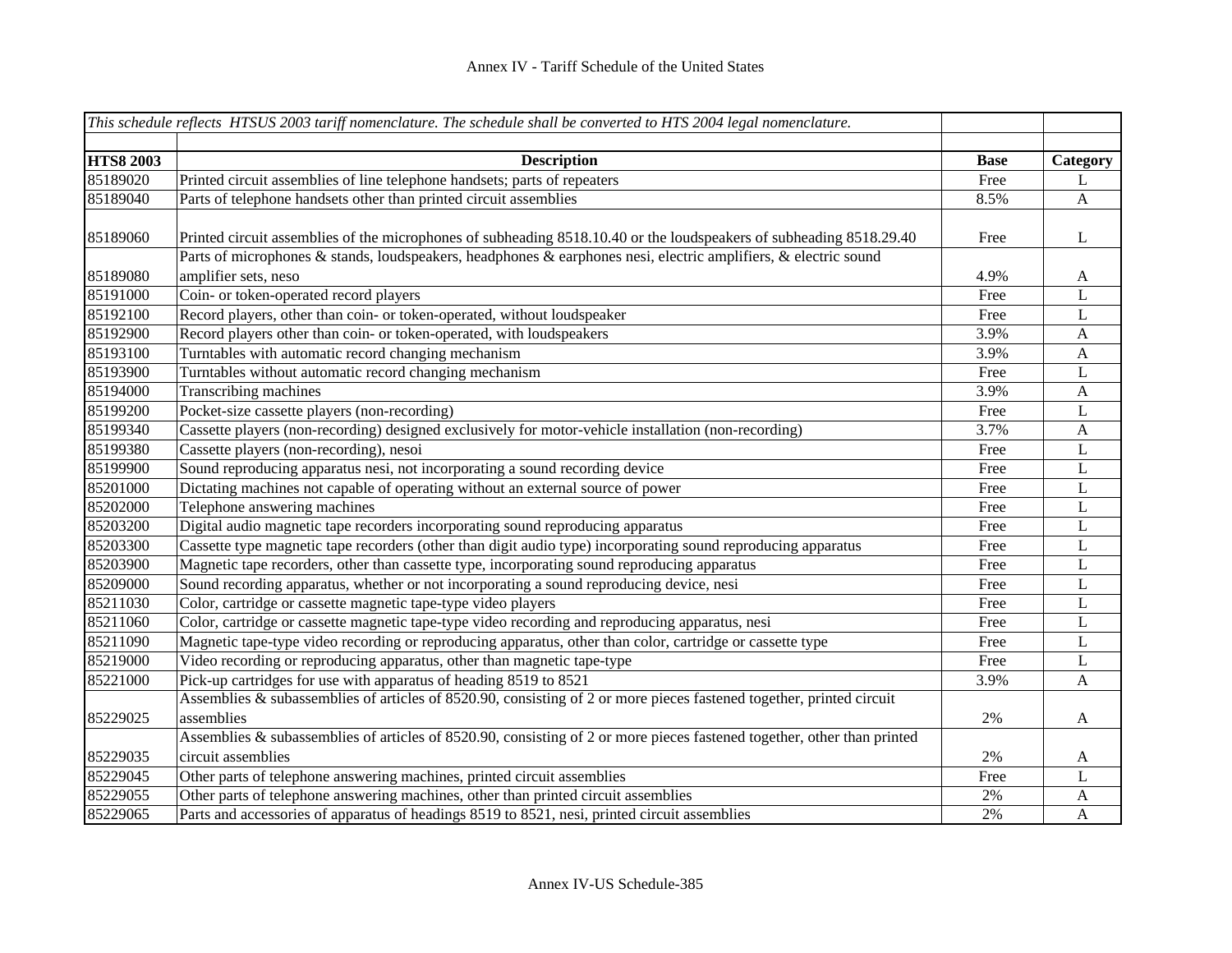|                  | This schedule reflects HTSUS 2003 tariff nomenclature. The schedule shall be converted to HTS 2004 legal nomenclature.                                        |                   |              |
|------------------|---------------------------------------------------------------------------------------------------------------------------------------------------------------|-------------------|--------------|
| <b>HTS8 2003</b> |                                                                                                                                                               |                   |              |
| 85229075         | <b>Description</b><br>Parts and accessories of apparatus of headings 8519 to 8521, nesi, other than printed circuit assemblies                                | <b>Base</b><br>2% | Category     |
|                  | Prepared unrecorded magnetic tapes for sound recording or similar recording of other phenomena, of a width not                                                |                   | A            |
| 85231100         | exceeding 4 mm                                                                                                                                                | Free              | $\bf L$      |
|                  | Prepared unrecorded magnetic tapes for sound recording or similar recording of other phenomena, width exceeding 4 mm                                          |                   |              |
| 85231200         | but not exceeding 6.5 mm                                                                                                                                      | Free              | $\bf L$      |
|                  | Prepared unrecorded magnetic tapes for sound recording or similar recording of other phenomena, of a width exceeding                                          |                   |              |
| 85231300         | $6.5 \text{ mm}$                                                                                                                                              | Free              | L            |
| 85232000         | Prepared unrecorded magnetic discs for sound recording or similar recording of other phenomena                                                                | Free              | L            |
|                  | Cards incorporating a magnetic stripe for sound recording or similar recording of other phenomena, prepared but                                               |                   |              |
| 85233000         | unrecorded                                                                                                                                                    | Free              | $\mathbf{L}$ |
|                  | Prepared unrecorded media for sound recording or similar recording of other phenomena, other than magnetic tapes and                                          |                   |              |
| 85239000         | magnetic discs                                                                                                                                                |                   | $\mathbf{L}$ |
| 85241000         |                                                                                                                                                               | Free<br>1.8%      |              |
| 85243100         | Phonograph records for sound or similarly recorded phenomena<br>Pre-recorded discs for laser reading systems, reproducing phenomena other than sound or image | Free              | $\mathbf{A}$ |
|                  |                                                                                                                                                               |                   | $\mathbf L$  |
| 85243200         | Pre-recorded discs for laser reading systems, reproducing sound only                                                                                          | Free              | L            |
|                  | Recorded discs for laser system, instructions, data, sound $\&$ image, in binary, manipulate $\&$ interactive, by ADP machine;                                |                   |              |
| 85243940         | propietary media                                                                                                                                              | Free              | L            |
| 85243980         | Pre-recorded discs for laser reading systems, reproducing sound and images or images only, nesoi                                                              | 2.7%              | $\mathbf{A}$ |
| 85244000         | Pre-recorded magnetic tapes, reproducing phenomena other than sound or image                                                                                  | Free              | $\mathbf L$  |
| 85245110         | Pre-recorded magnetic tapes, of a width not exceeding 4 mm, of news sound recording relating to current events                                                | Free              | L            |
|                  |                                                                                                                                                               | 4.8 cents/m2 of   |              |
|                  |                                                                                                                                                               | recording         |              |
| 85245130         | Pre-recorded magnetic tapes, of a width not exceeding 4 mm, nesoi                                                                                             | surface           | A            |
|                  |                                                                                                                                                               | 0.33 cents/lin.   |              |
| 85245210         | Pre-recorded magnetic video tape recordings of a width exceeding 4 mm but not exceeding 6.5 mm                                                                | M                 | $\mathbf{A}$ |
|                  |                                                                                                                                                               | 4.8 cents/m2 of   |              |
|                  |                                                                                                                                                               | recording         |              |
| 85245220         | Pre-recorded magnetic tapes of a width exceeding 4 mm but not exceeding 6.5 mm, nesoi                                                                         | surface           | $\mathbf{A}$ |
| 85245310         | Pre-recorded magnetic video tape recordings of a width exceeding 6.5 mm                                                                                       | Free              | L            |
|                  |                                                                                                                                                               | 4.8 cents/m2 of   |              |
|                  |                                                                                                                                                               | recording         |              |
| 85245320         | Pre-recorded magnetic tapes of a width exceeding 6.5 mm, nesoi                                                                                                | surface           | A            |
| 85246000         | Pre-recorded sound or other similar recorded phenomena, recorded on cards incorporating a magnetic stripe                                                     | Free              | L            |
| 85249100         | Pre-recorded media, nesoi, with recordings of phenomena other than sound or image                                                                             | Free              | L            |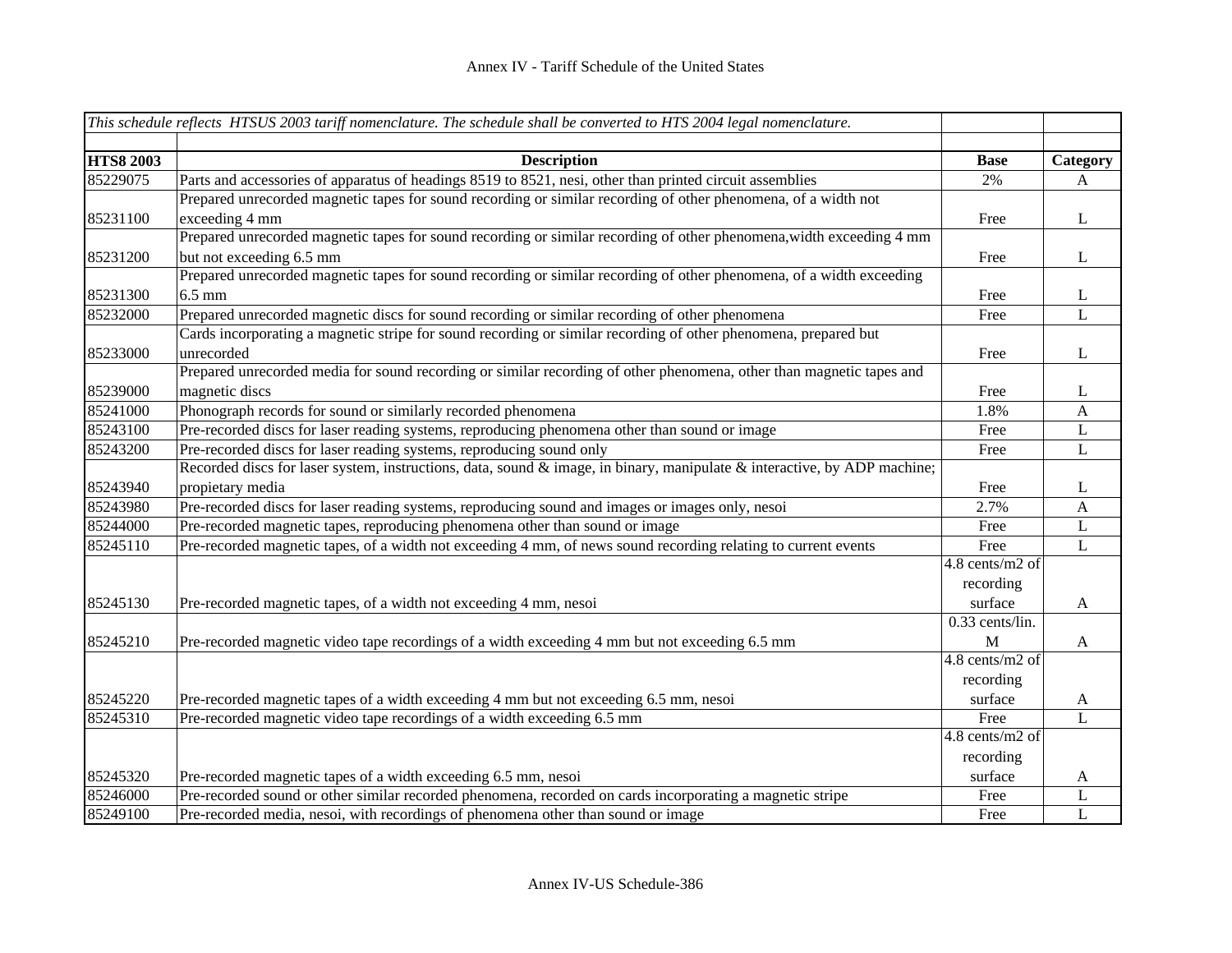|                  | This schedule reflects HTSUS 2003 tariff nomenclature. The schedule shall be converted to HTS 2004 legal nomenclature. |             |              |
|------------------|------------------------------------------------------------------------------------------------------------------------|-------------|--------------|
| <b>HTS8 2003</b> | <b>Description</b>                                                                                                     | <b>Base</b> | Category     |
|                  |                                                                                                                        |             |              |
| 85249920         | Master records or metal matrices therefrom for use in the production of sound records for export; recordings on wire   | Free        | L            |
| 85249940         | Pre-recorded media of sound or other similar recorded phenomena, nesoi                                                 | Free        | L            |
| 85251010         | Television transmission set top boxes which have a communication function                                              | Free        | L            |
| 85251030         | Transmission apparatus for television, nesoi                                                                           | 1.8%        | $\mathbf{A}$ |
| 85251070         | Transmission apparatus for radiobroadcasting                                                                           | 3%          | $\mathbf{A}$ |
| 85251090         | Transmission apparatus for radiotelephony or radiotelegraphy                                                           | Free        | $\mathbf{L}$ |
| 85252005         | Citizens Band (CB) transceivers, hand-held                                                                             | Free        | $\mathbf{L}$ |
| 85252015         | Citizens Band (CB) transceivers, other than hand-held                                                                  | Free        | $\mathbf{L}$ |
| 85252020         | Low-power radiotelephonic transceivers operating on frequencies from 49.82 to 49.90 Mhz                                | Free        | L            |
| 85252030         | Transceivers nesi, for radiotelephony, radiotelegraphy or radiobroadcasting                                            | Free        | $\mathbf L$  |
|                  | Transmission apparatus incorp. reception app. (other than transceivers) for radiotelephony, radiotelegraphy,           |             |              |
| 85252090         | radiobroadcasting or television                                                                                        | Free        | L            |
| 85253030         | Television cameras, gyrostabilized                                                                                     | 2.1%        | $\mathbf{A}$ |
| 85253060         | Television cameras, studio type, other than shoulder-carried or other portable cameras                                 | 2.1%        | $\mathbf{A}$ |
| 85253090         | Television cameras, nesi                                                                                               | 2.1%        | $\mathbf{A}$ |
| 85254040         | Digital still image video cameras                                                                                      | Free        | L            |
| 85254080         | Still image video cameras (other than digital) and other video camera recorders                                        | 2.1%        | A            |
| 85261000         | Radar apparatus                                                                                                        | Free        | L            |
| 85269100         | Radio navigational aid apparatus, other than radar                                                                     | Free        | L            |
| 85269200         | Radio remote control apparatus                                                                                         | 4.9%        | $\mathbf{A}$ |
| 85271200         | Pocket-size radio cassette players                                                                                     | Free        | L            |
|                  | Radio-tape player combination (other than pocket-size radio cassette type),nonrecording,capable of operating w/o an    |             |              |
| 85271311         | external source of power                                                                                               | Free        | L            |
| 85271320         | Radio-tape recorder combinations, capable of operating without an external source of power, nesoi                      | Free        | L            |
| 85271340         | Radio-phonograph combinations, capable of operating without external power source, nesoi                               | Free        | $\mathbf{L}$ |
|                  | Radiobroadcast receivers capable of operating without external power source, combined with sound recording or          |             |              |
| 85271360         | reproducing apparatus, nesoi                                                                                           | Free        | L            |
|                  | Radiobroadcast receivers, able to operate w/o external power, with clock or clock-timer, valued not over \$40, not for |             |              |
| 85271910         | motor vehicles                                                                                                         | Free        | L            |
| 85271950         | Radiobroadcast receivers, capable of operation w/o external power, nesi                                                | 3%          | $\mathbf{A}$ |
| 85272110         | Radio-tape player combinations not operable without external power source, for motor vehicles                          | 2%          | A            |
|                  | Radiobroadcast receivers not operable w/o external power source, for motor veh., combined with sound                   |             |              |
| 85272140         | recording/reproducing apparatus, nesi                                                                                  | Free        | L            |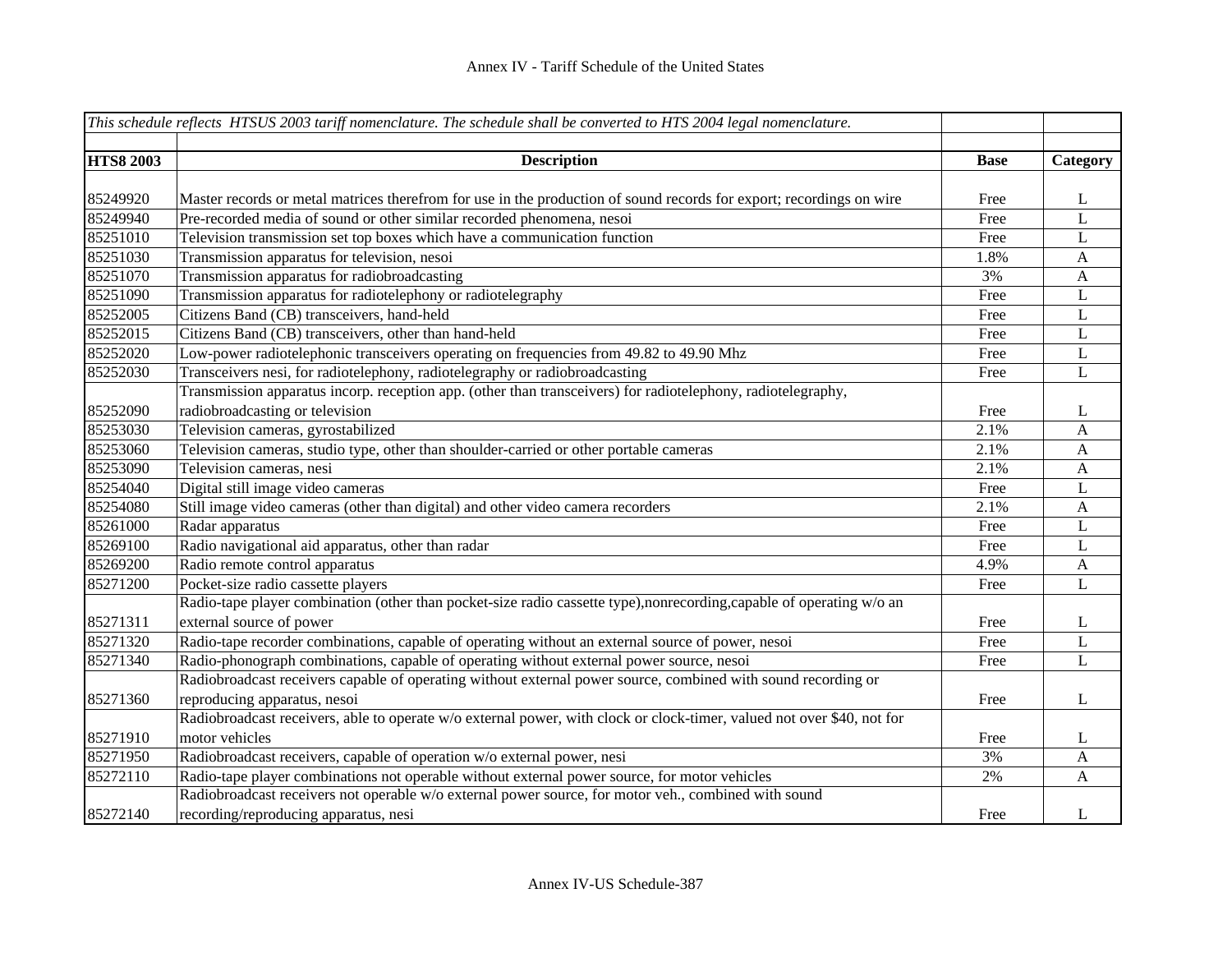|                  | This schedule reflects HTSUS 2003 tariff nomenclature. The schedule shall be converted to HTS 2004 legal nomenclature.        |             |                           |
|------------------|-------------------------------------------------------------------------------------------------------------------------------|-------------|---------------------------|
|                  |                                                                                                                               |             |                           |
| <b>HTS8 2003</b> | <b>Description</b>                                                                                                            | <b>Base</b> | Category                  |
|                  | Radiobroadcast receivers, not operating w/o external power, for motor vehicles, w/o sound recording or reproducing            |             |                           |
| 85272940         | apparatus, FM or AM/FM                                                                                                        | 4.4%        | $\mathbf A$               |
|                  | Radiobroadcast receivers, not operating w/o external power, for motor vehicles, w/o sound recording or reproducing            |             |                           |
| 85272980         | apparatus, other                                                                                                              | 4.4%        | $\mathbf{A}$              |
|                  | Radiobroadcast receiver combined w/ sound recording or reproducing apparatus for connection to telegraphic/telephonic         |             |                           |
| 85273105         | apparatus/network                                                                                                             | 4.9%        | $\mathbf{A}$              |
| 85273140         | Radiobroadcast receiver combinations incorporating tape players, nesi                                                         | $1\%$       | $\mathbf{A}$              |
| 85273150         | Radiobroadcast receiver combinations incorporating tape recorders, nesi                                                       | 2.5%        | $\boldsymbol{\mathsf{A}}$ |
| 85273160         | Radiobroadcast receivers combined with sound recording or reproducing apparatus, nesi                                         | Free        | $\mathbf L$               |
|                  | Radiobroadcast receiver with clock or clock-timer, n/for m.v., n/combined w/sound recording or reproducing app., valued       |             |                           |
| 85273210         | $\epsilon$ or = \$40 ea                                                                                                       | Free        | $\mathbf{L}$              |
|                  | Radiobroadcast receiver with clock or clock timer, n/for m.v., n/combined w/sound recording or reproducing app., valued       |             |                           |
| 85273250         | > \$40 ea                                                                                                                     | 3%          | $\mathbf{A}$              |
| 85273900         | Radiobroadcast receivers nesi, including apparatus capable of receiving also radiotelephony or radiotelegraphy                | 3%          | A                         |
|                  | Radio reception apparatus nesi, for connection to telegraphic/telephonic apparatus or instruments or to                       |             |                           |
| 85279040         | telegraphic/telephonic networks                                                                                               | Free        | $\bf L$                   |
|                  | Infant nursery monitor systems, consisting, in the same package, of a radio transmitter, electrical adapter and radio         |             |                           |
| 85279050         | receiver                                                                                                                      | Free        | $\mathbf{L}$              |
| 85279086         | Radiotelegraphy or radiotelephony paging receivers                                                                            | Free        | L                         |
| 85279095         | Reception apparatus for radiotelegraphy, radiotelephony, radiobroadcasting, nesoi                                             | 6%          | $\boldsymbol{\mathsf{A}}$ |
|                  | Incomplete or unfinished color tv reception apparatus, w/o cathode-ray tube, flat panel screen, or similar display, incorp.   |             |                           |
| 85281204         | VCR or player                                                                                                                 | Free        | $\bf L$                   |
|                  | Incomplete or unfinished color tv reception apparatus, w/o cathode-ray tube, flat panel screen, or similar display, n/incorp. |             |                           |
| 85281208         | VCR or player                                                                                                                 | Free        | $\bf L$                   |
|                  | Non-high definition color television reception apparatus, nonprojection, w/CRT, video display diag. not ov 34.29 cm,          |             |                           |
| 85281212         | incorp. a VCR or player                                                                                                       | Free        | $\mathbf{L}$              |
|                  | Non-high def. color television reception app., nonprojection, w/CRT, display diag. ov 34.29 cm but n/ov 35.56 cm,             |             |                           |
| 85281216         | incorp. VCR or player                                                                                                         | 3.9%        | $\boldsymbol{A}$          |
|                  | Non-high def. color television reception app., nonprojection, w/CRT, video display diag. not ov 34.29 cm, not                 |             |                           |
| 85281220         | incorporating VCR or player                                                                                                   | Free        | $\bf L$                   |
|                  | Non-high def. color television reception app., nonprojection, w/CRT, display diag. ov 34.29 cm but n/ov 35.56 cm,             |             |                           |
| 85281224         | n/incorp. VCR or player                                                                                                       | 5%          | $\mathbf F$               |
|                  | Non-high definition color television reception app., nonprojection, w/CRT, video display diag. ov 35.56 cm,                   |             |                           |
| 85281228         | incorporating a VCR or player                                                                                                 | 3.9%        | A                         |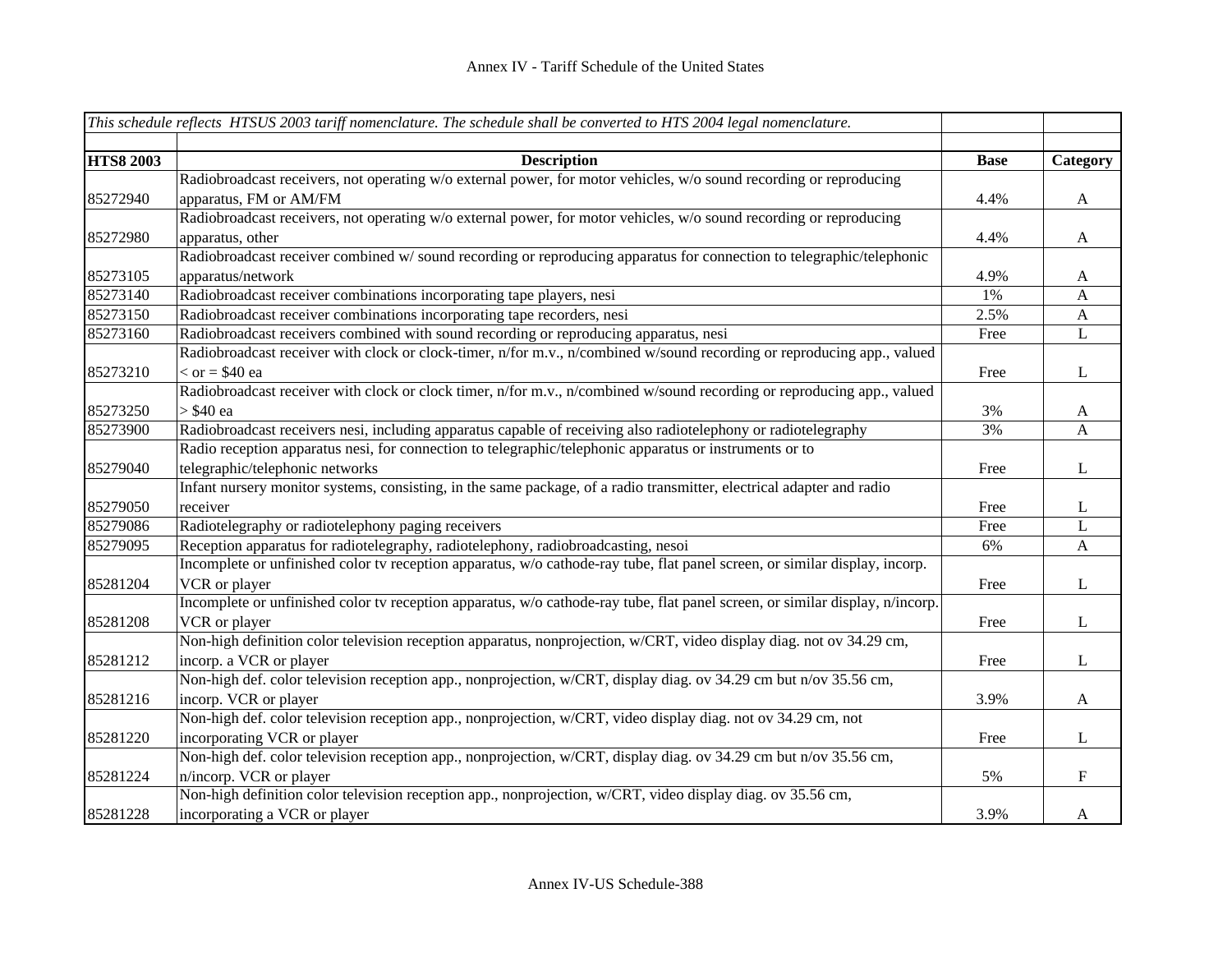|                  | This schedule reflects HTSUS 2003 tariff nomenclature. The schedule shall be converted to HTS 2004 legal nomenclature.     |             |                           |
|------------------|----------------------------------------------------------------------------------------------------------------------------|-------------|---------------------------|
| <b>HTS8 2003</b> | <b>Description</b>                                                                                                         | <b>Base</b> | Category                  |
|                  | Non-high definition color television reception apparatus, nonprojection, w/CRT, video display diag. ov 35.56 cm, not       |             |                           |
| 85281232         | incorp. a VCR or player                                                                                                    | 5%          | $\mathbf F$               |
|                  | Non-high definition color television reception apparatus, projection type, with a cathode-ray tube, incorporating a VCR or |             |                           |
| 85281236         | player                                                                                                                     | 3.9%        | $\mathbf{A}$              |
|                  | Non-high definition color television reception apparatus, projection type, with a cathode-ray tube, not incorporating a    |             |                           |
| 85281240         | VCR or player                                                                                                              | 5%          | $\mathbf F$               |
| 85281244         | High definition color television reception apparatus, nonprojection, with cathode-ray tube, incorporating a VCR or player  | 3.9%        | $\mathbf{A}$              |
|                  | High definition color television reception apparatus, nonprojection, with cathode-ray tube, not incorporating a VCR or     |             |                           |
| 85281248         | player                                                                                                                     | 5%          | $\mathbf F$               |
|                  | High definition color television reception apparatus, projection type, with cathode-ray tube, incorporating a VCR or       |             |                           |
| 85281252         | player                                                                                                                     | 3.9%        | A                         |
|                  | High definition color television reception apparatus, projection type, with cathode-ray tube, not incorporating a VCR or   |             |                           |
| 85281256         | player                                                                                                                     | 5%          | $\boldsymbol{\mathrm{F}}$ |
|                  | Color television reception apparatus w/flat panel screen, video display diagonal n/ov 34.29 cm, incorporating a VCR or     |             |                           |
| 85281262         | player                                                                                                                     | Free        | $\mathbf{L}$              |
|                  | Color television reception apparatus w/flat panel screen, video display diagonal over 34.29 cm, incorporating a VCR or     |             |                           |
| 85281264         | player                                                                                                                     | 3.9%        | $\boldsymbol{\mathsf{A}}$ |
|                  | Color television reception apparatus w/flat panel screen, video display diagonal n/o 34.29 cm, not incorporating a VCR or  |             |                           |
| 85281268         | player                                                                                                                     | Free        | $\bf L$                   |
|                  | Color television reception apparatus w/flat panel screen, video display diagonal over 34.29 cm, not incorporating a VCR    |             |                           |
| 85281272         | or player                                                                                                                  | 5%          | $\mathbf F$               |
| 85281276         | Color television reception apparatus nesoi, video display diagonal not over 34.29 cm, incorporating a VCR or player        | Free        | $\mathbf{L}$              |
| 85281280         | Color television reception apparatus nesoi, video display diagonal over 34.29 cm, incorporating a VCR or player            | 3.9%        | $\mathbf{A}$              |
|                  |                                                                                                                            |             |                           |
| 85281284         | Color television reception apparatus nesoi, video display diagonal not over 34.29 cm, not incorporating a VCR or player    | Free        | $\mathbf{L}$              |
| 85281292         | Color TV reception set top boxes with a communication function, nesoi                                                      | Free        | $\bf L$                   |
|                  | Color TV reception printed circuit assemblies incorporating a tuner, of a kind used with ADP machines of heading 8471,     |             |                           |
| 85281293         | nesoi                                                                                                                      | Free        | L                         |
|                  | Color television reception apparatus nesoi, video display diagonal over 34.29 cm, not incorporating a VCR or player,       |             |                           |
| 85281297         | nesoi                                                                                                                      | 5%          | $\boldsymbol{\mathrm{F}}$ |
| 85281300         | Black and white or other monochrome television reception apparatus                                                         | 5%          | $\mathbf{A}$              |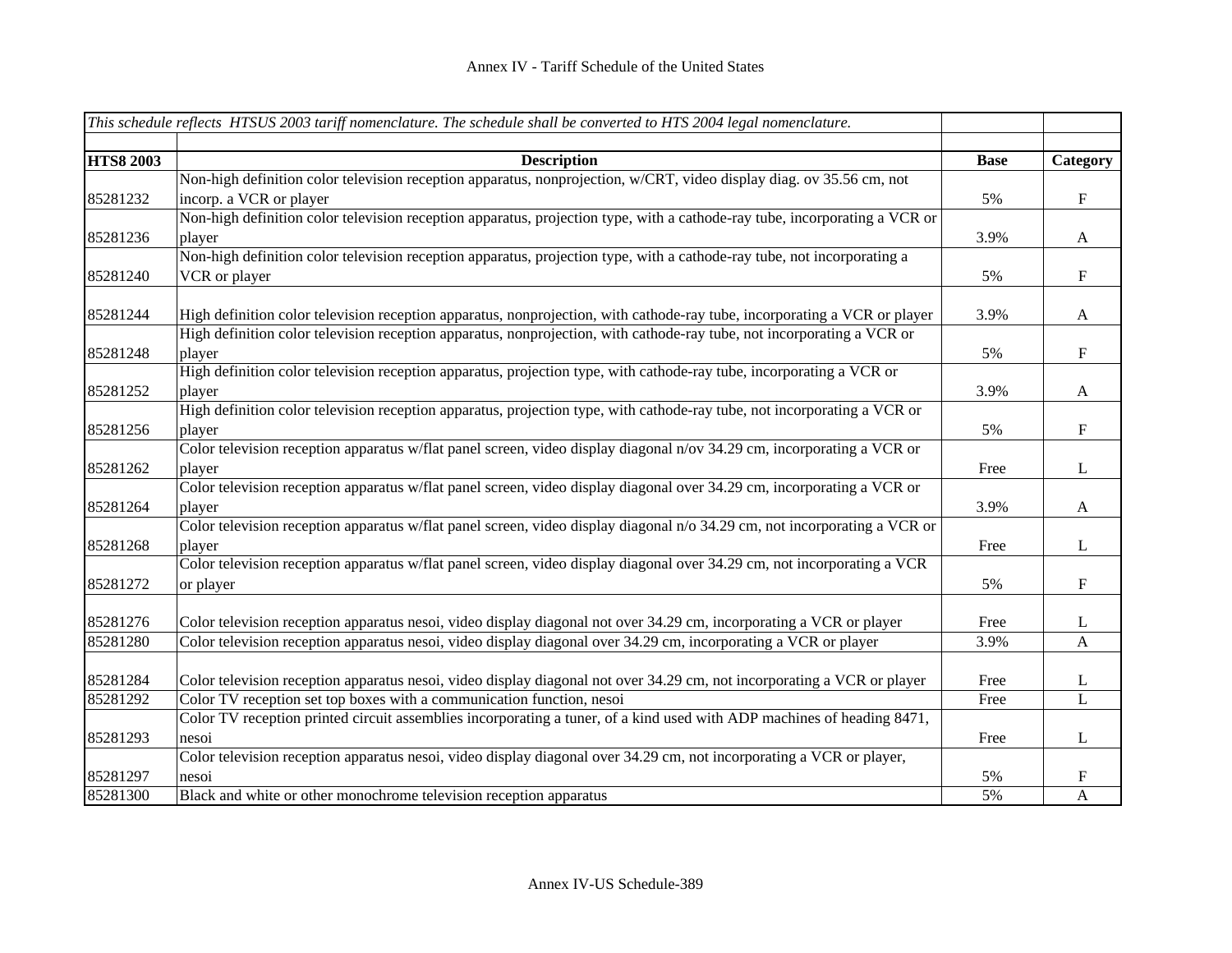|                  | This schedule reflects HTSUS 2003 tariff nomenclature. The schedule shall be converted to HTS 2004 legal nomenclature.    |             |                  |
|------------------|---------------------------------------------------------------------------------------------------------------------------|-------------|------------------|
|                  |                                                                                                                           |             |                  |
| <b>HTS8 2003</b> | <b>Description</b>                                                                                                        | <b>Base</b> | Category         |
|                  | Incomplete or unfinished color video monitors, w/o cathode-ray tube, flat panel screen or similar display device, incorp. |             |                  |
| 85282105         | VCR or player                                                                                                             | Free        | $\mathbf{L}$     |
|                  | Incomplete or unfinished color video monitors, w/o cathode-ray tube, flat panel screen or similar display device, not     |             |                  |
| 85282110         | incorp. VCR or player                                                                                                     | Free        | $\bf L$          |
|                  | Non-high definition color video monitors, nonprojection type, w/CRT, video display diagonal not over 34.29 cm,            |             |                  |
| 85282116         | incorporating VCR or player                                                                                               | Free        | $\mathbf{L}$     |
|                  | Non-high definition color video monitors, nonprojection, w/CRT, video display diag. ov 34.29 cm but n/ov 35.56 cm,        |             |                  |
| 85282119         | incorp. VCR or player                                                                                                     | 3.9%        | $\mathbf{A}$     |
|                  | Non-high definition color video monitors, nonprojection type, w/CRT, video display diagonal not over 34.29 cm, not        |             |                  |
| 85282124         | incorp. VCR or player                                                                                                     | Free        | $\mathbf{L}$     |
|                  | Non-high definition color video monitors, nonprojection, w/CRT, video display diag. ov 34.29 cm but n/ov 35.56 cm, not    |             |                  |
| 85282129         | incorp. VCR or player                                                                                                     | 5%          | $\mathbf{A}$     |
|                  | Non-high definition color video monitors, nonprojection type, w/CRT, video display diagonal over 35.56 cm,                |             |                  |
| 85282134         | incorporating VCR or player                                                                                               | 3.9%        | $\mathbf{A}$     |
|                  | Non-high definition color video monitors, nonprojection type, w/CRT, video display diagonal over 35.56 cm, not            |             |                  |
| 85282139         | incorporating VCR or player                                                                                               | 5%          | $\mathbf{A}$     |
| 85282141         | Non-high definition color video monitors, projection type, with cathode-ray tube, incorporating VCR or player             | 3.9%        | $\mathbf{A}$     |
|                  |                                                                                                                           |             |                  |
| 85282142         | Non-high definition color video monitors, projection type, with cathode-ray tube, not incorporating VCR or player         | 5%          | $\boldsymbol{A}$ |
| 85282144         | High definition color video monitors, nonprojection type, with cathode-ray tube, incorporating VCR or player              | 3.9%        | $\mathbf{A}$     |
|                  |                                                                                                                           |             |                  |
| 85282149         | High definition color video monitors, nonprojection type, with cathode-ray tube, not incorporating VCR or player          | 5%          | $\mathbf{A}$     |
| 85282151         | High definition color video monitors, projection type, with cathode-ray tube, incorporating VCR or player                 | 3.9%        | $\mathbf{A}$     |
| 85282152         | High definition color video monitors, projection type, with cathode-ray tube, not incorporating VCR or player             | 5%          | $\mathbf{A}$     |
| 85282155         | Color video monitors w/flat panel screen, video display diagonal n/ov 34.29 cm, incorporate VCR or player                 | Free        | L                |
| 85282160         | Color video monitors w/flat panel screen, video display diagonal over 34.29 cm, incorporating VCR or player               | 3.9%        | $\mathbf{A}$     |
| 85282165         | Color video monitors w/flat panel screen, video display diagonal n/ov 34.29 cm, not incorporate VCR or player             | Free        | L                |
| 85282170         | Color video monitors w/flat panel screen, video display diagonal over 34.29 cm, not incorporate VCR or player             | 5%          | $\mathbf{A}$     |
| 85282175         | Color video monitors nesoi, with video display diagonal not over 34.29 cm, incorporating VCR or player                    | Free        | $\mathbf{L}$     |
| 85282180         | Color video monitors nesoi, with video display diagonal over 34.29 cm, incorporating VCR or player                        | 3.9%        | $\mathbf{A}$     |
| 85282185         | Color video monitors nesoi, with video display diagonal not over 34.29 cm, not incorporating VCR or player                | Free        | $\bf L$          |
| 85282190         | Color video monitors nesoi, with video display diagonal over 34.29 cm, not incorporating VCR or player                    | 5%          | $\boldsymbol{A}$ |
| 85282200         | Black and white or other monochrome video monitors                                                                        | 5%          | $\boldsymbol{A}$ |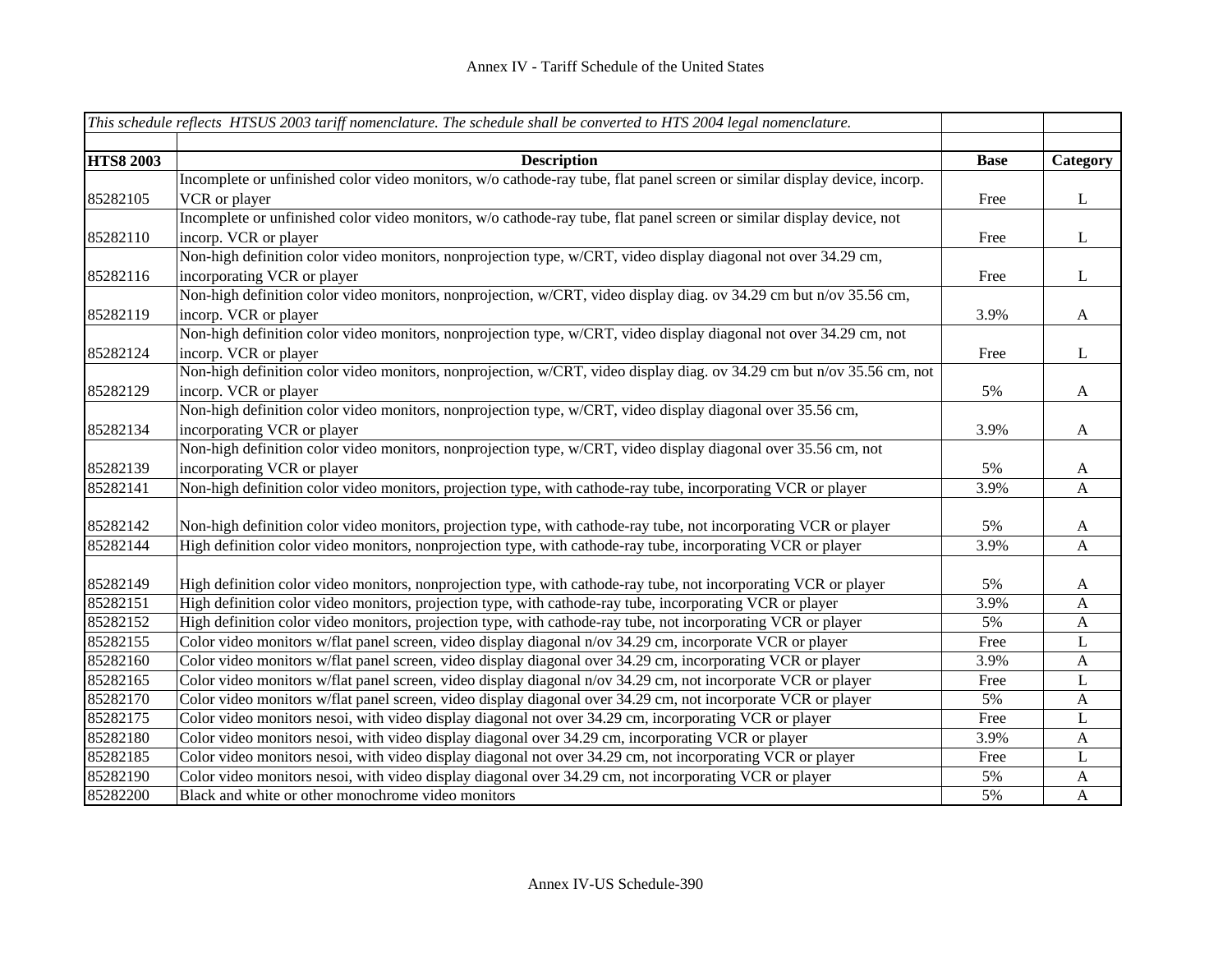|                  | This schedule reflects HTSUS 2003 tariff nomenclature. The schedule shall be converted to HTS 2004 legal nomenclature.      |             |              |
|------------------|-----------------------------------------------------------------------------------------------------------------------------|-------------|--------------|
|                  |                                                                                                                             |             |              |
| <b>HTS8 2003</b> | <b>Description</b>                                                                                                          | <b>Base</b> | Category     |
|                  | Incomplete or unfinished color video projectors, w/o cathode-ray tube, flat panel screen or similar display device, incorp. |             |              |
| 85283010         | VCR or player                                                                                                               | Free        | L            |
|                  | Incomplete or unfinished color video projectors, w/o cathode-ray tube, flat panel screen or similar display, not incorp.    |             |              |
| 85283020         | VCR or player                                                                                                               | Free        | L            |
| 85283030         | Non-high definition color video projectors, with a cathode-ray tube, incorporating VCR or player                            | 3.9%        | $\mathbf{A}$ |
| 85283040         | Non-high definition color video projectors, with a cathode-ray tube, not incorporating VCR or player                        | 5%          | $\mathbf{A}$ |
| 85283050         | High definition color video projectors, with a cathode-ray tube, incorporating VCR or player                                | 3.9%        | $\mathbf{A}$ |
| 85283060         | High definition color video projectors, with a cathode-ray tube, not incorporating VCR or player                            | 5%          | $\mathbf{A}$ |
| 85283062         | Color video projectors w/flat panel screen, video display diagonal not over 34.29 cm, incorporating VCR or player           | Free        | L            |
| 85283064         | Color video projectors w/flat panel screen, video display diagonal over 34.29 cm, incorporating VCR or player               | 3.9%        | A            |
|                  |                                                                                                                             |             |              |
| 85283066         | Color video projectors w/flat panel screen, video display diagonal not over 34.29 cm, not incorporating VCR or player       | Free        | L            |
| 85283068         | Color video projectors w/flat panel screen, video display diagonal over 34.29 cm, not incorporating VCR or player           | 5%          | A            |
| 85283072         | Color video projectors nesoi, incorporating video recording or reproducing apparatus                                        | 3.9%        | $\mathbf{A}$ |
| 85283078         | Color video projectors nesoi, not incorporating a video recording or reproducing apparatus                                  | 5%          | A            |
| 85283090         | Black and white or other monochrome video projectors                                                                        | 5%          | $\mathbf{A}$ |
| 85291020         | Television antennas and antenna reflectors, and parts suitable for use therewith                                            | 1.8%        | $\mathbf{A}$ |
|                  | Radar, radio navigational aid and radio remote control antennas and antenna reflectors, and parts suitable for use          |             |              |
| 85291040         | therewith                                                                                                                   | Free        | L            |
| 85291070         | Antennas and antenna reflectors of a kind used with apparatus for radiotelephony or radiotelegraphy                         | Free        | $\mathbf{L}$ |
|                  | Antennas and antenna reflectors of all kinds and parts, for use solely or principally with apparatus of headings 8525 to    |             |              |
| 85291090         | 8528, nesoi                                                                                                                 | 3%          | A            |
| 85299001         | Printed circuit assemblies for television tuners                                                                            | 3%          | A            |
|                  | Printed circuit boards and ceramic substrates and subassemblies thereof for color TV, with components listed in add. U.S.   |             |              |
| 85299003         | note 4, chap. 85                                                                                                            | 4%          | A            |
| 85299006         | Printed circuit boards and ceramic substrates and subassemblies thereof for color TV, nesi                                  | Free        | L            |
| 85299009         | Printed circuit assemblies for television cameras                                                                           | 3.3%        | A            |
| 85299013         | Printed circuit assemblies for television apparatus, nesi                                                                   | 2.9%        | $\mathbf{A}$ |
|                  | Printed circuit assemblies which are subassemblies of radar, radio nav. aid or remote control apparatus, of 2 or more parts |             |              |
| 85299016         | joined together                                                                                                             | 3.2%        | A            |
| 85299019         | Printed circuit assemblies, nesi, for radar, radio navigational aid or radio remote control apparatus                       | 3.2%        | $\mathbf{A}$ |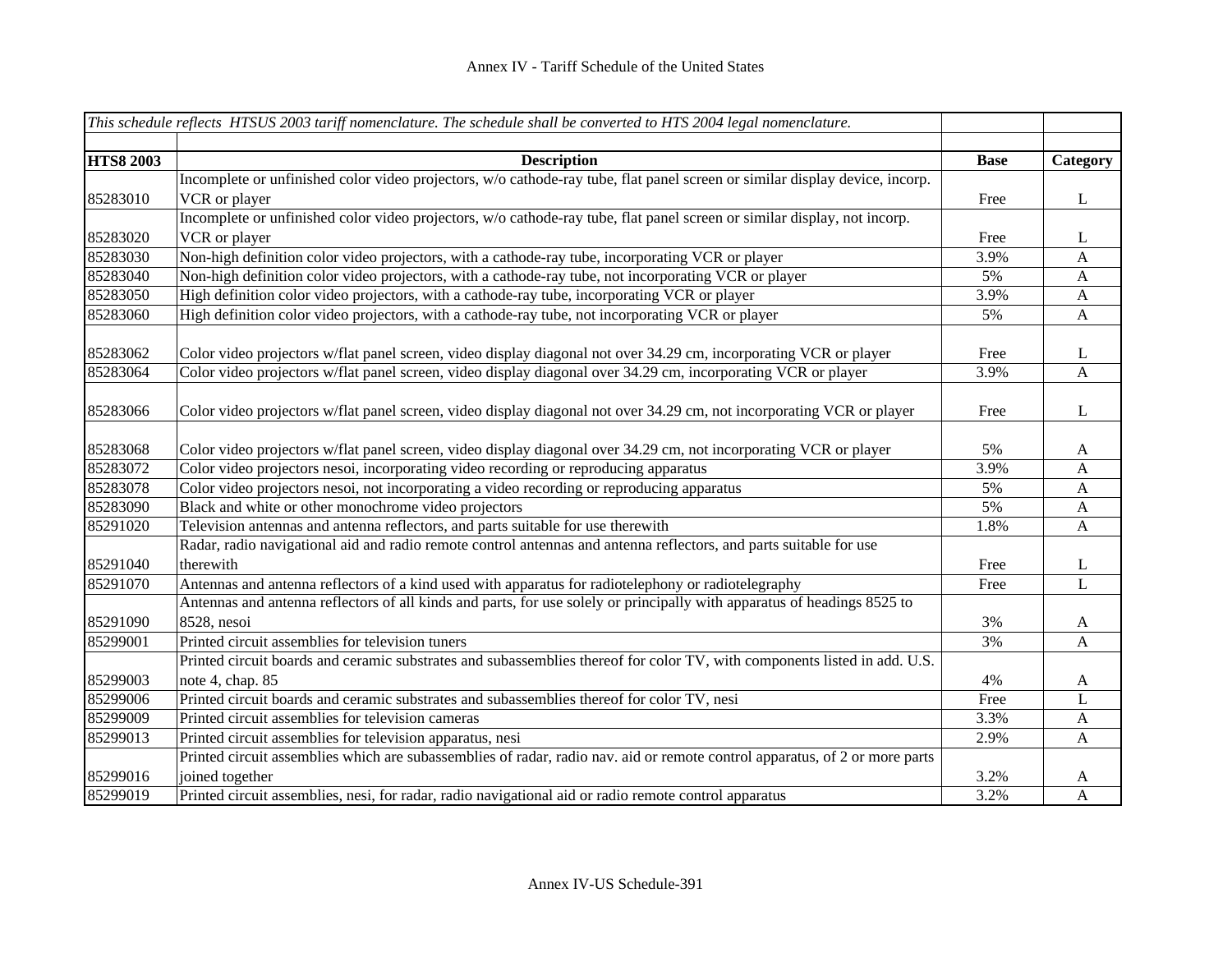|                  | This schedule reflects HTSUS 2003 tariff nomenclature. The schedule shall be converted to HTS 2004 legal nomenclature.         |             |              |
|------------------|--------------------------------------------------------------------------------------------------------------------------------|-------------|--------------|
|                  |                                                                                                                                |             |              |
| <b>HTS8 2003</b> | <b>Description</b>                                                                                                             | <b>Base</b> | Category     |
|                  |                                                                                                                                |             |              |
| 85299022         | Other printed circuit assemblies suitable for use solely or principally with the apparatus of headings 8525 to 8528, nesi      | Free        | L            |
| 85299026         | Transceiver assemblies for the apparatus of subheading 8526.10, other than printed circuit assemblies                          | 3.2%        | $\mathbf{A}$ |
| 85299029         | Tuners for television apparatus, other than printed circuit assemblies                                                         | 3%          | $\mathbf{A}$ |
|                  | Printed circuit boards and ceramic substrates and subassemblies thereof for color TV, with components listed in add. U.S.      |             |              |
| 85299033         | note 4, chap. 85                                                                                                               | 4%          | $\mathbf{A}$ |
| 85299036         | Printed circuit boards and ceramic substrates and subassemblies thereof for color TV, nesi                                     | Free        | L            |
| 85299039         | Parts of television receivers specified in U.S. note 10 to chapter 85, other than printed circuit assemblies, nesi             | 2.9%        | $\mathbf{A}$ |
|                  | Printed circuit boards and ceramic substrates and subassemblies thereof for color TV, with components listed in add. U.S.      |             |              |
| 85299043         | note 4, chap. 85                                                                                                               | 4%          | $\mathbf{A}$ |
| 85299046         | Printed circuit boards and ceramic substrates and subassemblies thereof for color TV, nesi                                     | Free        | L            |
|                  | Combinations of parts of television receivers specified in U.S. note 10 to chapter 85, other than printed circuit assemblies,  |             |              |
| 85299049         | nesi                                                                                                                           | 2.9%        | $\mathbf{A}$ |
|                  | Flat panel screen assemblies for the apparatus of subheadings 8528.12.62, 8528.12.64, 8528.12.68, 8528.12.72,                  |             |              |
| 85299053         | 8528.21.55 and 7 other HTS                                                                                                     | 2.9%        | $\mathbf{A}$ |
| 85299063         | Parts of printed circuit assemblies (including face plates and lock latches) for television cameras                            | 3.3%        | A            |
|                  | Parts of printed circuit assemblies (including face plates and lock latches) for television apparatus other than television    |             |              |
| 85299069         | cameras                                                                                                                        | 2.9%        | $\mathbf{A}$ |
|                  | Parts of printed circuit assemblies (including face plates and lock latches) for radar, radio navigational aid or radio remote |             |              |
| 85299073         | control app.                                                                                                                   | 3.2%        | $\mathbf{A}$ |
|                  | Parts of printed circuit assemblies (including face plates and lock latches) for other apparatus of headings 8525 to 8528,     |             |              |
| 85299075         | nesi                                                                                                                           | Free        | $\bf L$      |
|                  | Mounted lenses for use in closed circuit television cameras, seperately imported, w/ or w/o attached elec. connectors or       |             |              |
| 85299078         | motors                                                                                                                         | Free        | L            |
| 85299081         | Other parts of television camers, nesi                                                                                         | 3.3%        | A            |
| 85299083         | Other parts of television apparatus (other than television cameras), nesi                                                      | 2.9%        | $\mathbf{A}$ |
|                  | Parts suitable for use solely or principally with the apparatus of 8525 and 8527 (except television apparatus or cellular      |             |              |
| 85299086         | phones), nesi                                                                                                                  | Free        | $\bf L$      |
|                  | Printed circuit boards and ceramic substrates and subassemblies thereof for color TV, with components listed in add. U.S.      |             |              |
| 85299088         | note 4, chap. 85                                                                                                               | 4%          | $\mathbf{A}$ |
| 85299089         | Printed circuit boards and ceramic substrates and subassemblies thereof for color TV, nesi                                     | Free        | L            |
| 85299093         | Parts of television apparatus, nesi                                                                                            | 2.9%        | $\mathbf{A}$ |
|                  | Assemblies and subassemblies of radar, radio navigational aid or remote control apparatus, of 2 or more parts joined           |             |              |
| 85299095         | together, nesi                                                                                                                 | 3.2%        | A            |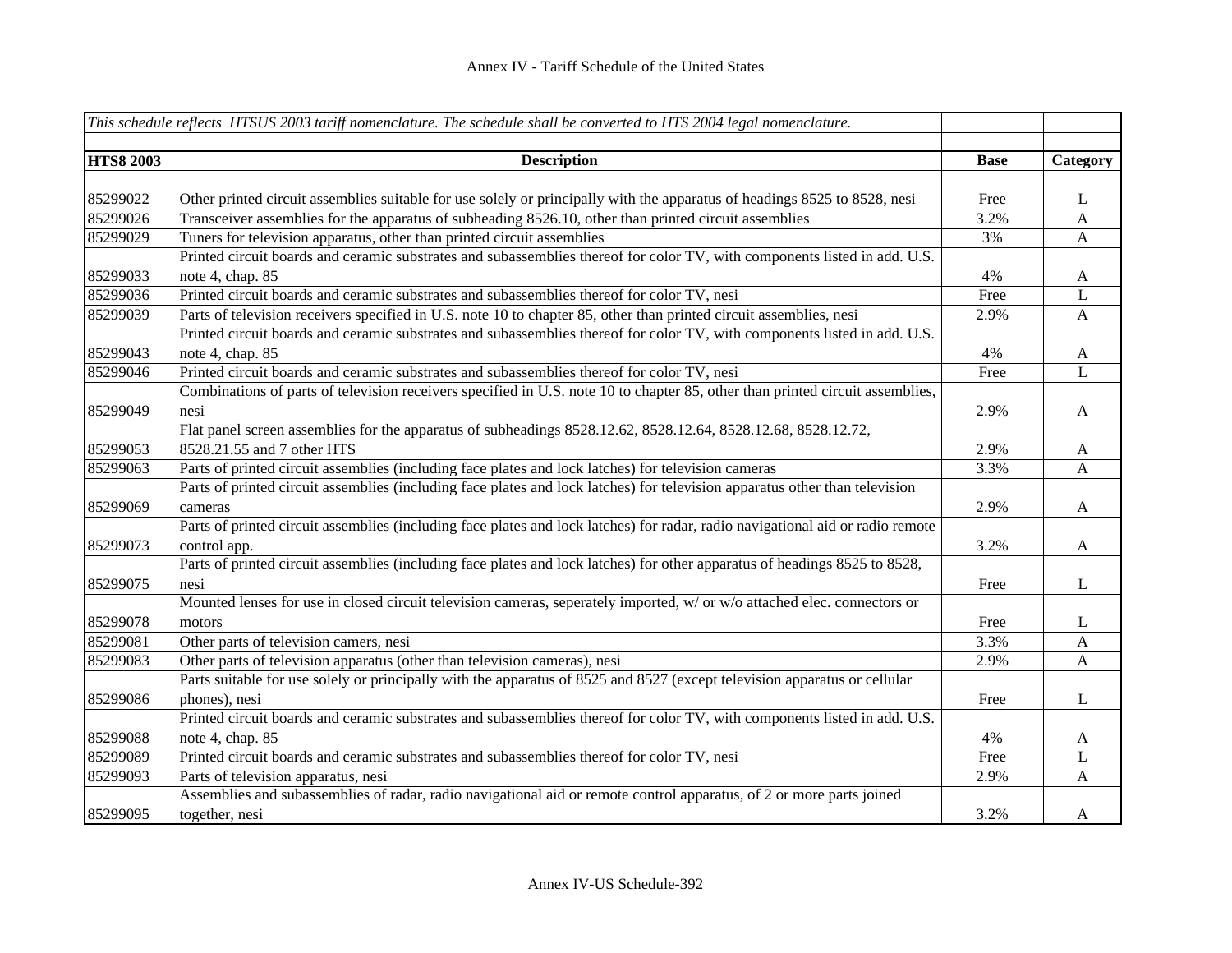|                  | This schedule reflects HTSUS 2003 tariff nomenclature. The schedule shall be converted to HTS 2004 legal nomenclature.           |             |              |
|------------------|----------------------------------------------------------------------------------------------------------------------------------|-------------|--------------|
|                  |                                                                                                                                  |             |              |
| <b>HTS8 2003</b> | <b>Description</b>                                                                                                               | <b>Base</b> | Category     |
| 85299097         | Parts suitable for use solely or principally in radar, radio navigational aid or radio remote control apparatus, nesi            | 3.2%        | A            |
| 85299099         | Parts suitable for use solely or principally with the apparatus of headings 8525 to 8528, nesi                                   | Free        | L            |
| 85301000         | Electrical signaling, safety or traffic control equipment for railways, streetcar lines or subways                               | Free        | L            |
|                  | Electrical signaling, safety or traffic control equipment for roads, inland waterways, parking facilities, port installations or |             |              |
| 85308000         | airfields                                                                                                                        | Free        | L            |
| 85309000         | Parts for electrical signaling, safety or traffic control equipment                                                              | Free        | L            |
| 85311000         | Electric burglar or fire alarms and similar apparatus                                                                            | 1.3%        | $\mathbf{A}$ |
| 85312000         | Indicator panels incorporating liquid crystal devices (LCD's) or light emitting diodes (LED's)                                   | Free        | L            |
|                  | Electric sound or visual signaling apparatus, other than burglar or fire alarms or indicator panels incorporating LCD's or       |             |              |
| 85318000         | LED's                                                                                                                            | 1.3%        | $\mathbf{A}$ |
| 85319015         | Printed circuit assemblies of the panels of subheading 8531.20                                                                   | Free        | $\mathbf{L}$ |
| 85319030         | Printed circuit assemblies of electric sound or visual signaling apparatus, nesoi                                                | 1.3%        | $\mathbf{A}$ |
| 85319075         | Parts of the panels of subheading 8531.20, other than printed circuit assemblies                                                 | Free        | $\mathbf L$  |
| 85319090         | Parts of electric sound or visual signaling apparatus, nesoi                                                                     | 1.3%        | $\mathbf{A}$ |
|                  | Fixed electrical capacitors designed for use in 50/60 Hz circuits and having a reactive power handling capacity of not less      |             |              |
| 85321000         | than 0.5 kvar                                                                                                                    | Free        | L            |
| 85322100         | Tantalum fixed capacitors                                                                                                        | Free        | L            |
| 85322200         | Aluminum electrolytic fixed capacitors                                                                                           | Free        | $\mathbf L$  |
| 85322300         | Ceramic dielectric fixed capacitors, single layer                                                                                | Free        | L            |
| 85322400         | Ceramic dielectric fixed capacitors, multilayer                                                                                  | Free        | L            |
| 85322500         | Dielectric fixed capacitors of paper or plastics                                                                                 | Free        | L            |
| 85322900         | Fixed electrical capacitors, nesi                                                                                                | Free        | L            |
| 85323000         | Variable or adjustable (pre-set) electrical capacitors                                                                           | Free        | L            |
| 85329000         | Parts of electrical capacitors, fixed, variable or adjustable (pre-set)                                                          | Free        | L            |
| 85331000         | Electrical fixed carbon resistors, composition or film types                                                                     | Free        | L            |
|                  | Electrical fixed resistors, other than composition or film type carbon resistors, for a power handling capacity not              |             |              |
| 85332100         | exceeding 20 W                                                                                                                   | Free        | $\bf L$      |
|                  | Electrical fixed resistors, other than composition or film type carbon resistors, for a power handling capacity exceeding 20     |             |              |
| 85332900         | W                                                                                                                                | Free        | $\bf L$      |
|                  | Electrical wirewound variable resistors, including rheostats and potentiometers, for a power handling capacity not               |             |              |
| 85333100         | exceeding 20 W                                                                                                                   | Free        | $\mathbf{L}$ |
|                  | Electrical wirewound variable resistors, including rheostats and potentiometers, for a power handling capacity exceeding         |             |              |
| 85333900         | 20 W                                                                                                                             | Free        | L            |
| 85334040         | Metal oxide resistors                                                                                                            | Free        | L            |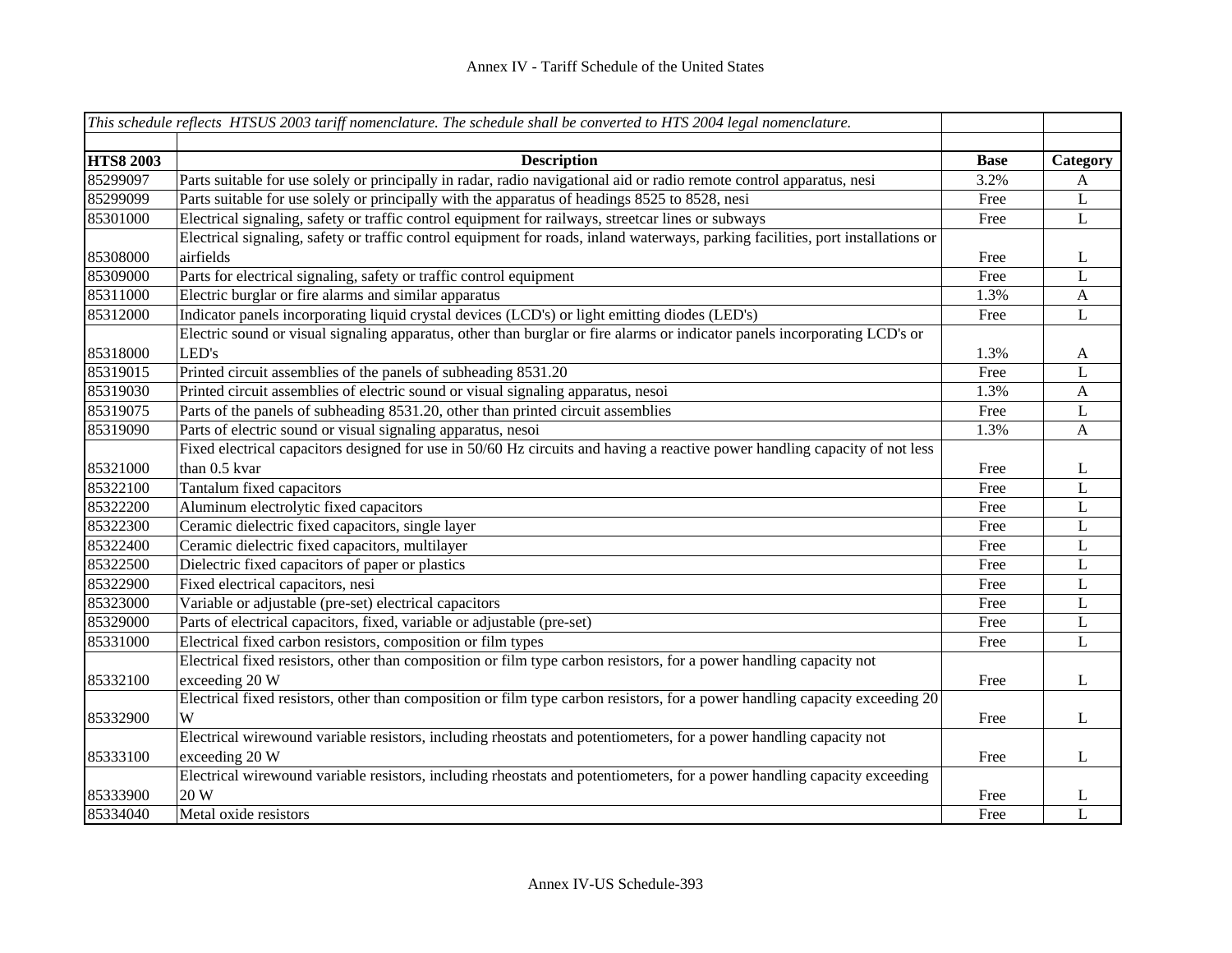|                  | This schedule reflects HTSUS 2003 tariff nomenclature. The schedule shall be converted to HTS 2004 legal nomenclature.                         |             |                       |
|------------------|------------------------------------------------------------------------------------------------------------------------------------------------|-------------|-----------------------|
| <b>HTS8 2003</b> | <b>Description</b>                                                                                                                             | <b>Base</b> | Category              |
| 85334080         | Electrical variable resistors, other than wirewound, including rheostats and potentiometers                                                    | Free        | L                     |
|                  | For the goods of subheading 8533.40, of ceramic or metallic materials, electrically or mechanically reactive to changes in                     |             |                       |
| 85339040         | temperature                                                                                                                                    | Free        | L                     |
| 85339080         | Other parts of electrical resistors, including rheostats and potentiometers, nesi                                                              | Free        | L                     |
| 85340000         | Printed circuits, without elements (other than connecting elements) fitted thereon                                                             | Free        | $\mathbf L$           |
| 85351000         | Fuses, for a voltage exceeding 1,000 V                                                                                                         | 2.7%        | $\mathbf{A}$          |
| 85352100         | Automatic circuit breakers, for a voltage of less than 72.5 kV, but exceeding 1,000 V                                                          | 2.7%        | $\mathbf{A}$          |
| 85352900         | Automatic circuit breakers, for a voltage of 72.5 kV or more                                                                                   | $2\%$       | $\mathbf{A}$          |
| 85353000         | Isolating switches and make-and-break switches, for a voltage exceeding 1,000 V                                                                | 2.7%        | $\mathbf{A}$          |
| 85354000         | Lightning arrestors, voltage limiters and surge suppressors, for a voltage exceeding 1,000 V                                                   | 2.7%        | $\mathbf{A}$          |
| 85359040         | Electrical motor starters and electrical motor overload protector, for a voltage exceeding 1,000 V                                             | 2.7%        | $\mathbf{A}$          |
|                  | Electrical apparatus nesi for switching, protecting, or making connections for electrical circuits, for a voltage exceeding                    |             |                       |
| 85359080         | 1,000 V, nesi                                                                                                                                  | 2.7%        | A                     |
| 85361000         | Fuses, for a voltage not exceeding 1,000 V                                                                                                     | 2.7%        | $\mathbf{A}$          |
| 85362000         | Automatic circuit breakers, for a voltage not exceeding 1,000 V                                                                                | 2.7%        | $\mathbf{A}$          |
| 85363040         | Electrical motor overload protectors, for a voltage not exceeding 1,000 V, nesi                                                                | 2.7%        | $\mathbf{A}$          |
| 85363080         | Electrical apparatus for protecting electrical circuits, for a voltage not exceeding 1,000 V, nesi                                             | 2.7%        | $\boldsymbol{\rm{A}}$ |
| 85364100         | Relays for switching, protecting or making connections to or in electrical circuits, for a voltage not exceeding 60 V                          | 2.7%        | A                     |
| 85364900         | Relays for switching, protecting or making connections to or in electrical circuits, for a voltage exceeding 60 but not<br>exceeding 1,000 V   | 2.7%        | $\mathbf{A}$          |
| 85365040         | Electrical motor starters (which are switches), for a voltage not exceeding 1,000 V                                                            | 2.7%        | A                     |
| 85365070         | Certain specifed electronic and electromechanical snap-action switches, for a voltage not exceeding 1,000 V                                    | Free        | $\mathbf L$           |
| 85365090         | Switches nesoi, for switching or making connections to or in electrical circuits, for a voltage not exceeding 1,000 V                          | 2.7%        | $\mathbf{A}$          |
| 85366100         | Lampholders for a voltage not exceeding 1,000 V                                                                                                | 2.7%        | A                     |
|                  | Connectors: coaxial, cylindrical multicontact, rack and panel, printed circuit, ribbon or flat cable, for a voltage not                        |             |                       |
| 85366940         | exceeding 1,000 V                                                                                                                              | Free        | L                     |
| 85366980         | Plugs and sockets for making connections to or in electrical circuits, for a voltage not exceeding 1,000 V, nesoi                              | 2.7%        | $\boldsymbol{A}$      |
| 85369040         | Electrical terminals, electrical splicers and electrical couplings, wafer probers, for a voltage not exceeding 1,000 V                         | Free        | L                     |
|                  | Electrical apparatus nesi, for switching or making connections to or in electrical circuits, for a voltage not exceeding                       |             |                       |
| 85369080         | 1,000 V, nesoi                                                                                                                                 | 2.7%        | A                     |
| 85371030         | Electric control panels, for a voltage not exceeding 1,000, assembled with outer housing or supports, for goods of 8421,<br>8422, 8450 or 8516 | 2.7%        | A                     |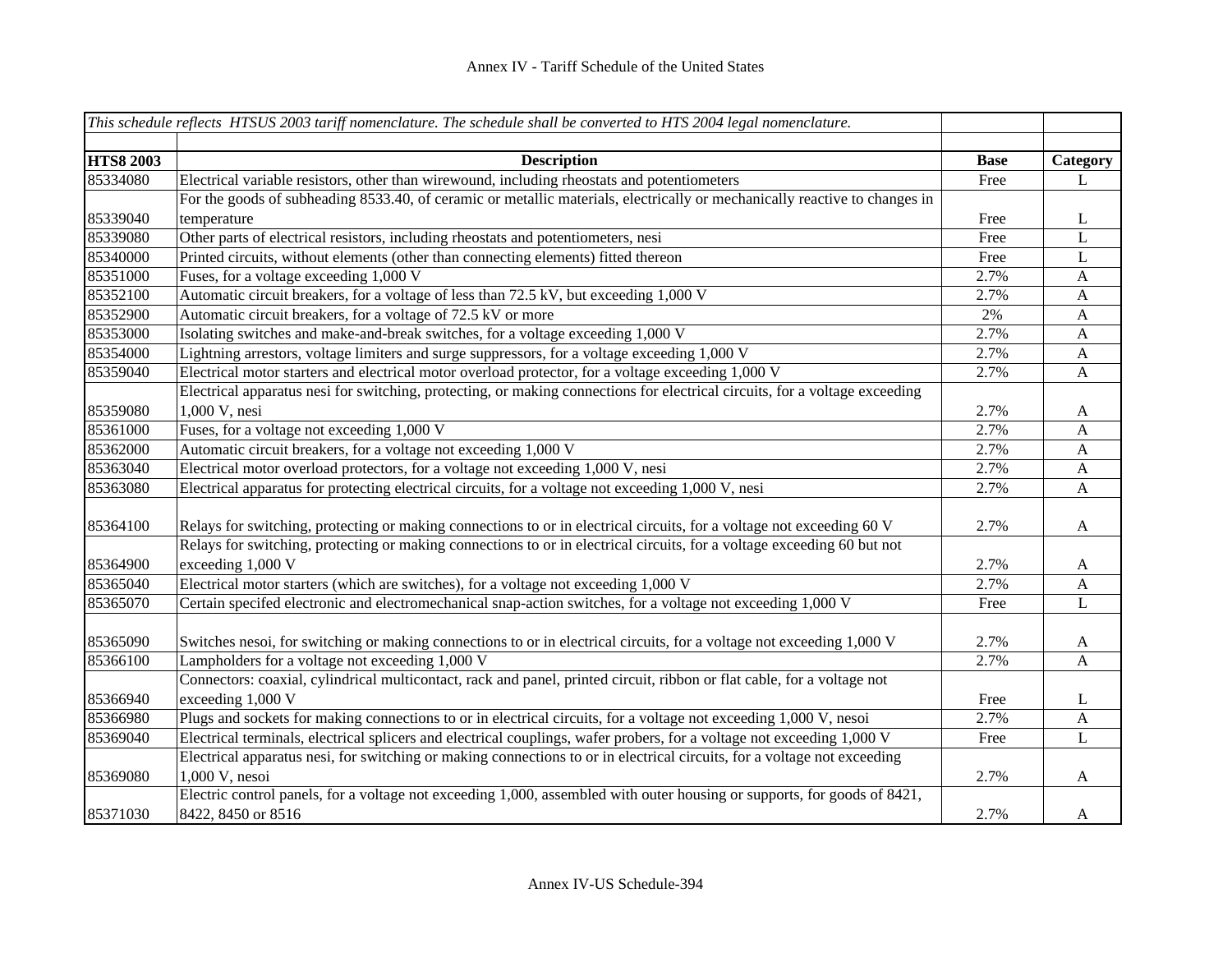|                  | This schedule reflects HTSUS 2003 tariff nomenclature. The schedule shall be converted to HTS 2004 legal nomenclature.       |             |              |
|------------------|------------------------------------------------------------------------------------------------------------------------------|-------------|--------------|
| <b>HTS8 2003</b> | <b>Description</b>                                                                                                           | <b>Base</b> | Category     |
|                  |                                                                                                                              |             |              |
| 85371060         | Boards, panels, etc., equipped with apparatus for electric control, for a voltage not exceeding 1,000, motor control centers | 2.7%        | $\mathbf{A}$ |
|                  | Boards, panels, consoles, desks, cabinets, etc., equipped with apparatus for electric control, for a voltage not exceeding   |             |              |
| 85371090         | 1,000, nesi                                                                                                                  | 2.7%        | $\mathbf{A}$ |
|                  | Boards, panels, consoles, desks, cabinets and other bases, equipped with apparatus for electric control, for a voltage       |             |              |
| 85372000         | exceeding 1,000 V                                                                                                            | 2.7%        | $\mathbf{A}$ |
|                  | Parts of boards, panels, consoles, desks, cabinets and other bases for the goods of heading 8537, not equipped with their    |             |              |
| 85381000         | apparatus                                                                                                                    | 3.7%        | A            |
|                  | Printed circuit assemblies of an article of heading 8537 for one of the articles described in additional U.S. note 12 to     |             |              |
| 85389010         | chapter 85                                                                                                                   | Free        | $\mathbf{L}$ |
|                  |                                                                                                                              |             |              |
| 85389030         | Printed circuit assemblies, suitable for use solely or principally with the apparatus of heading 8535, 8536 or 8537, nesoi   | 3.5%        | $\mathbf{A}$ |
|                  | Parts for articles of 8535.90.40, 8536.30.40 or 8536.50.40, of ceramic or metallic materials, mech. or elec. reactive to     |             |              |
| 85389040         | changes in temp.                                                                                                             | 3.5%        | $\mathbf{A}$ |
| 85389060         | Molded parts nesi, suitable for use solely or principally with the apparatus of heading 8535, 8536 or 8537                   | 3.5%        | $\mathbf{A}$ |
| 85389080         | Other parts nesi, suitable for use solely or principally with the apparatus of heading 8535, 8536 or 8537                    | 3.5%        | $\mathbf{A}$ |
| 85391000         | Sealed beam lamp units                                                                                                       | 2%          | $\mathbf{A}$ |
| 85392120         | Tungsten halogen electrical filament lamps, designed for a voltage not exceeding 100 V                                       | Free        | L            |
| 85392140         | Tungsten halogen electrical filament lamps, designed for a voltage exceeding 100 V                                           | 2.6%        | $\mathbf{A}$ |
| 85392240         | Electrical filament Christmas-tree lamps, of a power not exceeding 200 W and for a voltage exceeding 100 V                   | 5.8%        | $\mathbf{A}$ |
|                  | Electrical filament lamps of a power not exceeding 200 W and for a voltage exceeding 100 V nesi, excluding ultraviolet       |             |              |
| 85392280         | and infrared lamps                                                                                                           | 2.6%        | A            |
| 85392910         | Electrical filament Christmas-tree lamps, designed for a voltage not exceeding 100 V                                         | 5.8%        | $\mathbf{A}$ |
|                  | Electrical filament lamps, voltage not exceeding 100 V, having glass envelopes n/o 6.35 mm in diameter, suitable in          |             |              |
| 85392920         | surgical instruments                                                                                                         | 5.2%        | $\mathbf{A}$ |
|                  |                                                                                                                              |             |              |
| 85392930         | Electrical filament lamps nesi, designed for a voltage not exceeding 100 V, excluding ultraviolet and infrared lamps         | Free        | L            |
| 85392940         | Electrical filament lamps, designed for a voltage exceeding 100 V, of a power exceeding 200 W                                | 2.6%        | $\mathbf{A}$ |
| 85393100         | Fluorescent, hot cathode discharge lamps, other than untraviolet lamps                                                       | 2.4%        | $\mathbf{A}$ |
| 85393200         | Mercury or sodium vapor discharge lamps or metal halide discharge lamps (other than ultraviolet lamps)                       | 2.4%        | $\mathbf{A}$ |
|                  | Electrical discharge lamps, other than fluorescent (hot cathode), mercury or sodium vapor, metal halide or ultraviolet       |             |              |
| 85393900         | lamps                                                                                                                        | 2.4%        | A            |
| 85394100         | Arc lamps                                                                                                                    | 2.6%        | A            |
| 85394900         | Ultraviolet or infrared lamps                                                                                                | 2.4%        | $\mathbf{A}$ |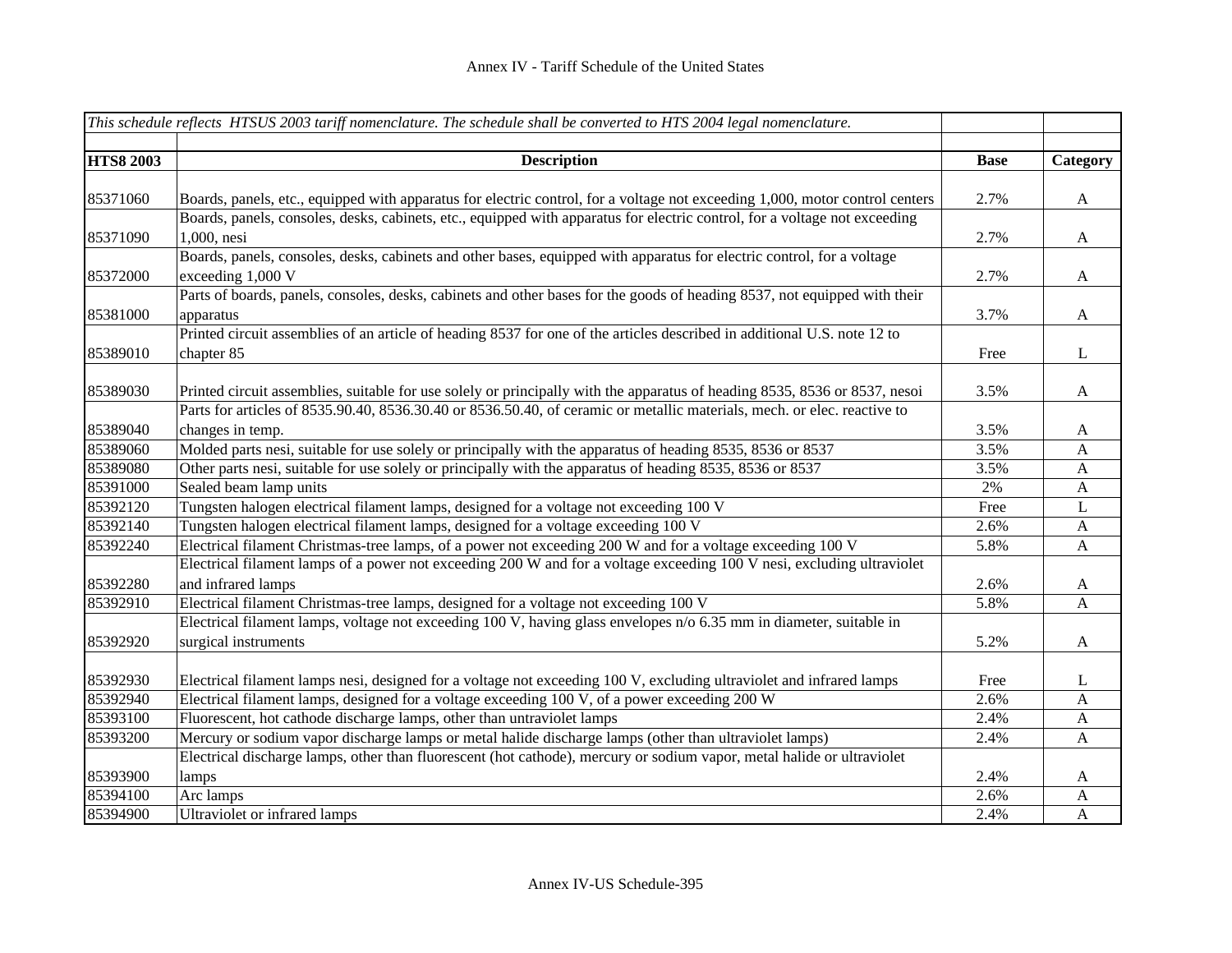|                  | This schedule reflects HTSUS 2003 tariff nomenclature. The schedule shall be converted to HTS 2004 legal nomenclature.                                                                                                                                                         |             |              |
|------------------|--------------------------------------------------------------------------------------------------------------------------------------------------------------------------------------------------------------------------------------------------------------------------------|-------------|--------------|
|                  |                                                                                                                                                                                                                                                                                |             |              |
| <b>HTS8 2003</b> | <b>Description</b>                                                                                                                                                                                                                                                             | <b>Base</b> | Category     |
| 85399000         | Parts of electrical filament or discharge lamps                                                                                                                                                                                                                                | 2.6%        | A            |
| 85401110         | Cathode-ray television picture tubes incl. video monitor, color, non-high definition, non-projection, display > 35.56 cm                                                                                                                                                       | 15%         | ${\bf F}$    |
| 85401124         | Cathode-ray TV & video monitor tubes, color, non-high definition, non-projection, video display diagonal <or 34.29="" =="" cm<="" td=""><td>7.5%</td><td><math>\mathbf F</math></td></or>                                                                                      | 7.5%        | $\mathbf F$  |
| 85401128         | Cathode-ray TV & video monitor tubes, color, non-high definition, non-projection, video display diagonal > 34.29 cm &<br>$<$ or = 35.56 cm                                                                                                                                     | 15%         | $\mathbf F$  |
| 85401130         | Cathode-ray television picture tubes incl. video monitor, color, high definition, display diagonal > 35.56 cm                                                                                                                                                                  | 15%         | $\mathbf F$  |
| 85401144         | Cathode-ray TV & video monitor tubes, color, high definition, having video display display diagonal <or 34.29="" =="" cm<br="">Cathode-ray TV &amp; video monitor tubes, color, high definition, video display diagonal video display diagonal &gt; 34.29 cm</or>              | 7.5%        | $\mathbf F$  |
| 85401148         | $<$ or= 35.56 cm                                                                                                                                                                                                                                                               | 15%         | $\mathbf F$  |
| 85401150         | Cathode-ray television picture tubes incl. video monitor, color, non-high definition, projection type                                                                                                                                                                          | 15%         | ${\bf F}$    |
| 85401210         | Cathode-ray television picture tubes incl. video monitor, monochrome, non-high definition, w/faceplate diagonal > 29 cm<br>and $\langle$ or = 42 cm<br>Cathode-ray television picture tubes incl. video monitor, monochrome, high definition, w/faceplate diagonal > 29 cm and | 3.6%        | $\mathbf{A}$ |
| 85401220         | $<$ or $= 42$ cm                                                                                                                                                                                                                                                               | 3.6%        | A            |
| 85401250         | Cathode-ray television picture tubes incl. video monitor, monochrome, non-high definition, nesi                                                                                                                                                                                | 3.3%        | $\mathbf{A}$ |
| 85401270         | Cathode-ray television picture tubes incl. video monitor, monochrome, high definition, nesi                                                                                                                                                                                    | 3.3%        | $\mathbf{A}$ |
| 85402020         | Cathode-ray television camera tubes                                                                                                                                                                                                                                            | 6%          | $\mathbf{A}$ |
| 85402040         | Television camera tubes, image converters and intensifiers, and other photocathode tubes, other than cathode-ray tubes                                                                                                                                                         | 3.3%        | A            |
| 85404000         | Data/graphic cathode-ray display tubes, color, with a phosphor dot screen pitch smaller than 0.4 mm                                                                                                                                                                            | 3%          | A            |
| 85405000         | Data graphic cathode-ray display tubes, black and white or other monochrome                                                                                                                                                                                                    | 3%          | A            |
| 85406000         | Cathode-ray tubes nesoi                                                                                                                                                                                                                                                        | 3%          | A            |
| 85407120         | Magnetron tubes, modified for use as parts of microwave ovens                                                                                                                                                                                                                  | Free        | L            |
| 85407140         | Magnetron tubes nesoi                                                                                                                                                                                                                                                          | 3.7%        | $\mathbf{A}$ |
| 85407200         | Klystron tubes                                                                                                                                                                                                                                                                 | 3.3%        | $\mathbf{A}$ |
| 85407900         | Microwave tubes (other than magnetrons or klystrons) excluding grid-controlled tubes                                                                                                                                                                                           | 3.7%        | $\mathbf{A}$ |
| 85408100         | Receiver or amplifier tubes                                                                                                                                                                                                                                                    | 4.2%        | $\mathbf{A}$ |
| 85408900         | Thermionic, cold cathode or photocathode tubes, nesi                                                                                                                                                                                                                           | 3.7%        | $\mathbf{A}$ |
| 85409115         | Front panel assemblies for cathode-ray tubes                                                                                                                                                                                                                                   | 5.4%        | ${\bf F}$    |
| 85409120         | Deflection coils for cathode-ray tubes                                                                                                                                                                                                                                         | Free        | L            |
| 85409150         | Parts of cathode-ray tubes other than deflection coils or front panel assemblies                                                                                                                                                                                               | 5.4%        | $\mathbf{A}$ |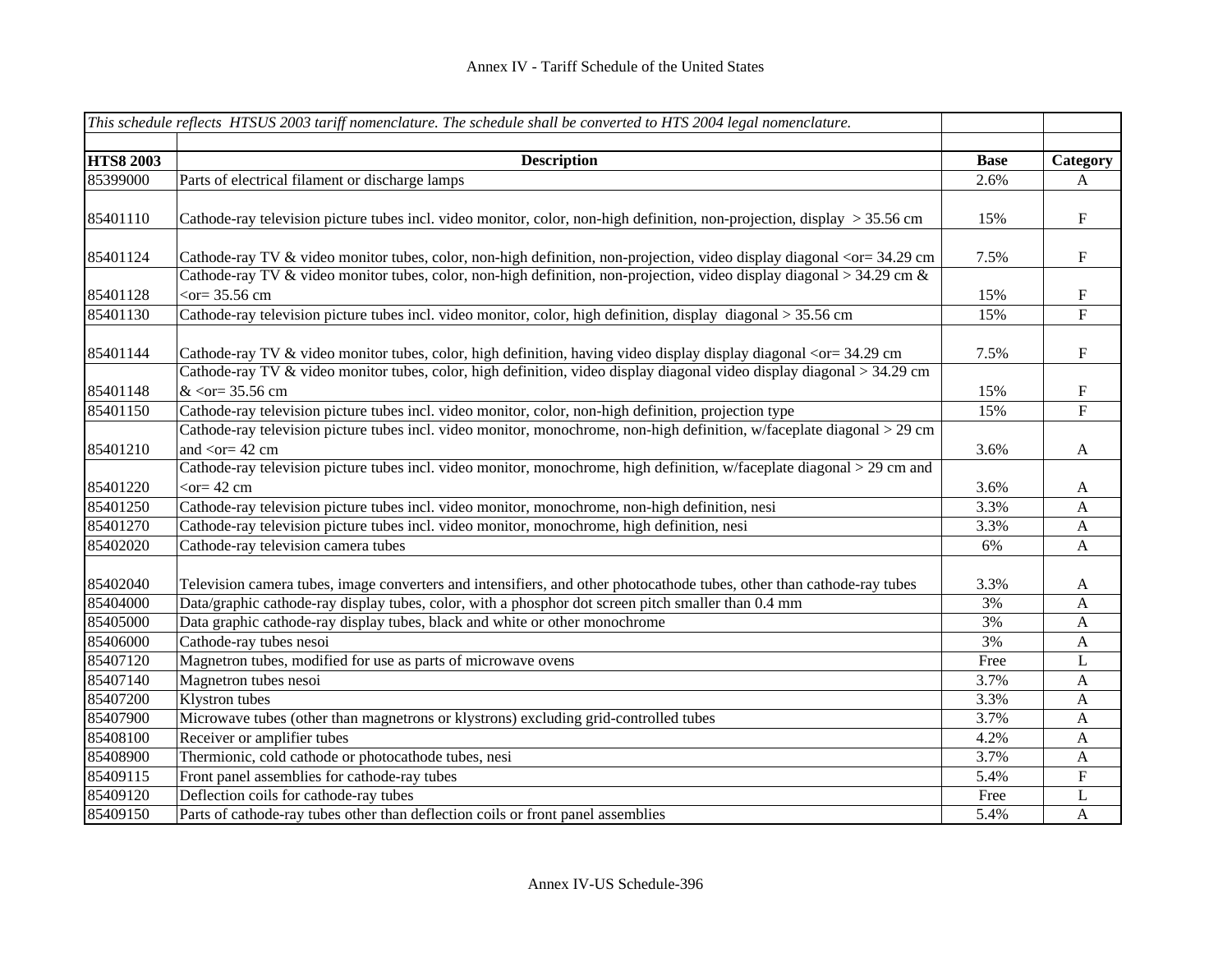|                  | This schedule reflects HTSUS 2003 tariff nomenclature. The schedule shall be converted to HTS 2004 legal nomenclature.    |             |                |
|------------------|---------------------------------------------------------------------------------------------------------------------------|-------------|----------------|
|                  |                                                                                                                           |             |                |
| <b>HTS8 2003</b> | <b>Description</b>                                                                                                        | <b>Base</b> | Category       |
|                  | Electron guns; radio frequency (RF) interaction structures for microwave tubes of subheadings 8540.71 through 8540.79,    |             |                |
| 85409940         | inclusive                                                                                                                 | Free        | $\bf L$        |
|                  |                                                                                                                           |             |                |
| 85409980         | Parts of thermionic, cold cathode or photocathode tubes, other than parts of cathode-ray tubes, electron guns, etc., nesi | Free        | L              |
| 85411000         | Diodes, other than photosensitive or light-emitting diodes                                                                | Free        | $\mathbf{L}$   |
| 85412100         | Transistors, other than photosensitive transistors, with a dissipation rating of less than 1 W                            | Free        | L              |
| 85412900         | Transistors, other than photosensitive transistors, with a dissipation rating of 1 W or more                              | Free        | L              |
| 85413000         | Thyristors, diacs and triacs, other than photosensitive devices                                                           | Free        | $\mathbf L$    |
| 85414020         | Light-emitting diodes (LED's)                                                                                             | Free        | $\mathbf L$    |
| 85414060         | Diodes for semiconductor devices, other than light-emitting diodes, nesi                                                  | Free        | $\mathbf L$    |
| 85414070         | Photosensitive transistors                                                                                                | Free        | $\mathbf L$    |
| 85414080         | Photosensitive semiconductor devices nesi, optical coupled isolators                                                      | Free        | $\mathbf L$    |
| 85414095         | Photosensitive semiconductor devices nesi, other                                                                          | Free        | $\mathbf L$    |
| 85415000         | Semiconductor devices other than photosensitive semiconductor devices, nesi                                               | Free        | $\overline{L}$ |
| 85416000         | Mounted piezoelectric crystals                                                                                            | Free        | L              |
|                  | Parts of diodes, transistors, similar semiconductor devices, photosensitive semiconductor devices, LED's and mounted      |             |                |
| 85419000         | piezoelectric crystals                                                                                                    | Free        | L              |
| 85421000         | Cards incorporating an electronic integrated circuits ("smart" cards)                                                     | Free        | $\mathbf{L}$   |
| 85422140         | Electronic monolithic digital integrated circuits, for high definition television, having greater than 100,000 gates      | Free        | $\mathbf L$    |
| 85422180         | Electronic monolithic digital integrated circuits, not elsewhere specified or included                                    | Free        | $\mathbf L$    |
| 85422900         | Electronic monolithic integrated circuits other than digital                                                              | Free        | $\mathbf L$    |
| 85426000         | Electronic hybrid integrated circuits                                                                                     | Free        | $\mathbf L$    |
| 85427000         | Electronic microassemblies                                                                                                | Free        | $\mathbf L$    |
| 85429000         | Parts of electronic integrated circuits and microassemblies                                                               | Free        | L              |
| 85431100         | Ion implanters (particle accelerators) designed for doping semiconductor materials                                        | Free        | L              |
| 85431900         | Particle accelerators other than ion implanters for doping semiconductor materials                                        | 1.9%        | A              |
| 85432000         | Electrical signal generators                                                                                              | 2.6%        | $\mathbf{A}$   |
| 85433000         | Electrical machines and apparatus for electroplating, electrolysis, or electrophoresis                                    | 2.6%        | $\mathbf{A}$   |
| 85434000         | Electric fence energizers                                                                                                 | 2.6%        | $\mathbf{A}$   |
| 85438100         | Proximity cards and tags (electrical)                                                                                     | Free        | $\mathbf L$    |
|                  | Physical vapor deposition apparatus to process semiconduct material or produce diodes, transistors & similar              |             |                |
| 85438910         | semiconductor device & circuits                                                                                           | Free        | L              |
| 85438920         | Physical vapor deposition appartus having individual functions, not specified or included elsewhere in chapter 84, nesoi  | 2.5%        | A              |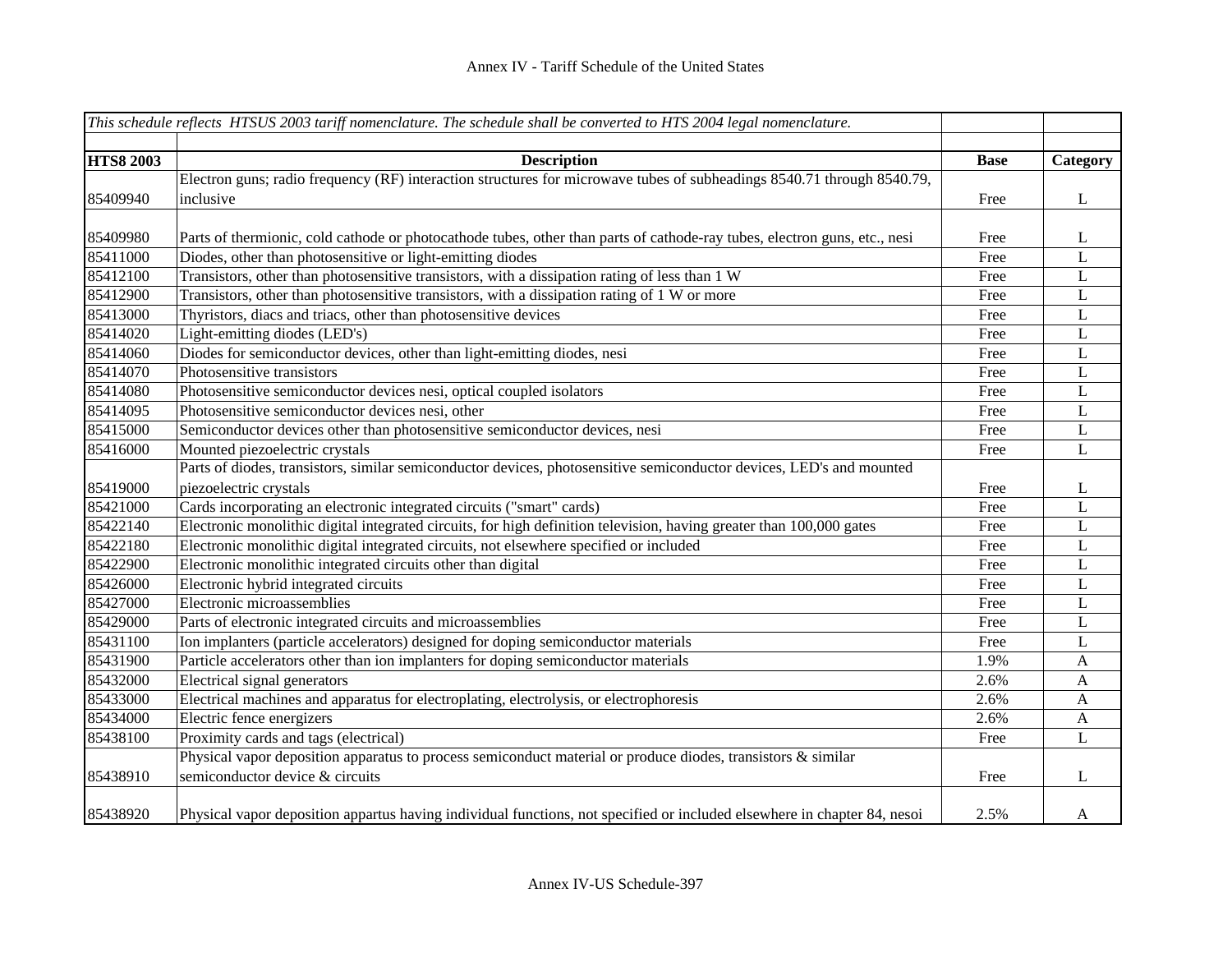|                  | This schedule reflects HTSUS 2003 tariff nomenclature. The schedule shall be converted to HTS 2004 legal nomenclature.      |             |              |
|------------------|-----------------------------------------------------------------------------------------------------------------------------|-------------|--------------|
| <b>HTS8 2003</b> | <b>Description</b>                                                                                                          | <b>Base</b> | Category     |
|                  |                                                                                                                             |             |              |
| 85438940         | Electric synchros and transducers; flight data recorders; defrosters and demisters with electric resistors for aircraft     | 2.6%        | A            |
|                  | Electrical machines and apparatus nesoi, designed for connection to telegraphic or telephonic apparatus, instruments or     |             |              |
| 85438960         | networks                                                                                                                    | 2.6%        | $\mathbf{A}$ |
| 85438970         | Electric luminescent lamps                                                                                                  | 2%          | $\mathbf{A}$ |
| 85438980         | Microwave amplifiers                                                                                                        | 2.6%        | $\mathbf{A}$ |
| 85438985         | Electrical machines and apparatus for electrical nerve stimulation                                                          | Free        | L            |
| 85438992         | Electrical machines with translation or dictionary functions; flat panel displays other than for articles of heading 8528   | Free        | L            |
| 85438996         | Other electrical machines and apparatus, having individual functions, not specified or included elsewhere in this chapter   | 2.6%        | $\mathbf{A}$ |
| 85439010         | Parts of physical vapor deposition apparatus                                                                                | Free        | L            |
|                  | Assemblies and subassemblies for flight data recorders, consisting of 2 or more parts pieces fastened together, printed     |             |              |
| 85439015         | circuit assemblies                                                                                                          | 2.6%        | $\mathbf{A}$ |
|                  | Assemblies and subassemblies for flight data recorders, consisting of 2 or more parts pieces fastened together, not printed |             |              |
| 85439035         | circuit assys.                                                                                                              | 2.6%        | $\mathbf{A}$ |
|                  | Printed circuit assemblies of ion implanters of subheading 8543.11 or of flat panel displays other than for articles of     |             |              |
| 85439064         | heading 8528                                                                                                                | Free        | L            |
| 85439068         | Printed circuit assemblies of electrical machines and apparatus, having individual functions, nesoi                         | 2.6%        | A            |
| 85439084         | Parts, nesoi, of ion implanters of subheading 8543.11 or of flat panel displays other than for articles of heading 8528     | Free        | L            |
| 85439088         | Parts (other than printed circuit assemblies) of electrical machines and apparatus, having individual functions, nesoi      | 2.6%        | A            |
| 85441100         | Insulated (including enameled or anodized) winding wire, of copper                                                          | 3.5%        | $\mathbf{A}$ |
| 85441900         | Insulated (including enameled or anodized) winding wire, other than of copper                                               | 3.9%        | $\mathbf A$  |
| 85442000         | Insulated (including enameled or anodized) coaxial cable and other coaxial conductors                                       | 5.3%        | $\mathbf{A}$ |
| 85443000         | Insulated ignition wiring sets and other wiring sets of a kind used in vehicles, aircraft or ships                          | 5%          | $\mathbf{A}$ |
|                  | Insulated electric conductors of a kind used for telecommunication, for a voltage not exceeding 80 V, fitted with           |             |              |
| 85444140         | connectors                                                                                                                  | Free        | L            |
| 85444180         | Insulated electric conductors nesoi, for a voltage not exceeding 80 V, fitted with connectors                               | 2.6%        | $\mathbf{A}$ |
|                  | Insulated electric conductors of a kind used for telecommuncations, for a voltage not exceeding 80 V, not fitted with       |             |              |
| 85444940         | connectors                                                                                                                  | Free        | L            |
| 85444980         | Insulated electric conductors nesoi, for a voltage not exceeding 80 V, not fitted with connectors                           | 3.5%        | $\mathbf{A}$ |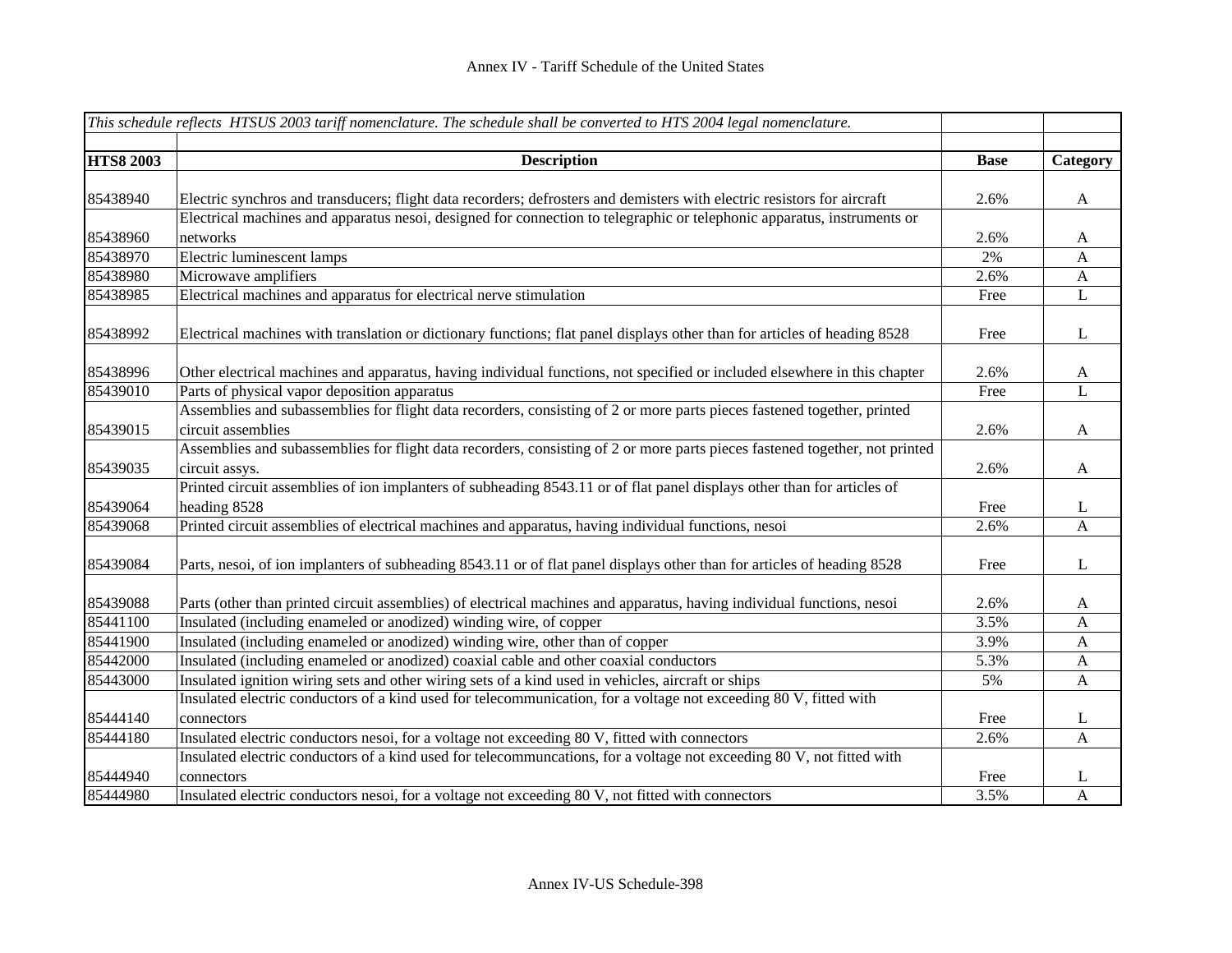|                  | This schedule reflects HTSUS 2003 tariff nomenclature. The schedule shall be converted to HTS 2004 legal nomenclature.          |             |                  |
|------------------|---------------------------------------------------------------------------------------------------------------------------------|-------------|------------------|
|                  |                                                                                                                                 |             |                  |
| <b>HTS8 2003</b> | <b>Description</b>                                                                                                              | <b>Base</b> | Category         |
|                  | Insulated electric conductors nesi, for a voltage exceeding 80 V but not exceeding 1,000 V, fitted with modular telephone       |             |                  |
| 85445140         | connectors                                                                                                                      | Free        | $\mathbf{L}$     |
|                  | Insulated electric conductors nesi, used for telecommuncations, for voltage exceed 80 V but not exceeding 1,000 V, fitted       |             |                  |
| 85445170         | with connectors                                                                                                                 | Free        | $\bf L$          |
|                  |                                                                                                                                 |             |                  |
| 85445190         | Insulated electric conductors nesi, for a voltage exceeding 80 V but not exceeding 1,000 V, fitted with connectors, nesoi       | 2.6%        | $\mathbf{A}$     |
|                  | Insulated electric conductors nesi, of copper, for a voltage exceeding 80 V but not exceeding 1,000 V, not fitted with          |             |                  |
| 85445920         | connectors                                                                                                                      | 5.3%        | $\mathbf{A}$     |
|                  | Insulated electric conductors nesi, not of copper, for a voltage exceeding 80 V but not exceeding 1,000 V, not fitted with      |             |                  |
| 85445940         | connectors                                                                                                                      | 3.9%        | $\mathbf{A}$     |
| 85446020         | Insulated electric conductors nesi, for a voltage exceeding 1,000 V, fitted with connectors                                     | 3.7%        | $\mathbf{A}$     |
| 85446040         | Insulated electric conductors nesi, of copper, for a voltage exceeding 1,000 V, not fitted with connectors                      | 3.5%        | $\mathbf{A}$     |
| 85446060         | Insulated electric conductors nesi, not of copper, for a voltage exceeding 1,000 V, not fitted with connectors                  | 3.2%        | $\mathbf A$      |
| 85447000         | Optical fiber cables made up of individually sheathed fibers                                                                    | Free        | L                |
| 85451100         | Carbon electrodes of a kind used for furnaces                                                                                   | Free        | L                |
| 85451920         | Carbon electrodes of a kind used for electrolytic purposes                                                                      | Free        | $\mathbf L$      |
|                  |                                                                                                                                 |             |                  |
| 85451940         | Carbon electrodes of a kind used for electrical purposes, other than those used for furnaces or for electrolytic purposes       | Free        | $\mathbf{L}$     |
| 85452000         | Carbon brushes of a kind used for electrical purposes                                                                           | Free        | L                |
| 85459020         | Arc light carbons of a kind used for electrical purposes                                                                        | Free        | $\mathbf L$      |
| 85459040         | Lamp carbons, battery carbons and articles of graphite or other carbon nesi, of a kind used for electrical purposes             | Free        | L                |
| 85461000         | Electrical insulators of glass                                                                                                  | 2.9%        | $\mathbf{A}$     |
| 85462000         | Electrical insulators of ceramics                                                                                               | 3%          | $\boldsymbol{A}$ |
| 85469000         | Electrical insulators of any material, other than glass or ceramics                                                             | Free        | L                |
|                  | Ceramic insulators to be used in the production of spark plugs for natural gas fueled, stationary, internal-combustion          |             |                  |
| 85471040         | engines                                                                                                                         | 3%          | $\mathbf{A}$     |
| 85471080         | Insulating fittings for electrical machines, appliances or equipment, of ceramics nesi                                          | 3%          | $\mathbf{A}$     |
| 85472000         | Insulating fittings for electrical machines, appliances or equipment, of plastics                                               | Free        | $\mathbf L$      |
|                  | Electrical conduit tubing and joints therefor, of base metal lined with insulating material; insulating fittings for electrical |             |                  |
| 85479000         | goods nesi                                                                                                                      | 4.6%        | $\mathbf{A}$     |
| 85481005         | Spent primary cells, spent primary batteries and spent electric storage batteries, entered for recovery of lead                 | Free        | L                |
| 85481015         | Spent primary cells, spent primary batteries and spent electric storage batteries, not entered for recovery of lead             | Free        | $\bf L$          |
| 85481025         | Waste and scrap of primary cells, primary batteries and electric storage batteries, entered for recovery of lead                | Free        | L                |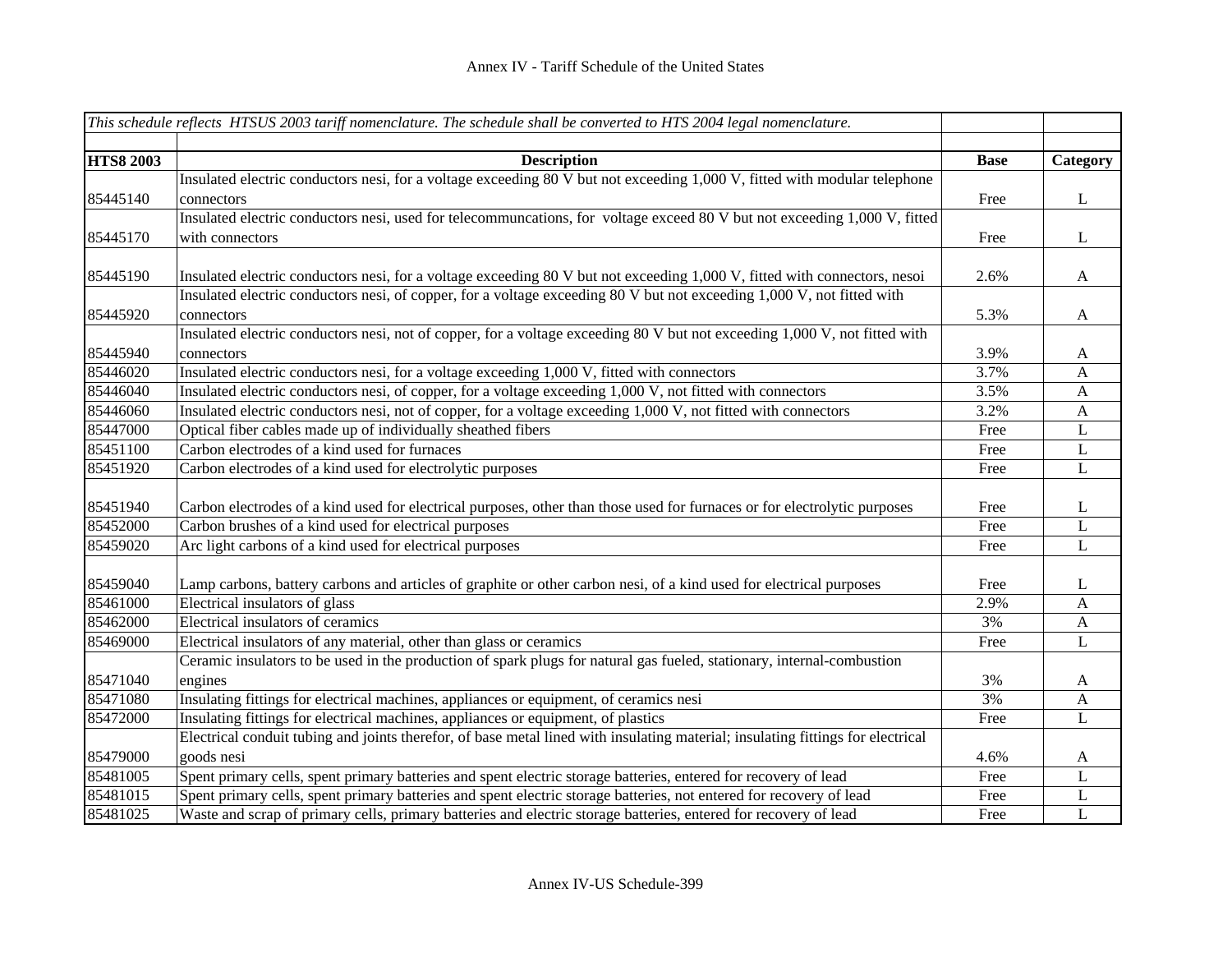|                  | This schedule reflects HTSUS 2003 tariff nomenclature. The schedule shall be converted to HTS 2004 legal nomenclature.     |             |              |
|------------------|----------------------------------------------------------------------------------------------------------------------------|-------------|--------------|
|                  |                                                                                                                            |             |              |
| <b>HTS8 2003</b> | <b>Description</b>                                                                                                         | <b>Base</b> | Category     |
|                  |                                                                                                                            |             |              |
| 85481035         | Waste and scrap of primary cells, primary batteries and electric storage batteries, not entered for recovery of lead       | Free        | L            |
| 85489000         | Electrical parts of machinery or apparatus not specified or included elsewhere in chapter 85                               | Free        | L            |
| 86011000         | Rail locomotives powered from an external source of electricity                                                            | Free        | $\mathbf L$  |
| 86012000         | Rail locomotives powered by electric accumulators (batteries)                                                              | Free        | L            |
| 86021000         | Diesel-electric locomotives                                                                                                | Free        | L            |
| 86029000         | Rail locomotives (o/than diesel-electric), non-electric; locomotive tenders                                                | Free        | L            |
|                  | Self-propelled railway or tramway coaches, vans and trucks (o/than those of 8604), powered from an external source of      |             |              |
| 86031000         | electricity                                                                                                                | 5%          | $\mathbf{A}$ |
|                  | Self-propelled railway or tramway coaches, vans and trucks (o/than those of 8604), o/than powered from an external         |             |              |
| 86039000         | source of electricity                                                                                                      | 5%          | $\mathbf{A}$ |
| 86040000         | Railway or tramway maintenance or service vehicles, whether or not self-propelled                                          | 2.9%        | $\mathbf{A}$ |
| 86050000         | Railway or tramway passenger coaches and special purpose railway or tramway coaches, not self-propelled                    | 14.8%       | $\mathbf{A}$ |
| 86061000         | Railway or tramway tank cars and the like, not self-propelled                                                              | 14.8%       | $\mathbf{A}$ |
| 86062000         | Railway or tramway insulated or refrigerated freight cars (o/than tank cars), not self-propelled                           | 14.8%       | A            |
|                  |                                                                                                                            |             |              |
| 86063000         | Railway or tramway self-discharging freight cars (o/than tank cars or insulated/refrig. freight cars), not self-propelled  | 14.8%       | A            |
| 86069100         | Railway or tramway freight cars nesoi, closed and covered, not self-propelled                                              | 14.8%       | $\mathbf{A}$ |
| 86069200         | Railway or tramway freight cars nesoi, open, with nonremovable sides of a height over 60 cm, not self-propelled            | 14.8%       | $\mathbf{A}$ |
| 86069900         | Railway or tramway freight cars nesoi, not self-propelled                                                                  | 14.8%       | $\mathbf{A}$ |
| 86071100         | Parts of railway/tramway locomotives/rolling stock, truck assemblies for self-propelled vehicles                           | Free        | L            |
| 86071200         | Parts of railway/tramway locomotives/rolling stock, truck assemblies for other than self-propelled vehicles                | 3.6%        | $\mathbf{A}$ |
| 86071903         | Parts of railway/tramway locomotives/rolling stock, axles                                                                  | 0.4%        | A            |
| 86071906         | Parts of railway/tramway locomotives/rolling stock, parts of axles                                                         | 0.4%        | A            |
| 86071912         | Parts of railway/tramway locomotives/rolling stock, wheels, whether or not fitted with axles                               | Free        | L            |
| 86071915         | Parts of railway/tramway locomotives/rolling stock, parts of wheels                                                        | Free        | L            |
|                  | Parts of railway/tramway locomotives/rolling stock, parts of truck assemblies for non-self-propelled passenger coaches or  |             |              |
| 86071930         | freight cars                                                                                                               | 3.6%        | $\mathbf{A}$ |
|                  | Parts of railway/tramway locomotives/rolling stock, parts of truck assemblies for self-propelled vehicles or for non-self  |             |              |
| 86071990         | propelled nesoi                                                                                                            | 2.6%        | $\mathbf{A}$ |
|                  | Parts of railway/tramway locomotives/rolling stock, air brakes & parts thereof for non-self-propelled passenger coaches or |             |              |
| 86072110         | freight cars                                                                                                               | 3.6%        | A            |
|                  | Parts of railway/tramway locomotives/rolling stock, air brakes & parts thereof for self-propelled vehicles or non-self-    |             |              |
| 86072150         | propelled stock nesoi                                                                                                      | 3.9%        | A            |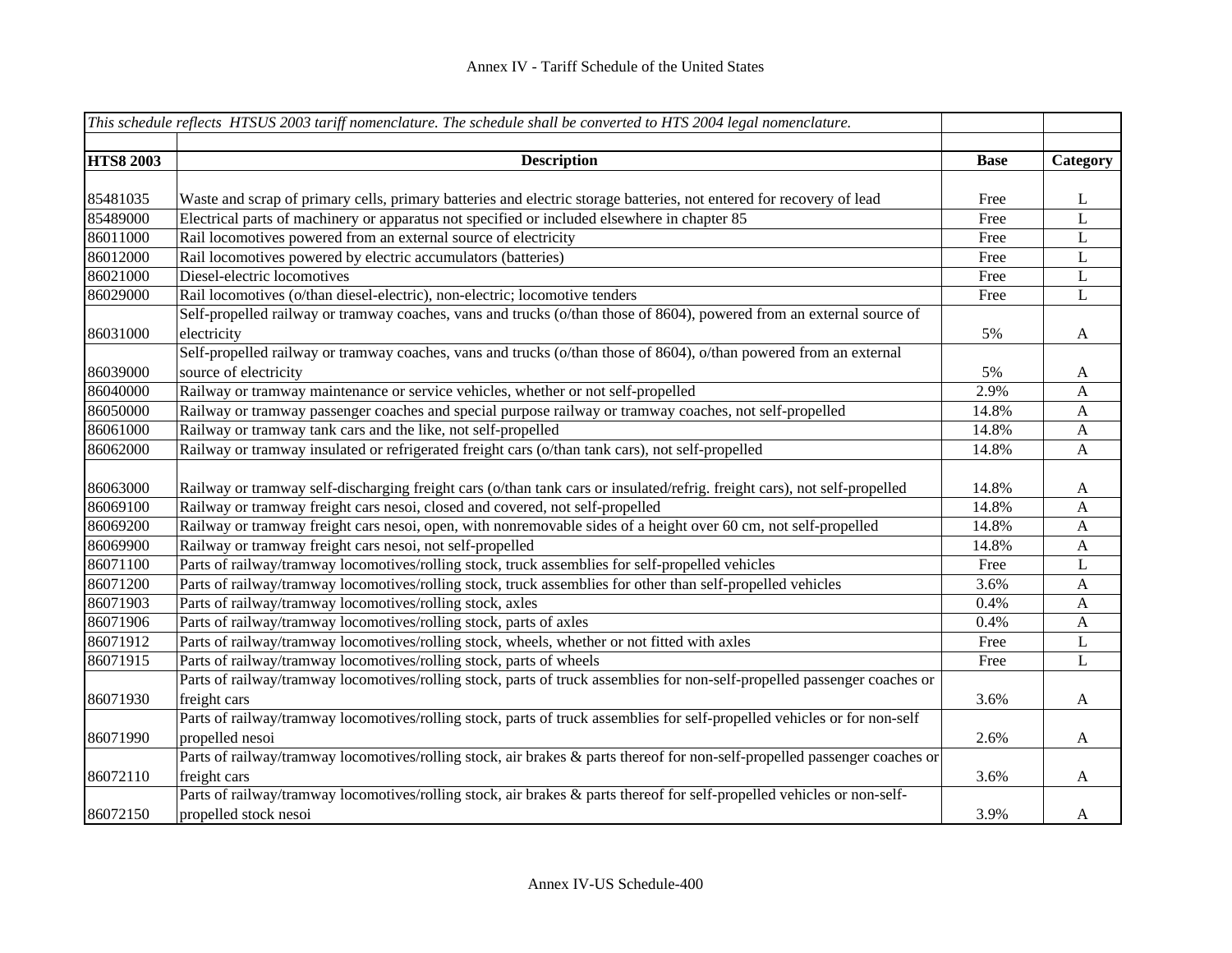|                  | This schedule reflects HTSUS 2003 tariff nomenclature. The schedule shall be converted to HTS 2004 legal nomenclature.        |             |                           |
|------------------|-------------------------------------------------------------------------------------------------------------------------------|-------------|---------------------------|
| <b>HTS8 2003</b> | <b>Description</b>                                                                                                            | <b>Base</b> | Category                  |
|                  | Parts of railway/tramway locomotives/rolling stock, pts of brakes (o/than air brakes) for non-self-propelled passenger        |             |                           |
| 86072910         | coaches or freight                                                                                                            | 3.6%        | $\mathbf{A}$              |
|                  | Parts of railway/tramway locomotives/rolling stock, pts of brakes (o/th air brakes) for self-propelled vehicles or non-self-  |             |                           |
| 86072950         | propelled nesoi                                                                                                               | 2.6%        | A                         |
|                  | Parts of railway/tramway locomotives/rolling stock, hooks and other coupling devices, buffers, pts thereof, for stock of      |             |                           |
| 86073010         | 8605 or 8606                                                                                                                  | 3.6%        | $\mathbf{A}$              |
|                  | Parts of railway/tramway locomotives/rolling stock, hooks and other coupling devices, buffers, pts thereof, for stock of      |             |                           |
| 86073050         | 8601 to 8605                                                                                                                  | 2.6%        | A                         |
| 86079100         | Parts, nesoi, of railway/tramway locomotives                                                                                  | Free        | L                         |
| 86079910         | Parts (o/than brake regulators) nesoi, of railway/tramway, non-self-propelled passenger coaches or freight cars               | 2.8%        | $\boldsymbol{\mathsf{A}}$ |
| 86079950         | Parts, nesoi, of railway or tramway rolling stock, nesoi                                                                      | 3.1%        | A                         |
|                  | Railway or tramway track fixtures and fittings; mechanical signaling, safety or traffic control equipment of all kinds nesoi; |             |                           |
| 86080000         | parts thereof                                                                                                                 | 3.8%        | A                         |
|                  | Containers (including containers for transport of fluids) specially designed and equipped for carriage by one or more         |             |                           |
| 86090000         | modes of transport                                                                                                            | Free        | L                         |
| 87011000         | Pedestrian controlled tractors                                                                                                | Free        | L                         |
| 87012000         | Road tractors for semi-trailers                                                                                               | 4%          | A                         |
| 87013010         | Track-laying tractors, suitable for agricultural use                                                                          | Free        | L                         |
| 87013050         | Track-laying tractors, not suitable for agricultural use                                                                      | Free        | L                         |
| 87019010         | Tractors (o/than track-laying) nesoi, suitable for agricultural use                                                           | Free        | L                         |
| 87019050         | Tractors (o/than track-laying) nesoi, not suitable for agricultural use                                                       | Free        | L                         |
| 87021030         | Motor vehicles, w/diesel engine, for transport of 16 or more persons incl. the driver                                         | 2%          | $\mathbf{A}$              |
| 87021060         | Motor vehicles, w/diesel engine, for transport of 10 but not more than 15 persons                                             | 2%          | $\mathbf{A}$              |
| 87029030         | Motor vehicles, w/other than diesel engine, for transport of 16 or more persons                                               | 2%          | A                         |
| 87029060         | Motor vehicles, w/other than diesel engine, for transport of 10 but not more than 15 persons                                  | 2%          | $\mathbf{A}$              |
| 87031010         | Motor vehicles specially designed for traveling on snow                                                                       | 2.5%        | $\mathbf{A}$              |
| 87031050         | Golf carts and similar motor vehicles                                                                                         | 2.5%        | $\mathbf{A}$              |
|                  |                                                                                                                               |             |                           |
| 87032100         | Mtr cars & o/mtr. vehicles for transport of persons, w/spark-ign. int. combust. recip. piston engine w/cyl. cap. n/o 1000 cc  | 2.5%        | A                         |
|                  | Mtr cars & o/mtr. vehicles for transport of persons, w/spark-ign. int. combust. recip. piston engine w/cyl. cap. o/1000 cc    |             |                           |
| 87032200         | n/o 1500 cc                                                                                                                   | 2.5%        | A                         |
|                  | Mtr cars & o/mtr. vehicles for transport of persons, w/spark-ign. int. combust. recip. piston engine w/cyl. cap. o/1500 cc    |             |                           |
| 87032300         | n/o 3000 cc                                                                                                                   | 2.5%        | A                         |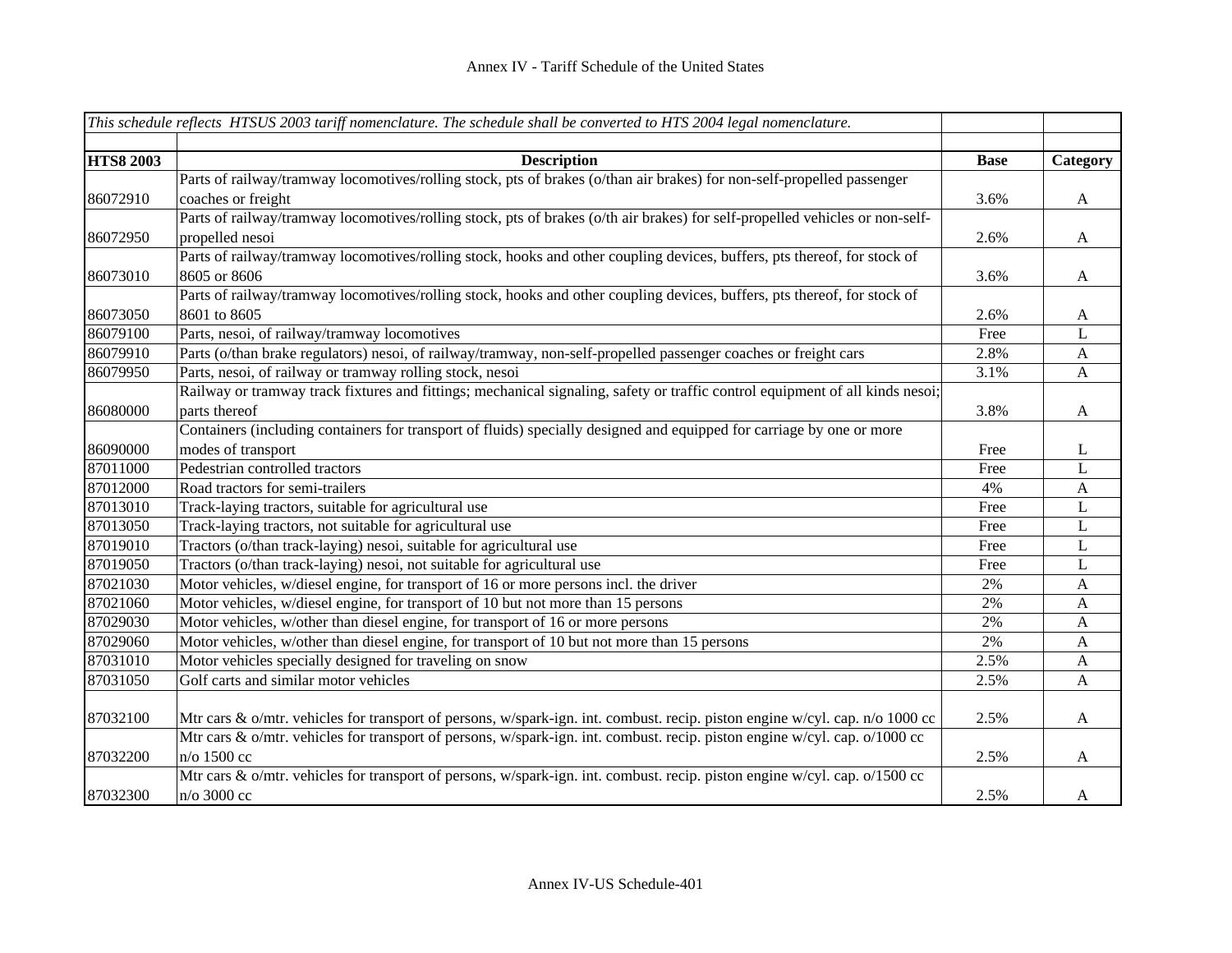|                  | This schedule reflects HTSUS 2003 tariff nomenclature. The schedule shall be converted to HTS 2004 legal nomenclature.                 |             |              |
|------------------|----------------------------------------------------------------------------------------------------------------------------------------|-------------|--------------|
| <b>HTS8 2003</b> | <b>Description</b>                                                                                                                     | <b>Base</b> | Category     |
|                  |                                                                                                                                        |             |              |
| 87032400         | Mtr cars & o/mtr. vehicles for transport of persons, w/spark-ign. int. combust. recip. piston engine w/cyl. cap. o/ 3000 cc            | 2.5%        | A            |
|                  | Mtr cars & o/mtr. vehicles for transport of persons, w/compress.-ign. int. combust. recip. piston engine w/cyl. cap. n/o               |             |              |
| 87033100         | 1500 cc<br>Mtr cars & o/mtr. vehicles for transport of persons, w/compress.-ign. int. combust. recip. piston engine w/cyl. cap. o/1500 | 2.5%        | $\mathbf{A}$ |
|                  |                                                                                                                                        |             |              |
| 87033200         | cc n/o 2500 cc                                                                                                                         | 2.5%        | A            |
|                  | Mtr cars & o/mtr. vehicles for transport of persons, w/compress.-ign. int. combust. recip. piston engine w/cyl. cap. o/2500            |             |              |
| 87033300         | cc                                                                                                                                     | 2.5%        | A            |
|                  |                                                                                                                                        |             |              |
| 87039000         | Mtr cars & other motor vehicles for transport of persons, o/than w/spark ign. or compress. ign. recip. piston engine, nesoi            | 2.5%        | A            |
| 87041010         | Mtr. vehicles for transport of goods, cab chassis for dumpers designed for off-highway use                                             | Free        | L            |
| 87041050         | Mtr. vehicles for transport of goods, complete dumpers designed for off-highway use                                                    | Free        | $\mathbf L$  |
| 87042100         | Mtr. vehicles for transport of goods, w/compress.-ign. int. combust. recip. piston engine, w/G.V.W. not over 5 metric tons             | 25%         | A            |
|                  | Mtr. vehicles for transport of goods, cab chassis, w/compress.-ign. int. combust. recip. piston engine, w/G.V.W. o/5 but               |             |              |
| 87042210         | n/o 20 metric tons                                                                                                                     | 4%          | A            |
|                  | Mtr. vehicl. for transport of goods (o/than cab chassis), w/compress.-ign. int. combust. recip. piston engine, w/G.V.W. o/5            |             |              |
| 87042250         | but n/o 20 mtons                                                                                                                       | 25%         | A            |
|                  |                                                                                                                                        |             |              |
| 87042300         | Mtr. vehicles for transport of goods, w/compress.-ign. int. combust. recip. piston engine, w/G.V.W. over 20 metric tons                | 25%         | A            |
| 87043100         | Mtr. vehicles for transport of goods, w/spark.-ign. int. combust. recip. piston engine, w/G.V.W. not over 5 metric tons                | 25%         | A            |
|                  |                                                                                                                                        |             |              |
| 87043200         | Mtr. vehicles for transport of goods, w/spark.-ign. int. combust. recip. piston engine, w/G.V.W. over 5 metric tons                    | 25%         | A            |
| 87049000         | Mtr. vehicles for transport of goods, o/than w/compress. ign. or spark ign. recip. piston engine, nesoi                                | 25%         | A            |
| 87051000         | Mtr. vehicles (o/than for transport of persons or of goods), mobile cranes                                                             | Free        | L            |
| 87052000         | Mtr. vehicles (o/than for transport of persons or of goods), mobile drilling derricks                                                  | Free        | L            |
| 87053000         | Mtr. vehicles (o/than for transport of persons or of goods), fire fighting vehicles                                                    | Free        | L            |
| 87054000         | Mtr. vehicles (o/than for transport of persons or of goods), concrete mixers                                                           | Free        | L            |
| 87059000         | Mtr. vehicles (o/than for transport of persons or of goods), special purpose motor vehicles nesoi                                      | Free        | L            |
| 87060003         | Chassis fitted w/engines, for mtr. vehicles for transport of goods of 8704.21 or 8704.31                                               | 4%          | $\mathbf{A}$ |
| 87060005         | Chassis fitted w/engines, for mtr. vehicles of 8701.20, 8702, & 8704 (except 8704.21 or 8704.31)                                       | 4%          | A            |
| 87060015         | Chassis fitted w/engines, for mtr. vehicles for transport of persons of 8703                                                           | 2.5%        | A            |
| 87060025         | Chassis fitted w/engines, for mtr. vehicles of heading 8705                                                                            | 1.6%        | $\mathbf{A}$ |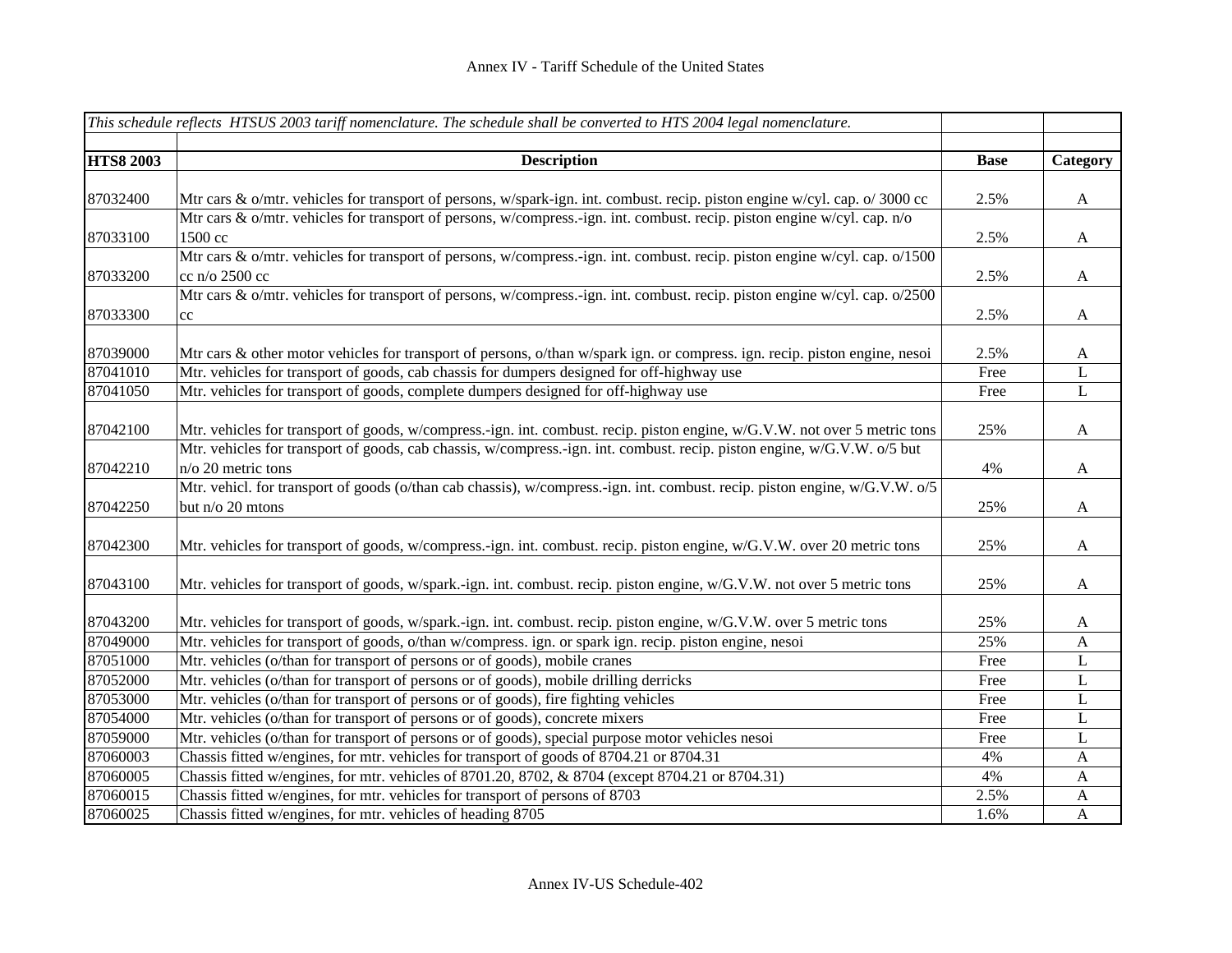|                  | This schedule reflects HTSUS 2003 tariff nomenclature. The schedule shall be converted to HTS 2004 legal nomenclature.                          |             |                         |
|------------------|-------------------------------------------------------------------------------------------------------------------------------------------------|-------------|-------------------------|
|                  |                                                                                                                                                 |             |                         |
| <b>HTS8 2003</b> | <b>Description</b>                                                                                                                              | <b>Base</b> | Category                |
| 87060030         | Chassis fitted w/engines, for tractors suitable for agricultural use                                                                            | Free        | L                       |
| 87060050         | Chassis fitted w/engines, for tractors (o/than for agric. use) and other motor vehicles nesoi                                                   | 1.4%        | $\mathbf{A}$            |
| 87071000         | Bodies (including cabs), for mtr. vehicles for transport of persons of heading 8703                                                             | 2.5%        | ${\bf F}$               |
| 87079010         | Bodies (including cabs), for tractors suitable for agricultural use                                                                             | Free        | $\mathbf L$             |
| 87079050         | Bodies (including cabs), for mtr. vehicles (o/than tract. for agri. use) of headings 8701-8705 (except 8703)                                    | 4%          | $\overline{\mathrm{F}}$ |
| 87081030         | Pts. & access. for mtr vehicles of headings 8701 to 8705, bumpers                                                                               | 2.5%        | $\mathbf{A}$            |
| 87081060         | Pts. & access. of mtr. vehicles of headings 8701 to 8705, parts of bumpers                                                                      | 2.5%        | $\mathbf{A}$            |
| 87082100         | Pts. & access. of bodies for mtr. vehicles of headings 8701 to 8705, safety seat belts                                                          | 2.5%        | $\mathbf{A}$            |
| 87082910         | Pts. & access. of bodies for mtr. vehicles of headings 8701 to 8705, inflators & modules for airbags                                            | 2.5%        | $\mathbf{A}$            |
| 87082915         | Pts. & access. of bodies for mtr. vehicles of headings 8701 to 8705, door assemblies                                                            | 2.5%        | $\mathbf{A}$            |
| 87082920         | Pts. & access. of bodies for mtr. vehicles of headings 8701 to 8705, body stampings                                                             | 2.5%        | $\mathbf{A}$            |
| 87082950         | Pts. & access. of bodies for mtr. vehicles of headings 8701 to 8705, nesoi                                                                      | 2.5%        | $\mathbf{A}$            |
| 87083110         | Pts. & access. of tractors suitable for agricultural use, mounted brake linings                                                                 | Free        | L                       |
| 87083150         | Pts. & access. of motor vehicles of headings 8701, nesoi, and 8702-8705, mounted brake linings                                                  | 2.5%        | $\mathbf{A}$            |
| 87083910         | Pts. & access. of tractors suit. for agric. use, brakes and servo-brakes & pts thereof (o/than mounted brake linings)                           | Free        | L                       |
|                  | Pts. & access. of mtr. vehicles of 8701, nesoi, and 8702-8705, brakes and servo-brakes & pts thereof (o/than mounted                            |             |                         |
| 87083950         | brake linings)                                                                                                                                  | 2.5%        | $\mathbf{A}$            |
| 87084010         | Pts. & access. of mtr. vehic. of 8701.20, 8702 or 8704, gear boxes                                                                              | 2.5%        | A                       |
| 87084020         | Pts. & access. of mtr. vehic. for transport of persons of 8703, gear boxes                                                                      | 2.5%        | $\mathbf{A}$            |
| 87084030         | Pts. & access. of tractors suitable for agricultural use, gear boxes                                                                            | Free        | L                       |
| 87084050         | Pts. & access. of mtr. vehic. of 8701, nesoi, and of 8705, gear boxes                                                                           | 2.5%        | $\mathbf{A}$            |
| 87085010         | Pts. & access. of mtr. vehic., drive axles w/differential (whether or not w/other transm. components)                                           | Free        | L                       |
| 87085030         | Pts. & access. of tractors (o/than road tractors or suit. for agric. use), drive axles w/differential (wheth or not w/oth<br>transm. components | Free        | L                       |
| 87085050         | Pts. & access. of mtr. vehic. for transp. of persons of 8703, drive axles w/differential (wheth or not w/oth transm comp)                       | 2.5%        | $\mathbf{A}$            |
|                  | Pts. & access. of mtr. vehic. of 8701, nesoi, 8702, and 8704-8705, drive axles w/different. (wheth or not w/oth transm                          |             |                         |
| 87085080         | components)                                                                                                                                     | 2.5%        | $\mathbf{A}$            |
| 87086010         | Pts. & access. of tractors suitable for agricultural use, non-driving axles & pts. thereof                                                      | Free        | L                       |
| 87086030         | Pts. & access. of tractors (o/than road tractors or for agric. use), non-driving axles & pts. thereof                                           | Free        | L                       |
| 87086050         | Pts. & access. of mtr. vehic. for transp. of persons of 8703, non-driving axles & pts. thereof                                                  | 2.5%        | A                       |
| 87086080         | Pts. & access. of mtr. vehic. of 8701, nesoi, of 8702, and of 8704-8705, non-driving axles & pts. thereof                                       | 2.5%        | A                       |
| 87087005         | Pts. & access. of tractors suitable for agricultural use, road wheels                                                                           | Free        | $\mathbf L$             |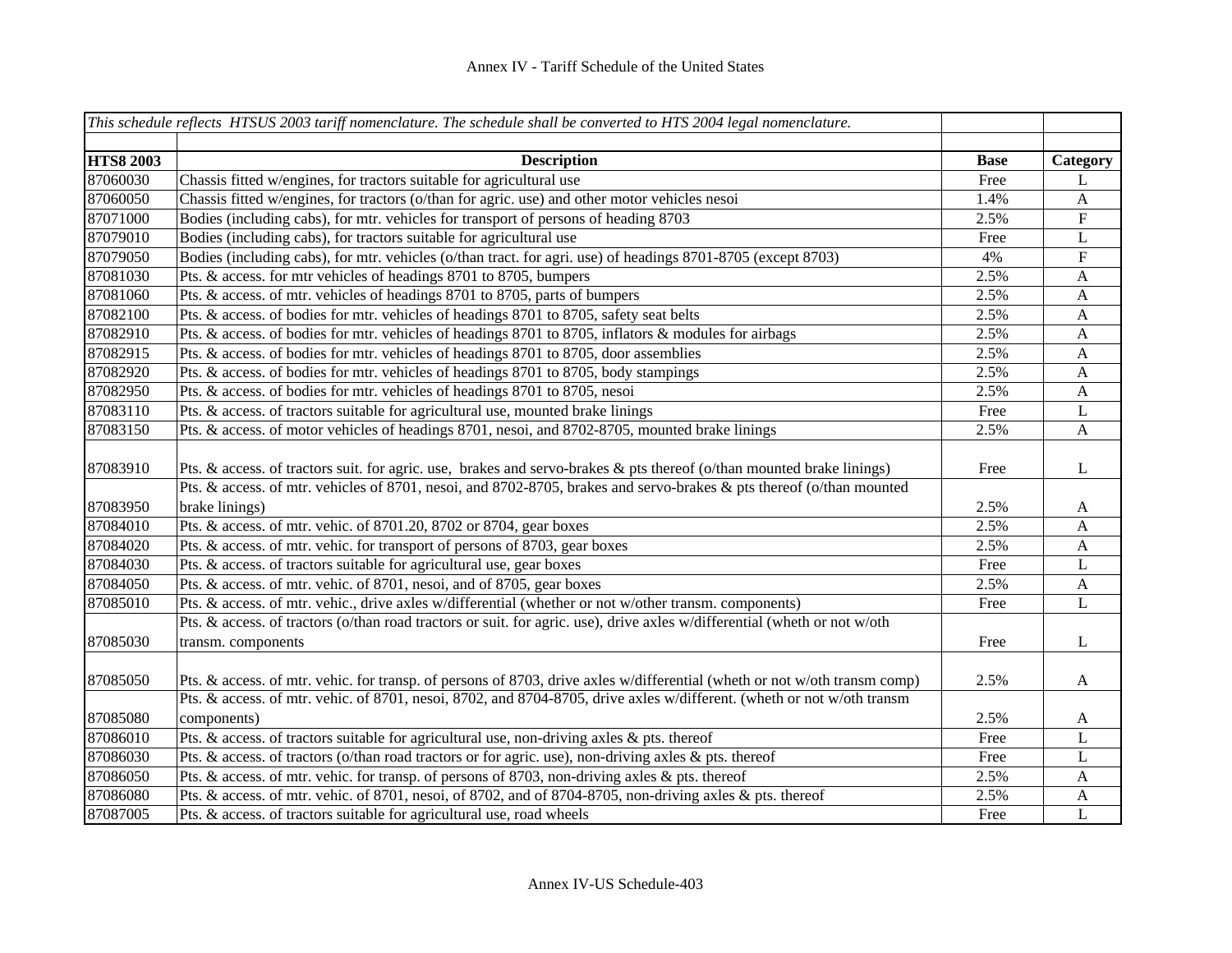|                  | This schedule reflects HTSUS 2003 tariff nomenclature. The schedule shall be converted to HTS 2004 legal nomenclature.    |             |                           |
|------------------|---------------------------------------------------------------------------------------------------------------------------|-------------|---------------------------|
|                  |                                                                                                                           |             |                           |
| <b>HTS8 2003</b> | <b>Description</b>                                                                                                        | <b>Base</b> | Category                  |
| 87087015         | Pts. & access. of tractors suitable for agricultural use, pts. & access. for road wheels                                  | Free        | L                         |
| 87087025         | Pts. & access. of tractors (o/than road tractors or for agric. use), road wheels                                          | Free        | $\mathbf L$               |
| 87087035         | Pts. & access. of tractors (o/than road tractors or for agric. use), pts. & access. for road wheels                       | Free        | $\mathbf L$               |
| 87087045         | Pts. & access. of mtr. vehic. of 8701, nesoi, and of 8702-8705, road wheels                                               | 2.5%        | $\boldsymbol{\mathsf{A}}$ |
| 87087060         | Pts. & access. of mtr. vehicc of 8701, nesoi, and of 8702-8705, pts. & access. for road wheels                            | 2.5%        | $\boldsymbol{\mathsf{A}}$ |
| 87088015         | Pts. & access. of tractors suitable for agricultural use, McPherson struts                                                | Free        | L                         |
| 87088025         | Pts. & access. of tractors suitable for agricultural use, suspension shock absorbers (o/than McPherson struts)            | Free        | L                         |
| 87088030         | Pts. & access. of mtr. vehic. of 8701, nesoi, and of 8702-8705, McPherson struts                                          | 2.5%        | A                         |
|                  |                                                                                                                           |             |                           |
| 87088045         | Pts. & access. of mtr. vehic. of 8701, nesoi, and of 8702-8705, suspension shock absorbers (o/than McPherson struts)      | 2.5%        | $\mathbf{A}$              |
| 87089110         | Pts. & access. of tractors suitable for agricultural use, radiators                                                       | Free        | L                         |
| 87089150         | Pts. & access. of mtr. vehic. of 8701, nesoi, and 8702-8705, radiators                                                    | 2.5%        | $\mathbf{A}$              |
| 87089210         | Pts. & access. of tractors suitable for agricultural use, mufflers & exhaust pipes                                        | Free        | L                         |
| 87089250         | Pts. & access. of mtr. vehic. of 8701, nesoi, and 8702-8705, mufflers & exhaust pipes                                     | 2.5%        | $\boldsymbol{\mathrm{F}}$ |
| 87089315         | Pts. & access. of tractors suitable for agricultural use, clutches                                                        | Free        | $\mathbf L$               |
| 87089330         | Pts. & access. of tractors suitable for agricultural use, pts. of clutches                                                | Free        | $\mathbf L$               |
| 87089360         | Pts. & access. of mtr. vehic. of 8701, nesoi, and 8702-8705, clutches                                                     | 2.5%        | $\mathbf{A}$              |
| 87089375         | Pts. & access. of mtr. vehic. of 8701, nesoi, and 8702-8705, pts. of clutches                                             | 2.5%        | $\mathbf{A}$              |
| 87089410         | Pts. & access. of tractors suitable for agricultural use, steering wheels, steering columns and steering boxes            | Free        | $\mathbf L$               |
| 87089450         | Pts. & access. of mtr. vehic. of 8701, nesoi, and 8702-8705, steering wheels, steering columns and steering boxes         | 2.5%        | $\mathbf{A}$              |
| 87089903         | Pts. & access. of tractors suitable for agricultural use, vibration control goods containing rubber                       | Free        | L                         |
| 87089906         | Pts. & access. of tractors suitable for agricultural use, double flanged wheel hub units w/ball bearings                  | Free        | L                         |
| 87089909         | Pts. & access. of tractors suitable for agricultural use, airbags                                                         | Free        | L                         |
| 87089912         | Pts. & access. of tractors suitable for agricultural use, half-shafts and drive shafts                                    | Free        | L                         |
| 87089915         | Pts. & access. of tractors suitable for agricultural use, pts. for power trains nesoi                                     | Free        | L                         |
| 87089918         | Pts. & access. of tractors suitable for agricultural use, pts. for suspension systems nesoi                               | Free        | $\mathbf L$               |
| 87089921         | Pts. & access. of tractors suitable for agricultural use, pts. for steering systems nesoi                                 | Free        | $\mathbf L$               |
| 87089924         | Pts. & access., nesoi, of tractors suitable for agricultural use                                                          | Free        | $\mathbf L$               |
|                  |                                                                                                                           |             |                           |
| 87089927         | Pts. & access. of tractors (o/than road tractors or for agricultural use), vibration control goods containing rubber      | Free        | $\bf L$                   |
|                  |                                                                                                                           |             |                           |
| 87089931         | Pts. & access. of tractors (o/than road tractors or for agricultural use), double flanged wheel hub units w/ball bearings | Free        | L                         |
| 87089934         | Pts. & access. of tractors (o/than road tractors or for agricultural use), airbags                                        | Free        | L                         |
| 87089937         | Pts. & access. of tractors (o/than road tractors or for agricultural use), half-shafts and drive shafts                   | Free        | L                         |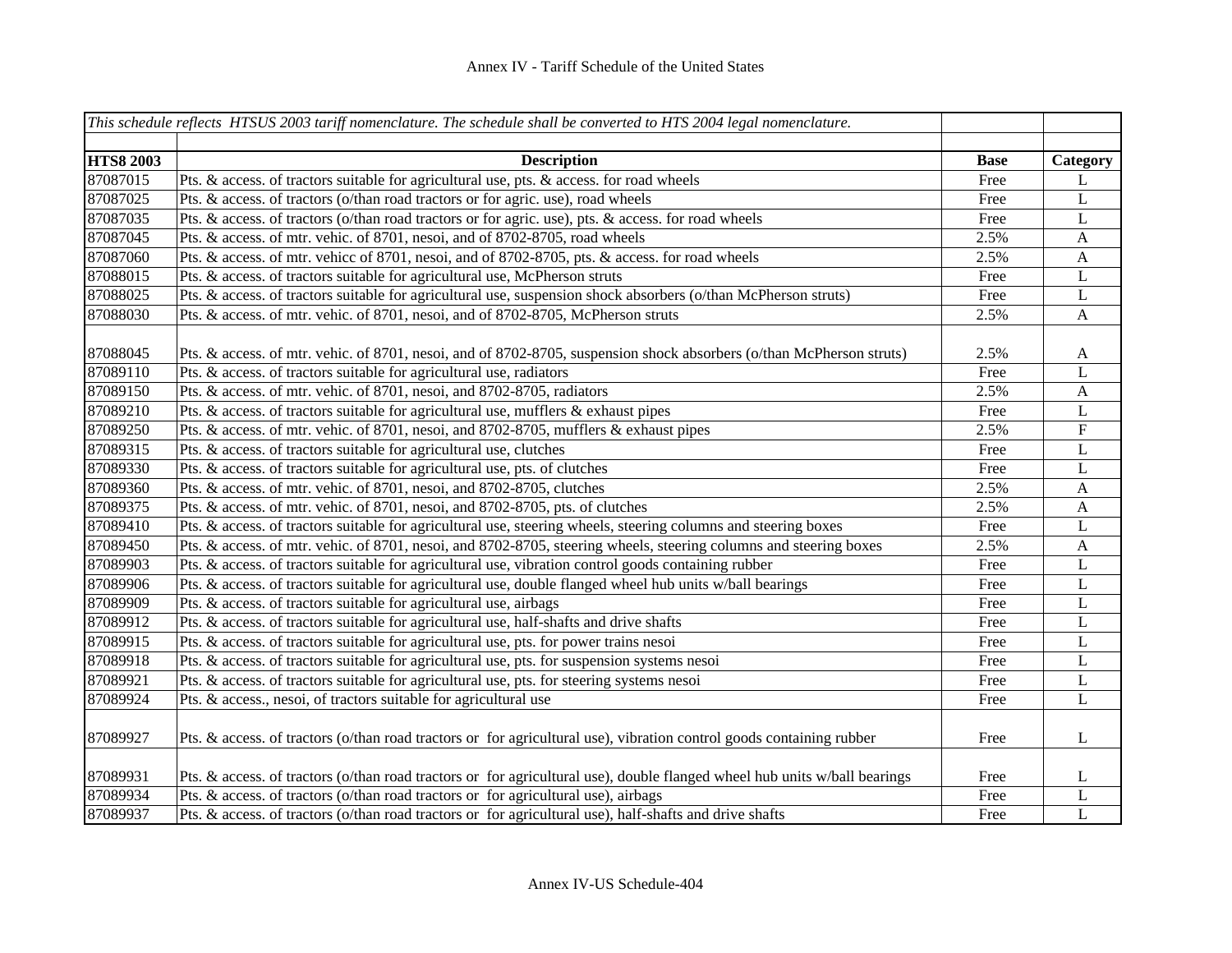|                  | This schedule reflects HTSUS 2003 tariff nomenclature. The schedule shall be converted to HTS 2004 legal nomenclature.         |             |                           |
|------------------|--------------------------------------------------------------------------------------------------------------------------------|-------------|---------------------------|
|                  |                                                                                                                                |             |                           |
| <b>HTS8 2003</b> | <b>Description</b>                                                                                                             | <b>Base</b> | Category                  |
| 87089940         | Pts. & access. of tractors (o/than road tractors or for agricultural use), pts. for power trains nesoi                         | Free        | L                         |
| 87089943         | Pts. & access. of tractors (o/than road tractors or for agricultural use), pts. for suspension systems nesoi                   | Free        | L                         |
| 87089946         | Pts. & access. of tractors (o/than road tractors or for agricultural use), pts. for steering systems nesoi                     | Free        | L                         |
| 87089949         | Pts. & access., nesoi, of tractors (o/than road tractors or suitable for agricultural use)                                     | Free        | L                         |
| 87089952         | Pts. & access. of motor vehicles of 8701, nesoi, and 8702-8705, of cast iron nesoi                                             | Free        | L                         |
| 87089955         | Pts. & access. of motor vehicles of 8701, nesoi, and 8702-8705, vibration control goods containing rubber                      | 2.5%        | A                         |
| 87089958         | Pts. & access. of motor vehicles of 8701, nesoi, and 8702-8705, double flanged wheel hub units w/ball bearings                 | 2.5%        | A                         |
| 87089961         | Pts. & access. of motor vehicles of 8701, nesoi, and 8702-8705, airbags                                                        | 2.5%        | $\mathbf{A}$              |
| 87089964         | Pts. & access. of motor vehicles of 8701, nesoi, and 8702-8705, half-shafts and drive shafts                                   | 2.5%        | $\mathbf{A}$              |
| 87089967         | Pts. & access. of motor vehicles of 8701, nesoi, and 8702-8705, pts. for power trains nesoi                                    | 2.5%        | $\mathbf{A}$              |
| 87089970         | Pts. & access. of motor vehicles of 8701, nesoi, and 8702-8705, pts. for suspension systems nesoi                              | 2.5%        | $\mathbf{A}$              |
| 87089973         | Pts. & access. of motor vehicles of 8701, nesoi, and 8702-8705, pts. for steering systems nesoi                                | 2.5%        | $\mathbf{A}$              |
| 87089980         | Pts. & access., nesoi, of motor vehicles of 8701, nesoi, and 8702-8705                                                         | 2.5%        | $\mathbf{A}$              |
| 87091100         | Electrical, self-propelled, works trucks, not fitted w/lift. equip. and tractors of type used on railway station platforms     | Free        | L                         |
| 87091900         | Non-electrical, self-propelled, works trucks, not fitted w/lift. equip. and tractors of type used on railway station platforms | Free        | L                         |
| 87099000         | Parts of self-propelled works trucks, not fitted w/lift. equip. and tractors of the type used on railway station platforms     | Free        | L                         |
| 87100000         | Tanks & other armored fighting vehicles, motorized, whether or not fitted with weapons, and parts of such vehicles             | Free        | $\overline{L}$            |
| 87111000         | Motorcycles (incl. mopeds) and cycles, fitted w/recip. internal-combustion piston engine w/capacity n/o 50 cc                  | Free        | $\overline{L}$            |
| 87112000         | Motorcycles (incl. mopeds) and cycles, fitted w/recip. internal-combustion piston engine w/capacity o/50 but n/o 250 cc        | Free        | L                         |
| 87113000         | Motorcycles (incl. mopeds) and cycles, fitted w/recip. internal-combustion piston engine w/capacity o/250 but n/o 500 cc       | Free        | L                         |
| 87114030         | Motorcycles (incl. mopeds) and cycles, fitted w/recip. internal-combustion piston engine w/capacity o/500 cc but n/o 700<br>cc | Free        | L                         |
|                  | Motorcycles (incl. mopeds) and cycles, fitted w/recip. internal-combustion piston engine w/capacity o/700 cc but n/o 800       |             |                           |
| 87114060         | cc                                                                                                                             | 2.4%        | A                         |
| 87115000         | Motorcycles (incl. mopeds) and cycles, fitted w/recip. internal-combustion piston engine w/capacity o/800 cc                   | 2.4%        | $\boldsymbol{\mathsf{A}}$ |
| 87119000         | Motorcycles (incl. mopeds) and cycles, fitted with an auxiliary motor nesoi; side-cars                                         | Free        | L                         |
| 87120015         | Bicycles, not motorized, w/both wheels not over 63.5 cm in diameter                                                            | 11%         | $\mathbf{A}$              |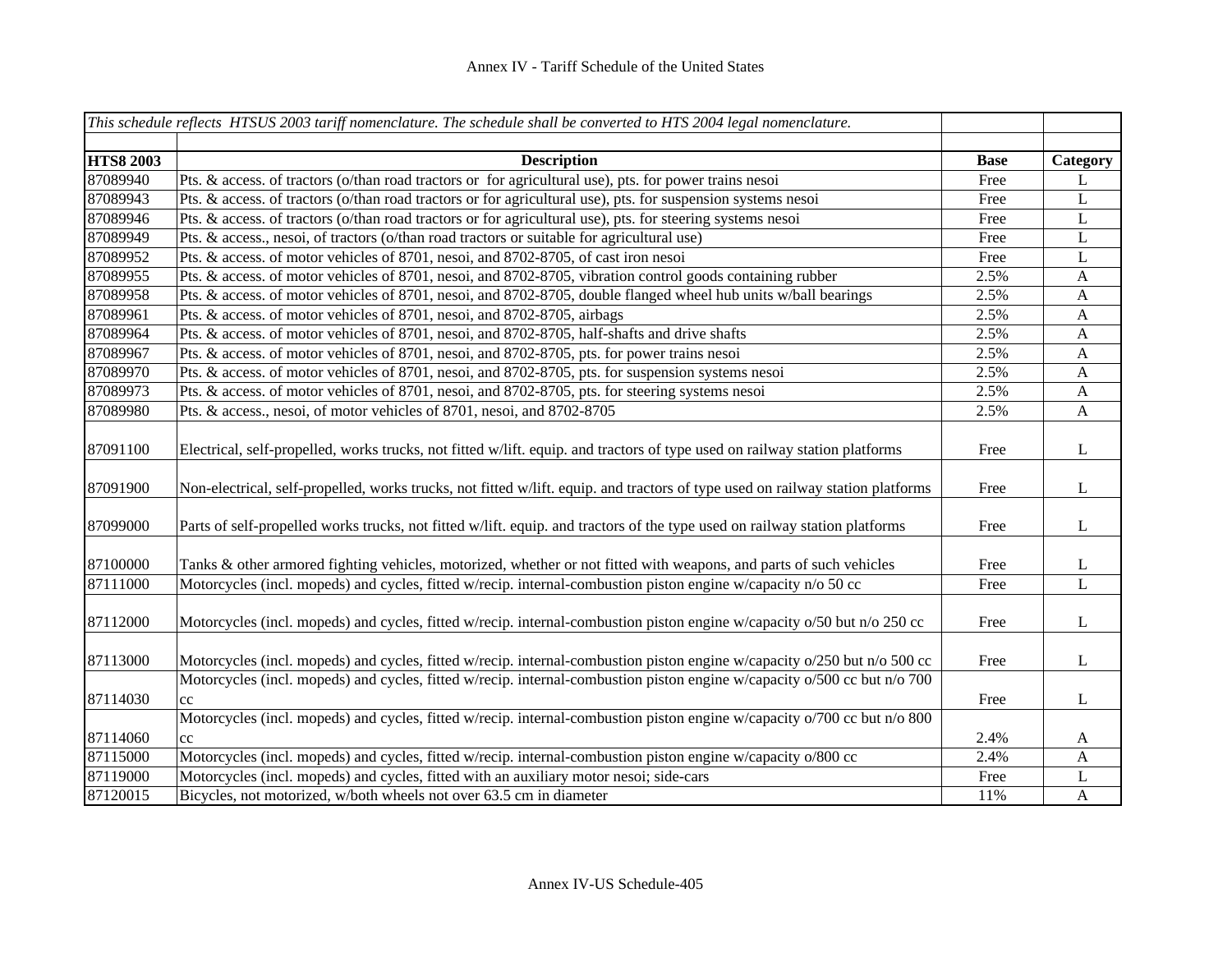|                  | This schedule reflects HTSUS 2003 tariff nomenclature. The schedule shall be converted to HTS 2004 legal nomenclature.        |             |                           |
|------------------|-------------------------------------------------------------------------------------------------------------------------------|-------------|---------------------------|
|                  |                                                                                                                               |             |                           |
| <b>HTS8 2003</b> | <b>Description</b>                                                                                                            | <b>Base</b> | Category                  |
|                  | Bicycles, not motorized, w/both wheels o/63.5 cm in diam., weighing under 16.3 kg & not design. for tires w/x-sect. diam.     |             |                           |
| 87120025         | o/4.13cm                                                                                                                      | 5.5%        | $\mathbf{A}$              |
|                  | Bicycles, not motorized, w/both wheels o/63.5 cm in diam., weighing 16.3 kg or more, and/or for use w/tires w/x-sect.         |             |                           |
| 87120035         | diam. o/4.13 cm                                                                                                               | 11%         | $\mathbf{A}$              |
|                  | Bicycles, n/motor., w/front wheel diam. o/55 cm but n/o 63.5 cm & rear wheel diam. o/63.5 cm in diam., & wt <16.3 kg          |             |                           |
| 87120044         | $w/o$ acces., value \$200+                                                                                                    | 5.5%        | $\mathbf{A}$              |
| 87120048         | Bicycles, n/motor., w/front wheel w/diameter different than rear wheel diam., nesoi                                           | 11%         | A                         |
| 87120050         | Cycles (o/than bicycles) (including delivery tricycles), not motorized                                                        | 3.7%        | $\mathbf{A}$              |
| 87131000         | Invalid carriages, not mechanically propelled                                                                                 | Free        | L                         |
| 87139000         | Invalid carriages, motorized or otherwise mechanically propelled                                                              | Free        | $\mathbf L$               |
| 87141100         | Pts. & access. for motorcycles (including mopeds), saddles & seats                                                            | Free        | $\mathbf L$               |
| 87141900         | Pts. & access. for motorcycles (including mopeds), other than saddles and seats                                               | Free        | $\mathbf L$               |
| 87142000         | Pts. & access. for invalid carriages                                                                                          | Free        | $\mathbf L$               |
| 87149120         | Pts. & access. for bicycles & o/cycles, frames, valued over \$600 each                                                        | 3.9%        | $\boldsymbol{\mathsf{A}}$ |
| 87149130         | Pts. & access. for bicycles & o/cycles, frames, valued at \$600 or less each                                                  | 3.9%        | $\mathbf{A}$              |
|                  | Pts. & access. for bicycles, sets of steel tubing cut to exact length for the assembly (w/other pts) into the frame & fork of |             |                           |
| 87149150         | one bicycle                                                                                                                   | 6%          | $\mathbf{A}$              |
| 87149190         | Pts. & access. for bicycles & o/cycles, forks, nesoi and pts of frames, nesoi and pts. of forks                               | Free        | L                         |
| 87149210         | Pts. & access. for bicycles & o/cycles, wheel rims                                                                            | 5%          | $\boldsymbol{\mathsf{A}}$ |
| 87149250         | Pts. & access. for bicycles & o/cycles, wheel spokes                                                                          | 10%         | $\mathbf{A}$              |
|                  |                                                                                                                               |             |                           |
| 87149305         | Pts. & access. for bicycles & o/cycles, aluminum alloy hubs, w/hollow axle and lever-operated quick release mechanism         | Free        | L                         |
| 87149315         | Pts. & access. for bicycles & o/cycles, 3-speed hubs nesoi                                                                    | Free        | L                         |
| 87149324         | Pts. & access. for bicycles & o/cycles, 2-speed hubs, w/internal gear changing mechanisms, nesoi                              | Free        | L                         |
| 87149328         | Pts. & access. for bicycles & o/cycles, variable speed hubs, w/internal gear changing mechanisms, nesoi                       | 3%          | A                         |
| 87149335         | Pts. & access. for bicycles & o/cycles, non-variable speed hubs, nesoi                                                        | 10%         | $\boldsymbol{\mathsf{A}}$ |
| 87149370         | Pts. & access. for bicycles & o/cycles, free-wheel sprocket-wheels                                                            | Free        | $\mathbf L$               |
| 87149430         | Pts. & access. for bicycles & o/cycles, brakes (o/than hub brakes) and parts thereof                                          | Free        | $\mathbf L$               |
| 87149490         | Pts. & access. for bicycles & o/cycles, brakes and parts thereof, nesoi                                                       | 10%         | $\mathbf{A}$              |
| 87149500         | Pts. & access. for bicycles & o/cycles, saddles                                                                               | 8%          | $\mathbf{A}$              |
| 87149610         | Pts. & access. for bicycles & o/cycles, pedals and parts thereof                                                              | 8%          | $\mathbf{A}$              |
| 87149650         | Pts. & access. for bicycles & o/cycles, cotterless-type crank sets and parts thereof                                          | Free        | L                         |
| 87149690         | Pts. & access. for bicycles & o/cycles, crank-gear nesoi and parts thereof                                                    | 10%         | $\mathbf{A}$              |
| 87149910         | Pts. & access. for bicycles & o/cycles, click twist grips and click stick levers                                              | Free        | L                         |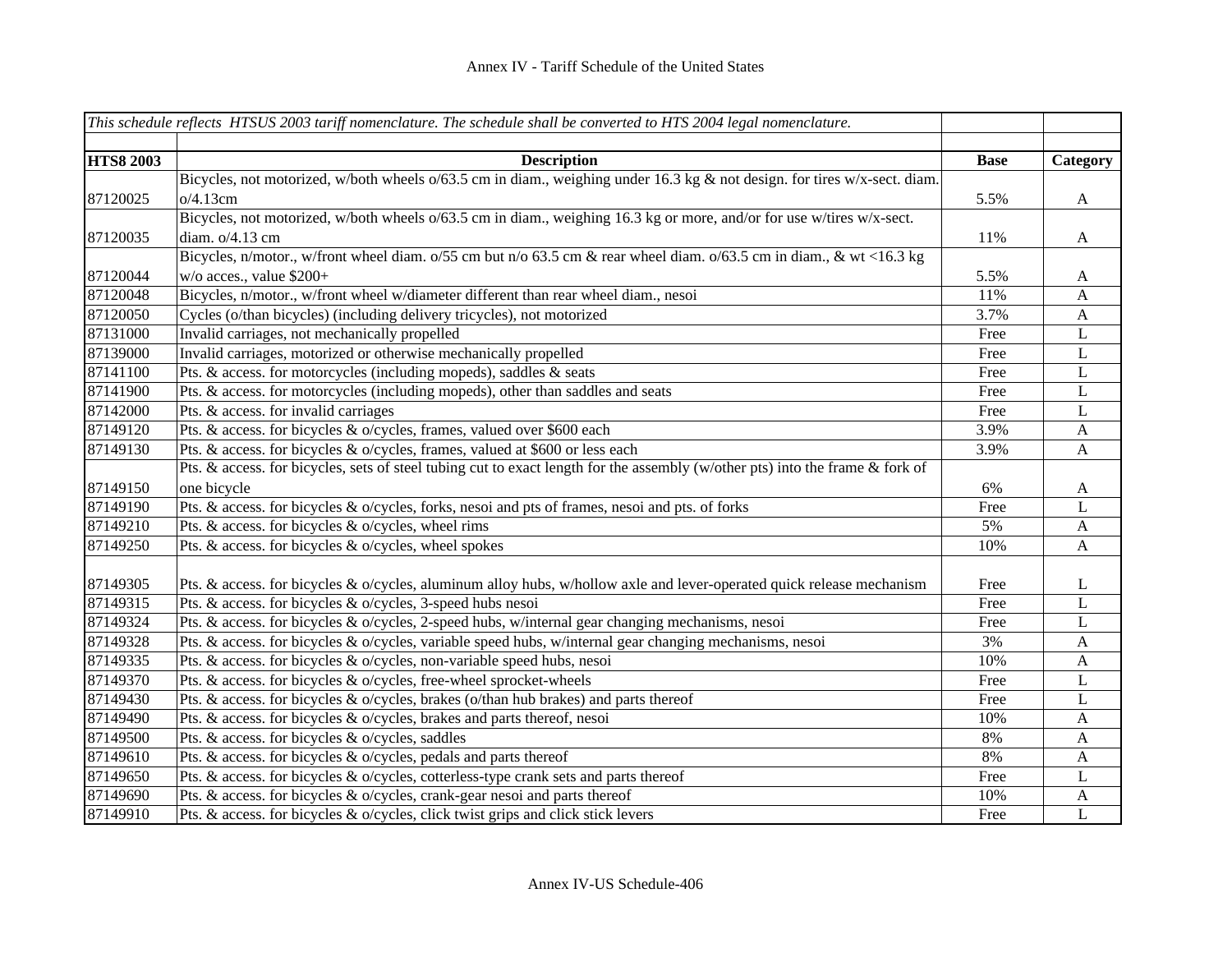|                  | This schedule reflects HTSUS 2003 tariff nomenclature. The schedule shall be converted to HTS 2004 legal nomenclature.      |             |              |
|------------------|-----------------------------------------------------------------------------------------------------------------------------|-------------|--------------|
|                  |                                                                                                                             |             |              |
| <b>HTS8 2003</b> | <b>Description</b>                                                                                                          | <b>Base</b> | Category     |
| 87149950         | Pts. & access. for bicycles & o/cycles, derailleurs and parts thereof                                                       | Free        | L            |
|                  | Pts. & accs. for bicycles & o/cycl., trigger & twist grip cntrls for 3-spd hubs, alum. handlebar stems >\$2.15 ea, & stem   |             |              |
| 87149960         | rotor assys. & pts.                                                                                                         | Free        | L            |
| 87149980         | Pts. & access. nesoi, for bicycles and other cycles of heading 8712                                                         | 10%         | $\mathbf{A}$ |
| 87150000         | Baby carriages (including strollers) and parts thereof                                                                      | 4.4%        | $\mathbf{A}$ |
| 87161000         | Trailers & semi-trailers, not mech. propelled, for housing or camping                                                       | Free        | L            |
| 87162000         | Self-loading or self-unloading trailers and semi-trailers, not mech. propelled, for agricultural purposes                   | Free        | L            |
| 87163100         | Tanker trailers and tanker semi-trailers, not mech. propelled, for the transport of goods                                   | Free        | L            |
| 87163900         | Trailers and semi-trailers, not mech. propelled, nesoi, for the transport of goods                                          | Free        | L            |
| 87164000         | Trailers and semi-trailers, not mechanically propelled, nesoi                                                               | Free        | L            |
| 87168010         | Farm wagons and carts, not mechanically propelled                                                                           | Free        | $\mathbf L$  |
| 87168050         | Vehicles, not mechanically propelled, nesoi                                                                                 | 3.2%        | $\mathbf{A}$ |
| 87169010         | Parts of farm wagons and carts                                                                                              | Free        | $\mathbf L$  |
| 87169030         | Parts of vehicles, not mechanically propelled, castors (o/than castors of heading 8302)                                     | 5.7%        | $\mathbf{A}$ |
| 87169050         | Parts of trailers and semi-trailers and vehicles, not mechanically propelled, nesoi                                         | 3.1%        | $\mathbf{A}$ |
| 88011000         | Gliders and hang gliders                                                                                                    | Free        | $\mathbf L$  |
| 88019000         | Balloons, dirigibles and non-powered aircraft, nesoi                                                                        | Free        | $\mathbf L$  |
| 88021100         | Helicopters, with an unladen weight not over 2,000 kg                                                                       | Free        | $\bf L$      |
| 88021200         | Helicopters, with an unladen weight over 2,000 kg                                                                           | Free        | $\mathbf L$  |
| 88022000         | Airplanes and other powered aircraft, nesoi, with an unladen weight not over 2,000 kg                                       | Free        | $\mathbf L$  |
| 88023000         | Airplanes and other powered aircraft, nesoi, with an unladen weight over 2,000 kg but not over 15,000 kg                    | Free        | L            |
| 88024000         | Airplanes and other powered aircraft, nesoi, with an unladen weight over 15,000 kg                                          | Free        | L            |
| 88026030         | <b>Communication satellites</b>                                                                                             | Free        | L            |
| 88026090         | Spacecraft, including satellites (o/than communication satellites), and suborbital and spacecraft launch vehicles           | Free        | L            |
| 88031000         | Parts of airplanes and other aircraft, propellers and rotors and parts thereof                                              | Free        | L            |
| 88032000         | Parts of airplanes and other aircraft, undercarriages and parts thereof                                                     | Free        | $\mathbf L$  |
| 88033000         | Parts of airplanes and helicopters, nesoi                                                                                   | Free        | $\mathbf L$  |
| 88039030         | Parts of communication satellites                                                                                           | Free        | $\mathbf L$  |
|                  | Parts of aircraft (o/than airplanes and helicopters), spacecraft (o/than comm. satell.) and suborbital and launch vehicles, |             |              |
| 88039090         | nesoi                                                                                                                       | Free        | L            |
| 88040000         | Parachutes (including dirigible parachutes) and rotochutes; parts & access. thereof                                         | 3%          | A            |
| 88051000         | Aircraft launching gear and parts thereof; deck-arrestors or similar gear and parts thereof                                 | Free        | L            |
| 88052100         | Air combat ground flying simulators and parts thereof                                                                       | Free        | L            |
| 88052900         | Ground flying trainers and parts thereof, other than air combat simulators                                                  | Free        | L            |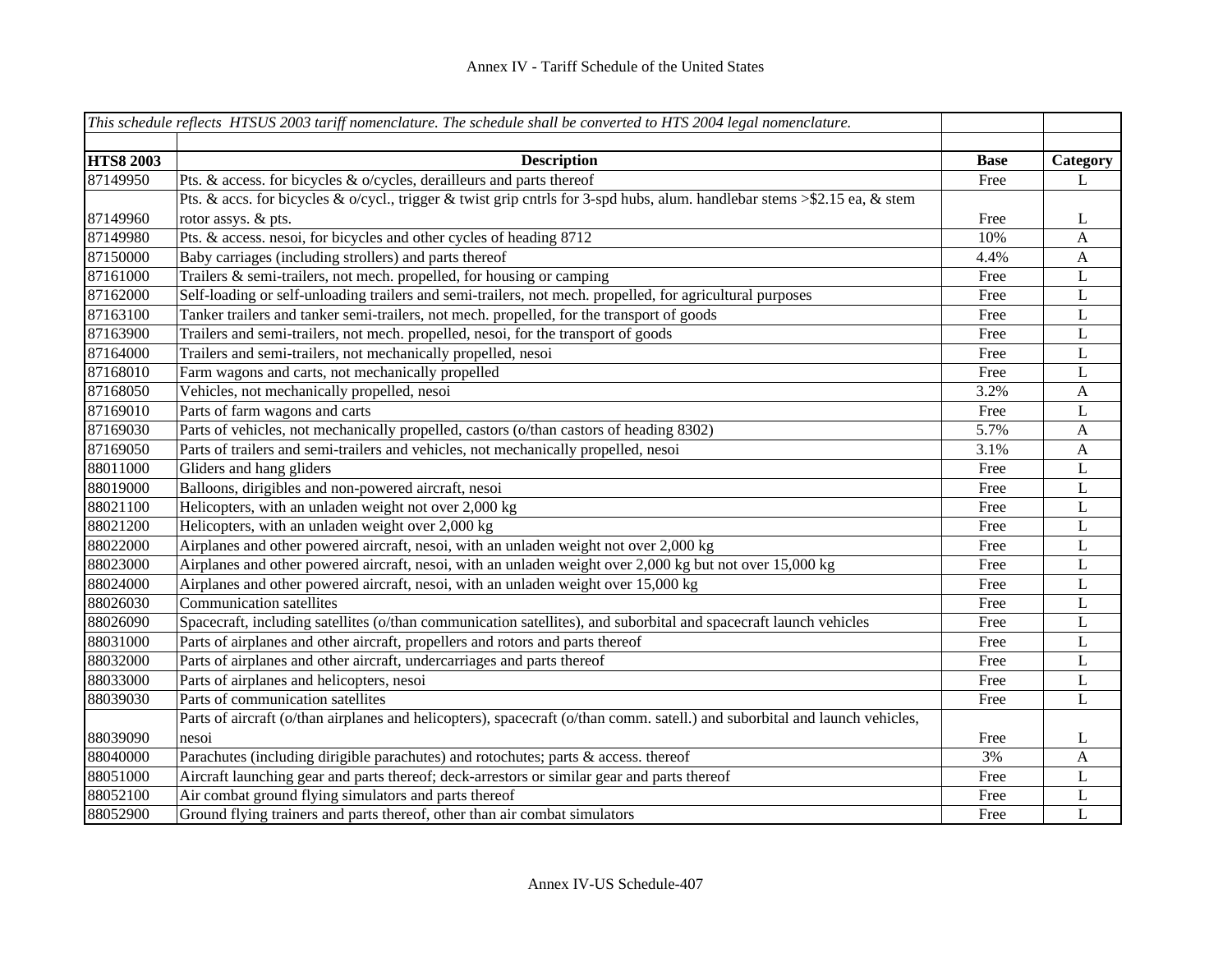|                  | This schedule reflects HTSUS 2003 tariff nomenclature. The schedule shall be converted to HTS 2004 legal nomenclature.        |             |              |
|------------------|-------------------------------------------------------------------------------------------------------------------------------|-------------|--------------|
|                  |                                                                                                                               |             |              |
| <b>HTS8 2003</b> | <b>Description</b>                                                                                                            | <b>Base</b> | Category     |
|                  |                                                                                                                               |             |              |
| 89011000         | Vessels, designed for the transport of persons, cruise ships, excursion boats and similar vessels; ferry boats of all kinds   | Free        | L            |
| 89012000         | Vessels, designed for the transport of goods, tankers                                                                         | Free        | $\mathbf L$  |
| 89013000         | Vessels, designed for the transport of goods, refrigerated vessels (o/than tankers)                                           | Free        | $\mathbf L$  |
| 89019000         | Vessels, designed for the transport of goods or for the transport of both persons and goods, nesoi                            | Free        | L            |
| 89020000         | Vessels, fishing; factory ships and other vessels for processing or preserving fishery products                               | Free        | L            |
| 89031000         | Vessels, inflatable, for pleasure or sports                                                                                   | 2.4%        | A            |
| 89039100         | Vessels, sailboats, with or without auxiliary motor, for pleasure or sports                                                   | 1.5%        | A            |
| 89039200         | Vessels, motorboats (o/than outboard motorboats), for pleasure or sports                                                      | 1.5%        | $\mathbf{A}$ |
| 89039905         | Vessels, canoes, not of a type designed to be principally used with motor or sails                                            | Free        | L            |
| 89039915         | Vessels, row boats, not of a type to be principally used with motors or sails                                                 | 2.7%        | $\mathbf{A}$ |
| 89039920         | Vessels, outboard motorboats, for pleasure or sports                                                                          | 1%          | $\mathbf{A}$ |
| 89039990         | Vessels, yachts and other vessels for pleasure or sports, nesoi                                                               | 1%          | $\mathbf{A}$ |
| 89040000         | Vessels, tugs and pusher craft                                                                                                | Free        | $\mathbf{L}$ |
| 89051000         | Vessels, dredgers                                                                                                             | Free        | $\mathbf L$  |
| 89052000         | Floating or submersible drilling or production platforms                                                                      | Free        | $\mathbf L$  |
| 89059010         | Floating docks                                                                                                                | Free        | L            |
|                  | Vessels, light-vessels, fire-floats, floating cranes, & other vessels nesoi, the navigability of which is subsidiary to their |             |              |
| 89059050         | main function                                                                                                                 | Free        | L            |
| 89061000         | Warships                                                                                                                      | Free        | $\mathbf L$  |
| 89069000         | Vessels (including lifeboats other than row boats), nesoi                                                                     | Free        | $\mathbf L$  |
| 89071000         | Inflatable rafts (o/than used for pleasure or sports of 8901.10)                                                              | Free        | L            |
|                  | Floating structures nesoi (for example, rafts, other than inflatable rafts, tanks, cofferdams, landing stages, buoys and      |             |              |
| 89079000         | beacons)                                                                                                                      | Free        | L            |
| 89080000         | Vessels and other floating structures for breaking up (scrapping)                                                             | Free        | L            |
| 90011000         | Optical fibers, optical fiber bundles and cables, other than those of heading 8544                                            | 6.7%        | $\mathbf{A}$ |
| 90012000         | Sheets and plates of polarizing material                                                                                      | 3.5%        | $\mathbf{A}$ |
| 90013000         | <b>Contact lenses</b>                                                                                                         | 2%          | $\mathbf{A}$ |
| 90014000         | Spectacle lenses of glass, unmounted                                                                                          | 2%          | $\mathbf{A}$ |
| 90015000         | Spectacle lenses of materials other than glass, unmounted                                                                     | 2%          | $\mathbf{A}$ |
| 90019040         | Lenses nesi, unmounted                                                                                                        | 2%          | $\mathbf{A}$ |
| 90019050         | Prisms, unmounted                                                                                                             | 2.8%        | A            |
| 90019060         | Mirrors, unmounted                                                                                                            | 2.8%        | A            |
| 90019080         | Half-tone screens designed for use in engraving or photographic processes, unmounted                                          | 1.1%        | A            |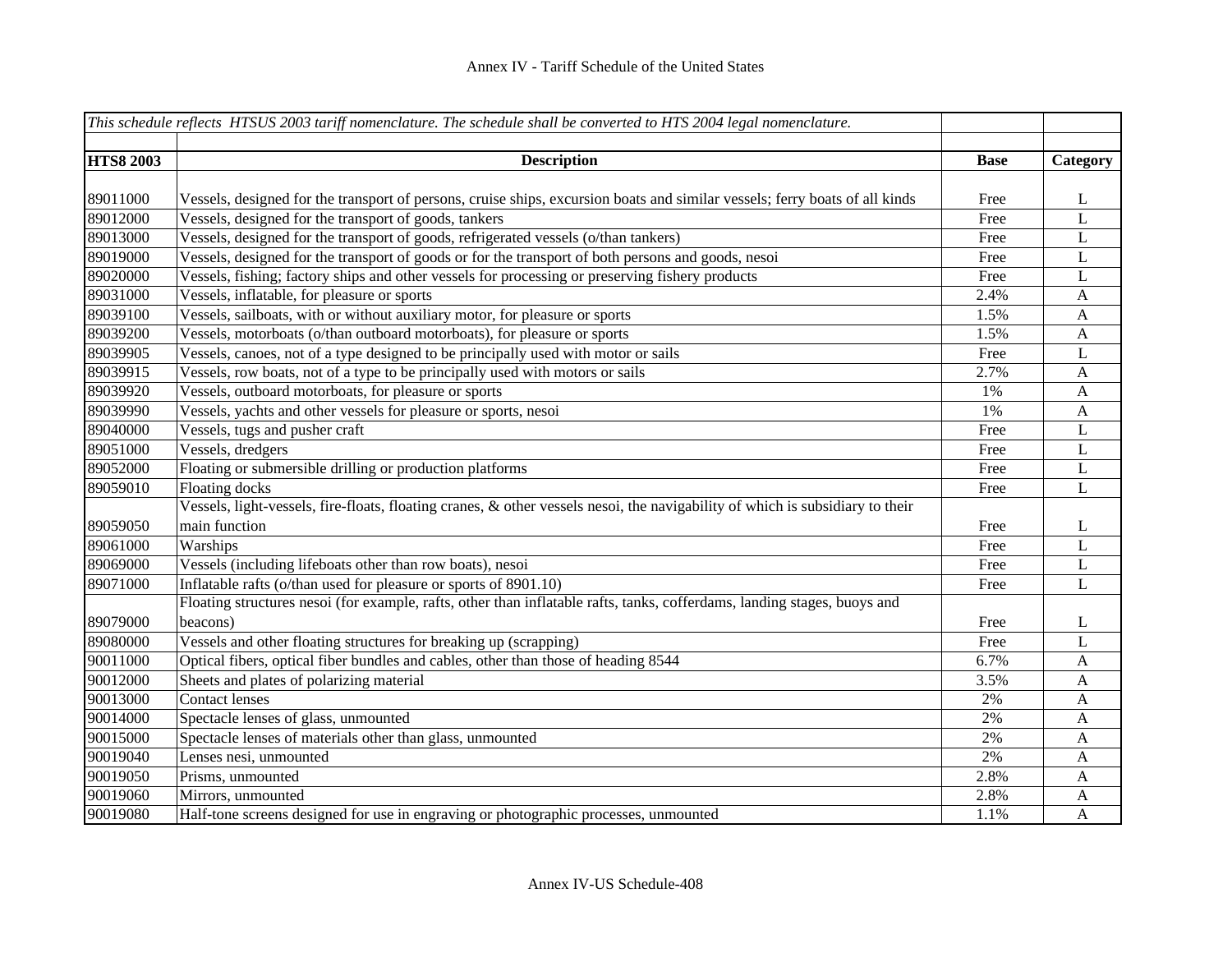| This schedule reflects HTSUS 2003 tariff nomenclature. The schedule shall be converted to HTS 2004 legal nomenclature. |                                                                                                                             |                |              |
|------------------------------------------------------------------------------------------------------------------------|-----------------------------------------------------------------------------------------------------------------------------|----------------|--------------|
| <b>HTS8 2003</b>                                                                                                       | <b>Description</b>                                                                                                          | <b>Base</b>    | Category     |
| 90019090                                                                                                               | Optical elements nesi, unmounted                                                                                            | 2.9%           | A            |
|                                                                                                                        | Projection lenses, mounted, and parts and accessories therefor, for cameras, projectors or photographic enlargers or        |                |              |
| 90021140                                                                                                               | reducers                                                                                                                    | 2.45%          | $\mathbf{A}$ |
|                                                                                                                        | Mounted objective lenses for use in closed circuit television cameras, seperately imported, w/ or w/o attached elec.        |                |              |
| 90021160                                                                                                               | connectors or motors                                                                                                        | Free           | L            |
|                                                                                                                        | Objective lenses and parts & access. thereof, for cameras, projectors, or photographic enlargers or reducers, except        |                |              |
| 90021190                                                                                                               | projection, nesi                                                                                                            | 2.3%           | $\mathbf{A}$ |
|                                                                                                                        | Objective lenses, mounted, and parts and accessories therefor, other than for cameras, projectors or photographic           |                |              |
| 90021900                                                                                                               | enlargers or reducers                                                                                                       | 2.3%           | A            |
| 90022040                                                                                                               | Photographic filters, mounted, and parts and accessories therefor                                                           | 2%             | A            |
| 90022080                                                                                                               | Filters, mounted, and parts and accessories therefor, for optical uses other than photographic                              | 2.9%           | $\mathbf{A}$ |
| 90029020                                                                                                               | Prisms, mounted, for optical uses                                                                                           | 2.8%           | $\mathbf{A}$ |
| 90029040                                                                                                               | Mirrors, mounted, for optical uses                                                                                          | 2.8%           | $\mathbf{A}$ |
| 90029070                                                                                                               | Half-tone screens, mounted, designed for use in engraving or photographic processes                                         | 1.1%           | $\mathbf{A}$ |
|                                                                                                                        | Mounted lenses, n/obj., for use in closed circuit television cameras, seperately imported, w/ or w/o attached elec.         |                |              |
| 90029085                                                                                                               | connectors or motors                                                                                                        | Free           | L            |
| 90029095                                                                                                               | Mounted optical elements, nesi; parts and accessories of mounted optical elements, nesi                                     | 3%             | A            |
| 90031100                                                                                                               | Frames and mountings, of plastics, for spectacles, goggles or the like                                                      | 2.5%           | A            |
| 90031900                                                                                                               | Frames and mountings, other than of plastics, for spectacles, goggles or the like                                           | Free           | $\mathbf L$  |
| 90039000                                                                                                               | Parts of frames and mountings for spectacles, goggles or the like                                                           | 2.5%           | A            |
| 90041000                                                                                                               | Sunglasses, corrective, protective or other                                                                                 | 2%             | $\mathbf{A}$ |
| 90049000                                                                                                               | Spectacles, goggles and the like, corrective, protective or other, other than sunglasses                                    | 2.5%           | $\mathbf{A}$ |
| 90051000                                                                                                               | <b>Binoculars</b>                                                                                                           | Free           | L            |
| 90058040                                                                                                               | Optical telescopes, including monoculars                                                                                    | 8%             | A            |
|                                                                                                                        | Monoculars and astronomical instruments other than binoculars and optical telescopes but not including instruments for      |                |              |
| 90058060                                                                                                               | radio-astronomy                                                                                                             | 6%             | $\mathbf{A}$ |
|                                                                                                                        |                                                                                                                             | The rate       |              |
|                                                                                                                        |                                                                                                                             | applicable to  |              |
|                                                                                                                        |                                                                                                                             | the article of |              |
|                                                                                                                        |                                                                                                                             | which it is a  |              |
|                                                                                                                        | Parts and accessories, for binoculars, monoculars, optical telescopes, or astronomical instruments, incorp. good or 9001 or | part or        |              |
| 90059040                                                                                                               | 9002                                                                                                                        | accessory      | A            |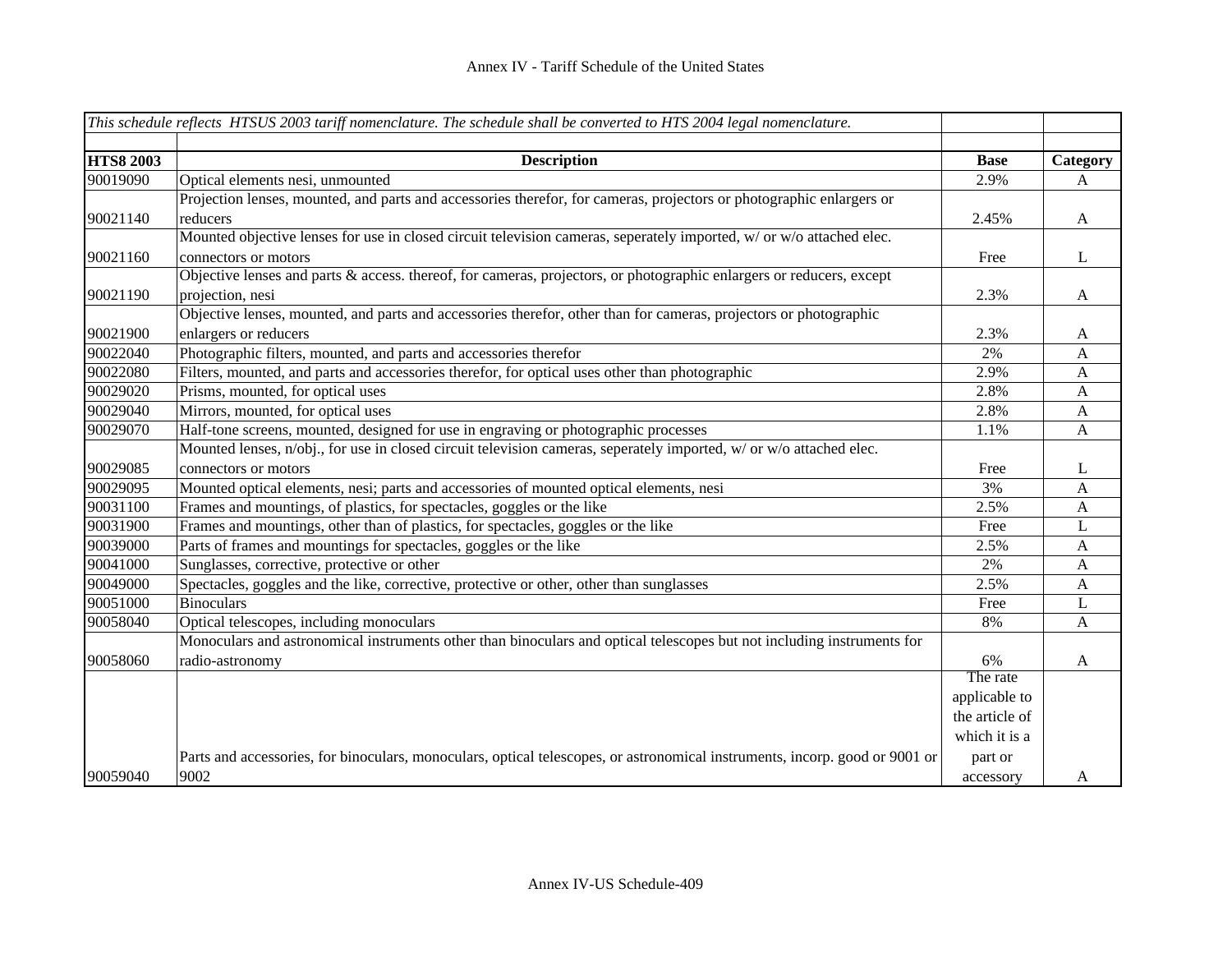|                  | This schedule reflects HTSUS 2003 tariff nomenclature. The schedule shall be converted to HTS 2004 legal nomenclature.      |                |              |
|------------------|-----------------------------------------------------------------------------------------------------------------------------|----------------|--------------|
|                  |                                                                                                                             |                |              |
| <b>HTS8 2003</b> | <b>Description</b>                                                                                                          | <b>Base</b>    | Category     |
|                  |                                                                                                                             | The rate       |              |
|                  |                                                                                                                             | applicable to  |              |
|                  |                                                                                                                             | the article of |              |
|                  |                                                                                                                             | which it is a  |              |
|                  | Parts and accessories, including mountings, for binoculars, monoculars, other optical telescopes, and other astronomical    | part or        |              |
| 90059080         | instruments, nesi                                                                                                           | accessory      | A            |
| 90061000         | Photographic cameras of a kind used for preparing printing plates or cylinders                                              | Free           | L            |
| 90062000         | Photographic cameras of a kind used for recording documents on microfilm, microfiche or other microforms                    | Free           | L            |
|                  |                                                                                                                             |                |              |
| 90063000         | Photographic cameras for underwater, aerial, medical, surgical, forensic or criminological purposes, not cinematographic    | Free           | L            |
| 90064040         | Fixed focus instant print cameras                                                                                           | Free           | L            |
| 90064060         | Instant print cameras, other than fixed focus, valued not over \$10 each                                                    | 6.8%           | A            |
| 90064090         | Instant print cameras, other than fixed focus, valued over \$10 each                                                        | Free           | L            |
| 90065100         | Cameras with through-the-lens viewfinder, for roll film of a width not exceeding 35 mm, not cinematographic                 | Free           | L            |
| 90065210         | Fixed focus, hand held, 110 cameras                                                                                         | Free           | L            |
|                  |                                                                                                                             |                |              |
| 90065230         | Fixed focus, hand held cameras, other than 110 cameras, for roll film of a width less than 35 mm, not cinematographic       | 4%             | A            |
| 90065250         | Fixed focus cameras nesi, for roll film of a width less than 35 mm, not cinematographic                                     | Free           | $\mathbf L$  |
|                  | Cameras, other than fixed focus, nesi, for roll film of a width less than 35 mm, valued not over \$10 each, not             |                |              |
| 90065260         | cinematographic                                                                                                             | 6.8%           | A            |
|                  |                                                                                                                             |                |              |
| 90065290         | Cameras, other than fixed focus, nesi, for roll film of a width less than 35 mm, valued over \$10 each, not cinematographic | Free           | L            |
| 90065300         | Cameras nesi, for roll film of a width of 35 mm, not cinematographic                                                        | Free           | L            |
| 90065940         | Fixed focus cameras, nesi, not cinematographic                                                                              | 4%             | $\mathbf{A}$ |
| 90065960         | Cameras nesi, other than fixed focus, valued not over \$10 each, not cinematographic                                        | 6.8%           | $\mathbf{A}$ |
| 90065990         | Photographic cameras, other than fixed focus, valued over \$10 each, nesi                                                   | Free           | L            |
| 90066100         | Photographic discharge lamp ("electronic") flashlight apparatus                                                             | Free           | L            |
| 90066200         | Photographic flashbulbs, flashcubes and the like                                                                            | Free           | L            |
| 90066900         | Photographic flashlight apparatus, nesi                                                                                     | Free           | L            |
| 90069100         | Parts and accessories for photographic cameras, not cinematographic                                                         | 5.8%           | A            |
| 90069900         | Parts and accessories for photographic flashlight apparatus and flashbulbs                                                  | 3.9%           | $\mathbf{A}$ |
| 90071100         | Cinematographic cameras for film of less than 16 mm width or for double-8 mm film                                           | Free           | L            |
| 90071940         | Cinematographic cameras, for film of 16 mm or greater in width (other than for double-8 mm film), gyrostabilized            | Free           | L            |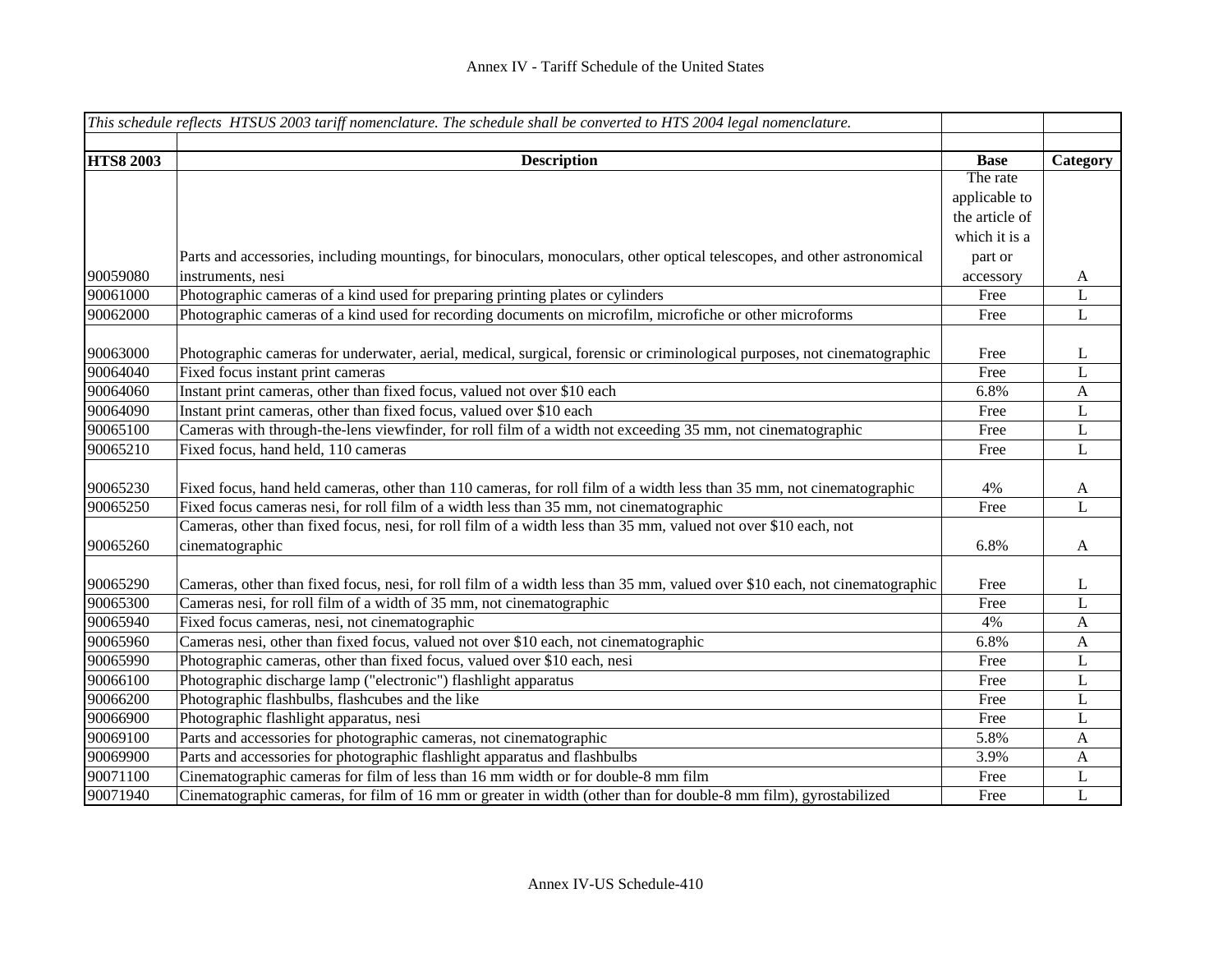|                  | This schedule reflects HTSUS 2003 tariff nomenclature. The schedule shall be converted to HTS 2004 legal nomenclature.                        |             |                |
|------------------|-----------------------------------------------------------------------------------------------------------------------------------------------|-------------|----------------|
| <b>HTS8 2003</b> | <b>Description</b>                                                                                                                            | <b>Base</b> | Category       |
|                  |                                                                                                                                               |             |                |
| 90071980         | Cinematographic cameras, for film of 16 mm or greater in width (other than for double-8 mm film), not gyrostabilized                          | Free        | L              |
| 90072020         | Cinematographic projectors for film < 16 mm, w/sound recording and reproducing systems and those for projecting only<br>sound motion pictures | Free        | L              |
| 90072040         | Cinematographic projectors for film of less than 16 mm, nesoi                                                                                 | 4.9%        | $\overline{A}$ |
|                  | Cinematographic projectors for film = $or$ > 16 mm, w/sound recording & reproducing systems & those for projecting only                       |             |                |
| 90072060         | sound motion pictures                                                                                                                         | Free        | L              |
| 90072080         | Cinematographic projectors for film of 16 mm or greater, nesoi                                                                                | 3.5%        | A              |
| 90079140         | Parts for cinematographic cameras                                                                                                             | Free        | L              |
| 90079180         | Accessories for cinematographic cameras                                                                                                       | 3.9%        | A              |
| 90079200         | Parts and accessories for cinematographic projectors                                                                                          | 3.5%        | A              |
| 90081000         | Slide projectors                                                                                                                              | 7%          | $\mathbf{A}$   |
| 90082040         | Microfilm, microfiche or other microform readers, capable of producing copies                                                                 | Free        | L              |
| 90082080         | Microfilm, microfiche or other microform readers, other than those capable of producing copies                                                | 3.5%        | A              |
|                  | Image projectors, other than cinematographic, except slide projectors and microfilm, microfiche or other microform                            |             |                |
| 90083000         | readers                                                                                                                                       | 4.6%        | $\mathbf{A}$   |
| 90084000         | Photographic (other than cinematographic) enlargers and reducers                                                                              | Free        | L              |
| 90089040         | Parts and accessories of image projectors, other than cinematographic                                                                         | Free        | L              |
| 90089080         | Parts and accessories of photographic (other than cinematographic) enlargers and reducers                                                     | 2.9%        | A              |
| 90091100         | Electrostatic photocopying apparatus, operating by reproducing the original image directly onto the copy (direct process)                     | Free        | L              |
| 90091200         | Electrostatic photocopying apparatus, operating by reproducing the original image via an intermediate onto the copy<br>(indirect process)     | 3.7%        | A              |
| 90092100         | Photocopying apparatus, other than electrostatic, incorporating an optical system                                                             | Free        | L              |
| 90092200         | Photocopying apparatus, other than electrostatic, of the contact type                                                                         | 1.8%        | $\mathbf{A}$   |
| 90093000         | Thermocopying apparatus                                                                                                                       | 1.8%        | $\mathbf{A}$   |
| 90099100         | Automatic document feeders for photocopying apparatus                                                                                         | Free        | L              |
| 90099200         | Paper feeders for photocopying apparatus                                                                                                      | Free        | L              |
| 90099300         | Sorters for photocopying apparatus                                                                                                            | Free        | L              |
| 90099940         | Parts of photocopying apparatus of subheading 9009.12, specified in additional U.S. note 5 to chapter 90                                      | Free        | L              |
| 90099980         | Parts and accessories of photocopying apparatus, nesoi                                                                                        | Free        | L              |
| 90101000         | Apparatus & equipment for auto. developing photographic film/paper in rolls or exposing developed film to rolls of<br>photographic paper      | 2.4%        | A              |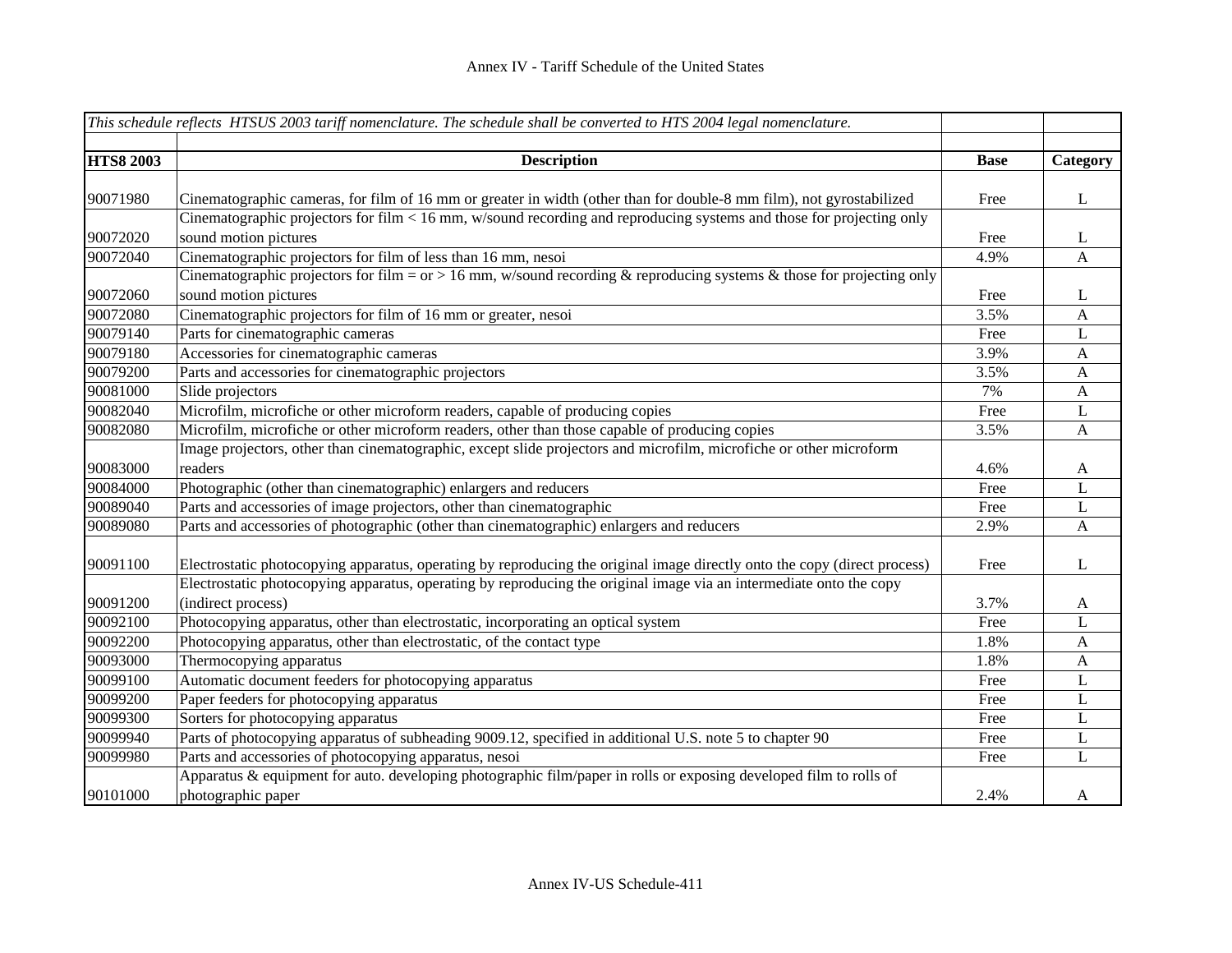|                  | This schedule reflects HTSUS 2003 tariff nomenclature. The schedule shall be converted to HTS 2004 legal nomenclature.       |             |              |
|------------------|------------------------------------------------------------------------------------------------------------------------------|-------------|--------------|
| <b>HTS8 2003</b> | <b>Description</b>                                                                                                           | <b>Base</b> | Category     |
|                  |                                                                                                                              |             |              |
| 90104100         | Direct write-on-wafer apparatus for projection or drawing of circuit patterns on sensitized semiconductor materials          | Free        | L            |
|                  |                                                                                                                              |             |              |
| 90104200         | Step and repeat aligner apparatus for projection or drawing of circuit patterns on sensitized semiconductor materials        | Free        | L            |
| 90104900         | Apparatus for the projection or drawing of circuit patterns on sensitized semiconductor materials, nesoi                     | Free        | L            |
| 90105010         | Contact printers for photographic laboratories                                                                               | Free        | L            |
| 90105020         | Developing tanks for photographic laboratories                                                                               | Free        | L            |
|                  | Editors and combination editor-splicers, for cinematographic film, containing an optical lens or designed to contain such a  |             |              |
| 90105030         | lens                                                                                                                         | 3.9%        | A            |
|                  | Photographic film viewers, titlers, splicers and editors, and combinations thereof, containing or designed to contain an     |             |              |
| 90105040         | optical lens, nesoi                                                                                                          | 4.5%        | A            |
|                  | Photographic film viewers, titlers, splicers and editors, and combinations thereof, not containing or designed to contain an |             |              |
| 90105050         | optical lens                                                                                                                 | Free        | $\mathbf{L}$ |
| 90105060         | Apparatus and equipment for photographic (including cinematographic) laboratories, nesoi; negatoscopes                       | Free        | $\mathbf{L}$ |
| 90106000         | Projection screens                                                                                                           | 2.6%        | $\mathbf{A}$ |
| 90109040         | Parts and accessories of photographic film viewers, titlers, splicers, editors or any combination of the foregoing           | 3.4%        | $\mathbf{A}$ |
|                  | Part/accessory of apparatus: of subhead 9010.41-9010.49 or of subhead 9010.50.60 projection/drawing circuit patterns         |             |              |
| 90109070         | on flat panel display                                                                                                        | Free        | L            |
|                  | Parts & accessories for apparatus & equipment for photographic (incl. cinematographic) labs, nesoi, negatoscopes, &          |             |              |
| 90109090         | projection screens                                                                                                           | 2.9%        | $\mathbf{A}$ |
| 90111040         | Stereoscopic microscopes, provided with a means for photographing the image                                                  | 3.9%        | $\mathbf{A}$ |
| 90111080         | Stereoscopic microscopes, other than those provided with a means for photographing the image                                 | 7.2%        | $\mathbf{A}$ |
|                  | Microscopes for microphotography, microcinematography or microprojection, provided with a means for photographing            |             |              |
| 90112040         | the image                                                                                                                    | 3.9%        | $\mathbf{A}$ |
|                  | Microscopes for microphotography, microcinematography or microprojection, not provided with a means for                      |             |              |
| 90112080         | photographing the image                                                                                                      | 7.2%        | $\mathbf{A}$ |
|                  | Compound optical microscopes other than stereoscopic or those for microphotography, microcinematography or                   |             |              |
| 90118000         | microprojection                                                                                                              | 6.4%        | $\mathbf{A}$ |
|                  | Parts and accessories for compound optical microscopes, including those for microphotography, microcinematography or         |             |              |
| 90119000         | microprojection                                                                                                              | 5.7%        | A            |
| 90121000         | Microscopes other than optical microscopes; diffraction apparatus                                                            | 3.5%        | $\mathbf{A}$ |
| 90129000         | Parts and accessories for microscopes other than optical microscopes, and for diffraction apparatus                          | 4.9%        | $\mathbf{A}$ |
| 90131010         | Telescopic sights for rifles not designed for use with infrared light                                                        | 14.9%       |              |
|                  |                                                                                                                              |             | $\mathbf{A}$ |
| 90131030         | Telescopic sights for rifles designed for use with infrared light                                                            | 1.4%        | $\mathbf{A}$ |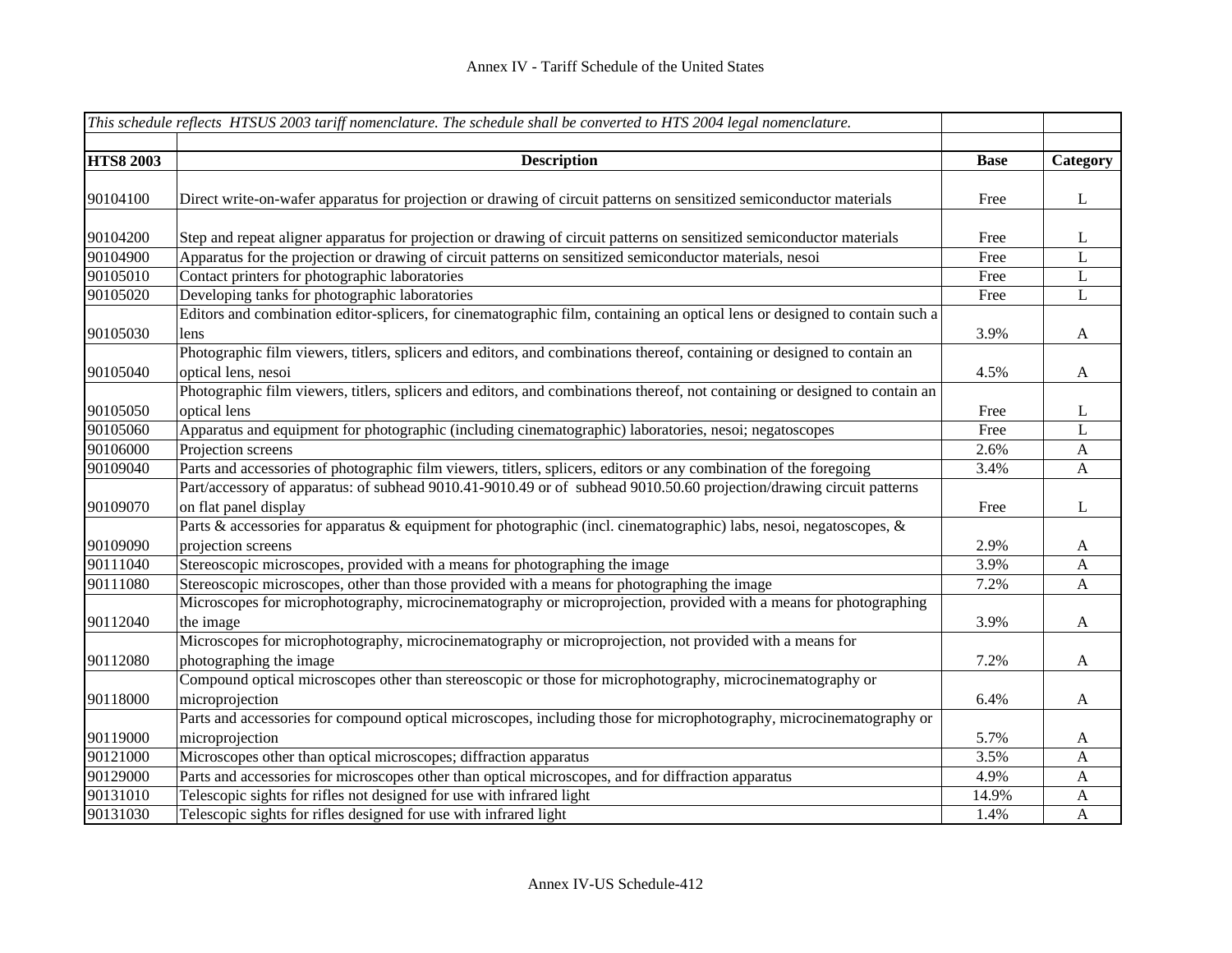|                  | This schedule reflects HTSUS 2003 tariff nomenclature. The schedule shall be converted to HTS 2004 legal nomenclature.       |             |              |
|------------------|------------------------------------------------------------------------------------------------------------------------------|-------------|--------------|
|                  |                                                                                                                              |             |              |
| <b>HTS8 2003</b> | <b>Description</b>                                                                                                           | <b>Base</b> | Category     |
|                  | Telescopic sights for arms other than rifles; periscopes; telescopes as parts of machines, appliances, etc. of chapter 90 or |             |              |
| 90131040         | section XVI                                                                                                                  | 5.3%        | A            |
| 90132000         | Lasers, other than laser diodes                                                                                              | 3.1%        | A            |
| 90138020         | Hand magnifiers, magnifying glasses, loupes, thread counters and similar apparatus nesi                                      | 6.6%        | A            |
| 90138040         | Door viewers (door eyes)                                                                                                     | 5.8%        | A            |
| 90138070         | Liquid crystal and other optical flat panel displays other than for articles of heading 8528, nesoi                          | Free        | L            |
| 90138090         | Liquid crystal devices nesoi, and optical appliances and instruments, nesoi                                                  | 4.5%        | $\mathbf{A}$ |
| 90139020         | Parts and accessories of telescopic sights for rifles                                                                        | 16%         | $\mathbf{A}$ |
| 90139050         | Parts and accessories of flat panel displays other than for articles of heading 8528                                         | Free        | $\mathbf L$  |
| 90139090         | Parts and accessories of liquid crystal devices nesoi, and optical appliances and instruments, nesoi                         | 4.5%        | $\mathbf{A}$ |
| 90141010         | Optical direction finding compasses                                                                                          | 4%          | $\mathbf{A}$ |
| 90141060         | Gyroscopic directing finding compasses, other than electrical                                                                | Free        | L            |
| 90141070         | Electrical direction finding compasses                                                                                       | Free        | L            |
| 90141090         | Direction finding compasses, other than optical instruments, gyroscopic compasses or electrical                              | 2.9%        | $\mathbf{A}$ |
| 90142020         | Optical instruments and appliances (other than compasses) for aeronautical or space navigation                               | 2.8%        | $\mathbf{A}$ |
| 90142040         | Automatic pilots for aeronautical or space navigation                                                                        | 3.3%        | $\mathbf{A}$ |
| 90142060         | Electrical instruments and appliances (other than compasses) for aeronautical or space navigation                            | Free        | L            |
| 90142080         | Nonelectrical instruments and appliances (other than compasses) for aeronautical or space navigation                         | Free        | L            |
| 90148010         | Optical navigational instruments, nesi                                                                                       | 2.8%        | $\mathbf{A}$ |
| 90148020         | Ships' logs and depth-sounding apparatus                                                                                     | 3.2%        | $\mathbf{A}$ |
| 90148040         | Electrical navigational instruments and appliances, nesi                                                                     | Free        | $\bf L$      |
| 90148050         | Nonelectrical navigational instruments and appliances, nesi                                                                  | Free        | $\bf L$      |
| 90149010         | Parts and accessories of automatic pilots for aeronautical or space navigation of subheading 9014.20.40                      | Free        | $\mathbf L$  |
|                  | Parts and accessories of nonelectrical instruments and appliances for aeronautical or space navigation of subheading         |             |              |
| 90149020         | 9014.20.80                                                                                                                   | Free        | L            |
| 90149040         | Parts and accessories of nonelectrical navigational instruments and appliances nesi of subheading 9014.80.50                 | Free        | L            |
| 90149060         | Parts and accessories of navigational instruments and appliances, nesi                                                       | Free        | L            |
| 90151040         | <b>Electrical rangefinders</b>                                                                                               | Free        | L            |
| 90151080         | Rangefinders, other than electrical                                                                                          | 2.8%        | $\mathbf{A}$ |
| 90152040         | Electrical theodolites and tachymeters                                                                                       | Free        | L            |
| 90152080         | Theodolites and tachymeters, other than electrical                                                                           | 2.8%        | $\mathbf{A}$ |
| 90153040         | <b>Electrical levels</b>                                                                                                     | Free        | L            |
| 90153080         | Levels, other than electrical                                                                                                | 2.8%        | A            |
| 90154040         | Electrical photogrammetrical surveying instruments and appliances                                                            | Free        | L            |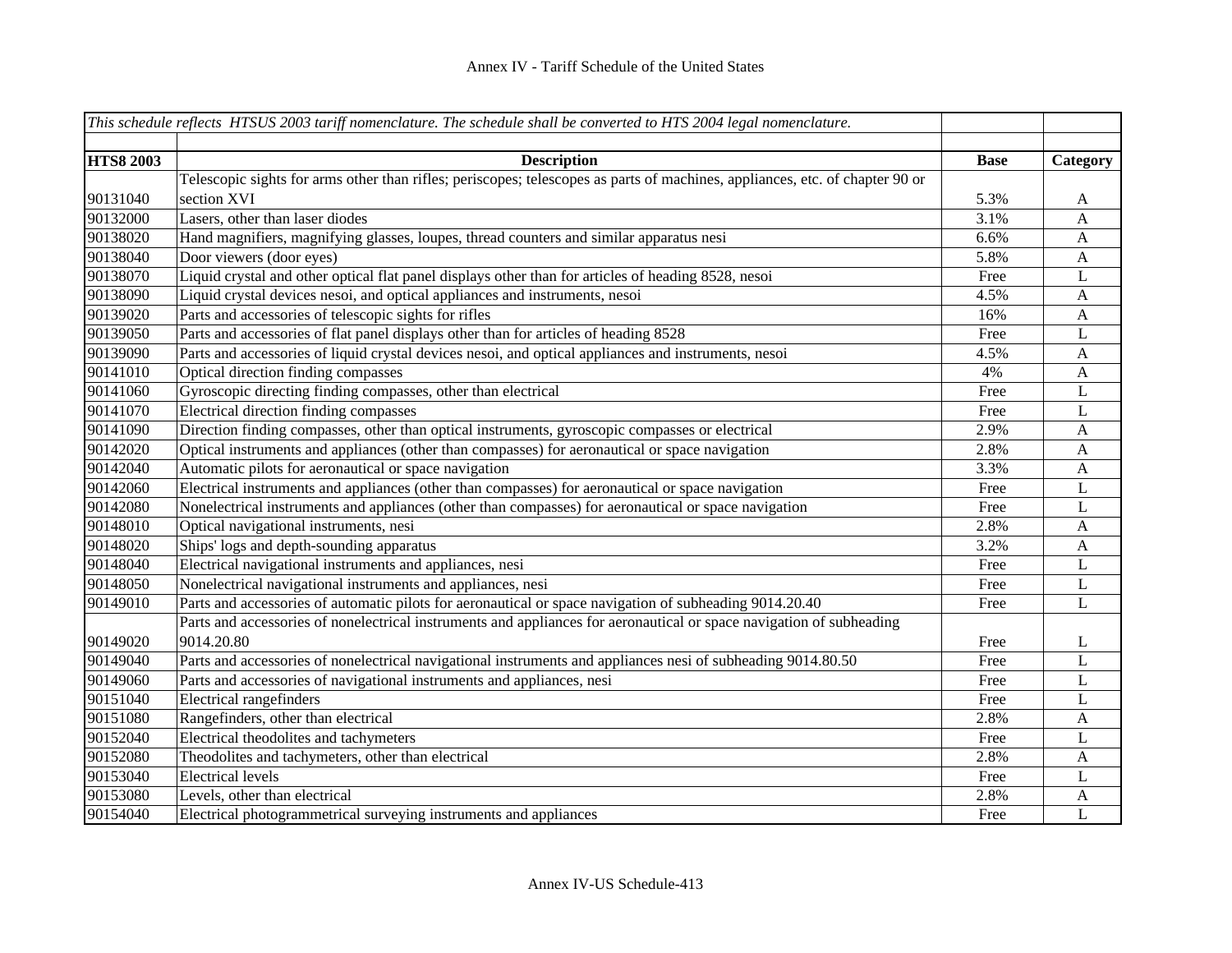|                  | This schedule reflects HTSUS 2003 tariff nomenclature. The schedule shall be converted to HTS 2004 legal nomenclature.         |                |                           |
|------------------|--------------------------------------------------------------------------------------------------------------------------------|----------------|---------------------------|
|                  |                                                                                                                                |                |                           |
| <b>HTS8 2003</b> | <b>Description</b>                                                                                                             | <b>Base</b>    | Category                  |
| 90154080         | Photogrammetrical surveying instruments and appliances, other than electrical                                                  | 3%             | A                         |
|                  | Optical surveying, hydrographic, oceanographic, hydrological, meteorological or geophysical instruments and appliances,        |                |                           |
| 90158020         | nesi                                                                                                                           | 2.8%           | $\mathbf{A}$              |
| 90158060         | Seismographs                                                                                                                   | Free           | L                         |
|                  | Surveying, hydrographic, oceanographic, hydrological, meteorological or geophysical instruments and appliances, nesi,          |                |                           |
| 90158080         | nonoptical                                                                                                                     | Free           | L                         |
|                  |                                                                                                                                | The rate       |                           |
|                  |                                                                                                                                | applicable to  |                           |
|                  |                                                                                                                                | the article of |                           |
|                  |                                                                                                                                | which it is a  |                           |
|                  | Parts and accessories for surveying, hydrographic, oceanographic, hydrological, meteorological or geophysical                  | part or        |                           |
| 90159000         | instruments and appliances                                                                                                     | accessory      | $\mathbf{A}$              |
| 90160020         | Electrical balances of a sensitivity of 5 cg or better, with or without weights, and parts and accessories thereof             | 3.9%           | $\mathbf{A}$              |
|                  | Jewelers' balances (nonelectrical) of a sensitivity of 5 cg or better, with or without weights, and parts and accessories      |                |                           |
| 90160040         | thereof                                                                                                                        | 2.9%           | $\mathbf{A}$              |
|                  |                                                                                                                                |                |                           |
| 90160060         | Balances (nonelectrical) of a sensitivity of 5 cg or better, other than jewelers', balances, and parts and accessories thereof | 3.3%           | $\mathbf{A}$              |
| 90171040         | Drafting plotters, whether or not automatic                                                                                    | Free           | $\mathbf L$               |
| 90171080         | Drafting tables and machines, whether or not automatic, nesoi                                                                  | 3.9%           | $\boldsymbol{\mathsf{A}}$ |
| 90172040         | Disc calculators, slide rules and other mathematical calculating instruments                                                   | 3.9%           | $\mathbf{A}$              |
|                  | Pattern generation apparatus designed to produce masks and reticles from photoresist coated substrates (optical, e-beam,       |                |                           |
| 90172050         | ion beam, etc.)                                                                                                                | Free           | L                         |
| 90172070         | Other drawing, marking-out or mathematical plotters, nesoi                                                                     | Free           | L                         |
| 90172080         | Other drawing, marking-out or mathematical calculating instruments, nesoi                                                      | 4.6%           | $\mathbf{A}$              |
| 90173040         | Micrometers and calipers, for use in the hand                                                                                  | 5.8%           | A                         |
| 90173080         | Gauges for measuring length, for use in the hand                                                                               | 3.9%           | $\mathbf{A}$              |
| 90178000         | Instruments for measuring length, for use in the hand, nesi (for example, measuring rods and tapes)                            | 5.3%           | A                         |
|                  |                                                                                                                                | The rate       |                           |
|                  |                                                                                                                                | applicable to  |                           |
|                  |                                                                                                                                | the article of |                           |
|                  |                                                                                                                                | which it is a  |                           |
|                  | Parts and accessories for drawing, marking-out or mathematical calculating instruments, and for hand-held instruments for      | part or        |                           |
| 90179000         | measuring length                                                                                                               | accessory      | A                         |
| 90181130         | Electrocardiographs                                                                                                            | Free           | L                         |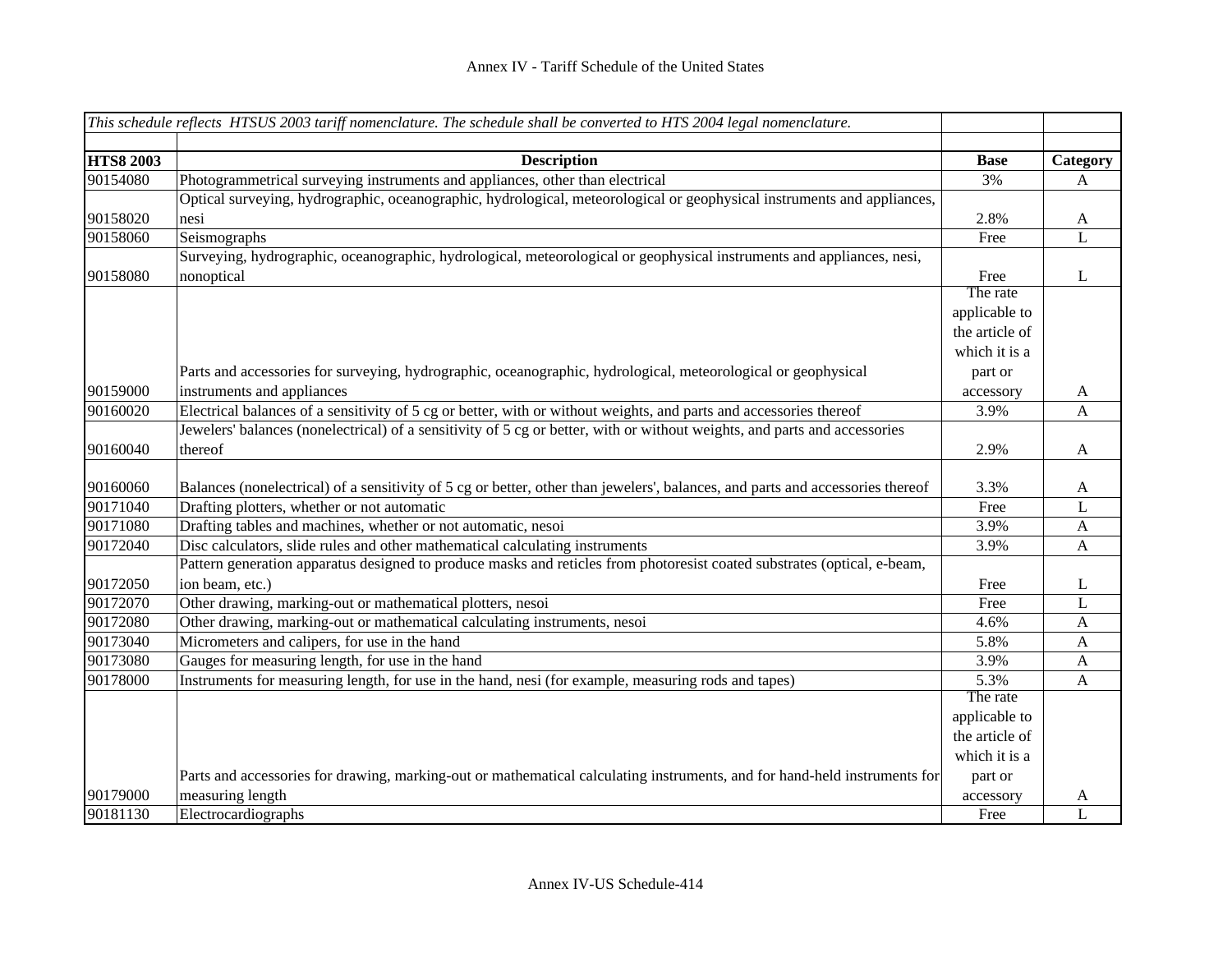|                  | This schedule reflects HTSUS 2003 tariff nomenclature. The schedule shall be converted to HTS 2004 legal nomenclature.                        |             |              |
|------------------|-----------------------------------------------------------------------------------------------------------------------------------------------|-------------|--------------|
| <b>HTS8 2003</b> | <b>Description</b>                                                                                                                            | <b>Base</b> | Category     |
| 90181160         | Printed circuit assemblies for electrocardiographs                                                                                            | Free        | L            |
| 90181190         | Parts and accessories of electrocardiographs, other than printed circuit assemblies                                                           | Free        | $\bf L$      |
| 90181200         | Ultrasonic scanning electro-diagnostic apparatus used in medical, surgical, dental or veterinary sciences                                     | Free        | $\mathbf{L}$ |
| 90181300         | Magnetic resonance imaging electro-diagnostic apparatus used in medical, surgical, dental or veterinary sciences                              | Free        | L            |
| 90181400         | Scintigraphic electro-diagnostic apparatus used in medical, surgical, dental or veterinary sciences                                           | Free        | L            |
| 90181940         | Electro-diagnostic apparatus for functional exploratory examination, and parts and accessories thereof                                        | Free        | L            |
| 90181955         | Electro-diagnostic patient monitoring systems                                                                                                 | Free        | L            |
| 90181975         | Printed circuit assemblies for electro-diagnostic parameter acquisition modules                                                               | Free        | $\bf L$      |
| 90181995         | Electro-diagnostic apparatus nesi, and parts and accessories thereof nesi                                                                     | Free        | $\bf L$      |
|                  | Ultraviolet or infrared ray apparatus used in medical, surgical, dental or veterinary sciences, and parts and accessories                     |             |              |
| 90182000         | thereof                                                                                                                                       | Free        | L            |
| 90183100         | Syringes, with or without their needles; parts and accessories thereof                                                                        | Free        | $\mathbf{L}$ |
| 90183200         | Tubular metal needles and needles for sutures, used in medical, surgical, dental or veterinary sciences, and parts and<br>accessories thereof | Free        | L            |
| 90183900         | Catheters, cannulae and the like nesi, used in medical, surgical, dental or veterinary sciences, and parts and accessories<br>thereof         | Free        | L            |
|                  | Dental drill engines, whether or not combined on a single base with other dental equipment, and parts and accessories                         |             |              |
| 90184100         | thereof                                                                                                                                       | Free        | L            |
| 90184940         | Dental burs                                                                                                                                   | Free        | L            |
| 90184980         | Instruments and apparatus used in dental sciences, nesi, and parts and accessories thereof                                                    | Free        | L            |
| 90185000         | Ophthalmic instruments and appliances nesi, and parts and accessories thereof                                                                 | Free        | L            |
| 90189010         | Mirrors and reflectors used in medical, surgical, dental or veterinary sciences, and parts and accessories thereof                            | Free        | L            |
| 90189020         | Optical instruments and appliances nesi, used in medical, surgical, dental or veterinary sciences, and parts and accessories<br>thereof       | Free        | L            |
| 90189030         | Anesthetic instruments and appliances nesi, used in medical, surgical, dental or veterinary sciences, and parts and<br>accessories thereof    | Free        | L            |
|                  |                                                                                                                                               |             |              |
| 90189040         | Percussion hammers, stethescopes, and parts of stethescopes used in medical, surgical, dental or veterinary sciences                          | Free        | L            |
| 90189050         | Sphygmomanometers, tensimeters and oscillometers used in medical, surgical, dental or veterinary sciences; parts and<br>accessories thereof   | Free        | L            |
|                  | Electro-surgical instruments and appliances nesi, other than extracorporeal shock wave lithotripters and parts and                            |             |              |
| 90189060         | accessories thereof                                                                                                                           | Free        | L            |
| 90189064         | Defibrillators                                                                                                                                | Free        | L            |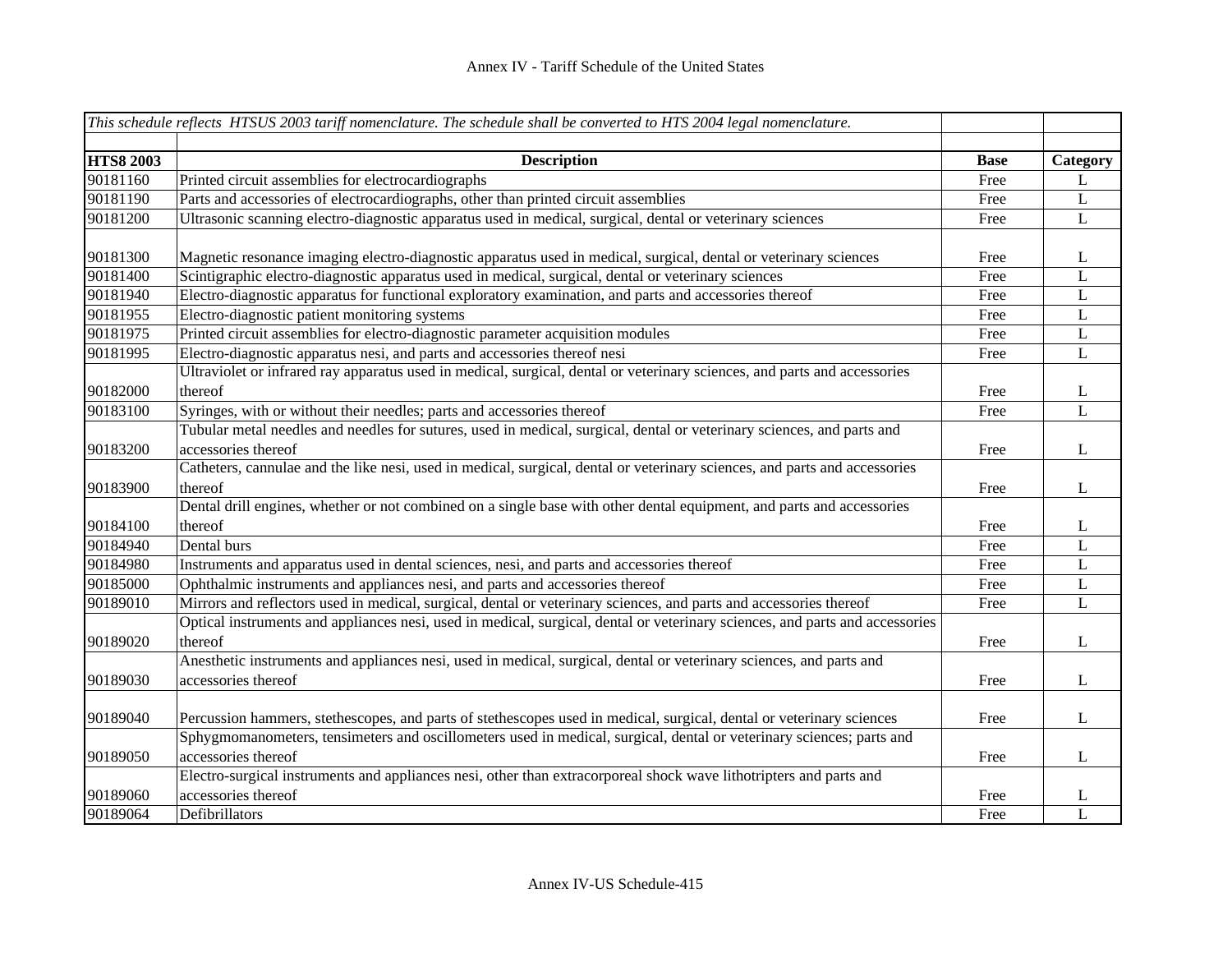| This schedule reflects HTSUS 2003 tariff nomenclature. The schedule shall be converted to HTS 2004 legal nomenclature. |                                                                                                                                            |             |              |
|------------------------------------------------------------------------------------------------------------------------|--------------------------------------------------------------------------------------------------------------------------------------------|-------------|--------------|
|                                                                                                                        |                                                                                                                                            |             |              |
| <b>HTS8 2003</b>                                                                                                       | <b>Description</b>                                                                                                                         | <b>Base</b> | Category     |
| 90189068                                                                                                               | Printed circuit assemblies for defibrillators                                                                                              | Free        | L            |
| 90189075                                                                                                               | Electro-medical instruments and appliances nesi, and parts and accessories thereof                                                         | Free        | $\mathbf{L}$ |
| 90189080                                                                                                               | Instruments and appliances used in medical, surgical, dental or veterinary sciences, nesi, and parts and accessories thereof               | Free        | L            |
| 90191020                                                                                                               | Mechano-therapy appliances and massage apparatus, and parts and accessories thereof                                                        | Free        | L            |
| 90191040                                                                                                               | Electrical psychological aptitude testing apparatus and parts and accessories thereof                                                      | Free        | L            |
| 90191060                                                                                                               | Psychological aptitude testing apparatus, other than electrical, and parts and accessories thereof                                         | Free        | L            |
| 90192000                                                                                                               | Ozone, oxygen and aerosol therapy, artificial respiration or other therapeutic respiration apparatus, and parts and<br>accessories thereof | Free        | L            |
|                                                                                                                        | Underwater breathing devices designed as a complete unit to be carried on the person $\&$ not requiring attendants, parts $\&$             |             |              |
| 90200040                                                                                                               | accessories thereof                                                                                                                        | Free        | L            |
|                                                                                                                        | Breathing appliances, nesi, & gas masks, excl. protective masks having neither mechanical parts/replaceable filters, parts,                |             |              |
| 90200060                                                                                                               | accessories of                                                                                                                             | 2.5%        | A            |
| 90200090                                                                                                               | Parts and accessories of breathing appliances and gas masks, nesi                                                                          | 2.5%        | A            |
| 90211000                                                                                                               | Orthopedic or fracture appliances, and parts and accessories thereof                                                                       | Free        | L            |
| 90212140                                                                                                               | Artificial teeth and parts and accessories thereof, of plastics                                                                            | Free        | L            |
| 90212180                                                                                                               | Artificial teeth and parts and accessories thereof, other than of plastics                                                                 | Free        | L            |
| 90212940                                                                                                               | Dental fittings and parts and accessories thereof, of plastics                                                                             | Free        | L            |
| 90212980                                                                                                               | Dental fittings and parts and accessories thereof, other than of plastics                                                                  | Free        | L            |
| 90213100                                                                                                               | Artificial joints and parts and accessories thereof                                                                                        | Free        | L            |
| 90213900                                                                                                               | Artificial parts of the body (other than artificial joints) and parts and accessories thereof, nesoi                                       | Free        | L            |
| 90214000                                                                                                               | Hearing aids, excluding parts and accessories thereof                                                                                      | Free        | L            |
| 90215000                                                                                                               | Pacemakers for stimulating heart muscles, excluding parts and accessories thereof                                                          | Free        | L            |
| 90219040                                                                                                               | Parts and accessories for hearing aids and for pacemakers for stimulating heart muscles                                                    | Free        | $\mathbf L$  |
|                                                                                                                        | Appliances nesi which are worn or carried, or implanted in the body, to compensate for a defect or disability, and parts                   |             |              |
| 90219080                                                                                                               | and accessories                                                                                                                            | Free        | L            |
| 90221200                                                                                                               | Computed tomography apparatus based on the use of X-rays                                                                                   | Free        | L            |
| 90221300                                                                                                               | Apparatus based on the use of X-rays for dental uses (other than computed tomography apparatus)                                            | Free        | L            |
|                                                                                                                        | Apparatus based on the use of X-rays for medical, surgical or veterinary uses (other than computed tomography                              |             |              |
| 90221400                                                                                                               | apparatus)                                                                                                                                 | Free        | L            |
| 90221900                                                                                                               | Apparatus based on the use of X-rays other than for medical, surgical, dental or veterinary use                                            | Free        | L            |
| 90222100                                                                                                               | Apparatus based on the use of alpha, beta or gamma radiations, for medical, surgical, dental or veterinary use                             | Free        | L            |
| 90222940                                                                                                               | Smoke detectors, ionization type                                                                                                           | 1%          | $\mathbf{A}$ |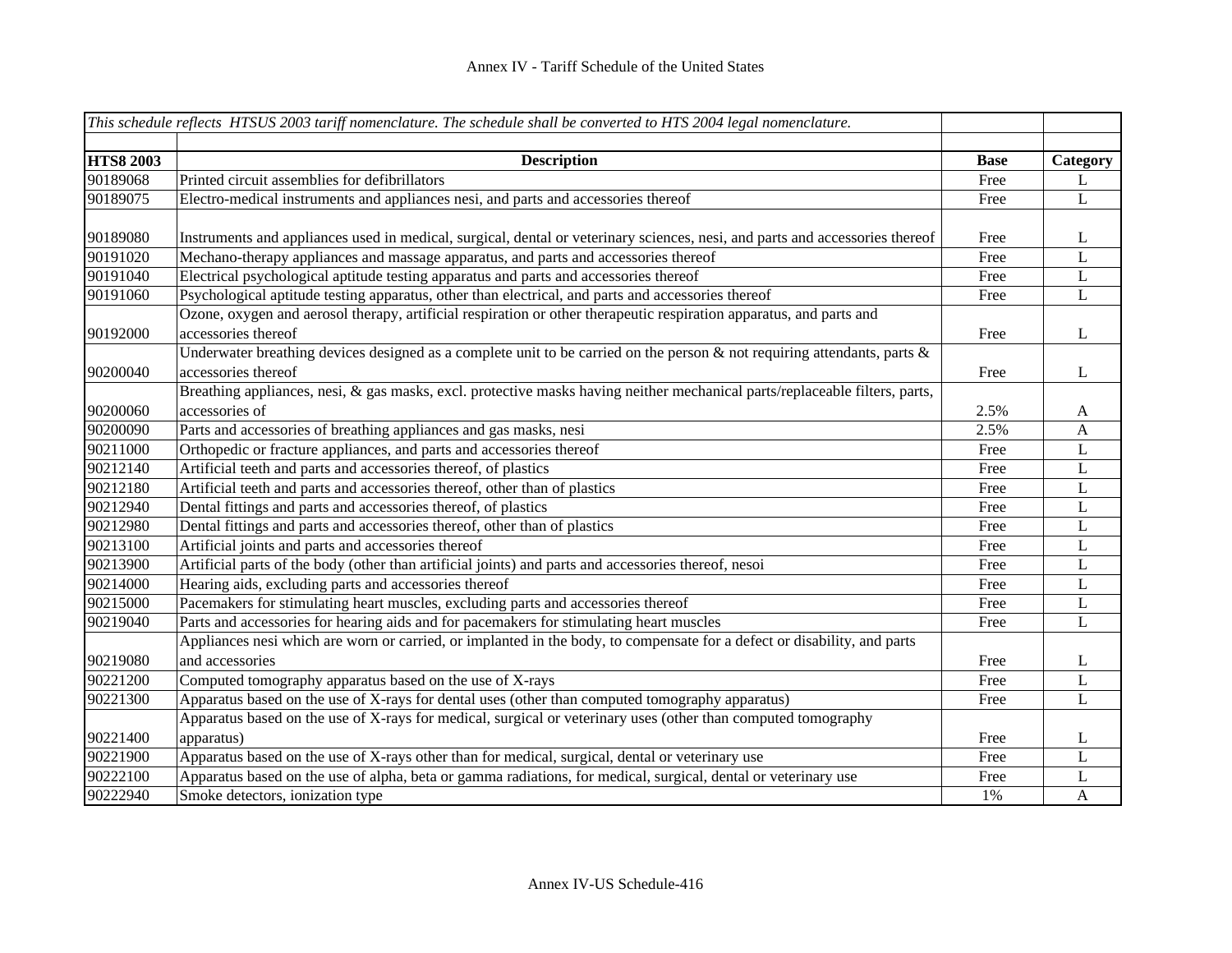|                  | This schedule reflects HTSUS 2003 tariff nomenclature. The schedule shall be converted to HTS 2004 legal nomenclature.       |             |              |
|------------------|------------------------------------------------------------------------------------------------------------------------------|-------------|--------------|
| <b>HTS8 2003</b> | <b>Description</b>                                                                                                           | <b>Base</b> | Category     |
|                  | Apparatus based on the use of alpha, beta or gama radiations, other than for medical, surgical, dental or veterinary use,    |             |              |
| 90222980         | nesi                                                                                                                         | 1.4%        | A            |
| 90223000         | X-ray tubes                                                                                                                  | 0.9%        | A            |
| 90229005         | Radiation generator units                                                                                                    | 0.8%        | A            |
| 90229015         | Radiation beam delivery units                                                                                                | 1.4%        | $\mathbf{A}$ |
|                  | X-ray generators, high tension generators, desks, screens, examination or treatment tables, chairs and similar apparatus,    |             |              |
| 90229025         | nesi                                                                                                                         | 0.8%        | $\mathbf{A}$ |
| 90229040         | Parts and accessories of X-ray tubes                                                                                         | 0.9%        | A            |
| 90229060         | Parts and accessories of apparatus based on the use of X-rays                                                                | 0.8%        | A            |
| 90229070         | Parts and accessories of ionization type smoke detectors                                                                     | 1%          | $\mathbf{A}$ |
| 90229095         | Parts and accessories of apparatus based on the use of alpha, beta or gamma radiations                                       | 1.4%        | $\mathbf{A}$ |
|                  | Instruments, apparatus and models, designed for demonstrational purposes, unsuitable for other uses, and parts and           |             |              |
| 90230000         | accessories thereof                                                                                                          | Free        | L            |
| 90241000         | Machines and appliances for testing the mechanical properties of metals                                                      | 1.7%        | A            |
| 90248000         | Machines and appliances for testing the mechanical properties of materials other than metals                                 | 1.7%        | A            |
|                  | Parts and accessories of machines and appliances for testing the hardness, strength, compressibility, or other properties of |             |              |
| 90249000         | materials                                                                                                                    | 1.7%        | A            |
| 90251120         | Clinical thermometers, liquid-filled, for direct reading, not combined with other instruments                                | Free        | L            |
|                  |                                                                                                                              |             |              |
| 90251140         | Liquid-filled thermometers, for direct reading, not combined with other instruments, other than clinical thermometers        | Free        | L            |
| 90251940         | Pyrometers, not combined with other instruments                                                                              | 1.4%        | A            |
| 90251980         | Thermometers, for direct reading, not combined with other instruments, other than liquid-filled thermometers                 | 1.8%        | A            |
|                  | Electrical: hydrometers $\&$ sim. floating instr., hygrometers, psychometers, $\&$ any comb. with or w/o thermometers,       |             |              |
| 90258010         | pyrometers, & barometers                                                                                                     | 1.7%        | A            |
| 90258015         | Nonelectrical barometers, not combined with other instruments                                                                | 1%          | A            |
|                  | Hydrometers and similar floating instruments, whether or not incorporating a thermometer, non-recording, other than          |             |              |
| 90258020         | electrical                                                                                                                   | 2.9%        | A            |
| 90258035         | Hygrometers and psychrometers, non-electrical, non-recording                                                                 | 1.4%        | A            |
| 90258040         | Thermographs, barographs, hygrographs and other recording instruments, other than electrical                                 | 1%          | A            |
|                  | Combinations of thermometers, barometers and similar temperature and atmosphere measuring and recording instruments,         |             |              |
| 90258050         | nonelectrical                                                                                                                | 1.6%        | A            |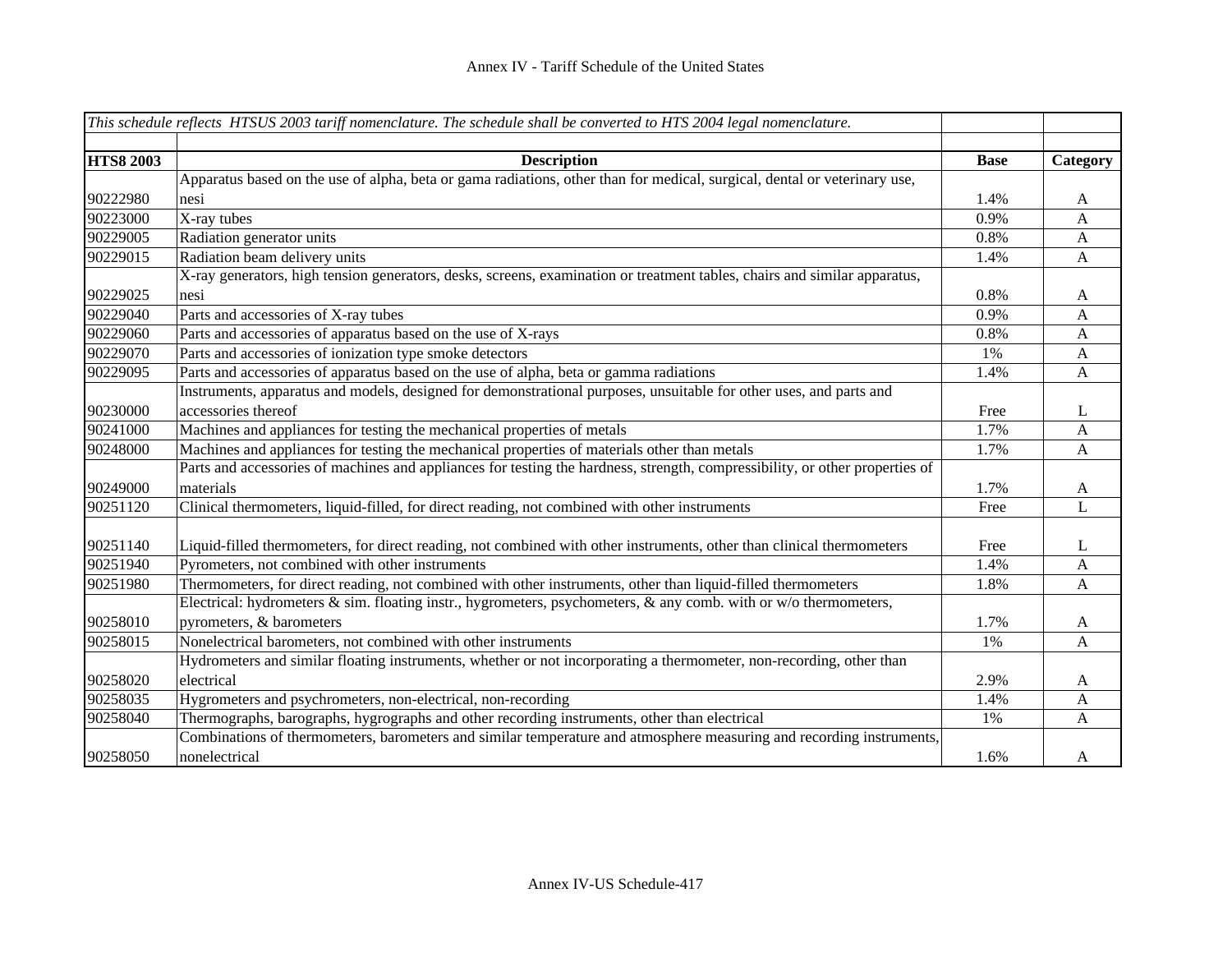| This schedule reflects HTSUS 2003 tariff nomenclature. The schedule shall be converted to HTS 2004 legal nomenclature. |                                                                                                                             |                         |              |
|------------------------------------------------------------------------------------------------------------------------|-----------------------------------------------------------------------------------------------------------------------------|-------------------------|--------------|
|                                                                                                                        |                                                                                                                             |                         |              |
| <b>HTS8 2003</b>                                                                                                       | <b>Description</b>                                                                                                          | <b>Base</b><br>The rate | Category     |
|                                                                                                                        |                                                                                                                             | applicable to           |              |
|                                                                                                                        |                                                                                                                             | the article of          |              |
|                                                                                                                        |                                                                                                                             | which it is a           |              |
|                                                                                                                        |                                                                                                                             |                         |              |
|                                                                                                                        | Parts & accessories of hydrometers & like floating instruments,                                                             | part or                 |              |
| 90259000                                                                                                               | thermometers, pyrometers, barometers, hygrometers, psychrometers $\&$ combinations                                          | accessory               | A            |
| 90261020                                                                                                               | Electrical instruments and apparatus for measuring or checking the flow or level of liquids                                 | Free                    | L            |
| 90261040                                                                                                               | Flow meters, other than electrical, for measuring or checking the flow of liquids                                           | Free                    | L            |
| 90261060                                                                                                               | Instruments and apparatus for measuring or checking the level of liquids, other than flow meters, non-electrical            | Free                    | $\bf L$      |
| 90262040                                                                                                               | Electrical instruments and apparatus for measuring or checking the pressure of liquids or gases                             | Free                    | $\mathbf L$  |
| 90262080                                                                                                               | Instruments and apparatus, other than electrical, for measuring or checking the pressure of liquids or gases                | Free                    | $\mathbf L$  |
| 90268020                                                                                                               | Electrical instruments and apparatus for measuring or checking variables of liquids or gases, nesi                          | Free                    | $\mathbf L$  |
| 90268040                                                                                                               | Nonelectrical heat meters incorporating liquid supply meters, and anemometers                                               | Free                    | L            |
| 90268060                                                                                                               | Nonelectrical instruments and apparatus for measuring or checking variables of liquids or gases, nesi                       | Free                    | L            |
| 90269020                                                                                                               | Parts and accessories of electrical instruments and apparatus for measuring or checking variables of liquids or gases       | Free                    | L            |
| 90269040                                                                                                               | Parts and accessories of nonelectrical flow meters, heat meters incorporating liquid supply meters and anemometers          | Free                    | L            |
|                                                                                                                        | Parts and accessories of nonelectrical instruments and apparatus for measuring or checking variables of liquids or gases,   |                         |              |
| 90269060                                                                                                               | nesi                                                                                                                        | Free                    | L            |
| 90271020                                                                                                               | Electrical gas or smoke analysis apparatus                                                                                  | 1.7%                    | A            |
| 90271040                                                                                                               | Nonelectrical optical instruments and apparatus for gas or smoke analysis                                                   | 3.5%                    | $\mathbf{A}$ |
| 90271060                                                                                                               | Nonelectrical gas or smoke analysis apparatus, other than optical instruments and apparatus                                 | 2.2%                    | $\mathbf{A}$ |
| 90272050                                                                                                               | Electrical chromatographs and electrical electrophoresis instruments                                                        | Free                    | L            |
| 90272080                                                                                                               | Nonelectrical chromatographs                                                                                                | Free                    | L            |
| 90273040                                                                                                               | Electrical spectrometers, spectrophotometers and spectrographs using optical radiations (ultraviolet, visible, infrared)    | Free                    | L            |
| 90273080                                                                                                               | Nonelectrical spectrometers, spectrophotometers and spectrographs using optical radiations (ultraviolet, visible, infrared) | Free                    | L            |
| 90274000                                                                                                               | <b>Exposure meters</b>                                                                                                      | 1.2%                    | $\mathbf{A}$ |
| 90275040                                                                                                               | Electrical instruments and apparatus using optical radiations (ultraviolet, visible, infrared), nesi                        | Free                    | L            |
| 90275080                                                                                                               | Nonelectrical instruments and apparatus using optical radiations (ultraviolet, visible, infrared), nesi                     | Free                    | L            |
| 90278025                                                                                                               | Nuclear magnetic resonance instruments                                                                                      | Free                    | $\mathbf L$  |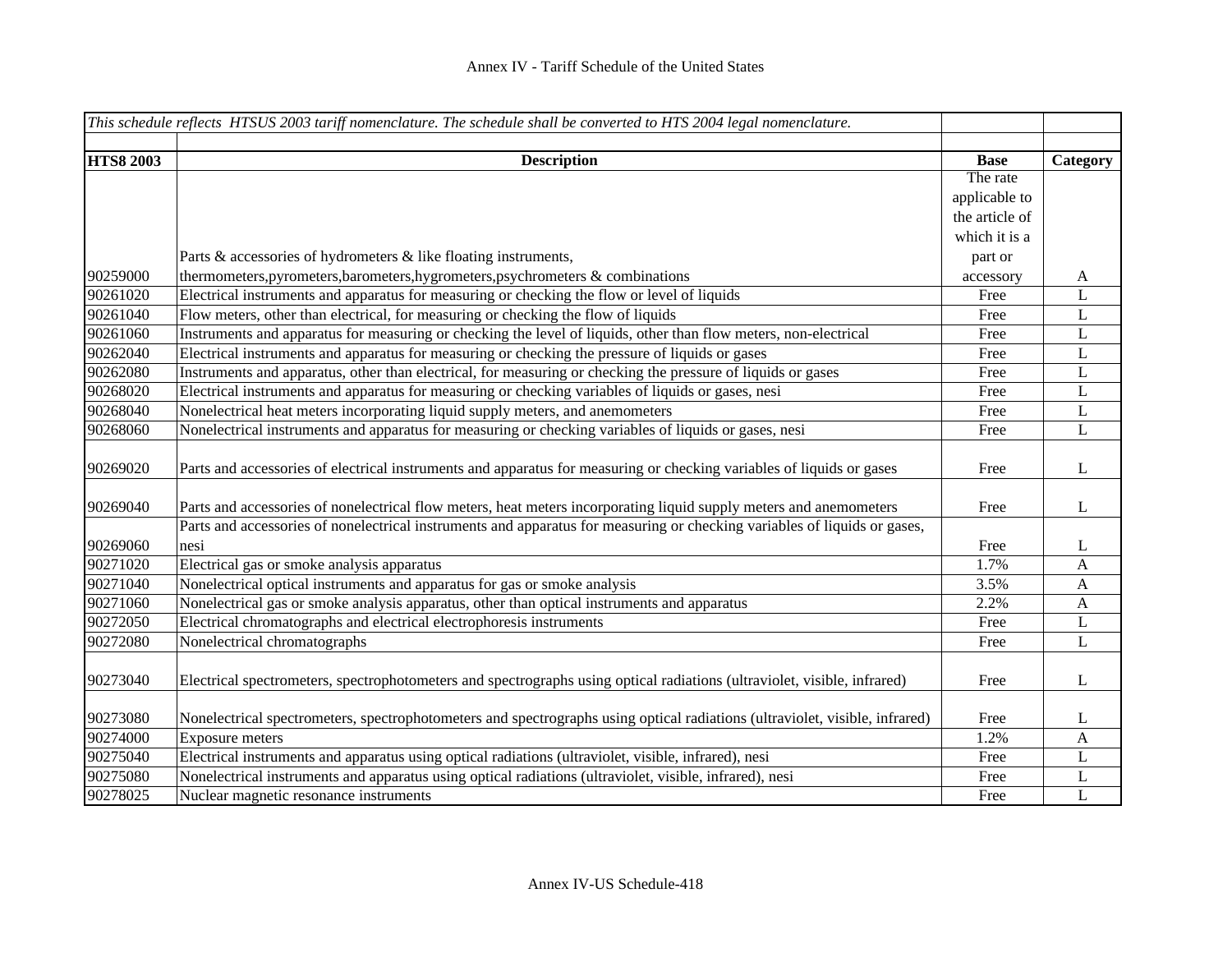|                  | This schedule reflects HTSUS 2003 tariff nomenclature. The schedule shall be converted to HTS 2004 legal nomenclature.    |                   |              |
|------------------|---------------------------------------------------------------------------------------------------------------------------|-------------------|--------------|
|                  |                                                                                                                           |                   |              |
| <b>HTS8 2003</b> | <b>Description</b>                                                                                                        | <b>Base</b>       | Category     |
|                  | Electrical instruments and apparatus for physical or chemical analysis, measuring viscosity, checking heat, sound, light, |                   |              |
| 90278045         | etc., nesi                                                                                                                | Free              | L            |
|                  | Nonelectrical instruments and apparatus for physical or chemical analysis, measuring viscosity, checking heat, sound or   |                   |              |
| 90278080         | light, nesi                                                                                                               | Free              | L            |
| 90279020         | Microtomes                                                                                                                | 2.2%              | A            |
| 90279045         | Printed circuit assemblies for instruments and apparatus of subheading 9027.80                                            | Free              | L            |
|                  | Parts and accessories of electrical instruments and apparatus of subheading 9027.20, 9027.30, 9027.40, 9027.50 or         |                   |              |
| 90279054         | 9027.80                                                                                                                   | Free              | L            |
| 90279058         | Parts and accessories of other electrical instruments and apparatus of heading 9027, nesoi                                | 1.7%              | $\mathbf{A}$ |
|                  | Parts and accessories of nonelectrical optical instruments and apparatus of subheading 9027.20, 9027.30, 9027.40,         |                   |              |
| 90279064         | 9027.50 or 9027.80                                                                                                        | Free              | L            |
| 90279068         | Parts and accessories of nonelectrical optical instruments and apparatus of heading 9027, nesoi                           | 3.5%              | A            |
|                  | Parts and accessories of nonelectrical nonoptical instruments and apparatus of heading 9027.20, 9027.30, 9027.40,         |                   |              |
| 90279084         | 9027.50 or 9027.80                                                                                                        | Free              | L            |
| 90279088         | Parts and accessories of nonelectrical instruments and apparatus of heading 9027, nesoi                                   | 2.2%              | $\mathbf{A}$ |
|                  |                                                                                                                           | 16 cents each +   |              |
| 90281000         | Gas supply or production meters, including calibrating meters thereof                                                     | 2.5%              | $\mathbf{A}$ |
|                  |                                                                                                                           | 16 cents each +   |              |
| 90282000         | Liquid supply or production meters, including calibrating meters thereof                                                  | 2.5%              | A            |
|                  |                                                                                                                           | 16 cents each $+$ |              |
| 90283000         | Electricity supply or production meters, including calibrating meters thereof                                             | 1.5%              | A            |
| 90289000         | Parts and accessories for gas, liquid or electricity supply or production meters                                          | 3.2%              | A            |
| 90291040         | Taximeters                                                                                                                | 5.3%              | A            |
| 90291080         | Revolution counters, production counters, odometers, pedometers and the like, other than taximeters                       | Free              | L            |
| 90292020         | <b>Bicycle</b> speedometers                                                                                               | 6%                | A            |
| 90292040         | Speedometers and tachometers, other than bicycle speedometers                                                             | Free              | L            |
|                  |                                                                                                                           | 16 cents each $+$ |              |
| 90292060         | Stroboscopes                                                                                                              | 2.5%              | A            |
| 90299020         | Parts and accessories of taximeters                                                                                       | 5.3%              | $\mathbf{A}$ |
| 90299040         | Parts and accessories of bicycle speedometers                                                                             | 6%                | A            |
| 90299060         | Parts and accessories of stroboscopes                                                                                     | 3.2%              | A            |
|                  | Parts and accessories of revolution counters, production counters, odometers, pedometers and the like, of speedometers    |                   |              |
| 90299080         | nesi and tachometers                                                                                                      | Free              | L            |
| 90301000         | Instruments and apparatus for measuring or detecting ionizing radiations                                                  | 1.6%              | A            |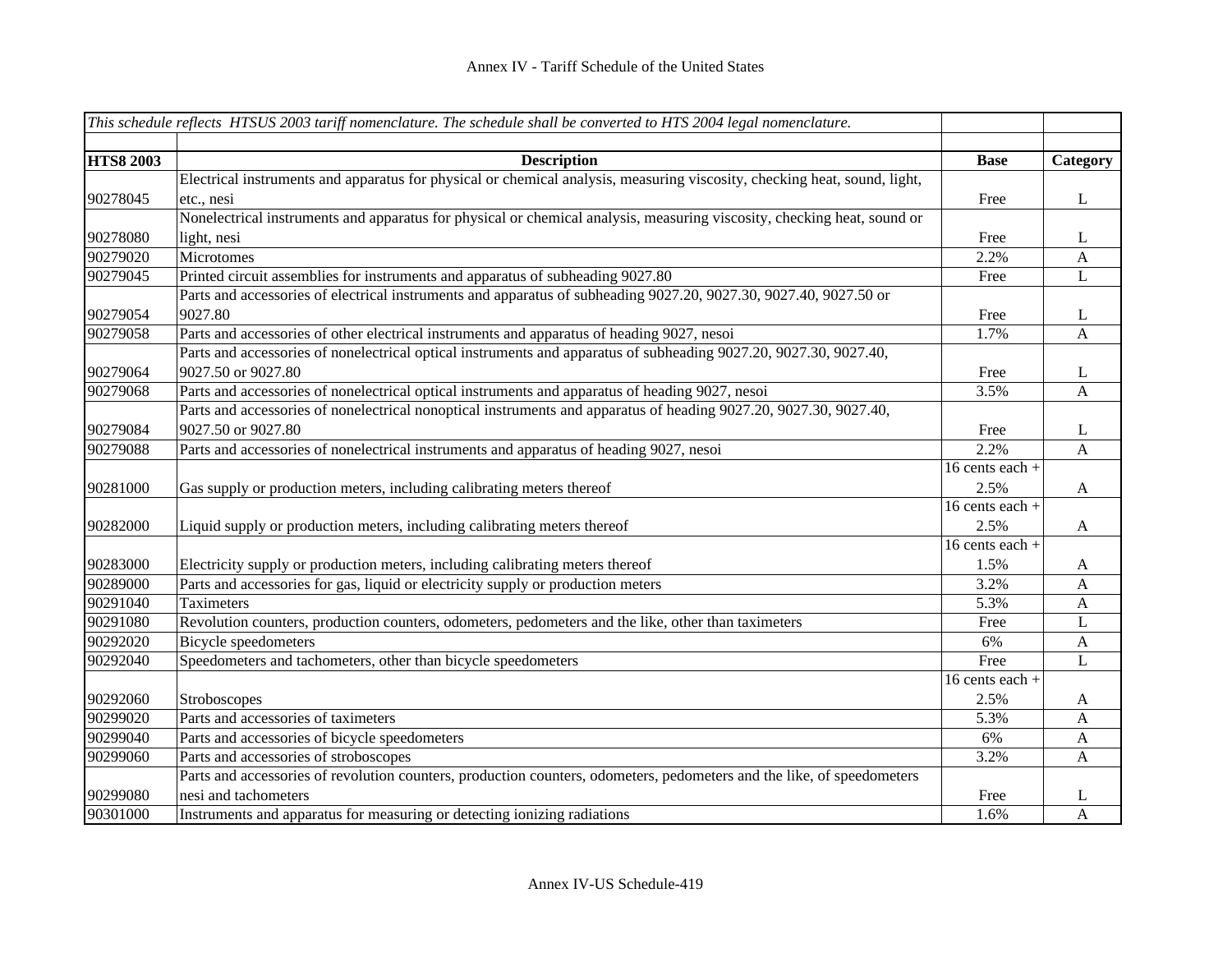|                  | This schedule reflects HTSUS 2003 tariff nomenclature. The schedule shall be converted to HTS 2004 legal nomenclature.     |             |              |
|------------------|----------------------------------------------------------------------------------------------------------------------------|-------------|--------------|
|                  |                                                                                                                            |             |              |
| <b>HTS8 2003</b> | <b>Description</b>                                                                                                         | <b>Base</b> | Category     |
| 90302000         | Cathode-ray oscilloscopes and cathode-ray oscillographs                                                                    | 1.7%        | A            |
| 90303100         | Multimeters for measuring or checking electrical voltage, current, resistance or power, without a recording device         | 1.7%        | $\mathbf{A}$ |
|                  | Instruments and apparatus, nesi, for measuring or checking electrical voltage, current, resistance or power, without a     |             |              |
| 90303900         | recording device                                                                                                           | 1.7%        | $\mathbf{A}$ |
| 90304000         | Instruments and apparatus specially designed for telecommunications                                                        | Free        | L            |
|                  | Instruments and apparatus for measuring or checking electrical quantities, nesoi: for measuring or checking                |             |              |
| 90308200         | semiconductor wafers or devices                                                                                            | Free        | L            |
|                  | Instruments and apparatus for measuring, checking or detecting electrical quantities or ionizing radiations, nesoi: with a |             |              |
| 90308300         | recording device                                                                                                           | 1.7%        | $\mathbf{A}$ |
|                  | Instruments and apparatus for measuring, checking or detecting electrical quantities or ionizing radiations, nesoi: w/o a  |             |              |
| 90308900         | recording device                                                                                                           | 1.7%        | $\mathbf{A}$ |
| 90309025         | Printed circuit assemblies for instruments and apparatus for measuring or detecting ionizing radiation                     | 1.6%        | $\mathbf{A}$ |
| 90309045         | Parts and accessories for instruments and apparatus for measuring or detecting ionizing radiation, nesi                    | 1.6%        | $\mathbf{A}$ |
|                  |                                                                                                                            |             |              |
| 90309064         | Printed circuit assemblies for instruments and apparatus for measuring or checking semiconductor wafers or devices         | Free        | $\mathbf{L}$ |
| 90309068         | Printed circuit assemblies for articles of subheadings 9030.20 to 9030.40, 9030.83 and 9030.89                             | 1.7%        | A            |
|                  |                                                                                                                            |             |              |
| 90309084         | Parts and accessories for instruments and apparatus for measuring or checking semiconductor wafers or devices, nesoi       | Free        | L            |
| 90309088         | Parts and accessories for articles of subheadings 9030.20 to 9030.40, 9030.83 and 9030.89, nesoi                           | 1.7%        | A            |
| 90311000         | Machines for balancing mechanical parts                                                                                    | 1.7%        | A            |
| 90312000         | Test benches                                                                                                               | 1.7%        | $\mathbf{A}$ |
| 90313000         | Profile projectors                                                                                                         | 2.5%        | A            |
|                  | Optical measuring/checking instruments/appliances for inspecting semiconductor wafers/devices or photomasks/reticle        |             |              |
| 90314100         | used to mfg such devices                                                                                                   | Free        | L            |
| 90314940         | Optical coordinate-measuring machines, nesoi                                                                               | 3.5%        | $\mathbf{A}$ |
|                  | Optical instrument & appliance: to inspect masks (not photomask) used to mfg semiconductor devices; to measure             |             |              |
| 90314970         | contamination on such devices                                                                                              | Free        | $\mathbf{L}$ |
| 90314990         | Other optical measuring or checking instruments, appliances and machines, nesoi                                            | 3.5%        | $\mathbf{A}$ |
|                  | Electron beam microscopes fitted with equipment specifically designed for the handling and transport of semiconductor      |             |              |
| 90318040         | devices or reticles                                                                                                        | Free        | L            |
| 90318080         | Measuring and checking instruments, appliances and machines, nesoi                                                         | 1.7%        | A            |
| 90319020         | Parts and accessories of profile projectors                                                                                | 2.5%        | $\mathbf A$  |
| 90319045         | Bases and frames for the optical coordinate-measuring machines of subheading 9031.49.40                                    | 3.5%        | $\mathbf{A}$ |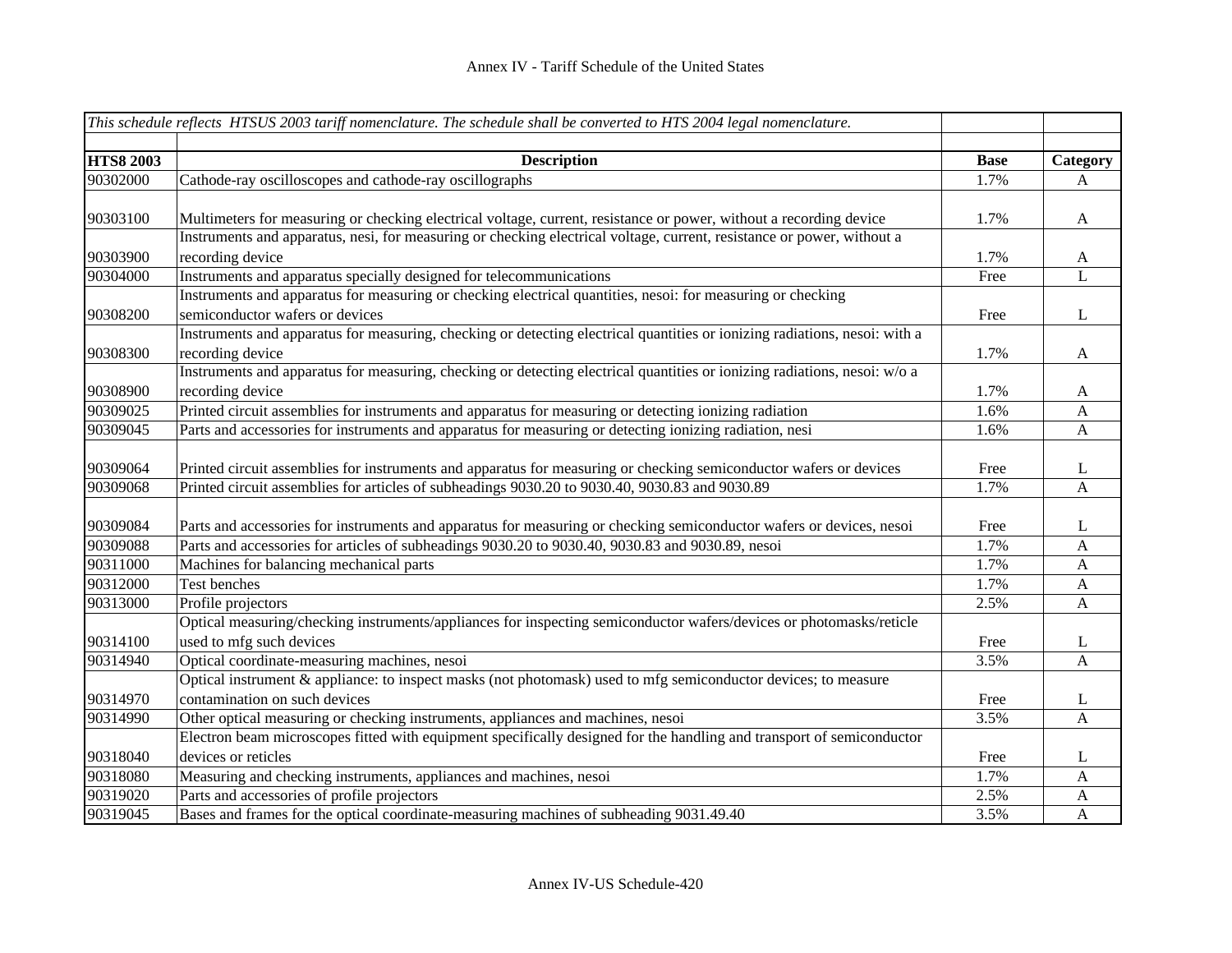|                  | This schedule reflects HTSUS 2003 tariff nomenclature. The schedule shall be converted to HTS 2004 legal nomenclature.      |                   |                |
|------------------|-----------------------------------------------------------------------------------------------------------------------------|-------------------|----------------|
|                  |                                                                                                                             |                   |                |
| <b>HTS8 2003</b> | <b>Description</b>                                                                                                          | <b>Base</b>       | Category       |
|                  |                                                                                                                             |                   |                |
| 90319054         | Parts & accessories of measuring & checking optical instruments & appliances of subheading 9031.41 or 9031.49.70            | Free              | $\bf L$        |
|                  | Parts & accessories of measuring & checking optical instruments $\&$ appliances, other than test benches or profile         |                   |                |
| 90319058         | projectors, nesoi                                                                                                           | 3.5%              | $\mathbf{A}$   |
| 90319070         | Parts and accessories of articles of subheading 9031.80.40                                                                  | Free              | L              |
| 90319090         | Parts and accessories of measuring or checking instruments, appliances and machines, nesoi                                  | 1.7%              | $\mathbf{A}$   |
| 90321000         | Automatic thermostats                                                                                                       | 1.7%              | $\mathbf{A}$   |
| 90322000         | Automatic manostats                                                                                                         | 1.7%              | A              |
| 90328100         | Hydraulic and pneumatic automatic regulating or controlling instruments and apparatus                                       | 1.6%              | $\mathbf{A}$   |
| 90328920         | Automatic voltage and voltage-current regulators, designed for use in a 6, 12, or 24 V system                               | 1.1%              | $\mathbf{A}$   |
| 90328940         | Automatic voltage and voltage-current regulators, not designed for use in a 6, 12, or 24 V system                           | 1.7%              | $\mathbf{A}$   |
| 90328960         | Automatic regulating or controlling instruments and apparatus, nesi                                                         | 1.7%              | $\mathbf{A}$   |
|                  |                                                                                                                             |                   |                |
| 90329020         | Parts and accessories of automatic voltage and voltage-current regulators designed for use in a 6, 12, or 24 V system, nesi | 1.1%              | $\mathbf{A}$   |
|                  | Parts and accessories of automatic voltage and voltage-current regulators, not designed for use in a 6, 12, or 24 V system, |                   |                |
| 90329040         | nesi                                                                                                                        | 1.7%              | $\mathbf{A}$   |
| 90329060         | Parts and accessories for automatic regulating or controlling instruments and apparatus, nesi                               | 1.7%              | $\mathbf{A}$   |
| 90330000         | Parts and accessories for machines, appliances, instruments or apparatus of chapter 90, nesi                                | 4.4%              | $\overline{A}$ |
|                  |                                                                                                                             | $51$ cents each + |                |
|                  |                                                                                                                             | 6.25% on the      |                |
|                  |                                                                                                                             | case and strap,   |                |
|                  |                                                                                                                             | band or           |                |
|                  |                                                                                                                             | $bracelet +$      |                |
|                  | Wrist watches with cases of or clad with precious metal, electrically operated, with mechanical display only, with 0-1      | 5.3% on the       |                |
| 91011140         | jewel in mymt                                                                                                               | battery           | A              |
|                  |                                                                                                                             | $87$ cents each + |                |
|                  |                                                                                                                             | 6.25% on the      |                |
|                  |                                                                                                                             | case and strap,   |                |
|                  |                                                                                                                             |                   |                |
|                  |                                                                                                                             | band or           |                |
|                  |                                                                                                                             | $bracelet +$      |                |
|                  | Wrist watches with cases of or clad with precious metal, electrically operated, with mechanical display only, w/more than   | 5.3% on the       |                |
| 91011180         | 1 jewel in mymt                                                                                                             | battery           | A              |
|                  | Straps/bands/bracelets of tex. mat. or base metal, whether or not gold- or silver-plated entered with wrist watches of      |                   |                |
| 91011220         | subheading 9101.12.80                                                                                                       | Free              | L              |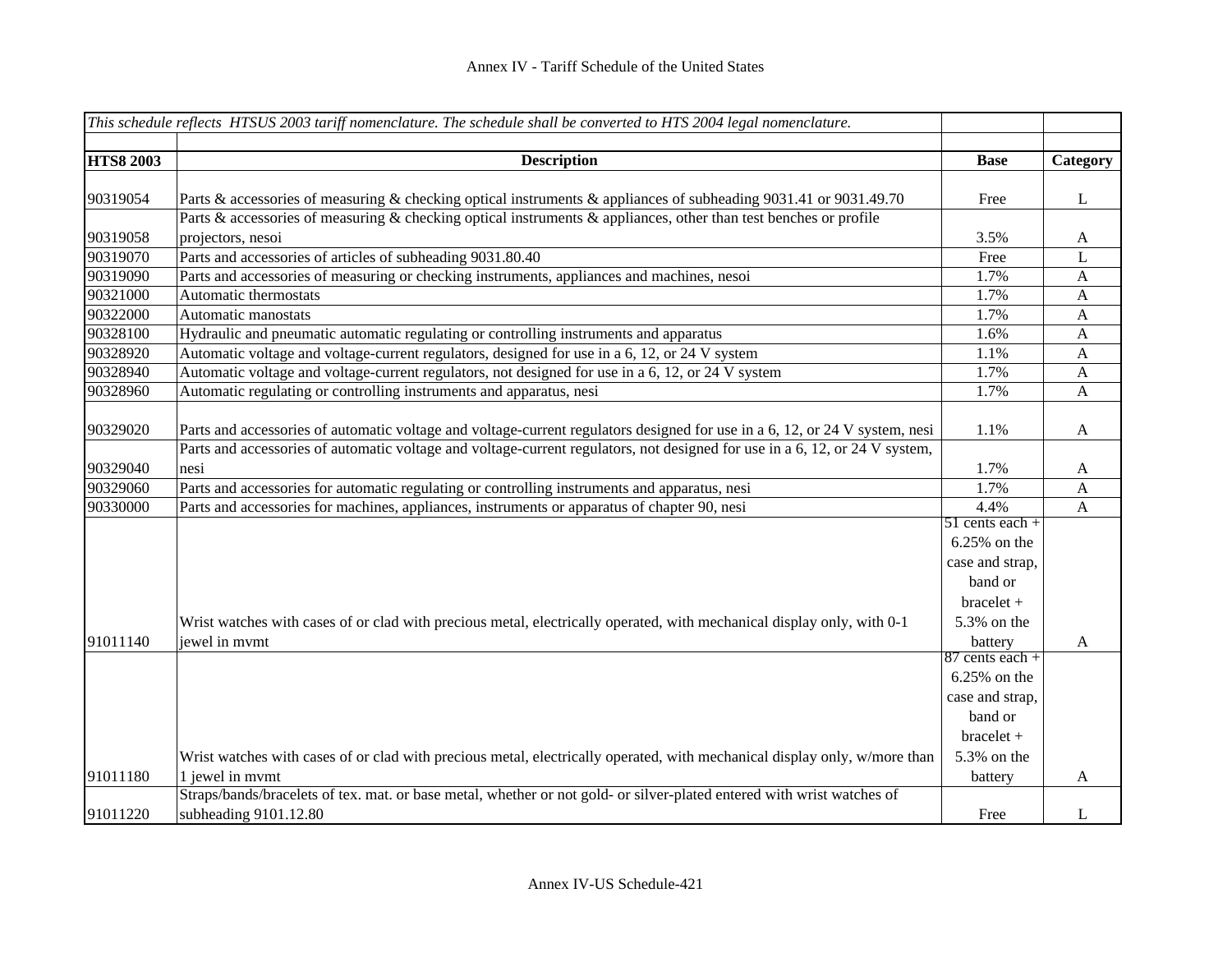|                  | This schedule reflects HTSUS 2003 tariff nomenclature. The schedule shall be converted to HTS 2004 legal nomenclature.                          |                                                                                                                                                                        |          |
|------------------|-------------------------------------------------------------------------------------------------------------------------------------------------|------------------------------------------------------------------------------------------------------------------------------------------------------------------------|----------|
|                  |                                                                                                                                                 |                                                                                                                                                                        |          |
| <b>HTS8 2003</b> | <b>Description</b>                                                                                                                              | <b>Base</b>                                                                                                                                                            | Category |
| 91011240         | Straps, bands or bracelets, nesi, entered with wrist watches of subheading 9101.12.80 and classifiable therewith                                | Free                                                                                                                                                                   | L        |
| 91011280         | Wrist watches with cases of or clad with precious metal, electrically operated, with opto-electronic display only                               | Free                                                                                                                                                                   | L        |
| 91011940         | Wrist watches with cases of or clad with precious metal, electrically operated, with both opto-electronic and mechanical<br>displays, 0-1 jewel | 41 cents each $+$<br>5% on the case<br>and strap, band<br>or bracelet +<br>$4.2\%$ on the<br>battery<br>$61$ cents each +<br>4.4% on the<br>case and strap,<br>band or | A        |
| 91011980         | Wrist watches with cases of or clad with precious metal, electrically operated, w/both opto-electronic & mechanical<br>displays, over 1 jewel   | $bracelet +$<br>3.7% on the<br>battery                                                                                                                                 | A        |
| 91012110         | Straps/bands/bracelets of tex. mat. or base metal, whether or not gold- or silver-plated entered with wrist watches of<br>subheading 9101.21.50 | 3.1%                                                                                                                                                                   | A        |
| 91012130         | Straps, bands or bracelets, nesi, entered with wrist watches of subheading 9101.21.50 and classifiable therewith                                | 3.1%                                                                                                                                                                   | A        |
| 91012150         | Wrist watches with cases of or clad with precious metal, not electrically operated, with automatic winding, with over 17<br>jewels in mymt      | Free                                                                                                                                                                   | L        |
| 91012180         | Wrist watches with cases of or clad with precious metal, not electrically operated, with automatic winding, w/17 jewels or<br>less in mymt      | $$1.61$ each +<br>4.4% on the<br>case and strap,<br>band or<br>bracelet                                                                                                | A        |
| 91012910         | Wrist watches with cases of or clad with precious metal, not electrically operated, not automatic winding, with 0-1 jewel<br>in mymt            | $40$ cents each +<br>5% on the case<br>and strap, band<br>or bracelet                                                                                                  | A        |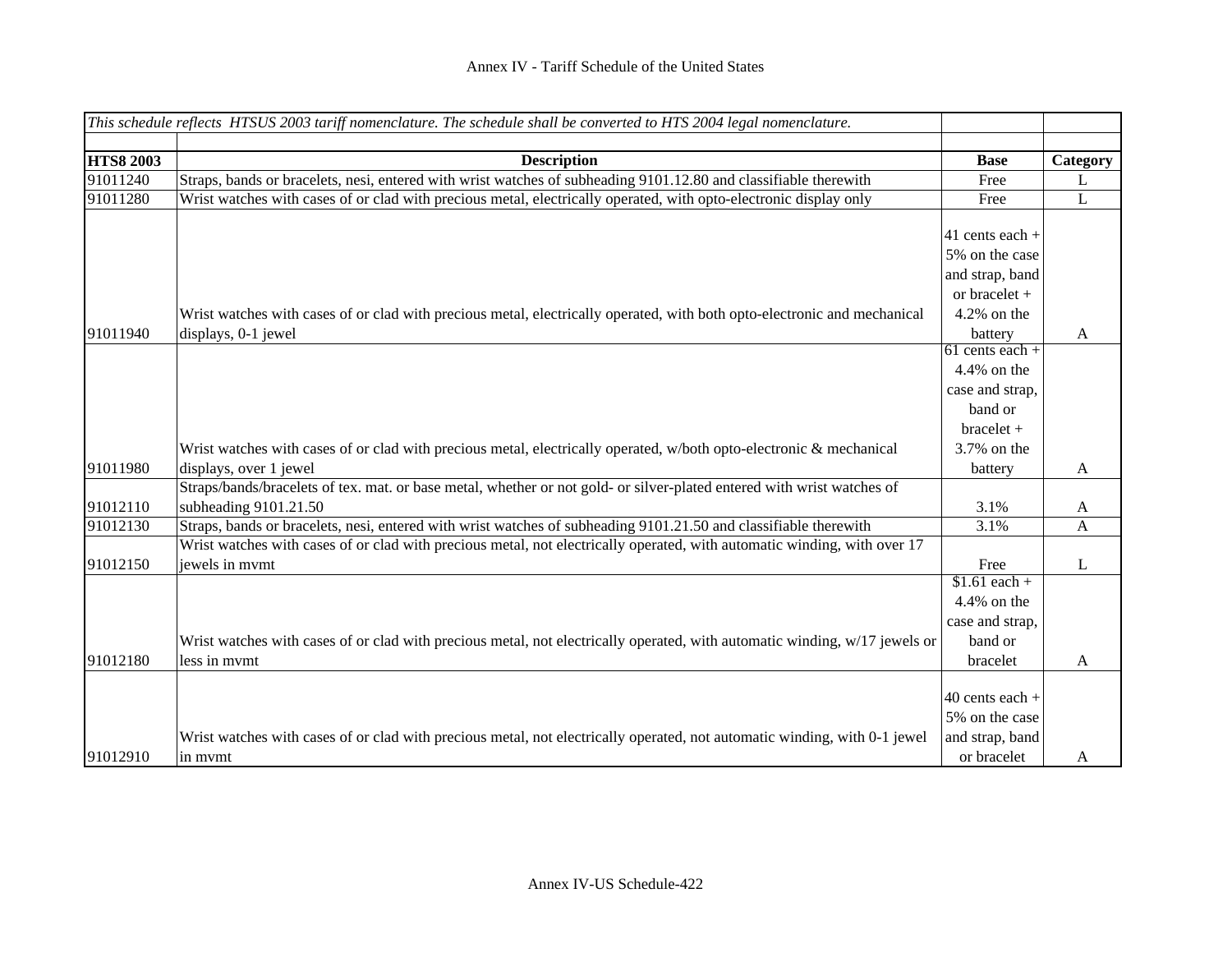|                  | This schedule reflects HTSUS 2003 tariff nomenclature. The schedule shall be converted to HTS 2004 legal nomenclature.       |                   |              |
|------------------|------------------------------------------------------------------------------------------------------------------------------|-------------------|--------------|
|                  |                                                                                                                              |                   |              |
| <b>HTS8 2003</b> | <b>Description</b>                                                                                                           | <b>Base</b>       | Category     |
|                  |                                                                                                                              | $61$ cents each + |              |
|                  |                                                                                                                              | 4.4% on the       |              |
|                  |                                                                                                                              | case and strap,   |              |
|                  | Wrist watches with cases of or clad with precious metal, not electrically operated, not automatic winding, with 2-7 jewels   | band or           |              |
| 91012920         | in mymt                                                                                                                      | bracelet          | $\mathbf{A}$ |
|                  |                                                                                                                              |                   |              |
|                  |                                                                                                                              | $$2.28$ each +    |              |
|                  |                                                                                                                              | 5% on the case    |              |
|                  | Wrist watches with cases of or clad with precious metal, not electrically operated, n/auto winding, 8-17 jewels, mvmt n/o    | and strap, band   |              |
| 91012930         | \$15 & n/o 15.2 mm                                                                                                           | or bracelet       | $\mathbf{A}$ |
|                  |                                                                                                                              |                   |              |
|                  |                                                                                                                              | $$1.92$ each +    |              |
|                  |                                                                                                                              | 5% on the case    |              |
|                  | Wrist watches with cases of or clad with precious metal, not electrically operated, n/auto winding, 8-17 jewels, mvmt n/o    | and strap, band   |              |
| 91012940         | \$15 & ov 15.2 mm                                                                                                            | or bracelet       | A            |
|                  |                                                                                                                              | $90$ cents each + |              |
|                  |                                                                                                                              | 4.4% on the       |              |
|                  |                                                                                                                              | case and strap,   |              |
|                  | Wrist watches with cases of or clad with precious metal, not electrically operated, not automatic winding, 8-17 jewels,      | band or           |              |
| 91012950         | movement over \$15                                                                                                           | bracelet          | $\mathbf{A}$ |
|                  | Straps/bands/bracelets of tex. mat. or base metal, whether or not gold- or silver-plated entered with wrist watches of       |                   |              |
| 91012970         | subheading 9101.29.90                                                                                                        | 3.1%              | A            |
| 91012980         | Straps, bands or bracelets, nesi, entered with wrist watches of subheading 9101.29.90 and classifiable therewith             | 3.1%              | A            |
|                  | Wrist watches with cases of or clad with precious metal, not electrically operated, not automatic winding, w/over 17         |                   |              |
| 91012990         | jewels in the mymt                                                                                                           | Free              | L            |
|                  | Watches (excl. wrist watches) with cases of or clad with precious metal, electrically operated, with opto-electronic display |                   |              |
| 91019120         | only                                                                                                                         | Free              | $\mathbf{L}$ |
|                  | Watches (excl. wrist watches) with cases of or clad with precious metal, electrically operated, with 0-1 jewel in mvmt,      |                   |              |
| 91019140         | n/optoelec. display                                                                                                          | Free              | L            |
|                  | Watches (excl. wrist watches) with cases of or clad with precious metal, electrically operated, over 1 jewel in mymt,        |                   |              |
| 91019180         | n/optoelec. display                                                                                                          | Free              | L            |
|                  | Watches (excl. wrist watches) with cases of or clad with precious metal, not electrically operated, with 0-7 jewels in the   |                   |              |
| 91019920         | mvmt                                                                                                                         | Free              | L            |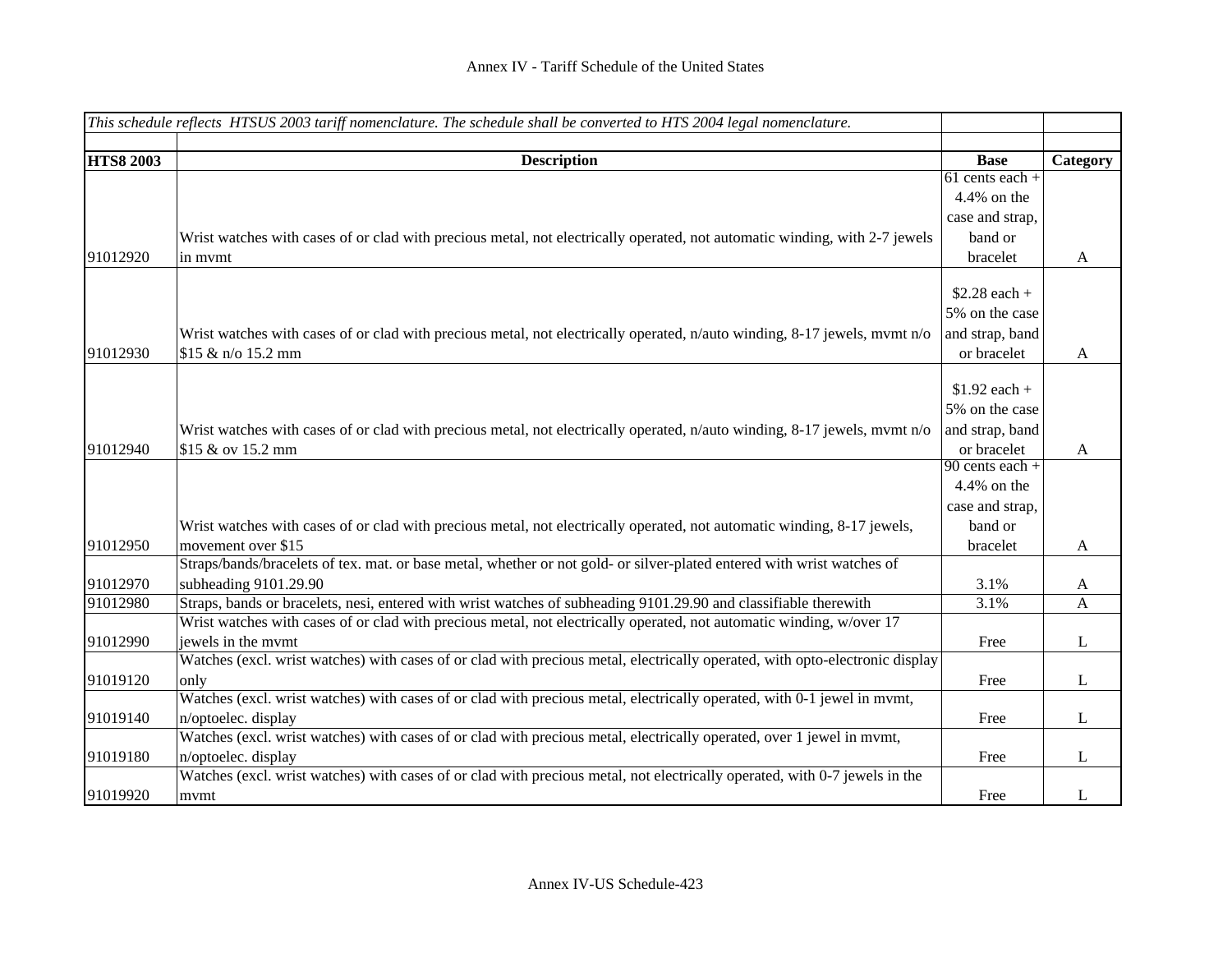|                  | This schedule reflects HTSUS 2003 tariff nomenclature. The schedule shall be converted to HTS 2004 legal nomenclature.                                           |                                                                                                                  |              |
|------------------|------------------------------------------------------------------------------------------------------------------------------------------------------------------|------------------------------------------------------------------------------------------------------------------|--------------|
|                  |                                                                                                                                                                  |                                                                                                                  |              |
| <b>HTS8 2003</b> | <b>Description</b>                                                                                                                                               | <b>Base</b>                                                                                                      | Category     |
| 91019940         | Watches (excl. wrist watches) with cases of or clad with precious metal, not electrically operated, $w/8-17$ jewels in mvmt, 98 cents each +<br>mvmt n/o \$15 ea | 3% on the case                                                                                                   | $\mathbf{A}$ |
| 91019960         | Watches (excl. wrist watches) with cases of or clad with precious metal, not electrically operated, w/8-17 jewels in mvmt,<br>mvmt over \$15 ea                  | Free                                                                                                             | L            |
| 91019980         | Watches (excl. wrist watches) with cases of or clad with precious metal, not electrically operated, with over 17 jewels in<br>the mymt                           | Free                                                                                                             | $\bf L$      |
| 91021110         | Wrist watches nesoi, electrically operated, mechanical display only, 0-1 jewel, gold/silver-plated case, band of textile mat.<br>or base metal                   | 44 cents each +<br>6% on the case<br>$+14\%$ on the<br>strap, band or<br>bracelet +<br>5.3% on the<br>battery    | $\mathbf{A}$ |
| 91021125         | Wrist watches nesoi, electrically operated, mechanical display only, 0-1 jewel, case nesoi, with band of textile material or<br>base metal                       | 40 cents each +<br>8.5% on the<br>$case + 14\%$ on<br>the strap, band<br>or bracelet +<br>5.3% on the<br>battery | $\mathbf{A}$ |
| 91021130         | Wrist watches nesoi, electrically operated, mechanical display only, 0-1 jewel, gold- or silver-plated case, with band of<br>material nesoi                      | 44 cents each +<br>6% on the case<br>$+2.8\%$ on the<br>strap, band or<br>$bracelet +$<br>5.3% on the<br>battery | A            |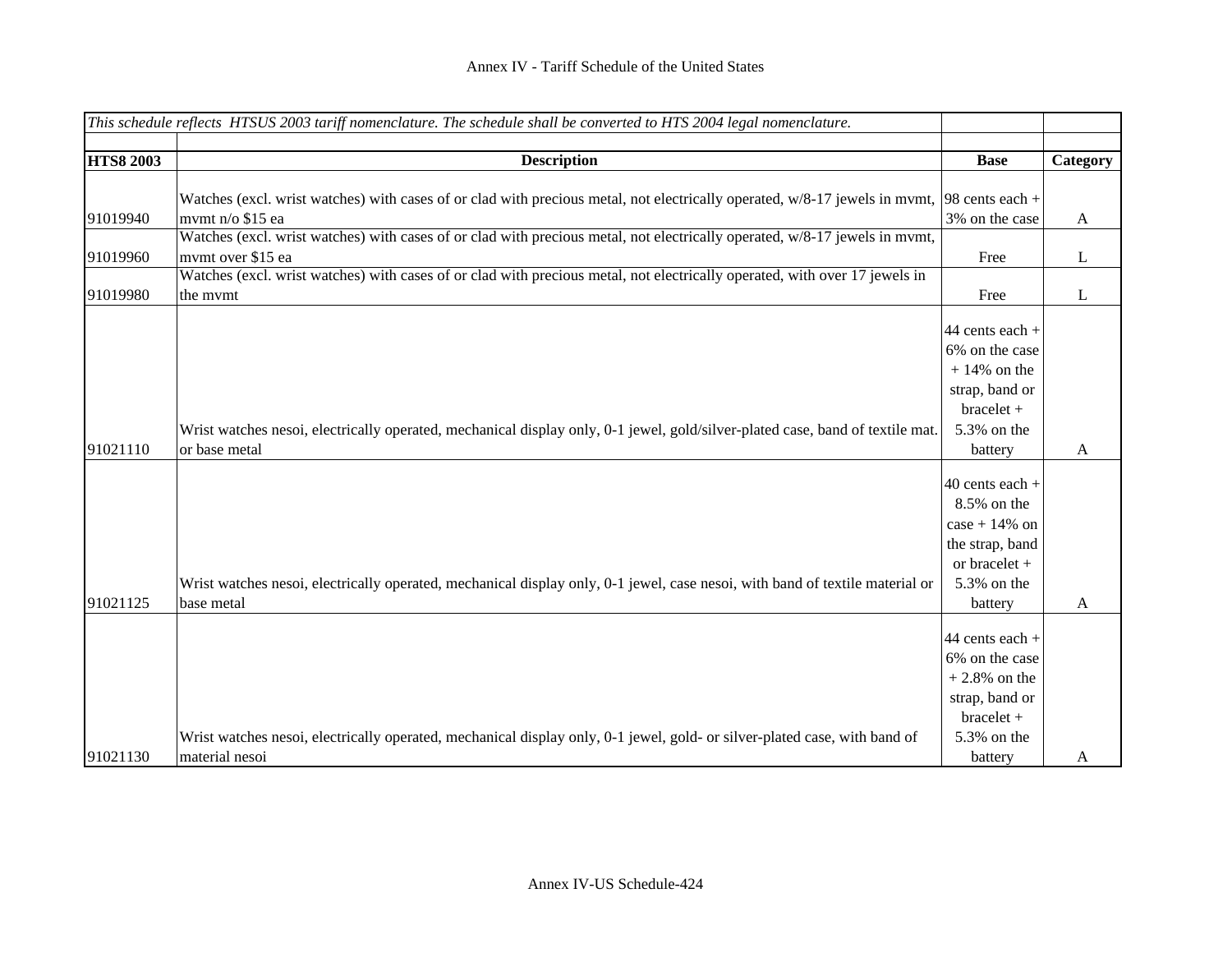|                  | This schedule reflects HTSUS 2003 tariff nomenclature. The schedule shall be converted to HTS 2004 legal nomenclature.       |                   |          |
|------------------|------------------------------------------------------------------------------------------------------------------------------|-------------------|----------|
| <b>HTS8 2003</b> | <b>Description</b>                                                                                                           | <b>Base</b>       | Category |
|                  |                                                                                                                              |                   |          |
|                  |                                                                                                                              | $40$ cents each + |          |
|                  |                                                                                                                              | 8.5% on the       |          |
|                  |                                                                                                                              | $case + 2.8\%$ on |          |
|                  |                                                                                                                              | the strap, band   |          |
|                  |                                                                                                                              | or bracelet +     |          |
|                  |                                                                                                                              | 5.3% on the       |          |
| 91021145         | Wrist watches nesoi, electrically operated, mechanical display only, 0-1 jewel, case nesoi, with band of material nesoi      | battery           | A        |
|                  |                                                                                                                              | 80 cents each +   |          |
|                  |                                                                                                                              | 6% on the case    |          |
|                  |                                                                                                                              | $+14\%$ on the    |          |
|                  |                                                                                                                              | strap, band or    |          |
|                  |                                                                                                                              | bracelet +        |          |
|                  | Wrist watches nesoi, electrically operated, mechanical display only, over 1 jewel, gold/silver-plated case, band of textile  | 5.3% on the       |          |
| 91021150         | or base metal                                                                                                                | battery           | A        |
|                  |                                                                                                                              |                   |          |
|                  |                                                                                                                              | 76 cents each +   |          |
|                  |                                                                                                                              | 8.5% on the       |          |
|                  |                                                                                                                              | case + $14\%$ on  |          |
|                  |                                                                                                                              | the strap, band   |          |
|                  |                                                                                                                              | or bracelet +     |          |
| 91021165         | Wrist watches nesoi, electrically operated, mechanical display only, over 1 jewel, case nesoi, with band of textile material | 5.3% on the       |          |
|                  | or base metal                                                                                                                | battery           | A        |
|                  |                                                                                                                              | 80 cents each +   |          |
|                  |                                                                                                                              | 6% on the case    |          |
|                  |                                                                                                                              | $+2.8\%$ on the   |          |
|                  |                                                                                                                              | strap, band or    |          |
|                  |                                                                                                                              | bracelet +        |          |
|                  | Wrist watches nesoi, electrically operated, mechanical display only, over 1 jewel, gold- or silver-case, with band of        | 5.3% on the       |          |
| 91021170         | material nesoi                                                                                                               | battery           | A        |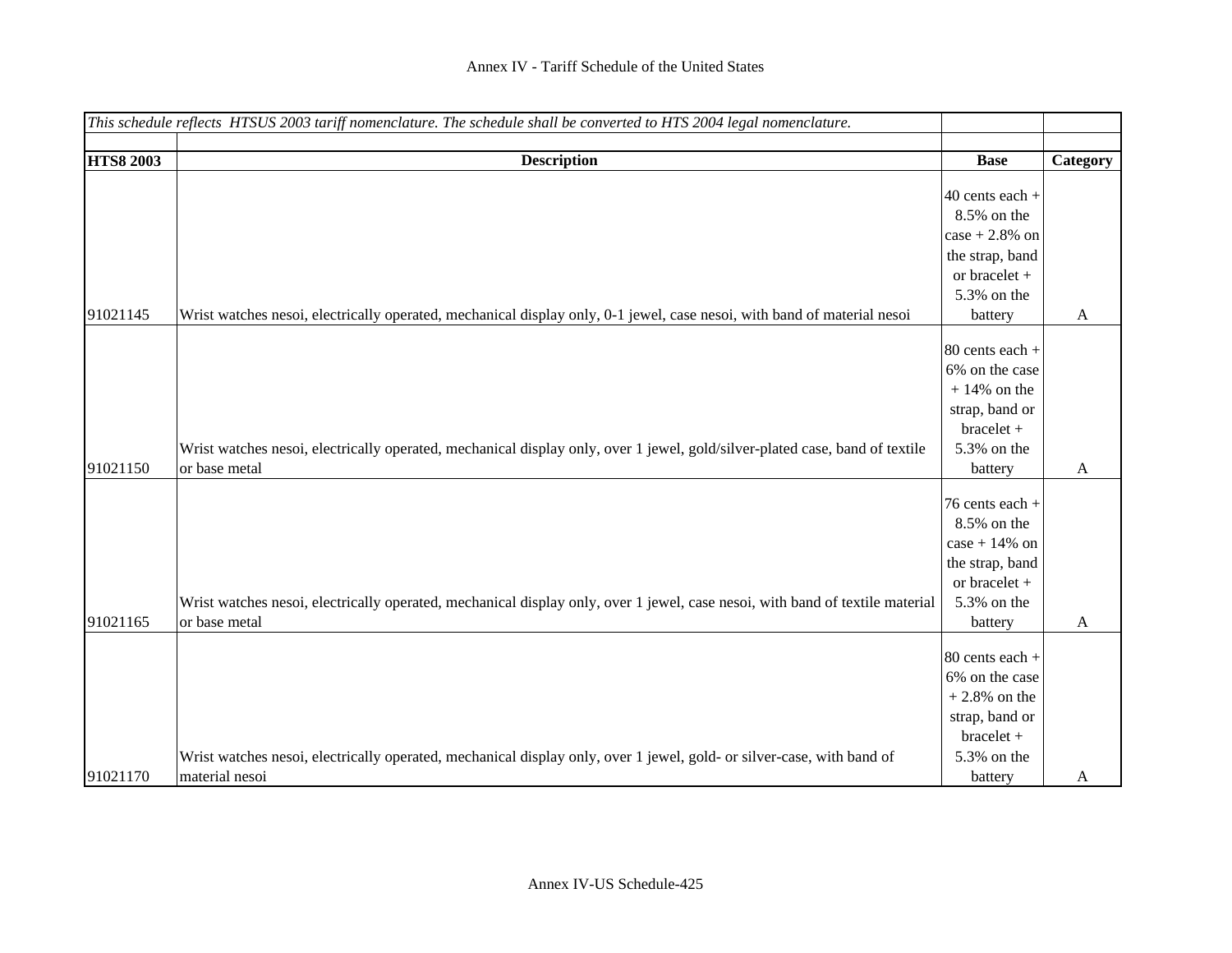|                  | This schedule reflects HTSUS 2003 tariff nomenclature. The schedule shall be converted to HTS 2004 legal nomenclature.     |                   |              |
|------------------|----------------------------------------------------------------------------------------------------------------------------|-------------------|--------------|
|                  |                                                                                                                            |                   |              |
| <b>HTS8 2003</b> | <b>Description</b>                                                                                                         | <b>Base</b>       | Category     |
|                  |                                                                                                                            |                   |              |
|                  |                                                                                                                            | 76 cents each $+$ |              |
|                  |                                                                                                                            | 8.5% on the       |              |
|                  |                                                                                                                            | $case + 2.8\%$ on |              |
|                  |                                                                                                                            | the strap, band   |              |
|                  |                                                                                                                            | or bracelet $+$   |              |
|                  |                                                                                                                            | 5.3% on the       |              |
| 91021195         | Wrist watches nesoi, electrically operated, mechanical display only, over 1 jewel, case nesoi, with band of material nesoi | battery           | $\mathbf{A}$ |
|                  | Straps/bands/bracelets of tex. mat. or base metal, whether or not gold- or silver-plated entered with wrist watches of     |                   |              |
| 91021220         | subheading 9102.12.80                                                                                                      | Free              | L            |
| 91021240         | Straps, bands or bracelets, nesi, entered with wrist watches of subheading 9102.12.80 and classifiable therewith           | Free              | L            |
| 91021280         | Wrist watches nesoi, electrically operated, with opto-electronic display only                                              | Free              | L            |
|                  |                                                                                                                            | $32$ cents each + |              |
|                  |                                                                                                                            | 4.8% on the       |              |
|                  |                                                                                                                            | $case + 11\%$ on  |              |
|                  |                                                                                                                            | the strap, band   |              |
|                  |                                                                                                                            | or bracelet +     |              |
|                  | Wrist watches nesoi, electrically operated, w/both optoelectronic & mechanical displays, 0-1 jewel, band of textile        | 4.2% on the       |              |
| 91021920         | material or base metal                                                                                                     | battery           | A            |
|                  |                                                                                                                            |                   |              |
|                  |                                                                                                                            | 32 cents each +   |              |
|                  |                                                                                                                            | $4.8\%$ on the    |              |
|                  |                                                                                                                            | $case + 2.2%$ on  |              |
|                  |                                                                                                                            | the strap, band   |              |
|                  |                                                                                                                            | or bracelet +     |              |
|                  |                                                                                                                            | $4.2\%$ on the    |              |
| 91021940         | Wrist watches nesoi, electrically operated, w/both optoelectronic & mechanical displays, 0-1 jewel, band of material nesoi | battery           | A            |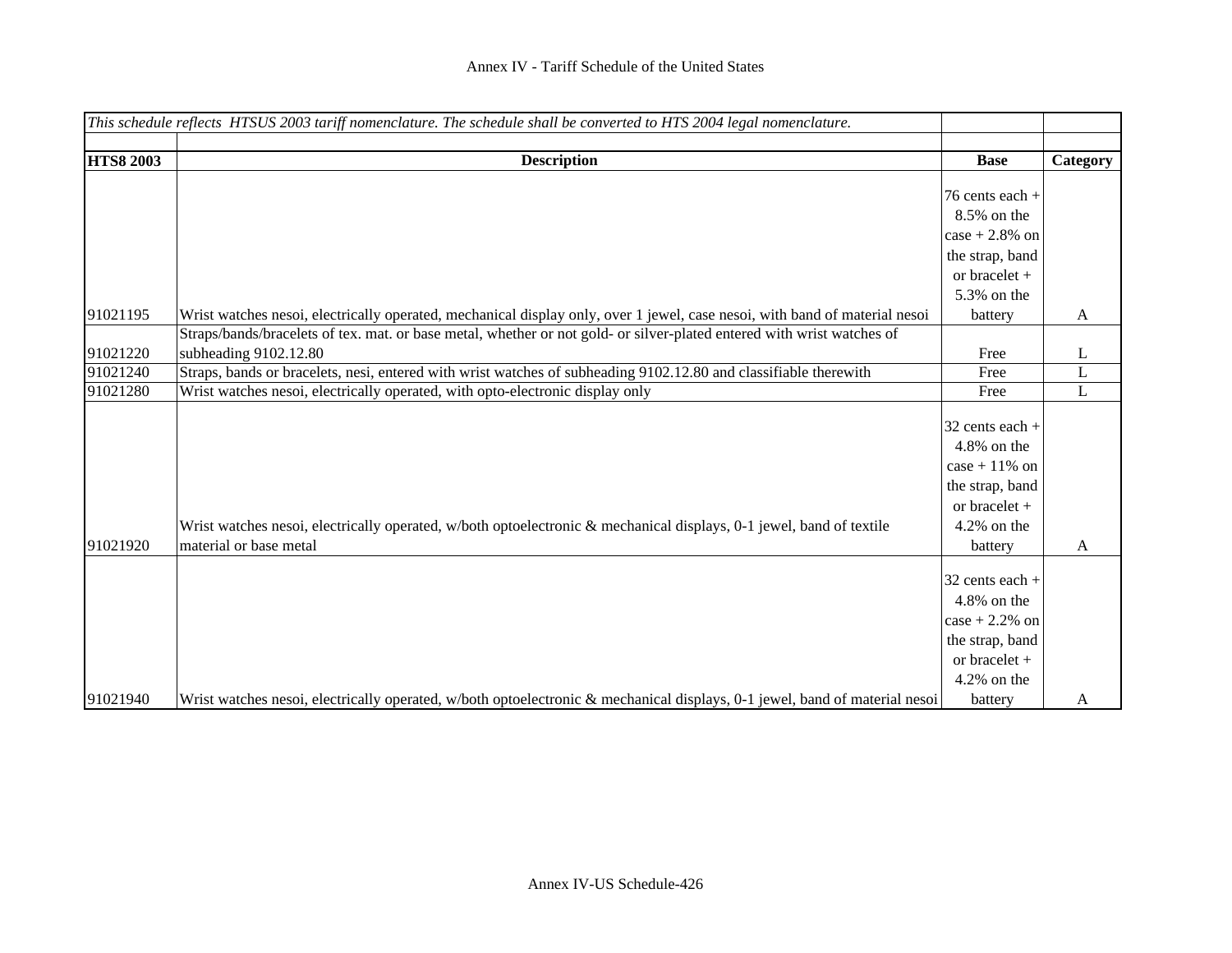|                  | This schedule reflects HTSUS 2003 tariff nomenclature. The schedule shall be converted to HTS 2004 legal nomenclature.      |                   |              |
|------------------|-----------------------------------------------------------------------------------------------------------------------------|-------------------|--------------|
|                  |                                                                                                                             |                   |              |
| <b>HTS8 2003</b> | <b>Description</b>                                                                                                          | <b>Base</b>       | Category     |
|                  |                                                                                                                             | $57$ cents each + |              |
|                  |                                                                                                                             | 4.5% on the       |              |
|                  |                                                                                                                             | $case + 10.6%$    |              |
|                  |                                                                                                                             | on the strap,     |              |
|                  |                                                                                                                             | band or           |              |
|                  | Wrist watches nesoi, electrically operated, w/both optoelectronic & mechanical displays, over 1 jewel, band of textile mat. | $bracket + 4\%$   |              |
| 91021960         | or base metal                                                                                                               | on the battery    | A            |
|                  |                                                                                                                             | $57$ cents each + |              |
|                  |                                                                                                                             | 4.5% on the       |              |
|                  |                                                                                                                             | $case + 2.1\%$ on |              |
|                  |                                                                                                                             | the strap, band   |              |
|                  |                                                                                                                             | or bracelet +     |              |
|                  | Wrist watches nesoi, electrically operated, w/both optoelectronic & mechanical displays, over 1 jewel, band of material     | 4% on the         |              |
| 91021980         | nesoi                                                                                                                       | battery           | $\mathbf{A}$ |
|                  |                                                                                                                             |                   |              |
|                  |                                                                                                                             | 75 cents each +   |              |
|                  |                                                                                                                             | 6% on the case    |              |
|                  |                                                                                                                             | $+14\%$ on the    |              |
|                  |                                                                                                                             | strap, band or    |              |
| 91022110         | Wrist watches nesi, automatic winding, 0-1 jewel, watch band of textile material or base metal                              | bracelet          | A            |
|                  |                                                                                                                             |                   |              |
|                  |                                                                                                                             | 75 cents each +   |              |
|                  |                                                                                                                             | 6% on the case    |              |
|                  |                                                                                                                             | $+2.8\%$ on the   |              |
|                  |                                                                                                                             | strap, band or    |              |
| 91022125         | Wrist watches nesi, automatic winding, 0-1 jewel, watch band not of textile material or base metal                          | bracelet          | A            |
|                  |                                                                                                                             | $$1.75$ each +    |              |
|                  |                                                                                                                             | 4.8% on the       |              |
|                  |                                                                                                                             | $case + 11.2%$    |              |
|                  |                                                                                                                             | on the strap,     |              |
|                  |                                                                                                                             | band or           |              |
| 91022130         | Wrist watches nesi, automatic winding, 2-17 jewels, watch band of textile material or base metal                            | bracelet          | A            |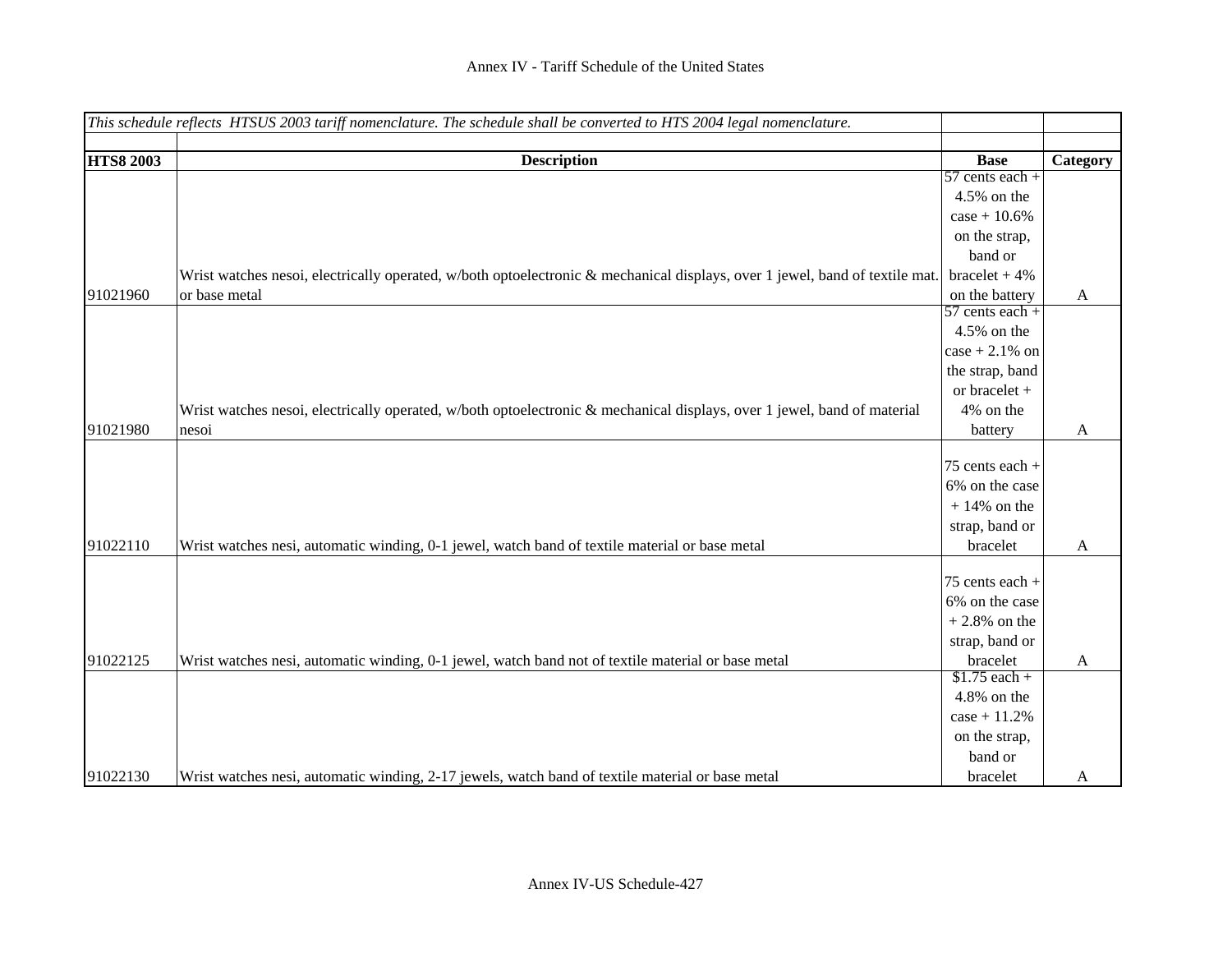|                  | This schedule reflects HTSUS 2003 tariff nomenclature. The schedule shall be converted to HTS 2004 legal nomenclature.       |                   |              |
|------------------|------------------------------------------------------------------------------------------------------------------------------|-------------------|--------------|
|                  |                                                                                                                              |                   |              |
| <b>HTS8 2003</b> | <b>Description</b>                                                                                                           | <b>Base</b>       | Category     |
|                  |                                                                                                                              |                   |              |
|                  |                                                                                                                              | $$1.75$ each +    |              |
|                  |                                                                                                                              | 4.8% on the       |              |
|                  |                                                                                                                              | $case + 2.2\%$ on |              |
|                  |                                                                                                                              | the strap, band   |              |
| 91022150         | Wrist watches nesi, automatic winding, 2-17 jewels, watch band not of textile material or base metal                         | or bracelet       | A            |
|                  |                                                                                                                              |                   |              |
|                  |                                                                                                                              | $$1.53$ each +    |              |
|                  |                                                                                                                              | $4.2\%$ on the    |              |
|                  |                                                                                                                              | case + $9.8\%$ on |              |
|                  |                                                                                                                              | the strap, band   |              |
| 91022170         | Wrist watches nesi, automatic winding, over 17 jewels, watch band of textile material or base metal                          | or bracelet       | $\mathbf{A}$ |
|                  |                                                                                                                              |                   |              |
|                  |                                                                                                                              | $$1.53$ each +    |              |
|                  |                                                                                                                              | $4.2\%$ on the    |              |
|                  |                                                                                                                              | $case + 2\%$ on   |              |
|                  |                                                                                                                              | the strap, band   |              |
| 91022190         | Wrist watches nesi, automatic winding, over 17 jewels, watch band not of textile material or base metal                      | or bracelet       | A            |
|                  | Straps/bands/bracelets of tex. mat. or base metal, whether or not gold- or silver-plated entered with wrist watches of       |                   |              |
| 91022902         | subheading 9102.29.04                                                                                                        | 14%               | A            |
|                  |                                                                                                                              |                   |              |
|                  | Wrist watches nesoi, not electrically operated, not autowind, 0-1 jewel, entered with straps/bands/bracelet of tex. mat. or  | $40$ cents each + |              |
| 91022904         | base metal                                                                                                                   | 6% on the case    | A            |
|                  |                                                                                                                              |                   |              |
|                  |                                                                                                                              | $40$ cents each + |              |
|                  |                                                                                                                              | 6% on the case    |              |
|                  |                                                                                                                              | $+2.8\%$ on the   |              |
|                  |                                                                                                                              | strap, band or    |              |
| 91022910         | Wrist watches nesoi, not electrically operated, not automatic winding, 0-1 jewel, with strap/band/bracelet of material nesoi | bracelet          | A            |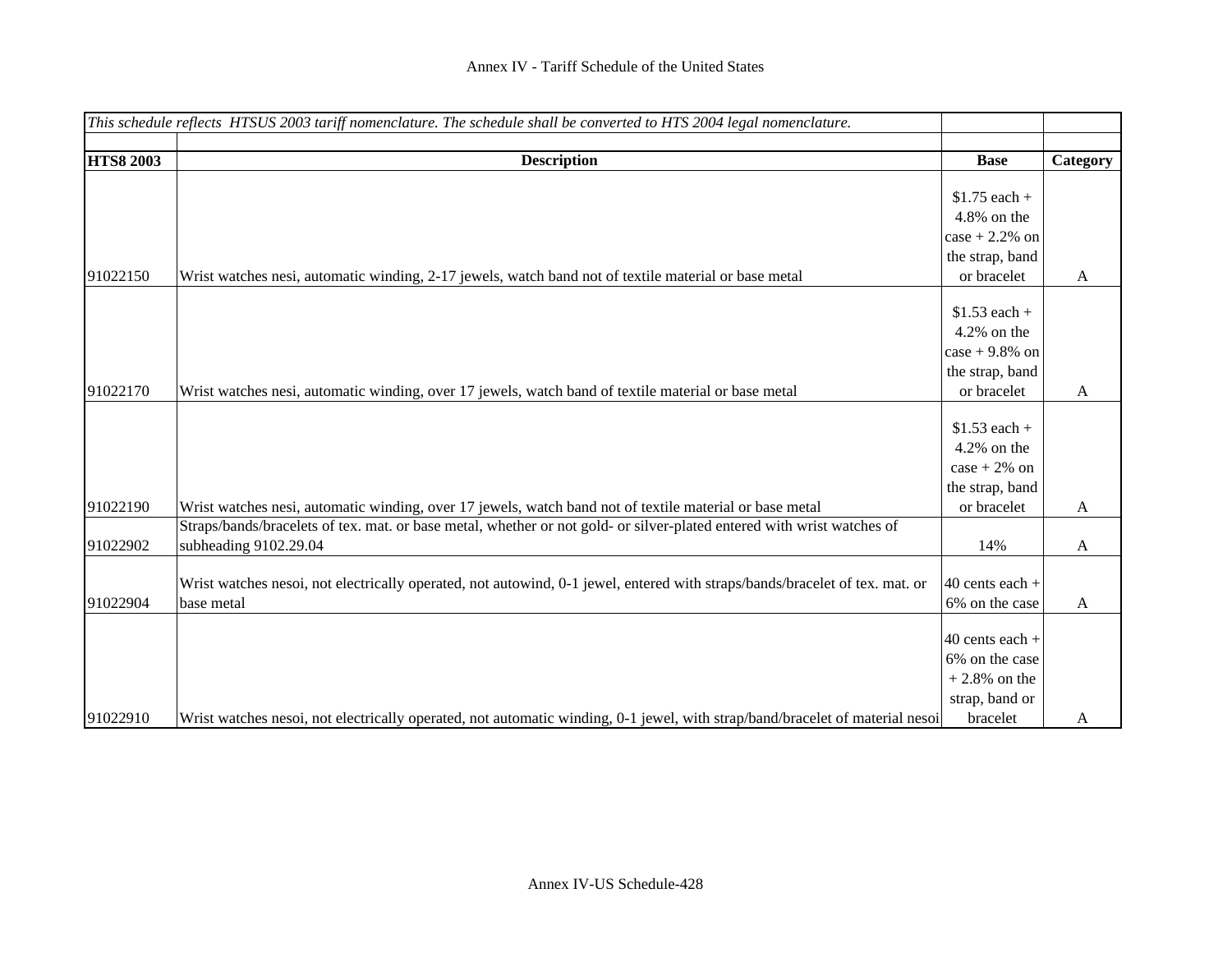|                  | This schedule reflects HTSUS 2003 tariff nomenclature. The schedule shall be converted to HTS 2004 legal nomenclature.    |                   |              |
|------------------|---------------------------------------------------------------------------------------------------------------------------|-------------------|--------------|
|                  |                                                                                                                           |                   |              |
| <b>HTS8 2003</b> | <b>Description</b>                                                                                                        | <b>Base</b>       | Category     |
|                  |                                                                                                                           | $58$ cents each + |              |
|                  |                                                                                                                           | $4.6\%$ on the    |              |
|                  |                                                                                                                           | $case + 10.6%$    |              |
|                  |                                                                                                                           | on the strap,     |              |
|                  | Wrist watches nesoi, not electrically operated, not automatic winding, 2-7 jewels, with strap/band of textile material or | band or           |              |
| 91022915         | base metal                                                                                                                | bracelet          | A            |
|                  |                                                                                                                           | 56 cents each +   |              |
|                  |                                                                                                                           | 4.4% on the       |              |
|                  |                                                                                                                           | $case + 2\%$ on   |              |
|                  | Wrist watches nesoi, not electrically operated, not automatic winding, 2-7 jewels, with strap/band/bracelet of material   | the strap, band   |              |
| 91022920         | nesoi                                                                                                                     | or bracelet       | $\mathbf{A}$ |
|                  |                                                                                                                           | $$2.19$ each +    |              |
|                  |                                                                                                                           | 4.8% on the       |              |
|                  |                                                                                                                           | $case + 11.2%$    |              |
|                  |                                                                                                                           | on the strap,     |              |
|                  | Wrist watches nesoi, not electrically operated, n/autowind, 8-17 jewels, mvmt n/o \$15 & n/o 15.2 mm, band of textile     | band or           |              |
| 91022925         | material or base metal                                                                                                    | bracelet          | A            |
|                  |                                                                                                                           | $$2.19$ each +    |              |
|                  |                                                                                                                           | 4.8% on the       |              |
|                  |                                                                                                                           |                   |              |
|                  |                                                                                                                           | $case + 2.2%$ on  |              |
|                  | Wrist watches nesoi, not electrically operated, not automatic winding, 8-17 jewels, movement $n/0$ \$15 & $n/0$ 15.2 mm,  | the strap, band   |              |
| 91022930         | band of material nesoi                                                                                                    | or bracelet       | A            |
|                  |                                                                                                                           | $$1.61 each +$    |              |
|                  |                                                                                                                           | $4.2\%$ on the    |              |
|                  |                                                                                                                           | $case + 9.8\%$ on |              |
|                  | Wrist watches nesoi, not electrically operated, n/autowinding, 8-17 jewel, mvmt n/o \$15 & ov 15.2 mm, band of textile    | the strap, band   |              |
| 91022935         | material or base metal                                                                                                    | or bracelet       | A            |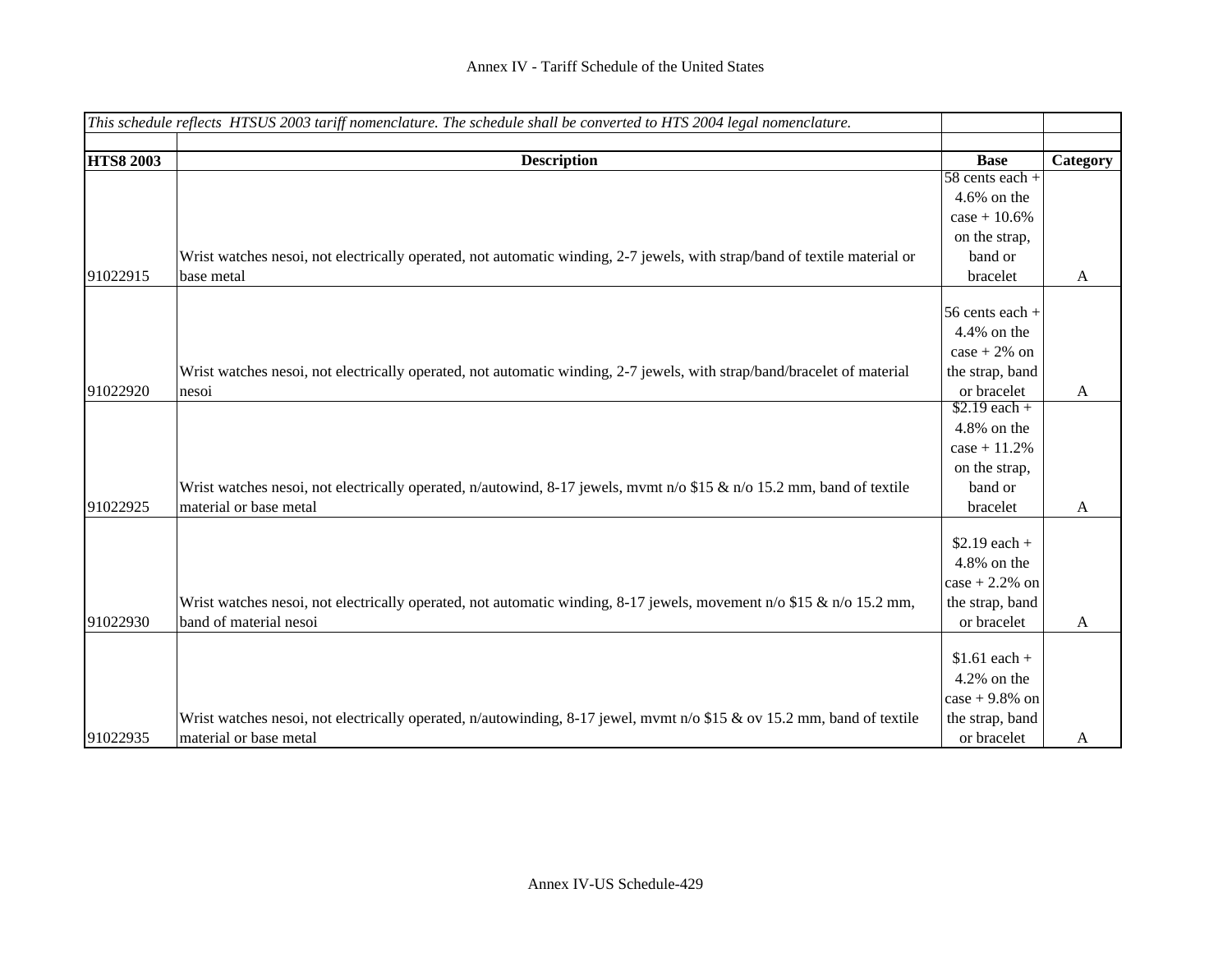|                  | This schedule reflects HTSUS 2003 tariff nomenclature. The schedule shall be converted to HTS 2004 legal nomenclature.      |                   |              |
|------------------|-----------------------------------------------------------------------------------------------------------------------------|-------------------|--------------|
| <b>HTS8 2003</b> | <b>Description</b>                                                                                                          | <b>Base</b>       | Category     |
|                  |                                                                                                                             |                   |              |
|                  |                                                                                                                             | $$1.83$ each +    |              |
|                  |                                                                                                                             | 4.8% on the       |              |
|                  |                                                                                                                             | $case + 2.2%$ on  |              |
|                  | Wrist watches nesoi, not electrically operated, n/autowinding, 8-17 jewel, mvmt n/o \$15 & over 15.2 mm, with band of       | the strap, band   |              |
| 91022940         | material nesoi                                                                                                              | or bracelet       | $\mathbf{A}$ |
|                  |                                                                                                                             | 93 cents each $+$ |              |
|                  |                                                                                                                             | 4.8% on the       |              |
|                  |                                                                                                                             | $case + 11.2%$    |              |
|                  |                                                                                                                             | on the strap,     |              |
|                  | Wrist watches nesoi, not electrically operated, not auto winding, 8-17 jewels, movement over \$15 each, with band of        | band or           |              |
| 91022945         | textiles or base metal                                                                                                      | bracelet          | A            |
|                  |                                                                                                                             |                   |              |
|                  |                                                                                                                             | 93 cents each $+$ |              |
|                  |                                                                                                                             | 4.8% on the       |              |
|                  |                                                                                                                             | $case + 2.2\%$ on |              |
|                  | Wrist watches nesoi, not electrically operated, not auto winding, 8-17 jewels, mymt over \$15 each, with band of material   | the strap, band   |              |
| 91022950         | nesoi                                                                                                                       | or bracelet       | A            |
|                  |                                                                                                                             |                   |              |
|                  |                                                                                                                             | $$1.55$ each +    |              |
|                  |                                                                                                                             | $4.2\%$ on the    |              |
|                  |                                                                                                                             | $case + 9.9\%$ on |              |
|                  | Wrist watches nesoi, not electrically operated, not automatic winding, over 17 jewels in the mvmt, with band of textiles or | the strap, band   |              |
| 91022955         | base metal                                                                                                                  | or bracelet       | $\mathbf{A}$ |
|                  |                                                                                                                             |                   |              |
|                  |                                                                                                                             | $$1.75$ each +    |              |
|                  |                                                                                                                             | 4.8% on the       |              |
|                  |                                                                                                                             | $case + 2.2%$ on  |              |
|                  | Wrist watches nesoi, not electrically operated, not automatic winding, over 17 jewels in the movement, with band of         | the strap, band   |              |
| 91022960         | material nesoi                                                                                                              | or bracelet       | A            |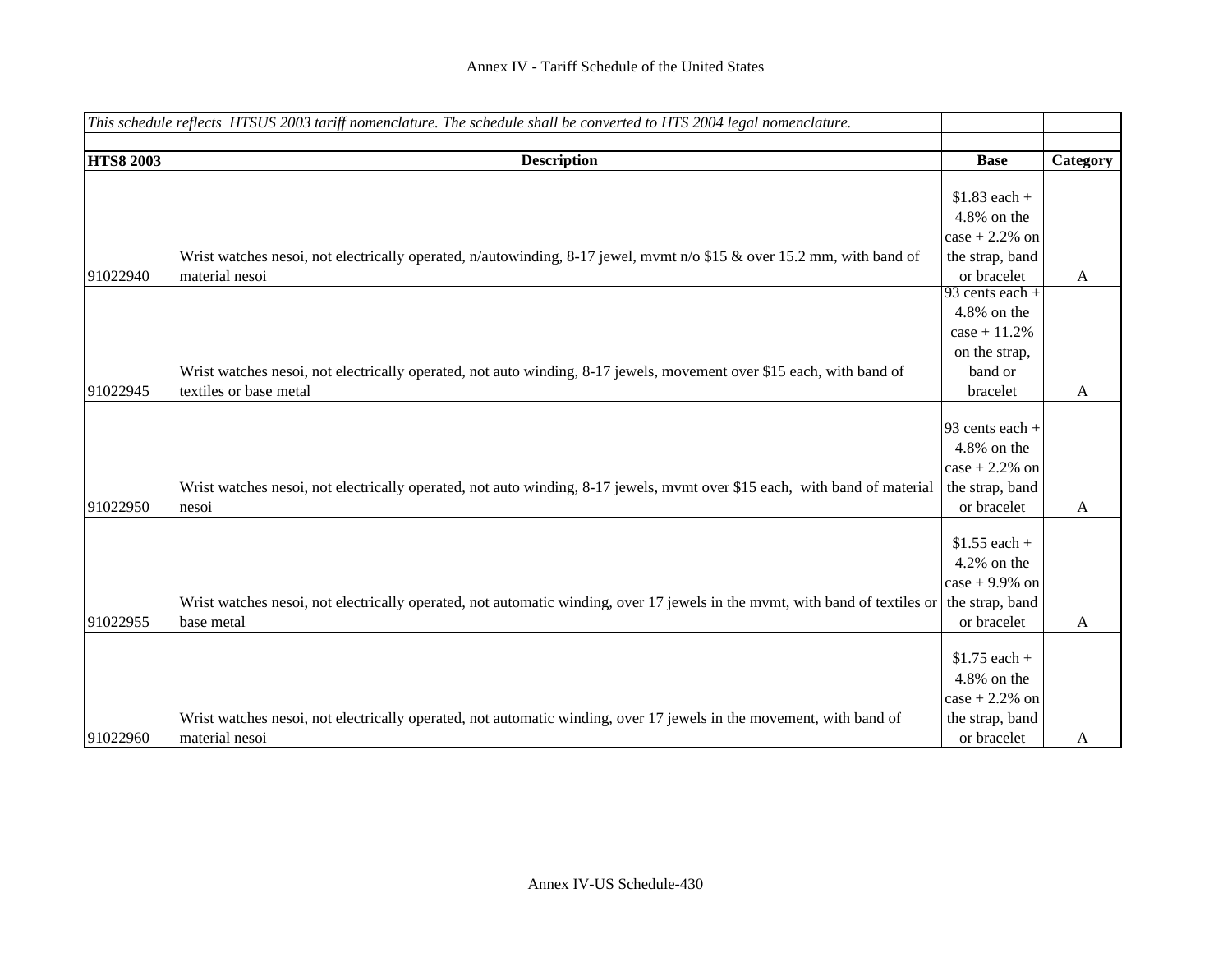|                  | This schedule reflects HTSUS 2003 tariff nomenclature. The schedule shall be converted to HTS 2004 legal nomenclature.  |                   |              |
|------------------|-------------------------------------------------------------------------------------------------------------------------|-------------------|--------------|
|                  |                                                                                                                         |                   |              |
| <b>HTS8 2003</b> | <b>Description</b>                                                                                                      | <b>Base</b>       | Category     |
|                  |                                                                                                                         | 3.9% on the       |              |
|                  |                                                                                                                         |                   |              |
|                  |                                                                                                                         | movement and      |              |
|                  |                                                                                                                         | $case + 5.3\%$ on |              |
| 91029120         | Watches (excl. wrist watches) nesoi, electrically operated, with opto-electronic display only                           | the battery       | A            |
|                  |                                                                                                                         | $40$ cents each + |              |
|                  |                                                                                                                         | 6% on the case    |              |
|                  |                                                                                                                         | $+5.3\%$ on the   |              |
| 91029140         | Watches (excl. wrist watches) nesoi, electrically operated, with 0-1 jewel in the movement                              | battery           | A            |
|                  |                                                                                                                         | $76$ cents each + |              |
|                  |                                                                                                                         | 6% on the case    |              |
|                  |                                                                                                                         | $+5.3\%$ on the   |              |
| 91029180         | Watches (excl. wrist watches) nesoi, electrically operated, with over 1 jewel in the movement                           | battery           | $\mathbf{A}$ |
|                  |                                                                                                                         |                   |              |
|                  |                                                                                                                         | $20$ cents each + |              |
| 91029920         | Watches (excl. wrist watches) nesoi, not electrically operated, with 0-7 jewels in the movement                         | 3% on the case    | $\mathbf{A}$ |
|                  |                                                                                                                         |                   |              |
|                  | Watches (excl. wrist watches) nesoi, not electrically operated, with 8-17 jewels in movement, movement valued not over  | 92 cents each +   |              |
| 91029940         | \$15 each                                                                                                               | 3% on the case    | A            |
|                  |                                                                                                                         |                   |              |
|                  | Watches (excl. wrist watches) nesoi, not electrically operated, with 8-17 jewels in movement, movement valued over \$15 | $$1.16$ each +    |              |
| 91029960         | each                                                                                                                    | 6% on the case    | $\mathbf{A}$ |
|                  |                                                                                                                         |                   |              |
|                  |                                                                                                                         | $$2.19$ each +    |              |
| 91029980         | Watches (excl. wrist watches) nesoi, not electrically operated, having over 17 jewels in the movement                   | 6% on the case    | A            |
|                  |                                                                                                                         |                   |              |
|                  |                                                                                                                         | $2.6\%$ on the    |              |
|                  |                                                                                                                         | movement and      |              |
|                  |                                                                                                                         | case $+3.6%$ on   |              |
| 91031020         | Clocks with watch movements, excluding clocks of heading 9104, electrically operated, with opto-electronic display only | the battery       | A            |
|                  |                                                                                                                         | $24$ cents each + |              |
|                  |                                                                                                                         | 4.5% on the       |              |
|                  |                                                                                                                         | $case + 3.5%$ on  |              |
| 91031040         | Clocks with watch movements, excluding clocks of heading 9104, electrically operated, with 0-1 jewel in the movement    | the battery       | A            |
|                  |                                                                                                                         |                   |              |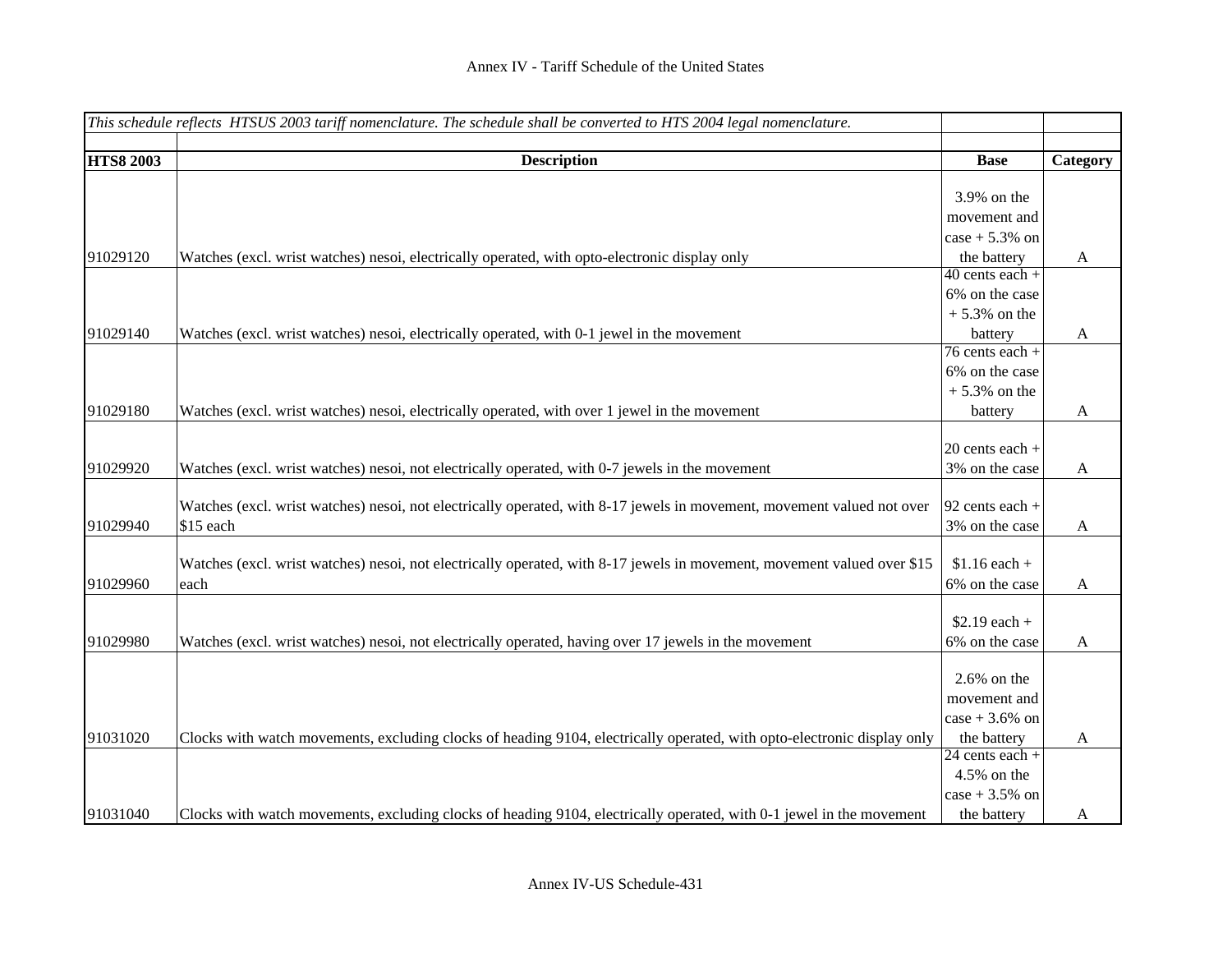|                  | This schedule reflects HTSUS 2003 tariff nomenclature. The schedule shall be converted to HTS 2004 legal nomenclature.      |                   |              |
|------------------|-----------------------------------------------------------------------------------------------------------------------------|-------------------|--------------|
|                  |                                                                                                                             |                   |              |
| <b>HTS8 2003</b> | <b>Description</b>                                                                                                          | <b>Base</b>       | Category     |
|                  |                                                                                                                             | $48$ cents each + |              |
|                  |                                                                                                                             | $4.6\%$ on the    |              |
|                  | Clocks with watch movements, excluding clocks of heading 9104, electrically operated, with over 1 jewel in the              | $case + 3.5%$ on  |              |
| 91031080         | movement                                                                                                                    | the battery       | A            |
|                  |                                                                                                                             | 24 cents each +   |              |
|                  |                                                                                                                             | $4.6\%$ on the    |              |
| 91039000         | Clocks with watch movements, excluding clocks of heading 9104, not electrically operated                                    | case              | A            |
|                  |                                                                                                                             |                   |              |
|                  |                                                                                                                             | $2.6\%$ on the    |              |
|                  |                                                                                                                             | movement and      |              |
|                  | Instrument panel clocks for vehicles, air/spacecraft, vessels, clock movement over 50 mm wide, opto-electronic display      | case + $3.5\%$ on |              |
| 91040005         | only, n/o \$10 each                                                                                                         | the battery       | $\mathbf{A}$ |
|                  |                                                                                                                             |                   |              |
|                  |                                                                                                                             | 20 cents each +   |              |
|                  |                                                                                                                             | 4.3% on the       |              |
|                  |                                                                                                                             | movement and      |              |
|                  | Instrument panel clocks for veh., air/spacecraft, vessels, clock mvmt over 50 mm wide, electric, nt optoelectronic display, | case + $3.5\%$ on |              |
| 91040010         | $n$ /o \$10 each                                                                                                            | the battery       | A            |
|                  | Instrument panel clocks for vehicles, air/spacecraft, vessels, w/clock movement over 50 mm wide, valued n/o \$10 each,      | 30 cents each +   |              |
| 91040020         | nonelectric                                                                                                                 | 6.4%              | $\mathbf{A}$ |
|                  |                                                                                                                             |                   |              |
|                  |                                                                                                                             | 3.9% on the       |              |
|                  |                                                                                                                             | movement and      |              |
|                  | Instrument panel clocks for vehicles, air/spacecraft, vessels, w/clock movement ov 50 mm wide, opto-electronic display      | $case + 5.3\%$ on |              |
| 91040025         | only, ov \$10 each                                                                                                          | the battery       | $\mathbf{A}$ |
|                  |                                                                                                                             |                   |              |
|                  |                                                                                                                             | $30$ cents each + |              |
|                  |                                                                                                                             | 4.3% on the       |              |
|                  |                                                                                                                             | movement and      |              |
|                  | Instrument panel clocks for vehicles, air/spacecraft, vessels, w/clock mvmt ov 50 mm wide, electric, nt optoelectronic      | case + $3.5\%$ on |              |
| 91040030         | display, ov \$10 each                                                                                                       | the battery       | A            |
|                  | Instrument panel clocks for vehicles, air/spacecraft, vessels, w/clock movement ov 50 mm wide, valued ov \$10 each, non-    | 30 cents each +   |              |
| 91040040         | electric                                                                                                                    | 4.3%              | A            |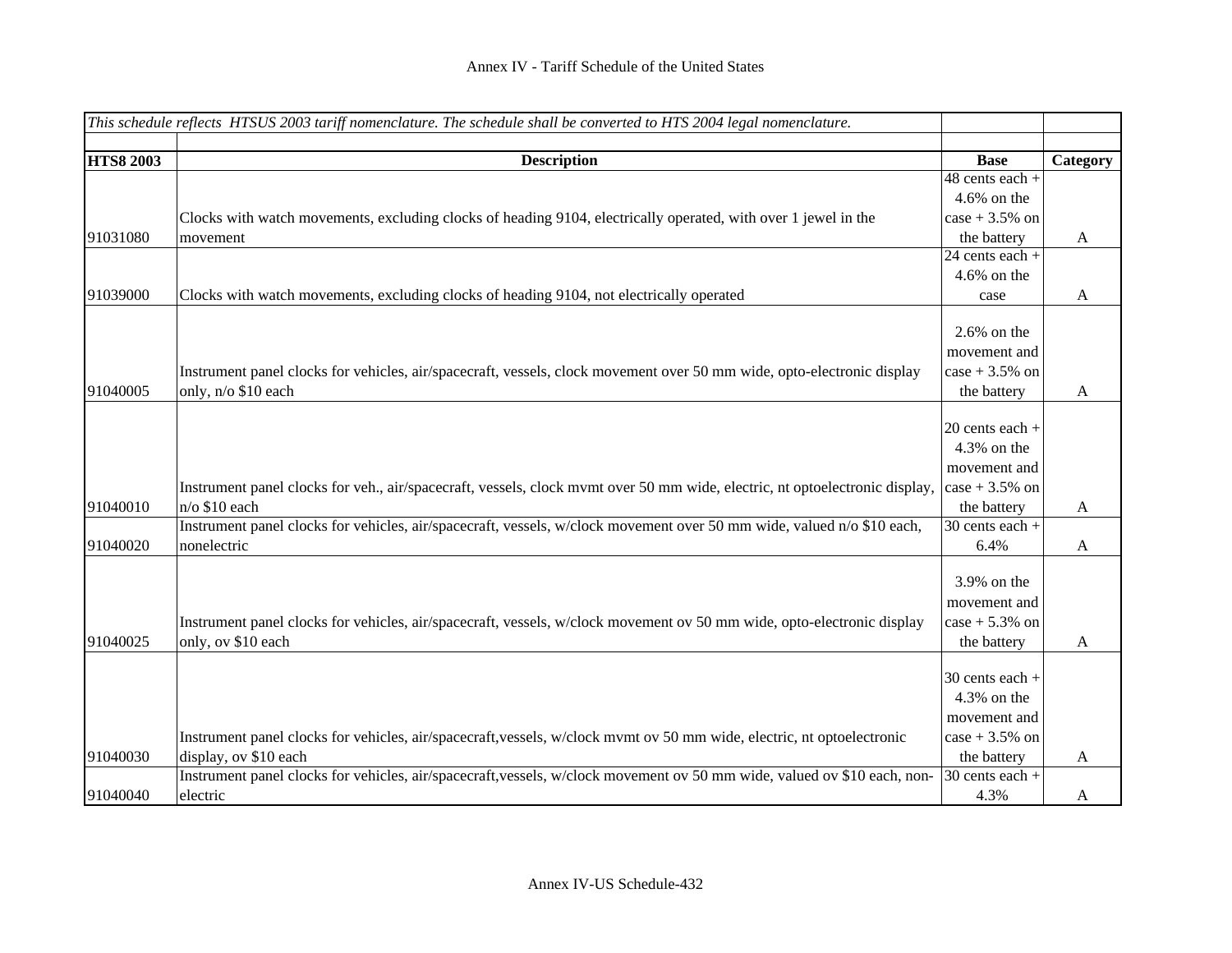|                  | This schedule reflects HTSUS 2003 tariff nomenclature. The schedule shall be converted to HTS 2004 legal nomenclature.                     |                                |              |
|------------------|--------------------------------------------------------------------------------------------------------------------------------------------|--------------------------------|--------------|
|                  |                                                                                                                                            |                                |              |
| <b>HTS8 2003</b> | <b>Description</b>                                                                                                                         | <b>Base</b>                    | Category     |
|                  |                                                                                                                                            | $2.6\%$ on the                 |              |
|                  |                                                                                                                                            | movement and                   |              |
|                  | Instrument panel clocks for vehicles, air/spacecraft, vessels, w/watch or clock movement < 50 mm wide, opto-electronic                     | $case + 3.5%$ on               |              |
| 91040045         | display only                                                                                                                               | the battery                    | $\mathbf{A}$ |
|                  |                                                                                                                                            | $20$ cents each +              |              |
|                  |                                                                                                                                            | 4.6% on the                    |              |
|                  | Instrument panel clocks for vehicles, air/spacecraft, vessels, w/watch or clock movement $<$ 50 mm wide, electric, not opto-case + 3.5% on |                                |              |
| 91040050         | electronic display                                                                                                                         | the battery                    | $\mathbf{A}$ |
|                  |                                                                                                                                            | 19 cents each +                |              |
|                  |                                                                                                                                            | 4.5% on the                    |              |
| 91040060         | Instrument panel clocks for vehicles, air/spacecraft or vessels, w/clock or watch movement < 50 mm wide, nonelectric                       | case                           | $\mathbf{A}$ |
|                  |                                                                                                                                            | $3.9\%$ on the<br>movement and |              |
|                  |                                                                                                                                            | $case + 5.3\%$ on              |              |
| 91051140         | Alarm clocks nesoi, electrically operated, with opto-electronic display only                                                               | the battery                    | $\mathbf{A}$ |
|                  |                                                                                                                                            | $30$ cents each +              |              |
|                  |                                                                                                                                            | $6.9\%$ on the                 |              |
|                  |                                                                                                                                            | $case + 5.3\%$ on              |              |
| 91051180         | Alarm clocks nesoi, electrically operated, other than with opto-electronic display only                                                    | the battery                    | A            |
|                  |                                                                                                                                            | $30$ cents each +              |              |
|                  | Alarm clocks nesoi, not electrically operated, movement measuring not over 50 mm, not designed to operate over 47 hrs                      | 6.9% on the                    |              |
| 91051910         | without rewinding                                                                                                                          | case                           | A            |
|                  |                                                                                                                                            | $60$ cents each +              |              |
|                  | Alarm clocks nesoi, not electrically operated, movement measuring n/o 50 mm, designed to operate over 47 hrs w/o                           | $6.9\%$ on the                 |              |
| 91051920         | rewinding, with 0-1 jewel                                                                                                                  | case                           | A            |
|                  |                                                                                                                                            |                                |              |
|                  |                                                                                                                                            | 43 cents each +                |              |
|                  |                                                                                                                                            | 2.8 cents/jewel                |              |
|                  | Alarm clocks nesoi, not electrically operated, movement measuring n/o 50 mm, designed to operate over 47 hrs w/o                           | over $7 + 3.7%$                |              |
| 91051930         | rewinding, over 1 jewel                                                                                                                    | on the case                    | A            |
|                  | Alarm clocks nesoi, not electrically operated, movement measuring over 50 mm in width or diameter, valued not over \$5                     | 15 cents each +                |              |
| 91051940         | each                                                                                                                                       | 6.4%                           | A            |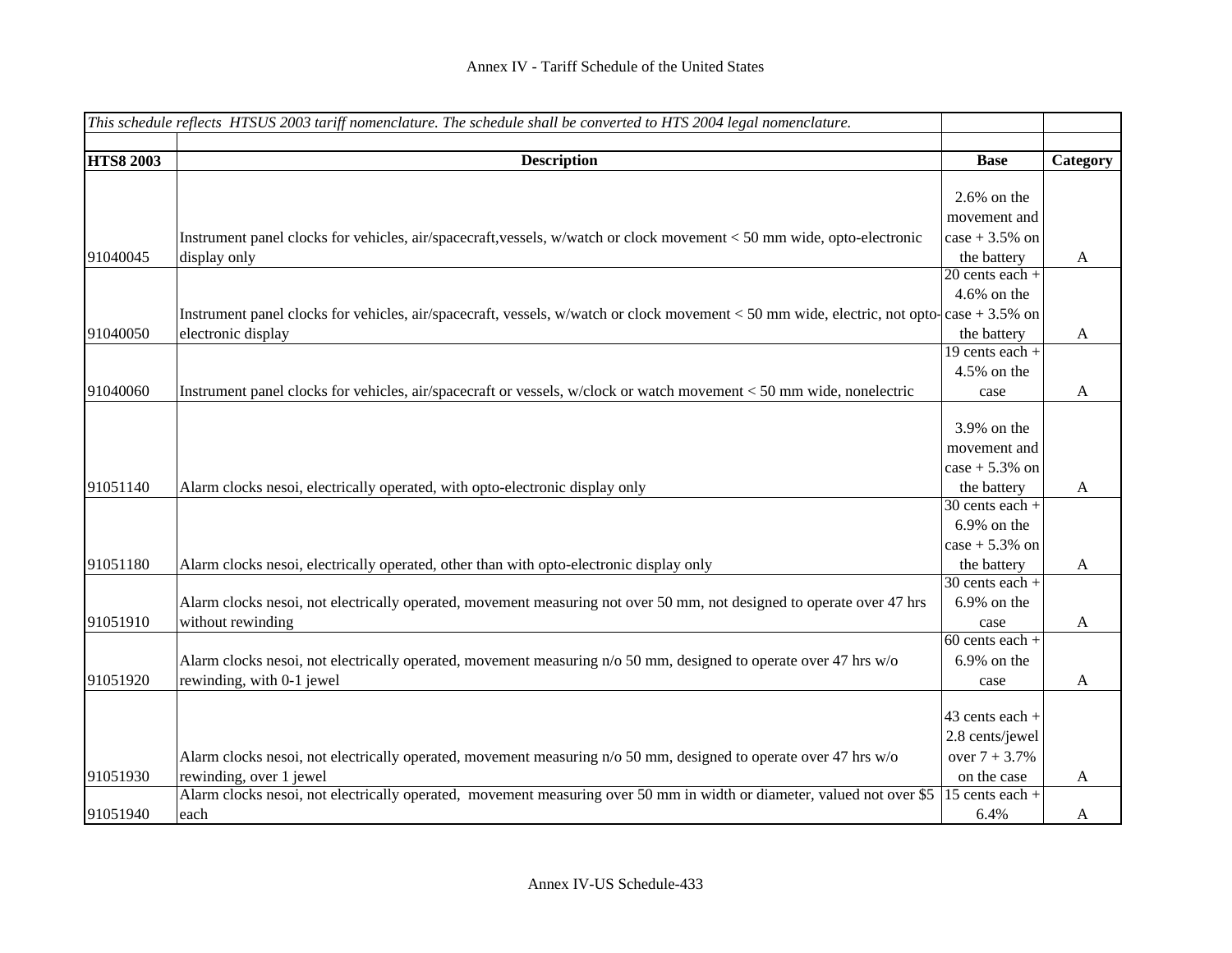| This schedule reflects HTSUS 2003 tariff nomenclature. The schedule shall be converted to HTS 2004 legal nomenclature. |                                                                                                                         |                              |                           |
|------------------------------------------------------------------------------------------------------------------------|-------------------------------------------------------------------------------------------------------------------------|------------------------------|---------------------------|
|                                                                                                                        |                                                                                                                         |                              |                           |
| <b>HTS8 2003</b>                                                                                                       | <b>Description</b>                                                                                                      | <b>Base</b>                  | Category                  |
|                                                                                                                        | Alarm clocks nesoi, not electrically operated, movement measuring over 50 mm in width or diameter, valued over \$5      | $\overline{23}$ cents each + |                           |
| 91051950                                                                                                               | each                                                                                                                    | 3.2%                         | $\boldsymbol{\mathsf{A}}$ |
|                                                                                                                        |                                                                                                                         |                              |                           |
|                                                                                                                        |                                                                                                                         | 3.9% on the                  |                           |
|                                                                                                                        |                                                                                                                         | movement and                 |                           |
|                                                                                                                        |                                                                                                                         | $case + 5.3\%$ on            |                           |
| 91052140                                                                                                               | Wall clocks nesoi, electrically operated, with opto-electronic display only                                             | the battery                  | $\mathbf{A}$              |
|                                                                                                                        |                                                                                                                         | $30$ cents each +            |                           |
|                                                                                                                        |                                                                                                                         | $6.9\%$ on the               |                           |
|                                                                                                                        |                                                                                                                         | $case + 5.3\%$ on            |                           |
| 91052180                                                                                                               | Wall clocks nesoi, electrically operated, other than with opto-electronic display only                                  | the battery                  | $\mathbf{A}$              |
|                                                                                                                        |                                                                                                                         | 20 cents each +              |                           |
|                                                                                                                        | Wall clocks nesoi, not electrically operated, mymt measuring n/o 50 mm, not designed or constr. to operate over 47 hrs  | $4.6\%$ on the               |                           |
| 91052910                                                                                                               | without rewinding                                                                                                       | case                         | $\mathbf{A}$              |
|                                                                                                                        |                                                                                                                         | $\overline{40}$ cents each + |                           |
|                                                                                                                        | Wall clocks nesoi, not electrically operated, mvmt measuring n/o 50 mm, 0-1 jewel, constructed/designed to operate over | $4.6\%$ on the               |                           |
| 91052920                                                                                                               | 47 hrs w/o rewinding                                                                                                    | case                         | A                         |
|                                                                                                                        |                                                                                                                         |                              |                           |
|                                                                                                                        |                                                                                                                         | 57 cents each +              |                           |
|                                                                                                                        |                                                                                                                         | 3.7 cents/jewel              |                           |
|                                                                                                                        | Wall clocks nesoi, not electrically operated, mvmt measuring n/o 50 mm, ov 1 jewel, constructed/designed to operate ov  | over $7 + 4.9%$              |                           |
| 91052930                                                                                                               | 47 hrs w/o rewinding                                                                                                    | on the case                  | $\mathbf{A}$              |
|                                                                                                                        | Wall clocks nesoi, not electrically operated, movement measuring over 50 mm in width or diameter, valued not over \$5   | 15 cents each $+$            |                           |
| 91052940                                                                                                               | each                                                                                                                    | 6.4%                         | $\mathbf{A}$              |
|                                                                                                                        |                                                                                                                         | $30$ cents each +            |                           |
| 91052950                                                                                                               | Wall clocks nesoi, not electrically operated, movement measuring over 50 mm in width or diameter, valued over \$5 each  | 4.3%                         | $\mathbf{A}$              |
|                                                                                                                        |                                                                                                                         |                              |                           |
|                                                                                                                        |                                                                                                                         | 3.9% on the                  |                           |
|                                                                                                                        |                                                                                                                         | movement and                 |                           |
|                                                                                                                        |                                                                                                                         | $case + 5.3\%$ on            |                           |
| 91059140                                                                                                               | Clocks nesoi, electrically operated, with opto-electronic display only                                                  | the battery                  | $\mathbf{A}$              |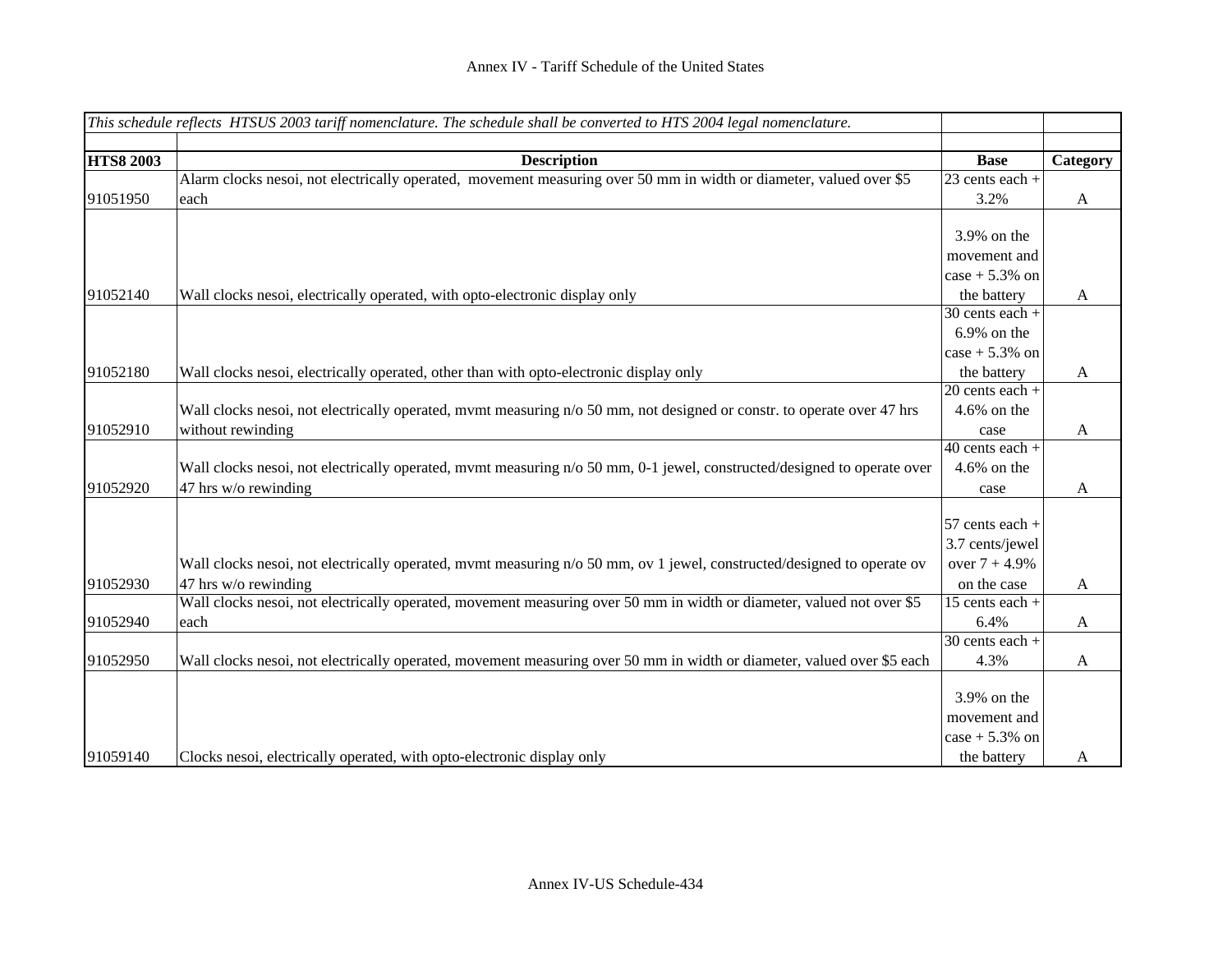|                  | This schedule reflects HTSUS 2003 tariff nomenclature. The schedule shall be converted to HTS 2004 legal nomenclature.  |                   |              |
|------------------|-------------------------------------------------------------------------------------------------------------------------|-------------------|--------------|
|                  |                                                                                                                         |                   |              |
| <b>HTS8 2003</b> | <b>Description</b>                                                                                                      | <b>Base</b>       | Category     |
|                  |                                                                                                                         | $30$ cents each + |              |
|                  |                                                                                                                         | 6.9% on the       |              |
|                  |                                                                                                                         | $case + 5.3\%$ on |              |
| 91059180         | Clocks nesoi, electrically operated, other than with opto-electronic display only                                       | the battery       | $\mathbf{A}$ |
|                  |                                                                                                                         | 17 cents each +   |              |
|                  |                                                                                                                         | $2.5% + 1$        |              |
| 91059910         | Standard marine chronometers nesi, having spring-detent escapements                                                     | cent/jewel        | $\mathbf{A}$ |
|                  | Clocks nesoi, not electrically operated, mymt not over 50 mm in width or diameter, not designed to operate for over 47  |                   |              |
| 91059920         | hrs without rewinding                                                                                                   | Free              | L            |
|                  | Clocks nesoi, not electrically operated, mvmt not over 50 mm in width or diameter, 0-1 jewel, designed to operate ov 47 |                   |              |
| 91059930         | hrs w/o rewinding                                                                                                       | Free              | L            |
|                  | Clocks nesoi, not electrically operated, mvmt not over 50 mm in width or diameter, over 1 jewel, designed to operate ov |                   |              |
| 91059940         | 47 hrs w/o rewinding                                                                                                    | Free              | L            |
|                  |                                                                                                                         | 7.5 cents each    |              |
| 91059950         | Clocks nesoi, not electrically operated, movement measuring over 50 mm in width or diameter, valued not over \$5 each   | $+3.2%$           | $\mathbf{A}$ |
|                  |                                                                                                                         | 23 cents each +   |              |
| 91059960         | Clocks nesoi, not electrically operated, movement measuring over 50 mm in width or diameter, valued over \$5 each       | 3.2%              | $\mathbf{A}$ |
|                  |                                                                                                                         | 36 cents each +   |              |
|                  |                                                                                                                         | $5.6% + 2$        |              |
| 91061000         | Time registers; time recorders                                                                                          | cents/jewel       | $\mathbf{A}$ |
|                  |                                                                                                                         | 36 cents each +   |              |
|                  |                                                                                                                         | $5.6\% + 2$       |              |
| 91062000         | Parking meters                                                                                                          | cents/jewel       | $\mathbf{A}$ |
|                  |                                                                                                                         | 36 cents each +   |              |
|                  |                                                                                                                         | $5.6\% + 2$       |              |
| 91069040         | Time locks valued over \$10 each                                                                                        | cents/jewel       | $\mathbf{A}$ |
|                  |                                                                                                                         | 3.9% on the       |              |
|                  |                                                                                                                         | apparatus $+$     |              |
|                  | Apparatus for meas., recording or indicating time intervals, w/watch or clock mvmt., battery powered, w/opto-electronic | 5.3% on the       |              |
| 91069055         | display only                                                                                                            | battery           | $\mathbf{A}$ |
|                  |                                                                                                                         | $15$ cents each + |              |
|                  | Other apparatus for meas., recording or otherwise indicating time intervals, w/watch or clock mvmt., battery powered,   | $2.3\% + 0.8$     |              |
| 91069065         | nesi                                                                                                                    | cents/jewel       | A            |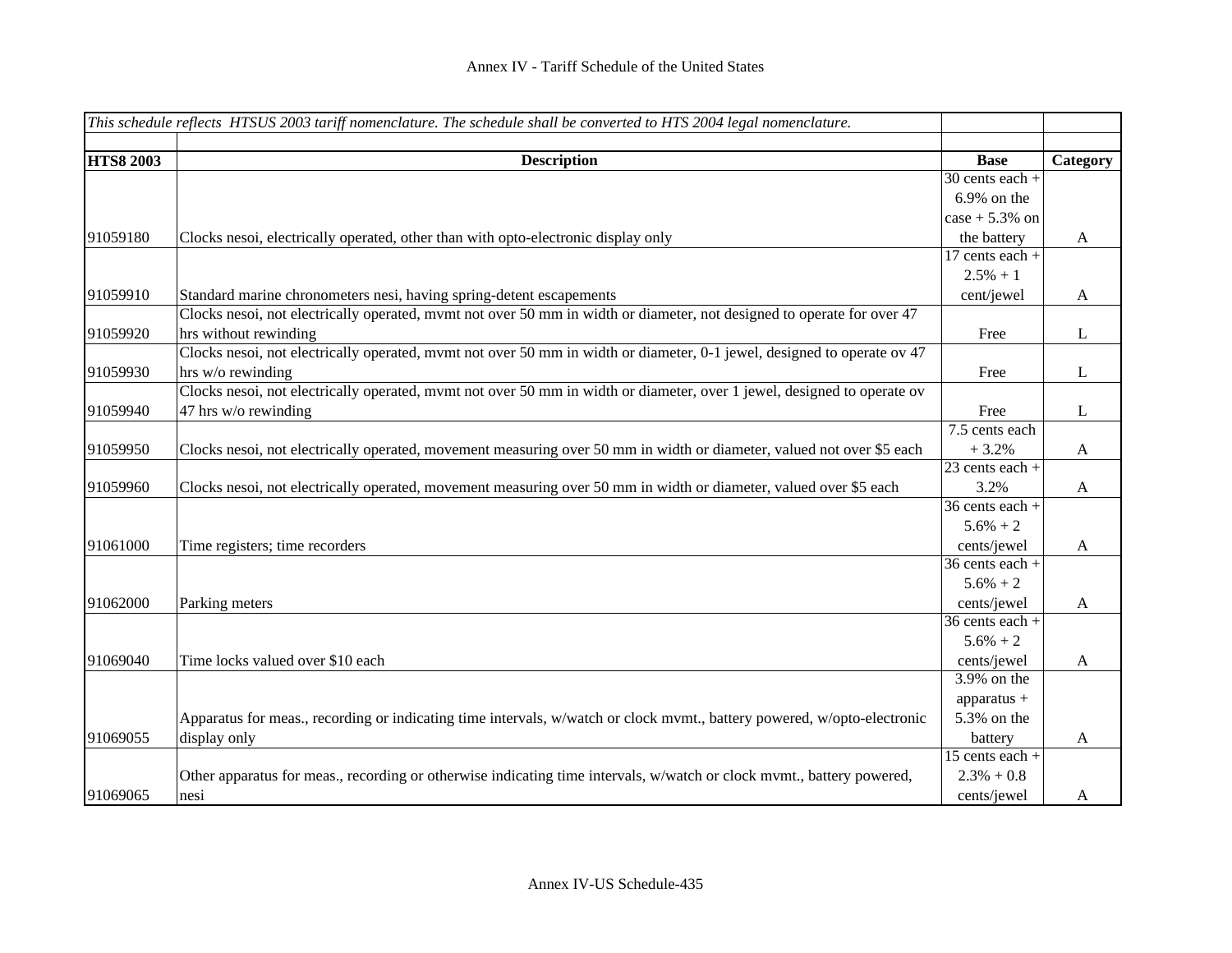| This schedule reflects HTSUS 2003 tariff nomenclature. The schedule shall be converted to HTS 2004 legal nomenclature. |                                                                                                                                          |                                |              |
|------------------------------------------------------------------------------------------------------------------------|------------------------------------------------------------------------------------------------------------------------------------------|--------------------------------|--------------|
| <b>HTS8 2003</b>                                                                                                       |                                                                                                                                          | <b>Base</b>                    |              |
|                                                                                                                        | <b>Description</b><br>Apparatus for meas., recording or indicating time intervals, w/watch or clock mvmt., AC powered, w/opto-electronic |                                | Category     |
| 91069075                                                                                                               | display only                                                                                                                             | 3.9%                           | $\mathbf{A}$ |
|                                                                                                                        |                                                                                                                                          | $15$ cents each +              |              |
|                                                                                                                        | Time of day recording apparatus & apparatus for measuring, detecting, recording or otherwise indicating intervals of time                | $2.3\% + 0.8$                  |              |
| 91069085                                                                                                               | nesi                                                                                                                                     | cents/jewel                    | $\mathbf{A}$ |
|                                                                                                                        |                                                                                                                                          | 15 cents each +                |              |
|                                                                                                                        |                                                                                                                                          | $4\% + 2.5$                    |              |
| 91070040                                                                                                               |                                                                                                                                          |                                | $\mathbf{A}$ |
|                                                                                                                        | Time switches with clock or watch movements or with synchronous motor, valued not over \$5 each                                          | cents/jewel<br>45 cents each + |              |
|                                                                                                                        |                                                                                                                                          | $6.4\% + 2.5$                  |              |
| 91070080                                                                                                               |                                                                                                                                          |                                |              |
|                                                                                                                        | Time switches with clock or watch movements or with synchronous motor, valued over \$5 each                                              | cents/jewel<br>36 cents each + | $\mathbf{A}$ |
|                                                                                                                        |                                                                                                                                          |                                |              |
|                                                                                                                        | Watch movements, complete and assembled, electrically operated, with mechanical display or device to incorporate such                    | 5.3% on the                    |              |
| 91081140                                                                                                               | display, 0-1 jewel                                                                                                                       | battery<br>$72$ cents each +   | A            |
|                                                                                                                        |                                                                                                                                          |                                |              |
|                                                                                                                        | Watch movements, complete and assembled, electrically operated, with mechanical display or device to incorporate such                    | 5.3% on the                    |              |
| 91081180                                                                                                               | display, over 1 jewel                                                                                                                    | battery<br>$3.1\%$ on the      | $\mathbf{A}$ |
|                                                                                                                        |                                                                                                                                          |                                |              |
|                                                                                                                        |                                                                                                                                          | $movement +$                   |              |
|                                                                                                                        |                                                                                                                                          | $4.2\%$ on the                 |              |
| 91081200                                                                                                               | Watch movements, complete and assembled, electrically operated, with opto-electronic display only                                        | battery                        | $\mathbf{A}$ |
|                                                                                                                        |                                                                                                                                          | 28 cents each +                |              |
|                                                                                                                        | Watch movements, complete and assembled, electrically operated, w/both optoelectronic $\&$ mechanical displays, having 0                 | 4.2% on the                    |              |
| 91081940                                                                                                               | 1 jewels                                                                                                                                 | battery                        | $\mathbf{A}$ |
|                                                                                                                        |                                                                                                                                          | $\overline{53}$ cents each +   |              |
|                                                                                                                        | Watch movements, complete and assembled, electrically operated, w/both optoelectronic & mechanical displays, having                      | 3.9% on the                    |              |
| 91081980                                                                                                               | over 1 jewel                                                                                                                             | battery                        | A            |
| 91082040                                                                                                               | Watch movements, complete and assembled, with automatic winding, over 17 jewels                                                          | Free                           | L            |
| 91082080                                                                                                               | Watch movements, complete and assembled, with automatic winding, 17 jewels or less                                                       | Free                           | L            |
|                                                                                                                        | Watch movements, complete and assembled, not electrically operated or automatic winding, measuring 33.8 mm or less,                      |                                |              |
| 91089010                                                                                                               | none or only 1 jewel                                                                                                                     | 29 cents each                  | A            |
|                                                                                                                        | Watch movements, complete and assembled, not electrically operated or automatic winding, measuring over 33.8 mm,                         |                                |              |
| 91089020                                                                                                               | none or only 1 jewel                                                                                                                     | 25 cents each                  | A            |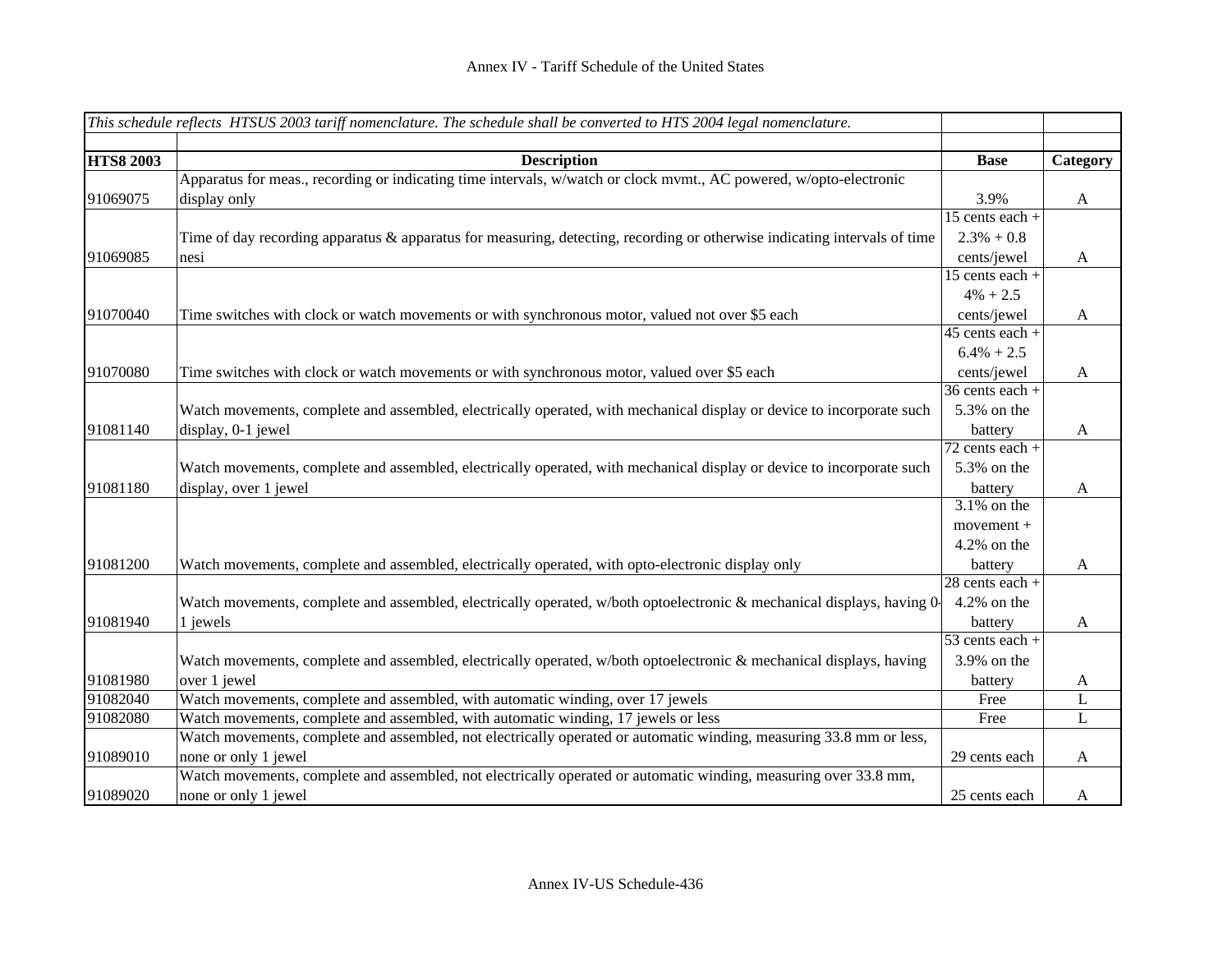|                  | This schedule reflects HTSUS 2003 tariff nomenclature. The schedule shall be converted to HTS 2004 legal nomenclature. |                   |                  |
|------------------|------------------------------------------------------------------------------------------------------------------------|-------------------|------------------|
|                  |                                                                                                                        |                   |                  |
| <b>HTS8 2003</b> | <b>Description</b>                                                                                                     | <b>Base</b>       | Category         |
|                  | Watch movements, complete and assembled, not electrically operated or automatic winding, measuring 33.8 mm or less,    |                   |                  |
| 91089030         | over 1 but $n/o$ 7 jewels                                                                                              | 57 cents each     | A                |
|                  | Watch movements, complete and assembled, not electrically operated or automatic winding, measuring over 33.8 mm, ov    |                   |                  |
| 91089040         | 1 but not over 7 jewels                                                                                                | 25 cents each     | $\mathbf{A}$     |
|                  | Watch movements, complete and assembled, nesoi, measuring not over 15.2 mm, over 7 but n/o 17 jewels, valued not       |                   |                  |
| 91089050         | over \$15 each                                                                                                         | \$2.16 each       | $\mathbf{A}$     |
|                  | Watch movements, complete and assembled, nesoi, measuring over 15.2 mm but not over 33.8 mm, over 7 but n/o 17         |                   |                  |
| 91089060         | jewels, valued n/o \$15 each                                                                                           | \$1.80 each       | $\mathbf{A}$     |
|                  | Watch movements, complete and assembled, nesoi, measuring 33.8 mm or less, over 7 but not over 17 jewels, valued over  |                   |                  |
| 91089070         | \$15 each                                                                                                              | 90 cents each     | $\mathbf{A}$     |
|                  | Watch movements, complete and assembled, nesoi, measuring over 33.8 mm, over 7 but not over 17 jewels, valued not      |                   |                  |
| 91089080         | over \$15 each                                                                                                         | \$1.44 each       | $\mathbf{A}$     |
|                  | Watch movements, complete and assembled, nesoi, measuring over 33.8 mm, over 7 but not over 17 jewels, valued over     |                   |                  |
| 91089085         | \$15 each                                                                                                              | Free              | L                |
|                  | Watch movements, complete and assembled, not electrically operated or automatic winding, measuring 33.8 mm or less,    |                   |                  |
| 91089090         | over 17 jewels                                                                                                         | \$1.50 each       | $\boldsymbol{A}$ |
|                  | Watch movements, complete and assembled, not electrically operated or automatic winding, measuring over 33.8 mm,       |                   |                  |
| 91089095         | over 17 jewels                                                                                                         | \$1.72 each       | $\mathbf{A}$     |
|                  |                                                                                                                        | 3.9% on the       |                  |
|                  |                                                                                                                        | movement +        |                  |
|                  |                                                                                                                        | 5.3% on the       |                  |
| 91091110         | Alarm clock movements, complete and assembled, electrically operated, with opto-electronic display only                | battery           | $\mathbf{A}$     |
|                  |                                                                                                                        | $30$ cents each + |                  |
|                  | Alarm clock movements, complete and assembled, electrically operated, with display nesoi, measuring not over 50 mm in  | 5.3% on the       |                  |
| 91091120         | width or diameter                                                                                                      | battery           | $\mathbf{A}$     |
|                  |                                                                                                                        | 7.5 cents each    |                  |
|                  |                                                                                                                        | $+3.2\%$ on the   |                  |
|                  |                                                                                                                        | $movement +$      |                  |
|                  | Alarm clock movements, complete and assembled, electrically operated, with display nesoi, measuring over 50 mm,        | $2.6\%$ on the    |                  |
| 91091140         | valued not over \$5 each                                                                                               | battery           | A                |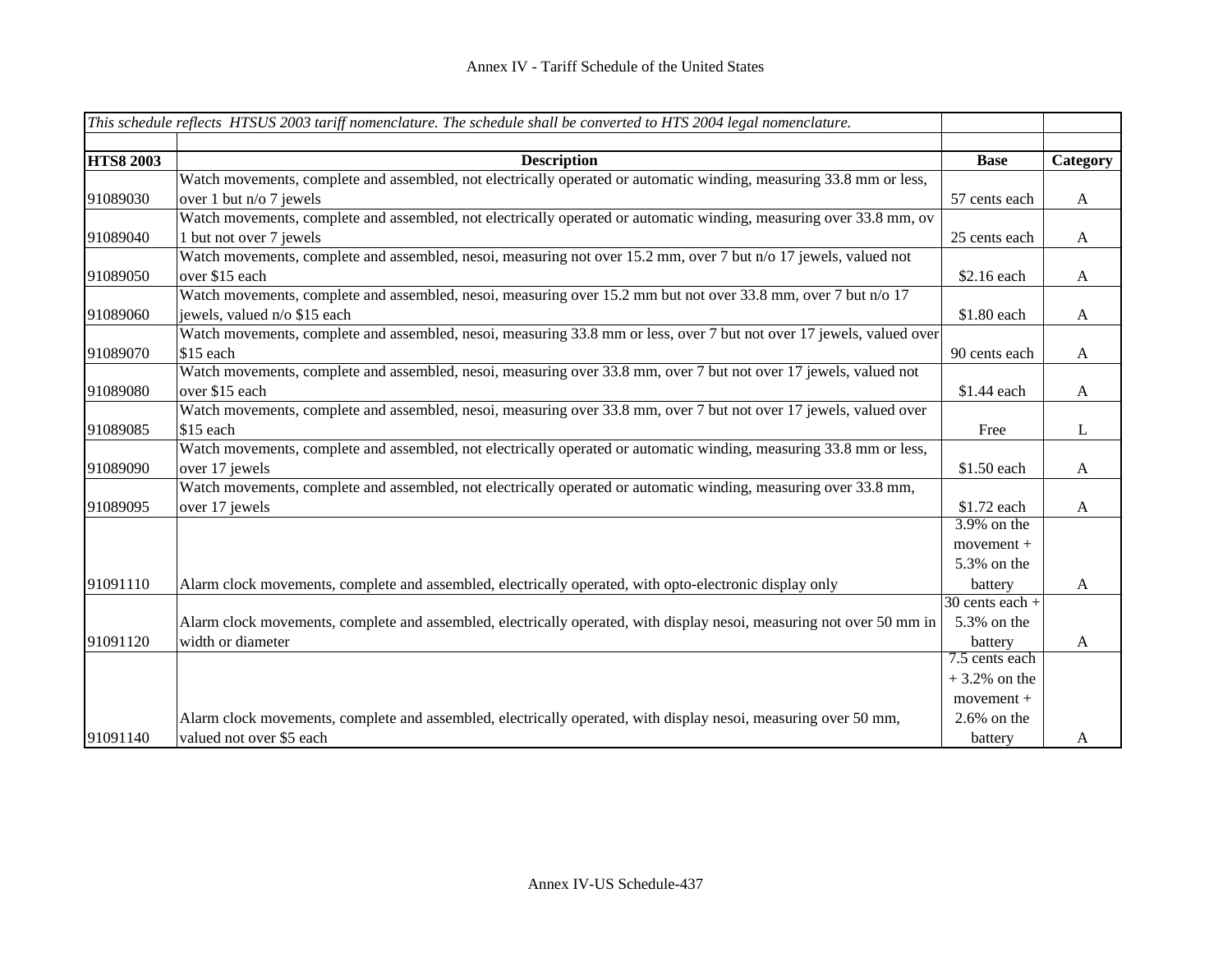| This schedule reflects HTSUS 2003 tariff nomenclature. The schedule shall be converted to HTS 2004 legal nomenclature. |                                                                                                                                         |                   |              |
|------------------------------------------------------------------------------------------------------------------------|-----------------------------------------------------------------------------------------------------------------------------------------|-------------------|--------------|
|                                                                                                                        |                                                                                                                                         |                   |              |
| <b>HTS8 2003</b>                                                                                                       | <b>Description</b>                                                                                                                      | <b>Base</b>       | Category     |
|                                                                                                                        |                                                                                                                                         | $22$ cents each + |              |
|                                                                                                                        |                                                                                                                                         | $3.2\%$ on the    |              |
|                                                                                                                        |                                                                                                                                         | movement +        |              |
|                                                                                                                        | Alarm clock movements, complete and assembled, electrically operated, with display nesoi, measuring over 50 mm,                         | $2.6\%$ on the    |              |
| 91091160                                                                                                               | valued over \$5 each                                                                                                                    | battery           | $\mathbf{A}$ |
|                                                                                                                        |                                                                                                                                         | 3.9% on the       |              |
|                                                                                                                        |                                                                                                                                         | movement +        |              |
|                                                                                                                        |                                                                                                                                         | 5.3% on the       |              |
| 91091910                                                                                                               | Clock movements nesoi, complete and assembled, electrically operated, with opto-electronic display only                                 | battery           | $\mathbf{A}$ |
|                                                                                                                        |                                                                                                                                         | $20$ cents each + |              |
|                                                                                                                        | Clock movements nesoi, complete and assembled, electrically operated, with display nesoi, measuring not over 50 mm in                   | 3.5% on the       |              |
| 91091920                                                                                                               | width or diameter                                                                                                                       | battery           | $\mathbf{A}$ |
|                                                                                                                        |                                                                                                                                         | $12$ cents each + |              |
|                                                                                                                        |                                                                                                                                         | 5.1% on the       |              |
|                                                                                                                        |                                                                                                                                         | $movement +$      |              |
|                                                                                                                        | Clock movements nesoi, complete and assembled, electrically operated, with display nesoi, measuring over 50 mm,                         | 4.2% on the       |              |
| 91091940                                                                                                               | valued not over \$5 each                                                                                                                | battery           | A            |
|                                                                                                                        |                                                                                                                                         | $30$ cents each + |              |
|                                                                                                                        |                                                                                                                                         | 4.3% on the       |              |
|                                                                                                                        |                                                                                                                                         | movement +        |              |
|                                                                                                                        | Clock movements nesoi, complete and assembled, electrically operated, with display nesoi, measuring over 50 mm,                         | 3.5% on the       |              |
| 91091960                                                                                                               | valued over \$5 each                                                                                                                    | battery           | A            |
|                                                                                                                        |                                                                                                                                         |                   |              |
| 91099020                                                                                                               | Clock movements, complete and assembled, not electrically operated, measuring not over 50 mm in width or diameter                       | 20 cents each     | $\mathbf{A}$ |
|                                                                                                                        | Clock movements, complete and assembled, not electrically operated, measuring over 50 mm in width or diameter, valued 15 cents each $+$ |                   |              |
| 91099040                                                                                                               | not over \$5 each                                                                                                                       | 6.4%              | $\mathbf{A}$ |
|                                                                                                                        | Clock movements, complete and assembled, not electrically operated, measuring over 50 mm in width or diameter, valued 30 cents each +   |                   |              |
| 91099060                                                                                                               | over \$5 each                                                                                                                           | 4.3%              | A            |
|                                                                                                                        |                                                                                                                                         | The rate          |              |
|                                                                                                                        |                                                                                                                                         | applicable to     |              |
|                                                                                                                        |                                                                                                                                         | the complete,     |              |
|                                                                                                                        |                                                                                                                                         | assembled         |              |
| 91101100                                                                                                               | Complete watch movements, unassembled or partly assembled (movement sets)                                                               | movement          | A            |
| 91101200                                                                                                               | Incomplete watch movements, assembled                                                                                                   | 9%                | $\mathbf{A}$ |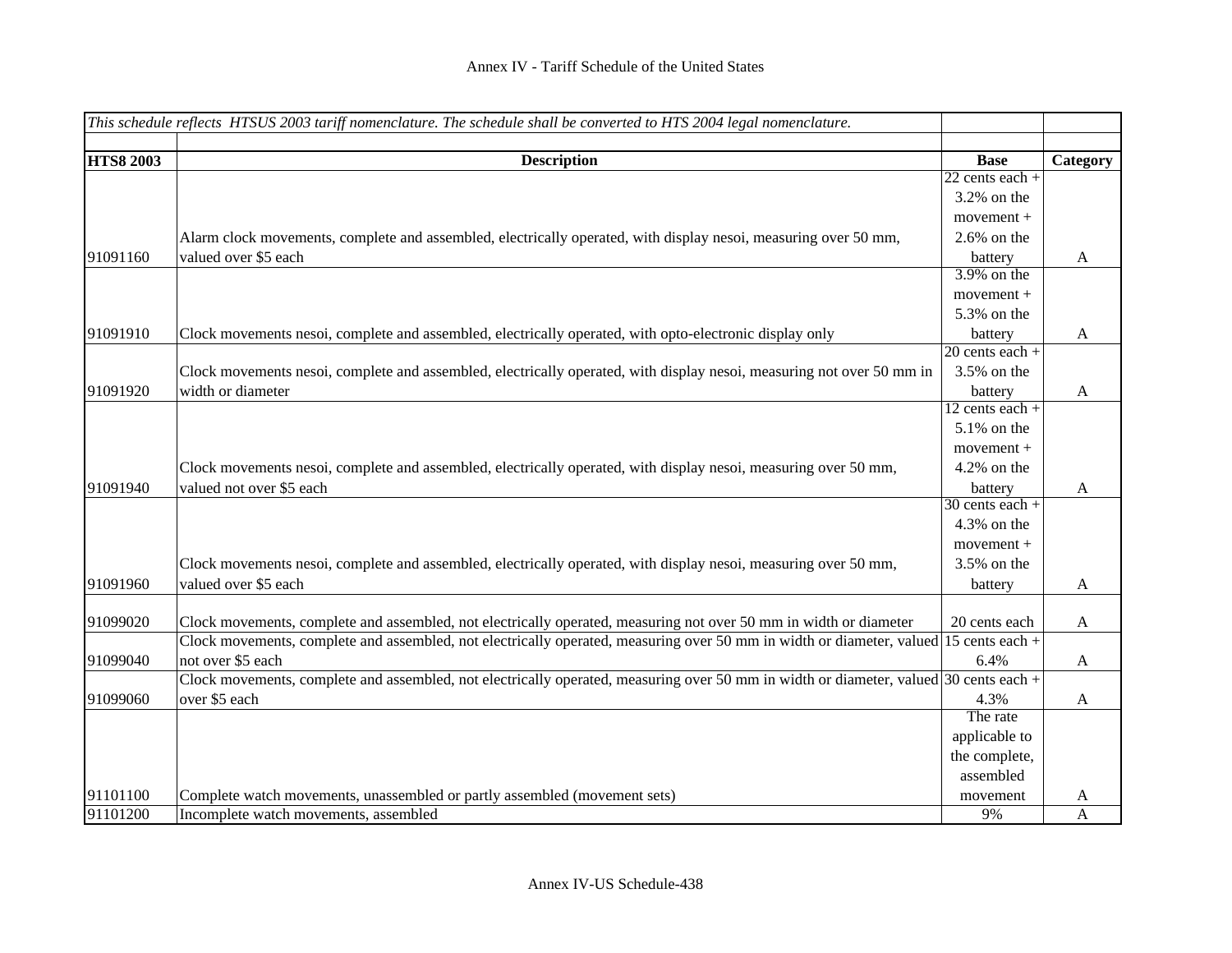|                  | This schedule reflects HTSUS 2003 tariff nomenclature. The schedule shall be converted to HTS 2004 legal nomenclature. |                  |              |
|------------------|------------------------------------------------------------------------------------------------------------------------|------------------|--------------|
|                  |                                                                                                                        |                  |              |
| <b>HTS8 2003</b> | <b>Description</b>                                                                                                     | <b>Base</b>      | Category     |
| 91101900         | Rough watch movements                                                                                                  | 9%               | A            |
|                  |                                                                                                                        | The rate         |              |
|                  |                                                                                                                        | applicable to    |              |
|                  |                                                                                                                        | the complete,    |              |
|                  |                                                                                                                        | assembled        |              |
| 91109020         | Complete clock movements, unassembled or partly assembled (movement sets)                                              | movement         | A            |
|                  |                                                                                                                        | $4.3\% + 1.7$    |              |
|                  |                                                                                                                        | cents/jewel +    |              |
|                  |                                                                                                                        | 0.2 cents for    |              |
|                  |                                                                                                                        | each other       |              |
|                  |                                                                                                                        | piece or part,   |              |
|                  |                                                                                                                        | but if           |              |
|                  |                                                                                                                        | consisting in    |              |
|                  |                                                                                                                        | part of a plate  |              |
|                  |                                                                                                                        | or a set of      |              |
|                  |                                                                                                                        | plates the total |              |
|                  |                                                                                                                        | duty shall not   |              |
|                  |                                                                                                                        | exceed the duty  |              |
|                  |                                                                                                                        | for the          |              |
|                  |                                                                                                                        | complete         |              |
| 91109040         | Incomplete clock movements consisting of 2 or more pieces or parts fastened or joined together                         | movement         | A            |
| 91109060         | Incomplete clock movements, nesi                                                                                       | 4.2%             | $\mathbf{A}$ |
|                  |                                                                                                                        | 12 cents each +  |              |
| 91111000         | Watch cases of precious metal or of metal clad with precious metal                                                     | 4.8%             | $\mathbf{A}$ |
|                  |                                                                                                                        | $7$ cents each + |              |
| 91112020         | Watch cases of gold- or silver-plated base metal                                                                       | 5.4%             | $\mathbf{A}$ |
|                  |                                                                                                                        | $3.6$ cents each |              |
| 91112040         | Watch cases of base metal not gold- or silver-plated                                                                   | $+7.6%$          | $\mathbf{A}$ |
|                  |                                                                                                                        | 3.6 cents each   |              |
| 91118000         | Watch cases, not of precious metal, of metal clad with precious metal or of base metal                                 | $+7.6%$          | $\mathbf{A}$ |
| 91119040         | Parts of watch cases, of precious metal or of metal clad with precious metal                                           | 6.4%             | $\mathbf{A}$ |
|                  |                                                                                                                        | 1.6 cents each   |              |
| 91119050         | Bezels, backs and centers, of watch cases, not of precious metal or of metal clad with precious metal                  | $+6.8%$          | A            |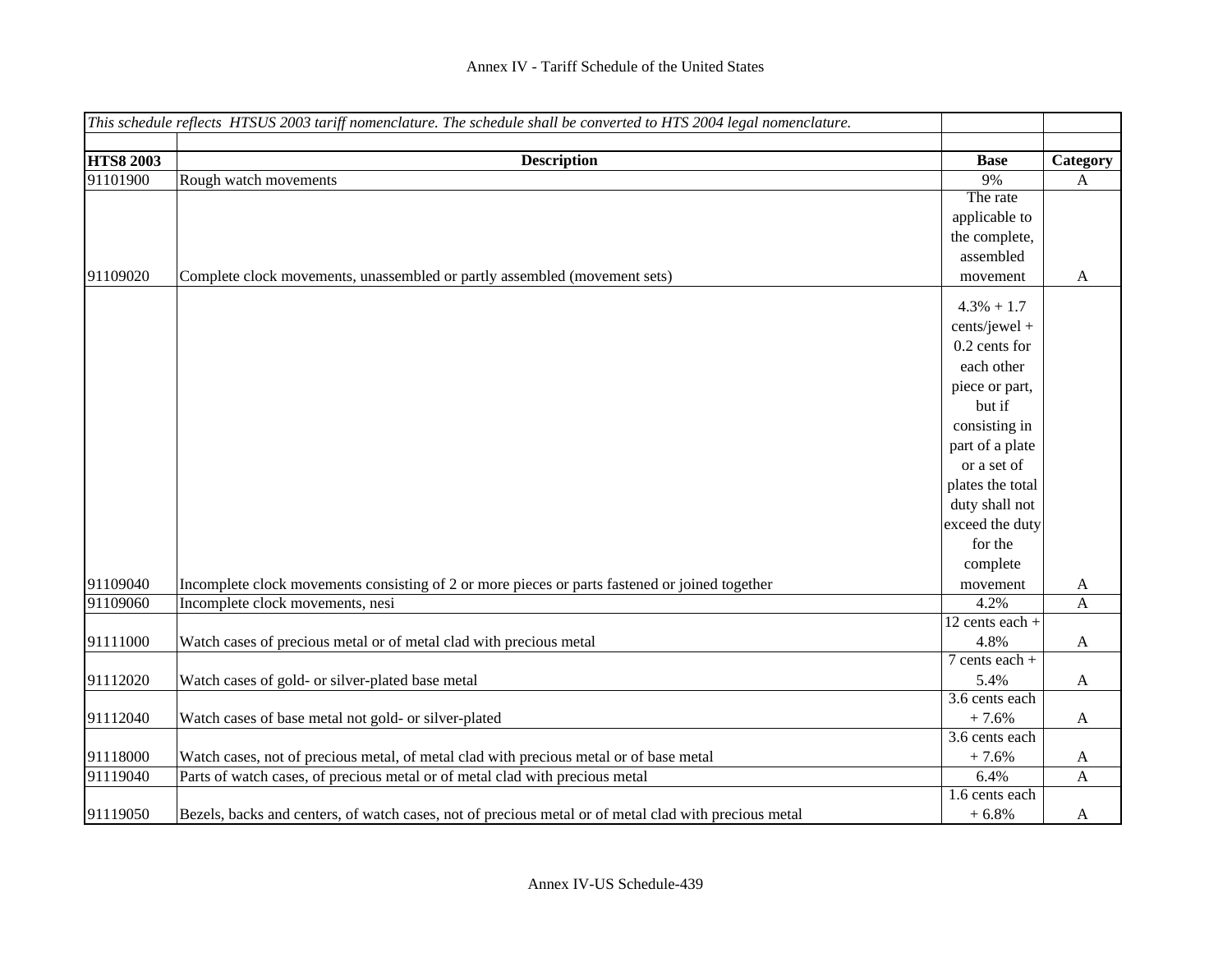| This schedule reflects HTSUS 2003 tariff nomenclature. The schedule shall be converted to HTS 2004 legal nomenclature. |                                                                                                                                      |                |              |
|------------------------------------------------------------------------------------------------------------------------|--------------------------------------------------------------------------------------------------------------------------------------|----------------|--------------|
| <b>HTS8 2003</b>                                                                                                       | <b>Description</b>                                                                                                                   | <b>Base</b>    | Category     |
|                                                                                                                        |                                                                                                                                      |                |              |
| 91119070                                                                                                               | Parts of watch cases, other than bezels, backs and centers, not of precious metal or of metal clad with precious metal               | 6.4%           | A            |
| 91122040                                                                                                               | Clock cases and cases of a similar type for other goods of chapter 91, of metal                                                      | 3.5%           | $\mathbf{A}$ |
| 91122080                                                                                                               | Clock cases and cases of a similar type for other goods of chapter 91, other than cases of metal                                     | 5.5%           | $\mathbf{A}$ |
| 91129000                                                                                                               | Parts of clock cases and cases of a similar type for other goods of chapter 91                                                       | 5.5%           | $\mathbf{A}$ |
| 91131000                                                                                                               | Watch straps, watch bands and watch bracelets, of precious metal or of metal clad with precious metal, and parts thereof             | 4.5%           | $\mathbf{A}$ |
| 91132020                                                                                                               | Watch straps, watch bands and watch bracelets of base metal, whether or not gold- or silver-plated, valued not over \$5 per<br>dozen | 11.2%          | A            |
| 91132040                                                                                                               | Watch straps, watch bands and watch bracelets of base metal, whether or not gold- or silver-plated, valued over \$5 per<br>dozen     | 11.2%          | A            |
| 91132060                                                                                                               | Parts of watch bracelet of base metal, whether or not gold- or silver-plated, valued not over \$12 per dozen                         | 8.8%           | A            |
| 91132090                                                                                                               | Parts of watch bracelets of base metal, whether or not gold- or silver-plated, valued over \$12 per dozen                            | 8.8%           | A            |
| 91139040                                                                                                               | Watch straps, watch bands and watch bracelets, of textile material, and parts thereof                                                | 7.2%           | $\mathbf{A}$ |
|                                                                                                                        | Watch straps, watch bands and watch bracelets, other than of precious metal, base metal or textile material, and parts               |                |              |
| 91139080                                                                                                               | thereof                                                                                                                              | 1.8%           | $\mathbf{A}$ |
| 91141040                                                                                                               | Springs, including hair-springs, for watches                                                                                         | 7.3%           | $\mathbf{A}$ |
| 91141080                                                                                                               | Springs, including hair-springs, for clocks                                                                                          | 4.2%           | $\mathbf{A}$ |
| 91142000                                                                                                               | Jewels for watches and clocks                                                                                                        | Free           | L            |
|                                                                                                                        |                                                                                                                                      | 0.4 cents each |              |
| 91143040                                                                                                               | Dials for watches and clocks, not exceeding 50 mm in width                                                                           | $+7.2%$        | A            |
| 91143080                                                                                                               | Dials for watches and clocks, exceeding 50 mm in width                                                                               | 4.4%           | $\mathbf{A}$ |
| 91144020                                                                                                               | Watch movement bottom or pillar plates or their equivalent                                                                           | 12 cents each  | $\mathbf{A}$ |
| 91144040                                                                                                               | Any plate, or set of plates, suitable for assembling thereon a clock movement                                                        | 10 cents each  | $\mathbf{A}$ |
| 91144060                                                                                                               | Plates and bridges for watches, nesi                                                                                                 | 7.3%           | $\mathbf{A}$ |
| 91144080                                                                                                               | Plates and bridges for clocks, nesi                                                                                                  | 4.2%           | A            |
|                                                                                                                        | Assemblies and subassemblies for watch movements consisting of 2 or more pieces or parts fastened or joined inseparably              |                |              |
| 91149015                                                                                                               | together                                                                                                                             | 7.2%           | A            |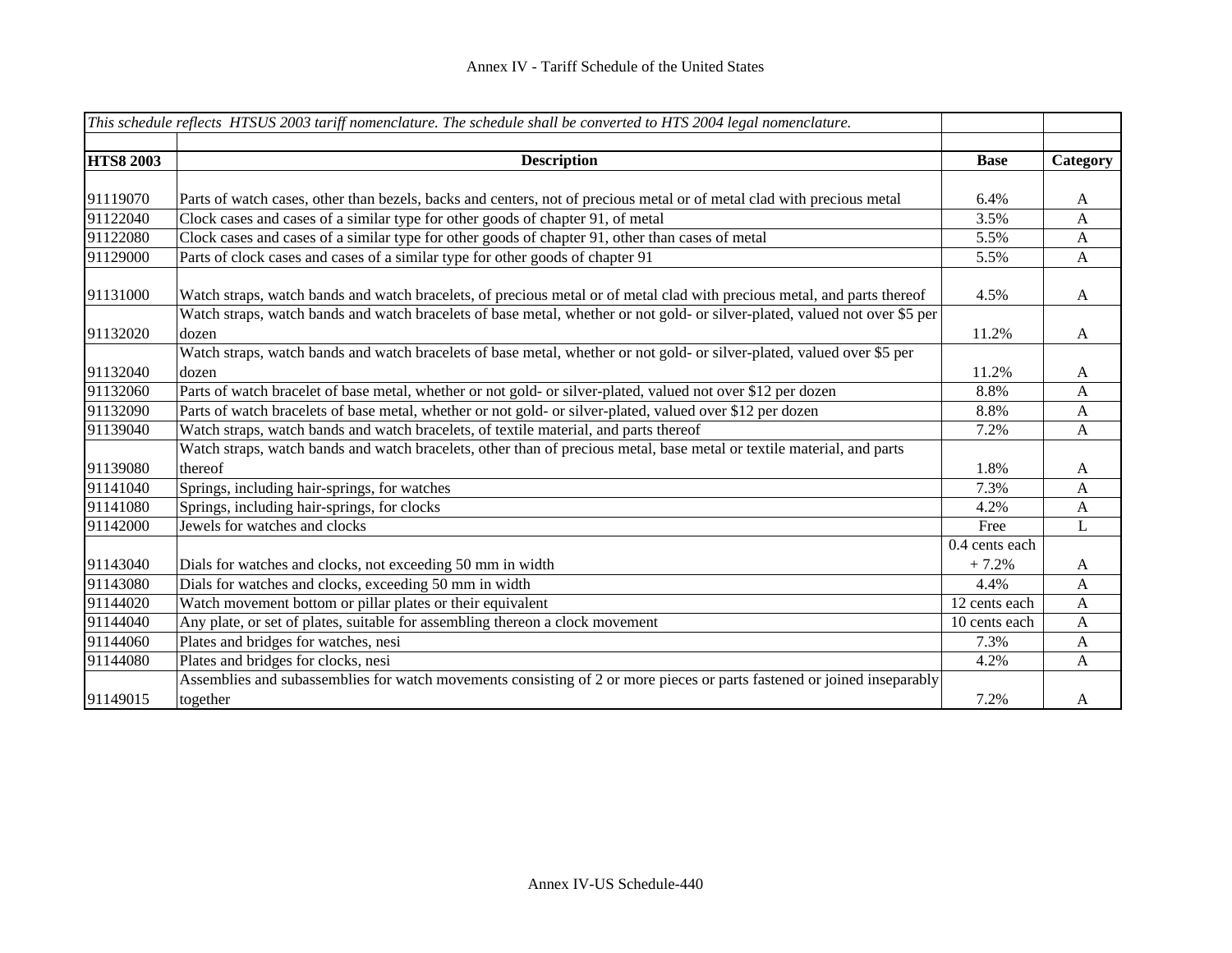|                  | This schedule reflects HTSUS 2003 tariff nomenclature. The schedule shall be converted to HTS 2004 legal nomenclature.      |                  |                           |
|------------------|-----------------------------------------------------------------------------------------------------------------------------|------------------|---------------------------|
|                  |                                                                                                                             |                  |                           |
| <b>HTS8 2003</b> | <b>Description</b>                                                                                                          | <b>Base</b>      | Category                  |
|                  |                                                                                                                             | $6\% + 2.3$      |                           |
|                  |                                                                                                                             | cents/jewel +    |                           |
|                  |                                                                                                                             | 0.2 cents for    |                           |
|                  |                                                                                                                             | each other       |                           |
|                  |                                                                                                                             | piece or part,   |                           |
|                  |                                                                                                                             | but if           |                           |
|                  |                                                                                                                             | consisting in    |                           |
|                  |                                                                                                                             | part of a plate  |                           |
|                  |                                                                                                                             | or a set of      |                           |
|                  |                                                                                                                             | plates the total |                           |
|                  |                                                                                                                             | duty shall not   |                           |
|                  |                                                                                                                             | exceed the duty  |                           |
|                  |                                                                                                                             | for the          |                           |
|                  | Assemblies and subassemblies for clock movements consisting of 2 or more pieces or parts fastened or joined inseparably     | complete         |                           |
| 91149030         | together                                                                                                                    | movement         | A                         |
| 91149040         | Watch parts, nesi                                                                                                           | 8.8%             | $\mathbf{A}$              |
| 91149050         | Clock parts, nesi                                                                                                           | 4.2%             | $\mathbf{A}$              |
| 92011000         | Upright pianos                                                                                                              | 4.7%             | $\mathbf{A}$              |
| 92012000         | Grand pianos                                                                                                                | 4.7%             | $\mathbf{A}$              |
|                  | Keybd string. musical instru., o/than w/elect. sound or ampl., pianos (incl. player pianos) nesoi; harpsichords & oth keybd |                  |                           |
| 92019000         | string. instr.                                                                                                              | 3.5%             | A                         |
| 92021000         | String musical instruments, o/than w/elect. sound or ampl., played with a bow                                               | 3.2%             | $\mathbf{A}$              |
|                  | String musical instruments, o/than w/elect. sound or ampl., guitars, valued not over \$100 each (excluding the value of the |                  |                           |
| 92029020         | case)                                                                                                                       | 4.5%             | A                         |
|                  | String musical instruments, o/than w/elect. sound or ampl., guitars, valued over \$100 each (excluding the value of the     |                  |                           |
| 92029040         | case)                                                                                                                       | 8.7%             | A                         |
| 92029060         | String musical instruments (o/than guitars or instruments played with a bow), o/than w/elect. sound or ampl.                | 4.6%             | $\boldsymbol{\mathsf{A}}$ |
| 92030040         | Keyboard musical instruments, o/than w/elect. sound or ampl., pipe organs                                                   | Free             | L                         |
|                  | Keyboard musical instruments, o/than w/elect. sound or ampl., harmoniums and similar keyboard instruments with free         |                  |                           |
| 92030080         | metal reeds                                                                                                                 | 2.7%             | A                         |
| 92041040         | Piano accordions, o/than w/elect. sound or ampl.                                                                            | Free             | L                         |
| 92041080         | Accordions (o/than piano accordions) and similar instruments, o/than w/elect. sound or ampl.                                | 2.6%             | A                         |
| 92042000         | Mouth organs                                                                                                                | Free             | L                         |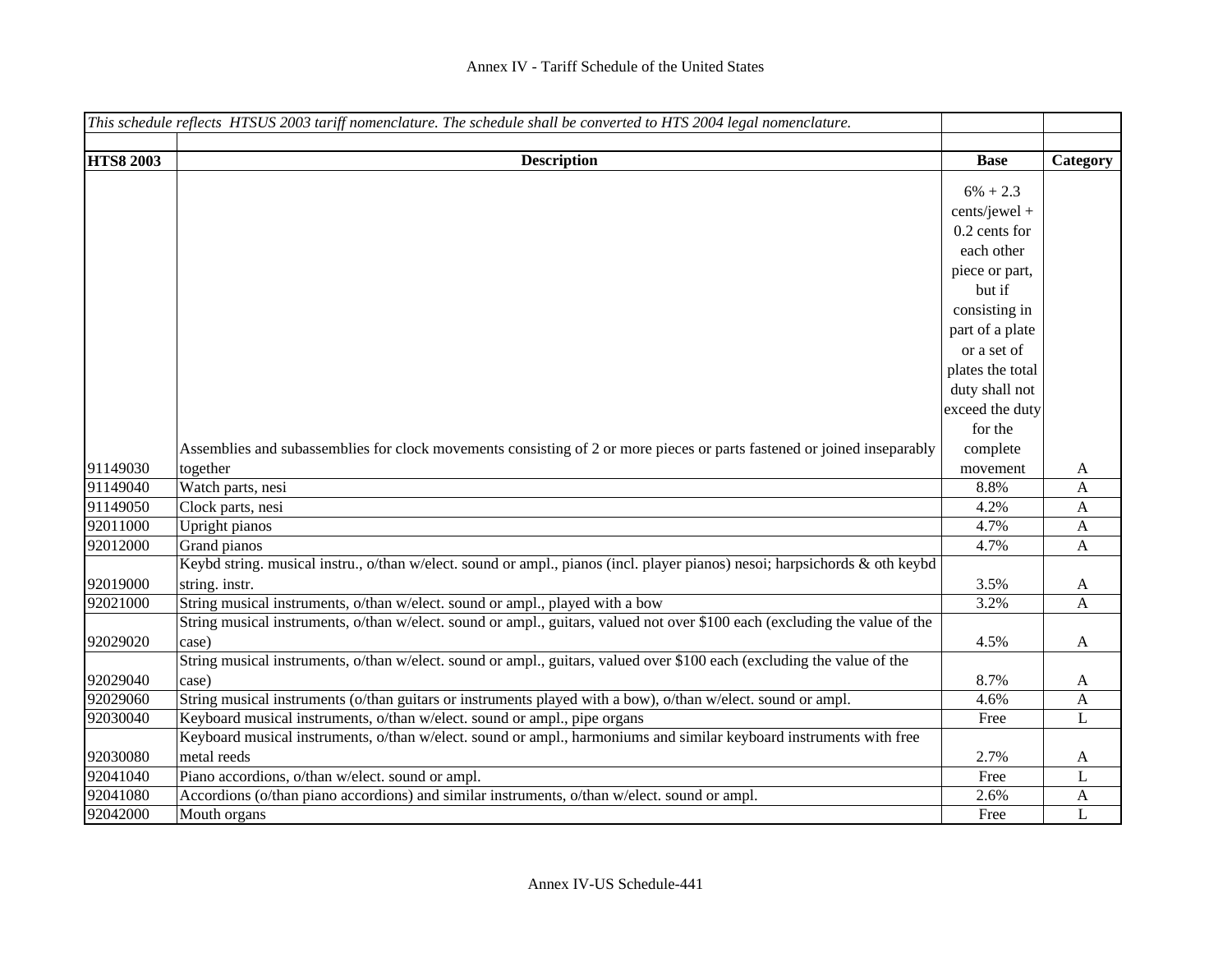|                  | This schedule reflects HTSUS 2003 tariff nomenclature. The schedule shall be converted to HTS 2004 legal nomenclature.                       |                |              |
|------------------|----------------------------------------------------------------------------------------------------------------------------------------------|----------------|--------------|
|                  |                                                                                                                                              |                |              |
| <b>HTS8 2003</b> | <b>Description</b>                                                                                                                           | <b>Base</b>    | Category     |
| 92051000         | Wind musical instruments, o/than w/elect. sound or ampl., brass-wind instruments                                                             | 2.9%           | A            |
| 92059020         | Wind musical instruments, o/than w/elect. sound or ampl., bagpipes                                                                           | Free           | L            |
| 92059040         | Wind musical instruments, o/than w/elect. sound or ampl., woodwind instruments (o/than bagpipes)                                             | 4.9%           | $\mathbf{A}$ |
| 92059060         | Wind musical instruments (o/than brass-wind or woodwind) nesoi, o/than w/elect. sound or ampl.                                               | Free           | L            |
| 92060020         | Percussion musical instruments, o/than w/elect. sound or ampl., drums                                                                        | 4.8%           | $\mathbf{A}$ |
| 92060040         | Percussion musical instruments, o/than w/elect. sound or ampl., cymbals                                                                      | Free           | L            |
| 92060060         | Percussion musical instruments, o/than w/elect. sound or ampl., sets of tuned bells known as chimes, peals or carillons                      | Free           | L            |
| 92060080         | Percussion musical instruments (o/than drums, cymbals, chimes, peals or carillons) nesoi (e.g., xylophones, castanets,<br>maracas)           | 5.3%           | $\mathbf{A}$ |
| 92071000         | Keyboard musical instruments (o/than accordions), the sound of which is produced, or must be amplified, electrically                         | 5.4%           | $\mathbf{A}$ |
| 92079000         | Musical instruments (o/than keyboard except accordions) nesoi, the sound of which is produced, or must be amplified,<br>electrically         | 5%             | A            |
| 92081000         | Music boxes                                                                                                                                  | 3.2%           | A            |
| 92089000         | Musical instruments nesoi in chapter 92; decoy calls; whistles, and o/mouth-blown sound signaling instruments                                | 5.3%           | $\mathbf{A}$ |
| 92091000         | Metronomes, tuning forks and pitch pipes of all kinds                                                                                        | Free           | L            |
| 92092000         | Mechanisms for music boxes                                                                                                                   | Free           | L            |
| 92093000         | Strings for musical instruments                                                                                                              | Free           | L            |
| 92099140         | Tuning pins for pianos                                                                                                                       | Free           | L            |
| 92099180         | Parts & access. for pianos (o/than tuning pins and strings) nesoi                                                                            | 4.2%           | $\mathbf{A}$ |
|                  | Mutes, collapsible musical instru. stands, & music holders for attachment to instru., all the foregoing, for stringed music.                 |                |              |
| 92099220         | instru. of 9202                                                                                                                              | 3.9%           | A            |
|                  |                                                                                                                                              | 10 cents/1,000 |              |
| 92099240         | Tuning pins for stringed musical instruments of heading 9202                                                                                 | $pins + 3.5%$  | A            |
| 92099260         | Bows, parts of bows, bow hair, chin rests and other parts and accessories for stringed musical instru. of 9202                               | Free           | L            |
| 92099280         | Parts & access. nesoi, for stringed musical instruments of heading 9202                                                                      | 4.6%           | $\mathbf{A}$ |
| 92099340         | Parts & access. nesoi, for pipe organs                                                                                                       | Free           | L            |
| 92099380         | Parts & access. nesoi, for harmoniums and similar keyboard instruments with free metal reeds of heading 9203, nesoi                          | 2.7%           | A            |
| 92099440         | Collapsible musical instrument stands, for the instruments w/elect sound or ampl. of heading 9207                                            | 5.7%           | $\mathbf{A}$ |
| 92099480         | Parts & access. nesoi, for the musical instruments w/elect. sound or ampl. of heading 9207 nesoi                                             | 2.7%           | A            |
| 92099910         | Mutes nesoi; pedals, dampers & spurs for drums; pedals & holders for cymbals; music holders nesoi; collapsible music<br>instru stands, nesoi | 5.7%           | A            |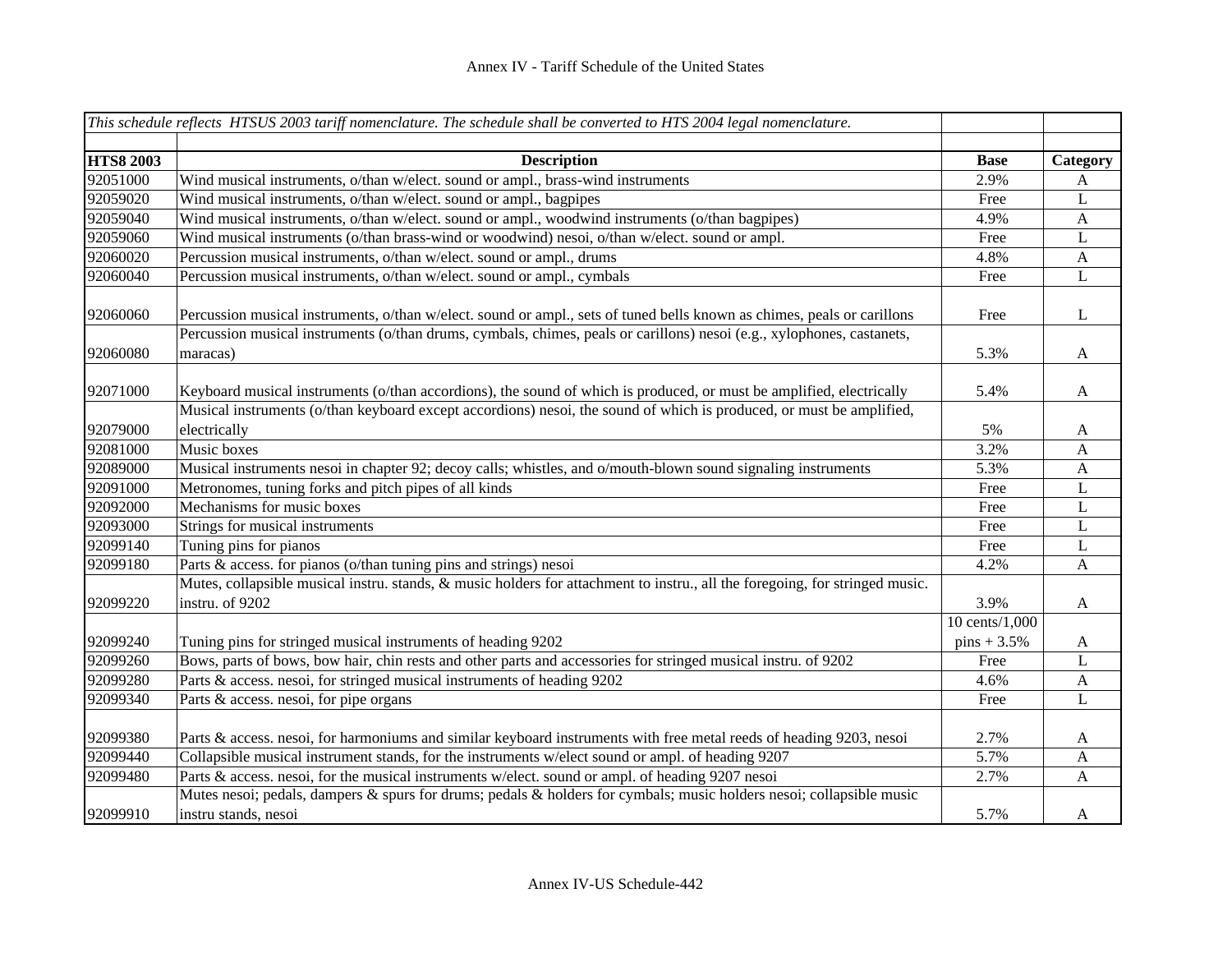|                  | This schedule reflects HTSUS 2003 tariff nomenclature. The schedule shall be converted to HTS 2004 legal nomenclature. |                   |              |
|------------------|------------------------------------------------------------------------------------------------------------------------|-------------------|--------------|
| <b>HTS8 2003</b> | <b>Description</b>                                                                                                     | <b>Base</b>       | Category     |
| 92099920         | Parts & access. nesoi, for bagpipes                                                                                    | Free              | L            |
| 92099940         | Parts & access. nesoi, for woodwind and brass-wind musical instruments                                                 | Free              | L            |
| 92099960         | Parts & access. (o/than mechanisms) nesoi, for music boxes                                                             | Free              | L            |
| 92099980         | Parts & access. nesoi, for musical instruments, nesoi                                                                  | 5.3%              | A            |
| 93011100         | Self-propelled artillery weapons                                                                                       | Free              | L            |
| 93011900         | Artillery weapons other than self-propelled                                                                            | Free              | L            |
| 93012000         | Rocket launchers; flame-throwers; grenade launchers; torpedo tubes and similar projectors                              | Free              | L            |
|                  |                                                                                                                        | $4.7\%$ on the    |              |
|                  |                                                                                                                        | value of the      |              |
|                  |                                                                                                                        | rifle + $20\%$ on |              |
|                  |                                                                                                                        | the value of the  |              |
|                  |                                                                                                                        | telescopic        |              |
| 93019030         | Rifles, military                                                                                                       | sight, if any     | A            |
| 93019060         | Shotguns, military                                                                                                     | 2.6%              | A            |
| 93019090         | Military weapons, nesoi                                                                                                | Free              | L            |
|                  |                                                                                                                        | 14 cents each +   |              |
| 93020000         | Revolvers and pistols (o/than of heading 9303 or 9304)                                                                 | 3%                | A            |
| 93031000         | Muzzle-loading firearms                                                                                                | Free              | L            |
| 93032000         | Shotguns (incl. comb. shotgun-rifles), for sport, hunting or target-shooting                                           | 2.6%              | A            |
|                  |                                                                                                                        | $3.8\%$ on the    |              |
|                  |                                                                                                                        | value of the      |              |
|                  |                                                                                                                        | rifle + $10\%$ on |              |
|                  |                                                                                                                        | the value of the  |              |
|                  |                                                                                                                        | telescopic        |              |
| 93033040         | Rifles (o/than muzzle-loading), for sport, hunting or target-shootings, valued o/\$25 but n/or \$50 each               | sight, if any     | $\mathbf{A}$ |
|                  |                                                                                                                        | $3.1\%$ on the    |              |
|                  |                                                                                                                        | value of the      |              |
|                  |                                                                                                                        | rifle + $13\%$ on |              |
|                  |                                                                                                                        | the value of the  |              |
|                  |                                                                                                                        | telescopic        |              |
| 93033080         | Rifles (o/than muzzle-loading), for sport, hunting or target-shooting rifles, valued at \$25 and under or o/\$50 each  | sight, if any     | A            |
| 93039040         | Revolvers and pistols, designed to fire only blank cartridges or blank ammunition                                      | 4.2%              | $\mathbf{A}$ |
| 93039080         | Firearms and similar devices that operate by the firing of an explosive charge, nesoi                                  | Free              | L            |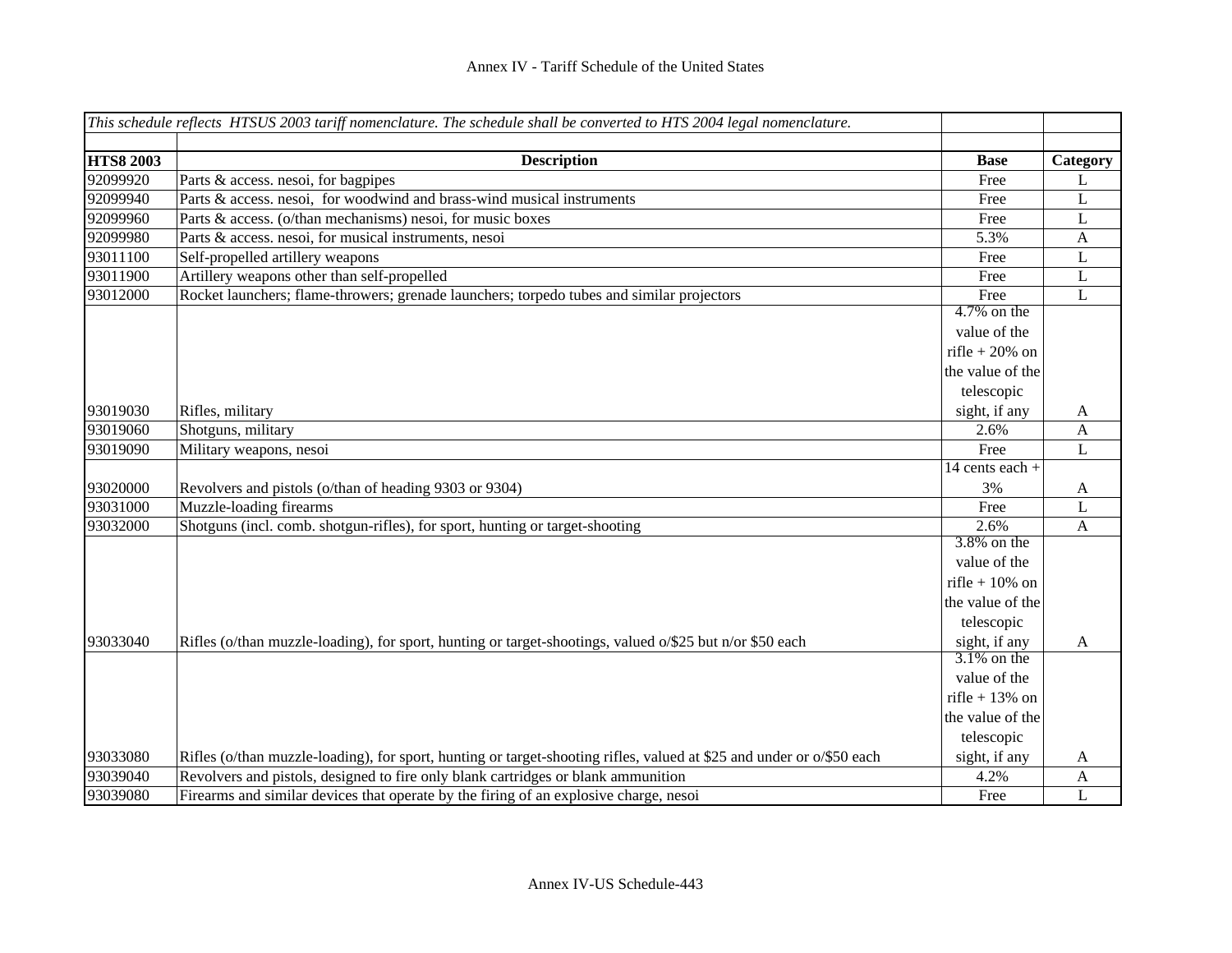|                  | This schedule reflects HTSUS 2003 tariff nomenclature. The schedule shall be converted to $\overline{HTS}$ 2004 legal nomenclature. |             |              |
|------------------|-------------------------------------------------------------------------------------------------------------------------------------|-------------|--------------|
|                  |                                                                                                                                     |             |              |
| <b>HTS8 2003</b> | <b>Description</b>                                                                                                                  | <b>Base</b> | Category     |
|                  | Rifles that eject missiles by release of compressed air or gas, or by the release of a spring mechanism or rubber held under        |             |              |
| 93040020         | tension                                                                                                                             | 3.9%        | $\mathbf{A}$ |
|                  | Pistols & other guns (o/than rifles) that eject missiles by release of comp. air or gas, a spring mechanism or rubber held          |             |              |
| 93040040         | under tension                                                                                                                       | Free        | L            |
| 93040060         | Arms (o/than those of heading 9307) nesoi                                                                                           | 5.7%        | A            |
| 93051020         | Parts and accessories nesoi, for revolvers or pistols of heading 9302                                                               | 4.2%        | A            |
| 93051040         | Parts and accessories nesoi, for revolvers or pistols designed to fire only blank cartridges or blank ammunition                    | 4.2%        | $\mathbf{A}$ |
| 93051060         | Parts and accessories nesoi, for muzzle-loading revolvers and pistols                                                               | Free        | L            |
| 93051080         | Parts and accessories nesoi, for revolvers or pistols nesoi                                                                         | Free        | L            |
| 93052140         | Barrels for muzzle-loading shotguns of heading 9303                                                                                 | Free        | L            |
| 93052180         | Barrels for sport, hunting & target shotguns shotguns (o/than muzzle-loading shotguns)                                              | Free        | $\mathbf L$  |
| 93052905         | Parts and accessories nesoi, for muzzle-loading shotguns or rifles of heading 9303                                                  | Free        | L            |
| 93052910         | Stocks, for sport, hunting & target shotguns shotguns (incl. comb. shotgun-rifles) of heading 9303                                  | Free        | L            |
| 93052920         | Parts and accessories nesoi, for sport, hunting & target shotguns (incl. comb. shotgun-rifles) of 9303                              | Free        | L            |
| 93052940         | Stocks, for sport, hunting & target rifles of heading 9303                                                                          | 3.5%        | $\mathbf{A}$ |
| 93052950         | Parts and accessories nesoi, for sport, hunting & target rifles of headinng 9303                                                    | Free        | $\mathbf L$  |
| 93059110         | Parts and accessories for military rifles of heading 9301                                                                           | Free        | L            |
| 93059120         | Parts and accessories for military shotguns of heading 9301                                                                         | Free        | L            |
| 93059130         | Parts and accessories for military weapons (other than rifles and shotguns) of heading 9301                                         | Free        | L            |
| 93059940         | Parts and accessories for articles of heading 9303 other than shotguns or rifles                                                    | Free        | L            |
| 93059950         | Parts and accessories for articles of subheading 9304.00.20 or 9304.00.40                                                           | 3.9%        | A            |
| 93059960         | Parts and accessories for articles of headings 9301 to 9304, nesoi                                                                  | 2.9%        | $\mathbf{A}$ |
| 93061000         | Cartridges and pts. thereof, for riveting or similar tools or for captive-bolt humane killers                                       | Free        | L            |
| 93062100         | Cartridges, for shotguns                                                                                                            | Free        | L            |
| 93062900         | Parts of cartridges for shotguns; air gun pellets                                                                                   | Free        | L            |
| 93063040         | Cartridges nesoi and empty cartridge shells                                                                                         | Free        | L            |
| 93063080         | Parts of cartridges nesoi                                                                                                           | Free        | L            |
|                  | Bombs, grenades, torpedoes, mines, missiles and similar munitions of war and pts thereof; other ammunition projectiles $\&$         |             |              |
| 93069000         | pts. thereof                                                                                                                        | Free        | L            |
| 93070000         | Swords, cutlasses, bayonets, lances and similar arms, parts thereof and scabbards and sheaths therefor                              | 2.7%        | A            |
| 94011040         | Seats, of a kind used for aircraft, leather upholstered                                                                             | Free        | L            |
| 94011080         | Seats, of a kind used for aircraft (o/than leather upholstered)                                                                     | Free        | L            |
| 94012000         | Seats, of a kind used for motor vehicles                                                                                            | Free        | L            |
| 94013040         | Seats nesoi, swivel w/variable height adjustment & w/wooden frame (o/than of heading 9402)                                          | Free        | L            |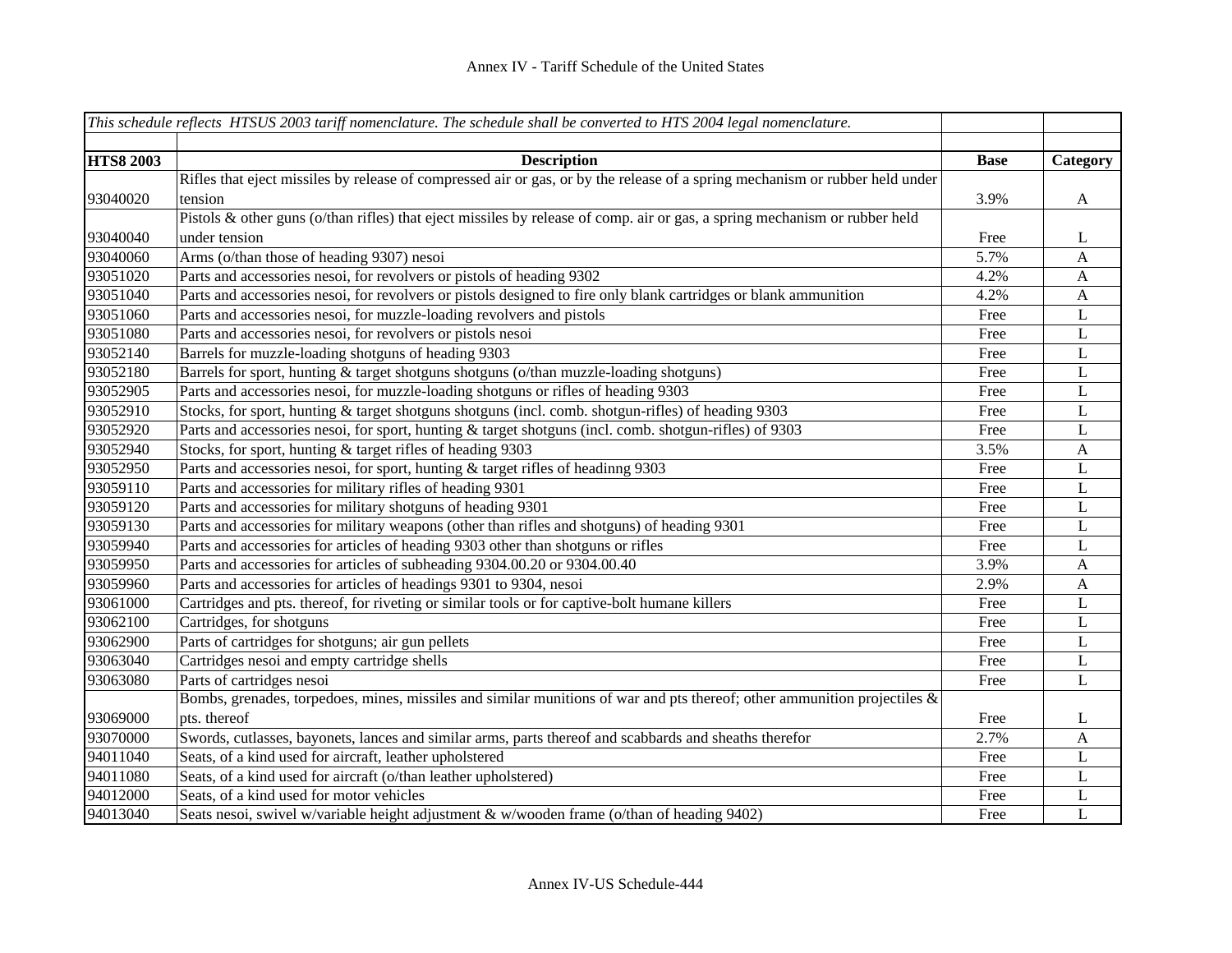|                  | This schedule reflects HTSUS 2003 tariff nomenclature. The schedule shall be converted to HTS 2004 legal nomenclature.      |             |             |
|------------------|-----------------------------------------------------------------------------------------------------------------------------|-------------|-------------|
|                  |                                                                                                                             |             |             |
| <b>HTS8 2003</b> | <b>Description</b>                                                                                                          | <b>Base</b> | Category    |
| 94013080         | Seats nesoi, swivel w/variable height adjustment & other than w/wooden frame (o/than of heading 9402)                       | Free        | L           |
| 94014000         | Seats nesoi, convertible into beds (o/than garden seats or camping equip.)                                                  | Free        | L           |
| 94015000         | Seats nesoi, of cane, osier, bamboo or similar materials                                                                    | Free        | L           |
| 94016120         | Chairs nesoi, w/teak frames, upholstered                                                                                    | Free        | L           |
| 94016140         | Chairs nesoi, w/wooden frames (o/than teak), upholstered                                                                    | Free        | L           |
| 94016160         | Seats (o/than chairs) nesoi, w/wooden frames, upholstered                                                                   | Free        | L           |
| 94016920         | Seats nesoi, of bent-wood                                                                                                   | Free        | L           |
| 94016940         | Chairs nesoi, w/teak frames, not upholstered                                                                                | Free        | L           |
| 94016960         | Chairs nesoi, w/wooden frames (o/than teak), not upholstered                                                                | Free        | L           |
| 94016980         | Seats (o/than chairs) nesoi, w/wooden frames, not upholstered                                                               | Free        | L           |
| 94017100         | Seats nesoi, w/metal frame (o/than of heading 9402), upholstered                                                            | Free        | L           |
| 94017900         | Seats nesoi, w/metal frame (o/than of heading 9402), not upholstered                                                        | Free        | L           |
| 94018020         | Seats nesoi, of reinforced or laminated plastics (o/than of heading 9402)                                                   | Free        | L           |
| 94018040         | Seats nesoi, of rubber or plastics (o/than of reinforced or laminated plastics & o/than of heading 9402)                    | Free        | $\bf L$     |
| 94018060         | Seats nesoi, o/than of wood, or w/metal frame or of rubber or plastics (o/than of heading 9402)                             | Free        | L           |
| 94019010         | Parts of seats nesoi, for seats of a kind used for motor vehicles                                                           | Free        | $\mathbf L$ |
| 94019015         | Parts of seats nesoi, for bent-wood seats                                                                                   | Free        | L           |
| 94019025         | Parts of seats (o/than of 9402) nesoi, of cane, osier, bamboo or similar materials                                          | Free        | L           |
| 94019035         | Parts of seats (o/than of 9402) nesoi, of rubber or plastics (o/than of heading 9402)                                       | Free        | L           |
| 94019040         | Parts of seats (o/than of 9402) nesoi, of wood                                                                              | Free        | L           |
| 94019050         | Parts of seats (o/than of 9402) nesoi, o/than of cane etc, rubber or plastics or of wood                                    | Free        | $\mathbf L$ |
| 94021000         | Dentists', barbers' and similar chairs and parts thereof                                                                    | Free        | L           |
| 94029000         | Medical, surgical, dental or veterinary furniture and parts thereof                                                         | Free        | L           |
| 94031000         | Furniture (o/than seats) of metal nesoi, of a kind used in offices                                                          | Free        | L           |
| 94032000         | Furniture (o/than seats) of metal nesoi, o/than of a kind used in offices                                                   | Free        | L           |
| 94033040         | Furniture (o/than seats) of bentwood nesoi, of a kind used in offices                                                       | Free        | L           |
| 94033080         | Furniture (o/than seats) of wood (o/than bentwood) nesoi, of a kind used in offices                                         | Free        | L           |
| 94034040         | Furniture (o/than seats) of bent-wood nesoi, of a kind used in the kitchen                                                  | Free        | L           |
| 94034060         | Furniture (o/than seats) of wood (o/than bentwood) nesoi, of a kind used in the kitchen & design. for motor vehicle use     | Free        | L           |
| 94034090         | Furniture (o/than seats) of wood (o/than bentwood) nesoi, of a kind used in the kitchen & not design. for motor vehicl. use | Free        | L           |
| 94035040         | Furniture (o/than seats) of bentwood nesoi, of a kind used in the bedroom                                                   | Free        | $\mathbf L$ |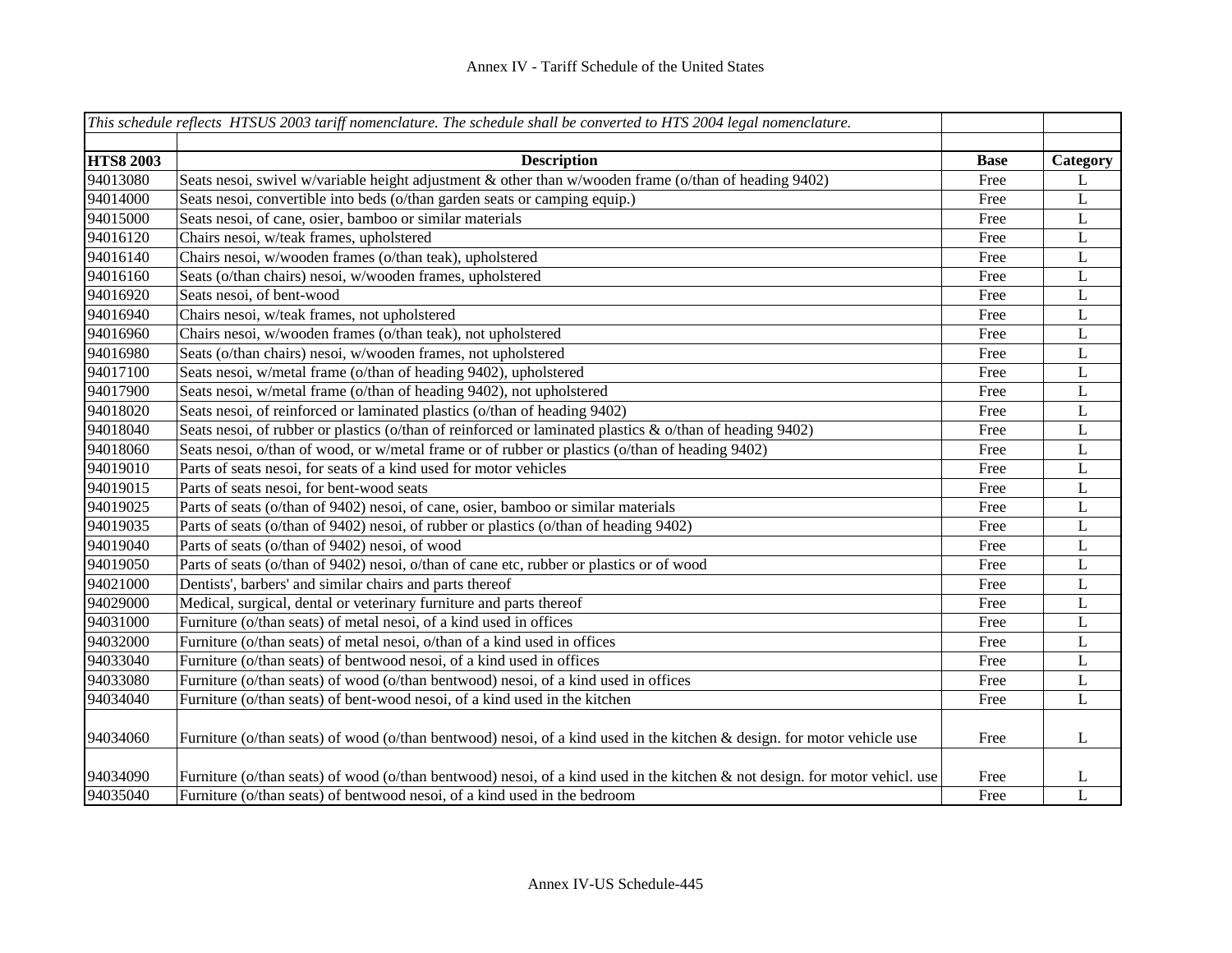|                  | This schedule reflects HTSUS 2003 tariff nomenclature. The schedule shall be converted to HTS 2004 legal nomenclature.         |             |                  |
|------------------|--------------------------------------------------------------------------------------------------------------------------------|-------------|------------------|
| <b>HTS8 2003</b> | <b>Description</b>                                                                                                             | <b>Base</b> | Category         |
|                  |                                                                                                                                |             |                  |
| 94035060         | Furniture (o/than seats) of wood (o/than bentwood), of a kind used in the bedroom & designed for motor vehicle use             | Free        | $\bf L$          |
|                  |                                                                                                                                |             |                  |
| 94035090         | Furniture (o/than seats) of wood (o/than bentwood), of a kind used in the bedroom & not designed for motor vehicle use         | Free        | L                |
| 94036040         | Furniture (o/than seats & o/than of 9402) of bentwood nesoi                                                                    | Free        | $\mathbf L$      |
| 94036080         | Furniture (o/than seats & o/than of 9402) of wooden (o/than bentwood) nesoi                                                    | Free        | $\mathbf L$      |
| 94037040         | Furniture (o/than seats & o/than of 9402) of reinforced or laminated plastics nesoi                                            | Free        | L                |
| 94037080         | Furniture (o/than seats & o/than of 9402) of plastics (o/than reinforced or laminated) nesoi                                   | Free        | L                |
| 94038030         | Furniture (o/than seats) of cane, osier, bamboo or similar materials nesoi                                                     | Free        | $\mathbf L$      |
| 94038060         | Furniture (o/than seats & o/than of 9402) of materials nesoi                                                                   | Free        | $\mathbf L$      |
| 94039010         | Parts of furniture (o/than seats), for furniture of a kind used for motor vehicles                                             | Free        | $\mathbf L$      |
| 94039025         | Parts of furniture (o/than seats), of cane, osier, bamboo or similar materials                                                 | Free        | $\mathbf L$      |
| 94039040         | Parts of furniture (o/than seats or o/than of 9402), of reinforced or laminated plastics                                       | Free        | $\mathbf L$      |
| 94039050         | Parts of furniture (o/than seats or o/than of 9402), of rubber or plastics (o/than reinforced or laminated plastics)           | Free        | $\mathbf L$      |
| 94039060         | Parts of furniture (o/than seats or o/than of 9402), of textile material (o/than cotton)                                       | Free        | $\mathbf L$      |
| 94039070         | Parts of furniture (o/than seats or o/than of 9402), of wood                                                                   | Free        | $\mathbf L$      |
| 94039080         | Parts of furniture (o/than seats or o/than of 9402) nesoi                                                                      | Free        | $\bf L$          |
| 94041000         | Mattress supports                                                                                                              | Free        | $\mathbf L$      |
| 94042100         | Mattresses, of cellular rubber or plastics, whether or not covered                                                             | 3%          | $\mathbf{A}$     |
| 94042910         | Mattresses, of cotton                                                                                                          | 3%          | $\boldsymbol{A}$ |
| 94042990         | Mattresses (o/than of cellular rubber or plastics or of cotton)                                                                | 6%          | $\mathbf{A}$     |
| 94043040         | Sleeping bags, containing 20% or more by weight of feathers and/or down                                                        | 4.7%        | $\mathbf{A}$     |
| 94043080         | Sleeping bags, not containing 20% or more by weight of feathers and/or down                                                    | 9%          | $\mathbf{A}$     |
| 94049010         | Pillows, cushions and similar furnishings, of cotton                                                                           | 5.4%        | ${\bf F}$        |
| 94049020         | Pillows, cushions and similar furnishings, other than of cotton                                                                | 6%          | ${\bf F}$        |
|                  | Arts. of bedding & similar furnishings stuffed or internally fitted w/any material nesoi, of cotton, w/o                       |             |                  |
| 94049080         | embroidery/lace/braid/edging,etc                                                                                               | 4.5%        | ${\bf F}$        |
| 94049085         | Quilts, eiderdowns, comforters and similar articles, not of cotton                                                             | 13%         | ${\bf F}$        |
| 94049095         | Arts. of bedding & similar furnishings stuffed or internally fitted w/any material nesoi                                       | 8%          | ${\bf F}$        |
| 94051040         | Chandeliers and other electric ceiling or wall lighting fittings (o/than used for public spaces), of brass                     | 3.9%        | $\mathbf{A}$     |
|                  |                                                                                                                                |             |                  |
| 94051060         | Chandeliers and other electric ceiling or wall lighting fixtures (o/than used for public spaces), of base metal (o/than brass) | 7.6%        | A                |
| 94051080         | Chandeliers and other electric ceiling or wall lighting fixtures (o/than used for public spaces), not of base metal            | 3.9%        | A                |
| 94052040         | Electric table, desk, bedside or floor-standing lamps, of brass                                                                | 3.7%        | $\mathbf{A}$     |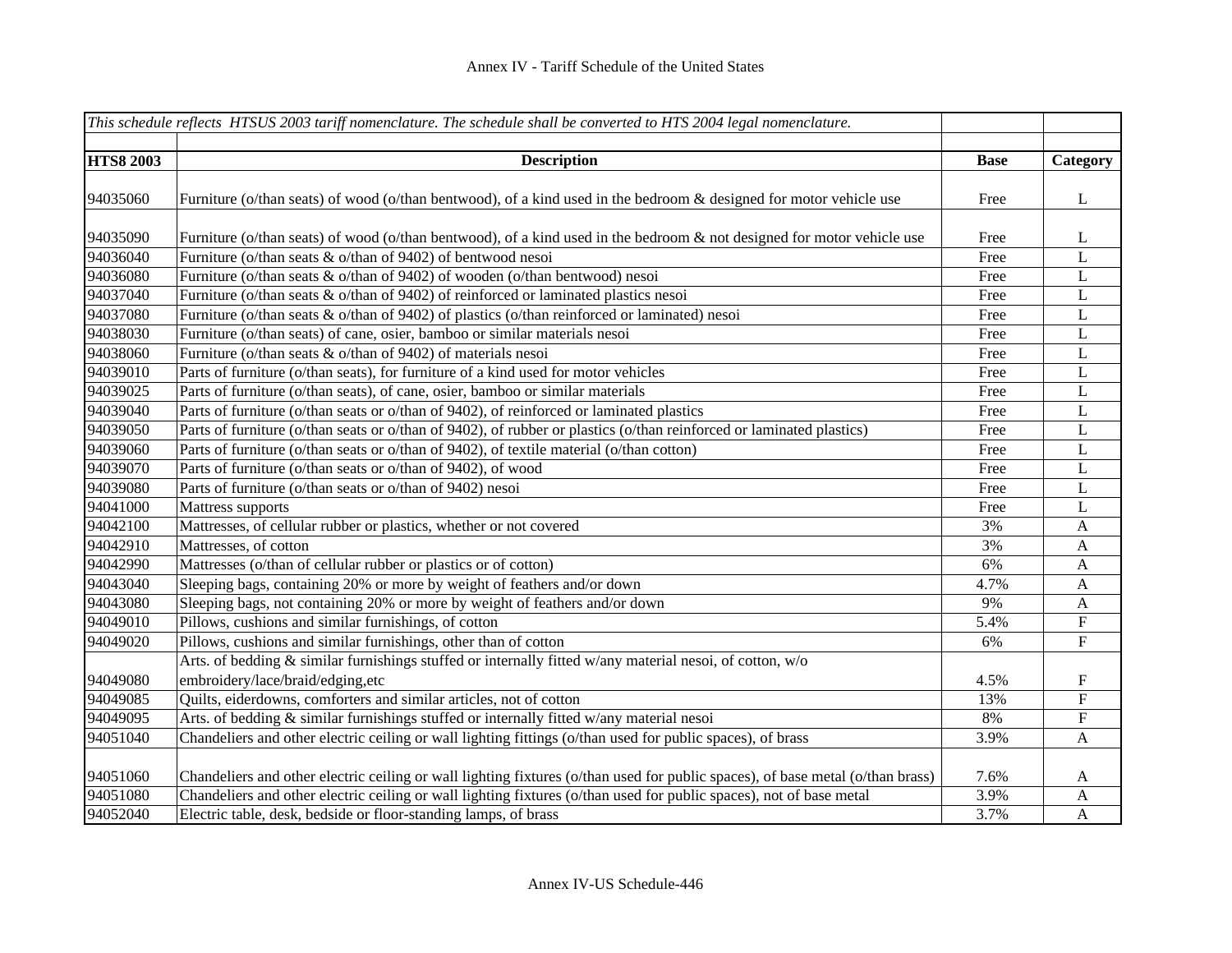|                  | This schedule reflects HTSUS 2003 tariff nomenclature. The schedule shall be converted to HTS 2004 legal nomenclature.   |             |              |
|------------------|--------------------------------------------------------------------------------------------------------------------------|-------------|--------------|
|                  |                                                                                                                          |             |              |
| <b>HTS8 2003</b> | <b>Description</b>                                                                                                       | <b>Base</b> | Category     |
| 94052060         | Electric table, desk, bedside or floor-standing lamps, of base metal (o/than brass)                                      | 6%          | A            |
| 94052080         | Electric table, desk, bedside or floor-standing lamps, not of base metal                                                 | 3.9%        | $\mathbf{A}$ |
| 94053000         | Lighting sets of a kind used for Christmas trees                                                                         | 8%          | $\mathbf{A}$ |
| 94054040         | Electric lamps and lighting fixtures nesoi, of brass                                                                     | 4.7%        | $\mathbf{A}$ |
| 94054060         | Electric lamps and lighting fixtures nesoi, of base metal (o/than brass)                                                 | 6%          | $\mathbf{A}$ |
| 94054080         | Electric lamps and lighting fixtures nesoi, not of base metal                                                            | 3.9%        | $\mathbf{A}$ |
|                  | Non-electrical incandescent lamps designed to be operated by propane or other gas, or by compressed air and kerosene or  |             |              |
| 94055020         | gasoline                                                                                                                 | 2.9%        | $\mathbf{A}$ |
| 94055030         | Non-electrical lamps and lighting fixtures nesoi, of brass                                                               | 5.7%        | A            |
| 94055040         | Non-electrical lamps and lighting fixtures nesoi, not of brass                                                           | 6%          | A            |
| 94056020         | Illuminated signs, illuminated name plates and the like, of brass                                                        | 5.7%        | A            |
| 94056040         | Illuminated signs, illuminated name plates and the like, of base metal (o/than brass)                                    | 6%          | A            |
| 94056060         | Illuminated signs, illuminated name plates and the like, not of base metal                                               | 5.3%        | $\mathbf{A}$ |
| 94059110         | Parts of lamps, lighting fittings, illuminated signs & the like, globes and shades, of lead crystal glass                | 12%         | A            |
| 94059130         | Parts of lamps, lighting fittings, illuminated signs & the like, globes and shades, of glass (o/than lead crystal)       | 12%         | $\mathbf{A}$ |
| 94059140         | Parts of lamps, lighting fittings, illuminated signs & the like, chimneys, of glass                                      | 7.5%        | $\mathbf{A}$ |
| 94059160         | Parts of lamps, lighting fixtures, illuminated signs & the like, of glass nesoi                                          | 4.5%        | $\mathbf{A}$ |
| 94059200         | Parts of lamps, lighting fixtures, illuminated signs & the like, of plastics                                             | 3.7%        | $\mathbf{A}$ |
| 94059920         | Parts of lamps, lighting fixtures, illuminated signs & the like, of brass                                                | 3.9%        | $\mathbf{A}$ |
| 94059940         | Parts of lamps, lighting fixtures, illuminated signs & the like, not of glass, plastics or brass                         | 6%          | $\mathbf{A}$ |
| 94060040         | Prefabricated buildings, of wood                                                                                         | 2.6%        | $\mathbf{A}$ |
| 94060080         | Prefabricated buildings, not of wood                                                                                     | 2.9%        | $\mathbf{A}$ |
| 95010020         | Wheeled toys designed to be ridden by children, chain driven                                                             | Free        | L            |
| 95010040         | Wheeled toys designed to be ridden by children, not chain-driven; parts & accessories wheeled toys                       | Free        | L            |
| 95010060         | Dolls' carriages, dolls' strollers and parts & accessories thereof                                                       | Free        | L            |
| 95021000         | Dolls representing only human beings, whether or not dressed                                                             | Free        | L            |
| 95029100         | Garments and accessories, footwear and headgear, for dolls representing only human beings                                | Free        | L            |
| 95029900         | Parts & accessories (o/than garments, headgear or footwear) nesoi, for dolls representing only human beings              | Free        | L            |
| 95031000         | Toy or reduced scale model electric trains $\&$ tracks, signals, and other accessories thereof $\&$ parts thereof        | Free        | $\bf L$      |
|                  | Reduced-size scale model assembly kits (o/than of electric trains & parts & accessories thereof) and parts & accessories |             |              |
| 95032000         | thereof                                                                                                                  | Free        | L            |
| 95033000         | Construction sets and constructional toys (o/than scale model kits) nesoi and parts and accessories thereof              | Free        | L            |
| 95034100         | Toys representing animals or non-human creatures, stuffed and parts and accessories thereof                              | Free        | L            |
| 95034900         | Toys representing animals or non-human creatures, not stuffed and parts and accessories thereof                          | Free        | $\mathbf{L}$ |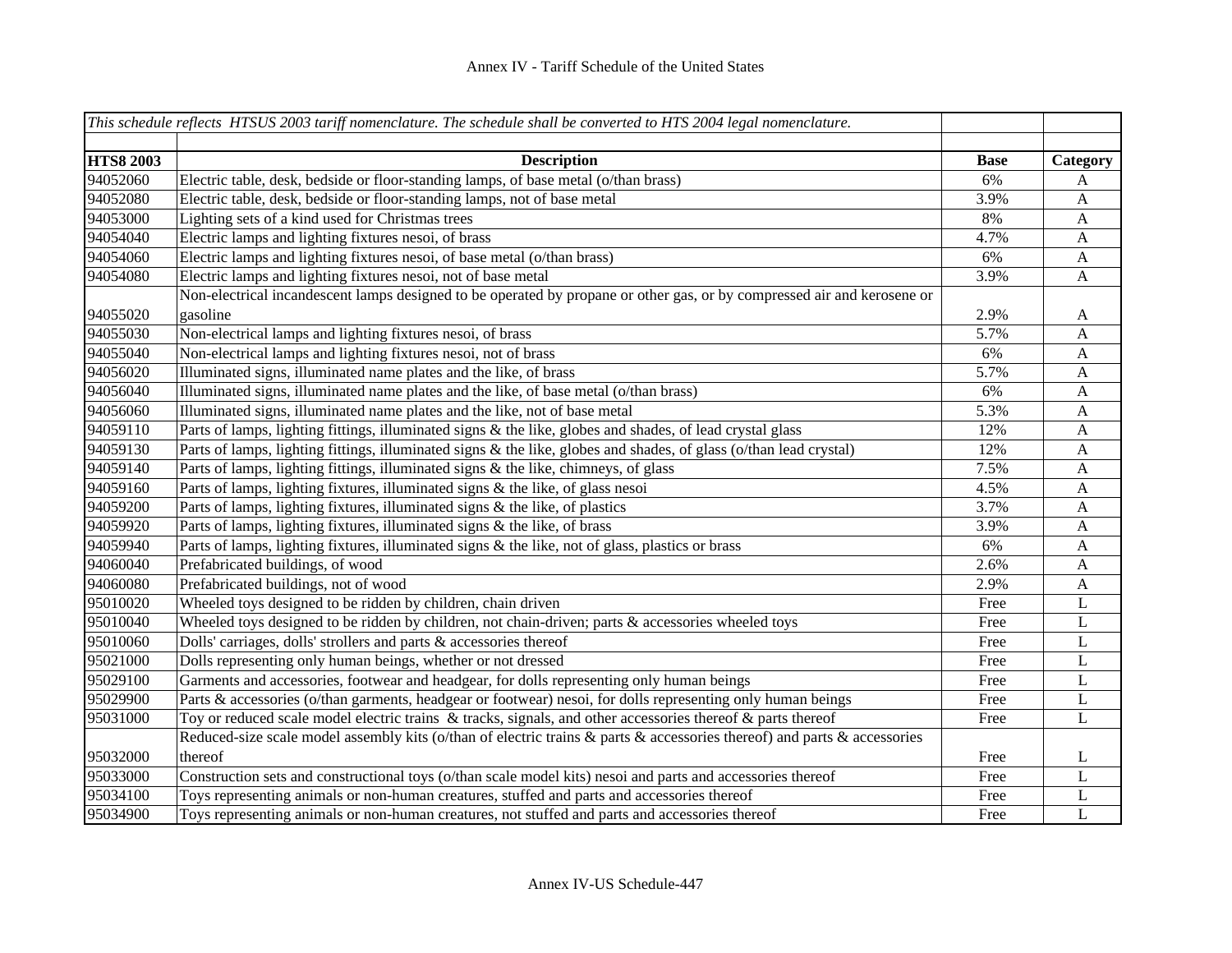|                  | This schedule reflects HTSUS 2003 tariff nomenclature. The schedule shall be converted to HTS 2004 legal nomenclature.  |             |                |
|------------------|-------------------------------------------------------------------------------------------------------------------------|-------------|----------------|
|                  |                                                                                                                         |             |                |
| <b>HTS8 2003</b> | <b>Description</b>                                                                                                      | <b>Base</b> | Category       |
| 95035000         | Toy musical instruments and apparatus and parts and accessories thereof                                                 | Free        | L              |
| 95036010         | Crossword puzzle books                                                                                                  | Free        | $\mathbf L$    |
| 95036020         | Puzzles (o/than crossword puzzle books) and parts and accessories thereof                                               | Free        | $\bf L$        |
| 95037000         | Toys neosi, put up in sets or outfits and parts and accessories thereof                                                 | Free        | L              |
| 95038000         | Toys and reduced scale models neosi, incorporating a motor and parts and accessories thereof                            | Free        | L              |
| 95039000         | Toys and reduced scale models neosi and parts and accessories thereof                                                   | Free        | L              |
| 95041000         | Video games of a kind used with a television receiver and parts and accessories thereof                                 | Free        | L              |
| 95042020         | Balls, for billiards                                                                                                    | Free        | L              |
| 95042040         | Chalk, for billiards                                                                                                    | Free        | $\mathbf L$    |
| 95042060         | Tables, for billiards                                                                                                   | Free        | $\mathbf L$    |
| 95042080         | Articles nesoi and parts and accessories, for billiards                                                                 | Free        | $\overline{L}$ |
|                  | Coin- or token-operated games for arcade, table or parlor (o/than bowling alley equipment) nesoi and parts and          |             |                |
| 95043000         | accessories thereof                                                                                                     | Free        | L              |
| 95044000         | Playing cards                                                                                                           | Free        | $\mathbf L$    |
| 95049040         | Game machines (o/than coin- or token-operated) and parts and accessories thereof                                        | Free        | L              |
|                  | Chess, checkers, backgammon, darts and o/table and parlor games played on boards of a special design and parts thereof; |             |                |
| 95049060         | poker chips and dice                                                                                                    | Free        | L              |
|                  | Articles nesoi for arcade, table or parlor games & parts & access.; automatic bowling alley equipment & parts and       |             |                |
| 95049090         | accessories thereof                                                                                                     | Free        | L              |
| 95051010         | Arts. for Christmas festivities, ornaments of glass                                                                     | Free        | L              |
| 95051015         | Arts. for Christmas festivities, ornaments of wood                                                                      | Free        | $\mathbf L$    |
| 95051025         | Arts. for Christmas festivities, ornaments, not of glass or wood                                                        | Free        | L              |
| 95051030         | Arts. for Christmas festivities, nativity scenes and figures thereof                                                    | Free        | L              |
| 95051040         | Arts. for Christmas festivities (o/than ornaments & nativity scenes) nesoi, of plastics                                 | Free        | L              |
| 95051050         | Arts. for Christmas festivities (o/than ornaments & nativity scenes) nesoi, not of plastics                             | Free        | L              |
| 95059020         | Magic tricks and practical joke articles, and parts & accessories thereof nesoi                                         | Free        | L              |
| 95059040         | Confetti, paper spirals or streamers, party favors, and noisemakers, and parts & accessories thereof nesoi              | Free        | L              |
| 95059060         | Festive, carnival or other entertainment articles nesoi and parts & accessories thereof nesoi                           | Free        | L              |
| 95061120         | Skis, cross-country snow-skis                                                                                           | Free        | L              |
| 95061140         | Skis, snow-skis (o/than cross-country)                                                                                  | 2.6%        | $\mathbf{A}$   |
| 95061160         | Parts and accessories (o/than poles) for snow-skis                                                                      | Free        | L              |
| 95061240         | Bindings and parts & accessories thereof, for cross-country snow skis                                                   | Free        | L              |
| 95061280         | Bindings and parts & accessories thereof, for snow-skis (o/than cross-country)                                          | 2.8%        | A              |
| 95061940         | Cross country snow-ski equipment nesoi, and parts & accessories thereof nesoi                                           | Free        | L              |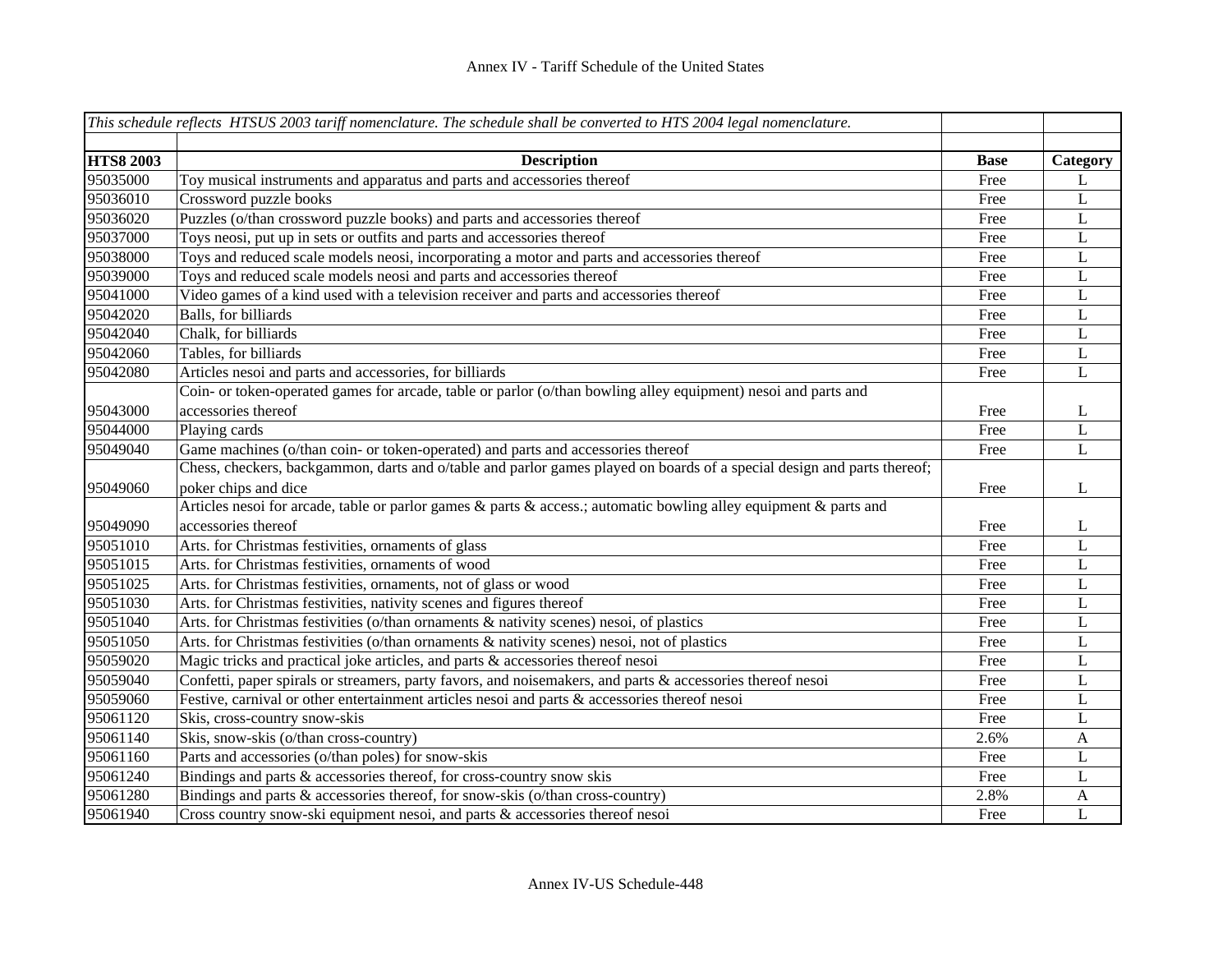|                  | This schedule reflects HTSUS 2003 tariff nomenclature. The schedule shall be converted to HTS 2004 legal nomenclature.                   |             |                           |
|------------------|------------------------------------------------------------------------------------------------------------------------------------------|-------------|---------------------------|
|                  |                                                                                                                                          |             |                           |
| <b>HTS8 2003</b> | <b>Description</b>                                                                                                                       | <b>Base</b> | Category                  |
| 95061980         | Snow-ski (o/than cross country) equipment nesoi, and parts & accessories thereof nesoi                                                   | 2.8%        | A                         |
| 95062140         | Sailboards                                                                                                                               | Free        | L                         |
| 95062180         | Parts and accessories for sailboards                                                                                                     | Free        | L                         |
| 95062900         | Water-skis, surf boards, and other water sport equipment ( $o$ /than sailboards) and parts & accessories thereof nesoi                   | Free        | L                         |
| 95063100         | Golf clubs, complete                                                                                                                     | 4.4%        | A                         |
| 95063200         | Golf balls                                                                                                                               | Free        | L                         |
| 95063900         | Golf equipment (o/than golf footwear) nesoi and parts & accessories thereof                                                              | 4.9%        | $\mathbf{A}$              |
| 95064000         | Articles and equipment for table-tennis and parts & accessories thereof                                                                  | 5.1%        | $\boldsymbol{\mathsf{A}}$ |
| 95065120         | Lawn-tennis rackets, strung                                                                                                              | 5.3%        | $\boldsymbol{\mathsf{A}}$ |
| 95065140         | Lawn-tennis rackets, not strung                                                                                                          | 3.9%        | $\mathbf{A}$              |
| 95065160         | Parts and accessories for lawn-tennis rackets                                                                                            | 3.1%        | A                         |
| 95065940         | Badminton rackets and parts and accessories thereof                                                                                      | 5.6%        | $\mathbf{A}$              |
| 95065980         | Rackets for games (o/than for lawn-tennis or badminton) and parts & accessories thereof                                                  | 4%          | $\mathbf{A}$              |
| 95066100         | Lawn-tennis balls                                                                                                                        | Free        | L                         |
| 95066240         | Inflatable footballs and soccer balls                                                                                                    | Free        | $\mathbf L$               |
| 95066280         | Inflatable balls (o/than footballs and soccer balls) nesoi                                                                               | 4.8%        | $\mathbf{A}$              |
| 95066920         | Baseballs and softballs                                                                                                                  | Free        | L                         |
| 95066940         | Noninflatable hollow balls nesoi, w/diameter of 19 cm or less                                                                            | 5.4%        | A                         |
| 95066960         | Noninflatable balls nesoi                                                                                                                | 4.9%        | $\boldsymbol{\mathsf{A}}$ |
| 95067020         | Roller skates and parts & accessories thereof                                                                                            | Free        | L                         |
| 95067040         | Ice skates w/footwear permanently attached                                                                                               | 2.9%        | A                         |
| 95067060         | Skates (o/than roller or ice) nesoi and parts & access. thereof (incl. parts and accessories for ice skates w/perm. attach.<br>footwear) | Free        | L                         |
| 95069100         | Arts. and equip. for general physical exercise, gymnastics or athletics and parts & accessories thereof                                  | 4.6%        | A                         |
| 95069905         | Archery articles and equipment, and parts & accessories thereof                                                                          | Free        | L                         |
| 95069908         | Badminton nets, of cotton                                                                                                                | 2.8%        | A                         |
| 95069912         | Badminton articles and equipment (o/than rackets and cotton nets) and parts & accessories thereof                                        | 5.6%        | A                         |
| 95069915         | Baseball articles and equipment (o/than baseballs) and parts & accessories thereof                                                       | Free        | L                         |
| 95069920         | Football, soccer and polo articles and equipment (o/than balls), and parts & accessories thereof                                         | Free        | L                         |
| 95069925         | Ice-hockey and field-hockey articles and equipment (o/than balls and skates), and parts & accessories thereof                            | Free        | L                         |
| 95069928         | Lacrosse sticks                                                                                                                          | Free        | L                         |
| 95069930         | Lawn-tennis articles and equipment (o/than balls and rackets), and parts & accessories thereof                                           | 3.1%        | A                         |
| 95069935         | Skeet targets                                                                                                                            | Free        | L                         |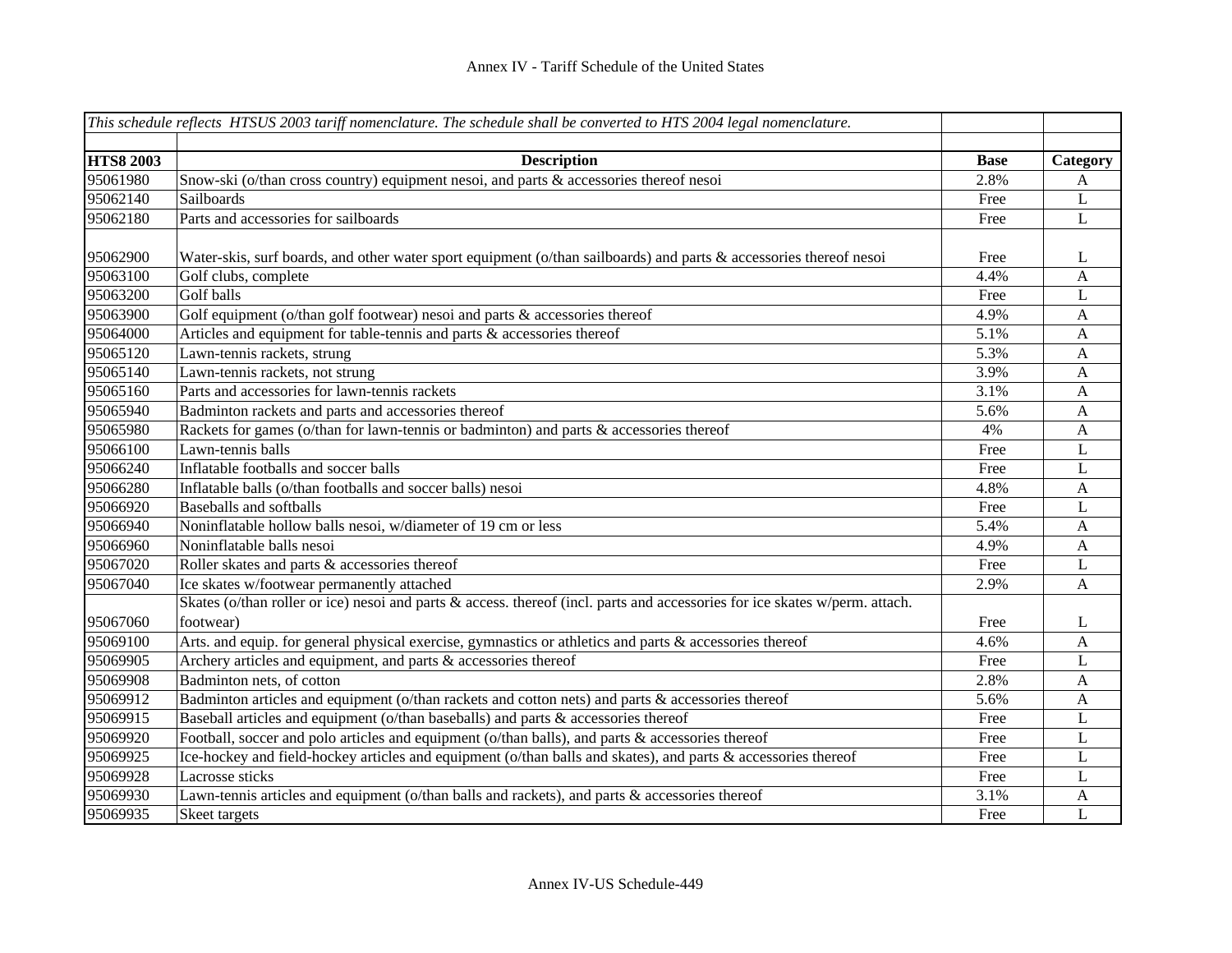|                  | This schedule reflects HTSUS 2003 tariff nomenclature. The schedule shall be converted to HTS 2004 legal nomenclature.    |               |              |
|------------------|---------------------------------------------------------------------------------------------------------------------------|---------------|--------------|
|                  |                                                                                                                           |               |              |
| <b>HTS8 2003</b> | <b>Description</b>                                                                                                        | <b>Base</b>   | Category     |
| 95069940         | Toboggans; bobsleds and luges of a kind used in international competition                                                 | Free          | L            |
|                  | Sleds and bobsleds (o/than bobsleds & luges for intl. competition) and parts & accessories for toboggans, sleds, bobsled, |               |              |
| 95069945         | luges and the like                                                                                                        | 2.8%          | $\mathbf{A}$ |
| 95069950         | Snowshoes and parts & accessories thereof                                                                                 | 2.6%          | $\mathbf{A}$ |
| 95069955         | Swimming pools and wading pools and parts & accessories thereof                                                           | 5.3%          | $\mathbf{A}$ |
| 95069960         | Athletic and sports articles and equipment nesoi, and parts $\&$ accessories thereof nesoi                                | 4%            | $\mathbf{A}$ |
| 95071000         | Fishing rods and parts & accessories thereof                                                                              | 6%            | $\mathbf{A}$ |
| 95072040         | Fish hooks, snelled                                                                                                       | 4%            | A            |
| 95072080         | Fish hooks, not snelled                                                                                                   | 4.8%          | $\mathbf{A}$ |
| 95073020         | Fishing reels, valued not over \$2.70 each                                                                                | 9.2%          | $\mathbf{A}$ |
| 95073040         | Fishing reels, valued over \$2.70 but not over \$8.45 each                                                                | 24 cents each | $\mathbf{A}$ |
| 95073060         | Fishing reels, valued over \$8.45 each                                                                                    | 3.9%          | $\mathbf{A}$ |
| 95073080         | Parts and accessories for fishing reels                                                                                   | 5.4%          | $\mathbf{A}$ |
| 95079020         | Fishing line, put up and packaged for retail sale                                                                         | 3.7%          | $\mathbf{A}$ |
| 95079040         | Fishing casts or leaders                                                                                                  | 5.6%          | $\mathbf{A}$ |
| 95079060         | Fish landing nets, butterfly nets and similar nets                                                                        | 5%            | $\mathbf{A}$ |
| 95079070         | Artificial baits and flies                                                                                                | 9%            | A            |
| 95079080         | Line fishing tackle nesoi, decoy "birds" $\&$ similar hunting or shooting equip., and parts $\&$ access. thereof          | 9%            | $\mathbf{A}$ |
| 95081000         | Traveling circuses and traveling menageries; parts and accessories thereof                                                | Free          | $\mathbf{L}$ |
|                  | Merry-go-rounds, boat-swings, shooting galleries and other fairground amusements; traveling theaters; parts and           |               |              |
| 95089000         | accessories thereof                                                                                                       | Free          | L            |
| 96011000         | Ivory, worked and articles thereof                                                                                        | Free          | L            |
| 96019020         | Shell, worked and articles thereof                                                                                        | Free          | L            |
| 96019040         | Coral, cut but not set, and cameos, suitable for use in jewelry                                                           | 2.1%          | A            |
| 96019060         | Bone, horn, hoof, whalebone, quill, or any combination thereof, worked and articles thereof                               | Free          | L            |
| 96019080         | Carving materials of animal parts, worked and articles thereof, nesoi                                                     | 3.7%          | $\mathbf{A}$ |
| 96020010         | Unhardened gelatin, worked and articles thereof                                                                           | 3%            | $\mathbf{A}$ |
| 96020040         | Wax, molded or carved articles                                                                                            | 1.8%          | $\mathbf{A}$ |
| 96020050         | Vegetable, mineral or gum materials, worked and articles of these materials                                               | 2.7%          | $\mathbf{A}$ |
|                  | Wiskbrooms, wholly or pt. of broom corn, n/o \$0.96 each, first 61,655 doz in calendar year classif. in 9603.10.05-       |               |              |
| 96031005         | 9603.10.35                                                                                                                | 8%            | $\mathbf{A}$ |
|                  | Wiskbrooms, wholly or pt. of broom corn, n/o \$0.96 each, in excess of first 61,655 dz in calendar year classif. in       |               |              |
| 96031015         | 9603.10.05-9603.10.35                                                                                                     | 5 cents each  | A            |
| 96031035         | Wiskbrooms, wholly or pt. of broom corn, over \$0.96 each                                                                 | 14%           | A            |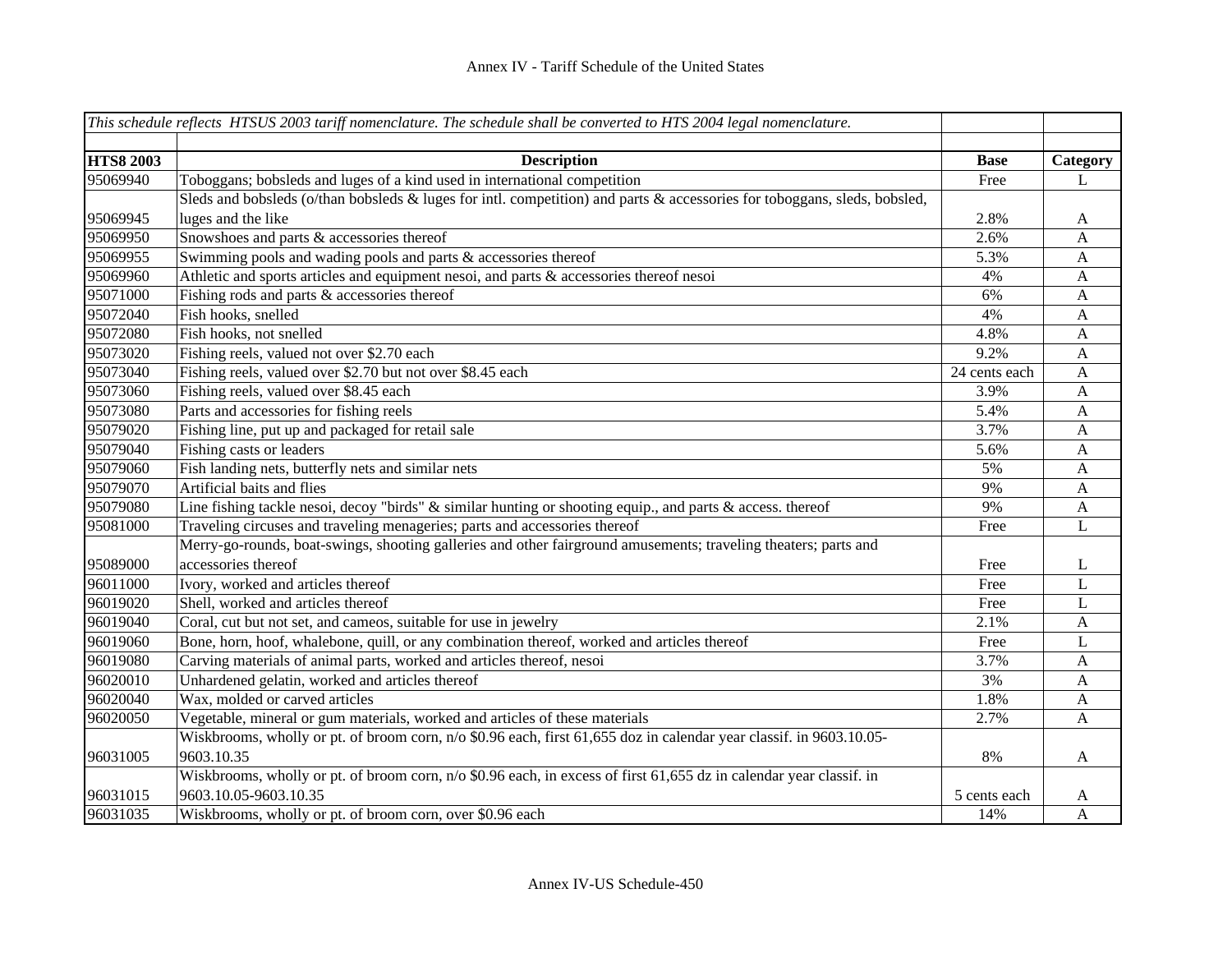|                  | This schedule reflects HTSUS 2003 tariff nomenclature. The schedule shall be converted to HTS 2004 legal nomenclature.       |                  |              |
|------------------|------------------------------------------------------------------------------------------------------------------------------|------------------|--------------|
| <b>HTS8 2003</b> | <b>Description</b>                                                                                                           | <b>Base</b>      | Category     |
|                  | Brooms (o/than whiskbrooms), wholly or in part broom corn, val. n/o 96 cents ea, first 121478 dz in calendar yr, class. in   |                  |              |
| 96031040         | 9603.10                                                                                                                      | 8%               | A            |
|                  | Brooms (o/than whiskbrooms), wholly or in part broom corn, val. n/o 96 cents ea, in excess of 121478 dz in calendar yr.,     |                  |              |
| 96031050         | class in 9603.10                                                                                                             | 32 cents each    | A            |
| 96031060         | Brooms (o/than whiskbrooms), wholly or in part broom corn, val. ov 96 cents each                                             | 32%              | $\mathbf{A}$ |
| 96031090         | Brooms & brushes of twigs or vegetable materials (o/than broom corn) bound together, w/ or w/o handles                       | 10%              | A            |
| 96032100         | Toothbrushes, including dental-plate brushes                                                                                 | Free             | L            |
|                  | Shaving brushes, hair brushes, nail brushes, eyelash and other toilet brushes (o/than tooth brushes), valued n/o 40 cents    | 0.2 cents each   |              |
| 96032940         | each                                                                                                                         | $+7%$            | $\mathbf{A}$ |
|                  |                                                                                                                              | 0.3 cents each   |              |
| 96032980         | Shaving brushes, hair brushes, nail brushes, eyelash and other toilet brushes (o/than tooth brushes), valued o/40 cents each | $+3.6%$          | $\mathbf{A}$ |
| 96033020         | Artists' brushes, writing brushes and similar brushes for the application of cosmetics, valued n/o 5 cents each              | 2.6%             | A            |
|                  | Artists' brushes, writing brushes and similar brushes for the application of cosmetics, valued o/5 cents but n/o 10 cents    |                  |              |
| 96033040         | each                                                                                                                         | Free             | L            |
| 96033060         | Artists' brushes, writing brushes and similar brushes for the application of cosmetics, valued o/10 cents each               | Free             | L            |
| 96034020         | Paint rollers                                                                                                                | 7.5%             | $\mathbf{A}$ |
| 96034040         | Paint, distemper, varnish or similar brushes (o/than artists' brushes); paint pads                                           | 4%               | A            |
| 96035000         | Brushes, constituting parts of machines, appliances or vehicles, nesoi                                                       | Free             | L            |
| 96039040         | Feather dusters                                                                                                              | Free             | L            |
| 96039080         | Brooms & brushes nesoi, mops, hand-operated mechanical floor sweepers, squeegees and similar articles, nesoi                 | 2.8%             | A            |
| 96040000         | Hand sieves and hand riddles                                                                                                 | 4.9%             | A            |
| 96050000         | Travel sets for personal toilet, sewing, shoe or clothes cleaning (o/than manicure and pedicure sets of 8214)                | 8.1%             | A            |
| 96061040         | Press-fasteners, snap-fasteners and press-studs and pts thereof, valued n/o 20 cents/dozen pieces or parts                   | 3.5%             | A            |
| 96061080         | Press-fasteners, snap-fasteners and press-studs and pts thereof, valued o/20 cents/dozen pieces or parts                     | 2.7%             | $\mathbf{A}$ |
| 96062120         | Buttons, of casein, not covered with textile material                                                                        | Free             | $\mathbf{L}$ |
|                  |                                                                                                                              | $\overline{0.3}$ |              |
|                  |                                                                                                                              | cents/line/gross |              |
| 96062140         | Buttons, of acrylic resin or polyester resin, or both resins, not covered with textile material                              | $+4.6%$          | A            |
| 96062160         | Buttons, of plastics (o/than casein, acrylic or polyester resins), not covered with textile materials                        | 4.7%             | $\mathbf{A}$ |
| 96062200         | Buttons, of base metal, not covered with textile material                                                                    | Free             | $\mathbf L$  |
|                  |                                                                                                                              | 0.3              |              |
|                  |                                                                                                                              | cents/line/gross |              |
| 96062920         | Buttons, of acrylic resin or polyester resin, or both resins, covered with textile material                                  | $+4.5%$          | A            |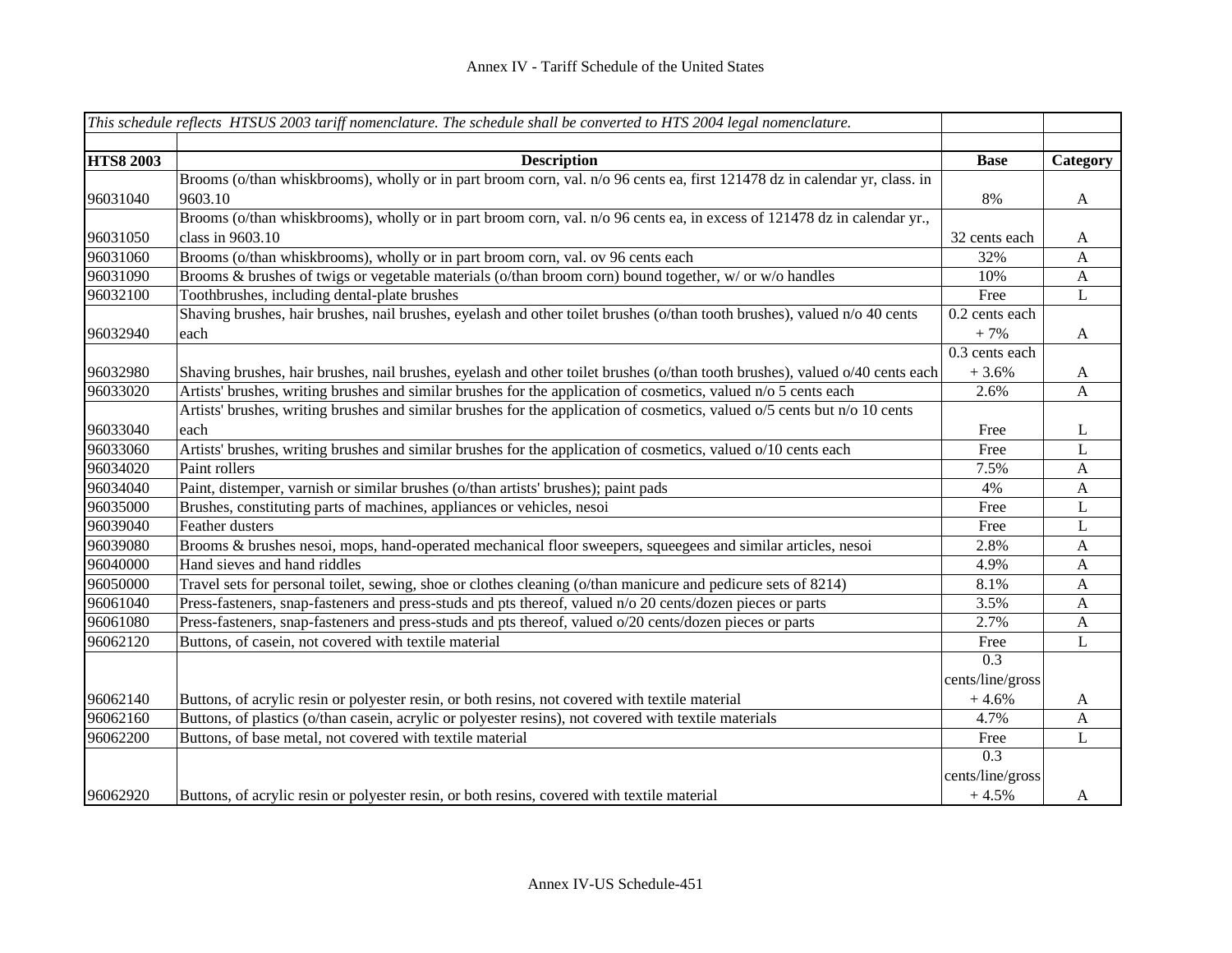|                  | This schedule reflects HTSUS 2003 tariff nomenclature. The schedule shall be converted to HTS 2004 legal nomenclature.   |                  |              |
|------------------|--------------------------------------------------------------------------------------------------------------------------|------------------|--------------|
| <b>HTS8 2003</b> | <b>Description</b>                                                                                                       | <b>Base</b>      | Category     |
|                  |                                                                                                                          | 0.18             |              |
|                  |                                                                                                                          | cents/line/gross |              |
| 96062940         | Buttons, of pearl or shell                                                                                               | $+2.5%$          | A            |
| 96062960         | Buttons, nesoi                                                                                                           | 2.9%             | $\mathbf{A}$ |
| 96063040         | Button blanks, of casein                                                                                                 | Free             | L            |
| 96063080         | Button molds & parts of buttons; button blanks (o/than casein)                                                           | 6%               | A            |
| 96071100         | Slide fasteners, fitted with chain scoops of base metal                                                                  | 10%              | A            |
| 96071900         | Slide fasteners, not fitted with chain scoops of base metal                                                              | 13%              | A            |
| 96072000         | Parts of slide fasteners                                                                                                 | 11.5%            | A            |
|                  |                                                                                                                          | 0.8 cents each   |              |
| 96081000         | Pens, w/ball point                                                                                                       | $+5.4%$          | A            |
| 96082000         | Pens and markers, w/felt tip or other porous-tip                                                                         | 4%               | $\mathbf{A}$ |
|                  |                                                                                                                          | 0.4 cents each   |              |
| 96083100         | Pens, for drawing w/India ink                                                                                            | $+2.7%$          | $\mathbf{A}$ |
|                  |                                                                                                                          | 0.4 cents each   |              |
| 96083900         | Pens, fountain, stylograph and other pens, nesoi                                                                         | $+2.7%$          | $\mathbf{A}$ |
| 96084040         | Pencils, propelling or sliding, w/mechanical action for extending, or for extending and retracting, the lead             | 6.6%             | A            |
|                  |                                                                                                                          |                  |              |
| 96084080         | Pencils, propelling or sliding pencils, not w/mechanical action for extending, or for extending and retracting, the lead | Free             | L            |
|                  |                                                                                                                          |                  |              |
|                  |                                                                                                                          | The rate         |              |
|                  |                                                                                                                          | applicable to    |              |
|                  |                                                                                                                          | each article in  |              |
|                  |                                                                                                                          | the absence of   |              |
| 96085000         | Sets of pens, mechanical pencils, etc. from two or more subheadings 9608.10 - 9608.40                                    | this subheading  | $\mathbf{A}$ |
|                  |                                                                                                                          | 0.4 cents each   |              |
| 96086000         | Refills for ball point pens, comprising the ball point and ink reservoir                                                 | $+2.7%$          | $\mathbf{A}$ |
| 96089100         | Pen nibs and nib points                                                                                                  | Free             | L            |
|                  |                                                                                                                          | 0.4 cents each   |              |
| 96089920         | Refill cartridges for pens (o/than ball point pens)                                                                      | $+2.7%$          | $\mathbf{A}$ |
|                  |                                                                                                                          | $\overline{20}$  |              |
|                  |                                                                                                                          | cents/thousand   |              |
| 96089930         | Balls for ball point pens                                                                                                | $+3.5%$          | A            |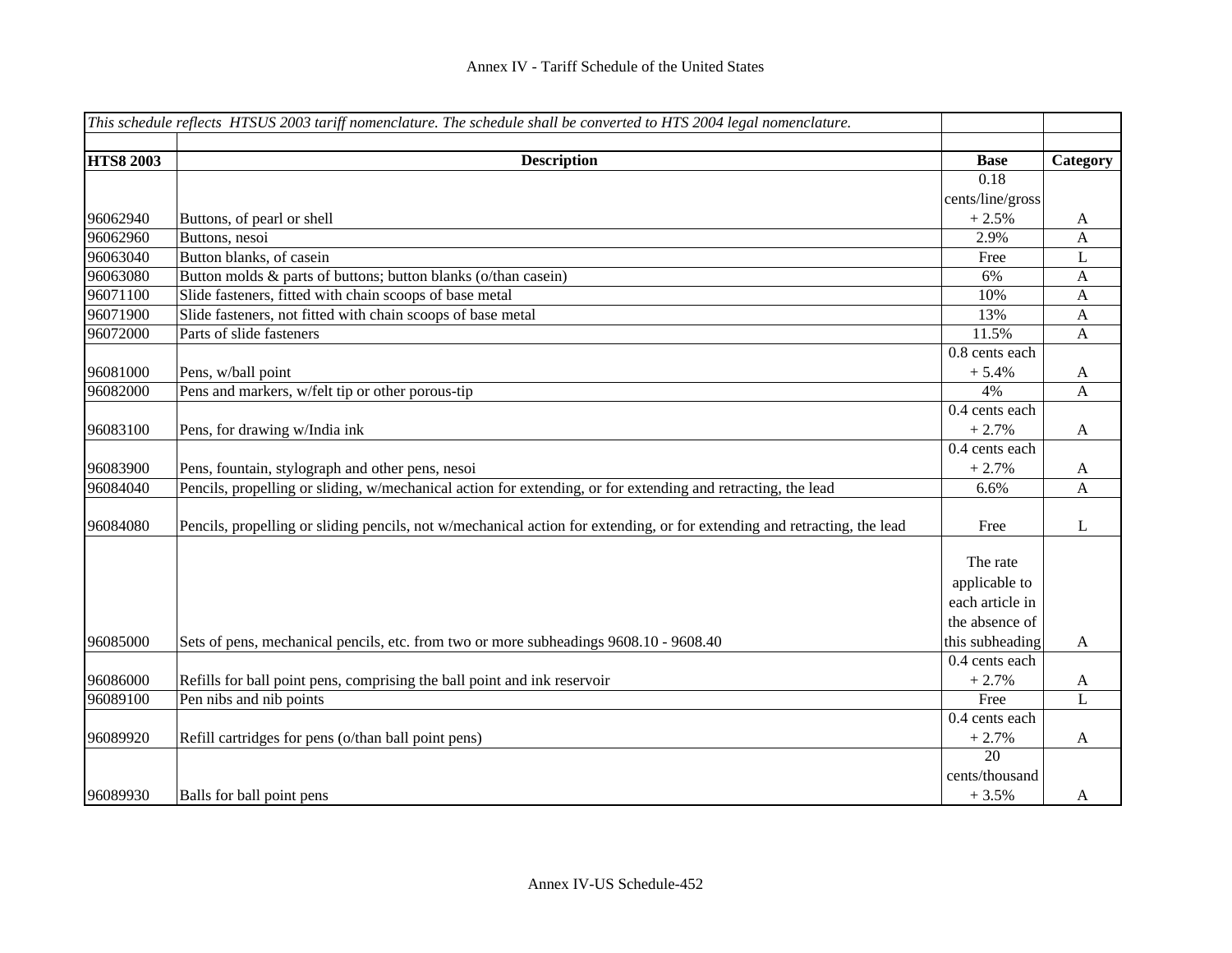|                  | This schedule reflects HTSUS 2003 tariff nomenclature. The schedule shall be converted to HTS 2004 legal nomenclature.       |                |              |
|------------------|------------------------------------------------------------------------------------------------------------------------------|----------------|--------------|
| <b>HTS8 2003</b> | <b>Description</b>                                                                                                           | <b>Base</b>    | Category     |
|                  |                                                                                                                              |                |              |
| 96089940         | Parts, of pens, mechanical pencils, etc. provided for in 9608.10, 9608.31, and 9608.39 (o/than balls for ball point pens)    | Free           | L            |
|                  | Duplicating stylos, pen-holders, pencil-holders and similar holders & pts. thereof, and parts of pens, mech.pencils, etc. of |                |              |
| 96089960         | 9608 nesoi                                                                                                                   | Free           | $\bf L$      |
|                  |                                                                                                                              | 14 cents/gross |              |
| 96091000         | Pencils & crayons, with leads encased in a rigid sheath                                                                      | $+4.3%$        | A            |
| 96092020         | Pencil leads, black or colored, n/o 1.5 mm in maximum cross-sectional dimension                                              | Free           | L            |
| 96092040         | Pencil leads, black or colored, o/1.5 mm in maximum cross-sectional dimension                                                | Free           | $\bf L$      |
| 96099040         | Tailors' chalks                                                                                                              | Free           | L            |
| 96099080         | Pencils & crayons (o/than in rigid sheath), pastels, drawing charcoals and writing or drawing chalks, nesoi                  | Free           | $\mathbf L$  |
| 96100000         | Slates and boards, with writing or drawing surfaces (whether or not framed)                                                  | 3.5%           | A            |
|                  | Date, sealing or numbering stamps and the like, designed for operating in the hand; hand-operated composing sticks and       |                |              |
| 96110000         | hand printing sets                                                                                                           | 2.7%           | $\mathbf{A}$ |
|                  | Ribbons, inked or otherwise prepared, less than 30 mm wide, put up in plastic/metal cart., of a kind used in typewriters,    |                |              |
| 96121010         | ADP or other mach.                                                                                                           | Free           | A            |
| 96121090         | Ribbons, inked or otherwise prepared (whether or not on spools) nesoi, for typewriters and similar uses                      | 8%             | A            |
| 96122000         | Ink pads (whether or not inked and with or without boxes)                                                                    | 3.5%           | A            |
| 96131000         | Cigarette lighters and similar lighters, gas fueled, not refillable, for the pocket                                          | 8%             | $\mathbf{A}$ |
| 96132000         | Cigarette lighters and similar lighters, gas fueled, refillable, for the pocket                                              | 9%             | A            |
| 96138010         | Cigarette lighters and similar lighters, for the table                                                                       | 4.8%           | $\mathbf{A}$ |
| 96138020         | Cigarette lighters and similar lighters (other than pocket or table), electrical                                             | 3.9%           | $\mathbf{A}$ |
|                  | Cigarette lighters & similar lighters (o/than pocket or table), n/elect., of prec.metal (o/than silver), precious/semiprec.  |                |              |
| 96138040         | stones, or comb.                                                                                                             | 3.6%           | A            |
| 96138060         | Cigarette lighters & similar lighters (o/than pocket or table), n/elect., nesoi, valued n/o \$5/dozen pieces                 | 8%             | A            |
| 96138080         | Cigarette lighters & similar lighters (o/than pocket or table), n/elect., nesoi, valued over \$5/dozen pieces                | 9%             | A            |
| 96139040         | Parts for electrical cigarette lighters and similar lighters                                                                 | 3.9%           | A            |
| 96139080         | Parts for nonelectrical cigarette lighters and similar lighters                                                              | 8%             | A            |
| 96142010         | Roughly shaped blocks of wood or root, for the manufacture of smoking pipes                                                  | Free           | $\mathbf L$  |
|                  | Smoking pipes (o/than roughly shaped blocks of wood or root for the manufacture of smoking pipes) and pipe bowls of          | 0.4 cents each |              |
| 96142015         | wood or root                                                                                                                 | $+3.2%$        | $\mathbf{A}$ |
| 96142060         | Smoking pipes and bowls, wholly of clay, and other smoking pipes w/bowls wholly of clay                                      | 3%             | A            |
|                  |                                                                                                                              | 0.3 cents each |              |
| 96142080         | Smoking pipes and pipe bowls (o/than wood, root or wholly of clay)                                                           | $+3.2%$        | A            |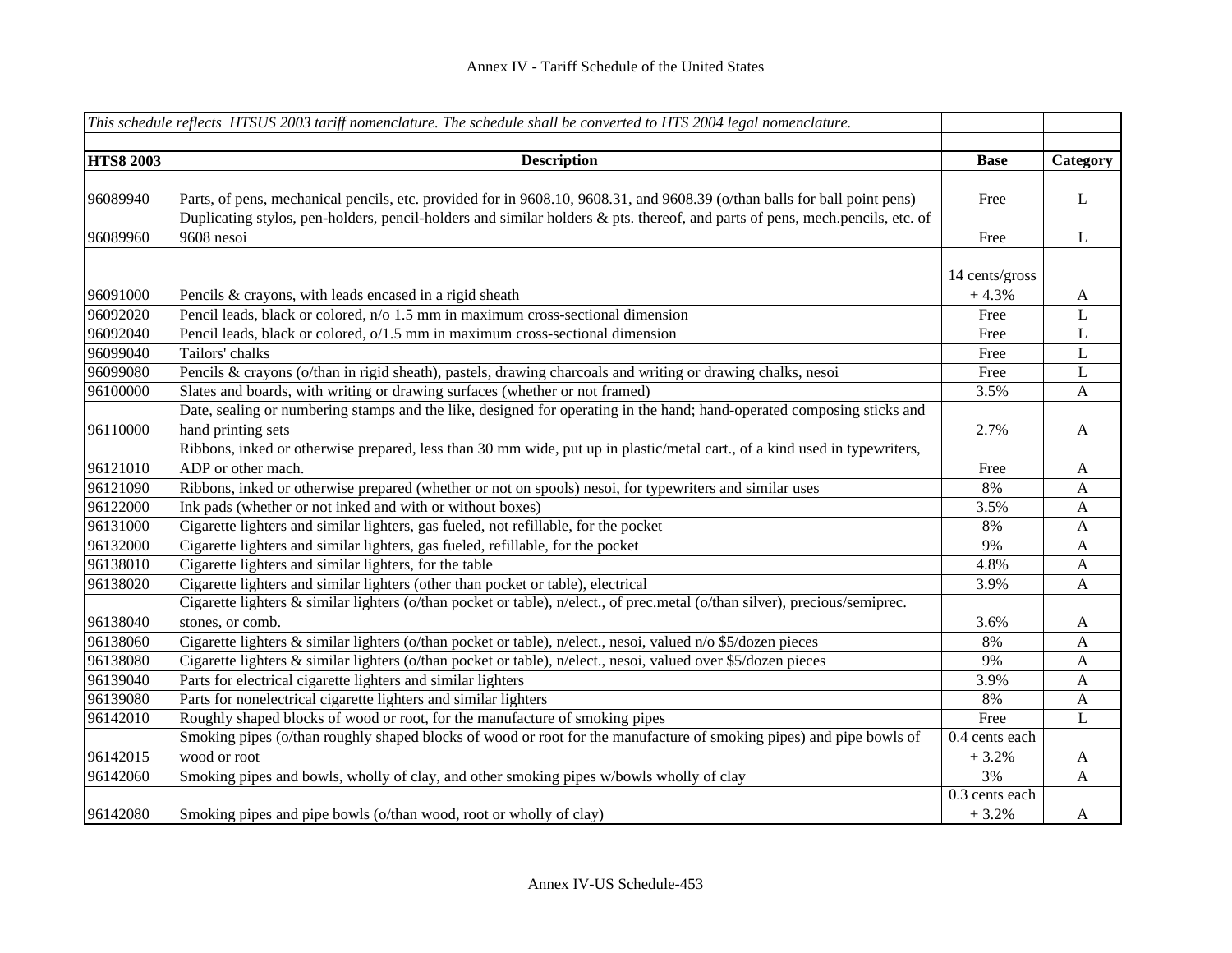|                  | This schedule reflects HTSUS 2003 tariff nomenclature. The schedule shall be converted to HTS 2004 legal nomenclature.       |                 |              |
|------------------|------------------------------------------------------------------------------------------------------------------------------|-----------------|--------------|
| <b>HTS8 2003</b> | <b>Description</b>                                                                                                           | <b>Base</b>     | Category     |
| 96149040         | Parts of metal, for smoking pipes & bowls, and for cigar or cigarette holders                                                | 7.2%            | $\mathbf{A}$ |
|                  |                                                                                                                              | 0.5 cents each  |              |
| 96149080         | Parts (o/than of metal), for smoking pipes & bowls, and for cigar or cigarette holders                                       | $+3%$           | A            |
|                  |                                                                                                                              | 14.4            |              |
|                  |                                                                                                                              | cents/gross +   |              |
| 96151110         | Combs, of hard rubber or plastics, valued n/o \$4.50 per gross                                                               | 2%              | A            |
| 96151120         | Combs, of hard rubber, valued over \$4.50 per gross                                                                          | 5.2%            | A            |
|                  |                                                                                                                              | 28.8            |              |
|                  |                                                                                                                              | cents/gross +   |              |
| 96151130         | Combs, of plastics, valued over \$4.50 per gross                                                                             | 4.6%            | A            |
| 96151140         | Hair slides and the like, of hard rubber or plastics, not set with imitation pearls or imitation gemstones                   | 5.3%            | $\mathbf{A}$ |
| 96151150         | Hair slides and the like, of hard rubber or plastics, set w/imitation pearls or imit. gemstones                              | Free            | L            |
|                  |                                                                                                                              |                 |              |
|                  |                                                                                                                              | 9.7 cents/gross |              |
| 96151920         | Combs, not of hard rubber or plastics, valued n/o \$4.50 per gross                                                           | $+1.3%$<br>28.8 | A            |
|                  |                                                                                                                              |                 |              |
|                  |                                                                                                                              | cents/gross +   |              |
| 96151940         | Combs, not of hard rubber or plastics, valued over \$4.50 per gross                                                          | 4.6%            | A            |
| 96151960         | Hair-slides and the like, not of hard rubber or plastics                                                                     | 11%             | $\mathbf{A}$ |
| 96159020         | Nonthermic, nonornamental devices for curling the hair                                                                       | 8.1%            | $\mathbf{A}$ |
| 96159030         | Hair pins                                                                                                                    | 5.1%            | A            |
|                  | Hair accessories and pts thereof, and pts. of combs, hair slides, etc. nesoi, of rubber or plastics, n/set w/imit. pearls or |                 |              |
| 96159040         | imit. gemstones                                                                                                              | 5.3%            | A            |
| 96159060         | Hair accessories and pts thereof, and pts. of combs, hair slides, etc. nesoi                                                 | 11%             | A            |
| 96161000         | Scent sprayers and similar toilet sprayers, and mounts and heads therefor                                                    | Free            | L            |
| 96162000         | Powder puffs and pads for the application of cosmetics or toilet preparations                                                | 4.3%            | A            |
| 96170010         | Vacuum flasks and vessels, complete with cases, w/capacity n/o 1 liter                                                       | 7.2%            | A            |
| 96170030         | Vacuum flasks and vessels, complete with cases, w/capacity o/1 liter but n/o 2 liters                                        | 6.9%            | A            |
| 96170040         | Vacuum flasks and vessels, complete with cases, w/capacity o/2 liters                                                        | 6.9%            | A            |
| 96170060         | Vacuum flask and vacuum vessel parts (o/than glass liners)                                                                   | 7.2%            | A            |
| 96180000         | Tailors' dummies and other mannequins; automatons and other animated displays used for shop window dressing                  | 4.4%            | A            |
| 97011000         | Paintings, drawings (o/than of 4906) and pastels, executed entirely by hand, whether or not framed                           | Free            | L            |
| 97019000         | Collages and similar decorative plaques, executed entirely by hand, whether or not framed                                    | Free            | $\mathbf L$  |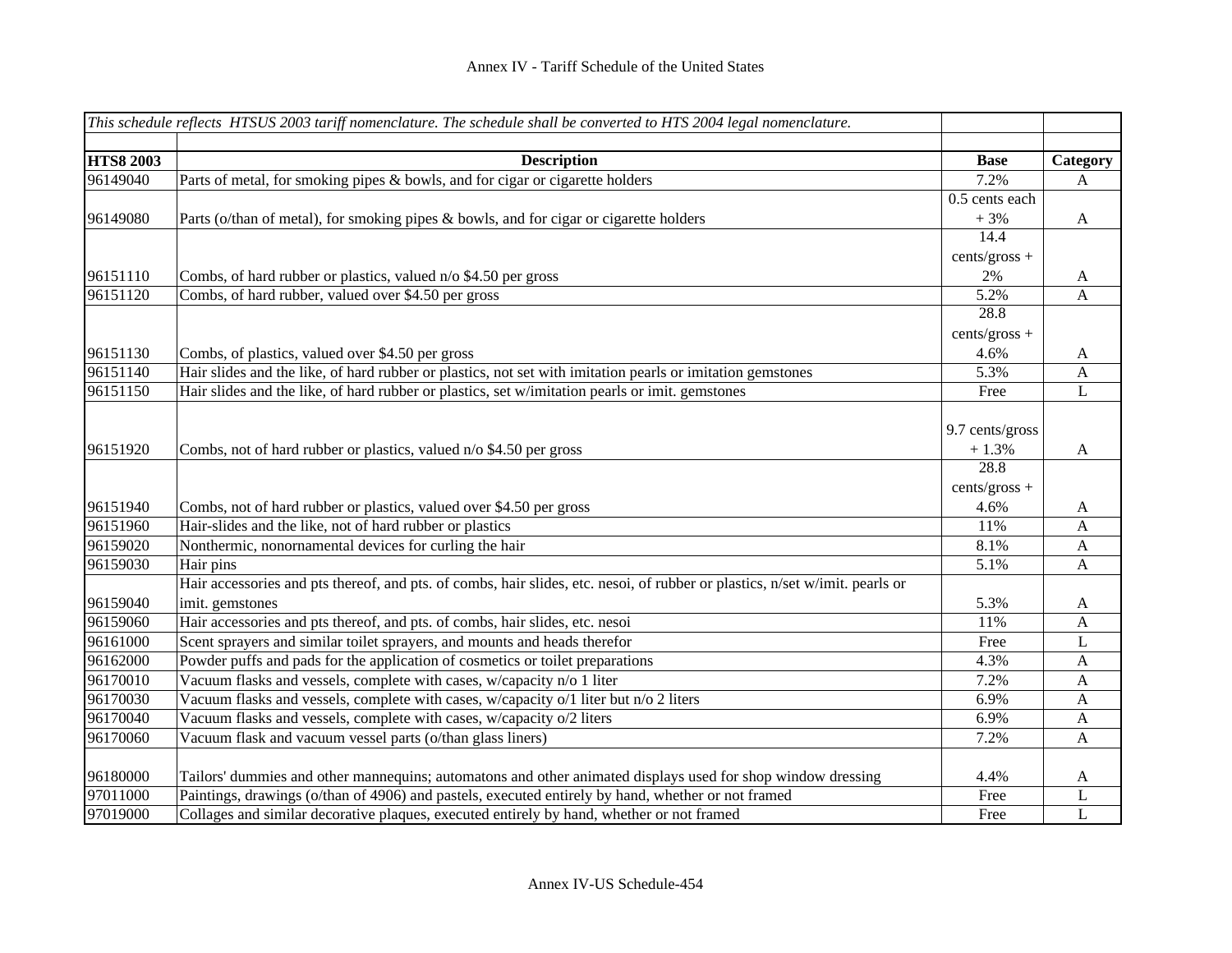|                  | This schedule reflects HTSUS 2003 tariff nomenclature. The schedule shall be converted to HTS 2004 legal nomenclature.     |             |          |
|------------------|----------------------------------------------------------------------------------------------------------------------------|-------------|----------|
|                  |                                                                                                                            |             |          |
| <b>HTS8 2003</b> | <b>Description</b>                                                                                                         | <b>Base</b> | Category |
| 97020000         | Original engravings, prints and lithographs, whether or not framed                                                         | Free        | L        |
| 97030000         | Original sculptures and statuary, in any material                                                                          | Free        | L        |
|                  | Postage or revenue stamps, stamp-postmarks, first-day covers, postal stationery, and the like, used or unused, other than  |             |          |
| 97040000         | heading 4907                                                                                                               | Free        | L        |
|                  | Collections and collectors' pieces of zoological, botanical, mineralogical, anatomical, historical, archaeological etc.    |             |          |
| 97050000         | interest                                                                                                                   | Free        | L        |
| 97060000         | Antiques of an age exceeding one hundred years                                                                             | Free        | L        |
| 98010010         | U.S. goods returned without having been advanced in value or improved in condition while abroad                            | Free        | L        |
|                  | Articles reimported without having advanced in value or improved in condition while abroad, under lease to a foreign       |             |          |
| 98010020         | manufacturer                                                                                                               | Free        | L        |
|                  | Articles reimported without having advanced in value or improved in condition while abroad, or do not conform to           |             |          |
| 98010025         | specifications                                                                                                             | Free        | L        |
|                  | Articles sold for export for personal use and reimported without having advanced in value or improved in condition while   |             |          |
| 98010026         | abroad by exporter                                                                                                         | Free        | L        |
|                  | Any aircraft engine or part reimported without having advanced or improved while abroad, after temporary substitution      |             |          |
| 98010030         | for engine overhauled                                                                                                      | Free        | L        |
|                  | Articles returned after temporary export for exhibition, examination or experimentation, for scientific or educational     |             |          |
| 98010040         | purposes                                                                                                                   | Free        | L        |
| 98010050         | Articles returned after temporary export for exhibition in connection with any circus or menagerie                         | Free        | L        |
| 98010060         | Articles returned after temporary export for exhibition or use at any public exposition, fair or conference                | Free        | L        |
|                  | Art. ret. after temp. export for rendition of geophysical or contr. services, connected w/exploration, extract. or dev. of |             |          |
| 98010065         | natural resources                                                                                                          | Free        |          |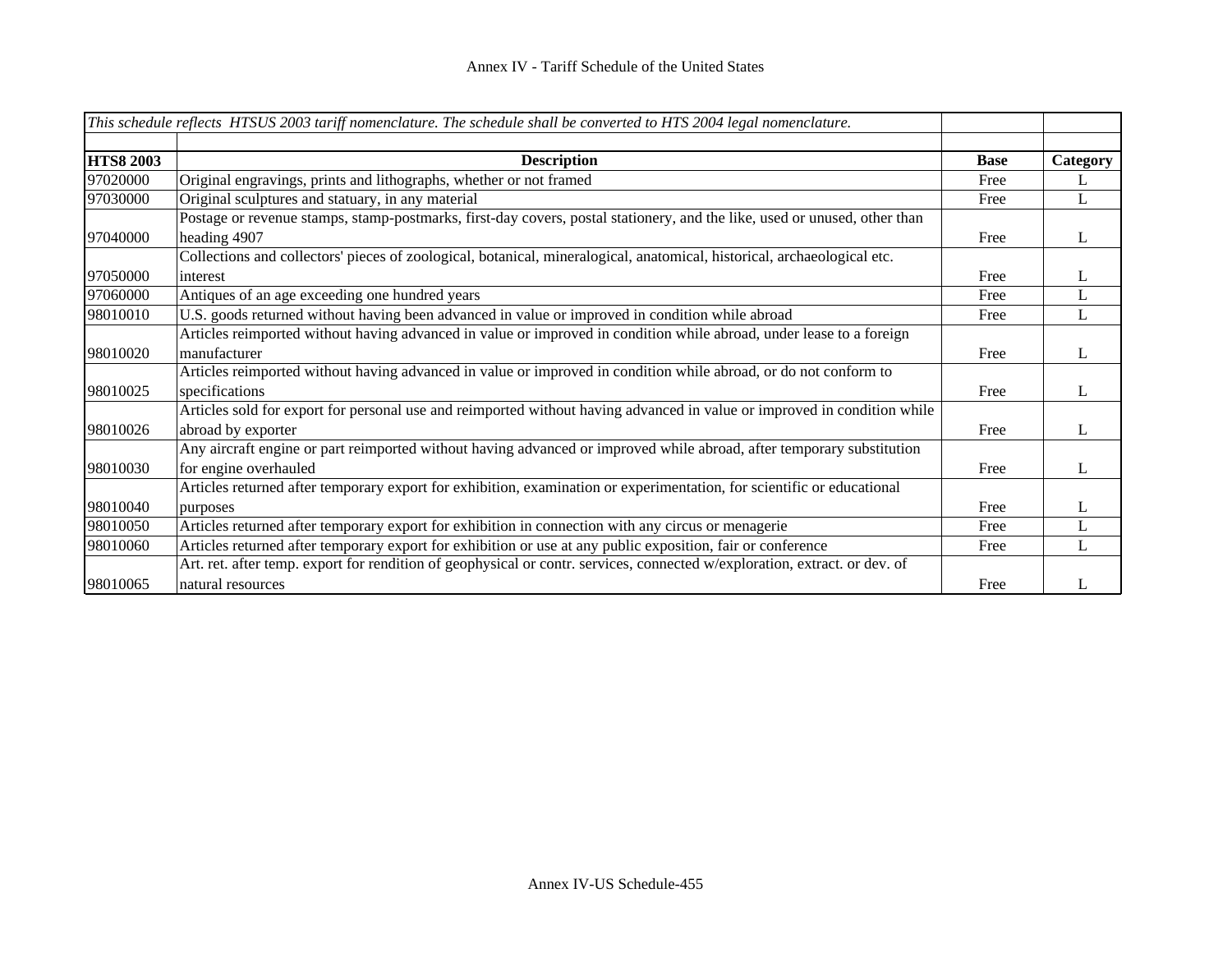|                  | This schedule reflects HTSUS 2003 tariff nomenclature. The schedule shall be converted to HTS 2004 legal nomenclature. |                 |          |
|------------------|------------------------------------------------------------------------------------------------------------------------|-----------------|----------|
|                  |                                                                                                                        |                 |          |
| <b>HTS8 2003</b> | <b>Description</b>                                                                                                     | <b>Base</b>     | Category |
|                  |                                                                                                                        |                 |          |
|                  |                                                                                                                        | A duty equal to |          |
|                  |                                                                                                                        | the duty upon   |          |
|                  |                                                                                                                        | the importation |          |
|                  |                                                                                                                        | of likearticles |          |
|                  |                                                                                                                        | not previously  |          |
|                  |                                                                                                                        | exported, but   |          |
|                  |                                                                                                                        | in no case in   |          |
|                  |                                                                                                                        | excess of the   |          |
|                  |                                                                                                                        | sum of (a) any  |          |
|                  |                                                                                                                        | customs         |          |
|                  |                                                                                                                        | drawback        |          |
|                  |                                                                                                                        | proved to have  |          |
|                  |                                                                                                                        | been            |          |
|                  |                                                                                                                        | allowedupon     |          |
|                  |                                                                                                                        | such            |          |
|                  |                                                                                                                        | exportation,    |          |
|                  |                                                                                                                        | and(b) the duty |          |
|                  |                                                                                                                        | which would     |          |
|                  |                                                                                                                        | have been       |          |
|                  |                                                                                                                        | payable on      |          |
| 98010070         | Previously exported aircraft with benefit of drawback, dutiable upon return                                            | anyar           | A        |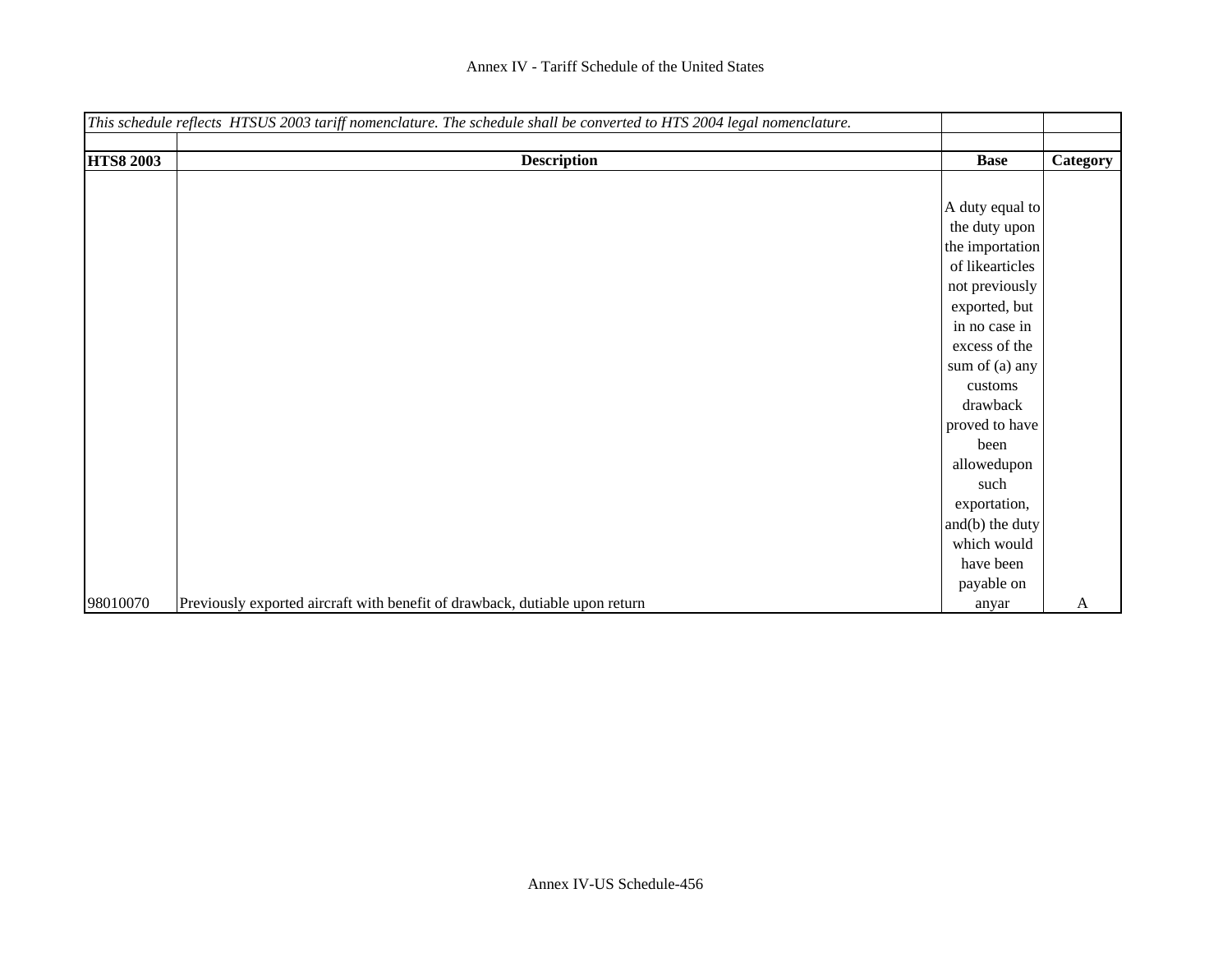|                  | This schedule reflects HTSUS 2003 tariff nomenclature. The schedule shall be converted to HTS 2004 legal nomenclature. |                   |          |
|------------------|------------------------------------------------------------------------------------------------------------------------|-------------------|----------|
|                  |                                                                                                                        |                   |          |
| <b>HTS8 2003</b> | <b>Description</b>                                                                                                     | <b>Base</b>       | Category |
|                  |                                                                                                                        |                   |          |
|                  |                                                                                                                        | A duty (in lieu   |          |
|                  |                                                                                                                        | of any other      |          |
|                  |                                                                                                                        | duty or tax)      |          |
|                  |                                                                                                                        | equal to the      |          |
|                  |                                                                                                                        | sum of any        |          |
|                  |                                                                                                                        | duty and          |          |
|                  |                                                                                                                        | internalrevenue   |          |
|                  |                                                                                                                        | tax imposed       |          |
|                  |                                                                                                                        | upon the          |          |
|                  |                                                                                                                        | importation of    |          |
|                  |                                                                                                                        | like articles not |          |
|                  |                                                                                                                        | previously        |          |
|                  |                                                                                                                        | exported, but     |          |
|                  |                                                                                                                        | in no case in     |          |
|                  |                                                                                                                        | excess of the     |          |
|                  |                                                                                                                        |                   |          |
|                  |                                                                                                                        | sum of (a) any    |          |
|                  |                                                                                                                        | customs           |          |
|                  |                                                                                                                        | drawback          |          |
|                  |                                                                                                                        | proved to have    |          |
| 98010080         | Previously exported articles except aircraft, dutiable upon return                                                     | been all          | A        |
|                  | Professional books, implements, instruments & tools of trade, occupation or employment returned US by person after use |                   |          |
| 98010085         | temporarily abroad                                                                                                     | Free              | L        |
|                  | U.S. domestic animals and offspring returned from straying across the border or returned from pasture abroad within 8  |                   |          |
| 98010090         | months                                                                                                                 | Free              | L        |
|                  | Photographic films and dry plates manufactured in U.S. (except commercial motion-picture film) and exposed abroad,     |                   |          |
| 98020020         | whether developed or not                                                                                               | Free              | L        |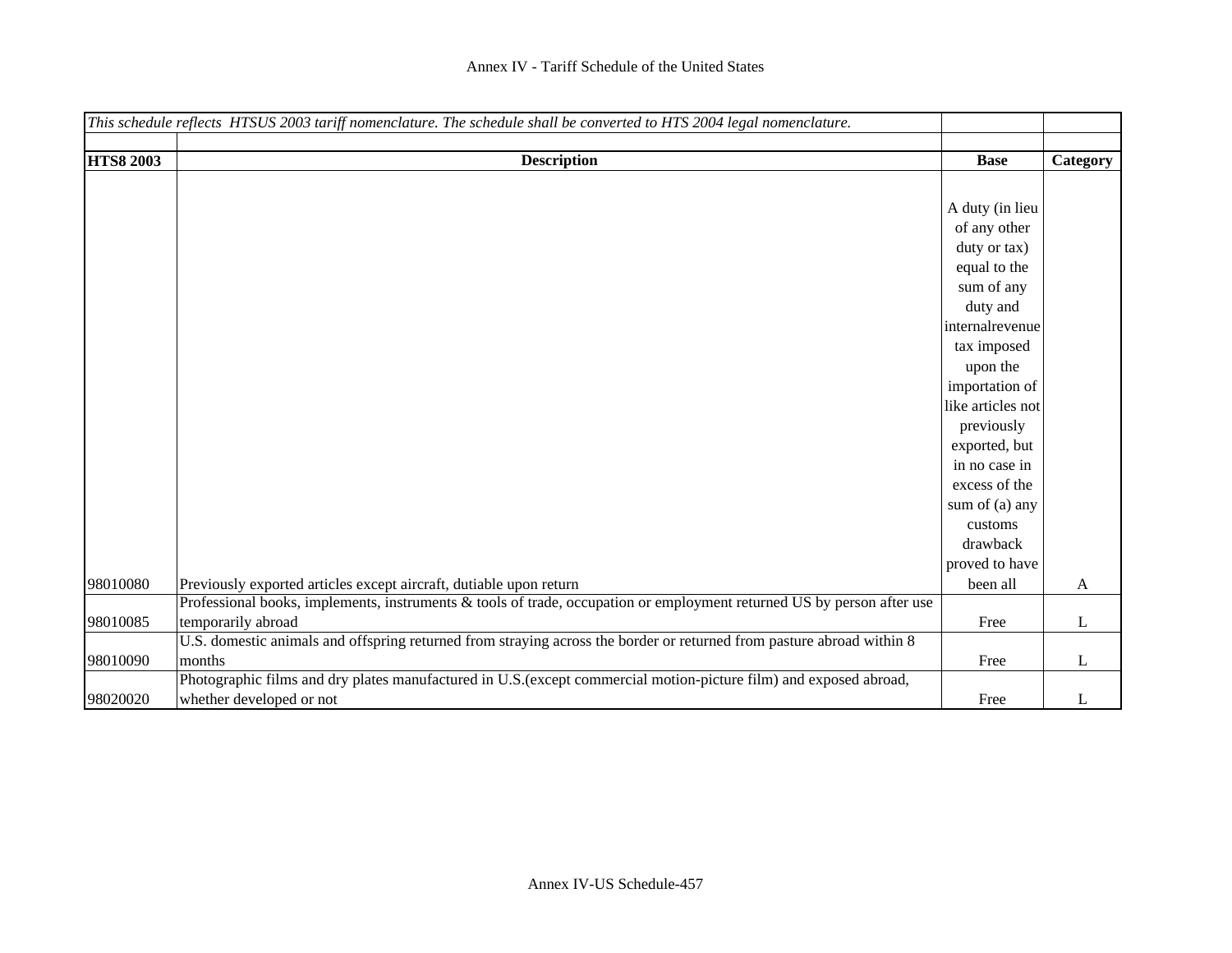|                  | This schedule reflects HTSUS 2003 tariff nomenclature. The schedule shall be converted to HTS 2004 legal nomenclature. |                      |          |
|------------------|------------------------------------------------------------------------------------------------------------------------|----------------------|----------|
|                  |                                                                                                                        |                      |          |
| <b>HTS8 2003</b> | <b>Description</b>                                                                                                     | <b>Base</b>          | Category |
|                  |                                                                                                                        | A duty upon          |          |
|                  |                                                                                                                        | the value of the     |          |
|                  |                                                                                                                        | repairs or           |          |
|                  |                                                                                                                        | alterations (See     |          |
|                  |                                                                                                                        | U.S. Note 3 of       |          |
|                  |                                                                                                                        | this                 |          |
| 98020040         | Articles returned to the U.S. after having been exported for repairs or alterations, made pursuant to a warranty       | subchapter)          | A        |
|                  |                                                                                                                        | A duty upon          |          |
|                  |                                                                                                                        | the value of the     |          |
|                  |                                                                                                                        | repairs or           |          |
|                  |                                                                                                                        | alterations (See     |          |
|                  |                                                                                                                        | U.S. Note 3 of       |          |
|                  |                                                                                                                        | this                 |          |
| 98020050         | Articles returned to the U.S. after having been exported for repairs or alterations, nesi                              | subchapter)          | A        |
|                  |                                                                                                                        | A duty upon          |          |
|                  |                                                                                                                        | the value of         |          |
|                  |                                                                                                                        | such                 |          |
|                  |                                                                                                                        | processing           |          |
|                  |                                                                                                                        | outside the          |          |
|                  |                                                                                                                        | <b>United States</b> |          |
|                  |                                                                                                                        | (see U.S. note       |          |
|                  |                                                                                                                        | 3 of this            |          |
| 98020060         | U.S. articles of specific metals exported for further processing and returned for further processing                   | subchapter)          | A        |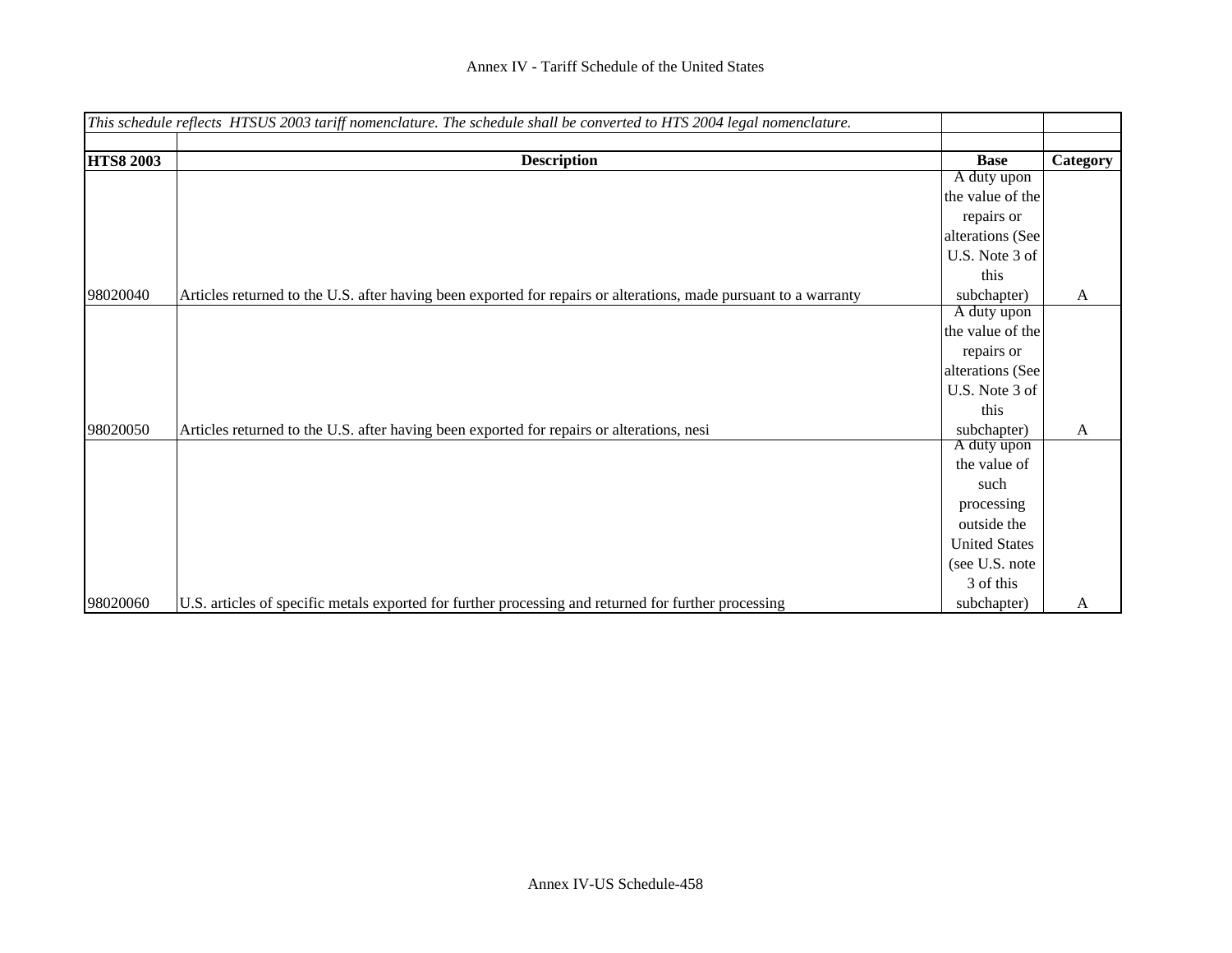|                  | This schedule reflects HTSUS 2003 tariff nomenclature. The schedule shall be converted to HTS 2004 legal nomenclature.                   |                   |              |
|------------------|------------------------------------------------------------------------------------------------------------------------------------------|-------------------|--------------|
| <b>HTS8 2003</b> | <b>Description</b>                                                                                                                       | <b>Base</b>       | Category     |
|                  |                                                                                                                                          |                   |              |
|                  |                                                                                                                                          |                   |              |
|                  |                                                                                                                                          | A duty upon       |              |
|                  |                                                                                                                                          | the full value    |              |
|                  |                                                                                                                                          | of the imported   |              |
|                  |                                                                                                                                          | article, less the |              |
|                  |                                                                                                                                          | cost or value of  |              |
|                  |                                                                                                                                          | such products     |              |
|                  |                                                                                                                                          | of the United     |              |
|                  |                                                                                                                                          | States (see U.S.  |              |
|                  | U.S. articles assembled abroad, which have not lost their physical identity or have not advanced in value or improved in                 | note 4 of this    |              |
| 98020080         | condition abroad                                                                                                                         | subchapter)       | W            |
|                  | Substantial containers and holders, either U.S. or foreign prev. imported and dutied; specified instruments of international             |                   |              |
| 98030050         | traffic, etc                                                                                                                             | Free              | L            |
| 98040005         | books, libraries, usual furniture & household effects, used 1 year+, and n/for other person, or for sale                                 | Free              | $\mathbf{L}$ |
|                  | For person arriving in the U.S.: professional books, implements, instruments & tools of trade/occupation/employ.,                        |                   |              |
| 98040010         | previously taken abroad                                                                                                                  | Free              | $\mathbf{L}$ |
|                  | For person emigrating to the U.S.: professional books, implements, instruments & tools of trade/occupation/employ., he                   |                   |              |
| 98040015         | owned & used abroad                                                                                                                      | Free              | $\mathbf{L}$ |
|                  | For person arriving in the U.S., not returning resident: certain wearing apparel, personal adornment art., toilet art. &                 |                   |              |
| 98040020         | personal effects                                                                                                                         | Free              | $\mathbf{L}$ |
|                  | For person arriving in the U.S., not returning resident: up to 50 cigars, 200 cigarettes, or 2 kg smoking tobacco & $n/ov$ . 1           |                   |              |
| 98040025         | liter of alcohol                                                                                                                         | Free              | $\bf L$      |
| 98040030         | For person arriving in the U.S., not returning resident: n/over \$100 of articles (n/alcohol. bev. or cigarettes, n/over 100             |                   | $\mathbf{L}$ |
|                  | cigars) for gift<br>For person arriving in the U.S., not returning resident: automobiles $\&$ other means of transport, import connected | Free              |              |
| 98040035         | w/arrival, for personal us                                                                                                               | Free              | $\mathbf{L}$ |
|                  | For person arriving in the U.S., not returning resident: n/over \$200 of articles (w/n/over 4 liters alcohol. bev.) for a person         |                   |              |
| 98040040         | in transit                                                                                                                               | Free              | $\bf L$      |
|                  | For person arriving in the U.S., returning resident, etc.: all personal and household effects taken abroad by him or for his             |                   |              |
| 98040045         | account                                                                                                                                  | Free              | $\mathbf{L}$ |
|                  | For person arriving in the U.S., returning resident, etc.: articles of metal (incl. medals, etc.), bestowed by foreign countries         |                   |              |
| 98040050         | or citizens                                                                                                                              | Free              | L            |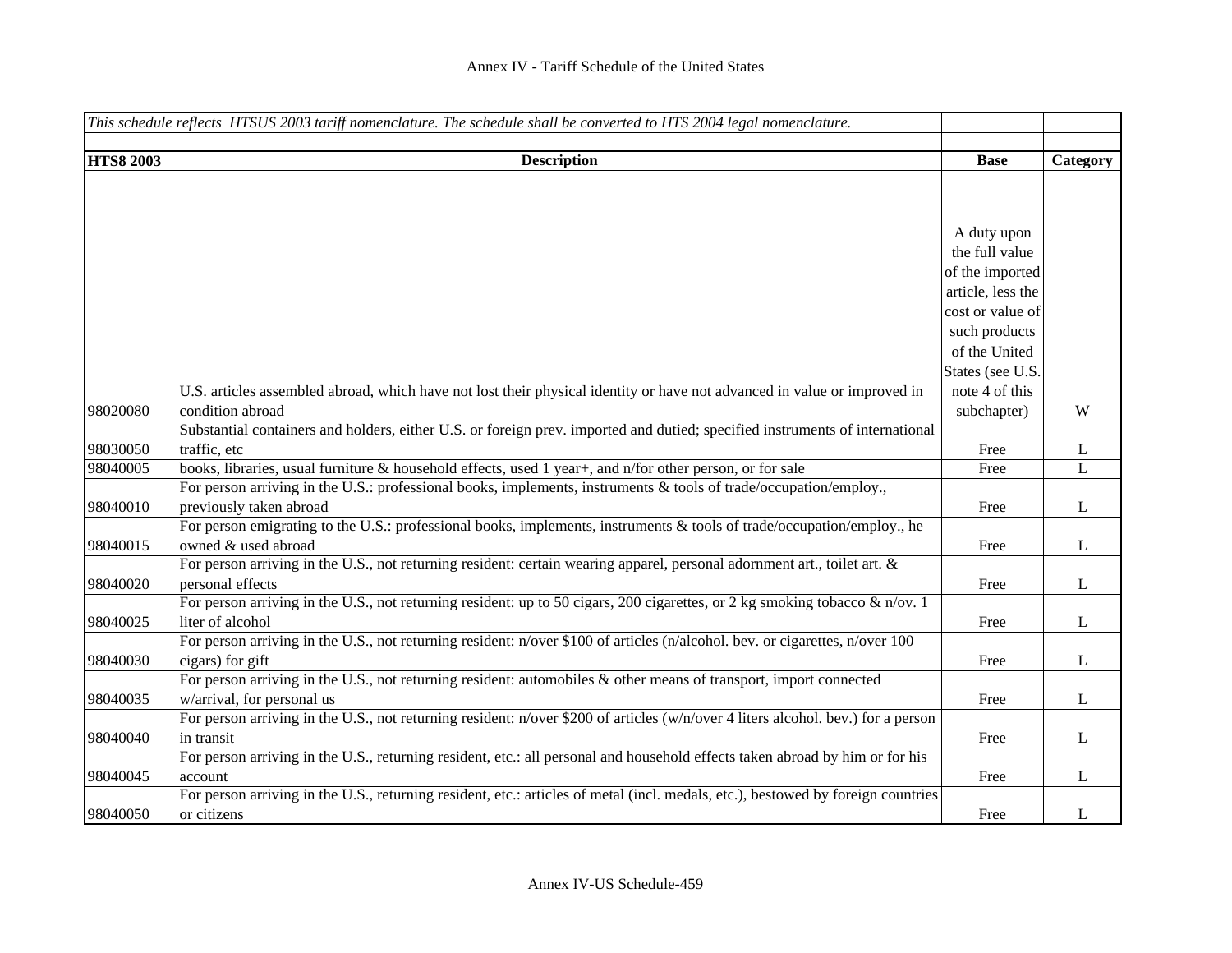|                  | This schedule reflects HTSUS 2003 tariff nomenclature. The schedule shall be converted to HTS 2004 legal nomenclature.        |                 |              |
|------------------|-------------------------------------------------------------------------------------------------------------------------------|-----------------|--------------|
|                  |                                                                                                                               |                 |              |
| <b>HTS8 2003</b> | <b>Description</b>                                                                                                            | <b>Base</b>     | Category     |
|                  | For person arriving in the U.S., returning resident, etc.: game animals, birds & fish killed abroad by him & not for          |                 |              |
| 98040055         | noncommercial purposes                                                                                                        | Free            | $\bf L$      |
|                  |                                                                                                                               | Free, for such  |              |
|                  |                                                                                                                               | temporary       |              |
|                  |                                                                                                                               | periods as the  |              |
|                  |                                                                                                                               | Secretary of    |              |
|                  |                                                                                                                               | the Treasury by |              |
|                  | For person arriving in the U.S., returning resident, etc.: automobiles rented by U.S. resident while abroad and imported      | regulation may  |              |
| 98040060         | for personal use                                                                                                              | prescribe       | A            |
|                  | For person arriving in the U.S., returning resident, etc.: acquired abroad, accompanying: n/over \$400 value, etc (limit on   |                 |              |
| 98040065         | tobacco & alcoho                                                                                                              | Free            | $\bf L$      |
|                  | For person arriving in the U.S., returning resident, etc.: acquired abroad: n/over \$1,200 value, etc (limit on tobacco &     |                 |              |
| 98040070         | alcohol): insular                                                                                                             | Free            | $\bf L$      |
|                  | For person arriving in the U.S., returning resident, etc.: acquired abroad: n/over \$600 value, etc (limit on tobacco &       |                 |              |
| 98040072         | alcohol): beneficiar                                                                                                          | Free            | $\mathbf{L}$ |
|                  | For person arriving in the U.S., returning resident, etc.: article imported to replace like art. previously exempted under    |                 |              |
| 98040075         | 9804.00.70, etc.                                                                                                              | Free            | $\mathbf L$  |
|                  | Articles (limits on tobacco & alcohol), for personal use of person leaving a vessel, etc. engaged in int'l. traffic, on which |                 |              |
| 98040080         | employed, etc.                                                                                                                | Free            | $\mathbf{L}$ |
| 98040085         | Personal & household effects, not stock in trade, part of estate of a citizen of the United States who died abroad            | Free            | $\mathbf{L}$ |
|                  | Personal & household effects (limit on alcohol & tobacco) of person in U.S. service returning at end of assignment to         |                 |              |
| 98050050         | extended duty, etc.                                                                                                           | Free            | $\mathbf{L}$ |
|                  | Baggage and effects of the following aliens (on req. of Dept. of State): ambassadors, ministers and other rep., etc. & their  |                 |              |
| 98060005         | families etc                                                                                                                  | Free            | $\mathbf L$  |
|                  |                                                                                                                               |                 |              |
| 98060010         | Baggage and effects of the following aliens (on req. of Dept. of State): diplomatic couriers of foreign governments           | Free            | $\bf L$      |
|                  | Baggage and effects of the following aliens (on req. of Dept. of State): rep. etc. of foreign govt in or to public int'l      |                 |              |
| 98060015         | organizations, etc                                                                                                            | Free            | $\bf L$      |
|                  | Baggage and effects of the following aliens (on req. of Dept. of State): persons on duty in the U.S. as members of foreign    |                 |              |
| 98060020         | armed forces, etc                                                                                                             | Free            | $\bf L$      |
|                  | Baggage and effects of the following aliens (on req. of Dept. of State): persons designated by the State Dept. as foreign     |                 |              |
| 98060025         | high officials, et                                                                                                            | Free            | $\mathbf{L}$ |
|                  | Baggage and effects of the following aliens (on req. of Dept. of State): persons designated by statute or treaty ratified by  |                 |              |
| 98060030         | the U.S. Senate                                                                                                               | Free            | L            |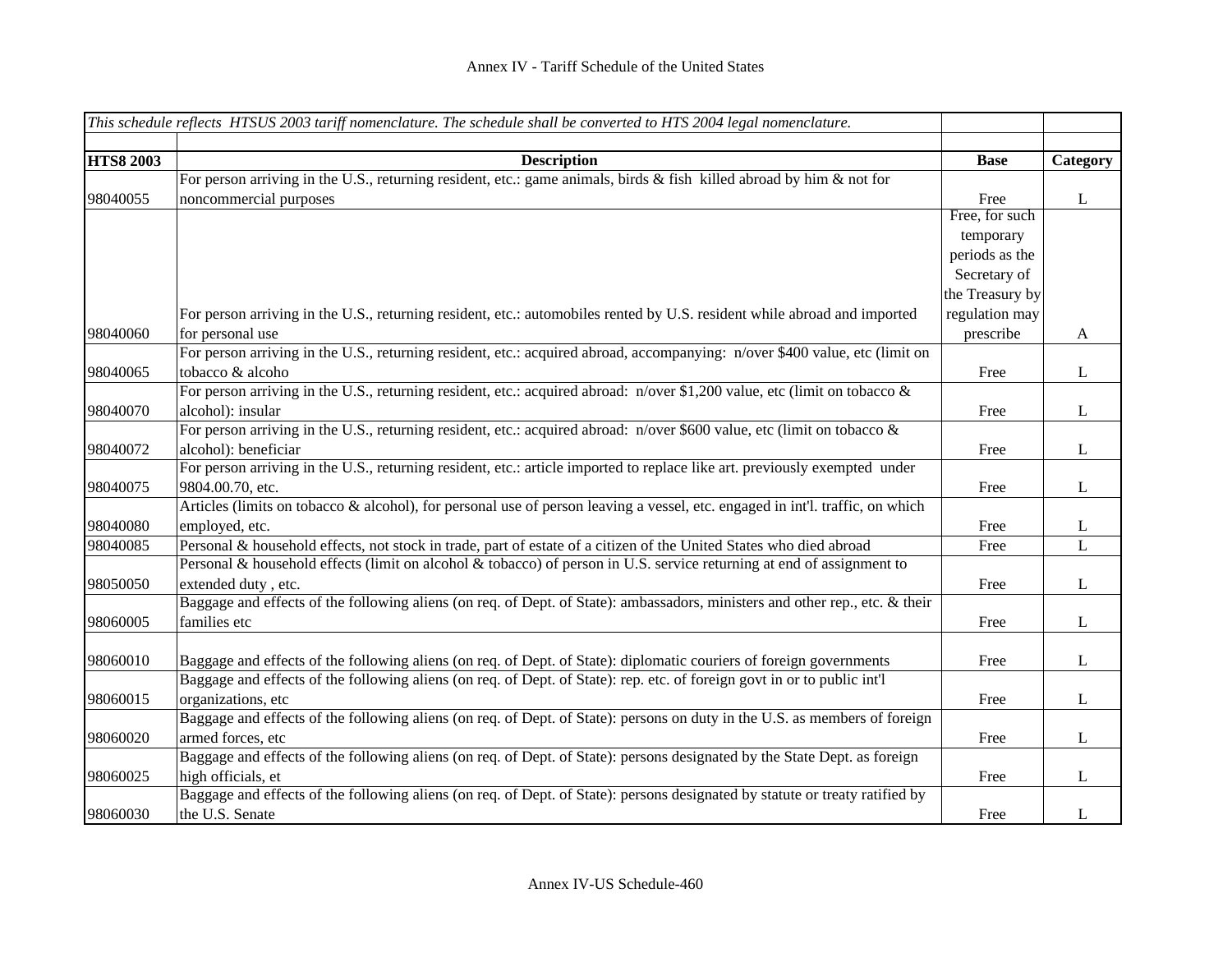|                  | This schedule reflects HTSUS 2003 tariff nomenclature. The schedule shall be converted to HTS 2004 legal nomenclature.          |             |              |
|------------------|---------------------------------------------------------------------------------------------------------------------------------|-------------|--------------|
|                  |                                                                                                                                 |             |              |
| <b>HTS8 2003</b> | <b>Description</b>                                                                                                              | <b>Base</b> | Category     |
|                  | On req. of Dept. of State: personal effects and equip. of groups of foreign residents arriving on goodwill visits of short      |             |              |
| 98060035         | duration, etc.                                                                                                                  | Free        | $\bf L$      |
|                  | Art. for the personal or family use of the following aliens on duty in U.S. (on req. of Dept. of State): ambassadors, etc. of   |             |              |
| 98060040         | embassies, etc                                                                                                                  | Free        | $\mathbf{L}$ |
|                  | Art. for the personal or family use of the following aliens on duty in U.S. (on req. of Dept. of State): members of foreign     |             |              |
| 98060045         | armed forces                                                                                                                    | Free        | $\bf L$      |
|                  | Art. for the personal or family use of the following aliens on duty in U.S. (on req. of Dept. of State): other rep. & employ.   |             |              |
| 98060050         | of foreign gov                                                                                                                  | Free        | $\bf L$      |
|                  | Art. for the personal or family use of the following aliens on duty in U.S. (on req. of Dept. of State): persons designated     |             |              |
| 98060055         | by statute, etc                                                                                                                 | Free        | $\bf L$      |
|                  | Art. of metal (incl. medals, trophies & prizes), for bestowal on persons in U.S., as honorary dist., by foreign countries or    |             |              |
| 98070040         | their citizens                                                                                                                  | Free        | $\mathbf{L}$ |
|                  | Upon req. of the Dept. of State, articles from citizens of foreign countries for presentation to the Pres. or Vice Pres. of the |             |              |
| 98070050         | U.S.                                                                                                                            | Free        | $\mathbf L$  |
|                  | Engravings, etchings, photographic prints or exposed films, video tapes, and govt. publications on micromedia; all for          |             |              |
| 98080010         | U.S. govt. agency use                                                                                                           | Free        | $\bf L$      |
| 98080020         | Sound recordings and recorded video tapes for State Department use under the U.S.I.E.E. Act of 1948                             | Free        | L            |
|                  | Materials certified to the Commissioner of Customs by authorized military procuring agencies to be emergency war                |             |              |
| 98080030         | material purchased abroad                                                                                                       | Free        | $\bf L$      |
| 98080040         | Materials certified to the Commissioner of Customs by GSA to be strategic and critical for stockpiles                           | Free        | L            |
|                  | Material certified to the Comm. of Customs by the Nuclear Regulatory Comm. or the Dept. of Energy to be necessary for           |             |              |
| 98080050         | defense and security                                                                                                            | Free        | $\bf L$      |
|                  |                                                                                                                                 |             |              |
| 98080060         | Plants, seeds and all other material for planting for use of the Department of Agriculture or United States Botanic Garden      | Free        | $\bf L$      |
|                  | Materials certified to the Comm. of Customs by the Commodity Credit Corp. to be materials acquired by barter or                 |             |              |
| 98080070         | exchange of agri. products                                                                                                      | Free        | $\mathbf{L}$ |
|                  | Materials certified by NASA to the Comm. of Customs to be imported to be launched into space by NASA, spare parts               |             |              |
| 98080080         | and support equipment                                                                                                           | Free        | $\mathbf L$  |
|                  | Public documents, incl. microfiche etc. (incl. motion pictures & other films, video tapes & audio tapes) issued by a            |             |              |
| 98090010         | foreign government, et                                                                                                          | Free        | $\mathbf{L}$ |
|                  | For foreign govt on a recip. basis & for public intl. org. (on req. of Dept. of State): office supplies & other art. for the    |             |              |
| 98090020         | official use                                                                                                                    | Free        | $\mathbf{L}$ |
|                  | For foreign govt on a recip. basis & for public intl. org.: articles for the official use of members foreign armed forces on    |             |              |
| 98090030         | duty in the U.S.                                                                                                                | Free        | L            |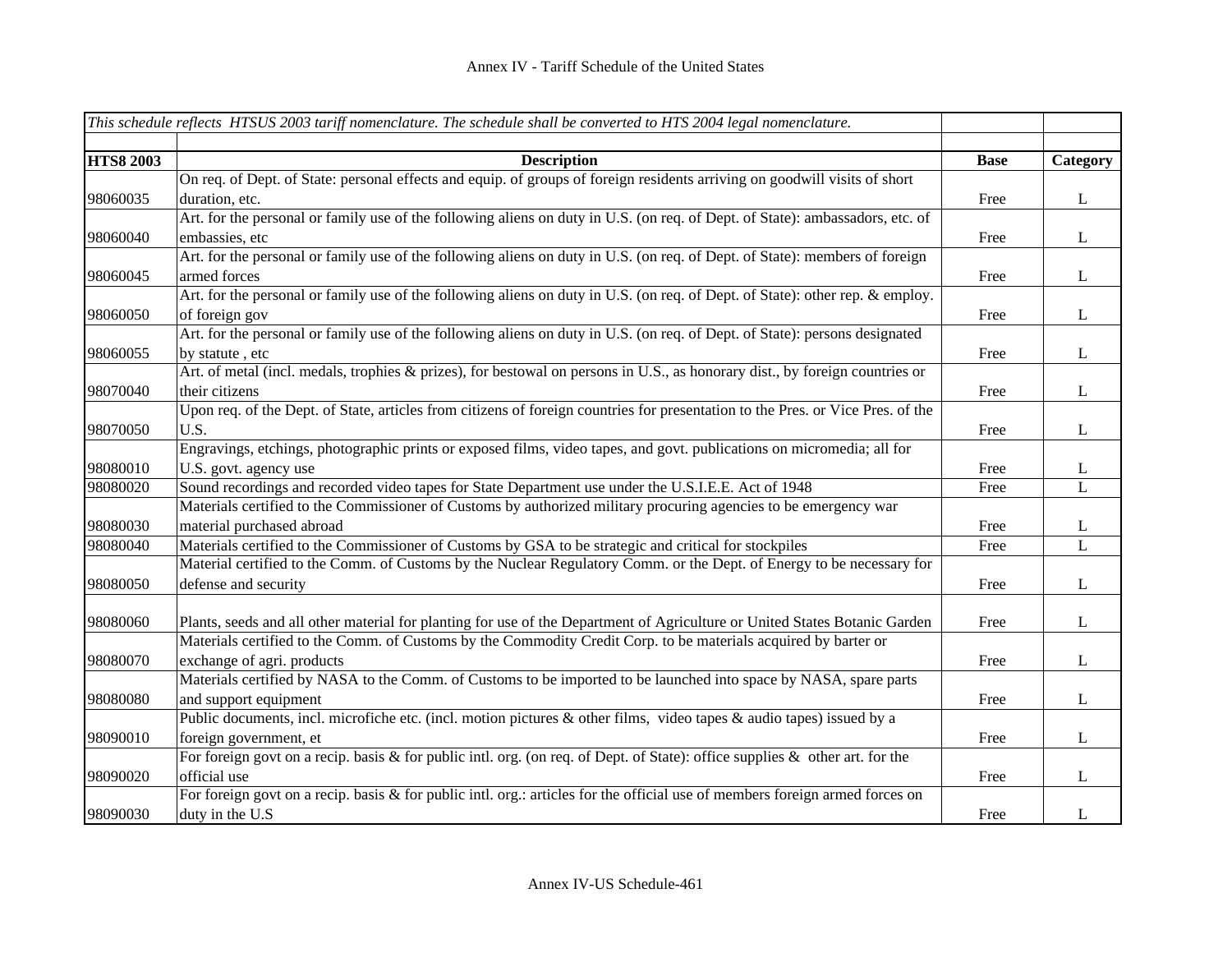|                  | This schedule reflects HTSUS 2003 tariff nomenclature. The schedule shall be converted to HTS 2004 legal nomenclature.           |             |              |
|------------------|----------------------------------------------------------------------------------------------------------------------------------|-------------|--------------|
| <b>HTS8 2003</b> | <b>Description</b>                                                                                                               | <b>Base</b> | Category     |
|                  |                                                                                                                                  |             |              |
| 98090040         | On req. of Dept. of State, property of a foreign govt or public intl. org.: used in noncommercial functions, exhibitions, etc    | Free        | L            |
|                  | On req. of Dept. of State, property of a foreign govt or public intl. org.: prosthetic appliances furnished by foreign govt to   |             |              |
| 98090050         | armed forces                                                                                                                     | Free        | $\mathbf{L}$ |
|                  | On req. of Dept. of State, property of a foreign govt or public intl. org.: headstones furnished by foreign govt for graves      |             |              |
| 98090060         | of its war vet.                                                                                                                  | Free        | $\mathbf{L}$ |
|                  | On req. of Dept. of State, property of a foreign govt or public intl. org.: gifts to the various govt. or public institutions in |             |              |
| 98090070         | U.S.                                                                                                                             | Free        | $\mathbf{L}$ |
|                  | On req. of Dept. of State, property of a foreign govt or public intl. org.: printed matter, not containing advertising, for      |             |              |
| 98090080         | free distrib.                                                                                                                    | Free        | $\mathbf{L}$ |
|                  | Drawings, engravings, etchings and similar articles bound or unbound, and exposed photographic films for use of                  |             |              |
| 98100005         | religious institutions                                                                                                           | Free        | $\mathbf{L}$ |
|                  | Painted, colored or stained glass windows and parts valued over \$161 per square meter, by a professional artist, for            |             |              |
| 98100010         | religious institutions                                                                                                           | Free        | L            |
| 98100015         | Regalia for the use of religious institutions                                                                                    | Free        | L            |
| 98100020         | Handwoven fabrics, to be used by religious institutions in making religious vestments for its own use or sale                    | Free        | $\bf L$      |
| 98100025         | Altars, pulpits, communion tables, fonts, mosaics, shrines and similar articles for use of religious institutions                | Free        | $\bf L$      |
| 98100030         | Drawings and plans, reproductions, engravings, globes, sound recordings and similar articles for use of public institutions      | Free        | L            |
|                  | Symbols, arithmetical materials, printed matter, shapes, figures, models and other classroom materials for the instruction       |             |              |
| 98100035         | of children                                                                                                                      | Free        | L            |
|                  | Sculptures and statuary for use of any public or nonprofit institutions for educational, scientific, philosophical or fine arts  |             |              |
| 98100040         | purposes                                                                                                                         | Free        | L            |
|                  | Regalia for use of any public or nonprofit institution for educational, scientific, literary, philosophical or fine arts         |             |              |
| 98100045         | purposes                                                                                                                         | Free        | L            |
|                  | Any textile machine or machinery, or part thereof, solely for the instruction of students in any public or nonprofit             |             |              |
| 98100050         | institutions                                                                                                                     | Free        | L            |
| 98100055         | Patterns and models exclusively for exhibition or educational use at any public or nonprofit institution                         | Free        | $\mathbf{L}$ |
|                  | Instruments and apparatus, not manufactured in the U.S., to be used in nonprofit institutions for educational or scientific      |             |              |
| 98100060         | purposes                                                                                                                         | Free        | L            |
| 98100065         | Repair components for instruments or apparatus admitted under heading 98100060                                                   | Free        | L            |
| 98100067         | Tools specially designed for maintenance, etc. of instruments and apparatus of subheading 9810.00.60                             | Free        | L            |
| 98100070         | Wild animals (including birds and fish) imported for use or sale for use in any scientific public collection for exhibition      | Free        | L            |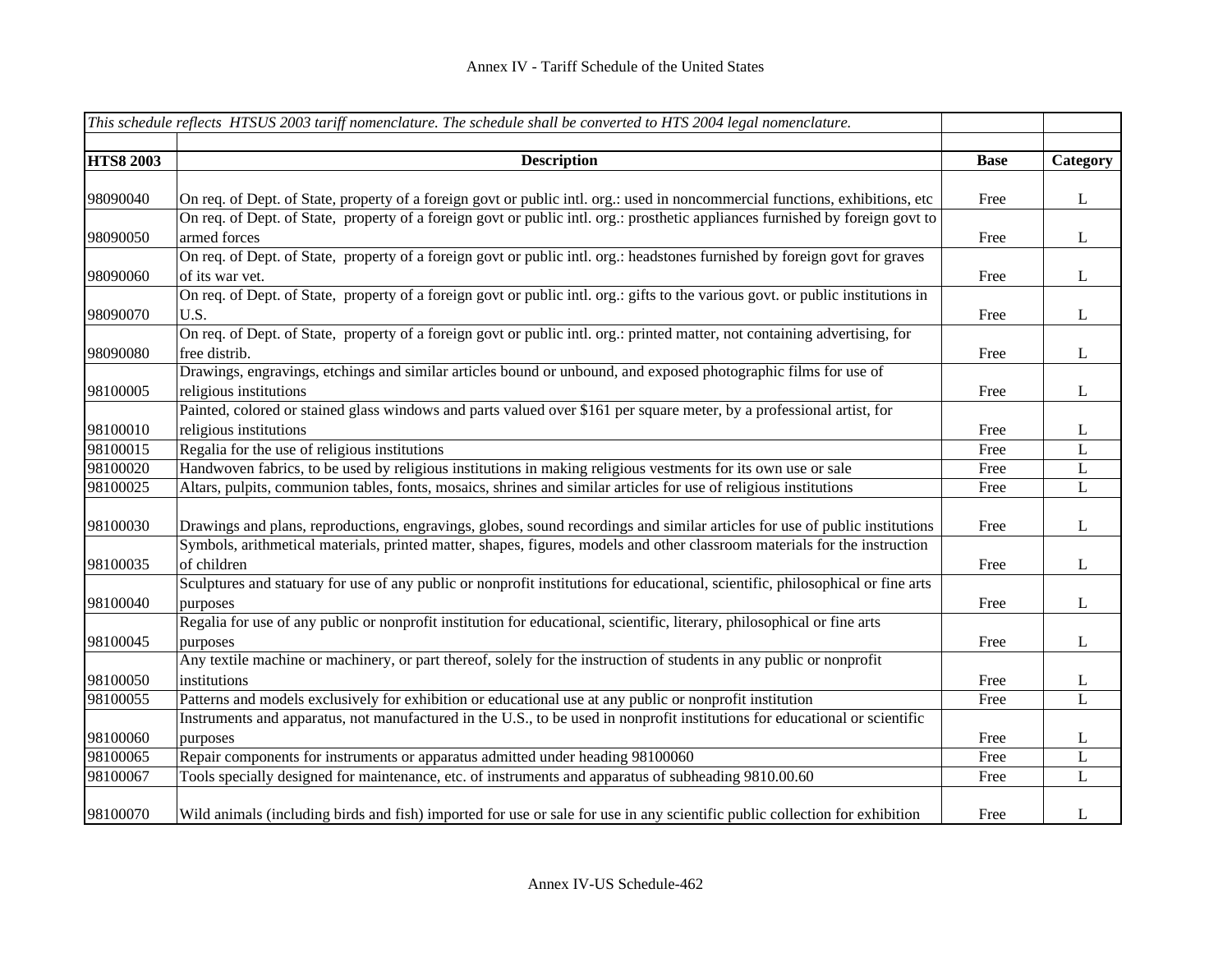|                  | This schedule reflects HTSUS 2003 tariff nomenclature. The schedule shall be converted to HTS 2004 legal nomenclature.                                                                                                                |                                                                               |              |
|------------------|---------------------------------------------------------------------------------------------------------------------------------------------------------------------------------------------------------------------------------------|-------------------------------------------------------------------------------|--------------|
| <b>HTS8 2003</b> |                                                                                                                                                                                                                                       |                                                                               |              |
|                  | <b>Description</b>                                                                                                                                                                                                                    | <b>Base</b>                                                                   | Category     |
| 98100075         | Lifeboats and life-saving apparatus for lifesaving institutions                                                                                                                                                                       | Free                                                                          | L            |
| 98100080         | Radiation apparatus (including parts or accessories) for nonprofit institutions for educational, scientific or therapeutic<br>purposes                                                                                                | Free                                                                          | $\bf L$      |
|                  | Cellulosic plastics materials for use in artificial kidney machine by a hospital or by a patient pursuant to prescription of a                                                                                                        |                                                                               |              |
| 98100085         | physician                                                                                                                                                                                                                             | Free                                                                          | $\mathbf{L}$ |
|                  | Prayer shawls, bags for the keeping of prayer shawls, and headwear of a kind used for public or private religious                                                                                                                     |                                                                               |              |
| 98100090         | observances                                                                                                                                                                                                                           | Free                                                                          | $\mathbf{L}$ |
|                  | Scrolls or tablets of wood or paper, commonly known as Gohonzon, imported for use in public or private religious                                                                                                                      |                                                                               |              |
| 98100095         | observances                                                                                                                                                                                                                           | Free                                                                          | $\bf L$      |
|                  | Alcoholic bev. samples (each containing $\langle \text{or} = n \, 300 \, \text{ml} \rangle$ if a malt be., $\langle \text{or} = 150 \, \text{ml} \rangle$ if wine $\& \langle \text{or} = 100 \, \text{ml} \rangle$ if other) for use |                                                                               |              |
| 98110020         | in soliciting orders                                                                                                                                                                                                                  | Free                                                                          | L            |
|                  | Samples of tobacco products, etc. (limited to 3 cigars, cigarettes, cig. tubes or papers, 3.5 gm tobacco or snuff), for                                                                                                               |                                                                               |              |
| 98110040         | soliciting orders                                                                                                                                                                                                                     | Free                                                                          | L            |
|                  | Any sample (except 9811.00.20 or 9811.00.40), valued n/over \$1 each, or marked, torn, or otherwise unsuitable for sale,                                                                                                              |                                                                               |              |
| 98110060         | for soliciting order                                                                                                                                                                                                                  | Free                                                                          | L            |
|                  |                                                                                                                                                                                                                                       | Free, under<br>bond, as<br>prescribed in<br>U.S. Note 2 to                    |              |
| 98120020         | Articles imported by certain organizations, only for exhibition to encourage agriculture, arts, education or science                                                                                                                  | this subchapter                                                               | U            |
| 98120040         | Articles imported by any institution, society or state, or for a municipal corporation, for the purpose of erecting a public<br>monument                                                                                              | Free, under<br>bond, as<br>prescribed in<br>U.S. Note 2 to<br>this subchapter | U            |
|                  |                                                                                                                                                                                                                                       |                                                                               |              |
|                  |                                                                                                                                                                                                                                       | Free, under                                                                   |              |
|                  |                                                                                                                                                                                                                                       | bond, as                                                                      |              |
|                  |                                                                                                                                                                                                                                       | prescribed in                                                                 |              |
|                  | Articles to be repaired, altered or processed (including processes which result in articles manufactured or produced in the                                                                                                           | U.S. Note 1 to                                                                |              |
| 98130005         | <b>United States)</b>                                                                                                                                                                                                                 | this subchapter                                                               | $\mathbf U$  |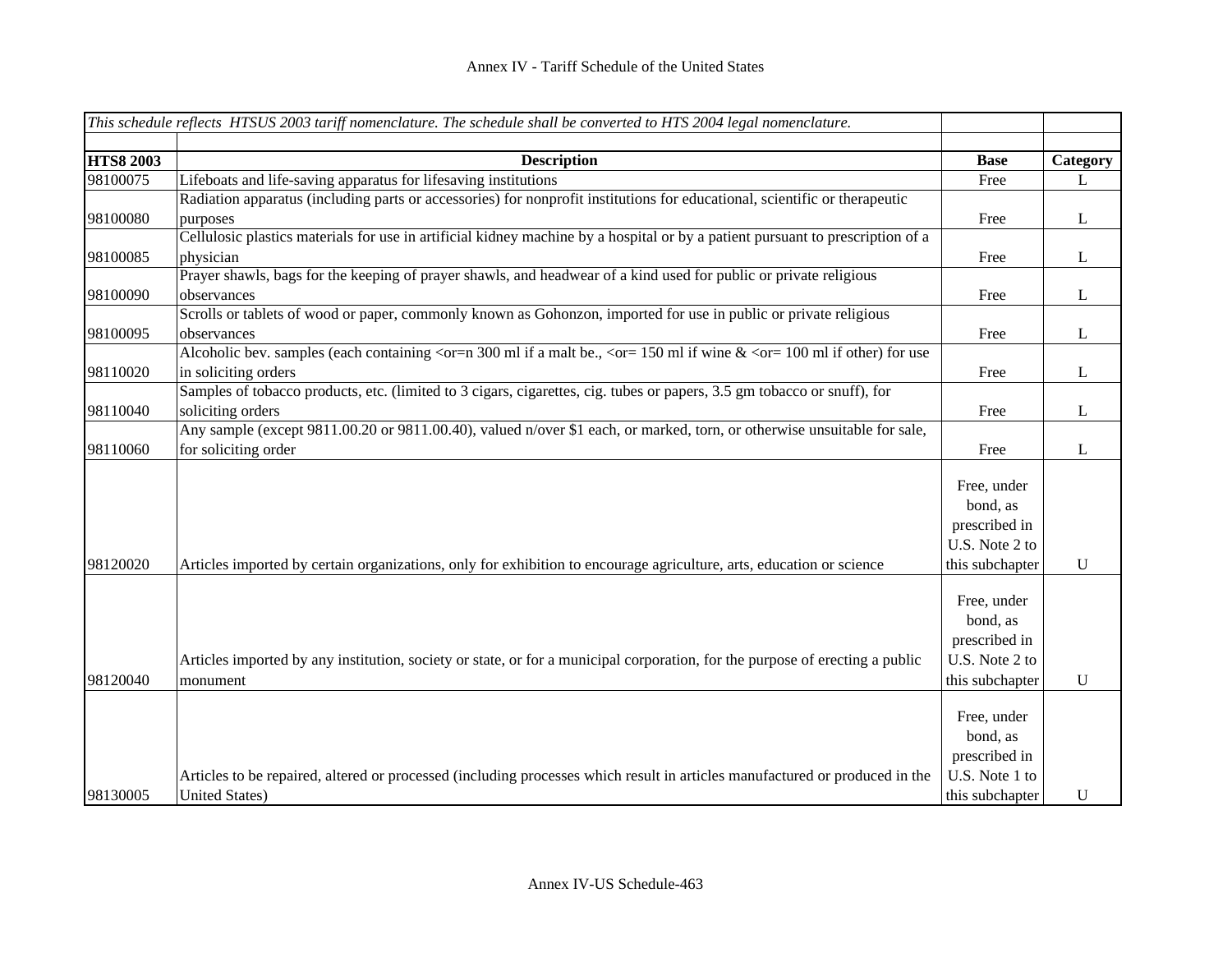|                  | This schedule reflects HTSUS 2003 tariff nomenclature. The schedule shall be converted to HTS 2004 legal nomenclature.  |                 |             |
|------------------|-------------------------------------------------------------------------------------------------------------------------|-----------------|-------------|
|                  |                                                                                                                         |                 |             |
| <b>HTS8 2003</b> | <b>Description</b>                                                                                                      | <b>Base</b>     | Category    |
|                  |                                                                                                                         | Free, under     |             |
|                  |                                                                                                                         |                 |             |
|                  |                                                                                                                         | bond, as        |             |
|                  |                                                                                                                         | prescribed in   |             |
|                  |                                                                                                                         | U.S. Note 1 to  |             |
| 98130010         | Models of women's wearing apparel imported by manufacturers for use solely as models in their own establishments        | this subchapter | U           |
|                  |                                                                                                                         | Free, under     |             |
|                  |                                                                                                                         | bond, as        |             |
|                  |                                                                                                                         |                 |             |
|                  |                                                                                                                         | prescribed in   |             |
|                  | Art. imp. by illustrators and photographers for use as models in their establishments, in illustrating of catalogues or | U.S. Note 1 to  |             |
| 98130015         | advertising matters                                                                                                     | this subchapter | $\mathbf U$ |
|                  |                                                                                                                         | Free, under     |             |
|                  |                                                                                                                         |                 |             |
|                  |                                                                                                                         | bond, as        |             |
|                  |                                                                                                                         | prescribed in   |             |
|                  |                                                                                                                         | U.S. Note 1 to  |             |
| 98130020         | Samples solely for use in taking orders for merchandise                                                                 | this subchapter | $\mathbf U$ |
|                  |                                                                                                                         | Free, under     |             |
|                  |                                                                                                                         |                 |             |
|                  |                                                                                                                         | bond, as        |             |
|                  |                                                                                                                         | prescribed in   |             |
|                  | Articles for examination w/view to reproduction, or for such examination and reproduction; and motion-picture           | U.S. Note 1 to  |             |
| 98130025         | advertising films                                                                                                       | this subchapter | $\mathbf U$ |
|                  |                                                                                                                         | Free, under     |             |
|                  |                                                                                                                         |                 |             |
|                  |                                                                                                                         | bond, as        |             |
|                  |                                                                                                                         | prescribed in   |             |
|                  | Articles intended for testing, experimental or review purposes, incl. spec., photos and similar articles for use in     | U.S. Note 1 to  |             |
| 98130030         | experiments or for stud                                                                                                 | this subchapter | U           |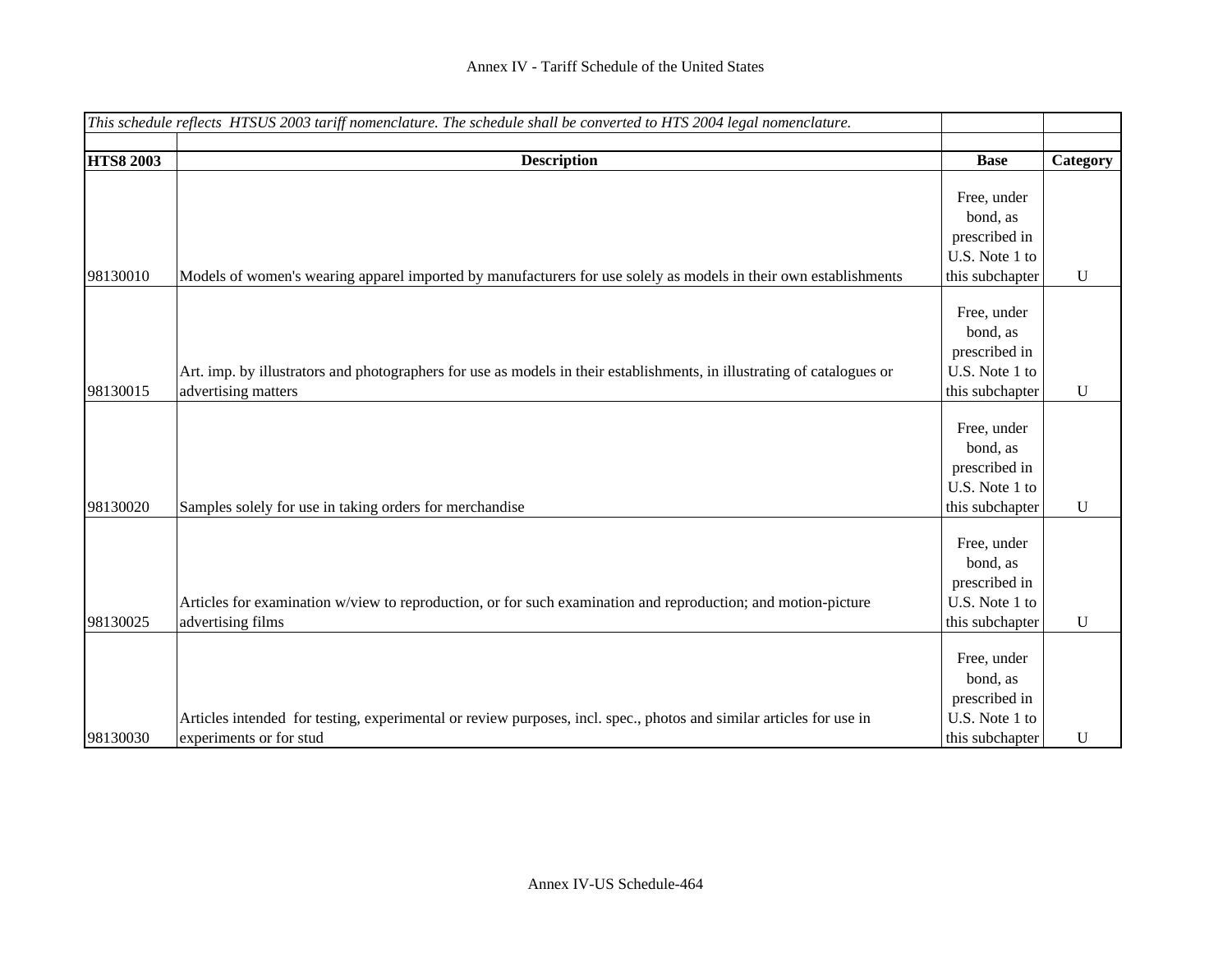|                  | This schedule reflects HTSUS 2003 tariff nomenclature. The schedule shall be converted to HTS 2004 legal nomenclature.    |                 |             |
|------------------|---------------------------------------------------------------------------------------------------------------------------|-----------------|-------------|
|                  |                                                                                                                           |                 |             |
| <b>HTS8 2003</b> | <b>Description</b>                                                                                                        | <b>Base</b>     | Category    |
|                  |                                                                                                                           |                 |             |
|                  |                                                                                                                           | Free, under     |             |
|                  |                                                                                                                           | bond, as        |             |
|                  |                                                                                                                           | prescribed in   |             |
|                  | Automobiles, and other vehicles and craft, and the usual equip.; all temporarily imported by nonresidents for races or    | U.S. Note 1 to  |             |
| 98130035         | other specific contes                                                                                                     | this subchapter | ${\bf U}$   |
|                  |                                                                                                                           |                 |             |
|                  |                                                                                                                           | Free, under     |             |
|                  |                                                                                                                           | bond, as        |             |
|                  |                                                                                                                           | prescribed in   |             |
|                  | Locomotives and other railroad equipment temporarily imported for use in clearing obstructions, fighting fire, making     | U.S. Note 1 to  |             |
| 98130040         | emergency repairs, etc                                                                                                    | this subchapter | $\mathbf U$ |
|                  |                                                                                                                           |                 |             |
|                  |                                                                                                                           | Free, under     |             |
|                  |                                                                                                                           | bond, as        |             |
|                  |                                                                                                                           | prescribed in   |             |
|                  | Containers for compressed gases, & containers, etc. for use for covering or holding merchandise during transportation and | U.S. Note 1 to  |             |
| 98130045         | suitable for reuse                                                                                                        | this subchapter | $\mathbf U$ |
|                  |                                                                                                                           |                 |             |
|                  |                                                                                                                           | Free, under     |             |
|                  |                                                                                                                           | bond, as        |             |
|                  |                                                                                                                           | prescribed in   |             |
|                  | Professional equip., tools of trade, & repair components for such and camping equipment; imported by nonresidents         | U.S. Note 1 to  |             |
| 98130050         | sojourning temp. in U.S.                                                                                                  | this subchapter | $\mathbf U$ |
|                  |                                                                                                                           |                 |             |
|                  |                                                                                                                           | Free, under     |             |
|                  |                                                                                                                           | bond, as        |             |
|                  |                                                                                                                           | prescribed in   |             |
|                  | Articles of special design for temporary use exclusively in connection with the manufacture or production of articles for | U.S. Note 1 to  |             |
| 98130055         | export                                                                                                                    | this subchapter | $\mathbf U$ |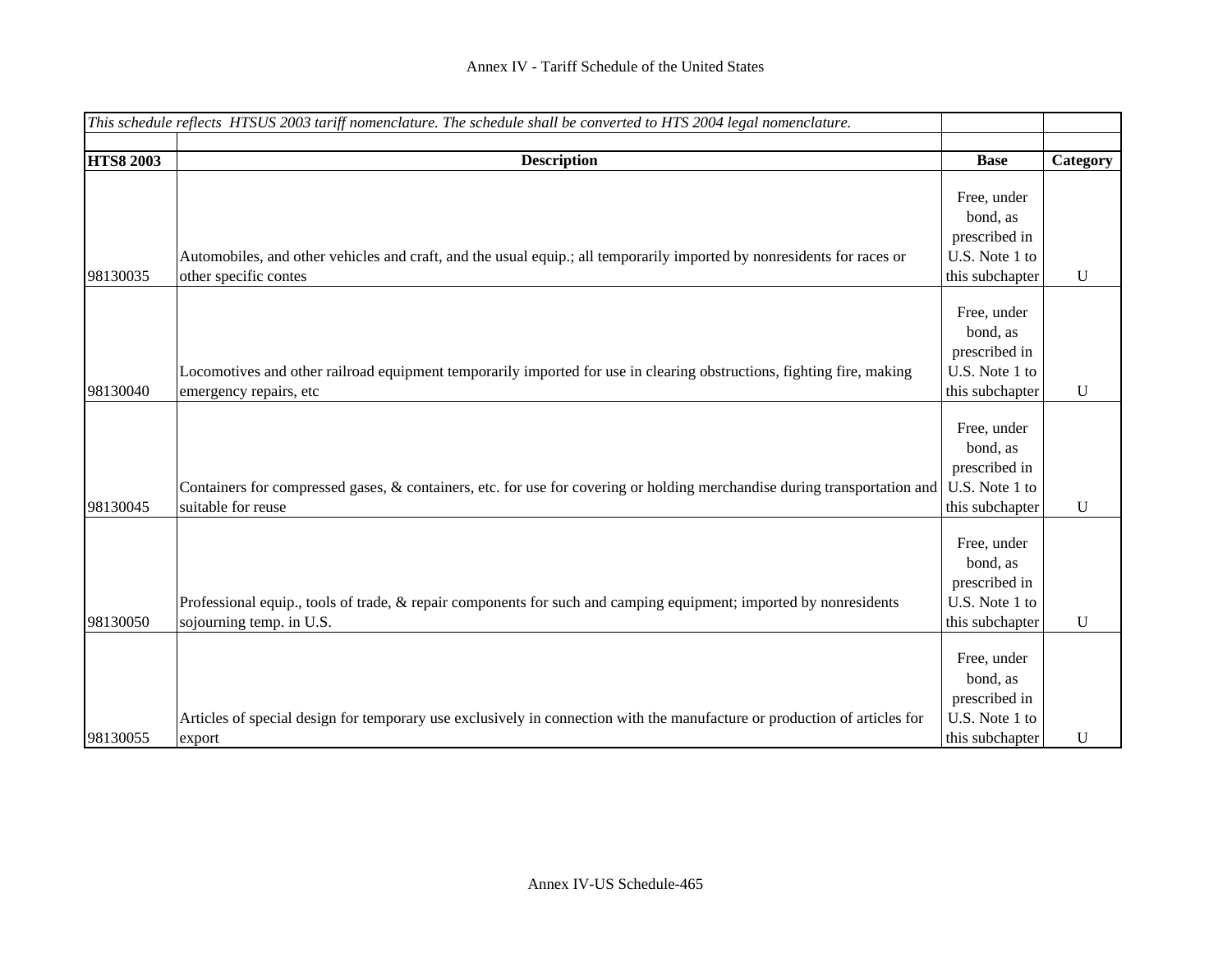| This schedule reflects HTSUS 2003 tariff nomenclature. The schedule shall be converted to HTS 2004 legal nomenclature. |                                                                                                                            |                   |             |
|------------------------------------------------------------------------------------------------------------------------|----------------------------------------------------------------------------------------------------------------------------|-------------------|-------------|
|                                                                                                                        |                                                                                                                            |                   |             |
| <b>HTS8 2003</b>                                                                                                       | <b>Description</b>                                                                                                         | <b>Base</b>       | Category    |
|                                                                                                                        |                                                                                                                            |                   |             |
|                                                                                                                        |                                                                                                                            | Free, under       |             |
|                                                                                                                        |                                                                                                                            | bond, as          |             |
|                                                                                                                        |                                                                                                                            | prescribed in     |             |
|                                                                                                                        | Animals and poultry brought into the U.S. for the purpose of breeding, exhibition or competition for prizes, and the usual | U.S. Note 1 to    |             |
| 98130060                                                                                                               | equipment therefo                                                                                                          | this subchapter   | U           |
|                                                                                                                        |                                                                                                                            |                   |             |
|                                                                                                                        |                                                                                                                            | Free, under       |             |
|                                                                                                                        |                                                                                                                            | bond, as          |             |
|                                                                                                                        |                                                                                                                            | prescribed in     |             |
|                                                                                                                        | Art, engravings, photos & philo./scien. appar. imported by artist, lecturer or scientist for exhib. or promotion of art,   | U.S. Note 1 to    |             |
| 98130070                                                                                                               | science & industry                                                                                                         | this subchapter   | $\mathbf U$ |
|                                                                                                                        |                                                                                                                            |                   |             |
|                                                                                                                        |                                                                                                                            | Free, under       |             |
|                                                                                                                        |                                                                                                                            | bond, as          |             |
|                                                                                                                        |                                                                                                                            | prescribed in     |             |
|                                                                                                                        | Automobiles, chassis, bodies, cutaway portions of such, and parts for such, finished, unfinished or cutaway, intended for  | U.S. Note 1 to    |             |
| 98130075                                                                                                               | show purposes                                                                                                              | this subchapter   | U           |
|                                                                                                                        |                                                                                                                            |                   |             |
|                                                                                                                        |                                                                                                                            | Free, under       |             |
|                                                                                                                        |                                                                                                                            | bond, as          |             |
|                                                                                                                        |                                                                                                                            | prescribed in     |             |
|                                                                                                                        |                                                                                                                            | U.S. Note 1 to    |             |
| 98140050                                                                                                               | Tea, tea waste, and tea siftings and sweepings, for manufacturing of chemical products                                     | this subchapter   | $\mathbf U$ |
|                                                                                                                        |                                                                                                                            |                   |             |
| 98150020                                                                                                               | Products of American fisheries which have not been landed in a foreign country, or landed solely for transshipment         | Free              | L           |
|                                                                                                                        | Fish (except cod, cusk, haddock, hake, mackerel, pollock and swordfish) landed abroad only for evisceration and/or         |                   |             |
| 98150040                                                                                                               | chilling or freezing                                                                                                       | Free              | L           |
|                                                                                                                        | Products of American fisheries, prepared or preserved by American fishery on treaty coasts of Labrador, Magdalen Isles     |                   |             |
| 98150060                                                                                                               | or Newfoundland                                                                                                            | Free              | L           |
|                                                                                                                        |                                                                                                                            |                   |             |
|                                                                                                                        |                                                                                                                            | 3 percent of the  |             |
| 98160020                                                                                                               | Articles for personal or household use, or as gifts, valued not over \$1,000, accompanying a person, arriving in the U.S.  | fair retail value | A           |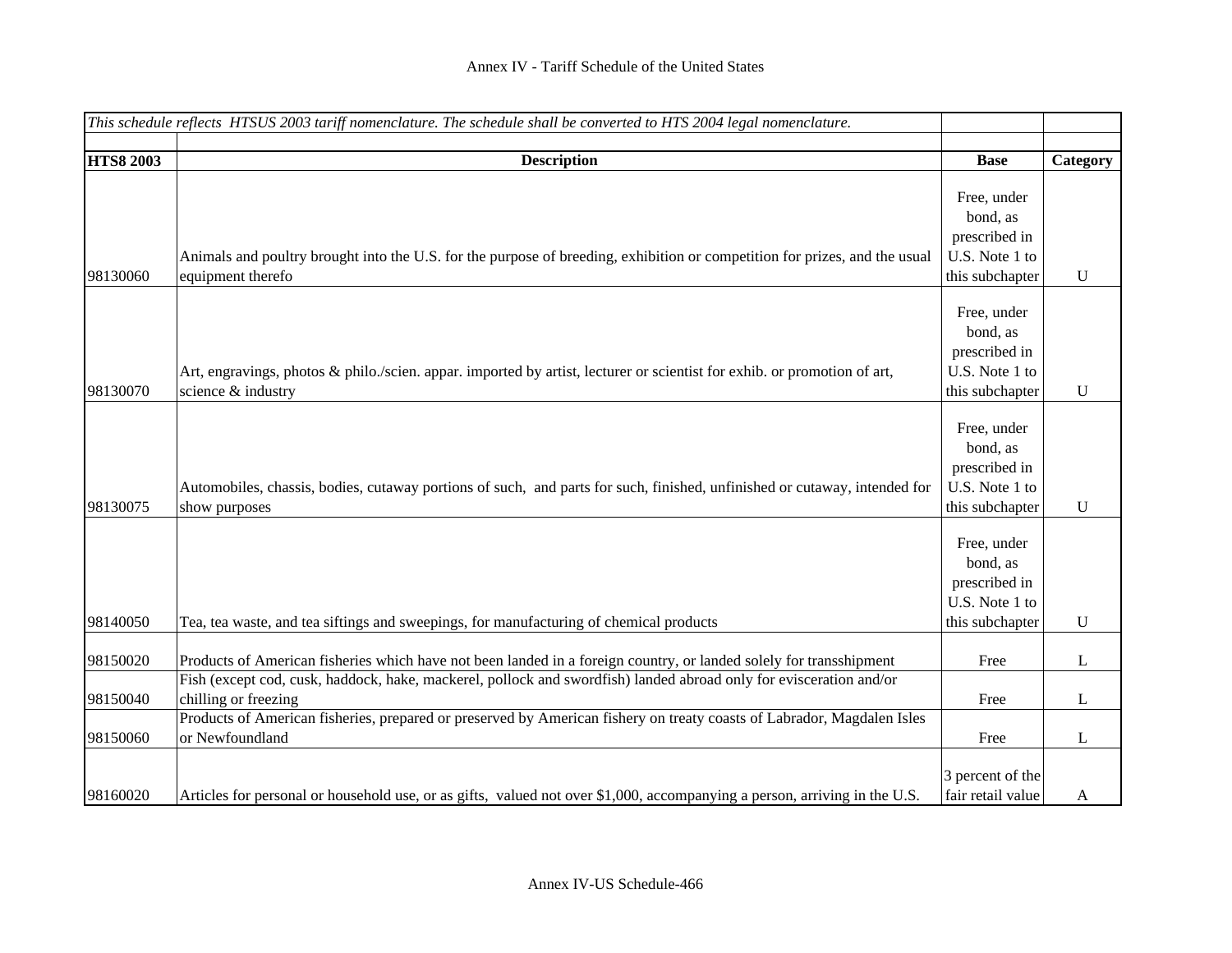|                  | This schedule reflects HTSUS 2003 tariff nomenclature. The schedule shall be converted to HTS 2004 legal nomenclature.           |                 |                |
|------------------|----------------------------------------------------------------------------------------------------------------------------------|-----------------|----------------|
|                  |                                                                                                                                  |                 |                |
| <b>HTS8 2003</b> | <b>Description</b>                                                                                                               | <b>Base</b>     | Category       |
|                  |                                                                                                                                  | 1.5 percent of  |                |
|                  | Articles for personal or household use, or as gifts, valued not over \$1,000, accompanying a person arriving from an             | the fair retail |                |
| 98160040         | insular possessions                                                                                                              | value           | A              |
| 98170020         | Monofilament gill nets or sections or parts of nets to be used for fish sampling                                                 | Free            | $\mathbf{L}$   |
|                  | Nets (incl. section or parts) to be used in taking wild birds under license issued by an appropriate Federal or State            |                 |                |
| 98170030         | government authority                                                                                                             | Free            | L              |
|                  | Visual or auditory material of educational, scientific or cultural character (except toy models) per U.S. note 1(a) of           |                 |                |
| 98170040         | subchapter XVII                                                                                                                  | Free            | L              |
| 98170042         | Holograms; microfilm, microfiche, etc.; the foregoing if defined as visual or auditory materials                                 | Free            | $\mathbf L$    |
| 98170044         | Motion picture films if defined as visual or auditory materials                                                                  | Free            | $\overline{L}$ |
|                  | Sound, sound+visual, and magnetic recordings; video discs, tapes, etc.; the foregoing if defined as visual or auditory           |                 |                |
| 98170046         | materials                                                                                                                        | Free            | L              |
|                  |                                                                                                                                  |                 |                |
| 98170048         | Various specific articles and kits used generally as aids to learning or instruction, if defined as visual or auditory materials | Free            | L              |
| 98170050         | Machinery, equipment and implements to be used for agricultural or horticultural purposes                                        | Free            | L              |
| 98170060         | Parts to be used in articles provided for in headings 8432, 8433, 8434, and 8436                                                 | Free            | $\mathbf L$    |
| 98170070         | Animals, game, imported to be liberated in the United States for stocking purposes                                               | Free            | $\mathbf L$    |
|                  | Articles of copper to be used in remanufacture by melting, or by shredding, shearing, etc. rendering suitable only for           |                 |                |
| 98170080         | recovery of metal                                                                                                                | Free            | L              |
| 98170090         | Specified unwrought metal and forms or articles of metal for remanufacture or for recovery of the metal content                  | Free            | L              |
| 98170092         | Books, music and pamphlets, in raised print, used exclusively by or for the blind                                                | Free            | $\mathbf L$    |
|                  | Braille tablets, cubarithms, and special apparatus, machines, presses, and types for use by or benefit exclusively of the        |                 |                |
| 98170094         | blind                                                                                                                            | Free            | $\bf L$        |
|                  | Other articles specially designed or adapted for the use or benefit of the blind or other physically or mentally handicapped     |                 |                |
| 98170096         | persons                                                                                                                          | Free            | $\mathbf{L}$   |
|                  | Articles specially designed or adapted for the use or benefit of the blind or other physically or mentally handicapped           |                 |                |
| 98170098         | persons, nesi                                                                                                                    | Free            | $\mathbf{L}$   |
|                  | Photographic color couplers & cyclic organic chemical products, having an aromatic or mod. aromatic structure, used in           |                 |                |
| 98172901         | the mfg. of such                                                                                                                 | Free            | $\bf L$        |
| 98172902         | Methanol (Methyl alcohol) produced from natural gas aboard a vessel on the high seas or in foreign waters                        | Free            | $\mathbf L$    |
|                  | Certain needle-craft display models, primarily hand stitched, of completed mass-produced kits (of certain specified              |                 |                |
| 98175701         | headings)                                                                                                                        | Free            | L              |
|                  | Articles not sale/distribution to the public: personal effect/equipment of foreign participant or official of international      |                 |                |
| 98176000         | athletic events                                                                                                                  | Free            | L              |